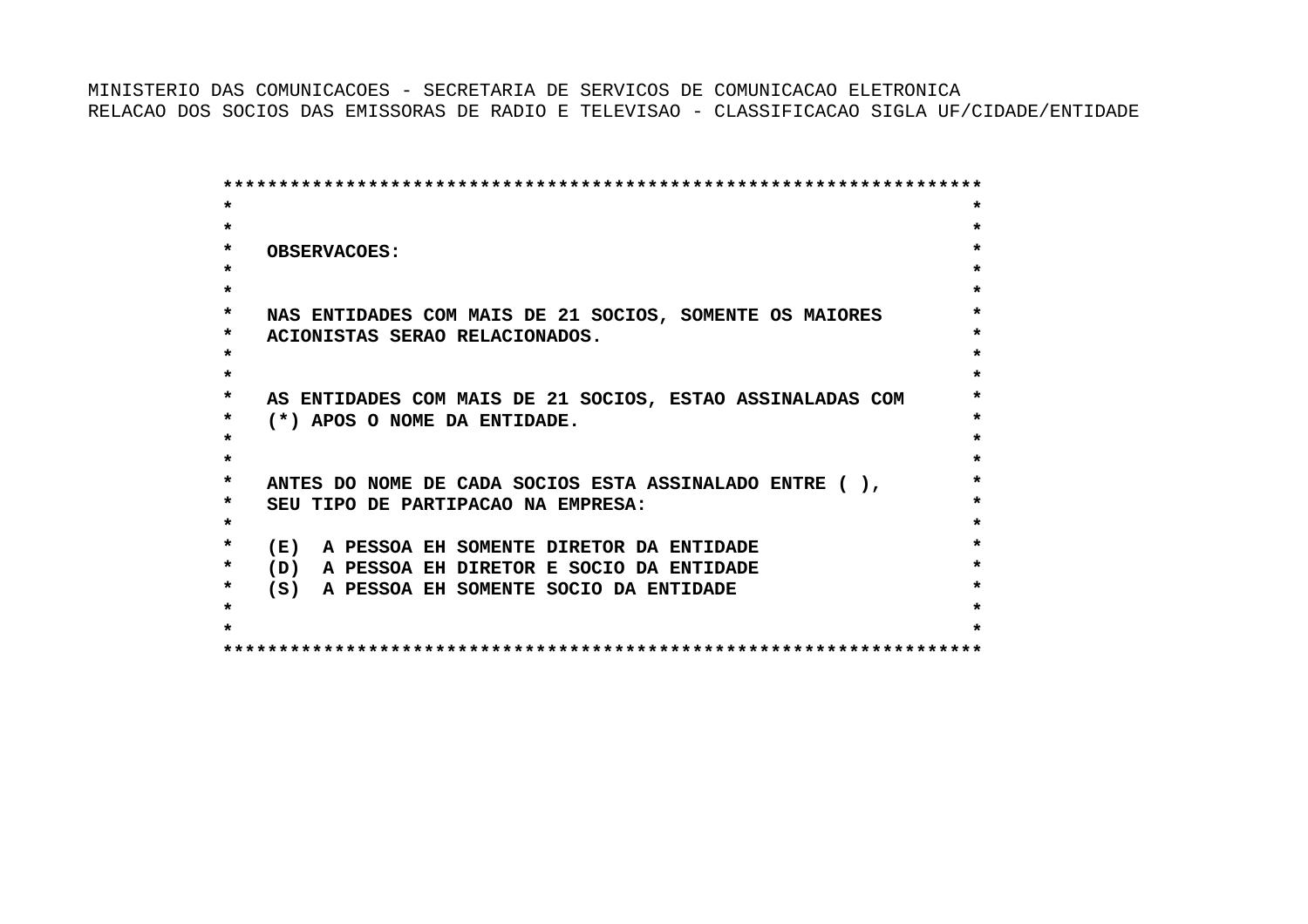MINISTERIO DAS COMUNICACOES - SECRETARIA DE SERVICOS DE COMUN. ELETRONICA UF: ACRE PAGINA.. 2020 PAGINA.. 2020 RELACAO DOS SOCIOS DAS EMISSORAS DE RADIO E TELEVISAO - CLASSIFICACAO SIGLA UF/CIDADE/ENTIDADE - REL. RCA013 DATA 18/11/2003 NOME ENT: GOV. DO EST. DO ACRE - FUND. DE CULT. E COM. ELIAS MA CIDADE..: BRASILEIA TS: FM CANAL : 212SOCIOS: (E) ANTONIO ALVES LEITAO NETO (E) JORGE HENRIQUE BEZERRA NOGUEIRA DE (E) SIMONY MARIA MALVEIRA D'AVILA NOME ENT: EMPRESA CRUZEIRENSE DE TELECOMUNICACOES DE RADIO E TV CIDADE..: CRUZEIRO DO SUL TS: FM CANAL : 265SOCIOS: (D) JAMES CASTRO CAMELI (D) LUIZ MACIEL DA COSTA NOME ENT: FUNDACAO VERDES FLORESTAS CIDADE..: CRUZEIRO DO SUL TS: OT FREQ.: 4865,0 KHZ SOCIOS: (E) JOSIMAR FERREIRA DO NASCIMENTO (E) PEDRO LAZARO CRUZ DE ARAUJO (E) MARIA CONSUELO F. AIRES DOS SANTOS (E) ELIZA RODRIGUES FERREIRA (E) ADILA IMIG (E) IDALINA ONOFRE DE BRITO FERNANDES (E) MARIANO SPADA NOME ENT: FUNDACAO VERDES FLORESTAS CIDADE..: CRUZEIRO DO SUL TS: OM FREQ.: 940,0 KHZ SOCIOS: (E) JOSIMAR FERREIRA DO NASCIMENTO (E) PEDRO LAZARO CRUZ DE ARAUJO (E) MARIA CONSUELO F. AIRES DOS SANTOS (E) ELIZA RODRIGUES FERREIRA (E) ADILA IMIG (E) IDALINA ONOFRE DE BRITO FERNANDES (E) MARIANO SPADA NOME ENT: GOV. DO EST. DO ACRE - FUND. DE CULT. E COM. ELIAS MA CIDADE..: CRUZEIRO DO SUL TS: FM CANAL : 300ESOCIOS: (E) ANTONIO ALVES LEITAO NETO (E) JORGE HENRIQUE BEZERRA NOGUEIRA DE (E) SIMONY MARIA MALVEIRA D'AVILA NOME ENT: RADIO E TELEVISAO INTEGRACAO LTDA CIDADE..: CRUZEIRO DO SUL TS: FM CANAL : 260 SOCIOS: (S) MARCIO MENDONCA DE ALENCAR (D) CARLOS ALBERTO LOPES FROTA (S) JAIDA MARIA DA SILVA GONCALVES NOME ENT: RADIOBRAS EMPRESA BRASILEIRA DE COMUNICACAO S/A CIDADE..: CRUZEIRO DO SUL TS: OM FREQ.: 720,0 KHZ SOCIOS: (E) RUY MESSIAS DE LIMA PONTES (E) JANUARIO PROCOPIO TOLEDO (E) LUIZ OTAVIO DE CASTRO SOUZA (E) HELIO ARAUJO NOME ENT: RADIOBRAS EMPRESA BRASILEIRA DE COMUNICACAO S/A CIDADE..: CRUZEIRO DO SUL TS: OT FREQ.: 4765,0 KHZ SOCIOS: (E) RUY MESSIAS DE LIMA PONTES (E) JANUARIO PROCOPIO TOLEDO (E) LUIZ OTAVIO DE CASTRO SOUZA (E) HELIO ARAUJO NOME ENT: ASSOCIACAO PRO-SAUDE DE FEIJO AC CIDADE..: FEIJO TS: CM FREQ.: 20,0 KHZ NOME ENT: GOV. DO EST. DO ACRE - FUND. DE CULT. E COM. ELIAS MA CIDADE..: FEIJO TS: OM FREQ.: 1170,0 KHZ SOCIOS: (E) ANTONIO ALVES LEITAO NETO (E) JORGE HENRIQUE BEZERRA NOGUEIRA DE (E) SIMONY MARIA MALVEIRA D'AVILA NOME ENT: FUND DES REC HUM CULTURA E DO DESPORTGOV EST ACRE CIDADE..: RIO BRANCO TS: OT FREQ.: 4885,0 KHZ SOCIOS: (E) JACO CESAR PICCOLI (E) EURICO GOMES FONSECA FILHO (E) JOSUE FERNANDES DE SOUZA NOME ENT: FUND DES REC HUM CULTURA E DO DESPORTGOV EST ACRE CIDADE..: RIO BRANCO TS: OM FREQ.: 1400,0 KHZ SOCIOS: (E) JACO CESAR PICCOLI (E) EURICO GOMES FONSECA FILHO (E) JOSUE FERNANDES DE SOUZA NOME ENT: GOV. DO EST. DO ACRE - FUND. DE CULT. E COM. ELIAS MA CIDADE..: RIO BRANCO TS: FM CANAL : 245SOCIOS: (E) ANTONIO ALVES LEITAO NETO (E) JORGE HENRIQUE BEZERRA NOGUEIRA DE (E) SIMONY MARIA MALVEIRA D'AVILA NOME ENT: GOV. DO EST. DO ACRE - FUND. DE CULT. E COM. ELIAS MA CIDADE..: RIO BRANCO TS: TV CANAL : 02 ESOCIOS: (E) ANTONIO ALVES LEITAO NETO (E) JORGE HENRIQUE BEZERRA NOGUEIRA DE (E) SIMONY MARIA MALVEIRA D'AVILA NOME ENT: PROGRESSO DO ACRE COMUNICACOES LTDA  $\Box$  CIDADE..: RIO BRANCO  $\Box$  TS: OM FREQ.: 740,0 KHZ SOCIOS: (D) JOSE ALVES PEREIRA NETO (S) MARIA DO CARMO PESSOA ALVES PEREIRA (D) EDITE PRIEES DIAS NOME ENT: PROGRESSO DO ACRE COMUNICACOES LTDA  $\Box$  CIDADE..: RIO BRANCO TS: OT FREQ.: 2460,0 KHZ SOCIOS: (D) JOSE ALVES PEREIRA NETO (S) MARIA DO CARMO PESSOA ALVES PEREIRA (D) EDITE PRIEES DIAS NOME ENT: RADIO E TELEVISAO NORTE LTDA CIDADE..: RIO BRANCO TS: TV CANAL : 11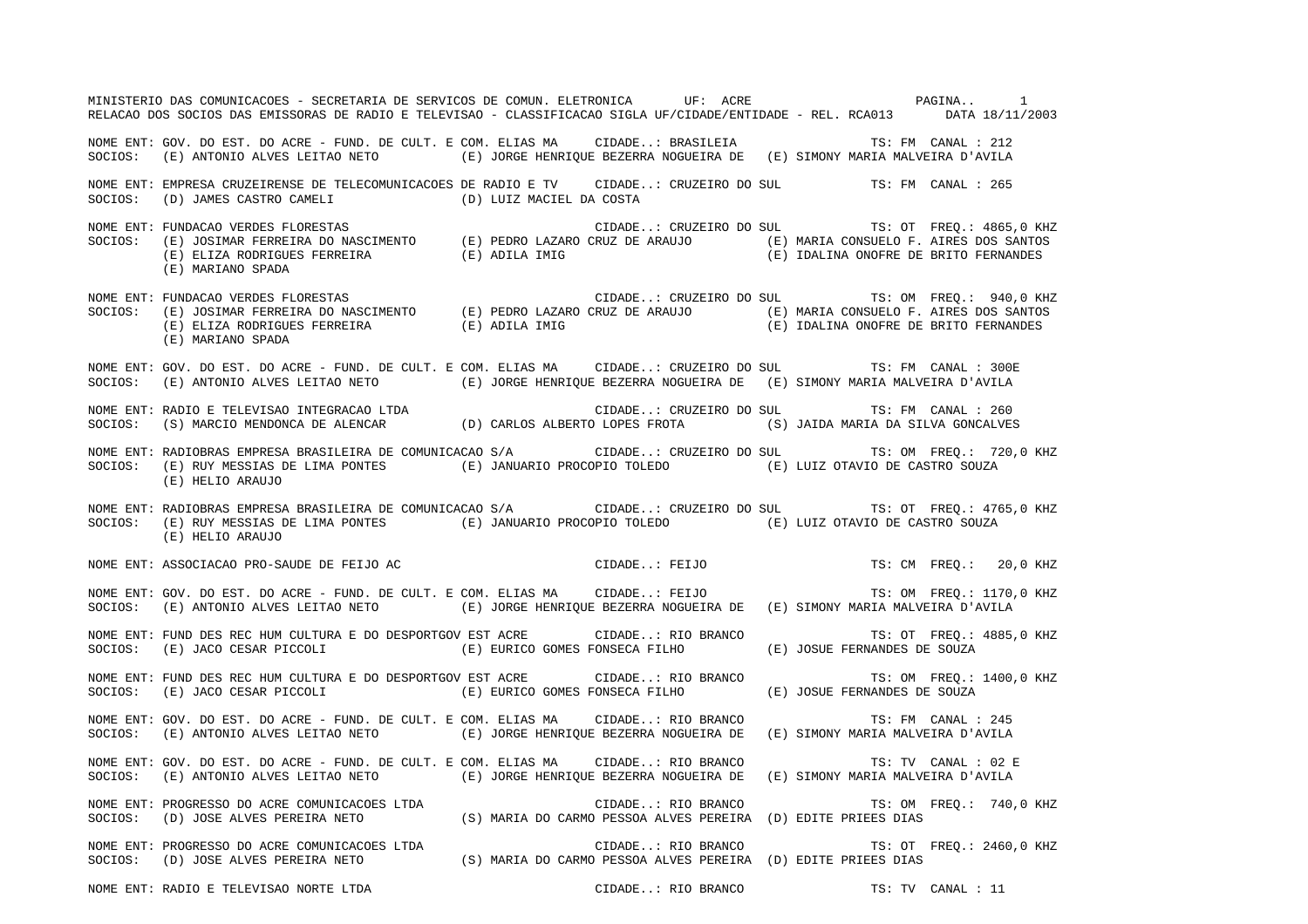SOCIOS: (D) ROBERTO ALVES MOURA (S) SILVIO MARTINELLO (S) ADMAR UBALDO DE ALMEIDA

(S) SIGLIA DE FATIMA MONTEIRO ABRAHAO (S) ROBERTO CARLOS VAZ DE AZEVEDO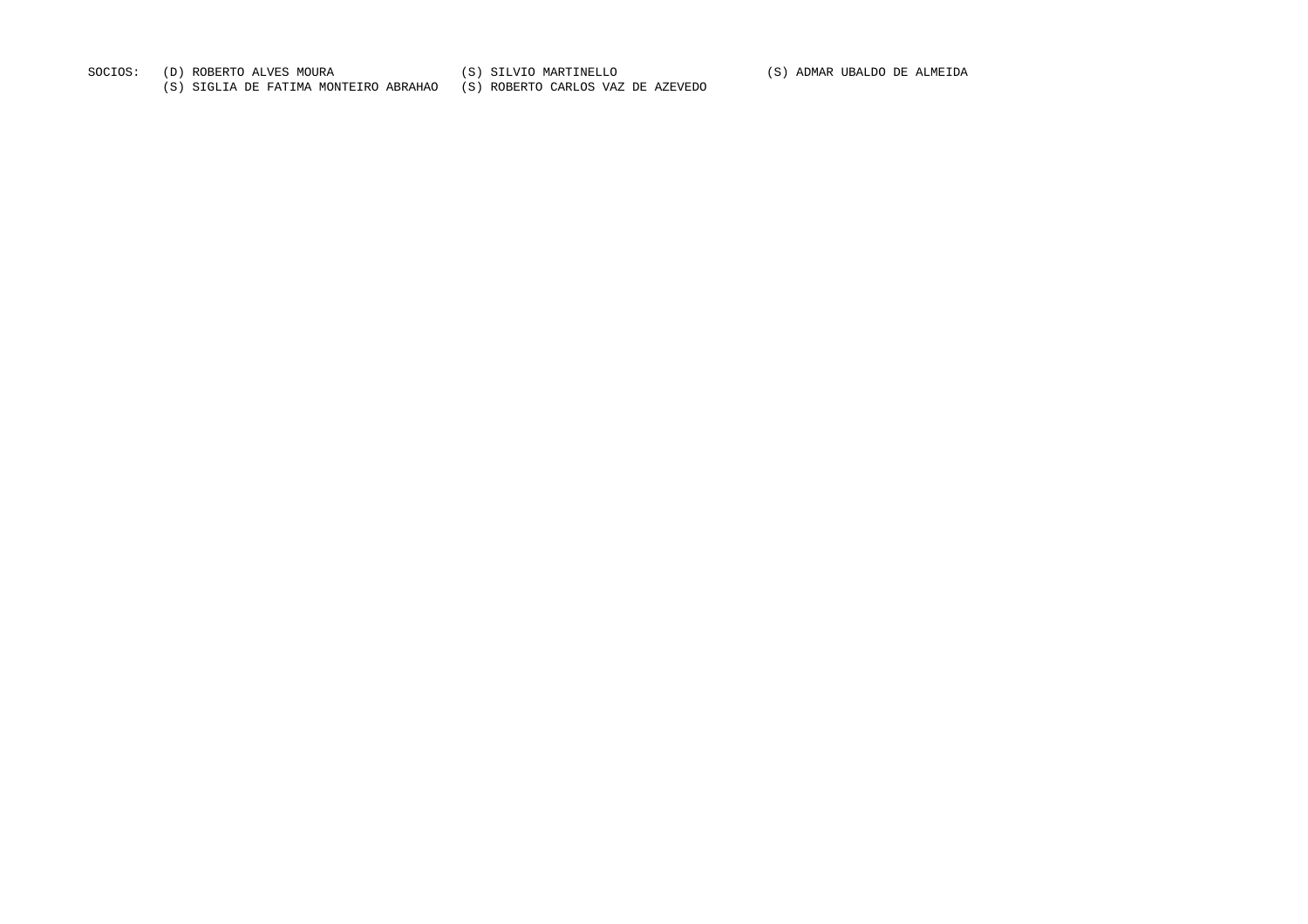MINISTERIO DAS COMUNICACOES - SECRETARIA DE SERVICOS DE COMUN. ELETRONICA UF: ACRE PAGINA.. 2RELACAO DOS SOCIOS DAS EMISSORAS DE RADIO E TELEVISAO - CLASSIFICACAO SIGLA UF/CIDADE/ENTIDADE - REL. RCA013 DATA 18/11/2003 NOME ENT: RADIO TV DO AMAZONAS LTDA CIDADE..: RIO BRANCO TS: TV CANAL : 04SOCIOS: (S) PHELIPPE DAOU (S) JOAQUIM MARGARIDO (D) MILTON DE MAGALHAES CORDEIRO (D) NIVELLE DAOU JUNIOR (S) ALUIZIO JOSE DAOU (S) MAGDALENA ARCE DAOU (S) MARIA EDY SEREJO CORDEIRO (S) DEA RIBEIRO MARGARIDO NOME ENT: RADIO TV DO AMAZONAS LTDA CONSERVERSE CIDADE... RIO BRANCO CONSERVERSE TS: FM CANAL : 251 SOCIOS: (S) PHELIPPE DAOU (S) JOAQUIM MARGARIDO (D) MILTON DE MAGALHAES CORDEIRO (D) NIVELLE DAOU JUNIOR (S) ALUIZIO JOSE DAOU (S) MAGDALENA ARCE DAOU ----<br>(D) NIVELLE DAOU JUNIOR (S) ALUIZIO JOSE DAOU<br>(S) MARIA EDY SEREJO CORDEIRO (S) DEA RIBEIRO MARGARIDO) NOME ENT: RADIO UNIVERSITARIA METROPOLITANA LTDA CIDADE..: RIO BRANCO TS: OM FREQ.: 1350,0 KHZ SOCIOS: (S) YOSHIMI MORIZONO (D) MARCIO TOMIO MORIZONO NOME ENT: REDE UNIAO DE RADIO E TELEVISAO LTDA CIDADE..: RIO BRANCO TS: TV CANAL : 19SOCIOS: (D) JOSE ALBERTO PINTO BARDAWIL (S) ALBERTO BARDAWIL NETO NOME ENT: RIO BRANCO - RADIO FM LTDA CIDADE..: RIO BRANCO TS: FM CANAL : 227SOCIOS: (D) GEORGE TEIXEIRA PINHEIRO (S) WALTER GOMES DA SILVA NOME ENT: SOCIEDADE ACREANA DE COMUNICACAO FRONTEIRA LTDA CIDADE..: RIO BRANCO TS: TV CANAL : 08 SOCIOS: (S) NARCISO MENDES DE ASSIS (D) NAILDO CARLOS DE ASSIS (S) MARIA ELIZABETH DO VALLE LIMA (S) OLINDA BATISTA NOGUEIRA NOME ENT: FUNDACAO ASSISTENCIAL E EDUCACIONAL BETEL CIDADE..: SENA MADUREIRA TS: CM FREQ.: 28,5 KHZ NOME ENT: GOV. DO EST. DO ACRE - FUND. DE CULT. E COM. ELIAS MA CIDADE..: SENA MADUREIRA TS: FM CANAL : 290ESOCIOS: (E) ANTONIO ALVES LEITAO NETO (E) JORGE HENRIQUE BEZERRA NOGUEIRA DE (E) SIMONY MARIA MALVEIRA D'AVILA NOME ENT: RADIO TRANSAMAZONICA LTDA CIDADE..: SENADOR GUIOMARD TS: OT FREQ.: 2410,0 KHZ SOCIOS: (D) JOSE DE SOUZA LOPES (S) MARIA HELENA RODRIGUES DE OLIVEIRA NOME ENT: ASSOCIACAO DE MORADORES DO BAIRRO BENTO MAROUES - COH CIDADE..: TARAUACA TS: CM FREQ.: 20,0 KHZ NOME ENT: GOV. DO EST. DO ACRE - FUND. DE CULT. E COM. ELIAS MA CIDADE..: TARAUACA TS: FM CANAL : 238 SOCIOS: (E) ANTONIO ALVES LEITAO NETO (E) JORGE HENRIQUE BEZERRA NOGUEIRA DE (E) SIMONY MARIA MALVEIRA D'AVILA NOME ENT: GOV. DO EST. DO ACRE - FUND. DE CULT. E COM. ELIAS MA CIDADE..: XAPURI TS: FM CANAL : 208SOCIOS: (E) ANTONIO ALVES LEITAO NETO (E) JORGE HENRIQUE BEZERRA NOGUEIRA DE (E) SIMONY MARIA MALVEIRA D'AVILA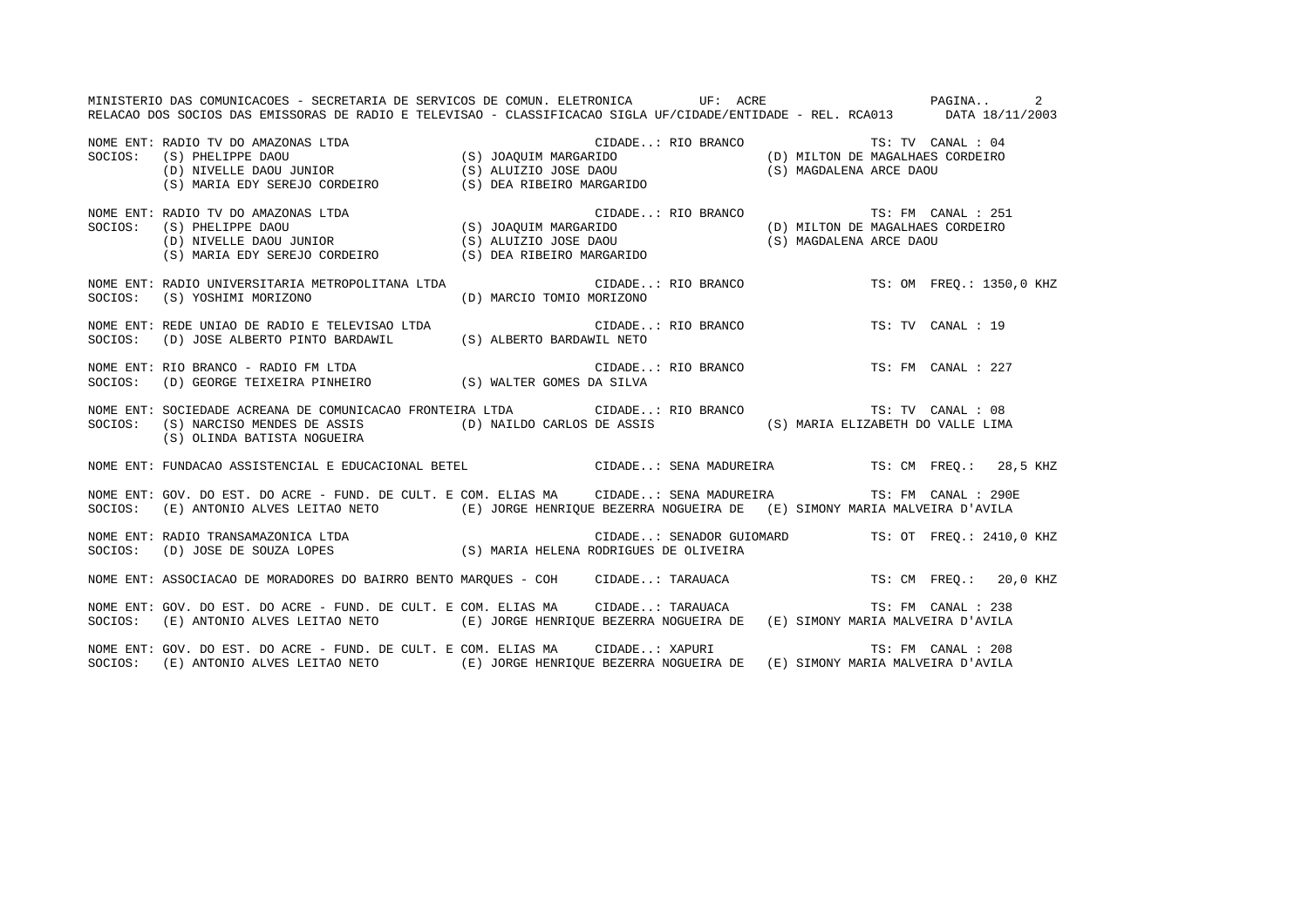|         | MINISTERIO DAS COMUNICACOES - SECRETARIA DE SERVICOS DE COMUN. ELETRONICA UF: ALAGOAS<br>RELACAO DOS SOCIOS DAS EMISSORAS DE RADIO E TELEVISAO - CLASSIFICACAO SIGLA UF/CIDADE/ENTIDADE - REL. RCA013 DATA 18/11/2003 |                                                              |                               | PAGINA                 | 3                        |
|---------|-----------------------------------------------------------------------------------------------------------------------------------------------------------------------------------------------------------------------|--------------------------------------------------------------|-------------------------------|------------------------|--------------------------|
|         | NOME ENT: ASSOCIACAO COMUNITARIA E SOCIAL DE AGUA BRANCA                                                                                                                                                              | CIDADE: AGUA BRANCA                                          |                               | TS: CM FREO.: 28,5 KHZ |                          |
|         | NOME ENT: ASSOCIACAO COMUNIT DOS MORADORES DO POVOADO TABULEIRO                                                                                                                                                       | CIDADE: ANADIA                                               |                               |                        | TS: CM FREO.: 28,5 KHZ   |
|         | NOME ENT: ASSOCIACAO A VOZ DO POVO A VOZ DE DEUS                                                                                                                                                                      | CIDADE: ARAPIRACA                                            |                               |                        | TS: CM FREO.: 29,0 KHZ   |
| SOCIOS: | NOME ENT: DRT - DUAGRESTE RADIO E TELEVISAO LTDA<br>(D) MARIA DE LOURDES RODRIGUES CORREIA (S) RAIMUNDO TADEU DA SILVA                                                                                                | CIDADE: ARAPIRACA                                            |                               | TS: FM CANAL : 287     |                          |
|         | NOME ENT: ECONNOL - EMPRESA DE COMUNICACAO NOVO NORDESTE LTDA         CIDADE: ARAPIRACA<br>(S) JOSE MOACIR TEOFILO<br>SOCIOS: (S) FRANCISCO PEREIRA LIMA                                                              |                                                              | (D) AURELINO FERREIRA BARBOSA |                        | TS: OM FREQ.: 570,0 KHZ  |
| SOCIOS: | NOME ENT: EDIAL - EMPRESA DIVULGADORA ARAPIRACA LTDA<br>(S) JOSE ALEXANDRE DOS SANTOS (D) JOSE MOACIR TEOFILO<br>(S) FRANCISCO PEREIRA LIMA                                                                           | CIDADE: ARAPIRACA                                            |                               | TS: FM CANAL : 245     |                          |
| SOCIOS: | NOME ENT: EMPRESA NOVA ARAPIRACA DE RADIODIFUSAO LTDA<br>(S) MARLUCE CORDEIRO DA SILVA (D) EDMILSON DE OLIVEIRA BARBOSA                                                                                               | CIDADE: ARAPIRACA                                            |                               | TS: FM CANAL : 277     |                          |
| SOCIOS: | NOME ENT: RADIO CLUBE DE ALAGOAS LTDA<br>(D) FERNANDO AFFONSO COLLOR DE MELLO (S) PEDRO AFFONSO COLLOR DE MELLO (S) JOSE BARBOSA DE OLIVEIRA<br>(S) ANA LUIZA COLLOR DE M. CLARK MAGON (S) TV GAZETA DE ALAGOAS LTDA  | CIDADE: ARAPIRACA                                            |                               | TS: FM CANAL : 266     |                          |
| SOCIOS: | NOME ENT: RADIO CULTURA DE ARAPIRACA LTDA<br>(S) GERALDO BULHOES BARROS                                                                                                                                               | CIDADE: ARAPIRACA<br>(D) GERALDO HENRIOUE VILAR DE BULHOES B |                               |                        | TS: OM FREO.: 1150,0 KHZ |
| SOCIOS: | NOME ENT: UNIPOP RADIO LTDA<br>(D) JOSE JARBAS PESSOA DE OLIVEIRA (D) EDIVALDO BARBOSA DO NASCIMENTO                                                                                                                  | CIDADE: ARAPIRACA                                            |                               | TS: FM CANAL : 270     |                          |
|         | NOME ENT: ASSOCIACAO COMUNITARIA DE COMUNICACAO E CULTURA DE AT                                                                                                                                                       | CIDADE: ATALAIA                                              |                               |                        | TS: CM FREQ.: 20,0 KHZ   |
|         | NOME ENT: ASSOCIACAO COMUNITARIA E CULTURAL DE BARRA DE SANTO A                                                                                                                                                       | CIDADE: BARRA DE SANTO ANTONIO                               |                               | TS: CM FREO.:          | 20,0 KHZ                 |
|         | NOME ENT: ASSOCIACAO COM.DOS MORAD, MINI E PEQ. PROD. RURAIS DOS P                                                                                                                                                    | CIDADE: BOCA DA MATA                                         |                               | TS: CM FREQ.:          | 28,5 KHZ                 |
|         | NOME ENT: ASSOCIACAO COMUNITARIA CAJUEIRO                                                                                                                                                                             | CIDADE: CAJUEIRO                                             |                               | TS: CM FREO.:          | 28,5 KHZ                 |
|         | NOME ENT: ASSOCIACAO RADIO COMUNITARIA CAMPESTRE - FM                                                                                                                                                                 | CIDADE: CAMPESTRE                                            |                               | TS: CM FREO.:          | 20,0 KHZ                 |
|         | NOME ENT: ASSOCIACAO CULT. E COMUNIT. DE RADIODIFUSAO DE CAMPO                                                                                                                                                        | CIDADE: CAMPO ALEGRE                                         |                               | TS: CM FREO.:          | 29.0 KHZ                 |
|         | NOME ENT: ASSOCIACAO COMUNITARIA COMUNICACAO CAPELENSE                                                                                                                                                                | CIDADE: CAPELA                                               |                               |                        | TS: CM FREQ.: 20,0 KHZ   |
| SOCIOS: | NOME ENT: SISTEMA COSTA DOURADA DE RADIODIFUSAO LTDA<br>(D) JOSE QUEIROZ DE OLIVEIRA (S) ILDEFONSO ANTONIO T. UCHOA LOPES                                                                                             | CIDADE: COQUEIRO SECO                                        |                               | TS: FM CANAL : 217     |                          |
|         | NOME ENT: ASSOCIACAO COMUNITARIA E CULTURAL DE CORURIPE                                                                                                                                                               | CIDADE: CORURIPE                                             |                               |                        | TS: CM FREO.: 28,5 KHZ   |
| SOCIOS: | NOME ENT: RADIO PIONEIRA DE DELMIRO GOUVEIA LTDA<br>(D) CARLOS BENIGNO PEREIRA DE LYRA NETO (S) MARLUCE CORDEIRO DA SILVA                                                                                             | CIDADE: DELMIRO GOUVEIA                                      |                               | TS: FM CANAL : 210     |                          |
| SOCIOS: | NOME ENT: RADIO PIONEIRA DE DELMIRO GOUVEIA LTDA<br>(D) CARLOS BENIGNO PEREIRA DE LYRA NETO (S) MARLUCE CORDEIRO DA SILVA                                                                                             | CIDADE: DELMIRO GOUVEIA                                      |                               |                        | TS: OM FREQ.: 760,0 KHZ  |
|         | NOME ENT: ASSOCIACAO COMUNITARIA DOS MORADORES DO BAIRRO CENTRO                                                                                                                                                       | CIDADE: GIRAU DO PONCIANO TS: CM FREO.: 29.0 KHZ             |                               |                        |                          |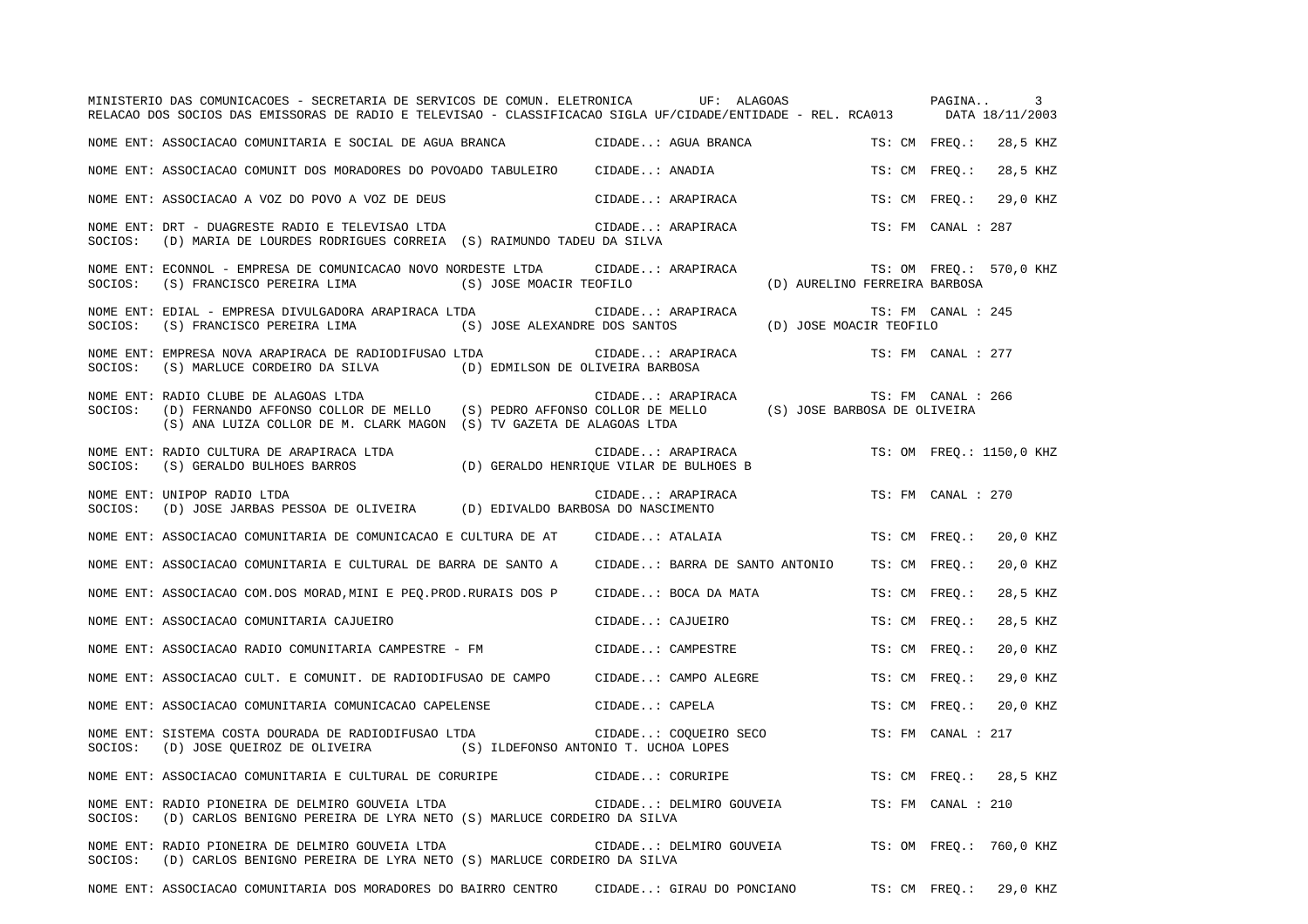NOME ENT: ASSOCIACAO COMUNITARIA VIRGEM DOS POBRES CIDADE..: IBATEGUARA TS: CM FREQ.: 20,0 KHZ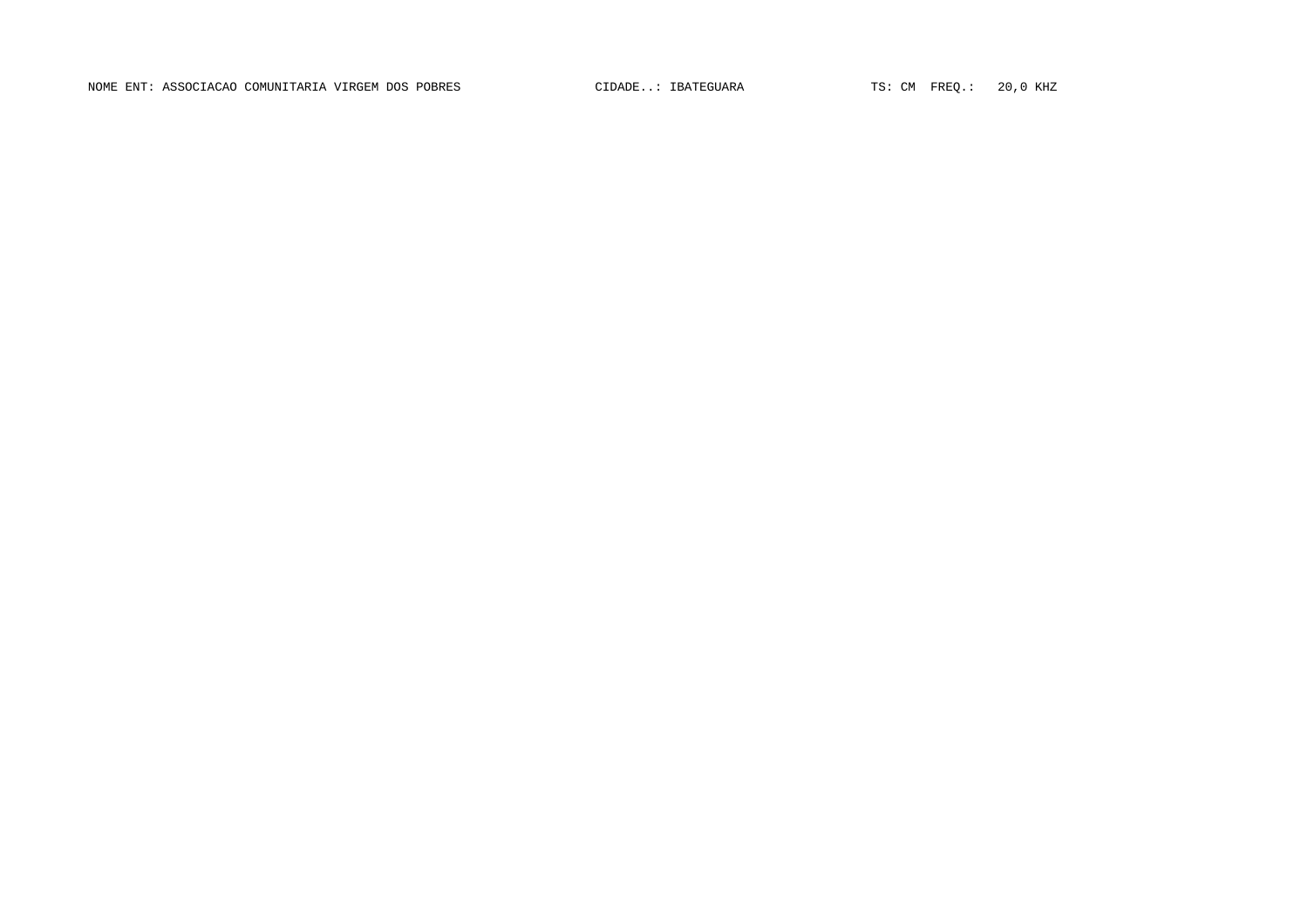|         | MINISTERIO DAS COMUNICACOES - SECRETARIA DE SERVICOS DE COMUN. ELETRONICA UF: ALAGOAS<br>RELACAO DOS SOCIOS DAS EMISSORAS DE RADIO E TELEVISAO - CLASSIFICACAO SIGLA UF/CIDADE/ENTIDADE - REL. RCA013 DATA 18/11/2003                                                                                                                                                                                                                       |                          |                                                           | PAGINA                                                                                                                                             | $\overline{4}$            |
|---------|---------------------------------------------------------------------------------------------------------------------------------------------------------------------------------------------------------------------------------------------------------------------------------------------------------------------------------------------------------------------------------------------------------------------------------------------|--------------------------|-----------------------------------------------------------|----------------------------------------------------------------------------------------------------------------------------------------------------|---------------------------|
|         | NOME ENT: RADIO NOVO HORIZONTE LTDA<br>NOME ENT: RADIO NOVO HORIZONTE LTDA<br>SOCIOS: (D) DACIO CALDAS DA SILVA (S) SANDRA ALVES DA SILVA                                                                                                                                                                                                                                                                                                   |                          | CIDADE: IBATEGUARA                                        |                                                                                                                                                    | TS: FM CANAL : 236        |
|         | NOME ENT: ASSOCIACAO EDUCACIONAL, CULT. E ARTISTICA NOVO TEMPO- CIDADE: IGACI                                                                                                                                                                                                                                                                                                                                                               |                          |                                                           |                                                                                                                                                    | TS: CM FREO.:<br>29,0 KHZ |
|         | NOME ENT: ASSOCIACAO COMUNITARIA DE JACARE DOS HOMENS- ACJH CIDADE: JACARE DOS HOMENS                                                                                                                                                                                                                                                                                                                                                       |                          |                                                           | TS: CM FREO.:                                                                                                                                      | 28,5 KHZ                  |
| SOCIOS: | NOME ENT: ALAGOAS RADIO E TELEVISAO LTDA<br>S) REINALDO GILLI COSTA DA SILVA (S) VALDEMIRO SANTIAGO DE OLIVEIRA (D) PAULO CESAR RIBEIRO DE ANDRADE (S) JOAO MENDES DE JESUS (S) EDUARDO DA SILVA CARDOZO                                                                                                                                                                                                                                    |                          | CIDADE: MACEIO                                            |                                                                                                                                                    | TS: FM CANAL : 262        |
|         | NOME ENT: ASSOCIACAO COMUNITARIA A VOZ DE BEBEDOURO                                                                                                                                                                                                                                                                                                                                                                                         |                          | CIDADE: MACEIO                                            |                                                                                                                                                    | TS: CM FREO.:<br>20,0 KHZ |
|         | NOME ENT: ASSOCIACAO DOS MORADORES DO LOTEAMENTO JARDIM SANTA-A CIDADE: MACEIO                                                                                                                                                                                                                                                                                                                                                              |                          |                                                           |                                                                                                                                                    | 20,0 KHZ<br>TS: CM FREQ.: |
| SOCIOS: | NOME ENT: FUNDACAO QUILOMBO<br>(E) MARIA BETANIA BOTELHO ALVES (E) MARIO LINS BROAD NETO                                                                                                                                                                                                                                                                                                                                                    |                          | CIDADE: MACEIO                                            | IS: TV CANAL TS: TV CANAL<br>E) ANGELA MARIA SILVA LINS)                                                                                           | TS: TV CANAL : 16+E       |
| SOCIOS: | NOME ENT: RADIO CLUBE DE ALAGOAS LTDA<br>: RADIO CLUBE DE ALAGOAS LTDA<br>(D) FERNANDO AFFONSO COLLOR DE MELLO (S) PEDRO AFFONSO COLLOR DE MELLO (S) JOSE BARBOSA DE OLIVEIRA<br>(S) ANA LUIZA COLLOR DE M. CLARK MAGON (S) TV GAZETA DE ALAGOAS LTDA                                                                                                                                                                                       |                          |                                                           |                                                                                                                                                    | TS: FM CANAL : 231        |
| SOCIOS: | NOME ENT: RADIO CULTURA DE ARAPIRACA LTDA<br>(S) GERALDO BULHOES BARROS                                                                                                                                                                                                                                                                                                                                                                     |                          | CIDADE: MACEIO<br>(D) GERALDO HENRIQUE VILAR DE BULHOES B |                                                                                                                                                    | TS: FM CANAL : 249        |
|         | NOME ENT: RADIO GAZETA DE ALAGOAS LTDA<br>SOCIOS: (S) (ESP.) MANOEL CASADO DE MELO (S) PLACIDO FELICIANO ALVIM (S) ULYSSES MARINHO DE ALBUQUERQUE<br>(S) MAURICIO AVERBUCK (S) MELO (S) MANOEL MACHADO BARROS (S) FERNANDO AFFONSO                                                                                                                                                                                                          |                          |                                                           | (S) FERNANDO AFFONSO COLLOR DE MELLO                                                                                                               | TS: OM FREQ.: 1260,0 KHZ  |
| SOCIOS: | NOME ENT: RADIO JORNAL DE HOJE LTDA<br>RADIO JORNAL DE HOJE LTDA<br>(S) EDMAR ARAUJO SILVA                           (D) KATIA PIMENTEL ASSUNCAO               (S) DAU TENORIO DE OLIVEIRA<br>(S) WELINGTON MUNIZ                        (S) JOSE SEBASTIAO BASTOS                                                                                                                                                                          |                          | CIDADE: MACEIO                                            |                                                                                                                                                    | TS: FM CANAL : 243        |
| SOCIOS: | NOME ENT: RADIO PARAISO LTDA<br>AADIO PARAISO LIDA<br>(D) LEONI TEREZINHA ROCHA (D) FABIO LUCIANO ROCHA                                                                                                                                                                                                                                                                                                                                     |                          |                                                           | CIDADE: MACEIO TS: OM FREQ.: 710,0 KHZ                                                                                                             |                           |
|         | NOME ENT: RADIO PROGRESSO DE ALAGOAS LTDA<br>SOCIOS: (D) JOAO RICARDO NETO<br>(D) JOAO RICARDO NETO<br>(D) CARLOS ROMERO LESSA LUSTOSA CABRAL (S) RACHEL SALDANHA DE ALENCAR<br>(S) ALINA DE OLIVEIRA CARVALHO (S) ANTIOGENES TAVARES DA SILVA (S) ANTONIO CAMELO DA COSTA<br>(S) FERNANDO SANTIAGO DU PIN CALMON (S) OSWALDO SIMOES BRAGA<br>(S) (ESP.) WILSON LUSTOSA CABRAL<br>(S) HUMBERTO GARGIULO                                     | (S) ARY DE SOUZA NOBREGA | CIDADE: MACEIO<br>(S) JOSE ANDRADE DE ALMEIDA CASTRO      | (S) RUBENS FURTADO<br>(S) JOSE MAURO                                                                                                               | TS: OM FREQ.: 1320,0 KHZ  |
| SOCIOS: | RADIO SOL MAIOR LTDA<br>(D) ANISIA MARIA PONTES GURGEL (D) PEDRO FREDERICO R. DA COSTA NETTO<br>NOME ENT: RADIO SOL MAIOR LTDA                                                                                                                                                                                                                                                                                                              |                          |                                                           |                                                                                                                                                    | TS: OM FREQ.: 800,0 KHZ   |
| SOCIOS: | NOME ENT: SAMPAIO RADIO E TELEVISAO LTDA<br>CIDADE<br>(S) (ESP.) DE JOSE COSTA SAMPAIO (S) GERALDO COSTA SAMPAIO<br>(S) HELOISA COSTA SAMPAIO (S) (ESP.) DE GEORGE DE ME<br>S) (ESP.) DE CACILDA COSTA SAMPAIO (S) FERNANDO JORGE SAMPAIO MORAES (S) ROGERIO DA MOTA PASSOS (S) ITAMAR MENDONCA MALTA (S) CARLOS ITALO MALTA MELO (S) JORGE LUIZ REIS ASSUMPC<br>(S) JOSE TOBIAS DE ALMEIDA (S) JOSE VALDOMIR<br>(S) JOSE TOBIAS DE ALMEIDA | (S) JOSE VALDOMIRO MOTA  | CIDADE: MACEIO                                            | (S) RONALDO NOGUEIRA<br>(S) (ESP.) DE GEORGE DE MEIRA ARROXELAS (S) MARIO FONTES MELRO<br>(S) JORGE LUIZ REIS ASSUMPCAO<br>(S) JOSE DUARTE MARQUES | TS: TV CANAL : 05         |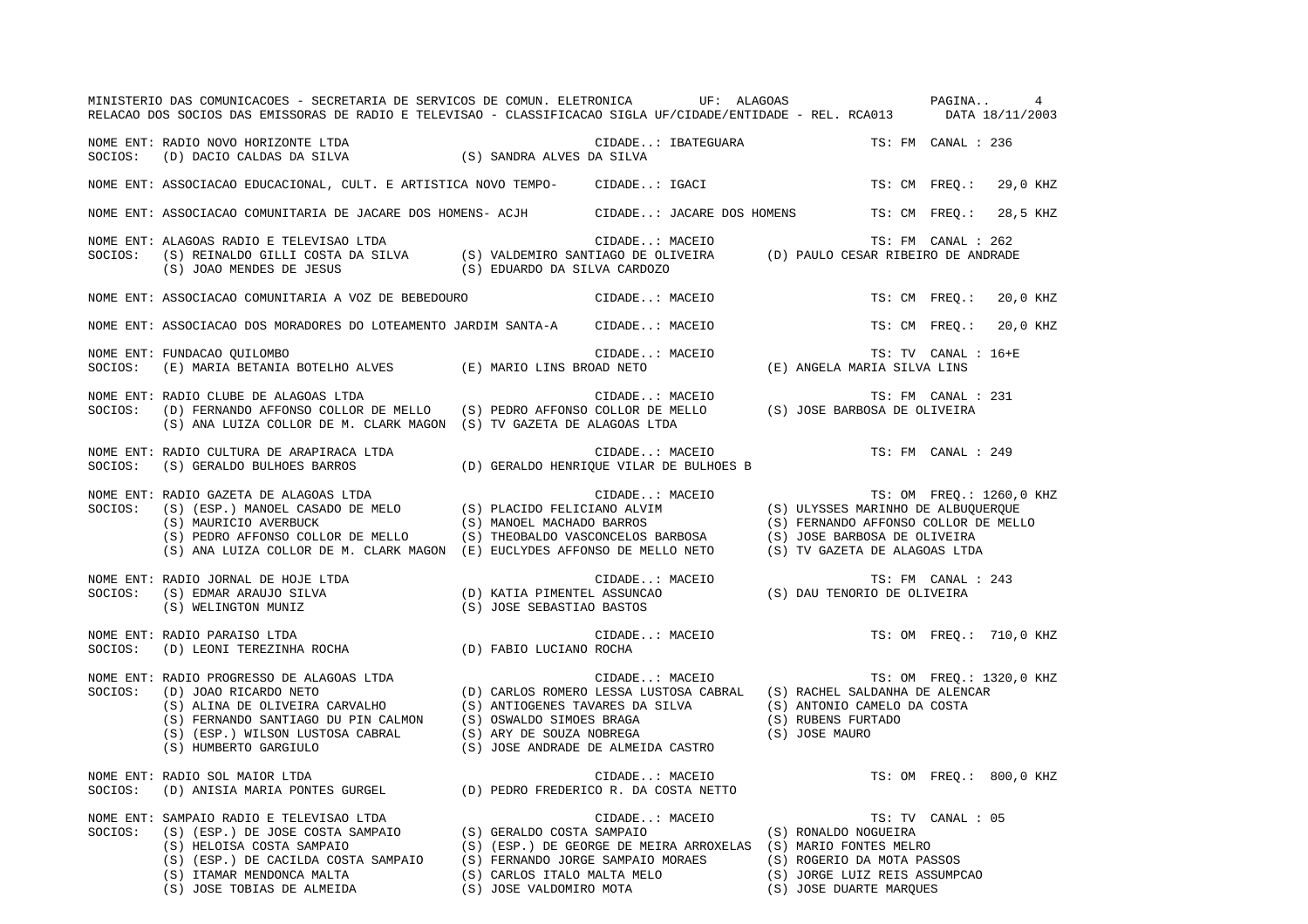(S) MANOEL SAMPAIO LUZ NETO (D) GEORGE COSTA SAMPAIO (D) CACILDA SAMPAIO DE ARRUDA (D) PATRICIA COSTA SAMPAIO PATURY ACCIO (S) MARIA DO CARMO SAMPAIO CAPARICA (D) EUGENIO COSTA SAMPAIO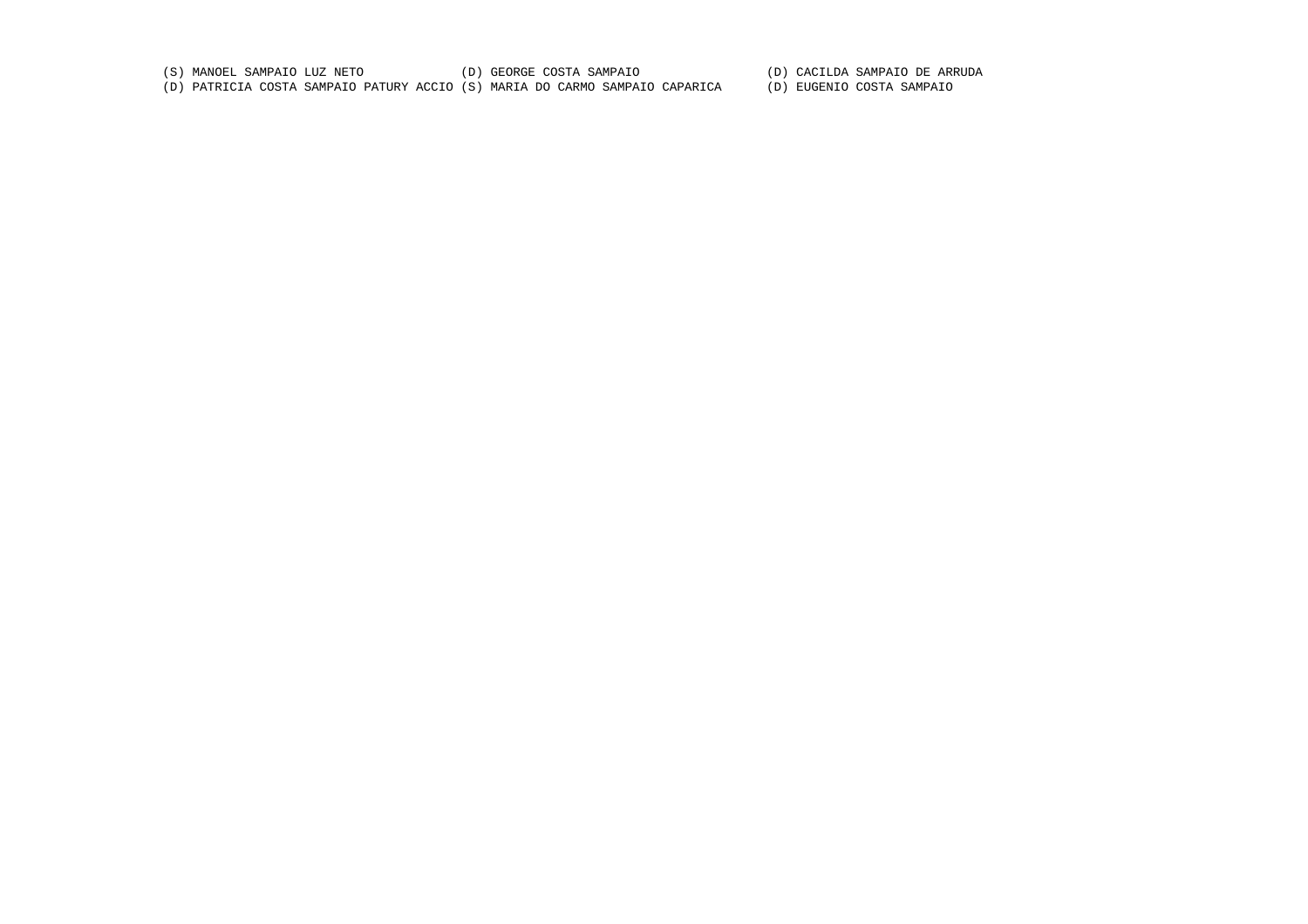MINISTERIO DAS COMUNICACOES - SECRETARIA DE SERVICOS DE COMUN. ELETRONICA UF: ALAGOAS PAGINA.. 5RELACAO DOS SOCIOS DAS EMISSORAS DE RADIO E TELEVISAO - CLASSIFICACAO SIGLA UF/CIDADE/ENTIDADE - REL. RCA013 DATA 18/11/2003 NOME ENT: SECRETARIA DO GABINETE CIVIL CIDADE..: MACEIO TS: FM CANAL : 299ESOCIOS: (E) REGINALDO CAVALCANTE SILVA NOME ENT: SECRETARIA DO GABINETE CIVIL TESTO AND SUDADE..: MACEIO TS: OM FREQ.: 960,0 KHZ SOCIOS: (E) REGINALDO CAVALCANTE SILVA NOME ENT: SECRETARIA DO GABINETE CIVIL CIDADE..: MACEIO TS: TV CANAL : 03 ESOCIOS: (E) REGINALDO CAVALCANTE SILVA NOME ENT: TV GAZETA DE ALAGOAS LTDA (\*) CIDADE..: MACEIO TS: TV CANAL : 07 SOCIOS: (S) TV GAZETA DE ALAGOAS LTDA (S) FERNANDO AFFONSO COLLOR DE MELLO (S) PEDRO AFFONSO COLLOR DE MELLO (S) RICARDO COIMBRA DE ALMEIDA BRENNAND (S) CARLOS BENIGNO PEREIRA DE LYRA NETO (S) ANA LUIZA COLLOR DE M. CLARK MAGON (S) NOE SIMPLICIO DO NASCIMENTO (S) PEDRO SILVEIRA COUTINHO (S) NELSON TENORIO DE OLIVEIRA<br>(S) ABELARDO GOMES DA SILVA (S) JOAO EVANGELISTA COSTA TENORIO (S) RUBEM MONTENEGRO WANDERLEY (S) ABELARDO GOMES DA SILVA (S) JOAO EVANGELISTA COSTA TENORIO (S) RUBEM MONTENEGRO WANDERLEY (S) JOSE GUIDO DO REGO SANTOS (S) SILVIO MAURICIO CONDE DE PAIVA (S) JOSE RIBEIRO TOLEDO (S) JORGE RIBEIRO TOLEDO (S) JOSE MAURICIO GAMA BREDA (S) JOSE MAURICIO TENORIO (S) GAUDINO ERNESTO GUYMARAES MOREIRA (S) JOAO ALVES MELLO (S) JOSE CARLOS CORREIA MARANHAO NOME ENT: TV PAJUCARA LTDA CIDADE..: MACEIO TS: FM CANAL : 279 SOCIOS: (S) JOAO EVANGELISTA COSTA TENORIO (D) GODOFREDO JOSE GRACINDO S PALMEIRA (S) LUCIA DE FATIMA DA SILVA NONO (E) RITA DE CASSIA SOUTO DE MORAES (S) EMERSON DE MELO TENORIO (S) JORGE TENORIO MAIA (S) GILVAN RAPOSO TENORIO NOME ENT: TV PAJUCARA LTDA CIDADE... MACEIO TS: TV CANAL : 11-SOCIOS: (S) JOAO EVANGELISTA COSTA TENORIO (D) GODOFREDO JOSE GRACINDO S PALMEIRA (S) LUCIA DE FATIMA DA SILVA NONO (E) RITA DE CASSIA SOUTO DE MORAES (S) EMERSON DE MELO TENORIO (S) JORGE TENORIO MAIA (S) GILVAN RAPOSO TENORIO NOME ENT: ASSOCIACAO COMUNITARIA DE RADIODIFUSAO DE MARAGOGI CIDADE..: MARAGOGI TS: CM FREQ.: 20,0 KHZ NOME ENT: SISTEMA COSTA DOURADA DE COMUNICACAO LTDA  $\qquad \qquad \qquad$  CIDADE..: MARAGOGI TS: FM CANAL : 227 SOCIOS: (D) FRANCISCO LOPES ALVES PINTO (D) NILTON TADEU LIRA NETO NOME ENT: ASSOCIACAO COMUNITARIA E CULTURAL DE MARAVILHA CIDADE..: MARAVILHA TS: CM FREQ.: 20,0 KHZ NOME ENT: SISTEMA IMPERIAL DE COMUNICACAO LTDA  $\blacksquare$  CIDADE..: MARECHAL DEODORO TS: OM FREQ.: 610,0 KHZ SOCIOS: (D) JOSE GILVAN RIBEIRO DE ALMEIDA (D) MARIA DECELE DAMASO DE ALMEIDA (S) JOSE LUIZ RIBEIRO DE ALMEIDA (S) ANGELICA MARIA DE BARROS L ALMEIDA NOME ENT: SISTEMA IMPERIAL DE COMUNICACAO LTDA CIDADE..: MARECHAL DEODORO TS: FM CANAL : 274SOCIOS: (D) JOSE GILVAN RIBEIRO DE ALMEIDA (D) MARIA DECELE DAMASO DE ALMEIDA (S) JOSE LUIZ RIBEIRO DE ALMEIDA (S) ANGELICA MARIA DE BARROS L ALMEIDA NOME ENT: ASSOCIACAO COMUNITARIA DE MORADORES DA BOA VISTA CIDADE..: OLHO D'AGUA DAS FLORES TS: CM FREQ.: 28,5 KHZ NOME ENT: ASSOC.DE DESENV.COMUNITARIO, BENEFICENTE E CULTURAL D CIDADE..: OLIVENCA TS: CM FREQ.: 28,5 KHZ NOME ENT: CENTRO DE ASSIST. SOCIAL DE PALESTINA JOSE NOGUEIRA D CIDADE..: PALESTINA TS: CM FREQ.: 28,5 KHZ NOME ENT: ASSOCIACAO PALMEIRENSE DE DEFESA DA COMUNIDADE CIDADE..: PALMEIRA DOS INDIOS TS: CM FREQ.: 28,5 KHZ NOME ENT: EMPRESA DE COMUNICACAO SAMPAIO LTDA CIDADE..: PALMEIRA DOS INDIOS TS: FM CANAL : 223 SOCIOS: (S) ANTONIO MARTINS DA COSTA (S) JOSE SANTANA FILHO (S) JOSE VALDOMIRO MOTA (S) AMARILIO VIEIRA LEITE (S) RICARDO BEZERRA VITORIO (S) GILENO COSTA SAMPAIO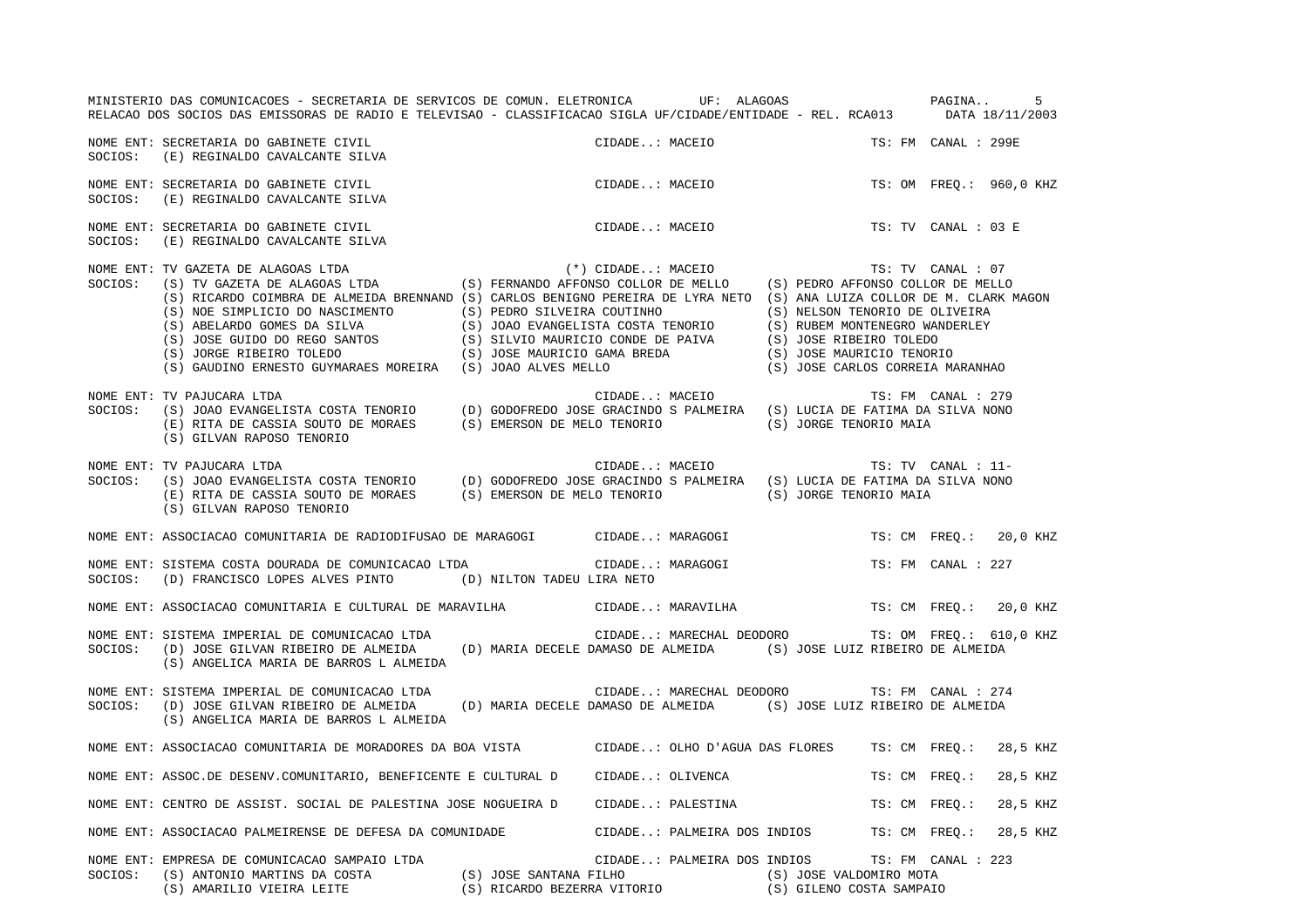(S) MARIA DO CARMO SAMPAIO CAPARICA (D) GILENO COSTA SAMPAIO FILHO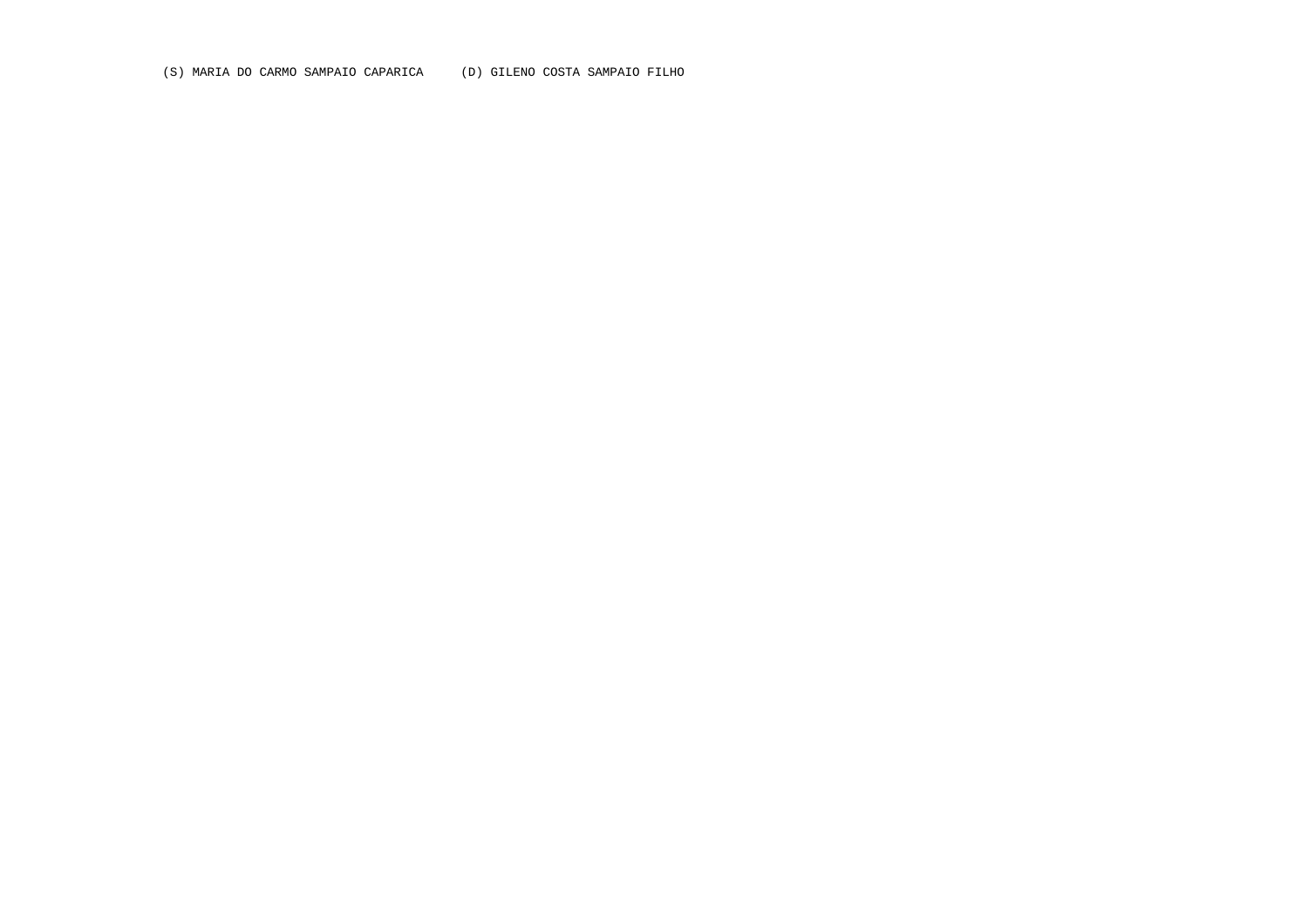MINISTERIO DAS COMUNICACOES - SECRETARIA DE SERVICOS DE COMUN. ELETRONICA UF: ALAGOAS PAGINA.. 6RELACAO DOS SOCIOS DAS EMISSORAS DE RADIO E TELEVISAO - CLASSIFICACAO SIGLA UF/CIDADE/ENTIDADE - REL. RCA013 DATA 18/11/2003 NOME ENT: EMPRESA DE COMUNICACAO SAMPAIO LTDA CIDADE..: PALMEIRA DOS INDIOS TS: OM FREQ.: 870,0 KHZ SOCIOS: (S) ANTONIO MARTINS DA COSTA (S) JOSE SANTANA FILHO (S) JOSE VALDOMIRO MOTA (S) AMARILIO VIEIRA LEITE (S) RICARDO BEZERRA VITORIO (S) GILENO COSTA SAMPAIO (S) MARIA DO CARMO SAMPAIO CAPARICA (D) GILENO COSTA SAMPAIO FILHO NOME ENT: FUNDACAO QUILOMBO CIDADE..: PALMEIRA DOS INDIOS TS: FM CANAL : 297E SOCIOS: (E) MARIA BETANIA BOTELHO ALVES (E) MARIO LINS BROAD NETO (E) ANGELA MARIA SILVA LINS NOME ENT: RADIO PALMEIRA FM LTDA CIDADE..: PALMEIRA DOS INDIOS TS: FM CANAL : 281SOCIOS: (S) EDIVAL VIEIRA GAIA (D) JOSE GERALDO SAMPAIO MALTA (S) MARIA SALETE SOARES GAIA (S) LUIS CARLOS SOARES GAIA NOME ENT: RADIODIFUSAO ELDORADO LTDA CIDADE..: PAO DE ACUCAR TS: OM FREQ.: 1090,0 KHZ SOCIOS: (D) CARLOS ANTONIO OLIVEIRA (S) LIGIA FRANZ OLIVEIRA (S) JOSE MAURICIO DE ALBUQUERQUE LOPES (S) ANTONIO FERREIRA DE ANDRADE NOME ENT: EMISSORA RIO SAO FRANCISCO LTDA CONSTRUITE CIDADE..: PENEDO TS: OM FREQ.: 1490,0 KHZ SOCIOS: (S) HILDEBRANDO VIERISSIMO GUIMARAES (S) REGINALDO SOARES DE MELO (S) MANOEL VIEIRA DE MELLO (D) ALDO DE MELO BRANDAO NOME ENT: EMPRESA DE COMUNICACAO GRANDE RIO LTDA CIDADE..: PENEDO TENEDO TS: FM CANAL : 221 NOME ENT: FUNDACAO QUILOMBO CIDADE..: PENEDO TS: FM CANAL : 292E SOCIOS: (E) MARIA BETANIA BOTELHO ALVES (E) MARIO LINS BROAD NETO (E) ANGELA MARIA SILVA LINS NOME ENT: PENEDO COMUNICACOES LTDA CIDADE..: PENEDO TS: FM CANAL : 247TS: FM CANAL : 247 SOCIOS: (S) HELIO NOGUEIRA LOPES (D) MARIA PEREIRA LOPES (S) RONALDO PEREIRA LOPES (S) MARIA DE FATIMA RESSUREICAO LOPES NOME ENT: RADIO MANGUABA DO PILAR LTDA **LETA COME CONCRECTE CIDADE.**.: PILAR TS: OM FREQ.: 1200,0 KHZ SOCIOS: (S) AUDITE FIALHO DE ALMEIDA (D) JOSE DAMACENO LIMA (D) HERMES CAVALCANTE OLIVEIRA (S) ELIAS PASSOS TENORIO (S) EDUARDO ALMEIDA DA SILVA (S) IVAN VASCONCELOS BRITO NOME ENT: ASSOCIACAO COMUNITARIA E CULTURAL DE POCO DAS TRINCHE CIDADE..: POCO DAS TRINCHEIRAS TS: CM FREQ.: 20,0 KHZ NOME ENT: ASSOCIACAO COMUNITARIA AMIGOS DE PORTO CALVO CIDADE..: PORTO CALVO TS: CM FREQ.: 20,0 KHZ NOME ENT: FUNDACAO QUILOMBO CIDADE..: RIO LARGO TS: FM CANAL : 211E SOCIOS: (E) MARIA BETANIA BOTELHO ALVES (E) MARIO LINS BROAD NETO (E) ANGELA MARIA SILVA LINS NOME ENT: RADIO CULTURA DE ARAPIRACA LTDA CIDADE..: RIO LARGO TS: OM FREQ.: 1020,0 KHZ SOCIOS: (S) GERALDO BULHOES BARROS (D) GERALDO HENRIQUE VILAR DE BULHOES B NOME ENT: ONG - ARTE CULTURA E MEIO AMBIENTE CIDADE..: SANTANA DO IPANEMA TS: CM FREQ.: 20,0 KHZ NOME ENT: PINTO COMUNICACOES LTDA CIDADE..: SANTANA DO IPANEMA TS: FM CANAL : 214SOCIOS: (D) MARCIO PINTO DE ARAUJO (S) JOSE PINTO DE ASSIS (S) MIGUEL PINTO DE ARAUJO NOME ENT: RADIO CORREIO DO SERTAO LTDA CIDADE..: SANTANA DO IPANEMA TS: OM FREQ.: 1180,0 KHZ SOCIOS: (S) EMILIO SILVA (D) JOAO BATISTA DE SANTANA (S) ISMALDO BULHOES BARROS (S) GERALDO BULHOES BARROS (S) HENALDO BULHOES BARROS (S) MARCIO LANZUERKSY BRANDAO BARROS (S) ERALDO BULHOES BARROS

NOME ENT: ASSOCIACAO COMUNITARIA TAPERA FALANDO MAIS ALTO CIDADE..: SAO JOSE DA TAPERA TS: CM FREQ.: 20,0 KHZ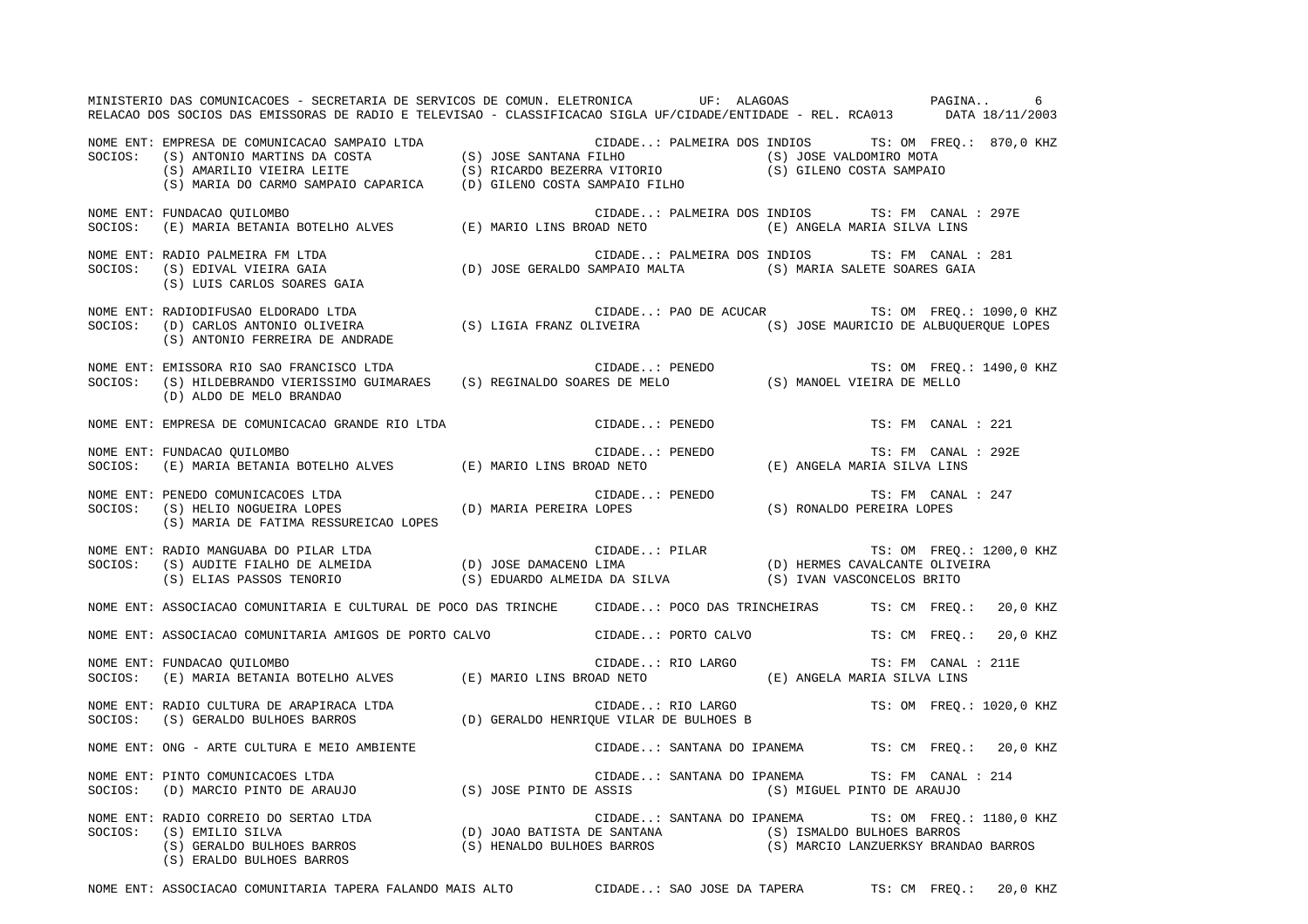NOME ENT: ASSOCIACAO BENEF. E CULT. COMU. DIOGENES ALMEDIDA CEL CIDADE..: SAO MIGUEL DOS CAMPOS TS: CM FREQ.: 28,5 KHZ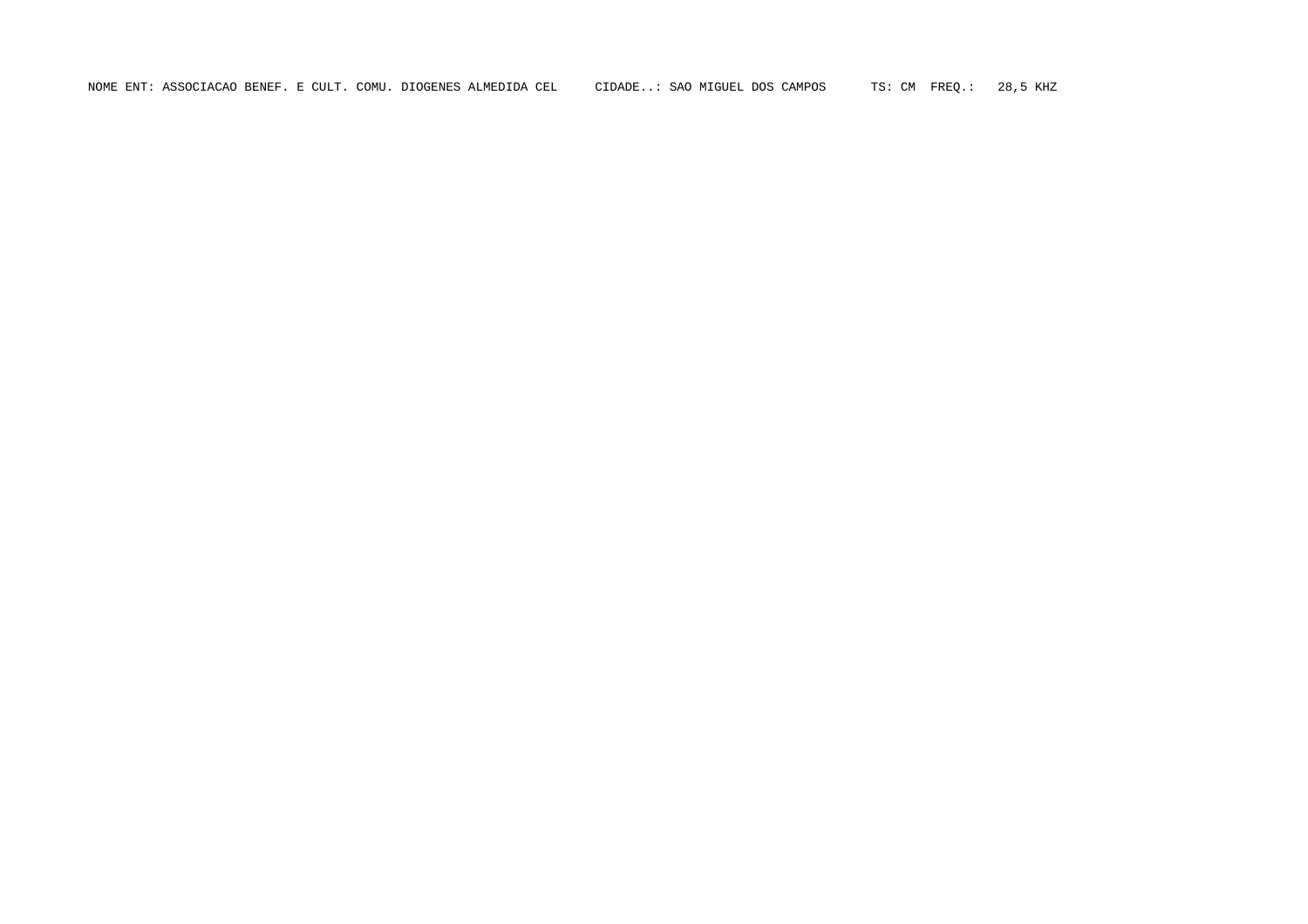|         | MINISTERIO DAS COMUNICACOES - SECRETARIA DE SERVICOS DE COMUN. ELETRONICA UF: ALAGOAS<br>RELACAO DOS SOCIOS DAS EMISSORAS DE RADIO E TELEVISAO - CLASSIFICACAO SIGLA UF/CIDADE/ENTIDADE - REL. RCA013 DATA 18/11/2003 |                                                        |  |               | PAGINA 7                 |
|---------|-----------------------------------------------------------------------------------------------------------------------------------------------------------------------------------------------------------------------|--------------------------------------------------------|--|---------------|--------------------------|
| SOCIOS: | NOME ENT: EMPRESA GRAFICA DE COMUNICACAO PAJUCARA LTDA CIDADE: SAO MIGUEL DOS CAMPOS TS: FM CANAL : 258<br>(D) GODOFREDO JOSE GRACINDO S PALMEIRA (S) ANTONIO DE ALBUQUERQUE ALVES                                    |                                                        |  |               |                          |
|         | NOME ENT: ASSOCIACAO COMUNITARIA E CULTURAL AMIGOS DE TAQUARANA CIDADE: TAQUARANA                                                                                                                                     |                                                        |  | TS: CM FREO.: | 29,0 KHZ                 |
|         | NOME ENT: ASS. COMUNIT. DE APOIO E DESENVOLV. CULTURAL DE TRAIP CIDADE: TRAIPU                                                                                                                                        |                                                        |  | TS: CM FREO.: | 28,5 KHZ                 |
|         | NOME ENT: FUNDACAO OUILOMBO<br>SOCIOS: (E) MARIA BETANIA BOTELHO ALVES (E) MARIO LINS BROAD NETO (E) ANGELA MARIA SILVA LINS                                                                                          | CIDADE: UNIAO DOS PALMARES TS: FM CANAL : 294E         |  |               |                          |
| SOCIOS: | NOME ENT: RADIO CANAVIEIRO LTDA<br>(D) MARIA LIEGE DE ALBUOUEROUE TAVARES (D) MANOEL ALIPIO BELTRAO ALBUOUEROUE (S) JOSE DE MEDEIROS TAVARES<br>(S) MARIO MAROUES LYRA                                                | CIDADE: UNIAO DOS PALMARES TS: OM FREO.: 840,0 KHZ     |  |               |                          |
| SOCIOS: | NOME ENT: RADIO FM AG LTDA<br>(S) MANOEL GOMES DE BARROS (S) JANE LAMENHA GOMES DE BARROS (S) RICARDO LEAO PRAXEDES<br>(D) JOSE PRAXEDES NETO                                                                         | CIDADE: UNIAO DOS PALMARES TS: FM CANAL : 255          |  |               |                          |
|         | NOME ENT: RADIO PRINCESA DAS MATAS LTDA<br>SOCIOS: (D) ELIAS BRANDAO VILELA NETO                                                                                                                                      | CIDADE: VICOSA<br>(S) FLAVIUS FLAUBERT PIMENTEL TORRES |  |               | TS: OM FREO.: 1560,0 KHZ |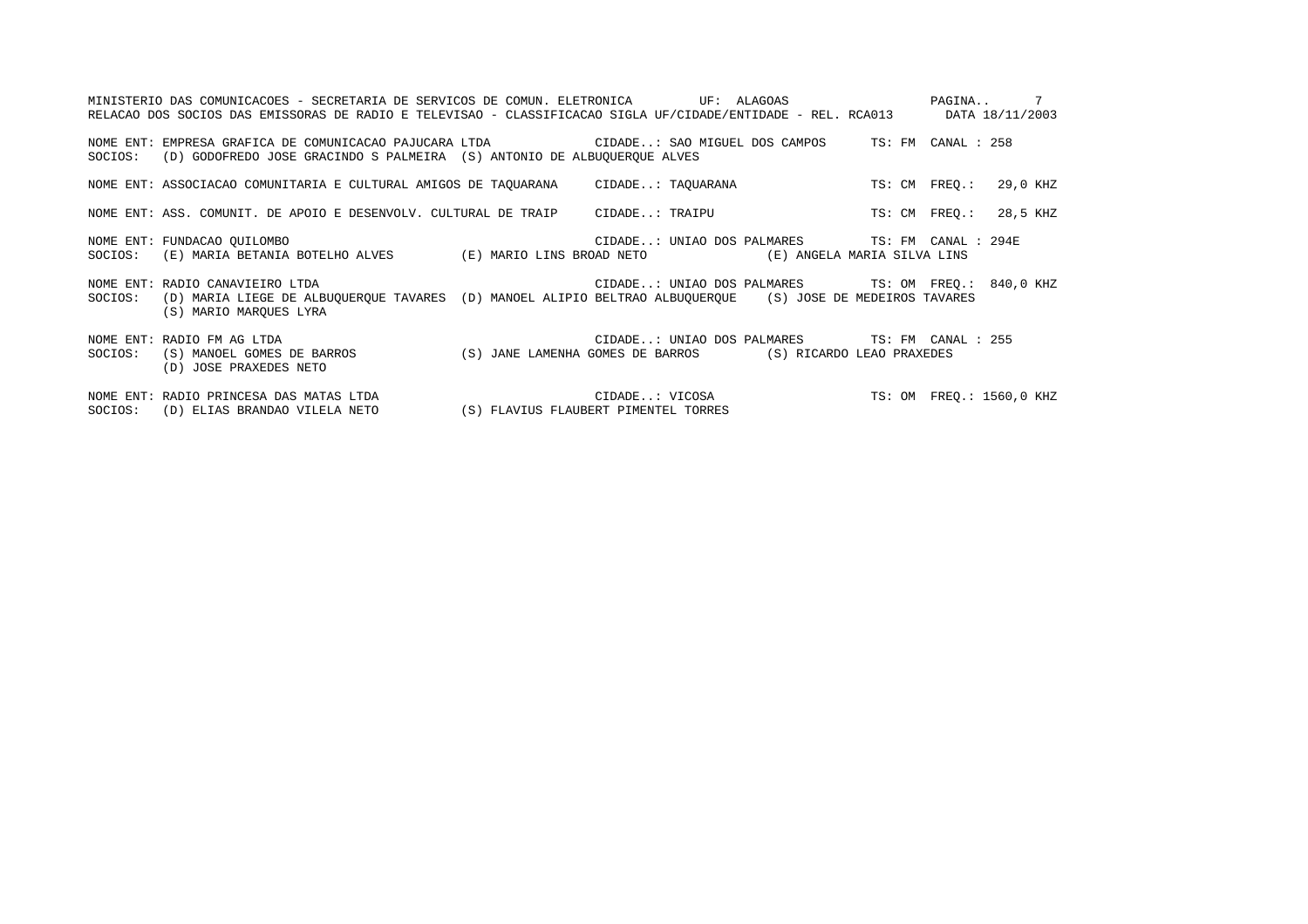|         | MINISTERIO DAS COMUNICACOES - SECRETARIA DE SERVICOS DE COMUN. ELETRONICA UF: AMAZONAS<br>RELACAO DOS SOCIOS DAS EMISSORAS DE RADIO E TELEVISAO - CLASSIFICACAO SIGLA UF/CIDADE/ENTIDADE - REL. RCA013 DATA 18/11/2003                                               |                            |                                 | PAGINA<br>8               |
|---------|----------------------------------------------------------------------------------------------------------------------------------------------------------------------------------------------------------------------------------------------------------------------|----------------------------|---------------------------------|---------------------------|
|         | NOME ENT: SISTEMA DE COMUNICACAO AM PRODUCOES E EVENTOS LTDA CIDADE: ALVARAES<br>(S) AGUINALDO JOSE MENDES DE SOUSA<br>SOCIOS: (D) JOSE NASCIMENTO MARCOS                                                                                                            |                            |                                 | TS: FM CANAL : 219        |
|         | NOME ENT: ASSOCIACAO COMUNITARIA ARTISTICA E CULTURAL DE ANAMA- CIDADE: ANAMA                                                                                                                                                                                        |                            |                                 | TS: CM FREQ.: 20,0 KHZ    |
| SOCIOS: | RADIO DIFUSORA DE ANORI LTDA<br>(S) JURANDIR CLEUTER BARROS DE MENDONCA (D) JOSE BASTOS DE OLIVEIRA (D) FRANCISCO VIEIRA<br>(S) CARLOS AUGUSTO DE ARAUJO MARQUES (S) JOAO RODRIGUES BASTOS (S) FRANCISCO TRINDADE DA SILVA<br>NOME ENT: RADIO DIFUSORA DE ANORI LTDA |                            |                                 | TS: OM FREQ.: 1170,0 KHZ  |
|         | NOME ENT: ASSOCIACAO CASA DE APOIO A CRIANCA E AO ADOLESCENTE CIDADE: AUTAZES                                                                                                                                                                                        |                            |                                 | TS: CM FREO.:<br>20,0 KHZ |
|         | NOME ENT: ASSOCIACAO COMUNITARIA ARTISTICA E CULT. VALE DE AUTA                                                                                                                                                                                                      | CIDADE: AUTAZES            |                                 | TS: CM FREO.:<br>20,0 KHZ |
|         | NOME ENT: ASSOCIACAO CULTURAL E ARTISTICA DE BARCELOS                                                                                                                                                                                                                | CIDADE: BARCELOS           |                                 | TS: CM FREO.:<br>20,0 KHZ |
|         | NOME ENT: ADEPAM - AMAZONIA EM DEFESA E PROTECAO DO MEIO AMBIEN                                                                                                                                                                                                      | CIDADE: BENJAMIN CONSTANT  |                                 | 28,5 KHZ<br>TS: CM FREO.: |
|         | NOME ENT: ASSOCIACAO BOAVISTENSE P/O DESENVOLVIMENTO CULT.COMUN                                                                                                                                                                                                      | CIDADE: BOA VISTA DO RAMOS |                                 | 20,0 KHZ<br>TS: CM FREO.: |
|         | NOME ENT: ASS. RADIO COMUNIT. ARTIST. E CULTURAL DE BOCA DO ACRE                                                                                                                                                                                                     | CIDADE: BOCA DO ACRE       |                                 | 20,0 KHZ<br>TS: CM FREO.: |
| SOCIOS: | NOME ENT: SOCIEDADE DE TELEVISAO MANAUARA LTDA<br>(S) SADIE RODRIGUES HAUACHE (D) KHALED AHMED HAUACHE JUNIOR<br>(D) ABDUL RASAC HAUACHE NETO<br>(S) CARLOS GERALDO DE BRITO FEITOSA                                                                                 | CIDADE: BOCA DO ACRE       |                                 | TS: OM FREQ.: 1160,0 KHZ  |
|         | NOME ENT: ASSOC. COMUNIT. CENTRO EDUCACIONAL LAR CRISTO REI - A CIDADE: BORBA                                                                                                                                                                                        |                            |                                 | 20,0 KHZ<br>TS: CM FREO.: |
|         | NOME ENT: ASSOCIACAO KARABABA DE CULTURA                                                                                                                                                                                                                             | CIDADE: CARAUARI           |                                 | TS: CM FREO.:<br>28,5 KHZ |
|         | NOME ENT: JURUA COMUNICACOES LTDA<br>$\verb SOCIOS:   D) MIBERWAL FERREIRA JUCA     D) JOSE ALFREDO SILVEIRA DO AMARAL\n$                                                                                                                                            | CIDADE: CARAUARI           |                                 | TS: OM FREO.: 1170,0 KHZ  |
|         | NOME ENT: ASSOCIACAO CULTURAL E EDUCACIONAL E AMBIENTAL DE COAR                                                                                                                                                                                                      | CIDADE: COARI              |                                 | TS: CM FREQ.: 20,0 KHZ    |
| SOCIOS: | NOME ENT: FUNDACAO SANTISSIMO REDENTOR<br>(E) JOSE CARLOS MARTINS CABRAL                                                                                                                                                                                             | CIDADE: COARI              |                                 | TS: OT FREQ.: 5035,0 KHZ  |
|         | NOME ENT: SISTEMA DE COMUNICACAO AM PRODUCOES E EVENTOS LTDA CIDADE: COARI<br>SOCIOS: (D) JOSE NASCIMENTO MARCOS (S) AGUINALDO JOSE MENDES DE SOUSA                                                                                                                  |                            |                                 | TS: FM CANAL : 208        |
|         | NOME ENT: ASSOCIACAO COMUNIT.DE DESENVOLV.ARTISTICO E CULT.DE E CIDADE: EIRUNEPE                                                                                                                                                                                     |                            |                                 | TS: CM FREQ.: 28,5 KHZ    |
| SOCIOS: | NOME ENT: RADIOBRAS EMPRESA BRASILEIRA DE COMUNICACAO S/A<br>(E) RUY MESSIAS DE LIMA PONTES (E) JANUARIO PROCOPIO TOLEDO<br>(E) HELIO ARAUJO                                                                                                                         | CIDADE: EIRUNEPE           | (E) LUIZ OTAVIO DE CASTRO SOUZA | TS: OM FREQ.: 780,0 KHZ   |
|         | NOME ENT: ASS.COMUNIT.DE MEIO AMB.E DESENVOLV.ART.E CULT. DE FO CIDADE: FONTE BOA                                                                                                                                                                                    |                            |                                 | TS: CM FREO.: 20,0 KHZ    |
| SOCIOS: | NOME ENT: RADIO VALE DO RIO MADEIRA LTDA<br>$\mbox{(D)} \ \ \mbox{IRIO JABES GUERRA DE SOUZA} \qquad \qquad \mbox{(S)} \ \ \mbox{ROBERTO RUI GUERRA DE SOUZA}$                                                                                                       | CIDADE: HUMAITA            |                                 | TS: OT FREQ.: 3205,0 KHZ  |
|         | NOME ENT: RADIO VALE DO RIO MADEIRA LTDA<br>(S) ROBERTO RUI GUERRA DE SOUZA<br>SOCIOS: (D) IRIO JABES GUERRA DE SOUZA                                                                                                                                                | CIDADE: HUMAITA            |                                 | TS: OM FREQ.: 670,0 KHZ   |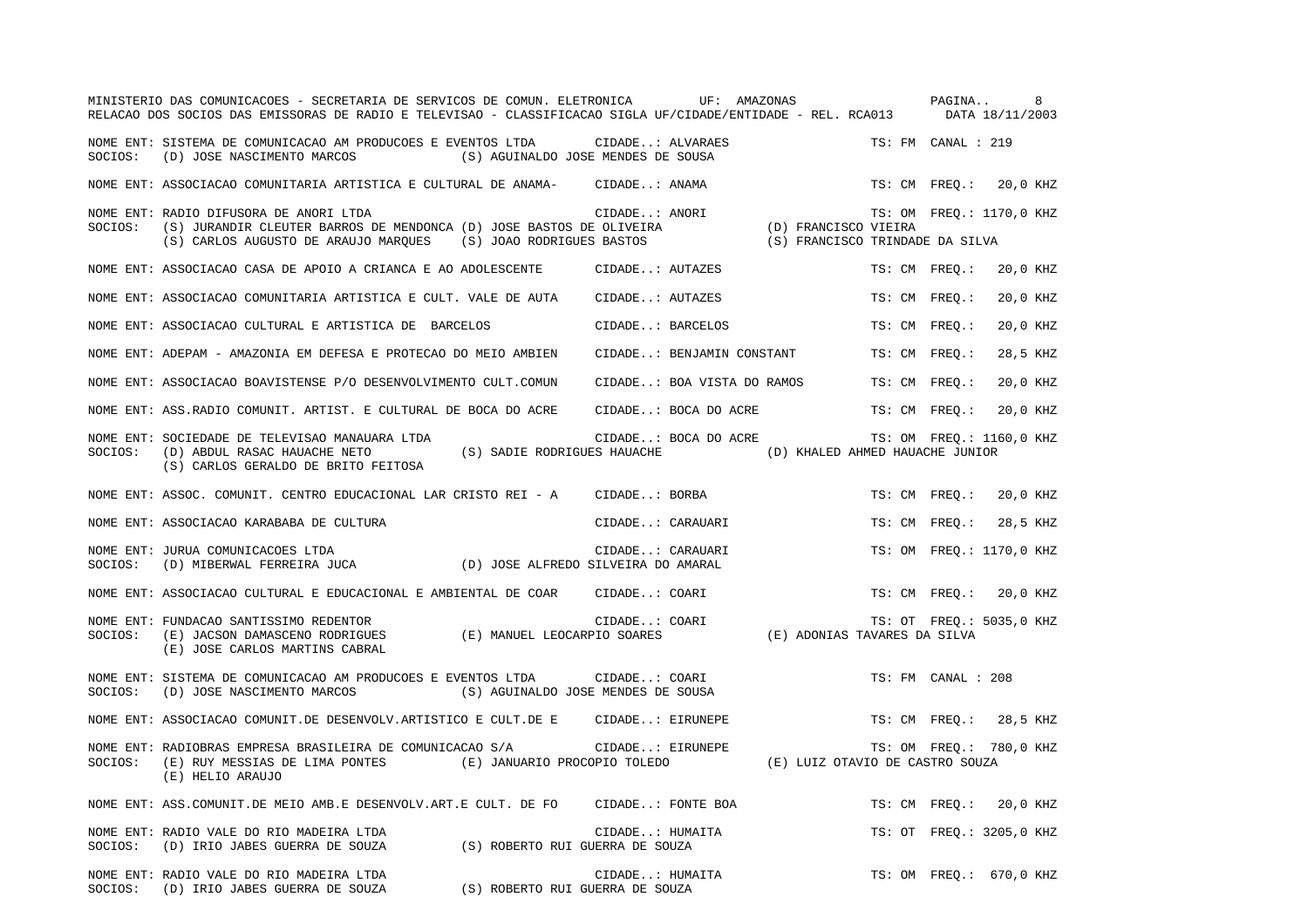|         | MINISTERIO DAS COMUNICACOES - SECRETARIA DE SERVICOS DE COMUN. ELETRONICA UF: AMAZONAS PAGINA 9<br>RELACAO DOS SOCIOS DAS EMISSORAS DE RADIO E TELEVISAO - CLASSIFICACAO SIGLA UF/CIDADE/ENTIDADE - REL. RCA013 DATA 18/11/2003                |                                             |                                            |                                  |                     |                         |
|---------|------------------------------------------------------------------------------------------------------------------------------------------------------------------------------------------------------------------------------------------------|---------------------------------------------|--------------------------------------------|----------------------------------|---------------------|-------------------------|
|         | NOME ENT: FUNDACAO JOSE DE PAIVA NETTO<br>SOCIOS: (E) JOSE DE PAIVA NETTO (E) GERDEILSON BOTELHO (E) COLOGICOS: (E) DOSE DE PAIVA NETTO (E) GERDEILSON BOTELHO<br>(E) MARCELO JORGE BERTOLIN (E) CELSO RODRIGUES DE OLIVEIRA                   |                                             |                                            |                                  |                     |                         |
| SOCIOS: | NOME ENT: RADIO TIRADENTES LTDA                                                                                                                                                                                                                |                                             | CIDADE: IRANDUBA<br>Y TIRADENTES           |                                  | TS: FM CANAL : 276  |                         |
|         | NOME ENT: ASSOCIACAO COMUNITARIA PEDRA PINTADA - ACP CIDADE: ITACOATIARA TS: CM FREQ.: 28,5 KHZ                                                                                                                                                |                                             |                                            |                                  |                     |                         |
| SOCIOS: | NOME ENT: RADIO DIFUSORA DE ITACOATIARA LTDA<br>(S) JURANDIR CLEUTER BARROS DE MENDONCA (D) JULIETA SIMOES MENDONCA (D) ANTONIO DJACIR EHM BARROS<br>(S) WANDA BARRONCAS LEITE BARROS                                                          | CIDADE: ITACOATIARA TS: OM FREQ.: 720,0 KHZ |                                            |                                  |                     |                         |
| SOCIOS: | NOME ENT: RADIO DIFUSORA DE ITACOATIARA LTDA (ETDA CIDADE: ITACOATIARA TES: FM CANAL : 233<br>(S) JURANDIR CLEUTER BARROS DE MENDONCA (D) JULIETA SIMOES MENDONCA (D) ANTONIO DJACIR EHM BARROS<br>(S) WANDA BARRONCAS LEITE BARROS            |                                             |                                            |                                  |                     |                         |
|         | NOME ENT: RADIO PANORAMA DE ITACOATIARA LTDA<br>SOCIOS: (S) PAULO ROBERTO GUERRA MITOZO (S) JOSE GUTEMBERG ALVES (D) ROBERVAL VIEIRA DE FREITAS                                                                                                |                                             |                                            |                                  | TS: FM CANAL : 237  |                         |
|         | NOME ENT: ASSOCIACAO LIBERALISTA DE ITAPIRANGA                                                                                                                                                                                                 |                                             | CIDADE: ITAPIRANGA                         |                                  | TS: CM FREO.:       | 20,0 KHZ                |
|         | NOME ENT: ASSOCIACAO COMUNITARIA DE COMUNICACAO - ACC CIDADE: LABREA                                                                                                                                                                           |                                             |                                            |                                  | TS: CM FREQ.:       | 20,0 KHZ                |
|         | NOME ENT: ASSOCIACAO LABREA SOLIDARIA - ALS                                                                                                                                                                                                    |                                             | CIDADE: LABREA                             |                                  | TS: CM FREO.:       | 20,0 KHZ                |
|         | NOME ENT: ASSOCIACAO COMUNITARIA RADIO CLUB FM A VOZ DE NAZARE CIDADE: MANACAPURU                                                                                                                                                              |                                             |                                            |                                  | TS: CM FREO.:       | 28,5 KHZ                |
|         | NOME ENT: RADIO FM 2000 LTDA<br>SOCIOS: (S) PEDRO ROBERTO BINDA PALMEIRA (D) MARIA AUXILIADORA PEREIRA PALMEIRA                                                                                                                                |                                             | CIDADE: MANACAPURU                         |                                  | TS: FM CANAL : 271  |                         |
|         | NOME ENT: RADIO JUTANOPOLIS DE MANACAPURU LTDA<br>SOCIOS: (S) RAFAEL ROBERTO PEREIRA PALMEIRA (S) JOANA HORTENCIA PEREIRA PALMEIRA (D) PEDRO ROBERTO BINDA PALMEIRA                                                                            | CIDADE: MANACAPURU TS: OM FREQ.: 870,0 KHZ  |                                            |                                  |                     |                         |
|         | NOME ENT: RADIO TV DO AMAZONAS LTDA<br>SOCIOS: (S) PHELIPPE DAOU<br>(D) MILTON DE MAGALHAES<br>(D) MILTON DE MAGALHAES<br>(D) MILTON DE MAGALHAES<br>(S) NARIA EDY SEREJO CORDEIRO<br>(S) DEA RIBEIRO MARGARIDO<br>(S) MAGDALENA ARCE DAOU<br> |                                             | CIDADE: MANACAPURU TS: OM FREQ.: 820,0 KHZ | (D) MILTON DE MAGALHAES CORDEIRO |                     |                         |
|         | NOME ENT: ASSOCIACAO RADIO COMUNITARIA BELO HORIZONTE (CIDADE: MANAUS                                                                                                                                                                          |                                             |                                            |                                  |                     | TS: CM FREQ.: 20,0 KHZ  |
|         | NOME ENT: FUNDACAO EVANGELICA BOAS NOVAS (E) COSMAR LOURENCO DE CARVALHO (E) JOSE DE OLIVEIRA FERNANDES<br>SOCIOS: (E) PAULO DE OLIVEIRA (E) COSMAR LOURENCO DE CARVALHO (E) JOSE DE OLIVEIRA FERNANDES<br>(E) OTONIEL TURI DA SILVA           |                                             |                                            |                                  |                     | TS: OM FREQ.: 930,0 KHZ |
|         | NOME ENT: FUNDACAO EVANGELICA BOAS NOVAS (E) COSMAR LOURENCO DE CARVALHO (E) JOSE DE OLIVEIRA FERNANDES<br>SOCIOS: (E) PAULO DE OLIVEIRA (E) COSMAR LOURENCO DE CARVALHO (E) JOSE DE OLIVEIRA FERNANDES<br>(E) OTONIEL TURI DA SILVA           |                                             |                                            |                                  | TS: TV CANAL : 08   |                         |
|         | NOME ENT: FUNDACAO TELEVISAO E RADIO CULTURA DO AMAZONAS (EIDADE: MANAUS TS: TV CANAL :<br>SOCIOS: (E) CELES CALPURNIA BORGES MELO (E) JOSE ALBERTO ALVES BARBOSA (E) CELIO ANTUNES DE FREITAS<br>(E) EDSON PINTO DA CAMARA                    |                                             |                                            |                                  | TS: TV CANAL : 02 E |                         |

NOME ENT: MOVIMENTO COMUNITARIO PELA CIDADANIA CIDADE..: MANAUS TS: CM FREQ.: 20,0 KHZ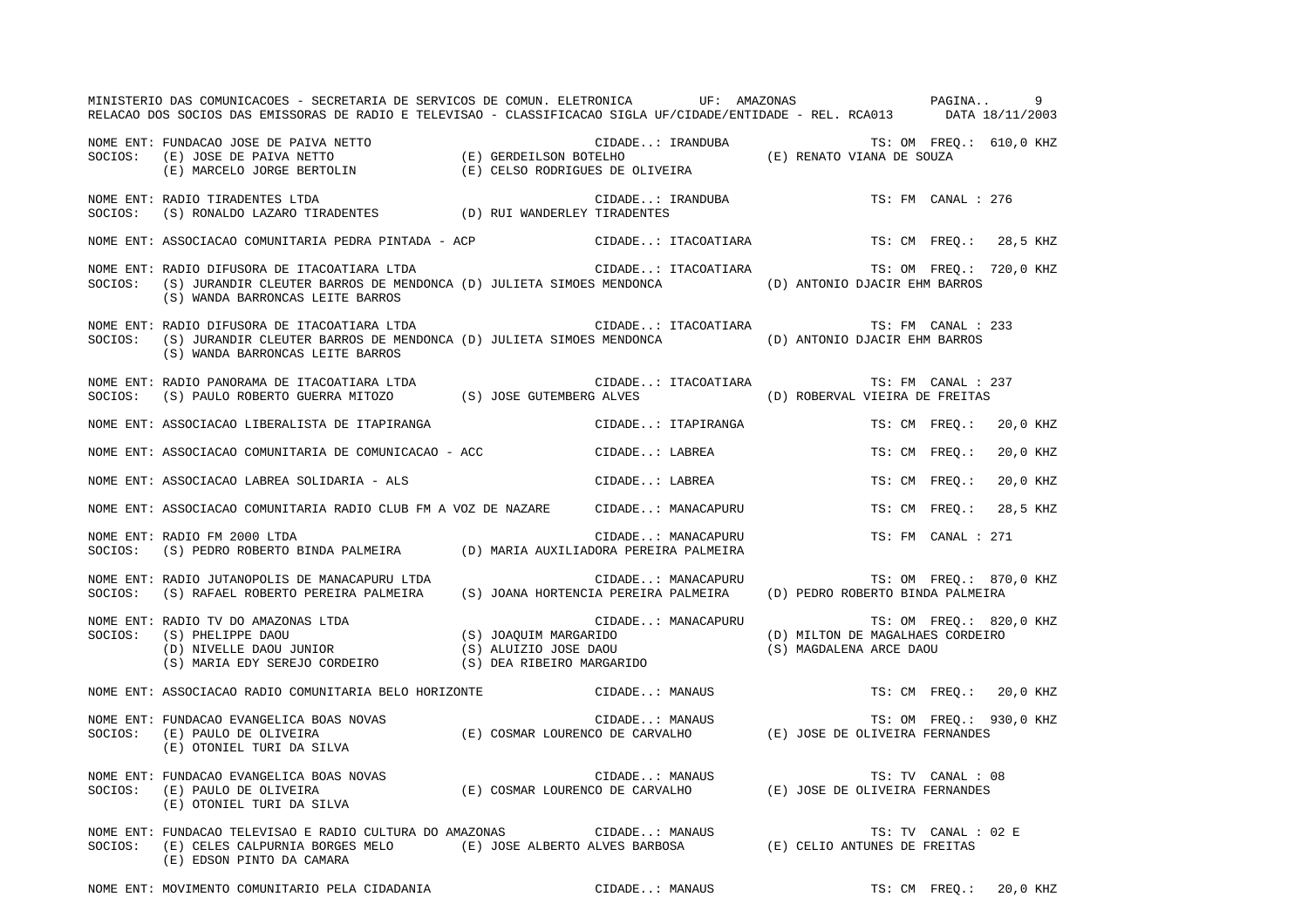|         | MINISTERIO DAS COMUNICACOES - SECRETARIA DE SERVICOS DE COMUN. ELETRONICA UDE: AMAZONAS (PAGINA) 10<br>RELACAO DOS SOCIOS DAS EMISSORAS DE RADIO E TELEVISAO - CLASSIFICACAO SIGLA UF/CIDADE/ENTIDADE - REL. RCA013 (PATA 18/1                                   |                |                                                                                                                |
|---------|------------------------------------------------------------------------------------------------------------------------------------------------------------------------------------------------------------------------------------------------------------------|----------------|----------------------------------------------------------------------------------------------------------------|
|         | NOME ENT: RADIO BARE LTDA<br>SOCIOS: (D) GUILHERME ALUIZIO DE OLIVEIRA SILVA (D) SELMA BONFIM SILVA                                                                                                                                                              |                | TS: OT FREQ.: 4895,0 KHZ<br>CIDADE: MANAUS TS: OT FREQ.: 48<br>SILVA (S) VALDY FIALHO DO NASCIMENTO            |
|         | NOME ENT: RADIO BARE LTDA<br>SOCIOS: (D) GUILHERME ALUIZIO DE OLIVEIRA SILVA (D) SELMA BONFIM SILVA                                                                                                                                                              |                | CIDADE: MANAUS TS: OM FREQ.: 144<br>MA BONFIM SILVA (S) VALDY FIALHO DO NASCIMENTO<br>TS: OM FREQ.: 1440,0 KHZ |
|         | NOME ENT: RADIO DIFUSORA DO AMAZONAS LTDA<br>SOCIOS: (S) JOSUE CLAUDIO DE SOUZA FILHO (D) MARIA DA FE XEREZ DE S ANZOATEGUI (S) MARIA DO CARMO XEREZ DE SOUZA MIRAN                                                                                              |                |                                                                                                                |
|         | NOME ENT: RADIO DIFUSORA DO AMAZONAS LTDA<br>NOME ENT: RADIO DIFUSORA DO AMAZONAS LTDA<br>SOCIOS:    (S) JOSUE CLAUDIO DE SOUZA FILHO             (D) MARIA DA FE XEREZ DE S ANZOATEGUI                                                                          | CIDADE: MANAUS | TS: OT FREO.: 4805,0 KHZ<br>(S) MARIA DO CARMO XEREZ DE SOUZA MIRAN                                            |
|         | NOME ENT: RADIO DIFUSORA DO AMAZONAS LTDA                                                                                                                                                                                                                        | CIDADE: MANAUS | TS: OM FREQ.: 1180,0 KHZ                                                                                       |
|         | NOME ENT: RADIO E TELEVISAO RIO NEGRO LTDA (D) FRANCISCO GARCIA RODRIGUES SOCIOS: (S) MARIA LEONOR BARROS SAAD (D) FRANCISCO GARCIA RODRIGUES                                                                                                                    | CIDADE: MANAUS | TS: TV CANAL : 13+                                                                                             |
| SOCIOS: | NOME ENT: RADIO E TV TROPICAL LTDA<br>(S) CLAUDIA ALENCAR MALHEIROS                                                                                                                                                                                              |                | TS: FM CANAL : 257                                                                                             |
| SOCIOS: | NOME ENT: RADIO JORNAL A CRITICA LTDA<br>(S) EMPRESA DE JORNAIS CALDERRARO LTDA (S) UMBERTO CALDERARO FILHO                                                                                                                                                      | CIDADE: MANAUS | TS: FM CANAL : 226<br>(D) RITTA DE CASSIA DE ARAUJO CALDERARO                                                  |
| SOCIOS: | NOME ENT: RADIO JORNAL A CRITICA LTDA<br>(S) EMPRESA DE JORNAIS CALDERRARO LTDA (S) UMBERTO CALDERARO FILHO                                                                                                                                                      | CIDADE: MANAUS | TS: OT FREQ.: 4935,0 KHZ<br>(D) RITTA DE CASSIA DE ARAUJO CALDERARO                                            |
| SOCIOS: | NOME ENT: RADIO RIO MAR LTDA<br>RADIO RIO MAR LIDA<br>(D) TIAGO DE SOUSA BRAZ (D) LUIZ SOARES VIEIRA                                                                                                                                                             | CIDADE: MANAUS | TS: OM FREO.: 1290,0 KHZ<br>(D) LUIZ GONZAGA DE SOUSA                                                          |
| SOCIOS: | NOME ENT: RADIO RIO MAR LTDA<br>(D) TIAGO DE SOUSA BRAZ (D) LUIZ SOARES VIEIRA                                                                                                                                                                                   | CIDADE: MANAUS | TS: OC FREQ.: 9695,0 KHZ<br>(D) LUIZ GONZAGA DE SOUSA                                                          |
| SOCIOS: | NOME ENT: RADIO RIO MAR LTDA<br>RADIO RIO MAR LTDA<br>(D) TIAGO DE SOUSA BRAZ                          (D) LUIZ SOARES VIEIRA                                                                                                                                    | CIDADE: MANAUS | TS: OC FREO.: 6160,0 KHZ<br>(D) LUIZ GONZAGA DE SOUSA                                                          |
| SOCIOS: | NOME ENT: RADIO TARUMA LTDA<br>(D) TEREZA CRISTINA CALDERARO CORREA (S) TATIANA CALDERARO TOMAZ BUZAGLO                                                                                                                                                          | CIDADE: MANAUS | TS: FM CANAL : 281                                                                                             |
| SOCIOS: | NOME ENT: RADIO TV DO AMAZONAS LTDA<br>RADIO TV DO AMAZONAS LTDA<br>(S) JOAQUIM MARGARIDO<br>(D) NIVELLE DAOU JUNIOR (S) ALUIZIO JOSE DAOU<br>(S) ALUIZIO JOSE DAOU<br>(S) DEA RIBEIRO MARGARIDO<br>(S) DEA RIBEIRO MARGARIDO                                    |                | TS: TV CANAL : 05<br>(D) MILTON DE MAGALHAES CORDEIRO<br>(S) MAGDALENA ARCE DAOU                               |
|         | NOME ENT: RADIO TV DO AMAZONAS LTDA<br>SOCIOS: (S) PHELIPPE DAOU (S) JOAQUIM MARGARIDO (D) MILTON DE MAGALHAES CORDEIRO<br>(D) MILTON DE MAGALHAES CORDEIRO (S) AUNIOR (S) ALUIZIO JOSE DAOU (S) MAGDALENA ARCE DAOU (S) MARIA EDY                               |                | TS: FM CANAL : 268                                                                                             |
| SOCIOS: | NOME ENT: RADIOBRAS EMPRESA BRASILEIRA DE COMUNICACAO S/A<br>RADIOBRAS EMPRESA BRASILEIRA DE COMUNICACAO S/A CIDADE: MANAUS TE: OT FREQ.: 484<br>(E) RUY MESSIAS DE LIMA PONTES (E) JANUARIO PROCOPIO TOLEDO (E) LUIZ OTAVIO DE CASTRO SOUZA<br>(E) HELIO ARAUJO |                | TS: OT FREQ.: 4845,0 KHZ                                                                                       |
|         | NOME ENT: RADIOBRAS EMPRESA BRASILEIRA DE COMUNICACAO S/A                                                                                                                                                                                                        | CIDADE: MANAUS | TS: OM FREO.: 540,0 KHZ                                                                                        |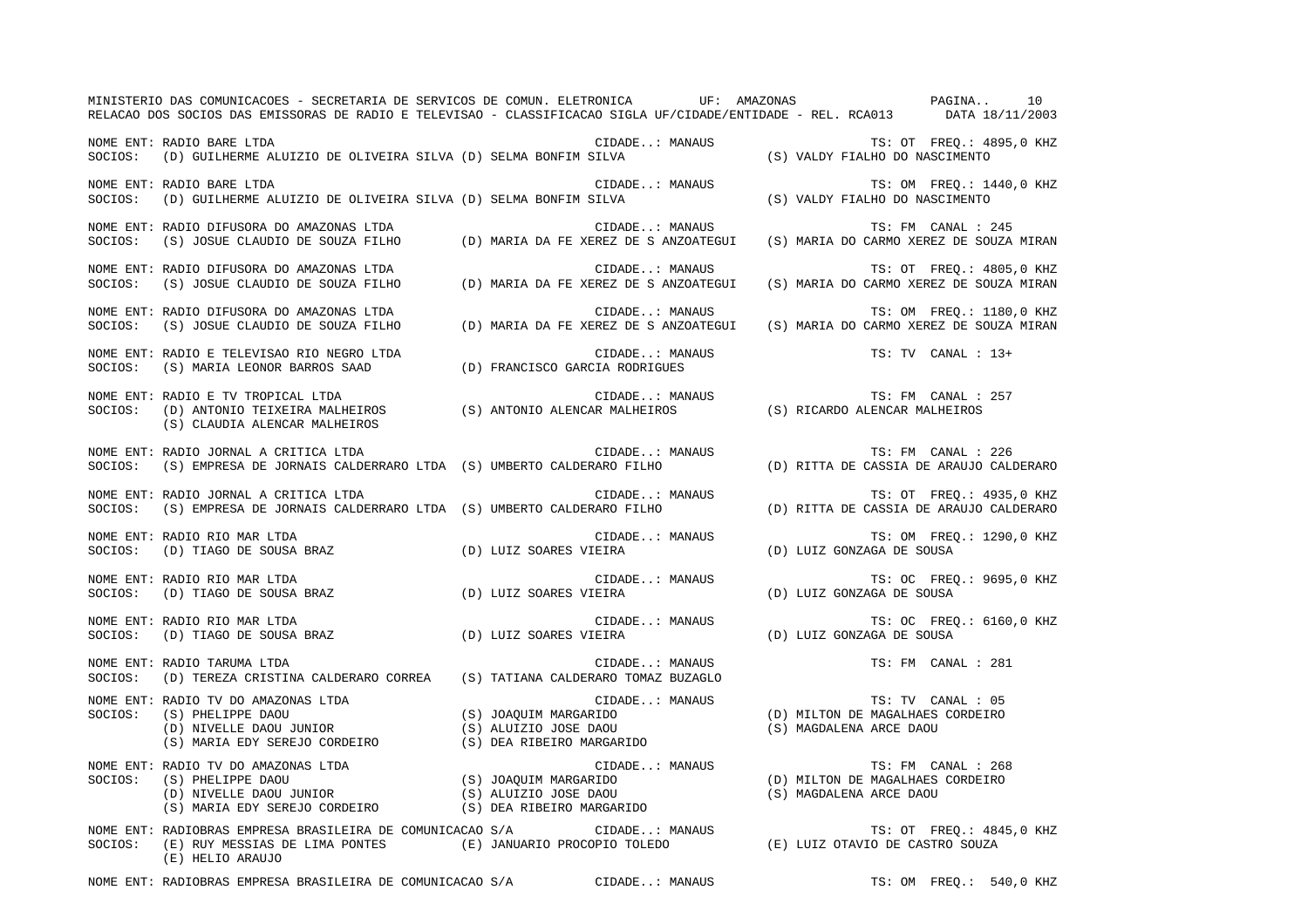SOCIOS: (E) RUY MESSIAS DE LIMA PONTES (E) JANUARIO PROCOPIO TOLEDO (E) LUIZ OTAVIO DE CASTRO SOUZA

(E) HELIO ARAUJO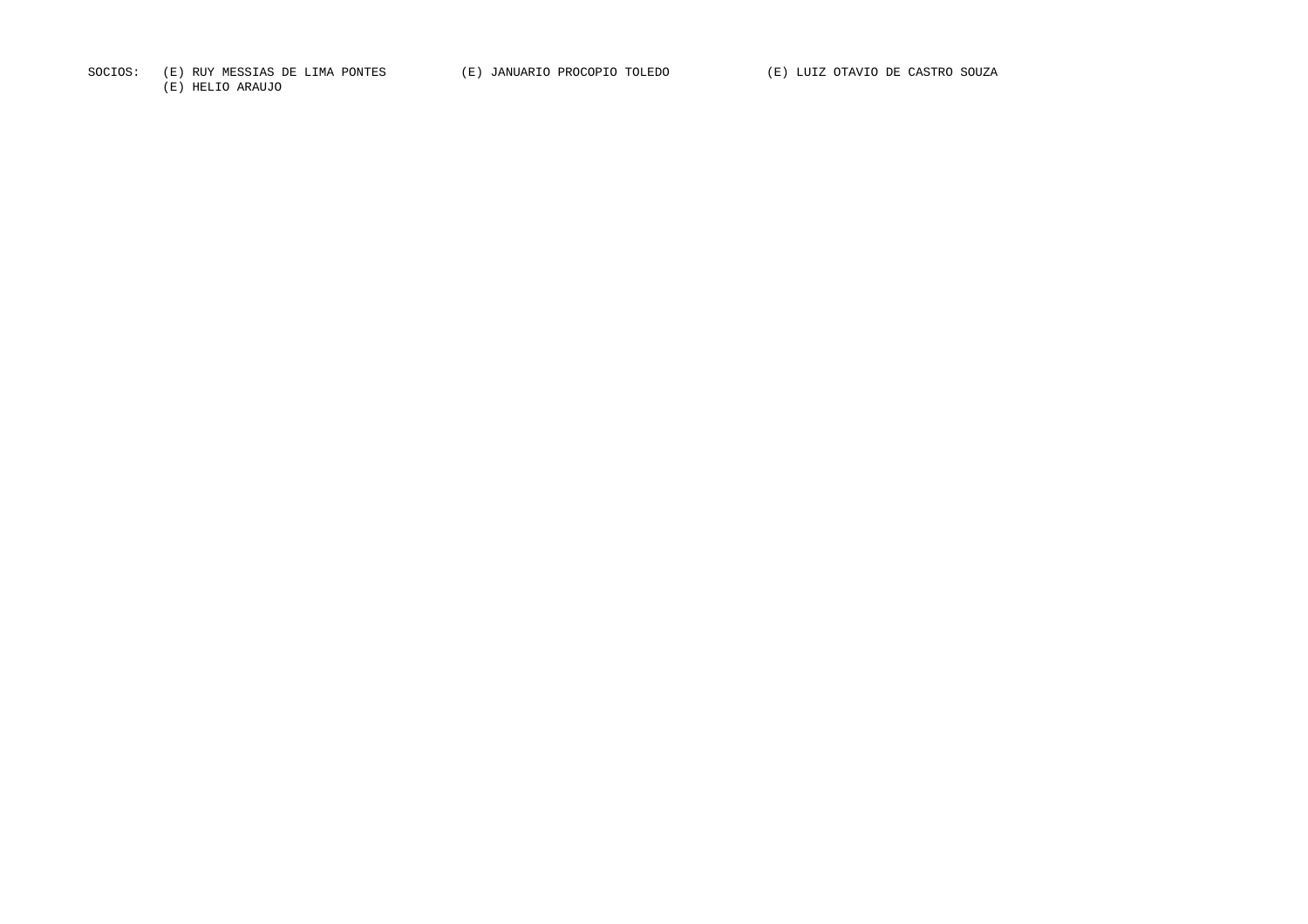|         | MINISTERIO DAS COMUNICACOES - SECRETARIA DE SERVICOS DE COMUN. ELETRONICA UF: AMAZONAS PAGINA 11<br>RELACAO DOS SOCIOS DAS EMISSORAS DE RADIO E TELEVISAO - CLASSIFICACAO SIGLA UF/CIDADE/ENTIDADE - REL. RCA013 DATA 18/11/2003 |                         |                                                                     |                                    |               |                    |                          |
|---------|----------------------------------------------------------------------------------------------------------------------------------------------------------------------------------------------------------------------------------|-------------------------|---------------------------------------------------------------------|------------------------------------|---------------|--------------------|--------------------------|
|         | NOME ENT: REDE DE RADIODIFUSAO NOVIDADE TECNICA LTDA CIDADE: MANAUS<br>SOCIOS: (D) ARMANDO CLOVIS P. NEGREIROS MENDES (D) ADILSON POTOMATI                                                                                       |                         |                                                                     |                                    |               | TS: FM CANAL : 264 |                          |
|         |                                                                                                                                                                                                                                  |                         | CIDADE: MANAUS                                                      |                                    |               | TS: TV CANAL : 49  |                          |
|         | NOME ENT: SOCIEDADE DE RADIODIFUSAO PACHECO LTDA<br>SOCIOS: (S) HUGO ANDERSON LEITE PACHECO (S) JOSE GOMES DA SILVA (S) EDNOR PINTO PACHECO (D) IVOUETE PACHECO (S)<br>(D) IVONETE DE JESUS LEITE PACHECO                        |                         |                                                                     |                                    |               |                    |                          |
| SOCIOS: | NOME ENT: SOCIEDADE DE TELEVISAO MANAUARA LTDA<br>(D) ABDUL RASAC HAUACHE NETO<br>(S) CARLOS GERALDO DE BRITO FEITOSA                                                                                                            |                         | RA LTDA (S) SADIE RODRIGUES HAUACHE (D) KHALED AHMED HAUACHE JUNIOR |                                    |               | TS: FM CANAL : 236 |                          |
| SOCIOS: | NOME ENT: SOCIEDADE DE TELEVISAO MANAUARA LTDA<br>(S) CARLOS GERALDO DE BRITO FEITOSA                                                                                                                                            |                         |                                                                     |                                    |               | TS: TV CANAL : 10- |                          |
| SOCIOS: | NOME ENT: TELEVISAO A CRITICA LIMITADA<br>(D) UMBERTO CALDERARO FILHO (D) RITTA DE CASSIA DE ARAUJO CALDERARO (S) EMPRESA DE JORNAIS CALDERARO LTDA<br>(D) TEREZA CRISTINA DE ARAUJO CALDERARO                                   |                         | CIDADE: MANAUS TS: TV CANAL : 04                                    |                                    |               |                    |                          |
| SOCIOS: | NOME ENT: RADIO RIO MADEIRA LTDA<br>(S) ALARICO JUSTINO CIDADE NETO                                                                                                                                                              |                         |                                                                     |                                    |               |                    |                          |
| SOCIOS: | NOME ENT: RADIO GUARANOPOLIS LTDA<br>RADIO GUARANOPOLIS LTDA<br>(D) ADILSON ROLIM NEGREIROS (D) HELENA MARIA SAID NEGREIROS (S) AMBAR RODRIGUES ESTEVES                                                                          |                         | CIDADE: MAUES                                                       |                                    |               |                    | TS: OM FREQ.: 1170,0 KHZ |
| SOCIOS: | NOME ENT: RADIO JORNAL A CRITICA LTDA<br>RADIO JORNAL A CRITICA LTDA<br>(S) EMPRESA DE JORNAIS CALDERRARO LTDA (S) UMBERTO CALDERARO FILHO (D) RITTA DE CASSIA DE ARAUJO CALDERARO)                                              |                         | CIDADE: MAUES                                                       |                                    |               | TS: FM CANAL : 250 |                          |
|         | TS: OM FREQ.<br>SOCIOS: (D) NEILA YARA MICHILES (S) EUNICE MAFALDA MICHILES (S) DARCY HUMBERTO MICHILES<br>(S) DARCY AUGUSTO MICHILES                                                                                            |                         |                                                                     |                                    |               |                    | TS: OM FREQ.: 990,0 KHZ  |
|         | NOME ENT: ASS. COMUNITARIA DE DESENVOLV. ARTIST. E CULT. DE NHA      CIDADE: NHAMUNDA                                                                                                                                            |                         |                                                                     |                                    |               | TS: CM FREO.:      | 28,5 KHZ                 |
|         | NOME ENT: ASSOCIACAO DOS COMUNICADORES NOVOLINDENSES                                                                                                                                                                             |                         | CIDADE: NOVA OLINDA DO NORTE TS: CM FREO.:                          |                                    |               |                    | 20,0 KHZ                 |
|         | NOME ENT: ASSOCIACAO COMUNIT.DE RADIO E DIF. DE NOVO ARIPUANA-A CIDADE: NOVO ARIPUANA                                                                                                                                            |                         |                                                                     |                                    | TS: CM FREQ.: |                    | 20,0 KHZ                 |
|         | NOME ENT: ASSOCIACAO CULTURAL E ART.DE RD.COM.E TELEVISAO NOVO CIDADE: PARINTINS                                                                                                                                                 |                         |                                                                     |                                    |               | TS: CM FREO.:      | 28,5 KHZ                 |
| SOCIOS: | NOME ENT: ECOS-EMPRESA DE COMUNICACAO DA AMAZONIA LTDA<br>(D) MOYSES ASSAYAG                                                                                                                                                     | (S) SIMAO ELIAS ASSAYAG | CIDADE: PARINTINS                                                   | (S) JOSE DE OLIVEIRA ASSAYAG       |               | TS: OM FREQ.:      | 570,0 KHZ                |
|         | NOME ENT: FUNDACAO EVANGELII NUNTIANDI<br>SOCIOS: $(E)$ RAIMUNDA RIBEIRO DA SILVA $(E)$ FRANCISCO LUPPINO<br>(E) FAUSTINO BLINI                                                                                                  |                         | CIDADE: PARINTINS                                                   | (E) FRANCISCO ASSIS SERRAO DINELLY |               |                    | TS: OM FREQ.: 1380,0 KHZ |
|         | NOME ENT: FUNDACAO EVANGELII NUNTIANDI<br>SOCIOS: (E) RAIMUNDA RIBEIRO DA SILVA                                                                                                                                                  | (E) FRANCISCO LUPPINO   | CIDADE: PARINTINS                                                   | (E) FRANCISCO ASSIS SERRAO DINELLY |               |                    | TS: OT FREQ.: 4965,0 KHZ |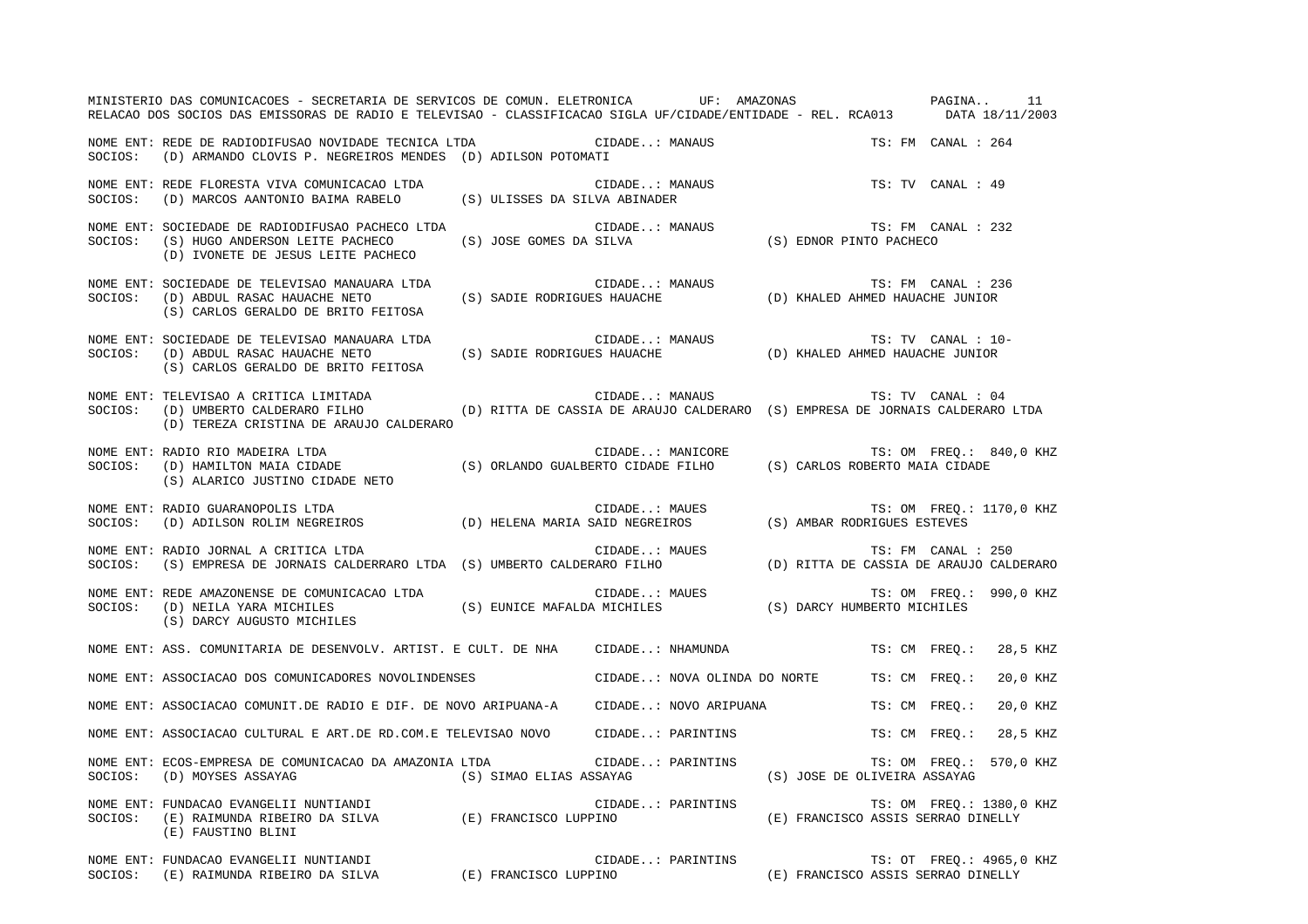(E) FAUSTINO BLINI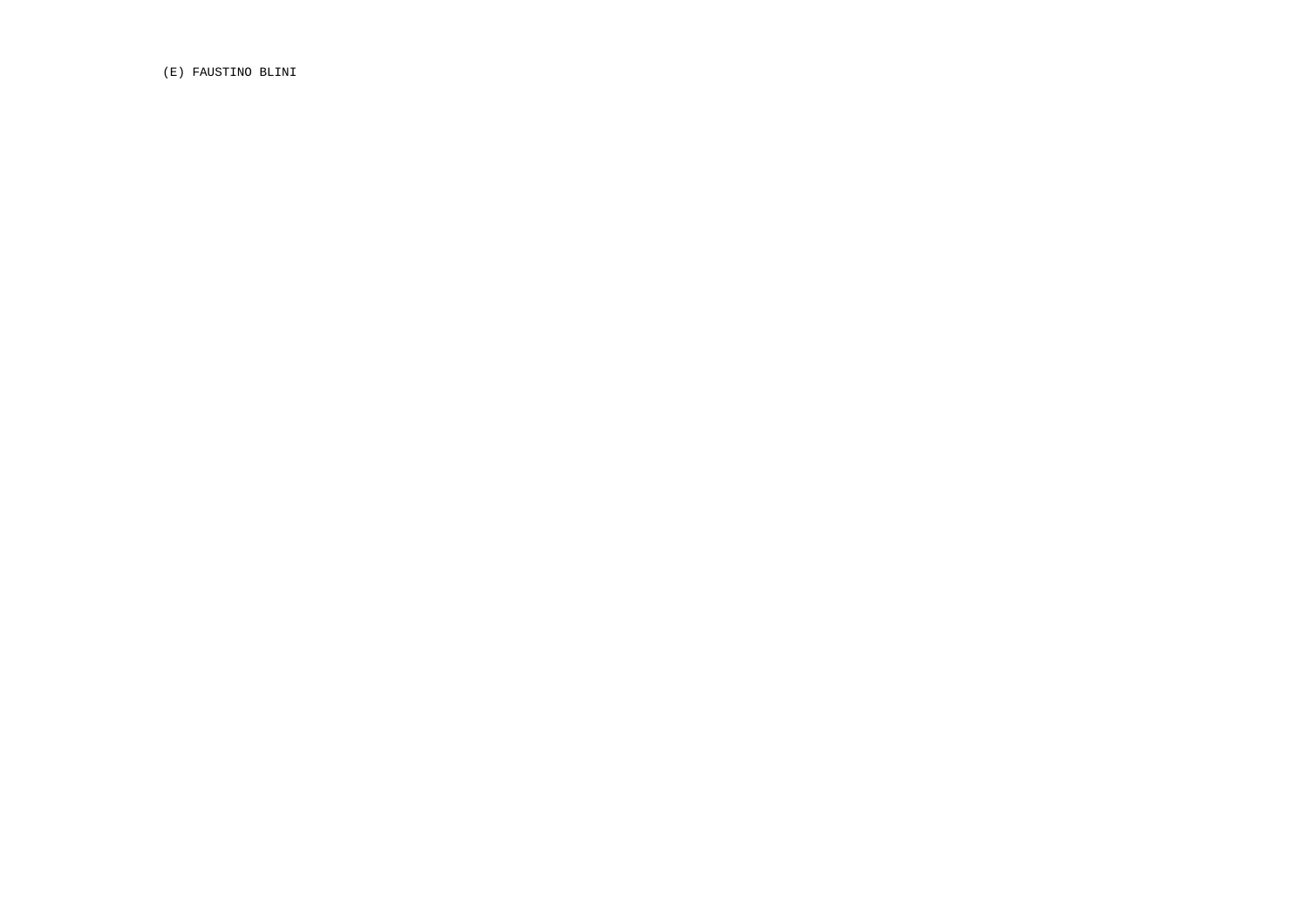MINISTERIO DAS COMUNICACOES - SECRETARIA DE SERVICOS DE COMUN. ELETRONICA UF: AMAZONAS PAGINA.. 12PAGINA.. 12 RELACAO DOS SOCIOS DAS EMISSORAS DE RADIO E TELEVISAO - CLASSIFICACAO SIGLA UF/CIDADE/ENTIDADE - REL. RCA013 DATA 18/11/2003 NOME ENT: FUNDACAO EVANGELII NUNTIANDI CIDADE..: PARINTINS TS: FM CANAL : 261SOCIOS: (E) RAIMUNDA RIBEIRO DA SILVA (E) FRANCISCO LUPPINO (E) FRANCISCO ASSIS SERRAO DINELLY (E) FAUSTINO BLINI NOME ENT: RADIO CLUBE DE PARINTINS LTDA CIDADE..: PARINTINS TS: OM FREQ.: 1460,0 KHZ SOCIOS: (D) HERALDO VIANA GONCALVES (D) GILVANDRO VIANA GONCALVES (D) GLAUCO BENTES GONCALVES FILHO NOME ENT: ASSOCIACAO COMUNITARIA VALE DO UATUMA CIDADE..: PRESIDENTE FIGUEIREDO TS: CM FREQ.: 20,0 KHZ NOME ENT: RADIO JORNAL A CRITICA LTDA CIDADE..: PRESIDENTE FIGUEIREDO TS: FM CANAL : 251SOCIOS: (S) EMPRESA DE JORNAIS CALDERRARO LTDA (S) UMBERTO CALDERARO FILHO (D) RITTA DE CASSIA DE ARAUJO CALDERARO NOME ENT: ASSOCIACAO COMUNITARIA BEM VIVER THE SANTO ANTONIO DO ICA TO TO TER TS: CM FREQ.: 20,0 KHZ NOME ENT: ASSOCIACAO NOVO MILENIO CIDADE..: SAO GABRIEL DA CACHOEIRA TS: CM FREQ.: 28,5 KHZ NOME ENT: RADIO JORNAL A CRITICA LTDA CIDADE..: SAO GABRIEL DA CACHOEIRA TS: FM CANAL : 224 SOCIOS: (S) EMPRESA DE JORNAIS CALDERRARO LTDA (S) UMBERTO CALDERARO FILHO (D) RITTA DE CASSIA DE ARAUJO CALDERARO NOME ENT: RADIOBRAS EMPRESA BRASILEIRA DE COMUNICACAO S/A CIDADE..: SAO GABRIEL DA CACHOEIRA TS: OT FREQ.: 3375,0 KHZ SOCIOS: (E) RUY MESSIAS DE LIMA PONTES (E) JANUARIO PROCOPIO TOLEDO (E) LUIZ OTAVIO DE CASTRO SOUZA (E) HELIO ARAUJO NOME ENT: RADIOBRAS EMPRESA BRASILEIRA DE COMUNICACAO S/A CIDADE..: SAO GABRIEL DA CACHOEIRA TS: OM FREQ.: 600,0 KHZ SOCIOS: (E) RUY MESSIAS DE LIMA PONTES (E) JANUARIO PROCOPIO TOLEDO (E) LUIZ OTAVIO DE CASTRO SOUZA (E) HELIO ARAUJO NOME ENT: ASSOCIACAO DE CRIANCAS E ADOLESCENTES DO MUNICIPIO DE CIDADE..: SILVES TS: CM FREQ.: 28,5 KHZ NOME ENT: RADIOBRAS EMPRESA BRASILEIRA DE COMUNICACAO S/A CIDADE..: TABATINGA TS: OT FREQ.: 4815,0 KHZ SOCIOS: (E) RUY MESSIAS DE LIMA PONTES (E) JANUARIO PROCOPIO TOLEDO (E) LUIZ OTAVIO DE CASTRO SOUZA (E) HELIO ARAUJO NOME ENT: RADIOBRAS EMPRESA BRASILEIRA DE COMUNICACAO S/A CIDADE..: TABATINGA TS: OM FREQ.: 670,0 KHZ SOCIOS: (E) RUY MESSIAS DE LIMA PONTES (E) JANUARIO PROCOPIO TOLEDO (E) LUIZ OTAVIO DE CASTRO SOUZA (E) HELIO ARAUJO NOME ENT: ASSOCIACAO COMUNITARIA RADIO EDUCATIVA DE TAPAUA  $\qquad$  CIDADE..: TAPAUA  $\qquad$  TS: CM FREQ.: 20,0 KHZ NOME ENT: FUNDACAO DOM JOAQUIM CIDADE..: TEFE THE TS: OT FREQ.: 3385,0 KHZ SOCIOS: (E) MARIO CLEMENTE NETO (E) AIKO ITO (E) SELCO EISSING (E) MARIA CONCEICAO DE OLIVEIRA NOME ENT: FUNDACAO DOM JOAQUIM CIDADE..: TEFE TS: OM FREQ.: 1270,0 KHZ SOCIOS: (E) MARIO CLEMENTE NETO (E) AIKO ITO (E) SELCO EISSING (E) MARIA CONCEICAO DE OLIVEIRA NOME ENT: M.E.L. MARKETING ELETRONICO LTDA CIDADE..: TEFE TS: FM CANAL : 269 SOCIOS: (D) CARLOS GUSTAVO PEREZ DE MOURA (S) LUCIANO ARTHUR RODRIGUES ALVES NOME ENT: RADIOBRAS EMPRESA BRASILEIRA DE COMUNICACAO S/A CIDADE..: TEFE TES TS: OM FREQ.: 580,0 KHZ SOCIOS: (E) RUY MESSIAS DE LIMA PONTES (E) JANUARIO PROCOPIO TOLEDO (E) LUIZ OTAVIO DE CASTRO SOUZA (E) HELIO ARAUJO

NOME ENT: ASSOCIACAO COMUNITARIA ARTISTICA E CULTURAL DE TONANT CIDADE..: TONANTINS TS: CM FREQ.: 20,0 KHZ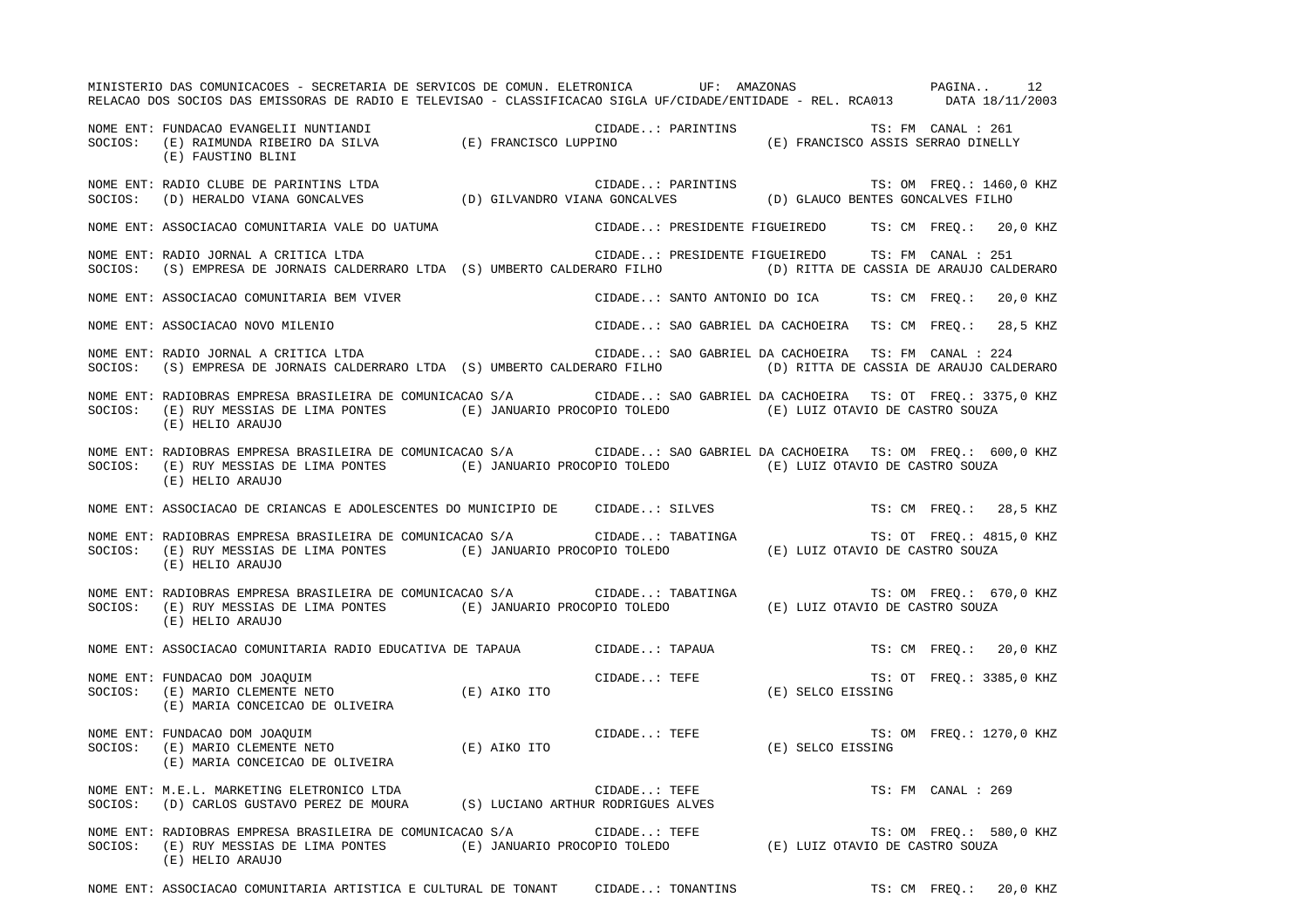| MINISTERIO DAS COMUNICACOES - SECRETARIA DE SERVICOS DE COMUN. ELETRONICA UF: AMAPA (PAGINA 13<br>RELACAO DOS SOCIOS DAS EMISSORAS DE RADIO E TELEVISAO - CLASSIFICACAO SIGLA UF/CIDADE/ENTIDADE - REL. RCA013 DATA 18/11/2003             |                                               |                    |                          |          |  |
|--------------------------------------------------------------------------------------------------------------------------------------------------------------------------------------------------------------------------------------------|-----------------------------------------------|--------------------|--------------------------|----------|--|
| NOME ENT: ASSOCIACAO RADIO COMUNITARIA VERA CRUZ                                                                                                                                                                                           | CIDADE: AMAPA                                 |                    | TS: CM FREO.: 20,0 KHZ   |          |  |
| NOME ENT: ASS. COMUNIT. DE DESENV. ARTISTICO E CULTURAL DE CALC CIDADE: CALCOENE                                                                                                                                                           |                                               |                    | TS: CM FREO.:            | 20,0 KHZ |  |
| NOME ENT: ASSOCIACAO RADIO COMUNITARIA ARAGUARI                                                                                                                                                                                            | CIDADE: FERREIRA GOMES TS: CM FREQ.: 20,0 KHZ |                    |                          |          |  |
| NOME ENT: ASSOCIACAO COMUNIT.DE RADIO COMUNIC.VALE DO JARI-RD.C CIDADE: LARANJAL DO JARI TS: CM FREQ.: 20,0 KHZ                                                                                                                            |                                               |                    |                          |          |  |
| NOME ENT: BEIJA FLOR RADIODIFUSAO LTDA<br>SOCIOS: (D) MARIA DE FATIMA TRINDADE FURTADO (S) MARIA EUNICE PAULINO DE LIMA (S) LUIZ GIONILSON PINHEIRO BORGES                                                                                 | CIDADE: MACAPA                                |                    | TS: TV CANAL : 24        |          |  |
| NOME ENT: FUNDACAO SEMEADOR<br>SOCIOS: (E) JEFRI JOSE BRAGA HIPPOLYTE (E) OBED FERREIRA DE OLIVEIRA (E) AZENETE SOUZA DE OLIVEIRA                                                                                                          | CIDADE: MACAPA                                |                    | TS: FM CANAL : 285E      |          |  |
|                                                                                                                                                                                                                                            |                                               |                    | TS: FM CANAL : 270       |          |  |
| NOME ENT: RADIO MARCO ZERO LTDA<br>SOCIOS: (D) JOSE ALCOLUMBRE (S) LINDOVAL FONSECA PERES                                                                                                                                                  | CIDADE: MACAPA                                |                    | TS: FM CANAL : 256       |          |  |
| CIDADE: MACAPA TS: FM CANAL : 227<br>SOCIOS: (S) PHELIPPE DAOU<br>(D) MILTON DE MAGALHAES CORDEIRO<br>(D) NIVELLE DAOU JUNIOR (S) ALUIZIO JOSE DAOU<br>(S) MAGDALENA ARCE DAOU<br>(S) MARIA EDY SEREJO CORDEIRO (S) DEA RIBEIRO MARGAR     |                                               |                    |                          |          |  |
| NOME ENT: RADIO TV DO AMAZONAS LTDA<br>SOCIOS: (S) PHELIPPE DAOU<br>(D) MILTON DE MAGALHAES CORDEIRO<br>(D) MILTON DE MAGALHAES CORDEIRO<br>(D) MILTON DE MAGALHAES CORDEIRO<br>(S) MARIA EDY SEREJO CORDEIRO<br>(S) MARIA EDY SEREJO CORD |                                               |                    |                          |          |  |
| NOME ENT: RADIOBRAS EMPRESA BRASILEIRA DE COMUNICACAO S/A CIDADE: MACAPA TS: OM FREQ.: 630,0 KHZ<br>SOCIOS: (E) RUY MESSIAS DE LIMA PONTES (E) JANUARIO PROCOPIO TOLEDO (E) LUIZ OTAVIO DE CASTRO SOUZA<br>(E) HELIO ARAUJO                |                                               |                    |                          |          |  |
| (E) HELIO ARAUJO                                                                                                                                                                                                                           |                                               |                    | TS: OT FREQ.: 4915,0 KHZ |          |  |
| NOME ENT: REDE AMAPAENSE DE RADIODIFUSAO LTDA<br>SOCIOS: (S) DAVID QUIRINO DOS SANTOS (D) PEDRO JOSE ERICEIRA (S) VANEIDE DA SILVA E SILVA                                                                                                 |                                               |                    |                          |          |  |
| NOME ENT: TROPICAL RADIODIFUSAO LTDA<br>SOCIOS: (S) LUIZ DE MELO FERREIRA (D) REGINALDO PINHEIRO BORGES (S) JUCILEIDE PEREIRA BORGES                                                                                                       |                                               | TS: FM CANAL : 275 |                          |          |  |
| NOME ENT: TV AMAZONIA LTDA<br>SOCIOS: (S) JUCILEIDE PEREIRA BORGES (D) LEONARDO PETRELLI NETO (S) NASARENA SANCHES DA SILVA                                                                                                                | CIDADE: MACAPA                                |                    | TS: TV CANAL : 13        |          |  |
| SOCIOS: (D) JOSE DE MATOS COSTA (S) ALEXANDRE JOSE DE MATOS COSTA (S) LEANDRO DE MATOS COSTA                                                                                                                                               |                                               |                    | TS: FM CANAL : 233       |          |  |
|                                                                                                                                                                                                                                            |                                               |                    | TS: TV CANAL : 08        |          |  |
| NOME ENT: Z SISTEMA EQUATORIAL DE COMUNICACOES LTDA CIDADE: MACAPA                                                                                                                                                                         |                                               |                    | TS: OM FREQ.: 670,0 KHZ  |          |  |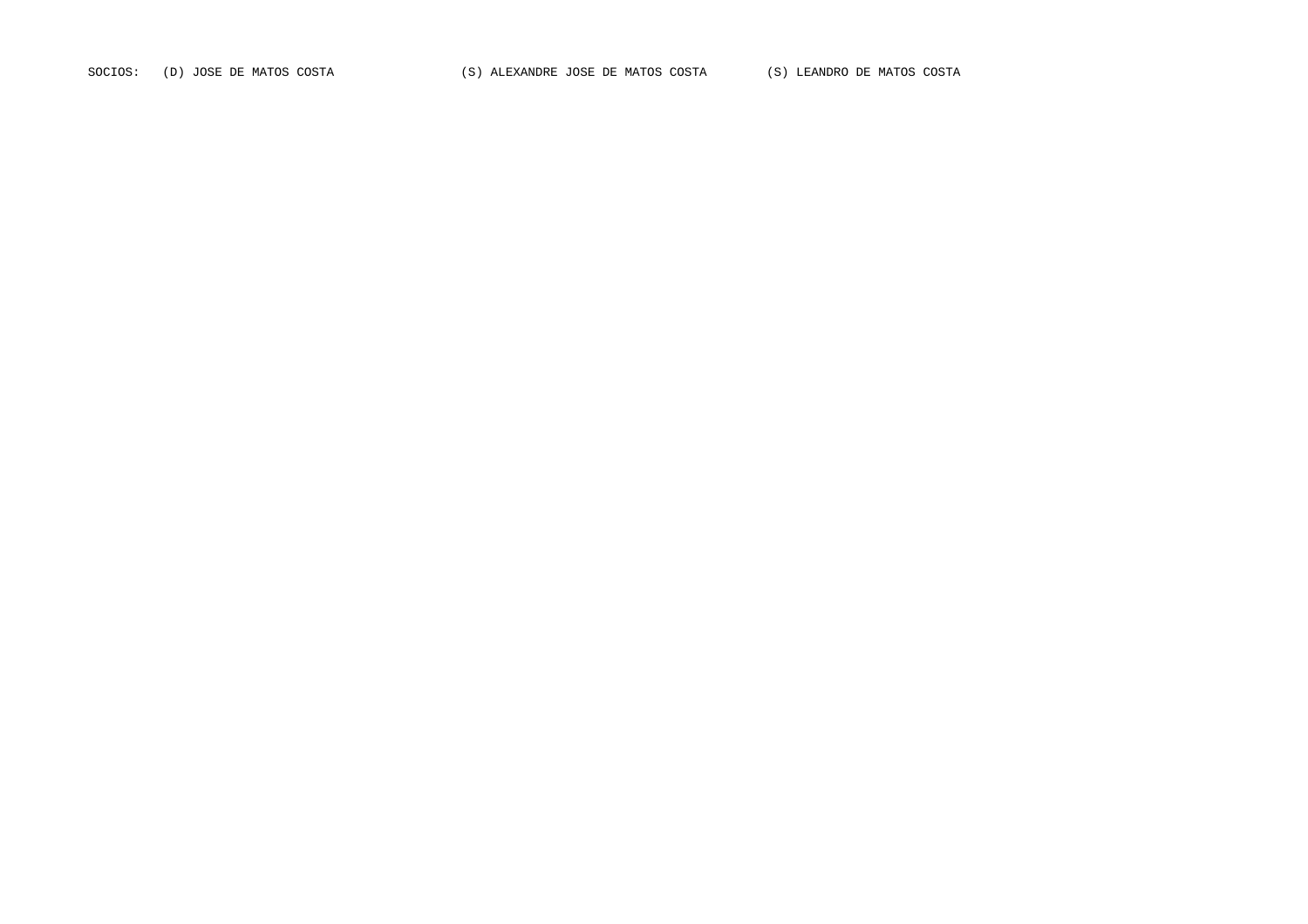| MINISTERIO DAS COMUNICACOES - SECRETARIA DE SERVICOS DE COMUN. ELETRONICA         UF: AMAPA               PAGINA     14 |                                                                                                                              |
|-------------------------------------------------------------------------------------------------------------------------|------------------------------------------------------------------------------------------------------------------------------|
|                                                                                                                         | RELACAO DOS SOCIOS DAS EMISSORAS DE RADIO E TELEVISAO - CLASSIFICACAO SIGLA UF/CIDADE/ENTIDADE - REL. RCA013 DATA 18/11/2003 |
|                                                                                                                         |                                                                                                                              |
|                                                                                                                         |                                                                                                                              |
| (D) JOSE DE MATOS COSTA (S) ALEXANDRE JOSE DE MATOS COSTA (S) LEANDRO DE MATOS COSTA<br>SOCIOS:                         |                                                                                                                              |
|                                                                                                                         |                                                                                                                              |
| NOME ENT: BEIJA FLOR RADIODIFUSAO LTDA                                                                                  |                                                                                                                              |
| SOCIOS:                                                                                                                 | (D) MARIA DE FATIMA TRINDADE FURTADO (S) MARIA EUNICE PAULINO DE LIMA (S) LUIZ GIONILSON PINHEIRO BORGES                     |
|                                                                                                                         |                                                                                                                              |
| NOME ENT: BEIJA FLOR RADIODIFUSAO LTDA (CIDADE: OIAPOQUE TS: FM CANAL : 220                                             |                                                                                                                              |
| SOCIOS: (D) MARIA DE FATIMA TRINDADE FURTADO (S) MARIA EUNICE PAULINO DE LIMA (S) LUIZ GIONILSON PINHEIRO BORGES        |                                                                                                                              |
|                                                                                                                         |                                                                                                                              |
| NOME ENT: ASSOC. COMUNIT. DE DESENV. ARTISTICO E CULTURAL DE PR CIDADE: PRACUUBA                                        | TS: CM FREO.: 20,0 KHZ                                                                                                       |
|                                                                                                                         |                                                                                                                              |
|                                                                                                                         |                                                                                                                              |
| SOCIOS: (D) MARIA DE FATIMA TRINDADE FURTADO (S) MARIA EUNICE PAULINO DE LIMA (S) LUIZ GIONILSON PINHEIRO BORGES        |                                                                                                                              |
|                                                                                                                         |                                                                                                                              |
|                                                                                                                         | NOME ENT: BEIJA FLOR RADIODIFUSAO LTDA (2008) (2008) 2008. CIDADE: SANTANA (2008) 25: OM FREQ.: 1020,0 KHZ                   |
| SOCIOS:                                                                                                                 | (D) MARIA DE FATIMA TRINDADE FURTADO (S) MARIA EUNICE PAULINO DE LIMA (S) LUIZ GIONILSON PINHEIRO BORGES                     |
|                                                                                                                         |                                                                                                                              |
|                                                                                                                         | NOME ENT: ASSOCIACAO DA RADIO COMUNITARIA DE VITORIA DO JARI-AP CIDADE: VITORIA DO JARI TE: CM FREQ.: 20,0 KHZ               |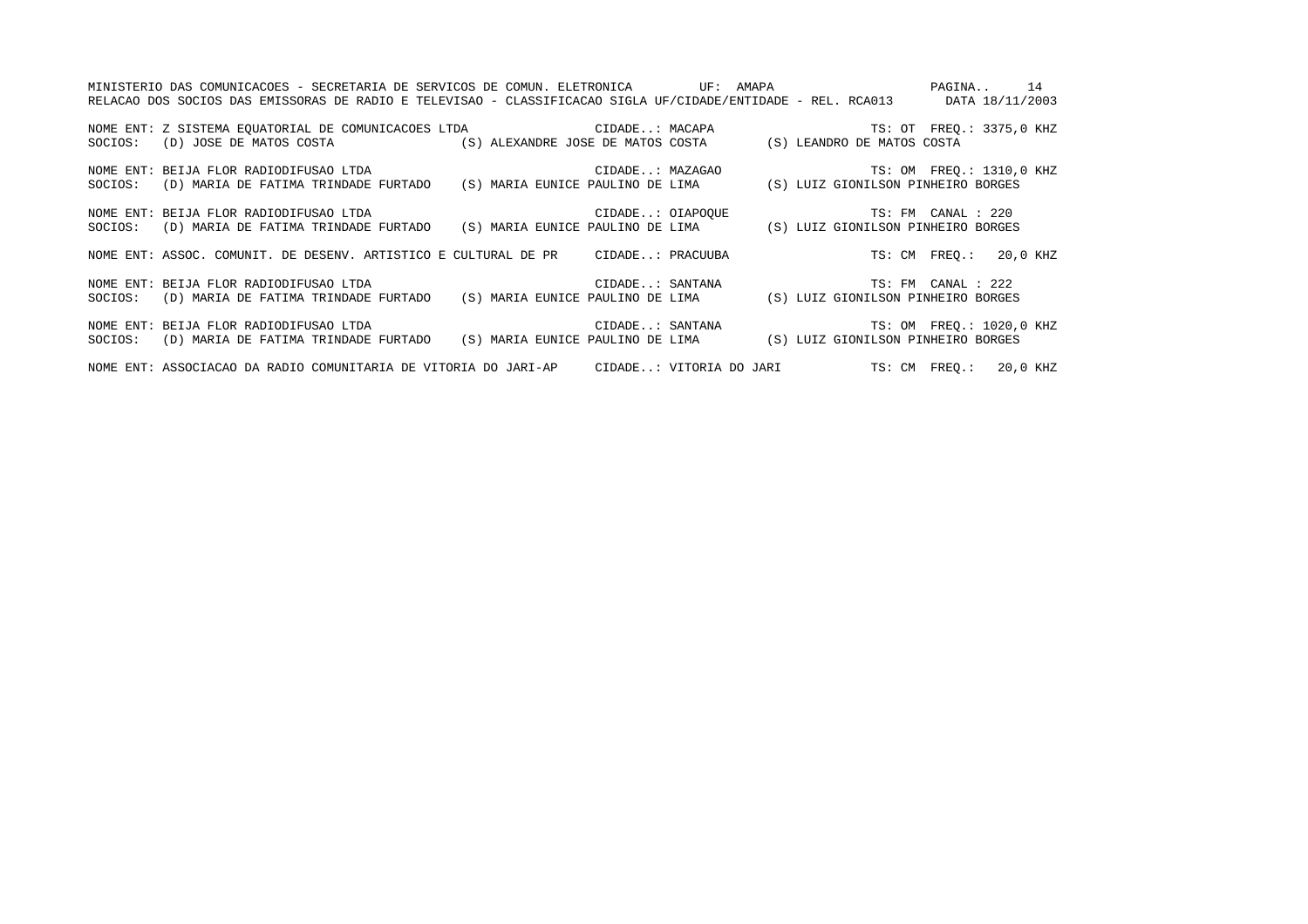|         | MINISTERIO DAS COMUNICACOES - SECRETARIA DE SERVICOS DE COMUN. ELETRONICA UF: BAHIA<br>RELACAO DOS SOCIOS DAS EMISSORAS DE RADIO E TELEVISAO - CLASSIFICACAO SIGLA UF/CIDADE/ENTIDADE - REL. RCA013 |                                                                      |                  |                                                           |                                       | PAGINA             | 15<br>DATA 18/11/2003                                             |
|---------|-----------------------------------------------------------------------------------------------------------------------------------------------------------------------------------------------------|----------------------------------------------------------------------|------------------|-----------------------------------------------------------|---------------------------------------|--------------------|-------------------------------------------------------------------|
| SOCIOS: | NOME ENT: CATUENSE FM LTDA<br>(D) ANTONIO PENA                                                                                                                                                      | (S) MARIA DO RESGATE PEREIRA PENA                                    |                  | CIDADE: ALAGOINHAS                                        |                                       | TS: FM CANAL : 225 |                                                                   |
| SOCIOS: | NOME ENT: RADIO EMISSORA DE ALAGOINHAS LTDA<br>(D) ANTONIO PENA                                                                                                                                     | (D) MIGUEL SANTOS                                                    |                  | CIDADE: ALAGOINHAS                                        |                                       |                    | TS: OM FREO.: 1240,0 KHZ                                          |
| SOCIOS: | NOME ENT: RADIO REGIONAL DE ALAGOINHAS LTDA<br>(D) ANTONIO LOMES DO NASCIMENTO                                                                                                                      | (S) MARCUS BENICIO FOLTZ CAVALCANTI (S) ALBERTO BELFORT NETO         |                  | CIDADE: ALAGOINHAS                                        |                                       | TS: FM CANAL : 242 |                                                                   |
|         | NOME ENT: SERVICO DE RADIOD.COM.DO BARREIRO MUNDIAL FM-SRCB MUN                                                                                                                                     |                                                                      |                  | CIDADE: ALAGOINHAS                                        |                                       | TS: CM FREQ.:      | 29,0 KHZ                                                          |
|         | NOME ENT: ASSOCIACAO COMUNITARIA AMARGOSA                                                                                                                                                           |                                                                      | CIDADE: AMARGOSA |                                                           |                                       | TS: CM FREO.:      | 29,0 KHZ                                                          |
|         | NOME ENT: ASSOCIACAO COMUNITARIA LAPA - ACLA                                                                                                                                                        |                                                                      |                  | CIDADE: AMELIA RODRIGUES                                  |                                       | TS: CM FREO.:      | 28,5 KHZ                                                          |
| SOCIOS: | NOME ENT: RADIO FM AMERICA DOURADA LTDA<br>(D) SINOBELINO DOURADO NETO                                                                                                                              | (S) EDIVALDO SANTOS LOPES                                            |                  | CIDADE: AMERICA DOURADA                                   | (S) LOURIVAL BISPO DO ROSARIO         | TS: FM CANAL : 269 |                                                                   |
|         | NOME ENT: ASSOCIACAO DE RADIODIFUSAO COMUNITARIA DE ANGICAL (AR                                                                                                                                     |                                                                      |                  | CIDADE: ANGICAL                                           |                                       | TS: CM FREO.:      | 20,0 KHZ                                                          |
|         | NOME ENT: ASSOCIACAO DE RADIO DIFUSAO COMUNITARIA DE ANTAS (ARD                                                                                                                                     |                                                                      | CIDADE: ANTAS    |                                                           |                                       | TS: CM FREO.:      | 20,0 KHZ                                                          |
|         | NOME ENT: ASSOCIACAO COMUNITARIA ARACAS FM                                                                                                                                                          |                                                                      | CIDADE: ARACAS   |                                                           |                                       | TS: CM FREO.:      | 28,5 KHZ                                                          |
|         | NOME ENT: ASSOCIACAO COM.DE AMPARO SOCIAL, COMUNICACAO CULT.DE                                                                                                                                      |                                                                      | CIDADE: ARACATU  |                                                           |                                       | TS: CM FREQ.:      | 20,0 KHZ                                                          |
|         | NOME ENT: ASSOCIACAO RADIO COMUNITARIA CULTURA FM DE ARACI                                                                                                                                          |                                                                      | CIDADE: ARACI    |                                                           |                                       | TS: CM FREO.:      | 28,5 KHZ                                                          |
|         | NOME ENT: ASSOCIACAO COMUNITARIA DE COMUNICACAO E CULTURA DE BA                                                                                                                                     |                                                                      | CIDADE: BARRA    |                                                           |                                       | TS: CM FREO.:      | 20,0 KHZ                                                          |
| SOCIOS: | NOME ENT: RADIO BARRA DO MENDES LTDA<br>(S) EDIZIO RODRIGUES MENDONCA (S) VIDALVO FIGUEIREDO BASTOS<br>(D) EMMANUEL SODRE BASTOS                                                                    |                                                                      |                  | CIDADE: BARRA DO MENDES                                   | (D) SANSAO SODRE BASTOS               |                    | TS: OM FREO.: 1060,0 KHZ                                          |
|         | NOME ENT: ASSOCIACAO DOS MORADORES DO ARACRUZ - AMA                                                                                                                                                 |                                                                      |                  | CIDADE: BARREIRAS                                         |                                       |                    | TS: CM FREO.: 28,5 KHZ                                            |
| SOCIOS: | NOME ENT: RADIO BARREIRAS LTDA<br>(S) FRANCISCO NEY FERREIRA<br>(S) ANTONIO RUI BALBINO DE C FERREIRA (S) MANOEL MORAES GUEDES<br>(S) OSCAR DE CARVALHO MARBACK FILHO                               | (S) JOAQUIM RUY PAULILO BACELAR<br>(S) MARCOS BALBINO MARBACK        |                  | CIDADE: BARREIRAS                                         | (D) ANTONIO BALBINO DE CARVALHO NETO  |                    | TS: OM FREQ.: 790,0 KHZ<br>(D) PAULO ROBERTO LAVRILLE DE CARVALHO |
| SOCIOS: | NOME ENT: RADIO FM LIDER LTDA<br>(S) PAULO ROBERTO LUZ BRAGA<br>(D) ANTONIO BALBINO DE CARVALHO NETO                                                                                                | (S) FRANCISCO NEY FERREIRA<br>(D) ANTONIO JOSE EVANGELISTA DE FRANCA |                  | CIDADE: BARREIRAS                                         | (S) ANTONIO RUI BALBINO DE C FERREIRA | TS: FM CANAL : 249 |                                                                   |
| SOCIOS: | NOME ENT: RADIO VALE DO RIO GRANDE LTDA<br>(D) MARIA VILANIR RIBEIRO DA FRANCA                                                                                                                      | (D) OTACILIO MONTEIRO DA FRANCA JUNIOR                               |                  | CIDADE: BARREIRAS                                         |                                       |                    | TS: OM FREO.: 600,0 KHZ                                           |
| SOCIOS: | NOME ENT: TELEVISAO OESTE BAIANO LTDA<br>(S) BALTAZARINO ARAUJO ANDRADE                                                                                                                             | (D) MARCO ANTONIO LEAO CARLOS DE SOUZA                               |                  | CIDADE: BARREIRAS                                         |                                       | TS: TV CANAL : 05  |                                                                   |
| SOCIOS: | NOME ENT: RADIO CIDADE LUIS EDUARDO MAGALHAES S/C<br>(D) OSIEL ALVES DE OLIVEIRA<br>(S) ALBERTO VIANNA BRAGA FILHO                                                                                  | (D) JACOB LAUCK                                                      |                  | CIDADE: BARREIRAS(MIMOSO D'OESTE) TS: OM FREO.: 670,0 KHZ | (S) ROBERTO FONTANA                   |                    |                                                                   |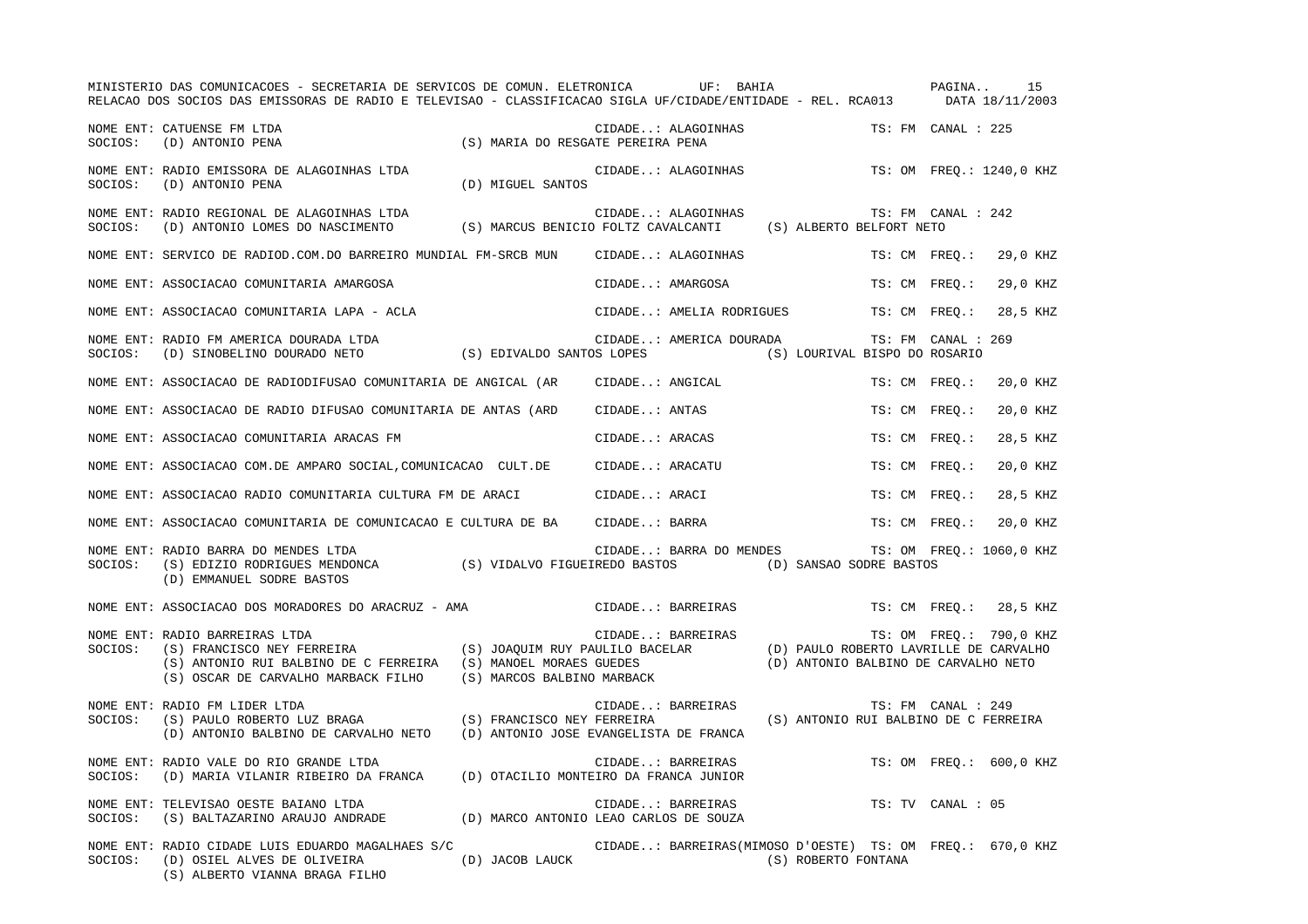NOME ENT: ASSOCIACAO DOS MORADORES DO BAIRRO ALVORADA CIDADE..: BELO CAMPO TS: CM FREQ.: 20,0 KHZ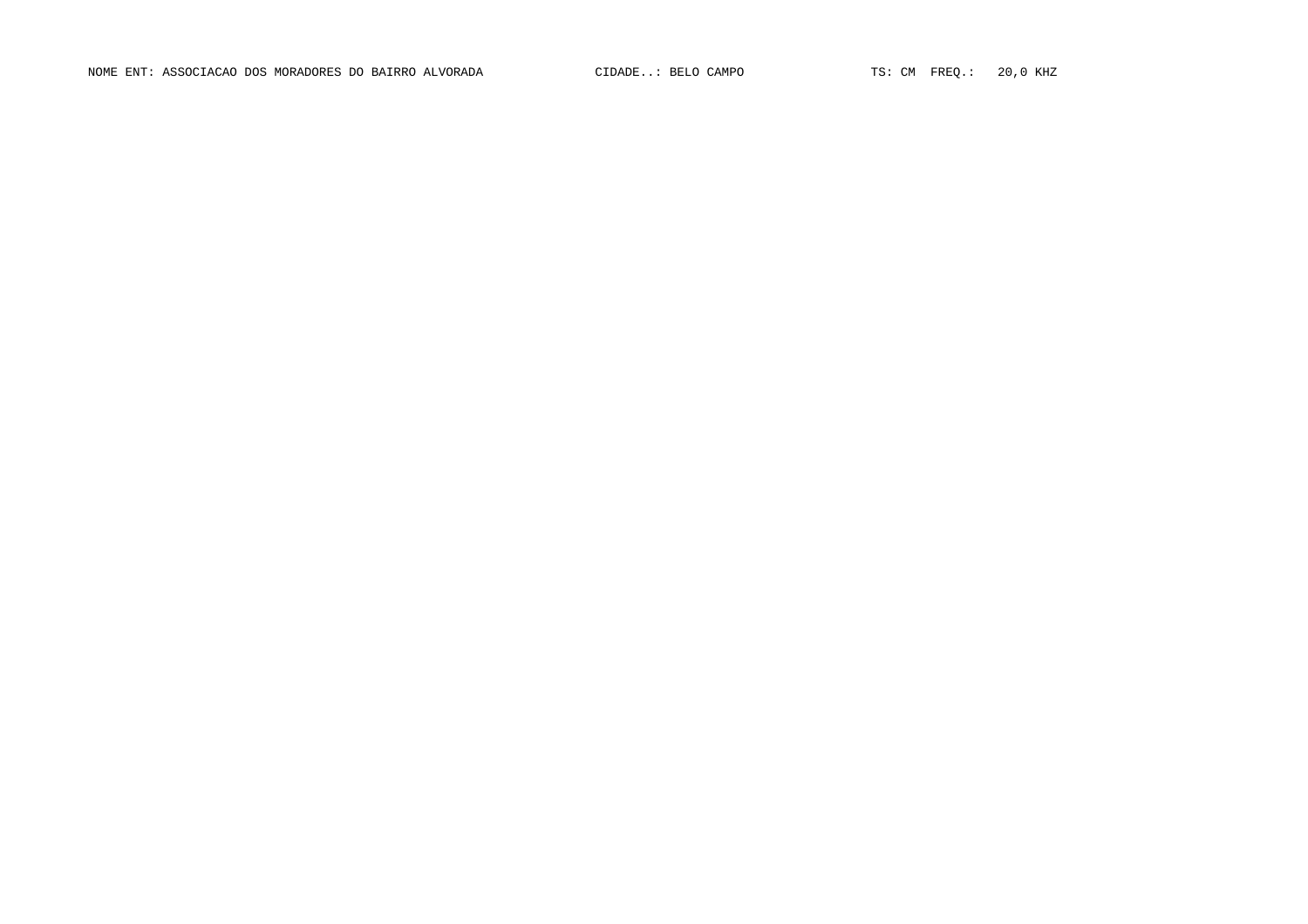|         | MINISTERIO DAS COMUNICACOES - SECRETARIA DE SERVICOS DE COMUN. ELETRONICA UF: BAHIA                                                                |                                                                 |                  |                            |                                                                              |               | PAGINA                   |          | 16 |
|---------|----------------------------------------------------------------------------------------------------------------------------------------------------|-----------------------------------------------------------------|------------------|----------------------------|------------------------------------------------------------------------------|---------------|--------------------------|----------|----|
|         | RELACAO DOS SOCIOS DAS EMISSORAS DE RADIO E TELEVISAO - CLASSIFICACAO SIGLA UF/CIDADE/ENTIDADE - REL. RCA013 DATA 18/11/2003                       |                                                                 |                  |                            |                                                                              |               |                          |          |    |
| SOCIOS: | NOME ENT: RADIO BELO CAMPO LTDA<br>(S) LOURIVAL FERREIRA DOS SANTOS (D) MILTON NUNES TIGRE                                                         |                                                                 |                  | CIDADE: BELO CAMPO         | (S) CESAR FERREIRA DOS SANTOS SILVA                                          |               | TS: OM FREQ.: 1120,0 KHZ |          |    |
| SOCIOS: | NOME ENT: FUNDACAO CULTURAL E EDUCACIONAL BOM JESUS<br>(E) JONAS ALVES MORENO                                                                      | (E) HELENA LIMA DE ALMEIDA                                      |                  |                            | CIDADE: BOM JESUS DA LAPA TS: OM FREQ.: 660,0 KHZ<br>(E) FRANCISCO BATISTELA |               |                          |          |    |
| SOCIOS: | NOME ENT: RADIO FM DE LAPA LTDA<br>(D) CID CHIRLEY FERNANDES DE MELO (S) NELMA PACHECO DOURADO DE MELO                                             |                                                                 |                  |                            | CIDADE: BOM JESUS DA LAPA                                                    |               | TS: FM CANAL : 223       |          |    |
| SOCIOS: | NOME ENT: RIO SAO FRANCISCO RADIODIFUSAO LTDA<br>(D) AMARILDO ALVES DA ROCHA SILVA (S) NOELMA CLEIA BASTOS AZEVEDO ROCHA                           |                                                                 |                  |                            | CIDADE: BOM JESUS DA LAPA                                                    |               | TS: OM FREO.: 1490,0 KHZ |          |    |
|         | NOME ENT: ASSOCIACAO COMUNITARIA FILHOS DE BONINAL                                                                                                 |                                                                 | CIDADE: BONINAL  |                            |                                                                              | TS: CM FREO.: |                          | 28,5 KHZ |    |
|         | NOME ENT: ASSOCIACAO COMUNITARIA DO MUNICIPIO DE BOTUPORA                                                                                          |                                                                 | CIDADE: BOTUPORA |                            |                                                                              | TS: CM FREO.: |                          | 20,0 KHZ |    |
|         | NOME ENT: ASSOCIACAO COMUNITARIA RADIOVIDA DE BOTUPORA                                                                                             |                                                                 | CIDADE: BOTUPORA |                            |                                                                              | TS: CM FREO.: |                          | 20,0 KHZ |    |
|         | NOME ENT: ASSOCIACAO COMUNITARIA SERRANA                                                                                                           |                                                                 | CIDADE: BREJOES  |                            |                                                                              | TS: CM FREO.: |                          | 28,5 KHZ |    |
|         | NOME ENT: ASSOCIACAO COMUNITARIA NOVO AMANHECER - A.C.N.A                                                                                          |                                                                 |                  | CIDADE: BROTAS DE MACAUBAS |                                                                              | TS: CM FREO.: |                          | 28,5 KHZ |    |
|         | NOME ENT: ASSOCIACAO DIVINA PROVIDENCIA DE AMPARO SOCIAL E CRIS                                                                                    |                                                                 | CIDADE: BRUMADO  |                            |                                                                              | TS: CM FREO.: |                          | 20,0 KHZ |    |
| SOCIOS: | NOME ENT: BRUMADO RADIODIFUSAO SERTANEJA LTDA<br>(S) ROSALVO BARBOSA ROMEU<br>(S) JURACY PIRES GOMES<br>(S) GILDETE MORENO SOARES                  | (S) DJALMA ALVES BESSA<br>(D) MIGUEL LIMA DIAS                  | CIDADE: BRUMADO  |                            | (S) JOSE MARIA VIANA MACHADO<br>(S) EDILSON LIMA DA SILVA                    |               | TS: OM FREQ.: 1490,0 KHZ |          |    |
|         | NOME ENT: ASSOCIACAO COMUNIT.SIDERAL DE RD.P/O DESENV.CULT, ART                                                                                    |                                                                 |                  | CIDADE: BUERAREMA          |                                                                              | TS: CM FREO.: |                          | 28,5 KHZ |    |
|         | NOME ENT: ASSOCIACAO COM. DE ESPORTE E LAZER DOS MORADORES DE CA                                                                                   |                                                                 | CIDADE: CAATIBA  |                            |                                                                              | TS: CM FREO.: |                          | 28,5 KHZ |    |
|         | NOME ENT: OBRA DE ASSISTENCIA PAROQUIAL DE CACHOEIRA - OAPC                                                                                        |                                                                 |                  | CIDADE: CACHOEIRA          |                                                                              | TS: CM FREO.: |                          | 20,0 KHZ |    |
| SOCIOS: | NOME ENT: RADIO SERRANA FM LTDA<br>(S) PEDRO IRUJO YANIZ                                                                                           | (D) DJALMA RIBEIRO DA COSTA LINO (D) SEBASTIAO RODRIGUES DANTAS |                  | CIDADE: CACHOEIRA          |                                                                              |               | TS: FM CANAL : 274       |          |    |
|         | NOME ENT: ASSOCIACAO COMUNITARIA DO PERIPERI E ADJACENCIAS CIDADE: CAETITE                                                                         |                                                                 |                  |                            |                                                                              |               | TS: CM FREO.: 29,0 KHZ   |          |    |
| SOCIOS: | NOME ENT: FUNDACAO CULTURAL E EDUCACIONAL SANTANA DE CAETITE<br>(E) ADHEMAR CARDOSO NEVES (E) LUIS PEREIRA BENEVIDES (E) FRANCISCO HELIO NEGREIROS |                                                                 | CIDADE: CAETITE  |                            |                                                                              |               | TS: OM FREO.: 920,0 KHZ  |          |    |
|         | NOME ENT: FUNDACAO CENTRO DE APOIO SOCIAL DE CAIRU                                                                                                 |                                                                 | CIDADE: CAIRU    |                            |                                                                              |               | TS: CM FREQ.: 20,0 KHZ   |          |    |
| SOCIOS: | NOME ENT: EMPRESA CAMACAENSE DE RADIODIFUSAO LTDA<br>(D) ISABEL CAROLINA LOUREIRO SOUTO                                                            | (S) FABIO LOUREIRO SOUTO                                        | CIDADE: CAMACAN  |                            | (S) RODRIGO LOUREIRO SOUTO                                                   |               | TS: FM CANAL : 236       |          |    |
|         | NOME ENT: ASSOCIACAO ASSISTENCIAL CAMACARIENSE                                                                                                     |                                                                 | CIDADE: CAMACARI |                            |                                                                              | TS: CM FREO.: |                          | 20,0 KHZ |    |
|         | NOME ENT: FUNDACAO CENTRO DE APOIO SOCIAL DE CAMACARI                                                                                              |                                                                 | CIDADE: CAMACARI |                            |                                                                              | TS: CM FREO.: |                          | 20,0 KHZ |    |
|         | NOME ENT: FUNDACAO WALDY FREITAS<br>SOCIOS: (E) WANDILEUZA ARAUJO FREITAS (E) ALEXSANDRO ALVES LACERDA                                             |                                                                 | CIDADE: CAMACARI |                            | (E) ROSANGELA PEREIRA DE ALMEIDA                                             |               | TS: FM CANAL : 243E      |          |    |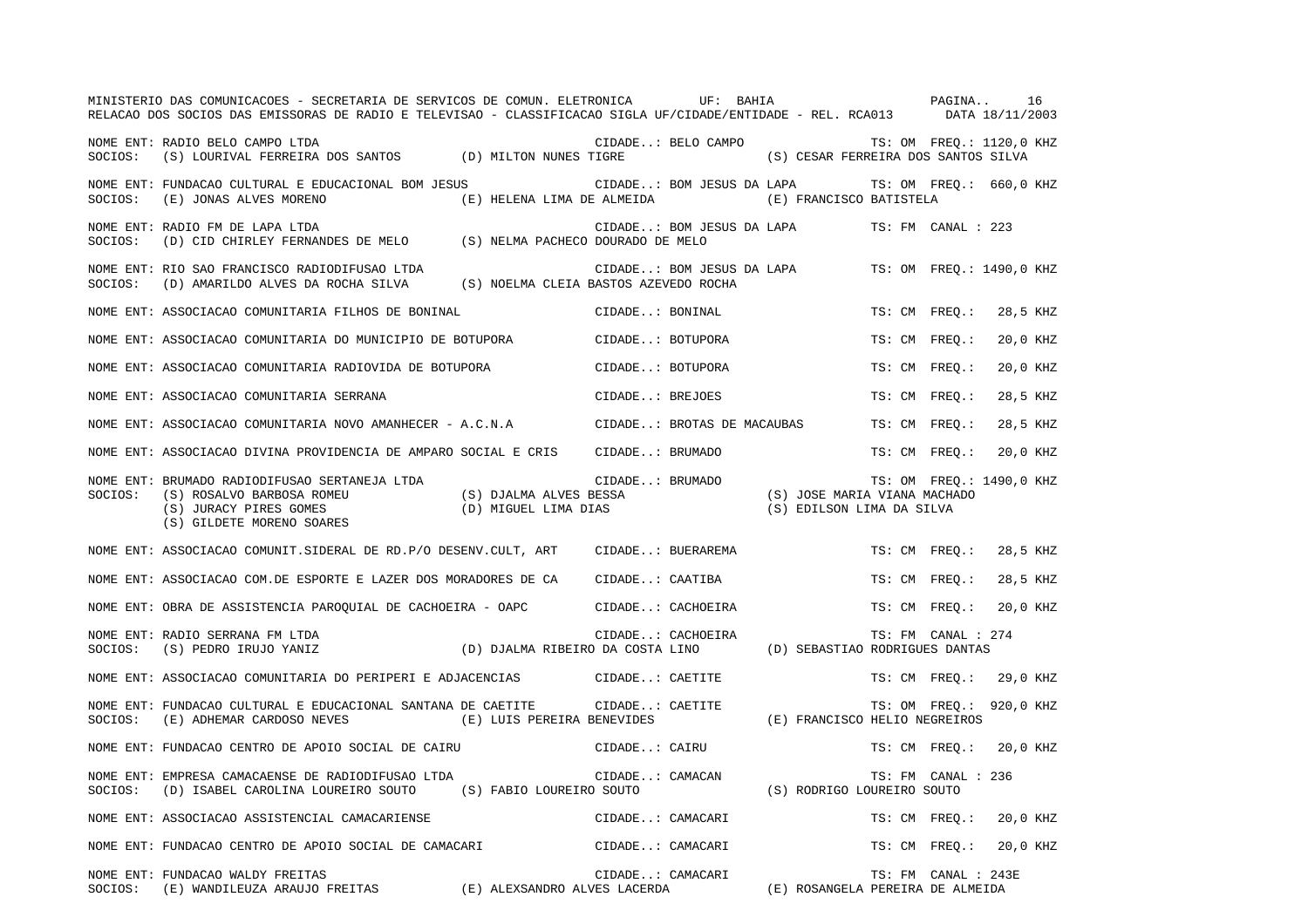|         | MINISTERIO DAS COMUNICACOES - SECRETARIA DE SERVICOS DE COMUN. ELETRONICA UF: BAHIA<br>RELACAO DOS SOCIOS DAS EMISSORAS DE RADIO E TELEVISAO - CLASSIFICACAO SIGLA UF/CIDADE/ENTIDADE - REL. RCA013 DATA 18/11/2003                                                                              |                                                               |                       |                                                |                    | PAGINA 17                |  |
|---------|--------------------------------------------------------------------------------------------------------------------------------------------------------------------------------------------------------------------------------------------------------------------------------------------------|---------------------------------------------------------------|-----------------------|------------------------------------------------|--------------------|--------------------------|--|
| SOCIOS: | NOME ENT: RADIO REGIAO INDUSTRIAL LTDA                                                                                                                                                                                                                                                           |                                                               |                       |                                                |                    | TS: OM FREQ.: 1050,0 KHZ |  |
|         | NOME ENT: ASSOCIACAO BENEFICENTE E COMUNITARIA DE CAMPO FORMOSO CIDADE: CAMPO FORMOSO                                                                                                                                                                                                            |                                                               |                       |                                                |                    | TS: CM FREO.: 28,5 KHZ   |  |
|         | NOME ENT: RADIO NUPORANGA LTDA<br>SOCIOS: (D) JOSE VERAS DE CARVALHO (S) JOSE VERAS IRMAO (S) JOSE VERAS IRMO (S) JOSE JOAQUIM SANTANA                                                                                                                                                           |                                                               | CIDADE: CAMPO FORMOSO | TS: FM CANAL : 251                             |                    |                          |  |
|         | NOME ENT: RADIO ATALAIA DE CANAVIEIRAS LTDA<br>SOCIOS: (D) LUIS ARMINDO DE CASTRO MACHADO (D) BENICIO DE AZEVEDO MACHADO FILHO (D) JOAO BENICIO SILVA MACHADO                                                                                                                                    |                                                               |                       | CIDADE: CANAVIEIRAS TS: OM FREQ.: 1580,0 KHZ   |                    |                          |  |
|         | NOME ENT: ADESCS-ASSOCIACAO DE DESENV.ECON.E SOCIAL DE CANDIDO CIDADE: CANDIDO SALES                                                                                                                                                                                                             |                                                               |                       | TS: CM FREO.:                                  |                    | 20,0 KHZ                 |  |
|         | NOME ENT: ASSOCIACAO BENEFICENTE SENHORA SANTANA (CONCORRENTE) CIDADE: CANSANCAO                                                                                                                                                                                                                 |                                                               |                       |                                                | TS: CM FREQ.:      | 20,0 KHZ                 |  |
|         | NOME ENT: ASSOCIACAO COMUNITARIA CONTORNO                                                                                                                                                                                                                                                        |                                                               | CIDADE: CAPIM GROSSO  |                                                | TS: CM FREO.:      | 28,5 KHZ                 |  |
|         | NOME ENT: ASS.COMUNIT.DE RADIODIF.P/O DESENV.CULT.E ARTIST.DE C CIDADE: CARAIBAS                                                                                                                                                                                                                 |                                                               |                       | TS: CM FREO.:                                  |                    | 20,0 KHZ                 |  |
| SOCIOS: | NOME ENT: RADIO ALVORADA DE TEIXEIRA DE FREITAS LTDA<br>(S) MARIA NINA RIBEIRO BRITO (D) DIONNE CAVALCANTI ALENCAR PINTO (S) FRANCISTONIO ALVES PINTO                                                                                                                                            |                                                               | CIDADE: CARAVELAS     |                                                |                    | TS: OM FREQ.: 990,0 KHZ  |  |
|         | NOME ENT: ASSOCIACAO DOS MORADORES E PRODUTORES DE CARINHANHA CIDADE: CARINHANHA                                                                                                                                                                                                                 |                                                               |                       |                                                |                    | TS: CM FREO.: 20,0 KHZ   |  |
|         | NOME ENT: RADIO CARINHANHENSE LTDA<br>SOCIOS: (D) LUIZ CARLOS LIMA MENEZES (S) HEBERT DE SOUZA RIBEIRO (S) JOSE DE MENEZES LIMA<br>(S) ANTONIO CARDOSO DE LIMA                                                                                                                                   |                                                               | CIDADE: CARINHANHA    | TS: FM CANAL : 218                             |                    |                          |  |
|         | NOME ENT: ASSOCIACAO COMUN.ELDORADO P/O DES.SOC, CULT.E ARTIST.D CIDADE: CASTRO ALVES                                                                                                                                                                                                            |                                                               |                       |                                                |                    | TS: CM FREQ.: 20,0 KHZ   |  |
| SOCIOS: | NOME ENT: FM CASTRO ALVES LTDA<br>(D) REGINA RODRIGUES BORGES (D) JOAO ALFREDO DE FREITAS LEAO                                                                                                                                                                                                   |                                                               | CIDADE: CASTRO ALVES  |                                                | TS: FM CANAL : 244 |                          |  |
|         | NOME ENT: ASSOCIACAO COMUN.CULT.E RECR.DOS BAIRROS URBIS, PLANAL CIDADE: CATU                                                                                                                                                                                                                    |                                                               |                       |                                                |                    | TS: CM FREQ.: 28,5 KHZ   |  |
|         | NOME ENT: RADIO FM DE CATU LTDA<br>SOCIOS: (S) LUIZ MOREIRA DA SILVA (D) NEUZA SALES DA SILVA                                                                                                                                                                                                    |                                                               | CIDADE: CATU          |                                                | TS: FM CANAL : 208 |                          |  |
| SOCIOS: | RADIO LIDER DE CENTRAL LTDA<br>(S) RAIMUNDO RIBEIRO DE CARVALHO (S) RILZA MARIA DE CARVALHO (D) RAUL RIBEIRO DE CARVALHO<br>(C) ANNIGHIJA NIIIA DE CARVALHO (S) RILZA MARIA DE CARVALHO (D) RAUL RIBEIRO DE CARVALHO<br>NOME ENT: RADIO LIDER DE CENTRAL LTDA<br>(S) ANNACELIA AVILA DE CARVALHO |                                                               |                       |                                                |                    |                          |  |
|         | NOME ENT: RADIO COMUNITARIA LIDER DO SERTAO FM                                                                                                                                                                                                                                                   |                                                               | CIDADE: CHORROCHO     |                                                |                    | TS: CM FREO.: 28,5 KHZ   |  |
| SOCIOS: | NOME ENT: FUNDACAO ANTENA AZUL                                                                                                                                                                                                                                                                   |                                                               |                       | CIDADE: CICERO DANTAS TS: OM FREQ.: 1320,0 KHZ |                    |                          |  |
|         | NOME ENT: ASSOCIACAO COMUNITARIA DE COMUNIC.E CULT.DE NOVA ESPE CIDADE: CIPO                                                                                                                                                                                                                     |                                                               |                       |                                                | TS: CM FREO.:      | 28,5 KHZ                 |  |
|         | NOME ENT: ASSOCIACAO BENEFICENTE DE DESENVOLVIMENTO CULTUR.EM C CIDADE: COARACI                                                                                                                                                                                                                  |                                                               |                       |                                                |                    | TS: CM FREO.: 28,5 KHZ   |  |
|         | NOME ENT: FUNDACAO BAILON LOPES CARNEIRO                                                                                                                                                                                                                                                         | CIDADE: CONCEICAO DO COITE              TS: FM   CANAL : 221E |                       |                                                |                    |                          |  |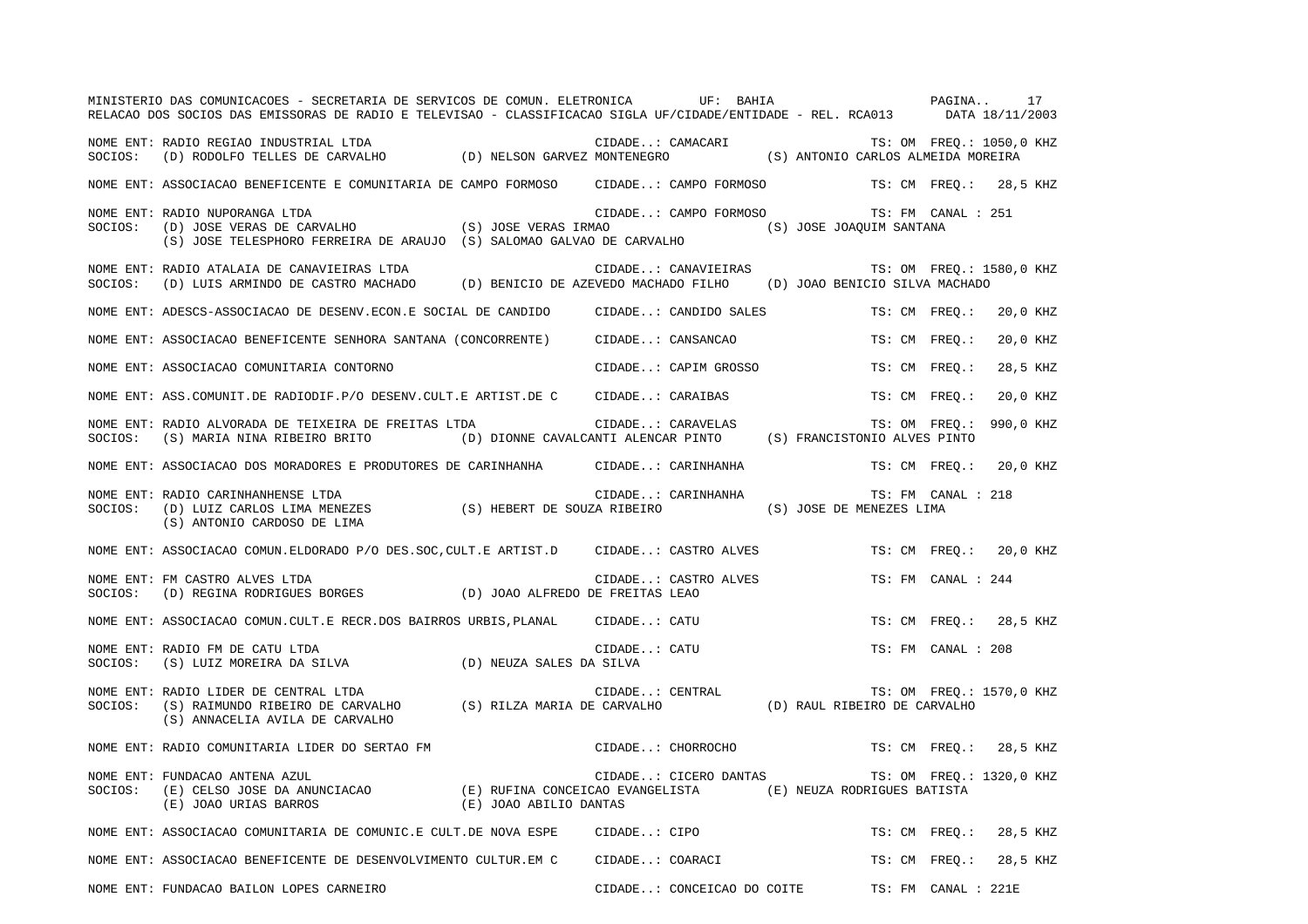SOCIOS: (E) HELIO MARCIO DA SILVA CARNEIRO (E) ANA LUCIA PEREIRA MOTA (E) LIGIA CRISTIANE MASCARENHAS OLIVEIR

(E) CARLOS NEVES DE FREITAS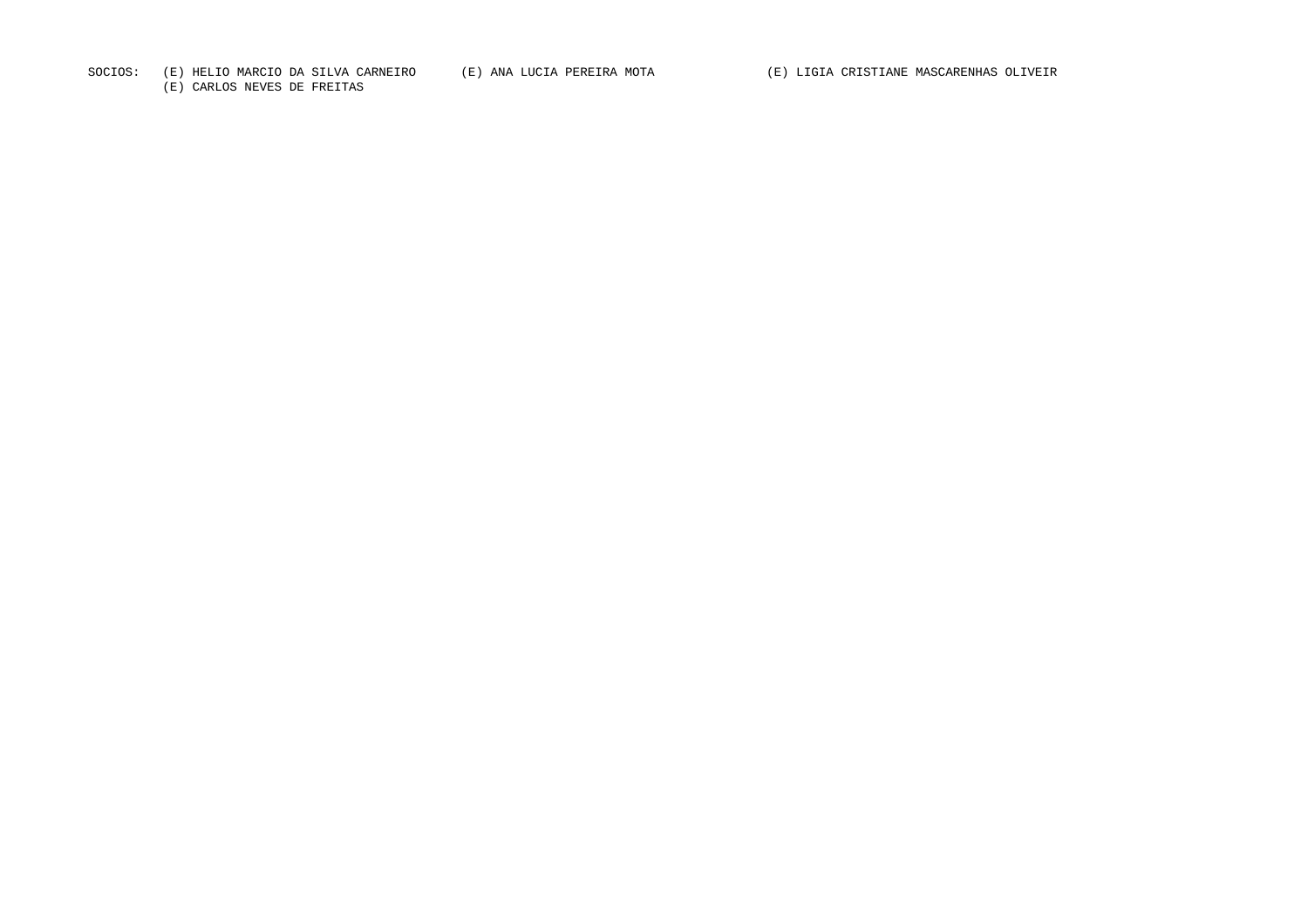|         | MINISTERIO DAS COMUNICACOES - SECRETARIA DE SERVICOS DE COMUN. ELETRONICA UF: BAHIA COMUNISTERIO DAS COMUNICACOES - SECRETARIA DE SERVICOS DE COMUN. ELETRONICA<br>RELACAO DOS SOCIOS DAS EMISSORAS DE RADIO E TELEVISAO - CLASSIFICACAO SIGLA UF/CIDADE/ENTIDADE - REL. RCA013 DATA 18/11/2003                                                    |                    |  |                                                 |                    |                        |
|---------|----------------------------------------------------------------------------------------------------------------------------------------------------------------------------------------------------------------------------------------------------------------------------------------------------------------------------------------------------|--------------------|--|-------------------------------------------------|--------------------|------------------------|
| SOCIOS: | NOME ENT: RADIO SISAL DE CONCEICAO DO COITE S/A (*) CIDADE: CONCEICAO DO COITE TS: OM FREQ.: 900,0 KHZ<br>XADIO SISAL DE CONCEICAO DO COITE S/A<br>(S) TIAGO FERREIRA DE CARVALHO SANTIAGO (S) ADALBERTO MASCARENHAS<br>(D) HAMILTON ROCARENHAS<br>(D) HAMILTON MOCARENHAS<br>(D) EDVALDO NE CARVALHO SANTIAGO (S) ADALBERTO MASCARENHAS<br>(S) LU |                    |  |                                                 |                    |                        |
|         | NOME ENT: ASSOCIACAO DOS PRODUTORES E MORADORES DO MUNICIPIO DE CIDADE: CONDEUBA                                                                                                                                                                                                                                                                   |                    |  |                                                 |                    | TS: CM FREQ.: 28,5 KHZ |
|         | NOME ENT: ASSOCIACAO DOS AMIGOS DO PORTAL DO ALVORADA/CEL. JOAO CIDADE: CORONEL JOAO SA TS: CM FREQ.: 28,5 KHZ                                                                                                                                                                                                                                     |                    |  |                                                 |                    |                        |
|         | NOME ENT: ASSOCIACAO DA COMUNIDADE DE SAO MANOEL-ASCOSAM CIDADE: CORRENTINA                                                                                                                                                                                                                                                                        |                    |  |                                                 |                    | TS: CM FREO.: 28,5 KHZ |
|         | NOME ENT: CARICIA RADIODIFUSAO LTDA<br>SOCIOS: (S) TEOFILO PEDRO DA SILVA GUERRA (D) LEONICE RODRIGUES MOREIRA                                                                                                                                                                                                                                     |                    |  | CIDADE: CORRENTINA                              | TS: FM CANAL : 250 |                        |
|         | NOME ENT: RADIO PLANALTO DO OESTE LTDA<br>SOCIOS: (S) LUIZ MOREIRA DA SILVA (S) ALMIR BISPO DOS SANTOS (S) JOSE CAVALCANTI RODRIGUES<br>(D) MARIA ALICE BEZERRA DOS SANTOS                                                                                                                                                                         |                    |  |                                                 |                    |                        |
|         | NOME ENT: ASSOCIACAO COMUNITARIA SAO FRANCISCO COMONO CIDADE: CRISTOPOLIS TS: CM FREQ.: 20,0 KHZ                                                                                                                                                                                                                                                   |                    |  |                                                 |                    |                        |
|         | NOME ENT: ASSOCIACAO P/O DESENV.COM.DE RD.DO BAIRRO DA ASSEMBLE CIDADE: CRUZ DAS ALMAS TS: CM FREQ.: 20,0 KHZ                                                                                                                                                                                                                                      |                    |  |                                                 |                    |                        |
| SOCIOS: | NOME ENT: RADIO ALVORADA LTDA<br>(D) MARIA ARCOVERDE CAVALCANTI (S) MONICA CRISTINA GALVAO SANTOS                                                                                                                                                                                                                                                  |                    |  | CIDADE: CRUZ DAS ALMAS TS: OM FREQ.: 1460,0 KHZ |                    |                        |
| SOCIOS: | NOME ENT: RADIO PANORAMA FM DE CRUZ DA ALMAS LTDA<br>(S) ANTONIO LOMES DO NASCIMENTO (D) TANIA DE FREITAS MOTA LOMES (D) KARLA DE FREITAS MOTA LOMES                                                                                                                                                                                               |                    |  | CIDADE: CRUZ DAS ALMAS                          | TS: FM CANAL : 229 |                        |
|         | NOME ENT: RADIO SERRANA FM LTDA<br>SOCIOS: (S) PEDRO IRUJO YANIZ (D) DJALMA RIBEIRO DA COSTA LINO (D) SEBASTIAO RODRIGUES DANTAS                                                                                                                                                                                                                   |                    |  |                                                 | TS: FM CANAL : 295 |                        |
|         | NOME ENT: ASSOCIACAO CULTURAL E COMUNITARIA DE ENCRUZILHADA - B CIDADE: ENCRUZILHADA                                                                                                                                                                                                                                                               |                    |  |                                                 |                    | TS: CM FREQ.: 20,0 KHZ |
|         | NOME ENT: RADIO COMUNITARIA ENTRE RIOS FM                                                                                                                                                                                                                                                                                                          | CIDADE: ENTRE RIOS |  |                                                 | TS: CM FREQ.:      | 28,5 KHZ               |
|         | NOME ENT: ASSOCIACAO CULTURAL COMUNITARIA DE AGUA QUENTE (CIDADE: ERICO CARDOSO                                                                                                                                                                                                                                                                    |                    |  |                                                 | TS: CM FREO.:      | 20,0 KHZ               |
|         | NOME ENT: ASSOCIACAO COMUNITARIA DO MUNICIPIO DE ESPLANADA (CIDADE: ESPLANADA (TS: CM FREQ.:                                                                                                                                                                                                                                                       |                    |  |                                                 |                    | 28,5 KHZ               |
|         | NOME ENT: ASSOCIACAO COM.DE COMUNIC.E CULT.NS.SRA.DA CONCEIC.DE CIDADE: EUCLIDES DA CUNHA TS: CM FREQ.: 20,0 KHZ                                                                                                                                                                                                                                   |                    |  |                                                 |                    |                        |
|         |                                                                                                                                                                                                                                                                                                                                                    |                    |  | CIDADE: EUCLIDES DA CUNHA TS: FM CANAL : 216    |                    |                        |
|         | NOME ENT: RADIO FM TROPICAL DE EUCLIDES DA CUNHA LTDA CIDADE: EUCLIDES DA CUNHA TS: FM CANAL : 239<br>SOCIOS: (S) ALOISIO BATISTA FILHO                                                                                                                                                                                                            |                    |  |                                                 |                    |                        |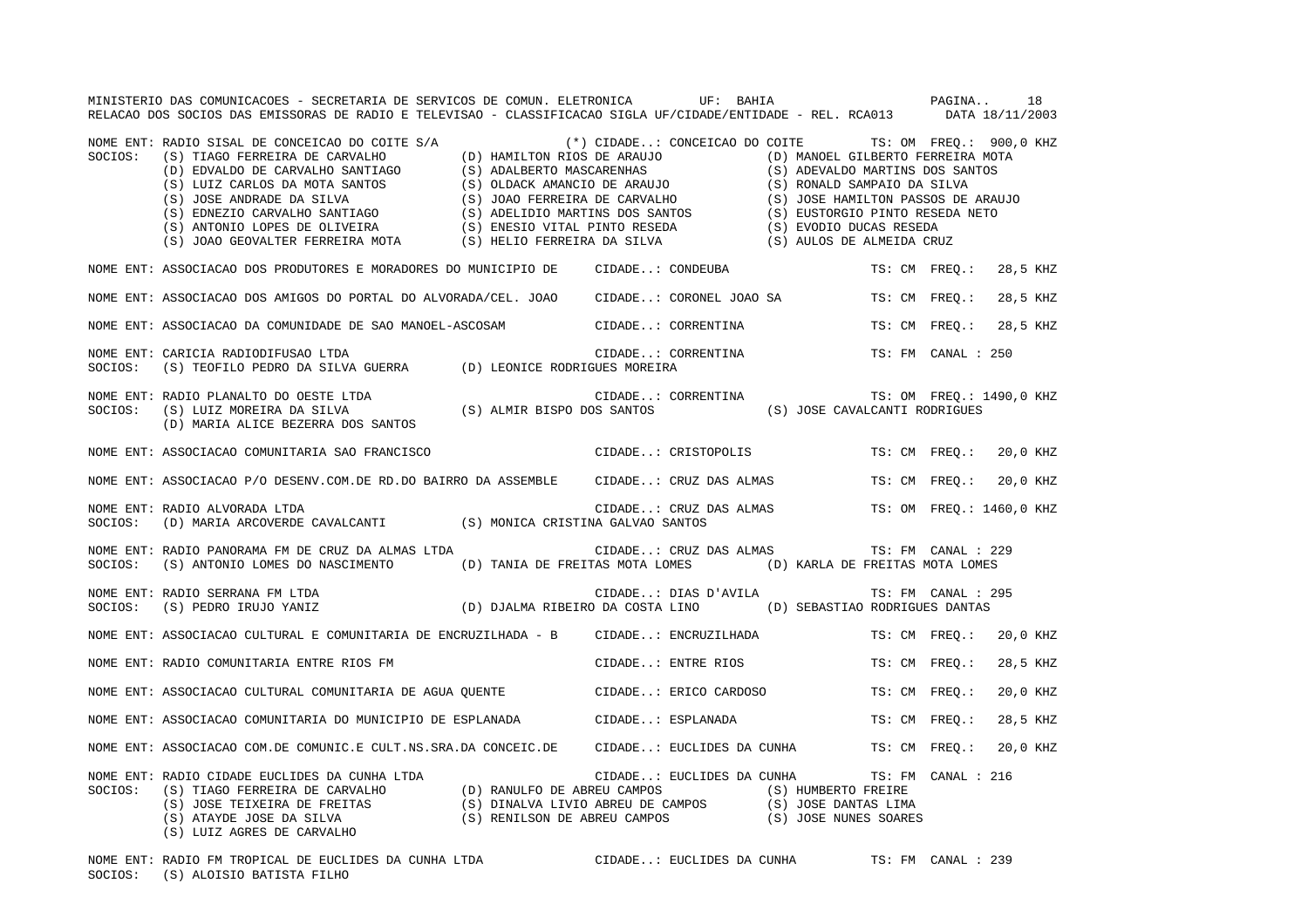NOME ENT: RADIO PLANALTO DE EUCLIDES DA CUNHA LTDA CIDADE..: EUCLIDES DA CUNHA TS: OM FREQ.: 660,0 KHZ SOCIOS: (S) ANTONIO BATISTA DE CARVALHO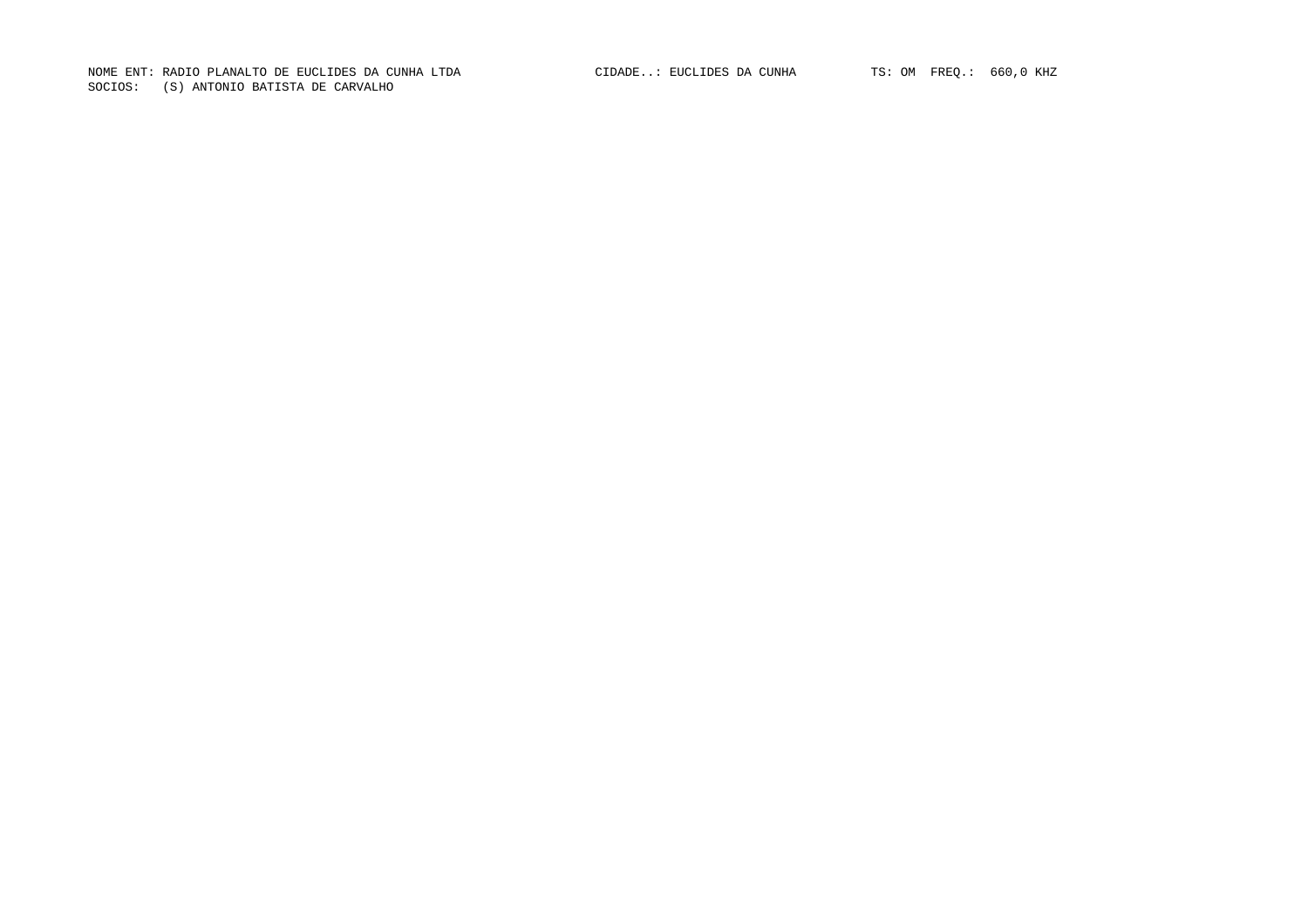MINISTERIO DAS COMUNICACOES - SECRETARIA DE SERVICOS DE COMUN. ELETRONICA UF: BAHIA PAGINA.. 19RELACAO DOS SOCIOS DAS EMISSORAS DE RADIO E TELEVISAO - CLASSIFICACAO SIGLA UF/CIDADE/ENTIDADE - REL. RCA013 DATA 18/11/2003 NOME ENT: FUNDACAO ARACI PINTO CIDADE..: EUNAPOLIS TS: FM CANAL : 253ESOCIOS: (E) LUCI DALVA DE JESUS (E) VERA LUCIA RIBEIRO SANTOS (E) PAULO ROBERTO OLIVEIRA DE ANDRADE NOME ENT: MUNDAI RADIO FM DE EUNAPOLIS LTDA CIDADE..: EUNAPOLIS TS: FM CANAL : 242 SOCIOS: (D) EDILSON FAVARATO (S) IURIOLA DIAS FROES FAVARATO NOME ENT: FUNDACAO SANTO ANTONIO CIDADE..: FEIRA DE SANTANA TS: OM FREQ.: 970,0 KHZ SOCIOS: (E) CARLOS INACIO DE SOUZA (E) RUTIVALTER ALVES DE BRITO (E) LUIZ ORLANDO DE OLIVEIRA FERREIRA NOME ENT: FUNDACAO SANTO ANTONIO CIDADE..: FEIRA DE SANTANA TS: OT FREQ.: 4865,0 KHZ SOCIOS: (E) CARLOS INACIO DE SOUZA (E) RUTIVALTER ALVES DE BRITO (E) LUIZ ORLANDO DE OLIVEIRA FERREIR ANOME ENT: RADIO CARIOCA LTDA CIDADE..: FEIRA DE SANTANA TS: OM FREQ.: 1210,0 KHZ SOCIOS: (D) JOSE ROBERTO PAZZI (S) CELESTE FELIX PAZZI NOME ENT: RADIO DIFUSAO E CULTURA LTDA CIDADE..: FEIRA DE SANTANA TS: OM FREQ.: 700,0 KHZ SOCIOS: (D) JOSE CELIO LOPES (S) VANDEVAL LIMA DOS SANTOS NOME ENT: RADIO ELDORADO FM DE FEIRA DE SANTANA LTDA CIDADE..: FEIRA DE SANTANA TS: FM CANAL : 258SOCIOS: (S) ANGELO MARIO DE CARVALHO SILVA (S) CLAUDIONOR JOSE DOS SANTOS NOME ENT: RADIO FEIRA DE SANTANA FM LTDA CIDADE..: FEIRA DE SANTANA TS: FM CANAL : 265SOCIOS: (D) TANIA DE FREITAS MOTA LOMES (D) KARLA DE FREITAS MOTA LOMES NOME ENT: RADIO M F LTDA CIDADE..: FEIRA DE SANTANA TS: FM CANAL : 245 SOCIOS: (D) JOSE ORLANDO ANDRADE BITENCOURT (D) JOSE JOAO MONTEIRO SOBRINHO NOME ENT: RADIO SUBAE LTDA CIDADE..: FEIRA DE SANTANA TS: OM FREQ.: 1080,0 KHZ SOCIOS: (D) HELIETE RODRIGUES IRUJO DE ALMEIDA (D) IRENE RODRIGUES IRUJO (D) LUIZ PEDRO RODRIGUES IRUJO NOME ENT: RADIO SUBAE LTDA  $\qquad \qquad$  CIDADE..: FEIRA DE SANTANA TS: FM CANAL : 237 SOCIOS: (D) HELIETE RODRIGUES IRUJO DE ALMEIDA (D) IRENE RODRIGUES IRUJO (D) LUIZ PEDRO RODRIGUES IRUJO NOME ENT: TV SUBAE LTDA CIDADE..: FEIRA DE SANTANA TS: TV CANAL : 10-SOCIOS: (D) MODEZIL FERREIRA DE CERQUEIRA (S) ANTONIO CARLOS PEIXOTO DE M. JUNIOR (S) FLORISBERTO FERREIRA DE CERQUEIR A (S) ZILDETE FERREIRA DE CERQUEIRA (S) SOLANGE RODRIGUES DE SOUZA (D) ARLETTE MARON DE MAGALHAES NOME ENT: ASSOCIACAO RADIO COMUNITARIA FM CIDADE CIDADE..: FORMOSA DO RIO PRETO TS: CM FREQ.: 20,0 KHZ NOME ENT: RADIO UNIAO DE GANDU LTDA  $\Box$  CIDADE..: GANDU TS: OM FREQ.: 1380,0 KHZ SOCIOS: (S) OSVALDO JOSE DE SOUZA JUNIOR (D) OSVALDO JOSE DE SOUZA NOME ENT: ASSOCIACAO FAMILIA FONTE DE VIDA  $\blacksquare$  CIDADE..: GUANAMBI TS: CM FREQ.: 28,5 KHZ NOME ENT: RADIO ALVORADA LTDA CIDADE..: GUANAMBI TS: OM FREQ.: 1480,0 KHZ SOCIOS: (D) JAIME CESAR MACHADO BASTOS (S) FERNANDO BORGES BASTOS NOME ENT: RADIO CULTURA DE GUANAMBI LTDA  $\blacksquare$  CIDADE..: GUANAMBI TS: OM FREQ.: 1530,0 KHZ SOCIOS: (S) JOSE NEVES TEIXEIRA (D) ALMIR FRANCISCO DE MORAES (D) NILO AUGUSTO MORAES COELHO NOME ENT: RADIO GUANAMBI FM ESTEREO LTDA CONSTRUITION CIDADE..: GUANAMBI TS: FM CANAL : 242 SOCIOS: (S) JOSE NILTON PIMENTEL VIEIRA (D) ABDIAS GILBERTO RODRIGUES DONATO

NOME ENT: ASS.COMUNIT.ACAO E CIDADANIA P/O DESENV.SOCIAL, CULT. CIDADE..: IACU TS: CM FREQ.: 28,5 KHZ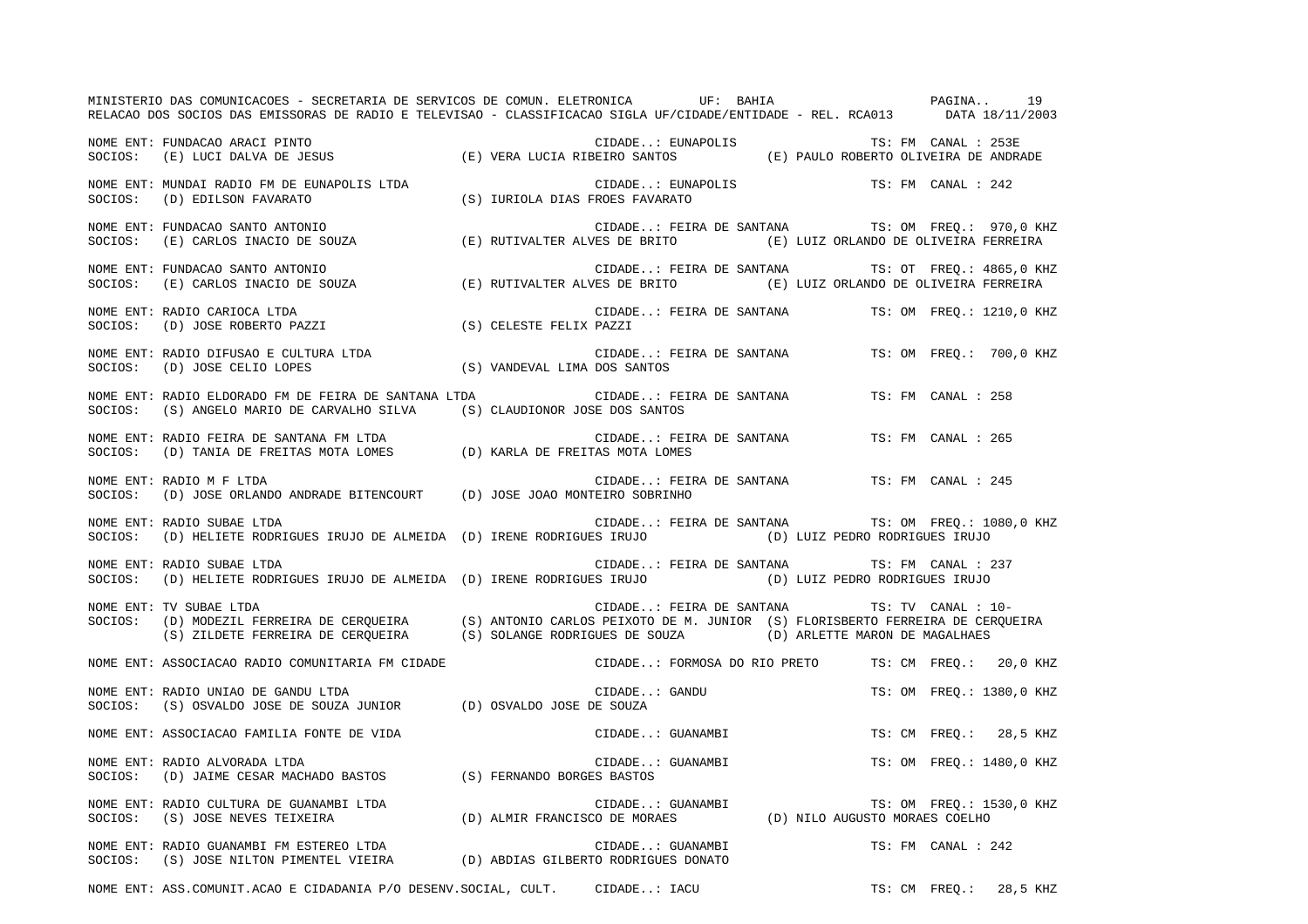NOME ENT: ASSOCIACAO COMUNITARIA E ASSISTENCIAL DE IBICOARA-BA CIDADE..: IBICOARA TS: CM FREQ.: 28,5 KHZ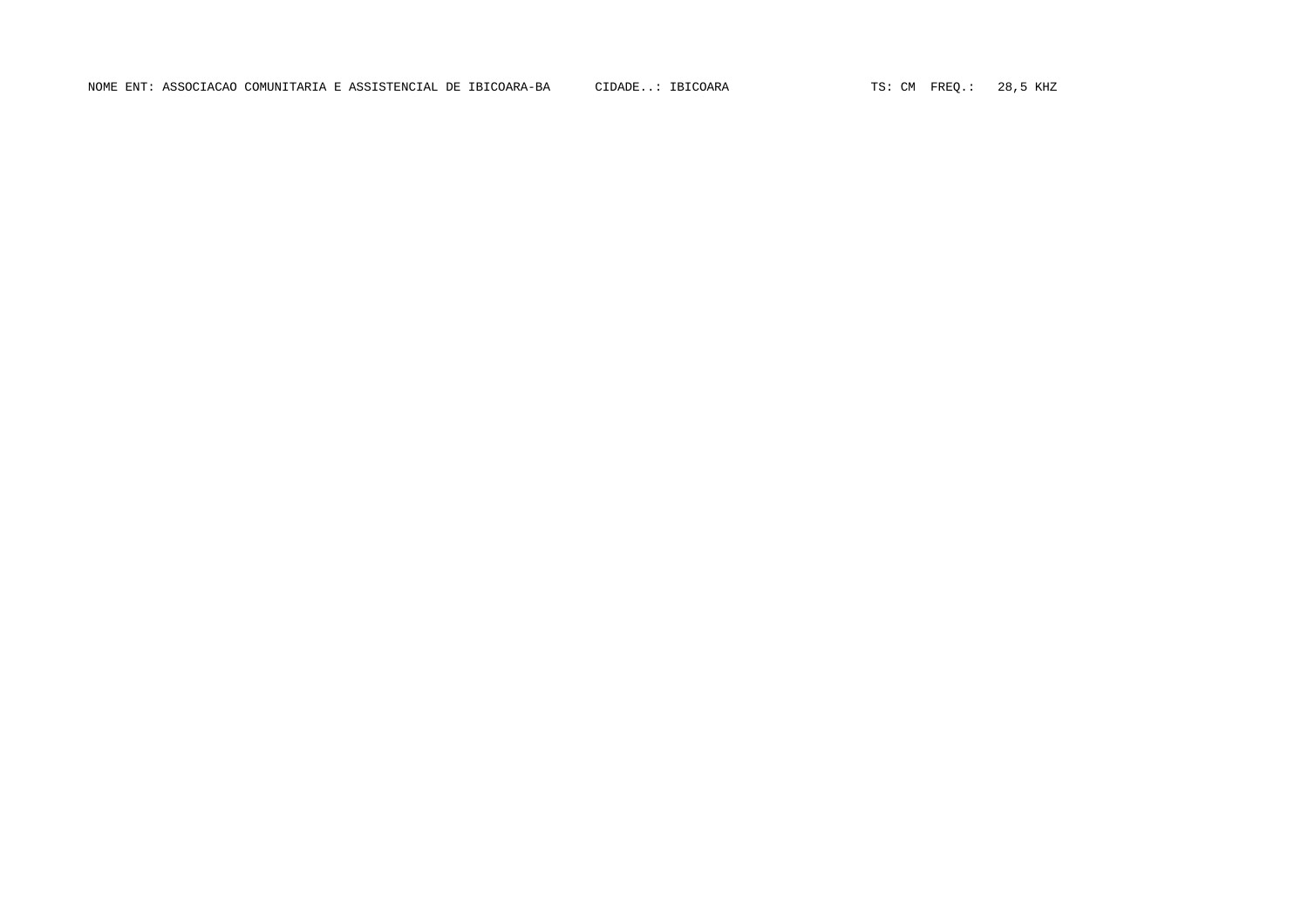|                                                                                                                                                        | MINISTERIO DAS COMUNICACOES - SECRETARIA DE SERVICOS DE COMUN. ELETRONICA UF: BAHIA COMUNICA PAGINA<br>20<br>RELACAO DOS SOCIOS DAS EMISSORAS DE RADIO E TELEVISAO - CLASSIFICACAO SIGLA UF/CIDADE/ENTIDADE - REL. RCA013 DATA 18/11/2003 |
|--------------------------------------------------------------------------------------------------------------------------------------------------------|-------------------------------------------------------------------------------------------------------------------------------------------------------------------------------------------------------------------------------------------|
| NOME ENT: ACIEC-ASSOCIACAO COMUNIT.IBICUIENSE PADRE EUGENIO CIZ CIDADE: IBICUI                                                                         | TS: CM FREO.: 28,5 KHZ                                                                                                                                                                                                                    |
| NOME ENT: ASSOCIACAO COMUNITARIA DE IBIPEBA                                                                                                            | TS: CM FREO.: 28,5 KHZ<br>CIDADE: IBIPEBA                                                                                                                                                                                                 |
| NOME ENT: RADIO IBOTIRAMA LTDA<br>SOCIOS:                                                                                                              | E RADIO IBOTIRAMA LTDA (S) ARLINDO ARAUJO DE SOUZA (D) ONILA MIRIAM LARANJEIRA DE SOUZA (S) ARLINDO ARAUJO DE SOUZA (D) ONILA MIRIAM LARANJEIRA DE SOUZA                                                                                  |
| NOME ENT: ASSOCIACAO COMUNITARIA DO DESENVOLVIMENTO SOCIAL DE I CIDADE: IGAPORA                                                                        | TS: CM FREQ.: 28,5 KHZ                                                                                                                                                                                                                    |
| NOME ENT: ASSOCIACAO COMUNITARIA IGUAIENSE NOVO MILENIO                 CIDADE: IGUAI                                                                  | TS: CM FREQ.: 28,5 KHZ                                                                                                                                                                                                                    |
| NOME ENT: ASSOCIACAO COMUNITARIA DE ILHEUS - BA                                                                                                        | CIDADE: ILHEUS<br>TS: CM FREQ.: 29,0 KHZ                                                                                                                                                                                                  |
| NOME ENT: FM CIDADE ILHEUS LTDA<br>SOCIOS: (D) JORGE VIEIRA BISPO DOS SANTOS (S) REINALDO DOS SANTOS SUISSO                                            | CIDADE: ILHEUS<br>TS: FM CANAL : 250                                                                                                                                                                                                      |
| NOME ENT: RADIO BAIANA DE ILHEUS LTDA<br>SOCIOS: (S) MYRIAN COELI ASSEF                                                                                | CIDADE: ILHEUS<br>TS: OM FREQ.: 1310,0 KHZ<br>(S) LUIZ HUMBERTO PRISCO VIANA<br>(D) MYRTHES PETITINGA                                                                                                                                     |
| NOME ENT: RADIO CULTURA DE ILHEUS LTDA (S) FRED GEDEON CII<br>SOCIOS: (D) MARCELLO KAUARK GEDEON (S) FRED GEDEON III<br>(S) HENRIQUE CASADEMONT GEDEON | TS: OM FREQ.: 690,0 KHZ<br>CIDADE: ILHEUS<br>(S) ELIAS EID GEDEON                                                                                                                                                                         |
|                                                                                                                                                        | CIDADE: ILHEUS<br>TS: FM CANAL : 275                                                                                                                                                                                                      |
|                                                                                                                                                        | NOME ENT: RADIO SANTA CRUZ LTDA<br>SOCIOS: (S) FERNANDO GOMES OLIVEIRA (S) CARLOS VIANNA DIAS DA SILVA (D) GISLENE NEIVA MONTEIRO OLIVEIRA<br>(D) MARIA ALICE ARAUJO PEREIRA (S) MARIA DA CONCEICAO ARAUJO PINTO (S) GUTTEMBERG SOAR      |
| NOME ENT: ABCI-ASSOCIACAO BENEFICENTE E CULTURAL COMUNIT.DE IN CIDADE: INHAMBUPE                                                                       | TS: CM FREQ.: 28,5 KHZ                                                                                                                                                                                                                    |
| NOME ENT: ASSOCIACAO CULTURAL COMUNITARIA RADIO LIVRE CIDADE: IPIAU                                                                                    | TS: CM FREQ.: 29,0 KHZ                                                                                                                                                                                                                    |
| NOME ENT: RADIO EDUCADORA DE IPIAU LTDA<br>(D) IRENE RODRIGUES IRUJO (S) LUIZ RAIMUNDO COELHO MAIA<br>SOCIOS:                                          | CIDADE: IPIAU<br>TS: OM FREO.: 1490,0 KHZ                                                                                                                                                                                                 |
| NOME ENT: RADIO FM RIO NOVO LTDA<br>SOCIOS:                                                                                                            | : RADIO FM RIO NOVO LTDA<br>(S) CESAR AUGUSTO RABELLO BORGES (D) VALTER HOHLENWERGERLAVINGE FILHO (S) CLERALDO ANDRADE REZENDE<br>TS: FM CANAL : 216                                                                                      |
| NOME ENT: RADIO RURAL DE IPIAU LTDA<br>(D) CLERALDO ANDRADE REZENDE (S) AMADEU LIMA DE OLIVEIRA<br>SOCIOS:                                             | TS: OM FREQ.: 1070,0 KHZ<br>CIDADE: IPIAU                                                                                                                                                                                                 |
| NOME ENT: RADIO CABORONGA DE IPIRA LTDA<br>(D) ALMIR MIRANDA FERNANDES (S) LICIA MARTINS FERNANDES<br>SOCIOS:                                          | CIDADE: IPIRA<br>TS: FM CANAL : 281<br>(S) DELORME ANTONIO MARTINS FERNANDES                                                                                                                                                              |
| NOME ENT: RADIO IPIRA LTDA<br>SOCIOS:                                                                                                                  | TS: OM FREQ.: 1450,0 KHZ<br>CIDADE: IPIRA                                                                                                                                                                                                 |
| NOME ENT: RADIO CARAIBAS LTDA<br>NOTE ENT. KADIO CARAIDAD DIDA<br>SOCIOS: (D) NOBELINO DOURADO FILHO (S) MARIA ANGELA FONTES DOURADO                   | CIDADE: IRECE<br>TS: FM CANAL : 264                                                                                                                                                                                                       |
| NOME ENT: RADIO DIFUSORA DE IRECE AM LTDA                                                                                                              | CIDADE: IRECE<br>TS: OM FREQ.: 1420,0 KHZ                                                                                                                                                                                                 |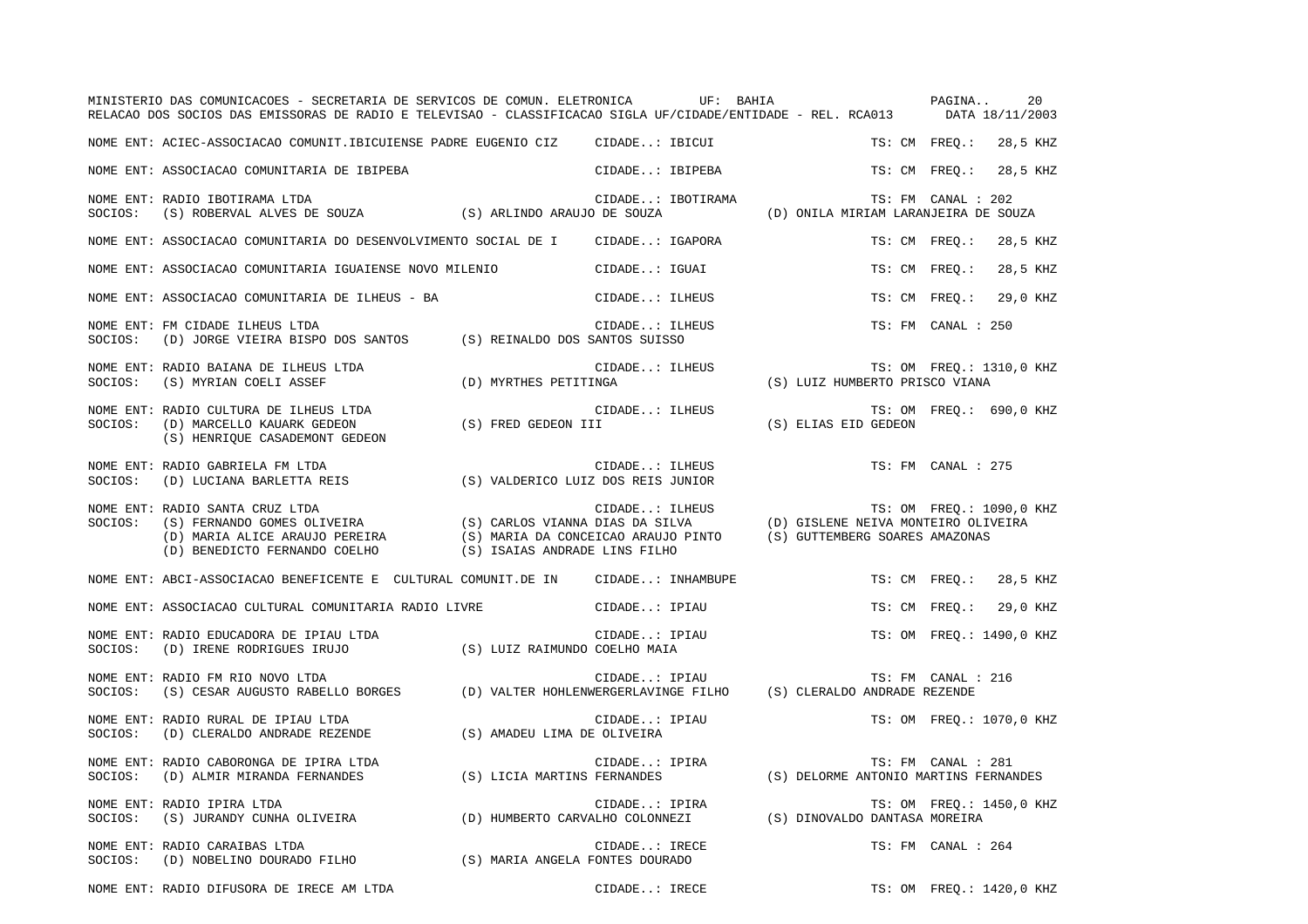SOCIOS: (S) SINOBELINO DOURADO NETO (S) EDIVALDO SANTOS LOPES (D) LUIZ EDUARDO DOURADO LOPES

(S) EDSON CARDOSO DOURADO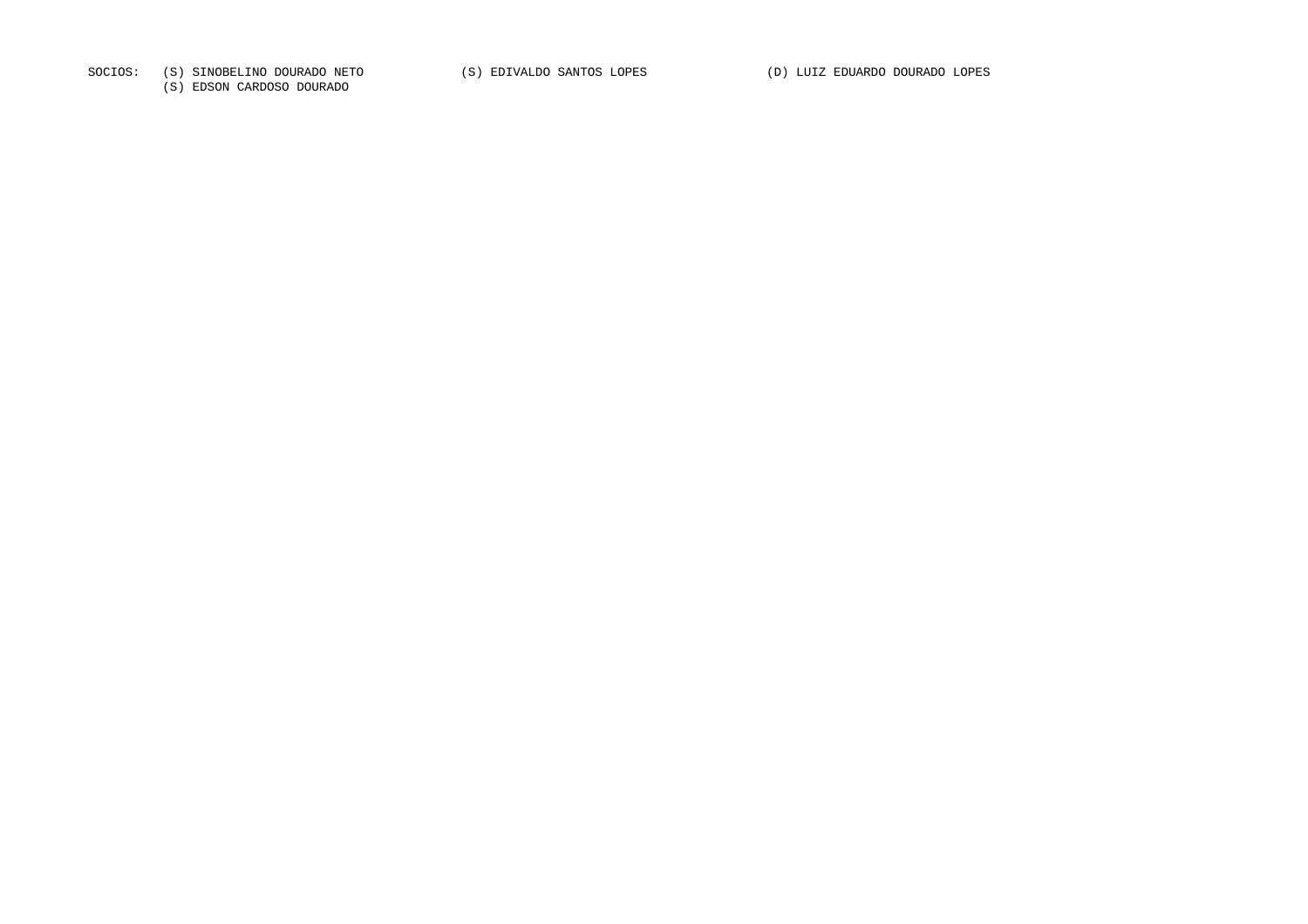|         | MINISTERIO DAS COMUNICACOES - SECRETARIA DE SERVICOS DE COMUN. ELETRONICA UF: BAHIA CHE PAGINA<br>RELACAO DOS SOCIOS DAS EMISSORAS DE RADIO E TELEVISAO - CLASSIFICACAO SIGLA UF/CIDADE/ENTIDADE - REL. RCA013 DATA 18/11/2003        |                 |                                    |  |                                                                                  |               | 21                      |
|---------|---------------------------------------------------------------------------------------------------------------------------------------------------------------------------------------------------------------------------------------|-----------------|------------------------------------|--|----------------------------------------------------------------------------------|---------------|-------------------------|
|         | NOME ENT: RADIO E TELEVISAO DE IRECE LTDA (S) CHARLES WILLIAM GOMES DE SOUZA SOCIOS: (D) JOSE SIDNEI DE SOUZA (S) CHARLES WILLIAM GOMES DE SOUZA                                                                                      |                 | CIDADE: IRECE<br>AM GOMES DE SOUZA |  | TS: FM CANAL : 279                                                               |               |                         |
|         | NOME ENT: RADIO REGIONAL DE IRECE LTDA (D) MARIA ANGELA FONTES DOURADO SOCIOS: (S) NOBELINO DOURADO FILHO (D) MARIA ANGELA FONTES DOURADO                                                                                             |                 | CIDADE: IRECE                      |  |                                                                                  |               | TS: OM FREO.: 540,0 KHZ |
|         | NOME ENT: RADIO PATAXOS LTDA<br>SOCIOS: (D) EVARISTO VIANA MARTINS (S) NOEMI MARTINS CARVALHO (S) YVONNE AUGUSTA RIBEIRO VIANA<br>(S) UBIRAJARA PEREIRA DE BRITO (S) POMPILIO VIANA NETO (S) ERNANDES FERRAZ LEITE                    |                 |                                    |  |                                                                                  |               |                         |
|         | NOME ENT: ASSOCIACAO COMUNITARIA ZUMBI DOS PALMARES                                                                                                                                                                                   |                 | CIDADE: ITABERABA                  |  |                                                                                  |               | TS: CM FREQ.: 28,5 KHZ  |
|         | NOME ENT: RADIO BAHIANA DE ITABERABA LTDA<br>SOCIOS: (S) FRANKLIN O LEAO CARNEIRO (S) BRUNO O LEAO CARNEIRO (S) BEATRIZ O LEAO CARNEIRO<br>(D) ENEDITE DE OLIVEIRA BASTOS CARNEIRO                                                    |                 | CIDADE: ITABERABA                  |  | TS: OM FREQ.: 1030,0 KHZ                                                         |               |                         |
| SOCIOS: | NOME ENT: RADIO FM CHAPADA DIAMANTINA LTDA<br>(S) BEATRIZ OLIVEIRA LEAO CARNEIRO                                                                                                                                                      |                 |                                    |  |                                                                                  |               |                         |
| SOCIOS: | NOME ENT: MC RADIODIFUSAO LTDA<br>(D) MARCEL LEAL DE OLIVEIRA (S) CARLOS VELOSO LEAHY                                                                                                                                                 |                 | CIDADE: ITABUNA                    |  | TS: FM CANAL : 254                                                               |               |                         |
|         | NOME ENT: RADIO DIFUSORA SUL DA BAHIA LTDA (D) GISLENE NEIVA MONTEIRO OLIVEIRA (D) MARIA ALICE ARAUJO PEREIRA<br>SOCIOS: (S) FERNANDO GOMES OLIVEIRA (D) GISLENE NEIVA MONTEIRO OLIVEIRA (D) MARIA ALICE ARAUJO PEREIRA               |                 |                                    |  |                                                                                  |               | TS: OM FREO.: 640,0 KHZ |
|         | NOME ENT: RADIO JORNAL DE ITABUNA S/A<br>SOCIOS: (D) JOSE ODUQUE TEIXEIRA (D) TELMO FONTES PADILHA (D) NESTOR CARLOS P MENDES DA SILVA<br>(S) RAYMUNDO PACHECO SA BARRETO (S) JOSE ALVES DE SOUZA FREIRE (D) JOSE FRANCO SOBRINHO<br> |                 |                                    |  |                                                                                  |               | TS: OM FREQ.: 560,0 KHZ |
|         | NOME ENT: RADIO MERIDIONAL DA BAHIA LTDA (D) LUCIA MARGARIDA CORREIA MENEZES<br>SOCIOS: (S) ANTONIO MENEZES FILHO (D) LUCIA MARGARIDA CORREIA MENEZES                                                                                 |                 | CIDADE: ITABUNA                    |  | TS: FM CANAL : 271                                                               |               |                         |
|         | NOME ENT: RADIO NACIONAL ITABUNA BAHIA LTDA<br>SOCIOS: (D) DANIEL GOMES DE OLIVEIRA (S) DINEY NASCIMENTO DE OLIVEIRA (S) DINAILTON NASCIMENTO DE OLIVEIRA                                                                             |                 |                                    |  |                                                                                  |               |                         |
|         | SOCIOS: (D) CZESLAW STANULA (S) MOIZES DE SOUZA<br>NOME ENT: TELEVISAO SANTA OPHE TELEVISAO SANTA OPHE TELEVISAO SANTA OPHE TELEVISAO SANTA OPHE TELEVISAO SANTA OPHE TELEVISAO SANTA COME TELEVISAO SANTA OPHE TELEVISAO SANTA C     |                 |                                    |  | CIDADE: ITABUNA TS: OM FREQ.: 1160,0 KHZ<br>ES DE SOUZA (S) JOSE DE ARAUJO FILHO |               |                         |
|         | NOME ENT: TELEVISAO SANTA CRUZ LTDA<br>SOCIOS: (D) CESAR DE ARAUJO MATA PIRES (S) ANTONIO MENEZES FILHO                                                                                                                               | CIDADE: ITABUNA |                                    |  | TS: TV CANAL : 04+                                                               |               |                         |
|         | NOME ENT: TRANS RADIODIFUSAO LTDA<br>SOCIOS: (S) VANDERVAL LIMA DOS SANTOS (D) SERGIO DOS SANTOS CORREA (D) DARIO ANTONIO VICENTE                                                                                                     |                 |                                    |  |                                                                                  |               |                         |
|         | NOME ENT: TV CABRALIA LTDA (D) MARCELO BEZERRA CRIVELLA (D) JULIO CESAR LIMA DE FREITAS<br>SOCIOS: (D) JOAO BATISTA RAMOS DA SILVA (D) MARCELO BEZERRA CRIVELLA (D) JULIO CESAR LIMA DE FREITAS<br>(S) RENATO COSTA CARDOSO           |                 |                                    |  |                                                                                  |               |                         |
|         | NOME ENT: APAI-ASSOCIACAO DE PROTECAO AO ADOLESCENTE DE ITACARE CIDADE: ITACARE                                                                                                                                                       |                 |                                    |  |                                                                                  |               | TS: CM FREQ.: 28,5 KHZ  |
|         | NOME ENT: ASSOCIACAO COMUNITARIA DE ITAGIBA                                                                                                                                                                                           |                 | CIDADE: ITAGIBA                    |  |                                                                                  | TS: CM FREO.: | 28,5 KHZ                |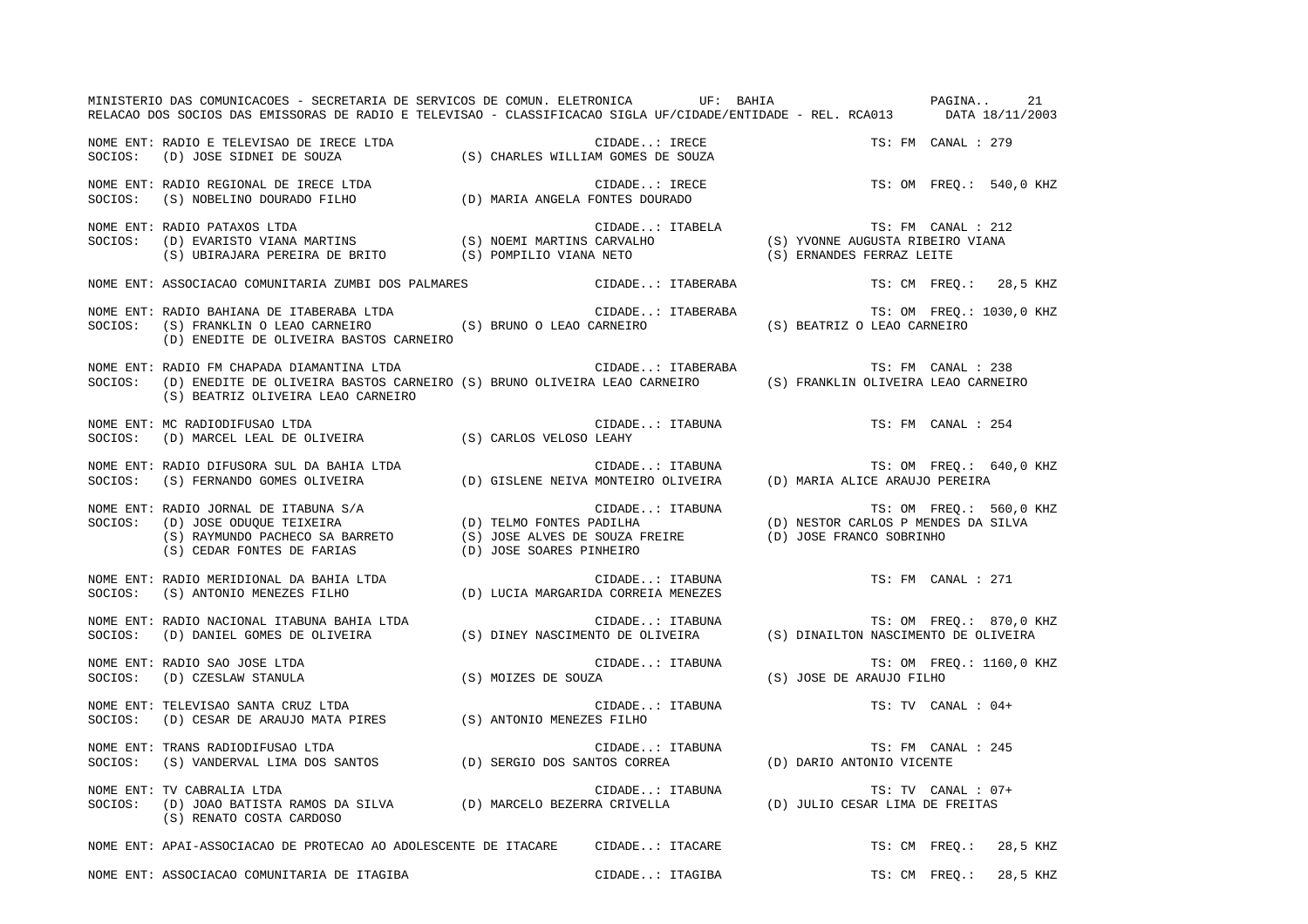NOME ENT: RADIO FM CIDADE PIRANGI LTDA CIDADE..: ITAJUIPE TS: FM CANAL : 241SOCIOS: (S) GILKA BORGES BADARO (D) ANDREA ALMEIDA MENDONCA

CIDADE..: ITAJUIPE TS: FM CANAL : 241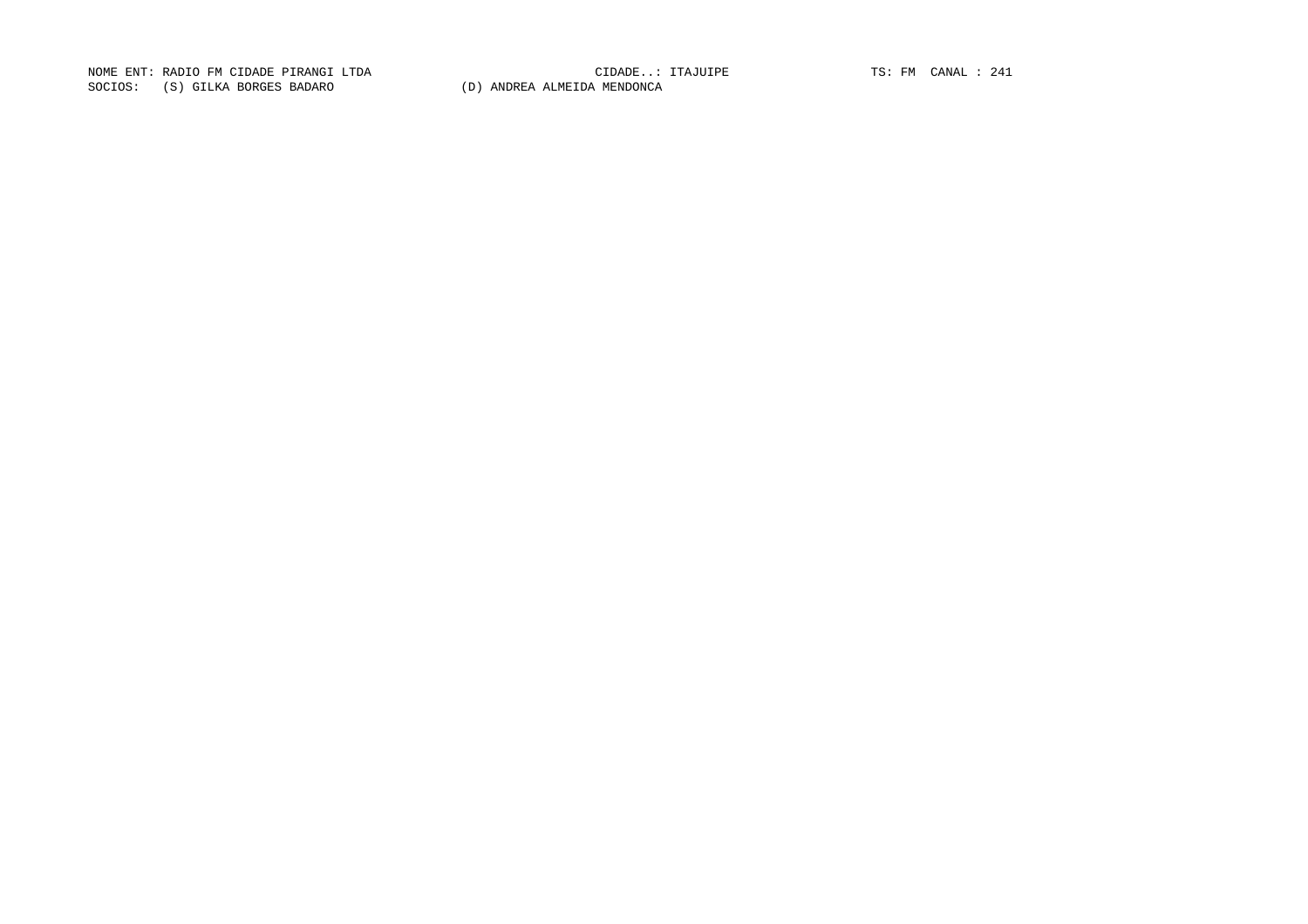|         | MINISTERIO DAS COMUNICACOES - SECRETARIA DE SERVICOS DE COMUN. ELETRONICA              UF:  BAHIA<br>RELACAO DOS SOCIOS DAS EMISSORAS DE RADIO E TELEVISAO - CLASSIFICACAO SIGLA UF/CIDADE/ENTIDADE - REL. RCA013 DATA 18/11/2003 |                                                  |                    |                                                      | PAGINA<br>22              |
|---------|-----------------------------------------------------------------------------------------------------------------------------------------------------------------------------------------------------------------------------------|--------------------------------------------------|--------------------|------------------------------------------------------|---------------------------|
|         | NOME ENT: ASSOCIACAO COMUNITARIA ALTERNATIVA                                                                                                                                                                                      |                                                  | CIDADE: ITAMARAJU  |                                                      | TS: CM FREO.:<br>20,0 KHZ |
| SOCIOS: | NOME ENT: RADIO EXTREMO SUL DA BAHIA LTDA<br>(S) JOSE UBALDINO ALVES PINTO (S) JOSE UBALDINO ALVES PINTO JUNIOR (D) LUCIO CAIRES PINTO<br>(S) AMAZONAS EMPREENDIMENTOS IMOB LTDA                                                  |                                                  | CIDADE: ITAMARAJU  |                                                      | TS: OM FREO.: 830,0 KHZ   |
| SOCIOS: | NOME ENT: REDE TRIUNFO DE COMUNICACOES LTDA<br>ELDADE IRIUNFU DE CUMUNICACUES LIDA<br>(D) MANOEL PEDRO RODRIGUES SOARES (D) RONALDO RODRIGUES SOARES                                                                              |                                                  | CIDADE: ITAMARAJU  | (S) NILSON BERNARDES DA COSTA                        | TS: FM CANAL : 260        |
|         | NOME ENT: FUNDACAO JURACY MARDEN                                                                                                                                                                                                  |                                                  | CIDADE: ITAMBE     |                                                      | TS: CM FREO.: 28,5 KHZ    |
| SOCIOS: | NOME ENT: SISTEMA MINEIRO DE RADIODIFUSAO LTDA<br>(D) ALVARO PINHEIRO DOS SANTOS                                                                                                                                                  | (S) JOSE FERREIRA PINHEIRO                       | CIDADE: ITANHEM    | (S) VERA LUCIA FERNANDES DIAS                        | TS: FM CANAL : 268        |
|         | NOME ENT: ASSOCIACAO BENEFICENTE, CULTURAL E COMUNITARIA TUPINA      CIDADE: ITAPARICA                                                                                                                                            |                                                  |                    |                                                      | TS: CM FREQ.: 20,0 KHZ    |
| SOCIOS: | NOME ENT: RADIO CIDADE DE ITAPETINGA FM LTDA<br>(S) TIMOTEO ALVES DE BRITO<br>(D) STELIO DIAS                                                                                                                                     | (D) CARLOS BAROMEU LOPES<br>(D) WALDEMIRO SEIBEL | CIDADE: ITAPETINGA | (D) CARLOS CASSIANO DOS SANTOS<br>(D) JUDAZIO SEIBEL | TS: FM CANAL : 232        |
| SOCIOS: | NOME ENT: RADIO FASCINACAO LTDA<br>(D) LAERCIO ALVES SOBRINHO (S) HENRIQUE BRITO FILHO                                                                                                                                            |                                                  | CIDADE: ITAPETINGA | (S) JOSE LUNA FILHO                                  | TS: OM FREQ.: 1080,0 KHZ  |
| SOCIOS: | NOME ENT: RADIO JORNAL DE ITAPETINGA LTDA<br>$(S)$ TIMOTEO ALVES DE BRITO $(D)$ CARLOS BAROMEU LOPES<br>(D) STELIO DIAS                                                                                                           | (D) WALDEMIRO SEIBEL                             | CIDADE: ITAPETINGA | (D) CARLOS CASSIANO DOS SANTOS<br>(D) JUDAZIO SEIBEL | TS: OM FREQ.: 660,0 KHZ   |
|         | NOME ENT: RADIO CLUBE DE ITAPICURU LTDA<br>SOCIOS: (S) LUCIANA TAVARES DA FONSECA (D) JOSE EDINALDO COSTA                                                                                                                         |                                                  | CIDADE: ITAPICURU  | (S) CARLOS ROBERTO DA CUNHA                          | TS: OM FREO.: 1060,0 KHZ  |
|         | NOME ENT: ASSOCIACAO COMUNITARIA ITARANTINENSE NOVA ESPERANCA        CIDADE: ITARANTIM                                                                                                                                            |                                                  |                    |                                                      | TS: CM FREO.: 28,5 KHZ    |
| SOCIOS: | NOME ENT: MATTOS, ANDERY E SANTOS LTDA<br>(D) CLOVIS SILVEIRA MATTOS (S) MARIA CRISTINA ANDERY MATTOS (S) GILEARDE SANTOS MATTOS                                                                                                  |                                                  | CIDADE: ITARANTIM  |                                                      | TS: FM CANAL : 246        |
|         | NOME ENT: ASSOC.BEN.E COM. DO MOVIM.SOCIO-CULTURAL E EDUC. DE I                                                                                                                                                                   |                                                  | CIDADE: ITATIM     |                                                      | TS: CM FREO.: 20,0 KHZ    |
| SOCIOS: | NOME ENT: RADIO SOCIEDADE DE ITIRUCU LTDA<br>(D) JOSE SALVIO MOTA RIBEIRO                                                                                                                                                         | (S) PEDRO LEITE DA SILVA                         | CIDADE: ITIRUCU    | (S) ABIGAIL HELENA MOTA RIBEIRO                      | TS: OM FREQ.: 1540,0 KHZ  |
|         | NOME ENT: ACIRCI-ASSOCIACAO CULT, INFORM.DE RADIOD.COM.DE ITOROR                                                                                                                                                                  |                                                  | CIDADE: ITORORO    |                                                      | TS: CM FREO.: 29,0 KHZ    |
| SOCIOS: | NOME ENT: RADIO ITAPUY FM LTDA<br>(D) CLODOMIRO ALVES DE SOUZA (D) DJALMA LIMA FIGUEIREDO                                                                                                                                         |                                                  | CIDADE: ITORORO    | (D) EDNEU OLIVEIRA DOS SANTOS                        | TS: FM CANAL : 287        |
|         | NOME ENT: RADIO GRUTA DA MANGABEIRA LTDA<br>SOCIOS:    (D) FERNANDO DA GAMA SANTOS                        (D) MANOELITO DOS SANTOS SOUZA                                                                                          |                                                  |                    | (D) MANOEL CARMO FILHO                               | TS: FM CANAL : 278        |
|         | NOME ENT: FM ITUBERA LTDA<br>SOCIOS: (D) HERCILIA MARIA DE ABREU LISBOA (S) ROSIVAL MORAIS VIANA                                                                                                                                  |                                                  | CIDADE: ITUBERA    | (S) HELDER ROBERTO DE ABREU LISBOA                   | TS: FM CANAL : 239        |
|         | NOME ENT: RADIO CANTO DA SEREIA LTDA<br>NOME ENT: RADIO CANTO DA SEREIA LTDA<br>SOCIOS:   (D) ANTONIO UELDO GOMES                        (S) PAULO FONSECA DE ARAUJO               (S) FRANCISCO CESAR DE S MIRANDA               |                                                  | CIDADE: JACOBINA   |                                                      | TS: OM FREQ.: 1310,0 KHZ  |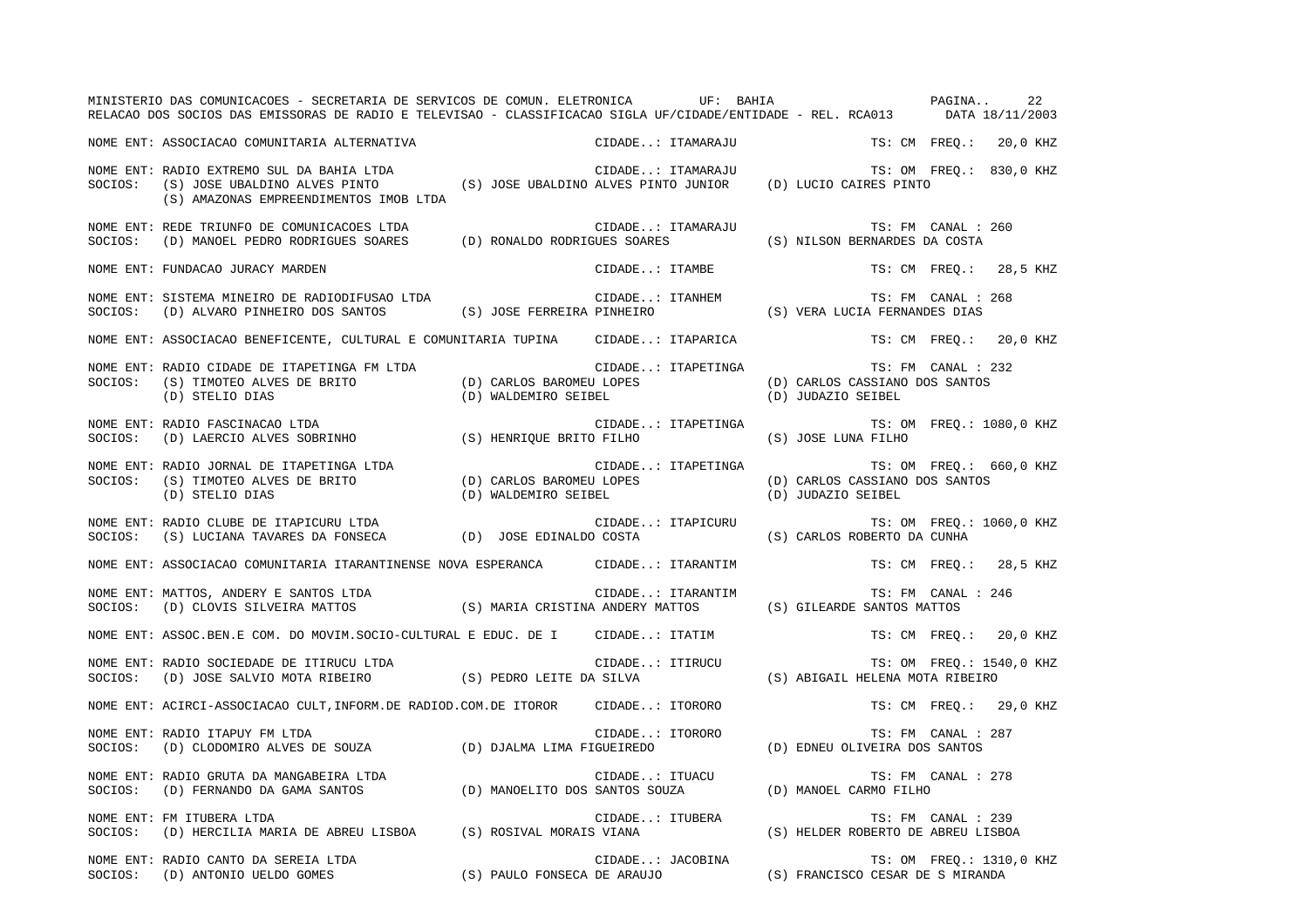NOME ENT: RADIO CLUBE RIO DO OURO LTDA CIDADE..: JACOBINA TS: OM FREQ.: 1200,0 KHZ SOCIOS: (S) PEDRO IRUJO YANIZ (D) DJALMA RIBEIRO DA COSTA LINO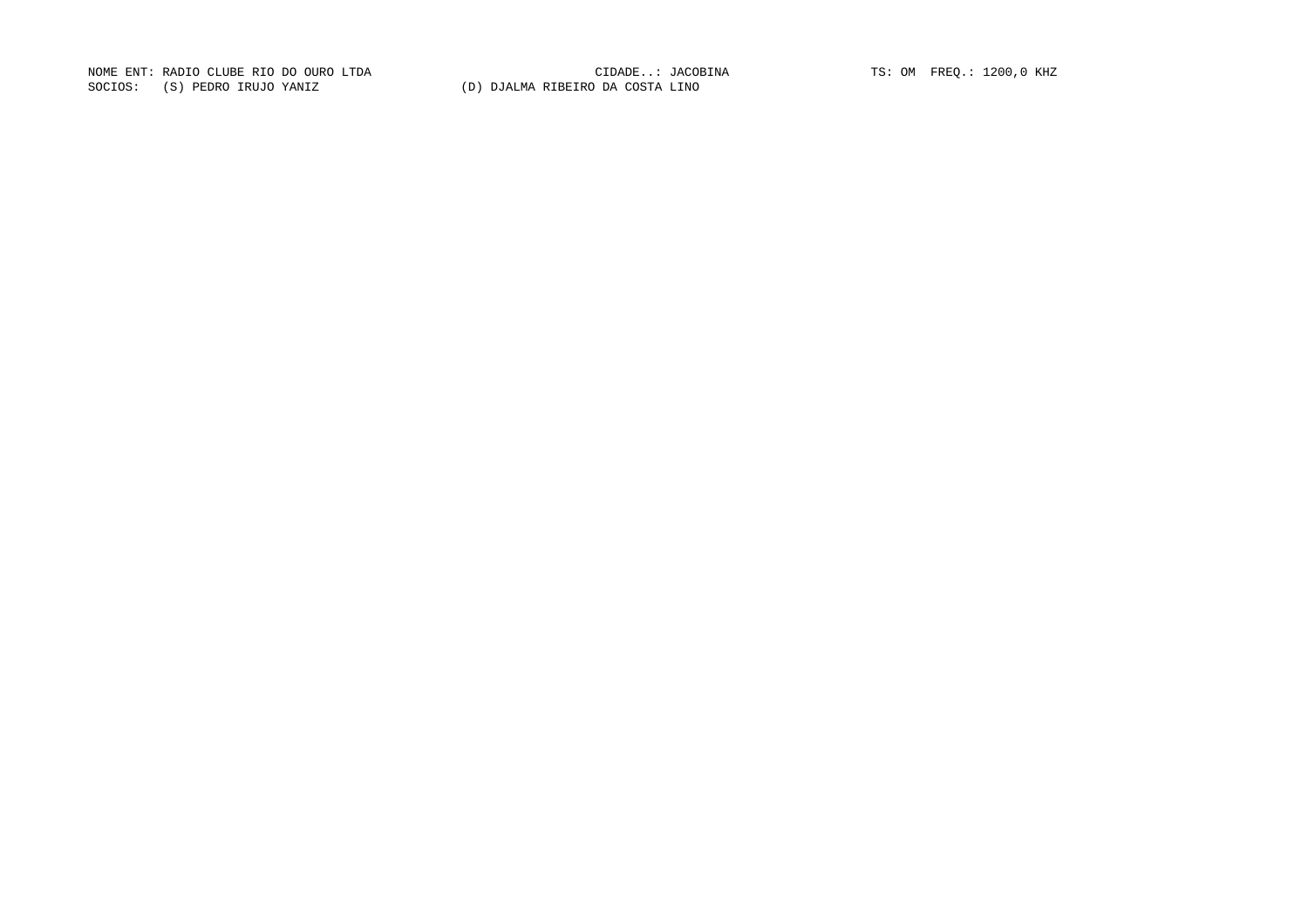|         | MINISTERIO DAS COMUNICACOES - SECRETARIA DE SERVICOS DE COMUN. ELETRONICA UF: BAHIA COMUNICACOES - PAGINA<br>RELACAO DOS SOCIOS DAS EMISSORAS DE RADIO E TELEVISAO - CLASSIFICACAO SIGLA UF/CIDADE/ENTIDADE - REL. RCA013 DATA 18/11/2003   |  |                                                                                                     |                                                  |                          | 23 |
|---------|---------------------------------------------------------------------------------------------------------------------------------------------------------------------------------------------------------------------------------------------|--|-----------------------------------------------------------------------------------------------------|--------------------------------------------------|--------------------------|----|
|         |                                                                                                                                                                                                                                             |  |                                                                                                     |                                                  | TS: FM CANAL : 256       |    |
|         | NOME ENT: RADIO SERRANA FM LTDA<br>SOCIOS: (S) PEDRO IRUJO YANIZ                                                                                                                                                                            |  | CIDADE: JACOBINA TS: FM CANAL : 2<br>D) DJALMA RIBEIRO DA COSTA LINO (D) SEBASTIAO RODRIGUES DANTAS |                                                  | TS: FM CANAL : 218       |    |
|         | NOME ENT: RADIO VALE APRAZIVEL LTDA<br>NOME ENI. KADIO VALE APRAZIVEL LIDA<br>SOCIOS: (D) FERNANDO OLIVEIRA DE CARVALHO (D) CLAUDIO PEDREIRA DE CARVALHO (S) ADAILDA DE O. PEDREIRA DE CARVALHO<br>(S) ITALO RABELO DO AMARAL               |  | CIDADE: JAGUAQUARA                                                                                  | TS: OM FREQ.: 1570,0 KHZ                         |                          |    |
| SOCIOS: | NOME ENT: JAGUARARI FM LTDA<br>(S) EDILBERTO NUNES DE SA $(D)$ ALBERTO JOSE NUNES DE SA $(D)$ VITORIA REGIA NUNES DE SA $(D)$ EVERTON CARVALHO ROCHA<br>(D) EVERTON CARVALHO ROCHA                                                          |  | CIDADE: JAGUARARI                                                                                   |                                                  | TS: FM CANAL : 277       |    |
|         | NOME ENT: ASSOCIACAO ASSISTENCIAL RIO DE CONTAS                                                                                                                                                                                             |  | CIDADE: JEQUIE                                                                                      |                                                  | TS: CM FREQ.: 28,5 KHZ   |    |
| SOCIOS: | NOME ENT: RADIO BAHIANA DE JEOUIE LTDA<br>(S) HELIETE RODRIGUES IRUJO DE ALMEIDA (S) IRENE RODRIGUES IRUJO                                                                                                                                  |  | CIDADE: JEQUIE TS: OM FREQ.: 14<br>ES IRUJO (D) LUIZ PEDRO RODRIGUES IRUJO                          |                                                  | TS: OM FREQ.: 1460,0 KHZ |    |
| SOCIOS: | NOME ENT: RADIO CIDADE SOL LTDA<br>CIDADE: JEQUIE TS: FM CANAL CIDENCIAL CIDADE CIDADE (D) DALMAR ANTONIO DE SOUZA (D) NALDOMIRO BORGES DE SOUZ<br>(D) WALDOMIRO BORGES DE SOUZA (S) PEDRO VENTURA ESTEVES NETO (D) DALMAR ANTONIO DE SOUZA |  | CIDADE: JEQUIE                                                                                      |                                                  | TS: FM CANAL : 235       |    |
|         |                                                                                                                                                                                                                                             |  |                                                                                                     |                                                  | TS: FM CANAL : 227       |    |
|         | NOME ENT: ASSOCIACAO DO PORTAL DO ALVORADA - JEREMOABO - BA CIDADE: JEREMOABO                                                                                                                                                               |  |                                                                                                     |                                                  | TS: CM FREQ.: 20,0 KHZ   |    |
| SOCIOS: | NOME ENT: FUNDACAO ANTENA AZUL                                                                                                                                                                                                              |  |                                                                                                     |                                                  | TS: OM FREQ.: 1400,0 KHZ |    |
| SOCIOS: | NOME ENT: RADIO VALE DO JIQUIRICA LTDA<br>(S) JOSE NILTON NUNES DE MOURA (S) IVAN ECA DE MENEZES<br>(D) MARIA JUVENICE FARIAS MAIA                                                                                                          |  | CIDADE: JIQUIRICA                                                                                   | (S) GILBERTO DOS SANTOS ROCHA                    | TS: OM FREQ.: 1590,0 KHZ |    |
|         | NOME ENT: ASSOCIACAO DA RADIO COMUNITARIA LIBERDADE FM                                                                                                                                                                                      |  | CIDADE: JUAZEIRO                                                                                    |                                                  | TS: CM FREO.: 28,5 KHZ   |    |
| SOCIOS: | NOME ENT: RADIO INDEPENDENCIA DO SAO PRANCISCO LTDA<br>$(\,S\,)$ FRANCISCO ETELVIR DANTAS $(\,D)\,$ JOHN KHOURY HEDAYE                                                                                                                      |  | CIDADE: JUAZEIRO                                                                                    | (S) JOSE ALBERTO ALENCAR CARVALHO                | TS: OM FREQ.: 1550,0 KHZ |    |
|         | NOME ENT: RADIO JUAZEIRO DA BAHIA LTDA (D) MARTA LUZ BENEVIDES<br>SOCIOS: (D) OSVALDO BENEVIDES (S) ATILIO DIAS DA SILVA (S) RIVADAVIO ESPINOLA RAMOS                                                                                       |  | CIDADE: JUAZEIRO                                                                                    | (S) JOSE RAYMUNDO GUIMARAES                      | TS: FM CANAL : 260       |    |
| SOCIOS: | NOME ENT: RADIO JUAZEIRO LTDA<br>RADIO JUAZEIRO LTDA<br>(D) OSVALDO BENEVIDES (S) JOAQUIM BORGES DOS SANTOS                                                                                                                                 |  | CIDADE: JUAZEIRO                                                                                    | AZEIRO TS: OM FRI<br>S) JOSE FRANCISCO FILHO (S) | TS: OM FREQ.: 1190,0 KHZ |    |
| SOCIOS: | NOME ENT: RADIO RIOVALE LTDA<br>(D) CAIO BEZERRA DE SOUZA COELHO (E) DACIO ANTONIO MARTINS DIAS                                                                                                                                             |  | CIDADE: JUAZEIRO                                                                                    | (S) ITANA DANTAS DE OLIVEIRA COELHO              | TS: OM FREO.: 870,0 KHZ  |    |
| SOCIOS: | NOME ENT: RADIO VALE RIO LTDA<br>(S) FLAVIO SILVA                                                                                                                                                                                           |  | CIDADE: JUAZEIRO<br>(D) FLAVIO SERGIO RIBEIRO SILVA (S) MARIA DO SOCORRO R SILVA                    |                                                  | TS: FM CANAL : 273       |    |
|         | NOME ENT: TELEVISAO NORTE BAIANO LTDA<br>SOCIOS: (D) LUIZ FERNANDO PEDREIRA LARANJEIRA (S) BERNARDO CARVALHO FARIAS                                                                                                                         |  | CIDADE: JUAZEIRO                                                                                    |                                                  | TS: TV CANAL : 07-       |    |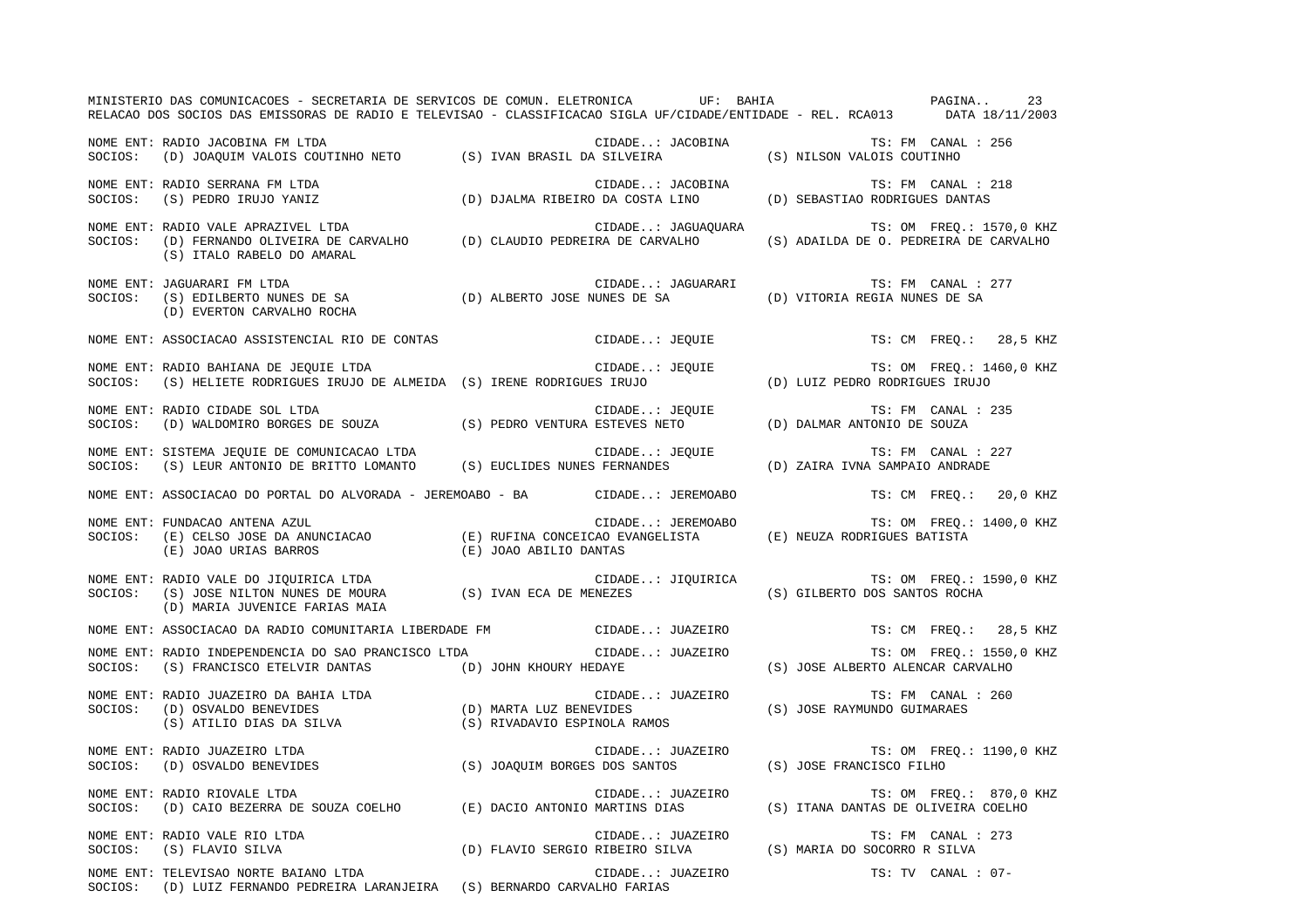NOME ENT: ASSOCIACAO CULTURAL E COMUNITARIA NORMARIO SALES CIDADE..: JUSSARI TS: CM FREQ.: 28,5 KHZ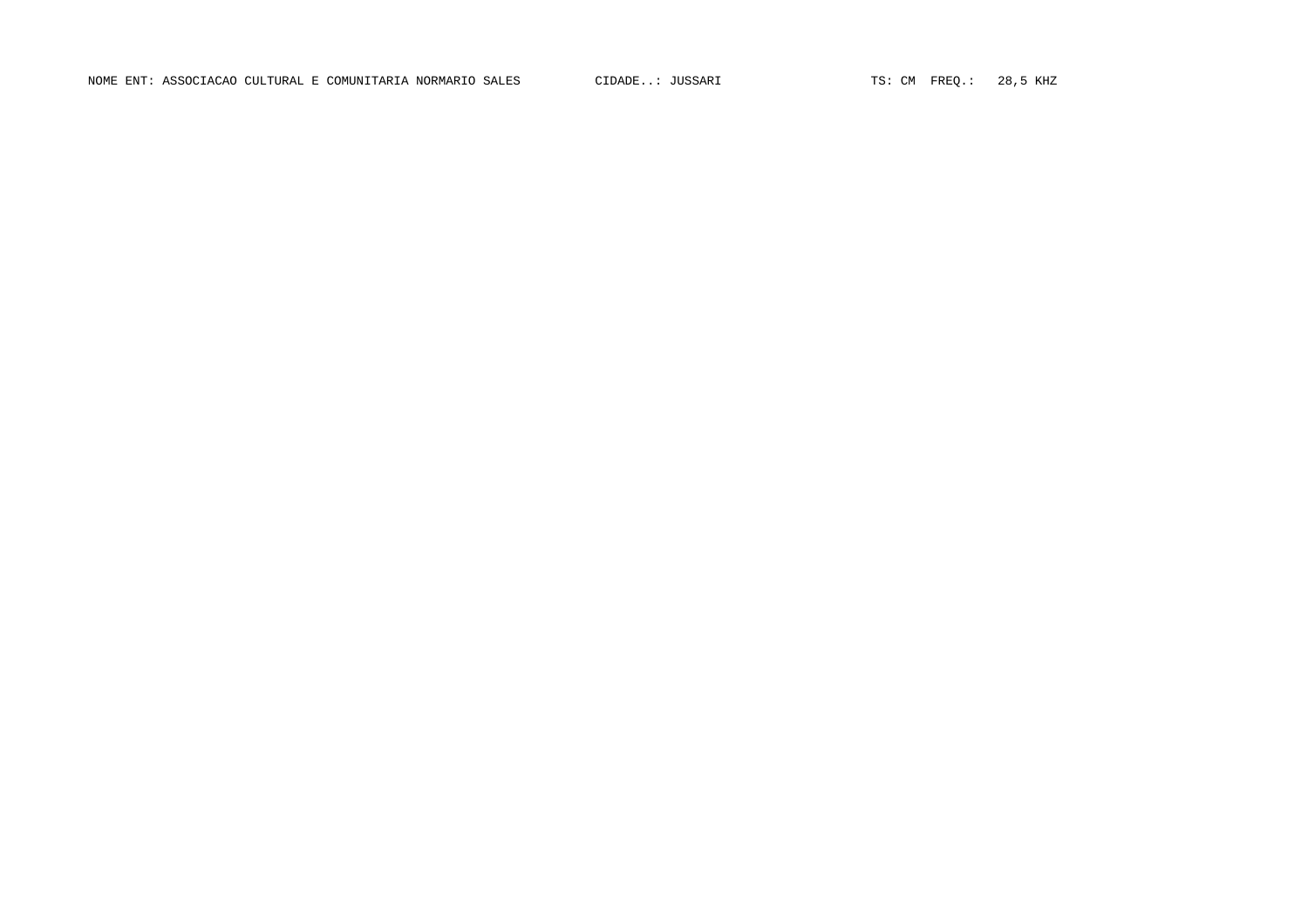|         | MINISTERIO DAS COMUNICACOES - SECRETARIA DE SERVICOS DE COMUN. ELETRONICA UF: BAHIA<br>RELACAO DOS SOCIOS DAS EMISSORAS DE RADIO E TELEVISAO - CLASSIFICACAO SIGLA UF/CIDADE/ENTIDADE - REL. RCA013 DATA 18/11/2003                                              |                                                                                        | PAGINA<br>24                                           |
|---------|------------------------------------------------------------------------------------------------------------------------------------------------------------------------------------------------------------------------------------------------------------------|----------------------------------------------------------------------------------------|--------------------------------------------------------|
|         | NOME ENT: ASSOCIACAO DOS MORADORES DE LAJEDO DO TABOCAL                                                                                                                                                                                                          | CIDADE: LAJEDO DO TABOCAL                                                              | TS: CM FREQ.:<br>28,5 KHZ                              |
|         | NOME ENT: RADIO COMUNITARIA ATIVIDADE LAPAO FM                                                                                                                                                                                                                   | CIDADE: LAPAO                                                                          | TS: CM FREQ.:<br>30,0 KHZ                              |
| SOCIOS: | NOME ENT: LITORAL NORTE FM LTDA<br>(D) FELIX DE ALMEIDA MENDON A JUNIOR (S) MARIA HELENA ALMEIDA MENDONÇA                                                                                                                                                        | CIDADE: LAURO DE FREITAS                                                               | TS: FM CANAL : 273                                     |
|         | NOME ENT: ASSOCIACAO BENEFICENTE E CULTURAL PADRE BERNARDO           CIDADE: MACAJUBA                                                                                                                                                                            |                                                                                        | 20,0 KHZ<br>TS: CM FREO.:                              |
|         | NOME ENT: ASSOCIACAO COMUNITARIA MACARANIENSE SAO PEDRO                 CIDADE: MACARANI                                                                                                                                                                         |                                                                                        | 28,5 KHZ<br>TS: CM FREQ.:                              |
| SOCIOS: | NOME ENT: RADIO FM CIDADE MACARANI LTDA                                                                                                                                                                                                                          | CIDADE: MACARANI                                                                       | TS: FM CANAL : 226<br>(D) MARIA LUISA GOULART NOGUEIRA |
| SOCIOS: | NOME ENT: RADIO FM MACAUBENSE LTDA<br>(S) FELIX DE ALMEIDA MENDONCA JUNIOR (S) SEBASTIAO NUNES<br>(E) ROBINSON CAMARGO RIBEIRO NUNES                                                                                                                             | CIDADE: MACAUBAS                                                                       | TS: FM CANAL : 280<br>(S) ROBERIO CASSIO RIBEIRO NUNES |
|         | NOME ENT: ASSOCIACAO RADIO COMUNITARIA MADRE FM                                                                                                                                                                                                                  | CIDADE: MADRE DE DEUS                                                                  | TS: CM FREQ.:<br>20,0 KHZ                              |
|         | NOME ENT: ASS.COMUNIT.DE RADIODIF.P/O DESENV.CULT.E SOCIAL DE M CIDADE: MAETINGA                                                                                                                                                                                 |                                                                                        | 28,5 KHZ<br>TS: CM FREQ.:                              |
| SOCIOS: | CIDADE: MAIRI (D) JOAO MARTINS DE SOUZA SOBRINHO (S) RAIMUNDO JOSE ALMEIDA MOREIRA (S) WILSON LAZARO BRASILEIRO MASCARENHA (S) WARIA DE LOURDES RIOS SENA (S) JOSE DE SOUZA SENA (S) CORPERENTA (S) DE LOURDES RIOS SENA (S)<br>NOME ENT: RADIO MORRO VERDE LTDA |                                                                                        |                                                        |
|         | NOME ENT: ASSOCIACAO CULTURAL E ESPORTIVA DE MANOEL VITORINO                                                                                                                                                                                                     | CIDADE: MANOEL VITORINO                                                                | TS: CM FREO.:<br>28,5 KHZ                              |
|         | NOME ENT: ASSOCIACAO BENEFICENTE E CULTURAL COMUNITARIA NOSSA G                                                                                                                                                                                                  | CIDADE: MARACAS                                                                        | TS: CM FREQ.:<br>20,0 KHZ                              |
| SOCIOS: | NOME ENT: SAUIPE COMUNICACAO LTDA<br>(S) HUMBERTO HENRIQUE NOGUEIRA ELLERY (D) CLAUDIO HENRIQUE NOGUEIRA ELLERY                                                                                                                                                  | CIDADE: MATA DE SAO JOAO                                                               | TS: FM CANAL : 275                                     |
| SOCIOS: | NOME ENT: RADIO PLANALTO DE MEDEIROS NETO LTDA<br>(S) LUIZ CARLOS SOUZA<br>(D) ADALBERTO ALVES PINTO                                                                                                                                                             | CIDADE: MEDEIROS NETO<br>(S) ADELGUNDES SERAPIAO DE SOUZA (S) EDINALVA SANTOS DE SOUZA | TS: FM CANAL : 226                                     |
|         | NOME ENT: ASSOCIACAO COMUNITARIA CALMONENSE                                                                                                                                                                                                                      | CIDADE: MIGUEL CALMON                                                                  | TS: CM FREO.:<br>20,0 KHZ                              |
|         | NOME ENT: FUNDACAO R. S. SILVA                                                                                                                                                                                                                                   | CIDADE: MILAGRES                                                                       | 28,5 KHZ<br>TS: CM FREO.:                              |
|         | NOME ENT: ASS. DE DESENV. COMUNIT. E CULTURAL "RADIO FM" DE MIR CIDADE: MIRANGABA                                                                                                                                                                                |                                                                                        | TS: CM FREO.:<br>20,0 KHZ                              |
| SOCIOS: | NOME ENT: RADIO PIQUARACA LTDA<br>(S) ARISTON CORREIA ANDRADE (D) ADALTRO CORREIA DE ANDRADE (S) MARIA ELICY CORREIA                                                                                                                                             | CIDADE: MONTE SANTO                                                                    | TS: FM CANAL : 212                                     |
| SOCIOS: | NOME ENT: RADIO PIQUARACA LTDA<br>(S) ARISTON CORREIA ANDRADE (D) ADALTRO CORREIA DE ANDRADE (S) MARIA ELICY CORREIA                                                                                                                                             | CIDADE: MONTE SANTO                                                                    | TS: OM FREQ.: 1370,0 KHZ                               |
|         | NOME ENT: ASSOCIACAO DE DESENVOLVIMENTO COMUNITARIO DE DIAS COE CIDADE: MORRO DO CHAPEU TS: CM FREQ.: 20,0 KHZ                                                                                                                                                   |                                                                                        |                                                        |
| SOCIOS: | NOME ENT: RADIO FERRO DOIDO DE MORRO DO CHAPEU LTDA<br>(S) WILSON MENDES MARTINS (S) MARILUCIA COSTA DE FIGUEIREDO GOMES (S) ODILON GOMES DA ROCHA<br>(D) EVERTON CESAR SPOSITO PAIVA                                                                            |                                                                                        | CIDADE: MORRO DO CHAPEU TS: OM FREQ.: 1460,0 KHZ       |
|         | NOME ENT: RADIO FM MUCURIENSE LTDA<br>SOCIOS: (S) MARIA IRACILDA DE AZEVEDO GRIFFO (D) CARMINO OLIVEIRA SANTANA                                                                                                                                                  | CIDADE: MUCURI                                                                         | TS: FM CANAL : 283                                     |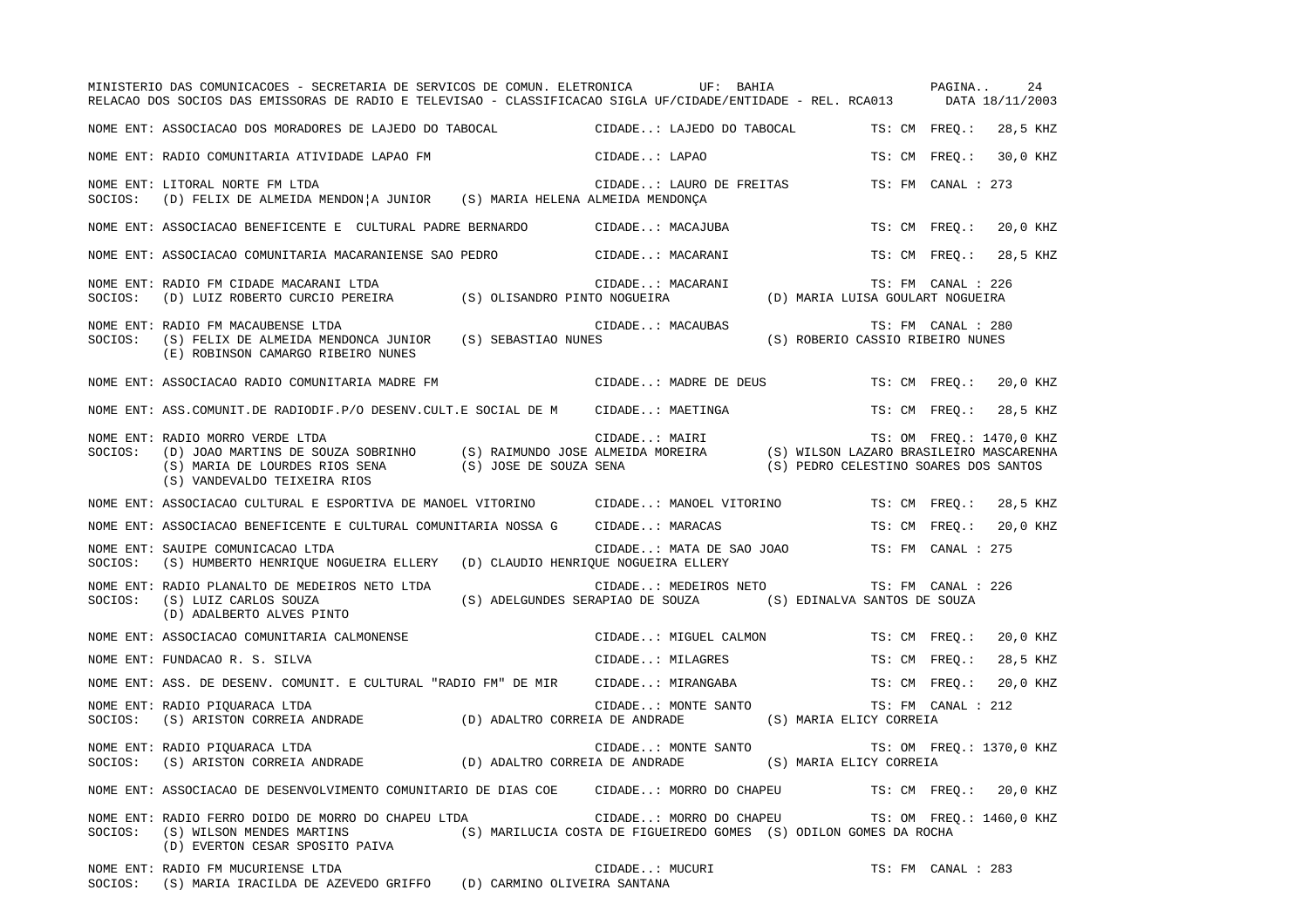|         | MINISTERIO DAS COMUNICACOES - SECRETARIA DE SERVICOS DE COMUN. ELETRONICA UF: BAHIA<br>RELACAO DOS SOCIOS DAS EMISSORAS DE RADIO E TELEVISAO - CLASSIFICACAO SIGLA UF/CIDADE/ENTIDADE - REL. RCA013 DATA 18/11/2003                  |                              |                                               | PAGINA<br>25              |
|---------|--------------------------------------------------------------------------------------------------------------------------------------------------------------------------------------------------------------------------------------|------------------------------|-----------------------------------------------|---------------------------|
|         | NOME ENT: ASSOCIACAO COMUNITARIA E CULTURAL MUNDONOVENSE CIDADE: MUNDO NOVO                                                                                                                                                          |                              |                                               | TS: CM FREQ.: 28,5 KHZ    |
| SOCIOS: | NOME ENT: SOCIEDADE EMISSORA RADIOVOX LTDA<br>(D) GILENO AMADO DIAS                                                                                                                                                                  | (S) MANOEL RAIMUNDO DE JESUS | CIDADE: MURITIBA                              | TS: OM FREQ.: 1580,0 KHZ  |
| SOCIOS: | RADIO MUTUIPE FM LTDA CIDADE: MUTUIPE TS: FM CANAL : 241<br>(S) GILBERTO DOS SANTOS ROCHA (S) ANTONIO RODRIGUES DO NASCIMENTO FIL (D) CARLOS ALBERTO DOS SANTOS ROCHA<br>NOME ENT: RADIO MUTUIPE FM LTDA                             |                              |                                               |                           |
|         |                                                                                                                                                                                                                                      |                              |                                               | TS: FM CANAL : 224        |
|         | NOME ENT: ASSOCIACAO. COM. DE NOVA CANAA DIACONO BRUNO OLIVEIRA CIDADE: NOVA CANAA                                                                                                                                                   |                              |                                               | TS: CM FREQ.:<br>28,5 KHZ |
|         | NOME ENT: ASS. COMUNIT. DOS MORADORES DA CIDADE DE O. DOS BREJI CIDADE: OLIVEIRA DOS BREJINHOS TS: CM FREQ.:                                                                                                                         |                              |                                               | 20,0 KHZ                  |
| SOCIOS: | NOME ENT: RADIO FM PATROCINIO LTDA<br>(S) JOSE MENEZES DE CARVALHO<br>(D) FELIX DE ALMEIDA MENDONCA JUNIOR (S) WANNILDA DE OLIVEIRA AQUINO TRINDAD<br>(D) THOMAZ DE AQUINO E TRINDADE (S) JOSE ARTHUR AQUINO E TRINDADE              |                              | CIDADE: PARIPIRANGA                           | TS: FM CANAL : 278        |
|         | NOME ENT: ASSOCIACAO COMUNIT.BETEL DO BAIRRO JD.AEROPORTO P/ODE CIDADE: PAULO AFONSO TS: CM FREQ.: 28,5 KHZ                                                                                                                          |                              |                                               |                           |
| SOCIOS: | NOME ENT: RADIO BAHIA NORDESTE DE PAULO AFONSO LTDA<br>(S) ALONSO MACIEL FERREIRA (S) LUIZ BARBOSA DE DEUS (D) JOSE DE MATOS BRITO (S) MARIA COSTA FERREIRA MATOS                                                                    |                              | CIDADE: PAULO AFONSO TS: OM FREQ.: 950,0 KHZ  |                           |
|         | NOME ENT: RADIO CULTURA DE PAULO AFONSO LTDA<br>SOCIOS: (D) ANTONIO JOSE DINIZ (S) MARIA DA SAUDE PEREIRA DINIZ (S) JOSE VITORINO DINIZ                                                                                              |                              | CIDADE: PAULO AFONSO TS: FM CANAL : 224       |                           |
|         | NOME ENT: RADIO CULTURA DE PAULO AFONSO LTDA<br>SOCIOS: (D) ANTONIO JOSE DINIZ (S) MARIA DA SAUDE PEREIRA DINIZ (S) JOSE VITORINO DINIZ                                                                                              |                              | CIDADE: PAULO AFONSO TS: OM FREQ.: 1360,0 KHZ |                           |
|         | NOME ENT: ASS.DO MOVIM.VOLUNTARIO DE ACAO CULT., COMUNIT. E RECR CIDADE: PILAO ARCADO                                                                                                                                                |                              |                                               | TS: CM FREO.:<br>20,0 KHZ |
|         | NOME ENT: ASSOCIACAO COMUNITARIA ALTO DA LAGOA                                                                                                                                                                                       |                              | CIDADE: PINTADAS                              | 28,5 KHZ<br>TS: CM FREQ.: |
|         |                                                                                                                                                                                                                                      |                              |                                               | 28,5 KHZ                  |
|         | NOME ENT: ASS.DE DESENV.CULT.E COMUNIT. DOS PRODUT. RURAIS DE P CIDADE: PIRITIBA TS: CM FREQ.: 28,<br>NOME ENT: RADIO FM AIMORE DE PIRITIBA LTDA<br>SOCIOS: (S) DJALMA ALVES BESSA (D) JOSE BATISTA VIANA NETO (S) ORLANDO CARNEIR   |                              |                                               | TS: FM CANAL : 242        |
|         | NOME ENT: ASSOCIACAO COMUNITARIA ARTISTICA E ECOLOGICA DE PLANA CIDADE: PLANALTO                                                                                                                                                     |                              |                                               | TS: CM FREQ.: 20,0 KHZ    |
|         |                                                                                                                                                                                                                                      |                              |                                               | 20,0 KHZ                  |
|         | NOME ENT: ASSOCIACAO LAR COMUNITARIO<br>NOME ENT: RADIO BELA VISTA DE POCOES LTDA<br>SOCIOS: (S) EURIPEDES ROCHA LIMA (D) ANGELO CARLOS CAMPOS NETO (S) JOSENILDA ARAUJO OLIVEIRA<br>SOCIOS: (S) EURIPEDES ROCHA LIMA (D) ANGELO CAR |                              |                                               | TS: OM FREQ.: 1520,0 KHZ  |
|         | NOME ENT: ASSOCIACAO RADIO COMUNITARIA ITAPICURU                                                                                                                                                                                     |                              | CIDADE: PONTO NOVO                            | TS: CM FREO.: 28,5 KHZ    |
|         | NOME ENT: CONSELHO COMUNITARIO DO ARRAIAL D'AJUDA                                                                                                                                                                                    |                              | CIDADE: PORTO SEGURO                          | 28,5 KHZ<br>TS: CM FREO.: |
| SOCIOS: | NOME ENT: RADIO DIFUSORA DO DESCOBRIMENTO LTDA<br>(S) RAIMUNDO JOSE SABOIA PESSOA (D) CARLOS ALBERTO DE S PARRACHO (S) ANTONIO OSORIO MENEZES<br>(S) VIVALDO AFFONSO DO REGO                                                         |                              | CIDADE: PORTO SEGURO                          | TS: OM FREQ.: 1500,0 KHZ  |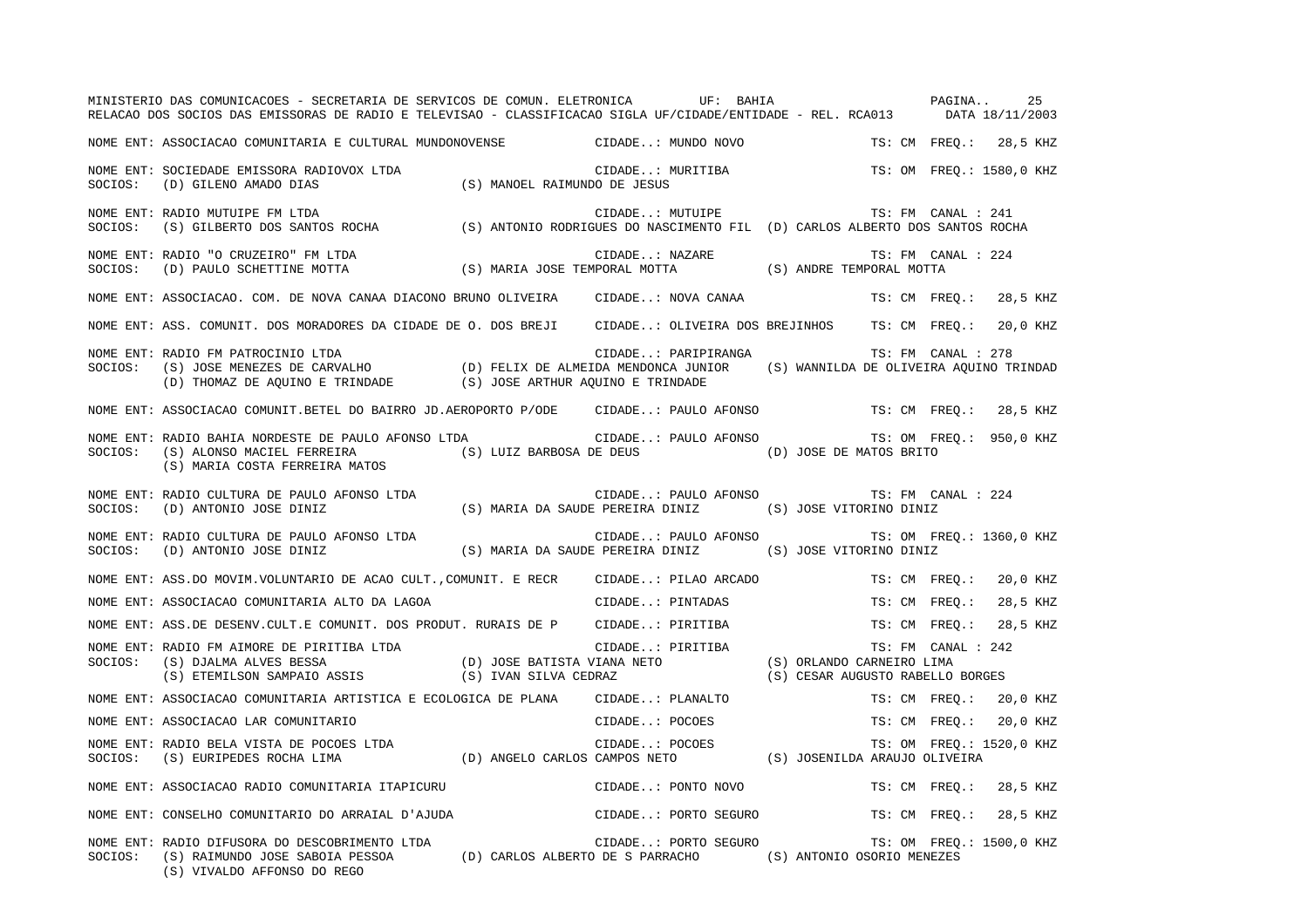NOME ENT: RADIO PORTO BRASIL FM ESTEREO LTDA CIDADE..: PORTO SEGURO TS: FM CANAL : 204SOCIOS: (S) ROBERTO TALMA VIEIRA (D) EUNAIDE FREITAS CAIRES

CIDADE..: PORTO SEGURO TS: FM CANAL : 204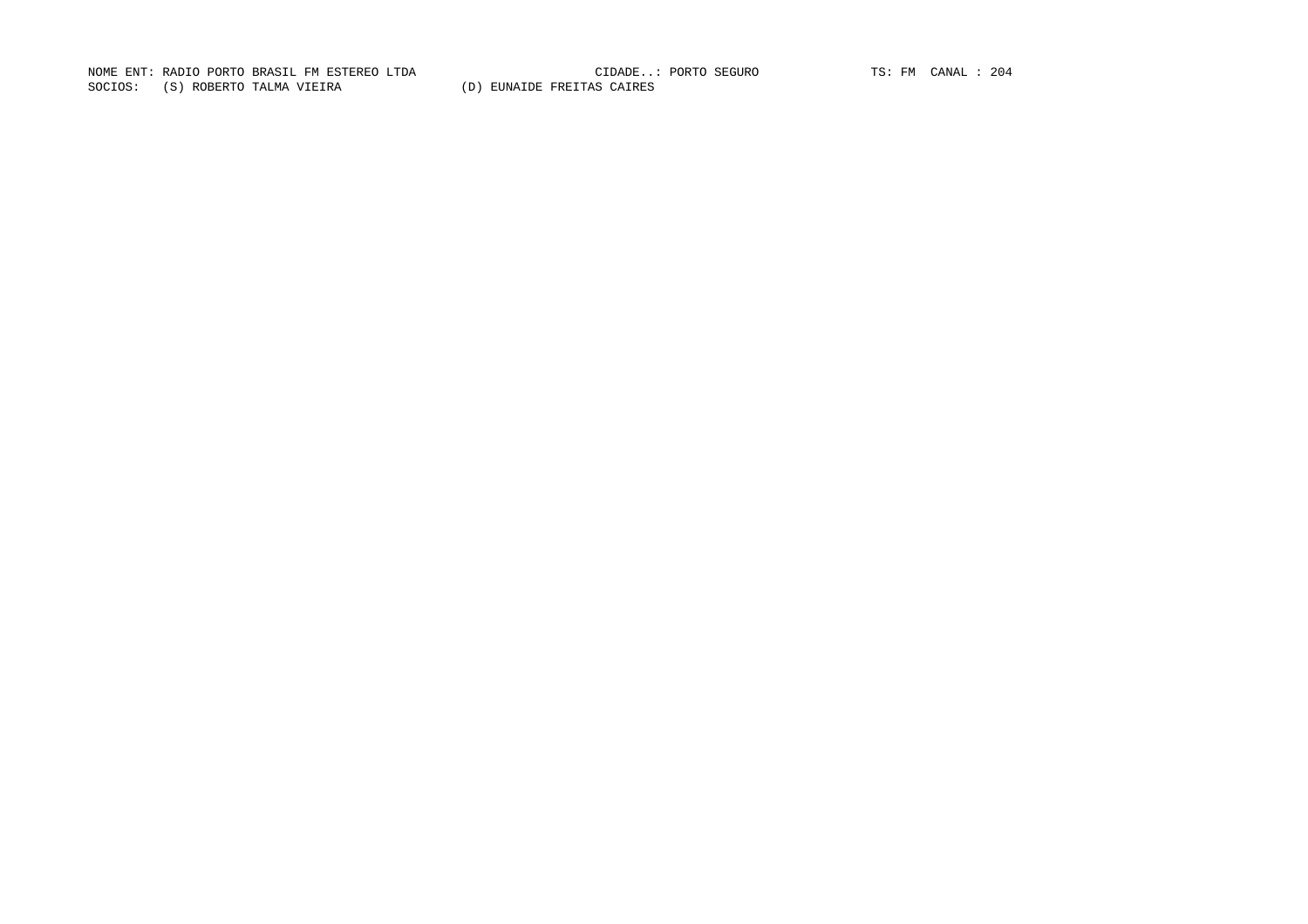|         | MINISTERIO DAS COMUNICACOES - SECRETARIA DE SERVICOS DE COMUN. ELETRONICA UF: BAHIA<br>RELACAO DOS SOCIOS DAS EMISSORAS DE RADIO E TELEVISAO - CLASSIFICACAO SIGLA UF/CIDADE/ENTIDADE - REL. RCA013 DATA 18/11/2003                                     |                  | PAGINA                                                                        |                    |                    | 26                      |
|---------|---------------------------------------------------------------------------------------------------------------------------------------------------------------------------------------------------------------------------------------------------------|------------------|-------------------------------------------------------------------------------|--------------------|--------------------|-------------------------|
|         | NOME ENT: FUNDACAO FUNDESUL<br>NOWE ENI. FUNDACAO FUNDESUL<br>SOCIOS: (E) WELLINGTON DOS SANTOS ALVES (E) JESUINO BARBOSA LIMA (E) CARLOS MARIA SCHIMIDT PABST<br>(E) MARIA APARECIDA NASCIMENTO ALVES                                                  |                  | CIDADE: PORTO SEGURO (SEGURO) TS: TV CANAL : 21 E                             |                    |                    |                         |
|         | NOME ENT: ASSOCIACAO COMUNITARIA DE PRADO                                                                                                                                                                                                               |                  | CIDADE: PRADO                                                                 |                    |                    | TS: CM FREQ.: 28,5 KHZ  |
|         |                                                                                                                                                                                                                                                         |                  | CIDADE: PRESIDENTE DUTRA TS: FM CANAL : 268                                   |                    |                    |                         |
|         | NOME ENT: ASSOCIACAO COMUNITARIA CULTURAL QUIXABEIRA FM CIDADE: QUIXABEIRA TS: CM FREQ.: 28,5 KHZ                                                                                                                                                       |                  |                                                                               |                    |                    |                         |
|         | NOME ENT: ASSOCIACAO COMUNITARIA E DE RADIODIFUSAO NEVES - ACOR                                                                                                                                                                                         |                  | CIDADE: RIACHAO DAS NEVES TS: CM FREQ.:                                       |                    |                    | 20,0 KHZ                |
|         | NOME ENT: ASSOCIACO CULT.EDUC.E RECREAT.JACUIPENSE RD.COM.RIACH CIDADE: RIACHAO DO JACUIPE TS: CM FREQ.:                                                                                                                                                |                  |                                                                               |                    |                    | 28,5 KHZ                |
|         | NOME ENT: RADIO JACUIPE SOCIEDADE CIVIL LTDA (D) VALFREDO CARNEIRO DE MATOS SOCIOS: (S) JOSE ALOIR CARNEIRO DE ARAUJO (D) VALFREDO CARNEIRO DE MATOS                                                                                                    |                  | CIDADE: RIACHAO DO JACUIPE TS: OM FREQ.: 1500,0 KHZ                           |                    |                    |                         |
| SOCIOS: | NOME ENT: AECOFABA RADIODIFUSAO LTDA<br>(S) VALDEMIR SILVA ROCHA                                                                                                                                                                                        |                  | CIDADE: RIACHO DE SANTANA TS: OM FREQ.: 810,0 KHZ                             |                    |                    |                         |
|         | NOME ENT: ASSOCIACAO DE PROM.EDUC, CULT, ART, ESPORT.E COM.SOCIAL CIDADE: RIBEIRA DO POMBAL TS: CM FREQ.: 28,5 KHZ                                                                                                                                      |                  |                                                                               |                    |                    |                         |
| SOCIOS: | NOME ENT: RADIO ANTENA 1 DE RIBEIRA DO POMBAL LTDA<br>(D) JOSE LOURENCO MORAIS DA SILVA JUNIO (S) PAULO BRITTO MORAIS DA SILVA (S) ANTONIO FERREIRA DE OLIVEIRA B NETO<br>$(\,S\,)$ RAFAEL SOUZA DE OLIVEIRA $(\,S\,)$ PAULO ROBERTO MAGALHAES DE JESUS |                  | CIDADE: RIBEIRA DO POMBAL TS: OM FREQ.: 1490,0 KHZ                            |                    |                    |                         |
| SOCIOS: | NOME ENT: RADIO POMBAL FM LTDA<br>EXADIO POMBAL FW LIDA<br>(S) JOSE HELIO BRITO COSTA (D) LUCIANO RIBEIRO BRITO COSTA                                                                                                                                   |                  | $\verb"CIDADE": \verb" RIBEIRA DO POMBAL \verb" "TS": FM \verb" CANAL : 214"$ |                    |                    |                         |
|         | (S) JOSE RENATO BRITO SILVA                                                                                                                                                                                                                             |                  | CIDADE: RIBEIRA DO POMBAL TS: OM FREQ.: 1560,0 KHZ                            |                    |                    |                         |
|         | NOME ENT: RADIO DIFUSORA DE RIO REAL LTDA<br>NOME ENT: RADIO DIFUSORA DE RIO REAL LTDA<br>SOCIOS: (D) BENJAMIN ALVES DE CARVALHO NETO (S) RICARDO FRANCO DE CARVALHO (S) ALEXANDRE FRANCO DE CARVALHO                                                   |                  |                                                                               |                    |                    | TS: OM FREQ.: 600,0 KHZ |
|         | NOME ENT: ASSOCIACAO COMUNITARIA ESPERANCA DE RUY BARBOSA CIDADE: RUY BARBOSA TS: CM FREO.: 20,0 KHZ                                                                                                                                                    |                  |                                                                               |                    |                    |                         |
| SOCIOS: | NOME ENT: RADIO RUY BARBOSA FM LTDA<br>(D) HELENA MARINHO JANSEN MELO (S) MANOEL ANTONIO JANSEN DA S.MELO                                                                                                                                               |                  | CIDADE: RUY BARBOSA                                                           | TS: FM CANAL : 279 |                    |                         |
|         | NOME ENT: ASSOCIACAO SALINAS DA MARGARIDA DE RADIODIFUSAO COMUNO CIDADE: SALINAS DA MARGARIDA                                                                                                                                                           |                  |                                                                               | TS: CM FREQ.:      |                    | 20,0 KHZ                |
|         | NOME ENT: ASSOCIACAO ASSISTENCIAL SOTEROPOLITANA                                                                                                                                                                                                        |                  | CIDADE: SALVADOR                                                              | TS: CM FREQ.:      |                    | 20,0 KHZ                |
|         | NOME ENT: ASSOCIACAO COMUNITARIA DE AMPARO AOS ARTISTAS DE CAJA CIDADE: SALVADOR                                                                                                                                                                        |                  |                                                                               | TS: CM FREQ.:      |                    | 20,0 KHZ                |
| SOCIOS: | NOME ENT: DIAMANTINA RADIO E TELEVISAO LTDA<br>(D) ROSA CHRISTINA RODRIGUES MEDRADO (S) IEDA MARIA LEAO DA SILVA PINTO                                                                                                                                  | CIDADE: SALVADOR |                                                                               |                    | TS: FM CANAL : 222 |                         |
|         | NOME ENT: EMPRESA DE RADIODIFUSAO A TARDE LTDA<br>SOCIOS: (D) REGINA HELENA SIMOES DE M. LEITAO (D) RENATO SIMOES                                                                                                                                       | CIDADE: SALVADOR | (S) VERA MAGDALENA SIMOES                                                     |                    | TS: FM CANAL : 280 |                         |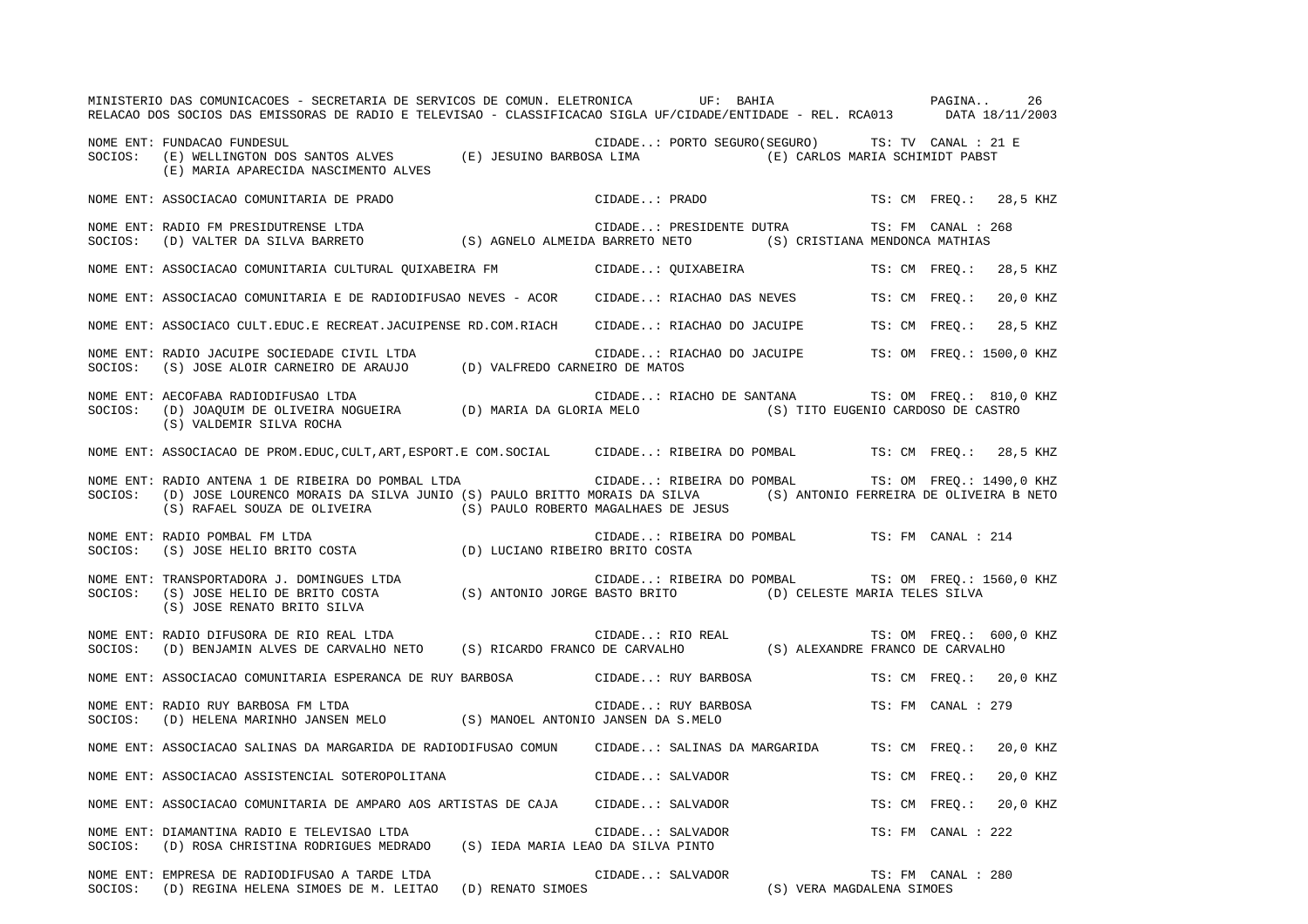(D) JORGE CALMON MONIZ DE BITTENCOURT (S) JOAQUIM ALVES DA CRUZ RIOS (D) ARTHUR LUIZ D'ALMEIDA COUTO

(S) WALFRIDO BRASIL DE MENEZES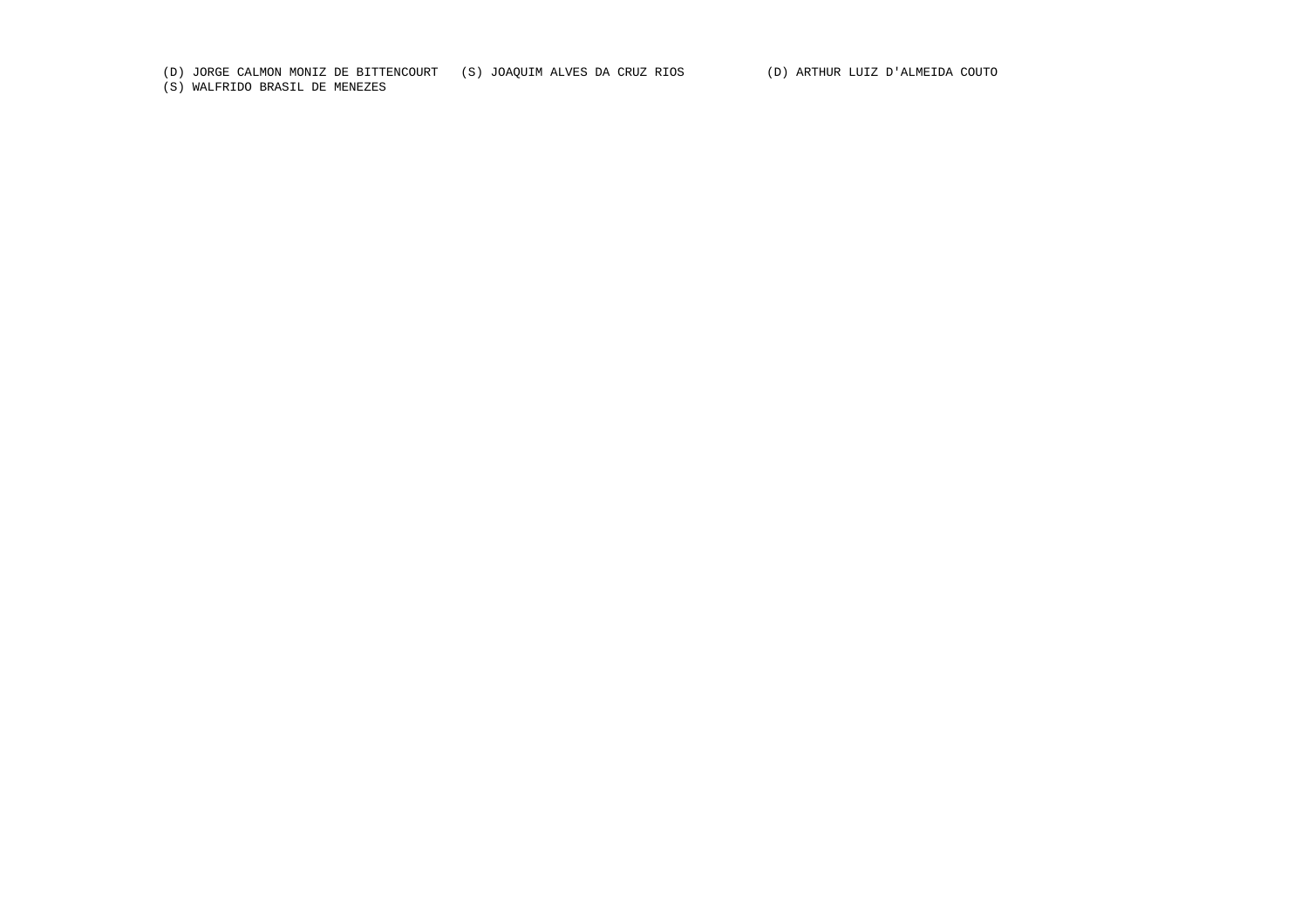|         | MINISTERIO DAS COMUNICACOES - SECRETARIA DE SERVICOS DE COMUN. ELETRONICA UF: BAHIA VENTE EN PAGINA 27<br>RELACAO DOS SOCIOS DAS EMISSORAS DE RADIO E TELEVISAO - CLASSIFICACAO SIGLA UF/CIDADE/ENTIDADE - REL. RCA013 DATA 18/11/2003                                                                  |                                                                                             |                     |                     |                         |
|---------|---------------------------------------------------------------------------------------------------------------------------------------------------------------------------------------------------------------------------------------------------------------------------------------------------------|---------------------------------------------------------------------------------------------|---------------------|---------------------|-------------------------|
| SOCIOS: | NOME ENT: EMPRESA METROPOLITANA DE RADIODIFUSAO LTDA (CIDADE: SALVADOR TS: FM CANAL : 267<br>(D) MARIA EDUARDA MASCARENHAS KERTESZ (D) LUIZ ADOLFO BOAVENTURA JONAS                                                                                                                                     |                                                                                             |                     |                     |                         |
|         | NOME ENT: FUNDACAO DOM AVELAR BRANDAO VILELA (E) JOSE CARLOS DE MELO (E) LUIZ MOREIRA NEVES (E) JOSE CARLOS DE MELO (E) HELIO DE MELO PEREIRA (E) MARIA LYGIA REHEM DA SILVA FIALHO                                                                                                                     | CIDADE: SALVADOR $$\tt TS:~OM~FREG.:~840,0~KHZ$$ DE MELO $$\tt (E)$ ADERBAL GALVAO DE SOUSA |                     |                     |                         |
|         | NOME ENT: FUNDACAO DOM AVELAR BRANDAO VILELA (E) JOSE CARLOS DE MELO<br>SOCIOS: (E) LUIZ MOREIRA NEVES (E) JOSE CARLOS DE MELO<br>(E) HELIO DE MELO PEREIRA (E) MARIA LYGIA REHEM DA SILVA FIALHO                                                                                                       | LS - FF - CALVADOR (E) ADERBAL GALVAO DE SOUSA (E)                                          | TS: FM CANAL : 291E |                     |                         |
|         | NOME ENT: INSTITUTO DE RADIODIFUSAO EDUCATIVA DA BAHIA - IRDEB CIDADE: SALVADOR<br>SOCIOS: (E) JOSE ESTEVEZ MOREIRA                                                                                                                                                                                     |                                                                                             | TS: FM CANAL : 298E |                     |                         |
| SOCIOS: | NOME ENT: INSTITUTO DE RADIODIFUSAO EDUCATIVA DA BAHIA - IRDEB CIDADE: SALVADOR<br>(E) JOSE ESTEVEZ MOREIRA                                                                                                                                                                                             |                                                                                             |                     | TS: TV CANAL : 02-E |                         |
| SOCIOS: | NOME ENT: RADIO ARATU LTDA<br>(D) RADIO CULTURA DE GRAVATAI LTDA                                                                                                                                                                                                                                        |                                                                                             |                     |                     |                         |
|         | NOME ENT: RADIO CLUBE DE SALVADOR LTDA<br>SOCIOS:   (D) LUIZ ADOLFO BOAVENTURA JONAS             (D) MARIO DE MELLO KERTESZ                                                                                                                                                                             |                                                                                             |                     |                     |                         |
|         | NOME ENT: RADIO CRISTAL LTDA<br>NOTE ENT RADIO CRISTAL LTDA<br>SOCIOS: (S) RUY ARGEU DO AMARAL ANDRADE (D) WALTER PERIOTTO                                                                                                                                                                              | CIDADE: SALVADOR TS: OM FREQ.: 1350,0 KHZ<br>TO (S) MARIA MAGDALENA CIARAMICOLI PERIOTT     |                     |                     |                         |
| SOCIOS: | RADIO CRUZEIRO DA BAHIA SA<br>(S) ORLANDO GOMES DOS SANTOS (S) MARCOS SCHETTINE MOTTA<br>(S) MARCIA SCHETTINE MOTTA (D) PAULO SCHETTINE MOTTA (S) MILTON NUNES TAVARES<br>(S) ABELARDO DE ALBUQUERQUE VELOSO (S) (ESP.) DERALDO MOTT<br>NOME ENT: RADIO CRUZEIRO DA BAHIA SA<br>(E) NINA TEMPORAL MOTTA |                                                                                             |                     |                     |                         |
|         | NOME ENT: RADIO CULTURA DA BAHIA SA<br>SOCIOS: (S) APPARECIDA GRANDI (S) HELENA THOMASI (S) MERCEDES PANDOLFO<br>(S) JUSTO PINHEIRO DA FONSECA (S) ROMULO SOARES DA TEIXEIRA (S) JOAO RIBEIRO KRAUSS<br>(D) HONORIO DALBOSCO (D) ARN                                                                    |                                                                                             |                     |                     |                         |
|         | NOME ENT: RADIO E TELEVISAO BANDEIRANTES DA BAHIA LTDA (IDADE: SALVADOR<br>SOCIOS: (D) MARIA LEONOR BARROS SAAD (S) MARIA HELENA MENDES DE BARROS SAAD (D) RENATO VAS REBOUCAS (ESPOLIO)<br>(D) JOAO JORGE SAAD                                                                                         |                                                                                             | TS: FM CANAL : 256  |                     |                         |
| SOCIOS: | NOME ENT: RADIO E TELEVISAO BANDEIRANTES DA BAHIA LTDA                CIDADE: SALVADOR                     TS: TV CANAL : 07<br>(D) MARIA LEONOR BARROS SAAD (S) MARIA HELENA MENDES DE BARROS SAAD (D) RENATO VAS REBOUCAS (ESPOLIO)<br>(D) JOAO JORGE SAAD                                            |                                                                                             |                     |                     |                         |
|         | NOME ENT: RADIO FM IEMANJA LTDA<br>SOCIOS: (S) CARLOS BORGES LUZ (D) KLEBER PACHECO DE OLIVEIRA (S) CARLOS BERNARDO TORRES RODEMBURG<br>(S) VALNEI SOUZA NUNES (S) LUIZ FERNANDO PEDREIRA LARANJEIRA (S) CARLOS BERNARDO TORRES RODE                                                                    |                                                                                             |                     |                     |                         |
|         | NOME ENT: RADIO GLOBO DE SALVADOR LTDA<br>SOCIOS: (D) JOSE ROBERTO MARINHO             (D) LUIZ PEDRO RODRIGUES IRUJO                                                                                                                                                                                   | CIDADE: SALVADOR                                                                            |                     |                     | TS: OM FREQ.: 920,0 KHZ |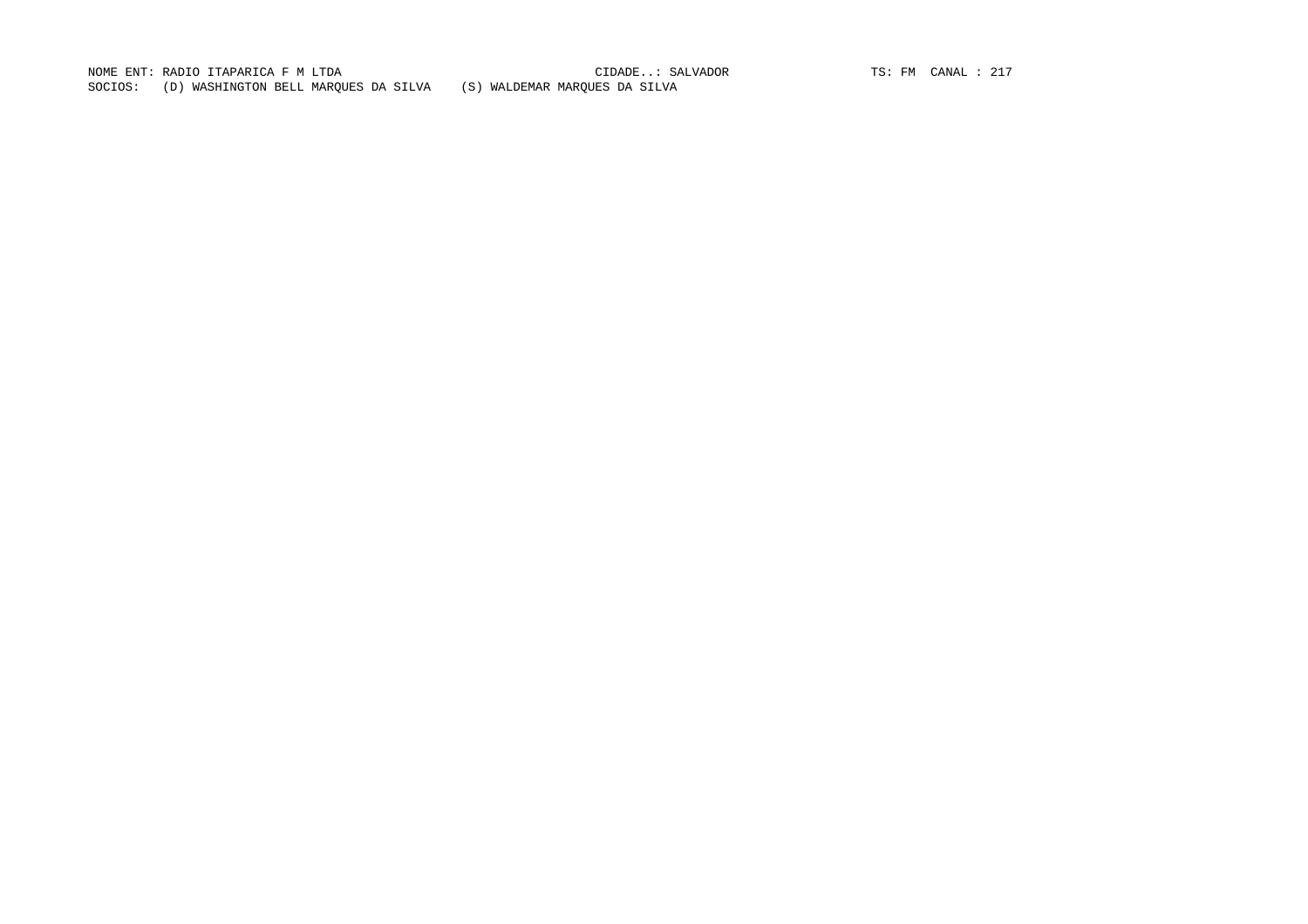|         | MINISTERIO DAS COMUNICACOES - SECRETARIA DE SERVICOS DE COMUN. ELETRONICA UF: BAHIA COMUNICA PAGINA<br>RELACAO DOS SOCIOS DAS EMISSORAS DE RADIO E TELEVISAO - CLASSIFICACAO SIGLA UF/CIDADE/ENTIDADE - REL. RCA013 DATA 18/11/2003                                                                                                                                                                                                     |                                                                                           |               |                         | 28       |
|---------|-----------------------------------------------------------------------------------------------------------------------------------------------------------------------------------------------------------------------------------------------------------------------------------------------------------------------------------------------------------------------------------------------------------------------------------------|-------------------------------------------------------------------------------------------|---------------|-------------------------|----------|
|         | NOME ENT: RADIO JORNAL DA CIDADE LTDA<br>SOCIOS: (S) CARLOS ALBERTO RODRIGUES PINTO (S) VANDERVAL LIMA DOS SANTOS (D) APARECIDO DOS REIS JUNIOR                                                                                                                                                                                                                                                                                         |                                                                                           |               |                         |          |
|         | NOME ENT: RADIO PIATA DE SALVADOR LTDA<br>SOCIOS: (S) TEREZA C. DALTRO DE C. FERREIRA (S) DELZE DALTRO DE CASTRO FERREIRA (D) CLIMERIO TADEU DALTRO DE C FERREIRA                                                                                                                                                                                                                                                                       |                                                                                           |               |                         |          |
|         | $\begin{tabular}{lllllllllllllllllllll} & & & & & & & \\ \mbox{SOCIOS:} & (S) \text{ RALIOD} \text{ COTE} \text{PABREU} & & (S) \text{ RALIOD} \text{ CDEAD} \text{ DDE} & & (S) \text{ REMATO} \text{ DE ABREU MADURO} & & & \\ \mbox{SOCIOS:} & (S) \text{ RALIOD} \text{ RALIOD} \text{ RALIOD} & & (S) \text{ RELSON} \text{ ALMEDA} \text{ TABOADA} & & (S) \text{ REMATO} \text{ DE} \text{ ABEU} \text{ MADURO} & & \\ \mbox{(S$ |                                                                                           |               | TS: OM FREQ.: 740,0 KHZ |          |
|         | NOME ENT: RADIO TRANSAMERICA DA BAHIA LTDA<br>SOCIOS: (S) CLEA DALVA CAMPOS FARIA (S) FLAVIO MARCIO<br>(D) LUIZ GUILHERME CAMARGO C. DE ALBUOU                                                                                                                                                                                                                                                                                          |                                                                                           |               | TS: FM CANAL : 261      |          |
| SOCIOS: | NOME ENT: REDE CENTRAL DE COMUNICACAO LTDA<br>(S) ORESTES QUERCIA                                                                                                                                                                                                                                                                                                                                                                       | CIDADE: SALVADOR<br>(D) ALAIDE CRISTINA B. ULSON QUERCIA                                  |               | TS: FM CANAL : 235      |          |
| SOCIOS: | NOME ENT: SISTEMA NORDESTE DE COMUNICACAO LTDA<br>SISTEMA NORDESTE DE COMUNICACAO LTDA<br>(D) IRENE RODRIGUES IRUJO (D) LUIZ PEDRO RODRIGUES IRUJO (D) HELIETE RODRIGUES IRUJO DE ALMEIDA<br>(D) IRENE RODRIGUES IRUJO DE ALMEIDA                                                                                                                                                                                                       |                                                                                           |               |                         |          |
| SOCIOS: | NOME ENT: TELEVISAO BAHIA LTDA<br>(S) CESAR DE ARAUJO MATA PIRES (S) ANTONIO CARLOS PEIXOTO DE M. JUNIOR (S) PAULA MARON DE MAGALHAES GUSMAO<br>(S) CAROLINA DE MAGALHAES GUINLE                                                                                                                                                                                                                                                        | CIDADE: SALVADOR<br>(S) LUIS EDUARDO MARON DE MAGALHAES FIL (D) ARLETE MARON DE MAGALHAES |               | TS: TV CANAL : 11       |          |
| SOCIOS: | NOME ENT: TELEVISAO ITAPOAN SOCIEDADE ANONIMA                                                                                                                                                                                                                                                                                                                                                                                           |                                                                                           |               |                         |          |
| SOCIOS: | NOME ENT: TV ARATU S/A                                                                                                                                                                                                                                                                                                                                                                                                                  |                                                                                           |               |                         |          |
|         | NOME ENT: ASSOCIACAO DOS AMIGOS DO MEMORI.DO CONSELHEIRO PEDRO CIDADE: SANTA BRIGIDA TS: CM FREQ.: 28,5 KHZ                                                                                                                                                                                                                                                                                                                             |                                                                                           |               |                         |          |
|         | NOME ENT: RADIO JACARANDA LTDA<br>SOCIOS: (D) GEDIEL SEPULVIDA PEREIRA (S) ANDERSON SEPULVIDA PEREIRA                                                                                                                                                                                                                                                                                                                                   | CIDADE: SANTA CRUZ CABRALIA TS: OM FREQ.: 710,0 KHZ                                       |               |                         |          |
|         | NOME ENT: RADIO JORNAL DE EUNAPOLIS LTDA (D) JOSE RAMOS NETO SOCIOS: (D) LUCAS DE SOUZA REIS (D) JOSE RAMOS NETO                                                                                                                                                                                                                                                                                                                        | CIDADE: SANTA CRUZ CABRALIA TS: OM FREO.: 1170,0 KHZ                                      |               |                         |          |
|         | NOME ENT: ASSOCIACAO DO BAIRRO SANTO ANTONIO                                                                                                                                                                                                                                                                                                                                                                                            | CIDADE: SANTA CRUZ DA VITORIA                                                             |               | TS: CM FREO.:           | 28,5 KHZ |
|         | NOME ENT: FUNDACAO DE RADIO DE FUSAO COMUNITARIA CARLOS PEREIRA CIDADE: SANTA LUZIA                                                                                                                                                                                                                                                                                                                                                     |                                                                                           | TS: CM FREQ.: |                         | 28,5 KHZ |
|         | NOME ENT: ASSOCIACAO COM.DE COMUNIC.E CULT.DE SANTA Mª DA VITOR CIDADE: SANTA MARIA DA VITORIA TS: CM FREQ.:                                                                                                                                                                                                                                                                                                                            |                                                                                           |               |                         | 29,0 KHZ |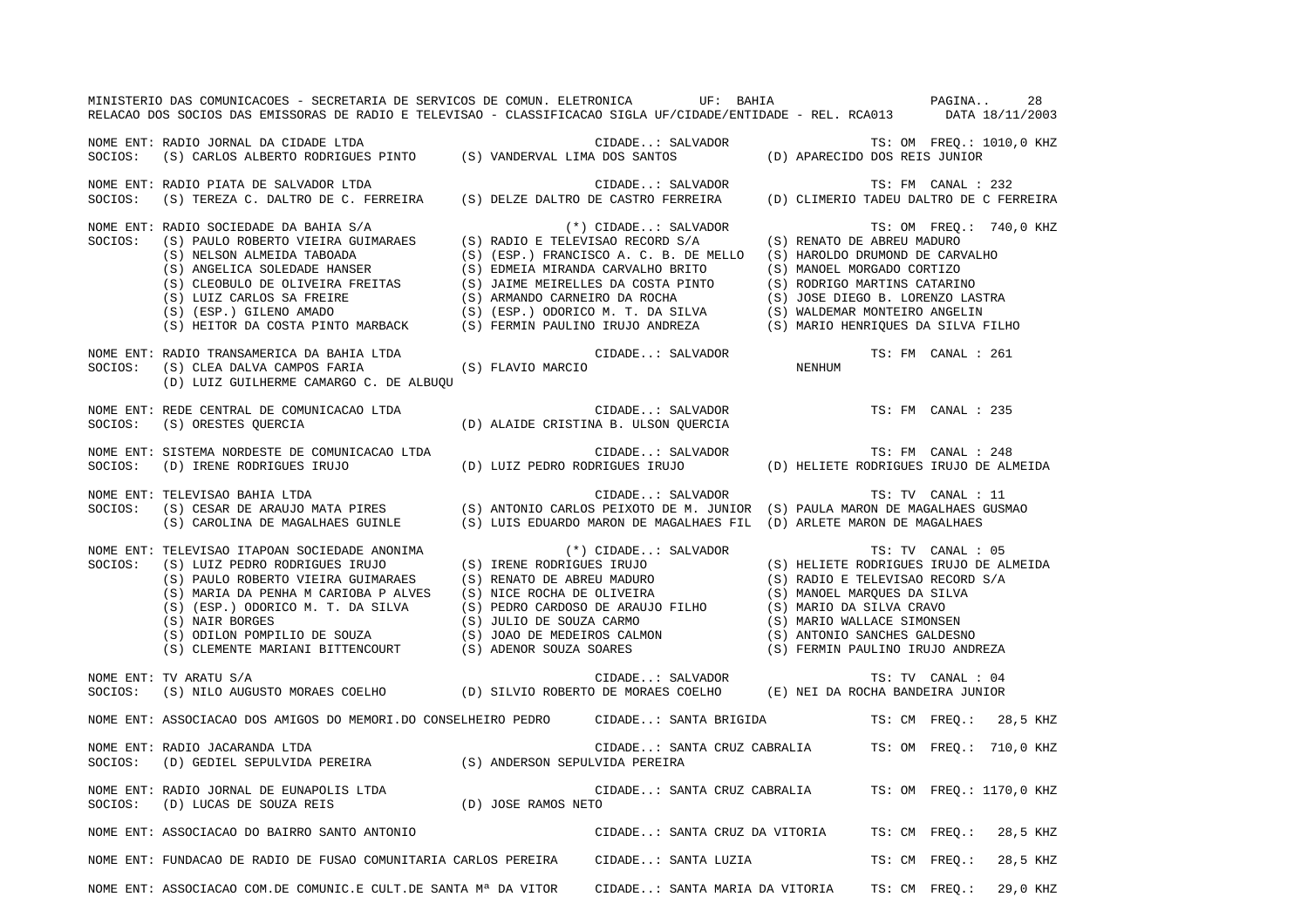MINISTERIO DAS COMUNICACOES - SECRETARIA DE SERVICOS DE COMUN. ELETRONICA UF: BAHIA PAGINA.. 29RELACAO DOS SOCIOS DAS EMISSORAS DE RADIO E TELEVISAO - CLASSIFICACAO SIGLA UF/CIDADE/ENTIDADE - REL. RCA013 DATA 18/11/2003 NOME ENT: RADIO RIO CORRENTE LTDA CIDADE..: SANTA MARIA DA VITORIA TS: OM FREQ.: 770,0 KHZ SOCIOS: (S) JOSE ALVES ROCHA (D) NOELMA CLEIA BASTOS AZEVEDO ROCHA (S) LOURINALDO JOAO DA SILVA NOME ENT: RIO ALEGRE RADIODIFUSAO LTDA CIDADE CIDADE..: SANTA MARIA DA VITORIA TS: FM CANAL : 286 SOCIOS: (S) JOSE ALVES ROCHA (D) NOELMA CLEIA BASTOS AZEVEDO ROCHA NOME ENT: ASSOCIACAO COMUNITARIA SANTA RITA CIDADE..: SANTA RITA DE CASSIA TS: CM FREQ.: 20,0 KHZ NOME ENT: RADIO SANTANA LTDA  $\blacksquare$  TS: OM FREQ.: 1480,0 KHZ SOCIOS: (S) MARIA MESSIAS DA SILVA BRANDAO (S) AFONSO DE LIGORIO BRANDAO LEAO (D) JOSE BRANDAO LEAO NOME ENT: RADIO INDEPENDENCIA LTDA CIDADE..: SANTO AMARO TS: OM FREQ.: 1440,0 KHZ SOCIOS: (S) ACHILLES BRITO CARDOSO (D) ADRIANO DE ARAUJO CORREIA (S) EDILSON JOSE DO NASCIMENTO (S) AUREA BARRETO MOURA NOME ENT: RADIO ANDAIA LTDA CIDADE..: SANTO ANTONIO DE JESUS TS: FM CANAL : 282SOCIOS: (D) FERNANDO HENRIQUE BATISTA CHAGAS (D) DILSON BARBOSA CAMPOS (S) RENATO FREITAS MACHADO NOME ENT: RADIO CLUBE LTDA CIDADE..: SANTO ANTONIO DE JESUS TS: OM FREQ.: 680,0 KHZ SOCIOS: (D) JOAO NILTON DOS SANTOS SOUZA (S) GILBERTO VAZ SAMPAIO (S) ESMERALDO BARRETO DE FARIAS NOME ENT: RADIO RECONCAVO FM LTDA CIDADE..: SANTO ANTONIO DE JESUS TS: FM CANAL : 253SOCIOS: (D) ALVARO MARTINS SANTOS (S) JOSE RAIMUNDO DE SOUZA (S) ELIANA MARIA DE CASTRO OLIVEIRA (S) BEATRIZ MARINS SANTOS NOME ENT: ASSOCIACAO BENEFICENTE SOCIAL DE SANTO ESTEVAO - A.B. CIDADE..: SANTO ESTEVAO TS: CM FREQ.: 20,0 KHZ NOME ENT: ASSOCIACAO COMUNIT.P/O PROGRESSO DA CIDADANIA DE S.FR CIDADE..: SAO FRANCISCO DO CONDE TS: CM FREQ.: 20,0 KHZ NOME ENT: ASSOCIACAO COMUNITARIA DOS PRODUTORES RURAIS DE SAO G CIDADE..: SAO GABRIEL TS: CM FREQ.: 30,0 KHZ NOME ENT: FUNDACAO IDE E ENSINAI CIDADE..: SAO GONCALO DOS CAMPOS TS: OM FREQ.: 1410,0 KHZ SOCIOS: (E) MARIO OSORIO RIBEIRO (E) OSMUNDO ALVARES TOSCA (E) MARGARIDA ALVES BASTOS CRUZ (E) JOSE CARLOS DE LACERDA (E) MARIA LUCIA PLACIDO DOS SANTOS NOME ENT: ASSOCIACAO DE COMUNICACAO DOS AMIGOS DE SATIRO DIAS CIDADE..: SATIRO DIAS TS: CM FREQ.: 28,5 KHZ NOME ENT: ASSOCIACAO COMUNITARIA DE SAUDE COMUNITARIA DE SAUDE CIDADE..: SAUDE TS: CM FREQ.: 28,5 KHZ NOME ENT: PAIAIA COMUNICACAO LTDA CIDADE...: SAUDE TS: FM CANAL : 270 SOCIOS: (D) SEVERIANO ALVES DE SOUZA (S) MARICENIA PEREIRA SOUZA (D) EUCLIDES PEREIRA FILHO NOME ENT: ASSOCIACAO COMUNITARIA SEABRENSE DE COMUNICACAO CIDADE..: SEABRA TS: CM FREQ.: 28,5 KHZ NOME ENT: RADIODIFUSAO EDUCATIVA CHAPADA DIAMANTINA LTDA CIDADE..: SEABRA TS: FM CANAL : 206NOME ENT: CARAIBA EMPREENDIMENTOS CULTURAIS LTDA CIDADE..: SENHOR DO BONFIM TS: OM FREQ.: 850,0 KHZ SOCIOS: (S) LUCIA GALVAO DUARTE SIMOES (D) ELIANA MARIA V. L. G. DE CARVALHO (S) PAULO ROOSULT ALMEIDA DE OLINDA (S) ANTONIO RAYMUNDO CICERO CAMPOS (S) RÔMULO GALVÃO DE CARVALHO FILHO NOME ENT: RADIO FM RAINHA DE SENHOR DO BONFIM LTDA CIDADE..: SENHOR DO BONFIM TS: FM CANAL : 247SOCIOS: (D) VALDENIO DA COSTA MONTEIRO (S) ROSA MARIA BARBOSA MONTEIRO

NOME ENT: ASSOCIACAO DE MORADORES DO BRAVO CONSTRUIDADE..: SERRA PRETA TS: CM FREQ.: 28,5 KHZ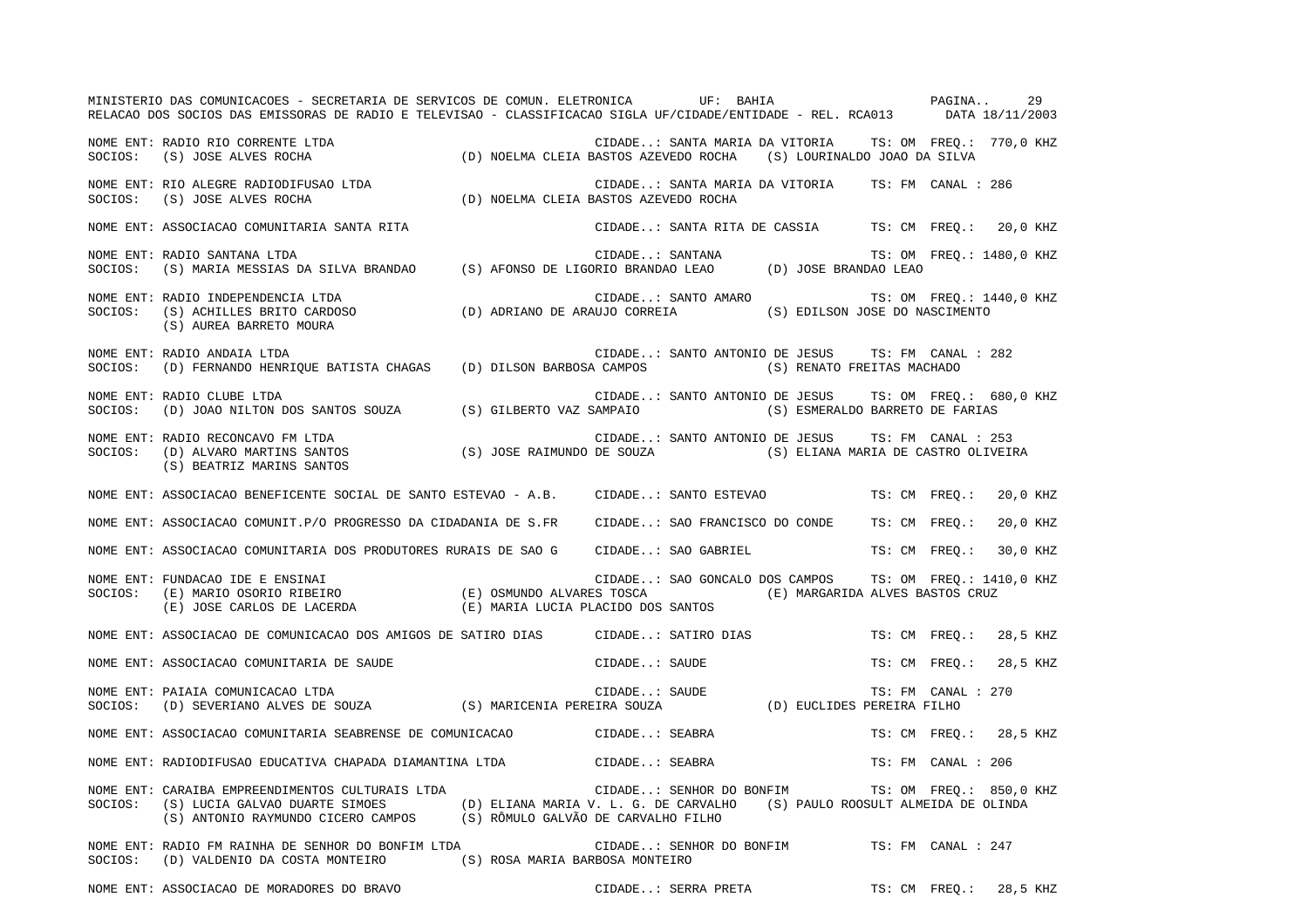MINISTERIO DAS COMUNICACOES - SECRETARIA DE SERVICOS DE COMUN. ELETRONICA UF: BAHIA PAGINA.. 30RELACAO DOS SOCIOS DAS EMISSORAS DE RADIO E TELEVISAO - CLASSIFICACAO SIGLA UF/CIDADE/ENTIDADE - REL. RCA013 DATA 18/11/2003 NOME ENT: RADIO DIFUSORA DE SERRINHA S/A (\*) CIDADE..: SERRINHA TS: OM FREQ.: 1330,0 KHZ<br>SOCIOS: (S) LUIZ VIANNA NETO (S) PLINIO CARNEIRO DA SILVA (S) ALUIZIO CARNEIRO DA SILVA (S) PLINIO CARNEIRO DA SILVA (S) ALUIZIO CARNEIRO DA SILVA (S) FERNANDO CARNEIRO DA SILVA FILHO (D) RUBEM CARNEIRO DA SILVA (S) JOSE LAFAYETTE COUTINHO (S) MARIANO JOSE DE OLIVEIRA SANTANA (S) MANOELITO CARNEIRO DA SILVA (S) RAIMUNDO AUGUSTO DE ALMEIDA BACELAR (S) ADELSON MONTENEGRO NOGUEIRA (S) OLAVO GONZAGA DE MATTOS (S) WALDIR CORREIA DE CERQUEIRA (S) JOSE DE OLIVEIRA VILLELA JUNIOR (S) JOSE DANTE BEZERRA DE ARAUJO (S) SILVINO PEREIRA LIMA (S) ANTONIO CARNEIRO DA SILVA (S) MARIA WALDA GONCALVES OLIVEIRA (S) MIGUEL NERY DOS SANTOS FILHO (S) PLACIDO PEREIRA DE CERQUEIRA (S) DEMOCRITO MENDES DE BARROS (S) ..AC. NAO DISTR. (RD DIF. SERRINHA) NOME ENT: RADIO REGIONAL DE SERRINHA LTDA CIDADE..: SERRINHA TS: OM FREQ.: 790,0 KHZ SOCIOS: (S) ANTONIO RAMALHO RAMOS (S) DERMEVAL VENTURA DOS SANTOS NOME ENT: RADIO SERRINHA FM LTDA CIDADE..: SERRINHA TS: FM CANAL : 250SOCIOS: (D) ANTONIO LOMES DO NASCIMENTO (S) TANIA DE FREITAS MOTA LOMES (S) KARLA DE FREITAS MOTA LOMES NOME ENT: ASSOCIACAO BENEF.E CULT.DE RADIODIF.COMUNIT.SIMOES FI CIDADE..: SIMOES FILHO TS: CM FREQ.: 20,0 KHZ NOME ENT: RADIO JORNAL DE SOUTO SOARES LTDA CIDADE..: SOUTO SOARES TS: OM FREQ.: 1540,0 KHZ SOCIOS: (S) JUSSELINO JOSE DE SOUZA (D) CARLOS ALBERTO DE SOUZA MEDEIROS (S) NEIDE GASPAR FERNANDES NOME ENT: ASSOCIACAO COMUNITARIA NOSSA SENHORA DA CONCEICAO CIDADE..: TABOCAS DO BREJO VELHO TS: CM FREQ.: 28,5 KHZ NOME ENT: ASS. COMUN. BENEFIC. DE TANHACU P/O DESENV. CULT. E A CIDADE..: TANHACU TS: CM FREQ.: 28,5 KHZ NOME ENT: ASSOCIACAO COMUNITARIA CULTURAL DE TANQUE NOVO - ACC CIDADE..: TANQUE NOVO TS: CM FREQ.: 20,0 KHZ NOME ENT: ASSOCIACAO COM.DOS MORAD.DOS B.TEIXEIRINHA E CENTRO D CIDADE..: TEIXEIRA DE FREITAS TS: CM FREQ.: 20,0 KHZ NOME ENT: RADIO CARAIPE FM LTDA CIDADE..: TEIXEIRA DE FREITAS TS: FM CANAL : 263 SOCIOS: (S) CARLOS BAROMEU LOPES (D) DIONNE CAVALCANTI ALENCAR PINTO (S) FRANCISTONIO ALVES PINTO NOME ENT: SOBRAL SOCIEDADE BRITO DE RADIODIFUSAO LTDA CIDADE..: TEIXEIRA DE FREITAS TS: OM FREQ.: 580,0 KHZ SOCIOS: (D) TIMOTEO ALVES DE BRITO (S) WILSON ALVES DE BRITO (S) URCICIO ANTONIO DE BRITO NOME ENT: TELEVISAO SUL BAHIA DE TEIXEIRA DE FREITAS LTDA CIDADE..: TEIXEIRA DE FREITAS TS: TV CANAL : 05SOCIOS: (S) NIZAN MANSUR DE CARVALHO GUANAES GO (D) JOAO AUGUSTO MARQUES VALENTE NOME ENT: RADIO UNIAO DE GANDU LTDA CIDADE..: TEOLANDIA TS: OM FREQ.: 1580,0 KHZ SOCIOS: (S) OSVALDO JOSE DE SOUZA JUNIOR (D) OSVALDO JOSE DE SOUZA NOME ENT: RADIO TERRA NOVA FM LTDA CIDADE..: TERRA NOVA TS: FM CANAL : 219SOCIOS: (D) LUCIANO ARAUJO DE OLIVEIRA (D) CARLOS JOEL PEREIRA (S) FRANCISCO HELIO DE SOUZA NOME ENT: ASSOCIACAO COMUNITARIA DE TREMEDAL - ACT CIDADE..: TREMEDAL TS: CM FREQ.: 28,5 KHZ NOME ENT: RADIO TUCANO FM LTDA CIDADE..: TUCANO TS: FM CANAL : 218 SOCIOS: (D) ANTONIO PIMENTEL DE SANTANA (S) JOSE PENEDO CAVALCANTI DE ALBUQUERQ (S) GILDASIO PENEDO CAVALCANTI DE ALBUQ NOME ENT: RADIO JORNAL DE UBATA LTDA CIDADE..: UBATA TS: FM CANAL : 220 SOCIOS: (D) EDSON NEVES DA SILVA (S) NENDY NEVES DA SILVA (S) HERCILIA MARIA DE SOUZA CAMPOS SILV NOME ENT: RADIO JORNAL DE UBATA LTDA  $\Box$  CIDADE..: UBATA TS: OM FREQ.: 1230,0 KHZ SOCIOS: (D) EDSON NEVES DA SILVA (S) NENDY NEVES DA SILVA (S) HERCILIA MARIA DE SOUZA CAMPOS SILV NOME ENT: ASSOCIACAO ASSISTENCIAL DA CHAPADA (AAC) CIDADE..: UTINGA TS: CM FREQ.: 28,5 KHZ NOME ENT: RADIO CULTURA DE UTINGA LTDA  $\blacksquare$  CIDADE..: UTINGA TS: OM FREQ.: 820,0 KHZ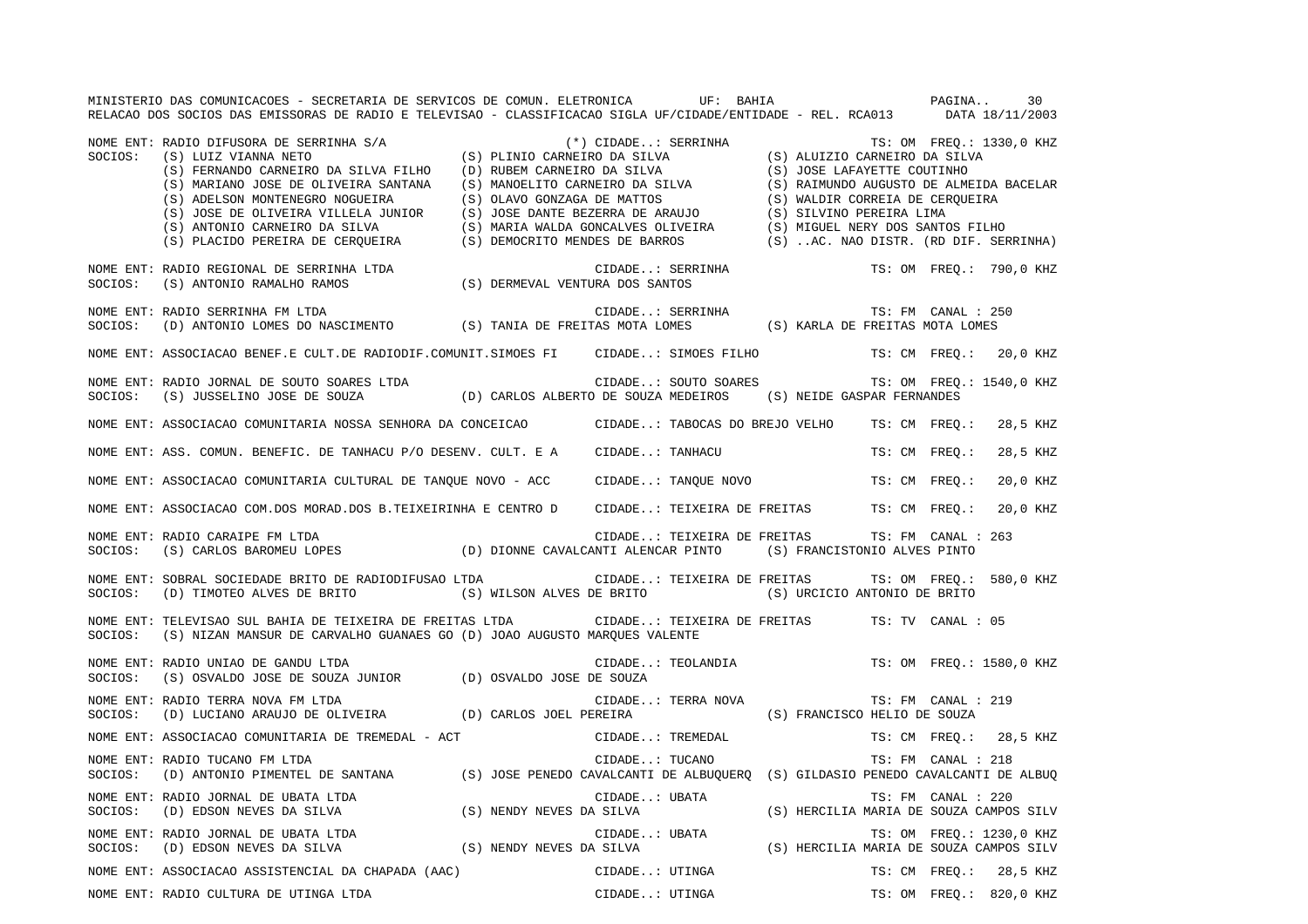SOCIOS: (D) NENDY NEVES DA SILVA (S) AUGUSTA PEREIRA ARAUJO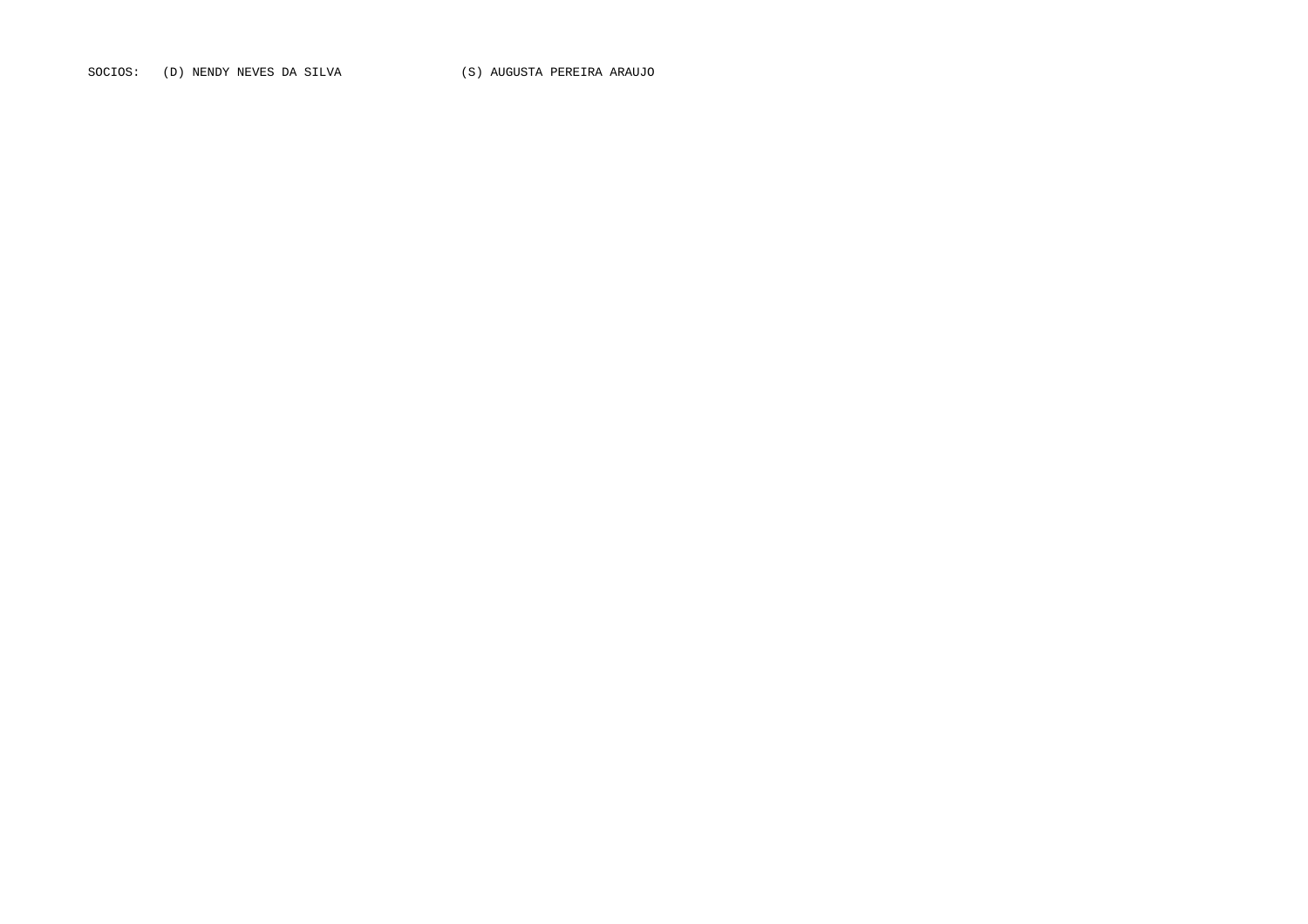|         | MINISTERIO DAS COMUNICACOES - SECRETARIA DE SERVICOS DE COMUN. ELETRONICA UF: BAHIA<br>RELACAO DOS SOCIOS DAS EMISSORAS DE RADIO E TELEVISAO - CLASSIFICACAO SIGLA UF/CIDADE/ENTIDADE - REL. RCA013 DATA 18/11/2003                                 |                                                       | PAGINA                             |               |                     | 31                       |
|---------|-----------------------------------------------------------------------------------------------------------------------------------------------------------------------------------------------------------------------------------------------------|-------------------------------------------------------|------------------------------------|---------------|---------------------|--------------------------|
| SOCIOS: | NOME ENT: H. D. RADIO FM LTDA                                                                                                                                                                                                                       | CIDADE: VALENCA (S) JOAO CARDOSO DOS SANTOS           |                                    |               | TS: FM CANAL : 270  |                          |
| SOCIOS: | NOME ENT: RADIO CLUBE DE VALENCA LTDA<br>$\text{(D) HUMBERTO SOARES LEITE} \qquad \qquad \text{(D) DOMINGOS ANTONIO DE MATOS}$                                                                                                                      | CIDADE: VALENCA                                       |                                    |               |                     | TS: OM FREO.: 650,0 KHZ  |
|         | NOME ENT: ASSOCIACAO COMUNITARIA DE COMUNICACAO E CULTURA VALEN                                                                                                                                                                                     | CIDADE: VALENTE                                       |                                    | TS: CM FREO.: |                     | 28,5 KHZ                 |
|         | NOME ENT: ASSOCIACAO COMUNITARIA CULTURAL BENEFICENTE VIVA VOZ                                                                                                                                                                                      | CIDADE: VARZEA DA ROCA                                |                                    | TS: CM FREO.: |                     | 28,5 KHZ                 |
|         | NOME ENT: ASSOCIACAO BENEFIC.CULT.ESPORTIVA E RECREAT.VARZEANA                                                                                                                                                                                      | CIDADE: VARZEA DO POCO                                |                                    | TS: CM FREO.: |                     | 28,5 KHZ                 |
|         | NOME ENT: ASSOCIACAO DE DESENVOLVIMENTO COMUNITARIO DE VARZEA N                                                                                                                                                                                     | CIDADE: VARZEA NOVA                                   |                                    | TS: CM FREO.: |                     | 20,0 KHZ                 |
|         | NOME ENT: ASSOCIACAO COM.DA COMUNIC.P/O DESENV.SOCIAL, CULT.E A                                                                                                                                                                                     | CIDADE: VARZEDO                                       |                                    | TS: CM FREO.: |                     | 20,0 KHZ                 |
|         | NOME ENT: ASSOCIACAO RADIO COMUNITARIA DE VERA CRUZ                                                                                                                                                                                                 | CIDADE: VERA CRUZ                                     |                                    | TS: CM FREQ.: |                     | 20,0 KHZ                 |
| SOCIOS: | NOME ENT: RADIO GALEAO FM LTDA<br>RADIO GALEAO FM LTDA (S) RICARDO ALFREDO BRANDAO EYSEN (D) LUIZ CRESO MACIEL DOURADO (S) MAURICIO GOMES SAMPAIO (S) RICARDO ALFREDO BRANDAO EYSEN (D) LUIZ CRESO MACIEL DOURADO<br>(D) ANA CRISTINA JOCA BAYMA    | CIDADE: VERA CRUZ                                     |                                    |               | TS: FM CANAL : 277  |                          |
| SOCIOS: | NOME ENT: FUNDACAO EDUCAR BRASIL DE RADIODIFUSAO<br>(E) VALDOMIRO PEREIRA DA SILVA (E) AERCIO RIBEIRO FILHO<br>(E) JOAO PAULO ALMEIDA RIBEIRO                                                                                                       | CIDADE: VITORIA DA CONQUISTA TS: FM CANAL : 299E      | (E) VALDIRENE SOARES SILVA         |               |                     |                          |
| SOCIOS: | NOME ENT: FUNDACAO JOAO PAULO II<br>$(E)$ LUZIA DE ASSIS RIBEIRO SANTIAGO $(E)$ JOAO MILEM DABUL<br>(E) WELLINGTON SILVA JARDIM (E) JOAO DIAS DE LIMA                                                                                               | CIDADE: VITORIA DA CONOUISTA TS: OM FREO.: 1210,0 KHZ | (E) JONAS ABIB                     |               |                     |                          |
| SOCIOS: | NOME ENT: RADIO BANDEIRANTES DE VITORIA DA CONQUISTA LTDA CIDADE: VITORIA DA CONQUISTA TS: FM CANAL : 256<br>(S) RENATO VAS REBOUCAS (ESPOLIO) (D) KATIA MARIA NUNES REBOUCAS SANTOS (D) MARIA DE FATIMA N. R. M. DE ALMEIDA<br>(D) JOAO JORGE SAAD |                                                       |                                    |               |                     |                          |
|         | NOME ENT: RADIO CLUBE DE CONQUISTA LTDA<br>SOCIOS: (D) MARIA OSANIRA VIRGINIO CAMINHA (D) MARIA LUIZA CAMINHA RIBEIRO NOVAES                                                                                                                        | CIDADE: VITORIA DA CONQUISTA                          | (S) AURELIANO RIBEIRO NOVAES FILHO |               | TS: FM CANAL : 240  |                          |
| SOCIOS: | NOME ENT: RADIO CLUBE DE CONQUISTA LTDA<br>(D) MARIA OSANIRA VIRGINIO CAMINHA (D) MARIA LUIZA CAMINHA RIBEIRO NOVAES                                                                                                                                | CIDADE: VITORIA DA CONQUISTA                          | (S) AURELIANO RIBEIRO NOVAES FILHO |               |                     | TS: OM FREQ.: 1060,0 KHZ |
| SOCIOS: | NOME ENT: RADIO FM DO SUDOESTE LTDA<br>(D) CARLOS ALBUQUERQUE DE ALMEIDA (S) IRATILDES DO CARMO BASTOS                                                                                                                                              | CIDADE: VITORIA DA CONQUISTA                          | (S) ALEXANDRA SILVA SANTOS         |               | TS: FM CANAL : 261  |                          |
| SOCIOS: | NOME ENT: RADIO REGIONAL DE CONQUISTA LTDA<br>(D) LUCIANO CAMINHA DE CASTRO (S) LUIZ CAMINHA DE CASTRO                                                                                                                                              | CIDADE: VITORIA DA CONQUISTA                          | (S) MARIA EMILIA CAMINHA DE CASTRO |               |                     | TS: OM FREQ.: 1550,0 KHZ |
| SOCIOS: | NOME ENT: TELEVISAO CONQUISTA LTDA<br>(D) PAULA MARON DE MAGALHAES GUSMAO (S) CAROLINA DE MAGALHAES GUINLE (S) LUIS EDUARDO MARON DE MAGALHAES FIL                                                                                                  | CIDADE: VITORIA DA CONQUISTA                          |                                    |               | TS: TV CANAL : 05+  |                          |
| SOCIOS: | NOME ENT: UNIVERSIDADE ESTADUAL DO SUDOESTE DA BAHIA - UESB CIDADE: VITORIA DA CONOUISTA<br>(E) WALDENOR ALVES PEREIRA FILHO (E) ADERBAL DE CASTRO MEIRA FILHO (E) GILENO NOVAES PAIVA                                                              |                                                       |                                    |               | TS: TV CANAL : 45 E |                          |
|         | NOME ENT: RADIO COMUNITARIA WAGNER FM                                                                                                                                                                                                               | CIDADE: WAGNER                                        |                                    | TS: CM FREO.: |                     | 20,0 KHZ                 |
|         | NOME ENT: ASSOCIACAO COMUNITARIA EM DEFESA DO DESENV DE WANDERL                                                                                                                                                                                     | CIDADE: WANDERLEY                                     |                                    | TS: CM FREO.: |                     | 28,5 KHZ                 |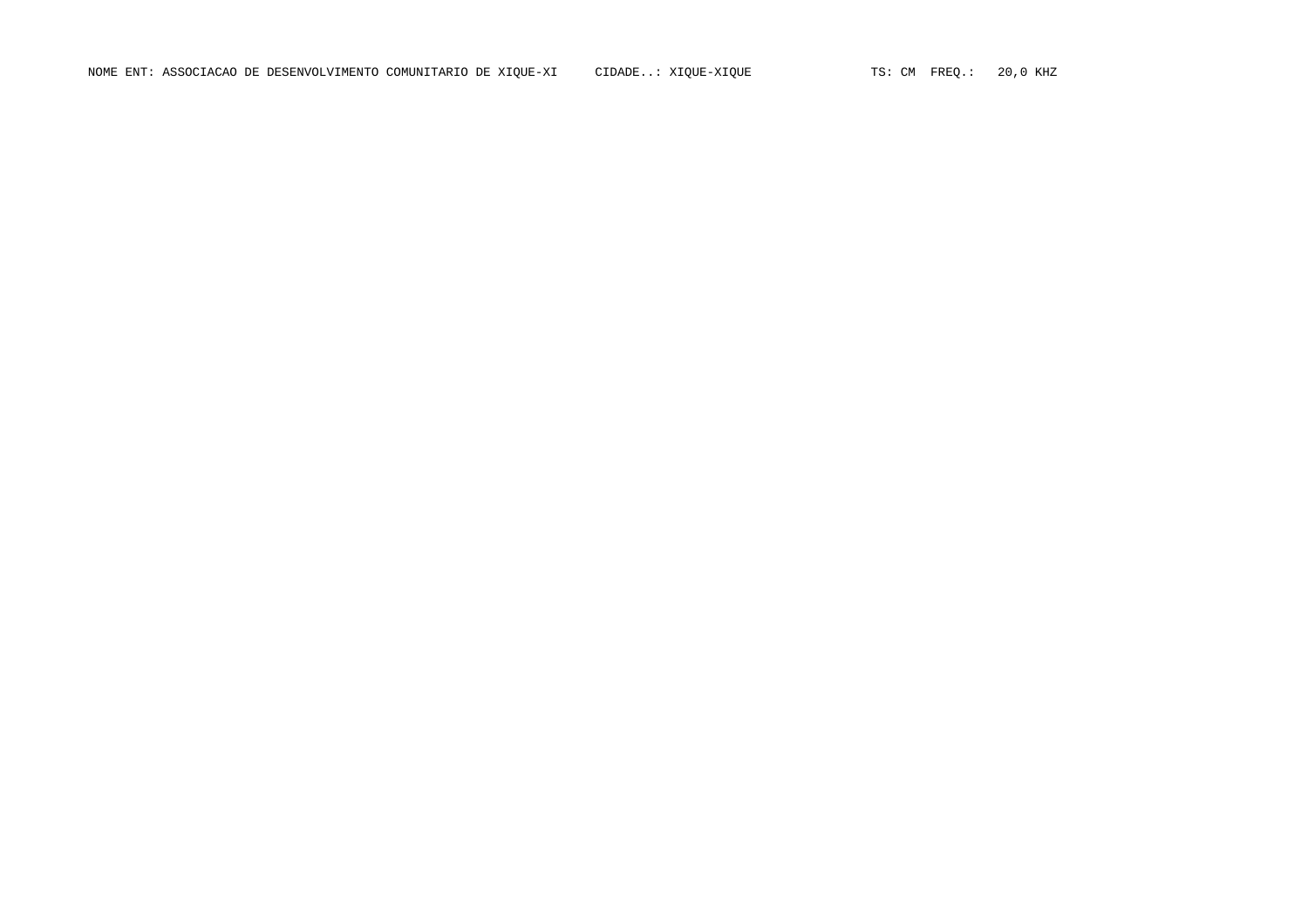| MINISTERIO DAS COMUNICACOES - SECRETARIA DE SERVICOS DE COMUN. ELETRONICA<br>RELACAO DOS SOCIOS DAS EMISSORAS DE RADIO E TELEVISAO - CLASSIFICACAO SIGLA UF/CIDADE/ENTIDADE - REL. RCA013 |                             | UF: BAHIA           | PAGINA<br>DATA 18/11/2003 |
|-------------------------------------------------------------------------------------------------------------------------------------------------------------------------------------------|-----------------------------|---------------------|---------------------------|
| NOME ENT: RADIO FM XIOUE-XIOUE LTDA<br>(D) LENISSE MIRANDA SIOUEIRA BRAGA<br>SOCIOS:                                                                                                      | (S) REINALDO TEIXEIRA BRAGA | CIDADE: XIOUE-XIOUE | TS: FM CANAL : 257        |

NOME ENT: RADIO TRIBUNA DO VALE DO SAO FRANCISCO LTDA CIDADE..: XIQUE-XIQUE TS: OM FREQ.: 1480,0 KHZ SOCIOS: (D) LENISSE MIRANDA SIQUEIRA BRAGA (S) REINALDO TEIXEIRA BRAGA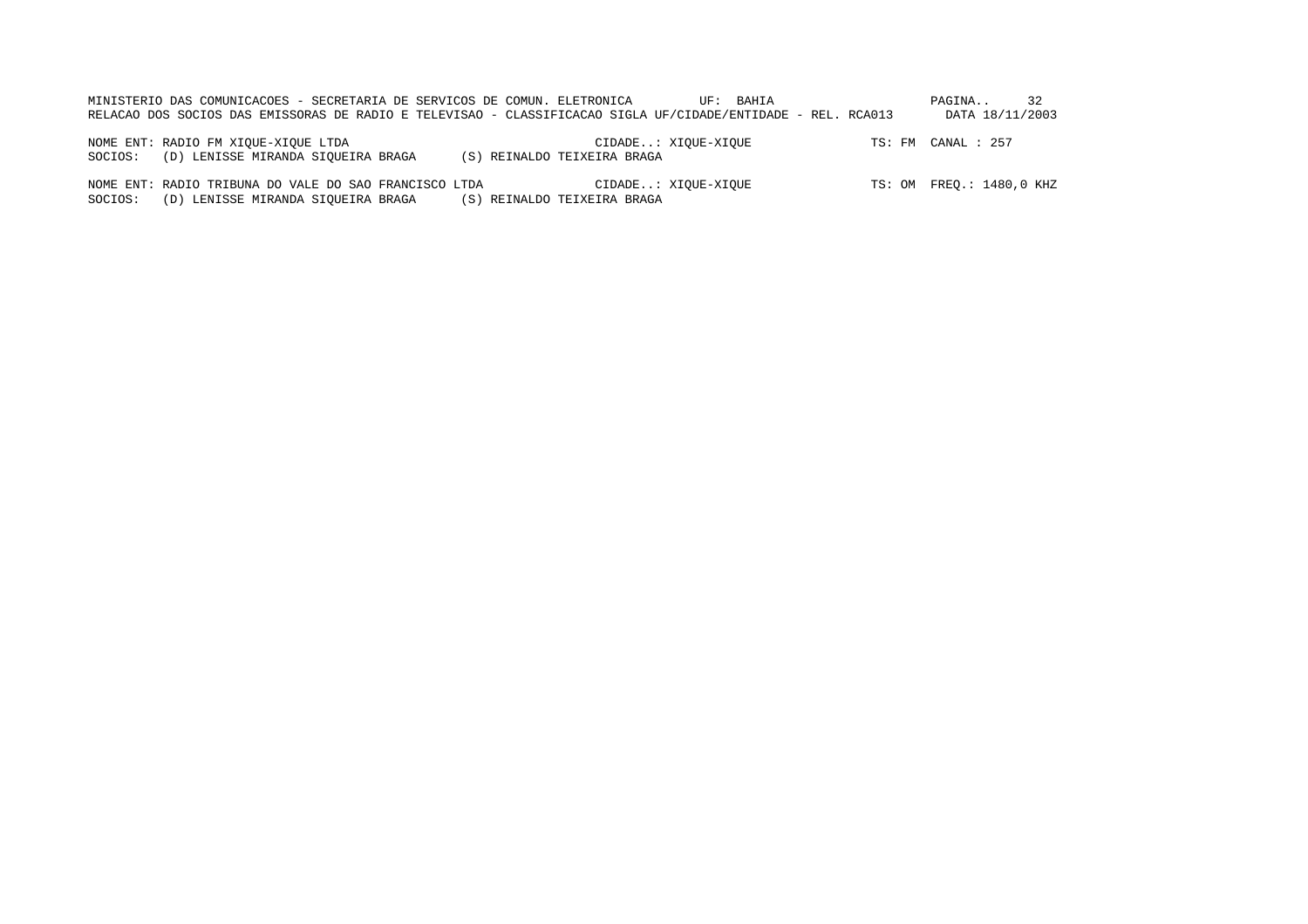|         | MINISTERIO DAS COMUNICACOES - SECRETARIA DE SERVICOS DE COMUN. ELETRONICA UF: CEARA<br>RELACAO DOS SOCIOS DAS EMISSORAS DE RADIO E TELEVISAO - CLASSIFICACAO SIGLA UF/CIDADE/ENTIDADE - REL. RCA013 DATA 18/11/2003   |                                                                |                           |                                                                    | PAGINA              | 33                       |
|---------|-----------------------------------------------------------------------------------------------------------------------------------------------------------------------------------------------------------------------|----------------------------------------------------------------|---------------------------|--------------------------------------------------------------------|---------------------|--------------------------|
|         | NOME ENT: ASSOCIACAO DE ASSISTENCIA AO MENOR CARENTE DE ABAIARA CIDADE: ABAIARA                                                                                                                                       |                                                                |                           |                                                                    |                     | TS: CM FREQ.: 29,0 KHZ   |
| SOCIOS: | NOME ENT: RADIO DIFUSORA DO VALE ACARAU LTDA<br>RADIO DIFUSORA DO VALE ACARAU LTDA<br>(S) JOAO JAIME FERREIRA GOMES FILHO (S) MANOEL DUCA DA SILVEIRA NETO (S) ANIBAL FERREIRA GOMES<br>(D) ROSSANA BORBUREMA F GOMES |                                                                | CIDADE: ACARAU            |                                                                    |                     | TS: OM FREO.: 1100,0 KHZ |
| SOCIOS: | NOME ENT: RADIO EMISSORA DE ACOPIARA LTDA<br>(D) TIAGO GURGEL DO VALE                                                                                                                                                 | (D) DELANY GURGEL DO VALE SOUZA                                | CIDADE: ACOPIARA          | (S) DENISE GURGEL DO VALE TAVARES                                  |                     | TS: OM FREQ.: 550,0 KHZ  |
|         | NOME ENT: SOCIEDADE BENEFICENTE FRANCISCA ALVES DE ALMEIDA                                                                                                                                                            |                                                                | CIDADE: ACOPIARA          |                                                                    | TS: CM FREO.:       | 29,0 KHZ                 |
|         | NOME ENT: ASSOCIACAO COMUNITARIA "SAO FRANCISCO"                                                                                                                                                                      |                                                                | CIDADE: ALCANTARAS        | TS: CM FREO.:                                                      |                     | 28,5 KHZ                 |
|         | NOME ENT: ASSOCIACAO BENEFICIENTE DE ALTANEIRA                                                                                                                                                                        |                                                                | CIDADE: ALTANEIRA         | TS: CM FREO.:                                                      |                     | 28,5 KHZ                 |
|         | NOME ENT: ASSOCIACAO COMUNITARIA SANTO ANTONIO                                                                                                                                                                        |                                                                | CIDADE: ANTONINA DO NORTE | TS: CM FREO.:                                                      |                     | 28,5 KHZ                 |
|         | NOME ENT: ASSOCIACAO BENEFICENTE DO VALE DO CURU - ABVC                                                                                                                                                               |                                                                | CIDADE: APUIARES          | TS: CM FREO.:                                                      |                     | 28,5 KHZ                 |
|         | NOME ENT: ASSOCIACAO BENEFICENTE DOS MORADORES DE PAU-POMBO                                                                                                                                                           |                                                                | CIDADE: AQUIRAZ           | TS: CM FREO.:                                                      |                     | 28,5 KHZ                 |
|         | NOME ENT: CONSELHO COMUNITARIO DO CEARA - CONSEC                                                                                                                                                                      |                                                                | CIDADE: AQUIRAZ           | TS: CM FREQ.:                                                      |                     | 28,5 KHZ                 |
| SOCIOS: | NOME ENT: RADIO CAPITAL DE FORTALEZA LTDA<br>(D) ROSANGELA TELES SANTOS SOUZA (S) MARGARIDA MARIA TELES SANTOS SOUZA                                                                                                  |                                                                | CIDADE: AOUIRAZ           |                                                                    | TS: FM CANAL : 210  |                          |
|         | NOME ENT: RADIO PRIMEIRA CAPITAL LTDA<br>SOCIOS:    (D) ETEVALDO NOGUEIRA LIMA                         (S) LUIZ CARLOS MENDES                                                                                         |                                                                | CIDADE: AQUIRAZ           |                                                                    |                     | TS: OM FREQ.: 1050,0 KHZ |
|         | NOME ENT: ACCA - ASSOCIACAO COMUNITARIA CULTURAL ARACATIENSE             CIDADE: ARACATI                                                                                                                              |                                                                |                           |                                                                    |                     | TS: CM FREQ.: 28,5 KHZ   |
| SOCIOS: | NOME ENT: FM MAIOR DE ARACATI LTDA<br>$(S)$ EMANUEL GURGEL DE QUEIROZ $(D)$ ANTONIO TRIGUEIRO NETO                                                                                                                    |                                                                | CIDADE: ARACATI           |                                                                    | TS: FM CANAL : 245  |                          |
| SOCIOS: | NOME ENT: FUNDACAO VALE DO JAGUARIBE<br>(E) GLAUCIA BARBOSA PINHEIRO MAIA (E) GUILHERME BISMARCK<br>(E) HELOISA HELENA PORTO COSTA LIMA                                                                               |                                                                | CIDADE: ARACATI           | (E) EDUARDO HENRIOUE BISMARCK                                      | TS: TV CANAL : 07 E |                          |
| SOCIOS: | NOME ENT: RADIO CULTURA DE ARACATI LTDA<br>(S) EDUARDO GURGEL DO AMARAL VALENTE                                                                                                                                       | (S) ERNESTO GURGEL DO AMARAL VALENTE                           | CIDADE: ARACATI           | (D) ERNESTO GURGEL VALENTE                                         |                     | TS: OM FREQ.: 600,0 KHZ  |
| SOCIOS: | NOME ENT: RADIO JAGUARIBANA DE ARACATI LTDA<br>(S) JOSE HAMILTON SARAIVA BARBOSA<br>(S) ARMANDO DIAS SIMOES<br>(S) JOSE LUCIANO BATISTA                                                                               | (S) ANTONIO KLEBER ALEXANDRE GONDIM<br>(D) JOSE NEUMO DA SILVA | CIDADE: ARACATI           | (S) ABELARDO CAVALCANTE PORTO<br>(S) RAIMUNDO EUDES FARIAS BARBOSA |                     | TS: OM FREQ.: 1320,0 KHZ |
| SOCIOS: | NOME ENT: RADIO PARAISO DE CAMOCIM LTDA<br>(D) EUGENIO PACELI VIDAL DE SOUSA (S) NERCI ELENE ALVES VIDAL                                                                                                              |                                                                | CIDADE: ARACATI           | (S) TERESINHA DE JESUS VIDAL MONTEIRO                              | TS: FM CANAL : 251  |                          |
| SOCIOS: | NOME ENT: RADIO SINAL DE ARACATI LTDA<br>(D) ZITA MARIA FELISMINO COSTA LIMA<br>(S) PATRICIA COSTA LIMA                                                                                                               | (S) ALDENIA MONTEIRO COSTA LIMA                                | CIDADE: ARACATI           | (S) VALERIA MARIA COSTA LIMA                                       |                     | TS: OM FREQ.: 730,0 KHZ  |

NOME ENT: ASSOCIACAO DE DESENVOLVIMENTO COMUNITARIO DE ARARIPE CIDADE..: ARARIPE TS: CM FREQ.: 28,5 KHZ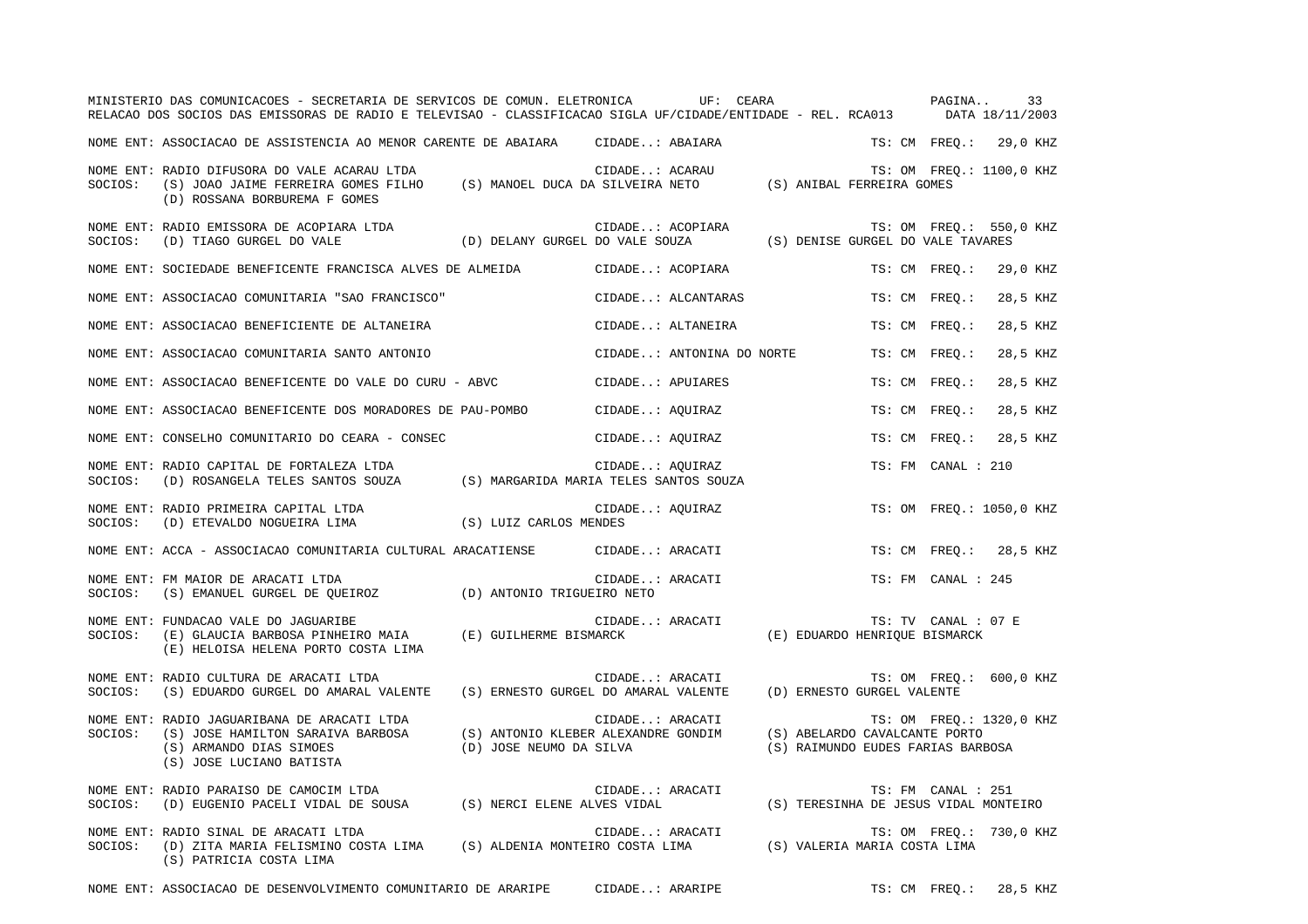NOME ENT: SOCIEDADE DE PROTECAO A CRIANCA POBRE DE ARATUBA CIDADE..: ARATUBA TS: CM FREQ.: 28,5 KHZ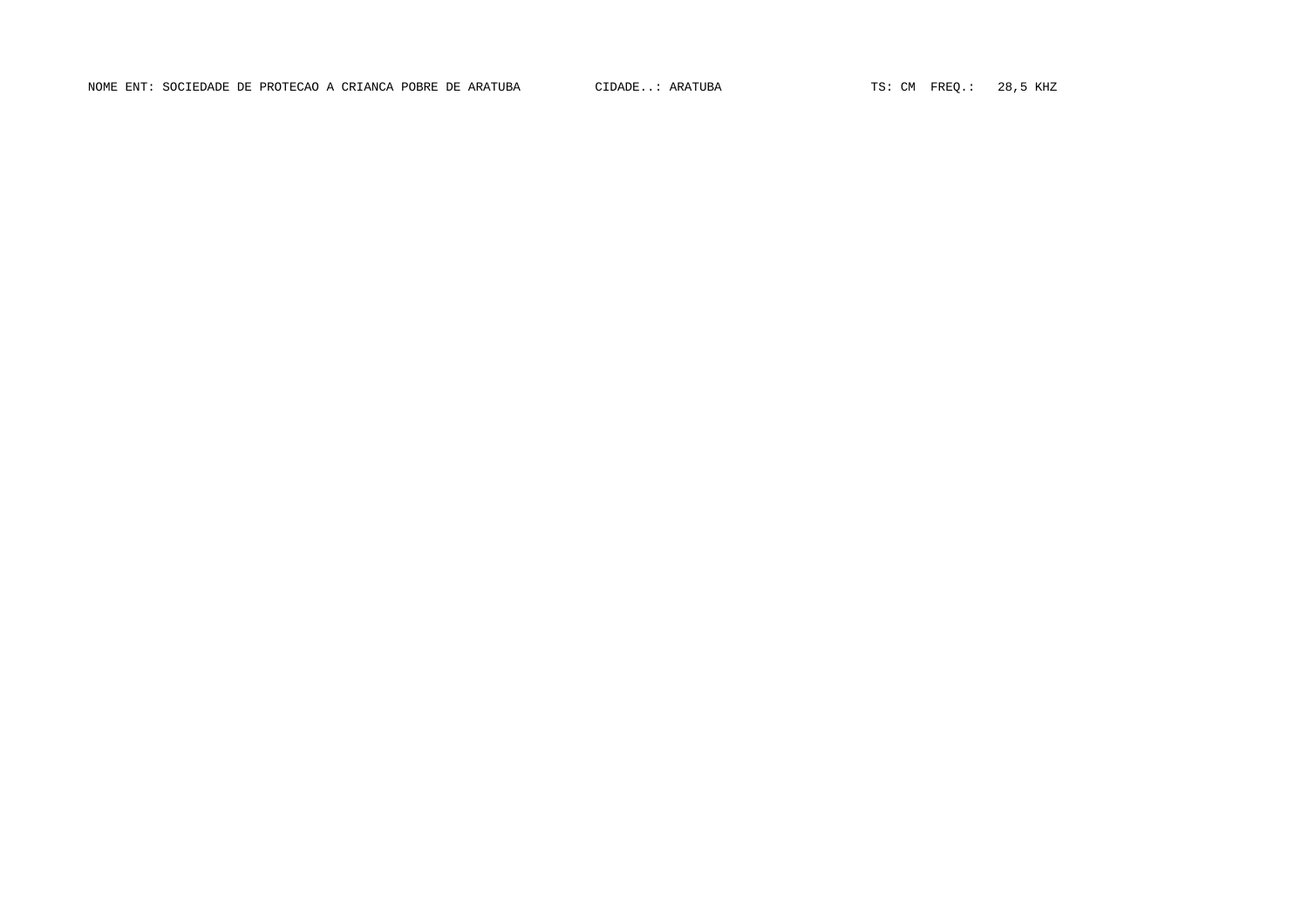|         | MINISTERIO DAS COMUNICACOES - SECRETARIA DE SERVICOS DE COMUN. ELETRONICA UF: CEARA<br>RELACAO DOS SOCIOS DAS EMISSORAS DE RADIO E TELEVISAO - CLASSIFICACAO SIGLA UF/CIDADE/ENTIDADE - REL. RCA013 DATA 18/11/2003                                                                                                                                                                                                                                           |                     | PAGINA<br>34                                                 |
|---------|---------------------------------------------------------------------------------------------------------------------------------------------------------------------------------------------------------------------------------------------------------------------------------------------------------------------------------------------------------------------------------------------------------------------------------------------------------------|---------------------|--------------------------------------------------------------|
|         | NOME ENT: ASSOCIACAO DE DESENVOLVIMENTO COMUNITARIO COMUNIDADE CIDADE: ASSARE                                                                                                                                                                                                                                                                                                                                                                                 |                     | TS: CM FREO.:<br>29,0 KHZ                                    |
|         | NOME ENT: FADA - FUNDACAO ASSARE P/ O DESENVOLVIMENTO E ASSIST. CIDADE: ASSARE                                                                                                                                                                                                                                                                                                                                                                                |                     | TS: CM FREO.:<br>29,0 KHZ                                    |
|         | NOME ENT: ASSOCIACAO COMUN.DOS MORADORES E PESCADORES DA VILA M CIDADE: BANABUIU                                                                                                                                                                                                                                                                                                                                                                              |                     | TS: CM FREO.:<br>28,5 KHZ                                    |
|         | $\begin{tabular}{lllllllllllllllllllll} & & & & & & & & \\ \mbox{SOCIOS:} & (D) ANDONTO GONDIM SAMRATO & & & & & & & & \\ \mbox{(D) ELONY DE SA BARRETO SAMPAIO} & & (S) (ESP.) ALEXANDRE P DE SA BARRETO & & & & \\ \mbox{(D) ELONY DE SA BARRETO SAMPAIO} & & (S) JOAO GOELHO NETO & & & \\ \mbox{(S) JOAO COELHO NETO} & & (S) JOAQUIM CRUZ SAMPAIO & & & \\ \mbox{(D) SOSE SLITON DE LUNA} & & (S) JOSE VICENTE DE MACEDO & & & \\ \mbox{(D) ANTONIO LYR$ |                     | TS: OM FREQ.: 930,0 KHZ                                      |
| SOCIOS: | NOME ENT: RADIO BOA ESPERANCA LTDA                                                                                                                                                                                                                                                                                                                                                                                                                            |                     |                                                              |
| SOCIOS: | RADIO FM DO BARRO LTDA<br>(D) JOAQUIM ALVES DO NASCIMENTO (S) JOSE JANILDO ALVES DO NASCIMENTO (S) JOSE CID SOUSA ALVES DO NASCIMENTO<br>NOME ENT: RADIO FM DO BARRO LTDA<br>(S) MARIA CIRLENE SOUSA ALVES DO NASCIM (S) JOAO GIVALDO ALVES                                                                                                                                                                                                                   |                     |                                                              |
|         | NOME ENT: ASSOCIACAO COMUNIT.BATURITENSE DE COMUNICACAO E CULTU CIDADE: BATURITE                                                                                                                                                                                                                                                                                                                                                                              |                     | TS: CM FREQ.: 28,5 KHZ                                       |
| SOCIOS: | NOME ENT: PS RADIODIFUSAO LTDA<br>(S) PAULO DE TARSO LUSTOSA DA COSTA (D) FRANCISCO DE SOUSA POSSIDONIO                                                                                                                                                                                                                                                                                                                                                       | CIDADE: BATURITE    | TS: FM CANAL : 227                                           |
|         | NOME ENT: RADIO MACICO DE BATURITE LTDA<br>SOCIOS: (D) FRANCISCO RONALD PEDROSA DE OLIVEIR (S) JOSE VIDAL DOS SANTOS (S) WINESBURG GONCALVES DE FARIA                                                                                                                                                                                                                                                                                                         |                     | TS: OM FREQ.: 1500,0 KHZ                                     |
|         | NOME ENT: ASSOCIACAO COMUNITARIA ESCOLA DE VIDA                                                                                                                                                                                                                                                                                                                                                                                                               | CIDADE: BEBERIBE    | TS: CM FREO.: 28,5 KHZ                                       |
|         | NOME ENT: ASSOCIACAO BENEFICENTE DOS MORADORES DE CORREGUINHO - CIDADE: BELA CRUZ                                                                                                                                                                                                                                                                                                                                                                             |                     | TS: CM FREQ.: 29,2 KHZ                                       |
| SOCIOS: | NOME ENT: RADIO LIBERDADE DE BOA VIAGEM LTDA<br>(S) FRANCISCO ANDRADE TEOFILO GIRAO (D) FRANCISCO S. RODRIGUES DOS S. NETO (S) JESSES ALVES DA SILVA<br>(D) HOZANO MELO CAVALCANTE (S) ADELMO VIEIRA DE FREITAS (D) FRANCISCO GOMES MACIEL (S) MANOEL VAZ FILHO (S) FRANCISCO VALTER DA SILVA (D) FERNANDO ANTONIO VIEIRA<br>(S) FRANCISCO VALDENI VIEIRA DA SILVA                                                                                            | CIDADE: BOA VIAGEM  | TS: OM FREQ.: 1310,0 KHZ<br>(D) FERNANDO ANTONIO VIEIRAASSEF |
| SOCIOS: | NOME ENT: RADIODIFUSORA ASA BRANCA LTDA<br>(S) EUNICIO LOPES DE OLIVEIRA (S) GAUDENCIO GONCALVES DE LUCENA (D) RICARDO LOPES AUGUSTO<br>(S) CARLOS GUALTER GONCALVES DE LUCENA (S) MARCIA MARIA DE LUCENA                                                                                                                                                                                                                                                     | CIDADE: BOA VIAGEM  | TS: OM FREQ.: 710,0 KHZ                                      |
|         | NOME ENT: ASSOCIACAO DE DESENV.COMUNIT.DA COMUNIDADE DE BREJO S CIDADE: BREJO SANTO                                                                                                                                                                                                                                                                                                                                                                           |                     | TS: CM FREO.: 28,5 KHZ                                       |
| SOCIOS: | NOME ENT: RADIO SUL CEARENSE LTDA<br>RADIO SUL CEARENSE LTDA<br>(D) IVAN LEITE LANDIM (S) JOSE WELLINGTON LANDIM (S) GERALDO WELILVAN LUCENA LANDIM (S) FRANCISCO WIDER LUCENA LANDIM (S) HAROLDO LUCENA MIRANDA (S) JOSE NOBERTO ALVES TAVARES<br>(S) JOSE VANDERLEI L                                                                                                                                                                                       | CIDADE: BREJO SANTO | TS: OM FREQ.: 820,0 KHZ                                      |
|         | NOME ENT: SISTEMA INTEGRADO DE RADIO LTDA<br>SOCIOS: (S) ANA AMELIA GUIMARAES SAMPAIO (D) ADALBERTO MOTA MACHADO                                                                                                                                                                                                                                                                                                                                              | CIDADE: BREJO SANTO | TS: FM CANAL : 227                                           |
|         | NOME ENT: ASSOCIACAO DE PROTECAO AOS IDOSOS E ADOLECENTES DE CA CIDADE: CAMOCIM                                                                                                                                                                                                                                                                                                                                                                               |                     | TS: CM FREQ.: 28,5 KHZ                                       |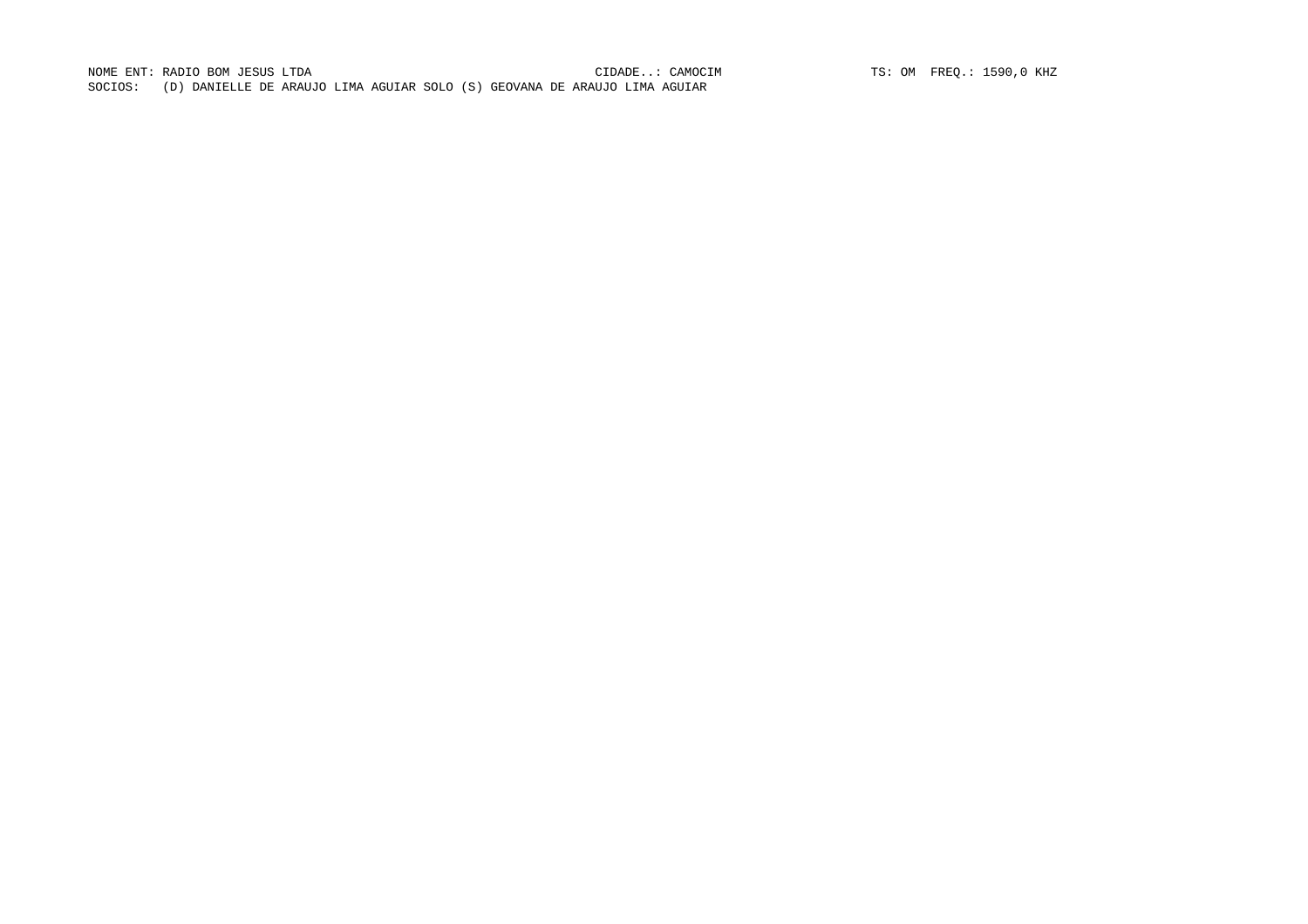MINISTERIO DAS COMUNICACOES - SECRETARIA DE SERVICOS DE COMUN. ELETRONICA UF: CEARA PAGINA.. 35RELACAO DOS SOCIOS DAS EMISSORAS DE RADIO E TELEVISAO - CLASSIFICACAO SIGLA UF/CIDADE/ENTIDADE - REL. RCA013 DATA 18/11/2003 NOME ENT: RADIO PINTO MARTINS LTDA **Entrance CIDADE.**.. CAMOCIM TS: OM FREQ.: 1450,0 KHZ SOCIOS: (D) ALFREDO OTHON COELHO (D) ALFREDO VERAS COELHO (S) EDILSON VERAS COELHO (S) THOMAZ ZEFERINO VERAS COELHO (S) FRANCISCO FONSECA COELHO NOME ENT: RADIO UNIAO DE CAMOCIM LTDA  $\blacksquare$  CIDADE..: CAMOCIM TS: OM FREQ.: 820,0 KHZ SOCIOS: (S) FRANCISCO EDSON XEREZ MARTINS (S) LIBORIO GOMES DA SILVA (S) FRANCISCO DE PAULA ROCHA AGUIAR (D) JOSE STELIO ROCHA AGUIAR (D) OLIVIA MARIA VASCONCELOS AGUIAR NOME ENT: SISTEMA INTEGRADO DE RADIO LTDA CIDADE..: CAMOCIM TS: FM CANAL : 226SOCIOS: (S) ANA AMELIA GUIMARAES SAMPAIO (D) ADALBERTO MOTA MACHADO NOME ENT: RADIO ARARIPE DE CAMPOS SALES LTDA CIDADE..: CAMPOS SALES TS: OM FREQ.: 630,0 KHZ SOCIOS: (S) MIGUEL DIAS DE SOUZA (S) MARIA INES D. DE S. FERREIRA GOMES (D) PAULO NEY MARTINS NOME ENT: RADIO DAS TRES FRONTEIRAS LTDA CIDADE..: CAMPOS SALES TS: OM FREQ.: 1530,0 KHZ (S) JOSE IRIS MORAES (S) FRANCISCO DAS CHAGAS ARRAIS (S) CARLOS MAURICIO DE ALENCAR GOMES (D) RAIMUNDO NONATO ARRAIS NOME ENT: ASSOCIACAO COMUNITARIA DE COMUNICACAO E CULTURA DE CA CIDADE..: CANINDE TS: CM FREQ.: 28,5 KHZ NOME ENT: FUNDACAO EDUCATIVA SANTA CLARA CORPORADO EN CIDADE... CANINDE TRI TES: FM CANAL : 292E SOCIOS: (E) CARLOS ANTONIO SILVA SANTOS (E) JOSE ADEMIR DE ALMEIDA (E) FRANCISCO DAS CHAGAS FERREIRA LESSA NOME ENT: RADIO JORNAL DE CANINDE LTDA CONSTANTINO CIDADE..: CANINDE TS: OM FREQ.: 540,0 KHZ SOCIOS: (S) JOSE HUGO C MONTEIRO COELHO (S) MARIA DE FATIMA DE SOUSA VIANA (D) DARLANO PINHEIRO COELHO NOME ENT: RADIO SAO FRANCISCO DE CANINDE LTDA CIDADE..: CANINDE TS: OM FREQ.: 1240,0 KHZ SOCIOS: (S) UBIRATAN DINIZ DE AGUIAR (S) SERGIO BRAGA BARBOSA (D) TEREZINHA AMELIA MAGALHAES BARBOSA NOME ENT: RADIO VANGUARDA DE CARIDADE LTDA **TECAL ENTRA CIDADE.**.: CARIDADE TS: OM FREQ.: 1370,0 KHZ SOCIOS: (S) RAUL LINHARES TEIXEIRA (S) MARIA CEZAR CAVALCANTE (S) JOSE BARBOSA MENDES (D) ANTONIO MIGUEL DE SOUSA NOME ENT: LIGA DE PROTECAO A MATERNIDADE E A INFANCIA DE CARIRE CIDADE..: CARIRE TS: CM FREQ.: 28,5 KHZ NOME ENT: FUNDACAO ZULI MORAIS CIDADE..: CARIRIACU TS: CM FREQ.: 29,0 KHZ NOME ENT: ASSOCIACAO COMUNITARIA DE BASE DO MUNICIPIO DE CARIUS CIDADE..: CARIUS TS: CM FREQ.: 28,5 KHZ NOME ENT: ASSOCIACAO ASSISTENCIAL DOS MORADORES DE BOA VISTA CIDADE..: CASCAVEL TS: CM FREQ.: 28,5 KHZ NOME ENT: FUND. CULTURAL DE RADIODIFUSAO EDUC. DOLORES ALCANTAR CIDADE..: CASCAVEL TS: FM CANAL : 291E SOCIOS: (E) MARIA AUXILIADORA LEMOS BENEVIDES (E) GUARACIABA BARROS LEAL DE PONTES ME (E) LUIZA MARIA DE ALCANTARA NOME ENT: RADIO LITORAL DE CASCAVEL LTDA CONSTRUITS CASCAVEL CASCAVEL TS: OM FREQ.: 1110,0 KHZ SOCIOS: (S) JOSE VALE ALBINO (S) REGINA LUCIA VASCONCELOS ALBINO (S) JOSE VALE ALBINO JUNIOR (D) JOAO RICARDO ALBINO NETO NOME ENT: ASSOCIACAO DOS DEFENSORES DA CULT. E ARTE POPULAR DE CIDADE..: CATUNDA TS: CM FREQ.: 28,5 KHZ NOME ENT: ASSOCIACAO BENEFICENTE E CULTURAL COMUNITARIA DO GUAE CIDADE..: CAUCAIA TS: CM FREQ.: 28,5 KHZ NOME ENT: ASSOCIACAO BENEFICENTE MARIA PINTO CONSUMINATION CIDADE..: CAUCAIA TS: CM FREQ.: 28,5 KHZ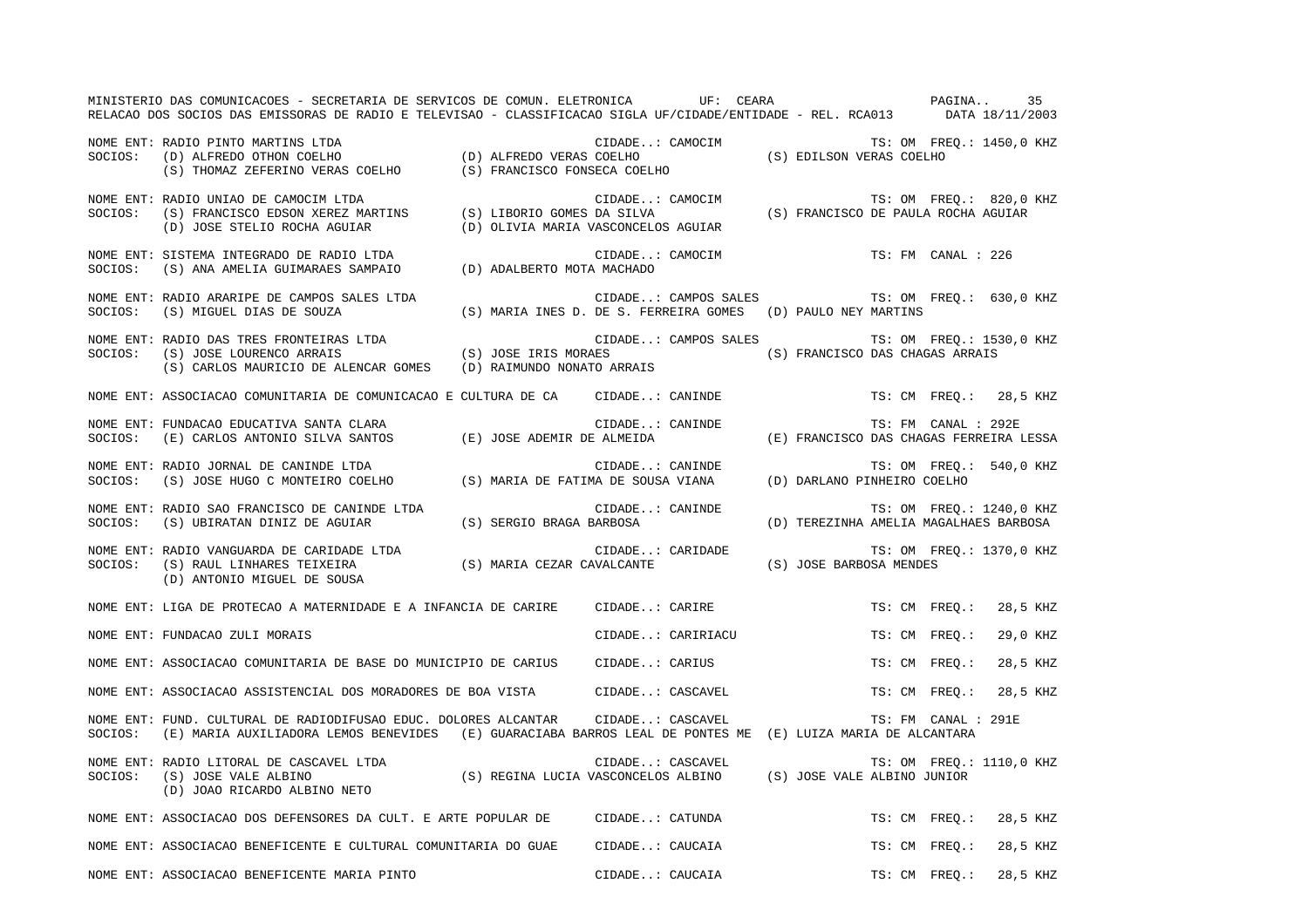NOME ENT: RADIO FM DE ICARAI LTDA CIDADE..: CAUCAIA TS: FM CANAL : 225TS: FM CANAL : 225 SOCIOS: (D) MIGUEL DIAS DE SOUZA FILHO (S) MARIA IEDA DE PONTES PEIXOTO (S) GABRIEL JOCA BAYMA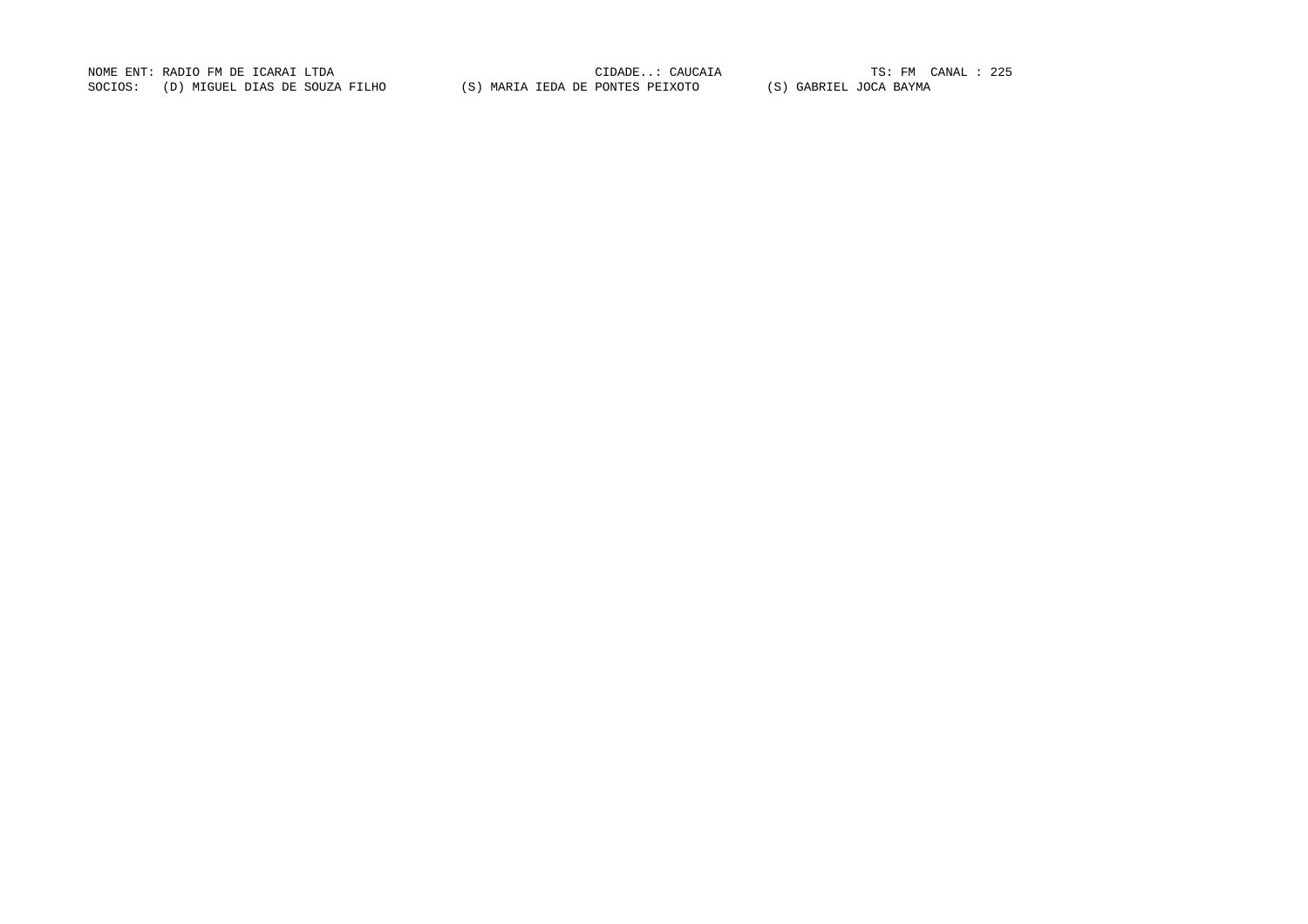|         | MINISTERIO DAS COMUNICACOES - SECRETARIA DE SERVICOS DE COMUN. ELETRONICA UF: CEARA<br>RELACAO DOS SOCIOS DAS EMISSORAS DE RADIO E TELEVISAO - CLASSIFICACAO SIGLA UF/CIDADE/ENTIDADE - REL. RCA013 DATA 18/11/2003                                                            |                                                                                           |                  |                    | PAGINA                                  |               |                    | 36                       |  |
|---------|--------------------------------------------------------------------------------------------------------------------------------------------------------------------------------------------------------------------------------------------------------------------------------|-------------------------------------------------------------------------------------------|------------------|--------------------|-----------------------------------------|---------------|--------------------|--------------------------|--|
|         | NOME ENT: RADIO METROPOLITANA DE FORTALEZA LTDA<br>SOCIOS: (S) JOSE GERARDO OLIVEIRA DE ARRUDA FIL (S) FRANCISCO FERREIRA COSTA (D) INES MARIA CORREA DE ARRUDA                                                                                                                |                                                                                           |                  |                    |                                         |               |                    | TS: OM FREQ.: 930,0 KHZ  |  |
|         | NOME ENT: ASSOCIACAO COMUNIT.DE APOIO AO ESPOR.E A CULT.DE CEDR CIDADE: CEDRO                                                                                                                                                                                                  |                                                                                           |                  |                    |                                         |               |                    | TS: CM FREO.: 28,5 KHZ   |  |
| SOCIOS: | NOME ENT: RADIO ARARIPE DE CEDRO LTDA<br>(D) JOSE PINTO VIEIRA (S) JOAO VIANA DE ARAUJO (S) CELSO VIANA DE ARAUJO                                                                                                                                                              |                                                                                           | CIDADE: CEDRO    |                    |                                         |               |                    | TS: OM FREQ.: 1160,0 KHZ |  |
|         | NOME ENT: REDE FORTAL DE COMUNICACOES LTDA<br>SOCIOS: (S) ROBERTO COSTA E SILVA (D) RUBENS COSTA E SILVA                                                                                                                                                                       |                                                                                           | CIDADE: CEDRO    |                    |                                         |               | TS: FM CANAL : 270 |                          |  |
|         | NOME ENT: ABEMCE - ASSOCIACAO DO BEM ESTAR DO MENOR DE CHAVAL - CIDADE: CHAVAL                                                                                                                                                                                                 |                                                                                           |                  |                    |                                         |               | TS: CM FREO.:      | 28,5 KHZ                 |  |
|         | NOME ENT: ASSOCIACAO COMUNITARIA PRO-CIDADANIA DO MUNIC.DE CHOR                                                                                                                                                                                                                |                                                                                           |                  | CIDADE: CHOROZINHO |                                         | TS: CM FREO.: |                    | 28,5 KHZ                 |  |
|         | NOME ENT: INSTITUTO DE RADIOD. DE DESENV. COMUNITARIO DE COREAU                                                                                                                                                                                                                |                                                                                           | CIDADE: COREAU   |                    |                                         |               | TS: CM FREO.:      | 28,5 KHZ                 |  |
|         | NOME ENT: ASSOCIACAO DE DESENVOLVIMENTO COMUNITARIO DO BAIRRO V                                                                                                                                                                                                                |                                                                                           | CIDADE: CRATEUS  |                    |                                         |               | TS: CM FREO.:      | 20,0 KHZ                 |  |
| SOCIOS: | NOME ENT: RADIO EDUCADORA DE CRATEUS LTDA<br>(D) JOSE SERGIO DE OLIVEIRA MACHADO (S) FRANCISCO JOSE LOPES                                                                                                                                                                      |                                                                                           | CIDADE: CRATEUS  |                    | (S) MARCILIO BROWNE DE OLIVEIRA         |               |                    | TS: OM FREQ.: 1250,0 KHZ |  |
| SOCIOS: | NOME ENT: RADIO FM CRATEUS LTDA<br>(S) ANTONIO DONIZETE ARRUDA LINHARES                                                                                                                                                                                                        | (D) MARIA MARTA BESERRA CAMBRAIA                                                          | CIDADE: CRATEUS  |                    | (S) FRANCISCO RONALD PEDROSA DE OLIVEIR |               | TS: FM CANAL : 227 |                          |  |
| SOCIOS: | NOME ENT: RADIO PRINCIPE IMPERIAL LTDA<br>(S) GONCALO CLAUDINO SALES<br>(S) ENARO DUARTE MOURAO                                                                                                                                                                                | (D) FRANCISCO COUTO ALVAREZ                                                               | CIDADE: CRATEUS  |                    | (D) RAIMUNDO NONATO MOREIRA BONFIM      |               |                    | TS: OM FREO.: 1210,0 KHZ |  |
|         | NOME ENT: RADIO VALE DO RIO POTY LTDA<br>SOCIOS: (S) ANTONIO DOS SANTOS S CAVALCANTE (S) JORGE FURTADO LEITE (E) ANTONIO ALVES MELO                                                                                                                                            |                                                                                           |                  |                    |                                         |               |                    | TS: OM FREQ.: 590,0 KHZ  |  |
|         | NOME ENT: ASSOCIACAO COM.DE COMUNIC, CULT.E CIDADANIA DO BARRO V CIDADE: CRATO                                                                                                                                                                                                 |                                                                                           |                  |                    |                                         |               |                    | TS: CM FREQ.: 29,0 KHZ   |  |
| SOCIOS: | NOME ENT: RADIO ARARIPE S/A<br>(S) FERNANDO ASSIS C B DE MELLO (S) GILBERTO FRCO.RENATO A C B DE MELLO (S) (ESP.) PATRIOLINO RIBEIRO DE SOUZA<br>(D) MARIA DE LOURDES DIAS DE SOUZA (D) ROSA MARIA DIAS DE SOUZA VIDAL (S) (ESP.) DIOGO VIDAL SIQUEIRA<br>(S) LUIZ FRANCA ROSA | (S) (ESP.) FRANCISCO A. C. B. DE MELLO                                                    | CIDADE: CRATO    |                    |                                         |               |                    | TS: OM FREO.: 1440,0 KHZ |  |
|         | NOME ENT: RADIO PRINCESA DO CARIRI LTDA<br>SOCIOS: (S) MIGUEL DIAS DE SOUZA                                                                                                                                                                                                    | CIDADE CRAID<br>(D) ANTENOR MUNIZ GOMES DE MATTOS (S) JOSE ALDEGUNDES MUNIZ GOMES DE MATT | CIDADE: CRATO    |                    |                                         |               | TS: FM CANAL : 256 |                          |  |
| SOCIOS: | NOME ENT: RADIO SOCIEDADE EDUCADORA CARIRI LTDA<br>(D) VICENTE DE PAULO ARAUJO MATOS (D) GONCALO FARIAS FILHO - PADRE (D) ANTONIO TEODOSIO NUNES                                                                                                                               |                                                                                           | CIDADE: CRATO    |                    |                                         |               |                    | TS: OM FREO.: 1020,0 KHZ |  |
|         | NOME ENT: ASSOCIACAO COMUNITARIA SANTA FE DE CROATA                                                                                                                                                                                                                            | CIDADE: CROATA                                                                            |                  |                    |                                         |               | TS: CM FREO.:      | 28,5 KHZ                 |  |
|         | NOME ENT: SOCIEDADE DE AMPARO E EDUCACAO A INFANCIA DE CRUZ (CIDADE: CRUZ                                                                                                                                                                                                      |                                                                                           |                  |                    |                                         | TS: CM FREO.: |                    | 28,5 KHZ                 |  |
|         | NOME ENT: FADIP-FUND. P/ ASSIST. SOCIAL E DESENV. DE IRAPUAN PI CIDADE: DEPUTADO IRAPUAN PINHEIRO TS: CM FREQ.:                                                                                                                                                                |                                                                                           |                  |                    |                                         |               |                    | 20,0 KHZ                 |  |
|         | NOME ENT: ASSOCIACAO DOS MORADORES DE ERERE - AME                                                                                                                                                                                                                              |                                                                                           | $CIDADE$ : ERERE |                    |                                         | TS: CM FREQ.: |                    | 28,5 KHZ                 |  |
|         | NOME ENT: ASSOCIACAO DE RD.E DESENV.COM.DE FORQUILHA-SR.ANT.F.G CIDADE: FORQUILHA                                                                                                                                                                                              |                                                                                           |                  |                    |                                         |               | TS: CM FREQ.:      | 29,0 KHZ                 |  |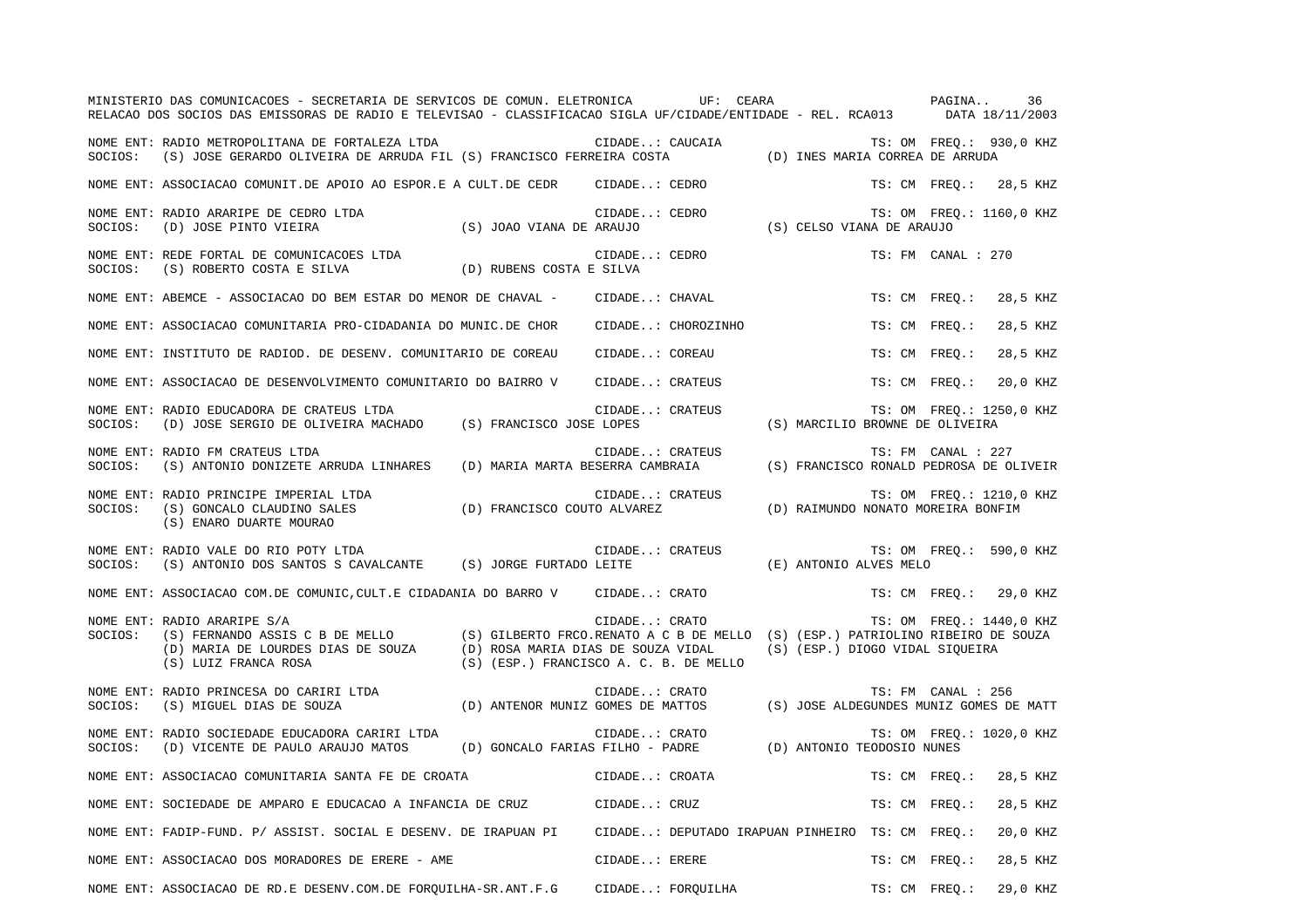|         | MINISTERIO DAS COMUNICACOES - SECRETARIA DE SERVICOS DE COMUN. ELETRONICA UF: CEARA<br>RELACAO DOS SOCIOS DAS EMISSORAS DE RADIO E TELEVISAO - CLASSIFICACAO SIGLA UF/CIDADE/ENTIDADE - REL. RCA013 DATA 18/11/2003                                                                                                                                                                                                                                                                                         |                                   |                                                                                              | PAGINA                                                                                                                                                                                                                               | 37                       |
|---------|-------------------------------------------------------------------------------------------------------------------------------------------------------------------------------------------------------------------------------------------------------------------------------------------------------------------------------------------------------------------------------------------------------------------------------------------------------------------------------------------------------------|-----------------------------------|----------------------------------------------------------------------------------------------|--------------------------------------------------------------------------------------------------------------------------------------------------------------------------------------------------------------------------------------|--------------------------|
|         | NOME ENT: RADIO PIONEIRA DE FORQUILHA LTDA<br>SOCIOS: (D) FRANCISCO NEVES ARAUJO NETO (S) MARIA ALICE DE PAULA PESSOA (S) LUIZA MENDES ARAUJO                                                                                                                                                                                                                                                                                                                                                               |                                   |                                                                                              |                                                                                                                                                                                                                                      |                          |
| SOCIOS: | NOME ENT: SISTEMA LIBERDADE DE COMUNICACAO LTDA<br>(D) FRANCISCO LUZENOR DE OLIVEIRA (S) ANTONIA CARDOSO DA SILVA                                                                                                                                                                                                                                                                                                                                                                                           |                                   | CIDADE: FORQUILHA                                                                            |                                                                                                                                                                                                                                      | TS: FM CANAL : 217       |
|         | NOME ENT: ACESM-ASSOCIACAO COMUNITARIA DE EDUCACAO E SAUDE DO M CIDADE: FORTALEZA                                                                                                                                                                                                                                                                                                                                                                                                                           |                                   |                                                                                              | TS: CM FREQ.:                                                                                                                                                                                                                        | 20,0 KHZ                 |
|         | NOME ENT: ASS.CULT.E SOCIAL RENASCER DO B. GOIABEIRAS BARRA DO                                                                                                                                                                                                                                                                                                                                                                                                                                              |                                   | CIDADE: FORTALEZA                                                                            | TS: CM FREQ.:                                                                                                                                                                                                                        | 20,0 KHZ                 |
|         | NOME ENT: ASSOCIACAO CULTURAL DA AGUA FRIA                                                                                                                                                                                                                                                                                                                                                                                                                                                                  |                                   | CIDADE: FORTALEZA                                                                            | TS: CM FREO.:                                                                                                                                                                                                                        | 20,0 KHZ                 |
|         | NOME ENT: ASSOCIACAO CULTURAL SANTA EDIWIGES                                                                                                                                                                                                                                                                                                                                                                                                                                                                |                                   | CIDADE: FORTALEZA                                                                            | TS: CM FREO.:                                                                                                                                                                                                                        | 20,0 KHZ                 |
| SOCIOS: | NOME ENT: CALYPSO FM LTDA<br>(S) LUCIO GONCALO ALCANTARA (S) MARIA BEATRIZ ROSARIO DE ALCANTARA (D) JOSE LIMA DE CAVARLHO ROCHA                                                                                                                                                                                                                                                                                                                                                                             |                                   | CIDADE: FORTALEZA                                                                            |                                                                                                                                                                                                                                      | TS: FM CANAL : 294       |
| SOCIOS: | NOME ENT: CEARA RADIO CLUB S A<br>CEARA RADIO CLUB S A<br>(S) CONDOMINIO ASSOCIADO<br>(S) JOAO DE MEDEIROS CALMON<br>(S) BELARMINO AUSTREGESILO DE ATHAYDE (S) (ESP.) NELSON DIMAS DE OLIVEIRA<br>S) ORLANDO DE ARAUJO MOTA (S) (ESP.) FRANCISCO A. C. B. DE MELLO (S) EDILSON CID VARELA (S) ROMULO RAMOS SIQUEIRA<br>(S) EDUARDO BRIGIDO MONTEIRO (S) VIRGILIO GONCALVES MACHADO (S) RACHEL SALDANHA DE ALENCAR (S) ANTONIO CARLO<br>(S) AMELIA APARECIDA W G DE OLIVEIRA (S) (ESP.) DIOGO VIDAL SIQUEIRA |                                   | $(*)$ CIDADE: FORTALEZA<br>(S) (ESP.) FRANCISCO A. C. B. DE MELLO                            | (S) (ESP.) LEAO GONDIM DE OLIVEIRA<br>(D) MANUEL EDUARDO PINHEIRO CAMPOS<br>(S) NEREU GUSMAO BASTOS<br>(S) EDSON QUEIROZ<br>(S) FERNANDO ASSIS C B DE MELLO<br>(S) (ESP.) FREDERICO CHATEAUBRIAND<br>(S) ANTONIO MOREIRA ALBUQUERQUE | TS: OM FREQ.: 1200,0 KHZ |
| SOCIOS: | NOME ENT: EMPRESA JORNALISTICA O POVO S/A<br>(D) DEMOCRITO ROCHA DUMMAR<br>(S) LUCIA MARIA DUMMAR ABOU ASLY<br>(E) OSVALDO EUCLIDES DE ARAUJO                                                                                                                                                                                                                                                                                                                                                               |                                   | CIDADE: FORTALEZA<br>(D) JOSE RAIMUNDO ALBUQUERQUE COSTA<br>(S) MARIA LUCIA ROCHA MONTENEGRO | (S) JOAO DUMMAR FILHO<br>(E) PEDRO HENRIQUE CHAVES ANTERO                                                                                                                                                                            | TS: FM CANAL : 238       |
| SOCIOS: | EMPRESA JORNALISTICA O POVO S/A CIDADE: FORTALEZA TS: OM<br>(D) DEMOCRITO ROCHA DUMMAR (D) JOSE RAIMUNDO ALBUQUERQUE COSTA (S) JOAO DUMMAR FILHO<br>(S) LUCIA MARIA DUMMAR ABOU ASLY (S) MARIA LUCIA ROCHA MONTENEGRO (E) PEDRO HE<br>NOME ENT: EMPRESA JORNALISTICA O POVO S/A<br>(E) OSVALDO EUCLIDES DE ARAUJO                                                                                                                                                                                           |                                   |                                                                                              | (E) PEDRO HENRIQUE CHAVES ANTERO                                                                                                                                                                                                     | TS: OM FREQ.: 1010,0 KHZ |
| SOCIOS: | NOME ENT: FM JANGADEIRO LTDA<br>(D) JAIME MACHADO DA PONTE FILHO (S) TASSO RIBEIRO JEREISSATI<br>(S) CONSTRUTORA HABITAT LTDA                                                                                                                                                                                                                                                                                                                                                                               |                                   | CIDADE: FORTALEZA                                                                            | (S) KARA - INVESTIMENTOS E PARTICIPACOE                                                                                                                                                                                              | TS: FM CANAL : 205       |
| SOCIOS: | NOME ENT: FUNDACAO CEARENSE DE PESQUISA E CULTURA<br>(E) JOSE NELSON ESPINDOLA FROTA (E) MARIA NOBRE DAMASCENO (E) MARCIA VIDAL NUNES BARROS (E) MARIA IVONETE MOREIRA                                                                                                                                                                                                                                                                                                                                      | (E) MARIA IVONETE MOREIRA MAIA    | CIDADE: FORTALEZA                                                                            | (E) LUIZA DE TEODORO VIEIRA                                                                                                                                                                                                          | TS: FM CANAL : 300E      |
| SOCIOS: | NOME ENT: FUNDACAO DE TELEDUCACAO DO ESTADO DO CEARA-FUNTELC<br>(E) FRANCISCO FERREIRA LIMA<br>(E) JOAQUIM DANIEL DE SOUZA MENEZES                                                                                                                                                                                                                                                                                                                                                                          | (E) ANTONIO ALEXANDRE FROTA AMORA | CIDADE: FORTALEZA                                                                            | (E) FRANCISCO COELHO CABRAL                                                                                                                                                                                                          | TS: TV CANAL : 05 E      |
| SOCIOS: | NOME ENT: FUNDACAO EDUCACIONAL SALESIANA DOM BOSCO<br>(E) SEBASTIAO ALVES DA SILVEIRA (E) JOSE LUVIANO DE VASCONCELOS                                                                                                                                                                                                                                                                                                                                                                                       |                                   | CIDADE: FORTALEZA                                                                            | (E) FRANCISCO CESAR LOPES                                                                                                                                                                                                            | TS: FM CANAL : 241E      |
|         | NOME ENT: RADIO ASSUNCAO CEARENSE LTDA                                                                                                                                                                                                                                                                                                                                                                                                                                                                      |                                   | CIDADE: FORTALEZA                                                                            | (D) MARIA AUXILIADORA MELO FEIJAO                                                                                                                                                                                                    | TS: OM FREQ.: 620,0 KHZ  |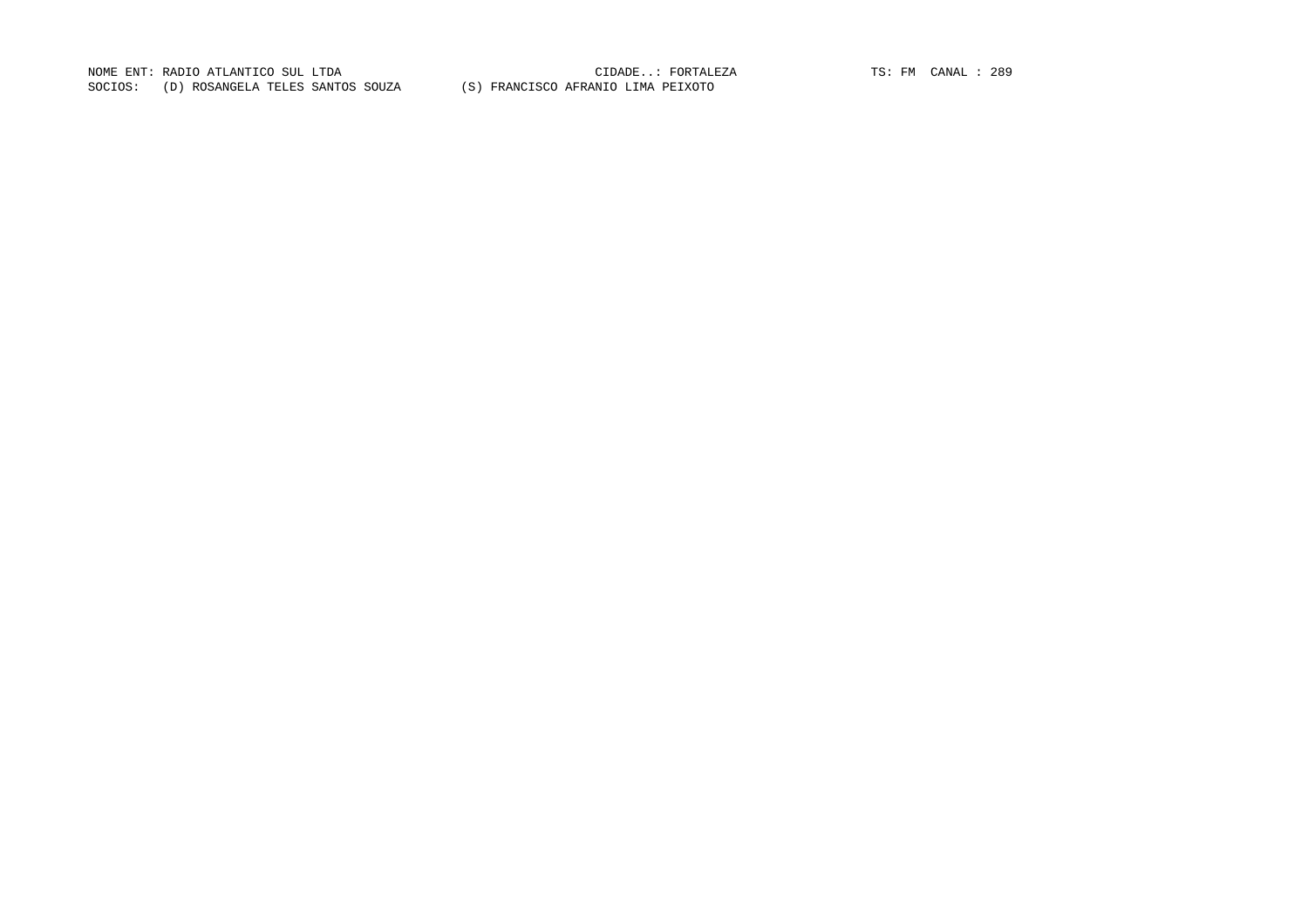|         | MINISTERIO DAS COMUNICACOES - SECRETARIA DE SERVICOS DE COMUN. ELETRONICA UF: CEARA NA ANTERIO DAS COMUNICACOES - 38<br>RELACAO DOS SOCIOS DAS EMISSORAS DE RADIO E TELEVISAO - CLASSIFICACAO SIGLA UF/CIDADE/ENTIDADE - REL. RCA013 DATA 18/11/2003                                                   |                                         |                                                            |
|---------|--------------------------------------------------------------------------------------------------------------------------------------------------------------------------------------------------------------------------------------------------------------------------------------------------------|-----------------------------------------|------------------------------------------------------------|
|         | NOME ENT: RADIO COSTA DO SOL LTDA<br>SOCIOS: (D) GAUDENCIO GONCALVES DE LUCENA (S) CARLOS GUALTER GONCALVES DE LUCENA (S) MARCIA MARIA DE LUCENA                                                                                                                                                       |                                         | $\verb CIDADE: FORTABLEZA  \qquad TS: FM \quad CANAL: 249$ |
|         | NOME ENT: RADIO FM CASABLANCA LTDA<br>SOCIOS: (D) PAULO JEREISSATI ARY                                                                                                                                                                                                                                 | (S) MARIA LUIZA JEREISSATI ARY          | CIDADE: FORTALEZA TS: FM CANAL : 269                       |
|         |                                                                                                                                                                                                                                                                                                        |                                         |                                                            |
| SOCIOS: | NOME ENT: RADIO PAJEU FM LTDA<br>RADIO PAJEU FM LTDA<br>(D) FRANCISCO JOSE GUIMARAES LOIOLA (S) ANTONIO CAROLINO SOARES                                                                                                                                                                                |                                         | CIDADE: FORTALEZA TS: FM CANAL : 265                       |
| SOCIOS: | NOME ENT: RADIO RECORD DE FORTALEZA FM LTDA<br>(D) RANDAL FERREIRA BRITO                                                                                                                                                                                                                               | CIDADE: FORTALEZA<br>(D) SIDNEI MARQUES | TS: FM CANAL : 260<br>(D) APARECIDO DOS REIS JUNIOR        |
|         | NOME ENT: RADIO UIRAPURU DE FORTALEZA LTDA<br>SOCIOS:   (S) CARLOS ALBERTO RODRIGUES PINTO       (D) WAGNER NEGRAO GARCIA                                                                                                                                                                              |                                         | CIDADE: FORTALEZA TS: OM FREQ.: 760,0 KHZ                  |
| SOCIOS: | RADIO VERDES MARES LTDA<br>(S) AIRTON JOSE VIDAL QUEIROZ (S) EDSON QUEIROZ FILHO (S) MYRA ELIANE VIDAL QUEIROZ<br>(S) RENATA QUEIROZ (S) LENISE QUEIROZ ROCHA (S) PAULA QUEIROZ FROTA (S) NORNA CUEIROZ (S) RENATA QUEIROZ (S)<br>(S<br>NOME ENT: RADIO VERDES MARES LTDA<br>(D) YOLANDA VIDAL QUEIROZ |                                         |                                                            |
| SOCIOS: | TS: FM CANAL:<br>(S) AIRTON JOSE VIDAL QUEIROZ (S) EDSON QUEIROZ FILHO (S) AIRTON JOSE VIDAL QUEIROZ (S) EDSON QUEIROZ FILHO (S)<br>(S) RENATA QUEIROZ JEREISSATTI (S) LENISE QUEIROZ ROCHA (S) PAULA QUEIROZ FROTA (S) RENATA QUEIR<br>NOME ENT: RADIO VERDES MARES LTDA<br>(D) YOLANDA VIDAL QUEIROZ |                                         | TS: FM CANAL : 230                                         |
|         | NOME ENT: RADIOS E JORNAIS DO CEARA SA (*) CIDADE: FORTALEZA TES: OM FREQ.: 690,0 KHZ<br>SOCIOS: (S) CESAR CALS DE OLIVEIRA FILHO (S) MARIA CONSUELO MAIA CHAVES (S) CELIA MARIA CALS DE VASCONCELOS<br>(S) JOAO GOMES GRANGEIRO                                                                       |                                         |                                                            |
| SOCIOS: | (D) JOSE ALBERTO PINTO BARDAWIL (S) ALBERTO BARDAWIL NETO                                                                                                                                                                                                                                              |                                         | TS: TV CANAL : 17                                          |
|         | NOME ENT: TELEVISAO CAPITAL DE FORTALEZA LTDA<br>SOCIOS:   (S) ETEVALDO NOGUEIRA FILHO                 (S) FRANCISCO MAGNO NOGUEIRA LIMA             (D) CELINA LEAL QUEIROZ                                                                                                                           |                                         |                                                            |
|         | NOME ENT: TELEVISAO VERDES MARES LTDA<br>SOCIOS:   (S) AIRTON JOSE VIDAL QUEIROZ                  (S) EDSON QUEIROZ FILHO                    (S) MYRA ELIANE VIDAL QUEIROZ<br>(S) RENATA QUEIROZ JEREISSATTI            (S) LENISE Q<br>(D) YOLANDA VIDAL QUEIROZ                                      |                                         | CIDADE: FORTALEZA TS: TV CANAL : 10                        |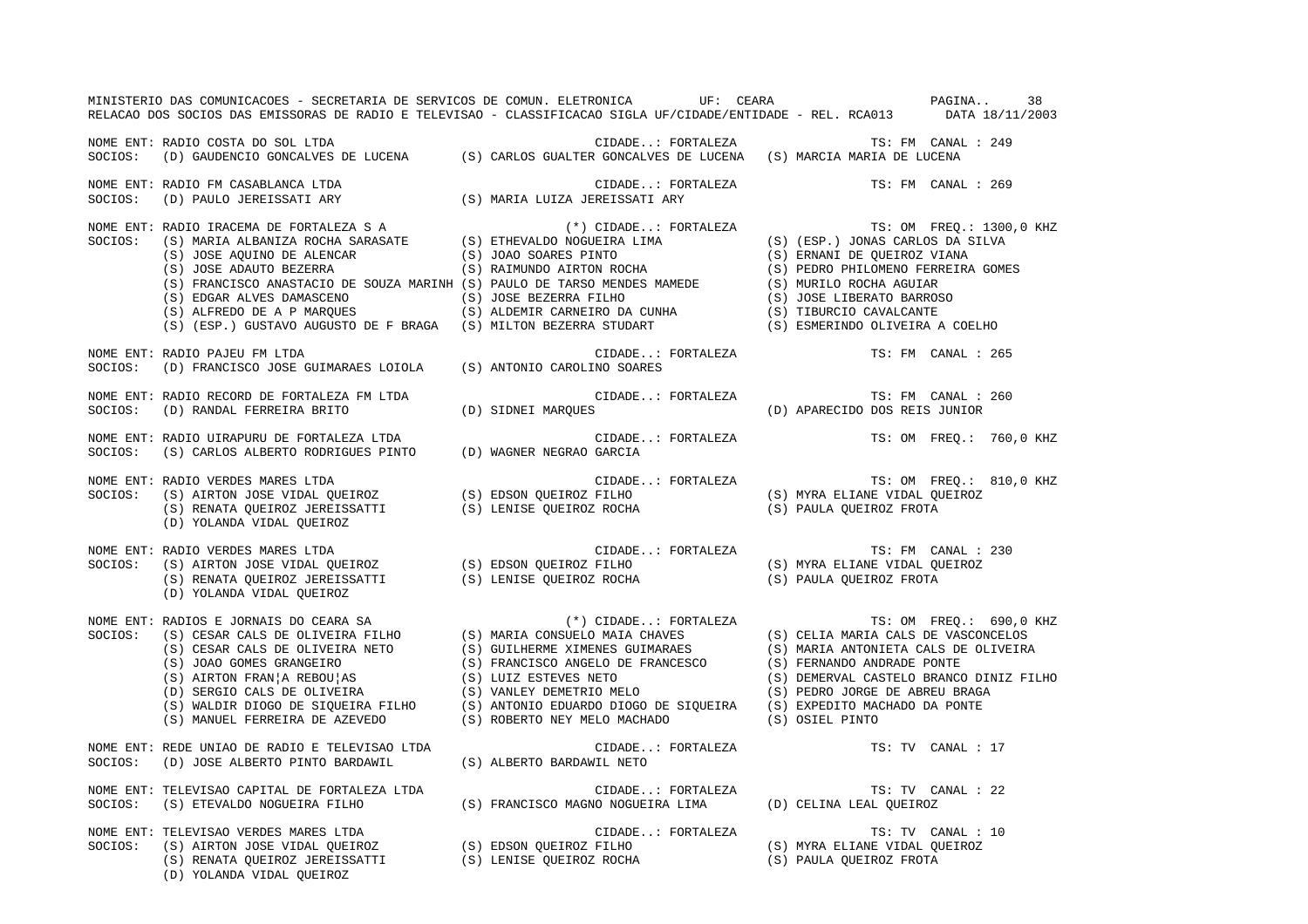NOME ENT: TEMPO FM LTDA CIDADE..: FORTALEZA TS: FM CANAL : 280 SOCIOS: (D) JAIME AZULAI (S) CARMEM LUCIA ROCHA DUMMAR AZULAI (S) PEDRO HENRIQUE CHAVES ANTERO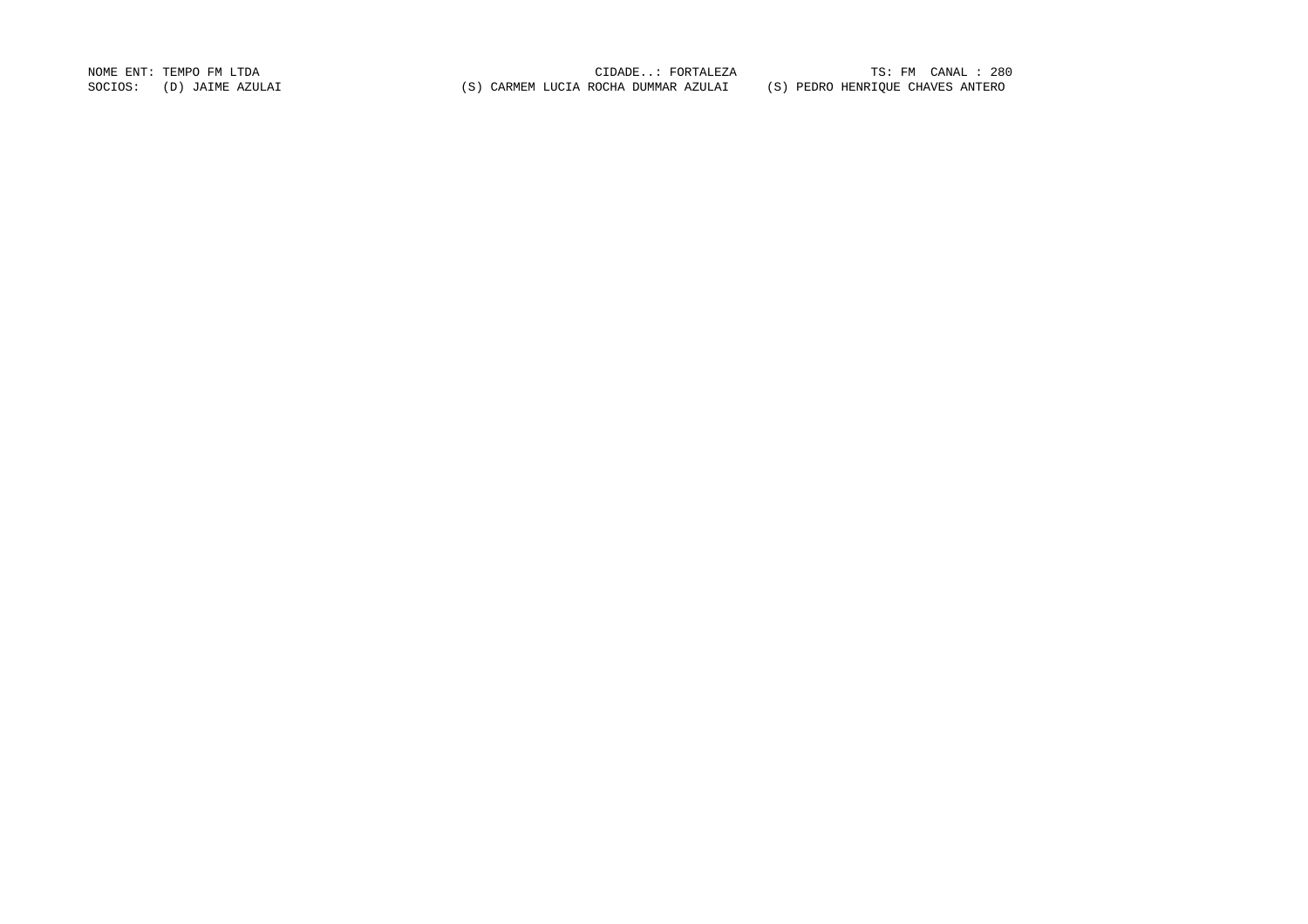| MINISTERIO DAS COMUNICACOES - SECRETARIA DE SERVICOS DE COMUN. ELETRONICA UF: CEARA COMUNISTERIO DAS COMUNICACOES - SECRETARIA DE SERVICOS DE COMUNICACOUS<br>RELACAO DOS SOCIOS DAS EMISSORAS DE RADIO E TELEVISAO - CLASSIFICACAO SIGLA UF/CIDADE/ENTIDADE - REL. RCA013 DATA 18/11/2003 |  |                                                      |                        |                        | 39 |  |
|--------------------------------------------------------------------------------------------------------------------------------------------------------------------------------------------------------------------------------------------------------------------------------------------|--|------------------------------------------------------|------------------------|------------------------|----|--|
| NOME ENT: TV CIDADE DE FORTALEZA LTDA<br>SOCIOS: (D) MIGUEL DIAS DE SOUZA (S) MARIA DE LOURDES DIAS DE SOUZA (S) MIGUEL DIAS DE SOUZA FILHO<br>(D) PATRIOLINO RIBEIRO DE SOUZA NETO                                                                                                        |  |                                                      |                        |                        |    |  |
| NOME ENT: TV CIDADE DE FORTALEZA LTDA<br>SOCIOS: (D) MIGUEL DIAS DE SOUZA (S) MARIA DE LOURDES DIAS DE SOUZA (S) MIGUEL DIAS DE SOUZA FILHO<br>(D) PATRIOLINO RIBEIRO DE SOUZA NETO                                                                                                        |  |                                                      | TS: FM CANAL : 256     |                        |    |  |
| NOME ENT: TV JANGADEIRO LTDA<br>SOCIOS: (D) JAIME MACHADO DA PONTE FILHO (S) TASSO RIBEIRO JEREISSATI (S) KARA - INVESTIMENTOS E PARTICIAPCOE<br>(S) CONSTRUTORA HABITAT LTDA                                                                                                              |  | CIDADE: FORTALEZA                                    | TS: TV CANAL : 12-     |                        |    |  |
| NOME ENT: TV OMEGA LTDA CIDADE: FORTALEZA TS: TV CANAL COCIOS: (D) AMILCARE DALLEVO JUNIOR (D) MARCELO DE CARVALHO FRAGALI (S) MARCIO GOMES DE SOUZA (S) JOSE AUGUSTO DUMONT (E) CARLOS ROBERTO DONTAL                                                                                     |  |                                                      | TS: TV CANAL : 02      |                        |    |  |
| NOME ENT: ASSOCIACAO COMUNITARIA DOS MORADORES DO MUNICIPIO DE CIDADE: FORTIM                                                                                                                                                                                                              |  |                                                      | TS: CM FREQ.: 28,5 KHZ |                        |    |  |
| NOME ENT: RADIO VALE DO COREAU LTDA<br>SOCIOS: (S) ELIEZER OLIVEIRA DE ARRUDA COELHO (S) HAMILCAR OLIVEIRA DE ARRUDA COELHO (D) ELIEZER OLIVEIRA DE A. COELHO FILHO<br>(S) FRANCISCO ANIBAL O.DE A. COELHO (S) EMANUEL OLIVEIRA DE ARRUDA COELHO                                           |  | CIDADE: GRANJA (TS: OM FREQ.: 1160,0 KHZ             |                        |                        |    |  |
| NOME ENT: ASSOCIACAO COMUNITARIA VALE DO GROAIRAS - ACVG CIDADE: GROAIRAS                                                                                                                                                                                                                  |  |                                                      | TS: CM FREQ.: 28,5 KHZ |                        |    |  |
| NOME ENT: RADIO GUARACIABA LTDA<br>SOCIOS: (D) MARIA FATIMA PONTES MELO (S) JOSE CEFAS PONTES MELO (S) KARIZZA PONTES MELO                                                                                                                                                                 |  | CIDADE: GUARACIABA DO NORTE TS: OM FREQ.: 1190,0 KHZ |                        |                        |    |  |
| NOME ENT: ASSOCIACAO DE MORADORES DE NOVA HIDROLANDIA - AMNOHI CIDADE: HIDROLANDIA TS: CM FREQ.: 28,5 KHZ                                                                                                                                                                                  |  |                                                      |                        |                        |    |  |
| NOME ENT: FUNDACAO EDUCATIVA FARIAS (E) MARIA MARIA MARTINS FERREIRA (E) EDSON PEREIRA DE SOUSA<br>SOCIOS: (E) JOVINA MARIA MAGALHAES BASTOS (E) MARIA MARTINS FERREIRA (E) EDSON PEREIRA DE SOUSA<br>(E) MARIA DO SOCORRO SAMPAIO A                                                       |  | CIDADE: HIDROLANDIA TS: FM CANAL : 223E              |                        |                        |    |  |
| NOME ENT: ASSOCIACAO PRO-CRIANCA E ADOLESCENTE DE HORIZONTE CIDADE: HORIZONTE                                                                                                                                                                                                              |  |                                                      | TS: CM FREQ.: 28,5 KHZ |                        |    |  |
| NOME ENT: PREFEITURA MUNICIPAL DE ICAPUI<br>SOCIOS: (E) JOSE NILSON FELIX DA SILVA (E) JOSE LUIZ MEDEIROS DE MENEZES (E) JOSE LEONARDO MOREIRA DA COSTA                                                                                                                                    |  |                                                      |                        |                        |    |  |
| NOME ENT: FUNDACAO DEPUTADO WALFRIDO MONTEIRO                                                                                                                                                                                                                                              |  | CIDADE: ICO                                          |                        | TS: CM FREO.: 28,5 KHZ |    |  |
| NOME ENT: FIDA-FUNDACAO IGUATU P/O DESENVOLVIMENTO E ASSISTENCI CIDADE: IGUATU                                                                                                                                                                                                             |  |                                                      | TS: CM FREQ.: 28,5 KHZ |                        |    |  |
| NOME ENT: RADIO IGUATU LTDA<br>SOCIOS: (S) LUCIO GONCALO ALCANTARA (D) ROBERTO SOARES PESSOA JUNIOR                                                                                                                                                                                        |  | CIDADE: IGUATU                                       | TS: FM CANAL : 252     |                        |    |  |
| NOME ENT: RADIO IRACEMA DE FORTALEZA SA (*) CIDADE: IGUATU SOCIOS: (S) MARIA ALBANIZA ROCHA SARASATE (S) ETHEVALDO NOGUEIRA LIMA (S) (ESP.) JONAS CARLOS DA SILVA (S) JOSE AQUINO DE ALENCAR (S) JOAO SOARES PINTO (S) ALENC                                                               |  |                                                      |                        |                        |    |  |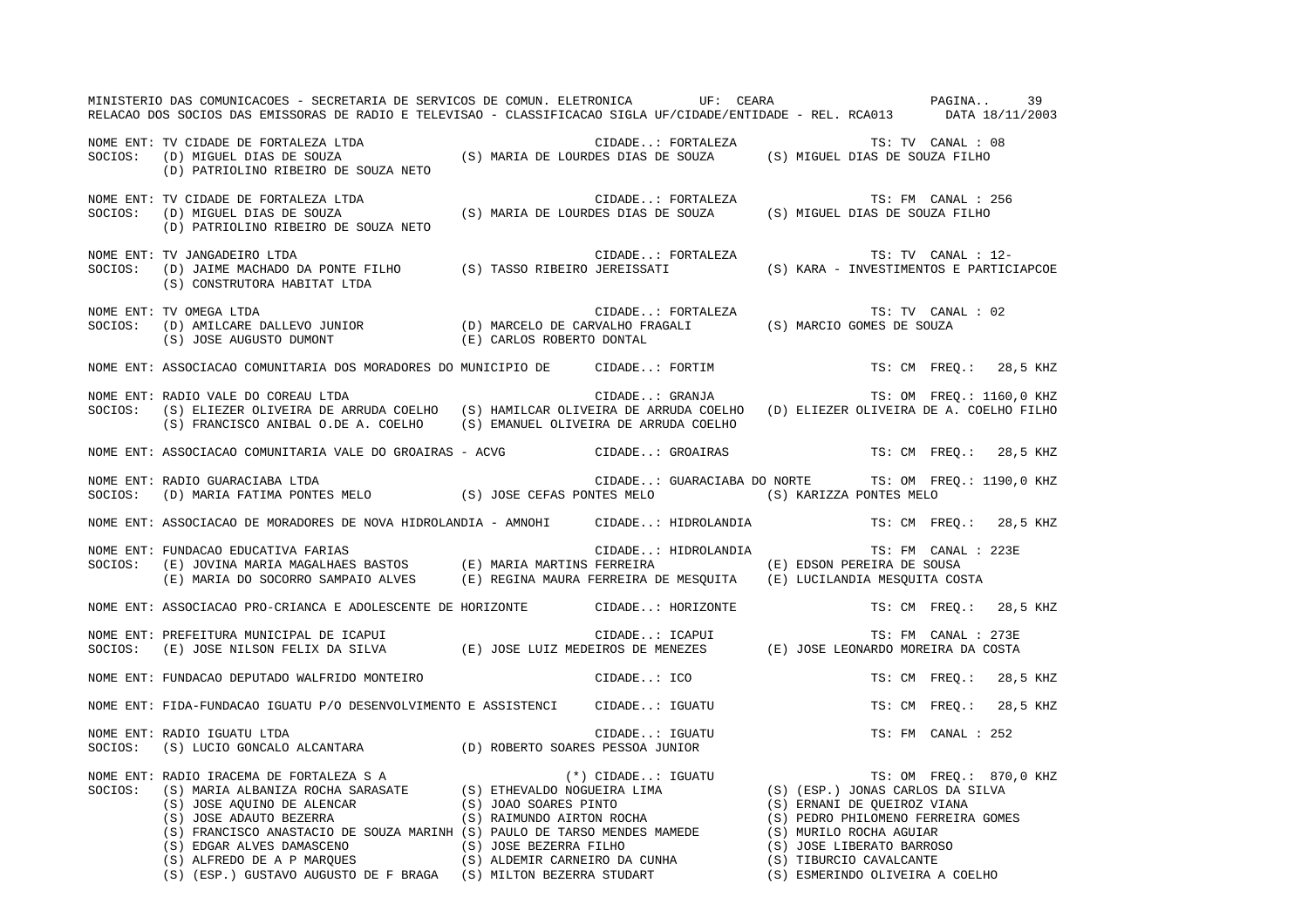NOME ENT: RADIO JORNAL CENTRO SUL LTDA CIDADE..: IGUATU TS: OM FREQ.: 790,0 KHZ SOCIOS: (D) JOSE ERITON BARROS COSTA (S) JOAO ELMO MORENO CAVALCANTE (S) JUAREZ GOMES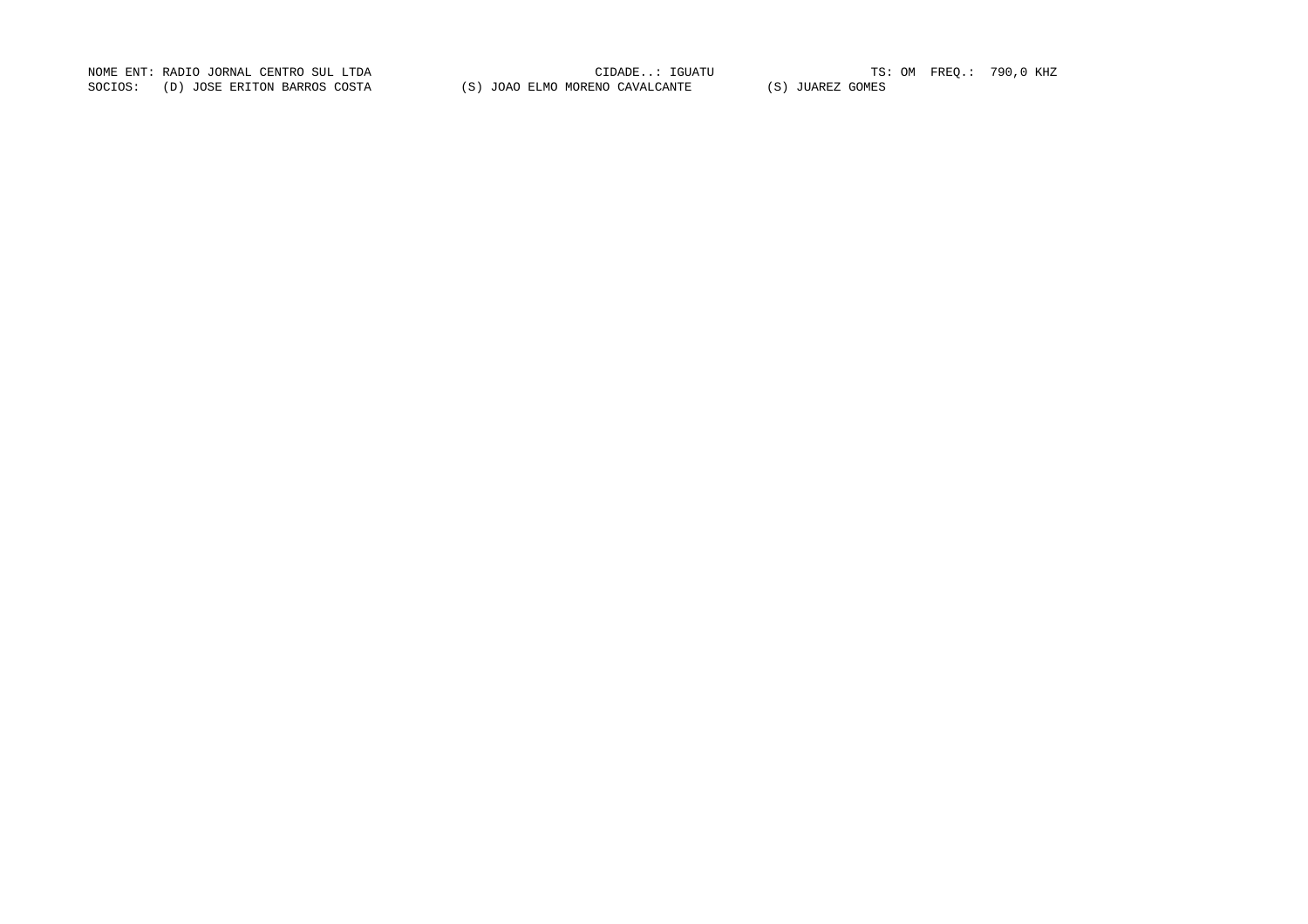|         | MINISTERIO DAS COMUNICACOES - SECRETARIA DE SERVICOS DE COMUN. ELETRONICA UF: CEARA<br>RELACAO DOS SOCIOS DAS EMISSORAS DE RADIO E TELEVISAO - CLASSIFICACAO SIGLA UF/CIDADE/ENTIDADE - REL. RCA013 DATA 18/11/2003 |                 |                           | PAGINA                           |                     | 40                       |
|---------|---------------------------------------------------------------------------------------------------------------------------------------------------------------------------------------------------------------------|-----------------|---------------------------|----------------------------------|---------------------|--------------------------|
|         | NOME ENT: ASSOCIACAO COMUNITARIA ALTO BANDEIRANTE - ACABAN               CIDADE: IPAUMIRIM                                                                                                                          |                 |                           |                                  |                     | TS: CM FREQ.: 28,5 KHZ   |
| SOCIOS: | NOME ENT: RADIO ARARIPE DE IPU LTDA<br>(S) MARIA DE LOURDES DIAS DE SOUZA (D) ROSA MARIA DIAS DE SOUZA VIDAL                                                                                                        |                 | CIDADE: IPU               |                                  |                     | TS: OM FREQ.: 1520,0 KHZ |
| SOCIOS: | ),RADIO IRACEMA DE IPU LTDA<br>(S) FRANCISCO EUFRASIO MORORO (D) FRANCISCO PEREIRA JUNIOR (S) LUIZ HENRIQUE NOGUEIRA MARQUES<br>NOME ENT: RADIO IRACEMA DE IPU LTDA<br>(S) RAIMUNDO SOARES REZENDE FILHO            |                 |                           |                                  |                     | TS: OM FREQ.: 1360,0 KHZ |
|         | NOME ENT: RADIO MACAMBIRA LTDA<br>NUME ENII KADIO MACAMBIKA LTDA<br>SOCIOS: (S) ANTONIO EUFRASINO NETO (S) ABDORAL EUFRASINO DE PINHO (D) ANIBAL ONOFRE EUFRASINO DE PINHO                                          |                 | CIDADE: IPUEIRAS          |                                  |                     | TS: OM FREO.: 1020,0 KHZ |
|         | NOME ENT: ASSOCIACAO COMUNITARIA NOVOS CAMINHOS                                                                                                                                                                     |                 | CIDADE: IRACEMA           |                                  | TS: CM FREQ.:       | 28,5 KHZ                 |
|         | NOME ENT: ASSOCIACAO BENEFICENTE 07 DE OUTUBRO                                                                                                                                                                      |                 | CIDADE: ITAICABA          |                                  | TS: CM FREQ.:       | 28,5 KHZ                 |
| SOCIOS: | NOME ENT: RADIO A VOZ DE ITAPAGE LTDA<br>(S) ANTONIO ARAUJO CRUZ (D) MANOEL ANASTACIO TABOSA DE ANDRADE (S) JOAO BATISTA BRAGA<br>(S) JOSEFA MATOS VIEIRA                                                           |                 | CIDADE: ITAPAGE           |                                  |                     | TS: OM FREQ.: 1470,0 KHZ |
|         | NOME ENT: ASSOCIACAO CULTURAL DE ITAPIPOCA                                                                                                                                                                          |                 | CIDADE: ITAPIPOCA         |                                  |                     | TS: CM FREO.: 28,5 KHZ   |
| SOCIOS: | NOME ENT: FUNDACAO PADRE ANTONIO BEZERRA DE MENEZES<br>(E) BENEDITO FRANCISCO DE ALBUQUERQUE (E) FRANCISCO MARQUES MOTA<br>(E) ANTONIO CARNEIRO NETO                                                                |                 | CIDADE: ITAPIPOCA         | (E) VALDENIR LINHARES CRUZ       | TS: FM CANAL : 291E |                          |
| SOCIOS: | NOME ENT: RADIO UIRAPURU DE ITAPIPOCA LTDA<br>(D) BENEDITO FRANCISCO DE ALBUQUERQUE (S) DIOCESE DE ITAPIPOCA                                                                                                        |                 | CIDADE: ITAPIPOCA         | (D) JOSE IVO MAGALHAES           |                     | TS: OM FREQ.: 570,0 KHZ  |
|         | NOME ENT: ASSOCIACAO COMUNIT.E CULTURAL P/O PROGRESSO DE ITAREM                                                                                                                                                     |                 | CIDADE: ITAREMA           |                                  |                     | TS: CM FREO.: 28,5 KHZ   |
| SOCIOS: | NOME ENT: RADIO LIBERDADE DE ITAREMA LTDA<br>C.<br>TAREMA LTDA (D) JOAO BOSCO RIOS<br>(S) JOSE STENIO RIOS<br>(S) JOAO DAMASCENO RIOS                                                                               | CIDADE: ITAREMA |                           | (S) FRANCISCO ANTONIO RIOS       |                     | TS: OM FREO.: 1250,0 KHZ |
| SOCIOS: | NOME ENT: RADIO RIO DAS GARCAS LTDA<br>(S) LEORNE MENESCAL BELEM DE HOLANDA (S) ANTONIO RAIMUNDO DE ARAUJO (S) MARIA AURELENA DA SILVEIRA CARNEIRO<br>(D) ROMULO CEZAR JUNIOR                                       |                 | CIDADE: ITAREMA           |                                  |                     | TS: OM FREQ.: 660,0 KHZ  |
|         | NOME ENT: ASSOCIACAO COMUNITARIA DOS MORADORES DE JAGUARETAMA CIDADE: JAGUARETAMA                                                                                                                                   |                 |                           |                                  | TS: CM FREO.:       | 20,0 KHZ                 |
|         | NOME ENT: ASSOCIACAO NOSSA SENHORA DAS CANDEIAS                                                                                                                                                                     |                 | CIDADE: JAGUARIBE         |                                  | TS: CM FREO.:       | 20,0 KHZ                 |
|         | NOME ENT: ASSOCIACAO COMUNITARIA POPULAR DE JAGUARUANA                                                                                                                                                              |                 | CIDADE: JAGUARUANA        |                                  | TS: CM FREO.:       | 28,5 KHZ                 |
|         | NOME ENT: ASSOCIACAO COMUNITARIA CULTURA E CIDADANIA DE JARDIM CIDADE: JARDIM                                                                                                                                       |                 |                           |                                  | TS: CM FREQ.:       | 28,5 KHZ                 |
|         | NOME ENT: RADIO JARDIM FM LTDA<br>NOWE ENI. KADIO GARDIN FRI DIDA<br>SOCIOS: (S) NIVALDO TAVARES RANGEL (S) JOAO NEVES DA LUZ<br>(S) ANALEDA NEVES SAMPAIO DA LUZ (D) HUMBERTO NEVES PEREIRA DA LUZ                 |                 | CIDADE: JARDIM            | (S) JULIETA SOARES SAMPAIO AIRES | TS: FM CANAL : 281  |                          |
|         | NOME ENT: ASSOCIACAO COMUNITARIA SENHORA SANTANA DA COMUNIDADE CIDADE: JATI                                                                                                                                         |                 |                           |                                  |                     | TS: CM FREO.: 28,5 KHZ   |
|         | NOME ENT: FUNDACAO EDUCATIVA SALESIANA PADRE CICERO                                                                                                                                                                 |                 | CIDADE: JUAZEIRO DO NORTE |                                  | TS: FM CANAL : 285E |                          |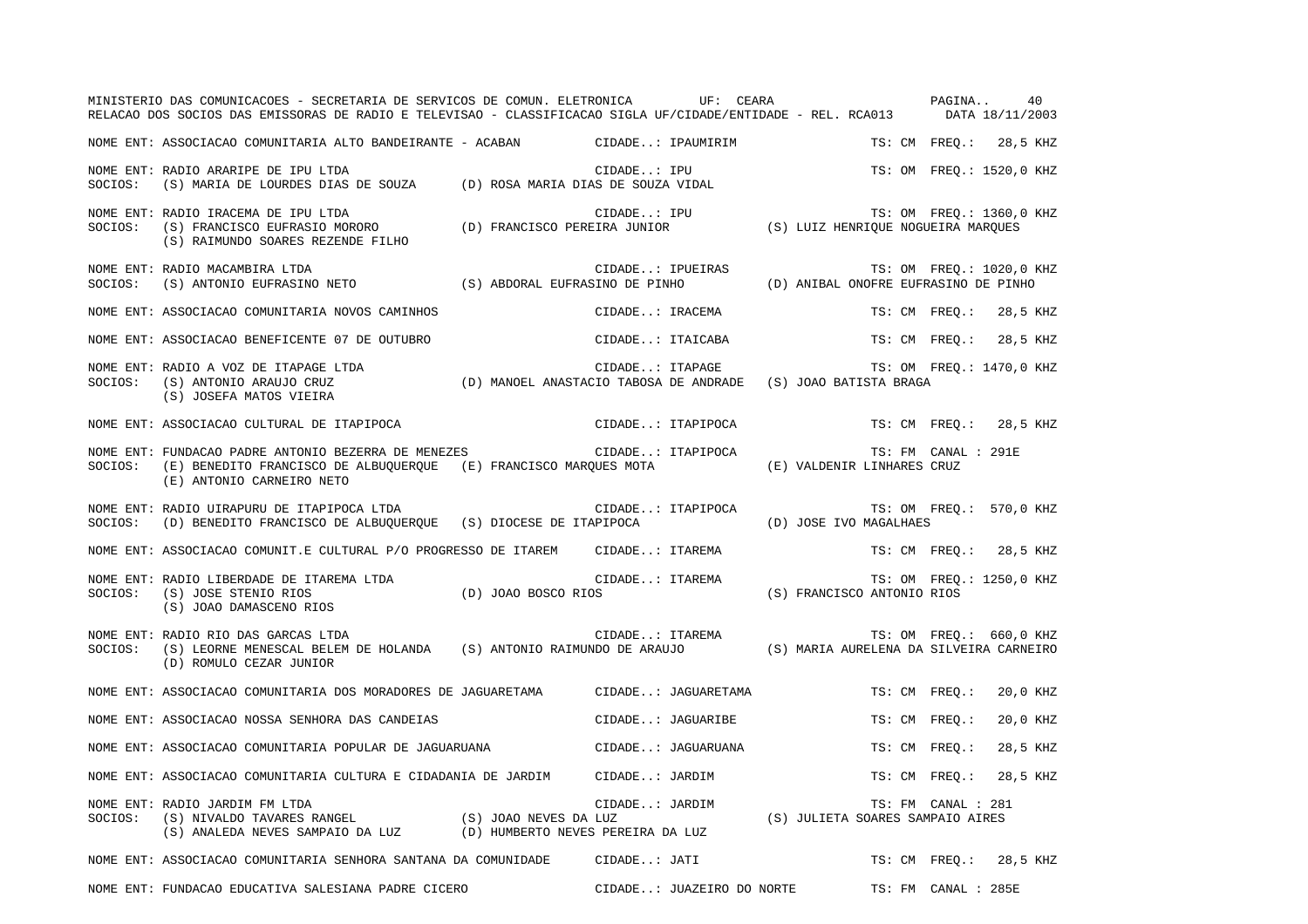SOCIOS: (E) AILTE PEREIRA DE ALENCAR (E) CARLOS DE ALBUQUERQUE SANTOS (E) CICERO LEONARDO M. DOS SANTOS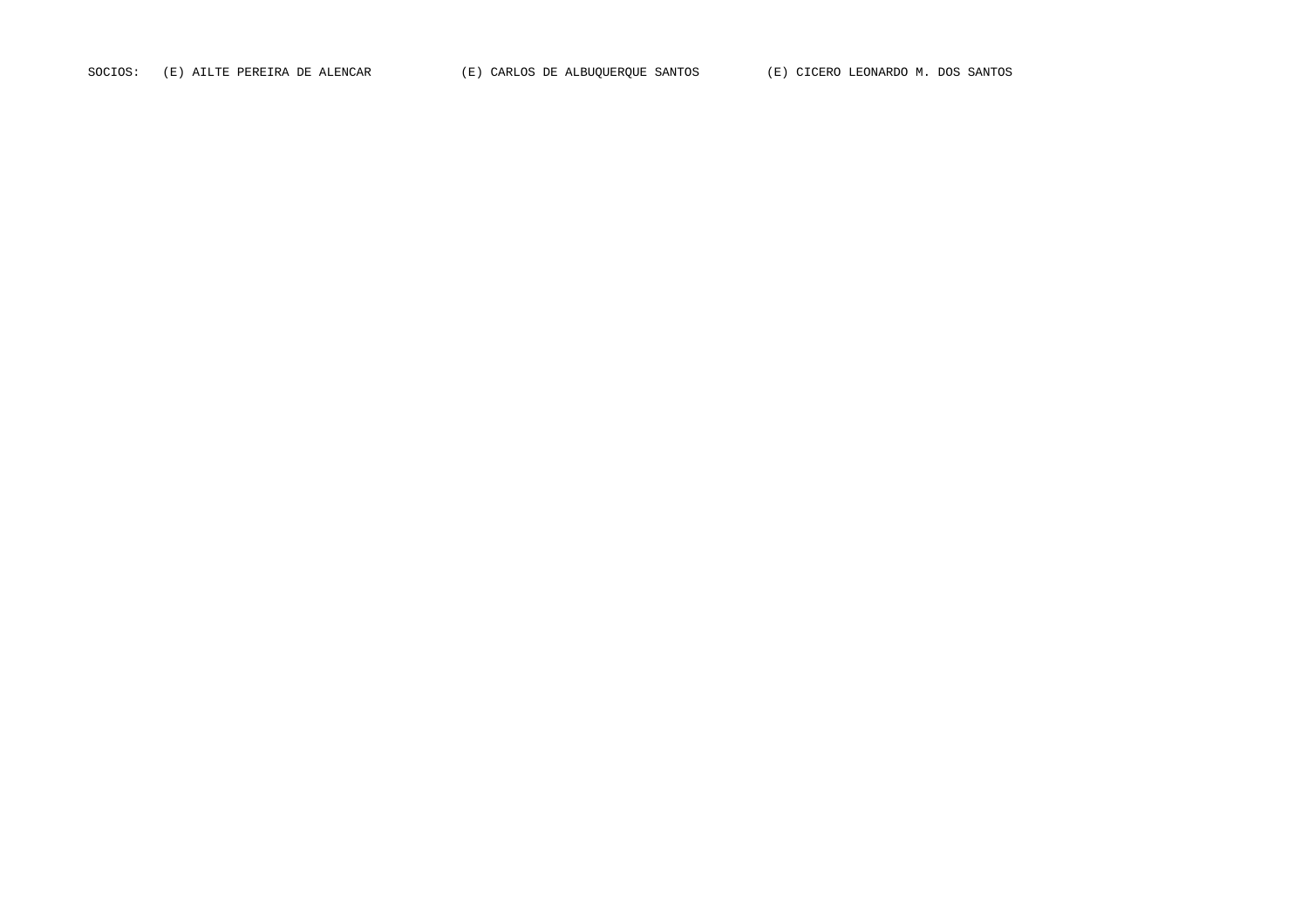MINISTERIO DAS COMUNICACOES - SECRETARIA DE SERVICOS DE COMUN. ELETRONICA UF: CEARA PAGINA.. 41 RELACAO DOS SOCIOS DAS EMISSORAS DE RADIO E TELEVISAO - CLASSIFICACAO SIGLA UF/CIDADE/ENTIDADE - REL. RCA013 DATA 18/11/2003 NOME ENT: FUNDACAO 15 DE AGOSTO CIDADE..: JUAZEIRO DO NORTE TS: TV CANAL : 13 ESOCIOS: (E) FATIMA MARIA SAMPAIO O ROLIM (E) MARIA ADRIANE COUTO FEITOSA NOGUEIR (E) ELIDA SOCORRO DE FREITAS ALMEIDA (E) FRANCISCO WILTON DE ALMEIDA (E) FRANCISCO JURANDI DE MACEDO (E) ANTONIO JOSE SALUSTIANO NOME ENT: RADIO PROGRESSO DE JUAZEIRO S.A. CIDADE..: JUAZEIRO DO NORTE TS: OM FREQ.: 1310,0 KHZ SOCIOS: (D) GERALDO MENEZES BARBOSA (D) JOSE ADAUTO BEZERRA (S) MARIA ALACOQUE BEZERRA (S) IVAN RODRIGUES BEZERRA (S) DORALICE VASCONCELOS NERY BEZERRA NOME ENT: RADIO TEMPO FM LTDA CIDADE..: JUAZEIRO DO NORTE TS: FM CANAL : 268SOCIOS: (S) JOSE ADAUTO BEZERRA JUNIOR (S) FRANCISCO ANASTACIO DE SOUZA MARINH (S) EUNICIO LOPES DE OLIVEIRA (S) MONICA PAES DE ANDRADE LOPES DE OLI (D) GAUDENCIO GONCALVES DE LUCENA (S) RICARDO LOPES AUGUSTO (S) CARLOS GUALTER GONCALVES DE LUCENA (S) MARCIA MARIA DE LUCENA NOME ENT: RADIO VALE DO CARIRI LTDA CIDADE..: JUAZEIRO DO NORTE TS: OM FREQ.: 570,0 KHZ SOCIOS: (S) MARIA ZILMA DE ALENCAR DUARTE (S) ANTONIO GONCALVES DUARTE (S) MANOEL GERMANO FILHO (S) DAYSE CAVALCANTE SAMPAIO (S) MARIA MIRTES FEITOSA GERMANO (S) MANOEL NELSON DA COSTA (S) MARIA DO SOCORRO GOMES DE F CRUZ (S) FATIMA MARIA SAMPAIO O ROLIM (D) SEVERINO GONCALVES DUARTE NOME ENT: RADIO VALE DO CARIRI LTDA CIDADE..: JUAZEIRO DO NORTE TS: FM CANAL : 260 SOCIOS: (S) MARIA ZILMA DE ALENCAR DUARTE (S) ANTONIO GONCALVES DUARTE (S) MANOEL GERMANO FILHO (S) DAYSE CAVALCANTE SAMPAIO (S) MARIA MIRTES FEITOSA GERMANO (S) MANOEL NELSON DA COSTA (S) MARIA DO SOCORRO GOMES DE F CRUZ (S) FATIMA MARIA SAMPAIO O ROLIM (D) SEVERINO GONCALVES DUARTE NOME ENT: REDE ABOLICAO DE RADIO LTDA CIDADE..: JUAZEIRO DO NORTE TS: OM FREQ.: 850,0 KHZ SOCIOS: (D) ANGELICA MARIA ELLERY LUSTOSA DA CO (S) CARLOS EUGENIO ELLERY LUSTOSA DA CO NOME ENT: FUNDACAO PADRE JOAO STICKER CIDADE..: JUCAS TS: FM CANAL : 215E SOCIOS: (E) ANTONIO CARLILE HOLANDA LAVOR (E) EUDE DUARTE LUCAS (E) MARISETE CAMPINHO BRAGA NOME ENT: ASSOCIACAO MEDICA EDUCACIONAL DE LAVRAS DA MANGABEIRA CIDADE..: LAVRAS DA MANGABEIRA TS: CM FREQ.: 28,5 KHZ NOME ENT: RADIO VALE DO SALGADO LTDA CIDADE..: LAVRAS DA MANGABEIRA TS: OM FREQ.: 770,0 KHZ SOCIOS: (D) MIGUEL VASCONCELOS DE ARRUDA (D) FRANCISCO ALMIR BEZERRA (D) FRANCISCO VASCONCELOS DE A SOBRINHO (S) MIGUEL CAIRO ARRUDA (S) RICARDO JOSE ARRUDA NETO (S) JOAQUIM CAVALCANTE DE ALENCAR NOME ENT: ASSOCIACAO BENEFICEN.JOSE EDNIR MAIA DE LIMOEIRO DO N CIDADE..: LIMOEIRO DO NORTE TS: CM FREQ.: 28,5 KHZ NOME ENT: RADIO EDUCADORA JAGUARIBANA LTDA CIDADE..: LIMOEIRO DO NORTE TS: OM FREQ.: 560,0 KHZ SOCIOS: (S) ADELMO QUEIROZ DE AQUINO (D) MARIA NORMA N. QUEIROZ DE AQUINO (S) FRANCISCO ROMULO NOGUEIRA DE AQUINO NOME ENT: RADIO FM IGUATU LTDA CIDADE..: LIMOEIRO DO NORTE TS: FM CANAL : 261SOCIOS: (D) MARCIA ROSSI JEREISSATI MARINHO DE (S) JOAO JAIME GOMES MARINHO DE ANDRADE NOME ENT: SOCIEDADE RADIO VALE DO JAGUARIBE LTDA CIDADE..: LIMOEIRO DO NORTE TS: OM FREQ.: 1260,0 KHZ SOCIOS: (S) SOLANGE DE CASTRO ALMEIDA (D) ANTONIO MANCIO LIMA NOME ENT: ASSOCIACAO COMUNITARIA DE MADALENA CIDADE..: MADALENA TS: CM FREQ.: 28,5 KHZ NOME ENT: AM CIDADE DE FORTALEZA LTDA  $\blacksquare$  CIDADE..: MARACANAU TS: OM FREQ.: 860,0 KHZ SOCIOS: (S) MARIA DE LOURDES DIAS DE SOUZA (D) MIGUEL DIAS DE SOUZA NOME ENT: FUNDACAO DE RADIODIFUSAO EDUCATIVA N. SENHORA MILAGRO CIDADE..: MARACANAU TS: FM CANAL : 214E SOCIOS: (E) ANTONIO DONIZETE ARRUDA LINHARES (E) FRANCISCO LUZENOR DE OLIVEIRA (E) SILVINO NEVES ARAUJO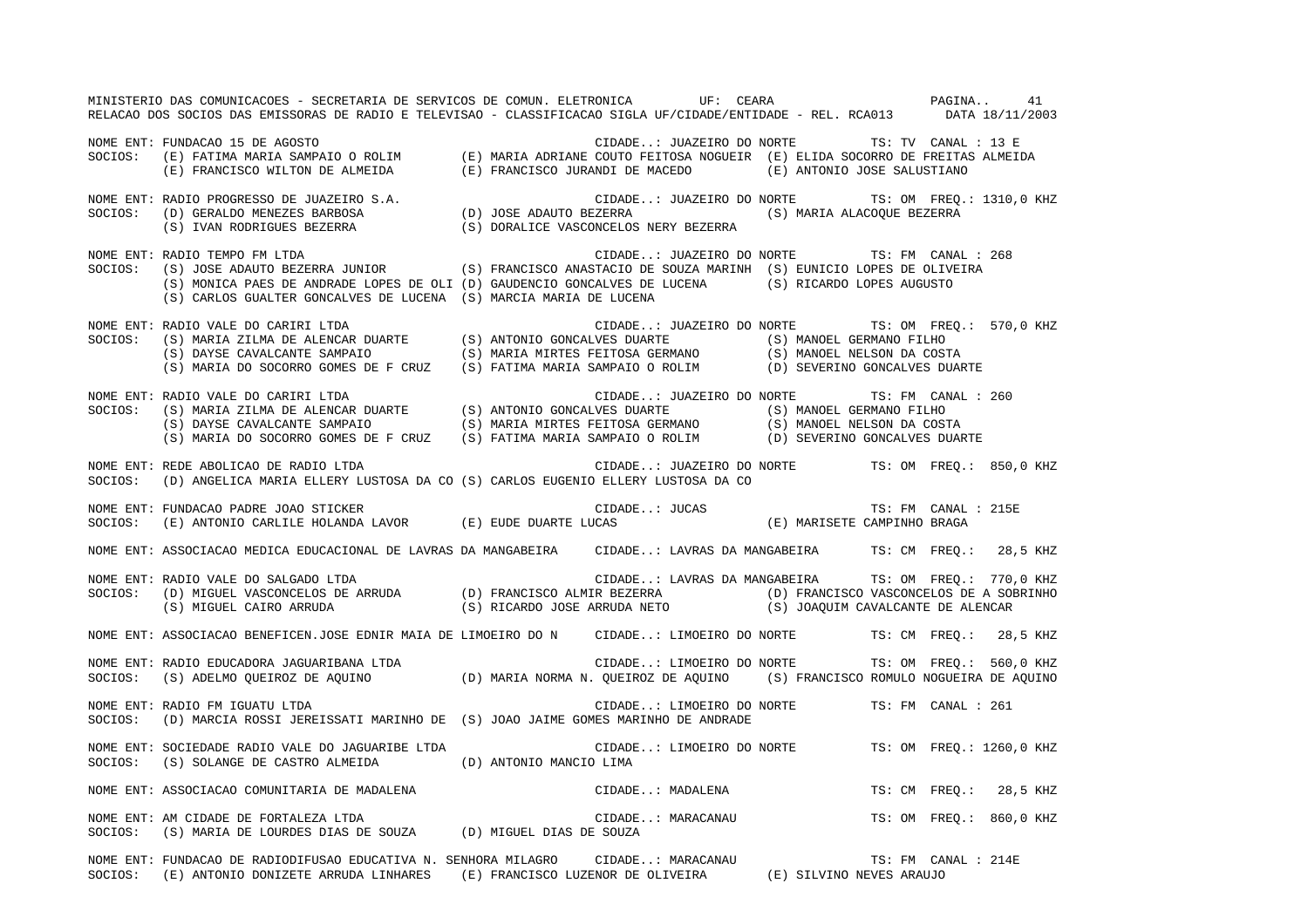NOME ENT: RADIO PLANALTO DE MARACANAU LTDA CIDADE..: MARACANAU TS: OM FREQ.: 1340,0 KHZ SOCIOS: (D) ROBERTO SOARES PESSOA JUNIOR (E) JUDECIR CAVALCANTE AGUIAR (S) FERNANDA ENEIDA PESSOA CARACAS DE S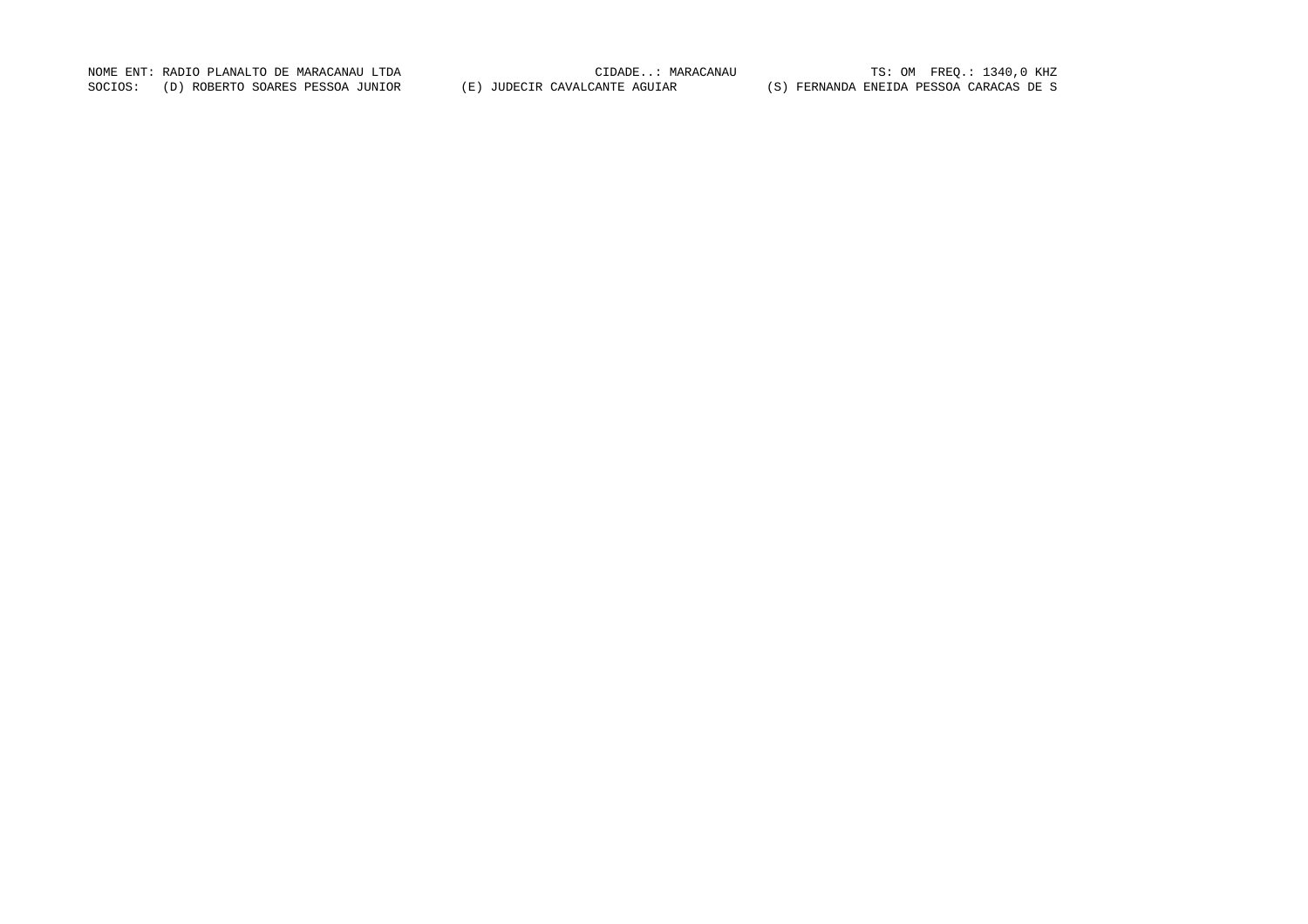|         | MINISTERIO DAS COMUNICACOES - SECRETARIA DE SERVICOS DE COMUN. ELETRONICA<br>RELACAO DOS SOCIOS DAS EMISSORAS DE RADIO E TELEVISAO - CLASSIFICACAO SIGLA UF/CIDADE/ENTIDADE - REL. RCA013 DATA 18/11/2003 |                                                                           |                      | UF: CEARA |                                                                                                        |               | PAGINA              | 42                       |  |
|---------|-----------------------------------------------------------------------------------------------------------------------------------------------------------------------------------------------------------|---------------------------------------------------------------------------|----------------------|-----------|--------------------------------------------------------------------------------------------------------|---------------|---------------------|--------------------------|--|
|         | NOME ENT: RADIO SUCESSO FM LTDA<br>SOCIOS: (S) FRANCISCO AFRANIO LIMA PEIXOTO (D) MIGUEL DIAS DE SOUZA FILHO                                                                                              |                                                                           | CIDADE: MARACANAU    |           | (S) PATRIOLINO RIBEIRO DE SOUZA NETO                                                                   |               | TS: FM CANAL : 234  |                          |  |
|         | NOME ENT: ASSOCIACAO DE COMUNICACAO E EDUCACAO DE MARCO                                                                                                                                                   |                                                                           | CIDADE: MARCO        |           |                                                                                                        | TS: CM FREO.: |                     | 29,2 KHZ                 |  |
|         | NOME ENT: ASSOCIACAO DE COOPERACAO E DESENVOLVIMENTO - ACOOD                                                                                                                                              |                                                                           | CIDADE: MASSAPE      |           |                                                                                                        | TS: CM FREO.: |                     | 29,0 KHZ                 |  |
| SOCIOS: | NOME ENT: RADIO DRAGAO DO NORTE LTDA<br>(S) CESAR CALS DE OLIVEIRA NETO (D) INES HELENA CALS DE OLIVEIRA                                                                                                  |                                                                           | CIDADE: MASSAPE      |           |                                                                                                        |               |                     | TS: OM FREQ.: 1460,0 KHZ |  |
|         | NOME ENT: ASSOCIACAO BENEFICENTE E CULT.COMUNIT.DE MERUOCA - AB                                                                                                                                           |                                                                           | CIDADE: MERUOCA      |           |                                                                                                        | TS: CM FREO.: |                     | 29,0 KHZ                 |  |
|         | NOME ENT: ASSOCIACAO COMUNITARIA JAIME HENRIQUE EUGENIO                                                                                                                                                   |                                                                           | CIDADE: MILAGRES     |           |                                                                                                        | TS: CM FREO.: |                     | 28,5 KHZ                 |  |
|         | NOME ENT: FUNDACAO PRO-DESENVOLVIMENTO DO CARIRI - JULIA LEITE                                                                                                                                            |                                                                           | CIDADE: MILAGRES     |           |                                                                                                        | TS: CM FREO.: |                     | 28,5 KHZ                 |  |
|         | NOME ENT: ASSOCIACAO COMUNITARIA ANA ROBERTO - ACAR                                                                                                                                                       |                                                                           | CIDADE: MISSAO VELHA |           |                                                                                                        | TS: CM FREO.: |                     | 29,0 KHZ                 |  |
|         | NOME ENT: ASSOCIACAO COMUNITARIA DE JAMACARU                                                                                                                                                              |                                                                           | CIDADE: MISSAO VELHA |           |                                                                                                        | TS: CM FREO.: |                     | 29,0 KHZ                 |  |
| SOCIOS: | NOME ENT: RADIO SERTOES DE MOMBACA LTDA<br>(D) JOSE IRAN BENEVIDES VIEIRA (S) FRANCISCO TEIXEIRA DE OLIVEIRA (S) TERTULIANO SOARES E SA<br>(S) JOSE JAIME BENEVIDES                                       |                                                                           | CIDADE: MOMBACA      |           |                                                                                                        |               |                     | TS: OM FREQ.: 1540,0 KHZ |  |
|         | NOME ENT: ASSOCIACAO DOS MORADORES DO PARQUE DE EXPOSICAO CIDADE: MORADA NOVA                                                                                                                             |                                                                           |                      |           |                                                                                                        | TS: CM FREQ.: |                     | 28,5 KHZ                 |  |
| SOCIOS: | NOME ENT: RADIO FM BEIRA RIO LTDA<br>(D) JOSE FLAVIO BRILHANTE DE FREITAS (S) MIGUEL JUNIOR BRILHANTE DE FREITAS (S) JORGE MACEDO FERREIRA                                                                |                                                                           | CIDADE: MORADA NOVA  |           |                                                                                                        |               | TS: FM CANAL : 221  |                          |  |
| SOCIOS: | NOME ENT: RADIO LIBERAL DE MORADA NOVA LTDA<br>(D) JOSE GIRAO DE OLIVEIRA<br>(D) FRANCISCO CLODOMIR ROCHA GIRAO<br>(S) JOSE ARISIO MAIA                                                                   | (S) JOSE UBIRATAN MAIA<br>(S) ANTONIO NOGUEIRA<br>(S) JOSE BRILHANTE NETO | CIDADE: MORADA NOVA  |           | (S) FRANCISCO XAVIER ANDRADE GIRAO<br>(S) FRANCISCO ANDRADE TEOFILO GIRAO<br>(S) FRANCISCO EDSON FILHO |               |                     | TS: OM FREQ.: 1350,0 KHZ |  |
| SOCIOS: | NOME ENT: RADIO UIRAPURU DE MORADA NOVA LTDA<br>(D) MARIA VICTORIA MELLO DE BORBA                                                                                                                         | (D) MANOEL CASTRO FILHO                                                   | CIDADE: MORADA NOVA  |           |                                                                                                        |               |                     | TS: OM FREQ.: 1460,0 KHZ |  |
|         | NOME ENT: ASSOCIACAO COMUNITARIA JOSE TEODORO DE AGUIAR                                                                                                                                                   |                                                                           | CIDADE: MORAUJO      |           |                                                                                                        | TS: CM FREO.: |                     | 28,5 KHZ                 |  |
| SOCIOS: | NOME ENT: RADIO UNIVERSAL DE MORRINHOS LTDA<br>(S) MANOEL AIRTON BRUNO                                                                                                                                    | (D) FRANCISCA ALBA IRENE BRUNO (S) CARLOS ALBERTO ROCHA BRUNO             | CIDADE: MORRINHOS    |           |                                                                                                        |               |                     | TS: OM FREQ.: 1480,0 KHZ |  |
|         | NOME ENT: INSTITUTO DE RADIOD.DE DESENVOLV.COMUNITARIO DE MUCAM                                                                                                                                           |                                                                           | CIDADE: MUCAMBO      |           |                                                                                                        | TS: CM FREQ.: |                     | 28,5 KHZ                 |  |
|         | NOME ENT: ASSOCIACAO DOS MEDITANTES DE GURITIBA                                                                                                                                                           |                                                                           | CIDADE: MULUNGU      |           |                                                                                                        | TS: CM FREQ.: |                     | 28,5 KHZ                 |  |
|         | NOME ENT: ASSOCIACAO DE RADIODIFUSAO COMUNIT. P/O PROGRESSO DE                                                                                                                                            |                                                                           | CIDADE: NOVA OLINDA  |           |                                                                                                        | TS: CM FREO.: |                     | 28,5 KHZ                 |  |
|         | NOME ENT: FUNDACAO CASA GRANDE - MEMORIAL DO HOMEM DO KARIRI                                                                                                                                              |                                                                           | CIDADE: NOVA OLINDA  |           |                                                                                                        | TS: CM FREO.: |                     | 28,5 KHZ                 |  |
|         | NOME ENT: ASSOCIACAO COMUNITARIA PLANALTO TIMBAUBA                                                                                                                                                        |                                                                           | CIDADE: NOVA RUSSAS  |           |                                                                                                        | TS: CM FREQ.: |                     | 28,5 KHZ                 |  |
| SOCIOS: | NOME ENT: FUNDACAO SITONIO DO VALE<br>(E) PEDRO PAULO TAVARES VALE<br>(E) LUIZ AGUIAR VALE                                                                                                                |                                                                           | CIDADE: NOVA RUSSAS  |           | (E) HENRIQUE CESAR TAVARES VALE                                                                        |               | TS: FM CANAL : 277E |                          |  |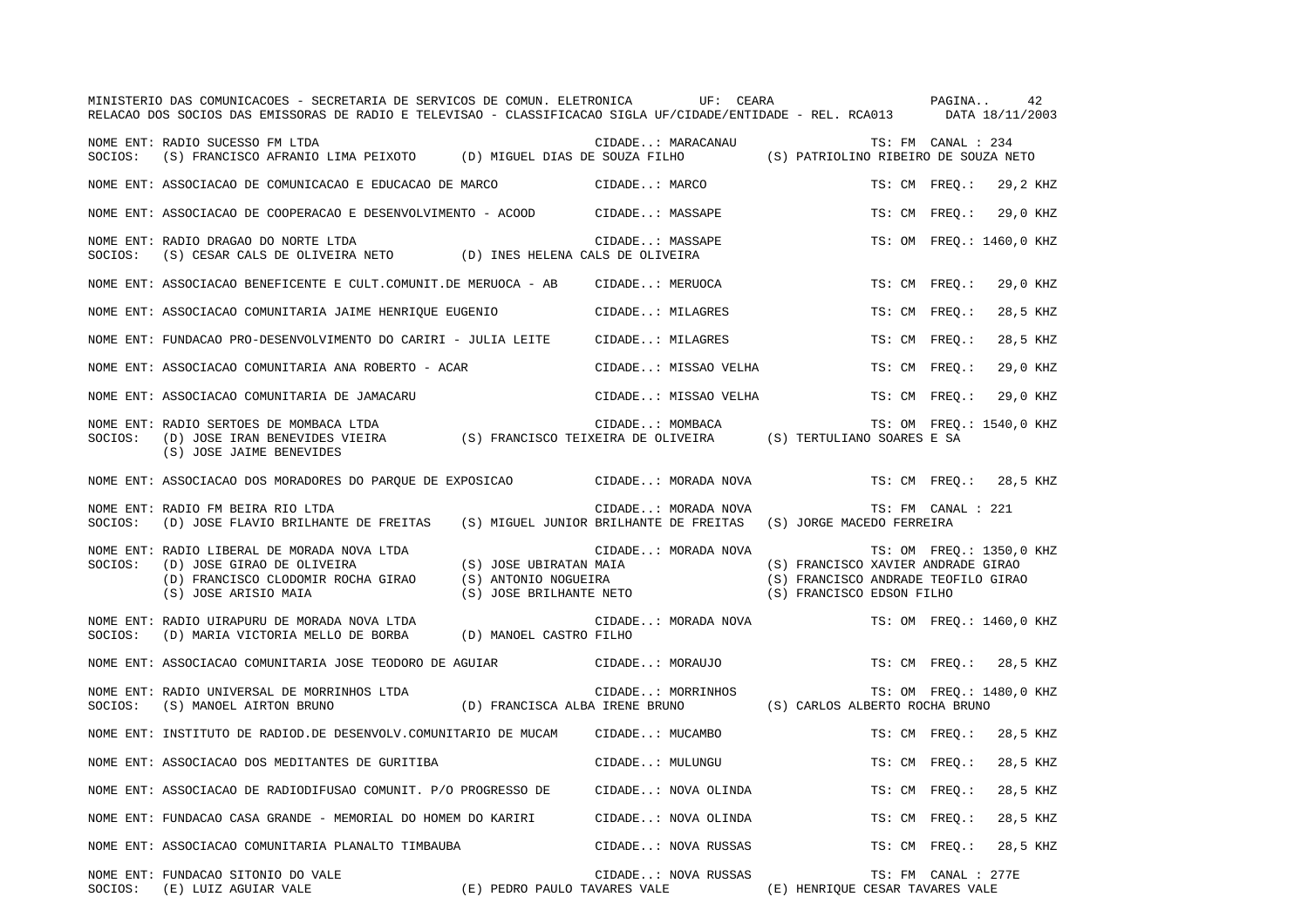(E) LUCILEIDE TAVARES VALE ALENCAR (E) INES TAVARES VALE E MELO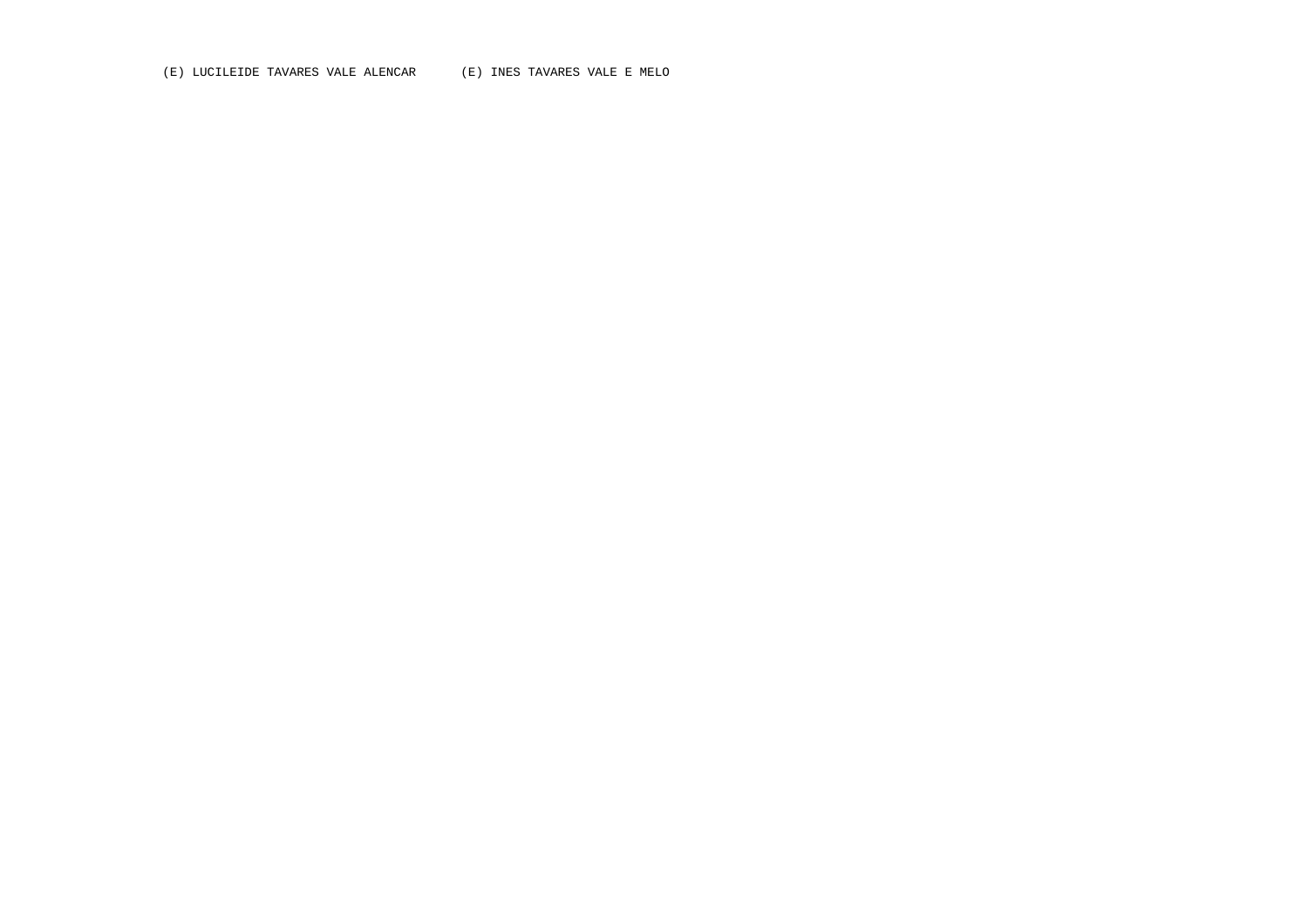|         | MINISTERIO DAS COMUNICACOES - SECRETARIA DE SERVICOS DE COMUN. ELETRONICA UF: CEARA<br>RELACAO DOS SOCIOS DAS EMISSORAS DE RADIO E TELEVISAO - CLASSIFICACAO SIGLA UF/CIDADE/ENTIDADE - REL. RCA013 DATA 18/11/2003  |                             |                  |                      | PAGINA                                                                              |  | 43       |
|---------|----------------------------------------------------------------------------------------------------------------------------------------------------------------------------------------------------------------------|-----------------------------|------------------|----------------------|-------------------------------------------------------------------------------------|--|----------|
|         | TS: OM FREQ.:<br>SOCIOS: (D) LUIZ AGUIAR VALE (D) MARIA JUCILEIDE TAVARES VALE (S) PEDRO PAULO TAVARES VALE<br>(S) HENRIQUE CESAR TAVARES VALE (S) LUCILEIDE TAVARES VALE ALENCAR (S) INES TAVARES VALE E MELO       |                             |                  |                      | CIDADE: NOVA RUSSAS TS: OM FREQ.: 780,0 KHZ                                         |  |          |
| SOCIOS: | NOME ENT: SISTEMA OROS DE RADIO E TELEVISAO LTDA<br>(D) RAIMUNDO FAGNER CANDIDO LOPES                                                                                                                                |                             | CIDADE: OROS     |                      | TS: FM CANAL : 289<br>CIDADE OROS<br>(S) ELISEU BATISTA FILHO (S) ERIBERTO MONTEIRO |  |          |
|         | NOME ENT: ASSOCIACAO CULTURAL DE PACAJUS                                                                                                                                                                             |                             |                  | CIDADE: PACAJUS      | TS: CM FREO.: 28,5 KHZ                                                              |  |          |
| SOCIOS: | NOME ENT: RADIO DIARIO FM LTDA<br>(D) MARIA EUNIDES ALVES CHAVES (S) FRANCISCO JOSE DO AMARAL NETO                                                                                                                   |                             |                  | CIDADE: PACAJUS      | TS: FM CANAL : 236                                                                  |  |          |
| SOCIOS: | NOME ENT: RADIO GUARANY LTDA<br>(D) ANTONIO CLAUDIO GOMES FIGUEIREDO (S) PEDRO JOSE PHILOMENO G. FIGUEIREDO (S) ALBERTO JORGE P. GOMES FIGUEIREDO<br>(S) MIGUEL PHILOMENO G. FIGUEIREDO (S) JOSE WILSON ALVES CHAVES |                             |                  | CIDADE: PACAJUS      | TS: OM FREQ.: 1410,0 KHZ<br>(S) CLAUDIO MOREIRA P. GOMES                            |  |          |
|         | NOME ENT: FUNDACAO EDUCATIVA CULTURAL DE PACATUBA                                                                                                                                                                    |                             |                  | CIDADE: PACATUBA     | TS: CM FREO.: 28,5 KHZ                                                              |  |          |
| SOCIOS: | NOME ENT: FUNDACAO JOSE POSSIDONIO PEIXOTO<br>(E) FRANCISCO DE SOUSA POSSIDONIO (E) GINA MARIA POSSIDONIO PASSOS (E) ENIVALDO FERREIRA POSSIDONIO                                                                    |                             | CIDADE: PACATUBA |                      | TS: FM CANAL : 275E                                                                 |  |          |
| SOCIOS: | NOME ENT: RADIO ARATANHA DE PACATUBA LTDA<br>(S) JOSE JUACY DA CUNHA PINTO                                                                                                                                           |                             |                  |                      | TS: OM FREQ.: 1540,0 KHZ                                                            |  |          |
|         | NOME ENT: ASSOCIACAO PALMACIANA DA COMUNIDADE SEDE - ASPACS CIDADE: PALMACIA                                                                                                                                         |                             |                  |                      | TS: CM FREQ.:                                                                       |  | 28,5 KHZ |
|         | NOME ENT: ASSOCIACAO COMUNIT.PRO CIDADANIA E CULT.DE PARACURU-A CIDADE: PARACURU                                                                                                                                     |                             |                  |                      | TS: CM FREO.:                                                                       |  | 28,5 KHZ |
|         | NOME ENT: RADIO CLARIM DE PALMAS LTDA<br>SOCIOS: (D) LUIZ ANDREU RUBIO                                                                                                                                               | (S) UMBERTO RAMOS DO AMARAL |                  | CIDADE: PARACURU     | TS: FM CANAL : 263                                                                  |  |          |
|         | NOME ENT: RADIO CULTURA DE PARACURU LTDA<br>SOCIOS: (S) LUCIO GONCALO ALCANTARA (D) LUIZ AGUIAR VALE                                                                                                                 |                             |                  | CIDADE: PARACURU     | TS: OM FREQ.: 1150,0 KHZ                                                            |  |          |
|         | NOME ENT: ASSOCIACAO DESENVOLV SOCIAL COMUNICACAO POPULAR DE PA                                                                                                                                                      |                             |                  | CIDADE: PARAIPABA    | TS: CM FREO.:                                                                       |  | 28,5 KHZ |
|         | NOME ENT: ASSOCIACAO DOS MORADORES E PRODUT.RESID.NOS BAIRROS D                                                                                                                                                      |                             | CIDADE: PARAMBU  |                      | TS: CM FREQ.:                                                                       |  | 20,0 KHZ |
|         | NOME ENT: ASSOCIACAO BENEFICENTE FREI DIOGO DE PARAMOTI                                                                                                                                                              |                             |                  | CIDADE: PARAMOTI     | TS: CM FREO.:                                                                       |  | 28,5 KHZ |
|         | NOME ENT: REDE FORTAL DE COMUNICACOES LTDA (D) RUBENS COSTA E SILVA (D) CIDADE.                                                                                                                                      |                             |                  | CIDADE: PEDRA BRANCA | TS: OM FREO.: 1510,0 KHZ                                                            |  |          |
| SOCIOS: | NOME ENT: FUNDACAO SAO FRANCISCO<br>(E) JUAREZ DONATO DA SILVA (E) MARIA AMELIA AZEVEDO LIMA (E) ANTONIO ERINALDO VENANCIO PINHEIRO<br>(E) MARIA DAS DORES VIEIRA DA SILVA                                           |                             |                  |                      | CIDADE: PEDRA BRANCA(MINEIROLANDI TS: FM CANAL : 235E                               |  |          |
|         | NOME ENT: ASS. COMUNIT. DOS MORADORES DO BAIRRO QUINZE DE NOVEM CIDADE: PENTECOSTE                                                                                                                                   |                             |                  |                      | TS: CM FREQ.:                                                                       |  | 28,5 KHZ |
| SOCIOS: | NOME ENT: RADIO DIFUSORA VALE DO CURU LTDA<br>(D) ANTONIO DA MOTA BRITO (S) JOSE GOMES DA SILVA<br>(S) ISAC SOMBRA RODRIGUES (S) ANTONIO BRAGA DE OLIVEIRA                                                           |                             |                  | CIDADE: PENTECOSTE   | TS: OM FREQ.: 1560,0 KHZ<br>(S) RAIMUNDO GOMES DA SILVA                             |  |          |
|         | NOME ENT: ASS.COMUN. P/O DESENV. DA CULT., EDUC. E DESPORTO DE                                                                                                                                                       |                             | CIDADE: PEREIRO  |                      | TS: CM FREO.:                                                                       |  | 28,5 KHZ |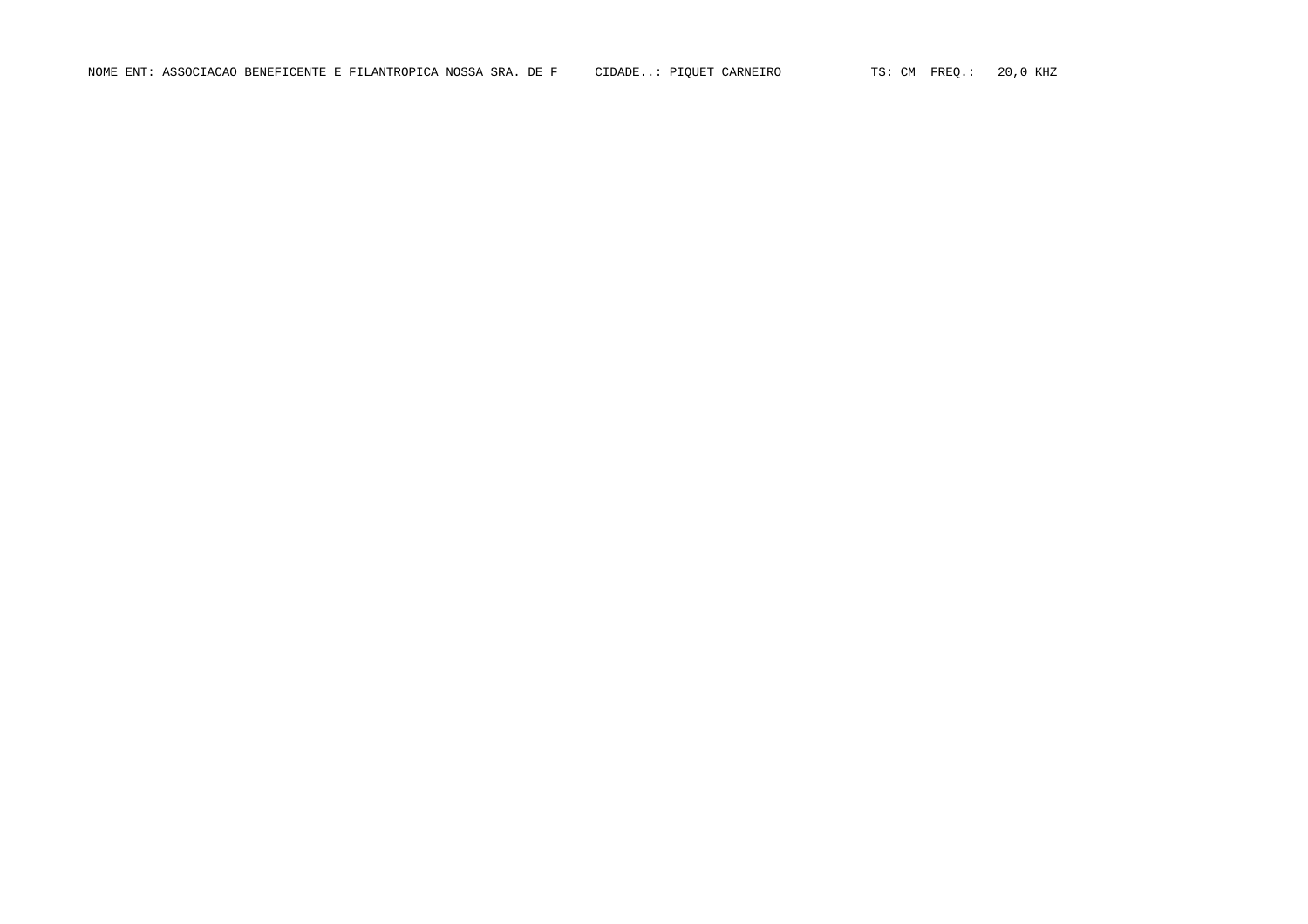|         | MINISTERIO DAS COMUNICACOES - SECRETARIA DE SERVICOS DE COMUN. ELETRONICA UF: CEARA<br>RELACAO DOS SOCIOS DAS EMISSORAS DE RADIO E TELEVISAO - CLASSIFICACAO SIGLA UF/CIDADE/ENTIDADE - REL. RCA013 DATA 18/11/2003                                                                                           |                                                   |                     | PAGINA             | 44                       |
|---------|---------------------------------------------------------------------------------------------------------------------------------------------------------------------------------------------------------------------------------------------------------------------------------------------------------------|---------------------------------------------------|---------------------|--------------------|--------------------------|
|         | NOME ENT: SAICP-SOCIEDADE DE ASSIST.AO IDOSO E COMUNIDADES DE P CIDADE: PORTEIRAS                                                                                                                                                                                                                             |                                                   |                     | TS: CM FREQ.:      | 28,5 KHZ                 |
|         | NOME ENT: FUNDACAO JEAN CAVALCANTE                                                                                                                                                                                                                                                                            | CIDADE: POTIRETAMA                                |                     | TS: CM FREO.:      | 28,5 KHZ                 |
|         | NOME ENT: ASSOCIACAO FRATERNAL DE QUIXADA - AFRAQ                                                                                                                                                                                                                                                             | CIDADE: QUIXADA                                   | TS: CM FREO.:       |                    | 28,5 KHZ                 |
| SOCIOS: | NOME ENT: FUNDACAO JOAO RICARDO SILVEIRA                                                                                                                                                                                                                                                                      |                                                   | TS: FM CANAL : 290E |                    |                          |
|         | NOME ENT: RADIO CULTURA DE QUIXADA LTDA<br>SOCIOS: (D) LUIZ ORLANDO DE LIMA (S) VICENTE GONCALVES ALBUQUERQUE (S) PAULO DE ALMEIDA MEDEIROS                                                                                                                                                                   |                                                   |                     |                    | TS: OM FREQ.: 1080,0 KHZ |
|         | NOME ENT: RADIO MONOLITOS DE QUIXADA LTDA<br>SOCIOS: (D) LUIZA DE MARILAC ARAUJO SILVEIRA (S) JOSE EVERARDO SILVEIRA                                                                                                                                                                                          | CIDADE: QUIXADA                                   |                     |                    | TS: OM FREO.: 970,0 KHZ  |
| SOCIOS: | NOME ENT: SISTEMA INTEGRADO DE RADIO LTDA<br>(S) ANA AMELIA GUIMARAES SAMPAIO (D) ADALBERTO MOTA MACHADO                                                                                                                                                                                                      | CIDADE: QUIXADA                                   |                     | TS: FM CANAL : 244 |                          |
| SOCIOS: | NOME ENT: RADIO CAMPO MAIOR DE QUIXERAMOBIM LTDA<br>$(\texttt{S}) \text{ LEORNE MENESCALB BELEM DE HOLANDA} \qquad (\texttt{S}) \text{ ALVARO DE ARAUJO CARNEIRO} \qquad (\texttt{D}) \text{ ALFREDO ALMELDA MACHADO} \qquad (\texttt{S}) \text{ ANTONIO ALMELDA MACHADO}$                                    | CIDADE: QUIXERAMOBIM TS: OM FREQ.: 840,0 KHZ      |                     |                    |                          |
|         |                                                                                                                                                                                                                                                                                                               | (*) CIDADE: QUIXERAMOBIM TS: OM FREQ.: 1450,0 KHZ |                     |                    |                          |
|         | NOME ENT: ASSOCIACAO COMUNITARIA ANTONIO VIDAL DE OLIVEIRA CIDADE: QUIXERE                                                                                                                                                                                                                                    |                                                   |                     | TS: CM FREO.:      | 28,5 KHZ                 |
|         | NOME ENT: ASSOCIACAO COMUNITARIA JOSE JOAQUIM DA SILVA DE VILA CIDADE: QUIXERE                                                                                                                                                                                                                                |                                                   |                     | TS: CM FREO.:      | 28,5 KHZ                 |
|         | NOME ENT: FUNDACAO BENEFICENTE ROSAL DA LIBERDADE                                                                                                                                                                                                                                                             | CIDADE: REDENCAO                                  |                     | TS: CM FREO.:      | 28,5 KHZ                 |
| SOCIOS: | RADIO FM CANAVIAL LTDA<br>(D) ERNANI DE ALMEIDA JACO (S) JOSE DE OLIVEIRA JACO (S) SEBASTIAO PAULINO DE FREITAS<br>(S) JUDICAEL DE ALMEIDA JACO (S) FLAVIO CHAGAS BOMFIM JUNIOR (S) PAULO ROBERTO DE ALMEIDA JACO (S) ANTONIO DE A<br>NOME ENT: RADIO FM CANAVIAL LTDA<br>(S) LIANI MARIA BRAGA JACO LOMANACO |                                                   |                     |                    |                          |
|         | NOME ENT: ASSOCIACAO BENEFICENTE DOM LINO - ABDL                                                                                                                                                                                                                                                              | CIDADE: RUSSAS                                    |                     | TS: CM FREO.:      | 28,5 KHZ                 |
|         | NOME ENT: ASSOCIACAO COMUNITARIA DE JARDIM DE SAO JOSE                                                                                                                                                                                                                                                        | CIDADE: RUSSAS                                    |                     | TS: CM FREQ.:      | 28,5 KHZ                 |
|         | NOME ENT: ASSOCIACAO COMUNITARIA RIO JAGUARIBE                                                                                                                                                                                                                                                                | CIDADE: RUSSAS                                    |                     | TS: CM FREQ.:      | 28,5 KHZ                 |
|         | NOME ENT: RADIO PROGRESSO DE RUSSAS LTDA<br>SOCIOS: (D) JAIME MACHADO DA PONTE FILHO (S) ELIANE PARENTE MACHADO                                                                                                                                                                                               | CIDADE: RUSSAS                                    |                     |                    | TS: OM FREQ.: 1140,0 KHZ |
|         | NOME ENT: FUNDACAO IZELDA CUNHA BRAGA                                                                                                                                                                                                                                                                         | CIDADE: SANTA QUITERIA                            |                     | TS: CM FREO.:      | 20,0 KHZ                 |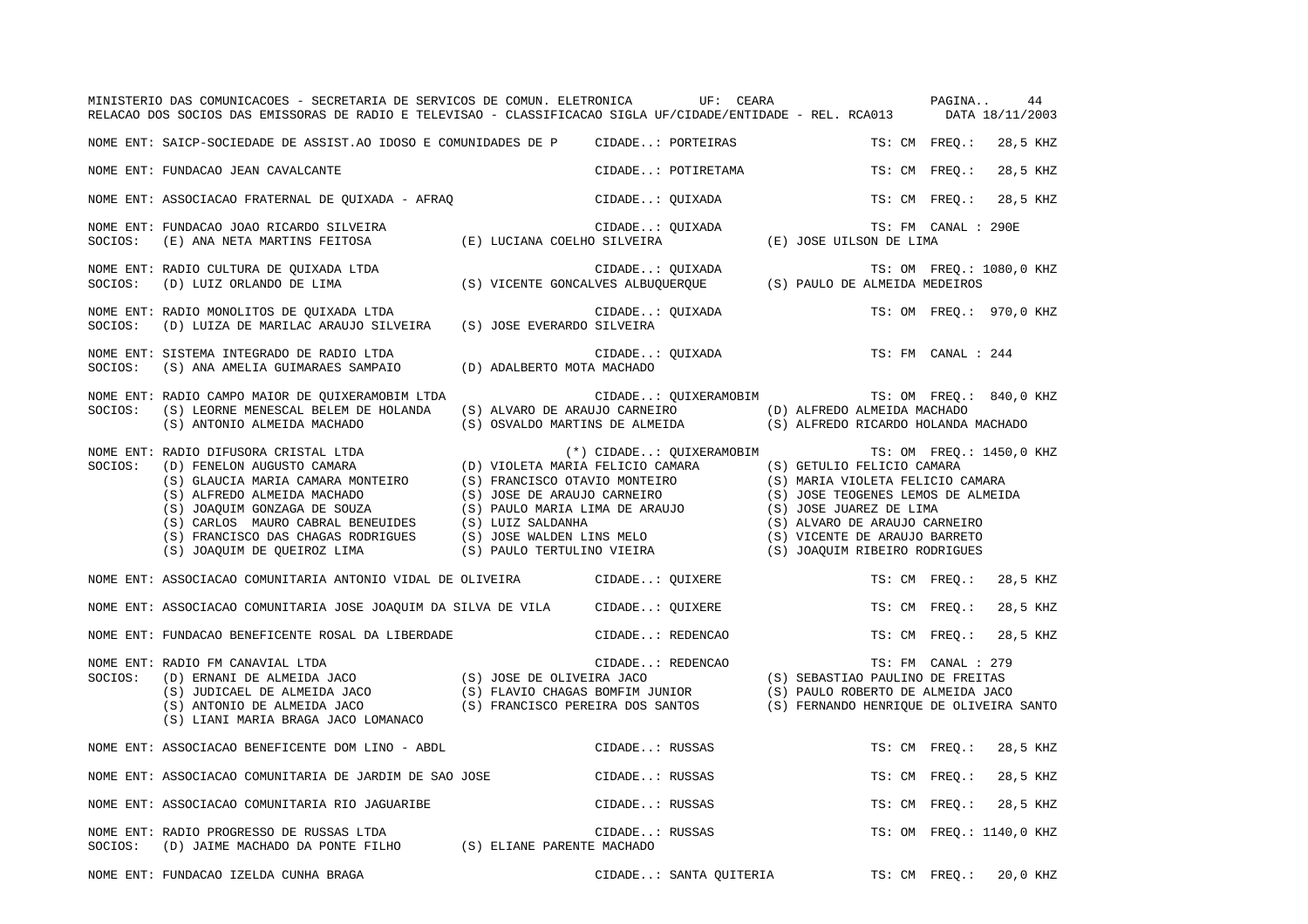| MINISTERIO DAS COMUNICACOES - SECRETARIA DE SERVICOS DE COMUN. ELETRONICA UF: CEARA COMUNICACIONA<br>RELACAO DOS SOCIOS DAS EMISSORAS DE RADIO E TELEVISAO - CLASSIFICACAO SIGLA UF/CIDADE/ENTIDADE - REL. RCA013 DATA 18/11/2003                                               |                                                     | 45                       |
|---------------------------------------------------------------------------------------------------------------------------------------------------------------------------------------------------------------------------------------------------------------------------------|-----------------------------------------------------|--------------------------|
| NOME ENT: RADIO ITATAIA DE SANTA QUITERIA LTDA<br>SOCIOS: (D) RAIMUNDO MARTINS NETO (D) JOAO BOSCO BRECKENFEELD BASTOS (D) RUY LOPES PEREIRA<br>(D) FRANCISCO MIRACI P MARTINS (S) JOSE HAROLDO MAGALHAES MARTINS (S) JOAO PARENTE M                                            |                                                     |                          |
| NOME ENT: ASSOCIACAO COMUNITARIA 26 DE JULHO                                                                                                                                                                                                                                    | CIDADE: SANTANA DO CARIRI TS: CM FREQ.: 28,5 KHZ    |                          |
|                                                                                                                                                                                                                                                                                 | $(*)$ CIDADE: SAO BENEDITO TS: OM FREQ.: 1510,0 KHZ |                          |
| NOME ENT: RADIO TABAJARA DE SAO BENEDITO LTDA (D) BUENO AMARAL BANHOS (S) JOSE WELLINGTON BANHOS DIAS<br>SOCIOS: (S) MAURILIO BANHOS DIAS (D) BUENO AMARAL BANHOS (S) JOSE WELLINGTON BANHOS DIAS (S) LOURIVAL AMARAL BANHOS                                                    |                                                     |                          |
| NOME ENT: RADIO SAO GONCALO FM LTDA<br>SOCIOS: (D) LUIZ GALBA XIMENES AGUIAR FILHO (S) VIVIAN NICOLLE BARBOSA DE ALCANTARA                                                                                                                                                      | CIDADE: SAO GONCALO DO AMARANTE TS: FM CANAL : 232  |                          |
| NOME ENT: ASSOCIACAO DE RADIODIFUSAO DO VALE DO CURU CIDADE: SAO LUIS DO CURU TS: CM FREQ.: 28,5 KHZ                                                                                                                                                                            |                                                     |                          |
| NOME ENT: ASSOCIACAO DOS MORADORES DO ALTO DO BODE                                                                                                                                                                                                                              | CIDADE: SENADOR POMPEU TS: CM FREQ.: 20,0 KHZ       |                          |
| NOME ENT: RADIO PATU DE SENADOR POMPEU LTDA<br>SOCIOS: (S) RICARDO VARANDAS COELHO (S) ALEXANDRE HORTENCIO LEITE VIANA (D) ANGELICA CRISTIANE VIEIRA ZICA                                                                                                                       |                                                     |                          |
| NOME ENT: RADIO SERTAO CENTRAL LTDA<br>SOCIOS: (D) VILMA VARANDAS COELHO (S) FRANCISCO FONSECA COELHO (S) FRANCISO (S) FRANCISCO FONSECA COELHO JUNIOR                                                                                                                          | CIDADE: SENADOR POMPEU TS: OM FREQ.: 1570,0 KHZ     |                          |
| NOME ENT: ASSOCIACAO SOBRALENSE BENEFIC.E CULTURAL COMUNITARIA- CIDADE: SOBRAL                                                                                                                                                                                                  |                                                     | TS: CM FREO.: 29,0 KHZ   |
| .<br>NOME ENT: FUNDACAO DE RADIODIFUSAO EDUCATIVA N. SENHORA MILAGRO     CIDADE: SOBRAL                         TS: FM<br>SOCIOS:   (E) ANTONIO DONIZETE ARRUDA LINHARES    (E) FRANCISCO LUZENOR DE OLIVEIRA         (E) SILVINO                                               |                                                     | TS: FM CANAL : 286E      |
| NOME ENT: HIDROS COMUNICACOES LTDA<br>SOCIOS: (D) MANOEL FRANCISCO DAS CHAGAS NETO (D) RICARDO JOSE DAS CHAGAS CARNEIRO (D) SEBASTIAO DA PONTE ALBUQUERQUE<br>NOME ENT: HIDROS COMUNICACOES LTDA<br>(D) JOSE TUPINAMBA FROTA GOMES CAPOTE (D) VICENTE JORGE ESPINDOLA RODRIGUES |                                                     | TS: OM FREQ.: 1320,0 KHZ |
| NOME ENT: RADIO ASSUNCAO CEARENSE LTDA<br>SOCIOS:   (S) MOESIO LOIOLA MELO                           (D) SABINO LOIOLA DE MELO                (D) MARIA AUXILIADORA MELO FEIJAO                                                                                                 |                                                     |                          |
| NOME ENT: RADIO EDUCADORA DO NORDESTE E CORREIO DA SEMANA LTDA CIDADE: SOBRAL<br>SOCIOS: (S) WALFRIDO TEIXEIRA VIEIRA (D) ALDO DE CILLO PAGOTTO                                                                                                                                 |                                                     | TS: OM FREO.: 950,0 KHZ  |
| NOME ENT: RADIO TUPINAMBA DE SOBRAL LTDA (S) PAULO DE TARSO LUSTOSA DA COSTA SOCIOS: (D) ANTONIO TORQUATO ARAUJO                                                                                                                                                                | CIDADE: SOBRAL                                      | TS: FM CANAL : 241       |
|                                                                                                                                                                                                                                                                                 | CIDADE: SOBRAL                                      | TS: OM FREQ.: 1120,0 KHZ |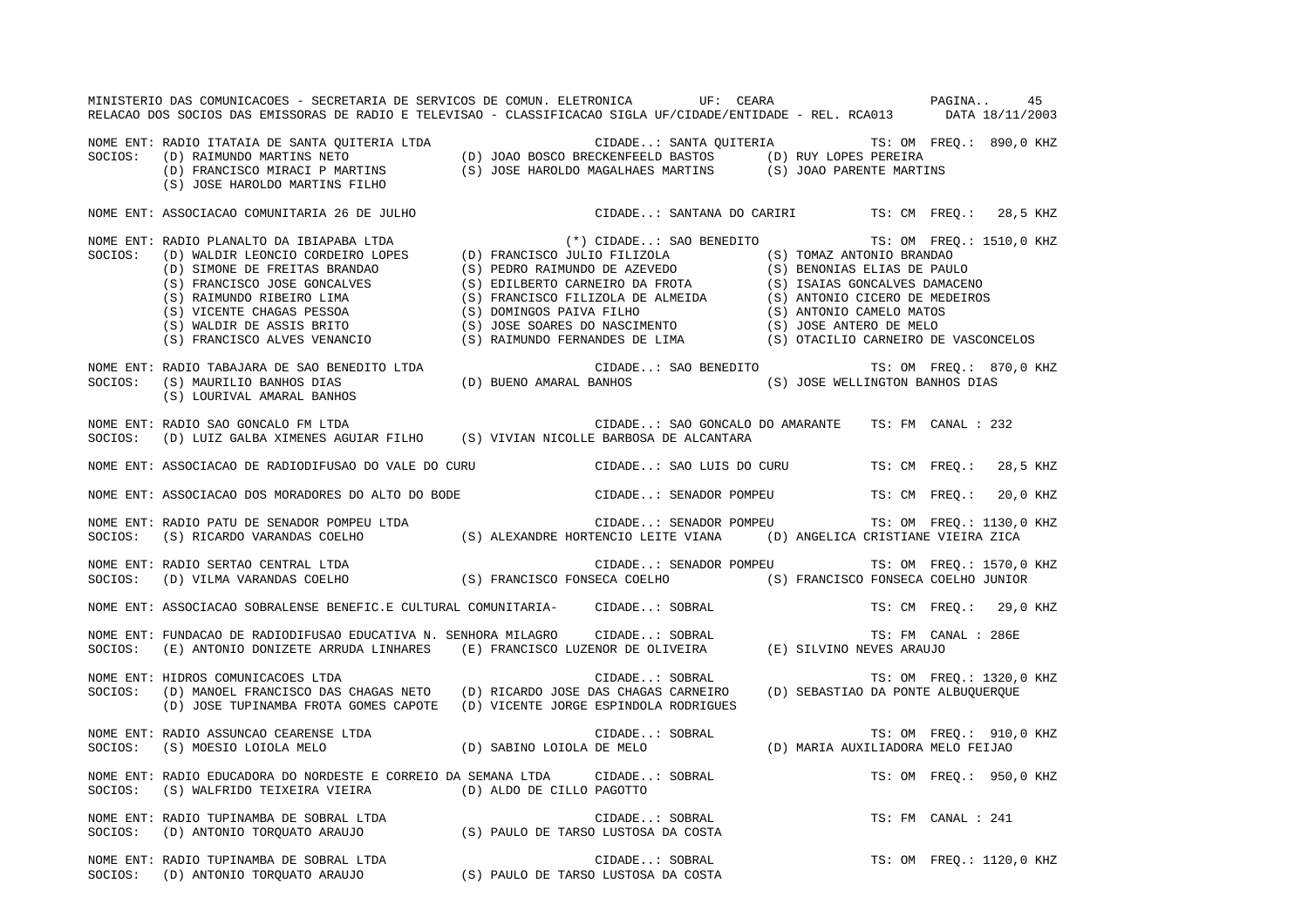|         | MINISTERIO DAS COMUNICACOES - SECRETARIA DE SERVICOS DE COMUN. ELETRONICA<br>RELACAO DOS SOCIOS DAS EMISSORAS DE RADIO E TELEVISAO - CLASSIFICACAO SIGLA UF/CIDADE/ENTIDADE - REL. RCA013 DATA 18/11/2003 | UF: CEARA                                                             |                                                                 | PAGINA | 46                       |
|---------|-----------------------------------------------------------------------------------------------------------------------------------------------------------------------------------------------------------|-----------------------------------------------------------------------|-----------------------------------------------------------------|--------|--------------------------|
| SOCIOS: | NOME ENT: RADIO DIFUSORA DE SOLONOPOLE LTDA<br>(D) JOAO UILTON NOGUEIRA LANDIM (S) LUIZ PINHEIRO LANDIM<br>(S) CARLOS HENRIOUE GUEDES NOGUEIRA (D) JOSE ATUALPA PINHEIRO LANDIM                           | CIDADE: SOLONOPOLE                                                    | (D) ADERSON MAIA NOGUEIRA<br>(D) JOAO RODRIGUES PINHEIRO LANDIM |        | TS: OM FREO.: 1520,0 KHZ |
|         | NOME ENT: RADIO COMUNITARIA N'ATIVA FM DE TABULEIRO DO NORTE                                                                                                                                              | CIDADE: TABULEIRO DO NORTE                                            | TS: CM FREQ.:                                                   |        | 28,5 KHZ                 |
|         | NOME ENT: ASSOCIACAO DOS MORADORES DO BAIRRO MONTE CASTELO                                                                                                                                                | CIDADE: TAMBORIL                                                      | TS: CM FREO.:                                                   |        | 29,0 KHZ                 |
|         | NOME ENT: RADIO FM RIO ACARAU DE TAMBORIL LTDA                                                                                                                                                            | CIDADE: TAMBORIL                                                      | TS: FM CANAL : 232                                              |        |                          |
|         | NOME ENT: ASSOCIACAO DE DESENVOLVIVIMENTO URBANO DE TARRAFAS-CE                                                                                                                                           | CIDADE: TARRAFAS                                                      | TS: CM FREO.:                                                   |        | 28,5 KHZ                 |
|         | NOME ENT: ASSOCIACAO COMUNITARIA DE JOANINHA                                                                                                                                                              | CIDADE: TAUA                                                          | TS: CM FREO.:                                                   |        | 20,0 KHZ                 |
| SOCIOS: | NOME ENT: RADIO CULTURA DOS INHAMUNS LTDA<br>(S) JULIO GONCALVES REGO                                                                                                                                     | CIDADE: TAUA<br>(D) FRANCISCO DE ASSIS LEMOS DIAS (D) JOSE REGO FILHO |                                                                 |        | TS: OM FREQ.: 960,0 KHZ  |
| SOCIOS: | NOME ENT: RADIO DIFUSORA DOS INHAMUNS LTDA<br>(S) ANTONIO GOMES DA SILVA CAMARA<br>(S) JOAQUIM DE SOUZA BASTOS<br>(S) MANOEL DE ALMEIDA NETO<br>(S) GENESIO RODRIGUES DE LOIOLA                           | CIDADE: TAUA<br>(D) JOSE OSIMO DA SILVA CAMARA FILHO                  | (S) DOMINGOS GOMES DE AGUIAR<br>(S) FRANCISCO NOCRATO SOARES    |        | TS: OM FREO.: 1100,0 KHZ |
|         | NOME ENT: ASSOCIACAO COMUNITARIA RITA MOTA MATOS                                                                                                                                                          | CIDADE: TEJUCUOCA                                                     | TS: CM FREO.:                                                   |        | 28,5 KHZ                 |
|         | NOME ENT: ASSOCIACAO COMUNITARIA SAO PEDRO                                                                                                                                                                | CIDADE: TEJUCUOCA                                                     | TS: CM FREO.:                                                   |        | 28,5 KHZ                 |
|         | NOME ENT: ASSOCIACAO DE DESENVOLVIMENTO COMUNITARIO DE TIANGUA                                                                                                                                            | CIDADE: TIANGUA                                                       | TS: CM FREQ.:                                                   |        | 28,5 KHZ                 |
| SOCIOS: | NOME ENT: RADIO SANT'ANA DE TIANGUA LTDA<br>(D) TIBURCIO GONCALVES DE PAULA (S) FRANCISCO F. DE PAULA BEZERRIL                                                                                            | CIDADE: TIANGUA                                                       | (S) LUIZ GONZAGA ARAGAO AGUIAR                                  |        | TS: OM FREO.: 1540,0 KHZ |
|         | NOME ENT: ASSOCIACAO DE RADIODIF. RESGATE A CULTURA DO RIO DAS                                                                                                                                            | CIDADE: TRAIRI                                                        | TS: CM FREQ.:                                                   |        | 28,5 KHZ                 |
|         | NOME ENT: ASSOCIACAO COMUNITARIA SAO PEDRO DE ALCANTARA DE UBAJ                                                                                                                                           | CIDADE: UBAJARA                                                       | TS: CM FREQ.:                                                   |        | 28,5 KHZ                 |
|         | NOME ENT: ASSOCIACAO COMUNITARIA DO CRUZEIRO                                                                                                                                                              | CIDADE: UMIRIM                                                        | TS: CM FREO.:                                                   |        | 28,5 KHZ                 |
|         | NOME ENT: ASSOCIACAO DE MORADORES DO ITAMARATI                                                                                                                                                            | CIDADE: URUBURETAMA                                                   | TS: CM FREO.:                                                   |        | 28,5 KHZ                 |
|         | NOME ENT: AUDS - ASSOCIACAO URUOQUENSE DE DESENVOLV. E SOLIDARI                                                                                                                                           | CIDADE: URUOCA                                                        | TS: CM FREO.:                                                   |        | 28,5 KHZ                 |
|         | NOME ENT: ASSOCIACAO COMUNITARIA PARA O PROGRESSO DE VARZEA ALE                                                                                                                                           | CIDADE: VARZEA ALEGRE                                                 | TS: CM FREQ.:                                                   |        | 28,5 KHZ                 |
| SOCIOS: | NOME ENT: RADIO CULTURA DE VARZEA ALEGRE LTDA<br>(D) JOSE ADELGIDES BASTOS<br>(D) MARIA CANDICE DINIZ SATIRO<br>$(0)$ post dopper perpetral                                                               | CIDADE: VARZEA ALEGRE<br>(S) PEDRO SATIRO                             |                                                                 |        | TS: OM FREO.: 670,0 KHZ  |

(S) ROSA CORREA FERREIRA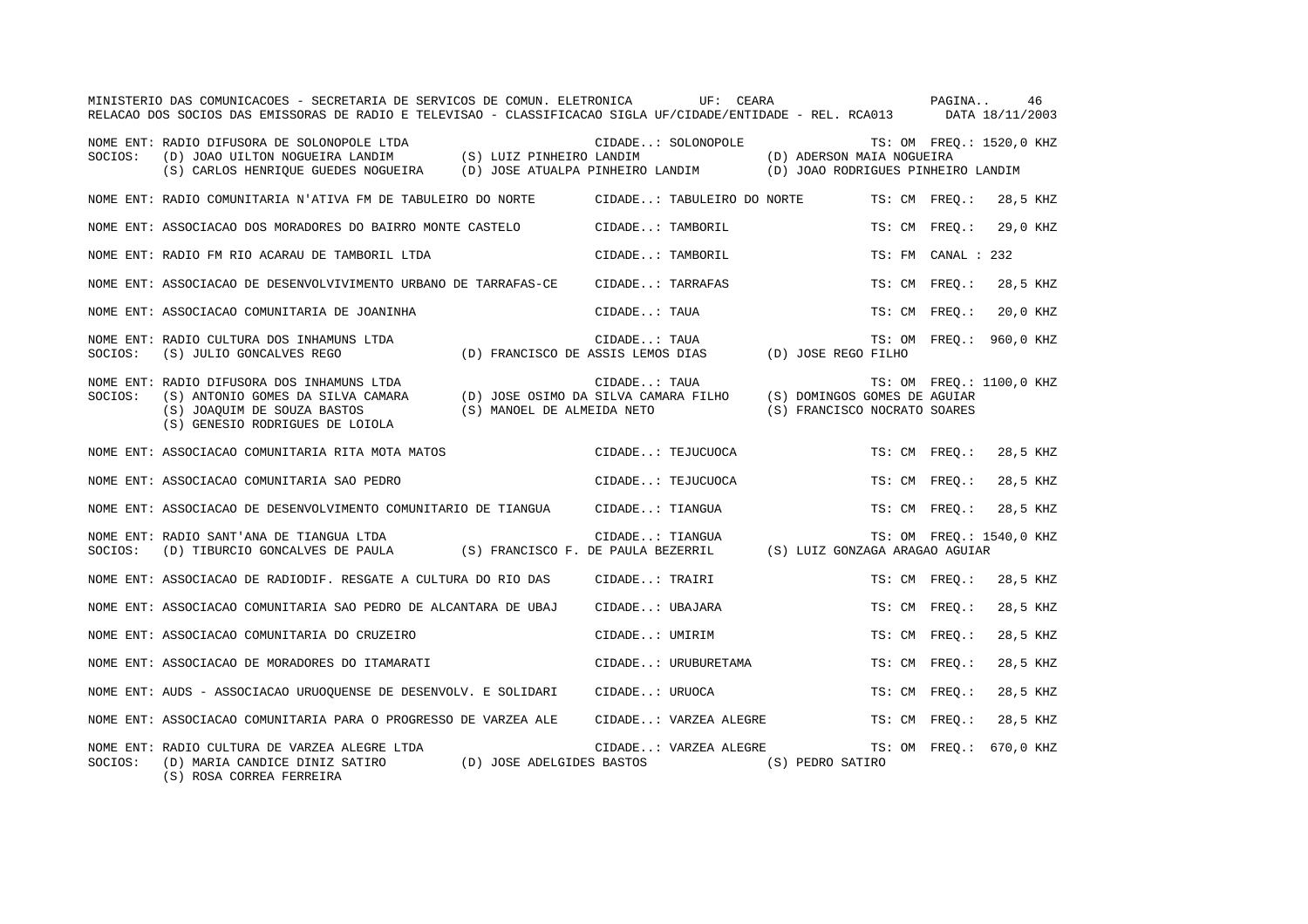|         | MINISTERIO DAS COMUNICACOES - SECRETARIA DE SERVICOS DE COMUN. ELETRONICA UF: DISTRITO FEDERAL PAGINA<br>RELACAO DOS SOCIOS DAS EMISSORAS DE RADIO E TELEVISAO - CLASSIFICACAO SIGLA UF/CIDADE/ENTIDADE - REL. RCA013 DATA 18/11/2003 |                                   |                                                     |                                      | 47                        |
|---------|---------------------------------------------------------------------------------------------------------------------------------------------------------------------------------------------------------------------------------------|-----------------------------------|-----------------------------------------------------|--------------------------------------|---------------------------|
|         | NOME ENT: ANTENA UM RADIODIFUSAO LTDA<br>SOCIOS: (D) ORLANDO NEGRAO JUNIOR                                                                                                                                                            | (S) AMIRA NEGRAO                  | CIDADE: BRASILIA                                    |                                      | TS: FM CANAL : 229        |
|         | NOME ENT: ASS. COMUNIT. DOS MORAD. DAS QNM 18 A 26 DE CEILANDIA N                                                                                                                                                                     |                                   | CIDADE: BRASILIA                                    |                                      | TS: CM FREQ.:<br>28,5 KHZ |
|         | NOME ENT: ASS.COMUNIT.AVE BRANCA P/O DESENV.SOC., CULT.E ARTIST.                                                                                                                                                                      |                                   | CIDADE: BRASILIA                                    |                                      | TS: CM FREO.:<br>28,5 KHZ |
|         | NOME ENT: ASSOCAICAO DOS CANDANGOS DO PARANOA - ACP                                                                                                                                                                                   |                                   | CIDADE: BRASILIA                                    |                                      | TS: CM FREO.:<br>28,5 KHZ |
|         | NOME ENT: ASSOCIACAO COMUNITARIA DE COMUNICACAO E CULTURA DO GA                                                                                                                                                                       |                                   | CIDADE: BRASILIA                                    |                                      | TS: CM FREO.:<br>28,5 KHZ |
|         | NOME ENT: ASSOCIACAO COMUNITARIA DE RADIODIFUSAO DE SAMAMBAIA-D                                                                                                                                                                       |                                   | CIDADE: BRASILIA                                    |                                      | 28,5 KHZ<br>TS: CM FREQ.: |
|         | NOME ENT: ASSOCIACAO COMUNITARIA DO PARANOA                                                                                                                                                                                           |                                   | CIDADE: BRASILIA                                    |                                      | TS: CM FREO.:<br>28,5 KHZ |
|         | NOME ENT: ASSOCIACAO COMUNITARIA PRO VIDA DE SOBRADINHO                                                                                                                                                                               |                                   | CIDADE: BRASILIA                                    |                                      | TS: CM FREO.:<br>28,5 KHZ |
|         | NOME ENT: ASSOCIACAO DE ASSISTENCIA SOCIAL - CASA DA BENCAO                                                                                                                                                                           |                                   | CIDADE: BRASILIA                                    |                                      | TS: CM FREO.:<br>28,5 KHZ |
|         | NOME ENT: ASSOCIACAO REGIONAL DE AMIGOS E MORADORES DO CRUZEIRO                                                                                                                                                                       |                                   | CIDADE: BRASILIA                                    |                                      | TS: CM FREO.:<br>28,5 KHZ |
| SOCIOS: | NOME ENT: BRASILIA COMUNICACAO LTDA<br>(D) LINO MARTINS PINTO                                                                                                                                                                         | (D) LUIZ ESTEVAO DE OLIVEIRA NETO | CIDADE: BRASILIA                                    |                                      | TS: FM CANAL : 281        |
|         | NOME ENT: BRASILIA SUPER RADIO FM LTDA (D) BENEDITO GAROFALO<br>(D) MARIO MIGUEL NICOLA GAROFALO                                                                                                                                      |                                   | CIDADE: BRASILIA                                    | (D) IVO STEFFEN                      | TS: FM CANAL : 210        |
| SOCIOS: | NOME ENT: CABLE-LINK OPERADORA DE SINAIS DE TV A CABO LTDA<br>(D) LUCIANA DI GENIO BARBOSA (S) SILVIA DI GENIO BARBOSA                                                                                                                |                                   | CIDADE: BRASILIA                                    |                                      | TS: TV CANAL : 17         |
| SOCIOS: | NOME ENT: CAMARA DOS DEPUTADOS<br>(E) ADELMAR SILVEIRA SABINO                                                                                                                                                                         |                                   | CIDADE: BRASILIA                                    |                                      | TS: TV CANAL : 27         |
| SOCIOS: | NOME ENT: CAMARA DOS DEPUTADOS<br>(E) ADELMAR SILVEIRA SABINO                                                                                                                                                                         |                                   | CIDADE: BRASILIA                                    |                                      | TS: FM CANAL : 245        |
| SOCIOS: | NOME ENT: FUNDACAO CULTURAL DO DISTRITO FEDERAL<br>(E) D'ALEMBERT JORGE JACCOUD                                                                                                                                                       | (E) REYNALDO JARDIM SILVEIRA      | CIDADE: BRASILIA                                    | (E) PAULO CABRAL JUNIOR              | TS: FM CANAL : 265E       |
| SOCIOS: | NOME ENT: FUNDACAO CULTURAL EXERCITO BRASILEIRO<br>(E) FLAVIO ANTONIO ARTUR OSCAR ALCIDES (E) ALVARO AUGUSTO ALVES PINTO<br>(E) SERGIO ROBERTO DENTINO MORGADO                                                                        |                                   | CIDADE: BRASILIA                                    | (E) ANTONIO CARLOS MORGADO DE CASTRO | TS: FM CANAL : 254E       |
| SOCIOS: | NOME ENT: FUNDACAO RAINHA DA PAZ<br>(E) FRANCISCO JULHO DE SOUZA (E) CARMEN LUCIA DE FREITAS SARTORI (E) MARIA APARECIDA DAS DORES SILVA<br>(E) WILMAR MACHADO DA SILVA FILHO                                                         |                                   | CIDADE: BRASILIA                                    |                                      | TS: FM CANAL : 277E       |
| SOCIOS: | NOME ENT: FUNDACAO RAINHA DA PAZ<br>(E) FRANCISCO JULHO DE SOUZA (E) CARMEN LUCIA DE FREITAS SARTORI (E) MARIA APARECIDA DAS DORES SILVA<br>(E) WILMAR MACHADO DA SILVA FILHO                                                         |                                   | CIDADE: BRASILIA                                    |                                      | TS: OM FREQ.: 710,0 KHZ   |
| SOCIOS: | NOME ENT: FUNDACAO SARA NOSSA TERRA<br>(E) JURACI PERICO                                                                                                                                                                              |                                   | CIDADE: BRASILIA<br>(E) PRISCILA DE BRITO RODOVALHO | (E) GERALDO OSORIO DE ALCANTARA      | TS: TV CANAL : 30 E       |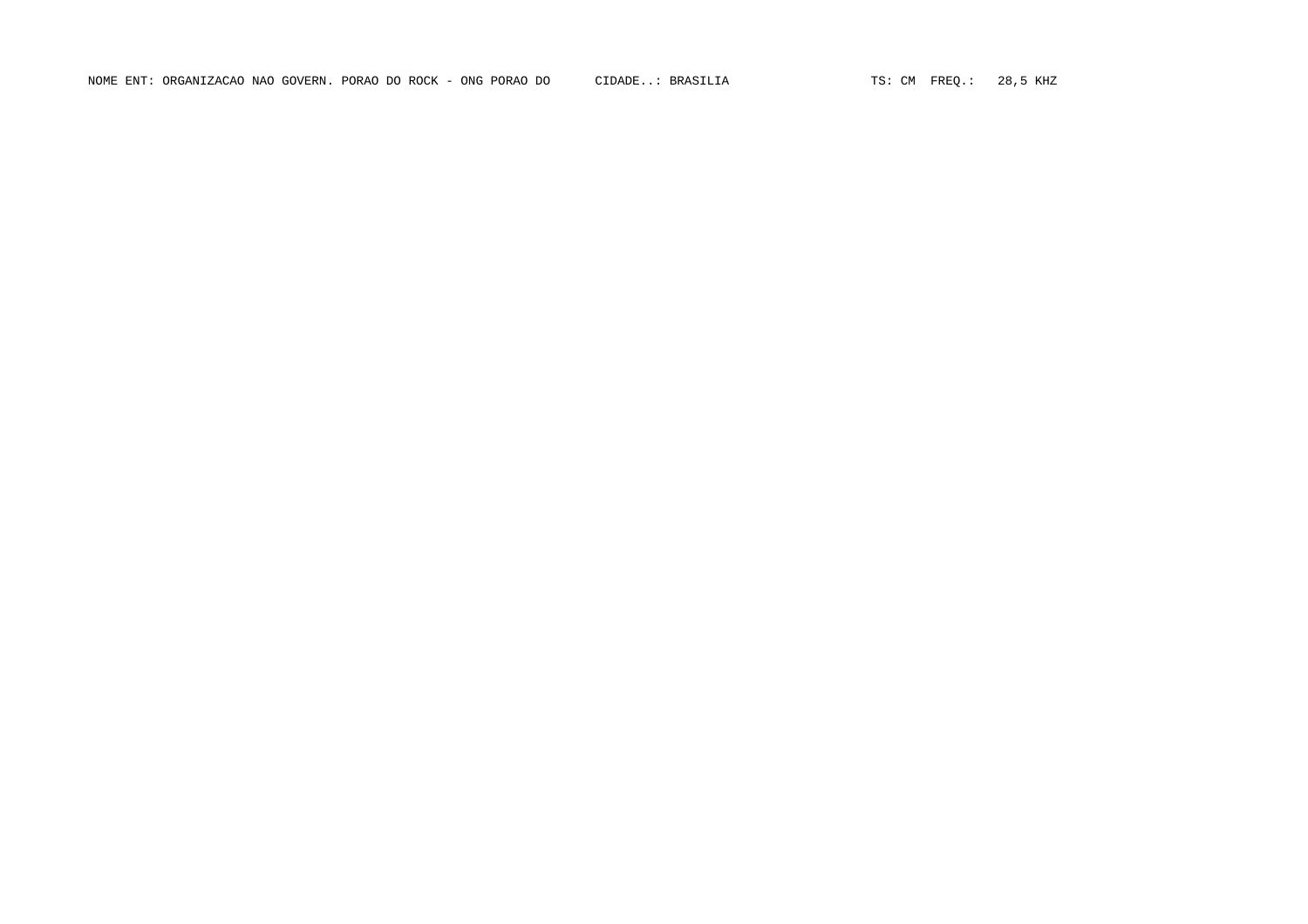|         | MINISTERIO DAS COMUNICACOES - SECRETARIA DE SERVICOS DE COMUN. ELETRONICA UF: DISTRITO FEDERAL PAGINA 48<br>RELACAO DOS SOCIOS DAS EMISSORAS DE RADIO E TELEVISAO - CLASSIFICACAO SIGLA UF/CIDADE/ENTIDADE - REL. RCA013 DATA 18/11/2003                                                                            |  |                                                                                                                                                                                      |                    |                                                                    |
|---------|---------------------------------------------------------------------------------------------------------------------------------------------------------------------------------------------------------------------------------------------------------------------------------------------------------------------|--|--------------------------------------------------------------------------------------------------------------------------------------------------------------------------------------|--------------------|--------------------------------------------------------------------|
|         | (S) JOSE CELIO LOPES                                                                                                                                                                                                                                                                                                |  |                                                                                                                                                                                      |                    |                                                                    |
|         | NOME ENT: RADIO ARAGUAIA LTDA<br>SOCIOS: (S) FERNANDO CAMARA                                                                                                                                                                                                                                                        |  |                                                                                                                                                                                      | TS: FM CANAL : 269 |                                                                    |
|         | NOME ENT: RADIO ATIVIDADE FM LTDA<br>SOCIOS:    (S) WIGBERTO FERREIRA TARTUCE                   (D) LUIZA HELENA VELOSO TARTUCE                                                                                                                                                                                     |  | CIDADE: BRASILIA                                                                                                                                                                     |                    | TS: FM CANAL : 296                                                 |
|         | NOME ENT: RADIO BRASILIA LTDA<br>NOME ENT: RADIO BRASILIA LTDA<br>SOCIOS:    (S) JOAO ASSIS MEIRA FILHO                      (D) MARCELO COELHO MEIRA                                                                                                                                                               |  | CIDADE: BRASILIA                                                                                                                                                                     |                    | TS: OM FREQ.: 1210,0 KHZ                                           |
|         | (D) MARISA DE BARROS SAAD (S) AUTILIO DE SOUZA OLIVEIRA                                                                                                                                                                                                                                                             |  |                                                                                                                                                                                      |                    | TS: TV CANAL : 04-                                                 |
|         | NOME ENT: RADIO E TELEVISAO CAPITAL LTDA<br>SOCIOS: (S) MARCUS VINICIUS DA SILVA VIEIRA (D) SIDNEI MARQUES<br>(S) ANTONIO CARLOS MARTINS DE BULHOES (E) MANOEL FRANCISCO DA SILVA NETO (E) MARCOS ANTONIO PEREIRA<br>$(\,S\,)$ RADIO E TELEVISAO RECORD $S/A$ $(\,E\,)$ CARLOS GERALDO SANTANA DE OLIVEIRA          |  | CIDADE: BRASILIA $( D ) \begin{array}{lll} \text{CSVALD} & \text{TS: TV} & \text{CANAL : } 08 + \\ & & \\ \text{S} & & \text{(D) } \text{OSVALD} & \text{ROBERTO CEOLA} \end{array}$ |                    |                                                                    |
|         | NOME ENT: RADIO E TELEVISAO CV LTDA<br>SOCIOS:   (S) PAULO OCTAVIO ALVES PEREIRA                  (S) PAULO OCTAVIO EMPREENDIMENTOS LTDA    (D) WILMA CARVALHO ALVES PEREIRA                                                                                                                                        |  |                                                                                                                                                                                      |                    |                                                                    |
|         | NOME ENT: RADIO GLOBO DE BRASILIA LTDA<br>SOCIOS: (S) LUIZ PAULO J. F. VASCONCELOS (D) JOSE ROBERTO MARINHO                                                                                                                                                                                                         |  | CIDADE: BRASILIA                                                                                                                                                                     |                    | TS: FM CANAL : 237                                                 |
| SOCIOS: | TS: FM CANAL: 249<br>(S) OSCAR BLOCH SIGELMANN<br>(S) ISAAC EDUARDO HAZAN<br>(S) ISAAC EDUARDO HAZAN<br>(S) ISAAC EDUARDO HAZAN<br>(S) IVO SIGELMANN<br>(S) IVO SIGELMANN<br>(S) IVO SIGELMANN<br>(D) CARLOS SIGELMANN<br>(D) CARLOS SIGELMANN<br><br>NOME ENT: RADIO MANCHETE LTDA                                 |  |                                                                                                                                                                                      |                    |                                                                    |
| SOCIOS: | RADIO PANAMERICANA SA<br>(D) MARIA HELENA CARVALHO REGO (E) JOSE CARLOS PEREIRA DA SILVA (E) MARCELO MAINARDI<br>(S) MARGARIDA L S DE CARVALHO (S) FERNANDO L VIEIRA DE MELLO (S) EDUARDO D LEOPOLDO E SILVA<br>(D) ANTONIO A A CARV<br>NOME ENT: RADIO PANAMERICANA S A<br>(S) MARIA SILVIA L. E S. DE C. MAINARDI |  |                                                                                                                                                                                      |                    | TS: OM FREQ.: 750,0 KHZ<br>(D) MARIA FERNANDA L. E S. DE C. FERNAN |
|         | NOME ENT: RADIO TRANSAMERICA DE BRASILIA LTDA<br>SOCIOS:   (S) ALOYSIO DE ANDRADE FARIA                 (D) FLAVIO MARCIO                            (D) LUIZ GUILHERME CAMARGO C. DE ALBUQU                                                                                                                        |  |                                                                                                                                                                                      |                    |                                                                    |
|         | NOME ENT: RADIO UNIVERSITARIA METROPOLITANA LTDA                                                                                                                                                                                                                                                                    |  | CIDADE: BRASILIA                                                                                                                                                                     |                    | TS: OM FREQ.: 1080,0 KHZ                                           |
|         | (E) HELIO ARAUJO                                                                                                                                                                                                                                                                                                    |  |                                                                                                                                                                                      |                    | TS: OC FREQ.: 6180,0 KHZ                                           |
|         | NOME ENT: RADIOBRAS EMPRESA BRASILEIRA DE COMUNICACAO S/A         CIDADE: BRASILIA                  TS: OC FREQ.: 5990,0 KHZ<br>SOCIOS:   (E) RUY MESSIAS DE LIMA PONTES             (E) JANUARIO PROCOPIO TOLEDO<br>(E) HELIO ARAUJO                                                                               |  |                                                                                                                                                                                      |                    |                                                                    |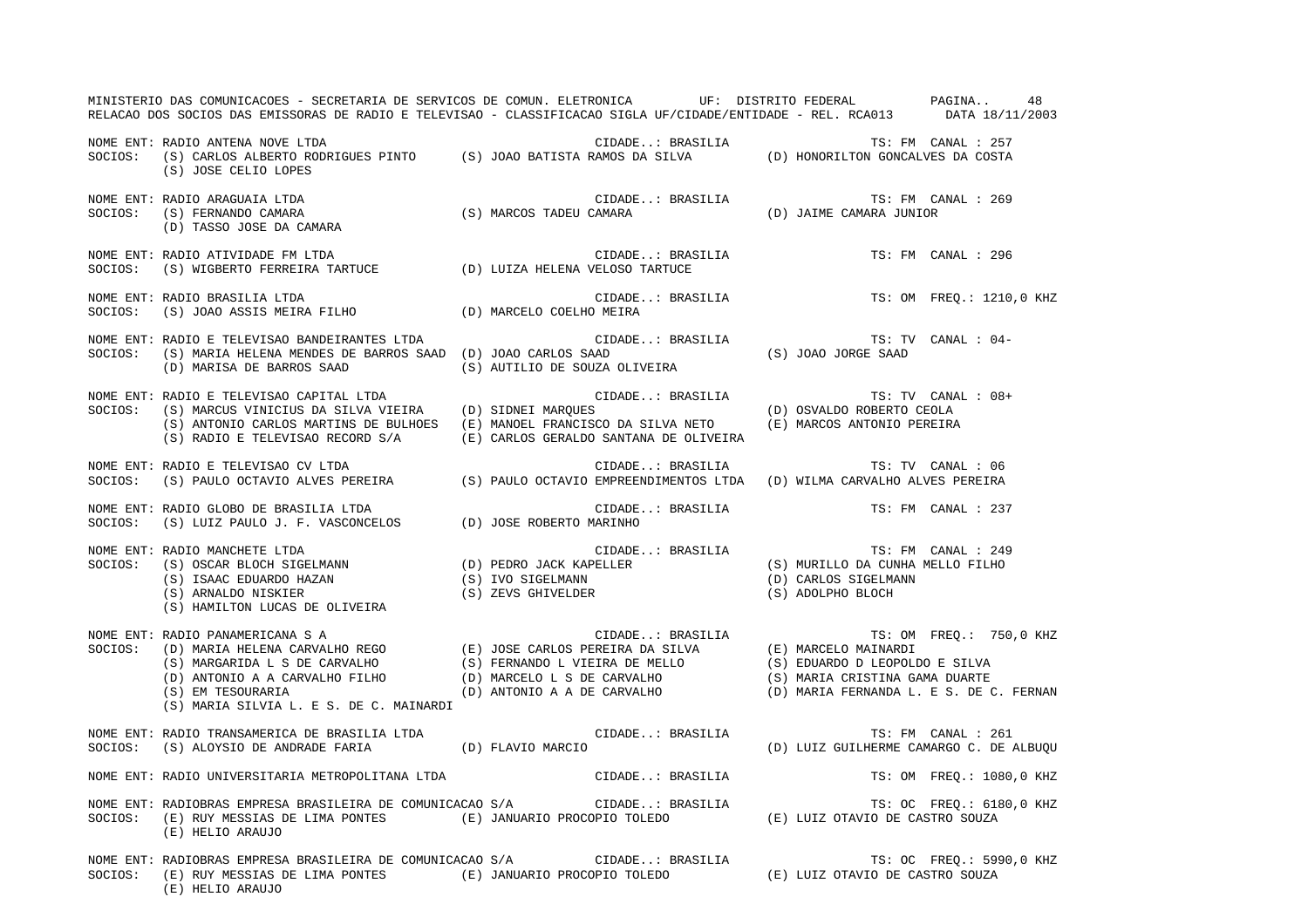| MINISTERIO DAS COMUNICACOES - SECRETARIA DE SERVICOS DE COMUN. ELETRONICA UF: DISTRITO FEDERAL PAGINA<br>RELACAO DOS SOCIOS DAS EMISSORAS DE RADIO E TELEVISAO - CLASSIFICACAO SIGLA UF/CIDADE/ENTIDADE - REL. RCA013 DATA 18/11/2003 |                  | 49                      |
|---------------------------------------------------------------------------------------------------------------------------------------------------------------------------------------------------------------------------------------|------------------|-------------------------|
| NOME ENT: RADIOBRAS EMPRESA BRASILEIRA DE COMUNICACAO S/A CIDADE: BRASILIA TS: OC FREQ.: 9665,0 KHZ<br>SOCIOS: (E) RUY MESSIAS DE LIMA PONTES (E) JANUARIO PROCOPIO TOLEDO (E) LUIZ OTAVIO DE CASTRO SOUZA<br>(E) HELIO ARAUJO        |                  |                         |
| NOME ENT: RADIOBRAS EMPRESA BRASILEIRA DE COMUNICACAO S/A CIDADE: BRASILIA TS: OC FREQ.: 1780,0 KHZ<br>SOCIOS: (E) RUY MESSIAS DE LIMA PONTES (E) JANUARIO PROCOPIO TOLEDO (E) LUIZ OTAVIO DE CASTRO SOUZA<br>(E) HELIO ARAUJO        |                  |                         |
| NOME ENT: RADIOBRAS EMPRESA BRASILEIRA DE COMUNICACAO S/A CIDADE: BRASILIA TS: OC FREQ.: 1950,0 KHZ<br>SOCIOS: (E) RUY MESSIAS DE LIMA PONTES (E) JANUARIO PROCOPIO TOLEDO (E) LUIZ OTAVIO DE CASTRO SOUZA<br>(E) HELIO ARAUJO        |                  |                         |
| NOME ENT: RADIOBRAS EMPRESA BRASILEIRA DE COMUNICACAO S/A CIDADE: BRASILIA TS: OM FREQ.: 980,0 KHZ<br>SOCIOS: (E) RUY MESSIAS DE LIMA PONTES (E) JANUARIO PROCOPIO TOLEDO (E) LUIZ OTAVIO DE CASTRO SOUZA<br>(E) HELIO ARAUJO         |                  |                         |
| (E) HELIO ARAUJO                                                                                                                                                                                                                      |                  | TS: TV CANAL : 02+      |
| NOME ENT: RADIOBRAS EMPRESA BRASILEIRA DE COMUNICACAO S/A CIDADE: BRASILIA TS: OM FREQ.: 800,0 KHZ<br>SOCIOS: (E) RUY MESSIAS DE LIMA PONTES (E) JANUARIO PROCOPIO TOLEDO (E) LUIZ OTAVIO DE CASTRO SOUZA<br>(E) HELIO ARAUJO         |                  |                         |
| NOME ENT: RADIOBRAS EMPRESA BRASILEIRA DE COMUNICACAO S/A CIDADE: BRASILIA TS: FM CANAL : 241<br>SOCIOS: (E) RUY MESSIAS DE LIMA PONTES (E) JANUARIO PROCOPIO TOLEDO (E) LUIZ OTAVIO DE CASTRO SOUZA<br>(E) HELIO ARAUJO              |                  |                         |
| NOME ENT: S/A CORREIO AROUSE (*) (1990)<br>SOCIOS: (S) CONDOMINIO ASSOCIADO (S) (ESP.) FRANCISCO A.C. B. DE MELLO (S) JOAO DE MEDEIROS CALMON<br>(D) EDILSON CID VARELA (S) GEORGERTO FRCO.RENATO A C B DE MELLO (S) GEORGE YUNES<br> |                  |                         |
| NOME ENT: S/A CORREIO BRAZILIENSE<br>SOCIOS: (S) OCIAVIO GABIZO DE FARIA (S) DUIZ DE MEDERAS NEITO<br>SOCIOS: (S) EDILSON CID RAZILIENSE<br>(D) EDILSON CID VARELA (S) GESP.) FRANCISCO A. C.B. DE MELLO (S) JOAO DE MEDERANOS CALMO  |                  |                         |
| NOME ENT: SENADO FEDERAL<br>SOCIOS: (E) FERNANDO CESAR MESQUITA                                                                                                                                                                       | CIDADE: BRASILIA | TS: FM CANAL : 219      |
| NOME ENT: SENADO FEDERAL<br>SOCIOS: (E) FERNANDO CESAR MESQUITA                                                                                                                                                                       | CIDADE: BRASILIA | TS: TV CANAL : 51+      |
| NOME ENT: SENADO FEDERAL<br>SOCIOS: (E) FERNANDO CESAR MESQUITA                                                                                                                                                                       | CIDADE: BRASILIA | TS: OM FREO.: 840,0 KHZ |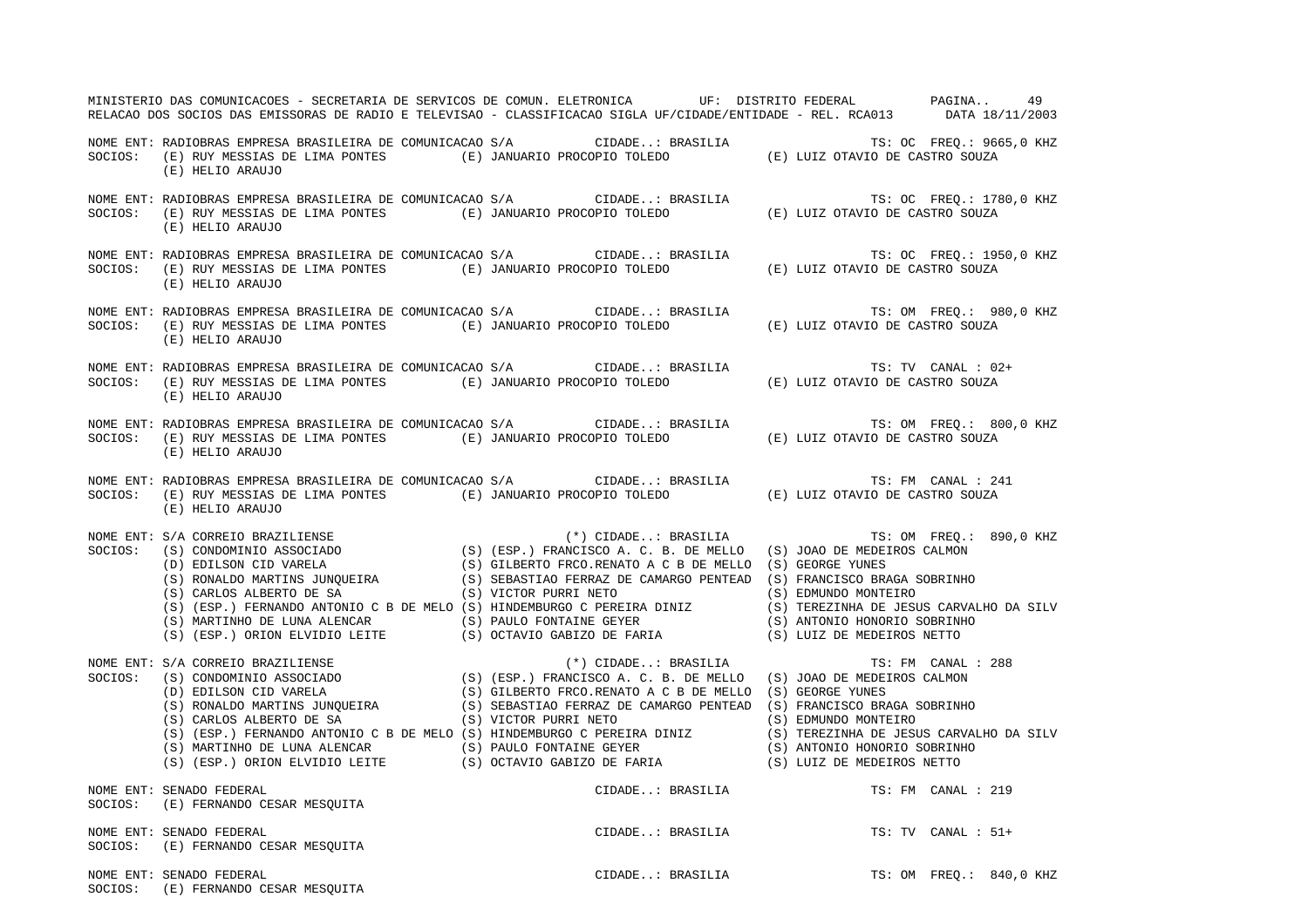RELACAO DOS SOCIOS DAS EMISSORAS DE RADIO E TELEVISAO - CLASSIFICACAO SIGLA UF/CIDADE/ENTIDADE - REL. RCA013 DATA 18/11/2003 NOME ENT: SIGMA RADIODIFUSAO LTDA CIDADE..: BRASILIA TS: FM CANAL : 292SOCIOS: (D) WIGBERTO VELOSO TARTUCE (D) FLAVIA VELOSO TARTUCE (D) ROBERTA VELOSO TARTUCE NOME ENT: SOCIEDADE SOL E VIDA - LAGO SUL CIDADE..: BRASILIA TS: CM FREQ.: 28,5 KHZ NOME ENT: TV GLOBO LTDA CIDADE..: BRASILIA TS: TV CANAL : 10SOCIOS: (D) ROBERTO MARINHO (D) ROBERTO IRINEU MARINHO (D) JOSE ROBERTO MARINHO (D) JOAO ROBERTO MARINHO NOME ENT: TV STUDIOS DE BRASILIA S/C LTDA CIDADE..: BRASILIA TS: TV CANAL : 12+ SOCIOS: (S) SENOR ABRAVANEL (E) JOSE ROBERTO HACHICH MALUF (S) BEATRIZ ABRAVANEL (E) JULIO CESAR CASARES (E) FLAVIO BARBOSA CAVALCANTI JUNIOR NOME ENT: FUNDACAO SONIA IVAR CIDADE..: BRASILIA(BRAZLANDIA) TS: FM CANAL : 267E SOCIOS: (E) JOSE DIMAS SIMOES MACHADO (E) PAULO AFONSO TEIXEIRA MACHADO (E) NEWTON LINS TEIXEIRA DE CARVALHO NOME ENT: FUNDACAO CALMERINDA LANZILLOTTI CIDADE..: BRASILIA(CEILANDIA) TS: FM CANAL : 233E SOCIOS: (E) WALDIR GUIDO VARANDAS JUNIOR (E) CIRO WALTER SAARAIVA DE OLIVEIRA (E) ALINO DONIZETTI DE QUEIROZ (E) MAGDA MARA VASCONCELOS SILVA NOME ENT: RADIO E TELEVISAO CV LTDA CIDADE..: BRASILIA(GAMA) TS: OM FREQ.: 1160,0 KHZ SOCIOS: (S) PAULO OCTAVIO ALVES PEREIRA (S) PAULO OCTAVIO EMPREENDIMENTOS LTDA (D) WILMA CARVALHO ALVES PEREIRA NOME ENT: FUNDACAO EDUCATIVA APOIO CIDADE..: BRASILIA(SOBRADINHO) TS: FM CANAL : 206E SOCIOS: (E) FRANCISCO MAIA FARIAS (E) AIRTON MAIA FARIAS NOME ENT: FUNDACAO EDUCATIVA APOIO CIDADE..: BRASILIA(TAGUATINGA) TS: TV CANAL : 43+E SOCIOS: (E) FRANCISCO MAIA FARIAS (E) AIRTON MAIA FARIAS NOME ENT: RADIO JK FM LTDA CIDADE..: BRASILIA(TAGUATINGA) TS: FM CANAL : 300 SOCIOS: (S) PAULO OCTAVIO ALVES PEREIRA (D) ANNA CHRISTINA KUBITSCHEK BARBARA P

MINISTERIO DAS COMUNICACOES - SECRETARIA DE SERVICOS DE COMUN. ELETRONICA UF: DISTRITO FEDERAL PAGINA.. 50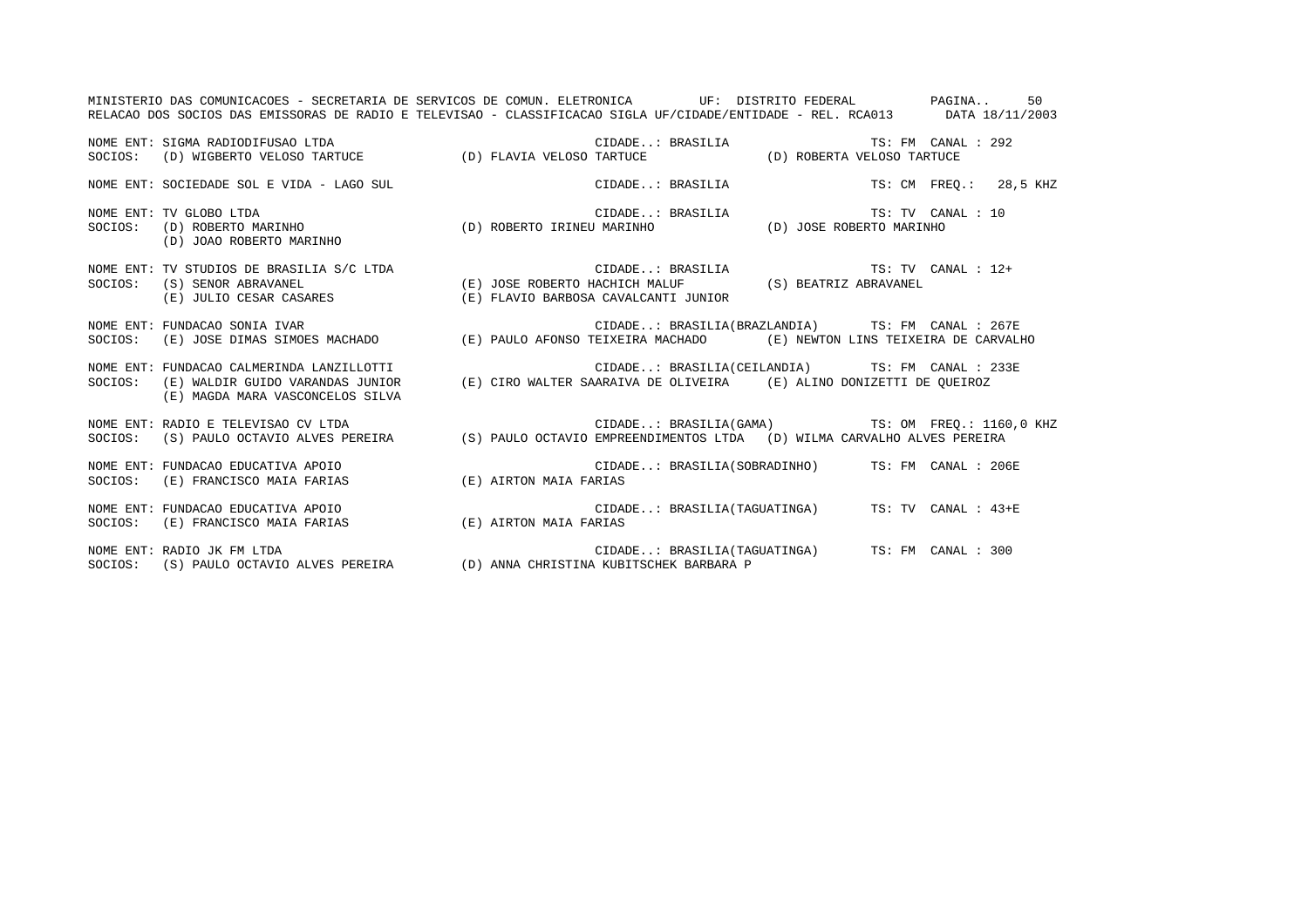|         | MINISTERIO DAS COMUNICACOES - SECRETARIA DE SERVICOS DE COMUN. ELETRONICA UF: ESPIRITO SANTO PAGINA<br>RELACAO DOS SOCIOS DAS EMISSORAS DE RADIO E TELEVISAO - CLASSIFICACAO SIGLA UF/CIDADE/ENTIDADE - REL. RCA013 DATA 18/11/2003 |                                                                                          |                |                                                                                                                   |                    |                    | 51                       |
|---------|-------------------------------------------------------------------------------------------------------------------------------------------------------------------------------------------------------------------------------------|------------------------------------------------------------------------------------------|----------------|-------------------------------------------------------------------------------------------------------------------|--------------------|--------------------|--------------------------|
| SOCIOS: | NOME ENT: FUNDACAO ROBERTO RABELLO DE COMUNICACAO SOCIAL CIDADE: AFONSO CLAUDIO TS: OM FREQ.: 1300,0 KHZ<br>(E) EDSON LUIZ PEREIRA (E) DAVID PEREIRA TAVARES<br>(E) ELSO KAPISCH<br>(E) HELIOMAR WILSON POSSMOSER                   |                                                                                          |                |                                                                                                                   |                    |                    |                          |
| SOCIOS: | NOME ENT: RADIO EDUCADORA DE AFONSO CLAUDIO LTDA.-ME<br>(S) WALDEMIRO SEIBEL<br>(D) JUDAZIO SEIBEL                                                                                                                                  |                                                                                          |                | CIDADE: AFONSO CLAUDIO                                                                                            |                    |                    | TS: OM FREO.: 1390,0 KHZ |
|         | NOME ENT: ASS.COMUNIT.PIONEIRA DE A.D.DO NORTE DE RADIODIF.,P/A    CIDADE: AGUA DOCE DO NORTE                                                                                                                                       |                                                                                          |                |                                                                                                                   |                    |                    | TS: CM FREQ.: 20,0 KHZ   |
|         | NOME ENT: ASSOCIACAO DE MORADORES AMVSUL                                                                                                                                                                                            |                                                                                          | CIDADE: ALEGRE |                                                                                                                   | TS: CM FREO.:      |                    | 20,0 KHZ                 |
|         | NOME ENT: SUPER RADIO DM LTDA<br>SOCIOS: (D) ANTONIO CARLOS QUINTEIRO LOPES (S) ZELMINIA QUINTEIRO LOPES                                                                                                                            |                                                                                          | CIDADE: ALEGRE |                                                                                                                   |                    | TS: FM CANAL : 233 |                          |
| SOCIOS: | NOME ENT: SOCIEDADE ALFREDENSE DE RADIODIFUSAO LTDA<br>(D) HAROLDO CARLOS PATERLINE (S) FERNANDO FERREIRA PINTO PATERLINE                                                                                                           |                                                                                          |                | CIDADE: ALFREDO CHAVES                                                                                            |                    | TS: FM CANAL : 219 |                          |
|         | NOME ENT: ASSOCIACAO BENEVENTE DE MORADORES                                                                                                                                                                                         |                                                                                          |                | CIDADE: ANCHIETA                                                                                                  |                    |                    | TS: CM FREO.: 28,5 KHZ   |
| SOCIOS: | NOME ENT: SM COMUNICACOES LTDA<br>(B) RONALDO RANGEL NUNES (S) EDIANA MARIA GOMES DO CARMO                                                                                                                                          |                                                                                          |                | CIDADE: ANCHIETA                                                                                                  |                    | TS: FM CANAL : 250 |                          |
| SOCIOS: | CIDADE<br>D) AMERICO BUAIZ FILHO<br>NOME ENT: RADIO ASTRAL LTDA<br>(D) AMERICO BUAIZ<br>(S) ALEXANDRE ZORZANELLI BUAIZ                                                                                                              |                                                                                          |                | ${\small \begin{tabular}{cc} \bf RRACTUZ \\ \bf S) & \bf ANGELA & \bf BUAIZ \\ \end{tabular}}$<br>CIDADE: ARACRUZ | TS: FM CANAL : 261 |                    |                          |
| SOCIOS: | NOME ENT: SISTEMA ARACRUZ DE RADIODIFUSAO LTDA<br>(D) PAULO SERGIO GAVA                                                                                                                                                             | USAO LTDA (S) GERALDO BARBOSA CORREA (D) CARLOS FERNANDO MONTEIRO LINDENBERG             |                |                                                                                                                   |                    |                    |                          |
|         | NOME ENT: ASSOCIACAO DE COMUNICACAO SOCIAL DE BARRA DE SAO FRAN CIDADE: BARRA DE SAO FRANCISCO TS: CM FREQ.: 20,0 KHZ                                                                                                               |                                                                                          |                |                                                                                                                   |                    |                    |                          |
|         | NOME ENT: FUNDACAO ENIVALDO DOS ANJOS (E) GIULIANO CONRADO MATOS DOS ANJOS (E) RIVANNA REINOSO MATOS IGLESIAS<br>SOCIOS: (E) CREMILDA ALVES DOS ANJOS (E) GIULIANO CONRADO MATOS DOS ANJOS (E) RIVANNA REINOSO MATOS IGLESIAS       |                                                                                          |                |                                                                                                                   |                    |                    |                          |
|         | NOME ENT: RADIO JOVEM BARRA LTDA<br>SOCIOS: (D) MARCUS VINICIUS DE REZENDE FERRACO (D) LUCIANO HENRIQUE SORDINE PEREIRA                                                                                                             |                                                                                          |                | CIDADE: BARRA DE SAO FRANCISCO TS: FM CANAL : 220                                                                 |                    |                    |                          |
| SOCIOS: | NOME ENT: RADIO SAO FRANCISCO LTDA<br>(S) ENIVALDO EUSEBIO DOS ANJOS (S) GIULIANO CONRADO MATOS DOS ANJOS (S) CREMILDA MATOS DOS ANJOS<br>(D) LUIZ CARLOS GAVA                                                                      |                                                                                          |                | CIDADE: BARRA DE SAO FRANCISCO TS: OM FREQ.: 1470,0 KHZ                                                           |                    |                    |                          |
| SOCIOS: | NOME ENT: RADIO FM NORTE COMUNICACAO LTDA<br>(D) NILSON ALVES                                                                                                                                                                       | (S) MARCIA HELENA ZANOTTI ALVES                                                          |                | CIDADE: BOA ESPERANCA                                                                                             |                    | TS: FM CANAL : 238 |                          |
|         | NOME ENT: ASSOCIACAO DA RADIO COMUNITARIA DO BAIRRO SANTO ANTONO CIDADE: CACHOEIRO DE ITAPEMIRIMO TS: CMOFREO.: 20,0 KHZ                                                                                                            |                                                                                          |                |                                                                                                                   |                    |                    |                          |
|         | (E) GRACIOSA DA PENHA ALVES GUIDI                                                                                                                                                                                                   |                                                                                          |                | CIDADE: CACHOEIRO DE ITAPEMIRIM TS: TV CANAL : 13+E                                                               |                    |                    |                          |
|         | NOME ENT: FUNDACAO CULTURAL SANTA BARBARA<br>SOCIOS: (E) SANDRA MARA ANDRADE CARONE<br>(E) GRACIOSA DA PENHA ALVES GUIDI                                                                                                            | $(\,\mathbb{E}\,)$ IDALECIO CARONE NETTO $\qquad \qquad (\,\mathbb{E}\,)$ JACY FERNANDES |                | CIDADE: CACHOEIRO DE ITAPEMIRIM TS: FM CANAL : 299E                                                               |                    |                    |                          |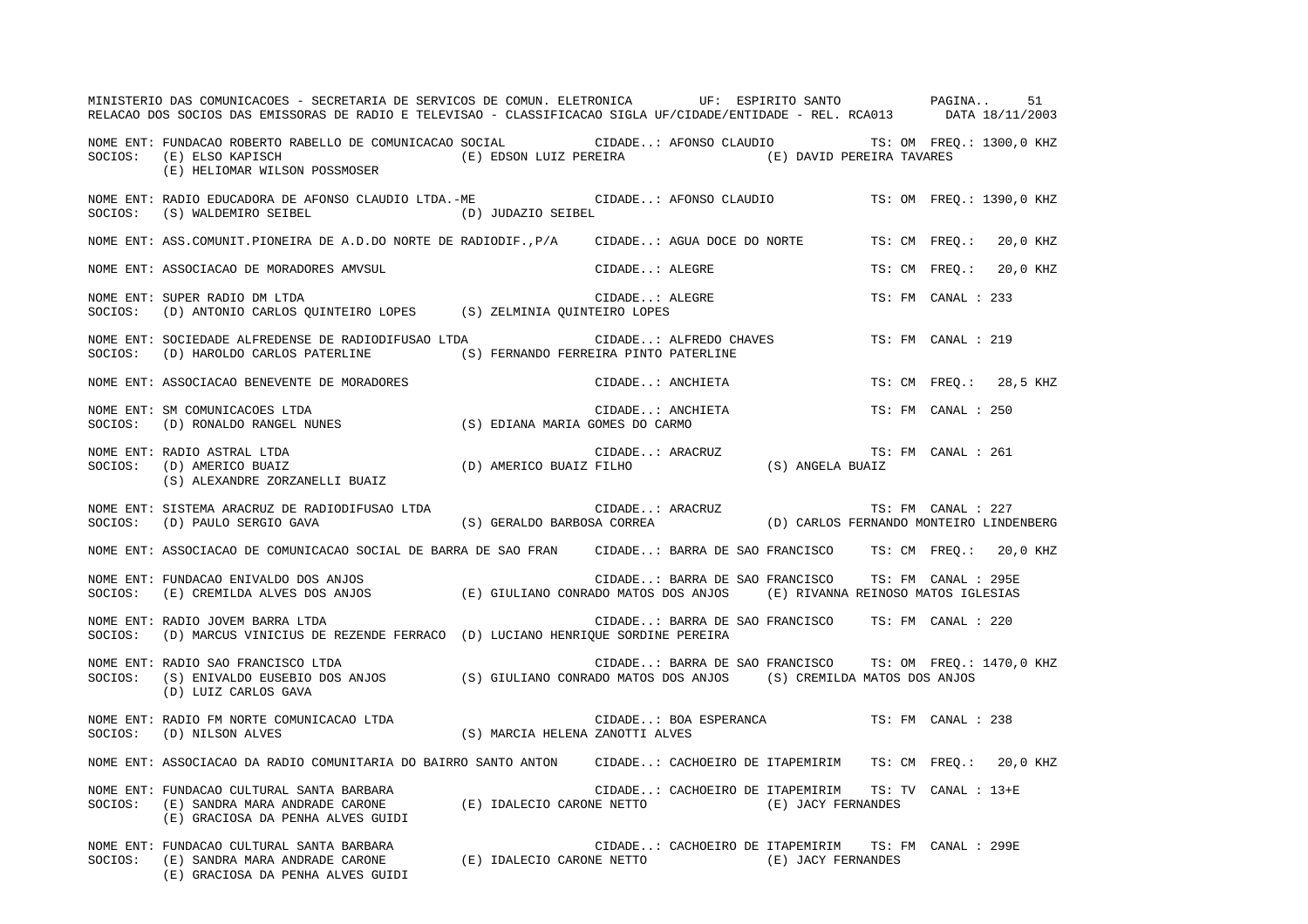MINISTERIO DAS COMUNICACOES - SECRETARIA DE SERVICOS DE COMUN. ELETRONICA UF: ESPIRITO SANTO PAGINA.. 52RELACAO DOS SOCIOS DAS EMISSORAS DE RADIO E TELEVISAO - CLASSIFICACAO SIGLA UF/CIDADE/ENTIDADE - REL. RCA013 DATA 18/11/2003 NOME ENT: FUNDACAO SANTA TEREZINHA<br>SOCIOS: (E) JOSE IRINEU DE OLIVEIRA (E) TARCIZIO CHAVES DE PAULA (E) EDYTH FARIAS MELLO (E) TARCIZIO CHAVES DE PAULA (E) EDYTH FARIAS MELLO (E) SILVIA DA CUNHA REGO DE PAULA (E) MAURO ANDRADE NASCIMENTO JUNIOR (E) ALOISIO LEAL PEREIRA (E) PAULO DANILO FIORIO (E) MARIZETE ZANDOMENEGUE PEREIRA (E) GILBERTO ROBERTO SILVA NOME ENT: NASSAU EDITORA RADIO E TV LTDA CONSTRUITORE CIDADE..: CACHOEIRO DE ITAPEMIRIM TS: FM CANAL : 260 SOCIOS: (D) JOSE BERNARDINO PEREIRA DOS SANTOS (D) FERNANDO JOAO PEREIRA DOS SANTOS (D) SERGIO MACAES (S) (ESP.) JOAO PEREIRA DOS SANTOS FILH (S) ANTONIO CARLOS LIMA DE NORONHA (S) JOAO PEREIRA DOS SANTOS NOME ENT: RADIO CACHOEIRO DO ITAPEMIRIM LTDA CIDADE..: CACHOEIRO DE ITAPEMIRIM TS: OM FREQ.: 1210,0 KHZ SOCIOS: (S) DANTE TRES (D) RICARDO CARONE NOME ENT: RADIO DIFUSORA PRINCESA DO SUL LTDA CIDADE..: CACHOEIRO DE ITAPEMIRIM TS: OM FREQ.: 770,0 KHZ SOCIOS: (D) JOSE AFFONSO COELHO (D) VILMA DA SILVA COELHO NOME ENT: SOMBRASIL COMUNICACOES LTDA CIDADE CIDADE..: CACHOEIRO DE ITAPEMIRIM TS: FM CANAL : 276 SOCIOS: (S) MARCUS VINICIUS DE REZENDE FERRACO (D) PAULO CEZAR MARTINS NOME ENT: TELEVISAO CACHOEIRO LTDA CIDADE..: CACHOEIRO DE ITAPEMIRIM TS: TV CANAL : 10+SOCIOS: (D) CARLOS FERNANDO M. LINDENBERG FILHO (D) MARIA ALICE PAOLIELLO LINDENBERG (S) NELSON PACHECO SIROTSKY (S) DARCY PACHECO DE QUEIROZ (S) MARIA ANTONIETA QUEIROZ LINDENBERG NOME ENT: FUNDACAO DE ASSISTENCIA E EDUCACAO - FAESA CIDADE..: CARIACICA TS: FM CANAL : 279SOCIOS: (E) ANTARIO ALEXANDRE THEODORO (E) ALEXANDRE NUNES THEODORO (E) WALDETH NUNES THEODORO (E) GUILHERME ALEXANDRE NUNES THEODORO (E) JOSE ALEXANDRE NUNES THEODORO NOME ENT: FUNDACAO NOSSA SENHORA DA PENHA DO ESPIRITO SANTO CIDADE..: CARIACICA TS: OM FREQ.: 690,0 KHZ SOCIOS: (E) LUIZ ALVARO DE BARROS FARIA (E) ROMARIO FOLADOR (E) JOVANIR POLEZE (E) GETULIO CARLESSO (E) JOAO MANOEL BINDA (E) CICILIA MARIA KROHLING PERUZZO NOME ENT: PREFEITURA MUNICIPAL DE CARIACICA CIDADE..: CARIACICA TS: FM CANAL : 300E SOCIOS: (E) GUARACY DA SILVA COUTINHO NOME ENT: RADIO FM 102 LTDA CIDADE..: CARIACICA TS: FM CANAL : 272SOCIOS: (E) CARLOS FERNANDO M. LINDENBERG NETO (S) MARCELO SIROTSKY (S) CARLOS FERNANDO MONTEIRO LINDENBERG (S) MARIA ANTONIETA QUEIROZ LINDENBERG NOME ENT: SISTEMA CANAA DE COMUNICACAO LTDA CONSTANTINO CIDADE..: CARIACICA TS: OM FREQ.: 730,0 KHZ SOCIOS: (D) SILAS CESARIO (S) ARLIS SCHIMIDT (D) NEWTON DARLY FEZER (S) WALDIR ANTONIO MACHADO NOME ENT: RADIO CULTURA DE CASTELO FM LTDA CIDADE..: CASTELO TS: FM CANAL : 269SOCIOS: (D) LUCIO MERCON (D) ARTENIO MERCON (D) GERALDO VINCO NOME ENT: COLATINA RADIO SOM LTDA CHANAL COLATINA CIDADE..: COLATINA TS: FM CANAL : 247 SOCIOS: (S) AYLTON CHEROTTO (S) ANTONIO EDIMILSON FABRIS (S) GILSON FERRARI PAZZOLINI (D) HERMEVAL CARLOS ZANONI (D) LAURINDO CASSARO (S) LUIZ GONZALES NOME ENT: FUNDACAO DE ASSISTENCIA E EDUCACAO - FAESA  $\qquad \qquad \qquad$  CIDADE..: COLATINA TS: TV CANAL : 07-E SOCIOS: (E) ANTARIO ALEXANDRE THEODORO (E) ALEXANDRE NUNES THEODORO (E) WALDETH NUNES THEODORO (E) GUILHERME ALEXANDRE NUNES THEODORO (E) JOSE ALEXANDRE NUNES THEODORO NOME ENT: RADIO DIFUSORA DE COLATINA LTDA/EPP CIDADE..: COLATINA TS: OM FREQ.: 1020,0 KHZ SOCIOS: (D) ESPOLIO DE GERALDO PEREIRA (S) GERALDO PEREIRA FILHO (E) SANDRA HELENA PEREIRA DE OLIVEIRA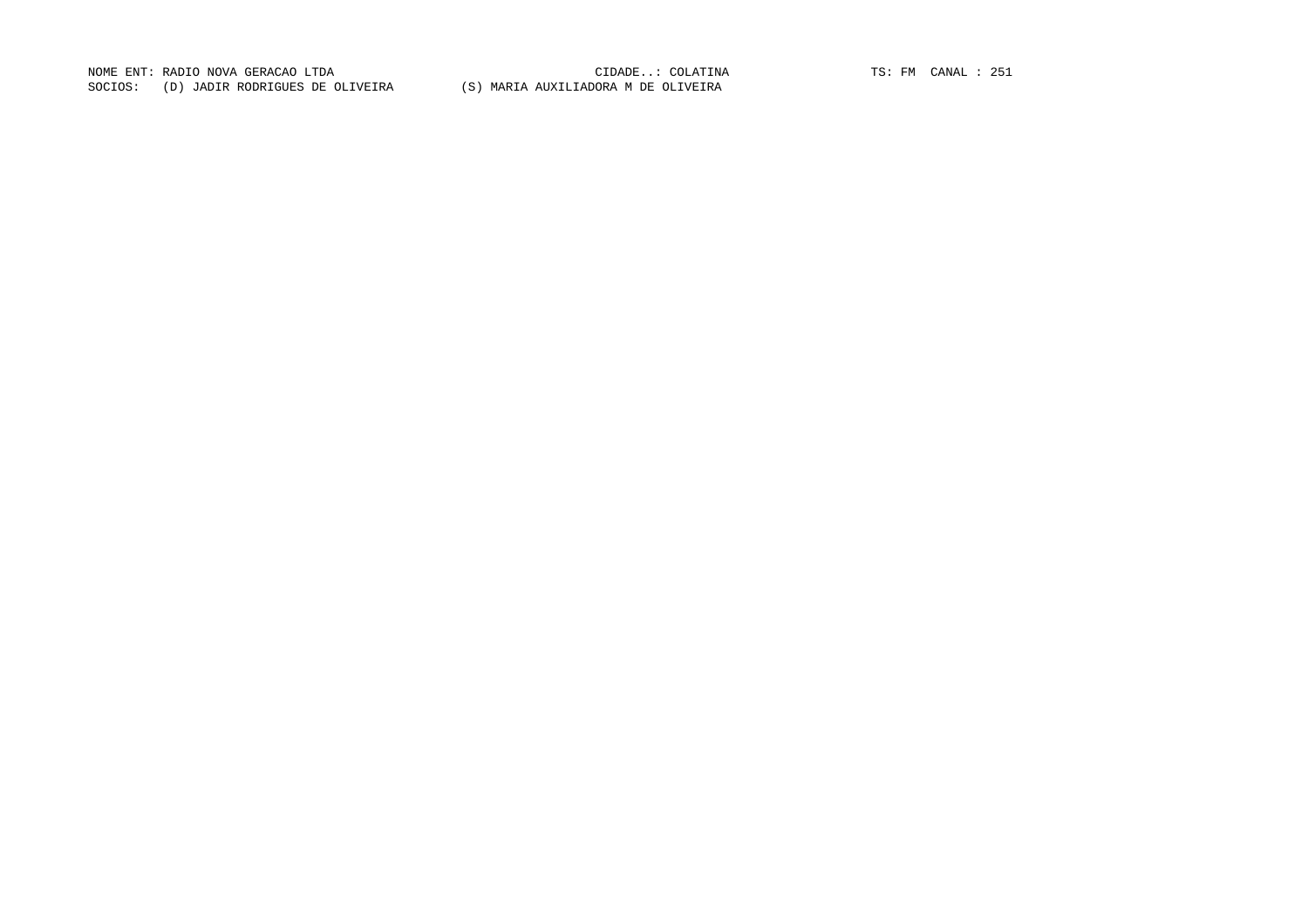|         | MINISTERIO DAS COMUNICACOES - SECRETARIA DE SERVICOS DE COMUN. ELETRONICA UF: ESPIRITO SANTO PAGINA<br>RELACAO DOS SOCIOS DAS EMISSORAS DE RADIO E TELEVISAO - CLASSIFICACAO SIGLA UF/CIDADE/ENTIDADE - REL. RCA013 DATA 18/11/2003 |                                 |                    |                          |                                   |                     | 53                       |
|---------|-------------------------------------------------------------------------------------------------------------------------------------------------------------------------------------------------------------------------------------|---------------------------------|--------------------|--------------------------|-----------------------------------|---------------------|--------------------------|
|         | NOME ENT: SOCIEDADE DOS AMIGOS DO PAROUE DE ITAUNAS - SAPI CIDADE: CONCEICAO DA BARRA TS: CM FREO.: 29,2 KHZ                                                                                                                        |                                 |                    |                          |                                   |                     |                          |
| SOCIOS: | NOME ENT: SUPER RADIO DM LTDA<br>(D) ANTONIO CARLOS QUINTEIRO LOPES (S) ZELMINIA QUINTEIRO LOPES                                                                                                                                    |                                 |                    | CIDADE: DOMINGOS MARTINS |                                   | TS: FM CANAL : 226  |                          |
| SOCIOS: | NOME ENT: R.B. - RADIO E TELEVISAO LTDA<br>(D) VINICIUS BORGES DA SILVA (S) JOAO CARLOS BALDI                                                                                                                                       |                                 |                    | CIDADE: ECOPORANGA       |                                   | TS: FM CANAL : 217  |                          |
| SOCIOS: | NOME ENT: RADIO SUL CAPIXABA FM DE GUACUI LTDA<br>(S) JOSE NILTON ALVES                                                                                                                                                             | (S) CONCENIR DE FREITAS ALVES   | CIDADE: GUACUI     |                          | (D) JOSE ANTONIO CARVALHO GOMES   | TS: FM CANAL : 213  |                          |
| SOCIOS: | NOME ENT: EMPRESA ESPIRITOSANTENSE DE RADIODIFUSAO LTDA<br>(D) RICARDO ROSETTI CONDE                                                                                                                                                | (S) RENATO ROSETTI CONDE        | CIDADE: GUARAPARI  |                          | (S) ROBERTA ROSETTI CONDE         | TS: FM CANAL : 235  |                          |
| SOCIOS: | NOME ENT: FUNDACAO EDUCATIVA E CULTURAL DE GUARAPARI<br>(E) RICARDO ROSETTI CONDE                                                                                                                                                   | (E) NEUZA NADER BORGES          | CIDADE: GUARAPARI  |                          | (E) HUGO BORGES                   | TS: TV CANAL : 09-E |                          |
| SOCIOS: | NOME ENT: MEAIPE EMPRESA DE COMUNICACOES LTDA<br>(D) PAULO SERGIO GAVA                                                                                                                                                              | (S) GRACIANO ESPINDULA FILHO    | CIDADE: GUARAPARI  |                          |                                   | TS: FM CANAL : 243  |                          |
| SOCIOS: | NOME ENT: RADIO GAETA LTDA<br>$(S)$ (ESP.) ALCEU NUNES DA FONSECA (S) RUI CARLOS BAROMEU LOPES                                                                                                                                      |                                 | CIDADE: GUARAPARI  |                          | (D) SANDRA MIRANDA RESEGUE LOPES  |                     | TS: OM FREQ.: 1450,0 KHZ |
|         | NOME ENT: ASSOCIACAO DA RADIO COMUNITARIA LIBERDADE 92,1 FM CIDADE: IBATIBA                                                                                                                                                         |                                 |                    |                          |                                   |                     | TS: CM FREO.: 20,0 KHZ   |
| SOCIOS: | NOME ENT: RADIO CULTURAL VENDA NOVA FM LTDA<br>(D) DOMINGOS ROBERTO FEITOSA PERIM (S) FRANCISCO IVAN ZANDONADE<br>(S) JOSE ANGELO FEITOSA PERIM                                                                                     |                                 | CIDADE: IBATIBA    |                          | (S) FRANCESCA MARIA SPINELLI      | TS: FM CANAL : 238  |                          |
|         | NOME ENT: ASSOCIACAO CULTURAL ALTO DO ARICANGA - ES                                                                                                                                                                                 |                                 | CIDADE: IBIRACU    |                          |                                   |                     | TS: CM FREQ.: 28,5 KHZ   |
|         | NOME ENT: ASSOCIACAO DA RADIO COMUNITARIA DE IRUPI-FM                                                                                                                                                                               |                                 | CIDADE: IRUPI      |                          |                                   | TS: CM FREQ.:       | 20,0 KHZ                 |
|         | NOME ENT: ASSOCIACAO DE RADIODIFUSAO COMUNITARIA DE ITAGUACU           CIDADE: ITAGUACU                                                                                                                                             |                                 |                    |                          |                                   | TS: CM FREO.:       | 29,0 KHZ                 |
| SOCIOS: | NOME ENT: RADIO MARATAIZES FM LTDA<br>(D) ANGELA SOUZA LEMOS                                                                                                                                                                        | (S) CHARLES SOUZA BARBOSA LEMOS | CIDADE: ITAPEMIRIM |                          | (S) FREDERICO SOUZA BARBOSA LEMOS | TS: FM CANAL : 204  |                          |
|         | NOME ENT: ACITA - ASSOCIACAO COMUNITARIA E CULTURAL DE ITARANA                                                                                                                                                                      |                                 | CIDADE: ITARANA    |                          |                                   | TS: CM FREO.:       | 28,5 KHZ                 |
|         | NOME ENT: ASSOCIACAO COMUNITARIA IUNENSE DE RADIODIFUSAO - ACIR                                                                                                                                                                     |                                 | CIDADE: IUNA       |                          |                                   | TS: CM FREQ.:       | 28,5 KHZ                 |
|         | NOME ENT: FUNDACAO ZILDA SARTORIO ALTOE                                                                                                                                                                                             |                                 | CIDADE: JAGUARE    |                          |                                   | TS: CM FREO.:       | 28,5 KHZ                 |
|         | NOME ENT: ASSOCIACAO COMUNIT.DE COMUN.E INFORMACAO LIVRE DE JOA                                                                                                                                                                     |                                 | CIDADE: JOAO NEIVA |                          |                                   | TS: CM FREO.:       | 28,5 KHZ                 |
|         | NOME ENT: ASSOCIACAO COMUNITARIA E CULTURAL LARANJENSE                                                                                                                                                                              |                                 |                    | CIDADE: LARANJA DA TERRA |                                   | TS: CM FREO.:       | 28,5 KHZ                 |
|         | NOME ENT: R.B. - RADIO E TELEVISAO LTDA<br>SOCIOS: (D) VINICIUS BORGES DA SILVA                                                                                                                                                     | (S) JOAO CARLOS BALDI           |                    | CIDADE: LINHARES         |                                   | TS: OM FREO.:       | 870,0 KHZ                |
|         | NOME ENT: RADIO CIDADA LTDA<br>SOCIOS: (D) LUIS CARLOS JOSE COELHO (S) ANTONIO JOSE COELHO                                                                                                                                          |                                 | CIDADE: LINHARES   |                          |                                   | TS: FM CANAL : 282  |                          |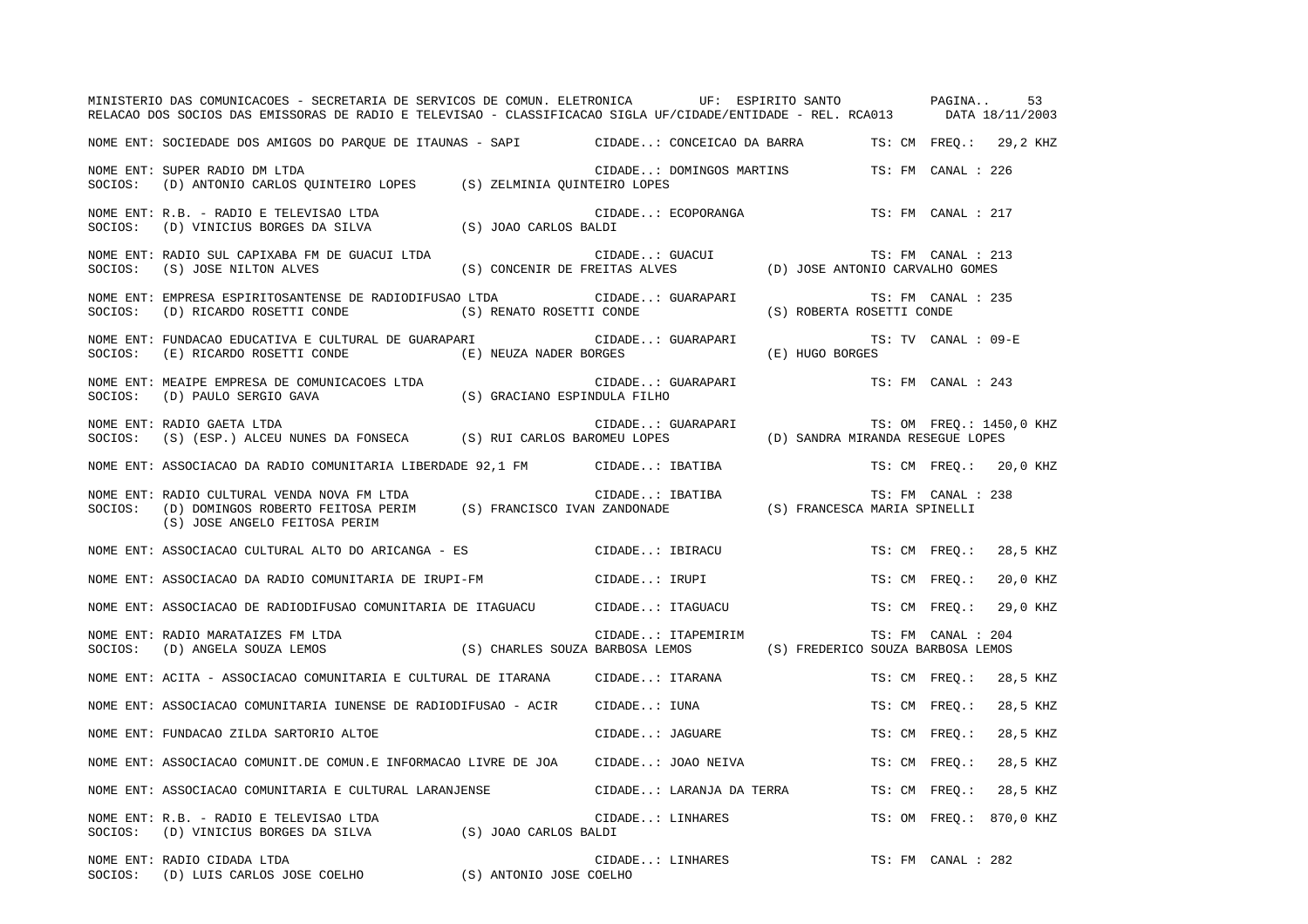NOME ENT: RADIO CULTURA DE LINHARES LTDA CIDADE..: LINHARES TS: OM FREQ.: 920,0 KHZ SOCIOS: (D) PEDRO CEOLIN SOBRINHO (S) PLACIDO CEOLIN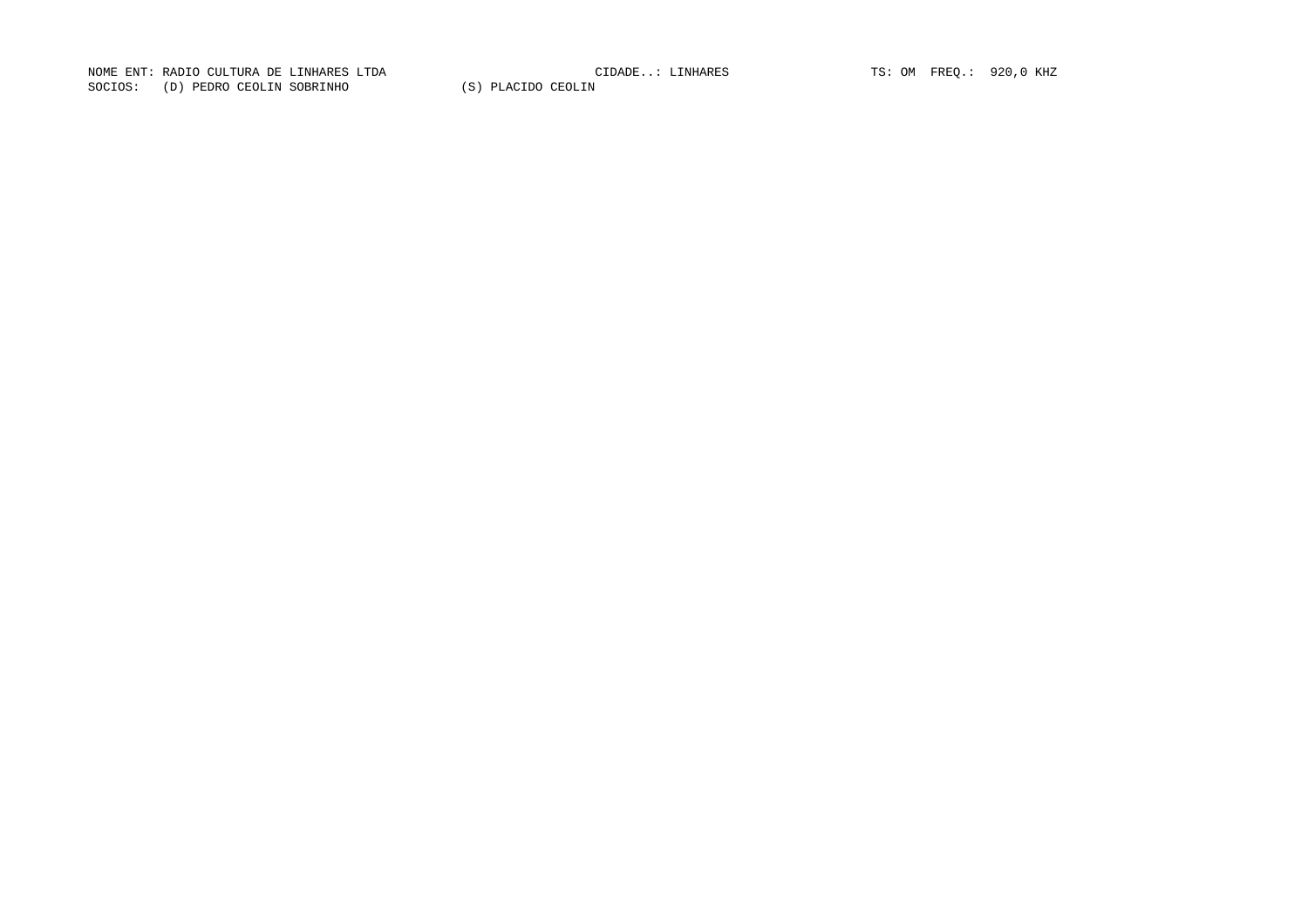|         | MINISTERIO DAS COMUNICACOES - SECRETARIA DE SERVICOS DE COMUN. ELETRONICA UF: ESPIRITO SANTO PAGINA<br>RELACAO DOS SOCIOS DAS EMISSORAS DE RADIO E TELEVISAO - CLASSIFICACAO SIGLA UF/CIDADE/ENTIDADE - REL. RCA013 DATA 18/11/2003 |                    |                                                |                                                              |                          | 54       |
|---------|-------------------------------------------------------------------------------------------------------------------------------------------------------------------------------------------------------------------------------------|--------------------|------------------------------------------------|--------------------------------------------------------------|--------------------------|----------|
| SOCIOS: | NOME ENT: RADIO CULTURA DE LINHARES LTDA<br>(D) PEDRO CEOLIN SOBRINHO                                                                                                                                                               | (S) PLACIDO CEOLIN | CIDADE: LINHARES                               |                                                              | TS: FM CANAL : 254       |          |
| SOCIOS: | NOME ENT: SISTEMA NORTE DE RADIO E TELEVISAO LTDA<br>(S) GERALDO BARBOSA CORREA (D) CARLOS FERNANDO MONTEIRO LINDENBERG                                                                                                             |                    | CIDADE: LINHARES                               |                                                              | TS: TV CANAL : 05-       |          |
|         | NOME ENT: ASSOCIACAO AMBIENTALISTA DE MARILANDIA                                                                                                                                                                                    |                    | CIDADE: MARILANDIA                             |                                                              | TS: CM FREO.:            | 20,0 KHZ |
|         | NOME ENT: ASSOCIACAO RADIO CLUBE DE MIMOSO DO SUL                                                                                                                                                                                   |                    | CIDADE: MIMOSO DO SUL                          |                                                              | TS: CM FREO.:            | 20,0 KHZ |
|         | NOME ENT: ASSOCIACAO EDUCACIONAL E SOCIAL DE MONTANHA                                                                                                                                                                               |                    | CIDADE: MONTANHA                               |                                                              | TS: CM FREO.:            | 20,0 KHZ |
|         | NOME ENT: RADIO CLUBE DE MUQUI                                                                                                                                                                                                      |                    | CIDADE: MUQUI                                  |                                                              | TS: CM FREO.:            | 20,0 KHZ |
|         | NOME ENT: ASSOCIACAO DE MORADORES DO BAIRRO RUBIA                                                                                                                                                                                   |                    | CIDADE: NOVA VENECIA                           |                                                              | TS: CM FREO.:            | 28,5 KHZ |
| SOCIOS: | NOME ENT: FUNDACAO ROBERTO RABELLO DE COMUNICACAO SOCIAL<br>(E) ELSO KAPISCH<br>(E) HELIOMAR WILSON POSSMOSER                                                                                                                       |                    | CIDADE: NOVA VENECIA<br>(E) EDSON LUIZ PEREIRA | (E) DAVID PEREIRA TAVARES                                    | TS: FM CANAL : 262       |          |
| SOCIOS: | NOME ENT: RADIO DIFUSORA VALE DO CRICARE LTDA<br>(S) ADELSON ANTONIO SALVADOR (D) WALDIR MAGEVSKI                                                                                                                                   |                    | CIDADE: NOVA VENECIA                           | (D) ANTONIO CARLOS FACHETI                                   | TS: FM CANAL : 257       |          |
|         | NOME ENT: ASSOCIACAO UNIDOS PARA A COMUNICACAO DA BOA NOVA EM P                                                                                                                                                                     |                    | CIDADE: PANCAS                                 |                                                              | TS: CM FREO.: 20,0 KHZ   |          |
|         | NOME ENT: ASSOCIACAO COMUN.DE RADIOD.P/ DES.SOCIAL E CULT.DE P.      CIDADE: PEDRO CANARIO                                                                                                                                          |                    |                                                |                                                              | TS: CM FREO.:            | 20,0 KHZ |
| SOCIOS: | NOME ENT: SM COMUNICACOES LTDA<br>(D) RONALDO RANGEL NUNES (S) EDIANA MARIA GOMES DO CARMO                                                                                                                                          |                    | CIDADE: PEDRO CANARIO                          |                                                              | TS: FM CANAL : 241       |          |
|         | NOME ENT: ASSOCIACAO UNIDOS PARA COMUNICACAO DE PINHEIROS                                                                                                                                                                           |                    | CIDADE: PINHEIROS                              |                                                              | TS: CM FREO.: 28,5 KHZ   |          |
| SOCIOS: | NOME ENT: SM COMUNICACOES LTDA<br>(D) RONALDO RANGEL NUNES (S) EDIANA MARIA GOMES DO CARMO                                                                                                                                          |                    | CIDADE: PINHEIROS                              |                                                              | TS: FM CANAL : 271       |          |
|         | NOME ENT: ASSOCIACAO RADIO COMUNITARIA DE PIUMA - ARCOP (CIDADE: PIUMA                                                                                                                                                              |                    |                                                |                                                              | TS: CM FREQ.:            | 28,5 KHZ |
|         | NOME ENT: ASSOCIACAO CULTURAL DE RADIO COMUNITARIA DE SANTA ANA                                                                                                                                                                     |                    | CIDADE: RIO BANANAL                            |                                                              | TS: CM FREO.:            | 20,0 KHZ |
| SOCIOS: | NOME ENT: R.B. - RADIO E TELEVISAO LTDA<br>(D) VINICIUS BORGES DA SILVA (S) JOAO CARLOS BALDI                                                                                                                                       |                    | CIDADE: RIO BANANAL                            |                                                              | TS: FM CANAL : 264       |          |
|         | NOME ENT: ASSOCIACAO - RADIO COMUNITARIA MENSAGEM FM                                                                                                                                                                                |                    | CIDADE: RIO NOVO DO SUL                        |                                                              | TS: CM FREO.: 28,5 KHZ   |          |
| SOCIOS: | NOME ENT: SISTEMA ALAN KARDEC DE RADIODIFUSAO LTDA<br>(D) SUERLLEY MORAES LEANDRO (S) NILCEIA LUCIA LEANDRO SOUZA                                                                                                                   |                    | CIDADE: SANTA LEOPOLDINA                       |                                                              | TS: FM CANAL : 289       |          |
|         | NOME ENT: ASSOC. DE RADIOD. COMUNITARIA DE SANTA MARIA DE JETIB (CIDADE: SANTA MARIA DE JETIBA (TS: CM) FREQ.: 28,5 KHZ                                                                                                             |                    |                                                |                                                              |                          |          |
|         | NOME ENT: ASSOCIACAO COMUNITARIA E CULTURAL TERESENSE                                                                                                                                                                               |                    | CIDADE: SANTA TERESA                           |                                                              | TS: CM FREQ.: 29,0 KHZ   |          |
| SOCIOS: | NOME ENT: RADIOBRAS EMPRESA BRASILEIRA DE COMUNICACAO S/A CIDADE: SANTA TERESA<br>(E) RUY MESSIAS DE LIMA PONTES<br>(E) HELIO ARAUJO                                                                                                |                    |                                                | (E) JANUARIO PROCOPIO TOLEDO (E) LUIZ OTAVIO DE CASTRO SOUZA | TS: OM FREQ.: 1540,0 KHZ |          |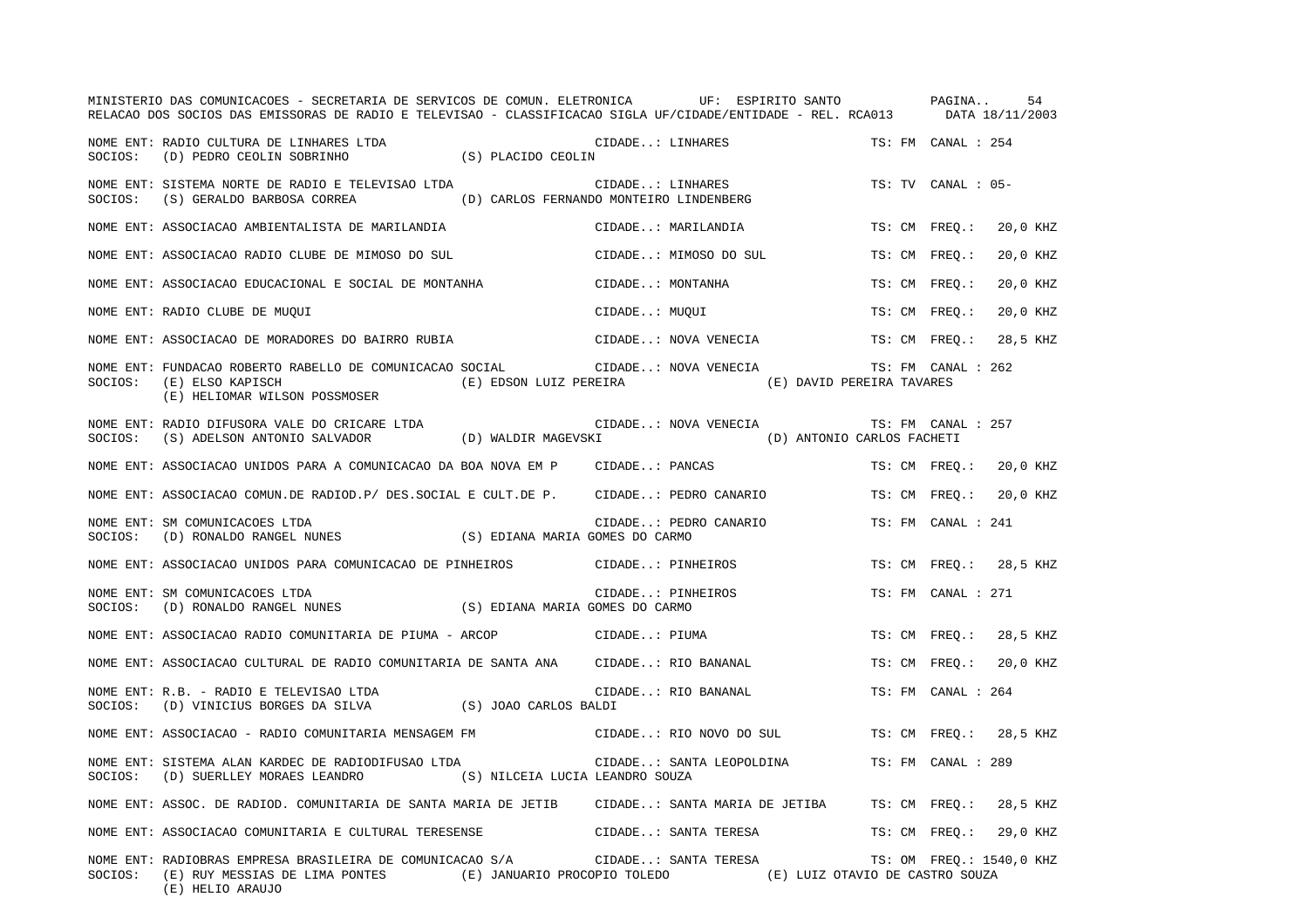MINISTERIO DAS COMUNICACOES - SECRETARIA DE SERVICOS DE COMUN. ELETRONICA UF: ESPIRITO SANTO PAGINA.. 55 RELACAO DOS SOCIOS DAS EMISSORAS DE RADIO E TELEVISAO - CLASSIFICACAO SIGLA UF/CIDADE/ENTIDADE - REL. RCA013 DATA 18/11/2003 NOME ENT: RADIO ALTEROSA DE CALCADO LTDA CIDADE..: SAO JOSE DO CALCADO TS: FM CANAL : 251SOCIOS: (D) ZOELZER POUBEL VIDAURRE (S) JOSE VIEIRA DE REZENDE JUNIOR (S) JOSE ANTONIO ALMEIDA PIMENTEL (S) ALAIR BORGES PIMENTEL NOME ENT: CONQUISTA COMUNICACAO LTDA CIDADE..: SAO MATEUS TS: FM CANAL : 234 SOCIOS: (D) VIVIANE BASTOS MACHADO (S) RODOLFO OLIVIER DE PAULA (S) DANIELLE FIGUEREDO NAUFAL NOME ENT: FUNDACAO RUY BAROMEU CHOROLETIC CIDADE..: SAO MATEUS TS: FM CANAL : 290E SOCIOS: (E) CARLOS BAROMEU LOPES (E) CARLOS CASSIANO DOS SANTOS (E) STELIO DIAS (E) WALDEMIRO SEIBEL (E) JUDAZIO SEIBEL NOME ENT: RADIO CULTURA DE LINHARES LTDA CIDADE..: SAO MATEUS TS: FM CANAL : 286SOCIOS: (D) PEDRO CEOLIN SOBRINHO NOME ENT: RADIO DIFUSORA DE SAO MATEUS LTDA CIDADE..: SAO MATEUS TS: OM FREQ.: 1120,0 KHZ (D) CARLOS ALBERTO FERREIRA SILVA (S) JOSE FERNANDES DE JESUS (S) ALZEMAR SEYFARTH (S) PEDRO CEOLIN SOBRINHO NOME ENT: A GAZETA DO ESPIRITO SANTO RADIO E TV LTDA CIDADE..: SERRA TS: OM FREQ.: 820,0 KHZ SOCIOS: (S) CARLOS FERNANDO M. LINDENBERG FILHO (D) CARLOS FERNANDO M. LINDENBERG NETO (D) GERALDO BARBOSA CORREA (S) MARIA ALICE PAOLIELLO LINDENBERG (S) MARIA HENRIQUETA LINDENBERG MONTE (S) MARIA HELENA THOME DE CARVALHO (S) MARIA ANTONIETA QUEIROZ LINDENBERG (S) MARIA HELENA FIGUEIREDO DE QUEIROZ (S) SANDRA FIGUEIREDO DE QUEIROZ CASTRO NOME ENT: RADIO PLANETA LTDA CIDADE..: SERRA TS: FM CANAL : 211SOCIOS: (D) CARLOS EDUARDO SCHNEIDER MELZER (D) PAULO SERGIO GAVA (S) MARIA ANTONIETTA QUEIROZ LINDENBERG NOME ENT: SISTEMA NORTE DE RADIO LTDA  $\blacksquare$  CIDADE..: SERRA TS: OM FREQ.: 1250,0 KHZ SOCIOS: (E) CARLOS FERNANDO M. LINDENBERG FILHO (S) JOSE PEDRO PACHECO SIROTSKY (S) MARIA ALICE PAOLIELLO LINDENBERG (D) CARLOS FERNANDO MONTEIRO LINDENBERG NOME ENT: ASSOCIACAO RADIO COMUNITARIA DE VENDA NOVA DO IMIGRAN CIDADE..: VENDA NOVA DO IMIGRANTE TS: CM FREQ.: 28,5 KHZ NOME ENT: FUNDACAO MAXIMO ZANDONADI CIDADE..: VENDA NOVA DO IMIGRANTE TS: FM CANAL : 296ESOCIOS: (E) CLOVIS ZANDONADI (E) MARTA AMELIA ZANDONADI BISSOLI (E) JOSE RUBENS ZANDONADI (E) MARLENE PIAZZAROLLO ZANDONADI (E) KENNY DE OLIVEIRA CALIMAN ZANDONADI (E) EDIVIGES ZANDONADI NOME ENT: ASSOCIACAO DOS MORADORES DA PRAIA DA COSTA CIDADE..: VILA VELHA TS: CM FREQ.: 29,0 KHZ NOME ENT: FUNDACAO EDUCATIVA E CULTURAL PEDRO TRES CIDADE..: VILA VELHA TS: FM CANAL : 295E SOCIOS: (E) DANTE TRES (E) MARIA DA PENHA COLNAGO DO PRADO TRE (E) MIGUEL ANGELO TRES NOME ENT: FUNDACAO ROBERTO RABELLO DE COMUNICACAO SOCIAL CIDADE..: VILA VELHA TS: FM CANAL : 240SOCIOS: (E) ELSO KAPISCH (E) EDSON LUIZ PEREIRA (E) DAVID PEREIRA TAVARES (E) HELIOMAR WILSON POSSMOSER NOME ENT: SISTEMA LAGEADO DE COMUNICACAO LTDA CIDADE..: VILA VELHA TS: FM CANAL : 228SOCIOS: (S) FABRICIO LOPES DA LUZ (D) LUCI LEDRA NOME ENT: A GAZETA DO ESPIRITO SANTO RADIO E TV LTDA CIDADE..: VITORIA TS: FM CANAL : 223SOCIOS: (S) CARLOS FERNANDO M. LINDENBERG FILHO (D) CARLOS FERNANDO M. LINDENBERG NETO (D) GERALDO BARBOSA CORREA (S) MARIA ALICE PAOLIELLO LINDENBERG (S) MARIA HENRIQUETA LINDENBERG MONTE (S) MARIA HELENA THOME DE CARVALHO (S) MARIA ANTONIETA QUEIROZ LINDENBERG (S) MARIA HELENA FIGUEIREDO DE QUEIROZ (S) SANDRA FIGUEIREDO DE QUEIROZ CASTRO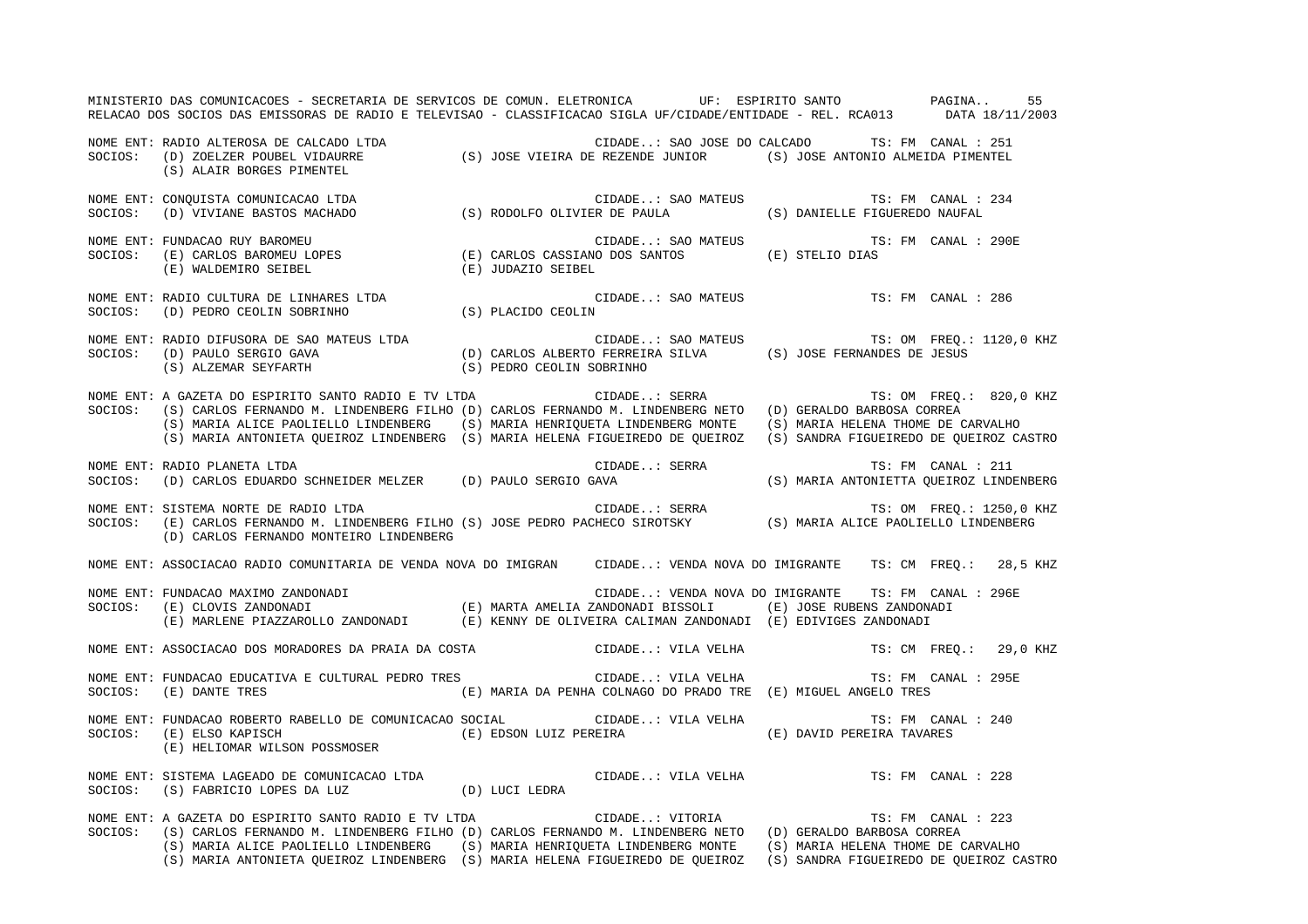MINISTERIO DAS COMUNICACOES - SECRETARIA DE SERVICOS DE COMUN. ELETRONICA UF: ESPIRITO SANTO PAGINA.. 56RELACAO DOS SOCIOS DAS EMISSORAS DE RADIO E TELEVISAO - CLASSIFICACAO SIGLA UF/CIDADE/ENTIDADE - REL. RCA013 DATA 18/11/2003 NOME ENT: A GAZETA DO ESPIRITO SANTO RADIO E TV LTDA CIDADE..: VITORIA TS: TV CANAL : 04 SOCIOS: (S) CARLOS FERNANDO M. LINDENBERG FILHO (D) CARLOS FERNANDO M. LINDENBERG NETO (D) GERALDO BARBOSA CORREA (S) MARIA ALICE PAOLIELLO LINDENBERG (S) MARIA HENRIQUETA LINDENBERG MONTE (S) MARIA HELENA THOME DE CARVALHO (S) MARIA ANTONIETA QUEIROZ LINDENBERG (S) MARIA HELENA FIGUEIREDO DE QUEIROZ (S) SANDRA FIGUEIREDO DE QUEIROZ CASTRO NOME ENT: ASSOCIACAO DE MORADORES DA PRAIA DO CANTO  $\qquad$  CIDADE..: VITORIA  $\qquad$  TS: CM FREQ.: 29,0 KHZ NOME ENT: FUND. UNIVERSIT. DE PESQ. ECONOM. E SOCIAIS DE V. VEL CIDADE..: VITORIA TS: TV CANAL : 31 E SOCIOS: (E) JOSE LUIZ DANTAS DA SILVA (E) LEONORA DANTAS DA SILVA VESCOVI (E) ADRIANA DANTAS DA SILVA SIVIERO NOME ENT: FUNDACAO CECILIANO ABEL DE ALMEIDA CIDADE..: VITORIA TS: FM CANAL : 284ESOCIOS: (E) ROBERTO SARCINELLI BARBOSA NOME ENT: FUNDACAO NOSSA SENHORA DA PENHA DO ESPIRITO SANTO CIDADE..: VITORIA TS: FM CANAL : 268SOCIOS: (E) LUIZ ALVARO DE BARROS FARIA (E) ROMARIO FOLADOR (E) JOVANIR POLEZE (E) GETULIO CARLESSO (E) JOAO MANOEL BINDA (E) CICILIA MARIA KROHLING PERUZZO NOME ENT: FUNDACAO ROMULO NEVES BALESTRERO CONSTRUIT CONSTRUCTED CIDADE..: VITORIA TS: FM CANAL : 216E SOCIOS: (E) ROMULO NEVES BALESTRERO (E) GENTIL PAYER CANTARELA (E) MARCO AURELIO ROMANHA NOME ENT: NASSAU EDITORA RADIO E TV LTDA CONSTRUITION CIDADE..: VITORIA TS: TV CANAL : 07+ SOCIOS: (D) JOSE BERNARDINO PEREIRA DOS SANTOS (D) FERNANDO JOAO PEREIRA DOS SANTOS (D) SERGIO MACAES (S) (ESP.) JOAO PEREIRA DOS SANTOS FILH (S) ANTONIO CARLOS LIMA DE NORONHA (S) JOAO PEREIRA DOS SANTOS NOME ENT: NASSAU EDITORA RADIO E TV LTDA **STADIO E ENTERNA CIDADE..: VITORIA** TS: OM FREQ.: 590,0 KHZ SOCIOS: (D) JOSE BERNARDINO PEREIRA DOS SANTOS (D) FERNANDO JOAO PEREIRA DOS SANTOS (D) SERGIO MACAES (S) (ESP.) JOAO PEREIRA DOS SANTOS FILH (S) ANTONIO CARLOS LIMA DE NORONHA (S) JOAO PEREIRA DOS SANTOS NOME ENT: NASSAU EDITORA RADIO E TV LTDA CIDADE..: VITORIA TS: FM CANAL : 256SOCIOS: (D) JOSE BERNARDINO PEREIRA DOS SANTOS (D) FERNANDO JOAO PEREIRA DOS SANTOS (D) SERGIO MACAES (S) (ESP.) JOAO PEREIRA DOS SANTOS FILH (S) ANTONIO CARLOS LIMA DE NORONHA (S) JOAO PEREIRA DOS SANTOS NOME ENT: RADIO CAPIXABA LTDA CIDADE..: VITORIA TS: OT FREQ.: 4935,0 KHZ SOCIOS: (D) ERENI OLIVEIRA DE MIRANDA (D) DAVID OLIVEIRA DE MIRANDA NOME ENT: RADIO CAPIXABA LTDA CIDADE..: VITORIA TS: OM FREQ.: 1050,0 KHZ SOCIOS: (D) ERENI OLIVEIRA DE MIRANDA (D) DAVID OLIVEIRA DE MIRANDA NOME ENT: RADIO E TELEVISAO ESPIRITO SANTO - RTV/ES CIDADE..: VITORIA TS: TV CANAL : 02 E SOCIOS: (E) EDIVALDO EUZEBIO DOS ANJOS (E) DILSON RUAS ALVES (E) THEREZA CHRISTINA ABELHA VIVACQUA NOME ENT: RADIO E TELEVISAO ESPIRITO SANTO - RTV/ES CIDADE..: VITORIA TS: OM FREQ.: 1160,0 KHZ SOCIOS: (E) EDIVALDO EUZEBIO DOS ANJOS (E) DILSON RUAS ALVES (E) THEREZA CHRISTINA ABELHA VIVACQUA NOME ENT: RADIO VITORIA S/A  $\overline{S}$  satisfy the compared of the cidade..: vitoria  $\overline{S}$ : Om FREQ.: 640,0 KHZ SOCIOS: (E) FERNANDO MACHADO FERREIRA (S) AMERICO BUAIZ (D) AMERICO BUAIZ FILHO (S) ANGELA BUAIZ (S) ALEXANDRE ZORZANELLI BUAIZ NOME ENT: TELEVISAO CAPIXABA LTDA CIDADE..: VITORIA TS: TV CANAL : 15 SOCIOS: (D) WALTER DE SA CAVALCANTE JUNIOR (S) SALOMAO MICHAEL CARASSO (D) ANGELA MARIA GONCALVES CARASSO (D) MARIA ELISABETH OLIVEIRA DE SA CAVA NOME ENT: TELEVISAO VITORIA S/A CIDADE..: VITORIA TS: TV CANAL : 06- SOCIOS: (E) FERNANDO MACHADO FERREIRA (D) AMERICO BUAIZ (S) AMERICO BUAIZ FILHO (S) ANGELA BUAIZ (S) ALEXANDRE ZORZANELLI BUAIZ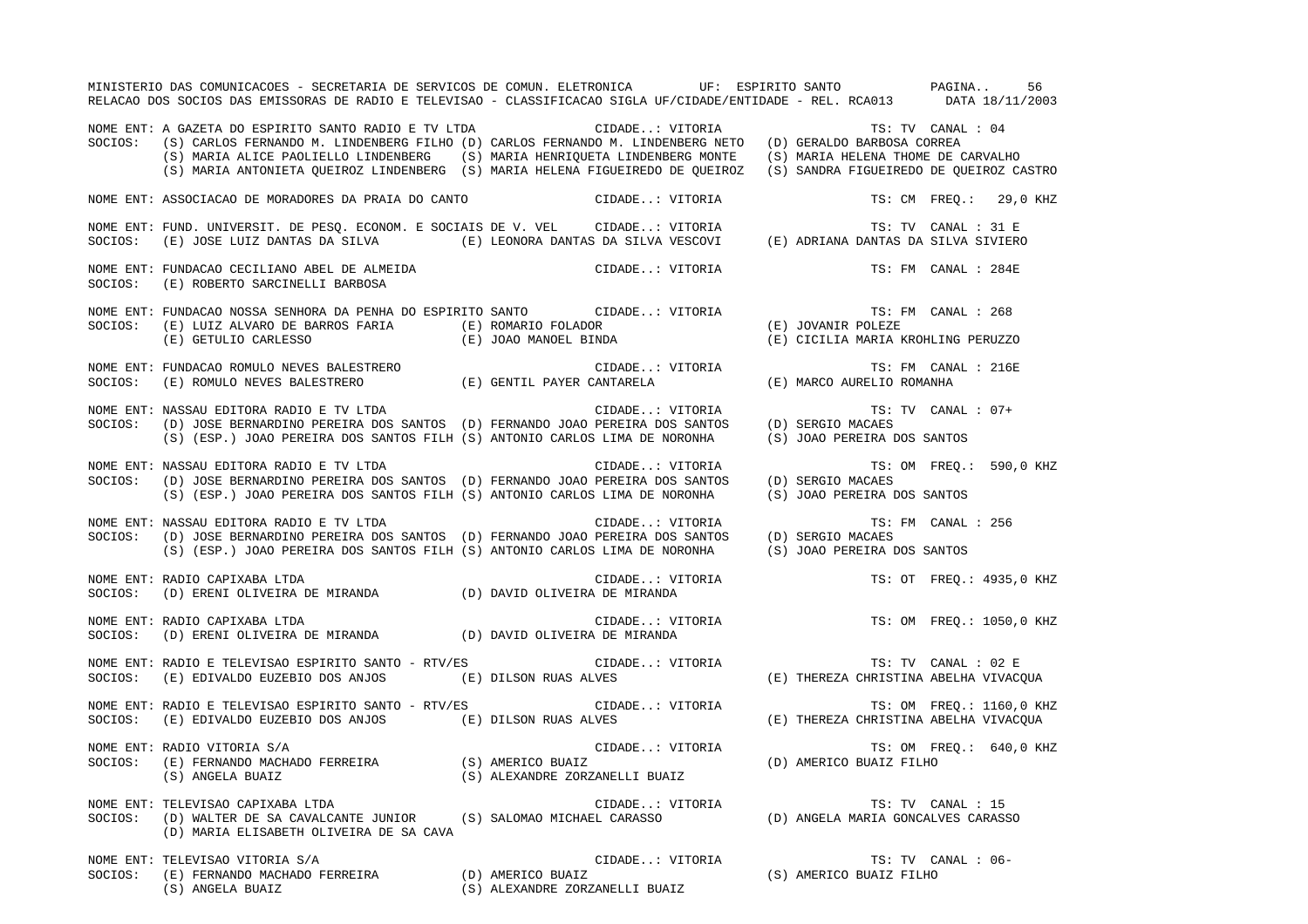|         | MINISTERIO DAS COMUNICACOES - SECRETARIA DE SERVICOS DE COMUN. ELETRONICA UF: GOIAS<br>RELACAO DOS SOCIOS DAS EMISSORAS DE RADIO E TELEVISAO - CLASSIFICACAO SIGLA UF/CIDADE/ENTIDADE - REL. RCA013 DATA 18/11/2003 |                                              |                                                           |                                  |               | PAGINA             | 57                       |
|---------|---------------------------------------------------------------------------------------------------------------------------------------------------------------------------------------------------------------------|----------------------------------------------|-----------------------------------------------------------|----------------------------------|---------------|--------------------|--------------------------|
|         | NOME ENT: ASSOCIACAO COMUNITARIA DE ABADIA DE GOIAS                                                                                                                                                                 |                                              | CIDADE: ABADIA DE GOIAS                                   |                                  |               | TS: CM FREO.:      | 20,0 KHZ                 |
|         | NOME ENT: ASSOCIACAO COMUNITARIA DE ABADIANIA                                                                                                                                                                       |                                              | CIDADE: ABADIANIA                                         |                                  | TS: CM FREO.: |                    | 20,0 KHZ                 |
|         | NOME ENT: ASSOCIACAO COMUNITARIA LIBERDADE ACREUNENSE                                                                                                                                                               |                                              | CIDADE: ACREUNA                                           |                                  | TS: CM FREO.: |                    | 28,5 KHZ                 |
| SOCIOS: | NOME ENT: RADIO PONTAL DO SUDOESTE GOIANO FM LTDA<br>(D) OLICIO JOSE ORDONES<br>(S) MARCOS JOSE CABRAL                                                                                                              |                                              | CIDADE: ACREUNA<br>(S) TEREZA MACHADO DE OLIVEIRA         | (S) AG LACERDA SCHAIBLICH BARROS |               | TS: FM CANAL : 213 |                          |
|         | NOME ENT: ASSOCIACAO LIBERD.COMUNIT.DE RADIOD.DE AGUAS LINDAS D                                                                                                                                                     |                                              | CIDADE: AGUAS LINDAS DE GOIAS                             |                                  |               | TS: CM FREQ.:      | 28,5 KHZ                 |
|         | NOME ENT: ASSOCIACAO DOS MORADORES E AMIGOS DO NOVA FLORIDA                                                                                                                                                         |                                              | CIDADE: ALEXANIA                                          |                                  |               | TS: CM FREO.:      | 28,5 KHZ                 |
|         | NOME ENT: ASSOCIACAO DOS MOV. POPULARES DE ALTO HORIZONTE-GOIAS-                                                                                                                                                    |                                              | CIDADE: ALTO HORIZONTE                                    |                                  | TS: CM FREO.: |                    | 20,0 KHZ                 |
|         | NOME ENT: ASSOCIACAO GRUPO DE APOIO AO MEIO AMBIENTE - "GAMA"                                                                                                                                                       |                                              | CIDADE: ALTO PARAISO DE GOIAS                             |                                  | TS: CM FREO.: |                    | 20,0 KHZ                 |
| SOCIOS: | NOME ENT: RADIO FM DE IPORA LTDA<br>(D) SONIA MARIA CLELIA ARAUJO BARCELOS (S) WANDERLEY ALVES DA PAIXAO                                                                                                            |                                              | CIDADE: ALTO PARAISO DE GOIAS                             |                                  |               | TS: FM CANAL : 235 |                          |
|         | NOME ENT: ASS.COMUNIT.DOS PEQUENOS PROD.AGRIC.DO MEDIO NORDESTE                                                                                                                                                     |                                              | CIDADE: ALVORADA DO NORTE                                 |                                  | TS: CM FREO.: |                    | 28,5 KHZ                 |
|         | NOME ENT: ASSOCIACAO CULTURAL COMUNITARIA CIENCIA DE ANAPOLIS                                                                                                                                                       |                                              | CIDADE: ANAPOLIS                                          |                                  |               | TS: CM FREO.:      | 20,0 KHZ                 |
|         | NOME ENT: ASSOCIACAO CULTURAL VIDA NOVA                                                                                                                                                                             |                                              | CIDADE: ANAPOLIS                                          |                                  | TS: CM FREO.: |                    | 20,0 KHZ                 |
|         | NOME ENT: ASSOCIACAO PROVISAO DE RADIODIFUSAO E APOIO AO MENOR CIDADE: ANAPOLIS                                                                                                                                     |                                              |                                                           |                                  | TS: CM FREQ.: |                    | 20,0 KHZ                 |
| SOCIOS: | NOME ENT: FM 100 LTDA<br>(S) MARCELO DA SILVA<br>(E) WAGNER NEGRAO GARCIA                                                                                                                                           |                                              | CIDADE: ANAPOLIS<br>(S) MANOEL FRANCISCO DA SILVA NETO    | (E) DARLAN DE AVILA LIMA         |               | TS: FM CANAL : 262 |                          |
| SOCIOS: | NOME ENT: FUNDACAO FREI JOAO BATISTA VOGEL OFM<br>(E) DEUSDET BORGES DE CASTRO<br>(E) EDGAR ALVES PEREIRA                                                                                                           |                                              | CIDADE: ANAPOLIS<br>(E) FERNANDO INACIO PEIXOTO DE CASTRO | (E) VALDAIR ALVES PEREIRA        |               | TS: FM CANAL : 242 |                          |
| SOCIOS: | NOME ENT: FUNDACAO FREI JOAO BATISTA VOGEL OFM<br>(E) DEUSDET BORGES DE CASTRO<br>(E) EDGAR ALVES PEREIRA                                                                                                           |                                              | CIDADE: ANAPOLIS<br>(E) FERNANDO INACIO PEIXOTO DE CASTRO | (E) VALDAIR ALVES PEREIRA        |               |                    | TS: OM FREQ.: 670,0 KHZ  |
| SOCIOS: | NOME ENT: FUNDACAO NOSSA SENHORA APARECIDA<br>(E) MANOEL PESTANHA FILHO                                                                                                                                             | (E) DARI GONCALVES BOAVENTURA                | CIDADE: ANAPOLIS                                          | (E) BENEDITO MORAES BENEVIDES    |               |                    | TS: OM FREQ.: 770,0 KHZ  |
| SOCIOS: | NOME ENT: FUNDACAO NOSSA SENHORA APARECIDA<br>(E) MANOEL PESTANHA FILHO                                                                                                                                             | (E) DARI GONCALVES BOAVENTURA                | CIDADE: ANAPOLIS                                          | (E) BENEDITO MORAES BENEVIDES    |               |                    | TS: OT FREO.: 4885,0 KHZ |
| SOCIOS: | NOME ENT: RADIO CARAJA DE ANAPOLIS LTDA<br>(D) NILSON SILVA ROSA<br>(S) MAX LANIO GONZAGA JAIME                                                                                                                     | (S) JOAO ASMAR<br>(S) JOSE SANTANA VILARINHO | CIDADE: ANAPOLIS                                          | (S) FERNANDO CUNHA JUNIOR        |               | TS: FM CANAL : 279 |                          |
| SOCIOS: | NOME ENT: RADIO CHAO GOIANO FM LTDA<br>(S) ONAIDE SILVA SANTILLO<br>(D) AMADOR DOS SANTOS                                                                                                                           | (S) ADHEMAR SANTILLO                         | CIDADE: ANAPOLIS                                          | (S) JOAO BATISTA DE SOUZA EMIDIO |               | TS: FM CANAL : 227 |                          |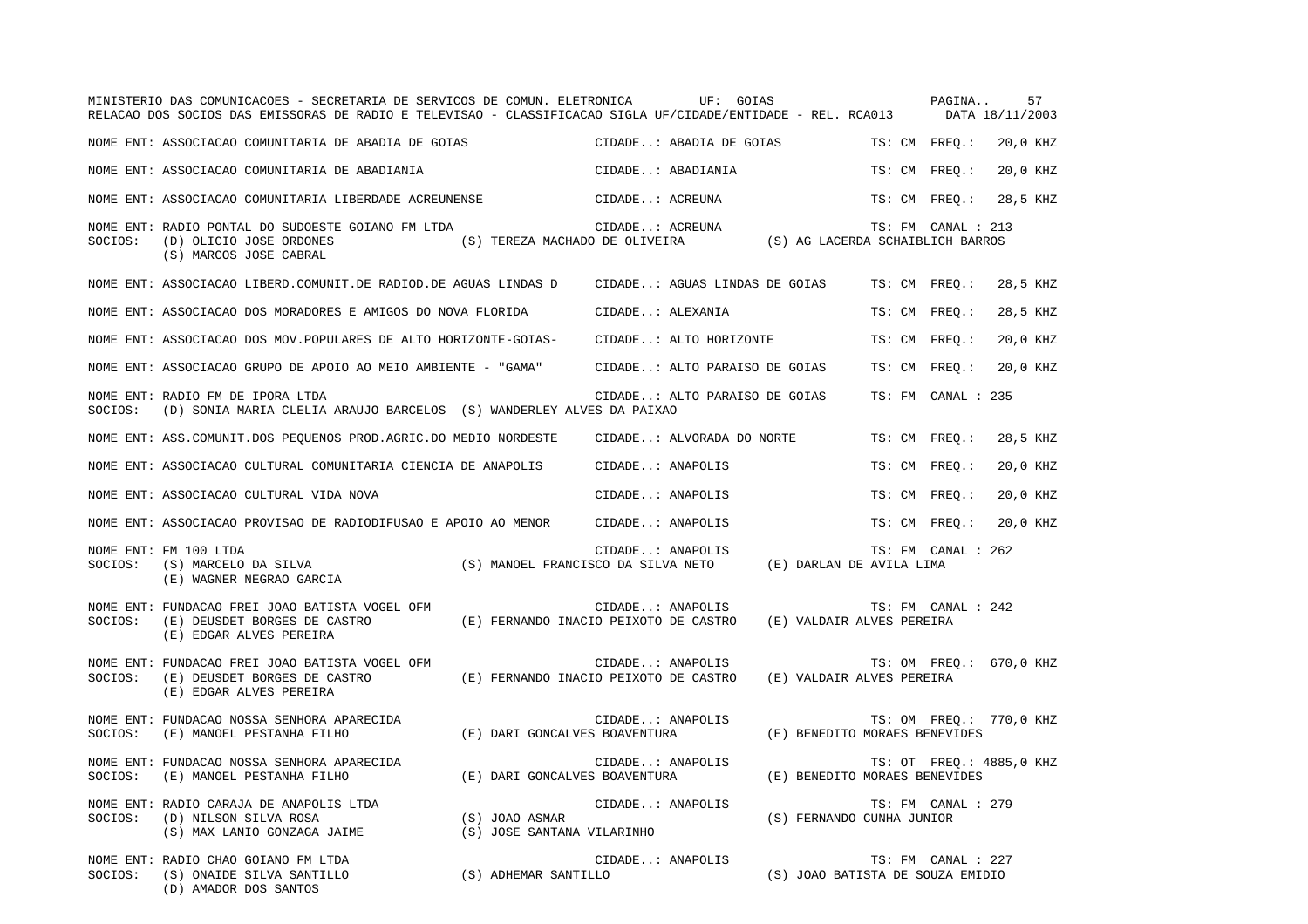|         | MINISTERIO DAS COMUNICACOES - SECRETARIA DE SERVICOS DE COMUN. ELETRONICA<br>RELACAO DOS SOCIOS DAS EMISSORAS DE RADIO E TELEVISAO - CLASSIFICACAO SIGLA UF/CIDADE/ENTIDADE - REL. RCA013 DATA 18/11/2003 |                                                                    |                  | UF: GOIAS                    |                              | PAGINA             | 58                       |
|---------|-----------------------------------------------------------------------------------------------------------------------------------------------------------------------------------------------------------|--------------------------------------------------------------------|------------------|------------------------------|------------------------------|--------------------|--------------------------|
| SOCIOS: | NOME ENT: RADIO IMPRENSA DE ANAPOLIS LTDA<br>(D) ERNEI DE OLIVEIRA PINA                                                                                                                                   | (S) EDMO DE OLIVEIRA PINA                                          | CIDADE: ANAPOLIS |                              | (S) WILLIAM DOWNING FANSTONE |                    | TS: OM FREQ.: 1030,0 KHZ |
| SOCIOS: | NOME ENT: RADIO MANCHESTER DE ANAPOLIS LTDA<br>(S) ONAIDE SILVA SANTILLO                                                                                                                                  | (D) ADHEMAR SANTILLO                                               | CIDADE: ANAPOLIS |                              | (S) CLAUDIO SANTILLO         |                    | TS: OM FREO.: 590,0 KHZ  |
| SOCIOS: | NOME ENT: TV TOCANTINS LTDA<br>(D) MARCUS MORAES BUFAICAL<br>(S) MIRZE CAMILO CAMARA                                                                                                                      | (S) MARIA FELICIDADE BORGES CAMARA<br>(D) MARIA ALICE RORIZ CAMARA | CIDADE: ANAPOLIS |                              | (S) NAIR DE MORAES CAMARA    | TS: TV CANAL : 07+ |                          |
|         | NOME ENT: ASSOCIACAO COMUNITARIA CULTURAL E ECOLOGICA RIO DOS B                                                                                                                                           |                                                                    | CIDADE: ANICUNS  |                              |                              | TS: CM FREO.:      | 28,5 KHZ                 |
|         | NOME ENT: ASSOCIACAO ARTISTICA E CULT.DE DESENVOL.DO SETOR MARI                                                                                                                                           |                                                                    |                  | CIDADE: APARECIDA DE GOIANIA |                              | TS: CM FREQ.:      | 20,0 KHZ                 |
|         | NOME ENT: ASSOCIACAO COMUNITARIA SANTA LUZIA                                                                                                                                                              |                                                                    |                  | CIDADE: APARECIDA DE GOIANIA |                              | TS: CM FREO.:      | 20,0 KHZ                 |
|         | NOME ENT: ASSOCIACAO COMUNITARIA VILA ALZIRA                                                                                                                                                              |                                                                    |                  | CIDADE: APARECIDA DE GOIANIA |                              | TS: CM FREO.:      | 20,0 KHZ                 |
|         | NOME ENT: ASSOCIACAO DE APOIO COMUNITARIO BETHEL                                                                                                                                                          |                                                                    |                  | CIDADE: APARECIDA DE GOIANIA |                              | TS: CM FREQ.:      | 20,0 KHZ                 |
| SOCIOS: | NOME ENT: SISTEMA GOIANO DE TELECOMUNICACAO LTDA<br>(S) RIVAS REZENDE DA COSTA                                                                                                                            | (D) RONALDO DE BARROS BARRETO                                      |                  | CIDADE: APARECIDA DE GOIANIA |                              | TS: FM CANAL : 220 |                          |
| SOCIOS: | NOME ENT: SOCIEDADE APARECIDENSE DE COMUNICACAO LTDA<br>(D) DANIEL OLIVEIRA DE MIRANDA                                                                                                                    | (S) ELIANA MARIA SANTOS MIRANDA                                    |                  | CIDADE: APARECIDA DE GOIANIA |                              |                    | TS: OM FREQ.: 930,0 KHZ  |
|         | NOME ENT: ASSOCIACAO COM.E DE DEF.DO ECOSSIST.DA BACIA DO RIO A                                                                                                                                           |                                                                    | CIDADE: ARUANA   |                              |                              | TS: CM FREO.:      | 20,0 KHZ                 |
|         | NOME ENT: ASSOCIACAO COMUNITARIA DE AURILANDIA                                                                                                                                                            |                                                                    |                  | CIDADE: AURILANDIA           |                              | TS: CM FREQ.:      | 28,5 KHZ                 |
|         | NOME ENT: ASSOCIACAO DE DESENVOLVIMENTO COMUNITARIO DE AVELINOP                                                                                                                                           |                                                                    |                  | CIDADE: AVELINOPOLIS         |                              | TS: CM FREO.:      | 20,0 KHZ                 |
|         | NOME ENT: ASSOCIACAO COMUNITARIA DE BARRO ALTO                                                                                                                                                            |                                                                    |                  | CIDADE: BARRO ALTO           |                              | TS: CM FREQ.:      | 20,0 KHZ                 |
| SOCIOS: | NOME ENT: RADIO SOCIEDADE VERA CRUZ LTDA<br>(D) RICARDO FONTOURA DE SIQUEIRA (D) JOSE SALVINO DE MENEZES                                                                                                  |                                                                    |                  | CIDADE: BARRO ALTO           | (S) SEGUNDO BRAOIOS MARTINS  | TS: FM CANAL : 203 |                          |
|         | NOME ENT: ASSOCIACAO DE COMUNIC.E CULTURA DE B.JARDIM DE GOIAS-                                                                                                                                           |                                                                    |                  | CIDADE: BOM JARDIM DE GOIAS  |                              | TS: CM FREO.:      | 28,5 KHZ                 |
|         | NOME ENT: ASSOCIACAO CULT.E CIENTIFICA JOSELINE PEREIRA DE OLIV                                                                                                                                           |                                                                    |                  | CIDADE: BOM JESUS DE GOIAS   |                              | TS: CM FREO.:      | 20,0 KHZ                 |
|         | NOME ENT: ASSOCIACAO DE COMUNICACAO E CULTURA DE BONFINOPOLIS                                                                                                                                             |                                                                    |                  | CIDADE: BONFINOPOLIS         |                              | TS: CM FREQ.:      | 20,0 KHZ                 |
|         | NOME ENT: ASSOCIACAO COMUNITARIA DE BURITI ALEGRE                                                                                                                                                         |                                                                    |                  | CIDADE: BURITI ALEGRE        |                              | TS: CM FREQ.:      | 29,0 KHZ                 |
|         | NOME ENT: ASSOC. COMUNITARIA EDUCATIVA E DE RADIODIFUSAO DE CAB                                                                                                                                           |                                                                    |                  | CIDADE: CABECEIRAS           |                              | TS: CM FREO.:      | 20,0 KHZ                 |
|         | NOME ENT: ASSOCIACAO COMUNIT. DE COMUNIC.DE CACHOEIRA ALTA-GO (                                                                                                                                           |                                                                    |                  | CIDADE: CACHOEIRA ALTA       |                              | TS: CM FREO.:      | 28,5 KHZ                 |
|         | NOME ENT: ASSOCIACAO COMUNITARIA E CULTURAL DE CACU                                                                                                                                                       |                                                                    | CIDADE: CACU     |                              |                              | TS: CM FREO.:      | 20,0 KHZ                 |
|         | NOME ENT: VALENTE PROPAGANDA E PUBLICIDADE LTDA<br>SOCIOS: (D) TEREZA CRISTINA REGIS VALENTE                                                                                                              | (S) ANDERSON REGIS VALENTE                                         | CIDADE: CACU     |                              |                              | TS: FM CANAL : 248 |                          |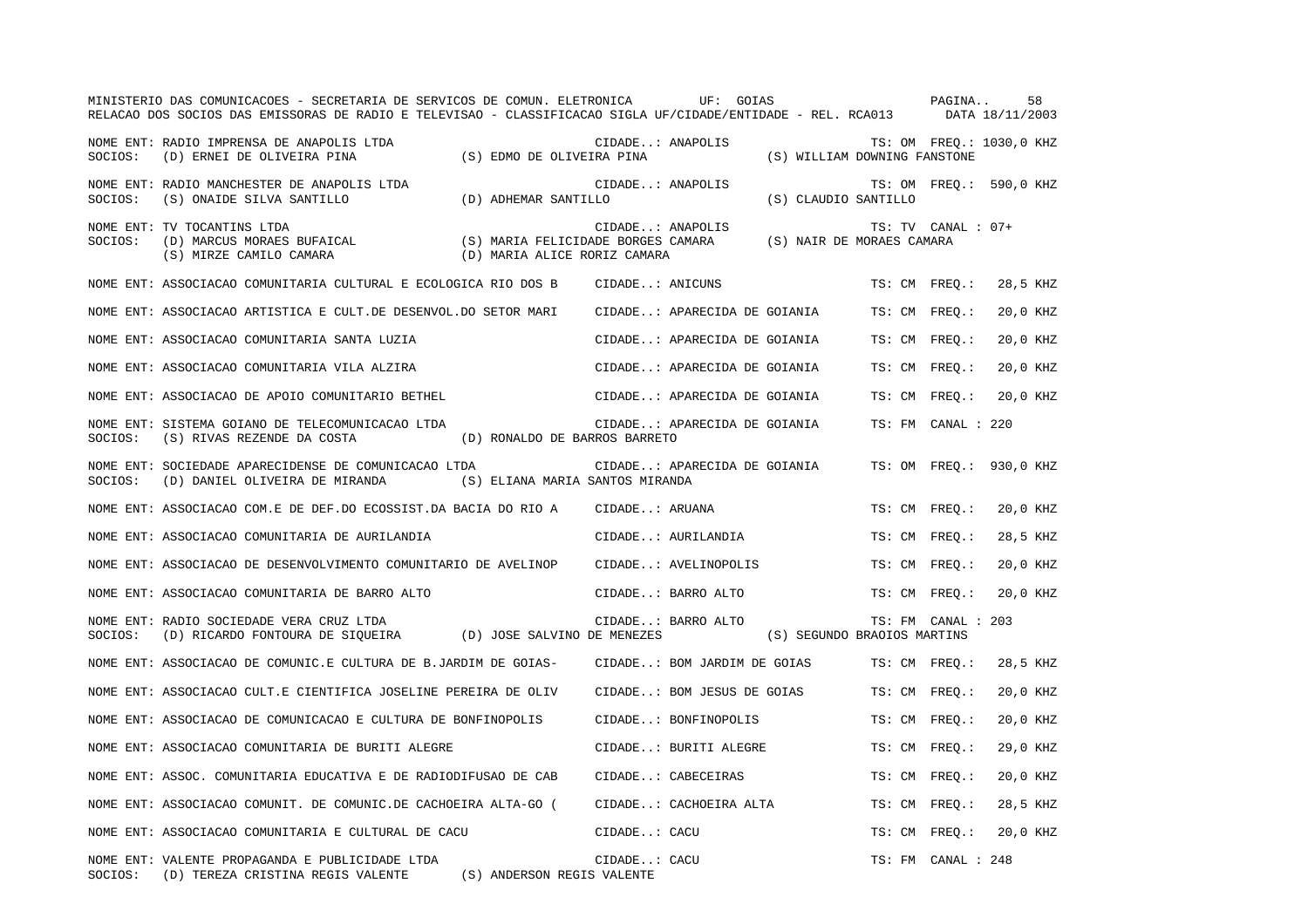NOME ENT: VALENTE PROPAGANDA E PUBLICIDADE LTDA CIDADE..: CACU TS: OM FREQ.: 1160,0 KHZ SOCIOS: (D) TEREZA CRISTINA REGIS VALENTE (S) ANDERSON REGIS VALENTE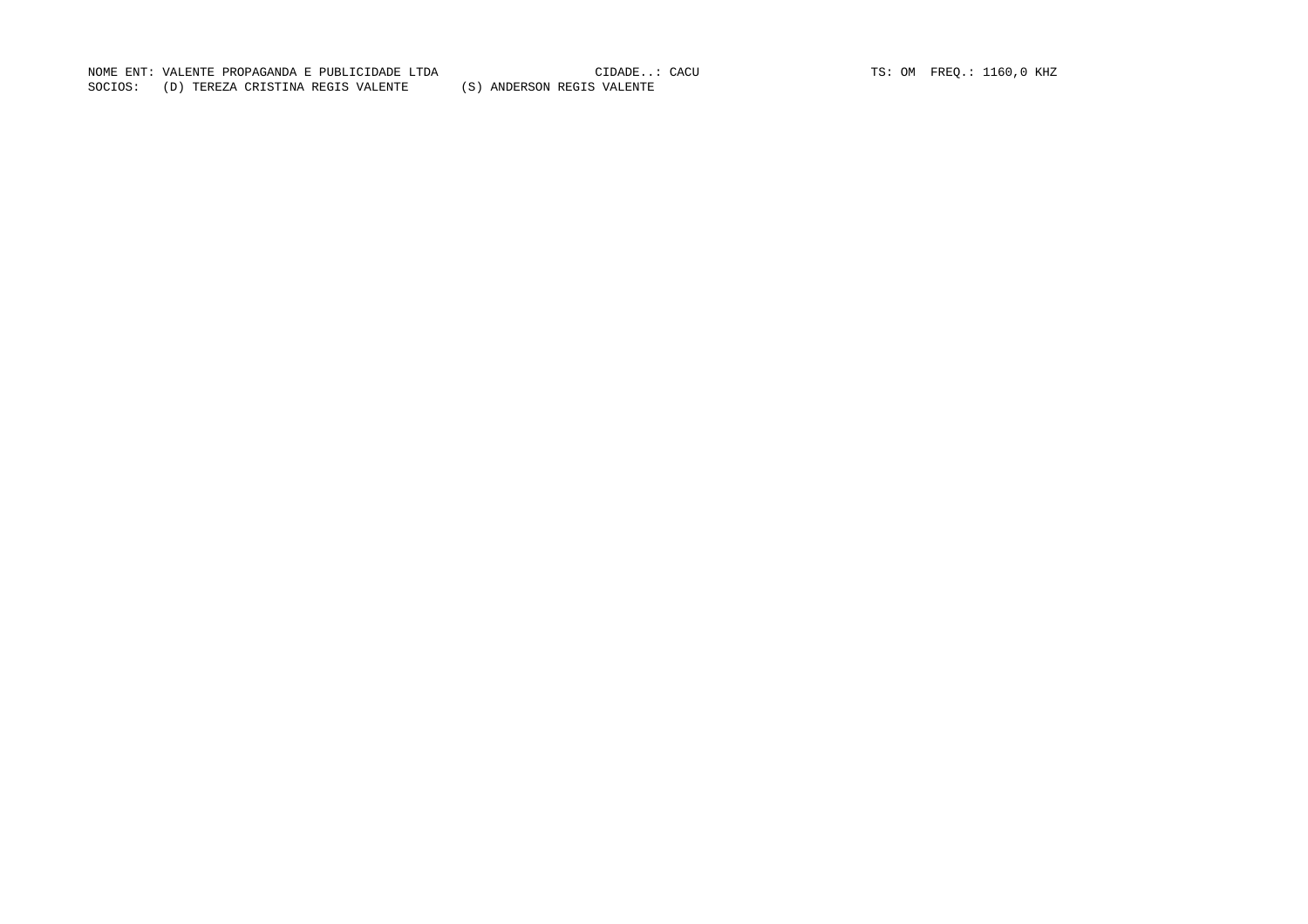|         | MINISTERIO DAS COMUNICACOES - SECRETARIA DE SERVICOS DE COMUN. ELETRONICA UF: GOIAS CONSTRAINA<br>RELACAO DOS SOCIOS DAS EMISSORAS DE RADIO E TELEVISAO - CLASSIFICACAO SIGLA UF/CIDADE/ENTIDADE - REL. RCA013 DATA 18/11/2003                    |                                             |               |                          |                                               |                    | 59                       |
|---------|---------------------------------------------------------------------------------------------------------------------------------------------------------------------------------------------------------------------------------------------------|---------------------------------------------|---------------|--------------------------|-----------------------------------------------|--------------------|--------------------------|
|         | NOME ENT: ASSOCIACAO COMUNITARIA "CULTURA E SAUDE" CIDADE: CAIAPONIA                                                                                                                                                                              |                                             |               |                          |                                               |                    | TS: CM FREQ.: 28,5 KHZ   |
| SOCIOS: | FUNDACAO DOM JUVENAL RORIZ<br>(E) WALMIR GARCIA DOS SANTOS (E) ANTONIO LUIZ PEDROTI (E) ANTONIO (E) ANTONIO CARLOS DE OLIVEIRA<br>(F) ANTANDO CANTIACO ANTONIO<br>NOME ENT: FUNDACAO DOM JUVENAL RORIZ<br>(E) ARLINDO SANTIAGO AMPARADO           |                                             |               |                          |                                               |                    | TS: OM FREQ.: 580,0 KHZ  |
|         | NOME ENT: RADIO FM TROPICAL DE CALDAS NOVAS LTDA<br>SOCIOS: (D) LILIA GODOY DE LIMA (S) JARBAS DOS REIS (S) JOSE DE ARAUJO LIMA                                                                                                                   | CIDADE: CALDAS NOVAS TS: FM CANAL : 240     |               |                          |                                               |                    |                          |
|         | NOME ENT: RADIO POUSADA DO RIO QUENTE LTDA (D) FRANCISCO HYCZY DA COSTA SOCIOS: (D) LUIZ ALBERTO GARCIA (D) FRANCISCO HYCZY DA COSTA                                                                                                              |                                             |               |                          | CIDADE: CALDAS NOVAS TS: OM FREQ.: 760,0 KHZ  |                    |                          |
|         | NOME ENT: ASSOCIACAO DO BAIRRO SETOR AEROPORTO                                                                                                                                                                                                    | CIDADE: CAMPOS BELOS TS: CM FREQ.: 20,0 KHZ |               |                          |                                               |                    |                          |
|         | NOME ENT: RADIO CAMPOS BELOS LTDA<br>SOCIOS: (S) JACQUELINE PERES DE ALMEIDA FREIRE (S) DORIOCAN JOSE DOS SANTOS (D) EDI JOSE DOS SANTOS<br>(S) JOVINIANO JOSE DOS SANTOS (D) EDJALDO ALVES FERNANDES (S) AUROLINO JOSE DOS SANTOS NINHA          |                                             |               |                          | CIDADE: CAMPOS BELOS TS: OM FREQ.: 1520,0 KHZ |                    |                          |
|         | NOME ENT: ASSOCIACAO COMUNITARIA DE CAMPOS VERDES - GO CIDADE: CAMPOS VERDES                                                                                                                                                                      |                                             |               |                          |                                               |                    | TS: CM FREQ.: 28,5 KHZ   |
|         | NOME ENT: ASSOCIACAO RADIO COMUNITARIA DE CARMO DO RIO VERDE/GO CIDADE: CARMO DO RIO VERDE                                                                                                                                                        |                                             |               |                          |                                               | TS: CM FREO.:      | 28,5 KHZ                 |
|         | NOME ENT: ASSOCIACAO DE RADIODIFUSAO COMUNITARIA DE CATALAO CIDADE: CATALAO                                                                                                                                                                       |                                             |               |                          |                                               | TS: CM FREO.:      | 28,5 KHZ                 |
|         | NOME ENT: ASSOCIACAO RADIO CLUBE OPCAO COMUNITARIA                                                                                                                                                                                                |                                             |               | CIDADE: CATALAO          |                                               |                    | TS: CM FREO.: 28,5 KHZ   |
|         | NOME ENT: FUNDACAO FREI JOAO BATISTA VOGEL OFM (E) FERNANDO INACIO PEIXOTO DE CASTRO (E) VALDAIR ALVES PEREIRA<br>SOCIOS: (E) DEUSDET BORGES DE CASTRO (E) FERNANDO INACIO PEIXOTO DE CASTRO (E) VALDAIR ALVES PEREIRA<br>(E) EDGAR ALVES PEREIRA |                                             |               |                          |                                               |                    | TS: OM FREQ.: 570,0 KHZ  |
| SOCIOS: | NOME ENT: RADIO LIBERDADE LTDA                                                                                                                                                                                                                    |                                             |               |                          |                                               | TS: FM CANAL : 274 |                          |
|         | NOME ENT: TELEVISAO PIRAPITINGA LTDA<br>SOCIOS: (D) GULIVER AUGUSTO LEAO (D) CRISTIANO RORIZ CAMARA                                                                                                                                               |                                             |               | CIDADE: CATALAO          |                                               | TS: TV CANAL : 07  |                          |
|         | NOME ENT: ASSOCIACAO COMUNITARIA SANTO ANTONIO DE PADUA DE CATU CIDADE: CATURAI                                                                                                                                                                   |                                             |               |                          |                                               |                    | TS: CM FREQ.: 20,0 KHZ   |
|         | NOME ENT: RADIO DIFUSORA SAO PATRICIO LIMITADA<br>$\texttt{SOCIOS:} \qquad \texttt{(S)} \texttt{ DOMINGS MEMDES DA SILVA} \qquad \qquad \texttt{(D)} \texttt{ GILSON EURIPEDES DE ALMELDA}$                                                       |                                             | CIDADE: CERES |                          |                                               |                    | TS: OM FREQ.: 1250,0 KHZ |
|         | NOME ENT: RADIO DIFUSORA SAO PATRICIO LIMITADA (D) GILSON EURIPEDES DE ALMEIDA SOCIOS: (S) DOMINGOS MENDES DA SILVA (D) GILSON EURIPEDES DE ALMEIDA                                                                                               |                                             | CIDADE: CERES |                          |                                               | TS: FM CANAL : 270 |                          |
| SOCIOS: | NOME ENT: RADIO SOCIEDADE DE CERES LTDA<br>(D) JERONIMO RODRIGUES DA SILVA (S) REGINA IARA ALVES RODRIGUES                                                                                                                                        |                                             |               | CIDADE: CERES            |                                               |                    | TS: OM FREO.: 690,0 KHZ  |
|         | NOME ENT: CONSTELACAO ASSOCIACAO CULTURAL                                                                                                                                                                                                         |                                             |               | CIDADE: CHAPADAO DO CEU  |                                               |                    | TS: CM FREQ.: 20,0 KHZ   |
|         | NOME ENT: ASSOCIACAO GERAL DOS TRABALHADORES DE COCALZINHO DE G CIDADE: COCALZINHO DE GOIAS TS: CM FREQ.: 28,5 KHZ                                                                                                                                |                                             |               |                          |                                               |                    |                          |
|         | NOME ENT: RADIO SERRINHA FM LTDA<br>SOCIOS: (D) PAULO RIDOMAR FLEURY FERNANDES (S) LUIZ ANTONIO BANDEIRA DE SIQUEIRA (S) EUNICIO LOPES DE OLIVEIRA<br>(S) MONICA PAES DE ANDRADE LOPES DE OLI                                                     |                                             |               | CIDADE: CORUMBA DE GOIAS |                                               | TS: FM CANAL : 231 |                          |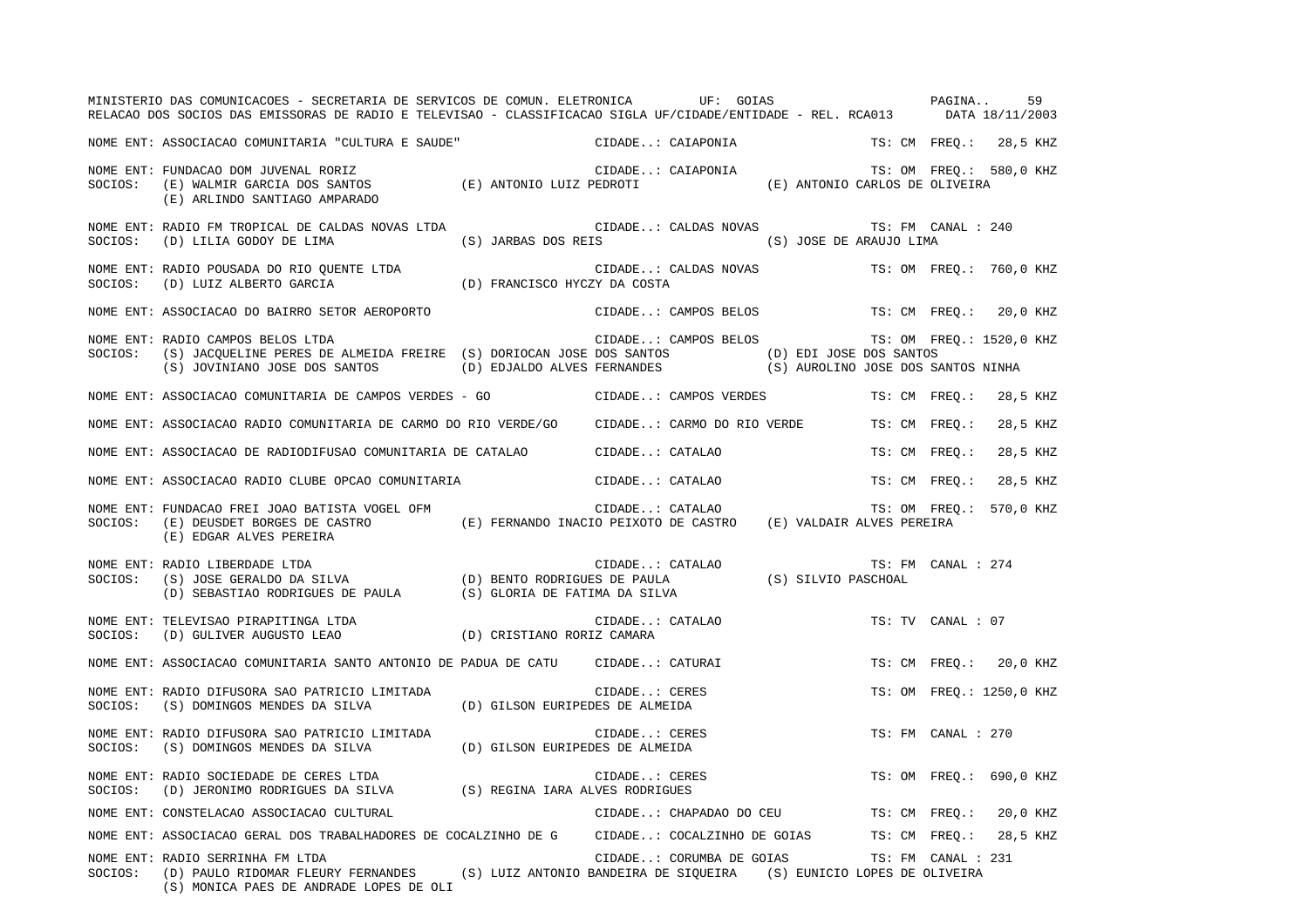NOME ENT: ASSOCIACAO COMUNITARIA DE CAMPOS LINDOS - ACCL CIDADE..: CRISTALINA TS: CM FREQ.: 28,5 KHZ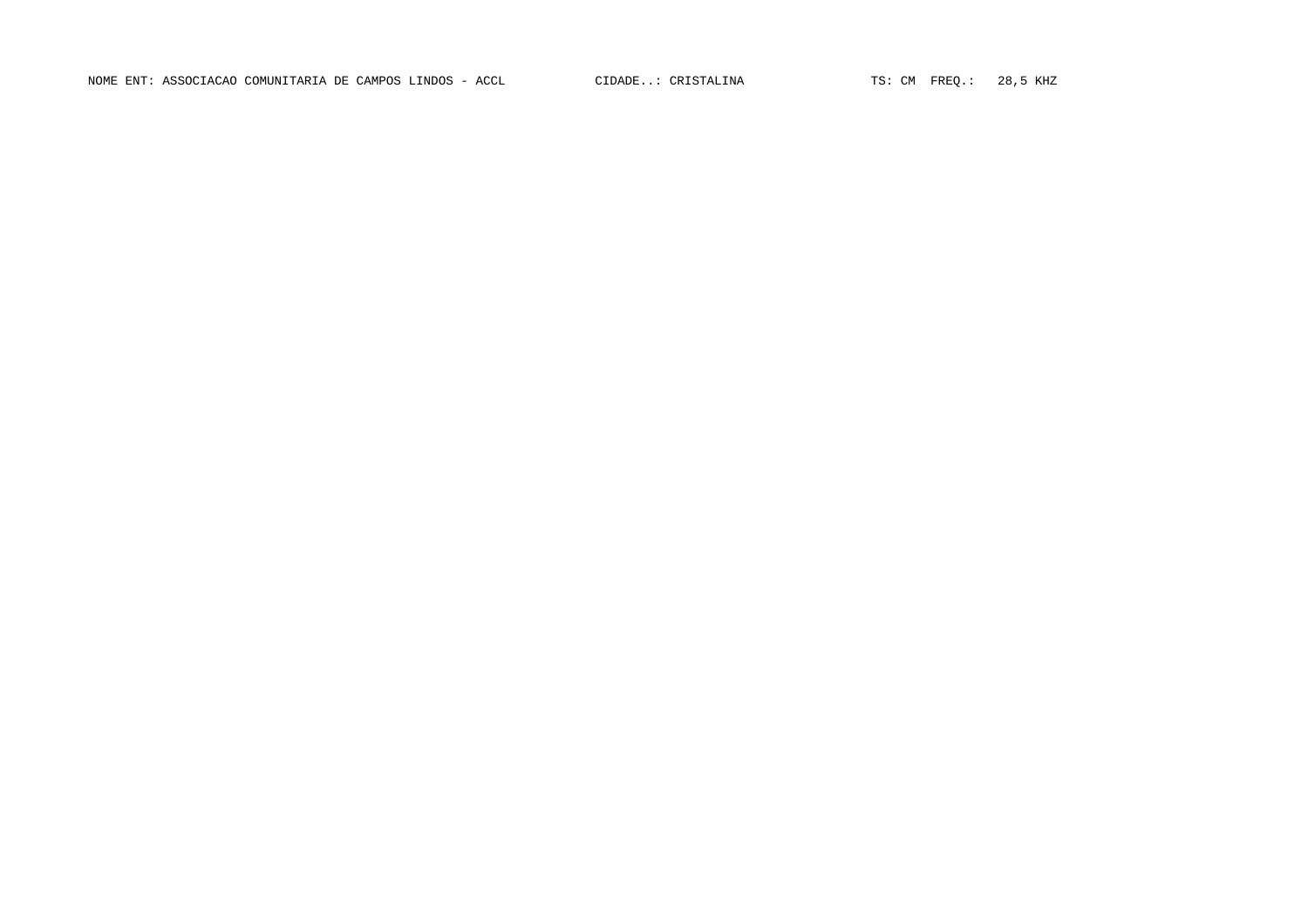|         | MINISTERIO DAS COMUNICACOES - SECRETARIA DE SERVICOS DE COMUN. ELETRONICA UF: GOIAS CONSTRAINA<br>RELACAO DOS SOCIOS DAS EMISSORAS DE RADIO E TELEVISAO - CLASSIFICACAO SIGLA UF/CIDADE/ENTIDADE - REL. RCA013 DATA 18/11/2003                  |                                                                                 |                 |                    |                                                                |                    | 60                       |
|---------|-------------------------------------------------------------------------------------------------------------------------------------------------------------------------------------------------------------------------------------------------|---------------------------------------------------------------------------------|-----------------|--------------------|----------------------------------------------------------------|--------------------|--------------------------|
|         | NOME ENT: ASSOCIACAO DE MORADORES COMUNIDADE CRISTALINENSE               CIDADE: CRISTALINA                                                                                                                                                     |                                                                                 |                 |                    |                                                                |                    | TS: CM FREQ.: 28,5 KHZ   |
|         | NOME ENT: RADIO DIFUSORA SERRA DOS CRISTAIS LTDA<br>SOCIOS: (D) ARILSON DE FIGUEIREDO (D) WALDENIR DE FIGUEIREDO (D) ELDIWALDIR DE FIGUEIREDO                                                                                                   |                                                                                 |                 | CIDADE: CRISTALINA |                                                                |                    | TS: OM FREQ.: 1470,0 KHZ |
|         | NOME ENT: ASSOCIACAO PLANURA VERDE DE RADIODIFUSAO COMUNITARIA                                                                                                                                                                                  |                                                                                 |                 | CIDADE: CROMINIA   |                                                                | TS: CM FREO.:      | 20,0 KHZ                 |
|         | NOME ENT: RADIO COMUNITARIA VOZ DA PROMISSAO MEGA FM                                                                                                                                                                                            |                                                                                 |                 |                    | CIDADE: DIVINOPOLIS DE GOIAS                                   | TS: CM FREO.:      | 20,0 KHZ                 |
|         | NOME ENT: ASSOCIACAO CULTURAL "ORLANDO DO CARMO ARANTES" DE EDE                                                                                                                                                                                 |                                                                                 | CIDADE: EDEIA   |                    |                                                                | TS: CM FREO.:      | 29,2 KHZ                 |
|         | NOME ENT: ASSOCIACAO CULTURAL DOS MORADORES DE FAINA                                                                                                                                                                                            |                                                                                 | CIDADE: FAINA   |                    |                                                                | TS: CM FREO.:      | 20,0 KHZ                 |
|         | NOME ENT: ASSOCIACAO COMUNITARIA DE FIRMINOPOLIS - ACOFIR                 CIDADE: FIRMINOPOLIS                                                                                                                                                  |                                                                                 |                 |                    |                                                                | TS: CM FREO.:      | 28,5 KHZ                 |
| SOCIOS: | NOME ENT: FUNDACAO IGREJA EVANGELICA ASSEMBLEIA DE DEUS (CIDADE: FIRMINOPOLIS TS: OM FREQ.: 1020,0 KHZ<br>(E) SEBASTIAO NUNES DA SILVA (E) AMADEUS JOAQUIM BASTOS (E) JOAO ETERNO DA CONCEICAO<br>(E) GILSON MARCOS SOARES DA SILVA             |                                                                                 |                 |                    |                                                                |                    |                          |
| SOCIOS: | NOME ENT: CSR - CENTRAL SISTEMA DE RADIODIFUSAO LTDA<br>(D) FRANCISCO JOSE PINHEIRO (S) PAULO ROBERTO DE ABREU CHAGAS                                                                                                                           |                                                                                 |                 | CIDADE: FORMOSA    |                                                                | TS: FM CANAL : 221 |                          |
| SOCIOS: | NOME ENT: EMPRESA FORMOSENSE DE RADIODIFUSAO LTDA<br>(D) MUCIO ATHAYDE                                                                                                                                                                          | (D) STAEL MARIA ATHAYDE                                                         |                 | CIDADE: FORMOSA    |                                                                |                    | TS: OM FREO.: 1140,0 KHZ |
| SOCIOS: | NOME ENT: TIBRAS COMUNICACAO LTDA<br>(S) ADRIANA SOBRAL MANDARINO BERNARDES (D) INEZ CHRISTINA MARCAL ROMEIRO BCHAR                                                                                                                             |                                                                                 | CIDADE: FORMOSA |                    |                                                                | TS: FM CANAL : 217 |                          |
|         | NOME ENT: ASSOCIACAO GOIANAPOLINA DE DESENV.ARTISTICO E CULTURA CIDADE: GOIANAPOLIS                                                                                                                                                             |                                                                                 |                 |                    |                                                                |                    | TS: CM FREO.: 20,0 KHZ   |
|         | NOME ENT: ASSOCIACAO COMUNIT. DE COMUNIC.E CULT.BOA NOVA DE GOI      CIDADE: GOIANESIA                                                                                                                                                          |                                                                                 |                 |                    |                                                                | TS: CM FREQ.:      | 20,0 KHZ                 |
| SOCIOS: | NOME ENT: ORGANIZACAO DE RADIODIFUSAO SAO CARLOS LTDA<br>(D) JAYME DINUCCI FERNANDES (S) PEDRO AFONSO EICHEMBERG FERNANDES (S) FREDERICO JAYME FILHO<br>(D) LAURO DA PENHA GONCALVES (D) VIVIANE SCARPELINI FERNANDES (S) FREDERICO JAYME FILHO |                                                                                 |                 | CIDADE: GOIANESIA  |                                                                | TS: FM CANAL : 280 |                          |
| SOCIOS: | NOME ENT: RADIO SOCIEDADE VERA CRUZ LTDA<br>(D) RICARDO FONTOURA DE SIQUEIRA (D) JOSE SALVINO DE MENEZES                                                                                                                                        |                                                                                 |                 | CIDADE: GOIANESIA  | (S) SEGUNDO BRAOIOS MARTINS                                    |                    | TS: OM FREQ.: 780,0 KHZ  |
| SOCIOS: | NOME ENT: AGENCIA GOIANA DE COMUNICACAO<br>AGENCIA GOIANA DE COMONICACAO<br>(E) SERVITO DE MENEZES FILHO (E) ARBELIA COROLO GOMES<br>(E) MARCOS EDUARDO VILAS BOAS                                                                              |                                                                                 |                 |                    | CIDADE: GOIANIA (E) JOAO BATISTA CARDOSO                       |                    | TS: OT FREQ.: 4985,0 KHZ |
| SOCIOS: | NOME ENT: AGENCIA GOIANA DE COMUNICACAO<br>(E) SERVITO DE MENEZES FILHO (E) ARBELIA COROLO GOMES (E) JOAO BATISTA CARDOSO<br>(E) MARCOS EDUARDO VILAS BOAS                                                                                      |                                                                                 |                 | CIDADE: GOIANIA    |                                                                |                    | TS: OC FREQ.: 1815,0 KHZ |
| SOCIOS: | NOME ENT: AGENCIA GOIANA DE COMUNICACAO<br>(E) SERVITO DE MENEZES FILHO<br>(E) MARCOS EDUARDO VILAS BOAS                                                                                                                                        | (E) ARBELIA COROLO GOMES                                                        |                 |                    | CIDADE: GOIANIA TS: FM CAN<br>O GOMES (E) JOAO BATISTA CARDOSO | TS: FM CANAL : 211 |                          |
|         | NOME ENT: AGENCIA GOIANA DE COMUNICACAO<br>SOCIOS: (E) SERVITO DE MENEZES FILHO<br>(E) MARCOS EDUARDO VILAS BOAS                                                                                                                                | CIDADE: GOIANIA TS: OM FRI<br>(E) ARBELIA COROLO GOMES (E) JOAO BATISTA CARDOSO |                 |                    |                                                                |                    | TS: OM FREQ.: 1270,0 KHZ |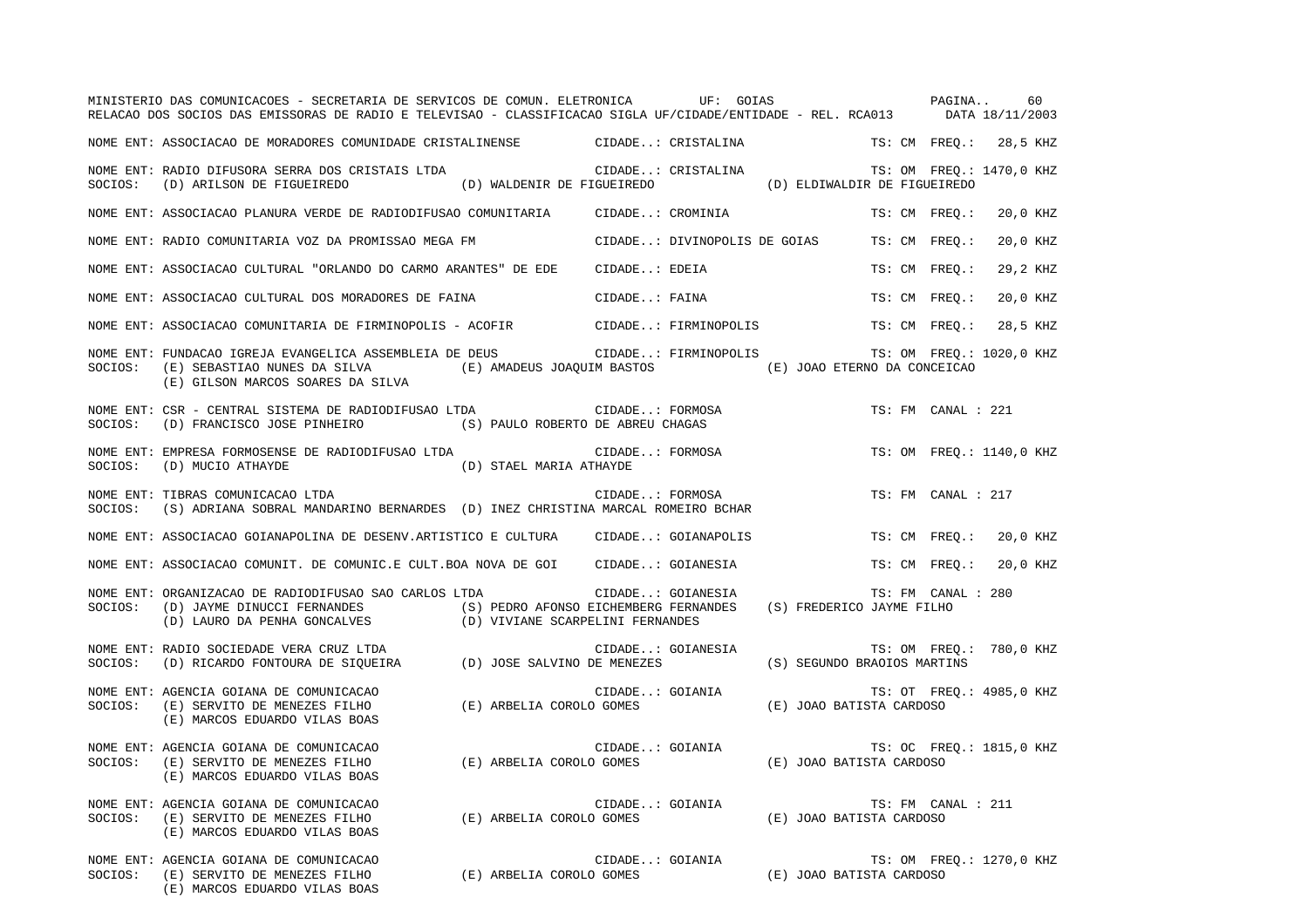|         |                                                                                          | MINISTERIO DAS COMUNICACOES - SECRETARIA DE SERVICOS DE COMUN. ELETRONICA UF: GOIAS CONSTRAINA<br>RELACAO DOS SOCIOS DAS EMISSORAS DE RADIO E TELEVISAO - CLASSIFICACAO SIGLA UF/CIDADE/ENTIDADE - REL. RCA013 DATA 18/11/2003         |                                                                                                                                                                                                                                                                                                                                                                                                                                                                                                                 | 61                      |
|---------|------------------------------------------------------------------------------------------|----------------------------------------------------------------------------------------------------------------------------------------------------------------------------------------------------------------------------------------|-----------------------------------------------------------------------------------------------------------------------------------------------------------------------------------------------------------------------------------------------------------------------------------------------------------------------------------------------------------------------------------------------------------------------------------------------------------------------------------------------------------------|-------------------------|
|         | (E) MARCOS EDUARDO VILAS BOAS                                                            | NOME ENT: AGENCIA GOIANA DE COMUNICACAO<br>SOCIOS: (E) SERVITO DE MENEZES FILHO (E) ARBELIA COROLO GOMES (E) JOAO BATISTA CARDOSO                                                                                                      |                                                                                                                                                                                                                                                                                                                                                                                                                                                                                                                 |                         |
|         | NOME ENT: ASSOCIACAO COMUNITARIA PARQUE AMAZONIA                                         | CIDADE: GOIANIA                                                                                                                                                                                                                        | TS: CM FREO.: 20,0 KHZ                                                                                                                                                                                                                                                                                                                                                                                                                                                                                          |                         |
|         |                                                                                          | NOME ENT: FUNDACAO CULTURAL E EDUCATIVA SENADOR CANEDO CIDADE: GOIANIA TS: TV CANAL SOCIOS: (E) MILTON GUEDES DIAS FILHO (E) HERMANO DE CARVALHO (E) CARLOS KENNEDY DE SOUZA (E) AGUIDA ELIETE ALVARENGA SILVA (E) HUNDALTO            | TS: TV CANAL : 32-E                                                                                                                                                                                                                                                                                                                                                                                                                                                                                             |                         |
|         |                                                                                          | NOME ENT: FUNDACAO MINISTERIO COMUNIDADE CRISTA (E) PAULO SERGIO FRANCA DE SOUSA (E) EDGAR BRINGSKEN SOCIOS: (E) JOAS GARCIA MORENO SANCHES (E) PAULO SERGIO FRANCA DE SOUSA (E) EDGAR BRINGSKEN                                       | TS: TV CANAL : 05+E                                                                                                                                                                                                                                                                                                                                                                                                                                                                                             |                         |
|         | (E) HERNANDES FRANCISCO ALVES                                                            |                                                                                                                                                                                                                                        |                                                                                                                                                                                                                                                                                                                                                                                                                                                                                                                 | TS: OM FREQ.: 640,0 KHZ |
|         |                                                                                          | NOME ENT: FUNDACAO SARA NOSSA TERRA (E) PRISCILA DE BRITO RODOVALHO (E) GERALDO OSORIO DE ALCANTARA (E) OCIOS:<br>SOCIOS: (E) JURACI PERICO (E) ORISCILA DE BRITO RODOVALHO (E) GERALDO OSORIO DE ALCANTARA                            | TS: FM CANAL : 230E                                                                                                                                                                                                                                                                                                                                                                                                                                                                                             |                         |
| SOCIOS: | NOME ENT: RADIO ANHANGUERA S/A<br>(D) TASSO JOSE DA CAMARA                               | RADIO ANHANGUERA S/A<br>(S) MARIA JOSE CAMARA BARBOSA (S) (ESP.) BENEDITO GONCALVES DE ARAUJO (S) ENAURO DE FREITAS<br>(S) FERNANDO CAMARA (S) (ESP.) JOAQUIM MARTINS BORGES (S) JOSE CRISPIM BORGES<br>(S) MARIA DE LOURDES CAMARA    | CIDADE: GOIANIA TS: OT FREQ.: 4915,0 KHZ                                                                                                                                                                                                                                                                                                                                                                                                                                                                        |                         |
| SOCIOS: | NOME ENT: RADIO ANHANGUERA S/A<br>(D) TASSO JOSE DA CAMARA                               | RADIO ANHANGUERA S/A<br>(S) MARIA JOSE CAMARA BARBOSA (S) (ESP.) BENEDITO GONCALVES DE ARAUJO (S) ENAURO DE FREITAS<br>(S) FERNANDO CAMARA (S) (ESP.) JOAQUIM MARTINS BORGES<br>(S) MOSE CRISPIM BORGES<br>(S) MARIA DE LOURDES CAMARA | CIDADE: GOIANIA TS: OM FREQ.: 1230,0 KHZ                                                                                                                                                                                                                                                                                                                                                                                                                                                                        |                         |
| SOCIOS: | NOME ENT: RADIO ARAGUAIA LTDA<br>(S) FERNANDO CAMARA<br>(D) TASSO JOSE DA CAMARA         | CIDADE GUIANIA<br>(S) MARCOS TADEU CAMARA                                                                                                                                                                                              | TS: FM CANAL : 246<br>$\begin{tabular}{lllllllll} CIDADE. : GOIANIA & & TS: FM & C\\ \multicolumn{2}{l}{CAMARA & & & & \\ \multicolumn{2}{l}{CAMARA & & & \\ \multicolumn{2}{l}{CAMARA & & & \\ \multicolumn{2}{l}{CAMARA & & & \\ \multicolumn{2}{l}{CAMARA & & & \\ \multicolumn{2}{l}{CUMARA} & & & \\ \multicolumn{2}{l}{CUMARA} & & & \\ \multicolumn{2}{l}{CUMARA} & & & \\ \multicolumn{2}{l}{CUMARA} & & & \\ \multicolumn{2}{l}{CUMARA} & & & \\ \multicolumn{2}{l}{CUMARA} & & & \\ \multicolumn{2}{$ |                         |
|         | NOME ENT: RADIO ARAGUAIA LTDA<br>SOCIOS: (S) FERNANDO CAMARA<br>(D) TASSO JOSE DA CAMARA | CIDADE: GOIANIA TS: OC FREQ.: 6080,0 KHZ<br>(S) MARCOS TADEU CAMARA (D) JAIME CAMARA JUNIOR                                                                                                                                            |                                                                                                                                                                                                                                                                                                                                                                                                                                                                                                                 |                         |
| SOCIOS: | NOME ENT: RADIO ARAGUAIA LTDA<br>(S) FERNANDO CAMARA<br>(D) TASSO JOSE DA CAMARA         | CIDADE: GOIANIA TS: OC FREQ.: 1830,0 KHZ<br>(S) MARCOS TADEU CAMARA (D) JAIME CAMARA JUNIOR                                                                                                                                            |                                                                                                                                                                                                                                                                                                                                                                                                                                                                                                                 |                         |
|         |                                                                                          | NOME ENT: RADIO CLUBE DE GOIANIA SA<br>SOCIOS: (D) JORGE REIS DA COSTA (S) (ESP.) JOSE ARAUJO (S) VENERANDO DE FREITAS BORGES<br>(S) JEFFERSON TEIXEIRA ALVES (S) JOAQUIM DE FARIA PEREIRA (S) JOSUE DA COSTA SILVA FILHO<br>(S) JAI   |                                                                                                                                                                                                                                                                                                                                                                                                                                                                                                                 | TS: OM FREQ.: 730,0 KHZ |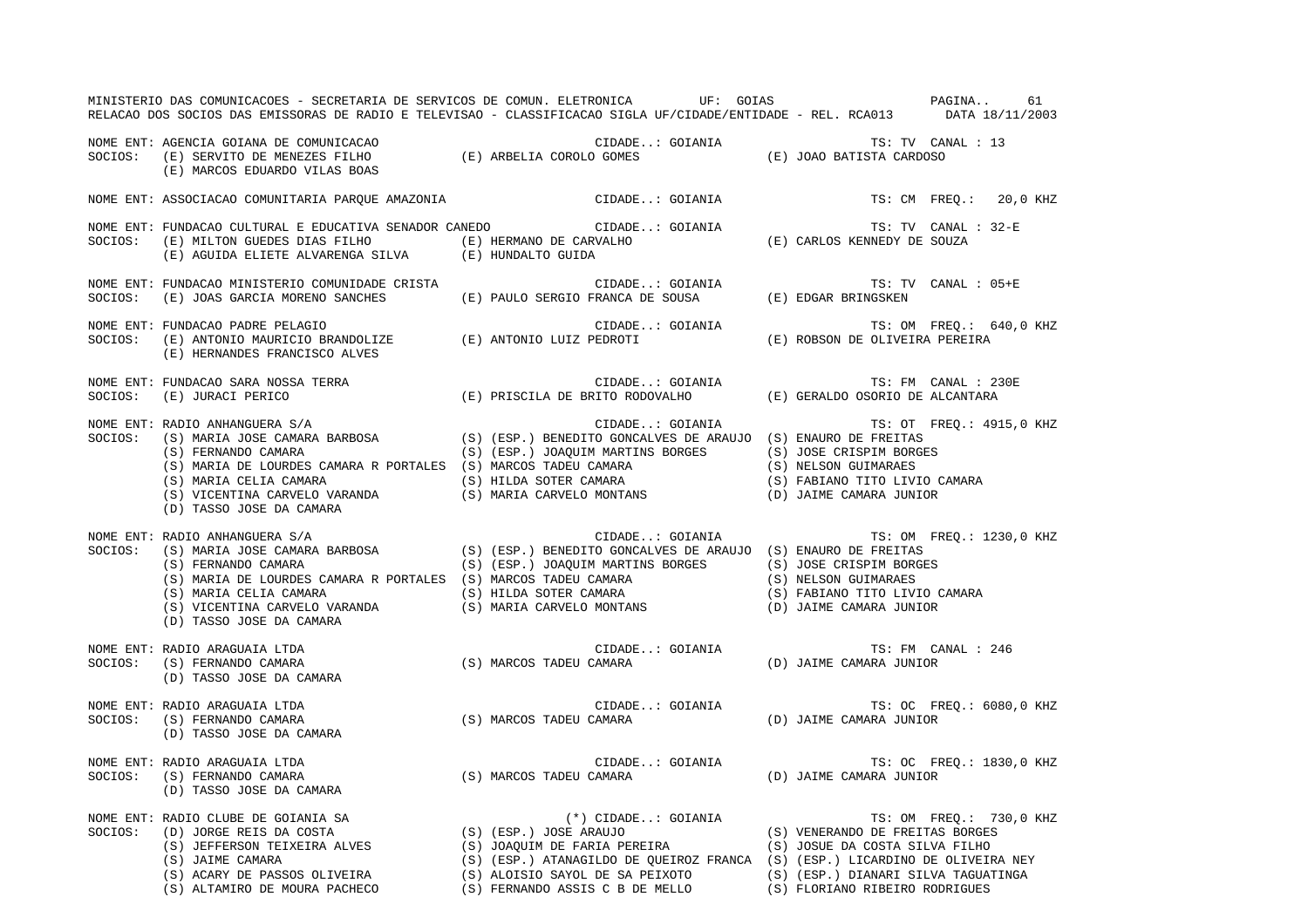(S) FRANCISCO GALDINO SANTA CRUZ (S) FRANCISCO PIMENTA NETO (S) FRANCISCO ANTONIO DE MORAIS

(S) (ESP.) FRANCISCO A C B DE MELLO (S) (ESP.) GLICERIO CUNHA (S) JOSE ALAIR MARTINS BAPTISTA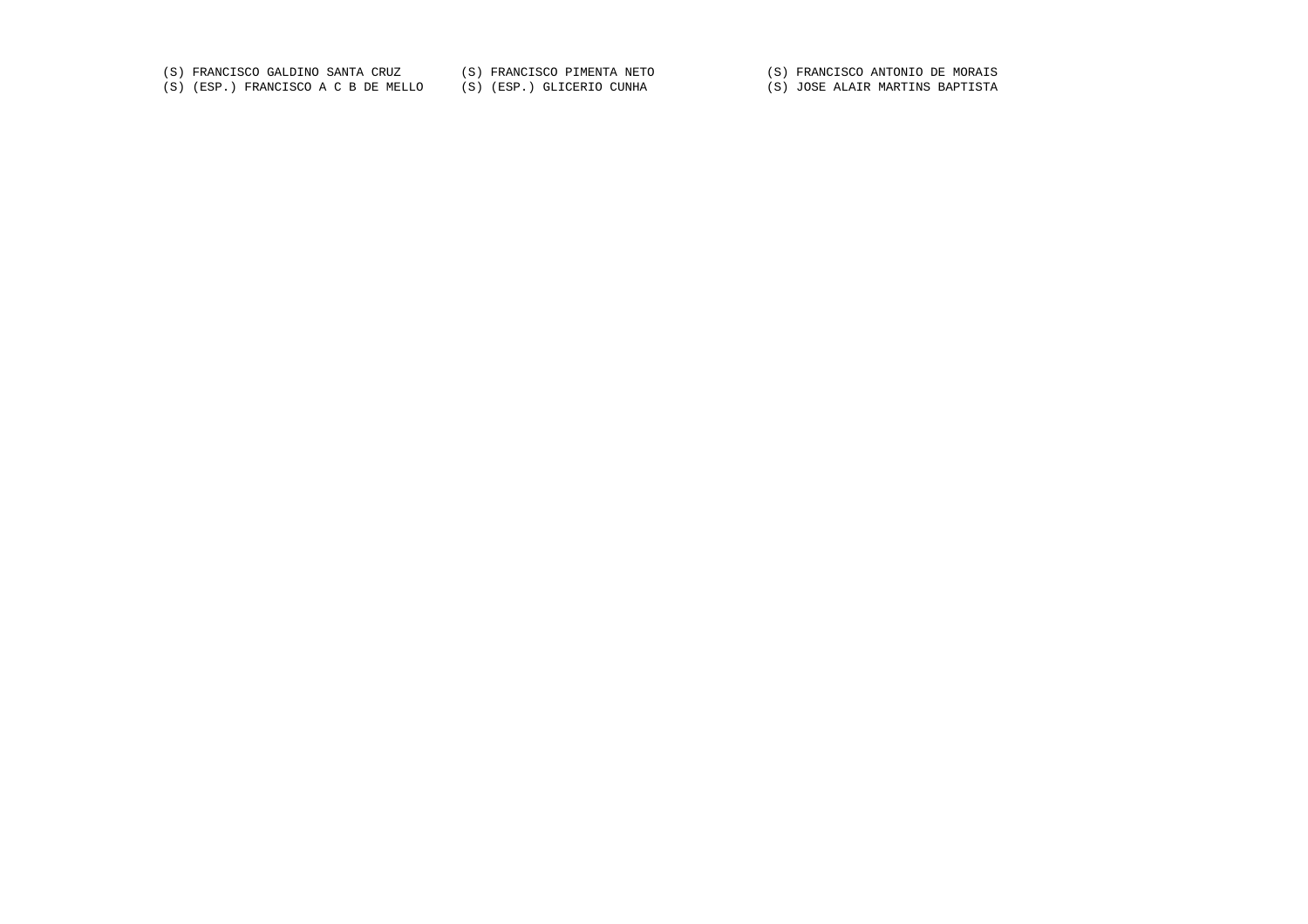| MINISTERIO DAS COMUNICACOES - SECRETARIA DE SERVICOS DE COMUN. ELETRONICA UF: GOIAS CONSTRAINA<br>RELACAO DOS SOCIOS DAS EMISSORAS DE RADIO E TELEVISAO - CLASSIFICACAO SIGLA UF/CIDADE/ENTIDADE - REL. RCA013 DATA 18/11/2003               |                                    |                          | 62                       |
|----------------------------------------------------------------------------------------------------------------------------------------------------------------------------------------------------------------------------------------------|------------------------------------|--------------------------|--------------------------|
| NOME ENT: RADIO EXECUTIVA LTDA<br>SOCIOS: (D) RICARDO CAMILO CAMARA (S) SERGIO CAMILO CAMARA (S) MARIA FELICIDADE BORGES CAMARA<br>(S) NAIR DE MORAES CAMARA (D) MARIA ALICE RORIZ CAMARA (S) MARIA FELICIDADE BORGES CAMARA                 |                                    |                          |                          |
|                                                                                                                                                                                                                                              |                                    |                          | TS: OM FREQ.: 1090,0 KHZ |
|                                                                                                                                                                                                                                              | CIDADE: GOIANIA                    |                          | TS: OM FREQ.: 820,0 KHZ  |
|                                                                                                                                                                                                                                              |                                    |                          | TS: OM FREO.: 540,0 KHZ  |
| NOME ENT: RADIO TERRA FM DE GOIANIA LTDA<br>SOCIOS:   (D) IBERE MONTEIRO DO ESPIRITO SANTO    (S) ERNESTO MONTEIRO DO ESPIRITO SANTO   (S) LARA CORREA MONTEIRO                                                                              | CIDADE: GOIANIA TS: FM CANAL : 282 |                          |                          |
|                                                                                                                                                                                                                                              |                                    |                          | TS: TV CANAL : 11        |
| NOME ENT: SISTEMA LAGEADO DE COMUNICACAO LTDA<br>SOCIOS: (S) FABRICIO LOPES DA LUZ (D) LUCI LEDRA                                                                                                                                            | CIDADE: GOIANIA                    |                          | TS: FM CANAL : 252       |
| NOME ENT: SISTEMA LAGEADO DE COMUNICACAO LTDA<br>SOCIOS: (S) FABRICIO LOPES DA LUZ (D) LUCI LEDRA                                                                                                                                            | CIDADE: GOIANIA                    |                          | TS: TV CANAL : 24-       |
| NOME ENT: TELEVISAO ANHANGUERA S/A<br>SOCIOS: (D) JAIME CAMARA JUNIOR<br>(S) MARIA (S) HILDA SOTER CAMARA<br>(S) MARIA DE LOURDES CR PORTALES<br>(S) FABIANO TITO LIVIO CAMARA<br>(S) JOAO BONFIM SOBRINHO<br>(S) JOAO BONFIM SOBRINHO<br>(S |                                    |                          |                          |
| NOME ENT: TELEVISAO GOYA LTDA<br>NUME ENT: TELEVISAO GOYA LTDA<br>SOCIOS: (D) DOMINGOS BARBOSA DE SIQUEIRA (S) DARLAN DE AVILA LIMA (D) WAGNER NEGRAO GARCIA                                                                                 |                                    |                          | TS: TV CANAL : 04        |
| NOME ENT: TV SERRA DOURADA LTDA<br>SOCIOS: (D) JOAO ALVES DE QUEIROZ FILHO (S) CIRILLO MARCOS ALVES                                                                                                                                          | CIDADE: GOIANIA                    |                          | TS: FM CANAL : 258       |
| NOME ENT: TV SERRA DOURADA LTDA<br>SOCIOS: (D) JOAO ALVES DE QUEIROZ FILHO (S) CIRILLO MARCOS ALVES                                                                                                                                          | CIDADE: GOIANIA                    |                          | TS: TV CANAL : 09        |
| NOME ENT: UNIVERSIDADE FEDERAL DE GOIAS<br>SOCIOS:   (E) ANTONIO LUIZ MAYA                           (E) EURIDES CURVO                      (E) HELOISA HELENA DE VELASCO DE LIMA<br>(E) WILMAR ANTONIO ALVES                                |                                    |                          |                          |
| NOME ENT: RADIO CIDADE DE GOIAS LTDA<br>SOCIOS:   (S) ANTONIO UBIRATAN DE A JUNIOR          (D) MARCUS ANTONIO DE BRITO FLEURY                                                                                                               | CIDADE: GOIAS                      |                          | TS: OM FREQ.: 1470,0 KHZ |
| NOME ENT: SOCIEDADE ACAO COMUNITARIA E CIDADANIA DA CIDADE DE G      CIDADE: GOIAS                                                                                                                                                           |                                    |                          | TS: CM FREQ.: 20,0 KHZ   |
| NOME ENT: ASSOCIACAO CULTURAL E EDUCATIVA DE GOIATUBA <b>EL ENTERECA EL ENTERA EL ENTERECEU EL EN</b> TS: CM FREQ.: 29,0 KHZ                                                                                                                 |                                    |                          |                          |
| NOME ENT: RADIO GOIATUBA LTDA                                                                                                                                                                                                                | CIDADE: GOIATUBA                   | TS: OM FREO.: 1510,0 KHZ |                          |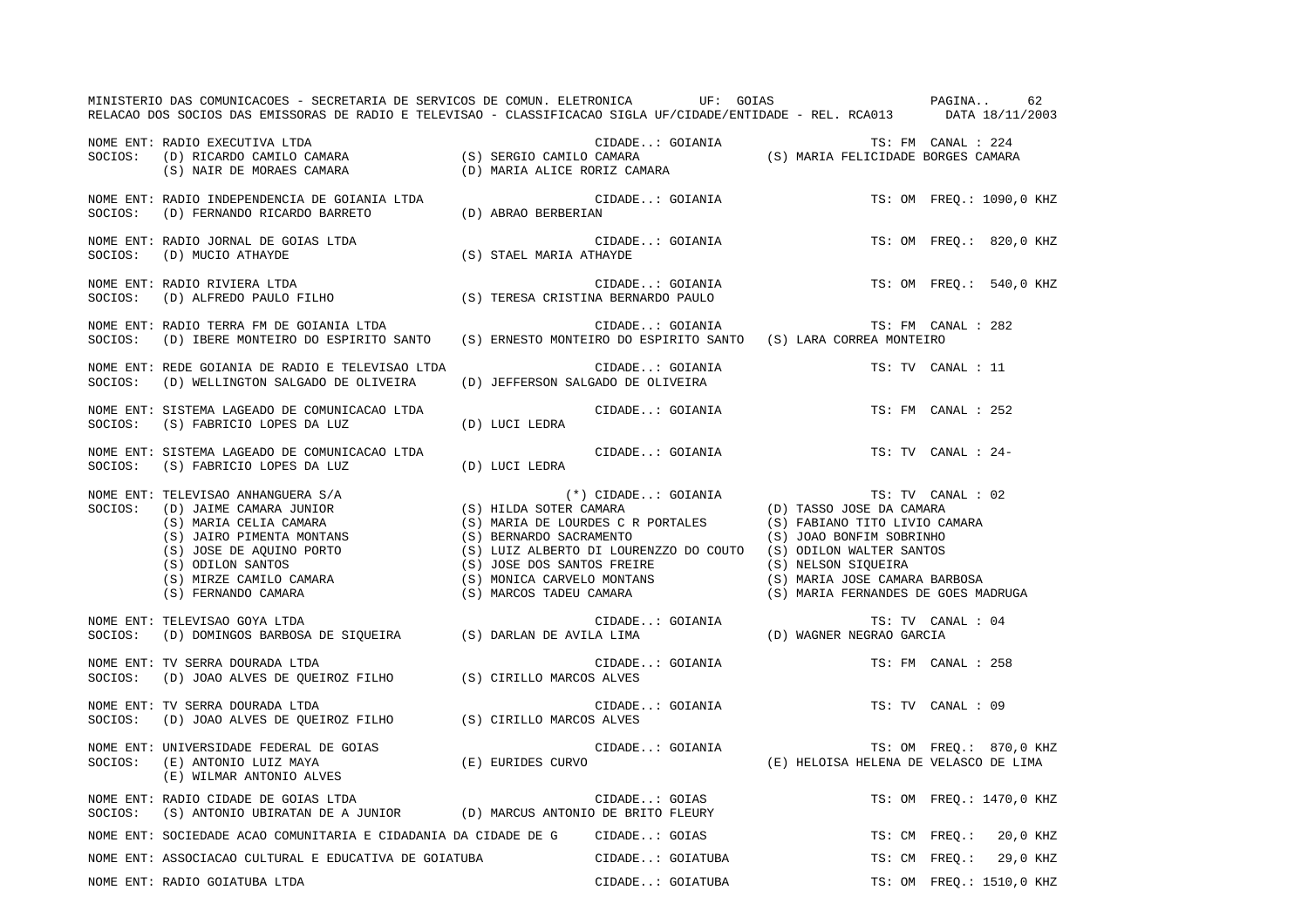SOCIOS: (D) AIDE MACHADO DE BARROS (S) (ESP.) OTACILIO MARQUES CARRIJO (S) ONOFRE FERREIRA DE CUBAS<br>(S) RADIVAIR MIRANDA MACHADO (S) MARIANO MIRANDA MOREIRA (S) RADIVAIR MIRANDA MACHADO (S) RADIVAIR MIRANDA MACHADO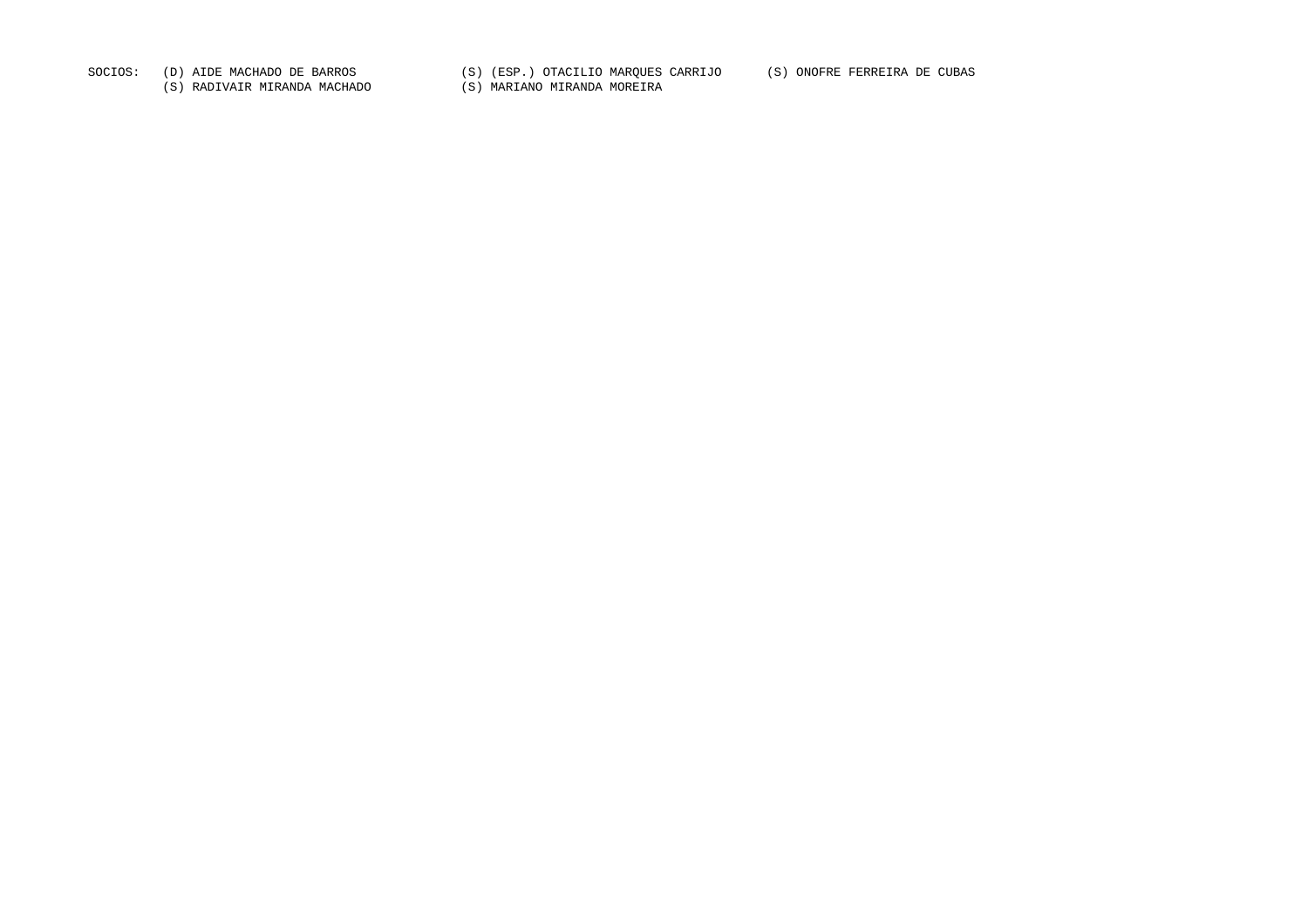|         | MINISTERIO DAS COMUNICACOES - SECRETARIA DE SERVICOS DE COMUN. ELETRONICA                UF:  GOIAS<br>RELACAO DOS SOCIOS DAS EMISSORAS DE RADIO E TELEVISAO - CLASSIFICACAO SIGLA UF/CIDADE/ENTIDADE - REL. RCA013 DATA 18/11/2003                                         |                 |                     |                                | PAGINA              | 63                       |  |
|---------|-----------------------------------------------------------------------------------------------------------------------------------------------------------------------------------------------------------------------------------------------------------------------------|-----------------|---------------------|--------------------------------|---------------------|--------------------------|--|
|         | NOME ENT: RADIO PRINCESA DO SUL LTDA (S) MARGARETH TAVARES COELHO ות REINALDO COELHO                                                                                                                                                                                        |                 | CIDADE: GOIATUBA    |                                |                     | TS: OM FREQ.: 830,0 KHZ  |  |
|         | NOME ENT: ASCOG - ASSOCIACAO COMUNITARIA DE GUAPO                                                                                                                                                                                                                           |                 | CIDADE: GUAPO       |                                |                     | TS: CM FREQ.: 20,0 KHZ   |  |
|         | NOME ENT: ASSOCIACAO COM.INDEPENDENTE PRO-MELHORAMENTO DE NOVA CIDADE: HIDROLANDIA                                                                                                                                                                                          |                 |                     |                                | TS: CM FREO.:       | 20,0 KHZ                 |  |
|         | NOME ENT: ASSOCIACAO COMUNITARIA JABUTICABAL DE HIDROLANDIA CIDADE: HIDROLANDIA                                                                                                                                                                                             |                 |                     |                                |                     | TS: CM FREO.: 20,0 KHZ   |  |
|         | NOME ENT: ITA ONDAS S/C LTDA<br>SOCIOS: (S) WAGNER LUIZ DA PAIXAO BORGES VIEIRA (D) MARCOS ROBERTO CUSTODIO SANTOS                                                                                                                                                          |                 | CIDADE: HIDROLANDIA |                                | TS: FM CANAL : 216  |                          |  |
|         | NOME ENT: ASSOCIACAO COMUNIT. EDUCAC. E CULTURAL DE INACIOLANDI      CIDADE: INACIOLANDIA                                                                                                                                                                                   |                 |                     |                                |                     | TS: CM FREQ.: 20,0 KHZ   |  |
|         | NOME ENT: ASSOCIACAO CULT.DO MUNIC.DE INDIARA-GOIAS-RADIO EDUCA CIDADE: INDIARA                                                                                                                                                                                             |                 |                     |                                |                     | TS: CM FREO.: 20,0 KHZ   |  |
| SOCIOS: | CULTURA FM STEREO SOM LTDA<br>(S) CONCEICAO DE MARIA A. ARAUJO (S) EDUARDO PIO M. DA SILVA (S) FRANCISCO PLACIDO BORGES JR<br>(S) GERALDO HENRIQUE M. SILVA (D) JOSE LUIZ MARTINS DE ARAUJO (S) JOSE ARTUR MASCARENHAS SILVA<br>(D)<br>NOME ENT: CULTURA FM STEREO SOM LTDA |                 |                     |                                | TS: FM CANAL : 235  |                          |  |
|         | NOME ENT: FUNDACAO EDUCATIVA E CULTURAL DE INHUMAS (FECI) CIDADE: INHUMAS                                                                                                                                                                                                   |                 |                     |                                |                     | TS: CM FREO.: 20,0 KHZ   |  |
| SOCIOS: | NOME ENT: RADIO JORNAL DE INHUMAS LTDA<br>(D) LUSIO DE FREITAS BORGES (S) NILTA ELIAS DE FREITAS                                                                                                                                                                            | CIDADE: INHUMAS |                     |                                |                     | TS: OM FREQ.: 1050,0 KHZ |  |
|         | NOME ENT: 105 FM LIMITADA<br>$\verb SOCIOS: (S) EDUARDO NEGRAO  (D) MAURICIO NEGRAO  (E) {C.10}$                                                                                                                                                                            | CIDADE: INHUMAS |                     |                                | TS: FM CANAL : 287  |                          |  |
|         | NOME ENT: ASSOCIACAO DE PRESERVACAO AMBIENTAL ENTRE RIOS (CIDADE: IPAMERI                                                                                                                                                                                                   |                 |                     |                                |                     | TS: CM FREO.: 20,0 KHZ   |  |
| SOCIOS: | NOME ENT: FENIX RADIO FM LTDA<br>(S) FRANCISCO JOSE PINHEIRO (D) PAULO ROBERTO DE ABREU CHAGAS                                                                                                                                                                              |                 | CIDADE: IPAMERI     |                                | TS: FM CANAL : 263  |                          |  |
| SOCIOS: | NOME ENT: FUNDACAO PADRE PELAGIO<br>(E) ANTONIO MAURICIO BRANDOLIZE (E) ANTONIO LUIZ PEDROTI<br>(E) HERNANDES FRANCISCO ALVES                                                                                                                                               | CIDADE: IPAMERI |                     | (E) ROBSON DE OLIVEIRA PEREIRA |                     | TS: OM FREQ.: 790,0 KHZ  |  |
|         | NOME ENT: ASSOCIACAO IPORAENSE DE COMUNICACAO - ASSICOM CIDADE: IPORA                                                                                                                                                                                                       |                 |                     |                                |                     | TS: CM FREO.: 20,0 KHZ   |  |
|         | NOME ENT: FUNDACAO DOM STANISLAU VAN MELIS (E) ANDRE LUIZ JUSTINO DE JESUS (E) ANTONIO GOMES DA SILVA (E) SOCIOS: (E) EVERSON DE FARIA MELLO<br>(E) OSVAIR JOSE AMADOR                                                                                                      |                 |                     |                                |                     | TS: OM FREQ.: 760,0 KHZ  |  |
| SOCIOS: | NOME ENT: FUNDACAO RADIO EDUCATIVA DE IPORA - FUNREI<br>(E) RENATO CAVALCANTE CORREIA DA SILVA (E) SIDNEI VALENTIM BITTENCOURT (E) LAZARO FALEIROS MIRANDA                                                                                                                  | CIDADE: IPORA   |                     |                                | TS: FM CANAL : 255E |                          |  |
|         | NOME ENT: RADIO FM DE IPORA LTDA<br>SOCIOS: (D) SONIA MARIA CLELIA ARAUJO BARCELOS (S) WANDERLEY ALVES DA PAIXAO                                                                                                                                                            | CIDADE: IPORA   |                     |                                | TS: FM CANAL : 250  |                          |  |
|         | NOME ENT: RADIO ITABERAI LTDA<br>SOCIOS: (S) JOAO SILVESTRE DA SILVA (D) BERENICE PEREIRA DA SILVA                                                                                                                                                                          |                 | CIDADE: ITABERAI    |                                |                     | TS: OM FREQ.: 1160,0 KHZ |  |
|         | NOME ENT: ASSOCIACAO DE DIFUSAO COMUNITARIA DE ITAJA                                                                                                                                                                                                                        | CIDADE: ITAJA   |                     |                                |                     | TS: CM FREO.: 29,0 KHZ   |  |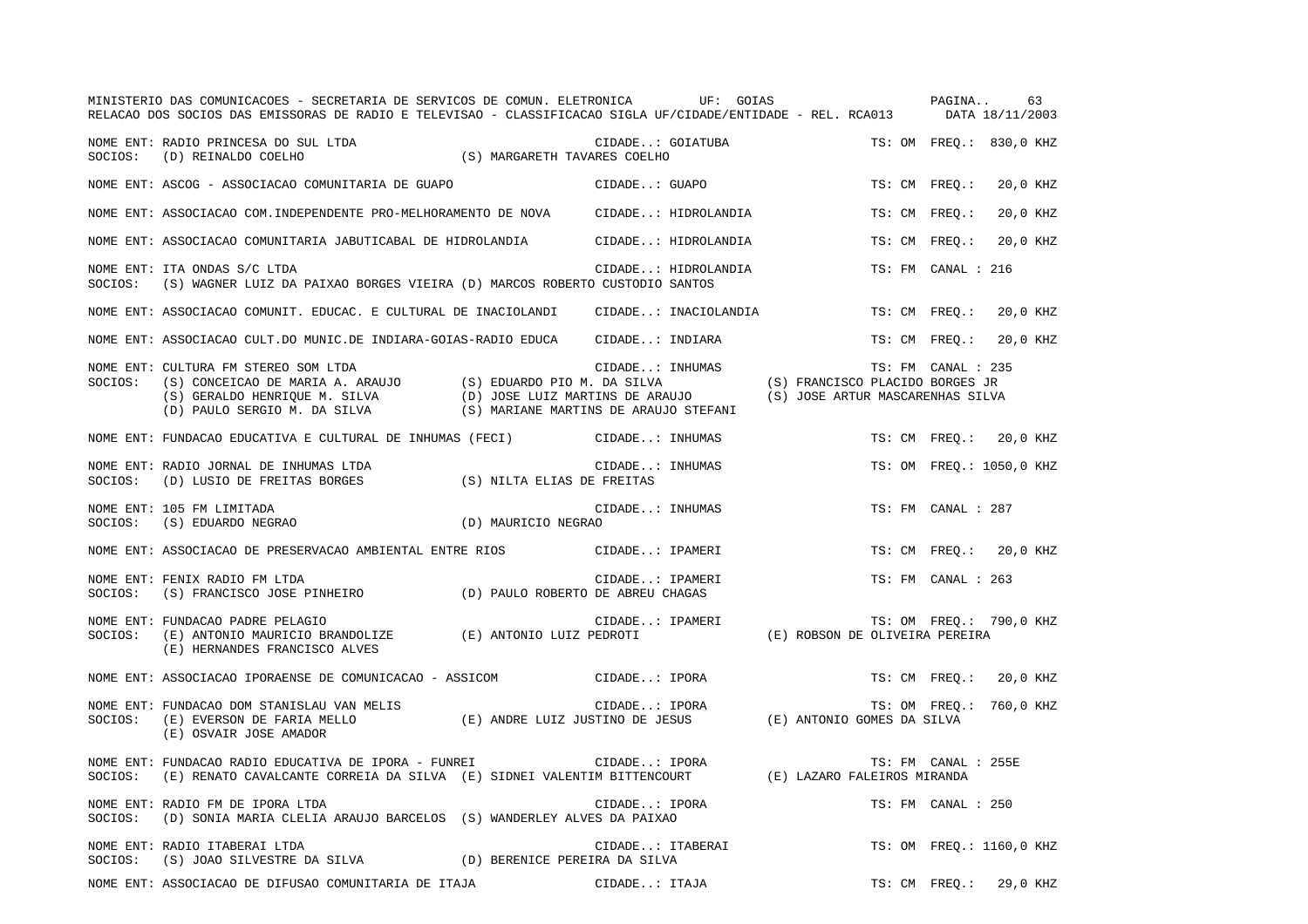NOME ENT: ASSOCIACAO COMUNITARIA DE ITAPIRAPUA CIDADE..: ITAPIRAPUA TS: CM FREQ.: 20,0 KHZ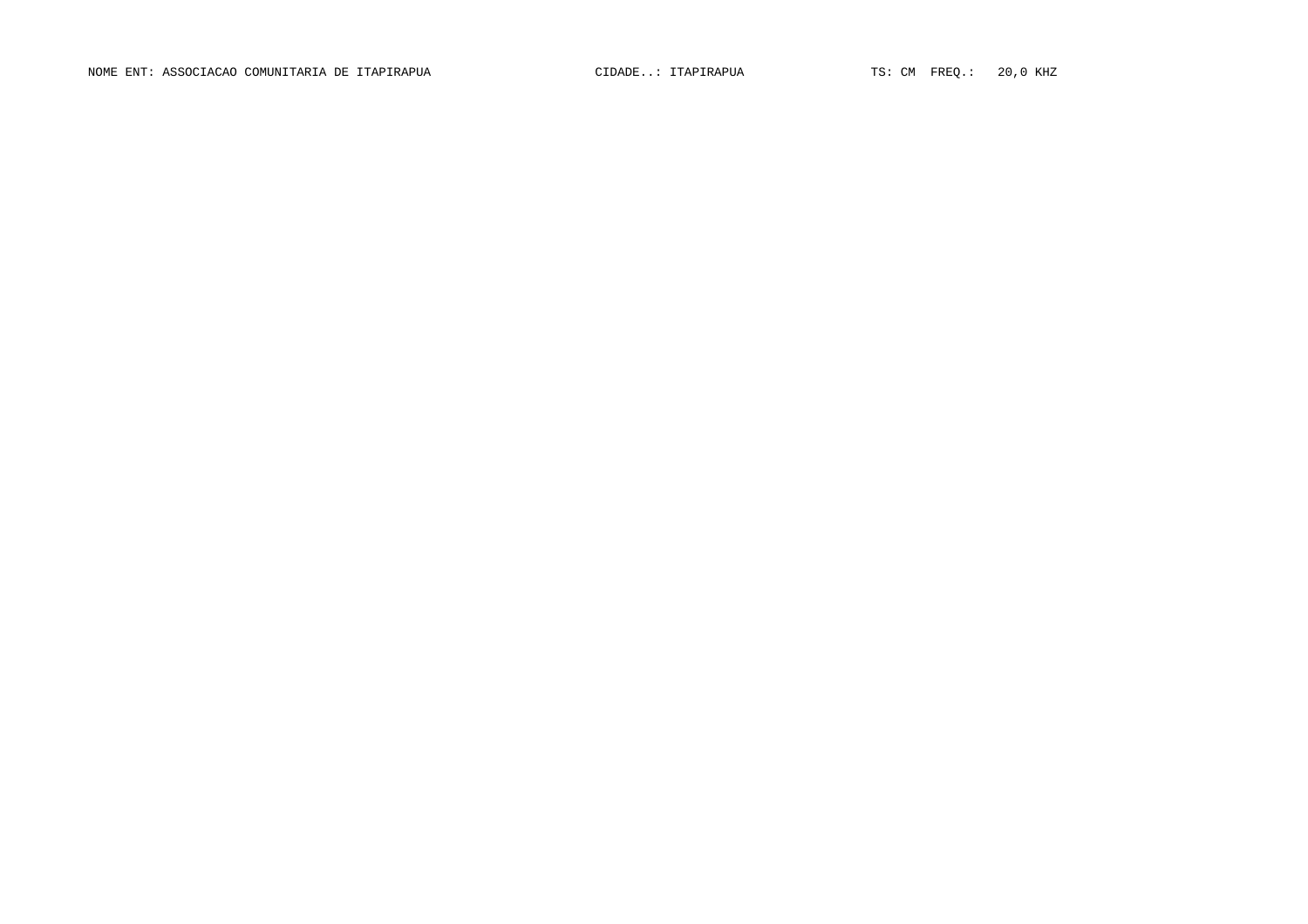|         | MINISTERIO DAS COMUNICACOES - SECRETARIA DE SERVICOS DE COMUN. ELETRONICA UF: GOIAS CONSTRAINA 64<br>RELACAO DOS SOCIOS DAS EMISSORAS DE RADIO E TELEVISAO - CLASSIFICACAO SIGLA UF/CIDADE/ENTIDADE - REL. RCA013 DATA 18/11/2003                                                    |                             |                   |                                                                    |                          |
|---------|--------------------------------------------------------------------------------------------------------------------------------------------------------------------------------------------------------------------------------------------------------------------------------------|-----------------------------|-------------------|--------------------------------------------------------------------|--------------------------|
|         | NOME ENT: ASSOCIACAO DE RADIODIFUSAO COMUNITARIA DE ITAPURANGA CIDADE: ITAPURANGA TS: CM FREQ.: 28,5 KHZ                                                                                                                                                                             |                             |                   |                                                                    |                          |
|         | NOME ENT: FUNDACAO CRISTA EDUCATIVA<br>SOCIOS: (E) ULYSSES BORGES DE OLIVEIRA JUNIOR (E) JAYME GONCALVES CAIXETA (E) JOAQUIM SEBASTIAO PEREIRA DA SILVA<br>(E) SERGIO RUBENS CASSIANO                                                                                                |                             |                   |                                                                    |                          |
|         | NOME ENT: ASSOCIACAO COMUNITARIA ITAUCUENSE                                                                                                                                                                                                                                          |                             | CIDADE: ITAUCU    |                                                                    | TS: CM FREQ.: 20,0 KHZ   |
| SOCIOS: | NOME ENT: RADIO DIFUSORA DE ITUMBIARA LTDA<br>RADIO DIFUSORA DE ITUMBIARA LTDA<br>(D) ALVARO SOARES GUIMARAES (D) CLEUSA BERNARDES GUIMARAES                                                                                                                                         |                             | CIDADE: ITUMBIARA |                                                                    | TS: OM FREO.: 950,0 KHZ  |
|         | NOME ENT: RADIO MODULO FM LTDA<br>NOME ENT: RADIO MODULO FM LTDA<br>SOCIOS: (D) MANOEL MORAES GUEDES (S) FRANCISCO LOPES ROMERO FILHO                                                                                                                                                |                             | CIDADE: ITUMBIARA |                                                                    | TS: FM CANAL : 217       |
| SOCIOS: | NOME ENT: RADIO PARANAIBA LTDA<br>(D) RADIVAIR MIRANDA MACHADO (S) ANAIR GOULART MACHADO                                                                                                                                                                                             |                             | CIDADE: ITUMBIARA |                                                                    | TS: OM FREQ.: 910,0 KHZ  |
| SOCIOS: | NOME ENT: RADIO PARANAIBA LTDA<br>(D) RADIVAIR MIRANDA MACHADO (S) ANAIR GOULART MACHADO                                                                                                                                                                                             |                             | CIDADE: ITUMBIARA |                                                                    | TS: FM CANAL : 222       |
|         | NOME ENT: SPC SISTEMA PARANAIBA DE COMUNICACOES LTDA<br>SOCIOS: (D) MARCOS TADEU CAMARA (D) JAIME CAMARA JUNIOR                                                                                                                                                                      |                             | CIDADE: ITUMBIARA |                                                                    | TS: TV CANAL : 11+       |
|         | NOME ENT: ASSOCIACAO DOS MOVIMENTOS POPULARES DE JARAGUA (CIDADE: JARAGUA                                                                                                                                                                                                            |                             |                   |                                                                    | TS: CM FREQ.: 28,5 KHZ   |
| SOCIOS: | NOME ENT: RADIO CIDADE DE JARAGUA LTDA<br>CIDADE.<br>(S) FRANCISCO DE FREITAS CASTRO (D) ALVARO CASTRO MORAIS<br>(D) CLAIDIA DE FREITAS CHENY<br>(D) CLAUDIA DE FREITAS CURY                                                                                                         | (D) PAULO ANTONIO GONCALVES |                   | CIDADE: JARAGUA<br>) MORAIS (D) BRAULIO THEODORO VIEIRA DE FREITAS |                          |
|         | NOME ENT: STUDIO G COMUNICACAO E MARKETING LTDA<br>SOCIOS: (D) GILSON EURIPEDES DE ALMEIDA (S) GLEYSSON CABRINY DE ALMEIDA COSTA                                                                                                                                                     |                             |                   | CIDADE: JARAGUA TS: FM CANAL : 268                                 |                          |
| SOCIOS: | NOME ENT: ARJONA E CHAVES LTDA<br>326 ARJONA E CHAVES LTDA CHAVES (E) ALTEMAR BORGES CHAVES (E) ALTEMAR BORGES CHAVES (S) CLEIVER ROBSON ARJONA CHAVES                                                                                                                               |                             |                   |                                                                    | TS: FM CANAL : 226       |
|         | NOME ENT: ASSOCIACAO CULTURAL COMUNITARIA FAMILIA DE JATAI (CIDADE: JATAI                                                                                                                                                                                                            |                             |                   |                                                                    | TS: CM FREQ.: 28,5 KHZ   |
|         | NOME ENT: FUNDACAO CULTURAL DIVINO ESPIRITO SANTO DE JATAI (IDADE: JATAI TS: OM FREQ.:<br>SOCIOS: (E) AGOSTINHO DA COSTA OLIVEIRA (E) JOSE MENDONCA DEL'ACQUA (E) PEDRO AURELIO FERREIRA<br>(E) ABELSON FERREIRA FREITAS                                                             |                             |                   |                                                                    | TS: OM FREQ.: 680,0 KHZ  |
|         | NOME ENT: FUNDACAO CULTURAL DIVINO ESPIRITO SANTO DE JATAI (EIDADE: JATAI (E) PEDRO AURELIO FERREIRA<br>SOCIOS: (E) AGOSTINHO DA COSTA OLIVEIRA (E) JOSE MENDONCA DEL'ACQUA (E) PEDRO AURELIO FERREIRA<br>(E) ABELSON FERREIRA FREITAS                                               |                             |                   |                                                                    | TS: OT FREQ.: 4935,0 KHZ |
|         | NOME ENT: FUNDACAO RADIO EDUCACIONAL DE JATAI (E) LUCIA ELENA MARTINS OLIVEIRA (E) CELSO GRECOV<br>(E) ROOSEVELT KRISNAMURTI GUIMARAES OLI (E) LUCIA ELENA MARTINS OLIVEIRA (E) CELSO GRECOV<br>(E) ALCANTARA DE CARVALHO NETO (E)<br>(E) PEDRO HEDEO AZUMA (E) EDER MARCELO MARQUES |                             |                   |                                                                    | TS: FM CANAL : 290E      |
|         | NOME ENT: STUDIO G COMUNICACAO E MARKETING LTDA<br>SOCIOS: (D) GILSON EURIPEDES DE ALMEIDA (S) GLEYSSON CABRINY DE ALMEIDA COSTA                                                                                                                                                     |                             | CIDADE: JATAI     |                                                                    | TS: FM CANAL : 218       |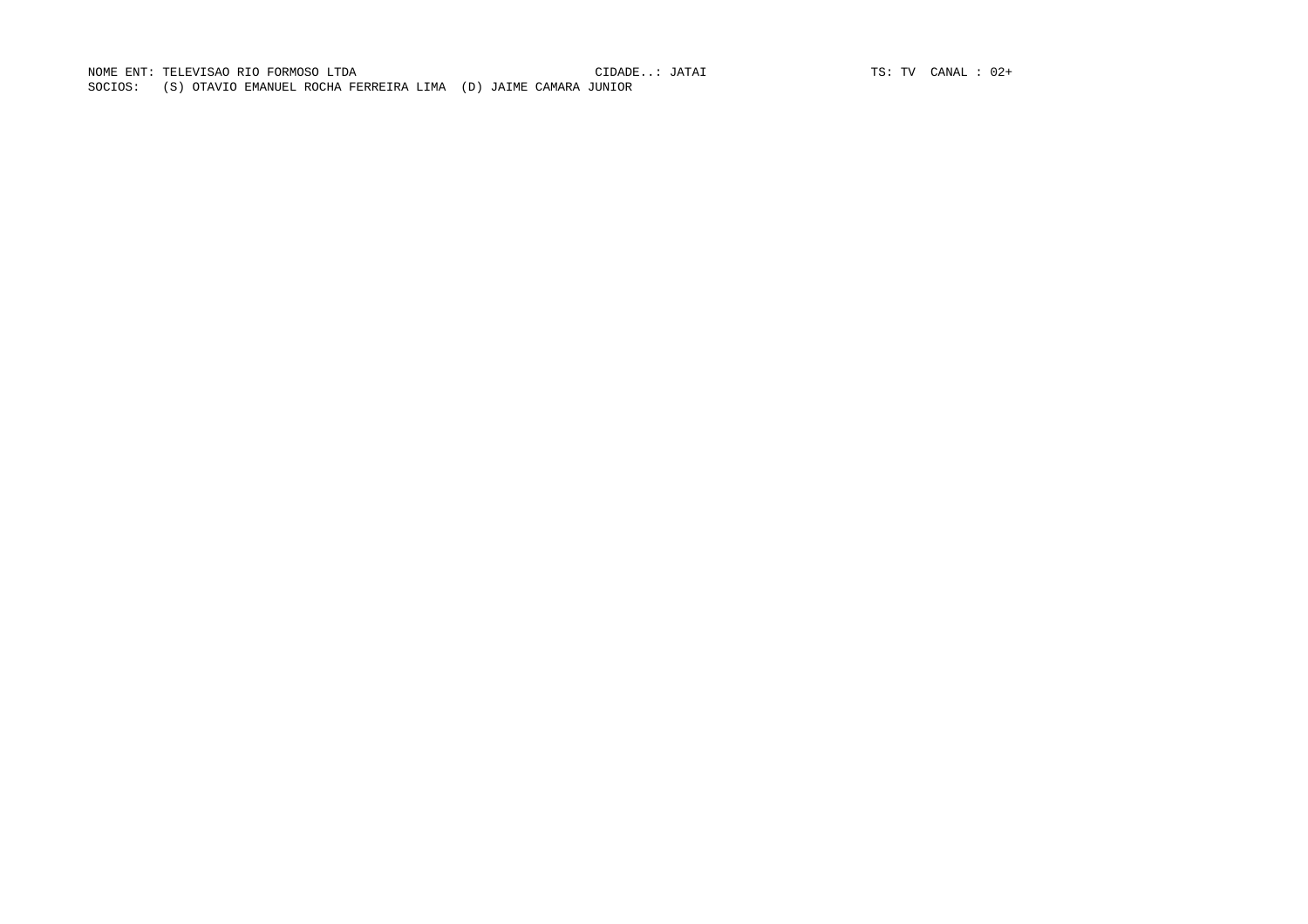|         | MINISTERIO DAS COMUNICACOES - SECRETARIA DE SERVICOS DE COMUN. ELETRONICA UF: GOIAS<br>RELACAO DOS SOCIOS DAS EMISSORAS DE RADIO E TELEVISAO - CLASSIFICACAO SIGLA UF/CIDADE/ENTIDADE - REL. RCA013 DATA 18/11/2003 |                                                        |                  |                                              |                                                        |  | PAGINA                   |          | 65 |
|---------|---------------------------------------------------------------------------------------------------------------------------------------------------------------------------------------------------------------------|--------------------------------------------------------|------------------|----------------------------------------------|--------------------------------------------------------|--|--------------------------|----------|----|
|         | NOME ENT: ASSOCIACAO COMUNITARIA DE JOVIANIA                                                                                                                                                                        |                                                        | CIDADE: JOVIANIA |                                              |                                                        |  | TS: CM FREQ.:            | 20,0 KHZ |    |
| SOCIOS: | NOME ENT: RADIO COMUNICATIVA FM LTDA<br>(D) TATIANA SANTOS DE CASTRO (S) CARIVAL DE OLIVEIRA LOBO SOBRINHO                                                                                                          |                                                        | CIDADE: JUSSARA  |                                              |                                                        |  | TS: FM CANAL : 244       |          |    |
| SOCIOS: | NOME ENT: RADIO CULTURAL DO ARAGUAIA LTDA<br>(S) IBSEN HENRIQUE DE CASTRO JUNIOR (D) ITAMAR CAIADO DE CASTRO<br>(D) LUCIANO HENRIQUE DE CASTRO                                                                      |                                                        | CIDADE: JUSSARA  |                                              | (S) ALEXANDRE HENRIQUE DE CASTRO                       |  | TS: OM FREQ.: 650,0 KHZ  |          |    |
|         | NOME ENT: RADIOCLUBE VIDA                                                                                                                                                                                           |                                                        | CIDADE: JUSSARA  |                                              |                                                        |  | TS: CM FREO.:            | 20,0 KHZ |    |
| SOCIOS: | NOME ENT: RADIO TROPICAL AM LTDA<br>(D) NEVITON CARNEIRO LOBO                                                                                                                                                       | (S) LIVIA MACHADO DE ARAUJO LOBO                       | CIDADE: LUZIANIA |                                              | (E) MARISETE DE OLIVEIRA BARREIRO                      |  | TS: OM FREQ.: 610,0 KHZ  |          |    |
| SOCIOS: | NOME ENT: RADIO TROPICAL AM LTDA<br>(D) NEVITON CARNEIRO LOBO                                                                                                                                                       | (S) LIVIA MACHADO DE ARAUJO LOBO                       | CIDADE: LUZIANIA |                                              | (E) MARISETE DE OLIVEIRA BARREIRO                      |  | TS: FM CANAL : 215       |          |    |
| SOCIOS: | NOME ENT: SANTA LUZIA COMUNICACAO LTDA<br>(S) DELIO JOSE BRAZ JUNIOR                                                                                                                                                | (D) DENIS DE QUEIROZ BRAZ                              | CIDADE: LUZIANIA |                                              |                                                        |  | TS: FM CANAL : 225       |          |    |
| SOCIOS: | NOME ENT: TV LUZIANIA LTDA<br>(D) GULIVER AUGUSTO LEAO                                                                                                                                                              | (S) CRISTIANO RORIZ CAMARA                             | CIDADE: LUZIANIA |                                              |                                                        |  | TS: TV CANAL : 22        |          |    |
|         | NOME ENT: ASSOCIACAO CULTURAL DE MATRINCHA                                                                                                                                                                          |                                                        |                  | CIDADE: MATRINCHA                            |                                                        |  | TS: CM FREO.:            | 20,0 KHZ |    |
| SOCIOS: | NOME ENT: RADIO SERRA DA MESA LTDA<br>(S) CARLOS ALBERTO DA SILVA                                                                                                                                                   | (D) WIRVOMBOLEM FERREIRA COSTA                         | CIDADE: MINACU   |                                              |                                                        |  | TS: FM CANAL : 286       |          |    |
| SOCIOS: | NOME ENT: RADIO ELDORADO DE MINEIROS LTDA<br>(D) ELIAS DE OLIVEIRA<br>(S) JOSE RUBENS PANIAGO                                                                                                                       | (S) FLAVIO ROBERTO TRENTIN<br>(S) PAULO RENATO PANIAGO | CIDADE: MINEIROS |                                              | (S) HYGINO PIACENTINI<br>(S) VALDEMAR PEIXOTO DE SOUZA |  | TS: OM FREQ.: 790,0 KHZ  |          |    |
| SOCIOS: | NOME ENT: RADIO VERDE VALE DO ARAGUAIA LTDA<br>(D) HOMERO ZENI                                                                                                                                                      | (D) PEDRO DA LUZ DINIZ                                 | CIDADE: MINEIROS |                                              | (D) OZORIO DA LUZ DINIZ                                |  | TS: FM CANAL : 279       |          |    |
|         | NOME ENT: ASSOCIACAO DE COMUNIC. E CULTURA DE MONTES CLAROS DE                                                                                                                                                      |                                                        |                  | CIDADE: MONTES CLAROS DE GOIAS               |                                                        |  | TS: CM FREQ.:            | 20,0 KHZ |    |
|         | NOME ENT: ASSOCIACAO CULTURAL JOSE RIBEIRO DA CUNHA                                                                                                                                                                 |                                                        |                  | CIDADE: MONTIVIDIU                           |                                                        |  | TS: CM FREO.:            | 20,0 KHZ |    |
| SOCIOS: | NOME ENT: TELECOMUNICACOES FORMOSO LTDA<br>(D) NERCI BERNARDES DA COSTA                                                                                                                                             | (S) GILBERT ARAUJO LEMOS FILHO                         |                  | CIDADE: MONTIVIDIU                           |                                                        |  | TS: FM CANAL : 203       |          |    |
|         | NOME ENT: FUNDACAO DE ASSISTENCIA SOCIAL BETUEL                                                                                                                                                                     |                                                        |                  | CIDADE: MORRINHOS                            |                                                        |  | TS: CM FREQ.:            | 28,5 KHZ |    |
| SOCIOS: | NOME ENT: RADIO INTEGRACAO FM LTDA<br>(D) VALTERLI JOSE ALVES                                                                                                                                                       | (D) JOSE FERREIRA DE FREITAS                           |                  | CIDADE: MORRINHOS                            |                                                        |  | TS: FM CANAL : 233       |          |    |
| SOCIOS: | NOME ENT: RADIO MORRINHOS LTDA<br>(S) ADILON ALVES DE AMORIM (S) EULICIO RODRIGUES MOREIRA<br>(D) JOSE FERREIRA DE FREITAS                                                                                          |                                                        |                  | CIDADE: MORRINHOS<br>(D) VALTERLI JOSE ALVES |                                                        |  | TS: OM FREQ.: 1460,0 KHZ |          |    |
|         | NOME ENT: ASCOM-ASSOCIACAO DE COMUNICACAO E CULTURA DE MOZARLAN                                                                                                                                                     |                                                        |                  | CIDADE: MOZARLANDIA                          |                                                        |  | TS: CM FREQ.:            | 20,0 KHZ |    |
|         | NOME ENT: ASSOCIACAO COMUNITARIA NOVA AURORA                                                                                                                                                                        |                                                        |                  | CIDADE: MUNDO NOVO                           |                                                        |  | TS: CM FREO.:            | 20,0 KHZ |    |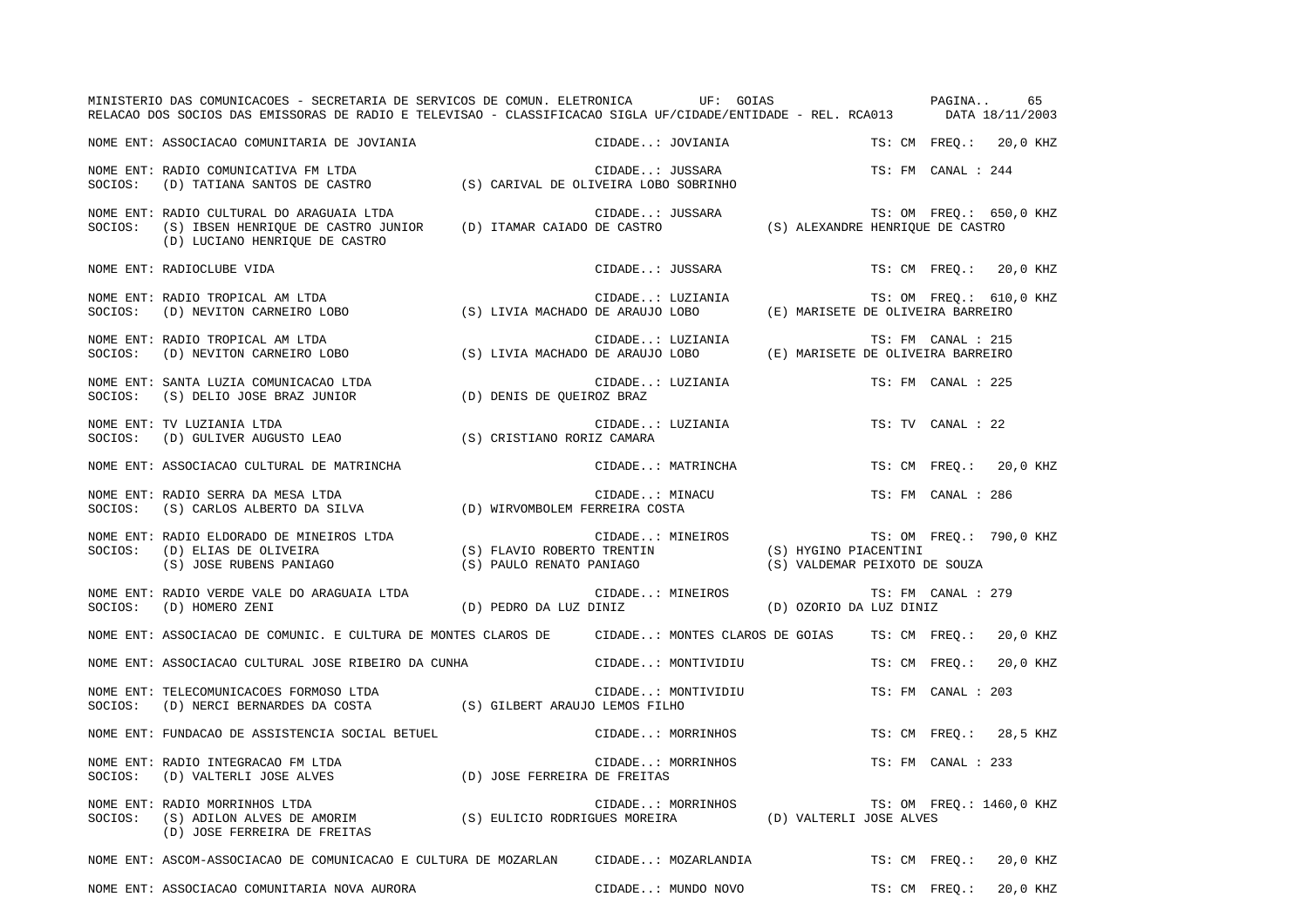NOME ENT: ASSOCIACAO COMUNITARIA CULTURAL "PROFESSORA ELZITA SA CIDADE..: NEROPOLIS TS: CM FREQ.: 20,0 KHZ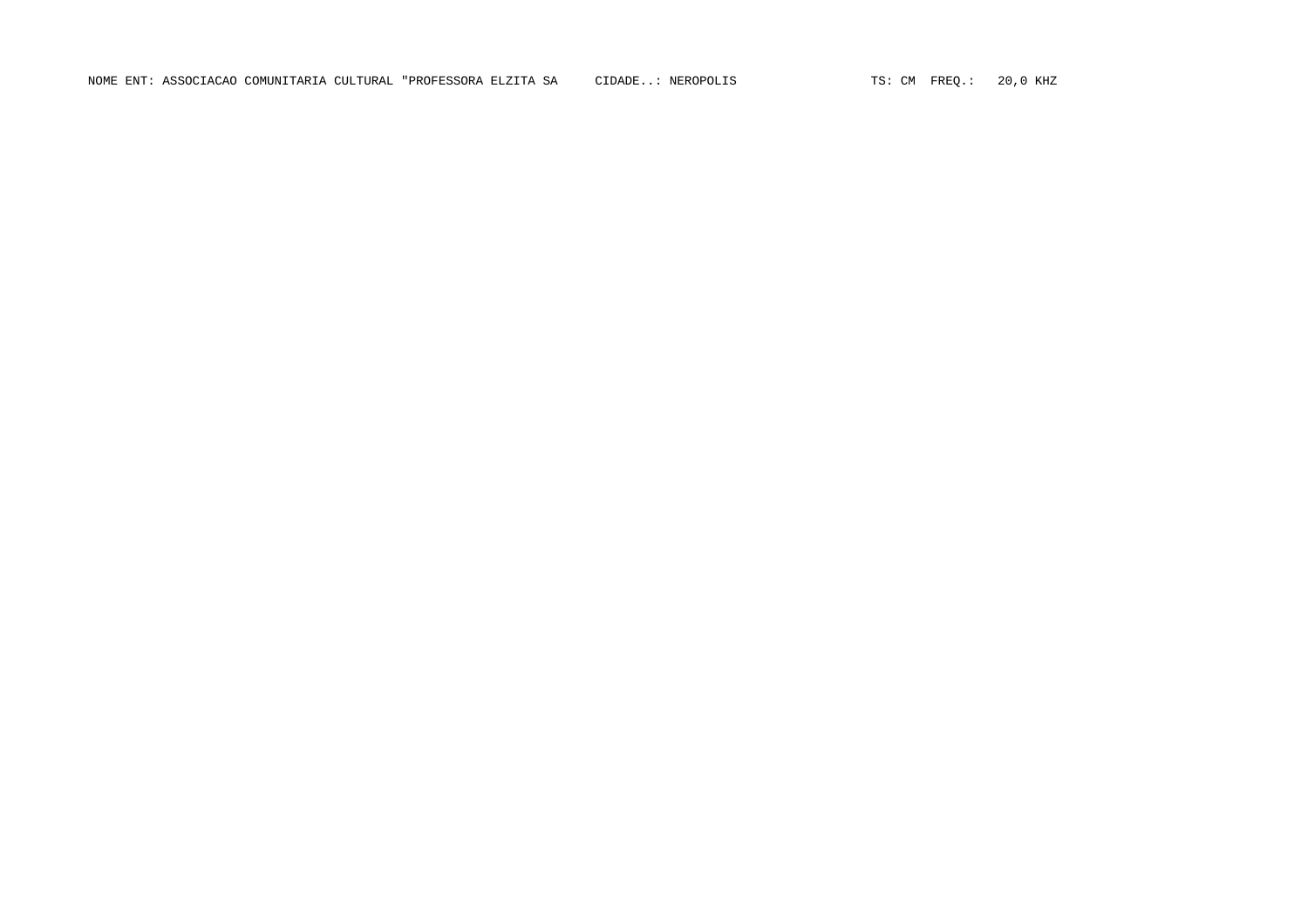|         | MINISTERIO DAS COMUNICACOES - SECRETARIA DE SERVICOS DE COMUN. ELETRONICA UF: GOIAS<br>RELACAO DOS SOCIOS DAS EMISSORAS DE RADIO E TELEVISAO - CLASSIFICACAO SIGLA UF/CIDADE/ENTIDADE - REL. RCA013 DATA 18/11/2003 |                  |                            |                                        |               | PAGINA              | 66                       |
|---------|---------------------------------------------------------------------------------------------------------------------------------------------------------------------------------------------------------------------|------------------|----------------------------|----------------------------------------|---------------|---------------------|--------------------------|
| SOCIOS: | NOME ENT: RADIO FM NIQUELANDIA LTDA<br>KADIO FM NIQUELANDIA ITS: FM CANAL : 284<br>(D) FRANCISCO JOSE PINHEIRO (S) ONOFRE GENUINO MARTINS (S) PAULO ROBERTO DE ABREU CHAGAS                                         |                  | CIDADE: NIQUELANDIA        |                                        |               | TS: FM CANAL : 284  |                          |
| SOCIOS: | NOME ENT: RADIO MANTIQUEIRA LTDA<br>(D) MARCIO DA SILVA ROCHA VIDAL (D) LENY DA SILVA ROCHA VIDAL                                                                                                                   |                  | CIDADE: NIQUELANDIA        |                                        |               |                     | TS: OM FREO.: 680,0 KHZ  |
|         | NOME ENT: ASSOCIACAO COMUNITARIA E CULTURAL DE OURO VERDE               CIDADE: OURO VERDE DE GOIAS                                                                                                                 |                  |                            |                                        | TS: CM FREQ.: |                     | 20,0 KHZ                 |
|         | NOME ENT: ASSOCIACAO PRO-DESENVOLVIMENTO DE PADRE BERNARDO-GO-A CIDADE: PADRE BERNARDO                                                                                                                              |                  |                            |                                        | TS: CM FREO.: |                     | 28,5 KHZ                 |
| SOCIOS: | NOME ENT: RADIO CBS FM 98 LTDA<br>$(S)$ LUIZ OTAVIO DA COSTA $\hfill (D)$ RAUL ROTHSCHILD DE ABREU                                                                                                                  |                  | CIDADE: PADRE BERNARDO     |                                        |               | TS: FM CANAL : 252  |                          |
|         | NOME ENT: ASSOCIACAO DE DIFUSAO COMUNITARIA PALMEIRAS DE GOIAS                                                                                                                                                      |                  | CIDADE: PALMEIRAS DE GOIAS |                                        | TS: CM FREO.: |                     | 20,0 KHZ                 |
|         | NOME ENT: ASSOCIACAO COMUNITARIA DE COMUNICACAO DE PARANAIGUARA                                                                                                                                                     |                  | CIDADE: PARANAIGUARA       |                                        | TS: CM FREO.: |                     | 28,5 KHZ                 |
|         | NOME ENT: ASSOCIACAO CULTURAL SERRA DAS GALES                                                                                                                                                                       | CIDADE: PARAUNA  |                            |                                        | TS: CM        | $FREO.$ :           | 28,5 KHZ                 |
|         | NOME ENT: ASSOCIACAO COMUNITARIA E CULTURAL DOS MORADORES DE PE                                                                                                                                                     |                  | CIDADE: PETROLINA DE GOIAS |                                        | TS: CM FREQ.: |                     | 20,0 KHZ                 |
|         | NOME ENT: ASSOCIACAO COMUNITARIA DE PIRACANJUBA                                                                                                                                                                     |                  | CIDADE: PIRACANJUBA        |                                        | TS: CM FREO.: |                     | 28,5 KHZ                 |
| SOCIOS: | NOME ENT: RADIO POUSO ALTO LTDA<br>(D) VALDIVINO FERREIRA DA CRUZ (S) FILODORIO MARTINS COSTA                                                                                                                       |                  | CIDADE: PIRACANJUBA        | (S) JOSE CARLOS DAHER ROMANO           |               |                     | TS: OM FREQ.: 1140,0 KHZ |
| SOCIOS: | NOME ENT: RADIO FM DE IPORA LTDA<br>(D) SONIA MARIA CLELIA ARAUJO BARCELOS (S) WANDERLEY ALVES DA PAIXAO                                                                                                            | CIDADE: PIRANHAS |                            |                                        |               | TS: FM CANAL : 253  |                          |
|         | NOME ENT: ASSOCIACAO RADIOCLUBE JORNAL MEIA PONTE                                                                                                                                                                   |                  | CIDADE: PIRENOPOLIS        |                                        | TS: CM FREO.: |                     | 20,0 KHZ                 |
|         | NOME ENT: RADIODIFUSAO FM PIRENOPOLIS LTDA                                                                                                                                                                          |                  | CIDADE: PIRENOPOLIS        |                                        |               | TS: FM CANAL : 239  |                          |
| SOCIOS: | NOME ENT: FUNDACAO CRISTA EDUCATIVA<br>(E) ULYSSES BORGES DE OLIVEIRA JUNIOR (E) JAYME GONCALVES CAIXETA (E) JOAQUIM SEBASTIAO PEREIRA DA SILVA<br>(E) SERGIO RUBENS CASSIANO                                       |                  | CIDADE: PIRES DO RIO       |                                        |               |                     | TS: OM FREQ.: 620,0 KHZ  |
| SOCIOS: | NOME ENT: FUNDACAO CRISTA EDUCATIVA<br>(E) ULYSSES BORGES DE OLIVEIRA JUNIOR (E) JAYME GONCALVES CAIXETA<br>(E) SERGIO RUBENS CASSIANO                                                                              |                  | CIDADE: PIRES DO RIO       | (E) JOAQUIM SEBASTIAO PEREIRA DA SILVA |               | TS: FM CANAL : 272  |                          |
|         | NOME ENT: FUNDACAO EDUCATIVA E SOCIAL DE PIRES DO RIO                                                                                                                                                               |                  | CIDADE: PIRES DO RIO       |                                        | TS: CM FREO.: |                     | 20,0 KHZ                 |
| SOCIOS: | NOME ENT: RADIO FM CORUMBA LTDA<br>(D) FRANCISCO JOSE PINHEIRO (S) PAULO ROBERTO DE ABREU CHAGAS                                                                                                                    |                  | CIDADE: PIRES DO RIO       |                                        |               | TS: FM CANAL : 276  |                          |
|         | NOME ENT: ASSOCIACAO MOVIMENTO COMUNITARIO RADIO POSITIVA FM                                                                                                                                                        |                  | CIDADE: PLANALTINA         |                                        |               | TS: CM FREO.:       | 29,0 KHZ                 |
| SOCIOS: | NOME ENT: FUNDACAO SARA NOSSA TERRA<br>TERRA (E) PRISCILA DE BRITO RODOVALHO<br>(E) JURACI PERICO                                                                                                                   |                  | CIDADE: PLANALTINA         | (E) GERALDO OSORIO DE ALCANTARA        |               | TS: FM CANAL : 259E |                          |
|         | NOME ENT: ASSOCIACAO PONTALINENSE EDUCATIVA E CULTURAL                                                                                                                                                              |                  | CIDADE: PONTALINA          |                                        |               |                     | TS: CM FREQ.: 28,5 KHZ   |
|         | NOME ENT: FUNDACAO CULTURAL SERRA AZUL<br>TS: TV CANAL : 23<br>E) LUIZ SERGIO GONCALVES DOS REIS (E) REJANE GOMES TAVARES GOMIDES)<br>SOCIOS: (E) ROGERIO GOMIDE                                                    |                  | CIDADE: PORANGATU          |                                        |               | TS: TV CANAL : 23 E |                          |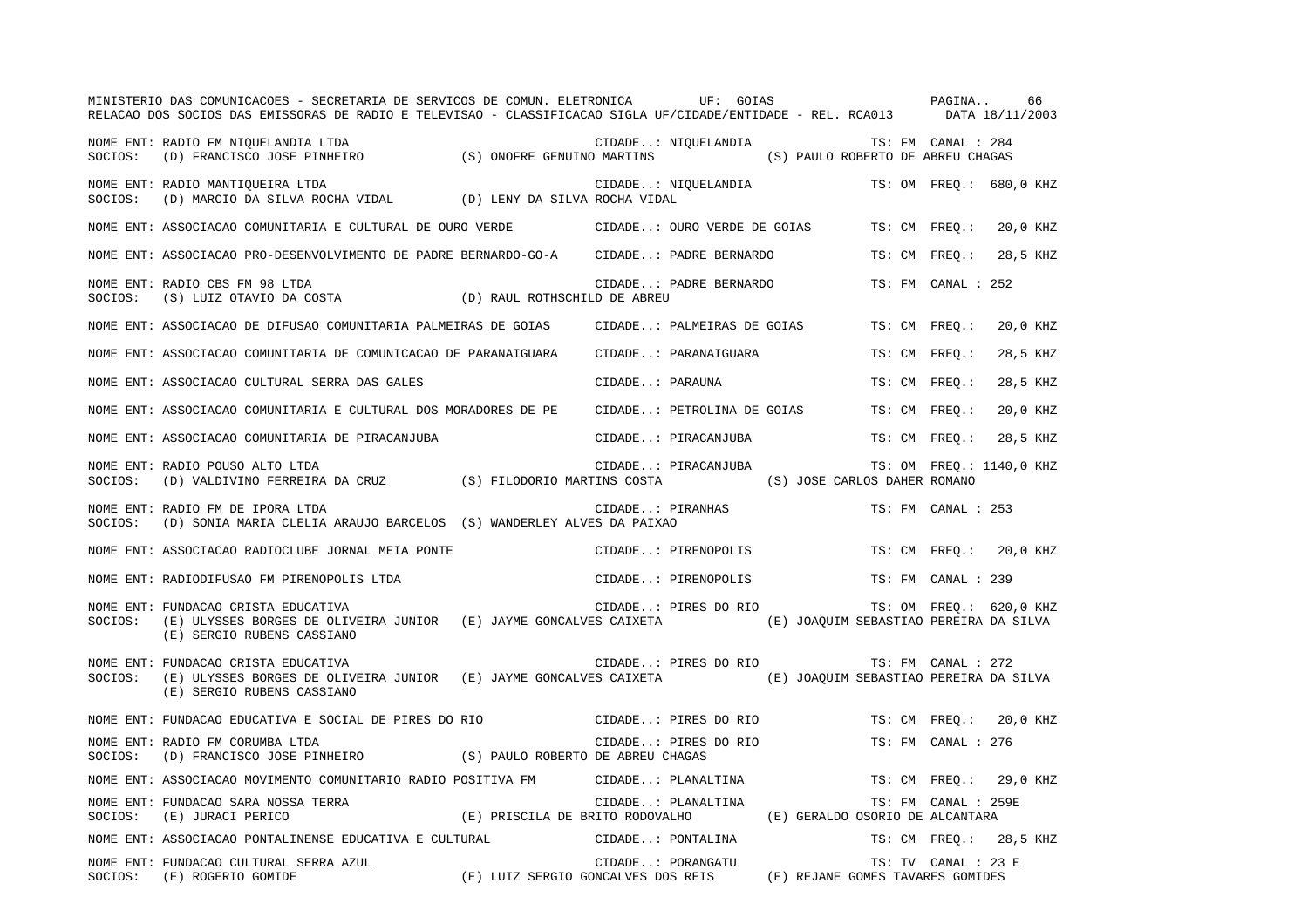NOME ENT: RADIO E TELEVISAO TROPICAL LTDA<br>CIDADE..: PORANGATU TS: OM FREQ.: 850,0 KHZ SOCIOS: (D) DINUAMERICO SILVINO DE OLIVEIRA (D) ENIO CESAR RIBEIRO SANTOS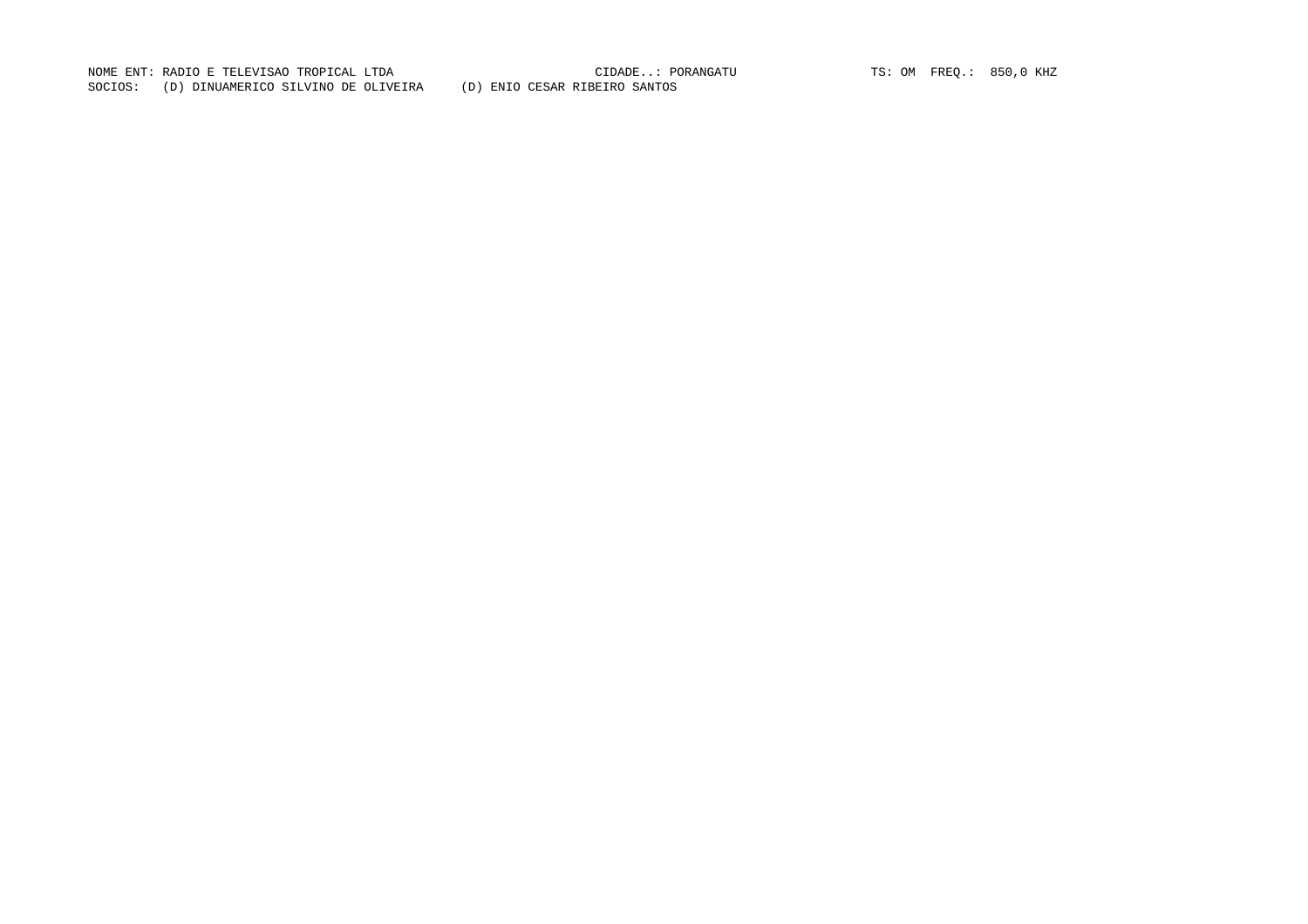|         | MINISTERIO DAS COMUNICACOES - SECRETARIA DE SERVICOS DE COMUN. ELETRONICA UF: GOIAS COMUNISTERIO DAS COMUNICACOES - SECRETARIA DE SERVICOS DE COMUN. ELETRONICA<br>RELACAO DOS SOCIOS DAS EMISSORAS DE RADIO E TELEVISAO - CLASSIFICACAO SIGLA UF/CIDADE/ENTIDADE - REL. RCA013 DATA 18/11/2003 |  |                                           |                                              |                          |  |
|---------|-------------------------------------------------------------------------------------------------------------------------------------------------------------------------------------------------------------------------------------------------------------------------------------------------|--|-------------------------------------------|----------------------------------------------|--------------------------|--|
|         | (S) ROGERIO GOMIDE                                                                                                                                                                                                                                                                              |  |                                           | CIDADE: PORANGATU TS: FM CANAL : 231         |                          |  |
|         |                                                                                                                                                                                                                                                                                                 |  | CIDADE: PORANGATU                         |                                              | $TS: TV$ CANAL : $12+$   |  |
|         | NOME ENT: ASSOCIACAO COMUNITARIA PARA O DESENVOLVIMENTO DE POSS CIDADE: POSSE                                                                                                                                                                                                                   |  |                                           |                                              | TS: CM FREQ.: 28,5 KHZ   |  |
|         | NOME ENT: FUNDACAO EDUCATIVA E CULTURAL AREIAS BRANCAS (E) AQUILINO CORREIA DE MELO (E) GETULIO JOSE VALENTE<br>SOCIOS: (E) IVON JOSE VALENTE (E) AQUILINO CORREIA DE MELO (E) GETULIO JOSE VALENTE                                                                                             |  |                                           |                                              | TS: FM CANAL : 255E      |  |
|         | NOME ENT: RBN - REDE BRASIL NORTE DE COMUNICACAO LTDA (IDA CIDADE: POSSE<br>SOCIOS: (D) ALESSANDRO DE ASSIS GOMES (D) ANTONIO ELOISIO DE SOUZA                                                                                                                                                  |  |                                           |                                              | TS: OM FREQ.: 1510,0 KHZ |  |
|         | NOME ENT: ASSOCIACAO COMUNITARIA E CULTURAL RIO DAS PEDRAS CIDADE: QUIRINOPOLIS TS: CM FREQ.: 20,0 KHZ                                                                                                                                                                                          |  |                                           |                                              |                          |  |
| SOCIOS: | NOME ENT: EMISSORA SUL GOIANA DE QUIRINOPOLIS LTDA CIDADE: QUIRINOPOLIS TS: OM FREQ.: 560,0 KHZ<br>(D) MARIA NAZARETH DE LIMA COSTA (D) RACINE RIBEIRO PORTO                                                                                                                                    |  |                                           |                                              |                          |  |
|         |                                                                                                                                                                                                                                                                                                 |  |                                           | CIDADE: QUIRINOPOLIS TS: OM FREQ.: 660,0 KHZ |                          |  |
|         | NOME ENT: RADIO ALVORADA DE RIALMA LTDA<br>SOCIOS: (S) JOSE PEDRO REGO (D) BRAULIO PERCUSSOR REGO BRANDAO (S) CARLUCIO PERCUSSOR REGO BRANDAO                                                                                                                                                   |  |                                           |                                              | TS: OM FREQ.: 810,0 KHZ  |  |
|         | NOME ENT: ASSOCIACAO CULTURAL E EDUCATIVA DE RIO QUENTE (CIDADE: RIO QUENTE TS: CM FREQ.: 28,5 KHZ                                                                                                                                                                                              |  |                                           |                                              |                          |  |
|         | NOME ENT: SISTEMA CENTRO-NORTE DE COMUNICACAO LTDA CIDADE: RIO QUENTE<br>SOCIOS: (D) DEJANA COELHO BANDEIRA (S) UBIRALDY COELHO BANDEIRA                                                                                                                                                        |  |                                           |                                              | TS: FM CANAL : 214       |  |
|         | NOME ENT: ASSOCIACAO CULTURAL "TOLENTINO ROSA SALDANHA" DE RIO CIDADE: RIO VERDE                                                                                                                                                                                                                |  |                                           |                                              | TS: CM FREQ.: 20,0 KHZ   |  |
| SOCIOS: | NOME ENT: RADIO BURITI LTDA<br>(S) OSORIO LEAO SANTA CRUZ (D) MARCO POLO DE FREITAS VALE E SILVA                                                                                                                                                                                                |  | CIDADE: RIO VERDE<br>FREITAS VALE E SILVA |                                              | TS: OM FREO.: 900,0 KHZ  |  |
| SOCIOS: | NOME ENT: RADIO CAIAPO LTDA                                                                                                                                                                                                                                                                     |  | CIDADE: RIO VERDE                         |                                              | TS: FM CANAL : 245       |  |
| SOCIOS: | NOME ENT: RADIO MORADA DO SOL DE RIO VERDE LTDA<br>(S) IRON JAYME DO NASCIMENTO (S) ITURIVAL NASCIMENTO (D) JANETTE DE FREITAS NASCIMENTO<br>(D) MARILENE LEAO DO NASCIMENTO                                                                                                                    |  | CIDADE: RIO VERDE                         |                                              | TS: FM CANAL : 249       |  |
|         | NOME ENT: RADIO SUDOESTE FM LTDA<br>SOCIOS: (D) IRIS CARLOS DE FREITAS (S) IRLANDES CASSIA DE FREITAS                                                                                                                                                                                           |  | CIDADE: RIO VERDE                         |                                              | TS: FM CANAL : 237       |  |
|         | NOME ENT: TELEVISAO RIVIERA LTDA<br>SOCIOS: (S) MARCUS MORAES BUFAICAL (D) RICARDO CAMILO CAMARA                                                                                                                                                                                                |  | CIDADE: RIO VERDE                         |                                              | TS: TV CANAL : 12+       |  |
|         | NOME ENT: ASSOCIACAO DE RADIODIFUSAO COMUNITARIA DE RUBIATABA CIDADE: RUBIATABA                                                                                                                                                                                                                 |  |                                           |                                              | TS: CM FREQ.: 28,5 KHZ   |  |
|         | NOME ENT: RADIO FM RUBIATABA LTDA<br>SOCIOS: (D) ELIZABETH FREITAS DAMIAO COSTA (D) DOMINGOS CARDOZO PRESTES                                                                                                                                                                                    |  | CIDADE: RUBIATABA<br>DOZO PRESTES         |                                              | TS: FM CANAL : 250       |  |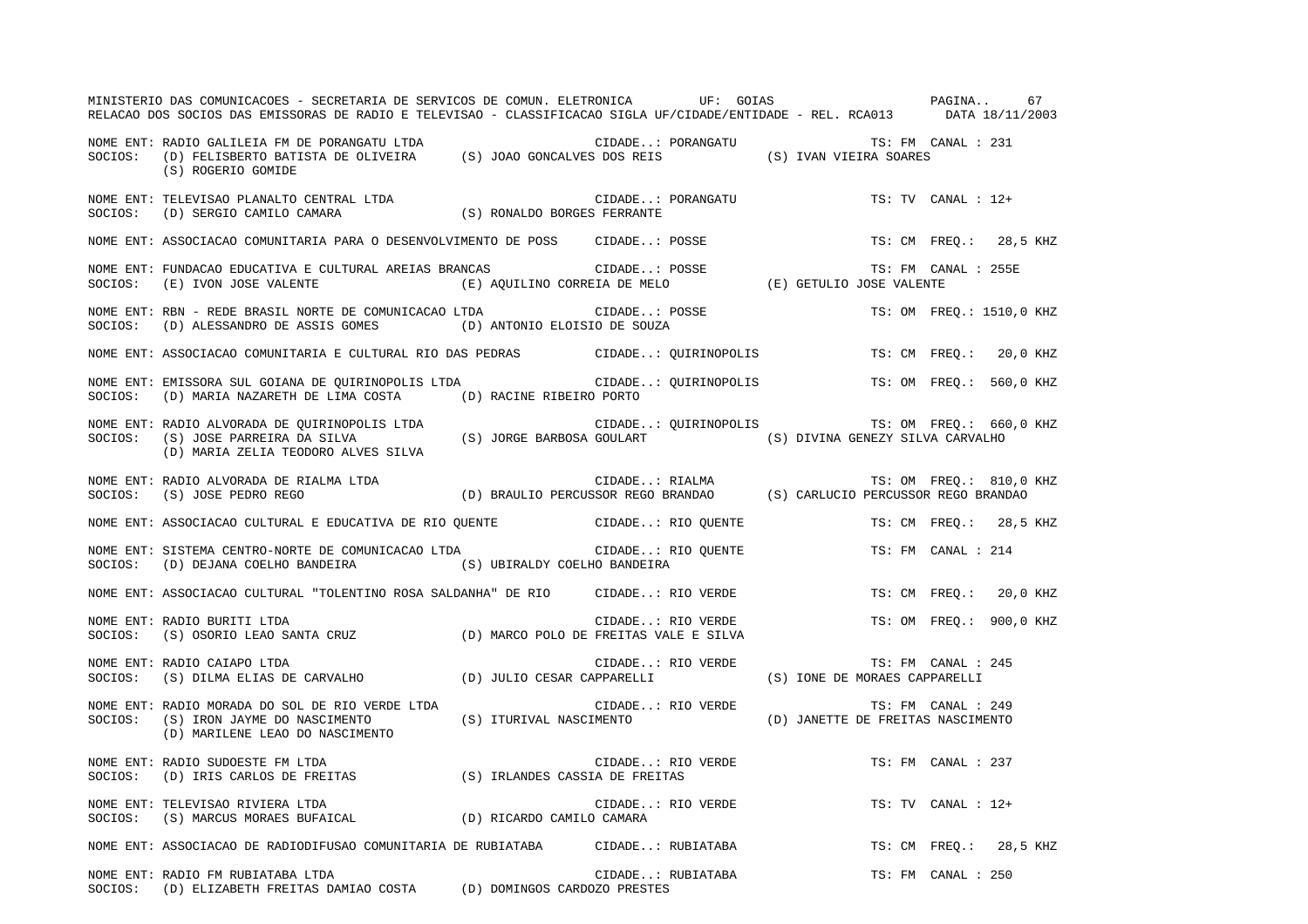NOME ENT: ASSOCIACAO COMUNITARIA CULTURAL JUVENTINA MARIA DE ME CIDADE..: SANCLERLANDIA TS: CM FREQ.: 28,5 KHZ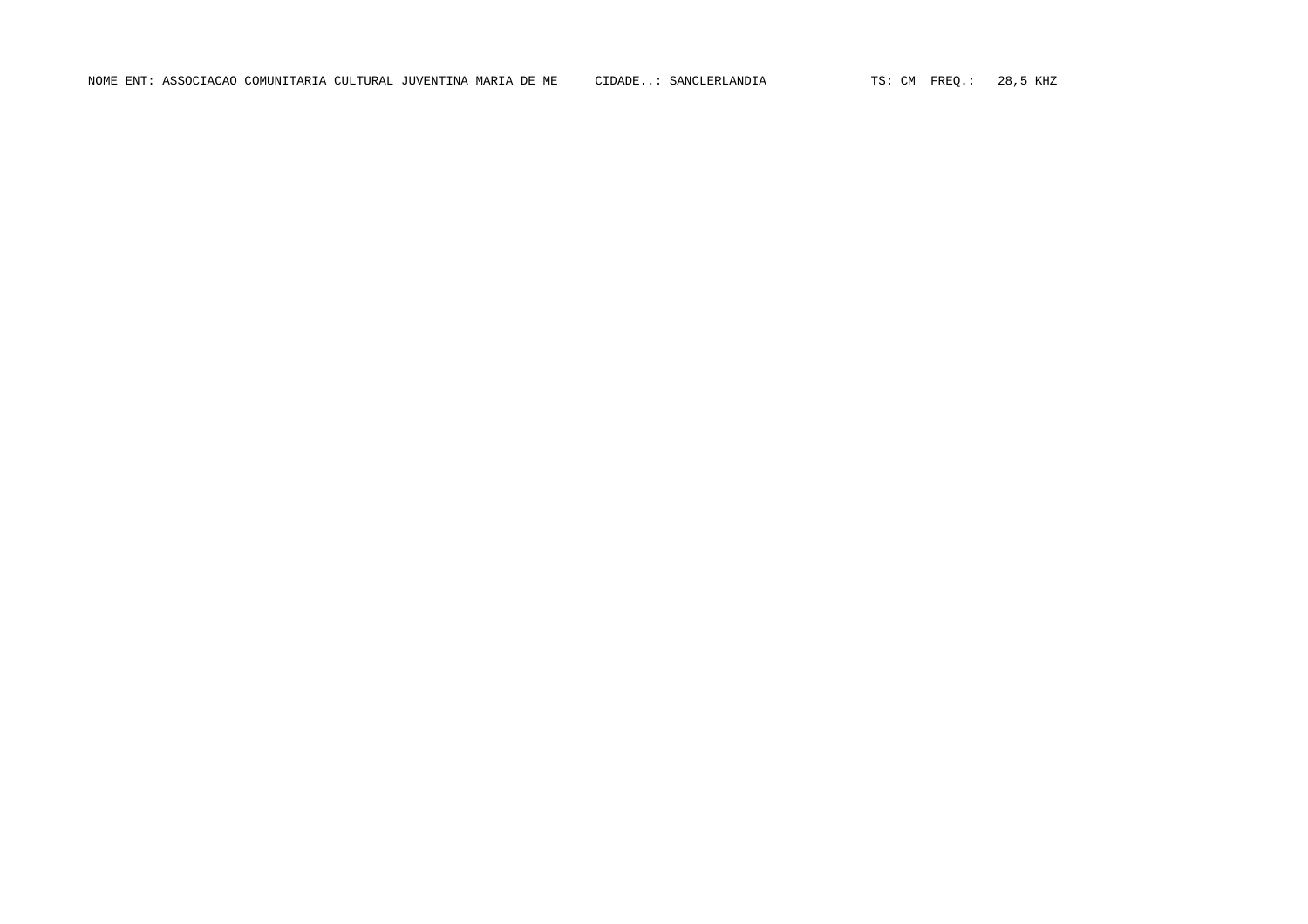MINISTERIO DAS COMUNICACOES - SECRETARIA DE SERVICOS DE COMUN. ELETRONICA UF: GOIAS PAGINA.. 68RELACAO DOS SOCIOS DAS EMISSORAS DE RADIO E TELEVISAO - CLASSIFICACAO SIGLA UF/CIDADE/ENTIDADE - REL. RCA013 DATA 18/11/2003 NOME ENT: FUNDACAO CULTURAL EBENEZER CIDADE..: SANTA HELENA DE GOIAS TS: CM FREQ.: 20,0 KHZ NOME ENT: FUNDACAO CULTURAL SANTA HELENA CIDADE..: SANTA HELENA DE GOIAS TS: OM FREQ.: 1010,0 KHZ SOCIOS: (E) RENATO PEREIRA DE ARAUJO (E) SERGIO ROSA GONCALVES (E) HELIO DIAS DA SILVA (E) CLEIBER MARTINS DE SOUSA (E) TEREZA CRISTINA DA SILVA ARAUJO NOME ENT: RADIO OURO BRANCO FM LTDA CIDADE..: SANTA HELENA DE GOIAS TS: FM CANAL : 274SOCIOS: (D) ALCIDES INACIO DE FREITAS (D) MARIA JOSE CARDOSO DE FREITAS (D) DURVAL MARTINS CARDOSO NOME ENT: ASSOCIACAO COMUNITA.DE RADIODIF.DE SANTO ANTONIO DA B CIDADE..: SANTO ANTONIO DA BARRA TS: CM FREQ.: 28,5 KHZ NOME ENT: ASSOCIACAO CULTURAL E COMUNIT.DE SANTO ANTONIO DO DES CIDADE..: SANTO ANTONIO DO DESCOBER TS: CM FREQ.: 28,5 KHZ NOME ENT: FUNDACAO CULTURAL ECLETICA UNIVERSAL CIDADE..: SANTO ANTONIO DO DESCOBER TS: OM FREQ.: 1410,0 KHZ SOCIOS: (E) PAULO MONTEIRO DOS SANTOS (E) ITO PESSOA BARROSO MAGNO (E) JOAO LUIZ MOREIRA (E) JORGE LAIR DE SOUZA TURQUE (E) OSCAR BIAZ DE QUEIROZ NOME ENT: FUNDACAO JOSE DE PAIVA NETTO CIDADE..: SANTO ANTONIO DO DESCOBER TS: FM CANAL : 205E SOCIOS: (E) JOSE DE PAIVA NETTO (E) GERDEILSON BOTELHO (E) RENATO VIANA DE SOUZA (E) MARCELO JORGE BERTOLIN (E) CELSO RODRIGUES DE OLIVEIRA NOME ENT: RADIO COMUNITARIA DE SANTO ANTONIO DO DESCOBERTO FM CIDADE..: SANTO ANTONIO DO DESCOBER TS: CM FREQ.: 28,5 KHZ NOME ENT: SISTEMA CENTRO-OESTE DE COMUNICACAO E RADIODIFUSAO LT CIDADE..: SANTO ANTONIO DO DESCOBER TS: OM FREQ.: 1110,0 KHZ SOCIOS: (D) DILZA ANSELMO GRUBER (S) KARINA TEIXEIRA LOPES NOME ENT: ASSOCIACAO COMUNITARIA DE SAO JOAO D'ALIANCA CIDADE..: SAO JOAO D'ALIANCA TS: CM FREQ.: 20,0 KHZ NOME ENT: ASSOCIACAO COMUNITARIA VIDA CIDADE..: SAO LUIS DE MONTES BELOS TS: CM FREQ.: 28,5 KHZ NOME ENT: FUNDACAO DOM STANISLAU VAN MELIS CIDADE..: SAO LUIS DE MONTES BELOS TS: OM FREQ.: 920,0 KHZ SOCIOS: (E) EVERSON DE FARIA MELLO (E) ANDRE LUIZ JUSTINO DE JESUS (E) ANTONIO GOMES DA SILVA (E) OSVAIR JOSE AMADOR NOME ENT: ASSOCIACAO VALE DO ARAGUAIA DE DESENV ART CULTURAL FM CIDADE..: SAO MIGUEL DO ARAGUAIA TS: CM FREQ.: 28,5 KHZ NOME ENT: SOCIEDADE SERRADO VERDES DE COMUNICACOES LTDA CIDADE..: SAO MIGUEL DO ARAGUAIA TS: FM CANAL : 250 SOCIOS: (D) CIRILLO MARCOS ALVES (S) JOVINO LOPES SCORSI NOME ENT: ASSOCIACAO EDUCATIVA SAO SIMAO SANTA ENTREQUELLO CIDADE..: SAO SIMAO TS: CM FREQ.: 28,5 KHZ NOME ENT: ASSOCIACAO DE DIFUSAO COMUNITARIA DE SENADOR CANEDO - CIDADE..: SENADOR CANEDO TS: CM FREQ.: 20,0 KHZ NOME ENT: ASSOCIACAO MOVIMENTO COMUNITARIO RADIO SERRA VERDE FM CIDADE..: SERRANOPOLIS TS: CM FREQ.: 28,5 KHZ NOME ENT: ASSOCIACAO SILVANIENSE DE DESENV.ARTISTI.E CULTURAL(A CIDADE..: SILVANIA TS: CM FREQ.: 20,0 KHZ NOME ENT: FUNDACAO L'HERMITAGE CIDADE..: SILVANIA TS: OM FREQ.: 1190,0 KHZ SOCIOS: (E) JOSE MANOEL PIRES ALVES (E) PAULO ROBERTO TORRES GUIMARAES (E) MARCELO GONCALVES DE FREITAS (E) ANGELA CHRISTINA SOUZA ALVES (E) APARECIDO CAMELO DE OLIVEIRA NOME ENT: ASSOCIACAO COMUNIT. PRO DESENVOLVIMENTO DE SIMOLANDIA CIDADE..: SIMOLANDIA TS: CM FREQ.: 28,5 KHZ NOME ENT: SOCIEDADE TRINDADENSE DE COMUNICACAO LTDA CIDADE..: TRINDADE TS: FM CANAL : 275SOCIOS: (D) JERONIMO RODRIGUES DA SILVA (S) REGINA IARA ALVES RODRIGUES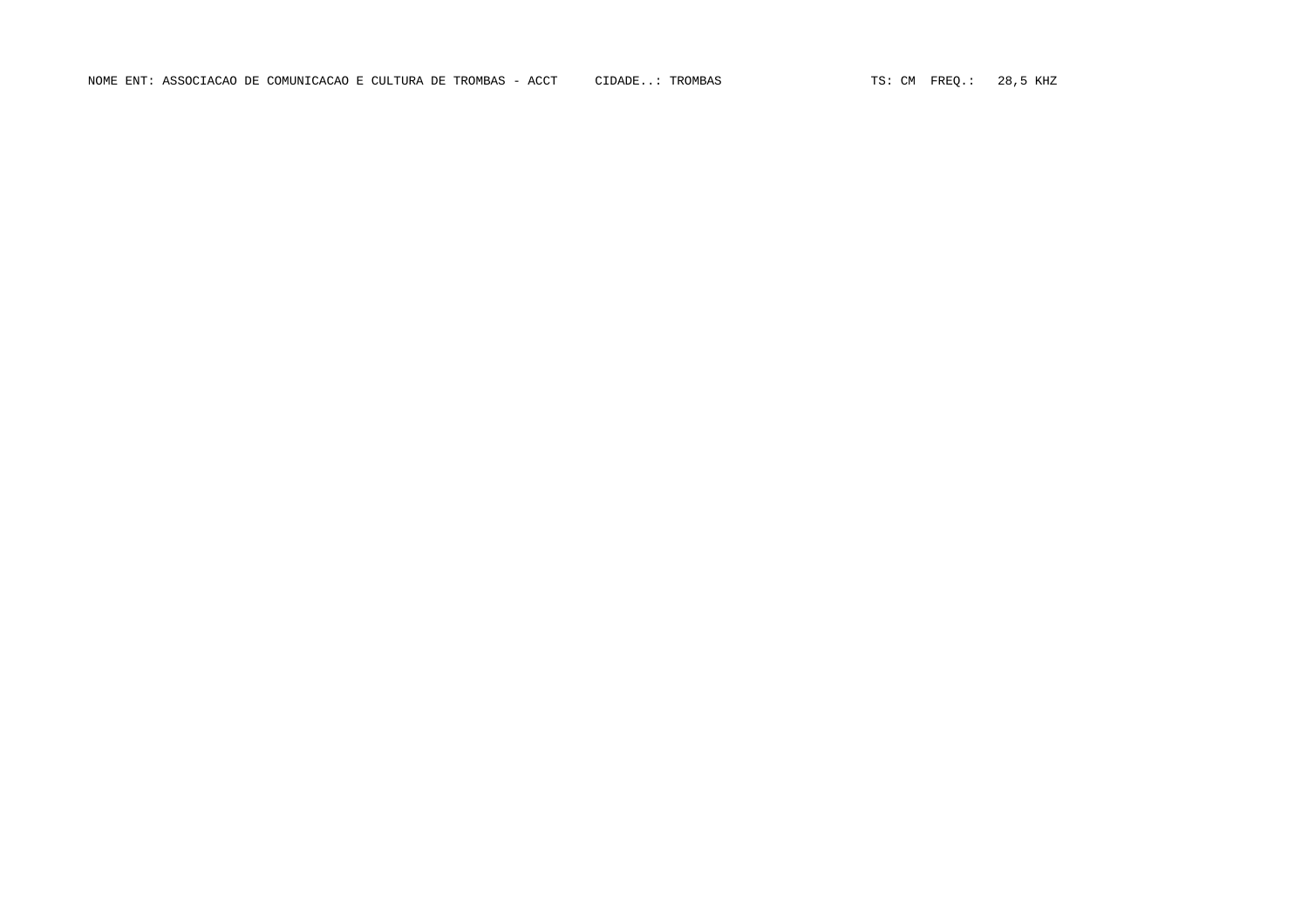|         | MINISTERIO DAS COMUNICACOES - SECRETARIA DE SERVICOS DE COMUN. ELETRONICA              UF:  GOIAS<br>RELACAO DOS SOCIOS DAS EMISSORAS DE RADIO E TELEVISAO - CLASSIFICACAO SIGLA UF/CIDADE/ENTIDADE - REL. RCA013 DATA 18/11/2003 |                    |  |                     | PAGINA 69               |
|---------|-----------------------------------------------------------------------------------------------------------------------------------------------------------------------------------------------------------------------------------|--------------------|--|---------------------|-------------------------|
|         | NOME ENT: FUNDACAO CULTURAL PASSARO GRANDE <b>A COMPRETE CONSTRUERTE CONTRACTE ENT</b> : URUACU<br>SOCIOS: (E) REJANE VILARINHO PRUDENCIO FERNANDE (E) CRISTIANE DIVINA DE SOUSA (E) MARCOS DE SOUSA SANTOS                       |                    |  | TS: FM CANAL : 279E |                         |
| SOCIOS: | NOME ENT: RADIO EDUCADORA DO TOCANTINS LTDA<br>(D) MAGALI REGINA LEAO PEREIRA (S) VALDIR JUSTINO DE JESUS (S) ELCI ROCHA DE ALMEIDA                                                                                               | CIDADE: URUACU     |  |                     | TS: OM FREO.: 870,0 KHZ |
|         | NOME ENT: FUND.CULT.E EDUCATIVA CARLOS ROBERTO DA SILVA PIMENTA CIDADE: URUTAI                                                                                                                                                    |                    |  | TS: CM FREO.:       | 20,0 KHZ                |
|         | NOME ENT: ASSOCIACAO COMUNITARIA DO MUNICIPIO DE VALPARAISO DE CIDADE: VALPARAISO DE GOIAS TS: CM FREO.:                                                                                                                          |                    |  |                     | 28,5 KHZ                |
| SOCIOS: | CIDADE: VALPARAISO DE GOIAS TS: FM CANAL : 202<br>NOME ENT: RADIO PRINCIPAL FM LTDA<br>(D) CARLOS ROBERTO MONTEIRO BERTAZI (D) SEBASTIAO LUIS FERREIRA SOBRINHO                                                                   |                    |  |                     |                         |
|         | NOME ENT: SOCIEDADE DE DESENV.COMUNIT.E SOCIAL DO CEU AZUL-SODE CIDADE: VALPARAISO DE GOIAS TS: CM FREO.:                                                                                                                         |                    |  |                     | 28,5 KHZ                |
|         | NOME ENT: ASSOCIACAO COMUNITARIA DE VIANOPOLIS                                                                                                                                                                                    | CIDADE: VIANOPOLIS |  | TS: CM FREO.:       | 20,8 KHZ                |
|         | NOME ENT: ASSOCIACAO CULTURAL EDUCATIVA DE VICENTINOPOLIS CIDADE: VICENTINOPOLIS TS: CM FREQ.:                                                                                                                                    |                    |  |                     | 20,0 KHZ                |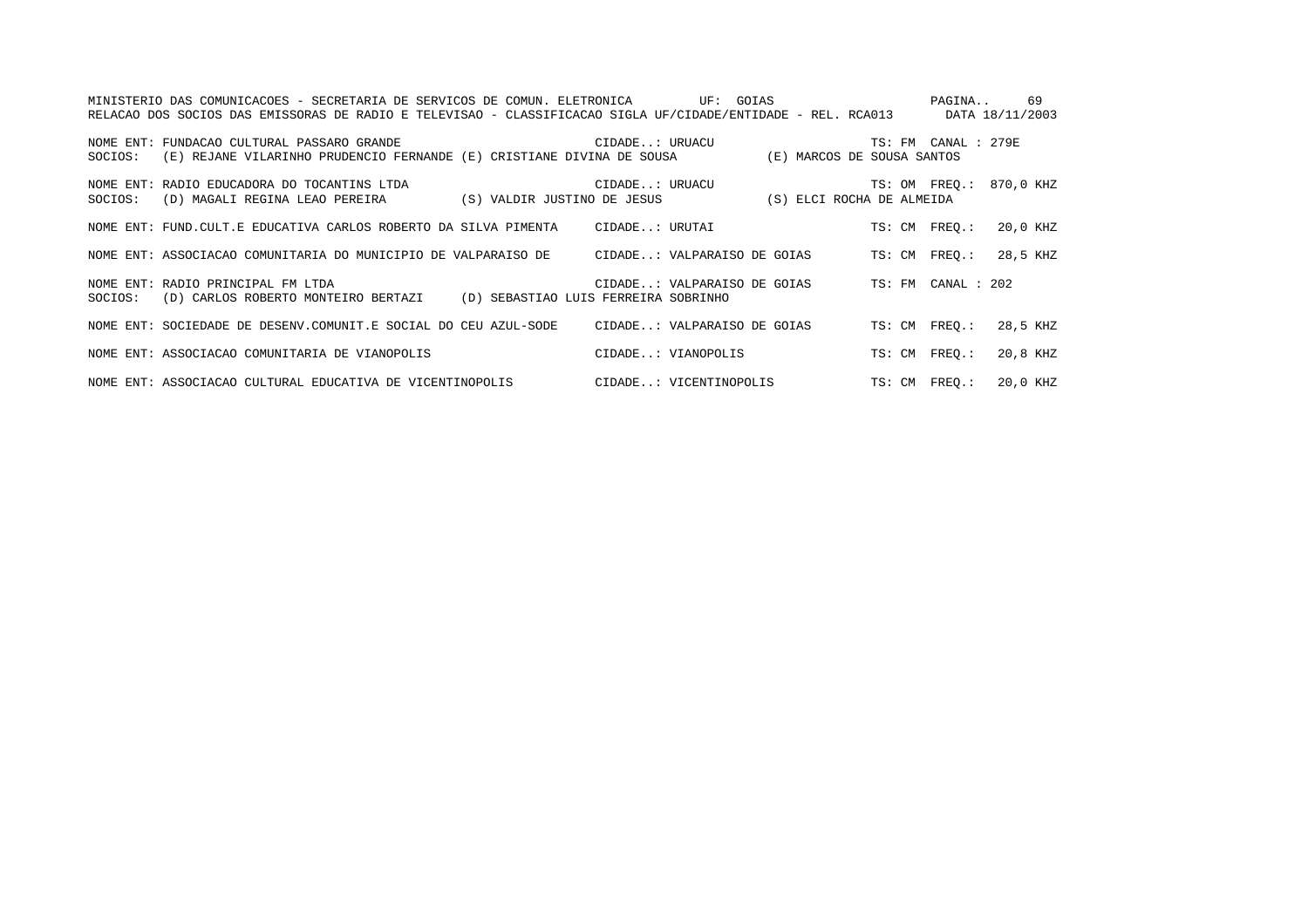|         | MINISTERIO DAS COMUNICACOES - SECRETARIA DE SERVICOS DE COMUN. ELETRONICA<br>RELACAO DOS SOCIOS DAS EMISSORAS DE RADIO E TELEVISAO - CLASSIFICACAO SIGLA UF/CIDADE/ENTIDADE - REL. RCA013 DATA 18/11/2003 |                            | UF: MARANHAO                                                                      |                                 | PAGINA             | 70                       |
|---------|-----------------------------------------------------------------------------------------------------------------------------------------------------------------------------------------------------------|----------------------------|-----------------------------------------------------------------------------------|---------------------------------|--------------------|--------------------------|
|         | NOME ENT: ASSOCIACAO COMUNITARIA ESPERANCA                                                                                                                                                                |                            | CIDADE: ACAILANDIA                                                                |                                 |                    | TS: CM FREO.: 20,0 KHZ   |
| SOCIOS: | NOME ENT: RADIO CLUBE DE ACAILANDIA LTDA<br>(S) MARIA APARECIDA FARIA MOREIRA (S) FRANCISCO PEREIRA LIMA                                                                                                  |                            | CIDADE: ACAILANDIA                                                                | (D) ALZIRA GONCALVES LIMA       | TS: FM CANAL : 251 |                          |
| SOCIOS: | NOME ENT: RADIO CULTURA DE ACAILANDIA LTDA<br>(D) DOGIVAL GERONIMO DA SILVA<br>(S) MANOEL SABINO DA SILVA                                                                                                 | (S) JOSE GERONIMO DA SILVA | CIDADE: ACAILANDIA                                                                | (S) LUIZ GERENIMO DA SILVA      |                    | TS: OM FREO.: 790,0 KHZ  |
| SOCIOS: | NOME ENT: RADIO MARCONI FM LTDA<br>(D) DOGIVAL GERONIMO DA SILVA (S) RAIMUNDO PIMENTEL FILHO                                                                                                              |                            | CIDADE: ACAILANDIA                                                                | (S) MARCONI TACITO FELIZ CALDAS | TS: FM CANAL : 270 |                          |
|         | NOME ENT: FUNDACAO PADRE ANTONIO FERRARIS                                                                                                                                                                 |                            | CIDADE: ALDEIAS ALTAS TS: CM FREO.:                                               |                                 |                    | 20,0 KHZ                 |
|         | NOME ENT: SOCIEDADE BENEFICIENTE DE ALTAMIRA DO MARANHAO                                                                                                                                                  |                            | CIDADE: ALTAMIRA DO MARANHAO                                                      |                                 | TS: CM FREO.:      | 20,0 KHZ                 |
|         | NOME ENT: ASS.DE DESENV.COMUNIT., EDUC.E CULT. DE ALTO A. DO MAR                                                                                                                                          |                            | CIDADE: ALTO ALEGRE DO MARANHAO                                                   |                                 | TS: CM FREO.:      | 20,0 KHZ                 |
|         | NOME ENT: ASSOCIACAO DE DESENVOLVIMENTO COMUNITARIO DE ANAPURUS                                                                                                                                           |                            | CIDADE: ANAPURUS                                                                  |                                 | TS: CM FREO.:      | 20,0 KHZ                 |
|         | NOME ENT: ASSOCIACAO COMUNITARIA DE RADIODIF. AMIGOS DO RIO STA                                                                                                                                           |                            | CIDADE: ARAIOSES                                                                  |                                 | TS: CM FREO.:      | 20,0 KHZ                 |
|         | NOME ENT: ASSOCIACAO "AMIGOS DE ARARI" - AAA                                                                                                                                                              |                            | CIDADE: ARARI                                                                     |                                 | TS: CM FREO.:      | 20,0 KHZ                 |
|         | NOME ENT: ASSOCIACAO MOVIMENTO COMUNITARIO RADIO NOVA FM                                                                                                                                                  |                            | CIDADE: BACABAL                                                                   |                                 | TS: CM FREO.:      | 20,0 KHZ                 |
| SOCIOS: | NOME ENT: RADIO FM NOVO MARANHAO LTDA<br>(S) FERNANDO JOSE SANTOS LAMEIRAS (D) HIDALGO MARTINS DA SILVEIRA NETO                                                                                           |                            | CIDADE: BACABAL                                                                   |                                 | TS: FM CANAL : 236 |                          |
| SOCIOS: | NOME ENT: RADIO JAINARA LTDA<br>(D) FRANCISCO COELHO DIAS                                                                                                                                                 |                            | CIDADE: BACABAL<br>(S) LUIZ FERNANDO AMORIM RAMOS (S) JOSE BRITO DE SOUZA         |                                 |                    | TS: OM FREO.: 1030,0 KHZ |
| SOCIOS: | NOME ENT: RADIO RIO BALSAS LTDA<br>(S) FRANCISCO DE ASSIS M COELHO (S) JOAO ANTONIO DE BARROS NETO (D) VALDEMAR CABRAL DE PAULA                                                                           |                            | CIDADE: BALSAS                                                                    |                                 |                    | TS: OM FREQ.: 1090,0 KHZ |
| SOCIOS: | NOME ENT: RADIO RIO BALSAS LTDA<br>(S) FRANCISCO DE ASSIS M COELHO (S) JOAO ANTONIO DE BARROS NETO (D) VALDEMAR CABRAL DE PAULA                                                                           |                            | CIDADE: BALSAS                                                                    |                                 | TS: TV CANAL : 06  |                          |
|         | NOME ENT: ASSOCIACAO COMUNITARIA BARRA-CORDENSE                                                                                                                                                           |                            | CIDADE: BARRA DO CORDA                                                            |                                 |                    | TS: CM FREO.: 28,5 KHZ   |
|         | NOME ENT: ASSOCIACAO COMUNITARIA DA RADIO ALTERNATIVA FM                                                                                                                                                  |                            | CIDADE: BARRA DO CORDA TS: CM FREO.:                                              |                                 |                    | 28,5 KHZ                 |
| SOCIOS: | NOME ENT: RADIO GUAJAJARA DE BARRA DO CORDA LTDA<br>(S) EDISON LOBAO<br>(S) ALCIONE GUIMARAES SILVA                                                                                                       |                            | CIDADE: BARRA DO CORDA<br>(D) DORGIVAL DE ALMEIDA CASTRO (D) OLIMPIO MARTINS CRUZ |                                 |                    | TS: OM FREO.: 540,0 KHZ  |
|         | NOME ENT: ASSOCIACAO COMUNITARIA DE RADIODIFUSAO BARREIRINHAS F                                                                                                                                           |                            | CIDADE: BARREIRINHAS                                                              |                                 | TS: CM FREO.:      | 20,0 KHZ                 |
|         | NOME ENT: ASSOCIACAO DE RADIODIFUSAO COMUNIT.DE BURITI BRAVO-AR                                                                                                                                           |                            | CIDADE: BURITI BRAVO                                                              |                                 | TS: CM FREO.:      | 20,0 KHZ                 |
|         | NOME ENT: ASSOCIACAO COMUNITARIA DE COMUNICACAO DE CANTANHEDE-A                                                                                                                                           |                            | CIDADE: CANTANHEDE                                                                |                                 | TS: CM FREO.:      | 20,0 KHZ                 |
|         | NOME ENT: ASSOCIACAO DE DESENV. COMUNITARIO CULT. DE CAPINZAL D                                                                                                                                           |                            | CIDADE: CAPINZAL DO NORTE                                                         |                                 | TS: CM FREO.:      | 29.2 KHZ                 |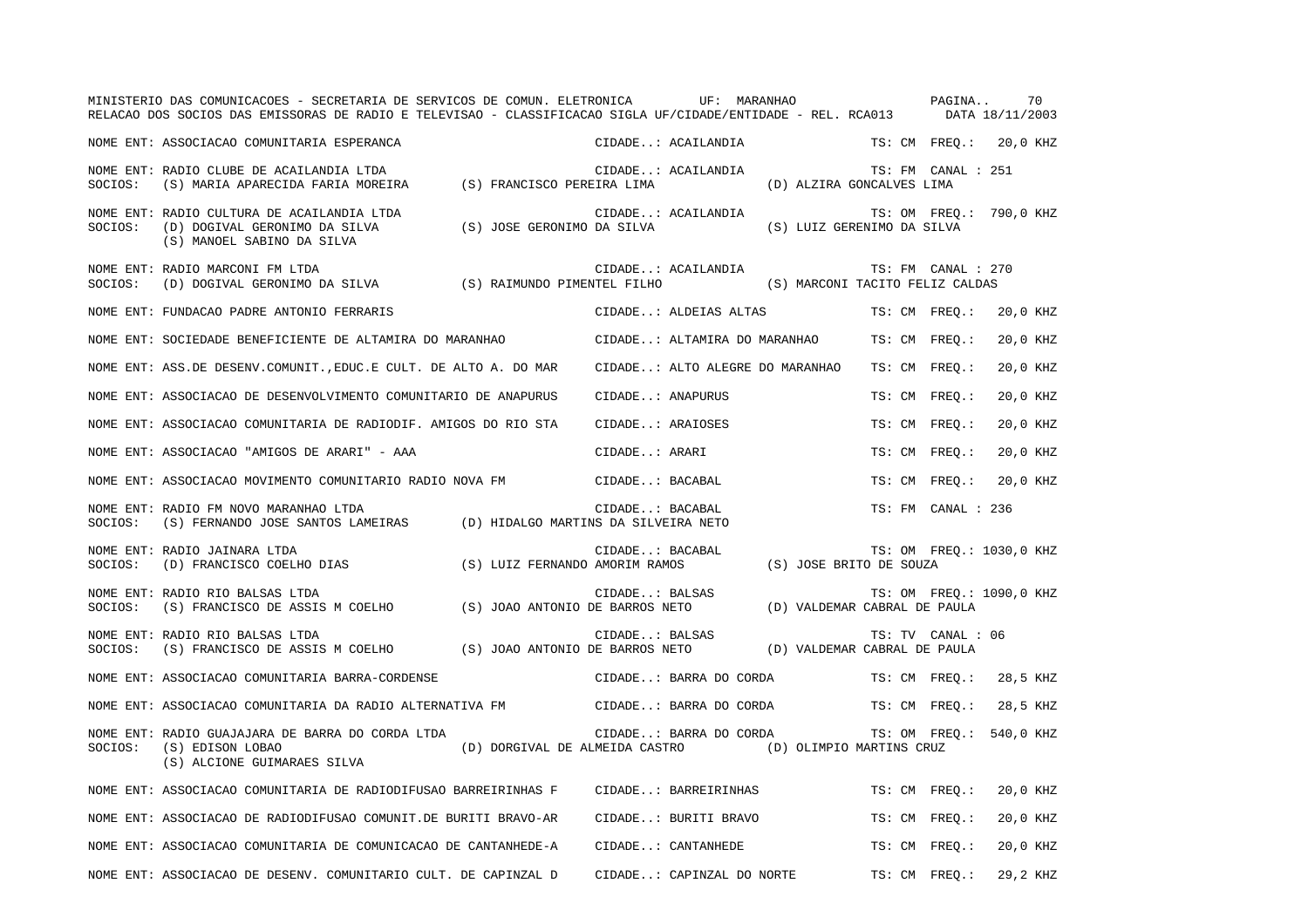NOME ENT: PANAQUATIRA RADIODIFUSAO LTDA CIDADE..: CARUTAPERA TS: FM CANAL : 256 SOCIOS: (D) LEAO SANTOS NETO (S) ALCIONE MAARIA DOURADO FERREIRA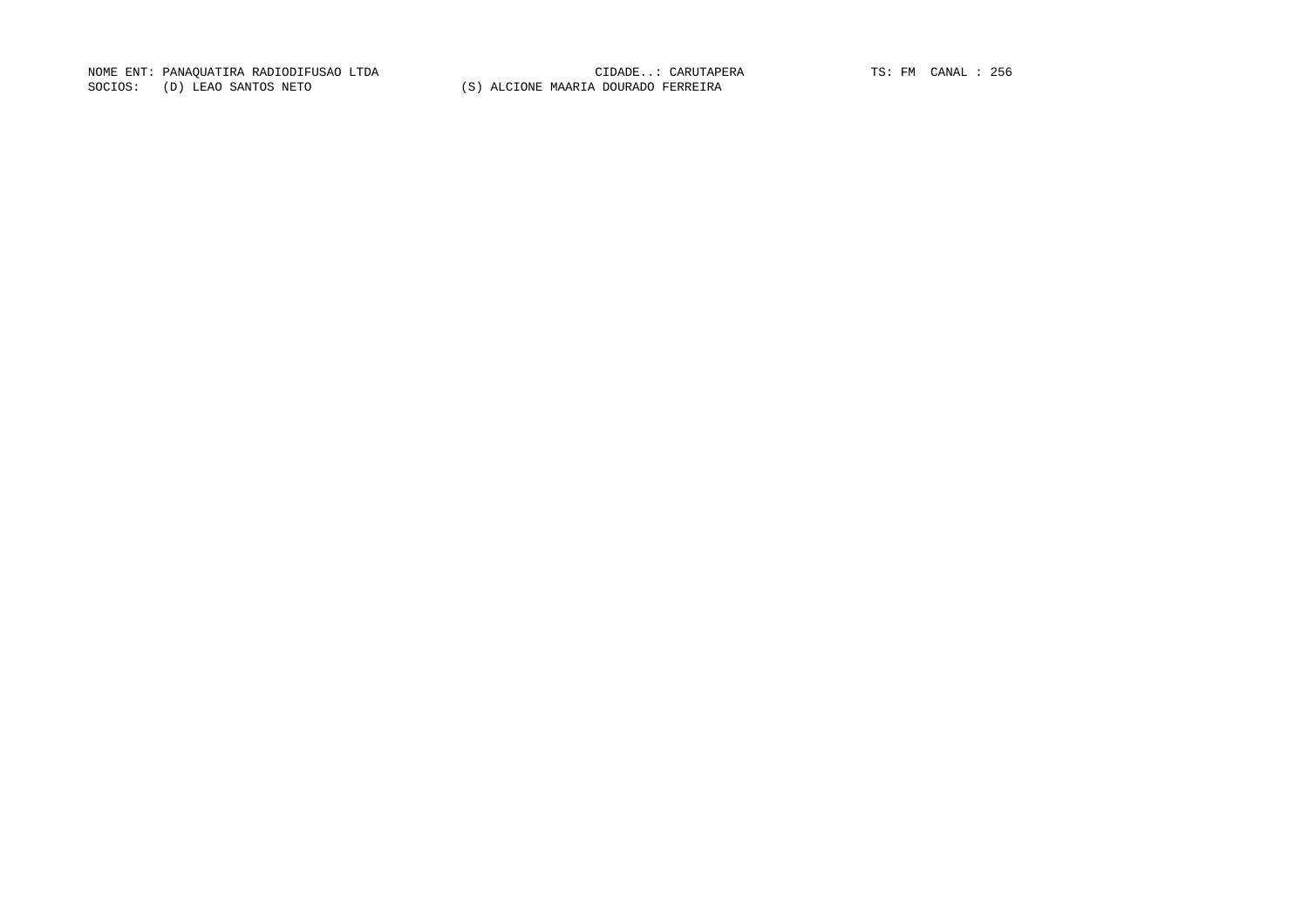|         | MINISTERIO DAS COMUNICACOES - SECRETARIA DE SERVICOS DE COMUN. ELETRONICA UF: MARANHAO<br>RELACAO DOS SOCIOS DAS EMISSORAS DE RADIO E TELEVISAO - CLASSIFICACAO SIGLA UF/CIDADE/ENTIDADE - REL. RCA013 DATA 18/11/2003                                     |                               |                                                                                          | PAGINA |                    | 71                       |
|---------|------------------------------------------------------------------------------------------------------------------------------------------------------------------------------------------------------------------------------------------------------------|-------------------------------|------------------------------------------------------------------------------------------|--------|--------------------|--------------------------|
|         | NOME ENT: ASSOCIACAO DE ASSISTENCIA AO HOMEM DO CAMPO - AAHC CIDADE: CAXIAS                                                                                                                                                                                |                               |                                                                                          |        |                    | TS: CM FREQ.: 20,0 KHZ   |
| SOCIOS: | NOME ENT: MR RADIODIFUSAO LTDA<br>(S) LEAO SANTOS NETO                                                                                                                                                                                                     |                               | CIDADE: CAXIAS<br>(D) KARINA MARIA CAVALCANTE RIBEIRO                                    |        |                    | TS: OM FREO.: 1380,0 KHZ |
|         |                                                                                                                                                                                                                                                            |                               |                                                                                          |        |                    |                          |
| SOCIOS: | NOME ENT: RADIO INTERIOR LTDA<br>RADIO INTERIOR LIDA (S) RONALDO AUGUSTO FURTADO COSTA (S) JOSE REINALDO CARNEIRO TAVARES (S) ROSEANE SARNEY MURAD (S) RONALDO AUGUSTO FURTADO COSTA (S) JOSE REINALDO CARNEIRO TAVARES<br>(D) MARIA MIRTES FERREIRA PAIVA |                               | CIDADE: CAXIAS                                                                           |        |                    | TS: OM FREQ.: 1230,0 KHZ |
| SOCIOS: | CIDADE: CEDRAL<br>(S) ALCIONE MAARIA DOURADO FERREIRA)<br>NOME ENT: PANAQUATIRA RADIODIFUSAO LTDA<br>(D) LEAO SANTOS NETO                                                                                                                                  |                               | CIDADE: CEDRAL                                                                           |        | TS: FM CANAL : 213 |                          |
|         | NOME ENT: ASSOCIACAO CULTURAL DO MUNICIPIO DE CENTRAL DO MARANH CIDADE: CENTRAL DO MARANHAO                                                                                                                                                                |                               |                                                                                          |        | TS: CM FREO.:      | 29,2 KHZ                 |
|         | NOME ENT: FUNDACAO MARIA DE JESUS PESSOA                                                                                                                                                                                                                   |                               | CIDADE: CHAPADINHA                                                                       |        | TS: CM FREQ.:      | 20,0 KHZ                 |
| SOCIOS: | NOME ENT: LUCENA E CASTRO LTDA<br>(S) YASKARA FERNANDA MATOS DE CASTRO (D) SONIA MARIA LUCENA DE ABREU                                                                                                                                                     |                               | CIDADE: CHAPADINHA                                                                       |        | TS: FM CANAL : 251 |                          |
|         | NOME ENT: RADIO EDUCADORA VALE DO MUNIN LTDA<br>SOCIOS: (D) FERNANDO JOSE SANTOS LAMEIRAS (S) HUMBERTO DE ALMEIDA CASTRO                                                                                                                                   |                               | CIDADE: CHAPADINHA                                                                       |        |                    | TS: OM FREQ.: 1520,0 KHZ |
|         | NOME ENT: ASSOCIACAO COMUNITARIA VOZ DA LIBERDADE                                                                                                                                                                                                          |                               | CIDADE: CODO                                                                             |        | TS: CM FREO.:      | 20,0 KHZ                 |
|         | NOME ENT: ASSOCIACAO CULTURAL COMUNITARIA DE CODO                                                                                                                                                                                                          |                               | CIDADE: CODO                                                                             |        | TS: CM FREQ.:      | 20,0 KHZ                 |
|         | NOME ENT: ASSOCIACAO CULTURAL COMUNITARIA FRANCISCANA DE CODO M CIDADE: CODO                                                                                                                                                                               |                               |                                                                                          |        | TS: CM FREO.:      | 20,0 KHZ                 |
| SOCIOS: | NOME ENT: ECO - EMPRESA CODOENSE DE RADIO DIFUSAO LTDA<br>(D) RAIMUNDO LEONEL MAGALHAES ARAUJO<br>(S) JOSE GERUDE NETO                                                                                                                                     | (S) ANTONIO JOAQUIM DE ARAUJO | AO LTDA<br>(S) MOISES ALVES DOS REIS<br>(S) BENEDITO F DA SILVEIRA FIGUEIREDO            |        |                    | TS: OM FREQ.: 870,0 KHZ  |
| SOCIOS: | NOME ENT: MR RADIODIFUSAO LTDA<br>(S) LEAO SANTOS NETO                                                                                                                                                                                                     |                               | CIDADE: CODO<br>(D) KARINA MARIA CAVALCANTE RIBEIRO                                      |        | TS: FM CANAL : 243 |                          |
| SOCIOS: | NOME ENT: SM RADIODIFUSAO LTDA<br>(S) SEBASTIAO MURAD                                                                                                                                                                                                      |                               | CIDADE: CODO<br>CIDADE: CODO<br>D) MARIA DO ROSARIO OLIVEIRA MURAD (D) MARIA TAJRA MURAD |        |                    | TS: OM FREQ.: 730,0 KHZ  |
| SOCIOS: | NOME ENT: TV ITAPICURU LTDA<br>(D) TERESA CRISTINA MURAD SARNEY (S) ROSILDA FONSECA GUIMARAES                                                                                                                                                              |                               | CIDADE: CODO                                                                             |        | TS: TV CANAL : 09- |                          |
| SOCIOS: | NOME ENT: RADIO JORNAL DE COELHO NETO LTDA<br>(S) MARIA DE LOURDES TORRES DA SILVA (D) FERNANDO MARIA DE ALMEIDA CARVALHO                                                                                                                                  |                               | CIDADE: COELHO NETO                                                                      |        |                    | TS: OM FREQ.: 770,0 KHZ  |
|         | NOME ENT: ASSOCIACAO DOS AMIGOS DA CULTURA DE COLINAS                                                                                                                                                                                                      |                               | CIDADE: COLINAS                                                                          |        | TS: CM FREQ.:      | 29,2 KHZ                 |
|         | NOME ENT: RADIO ITAPECURU DE COLINAS LTDA (D) KATIA MARIA CAVALCANTI RIBEIRO SOCIOS: (S) GONCALO MENESES DE SOUSA (D) KATIA MARIA CAVALCANTI RIBEIRO                                                                                                       |                               | CIDADE: COLINAS<br>AVALCANTI PIPEIPO                                                     |        |                    | TS: OM FREQ.: 1480,0 KHZ |
|         | NOME ENT: ASSOCIACAO CULT. E COM. "AMIGOS DE CONCEICAO DO LAGO-                                                                                                                                                                                            |                               | CIDADE: CONCEICAO DO LAGO-ACU                                                            |        | TS: CM FREQ.:      | 20,0 KHZ                 |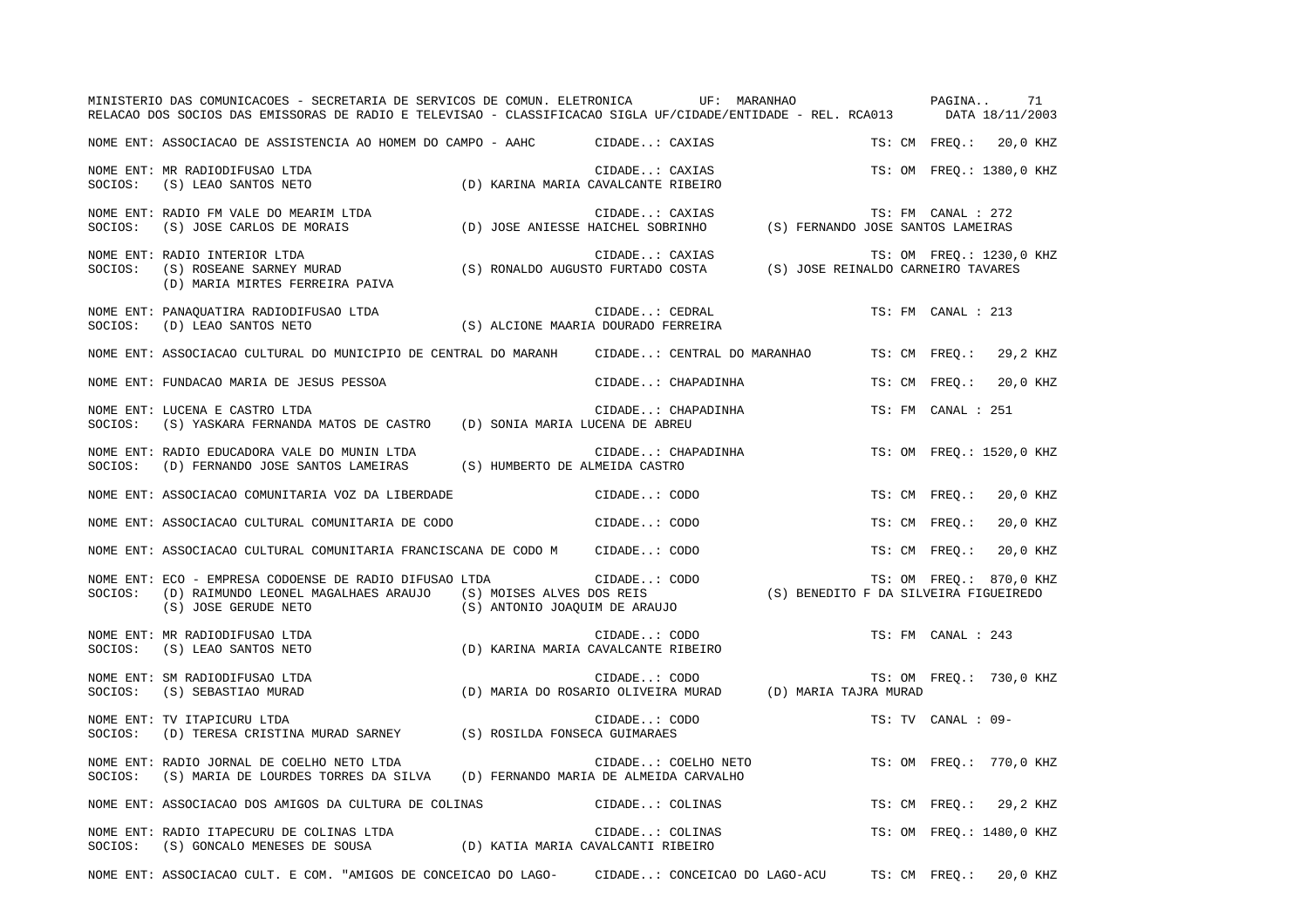NOME ENT: ASSOCIACAO COMUNITARIA NOSSA SENHORA DA PIEDADE CIDADE..: COROATA TS: CM FREQ.: 20,0 KHZ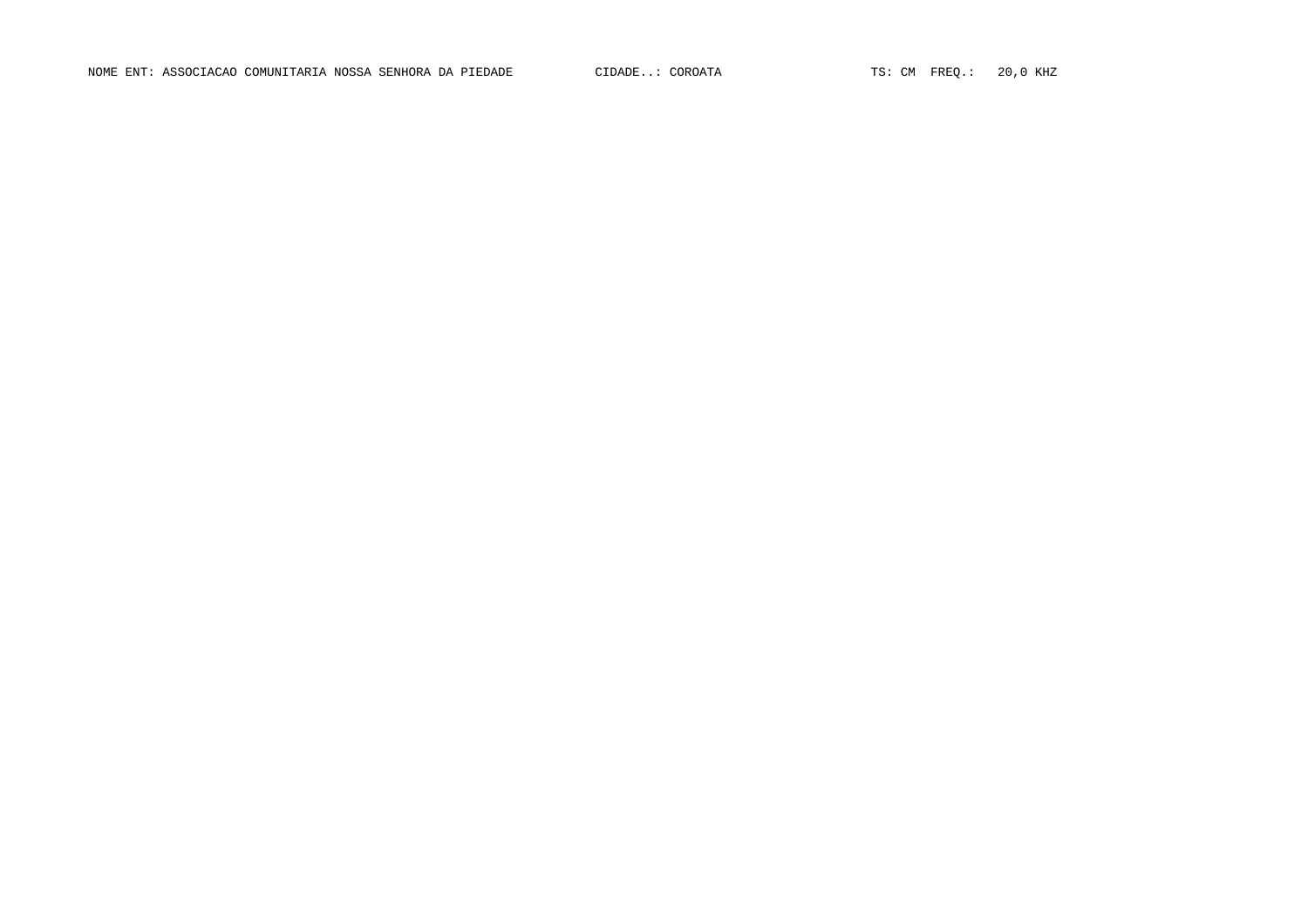|         | MINISTERIO DAS COMUNICACOES - SECRETARIA DE SERVICOS DE COMUN. ELETRONICA<br>RELACAO DOS SOCIOS DAS EMISSORAS DE RADIO E TELEVISAO - CLASSIFICACAO SIGLA UF/CIDADE/ENTIDADE - REL. RCA013 |                                |                  | UF: MARANHAO              |                                                                      |                     | PAGINA | 72<br>DATA 18/11/2003    |
|---------|-------------------------------------------------------------------------------------------------------------------------------------------------------------------------------------------|--------------------------------|------------------|---------------------------|----------------------------------------------------------------------|---------------------|--------|--------------------------|
| SOCIOS: | NOME ENT: FUNDACAO EDUCATIVA E CULTURAL DE COROATA<br>(E) MARIA DE LOURDES DE SOUZA                                                                                                       | (E) DOMINGOS COSTA CORREA      | CIDADE: COROATA  |                           | (E) ANTONIO RUBENS DO NASCIMENTO ALMEID                              | TS: FM CANAL : 292E |        |                          |
| SOCIOS: | NOME ENT: RADIO CULTURA RIO JORDAO LTDA<br>(D) ALEXANDRE CESAR TROVAO<br>(S) JOAO FERREIRA PEREIRA                                                                                        | (S) VITOR DIAS TROVAO FILHO    | CIDADE: COROATA  |                           | (S) RICARDO JORGE MURAD                                              |                     |        | TS: OM FREQ.: 1390,0 KHZ |
|         | NOME ENT: ASSOCIACAO COMUNITARIA DE RADIODIFUSAO ASSOCIADAS EM                                                                                                                            |                                | CIDADE: CURURUPU |                           |                                                                      | TS: CM FREO.:       |        | 20,0 KHZ                 |
|         | NOME ENT: ASSOCIACAO "COMUNIDADE VIVA" DE DOM PEDRO                                                                                                                                       |                                |                  | CIDADE: DOM PEDRO         |                                                                      | TS: CM FREO.:       |        | 29,2 KHZ                 |
|         | NOME ENT: ASSOCIACAO COMUNITARIA DE COMUNICACAO E CULTURA, BOA                                                                                                                            |                                |                  | CIDADE: DUQUE BACELAR     |                                                                      | TS: CM FREQ.:       |        | 20,0 KHZ                 |
|         | NOME ENT: ASS. DOS REPRES. DOS POVOADOS DO MUNIC. DE ESPERANTIN                                                                                                                           |                                |                  | CIDADE: ESPERANTINOPOLIS  |                                                                      | TS: CM FREO.:       |        | 29,2 KHZ                 |
| SOCIOS: | NOME ENT: RADIO BOAS NOVAS LTDA<br>(S) ENOC ALMEIDA VIEIRA                                                                                                                                | (D) JOSUE ALMEIDA VIEIRA       |                  |                           | CIDADE: ESPERANTINOPOLIS<br>(D) JONATAS PAIVA VIEIRA                 | TS: OM FREO.:       |        | 830,0 KHZ                |
|         | NOME ENT: ASSOCIACAO COMUNITARIA DOS MORADORES DO ESTREITO-MA                                                                                                                             |                                | CIDADE: ESTREITO |                           |                                                                      | TS: CM FREQ.:       |        | 29,2 KHZ                 |
|         | NOME ENT: ASSOCIACAO DA RADIO COMUNITARIA DE RADIO DIFUSAO CIDA                                                                                                                           |                                |                  |                           | CIDADE: FORTALEZA DOS NOGUEIRAS                                      | TS: CM FREO.:       |        | 20,0 KHZ                 |
|         | NOME ENT: ASSOCIACAO DE RADIODIFUSAO COMUNITARIA DE GODOFREDO V                                                                                                                           |                                |                  | CIDADE: GODOFREDO VIANA   |                                                                      | TS: CM FREQ.:       |        | 20,0 KHZ                 |
|         | NOME ENT: ASSOCIACAO "COMUNIDADE IRMAOS UNIDOS" DE GOVERNADOR A                                                                                                                           |                                |                  | CIDADE: GOVERNADOR ARCHER |                                                                      | TS: CM FREO.:       |        | 29,2 KHZ                 |
|         | NOME ENT: ASSOCIACAO DE JOVENS UNIDOS NA FRATERNIDADE                                                                                                                                     |                                |                  |                           | CIDADE: GOVERNADOR NUNES FREIRE                                      | TS: CM FREO.:       |        | 20,0 KHZ                 |
|         | NOME ENT: UNIAO DOS MORADORES DAS RUAS NOVA E DOM PEDRO II                                                                                                                                |                                |                  | CIDADE: GRACA ARANHA      |                                                                      | TS: CM FREQ.:       |        | 29,2 KHZ                 |
| SOCIOS: | NOME ENT: RADIO VERDES VALES DE GRAJAU LTDA<br>(D) ELIAS BARROS DOS SANTOS                                                                                                                | (S) MERCIAL LIMA DE ARRUDA     | CIDADE: GRAJAU   |                           | (S) CARLOS NETO                                                      | TS: OM FREQ.:       |        | 710,0 KHZ                |
|         | NOME ENT: ASSOCIACAO CULTURAL DE GUIMARAES                                                                                                                                                |                                |                  | CIDADE: GUIMARAES         |                                                                      | TS: CM FREO.:       |        | 29,2 KHZ                 |
|         | NOME ENT: CENTRO COMUNITARIO SANTA MARIA DE GUAXENDUBA                                                                                                                                    |                                | CIDADE: ICATU    |                           |                                                                      | TS: CM FREO.:       |        | 29,2 KHZ                 |
|         | NOME ENT: ASSOCIACAO PROGRESSISTA DE RD.COM.SONORA DE IGARAPE D                                                                                                                           |                                |                  | CIDADE: IGARAPE DO MEIO   |                                                                      | TS: CM FREQ.:       |        | 20,0 KHZ                 |
|         | NOME ENT: ASSOCIACAO DAS MAES IGARAPEGRANDENSES                                                                                                                                           |                                |                  | CIDADE: IGARAPE GRANDE    |                                                                      | TS: CM FREO.:       |        | 20,0 KHZ                 |
|         | NOME ENT: ASSOCIACAO COMUN.CULT.TERAPEUTICA E AMBIENTAL DE IMPE                                                                                                                           |                                |                  | CIDADE: IMPERATRIZ        |                                                                      | TS: CM FREQ.:       |        | 29,2 KHZ                 |
| SOCIOS: | NOME ENT: FUNDACAO EDUCACIONAL MARECHAL EURICO GASPAR DUTRA<br>(E) JOSE DE RIBAMAR FIOUENE<br>(E) ANTONIO CARLOS F.DA SILVA CARNEIRO (E) ANTONIO COSTA DE SOUZA                           | (E) ZENIRA MASSOLI FIQUENE     |                  | CIDADE: IMPERATRIZ        | (E) SEBASTIAO RODRIGUES DE SOUZA<br>(E) MARIA DO SOCORRO DIAS MENDES | TS: FM CANAL : 286E |        |                          |
| SOCIOS: | NOME ENT: RADIO CURIMA LTDA<br>(D) ZENIRA MASSOLI FIQUENE                                                                                                                                 | (D) MARIA EVANGELISTA DE SOUSA |                  | CIDADE: IMPERATRIZ        | (D) MARCELO RODRIGUES CARDOSO                                        | TS: TV CANAL : 07   |        |                          |
| SOCIOS: | NOME ENT: RADIO IMPERATRIZ SOCIEDADE LTDA<br>(D) MOACYR SPOSITO RIBEIRO                                                                                                                   | (S) EDISON LOBAO               |                  | CIDADE: IMPERATRIZ        | (S) EDSON SPOSITO RIBEIRO                                            |                     |        | TS: OM FREQ.: 570,0 KHZ  |
| SOCIOS: | NOME ENT: RADIO MIRANTE DO MARANHAO LTDA<br>(D) FERNANDO JOSE MACIEIRA SARNEY                                                                                                             | (D) HUMBERTO DE ALMEIDA CASTRO |                  | CIDADE: IMPERATRIZ        |                                                                      | TS: FM CANAL : 236  |        |                          |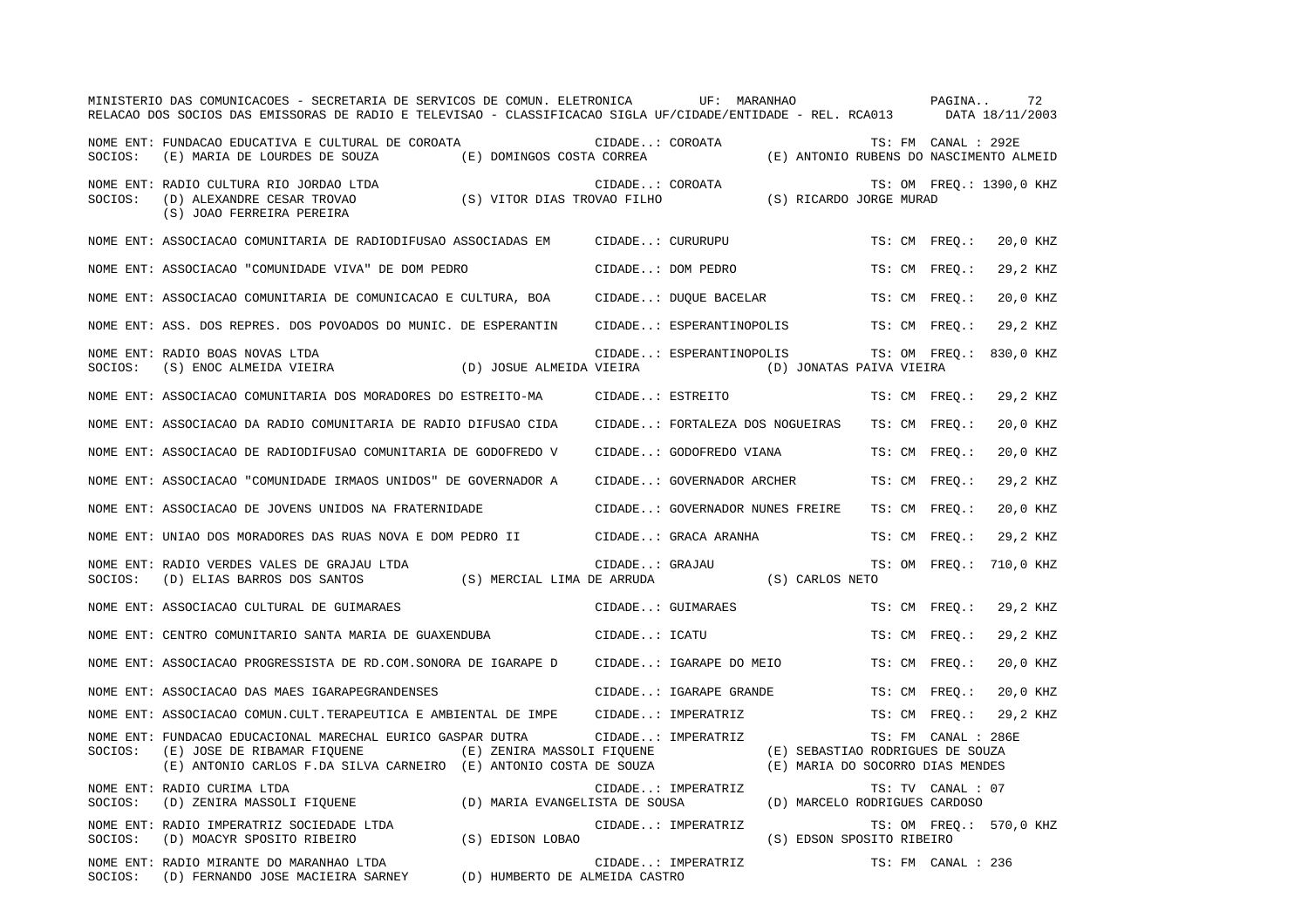NOME ENT: RADIO MIRANTE DO MARANHAO LTDA CIDADE..: IMPERATRIZ TS: OM FREQ.: 830,0 KHZ SOCIOS: (D) FERNANDO JOSE MACIEIRA SARNEY (D) HUMBERTO DE ALMEIDA CASTRO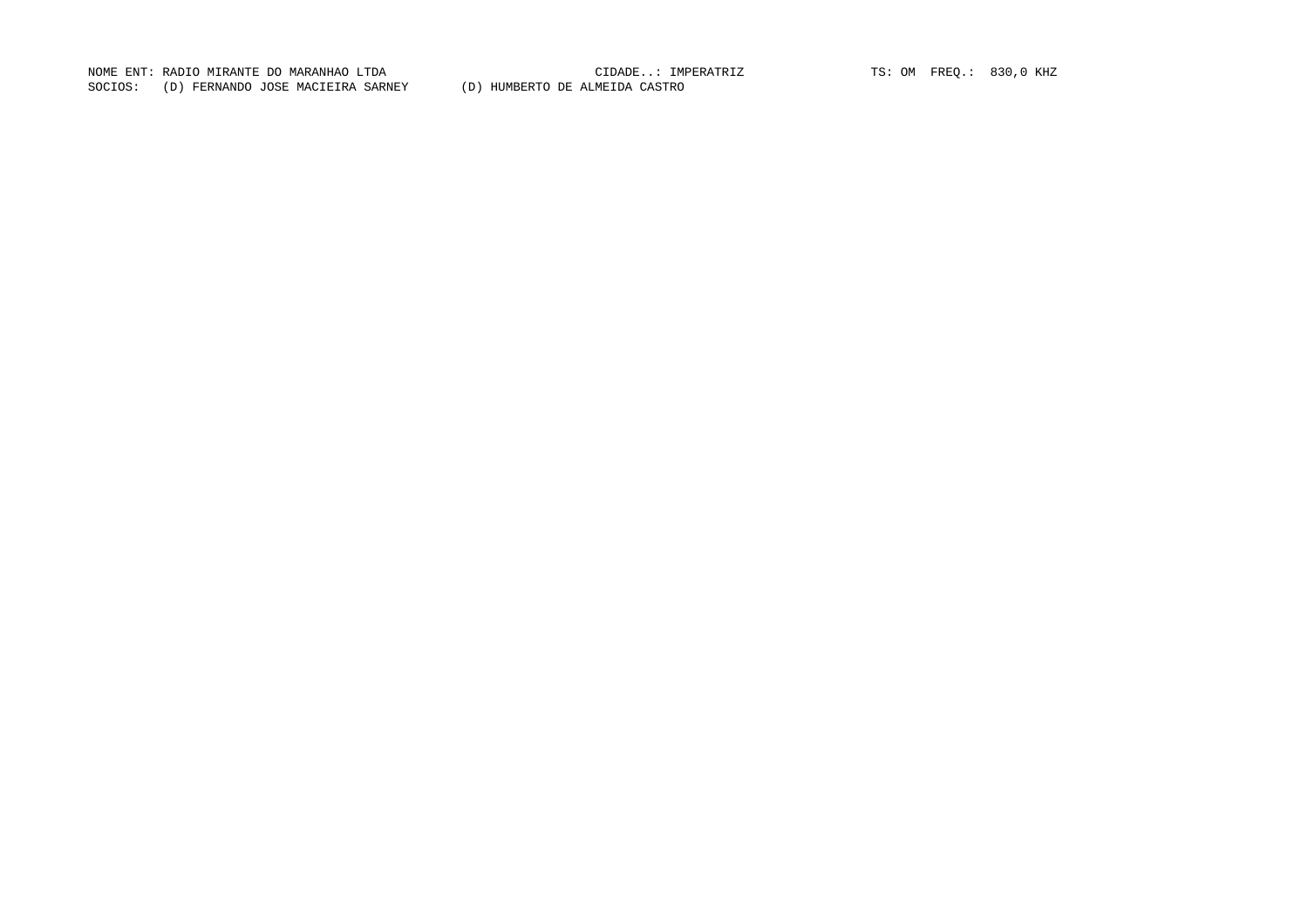|         | MINISTERIO DAS COMUNICACOES - SECRETARIA DE SERVICOS DE COMUN. ELETRONICA<br>RELACAO DOS SOCIOS DAS EMISSORAS DE RADIO E TELEVISAO - CLASSIFICACAO SIGLA UF/CIDADE/ENTIDADE - REL. RCA013 | UF: MARANHAO                                                                                                                                                                                      |               | 73<br>PAGINA<br>DATA 18/11/2003 |
|---------|-------------------------------------------------------------------------------------------------------------------------------------------------------------------------------------------|---------------------------------------------------------------------------------------------------------------------------------------------------------------------------------------------------|---------------|---------------------------------|
| SOCIOS: | NOME ENT: RADIO MIRANTE DO MARANHAO LTDA<br>(D) FERNANDO JOSE MACIEIRA SARNEY (D) HUMBERTO DE ALMEIDA CASTRO                                                                              | CIDADE: IMPERATRIZ                                                                                                                                                                                |               | TS: TV CANAL : 10-              |
| SOCIOS: | NOME ENT: RADIO TERRA FM LTDA<br>(D) JOAO DONIZETTI FAGUNDES (D) MARCOS ANDRE FAGUNDES                                                                                                    | CIDADE: IMPERATRIZ                                                                                                                                                                                |               | TS: FM CANAL : 262              |
|         | NOME ENT: ASSOCIACAO BENEFICIENTE SAO SEBASTIAO (ALVORADA FM)     CIDADE: ITAPECURU MIRIM                                                                                                 |                                                                                                                                                                                                   |               | TS: CM FREQ.: 20,0 KHZ          |
| SOCIOS: | NOME ENT: RADIO NATIVA FM LTDA<br>(S) JOSE CARLOS DE MORAIS (D) MICHELANGELA BARROS VIEIRA (S) MICHELYNE BARROS VIEIRA                                                                    | CIDADE: JOAO LISBOA                                                                                                                                                                               |               | TS: FM CANAL : 258              |
| SOCIOS: | NOME ENT: RADIO PORTAL DE CAXIAS LTDA<br>(D) ANTONIO ROBERTO SOUSA DE MORAIS (S) MARIA LUIZA FONSECA MARINHO                                                                              | CIDADE: JOAO LISBOA                                                                                                                                                                               |               | TS: OM FREO.: 890,0 KHZ         |
| SOCIOS: | NOME ENT: SISTEMA MARANHENSE DE RADIODIFUSAO LTDA<br>(D) LEAO SANTOS NETO<br>(S) PEDRO FERNANDES RIBEIRO<br>(S) EDMAR SERRA CUTRIM<br>(S) JOSE CARLOS EWERTON MARTINS                     | CIDADE: JOAO LISBOA<br>(S) EDMILSON PONTES DE ARAUJO (S) MANOEL NUNES RIBEIRO FILHO<br>(S) GEORGE DE FREITAS FERNANDES<br>(S) ANTONIO AUGUSTO NOGUEIRA SANTOS (D) ALCIONE MAARIA DOURADO FERREIRA |               | TS: OM FREQ.: 950,0 KHZ         |
| SOCIOS: | NOME ENT: RADIO SANTA MAURA LTDA<br>(S) ALBERICO DE FRANCA FERREIRA FILHO (D) WALDIR JORGE DE MELO                                                                                        | CIDADE: LAGO DA PEDRA                                                                                                                                                                             |               | TS: OM FREQ.: 1540,0 KHZ        |
|         | NOME ENT: ASSOCIACAO CULTURAL DE LAGOA DO MATO                                                                                                                                            | CIDADE: LAGOA DO MATO                                                                                                                                                                             | TS: CM FREQ.: | 20,0 KHZ                        |
|         | NOME ENT: ASSOCIACAO COMUNITARIA SAO JOSE DE LAGOA GRANDE DO MA                                                                                                                           | CIDADE: LAGOA GRANDE DO MARANHAO                                                                                                                                                                  | TS: CM FREQ.: | 20,0 KHZ                        |
|         | NOME ENT: ASSOCIACAO COMUNITARIA CULTURAL LIMACAMPENSE                                                                                                                                    | CIDADE: LIMA CAMPOS                                                                                                                                                                               | TS: CM FREO.: | 20,0 KHZ                        |
| SOCIOS: | NOME ENT: RADIO FORTALEZA FM BAURU LTDA<br>(S) DANIEL RUFINO DOS SANTOS<br>(D) SOLANGE DINIZ SANTANA                                                                                      | CIDADE: LIMA CAMPOS                                                                                                                                                                               |               | TS: FM CANAL : 270              |
|         | NOME ENT: UNIAO DOS MORADORES DE MARANHAOZINHO                                                                                                                                            | CIDADE: MARANHAOZINHO                                                                                                                                                                             | TS: CM FREO.: | 20,0 KHZ                        |
|         | NOME ENT: ASSOCIACAO COMUNITARIA LIDIA ALMEIDA                                                                                                                                            | CIDADE: MATA ROMA                                                                                                                                                                                 | TS: CM FREQ.: | 20,0 KHZ                        |
|         | NOME ENT: ASSOCIACAO COM. CIDADANIA, COMUNICACAO E CULT. DE MAT                                                                                                                           | CIDADE: MATINHA                                                                                                                                                                                   | TS: CM FREQ.: | 20,0 KHZ                        |
|         | NOME ENT: ACAO SOCIAL MIRANDENSE                                                                                                                                                          | CIDADE: MIRANDA DO NORTE                                                                                                                                                                          | TS: CM FREO.: | 20,0 KHZ                        |
|         | NOME ENT: ASSOCIACAO DE MORADORES DO MUNICIPIO DE MIRINZAL-ASMO                                                                                                                           | CIDADE: MIRINZAL                                                                                                                                                                                  | TS: CM FREO.: | 28,5 KHZ                        |
|         | NOME ENT: FUNDACAO ASSISTENCIAL E EDUCACIONAL MONSENHOR BACELLA                                                                                                                           | CIDADE: MORROS                                                                                                                                                                                    | TS: CM FREO.: | 29,2 KHZ                        |
|         | NOME ENT: FUNDACAO CULTURAL E COMUNITARIA LUMINENSE - FUNCCOL                                                                                                                             | CIDADE: PACO DO LUMIAR                                                                                                                                                                            | TS: CM FREO.: | 29,2 KHZ                        |
|         | NOME ENT: FUNDACAO MATERNIDADE ANTENOR FREITAS ABREU                                                                                                                                      | CIDADE: PALMEIRANDIA                                                                                                                                                                              | TS: CM FREO.: | 29,2 KHZ                        |
|         | NOME ENT: INSTITUTO DE DESENVOLVIMENTO DE PARAIBANO - INDESPA                                                                                                                             | CIDADE: PARAIBANO                                                                                                                                                                                 | TS: CM FREQ.: | 20,0 KHZ                        |
|         | NOME ENT: ASSOCIACAO AMIGOS DE PASSAGEM FRANCA                                                                                                                                            | CIDADE: PASSAGEM FRANCA                                                                                                                                                                           | TS: CM FREQ.: | 20,0 KHZ                        |
|         | NOME ENT: CENTRO SOCIAL E COMUNITARIO DOS MORADORES DE PASTOS B                                                                                                                           | CIDADE: PASTOS BONS                                                                                                                                                                               | TS: CM FREO.: | 20,0 KHZ                        |
|         | NOME ENT: FUNDACAO CULTURAL E COMUNITARIA RIO NOVO                                                                                                                                        | CIDADE: PAULINO NEVES                                                                                                                                                                             | TS: CM FREO.: | 20,0 KHZ                        |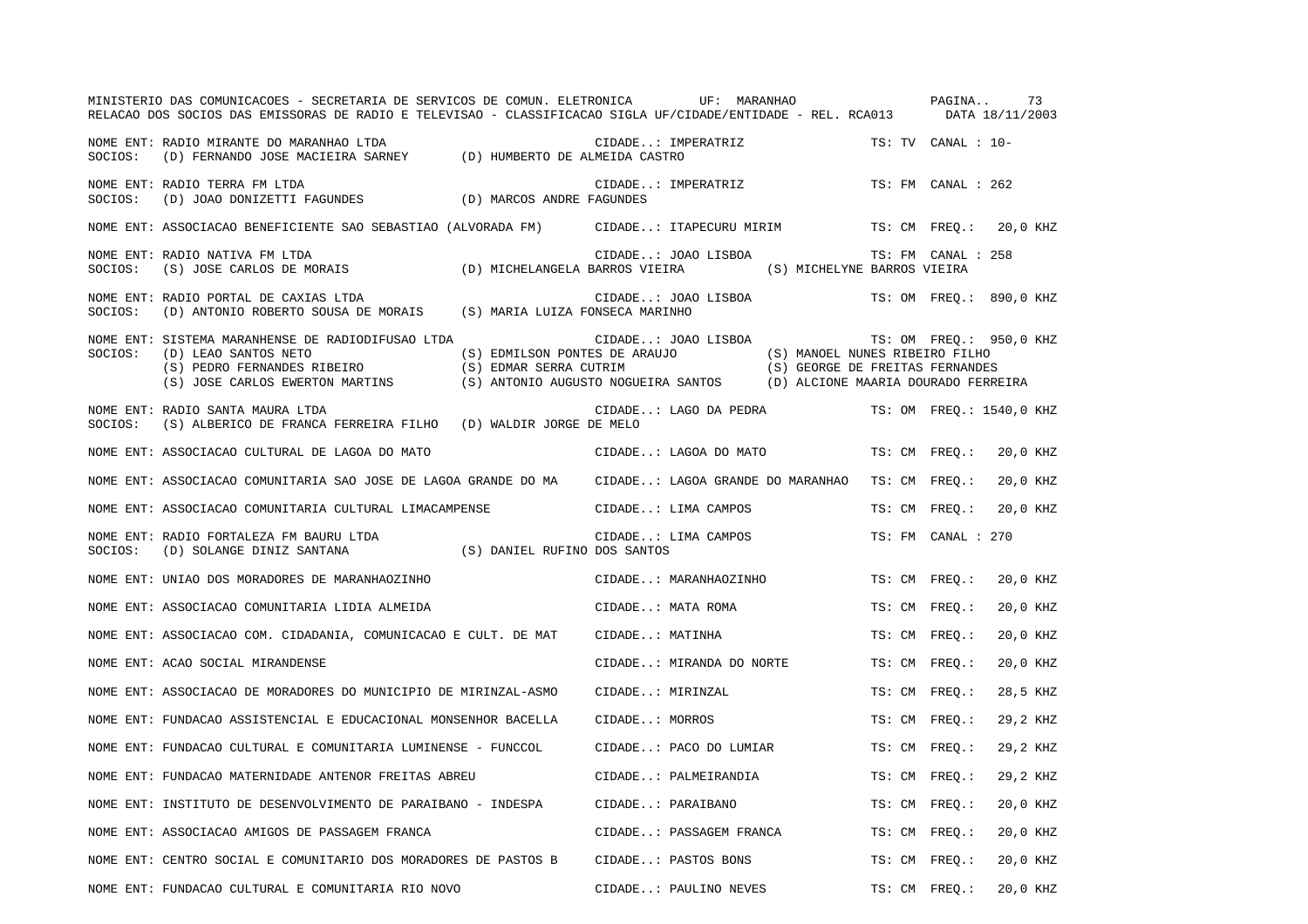NOME ENT: ASSOCIACAO CULTURAL COMUNITARIA DE PEDREIRAS (CIDADE..: PEDREIRAS TS: CM FREQ.: 20,0 KHZ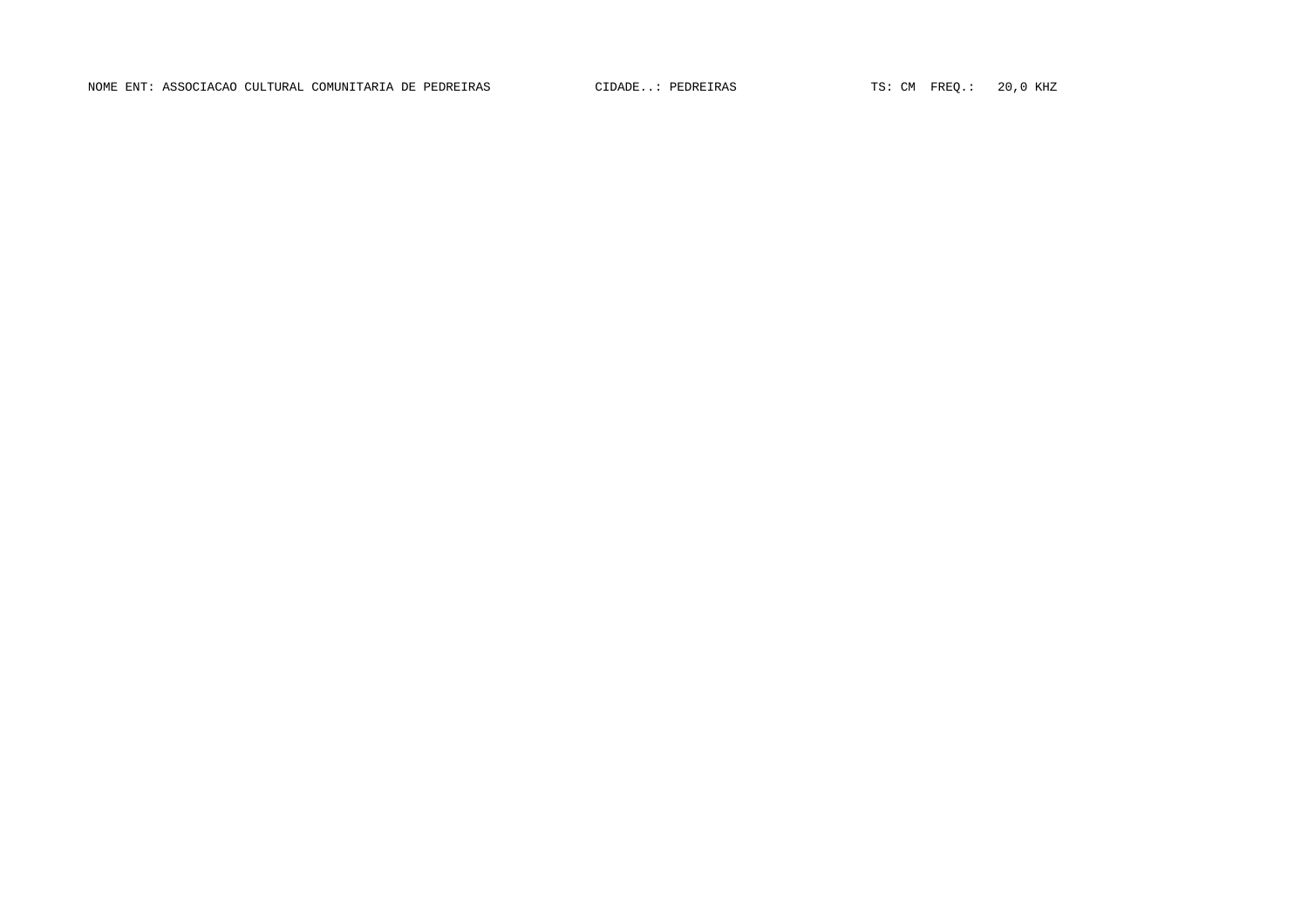|         | MINISTERIO DAS COMUNICACOES - SECRETARIA DE SERVICOS DE COMUN. ELETRONICA UF: MARANHAO<br>RELACAO DOS SOCIOS DAS EMISSORAS DE RADIO E TELEVISAO - CLASSIFICACAO SIGLA UF/CIDADE/ENTIDADE - REL. RCA013 DATA 18/11/2003                                              |                      |                                |  | PAGINA                                            |                          |          | 74 |
|---------|---------------------------------------------------------------------------------------------------------------------------------------------------------------------------------------------------------------------------------------------------------------------|----------------------|--------------------------------|--|---------------------------------------------------|--------------------------|----------|----|
|         | NOME ENT: RADIO CULTURA DE PEDREIRAS LTDA<br>SOCIOS: (D) FRANCISCO COSTA MATIAS DA PAZ (S) LUIZ ALVES COELHO ROCHA (S) JOSELIO FERNANDES C. BRANCO                                                                                                                  |                      |                                |  |                                                   | TS: OM FREO.: 1450,0 KHZ |          |    |
|         | NOME ENT: RADIO FM CIDADE DE PEDREIRAS LTDA<br>SOCIOS: (D) JOSE MATIAS DE SOUSA NEVES (S) FERNANDO JOSE SANTOS LAMEIRAS (S) ANTONIO CARLOS GOMES LIMA                                                                                                               |                      |                                |  |                                                   | TS: FM CANAL : 268       |          |    |
|         | NOME ENT: CLUBE DE MAES "NOSSA SENHORA DA CONCEICAO"                                                                                                                                                                                                                |                      | CIDADE: PENALVA                |  |                                                   | TS: CM FREO.:            | 20,0 KHZ |    |
|         | NOME ENT: ASSOCIACAO COMUNITARIA DEHONIANA                                                                                                                                                                                                                          |                      | CIDADE: PINDARE-MIRIM          |  |                                                   | TS: CM FREQ.:            | 20,0 KHZ |    |
| SOCIOS: | NOME ENT: RADIOVALE-RADIO E TELEVISAO VALE DO FARINHA LTDA CIDADE: PINDARE-MIRIM<br>(D) LUIZ ALVES COELHO ROCHA<br>(S) ALZENIRA ROCHA OLIVEIRA                                                                                                                      | (S) LUIZ ROCHA FILHO |                                |  | (S) ROBERTO COELHO ROCHA                          | TS: OM FREQ.: 1520,0 KHZ |          |    |
|         | NOME ENT: FUND. EDUC.,CULT. E ASSISTENCIAL DE PINHEIRO-FECAP (EIDADE: PINHEIRO TS: FM CANAL : 290E<br>SOCIOS: (E) INACIO DE JESUS REIS CASTRO (E) MARIA TEODORA MARTINS MORAES (E) MARIA FELICIA BETTENCOURT DE FREITA<br>(E) SEBASTIAO DE MARIA SA TEIXEIRA        |                      |                                |  |                                                   |                          |          |    |
| SOCIOS: | RADIO INTERIOR LTDA (S) RONALDO AUGUSTO FURTADO COSTA (S) ROSEANE SARNEY MURAD (S) RONALDO AUGUSTO FURTADO COSTA (S) JOSE REINALDO CARNEIRO TAVARES<br>NOME ENT: RADIO INTERIOR LTDA<br>(D) MARIA MIRTES FERREIRA PAIVA                                             |                      |                                |  |                                                   | TS: OM FREQ.: 710,0 KHZ  |          |    |
| SOCIOS: | NOME ENT: RADIO PATATIVA LTDA<br>(D) INA LUIZA GUTERRES MENDES (D) JOSE JORGE LEITE SOARES                                                                                                                                                                          |                      | CIDADE: PINHEIRO               |  |                                                   | TS: FM CANAL : 286       |          |    |
|         | NOME ENT: ASSOCIACAO DE MAES DE PIRAPEMAS                                                                                                                                                                                                                           |                      | CIDADE: PIRAPEMAS              |  |                                                   | TS: CM FREO.:            | 20,0 KHZ |    |
|         | NOME ENT: ASSOCIACAO COMUNITARIA "SAO FRANCISCO DE ASSIS"                                                                                                                                                                                                           |                      | CIDADE: PORTO FRANCO           |  |                                                   | TS: CM FREO.:            | 29,2 KHZ |    |
|         | NOME ENT: ASSOCIACAO DE PESCADORES SAO PEDRO                                                                                                                                                                                                                        |                      | CIDADE: PORTO RICO DO MARANHAO |  |                                                   | TS: CM FREO.:            | 29,2 KHZ |    |
|         | NOME ENT: ASSOCIACAO CULTURAL E COMUNITARIA PRESIDUTRENSE - ACC                                                                                                                                                                                                     |                      | CIDADE: PRESIDENTE DUTRA       |  |                                                   | TS: CM FREO.:            | 29,2 KHZ |    |
| SOCIOS: | NOME ENT: RADIO FM CIDADE DE PRESIDENTE DUTRA LTDA<br>(S) ALBERICO DE FRANCA FERREIRA FILHO (S) WARWICK AMERICO C. DE OLIVEIRA (D) JOAQUIM ELIAS NAGIB PINTO HAICKEL                                                                                                |                      | CIDADE: PRESIDENTE DUTRA       |  |                                                   | TS: FM CANAL : 285       |          |    |
| SOCIOS: | NOME ENT: SISTEMA MARANHENSE DE RADIO E TELEVISAO LTDA<br>(S) LUIZ ALVES COELHO ROCHA (D) ELIZIO MILHOMEM COELHO (S) REMY ALVES SOARES<br>(S) LUIZ ROCHA FILHO (S) ROBERTO COELHO ROCHA (S) ALZENIRA ROCHA OLIVEIRA                                                 |                      |                                |  | CIDADE: PRESIDENTE DUTRA TS: OM FREQ.: 1470,0 KHZ |                          |          |    |
|         | NOME ENT: ASSOCIACAO DOS MORADORES DO BAIRRO ITAPEUA                                                                                                                                                                                                                |                      | CIDADE: RAPOSA                 |  |                                                   | TS: CM FREO.:            | 29,2 KHZ |    |
|         | NOME ENT: ASSOCIACAO DA RADIO COMUNITARIA FM PRIMAVERA DE RIACH CIDADE: RIACHAO                                                                                                                                                                                     |                      |                                |  |                                                   | TS: CM FREO.:            | 20,0 KHZ |    |
|         | NOME ENT: FUNDACAO DE ASSISTENCIA A CARENCIA SOCIAL                                                                                                                                                                                                                 |                      | CIDADE: ROSARIO                |  |                                                   | TS: CM FREQ.:            | 29,2 KHZ |    |
| SOCIOS: | NOME ENT: RADIO PEROLA DO TURI LTDA<br>(S) ANTONIO CARLOS GOMES CORDEIRO (S) JOAO JORGE JINKINGS PAVAO (D) HELENA MARIA LOBATO PAVAO                                                                                                                                |                      | CIDADE: SANTA HELENA           |  |                                                   | TS: OM FREQ.: 790,0 KHZ  |          |    |
| SOCIOS: | NOME ENT: RADIO ELDORADO LTDA<br>CONTRICIA MARIA MESQUITA (S) MARINA CERQUEIRA CESAR DE MESQUITA (S) RUY MESQUITA FILHO<br>(S) FERNAO LARA MESQUITA (S) RODRIGO LARA MESQUITA (S) JOAO LARA MESQUITA<br>(S) FRANCISCO MESQUITA NETO (S) ANA MARIA CRISSIUMA MESQUIT |                      | CIDADE: SANTA INES             |  |                                                   | TS: TV CANAL : 10        |          |    |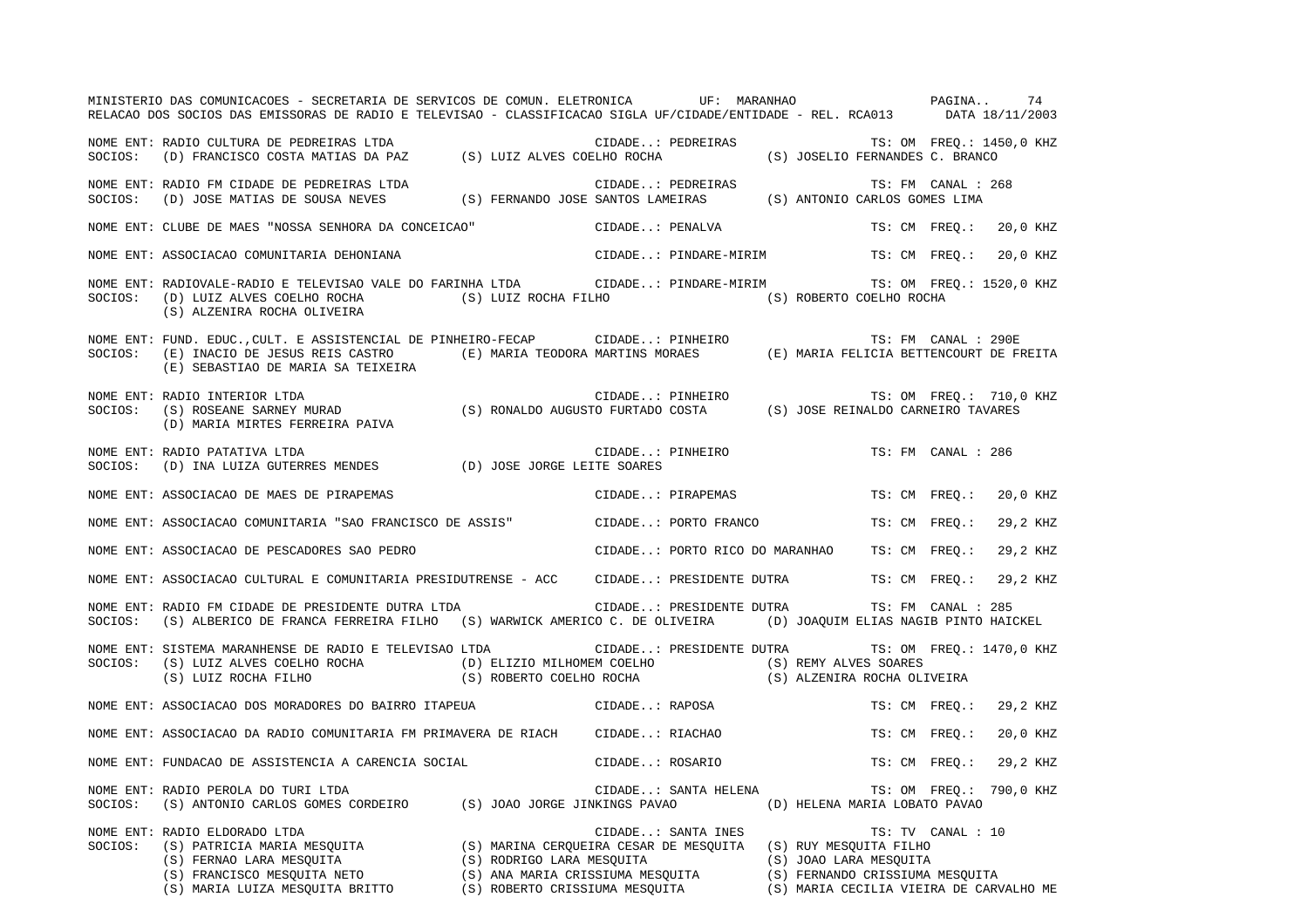(E) JOSE APARECIDO LANZANA (S) ANA ALICE MESQUITA DE SALES OLIVEIR (S) IZABEL THEREZA MESQUITA COUTINHO

(S) MARIA DE NAZARETH MESQUITA PEREZ (S) JULIO CESAR FERREIRA DE MESQUITA (E) PAULO DE TARSO NASCIMENTO NOGUEIRA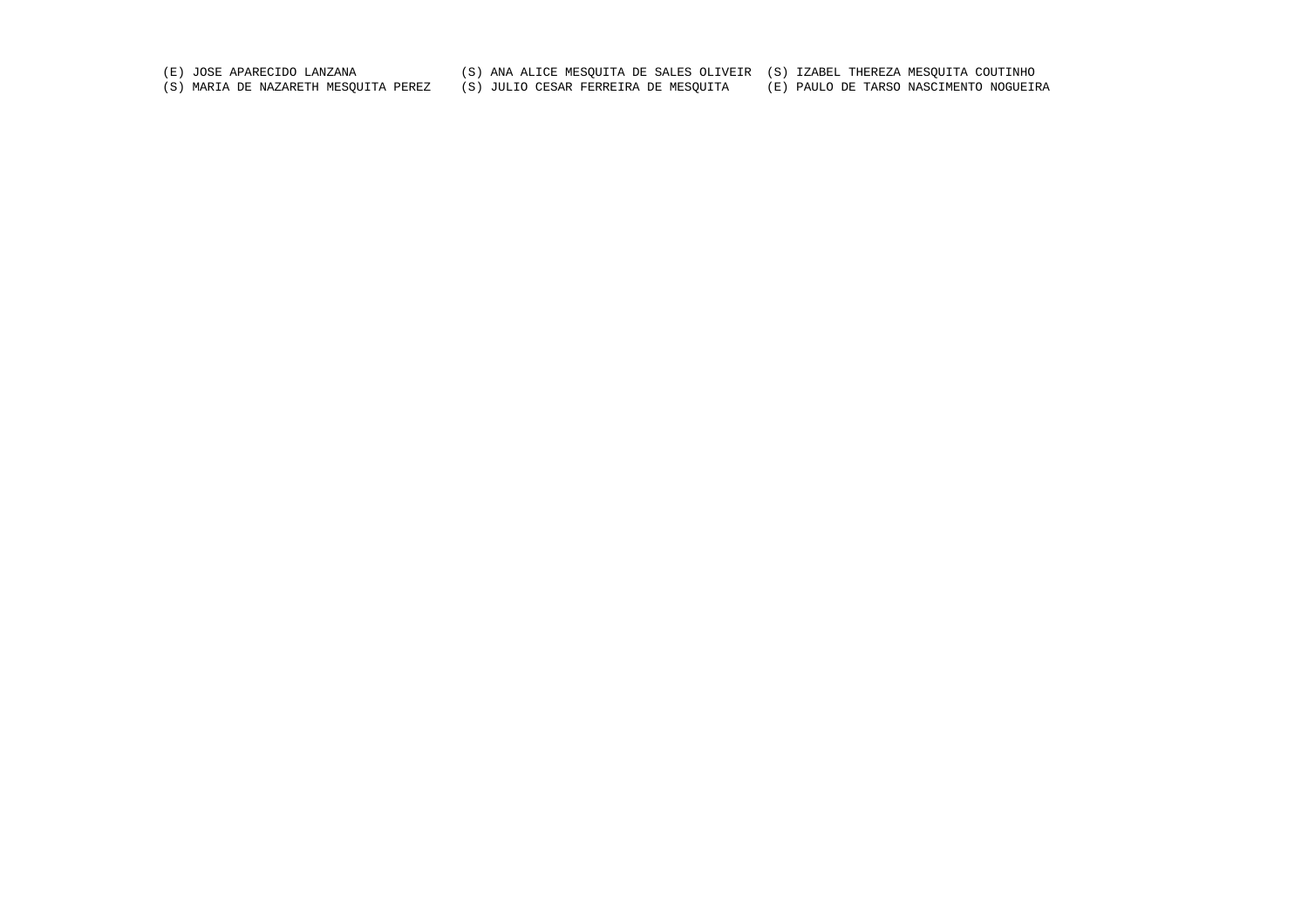|         | MINISTERIO DAS COMUNICACOES - SECRETARIA DE SERVICOS DE COMUN. ELETRONICA<br>RELACAO DOS SOCIOS DAS EMISSORAS DE RADIO E TELEVISAO - CLASSIFICACAO SIGLA UF/CIDADE/ENTIDADE - REL. RCA013 DATA 18/11/2003                                                                                         |                                 | UF: MARANHAO                                                                                                                                                 | PAGINA              | 75                       |
|---------|---------------------------------------------------------------------------------------------------------------------------------------------------------------------------------------------------------------------------------------------------------------------------------------------------|---------------------------------|--------------------------------------------------------------------------------------------------------------------------------------------------------------|---------------------|--------------------------|
|         | NOME ENT: RADIO FM MARANHAO CENTRAL LTDA<br>SOCIOS: (S) JOAQUIM ELIAS NAGIB PINTO HAICKEL                                                                                                                                                                                                         | CIDADE: SANTA INES              |                                                                                                                                                              | TS: FM CANAL : 262  |                          |
|         | NOME ENT: ASSOCIACAO COMUNITARIA DOM OSCAR ROMERO                                                                                                                                                                                                                                                 | CIDADE: SANTA LUZIA             |                                                                                                                                                              | TS: CM FREQ.:       | 20,0 KHZ                 |
| SOCIOS: | NOME ENT: RADIO VANGUARDA DE SANTA LUZIA LTDA<br>(S) RAIMUNDO NONATO CASTELO CORDEIRO (D) EDMILSON PONTES DE ARAUJO                                                                                                                                                                               | CIDADE: SANTA LUZIA             | (S) JANICE SANTOS BRAIDE                                                                                                                                     |                     | TS: OM FREQ.: 1480,0 KHZ |
|         | NOME ENT: ASSOCIACAO COMUNITARIA DE SANTA LUZIA DO PARUA                                                                                                                                                                                                                                          | CIDADE: SANTA LUZIA DO PARUA    |                                                                                                                                                              | TS: CM FREO.:       | 20,0 KHZ                 |
|         | NOME ENT: ASSOCIACAO DOS RADIALISTAS COMUNITARIOS DO PARUA                                                                                                                                                                                                                                        | CIDADE: SANTA LUZIA DO PARUA    |                                                                                                                                                              | TS: CM FREO.:       | 20,0 KHZ                 |
|         | NOME ENT: ASSOCIACAO DOS AMIGOS DE SANTA RITA                                                                                                                                                                                                                                                     | CIDADE: SANTA RITA              |                                                                                                                                                              | TS: CM FREO.:       | 29,2 KHZ                 |
|         | NOME ENT: ASSOCIACAO COMUNITARIA DE SANTO AMARO- ACSA                                                                                                                                                                                                                                             | CIDADE: SANTO AMARO DO MARANHAO |                                                                                                                                                              | TS: CM FREO.:       | 20,0 KHZ                 |
|         | NOME ENT: ASS.CULT.COMUNIT. E RECREATIVA DE SAO BENEDITO DO RIO                                                                                                                                                                                                                                   |                                 | CIDADE: SAO BENEDITO DO RIO PRETO TS: CM FREO.:                                                                                                              |                     | 20,0 KHZ                 |
|         | NOME ENT: ASSOCIACAO CULTURAL E DESPORTIVA DE SAO BENTO                                                                                                                                                                                                                                           | CIDADE: SAO BENTO               |                                                                                                                                                              | TS: CM FREO.:       | 29,2 KHZ                 |
|         | NOME ENT: ASSOCIACAO DOS MORADORES E AMIGOS DO BAIRRO ABREU                                                                                                                                                                                                                                       | CIDADE: SAO BERNARDO            |                                                                                                                                                              | TS: CM FREO.:       | 29,2 KHZ                 |
|         | NOME ENT: ASSOCIACAO COM. ESPORT, CULT. E DO MEIO AMBIENTE DOS AMI                                                                                                                                                                                                                                | CIDADE: SAO FRANCISCO DO BREJAO |                                                                                                                                                              | TS: CM FREQ.:       | 20,0 KHZ                 |
|         | NOME ENT: ASSOCIACAO RADIO COMUNITARIA DA CIDADANIA                                                                                                                                                                                                                                               |                                 | CIDADE: SAO FRANCISCO DO MARANHAO                                                                                                                            | TS: CM FREO.:       | 29,2 KHZ                 |
|         | NOME ENT: SOCIEDADE ASSISTENCIAL DE SAO JOAO BATISTA - SAB                                                                                                                                                                                                                                        | CIDADE: SAO JOAO BATISTA        |                                                                                                                                                              | TS: CM FREQ.:       | 29,2 KHZ                 |
|         | NOME ENT: ASSOCIACAO COMUNIT.E CULTURAL PARAISENSE (RADIO REGIO                                                                                                                                                                                                                                   | CIDADE: SAO JOAO DO PARAISO     |                                                                                                                                                              | TS: CM FREO.:       | 29,2 KHZ                 |
|         | NOME ENT: ASSOCIACAO UNIAO DOS AMIGOS DE SAO JOAO DOS PATOS                                                                                                                                                                                                                                       | CIDADE: SAO JOAO DOS PATOS      |                                                                                                                                                              | TS: CM FREO.:       | 20,0 KHZ                 |
| SOCIOS: | NOME ENT: RADIO BOA ESPERANCA LTDA<br>(S) ALDEBASTO LIMA SA<br>(D) JOSE BONIFACIO BARBOSA<br>(D) JOSE BONIFACIO BARBOSA (S) ALDEBASTO LIMA SA<br>(D) BELCHIOR GOMES BANDEIRA DE MELO (D) CARLOS ALBERTO PEREIRA<br>(S) SEBASTIAO CARLOS PEREIRA (S) JUAREZ GUIMARAES NOLETO<br>(S) OTAVIA PEREIRA |                                 | CIDADE: SAO JOAO DOS PATOS TS: OM FREO.: 1450,0 KHZ<br>(S) GILSON COELHO DE SOUSA<br>(S) JOSE NESTOR GOMES BANDEIRA DE MELO<br>(S) LEONIDAS ALVES DE FREITAS |                     |                          |
|         | NOME ENT: ASSOCIACAO COMUNITARIA DE COMUNICACAO E CULTURA RIBAM CIDADE: SAO JOSE DE RIBAMAR                                                                                                                                                                                                       |                                 |                                                                                                                                                              | TS: CM FREQ.:       | 29,2 KHZ                 |
| SOCIOS: | NOME ENT: PARANA FM LTDA<br>(D) IVANA TEREZA AMELIA AQUINO FARIAS (S) CARMEM LUCIA LOPES PERES                                                                                                                                                                                                    | CIDADE: SAO JOSE DE RIBAMAR     |                                                                                                                                                              | TS: FM CANAL : 260  |                          |
|         | NOME ENT: ASSOCIACAO COMUNITARIA SOLIDARIEDADE                                                                                                                                                                                                                                                    | CIDADE: SAO LUIS                |                                                                                                                                                              | TS: CM FREQ.:       | 29,2 KHZ                 |
|         | NOME ENT: ASSOCIACAO CULTURAL DA AREA ITAQUI-BACANGA                                                                                                                                                                                                                                              | CIDADE: SAO LUIS                |                                                                                                                                                              | TS: CM FREO.:       | 29,2 KHZ                 |
| SOCIOS: | NOME ENT: FUNDACAO CULTURAL PASTOR JOSE ROMAO DE SOUSA<br>(E) ESTEVAM ANGELO DE SOUZA<br>(E) HEITOR PESSOA DE SOUZA<br>(E) JOSE GUIMARAES COUTINHO<br>(E) PAULO TEIXEIRA DE SOUSA                                                                                                                 | CIDADE: SAO LUIS                | (E) JOSE AMARO DE ANDRADE<br>(E) JOSE NASCIMENTO COSTA AMARAL                                                                                                | TS: FM CANAL : 265  |                          |
|         | NOME ENT: FUNDACAO MARANHENSE DE ASSISTENCIA COMUNITARIA - FUMA CIDADE: SAO LUIS                                                                                                                                                                                                                  |                                 |                                                                                                                                                              |                     | TS: CM FREO.: 29,2 KHZ   |
|         | NOME ENT: FUNDACAO NAGIB HAICKEL                                                                                                                                                                                                                                                                  | CIDADE: SAO LUIS                |                                                                                                                                                              | TS: TV CANAL : 15 E |                          |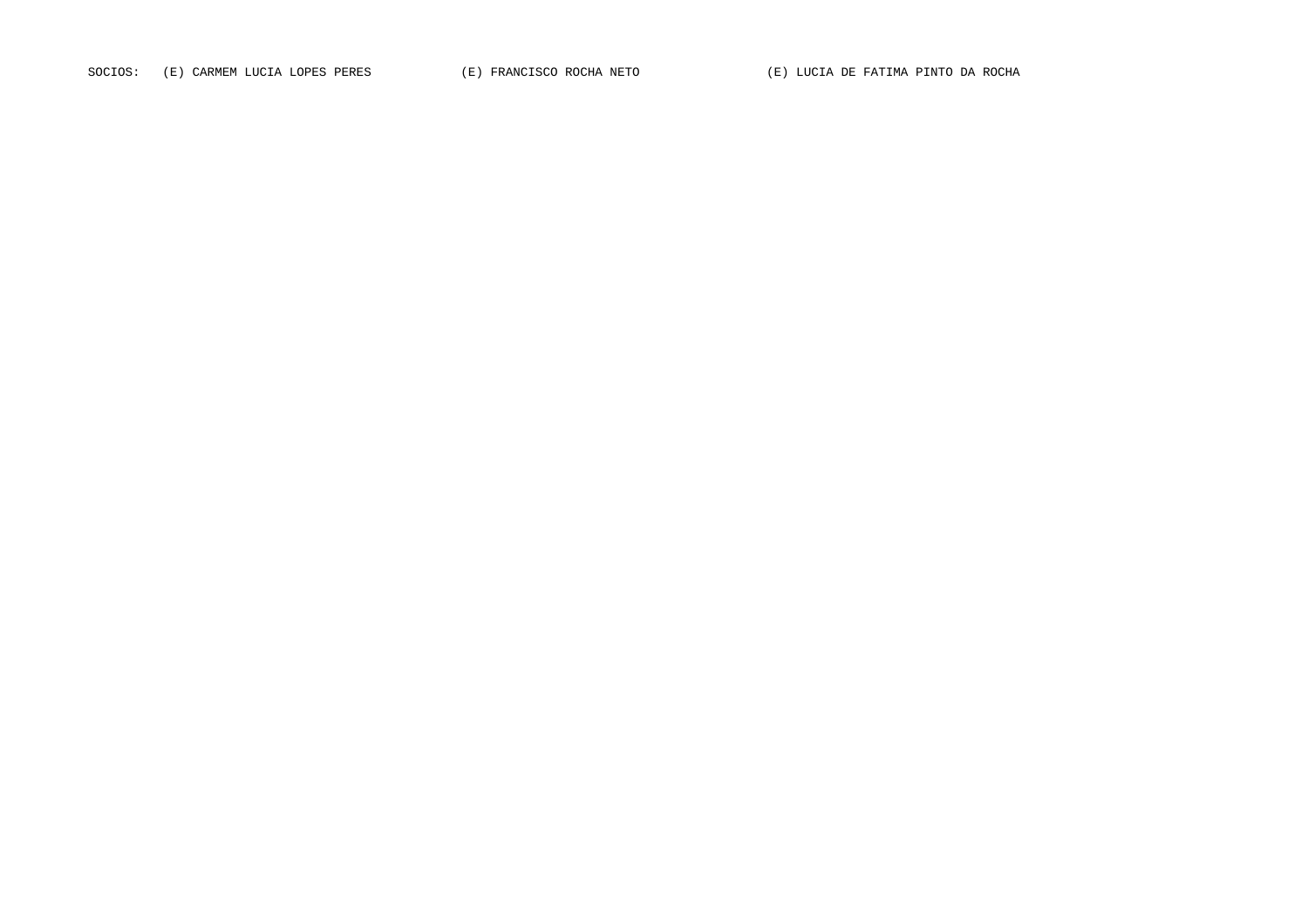| MINISTERIO DAS COMUNICACOES - SECRETARIA DE SERVICOS DE COMUN. ELETRONICA UF: MARANHAO XECO PAGINA 76<br>RELACAO DOS SOCIOS DAS EMISSORAS DE RADIO E TELEVISAO - CLASSIFICACAO SIGLA UF/CIDADE/ENTIDADE - REL. RCA013 DATA 18/11/2003 |                                                                                                             |                                     |
|---------------------------------------------------------------------------------------------------------------------------------------------------------------------------------------------------------------------------------------|-------------------------------------------------------------------------------------------------------------|-------------------------------------|
| NOME ENT: FUNDACAO NAGIB HAICKEL (E) TRANCISCO ROCHA NETO (E) LUIS TS: FM CANAL : 288E<br>SOCIOS: (E) CARMEM LUCIA LOPES PERES (E) FRANCISCO ROCHA NETO (E) LUCIA DE FATIMA PINTO DA ROCHA                                            |                                                                                                             |                                     |
| NOME ENT: FUNDACAO SOUSANDRADE DE APOIO AO DESENVOL DA UFMA CIDADE: SAO LUIS TS: FM CANAL : 295E<br>SOCIOS: (E) HELLIDA NEIVA GUEDES (E) NILSON JOSE AMORIM MATOS (E) MARIA DE FATIMA DA SILVA FONTELES<br>(E) JOSE MURILO MORAES     |                                                                                                             |                                     |
| NOME ENT: GOVERNO DO ESTADO DO MARANHAO                                 CIDADE: SAO LUIS                   TS: OC FREQ.: 5215<br>SOCIOS:   (E) RAIMUNDO LEDA DOURADO                   (E) RAIMUNDO FERNANDO LEITE         (E)        |                                                                                                             | TS: OC FREQ.: 5215,0 KHZ            |
| NOME ENT: GOVERNO DO ESTADO DO MARANHAO<br>SOCIOS: (E) RAIMUNDO LEDA DOURADO (E) RAIMUNDO FERNANDO LEITE (E) FERNANDO LUIS SALGADO BORGES                                                                                             |                                                                                                             | TS: OM FREQ.: 1290,0 KHZ            |
|                                                                                                                                                                                                                                       |                                                                                                             | TS: OT FREQ.: 4975,0 KHZ            |
| NOME ENT: RADIO CIDADE SAO LUIS LTDA<br>SOCIOS: (D) RAIMUNDO LISBOA VIEIRA DA SILVA (D) MARIA DO ROSARIO A. VIEIRA DA SILVA                                                                                                           |                                                                                                             | TS: FM CANAL : 256                  |
| NOME ENT: RADIO E TV DIFUSORA DO MARANHAO LTDA<br>SOCIOS: (D) MARCIO LOBAO<br>(S) LUCIANO LOBAO                                                                                                                                       | CIDADE: SAO LUIS<br>(S) EML - PROJETOS, ASSESSORIA E PARTIC (D) EDISON LOBAO FILHO                          | TS: TV CANAL : 04                   |
| NOME ENT: RADIO E TV DIFUSORA DO MARANHAO LTDA (CIDADE: SAO LUIS TS: OM FREQ.: 680,0 KHZ<br>SOCIOS: (D) MARCIO LOBAO (S) EML - PROJETOS, ASSESSORIA E PARTIC (D) EDISON LOBAO FILHO<br>(S) LUCIANO LOBAO                              |                                                                                                             |                                     |
| NOME ENT: RADIO E TV DIFUSORA DO MARANHAO LTDA<br>SOCIOS: (D) MARCIO LOBAO<br>(S) LUCIANO LOBAO                                                                                                                                       | CIDADE: SAO LUIS TS: OT FREQ.: 4755,0 KHZ<br>(S) EML - PROJETOS, ASSESSORIA E PARTIC (D) EDISON LOBAO FILHO |                                     |
| NOME ENT: RADIO E TV DIFUSORA DO MARANHAO LTDA<br>SOCIOS: (D) MARCIO LOBAO<br>(S) LUCIANO LOBAO                                                                                                                                       | (S) EML - PROJETOS, ASSESSORIA E PARTIC (D) EDISON LOBAO FILHO                                              | CIDADE: SAO LUIS TS: FM CANAL : 232 |
| NOME ENT: RADIO EDUCADORA DO MARANHAO RURAL LTDA<br>SOCIOS: (D) JOSE MEDEIROS DELGADO (D) ARTHUR MACARIO LOPES GONCALVES (D) OSVALDO DIAS VASCONCELOS<br>(D) VOLTAIRE DE VILHENA FRAZAO                                               |                                                                                                             |                                     |
| TS: OM FREQ.<br>SOCIOS: (S) JOSE CARLOS DE MORAIS (D) JOSE ANIESSE HAICHEL SOBRINHO (S) JURANDY DE CASTRO LEITE                                                                                                                       |                                                                                                             | TS: OM FREQ.: 600,0 KHZ             |
| (D) JOSE ANIESSE HAICHEL SOBRINHO                                                                                                                                                                                                     |                                                                                                             | TS: FM CANAL : 241                  |
| NOME ENT: RADIO RIBAMAR LTDA<br>SOCIOS: (S) RAIMUNDO LISBOA VIEIRA DA SILVA (D) LUIZ ALVES COELHO ROCHA (S) MARCO ANTONIO ALMEIDA V DA SILVA<br>(D) MARIA DO ROSARIO A. VIEIRA DA SILVA                                               |                                                                                                             |                                     |
| NOME ENT: RADIO TV DO MARANHAO LTDA<br>SOCIOS:   (D) ZILDENI FALCAO DE OLIVEIRA               (S) IEDA MARIA ALMEIDA F DE OLIVEIRA      (S) MILTON DE SOUSA BARBOSA UCHOA                                                             |                                                                                                             |                                     |
| NOME ENT: RADIO TV DO MARANHAO LTDA                                                                                                                                                                                                   | CIDADE: SAO LUIS                                                                                            | TS: FM CANAL : 273                  |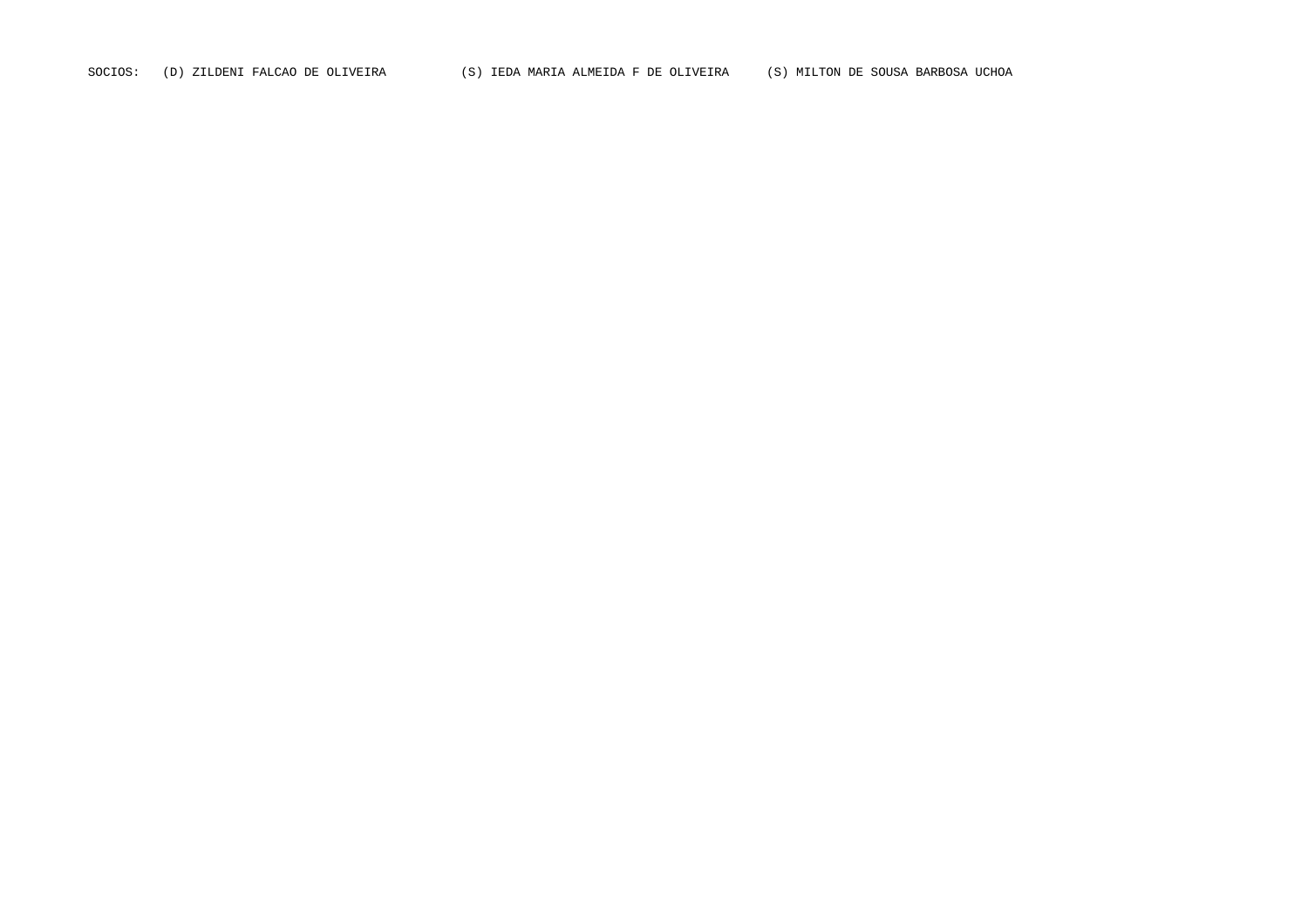|         | MINISTERIO DAS COMUNICACOES - SECRETARIA DE SERVICOS DE COMUN. ELETRONICA UF: MARANHAO<br>RELACAO DOS SOCIOS DAS EMISSORAS DE RADIO E TELEVISAO - CLASSIFICACAO SIGLA UF/CIDADE/ENTIDADE - REL. RCA013 DATA 18/11/2003                              |                                     |                  |                       |                          |               | PAGINA              | 77                       |
|---------|-----------------------------------------------------------------------------------------------------------------------------------------------------------------------------------------------------------------------------------------------------|-------------------------------------|------------------|-----------------------|--------------------------|---------------|---------------------|--------------------------|
| SOCIOS: | NOME ENT: RADIOBRAS EMPRESA BRASILEIRA DE COMUNICACAO S/A<br>(E) RUY MESSIAS DE LIMA PONTES (E) JANUARIO PROCOPIO TOLEDO (E) LUIZ OTAVIO DE CASTRO SOUZA<br>(E) HELIO ARAUJO                                                                        |                                     | CIDADE: SAO LUIS |                       |                          |               | TS: TV CANAL : 02+E |                          |
| SOCIOS: | NOME ENT: RADIOVALE-RADIO E TELEVISAO VALE DO FARINHA LTDA CIDADE: SAO LUIS<br>(D) LUIZ ALVES COELHO ROCHA (S) LUIZ ROCHA FILHO<br>(S) ALZENIRA ROCHA OLIVEIRA                                                                                      |                                     |                  |                       | (S) ROBERTO COELHO ROCHA |               |                     | TS: OT FREQ.: 4785,0 KHZ |
| SOCIOS: | NOME ENT: RADIOVALE-RADIO E TELEVISAO VALE DO FARINHA LTDA CIDADE: SAO LUIS<br>(D) LUIZ ALVES COELHO ROCHA (S) LUIZ ROCHA FILHO<br>(S) ALZENIRA ROCHA OLIVEIRA                                                                                      |                                     |                  |                       | (S) ROBERTO COELHO ROCHA |               |                     | TS: OM FREQ.: 1180,0 KHZ |
| SOCIOS: | NOME ENT: TELEVISAO MIRANTE LTDA<br>TS: TV (S) EXERIANDO JOSE MACIEIRA SARNEY (S) JOSE SARNEY FILHO (S) ROSEANE SARNEY FILHO (S) ROSEANE SARNEY (S) ROSEANE SARNEY (S) ROSEANE SARNEY (S) SARNEY FILHO (S) ASSEANE SARNEY (D) JOSE CARLOS DE MORAIS |                                     |                  | CIDADE: SAO LUIS      |                          |               | TS: TV CANAL : 10-  |                          |
|         | NOME ENT: ASSOCIACAO DE RADIO COMUNITARIA FM RIO NEVES (CIDADE: SAO RAIMUNDO DAS MANGABEI TS: CM FREQ.:                                                                                                                                             |                                     |                  |                       |                          |               |                     | 20,0 KHZ                 |
|         | NOME ENT: ASSOCIACAO COM.ESPORT.E CULT.DOS AMIGOS DE S.VICEN.FE CIDADE: SAO VICENTE FERRER                                                                                                                                                          |                                     |                  |                       |                          | TS: CM FREO.: |                     | 29,2 KHZ                 |
|         | NOME ENT: FUNDACAO CULTURAL E RECREATIVA DONARIA RODRIGUES (CIDADE: SERRANO DO MARANHAO                                                                                                                                                             |                                     |                  |                       |                          | TS: CM FREQ.: |                     | 20,0 KHZ                 |
|         | NOME ENT: ASSOCIACAO "JOVENS" DA COMUNIDADE DE SITIO NOVO           CIDADE: SITIO NOVO                                                                                                                                                              |                                     |                  |                       |                          | TS: CM FREO.: |                     | 20,0 KHZ                 |
| SOCIOS: | NOME ENT: RADIO DIFUSORA FM DE TIMOM LTDA<br>(S) FERNANDO JOSE MACIEIRA SARNEY (D) JURANDY DE CASTRO LEITE (S) JUAREZ DE CASTRO LEITE                                                                                                               |                                     | CIDADE: TIMON    |                       |                          |               | TS: FM CANAL : 260  |                          |
|         | NOME ENT: SISTEMA TIMON DE RADIODIFUSAO LTDA<br>SOCIOS: (S) JOSE CARLOS DE MORAIS (S) JOSE ALBERTO FONSECA GUIMARAES (E) FRANCISCO DE ASSIS MARQUES TEIXEIRA                                                                                        |                                     | CIDADE: TIMON    |                       |                          |               |                     | TS: OM FREO.: 570,0 KHZ  |
|         | NOME ENT: SISTEMA TIMON DE RADIODIFUSAO LTDA<br>SOCIOS: (S) JOSE CARLOS DE MORAIS (S) JOSE ALBERTO FONSECA GUIMARAES (E) FRANCISCO DE ASSIS MARQUES TEIXEIRA                                                                                        |                                     | CIDADE: TIMON    |                       |                          |               | TS: TV CANAL : 07   |                          |
|         | NOME ENT: ASSOCIACAO COMUNITARIA SAO RAIMUNDO NONATO                                                                                                                                                                                                |                                     |                  | CIDADE: TUNTUM        |                          |               |                     | TS: CM FREO.: 29,2 KHZ   |
|         |                                                                                                                                                                                                                                                     |                                     | CIDADE: TUNTUM   |                       |                          |               |                     | TS: OM FREO.: 790,0 KHZ  |
| SOCIOS: | NOME ENT: MR RADIODIFUSAO LTDA<br>(S) LEAO SANTOS NETO                                                                                                                                                                                              | (D) KARINA MARIA CAVALCANTE RIBEIRO | CIDADE: TURIACU  |                       |                          |               |                     | TS: OM FREO.: 1470,0 KHZ |
|         | NOME ENT: FUNDACAO CULTURAL E COMUNITARIA JOSE GERVASIO DE ARAU CIDADE: URBANO SANTOS                                                                                                                                                               |                                     |                  |                       |                          |               | TS: CM FREO.:       | 20,0 KHZ                 |
| SOCIOS: | NOME ENT: MR RADIODIFUSAO LTDA<br>(S) LEAO SANTOS NETO                                                                                                                                                                                              | (D) KARINA MARIA CAVALCANTE RIBEIRO |                  |                       | CIDADE: URBANO SANTOS    |               |                     | TS: OM FREO.: 1470,0 KHZ |
|         | NOME ENT: ASSOCIACAO CULTURAL, BENEFICENTE E COMUNIT. DE VARGEM CIDADE: VARGEM GRANDE                                                                                                                                                               |                                     |                  |                       |                          |               |                     | TS: CM FREQ.: 20,0 KHZ   |
| SOCIOS: | NOME ENT: SISTEMA JANAINA DE RADIODIFUSAO LTDA<br>(S) ALBERICO DE FRANCA FERREIRA FILHO (S) KLEBER KLEPER FERRO LEITE (D) MARIA APARECIDA SILVA RIBEIRO                                                                                             |                                     |                  | CIDADE: VARGEM GRANDE |                          |               |                     | TS: OM FREQ.: 1550,0 KHZ |
|         | NOME ENT: FUNDACAO DA INTEGRACAO CULTURAL VIANENSE                                                                                                                                                                                                  |                                     | CIDADE: VIANA    |                       |                          |               |                     | TS: CM FREQ.: 20,0 KHZ   |
|         | NOME ENT: MR RADIODIFUSAO LTDA<br>(D) KARINA MARIA CAVALCANTE RIBEIRO<br>SOCIOS: (S) LEAO SANTOS NETO                                                                                                                                               |                                     | CIDADE: VIANA    |                       |                          |               | TS: FM CANAL : 230  |                          |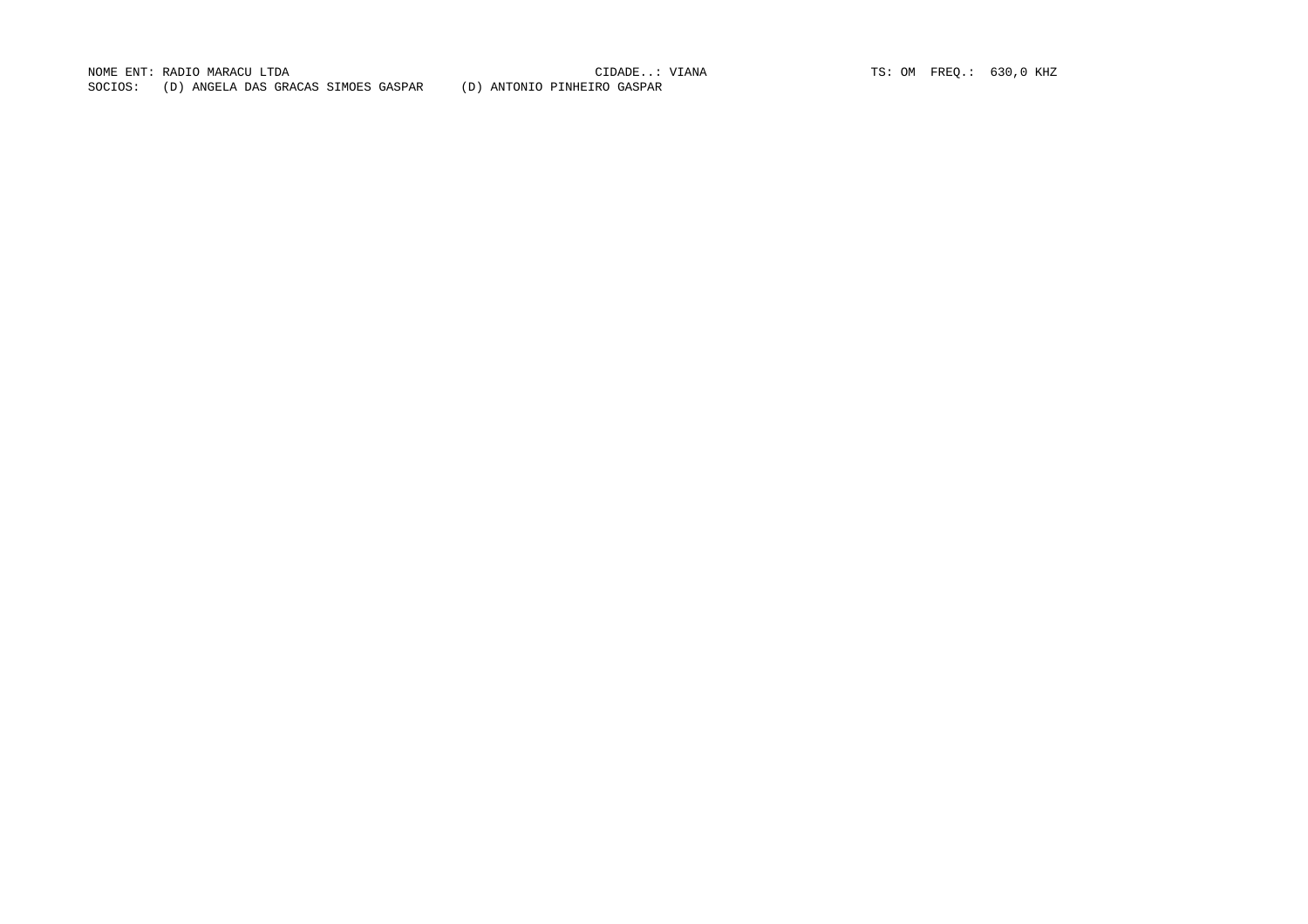|         | MINISTERIO DAS COMUNICACOES - SECRETARIA DE SERVICOS DE COMUN. ELETRONICA<br>RELACAO DOS SOCIOS DAS EMISSORAS DE RADIO E TELEVISAO - CLASSIFICACAO SIGLA UF/CIDADE/ENTIDADE - REL. RCA013 |                                                                                                 | UF: MARANHAO              |                           | 78<br>PAGINA<br>DATA 18/11/2003 |
|---------|-------------------------------------------------------------------------------------------------------------------------------------------------------------------------------------------|-------------------------------------------------------------------------------------------------|---------------------------|---------------------------|---------------------------------|
|         | NOME ENT: MR RADIODIFUSAO LTDA                                                                                                                                                            |                                                                                                 | CIDADE: VITORIA DO MEARIM |                           | TS: FM CANAL : 280              |
| SOCIOS: | (S) LEAO SANTOS NETO                                                                                                                                                                      | (D) KARINA MARIA CAVALCANTE RIBEIRO                                                             |                           |                           |                                 |
|         | NOME ENT: RADIO VITORIA LTDA                                                                                                                                                              |                                                                                                 |                           | CIDADE: VITORIA DO MEARIM | TS: OM FREO.: 850,0 KHZ         |
| SOCIOS: | (D) JORGE MOISES DA SILVA FILHO                                                                                                                                                           | (D) KALENA DE JESUS ROCHA DA SILVA (S) NILZA HELENA ROCHA DA SILVA                              |                           |                           |                                 |
| SOCIOS: | NOME ENT: RADIO AGUA BRANCA LTDA<br>(D) APARICIO BANDEIRA FILHO<br>(S) JOSE DA SILVA GASPARINHO NETO                                                                                      | (S) CARLOS CEZAR BRANCO BANDEIRA (S) LUIZ FRANCISCO DE ASSIS LEDA<br>(S) ADEMAR BRANCO BANDEIRA | CIDADE: VITORINO FREIRE   |                           | TS: OM FREO.: 1560,0 KHZ        |

NOME ENT: RADIO ALVORADA LTDA CIDADE..: ZE DOCA TS: OM FREQ.: 780,0 KHZ SOCIOS: (D) MARLENE RIBEIRO DE OLIVEIRA (D) EULALIA RIBEIRO DE OLIVEIRA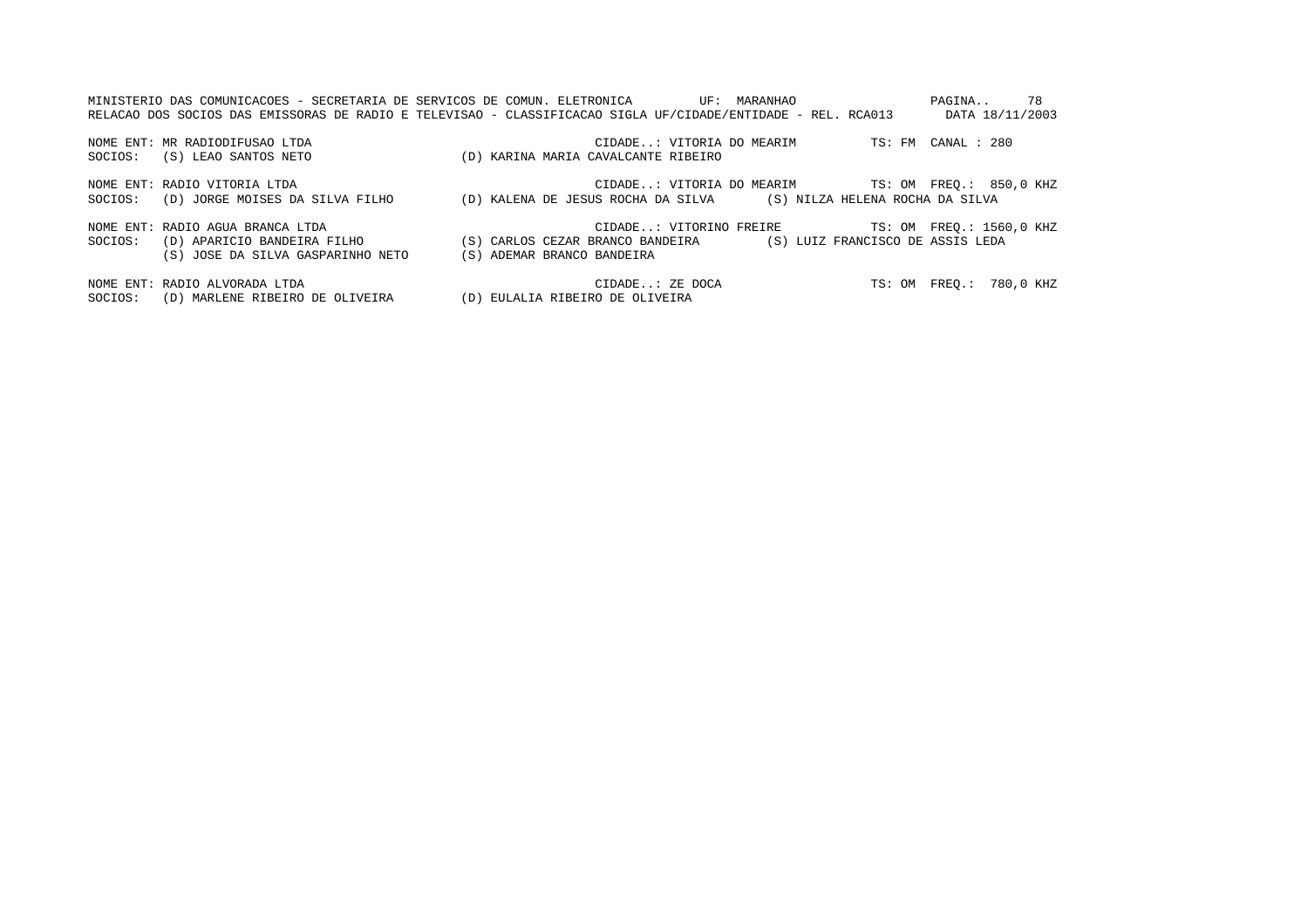|         | MINISTERIO DAS COMUNICACOES - SECRETARIA DE SERVICOS DE COMUN. ELETRONICA UF: MINAS GERAIS PAGINA<br>RELACAO DOS SOCIOS DAS EMISSORAS DE RADIO E TELEVISAO - CLASSIFICACAO SIGLA UF/CIDADE/ENTIDADE - REL. RCA013 DATA 18/11/2003 |                               |                                                                                        |                          |               |                     | 79                       |
|---------|-----------------------------------------------------------------------------------------------------------------------------------------------------------------------------------------------------------------------------------|-------------------------------|----------------------------------------------------------------------------------------|--------------------------|---------------|---------------------|--------------------------|
|         | NOME ENT: ASSOCIACAO COMUNIT.BENEFIC.DOS MORADORES MUNICIPIO DE      CIDADE: ABAETE                                                                                                                                               |                               |                                                                                        |                          |               |                     | TS: CM FREO.: 20,0 KHZ   |
| SOCIOS: | NOME ENT: SISTEMA ABAETE DE RADIODIFUSAO LTDA<br>(D) SILVIO DE CASTRO ARRUDA                                                                                                                                                      | (S) CARLOS GERALDO ARRUDA     | CIDADE: ABAETE                                                                         | (S) MAURO DE SOUSA MOURA |               | TS: FM CANAL : 278  |                          |
| SOCIOS: | NOME ENT: SISTEMA DE COMUNICACAO RIO CASCA LTDA<br>(D) KARINE BRANDAO SANTANA                                                                                                                                                     | (S) NAZARENO DE CASTRO ARAUJO | CIDADE: ABRE CAMPO                                                                     |                          |               | TS: FM CANAL : 257  |                          |
| SOCIOS: | NOME ENT: TV NORTE LTDA<br>(D) LEONARDO VIEIRA MIRANDA (D) RODRIGO LEITE GUALBERTO                                                                                                                                                |                               | CIDADE: ACUCENA                                                                        |                          |               | TS: FM CANAL : 213  |                          |
|         | NOME ENT: ASS. COMUNITARIA CULTURAL DE AGUA QUENTE DE RADIODIFU      CIDADE: AGUAS FORMOSAS                                                                                                                                       |                               |                                                                                        |                          |               |                     | TS: CM FREQ.: 20,0 KHZ   |
| SOCIOS: | NOME ENT: RADIO MARAJA E COMUNICACOES LTDA<br>(D) IBIS EUNAPIO DO NORTE                                                                                                                                                           | (S) CLEUZA BARBOSA VILELA     | CIDADE: AGUAS FORMOSAS                                                                 |                          |               | TS: FM CANAL : 215  |                          |
|         | NOME ENT: ASSOCIACAO DE MORAD.DOS BAIRROS NOVO PROG. E ALVORADA      CIDADE: AGUAS VERMELHAS                                                                                                                                      |                               |                                                                                        |                          | TS: CM FREO.: |                     | 20,0 KHZ                 |
| SOCIOS: | NOME ENT: RADIO AIMORES LTDA<br>(S) JOSE DINIZ DE CARVALHO (D) CELICE SOUZA DINIZ                                                                                                                                                 |                               | CIDADE: AIMORES                                                                        |                          |               |                     | TS: OM FREQ.: 810,0 KHZ  |
| SOCIOS: | NOME ENT: RADIO ONDA VERDE FM DE AIMORES LTDA<br>(S) ANTONIO CLAUDIO MONTRESOR                                                                                                                                                    |                               | CIDADE: AIMORES<br>(S) JOSE RAIMUNDO DE CARVALHO (D) LEANDRO SOUZA DINIZ               |                          |               | TS: FM CANAL : 212  |                          |
|         | NOME ENT: ASSOCIACAO COMUNITARIA AIURUOCANA DE RADIODIFUSAO.           CIDADE: AIURUOCA                                                                                                                                           |                               |                                                                                        |                          |               |                     | TS: CM FREQ.: 28,5 KHZ   |
|         | NOME ENT: HF JUVENTUDE FM LTDA<br>SOCIOS: (D) HELIO FAZOLATO DOS REIS RODRIGUES (D) LUCIANO FIGUEIRA FAZOLATO (D) SERGIO LUIZ DE OLIVEIRA                                                                                         |                               | CIDADE: ALEM PARAIBA                                                                   |                          |               | TS: FM CANAL : 238  |                          |
|         | NOME ENT: MULTISOM RADIO SOM LTDA<br>SOCIOS: (D) ADILSON FERRARI ALVES (S) FRANCISCO INACIO PEIXOTO FILHO (D) MARCELO SILVEIRA DA ROCHA                                                                                           |                               | CIDADE: ALEM PARAIBA                                                                   |                          |               | TS: FM CANAL : 274  |                          |
|         | NOME ENT: RADIO CULTURA DE PORTO NOVO LTDA<br>SOCIOS: (D) HELIO FAZOLATO DOS REIS RODRIGUES (D) ROSA MARIA FIGUEIRA FAZOLATO (D) LUCIANO FIGUEIRA FAZOLATO                                                                        |                               | CIDADE: ALEM PARAIBA TS: OM FREO.: 1460,0 KHZ                                          |                          |               |                     |                          |
|         | NOME ENT: ASSOCIACAO COMUNITARIA DE HABITACAO NOVO LAR                      CIDADE: ALFENAS                                                                                                                                       |                               |                                                                                        |                          |               |                     | TS: CM FREO.: 20,0 KHZ   |
| SOCIOS: | NOME ENT: FUNDACAO DE ENSINO E TECNOLOGIA DE ALFENAS<br>(E) EDSON ANTONIO VELANO                                                                                                                                                  |                               | CIDADE: ALFENAS                                                                        |                          |               | TS: TV CANAL : 02+E |                          |
| SOCIOS: | NOME ENT: FUNDACAO DE ENSINO E TECNOLOGIA DE ALFENAS<br>(E) EDSON ANTONIO VELANO                                                                                                                                                  |                               | CIDADE: ALFENAS                                                                        |                          |               | TS: FM CANAL : 294E |                          |
| SOCIOS: | NOME ENT: RADIO ATENAS LTDA<br>(D) EDSON ANTONIO VELANO                                                                                                                                                                           |                               | CIDADE: ALFENAS<br>(D) MARIA DO ROSARIO ARAUJO VELANO                                  |                          |               |                     | TS: OM FREO.: 1180,0 KHZ |
| SOCIOS: | NOME ENT: RADIO ATENAS LTDA<br>(D) EDSON ANTONIO VELANO                                                                                                                                                                           |                               | CIDADE: ALFENAS<br>(D) MARIA DO ROSARIO ARAUJO VELANO                                  |                          |               | TS: FM CANAL : 287  |                          |
| SOCIOS: | NOME ENT: MAGUI - COMUNICACAO E MARKETING LTDA<br>(E) GERALDO MAGNO DE ALMEIDA                                                                                                                                                    |                               | CIDADE: ALMENARA<br>(S) MARIA CELESTE MELILLO DE ALMEIDA (S) GUILHERME MELILLO ALMEIDA |                          |               |                     | TS: OM FREQ.: 1530,0 KHZ |
| SOCIOS: | NOME ENT: RADIO ALMENARA STEREO FM LTDA<br>KADIO ALMENAKA SIEKEO FM LIDA<br>(D) MANOEL FRANCISCO ALVES SILVA (S) ROSANA DE FARIA CAMPOS SILVA (S) ALBERICO MENDES NAVARRO<br>(S) JOSE CARLOS LADEIA                               |                               | CIDADE: ALMENARA                                                                       |                          |               | TS: FM CANAL : 284  |                          |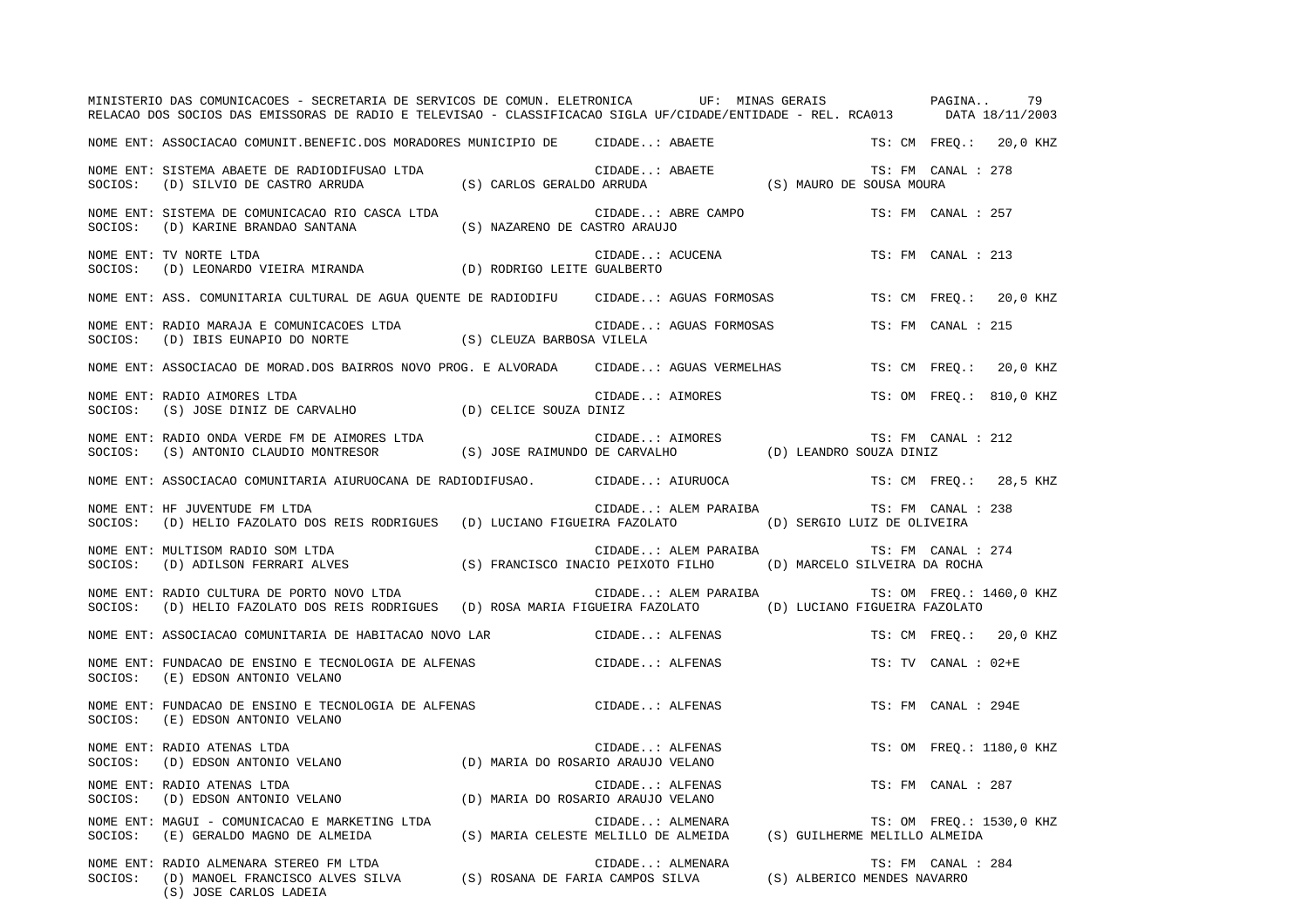NOME ENT: RADIO COMUNITARIA EXCEL FM  $\Box$  CIDADE..: ALPERCATA TS: CM FREQ.: 29,0 KHZ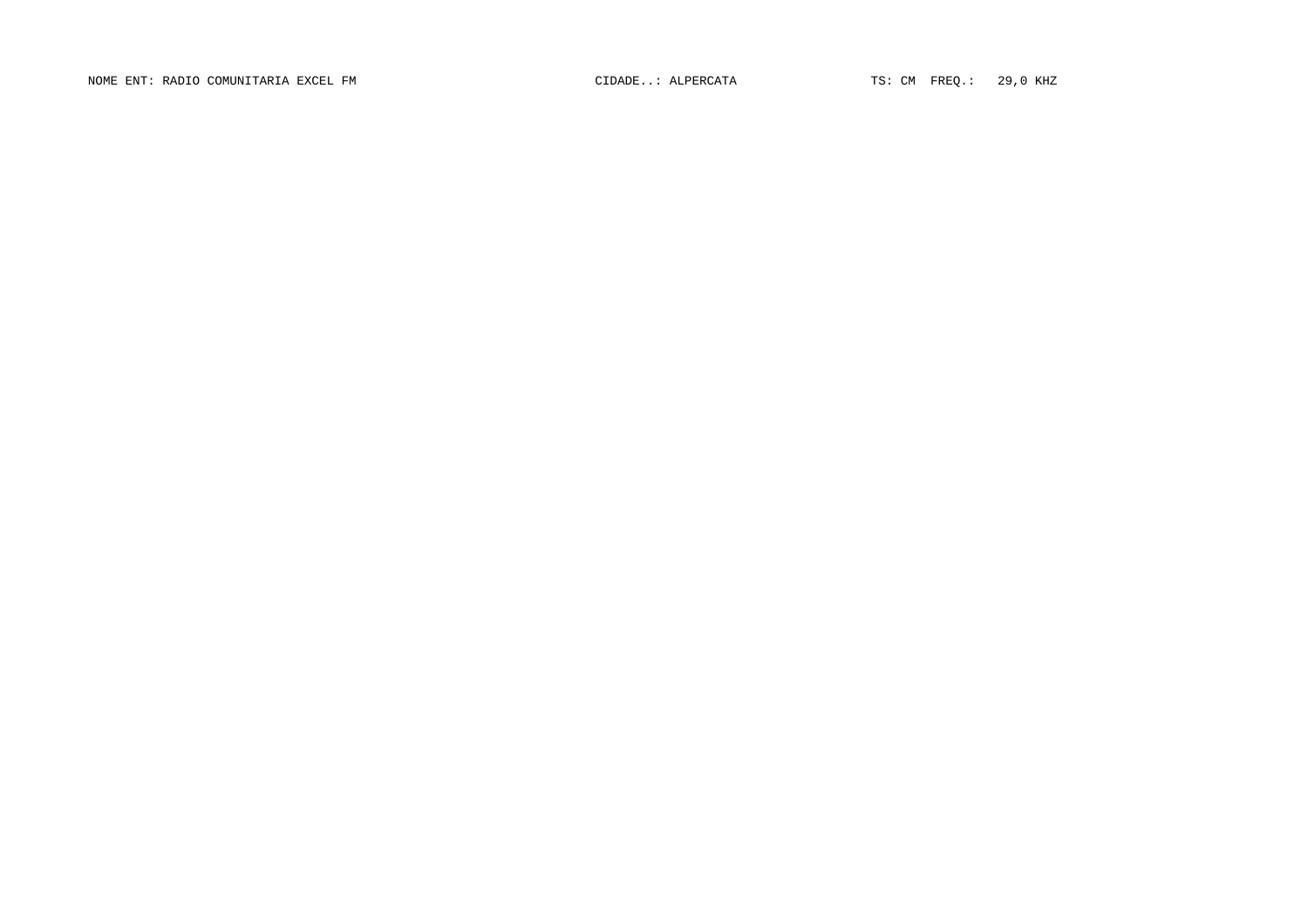|         | MINISTERIO DAS COMUNICACOES - SECRETARIA DE SERVICOS DE COMUN. ELETRONICA           UF: MINAS GERAIS<br>RELACAO DOS SOCIOS DAS EMISSORAS DE RADIO E TELEVISAO - CLASSIFICACAO SIGLA UF/CIDADE/ENTIDADE - REL. RCA013 DATA 18/11/2003 |                                |                                                                                |                                                                   | PAGINA<br>80              |
|---------|--------------------------------------------------------------------------------------------------------------------------------------------------------------------------------------------------------------------------------------|--------------------------------|--------------------------------------------------------------------------------|-------------------------------------------------------------------|---------------------------|
|         | NOME ENT: ASSOCIACAO COMUNITARIA ALPINOPOLENSE DE RADIODIFUSAO       CIDADE: ALPINOPOLIS                                                                                                                                             |                                |                                                                                |                                                                   | TS: CM FREQ.:<br>20,0 KHZ |
|         | NOME ENT: ASSOCIACAO COMUNITARIA BOAS NOVAS                                                                                                                                                                                          |                                | CIDADE: ALTEROSA                                                               |                                                                   | TS: CM FREQ.:<br>20,0 KHZ |
| SOCIOS: | NOME ENT: RADIO SERRA NEGRA FM LTDA<br>(D) ROSEMAR PINTO BARRA DE MENDONCA (S) MARILIA NUNES DE SOUZA OLIVEIRA (S) MARCELO NUNES DE SOUZA                                                                                            |                                | CIDADE: ALTEROSA                                                               |                                                                   | TS: FM CANAL : 274        |
|         | NOME ENT: ASSOCIACAO COMUNITARIA DE COMUNICACAO DE ALTO RIO DOC    CIDADE: ALTO RIO DOCE                                                                                                                                             |                                |                                                                                |                                                                   | TS: CM FREQ.:<br>28,5 KHZ |
|         | NOME ENT: ASS.COMUNIT. ALVINOPOLENSE P/O DESENVOLV. ART.E CULTU                                                                                                                                                                      |                                | CIDADE: ALVINOPOLIS                                                            |                                                                   | TS: CM FREQ.:<br>20,0 KHZ |
| SOCIOS: | NOME ENT: RADIO ANDRADAS LTDA<br>(S) JOSE VICENTE SALES (D) DAVILSON SALES                                                                                                                                                           |                                | CIDADE: ANDRADAS                                                               | (S) DOMINGOS ANTONIO BIASOLI SALES                                | TS: OM FREQ.: 900,0 KHZ   |
| SOCIOS: | NOME ENT: SOC SUL MINEIRA DE RADIODIFUSAO FM LTDA<br>(D) JOSE VICENTE SALES                                                                                                                                                          |                                | CIDADE: ANDRADAS<br>(S) DOMINGOS ANTONIO BIASOLI SALES (S) LUIZ ANTONIO BARBON |                                                                   | TS: FM CANAL : 235        |
|         | NOME ENT: CENTRO CULTURAL ANDRELANDENSE (CECAN)                                                                                                                                                                                      |                                | CIDADE: ANDRELANDIA                                                            |                                                                   | TS: CM FREQ.: 20,0 KHZ    |
| SOCIOS: | NOME ENT: RADIO PIONEIRA ANDRELANDIA LTDA<br>(D) GERALDO ADRIANO NOGUEIRA DE SOUZA (S) GERALDO EUSTAQUIO DE SOUZA                                                                                                                    |                                | CIDADE: ANDRELANDIA                                                            |                                                                   | TS: FM CANAL : 295        |
|         | NOME ENT: ASSOCIACAO BENEFICIENTE BOM SAMARITANO                                                                                                                                                                                     |                                | CIDADE: ANGELANDIA                                                             |                                                                   | TS: CM FREO.:<br>20,0 KHZ |
|         | NOME ENT: ASSOCIACAO COMUNITARIA DE COMUNICACAO E CULTURA DE AN      CIDADE: ANTONIO DIAS                                                                                                                                            |                                |                                                                                |                                                                   | 28,5 KHZ<br>TS: CM FREO.: |
| SOCIOS: | NOME ENT: EMPRESA DE RADIODIFUSAO ELECTRA VOX FM LTDA<br>(S) JEFFERSON JORGE DE OLIVEIRA (D) XISTO ANDRADE DE OLIVEIRA JUNIOR                                                                                                        |                                | CIDADE: ANTONIO DIAS                                                           |                                                                   | TS: FM CANAL : 229        |
|         | NOME ENT: ASS. COMUNIT. DE DESENVOLVIMENTO CULTURAL E ARTISTICO                                                                                                                                                                      |                                | CIDADE: ARACUAI                                                                |                                                                   | TS: CM FREO.:<br>20,0 KHZ |
|         | NOME ENT: ASSOCIACAO COMUNITARIA EM PROL DE ARAGUARI                                                                                                                                                                                 |                                | CIDADE: ARAGUARI                                                               |                                                                   | TS: CM FREQ.:<br>30,0 KHZ |
| SOCIOS: | NOME ENT: FUNDACAO JOSE DE PAIVA NETTO<br>(E) JOSE DE PAIVA NETTO<br>(E) MARCELO JORGE BERTOLIN (E) CELSO RODRIGUES DE OLIVEIRA                                                                                                      | E) GERDEILSON BOTELHO)         | CIDADE: ARAGUARI                                                               | (E) RENATO VIANA DE SOUZA                                         | TS: FM CANAL : 260        |
| SOCIOS: | NOME ENT: RADIO BANDEIRANTES DE ARAGUARI LTDA<br>(D) TUBAL DE SIQUEIRA SILVA                                                                                                                                                         |                                | CIDADE: ARAGUARI<br>(S) ROGERIO NERY DE SIQUEIRA E SILVA                       |                                                                   | TS: FM CANAL : 284        |
|         | NOME ENT: RADIO CACIQUE DE ARAGUARI LTDA (D) FAUSTO FERNANDES DE MELO SOCIOS: (S) JOSE VASCONCELOS MONTES (D) FAUSTO FERNANDES DE MELO                                                                                               |                                | CIDADE: ARAGUARI                                                               |                                                                   | TS: OM FREO.: 1490,0 KHZ  |
| SOCIOS: | NOME ENT: RADIO CACIQUE DE ARAGUARI LTDA<br>(S) JOSE VASCONCELOS MONTES (D) FAUSTO FERNANDES DE MELO                                                                                                                                 |                                | CIDADE: ARAGUARI                                                               |                                                                   | TS: FM CANAL : 228        |
| SOCIOS: | NOME ENT: RADIO OURO VERDE FM LTDA<br>(D) JEFFERSON SALGADO DE OLIVEIRA                                                                                                                                                              | (S) EVERTON SILVEIRA MACHADO   | CIDADE: ARAGUARI                                                               |                                                                   | TS: FM CANAL : 209        |
| SOCIOS: | NOME ENT: RADIO PLANALTO DE ARAGUARI LTDA<br>(S) CARLOS ROBERTO APARECIDO FELICE<br>(S) ANTONIO SYDNEY ARANTES                                                                                                                       | (S) ANTONIO AUGUSTO DE ALMEIDA | CIDADE: ARAGUARI                                                               | (D) RAUL DECIO DE BELEM MIGUEL                                    | TS: OM FREQ.: 1110,0 KHZ  |
| SOCIOS: | NOME ENT: S A RADIO DE ARAGUARI<br>(D) GERALDO DEBS<br>(S) TEREZINHA BARBOSA CAIADO                                                                                                                                                  | (D) ANTONIO VELOSO JUNIOR      | CIDADE: ARAGUARI<br>(S) EMYLZE BARBOSA DE CASTRO CARVALHO                      | (S) MILZA DE AMORIM BARBOSA<br>(S) LUIZ ANTONIO DE AMORIM BARBOSA | TS: OM FREQ.: 930,0 KHZ   |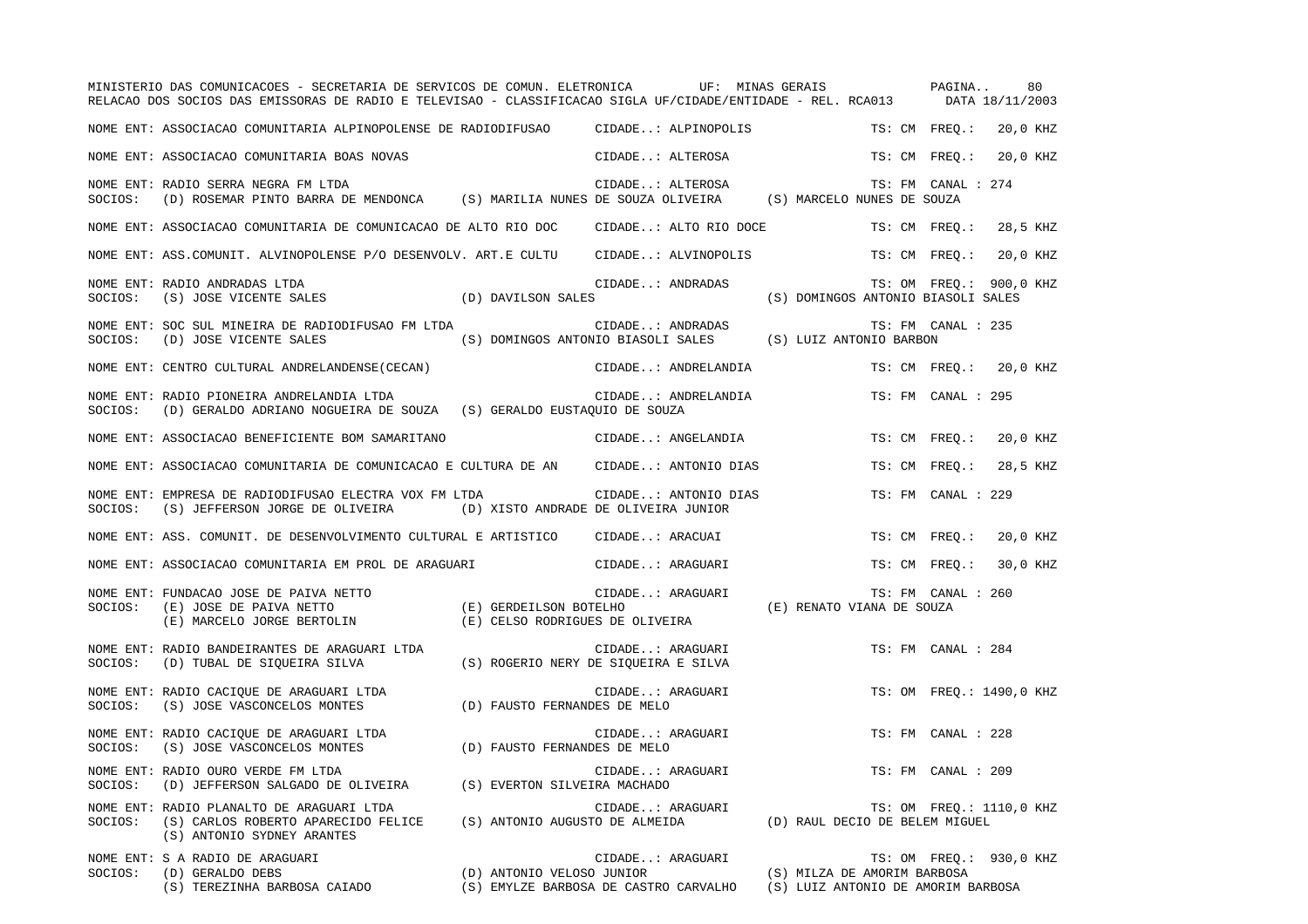(S) ROSA MARIA DE AMORIM BARBOSA (D) ARGEMIRO THOMAZ DE AQUINO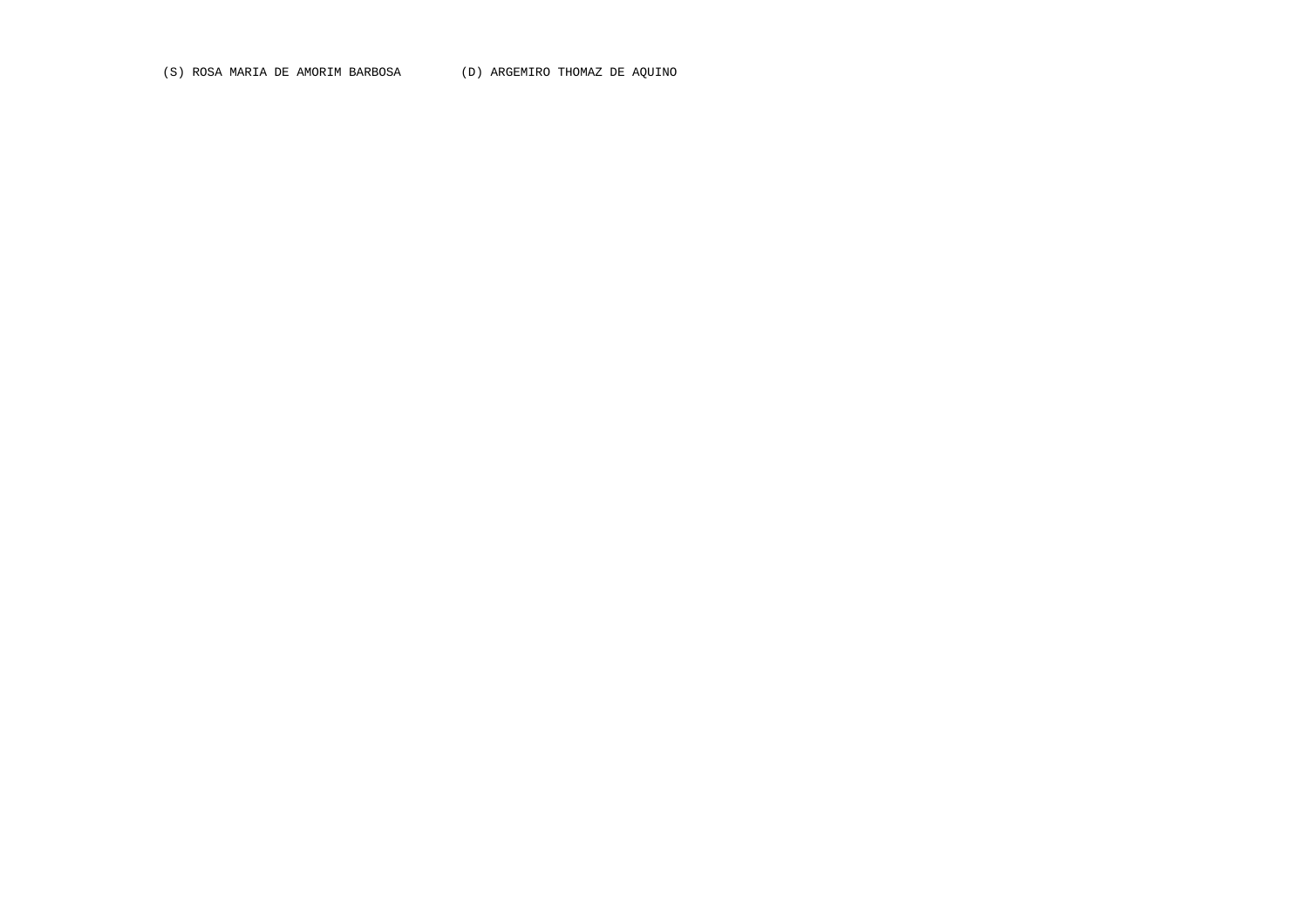|         | MINISTERIO DAS COMUNICACOES - SECRETARIA DE SERVICOS DE COMUN. ELETRONICA UF: MINAS GERAIS PAGINA<br>RELACAO DOS SOCIOS DAS EMISSORAS DE RADIO E TELEVISAO - CLASSIFICACAO SIGLA UF/CIDADE/ENTIDADE - REL. RCA013 DATA 18/11/2003 |                                                                                                                            |                |                   |                          |                     | 81                       |
|---------|-----------------------------------------------------------------------------------------------------------------------------------------------------------------------------------------------------------------------------------|----------------------------------------------------------------------------------------------------------------------------|----------------|-------------------|--------------------------|---------------------|--------------------------|
|         | NOME ENT: ASS.COMUNIT.DE COMUNICACAO, CULTURA E MEIO AMBIENTE D CIDADE: ARAPONGA                                                                                                                                                  |                                                                                                                            |                |                   |                          | TS: CM FREO.:       | 20,0 KHZ                 |
|         | NOME ENT: ASSOCIACAO CULTURAL E EDUCATIVA DE ARAPORA - ACEAR CIDADE: ARAPORA                                                                                                                                                      |                                                                                                                            |                |                   |                          | TS: CM FREO.:       | 28,5 KHZ                 |
|         | NOME ENT: ASSOCIACAO CULTURAL COMUNITARIA DE ARAUJOS - ACCA CIDADE: ARAUJOS                                                                                                                                                       |                                                                                                                            |                |                   |                          | TS: CM FREQ.:       | 29,0 KHZ                 |
| SOCIOS: | NOME ENT: FUNDACAO EDUCATIVA SINTONIA CULTURAL<br>(E) OLAVO DRUMMOND FILHO<br>(E) EDSON JERONIMO DE OLIVEIRA                                                                                                                      |                                                                                                                            | CIDADE: ARAXA  |                   |                          | TS: TV CANAL : 03 E |                          |
| SOCIOS: | NOME ENT: FUNDACAO EDUCATIVA SINTONIA CULTURAL<br>(E) OLAVO DRUMMOND FILHO<br>(E) EDSON JERONIMO DE OLIVEIRA                                                                                                                      | CIDADE: ARAXA (E) MARTHA DE ALMEIDA BARCELOS (E) MARCIA DE ALMEIDA DRUMMOND                                                | CIDADE: ARAXA  |                   |                          | TS: FM CANAL : 291E |                          |
| SOCIOS: | NOME ENT: SISTEMA DE RADIODIFUSAO ARAXA LTDA<br>(D) FABIO DRUMOND<br>(D) FERNANDO BRAGA DE ARAUJO                                                                                                                                 | (D) MARCELO GUSMAO MACHADO<br>(S) ANTONIO CARLOS DRUMOND                                                                   | CIDADE: ARAXA  |                   | (D) ENIO BRAGA DE ARAUJO |                     | TS: OM FREQ.: 1170,0 KHZ |
| SOCIOS: | NOME ENT: SISTEMA DE RADIODIFUSAO ARAXA LTDA<br>(D) FABIO DRUMOND<br>(D) FERNANDO BRAGA DE ARAUJO                                                                                                                                 | CIDADE: ARAXA (D) MARCELO GUSMAO MACHADO (D) ARACELO GUSMAO MACHADO (D) ENIO BRAGA DE ARAUJO<br>(S) ANTONIO CARLOS DRUMOND | CIDADE: ARAXA  |                   |                          | TS: FM CANAL : 233  |                          |
| SOCIOS: | NOME ENT: SOCIEDADE RADIO IMBIARA DE ARAXA LTDA<br>(D) JOSE DEUSDETI REZENDE                                                                                                                                                      | (D) REGINA PORFIRIO BOTELHO DE REZENDE                                                                                     |                | CIDADE: ARAXA     |                          | TS: FM CANAL : 265  |                          |
| SOCIOS: | NOME ENT: SOCIEDADE RADIO IMBIARA DE ARAXA LTDA<br>(D) JOSE DEUSDETI REZENDE                                                                                                                                                      | (D) REGINA PORFIRIO BOTELHO DE REZENDE                                                                                     |                | CIDADE: ARAXA     |                          |                     | TS: OM FREO.: 900,0 KHZ  |
| SOCIOS: | NOME ENT: TV UNIAO DE MINAS LTDA<br>r UIDADE: ARAXA المراد به المستحدث (D) RAROLINA RIBEIRO DE SIQUEIRA SILVA (D) PAULA MARINHO DE AZEVEDO                                                                                        |                                                                                                                            | CIDADE: ARAXA  |                   |                          | TS: TV CANAL : 12-  |                          |
|         | NOME ENT: FREQUENCIA BRASILEIRA DE COMUNICACOES LTDA<br>SOCIOS: (D) MARILENE MOURA DINIZ (D) OSCAR FRANCISCO PALOSCHI                                                                                                             |                                                                                                                            |                | CIDADE: ARCEBURGO |                          | TS: FM CANAL : 233  |                          |
|         | NOME ENT: ASSOCIACAO COMUNITARIA SOLIDARIEDADE E DESENVOLVIM. D CIDADE: ARCOS                                                                                                                                                     |                                                                                                                            |                |                   |                          |                     | TS: CM FREQ.: 20,0 KHZ   |
| SOCIOS: | NOME ENT: RADIO EDUCADORA DE ARCOS LTDA<br>(S) JOSE MAURICIO DE ANDRADE (S) HILDA BORGES DE ANDRADE (D) ROULIEN FIBEIRO LIMA                                                                                                      |                                                                                                                            | CIDADE: ARCOS  |                   |                          |                     | TS: OM FREQ.: 1290,0 KHZ |
| SOCIOS: | NOME ENT: RADIO ZERO FM LTDA<br>(D) LAERTE FERNANDES FERREIRA (S) ELIENE DE OLIVEIRA FERREIRA                                                                                                                                     |                                                                                                                            | CIDADE: AREADO |                   |                          | TS: FM CANAL : 279  |                          |
|         | NOME ENT: RADIO COMUNITARIA EDUCATIVA E CULTURAL ARINENSE                                                                                                                                                                         |                                                                                                                            | CIDADE: ARINOS |                   |                          | TS: CM FREQ.:       | 20,0 KHZ                 |
|         | NOME ENT: ASSOCIACAO COMUNITARIA CULTURAL PORTUENSE DE RADIO E CIDADE: ASTOLFO DUTRA                                                                                                                                              |                                                                                                                            |                |                   |                          | TS: CM FREO.:       | 28,5 KHZ                 |
|         | NOME ENT: ASSOC. COM. DE RD.-PAM-POVO ATALAEENSE MINEIRO P/O DE CIDADE: ATALEIA                                                                                                                                                   |                                                                                                                            |                |                   |                          | TS: CM FREO.:       | 20,0 KHZ                 |
|         | NOME ENT: ASSOCIACAO COMUNITARIA NHA-CHICA DE RADIODIFUSAO                                                                                                                                                                        |                                                                                                                            |                | CIDADE: BAEPENDI  |                          | TS: CM FREQ.:       | 28,5 KHZ                 |
| SOCIOS: | NOME ENT: RADIO RIO VERDE LTDA<br>(D) MARINA PAIVA MANGIA (D) MARCELO PAIVA MANGIA                                                                                                                                                |                                                                                                                            |                | CIDADE: BAEPENDI  |                          | TS: FM CANAL : 291  |                          |

NOME ENT: RADIO DIFUSORA DE BAMBUI OM LTDA CIDADE..: BAMBUI TS: OM FREQ.: 670,0 KHZ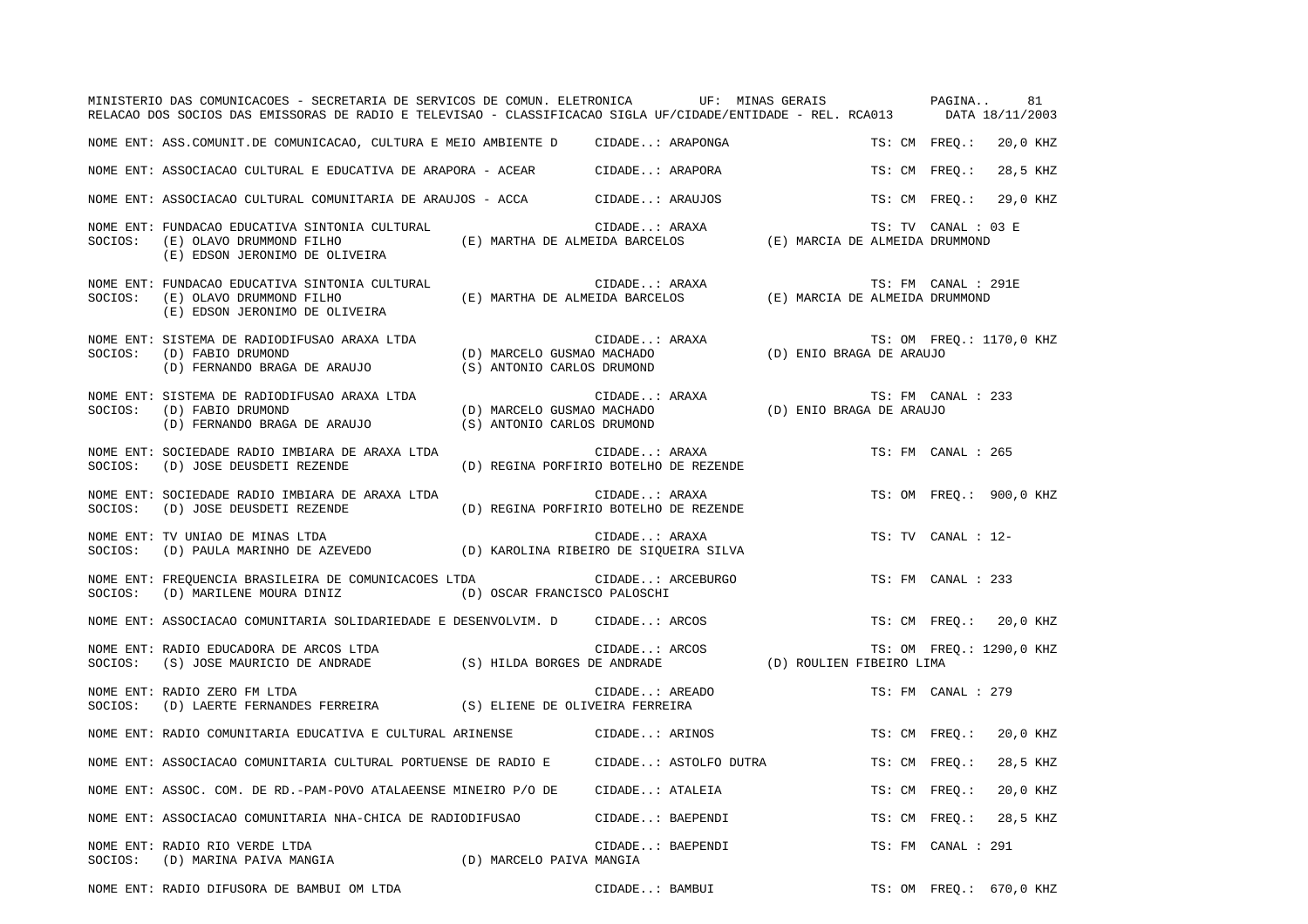SOCIOS: (S) JOSE ORLANDO FERREIRA (S) AFONSO LUIZ CASTELAR BRITO (S) MAURO CARDOSO

(S) GUY TORRES (S) ALEXANDRE BARROS PAULINELLI (D) JORGE AFONSO ARGELLO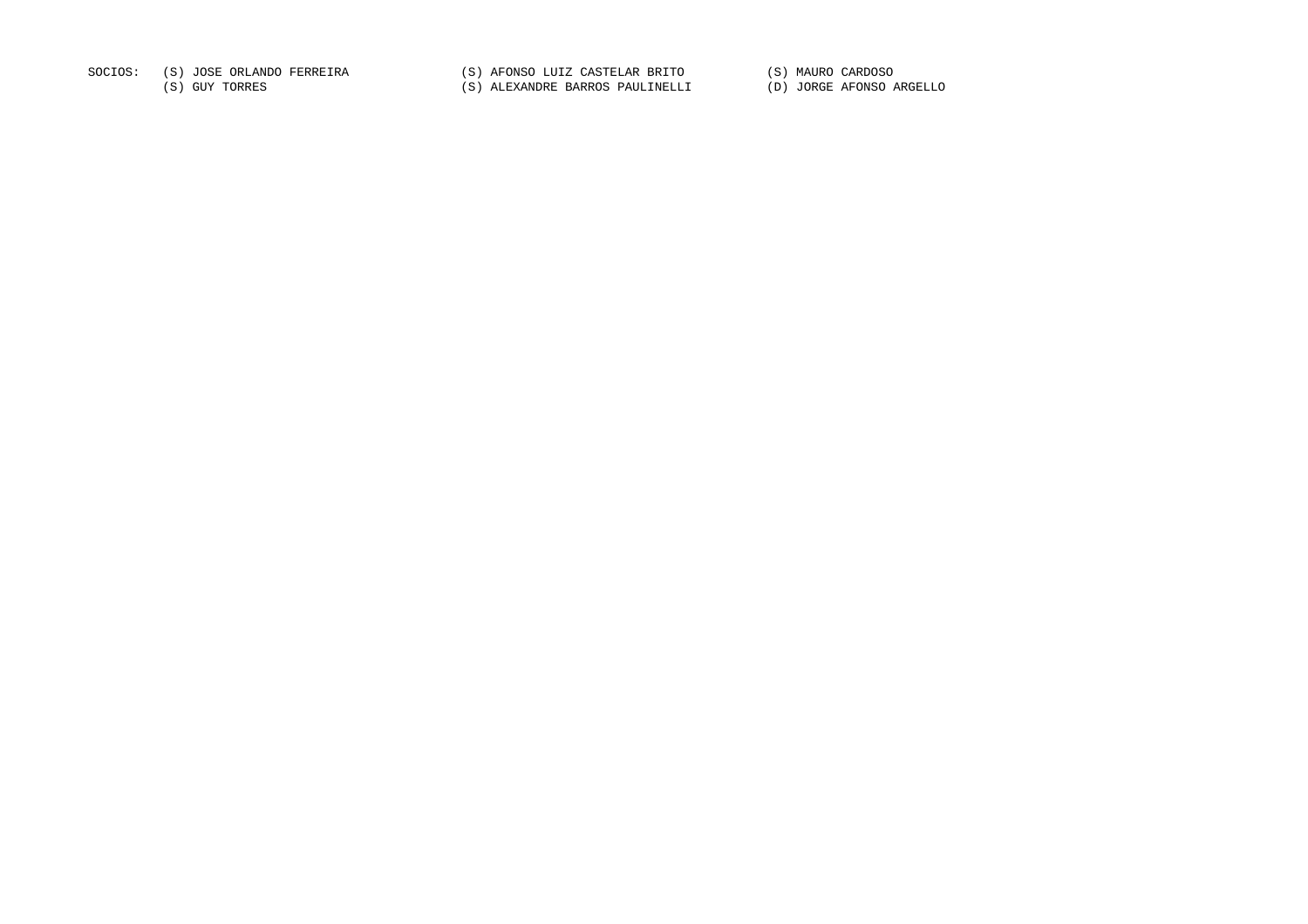|         | MINISTERIO DAS COMUNICACOES - SECRETARIA DE SERVICOS DE COMUN. ELETRONICA         UF: MINAS GERAIS           PAGINA     82<br>RELACAO DOS SOCIOS DAS EMISSORAS DE RADIO E TELEVISAO - CLASSIFICACAO SIGLA UF/CIDADE/ENTIDADE - REL. RCA013 DATA 18/11/2003                                 |  |                             |                                  |                     |                          |
|---------|--------------------------------------------------------------------------------------------------------------------------------------------------------------------------------------------------------------------------------------------------------------------------------------------|--|-----------------------------|----------------------------------|---------------------|--------------------------|
|         | NOME ENT: RADIO WANDER DE ANDRADE LTDA<br>SOCIOS: (S) ATALIBA RONAN HORTA DE ALMEIDA (D) RICARDO DE ANDRADE                                                                                                                                                                                |  | CIDADE: BAMBUI              |                                  | TS: FM CANAL : 277  |                          |
|         | NOME ENT: ASS. DE RADIODFUSAO COMUNITARIA SAO JOAO DO MORRO GRA CIDADE: BARAO DE COCAIS TS: CM FREQ.: 20,0 KHZ                                                                                                                                                                             |  |                             |                                  |                     |                          |
| SOCIOS: | NOME ENT: ABC RADIO E TELEVISAO LTDA<br>(S) HELIO CALIXTO DA COSTA (D) JOSE CALIXTO DA COSTA FILHO (D) JOSE RUBENS HENRIQUE DE ALBUQUERQUE                                                                                                                                                 |  | CIDADE: BARBACENA           |                                  | TS: FM CANAL : 269  |                          |
| SOCIOS: | NOME ENT: FUNDACAO JOSE BONIFACIO LAFAYETTE DE ANDRADA<br>(E) ANTONIO BENEDITO DE ARAUJO (E) EVANDRO JOSE SANTOS DE ALMEIDA                                                                                                                                                                |  | CIDADE: BARBACENA           |                                  | TS: FM CANAL : 227E |                          |
| SOCIOS: | NOME ENT: RADIO BARBACENA LTDA<br>"S: OM FREQ.:<br>S) CRISPIM JACQUES BIAS FORTES (D) MARIA ISAR TAMM BIAS FORTES (S) AMILCAR HENRIQUE SAVASSI)<br>S) MARINHO LUIZ DA ROCHA (S) SONIA PEREIRA DA SILVA (S) ADRIANO FERRETRA DE OLIVE)                                                      |  | CIDADE: BARBACENA           | (S) ADRIANO FERREIRA DE OLIVEIRA |                     | TS: OM FREQ.: 820,0 KHZ  |
|         | NOME ENT: RADIO CORREIO DA SERRA LTDA<br>SOCIOS: (S) BONIFACIO JOSE TAMM DE ANDRADA (S) MARIO IBRAHIM DA SILVA (S) JOSE BONIFACIO TAMM DE ANDRADA<br>(S) OMAR DUTRA DA SILVA (D) HONORIO JOSE FRANCO (E) ALVARO JABUR                                                                      |  |                             |                                  |                     | TS: OM FREQ.: 1230,0 KHZ |
|         | NOME ENT: ASSOCIACAO COMUNITARIA DE DESENVOLVI.SOCIAL DE BARROS CIDADE: BARROSO                                                                                                                                                                                                            |  |                             |                                  |                     | TS: CM FREQ.: 28,5 KHZ   |
|         | NOME ENT: ASSOCIACAO COMUNITARIA CIDADE FM                                                                                                                                                                                                                                                 |  | CIDADE: BELA VISTA DE MINAS |                                  | TS: CM FREQ.:       | 28,5 KHZ                 |
| SOCIOS: | NOME ENT: ANTENA UM RADIODIFUSAO LTDA<br>$\mbox{(D) ORLANDO NEGRAO JUNIOR} \mbox{(S) AMIRA NEGRAO}$                                                                                                                                                                                        |  | CIDADE: BELO HORIZONTE      |                                  | TS: FM CANAL : 286  |                          |
|         | NOME ENT: ASCOMBAP-ASSOCIACAO COM.DE CULT.E COMUNICACAO DE BARR                                                                                                                                                                                                                            |  | CIDADE: BELO HORIZONTE      |                                  | TS: CM FREO.:       | 20,0 KHZ                 |
|         | NOME ENT: ASS. CULT., ARTIST. E PRODUCAO DE RADIODIF. DO BAIRRO CID                                                                                                                                                                                                                        |  | CIDADE: BELO HORIZONTE      |                                  | TS: CM FREO.:       | 20,0 KHZ                 |
|         | NOME ENT: ASSOCIACAO BENEF.CENTRO DE CULT.ESPORT.E ASSITEN.SOCI                                                                                                                                                                                                                            |  | CIDADE: BELO HORIZONTE      |                                  | TS: CM FREO.:       | 20,0 KHZ                 |
|         | NOME ENT: ASSOCIACAO COMUNIT. ESTUDANTIL DA ZONA SUL DE BELO HOR                                                                                                                                                                                                                           |  | CIDADE: BELO HORIZONTE      |                                  | TS: CM FREO.:       | 20,0 KHZ                 |
|         | NOME ENT: ASSOCIACAO COMUNITARIA ESPORTIVA BELO HORIZONTE                                                                                                                                                                                                                                  |  | CIDADE: BELO HORIZONTE      |                                  | TS: CM FREQ.:       | 20,0 KHZ                 |
|         | NOME ENT: ASSOCIACAO LOYOLA DE RADIODIFUSAO COMUNITARIA                 CIDADE: BELO HORIZONTE                                                                                                                                                                                             |  |                             |                                  | TS: CM FREO.:       | 20,0 KHZ                 |
|         | NOME ENT: COMUNIDADE RENOVADA SANTO ANTONIO DA PAMPULHA-CRESAP                                                                                                                                                                                                                             |  | CIDADE: BELO HORIZONTE      |                                  | TS: CM FREO.:       | 20,0 KHZ                 |
| SOCIOS: | NOME ENT: EMPRESA MINEIRA DE RADIODIFUSAO SOC LTDA<br>(D) WELLINGTON ARMANELLI (S) MARIA ARMANELLI GIBSON                                                                                                                                                                                  |  | CIDADE: BELO HORIZONTE      |                                  | TS: OM FREQ.:       | 690,0 KHZ                |
| SOCIOS: | NOME ENT: FUNDACAO CULTURAL JOAO PAULO II<br>(E) SERAFIM FERNANDES DE ARAUJO (E) DECIO ZANDONADE                                                                                                                                                                                           |  | CIDADE: BELO HORIZONTE      | (E) AUREA FALOUETO               |                     | TS: OM FREO.: 830,0 KHZ  |
| SOCIOS: | NOME ENT: FUNDACAO EDUCAT. CULTURAL COMUNITARIA DE BELO HORIZON      CIDADE: BELO HORIZONTE<br>(E) MISAEL AVELINO DOS SANTOS (E) NERIMAR WANDERLEY TEIXEIRA (E) FERNANDO LUIS LUCENA CANCADO<br>(E) MANOEL SANTOS FERNANDES (E) MARCELO AVELINO DOS SANTOS (E) VANDER JORGE PAULA DA SILVA |  |                             |                                  | TS: FM CANAL : 294E |                          |
| SOCIOS: | NOME ENT: FUNDACAO L'HERMITAGE<br>(E) JOSE MANOEL PIRES ALVES<br>(E) PAULO ROBERTO TORRES GUIMARAES (E) MARCELO GONCALVES DE FREITAS<br>(E) ANGELA CHRISTINA SOUZA ALVES (E) APARECIDO CAMELO DE OLIVEIRA                                                                                  |  | CIDADE: BELO HORIZONTE      |                                  | TS: FM CANAL : 252  |                          |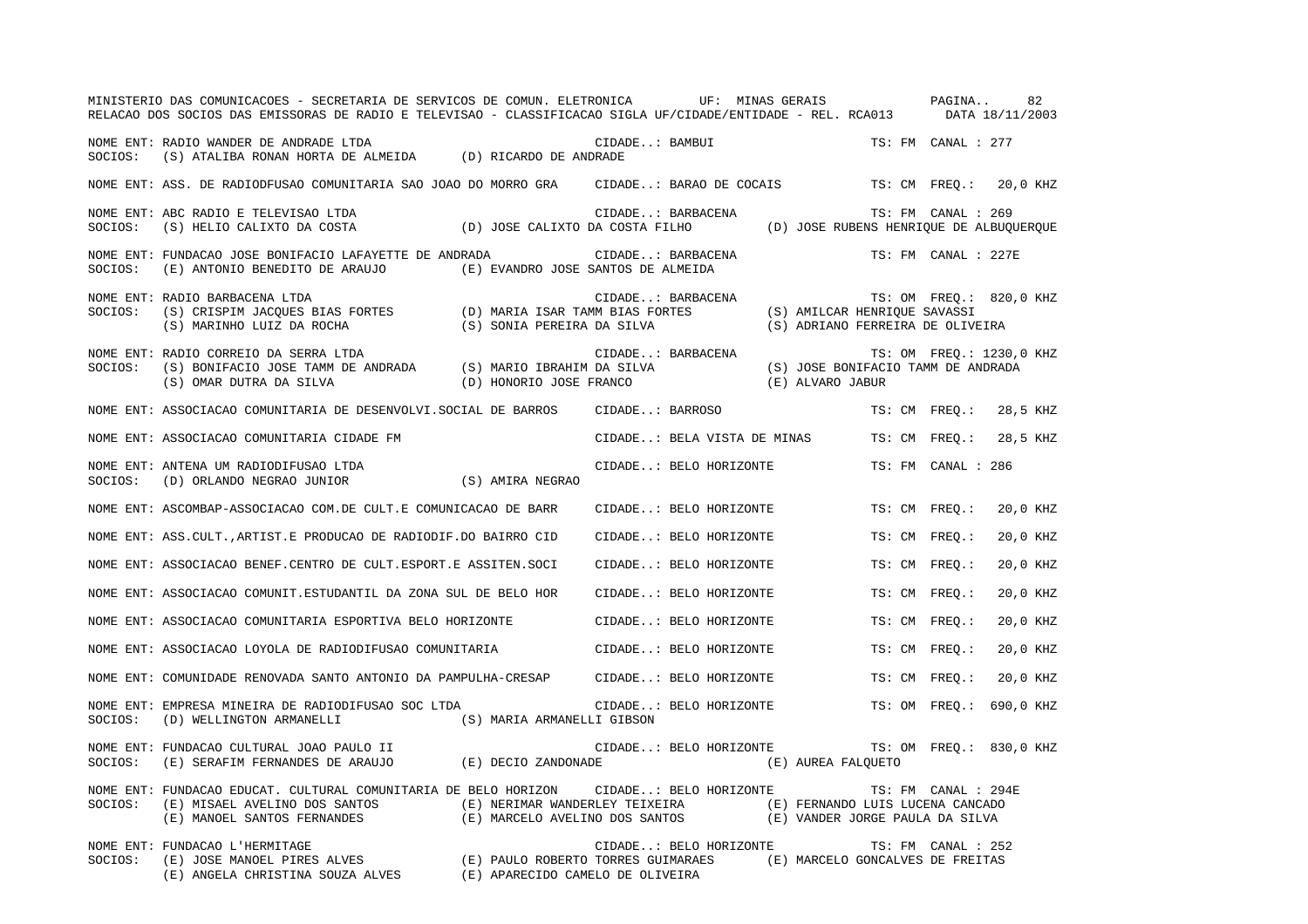MINISTERIO DAS COMUNICACOES - SECRETARIA DE SERVICOS DE COMUN. ELETRONICA UF: MINAS GERAIS PAGINA.. 83RELACAO DOS SOCIOS DAS EMISSORAS DE RADIO E TELEVISAO - CLASSIFICACAO SIGLA UF/CIDADE/ENTIDADE - REL. RCA013 DATA 18/11/2003 NOME ENT: FUNDACAO RADIO EDUCATIVA PROMOVE CIDADE..: BELO HORIZONTE TS: FM CANAL : 298ESOCIOS: (E) LUIZ MAGNO DA SILVA SARAMAGO (E) JOSE ALYRIO BICALHO MOURAO (E) HELIO SOARES BAZZONI (E) JOAO BOSCO FONTOURA (E) GERALDO BARBOSA (E) HIDERALDO COSTA ALVES NOME ENT: FUNDACAO TV MINAS CULTURAL E EDUCATIVA CIDADE..: BELO HORIZONTE TS: TV CANAL : 09+E SOCIOS: (E) LUIZ SILVERIO PEREIRA MEIRELES (E) OFIR DE VILHENA GAZZI (E) LUIZ NEY SILVA (E) JOAO VARGAS PENNA NOME ENT: FUNDACAO VILA RICA DE RADIO E TELEVISAO EDUCATIVA CIDADE..: BELO HORIZONTE TS: TV CANAL : 45-ESOCIOS: (E) MARCO AURELIO JARJOUR CARNEIRO (E) JOSE IVO DE BRITO (E) LEONARDO MANOEL FORTES TUNES (E) ALENCAR ABUJANRA DE OLIVEIRA COSTA (E) SANDOVAL CASTRO FILHO NOME ENT: GOV. DO ESTADO DE MINAS GERAIS - RADIO INCONFIDENCIA CIDADE..: BELO HORIZONTE TS: OC FREQ.: 6010,0 KHZ SOCIOS: (E) HILTON SECUNDINO ALVES (E) JAIRO ANATOLIO LIMA (E) GERALDO CARDOSO DE MELO NOME ENT: GOV. DO ESTADO DE MINAS GERAIS - RADIO INCONFIDENCIA CIDADE..: BELO HORIZONTE TS: OC FREQ.: 5190,0 KHZ SOCIOS: (E) HILTON SECUNDINO ALVES (E) JAIRO ANATOLIO LIMA (E) GERALDO CARDOSO DE MELO NOME ENT: GOV. DO ESTADO DE MINAS GERAIS - RADIO INCONFIDENCIA CIDADE..: BELO HORIZONTE TS: OM FREQ.: 880,0 KHZ SOCIOS: (E) HILTON SECUNDINO ALVES (E) JAIRO ANATOLIO LIMA (E) GERALDO CARDOSO DE MELO NOME ENT: GOV. DO ESTADO DE MINAS GERAIS - RADIO INCONFIDENCIA CIDADE..: BELO HORIZONTE TS: FM CANAL : 265SOCIOS: (E) HILTON SECUNDINO ALVES (E) JAIRO ANATOLIO LIMA (E) GERALDO CARDOSO DE MELO NOME ENT: LIBERDADE-EMPRESA DE RADIODIFUSAO LTDA CIDADE..: BELO HORIZONTE TS: OM FREQ.: 570,0 KHZ SOCIOS: (D) EDUARDO ELIAS ALVES DA SILVA (S) EDSON ELIAS ALVES DA SILVA (D) ANA CLAUDIA FIORAVANTE NOME ENT: RADIO ATALAIA DE BELO HORIZONTE LTDA CIDADE..: BELO HORIZONTE TS: OM FREQ.: 950,0 KHZ SOCIOS: (S) JAIR PIRES DA ROCHA (S) JAIR FRANCISCO DE OLIVEIRA (D) REINALDO GILLI COSTA DA SILVA NOME ENT: RADIO BELO HORIZONTE LTDA CIDADE..: BELO HORIZONTE TS: FM CANAL : 271 SOCIOS: (D) JOSE ROBERTO MARINHO (S) PEDRO RAMOS DE CARVALHO (S) PAULO DAUDT MARINHO NOME ENT: RADIO E TELEVISAO BANDEIRANTES DE MINAS GERAIS LTDA CIDADE..: BELO HORIZONTE TS: TV CANAL : 07SOCIOS: (D) MARIA HELENA MENDES DE BARROS SAAD (D) MARIA LEONOR BARROS SAAD (D) JOAO JORGE SAAD NOME ENT: RADIO ITATIAIA LTDA CIDADE..: BELO HORIZONTE TS: OC FREQ.: 5970,0 KHZ SOCIOS: (D) EMANUEL SOARES CARNEIRO (D) ESTHER CARNEIRO NAVES NOME ENT: RADIO ITATIAIA LTDA CIDADE..: BELO HORIZONTE TS: FM CANAL : 280SOCIOS: (D) EMANUEL SOARES CARNEIRO (D) ESTHER CARNEIRO NAVES NOME ENT: RADIO ITATIAIA LTDA CIDADE..: BELO HORIZONTE TS: OT FREQ.: 4805,0 KHZ SOCIOS: (D) EMANUEL SOARES CARNEIRO (D) ESTHER CARNEIRO NAVES NOME ENT: RADIO OESTE COMUNITARIA CIDADE..: BELO HORIZONTE TS: CM FREQ.: 20,0 KHZ NOME ENT: RADIO TERRA LTDA CIDADE..: BELO HORIZONTE TS: FM CANAL : 260 SOCIOS: (D) MARCOS VAZ DE MELO (D) BRUNO JACQUES CARNEIRO (S) RODRIGO JACQUES CARNEIRO (S) FLAVIO JACQUES CARNEIRO NOME ENT: RADIO TIRADENTES LTDA CIDADE..: BELO HORIZONTE TS: OM FREQ.: 1150,0 KHZ SOCIOS: (D) JOSE ROBERTO MARINHO (S) ROGERIO MARINHO NOME ENT: REDE HORIZONTE DE RADIODIFUSAO LTDA CIDADE..: BELO HORIZONTE TS: FM CANAL : 219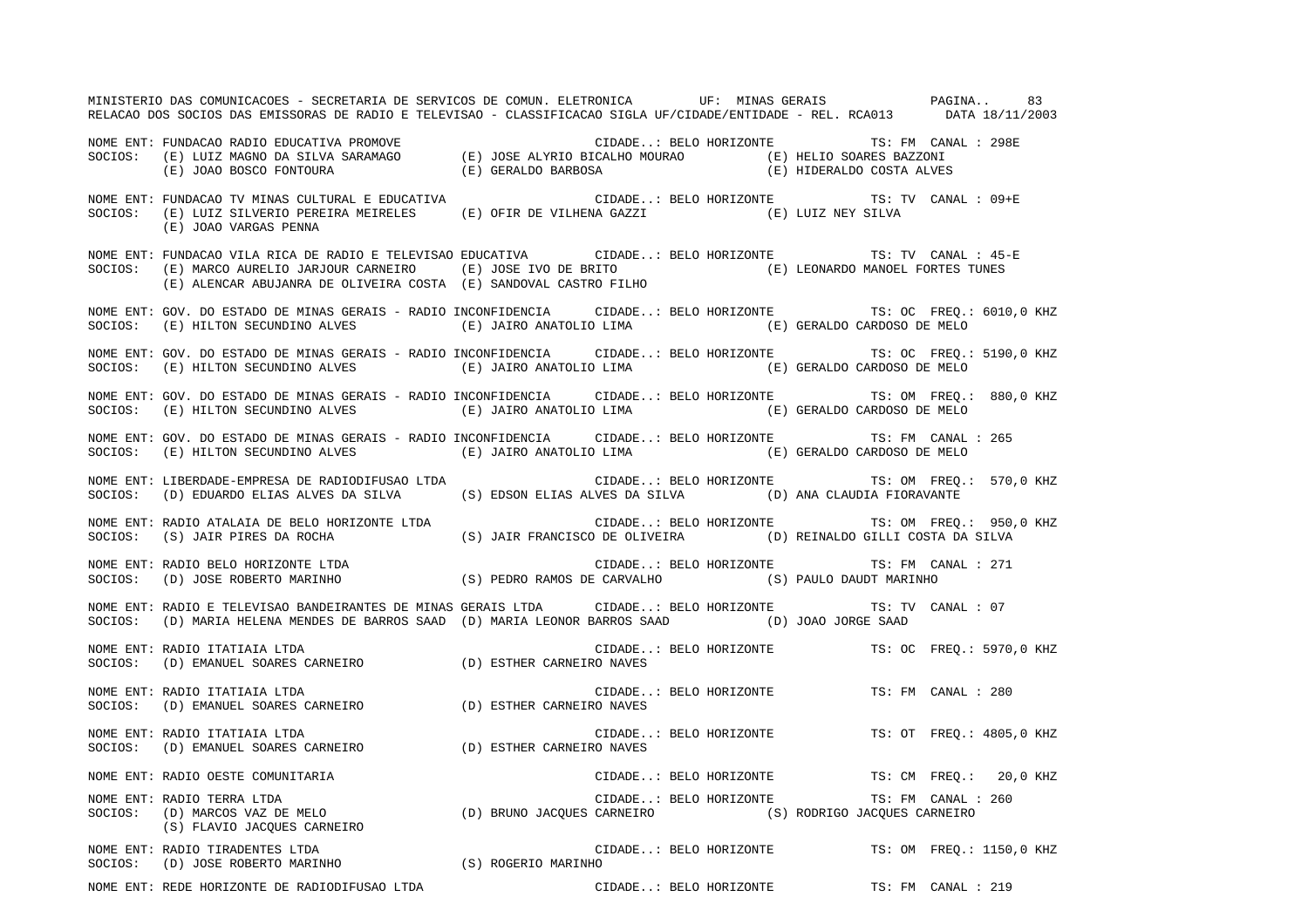SOCIOS: (S) ANGELA GUIMARAES CAMPOS (S) REGINA ANNES GUIMARAES (D) ANTONIO MOURAO GUIMARAES NETO

(D) JOAO ANNES GUIMARAES (D) RICARDO ANNES GUIMARAES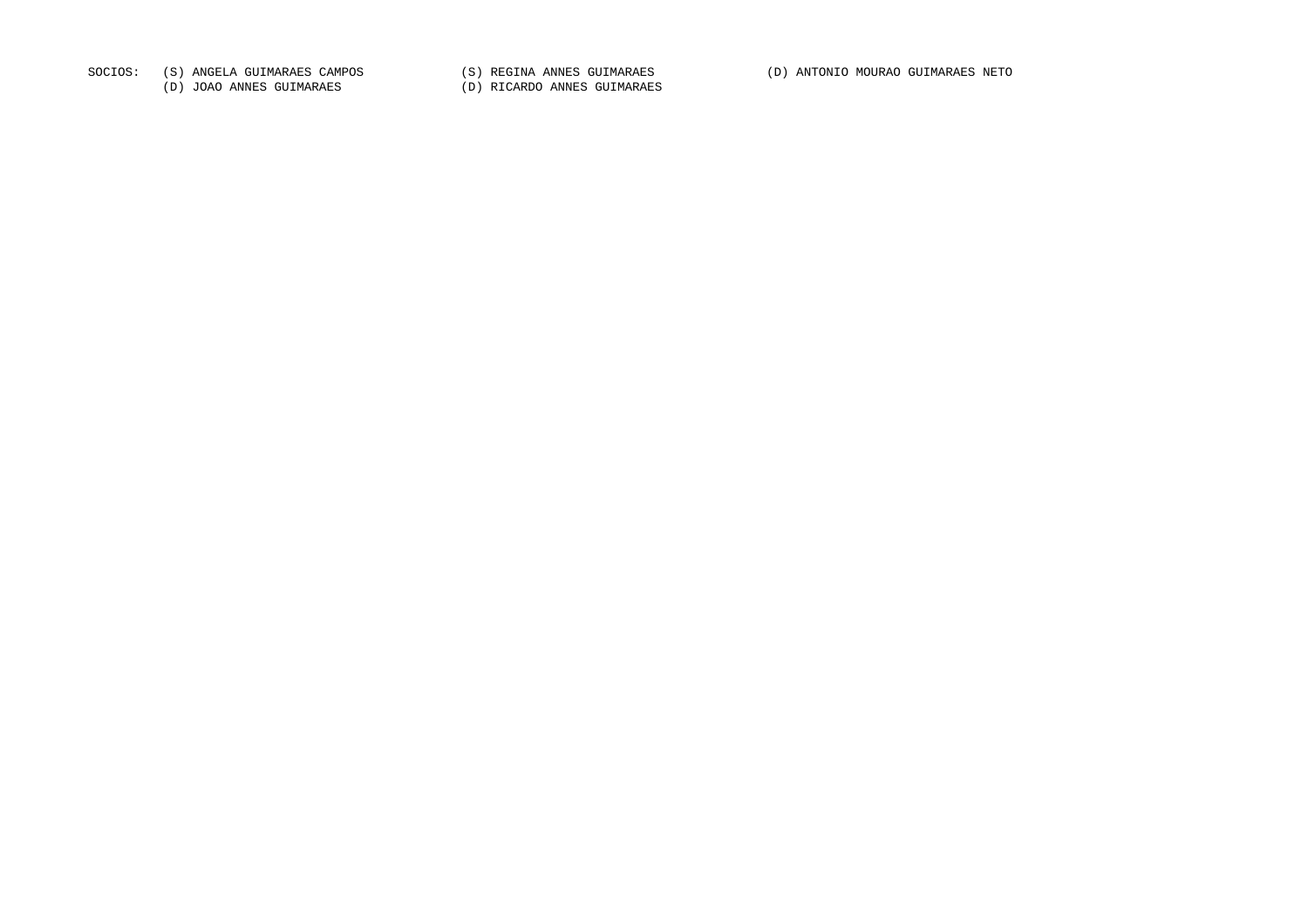MINISTERIO DAS COMUNICACOES - SECRETARIA DE SERVICOS DE COMUN. ELETRONICA UF: MINAS GERAIS PAGINA.. 84RELACAO DOS SOCIOS DAS EMISSORAS DE RADIO E TELEVISAO - CLASSIFICACAO SIGLA UF/CIDADE/ENTIDADE - REL. RCA013 DATA 18/11/2003 NOME ENT: SA RADIO GUARANI (\*) CIDADE..: BELO HORIZONTE TS: OM FREQ.: 1190,0 KHZ<br>SOCIOS: (S) CONDOMINIO ASSOCIADO (S) (ESP.) FRANCISCO A. C. B. DE MELLO (S) FERNANDO ASSIS C B DE MELLO (S) (ESP.) FRANCISCO A. C. B. DE MELLO (S) FERNANDO ASSIS C B DE MELLO (S) JOAO DE MEDEIROS CALMON (S) MARTINHO DE LUNA ALENCAR (S) PEDRO AGUINALDO FULGENCIO (S) GILBERTO FRCO.RENATO A C B DE MELLO (S) MURILO MARROQUIM DE SOUZA (S) NEWTON PAIVA (S) BRITALDO SILVEIRA SOARES (S) OSWALDO CHATEAUBRIAND FILHO (S) LUIZ ANTONIO TOLENTINO (S) EDMUNDO MONTEIRO (S) LUIZ COSTA (S) ERMELINDA ELEONONA Y. B. TEIXEIR A (S) ENIUS MARCOS DE OLIVEIRA SANTOS (S) YRANI BASTOS (S) JOAO BATISTA B LEITE FILHO (S) ANTONIO ANTUNES NETO (S) ALYSSON CAMPOS (S) (ESP.) LINCONLN KUBISCHEK NOME ENT: SA RADIO GUARANI (\*) CIDADE..: BELO HORIZONTE TS: FM CANAL : 243 SOCIOS: (S) CONDOMINIO ASSOCIADO (S) (ESP.) FRANCISCO A. C. B. DE MELLO (S) FERNANDO ASSIS C B DE MELLO (S) JOAO DE MEDEIROS CALMON (S) MARTINHO DE LUNA ALENCAR (S) PEDRO AGUINALDO FULGENCIO (S) GILBERTO FRCO.RENATO A C B DE MELLO (S) MURILO MARROQUIM DE SOUZA (S) NEWTON PAIVA (S) BRITALDO SILVEIRA SOARES (S) OSWALDO CHATEAUBRIAND FILHO (S) LUIZ ANTONIO TOLENTINO (S) EDMUNDO MONTEIRO (S) LUIZ COSTA (S) ERMELINDA ELEONONA Y. B. TEIXEIR A (S) ENIUS MARCOS DE OLIVEIRA SANTOS (S) YRANI BASTOS (S) JOAO BATISTA B LEITE FILHO (S) ANTONIO ANTUNES NETO (S) ALYSSON CAMPOS (S) (ESP.) LINCONLN KUBISCHEK NOME ENT: SA RADIO GUARANI (\*) CIDADE..: BELO HORIZONTE TS: OC FREQ.: 6050,0 KHZ SOCIOS: (S) CONDOMINIO ASSOCIADO (S) (ESP.) FRANCISCO A. C. B. DE MELLO (S) FERNANDO ASSIS C B DE MELLO (S) JOAO DE MEDEIROS CALMON (S) MARTINHO DE LUNA ALENCAR (S) PEDRO AGUINALDO FULGENCIO (S) GILBERTO FRCO.RENATO A C B DE MELLO (S) MURILO MARROQUIM DE SOUZA (S) NEWTON PAIVA (S) BRITALDO SILVEIRA SOARES (S) OSWALDO CHATEAUBRIAND FILHO (S) LUIZ ANTONIO TOLENTINO (S) EDMUNDO MONTEIRO (S) LUIZ COSTA (S) ERMELINDA ELEONONA Y. B. TEIXEIRA<br>(S) ENIUS MARCOS DE OLIVEIRA SANTOS (S) YRANI BASTOS (S) JOAO BATIST (S) ANTONIO ANTUNES NETO (S) ALYSSON CAMPOS (S) (ESP.) LINCONLN KUBISCHEK NOME ENT: SCALA FM STEREO DE BELO HORIZONTE LTDA CIDADE..: BELO HORIZONTE TS: FM CANAL : 204SOCIOS: (S) CLEA DALVA CAMPOS FARIA (D) NELSON MARCELINO (D) JOSE ELANIR DE LIMA NOME ENT: SISTEMA HOJE DE RADIO LTDA CIDADE..: BELO HORIZONTE TS: FM CANAL : 214 SOCIOS: (D) REINALDO GILLI COSTA DA SILVA (D) HONORILTON GONCALVES DA COSTA NOME ENT: SOCIEDADE RADIO ALVORADA LTDA CONSTRUITE CIDADE..: BELO HORIZONTE TS: FM CANAL : 235 SOCIOS: (D) GILBERTO DE ANDRADE FARIA JUNIOR (D) CLEMENTE DE FARIA NOME ENT: SOCIEDADE RADIO E TELEVISAO ALTEROSA LTDA CIDADE..: BELO HORIZONTE TS: TV CANAL : 05-SOCIOS: (E) CAMILO TEIXEIRA DA COSTA (S) CONDOMINIO ASSOCIADO (E) EDISON ZENOBIO NOME ENT: TELEVISAO SOCIEDADE LIMITADA **ENTERENTE SOCIEDADE EN EL CONOCIEDADE.**.: BELO HORIZONTE TS: TV CANAL : 02 SOCIOS: (S) ALFREDO PAULO FILHO (S) MARCUS VINICIUS DA SILVA VIEIRA (E) LUIZ CLAUDIO DA SILVA COSTA NOME ENT: TV GLOBO LTDA CIDADE..: BELO HORIZONTE TS: TV CANAL : 12+(D) ROBERTO IRINEU MARINHO (D) JOSE ROBERTO MARINHO (D) JOAO ROBERTO MARINHO NOME ENT: TV OMEGA LTDA CIDADE... BELO HORIZONTE TS: TV CANAL : 04+ SOCIOS: (D) AMILCARE DALLEVO JUNIOR (D) MARCELO DE CARVALHO FRAGALI (S) MARCIO GOMES DE SOUZA (S) JOSE AUGUSTO DUMONT (E) CARLOS ROBERTO DONTAL NOME ENT: ASSOCIACAO CULTURAL COMUNITARIA DE BELO ORIENTE CIDADE..: BELO ORIENTE TS: CM FREQ.: 28,5 KHZ NOME ENT: ASS. COMUNIT. E CULT. S. JOAO BOSCO DA REGIAO DAS ALT CIDADE..: BETIM TS: CM FREQ.: 20,0 KHZ NOME ENT: ASSOCIACAO COMUNIT.DA REG. CENTRAL DO MUNIC.DE BETIM- CIDADE..: BETIM TS: CM FREQ.: 20,0 KHZ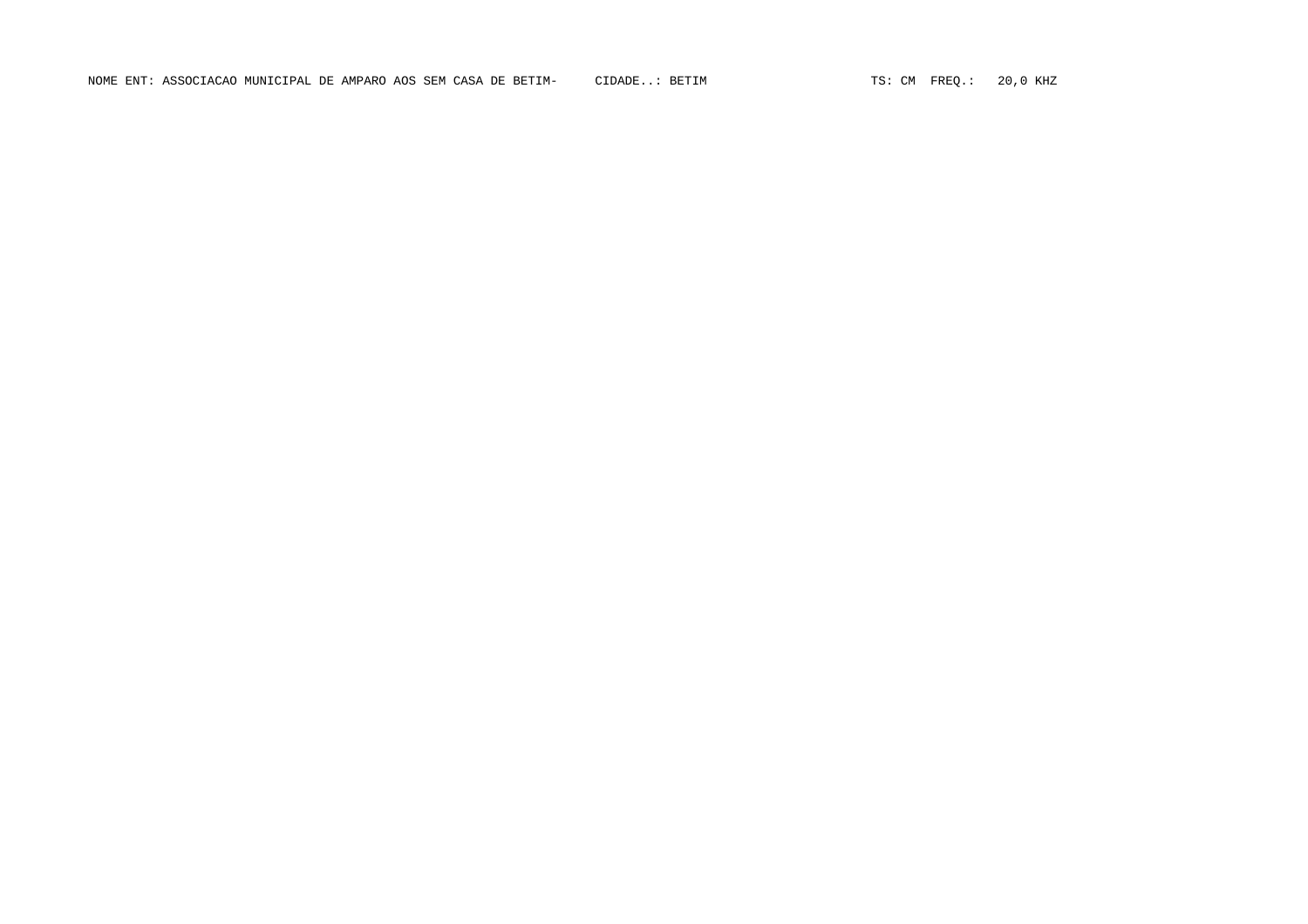|         | MINISTERIO DAS COMUNICACOES - SECRETARIA DE SERVICOS DE COMUN. ELETRONICA UF: MINAS GERAIS PAGINA<br>RELACAO DOS SOCIOS DAS EMISSORAS DE RADIO E TELEVISAO - CLASSIFICACAO SIGLA UF/CIDADE/ENTIDADE - REL. RCA013 DATA 18/11/2003 |                                                                                            |                |                                              |                                                          | 85                       |  |
|---------|-----------------------------------------------------------------------------------------------------------------------------------------------------------------------------------------------------------------------------------|--------------------------------------------------------------------------------------------|----------------|----------------------------------------------|----------------------------------------------------------|--------------------------|--|
| SOCIOS: | NOME ENT: FUNDACAO CULTURAL MANGABEIRAS<br>(E) WILSON PINGO DE OLIVEIRA ANTUNES (E) MARCO AURELIO BRAZ                                                                                                                            |                                                                                            | CIDADE: BETIM  |                                              | TS: TV CANAL : 53-E<br>(E) PAULO SERGIO MOREIRA DE FARIA |                          |  |
| SOCIOS: | NOME ENT: RADIO ARCO-IRIS LTDA<br>$\mbox{(D) ANDREA NEVES DA CUNHA} \mbox{(S) INES MARIA NEVES FARIA}$                                                                                                                            |                                                                                            |                | CIDADE: BETIM                                | TS: FM CANAL : 256                                       |                          |  |
| SOCIOS: | NOME ENT: RADIO BETIM SOCIEDADE DE RADIODIFUSAO LTDA<br>(S) GERALDO DA SILVA SANTOS<br>(D) MARCELO CARLOS DA SILVA                                                                                                                | LTDA CIDADE: BETIM TS: FM CANAL : (D) RONALDO CARLOS DA SILVA (S) ZILDA TEREZINHA DA SILVA |                |                                              | TS: FM CANAL : 225                                       |                          |  |
|         | NOME ENT: ASSOCIACAO DE DESENVOLVIMENTO COMUNITARIO DE BIAS FOR CIDADE: BIAS FORTES                                                                                                                                               |                                                                                            |                |                                              | TS: CM FREO.:                                            | 28,5 KHZ                 |  |
|         | NOME ENT: ASSOCIACAO DE RADIO COMUNITARIA ALTERNATIVA                                                                                                                                                                             |                                                                                            | CIDADE: BICAS  |                                              | TS: CM FREO.:                                            | 29,0 KHZ                 |  |
|         | NOME ENT: ASSOCIACAO COMUNITARIA DE RADIODIFUSAO EDUCAT. DE BIQ CIDADE: BIQUINHAS                                                                                                                                                 |                                                                                            |                |                                              | TS: CM FREO.:                                            | 20,0 KHZ                 |  |
|         | NOME ENT: ASSOCIACAO COMUNITARIA NOVA ERA DE RADIODIFUSAO                                                                                                                                                                         |                                                                                            |                | CIDADE: BOA ESPERANCA                        | TS: CM FREO.:                                            | 28,5 KHZ                 |  |
| SOCIOS: | NOME ENT: FUNDACAO EDUCATIVA NOVA ERA<br>(E) JOSE CARLOS DE ARAUJO CUNHA (E) JOSE DE SOUZA FIGUEIREDO                                                                                                                             |                                                                                            |                | CIDADE: BOA ESPERANCA                        | TS: FM CANAL : 220E                                      |                          |  |
|         | NOME ENT: RADIO SERRA DA BOA ESPERANCA LTDA<br>SOCIOS: (D) ALESSANDRA MACHADO                                                                                                                                                     | (S) JOSE BELIZARIO E SILVA                                                                 |                | CIDADE: BOA ESPERANCA                        |                                                          | TS: OM FREQ.: 1120,0 KHZ |  |
|         | NOME ENT: ASSOCIACAO BOCAIUVENSE PELA CIDADANIA                                                                                                                                                                                   |                                                                                            |                | CIDADE: BOCAIUVA                             |                                                          | TS: CM FREQ.: 28,5 KHZ   |  |
| SOCIOS: | NOME ENT: RADIO CLUBE DE BOCAIUVA LTDA<br>(D) MIRIAM CAMARA CALDEIRA DE MELO (S) VERA LUCIA DIAS LEAL                                                                                                                             |                                                                                            |                | CIDADE: BOCAIUVA<br>(S) GERALDO AUGUSTO LEAL |                                                          | TS: OM FREQ.: 1140,0 KHZ |  |
| SOCIOS: | NOME ENT: SOCIEDADE DE COMUNICACAO AZALEIA LTDA<br>(D) MARCOS ROBERTO VELOSO                                                                                                                                                      | (S) LIDIA MARIA ALONSO LIMA                                                                |                | CIDADE: BOCAIUVA                             | TS: FM CANAL : 268                                       |                          |  |
|         | NOME ENT: AGENCIA DE DESENV.ECONOM., SOCIAL E CULT.DE BOM DESPAC CIDADE: BOM DESPACHO                                                                                                                                             |                                                                                            |                |                                              |                                                          | TS: CM FREO.: 20,0 KHZ   |  |
| SOCIOS: | NOME ENT: FUNDACAO BOM DESPACHO<br>TS: FM CANAL (E) PAULO DIAS BARBOZA (E) JOAO LUCIO GOMES BENFICA (E) JOSE CARDOSO DE MESQUITA (E) RENATO LOPES CARDOSO (E) JULIO MARCOS DE CARDOSO DE MESQUITA                                 |                                                                                            |                |                                              | TS: FM CANAL : 207                                       |                          |  |
| SOCIOS: | NOME ENT: FUNDACAO NOSSA SENHORA APARECIDA<br>(E) MARIA LUIZA DIRINO                                                                                                                                                              | (E) GUIOMAR MARIA TIRADENTES RIBEIRO (E) MAURICIO BOLINA REIS RIBEIRO                      |                | CIDADE: BOM DESPACHO                         | TS: FM CANAL : 255E                                      |                          |  |
| SOCIOS: | NOME ENT: RADIO DIFUSORA BONDESPACHENSE LTDA<br>(D) DORVELINO ALVES DE AZEVEDO (D) MARIA DA CONCEICAO LACERDA AZEVEDO                                                                                                             |                                                                                            |                | CIDADE: BOM DESPACHO                         |                                                          | TS: OM FREO.: 1540,0 KHZ |  |
| SOCIOS: | NOME ENT: SOCIEDADE CENTRO MINAS DE RADIO LTDA<br>(D) LUIS FERNANDO SANTOS BOLINA                                                                                                                                                 | (S) GILBERTO BRASIL DE SOUSA                                                               |                | CIDADE: BOM DESPACHO                         | TS: FM CANAL : 285                                       |                          |  |
|         | NOME ENT: ASSOCIACAO COMUNITARIA BONJARDINENSE DE RADIODIFUSAO      CIDADE: BOM JARDIM DE MINAS                                                                                                                                   |                                                                                            |                |                                              | TS: CM FREO.:                                            | 20,0 KHZ                 |  |
|         | NOME ENT: ASSOCIACAO BONJESUENSE COMUNITARIA DE RADIODIFUSAO          CIDADE: BOM JESUS DO GALHO                                                                                                                                  |                                                                                            |                |                                              | TS: CM FREO.:                                            | 28,5 KHZ                 |  |
|         | NOME ENT: COMUNIDADE DE JESUS                                                                                                                                                                                                     |                                                                                            |                | CIDADE: BOM SUCESSO                          | TS: CM FREO.:                                            | 20,0 KHZ                 |  |
|         | NOME ENT: ASSOCIACAO BONFIM ESPERANCA- ABESPE                                                                                                                                                                                     |                                                                                            | CIDADE: BONFIM |                                              | TS: CM FREO.:                                            | 20,0 KHZ                 |  |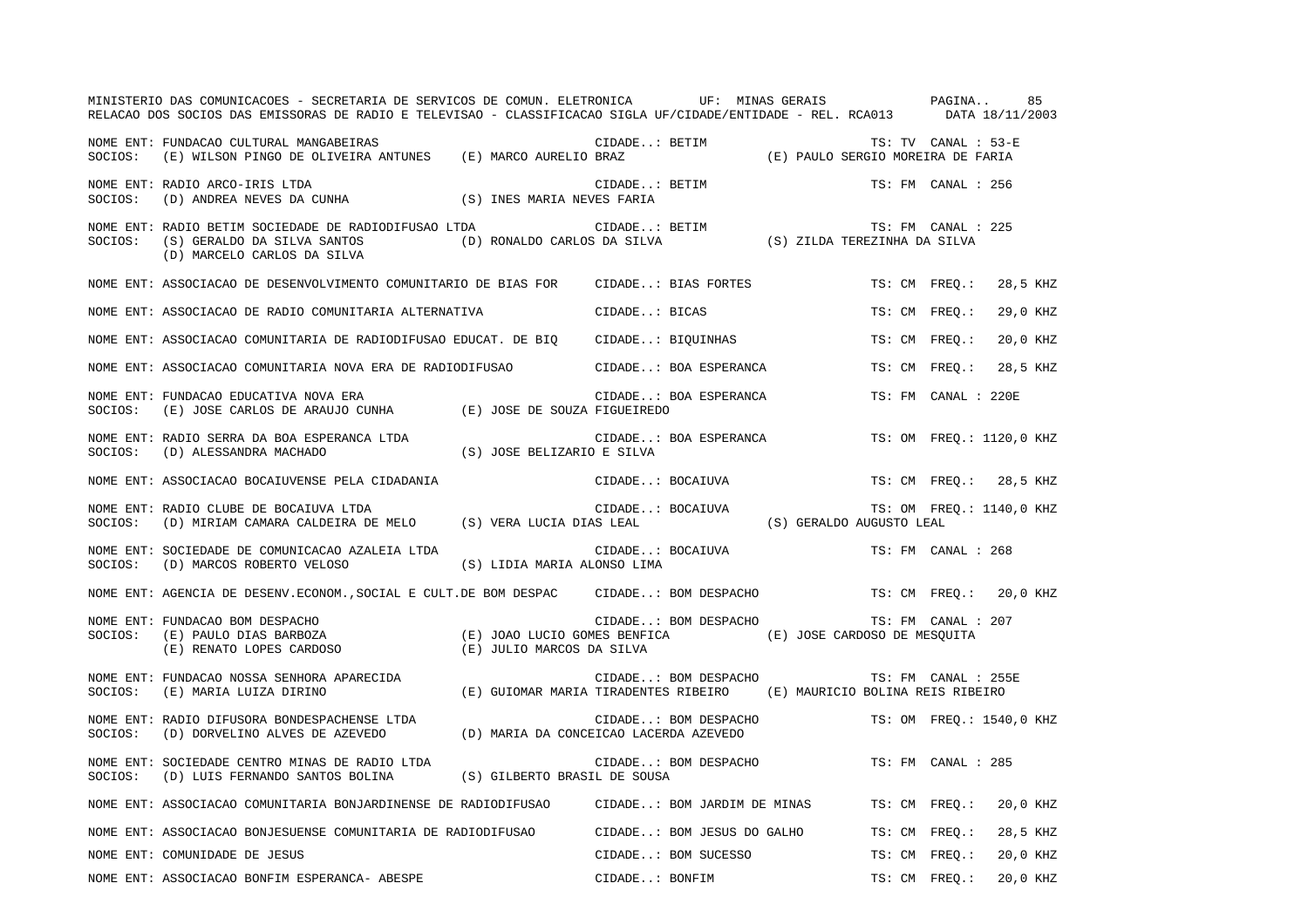NOME ENT: ASSOCIACAO CULTURAL, EDUCATIVA E DESPORTIVA DE BONFIN CIDADE..: BONFINOPOLIS DE MINAS TS: CM FREQ.: 20,0 KHZ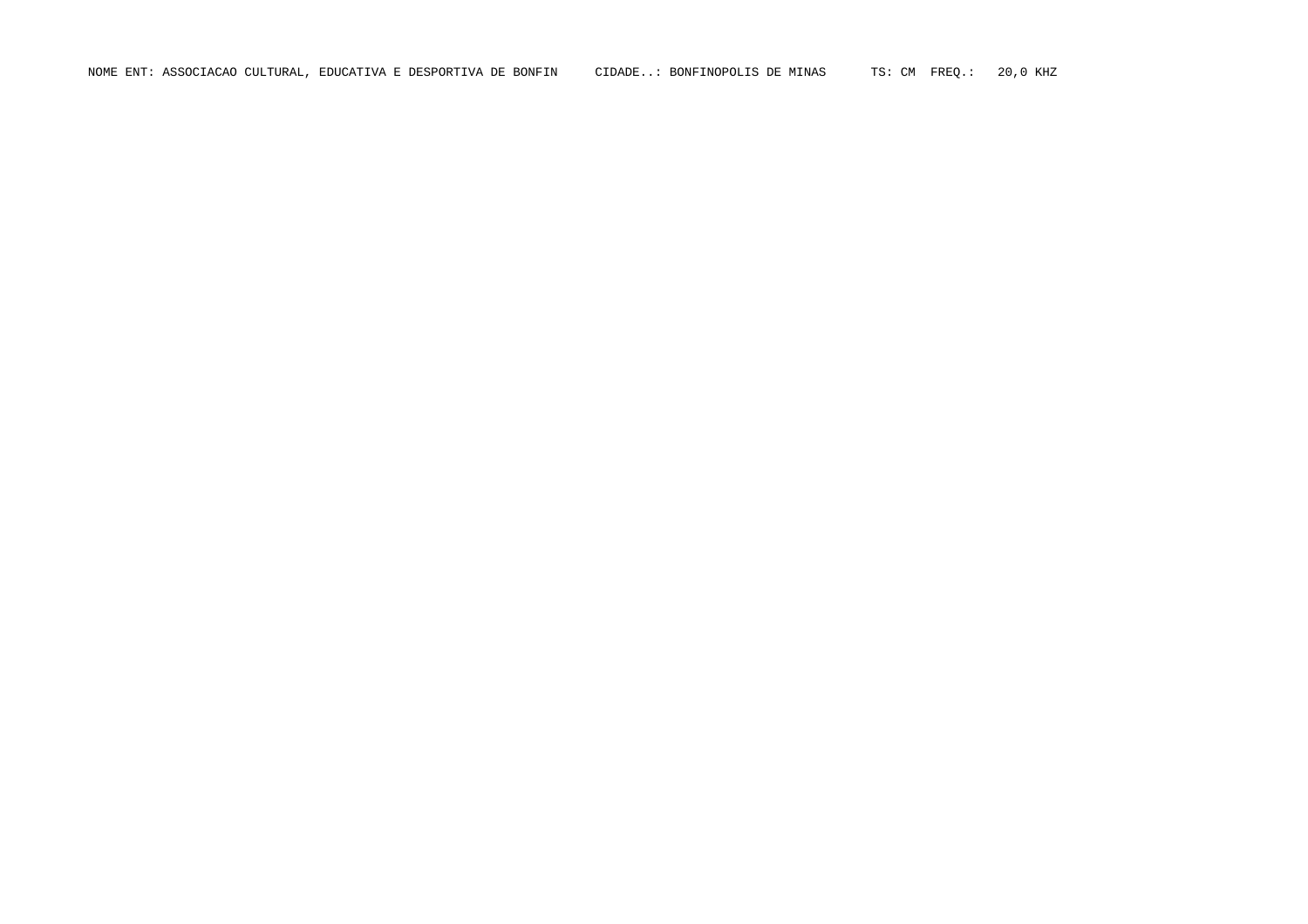|         | MINISTERIO DAS COMUNICACOES - SECRETARIA DE SERVICOS DE COMUN. ELETRONICA<br>RELACAO DOS SOCIOS DAS EMISSORAS DE RADIO E TELEVISAO - CLASSIFICACAO SIGLA UF/CIDADE/ENTIDADE - REL. RCA013 |                                                                                                      |                  | UF: MINAS GERAIS           |                             | PAGINA             | 86<br>DATA 18/11/2003    |
|---------|-------------------------------------------------------------------------------------------------------------------------------------------------------------------------------------------|------------------------------------------------------------------------------------------------------|------------------|----------------------------|-----------------------------|--------------------|--------------------------|
|         | NOME ENT: ASSOCIACAO DOS MORADORES DO CENTRO DE BORDA DA MATA                                                                                                                             |                                                                                                      |                  | CIDADE: BORDA DA MATA      |                             | TS: CM FREO.:      | 28,5 KHZ                 |
|         | NOME ENT: ASSOCIACAO COMUNITARIA BOTELHENSE DE RADIODIFUSAO CIDADE: BOTELHOS                                                                                                              |                                                                                                      |                  |                            |                             | TS: CM FREO.:      | 20,0 KHZ                 |
| SOCIOS: | NOME ENT: RADIO MONTANHES DE BOTELHOS LTDA<br>(S) MARCIONIL MOREIRA DA SILVA (D) NELSON DE SOUZA                                                                                          |                                                                                                      | CIDADE: BOTELHOS |                            |                             |                    | TS: OM FREO.: 1420,0 KHZ |
| SOCIOS: | NOME ENT: RADIO 900 DE PATY DO ALFERES LTDA<br>(D) JOSE AMERICO DA SILVA                                                                                                                  | (S) ANDREIA BORGES GUERRA                                                                            | CIDADE: BOTELHOS |                            |                             | TS: FM CANAL : 223 |                          |
|         | NOME ENT: CONSELHO COMUNITARIO DOS MORADORES E AMIGOS DE BOTUMI                                                                                                                           |                                                                                                      |                  | CIDADE: BOTUMIRIM          |                             | TS: CM FREO.:      | 20,0 KHZ                 |
|         | NOME ENT: ASS. BENEFICENTE, CULT. COMUNITARIA DE BRASILANDIA DE CIDADE: BRASILANDIA DE MINAS                                                                                              |                                                                                                      |                  |                            |                             | TS: CM FREQ.:      | 20,0 KHZ                 |
|         | NOME ENT: ASSOCIACAO DE CULTURA DE BRASILIA DE MINAS                                                                                                                                      |                                                                                                      |                  | CIDADE: BRASILIA DE MINAS  |                             | TS: CM FREQ.:      | 20,0 KHZ                 |
| SOCIOS: | NOME ENT: OLIVEIRA & VIEIRA RADIODIFUSAO E PRODUCAO LTDA<br>(D) GLADSON VIEIRA OLIVEIRA                                                                                                   | (S) JULIANA VIEIRA OLIVEIRA                                                                          |                  | CIDADE: BRASILIA DE MINAS  |                             | TS: FM CANAL : 230 |                          |
| SOCIOS: | NOME ENT: RADIO ALTEROSA DE BRASOPOLIS LTDA<br>(D) JOSE FERNANDES DOS REIS                                                                                                                | (S) MARIA NILDA DE OLIVEIRA REIS                                                                     |                  | CIDADE: BRASOPOLIS         |                             | TS: FM CANAL : 261 |                          |
| SOCIOS: | NOME ENT: RADIO DIFUSORA BRASOPOLIS LTDA<br>(D) PAULO CEZAR NAYA                                                                                                                          | (S) JOSE CARVALHO DE MENDONCA                                                                        |                  | CIDADE: BRASOPOLIS         |                             |                    | TS: OM FREQ.: 1380,0 KHZ |
|         | NOME ENT: ASSOCIACAO COM.DE RADIOD.CULT., EDUCATIVA E ART.DE BRU CIDADE: BRUMADINHO                                                                                                       |                                                                                                      |                  |                            |                             | TS: CM FREO.:      | 20,0 KHZ                 |
|         | NOME ENT: ASSOCIACAO COMUNITARIA BENEFICENTE DE BUENO BRANDAO CIDADE: BUENO BRANDAO                                                                                                       |                                                                                                      |                  |                            |                             | TS: CM FREO.:      | 28,5 KHZ                 |
| SOCIOS: | NOME ENT: RADIO INDEPENDENCIA DE BUENO BRANDAO LTDA<br>(S) JAIR ASBAHR                                                                                                                    | (D) ELENA DOS SANTOS ASBAHR                                                                          |                  | CIDADE: BUENO BRANDAO      |                             |                    | TS: OM FREO.: 950,0 KHZ  |
| SOCIOS: | NOME ENT: REDE DINAMICA DE COMUNICACOES LTDA<br>(D) AFONSO VICTOR VIANNA DE ANDRADE (S) MARCOS GUIMARAES DE CERQUEIRA LIMA                                                                |                                                                                                      | CIDADE: BURITIS  |                            |                             |                    | TS: OM FREO.: 1460,0 KHZ |
|         | NOME ENT: ASSOC.DE RADIODIF.COMUNIT. E EDUCAT.DE CABEC.GRANDE-A                                                                                                                           |                                                                                                      |                  | CIDADE: CABECEIRA GRANDE   |                             | TS: CM FREQ.:      | 20,0 KHZ                 |
|         | NOME ENT: ASSOCIACAO DOS AMIGOS DE CABO VERDE                                                                                                                                             |                                                                                                      |                  | CIDADE: CABO VERDE         |                             | TS: CM FREO.:      | 20,0 KHZ                 |
|         | NOME ENT: ASSOCIACAO COMUNITARIA CACHOEIRENSE DE RADIODIFUSAO                                                                                                                             |                                                                                                      |                  | CIDADE: CACHOEIRA DE MINAS |                             | TS: CM FREO.:      | 28,5 KHZ                 |
|         | NOME ENT: ASSOCIACAO COMUNITARIA DE COMUNICACAO E CULT. LASAFA CIDADE: CAETE                                                                                                              |                                                                                                      |                  |                            |                             | TS: CM FREO.:      | 20,0 KHZ                 |
| SOCIOS: | NOME ENT: CAETE SISTEMA DE COMUNICACAO LTDA<br>(D) FLAVIA DAUDT MARINHO<br>(D) JOSE HAWILLA<br>(D) FREDERICO AUGUSTO ANDRADE PENA                                                         | (S) EVANDRO DO CARMO GUIMARAES (D) ANTONIO JOSE SERRA DOS SANTOS<br>(D) ELIANI MARIA MENEZES HAWILLA | CIDADE: CAETE    |                            | (D) FLAVIO GRECCO GUIMARAES | TS: FM CANAL : 291 |                          |
|         | NOME ENT: ASSOCIACAO COMUNITARIA CALDENSE - ACAOCCALDAS                                                                                                                                   |                                                                                                      | CIDADE: CALDAS   |                            |                             | TS: CM FREO.:      | 29,0 KHZ                 |
| SOCIOS: | NOME ENT: SUL DE MINAS FM SOCIEDADE CIVIL LTDA<br>(D) ANDRE PULCINELI NETO                                                                                                                | (S) JOSE AUGUSTO DE LIMA ROCHA                                                                       | CIDADE: CALDAS   |                            |                             | TS: FM CANAL : 269 |                          |
|         | NOME ENT: ASS. COMUNIT. P/O DESENVOLV. ART. E CULTURAL DE MONTE                                                                                                                           |                                                                                                      |                  | CIDADE: CAMANDUCAIA        |                             | TS: CM FREO.:      | 30,0 KHZ                 |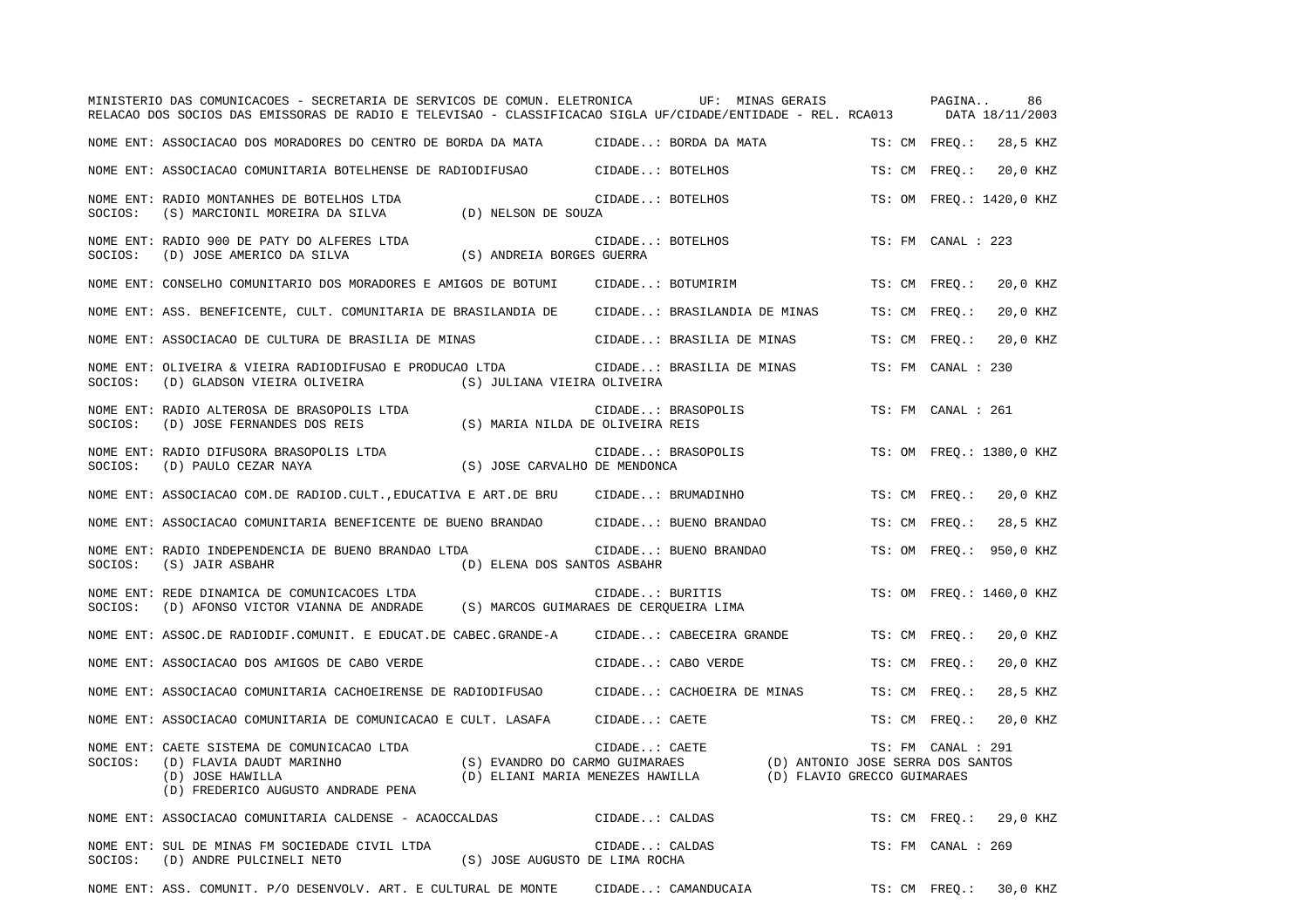NOME ENT: ASSOCIACAO DE COMUNICACAO COMUNITARIA AMERICA CIDADE..: CAMANDUCAIA TS: CM FREQ.: 30,0 KHZ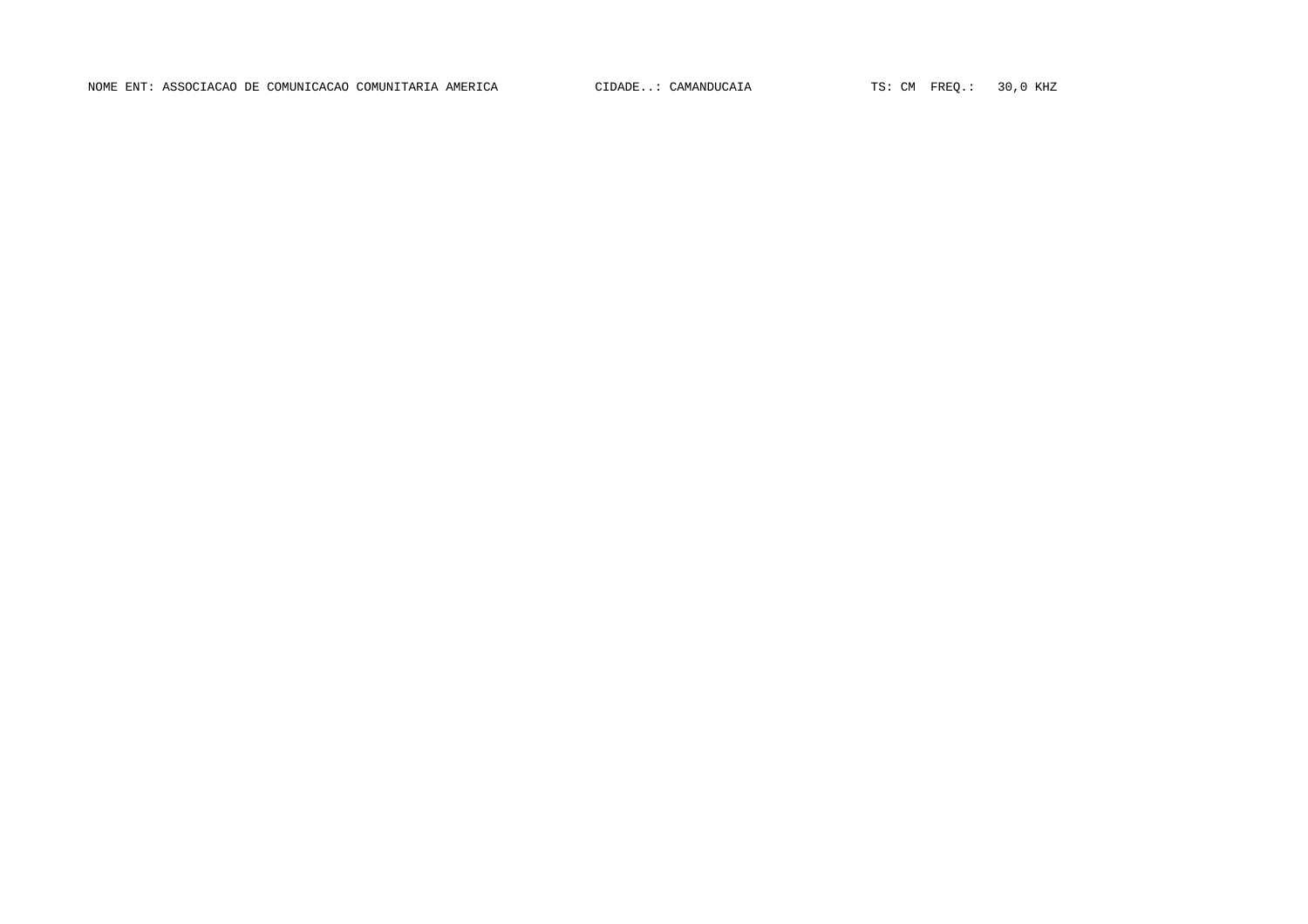|         | MINISTERIO DAS COMUNICACOES - SECRETARIA DE SERVICOS DE COMUN. ELETRONICA UF: MINAS GERAIS PAGINA<br>RELACAO DOS SOCIOS DAS EMISSORAS DE RADIO E TELEVISAO - CLASSIFICACAO SIGLA UF/CIDADE/ENTIDADE - REL. RCA013 DATA 18/11/2003                                                |                         |                                                |                    |                    | 87                       |  |
|---------|----------------------------------------------------------------------------------------------------------------------------------------------------------------------------------------------------------------------------------------------------------------------------------|-------------------------|------------------------------------------------|--------------------|--------------------|--------------------------|--|
|         | NOME ENT: SISTEMA SUL-MINEIRO DE RADIODIFUSAO LTDA CIDADE: CAMANDUCAIA TS: FM CANAL : 287<br>SOCIOS: (D) RICARDO DE OLIVEIRA (S) MARIA INES SANTANA DE OLIVEIRA                                                                                                                  |                         |                                                |                    |                    |                          |  |
|         | NOME ENT: RADIO CIDADE DE CAMBUI LTDA<br>SOCIOS: (D) ANTONIO CARLOS DE BRITO (S) ALBERTO PINTO COELHO JUNIOR                                                                                                                                                                     |                         | CIDADE: CAMBUI                                 |                    | TS: FM CANAL : 231 |                          |  |
|         | NOME ENT: SISTEMA CAMBUI DE RADIODIFUSAO S/C LTDA<br>SOCIOS: (D) ASSIS BUJATO                                                                                                                                                                                                    | (S) MARIA TEREZA BUJATO | CIDADE: CAMBUI                                 |                    | TS: FM CANAL : 255 |                          |  |
|         | NOME ENT: ASSOCIACAO COMUNITARIA DE RADIODIFUSAO DOM OTHON MOTT CIDADE: CAMPANHA                                                                                                                                                                                                 |                         |                                                |                    |                    | TS: CM FREQ.: 28,5 KHZ   |  |
| SOCIOS: | NOME ENT: FUNDACAO CULTURAL E EDUCACIONAL DIOCESANA N. S. DO CA CIDADE: CAMPANHA<br>(E) JOSE GENIVANO DE ARAUJO (E) MARCOS ANTONIO MENEZES THOMAZ (E) JOSE HUGO SILVA                                                                                                            |                         |                                                |                    |                    | TS: OM FREQ.: 1140,0 KHZ |  |
|         | NOME ENT: CONSELHO COMUNITARIO DE RADIODIFUSAO DE CAMPESTRE                                                                                                                                                                                                                      |                         | CIDADE: CAMPESTRE                              |                    |                    | TS: CM FREQ.: 29,0 KHZ   |  |
| SOCIOS: | NOME ENT: RADIO E TV CENTAURO LTDA<br>(D) GISLANE LIMA PORTO (S) PEDRO ANTONIO MORAIS MOURA                                                                                                                                                                                      |                         | CIDADE: CAMPINA VERDE TS: FM CANAL : 218       |                    |                    |                          |  |
| SOCIOS: | NOME ENT: RADIO ESTRELA DE IBIUNA LTDA<br>KADIO ESIKELA DE IBIONA LIDA<br>(D) MARIA JOSE DE FATIMA RUBIO (S) VILMA SILVA DE ARAUJO GRECU                                                                                                                                         |                         | CIDADE: CAMPINA VERDE TS: OM FREQ.: 1380,0 KHZ |                    |                    |                          |  |
| SOCIOS: | NOME ENT: MOREIRA COMUNICACOES LTDA- ME<br>MOREIRA COMUNICACOES LTDA-ME<br>(S) JAIME RIBEIRO DE MENDONCA (D) RESEMAR PINTO BARRA DE MENDONCA                                                                                                                                     |                         | CIDADE: CAMPO BELO                             |                    | TS: FM CANAL : 268 |                          |  |
|         |                                                                                                                                                                                                                                                                                  |                         | CIDADE: CAMPO BELO TS: FM CANAL : 255          |                    |                    |                          |  |
|         | NOME ENT: RADIO CLUBE DE CAMPO BELO LTDA<br>SOCIOS: (D) EUGENIO CARDOSO FURTADO (D) LUCIANO CARDOSO FURTADO (D) ARISTOBULO SILVA FURTADO JUNIOR<br>(S) RAFAEL FURTADO DE LIMA LEAL (S) RENATO FURTADO DE LIMA LEAL (S) MANUELLA FURT                                             |                         |                                                |                    |                    | TS: OM FREO.: 930,0 KHZ  |  |
|         | NOME ENT: ASSOCIACAO COMUNIT.DE COMUNIC.E CULT.RADIO COMUNT.INT CIDADE: CAMPO DO MEIO TS: CM FREQ.: 20,0 KHZ                                                                                                                                                                     |                         |                                                |                    |                    |                          |  |
|         | NOME ENT: ASSOCIACAO COMUNITARIA DO ALTO PALESTINA E CAMPOSALTI CIDADE: CAMPOS ALTOS TS: CM FREQ.: 20,0 KHZ                                                                                                                                                                      |                         |                                                |                    |                    |                          |  |
|         | NOME ENT: EXPRESSO FM E RADIODIFUSAO LTDA<br>م المصدمي المسلمين المسلم المسلمين المسلمين المسلمين المسلمين المسلمين المسلمين المسلمين المسلمين ال<br>SOCIOS: (D) DIRCEU PEREIRA DE ARAUJO (D) NILO GONCALVES SIMAO (S) MIGUEL CELIO PATTO RAMALHO<br>(S) VITOR VIEIRA DOS SANTOS |                         | CIDADE: CAMPOS ALTOS                           | TS: FM CANAL : 261 |                    |                          |  |
|         | NOME ENT: ASSOCIACAO COMUNITARIA CIDADE DE RADIODIFUSAO CIDADE: CAMPOS GERAIS TS: CM FREQ.: 20,0 KHZ                                                                                                                                                                             |                         |                                                |                    |                    |                          |  |
|         | NUME ENT: KADIO MONTANHES FM STEREO LTDA<br>SOCIOS: (D) SALVADOR DE MESQUITA (D) AFRANIO CAIAFA DE MESQUITA FILHO (S) OSWALDO JOSE GONCALVES DE MESQUITA                                                                                                                         |                         | CIDADE: CAMPOS GERAIS                          |                    |                    |                          |  |
|         | NOME ENT: ASSOCIACAO COMUNITARIA DE COMUNICACAO DE CANA VERDE CIDADE: CANA VERDE TS: CM FREQ.: 28,5 KHZ                                                                                                                                                                          |                         |                                                |                    |                    |                          |  |
|         | NOME ENT: RADIO FM DE IPORA LTDA<br>SOCIOS: (D) SONIA MARIA CLELIA ARAUJO BARCELOS (S) WANDERLEY ALVES DA PAIXAO                                                                                                                                                                 |                         | CIDADE: CANAPOLIS                              |                    | TS: FM CANAL : 253 |                          |  |
|         | NOME ENT: SOCIDADE COMUN. DE RADIODIF. DE CANAPOLIS - RADIO TRI                                                                                                                                                                                                                  |                         | CIDADE: CANAPOLIS                              |                    |                    | TS: CM FREQ.: 28,5 KHZ   |  |
|         | NOME ENT: ASSOCIACAO COMUNITARIA CIDADE DE CAPELINHA DE RADIODI CIDADE: CAPELINHA                                                                                                                                                                                                |                         |                                                |                    |                    | TS: CM FREO.: 20,0 KHZ   |  |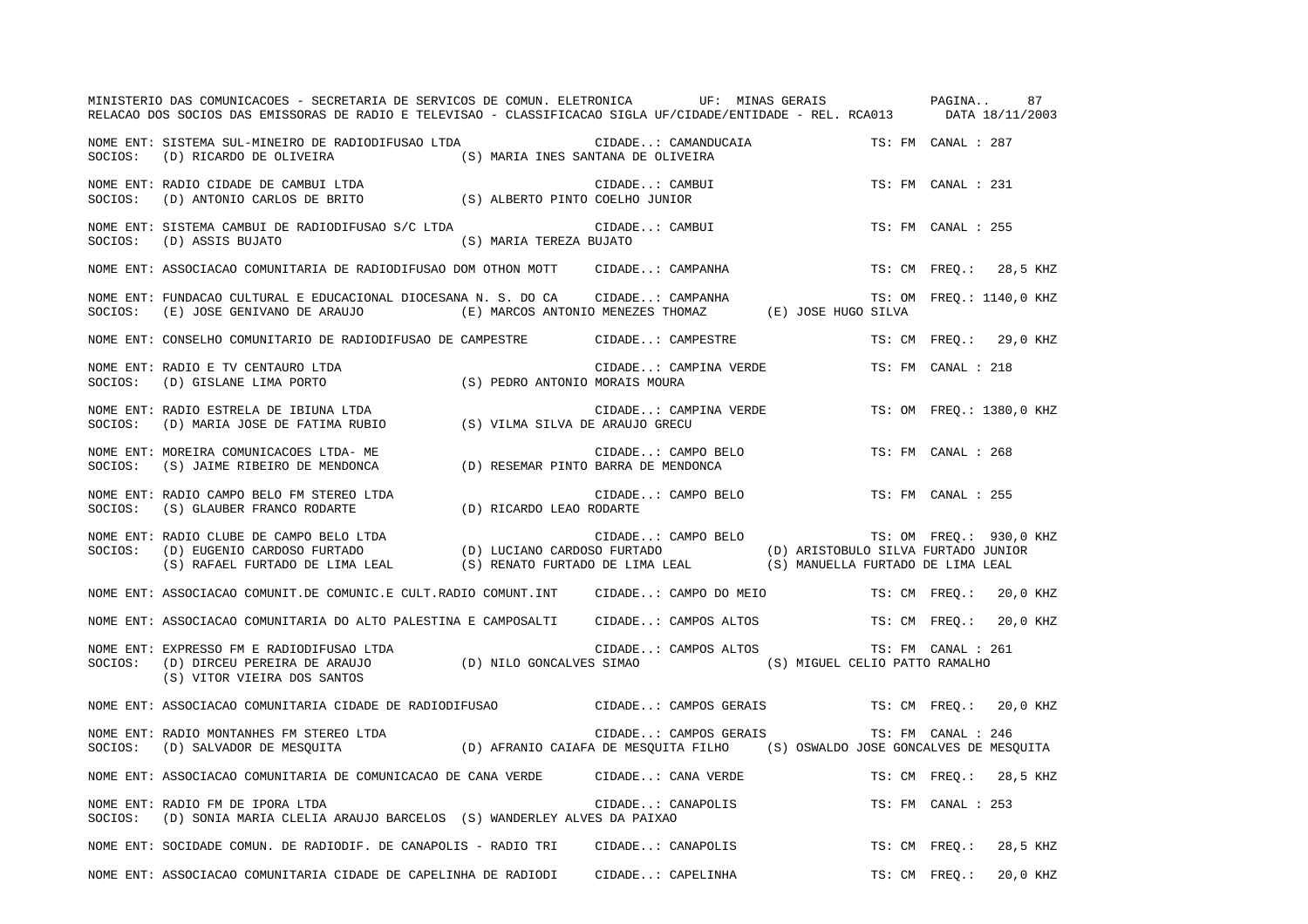NOME ENT: SISTEMA CAPELINHENSE DE RADIODIFUSAO LTDA CIDADE..: CAPELINHA (TS: FM CANAL : 287)<br>EL DE OLIVEIRA SOCIOS: (S) BRENO LUIZ PIMENTA DE FIGUEIREDO (D) JOSE GABRIEL DE OLIVEIRA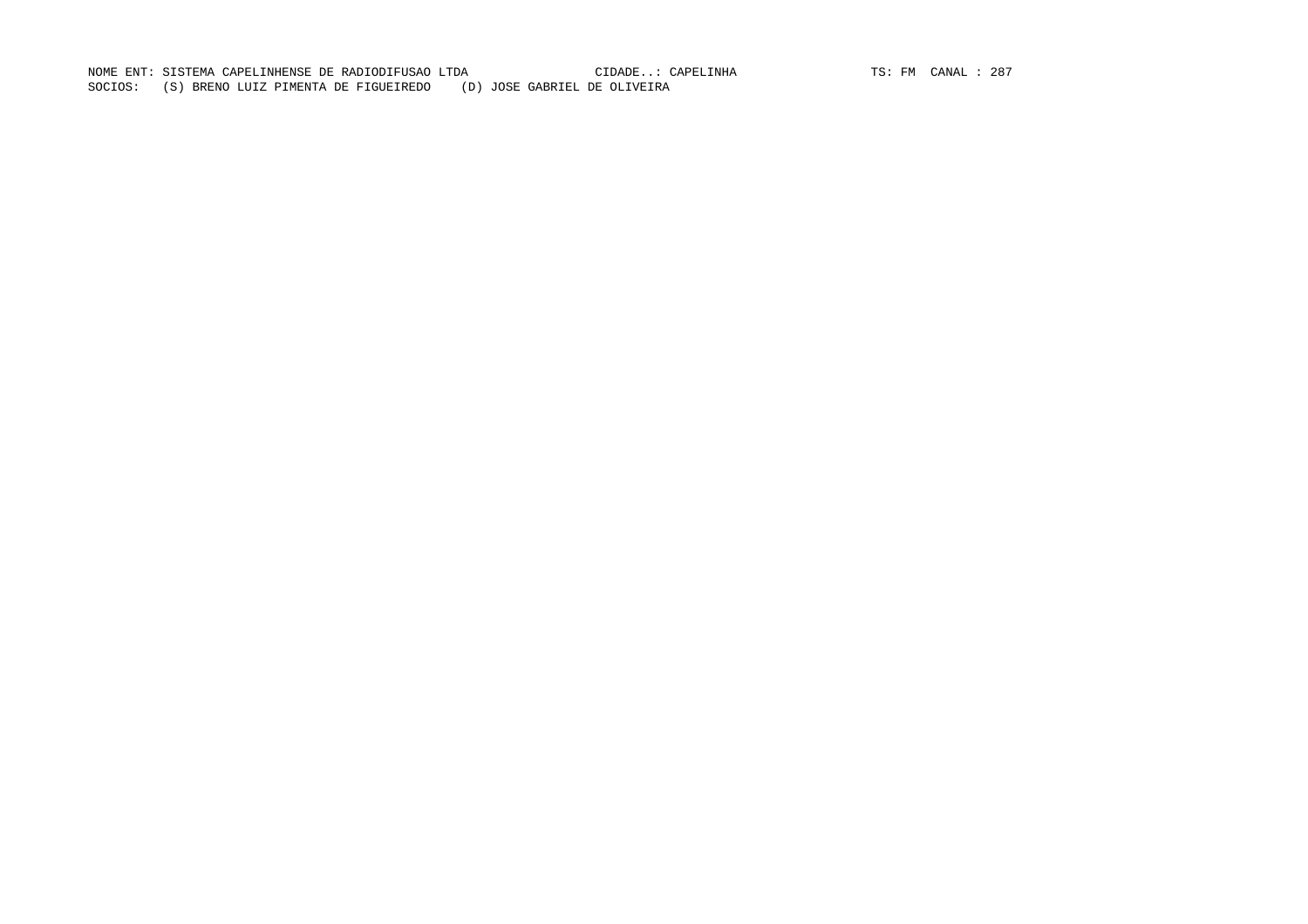|         | MINISTERIO DAS COMUNICACOES - SECRETARIA DE SERVICOS DE COMUN. ELETRONICA UF: MINAS GERAIS PAGINA<br>RELACAO DOS SOCIOS DAS EMISSORAS DE RADIO E TELEVISAO - CLASSIFICACAO SIGLA UF/CIDADE/ENTIDADE - REL. RCA013 DATA 18/11/2003 |                                                                                                         |                   |                       |                                          |                     | 88                      |  |
|---------|-----------------------------------------------------------------------------------------------------------------------------------------------------------------------------------------------------------------------------------|---------------------------------------------------------------------------------------------------------|-------------------|-----------------------|------------------------------------------|---------------------|-------------------------|--|
|         | NOME ENT: ASSOCIACAO COMUNITARIA CAPETINGUENSE DE RADIODIFUSAO- CIDADE: CAPETINGA                                                                                                                                                 |                                                                                                         |                   |                       |                                          |                     | TS: CM FREQ.: 28,5 KHZ  |  |
|         | NOME ENT: ACAO SOCIAL COMUNITARIA DE CAPIM BRANCO - ASCOCAB CIDADE: CAPIM BRANCO                                                                                                                                                  |                                                                                                         |                   |                       |                                          |                     | TS: CM FREO.: 20,0 KHZ  |  |
| SOCIOS: | NOME ENT: PREFEITURA MUNICIPAL DE CAPINOPOLIS<br>(E) ZACARIAS DIAS OLIVEIRA                                                                                                                                                       |                                                                                                         |                   | CIDADE: CAPINOPOLIS   |                                          | TS: FM CANAL : 241  |                         |  |
|         | NOME ENT: SOCIEDADE RADIO DE CAPINOPOLIS LTDA (D) VALDEMAR MACHADO DE SOUZA (D) CANDIDO ANTONIO VAZ (D) VALDEMAR MACHADO DE SOUZA                                                                                                 |                                                                                                         |                   | CIDADE: CAPINOPOLIS   |                                          |                     | TS: OM FREO.: 810,0 KHZ |  |
|         | NOME ENT: ASSOCIACAO DOS MORADORES DO BAIRRO MORADA DO SOL               CIDADE: CAPITAO ENEAS                                                                                                                                    |                                                                                                         |                   |                       |                                          | TS: CM FREQ.:       | 20,0 KHZ                |  |
|         | NOME ENT: CONSELHO DE DESENVOLVIMENTO COMUNITARIO DE CAPITOLIO- CIDADE: CAPITOLIO                                                                                                                                                 |                                                                                                         |                   |                       |                                          | TS: CM FREQ.:       | 20,0 KHZ                |  |
|         | NOME ENT: RADIO COMUNITARIA ALERTA FM                                                                                                                                                                                             |                                                                                                         |                   | CIDADE: CAPUTIRA      |                                          | TS: CM FREO.:       | 20,0 KHZ                |  |
|         | NOME ENT: ASSOCIACAO COMUNITARIA AMIGOS DE CARAI (ACAC) (CIDADE: CARAI                                                                                                                                                            |                                                                                                         |                   |                       |                                          | TS: CM FREO.:       | 20,0 KHZ                |  |
|         | NOME ENT: SOCIEDADE RADIO CARANDAI LTDA<br>SOCIOS: (D) LINDOMAR JOSE BRAGANCA                                                                                                                                                     | CIDADE: CARANDAI TS: FM CANAL : 2<br>(S) LUCIANO PEDRO MENDES DE ALMEIDA (S) CARLOS ALBERTO DE OLIVEIRA |                   |                       |                                          | TS: FM CANAL : 203  |                         |  |
|         | NOME ENT: FUNDACAO SANTA LUZIA<br>NOTE ENTIRATION SANTA DUZIA<br>SOCIOS: (E) ADEMIR LOPES DA SILVA<br>(E) ADEMIR LOPES DA SILVA<br>(E) ADAILZA BARBOSA LEITE                                                                      |                                                                                                         |                   | CIDADE: CARANGOLA     | (E) JOSE ALFREDO BRANDAO LEMOS           | TS: FM CANAL : 244E |                         |  |
| SOCIOS: | NOME ENT: RADIO CAPARAO LTDA<br>(D) NELSON ROCHA<br>(S) MARCO ANTONIO ROCHA                                                                                                                                                       | (D) NELSON ROCHA FILHO                                                                                  |                   | CIDADE: CARANGOLA     | (S) JULIA GONCALVES ROCHA                | TS: FM CANAL : 224  |                         |  |
| SOCIOS: | NOME ENT: RADIO CARANGOLA LTDA<br>(D) MARCO ANTONIO ROCHA (S) HORMENZINDA ROCHA MUNIZ                                                                                                                                             |                                                                                                         |                   | CIDADE: CARANGOLA     |                                          |                     | TS: OM FREQ.: 900,0 KHZ |  |
|         | NOME ENT: ASSOCIACAO COMUNITARIA BENEFICENTE UNIVERSO - ACOBEU CIDADE: CARATINGA                                                                                                                                                  |                                                                                                         |                   |                       |                                          |                     | TS: CM FREO.: 20,0 KHZ  |  |
| SOCIOS: | NOME ENT: FUNDACAO EDUCACIONAL ERICH GADE<br>FUNDACAO EDUCACIONAL ERICH GADE (E) KLEBER SILVA DO VAL (E) (E) KLEBER SILVA DO VAL (E) (E) FERNANDO SILVA ARAUJO<br>(E) PAULO CESAR DE LIMA                                         |                                                                                                         |                   | CIDADE: CARATINGA     | (E) WASK MORAIS GOMES                    | TS: TV CANAL : 08 E |                         |  |
|         | NOME ENT: RADIO CIDADE DE CARATINGA LTDA<br>SOCIOS: (D) NEYDE RIHAN GADE (S) VANDA LELIS COSTA<br>(D) JOSE CARLOS CERQUEIRA (D) GERALDO MAGELA ARAUJO                                                                             |                                                                                                         |                   | CIDADE: CARATINGA     | (S) ANTONIO JORGE PINHEIRO RIHAN         | TS: FM CANAL : 204  |                         |  |
|         | NOME ENT: RADIO SOCIEDADE CARATINGA LTDA<br>CIDADE: CARATINGA (S) MARIA DAS GRACAS CARDOSO                                                                                                                                        |                                                                                                         |                   |                       |                                          | TS: FM CANAL : 231  |                         |  |
| SOCIOS: | NOME ENT: RADIO SOCIEDADE CARATINGA LTDA<br>(D) ERICH GADE<br>(S) CARLOS ROBERTO PINHEIRO                                                                                                                                         | (D) HUMBERTO LUIZ SALUSTIANO COSTA (S) MARIA DAS GRACAS CARDOSO                                         | CIDADE: CARATINGA |                       |                                          |                     | TS: OM FREQ.: 970,0 KHZ |  |
|         | NOME ENT: ASSOCIACAO COMUNITARIA DE RADIODIFUSAO DE CAREACU CIDADE: CAREACU                                                                                                                                                       |                                                                                                         |                   |                       |                                          |                     | TS: CM FREQ.: 28,5 KHZ  |  |
|         | NOME ENT: ASSOCIACAO COMUNITARIA CACHOEIRENSE DE RADIODIFUSAO                                                                                                                                                                     |                                                                                                         |                   |                       | CIDADE: CARMO DA CACHOEIRA TS: CM FREQ.: |                     | 20,0 KHZ                |  |
|         | NOME ENT: ASSOCIACAO COMUNITARIA DE COMUNICACAO E CULT. CARMO D                                                                                                                                                                   |                                                                                                         |                   | CIDADE: CARMO DA MATA |                                          | TS: CM FREO.:       | 28,5 KHZ                |  |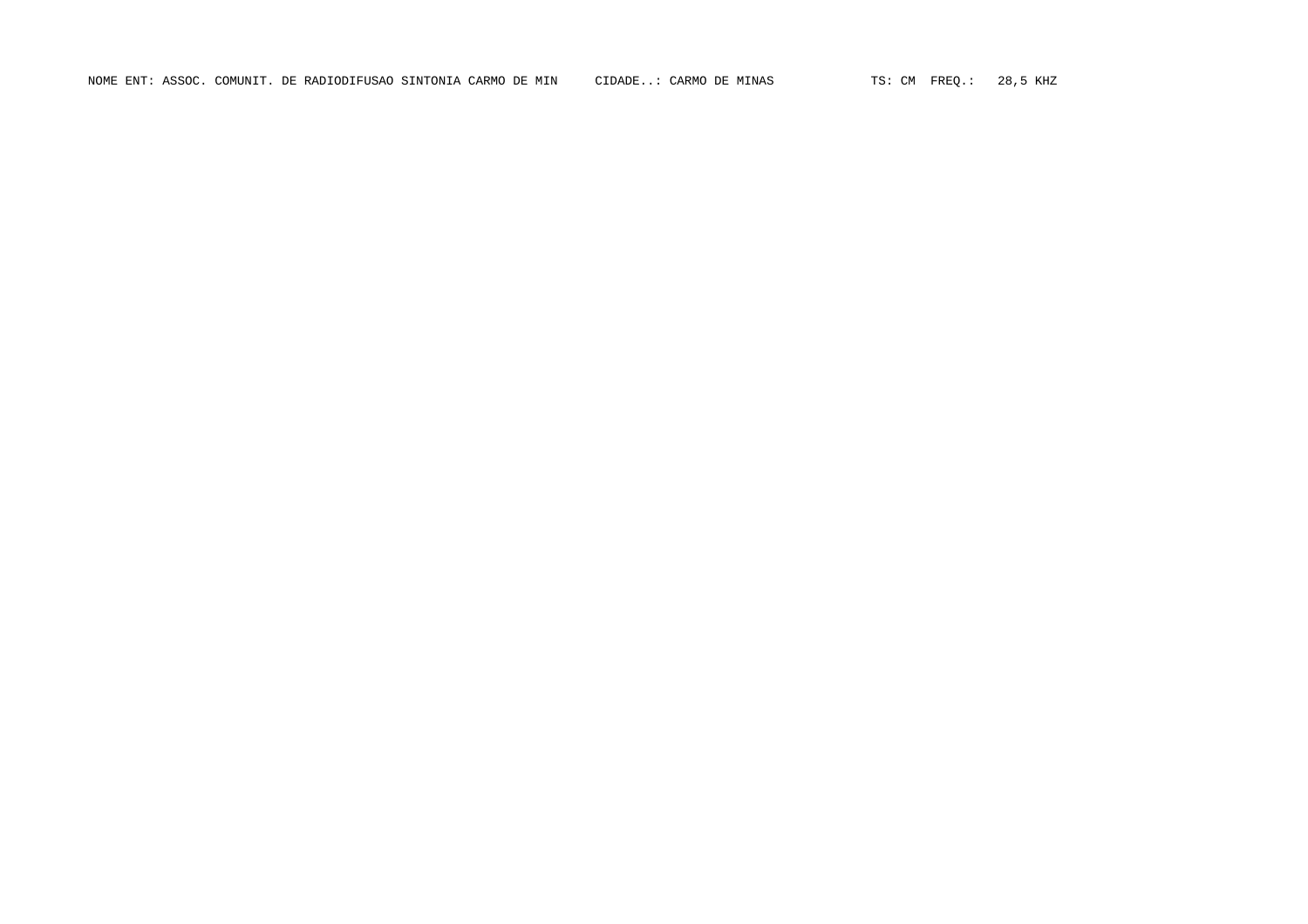|         | MINISTERIO DAS COMUNICACOES - SECRETARIA DE SERVICOS DE COMUN. ELETRONICA UF: MINAS GERAIS PAGINA 89<br>RELACAO DOS SOCIOS DAS EMISSORAS DE RADIO E TELEVISAO - CLASSIFICACAO SIGLA UF/CIDADE/ENTIDADE - REL. RCA013 DATA 18/11/2003                                                                           |                          |                     |                                                                                  |                     |                          |
|---------|----------------------------------------------------------------------------------------------------------------------------------------------------------------------------------------------------------------------------------------------------------------------------------------------------------------|--------------------------|---------------------|----------------------------------------------------------------------------------|---------------------|--------------------------|
|         | NOME ENT: ASSOCIACAO COMUNITARIA CAJURUENSE                                                                                                                                                                                                                                                                    |                          |                     | CIDADE: CARMO DO CAJURU TS: CM FREQ.: 28,5 KHZ                                   |                     |                          |
| SOCIOS: | NOME ENT: ESTUDIO DIGITAL LTDA<br>ESTUDIO DIGITAL LTDA<br>(D) EUSENIO MAIA FONTE BOA (D) ELISABET CRISTINA DE OLIVEIRA                                                                                                                                                                                         |                          |                     | CIDADE: CARMO DO CAJURU TS: FM CANAL : 257                                       |                     |                          |
| SOCIOS: | NOME ENT: FUNDACAO CULT. E EDUCATIVA CONEGO JOAO PARREIRAS VILA CIDADE: CARMO DO CAJURU TS: FM CANAL : 278E<br>(E) CARLOS ANDERSON DA SILVA (E) CELIO CORREA DA COSTA (E) MARIA ELIZABETE DA SILVA                                                                                                             |                          |                     |                                                                                  |                     |                          |
|         | NOME ENT: ASSOC. BENEFIC. E CULTURAL COMUNIT. DE CARMO DO PARAN CIDADE: CARMO DO PARANAIBA TS: CM FREQ.: 20,0 KHZ                                                                                                                                                                                              |                          |                     |                                                                                  |                     |                          |
| SOCIOS: | NOME ENT: RADIO INTEGRACAO DE CARMO DO PARANAIBA LTDA ME CIDADE: CARMO DO PARANAIBA TS: OM FREQ.: 710,0 KHZ<br>(D) EVERTON JOSE ALVES                                                                                                                                                                          | (D) CLAUDIO CICERO ALVES |                     |                                                                                  |                     |                          |
|         | NOME ENT: ASS.COMUN.DE RADIODIF.P/O DESENV.ART.E CULT.NOVA ONDA CIDADE: CARMO DO RIO CLARO TS: CM FREQ.: 20,0 KHZ                                                                                                                                                                                              |                          |                     |                                                                                  |                     |                          |
|         | NUME ENT: FUNDACAO PADRE PENTEADO<br>SOCIOS:  (E) MARIO PIO DE FARIA                        (E) LOURENCO ANTONIO FIGUEIREDO FARIA    (E) ANTONIO DO CARMO SANTANA<br>(E) MARIA REGINA FREIRE                                                                                                                   |                          |                     | CIDADE: CARMO DO RIO CLARO TS: OM FREQ.: 1550,0 KHZ                              |                     |                          |
|         | NOME ENT: RADIO ONDA SUL FM STEREO LTDA                                                                                                                                                                                                                                                                        |                          |                     | CIDADE: CARMO DO RIO CLARO TS: FM CANAL : 264                                    |                     |                          |
|         | NOME ENT: ASS. COMUNITARIA P/O DESENV. DE CARMOPOLIS DE MINAS E CIDADE: CARMOPOLIS DE MINAS                                                                                                                                                                                                                    |                          |                     |                                                                                  |                     | TS: CM FREQ.: 28,5 KHZ   |
|         | NOME ENT: ASSOCIACAO COM.DE COMUNICACAO E CULT.TROPICAL DE CARN                                                                                                                                                                                                                                                |                          | CIDADE: CARNEIRINHO |                                                                                  | TS: CM FREO.:       | 20,0 KHZ                 |
|         | NOME ENT: ASSOCIACAO COMUNIT. DE RADIODIFUSAO DA CIDADE DE CASS                                                                                                                                                                                                                                                |                          | CIDADE: CASSIA      |                                                                                  |                     | TS: CM FREO.: 28,5 KHZ   |
| SOCIOS: | NOME ENT: PREFEITURA MUNICIPAL DE CASSIA<br>(E) ANTONIO MUSSOLINI SALERMO                                                                                                                                                                                                                                      |                          | CIDADE: CASSIA      |                                                                                  |                     | TS: OM FREO.: 1520,0 KHZ |
|         | NOME ENT: ASSOCIACAO COMUNITARIA AMIGOS DE CATAGUASES (CIDADE: CATAGUASES TS: CM FREQ.: 28,5 KHZ                                                                                                                                                                                                               |                          |                     |                                                                                  |                     |                          |
| SOCIOS: | NOME ENT: FUNDACAO CULTURAL EDUCACIONAL MELODIA DE CATAGUASES (CIDADE: CATAGUASES<br>(E) ANTONIO ALVES FERREIRA (E) MARIA CRISTINA DE PAULA FERREIRA (E) JOSE DO CARMO BARBOSA                                                                                                                                 |                          |                     |                                                                                  | TS: FM CANAL : 295E |                          |
|         | NOME ENT: MULTISOM RADIO LESTE MINEIRO LTDA (D) MANOEL OTONI NEIVA<br>SOCIOS: (D) MARCELO SILVEIRA DA ROCHA (D) MANOEL OTONI NEIVA                                                                                                                                                                             |                          | CIDADE: CATAGUASES  |                                                                                  | TS: FM CANAL : 257  |                          |
| SOCIOS: | NOME ENT: MULTISOM RADIO SOM LTDA                                                                                                                                                                                                                                                                              |                          |                     |                                                                                  | TS: FM CANAL : 270  |                          |
| SOCIOS: | RADIO CATAGUASES LTDA<br>(S) IVAN MULLER BOTELHO<br>(S) CARMEM DUARTE ESTEVES<br>(S) CARMEM DUARTE ESTEVES<br>(S) JOAO QUEIROZ PEREIRA<br>(S) ANTONIO PEREIRA<br>(S) MARIA FAZOLATO DOS SANTOS<br>(S) NALTER DE CARVALHO FIGUEIRA<br>(S) JOAO<br>NOME ENT: RADIO CATAGUASES LTDA<br>(S) BRAZ RAMOS DE OLIVEIRA |                          |                     | (S) JOSE ROBERTO DE CARVALHO FIGUEIRA<br>(S) MARIA JOSEFINA DE CARVALHO FIGUEIRA |                     | TS: OM FREO.: 550,0 KHZ  |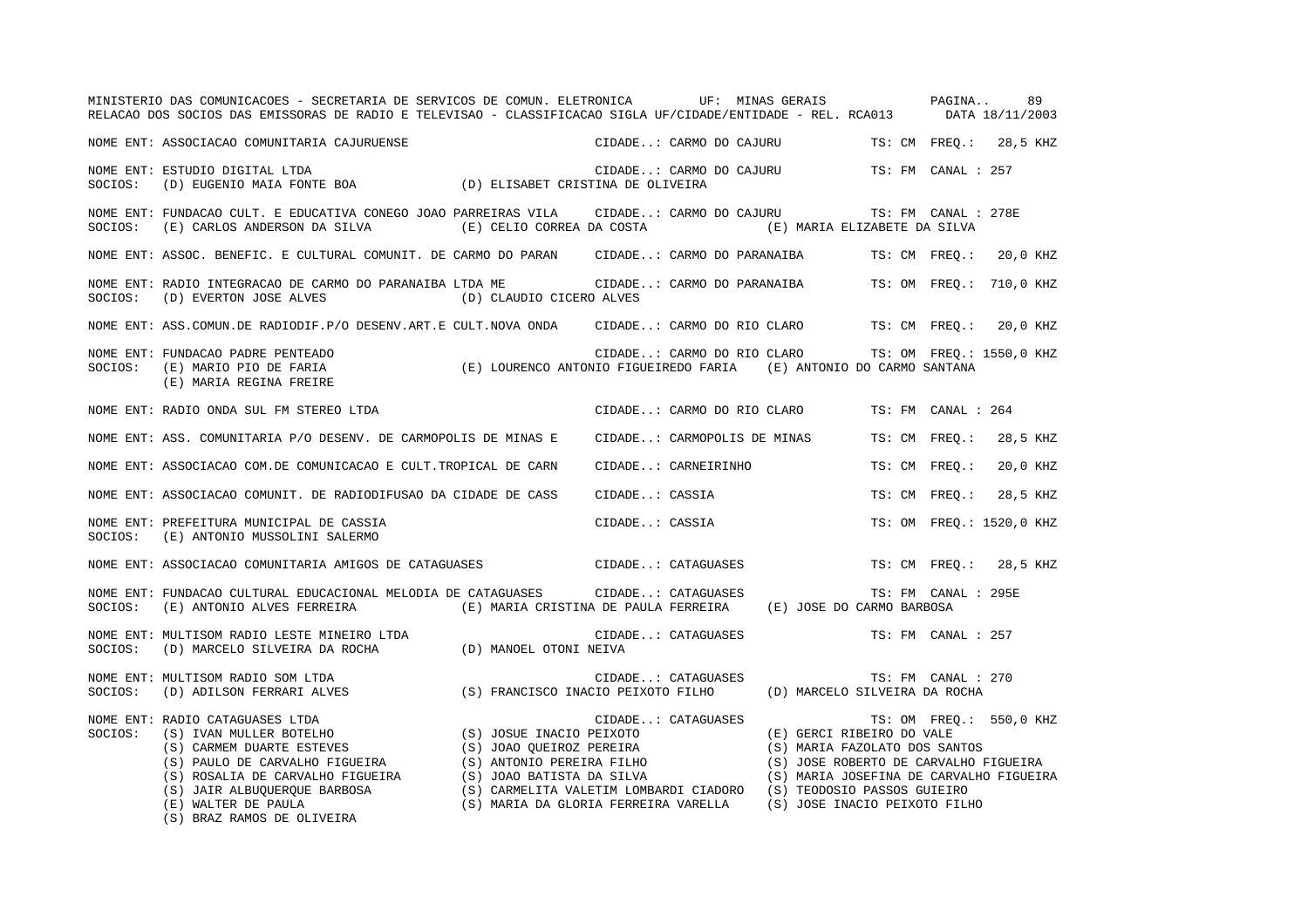|         | MINISTERIO DAS COMUNICACOES - SECRETARIA DE SERVICOS DE COMUN. ELETRONICA           UF:  MINAS GERAIS<br>RELACAO DOS SOCIOS DAS EMISSORAS DE RADIO E TELEVISAO - CLASSIFICACAO SIGLA UF/CIDADE/ENTIDADE - REL. RCA013 DATA 18/11/2003                                                                                     |  |                                                     |                                     | PAGINA              | 90                       |
|---------|---------------------------------------------------------------------------------------------------------------------------------------------------------------------------------------------------------------------------------------------------------------------------------------------------------------------------|--|-----------------------------------------------------|-------------------------------------|---------------------|--------------------------|
| SOCIOS: | NOME ENT: RADIO CATAGUASES LTDA<br>RADIO CATAGUASES LTDA (S) IVAN MULLER BOTELHO (S) JOSUE INACIO PEIXOTO (E) GERCI RIBEIRO DO VALE<br>(S) CARMEM DUARTE ESTEVES (S) JOAO QUEIROZ PEREIRA (S) MARIA FAZOLATO DOS SANTOS<br>(S) PAULO DE CARVALHO FIGUEIRA (S) ANTONIO<br>(S) BRAZ RAMOS DE OLIVEIRA                       |  | CIDADE: CATAGUASES                                  |                                     | TS: FM CANAL : 208  |                          |
| SOCIOS: | NOME ENT: SISTEMA CIDADE FM LTDA<br>(S) JOSE AGUIAR RESENDE LINHARES (D) LAIS HELENA NAYA ZOGBI                                                                                                                                                                                                                           |  | CIDADE: CATAGUASES                                  |                                     | TS: FM CANAL : 289  |                          |
|         | NOME ENT: ASSOCIACAO COMUNITARIA CAXAMBUENSE DE RADIODIFUSAO CIDADE: CAXAMBU                                                                                                                                                                                                                                              |  |                                                     |                                     |                     | TS: CM FREQ.: 28,5 KHZ   |
| SOCIOS: | SOCIEDADE RADIO CIRCUITO DAS AGUAS LTDA (D) GELSON RODRIGUES PINTO<br>(D) CARLOS ROBERTO DA SILVA MAGALHAES (D) GELSON RODRIGUES PINTO (S) ARNALDO JOSE RIBEIRO<br>(S) FRANCISCO DE ASSIS CASTILUO MODEIDA<br>NOME ENT: SOCIEDADE RADIO CIRCUITO DAS AGUAS LTDA CIDADE CAXAMBU<br>(S) FRANCISCO DE ASSIS CASTILHO MOREIRA |  |                                                     |                                     | TS: FM CANAL : 212  |                          |
|         | NOME ENT: ASSOCIACAO CENTRALINENSE DE RADIODIFUSAO COMUNITARIA CIDADE: CENTRALINA                                                                                                                                                                                                                                         |  |                                                     |                                     |                     | TS: CM FREQ.: 28,5 KHZ   |
|         | NOME ENT: ASSOCIACAO DOS PRODUTORES RURAIS DE CHACARA (CIDADE: CHACARA                                                                                                                                                                                                                                                    |  |                                                     |                                     | TS: CM FREO.:       | 20,0 KHZ                 |
|         | NOME ENT: ASSOCIACAO COMUNITARIA CLARAVAL                                                                                                                                                                                                                                                                                 |  | CIDADE: CLARAVAL                                    |                                     | TS: CM FREQ.:       | 28,5 KHZ                 |
|         | NOME ENT: ASSOCIACAO BENEFICIENTE BELA VISTA - ABBV                                                                                                                                                                                                                                                                       |  | CIDADE: CLAUDIO                                     |                                     | TS: CM FREO.:       | 28,5 KHZ                 |
|         | NOME ENT: RADIO INDEPENDENCIA LTDA<br>SOCIOS: (D) FERNANDO QUINTO ROCHA TOLENTINO (S) TANCREDO AUGUSTO TOLENTINO NEVES (S) MUCIO GUIMARAES TOLENTINO                                                                                                                                                                      |  |                                                     |                                     | TS: FM CANAL : 296  |                          |
|         | NOME ENT: ASSOCIACAO CULTURAL SAO SEBASTIAO                                                                                                                                                                                                                                                                               |  | CIDADE: COIMBRA                                     |                                     |                     | TS: CM FREO.: 28,5 KHZ   |
|         | NOME ENT: ASSOCIACAO APARECIDENSE COMUNITARIA DE RADIODIFUSAO-A CIDADE: CONCEICAO DA APARECIDA TS: CM FREQ.:                                                                                                                                                                                                              |  |                                                     |                                     |                     | 20,0 KHZ                 |
|         | NOME ENT: ASSOCIACAO COMUNITARIA CONCEICUENSE DE RADIODIFUSAO CIDADE: CONCEICAO DE IPANEMA TS: CM FREQ.:                                                                                                                                                                                                                  |  |                                                     |                                     |                     | 20,0 KHZ                 |
| SOCIOS: | NOME ENT: RADIO BOM JESUS LTDA ME<br>(S) MODESTO JUSTINO DE OLIVEIRA JUNIOR (D) MARIA LEONOR GONCALVES DE OLIVEIRA                                                                                                                                                                                                        |  | CIDADE: CONCEICAO DO MATO DENTRO TS: FM CANAL : 254 |                                     |                     |                          |
|         | NOME ENT: ACC SEMPRE CULTURA - ASS. CULT. DE CONGONHAL "SEMPRE CIDADE: CONGONHAL                                                                                                                                                                                                                                          |  |                                                     |                                     |                     | TS: CM FREQ.: 28,5 KHZ   |
|         | NOME ENT: ASSOCIACAO COM.CRISTA P/DESEN.SOCIAL DA COMUN.DE CONG CIDADE: CONGONHAS                                                                                                                                                                                                                                         |  |                                                     |                                     |                     | TS: CM FREQ.: 29,0 KHZ   |
| SOCIOS: | NOME ENT: FUNDACAO MUNICIPAL DE CULT., LAZER E TURISMO - FUMCUL<br>(E) PATRICIA FERNANDES MONTEIRO (E) FRANK MARLEY VIEIRA DE CASTRO (E) WANDERLEY CAMPOS LEITE                                                                                                                                                           |  | CIDADE: CONGONHAS                                   |                                     | TS: FM CANAL : 249E |                          |
| SOCIOS: | NOME ENT: FUNDACAO RADIODIFUSORA DE CONGONHAS<br>(E) BENEDITO PINTO DA ROCHA (E) LUCIO DE SOUZA COIMBRA                                                                                                                                                                                                                   |  | CIDADE: CONGONHAS                                   | (E) LUCIANO PEDRO MENDES DE ALMEIDA |                     | TS: OT FREQ.: 4775,0 KHZ |
| SOCIOS: | NOME ENT: FUNDACAO RADIODIFUSORA DE CONGONHAS<br>(E) BENEDITO PINTO DA ROCHA (E) LUCIO DE SOUZA COIMBRA                                                                                                                                                                                                                   |  | CIDADE: CONGONHAS                                   | (E) LUCIANO PEDRO MENDES DE ALMEIDA |                     | TS: OM FREQ.: 1020,0 KHZ |
| SOCIOS: | NOME ENT: RADIO COLONIAL LTDA                                                                                                                                                                                                                                                                                             |  | CIDADE: CONGONHAS                                   |                                     | TS: FM CANAL : 284  |                          |
|         | NOME ENT: ASSOCIACAO CULTURAL E "ARTISTICA JOAQUIM PEREIRA CRUZ CIDADE: CONQUISTA                                                                                                                                                                                                                                         |  |                                                     |                                     |                     | TS: CM FREQ.: 28,5 KHZ   |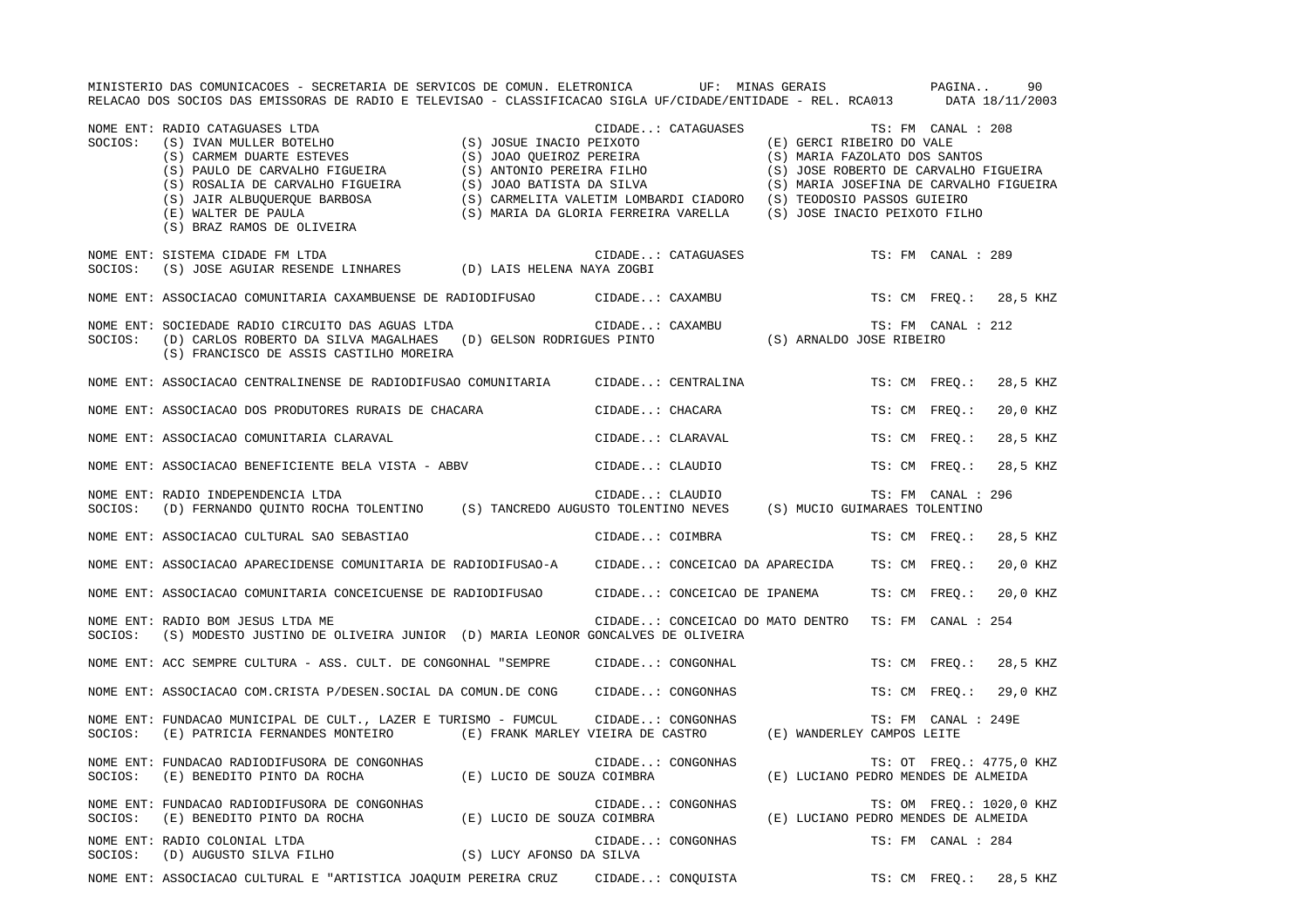NOME ENT: ASSOCIACAO DE RADIO-COMUNICACAO COMUNITARIA LAFAIETE- CIDADE..: CONSELHEIRO LAFAIETE TS: CM FREQ.: 29,0 KHZ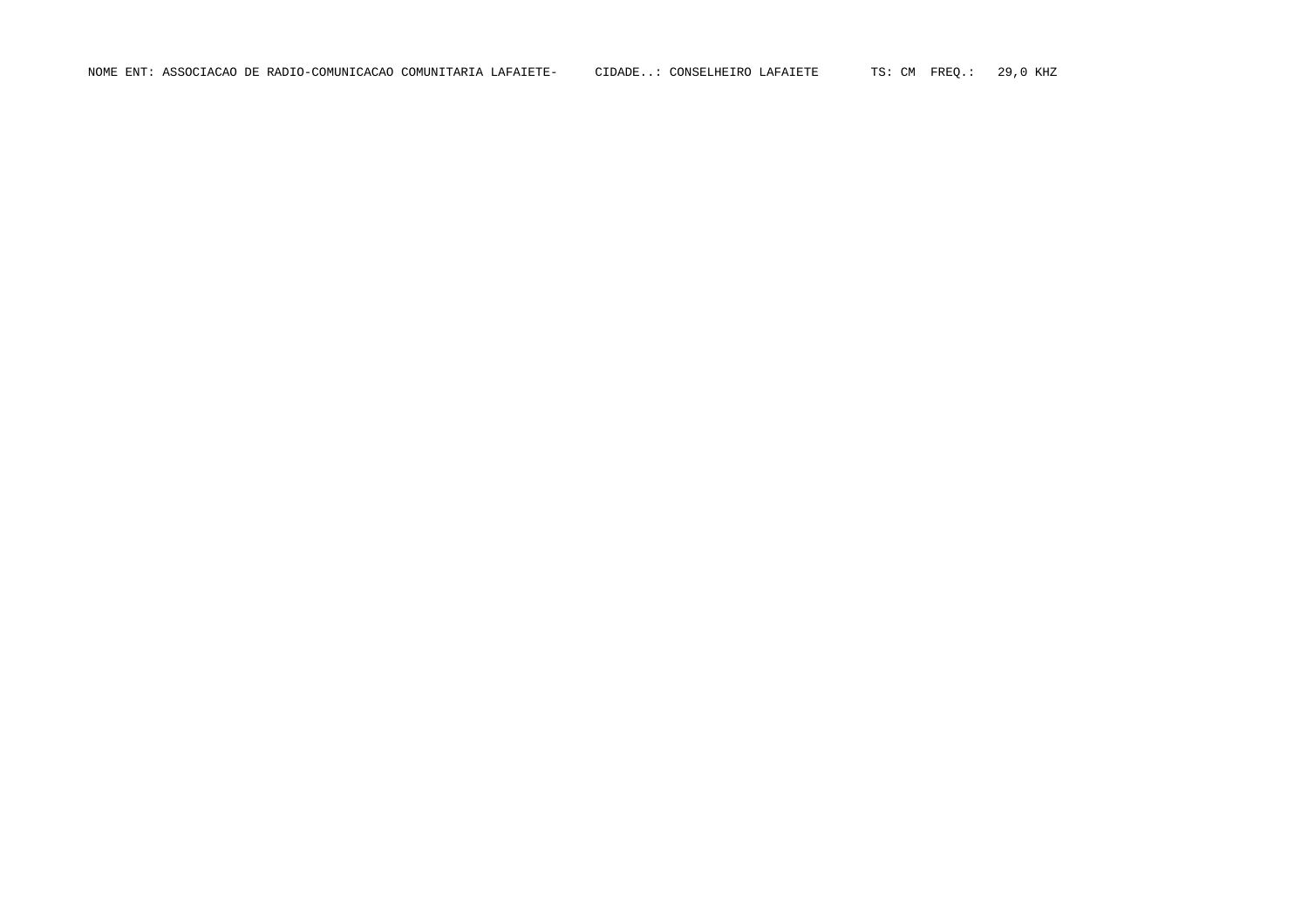|         | MINISTERIO DAS COMUNICACOES - SECRETARIA DE SERVICOS DE COMUN. ELETRONICA UF: MINAS GERAIS PAGINA 91<br>RELACAO DOS SOCIOS DAS EMISSORAS DE RADIO E TELEVISAO - CLASSIFICACAO SIGLA UF/CIDADE/ENTIDADE - REL. RCA013 DATA 18/11/2003                                                   |                                                           |                          |          |
|---------|----------------------------------------------------------------------------------------------------------------------------------------------------------------------------------------------------------------------------------------------------------------------------------------|-----------------------------------------------------------|--------------------------|----------|
|         | NOME ENT: FUNDACAO EDUCACIONAL, CULT. E ARTISTICA QUELUZ DE MIN CIDADE: CONSELHEIRO LAFAIETE TS: FM CANAL : 254E<br>SOCIOS: (E) JOSE MARIA COELHO DA SILVA (E) ANDERSON JOSE DUTRA (E) NADIEJE GUIMARAES REZENDE<br>(E) EUSTAQUIO LUIZ DA PAIXAO (E) MARGARIDA MARIA RODRIGUES PEREIRA |                                                           |                          |          |
| SOCIOS: | NOME ENT: FUNDACAO RADIO E TV LAFAIETE EDUCATIVA E CULTURAL CIDADE: CONSELHEIRO LAFAIETE TS: TV CANAL : 38-E<br>(E) SILMAR LOPES DE SOUZA (E) SILENE APARECIDA LOPES DE SOUZA CAS (E) FATIMA APARECIDA VIEIRA DE SOUZA                                                                 |                                                           |                          |          |
|         | NOME ENT: RADIO CLUBE DE MINAS GERAIS LTDA <b>ENTRE EN SUBACTE CONSTANTE ENTEREMENTE</b> TS: OM FREQ.: 1540,0 KHZ<br>SOCIOS: (D) MARIA DE FATIMA DE R.DE C. OLIVEIRA (D) CELIA MARIA CAMPOS DO VALE DOURADO (S) MARIA DO CARMO DE RESENDE C. COUTO<br>(S) ANA MARIA DE RESENDE CAMPOS  |                                                           |                          |          |
|         |                                                                                                                                                                                                                                                                                        | (*) CIDADE: CONSELHEIRO LAFAIETE TS: OM FREQ.: 1270,0 KHZ |                          |          |
|         | NOWE ENT: SOCIEDADE RADIO CARIJOS LTDA<br>SOCIOS: (S) (ESP.) SOCIOS: (S) (ESP.) JOAO NOGUEIRA DE OLIVEIRA (S) (ESP.) SOCIOS: (S) (ESP.) SOCIOS: (S) (ESP.) SOCIOS: (S) (ESP.) SOCIOS: (S) (ESP.) SOCIOS: (S) (ESP.) SOCIOS: (S)                                                        |                                                           |                          |          |
|         | NOME ENT: SERVICO DE ASSISTENCIA SOCIAL-SAS                                                                                                                                                                                                                                            | CIDADE: CONSELHEIRO PENA TS: CM FREQ.: 28,5 KHZ           |                          |          |
|         | NOME ENT: ASSOCIACAO COMUNITARIA VITORIA DE RADIODIFUSAO CIDADE: CONTAGEM TS: CM FREQ.:                                                                                                                                                                                                |                                                           |                          | 20,0 KHZ |
|         |                                                                                                                                                                                                                                                                                        |                                                           |                          |          |
|         | NOME ENT: ASSOCIACAO COMUNITARIA DE SERVICOS RADIOFONICOS DE CO CIDADE: COQUEIRAL TS: CM FREQ.: 29,0 KHZ                                                                                                                                                                               |                                                           |                          |          |
|         | NOME ENT: RADIO SAO JUDAS TADEU FM LTDA<br>SOCIOS: (S) NEIDE MARIA DO NORTE FARIA LOPES (D) DIRCEU DO NORTE                                                                                                                                                                            |                                                           |                          |          |
|         | NOME ENT: ASSOCIACAO DE ASSISTENCIA COMUNITARIA DE CORACAO DE J CIDADE: CORACAO DE JESUS TS: CM FREQ.: 20,0 KHZ                                                                                                                                                                        |                                                           |                          |          |
|         | NOME ENT: FUNDACAO ALVARO CORDEIRO<br>SOCIOS: (E) ANGELA SANTOS CORDEIRO (E) MARIA DAS DORES FARIA CORDEIRO (E) OSMAR FARIA CORDEIRO                                                                                                                                                   | CIDADE: CORACAO DE JESUS                                  | TS: FM CANAL : 294E      |          |
|         | NOME ENT: ASSOCIACAO COMUNITARIA EDUCATIVA CORDISBURGO - FM CIDADE: CORDISBURGO TS: CM FREQ.: 28,5 KHZ                                                                                                                                                                                 |                                                           |                          |          |
|         | NOME ENT: ASSOCIACAO COMUNIT.DE MORAD.E AMIGOS DE CORDISLANDIA- CIDADE: CORDISLANDIA TS: CM FREQ.: 28,5 KHZ                                                                                                                                                                            |                                                           |                          |          |
|         | NOME ENT: CENTRAL DE TELECOMUNICACOES LTDA<br>NOME ENT: CENTRAL DE TELECOMUNICACOES LTDA<br>SOCIOS: (D) ZULENE APARECIDA LEITE FERREIRA (S) ZULMA DE FATIMA LEITE                                                                                                                      | CIDADE: CORINTO $TS: FM$ CANAL : 211                      |                          |          |
|         | NOME ENT: SOCIEDADE DIFUSORA DE CORINTO LTDA<br>SOCIOS: (S) AFONSO VICTOR VIANNA DE ANDRADE (S) MARCOS GUIMARAES DE CERQUEIRA LIMA (E) RENATO MANOEL DE OLIVEIRA                                                                                                                       | CIDADE: CORINTO                                           | TS: OM FREQ.: 1570,0 KHZ |          |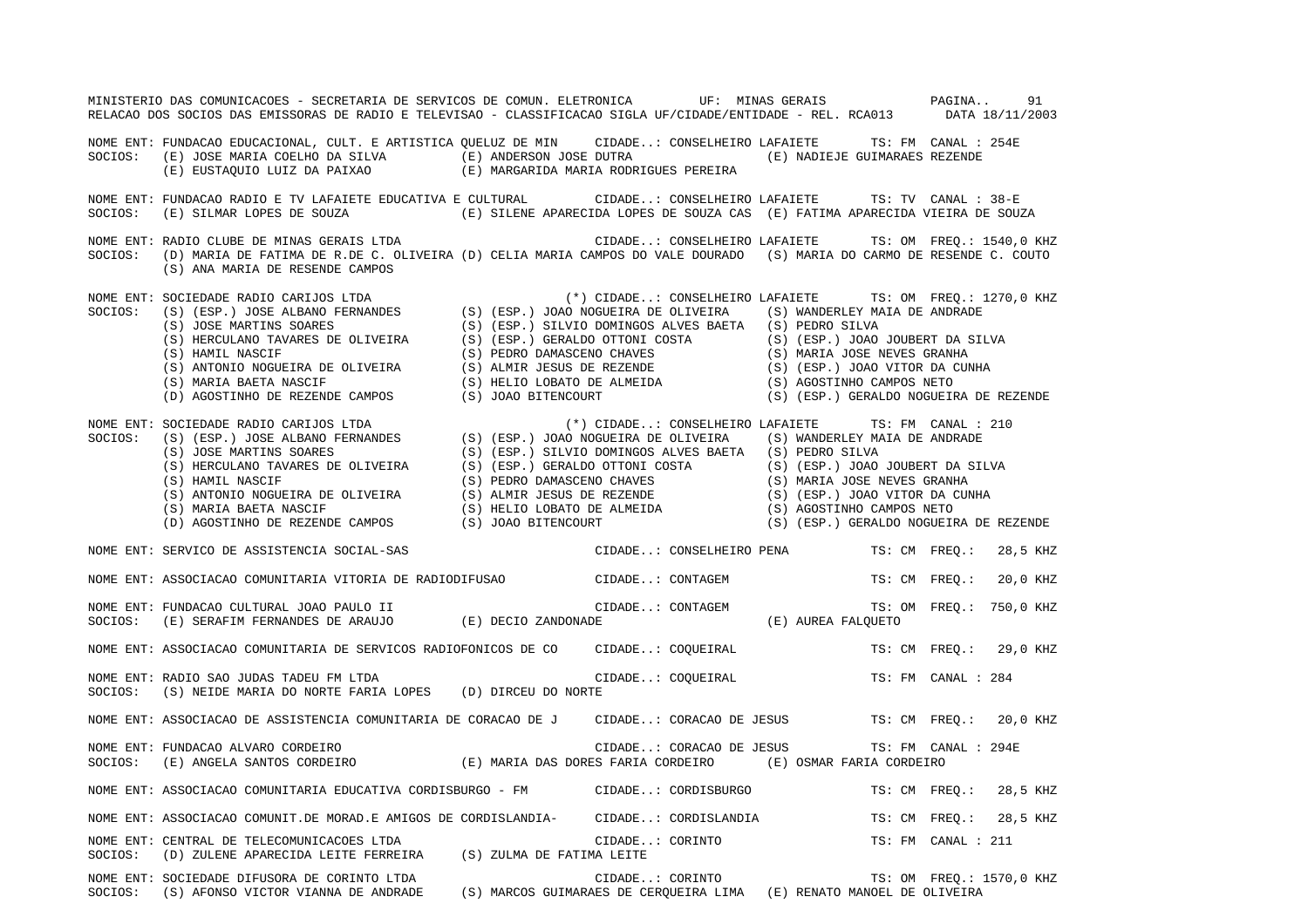NOME ENT: ASSOCIACAO COMUNIT.BENEF.ART.E CULT.DE COROMANDEL-MG- CIDADE..: COROMANDEL TS: CM FREQ.: 28,5 KHZ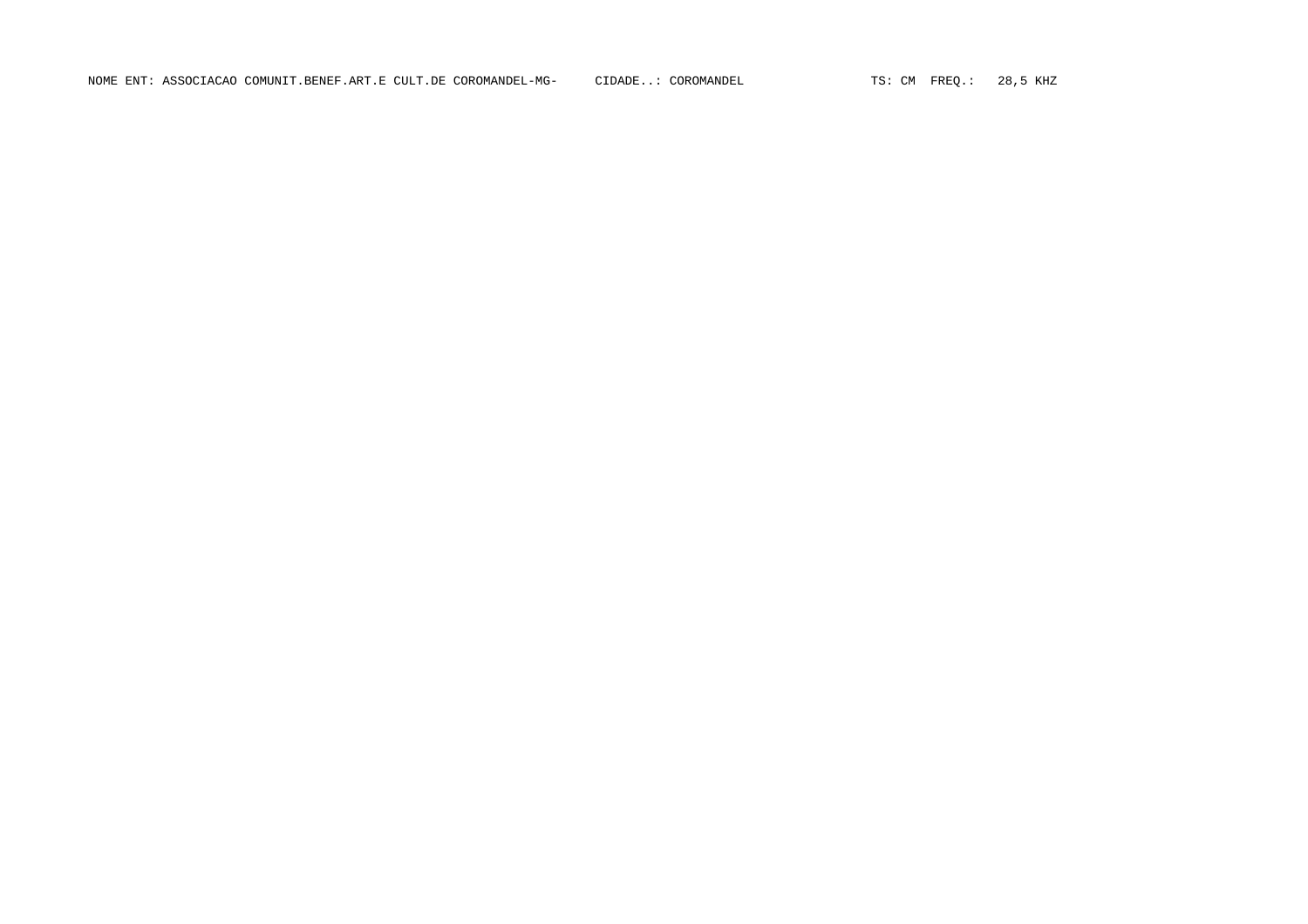|         | MINISTERIO DAS COMUNICACOES - SECRETARIA DE SERVICOS DE COMUN. ELETRONICA UF: MINAS GERAIS PAGINA<br>RELACAO DOS SOCIOS DAS EMISSORAS DE RADIO E TELEVISAO - CLASSIFICACAO SIGLA UF/CIDADE/ENTIDADE - REL. RCA013 DATA 18/11/2003               |                 |                                                    |                    | 92       |
|---------|-------------------------------------------------------------------------------------------------------------------------------------------------------------------------------------------------------------------------------------------------|-----------------|----------------------------------------------------|--------------------|----------|
|         | NOME ENT: E.C.C. EMPREENDIMENTOS CORAMANDELENSE COMUNICACAO LTD CIDADE: COROMANDEL TS: FM CANAL : 238                                                                                                                                           |                 |                                                    |                    |          |
|         | NOME ENT: RADIO DIAMANTE DE COROMANDEL LTDA (D) ANTONIO LIBANIO DA ROCHA (S) PAULO LIBANIO DA ROCHA (D) CARLOS LIBANIO DA ROCHA (D) ANTONIO LIBANIO DA ROCHA (S) PAULO LIBANIO DA ROCHA<br>(S) JOSE LIBAINO DA ROCHA                            |                 | TS: OM FREQ.: 1450,0 KHZ                           |                    |          |
|         | (S) LEILA DE FATIMA SILVEIRA REZENDE                                                                                                                                                                                                            |                 | TS: FM CANAL : 250<br>(S) JOAO BATISTA FROTA NEVES |                    |          |
|         | NOME ENT: FUNDACAO CULTURAL E EDUCACIONAL SANTO AFONSO CIDADE: CORONEL FABRICIANO TS: FM CANAL : 296E                                                                                                                                           |                 |                                                    |                    |          |
| SOCIOS: | NOME ENT: FUNDACAO CULTURAL E EDUCACIONAL SANTO AFONSO CIDADE: CORONEL FABRICIANO TS: OM FREQ.: 1010,0 KHZ<br>(E) JOSE AUGUSTO DA SILVA (E) JOSE RAIMUNDO VIDIGAL (E) ANTONIO LUIZ DE OLIVEÏRA (E) ANIBAL DE ASSIS (E) DALTON BARROS DE ALMEIDA |                 |                                                    |                    |          |
|         | NOME ENT: RADIO GALAXIA LTDA<br>CIDADE:<br>SOCIOS: (S) MARCELO MORAIS ALBENY (D) ADILIO COELHO DE SOUZA                                                                                                                                         |                 | CIDADE: CORONEL FABRICIANO TS: FM CANAL : 258      |                    |          |
|         | NOME ENT: TV VALE DO ACO LTDA<br>SOCIOS: (D) SELME MARIA DE ATHAYDE (D) VALERIA ZOROASTRO NASCIMENTO MENDON                                                                                                                                     |                 | CIDADE: CORONEL FABRICIANO TS: TV CANAL : 10       |                    |          |
|         | NOME ENT: ASSOCIACAO DOS MORADORES DE VILA MENDES - AMOVIM CIDADE: CORONEL XAVIER CHAVES TS: CM FREO.: 28,5 KHZ                                                                                                                                 |                 |                                                    |                    |          |
|         | NOME ENT: ASSOCIACAO DOS MOVIMENTOS POPULARES DE CORREGO DANTA CIDADE: CORREGO DANTA TS: CM FREQ.:                                                                                                                                              |                 |                                                    |                    | 20,0 KHZ |
|         | NOME ENT: ASSOCIACAO DOS MORADORES DE CORREGO FUNDO DE CIMA CIDADE: CORREGO FUNDO                                                                                                                                                               |                 |                                                    | TS: CM FREO.:      | 20,0 KHZ |
|         | NOME ENT: ASSOCIACAO COMUNITARIA CULTURAL COUTENSE DE RADIODIFU                                                                                                                                                                                 |                 | CIDADE: COUTO DE MAGALHAES DE MIN TS: CM FREO.:    |                    | 20,0 KHZ |
|         | NOME ENT: ASSOCIACAO COMUNITARIA DE COMUNICACAO E CULTURA DE CR                                                                                                                                                                                 |                 | CIDADE: CRISOLITA                                  | TS: CM FREO.:      | 20,0 KHZ |
|         | NOME ENT: ASSOCIACAO COMUNITARIA CRISTALENSE DE RADIODIFUSAO                                                                                                                                                                                    |                 | CIDADE: CRISTAIS                                   | TS: CM FREO.:      | 28,5 KHZ |
|         | NOME ENT: ASSOCIACAO CULTURAL COMUNITARIA DE CRISTALIA                     CIDADE: CRISTALIA                                                                                                                                                    |                 |                                                    | TS: CM FREO.:      | 20,0 KHZ |
|         | NOME ENT: ASSOCIACAO COMUNIT. NOVA GERACAO DE RADIODIFUSAO - AC CIDADE: CRISTIANO OTONI TS: CM FREQ.:                                                                                                                                           |                 |                                                    |                    | 29,0 KHZ |
|         | NOME ENT: ASSOCIACAO COMUNITARIA DE RADIODIFUSAO CULTURAL CRIST CIDADE: CRISTINA                                                                                                                                                                |                 |                                                    | TS: CM FREO.:      | 28,5 KHZ |
|         | NOME ENT: NOVA OLIVEIRA FM STEREO S/C LTDA<br>SOCIOS: (D) PAULO TARSO VITOI RIBEIRO (S) GALENO VITOI RIBEIRO                                                                                                                                    |                 | CIDADE: CRUCILANDIA TS: FM CANAL : 267             |                    |          |
|         | NOME ENT: ASSOC. DA COMUNID. BAEPENDIANA DE SERVICOS E COM. LTD CIDADE: CRUZILIA<br>SOCIOS: (D) IVA BRANDI DE ALMEIDA LIMA (S) ISAIAS DE LIMA (S) OAVID ALVES DE LIMA<br>(S) RUBENS DE CASTRO LIMA (S) ELOIR CARLOS DE LIMA                     |                 |                                                    | TS: FM CANAL : 203 |          |
|         | NOME ENT: RADIO NOVA CIDADE FM LTDA<br>SOCIOS:    (D) MARCOS POVOA BARBOSA                         (D) FRANKLAIR FERNANDO TEIXEIRA                                                                                                              |                 | CIDADE: CUPARAQUE TS: FM CANAL : 215               |                    |          |
|         | NOME ENT: RADIO CENTRO MINAS FM LTDA<br>SOCIOS: (D) MARCO ANTONIO ROCHA (S) HORMENZINDA ROCHA MUNIZ                                                                                                                                             | CIDADE: CURVELO |                                                    | TS: FM CANAL : 232 |          |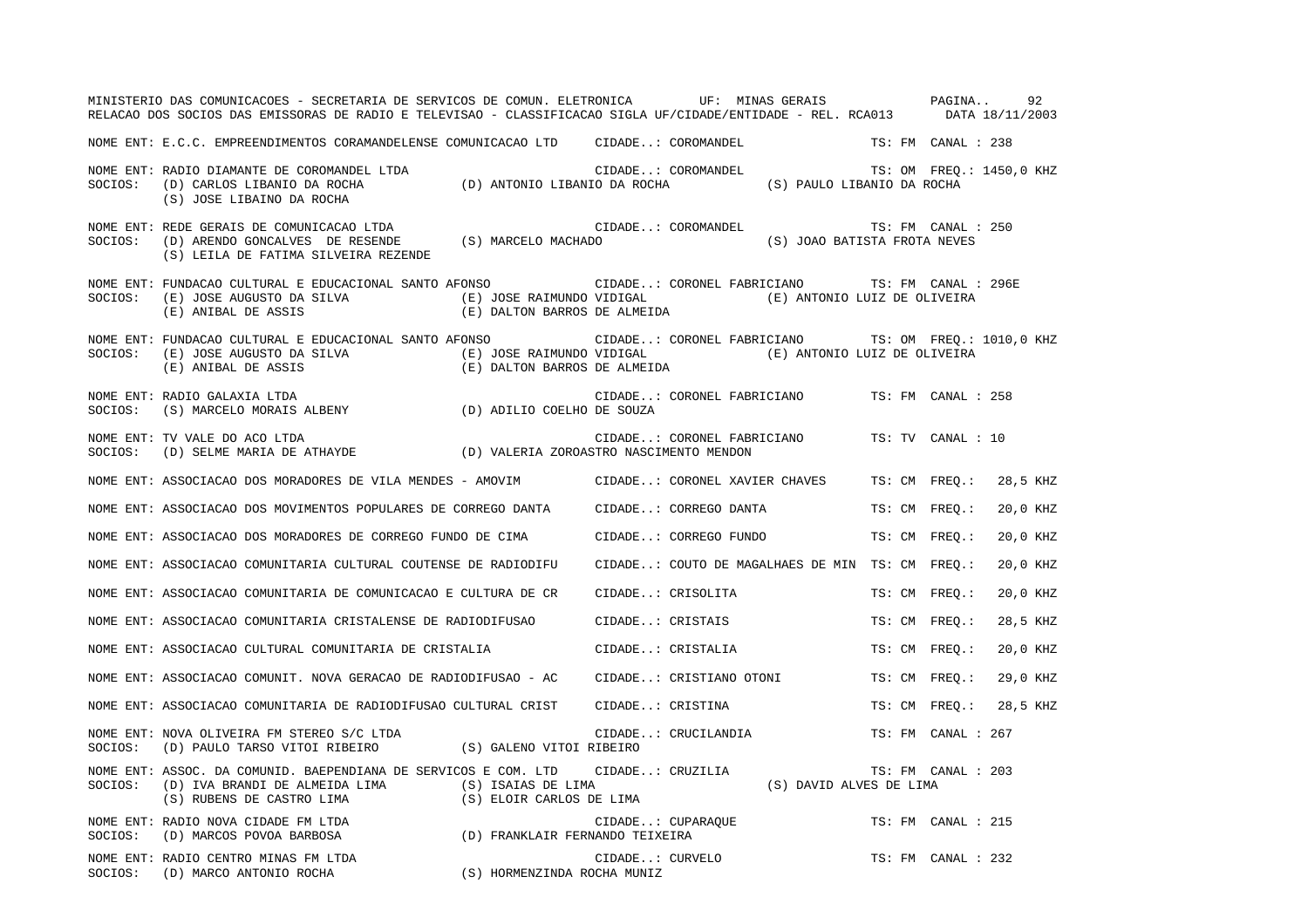NOME ENT: RADIO CLUBE DE CURVELO LTDA CIDADE..: CURVELO TS: FM CANAL : 238SOCIOS: (D) NELSON ROCHA (D) NELSON ROCHA FILHO

CIDADE..: CURVELO TS: FM CANAL : 238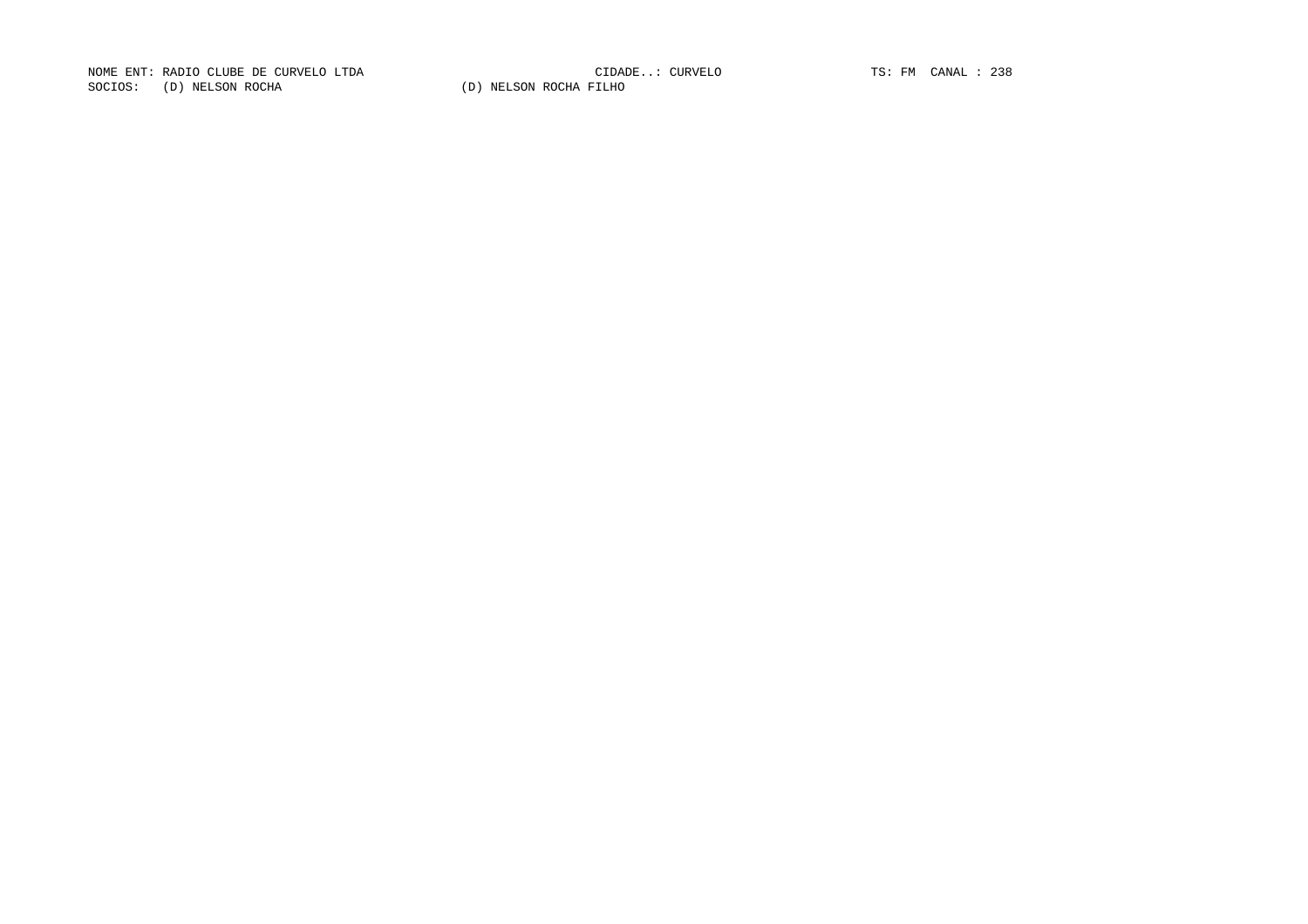|         | MINISTERIO DAS COMUNICACOES - SECRETARIA DE SERVICOS DE COMUN. ELETRONICA UF: MINAS GERAIS PAGINA<br>RELACAO DOS SOCIOS DAS EMISSORAS DE RADIO E TELEVISAO - CLASSIFICACAO SIGLA UF/CIDADE/ENTIDADE - REL. RCA013 DATA 18/11/2003                                |                             |               |                     |                                              |               |                    | 93                      |
|---------|------------------------------------------------------------------------------------------------------------------------------------------------------------------------------------------------------------------------------------------------------------------|-----------------------------|---------------|---------------------|----------------------------------------------|---------------|--------------------|-------------------------|
| SOCIOS: | CIDA CIDA CIDA (D) NELSON ROCHA FILHO<br>NOME ENT: RADIO CLUBE DE CURVELO LTDA<br>(D) NELSON ROCHA                                                                                                                                                               |                             |               | CIDADE: CURVELO     |                                              |               |                    | TS: OM FREQ.: 660,0 KHZ |
|         | NOME ENT: UMAC - UNIAO MUNICIPAL DAS ASSOC. COMUNITARIAS DE CUR CIDADE: CURVELO                                                                                                                                                                                  |                             |               |                     |                                              | TS: CM FREQ.: |                    | 29,0 KHZ                |
|         | NOME ENT: ASSOCIACAO COMUNITARIA BOLIVAR FREIRE - ASCOB                                                                                                                                                                                                          |                             |               | CIDADE: DATAS       |                                              | TS: CM FREO.: |                    | 28,5 KHZ                |
|         | NOME ENT: ASSOCIACAO COMUNITARIA AMIGOS UNIDOS DE DELTA                                                                                                                                                                                                          |                             | CIDADE: DELTA |                     |                                              | TS: CM FREO.: |                    | 29,0 KHZ                |
|         | NOME ENT: ASS. COM. CULT. EDUC. ESP. DESCOBERTENSE DE RADIODIFU CIDADE: DESCOBERTO                                                                                                                                                                               |                             |               |                     |                                              | TS: CM FREO.: |                    | 29,0 KHZ                |
|         | NOME ENT: ASSOCIACAO DOS MOVIMENTOS POPULARES DE DIAMANTINA CIDADE: DIAMANTINA                                                                                                                                                                                   |                             |               |                     |                                              | TS: CM FREO.: |                    | 28,5 KHZ                |
|         | NOME ENT: RADIO ACAIACA FM STEREO LIMITADA (S) SERAFIM MELO JARDIM (S) JOSE RONY DE MACEDO PI<br>SOCIOS: (S) LEANDRO GOMES DA COSTA (S) SERAFIM MELO JARDIM (S) JOSE RONY DE MACEDO PI<br>(S) IRAVAL PIRES (S) MILTON MARIANO DO VAL                             |                             |               |                     | (S) JOSE RONY DE MACEDO PIMENTA              |               | TS: FM CANAL : 248 |                         |
|         | NOME ENT: RADIO CULTURA DE DIAMANTINA LTDA (S) LUIZ RAIMUNDO DE ARAUJO (S) JOAO ANTUNES DE OLIVEIRA<br>SOCIOS: (D) GUSTAVO BOTELHO JUNIOR (S) LUIZ RAIMUNDO DE ARAUJO (S) JOAO ANTUNES DE OLIVEIRA<br>(S) JOAO BRANDAO COSTA (S) GER                             |                             |               |                     | CIDADE: DIAMANTINA TS: OM FREQ.: 870,0 KHZ   |               |                    |                         |
|         | NOME ENT: RADIO DIFUSORA ACAYACA LTDA<br>SOCIOS: (D) MARCONI DA ASSUNCAO VIANA (S) PEDRO LEONARDO MONTEIRO                                                                                                                                                       |                             |               |                     | CIDADE: DIAMANTINA                           |               | TS: FM CANAL : 253 |                         |
|         | NOME ENT: RADIO TROPICAL DE DIONISIO LTDA<br>CIDADE: DIONISIO (S) TEREZINHA FILARETI BRANDAO SANTANA SOCIOS: (D) EDY ARAUJO JUNIOR                                                                                                                               | CIDADE: DIONISIO            |               |                     |                                              |               | TS: FM CANAL : 262 |                         |
| SOCIOS: | NOME ENT: RADIO FREQUENCIA DIVINENSE LTDA<br>(D) ANDREIA CRISTINA REIS FERREIRA DE S (S) IVON GIVISIEZ PORTES                                                                                                                                                    | CIDADE: DIVINO              |               |                     |                                              |               | TS: FM CANAL : 203 |                         |
|         | NOME ENT: ASSOCIACAO COMUNITARIA EBENEZER                                                                                                                                                                                                                        |                             |               |                     | CIDADE: DIVINO DAS LARANJEIRAS               |               |                    | TS: CM FREO.: 28,5 KHZ  |
|         | NOME ENT: ASSOSSIACAO COMUNITARIA VITORIA DE DIVINOPOLIS CIDADE: DIVINOPOLIS                                                                                                                                                                                     |                             |               |                     |                                              |               |                    | TS: CM FREQ.: 28,5 KHZ  |
| SOCIOS: | NOME ENT: MAGALHAES DE FARIA E CIA LTDA<br>(D) PEDRO MAGALHAES DE FARIA (S) JOAO SALVALDOR DE FARIA (S) MARCO POLO BOTELHO JUNQUEIRA                                                                                                                             |                             |               | CIDADE: DIVINOPOLIS |                                              |               | TS: FM CANAL : 226 |                         |
| SOCIOS: | NOME ENT: RADIO BRASILEIRA DE DIVINOPOLIS LTDA<br>(D) MAYRINCK PINTO AGUIAR JUNIOR (S) ANDERSON GIOVANI PEREIRA (S) ALVIMAR MOURAO NETO                                                                                                                          |                             |               | CIDADE: DIVINOPOLIS |                                              |               | TS: FM CANAL : 237 |                         |
| SOCIOS: | NOME ENT: RADIO CASTELO BRANCO LTDA<br>RADIO CASTELO BRANCO LTDA<br>(D) MAYRINCK PINTO DE AGUIAR (S) ADELCI MATTAR DE AGUIAR                                                                                                                                     |                             |               |                     | CIDADE: DIVINOPOLIS                          |               | TS: FM CANAL : 233 |                         |
|         | NOME ENT: RADIO CULTURA DE DIVINOPOLIS LTDA<br>SOCIOS: (D) RENY RABELLO (D) HELENA VILLELA PINTO DE AGUIAR (S) DOLORES DE AGUIAR RABELLO<br>(S) ERMELINDA PEREIRA DE MATOS (S) ENNIUS MARCOS DE OLIVEIRA SANTOS (S) RODY RABELLO<br>(D) MAYRINCK PINTO DE AGUIAR | (S) ADELCI MATTAR DE AGUIAR |               |                     | CIDADE: DIVINOPOLIS TS: OM FREQ.: 1140,0 KHZ |               |                    |                         |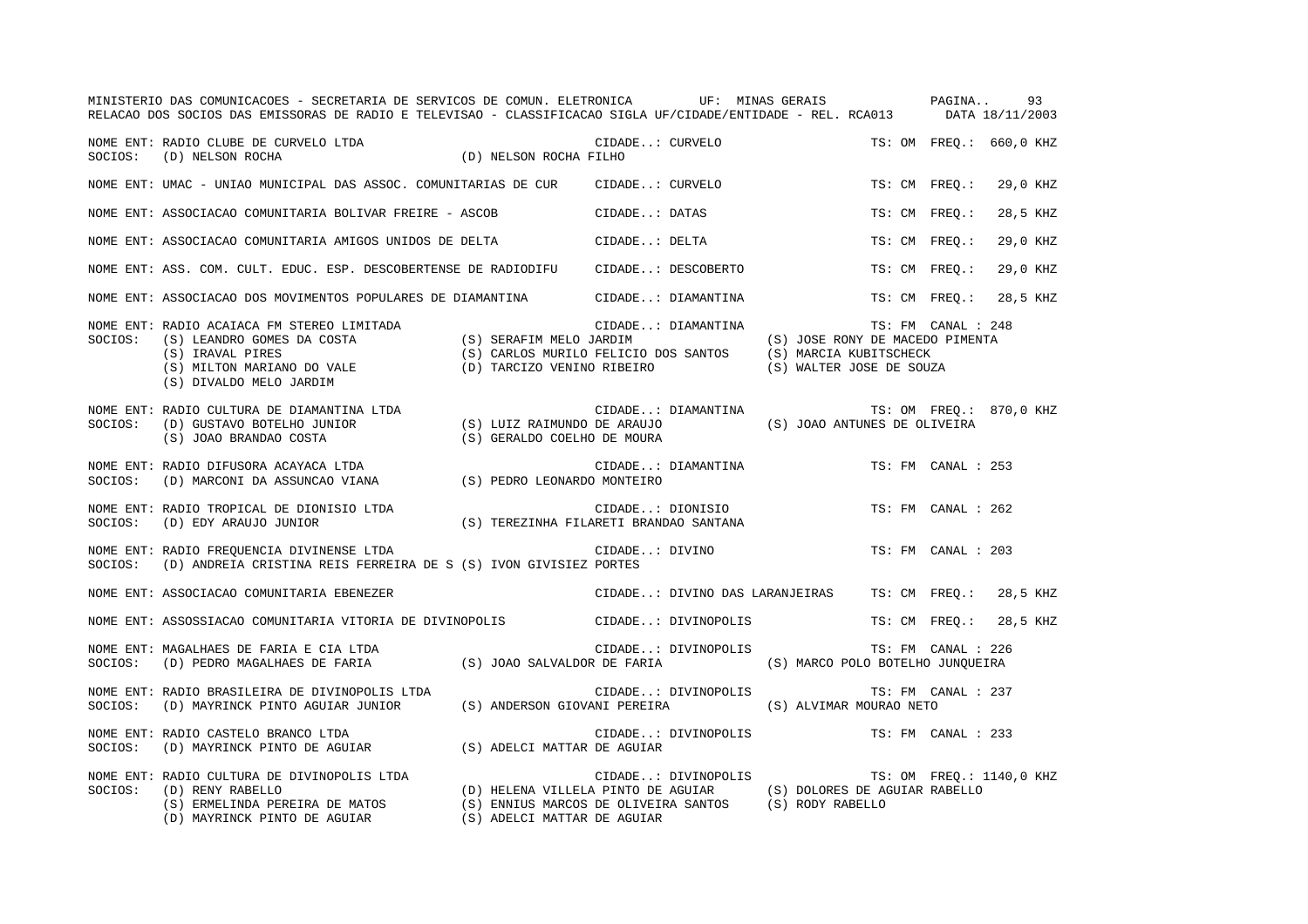MINISTERIO DAS COMUNICACOES - SECRETARIA DE SERVICOS DE COMUN. ELETRONICA UF: MINAS GERAIS PAGINA.. 94RELACAO DOS SOCIOS DAS EMISSORAS DE RADIO E TELEVISAO - CLASSIFICACAO SIGLA UF/CIDADE/ENTIDADE - REL. RCA013 DATA 18/11/2003 NOME ENT: RADIO DIVINOPOLIS LTDA CIDADE..: DIVINOPOLIS TS: FM CANAL : 263SOCIOS: (S) AILSON DE OLIVEIRA CECCOTTI (S) AMARILDO JOSE DE MELO (S) ANTONIO FRANCISCO PEDROSA<br>
(S) ANTONIO ORDENES LEMOS (S) BENTO MATEUS BORGES (S) CARLOS ROBERTO MARQUES<br>
(S) DEMOSTENES CESAR MOTA (S) EDILSON ANTONIO M (S) ANTONIO ORDENES LEMOS (S) BENTO MATEUS BORGES (S) DEMOSTENES CESAR MOTA (S) EDILSON ANTONIO MANOEL (S) EVARISTO JOSE VICENTE (S) FRANCISCO DE ASSIS PEREIRA (S) GERALDO JOSE MAIA (S) GILMAR PINHEIRO MARQUES (S) HERMANI JOSE FERREIRA (S) MARINHO ROCHA (S) ORITINS (S) PAULO PEREIRA (S) PEDRO GONDIM FERREIRA (S) ROBERTO CORDEIRO MARTINS (D) LUIZ CARLOS A (S) PEDRO GONDIM FERREIRA (S) ROBERTO CORDEIRO MARTINS (D) LUIZ CARLOS AMORIM NOME ENT: RADIO DIVINOPOLIS LTDA **ENTERIORE ENTERNATION** CIDADE..: DIVINOPOLIS TS: OM FREQ.: 720,0 KHZ SOCIOS: (S) AILSON DE OLIVEIRA CECCOTTI (S) AMARILDO JOSE DE MELO (S) ANTONIO FRANCISCO PEDROSA (S) ANTONIO ORDENES LEMOS (S) BENTO MATEUS BORGES (S) CARLOS ROBERTO MARQUES (S) DEMOSTENES CESAR MOTA (S) EDILSON ANTONIO MANOEL (S) EVARISTO JOSE VICENTE (S) FRANCISCO DE ASSIS PEREIRA (S) GERALDO JOSE MAIA (S) GILMAR PINHEIRO MARQUES (S) DEMOSTENES CESAR MOTA (S) EDILSON ANTONIO MANOEL (S) EVARISTO JOSE (S) ANTONIO MANOEL (S) EVARISTO JOSE (S) PAULO PEREIRA (S) HERMANI JOSE FERREIRA (S) MARINHO ROCHA (S) HERMANI JOSE FERREIRA (S) MARINHO ROCHA (S) PAUL (S) PEDRO GONDIM FERREIRA (S) ROBERTO CORDEIRO MARTINS (D) LUIZ CARLOS AMORIM NOME ENT: TV MINAS CENTRO-OESTE S/C LTDA CONSTRUIT CONSTRUITS CIDADE..: DIVINOPOLIS TS: TV CANAL : 10-SOCIOS: (D) RICARDO MASSARA (S) DACIO GONCALVES PEREIRA NOME ENT: ASSOCIACAO DIVISANOVENSE P/RADIOD.COM., CULT.E COMUNIC CIDADE..: DIVISA NOVA TS: CM FREQ.: 20,0 KHZ NOME ENT: ASSOCIACAO DE RADIODIF. COMUNIT. DA CIDADE DE DOM SIL CIDADE..: DOM SILVERIO TS: CM FREQ.: 20,0 KHZ NOME ENT: ASSOCIACAO BENEFICENTE E COMUNITARIA DE DONA EUZEBIA- CIDADE..: DONA EUSEBIA TS: CM FREQ.: 28,5 KHZ NOME ENT: ASSOCIACAO CULTURAL AMIGOS DE DORES DE CAMPOS - ASCAD CIDADE..: DORES DE CAMPOS TS: CM FREQ.: 30,0 KHZ NOME ENT: FUNDACAO ASSISTENCIAL LAR DA PAZ - FALP CIDADE..: DORES DO INDAIA TS: CM FREQ.: 20,0 KHZ NOME ENT: FUNDACAO NOSSA SENHORA DAS DORES CIDADE..: DORES DO INDAIA TS: FM CANAL : 217E SOCIOS: (E) SALOMAO DE OLIVEIRA ZICA (E) JOSE DE PAULA NETTO (E) GABRIEL DE OLIVEIRA NOME ENT: SOCIEDADE RADIO CULTURA DE DORES DO INDAIA LTDA CIDADE..: DORES DO INDAIA TS: OM FREQ.: 1080,0 KHZ SOCIOS: (D) JOSE HELENO CHAGAS (D) VIVALDO CHAGAS ROCHA NOME ENT: FUNDACAO EDUCATIVA E CULTURAL DE ELOI MENDES CIDADE..: ELOI MENDES TS: FM CANAL : 208E SOCIOS: (E) SEBASTIAO LUCIEL BUENO (E) LASARO ALVES LACERDA FILHO (E) JOSE ARIMATEIA MENDES DE CARVALHO NOME ENT: RADIO E TELEVISAO LIBERTAS LTDA CIDADE..: ELOI MENDES TS: FM CANAL : 242SOCIOS: (D) LUDMILA GAUZZI CARNEIRO (S) EDELWEISS IDA GAUZZI CARVALHO NOME ENT: ASSOCIACAO CULTURAL DE ENGENHEIRO CALDAS CIDADE..: ENGENHEIRO CALDAS TS: CM FREQ.: 28,5 KHZ NOME ENT: ASSOCIACAO COMUNITARIA ENTREFOLHENSE DE RADIODIFUSAO CIDADE..: ENTRE FOLHAS TS: CM FREQ.: 28,5 KHZ NOME ENT: ASSOCIACAO CULTURAL AMIGOS DO BRIGADEIRO CONSTRUIDADE..: ERVALIA TS: CM FREQ.: 29,0 KHZ NOME ENT: ASSOCIACAO DAS MULHERES ESPINOSENSES - AMES CIDADE..: ESPINOSA TS: CM FREQ.: 28,5 KHZ NOME ENT: FUNDACAO PADRE MARTIN KIRSCHT CHOROLOGICAL CIDADE..: ESPINOSA TS: OM FREQ.: 1580,0 KHZ SOCIOS: (E) GILENO SILVEIRA (E) JOSE DIAS DA SILVEIRA (E) IOLANDA CALDEIRA TOLENTINO (E) ARACY ANTUNES SEPULVEDA (E) FRANCISCO GOMES DA ROCHA (E) AUGUSTO COELHO XAVIER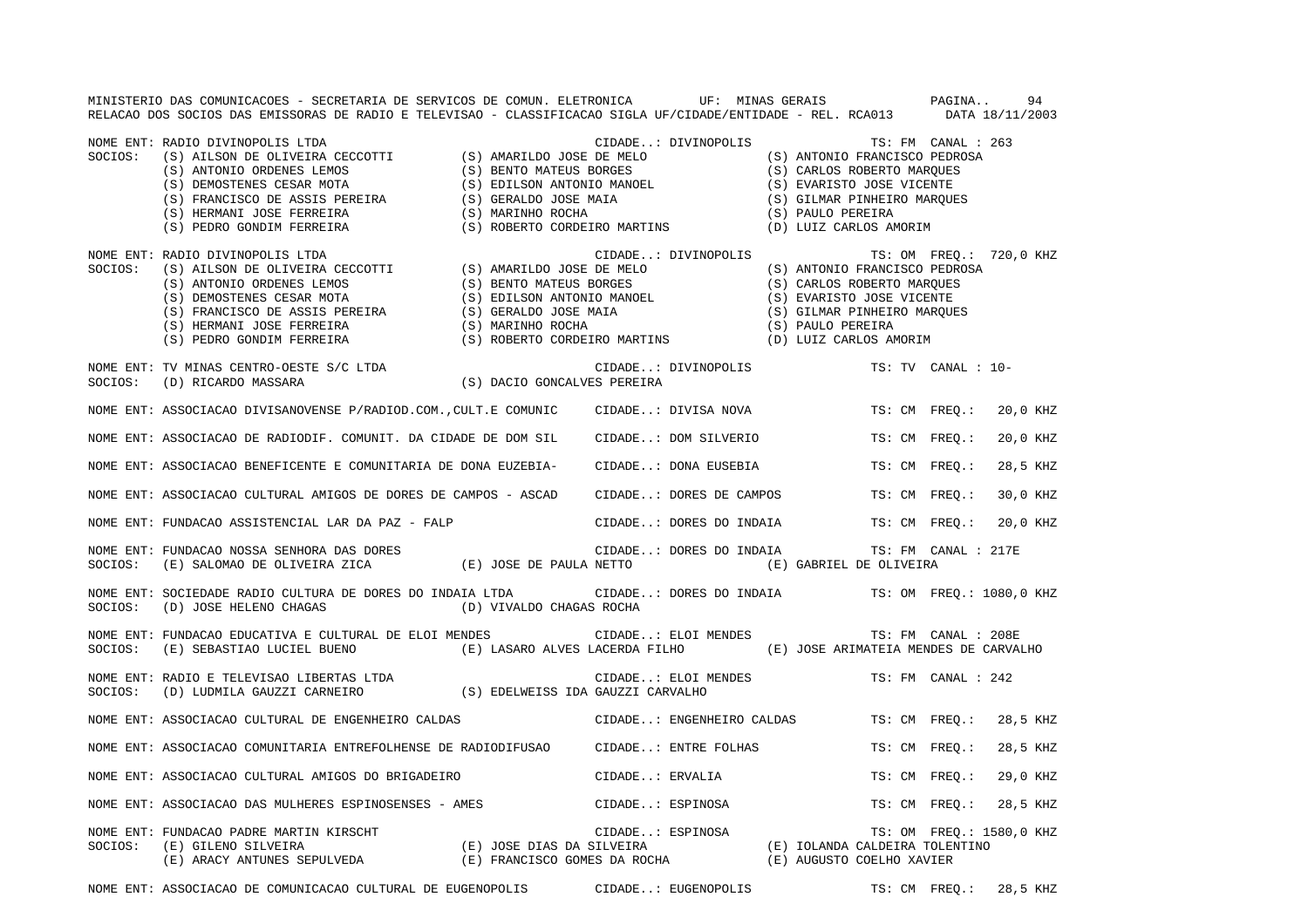|         | MINISTERIO DAS COMUNICACOES - SECRETARIA DE SERVICOS DE COMUN. ELETRONICA<br>RELACAO DOS SOCIOS DAS EMISSORAS DE RADIO E TELEVISAO - CLASSIFICACAO SIGLA UF/CIDADE/ENTIDADE - REL. RCA013 DATA 18/11/2003 |                                     |                 | UF: MINAS GERAIS         |                                         | PAGINA              | 95                       |
|---------|-----------------------------------------------------------------------------------------------------------------------------------------------------------------------------------------------------------|-------------------------------------|-----------------|--------------------------|-----------------------------------------|---------------------|--------------------------|
| SOCIOS: | NOME ENT: EXTREMA COMUNICACOES FM LTDA<br>(D) MOZART ONISTO<br>(S) EDUARDO JOSE DE TOLEDO                                                                                                                 |                                     |                 | CIDADE: EXTREMA          |                                         | TS: FM CANAL : 293  |                          |
|         | NOME ENT: ASSOCIACAO COM. FARIALEMENSE P/O DESENV. ARTISTICO E CU                                                                                                                                         |                                     |                 | CIDADE: FARIA LEMOS      |                                         | TS: CM FREO.:       | 20,0 KHZ                 |
|         | NOME ENT: ASSOCIACAO COMUNIT. CULTURAL FELISBURGUENSE DE RADIOD                                                                                                                                           |                                     |                 | CIDADE: FELISBURGO       |                                         | TS: CM FREO.:       | 28,5 KHZ                 |
|         | NOME ENT: RADIO JUVENTUDE COMUNITARIA DE FERROS                                                                                                                                                           |                                     | CIDADE: FERROS  |                          |                                         | TS: CM FREO.:       | 28,5 KHZ                 |
|         | NOME ENT: ASSOCIACAO COMUNIT.DE ACAO SOCIAL, CULT.E COMUNICACAO                                                                                                                                           |                                     | CIDADE: FORMIGA |                          |                                         | TS: CM FREO.:       | 20,0 KHZ                 |
| SOCIOS: | NOME ENT: FUNDACAO EDUC E CULTURAL DE INTEG DO OESTE DE MINAS<br>(E) JOSE MOSAR ARANTES                                                                                                                   | (E) ALESSANDRO PIERONI              | CIDADE: FORMIGA |                          | (E) MARCIO GUILHERME GATO DE CASTRO     | TS: TV CANAL : 42+E |                          |
| SOCIOS: | NOME ENT: GLOBAL COMUNICACAO LTDA<br>(D) PAULO CEZAR NAYA                                                                                                                                                 | (S) JORGE AFONSO ARGELLO            | CIDADE: FORMIGA |                          |                                         | TS: FM CANAL : 273  |                          |
| SOCIOS: | NOME ENT: RADIO DIFUSORA FORMIGUENSE LTDA<br>(D) ANTONIO LEAO DA SILVA                                                                                                                                    | (S) ANA DULCE LEMOS LEAO            | CIDADE: FORMIGA |                          |                                         |                     | TS: OM FREO.: 850,0 KHZ  |
| SOCIOS: | NOME ENT: RADIO DIVINAL FM LTDA<br>(S) JAIME RIBEIRO DE MENDONCA<br>(S) TIAGO ULISSES DE CASTRO E OLIVEIRA                                                                                                | (D) ROSEMAR PINTO BARRA DE MENDONCA | CIDADE: FORMIGA |                          | (D) MATEUS ULISSES DE CASTRO E OLIVEIRA | TS: FM CANAL : 216  |                          |
| SOCIOS: | NOME ENT: SISTEMA FM DE RADIO LTDA<br>(D) ANTONIO LEAO DA SILVA                                                                                                                                           | (S) ANA DULCE LEMOS LEAO            | CIDADE: FORMIGA |                          | (S) RAFAEL LEAO DA SILVA                | TS: FM CANAL : 227  |                          |
|         | NOME ENT: ASSOCIACAO BENEFICIENTE CRISTA DE FORMOSO                                                                                                                                                       |                                     | CIDADE: FORMOSO |                          |                                         | TS: CM FREO.:       | 20,0 KHZ                 |
|         | NOME ENT: ASSOCIACAO MARANATA DOS AMIGOS FRANCO DUMONTENSE                                                                                                                                                |                                     |                 | CIDADE: FRANCISCO DUMONT |                                         | TS: CM FREO.:       | 28,5 KHZ                 |
|         | NOME ENT: ASSOCIACAO CULT. DOS MORADORES E AMIGOS DO BAIRRO SAO                                                                                                                                           |                                     |                 | CIDADE: FRANCISCO SA     |                                         | TS: CM FREO.:       | 20,0 KHZ                 |
|         | NOME ENT: ASSOCIACAO DOS AMIGOS DA CULTURA DO BREJO DAS ALMAS                                                                                                                                             |                                     |                 | CIDADE: FRANCISCO SA     |                                         | TS: CM FREO.:       | 20,0 KHZ                 |
|         | NOME ENT: ASSOCIACAO CULTURAL COMUNITARIA DE FREI INOCENCIO                                                                                                                                               |                                     |                 | CIDADE: FREI INOCENCIO   |                                         | TS: CM FREQ.:       | 29,0 KHZ                 |
|         | NOME ENT: ASSOCIACAO BENEFICENTE E CULTURAL FREI ODORICO VIRGA                                                                                                                                            |                                     |                 | CIDADE: FRONTEIRA        |                                         | TS: CM FREO.:       | 20,0 KHZ                 |
| SOCIOS: | NOME ENT: RADIO FRONTEIRA LTDA<br>(D) ELZA FERREIRA PASSUELO<br>(S) MAISA FERREIRA PASSUELO DE VASCONCE                                                                                                   | (S) ARAMIS PASSUELO                 |                 | CIDADE: FRONTEIRA        | (S) SILVANA MARA PASSUELO PARO          |                     | TS: OM FREQ.: 1170,0 KHZ |
|         | NOME ENT: ASSOCIACAO COMUNIT.DO BAIRRO DOS FUNCIONARIOS-FRUTA D                                                                                                                                           |                                     |                 | CIDADE: FRUTA DE LEITE   |                                         | TS: CM FREO.:       | 20,0 KHZ                 |
|         | NOME ENT: ASSOCIACAO COMUNITARIA DE COMUNICACAO DE FRUTAL                                                                                                                                                 |                                     | CIDADE: FRUTAL  |                          |                                         | TS: CM FREO.:       | 28,5 KHZ                 |
| SOCIOS: | NOME ENT: FUNDACAO CULTURAL ARTISTICA EDUCACIONAL DE FRUTAL<br>(E) WILSON HENRIQUES DE OLIVEIRA (E) MANOEL MUSA NETO<br>(E) MAURO DE MENEZES                                                              |                                     | CIDADE: FRUTAL  |                          | (E) SOLANO MENDES HENRIQUES             | TS: TV CANAL : 35 E |                          |
| SOCIOS: | NOME ENT: RADIO CENTENARIO FM LTDA<br>(S) CELSO ARANTES BRITO                                                                                                                                             | (D) ROMERO ALCIDES SILVA BRITO      | CIDADE: FRUTAL  |                          |                                         | TS: FM CANAL : 248  |                          |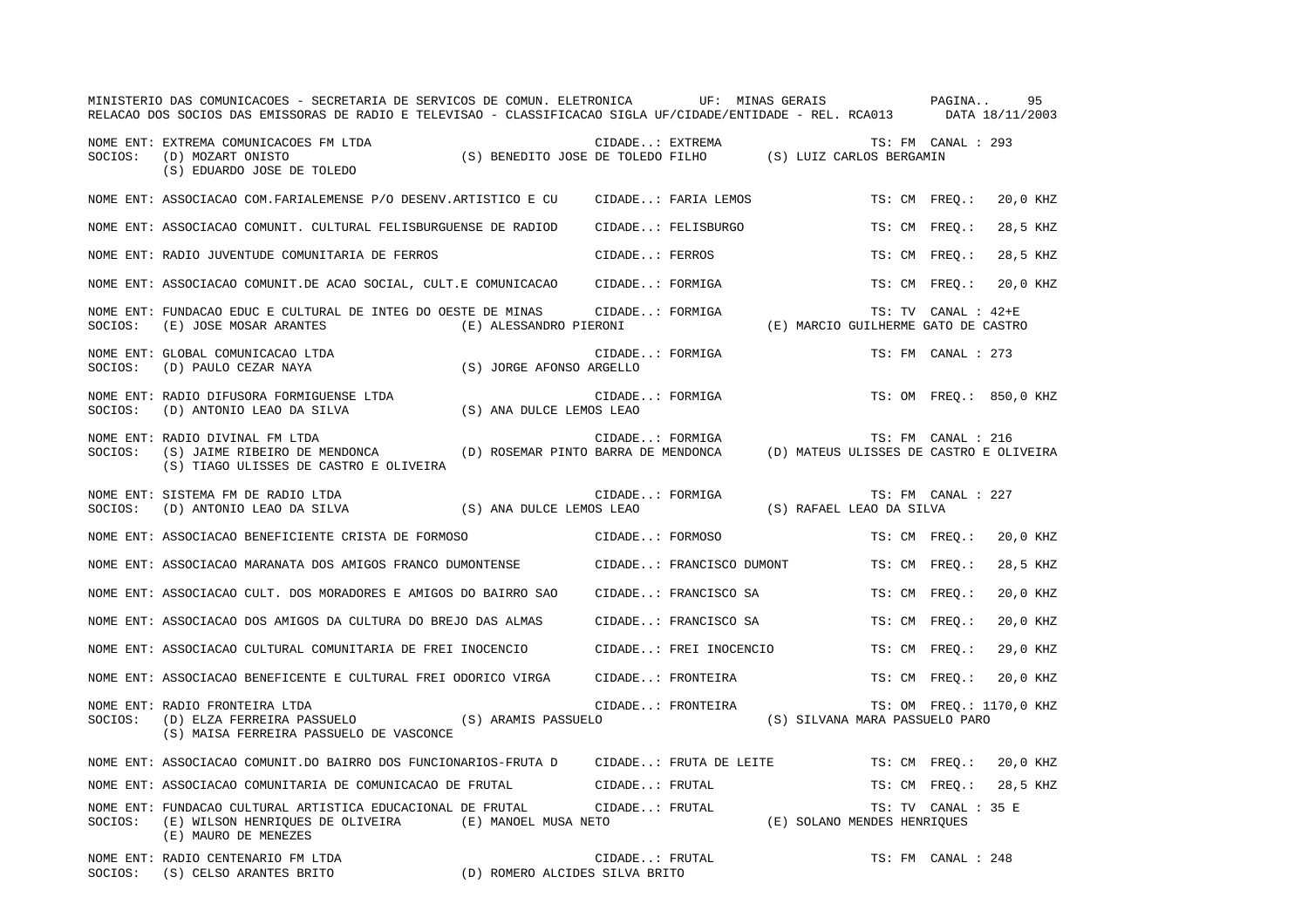NOME ENT: RADIO FM DE COMUNICACAO FRUTAL LTDA CIDADE..: FRUTAL TS: FM CANAL : 253 SOCIOS: (S) LUIZ ANTONIO ZANTO CAMPOS BORGES (D) ANA CLAUDIA BRITO MARCHI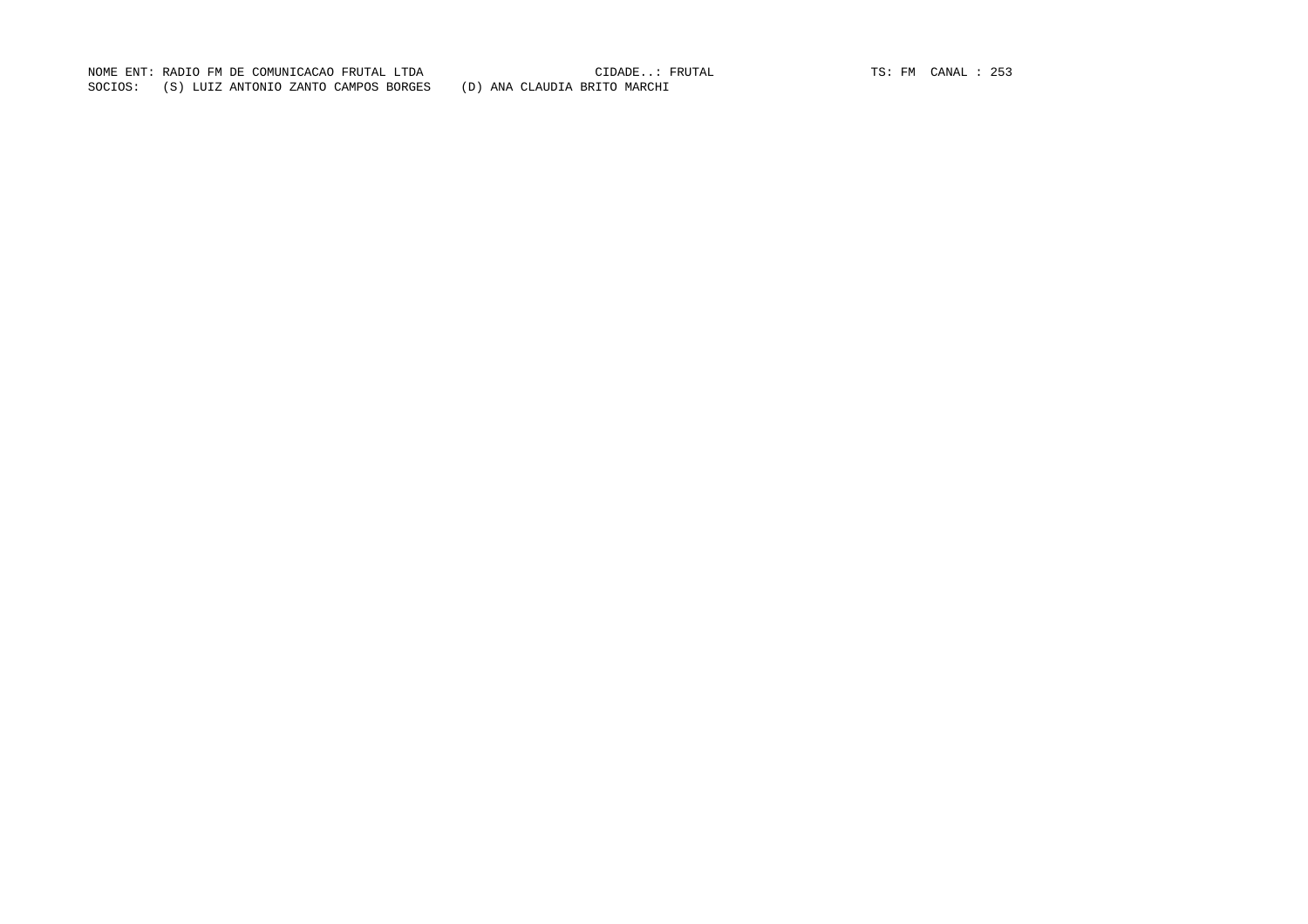|         | MINISTERIO DAS COMUNICACOES - SECRETARIA DE SERVICOS DE COMUN. ELETRONICA UF: MINAS GERAIS PAGINA<br>RELACAO DOS SOCIOS DAS EMISSORAS DE RADIO E TELEVISAO - CLASSIFICACAO SIGLA UF/CIDADE/ENTIDADE - REL. RCA013 DATA 18/11/2003 |                                                                     |                   |                  |                                                                                   |                     | 96                       |
|---------|-----------------------------------------------------------------------------------------------------------------------------------------------------------------------------------------------------------------------------------|---------------------------------------------------------------------|-------------------|------------------|-----------------------------------------------------------------------------------|---------------------|--------------------------|
| SOCIOS: | NOME ENT: RADIO NATIVIDADE FM DE FRUTAL LTDA<br>(S) MARIA PAULA FERNANDES C. FERREIRA (D) PAULO CESAR FERNANDES CARDOSO                                                                                                           |                                                                     | CIDADE: FRUTAL    |                  |                                                                                   | TS: FM CANAL : 275  |                          |
|         | NOME ENT: SOCIEDADE RADIO FRUTAL LTDA<br>SOCIOS: (D) ODAIR DE MOURA E SILVA                                                                                                                                                       | (S) ROSELAINE GUIMARAES MOURA E SILVA                               |                   | CIDADE: FRUTAL   |                                                                                   |                     | TS: OM FREO.: 1480,0 KHZ |
|         | NOME ENT: ASSOCIACAO ACULTURAL DE GALILEIA                                                                                                                                                                                        |                                                                     |                   | CIDADE: GALILEIA |                                                                                   | TS: CM FREQ.:       | 28,5 KHZ                 |
|         | NOME ENT: ASSOCIACAO COMUNITARIA P/O DESENVOLVIMENTO DE GLAUCIL      CIDADE: GLAUCILANDIA                                                                                                                                         |                                                                     |                   |                  |                                                                                   | TS: CM FREO.:       | 28,5 KHZ                 |
|         | NOME ENT: ASSOCIACAO E MOVIMENTO COMUNITARIO LIBERMANN FM                                                                                                                                                                         |                                                                     | CIDADE: GOIABEIRA |                  |                                                                                   | TS: CM FREQ.:       | 20,0 KHZ                 |
|         | NOME ENT: ASSOCIACAO COMUNITARIA DE RADIODIFUSAO DE GONCALVES         CIDADE: GONCALVES                                                                                                                                           |                                                                     |                   |                  |                                                                                   | TS: CM FREO.:       | 29,0 KHZ                 |
|         | NOME ENT: ASSOCIACAO CULTURAL COMUNITARIA KOBU-FM                                                                                                                                                                                 |                                                                     |                   | CIDADE: GOUVEIA  |                                                                                   | TS: CM FREO.:       | 28,5 KHZ                 |
|         | NOME ENT: ASSOCIACAO COMUNITARIA CULTURAL DE COMUNIC. DE GOV.VA CIDADE: GOVERNADOR VALADARES TS: CM FREQ.:                                                                                                                        |                                                                     |                   |                  |                                                                                   |                     | 29,0 KHZ                 |
| SOCIOS: | NOME ENT: FUNDACAO ENOCH DE OLIVEIRA DE COMUNICACAO SOCIAL CIDADE: GOVERNADOR VALADARES TS: OM FREQ.: 680,0 KHZ<br>(E) HELMUTH ARI GOMES<br>(E) KLEBER PEREIRA REIS                                                               | (E) ANTONIO OLIVEIRA TOSTES (E) JUDSON CASTRO PERES                 |                   |                  |                                                                                   |                     |                          |
| SOCIOS: | NOME ENT: FUNDACAO JOAO XXIII<br>(E) JOSE RAIMUNDO DE MIRANDA<br>(E) JOSE HELENO<br>(E) ODILON LAGARES DE AGUILAR                                                                                                                 |                                                                     |                   |                  | CIDADE: GOVERNADOR VALADARES TS: FM CANAL : 249<br>(E) DALMY DE PAULA COSTA       |                     |                          |
| SOCIOS: | NOME ENT: FUNDACAO JOAO XXIII<br>(E) JOSE HELENO<br>(E) ODILON LAGARES DE AGUILAR                                                                                                                                                 | (E) JOSE RAIMUNDO DE MIRANDA (E) DALMY DE PAULA COSTA               |                   |                  | CIDADE: GOVERNADOR VALADARES TS: OM FREO.: 850,0 KHZ                              |                     |                          |
| SOCIOS: | NOME ENT: FUNDACAO JOAO XXIII<br>(E) JOSE HELENO<br>(E) ODILON LAGARES DE AGUILAR                                                                                                                                                 | (E) JOSE RAIMUNDO DE MIRANDA                                        |                   |                  | CIDADE: GOVERNADOR VALADARES TS: OT FREQ.: 4855,0 KHZ<br>(E) DALMY DE PAULA COSTA |                     |                          |
| SOCIOS: | NOME ENT: RADIO EDUCADORA RIO DOCE LTDA<br>(D) ALIRIO CHAVES DUTRA                                                                                                                                                                | (S) ANGELA MARIA DAS GRACAS COSTA DUTRA (S) PRISCILA IGLESIAS DUTRA |                   |                  | CIDADE: GOVERNADOR VALADARES TS: FM CANAL : 274                                   |                     |                          |
| SOCIOS: | NOME ENT: RADIO IBITURUNA LTDA<br>(D) EDSON GUALBERTO DE SOUZA (D) GETULIO MIRANDA PRIMO                                                                                                                                          |                                                                     |                   |                  | CIDADE: GOVERNADOR VALADARES TS: OM FREQ.: 930,0 KHZ                              |                     |                          |
| SOCIOS: | NOME ENT: RADIO IMPARSOM LTDA<br>(D) EDSON GUALBERTO DE SOUZA (D) GETULIO MIRANDA PRIMO                                                                                                                                           |                                                                     |                   |                  | CIDADE: GOVERNADOR VALADARES                                                      | TS: FM CANAL : 261  |                          |
| SOCIOS: | NOME ENT: TV LESTE LTDA<br>(D) EDSON GUALBERTO DE SOUZA (D) GETULIO MIRANDA PRIMO                                                                                                                                                 |                                                                     |                   |                  | CIDADE: GOVERNADOR VALADARES                                                      | TS: TV CANAL : 03   |                          |
|         | NOME ENT: FUNDACAO SANTO ANTONIO DE GRAO MOGOL                                                                                                                                                                                    | CIDADE: GRAO MOGOL                                                  |                   |                  |                                                                                   |                     | TS: CM FREO.: 20,0 KHZ   |
| SOCIOS: | NOME ENT: FUND. EDUCAT. E CULTURAL PROFESSORA NERIA COELHO GUIM CIDADE: GUANHAES<br>(E) FILOMENA LOURDES GENEROSO DE AGUIAR (E) WANDER COSTA SANTANA                                                                              |                                                                     |                   |                  | (E) ANA GABRIELA AGUIAR GENEROSO                                                  | TS: FM CANAL : 267E |                          |
| SOCIOS: | NOME ENT: SOCIEDADE DE RADIODIFUSAO GUANHAES LTDA<br>(D) EUSTACHIO FURBINO DOS SANTOS (S) MUCIO LEAO COELHO<br>(D) GERALDO MAGELA DE ALMEIDA                                                                                      |                                                                     | CIDADE: GUANHAES  |                  | (S) LISTER CEZAR NASCIMENTO                                                       | TS: FM CANAL : 218  |                          |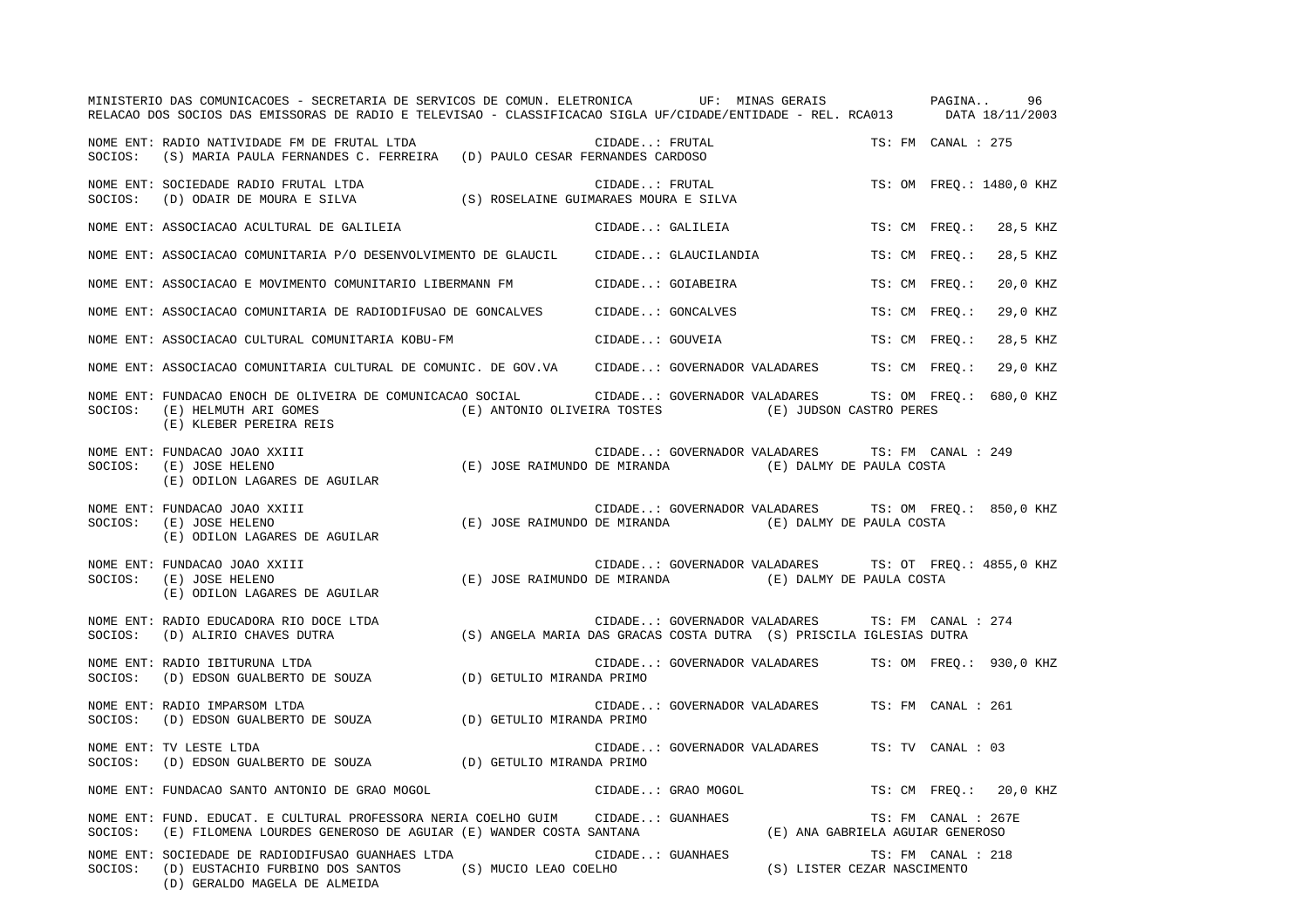NOME ENT: ASSOCIACAO COMUNITARIA E CULTURAL DE GUARACIAMA CIDADE..: GUARACIAMA TS: CM FREQ.: 28,5 KHZ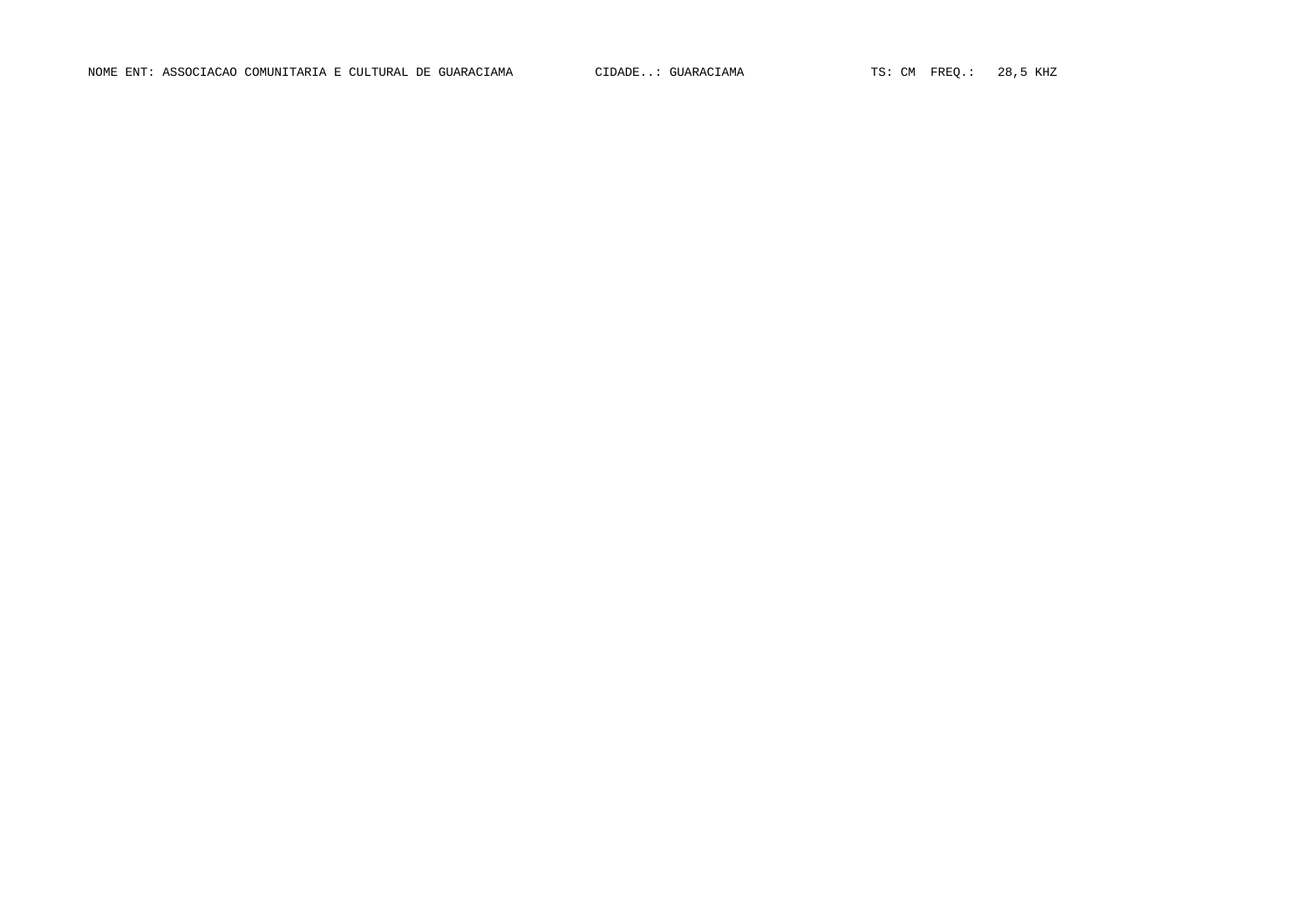|         | MINISTERIO DAS COMUNICACOES - SECRETARIA DE SERVICOS DE COMUN. ELETRONICA<br>RELACAO DOS SOCIOS DAS EMISSORAS DE RADIO E TELEVISAO - CLASSIFICACAO SIGLA UF/CIDADE/ENTIDADE - REL. RCA013 |                                     |                  | UF: MINAS GERAIS      |                                         | PAGINA             | 97<br>DATA 18/11/2003    |
|---------|-------------------------------------------------------------------------------------------------------------------------------------------------------------------------------------------|-------------------------------------|------------------|-----------------------|-----------------------------------------|--------------------|--------------------------|
| SOCIOS: | NOME ENT: RADIO PASSARO DA ILHA FM SC LTDA<br>(D) MIGUEL JORGE FILHO                                                                                                                      | (D) DULCE APARECIDA BRASILIO JORGE  |                  | CIDADE: GUARANESIA    | (D) MARIA DE LOURDES MANCINI            | TS: FM CANAL : 277 |                          |
| SOCIOS: | NOME ENT: RADIO RURAL NOVA GUARANESIA LTDA<br>(D) CRISTINA MARIA C. RIBEIRO DO VALLE (D) MARCOS PASQUA                                                                                    |                                     |                  | CIDADE: GUARANESIA    | (D) MARTA SCAGLIUSI                     |                    | TS: OM FREO.: 1580,0 KHZ |
|         | NOME ENT: ASSOCIACAO COM.BENEF, ART.E CULT. GUARANIENSE DE RADI                                                                                                                           |                                     | CIDADE: GUARANI  |                       | TS: CM FREO.:                           |                    | 29,0 KHZ                 |
|         | NOME ENT: ASSOCIACAO COMUNITARIA DE APOIO A CIDADANIA-ACAC                                                                                                                                |                                     | CIDADE: GUARARA  |                       | TS: CM FREO.:                           |                    | 29,0 KHZ                 |
|         | NOME ENT: ASSOCIACAO COMUNITARIA DE RADIODIFUSAO CULTURAL E EDU                                                                                                                           |                                     |                  | CIDADE: GUARDA-MOR    | TS: CM FREO.:                           |                    | 20,0 KHZ                 |
|         | NOME ENT: ASSOCIACAO PRO CIDADANIA - APC                                                                                                                                                  |                                     | CIDADE: GUAXUPE  |                       | TS: CM                                  | $FREO.$ :          | 20,0 KHZ                 |
| SOCIOS: | NOME ENT: RADIO CIDADE GUAXUPE FM LTDA<br>(S) EDUARDO CORREA DE ALMEIDA                                                                                                                   | (D) CARLOS CORREA DE ALMEIDA JUNIOR | CIDADE: GUAXUPE  |                       |                                         | TS: FM CANAL : 288 |                          |
| SOCIOS: | NOME ENT: RADIO CLUBE DE GUAXUPE LTDA<br>(D) NABIH ZAIAT                                                                                                                                  | (S) BENEDITO FELIPE DA SILVA        | CIDADE: GUAXUPE  |                       | (S) JOSE FELIPE DA SILVA                |                    | TS: OM FREQ.: 1430,0 KHZ |
|         | NOME ENT: ASSOCIACAO DOS TRABALHADORES DE GUIMARANIA (ATG)                                                                                                                                |                                     |                  | CIDADE: GUIMARANIA    | TS: CM FREO.:                           |                    | 28,5 KHZ                 |
|         | NOME ENT: ASS. COMUNIT. DE RADIO GURINHATAENSE - RADIO NOVO HOR                                                                                                                           |                                     |                  | CIDADE: GURINHATA     | TS: CM FREO.:                           |                    | 20,0 KHZ                 |
|         | NOME ENT: ASSOCIACAO COMUNITARIA IAPUENSE DE RADIODIFUSAO                                                                                                                                 |                                     | CIDADE: IAPU     |                       | TS: CM FREO.:                           |                    | 28,5 KHZ                 |
|         | NOME ENT: ASSOCIACAO PRESTADORA DE SERVICOS A COMUNIDADE IBIAEN                                                                                                                           |                                     | CIDADE: IBIA     |                       | TS: CM FREO.:                           |                    | 20,0 KHZ                 |
| SOCIOS: | NOME ENT: RADIO FUTURA LTDA<br>(S) EUGENIO DE PAIVA FRANCA                                                                                                                                | (D) LENITA ROSA DA SILVA NASCIMENTO | CIDADE: IBIA     |                       | TS: OM                                  | FREO.:             | 620,0 KHZ                |
|         | NOME ENT: ASSOCIACAO COMUNITARIA ARCO-IRIS                                                                                                                                                |                                     | CIDADE: IBIRACI  |                       | TS: CM FREO.:                           |                    | 28,5 KHZ                 |
|         | NOME ENT: ASSOCIACAO COMUNITARIA DE COMUNICACAO E CULTURA DE IG                                                                                                                           |                                     | CIDADE: IGARAPE  |                       | TS: CM FREO.:                           |                    | 20,0 KHZ                 |
|         | NOME ENT: ASSOCIACAO COMUNITARIA E CULTURAL PROJETO VIDA                                                                                                                                  |                                     |                  | CIDADE: IGARATINGA    | TS: CM FREO.:                           |                    | 28,5 KHZ                 |
|         | NOME ENT: ASSOCIACAO COMUNITARIA DE RADIODIFUSAO RAINHA DA PAZ                                                                                                                            |                                     | CIDADE: ILICINEA |                       | TS: CM FREO.:                           |                    | 20,0 KHZ                 |
| SOCIOS: | NOME ENT: FUNDACAO NOSSA SENHORA APARECIDA<br>(E) FRANCISCO FIGUEIREDO<br>(E) JOSE CRISTIANI                                                                                              | (E) GILSON ROMEU DE ANDRADE         | CIDADE: ILICINEA |                       | (E) JOSE BERNARDES ANDRADE              |                    | TS: OM FREQ.: 1500,0 KHZ |
|         | NOME ENT: UNIAO COMUNITARIA DE IMBE DE MINAS                                                                                                                                              |                                     |                  | CIDADE: IMBE DE MINAS | TS: CM FREO.:                           |                    | 20,0 KHZ                 |
|         | NOME ENT: ASSOCIACAO DE RADIODIFUSAO DE INCONFIDENTES                                                                                                                                     |                                     |                  | CIDADE: INCONFIDENTES | TS: CM FREO.:                           |                    | 28,5 KHZ                 |
|         | NOME ENT: RADIO COMUNITARIA INDIANOVA FM                                                                                                                                                  |                                     |                  | CIDADE: INDIANOPOLIS  | TS: CM FREQ.:                           |                    | 28,5 KHZ                 |
| SOCIOS: | NOME ENT: RADIO CLUBE DE INHAPIM LTDA<br>(D) SERGIO RICARDO DE MELO MARQUES                                                                                                               | (S) CESAR AUGUSTO TORRES            | CIDADE: INHAPIM  |                       | (S) MARIA PAULA DE CASTRO CHAVES PINHEI | TS: OM FREO.:      | 890,0 KHZ                |
|         | NOME ENT: ASSOCIACAO COMUNITARIA RENASCER DE INHAUMA                                                                                                                                      |                                     | CIDADE: INHAUMA  |                       | TS: CM FREO.:                           |                    | 20,0 KHZ                 |
|         | NOME ENT: ASCOM - ASSISTENCIA SOCIAL COMUNITARIA                                                                                                                                          |                                     | CIDADE: IPABA    |                       | TS: CM FREQ.:                           |                    | 28,5 KHZ                 |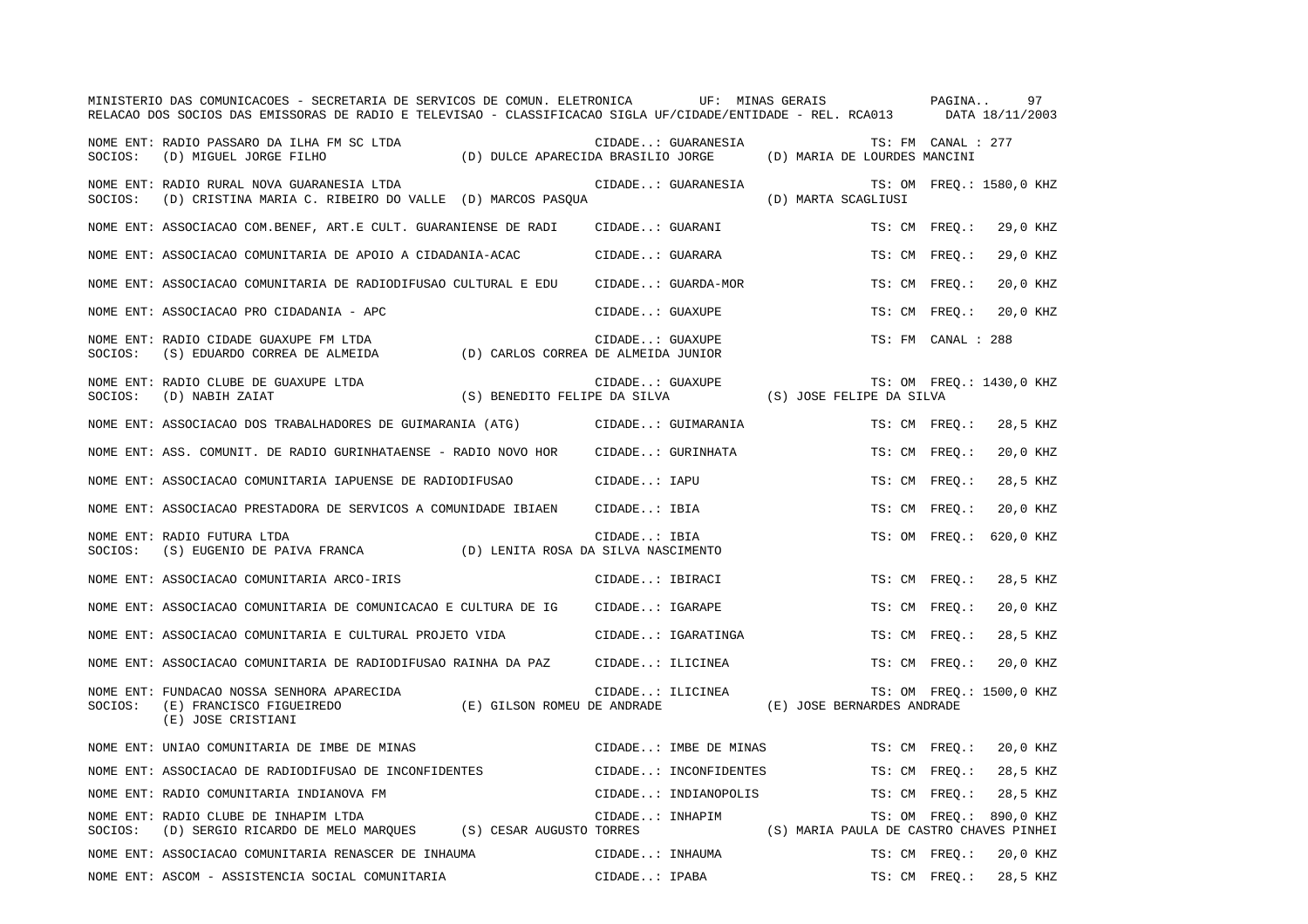NOME ENT: ASSOCIACAO COMUNITARIA E CULTURAL IPANEMENSE CIDADE..: IPANEMA TS: CM FREQ.: 20,0 KHZ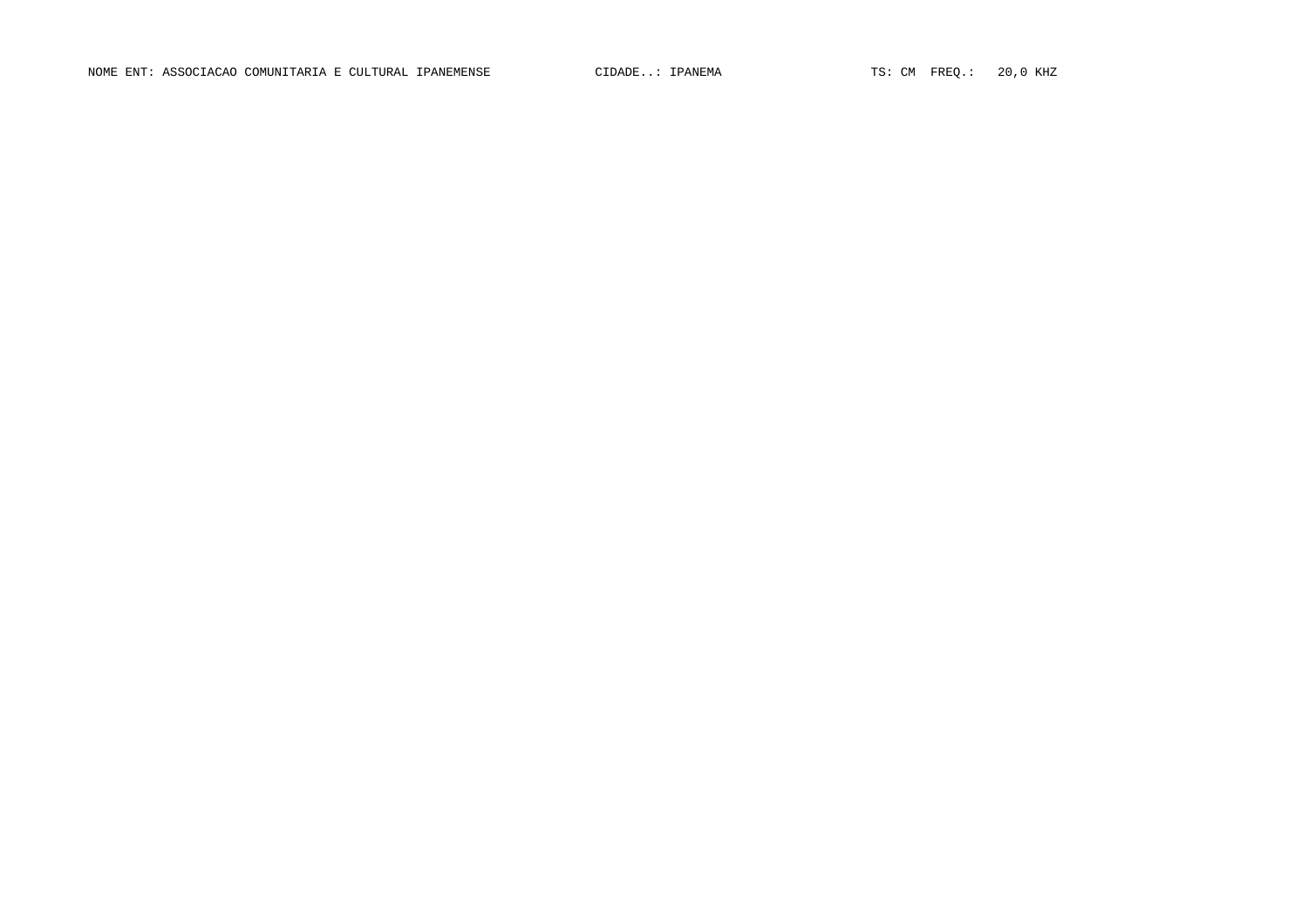|         | MINISTERIO DAS COMUNICACOES - SECRETARIA DE SERVICOS DE COMUN. ELETRONICA UF: MINAS GERAIS PAGINA<br>RELACAO DOS SOCIOS DAS EMISSORAS DE RADIO E TELEVISAO - CLASSIFICACAO SIGLA UF/CIDADE/ENTIDADE - REL. RCA013 DATA 18/11/2003 |                                 |                                                                                                                                                                                                                                                                                                                                                                                                                                                 |                             | 98                       |
|---------|-----------------------------------------------------------------------------------------------------------------------------------------------------------------------------------------------------------------------------------|---------------------------------|-------------------------------------------------------------------------------------------------------------------------------------------------------------------------------------------------------------------------------------------------------------------------------------------------------------------------------------------------------------------------------------------------------------------------------------------------|-----------------------------|--------------------------|
|         | NOME ENT: SISTEMA IPANEMA DE COMUNICACAO LTDA<br>SOCIOS: (S) JOSE DIAS DE ASSIS                                                                                                                                                   |                                 | VICACAO LTDA (S) ANNA PAES DIAS DE ASSIS (E) EULER PAES DIAS TS: OM FREQ.: 540,0 KHZ                                                                                                                                                                                                                                                                                                                                                            |                             |                          |
|         | NOME ENT: FUNDACAO EDUCATIVA E CULTURAL VALE DO ACO<br>SOCIOS: (E) RONALDO DE SOUZA<br>(E) FREDERICO AUGUSTO DE ATAIDE SOUZA                                                                                                      |                                 | CIDADE: IPATINGA $\begin{array}{ccc} & & & & \text{if } 0 & \text{if } 0 & \text{if } 0 & \text{if } 0 & \text{if } 0 & \text{if } 0 & \text{if } 0 & \text{if } 0 & \text{if } 0 & \text{if } 0 & \text{if } 0 & \text{if } 0 & \text{if } 0 & \text{if } 0 & \text{if } 0 & \text{if } 0 & \text{if } 0 & \text{if } 0 & \text{if } 0 & \text{if } 0 & \text{if } 0 & \text{if } 0 & \text{if } 0 & \text{if } $<br>(E) ULISSES DO NASCIMENTO |                             |                          |
| SOCIOS: | NOME ENT: RADIO LIBERTAS DO VALE DO ACO LTDA<br>(S) JOSE FARIAS SOARES<br>(D) HELY CONFUCIO Z. DO NASCIMENTO (S) CARLOS HENRIOUE Z. DO NASCIMENTO                                                                                 |                                 | CIDADE: IPATINGA                                                                                                                                                                                                                                                                                                                                                                                                                                |                             | TS: OM FREQ.: 1270,0 KHZ |
| SOCIOS: | NOME ENT: RADIO UNIAO DO VALE DO ACO LTDA<br>(D) HELY CONFUCIO Z. DO NASCIMENTO (S) CARLOS HENRIQUE Z. DO NASCIMENTO (D) FREDERICO AUGUSTO DE ATAIDE SOUZA                                                                        |                                 | CIDADE: IPATINGA                                                                                                                                                                                                                                                                                                                                                                                                                                |                             | TS: FM CANAL : 226       |
| SOCIOS: | NOME ENT: RADIO VANGUARDA DO VALE DO ACO LTDA<br>(D) RONALDO DE SOUZA                                                                                                                                                             | (D) ULISSES DO NASCIMENTO       | CIDADE: IPATINGA                                                                                                                                                                                                                                                                                                                                                                                                                                |                             | TS: FM CANAL : 237       |
| SOCIOS: | NOME ENT: RADIO VANGUARDA DO VALE DO ACO LTDA<br>(D) RONALDO DE SOUZA                                                                                                                                                             | (D) ULISSES DO NASCIMENTO       | CIDADE: IPATINGA                                                                                                                                                                                                                                                                                                                                                                                                                                |                             | TS: OM FREO.: 1170,0 KHZ |
| SOCIOS: | NOME ENT: SISTEMA DE COMUNICACAO ALVORADA LTDA<br>(D) CLAUDIO EMANUEL CARNEIRO<br>(S) JOAQUIM RIBEIRO CANTAGALLI                                                                                                                  |                                 | CIDADE: IPATINGA<br>(S) MARIO DE OLIVEIRA                                                                                                                                                                                                                                                                                                                                                                                                       | (S) CARLOS WILLIAM DE SOUZA | TS: FM CANAL : 272       |
|         | NOME ENT: ASSOCIACAO COM.DE RADIOD.DE IPUIUNA, P/O DESENV.ART.E CIDADE: IPUIUNA                                                                                                                                                   |                                 |                                                                                                                                                                                                                                                                                                                                                                                                                                                 |                             | TS: CM FREQ.: 28,5 KHZ   |
| SOCIOS: | NOME ENT: FUNDACAO CULTURAL E EDUCATIVA SERRO AZUL<br>(E) CANDIDA IZABEL CAMPOS MORAES (E) MARIA EMIDIA CAMPOS DE MORAES (E) SILVERIO BRAGANCA                                                                                    |                                 | CIDADE: ITABIRA                                                                                                                                                                                                                                                                                                                                                                                                                                 |                             | TS: FM CANAL : 293E      |
|         | NOME ENT: GRUPO LUIZ MENEZES RADIODIFUSAO LTDA<br>SOCIOS: (D) LUIZ PAULO DE MENEZES                                                                                                                                               |                                 | CIDADE: ITABIRA<br>(S) PAULA DE MENEZES ANDRADE (S) MARIA DA GLORIA DE MENEZES                                                                                                                                                                                                                                                                                                                                                                  |                             | TS: OM FREQ.: 770,0 KHZ  |
|         | NOME ENT: RADIO ANTARTIDA FM LTDA<br>NOME ENT: RADIO ANTARTIDA FM LTDA<br>SOCIOS: (S) LUIZ DE MENEZES                                                                                                                             | (D) LUIZ PAULO DE MENEZES       | CIDADE: ITABIRA                                                                                                                                                                                                                                                                                                                                                                                                                                 |                             | TS: FM CANAL : 227       |
|         | NOME ENT: RADIO PONTAL DE ITABIRA LTDA<br>SOCIOS: (D) MARCOS EVANGELISTA ALVES (S) JULIANA DE CARVALHO PROCOPIO ALVES                                                                                                             |                                 | CIDADE: ITABIRA                                                                                                                                                                                                                                                                                                                                                                                                                                 |                             | TS: FM CANAL : 282       |
|         | NOME ENT: REDE CARACA DE COMUNICACOES LTDA<br>SOCIOS: (D) DELIO BRAGANCA SILVA                                                                                                                                                    | (D) MONICA ROSA DE MACEDO SILVA | CIDADE: ITABIRA                                                                                                                                                                                                                                                                                                                                                                                                                                 |                             | TS: FM CANAL : 212       |
|         | NOME ENT: ASSOCIACAO DA MULHER ITABIRITENSE                                                                                                                                                                                       |                                 | CIDADE: ITABIRITO                                                                                                                                                                                                                                                                                                                                                                                                                               |                             | TS: CM FREQ.: 29,0 KHZ   |
| SOCIOS: | NOME ENT: RADIO CULTURA DE ITABIRITO LTDA<br>(D) GERALDO MAGNO DE ALMEIDA (S) MARIA CELESTE MELILLO DE ALMEIDA                                                                                                                    |                                 | CIDADE: ITABIRITO                                                                                                                                                                                                                                                                                                                                                                                                                               |                             | TS: OM FREQ.: 1340,0 KHZ |
|         | NOME ENT: ASSOCIACAO DAS DONAS DE CASA DE ITACARAMBI                                                                                                                                                                              |                                 | CIDADE: ITACARAMBI                                                                                                                                                                                                                                                                                                                                                                                                                              |                             | TS: CM FREO.: 28,5 KHZ   |
|         | NOME ENT: ASSOCIACAO COMUNITARIA ITAGUARENSE DE RADIODIFUSAO CIDADE: ITAGUARA                                                                                                                                                     |                                 |                                                                                                                                                                                                                                                                                                                                                                                                                                                 |                             | TS: CM FREQ.: 29,2 KHZ   |
|         | NOME ENT: RADIO ITAGUARA LTDA<br>SOCIOS: (D) ALVARO MARCIO EUSTAQUIO T. DIAS (D) JOSE MARIA PEIXOTO DE MIRANDA                                                                                                                    |                                 | CIDADE: ITAGUARA                                                                                                                                                                                                                                                                                                                                                                                                                                |                             | TS: FM CANAL : 229       |
|         | NOME ENT: EMPREENDIMENTOS RADIOFONICOS SULMINAS LTDA                                                                                                                                                                              |                                 | CIDADE: ITAJUBA                                                                                                                                                                                                                                                                                                                                                                                                                                 |                             | TS: FM CANAL : 254       |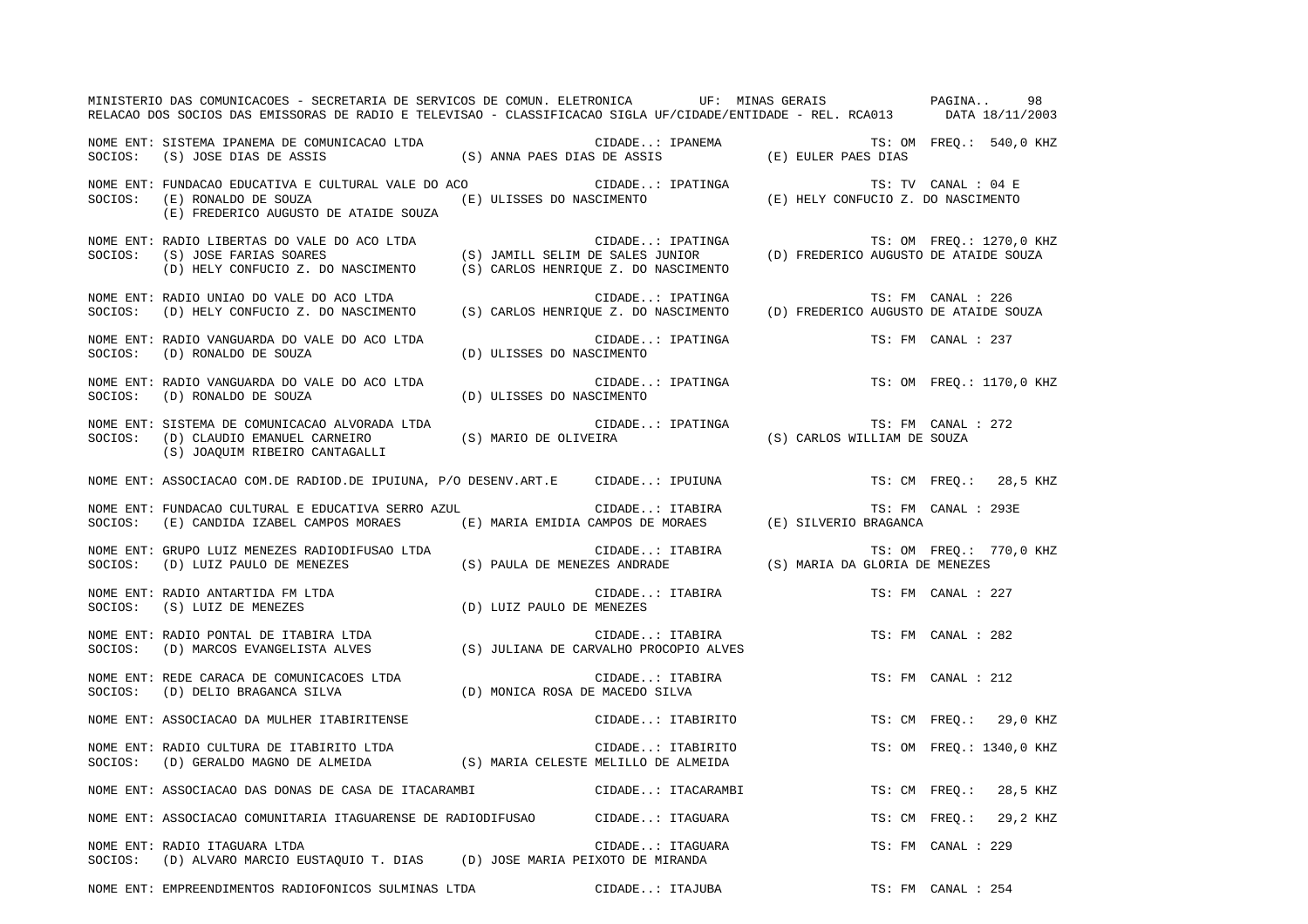SOCIOS: (S) ANTONIO MAXIMIANO XAVIER LISBOA (D) JOSE L MAFRA (S) SERGIO HENRIQUE LISBOA MAFRA

(S) NILSON LISBOA MAFRA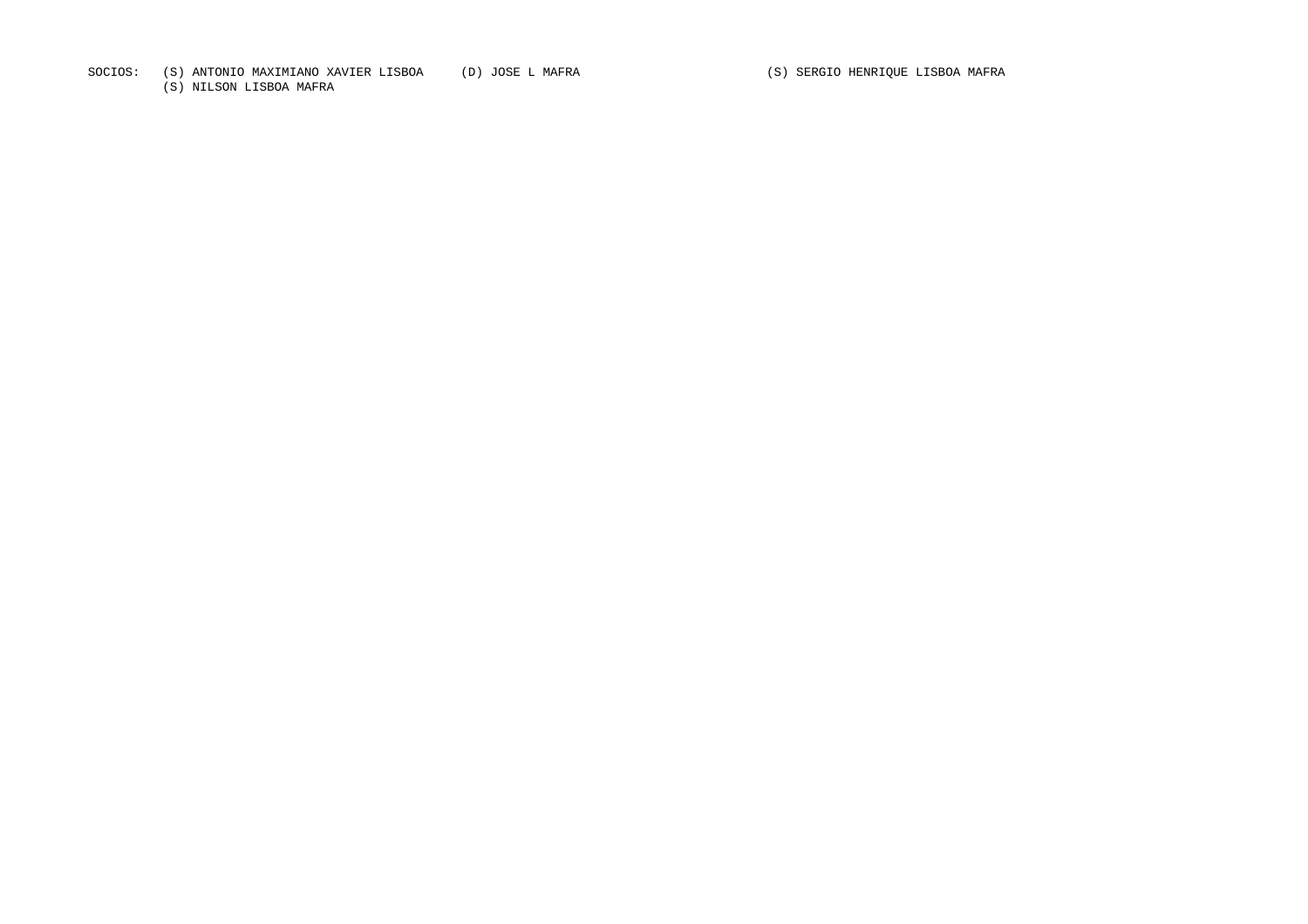|         | MINISTERIO DAS COMUNICACOES - SECRETARIA DE SERVICOS DE COMUN. ELETRONICA              UF:  MINAS GERAIS<br>RELACAO DOS SOCIOS DAS EMISSORAS DE RADIO E TELEVISAO - CLASSIFICACAO SIGLA UF/CIDADE/ENTIDADE - REL. RCA013 |                                         |                  |                       |                                         | PAGINA<br>99<br>DATA 18/11/2003 |
|---------|--------------------------------------------------------------------------------------------------------------------------------------------------------------------------------------------------------------------------|-----------------------------------------|------------------|-----------------------|-----------------------------------------|---------------------------------|
| SOCIOS: | NOME ENT: ESCOLA FEDERAL DE ENGENHARIA DE ITAJUBA<br>(E) ISMAEL NORONHA                                                                                                                                                  |                                         | CIDADE: ITAJUBA  |                       |                                         | TS: OM FREO.: 1570,0 KHZ        |
| SOCIOS: | NOME ENT: FUNDACAO TRESPONTANA DE DESENV. EDUC. E SOCIO-CULTURA CIDADE: ITAJUBA<br>(E) ANTONIO AURELIANO SANCHES DE MENDON (E) MATILDE MARIA DE NEIVA COUTO SANCHE (E) NIOBE CHAVES DE MENDONCA GURGEL                   |                                         |                  |                       |                                         | TS: FM CANAL : 295E             |
| SOCIOS: | NOME ENT: RADIO DIFUSORA DE ITAJUBA LTDA<br>(D) FRANCISCO DE VASCONCELLOS                                                                                                                                                | (S) ARLETE VALDETE DE ASSIS VASCONCELLO | CIDADE: ITAJUBA  |                       |                                         | TS: FM CANAL : 278              |
| SOCIOS: | NOME ENT: RADIO ITAJUBA LTDA<br>(D) JOSE LUIZ MARCONDES SANNINI (D) FRANCISCO DE VASCONCELLOS                                                                                                                            |                                         |                  | CIDADE: ITAJUBA       | (S) STELA MARIA LOBO SCHILICHTING SANNI | TS: OM FREO.: 1060,0 KHZ        |
|         | NOME ENT: ASSOCIACAO PAZ E BEM                                                                                                                                                                                           |                                         |                  | CIDADE: ITAMBACURI    |                                         | TS: CM FREO.:<br>20,0 KHZ       |
| SOCIOS: | NOME ENT: SISTEMA ITAMBACURIENSE DE COMUNICACAO LTDA<br>(D) MALVINO XAVIER DA SILVA                                                                                                                                      | (S) ADAO GERALDO COSTA                  |                  | CIDADE: ITAMBACURI    |                                         | TS: FM CANAL : 292              |
|         | NOME ENT: ASSOCIACAO COMUN.DE DESENV.ARTISTICO E CULTURAL DE IT                                                                                                                                                          |                                         | CIDADE: ITAMOGI  |                       |                                         | TS: CM FREQ.:<br>29,0 KHZ       |
|         | NOME ENT: ASSOCIACAO COMUNITARIA ITANHANDUENSE DE RADIODIFUSAO                                                                                                                                                           |                                         |                  | CIDADE: ITANHANDU     |                                         | 28,5 KHZ<br>TS: CM FREO.:       |
|         | NOME ENT: ASSOCIACAO CULTURAL RELIGIOSA E RECREATIVA DE ITANHOM                                                                                                                                                          |                                         | CIDADE: ITANHOMI |                       |                                         | TS: CM FREO.:<br>29,0 KHZ       |
| SOCIOS: | NOME ENT: RADIO PRINCESA DO VALE LTDA<br>(S) ROMEU FERREIRA DE QUEIROZ (D) JANSEN CHAVES REGO                                                                                                                            |                                         | CIDADE: ITAOBIM  |                       |                                         | TS: OM FREO.:<br>810,0 KHZ      |
|         | NOME ENT: ASSOCIACAO CULTURAL COMUNITARIA DE ITAPAGIPE                                                                                                                                                                   |                                         |                  | CIDADE: ITAPAGIPE     |                                         | 20,0 KHZ<br>TS: CM FREO.:       |
| SOCIOS: | NOME ENT: SISTEMA MAIA DE COMUNICACAO LTDA<br>(D) JOSE DE FREITAS MAIA                                                                                                                                                   | (D) BENICE NERY MAIA                    |                  | CIDADE: ITAPAGIPE     |                                         | TS: OM FREQ.: 1590,0 KHZ        |
| SOCIOS: | NOME ENT: SISTEMA MAIA DE COMUNICACAO LTDA<br>(D) JOSE DE FREITAS MAIA                                                                                                                                                   | (D) BENICE NERY MAIA                    |                  | CIDADE: ITAPAGIPE     |                                         | TS: FM CANAL : 212              |
|         | NOME ENT: ASSOCIACAO COMUNITARIA CULT.ECOLOGICA E EDUCATI.OUATR                                                                                                                                                          |                                         |                  | CIDADE: ITAPECERICA   |                                         | TS: CM FREO.:<br>28,5 KHZ       |
| SOCIOS: | NOME ENT: FUNDACAO FRANCISCO CAMBRAIA<br>$(E)$ FRANCISCO GUIMARAES CAMBRAIA $(E)$ CLAUDIA MARIA ARAUJO MELO<br>(E) MARCOS LAMOUNIER MALAQUIAS (E) YVANA MARA DE OLIVEIRA LOBO E MELO                                     |                                         |                  | CIDADE: ITAPECERICA   | (E) ALBA VALERIA ARAUJO LAMOUNIER MALAQ | TS: FM CANAL : 259E             |
| SOCIOS: | NOME ENT: PREFEITURA MUNICIPAL DE ITAPECIRICA<br>(E) JOAO BATISTA DE PAULO DA SILVA (E) LUIZ EDUARDO DE GOUVEIA                                                                                                          |                                         |                  | CIDADE: ITAPECERICA   |                                         | TS: OM FREQ.: 1580,0 KHZ        |
|         | NOME ENT: ASSOCIACAO CULTURAL E COMUNITARIA DE ITATIAIUCU                                                                                                                                                                |                                         |                  | CIDADE: ITATIAIUCU    |                                         | 30,0 KHZ<br>TS: CM FREO.:       |
|         | NOME ENT: ASSOCIACAO COMUNITARIA DE COMUNICACAO E CULTURA BOA N                                                                                                                                                          |                                         |                  | CIDADE: ITAU DE MINAS |                                         | 28,5 KHZ<br>TS: CM FREO.:       |
|         | NOME ENT: ASS.COMUNIT.CULT.SAGRADO CORACAO DE JESUS DO BAIRRO S                                                                                                                                                          |                                         | CIDADE: ITAUNA   |                       |                                         | TS: CM FREQ.:<br>29,2 KHZ       |
|         | NOME ENT: ASSOCIACAO COM.DE RADIODIFUSAO BELVEDERE DA CIDADE DE                                                                                                                                                          |                                         | CIDADE: ITAUNA   |                       |                                         | 29,2 KHZ<br>TS: CM FREO.:       |
|         | NOME ENT: FUNDACAO EDUCATIVA E CULTURAL SAO FRANCISCO<br>SOCIOS: (E) JANE MIRIAN CAMPOS DE FREITAS (E) PABLO LUIZ ROMAO                                                                                                  |                                         | CIDADE: ITAUNA   |                       | (E) ALZIRA SILVEIRA VAZ ANTUNES         | TS: FM CANAL : 211E             |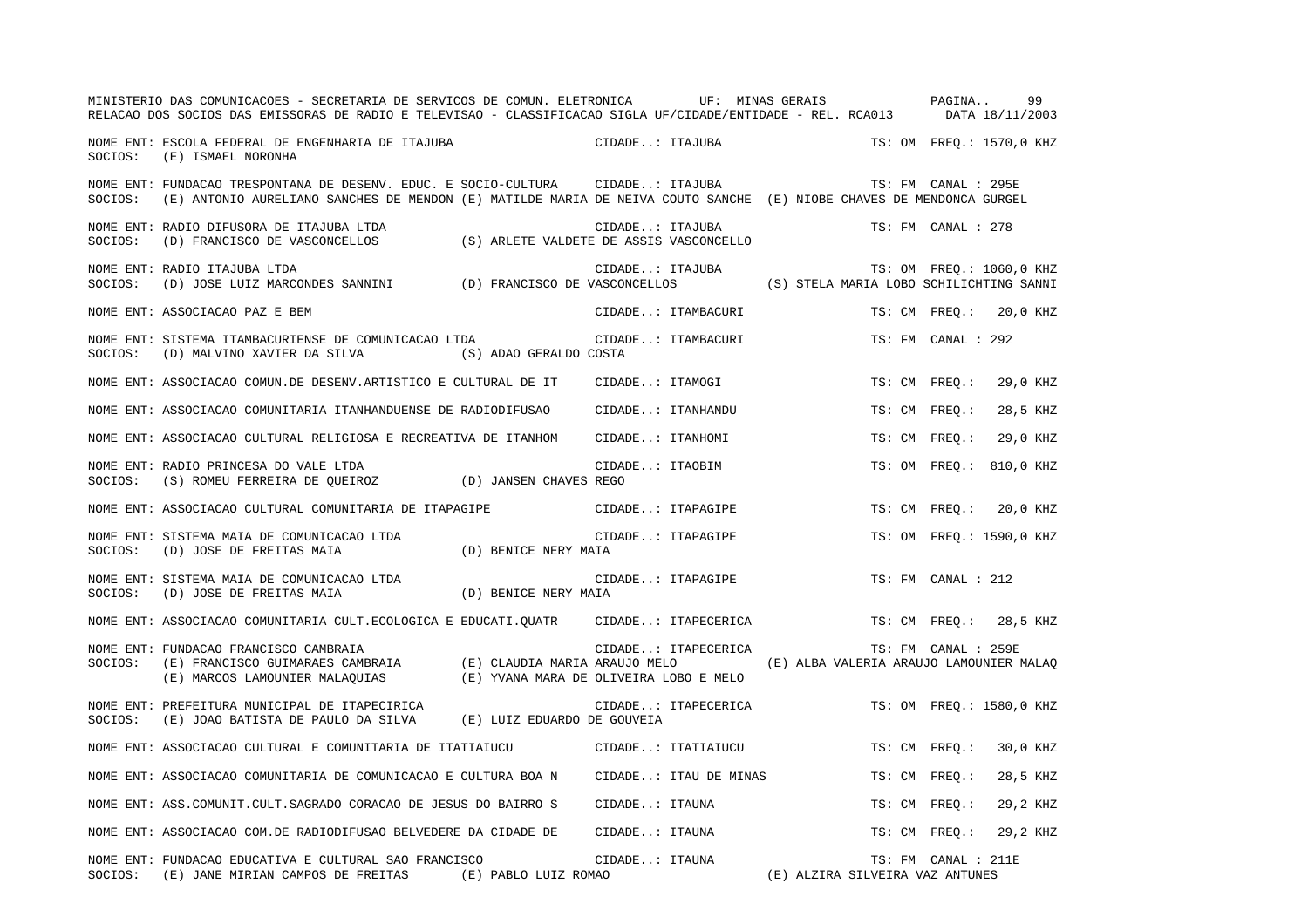|         | MINISTERIO DAS COMUNICACOES - SECRETARIA DE SERVICOS DE COMUN. ELETRONICA UF: MINAS GERAIS PAGINA<br>RELACAO DOS SOCIOS DAS EMISSORAS DE RADIO E TELEVISAO - CLASSIFICACAO SIGLA UF/CIDADE/ENTIDADE - REL. RCA013 DATA 18/11/2003                                   |                                                                               |                                    | 100                       |
|---------|---------------------------------------------------------------------------------------------------------------------------------------------------------------------------------------------------------------------------------------------------------------------|-------------------------------------------------------------------------------|------------------------------------|---------------------------|
|         | NOME ENT: RADIO CLUBE DE ITAUNA S/A<br>SOCIOS: (S) AFFONSO DE CERQUEIRA LIMA (D) GUARACY DE CASTRO NOGUEIRA (S) MURILO BOTELHO NOGUEIRA<br>(S) JOAO DE CERQUEIRA LIMA JUNIOR (S) IRDEVAN NOGUEIRA (S) SOCIOS: (S) FELIPE GONCALVES D                                |                                                                               |                                    |                           |
| SOCIOS: | CIDADE: ITAUNA (S) AFFONSO DE CERQUEIRA LIMA (D) GUARACY DE CASTRO NOGUEIRA (S) MURILO BOTELHO NOGUEIRA (S) JOAO DE CERQUEIRA LIMA (D) GUARACY DE CASTRO NOGUEIRA (S) MURILO BOTELHO NOGUEIRA (S) JOAO DE CERQUEIRA LIMA JUN<br>NOME ENT: RADIO CLUBE DE ITAUNA S/A |                                                                               |                                    |                           |
|         | NOME ENT: ASSOCIACAO DE PROM.CULT, EDUC, ESP. E LAZER DO MUNIC. DE CIDADE: ITINGA                                                                                                                                                                                   |                                                                               |                                    | TS: CM FREO.: 20,0 KHZ    |
|         |                                                                                                                                                                                                                                                                     |                                                                               |                                    | TS: OM FREQ.: 1470,0 KHZ  |
|         | NOME ENT: RADIO DIFUSORA FM LTDA<br>NOTE EN I RADIO DIFUSORA FM LTDA (D) SIRLEY FERREIRA ABDULMASSIH SOCIOS: (S) FAUZE ABDULMASSIH (D) SIRLEY FERREIRA ABDULMASSIH                                                                                                  | CIDADE: ITUIUTABA                                                             |                                    | TS: FM CANAL : 239        |
|         | NOME ENT: RADIO NOVO TEMPO LTDA<br>SOCIOS: (D) JOSE ANTONIO DE MELLO HORDONES (S) PAULO ANTONIO MARTINS HORDONES                                                                                                                                                    | CIDADE: ITUIUTABA TS: FM CANAL : 267                                          |                                    |                           |
|         | NOME ENT: RADIO PLATINA DE ITUIUTABA LTDA<br>SOCIOS: (D) RICARDO ALVES                                                                                                                                                                                              | CIDADE: ITUIUTABA<br>IOPI<br>(S) MARCONI MARCHIORI (S) EDSON DENVER CELENTANO |                                    | TS: OM FREQ.: 1240,0 KHZ  |
|         | NOME ENT: RADIO TELEVISAO DE UBERLANDIA LTDA<br>SOCIOS: (D) TUBAL DE SIQUEIRA SILVA (D) MARIA ANTONIA MARINHO STEIMAN                                                                                                                                               | CIDADE: ITUIUTABA TS: TV CANAL : 07                                           |                                    |                           |
|         |                                                                                                                                                                                                                                                                     | CIDADE: ITUIUTABA TS: FM CANAL : 256                                          | (S) MAURO SEBASTIAO FARIA SILVEIRA |                           |
| SOCIOS: | NOME ENT: REDE VITORIOSA DE COMUNICACOES LTDA<br>(D) WALLACE SALGADO DE OLIVEIRA (D) WELLINGTON SALGADO DE OLIVEIRA                                                                                                                                                 | CIDADE: ITUIUTABA                                                             |                                    | TS: TV CANAL : 03+        |
|         | NOME ENT: SISTEMA CANCELLA DE COMUNICACAO LTDA<br>SOCIOS: (D) GILDO VILELA CANCELLA (S) GILCA VILELA CANCELLA PINHEIRO (S) MARIA ELITE CUNHA CANCELLA                                                                                                               | CIDADE: ITUIUTABA                                                             |                                    | TS: OM FREQ.: 710,0 KHZ   |
|         | NOME ENT: SISTEMA CANCELLA DE COMUNICACAO LTDA<br>SOCIOS: (D) GILDO VILELA CANCELLA (S) GILCA VILELA CANCELLA PINHEIRO (S) MARIA ELITE CUNHA CANCELLA                                                                                                               | CIDADE: ITUIUTABA                                                             |                                    | TS: FM CANAL : 247        |
|         | NOME ENT: ASS. COMUNIT., CULT. E EDUCATIVA DE RADIO DIFUSAO DE CIDADE: ITUMIRIM                                                                                                                                                                                     |                                                                               |                                    | TS: CM FREO.: 20,0 KHZ    |
|         | NOME ENT: ASSOCIACAO DE RADIODIFUSAO COMUNITARIA "PEROLA DO TRI CIDADE: ITURAMA                                                                                                                                                                                     |                                                                               |                                    | TS: CM FREO.: 20,0 KHZ    |
|         | NOME ENT: RADIO CLUBE FM ITURAMA LTDA<br>SOCIOS: (D) JISLAYNE LORENA DA SILVA PIRES (S) MEGUI DA SILVA NAKAGAWA (S) JUCELINA BARBOSA DE OLIVEIRA FERREI<br>(S) LUCIMAR FERREIRA DE FREITAS                                                                          |                                                                               |                                    |                           |
|         | NOME ENT: RADIO PONTAL DO TRIANGULO MINEIRO LTDA CIDADE: ITURAMA<br>$\verb SOCIOS: (D) RUBENS BERNARDES COELHO  \hspace{1.5cm} (D) APARECIDO MARTINS BERNARDO  \hspace{1.5cm}$                                                                                      |                                                                               |                                    | TS: OM FREQ.: 770,0 KHZ   |
|         | NOME ENT: ASSOCIACAO COMUNITARIA DA RADIO SANTO ANTONIO                      CIDADE: ITUTINGA                                                                                                                                                                       |                                                                               |                                    | TS: CM FREQ.: 20,0 KHZ    |
|         | NOME ENT: ASSOCIACAO COMUNITARIA DE RADIODIFUSAO E TV DE JABOTI (CIDADE: JABOTICATUBAS                                                                                                                                                                              |                                                                               |                                    | TS: CM FREO.:<br>20,0 KHZ |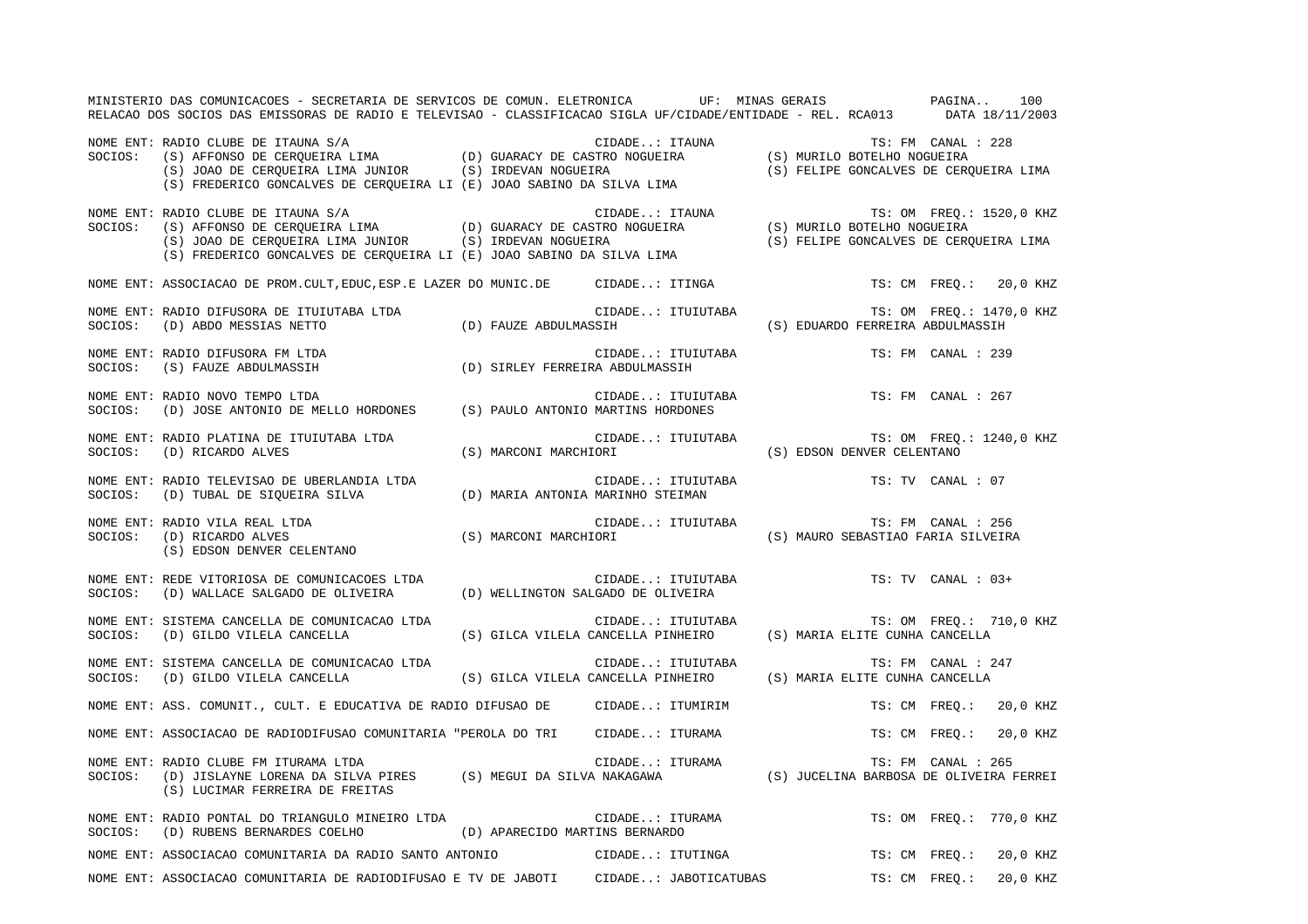NOME ENT: ASSOCIACAO RADIO COMUNITARIA DE JABOTICATUBAS CIDADE..: JABOTICATUBAS TS: CM FREQ.: 20,0 KHZ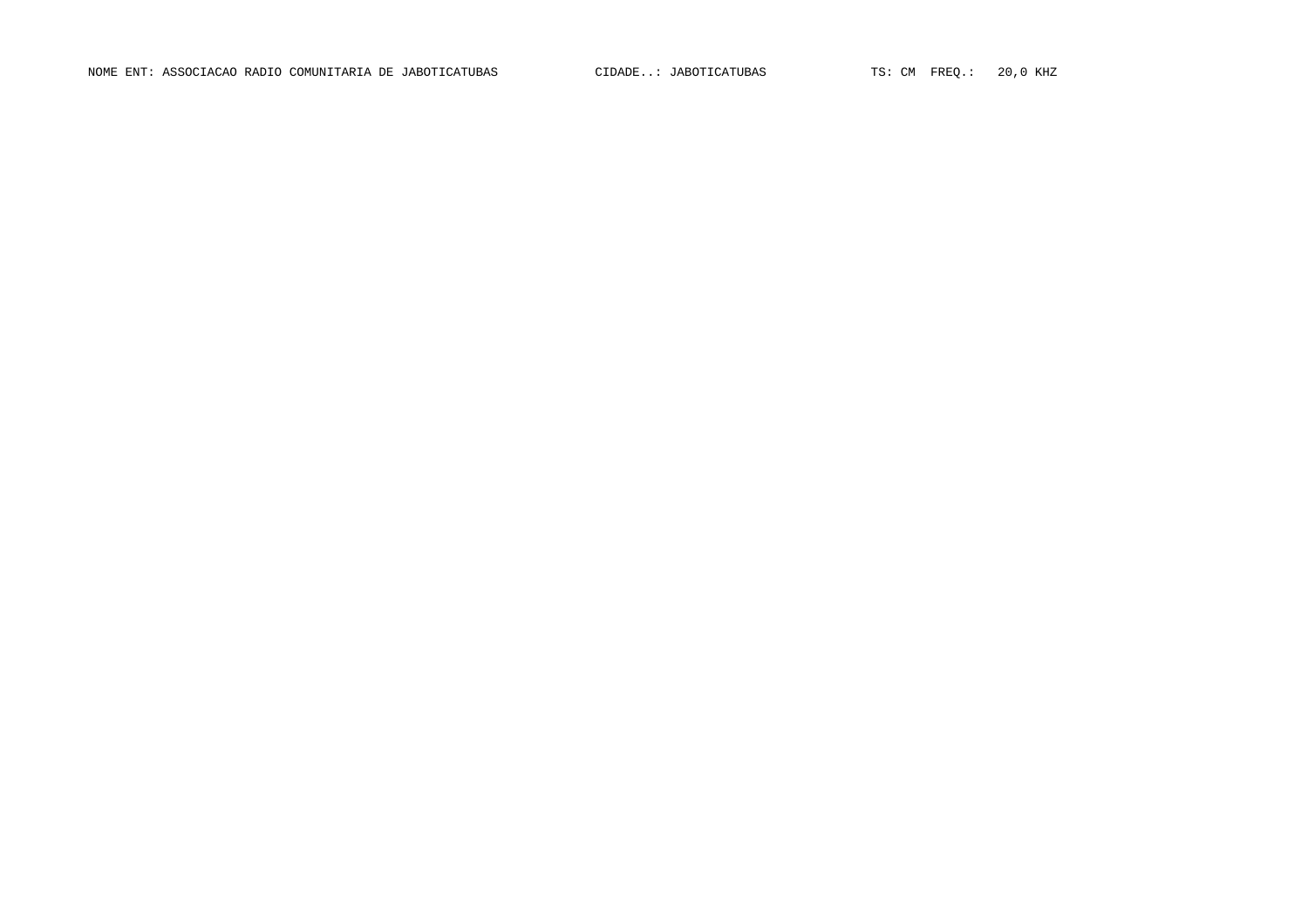|         | MINISTERIO DAS COMUNICACOES - SECRETARIA DE SERVICOS DE COMUN. ELETRONICA UF: MINAS GERAIS PAGINA 101<br>RELACAO DOS SOCIOS DAS EMISSORAS DE RADIO E TELEVISAO - CLASSIFICACAO SIGLA UF/CIDADE/ENTIDADE - REL. RCA013 DATA 18/11/2003                               |                                               |                        |                                                |                     |                          |
|---------|---------------------------------------------------------------------------------------------------------------------------------------------------------------------------------------------------------------------------------------------------------------------|-----------------------------------------------|------------------------|------------------------------------------------|---------------------|--------------------------|
|         | NOME ENT: ASSOCIACAO CULT.COMUNIT.JACUTINGUENSE DE RADIOD.-ACCO                                                                                                                                                                                                     |                                               | CIDADE: JACUTINGA      |                                                |                     | TS: CM FREQ.: 29,0 KHZ   |
|         | NOME ENT: SOCIEDADE BRASILEIRA DE RADIODIFUSAO LTDA<br>SOCIOS: (S) JOSE BENEDICTO DE SOUZA (D) JOAO ALVES                                                                                                                                                           |                                               | CIDADE: JACUTINGA      |                                                |                     | TS: OM FREQ.: 1010,0 KHZ |
|         | NOME ENT: ASSOCIACAO DE COMUNICACAO E CULTURA LIBERDADE CIDADE: JAIBA                                                                                                                                                                                               |                                               |                        |                                                |                     | TS: CM FREQ.: 20,0 KHZ   |
|         | NOME ENT: ASSOCIACAO DE DESENVOLVIMENTO COMUNITARIO DE JAMPRUCA CIDADE: JAMPRUCA                                                                                                                                                                                    |                                               |                        |                                                | TS: CM FREO.:       | 28,5 KHZ                 |
|         | NOME ENT: ASSOCIACAO COMUNITARIA JANAUBENSE AMIGOS DA CULTURA-A      CIDADE: JANAUBA                                                                                                                                                                                |                                               |                        |                                                |                     | TS: CM FREQ.: 20,0 KHZ   |
| SOCIOS: | NOME ENT: FUNDACAO EDUCATIVA E CULTURAL EDILSON BRANDAO GUIMARA CIDADE: JANAUBA<br>(E) ALBERTO MAROUES                                                                                                                                                              | (E) PAULO ANDRE NUNES                         |                        | (E) JOSE APARECIDO MENDES SANTOS               | TS: TV CANAL : 13-E |                          |
|         | NOME ENT: RADIO SOCIEDADE GORUTUBANA LIMITDA (D) FRANCISCO RODRIGUES FILHO SOCIOS: (S) RANNIERY ALVES RODRIGUES (D) FRANCISCO RODRIGUES FILHO                                                                                                                       |                                               | CIDADE: JANAUBA        |                                                |                     | TS: OM FREQ.: 1380,0 KHZ |
| SOCIOS: | NOME ENT: RADIO TORRE FM LTDA<br>(D) ADELINO PEREIRA DIAS (D) VALERIO DIAS DE OLIVEIRA                                                                                                                                                                              |                                               | CIDADE: JANAUBA        |                                                | TS: FM CANAL : 219  |                          |
| SOCIOS: | NOME ENT: SOCIEDADE JANAUBENSE DE RADIODIFUSAO LTDA<br>(S) WILDEMAR MAXIMINO DA CRUZ (D) ODILON COELHO                                                                                                                                                              |                                               | CIDADE: JANAUBA        |                                                | TS: FM CANAL : 280  |                          |
|         | NOME ENT: FUNDACAO CULTURAL DE JANUARIA<br>SOCIOS: (E) CHRISTIANE DE MATOS CARNEIRO DAL MO (E) SUMERLY BENTO DE CAMARGO                                                                                                                                             |                                               |                        |                                                | TS: TV CANAL : 07 E |                          |
| SOCIOS: | NOME ENT: RADIO PROGRESSO DE JANUARIA LTDA<br>(S) CLAUDIO CESAR DE MATTOS CARNEIRO                                                                                                                                                                                  |                                               |                        |                                                | TS: FM CANAL : 214  |                          |
| SOCIOS: | NOME ENT: RADIO VOZ DO SAO FRANCISCO LTDA<br>(D) OTTORINO DAL MORO NETO (S) CLEUBER BRANDAO CARNEIRO                                                                                                                                                                |                                               | CIDADE: JANUARIA       |                                                |                     | TS: OM FREO.: 870,0 KHZ  |
|         | NOME ENT: SERVIR - SERVICO DE PROMOCAO DO MENOR                                                                                                                                                                                                                     |                                               | CIDADE: JANUARIA       |                                                |                     | TS: CM FREO.: 28,5 KHZ   |
|         | NOME ENT: ASSOCIACAO COMUNITARIA DE JAPONVAR                                                                                                                                                                                                                        |                                               | CIDADE: JAPONVAR       |                                                | TS: CM FREQ.:       | 28,5 KHZ                 |
|         | NOME ENT: FUNDACAO SANTA CRUZ DE JEQUITINHONHA<br>SOCIOS: (E) ALDA BOTELHO DE AGUILAR (E) ANTONIO DE PAULA (E) OTAVIANO BISPO DE SOUZA (E) EDILSON RODRIGUES (E) ADERVAL CAMPANHA BOTELHO                                                                           | CIDADE: JEQUITINHONHA TS: OM FREQ.: 890,0 KHZ |                        |                                                |                     |                          |
|         | NOME ENT: ASSOCIACAO COMUNITARIA JOAIMENSE CULTURAL DE RADIO CIDADE: JOAIMA                                                                                                                                                                                         |                                               |                        |                                                |                     | TS: CM FREQ.: 28,5 KHZ   |
| SOCIOS: | EMPRESA JOAIMENSE DE RADIODIFUSAO LTDA<br>(D) LUIZ ALAM OLIVEIRA ARAUJO (S) AURINO OLIVEIRA ARAUJO (S) PAULO OLIVEIRA ARAUJO<br>(S) EDUARDO OLIVEIRA ARAUJO (S) ROBERTO GRAPIUNA (S) MARCIO LUIZ MURTA KANGUSSU<br>NOME ENT: EMPRESA JOAIMENSE DE RADIODIFUSAO LTDA |                                               |                        |                                                | TS: FM CANAL : 275  |                          |
| SOCIOS: | NOME ENT: RADIO CULTURA DE MONLEVADE LTDA<br>(D) TEOFILO FAUSTINO MIRANDA TORRES DUA (S) MAURI JOSE TORRES DUARTE                                                                                                                                                   |                                               |                        | CIDADE: JOAO MONLEVADE TS: OM FREQ.: 590,0 KHZ |                     |                          |
| SOCIOS: | NOME ENT: RADIO FM DO VALE PIRACICABA LTDA<br>(S) JOSE S. DE VASCONCELLOS MOREIRA (D) LOURDES ROCHA DE VASCONCELLOS MOREI (S) BERNARDO DE VASCONCELLOS MOREIRA<br>(S) ANA CHRISTINA DE VASCONCELLOS MOREI (S) GUSTAVO DE VASCONCELLOS MOREIRA                       |                                               | CIDADE: JOAO MONLEVADE |                                                | TS: FM CANAL : 216  |                          |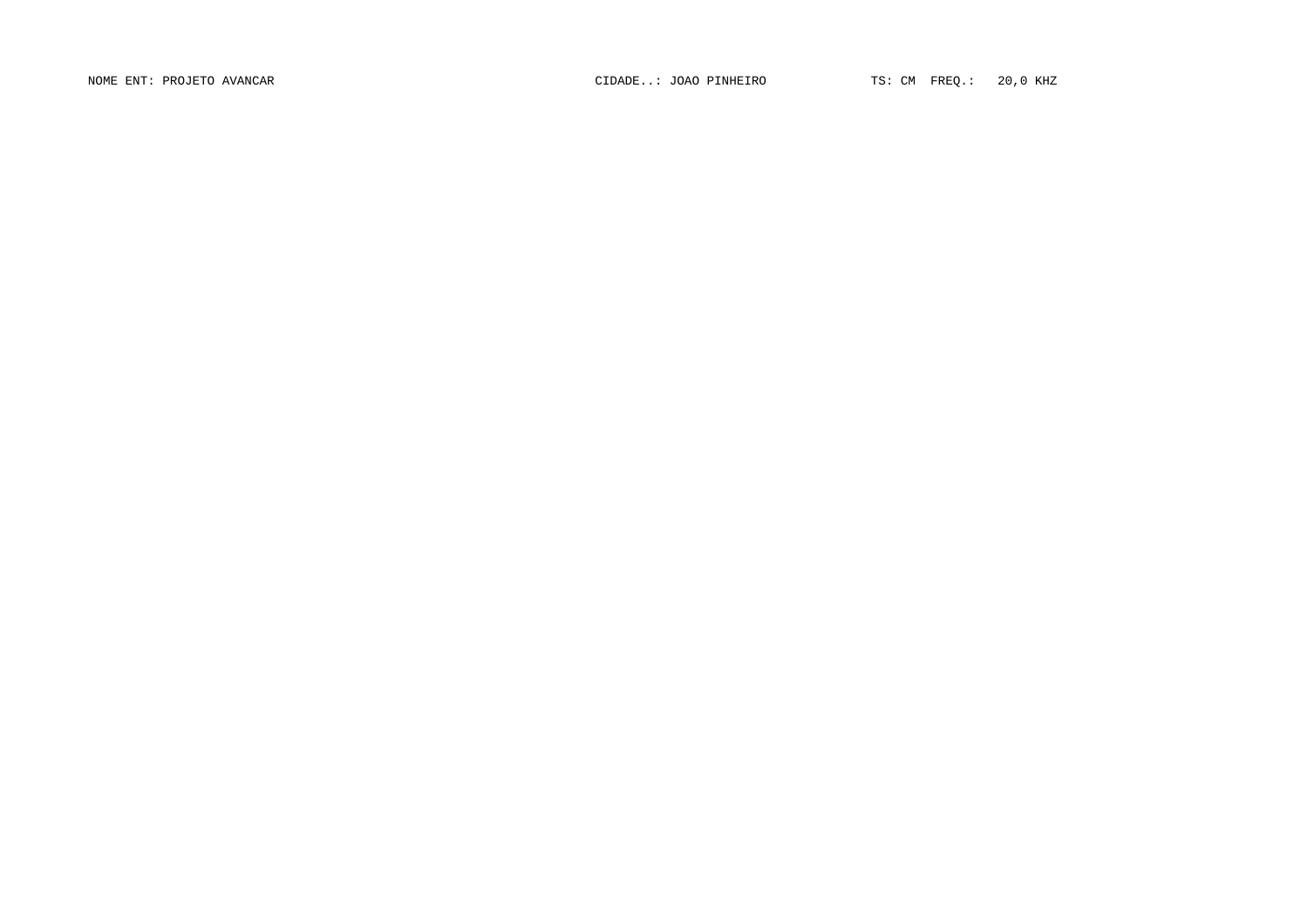|         | MINISTERIO DAS COMUNICACOES - SECRETARIA DE SERVICOS DE COMUN. ELETRONICA UF: MINAS GERAIS PAGINA<br>RELACAO DOS SOCIOS DAS EMISSORAS DE RADIO E TELEVISAO - CLASSIFICACAO SIGLA UF/CIDADE/ENTIDADE - REL. RCA013 DATA 18/11/2003                                           |                                                        |                                                                                                                                                                                                                                                        |                                                                                                                                                                                                                                                         |                     | 102                      |
|---------|-----------------------------------------------------------------------------------------------------------------------------------------------------------------------------------------------------------------------------------------------------------------------------|--------------------------------------------------------|--------------------------------------------------------------------------------------------------------------------------------------------------------------------------------------------------------------------------------------------------------|---------------------------------------------------------------------------------------------------------------------------------------------------------------------------------------------------------------------------------------------------------|---------------------|--------------------------|
| SOCIOS: | NOME ENT: RADIO UNIAO DE JOAO PINHEIRO LTDA<br>(D) MANOEL FURTADO DE OLIVEIRA                                                                                                                                                                                               | DA (S) MARIA ZILDA PEREIRA FURTADO                     | CIDADE: JOAO PINHEIRO TS: OM FREQ.: 680,0 KHZ                                                                                                                                                                                                          |                                                                                                                                                                                                                                                         |                     |                          |
| SOCIOS: | NOME ENT: REDE JOIA DE COMUNICACAO LTDA<br>REDE JOIA DE COMUNICACAO LTDA<br>(D) JOSE LINDOMAR COELHO (S) MANOEL FURTADO DE OLIVEIRA (S) MARIA ZILDA PEREIRA FURTADO (D)                                                                                                     |                                                        | CIDADE: JOAO PINHEIRO TS: FM CANAL : 234                                                                                                                                                                                                               |                                                                                                                                                                                                                                                         |                     |                          |
|         | NOME ENT: CENTRO CULTURAL DE JOSENOPOLIS                                                                                                                                                                                                                                    |                                                        | CIDADE: JOSENOPOLIS                                                                                                                                                                                                                                    | TS: CM FREO.:                                                                                                                                                                                                                                           |                     | 20,0 KHZ                 |
|         | NOME ENT: ASSOCIACAO RADIODIFUSAO UTILIDADES DE INTEGRACAO COMU                                                                                                                                                                                                             |                                                        | CIDADE: JUATUBA                                                                                                                                                                                                                                        | TS: CM FREQ.:                                                                                                                                                                                                                                           |                     | 20,0 KHZ                 |
|         | NOME ENT: ASSOCIACAO COMUNITARIA AMIGOS DO RADIO DE JUIZ DE FOR                                                                                                                                                                                                             |                                                        | CIDADE: JUIZ DE FORA                                                                                                                                                                                                                                   | TS: CM FREO.:                                                                                                                                                                                                                                           |                     | 20,0 KHZ                 |
|         | NOME ENT: CENTRO SOCIAL, EDUCACIONAL E CULTURAL DA ZONA NORTE                                                                                                                                                                                                               |                                                        | CIDADE: JUIZ DE FORA                                                                                                                                                                                                                                   | TS: CM FREQ.:                                                                                                                                                                                                                                           |                     | 20,0 KHZ                 |
| SOCIOS: | NOME ENT: FUNDACAO EDUCATIVA PIO XII DE RADIODIFUSAO<br>(E) ERICKSON LUIZ DO ARAGAO                                                                                                                                                                                         | (E) GERSON OCCHI                                       | CIDADE: JUIZ DE FORA                                                                                                                                                                                                                                   |                                                                                                                                                                                                                                                         | TS: TV CANAL : 12-E |                          |
| SOCIOS: | NOME ENT: FUNDACAO EDUCATIVA PIO XII DE RADIODIFUSAO<br>(E) ERICKSON LUIZ DO ARAGAO                                                                                                                                                                                         | (E) GERSON OCCHI                                       | CIDADE: JUIZ DE FORA                                                                                                                                                                                                                                   |                                                                                                                                                                                                                                                         | TS: FM CANAL : 299E |                          |
| SOCIOS: | NOME ENT: RADIO ATIVIDADE DE JUIZ DE FORA FM LTDA<br>(D) NELEDA MARIA DA SILVA                                                                                                                                                                                              |                                                        | CIDADE: JUIZ DE FORA<br>(S) ANTONIO CARLOS DOORGAL DE ANDRADA                                                                                                                                                                                          |                                                                                                                                                                                                                                                         | TS: FM CANAL : 228  |                          |
| SOCIOS: | NOME ENT: RADIO ENERGIA DE JUIZ DE FORA LTDA<br>(D) OSCAR DIAS CORREA JUNIOR                                                                                                                                                                                                |                                                        | CIDADE: JUIZ DE FORA<br>(S) ADRIANA MARIA DE FARIA DIAS CORREA                                                                                                                                                                                         |                                                                                                                                                                                                                                                         | TS: FM CANAL : 244  |                          |
| SOCIOS: | NOME ENT: RADIO JORNAL CIDADE DE JUIZ DE FORA LTDA<br>(D) JOSINO ANDRADE DE ARAGAO FILHO                                                                                                                                                                                    | (S) JORGE JOSINO ANDRADE DE ARAGAO                     | CIDADE: JUIZ DE FORA                                                                                                                                                                                                                                   |                                                                                                                                                                                                                                                         |                     | TS: OM FREQ.: 910,0 KHZ  |
| SOCIOS: | NOME ENT: RADIO MANCHESTER LTDA<br>(D) ALBERTO DOS SANTOS LAVINAS (S) ROSSANA DOS SANTOS LAVINAS                                                                                                                                                                            |                                                        | CIDADE: JUIZ DE FORA                                                                                                                                                                                                                                   |                                                                                                                                                                                                                                                         | TS: FM CANAL : 261  |                          |
| SOCIOS: | NOME ENT: RADIO SOCIEDADE DE JUIZ DE FORA S/A<br>(D) JURACY AZEVEDO NEVES<br>(S) ZELIA CAVALIERI DE OLIVEIRA<br>(S) (ESP.) FAUSTO MACHADO<br>(S) HENRIQUE JOSE HARGREAVES<br>(S) JOAO BATISTA DE SOUZA<br>(S) (ESP.) JOSE FAGUNDES NETTO<br>(S) MARIA CAVALIERI DE OLIVEIRA | (S) (ESP.) ANTONIO RIBEIRO DE SA<br>(S) JULIETA GRIPPI | $(*)$ CIDADE: JUIZ DE FORA<br>(S) MARIA ANGELICA DE ALMEIDA SANTOS<br>(S) (ESP.) FRANCISCO SALES DE OLIVEIRA (S) (ESP.) FRANCISCO VAZ DE ANDRADE<br>(S) IRENE CAVALIERI DE OLIVEIRA<br>(S) (ESP.) JOAQUIM SIMEAO DE FARIA<br>(S) MARIO PEREIRA DE LIMA | (S) SONIA CAVALIERI DE OLIVEIRA<br>(S) CELINA CAVALIERI DE OLIVEIRA<br>(S) (ESP.) JOAO BATISTA OLIVEIRA<br>(S) (ESP.) CARLOS MORAES SARMENTO<br>(S) LYGIA CAVALIERI DE OLIVEIRA<br>(S) MAURICIO DE CAMPOS BASTOS                                        | TS: FM CANAL : 205  |                          |
| SOCIOS: | NOME ENT: RADIO SOCIEDADE DE JUIZ DE FORA S/A<br>(D) JURACY AZEVEDO NEVES<br>(S) ZELIA CAVALIERI DE OLIVEIRA<br>(S) (ESP.) FAUSTO MACHADO<br>(S) HENRIQUE JOSE HARGREAVES<br>(S) JOAO BATISTA DE SOUZA<br>(S) (ESP.) JOSE FAGUNDES NETTO<br>(S) MARIA CAVALIERI DE OLIVEIRA | (S) (ESP.) ANTONIO RIBEIRO DE SA                       | $(*)$ CIDADE: JUIZ DE FORA<br>(S) MARIA ANGELICA DE ALMEIDA SANTOS<br>(S) (ESP.) FRANCISCO SALES DE OLIVEIRA<br>(S) IRENE CAVALIERI DE OLIVEIRA<br>(S) (ESP.) JOAQUIM SIMEAO DE FARIA<br>(S) JULIETA GRIPPI<br>(S) MARIO PEREIRA DE LIMA               | (S) SONIA CAVALIERI DE OLIVEIRA<br>(S) CELINA CAVALIERI DE OLIVEIRA<br>(S) (ESP.) FRANCISCO VAZ DE ANDRADE<br>(S) (ESP.) JOAO BATISTA OLIVEIRA<br>(S) (ESP.) CARLOS MORAES SARMENTO<br>(S) LYGIA CAVALIERI DE OLIVEIRA<br>(S) MAURICIO DE CAMPOS BASTOS |                     | TS: OM FREQ.: 1010,0 KHZ |
| SOCIOS: | NOME ENT: REDE JUIZ DE FORA DE RADIODIFUSAO LTDA<br>(D) SERGIO DOS SANTOS CORREA<br>(D) LUCIANO SILVA DE SOUZA                                                                                                                                                              |                                                        | CIDADE: JUIZ DE FORA<br>(D) DOMINGOS BARBOSA DE SIOUEIRA (D) BENEDITO ALVES COSTA                                                                                                                                                                      |                                                                                                                                                                                                                                                         |                     | TS: OM FREQ.: 730,0 KHZ  |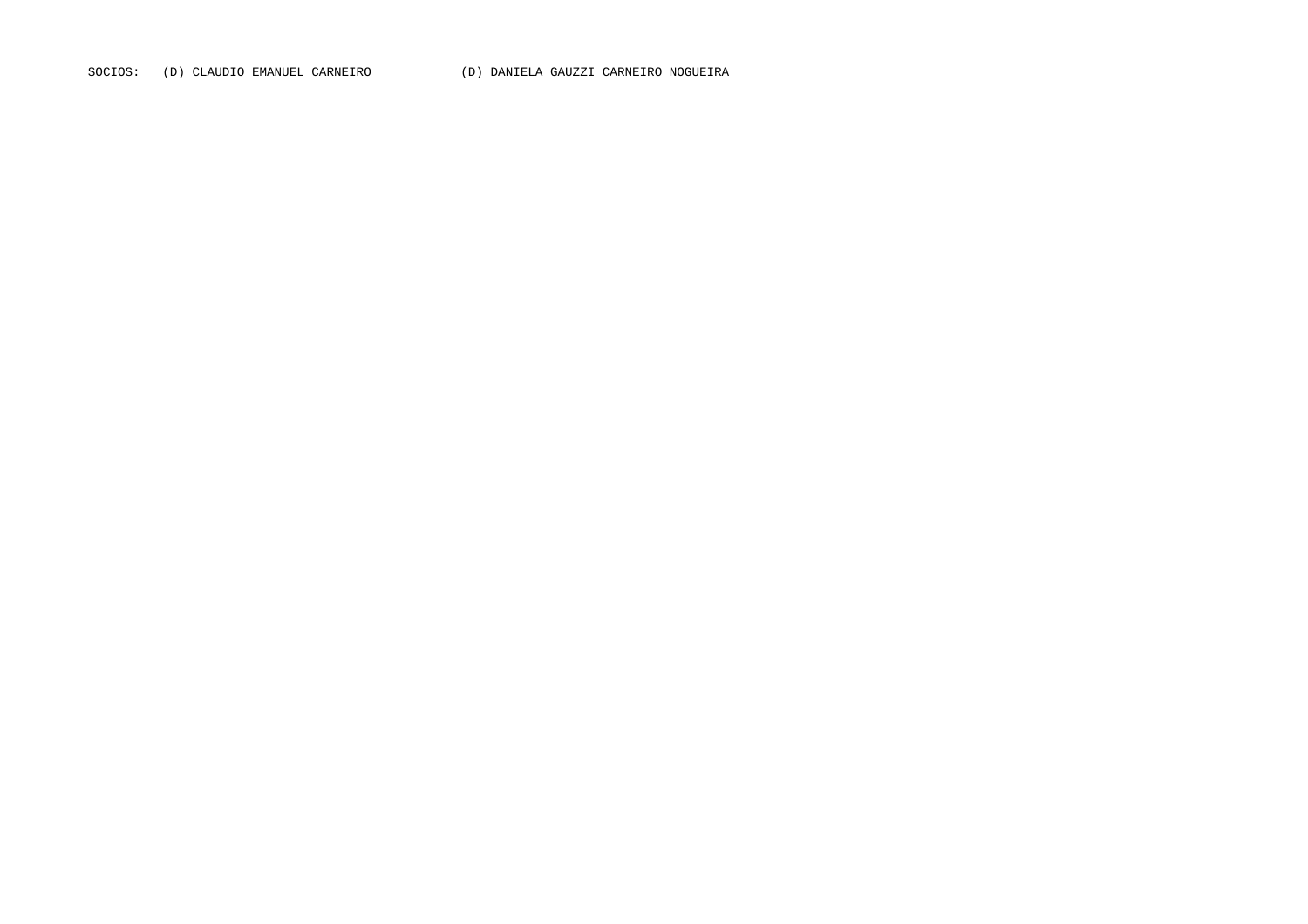|         | MINISTERIO DAS COMUNICACOES - SECRETARIA DE SERVICOS DE COMUN. ELETRONICA UF: MINAS GERAIS PAGINA<br>RELACAO DOS SOCIOS DAS EMISSORAS DE RADIO E TELEVISAO - CLASSIFICACAO SIGLA UF/CIDADE/ENTIDADE - REL. RCA013 DATA 18/11/2003         |                                                                                                                                                          |                      |                        |                                                |                     | 103                      |
|---------|-------------------------------------------------------------------------------------------------------------------------------------------------------------------------------------------------------------------------------------------|----------------------------------------------------------------------------------------------------------------------------------------------------------|----------------------|------------------------|------------------------------------------------|---------------------|--------------------------|
| SOCIOS: | NOME ENT: SOCIEDADE MINEIRA DE RADIODIFUSAO LTDA<br>(D) DAVID MARTINS DE MIRANDA (S) DANIEL OLIVEIRA DE MIRANDA                                                                                                                           |                                                                                                                                                          |                      | CIDADE: JUIZ DE FORA   |                                                |                     | TS: OM FREO.: 1080,0 KHZ |
|         | NOME ENT: SOCIEDADE RADIODIFUSORA COMUNITARIA LIFE DE JUIZ DE F CIDADE: JUIZ DE FORA                                                                                                                                                      |                                                                                                                                                          |                      |                        |                                                |                     | TS: CM FREO.: 20,0 KHZ   |
| SOCIOS: | NOME ENT: TV JUIZ DE FORA LTDA<br>(D) FLAVIA DAUDT MARINHO (D) PEDRO RAMOS DE CARVALHO                                                                                                                                                    |                                                                                                                                                          | CIDADE: JUIZ DE FORA |                        |                                                | TS: TV CANAL : 05-  |                          |
| SOCIOS: | NOME ENT: TV TIRADENTES LTDA<br>(D) LUIZ ANTONIO MENDES (D) RENATO TEIXEIRA DA COSTA                                                                                                                                                      |                                                                                                                                                          |                      | CIDADE: JUIZ DE FORA   |                                                | TS: TV CANAL : 10+  |                          |
|         | NOME ENT: ASSOCIACAO COMUNITARIA DOS MORADORES DE JURUAIA CIDADE: JURUAIA                                                                                                                                                                 |                                                                                                                                                          |                      |                        |                                                |                     | TS: CM FREO.: 20,0 KHZ   |
|         | NOME ENT: ASSOCIACAO COMUNITARIA CULT.RURAL DA IMAGEM E DO SOM CIDADE: LAGAMAR                                                                                                                                                            |                                                                                                                                                          |                      |                        |                                                | TS: CM FREQ.:       | 20,0 KHZ                 |
|         | NOME ENT: ASSOCIACAO COMUNITARIA E CULTURAL DE LAGOA DA PRATA - CIDADE: LAGOA DA PRATA                                                                                                                                                    |                                                                                                                                                          |                      |                        |                                                | TS: CM FREQ.:       | 20,0 KHZ                 |
| SOCIOS: | NOME ENT: RADIO DIVINAL FM LTDA<br>(S) JAIME RIBEIRO DE MENDONCA (D) ROSEMAR PINTO BARRA DE MENDONCA (D) MATEUS ULISSES DE CASTRO E OLIVEIRA<br>(S) TIAGO ULISSES DE CASTRO E OLIVEIRA                                                    |                                                                                                                                                          |                      | CIDADE: LAGOA DA PRATA |                                                | TS: FM CANAL : 229  |                          |
| SOCIOS: | NOME ENT: RADIO TROPICAL LTDA<br>(D) SAMUEL MARTINS DE ALMEIDA (S) OTACILIO OLIVEIRA DE MIRANDA (S) JOSE WALDEMAR TEIXEIRA DE MELO<br>(S) CIRO DOS SANTOS                                                                                 | (S) COSME CAETANO DA SILVA                                                                                                                               |                      |                        | CIDADE: LAGOA DA PRATA TS: OM FREQ.: 790,0 KHZ |                     |                          |
| SOCIOS: | NOME ENT: RADIO VEREDAS FM LTDA<br>(S) OTAVIANO VANDER DE OLIVEIRA (S) MARIO DOS REIS GUIMARAES                                                                                                                                           |                                                                                                                                                          |                      | CIDADE: LAGOA DA PRATA | (D) ANTONIO DE PADUA LIMA SAMPAIO              | TS: FM CANAL : 203  |                          |
|         | NOME ENT: ASSOCIACAO COMUNITARIA DOS MELOS                                                                                                                                                                                                |                                                                                                                                                          |                      | CIDADE: LAGOA DOURADA  |                                                | TS: CM FREQ.:       | 28,5 KHZ                 |
|         | NOME ENT: ASSOCIACAO CULTURAL COMUNITARIA DE LAGOA FORMOSA CIDADE: LAGOA FORMOSA                                                                                                                                                          |                                                                                                                                                          |                      |                        |                                                | TS: CM FREO.:       | 20,0 KHZ                 |
|         | NOME ENT: RADIO PRINCESA DE LAGOA FORMOSA LTDA<br>$\texttt{SOCIOS:} \hspace{0.5cm} \texttt{(D)} \hspace{0.1cm} \texttt{RUI DE PAULA MEDEIROS} \hspace{1.5cm} \texttt{(S)} \hspace{0.1cm} \texttt{CARM SILVA PERES}$                       |                                                                                                                                                          |                      | CIDADE: LAGOA FORMOSA  |                                                |                     | TS: OM FREO.: 650,0 KHZ  |
|         | NOME ENT: A VOZ DE LAGOA SANTA ASS.COM.LAGOA-SANTENSE DE ASS.SO                                                                                                                                                                           |                                                                                                                                                          | CIDADE: LAGOA SANTA  |                        |                                                | TS: CM FREO.:       | 20,0 KHZ                 |
|         | NOME ENT: ASSOCIACAO COMUNITARIA ONDA NOVA - ACON                                                                                                                                                                                         |                                                                                                                                                          |                      | CIDADE: LAGOA SANTA    |                                                | TS: CM FREQ.:       | 20,0 KHZ                 |
| SOCIOS: | NOME ENT: RADIO STEREO FM LAGOA SANTA LTDA<br>(D) HELIO CEZAR BARROS BARROSO (S) GENESCO APARECIDO DE OLIVEIRA                                                                                                                            |                                                                                                                                                          |                      | CIDADE: LAGOA SANTA    |                                                | TS: FM CANAL : 208  |                          |
|         | NOME ENT: ASSOCIACAO COMUNITARIA DE COMUNICACAO EDUCATIVA - ACC                                                                                                                                                                           |                                                                                                                                                          | CIDADE: LAMBARI      |                        |                                                | TS: CM FREO.:       | 28,5 KHZ                 |
| SOCIOS: | TERRITE (D) EUGENIO CARNEIRO RODRIGUES (S) ERNESTO CARNEIRO RODRIGUES (S) JOSE BENEDITO RODRIGUES (S) ADILSON PACHECO<br>(S) ADILSON PACHECO (S) ADILSON PACHECO (S) ADICORIGUES (S) ADILSON PACHECO<br>NOME ENT: RADIO TRANSMINERAL LTDA |                                                                                                                                                          |                      |                        |                                                | TS: FM CANAL : 224  |                          |
|         | NOME ENT: ASSOCIACAO COMUNITARIA DOS AMIGOS DE LASSANCE                                                                                                                                                                                   |                                                                                                                                                          | CIDADE: LASSANCE     |                        |                                                |                     | TS: CM FREQ.: 20,0 KHZ   |
|         | NOME ENT: COMUNIDADE RENOVAR                                                                                                                                                                                                              |                                                                                                                                                          | CIDADE: LAVRAS       |                        |                                                | TS: CM FREO.:       | 20,0 KHZ                 |
|         | NOME ENT: FUNDACAO ABRAHAM LINCOLN (FAL)                                                                                                                                                                                                  |                                                                                                                                                          |                      |                        |                                                | TS: CM FREO.:       | 20,0 KHZ                 |
|         | NOME ENT: FUNDACAO DE APOIO AO ENSINO PESQUISA E EXTENSAO CIDADE: LAVRAS<br>SOCIOS: (E) JUVENTINO JULIO DE SOUZA                                                                                                                          | .)<br>CIDADE: LAVRAS TS: CM FREQ.<br>ESQUISA E EXTENSAO CIDADE: LAVRAS TS: FM CANAL<br>E) LUIZ CARLOS FERREIRA DE S.OLIVEIRA (E) MARCIO DE CASTRO SOARES |                      |                        |                                                | TS: FM CANAL : 289E |                          |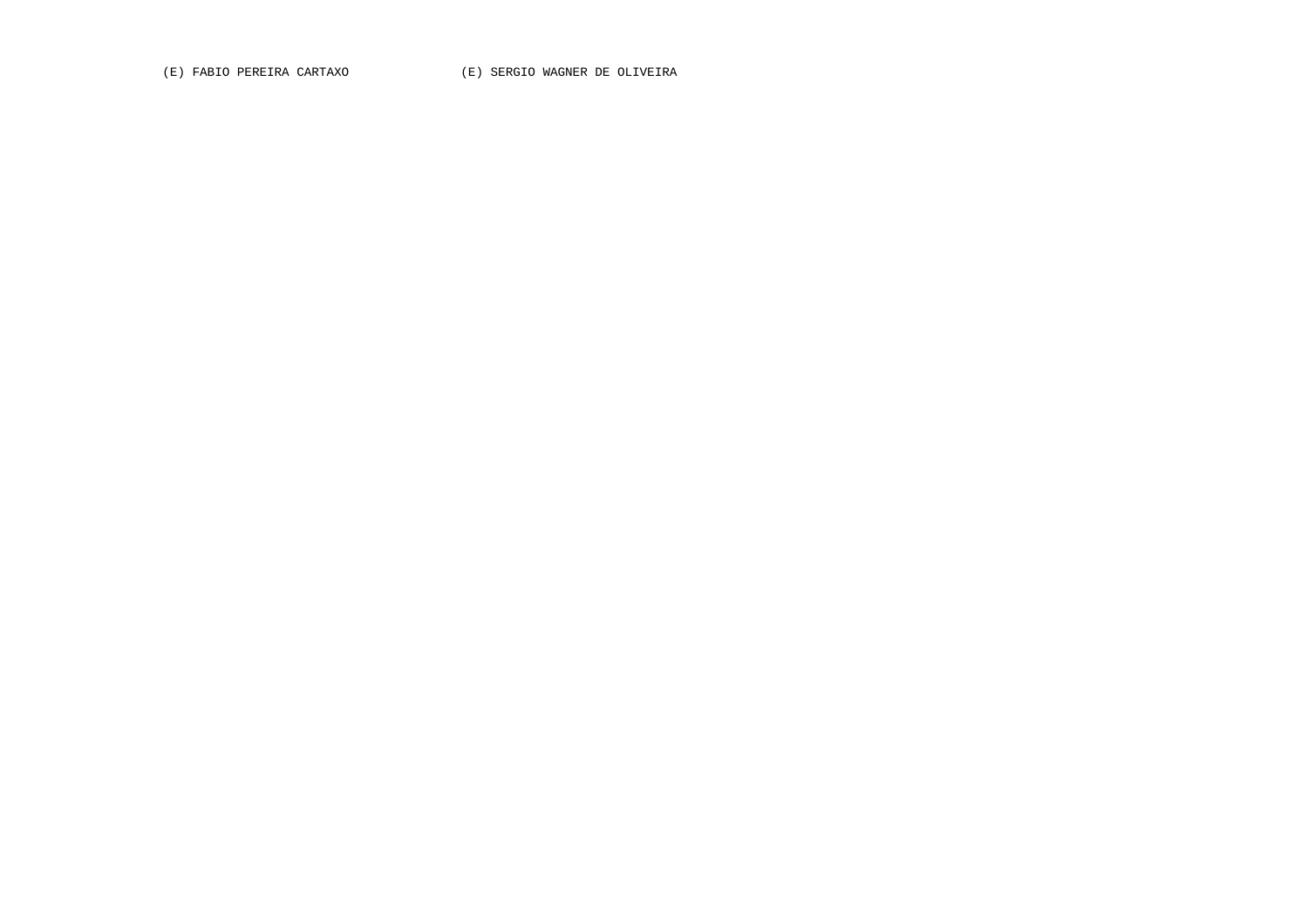|         | MINISTERIO DAS COMUNICACOES - SECRETARIA DE SERVICOS DE COMUN. ELETRONICA UF: MINAS GERAIS PAGINA 104<br>RELACAO DOS SOCIOS DAS EMISSORAS DE RADIO E TELEVISAO - CLASSIFICACAO SIGLA UF/CIDADE/ENTIDADE - REL. RCA013 DATA 18/11/2003 |                    |                                                                                                                                                                                                                                                                                                                                                                                                                                                                                                         |                           |
|---------|---------------------------------------------------------------------------------------------------------------------------------------------------------------------------------------------------------------------------------------|--------------------|---------------------------------------------------------------------------------------------------------------------------------------------------------------------------------------------------------------------------------------------------------------------------------------------------------------------------------------------------------------------------------------------------------------------------------------------------------------------------------------------------------|---------------------------|
|         | NOME ENT: FUNDACAO DE APOIO AO ENSINO PESQUISA E EXTENSAO (CIDADE: LAVRAS TS: TV CANAL : 15 E<br>SOCIOS: (E) JUVENTINO JULIO DE SOUZA (E) LUIZ CARLOS FERREIRA DE S.OLIVEIRA (E) MARCIO DE CASTRO SOARES<br>(E) FABIO PEREIRA CART    |                    |                                                                                                                                                                                                                                                                                                                                                                                                                                                                                                         |                           |
|         |                                                                                                                                                                                                                                       |                    |                                                                                                                                                                                                                                                                                                                                                                                                                                                                                                         | TS: OM FREQ.: 770,0 KHZ   |
|         | NOME ENT: RADIO RIO GRANDE LTDA<br>NOTE ENTITATION AND DENERANDO PEREIRA (S) JOSE SANTANA CIDADE LAVRAS<br>SOCIOS: (D) LEONARDO VENERANDO PEREIRA (S) JOSE SANTANA (S) IRINDIBA                                                       |                    | $\begin{minipage}{0.9\linewidth} \texttt{CIDADE.}: LAVRAS \end{minipage} \begin{minipage}{0.9\linewidth} \begin{minipage}{0.9\linewidth} \texttt{CIDADE.}: EMI \texttt{VU} \texttt{CAVFL} \end{minipage} \begin{minipage}{0.9\linewidth} \begin{minipage}{0.9\linewidth} \texttt{CIDADE.}: EMI \texttt{CAVRAS} \end{minipage} \end{minipage} \begin{minipage}{0.9\linewidth} \begin{minipage}{0.9\linewidth} \begin{minipage}{0.9\linewidth} \texttt{CIDADE.}: EMI \texttt{CAVRAS} \end{minipage} \end$ | TS: FM CANAL : 234        |
|         | NOME ENT: ASS. COMUNIT. PARA O DESENVOLVIMENTO ARTISTICO E CULT CIDADE: LEANDRO FERREIRA TS: CM FREQ.: 29,0 KHZ                                                                                                                       |                    |                                                                                                                                                                                                                                                                                                                                                                                                                                                                                                         |                           |
|         | NOME ENT: MULTISON-RADIO JORNAL LTDA<br>SOCIOS: (D) IVAN MULLER BOTELHO (S) JOARES SILVIO COSTA (S) AUREA SPINOLA ARANTES<br>(S) MARIA HELENA SPINOLA ARANTES (D) JOSUE INACIO PEIXOTO (S) JOSE INACIO PEIXOTO FILHO (S) OSE INACI    |                    |                                                                                                                                                                                                                                                                                                                                                                                                                                                                                                         | TS: OM FREO.: 1560,0 KHZ  |
|         | NOME ENT: SERSAN COMUNICACAO LTDA (D) RONALDO NELIO NAYA SOCIOS: (S) SERGIO AUGUSTO NAYA (D) RONALDO NELIO NAYA                                                                                                                       | CIDADE: LEOPOLDINA |                                                                                                                                                                                                                                                                                                                                                                                                                                                                                                         | TS: FM CANAL : 282        |
|         | NOME ENT: ASSOCIACAO COMUNITARIA LIBERTENSE DE RADIODIFUSAO CIDADE: LIBERDADE                                                                                                                                                         |                    |                                                                                                                                                                                                                                                                                                                                                                                                                                                                                                         | TS: CM FREO.:<br>20,0 KHZ |
|         | NOME ENT: ASSOCIACAO COM.DE RD.DE LUMINARIAS P/DESENV.ART. E CU CIDADE: LUMINARIAS                                                                                                                                                    |                    |                                                                                                                                                                                                                                                                                                                                                                                                                                                                                                         | TS: CM FREO.:<br>20,0 KHZ |
|         | NOME ENT: ASSOCIACAO COMUNITARIA DOS BAIRROS DO MUNICIPIO DE LU CIDADE: LUZ                                                                                                                                                           |                    |                                                                                                                                                                                                                                                                                                                                                                                                                                                                                                         | TS: CM FREO.:<br>20,0 KHZ |
|         | NOME ENT: ASSOCIACAO COMUNITARIA P/O DESENV.ART.E CULT.DE MACHA                                                                                                                                                                       | CIDADE: MACHACALIS |                                                                                                                                                                                                                                                                                                                                                                                                                                                                                                         | TS: CM FREQ.:<br>20,0 KHZ |
|         | NOME ENT: ASSOCIACAO COM.DE RD.DIFUSAO NOVA DE MACHADO, P/O DES CIDADE: MACHADO                                                                                                                                                       |                    |                                                                                                                                                                                                                                                                                                                                                                                                                                                                                                         | 20,0 KHZ<br>TS: CM FREO.: |
|         | NOME ENT: RADIO DIFUSORA DO MACHADO LTDA (S) ANTONIO DE SOUZA RIBEIRO SOCIOS: (D) WALTER MARIA PULCINELLI (S) ANTONIO DE SOUZA RIBEIRO                                                                                                | CIDADE: MACHADO    |                                                                                                                                                                                                                                                                                                                                                                                                                                                                                                         | TS: OM FREQ.: 760,0 KHZ   |
| SOCIOS: | NOME ENT: RADIO MONTANHESA MENINO JESUS DE PRAGA LTDA                                                                                                                                                                                 |                    |                                                                                                                                                                                                                                                                                                                                                                                                                                                                                                         | TS: FM CANAL : 250        |
|         | NOME ENT: ASSOCIACAO DAS MULHERES MAMONENSES - AMM CIDADE: MAMONAS                                                                                                                                                                    |                    |                                                                                                                                                                                                                                                                                                                                                                                                                                                                                                         | TS: CM FREO.: 28,5 KHZ    |
|         | NOME ENT: ASSOCIACAO COMUNITARIA MANGUENSE DE CULTURA E ARTE CIDADE: MANGA                                                                                                                                                            |                    |                                                                                                                                                                                                                                                                                                                                                                                                                                                                                                         | TS: CM FREO.: 20,0 KHZ    |
|         | NOME ENT: COMCEL-COMUNICACOES CULTURAIS E EVANGELICAS LTDA CIDADE: MANHUACU TS: OM FREQ.:<br>SOCIOS: (D) JEAZI TAVARES (S) DEOLANDES BREDER (S) DEOLANDES (S) FABIO FERREIRA SOARES<br>(D) JOAO LUCIO MAGALHAES BIFANO                |                    |                                                                                                                                                                                                                                                                                                                                                                                                                                                                                                         | TS: OM FREQ.: 620,0 KHZ   |
| SOCIOS: | NOME ENT: FUNDACAO EXPANSAO CULTURAL<br>FUNDACAO EXPANSAO CULTURAL (E) MAURO GAMA TASCA (E) JULIO PESSOA FRANCO (E) MAURO GAMA TASCA (E) JOSE PORTES DE CARVALHO (E) CARLOS ROBERTO FERREIRA                                          |                    | CIDADE: MANHUACU TS: FM CANAL : $202$<br>TASCA (E) ANTONIO OTAVIANO DA COSTA FRANCO                                                                                                                                                                                                                                                                                                                                                                                                                     |                           |
|         | NOME ENT: FUNDACAO EXPANSAO CULTURAL (E) MAURO GAMA TASCA (E) MANHUACU TS: OM FREQ.: 710,0 K<br>SOCIOS: (E) JULIO PESSOA FRANCO (E) MAURO GAMA TASCA (E) ANTONIO OTAVIANO DA COSTA FRANCO<br>(E) JOSE PORTES DE CARVALHO (E) CARLOS   |                    |                                                                                                                                                                                                                                                                                                                                                                                                                                                                                                         | TS: OM FREQ.: 710,0 KHZ   |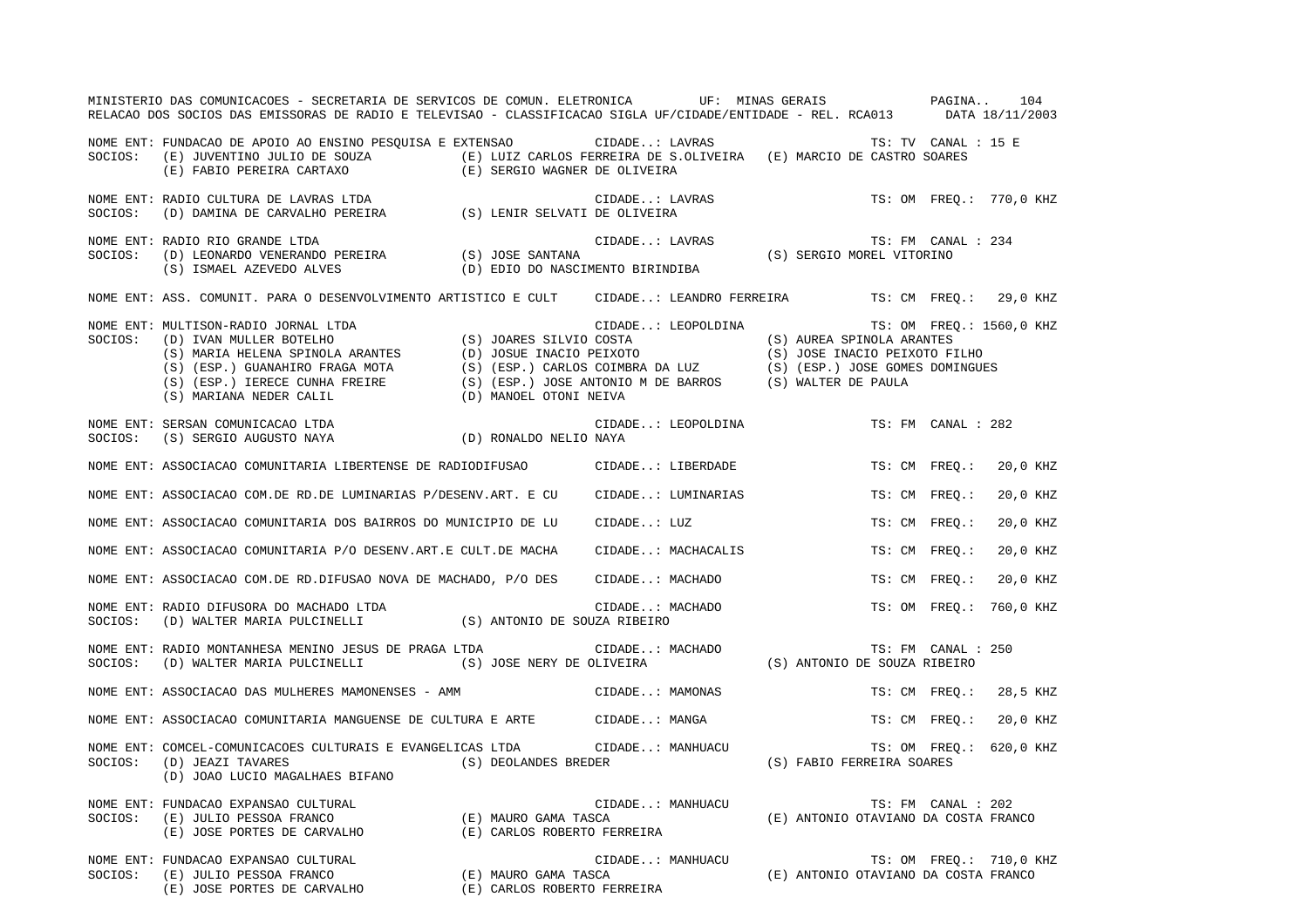|         | MINISTERIO DAS COMUNICACOES - SECRETARIA DE SERVICOS DE COMUN. ELETRONICA UF: MINAS GERAIS PAGINA<br>RELACAO DOS SOCIOS DAS EMISSORAS DE RADIO E TELEVISAO - CLASSIFICACAO SIGLA UF/CIDADE/ENTIDADE - REL. RCA013 DATA 18/11/2003                                              |                                                                                                                                                                                                                    |                  |                         |                                                                                                                                                                    |                     | 105                      |
|---------|--------------------------------------------------------------------------------------------------------------------------------------------------------------------------------------------------------------------------------------------------------------------------------|--------------------------------------------------------------------------------------------------------------------------------------------------------------------------------------------------------------------|------------------|-------------------------|--------------------------------------------------------------------------------------------------------------------------------------------------------------------|---------------------|--------------------------|
|         | NOME ENT: FUNDACAO MARIA RAINHA DA PAZ<br>SOCIOS: (E) MARIA BERNADETE ANDRADE (E) SILVIA MARIA PETRONILHO                                                                                                                                                                      |                                                                                                                                                                                                                    | CIDADE: MANHUACU |                         | LANHUACU (E) CARLOS LUIZ LUTFALA                                                                                                                                   | TS: FM CANAL : 293E |                          |
|         | NOME ENT: ASSOCIACAO COM.DE RADIOD.P/DESENV.ARTIST.CULT.DE MANH CIDADE: MANHUMIRIM                                                                                                                                                                                             |                                                                                                                                                                                                                    |                  |                         |                                                                                                                                                                    |                     | TS: CM FREO.: 28,5 KHZ   |
| SOCIOS: | NOME ENT: FUNDACAO BOM JESUS<br>(E) RONALDO LOPES CORREA $(E)$ JESUS MOREIRA DE REZENDE (E) NEIDE APARECIDA ANANIAS $(E)$ JOSE GERALDO BARBOSA                                                                                                                                 |                                                                                                                                                                                                                    |                  | CIDADE: MANHUMIRIM      | (E) LUCIANO PORTILHO BORCHIO                                                                                                                                       |                     | TS: OM FREQ.: 780,0 KHZ  |
| SOCIOS: | NOME ENT: SISTEMA DE COMUNICACAO OURO VERDE LTDA<br>(S) JOSE ESTEVAM DE PAIVA                                                                                                                                                                                                  | (D) ANTONIO CLAUDIO MONTRESOR                                                                                                                                                                                      |                  | CIDADE: MANHUMIRIM      | (S) JOSE RAIMUNDO DE CARVALHO                                                                                                                                      | TS: FM CANAL : 289  |                          |
| SOCIOS: | NOME ENT: RADIO TREZE DE JUNHO LTDA<br>RADIO TREZE DE JUNHO LTDA<br>(S) ALEXANDRE SATHLER MOL<br>(S) ROBERTO JORIO<br>(S) LAIR BATISTA DE SOUZA<br>(S) VICENTE PAULA MARINHO<br>(S) DOMINGOS JORIO FILHO<br>(S) WILSON ELIZEU COELHO<br>(D) EDISON MELADO<br>(D) EDISON MELADO | (S) URIEL ANTONIO MOREIRA<br>(D) JOSE ROMANO FILHO<br>(S) MARIA THEREZINHA DUQUE BATISTA<br>(S) MELHEM HUSSEIN SEIFEDDINE<br>(S) FRANCISCO MASSARIOL<br>(S) GERALDO AFONSO COELHO SENA<br>(S) FERNANDO SATHLER MOL | CIDADE: MANTENA  |                         | (S) EDSON MARCOS DUQUE<br>(S) ANTONIO PEREIRA DE SOUZA<br>(S) ADEMAR DE ASSIS<br>(S) EPHREM VIEIRA RIBEIRO<br>(S) DARLI VIEIRA<br>(S) MARCOS ANTONIO VIEIRA CAMPOS |                     | TS: OM FREO.: 790,0 KHZ  |
|         | NOME ENT: ASSOCIACAO DE PROM.E ASSIST.SOC.DE MAR DE ESPANHA-APA                                                                                                                                                                                                                |                                                                                                                                                                                                                    |                  | CIDADE: MAR DE ESPANHA  |                                                                                                                                                                    | TS: CM FREO.:       | 28,5 KHZ                 |
|         | NOME ENT: ASSOCIACAO COMUNITARIA CULTURAL DE RADIODIFUSAO - ACC                                                                                                                                                                                                                |                                                                                                                                                                                                                    |                  | CIDADE: MARIA DA FE     |                                                                                                                                                                    | TS: CM FREO.:       | 28,5 KHZ                 |
|         | NOME ENT: ASSOCIACAO RADIODIFUSAO COMUNITARIA DA CIDADE DE MARI                                                                                                                                                                                                                |                                                                                                                                                                                                                    | CIDADE: MARIANA  |                         |                                                                                                                                                                    | TS: CM FREO.:       | 28,5 KHZ                 |
|         | NOME ENT: RADIO MARIANA LTDA<br>SOCIOS: (D) FRANCISCO JOSE ESQUARCIO (S) MARCIA DE FATIMA OLIVEIRA ESQUARCIO                                                                                                                                                                   |                                                                                                                                                                                                                    | CIDADE: MARIANA  |                         |                                                                                                                                                                    | TS: FM CANAL : 228  |                          |
|         | NOME ENT: ASS. COMUNIT. EDUCAT. E CULT. RADIO SUCESSO FM DE MARIO C                                                                                                                                                                                                            |                                                                                                                                                                                                                    |                  | CIDADE: MARIO CAMPOS    |                                                                                                                                                                    | TS: CM FREO.:       | 20,0 KHZ                 |
|         | NOME ENT: ASSOCIACAO COMUNITARIA DE RADIO DO ALTO SAO FRANCISCO                                                                                                                                                                                                                |                                                                                                                                                                                                                    |                  | CIDADE: MARTINHO CAMPOS |                                                                                                                                                                    | TS: CM FREO.:       | 20,0 KHZ                 |
|         | NOME ENT: ASSOCIACAO COMUNITARIA MATELE DE RADIODIFUSAO                                                                                                                                                                                                                        |                                                                                                                                                                                                                    |                  | CIDADE: MATEUS LEME     |                                                                                                                                                                    | TS: CM FREO.:       | 29,2 KHZ                 |
| SOCIOS: | NOME ENT: PARAOPEBA COMUNICACOES LTDA<br>(S) ENIVALDO CELESTINO TAVARES (D) ALMIR NOGUEIRA DO PINHO                                                                                                                                                                            |                                                                                                                                                                                                                    |                  | CIDADE: MATEUS LEME     |                                                                                                                                                                    |                     | TS: OM FREQ.: 1560,0 KHZ |
|         | NOME ENT: ASSOCIACAO COMUNITARIA MATIENSE DE RADIODIFUSAO                                                                                                                                                                                                                      |                                                                                                                                                                                                                    |                  | CIDADE: MATIAS BARBOSA  |                                                                                                                                                                    | TS: CM FREO.:       | 20,0 KHZ                 |
|         | NOME ENT: ASSOCIACAO COM.DE RADIODIFUSAO P/DESENV.ART.E CULT.DE                                                                                                                                                                                                                |                                                                                                                                                                                                                    | CIDADE: MATIPO   |                         |                                                                                                                                                                    | TS: CM FREO.:       | 20,0 KHZ                 |
|         | NOME ENT: ASSOCIACAO DAS DONAS DE CASA DE MATOZINHOS                                                                                                                                                                                                                           |                                                                                                                                                                                                                    |                  | CIDADE: MATOZINHOS      |                                                                                                                                                                    | TS: CM FREO.:       | 20,0 KHZ                 |
|         | NOME ENT: ASSOCIACAO COMUNITARIA DA CIDADE DE MATUTINA                                                                                                                                                                                                                         |                                                                                                                                                                                                                    | CIDADE: MATUTINA |                         |                                                                                                                                                                    | TS: CM FREO.:       | 20,0 KHZ                 |
| SOCIOS: | NOME ENT: MEDINA FM LTDA<br>(S) WALTER TANURE FILHO (S) JOSELIO ROZA MACHADO<br>(D) MARON FIGUEIREDO TANURE                                                                                                                                                                    |                                                                                                                                                                                                                    | CIDADE: MEDINA   |                         | (S) RODRIGO BATISTA DE CASTRO                                                                                                                                      | TS: FM CANAL : 288  |                          |
|         | NOME ENT: ASSOCIACAO MERCESANA DE INTEGRACAO E CULTURA - AMIC CIDADE: MERCES                                                                                                                                                                                                   |                                                                                                                                                                                                                    |                  |                         |                                                                                                                                                                    | TS: CM FREO.:       | 28,5 KHZ                 |
|         | NOME ENT: RADIO BOM SUCESSO LTDA<br>SOCIOS: (D) MURILO PAULINO BADARO (D) MARCELLO PRADO BADARO                                                                                                                                                                                |                                                                                                                                                                                                                    |                  | CIDADE: MINAS NOVAS     |                                                                                                                                                                    |                     | TS: OM FREQ.: 820,0 KHZ  |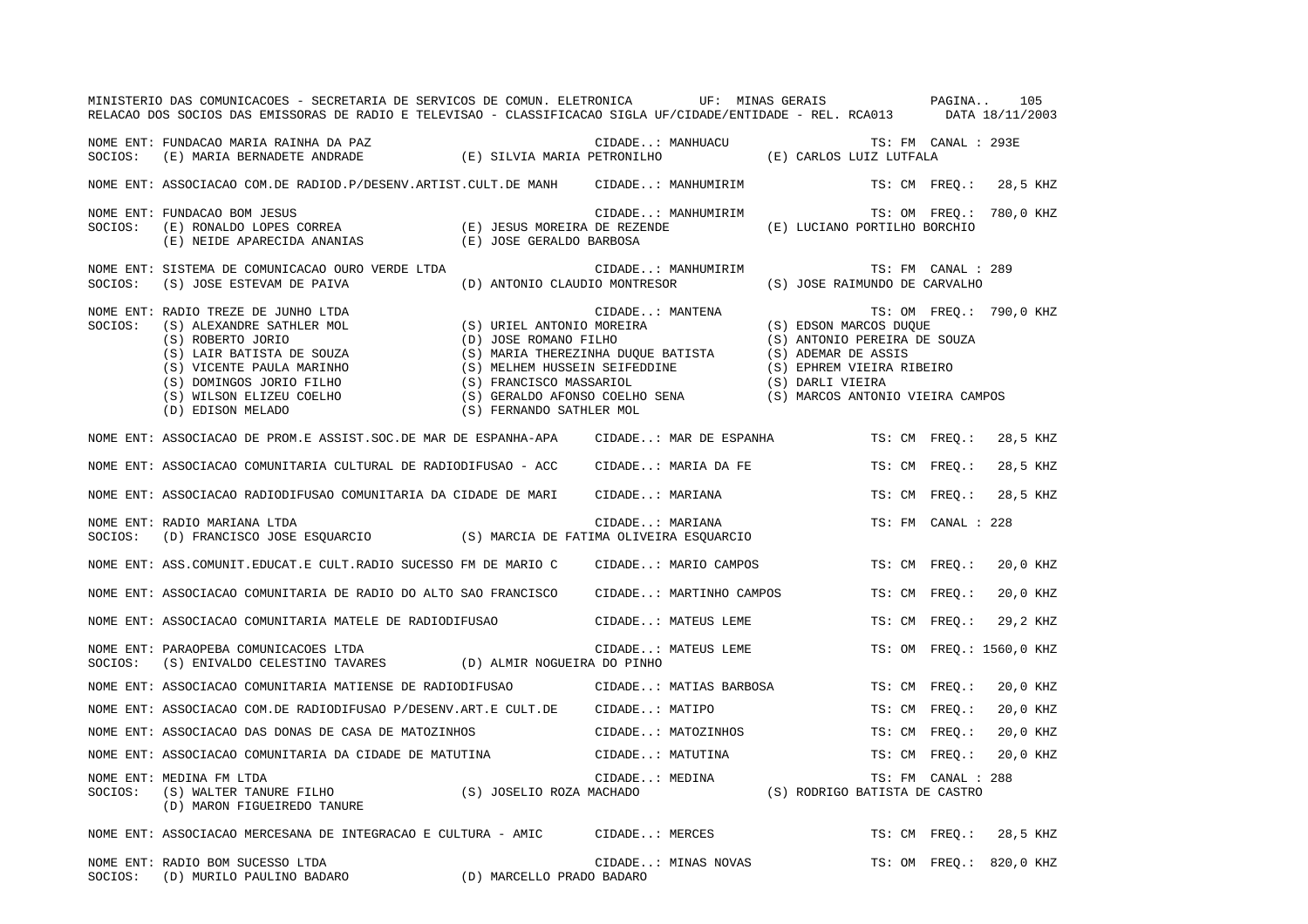NOME ENT: ASSOCIACAO COMUNITARIA DE RADIODIFUSAO MINDURI CIDADE..: MINDURI TS: CM FREQ.: 20,0 KHZ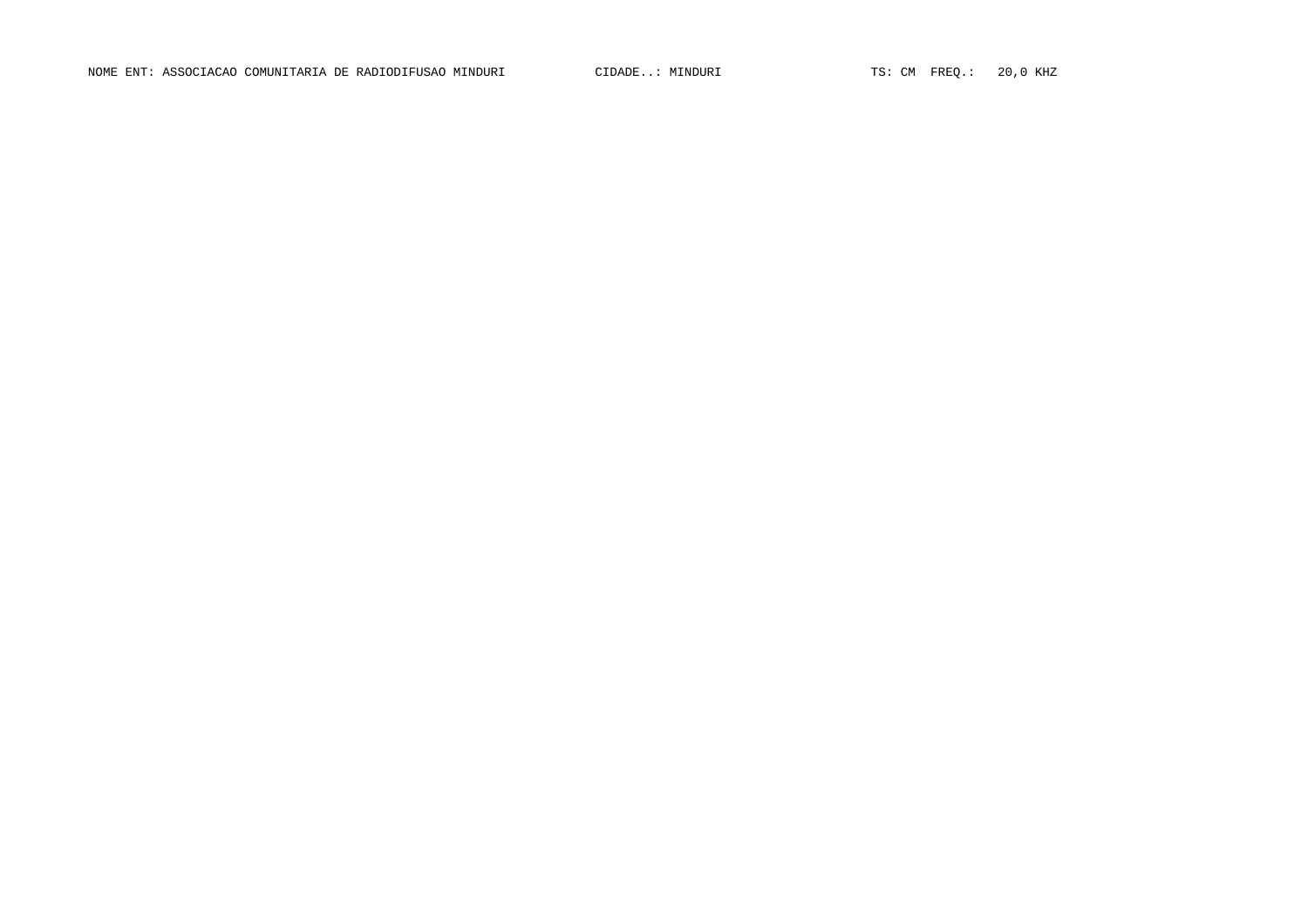|         | MINISTERIO DAS COMUNICACOES - SECRETARIA DE SERVICOS DE COMUN. ELETRONICA UF: MINAS GERAIS PAGINA<br>RELACAO DOS SOCIOS DAS EMISSORAS DE RADIO E TELEVISAO - CLASSIFICACAO SIGLA UF/CIDADE/ENTIDADE - REL. RCA013 DATA 18/11/2003 |                                                              |               |                               |                                                       |                      | 106                      |
|---------|-----------------------------------------------------------------------------------------------------------------------------------------------------------------------------------------------------------------------------------|--------------------------------------------------------------|---------------|-------------------------------|-------------------------------------------------------|----------------------|--------------------------|
|         | NOME ENT: ASSOCIACAO COM.P/O DESENV.ART.E CULT.DE MIRABELA-MG-A CIDADE: MIRABELA                                                                                                                                                  |                                                              |               |                               |                                                       | TS: CM FREO.:        | 20,0 KHZ                 |
|         | NOME ENT: CRECHE GODIVA AGOSTINI DA MATTA                                                                                                                                                                                         |                                                              |               | CIDADE: MIRADOURO             |                                                       | TS: CM FREO.:        | 20,0 KHZ                 |
| SOCIOS: | NOME ENT: RADIO MIRAI FM STEREO LTDA<br>(D) FABIANA RASE                                                                                                                                                                          | CIDADE: MIRAI<br>(S) JOSE GERALDO FERREIRA DA COSTA)         | CIDADE: MIRAI |                               |                                                       | TS: FM CANAL : 299   |                          |
|         | NOME ENT: ASSOCIACAO RADIO COMUNITARIA ROSARIO FM                                                                                                                                                                                 |                                                              | CIDADE: MOEMA |                               |                                                       | TS: CM FREO.:        | 20,0 KHZ                 |
|         | NOME ENT: ASSOCIACAO COM.DE RAD.DE MONSENHOR PAULO-RD.CIDADE FM     CIDADE: MONSENHOR PAULO                                                                                                                                       |                                                              |               |                               |                                                       | TS: CM FREO.:        | 20,0 KHZ                 |
|         | NOME ENT: ASSOCIACAO COMUNITARIA FEMININA DE MONTALVANIA                                                                                                                                                                          |                                                              |               | CIDADE: MONTALVANIA           |                                                       | TS: CM FREO.:        | 28,5 KHZ                 |
| SOCIOS: | NOME ENT: RADIO CENTRAL DO TRIANGULO MINEIRO LTDA<br>(D) WELLINGTON VIEIRA PEREIRA (D) SEBASTIAO EUGENIO PIMENTO DA MOTA                                                                                                          |                                                              |               | CIDADE: MONTE ALEGRE DE MINAS |                                                       |                      | TS: OM FREO.: 970,0 KHZ  |
|         | NOME ENT: ASSOCIACAO COMUNITARIA CULTURAL CARMELITANA                                                                                                                                                                             |                                                              |               | CIDADE: MONTE CARMELO         |                                                       |                      | TS: CM FREO.: 20,0 KHZ   |
| SOCIOS: | NOME ENT: RADIO CULTURA DE MONTE CARMELO LTDA<br>(D) PYTHAGORAS AUGUSTO MENDES (D) WASHINGTON ROCHA MENDES                                                                                                                        |                                                              |               | CIDADE: MONTE CARMELO         |                                                       |                      | TS: OM FREQ.: 1550,0 KHZ |
|         | NOME ENT: ASSOCIACAO BENEF.E CULTUR.COMUNIT.DE MONTE SANTO DE M CIDADE: MONTE SANTO DE MINAS TS: CM FREQ.: 20,0 KHZ                                                                                                               |                                                              |               |                               |                                                       |                      |                          |
| SOCIOS: | NOME ENT: FUNDACAO CHARITAS<br>(E) WILSON JOSE PARISI (E) CELIO MARCOS MAGALHAES (E) ENOQUE DONIZETE DE OLIVEIRA<br>(E) ANTONIO DE PADUA VIANA (E) DIOCEIA APARECIDA MOREIRA FRANCO VI                                            |                                                              |               |                               | CIDADE: MONTE SANTO DE MINAS TS: OM FREQ.: 1530,0 KHZ |                      |                          |
| SOCIOS: | NOME ENT: FUTURA FM MINAS CIDADE DE MONTE SANTO LTDA CIDADE: MONTE SANTO DE MINAS TS: FM CANAL : 296<br>(D) CARLA ADRIANA PICCININI GIACOMELLI (S) ANA MARIA BENTO GONCALVES (S) MARIA APARECIDA DE LIMA FERNANDES                |                                                              |               |                               |                                                       |                      |                          |
|         | NOME ENT: ASSOCIACAO CULTURAL COMUNIT. MONTESSIONENSE DE RADIOD    CIDADE: MONTE SIAO                                                                                                                                             |                                                              |               |                               |                                                       | TS: CM FREO.:        | 28,5 KHZ                 |
|         | NOME ENT: ASSOCIACAO COMUNITARIA CULTURAL DE MONTES CLAROS             CIDADE: MONTES CLAROS                                                                                                                                      |                                                              |               |                               |                                                       | TS: CM FREO.:        | 28,5 KHZ                 |
|         | NOME ENT: ASSOCIACAO DE RADIODIFUSAO COMUNITARIA MONTES CLAROS CIDADE: MONTES CLAROS                                                                                                                                              |                                                              |               |                               |                                                       | TS: CM FREQ.:        | 28,5 KHZ                 |
| SOCIOS: | NOME ENT: FUND. DE APOIO AO DESENV. DO ENSINO SUP. DO NORTE DE        CIDADE: MONTES CLAROS<br>(E) WILSON ATAIR RAMOS                                                                                                             | (E) RUTH TOLENTINO BARBOSA                                   |               |                               |                                                       | TS: FM CANAL : 266E  |                          |
| SOCIOS: | NOME ENT: FUNDACAO JOSE DE PAIVA NETTO<br>FUNDACAO JOSE DE PAIVA NEITO (E) GERDEILSON BOTELHO (E) ORINDE CHANGE (E) RENATO VIANA DE SOUZA (E) NARCELO JORGE BERTOLIN (E) CELSO RODRIGUES DE OLIVEIRA                              |                                                              |               |                               | CIDADE: MONTES CLAROS TS: OM FREQ.: 550,0 KHZ         |                      |                          |
| SOCIOS: | NOME ENT: INTERVISAO EMISSORAS DE RADIO E TELEVISAO LTDA<br>(D) FLAVIA DAUDT MARINHO (S) RONALDO TOSTES MASCARENHAS (D) ANTONIO JOSE SERRA DOS SANTOS<br>(D) JOSE HAWILLA<br>(D) FREDERICO AUGUSTO ANDRADE PENA                   | (D) ELIANI MARIA MENEZES HAWILLA (D) FLAVIO GRECCO GUIMARAES |               | CIDADE: MONTES CLAROS         |                                                       | TS: TV CANAL : 04    |                          |
| SOCIOS: | NOME ENT: RADIO EDUCADORA DE MONTES CLAROS LTDA<br>(D) ARMANDO GUIMARAES SOUTO                                                                                                                                                    | (S) HUMBERTO GUIMARAES SOUTO                                 |               | CIDADE: MONTES CLAROS         |                                                       |                      | TS: OM FREQ.: 670,0 KHZ  |
| SOCIOS: | NOME ENT: RADIO EDUCADORA DE MONTES CLAROS LTDA<br>(D) ARMANDO GUIMARAES SOUTO                                                                                                                                                    | (S) HUMBERTO GUIMARAES SOUTO                                 |               | CIDADE: MONTES CLAROS         |                                                       | TS: FM CANAL : 236   |                          |
|         | NOME ENT: RADIO MONTES CLAROS LTDA                                                                                                                                                                                                |                                                              |               | CIDADE: MONTES CLAROS         |                                                       | $TS: FM$ CANAL : 255 |                          |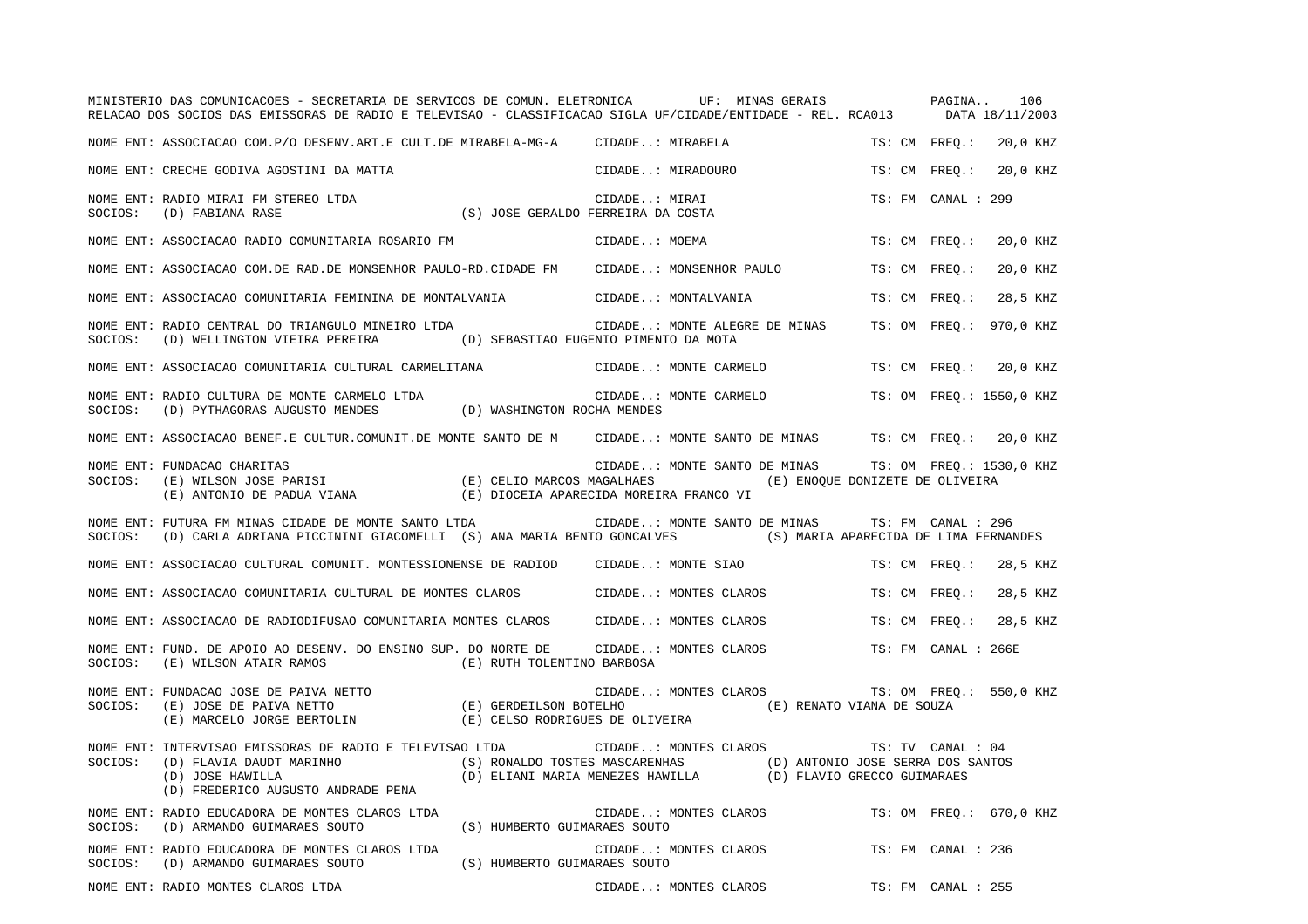SOCIOS: (D) PAULO CESAR NERCISO SOARES (S) RAQUEL SOUTO CHAVES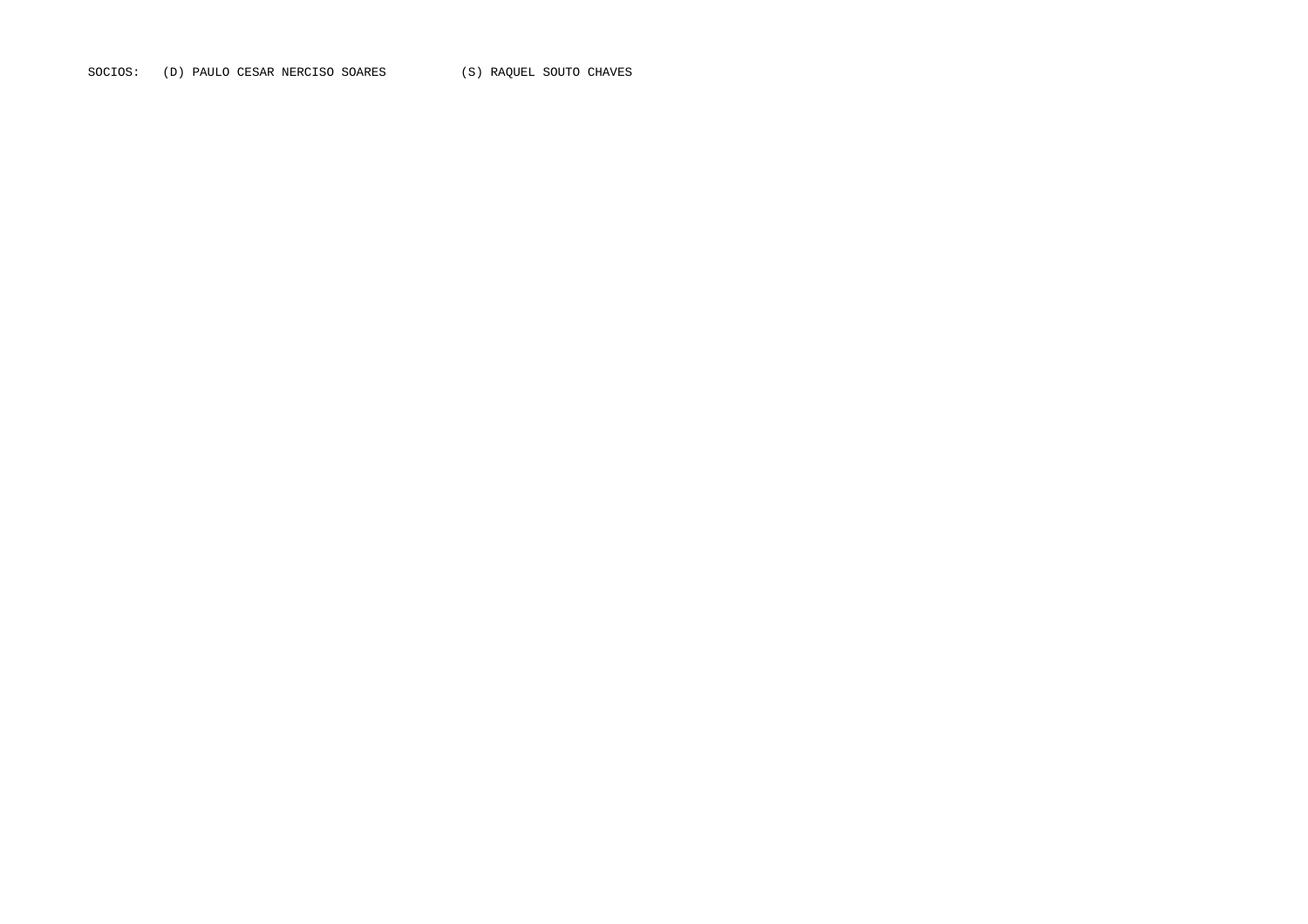|         | MINISTERIO DAS COMUNICACOES - SECRETARIA DE SERVICOS DE COMUN. ELETRONICA UF: MINAS GERAIS PAGINA 107<br>RELACAO DOS SOCIOS DAS EMISSORAS DE RADIO E TELEVISAO - CLASSIFICACAO SIGLA UF/CIDADE/ENTIDADE - REL. RCA013 DATA 18/11/2003 |                              |                                                                                                                                                                                                                                                                                                                                                                                            |                     |                          |  |
|---------|---------------------------------------------------------------------------------------------------------------------------------------------------------------------------------------------------------------------------------------|------------------------------|--------------------------------------------------------------------------------------------------------------------------------------------------------------------------------------------------------------------------------------------------------------------------------------------------------------------------------------------------------------------------------------------|---------------------|--------------------------|--|
|         | NOME ENT: RADIO SAO FRANCISCO LTDA<br>SOCIOS: (D) CARLOS LINDEMBERG SPINOLA CASTRO (S) PAULO ESTEVAO CHAVES NARCISO                                                                                                                   |                              | $\verb"CIDADE": "MONTES CLAROS" TS: FM CANAL :: 228"$                                                                                                                                                                                                                                                                                                                                      |                     |                          |  |
|         | NOME ENT: RADIO TERRA DE MONTES CLAROS LTDA<br>(S) LUIZ TADEU LEITE<br>(S) NAVA (S) NAVA (S) NAVA (S) NAVA<br>(E) MARIA EUSTAQUIA DE CASTRO (S) LUIZ TADEU LEITE (E) STELA CLEIDE MARTINS LEITE (E) MARIA EUSTAQUIA DE CASTRO         |                              | CIDADE: MONTES CLAROS TS: OM FREQ.: 760,0 KHZ                                                                                                                                                                                                                                                                                                                                              |                     |                          |  |
| SOCIOS: | NOME ENT: SISTEMA RADIO NORTE LTDA<br>(D) DANIELA GAUZZI CARNEIRO NOGUEIRA (D) LEANDRO AUGUSTO GAUZZI CARNEIRO                                                                                                                        |                              | CIDADE: MONTES CLAROS TS: FM CANAL : 262                                                                                                                                                                                                                                                                                                                                                   |                     |                          |  |
| SOCIOS: | NOME ENT: FUNDACAO CRISTIANO VARELLA<br>(E) LUCIANO FERREIRA VARELLA                                                                                                                                                                  |                              | CIDADE: MURIAE<br>(E) ANTONIO CELSO FERREIRA VARELLA                                                                                                                                                                                                                                                                                                                                       | TS: TV CANAL : 07-E |                          |  |
| SOCIOS: | NOME ENT: MULTISOM RADIO PRINCESA DA MATA LTDA<br>(S) LAEL VIEIRA VARELA<br>(S) MARIA DA GLORIA FERREIRA VARELLA                                                                                                                      | (D) LUCIANO FERREIRA VARELLA | $\verb CIDADE : MURIAE   \hspace{1.5cm} TS: OM \hspace{1.5cm} FREQ. : \braket{D} \hspace{1.5cm} MISAEL \hspace{1.5cm} ARTUR \hspace{1.5cm} FERREIRA \hspace{1.5cm} VARELA   \hspace{1.5cm} \hspace{1.5cm} \hspace{1.5cm} \hspace{1.5cm} \hspace{1.5cm} \hspace{1.5cm} \hspace{1.5cm} \hspace{1.5cm} \hspace{1.5cm} \hspace{1.5cm} \hspace{1.5cm} \hspace{1.5cm} \hspace{1.5cm} \hspace{1.$ |                     | TS: OM FREQ.: 870,0 KHZ  |  |
| SOCIOS: | NOME ENT: MULTISOM RADIO PRINCESA DA MATA LTDA<br>(S) LAEL VIEIRA VARELA<br>(S) MARIA DA GLORIA FERREIRA VARELLA                                                                                                                      | (D) LUCIANO FERREIRA VARELLA |                                                                                                                                                                                                                                                                                                                                                                                            | TS: FM CANAL : 234  |                          |  |
| SOCIOS: | RADIO SOCIEDADE MURIAE LTDA<br>(D) PAULO ROBERTO BARROS DA SILVA (S) LIGIA APARECIDA ASSINO S DA SILVA<br>NOME ENT: RADIO SOCIEDADE MURIAE LTDA                                                                                       |                              |                                                                                                                                                                                                                                                                                                                                                                                            |                     | TS: OM FREQ.: 1140,0 KHZ |  |
| SOCIOS: | NOME ENT: RADIO SOCIEDADE MURIAE LTDA<br>(D) PAULO ROBERTO BARROS DA SILVA (S) LIGIA APARECIDA ASSINO S DA SILVA                                                                                                                      |                              | CIDADE: MURIAE                                                                                                                                                                                                                                                                                                                                                                             | TS: FM CANAL : 242  |                          |  |
| SOCIOS: | NOME ENT: SERSAN COMUNICACAO LTDA<br>(D) RONALDO NELIO NAYA<br>(S) SERGIO AUGUSTO NAYA                                                                                                                                                |                              | CIDADE: MURIAE                                                                                                                                                                                                                                                                                                                                                                             | TS: FM CANAL : 254  |                          |  |
| SOCIOS: | NOME ENT: SISTEMA CIDADE FM LTDA<br>(S) JOSE AGUIAR RESENDE LINHARES (D) LAIS HELENA NAYA ZOGBI                                                                                                                                       |                              | CIDADE: MURIAE                                                                                                                                                                                                                                                                                                                                                                             | TS: FM CANAL : 272  |                          |  |
|         | NOME ENT: ASSOCIACAO COM.DE RADIOD.E DESENV.CULT.DE MUTUM-ASCOR CIDADE: MUTUM                                                                                                                                                         |                              |                                                                                                                                                                                                                                                                                                                                                                                            |                     | TS: CM FREQ.: 20,0 KHZ   |  |
|         | NOME ENT: ASS. COMUNIT. DE COMUNICACAO E CULTURA "COMUNIDADE EM CIDADE: MUZAMBINHO                                                                                                                                                    |                              |                                                                                                                                                                                                                                                                                                                                                                                            | TS: CM FREQ.:       | 20,0 KHZ                 |  |
| SOCIOS: | NOME ENT: GO'EL LTDA<br>(D) GUARACIABA LOPES DE OLIVEIRA JUNIOR (S) ELIANE GASPARO ALMEIDA                                                                                                                                            |                              | CIDADE: MUZAMBINHO                                                                                                                                                                                                                                                                                                                                                                         | TS: FM CANAL : 207  |                          |  |
| SOCIOS: | NOME ENT: SOCIEDADE RADIO RURAL MUZAMBINHO LTDA<br>(D) JOAO MARQUES DE VASCONCELOS (D) JOSE UBALDO DE ALMEIDA                                                                                                                         |                              | CIDADE: MUZAMBINHO                                                                                                                                                                                                                                                                                                                                                                         |                     | TS: OM FREQ.: 1070,0 KHZ |  |
| SOCIOS: | FM NANUQUE LTDA<br>(D) NERVAL CARVALHO<br>NOME ENT: FM NANUQUE LTDA                                                                                                                                                                   |                              | CIDADE: NANUQUE<br>(D) MARIA MATILDE ROCHA DE CARVALHO                                                                                                                                                                                                                                                                                                                                     | TS: FM CANAL : 233  |                          |  |
| SOCIOS: | rUNDACAO TRES FRONTEIRAS (E) JOSENILDES LOPES DE ALMEIDA (E) ABNER DAVID SILVA (E) JOSENILDES LOPES DE ALMEIDA<br>(E) JOAO CARLOS ANDRADE TOMICH (E) CARLOS ROBERTO DE FREITAS<br>NOME ENT: FUNDACAO TRES FRONTEIRAS                  |                              |                                                                                                                                                                                                                                                                                                                                                                                            | TS: TV CANAL : 07 E |                          |  |
| SOCIOS: | NOME ENT: SOCIEDADE RADIO DIFUSORA NANUOUE LTDA<br>(D) VERA LUCIA FERNANDES DIAS                                                                                                                                                      | (S) ALOISIO TEIXEIRA GARCIA  | CIDADE: NANUQUE                                                                                                                                                                                                                                                                                                                                                                            |                     | TS: OM FREO.: 1480,0 KHZ |  |
|         | NOME ENT: ASSOCIACAO DOS MORADORES DO BAIRRO ROSARIO                                                                                                                                                                                  |                              | CIDADE: NAZARENO                                                                                                                                                                                                                                                                                                                                                                           | TS: CM FREQ.:       | 20,0 KHZ                 |  |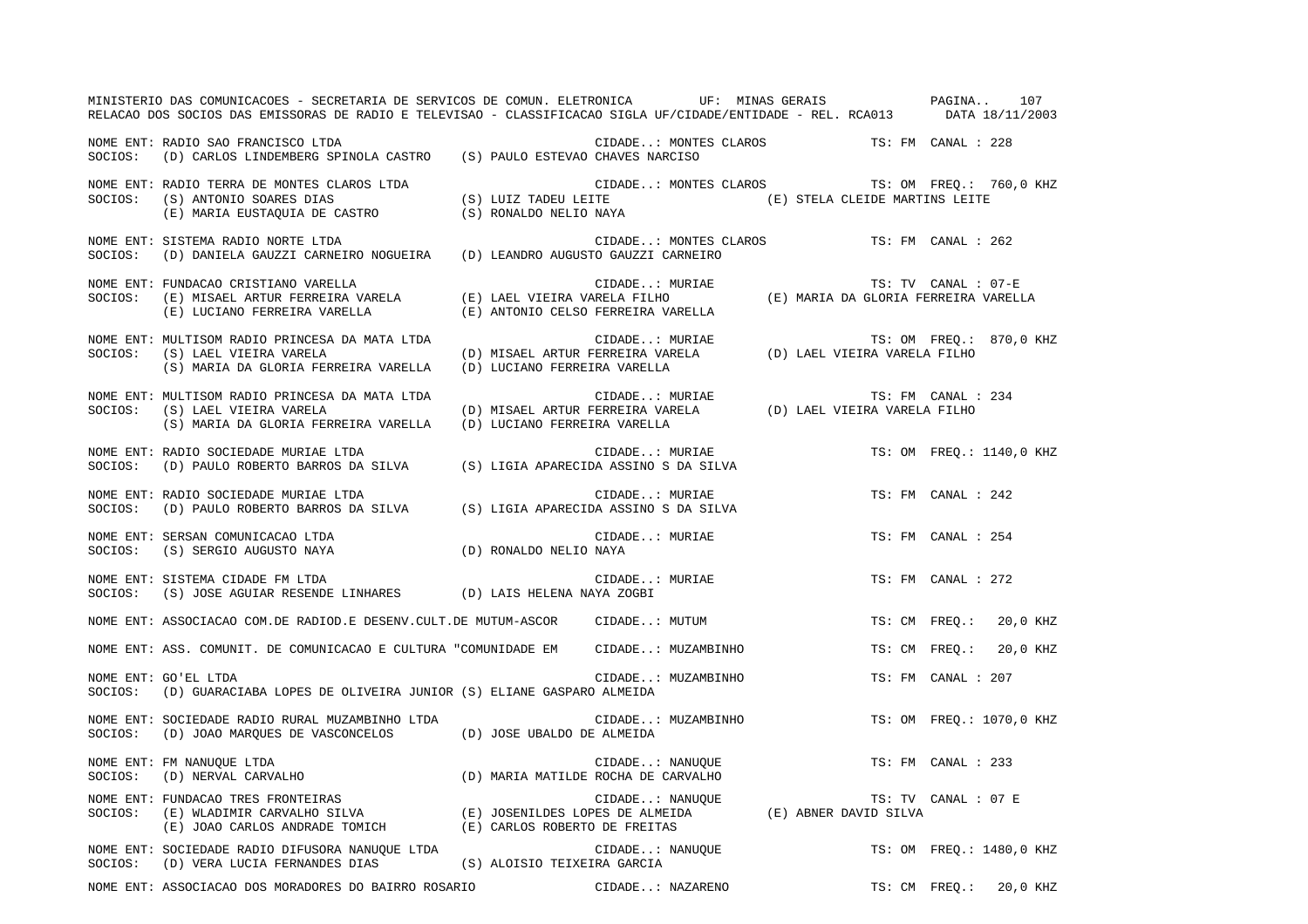NOME ENT: ASSOCIACAO COMUNITARIA DE RADIODIFUSAO DE NEPOMUCENO CIDADE..: NEPOMUCENO TS: CM FREQ.: 28,5 KHZ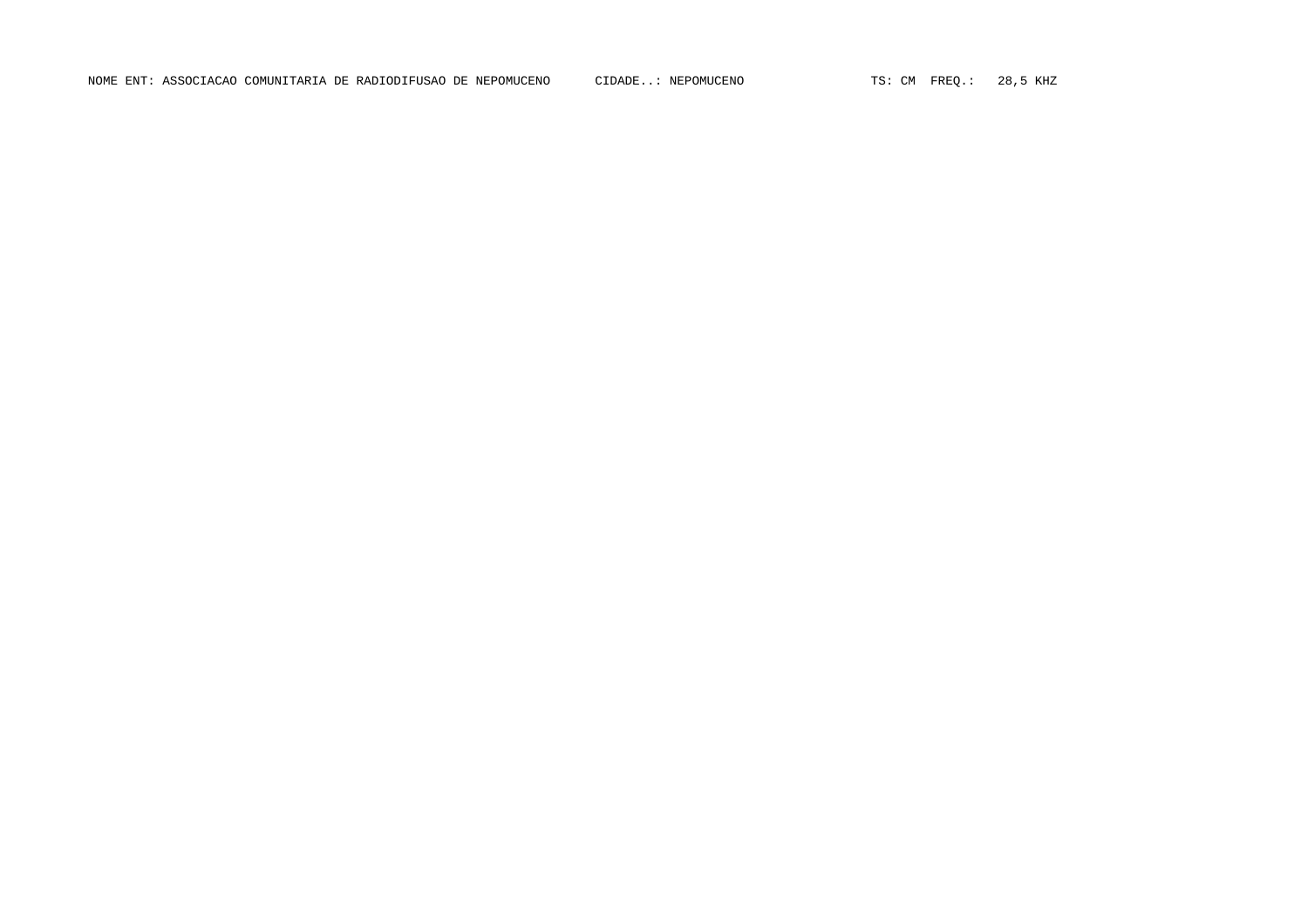|         | MINISTERIO DAS COMUNICACOES - SECRETARIA DE SERVICOS DE COMUN. ELETRONICA UF: MINAS GERAIS PAGINA<br>RELACAO DOS SOCIOS DAS EMISSORAS DE RADIO E TELEVISAO - CLASSIFICACAO SIGLA UF/CIDADE/ENTIDADE - REL. RCA013 DATA 18/11/2003                          |                       |                  |                      |                                  |                          | 108      |  |
|---------|------------------------------------------------------------------------------------------------------------------------------------------------------------------------------------------------------------------------------------------------------------|-----------------------|------------------|----------------------|----------------------------------|--------------------------|----------|--|
|         | NOME ENT: RADIO CLUBE NEPOMUCENO LTDA (D) ARNALDO DE OLIVEIRA VEIGA SOCIOS: (S) SILAS VEIGA (D) ARNALDO DE OLIVEIRA VEIGA                                                                                                                                  |                       |                  | CIDADE: NEPOMUCENO   |                                  | TS: OM FREO.: 810,0 KHZ  |          |  |
|         | NOME ENT: ASSOCIACAO COMUNITARIA DE RADIODIF. DR. JOSE BAPTISTA     CIDADE: NOVA ERA                                                                                                                                                                       |                       |                  |                      |                                  | TS: CM FREQ.: 28,5 KHZ   |          |  |
| SOCIOS: | NOME ENT: SISTEMA ALFA DE COMUNICACAO LTDA<br>(D) VICENTE DE PAULA OLIVEIRA (D) RODRIGO NUNES DE OLIVEIRA                                                                                                                                                  |                       |                  | CIDADE: NOVA ERA     |                                  | TS: FM CANAL : 222       |          |  |
| SOCIOS: | NOME ENT: RADIO AURILANDIA LTDA                                                                                                                                                                                                                            |                       |                  |                      |                                  | TS: OM FREQ.: 1110,0 KHZ |          |  |
|         | NOME ENT: RADIO COMUNITARIA NOVA LIMA FM                                                                                                                                                                                                                   |                       |                  | CIDADE: NOVA LIMA    |                                  | TS: CM FREQ.: 20,0 KHZ   |          |  |
| SOCIOS: | RADIO COMUNITARIA NOVA LIMA FM<br>RADIO ITATIAIA LTDA<br>CIDADE.<br>(D) ESTHER CARNEIRO MAVES<br>NOME ENT: RADIO ITATIAIA LTDA                                                                                                                             |                       |                  | CIDADE: NOVA LIMA    |                                  | TS: OM FREO.: 610,0 KHZ  |          |  |
|         | NOME ENT: ASSOCIACAO NOVARESENDENSE DE DIFUSAO E APOIO-ANDA (CIDADE: NOVA RESENDE                                                                                                                                                                          |                       |                  |                      |                                  | TS: CM FREO.:            | 20,0 KHZ |  |
|         | NOME ENT: ASSOCIACAO SAO SEBASTIAO DE RADIO E COMUNICACAO CIDADE: NOVA SERRANA                                                                                                                                                                             |                       |                  |                      |                                  | TS: CM FREQ.:            | 29,0 KHZ |  |
| SOCIOS: | NOME ENT: FUNDACAO CULTURAL E COMUNITARIA ZAGGA<br>(E) LUCILIA APARECIDA LACERDA MARTINS (E) MARILDA DO CARMO SALDANHA                                                                                                                                     |                       |                  | CIDADE: NOVA SERRANA |                                  | TS: FM CANAL : 241E      |          |  |
| SOCIOS: | NOME ENT: RADIO DIFUSORA INDUSTRIAL DE NOVA SERRANA LTDA CIDADE: NOVA SERRANA<br>(S) JAIME MARTINS FILHO (D) GERALDO MAGELA PEREIRA (S) JOAO GONCALVES DO AMARAL<br>(S) JOSE MANOEL FILHO (D) NILTON MOREIRA DA SILVA (D) GERALDO MAGELA MARTINS           |                       |                  |                      |                                  | TS: OM FREQ.: 910,0 KHZ  |          |  |
|         | NOME ENT: ASS.COMUNIT.RADIODIF.PHOENIX FM N.CRUZEIRO P/O DESENV CIDADE: NOVO CRUZEIRO                                                                                                                                                                      |                       |                  |                      |                                  | TS: CM FREO.: 20,0 KHZ   |          |  |
|         | NOME ENT: ASSOCIACAO COMUNITARIA BATISTANA DE RADIODIFUSAO CIDADE: OLIVEIRA                                                                                                                                                                                |                       |                  |                      |                                  | TS: CM FREQ.:            | 20,0 KHZ |  |
|         | NOME ENT: ASSOCIACAO COMUNITARIA OLIVEIRENSE DE RADIODIFUSAO - CIDADE: OLIVEIRA                                                                                                                                                                            |                       |                  |                      |                                  | TS: CM FREQ.: 20,0 KHZ   |          |  |
| SOCIOS: | NOME ENT: FUNDACAO EDUCATIVA E CULTURAL ALTO PARANAIBA<br>(E) OSCAR GARCIA DE FARIA (E) RODRIGO DE MELO FARIA                                                                                                                                              |                       | CIDADE: OLIVEIRA |                      | (E) SONIA ALVES DA MATA          | TS: FM CANAL : 242E      |          |  |
|         | NOME ENT: SOCIEDADE RADIO OLIVEIRA LTDA<br>SOCIOS: (D) WANDER ASSIS RIBEIRO (D) VICENTE FERREIRA DE ASSIS (D) RICARDO VITOI RIBEIRO<br>(S) LUZIA SILVA RIBEIRO (S) ALMIR PINHEIRO CAMPOS (S) NELSON RIBEIRO DE O. E SI<br>(S) FRANCISCO CAMBRAIA DE CAMPOS |                       |                  |                      | (S) NELSON RIBEIRO DE O. E SILVA | TS: OM FREQ.: 1170,0 KHZ |          |  |
|         | NOME ENT: RADIO DIFUSORA OURO FINO LTDA<br>NOTE ENT. KADIO DIFUSOKA OUKO FINO LIDA<br>SOCIOS: (D) MILTON LUCCA DE PAULA (S) JOAO DE ALMEIDA ROSSI                                                                                                          |                       |                  | CIDADE: OURO FINO    | (S) YOLE THOMMASINI VIEIRA       | TS: OM FREQ.: 680,0 KHZ  |          |  |
|         | NOME ENT: ASSOCIACAO CACHOEIRENSE DE INTEGRACAO E COMUNICACAO                                                                                                                                                                                              |                       |                  | CIDADE: OURO PRETO   |                                  | TS: CM FREO.: 30,0 KHZ   |          |  |
|         | NOME ENT: ASSOCIACAO COMUNITARIA E ECOLOGICA DE OURO PRETO (ACE CIDADE: OURO PRETO                                                                                                                                                                         |                       |                  |                      |                                  | TS: CM FREO.: 30,0 KHZ   |          |  |
| SOCIOS: | NOME ENT: FUNDACAO EDUCATIVA DE RADIO E TELEVISAO OURO PRETO CIDADE: OURO PRETO<br>(E) DIRCEU DO NASCIMENTO<br>(E) FLAVIO MARCIO ALVES DE BRITO ANDRAD                                                                                                     | (E) ARMANDO MAIA WOOD |                  |                      | (E) JOSE DAVI DE OLIVEIRA CABRAL | TS: FM CANAL : 292E      |          |  |
| SOCIOS: | NOME ENT: RADIO ACAIACA LTDA<br>(D) LUDMILA GAUZZI CARNEIRO (D) CHRISTIANO CARNEIRO NAVES                                                                                                                                                                  |                       |                  | CIDADE: OURO PRETO   |                                  | TS: OM FREQ.: 1120,0 KHZ |          |  |
|         | NOME ENT: RADIO LIBERDADE FM LTDA                                                                                                                                                                                                                          |                       |                  | CIDADE: OURO PRETO   |                                  | TS: FM CANAL : 211       |          |  |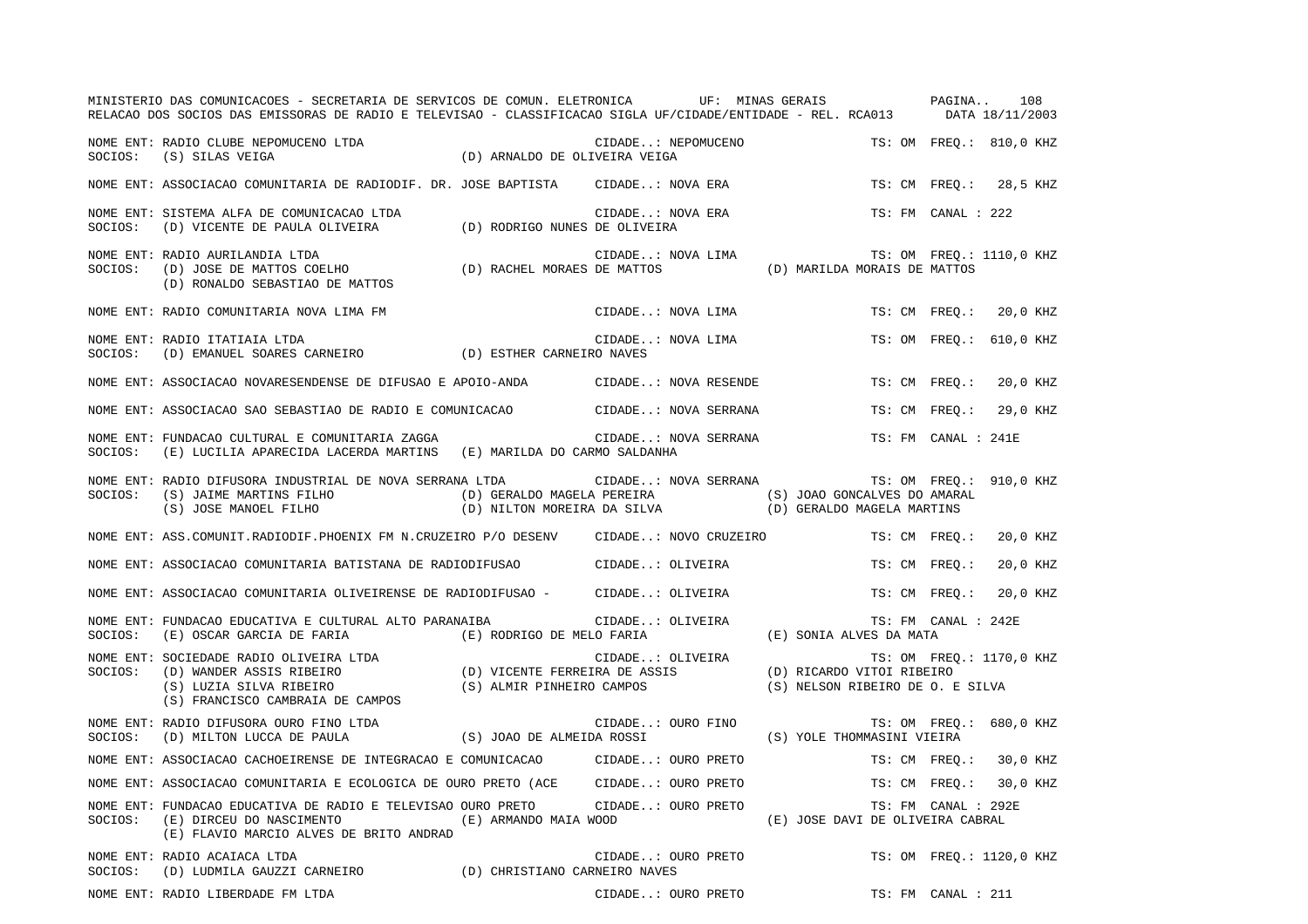SOCIOS: (S) MIRIAM LUCIA PALHARES SILVA (D) JOSE AFONSO GUERRA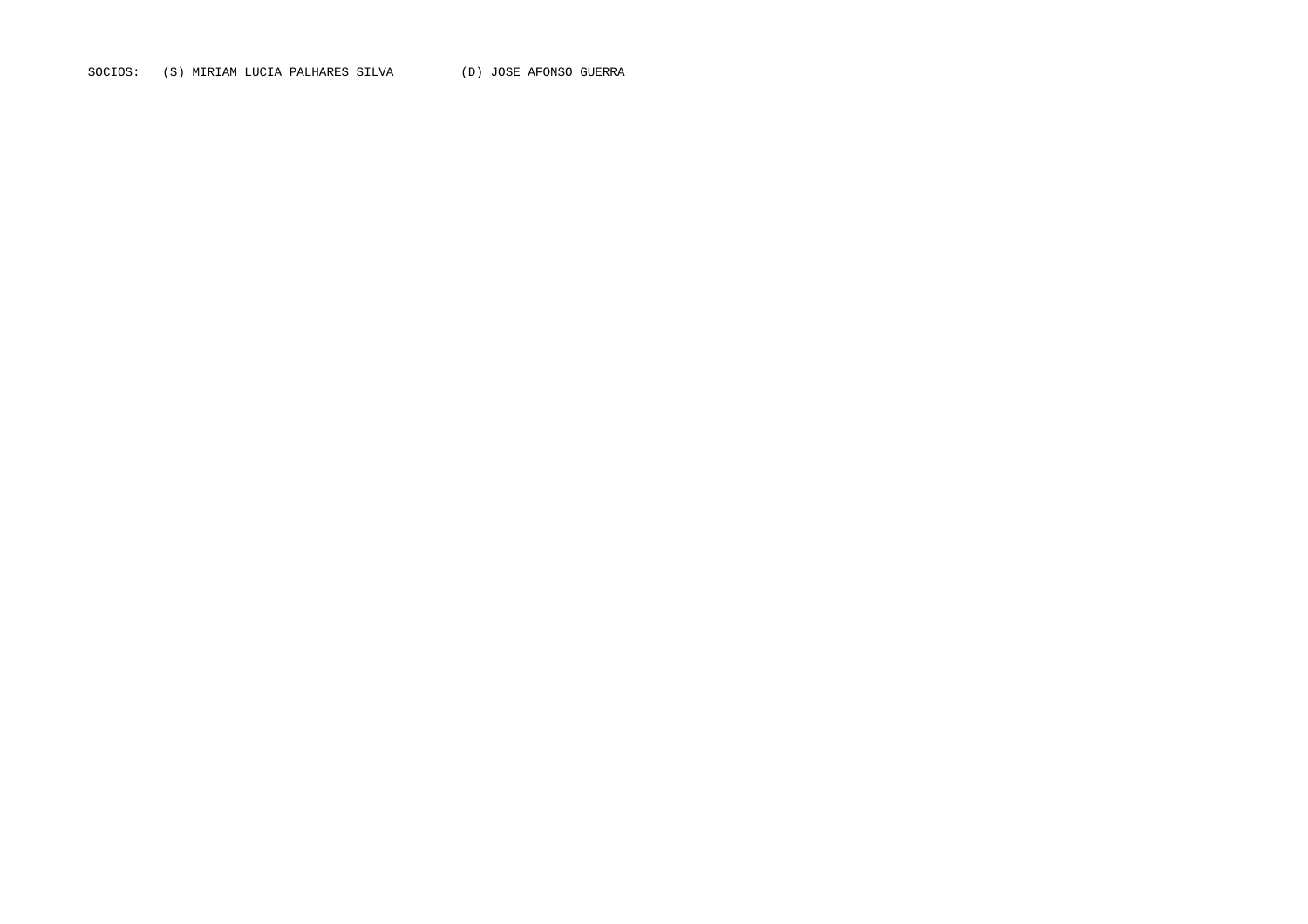|         | MINISTERIO DAS COMUNICACOES - SECRETARIA DE SERVICOS DE COMUN. ELETRONICA UF: MINAS GERAIS PAGINA 109<br>RELACAO DOS SOCIOS DAS EMISSORAS DE RADIO E TELEVISAO - CLASSIFICACAO SIGLA UF/CIDADE/ENTIDADE - REL. RCA013 DATA 18/11/2003                                                                                                    |  |                      |                                                                      |                     |                          |  |
|---------|------------------------------------------------------------------------------------------------------------------------------------------------------------------------------------------------------------------------------------------------------------------------------------------------------------------------------------------|--|----------------------|----------------------------------------------------------------------|---------------------|--------------------------|--|
|         | NOME ENT: ASSOCIACAO CULTURAL COMUNITARIA DE PADRE PARAISO (CIDADE: PADRE PARAISO TS: CM FREQ.: 20,0 KHZ                                                                                                                                                                                                                                 |  |                      |                                                                      |                     |                          |  |
|         |                                                                                                                                                                                                                                                                                                                                          |  |                      |                                                                      | TS: FM CANAL : 242  |                          |  |
|         | NOME ENT: ASSOCIACAO CRECHE LAR DA CRIANCA FELIZ (CIDADE: PAINEIRAS                                                                                                                                                                                                                                                                      |  |                      |                                                                      |                     | TS: CM FREQ.: 20,0 KHZ   |  |
|         | NOME ENT: ASSOCIACAO COMUNITARIA E CULTURAL DE RADIODIFUSAO CIDADE: PARA DE MINAS TS: CM FREQ.: 29,0 KHZ                                                                                                                                                                                                                                 |  |                      |                                                                      |                     |                          |  |
| SOCIOS: | NOME ENT: EMISSORAS SANTA CRUZ S A RADIO E TELEVISAO (*) CIDADE: PARA DE MINAS TS: OM FREQ.: 640,0 KHZ<br>ENISSIONAL CRISINAL CRISINAL CRIP (C) JOSE ENTINO DO NASCIMENTO (D) BESIS (S) CLEVER GERALDO DE SOUSA (S) JOSE CARLOS DE SOUZA (S) GREALDO NAGELA DE ALMEIDA (S) JOSE CARLOS DE SOUZA (S) JOSE CARLOS DE SOUZA (S) GREAT (S) G |  |                      |                                                                      |                     |                          |  |
| SOCIOS: | FUNDACAO PADRE LIBERIO<br>(E) SERGIO DORIZETE DOS SANTOS (E) GIVANILDO SAMARITANO MORGADO (E) JOSE CARLOS DE SOUZA CAMPOS (E) SERGIO DORIZETE DOS SANTOS (E) GIVANILDO SAMARITANO MORGADO<br>NOME ENT: FUNDACAO PADRE LIBERIO<br>(E) MARIA DALVA DE ALMEIDA                                                                              |  |                      | CIDADE: PARA DE MINAS TS: FM CANAL : 269E                            |                     |                          |  |
| SOCIOS: | NOME ENT: RADIO ESPACIAL LTDA                                                                                                                                                                                                                                                                                                            |  |                      | CIDADE: PARA DE MINAS TS: FM CANAL : 231                             |                     |                          |  |
|         | NOME ENT: ASSOCIACAO DE DIFUSAO COMUNITARIA CULTURAL DE PARACAT CIDADE: PARACATU TS: CM FREQ.: 20,0 KHZ                                                                                                                                                                                                                                  |  |                      |                                                                      |                     |                          |  |
|         | NOME ENT: FUNDACAO COMUNITARIA E EDUCATIVA DE PARACATU (E) CIDADE: PARACATU (E) MARCELO GONCALVES QUEIROZ<br>SOCIOS: (E) DILSON ROQUETE FRANCO (E) ROBERTO CANDIDO MEIRELES (E) MARCELO GONCALVES QUEIROZ                                                                                                                                |  |                      |                                                                      | TS: TV CANAL : 03+E |                          |  |
|         | NOME ENT: LENE RADIODIFUSAO LTDA<br>SOCIOS: (D) HUMBERTO EULER DA SILVA NEIVA (D) MICHELINE LELIS NEIVA                                                                                                                                                                                                                                  |  | CIDADE: PARACATU     |                                                                      | TS: FM CANAL : 243  |                          |  |
|         |                                                                                                                                                                                                                                                                                                                                          |  |                      |                                                                      |                     |                          |  |
|         | NOME ENT: ASSOCIACAO COMUNIT.DE RD.P/O DESENV.ART.E CULT.DE PAR CIDADE: PARAGUACU                                                                                                                                                                                                                                                        |  |                      |                                                                      |                     | TS: CM FREQ.: 20,0 KHZ   |  |
| SOCIOS: | NOME ENT: RADIO OBJETIVA I LTDA<br>(D) JULIO CEZAR BUENO FERREIRA (S) WALDIRENE MARIA PAULINO FERREIRA                                                                                                                                                                                                                                   |  |                      | $\verb CIDADE. : PARAGUACU  \qquad \qquad \verb TS: FM CANAL : 236 $ |                     |                          |  |
|         | NOME ENT: FUNDACAO SAO JOSE DO PARAISO<br>SOCIOS: (E) ANTONIO BENEDITO ANDRADE DE ALMEIDA (E) LUIZ GONZAGA DA ROSA (E) CELSO AUGUSTO RIBEIRO DE CARVALHO<br>(E) BRAZ TENORIO ROCHA (E) JOSE LIMA DOS SANTOS                                                                                                                              |  | CIDADE: PARAISOPOLIS |                                                                      |                     | TS: OM FREQ.: 1490,0 KHZ |  |
|         | NOME ENT: ASSOCIACAO COM.MENSAGEIROS DO REI E RAD. "VOZ DA LIBER CIDADE: PARAOPEBA                                                                                                                                                                                                                                                       |  |                      |                                                                      |                     | TS: CM FREQ.: 20,0 KHZ   |  |
|         | NOME ENT: ASSOCIACAO POP. PASSAQUATRENSE DE RD.P/O DESENV. ART CIDADE: PASSA QUATRO TS: CM FREQ.:                                                                                                                                                                                                                                        |  |                      |                                                                      |                     | 28,5 KHZ                 |  |
|         | NOME ENT: RADIO MINEIRA DO SUL LTDA<br>SOCIOS:    (D) MANOEL DIAMANTINO DA COSTA                  (S) NEUZA MENDES DIAMANTINO DA COSTA       (S) JOSE FERNANDO DA COSTA                                                                                                                                                                  |  |                      | CIDADE: PASSA QUATRO TS: OM FREQ.: 1190,0 KHZ                        |                     |                          |  |
|         | NOME ENT: ASS. COMUNITARIA DE RADIODIFUSAO "NOSSA SENHORA DA GL                                                                                                                                                                                                                                                                          |  |                      | CIDADE: PASSA TEMPO TS: CM FREQ.: 20,0 KHZ                           |                     |                          |  |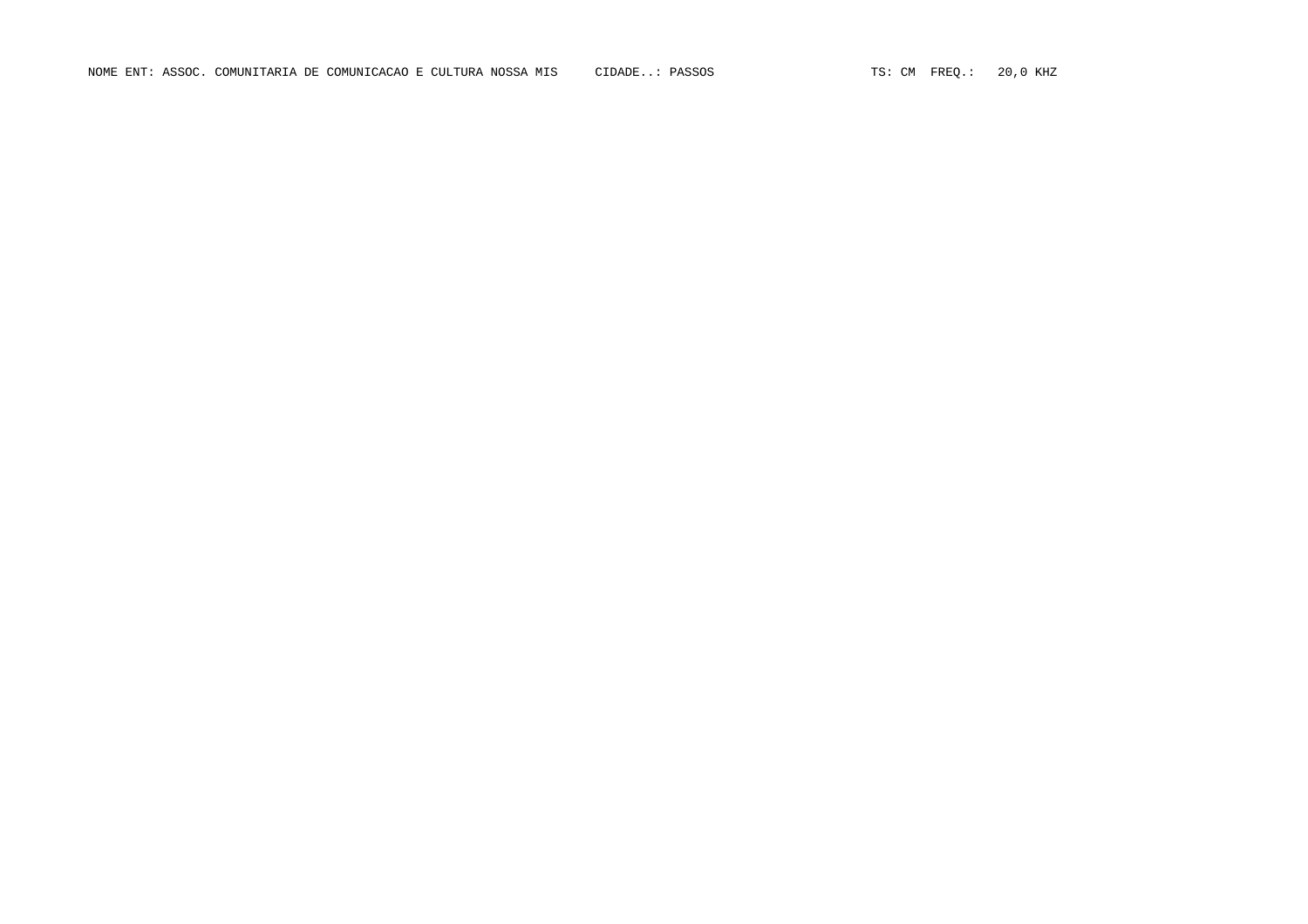|         | MINISTERIO DAS COMUNICACOES - SECRETARIA DE SERVICOS DE COMUN. ELETRONICA UF: MINAS GERAIS PAGINA 110<br>RELACAO DOS SOCIOS DAS EMISSORAS DE RADIO E TELEVISAO - CLASSIFICACAO SIGLA UF/CIDADE/ENTIDADE - REL. RCA013 DATA 18/1                                                                                                                                                                                                                                                                                                                    |                                        |                    |  |                                           |                                                      |
|---------|----------------------------------------------------------------------------------------------------------------------------------------------------------------------------------------------------------------------------------------------------------------------------------------------------------------------------------------------------------------------------------------------------------------------------------------------------------------------------------------------------------------------------------------------------|----------------------------------------|--------------------|--|-------------------------------------------|------------------------------------------------------|
|         | NOME ENT: COMUNICACOES MINAS LIBERDADE LTDA<br>SOCIOS: (D) JOSE NEIF JABUR FILHO (D) CLAUDINE DE SIQUEIRA (S) WAGNER ANTONIO DE SOUZA HORTA<br>(S) ALIPIO FERREIRA DIAS (S) CLEZIO ANTONIO ALVES                                                                                                                                                                                                                                                                                                                                                   |                                        |                    |  |                                           |                                                      |
| SOCIOS: | NOME ENT: RADIO ALTERNATIVA E COMUNICACAO DE PASSOS LTDA CIDADE: PASSOS<br>(D) MARIA CRISTINA PIOTTO (D) NEY BUENO JUNIOR                                                                                                                                                                                                                                                                                                                                                                                                                          |                                        |                    |  |                                           | TS: FM CANAL : 230                                   |
|         | NOME ENT: RADIO INDEPENDENCIA DE PASSOS LTDA<br>SOCIOS: (S) JOANA NETTO DA SILVA (D) MARCELO ESPER PIOTTO (D) RICARDO PIOTTO                                                                                                                                                                                                                                                                                                                                                                                                                       |                                        |                    |  |                                           | TS: FM CANAL : 215                                   |
|         |                                                                                                                                                                                                                                                                                                                                                                                                                                                                                                                                                    |                                        |                    |  |                                           | TS: OM FREQ.: 1230,0 KHZ                             |
|         | NOME ENT: ASSOCIACAO CIVIL FILANTROPICA "ASILO VILA DO SOL" CIDADE: PATOS DE MINAS TS: CM FREQ.: 20,0 KHZ                                                                                                                                                                                                                                                                                                                                                                                                                                          |                                        |                    |  |                                           |                                                      |
|         | NOME ENT: FUNDACAO CULTURAL COMUNITARIA "EDUCAR" CIDADE: PATOS DE MINAS TS: CM FREQ.: 20,0 KHZ                                                                                                                                                                                                                                                                                                                                                                                                                                                     |                                        |                    |  |                                           |                                                      |
|         | NOME ENT: FUNDACAO EDUCATIVA E CULTURAL ALTO PARANAIBA (IDADE: PATOS DE MINAS TS: TV CANAL : 08-E<br>SOCIOS: (E) OSCAR GARCIA DE FARIA (E) RODRIGO DE MELO FARIA (E) SONIA ALVES DA MATA                                                                                                                                                                                                                                                                                                                                                           |                                        |                    |  |                                           |                                                      |
|         | NOME ENT: FUNDACAO EDUCATIVA E CULTURAL ALTO PARANAIBA (CIDADE: PATOS DE MINAS TS: FM CANAL : 290E<br>SOCIOS: (E) OSCAR GARCIA DE FARIA (E) RODRIGO DE MELO FARIA (E) SONIA ALVES DA MATA                                                                                                                                                                                                                                                                                                                                                          |                                        |                    |  |                                           |                                                      |
|         | NOME ENT: RADIO CRAPE DE PATOS S/A<br>SOCIOS: (D) CRAPE DE PATOS DE CASTRO ALVES<br>(S) TRACEMA MACIEL DE CASTRO (D) PEDRO MACIEL GUIMARAES<br>(S) JOSE THOMAZ DE MAGALHAES<br>(S) JOSE THOMAZ DE MAGALHAES<br>(S) GENESIO GARCIA ROSA<br>                                                                                                                                                                                                                                                                                                         |                                        |                    |  |                                           | $(*)$ CIDADE: PATOS DE MINAS TS: OM FREQ.: 770,0 KHZ |
|         | NOME ENT: RADIO STEREO LIBERDADE FM LTDA<br>SOCIOS: (D) ADAMAR GOMES DE SOUSA                                                                                                                                                                                                                                                                                                                                                                                                                                                                      | CIDADE:<br>D) MARCIO DE DEUS PATRICIO) |                    |  | CIDADE: PATOS DE MINAS TS: FM CANAL : 266 |                                                      |
|         | NOME ENT: RADIOPATOS LTDA<br>NOME ENT: KADIOPATOS DIDA<br>SOCIOS: (D) ILTON JOSE FONSECA DE QUEIROZ (S) ARLINDO PORTO NETO (S) GUY BOAVENTURA                                                                                                                                                                                                                                                                                                                                                                                                      |                                        |                    |  |                                           | CIDADE: PATOS DE MINAS TS: OM FREQ.: 1070,0 KHZ      |
|         | NOME ENT: SOCIEDADE PATENSE DE RADIODIFUSAO LTDA<br>SOCIOS: (S) THEREZINHA DE SOUZA TIBURCIO (D) ELMIRO ALVES DO NASCIMENTO (D) CORACY AFFONSO DE CASTRO ALVES                                                                                                                                                                                                                                                                                                                                                                                     |                                        |                    |  | CIDADE: PATOS DE MINAS TS: FM CANAL : 259 |                                                      |
|         | NOME ENT: ASSOCIACAO BENEFICENTE E CULTURAL COMUNITARIA ALTERNA CIDADE: PATROCINIO                                                                                                                                                                                                                                                                                                                                                                                                                                                                 |                                        |                    |  |                                           | TS: CM FREQ.: 28,5 KHZ                               |
|         | NOME ENT: ASSOCIACAO BENEFICIENTE E CULT. COMUNIT. LIBERDADE - CIDADE: PATROCINIO                                                                                                                                                                                                                                                                                                                                                                                                                                                                  |                                        |                    |  |                                           | TS: CM FREQ.: 28,5 KHZ                               |
| SOCIOS: | NOME ENT: MODULO RADIODIFUSAO LTDA<br>$\begin{minipage}{.45\textwidth} \begin{tabular}{l} \textbf{MODULO RADIODIFUSAO LTDA} \end{tabular} \end{minipage} \begin{minipage}{.45\textwidth} \begin{tabular}{l} \textbf{S)} \end{tabular} \end{minipage} \begin{minipage}{.45\textwidth} \begin{tabular}{l} \textbf{CIDADE. : PATROCI} \end{tabular} \end{minipage} \end{minipage} \begin{minipage}{.45\textwidth} \begin{tabular}{l} \textbf{C} \end{tabular} \end{minipage} \end{minipage} \begin{minipage}{.45\textwidth} \begin{tabular}{l} \text$ |                                        | CIDADE: PATROCINIO |  |                                           | TS: FM CANAL : 241                                   |
|         | NOME ENT: RADIO CAPITAL DO TRIANGULO LTDA (S) PATRICIA MONTANARI CARNEIRO SOCIOS: (D) JOAO BATISTA MONTANARI (S) PATRICIA MONTANARI CARNEIRO                                                                                                                                                                                                                                                                                                                                                                                                       |                                        |                    |  |                                           | CIDADE: PATROCINIO TS: OM FREQ.: 810,0 KHZ           |
|         | NOME ENT: RADIO DIFUSORA DE PATROCINIO LTDA<br>SOCIOS: (D) CRISTIABEL RESENDE ALVES (D) TERESINHA INES RESENDE ALVES (D) MARCUS VINICIUS RESENDE ALVES<br>(D) MARCIO LUIZ RESENDE ALVES                                                                                                                                                                                                                                                                                                                                                            |                                        |                    |  |                                           |                                                      |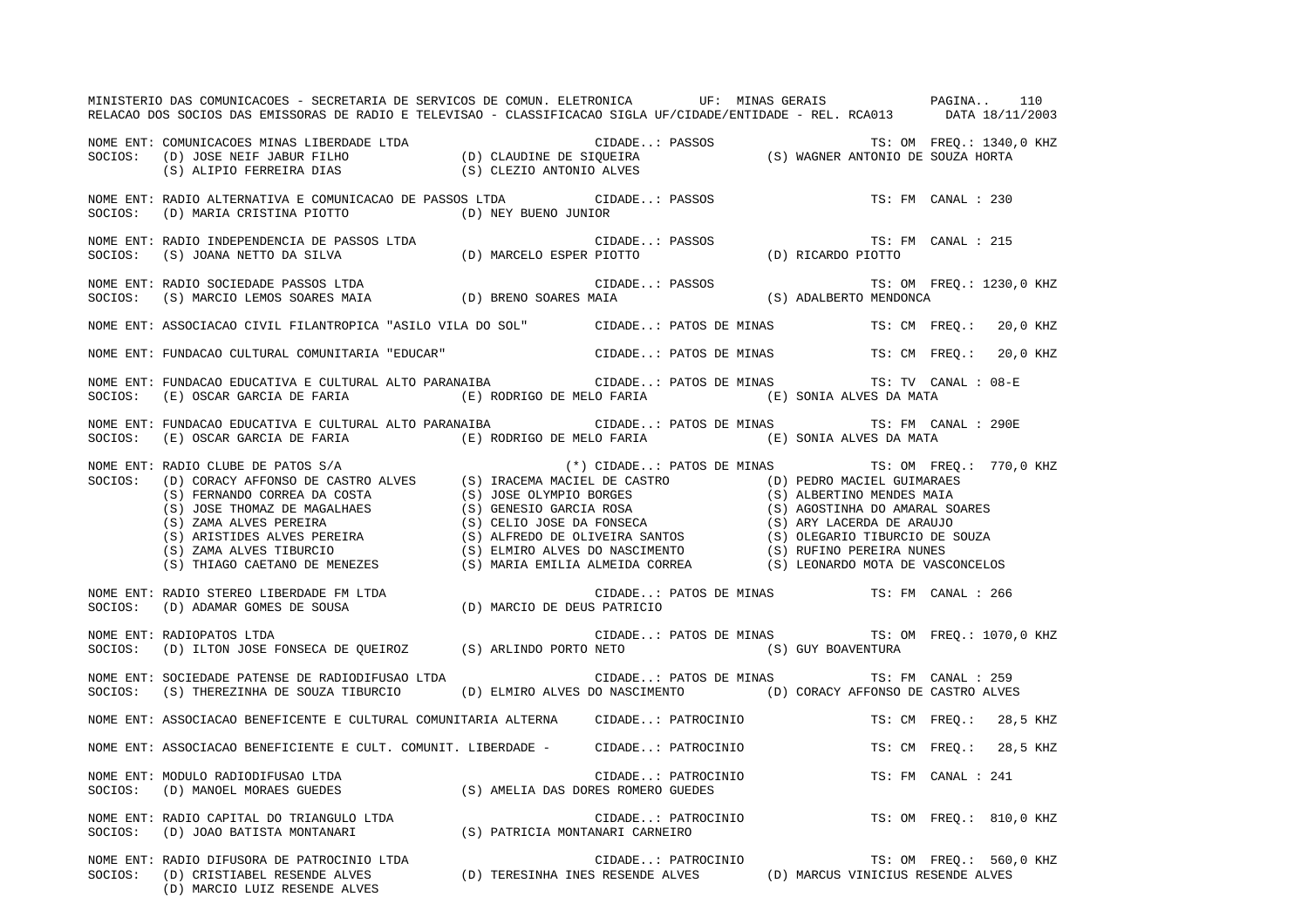|         | MINISTERIO DAS COMUNICACOES - SECRETARIA DE SERVICOS DE COMUN. ELETRONICA UF: MINAS GERAIS<br>RELACAO DOS SOCIOS DAS EMISSORAS DE RADIO E TELEVISAO - CLASSIFICACAO SIGLA UF/CIDADE/ENTIDADE - REL. RCA013 DATA 18/11/2003 |                                                                                    |                                                                                | PAGINA<br>111             |  |
|---------|----------------------------------------------------------------------------------------------------------------------------------------------------------------------------------------------------------------------------|------------------------------------------------------------------------------------|--------------------------------------------------------------------------------|---------------------------|--|
| SOCIOS: | NOME ENT: RADIO DIFUSORA DE PATROCINIO LTDA<br>(D) TERESINHA INES RESENDE ALVES<br>(D) CRISTIABEL RESENDE ALVES<br>(D) MARCIO LUIZ RESENDE ALVES                                                                           | CIDADE: PATROCINIO                                                                 | (D) MARCUS VINICIUS RESENDE ALVES                                              | TS: FM CANAL : 255        |  |
|         | NOME ENT: ASSOCIACAO COM. PRO-ARTE P/O DESENV. ARTIST. E CULTURAL-                                                                                                                                                         | CIDADE: PATROCINIO DO MURIAE                                                       |                                                                                | TS: CM FREO.:<br>28,5 KHZ |  |
|         | NOME ENT: ASSOCIACAO CULTURAL, EDUCACIONAL E AMBIENTAL DO MUNIC                                                                                                                                                            | CIDADE: PAULISTAS                                                                  |                                                                                | 20,0 KHZ<br>TS: CM FREQ.: |  |
|         | NOME ENT: ASSOCIACAO COMUNITARIA CORREGO FUNDO - A.C.C.F                                                                                                                                                                   | CIDADE: PECANHA                                                                    |                                                                                | TS: CM FREO.:<br>29,0 KHZ |  |
|         | NOME ENT: ASSOC.COMUNIT.DOS BAIRROS FUNCIONARIOS, INCONF.E PLATA                                                                                                                                                           | CIDADE: PEDRA AZUL                                                                 |                                                                                | 28,5 KHZ<br>TS: CM FREO.: |  |
|         | NOME ENT: ASSOCIACAO COMUNITARIA PEDRALVENSE DE RADIODIFUSAO.                                                                                                                                                              | CIDADE: PEDRALVA                                                                   |                                                                                | 28,5 KHZ<br>TS: CM FREO.: |  |
|         | NOME ENT: ASS. BENEF. CULT. E ARTIST. PADRE VICTOR COELHO DE AL                                                                                                                                                            | CIDADE: PEDRINOPOLIS                                                               |                                                                                | 28,5 KHZ<br>TS: CM FREO.: |  |
|         | NOME ENT: ASSOCIACAO COM.DOS RADIOS DIFUS.E MOV.POPULAR DE RD.C                                                                                                                                                            | CIDADE: PEDRO LEOPOLDO                                                             |                                                                                | 20,0 KHZ<br>TS: CM FREO.: |  |
|         | NOME ENT: ASSOCIACAO COMUNITARIA DE RADIODIFUSAO DE PEDRO LEOPO                                                                                                                                                            | CIDADE: PEDRO LEOPOLDO                                                             |                                                                                | 20,0 KHZ<br>TS: CM FREO.: |  |
| SOCIOS: | NOME ENT: RADIO ALTANEIRA LTDA<br>(D) NEUZA MENDES DIAMANTINO DA COSTA (S) JOSE FERNANDO DA COSTA                                                                                                                          | CIDADE: PEDRO LEOPOLDO                                                             |                                                                                | TS: FM CANAL : 247        |  |
| SOCIOS: | NOME ENT: RADIO GRANDE BELO HORIZONTE LTDA<br>(D) MANOEL DIAMANTINO DA COSTA                                                                                                                                               | CIDADE: PEDRO LEOPOLDO<br>(S) NEUZA MENDES DIAMANTINO DA COSTA                     | (S) JOSE FERNANDO DA COSTA                                                     | TS: OM FREO.: 1060,0 KHZ  |  |
| SOCIOS: | NOME ENT: RADIO ITATIAIA LTDA<br>(D) ESTHER CARNEIRO NAVES<br>(D) EMANUEL SOARES CARNEIRO                                                                                                                                  | CIDADE: PEDRO LEOPOLDO                                                             |                                                                                | TS: FM CANAL : 239        |  |
|         | NOME ENT: ASSOCIACAO COMUNITARIA "NOVA PEQUERI"                                                                                                                                                                            | CIDADE: PEOUERI                                                                    |                                                                                | TS: CM FREO.:<br>20,0 KHZ |  |
|         | NOME ENT: PEQUI ESPORTE CLUBE                                                                                                                                                                                              | CIDADE: PEQUI                                                                      |                                                                                | TS: CM FREO.:<br>20,0 KHZ |  |
|         | NOME ENT: ASS.COMUNIT.TOKAIA EVENTOS COMUNIT. E CULT.DA CIDADE                                                                                                                                                             | CIDADE: PERDIGAO                                                                   |                                                                                | 29,0 KHZ<br>TS: CM FREO.: |  |
| SOCIOS: | NOME ENT: RADIO PLANALTO DE PERDIZES LTDA<br>(S) JOAO CUSTODIO DA SILVA<br>(D) ABERICO GONCALVES RAMOS<br>(S) SEBASTIAO ELIAS ROSA<br>(S) OTATIVO GONCALVES RAMOS<br>(S) JAIME AFONSO DOS REIS                             | CIDADE: PERDIZES<br>(S) ALCIDES FLAUSINO DIAS<br>(S) JOAO BATISTA MARTINS PARREIRA | (D) JOSE MARIA DA SILVA<br>(S) ANTONIO JOSE MACHADO<br>(S) EDVALDO LUIZ FRANCO | TS: OM FREQ.: 1430,0 KHZ  |  |
| SOCIOS: | NOME ENT: FUNDACAO SENHOR BOM JESUS<br>(E) SEBASTIAO HELIO DOS SANTOS<br>(E) VANIR JOSE DE OLIVEIRA<br>(E) EDUARDO EUSTAQUIO MARQUES TIBURCIO (E) SANDRA MARA SILVA PEREIRA                                                | CIDADE: PERDOES                                                                    | (E) OLINDA TEIXEIRA MACEDO                                                     | TS: FM CANAL : 228E       |  |
|         | NOME ENT: ASSOCIACAO COMUNITARIA DE RADIODIFUSAO ALTO RIO GRAND                                                                                                                                                            | CIDADE: PIEDADE DO RIO GRANDE                                                      |                                                                                | TS: CM FREO.:<br>28,5 KHZ |  |
|         | NOME ENT: CENTRO SOCIAL PIEDADENSE DE COMUNICACAO                                                                                                                                                                          | CIDADE: PIEDADE DOS GERAIS                                                         |                                                                                | 29,0 KHZ<br>TS: CM FREQ.: |  |
|         | NOME ENT: ASSOCIACAO DOS MORADORES DAS RUAS E BAIRROS DE PIRACE                                                                                                                                                            | CIDADE: PIRACEMA                                                                   |                                                                                | TS: CM FREQ.:<br>20,0 KHZ |  |
| SOCIOS: | NOME ENT: RADIO DIFUSORA DE PIRANGA LTDA<br>(S) JOSE MOREIRA MAROTTA<br>(D) EDINA TAVARES MAROTTA                                                                                                                          | CIDADE: PIRANGA                                                                    | (S) MARCIA TAVARES MAROTTA                                                     | TS: OM FREQ.: 1570,0 KHZ  |  |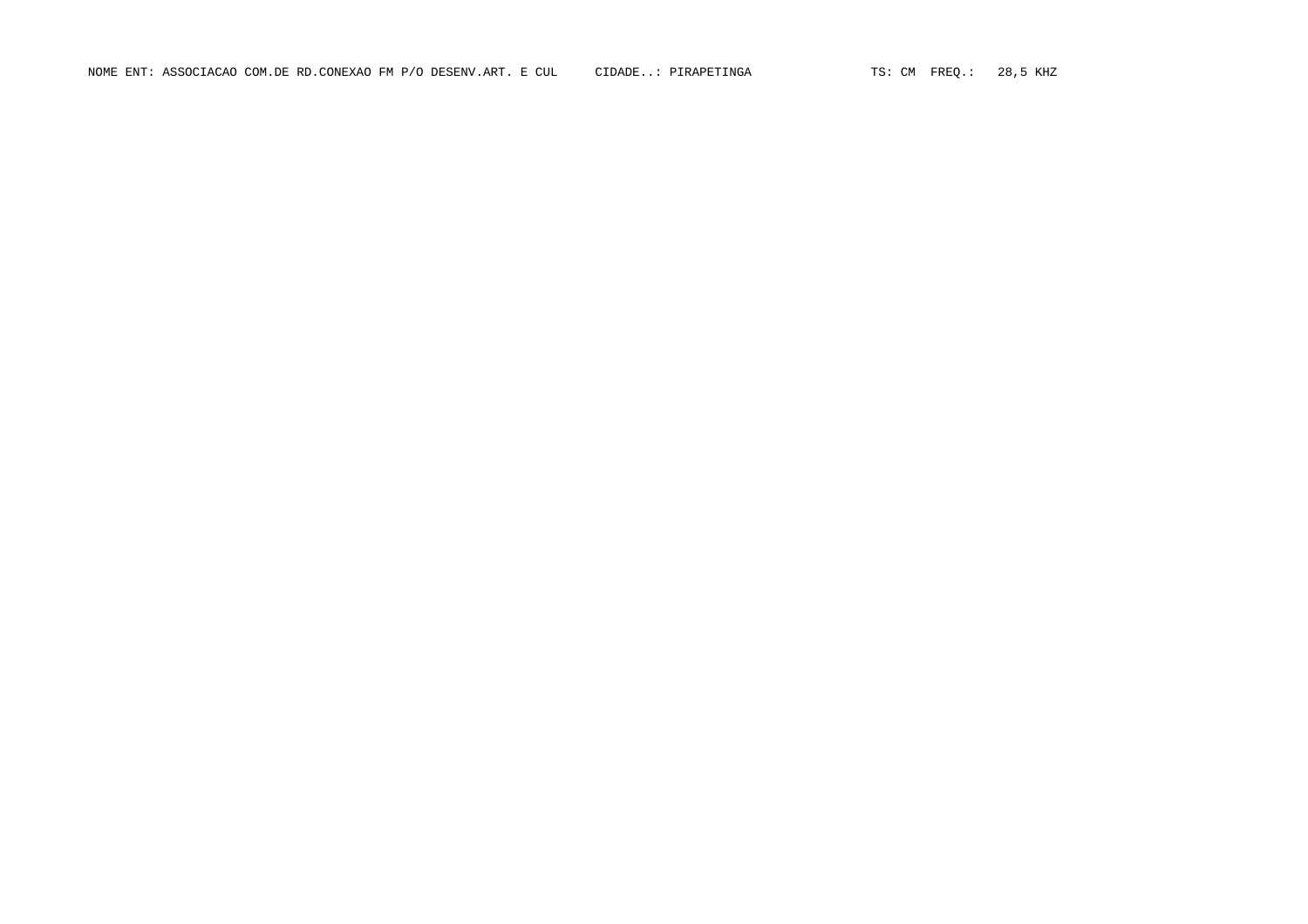|         | MINISTERIO DAS COMUNICACOES - SECRETARIA DE SERVICOS DE COMUN. ELETRONICA UF: MINAS GERAIS PAGINA<br>RELACAO DOS SOCIOS DAS EMISSORAS DE RADIO E TELEVISAO - CLASSIFICACAO SIGLA UF/CIDADE/ENTIDADE - REL. RCA013 DATA 18/11/2003 |                                                                      |                         |                                              |                     | 112                      |
|---------|-----------------------------------------------------------------------------------------------------------------------------------------------------------------------------------------------------------------------------------|----------------------------------------------------------------------|-------------------------|----------------------------------------------|---------------------|--------------------------|
|         | NOME ENT: RADIO PIRAPETINGA LTDA (S) OSMINDO FERREIRA LIMA (S) CAIO BORGES CHAVES (D) DIRCEU MARTINS (S) SENSTIAO DE OLIVEIRA MARTINS (S) DELVAN LIMA TELLES (S) DALTON MENDES DE OLIVEIRA FAVERO LIMA (S) SENSTIAO DE OLIVEIR    |                                                                      |                         | CIDADE: PIRAPETINGA TS: OM FREQ.: 1490,0 KHZ |                     |                          |
| SOCIOS: | NOME ENT: FUNDACAO EDUCATIVA E CULTURAL EMANNUEL<br>(E) MARIZA DE OLIVEIRA AVILA (E) MARIA CRISTINA ALMEIDA VALADARES (E) MARIA LETICIA ALMEIDA VALADARES                                                                         |                                                                      | CIDADE: PIRAPORA        |                                              | TS: TV CANAL : 03+E |                          |
| SOCIOS: | NOME ENT: RADIO ACAIACA LTDA<br>(D) LUDMILA GAUZZI CARNEIRO (D) CHRISTIANO CARNEIRO NAVES                                                                                                                                         |                                                                      | CIDADE: PIRAPORA        |                                              |                     | TS: OM FREQ.: 1240,0 KHZ |
| SOCIOS: | NOME ENT: SISTEMA BEL'RIO DE RADIODIFUSAO LTDA<br>(D) MARCELO DE CAMPOS VALADARES (S) WANDERLEY GERALDO AVILA                                                                                                                     |                                                                      | CIDADE: PIRAPORA        |                                              | TS: FM CANAL : 274  |                          |
|         | NOME ENT: ASSOCIACAO COMUNITARIA NOVA ALIANCA                                                                                                                                                                                     |                                                                      | CIDADE: PIRAUBA         |                                              | TS: CM FREO.:       | 29,0 KHZ                 |
|         | NOME ENT: ASSOCIACAO DE ASSISTENCIA AOS BAIRROS DE PITANGUI - A CIDADE: PITANGUI                                                                                                                                                  |                                                                      |                         |                                              | TS: CM FREO.:       | 28,5 KHZ                 |
|         | NOME ENT: FUNDACAO EDUCATIVA E CULTURAL DE PITANGUI                                                                                                                                                                               |                                                                      | CIDADE: PITANGUI        |                                              | TS: FM CANAL : 297E |                          |
|         | NOME ENT: RADIO COMUNICACAO PITANGUI LTDA (D) JOSE GERALDO DA CUNHA PINTO SOCIOS: (D) MARLENE VALADARES CUNHA (D) JOSE GERALDO DA CUNHA PINTO                                                                                     |                                                                      | CIDADE: PITANGUI        |                                              | TS: FM CANAL : 218  |                          |
|         | NOME ENT: ASSOCIACAO COMUNITARIA DE COMUNIC.DO ALTO S.FRANCISCO CIDADE: PIUMHI                                                                                                                                                    |                                                                      |                         |                                              | TS: CM FREO.:       | 20,0 KHZ                 |
| SOCIOS: | NOME ENT: SOCIEDADE DIFUSORA PIUNHIENSE DE RADIODIFUSAO LTDA CIDADE: PIUMHI<br>(D) JOSE ROBERTO GOULART (D) WALTER GUIMARAES GOULART                                                                                              |                                                                      |                         |                                              | TS: FM CANAL : 282  |                          |
|         | NOME ENT: CONSELHO COMUNITARIO DE RADIODIFUSAO DE POCO FUNDO CIDADE: POCO FUNDO                                                                                                                                                   |                                                                      |                         |                                              |                     | TS: CM FREQ.: 29,0 KHZ   |
| SOCIOS: | NOME ENT: FUNDACAO ENOCH DE OLIVEIRA DE COMUNICACAO SOCIAL CIDADE: POCOS DE CALDAS<br>(E) HELMUTH ARI GOMES<br>(E) KLEBER PEREIRA REIS                                                                                            | TS: FM C<br>(E) ANTONIO OLIVEIRA TOSTES (E) JUDSON CASTRO PERES<br>} |                         |                                              | TS: FM CANAL : 248  |                          |
|         | NOME ENT: POCOS DE CALDAS PREFEITURA<br>SOCIOS: (E) JOSE CARLOS POLLI                                                                                                                                                             |                                                                      | CIDADE: POCOS DE CALDAS |                                              | TS: FM CANAL : 258E |                          |
|         | NOME ENT: RADIO CULTURA DE POCOS DE CALDAS LTDA<br>SOCIOS: (D) FRANCISCO DE ASSIS ARAUJO (S) ILDA MARIA COABIANCO ARAUJO                                                                                                          | CIDADE: POCOS DE CALDAS                                              |                         |                                              |                     | TS: OM FREQ.: 1350,0 KHZ |
| SOCIOS: | NOME ENT: RADIO DIFUSORA DE POCOS DE CALDAS LTDA<br>(D) ORLANDO CIOFFI                                                                                                                                                            | (D) ROGERIO CIOFFI                                                   | CIDADE: POCOS DE CALDAS | (D) ORLANDO CIOFFI JUNIOR                    |                     | TS: OT FREQ.: 4945,0 KHZ |
| SOCIOS: | NOME ENT: RADIO DIFUSORA DE POCOS DE CALDAS LTDA<br>(D) ORLANDO CIOFFI                                                                                                                                                            | (D) ROGERIO CIOFFI                                                   | CIDADE: POCOS DE CALDAS | (D) ORLANDO CIOFFI JUNIOR                    |                     | TS: OM FREQ.: 1250,0 KHZ |
| SOCIOS: | NOME ENT: RADIO DIFUSORA DE POCOS DE CALDAS LTDA<br>(D) ORLANDO CIOFFI                                                                                                                                                            | (D) ROGERIO CIOFFI                                                   | CIDADE: POCOS DE CALDAS | (D) ORLANDO CIOFFI JUNIOR                    | TS: FM CANAL : 281  |                          |
| SOCIOS: | NOME ENT: SISTEMA L. S. DE COMUNICACAO LTDA<br>(S) LANDULPHO DA SILVEIRA SOBRINHO (D) DANILO AUGUSTO SILVEIRA (D) DANIEL ANGELO SILVEIRA                                                                                          |                                                                      | CIDADE: POCOS DE CALDAS |                                              | TS: FM CANAL : 244  |                          |
|         | NOME ENT: ASSOCIACAO COMUNITARIA POCRANENSE DE RADIODIFUSAO. CIDADE: POCRANE                                                                                                                                                      |                                                                      |                         |                                              | TS: CM FREO.:       | 20,0 KHZ                 |
|         | NOME ENT: ASS. COMUNIT. BENEFIC. E CULTURAL DONA JOAQUINA DE PO CIDADE: POMPEU                                                                                                                                                    |                                                                      |                         |                                              | TS: CM FREQ.:       | 20,0 KHZ                 |
|         | NOME ENT: SISFRAN SISTEMA DE COMUNICACAO A SAO FRANCISCO LTDA CIDADE: POMPEU                                                                                                                                                      |                                                                      |                         |                                              | TS: FM CANAL : 250  |                          |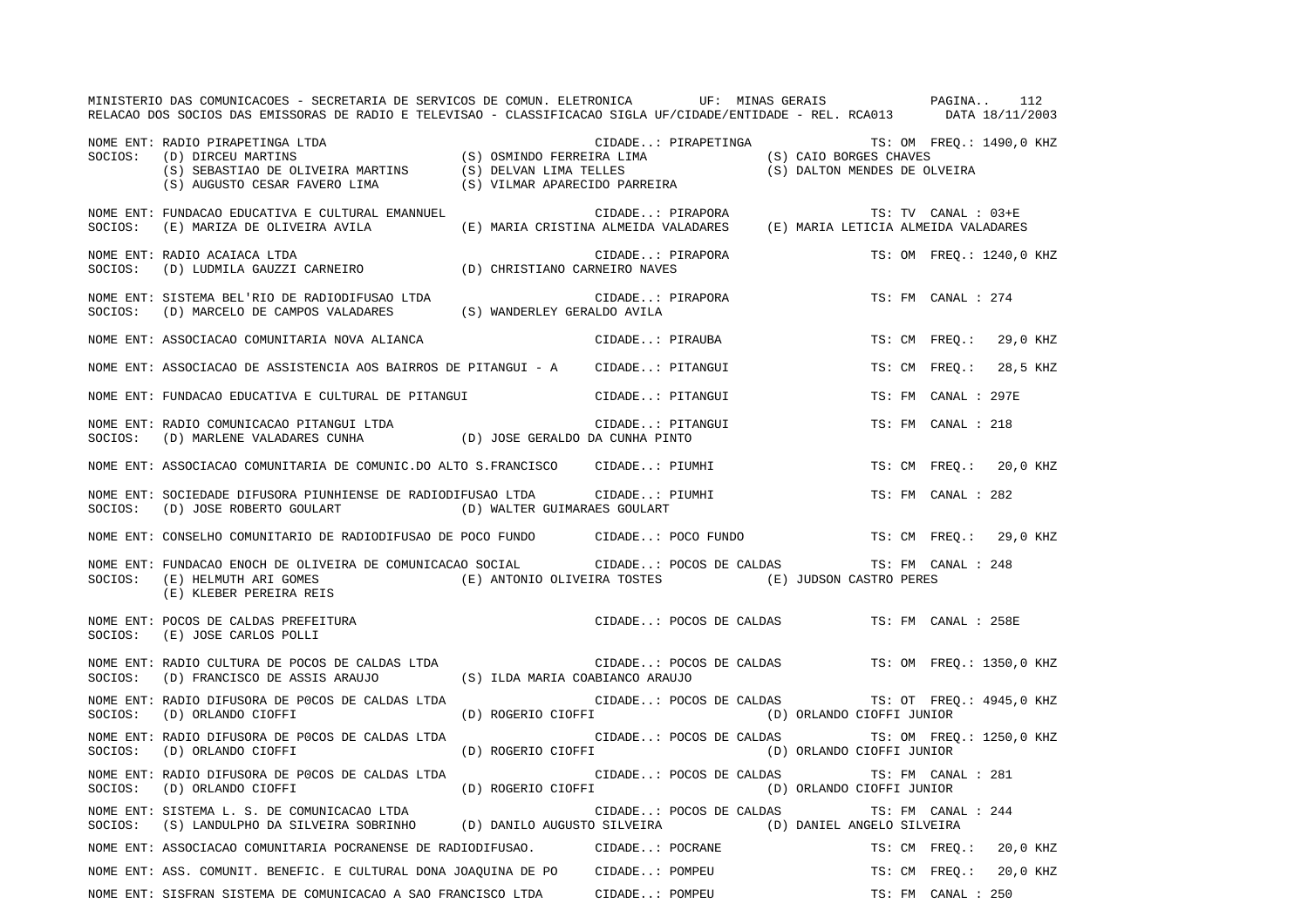SOCIOS: (D) CARLOS DOMICIO DE OLIVEIRA FRANCA (D) GUILHERME DE SOUZA MACHADO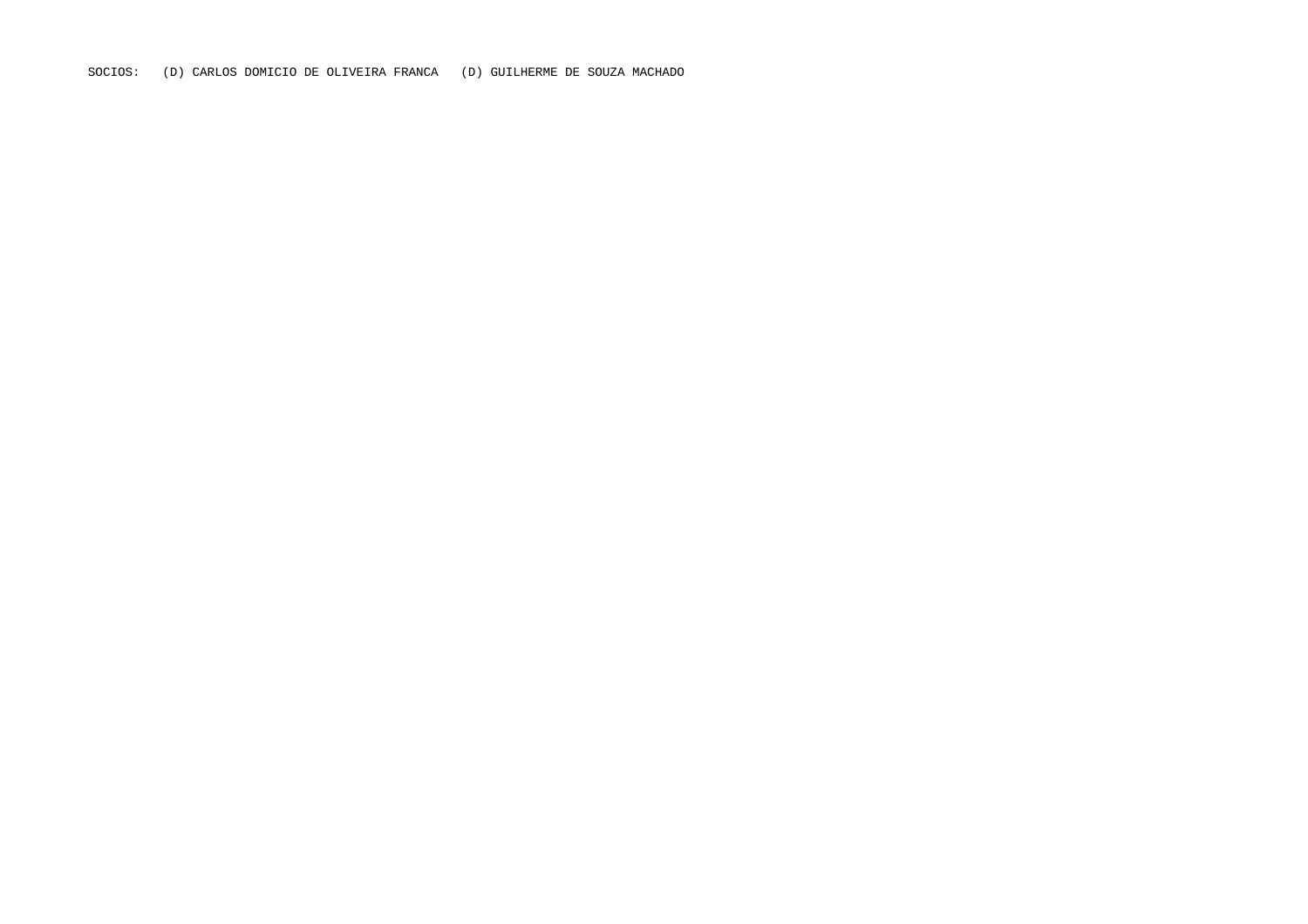MINISTERIO DAS COMUNICACOES - SECRETARIA DE SERVICOS DE COMUN. ELETRONICA UF: MINAS GERAIS PAGINA.. 113RELACAO DOS SOCIOS DAS EMISSORAS DE RADIO E TELEVISAO - CLASSIFICACAO SIGLA UF/CIDADE/ENTIDADE - REL. RCA013 DATA 18/11/2003 NOME ENT: RADIO SOCIEDADE PONTE NOVA LTDA CIDADE..: PONTE NOVA TS: OM FREQ.: 790,0 KHZ SOCIOS: (D) SUZANNE BOUCHARDET (S) SERGIO MARQUES CORDEIRO NOME ENT: RADIO VALE DO PIRANGA LTDA CIDADE..: PONTE NOVA TS: FM CANAL : 230 SOCIOS: (S) ANA MARIA DE BARROS LOPES (E) ALBERTO KFURI FILHO (D) JOSE SETTE DE BARROS FILHO NOME ENT: RADIO VISAO LTDA  $\blacksquare$  (IDADE..: PONTE NOVA TS: OM FREQ.: 670,0 KHZ SOCIOS: (D) ADELSO RODRIGUES DE LIMA (D) ARLINDO MARTINS DE ABREU FILHO (D) ULISSES DO NASCIMENTO NOME ENT: CENTRO DE CULTURA POPULAR GUIMARAES ROSA CIDADE..: PORTEIRINHA TS: CM FREQ.: 20,0 KHZ NOME ENT: RADIO EDUCADORA DE PORTEIRINHA LTDA CIDADE..: PORTEIRINHA TS: OM FREQ.: 620,0 KHZ SOCIOS: (S) ARMANDO GUIMARAES SOUTO (S) HUMBERTO GUIMARAES SOUTO (D) ALEX ETIENE CUNHA (S) WILSON JOSE DA CUNHA NOME ENT: RADIO EDUCADORA FM DE PORTEIRINHA LTDA CIDADE..: PORTEIRINHA TS: FM CANAL : 233 SOCIOS: (D) ALEX ETIENE CUNHA (D) WILSON JOSE DA CUNHA (S) NELSON JOSE MARTINS NOME ENT: RADIO SOCIEDADE INDEPENDENTE PORTEIRINHA LTDA CIDADE..: PORTEIRINHA TS: FM CANAL : 229 SOCIOS: (S) AILSON MENDES BRITO BINHA (D) MARIA DE FATIMA FERREIRA MARTINS (D) MARIA DAS MERCES MENDES VILAS BOAS NOME ENT: ASSOCIACAO COMUNIT.E EDUCAT. JOVEM SOLIDARIA DE RADIO CIDADE..: POUSO ALEGRE TS: CM FREQ.: 21,5 KHZ NOME ENT: FUND. EDUCAT., CULT. E ASSISTENCIAL ISMENIA VITTA REI CIDADE..: POUSO ALEGRE TS: TV CANAL : 03+E SOCIOS: (E) MILTON REIS (E) FRANCISCO MARINO MODESTO (E) MARIA PAGLIARINI (E) GILBERTO AMARAL MUNIZ NOME ENT: FUNDACAO DE ENSINO SUPERIOR VALE DO SAPUCAI CIDADE..: POUSO ALEGRE TS: FM CANAL : 283ESOCIOS: (E) JOSE ANTONIO VIANA DIAS NOME ENT: FUNDACAO SAO JOSE DO PARAISO CIDADE..: POUSO ALEGRE TS: OM FREQ.: 710,0 KHZ SOCIOS: (E) ANTONIO BENEDITO ANDRADE DE ALMEIDA (E) LUIZ GONZAGA DA ROSA (E) CELSO AUGUSTO RIBEIRO DE CARVALHO (E) BRAZ TENORIO ROCHA (E) JOSE LIMA DOS SANTOS NOME ENT: RADIO CLUBE DE POUSO ALEGRE LTDA CIDADE..: POUSO ALEGRE TS: OM FREQ.: 1530,0 KHZ SOCIOS: (D) JOSE MURILO MAIA (S) ANGELA MARIA MARQUES NUNES MAIA NOME ENT: RADIO FM 101.1 DE POUSO ALEGRE LTDA CIDADE..: POUSO ALEGRE TS: FM CANAL : 266SOCIOS: (D) EDGARD ADHEMAR MACOGGI DOS SANTOS A (S) CECILIA HELENA MACOGGI DOS SANTOS A NOME ENT: ASSOCIACAO COM.DE RD.P/O DESENV.ART.E CULT., RADIO AN CIDADE..: POUSO ALTO TS: CM FREQ.: 28,5 KHZ NOME ENT: FUCAP - FUNDACAO CULTURAL AMIGOS DE PRADOS (CIDADE..: PRADOS TS: CM FREQ.: 28,5 KHZ NOME ENT: ASSOCIACAO COMUNITARIA PRATENSE RADIODIFUSAO CIDADE..: PRATA TS: CM FREQ.: 28,5 KHZ NOME ENT: ASSOCIACAO COMUNITARIA PRATAPOLENSE DE RADIODIFUSAO CIDADE..: PRATAPOLIS TS: CM FREQ.: 28,5 KHZ NOME ENT: ASSOCIACAO COMUNITARIA CULTURAL E ART. DE PRATINHA CIDADE..: PRATINHA TS: CM FREQ.: 20,0 KHZ NOME ENT: ASSOCIACAO COMUNITARIA PRESIDENTE BERNARDES DE RADIOD CIDADE..: PRESIDENTE BERNARDES TS: CM FREQ.: 28,5 KHZ NOME ENT: RADIO FM CIDADE DE ITAJUBA LTDA CIDADE..: PRESIDENTE OLEGARIO TS: FM CANAL : 292SOCIOS: (D) KARINA MARTINEZ RIERA (S) SIMARA MARTINS RIERA BRITO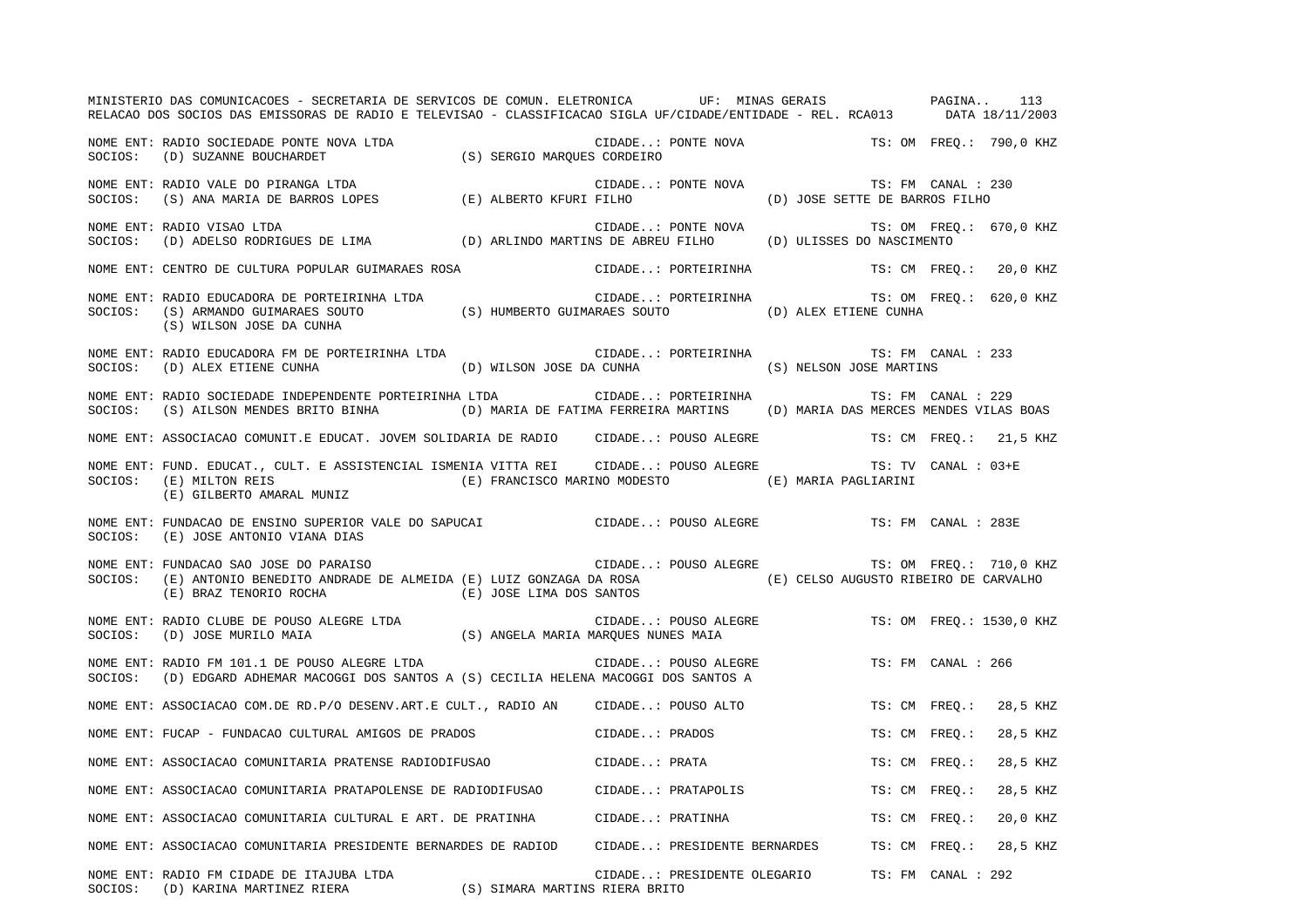NOME ENT: ASSOCIACAO COMUNITARIA DE RADIODIFUSAO EM RAPOSOS CIDADE..: RAPOSOS TS: CM FREQ.: 20,0 KHZ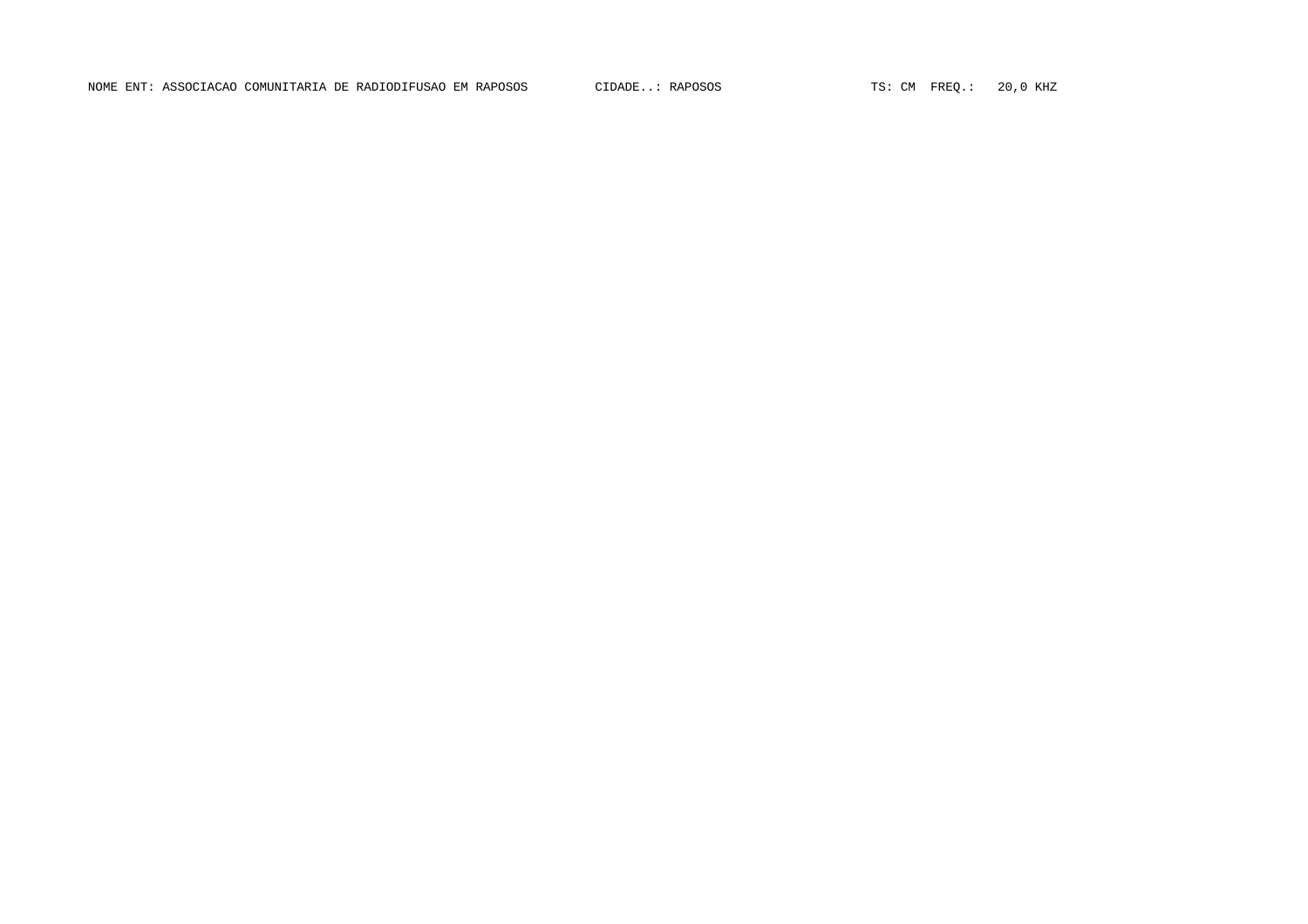|         | MINISTERIO DAS COMUNICACOES - SECRETARIA DE SERVICOS DE COMUN. ELETRONICA<br>RELACAO DOS SOCIOS DAS EMISSORAS DE RADIO E TELEVISAO - CLASSIFICACAO SIGLA UF/CIDADE/ENTIDADE - REL. RCA013 |                                                                                     |                  | UF: MINAS GERAIS      |                                                                                                  |               | PAGINA             | 114<br>DATA 18/11/2003   |
|---------|-------------------------------------------------------------------------------------------------------------------------------------------------------------------------------------------|-------------------------------------------------------------------------------------|------------------|-----------------------|--------------------------------------------------------------------------------------------------|---------------|--------------------|--------------------------|
|         | NOME ENT: ASSOCIACAO COMUNITARIA DA IMAGEM E DO SOM DE RAUL SOA                                                                                                                           |                                                                                     |                  | CIDADE: RAUL SOARES   |                                                                                                  |               | TS: CM FREQ.:      | 20,0 KHZ                 |
| SOCIOS: | NOME ENT: RADIO SOCIEDADE ENTRE RIOS LTDA<br>(D) ULISSES DO NASCIMENTO<br>(S) MANOEL BRAMUSSE<br>(S) JOSE CORREA PARENTE<br>(S) GERALDO GROSSI                                            | (D) JOAO IMACULADO GOMES<br>(S) EDER GOMES RIBEIRO<br>(S) JOSE MACARIO DA LUZ       |                  | CIDADE: RAUL SOARES   | (D) WALTER DE ASSIS<br>(S) AGRIPINO BONDI<br>(S) PEDRO GARIGLIO FILHO                            |               |                    | TS: OM FREO.: 1460,0 KHZ |
|         | NOME ENT: ASSOCIACAO COM.DE RD.DE RECREIO P/O DESENV.ART. E CUL                                                                                                                           |                                                                                     | CIDADE: RECREIO  |                       |                                                                                                  | TS: CM FREO.: |                    | 28,5 KHZ                 |
|         | NOME ENT: ASSOCIACAO COM.DE RD.P/DESENV.ART, EDUC.E CULT. DE RE                                                                                                                           |                                                                                     |                  | CIDADE: RESENDE COSTA |                                                                                                  | TS: CM FREQ.: |                    | 28,5 KHZ                 |
|         | NOME ENT: ASSOCIACAO MARIA, RAINHA DA PAZ                                                                                                                                                 |                                                                                     |                  | CIDADE: RESPLENDOR    |                                                                                                  | TS: CM FREQ.: |                    | 20,0 KHZ                 |
| SOCIOS: | NOME ENT: RADIO DIFUSORA RESPLENDOR LTDA<br>(D) SILVIO MARTINS FAGUNDES                                                                                                                   | (D) FRANCISCO DE PAULA LEITE LEAL                                                   |                  | CIDADE: RESPLENDOR    |                                                                                                  |               | TS: FM CANAL : 221 |                          |
|         | NOME ENT: ASSOCIACAO COMUNITARIA DO CANJAMBA                                                                                                                                              |                                                                                     |                  | CIDADE: RESSAQUINHA   |                                                                                                  | TS: CM FREQ.: |                    | 28,5 KHZ                 |
| SOCIOS: | NOME ENT: ACROPOLE SISTEMA DE RADIODIFUSAO LTDA<br>(D) ZELIA MARIA DA ROCHA RIBEIRO                                                                                                       | (S) HENEDINA DO PATROCINIO ALVARENGA                                                |                  | CIDADE: RIO CASCA     |                                                                                                  |               | TS: FM CANAL : 288 |                          |
|         | NOME ENT: ASSOCIACAO COM.CULT.DE TELERADIODIFUSAO DE RIO CASCA-                                                                                                                           |                                                                                     |                  | CIDADE: RIO CASCA     |                                                                                                  | TS: CM FREO.: |                    | 20,0 KHZ                 |
|         | NOME ENT: ASSOCIACAO COMUNIT.DE RADIOD.CULT.EDUC.E ART.DE RIO M                                                                                                                           |                                                                                     |                  | CIDADE: RIO MANSO     |                                                                                                  | TS: CM FREO.: |                    | 20,0 KHZ                 |
|         | NOME ENT: ASSOCIACAO COMUNITARIA RIONOVENSE DE RADIODIFUSAO                                                                                                                               |                                                                                     | CIDADE: RIO NOVO |                       |                                                                                                  | TS: CM        | $\tt FREO.$ :      | 29,0 KHZ                 |
| SOCIOS: | NOME ENT: FUNDACAO JOSE RESENDE VARGAS DE RADIO<br>(E) CLEBER JONAS RIBEIRO                                                                                                               |                                                                                     |                  | CIDADE: RIO PARANAIBA |                                                                                                  |               |                    | TS: OM FREQ.: 1380,0 KHZ |
| SOCIOS: | NOME ENT: PREFEITURA MUNICIPAL DE RIO PARANAIBA<br>(E) CLEBER JONAS RIBEIRO                                                                                                               |                                                                                     |                  | CIDADE: RIO PARANAIBA |                                                                                                  |               | TS: FM CANAL : 267 |                          |
|         | NOME ENT: CENTRO SOCIAL, EDUCACIONAL E CULTURAL DE RIO PRETO                                                                                                                              |                                                                                     |                  | CIDADE: RIO PRETO     |                                                                                                  | TS: CM FREO.: |                    | 20,0 KHZ                 |
|         | NOME ENT: ASSOCIACAO COMUNITARIA RIVER                                                                                                                                                    |                                                                                     |                  | CIDADE: RIO VERMELHO  |                                                                                                  | TS: CM FREQ.: |                    | 20,0 KHZ                 |
|         | NOME ENT: ASSOCIACAO COMUNITARIA CENTRAL DE RITAPOLIS                                                                                                                                     |                                                                                     |                  | CIDADE: RITAPOLIS     |                                                                                                  | TS: CM FREO.: |                    | 20,0 KHZ                 |
|         | NOME ENT: ASSOCIACAO COMUNITARIA DE RODEIRO - MG - ACOR                                                                                                                                   |                                                                                     | CIDADE: RODEIRO  |                       |                                                                                                  | TS: CM FREO.: |                    | 28,5 KHZ                 |
|         | NOME ENT: ASSOCIACAO DE DIFUSAO COMUNITARIA NOSSA SENHORA D'ABA                                                                                                                           |                                                                                     | CIDADE: ROMARIA  |                       |                                                                                                  | TS: CM FREO.: |                    | 20,0 KHZ                 |
|         | NOME ENT: ASSOCIACAO COMUNITARIA CULTURAL E RAD. DE CARVALHO DE                                                                                                                           |                                                                                     | CIDADE: SABARA   |                       |                                                                                                  | TS: CM FREQ.: |                    | 20,0 KHZ                 |
| SOCIOS: | NOME ENT: FUNDACAO N.S. PATROCINIO DO SANTISSIMO SAGRAMENTO<br>(E) MACIA ALVES DE OLIVEIRA<br>(E) CELIO GERALDO PINTO<br>(E) WALTER FONSECA FILHO                                         | (E) ALOISIO ROQUE OPPERMANN<br>(E) LEVI FIDELES MARQUES<br>(E) LIDIA RESENDE AFONSO |                  | CIDADE: SACRAMENTO    | (E) ELCIMAR BENEDITO DA SILVA<br>(E) VALERIA DE SOUSA<br>(E) FREDERICO DIAMANTINO BONFIM E SILVA |               |                    | TS: OM FREO.: 870,0 KHZ  |
| SOCIOS: | NOME ENT: TM TV TELECOMUNICACOES E SERVICOS LTDA<br>(S) CICERO MAGNO RESENDE BRAGA                                                                                                        | (D) ALVARO DE PAULA                                                                 |                  | CIDADE: SACRAMENTO    |                                                                                                  |               | TS: FM CANAL : 289 |                          |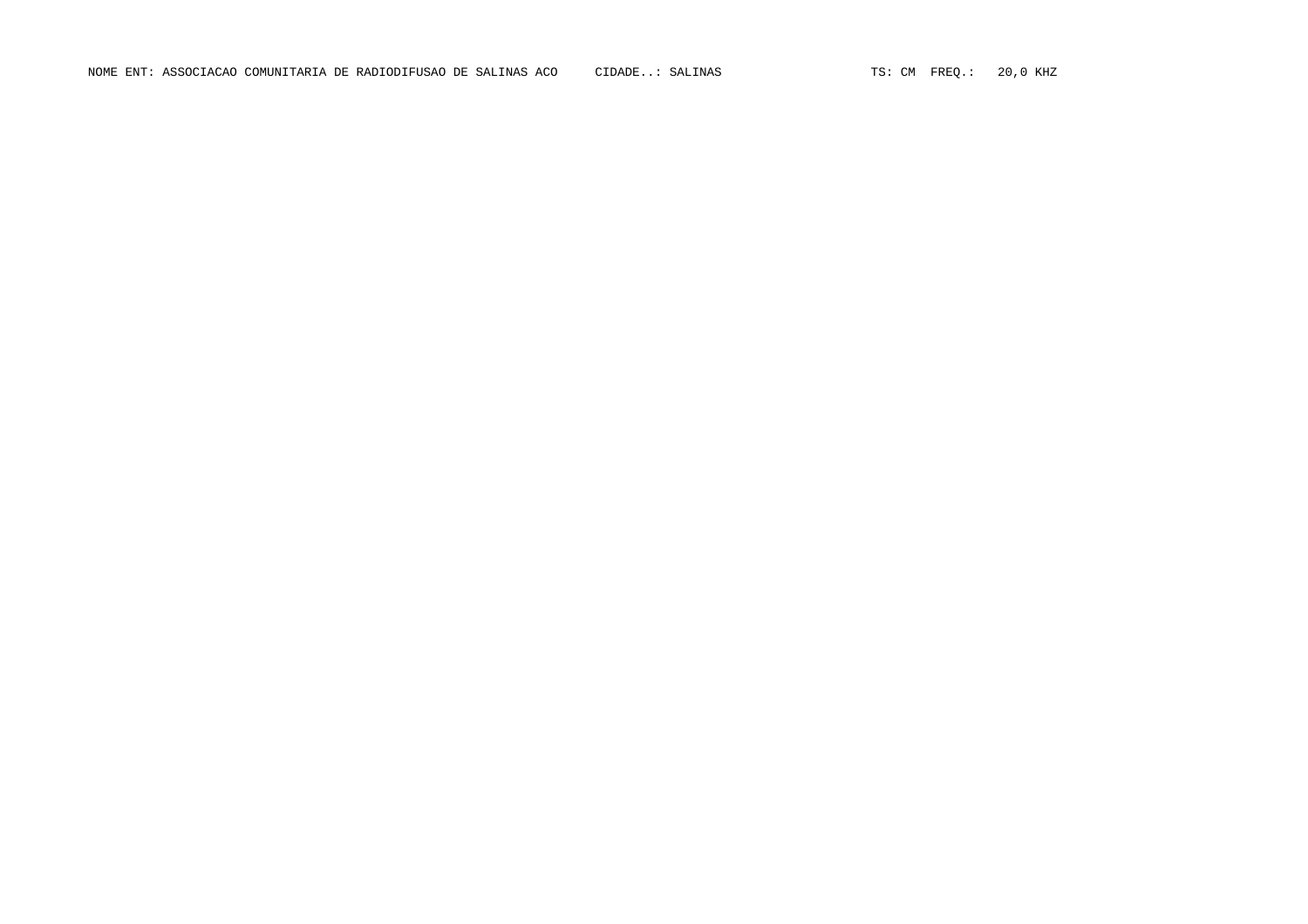MINISTERIO DAS COMUNICACOES - SECRETARIA DE SERVICOS DE COMUN. ELETRONICA UF: MINAS GERAIS PAGINA.. 115 RELACAO DOS SOCIOS DAS EMISSORAS DE RADIO E TELEVISAO - CLASSIFICACAO SIGLA UF/CIDADE/ENTIDADE - REL. RCA013 DATA 18/11/2003 NOME ENT: RADIO ALVORADA FM DE SALINAS LTDA CIDADE..: SALINAS TS: FM CANAL : 299SOCIOS: (D) MARIO PAULINO SANTANA (S) JOSE EDIZIO RIBEIRO DA CRUZ (S) ALDEMIR MENDES DE OLIVEIRA (S) GERALDO AFONSO LADEIA (S) MELISSANDRO GIOVANNI CARDOSO NOGUEI (S) AILTON DE SOUZA MENDES (S) ALDEIR XAVIER DE OLIVEIRA (S) JULIO CESAR MEDEIROS PEDROSA NOME ENT: RADIO DIFUSORA DE SALINAS LTDA CIDADE..: SALINAS TS: OM FREQ.: 1310,0 KHZ SOCIOS: (S) PERICLES FERREIRA DOS ANJOS (D) SYLO DA SILVA COSTA NOME ENT: RADIO SOCIEDADE SALTO DA DIVISA FM LTDA CIDADE..: SALTO DA DIVISA TS: FM CANAL : 230SOCIOS: (S) MARCOS DA CUNHA PEIXOTO (S) ALZITON DA CUNHA PEIXOTO (D) JOSE ALZITON DA CUNHA PEIXOTO NOME ENT: ASSOCIACAO COMUNIT. DO DISTRITO E SUB DISTR. DE FLORA CIDADE..: SANTA BARBARA TS: CM FREQ.: 20,0 KHZ NOME ENT: SISTEMA DE RADIODIFUSAO SANTA BARBARA LTDA (CIDADE..: SANTA BARBARA TS: FM CANAL : 223 SOCIOS: (D) DELIO BRAGANCA SILVA (D) ITAMAR SANTOS BOLAO FILHO (S) VILMA RIBEIRO SANTOS NOME ENT: CENTRO SOCIAL EDUC. E CULT. DE SANTA BARBARA DO MONTE CIDADE..: SANTA BARBARA DO MONTE VE TS: CM FREQ.: 20,0 KHZ NOME ENT: ASSOCIACAO COMUNITARIA DOS MORADORES DE STA.BARARA DO CIDADE..: SANTA BARBARA DO TUGURIO TS: CM FREQ.: 28,5 KHZ NOME ENT: ASSOCIACAO COMUNITARIA CULTURAL E BENEFICENTE TOPP FM CIDADE..: SANTA JULIANA TS: CM FREQ.: 20,0 KHZ NOME ENT: MOMENTO DE COMUNICACAO LTDA CIDADE..: SANTA LUZIA TS: OM FREQ.: 1490,0 KHZ SOCIOS: (D) LUIZ CARLOS VALADARES (S) MARIA JOSE JUNQUEIRA VALADARES NOME ENT: SISTEMA COMUNITARIO DE COMUNICACOES SANTAMARIENSE CIDADE..: SANTA MARIA DE ITABIRA TS: CM FREQ.: 28,5 KHZ NOME ENT: SISTEMA SANTAMARIENSE DE COMUNICACOES LTDA - ME CIDADE..: SANTA MARIA DE ITABIRA TS: FM CANAL : 276SOCIOS: (D) VALDIR JOSE DA ROCHA (S) MARIA RITA DE ALMEIDA ROCHA NOME ENT: ASSOCIACAO CULTURAL COMUNITARIA DE SANTA RITA DE JACU CIDADE..: SANTA RITA DE JACUTINGA TS: CM FREQ.: 20,0 KHZ NOME ENT: ASSOC. COMUNITARIA DE RADIOD. DE SANTA RITA DO SAPUCA CIDADE..: SANTA RITA DO SAPUCAI TS: CM FREQ.: 28,5 KHZ NOME ENT: ASSOCIACAO COMUNITARIA DE RADIODIF. VALE DA ELETRONIC CIDADE..: SANTA RITA DO SAPUCAI TS: CM FREQ.: 28,5 KHZ NOME ENT: RADIO DIFUSORA SANTARRITENSE LTDA CIDADE..: SANTA RITA DO SAPUCAI TS: FM CANAL : 237 SOCIOS: (D) DARCIO BRANDAO (S) MARIA LUIZA BRANDAO FOLCHITO (S) WLADMIR BRANDAO (S) MARIA HELENA BRANDAO LONGO (D) NEWTON JORGE BRANDAO (D) RICHARD WAGNER BRANDAO (D) RYNALDO JOSE BRANDAO (D) PAULO SERGIO FOLCHITO (S) EVALDO RUY BRANDAO (S) CARLOS HENRIQUE BRANDAO RIBEIRO DO (S) CLAITON LUIS RIBEIRO DO VALLE FILHO NOME ENT: RADIO DIFUSORA SANTARRITENSE LTDA CIDADE..: SANTA RITA DO SAPUCAI TS: OM FREQ.: 1550,0 KHZ SOCIOS: (D) DARCIO BRANDAO (S) MARIA LUIZA BRANDAO FOLCHITO (S) WLADMIR BRANDAO (S) MARIA HELENA BRANDAO LONGO (D) NEWTON JORGE BRANDAO (D) RICHARD WAGNER BRANDAO (D) RYNALDO JOSE BRANDAO (D) PAULO SERGIO FOLCHITO (S) EVALDO RUY BRANDAO (S) CARLOS HENRIQUE BRANDAO RIBEIRO DO (S) CLAITON LUIS RIBEIRO DO VALLE FILHO NOME ENT: ASSOCIACAO FILHOS DA TERRA - AFIT CIDADE..: SANTA VITORIA TS: CM FREQ.: 28,5 KHZ NOME ENT: EMPREENDIMENTOS GUIMARAES LTDA CIDADE..: SANTA VITORIA TS: OM FREQ.: 1440,0 KHZ SOCIOS: (D) JOAO ADAO GUIMARAES (S) HIADA MARIA SILVA GUIMARAES ANTONIO PAULO FRANZAO (D) LUCIANO SILVA GUIMARA (D) SANDRO SILVA GUIMARAES (S) LUSSANDRA SILVA GUIMARAES NOME ENT: ASSOCIACAO BENEF.CULT.DE COMUNIC.COMUN.DE SANTANA DA CIDADE..: SANTANA DA VARGEM TS: CM FREQ.: 29,0 KHZ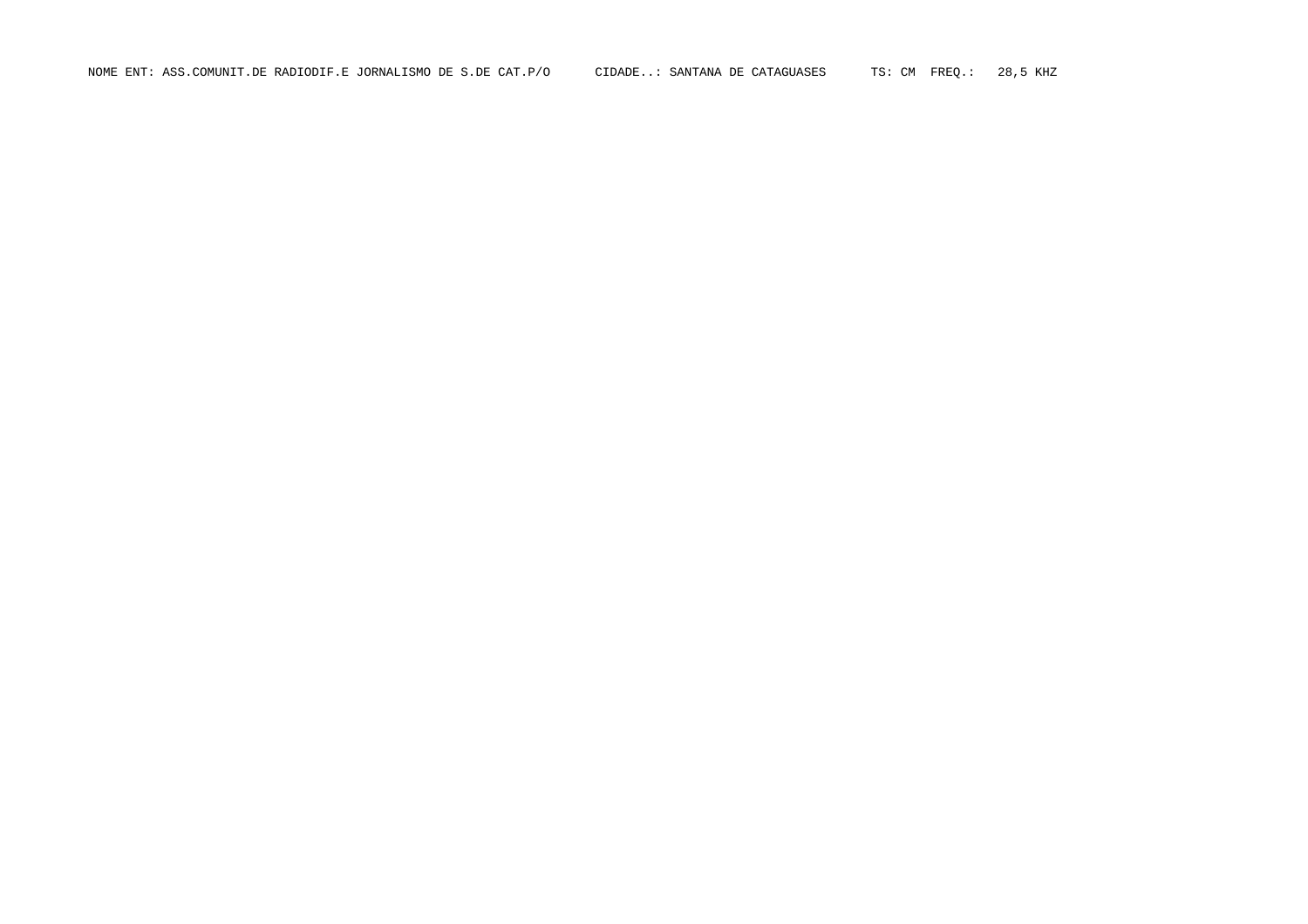|         | MINISTERIO DAS COMUNICACOES - SECRETARIA DE SERVICOS DE COMUN. ELETRONICA UF: MINAS GERAIS PAGINA<br>RELACAO DOS SOCIOS DAS EMISSORAS DE RADIO E TELEVISAO - CLASSIFICACAO SIGLA UF/CIDADE/ENTIDADE - REL. RCA013 DATA 18/11/2003                                     |                                                                  |                                  |                                                                                     |                     | 116                      |
|---------|-----------------------------------------------------------------------------------------------------------------------------------------------------------------------------------------------------------------------------------------------------------------------|------------------------------------------------------------------|----------------------------------|-------------------------------------------------------------------------------------|---------------------|--------------------------|
|         | NOME ENT: ASSOCIACAO PIRAPAMENHA DE PROMOCAO SOCIAL - APROS (CIDADE: SANTANA DE PIRAPAMA (TS: CM FREQ.:                                                                                                                                                               |                                                                  |                                  |                                                                                     |                     | 28,5 KHZ                 |
|         | NOME ENT: ASSOCIACAO COMUNITARIA SANTANENSE                                                                                                                                                                                                                           |                                                                  | CIDADE: SANTANA DO DESERTO       |                                                                                     | TS: CM FREO.:       | 20,0 KHZ                 |
|         | NOME ENT: ASSOCIACAO CULTURAL SANTANENSE                                                                                                                                                                                                                              |                                                                  |                                  | CIDADE: SANTANA DO MANHUACU TS: CM FREQ.:                                           |                     | 20,0 KHZ                 |
| SOCIOS: | NOME ENT: FUNDACAO EDUCATIVA E CULTURAL DE SANTANA DO PARAISO CIDADE: SANTANA DO PARAISO<br>(E) SILVIA DOS REIS BRAGA OLIVEIRA (E) MARCIO GOMES DE OLIVEIRA (E) ROSEMARY PEREIRA SANTOS LAZARINO<br>(E) EUDELIA PIRES DE FREITAS                                      |                                                                  |                                  |                                                                                     | TS: FM CANAL : 268E |                          |
| SOCIOS: | NOME ENT: RADIO REGIONAL DE SANTO ANTONIO DO AMPARO LTDA<br>(S) JAIME RIBEIRO DE MENDONCA                                                                                                                                                                             | (D) ROSEMAR PINTO BARRA DE MENDONCA                              | CIDADE: SANTO ANTONIO DO AMPARO  |                                                                                     | TS: FM CANAL : 217  |                          |
|         | NOME ENT: ASSOCIACAO COMUNITARIA DE SANTO ANTONIO DO MONTE CIDADE: SANTO ANTONIO DO MONTE TS: CM FREQ.: 28,5 KHZ                                                                                                                                                      |                                                                  |                                  |                                                                                     |                     |                          |
| SOCIOS: | NOME ENT: SOCIEDADE MONTENSE DE RADIODIFUSAO LTDA<br>(D) JOSE FRANCISO DE ANDRADE<br>(D) REGINA ANTONIA DE OLIVEIRA BORGES (S) MATEUS ULISSES DE CASTRO E OLIVEIRA (S) TIAGO ULISSES DE CASTRO E OLIVEIRA<br>(S) FELICIANO CAMPOS PEDROSA (S) LUCIA HELENA MELO COUTO | (D) ANTONIO RODRIGUES DE MELO                                    |                                  | CIDADE: SANTO ANTONIO DO MONTE TS: FM CANAL : 275<br>(S) EDUARDO BRANDAO DE AZEVEDO |                     |                          |
|         | NOME ENT: ASSOCIACAO COMUNITARIA SAO MIGUEL                                                                                                                                                                                                                           |                                                                  | CIDADE: SANTOS DUMONT            |                                                                                     |                     | TS: CM FREO.: 29,0 KHZ   |
| SOCIOS: | NOME ENT: RADIO CULTURA DE SANTOS DUMONT LTDA<br>(S) DIRCEU PEREIRA DE ARAUJO                                                                                                                                                                                         | (D) ALOISIO TEIXEIRA GARCIA                                      | CIDADE: SANTOS DUMONT            |                                                                                     |                     | TS: OM FREQ.: 1580,0 KHZ |
| SOCIOS: | NOME ENT: RADIO SERRA AZUL DE FREQUENCIA MODULADA LTDA<br>(D) VANESSA LOCASSO CARDOSO                                                                                                                                                                                 | (S) CARLOS ALBERTO BEJANI                                        | CIDADE: SANTOS DUMONT            |                                                                                     | TS: FM CANAL : 222  |                          |
|         | NOME ENT: ASSOCIACAO SUACUIENSE COMUNITARIA DE COMUNICACAO - AS                                                                                                                                                                                                       |                                                                  | CIDADE: SAO BRAS DO SUACUI       |                                                                                     | TS: CM FREO.:       | 29,0 KHZ                 |
|         | NOME ENT: ASSOCIACAO COMUNITARIA DE SAO FRANCISCO DE PAULA                                                                                                                                                                                                            |                                                                  | CIDADE: SAO FRANCISCO DE PAULA   |                                                                                     | TS: CM FREQ.:       | 28,5 KHZ                 |
|         | NOME ENT: RADIO COMUNITARIA FJB FM                                                                                                                                                                                                                                    |                                                                  | CIDADE: SAO GERALDO DO BAIXIO    |                                                                                     | TS: CM FREO.:       | 28,5 KHZ                 |
|         | NOME ENT: ASSOCIACAO COMUNIT.EDUCATIVA DE RADIODIF.TROPICALIA-A                                                                                                                                                                                                       |                                                                  | CIDADE: SAO GONCALO DO PARA      |                                                                                     | TS: CM FREO.:       | 28,5 KHZ                 |
|         | NOME ENT: ASSOCIACAO CULTURAL DE RAD.COM.DE SAO GONCALO DO RIO                                                                                                                                                                                                        |                                                                  |                                  | CIDADE: SAO GONCALO DO RIO ABAIXO TS: CM FREQ.:                                     |                     | 20,0 KHZ                 |
|         | NOME ENT: ASSOCIACAO QUINZE DE AGOSTO - AQUA                                                                                                                                                                                                                          |                                                                  | CIDADE: SAO GONCALO DO RIO PRETO |                                                                                     | TS: CM FREQ.:       | 20,0 KHZ                 |
|         | NOME ENT: CONSELHO DE DESEN.DA COMUNIDADE "PULC "DE SAO GON.DO SA                                                                                                                                                                                                     |                                                                  | CIDADE: SAO GONCALO DO SAPUCAI   |                                                                                     | TS: CM FREQ.:       | 28,5 KHZ                 |
| SOCIOS: | NOME ENT: VITORIA COMUNICACAO LTDA<br>(D) CASSIO PAIVA MONTEIRO (S) LUCIO RAIMUNDO DE FARIA                                                                                                                                                                           |                                                                  | CIDADE: SAO GONCALO DO SAPUCAI   |                                                                                     | TS: FM CANAL : 218  |                          |
|         | NOME ENT: ASVIP - ASSOC. DE DESENV. COMUNIT. DO BAIRRO S. V. DE                                                                                                                                                                                                       |                                                                  | CIDADE: SAO GOTARDO              |                                                                                     | TS: CM FREO.:       | 28,5 KHZ                 |
|         | NOME ENT: ASSOCIACAO COMUNITARIA DE COMUNICACAO SOCIAL                                                                                                                                                                                                                |                                                                  | CIDADE: SAO JOAO DA LAGOA        |                                                                                     | TS: CM FREQ.:       | 20,0 KHZ                 |
|         | NOME ENT: CENTRO POPULAR CULTURAL DE SAO JOAO DA PONTE                                                                                                                                                                                                                |                                                                  | CIDADE: SAO JOAO DA PONTE        |                                                                                     | TS: CM FREO.:       | 20,0 KHZ                 |
|         | NOME ENT: ASS. DE MORADORES E AMIGOS DA COMUNID. INTEGRADA DAS                                                                                                                                                                                                        |                                                                  | CIDADE: SAO JOAO DEL REI         |                                                                                     | TS: CM FREQ.:       | 28,5 KHZ                 |
| SOCIOS: | NOME ENT: FUNDACAO CULTURAL CAMPOS DE MINAS<br>(E) JOSE GERALDO DANGELO                                                                                                                                                                                               | (E) EUCLIDES GARCIA DE LIMA FILHO (E) NEWMAN LUIZ TORGA DA SILVA | CIDADE: SAO JOAO DEL REI         |                                                                                     | TS: TV CANAL : 11 E |                          |
|         | NOME ENT: RADIO COLONIAL FM LTDA                                                                                                                                                                                                                                      |                                                                  | CIDADE: SAO JOAO DEL REI         |                                                                                     | TS: FM CANAL : 249  |                          |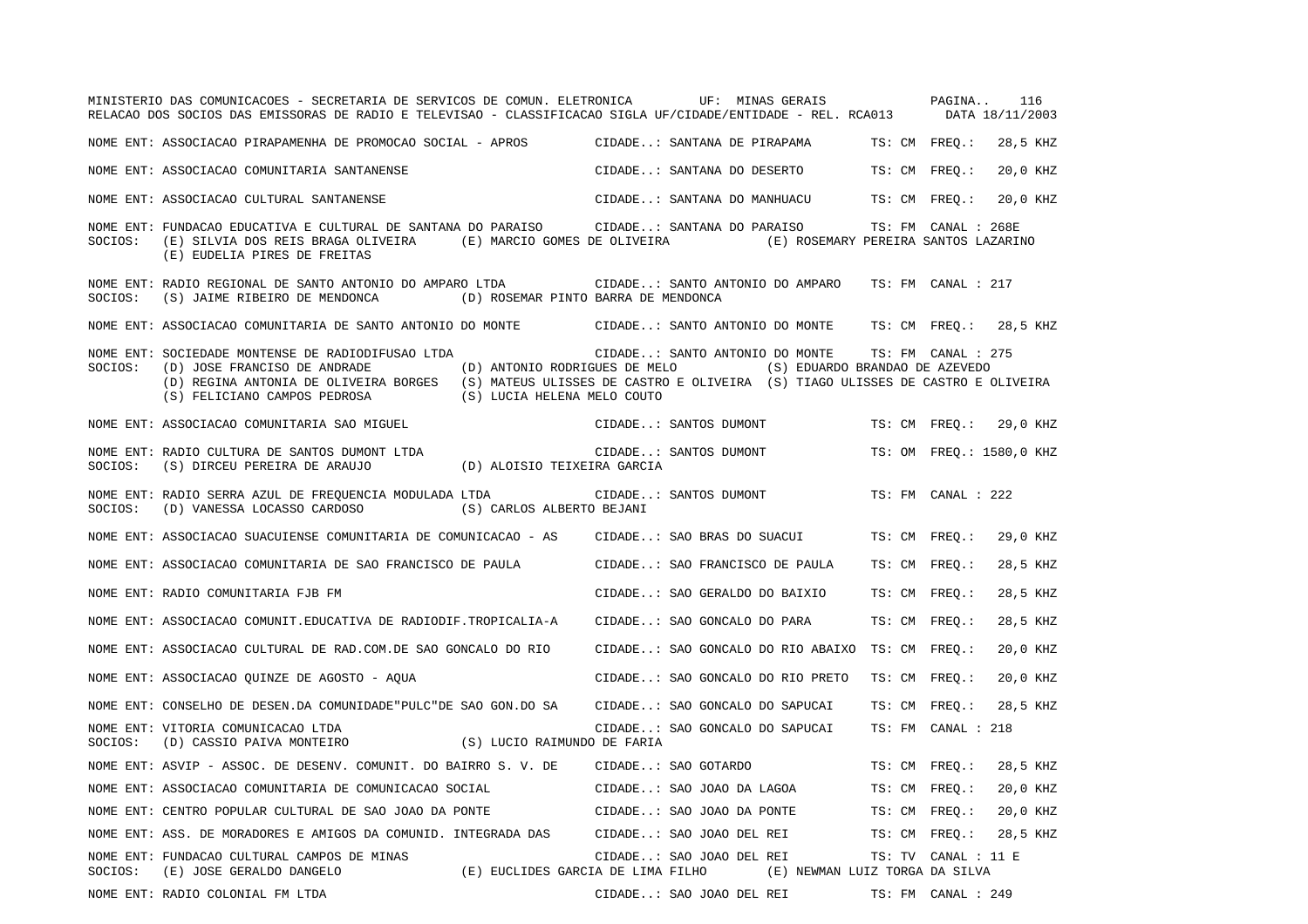SOCIOS: (D) ANDREA NEVES DA CUNHA (S) JOAO BOSCO DE CASTRO TEIXEIRA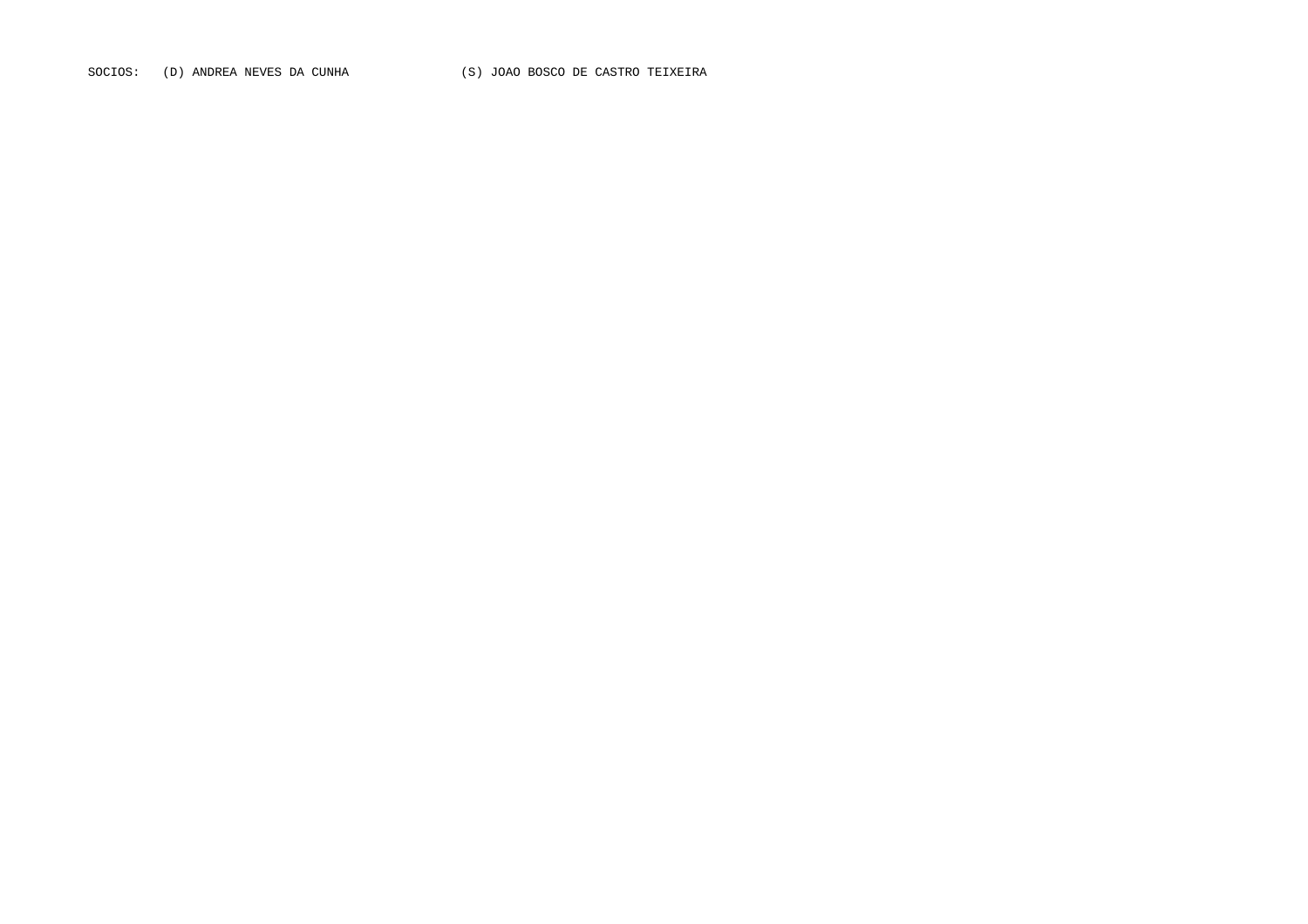MINISTERIO DAS COMUNICACOES - SECRETARIA DE SERVICOS DE COMUN. ELETRONICA UF: MINAS GERAIS PAGINA.. 117RELACAO DOS SOCIOS DAS EMISSORAS DE RADIO E TELEVISAO - CLASSIFICACAO SIGLA UF/CIDADE/ENTIDADE - REL. RCA013 DATA 18/11/2003 NOME ENT: RADIO EMBOABAS DE MINAS GERAIS S/A CIDADE..: SAO JOAO DEL REI TS: FM CANAL : 245 SOCIOS: (S) MAURO PINTO DE MORAIS (S) CLAUDIA IBRAHIN DA COSTA (S) JOAO EURIPEDES CIPRIANI (S) WILSON GUALBERTO MILAGRES (S) (ESP.) LUIZ DE FARIA (S) CYRILLO AUGUSTO DE CARVALHO (S) MARY GONCALVES MAZZONI (D) MARIA JOSE RIBEIRO DE ANDRADE (D) SUELY GONCALVES DE ANDRADE CAVALIER NOME ENT: RADIO SAO JOAO DEL REI S A (\*) CIDADE..: SAO JOAO DEL REI TS: OM FREQ.: 970,0 KHZ SOCIOS: (S) TANCREDO AUGUSTO TOLENTINO NEVES (S) (ESP.) ANTONIO DE PAULA AFFONSO (S) CUSTODIO DE ALMEIDA MAGALHAES (S) FRANCISCO DE ALMEIDA MAGALHAES (S) ROMULO DE ALMEIDA MAGALHAES (S) MYRIAN ALMEIDA MAGALHAES LEMOS (S) THALIA ALMEIDA MAGALHAES HERBERT (S) (ESP.) EDUARDO ALMEIDA MAGALHAES (S) ISABEL DE ALMEIDA MAGALHAES GAMA (S) MARILIA DE ALMEIDA M GONTIJO (S) MARIA THEREZA DE ALMEIDA MAGALHAES (S) (ESP.) SYLVIO DE ALMEIDA MAGALHAES (S) REGINA CELI MACHADO CUPELLO (S) LINDBERG MACHADO CUPELLO (S) ROBERTO MACHADO CUPELLO (S) MARIA DE LOURDES DE M BAETA AZEVEDO (D) WEBER NEDER ISSA (S) BRANCA LUCIA NETO BRAGA (S) (ESP.) JOSE NARCISO DA SILVA (S) MARIA DE LOURDES BAETA AZEVEDO (S) FRANCISCO MANUEL BAETA AZEVEDO NOME ENT: ASSOCIACAO COMUNITARIA DE RADIDIFUSAO VIDA NOVA CIDADE..: SAO JOAO DO MANHUACU TS: CM FREQ.: 20,0 KHZ NOME ENT: MULTISOM RADIO SAO JOAO NEPUMUCENO LTDA CIDADE..: SAO JOAO NEPOMUCENO TS: OM FREQ.: 1420,0 KHZ SOCIOS: (D) ANTONIO JOSE DE ALMEIDA CARNEIRO (D) LYA MARIA MULLER BOTELHO (S) ORMEO JUNQUEIRA BOTELHO (D) WALTER DE PAULA (D) MANOEL OTONI NEIVA (S) CARLOS ALBERTO RESENDE MACHADO (D) MULTISETOR - COMERCIO,INDUSTRIA E P NOME ENT: RADIO GARBOSA LTDA CIDADE..: SAO JOAO NEPOMUCENO TS: FM CANAL : 219SOCIOS: (D) VALTER ROBERTO RIGOLON (S) MARCIA APARECIDA DE OLIVEIRA RIGOLO NOME ENT: ASSOCIACAO NOVA BARRENSE DE COMUNICACAO E RADIOFUSAO CIDADE..: SAO JOSE DA BARRA TS: CM FREQ.: 20,0 KHZ NOME ENT: ASSOCIACAO COMUNITARIA ALTERNATIVA DE RADIODIFUSAO CIDADE..: SAO LOURENCO TS: CM FREQ.: 29,2 KHZ NOME ENT: RADIO ESTANCIA LTDA CONSERVERSE EN CIDADE... SAO LOURENCO TES FM CANAL : 232 SOCIOS: (D) JOSE ROBERTO RIBEIRO JARDIM (D) ANGELA MARIA RIBEIRO JARDIM TESTI (S) CARLOS FERNANDO RIBEIRO JARDIM (S) JOAO RENATO RIBEIRO JARDIM (S) MARIA CELIA RIBEIRO JARDIM (S) ANTONIO SERGIO RIBEIRO JARDIM (S) MARCIA TERESA RIBEIRO JARDIM (S) AUREA MARIA JARDIM COSTA NOME ENT: RADIO ESTANCIA LTDA CIDADE..: SAO LOURENCO TS: OM FREQ.: 1270,0 KHZ SOCIOS: (D) JOSE ROBERTO RIBEIRO JARDIM (D) ANGELA MARIA RIBEIRO JARDIM TESTI (S) CARLOS FERNANDO RIBEIRO JARDIM (S) JOAO RENATO RIBEIRO JARDIM (S) MARIA CELIA RIBEIRO JARDIM (S) ANTONIO SERGIO RIBEIRO JARDIM (S) MARCIA TERESA RIBEIRO JARDIM (S) AUREA MARIA JARDIM COSTA NOME ENT: ASSOCIACAO COMUNITARIA BENEF., CULT., DE RADIOD. SAOMIG CIDADE..: SAO MIGUEL DO ANTA TS: CM FREQ.: 20,0 KHZ NOME ENT: ASSOCIACAO COMUNITARIA DOS AMIGOS DE SAO PEDRO DA UNI CIDADE..: SAO PEDRO DA UNIAO TS: CM FREQ.: 20,0 KHZ NOME ENT: CHAPADAO RADIODIFUSAO LTDA CIDADE..: SAO ROQUE DE MINAS TS: FM CANAL : 223 SOCIOS: (S) JOSE CARLOS RODRIGUES BORGES (S) JOAQUIM ROSA PINHEIRO (D) ROLDAO DE FARIAS MACHADO NOME ENT: ASSOCIACAO COMUNITARIA CATOLICA DE RADIOD. BELAVISTEN CIDADE..: SAO SEBASTIAO DA BELA VIS TS: CM FREQ.: 28,5 KHZ NOME ENT: ASS.COMUNIT. PARAISENSE P/O DESENVOLVIMENTO ARTISTICO CIDADE..: SAO SEBASTIAO DO PARAISO TS: CM FREQ.: 28,5 KHZ NOME ENT: ASSOCIACAO COMUNITARIA PARAISENSE DE RADIODIFUSAO CIDADE..: SAO SEBASTIAO DO PARAISO TS: CM FREQ.: 28,5 KHZ NOME ENT: FUNDACAO EDUCACIONAL E CULTURAL DO SUDOESTE MINEIRO CIDADE..: SAO SEBASTIAO DO PARAISO TS: TV CANAL : 31-ESOCIOS: (E) MAURICIO LANDI (E) ADILSON SALVIANO PAULA NOME ENT: PARAISO FM LTDA CIDADE..: SAO SEBASTIAO DO PARAISO TS: FM CANAL : 209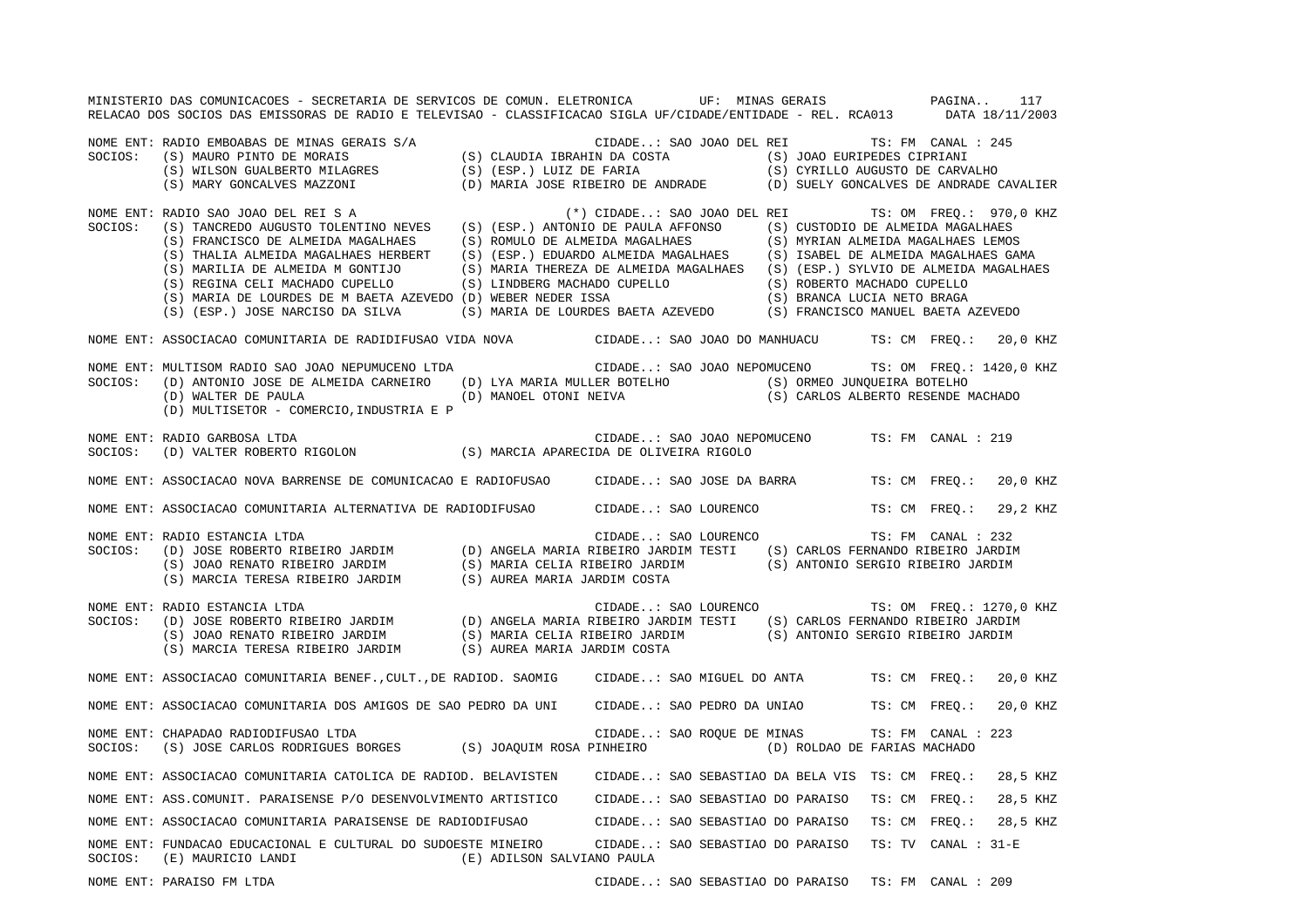SOCIOS: (D) SILVANO ZAGUE (D) GEOVAINE ZAGUE (S) LOURENCO RUIZ GONCALVES

(S) RODRIGO GOMES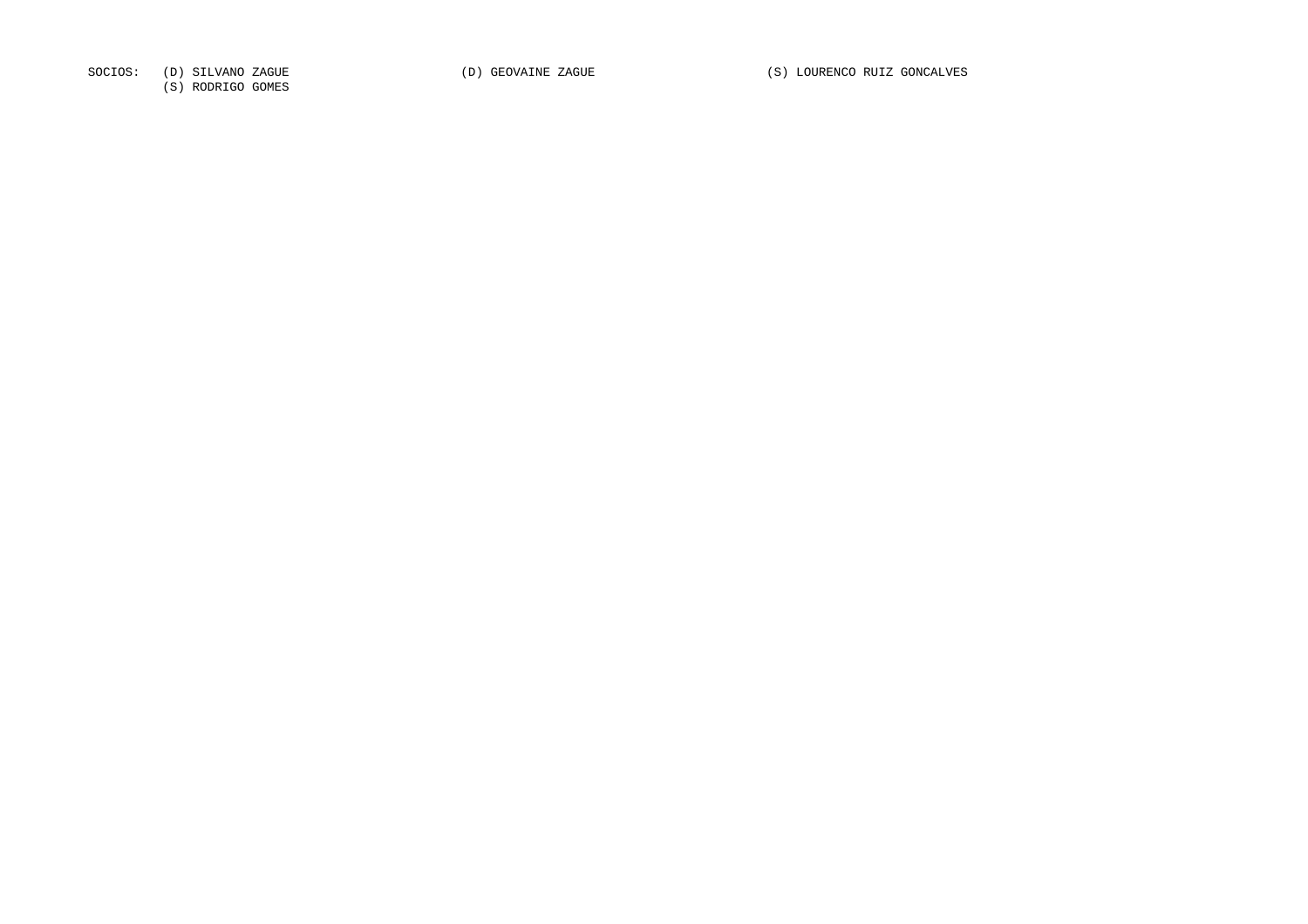|         | MINISTERIO DAS COMUNICACOES - SECRETARIA DE SERVICOS DE COMUN. ELETRONICA UF: MINAS GERAIS PAGINA<br>RELACAO DOS SOCIOS DAS EMISSORAS DE RADIO E TELEVISAO - CLASSIFICACAO SIGLA UF/CIDADE/ENTIDADE - REL. RCA013 DATA 18/11/2003 |                                                                                                      |                  |                              |                                                                                           |                    |                     | 118                      |
|---------|-----------------------------------------------------------------------------------------------------------------------------------------------------------------------------------------------------------------------------------|------------------------------------------------------------------------------------------------------|------------------|------------------------------|-------------------------------------------------------------------------------------------|--------------------|---------------------|--------------------------|
| SOCIOS: | NOME ENT: RADIO CLUB OURO VERDE LTDA<br>(S) LAIR FURTADO<br>(S) OSWALDO ROREGI                                                                                                                                                    | (S) WILSON VARELA<br>(D) ANTONIO JOSE AMORI                                                          |                  |                              | CIDADE: SAO SEBASTIAO DO PARAISO TS: OM FREQ.: 1390,0 KHZ<br>(S) OSWALDO BATISTA FERREIRA |                    |                     |                          |
| SOCIOS: | NOME ENT: RADIO FORTALEZA FM BAURU LTDA<br>(D) SOLANGE DINIZ SANTANA                                                                                                                                                              | (S) DANIEL RUFINO DOS SANTOS                                                                         |                  |                              | CIDADE: SAO SEBASTIAO DO PARAISO                                                          | TS: FM CANAL : 265 |                     |                          |
| SOCIOS: | NOME ENT: RADIO PARAISO AM LTDA<br>(D) JOSE AUGUSTO DA SILVA                                                                                                                                                                      | (S) MESSIAS DOS REIS SILVEIRA                                                                        |                  |                              | CIDADE: SAO SEBASTIAO DO PARAISO<br>(S) ELIZEU GUIMARAES SOUZA                            |                    |                     | TS: OM FREQ.: 820,0 KHZ  |
|         | NOME ENT: ASSOCIACAO CULTURAL COMUNITARIA UNIAO DE SAO TIAGO (A                                                                                                                                                                   |                                                                                                      |                  | CIDADE: SAO TIAGO            |                                                                                           | TS: CM FREO.:      |                     | 20,0 KHZ                 |
|         | NOME ENT: ASS. COMUNIT. DE RADIODF. DA CIDADE DE SAO VICENTE DE M                                                                                                                                                                 |                                                                                                      |                  |                              | CIDADE: SAO VICENTE DE MINAS                                                              | TS: CM FREO.:      |                     | 20,0 KHZ                 |
|         | NOME ENT: ASSOCIACAO COMUNITARIA EDUCAT. DE RADIODIF.DE SAPUCAI                                                                                                                                                                   |                                                                                                      |                  | CIDADE: SAPUCAI-MIRIM        |                                                                                           | TS: CM FREQ.:      |                     | 28,5 KHZ                 |
|         | NOME ENT: ASSOCIACAO CULTURAL E BENEFICENTE CRISTOVAM CHIARADIA                                                                                                                                                                   |                                                                                                      |                  | CIDADE: SENADOR CORTES       |                                                                                           | TS: CM FREO.:      |                     | 28,5 KHZ                 |
|         | NOME ENT: ASSOCIACAO COMUNITARIA FIRMINENSE DE RADIODIFUSAO                                                                                                                                                                       |                                                                                                      |                  | CIDADE: SENADOR FIRMINO      |                                                                                           | TS: CM FREO.:      |                     | 28,5 KHZ                 |
|         | NOME ENT: ARCC ASSOCIACAO REMEDIENSE COMUNITARIA DE COMUNICACAO                                                                                                                                                                   |                                                                                                      |                  | CIDADE: SENHORA DOS REMEDIOS |                                                                                           | TS: CM FREO.:      |                     | 28,5 KHZ                 |
|         | NOME ENT: ASSOCIACAO DE APOIO E ASSIST. A JUVENTUDE SERICITENSE                                                                                                                                                                   |                                                                                                      | CIDADE: SERICITA |                              |                                                                                           | TS: CM FREO.:      |                     | 20,0 KHZ                 |
|         | NOME ENT: ASSOCIACAO CULT.DE COMUNIC. BENEFICENT.COMUNIT. INTER                                                                                                                                                                   |                                                                                                      |                  | CIDADE: SERRA DO SALITRE     |                                                                                           | TS: CM FREO.:      |                     | 28,5 KHZ                 |
|         | NOME ENT: ASSOCIACAO COM.DE RADIOD.P/O DESENV.ART.E CULT.DE SER                                                                                                                                                                   |                                                                                                      | CIDADE: SERRANIA |                              |                                                                                           | TS: CM FREO.:      |                     | 20,0 KHZ                 |
|         | NOME ENT: ASSOCIACAO COMUNITARIA SERRANA DE RADIODIFUSAO                                                                                                                                                                          |                                                                                                      | CIDADE: SERRO    |                              |                                                                                           | TS: CM FREO.:      |                     | 28,5 KHZ                 |
|         | NOME ENT: ASEARC-ASSOC. SETE LAGOANA DE ENT. ASSIST. E RADIO CO                                                                                                                                                                   |                                                                                                      |                  | CIDADE: SETE LAGOAS          |                                                                                           | TS: CM FREO.:      |                     | 20,0 KHZ                 |
|         | NOME ENT: ASSOC.DE ASSIST.COMUNIT.E ENSINO PROFISSION.DE SETE L                                                                                                                                                                   |                                                                                                      |                  | CIDADE: SETE LAGOAS          |                                                                                           | TS: CM FREQ.:      |                     | 20,0 KHZ                 |
| SOCIOS: | NOME ENT: FUND. EDUCATIVA E CULT. DE LAZER DO ALTO RIO DAS VELH<br>(E) DEUSANIA MARIA PINTO DE CARVALHO (E) ADIMAR GONCALVES DE SOUZA                                                                                             |                                                                                                      |                  | CIDADE: SETE LAGOAS          | (E) VANDERLUCIO PEREIRA DA SILVA                                                          |                    | TS: FM CANAL : 295E |                          |
| SOCIOS: | NOME ENT: RADIO CULTURA DE SETE LAGOAS LTDA<br>(D) GERALDO ALVES PADRAO<br>(S) ALU ALVARES<br>(S) JOSE MARCAL FILHO                                                                                                               | (S) CAIO ANTONIO VASCONCELOS REIS (S) MARIA DE LOURDES BATISTA CECILIO<br>(S) OLEGARIO DIAS DA SILVA |                  | CIDADE: SETE LAGOAS          | (S) EVERALDO JOSE ALVES                                                                   |                    |                     | TS: OM FREO.: 1420,0 KHZ |
| SOCIOS: | NOME ENT: RADIO EMISSORA MUSIRAMA LTDA<br>(D) GERALDO ALVES PADRAO                                                                                                                                                                | (S) MAURO OLIMPIO ROCHA                                                                              |                  | CIDADE: SETE LAGOAS          |                                                                                           | TS: FM CANAL : 221 |                     |                          |
| SOCIOS: | NOME ENT: RADIO SETE LAGOAS LTDA<br>(D) JOAO CARLOS BATISTA DE OLIVEIRA (S) VIVIANE MERCES FRANCA                                                                                                                                 |                                                                                                      |                  | CIDADE: SETE LAGOAS          |                                                                                           |                    |                     | TS: OM FREO.: 1300,0 KHZ |
|         | NOME ENT: ASSOCIACAO COMUNITARIA DE COMUNIC. E CULT.DE SIMONESI                                                                                                                                                                   |                                                                                                      |                  | CIDADE: SIMONESIA            |                                                                                           | TS: CM FREQ.:      |                     | 28,5 KHZ                 |
|         | NOME ENT: ASSOCIACAO COMUNITARIA SOLEDADENSE                                                                                                                                                                                      |                                                                                                      |                  | CIDADE: SOLEDADE DE MINAS    |                                                                                           | TS: CM FREQ.:      |                     | 29,2 KHZ                 |
|         | NOME ENT: ASSOCIACAO TAPIRENSE DE ASSISTENCIA SOCIAL - ATAS                                                                                                                                                                       |                                                                                                      | CIDADE: TAPIRA   |                              |                                                                                           | TS: CM FREQ.:      |                     | 20,0 KHZ                 |
|         | NOME ENT: ASSOCIACAO COMUNITARIA TARUMIRINENSE DE RADIODIFUSAO                                                                                                                                                                    |                                                                                                      |                  | CIDADE: TARUMIRIM            |                                                                                           | TS: CM FREO.:      |                     | 28,5 KHZ                 |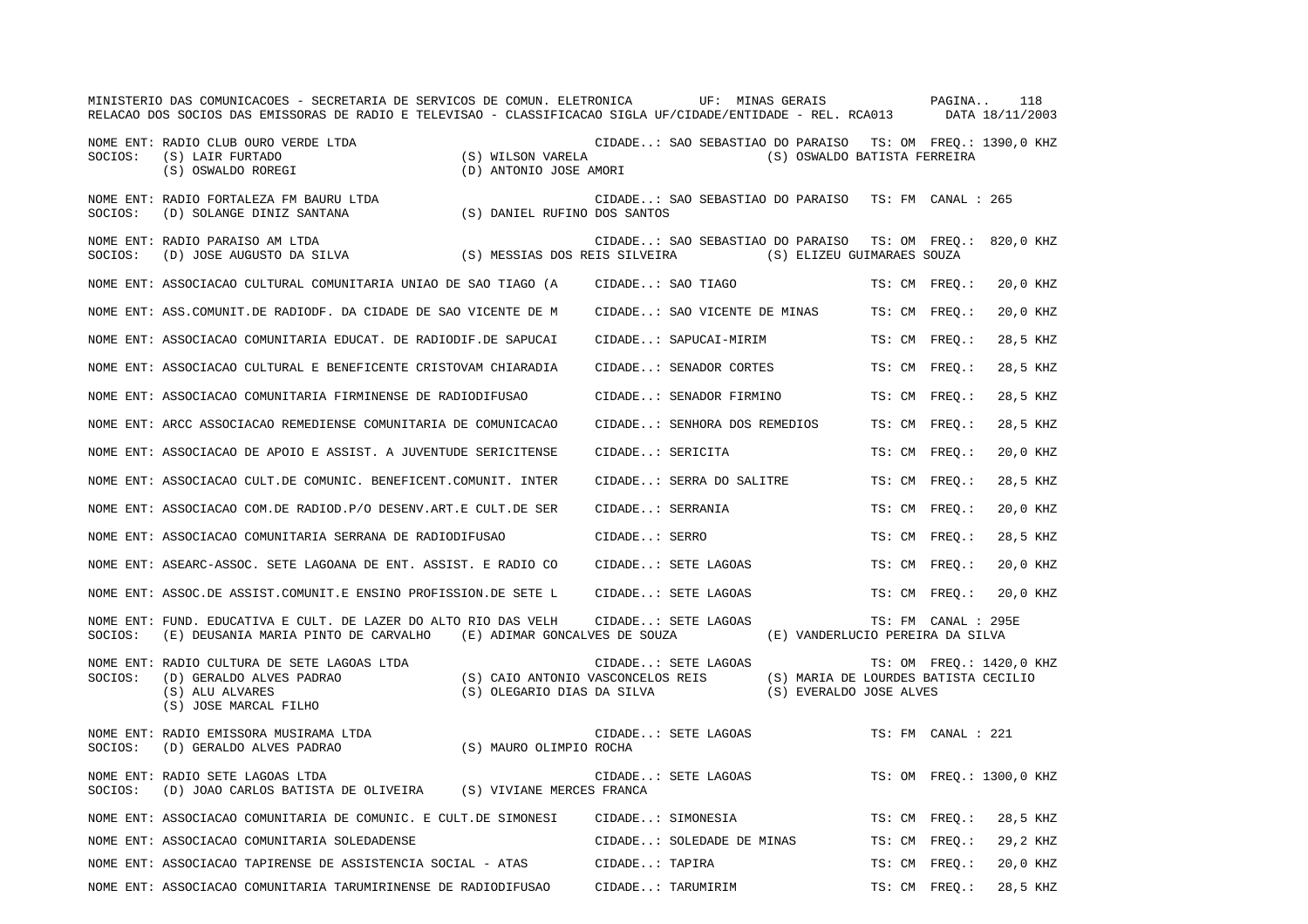NOME ENT: ASSOCIACAO BENEFICENTE TEIXEIRENSE **CIDADE..: TEIXEIRAS** TS: CM FREQ.: 20,0 KHZ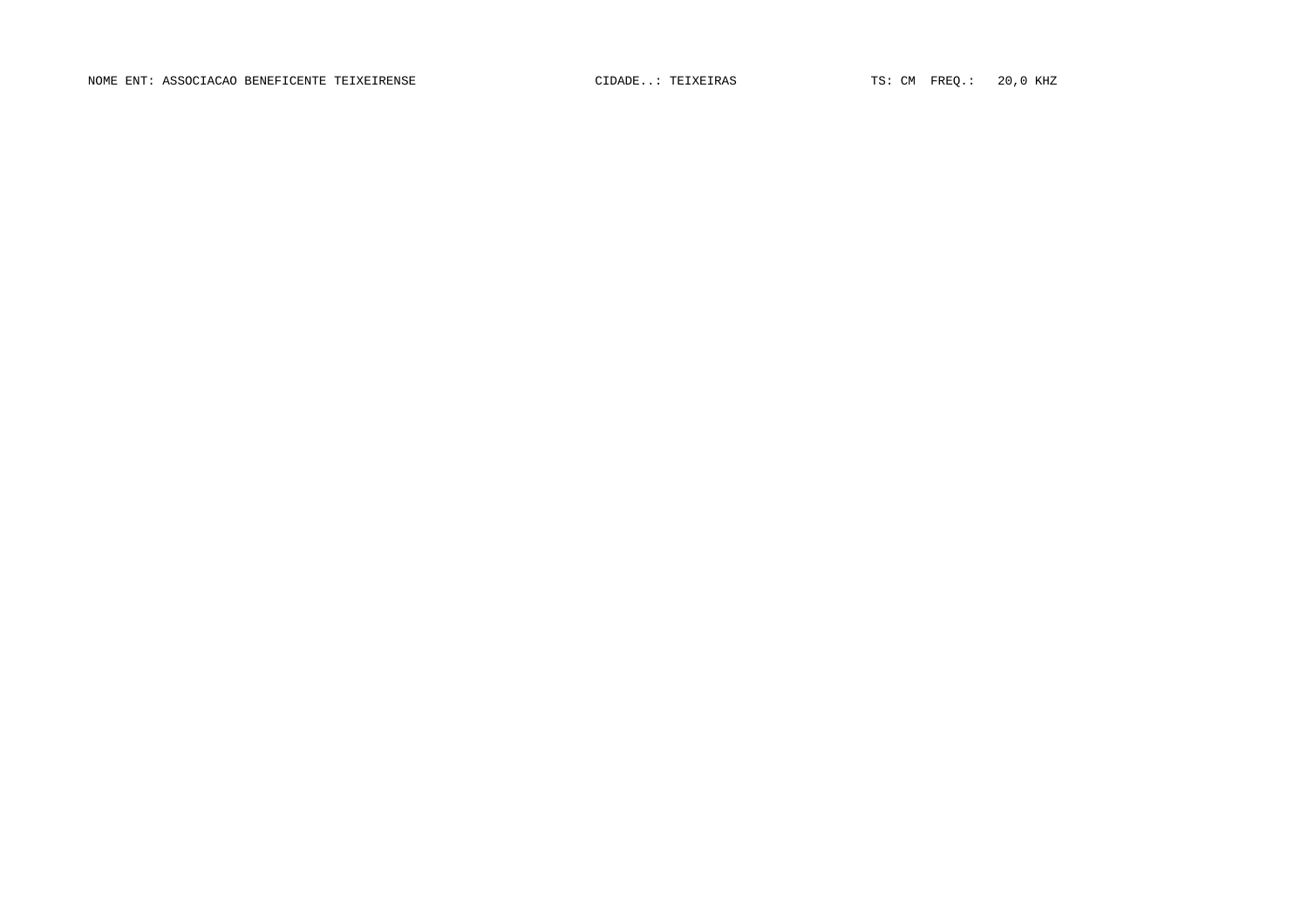|         | MINISTERIO DAS COMUNICACOES - SECRETARIA DE SERVICOS DE COMUN. ELETRONICA UF: MINAS GERAIS PAGINA<br>RELACAO DOS SOCIOS DAS EMISSORAS DE RADIO E TELEVISAO - CLASSIFICACAO SIGLA UF/CIDADE/ENTIDADE - REL. RCA013 DATA 18/11/2003                   |                |                       |                                                |               | 119                     |
|---------|-----------------------------------------------------------------------------------------------------------------------------------------------------------------------------------------------------------------------------------------------------|----------------|-----------------------|------------------------------------------------|---------------|-------------------------|
|         | NOME ENT: FUNDACAO DOM QUIRINO<br>NUME ENT: FUNDACAO DOM QUIRINO<br>SOCIOS: (E) PE. JOEL FERREIRA DA SILVA (E) LOURENCO DE SOUZA GOMES PEREIRA (E) PE. JOSÉ CARLOS DE MATTOS SILVA<br>(E) HUGO BENITO VILELLA                                       |                |                       | CIDADE: TEOFILO OTONI TS: OM FREQ.: 1320,0 KHZ |               |                         |
| SOCIOS: | NOME ENT: FUNDACAO EDUCATIVA E CULTURAL JOAO SOARES LEAL SOBRIN CIDADE: TEOFILO OTONI TS: TV CANAL : 12+E<br>(E) LUIZ GONZAGA SOARES LEAL (E) LUIZ GERALDO SOARES LEAL (E) VALESKA PATRICIA LEAL                                                    |                |                       |                                                |               |                         |
| SOCIOS: | NOME ENT: RADIO IMIGRANTES LTDA<br>$\begin{minipage}{.4\linewidth} \texttt{RADIO IMIGRANTES LIDA} & \texttt{(S)} \texttt{ ELAINE RINCOM} \\ \texttt{(S)} \texttt{ LULIZ GONZAGA SOARES LEAL} & \texttt{(S)} \texttt{ ELAINE RINCOM} \end{minipage}$ |                | CIDADE: TEOFILO OTONI | TS: FM CANAL : 265                             |               |                         |
|         | NOME ENT: RADIO PROGRESSO DO MUCURI LTDA $\qquad$ CIDADE:<br>SOCIOS: (D) MARON ALEXANDRE MATTAR $\qquad$ (D) LUIZ RESENDE DE ANDRADE                                                                                                                |                | CIDADE: TEOFILO OTONI | TS: FM CANAL : 255                             |               |                         |
|         | NOME ENT: RADIO TEOFILO OTONI LTDA $\begin{array}{lll} & C \\ \texttt{SOCIOS:} & \texttt{(D)} & \texttt{LOURIVAL} & \texttt{PICHIR} \end{array} \tag{S} \begin{array}{lll} & C \\ \texttt{EVANDRO} & \texttt{PECHIR} \end{array}$                   |                | CIDADE: TEOFILO OTONI |                                                |               | TS: OM FREO.: 910,0 KHZ |
|         | NOME ENT: RADIO ITATIAIA LTDA<br>SOCIOS:    (D) EMANUEL SOARES CARNEIRO                     (D) ESTHER CARNEIRO NAVES                                                                                                                               |                | CIDADE: TIMOTEO       |                                                |               | TS: OM FREO.: 650,0 KHZ |
|         | NOME ENT: ASSOCIACAO DOS MORADORES DO BAIRRO DO PACU <a>&gt; CIDADE: TIRADENTES <br/> <a> TS: CM FREQ.: 28,5 KHZ</a></a>                                                                                                                            |                |                       |                                                |               |                         |
|         | NOME ENT: RADIO EMBOABAS DE MINAS GERAIS S/A (S) CLAUDIA IBRAHIN DA COSTA (S) JOAO EURIPEDES CIPRIANI<br>SOCIOS: (S) MAURO PINTO DE MORAIS (S) (S) CLAUDIA IBRAHIN DA COSTA (S) JOAO EURIPEDES CIPRIANI<br>(S) WILSON GUALBERTO MILA                |                |                       | TS: OM FREQ.: 1480,0 KHZ                       |               |                         |
|         | NOME ENT: ASSOC. BENEFICENTE E CULTURAL COMUNITARIA DE TIROS (A CIDADE: TIROS                                                                                                                                                                       |                |                       |                                                | TS: CM FREO.: | 20,0 KHZ                |
|         | NOME ENT: ASSOCIACAO COMUNITARIA CULTURAL DE TOCANTINS CIDADE: TOCANTINS                                                                                                                                                                            |                |                       | TS: CM FREO.:                                  |               | 28,5 KHZ                |
|         | NOME ENT: /SSOCIACAO RADIO COMUNITARIA TOMBOS SONORA                                                                                                                                                                                                | CIDADE: TOMBOS |                       | TS: CM FREQ.:                                  |               | 28,5 KHZ                |
|         | NOME ENT: ASSOCIACAO COMUNITARIA DE RADIOD.DA CIDADE DE TRES CO CIDADE: TRES CORACOES TS: CM FREQ.:                                                                                                                                                 |                |                       |                                                |               | 28,5 KHZ                |
|         | NOME ENT: FUNDACAO ODILON REZENDE ANDRADE (E) MYRTES NEDER ANDRADE CIDADE: TRES CORACOES TS: FM CANAL : 29<br>SOCIOS: (E) VALERIO ANTONIO NEDER ANDRADE (E) MYRTES NEDER ANDRADE (E) ANTONIO HENRIQUE DE PAIVA                                      |                |                       | CIDADE: TRES CORACOES TS: FM CANAL : 290E      |               |                         |
| SOCIOS: | NOME ENT: RADIO TROPICAL DE TRES CORACOES LTDA<br>(S) MILTON GABRIEL MENDES (D) VICTOR CUNHA (S) ASTOLFHO GAZOLLA<br>(S) (ESP.) MOACYR REZENDE (S) (ESP) AURELIO GAZOLLA (S) (S) JOSE BREVES DE OLIVEIRA<br>(D) MARCELO AFONSO DIAS MUSA            |                |                       | CIDADE: TRES CORACOES TS: OM FREQ.: 1540,0 KHZ |               |                         |
|         | NOME ENT: RADIO TROPICAL DE TRES CORACOES LTDA<br>SOCIOS: (S) MILTON GABRIEL MENDES (D) VICTOR CUNHA<br>(S) (ESP.) MOACYR REZENDE (S) (ESP.) AURELIO GAZOLLA<br>(D) URELIO GAZOLLA (S) (SP.) AURELIO GAZOLLA (S) JOSE BREVES DE OLIV                |                |                       |                                                |               |                         |
|         | NOME ENT: SOCIEDADE DE ACAO COMUNITARIA CANAA<br>NOME ENT: M I COMUNICAÇÃO ITER                                                                                                                                                                     |                |                       | CIDADE: TRES MARIAS TS: CM FREQ.: 20,0 KHZ     |               |                         |
| SOCIOS: | NOME ENT: W. L. COMUNICACAO LTDA<br>(D) WILLIAN GOMES DA SILVA SANTOS (D) DEISE AMBROSIO BERNARDO                                                                                                                                                   |                |                       | CIDADE: TRES MARIAS TS: FM CANAL : 284         |               |                         |
|         | NOME ENT: RADIO TRES PONTAS LTDA<br>NOME ENT: RADIO TRES PONTAS LTDA<br>SOCIOS:   (S) LAIS HELENA NAYA ZOGBI                  (S) SERSAN COMUNICACAO LTDA             (D) REGINALDO RODRIGUES DE BRITO                                              |                |                       | CIDADE: TRES PONTAS TS: OM FREQ.: 1240,0 KHZ   |               |                         |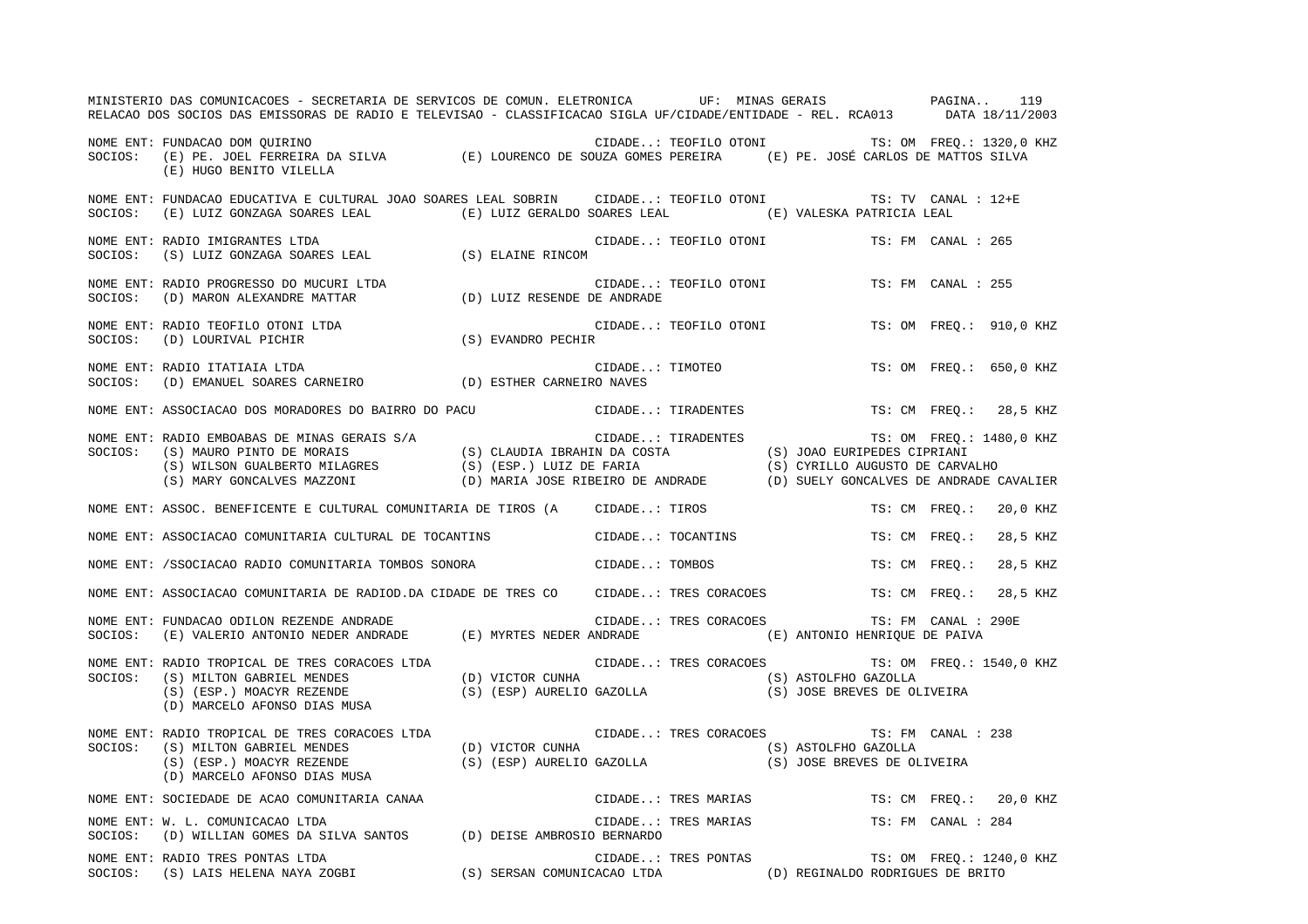NOME ENT: SOCIEDADE TRESPONTANA DE RADIODIFUSAO LTDA CIDADE..: TRES PONTAS TS: FM CANAL : 260 SOCIOS: (D) FERNANDO TADEU DE MESQUITA (S) VITOR ADRIANO MESQUITA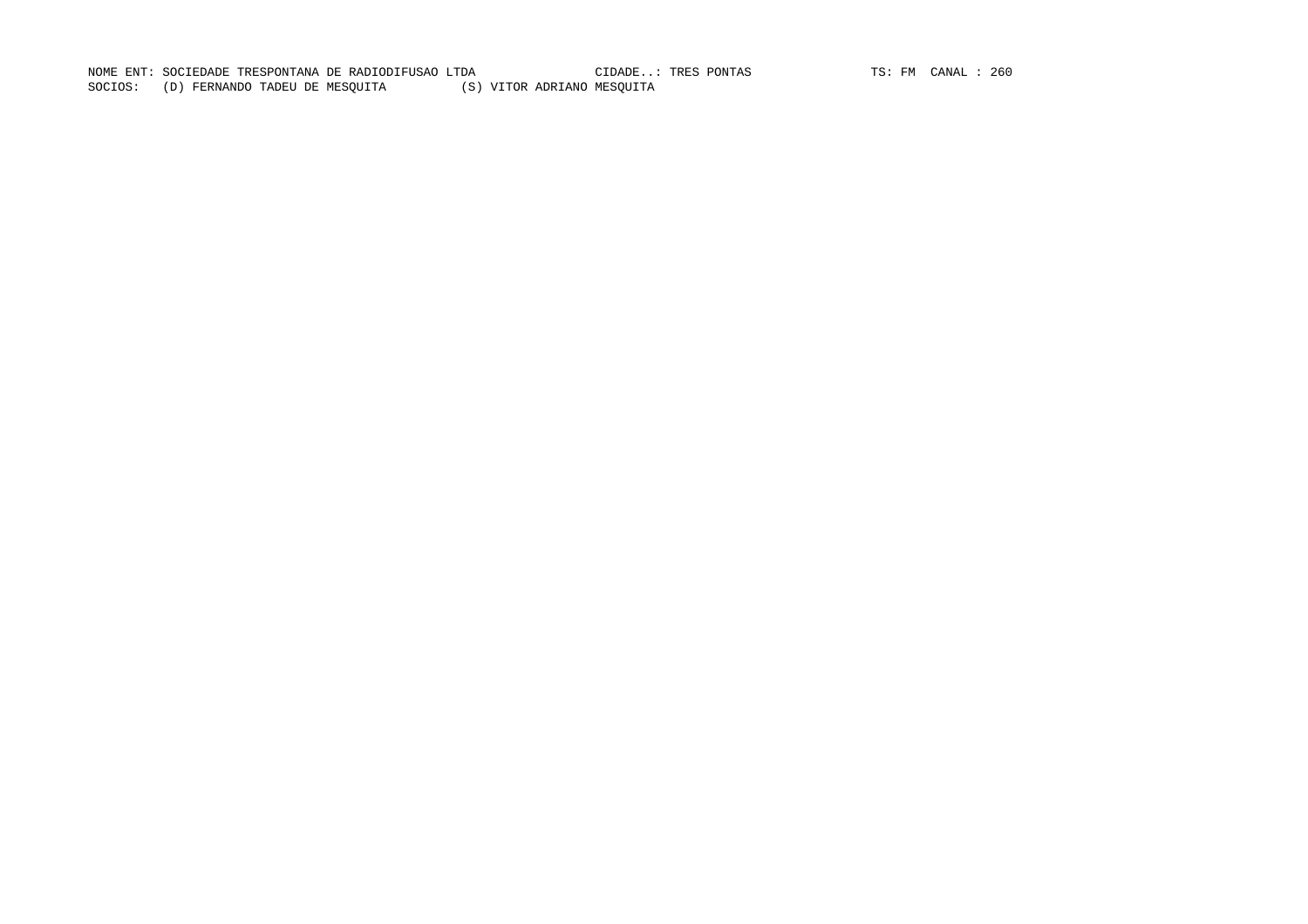|         | MINISTERIO DAS COMUNICACOES - SECRETARIA DE SERVICOS DE COMUN. ELETRONICA UF: MINAS GERAIS PAGINA<br>RELACAO DOS SOCIOS DAS EMISSORAS DE RADIO E TELEVISAO - CLASSIFICACAO SIGLA UF/CIDADE/ENTIDADE - REL. RCA013 DATA 18/11/2003 |                             |                                                                                                 |                                          |                     | 120                      |
|---------|-----------------------------------------------------------------------------------------------------------------------------------------------------------------------------------------------------------------------------------|-----------------------------|-------------------------------------------------------------------------------------------------|------------------------------------------|---------------------|--------------------------|
|         | NOME ENT: RADIO RURAL DE TUPACIGUARA LTDA<br>SOCIOS: (S) JOSE ANGELIS MACHADO                                                                                                                                                     |                             | CIDADE: TUPACIGUARA<br>(S) MARIA DA GLORIA PRUDENTE DE ANGELIS (D) FERNANDO PRUDENTE DE ANGELIS |                                          |                     | TS: OM FREO.: 1050,0 KHZ |
|         | NOME ENT: RADIO TUPACIGUARA LTDA<br>SOCIOS: (D) ABDO MESSIAS NETTO                                                                                                                                                                | (D) FAUZE ABDULMASSIH       | CIDADE: TUPACIGUARA                                                                             |                                          | TS: FM CANAL : 220  |                          |
|         | NOME ENT: RADIO TUPACIGUARA LTDA<br>SOCIOS: (D) ABDO MESSIAS NETTO                                                                                                                                                                | (D) FAUZE ABDULMASSIH       | CIDADE: TUPACIGUARA                                                                             |                                          |                     | TS: OM FREQ.: 850,0 KHZ  |
|         | NOME ENT: FUNDACAO UBAENSE DE EDUCACAO E CULTURA<br>SOCIOS: (E) DANIEL RODRIGUES LEVINDO COELHO                                                                                                                                   |                             | CIDADE: UBA<br>CIDADE: UBA (E) EDIMILSON MOREIRA DO NASCIMENTO (E) EDUARDO PAULO COELHO ROCHA   |                                          | TS: TV CANAL : 06-E |                          |
| SOCIOS: | NOME ENT: RADIO EDUCADORA TRABALHISTA LTDA<br>(D) FRANCISCO XAVIER PEREIRA                                                                                                                                                        |                             | CIDADE: UBA<br>(D) CLAUDIONOR CANDIDO DE SA                                                     | (S) PAULO XAVIER PEREIRA                 |                     | TS: OM FREO.: 810,0 KHZ  |
|         |                                                                                                                                                                                                                                   |                             |                                                                                                 |                                          | TS: FM CANAL : 233  |                          |
| SOCIOS: | NOME ENT: RADIO SOCIEDADE UBAENSE LTDA<br>(D) LYA MARIA MULLER BOTELHO<br>(D) MANOEL OTONI NEIVA                                                                                                                                  | (D) SEBASTIAO IGNACIO ALVES |                                                                                                 | (S) MULTISETOR - COMERCIO, INDUSTRIA E P |                     | TS: OM FREQ.: 1240,0 KHZ |
| SOCIOS: | NOME ENT: REDE CIDADE CARINHO DE COMUNICACOES LTDA<br>(D) AFONSO VICTOR VIANNA DE ANDRADE                                                                                                                                         |                             | CIDADE: UBA<br>(S) MARCOS GUIMARAES DE CERQUEIRA LIMA                                           |                                          |                     | TS: OM FREQ.: 1590,0 KHZ |
|         | NOME ENT: ASSOCIACAO COMUNITARIA UBAPORANGUENSE DE RADIODIFUSAO CIDADE: UBAPORANGA                                                                                                                                                |                             |                                                                                                 | TS: CM FREO.:                            |                     | 28,5 KHZ                 |
|         | NOME ENT: ASSOC. METROPOLITANA CULT. E ART. DOM ALOISIO ROQUE O CIDADE: UBERABA                                                                                                                                                   |                             |                                                                                                 | TS: CM FREO.:                            |                     | 20,0 KHZ                 |
| SOCIOS: | NOME ENT: EMPRESA DE COMUNICACAO DO TRIANGULO LTDA<br>(D) AGOSTINHO GALGANI DA SILVA (S) JOSE FRANCISCO DA SILVA                                                                                                                  |                             | CIDADE: UBERABA                                                                                 |                                          | TS: FM CANAL : 230  |                          |
| SOCIOS: | NOME ENT: FUNDACAO DOM EDUARDO DUARTE SILVA<br>(E) ALOISIO ROQUE OPPERMANN                                                                                                                                                        | (E) LIDIA RESENDE AFONSO    | CIDADE: UBERABA                                                                                 | (E) FREDERICO DIAMANTINO BONFIM E SILVA  | TS: FM CANAL : 271E |                          |
| SOCIOS: | NOME ENT: FUNDACAO RADIO EDUCATIVA UBERABA<br>(E) NILSON DE CAMARGOS ROSO                                                                                                                                                         |                             | CIDADE: UBERABA<br>(E) WANDIR FERREIRA DE SOUZA                                                 | (E) CARLOS ANTONIO GOMES                 | TS: FM CANAL : 285E |                          |
| SOCIOS: | NOME ENT: RADIO DIFUSORA DE UBERABA LTDA<br>(S) ULYSSES NEWTON FERREIRA JUNIOR (S) FABIO AUGUSTO DOS SANTOS                                                                                                                       |                             | CIDADE: UBERABA                                                                                 | (E) NILZA ELIANE SANTANA DOS SANTOS      |                     | TS: OM FREO.: 630,0 KHZ  |
| SOCIOS: | NOME ENT: RADIO MERIDIONAL LTDA<br>(D) ROBERTO LEITE BARBOSA                                                                                                                                                                      | (S) RICARDO LEITE BARBOSA   | CIDADE: UBERABA                                                                                 |                                          | TS: FM CANAL : 279  |                          |
|         | NOME ENT: RADIO SETE COLINAS DE UBERABA LIMITADA<br>SOCIOS: (S) FRAUZE MIGUEL HUEB                                                                                                                                                | (D) FUAD MIGUEL HUEB        | CIDADE: UBERABA                                                                                 | (D) JOSE CURI PERES                      | TS: FM CANAL : 251  |                          |
|         | NOME ENT: RADIO SETE COLINAS DE UBERABA LIMITADA<br>SOCIOS: (S) FRAUZE MIGUEL HUEB                                                                                                                                                | (D) FUAD MIGUEL HUEB        | CIDADE: UBERABA                                                                                 | (D) JOSE CURI PERES                      |                     | TS: OM FREQ.: 1120,0 KHZ |
|         | NOME ENT: RADIO SOCIEDADE TRIANGULO MINEIRO LTDA<br>SOCIOS: (D) AGOSTINHO GALGANI DA SILVA (S) JOSE FRANCISCO DA SILVA                                                                                                            |                             | CIDADE: UBERABA                                                                                 |                                          |                     | TS: OM FREO.: 730,0 KHZ  |
|         | NOME ENT: RADIO UBERABA LTDA                                                                                                                                                                                                      |                             | CIDADE: UBERABA                                                                                 |                                          |                     | TS: OM FREQ.: 670,0 KHZ  |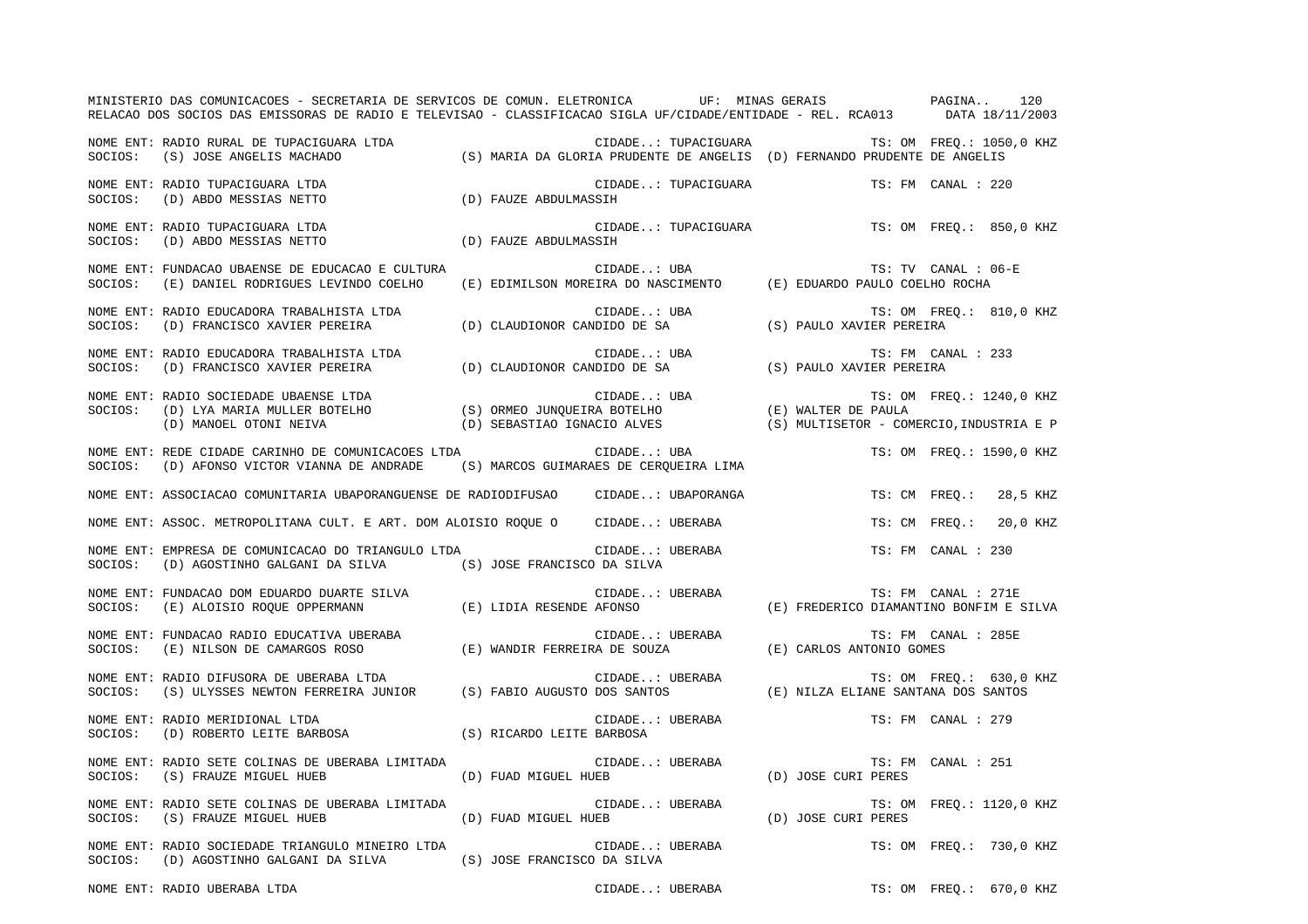SOCIOS: (D) MILTON LUCCA DE PAULA (D) FULVIO MARCIO FONTOURA (S) MARCO TULIO FONTOURA

(S) ROBERTO FONTOURA (S) LUIS RICARDO REZENDE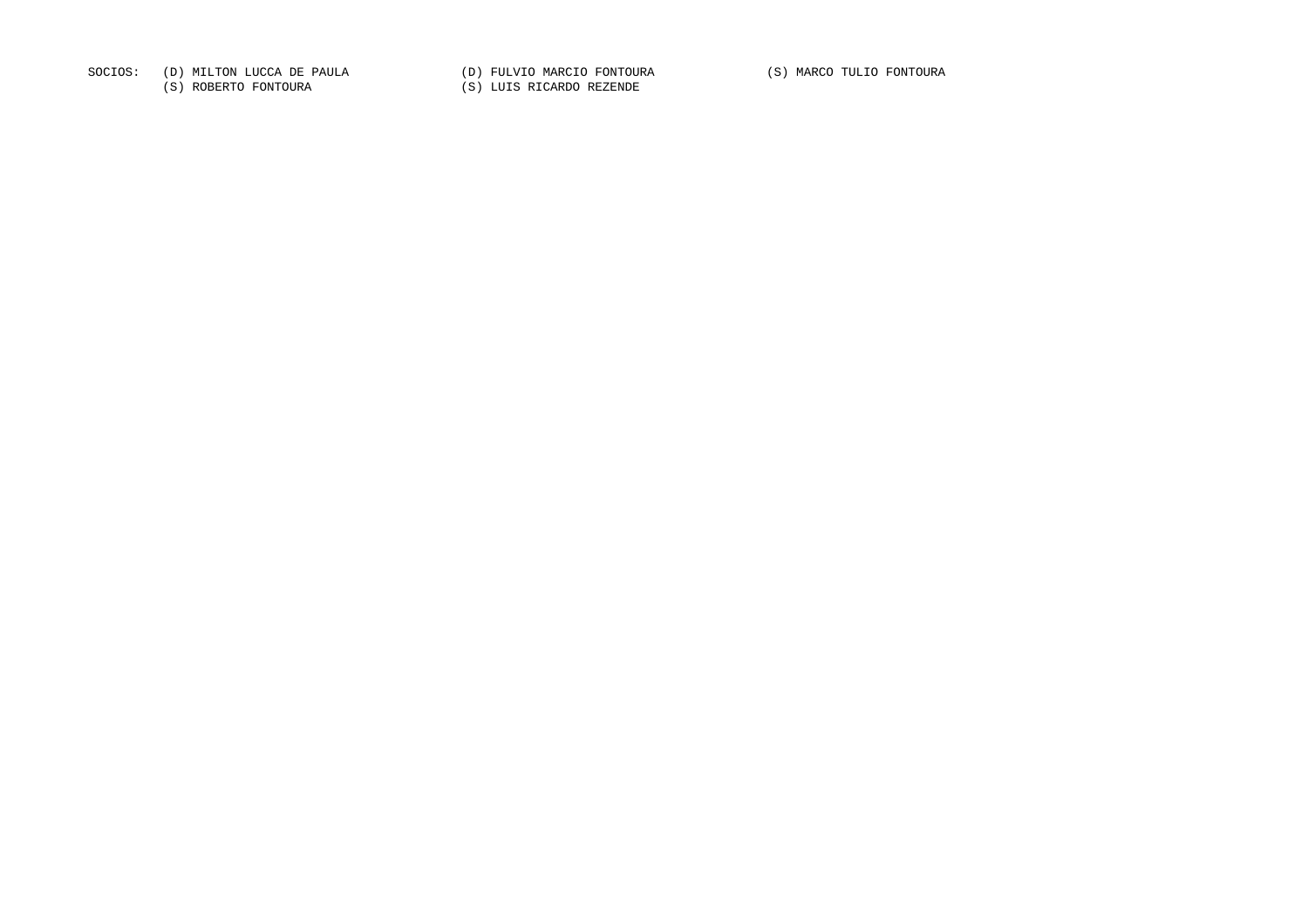|         | MINISTERIO DAS COMUNICACOES - SECRETARIA DE SERVICOS DE COMUN. ELETRONICA UF: MINAS GERAIS PAGINA<br>RELACAO DOS SOCIOS DAS EMISSORAS DE RADIO E TELEVISAO - CLASSIFICACAO SIGLA UF/CIDADE/ENTIDADE - REL. RCA013 DATA 18/11/2003                                                                                |                    |                                                  | 121                       |
|---------|------------------------------------------------------------------------------------------------------------------------------------------------------------------------------------------------------------------------------------------------------------------------------------------------------------------|--------------------|--------------------------------------------------|---------------------------|
| SOCIOS: | REGIONAL CENTRO SUL DE COMUNICACOES S/A (E) LUIZ GONZAGA DE OLIVEIRA (E) JOAO LATERZA (E) GERALDO BARBOSA DOS SANTOS (E) LUIZ GONZAGA DE OLIVEIRA (S) JOAO LATERZA (S) JOAE THOMAZ DA SILVA SOBRINHO (S) ALVARO BARRA PONTES (<br>NOME ENT: REGIONAL CENTRO SUL DE COMUNICACOES S/A<br>(D) NEY MARTINS JUNQUEIRA |                    |                                                  | TS: TV CANAL : 07-        |
| SOCIOS: | NOME ENT: SICOM - SISTEMA DE COMUNICACOES DE MINAS GERAIS LTDA      CIDADE UBERABA<br>(S) ADRIANO NERY DA SILVA (D) VALERIA MARQUEZ PEREIRA DA SILVA                                                                                                                                                             |                    |                                                  | TS: TV CANAL : 03-        |
| SOCIOS: | NOME ENT: SUPER SOM UBERABA FM LTDA<br>(D) JOAO FERNANDES MOLINA (D) ARNALDO PRATA FILHO                                                                                                                                                                                                                         | CIDADE: UBERABA    | TS: FM CANA:<br>(S) JOSMARA BIANCO MOLINA        | TS: FM CANAL : 246        |
|         | NOME ENT: ASSOCIACAO COMUNITARIA DE COMUNICACAO DE UBERLANDIA CIDADE: UBERLANDIA                                                                                                                                                                                                                                 |                    |                                                  | TS: CM FREO.: 28,5 KHZ    |
|         | NOME ENT: ASSOCIACAO COMUNITARIA RESTAURACAO E VIDA                                                                                                                                                                                                                                                              | CIDADE: UBERLANDIA | TS: CM FREO.:                                    | 28,5 KHZ                  |
|         | NOME ENT: ASSOCIACAO DA RADIO COMUNITARIA DIMENSAO - ARCOD CIDADE: UBERLANDIA                                                                                                                                                                                                                                    |                    |                                                  | TS: CM FREO.:<br>28,5 KHZ |
| SOCIOS: | NOME ENT: FUNDACAO NOSSA SENHORA DA ABADIA<br>(E) EDVALDO PEREIRA DE SOUZA (E) GENESIO DONATI PRADO<br>(E) FERANANDO EGBERTO FEITAL DE CAMARGO                                                                                                                                                                   | CIDADE: UBERLANDIA | (E) ALBERTO DE PAULA CARVALHO                    | TS: OM FREO.: 580,0 KHZ   |
| SOCIOS: | NOME ENT: FUNDACAO RADIO E TELEVISAO EDUCATIVA DE UBERLANDIA (CIDADE: UBERLANDIA<br>(E) ARQUIMEDES DIOGENES CILONI (E) ANTONIO DE ALMEIDA                                                                                                                                                                        |                    | TS: FM CANAL : 298E<br>(E) CARLOS ALBERTO HADDAD |                           |
| SOCIOS: | NOME ENT: FUNDACAO RADIO E TELEVISAO EDUCATIVA DE UBERLANDIA (CIDADE: UBERLANDIA<br>(E) ARQUIMEDES DIOGENES CILONI (E) ANTONIO DE ALMEIDA                                                                                                                                                                        |                    | TS: TV CANAL : 04+E<br>(E) CARLOS ALBERTO HADDAD |                           |
|         |                                                                                                                                                                                                                                                                                                                  | CIDADE: UBERLANDIA |                                                  | TS: FM CANAL : 226        |
|         | NOME ENT: RADIO CULTURA DE UBERLANDIA LTDA<br>SOCIOS: (D) TUBAL DE SIQUEIRA SILVA (S) ELIZABETH RIBEIRO REZENDE                                                                                                                                                                                                  | CIDADE: UBERLANDIA |                                                  | TS: FM CANAL : 236        |
|         | NOME ENT: RADIO CULTURA DE UBERLANDIA LTDA<br>SOCIOS: (D) TUBAL DE SIQUEIRA SILVA (S) ELIZABETH RIBEIRO REZENDE                                                                                                                                                                                                  | CIDADE: UBERLANDIA |                                                  | TS: OM FREQ.: 1020,0 KHZ  |
|         | NOME ENT: RADIO DIFUSORA BRASILEIRA LTDA<br>SOCIOS:    (D) EMANUEL SOARES CARNEIRO                     (S) ESTHER CARNEIRO NAVES                                                                                                                                                                                 | CIDADE: UBERLANDIA |                                                  | TS: FM CANAL : 270        |
|         | NOME ENT: RADIO DIFUSORA BRASILEIRA LTDA<br>SOCIOS: (D) EMANUEL SOARES CARNEIRO (S) ESTHER CARNEIRO NAVES                                                                                                                                                                                                        | CIDADE: UBERLANDIA |                                                  | TS: OM FREQ.: 1210,0 KHZ  |
|         |                                                                                                                                                                                                                                                                                                                  | CIDADE: UBERLANDIA |                                                  | TS: OM FREQ.: 1390,0 KHZ  |
|         | NOME ENT: RADIO EDUCACIONAL E CULTURAL DE UBERLANDIA LTDA                  CIDADE: UBERLANDIA<br>SOCIOS: (S) CARLOS ALBERTO RODRIGUES PINTO (D) PAULO ROBERTO VIEIRA GUIMARAES (S) RENATO DE ABREU MADURO                                                                                                        |                    |                                                  | TS: OM FREQ.: 1290,0 KHZ  |
|         | NOME ENT: RADIO EDUCADORA DE UBERLANDIA LTDA<br>SOCIOS: (S) FRANCISCO JOSE SILVA DE CARVALHO (D) ARY DE CASTRO SANTOS JUNIOR (D) MARIA LIDIA HUGUENEY SANTOS                                                                                                                                                     | CIDADE: UBERLANDIA |                                                  | TS: OM FREQ.: 780,0 KHZ   |
|         | NOME ENT: RADIO TELEVISAO DE UBERLANDIA LTDA<br>CIDADE: UBERLA CIDADE SIQUEIRA SILVA (D) MARIA ANTONIA MARINHO STEIMAN                                                                                                                                                                                           | CIDADE: UBERLANDIA |                                                  | TS: TV CANAL : 08         |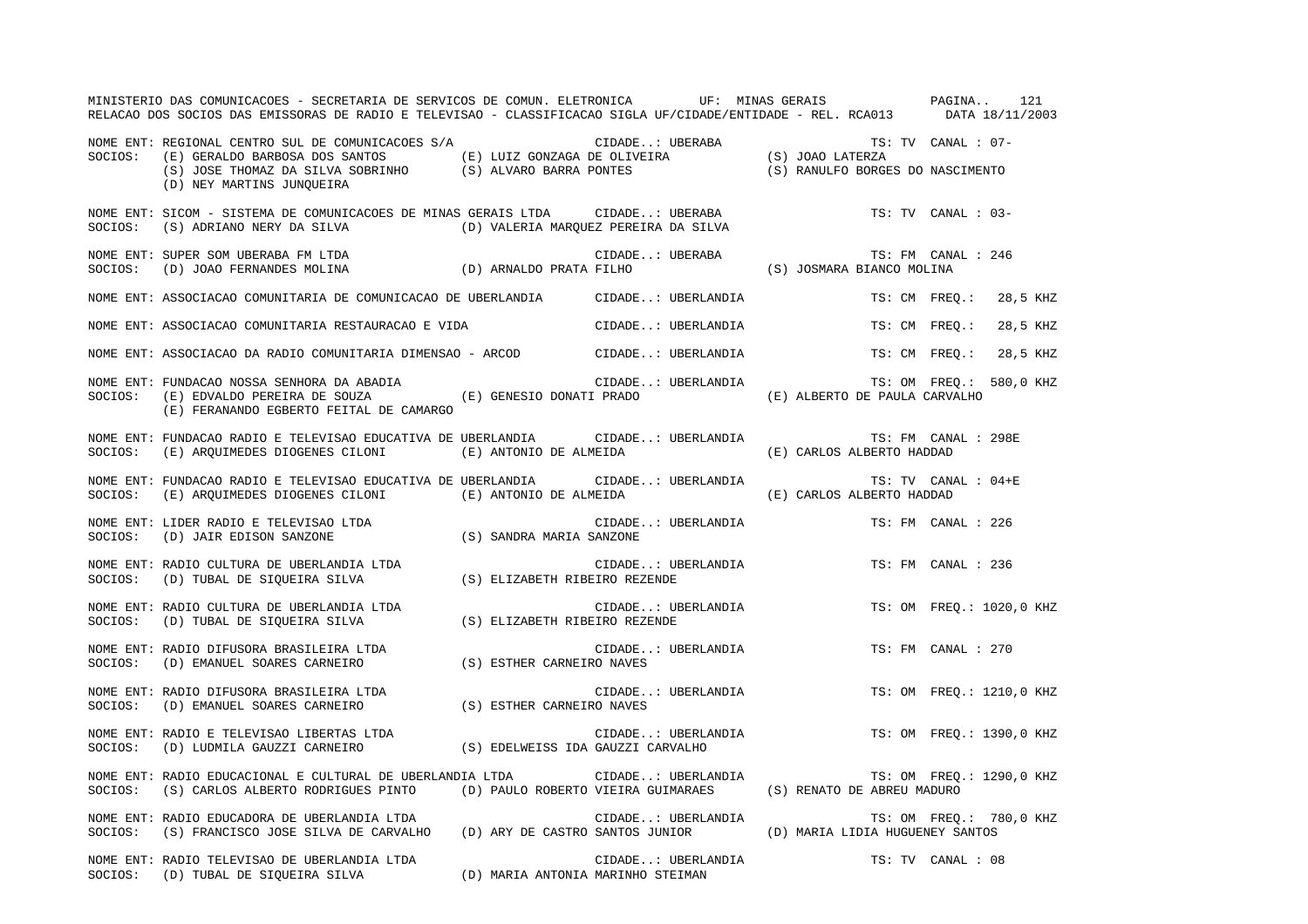|         | MINISTERIO DAS COMUNICACOES - SECRETARIA DE SERVICOS DE COMUN. ELETRONICA UF: MINAS GERAIS PAGINA 122<br>RELACAO DOS SOCIOS DAS EMISSORAS DE RADIO E TELEVISAO - CLASSIFICACAO SIGLA UF/CIDADE/ENTIDADE - REL. RCA013 DATA 18/11/2003                                                                                                                                                                                                                          |                                                        |                                  |                     |                                                                     |
|---------|----------------------------------------------------------------------------------------------------------------------------------------------------------------------------------------------------------------------------------------------------------------------------------------------------------------------------------------------------------------------------------------------------------------------------------------------------------------|--------------------------------------------------------|----------------------------------|---------------------|---------------------------------------------------------------------|
|         | NOME ENT: RADIO VISAO DE UBERLANDIA LTDA<br>SOCIOS: (S) CELSON MARTINS BORGES (S) ALAIR MARTINS DO NASCIMENTO (E) ADELSO RODRIGUES DE LIMA<br>(E) ARLINDO MARTINS DE ABREU FILHO (E) ULISSES DO NASCIMENTO (S) ORANIDES BORGES DO NA<br>(S) HELIO MARTINS BORGES                                                                                                                                                                                               | CIDADE: UBERLANDIA<br>TS: FM CANAL : 254               |                                  |                     |                                                                     |
|         | NOME ENT: REDE MINEIRA DE RADIO E TELEVISAO LTDA CIDADE: UBERLANDIA TS: TV CANAL : 10-<br>SOCIOS: (D) ARY DE CASTRO SANTOS JUNIOR (D) MARIA LIDIA HUGUENEY SANTOS                                                                                                                                                                                                                                                                                              |                                                        |                                  |                     |                                                                     |
|         | NOME ENT: REDE MINEIRA DE RADIO E TELEVISAO LTDA<br>SOCIOS: (D) ARY DE CASTRO SANTOS JUNIOR (D) MARIA LIDIA HUGUENEY SANTOS                                                                                                                                                                                                                                                                                                                                    | CIDADE: UBERLANDIA                                     |                                  | TS: FM CANAL : 264  |                                                                     |
|         | NOME ENT: ASSOSSIACAO COMUNITARIA AMIGOS DE UNAI                                                                                                                                                                                                                                                                                                                                                                                                               | CIDADE: UNAI                                           |                                  |                     | TS: CM FREQ.: 28,5 KHZ                                              |
|         | CIDADE: UNAI TS: TV CANAL :<br>SOCIOS: (E) LAFAETE PEREIRA LEITAO (E) SUELY MARIA SANANA PEREIRA (E) VINICIUS SANTANA PEREIRA<br>(E) DILSON ROQUETE FRANCO                                                                                                                                                                                                                                                                                                     |                                                        |                                  | TS: TV CANAL : 13-E |                                                                     |
|         | NOME ENT: SISTEMA DE RADIODIFUSAO VEREDAS DE UNAI LTDA CIDADE: UNAI COCIOS: (D) WANIA APARECIDA N FREDERICO (S) JOSE BATISTA DOS SANTOS FURTADO                                                                                                                                                                                                                                                                                                                |                                                        |                                  |                     | TS: OM FREO.: 650,0 KHZ                                             |
|         | NOME ENT: SISTEMA DE RADIODIFUSAO VEREDAS DE UNAI LTDA CIDADE: UNAI<br>SOCIOS: (D) WANIA APARECIDA N FREDERICO (S) JOSE BATISTA DOS SANTOS FURTADO                                                                                                                                                                                                                                                                                                             |                                                        |                                  | TS: FM CANAL : 253  |                                                                     |
|         | NOME ENT: ASSOCIACAO COMUNITARIA DE RADIO VARGEM ALEGRE FM CIDADE: VARGEM ALEGRE TS: CM FREQ.: 28,5 KHZ                                                                                                                                                                                                                                                                                                                                                        |                                                        |                                  |                     |                                                                     |
|         | NOME ENT: ASSOCIACAO COMUNITARIA DE RADIODIFUSAO VARGINHENSE CIDADE: VARGINHA                                                                                                                                                                                                                                                                                                                                                                                  |                                                        |                                  |                     | TS: CM FREQ.: 20,0 KHZ                                              |
| SOCIOS: | NOME ENT: FUNDACAO CULTURAL DO MUNICIPIO DE VARGINHA                                                                                                                                                                                                                                                                                                                                                                                                           |                                                        |                                  | TS: FM CANAL : 272E |                                                                     |
|         | NOME ENT: RADIO VANGUARDA DE VARGINHA LTDA<br>SOCIOS: (S) LYDIA MURAD DO PRADO (D) SANTUSA MARIA RABELO DE REZENDE (S) ROSANGELA DE PAULA M TROMBINI<br>(D) JOSE GALVAO CONDE (S) DANIELA FROTA VASCONCELOS                                                                                                                                                                                                                                                    |                                                        |                                  |                     |                                                                     |
| SOCIOS: | NOME ENT: SOCIEDADE RADIO CLUBE DE VARGINHA LTDA<br>(S) JOAQUIM GONCALVES RAMOS (D) LUIZ FERNANDO RENNO BITTENCOURT (S) JOSE ANTONIO RENNO BITTENCOURT<br>(S) MORVAN ALOYSIO ACAYABA DE REZENDE (S) IRACY APARECIDA RENNO BITENCOURT (S) VERA LUCIA RENNO B. FERREIRA<br>(S) JESUS AUGUSTO BETTENCOURT FONSECA (S) HELENO BETTENCOURT FONSECA (S) ANTONIO LOURENCO BITTENCOURT FONSEC<br>(S) LUCIANA BITTENCOURT J. FONSECA                                    | CIDADE: VARGINHA<br>(D) CARLOS FERREIRA DA COSTA FILHO |                                  | TS: FM CANAL : 257  |                                                                     |
| SOCIOS: | NOME ENT: SOCIEDADE RADIO CLUBE DE VARGINHA LTDA<br>(S) JOAQUIM GONCALVES RAMOS (D) LUIZ FERNANDO RENNO BITTENCOURT (S) JOSE ANTONIO RENNO BITTENCOURT<br>(S) MORVAN ALOYSIO ACAYABA DE REZENDE (S) IRACY APARECIDA RENNO BITENCOURT<br>(S) JESUS AUGUSTO BETTENCOURT FONSECA (S) HELENO BETTENCOURT FONSECA<br>(S) LUCIANA BITTENCOURT J. FONSECA                                                                                                             | CIDADE: VARGINHA<br>(D) CARLOS FERREIRA DA COSTA FILHO | (S) VERA LUCIA RENNO B. FERREIRA |                     | TS: OM FREQ.: 1210,0 KHZ<br>(S) ANTONIO LOURENCO BITTENCOURT FONSEC |
| SOCIOS: | NOME ENT: SOCIEDADE RADIO CLUBE DE VARGINHA LTDA<br>(S) JOAQUIM GONCALVES RAMOS (D) LUIZ FERNANDO RENNO BITTENCOURT (S) JOSE ANTONIO RENNO BITTENCOURT<br>(S) MORVAN ALOYSIO ACAYABA DE REZENDE (S) IRACY APARECIDA RENNO BITENCOURT (S) VERA LUCIA RENNO B. FERREIRA<br>(S) JESUS AUGUSTO BETTENCOURT FONSECA (S) HELENO BETTENCOURT FONSECA (S) ANTONIO LOURENCO BITTENCOURT FONSEC<br>(S) LUCIANA BITTENCOURT J. FONSECA (D) CARLOS FERREIRA DA COSTA FILHO | CIDADE: VARGINHA                                       |                                  |                     | TS: OT FREQ.: 3245,0 KHZ                                            |
| SOCIOS: | NOME ENT: TELEVISAO SUL DE MINAS LTDA<br>(S) JOSE BONIFACIO C. NOGUEIRA FILHO (D) JOSE BONIFACIO COUTINHO NOGUEIRA (S) ANTONIO CARLOS COUTINHO NOGUEIRA                                                                                                                                                                                                                                                                                                        | CIDADE: VARGINHA                                       |                                  | TS: TV CANAL : 05+  |                                                                     |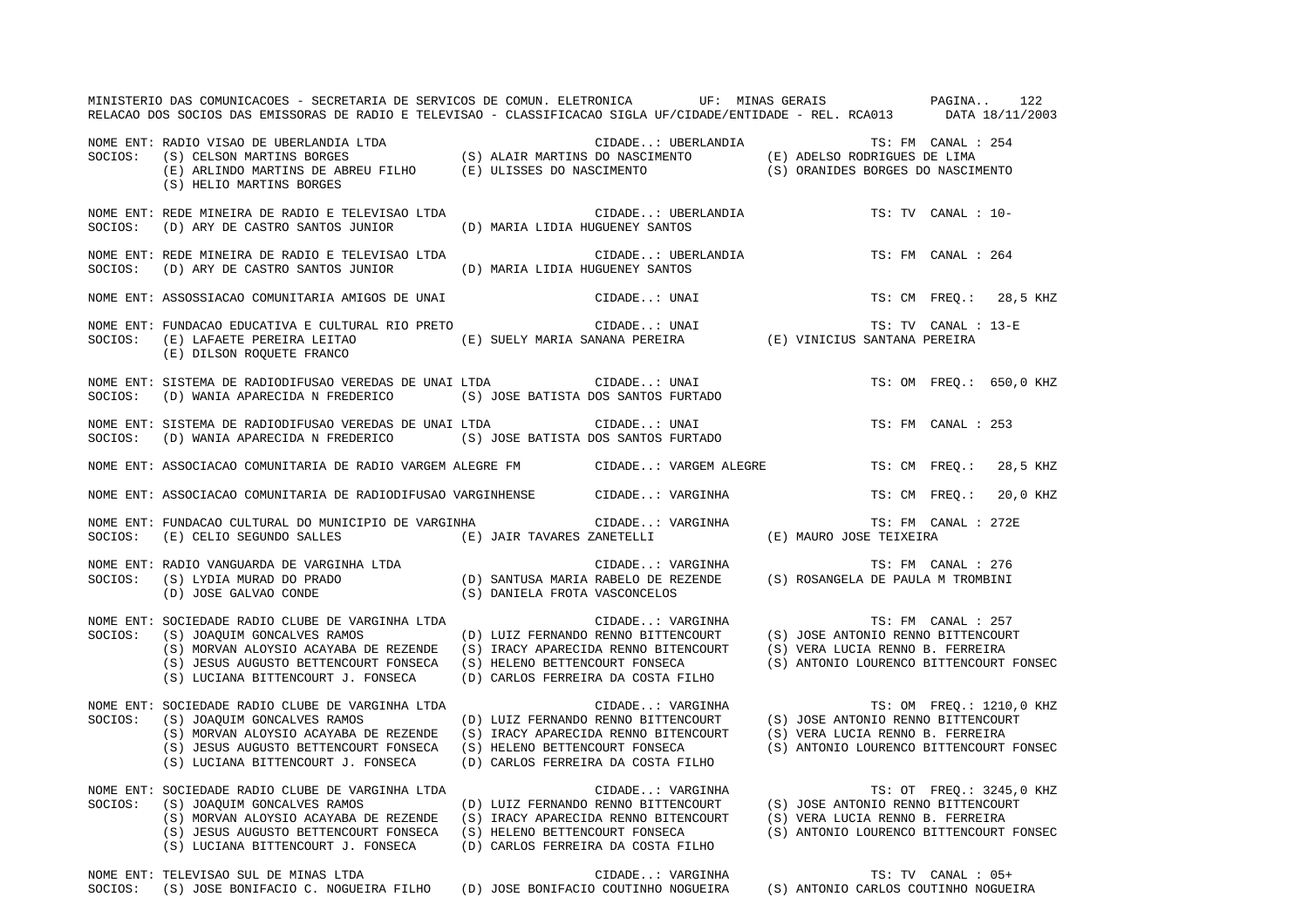(D) PAULO DAUDT MARINHO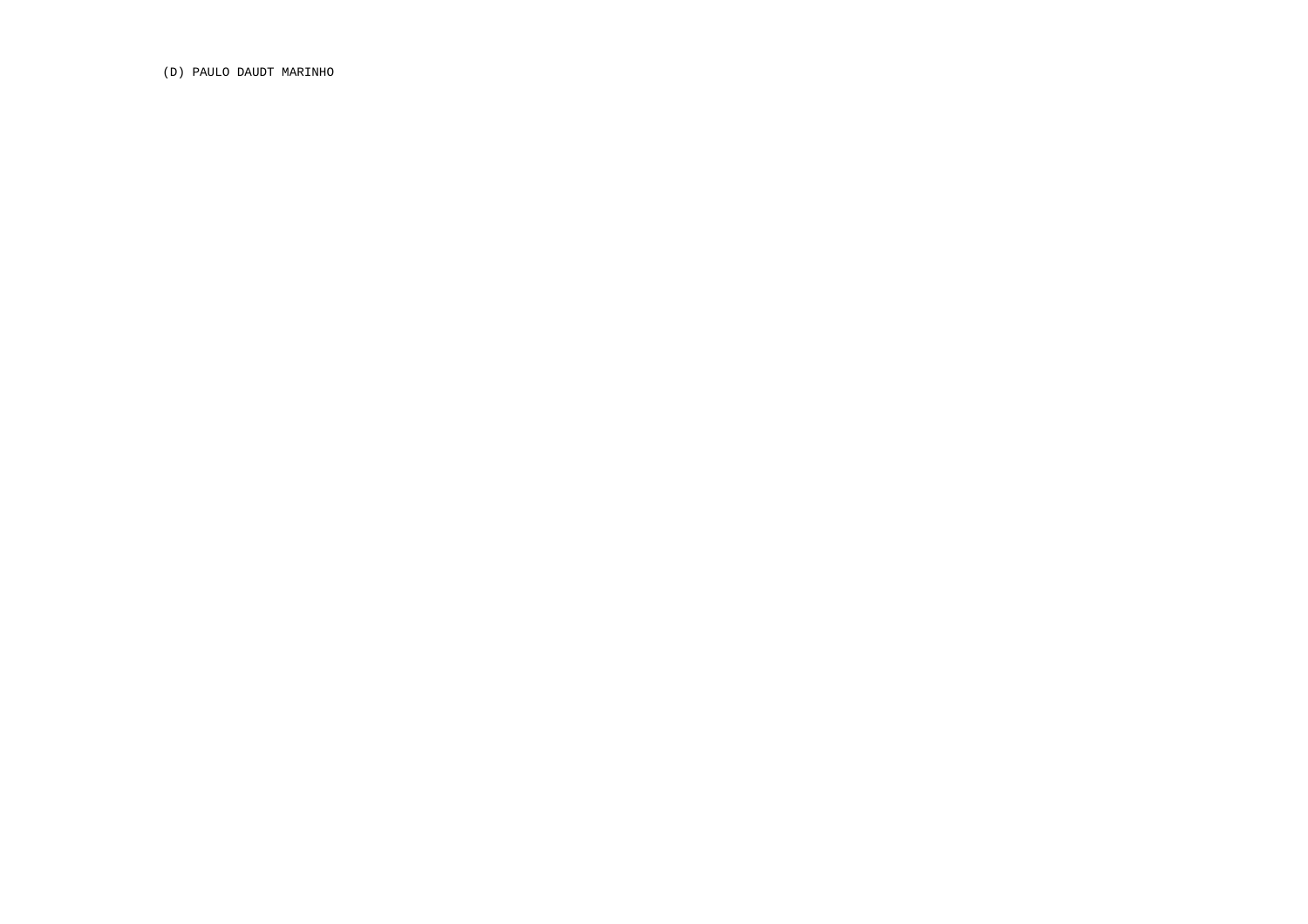|         | MINISTERIO DAS COMUNICACOES - SECRETARIA DE SERVICOS DE COMUN. ELETRONICA — UF: MINAS GERAIS — PAGINA 123<br>RELACAO DOS SOCIOS DAS EMISSORAS DE RADIO E TELEVISAO - CLASSIFICACAO SIGLA UF/CIDADE/ENTIDADE - REL. RCA013 — DAT                                                                                                 |                                                                                                                                                                                                                                                                                                                                                                                                                                                                   |                 |                                      |                                                        |                           |  |
|---------|---------------------------------------------------------------------------------------------------------------------------------------------------------------------------------------------------------------------------------------------------------------------------------------------------------------------------------|-------------------------------------------------------------------------------------------------------------------------------------------------------------------------------------------------------------------------------------------------------------------------------------------------------------------------------------------------------------------------------------------------------------------------------------------------------------------|-----------------|--------------------------------------|--------------------------------------------------------|---------------------------|--|
| SOCIOS: | TV MINAS SUL LTDA<br>(S) GUARACY FALEIROS MACHADO (S) ANTONIO COSTA NETO (D) OSCAR DIAS CORREA JUNIOR<br>(S) ADRIANA MARIA DE FARIA DIAS CORREA (S) MARIA DE FATIMA DA SILVA (S) JOAO BOSCO PIMENTEL ROSA<br>(C) ADILLANA MARIA OE F<br>NOME ENT: TV MINAS SUL LTDA<br>(S) ABILIO RIBEIRO GONCALVES (S) DIONISIO LEITE DA COSTA |                                                                                                                                                                                                                                                                                                                                                                                                                                                                   |                 |                                      |                                                        | TS: TV CANAL : 04-        |  |
|         | NOME ENT: ASSOCIACAO DE RADIO COMUNIT.DE VARJAO DE MINAS-MINAS CIDADE: VARJAO DE MINAS                                                                                                                                                                                                                                          |                                                                                                                                                                                                                                                                                                                                                                                                                                                                   |                 |                                      |                                                        | TS: CM FREQ.: 20,0 KHZ    |  |
|         | NOME ENT: ASSOCIACAO COMUNITARIA SEARA - ACS                                                                                                                                                                                                                                                                                    |                                                                                                                                                                                                                                                                                                                                                                                                                                                                   |                 | CIDADE: VARZEA DA PALMA              |                                                        | TS: CM FREQ.:<br>28,5 KHZ |  |
| SOCIOS: | NOME ENT: RIMA COMUNICACOES LTDA<br>(D) RICARDO ANTONIO VICINTIN (S) MARIZA BELLO VICINTIN (S) JOAO ALVES TAIOBA NETO                                                                                                                                                                                                           |                                                                                                                                                                                                                                                                                                                                                                                                                                                                   |                 |                                      | CIDADE: VARZEA DA PALMA TS: OM FREQ.: 1590,0 KHZ       |                           |  |
|         | NOME ENT: ASSOCIACAO COMUNITARIA DE RADIODFUSAO CULTURAL E EDUC CIDADE: VAZANTE                                                                                                                                                                                                                                                 |                                                                                                                                                                                                                                                                                                                                                                                                                                                                   |                 |                                      |                                                        | TS: CM FREO.: 20,0 KHZ    |  |
|         | NOME ENT: RADIO MONTANHEZA DE VAZANTE LTDA<br>SOCIOS: (S) MARCIANO BORGES DE MELO (S) BENEDITO HUMBERTO DE ANDRADE (D) ROMAO GONCALVES DIAS                                                                                                                                                                                     |                                                                                                                                                                                                                                                                                                                                                                                                                                                                   | CIDADE: VAZANTE |                                      |                                                        | TS: OM FREQ.: 1310,0 KHZ  |  |
|         | NOME ENT: ASSOCIACAO DA COMUNIDADE DE JANAIBA DE RADIODIFUSAO                                                                                                                                                                                                                                                                   |                                                                                                                                                                                                                                                                                                                                                                                                                                                                   |                 | CIDADE: VERDELANDIA                  |                                                        | TS: CM FREQ.: 20,0 KHZ    |  |
|         | NOME ENT: ASSOCIACAO COMUNITARIA DE RADIODIFUSAO DE VESPASIANO CIDADE: VESPASIANO                                                                                                                                                                                                                                               |                                                                                                                                                                                                                                                                                                                                                                                                                                                                   |                 |                                      |                                                        | TS: CM FREO.:<br>20,0 KHZ |  |
| SOCIOS: | NOME ENT: RADIO METROPOLITANA DE VESPESIANO LTDA<br>$\text{(D) DAVID BEZERRA RIBEIRO SOARES}\textcolor{white}{(D) ANDRE BEZERRA RIBEIRO SOARES}\textcolor{white}{(D) ANDRE BEZERRA RIBEIRO SOARES}$                                                                                                                             |                                                                                                                                                                                                                                                                                                                                                                                                                                                                   |                 | CIDADE: VESPASIANO<br>PIRTIPO SOARES |                                                        | TS: OM FREQ.: 1250,0 KHZ  |  |
|         | NOME ENT: ASSOCIACAO CULTURAL QUINTAL DO SAMBA (CIDADE: VICOSA                                                                                                                                                                                                                                                                  |                                                                                                                                                                                                                                                                                                                                                                                                                                                                   |                 |                                      |                                                        | TS: CM FREO.: 29,2 KHZ    |  |
|         |                                                                                                                                                                                                                                                                                                                                 |                                                                                                                                                                                                                                                                                                                                                                                                                                                                   |                 |                                      |                                                        | TS: FM CANAL : 264E       |  |
|         | NOME ENT: FUND. RADIO E TELEV. EDUCAT. E CULTURAL DE VICOSA - F CIDADE: VICOSA<br>SOCIOS: (E) JOAO BATISTA MOTA (E) ROSELI DE CASTRO CARDOSO LIMA (E) JOSE GOUVEIA DA SILVA                                                                                                                                                     |                                                                                                                                                                                                                                                                                                                                                                                                                                                                   |                 |                                      |                                                        | TS: TV CANAL : 13 E       |  |
|         | NOME ENT: RADIO VICOSA FM LTDA<br>SOCIOS: (D) JORGE ANTONIO FERES (S) MIRIAM HABIB FERES                                                                                                                                                                                                                                        |                                                                                                                                                                                                                                                                                                                                                                                                                                                                   | CIDADE: VICOSA  |                                      |                                                        | TS: FM CANAL : 236        |  |
|         | NOME ENT: SOCIEDADE RADIO MONTANHESA LTDA<br>SOCIOS: (D) JOAO BOSCO TORRES                                                                                                                                                                                                                                                      | (S) JOSE REINALDO STANCIOLA FIALHO                                                                                                                                                                                                                                                                                                                                                                                                                                | CIDADE: VICOSA  |                                      |                                                        | TS: FM CANAL : 250        |  |
|         | NOME ENT: SOCIEDADE RADIO MONTANHESA LTDA (S) JOSE REINALDO STANCIOLA FIALHO SOCIOS: (D) JOAO BOSCO TORRES (S) (S) JOSE REINALDO STANCIOLA FIALHO                                                                                                                                                                               |                                                                                                                                                                                                                                                                                                                                                                                                                                                                   | CIDADE: VICOSA  |                                      |                                                        | TS: OM FREQ.: 1500,0 KHZ  |  |
|         | NOME ENT: ACOMOR-ASSOCIACAO COMUNITARIA MORADA DE RADIODIFUSAO CIDADE: VIRGEM DA LAPA                                                                                                                                                                                                                                           |                                                                                                                                                                                                                                                                                                                                                                                                                                                                   |                 |                                      |                                                        | TS: CM FREQ.:<br>20,0 KHZ |  |
|         | NOME ENT: ASS.COMUNIT.DE RADIODIFUSAO "NOVO HORIZONTE DE VIRGIN CIDADE: VIRGINOPOLIS                                                                                                                                                                                                                                            |                                                                                                                                                                                                                                                                                                                                                                                                                                                                   |                 |                                      |                                                        | TS: CM FREQ.:<br>20,0 KHZ |  |
| SOCIOS: | NOME ENT: FUNDACAO EDUCATIVA E CULTURAL DE VIRGINOPOLIS<br>(E) ALBERT PINHO                                                                                                                                                                                                                                                     |                                                                                                                                                                                                                                                                                                                                                                                                                                                                   |                 | CIDADE: VIRGINOPOLIS                 | (E) MARISSE GONCALVES GOMES (E) MARCIA GONCALVES GOMES | TS: FM CANAL : 292E       |  |
|         | NOME ENT: ASSOCIACAO SAO JOAO BATISTA                                                                                                                                                                                                                                                                                           |                                                                                                                                                                                                                                                                                                                                                                                                                                                                   |                 |                                      | CIDADE: VISCONDE DO RIO BRANCO TS: CM FREO.: 28,5 KHZ  |                           |  |
|         | NOME ENT: RADIO CULTURA RIO BRANCO LTDA<br>SOCIOS: (S) ROSA MENICUCCI BOUCHARDET (S) MICHEL ABRAO DAIBES JUNIOR (D) RAFAELA DAIBES                                                                                                                                                                                              | $\begin{tabular}{ccccc} \multicolumn{2}{c }{\textbf{1}} & \multicolumn{2}{c }{\textbf{2}} & \multicolumn{2}{c }{\textbf{3}} & \multicolumn{2}{c }{\textbf{4}} & \multicolumn{2}{c }{\textbf{5}} & \multicolumn{2}{c }{\textbf{6}} & \multicolumn{2}{c }{\textbf{7}} & \multicolumn{2}{c }{\textbf{8}} & \multicolumn{2}{c }{\textbf{9}} & \multicolumn{2}{c }{\textbf{1}} & \multicolumn{2}{c }{\textbf{1}} & \multicolumn{2}{c }{\textbf{1}} & \multicolumn{2}{$ |                 |                                      | CIDADE: VISCONDE DO RIO BRANCO TS: OM FREQ.: 920,0 KHZ |                           |  |
|         | NOME ENT: ASSOCIACAO COMUNITARIA ANTONIO AMORIM QUINTAO                                                                                                                                                                                                                                                                         |                                                                                                                                                                                                                                                                                                                                                                                                                                                                   |                 | CIDADE: VOLTA GRANDE                 |                                                        | TS: CM FREQ.:<br>28,5 KHZ |  |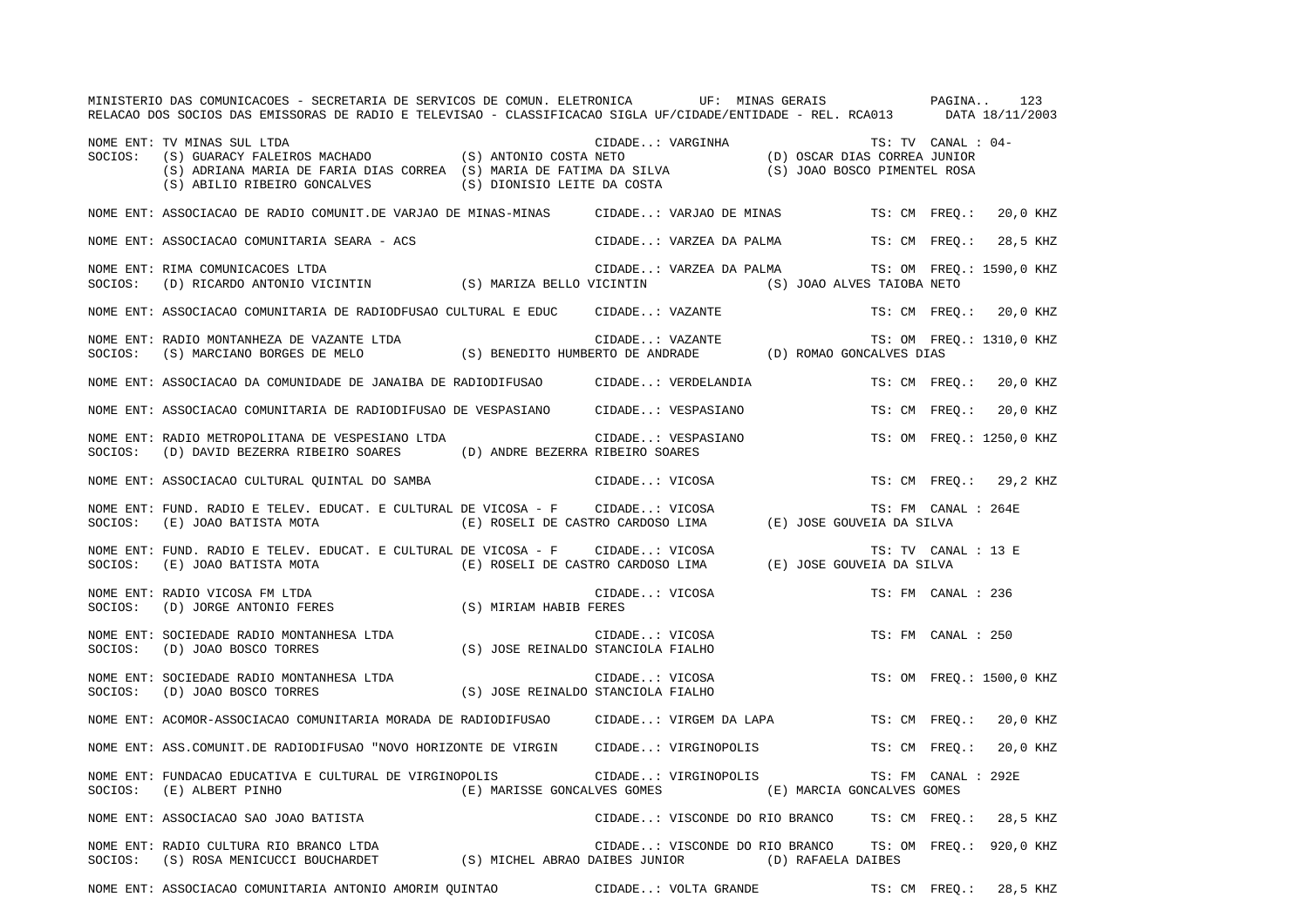|         | MINISTERIO DAS COMUNICACOES - SECRETARIA DE SERVICOS DE COMUN. ELETRONICA UF: MATO GROSSO DO SUL<br>RELACAO DOS SOCIOS DAS EMISSORAS DE RADIO E TELEVISAO - CLASSIFICACAO SIGLA UF/CIDADE/ENTIDADE - REL. RCA013 |                                                                                                   |                              |                                 | PAGINA             | 124<br>DATA 18/11/2003   |
|---------|------------------------------------------------------------------------------------------------------------------------------------------------------------------------------------------------------------------|---------------------------------------------------------------------------------------------------|------------------------------|---------------------------------|--------------------|--------------------------|
|         | NOME ENT: ASSOCIACAO DE SENHORAS DE ROTARIANOS                                                                                                                                                                   |                                                                                                   | CIDADE: AGUA CLARA           |                                 | TS: CM FREQ.:      | 20,0 KHZ                 |
|         | NOME ENT: ASSOCIACAO COMUNIT, ECOLOGICA, EDUCATIVA E CULT. DE ALCI CIDADE: ALCINOPOLIS                                                                                                                           |                                                                                                   |                              |                                 | TS: CM FREO.:      | 20,0 KHZ                 |
| SOCIOS: | NOME ENT: RADIOJORNAL DE AMAMBAI LTDA<br>(S) ERMELINDA CONCEICAO GONCALVES GUEDE (D) GILBERTO PEREIRA GUEDES                                                                                                     | CIDADE: AMAMBAI                                                                                   |                              |                                 |                    | TS: OM FREO.: 1520,0 KHZ |
| SOCIOS: | NOME ENT: RADIOJORNAL DE AMAMBAI LTDA<br>(S) ERMELINDA CONCEICAO GONCALVES GUEDE (D) GILBERTO PEREIRA GUEDES                                                                                                     | CIDADE: AMAMBAI                                                                                   |                              |                                 | TS: FM CANAL : 273 |                          |
|         | NOME ENT: ASSOCIACAO COMUNITAR.DE RADIOD.E CULTURA DE ANAURILAN                                                                                                                                                  |                                                                                                   | CIDADE: ANAURILANDIA         |                                 | TS: CM FREQ.:      | 20,0 KHZ                 |
|         | NOME ENT: ASSOCIACAO COMUNITARIA EDUCATIVA RADIO TROPICAL FM CIDADE: ANGELICA                                                                                                                                    |                                                                                                   |                              |                                 | TS: CM FREO.:      | 28,5 KHZ                 |
|         | NOME ENT: ASSOCIACAO DE INTEGRACAO COMUNITARIA NOVOS TEMPOS CIDADE: ANTONIO JOAO                                                                                                                                 |                                                                                                   |                              |                                 | TS: CM FREO.:      | 28,5 KHZ                 |
| SOCIOS: | NOME ENT: REDE SUL MATOGROSSENSE DE EMISSORAS LTDA<br>(S) HELENA APARECIDA FABIO FEITOSA                                                                                                                         | (D) NELSON DA SILVA FEITOSA                                                                       | CIDADE: APARECIDA DO TABOADO |                                 |                    | TS: OM FREQ.: 1570,0 KHZ |
|         | NOME ENT: ASSOCIACAO BENEFICENTE RENASCER AQUIDAUANENSE                                                                                                                                                          |                                                                                                   | CIDADE: AQUIDAUANA           |                                 | TS: CM FREQ.:      | 20,0 KHZ                 |
| SOCIOS: | NOME ENT: EMPRESA RADIO INDEPENDENTE LTDA<br>(S) ARMANDO ANACHE                                                                                                                                                  | (D) ARMANDO DE AMORIM ANACHE                                                                      | CIDADE: AQUIDAUANA           |                                 |                    | TS: OM FREQ.: 1020,0 KHZ |
| SOCIOS: | NOME ENT: RADIO DIFUSORA DE AQUIDAUANA LTDA<br>(D) ELIDIO TELES DE OLIVEIRA<br>(S) INES GONCALVES DE CASTRO (D) ELIANE NOGUEIRA DE OLIVEIRA                                                                      | (S) GILDA NOGUEIRA DE OLIVEIRA (S) ANTONIO COSTA RONDON                                           | CIDADE: AQUIDAUANA           | (S) GILSON NOGUEIRA DE OLIVEIRA |                    | TS: OM FREQ.: 1340,0 KHZ |
| SOCIOS: | NOME ENT: RADIO DIFUSORA DE AQUIDAUANA LTDA<br>(D) ELIDIO TELES DE OLIVEIRA<br>(S) INES GONCALVES DE CASTRO                                                                                                      | (S) GILDA NOGUEIRA DE OLIVEIRA<br>(D) ELIANE NOGUEIRA DE OLIVEIRA (S) GILSON NOGUEIRA DE OLIVEIRA | CIDADE: AQUIDAUANA           | (S) ANTONIO COSTA RONDON        |                    | TS: OT FREQ.: 4795,0 KHZ |
| SOCIOS: | NOME ENT: RADIO FM AMERICA DE AQUIDAUANA LTDA<br>(D) RAUL MARTINES FREIXES                                                                                                                                       | (S) ELCIRIA RITA BRANDES GARCIA                                                                   | CIDADE: AQUIDAUANA           |                                 | TS: FM CANAL : 265 |                          |
|         | NOME ENT: ARAL MOREIRA ASSOCIACAO COMUNITARIA - AMAC                                                                                                                                                             |                                                                                                   | CIDADE: ARAL MOREIRA         |                                 | TS: CM FREQ.:      | 28,5 KHZ                 |
|         | NOME ENT: ASSOCIACAO COMUNITARIA DE RADIO FM/BANDEIRANTES                                                                                                                                                        |                                                                                                   | CIDADE: BANDEIRANTES         |                                 | TS: CM FREO.:      | 28,5 KHZ                 |
|         | NOME ENT: ASSOCIACAO COMUNITARIA RADIO GAUCHA FM DE BATAGUASSU-                                                                                                                                                  |                                                                                                   | CIDADE: BATAGUASSU           |                                 | TS: CM FREO.:      | 28,5 KHZ                 |
|         | NOME ENT: ASSOCIACAO COMUNITARIA RADIO EDUCATIVA CIDADE FM                                                                                                                                                       | CIDADE: BATAYPORA                                                                                 |                              |                                 | TS: CM FREQ.:      | 28,5 KHZ                 |
| SOCIOS: | NOME ENT: RADIO BELA VISTA LTDA<br>(S) FLORINDA BENITES<br>(S) GOETHE ESCOBAR NUNES                                                                                                                              |                                                                                                   | CIDADE: BELA VISTA           | (D) EDMUNDO BENITES             |                    | TS: OM FREQ.: 1440,0 KHZ |
|         | NOME ENT: ASSOCIACAO COMUNITARIA DE BODOQUENA-ACB-FM COMUNITARI                                                                                                                                                  | CIDADE: BODOQUENA                                                                                 |                              |                                 | TS: CM FREQ.:      | 28,5 KHZ                 |
|         | NOME ENT: ASSOCIACAO COMUNITARIA BONITENSE DE RADIODIFUSAO - AC                                                                                                                                                  | CIDADE: BONITO                                                                                    |                              |                                 | TS: CM FREQ.:      | 20,0 KHZ                 |
| SOCIOS: | NOME ENT: AURORA COMUNICACOES LTDA<br>(D) MARLY CORREA DE ALMEIDA SERRA (S) ALEIDES BRITTO LOUREIRO                                                                                                              | CIDADE: BONITO                                                                                    |                              |                                 | TS: FM CANAL : 255 |                          |
|         | NOME ENT: ASSOCIACAO DE INTEGRACAO COMUNITARIA CIDADE ESPERANCA                                                                                                                                                  |                                                                                                   | CIDADE: BRASILANDIA          |                                 | TS: CM FREO.:      | 20,0 KHZ                 |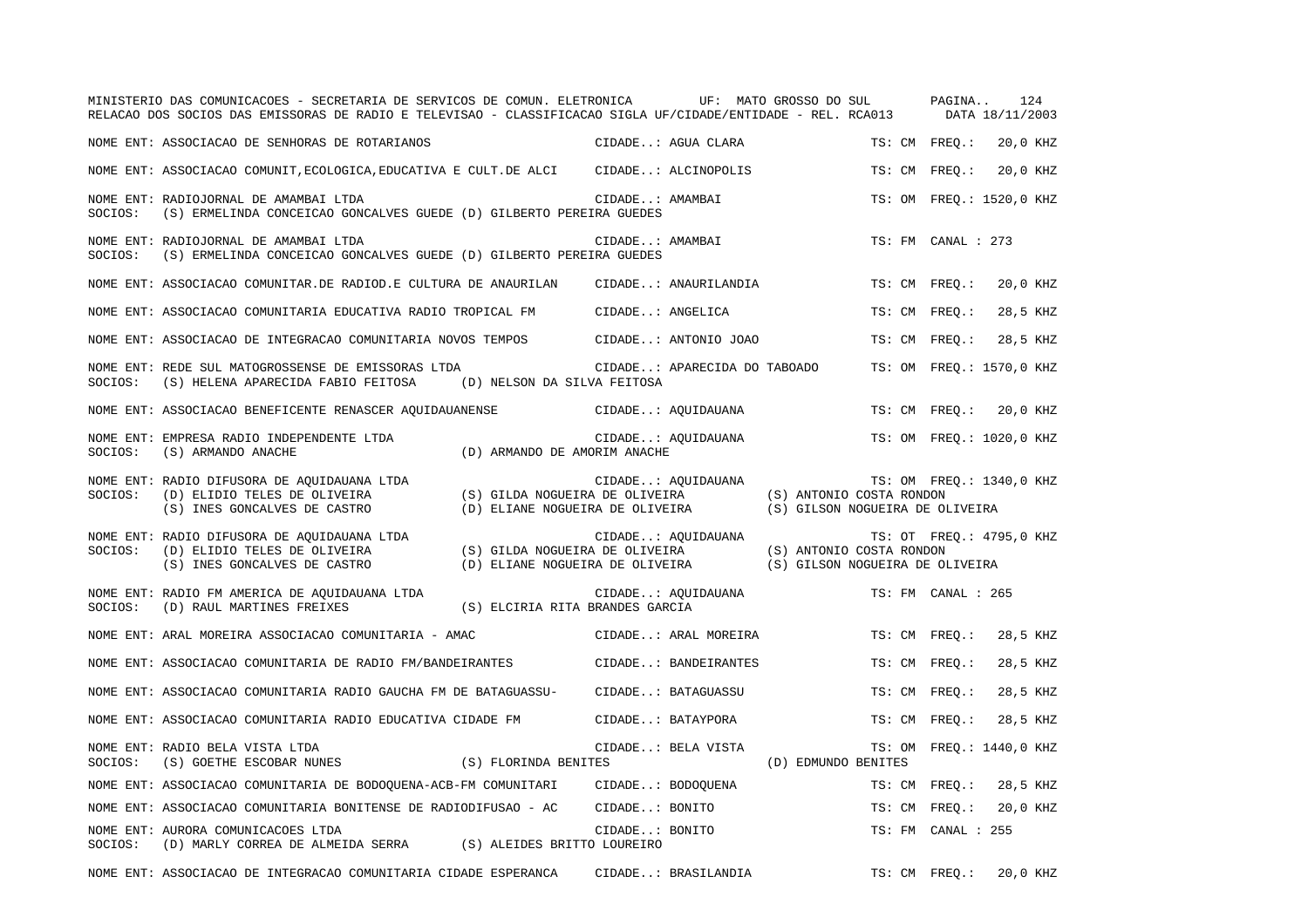NOME ENT: REDE SUL MATOGROSSENSE DE EMISSORAS LTDA (CIDADE..: CAARAPO TS: OM FREQ.: 1570,0 KHZ SOCIOS: (S) HELENA APARECIDA FABIO FEITOSA (D) NELSON DA SILVA FEITOSA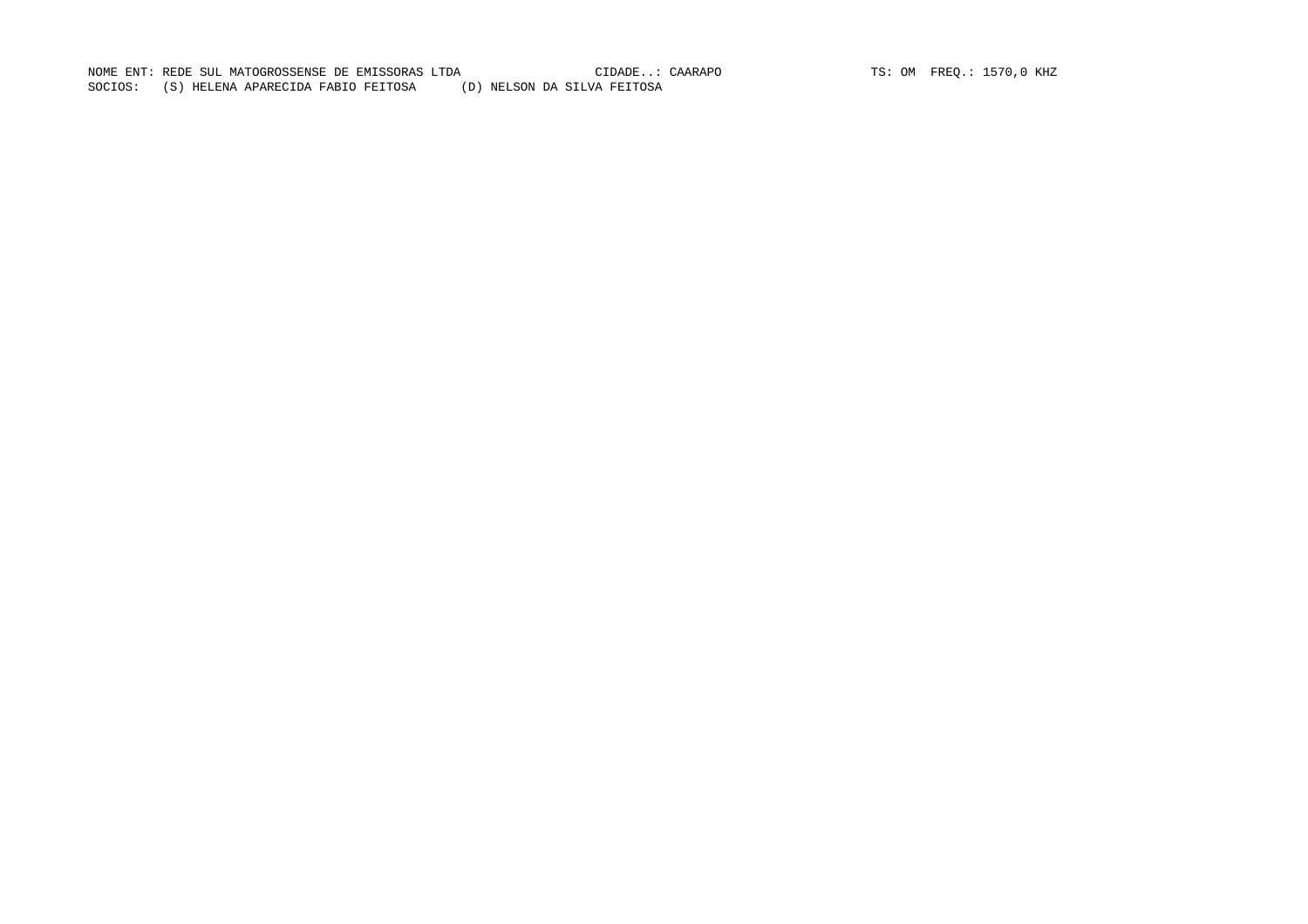MINISTERIO DAS COMUNICACOES - SECRETARIA DE SERVICOS DE COMUN. ELETRONICA UF: MATO GROSSO DO SUL PAGINA.. 125 RELACAO DOS SOCIOS DAS EMISSORAS DE RADIO E TELEVISAO - CLASSIFICACAO SIGLA UF/CIDADE/ENTIDADE - REL. RCA013 DATA 18/11/2003 NOME ENT: ASSOCIACAO DAS ENTIDADES DO PRO RADIO "CIDADE" CIDADE..: CAMAPUA TS: CM FREQ.: 20.0 KHZ NOME ENT: RADIO PRINCESA DO VALE DE CAMAPUA S/C LTDA TO CIDADE..: CAMAPUA TS: OM FREQ.: 730,0 KHZ SOCIOS: (D) NELSON PEREIRA SEBA (D) MARILU CAMPOS SEBA (S) CARLA REGINA CAMPOS SEBA RAHE (S) VALESKA CAMPOS SEBA DE CAMILLO (S) MIGUEL SEBA NETO NOME ENT: ACAIABA EMISSORAS INTEGRADAS LTDA CIDADE..: CAMPO GRANDE TS: FM CANAL : 274SOCIOS: (E) LEONILDO BACHEGA (D) ALEX SANDER BACHEGA (S) ALINE TATIANA BACHEGA NOME ENT: ASSOCIACAO COMUNITARIA NOVA MARACANA CHE COMUNITARIA CIDADE..: CAMPO GRANDE TS: CM FREQ.: 29,2 KHZ NOME ENT: ASSOCIACAO DE INTEGRACAO E DIFUSAO COMUNIT. DAS MOREN CIDADE..: CAMPO GRANDE TS: CM FREQ.: 29,2 KHZ NOME ENT: EMPRESA DE RADIODIFUSAO CAMPOGRANDENSE LTDA CIDADE..: CAMPO GRANDE TS: OM FREQ.: 1120,0 KHZ SOCIOS: (S) ROSARIO CONGRO NETO (D) ELAINE TEREZINHA DA S.NEVES CONGRO NOME ENT: FUNDACAO DOM BOSCO CIDADE..: CAMPO GRANDE TS: FM CANAL : 218ESOCIOS: (E) JOAO BOSCO MONTEIRO MACIEL (E) NELSON GIL TOLENTINO (E) ANTONIO SECUNDINO DE CASTRO (E) AFONSO DE CASTRO NOME ENT: FUNDACAO PADRE KOLBE DE RADIO E TELEVISAO CIDADE..: CAMPO GRANDE TS: TV CANAL : 15 ESOCIOS: (E) JOAO MAMEDE FILHO (E) FERNANDO ANTONIO FIGUEIREDO (E) JOSE CORNIATTI (E) LUIZ RICCI (E) BELISARIO ELIAS DE SOUZA NOME ENT: GOV. DO EST. DE MS - EMP. DE RADIO E TELEV. EDUC. DE CIDADE..: CAMPO GRANDE TS: TV CANAL : 04 E SOCIOS: (E) MARGARIDA GOMES MARQUES (E) ELZA KAZUE ARATANI MARINHO (E) MARCIA CACIA CORTEZ FERREIRA (E) JOE LUIS FRANCA DA NOVA NOME ENT: GOV. DO EST. DE MS - EMP. DE RADIO E TELEV. EDUC. DE CIDADE..: CAMPO GRANDE TS: FM CANAL : 284E SOCIOS: (E) MARGARIDA GOMES MARQUES (E) ELZA KAZUE ARATANI MARINHO (E) MARCIA CACIA CORTEZ FERREIRA (E) JOE LUIS FRANCA DA NOVA NOME ENT: IPB-INTEGRACAO MATOGROSSENSE DE RADIO E TV LTDA CIDADE..: CAMPO GRANDE TS: OT FREQ.: 4895,0 KHZ SOCIOS: (D) IVAN PAES BARBOSA (D) GISELE DE ALMEIDA S.BARBOSA BUSSUAN (D) WILLIAM GERALDO MAKSOUD BUSSUAN NOME ENT: RADIO CAPITAL DO SOM LTDA CIDADE..: CAMPO GRANDE TS: FM CANAL : 240 SOCIOS: (D) LUIZ LANDS REYNOSO DE FARIA (S) JOSE R DE FARIA SOBRINHO NOME ENT: RADIO CULTURA DE CAMPO GRANDE LTDA CIDADE..: CAMPO GRANDE TS: OM FREQ.: 680,0 KHZ SOCIOS: (S) (ESP.) JOSE MARIA HUGO RODRIGUES (D) ANTONIO JOAO HUGO RODRIGUES (D) ESTER FIGUEIREDO GAMEIRO NOME ENT: RADIO EDUCACAO RURAL LTDA  $\Box$  CIDADE..: CAMPO GRANDE TS: OM FREQ.: 580,0 KHZ SOCIOS: (D) ANGELO JAYME VENTURELLI (D) VITORIO PAVANELLO (S) ORALINO ZANCHIN NOME ENT: RADIO EDUCACAO RURAL LTDA  $\qquad \qquad$  CIDADE..: CAMPO GRANDE  $\qquad \qquad$  TS: OT FREQ.: 4755,0 KHZ SOCIOS: (D) ANGELO JAYME VENTURELLI (D) VITORIO PAVANELLO (S) ORALINO ZANCHIN NOME ENT: RADIOSUL EMISSORAS INTEGRADAS LTDA CIDADE..: CAMPO GRANDE TS: OM FREQ.: 930,0 KHZ SOCIOS: (D) LUIZ LANDS REYNOSO DE FARIA (D) CARLOS EDUARDO LONGO DE FARIA NOME ENT: REDE CENTRO OESTE DE RADIO E TELEVISAO LTDA CIDADE... CAMPO GRANDE TS: FM CANAL : 232 SOCIOS: (D) ANTONIO JOAO HUGO RODRIGUES (S) MARIA ELSA MEDEIROS RAMALHO (S) MARCOS FERNANDO ALVES RODRIGUES (S) ESTER FIGUEIREDO GAMEIRO (S) LUCIANO MEDEIROS BARBOSA RODRIGUES (S) MARCELO ALVES RODRIGUES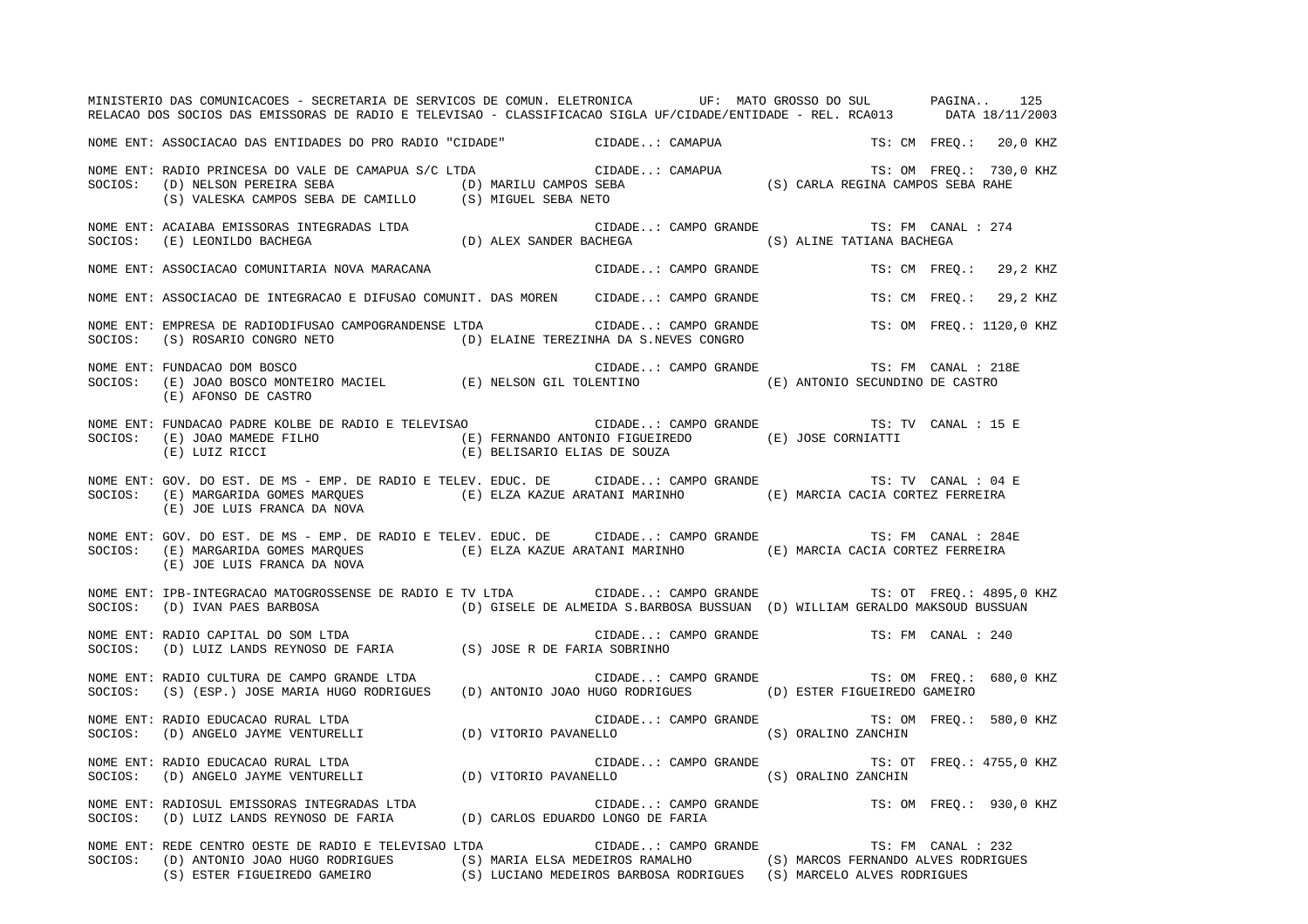|         | MINISTERIO DAS COMUNICACOES - SECRETARIA DE SERVICOS DE COMUN. ELETRONICA UF: MATO GROSSO DO SUL PAGINA 126<br>RELACAO DOS SOCIOS DAS EMISSORAS DE RADIO E TELEVISAO - CLASSIFICACAO SIGLA UF/CIDADE/ENTIDADE - REL. RCA013 DATA 18/11/2003                                                                     |                                                |                      |                                               |                         |
|---------|-----------------------------------------------------------------------------------------------------------------------------------------------------------------------------------------------------------------------------------------------------------------------------------------------------------------|------------------------------------------------|----------------------|-----------------------------------------------|-------------------------|
|         | NOME ENT: REDE CENTRO OESTE DE RADIO E TELEVISAO LTDA CIDADE: CAMPO GRANDE TS: TV CANAL : 08+<br>SOCIOS: (D) ANTONIO JOAO HUGO RODRIGUES (S) MARIA ELSA MEDEIROS RAMALHO (S) MARCOS FERNANDO ALVES RODRIGUES<br>(S) ESTER FIGUEIREDO GAMEIRO (S) LUCIANO MEDEIROS BARBOSA RODRIGUES (S) MARCELO ALVES RODRIGUES |                                                |                      |                                               |                         |
|         |                                                                                                                                                                                                                                                                                                                 |                                                |                      | TS: TV CANAL : 11+                            |                         |
| SOCIOS: | NOME ENT: REDE MS INTEGRACAO DE RADIO E TELEVISAO LTDA                                                                                                                                                                                                                                                          |                                                |                      | TS: FM CANAL : 250                            |                         |
|         |                                                                                                                                                                                                                                                                                                                 |                                                |                      |                                               | TS: OM FREQ.: 630,0 KHZ |
|         | NOME ENT: SISTEMA DE COMUNICACAO PANTANAL S/C LTDA                                                                                                                                                                                                                                                              |                                                |                      | CIDADE: CAMPO GRANDE TS: TV CANAL : 23        |                         |
|         | NOME ENT: SOCIEDADE CAMPOGRANDENSE DE RADIODIFUSAO LIMITADA CIDADE: CAMPO GRANDE TS: OM FREQ.: 1180,0 KHZ<br>$\verb SOCIOS: (D) LULZ ROGERIO DE SA   (S) ELIZETE VIEIRA CARNEIRO   (S) JUAREZ FIEL ALVES   (D) JOVIR PERONDI   (E) ALVES.$                                                                      |                                                |                      |                                               |                         |
|         | NOME ENT: SOCIEDADE CAMPOGRANDENSE DE TELEVISAO LIMITADA CIDADE: CAMPO GRANDE TS: TV CANAL : 13-<br>SOCIOS: (D) JOVIR PERONDI<br>(D) LORENO DELCO DE ANTONI                                                                                                                                                     |                                                |                      |                                               |                         |
|         | NOME ENT: SOCIEDADE RADIO DIFUSORA DE CAMPO GRANDE LTDA<br>SOCIOS: (D) ROSA MARIA PEDROSSIAN MANSUR (S) REGINA MAURA PEDROSSIAN                                                                                                                                                                                 |                                                |                      | CIDADE: CAMPO GRANDE TS: OM FREQ.: 1240,0 KHZ |                         |
|         | NOME ENT: TELEVISAO MORENA LTDA<br>NOTE ENI LELEVISAO MOKENA LIDA<br>SOCIOS: (S) PATRICIA LUCI CASIMIRO ZAHRAN (S) UEZE ELIAS ZAHRAN SOBRINHO (D) UEZE ELIAS ZAHRAN<br>(S) JORGE ELIAS ZAHRAN (S) JOAO ELIAS ZAHRAN (S) JEANNETTE ELIAS ZAHRAN<br>(S) LAILA CASIMIRO ZAHRA                                      |                                                | CIDADE: CAMPO GRANDE | TS: TV CANAL : 06                             |                         |
|         | NOME ENT: ASSOCIACAO COMUNIT.DE DESENV.ARTISTICO E CULTURAL DE CIDADE: CARACOL TS: CM FREQ.: 20,0 KHZ                                                                                                                                                                                                           |                                                |                      |                                               |                         |
|         | NOME ENT: ASSOCIACAO COMUNITARIA E CULTURAL SHALON CIDADE: CASSILANDIA TS: CM FREQ.: 29,0 KHZ                                                                                                                                                                                                                   |                                                |                      |                                               |                         |
|         |                                                                                                                                                                                                                                                                                                                 |                                                |                      | CIDADE: CASSILANDIA TS: FM CANAL : 252        |                         |
|         | (S) ANARIO MARIANO FILHO                                                                                                                                                                                                                                                                                        |                                                |                      | CIDADE: CASSILANDIA TS: OM FREQ.: 670,0 KHZ   |                         |
|         | NOME ENT: ASSOCIACAO CULTURAL CHAPADAO DO SUL                                                                                                                                                                                                                                                                   | CIDADE: CHAPADAO DO SUL TS: CM FREQ.: 20,0 KHZ |                      |                                               |                         |
|         | NOME ENT: EMPRESA CHAPADENSE DE COMUNICACAO LTDA<br>$\texttt{SOCIOS:} \hspace{5mm} \texttt{(D)} \hspace{2mm} \texttt{JOSE ADILSON} \hspace{2mm} \texttt{CAMILO} \hspace{2mm} \texttt{(D)} \hspace{2mm} \texttt{ELISETE} \hspace{2mm} \texttt{EMIKO} \hspace{2mm} \texttt{OBARA} \hspace{2mm} \texttt{MICHELC}$  | CIDADE: CHAPADAO DO SUL                        |                      | TS: FM CANAL : 247                            |                         |
|         | NOME ENT: ASSOCIACAO DE AMIGOS E COLABORADORES CORGUINHENSE CIDADE: CORGUINHO TS: CM FREQ.: 28,5 KHZ                                                                                                                                                                                                            |                                                |                      |                                               |                         |
|         | NOME ENT: IBIAPINA RADIODIFUSAO LTDA                                                                                                                                                                                                                                                                            |                                                |                      | CIDADE: CORONEL SAPUCAIA TS: FM CANAL : 293   |                         |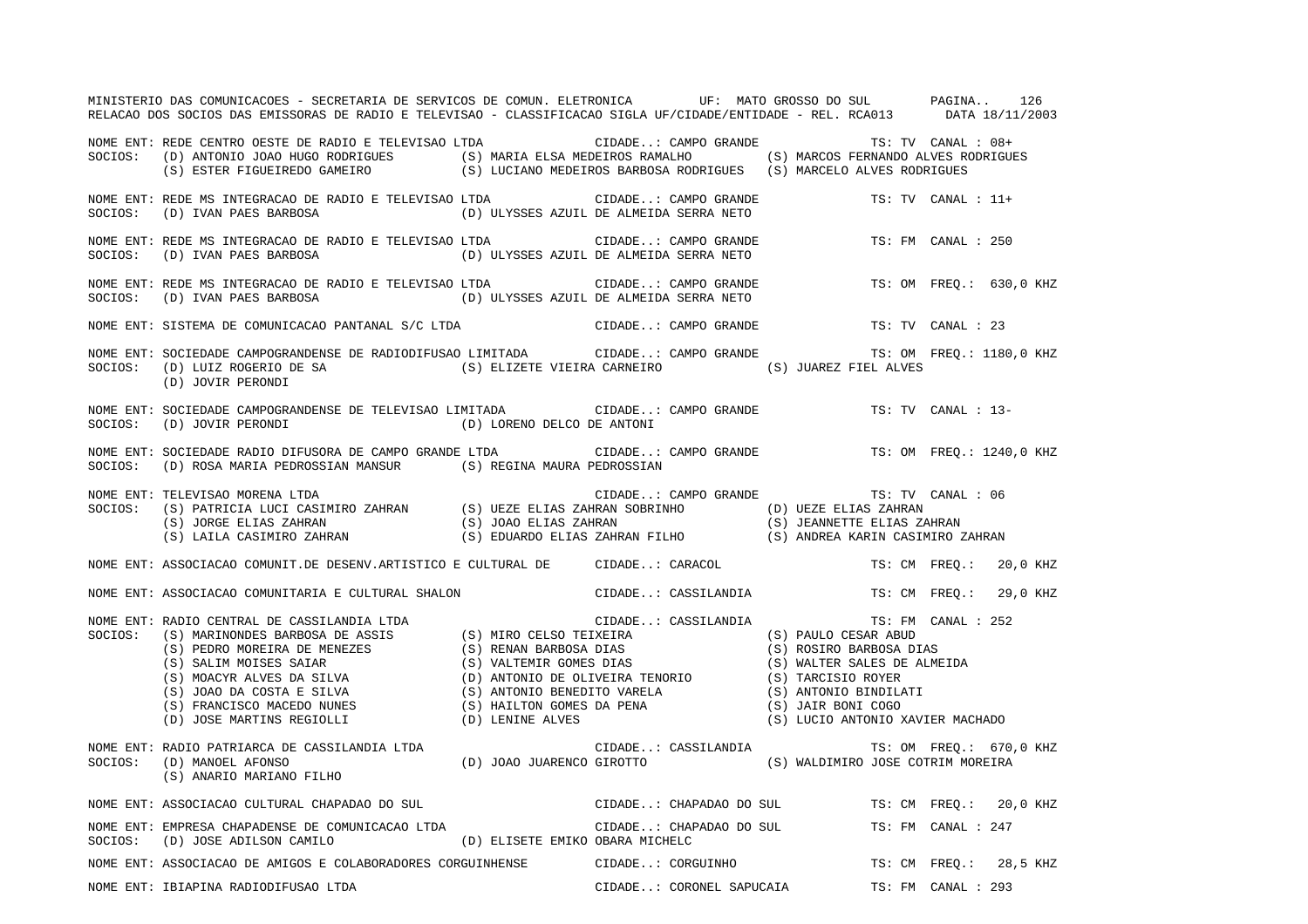SOCIOS: (D) EDSON DE SOUZA SILVA (S) FABIOLA DE SOUZA COSTA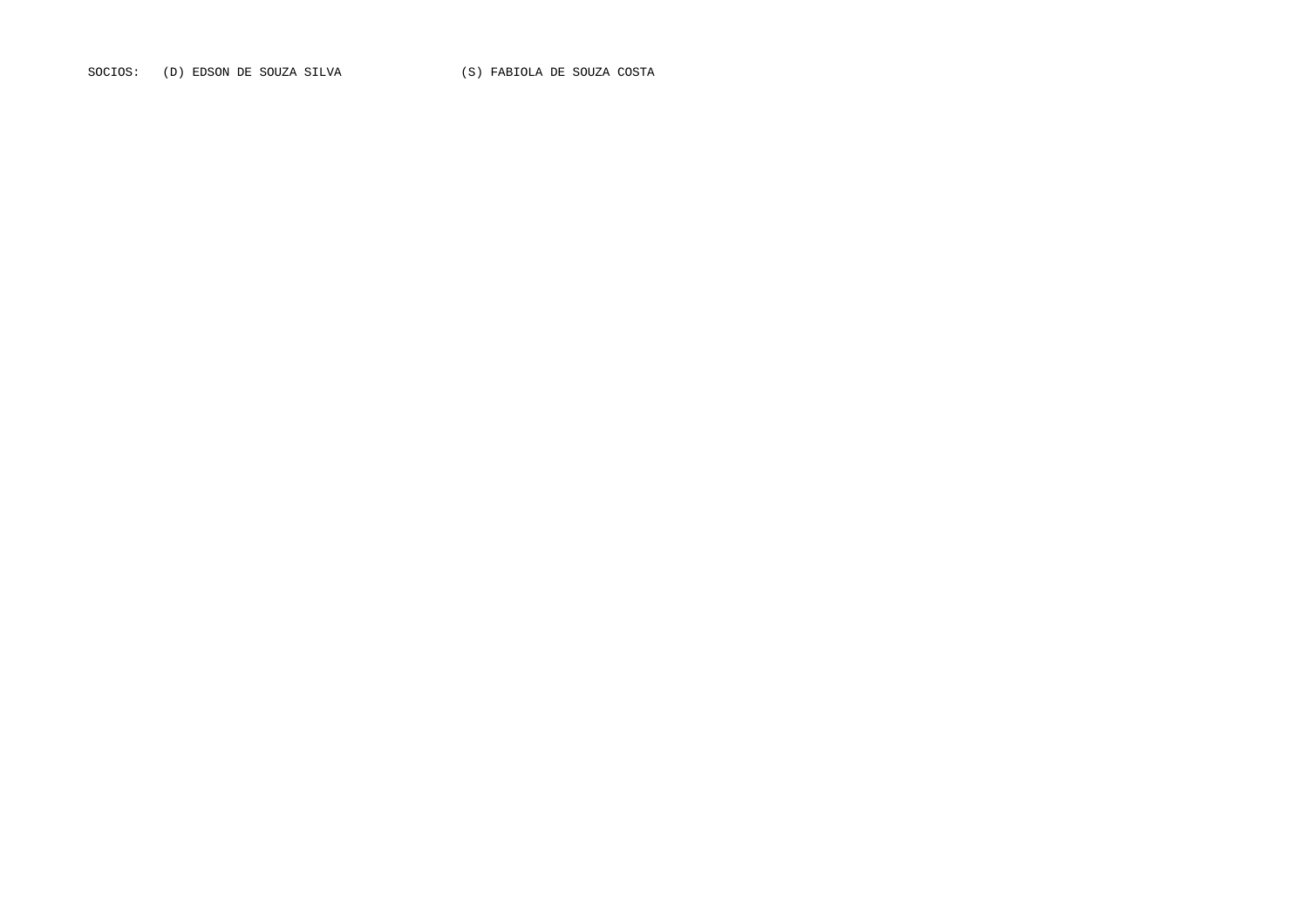|         | MINISTERIO DAS COMUNICACOES - SECRETARIA DE SERVICOS DE COMUN. ELETRONICA UF: MATO GROSSO DO SUL PAGINA 127<br>RELACAO DOS SOCIOS DAS EMISSORAS DE RADIO E TELEVISAO - CLASSIFICACAO SIGLA UF/CIDADE/ENTIDADE - REL. RCA013 DATA 18/11/2003 |                          |                                                                                                                |                                    |                          |
|---------|---------------------------------------------------------------------------------------------------------------------------------------------------------------------------------------------------------------------------------------------|--------------------------|----------------------------------------------------------------------------------------------------------------|------------------------------------|--------------------------|
|         | NOME ENT: ASSOCIACAO PANTANEIRA DE COMUNICACAO E CULTURA - APCC CIDADE: CORUMBA                                                                                                                                                             |                          |                                                                                                                |                                    | TS: CM FREQ.: 20,0 KHZ   |
|         | CIDADE.<br>SOCIOS: (D) URIEL RAGHIANT (D) CAIBAR SILVA PEREIRA                                                                                                                                                                              |                          | CIDADE: CORUMBA                                                                                                |                                    | TS: FM CANAL : 232       |
|         | NOME ENT: RADIO DIFUSORA MATOGROSSENSE LIMITADA<br>SOCIOS: (D) URIEL RAGHIANT<br>(D) CAIBAR SILVA PEREIRA                                                                                                                                   |                          | CIDADE: CORUMBA                                                                                                |                                    | TS: OM FREQ.: 1360,0 KHZ |
|         | NOME ENT: RADIO ROSA PANTANEIRA LTDA (D) ROSANGELA GRA A DA CUNHA SOCIOS: (D) CECILIO DE JESUS GAETA (D) ROSANGELA GRA A DA CUNHA                                                                                                           |                          | CIDADE: CORUMBA                                                                                                |                                    | TS: OT FREQ.: 4835,0 KHZ |
| SOCIOS: | NOME ENT: RADIO TAMENGO FM LTDA<br>(D) JOSE ANTONIO SALOMAO (S) HUGO SILVA DA COSTA                                                                                                                                                         |                          |                                                                                                                |                                    | TS: FM CANAL : 225       |
|         | NOME ENT: RADIOBRAS EMPRESA BRASILEIRA DE COMUNICACAO S/A CIDADE: CORUMBA TS: OM FREQ.: 540,0 KHZ<br>SOCIOS: (E) RUY MESSIAS DE LIMA PONTES (E) JANUARIO PROCOPIO TOLEDO (E) LUIZ OTAVIO DE CASTRO SOUZA<br>(E) HELIO ARAUJO                |                          |                                                                                                                |                                    |                          |
|         | NOME ENT: SOCIEDADE RADIO AM FRONTEIRA LTDA<br>SOCIOS: (S) ALBERTO DE MEDEIROS GUIMARAES (D) ALAOR FLORES DA COSTA                                                                                                                          |                          |                                                                                                                |                                    |                          |
|         | NOME ENT: SOCIEDADE RADIO CLUBE DE CORUMBA LTDA<br>SOCIOS: (D) FAUSE ANACHE<br>(S) JOAO ANACHE                                                                                                                                              |                          | CIDADE: CORUMBA TS: OM FREQ.: 1410,0 KHZ<br>(S) ARMANDO ANACHE (S) ARMANDO DE AMORIM ANACHE (S) LAURITA ANACHE |                                    |                          |
|         | NOME ENT: TELEVISAO CIDADE BRANCA LTDA<br>SOCIOS: (S) PATRICIA LUCI CASIMIRO ZAHRAN (S) UEZE ELIAS ZAHRAN SOBRINHO (D) JORGE ELIAS ZAHRAN<br>(S) LAILA CASIMIRO ZAHRAN (S) EDUARDO ELIAS ZAHRAN FILHO (S) ANDREA KARIN CASIMIRO ZAHR        |                          |                                                                                                                |                                    |                          |
|         |                                                                                                                                                                                                                                             |                          |                                                                                                                |                                    |                          |
|         | NOME ENT: ASSOCIACAO COMUNITARIA E CULTURAL PANTANEIRA CIDADE: COXIM                                                                                                                                                                        |                          |                                                                                                                |                                    | TS: CM FREQ.: 20,0 KHZ   |
|         | NOME ENT: RADIO PANTANAL DE COXIM LTDA<br>SOCIOS:    (D) TANIA CEZARETTI DINIZ                        (S) ADELEIDE DOS SANTOS ALMEIDA                                                                                                       |                          | CIDADE: COXIM                                                                                                  |                                    | TS: OM FREQ.: 1330,0 KHZ |
|         | NOME ENT: RADIO VALE DO TAQUARI LTDA - ME<br>SOCIOS: (D) ANTONIO CARLOS JOSE (S) PEDRO JOSE NETO (S) COXIM (S) LUIZ GERALDO JOSE (S) FRANCISCO TARDIVO JOSE<br>(S) FRANCISCO TARDIVO JOSE                                                   |                          |                                                                                                                |                                    | TS: OM FREQ.: 970,0 KHZ  |
|         | NOME ENT: SOCIEDADE RADIO FM PE DE CEDRO LTDA<br>SOCIOS: (S) FERMINA DA SILVA RODRIGUES PEDROSO (D) FRANCISCO JOAQUIM FERREIRA (D) JOSE CARLOS GUTIERREZ                                                                                    |                          |                                                                                                                |                                    | TS: FM CANAL : 219       |
|         | NOME ENT: AGUA BOA ASSOCIACAO COMUNITARIA - ABAC                                                                                                                                                                                            |                          | CIDADE: DOURADOS TS: CM FREQ.: 20,0 KHZ                                                                        |                                    |                          |
| SOCIOS: | NOME ENT: EMPRESA DE RADIODIFUSAO DINAMICA LTDA<br>(S) MARCAL GONCALVES LEITE FILHO                                                                                                                                                         | (D) JOAO ALCANTARA FILHO | CIDADE: DOURADOS                                                                                               |                                    | TS: FM CANAL : 234       |
| SOCIOS: | NOME ENT: EMPRESA DE RADIODIFUSAO TUPINAMBAS LTDA<br>(D) LUIZ FERNANDO MEIRELLES CERSOSIMO                                                                                                                                                  |                          | CIDADE: DOURADOS<br>(S) MARIA APARECIDA MEIRELLES CERSOSIMO                                                    |                                    | TS: OM FREQ.: 1060,0 KHZ |
| SOCIOS: | NOME ENT: FUNDACAO JOAQUIM JOSE MOREIRA<br>(E) FERMINA DA SILVA RODRIGUES PEDROSO (E) LUIZ ROGERIO DE SA                                                                                                                                    |                          | CIDADE: DOURADOS                                                                                               | (E) MARIA DO ROSARIO MOREIRA SECHI | TS: FM CANAL : 285E      |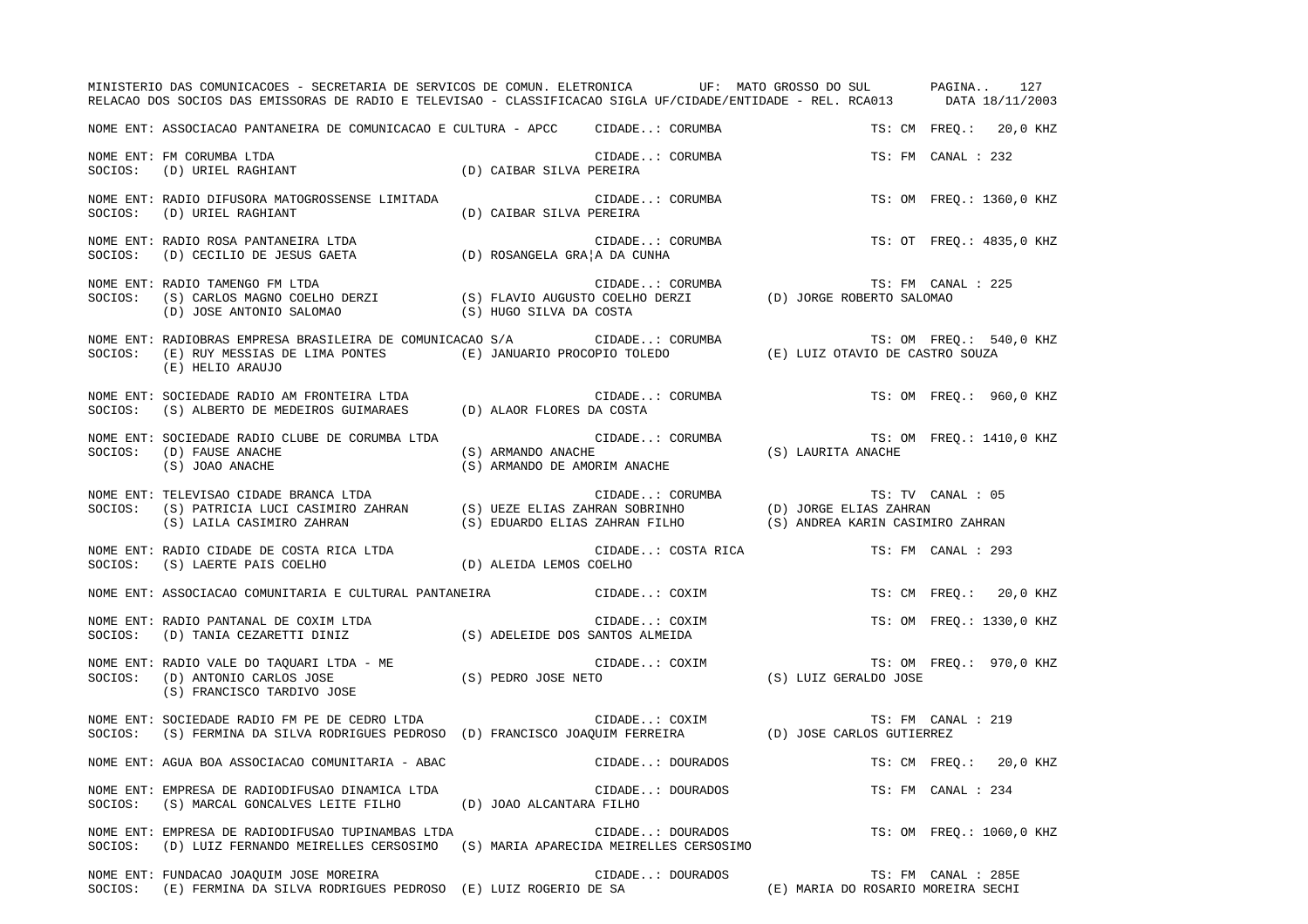(E) ADENIL CARNEIRO MOREIRA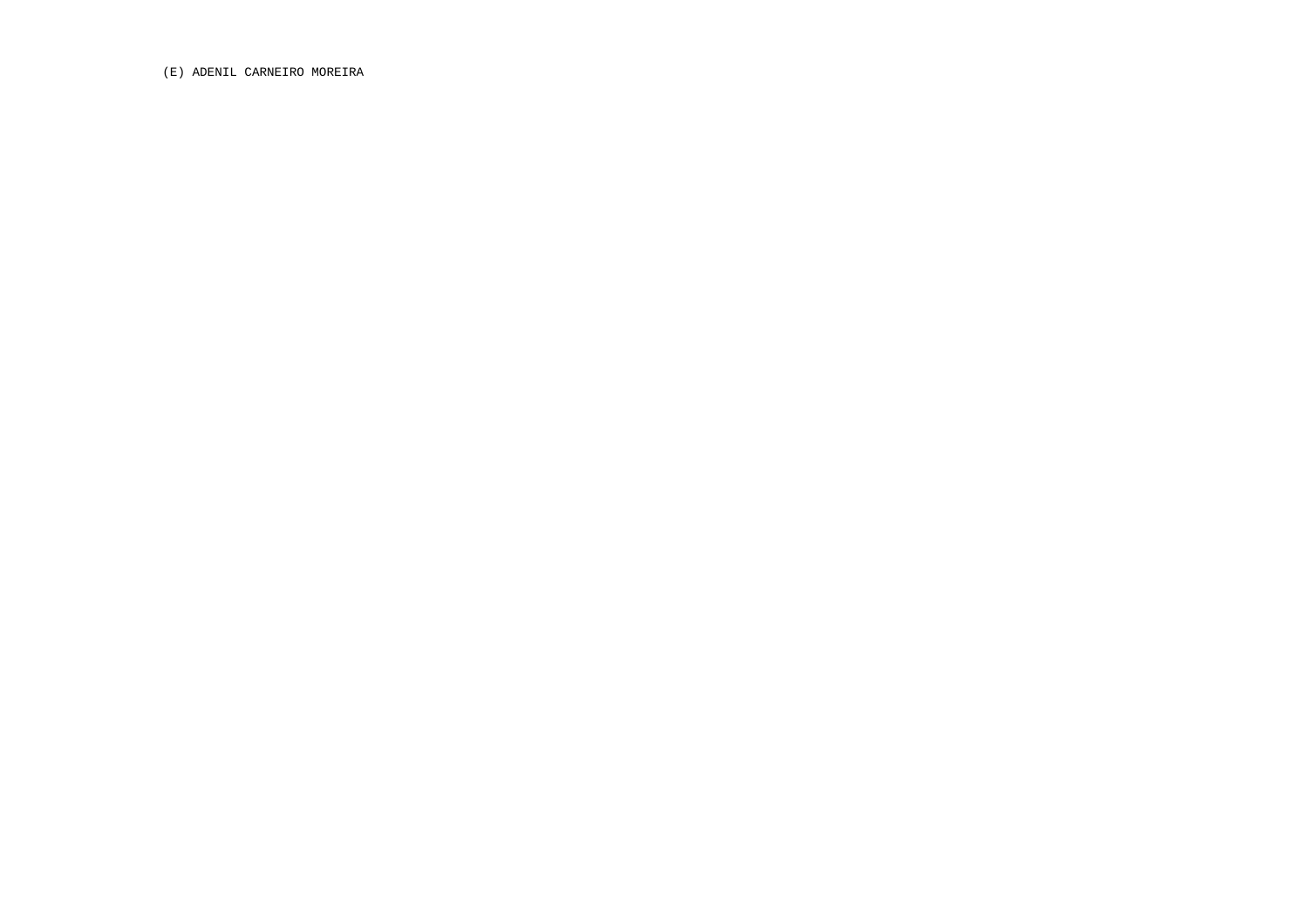|         | MINISTERIO DAS COMUNICACOES - SECRETARIA DE SERVICOS DE COMUN. ELETRONICA UF: MATO GROSSO DO SUL PAGINA<br>RELACAO DOS SOCIOS DAS EMISSORAS DE RADIO E TELEVISAO - CLASSIFICACAO SIGLA UF/CIDADE/ENTIDADE - REL. RCA013 DATA 18/11/2003 |                                                                   |                  |                              |                             |                                              | 128                      |
|---------|-----------------------------------------------------------------------------------------------------------------------------------------------------------------------------------------------------------------------------------------|-------------------------------------------------------------------|------------------|------------------------------|-----------------------------|----------------------------------------------|--------------------------|
| SOCIOS: | NOME ENT: RADIO CLUBE DE DOURADOS LTDA<br>(D) JORGE ANTONIO SALOMAO                                                                                                                                                                     |                                                                   |                  | CIDADE: DOURADOS             |                             |                                              | TS: OM FREQ.: 720,0 KHZ  |
| SOCIOS: | NOME ENT: RADIO DOURADOS DO SUL LTDA<br>9 (S) WALTER BENEDITO CARNEIRO (D) ZAZI BRUM (S) JOSE ELIAS MOREIRA (D) LLEWELLYN (S) MARCELO MIRANDA SOARES (S) ANTENOR MA                                                                     | (D) LLEWELLYN DAVIES ANTONIO MEDINA<br>(S) ANTENOR MARTINS JUNIOR | CIDADE: DOURADOS |                              | (D) PEDRO DE SOUZA CARNEIRO | (D) JOAQUIM JOSE MOREIRA                     | TS: OM FREQ.: 770,0 KHZ  |
| SOCIOS: | NOME ENT: RADIO E TELEVISAO GRAN-DOURADOS LTDA<br>(D) ANTONIO TONANNI                                                                                                                                                                   | (S) JOSUE TONANNI NETTO                                           |                  | CIDADE: DOURADOS             |                             | TS: FM CANAL : 221                           |                          |
| SOCIOS: | NOME ENT: RADIO TERRA FM LTDA<br>(S) WALDIR FRANCISCO GUERRA                                                                                                                                                                            | (S) ARNO ANTONIO GUERRA                                           | CIDADE: DOURADOS |                              |                             | TS: FM CANAL : 270<br>(D) ALLAN MELLO GUERRA |                          |
| SOCIOS: | NOME ENT: SOCIEDADE RADIO DOURADOS LTDA<br>(D) JORGE ROBERTO SALOMAO<br>(S) ANTONIO MORAIS DOS SANTOS                                                                                                                                   | (D) MARCO ANTONIO CUNHA                                           | CIDADE: DOURADOS |                              |                             | (S) JOSE ANTONIO SALOMAO                     | TS: OT FREQ.: 3375,0 KHZ |
| SOCIOS: | NOME ENT: TELEVISAO CIDADE MODELO LTDA<br>(D) ROMILDO RIBEIRO SOARES                                                                                                                                                                    | (S) MARIA MAGDALENA BEZERRA RIBEIRO SOA                           |                  | CIDADE: DOURADOS             |                             | TS: TV CANAL : 05                            |                          |
|         | NOME ENT: ASSOCIACAO COMUNITARIA NOVO ALVORECER                                                                                                                                                                                         |                                                                   | CIDADE: ELDORADO |                              |                             |                                              | TS: CM FREO.: 20,0 KHZ   |
| SOCIOS: | NOME ENT: RADIO FM M. M. LTDA<br>(S) MAURIZIO AZARIO DE MEDEIROS (D) TIZIANA AZARIO DE MEDEIROS                                                                                                                                         |                                                                   | CIDADE: ELDORADO |                              |                             | TS: FM CANAL : 298                           |                          |
| SOCIOS: | NOME ENT: REDE ELDORADO DE RADIO LTDA<br>(D) WALTER DE MEDEIROS                                                                                                                                                                         | (S) VALERIO DE MEDEIROS                                           | CIDADE: ELDORADO |                              |                             |                                              | TS: OM FREQ.: 1590,0 KHZ |
|         | NOME ENT: ASSOCIACAO COMUNITARIA FAVO DE MEL - ASCOMFAV                                                                                                                                                                                 |                                                                   |                  | CIDADE: FATIMA DO SUL        |                             |                                              | TS: CM FREQ.: 20,0 KHZ   |
| SOCIOS: | NOME ENT: RADIO REGIONAL DE FATIMA DO SUL LTDA<br>(S) LONDRES MACHADO                                                                                                                                                                   | (D) ILDA SALGADO MACHADO                                          |                  | CIDADE: FATIMA DO SUL        |                             |                                              | TS: OM FREO.: 1140,0 KHZ |
| SOCIOS: | NOME ENT: REDE GUAICURUS DE RADIO E TELEVISAO LTDA<br>(D) GUTEMBERG JUDSON SALGADO MACHADO (S) LONDRES MACHADO                                                                                                                          |                                                                   |                  |                              | CIDADE: FATIMA DO SUL       |                                              | TS: OM FREO.: 890,0 KHZ  |
|         | NOME ENT: GLORIA RADIODIFUSAO CULTURAL E EDUCACIONAL - GRACE                                                                                                                                                                            |                                                                   |                  |                              | CIDADE: GLORIA DE DOURADOS  | TS: CM FREO.:                                | 20,0 KHZ                 |
| SOCIOS: | NOME ENT: REDE REGIONAL DE RADIODIFUSAO LTDA<br>(D) ANA PAULA PIRES DAQUINTO (D) ALECSANDRA DE OLIVEIRA CALES                                                                                                                           |                                                                   |                  |                              | CIDADE: GLORIA DE DOURADOS  |                                              | TS: OM FREQ.: 1490,0 KHZ |
|         | NOME ENT: ASSOCIACAO COMUNITARIA CULT.E BENEFICENTE "HEROIS DA R                                                                                                                                                                        |                                                                   |                  | CIDADE: GUIA LOPES DA LAGUNA |                             | TS: CM FREO.:                                | 20,0 KHZ                 |
|         | NOME ENT: ASSOCIACAO COMUNITARIA ESPERANCA DE IGUATEMI - ACEI                                                                                                                                                                           |                                                                   | CIDADE: IGUATEMI |                              |                             | TS: CM FREO.:                                | 28,5 KHZ                 |
|         | NOME ENT: ASSOCIACAO COMUNIT.INOCENCIENSE DE COMUNICACAO E MARK                                                                                                                                                                         |                                                                   |                  | CIDADE: INOCENCIA            |                             | TS: CM FREO.:                                | 20,0 KHZ                 |
|         | NOME ENT: FUNDACAO PEDRA BONITA                                                                                                                                                                                                         |                                                                   |                  | CIDADE: ITAPORA              |                             | TS: CM FREO.:                                | 20,0 KHZ                 |
| SOCIOS: | NOME ENT: SOCIEDADE RADIO ITAPORA LTDA<br>(S) FLAVIO AUGUSTO COELHO DERZI (D) JORGE ROBERTO SALOMAO<br>(S) JOSE ANTONIO SALOMAO                                                                                                         |                                                                   |                  | CIDADE: ITAPORA              | (S) MARCO ANTONIO CUNHA     |                                              | TS: OM FREQ.: 1470,0 KHZ |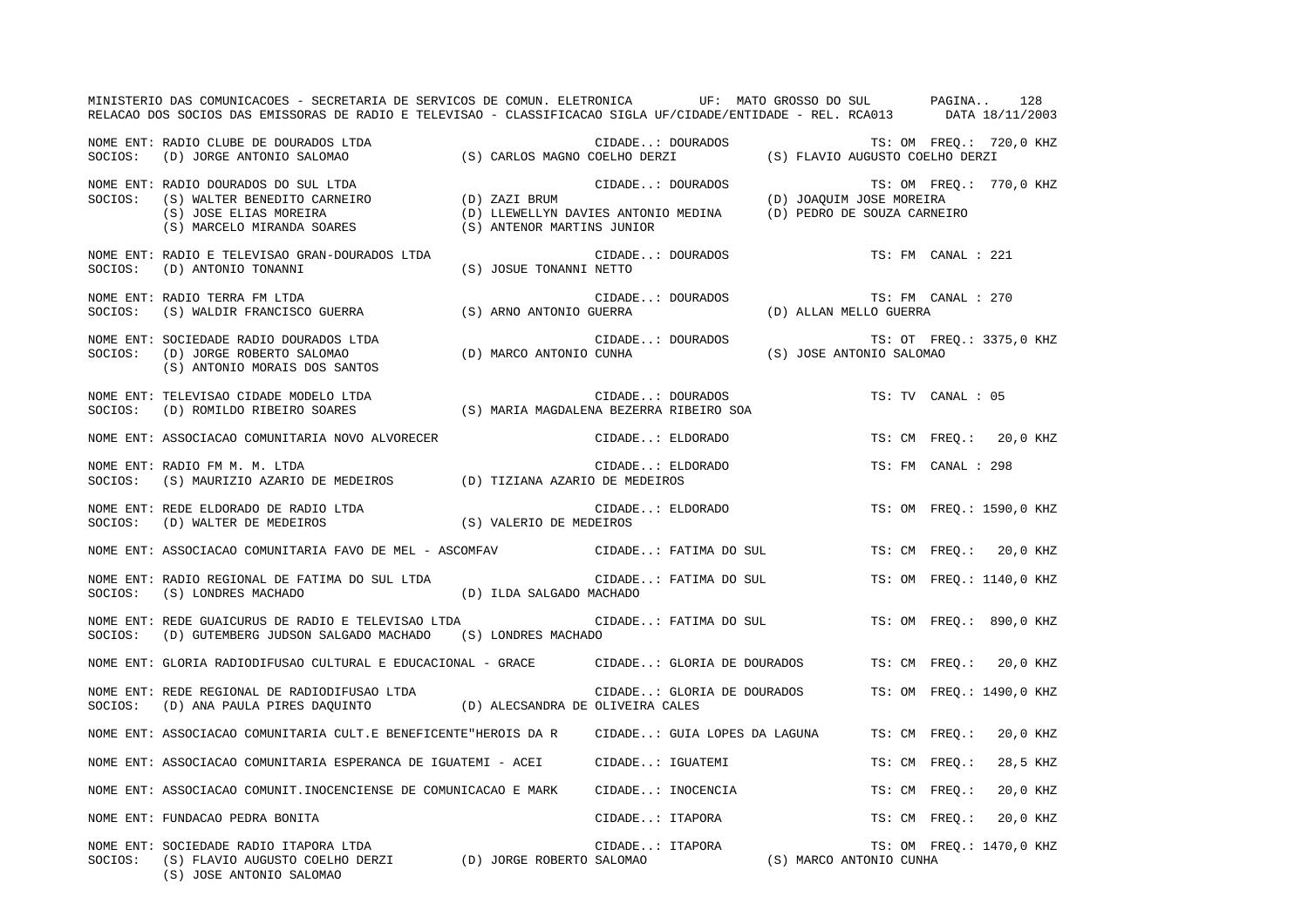NOME ENT: ASSOCIACAO COMUNITARIA CULTURAL ITAPOA - ACCI CIDADE..: IVINHEMA TS: CM FREQ.: 28,5 KHZ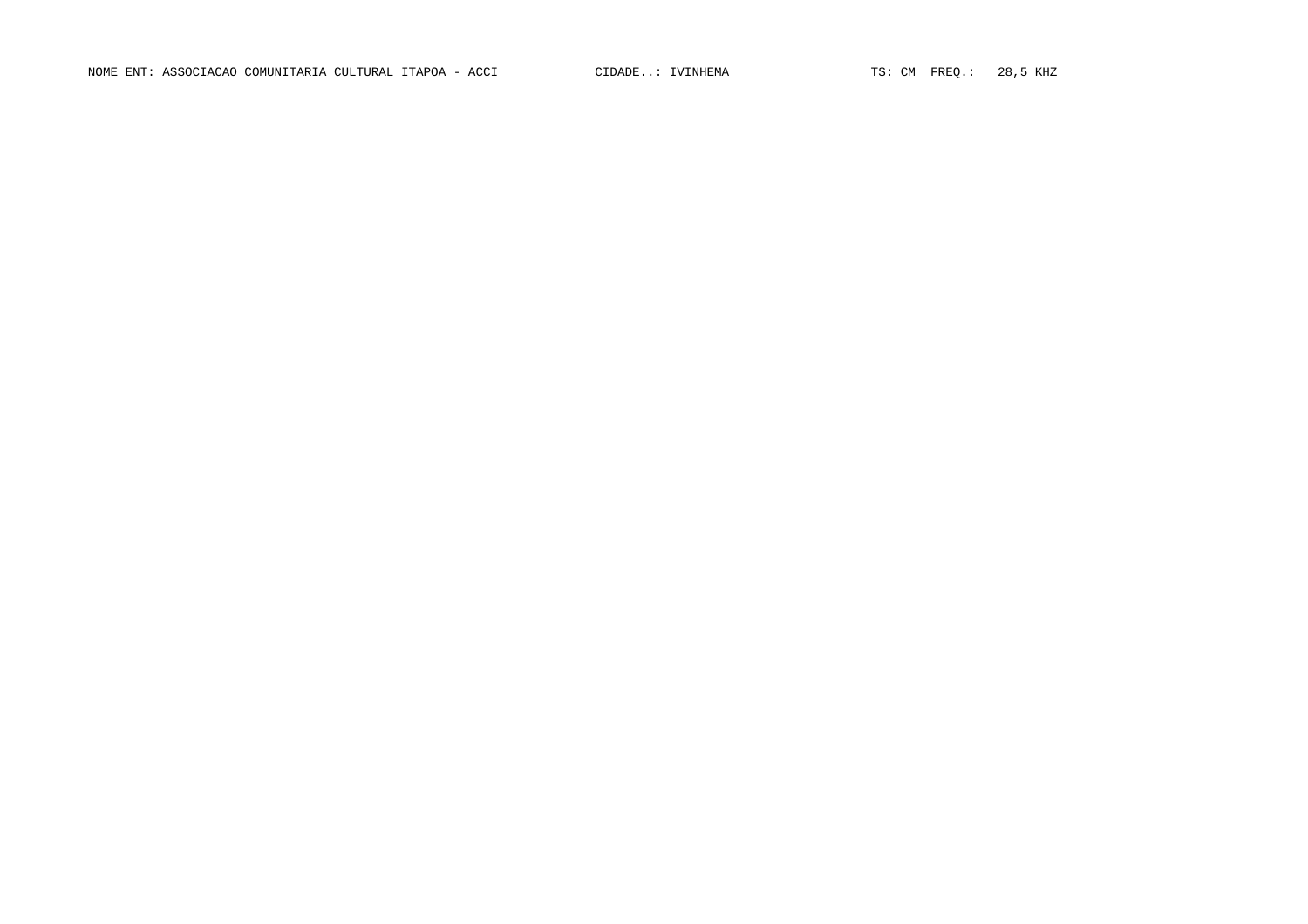|         | MINISTERIO DAS COMUNICACOES - SECRETARIA DE SERVICOS DE COMUN. ELETRONICA UF: MATO GROSSO DO SUL PAGINA<br>RELACAO DOS SOCIOS DAS EMISSORAS DE RADIO E TELEVISAO - CLASSIFICACAO SIGLA UF/CIDADE/ENTIDADE - REL. RCA013 DATA 18/11/2003                                                                                                   |                 |                    |                                 | 129                                             |
|---------|-------------------------------------------------------------------------------------------------------------------------------------------------------------------------------------------------------------------------------------------------------------------------------------------------------------------------------------------|-----------------|--------------------|---------------------------------|-------------------------------------------------|
|         | NOME ENT: RADIO DIFUSORA DE IVINHEMA LTDA<br>SOCIOS: (S) JEFFERSON RAGAZZI CERSOSIMO (S) MANOEL FELIX CAMARA (D) JOSE MARIO PIERETTI<br>(S) RICARDO AUGUSTO BACHA (S) LUIZ SARAIVA VIEIRA (S) JOSE CARLOS BARBOSA                                                                                                                         |                 |                    |                                 |                                                 |
| SOCIOS: | NOME ENT: RADIO FM S. L. LTDA<br>(D) SERGIO CANDIL LOPES (S) CREUSA ROSA DA SILVA                                                                                                                                                                                                                                                         |                 | CIDADE: IVINHEMA   |                                 | TS: FM CANAL : 235                              |
|         | NOME ENT: RADIO REGIONAL PIRAVEVE LTDA (S) ANTENOR MINOTI SOCIOS: (D) MARIETA PEREIRA DE SOUZA (S) ANTENOR MINOTI                                                                                                                                                                                                                         |                 | CIDADE: IVINHEMA   | (D) FRANCISCO CANDIDO BELIZARIO | TS: OM FREQ.: 1540,0 KHZ                        |
|         | NOME ENT: REDE INDEPENDENTE DE RADIO LTDA (S) CARLOS EDUARDO LONGO DE FARIA SOCIOS: (D) LUIZ LANDS REYNOSO DE FARIA (S) CARLOS EDUARDO LONGO DE FARIA                                                                                                                                                                                     |                 | CIDADE: JARDIM     |                                 | TS: OM FREQ.: 1580,0 KHZ                        |
| SOCIOS: | NOME ENT: RADIO CIDADE DE MARACAJU LTDA.<br>EADIO CIDADE DE MARACAJU LTDA. (S) JOHNSON RENATO SANTOS RIBAS (D) MIRIAN SIRLEI DA VEIGA                                                                                                                                                                                                     |                 | CIDADE: MARACAJU   |                                 | TS: OM FREQ.: 830,0 KHZ                         |
| SOCIOS: | NOME ENT: RADIO MARABA LTDA<br>(D) LUIZ CARLOS DA SILVA FEITOSA (S) VIVIANE RODRIGUES FEITOSA                                                                                                                                                                                                                                             |                 | CIDADE: MARACAJU   |                                 | TS: FM CANAL : 230                              |
|         | NOME ENT: ASSOCIACAO COM.DE DESENV.ART.CULT.E SOCIAL MIRANDA-AC CIDADE: MIRANDA                                                                                                                                                                                                                                                           |                 |                    |                                 | TS: CM FREO.: 20,0 KHZ                          |
|         |                                                                                                                                                                                                                                                                                                                                           |                 | CIDADE: MUNDO NOVO |                                 | TS: FM CANAL : 288                              |
|         | NOME ENT: ASS.COMUNIT.DE DESENV.ARTIST.E CULTURAL DE NAVIRAI - CIDADE: NAVIRAI                                                                                                                                                                                                                                                            |                 |                    |                                 | TS: CM FREO.: 20,0 KHZ                          |
|         | NOME ENT: EMPRESA DE RADIODIFUSAO KARANDA LTDA<br>$\texttt{SOCIOS:} \hspace{5mm} \texttt{(D)} \hspace{5mm} \texttt{IVONE} \hspace{5mm} \texttt{TEREZINHA} \hspace{5mm} \texttt{MARTENDAL} \hspace{5mm} \texttt{(D)} \hspace{5mm} \texttt{GLAUCE} \hspace{5mm} \texttt{MARIA} \hspace{5mm} \texttt{CREADO} \hspace{5mm} \texttt{MEDEIROS}$ | CIDADE: NAVIRAI |                    |                                 | TS: FM CANAL : 237                              |
|         | NOME ENT: RADIO CULTURA DE NAVIRAI LTDA<br>SOCIOS: (D) ERNESTO RUI NENE DORNELES (D) IOLEMARI LUIZA GRANADO DORNELES (D) GILBERTO ALVARO PIMPINATTI                                                                                                                                                                                       |                 |                    |                                 | TS: OM FREO.: 690,0 KHZ                         |
|         | NOME ENT: ASSOCIACAO COMUNIT.CULT.E BENEFICENT. "BACIA DO RIO PA CIDADE: NIOAQUE                                                                                                                                                                                                                                                          |                 |                    |                                 | TS: CM FREO.: 20,0 KHZ                          |
|         | NOME ENT: ASSOCIACAO COMUNITARIA RADIO EDUCATIVA ALVORADA FM CIDADE: NOVA ALVORADA DO SUL                                                                                                                                                                                                                                                 |                 |                    |                                 | TS: CM FREQ.: 20,0 KHZ                          |
| SOCIOS: | NOME ENT: RADIO DIFUSORA CACIQUE LTDA<br>(D) ANTONIO ROSARIO MIGLIORIN (S) GERALDO MATOS LIMA                                                                                                                                                                                                                                             |                 |                    |                                 | CIDADE: NOVA ANDRADINA TS: OM FREQ.: 1420,0 KHZ |
| SOCIOS: | NOME ENT: RADIO EXCELSIOR LTDA<br>(D) MAURICIO PICARELLI JUNIOR (D) PATRICIA PICARELLI CARDOSO                                                                                                                                                                                                                                            |                 |                    | CIDADE: NOVA ANDRADINA          | TS: FM CANAL : 217                              |
|         | NOME ENT: ASS. DE DESENVOLV. ARTIST., INTELECTUAL E SOCIAL DE P CIDADE: PARANAIBA                                                                                                                                                                                                                                                         |                 |                    |                                 | TS: CM FREQ.: 20,0 KHZ                          |
|         | NOME ENT: RADIO DIFUSORA PARANAIBENSE LTDA (D) NAJLA MAMERI FARIA (D) LAUDELINO NEI FARIA (D) NAJLA MAMERI FARIA                                                                                                                                                                                                                          |                 | CIDADE: PARANAIBA  |                                 | TS: OM FREQ.: 1050,0 KHZ                        |
|         | NOME ENT: RADIO LIBERDADE DE PARANAIBA LTDA<br>SOCIOS: (D) VANESSA MORAIS AGI CORREA (D) JAMIL FERRAZ DE MACEDO                                                                                                                                                                                                                           |                 | CIDADE: PARANAIBA  |                                 | TS: FM CANAL : 270                              |
|         | NOME ENT: ASSOCIACAO COMUNIT.DE DESENV.ART.E CULT.DE PEDRO GOME CIDADE: PEDRO GOMES                                                                                                                                                                                                                                                       |                 |                    |                                 | TS: CM FREO.: 20,0 KHZ                          |
|         | NOME ENT: SISTEMA DE RADIODIFUSAO RIBAS DO RIO PARDO LTDA (CIDADE: PEDRO GOMES<br>SOCIOS: (D) CLAUDENIR PAIVA DA SILVA (S) FABRICIA GALDINO DA SILVA                                                                                                                                                                                      |                 |                    |                                 | TS: FM CANAL : 232                              |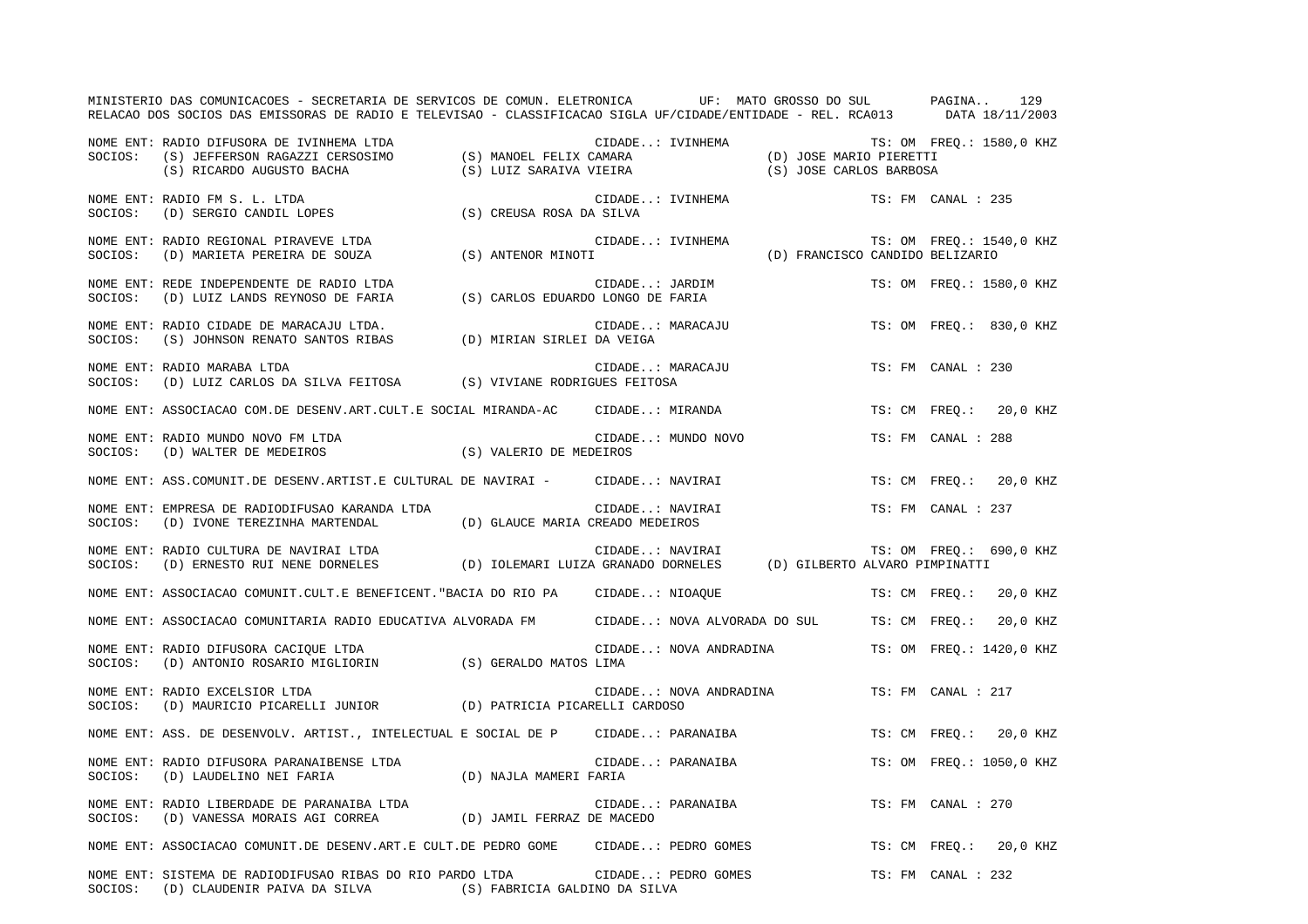|         | MINISTERIO DAS COMUNICACOES - SECRETARIA DE SERVICOS DE COMUN. ELETRONICA UF: MATO GROSSO DO SUL PAGINA<br>RELACAO DOS SOCIOS DAS EMISSORAS DE RADIO E TELEVISAO - CLASSIFICACAO SIGLA UF/CIDADE/ENTIDADE - REL. RCA013 DATA 18/11/2003 |                         |                                                           |                                       |                    | 130                      |
|---------|-----------------------------------------------------------------------------------------------------------------------------------------------------------------------------------------------------------------------------------------|-------------------------|-----------------------------------------------------------|---------------------------------------|--------------------|--------------------------|
|         | NOME ENT: RADIO TRANSAMERICA FM LTDA (D) DANILDA ZOCCOLARO SALOMAO (S) ALESSANDRA ZOCCOLARO SALOMAO (S) CAROLINNE ZOCCOLARO SALOMAO (S) CAROLINNE ZOCCOLARO SALOMAO (S) CAROLINNE ZOCCOLARO SALOMAO                                     |                         |                                                           |                                       |                    |                          |
| SOCIOS: | NOME ENT: SISTEMA SUL MATOGROSSENSE DE RADIODIFUSAO LTDA                CIDADE: PONTA PORA<br>(D) ANTONIO TONANNI                                                                                                                       | (S) GAZI MAHOMED ESGAIB |                                                           | (D) FRANCISCO BYRON LOUREIRO MEDEIROS |                    | TS: OM FREQ.: 670,0 KHZ  |
|         | NOME ENT: SOCIEDADE RADIO PONTA PORA LTDA<br>SOCIOS: (D) CARLOS MAGNO COELHO DERZI (S) FLAVIO AUGUSTO COELHO DERZI (D) JORGE ROBERTO SALOMAO<br>(S) JOSE ANTONIO SALOMAO (S) HELIO PELUFFO                                              |                         |                                                           |                                       |                    | TS: OM FREQ.: 1110,0 KHZ |
| SOCIOS: | NOME ENT: TELEVISAO PONTA PORA LTDA<br>(S) FABIO JORGE CASTELO ZAHRAM (D) ANTONIO CARLOS MOREIRA TURQUETO (S) ANA KARLA PELUFFO ZAHRAM GEORGES                                                                                          |                         | CIDADE: PONTA PORA                                        |                                       | TS: TV CANAL : 04  |                          |
|         | NOME ENT: ASSOCIACAO DE RECUP.CONSEV.E PRESERV.DA BACIA DO RIO CIDADE: RIBAS DO RIO PARDO TS: CM FREQ.: 28,5 KHZ                                                                                                                        |                         |                                                           |                                       |                    |                          |
| SOCIOS: | NOME ENT: SISTEMA RIOPARDENSE DE COMUNICACAO LTDA<br>(D) JEFERSON SANDRO MACHADO (S) IVO SOUZA DOS SANTOS (S) PEDRO FRANCISCO CLARO                                                                                                     |                         | CIDADE: RIBAS DO RIO PARDO TS: FM CANAL : 214             |                                       |                    |                          |
|         | NOME ENT: ASSOCIACAO COMUNITARIA CATIVA                                                                                                                                                                                                 |                         | CIDADE: RIO BRILHANTE                                     |                                       |                    | TS: CM FREQ.: 20,0 KHZ   |
|         | NOME ENT: RADIO DIFUSORA RIO BRILHANTE LTDA (D) THALIRIO CARLOS ROOS SOCIOS: (S) CARMELINDO ROMILDO ROOS (D) THALIRIO CARLOS ROOS                                                                                                       | <b>THALIRIO</b>         | CIDADE: RIO BRILHANTE                                     |                                       |                    | TS: OM FREO.: 1450,0 KHZ |
|         | NOME ENT: ASSOCIACAO COMUNIT.DE DESENV.ART.E CULT.DE RIO NEGRO- CIDADE: RIO NEGRO                                                                                                                                                       |                         |                                                           |                                       |                    | TS: CM FREQ.: 20,0 KHZ   |
|         | NOME ENT: ASSOCIACAO COMUNITARIA RIO NEGRO DA COMUNIDADE DE RIO CIDADE: RIO NEGRO                                                                                                                                                       |                         |                                                           |                                       |                    | TS: CM FREO.: 20,0 KHZ   |
|         | NOME ENT: RADIO CAMPO ALEGRE LTDA (D) MAURO ANTONIO FORNARI (S) JOSE DE OLIVEIRA SANTOS (S) PAULO CESAR GOLDINI<br>(S) PAULO CESAR GOLDINI (S) CESAR GOLDINI                                                                            |                         | CIDADE: RIO VERDE DE MATO GROSSO TS: OM FREQ.: 1520,0 KHZ |                                       |                    |                          |
|         | NOME ENT: ASS.COMUNIT.DESENVOLVIMENTO ARTISTICO E CULTURAL DE R CIDADE: ROCHEDO                                                                                                                                                         |                         |                                                           |                                       |                    | TS: CM FREO.: 28,5 KHZ   |
| SOCIOS: | NOME ENT: SISTEMA DE RADIODIFUSAO RIBAS DO RIO PARDO LTDA CIDADE: ROCHEDO<br>(D) CLAUDENIR PAIVA DA SILVA (S) FABRICIA GALDINO DA SILVA                                                                                                 |                         |                                                           |                                       | TS: FM CANAL : 262 |                          |
|         | NOME ENT: ASSOCIACAO DE COMUNICACAO VALE DO RIO PARDO (CIDADE: SANTA RITA DO PARDO TS: CM FREQ.: 20,0 KHZ                                                                                                                               |                         |                                                           |                                       |                    |                          |
|         | NOME ENT: ASSOCIACAO DE DESENV.EDUC.CULT.AMB.DE SAO GABRIEL DO CIDADE: SAO GABRIEL DO OESTE TS: CM FREQ.: 20,0 KHZ                                                                                                                      |                         |                                                           |                                       |                    |                          |
| SOCIOS: | NOME ENT: SOCIEDADE RADIO DIFUSORA NORTESTADO LTDA<br>(S) JOSE ROBERTO OLIVEIRA BONILLA (D) ITACIR VIEIRA LIRA                                                                                                                          |                         | CIDADE: SAO GABRIEL DO OESTE                              | (S) JOSE DEFANTE                      |                    | TS: OM FREQ.: 850,0 KHZ  |
|         | NOME ENT: ASSOCIACAO CULTURAL COMUNITARIA SELVIRIENSE                                                                                                                                                                                   |                         | CIDADE: SELVIRIA                                          |                                       |                    | TS: CM FREQ.: 28,5 KHZ   |
|         | NOME ENT: SISTEMA DE RADIODIFUSAO RIBAS DO RIO PARDO LTDA CIDADE: SELVIRIA<br>SOCIOS: (D) CLAUDENIR PAIVA DA SILVA (S) FABRICIA GALDINO DA SILVA                                                                                        |                         |                                                           |                                       | TS: FM CANAL : 222 |                          |
|         | NOME ENT: ASSOCIACAO CULTURAL DE RADIODIFUSAO PEROLA DO PLANALT                                                                                                                                                                         |                         | CIDADE: SIDROLANDIA                                       |                                       |                    | TS: CM FREO.: 28,5 KHZ   |
|         | NOME ENT: SOCIEDADE RADIO PINDORAMA LTDA<br>SOCIOS: (D) HELENA APARECIDA FABIO FEITOSA (S) NELSON DA SILVA FEITOSA                                                                                                                      |                         | CIDADE: SIDROLANDIA                                       |                                       |                    | TS: OM FREQ.: 1310,0 KHZ |
|         | NOME ENT: ASSOCIACAO COM.DE DESENV.ART.CULT.E INF."PRINCESA DO CIDADE: SONORA                                                                                                                                                           |                         |                                                           |                                       |                    | TS: CM FREO.: 20,0 KHZ   |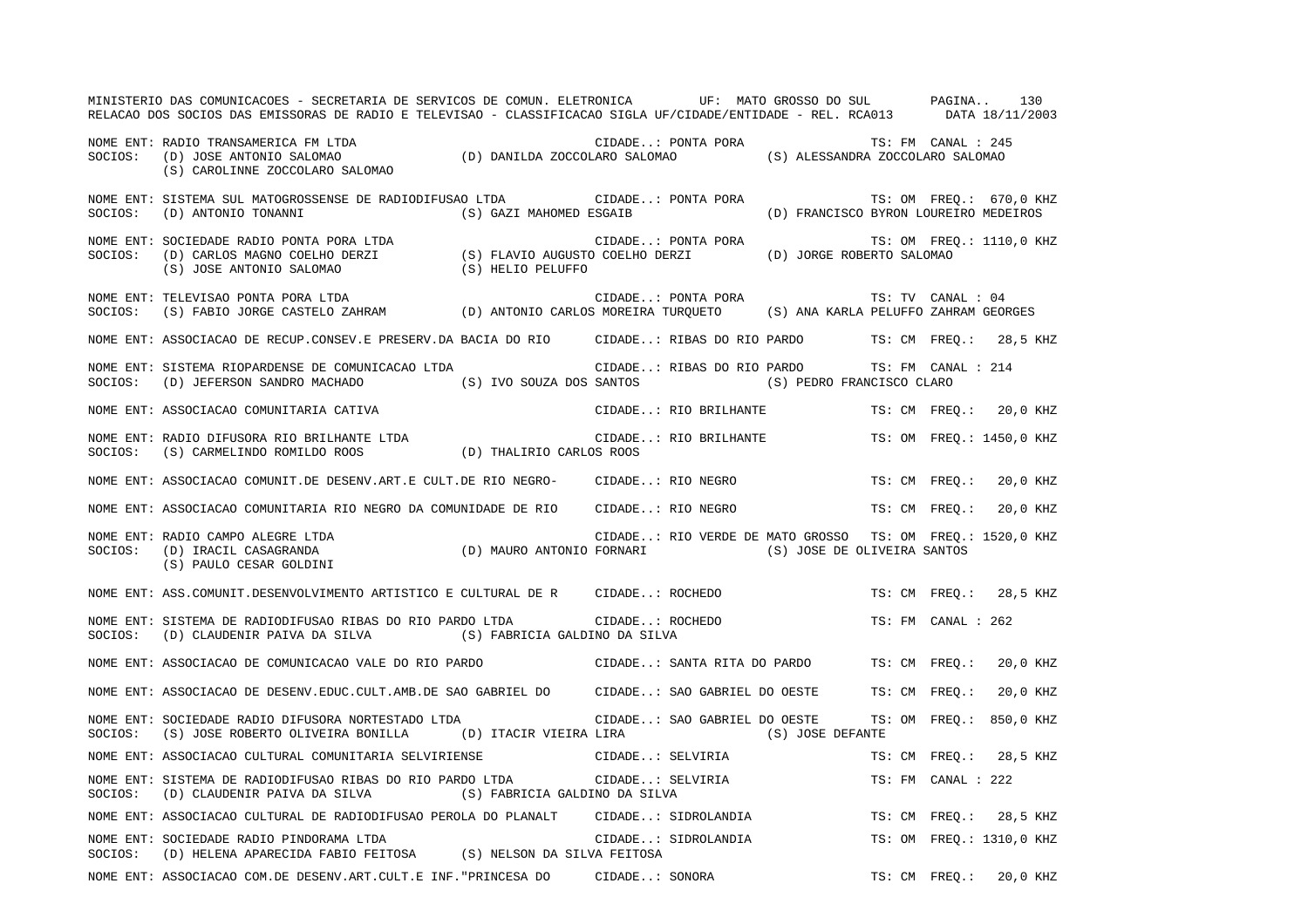NOME ENT: RADIO ITAI DE RIO CLARO LTDA CIDADE..: SONORA TS: FM CANAL : 291SOCIOS: (D) ADAO DE MOURA BORGES (S) JOSE RINALDO DA SILVA

CIDADE..: SONORA TS: FM CANAL : 291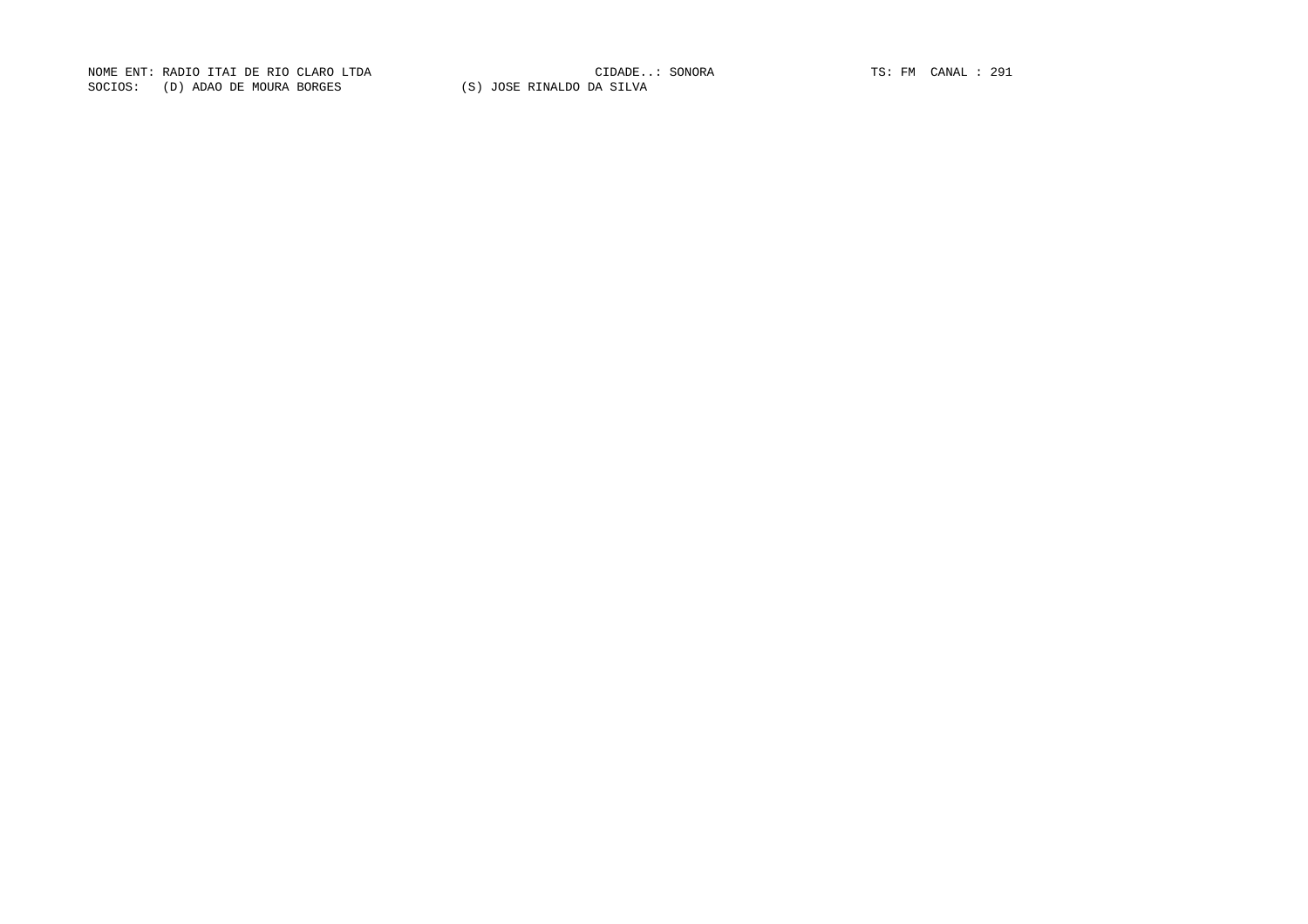|         | MINISTERIO DAS COMUNICACOES - SECRETARIA DE SERVICOS DE COMUN. ELETRONICA UP: MATO GROSSO DO SUL PAGINA 131<br>RELACAO DOS SOCIOS DAS EMISSORAS DE RADIO E TELEVISAO - CLASSIFICACAO SIGLA UF/CIDADE/ENTIDADE - REL. RCA013 DATA 18/11/2003 |                                                                                                                  |                           |
|---------|---------------------------------------------------------------------------------------------------------------------------------------------------------------------------------------------------------------------------------------------|------------------------------------------------------------------------------------------------------------------|---------------------------|
|         | NOME ENT: ASSOCIACAO MOVIMENTO COMUNITARIO RADIO COMUNITARIA FM CIDADE: TAQUARUSSU                                                                                                                                                          |                                                                                                                  | TS: CM FREO.:<br>28,5 KHZ |
|         | NOME ENT: ASSOCIACAO CULTURAL COMUNITARIA DE TRES LAGOAS CIDADE: TRES LAGOAS                                                                                                                                                                |                                                                                                                  | 20,0 KHZ<br>TS: CM FREO.: |
|         | NOME ENT: ASSOCIACAO DE INTEGRACAO DA COMUNIDADE DE TRES LAGOAS      CIDADE: TRES LAGOAS                                                                                                                                                    |                                                                                                                  | TS: CM FREO.:<br>20,0 KHZ |
|         | NOME ENT: FUNDACAO STENIO CONGRO<br>SOCIOS: (E) ROSARIO CONGRO NETO (E) CAMILA DA SILVA NEVES CANGRO                                                                                                                                        | CIDADE: TRES LAGOAS TS: TV CANAL : 13 E                                                                          |                           |
|         |                                                                                                                                                                                                                                             | CIDADE: TRES LAGOAS TS: FM CANAL : 293E                                                                          |                           |
| SOCIOS: | GOMES COMUNICACOES LTDA (D) MARLUCIA RIBEIRO GOMES (D) MARLUCIA RIBEIRO GOMES (S) MARIA MARCIA MARQUES GOMES<br>NOME ENT: GOMES COMUNICACOES LTDA                                                                                           | CIDADE: TRES LAGOAS TS: FM CANAL : 269                                                                           |                           |
| SOCIOS: | NOME ENT: RADIO DIFUSORA DE TRES LAGOAS LTDA<br>(S) URSULA DEININGER                                                                                                                                                                        | CIDADE: TRES LAGOAS TS: OM FREQ.: 1250,0 KHZ<br>(D) DELCINA ROSA SOUZA DE CARVALHO (D) MANOEL APARECIDO DE SOUZA |                           |
|         | NOME ENT: RADIO E TELEVISAO CACULA LTDA (D) ROMEU DE CAMPOS JUNIOR SOCIOS: (S) OLINTA DE CAMPOS                                                                                                                                             | CIDADE: TRES LAGOAS TS: OM FREQ.: 1480,0 KHZ                                                                     |                           |
|         | NOME ENT: RADIO FM CONCORDIA LTDA<br>SOCIOS: (S) ROSARIO CONGRO NETO (D) ELAINE TEREZINHA DA S.NEVES CONGRO                                                                                                                                 | CIDADE: TRES LAGOAS TS: FM CANAL : 227                                                                           |                           |
| SOCIOS: | NOME ENT: SOM TRES RADIODIFUSAO LTDA<br>(S) ADELIZ REGINA FERNANDES DA ROCHA (D) NIVALDO BUENO FRANCO DA ROCHA (S) MARCIO FERNANDES ROCHA<br>(S) MARCELO FERNANDES ROCHA                                                                    | CIDADE: TRES LAGOAS TS: FM CANAL : 275                                                                           |                           |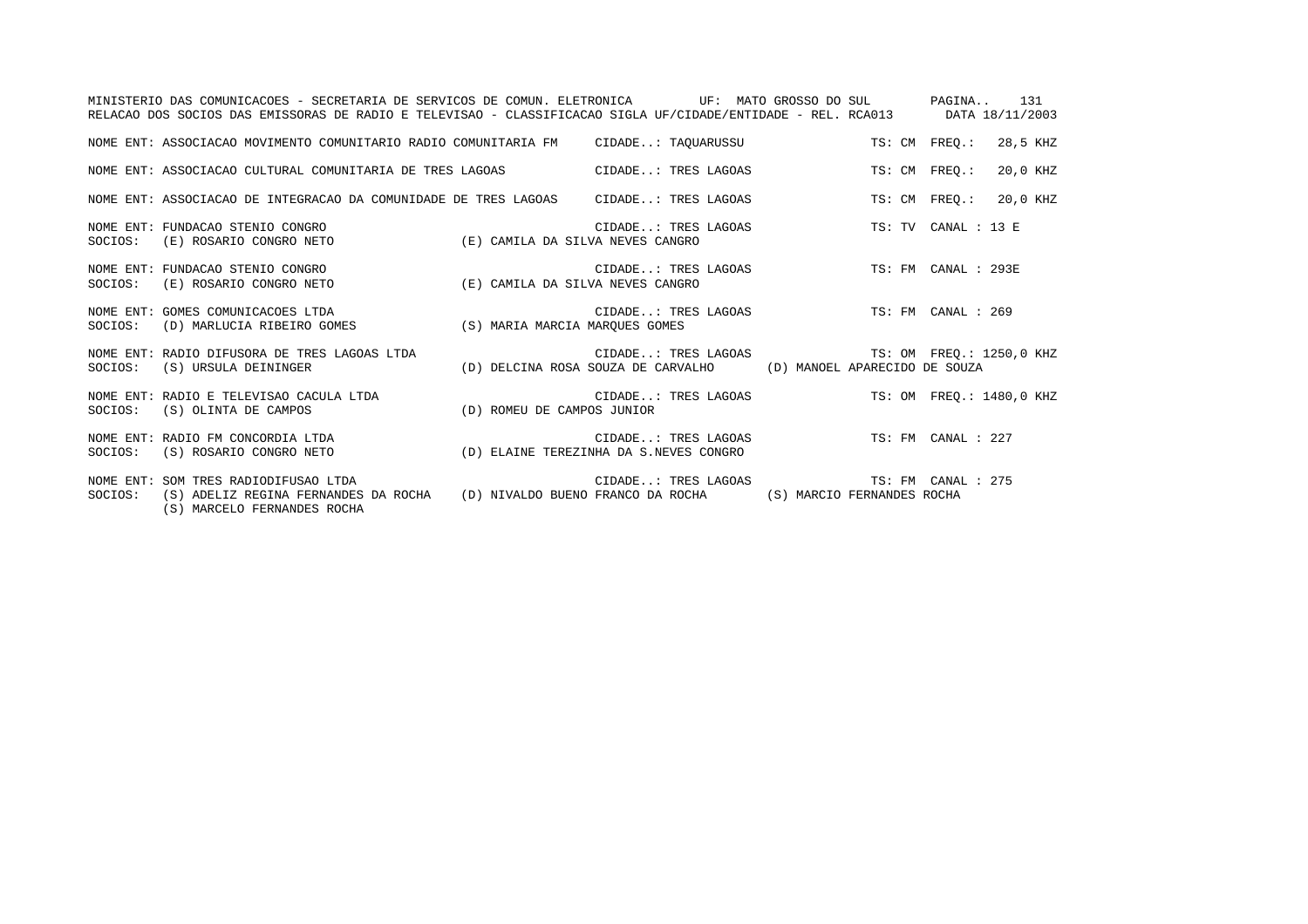|         | MINISTERIO DAS COMUNICACOES - SECRETARIA DE SERVICOS DE COMUN. ELETRONICA UF: MATO GROSSO PASINA<br>RELACAO DOS SOCIOS DAS EMISSORAS DE RADIO E TELEVISAO - CLASSIFICACAO SIGLA UF/CIDADE/ENTIDADE - REL. RCA013 DATA 18/11/2003  |                          | 132                                                |
|---------|-----------------------------------------------------------------------------------------------------------------------------------------------------------------------------------------------------------------------------------|--------------------------|----------------------------------------------------|
|         | NOME ENT: ASSOCIACAO DE MORADORES DO BAIRRO CENTRO DE ACORIZAL (CIDADE: ACORIZAL                                                                                                                                                  |                          | TS: CM FREO.:<br>20,0 KHZ                          |
|         | NOME ENT: ASSOCIACAO CULTURAL COMUNITARIA SERIEMA                                                                                                                                                                                 | CIDADE: AGUA BOA         | 28,5 KHZ<br>TS: CM FREO.:                          |
| SOCIOS: | NOME ENT: FLORESTA RADIODIFUSAO LTDA<br>(D) SEBASTIAO MURUCCI PIROVANI (S) SUELY MATILDE MURUCCI PIROVANI                                                                                                                         | CIDADE: ALTA FLORESTA    | TS: OM FREQ.: 810,0 KHZ                            |
| SOCIOS: | NOME ENT: GASPAR RADIODIFUSAO LTDA<br>URA CIDADI CIDADI CIDADI (D) JOAO PEDRO DA SILVA (S) EDEMAR NESTOR ADAMS                                                                                                                    | CIDADE: ALTA FLORESTA    | TS: FM CANAL : 245                                 |
| SOCIOS: | NOME ENT: RADIO PROGRESSO DE ALTA FLORESTA LTDA<br>(S) (ESP.) LUDOVICO DA RIVA NETO (D) EDSON DE CARVALHO (D) SIDNEY SOUSA PINTO<br>(D) VICENTE DA RIVA                                                                           |                          | CIDADE: ALTA FLORESTA TS: OM FREQ.: 640,0 KHZ      |
| SOCIOS: | NOME ENT: RADIO SOM DA TERRA LTDA<br>RADIO SOM DA TERRA LTDA<br>(D) SUENICE ROSA BELOTO LEAL (D) VILMA BENEDITA RODRIGUES DE MORAES                                                                                               | CIDADE: ALTA FLORESTA    | TS: FM CANAL : 238                                 |
| SOCIOS: | NOME ENT: RADIO AURORA FM LTDA.<br>(D) DORALICE GARCIA RODRIGUES (D) PEDRO RODRIGUES LIMA                                                                                                                                         | CIDADE: ALTO ARAGUAIA    | TS: FM CANAL : 259                                 |
|         | NOME ENT: RADIO CIDADE DE ALTO ARAGUAIA LTDA<br>SOCIOS: (S) SILVIO JOSE DE CASTRO MAIA (D) JOAO BATISTA ZAIDEN MAIA (S) VALDIR ANTONIO NIEDERMEYER<br>(S) ASTRIT WALDSCHMIDT MAIA                                                 | CIDADE: ALTO ARAGUAIA    | TS: OM FREQ.: 740,0 KHZ                            |
|         | NOME ENT: ASSOCIACAO RADIO COMUNITARIA ABV FM DE ALTO BOA VISTA CIDADE: ALTO BOA VISTA TS: CM FREO.:                                                                                                                              |                          | 20,0 KHZ                                           |
|         | NOME ENT: ASSOCIACAO COMUNITARIA GARCAS                                                                                                                                                                                           | CIDADE: ALTO GARCAS      | TS: CM FREQ.:<br>20,0 KHZ                          |
|         | NOME ENT: FUNDACAO ARCO IRIS DE ARAPUTANGA (E) JOSE COELHO PINTO SOCIOS: (E) ERMINIO DUCA<br>(E) MARIA MADALENA SANTOS SGRIGNOLI (E) PAULO MARQUEZINI JUNIOR (E) SEBASTIAO RENOVATO DE AMORIM FILHO                               | CIDADE: ARAPUTANGA       | TS: OM FREO.: 900,0 KHZ<br>(E) MARISA BRITO AGUIAR |
| SOCIOS: | NOME ENT: RADIO CLUBE FM ARENAPOLIS LTDA<br>(D) LUIZ GONZAGA DO NASCIMENTO FILHO (S) JOAOUIM LEOCADIO DUARTE E SILVA                                                                                                              | CIDADE: ARENAPOLIS       | TS: FM CANAL : 251                                 |
|         | NOME ENT: ASS. MOVIMENTO COMUNITARIO RADIO REGIONAL NAVEGANTES CIDADE: ARIPUANA                                                                                                                                                   |                          | TS: CM FREQ.:<br>20,0 KHZ                          |
|         | NOME ENT: ASSOCIACAO CULTURAL MELGASSENSE                                                                                                                                                                                         | CIDADE: BARAO DE MELGACO | TS: CM FREO.:<br>20,0 KHZ                          |
| SOCIOS: | NOME ENT: DMD ASSOCIADOS ASSESSORIA E PROPAGANDA LTDA<br>(D) JOSE DORILEO LEAL (D) MARCIA ANTONIO FERREIRA DE MORAES C                                                                                                            | CIDADE: BARRA DO GARCAS  | TS: FM CANAL : 241                                 |
| SOCIOS: | NOME ENT: RADIO DIFUSORA DE BARRA DO GARCAS LTDA<br>(S) ANTONIO DE ABREU CARDOSO (S) VANDERLEY TONELLO PEDRO (D) JOAO BOSCO DE AQUINO ARAUJO                                                                                      | CIDADE: BARRA DO GARCAS  | TS: OM FREQ.: 720,0 KHZ                            |
| SOCIOS: | NOME ENT: RADIO EMISSORA ARUANA LTDA<br>(D) OSMAMBEY DE PASSOS GOMES P DA SILVA (D) JOAQUIM DAVID DOS SANTOS (D) PAULO EMILIO DA COSTA BILEGO                                                                                     | CIDADE: BARRA DO GARCAS  | TS: OM FREQ.: 560,0 KHZ                            |
|         | NOME ENT: ASSOCIACAO DE AMIGOS E MORADORES DE BRASNORTE                                                                                                                                                                           | CIDADE: BRASNORTE        | TS: CM FREQ.: 20,0 KHZ                             |
| SOCIOS: | NOME ENT: RADIO CLUBE DE CACERES LTDA<br>CIDADE: CACERES TS: FM CANA (D) ANTONIO CARLOS MOREIRA TURQUETO (S) SEBASTIAO XAVIER DE ALCANTARA (S) NAIR PEREIRA CANONGIA (S) FRANCISCO OSMIDO MODEIDA<br>(S) FRANCISCO OSMIRO MOREIRA |                          | TS: FM CANAL : 276                                 |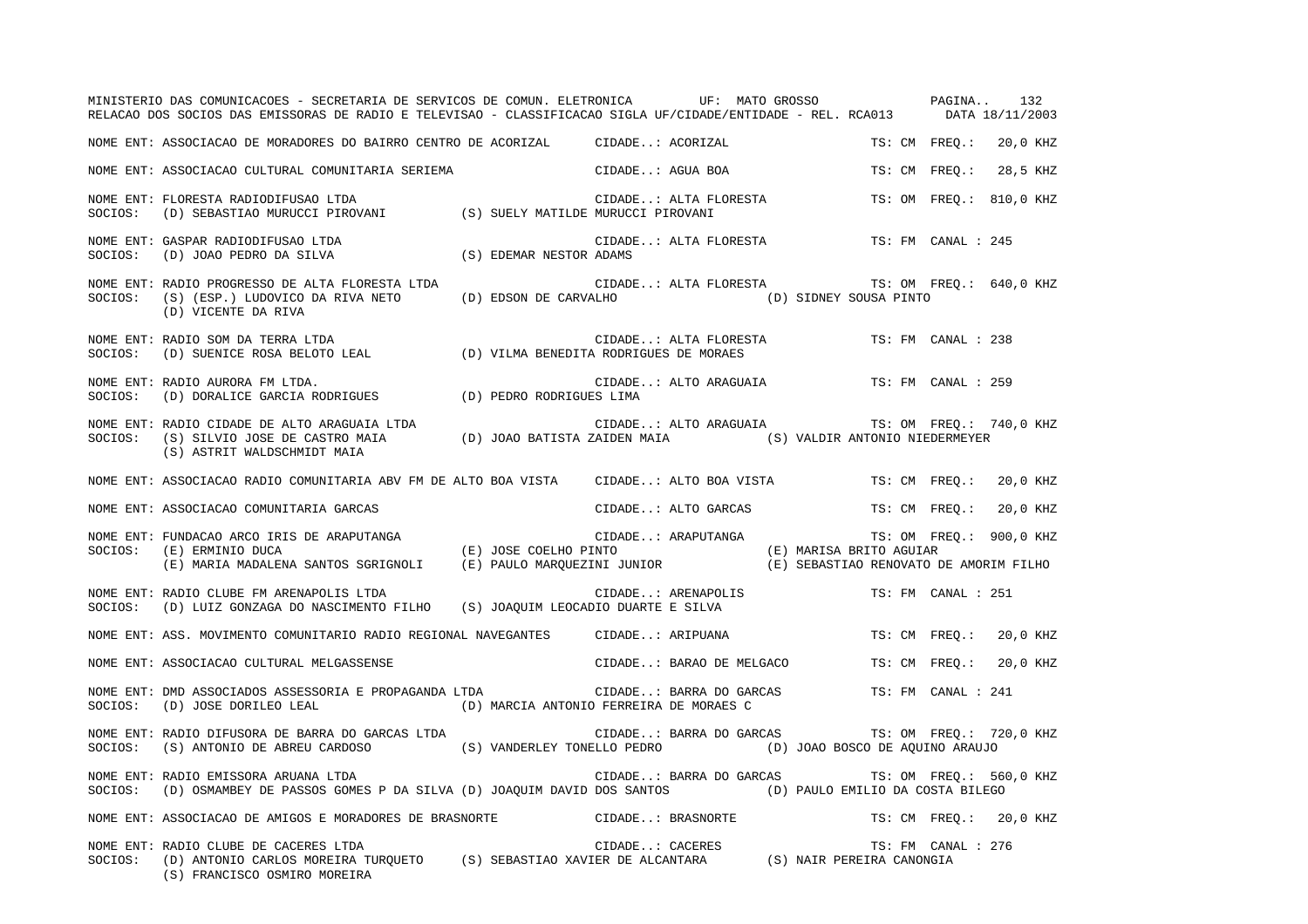NOME ENT: RADIO DIFUSORA DE CACERES LTDA CONSTRUITE DE CIDADE..: CACERES TRES TS: OT FREQ.: 5055,0 KHZ SOCIOS: (D) IVO VIGNARDI (D) MARIDALVA AMARAL VIGNARDI (S) MELISSA AMARAL VIGNARDI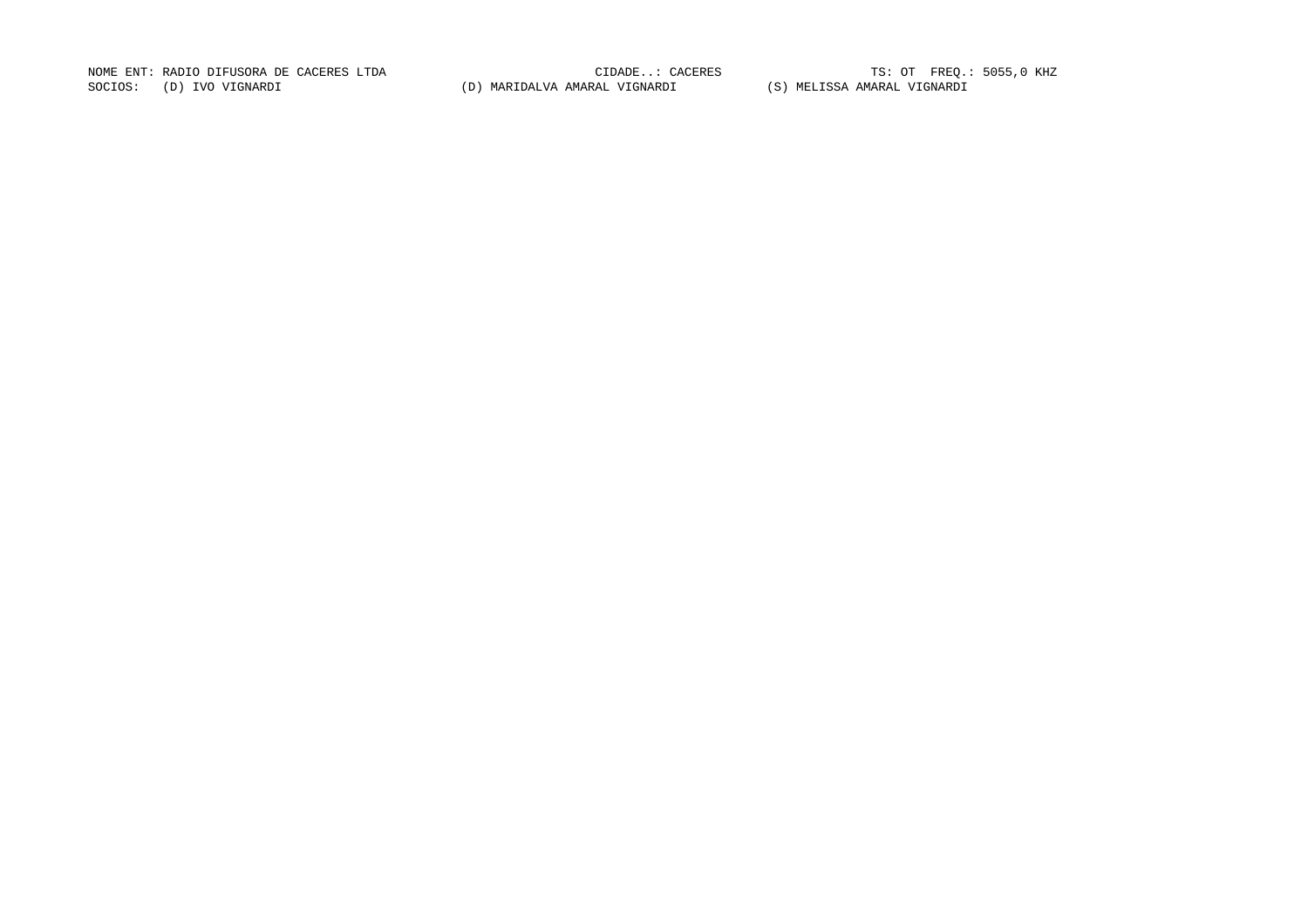|         | MINISTERIO DAS COMUNICACOES - SECRETARIA DE SERVICOS DE COMUN. ELETRONICA UF: MATO GROSSO PAGINA<br>RELACAO DOS SOCIOS DAS EMISSORAS DE RADIO E TELEVISAO - CLASSIFICACAO SIGLA UF/CIDADE/ENTIDADE - REL. RCA013 DATA 18/11/2003  |                             |                                                                                                                                   |                         |                     | 133                     |
|---------|-----------------------------------------------------------------------------------------------------------------------------------------------------------------------------------------------------------------------------------|-----------------------------|-----------------------------------------------------------------------------------------------------------------------------------|-------------------------|---------------------|-------------------------|
|         | NOME ENT: RADIO DIFUSORA DE CACERES LTDA<br>SOCIOS: (D) IVO VIGNARDI                                                                                                                                                              |                             | CIDADE: CACERES TS: FM CANAL<br>(D) MARIDALVA AMARAL VIGNARDI (S) MELISSA AMARAL VIGNARDI                                         |                         | TS: FM CANAL : 272  |                         |
|         | NOME ENT: RADIO DIFUSORA DE CACERES LTDA<br>SOCIOS: (D) IVO VIGNARDI                                                                                                                                                              |                             | : CIDADE: CACERES TS: OM FREQ.<br>(D) MARIDALVA AMARAL VIGNARDI (S) MELISSA AMARAL VIGNARDI                                       |                         |                     | TS: OM FREQ.: 820,0 KHZ |
|         | NOME ENT: RADIO JORNAL DE CACERES LTDA<br>SOCIOS: (D) ELDIMAR COLETO DE ARAUJO NINOMIYA (S) KIKUO NINOMIYA MIQUEL<br>(S) SERGIO KIYOSHI KATAOKA                                                                                   |                             | CIDADE: CACERES TS: OM FREQ.<br>A MIQUEL (S) EDISON TAKEJI NINOMIYA                                                               | TS: OM FREQ.: 730,0 KHZ |                     |                         |
|         | NOME ENT: ASSOCIACAO COMUNITARIA CAMPONOVENSE DE RADIODIFUSAO CIDADE: CAMPO NOVO DO PARECIS TS: CM FREQ.: 20,0 KHZ                                                                                                                |                             |                                                                                                                                   |                         |                     |                         |
|         | NOME ENT: RADIO CIDADE BELA LTDA<br>SOCIOS: (D) CARMEN LUCIA LUIZ DA MOTA ECHERT (D) CLAUDETE MARIA BENDER ECKERT (D) MARIA MACARINI ECKERT                                                                                       |                             | CIDADE: CAMPO VERDE                                                                                                               |                         | TS: FM CANAL : 203  |                         |
|         | NOME ENT: ASS.COMUNIT.DE DESENV.ARTIST., CULT., INFORM.E SOC.DE C CIDADE: CAMPOS DE JULIO TS: CM FREQ.: 20,0 KHZ                                                                                                                  |                             |                                                                                                                                   |                         |                     |                         |
|         | NOME ENT: ASSOCIACAO CULT.COMUNITARIA DOS PIONEIROS DE CAMPOS D CIDADE: CAMPOS DE JULIO                                                                                                                                           |                             |                                                                                                                                   |                         |                     | TS: CM FREO.: 20,0 KHZ  |
| SOCIOS: | NOME ENT: RADIO CAPITAL DO ARAGUAIA LTDA<br>(S) LUIZ CANCIAN                                                                                                                                                                      | (D) CLEONICE B. KOVEL ADAMS | CIDADE: CANARANA                                                                                                                  |                         | TS: FM CANAL : 280  |                         |
|         |                                                                                                                                                                                                                                   |                             | CIDADE: CHAPADA DOS GUIMARAES TS: OM FREQ.: 760,0 KHZ                                                                             |                         |                     |                         |
|         | NOME ENT: ASSOCIACAO COMUNITARIA RADIO FM CLAUDIA - ACC CIDADE: CLAUDIA                                                                                                                                                           |                             |                                                                                                                                   |                         | TS: CM FREQ.:       | 20,0 KHZ                |
|         | NOME ENT: ACCNR - ASSOCIACAO COMUNIT.CENTRO NORTE DE RADIO E DI CIDADE: COLIDER                                                                                                                                                   |                             |                                                                                                                                   |                         | TS: CM FREO.:       | 20,0 KHZ                |
|         | NOME ENT: SOCIEDADE MATOGROSSENSE RADIO EDUCADORA LTDA CIDADE: COLIDER TS: OM FREQ.:<br>SOCIOS: (S) VALFRIDO TOKARSKI (S) ERNANDES (S) PAULO ROBERTO SCHIMIDT (S) ANTONIO AGOSTIN BARBIERO<br>(S) LUIZ ALDORI NEVES FERNANDES (S) |                             |                                                                                                                                   |                         |                     | TS: OM FREQ.: 650,0 KHZ |
|         | NOME ENT: ASSOC.COMU.DE DES.ART.CULT.INFORMATIVO E SOCIAL DE CO CIDADE: COMODORO                                                                                                                                                  |                             |                                                                                                                                   |                         | TS: CM FREO.:       | 20,0 KHZ                |
|         | NOME ENT: ASSOCIACAO DA RADIO COMUNITARIA DE COTRIGUACU (ARCO) CIDADE: COTRIGUACU                                                                                                                                                 |                             |                                                                                                                                   |                         | TS: CM FREQ.:       | 20,0 KHZ                |
|         | NOME ENT: ASSOCIACAO BENEFICENTE COMUNITARIA "ABC" - SHALON CIDADE: CUIABA                                                                                                                                                        |                             |                                                                                                                                   |                         | TS: CM FREQ.:       | 29,0 KHZ                |
|         | NOME ENT: ASSOCIACAO COMUNIT.CUIABANA P/CULT.E DEFESA AMBIENTAL CIDADE: CUIABA                                                                                                                                                    |                             |                                                                                                                                   |                         | TS: CM FREO.:       | 29,0 KHZ                |
| SOCIOS: | NOME ENT: FUNDACAO ALTAMIRO GALINDO<br>E) ALTAMIRO BELO GALINDO (E) CELIA MARILENA CALVO GALINDO (E) LUCILENE CALVO GALINDO FRAGAO (E) ABRAO ANTONIO SEBE                                                                         |                             | CIDADE: CUIABA                                                                                                                    |                         | TS: TV CANAL : 17 E |                         |
| SOCIOS: | NOME ENT: FUNDACAO BOM JESUS DE CUIABA<br>FUNDACAO BOM JESUS DE CUIABA<br>(E) PAULO RICARDO DE AZEVEDO JUNIOR (E) GASPAR JOSE GOLDSCHMIDT (E) JOAO LUIZ DE OLIVEIRA<br>(E) ANA LUCIA PINA DE LANNES                               |                             |                                                                                                                                   |                         |                     | TS: OM FREQ.: 630,0 KHZ |
| SOCIOS: | NOME ENT: FUNDACAO CANTARES DE SALOMAO<br>(E) CRISTIANO ALVES DE OLIVEIRA (E) OSCAR DA SILVA<br>(C) CRISTIANO ALVES DE OLIVEIRA (E) OSCAR DA SILVA<br>(E) ANTONIO GREGORIO DE ALMEIDA                                             |                             | CIDADE: CUIABA<br>(E) OSCAR DA SILVA (E) HELIO JOSE DA SILVA (E) LUIZ CARLOS DA COSTA MILHOMEM (E) SEBASTIAO VALERIO DA CONCEICAO |                         | TS: FM CANAL : 300E |                         |
|         | NOME ENT: PANTANAL SOM E IMAGEM LTDA                                                                                                                                                                                              |                             | CIDADE: CUIABA                                                                                                                    |                         | TS: TV CANAL : 22   |                         |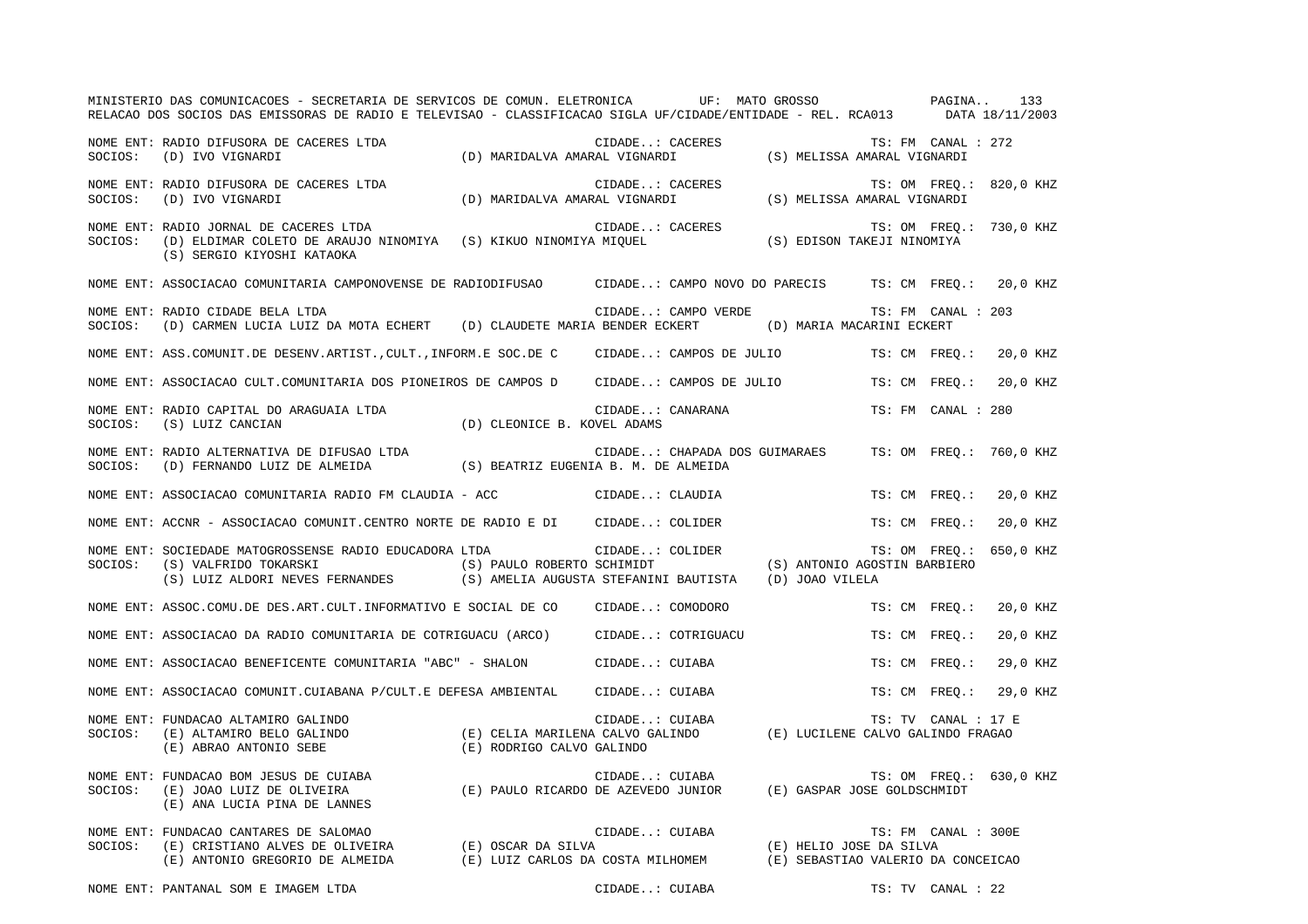SOCIOS: (D) MAURO UCHAKI (D) IRINEIA MORAES DA SILVA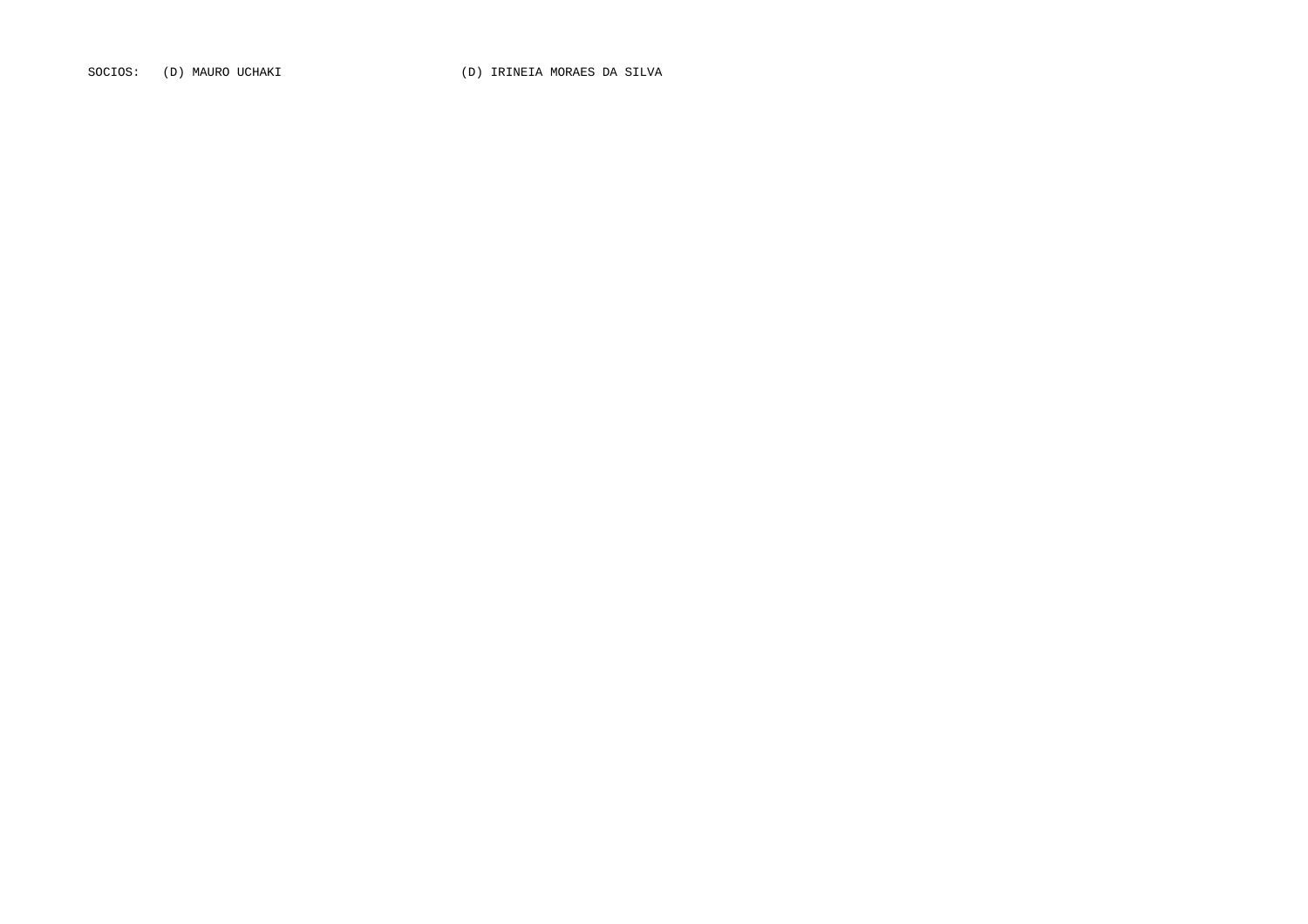|         | MINISTERIO DAS COMUNICACOES - SECRETARIA DE SERVICOS DE COMUN. ELETRONICA UF: MATO GROSSO PAGINA<br>RELACAO DOS SOCIOS DAS EMISSORAS DE RADIO E TELEVISAO - CLASSIFICACAO SIGLA UF/CIDADE/ENTIDADE - REL. RCA013 DATA 18/11/2003 |                                                                                 |                                                                 |                    | 134                      |
|---------|----------------------------------------------------------------------------------------------------------------------------------------------------------------------------------------------------------------------------------|---------------------------------------------------------------------------------|-----------------------------------------------------------------|--------------------|--------------------------|
|         | NOME ENT: RADIO A VOZ DO OESTE LTDA<br>SOCIOS: (S) BENJAMIN BENONI MARTINS SPADONI (D) LILA MARTINS SPADONI (S) ROSEMARY BALSTER MOREIRA DE CASTILH                                                                              |                                                                                 |                                                                 |                    |                          |
|         | NOME ENT: RADIO CAPITAL FM LTDA - EPP<br>SOCIOS: (S) FREDERICO MARCIO DE A LEAO MONTEIRO (D) MARCIA ANTONIA FERREIRA                                                                                                             | CIDADE: CUIABA                                                                  | TS: FM CANAL : 270                                              |                    |                          |
| SOCIOS: | NOME ENT: RADIO CIDADE DE CUIABA LTDA<br>(D) DOMINGOS SAVIO BRANDAO LIMA JUNIOR (S) JOSEPHINA PAES DE BARROS LIMA                                                                                                                | CIDADE: CUIABA<br>S DE BARROS LIMA                                              |                                                                 | TS: FM CANAL : 232 |                          |
|         | NOME ENT: RADIO CLUB DE CUIABA LTDA<br>NOME ENT: RADIO CLUB DE CUIABA LTDA<br>SOCIOS: (D) JOAO ARCANJO RIBEIRO (D) LUIZ ALBERTO DONDO GONCALVEZ (S) SILVIA CHIRATA ARCANJO RIBEIRO<br>(S) CHRISTIANY JOSEFA RIBEIRO OUEIROZ      | CIDADE: CUIABA                                                                  | TS: FM CANAL : 208                                              |                    |                          |
| SOCIOS: | NOME ENT: RADIO CUIABANA DE MELODIAS LTDA<br>(D) ZIED AUGUSTO COUTINHO (S) ZIRLEY DIAS COUTINHO                                                                                                                                  | CIDADE: CUIABA                                                                  |                                                                 | TS: FM CANAL : 240 |                          |
|         |                                                                                                                                                                                                                                  | CIDADE: CUIABA<br>IO DOS SANTOS                                                 |                                                                 |                    | TS: OM FREO.: 710,0 KHZ  |
|         |                                                                                                                                                                                                                                  | CIDADE: CUIABA<br>IO DOS SANTOS                                                 |                                                                 |                    | TS: OT FREO.: 5015,0 KHZ |
| SOCIOS: | NOME ENT: RADIO E TELEVISAO BRASIL OESTE LTDA                                                                                                                                                                                    |                                                                                 |                                                                 | TS: TV CANAL : 08  |                          |
| SOCIOS: | NOME ENT: RADIO PORTAL DA AMAZONIA LTDA<br>(S) ROSEMARY BALSTER MOREIRA DE CASTILH (D) CELSO POHL MOREIRA DE CASTILHO                                                                                                            | CIDADE: CUIABA                                                                  |                                                                 |                    | TS: OT FREQ.: 4775,0 KHZ |
|         | NOME ENT: RADIO REAL FM LTDA<br>$\texttt{SOCIOS:} \hspace{0.5cm} \texttt{(D)} \hspace{0.2cm} \texttt{JOAO DORILEO LEAL} \hspace{1.5cm} \texttt{(S)} \hspace{0.2cm} \texttt{WILSON PIOVEZAN}$                                     | CIDADE: CUIABA                                                                  |                                                                 | TS: FM CANAL : 260 |                          |
|         | NOME ENT: SISTEMA LAGEADO DE COMUNICACAO LTDA<br>SOCIOS: (S) FABRICIO LOPES DA LUZ                                                                                                                                               | CIDADE: CUIABA<br>(D) LUCI LEDRA                                                |                                                                 | TS: FM CANAL : 256 |                          |
|         | NOME ENT: SOCIEDADE RADIO VILA REAL LTDA<br>SOCIOS: (D) JOAO DORILEO LEAL                                                                                                                                                        | CIDADE: CUIABA<br>(S) WILSON PIOVEZAN                                           |                                                                 |                    | TS: OM FREO.: 590,0 KHZ  |
|         |                                                                                                                                                                                                                                  | CIDADE: CUIABA                                                                  | TS: TV CANAI<br>S) JEANNETTE ELIAS ZAHRAN)<br>TS: TV CANAL : 04 |                    |                          |
|         | (S) EXPEDITO FRANCISCONE                                                                                                                                                                                                         | (E) SOLANGE APARECIDA PATRIAN BECCARI                                           | TS: TV CANAL : 12-                                              |                    |                          |
| SOCIOS: | NOME ENT: TELEVISAO CIDADE VERDE S/A<br>(S) TV CIDADE VERDE ON-LINE LTDA (D) LUIZ CARLOS SARAIVA BECCARI<br>(S) EXPEDITO FRANCISCONE                                                                                             | CIDADE: CUIABA<br>(E) SOLANGE APARECIDA PATRIAN BECCARI                         | TS: FM CI<br>(S) VITOR JAIME BECCARI                            | TS: FM CANAL : 266 |                          |
|         | NOME ENT: TV GAZETA LTDA<br>SOCIOS: (D) WILSON PIOVEZAN                                                                                                                                                                          | CIDADE: CUIABA<br>(D) BENEDICTO WILSON DO NASCIMENTO JUNI (E) JOAO DORILEO LEAL | TS: TV CANAL : 10                                               |                    |                          |
|         | NOME ENT: RADIODIFUSAO NOVO MATO GROSSO LTDA<br>SOCIOS: (D) JOSE ANTONIO LESSI (S) IZAIAS JOSE ROBERTO                                                                                                                           | CIDADE: DENISE                                                                  |                                                                 | TS: FM CANAL : 245 |                          |
|         | NOME ENT: ASSOCIACAO CULTURAL COMUNITARIA DE DIAMANTINO                                                                                                                                                                          | CIDADE: DIAMANTINO                                                              |                                                                 |                    | TS: CM FREQ.: 28,5 KHZ   |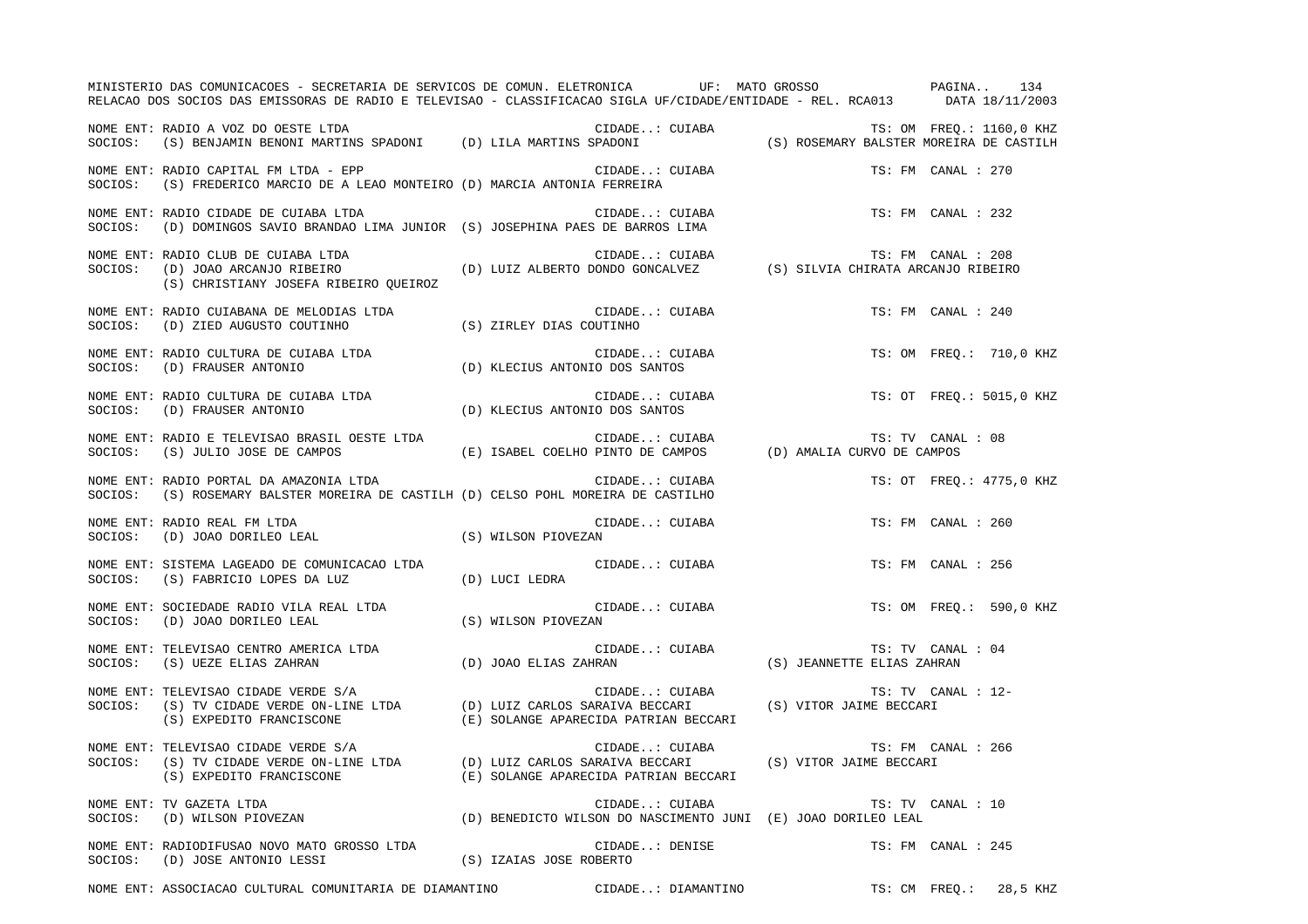|         | MINISTERIO DAS COMUNICACOES - SECRETARIA DE SERVICOS DE COMUN. ELETRONICA UF: MATO GROSSO PASINA<br>RELACAO DOS SOCIOS DAS EMISSORAS DE RADIO E TELEVISAO - CLASSIFICACAO SIGLA UF/CIDADE/ENTIDADE - REL. RCA013 DATA 18/11/2003                                                                        |  |                                                                                  |               | 135                      |
|---------|---------------------------------------------------------------------------------------------------------------------------------------------------------------------------------------------------------------------------------------------------------------------------------------------------------|--|----------------------------------------------------------------------------------|---------------|--------------------------|
|         | NOME ENT: RADIO PARECIS DE DIAMANTINO LTDA<br>SOCIOS: (S) JULIO JOSE DE CAMPOS (D) JOSE DE ARIMATEA SILVA (S) JOAO BATISTA DE ALMEIDA<br>(S) AGNELO BEZERRA NETO (S) LUIZ FERNANDO RICCIARDI (S) YOSHINOBU NARITA<br>(S) OSMAR PEDRO                                                                    |  |                                                                                  |               |                          |
| SOCIOS: | NOME ENT: GMN 3 PUBLICIDADE LTDA<br>GMN 3 PUBLICIDADE LTDA<br>(D) ELIEZER COLETO DE ARAUJO JUNIOR (S) WILLIAN SHIROMA HAYASHIDA                                                                                                                                                                         |  | CIDADE: DIAMANTINO(NOVA MUTUM) TS: FM CANAL : 243                                |               |                          |
| SOCIOS: | NOME ENT: SOCIEDADE RADIO EDUCADORA DE GUARANTA DO NORTE LTDA CIDADE: GUARANTA DO NORTE TS: OM FREQ.: 1180,0 KHZ<br>$(\texttt{S}) \ \texttt{OSVALDO} \ \texttt{ROBERTO} \ \texttt{SORINHO} \tag{S)} \ \texttt{MARIA ADELIA GUBERTI} \ \texttt{SUCENA} \tag{\texttt{D}} \ \texttt{EZQUIEL JOSE ROBERTO}$ |  |                                                                                  |               |                          |
| SOCIOS: | NOME ENT: EMPRESA GUIRATINGUENSE DE RADIODIFUSAO LTDA<br>(D) ISAIAS SOUZA SILVA<br>(S) ROSANA BAGGIO GOMES                                                                                                                                                                                              |  |                                                                                  |               | TS: OM FREQ.: 870,0 KHZ  |
|         | NOME ENT: GASPAR RADIODIFUSAO LTDA<br>SOCIOS:    (D) JOAO PEDRO DA SILVA                             (S) EDEMAR NESTOR ADAMS                                                                                                                                                                            |  | CIDADE: ITIQUIRA                                                                 |               | TS: OM FREQ.: 1080,0 KHZ |
|         | NOME ENT: KMR - TELECOMUNICACOES LTDA<br>SOCIOS: (D) MARCOS ARMANDO DOS REIS (S) GLEDIS CRISTINA DE CASTILHO                                                                                                                                                                                            |  | CIDADE: JACIARA<br>NA DE CASTILHO                                                |               | TS: OM FREQ.: 770,0 KHZ  |
|         | NOME ENT: RADIO XAVANTES DE JACIARA LTDA EPP<br>SOCIOS: (D) LEONIR RUGERI (D) WILMAR LUFT                                                                                                                                                                                                               |  | CIDADE: JACIARA                                                                  |               | TS: OM FREO.: 830,0 KHZ  |
|         | NOME ENT: ASSOCIACAO DE DESENV. ARTIST., CULTURAL E SOCIAL DE J CIDADE: JUARA                                                                                                                                                                                                                           |  |                                                                                  |               | TS: CM FREO.: 20,0 KHZ   |
|         | NOME ENT: RADIODIFUSAO NOVO MATO GROSSO LTDA (S) IZAIAS JOSE ROBERTO SOCIOS: (D) JOSE ANTONIO LESSI (S) IZAIAS JOSE ROBERTO                                                                                                                                                                             |  | CIDADE: JUARA TS: ON<br>OBERTO<br>CIDADE: JUARA TS: OM<br>ON (S) TAKAAKI HOSOUME |               | TS: OM FREO.: 1140,0 KHZ |
|         | NOME ENT: SISTEMA DE COMUNICACAO DE JUARA LTDA<br>SOCIOS: (S) FRANCISCO DE ASSIS DOMINGUES (S) MARCOS MARRAFON<br>(D) HAROLDO HATANAKA                                                                                                                                                                  |  |                                                                                  |               | TS: OM FREQ.: 950,0 KHZ  |
|         | NOME ENT: SOCIEDADE RADIO EDUCADORA DE JUINA LTDA CIDADE: JUINA<br>$\texttt{SOCIOS:} \hspace{0.5cm} \texttt{(D)} \hspace{0.1cm} \texttt{EZQUEL JOSE ROBERTO} \hspace{1.5cm} \texttt{(S)} \hspace{0.1cm} \texttt{THEONILO RAMOS DE ARRUDA}$                                                              |  |                                                                                  |               | TS: OM FREO.: 830,0 KHZ  |
|         | NOME ENT: ASSOCIACAO LUVERDENSE DE RADIODIFUSAO COMUNITARIA CIDADE: LUCAS DO RIO VERDE TS: CM FREQ.: 28,5 KHZ                                                                                                                                                                                           |  |                                                                                  |               |                          |
|         | NOME ENT: RADIO REGIONAL CENTRO NORTE LTDA<br>SOCIOS: (S) ALTAMIR RAFAEL PANDINI (S) OTAVIANO OLAVO PIVETTA (D) OLAVO JUNIOR PIVETTA                                                                                                                                                                    |  | CIDADE: LUCAS DO RIO VERDE TS: FM CANAL : 272                                    |               |                          |
|         | NOME ENT: RADIO REGIONAL CENTRO NORTE LTDA<br>SOCIOS: (S) ALTAMIR RAFAEL PANDINI (S) OTAVIANO OLAVO PIVETTA (D) OLAVO JUNIOR PIVETTA                                                                                                                                                                    |  |                                                                                  |               | TS: OM FREQ.: 670,0 KHZ  |
|         | NOME ENT: ASSOCIACAO COMUNITARIA CULTURAL E FOLCLORICA DE MARCE CIDADE: MARCELANDIA                                                                                                                                                                                                                     |  |                                                                                  | TS: CM FREO.: | 20,0 KHZ                 |
| SOCIOS: | NOME ENT: SOCIEDADE RADIO EDUCADORA DE CUIABA LTDA CIDADE: MATUPA<br>$(\,S\,)$ OSVALDO ROBERTO SOBRINHO $(\,D)\,$ PAULO JOSE RUBERTO                                                                                                                                                                    |  |                                                                                  |               | TS: OM FREO.: 770,0 KHZ  |
|         | NOME ENT: ASS.COMUNIT.DESENV.ARTIST.CULT.INFORMAT.E SOC.DE MIRA CIDADE: MIRASSOL D'OESTE TS: CM FREQ.: 28,5 KHZ                                                                                                                                                                                         |  |                                                                                  |               |                          |
|         | NOME ENT: RADIO DIFUSORA DE MIRASSOL D'OESTE LTDA                                                                                                                                                                                                                                                       |  | CIDADE: MIRASSOL D'OESTE                                                         |               | TS: OM FREQ.: 1010,0 KHZ |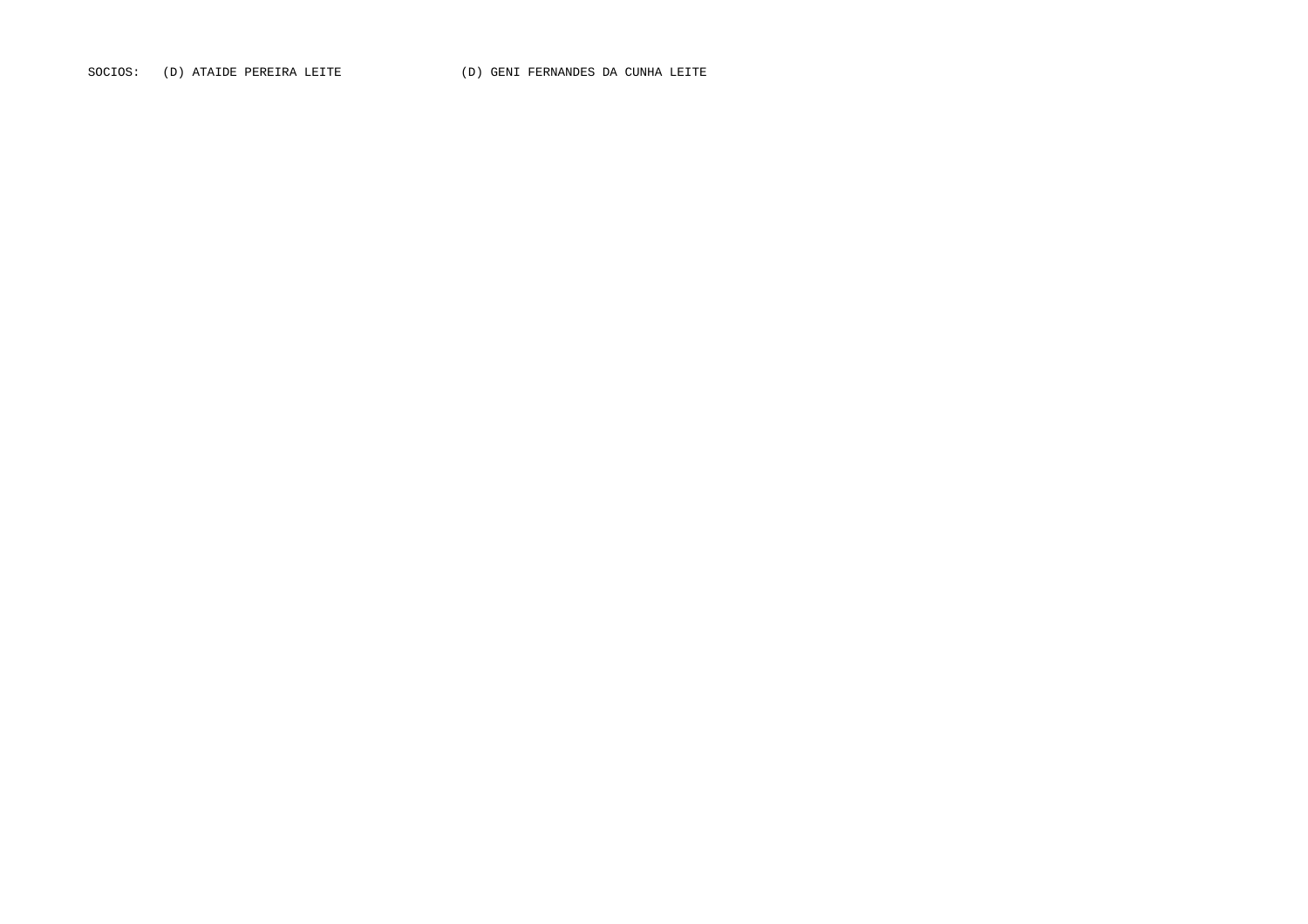|         | MINISTERIO DAS COMUNICACOES - SECRETARIA DE SERVICOS DE COMUN. ELETRONICA UF: MATO GROSSO PAGINA<br>RELACAO DOS SOCIOS DAS EMISSORAS DE RADIO E TELEVISAO - CLASSIFICACAO SIGLA UF/CIDADE/ENTIDADE - REL. RCA013 DATA 18/11/2003      |  |                                                    |  |                     | 136                     |
|---------|---------------------------------------------------------------------------------------------------------------------------------------------------------------------------------------------------------------------------------------|--|----------------------------------------------------|--|---------------------|-------------------------|
| SOCIOS: | NOME ENT: RADIO DIFUSORA DE NORTELANDIA LTDA<br>CIDADE: NORTELANDIA (S) CIDADE: NORTELANDIA TS: OM FREQ.: 7<br>(D) JOSE LEITE DE BARROS (S) ANTONIO JOAO DE BARROS NETO (S) JOSE AUGUSTO FALCAO BARROS<br>(S) JUAREZ FALCAO DE BARROS |  | CIDADE: NORTELANDIA TS: OM FREQ.: 790,0 KHZ        |  |                     |                         |
|         | NOME ENT: ASSOCIACAO COM.DE DESENV.ART., CULT., INF.E SOCIAL DE N CIDADE: NOVA CANAA DO NORTE                                                                                                                                         |  |                                                    |  | TS: CM FREO.:       | 20,0 KHZ                |
|         | NOME ENT: ASSOCIACAO DE AMIGOS DO MUNICIPIO DE NOVA GUARITA CIDADE: NOVA GUARITA                                                                                                                                                      |  |                                                    |  | TS: CM FREQ.:       | 28,5 KHZ                |
|         | NOME ENT: EMPRESA MUTUM DE COMUNICACOES LTDA (D) ALCINDO UGGERI $\overline{O}(\overline{O})$ COMUNICACOES (D) ALCINDO UGGERI                                                                                                          |  | CIDADE: NOVA MUTUM                                 |  | TS: FM CANAL : 276  |                         |
|         | NOME ENT: ASSOCIACAO COMUNITARIA RADIO FM DE NOVA OLIMPIA CIDADE: NOVA OLIMPIA                                                                                                                                                        |  |                                                    |  | TS: CM FREQ.:       | 28,5 KHZ                |
|         | NOME ENT: RADIO COMUNITARIA RONCADOR DE NOVA XAVANTINA-RCR CIDADE: NOVA XAVANTINA                                                                                                                                                     |  |                                                    |  | TS: CM FREO.:       | 28,5 KHZ                |
| SOCIOS: | NOME ENT: RADIO NOVA XAVANTINA LTDA<br>(S) ALEXANDRE LUCAS DE OLIVEIRA (S) WALTER PERES DE FARIAS (D) AILTON VIEIRA DE REZENDE                                                                                                        |  | CIDADE: NOVA XAVANTINA                             |  |                     | TS: OM FREO.: 710,0 KHZ |
|         | NOME ENT: ASSOC. NOVORIZONTINA DE DESENVOLV. ARTISTICO E SOCIAL CIDADE: NOVO HORIZONTE DO NORTE TS: CM FREO.:                                                                                                                         |  |                                                    |  |                     | 20,0 KHZ                |
|         | NOME ENT: ASSOCIACAO DA RADIO COMUNITARIA RIO MANSO FM CIDADE: NOVO SAO JOAOUIM                                                                                                                                                       |  |                                                    |  | TS: CM FREO.:       | 20,0 KHZ                |
|         | NOME ENT: ASSOCIACAO COMUN PARANAITENSE PARA DESENV ART E CULTU                                                                                                                                                                       |  | CIDADE: PARANAITA                                  |  | TS: CM FREO.:       | 20,0 KHZ                |
|         | NOME ENT: ASSOCIACAO MOV. COMUNITARIO RADIO EDUCAT. FM DE PARANAT                                                                                                                                                                     |  | CIDADE: PARANATINGA                                |  | TS: CM FREO.:       | 20,0 KHZ                |
|         | NOME ENT: DMD ASSOCIADOS ASSESSORIA E PROPAGANDA LTDA CIDADE: PEIXOTO DE AZEVEDO TS: OM FREQ.: 1530,0 KHZ<br>SOCIOS: (D) JOSE DORILEO LEAL (D) MARCIA ANTONIO FERREIRA DE MORAES C                                                    |  |                                                    |  |                     |                         |
|         | NOME ENT: EMISSORAS REUNIDAS LTDA<br>SOCIOS: (D) ROBERTO DE JESUS CESAR (S) JACQUELINNE ANNIK NEVES CESAR (S) EDEMIR PEREIRA                                                                                                          |  |                                                    |  |                     |                         |
|         | NOME ENT: ASSOCIACAO AMIGOS DO VALE GUAPORE (AAVG) CIDADE: PONTES E LACERDA TS: CM FREQ.: 28,5 KHZ                                                                                                                                    |  |                                                    |  |                     |                         |
| SOCIOS: | NOME ENT: RADIO JORNAL DE PONTES E LACERDA LTDA<br>(D) ELDIMAR COLETO DE ARAUJO NINOMIYA (S) GUSTAVO MIGUEL NINOMIYA (S) GLAUTON MIGUEL NINOMIYA                                                                                      |  | CIDADE: PONTES E LACERDA                           |  |                     | TS: OM FREQ.: 930,0 KHZ |
| SOCIOS: | RADIO SOM DA TERRA LTDA<br>(D) SUENICE ROSA BELOTO LEAL (D) VILMA BENEDITA RODRIGUES DE MORAES<br>NOME ENT: RADIO SOM DA TERRA LTDA                                                                                                   |  |                                                    |  | TS: FM CANAL : 215  |                         |
| SOCIOS: | RADIODIFUSAO SULMATOGROSSENSE LTDA<br>(S) LINDEMBERG RIBEIRO NUNES ROCHA (S) BRAULIO SILVA (S) COXOREO (S) OSVALDO CANDIDO DE OLIVEIRA<br>NOME ENT: RADIODIFUSAO SULMATOGROSSENSE LTDA<br>(D) DILZA RIBEIRO ROBERTO                   |  |                                                    |  |                     | TS: OM FREQ.: 850,0 KHZ |
| SOCIOS: | NOME ENT: GONCALVES & MARCHETI LTDA                                                                                                                                                                                                   |  | CIDADE: PRIMAVERA DO LESTE TS: OM FREQ.: 900,0 KHZ |  |                     |                         |
| SOCIOS: | NOME ENT: SISTEMA DE COMUNICACAO CAMARGO GONCALVES LTDA<br>(S) MARIA JOSE GONCALVES (D) MARIA DE FATIMA GONCALVES                                                                                                                     |  | CIDADE: PRIMAVERA DO LESTE TS: FM CANAL : 248      |  |                     |                         |
|         | NOME ENT: ASSOCIACAO COMUNITARIA DE RONDONOPOLIS (CIDADE: RONDONOPOLIS                                                                                                                                                                |  |                                                    |  |                     | TS: CM FREO.: 29,2 KHZ  |
|         | NOME ENT: FUNDACAO DE SERVICOS DE RADIODIFUSAO EDUCATIVA SHALOM CIDADE: RONDONOPOLIS<br>SOCIOS: (E) SEBASTIAO MACHADO DE REZENDE (E) ILDO RODRIGUES TEIXEIRA (E) JOSE GENESIO DA SILVA                                                |  |                                                    |  | TS: FM CANAL : 298E |                         |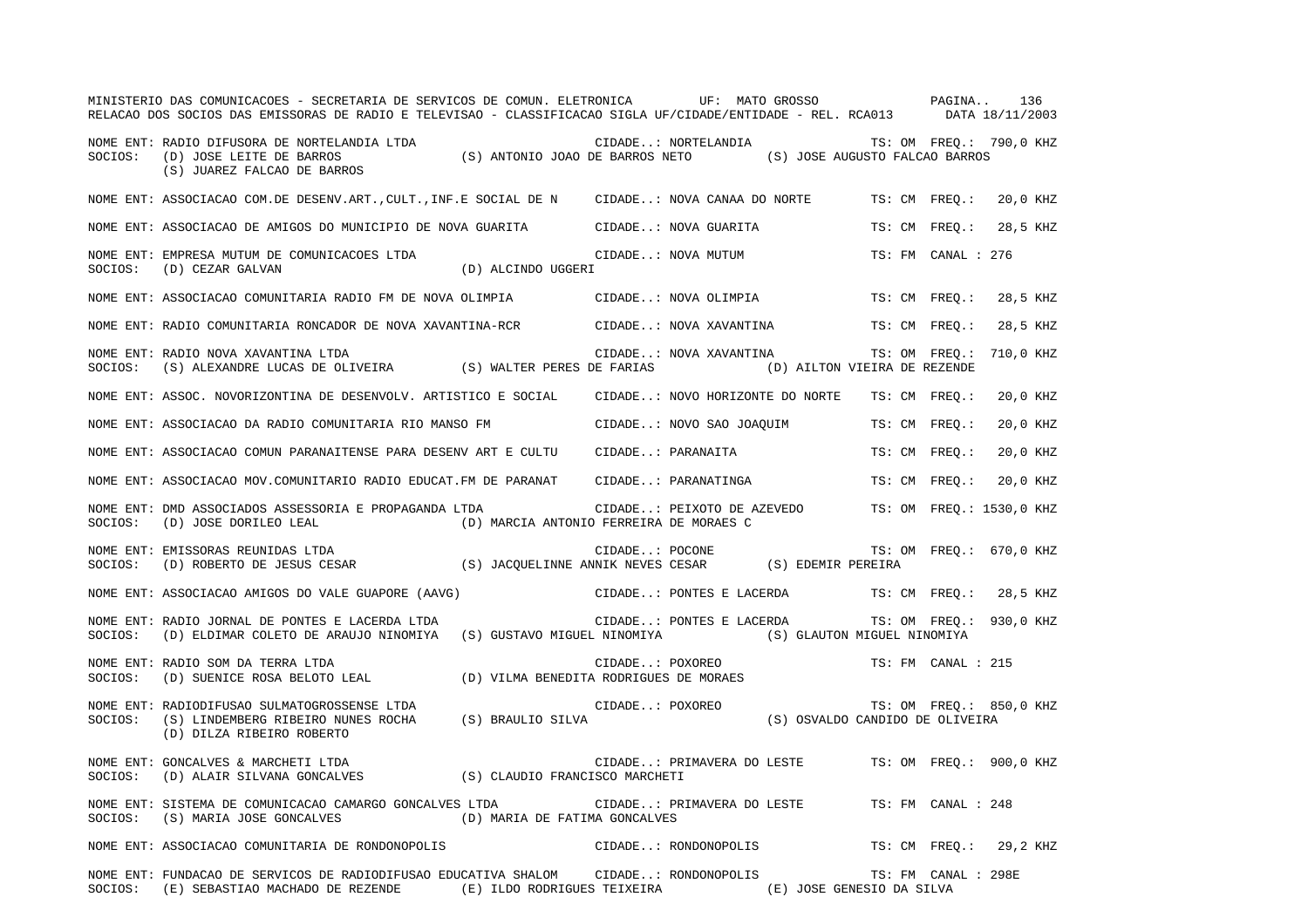(E) BENEDITO NAZARENO DE REZENDE (E) ABADIO MACHADO DE REZENDE (E) JOSE CARLOS MACHADO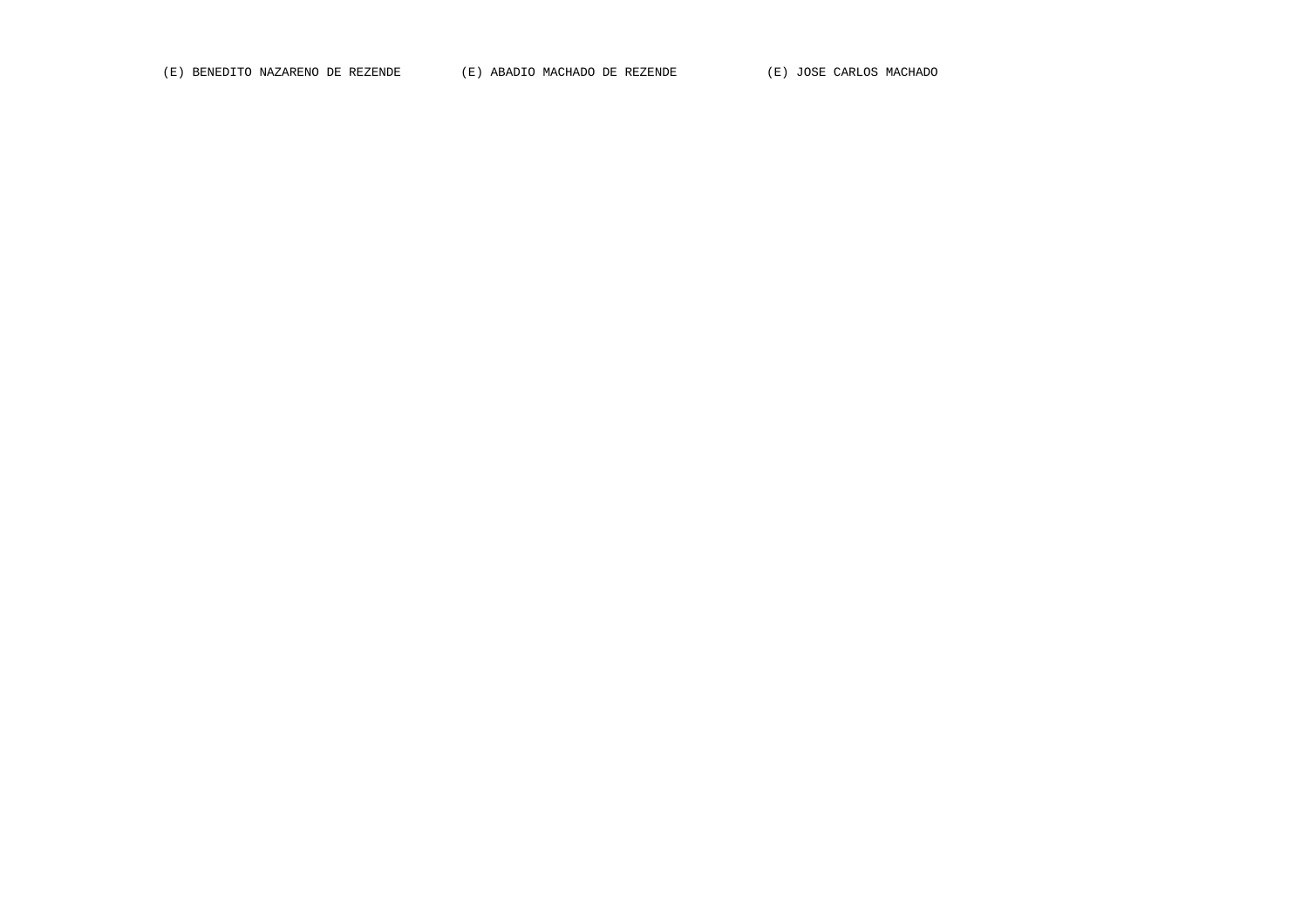MINISTERIO DAS COMUNICACOES - SECRETARIA DE SERVICOS DE COMUN. ELETRONICA UF: MATO GROSSO PAGINA.. 137RELACAO DOS SOCIOS DAS EMISSORAS DE RADIO E TELEVISAO - CLASSIFICACAO SIGLA UF/CIDADE/ENTIDADE - REL. RCA013 DATA 18/11/2003 NOME ENT: RADIO AMORIM JUVENTUDE LTDA CIDADE..: RONDONOPOLIS TS: FM CANAL : 285SOCIOS: (D) EDSON AMORIM PIRES (S) BRANCA STELA DOMINGO PIRES (S) GERALDA FERNANDES DOMINGO NOME ENT: RADIO AMORIM JUVENTUDE LTDA CIDADE..: RONDONOPOLIS TS: OM FREQ.: 660,0 KHZ SOCIOS: (D) EDSON AMORIM PIRES (S) BRANCA STELA DOMINGO PIRES (S) GERALDA FERNANDES DOMINGO NOME ENT: RADIO ITAI DE RIO CLARO LTDA CIDADE..: RONDONOPOLIS TS: OM FREQ.: 1020,0 KHZ SOCIOS: (D) ADAO DE MOURA BORGES (S) JOSE RINALDO DA SILVA NOME ENT: REDE BRASILEIRA DE RADIO E TELEVISAO LTDA CIDADE..: RONDONOPOLIS TS: TV CANAL : 12 SOCIOS: (S) FRANCISCO DE ASSIS GOMES (D) LEONARDO DE ASSIS GOMES (S) ROSIMARY LEMES DOS SANTOS NASCIMENT NOME ENT: SISTEMA LAGEADO DE COMUNICACAO LTDA CIDADE..: RONDONOPOLIS TS: FM CANAL : 268SOCIOS: (S) FABRICIO LOPES DA LUZ (D) LUCI LEDRA NOME ENT: SOCIEDADE RADIO CLUBE DE RONDONOPOLIS LTDA CIDADE..: RONDONOPOLIS TS: OM FREQ.: 930,0 KHZ SOCIOS: (D) ANTONIO RIBEIRO TORRES (D) HERMINIO BARRETO (S) CARLOS FRANCISCO PANIAGO (S) CLOVIS ROBERTO B. DE QUEIROZ NOME ENT: SOCIEDADE RADIO CLUBE DE RONDONOPOLIS LTDA (CIDADE..: RONDONOPOLIS TS: OT FREQ.: 4955,0 KHZ SOCIOS: (D) ANTONIO RIBEIRO TORRES (D) HERMINIO BARRETO (S) CARLOS FRANCISCO PANIAGO (S) CLOVIS ROBERTO B. DE QUEIROZ NOME ENT: SOCIEDADE RADIO CLUBE DE RONDONOPOLIS LTDA CIDADE..: RONDONOPOLIS TS: FM CANAL : 289SOCIOS: (D) ANTONIO RIBEIRO TORRES (D) HERMINIO BARRETO (S) CARLOS FRANCISCO PANIAGO (S) CLOVIS ROBERTO B. DE QUEIROZ NOME ENT: TELEVISAO RONDON LTDA CIDADE..: RONDONOPOLIS TS: TV CANAL : 08-SOCIOS: (S) BENEDITO SERGIO DE CASTRO BRAGA (S) JULIO JOSE DE CAMPOS (D) ISABEL COELHO PINTO DE CAMPOS NOME ENT: ASSOCIACAO DOS FILHOS E AMIGOS DE ROSARIO OESTE - AFA CIDADE..: ROSARIO OESTE TS: CM FREQ.: 20,0 KHZ NOME ENT: SOCIEDADE RADIO EDUCADORA DE CUIABA LTDA CIDADE..: SAO FELIX DO ARAGUAIA TS: FM CANAL : 255SOCIOS: (S) OSVALDO ROBERTO SOBRINHO (D) PAULO JOSE RUBERTO NOME ENT: GASPAR RADIODIFUSAO LTDA CIDADE..: SAO JOSE DO RIO CLARO TS: OM FREQ.: 810,0 KHZ SOCIOS: (D) JOAO PEDRO DA SILVA (S) EDEMAR NESTOR ADAMS NOME ENT: RADIO JORNAL DE SAO JOSE DOS QUATRO MARCOS LTDA CIDADE..: SAO JOSE DOS QUATRO MARCO TS: OM FREQ.: 570,0 KHZ SOCIOS: (S) GLAUCO MIGUEL NINOMIYA (S) GUSTAVO MIGUEL NINOMIYA (D) GLAUTON MIGUEL NINOMIYA NOME ENT: ASSOCIACAO COMUNITARIA DE COMUNICACAO DE SAPEZAL CIDADE..: SAPEZAL TS: CM FREQ.: 20,0 KHZ NOME ENT: ASSOCIACAO VALE TELES PIRES DE COMUNICACAO CIDADE..: SINOP TS: CM FREQ.: 20,0 KHZ NOME ENT: RADIO CAPITAL DO NORTE LTDA  $\blacksquare$  CIDADE..: SINOP TS: OM FREQ.: 550,0 KHZ SOCIOS: (S) NELSA DAL'MASO (D) MARCIO RONALDO DE DEUS DA SILVA NOME ENT: RADIO CELESTE LTDA CIDADE..: SINOP TS: OM FREQ.: 610,0 KHZ SOCIOS: (D) WLADEMIR PIPINO (D) NACIM BACILA NETTO (D) ASCANIO BAPTISTA DE CARVALHO (D) MARILIA THEREZA DENOVARO BACILLA NOME ENT: REDE BRASILEIRA DE RADIO E TELEVISAO LTDA CIDADE..: SINOP TS: TV CANAL : 05 SOCIOS: (S) FRANCISCO DE ASSIS GOMES (D) LEONARDO DE ASSIS GOMES (S) ROSIMARY LEMES DOS SANTOS NASCIMENT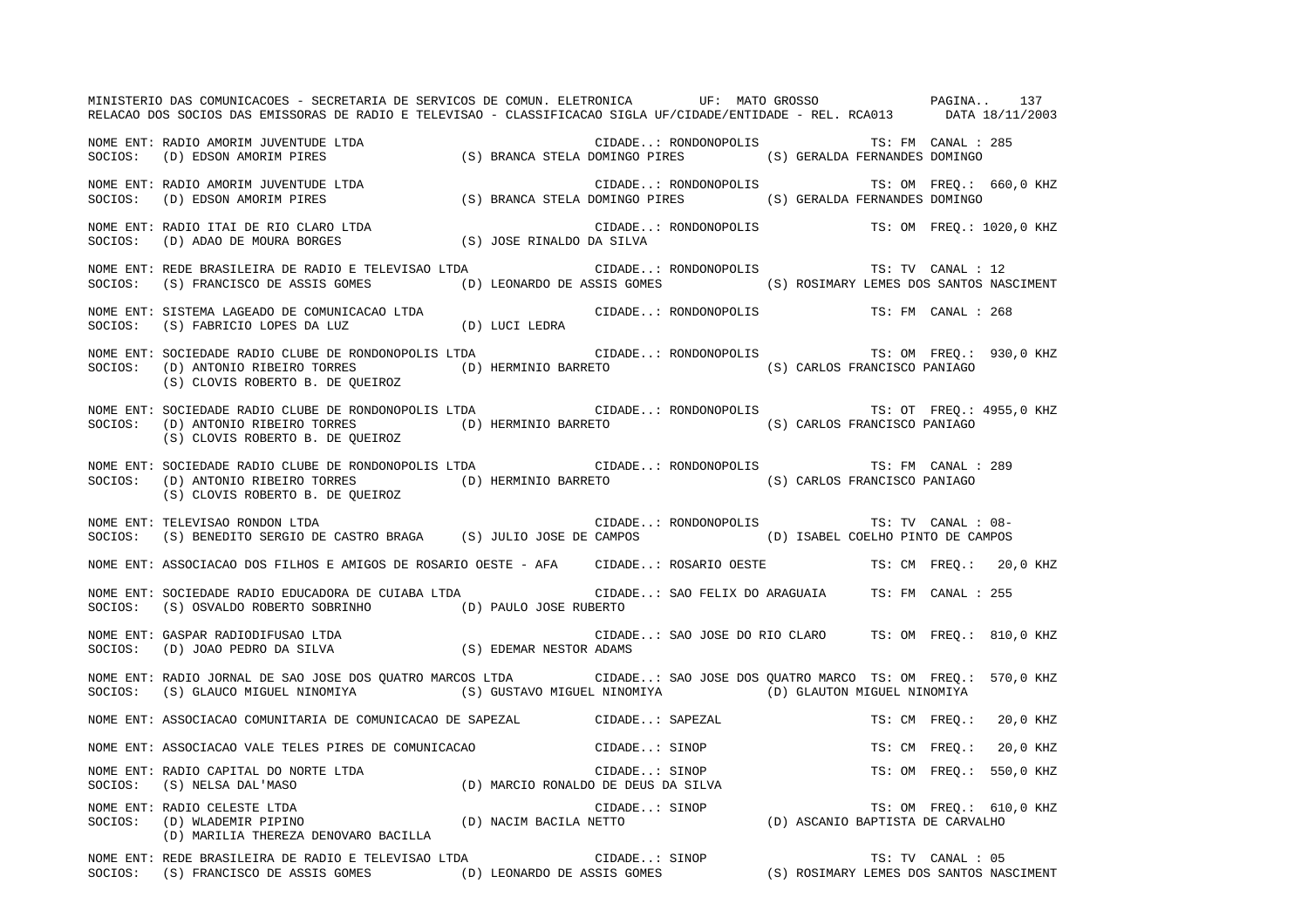NOME ENT: SOCIEDADE RADIO EDUCADORA DE CUIABA LTDA CIDADE..: SINOP TS: FM CANAL : 255 SOCIOS: (S) OSVALDO ROBERTO SOBRINHO (D) PAULO JOSE RUBERTO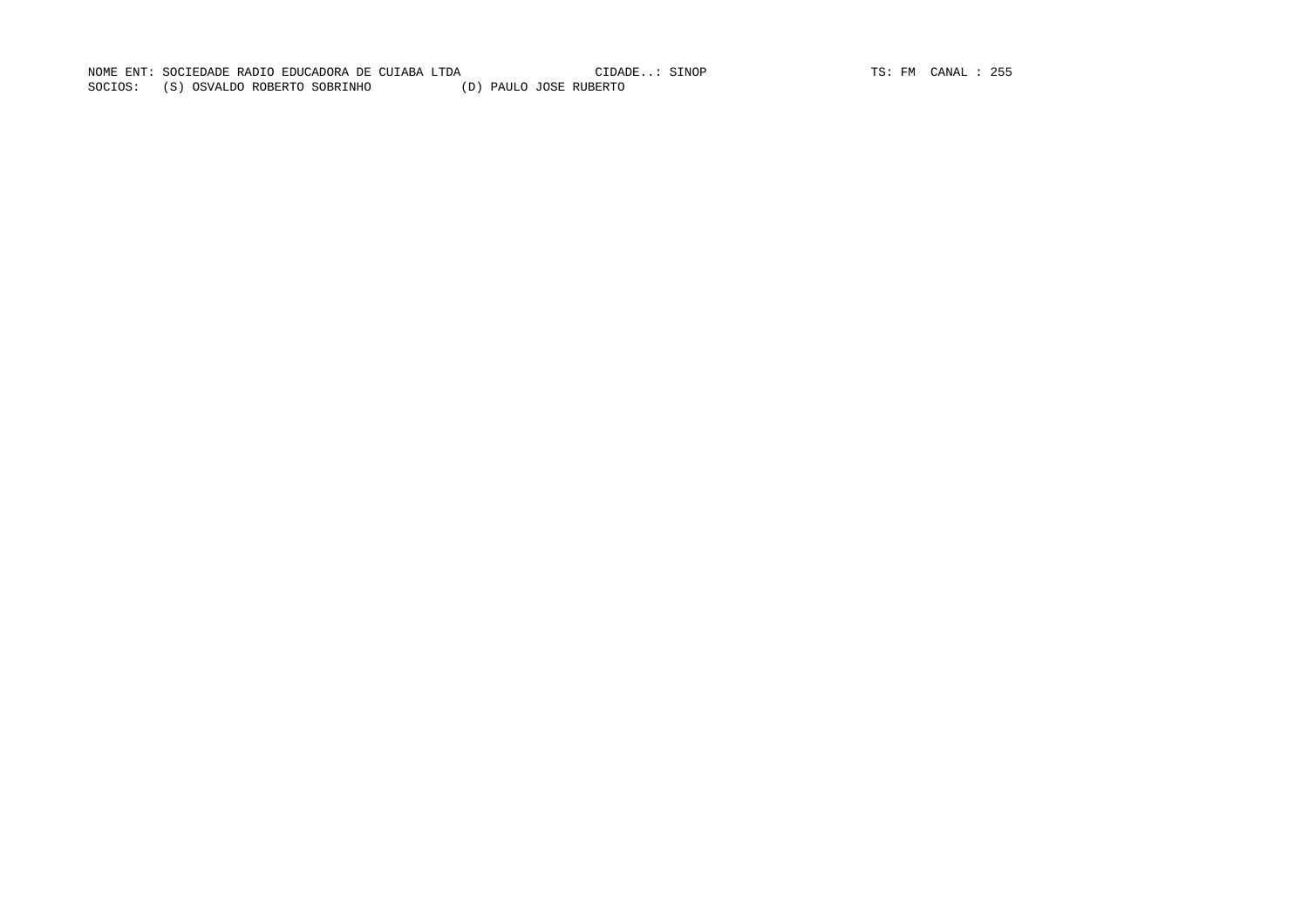| MINISTERIO DAS COMUNICACOES - SECRETARIA DE SERVICOS DE COMUN. ELETRONICA UF: MATO GROSSO ANDERO PAGINA 138                                                                                                                           |  |                                          |  |                        |  |
|---------------------------------------------------------------------------------------------------------------------------------------------------------------------------------------------------------------------------------------|--|------------------------------------------|--|------------------------|--|
| RELACAO DOS SOCIOS DAS EMISSORAS DE RADIO E TELEVISAO - CLASSIFICACAO SIGLA UF/CIDADE/ENTIDADE - REL. RCA013 DATA 18/11/2003                                                                                                          |  |                                          |  |                        |  |
|                                                                                                                                                                                                                                       |  |                                          |  |                        |  |
| NOME ENT: RBN - REDE BRASIL NORTE DE COMUNICACAO LTDA CIDADE: SORRISO TS: FM CANAL : 207<br>SOCIOS: (D) ALESSANDRO DE ASSIS GOMES (D) ANTONIO ELOISIO DE SOUZA                                                                        |  |                                          |  |                        |  |
| NOME ENT: ASSOCIACAO TABAPORAENSE DE DESENVOLV. ARTISTICO E SOC CIDADE: TABAPORA TS: CM FREQ.: 20,0 KHZ                                                                                                                               |  |                                          |  |                        |  |
| NOME ENT: RADIO PIONEIRA DE TANGARA DA SERRA LTDA CIDADE: TANGARA DA SERRA TS: OM FREO.: 560,0 KHZ<br>SOCIOS: (S) JULIO JOSE DE CAMPOS (D) KLECIUS ANTONIO DOS SANTOS (D) NAUR BELLUSCI                                               |  |                                          |  |                        |  |
| NOME ENT: RADIO TANGARA LTDA<br>SOCIOS: (D) VITALINO DALLABONA (S) VALDIR DALLABONA (S) VALDIR DALLABONA                                                                                                                              |  |                                          |  |                        |  |
| NOME ENT: ASS.COMUNIT.DE DESENV.ARTIST., CULT., INFORMAT.E SOCIAL CIDADE: TESOURO TS: CM FREQ.: 28,5 KHZ                                                                                                                              |  |                                          |  |                        |  |
| NOME ENT: ASSOCIACAO COMUNITARIA RADIO UNISUL FM - ACRU CIDADE: UNIAO DO SUL TS: CM FREQ.: 20,0 KHZ                                                                                                                                   |  |                                          |  |                        |  |
| NOME ENT: RADIO INDUSTRIAL DE VARZEA GRANDE LTDA                        CIDADE: VARZEA GRANDE                   TS: FM CANAL : 227<br>SOCIOS: (D) BENEDITO SERGIO DE CASTRO BRAGA (S) JULIO JOSE DE CAMPOS (S) OSCAR DA COSTA RIBEIRO |  |                                          |  |                        |  |
| NOME ENT: RADIO INDUSTRIAL DE VARZEA GRANDE LTDA <a>&gt; CIDADE: VARZEA GRANDE <a></a> TS: OM FREQ.: 1070,0 KHZ</a> KHZ<br>SOCIOS: (D) BENEDITO SERGIO DE CASTRO BRAGA (S) JULIO JOSE DE CAMPOS (S) OSCAR DA COSTA RIBEIRO            |  |                                          |  |                        |  |
| NOME ENT: ASSOCIACAO COMUNITARIA RADIO TROPICAL FM- ACRT/FM CIDADE: VERA                                                                                                                                                              |  |                                          |  | TS: CM FREQ.: 28,5 KHZ |  |
| NOME ENT: ASSOCIACAO ALVORADA                                                                                                                                                                                                         |  | CIDADE: VILA RICA TS: CM FREQ.: 20,0 KHZ |  |                        |  |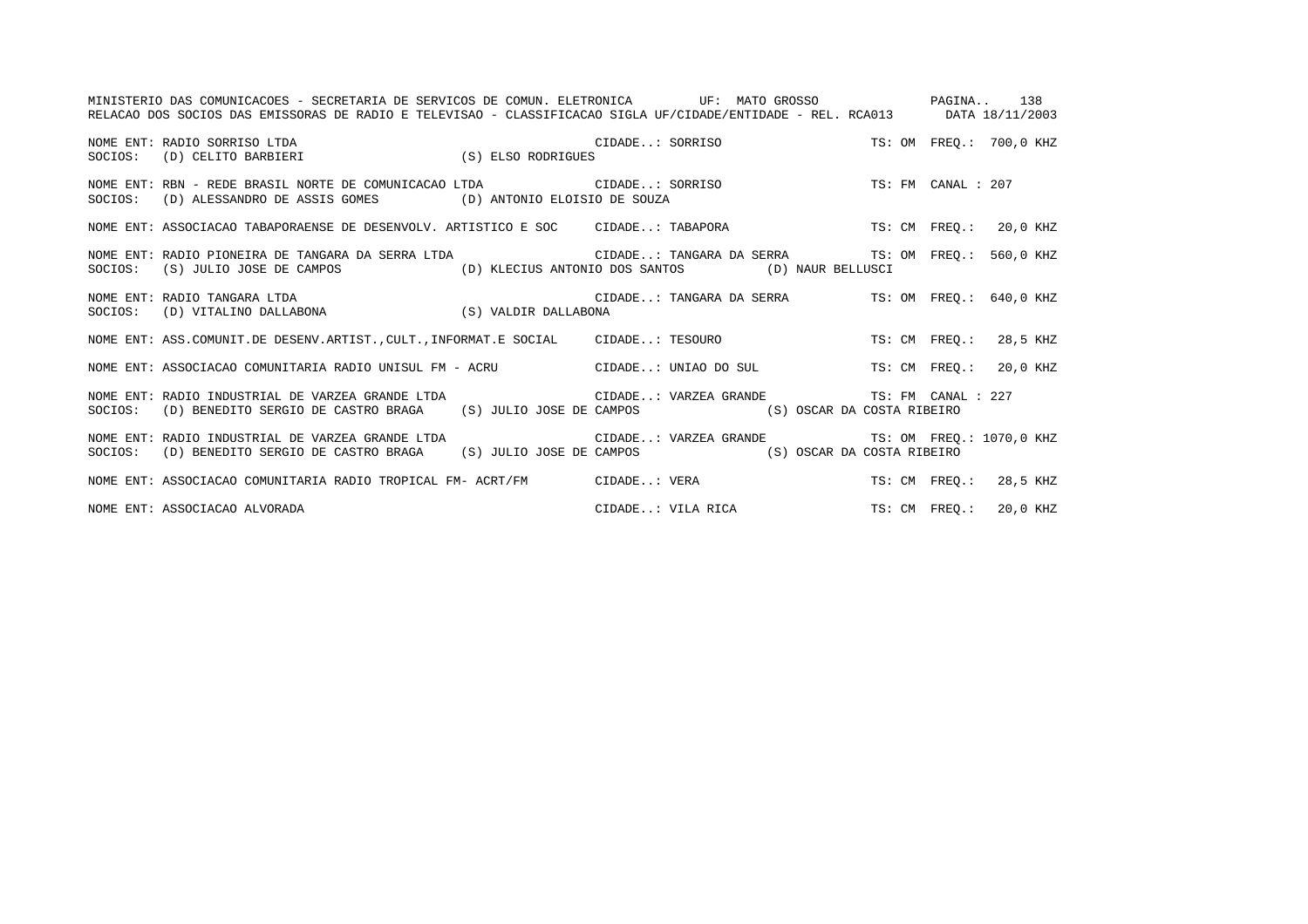|         | MINISTERIO DAS COMUNICACOES - SECRETARIA DE SERVICOS DE COMUN. ELETRONICA UF: PARA<br>RELACAO DOS SOCIOS DAS EMISSORAS DE RADIO E TELEVISAO - CLASSIFICACAO SIGLA UF/CIDADE/ENTIDADE - REL. RCA013 DATA 18/11/2003                 |                                    |               |                    | PAGINA 139                                                            |                     |                          |
|---------|------------------------------------------------------------------------------------------------------------------------------------------------------------------------------------------------------------------------------------|------------------------------------|---------------|--------------------|-----------------------------------------------------------------------|---------------------|--------------------------|
| SOCIOS: | NOME ENT: BRASIL AMAZONIA COMUNICACAO E EMPREENDIMENTOS LTDA CIDADE: ABAETETUBA TS: OM FREQ.: 1510,0 KHZ<br>(D) ANA MARIA TRINDADE MARGALHO (S) SEBASTIAO DOS SANTOS SILVA (S) LUZEILDA NEGRAO RODRIGUES<br>(S) MARIA GOMES SOARES |                                    |               |                    |                                                                       |                     |                          |
|         | NOME ENT: RADIO COMUNITARIA GUARANY FM                                                                                                                                                                                             |                                    |               | CIDADE: ABAETETUBA |                                                                       |                     | TS: CM FREQ.: 28,5 KHZ   |
|         | NOME ENT: ASSOC. DE DESENVOLVIMENTO COMUNIT. DE ABEL FIGUEIREDO CIDADE: ABEL FIGUEIREDO TS: CM FREQ.:                                                                                                                              |                                    |               |                    |                                                                       |                     | 28,5 KHZ                 |
| SOCIOS: | NOME ENT: RADIO XIMANGO LTDA                                                                                                                                                                                                       |                                    |               |                    |                                                                       |                     | TS: OM FREO.: 750,0 KHZ  |
|         | NOME ENT: ASSOCIACAO DE RADIO COMUNITARIA DE MONTE DOURADO DA A CIDADE: ALMEIRIM                                                                                                                                                   |                                    |               |                    |                                                                       |                     | TS: CM FREQ.: 28,5 KHZ   |
|         | NOME ENT: CENTRO DE DESENVOLVIMENTO COMUNITARIO DE MUNGUBA CIDADE: ALMEIRIM                                                                                                                                                        |                                    |               |                    |                                                                       |                     | TS: CM FREO.: 28,5 KHZ   |
| SOCIOS: | NOME ENT: RBN - REDE BRASIL NORTE DE COMUNICACAO LTDA <b>ELLE COLO ENTRESE DE L'ALMEIRIM</b> (MONTE DOURADO) TS: OM FREQ.: 1560,0 KHZ<br>(D) ALESSANDRO DE ASSIS GOMES (D) ANTONIO ELOISIO DE SOUZA                                |                                    |               |                    |                                                                       |                     |                          |
| SOCIOS: | NOME ENT: RADIO FM VALE DO XINGU LTDA<br>RADIO FM VALE DO XINGU LTDA<br>(D) RUTE NAZARE O. PEREIRA DE BARROS (S) RAIMUNDO FIGUEIREDO DE MORAES (S) FRANCISCA MARCIA MIRANDA DOS SANTOS<br>(S) GEORGE WASHINGTON G. NUNES DE SOUSA  |                                    |               |                    |                                                                       |                     |                          |
| SOCIOS: | NOME ENT: RADIO JORNAL DA TRANSAMAZONICA LTDA<br>(D) RUTE NAZARE O. PEREIRA DE BARROS (S) JOSE AVELINO NETO                                                                                                                        |                                    |               | CIDADE: ALTAMIRA   | TS: OT FREQ.: 502. .: ALTAMIRA :<br>S) SEVERINO AUGUSTO DOS SANTOS)   |                     | TS: OT FREQ.: 5025,0 KHZ |
| SOCIOS: | NOME ENT: RADIO RURAL DE ALTAMIRA LTDA<br>(D) FRANCISCO RODRIGUES PEREIRA (S) MILTON ELIAS FISCHER                                                                                                                                 |                                    |               |                    | CIDADE: ALTAMIRA TS: OM FREQ.:<br>FISCHER (S) PEDRO RICARDO RODRIGUES |                     | TS: OM FREQ.: 670,0 KHZ  |
|         | NOME ENT: FUNDACAO NAZARE DE COMUNICACAO (E) ADERSON SABINO NEDER<br>SOCIOS: (E) VICENTE JOAQUIM ZICO (E) ADERSON SABINO NEDER                                                                                                     |                                    |               | CIDADE: ANANINDEUA | (E) ANTONIO BELTRAO RIBEIRO FILHO                                     | TS: FM CANAL : 217E |                          |
|         | NOME ENT: ASSOCIACAO DE RADIODIFUSAO COMUNITARIA BARCARENA FM CIDADE: BARCARENA                                                                                                                                                    |                                    |               |                    |                                                                       |                     | TS: CM FREQ.: 20,0 KHZ   |
|         | NOME ENT: ASS.CULT.DAS ENTIDADES MANTENEDORAS DE RADIODIF.COMUN CIDADE: BELEM                                                                                                                                                      |                                    |               |                    |                                                                       |                     | TS: CM FREO.: 28,5 KHZ   |
| SOCIOS: | ERLEM RADIODIFUSAO LTDA (E) CAMILO AFONSO ZAHLUTH CENTENO (S) JADER FONTENELLE BARBALHO (S) JADER FONTENELLE BARBALHO FILHO<br>NOME ENT: BELEM RADIODIFUSAO LTDA                                                                   |                                    |               |                    |                                                                       |                     |                          |
| SOCIOS: | NOME ENT: CARAJAS FM LTDA<br>(S) ELCIONE THEREZINHA ZAHLUTH BARBALHO (D) HELDER ZAHLUTH BARBALHO                                                                                                                                   |                                    | CIDADE: BELEM |                    |                                                                       | TS: FM CANAL : 260  |                          |
|         | NOME ENT: EMISSORAS RADIO MARAJOARA LTDA (S) CARLOS JOSE DE OLIVEIRA SANTOS                                                                                                                                                        |                                    |               |                    |                                                                       | TS: FM CANAL : 265  |                          |
|         | NOME ENT: EMISSORAS RADIO MARAJOARA LTDA (S) CARLOS JOSE DE OLIVEIRA SANTOS                                                                                                                                                        |                                    |               |                    |                                                                       |                     | TS: OM FREQ.: 1130,0 KHZ |
| SOCIOS: | NOME ENT: EMISSORAS RADIO MARAJOARA LTDA<br>(D) AGAZIL BAIA SANTOS                                                                                                                                                                 | (S) CARLOS JOSE DE OLIVEIRA SANTOS | CIDADE: BELEM |                    |                                                                       |                     | TS: OT FREQ.: 4955,0 KHZ |
| SOCIOS: | NOME ENT: FUNDACAO ALDO CARVALHO DE COMUNICACAO SOCIAL<br>(E) MOISES BATISTA DE SOUZA<br>(E) ROBERVAL MAURO MARINHO                                                                                                                | (E) JOAO BRITO SALES               | CIDADE: BELEM |                    | TS: OM FI.<br>TS: OM TS: OM TENSE MAURO DE ASSIS                      |                     | TS: OM FREQ.: 1080,0 KHZ |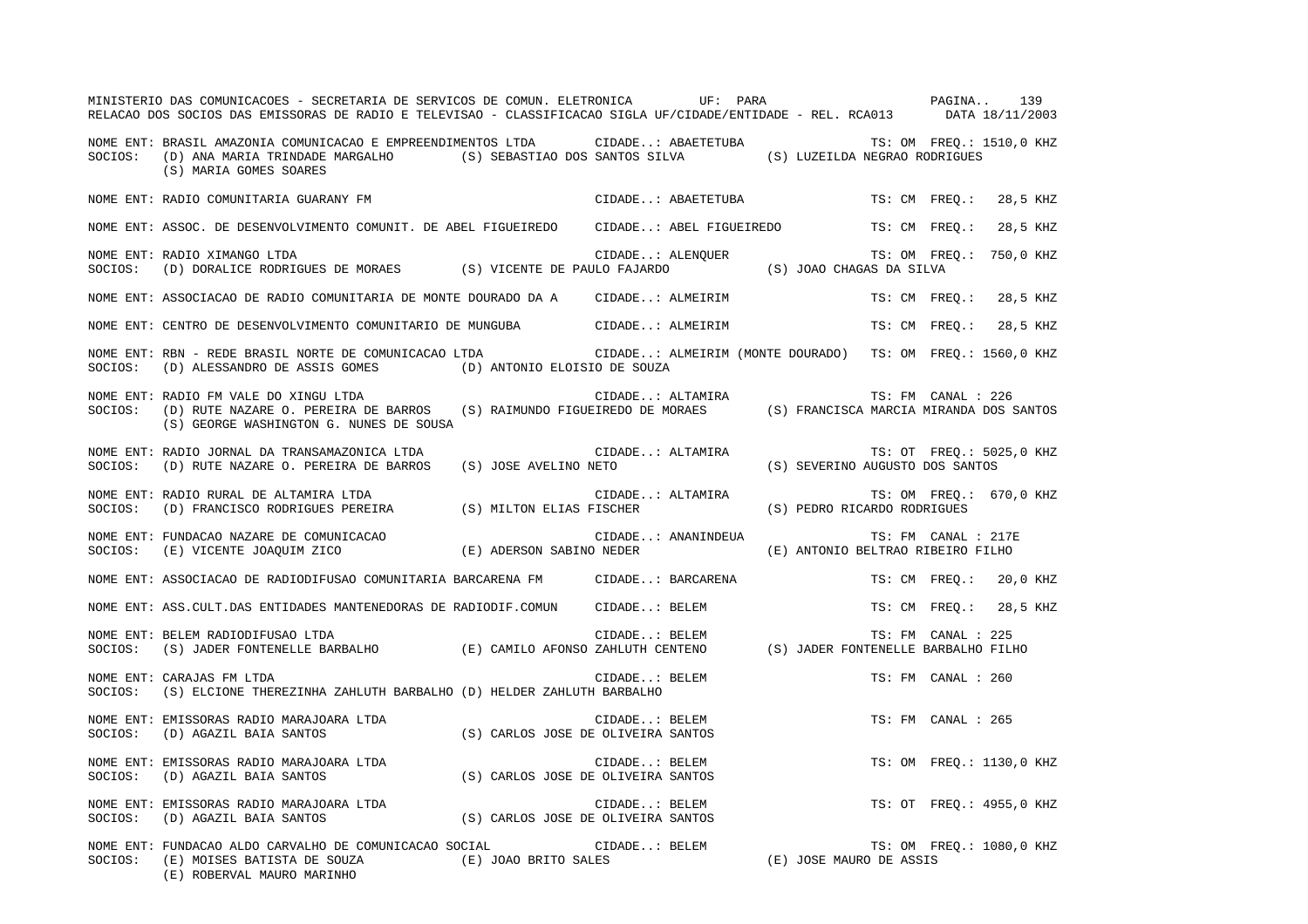NOME ENT: FUNDACAO DE TELECOMUNICACOES DO PARA CIDADE..: BELEM TS: FM CANAL : 229ESOCIOS: (E) JOSE GONCALVES FERREIRA NETO (E) FRANCISCO CEZER NUNES DA SILVA (E) RONALD DA COSTA PASTOR

TS: FM CANAL : 229E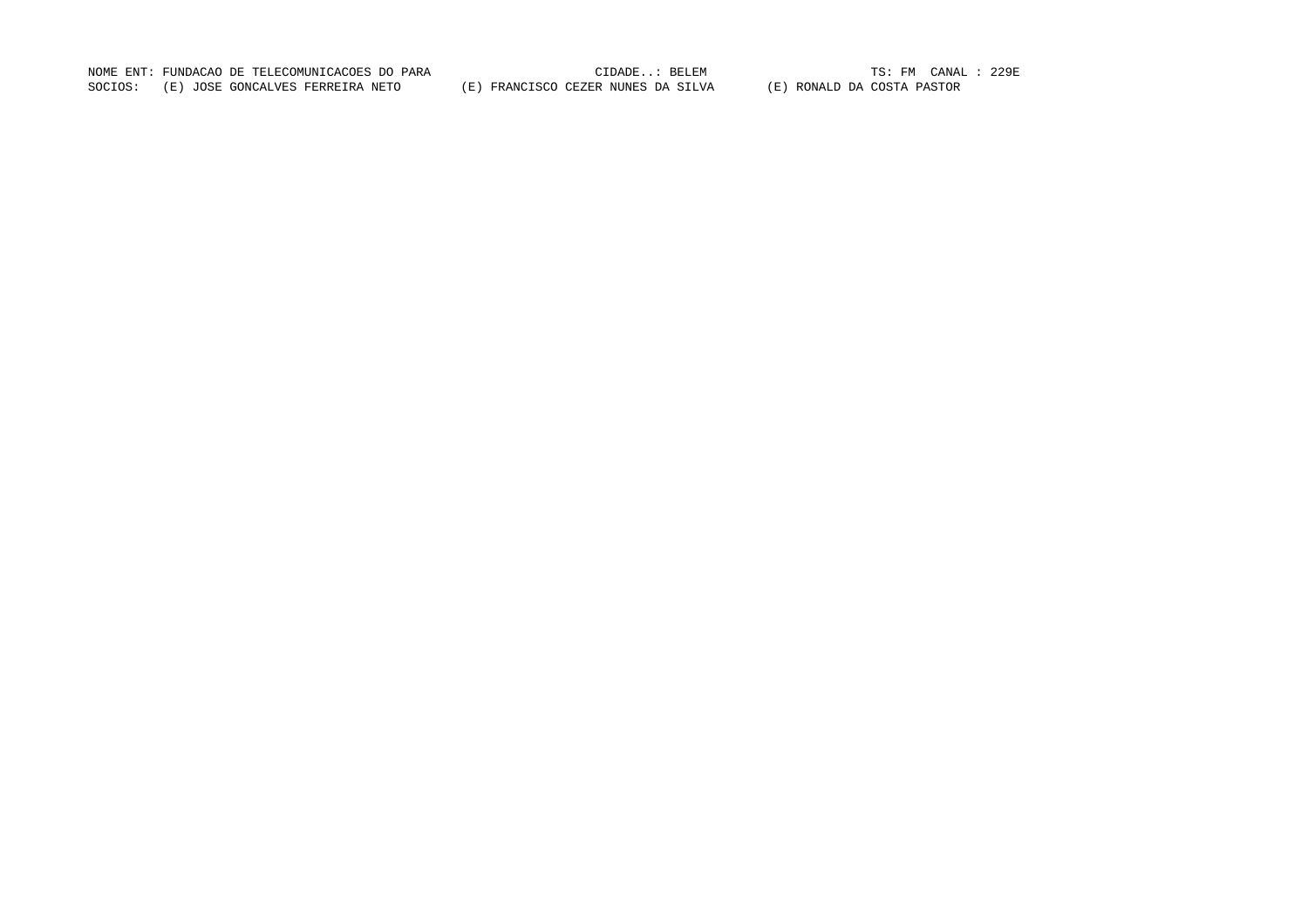|         | MINISTERIO DAS COMUNICACOES - SECRETARIA DE SERVICOS DE COMUN. ELETRONICA UF: PARA<br>RELACAO DOS SOCIOS DAS EMISSORAS DE RADIO E TELEVISAO - CLASSIFICACAO SIGLA UF/CIDADE/ENTIDADE - REL. RCA013 DATA 18/11/2003                                                                                          |                                   |                                                                                                                                           |                                                     | PAGINA<br>140                                                                                                                                                                                                         |
|---------|-------------------------------------------------------------------------------------------------------------------------------------------------------------------------------------------------------------------------------------------------------------------------------------------------------------|-----------------------------------|-------------------------------------------------------------------------------------------------------------------------------------------|-----------------------------------------------------|-----------------------------------------------------------------------------------------------------------------------------------------------------------------------------------------------------------------------|
|         | NOME ENT: FUNDACAO DE TELECOMUNICACOES DO PARA (E) FRANCISCO CEZER NUNES DA SILVA (E) RONALD DA COSTA PASTOR (E) SOCIOS: (E) JOSE GONCALVES FERREIRA NETO (E) FRANCISCO CEZER NUNES DA SILVA (E) RONALD DA COSTA PASTOR                                                                                     |                                   |                                                                                                                                           |                                                     | TS: OT FREQ.: 5045,0 KHZ                                                                                                                                                                                              |
| SOCIOS: | NOME ENT: FUNDACAO DE TELECOMUNICACOES DO PARA                                                                                                                                                                                                                                                              |                                   |                                                                                                                                           |                                                     | TS: TV CANAL : 02 E                                                                                                                                                                                                   |
| SOCIOS: | NOME ENT: FUNDACAO EDUCATIVA E CULTURAL AMAZONIA VIVA CIDADE: BELEM<br>(E) JOAO ALBERTO DE ALMEIDA (E) LUIS ROBERTO DOS REIS<br>(E) JANAZON ALMEIDA                                                                                                                                                         |                                   |                                                                                                                                           | (E) JORGE MOURA SERRA                               | TS: FM CANAL : 208E                                                                                                                                                                                                   |
| SOCIOS: | NOME ENT: FUNDACAO EVANGELICA BOAS NOVAS<br>E CONDAÇÃO EVANGELIÇA BOAS NOVAS<br>(E) PAULO DE OLIVEIRA (E) COSMAR LOURENCO DE CARVALHO (E) JOSE DE OLIVEIRA FERNANDES<br>(E) OTONIEL TURI DA SILVA                                                                                                           |                                   | CIDADE: BELEM                                                                                                                             |                                                     | TS: OM FREQ.: 1270,0 KHZ                                                                                                                                                                                              |
| SOCIOS: | NOME ENT: FUNDACAO NAZARE DE COMUNICACAO<br>(E) VICENTE JOAQUIM ZICO                                                                                                                                                                                                                                        |                                   |                                                                                                                                           |                                                     | TS: TV CANAL : 30+E                                                                                                                                                                                                   |
| SOCIOS: | NOME ENT: PROVINCIA FM STEREO LTDA<br>(S) RANDAL FERREIRA BRITO JUNIOR (D) JORGE BRAZ DE OLIVEIRA                                                                                                                                                                                                           |                                   | CIDADE: BELEM                                                                                                                             |                                                     | TS: FM CANAL : 253                                                                                                                                                                                                    |
| SOCIOS: | RADIO CIDADE MORENA FM LTDA<br>(S) MARIA REGINA FRANCO CUNHA (S) OTAVIO LOBATO FRANCO (D) EDGAR AUGUSTO CAMARAO PROENCA<br>(D) EDGAR AUGUSTO CAMARAO PROENCA (S) JOAO AUGUSTO CAMARAO PROENCA (S) CELINA CLAUDIA PROENCA PENNA<br>NOME ENT: RADIO CIDADE MORENA FM LTDA<br>(S) ANA CAROLINA CAMARAO PROENCA |                                   |                                                                                                                                           |                                                     |                                                                                                                                                                                                                       |
| SOCIOS: | NOME ENT: RADIO CLUBE DO PARA PRC5 LIMITADA<br>(S) ALZIMIDIA ANA DE CARVALHO VALLE<br>(S) (ESP.) EDGARD PINA<br>(S) (ESP.) JOAO BATISTA FERREIRA PENA (S) (ESP.) LEANDRO TOCANTINS PENNA<br>(S) CYRENE MACHADO PASSARINHO                                                                                   |                                   | $\verb CIDADE: BELEM   TS: OT FREQ.: 4(S) IZALTING GONCALVES NOBRE    (S) LOURIVAL PEREIRA DE SOUZA$<br>(S) (ESP.) FLAVIO AUGUSTO MOREIRA |                                                     | TS: OT FREQ.: 4885,0 KHZ<br>(S) (ESP.) HERMINIA DO VALLE PAIVA<br>(S) (ESP.) RAIMUNDO MAGNO CAMARAO<br>(S) ELCIONE THEREZINHA ZAHLUTH BARBALHO (D) LUIZ GUILHERME FONTENELLE BARBALHO                                 |
| SOCIOS: | NOME ENT: RADIO CLUBE DO PARA PRC5 LIMITADA<br>RADIO CLUBE DO PARA PROS DIMITADA<br>(S) ALZIMIDIA ANA DE CARVALHO VALLE (S) IZALTINO GONCALVES NOBRE<br>(S) (ESP.) EDGARD PINA<br>(S) (ESP.) JOAO BATISTA FERREIRA PENA (S) (ESP.) LEANDRO TOCANTINS PENNA<br>(S) CYRENE MACHADO PASSARINHO                 |                                   | CIDADE: BELEM<br>(S) (ESP.) FLAVIO AUGUSTO MOREIRA                                                                                        |                                                     | TS: OM FREQ.: 690,0 KHZ<br>(S) LOURIVAL PEREIRA DE SOUZA<br>(S) (ESP.) HERMINIA DO VALLE PAIVA<br>(S) (ESP.) RAIMUNDO MAGNO CAMARAO<br>(S) ELCIONE THEREZINHA ZAHLUTH BARBALHO (D) LUIZ GUILHERME FONTENELLE BARBALHO |
| SOCIOS: | NOME ENT: RADIO E TELEVISAO GUAJARA LTDA<br>(D) CONCEICAO MARIA LOBATO DE CASTRO (D) LOPO ALVAREZ DE CASTRO JUNIOR                                                                                                                                                                                          |                                   | CIDADE: BELEM                                                                                                                             |                                                     | TS: TV CANAL : 04<br>(S) LOPO DO AM. ALVAREZ DA SILVA CASTRO                                                                                                                                                          |
| SOCIOS: | NOME ENT: RADIO E TELEVISAO GUAJARA LTDA<br>(D) CONCEICAO MARIA LOBATO DE CASTRO                                                                                                                                                                                                                            | (D) LOPO ALVAREZ DE CASTRO JUNIOR | CIDADE: BELEM                                                                                                                             |                                                     | TS: FM CANAL : 240<br>(S) LOPO DO AM. ALVAREZ DA SILVA CASTRO                                                                                                                                                         |
| SOCIOS: | NOME ENT: RADIO E TELEVISAO MARAJOARA LTDA<br>(D) PAULO ROBERTO VIEIRA GUIMARAES                                                                                                                                                                                                                            | (D) GERSON DA SILVA CARDOZO       | CIDADE: BELEM                                                                                                                             | (D) SIDNEI MARQUES                                  | TS: TV CANAL : 10-                                                                                                                                                                                                    |
| SOCIOS: | NOME ENT: RADIO LIBERAL LTDA<br>(S) ROSANA BATISTA MAIORANA (S) ROSANGELA MAIORANA KZAN<br>(S) MARIO AMOEDO COSTA<br>(D) LUCIDEA BATISTA MAIORANA                                                                                                                                                           | (S) ROMULO MAIORANA JUNIOR        | CIDADE: BELEM<br>(S) ANGELA MAIORANA LANHOSO MARTINS                                                                                      | (S) RONALDO MAIORANA<br>(S) ROBERTA MAIORANA XERFAN | TS: OM FREQ.: 900,0 KHZ<br>(S) ROSEMARY MAIORANA MONTEIRO                                                                                                                                                             |
| SOCIOS: | NOME ENT: RADIO LIBERAL LTDA<br>(S) ROSANA BATISTA MAIORANA (S) ROSANGELA MAIORANA KZAN<br>(S) MARIO AMOEDO COSTA (S) ROMULO MAIORANA JUNIOR                                                                                                                                                                |                                   | CIDADE: BELEM                                                                                                                             | (S) RONALDO MAIORANA                                | TS: OT FREQ.: 4775,0 KHZ<br>(S) ROSEMARY MAIORANA MONTEIRO                                                                                                                                                            |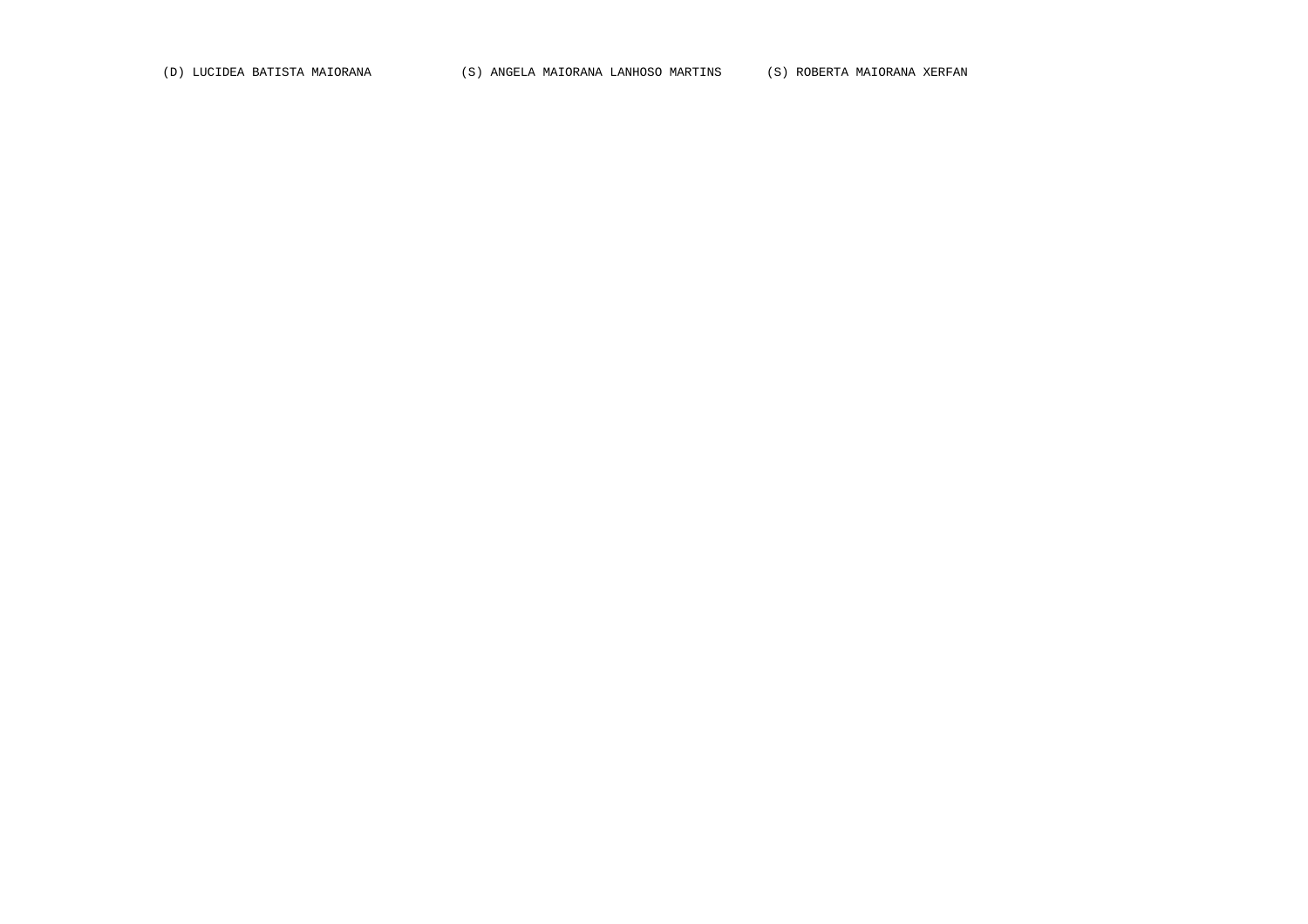|         | MINISTERIO DAS COMUNICACOES - SECRETARIA DE SERVICOS DE COMUN. ELETRONICA UF: PARA<br>RELACAO DOS SOCIOS DAS EMISSORAS DE RADIO E TELEVISAO - CLASSIFICACAO SIGLA UF/CIDADE/ENTIDADE - REL. RCA013 DATA 18/11/2003                                                                       |  |                  |                  | PAGINA 141                                                                       |  |
|---------|------------------------------------------------------------------------------------------------------------------------------------------------------------------------------------------------------------------------------------------------------------------------------------------|--|------------------|------------------|----------------------------------------------------------------------------------|--|
|         | NOME ENT: RAULAND BELEM SOM LTDA<br>SOCIOS: (D) JARBAS DA SILVA FERREIRA (D) JAIR DA SILVA FERREIRA (D) RAUL DA SILVA FERREIRA JUNIOR                                                                                                                                                    |  |                  |                  |                                                                                  |  |
|         | (S) JADER FONTENELLE BARBALHO FILHO                                                                                                                                                                                                                                                      |  |                  |                  | TS: TV CANAL : 13+                                                               |  |
|         |                                                                                                                                                                                                                                                                                          |  |                  |                  | TS: FM CANAL : 248                                                               |  |
|         |                                                                                                                                                                                                                                                                                          |  |                  |                  | TS: TV CANAL : 07                                                                |  |
|         | NOME ENT: TVSBT CANAL 5 DE BELEM S/A<br>SOCIOS: (S) CARMEN TORRES ABRAVANEL (E) LUIZ SEBASTIAO SANDOVAL (E) HENRIQUE ABRAVANEL<br>(E) ALFONSO AURIN PALACIM JUNIOR (E) JOSE ROBERTO HACHICH MALUF (S) CINTIA ABRAVANEL<br>(E) JULIO CES                                                  |  |                  |                  | TS: TV CANAL : 05<br>(E) JOSE ROBERTO DOS SANTOS MACIEL                          |  |
|         | NOME ENT: ASSOCIACAO RADIO COMUNITARIA DE BELTERRA COMENCIDADE: BELTERRA                                                                                                                                                                                                                 |  |                  |                  | TS: CM FREQ.: 20,0 KHZ                                                           |  |
| SOCIOS: | FUNDACAO NOSSA SENHORA DO ROSARIO<br>(E) ALICE FERNANDES DO CARMO (E) MARIA ERENI COSTA PAIXAO<br>(E) ANGELO FIRMINO FROS SOUSA (E) FRANCISCO CLEMENTE DOS SANTOS SILVA (E) ANTONIO FORMENTO LEITE<br>NOME ENT: FUNDACAO NOSSA SENHORA DO ROSARIO<br>(E) MANOEL DE OLIVEIRA SOARES FILHO |  |                  |                  |                                                                                  |  |
|         | NOME ENT: FUNDACAO NOSSA SENHORA DO ROSARIO<br>SOCIOS: (E) MARIA JOSE DE SOUSA (E) ALICE FERNANDES DO CARMO (E) MARIA ERENI COSTA PAIXAO<br>(E) ANGELO FIRMINO FROS SOUSA (E) FRANCISCO CLEMENTE DOS SANTOS SILVA (E) ANTONIO FORMEN<br>(E) MANOEL DE OLIVEIRA SOARES FILHO              |  |                  |                  |                                                                                  |  |
|         | NOME ENT: FUNDACAO RADIO EDUCADORA DE BRAGANCA<br>SOCIOS: (E) MARIA JOSE DE SOUSA                                                                                                                                                                                                        |  | CIDADE: BRAGANCA |                  | TS: FM CANAL : 294E<br>(E) ALICE FERNANDES DO CARMO (E) BENEDITA VIEIRA DE SOUSA |  |
|         | NOME ENT: RADIO PEROLA FM LTDA<br>SOCIOS: (S) GERSON DOS SANTOS PERES FILHO (S) GRACINDA DIAS PERES                                                                                                                                                                                      |  |                  | CIDADE: BRAGANCA | TS: FM CANAL : 221<br>(D) ROSANGELA CRISTINA DIAS PERES                          |  |
|         | NOME ENT: RADIO MARAJO LTDA<br>SOCIOS: (D) ADILSON MACHADO DE ALMEIDA (D) LINO ALVES REBELO (D) CARLOS ANTONIO GONCALVES ESTACIO<br>(D) HERMOGENES FURTADO DOS SANTOS                                                                                                                    |  |                  |                  | TS: OM FREQ.: 870,0 KHZ                                                          |  |
|         | NOME ENT: RBN - REDE BRASIL NORTE DE COMUNICACAO LTDA CIDADE: BREVES TS: FM CANAL : 242<br>SOCIOS: (D) ALESSANDRO DE ASSIS GOMES (D) ANTONIO ELOISIO DE SOUZA                                                                                                                            |  |                  |                  |                                                                                  |  |
|         | NOME ENT: FUNDACAO RADIO FM EDUCADORA ITAGUARY N. S. DA CONCEIC CIDADE: CACHOEIRA DO ARARI TS: FM CANAL : 233E<br>SOCIOS: (E) ANGELO MARIA RIVATO (E) MARIA TAVARES DE ALENCAR (E) MANOEL GENI PELAES MONTEIRO                                                                           |  |                  |                  |                                                                                  |  |
|         | NOME ENT: ASSOCIACAO DOS FILHOS E AMIGOS DE CAMETA - ASFIAC CIDADE: CAMETA TS: CM FREQ.: 29,0 KHZ                                                                                                                                                                                        |  |                  |                  |                                                                                  |  |
|         | NOME ENT: RADIO TOCANTINS LTDA<br>SOCIOS: (S) GERSON DOS SANTOS PERES (S) GERSON DOS SANTOS PERES FILHO (D) GRACINDA DIAS PERES                                                                                                                                                          |  |                  |                  | TS: OM FREQ.: 910,0 KHZ                                                          |  |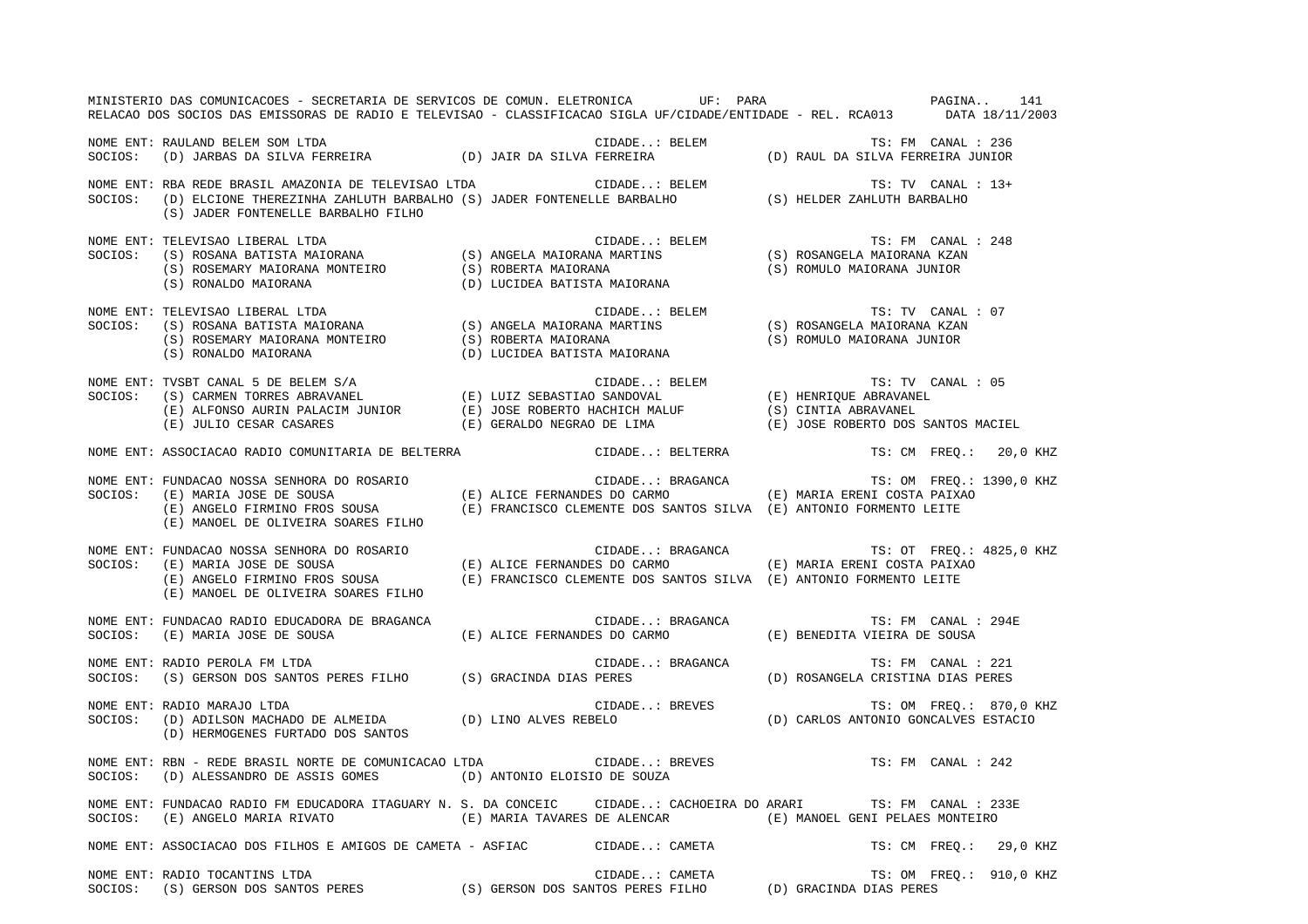NOME ENT: ASS. COMUNITARIA DE COMUNICACAO CULT. E SOCIAL DE CAP CIDADE..: CAPANEMA TS: CM FREQ.: 28,5 KHZ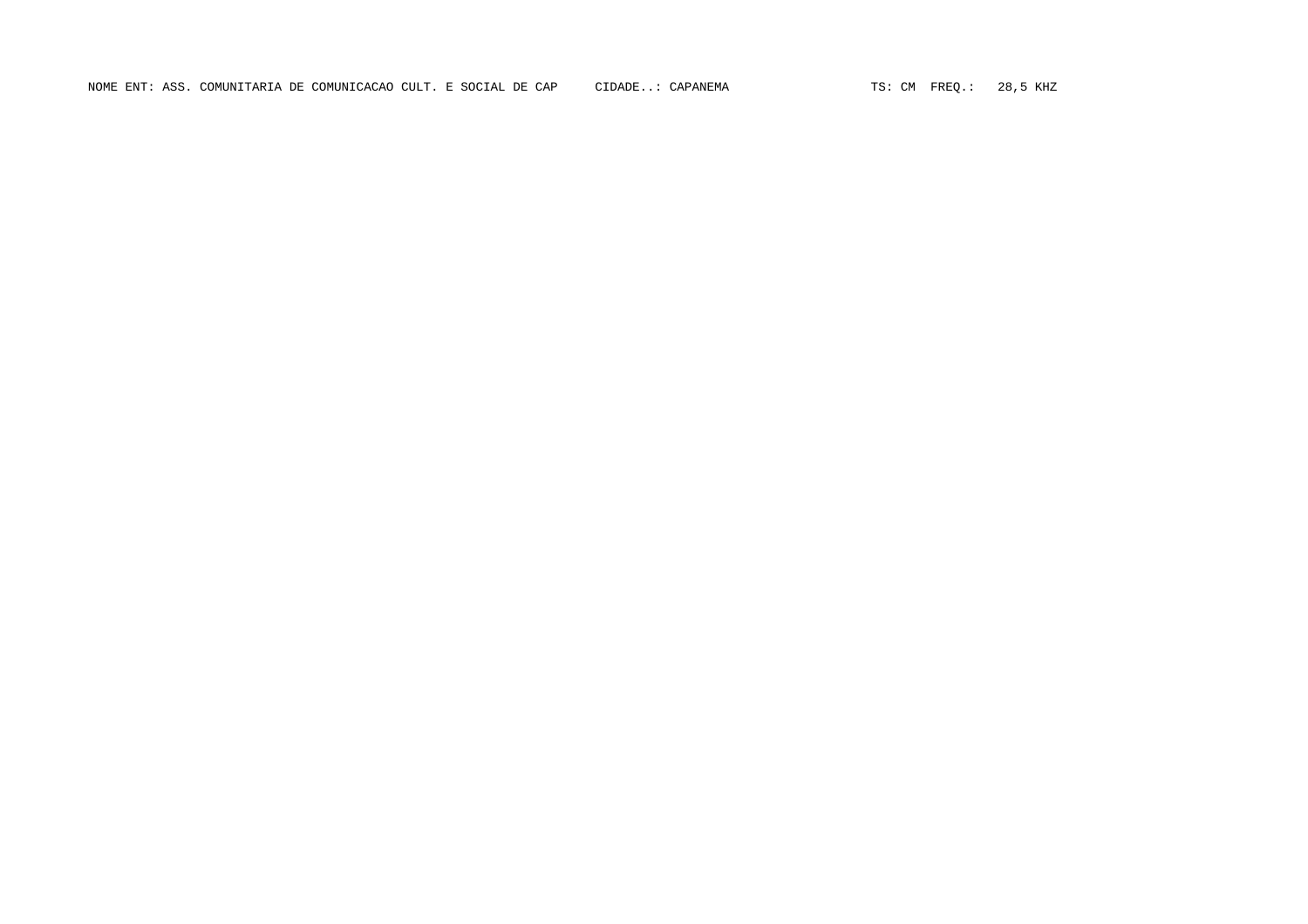|         | MINISTERIO DAS COMUNICACOES - SECRETARIA DE SERVICOS DE COMUN. ELETRONICA UF: PARA<br>RELACAO DOS SOCIOS DAS EMISSORAS DE RADIO E TELEVISAO - CLASSIFICACAO SIGLA UF/CIDADE/ENTIDADE - REL. RCA013 DATA 18/11/2003                  |                                                       |                |                  | PAGINA                                        |                    | 142                     |
|---------|-------------------------------------------------------------------------------------------------------------------------------------------------------------------------------------------------------------------------------------|-------------------------------------------------------|----------------|------------------|-----------------------------------------------|--------------------|-------------------------|
|         | NOME ENT: FUND. NAC. DA CULT. NEGRA E MISCIGENACOES BRASILEIRAS CIDADE: CAPANEMA TS: FM CANAL : 289E<br>SOCIOS: (E) GILBERTO CONCEICAO MARQUES (E) RAIMUNDA PEREIRA DA COSTA (E) KATIA CILENE PEREIRA DA COSTA MARQUES<br>(E) DARL  |                                                       |                |                  |                                               |                    |                         |
| SOCIOS: | NOME ENT: MODELO FM LTDA                                                                                                                                                                                                            |                                                       |                |                  |                                               |                    |                         |
|         | NOME ENT: RAULAND PUBLICIDADE E NEGOCIOS LTDA<br>SOCIOS: (S) ANGELA MAIORANA MARTINS (S) ROSANGELA MAIORANA KZAN (S) ROSEMARY MAIORANA MONTEIRO<br>(S) ROBERTA MAIORANA (S) ROBERTA MAIORANA (S) ROMULO MAIORANA JUNIOR (S) RONALDO |                                                       |                |                  |                                               |                    |                         |
|         | NOME ENT: ASSOCIACAO COMUNIT.DE COLARES(RD.COMUNIT.ROSARIO FM S CIDADE: COLARES TS: CM FREQ.:                                                                                                                                       |                                                       |                |                  |                                               |                    | 20,0 KHZ                |
|         | NOME ENT: ASSOCIACAO COMUNITARIA UNIDOS PARA SEMPRE CIDADE: CONCEICAO DO ARAGUAIA TS: CM FREQ.:                                                                                                                                     |                                                       |                |                  |                                               |                    | 20,0 KHZ                |
|         | NOME ENT: RADIO REGIONAL DO ARAGUAIA LTDA<br>SOCIOS: (S) JOELIO ALBERTO DANTAS (D) CARLOS AUGUSTO CAVALCANTE BARROS (D) JOSE MARIA BARROS MOURA                                                                                     | CIDADE: CONCEICAO DO ARAGUAIA TS: OM FREQ.: 820,0 KHZ |                |                  |                                               |                    |                         |
|         | NOME ENT: REDE BRASILEIRA DE RADIO E TELEVISAO LTDA<br>SOCIOS: (S) FRANCISCO DE ASSIS GOMES (D) LEONARDO DE ASSIS GOMES (S) ROSIMARY LEMES DOS SANTOS NASCIMENT                                                                     |                                                       |                |                  | CIDADE: IGARAPE-MIRI TS: OM FREQ.: 1560,0 KHZ |                    |                         |
|         | NOME ENT: ASSOCIACAO RADIO COMUNITARIA DE ITAITUBA                                                                                                                                                                                  |                                                       |                | CIDADE: ITAITUBA |                                               |                    | TS: CM FREQ.: 28,5 KHZ  |
|         | NOME ENT: ITA NEGOCIOS E PARTICIPACOES LTDA<br>SOCIOS: (D) ALTAMIRO RAIMUNDO DA SILVA (D) FRANCISCO FERNANDES DA SILVA (D) CONCEICAO DA SILVA TELES                                                                                 |                                                       |                |                  |                                               |                    | TS: OM FREQ.: 850,0 KHZ |
|         | NOME ENT: RADIO CLUBE DE ITAITUBA LTDA (D) ALDO INACIO (S) SADAKO SUDO INACIO<br>SOCIOS: (S) EDELSON DA SILVA MOURA (D) ALDO INACIO (S) SADAKO SUDO INACIO (S) FRANCINETE DEMETRIO DE ARAUJO (S) SILVIO DE PAIVA MACEDO (S) VILSO   |                                                       |                |                  |                                               |                    | TS: OM FREQ.: 960,0 KHZ |
|         | NOME ENT: VL RADIODIFUSAO S/C LTDA $($ S) LAURINDA CASTRO CARVALHO SOCIOS: $($ D $)$ VALDIR VASCONCELOS MOREIRA $($ S $)$ LAURINDA CASTRO CARVALHO                                                                                  |                                                       |                | CIDADE: ITAITUBA | TS: FM CANAL : 269                            |                    |                         |
|         | NOME ENT: CENTRO COMUNITARIO DE JACUNDA                                                                                                                                                                                             |                                                       |                | CIDADE: JACUNDA  |                                               |                    | TS: CM FREQ.: 20,0 KHZ  |
|         | NOME ENT: RADIO ITACAIUNAS LTDA<br>SOCIOS: (D) MARILENE MAESTRI BENGTSON (S) KARLA LESSA BENGTSON                                                                                                                                   |                                                       |                | CIDADE: MARABA   |                                               |                    | TS: OM FREO.: 850,0 KHZ |
| SOCIOS: | NOME ENT: SISTEMA CLUBE DO PARA DE COMUNICACAO LTDA<br>(S) ELCIONE THEREZINHA ZAHLUTH BARBALHO (D) PEDRO PAULO DE MELO BASTOS                                                                                                       |                                                       | CIDADE: MARABA |                  |                                               | TS: TV CANAL : 02+ |                         |
| SOCIOS: | NOME ENT: SISTEMA ROMULO MAIORANA DE RADIODIFUSAO LTDA<br>(S) ROMULO MAIORANA JUNIOR (D) RONALDO MAIORANA                                                                                                                           |                                                       | CIDADE: MARABA |                  |                                               | TS: FM CANAL : 230 |                         |
| SOCIOS: | SNC - SISTEMA NORTE DE COMUNICACAO LTDA<br>(S) LUIZ GUILHERME FONTENELLE BARBALHO (S) HAROLDO COSTA BEZERRA (S) (S) HAMILTON DE BRITO BEZERRA<br>NOME ENT: SNC - SISTEMA NORTE DE COMUNICACAO LTDA<br>(D) WAGNER SPINDOLA DE ATAIDE |                                                       |                |                  |                                               | TS: FM CANAL : 215 |                         |
|         | NOME ENT: SNC - SISTEMA NORTE DE COMUNICACAO LTDA                                                                                                                                                                                   |                                                       | CIDADE: MARABA |                  |                                               |                    | TS: OM FREQ.: 770,0 KHZ |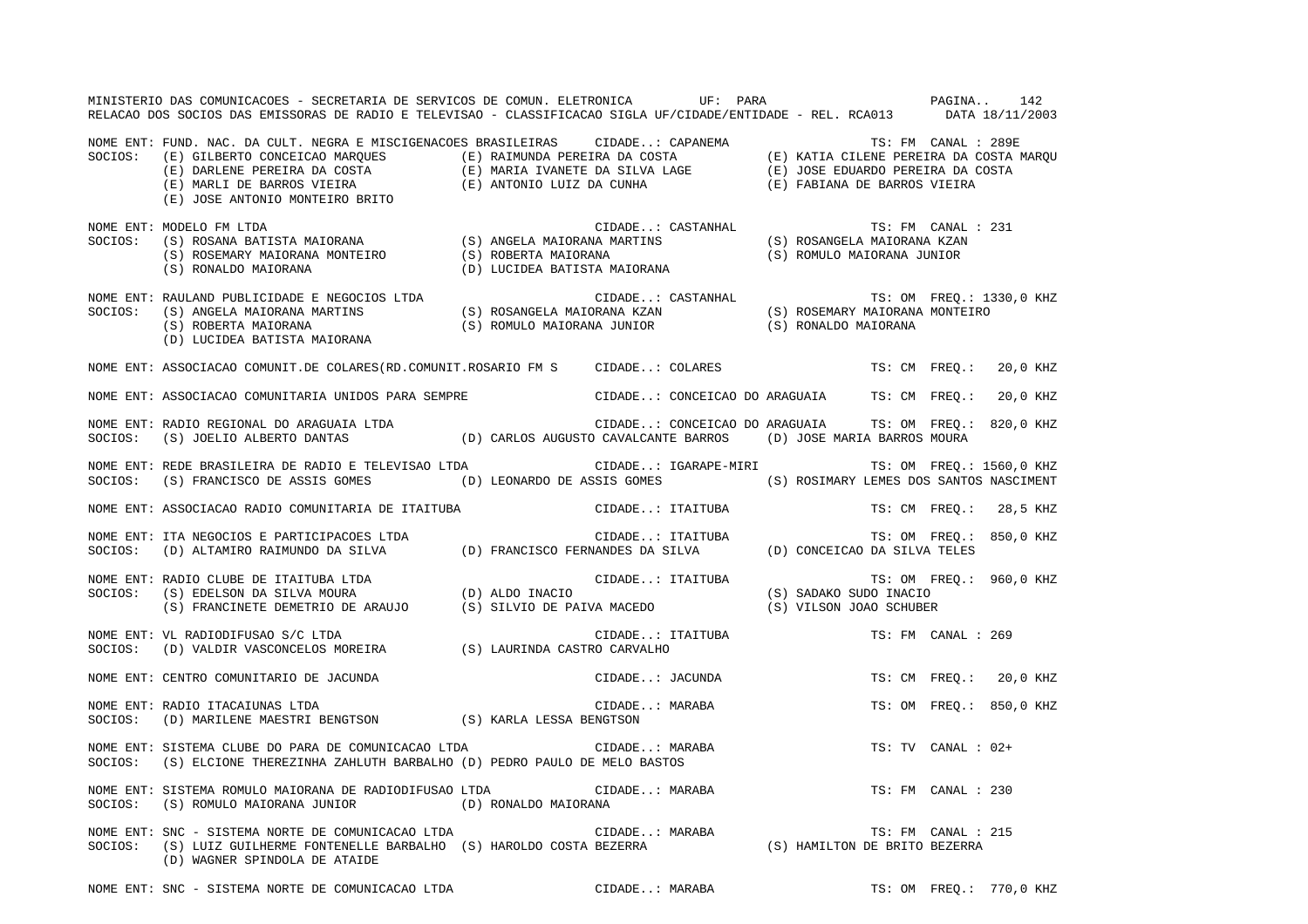## SOCIOS: (S) LUIZ GUILHERME FONTENELLE BARBALHO (S) HAROLDO COSTA BEZERRA (S) HAMILTON DE BRITO BEZERRA

(D) WAGNER SPINDOLA DE ATAIDE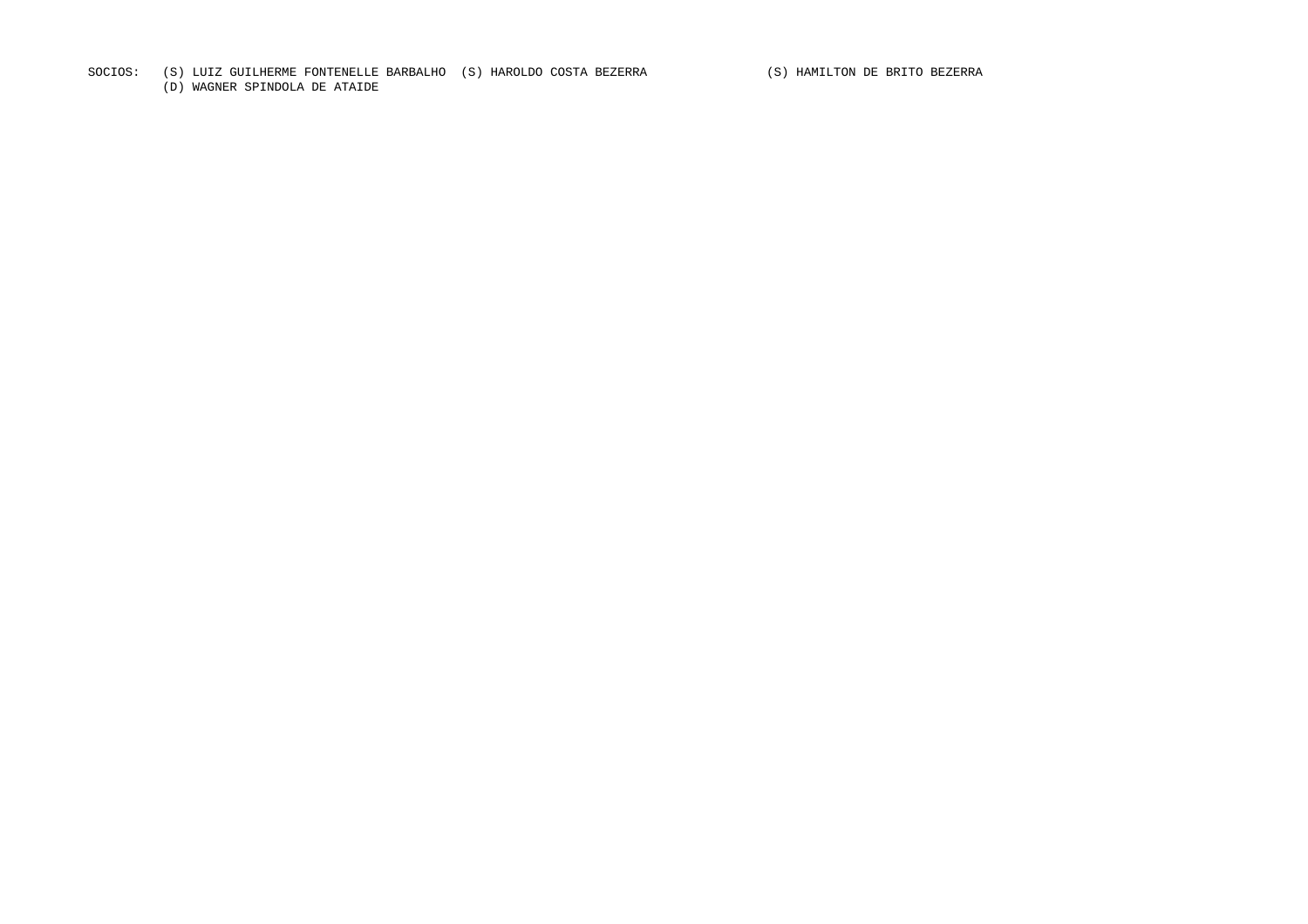|         | MINISTERIO DAS COMUNICACOES - SECRETARIA DE SERVICOS DE COMUN. ELETRONICA UF: PARA<br>RELACAO DOS SOCIOS DAS EMISSORAS DE RADIO E TELEVISAO - CLASSIFICACAO SIGLA UF/CIDADE/ENTIDADE - REL. RCA013 DATA 18/11/2003      |                                                              |               |                         | PAGINA 143                                                              |               |                     |                          |
|---------|-------------------------------------------------------------------------------------------------------------------------------------------------------------------------------------------------------------------------|--------------------------------------------------------------|---------------|-------------------------|-------------------------------------------------------------------------|---------------|---------------------|--------------------------|
| SOCIOS: | NOME ENT: RADIOBRAS EMPRESA BRASILEIRA DE COMUNICACAO S/A CIDADE: MARABA(CARAJAS) TS: FM CANAL : 250<br>(E) RUY MESSIAS DE LIMA PONTES (E) JANUARIO PROCOPIO TOLEDO (E) LUIZ OTAVIO DE CASTRO SOUZA<br>(E) HELIO ARAUJO |                                                              |               |                         |                                                                         |               |                     |                          |
|         | NOME ENT: ASSOCIACAO COMUNIT.DE COMUNIC.(RAD.PRINCESA DO ATLANT      CIDADE: MARACANA                                                                                                                                   |                                                              |               |                         |                                                                         |               |                     | TS: CM FREO.: 29,0 KHZ   |
| SOCIOS: | NOME ENT: RADIO CABANO LTDA<br>(S) AZIZ DA SILVA SALOMAO (D) AZIZ NACIB FERREIRA SALOMAO                                                                                                                                |                                                              |               | CIDADE: MARACANA        |                                                                         |               |                     | TS: OM FREQ.: 1550,0 KHZ |
|         | NOME ENT: ASSOCIACAO CULTURAL E BENEFICIENTE DE MARAPANIM                 CIDADE: MARAPANIM                                                                                                                             |                                                              |               |                         |                                                                         | TS: CM FREQ.: |                     | 28,5 KHZ                 |
|         | NOME ENT: RADIO COMUNITARIA SOCIEDADE FM DE MEDICILANDIA                                                                                                                                                                |                                                              |               | CIDADE: MEDICILANDIA    |                                                                         | TS: CM FREO.: |                     | 20,0 KHZ                 |
|         | NOME ENT: ASS. COMUNIT. DE COMUNICACAO (RADIO COMUNITARIA MUANA CIDADE: MUANA                                                                                                                                           |                                                              |               |                         |                                                                         | TS: CM FREQ.: |                     | 28,5 KHZ                 |
|         | NOME ENT: ASSOCIACAO CULT.DOS AMIGOS DE NOVA ESPERANCA DO PIRIA CIDADE: NOVA ESPERANCA DO PIRIA TS: CM FREO.:                                                                                                           |                                                              |               |                         |                                                                         |               |                     | 28,5 KHZ                 |
| SOCIOS: | NOME ENT: BRASIL AMAZONIA COMUNICACAO E EMPREENDIMENTOS LTDA<br>(D) ANA MARIA TRINDADE MARGALHO (S) SEBASTIAO DOS SANTOS SILVA (S) LUZEILDA NEGRAO RODRIGUES<br>(S) MARIA GOMES SOARES                                  |                                                              |               | CIDADE: NOVA TIMBOTEUA  |                                                                         |               | TS: FM CANAL : 291  |                          |
|         | NOME ENT: RADIO E TELEVISAO ATALAIA LTDA<br>SOCIOS: (D) JOSE JAYME BELICHA FONSECA (S) SYME TOUITOU<br>(S) HANNAH KENNY (S) DANIELLE BELICHA FONSECA                                                                    |                                                              |               | CIDADE: OBIDOS          | TS: OM FREQ.: 670,0 KHZ<br>TS: UN FINEX.<br>(S) BRITTES BELICHA FONSECA |               |                     |                          |
|         | NOME ENT: RADIO MISSOES DA AMAZONIA LTDA<br>SOCIOS: (D) AUGUSTO MOREIRA ARAUJO (S) ANTONIO LUIZ ALVES DA SILVA (S) EDMILSON DE SOUSA CARDOSO<br>(S) IVO RIBEIRO PAIVA (S) JANIO DIAS DE OLIVEIRA (S) SOUSA CARDOSO      |                                                              |               |                         |                                                                         |               |                     | TS: OT FREQ.: 4865,0 KHZ |
|         | NOME ENT: ASSOCIACAO CULTURAL DOS AMIGOS DE OEIRAS DO PARA CIDADE: OEIRAS DO PARA                                                                                                                                       |                                                              |               |                         |                                                                         | TS: CM FREO.: |                     | 20,0 KHZ                 |
|         | NOME ENT: ASSOCIACAO RADIO COMUNITARIA DE ORIXIMINA - R.C.O.         CIDADE: ORIXIMINA                                                                                                                                  |                                                              |               |                         |                                                                         | TS: CM FREO.: |                     | 28,5 KHZ                 |
| SOCIOS: | NOME ENT: RBN - REDE BRASIL NORTE DE COMUNICACAO LTDA CIDADE ORIXIMINA<br>(D) ALESSANDRO DE ASSIS GOMES (D) ANTONIO ELOISIO DE SOUZA                                                                                    |                                                              |               |                         |                                                                         |               | TS: FM CANAL : 242  |                          |
|         | NOME ENT: ASSOCIACAO DOS AMIGOS COMUNICADORES DE OUREM                                                                                                                                                                  |                                                              | CIDADE: OUREM |                         |                                                                         | TS: CM FREO.: |                     | 28,5 KHZ                 |
|         | NOME ENT: ASS.DE CULT.E INFORMACAO DE PACAJA-ACIPA-EMISS.COMUNI CIDADE: PACAJA                                                                                                                                          |                                                              |               |                         |                                                                         | TS: CM FREQ.: |                     | 20,0 KHZ                 |
|         | NOME ENT: RADIO DIFUSORA FM DE PARAGOMINAS LTDA<br>SOCIOS: (D) ADNAN DEMACHKI                                                                                                                                           | (D) NAGILA DOS SANTOS TERRA DEMACHKI                         |               | CIDADE: PARAGOMINAS     |                                                                         |               | TS: FM CANAL : 227  |                          |
|         | NOME ENT: RADIO E TELEVISAO JARANA LTDA<br>NOME ENT: RADIO E TELEVISAO JARANA LTDA<br>SOCIOS:    (D) JOANA D'ARC DEMACHKI                           (S) SAMIA DEMACHKI                                                  |                                                              |               | CIDADE: PARAGOMINAS     |                                                                         |               | TS: FM CANAL : 266  |                          |
|         | NOME ENT: REDE DE EMISSORAS UNIDAS DE PARAGOMINAS LTDA                        CIDADE: PARAGOMINAS<br>SOCIOS: (D) MARIA SELMA CORDEIRO CAMARA (S) SAMUEL CARDOSO CAMARA                                                  |                                                              |               |                         |                                                                         |               |                     | TS: OM FREQ.: 670,0 KHZ  |
|         | NOME ENT: ASSOCIACAO COMUNITARIA RADIO FM PONTAPEDRENSE CIDADE: PONTA DE PEDRAS TS: CM FREQ.: 28,5 KHZ                                                                                                                  |                                                              |               |                         |                                                                         |               |                     |                          |
|         | NOME ENT: FUNDACAO RADIO FM EDUCADORA ITAGUARY N. S. DA CONCEIC<br>SOCIOS: (E) ANGELO MARIA RIVATO                                                                                                                      | (E) MARIA TAVARES DE ALENCAR (E) MANOEL GENI PELAES MONTEIRO |               | CIDADE: PONTA DE PEDRAS |                                                                         |               | TS: FM CANAL : 206E |                          |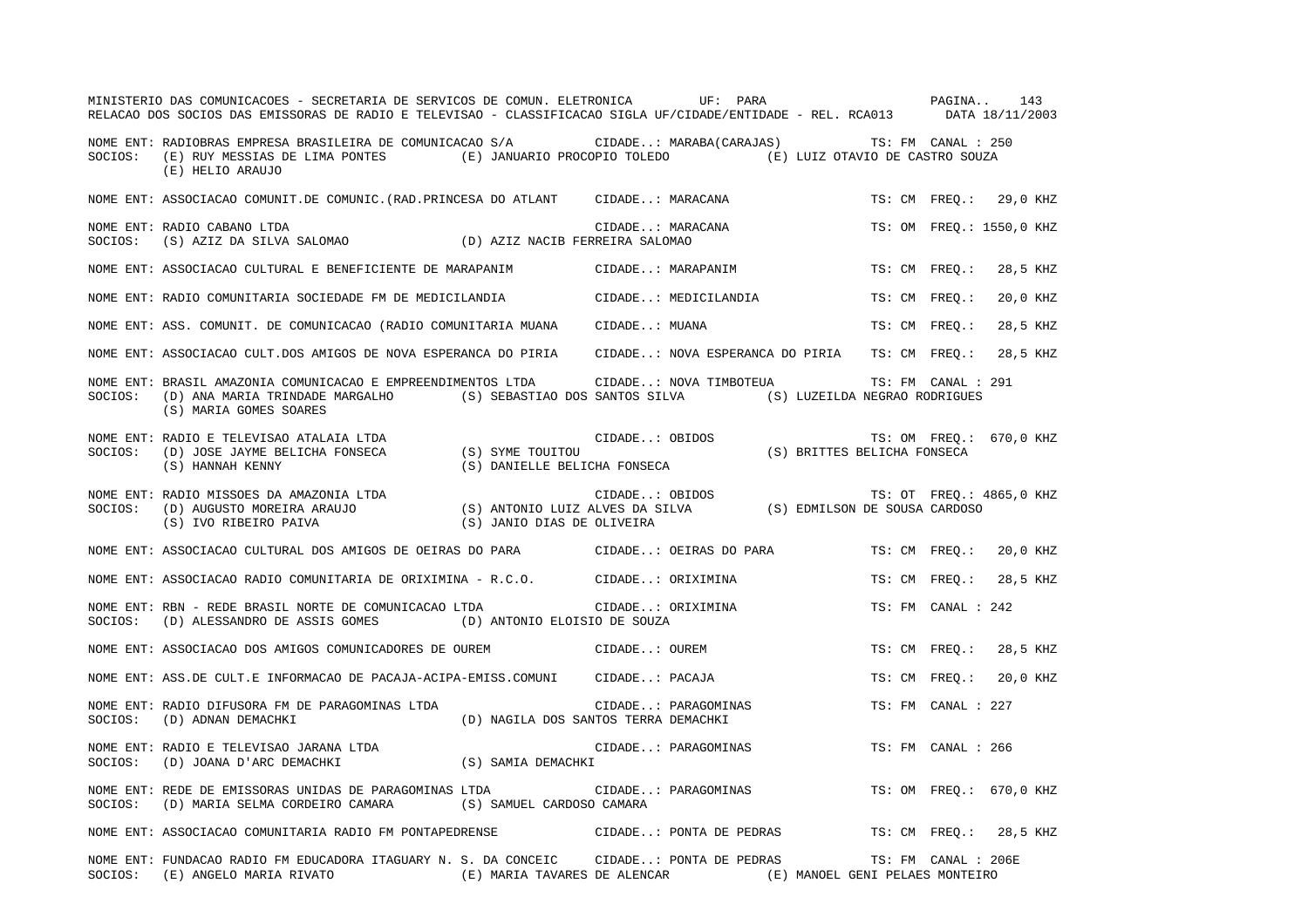NOME ENT: ASSOCIACAO COMUNITARIA DE COMUNICACAO DE PORTEL CIDADE..: PORTEL TS: CM FREQ.: 28,5 KHZ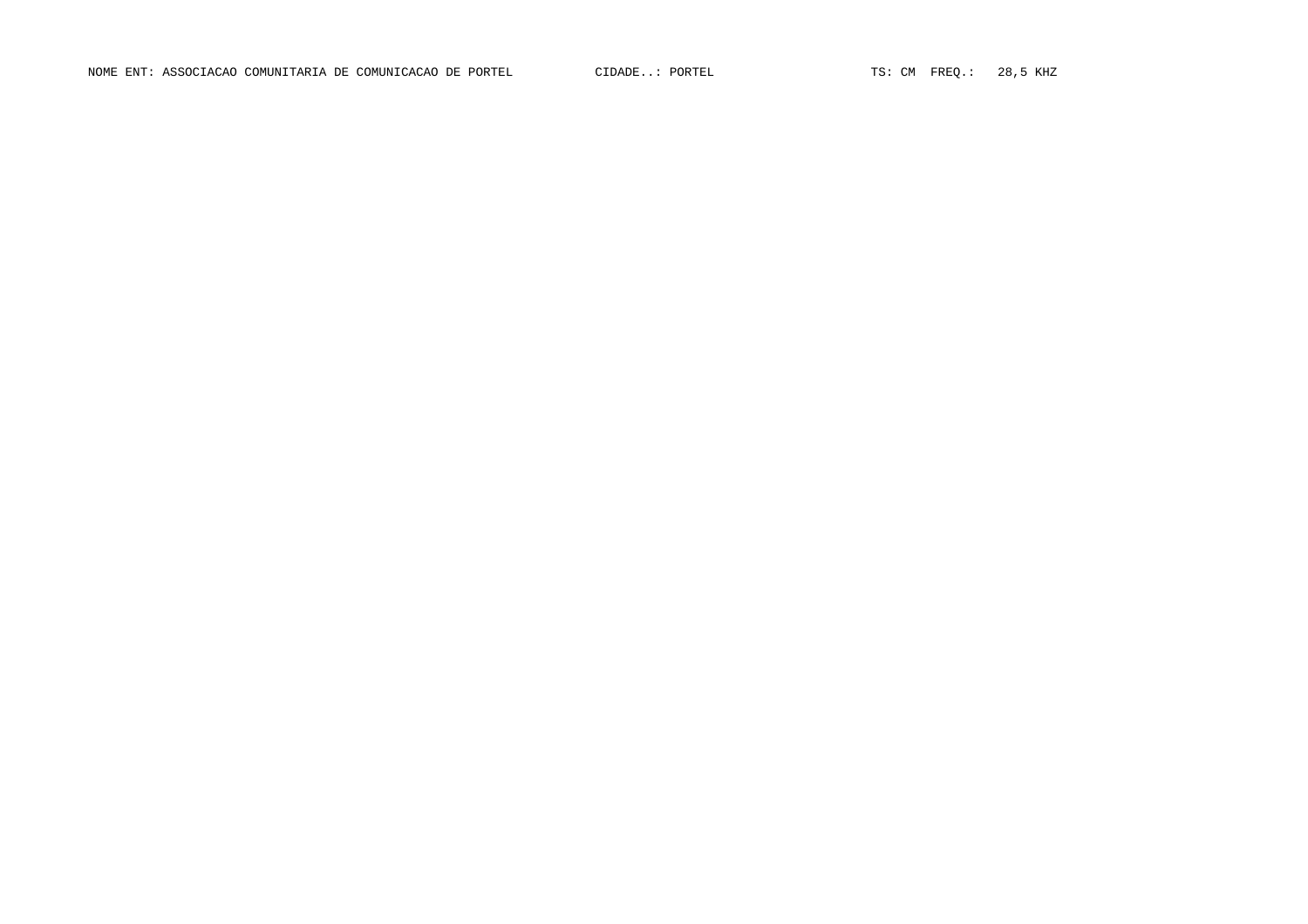|         | MINISTERIO DAS COMUNICACOES - SECRETARIA DE SERVICOS DE COMUN. ELETRONICA UF: PARA<br>RELACAO DOS SOCIOS DAS EMISSORAS DE RADIO E TELEVISAO - CLASSIFICACAO SIGLA UF/CIDADE/ENTIDADE - REL. RCA013 DATA 18/11/2003             |                         |                  |                                                                                                                                                                                      | PAGINA                   |                    | 144                      |
|---------|--------------------------------------------------------------------------------------------------------------------------------------------------------------------------------------------------------------------------------|-------------------------|------------------|--------------------------------------------------------------------------------------------------------------------------------------------------------------------------------------|--------------------------|--------------------|--------------------------|
|         | NOME ENT: BRASIL AMAZONIA COMUNICACAO E EMPREENDIMENTOS LTDA CIDADE: REDENCAO TS: FM CANAL :<br>SOCIOS: (D) ANA MARIA TRINDADE MARGALHO (S) SEBASTIAO DOS SANTOS SILVA (S) LUZEILDA NEGRAO RODRIGUES<br>(S) MARIA GOMES SOARES |                         |                  |                                                                                                                                                                                      |                          | TS: FM CANAL : 221 |                          |
|         | NOME ENT: RADIO ORIENTE DE REDENCAO LTDA<br>SOCIOS: (S) MOISES CARVALHO PEREIRA (D) EDUARDO CARVALHO PEREIRA                                                                                                                   |                         |                  | CIDADE: REDENCAO                                                                                                                                                                     |                          |                    | TS: OM FREQ.: 1510,0 KHZ |
|         | NOME ENT: ASSOCIACAO COMUNITARIA DE COMUNICACAO DE RIO MARIA CIDADE: RIO MARIA                                                                                                                                                 |                         |                  |                                                                                                                                                                                      |                          |                    | TS: CM FREO.: 28,5 KHZ   |
|         | NOME ENT: RADIO RONDON LTDA<br>SOCIOS: (D) JANILTON SILVA ROCHA (S) IVANEIDE LOPES ROCHA                                                                                                                                       |                         |                  | CIDADE: RONDON DO PARA                                                                                                                                                               |                          | TS: FM CANAL : 248 |                          |
|         | NOME ENT: ASSOCIACAO RADIO UNIAO COMUNITARIA RUROPOLIS CIDADE: RUROPOLIS                                                                                                                                                       |                         |                  |                                                                                                                                                                                      |                          |                    | TS: CM FREO.: 20,0 KHZ   |
|         | NOME ENT: ASSOCIACAO DE DESENV.COMUNITARIO DO BAIRRO CENTRO-ASD CIDADE: SANTA ISABEL DO PARA TS: CM FREQ.: 20,0 KHZ                                                                                                            |                         |                  |                                                                                                                                                                                      |                          |                    |                          |
| SOCIOS: | NOME ENT: RADIO E TELEVISAO PONTA NEGRA LTDA                                                                                                                                                                                   |                         |                  |                                                                                                                                                                                      |                          |                    | TS: OM FREQ.: 890,0 KHZ  |
| SOCIOS: | NOME ENT: RADIO E TV TAPAJOS LTDA<br>RADIO E TV TAPAJOS LTDA<br>(D) JOAQUIM DA COSTA PEREIRA (S) VERA SOARES PEREIRA                                                                                                           |                         |                  | CIDADE: SANTAREM                                                                                                                                                                     |                          | TS: FM CANAL : 231 |                          |
| SOCIOS: | NOME ENT: RADIO E TV TAPAJOS LTDA<br>(D) JOAQUIM DA COSTA PEREIRA (S) VERA SOARES PEREIRA                                                                                                                                      |                         |                  | CIDADE: SANTAREM                                                                                                                                                                     |                          | TS: TV CANAL : 04  |                          |
| SOCIOS: | NOME ENT: RADIO EMISSORA DE EDUCACAO RURAL SANTAREM LTDA<br>(D) ALBERTO GAUDENCIO RAMOS                                                                                                                                        | (D) VALDIR SOARES SERRA | CIDADE: SANTAREM |                                                                                                                                                                                      | (S) ELDA SOARES DE PAIVA |                    | TS: OM FREQ.: 710,0 KHZ  |
| SOCIOS: | NOME ENT: RADIO EMISSORA DE EDUCACAO RURAL SANTAREM LTDA<br>(D) ALBERTO GAUDENCIO RAMOS (D) VALDIR SOARES SERRA                                                                                                                |                         | CIDADE: SANTAREM |                                                                                                                                                                                      | (S) ELDA SOARES DE PAIVA |                    | TS: OT FREQ.: 4765,0 KHZ |
|         | NOME ENT: RADIO GUARANY DE SANTAREM LTDA (D) ADEMILSON MACEDO PEREIRA<br>SOCIOS: (D) ADEMIR MACEDO PEREIRA (D) ADEMILSON MACEDO PEREIRA                                                                                        |                         |                  | CIDADE: SANTAREM                                                                                                                                                                     |                          | TS: FM CANAL : 262 |                          |
| SOCIOS: | NOME ENT: RBN - REDE BRASIL NORTE DE COMUNICACAO LTDA<br>(D) ALESSANDRO DE ASSIS GOMES (D) ANTONIO ELOISIO DE SOUZA                                                                                                            |                         |                  | CIDADE: SANTAREM<br>IO DE SOUZA                                                                                                                                                      |                          | TS: TV CANAL : 10  |                          |
|         |                                                                                                                                                                                                                                |                         |                  | $\begin{tabular}{lllllllll} \multicolumn{2}{l}{{\tt CIDADE. : SANTAREN}} & & & & {TS: OM} & FR \\ \multicolumn{2}{l}{\tt CORREA} & & & & (S) & PAULO CAMPOS CORREA \\ \end{tabular}$ |                          |                    | TS: OM FREQ.: 650,0 KHZ  |
|         | NOME ENT: ASSOCIACAO COMUNITARIA CULTURAL CAPIMENSE                                                                                                                                                                            |                         |                  | CIDADE: SAO DOMINGOS DO CAPIM TS: CM FREQ.: 28,5 KHZ                                                                                                                                 |                          |                    |                          |
|         | NOME ENT: RADIO JURUA LTDA (D) ANA VALERIA JAIME PERACCHI (D) CLUADE: SAGIOS: (D) IDEMAR PERACCHI                                                                                                                              |                         |                  | CIDADE: SAO FELIX DO XINGU TS: OM FREQ.: 1450,0 KHZ                                                                                                                                  |                          |                    |                          |
|         | NOME ENT: ASSOCIACAO DE RADIO.COMUNIT.DE SAO FRANCISCO DO PARA- CIDADE: SAO FRANCISCO DO PARA TS: CM FREQ.: 28,5 KHZ                                                                                                           |                         |                  |                                                                                                                                                                                      |                          |                    |                          |
|         | NOME ENT: ASSOCIACAO DE FOMENTO AGRICOLA DE SAO JOAO DE PIRABAS CIDADE: SAO JOAO DE PIRABAS TS: CM FREQ.: 29,0 KHZ                                                                                                             |                         |                  |                                                                                                                                                                                      |                          |                    |                          |
| SOCIOS: | NOME ENT: RADIO GUAMA LTDA<br>(S) MANOEL NAZARETH SANT'ANNA RIBEIRO (D) ARACY MARIA SANTOS RIBEIRO (S) ELZA CECILIA SANTOS RIBEIRO                                                                                             |                         |                  | CIDADE: SAO MIGUEL DO GUAMA                                                                                                                                                          |                          |                    | TS: OM FREQ.: 1160,0 KHZ |
|         | NOME ENT: REDE DE EMISSORAS UNIDAS DA ILHA DE MARAJO LTDA<br>SOCIOS: (D) ALAN JORGE BORGES GUIMARAES (S) JUAREZ TAVORA GUIMARAES (S) VIOLETA DE MONFREDO B. GUIMARAES                                                          |                         |                  | CIDADE: SAO SEBASTIAO DA BOA VIST TS: OM FREQ.: 1540,0 KHZ                                                                                                                           |                          |                    |                          |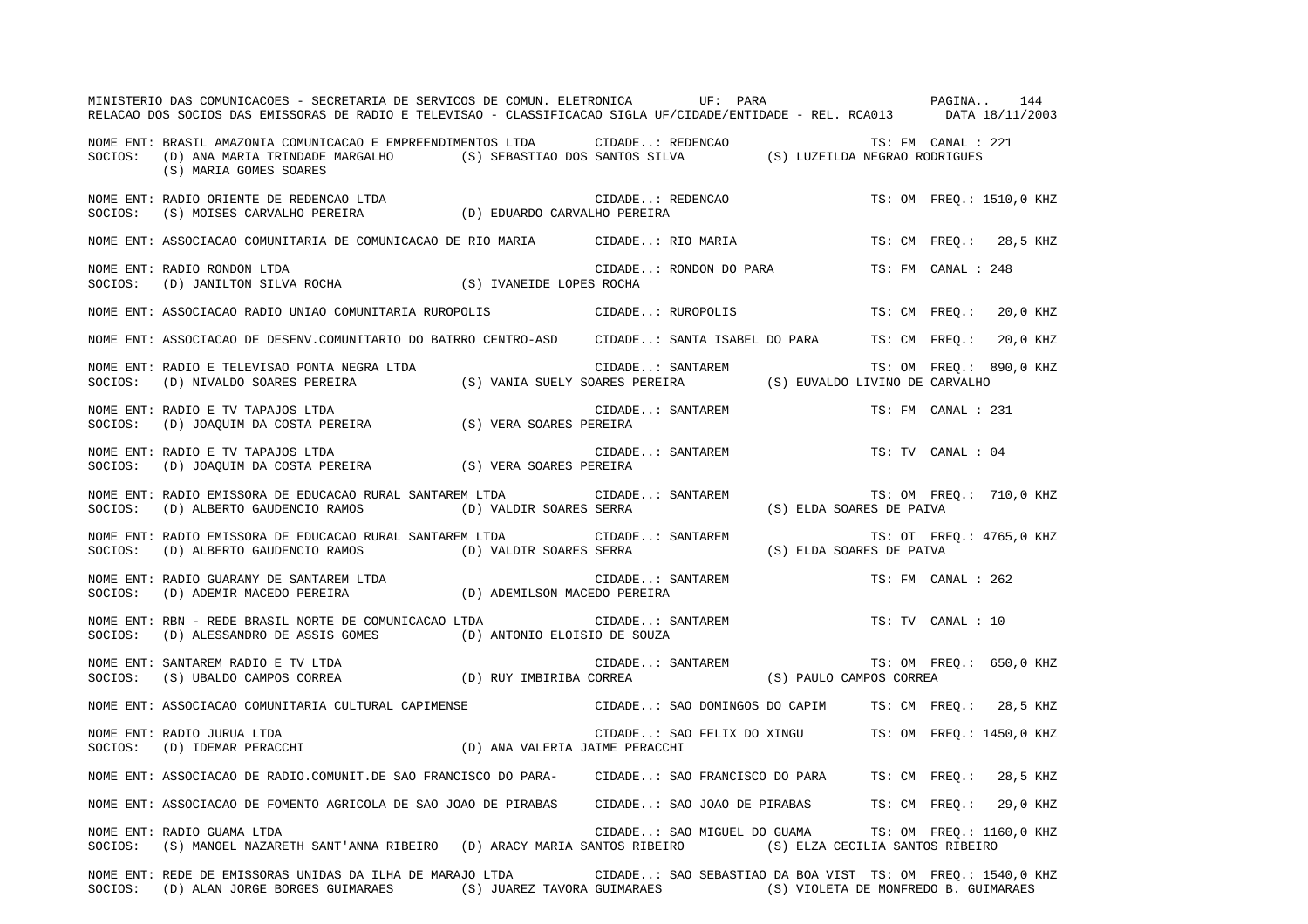NOME ENT: ASSOCIACAO COMUNITARIA DE COMUNICACAO E CULTURA DE SA CIDADE..: SAPUCAIA TS: CM FREQ.: 20,0 KHZ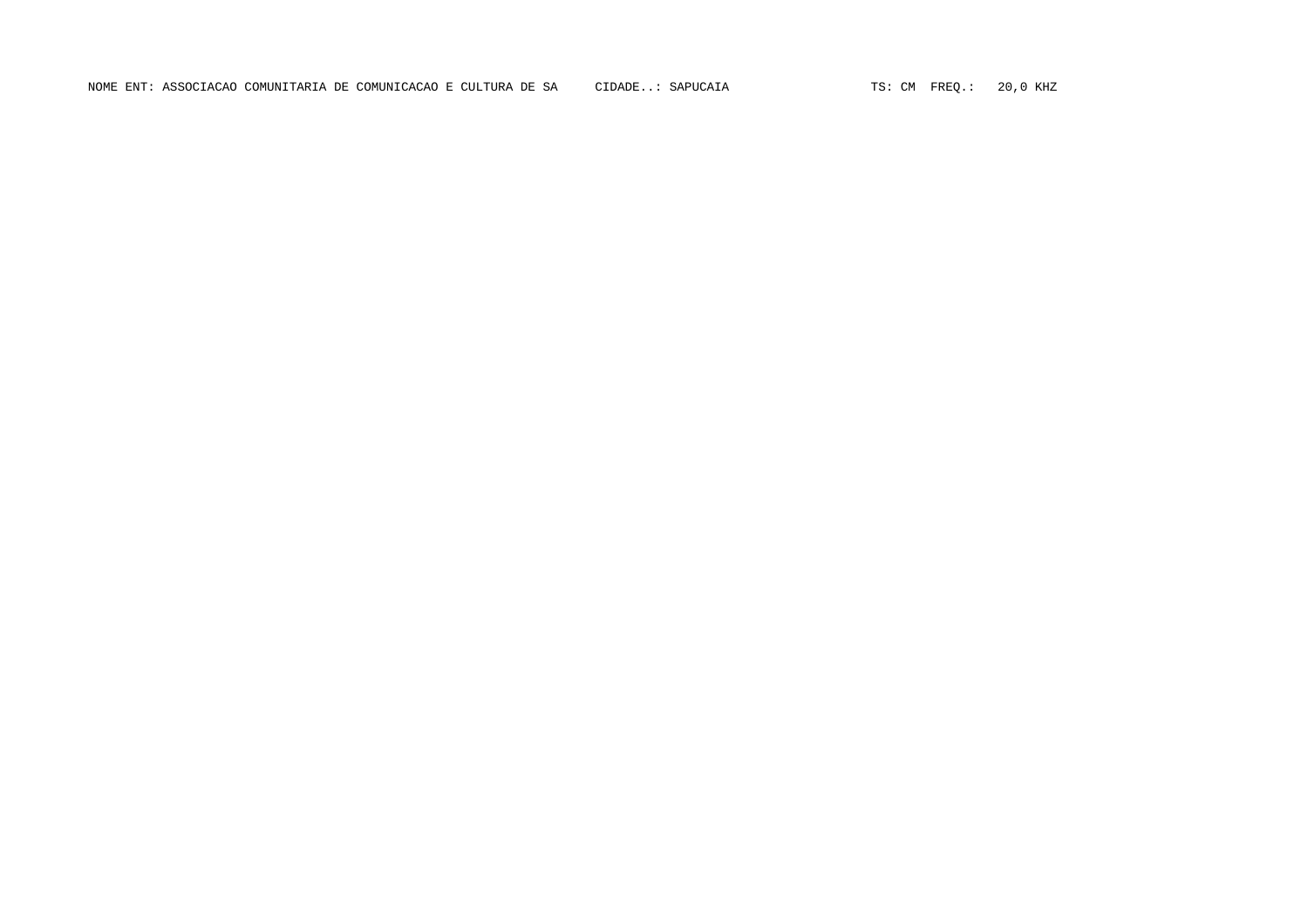|         | MINISTERIO DAS COMUNICACOES - SECRETARIA DE SERVICOS DE COMUN. ELETRONICA UF: PARA                                                                                                                                                               |                                                                                                        |                    | PAGINA 145               |
|---------|--------------------------------------------------------------------------------------------------------------------------------------------------------------------------------------------------------------------------------------------------|--------------------------------------------------------------------------------------------------------|--------------------|--------------------------|
|         | RELACAO DOS SOCIOS DAS EMISSORAS DE RADIO E TELEVISAO - CLASSIFICACAO SIGLA UF/CIDADE/ENTIDADE - REL. RCA013 DATA 18/11/2003                                                                                                                     |                                                                                                        |                    |                          |
|         | NOME ENT: RADIO GUARANI DO MARAJO LTDA<br>SOCIOS: (D) EVANGELINA MARIA C DA SILVA (D) RAIMUNDO DOS SANTOS SILVA                                                                                                                                  | $\tt CIDADE.: SOURE \hspace{1.5cm} TS: OM \hspace{1.5cm} FREQ.: 830,0 \hspace{1.5cm} KHZ$ SANTOS SILVA |                    |                          |
| SOCIOS: | NOME ENT: RADIO TROPICAL LTDA                                                                                                                                                                                                                    |                                                                                                        |                    |                          |
|         | (S) PAULO SERGIO NAZARE GOMES                                                                                                                                                                                                                    |                                                                                                        | TS: FM CANAL : 280 |                          |
|         | NOME ENT: ASSOCIACAO COMUNIT.DE COMUNICACOES (RADIO COMUNIT.PARA CIDADE: TERRA SANTA TS: CM FREQ.: 28,5 KHZ                                                                                                                                      |                                                                                                        |                    |                          |
|         | (S) JOSE RIBAMAR BRAGA MATIAS                                                                                                                                                                                                                    |                                                                                                        | TS: FM CANAL : 295 |                          |
|         | NOME ENT: ASSOCIACAO DE COMUNICACAO COMUNITARIA TUCUMAENSE CIDADE: TUCUMA                                                                                                                                                                        |                                                                                                        |                    | TS: CM FREO.: 28,5 KHZ   |
| SOCIOS: | NOME ENT: RADIO FLORESTA LTDA                                                                                                                                                                                                                    | CIDADE: TUCURUI                                                                                        | TS: FM CANAL : 284 |                          |
| SOCIOS: | NOME ENT: RADIO FLORESTA LTDA                                                                                                                                                                                                                    | CIDADE: TUCURUI                                                                                        |                    | TS: OM FREO.: 1500,0 KHZ |
|         | NOME ENT: FUNDACAO DE ASSISTENCIA COMUNITARIA "JOSE BELEM" CIDADE: VIGIA                                                                                                                                                                         |                                                                                                        |                    | TS: CM FREO.: 20,0 KHZ   |
| SOCIOS: | RADIO MORENO BRAGA LTDA<br>(D) EDMILSON DE SOUZA CAMPOS (S) OZORIO ADOLFO GOES NUNES DE SOUSA (S) ORLANDO FEITOSA BEZERRA<br>NOME ENT: RADIO MORENO BRAGA LTDA<br>(S) MARIA DO LIVRAMENTO LOBATO DE SOUZA (S) FRANCISCA VANJA MIRANDA DOS SANTOS |                                                                                                        |                    |                          |
|         | NOME ENT: ASSOCIACAO COMUNITARIA DE COMUNICACAO POPULAR DE XING CIDADE: XINGUARA                                                                                                                                                                 |                                                                                                        |                    | TS: CM FREO.: 28,5 KHZ   |
|         | NOME ENT: RADIO XINGUARA LTDA<br>SOCIOS: (D) MARIA APARECIDA CORDEIRO PERACCHI (D) IDACIR PERACCHI                                                                                                                                               | CIDADE: XINGUARA                                                                                       |                    | TS: OM FREO.: 660,0 KHZ  |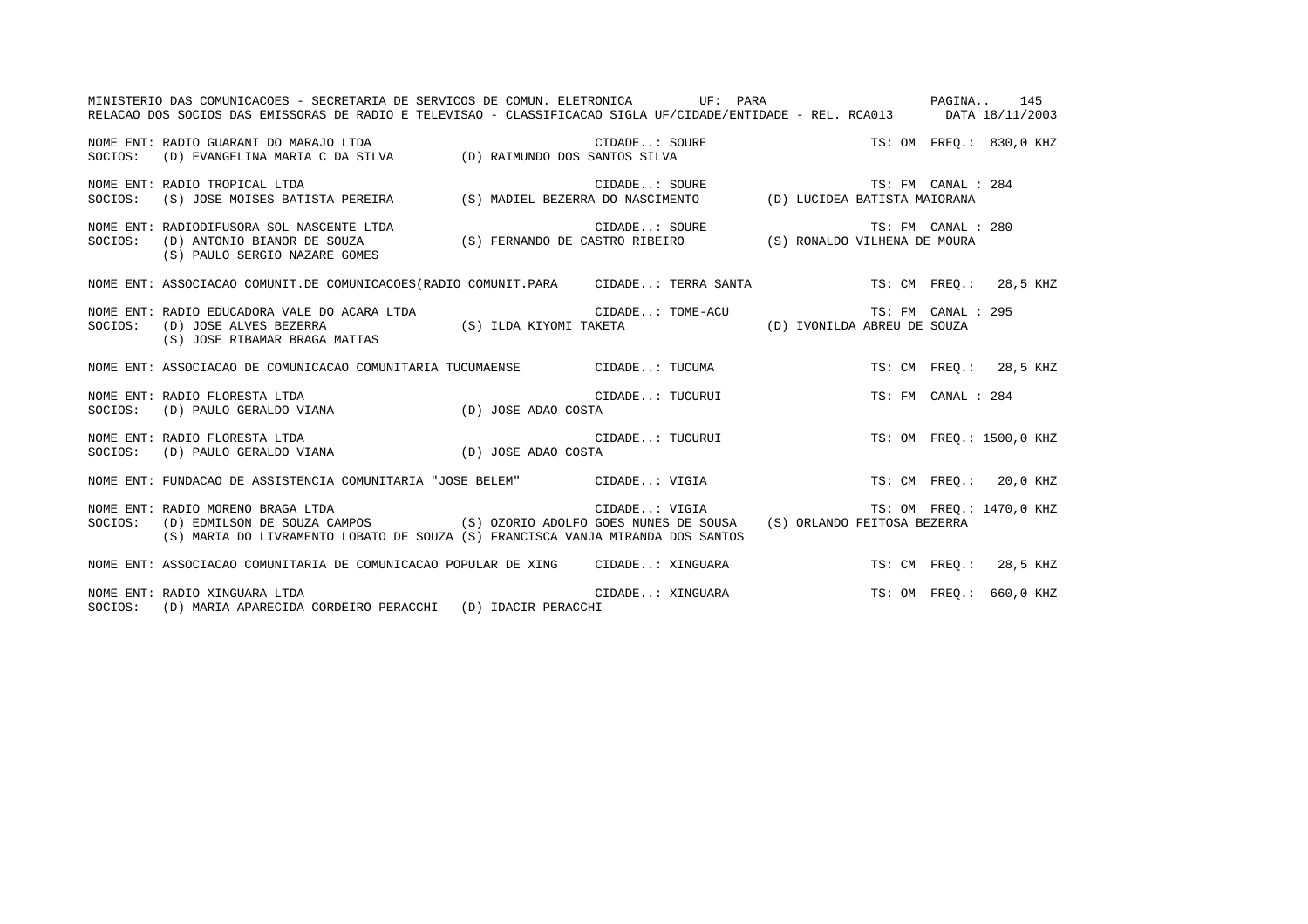|         | MINISTERIO DAS COMUNICACOES - SECRETARIA DE SERVICOS DE COMUN. ELETRONICA<br>RELACAO DOS SOCIOS DAS EMISSORAS DE RADIO E TELEVISAO - CLASSIFICACAO SIGLA UF/CIDADE/ENTIDADE - REL. RCA013 |                                                                        |                  | UF: PARAIBA                 |                                        |        | PAGINA             | 146<br>DATA 18/11/2003   |
|---------|-------------------------------------------------------------------------------------------------------------------------------------------------------------------------------------------|------------------------------------------------------------------------|------------------|-----------------------------|----------------------------------------|--------|--------------------|--------------------------|
|         | NOME ENT: ASSOCIACAO DO DESENVOLVIMEN.COMUNIT.DE AGUA BRANCA-PB                                                                                                                           |                                                                        |                  | CIDADE: AGUA BRANCA         |                                        |        | TS: CM FREO.:      | 20,0 KHZ                 |
|         | NOME ENT: ASSOCIACAO COMUNIT.DE DESENV.SOCIAL DO MUNICI.DE ALAG                                                                                                                           |                                                                        |                  | CIDADE: ALAGOA NOVA         |                                        |        | TS: CM FREO.:      | 20,0 KHZ                 |
|         | NOME ENT: ASSOCIACAO DE RADIO COMUNIT. DE ALAGOINHA-ESTADO DA P                                                                                                                           |                                                                        |                  | CIDADE: ALAGOINHA           |                                        |        | TS: CM FREO.:      | 20,0 KHZ                 |
|         | NOME ENT: FUND. TECNICO CIENTIFICO P/O DESENV. COMUNIT. DE ALHAND                                                                                                                         |                                                                        | CIDADE: ALHANDRA |                             |                                        |        | TS: CM FREO.:      | 28,5 KHZ                 |
|         | NOME ENT: ACAUA PRODUCOES CULTURAIS - APC                                                                                                                                                 |                                                                        |                  | CIDADE: APARECIDA           |                                        |        | TS: CM FREQ.:      | 20,0 KHZ                 |
|         | NOME ENT: ASSOCIACAO COMUNIT.DA RAD. SONORA E DE SONS E IMAGENS                                                                                                                           |                                                                        | CIDADE: ARARA    |                             |                                        |        | TS: CM FREO.:      | 20,0 KHZ                 |
| SOCIOS: | NOME ENT: RADIO SERRANA LTDA<br>(S) WILMA TARGINO MARANHAO (S) LUIZ AZEVEDO NASCIMENTO                                                                                                    |                                                                        | CIDADE: ARARUNA  |                             | (D) MAGDA MARANHAO L. FERREIRA DE MELO |        | TS: OM FREQ.:      | 590,0 KHZ                |
|         | NOME ENT: ASSOCIACAO ARTISTICA E CULTURAL DE AREIA                                                                                                                                        |                                                                        | CIDADE: AREIA    |                             |                                        |        | TS: CM FREQ.:      | 20,0 KHZ                 |
| SOCIOS: | NOME ENT: RADIO BRUXAXA LTDA<br>(D) EMIDIO BARBOSA DE LIMA BRITO (S) MARIA LUZINETE BEZERRA BRITO                                                                                         |                                                                        | CIDADE: AREIA    |                             |                                        |        |                    | TS: OM FREQ.: 1550,0 KHZ |
|         | NOME ENT: ASSOCIACAO COM.DE MORAD. DOS BAIRROS DO MUNICIPIO DE                                                                                                                            |                                                                        | CIDADE: AREIAL   |                             |                                        |        | TS: CM FREO.:      | 20,0 KHZ                 |
|         | NOME ENT: ASSOCIACAO COMUNITARIA DOS MORADORES DA CIDADE DE ARO                                                                                                                           |                                                                        | CIDADE: AROEIRAS |                             |                                        |        | TS: CM FREQ.:      | 20,0 KHZ                 |
|         | NOME ENT: ASSOCIACAO DOS MORADORES E PRODUT. RURAIS DE ASSUNCAO                                                                                                                           |                                                                        | CIDADE: ASSUNCAO |                             |                                        |        | TS: CM FREO.:      | 20,0 KHZ                 |
| SOCIOS: | NOME ENT: RADIO INTEGRACAO DO BREJO LTDA<br>(S) HUMBERTO PEQUENO MADRUGA<br>(S) ODESIO DE SOUZA MEDEIROS                                                                                  | (D) MOZART BEZERRA CAVALCANTI<br>(S) AFRANIO ATAIDE BEZERRA CAVALCANTI |                  | CIDADE: BANANEIRAS          | (S) CLOVIS BEZERRA CAVALCANTI          |        |                    | TS: OM FREQ.: 680,0 KHZ  |
|         | NOME ENT: FUNDACAO JOSE QUIRINO FILHO                                                                                                                                                     |                                                                        |                  | CIDADE: BARRA DE SAO MIGUEL |                                        |        | TS: CM FREQ.:      | 20,0 KHZ                 |
| SOCIOS: | NOME ENT: RADIO SANHAUA DE BAYEUX LTDA<br>(S) JOSE PIRES RODRIGUES                                                                                                                        | (D) JORGE DE SOUZA BARBOSA                                             | CIDADE: BAYEUX   |                             | (D) MARCELO NAVARRO BRAGA              |        |                    | TS: OM FREO.: 1280,0 KHZ |
| SOCIOS: | NOME ENT: RADIO SOL MAIOR LTDA<br>(D) ANISIA MARIA PONTES GURGEL (D) PEDRO FREDERICO R. DA COSTA NETTO                                                                                    |                                                                        | CIDADE: BAYEUX   |                             |                                        |        | TS: FM CANAL : 273 |                          |
|         | NOME ENT: ASSOCIACAO DE DESENVOLVIMENTO COMUNIT.DA RUA NOVA-BEL                                                                                                                           |                                                                        | CIDADE: BELEM    |                             |                                        |        | TS: CM FREO.:      | 20,0 KHZ                 |
|         | NOME ENT: ASSOCIACAO DOS MORADORES DE BOA VENTURA - AMBOVEN                                                                                                                               |                                                                        |                  | CIDADE: BOA VENTURA         |                                        | TS: CM | $FREQ.$ :          | 28,5 KHZ                 |
|         | NOME ENT: FUND. FRANCISCO FERREIRA DE LIMA DE PROT. A MATERNID. , A                                                                                                                       |                                                                        |                  | CIDADE: BOM SUCESSO         |                                        |        | TS: CM FREO.:      | 28,5 KHZ                 |
|         | NOME ENT: FUNDACAO ANTONIO DIAS DE LIMA - FADL                                                                                                                                            |                                                                        |                  | CIDADE: BONITO DE SANTA FE  |                                        |        | TS: CM FREQ.:      | 28,5 KHZ                 |
|         | NOME ENT: CENTRO ASSISTENCIAL E COMUNITARIO DA BELA VISTA                                                                                                                                 |                                                                        |                  | CIDADE: BOQUEIRAO           |                                        | TS: CM | $\tt FREO.$ :      | 20,0 KHZ                 |
|         | NOME ENT: ASSOCIACAO DE COMUNICACAO COMUNITARIA DE BREJO DO CRU                                                                                                                           |                                                                        |                  | CIDADE: BREJO DO CRUZ       |                                        |        | TS: CM FREQ.:      | 20,0 KHZ                 |
|         | NOME ENT: FUNDACAO PEDRO SOARES NUTTO P/O DESENV. COMUNIT. DE C                                                                                                                           |                                                                        | CIDADE: CAAPORA  |                             |                                        |        | TS: CM FREO.:      | 29,0 KHZ                 |
|         | NOME ENT: FUNDACAO DE ASSISTENCIA SOCIAL DE CABACEIRAS                                                                                                                                    |                                                                        |                  | CIDADE: CABACEIRAS          |                                        |        | TS: CM FREO.:      | 20,0 KHZ                 |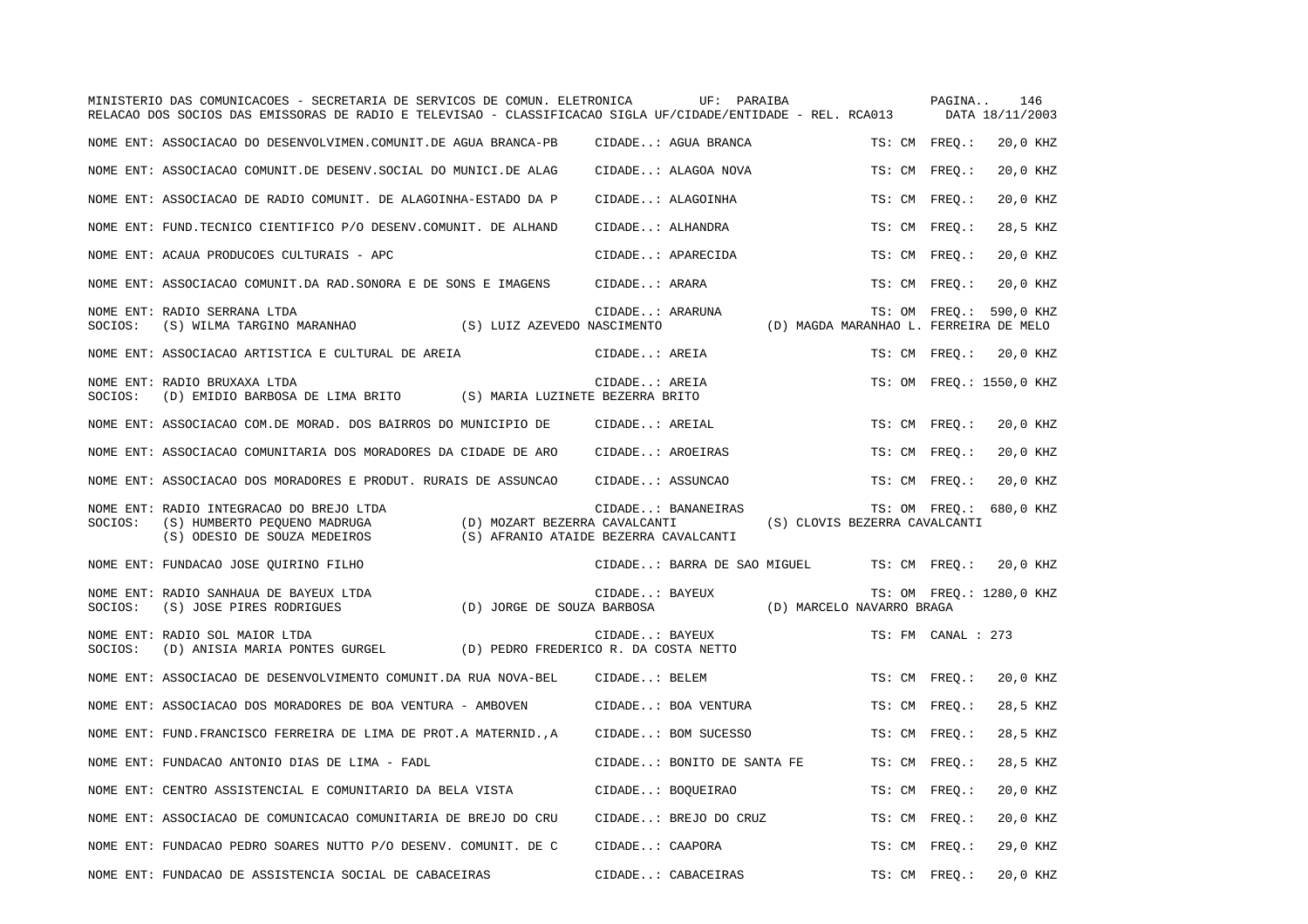NOME ENT: ASSOCIACAO COMUNITARIA DE RADIODIFUSAO DE CABEDELO CIDADE..: CABEDELO TS: CM FREQ.: 28,5 KHZ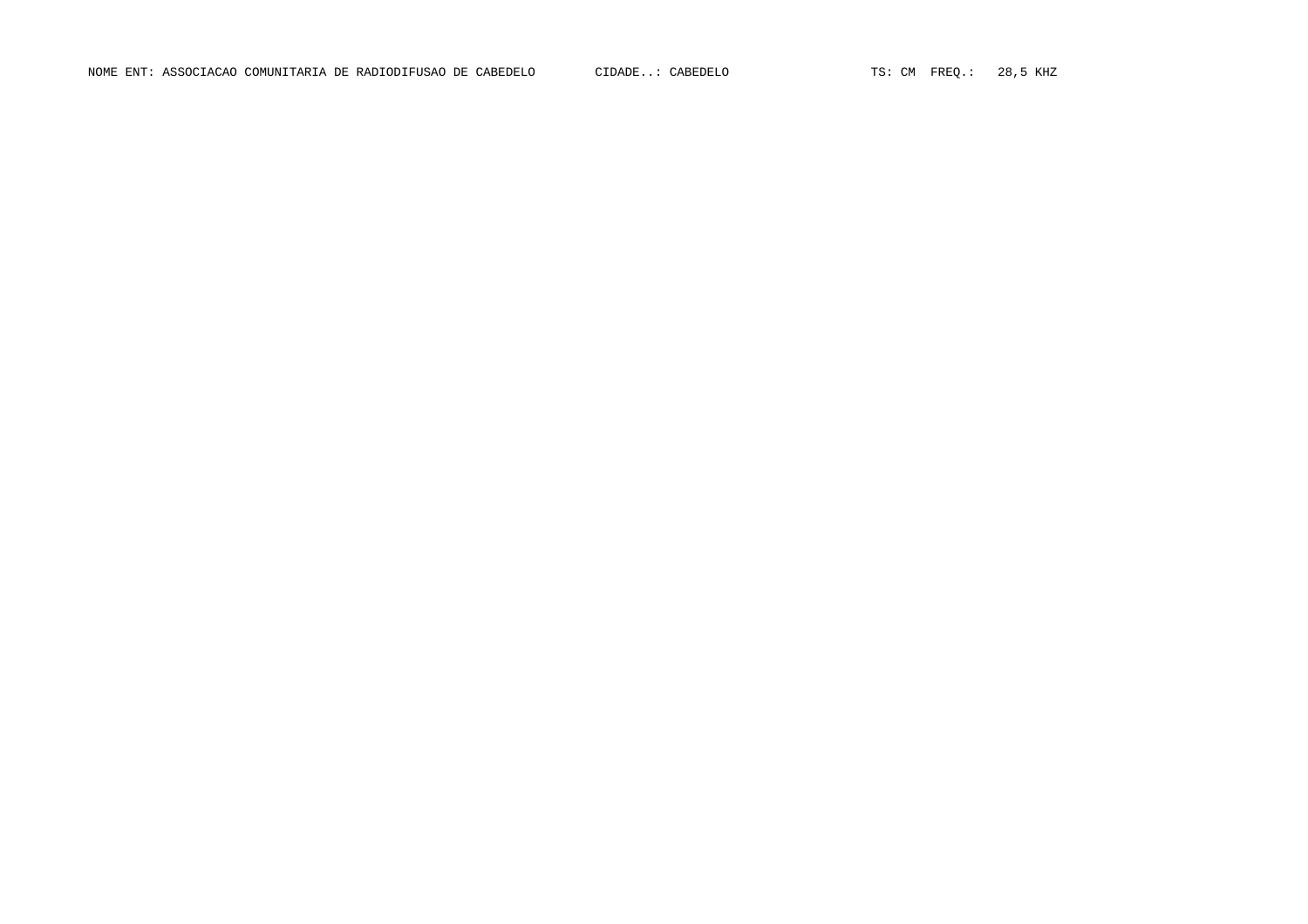|         | MINISTERIO DAS COMUNICACOES - SECRETARIA DE SERVICOS DE COMUN. ELETRONICA UF: PARAIBA NO AGINA<br>RELACAO DOS SOCIOS DAS EMISSORAS DE RADIO E TELEVISAO - CLASSIFICACAO SIGLA UF/CIDADE/ENTIDADE - REL. RCA013 DATA 18/11/2003                                                                                                                      |                       |                                                 |                                       |                    | 147                      |
|---------|-----------------------------------------------------------------------------------------------------------------------------------------------------------------------------------------------------------------------------------------------------------------------------------------------------------------------------------------------------|-----------------------|-------------------------------------------------|---------------------------------------|--------------------|--------------------------|
| SOCIOS: | NOME ENT: RADIO AREIA DOURADA LTDA<br>TS: FM CANAL: 218<br>(S) JOSE CARLOS DA SILVA JUNIOR (E) RICARDO DE OLIVEIRA CARLOS DA SILVA (E) EDUARDO DE OLIVEIRA CARLOS DA SILVA<br>(S) SONIA JUSTA GONDIM (S) CLAUDIA JUSTA GONDIM                                                                                                                       |                       |                                                 |                                       |                    |                          |
|         | NOME ENT: ASSOCIACAO DO DESENV. COMUNITARIO DE CACIMBA DE DENTR                                                                                                                                                                                                                                                                                     |                       | CIDADE: CACIMBA DE DENTRO TS: CM FREO.:         |                                       |                    | 20,0 KHZ                 |
|         | NOME ENT: ASSOCIACAO DE DESENVOLVIMENTO COMUNITARIO DE CACIMBAS                                                                                                                                                                                                                                                                                     |                       | CIDADE: CACIMBAS                                | TS: CM FREQ.:                         |                    | 28,5 KHZ                 |
|         | NOME ENT: ASSOCIACAO DE DESENVOLVIMENTO COMUNITARIO DE CAICARA-                                                                                                                                                                                                                                                                                     |                       | CIDADE: CAICARA                                 | TS: CM FREO.:                         |                    | 28,5 KHZ                 |
|         | NOME ENT: ASSOCIACAO COMUNITARIA TANCREDO NEVES                                                                                                                                                                                                                                                                                                     |                       | CIDADE: CAJAZEIRAS                              | TS: CM FREO.:                         |                    | 28,5 KHZ                 |
|         | NOME ENT: DIFUSORA RADIO CAJAZEIRAS LTDA<br>SOCIOS: (D) JOSE CAVALCANTI DA SILVA (S) MANOEL RAPOSO DA COSTA                                                                                                                                                                                                                                         |                       | CIDADE: CAJAZEIRAS                              | (S) WILSON LEITE BRAGA                |                    | TS: OM FREQ.: 1070,0 KHZ |
| SOCIOS: | NOME ENT: RADIO ALTO PIRANHAS LTDA<br>(D) FRANCISCO ARCANJO ALBUQUERQUE (S) JOSE ANTONIO DE ALBUQUERQUE                                                                                                                                                                                                                                             |                       | CIDADE: CAJAZEIRAS                              | (S) MARIA ANTONIETA C. DE ALBUQUERQUE |                    | TS: OM FREQ.: 650,0 KHZ  |
| SOCIOS: | NOME ENT: RADIO OESTE DA PARAIBA LTDA<br>(S) EDME TAVARES DE ALBUQUERQUE (S) REGINALDO TAVARES DE ALBUQUERQUE (D) EDNALDO TAVARES DE ALBUQUERQUE<br>(S) JOAO VICENTE DOS SANTOS                                                                                                                                                                     |                       | CIDADE: CAJAZEIRAS                              |                                       |                    | TS: OM FREQ.: 1000,0 KHZ |
| SOCIOS: | NOME ENT: RADIO PATAMUTE LTDA<br>(D) JOSE CAVALCANTI DA SILVA (S) JOSE CAVALVANTI DA SILVA FILHO (S) HELIO CAVALCANTI DA SILVA<br>(D) KILDARE QUEIROGA CAVALCANTI                                                                                                                                                                                   |                       | CIDADE: CAJAZEIRAS                              |                                       | TS: FM CANAL : 233 |                          |
|         | NOME ENT: SOCIEDADE PARAIBANA DE COMUNICACAO LTDA CIDADE: CAJAZEIRAS<br>SOCIOS: (S) FRANCISCO PEREIRA DE MOURA JUNIOR (D) IRAMIRTON PEREIRA DE MOURA                                                                                                                                                                                                |                       |                                                 |                                       | TS: FM CANAL : 241 |                          |
|         | NOME ENT: ASSOCIACAO DE DIFUSAO COMUNITARIA DE GALANTE CIDADE: CAMPINA GRANDE                                                                                                                                                                                                                                                                       |                       |                                                 | TS: CM FREQ.:                         |                    | 20,0 KHZ                 |
|         | NOME ENT: ASSOCIACAO DE DIFUSAO COMUNITARIA DO CATOLE                                                                                                                                                                                                                                                                                               |                       | CIDADE: CAMPINA GRANDE                          | TS: CM FREQ.:                         |                    | 20,0 KHZ                 |
|         | NOME ENT: GRUPO DE APOIO COMUNITARIO - GAC                                                                                                                                                                                                                                                                                                          |                       | CIDADE: CAMPINA GRANDE TS: CM FREO.:            |                                       |                    | 20,0 KHZ                 |
| SOCIOS: | NOME ENT: RADIO BORBOREMA S/A<br>EXAMPINA GRANDE (S) EIDER FURTADO DE MENDONCA (S) MARTINHO DE LUNA ALENCAR (S) PAULO CABRAL DE ARAUJO (S) EIDER FURTADO DE MENDONCA (S) ANTONIO JOAQUIM DE MELO (S) JOAO DE MEDEIROS CALMON (S) (ESP.) NELSON DIMAS DE OLIVEIR<br>(S) ELIANE CID VARELA BARROSO (S) ELISABETE CID VARELA MADEIRA (E) TEOCRITO LEAL |                       | CIDADE: CAMPINA GRANDE TS: OM FREQ.: 1350,0 KHZ |                                       |                    |                          |
| SOCIOS: | NOME ENT: RADIO CATURITE LTDA<br>(S) LOURILDO SOARES DA SILVA (S) GENIVAL SARAIVA DE FRANCA                                                                                                                                                                                                                                                         |                       | CIDADE: CAMPINA GRANDE                          | (D) LUIZ GONZAGA FERNANDES            |                    | TS: OM FREQ.: 1050,0 KHZ |
| SOCIOS: | NOME ENT: RADIO E TELEVISAO CAMPINA GRANDE LTDA<br>(D) MARILENA MOTTA DAMIAO DE ARAUJO<br>(S) FELIPE DAMIAO DE ARAUJO                                                                                                                                                                                                                               | (S) JOSE TAVARES AGRA | CIDADE: CAMPINA GRANDE                          | (S) HILTON CARNEIRO MOTTA FILHO       | TS: FM CANAL : 226 |                          |
| SOCIOS: | NOME ENT: RADIO E TV CORREIO LTDA<br>(S) ROBERTO CAVALCANTI RIBEIRO (D) BEATRIZ LINS DE ALBUQUERQUE RIBEIRO                                                                                                                                                                                                                                         |                       | CIDADE: CAMPINA GRANDE                          | TS: FM CANAL : 251                    |                    |                          |
|         | NOME ENT: SISTEMA RAINHA DE COMUNICACAO LTDA<br>SOCIOS: (D) DAMIAO FELICIANO DA SILVA (D) ANA LIGIA COSTA FELICIANO                                                                                                                                                                                                                                 |                       | CIDADE: CAMPINA GRANDE TS: FM CANAL : 247       |                                       |                    |                          |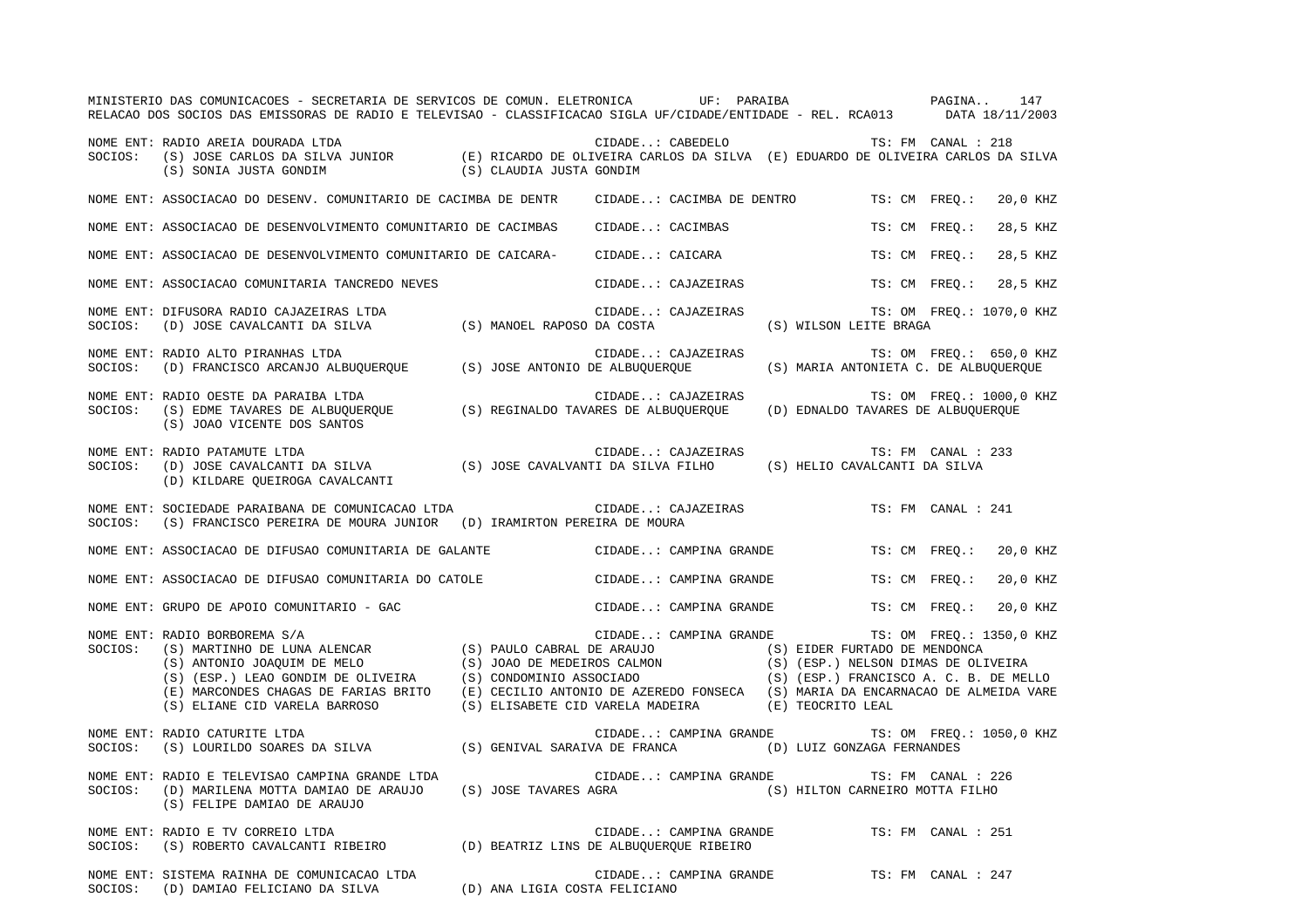|         | MINISTERIO DAS COMUNICACOES - SECRETARIA DE SERVICOS DE COMUN. ELETRONICA UF: PARAIBA COMUNICACIONA 148<br>RELACAO DOS SOCIOS DAS EMISSORAS DE RADIO E TELEVISAO - CLASSIFICACAO SIGLA UF/CIDADE/ENTIDADE - REL. RCA013 DATA 18/11/2003                               |                   |                                |                                                           |                                                  |
|---------|-----------------------------------------------------------------------------------------------------------------------------------------------------------------------------------------------------------------------------------------------------------------------|-------------------|--------------------------------|-----------------------------------------------------------|--------------------------------------------------|
|         | NOME ENT: SOCIEDADE RADIO DA PARAIBA LTDA (D) EDNALDO GUEDES DE ANDRADE (S) MARIA BERNARDETE LUNA SILVA<br>SOCIOS: (D) LUIS SEVERINO DE ARAUJO (D) EDNALDO GUEDES DE ANDRADE (S) MARIA BERNARDETE LUNA SILVA<br>(S) EVANDRO DANTAS D                                  |                   |                                |                                                           | CIDADE: CAMPINA GRANDE TS: OM FREQ.: 1160,0 KHZ  |
| SOCIOS: | NOME ENT: TELEVISAO BORBOREMA LTDA<br>TELEVISAO BORBOREMA LTDA (S) CONDOMINIO ASSOCIADO (S) ALUISIO MOURA (S) AMAURY DA MOTA BARBOSA (S) ARIOSTO FERREIRA DE SALES (S) IOSE BEZERRA DE CAMPOS (S) ARIOSTO FERREIRA DE SALES (S) ANDERTO BEZERRA DE CAMPOS (S) ARIOST  |                   |                                | CIDADE: CAMPINA GRANDE TS: TV CANAL : 09                  |                                                  |
| SOCIOS: | NOME ENT: TELEVISAO PARAIBA LTDA<br>(S) JOSE CARLOS DA SILVA JUNIOR (D) RICARDO DE OLIVEIRA CARLOS DA SILVA (D) EDUARDO DE OLIVEIRA CARLOS DA SILVA<br>(S) ELIANE DE OLIVEIRA CARLOS DA SILVA                                                                         |                   |                                | CIDADE: CAMPINA GRANDE TS: TV CANAL : 03-                 |                                                  |
| SOCIOS: | NOME ENT: RADIO INDEPENDENCIA DE CATOLE DO ROCHA LTDA<br>(S) FRANCISCO EVANGELISTA DE FREITAS (S) MARIA EMILIA COUTINHO T DE FREITAS (S) JOSE PIRES RODRIGUES<br>(D) JULIO AUGUSTO DE ALMEIDA FERREIRA                                                                |                   |                                |                                                           | CIDADE: CATOLE DO ROCHA TS: OM FREQ.: 1120,0 KHZ |
|         | NOME ENT: RADIO PANORAMA FM DE CATOLE DO ROCHA LTDA (CIDADE: CATOLE DO ROCHA TS: FM CANAL : 244<br>SOCIOS: (S) LAURO SERGIO MAIA DE VASCONCELOS (S) GERALDO AMELIO DE LIMA (S) REGIO LEOPOLDINO DE OLIVEIRA<br>(D) MARTINIANO ESTEVAM JUNIOR (S) JOAO ANTONIO DE LIMA |                   |                                |                                                           |                                                  |
|         | NOME ENT: RADIO EDUCADORA DE CONCEICAO LTDA (D) VENCESLAU ALVES NETO (S) RAIMUNDO PEGADO GOMES SOCIOS: (D) ANTONIO MARTILDES LEITE (D) VENCESLAU ALVES NETO (S) RAIMUNDO PEGADO GOMES                                                                                 |                   |                                |                                                           | TS: OM FREQ.: 710,0 KHZ                          |
|         | NOME ENT: ASSOCIACAO COMUNITARIA ENGENHEIRO ARCOVERDE - ACENAVE CIDADE: CONDADO                                                                                                                                                                                       |                   |                                |                                                           | TS: CM FREO.:<br>28,5 KHZ                        |
|         | NOME ENT: ASSOCIACAO DOS MORADORES DO BAIRRO POMBALZINHO - ASMO                                                                                                                                                                                                       |                   | CIDADE: COREMAS                |                                                           | TS: CM FREO.:<br>20,0 KHZ                        |
|         | NOME ENT: FUNDACAO MARIO MOACYR PORTO P/O DESENV.COM.DE CRUZ DO                                                                                                                                                                                                       |                   | CIDADE: CRUZ DO ESPIRITO SANTO |                                                           | TS: CM FREO.:<br>29,2 KHZ                        |
|         | NOME ENT: RADIO CIDADE DE SUME LTDA                                                                                                                                                                                                                                   | CIDADE: CUITE     |                                |                                                           | TS: FM CANAL : 206                               |
|         | NOME ENT: ASSOCIACAO COMUNIT.DE DESENVOLVIMENTO CULTURAL DE DES CIDADE: DESTERRO                                                                                                                                                                                      |                   |                                |                                                           | 28,5 KHZ<br>TS: CM FREO.:                        |
|         | NOME ENT: ASSOCIACAO DIAMANTENSE DE RADIODIFUSAO COMUNITARIA                                                                                                                                                                                                          |                   | CIDADE: DIAMANTE               |                                                           | 28,5 KHZ<br>TS: CM FREQ.:                        |
|         | NOME ENT: FUNDACAO JOAO KENNEDY GOMES BATISTA P/O DESENV.COM.DE CIDADE: EMAS                                                                                                                                                                                          |                   |                                |                                                           | 20,0 KHZ<br>TS: CM FREQ.:                        |
|         | NOME ENT: ASSOCIACAO ASSISTENCIAL E COMUNITARIA DE ESPERANCA CIDADE: ESPERANCA                                                                                                                                                                                        |                   |                                |                                                           | TS: CM FREO.: 20,0 KHZ                           |
|         | NOME ENT: RADIO CIDADE ESPERANCA LTDA<br>$\verb SCIOS: (S) DALTON ROBERTO BENEVIDES GADELHA (S) ARMANDO ABILIO VIEIRA (D) GABINIO DONATO DE ARAUJO\\$<br>(S) FRANCISCO CELSON ABILIO DINIZ (D) RENATO BENEVIDES GADELHA                                               |                   | CIDADE: ESPERANCA              |                                                           | TS: OM FREQ.: 1310,0 KHZ                         |
| SOCIOS: | NOME ENT: RADIO CONSTELACAO LTDA<br>(S) MARIA HAILEA ARAUJO TOSCANO (S) RAUL DE FREITAS MOUSINHO (D) TERESA AZEVEDO TOSCANO DE BRITO                                                                                                                                  |                   | CIDADE: GUARABIRA              |                                                           | TS: FM CANAL : 221                               |
| SOCIOS: | NOME ENT: RADIO CULTURA DE GUARABIRA LTDA<br>(S) GERALDO CAMILO                                                                                                                                                                                                       |                   | CIDADE: GUARABIRA              | (D) JOAO RAFAEL DE AGUIAR (S) MARIA JOSE DE LUCENA AGUIAR | TS: OM FREQ.: 790,0 KHZ                          |
|         | NOME ENT: RADIO GUARABIRA FM LTDA<br>SOCIOS: (D) CARLOS ANTONIO DA COSTA (S) ROBERTO RANIERI DE AQUINO PAULINO                                                                                                                                                        |                   | CIDADE: GUARABIRA              |                                                           | TS: FM CANAL : 214                               |
|         | NOME ENT: RADIO RURAL DE GUARABIRA LTDA                                                                                                                                                                                                                               | CIDADE: GUARABIRA |                                |                                                           | TS: OM FREQ.: 850,0 KHZ                          |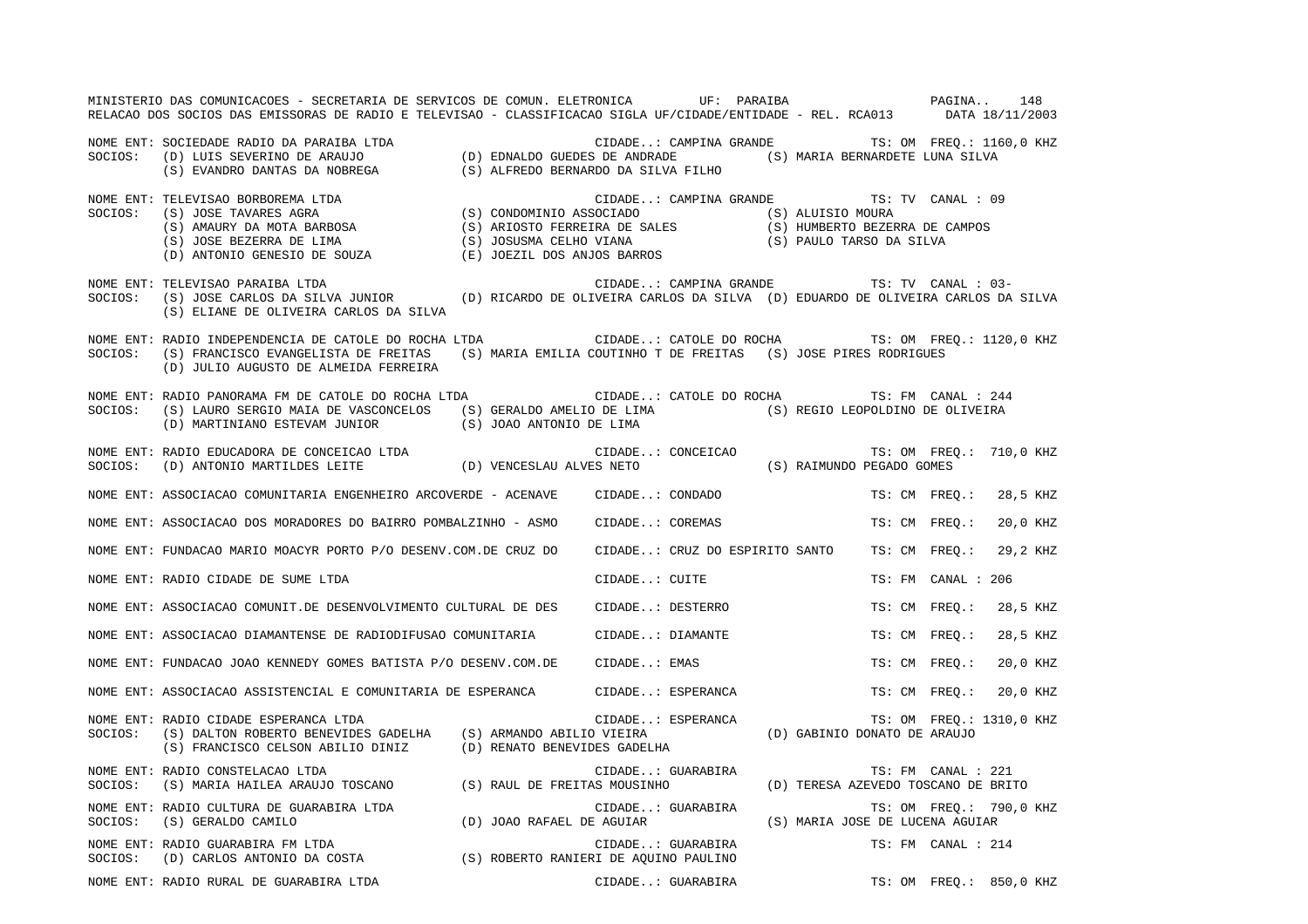SOCIOS: (S) PEDRO ADELSON GUEDES DOS SANTOS (S) ADRIANA ARAUJO DOS SANTOS (S) MARCELO NAVARRO BRAGA

(S) FRANCISCO EVANGELISTA DE FREITAS JU (E) MARIA JOSE DE LUCENA AGUIAR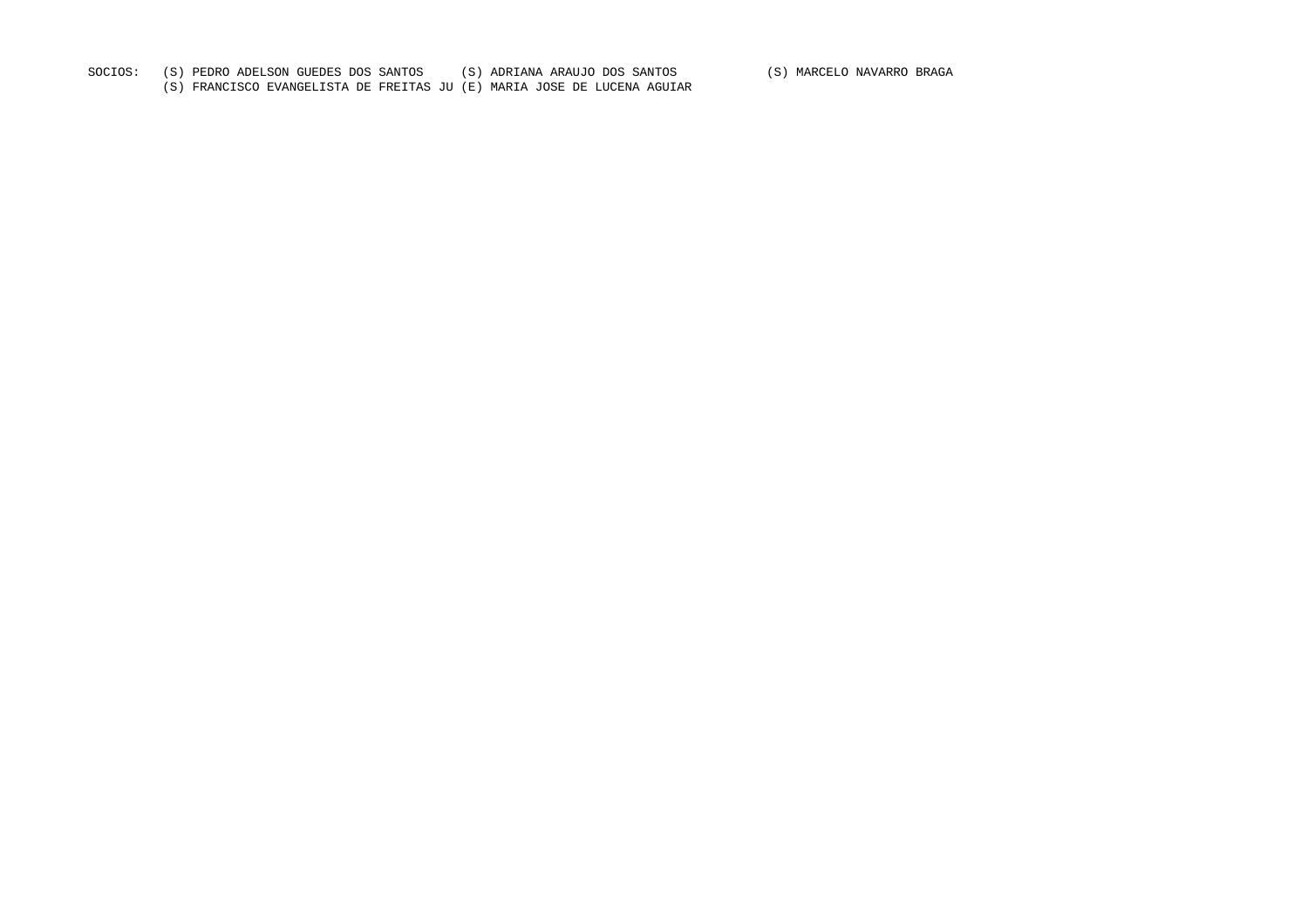|         | MINISTERIO DAS COMUNICACOES - SECRETARIA DE SERVICOS DE COMUN. ELETRONICA UF: PARAIBA PAGINA. 149<br>RELACAO DOS SOCIOS DAS EMISSORAS DE RADIO E TELEVISAO - CLASSIFICACAO SIGLA UF/CIDADE/ENTIDADE - REL. RCA013 DATA 18/11/2003    |                                        |                           |
|---------|--------------------------------------------------------------------------------------------------------------------------------------------------------------------------------------------------------------------------------------|----------------------------------------|---------------------------|
|         | NOME ENT: ASSOCIACAO DE DESENVOLVIMENTO E APOIO SOCIAL DE IBIAR CIDADE: IBIARA                                                                                                                                                       |                                        | TS: CM FREO.:<br>28,5 KHZ |
|         | NOME ENT: ASSOCIACAO DA RADIO COMUNITARIA - ARC CIDADE: IMACULADA                                                                                                                                                                    |                                        | TS: CM FREO.:<br>28,5 KHZ |
|         | NOME ENT: ASSOCIACAO DOS AMIGOS DO PORTAL DO ALVORADA/INGA-PB CIDADE: INGA                                                                                                                                                           |                                        | 20,0 KHZ<br>TS: CM FREQ.: |
|         | NOME ENT: RADIO ITABAIANA FM LTDA<br>SOCIOS: (S) SAULO SOARES ALBUQUERQUE (D) REGIRLENE ROLIM GUIMARAES                                                                                                                              | CIDADE: ITABAIANA                      | TS: FM CANAL : 286        |
|         | NOME ENT: RADIO CORREIO DO VALE LTDA<br>SOCIOS: (D) PAULO ARISTOTELES AMADOR DE SOUZA (S) ANALUISA BRONZEADO VIEIRA                                                                                                                  | CIDADE: ITAPORANGA                     | TS: OM FREQ.: 1590,0 KHZ  |
|         | NOME ENT: ASSOCIACAO COMUNITARIA RENASCER                                                                                                                                                                                            | CIDADE: JACARAU                        | TS: CM FREQ.: 28,5 KHZ    |
| SOCIOS: | NOME ENT: EMPRESA DE TELEVISAO JOAO PESSOA LTDA                                                                                                                                                                                      |                                        | TS: TV CANAL : 12+        |
| SOCIOS: | NOME ENT: FUNDACAO VIRGINIUS DA GAMA E MELO<br>(E) ARAEL MENEZES DA COSTA                                                                                                                                                            | CIDADE: JOAO PESSOA                    | TS: FM CANAL : 299E       |
|         | NOME ENT: RADIO ALIANCA LTDA<br>SOCIOS: (S) JOSE CARLOS DA SILVA JUNIOR (S) HAROLDO COUTINHO DE LUCENA (S) MARCELLO JACOME DE ARAUJO<br>(E) RICARDO DE OLIVEIRA CARLOS DA SILVA (E) EDUARDO DE OLIVEIRA CARLOS DA SILVA              | CIDADE: JOAO PESSOA                    | TS: OM FREQ.: 920,0 KHZ   |
|         | NOME ENT: RADIO ARAPUAN LTDA<br>SOCIOS: (S) MARIA ALICE LINS ALBUQUERQUE RIBEIR (D) ROBERTO CAVALCANTI RIBEIRO FILHO                                                                                                                 |                                        |                           |
|         | NOME ENT: RADIO COMUNITARIA CRUZ DAS ARMAS FM CIDADE: JOAO PESSOA TS: CM FREQ.: 28,5 KHZ                                                                                                                                             |                                        |                           |
|         | NOME ENT: RADIO E TELEVISAO O NORTE LTDA<br>SOCIOS: (S) MARCONI GOES ALBUQUERQUE (S) CONDOMINIO ASSOCIADO (S) PAULO AFFONSO PINTO ZILLI<br>(E) JOEZIL DOS ANJOS BARROS (E) GLEDSTONE JOSE VIEIRA BELLO (S) PAULO AFFONSO PINTO ZILLI |                                        | TS: TV CANAL : 10         |
|         |                                                                                                                                                                                                                                      |                                        |                           |
|         | NUME ENI: KADIO E TV CORREIO LTDA<br>SOCIOS: (S) ROBERTO CAVALCANTI RIBEIRO (D) BEATRIZ LINS DE ALBUQUERQUE RIBEIRO                                                                                                                  |                                        | TS: OM FREQ.: 1230,0 KHZ  |
|         | NOME ENT: RADIO FM CORREIO DE JOAO PESSOA LTDA (D) MARIA ALICE LINS ALBUQUERQUE RIBEIR<br>SOCIOS: (S) ROBERTO CAVALCANTI RIBEIRO (D) MARIA ALICE LINS ALBUQUERQUE RIBEIR                                                             |                                        | TS: FM CANAL : 253        |
|         | NOME ENT: RADIO FM O NORTE LTDA<br>SOCIOS: (S) ABELARDO JUREMA FILHO (S) JOSE ROGERIO DO NASCIMENTO (D) ANTONIO GENESIO DE SOUZA<br>(D) TEOCRITO LEAL                                                                                | CIDADE: JOAO PESSOA                    | TS: FM CANAL : 277        |
|         | (D) ALEXANDRE TEIXEIRA JUBERT                                                                                                                                                                                                        | CIDADE: JOAO PESSOA TS: FM CANAL : 229 |                           |
|         | NOME ENT: RADIO TABAJARA - SUPERINTENDENCIA DE RADIODIFUSAO CIDADE: JOAO PESSOA TS: FM CANAL : 288<br>SOCIOS: (E) LENILSON GUEDES DE AQUINO (E) DEODATO TAUMATURGO BORGES (E) PAULO DA COSTA TERTO                                   |                                        |                           |
|         | NOME ENT: RADIO TABAJARA - SUPERINTENDENCIA DE RADIODIFUSAO CIDADE: JOAO PESSOA                                                                                                                                                      |                                        | TS: OM FREQ.: 1110,0 KHZ  |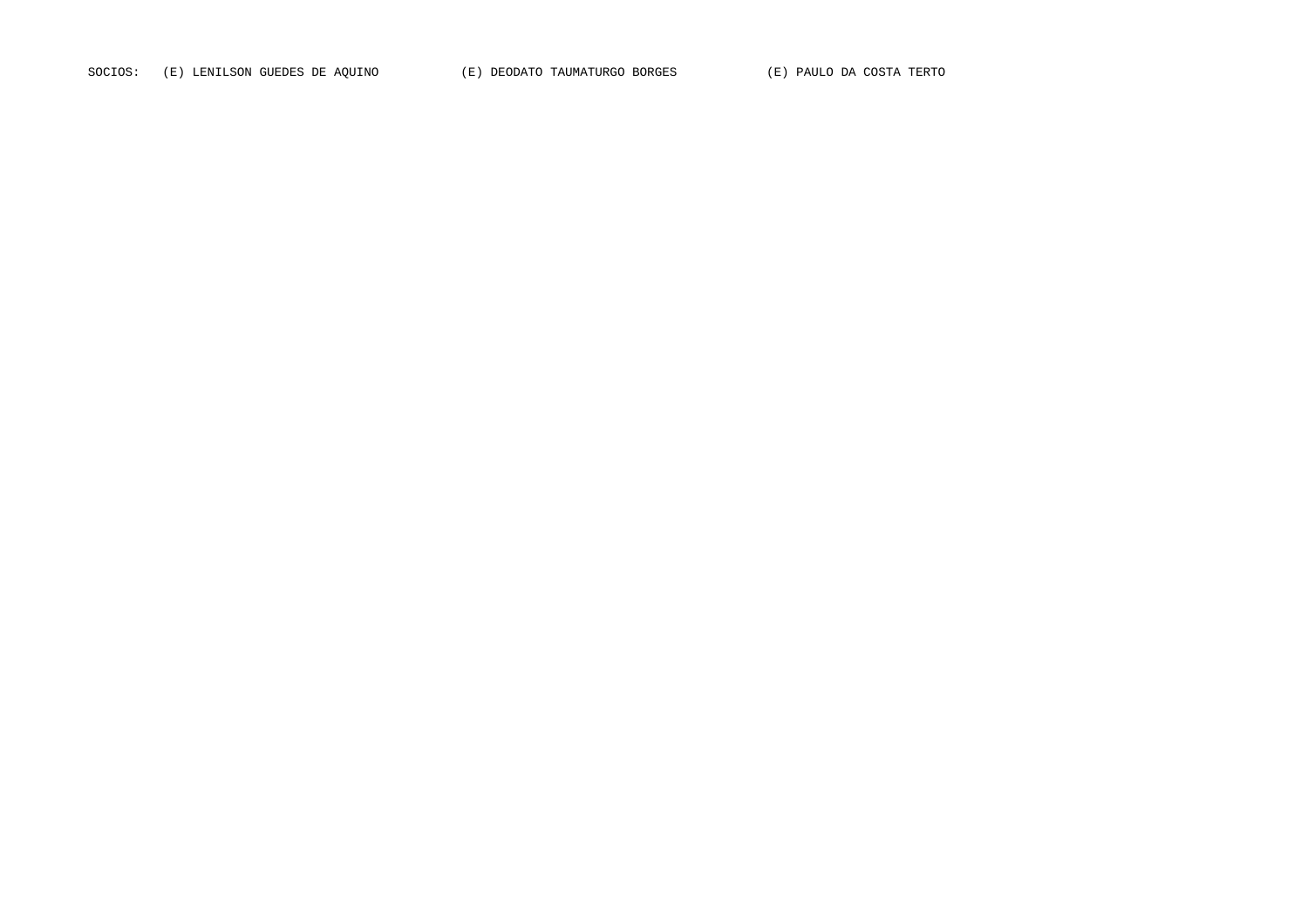|         | MINISTERIO DAS COMUNICACOES - SECRETARIA DE SERVICOS DE COMUN. ELETRONICA UF: PARAIBA COMUNICACOES PAGINA<br>RELACAO DOS SOCIOS DAS EMISSORAS DE RADIO E TELEVISAO - CLASSIFICACAO SIGLA UF/CIDADE/ENTIDADE - REL. RCA013 DATA 18/11/2003 |                         |                         |                                 |                          | 150      |  |
|---------|-------------------------------------------------------------------------------------------------------------------------------------------------------------------------------------------------------------------------------------------|-------------------------|-------------------------|---------------------------------|--------------------------|----------|--|
| SOCIOS: | NOME ENT: REDE LITORANEA DE RADIO LTDA<br>(S) JOSE CARLOS DA SILVA JUNIOR (D) RICARDO DE OLIVEIRA CARLOS DA SILVA (D) EDUARDO DE OLIVEIRA CARLOS DA SILVA<br>(S) ELIANE DE OLIVEIRA CARLOS DA SILVA                                       |                         | CIDADE: JOAO PESSOA     |                                 | TS: FM CANAL : 269       |          |  |
| SOCIOS: | NOME ENT: TELEVISAO CABO BRANCO LTDA<br>(S) JOSE CARLOS DA SILVA JUNIOR (D) RICARDO DE OLIVEIRA CARLOS DA SILVA (D) EDUARDO DE OLIVEIRA CARLOS DA SILVA<br>(S) ELIANE DE OLIVEIRA CARLOS DA SILVA                                         |                         | CIDADE: JOAO PESSOA     |                                 | TS: TV CANAL : 07+       |          |  |
| SOCIOS: | NOME ENT: TELEVISAO TAMBAU LTDA<br>(D) JOSE ERIVALDO ARRAES (D) JOSE CARLOS VALENTE PONTES (S) CYBELE VALENTE PONTES                                                                                                                      |                         | CIDADE: JOAO PESSOA     |                                 | TS: TV CANAL : 05+       |          |  |
|         | NOME ENT: ASSOCIACAO COMUNITARIA DA COMUNIDADE SAO JOSE                                                                                                                                                                                   |                         | CIDADE: JUAZEIRINHO     |                                 | TS: CM FREO.:            | 20,0 KHZ |  |
|         | NOME ENT: FUNDACAO AURORA BEZERRA DA NOBREGA - FUNABEN                                                                                                                                                                                    |                         | CIDADE: JUNCO DO SERIDO |                                 | TS: CM FREO.:            | 20,0 KHZ |  |
|         | NOME ENT: ASSOCIACAO DA RADIO COMUNITARIA DE JURIPIRANGA - ARCJ                                                                                                                                                                           |                         | CIDADE: JURIPIRANGA     |                                 | TS: CM FREQ.:            | 28,5 KHZ |  |
|         | NOME ENT: ASSOCIACAO DOS AMIGOS DO PORTAL DO ALVORADA/JURU/PB                                                                                                                                                                             | CIDADE: JURU            |                         |                                 | TS: CM FREO.:            | 20,0 KHZ |  |
|         | NOME ENT: ASSOCIACAO YPUARANA ART.E CULT.DE RADIODIF.COM.DE LAG                                                                                                                                                                           |                         | CIDADE: LAGOA SECA      |                                 | TS: CM FREQ.:            | 20,0 KHZ |  |
|         | NOME ENT: ASS. COMUNIT. DE DESENVOLV. CULTURAL E SOCIAL DE LIVR                                                                                                                                                                           |                         | CIDADE: LIVRAMENTO      |                                 | TS: CM FREO.:            | 20,0 KHZ |  |
|         | NOME ENT: RADIO CORREIO DO VALE LTDA<br>SOCIOS: (D) PAULO ARISTOTELES AMADOR DE SOUZA (S) ANALUISA BRONZEADO VIEIRA                                                                                                                       |                         | CIDADE: MAMANGUAPE      |                                 | TS: FM CANAL : 291       |          |  |
|         | NOME ENT: RADIO POTIGUARA DE MAMAMGUAPE LTDA<br>SOCIOS: (S) ARIANO MARIO FERNANDES FONSECA (S) JOSE FERNANDES DE LIMA<br>(D) LUIZ FERNANDES DE SOUZA                                                                                      |                         | CIDADE: MAMANGUAPE      | (D) JOAO FERNANDES DE LIMA NETO | TS: OM FREQ.: 560,0 KHZ  |          |  |
|         | NOME ENT: RADIO COMUNITARIA ARACA FM                                                                                                                                                                                                      |                         | CIDADE: MARI            |                                 | TS: CM FREO.:            | 29,0 KHZ |  |
|         | NOME ENT: ASS.EM SERVICO, SOCIO-CULT.DE COMUNICAC.E DE DESENV.                                                                                                                                                                            |                         | CIDADE: MARIZOPOLIS     |                                 | TS: CM FREO.:            | 20,0 KHZ |  |
|         | NOME ENT: ASSOCIACAO DE RADIODIFUSAO COMUNITARIA DE MOGEIRO - A                                                                                                                                                                           | CIDADE: MOGEIRO         |                         |                                 | TS: CM FREO.:            | 20,0 KHZ |  |
|         | NOME ENT: ASSOCIACAO MOVIMENTO COMUNITARIO COM RADIO LOCAL IMPR                                                                                                                                                                           |                         | CIDADE: MONTEIRO        |                                 | TS: CM FREO.:            | 28,5 KHZ |  |
| SOCIOS: | NOME ENT: RADIO SANTA MARIA LTDA<br>(S) JOSE FERNANDES NETO (D) BEATRIZ LINS DE ALBUQUERQUE RIBEIRO                                                                                                                                       | CIDADE: MONTEIRO        |                         |                                 | TS: OM FREO.: 1540,0 KHZ |          |  |
|         | NOME ENT: FUNDACAO ASSISTENCIAL MARIA DO CARMO PEDROSA MENDES-F                                                                                                                                                                           |                         | CIDADE: NAZAREZINHO     |                                 | TS: CM FREQ.:            | 20,0 KHZ |  |
|         | NOME ENT: ASSOC. MOVIMENTO COMUNITARIO COM RADIO LOCAL OURO VEL                                                                                                                                                                           |                         | CIDADE: OURO VELHO      |                                 | TS: CM FREO.:            | 20,0 KHZ |  |
|         | NOME ENT: COMUNIDADE TERCEIRO MILENIO                                                                                                                                                                                                     | CIDADE: PATOS           |                         |                                 | TS: CM FREQ.:            | 29,0 KHZ |  |
| SOCIOS: | NOME ENT: FUNDACAO CULTURAL NOSSA SENHORA DA GUIA<br>(E) GERARDO ANDRADE PONTE<br>(E) ELIAS RAMALHO GOMES<br>(E) ALBERTINO DE SOUSA BARREIROS                                                                                             | CIDADE: PATOS           |                         | (E) VALDOMIRO BATISTA DE AMORIM | TS: OM FREQ.: 1400,0 KHZ |          |  |
|         | MOME בחידו המחזדים הדחות החול הייתה האחות                                                                                                                                                                                                 | $CTNNT$ $\cdot$ $TNTAC$ |                         |                                 | $TC: FM$ $CANNI: 275$    |          |  |

NOME ENT: RADIO FM ITATIUNGA LTDA<br>SOCIOS: (S) EDIVALDO FERNANDES MOTTA (S) FRANCISCA GOMES ARAUJO MOTTA (D) NABOR WANDERLEY DA NOBREGA FILHO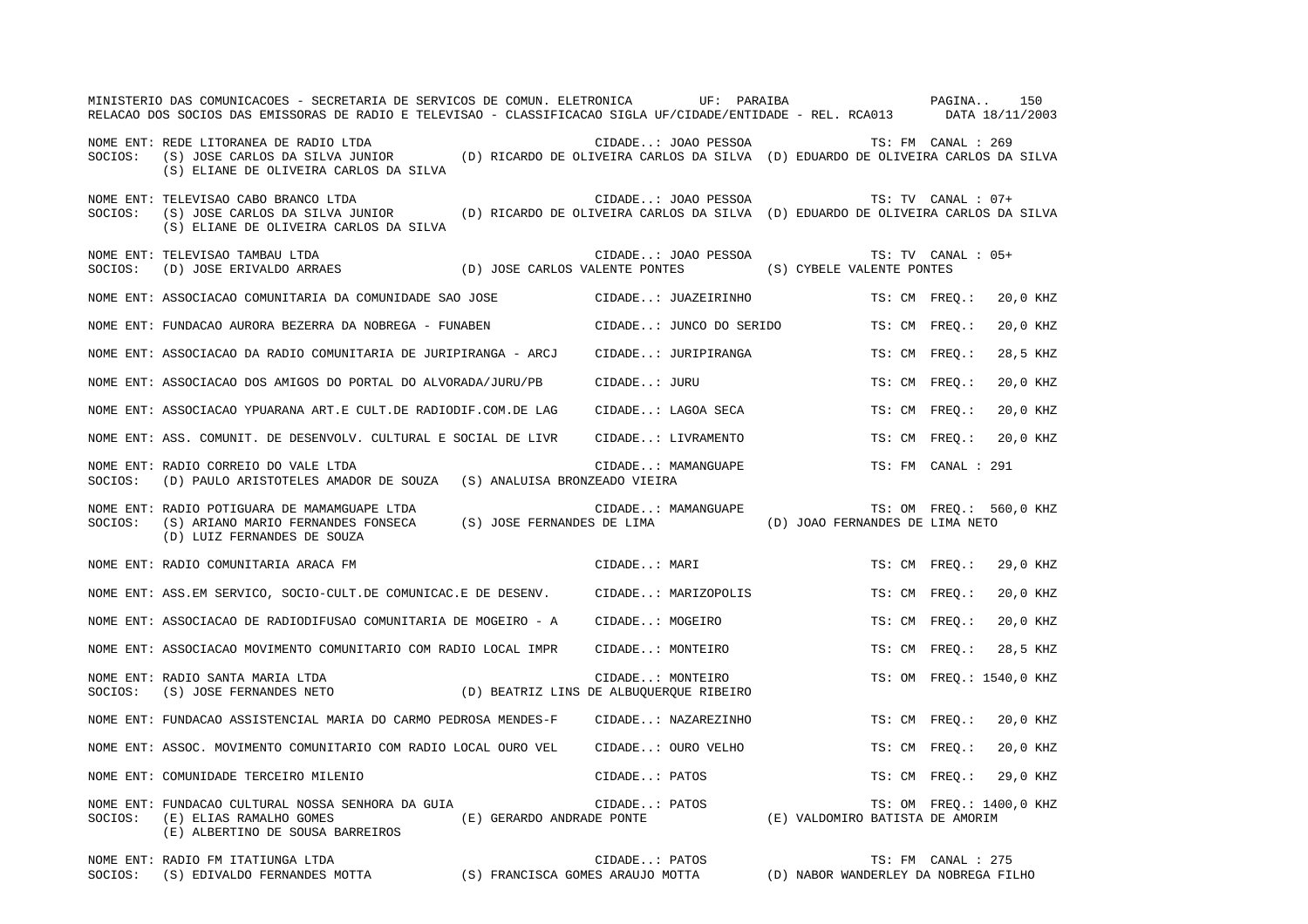| MINISTERIO DAS COMUNICACOES - SECRETARIA DE SERVICOS DE COMUN. ELETRONICA       UF: PARAIBA             PAGINA    151<br>RELACAO DOS SOCIOS DAS EMISSORAS DE RADIO E TELEVISAO - CLASSIFICACAO SIGLA UF/CIDADE/ENTIDADE - REL. RCA013 DATA 18/11/2003 |                |                |                                                 |                                   |                          |  |
|-------------------------------------------------------------------------------------------------------------------------------------------------------------------------------------------------------------------------------------------------------|----------------|----------------|-------------------------------------------------|-----------------------------------|--------------------------|--|
| NOME ENT: RADIO PANATI LTDA<br>SOCIOS: (D) MILTON GOMES VIEIRA (S) MUCIO WANDERLEY SATYRO (S) SEBASTIAO FRANCISCO FERNANDES<br>(S) GERALDO GOMES DE CARVALHO (S) ARLENE MOURA XAVIER (D) MARIA ELIZABETH VIEIRA SATYRO                                |                |                |                                                 | (D) MARIA ELIZABETH VIEIRA SATYRO | TS: OM FREQ.: 750,0 KHZ  |  |
| NOME ENT: RADIO PANATI LTDA<br>SOCIOS: (D) MILTON GOMES VIEIRA (S) MUCIO WANDERLEY SATYRO (S) SEBASTIAO FRANCISCO FERNANDES<br>(S) GERALDO GOMES DE CARVALHO (S) ARLENE MOURA XAVIER (D) MARIA ELIZABETH VIEIRA SATYRO                                |                |                |                                                 |                                   |                          |  |
| NOME ENT: SISTEMA ITATIUNGA DE COMUNICACAO LTDA<br>SOCIOS: (D) NABOR WANDERLEY DA NOBREGA FILHO                                                                                                                                                       |                |                | CIDADE: PATOS                                   |                                   | TS: OM FREQ.: 1450,0 KHZ |  |
| NOME ENT: ASSOCIACAO DE RADIO COMUNITARIA DE PEDRA BRANCA (CIDADE: PEDRA BRANCA TS: CM FREQ.: 20,0 KHZ                                                                                                                                                |                |                |                                                 |                                   |                          |  |
| NOME ENT: ASSOCIACAO COMUNITARIA DOS AMIGOS DE PEDRAS DE FOGO CIDADE: PEDRAS DE FOGO TS: CM FREQ.: 28,5 KHZ                                                                                                                                           |                |                |                                                 |                                   |                          |  |
| NOME ENT: RADIO CIDADE DE PIANCO LTDA<br>NUME ENT: KADIO CIDADE DE PIANCO LIDA<br>SOCIOS: (S) ANTONIO TEOTONIO DOS SANTOS (S) FERNANDO ANTONIO NOBREGA MATOS (D) NICE LEITE BRAGA PEGADO<br>(S) WILSON LEITE BRAGA                                    |                | CIDADE: PIANCO |                                                 | TS: FM CANAL : 238                |                          |  |
| NOME ENT: ASSOCIACAO PICUIENSE ARTIST.E CULT. DE RADIODIF. COMU CIDADE: PICUI                                                                                                                                                                         |                |                |                                                 |                                   | TS: CM FREQ.: 20,0 KHZ   |  |
| NOME ENT: FUNDACAO DE DESENVOLVIMENTO DE PICUI-FUNDEPI CIDADE: PICUI TS<br>SOCIOS: (E) MARIA INEZ DANTAS DE ARAUJO (E) FERNANDO FERREIRA DE MELO (E) FENELON LUZ<br>(E) JOAQUIM VIDAL DE NEGREIROS (E) ANTONIO FERREIRA DANTAS                        |                |                |                                                 |                                   | TS: OM FREQ.: 1020,0 KHZ |  |
| NOME ENT: ASSOCIACAO DE RADIO COMUNITARIA DE POCINHOS CIDADE: POCINHOS                                                                                                                                                                                |                |                |                                                 |                                   | TS: CM FREQ.: 20,0 KHZ   |  |
| NOME ENT: ASSOCIACAO COMUNITARIA "SAO FRANCISCO PADROEIRO" CIDADE: POCO DANTAS TS: CM FREQ.: 28,5 KHZ                                                                                                                                                 |                |                |                                                 |                                   |                          |  |
| NOME ENT: AMOCENTRO-ASSOCIACAO DE MORAD. DO CENTRO DA CIDADE DE CIDADE: POMBAL                                                                                                                                                                        |                |                |                                                 |                                   | TS: CM FREO.: 28,5 KHZ   |  |
| NOME ENT: RADIO BONSUCESSO LTDA<br>SOCIOS: (D) JOAO LUIS CLEROT (D) ROBERTA FERNANDES VIEIRA                                                                                                                                                          |                |                | CIDADE: POMBAL<br>NDES VIEIRA                   |                                   | TS: OM FREO.: 1180,0 KHZ |  |
| NOME ENT: RADIO LIBERDADE DE POMBAL LTDA<br>SOCIOS: (S) JOAO LUIS CLEROT (D) ROBERTA FERNANDES VIEIRA (S) ODINILDO QUEIROGA SOUSA                                                                                                                     | CIDADE: POMBAL |                |                                                 | TS: FM CANAL : 242                |                          |  |
| NOME ENT: RADIO MARINGA DE POMBAL LTDA<br>SOCIOS: (S) ADAUTO PEREIRA DE LIMA (S) FRANCISCO PEREIRA VIEIRA (S) AERCIO PEREIRA DE LIMA<br>(D) PAULO PEREIRA FILHO (D) ADRIANO PEREIRA LIMA (S) AERCIO PEREIRA DE LIMA                                   |                |                |                                                 | TS: FM CANAL : 254                |                          |  |
| CIDADE: POMBAL TS: OM FREQ.: 880,0 KHZ (S) PRANCISCO PEREIRA VIEIRA (S) AERCIO PEREIRA DE LIMA (S) ADAUTO PEREIRA DE LIMA<br>(D) PAULO PEREIRA FILHO (D) ADRIANO PEREIRA LIMA (D) ADRIANO PEREIRA LIMA                                                |                |                |                                                 |                                   |                          |  |
| NOME ENT: ASSOCIACAO MOVIMENTO COMUNITARIO COM RADIO LOCAL PRAT CIDADE: PRATA TS: CM FREQ.: 20,0 KHZ                                                                                                                                                  |                |                |                                                 |                                   |                          |  |
| NOME ENT: RADIO PRINCESA ISABEL LTDA (D) HUMBERTO PEREIRA DE SOUZA (S) ALOYSIO PEREIRA LIMA (S) LUIZ GONZAGA DE SOUZA (S) JOSE PEREIRA (S) AND CIDADE: PRINCESA ISABEL TS: OM FRE<br>(S) LUIZ GONZAGA DE SOUZA (S) JOSE PEREIRA                       |                |                | CIDADE: PRINCESA ISABEL TS: OM FREQ.: 970,0 KHZ |                                   |                          |  |
| NOME ENT: FUNDACAO MARGARETH SUASSUNA LAUREANO - FUNAMSL CIDADE: RIACHO DOS CAVALOS TS: CM FREQ.: 20,0 KHZ                                                                                                                                            |                |                |                                                 |                                   |                          |  |
| NOME ENT: ASSOCIACAO DE RADIODIFUSAO COMUNITARIA DE SALGADINHO CIDADE: SALGADINHO TS: CM FREQ.: 20,0 KHZ                                                                                                                                              |                |                |                                                 |                                   |                          |  |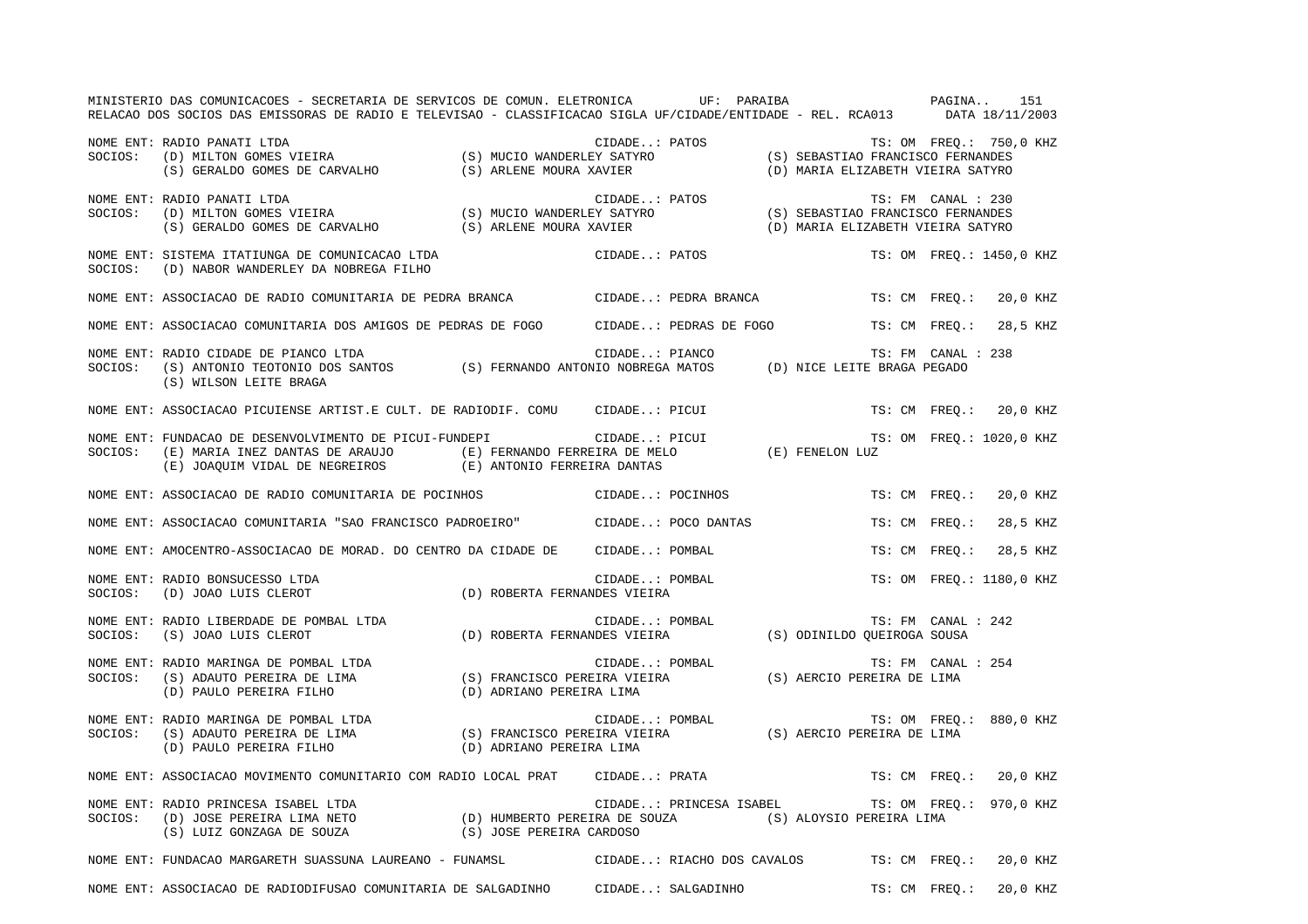NOME ENT: FUNDACAO JOZIAS FRANCISCO DINIZ CIDADE..: SANTA HELENA TS: CM FREQ.: 28,5 KHZ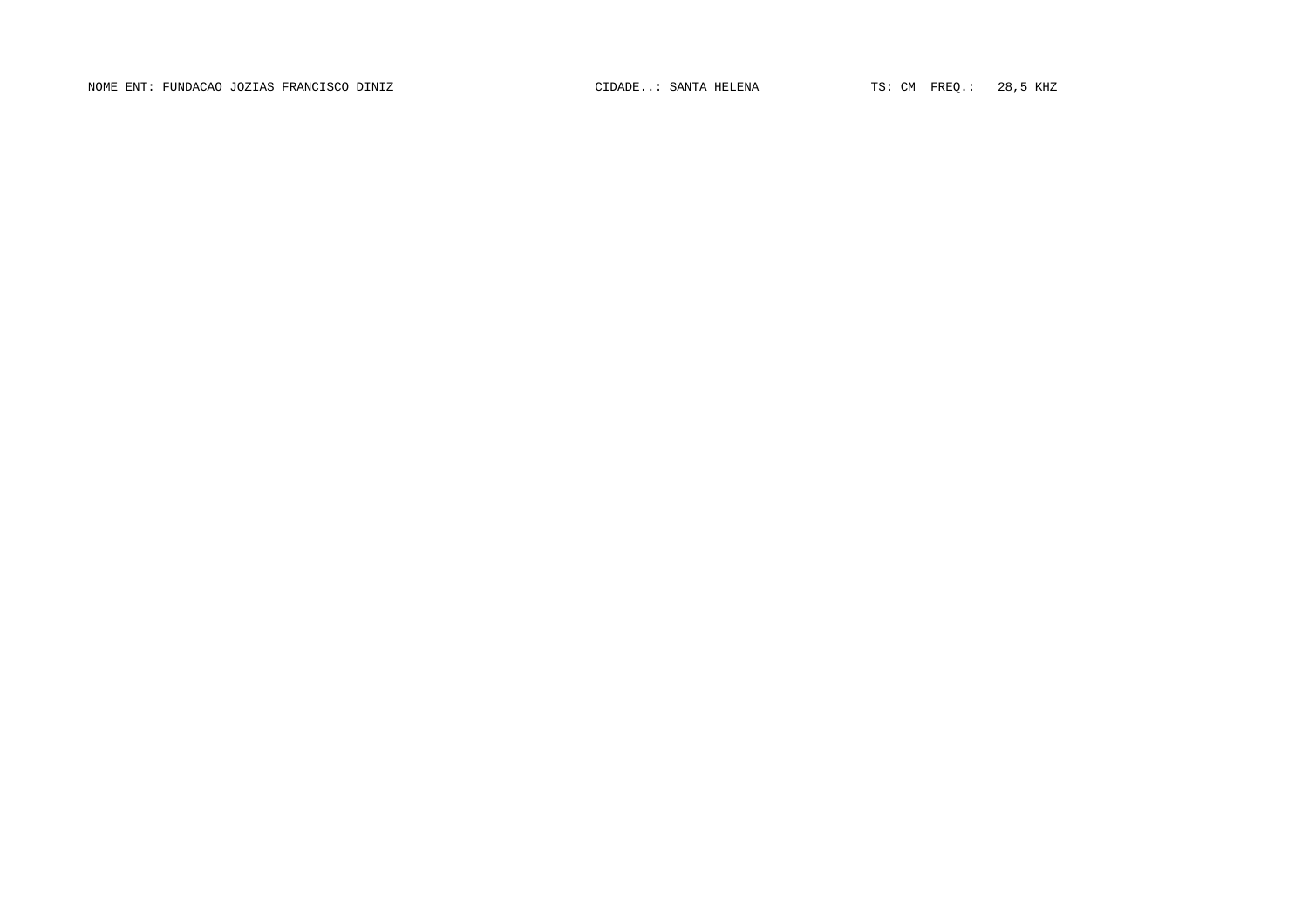|         | MINISTERIO DAS COMUNICACOES - SECRETARIA DE SERVICOS DE COMUN. ELETRONICA<br>RELACAO DOS SOCIOS DAS EMISSORAS DE RADIO E TELEVISAO - CLASSIFICACAO SIGLA UF/CIDADE/ENTIDADE - REL. RCA013 DATA 18/11/2003                                                  | UF: PARAIBA                                                                       |               | PAGINA             | 152                      |
|---------|------------------------------------------------------------------------------------------------------------------------------------------------------------------------------------------------------------------------------------------------------------|-----------------------------------------------------------------------------------|---------------|--------------------|--------------------------|
|         | NOME ENT: ASSOCIACAO DE RADIOD.COMUNIT.P/O DESENV.DE SANTA LUZI CIDADE: SANTA LUZIA                                                                                                                                                                        |                                                                                   | TS: CM FREO.: |                    | 28,5 KHZ                 |
| SOCIOS: | NOME ENT: RADIO VALE DO SABUGY LTDA<br>(S) JOSE ANTONIO DE ALBUQUERQUE (S) EDME TAVARES DE ALBUQUERQUE<br>(S) JOSE ADEMIR PEREIRA DE MORAIS (D) ANTONIO DA SILVA CESARINO                                                                                  | CIDADE: SANTA LUZIA<br>(S) EFRAIM DE ARAUJO MORAIS                                |               | TS: FM CANAL : 265 |                          |
|         | NOME ENT: RADIO COMUNITARIA EDUCADORA FM RACE/FM                                                                                                                                                                                                           | CIDADE: SANTA RITA                                                                | TS: CM FREQ.: |                    | 28,5 KHZ                 |
| SOCIOS: | NOME ENT: RADIO LIBERDADE FM DE SANTA RITA LTDA<br>(S) SERGIO DOS SANTOS CORREA<br>(D) VANDERVAL LIMA DOS SANTOS                                                                                                                                           | CIDADE: SANTA RITA                                                                |               | TS: FM CANAL : 259 |                          |
| SOCIOS: | NOME ENT: RADIO SANTA RITA LTDA<br>(S) RICARDO LUIZ PEDROSA MAROJA (S) SEVERINO MAROJA<br>(D) RACHEL CHRISTINA PEDROSA MAROJA (S) DAMIAO FELICIANO DA SILVA                                                                                                | CIDADE: SANTA RITA<br>(S) JOSE LUIZ SIMOES MAROJA<br>(E) ANA LUCIA FERNANDES MAIA |               | TS: FM CANAL : 263 |                          |
| SOCIOS: | NOME ENT: SISTEMA TAMBAU DE COMUNICACAO LTDA<br>(S) FRANCISCO REMIGIO DE ARAUJO<br>(D) RISOLETA DA COSTA E SILVA                                                                                                                                           | CIDADE: SANTA RITA                                                                |               | TS: FM CANAL : 225 |                          |
|         | NOME ENT: FUNDACAO REMIDIA GAYOSO DE SOUSA P/DESENV.COM.DE STA.                                                                                                                                                                                            | CIDADE: SANTA TERESINHA                                                           | TS: CM FREO.: |                    | 28,5 KHZ                 |
|         | NOME ENT: FUNDACAO JORNALISTA RIVANILDO OLIVEIRA MANGUEIRA - FJ                                                                                                                                                                                            | CIDADE: SANTANA DE MANGUEIRA                                                      | TS: CM FREO.: |                    | 28,5 KHZ                 |
|         | NOME ENT: ASSOCIACAO COMUNITARIA DE SANTO ANDRE                                                                                                                                                                                                            | CIDADE: SANTO ANDRE                                                               | TS: CM FREQ.: |                    | 20,0 KHZ                 |
|         | NOME ENT: ASSOCIACAO COMUNITARIA DE COMUNICACAO DE SAO BENTO                                                                                                                                                                                               | CIDADE: SAO BENTO                                                                 | TS: CM FREO.: |                    | 20,0 KHZ                 |
|         | NOME ENT: ASSOCIACAO COMUNITARIA DO BAIRRO SAO JOSE - ASCOBSJ                                                                                                                                                                                              | CIDADE: SAO JOSE DA LAGOA TAPADA                                                  | TS: CM FREO.: |                    | 20,0 KHZ                 |
|         | NOME ENT: INSTITUTO EDUCACIONAL E ASSISTENCIAL SANTINA CAROCA                                                                                                                                                                                              | CIDADE: SAO JOSE DE ESPINHARAS                                                    | TS: CM FREQ.: |                    | 28,5 KHZ                 |
|         | NOME ENT: FUND.JOSE LEITE OLIVEIRA-FJLO-P/O DESENV.COMUNIT. DE                                                                                                                                                                                             | CIDADE: SAO JOSE DE PIRANHAS                                                      | TS: CM FREO.: |                    | 28,5 KHZ                 |
|         | NOME ENT: ASSOCIACAO DOS MORADORES DE SAO MAMEDE-PB (AMSAM)                                                                                                                                                                                                | CIDADE: SAO MAMEDE                                                                | TS: CM FREO.: |                    | 28,5 KHZ                 |
|         | NOME ENT: RADIO COMUNITARIA SAPE FM                                                                                                                                                                                                                        | CIDADE: SAPE                                                                      | TS: CM FREO.: |                    | 29,0 KHZ                 |
|         | NOME ENT: ASSOCIACAO COMUNITARIA MUNICIPAL DE SAO VICENTE DO SE                                                                                                                                                                                            | CIDADE: SERIDO                                                                    | TS: CM FREO.: |                    | 20,0 KHZ                 |
| SOCIOS: | NOME ENT: RADIO FM DE SERRA BRANCA LTDA<br>(D) HILTON CARNEIRO MOTTA FILHO (S) MANOEL ALCEU GAUDENCIO (S) AMIR GAUDENCIO DE QUEIROZ<br>(S) ALVARO GUADENCIO FILHO (S) ALVARO GAUDENCIO NETO (S) MARCOS DE QUEIROZ TORREAO<br>(S) MARILANA AGRA MOTTA GOMES | CIDADE: SERRA BRANCA                                                              |               | TS: FM CANAL : 277 |                          |
| SOCIOS: | NOME ENT: RADIO INDEPENDENTE DO CARIRI LTDA<br>(S) JUAREZ MARACAJA COUTINHO (S) VANDIQUE HENRIQUE COUTINHO (S) RAULINO MARACAJA COUTINHO<br>(D) JUSCELINO HENRIQUES COUTINHO                                                                               | CIDADE: SERRA BRANCA                                                              |               | TS: FM CANAL : 299 |                          |
|         | NOME ENT: ASSOCIACAO COMUNITARIA BENEFICENTE SERRA REDONDENSE CIDADE: SERRA REDONDA                                                                                                                                                                        |                                                                                   | TS: CM FREQ.: |                    | 20,0 KHZ                 |
|         | NOME ENT: ASSOCIACAO DOS PRODUTORES RURAIS DE CAMPO VERDE II                                                                                                                                                                                               | CIDADE: SERRARIA                                                                  | TS: CM FREO.: |                    | 20,0 KHZ                 |
|         | NOME ENT: ASSOCIACAO COMUNITARIA COMUNICACAO E ACAO SOCIAL                                                                                                                                                                                                 | CIDADE: SOLEDADE                                                                  | TS: CM FREO.: |                    | 20,0 KHZ                 |
|         | NOME ENT: RADIO SOCIEDADE DE SOLEDADE LTDA                                                                                                                                                                                                                 | CIDADE: SOLEDADE                                                                  |               |                    | TS: OM FREQ.: 1250,0 KHZ |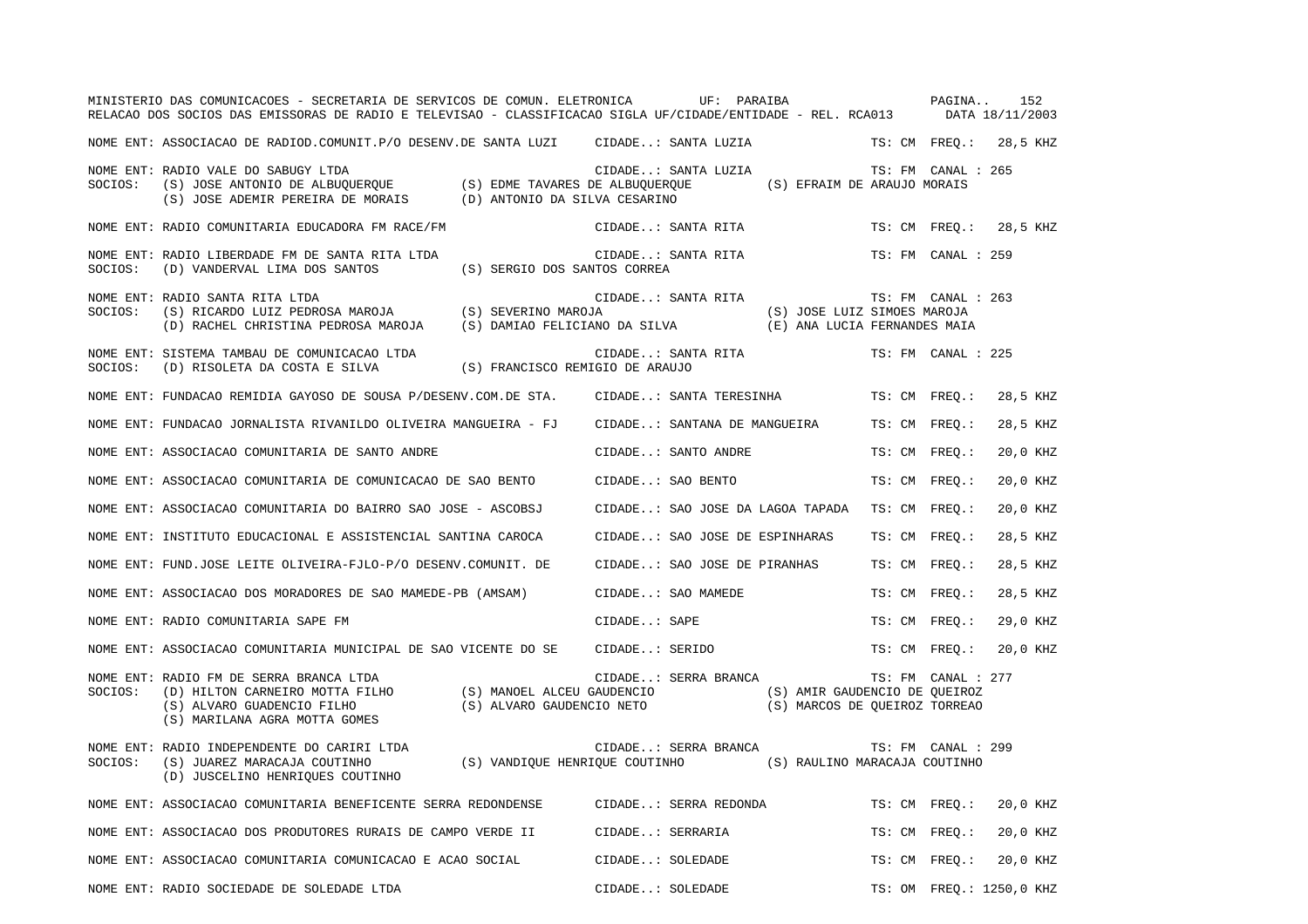SOCIOS: (S) GERALDO MEDEIROS (S) ANTONIO IVO DE MEDEIROS (S) PERICLES CARNEIRO VILHENA

(D) JOSE CARLOS RAMOS PEREIRA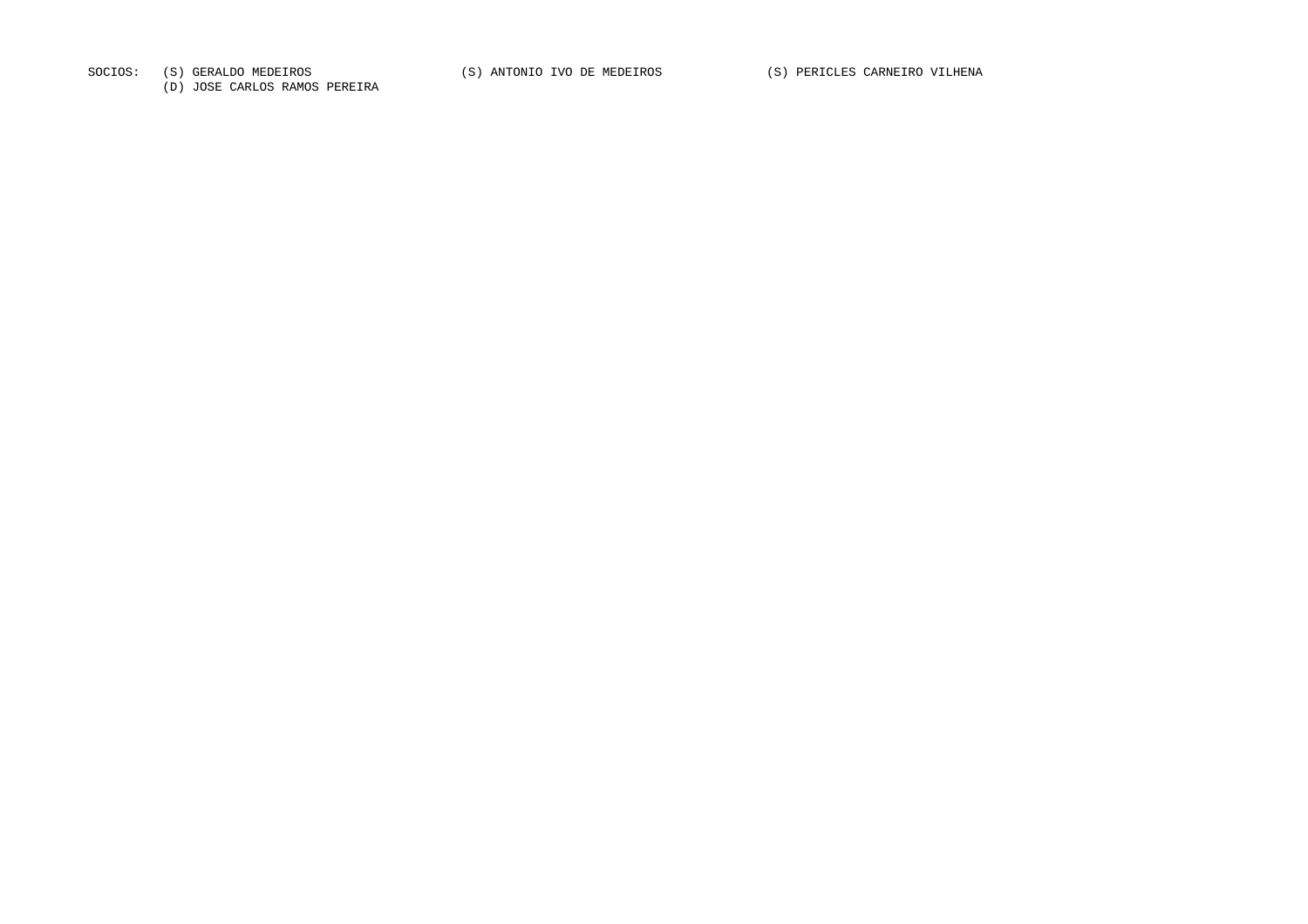|         | MINISTERIO DAS COMUNICACOES - SECRETARIA DE SERVICOS DE COMUN. ELETRONICA UF: PARAIBA PAGINA<br>RELACAO DOS SOCIOS DAS EMISSORAS DE RADIO E TELEVISAO - CLASSIFICACAO SIGLA UF/CIDADE/ENTIDADE - REL. RCA013 DATA 18/11/2003                                                                                                                                                                                                                                                                                                                   |                                                                                                    |                                      |               |                    | 153                     |
|---------|------------------------------------------------------------------------------------------------------------------------------------------------------------------------------------------------------------------------------------------------------------------------------------------------------------------------------------------------------------------------------------------------------------------------------------------------------------------------------------------------------------------------------------------------|----------------------------------------------------------------------------------------------------|--------------------------------------|---------------|--------------------|-------------------------|
|         | NOME ENT: ASSOCIACAO DOS MORADORES DO SITIO SAO MUGUEL                                                                                                                                                                                                                                                                                                                                                                                                                                                                                         | CIDADE: SOSSEGO                                                                                    |                                      |               | TS: CM FREQ.:      | 20,0 KHZ                |
|         | NOME ENT: ASSOCIACAO COMUNITARIA DE RADIODIFUSAO SOUSENSE (CIDADE: SOUSA                                                                                                                                                                                                                                                                                                                                                                                                                                                                       |                                                                                                    |                                      | TS: CM FREO.: |                    | 20,0 KHZ                |
| SOCIOS: | RADIO JORNAL DE SOUSA LTDA<br>(S) RAIMUNDO DOCA BENEVIDES GADELHA (S) MIRIAM BENEVIDES GADELHA (S) SALOMAO BENEVIDES GADELHA<br>(S) FRANCISCO DE ASSIS B. GADELHA (S) DALTON ROBERTO BENEVIDES GADELHA (D) RENATO BENEVIDES GADELH<br>NOME ENT: RADIO JORNAL DE SOUSA LTDA<br>(D) JORGE LUIZ BENEVIDES GADELHA (S) PAULO DE TASSO BENEVIDES GADELHA<br>(S) MARIA DO S. BENEVIDES G FRAGA ROCHA                                                                                                                                                 |                                                                                                    | (S) MARCONDES IRAN BENEVIDES GADELHA |               |                    | TS: OM FREQ.: 950,0 KHZ |
| SOCIOS: | NOME ENT: RADIO PROGRESSO DE SOUZA LTDA<br>(D) HOMERO DE SA PIRES<br>(D) AFONSO MARQUES DE SOUSA                                                                                                                                                                                                                                                                                                                                                                                                                                               | A LTDA TS: OM F<br>(D) JOAO VIRGINIO DE SOUSA (S) JOSE MARQUES MARIZ<br>OUSA (S) OSE MARQUES MARIZ |                                      |               |                    | TS: OM FREQ.: 610,0 KHZ |
| SOCIOS: | NOME ENT: RADIO SOUZA FM LTDA<br>(S) FRANCISCO COURA DE SOUSA (D) LUCIA DE FATIMA OLIVEIRA COURA                                                                                                                                                                                                                                                                                                                                                                                                                                               | CIDADE: SOUSA                                                                                      |                                      |               | TS: FM CANAL : 282 |                         |
| SOCIOS: | TS: FM CANAL : SOUSA TS: FM CANAL : SOUSA TS: FM CANAL :<br>(S) RAIMUNDO DOCA BENEVIDES GADELHA (S) MIRIAM BENEVIDES GADELHA (S) SALOMAO BENEVIDES GADELHA<br>(S) FRANCISCO DE ASSIS B. GADELHA (D) DALTON DORRES RENEVIDES (S) SALO<br>NOME ENT: SISTEMA REGIONAL DE COMUNICACAO LTDA<br>(S) FRANCISCO DE ASSIS B. GADELHA (D) DALTON ROBERTO BENEVIDES GADELHA (D) RENATO BENEVIDES GADELHA<br>(S) JORGE LUIZ BENEVIDES GADELHA (S) PAULO DE TASSO BENEVIDES GADELHA (S) MARCONDES IRAN BENEVIDES<br>(S) MARIA DO S. BENEVIDES G FRAGA ROCHA |                                                                                                    | (S) MARCONDES IRAN BENEVIDES GADELHA |               | TS: FM CANAL : 246 |                         |
|         | NOME ENT: ASSOCIACAO MOVIMENTO COMUNITARIO C/RADIO LOCAL ALTERN CIDADE: SUME                                                                                                                                                                                                                                                                                                                                                                                                                                                                   |                                                                                                    |                                      |               |                    | TS: CM FREO.: 20,0 KHZ  |
| SOCIOS: | RADIO CIDADE DE SUME LTDA<br>(D) JOSE EDISIO SIMOES SOUTO (S) FRANCISCO DE ASSIS QUINTANS (D) TEREZINHA VILAR DE MIRANDA GONCALVE<br>NOME ENT: RADIO CIDADE DE SUME LTDA                                                                                                                                                                                                                                                                                                                                                                       |                                                                                                    |                                      |               |                    |                         |
|         | NOME ENT: ASSOCIACAO COMUNITARIA TAPEROAENSE - ASCOMTAP                                                                                                                                                                                                                                                                                                                                                                                                                                                                                        | CIDADE: TAPEROA                                                                                    |                                      |               |                    | TS: CM FREQ.: 20,0 KHZ  |
|         | NOME ENT: FUNDACAO ZE RIBEIRO – FUNZER<br>SOCIOS: (E) MANOEL DE FARIAS SOUZA (E) IVONE RIBEIRO DE TOLEDO (E) JOAO RIBEIRO FARIAS<br>(E) ADRIANO MONTEIRO DE FARIAS (E) GEORGE CIRO MONTEIRO DE FARIAS (E) MONOEL DE FARIAS SOUZA F<br>(E) MARIA DE FATIMA DIAS DE TOLEDO COUR                                                                                                                                                                                                                                                                  |                                                                                                    |                                      |               | TS: FM CANAL : 279 |                         |
|         | NOME ENT: ASSOCIACAO DE RADIODIFUSAO COMUNITARIA SAO MIGUEL CIDADE: TAVARES                                                                                                                                                                                                                                                                                                                                                                                                                                                                    |                                                                                                    |                                      |               | TS: CM FREO.:      | 20,0 KHZ                |
|         | NOME ENT: FUNDACAO SANTA RITA DE CASSIA DOS IMPOSSIVEIS - FSRCD CIDADE: TEIXEIRA                                                                                                                                                                                                                                                                                                                                                                                                                                                               |                                                                                                    |                                      | TS: CM FREQ.: |                    | 28,5 KHZ                |
| SOCIOS: | NOME ENT: RADIO LIBERDADE FM DE TEIXEIRA LTDA<br>(S) JOAO DA MATA DE SOUZA (D) FRANCISCA CAMILO DE SOUSA (S) VALDECIR AMORIM RODRIGUES<br>(S) RITA NUNES PEREIRA                                                                                                                                                                                                                                                                                                                                                                               | CIDADE: TEIXEIRA                                                                                   |                                      |               | TS: FM CANAL : 235 |                         |
|         | NOME ENT: ASSOCIACAO COMUNITARIA NOSSA SENHORA DE FATIMA CIDADE: TENORIO                                                                                                                                                                                                                                                                                                                                                                                                                                                                       |                                                                                                    |                                      | TS: CM FREO.: |                    | 20,0 KHZ                |
|         | NOME ENT: ASSOCIACAO DE MORADORES DE UMBUZEIRO - AMU                                                                                                                                                                                                                                                                                                                                                                                                                                                                                           | CIDADE: UMBUZEIRO                                                                                  |                                      | TS: CM FREQ.: |                    | 28,5 KHZ                |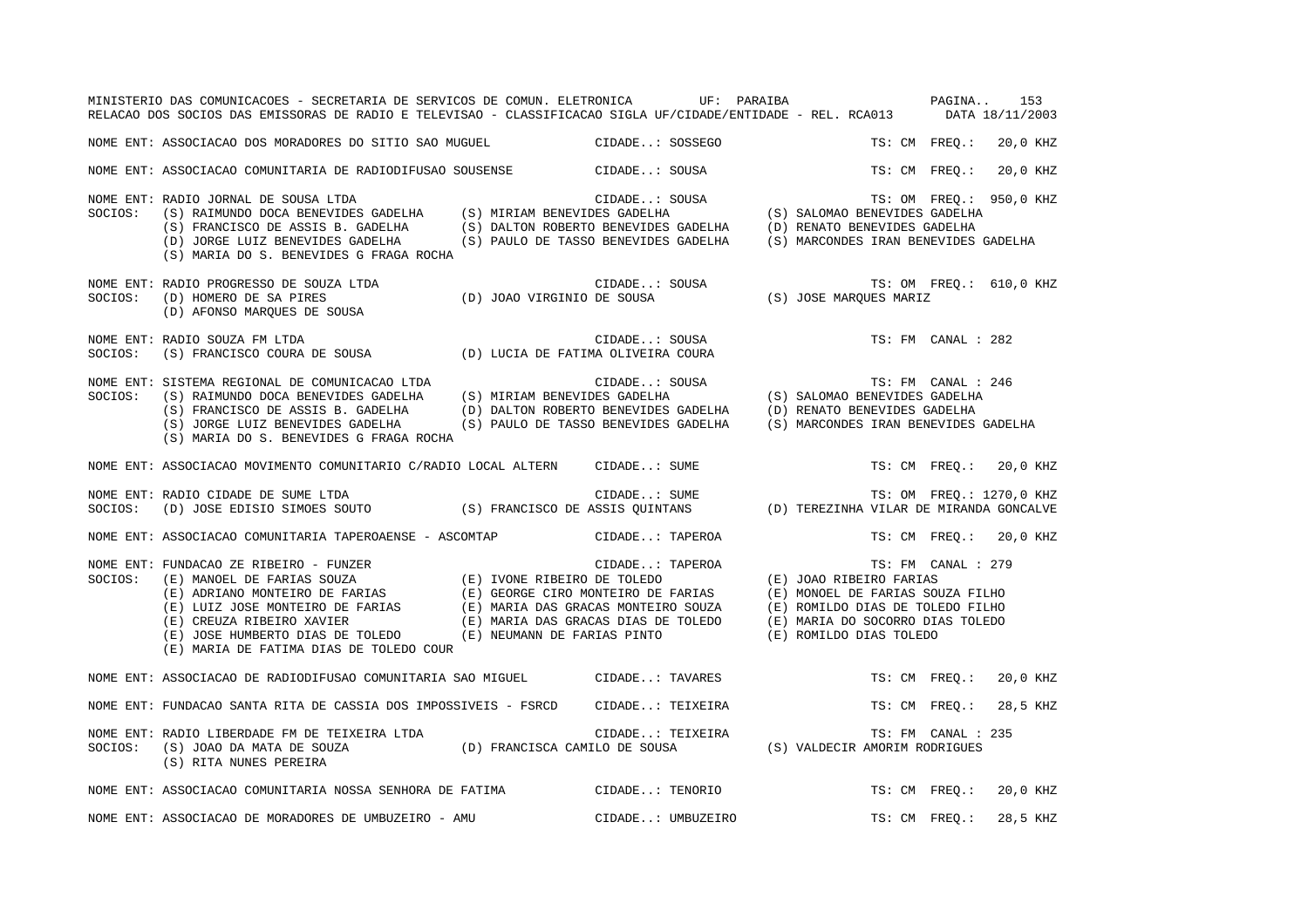|         | MINISTERIO DAS COMUNICACOES - SECRETARIA DE SERVICOS DE COMUN. ELETRONICA UF: PERNAMBUCO<br>RELACAO DOS SOCIOS DAS EMISSORAS DE RADIO E TELEVISAO - CLASSIFICACAO SIGLA UF/CIDADE/ENTIDADE - REL. RCA013 DATA 18/11/2003 |                                                                |                                                                                      |                                                         | PAGINA<br>154             |
|---------|--------------------------------------------------------------------------------------------------------------------------------------------------------------------------------------------------------------------------|----------------------------------------------------------------|--------------------------------------------------------------------------------------|---------------------------------------------------------|---------------------------|
|         | NOME ENT: ASSOCIACAO COMUNIT.EDUCACIONAL E CULT.DE ABREU E LIMA      CIDADE: ABREU E LIMA                                                                                                                                |                                                                |                                                                                      |                                                         | TS: CM FREO.: 29,2 KHZ    |
| SOCIOS: | NOME ENT: FUNDACAO CULTURAL SENHOR BOM JESUS DOS REMEDIOS (CIDADE: AFOGADOS DA INGAZEIRA TS: OM FREQ.: 1500,0 KHZ<br>(E) FRANCISCO A DE MESOUITA FILHO (E) VICENTE JESUS DE LIMA                                         |                                                                |                                                                                      | (E) JOAO CARLOS ACIOLY PAZ                              |                           |
| SOCIOS: | NOME ENT: RADIO A VOZ DO SERTAO LTDA<br>(D) ANA ELISA NOGUEIRA OLIVEIRA (S) INOCENCIO GOMES DE OLIVEIRA                                                                                                                  |                                                                | CIDADE: AFOGADOS DA INGAZEIRA                                                        |                                                         | TS: FM CANAL : 227        |
|         | NOME ENT: ASSOCIACAO COMUNITARIA EDUCATIVA E CULTURAL DE AFRANI                                                                                                                                                          |                                                                | CIDADE: AFRANIO                                                                      |                                                         | TS: CM FREQ.: 28,5 KHZ    |
|         | NOME ENT: ASSOCIACAO E MOVIMENTO COMUNITARIO RADIO ALTERNATIVA                                                                                                                                                           |                                                                | CIDADE: AGRESTINA                                                                    |                                                         | 28,5 KHZ<br>TS: CM FREQ.: |
| SOCIOS: | NOME ENT: ARARI RADIO FM LTDA<br>(S) VALDEMIR BATISTA DE SOUZA (S) VALDINEI BATISTA ANDRADE<br>(S) VALDEIR BATISTA ANDRADE                                                                                               |                                                                | CIDADE: ARARIPINA<br>(D) EDNA DE SA RODRIGUES BATISTA (S) LINDALVA DELMONDES BATISTA | (S) VANDA MARIA ALBUQUERQUE L. BATISTA                  | TS: FM CANAL : 212        |
| SOCIOS: | NOME ENT: RADIO ARCOIRIS DO ARARIPE FM LTDA<br>(D) JOSE GERALDO R. DE CARVALHO (S) MARCOS ANTONIO DE LIMA                                                                                                                |                                                                | CIDADE: ARARIPINA                                                                    |                                                         | TS: FM CANAL : 225        |
|         | NOME ENT: RADIO COMUNITARIA ARARIPINA FM                                                                                                                                                                                 |                                                                | CIDADE: ARARIPINA                                                                    |                                                         | TS: CM FREO.:<br>20,0 KHZ |
| SOCIOS: | NOME ENT: RADIO DA GRANDE SERRA LTDA<br>(D) PATRICIA COELHO MEDEIROS (S) OSVALDO DE SOUZA COELHO                                                                                                                         |                                                                | CIDADE: ARARIPINA                                                                    |                                                         | TS: OM FREO.: 660,0 KHZ   |
| SOCIOS: | NOME ENT: FM RADIO INDEPENDENTE DE ARCOVERDE LTDA<br>(D) JEFFERSON ARAUJO DE SIOUEIRA<br>(S) ROMULO CURSINO DE SIQUEIRA                                                                                                  | (D) WINSTON ARAUJO DE SIOUEIRA<br>(S) IZETE ARAUJO DE SIQUEIRA | CIDADE: ARCOVERDE                                                                    | (D) NERIVALDO MARQUES CAVALCANTI                        | TS: FM CANAL : 229        |
| SOCIOS: | NOME ENT: RADIODIFUSORA CARDEAL ARCOVERDE LTDA<br>(D) IVANY DOURADO RODRIGUES BRADLEY<br>(S) RAUL PEREIRA DA CUNHA NETO                                                                                                  | (S) JOSE HENRIQUE                                              | CIDADE: ARCOVERDE<br>(S) JOSE AUREO RODRIGUES BRADLEY                                | (S) AUREO HOVARD BRADLEY<br>(S) MURILO DE OLIVEIRA LIRA | TS: FM CANAL : 238        |
| SOCIOS: | NOME ENT: RADIODIFUSORA CARDEAL ARCOVERDE LTDA<br>(D) IVANY DOURADO RODRIGUES BRADLEY<br>(S) RAUL PEREIRA DA CUNHA NETO                                                                                                  | (S) JOSE AUREO RODRIGUES BRADLEY<br>(S) JOSE HENRIQUE          | CIDADE: ARCOVERDE                                                                    | (S) AUREO HOVARD BRADLEY<br>(S) MURILO DE OLIVEIRA LIRA | TS: OM FREQ.: 600,0 KHZ   |
|         | NOME ENT: ASSOCIACAO COMUNITARIA DOS BARREIROS                                                                                                                                                                           |                                                                | CIDADE: BARREIROS                                                                    |                                                         | TS: CM FREO.:<br>28,5 KHZ |
| SOCIOS: | NOME ENT: RADIO LITORAL FM LTDA<br>(S) INALDO FERREIRA DOS SANTOS (S) EDMUNDO JOSE ACIOLI                                                                                                                                |                                                                | CIDADE: BARREIROS                                                                    | (D) SONIA MARIA DOS SANTOS ALBUQUERQUE                  | TS: FM CANAL : 241        |
| SOCIOS: | NOME ENT: RADIO EDUCADORA DE BELEM LTDA<br>(S) GERALDO LUSTOSA DE CARVALHO (D) RONALDO LUSTOSA DE CARVALHO (S) MARIA ALDY JUSTIANO SOARES                                                                                |                                                                | CIDADE: BELEM DE SAO FRANCISCO TS: OM FREQ.: 1470,0 KHZ                              |                                                         |                           |
|         | NOME ENT: ASSOCIACAO CULTURAL BELO JARDIM - AMCRBJ/FM                                                                                                                                                                    |                                                                | CIDADE: BELO JARDIM                                                                  |                                                         | TS: CM FREQ.: 28,5 KHZ    |
| SOCIOS: | NOME ENT: ITACAITE RADIODIFUSAO LTDA<br>(S) FRANCISCO CINTRA GALVAO (D) DILZA MARIA BARBOSA GALVAO                                                                                                                       |                                                                | CIDADE: BELO JARDIM                                                                  | (S) DORVAGIL RODRIGUES GALVAO                           | TS: FM CANAL : 201        |
| SOCIOS: | NOME ENT: RADIO BITURI LTDA<br>(S) JOAO TORRES CORDEIRO                                                                                                                                                                  |                                                                | CIDADE: BELO JARDIM<br>(D) ESTEFANIA MARIA NAZARE M BEZERRA                          |                                                         | TS: OM FREQ.: 1530,0 KHZ  |
|         | NOME ENT: ASSOCIACAO MIRIAM DE AMPARO SOCIAL E CULTURAL DE BEZE                                                                                                                                                          |                                                                | CIDADE: BEZERROS                                                                     |                                                         | TS: CM FREO.: 28,5 KHZ    |
| SOCIOS: | NOME ENT: SERRA NEGRA RADIODIFUSAO LTDA<br>(D) JOSE JORDAO DOS SANTOS                                                                                                                                                    | (S) AMARO RUFINO DA SILVA FILHO                                | CIDADE: BEZERROS                                                                     | (S) MARIA DA GLORIA DE A. LIMA CARDOSO                  | TS: FM CANAL : 267        |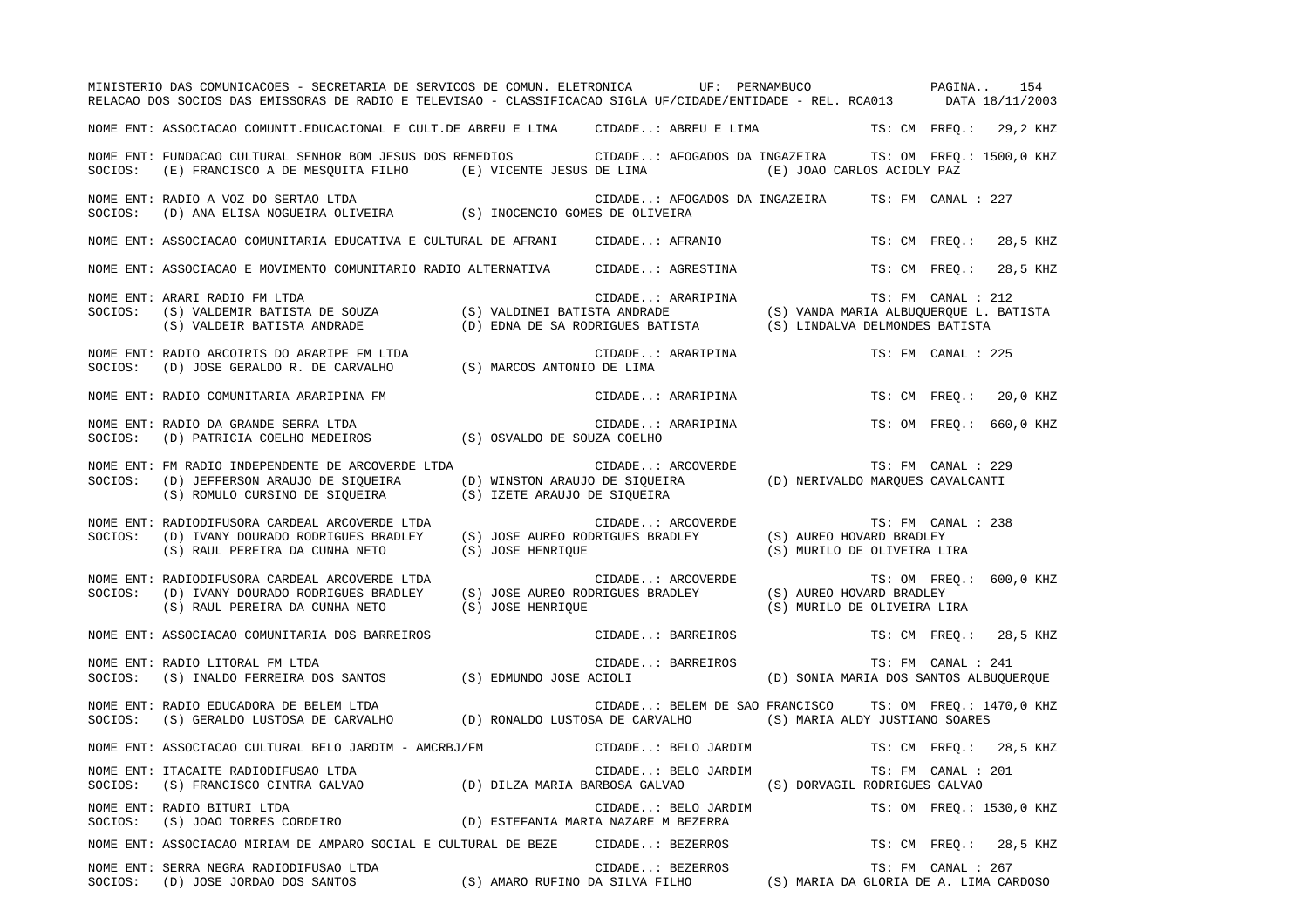(S) SILVIO TAVARES DE AMORIM (S) ROMERO JUCA FILHO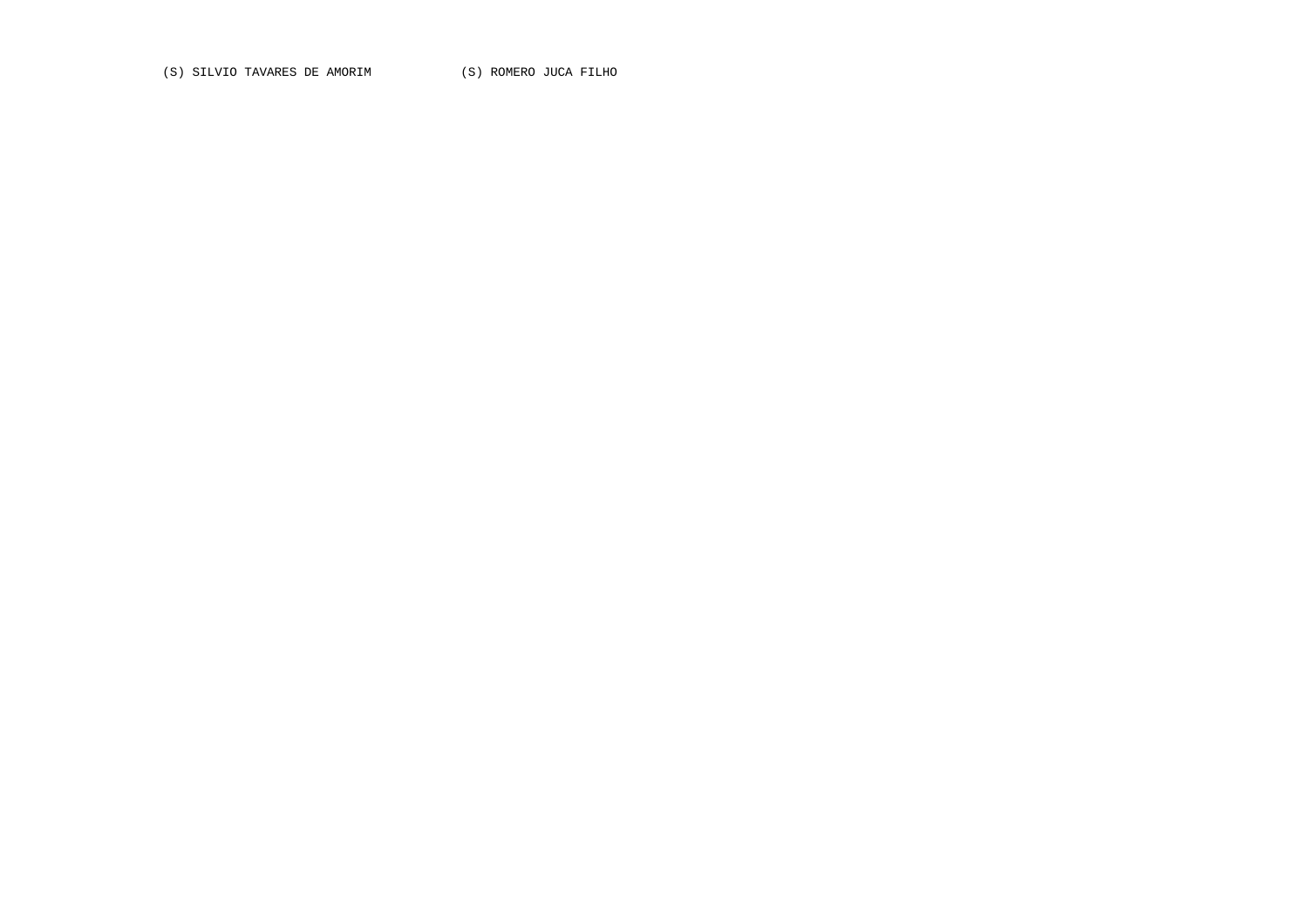|         | MINISTERIO DAS COMUNICACOES - SECRETARIA DE SERVICOS DE COMUN. ELETRONICA<br>RELACAO DOS SOCIOS DAS EMISSORAS DE RADIO E TELEVISAO - CLASSIFICACAO SIGLA UF/CIDADE/ENTIDADE - REL. RCA013 |                   | UF: PERNAMBUCO                              | PAGINA             | 155<br>DATA 18/11/2003   |
|---------|-------------------------------------------------------------------------------------------------------------------------------------------------------------------------------------------|-------------------|---------------------------------------------|--------------------|--------------------------|
|         | NOME ENT: ASSOCIACAO COMUNITARIA DE RADIODIFUSAO DE CALDEIROES                                                                                                                            |                   | CIDADE: BOM CONSELHO                        | TS: CM FREQ.:      | 28,5 KHZ                 |
|         | NOME ENT: ASSOCIACAO E MOVIMENTO COMUNITARIO RADIO BOM CONSELHO                                                                                                                           |                   | CIDADE: BOM CONSELHO                        | TS: CM FREO.:      | 28,5 KHZ                 |
| SOCIOS: | NOME ENT: RADIO PAPACACA LTDA<br>(S) JOAO JOSE CAVALCANTI DO AMARAL (S) HELIO UROUISA SILVESTRE                                                                                           |                   | CIDADE: BOM CONSELHO<br>(D) JOAO LUIZ FILHO |                    | TS: OM FREO.: 1470,0 KHZ |
|         | NOME ENT: ASSOCIACAO CASA DA CULTURA DE BOM JARDIM                                                                                                                                        |                   | CIDADE: BOM JARDIM                          | TS: CM FREQ.:      | 29,0 KHZ                 |
|         | NOME ENT: ASSOCIACAO RADIO COMUNITARIA RIO BONITO                                                                                                                                         | CIDADE: BONITO    |                                             | TS: CM FREO.:      | 28,5 KHZ                 |
|         | NOME ENT: FUNDACAO DE SAUDE E ACAO SOCIAL PAUTILA JORDAO                                                                                                                                  | CIDADE: BONITO    |                                             | TS: CM FREO.:      | 28,5 KHZ                 |
|         | NOME ENT: FUNDACAO MANOEL PAES                                                                                                                                                            | CIDADE: BREJAO    |                                             | TS: CM FREQ.:      | 20,0 KHZ                 |
|         | NOME ENT: ASSOCIACAO MOVIMENTO COMUNITARIO RADIO ALTERNATIVA FM                                                                                                                           |                   | CIDADE: BREJO DA MADRE DE DEUS              | TS: CM FREQ.:      | 28,5 KHZ                 |
|         | NOME ENT: ASSOCIACAO MOVIMENTO COMUNITARIO RADIO COLINAS FM                                                                                                                               |                   | CIDADE: BREJO DA MADRE DE DEUS              | TS: CM FREO.:      | 28,5 KHZ                 |
|         | NOME ENT: ASSOCIACAO CULTURAL RADIO BUIQUE FM                                                                                                                                             | CIDADE: BUIOUE    |                                             | TS: CM FREO.:      | 28,5 KHZ                 |
|         | NOME ENT: ASSOCIACAO DE MOVIMENTO CULTURAL PRO-CIDADAO DE BUIQU                                                                                                                           | CIDADE: BUIQUE    |                                             | TS: CM FREO.:      | 28,5 KHZ                 |
|         | NOME ENT: ASSOCIACAO DE DIF.COM.DO CABO DE STO AGOSTINHO-RD.CAL                                                                                                                           |                   | CIDADE: CABO DE SANTO AGOSTINHO             | TS: CM FREQ.:      | 28,5 KHZ                 |
|         | NOME ENT: ASSOCIACAO DOS AMIGOS DE PONTE DOS CARVALHOS                                                                                                                                    |                   | CIDADE: CABO DE SANTO AGOSTINHO             | TS: CM FREO.:      | 28,5 KHZ                 |
| SOCIOS: | NOME ENT: METROPOLITANA FM LTDA<br>(D) JOSE ROBERTO FERNANDES DE MOURA (S) EMANUEL GURGEL DE QUEIROZ                                                                                      |                   | CIDADE: CABO DE SANTO AGOSTINHO             | TS: FM CANAL : 271 |                          |
| SOCIOS: | NOME ENT: SISTEMA DE COMUNICACAO DO CABO DE SANTO AGOSTINHO LTD<br>(D) EDVAN PEREIRA DOS SANTOS<br>(D) MARIA PEREIRA DOS SANTOS                                                           |                   | CIDADE: CABO DE SANTO AGOSTINHO             |                    | TS: OM FREQ.: 1330,0 KHZ |
|         | NOME ENT: ASSOC. DOS MORADORES DO PATRIMONIO DE N.SENHORA DA CO                                                                                                                           | CIDADE: CABROBO   |                                             | TS: CM FREO.:      | 28,5 KHZ                 |
| SOCIOS: | NOME ENT: RADIO FELICIDADE FM LTDA<br>(D) ANA JOSEPHA CRUZ SOUZA COELHO (D) JOSE APARECIDO FERREIRA                                                                                       | CIDADE: CABROBO   |                                             | TS: FM CANAL : 262 |                          |
|         | NOME ENT: SOCIEDADE DE RADIODIFUSAO COMUNITARIA COURACO                                                                                                                                   |                   | CIDADE: CACHOEIRINHA                        | TS: CM FREO.:      | 28,5 KHZ                 |
|         | NOME ENT: SOCIEDADE RADIO COMUNITARIA CAMARA FM                                                                                                                                           |                   | CIDADE: CAMARAGIBE                          | TS: CM FREO.:      | 29,2 KHZ                 |
|         | NOME ENT: ASSOCIACAO COMUNITARIA DE RADIO-DIFUSAO DE CANHOTINHO                                                                                                                           |                   | CIDADE: CANHOTINHO                          | TS: CM FREO.:      | 20,0 KHZ                 |
|         | NOME ENT: ASSOCIACAO LIVRE COMUNITARIA DE CAPOEIRAS - ALCC                                                                                                                                | CIDADE: CAPOEIRAS |                                             | TS: CM FREQ.:      | 28,5 KHZ                 |
|         | NOME ENT: ASSOCIACAO DA RADIO COMUNITARIA CRISTO REDENTOR FM                                                                                                                              | CIDADE: CARNAIBA  |                                             | TS: CM FREO.:      | 20,0 KHZ                 |
|         | NOME ENT: ASSOCIACAO COMUNITARIA DO BAIRRO SAO JOSE                                                                                                                                       | CIDADE: CARPINA   |                                             | TS: CM FREO.:      | 29,0 KHZ                 |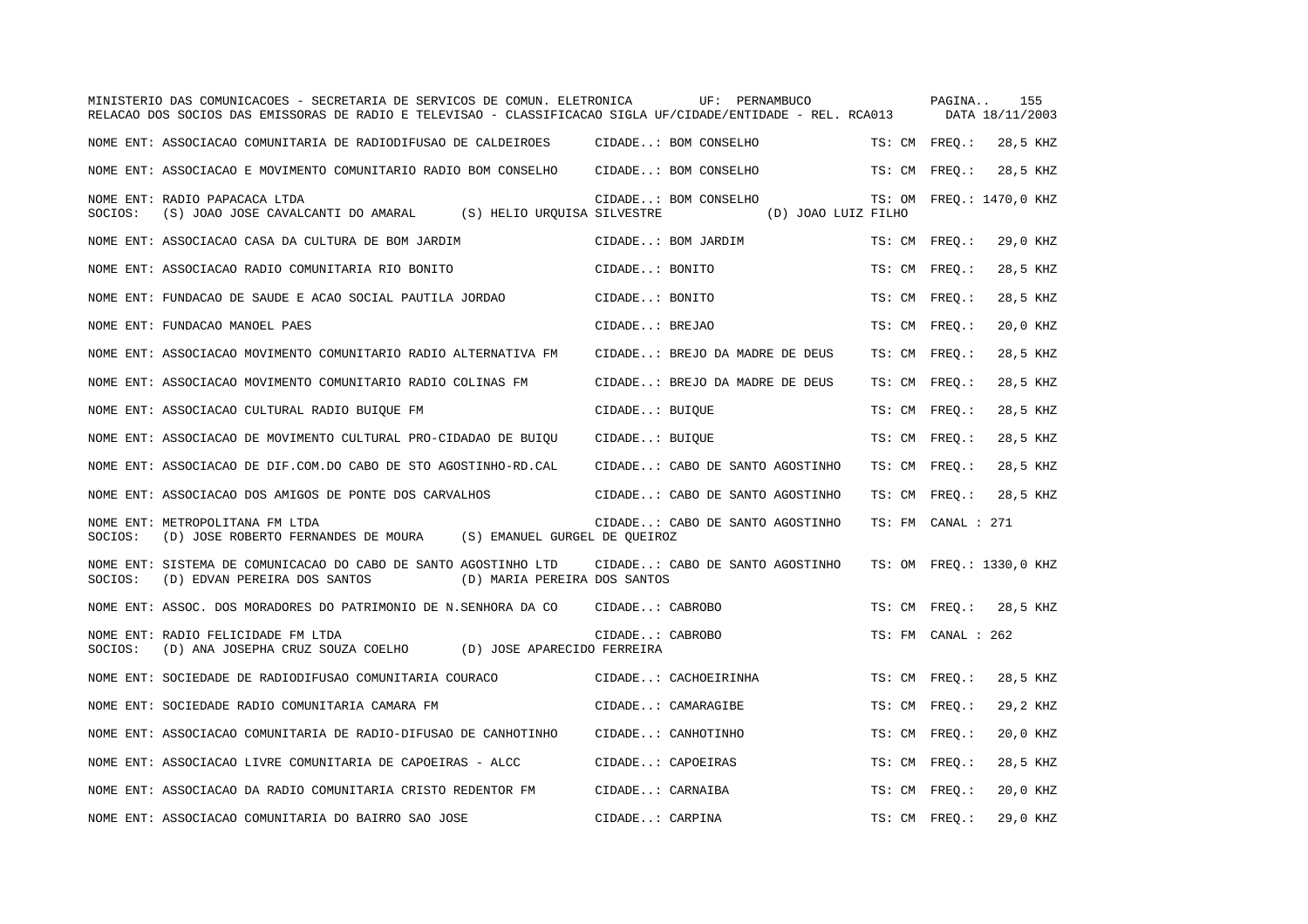MINISTERIO DAS COMUNICACOES - SECRETARIA DE SERVICOS DE COMUN. ELETRONICA UF: PERNAMBUCO PAGINA.. 156RELACAO DOS SOCIOS DAS EMISSORAS DE RADIO E TELEVISAO - CLASSIFICACAO SIGLA UF/CIDADE/ENTIDADE - REL. RCA013 DATA 18/11/2003 NOME ENT: RADIO PLANALTO LTDA- ME (\*) CIDADE..: CARPINA TS: OM FREQ.: 950,0 KHZ<br>SOCIOS: (D) SAMIR ABOU HANA (S) OTACILIO D TEIXEIRA DE SABOIA (S) PETRONILO CUNHA PEDROSA (S) OTACILIO D TEIXEIRA DE SABOIA (S) PETRONILO CUNHA PEDROSA (S) JOAO PESSOA CAVALCANTE PETRIBU (S) JOAO CARNEIRO DA SILVA (S) JOSE TAVARES DE SOUZA (S) MANOEL PEREIRA DA COSTA (S) EDVILMA PEREIRA ABOU HANA (S) PAULO SERGIO ALVES ABOU HANA (S) SILVIO DO REGO BARROS DE MESQUITA (S) MARLENE CLEMENTE DE LIRA (S) CARLOS GOUVEA COELHO (S) SYLVIA DE GUSMAO DA FONTE (S) ISNALDO ALVES DA FONSECA (S) THELMO AMORIM PONTUAL (S) CARLOS PESSOA DE MELLO (S) IRACEMA CAVALCANTI G DE OLIVEIRA (S) CAUBY DE MARCOS RABELLO (S) ESTER MONTEIRO DE BARROS (S) CARLOS DE BARROS BORGES (S) GENTIL DINIZ BARRETO NOME ENT: SISTEMA HORIZONTE DE COMUNICACAO LTDA CONTRA CIDADE... CARPINA CIDADE CIDADE TS: FM CANAL : 206 SOCIOS: (D) HILDEBRANDO MARQUES PESSOA (S) CARLOS MARQUES PESSOA NOME ENT: ASSOCIACAO E MOVIMENTO COMUNITARIO RADIO CARUARU FM CIDADE..: CARUARU TS: CM FREQ.: 28,5 KHZ NOME ENT: DEPARTAMENTO DE TELECOMUNICACOES DE PERNAMBUCO CIDADE..: CARUARU TS: TV CANAL : 12-SOCIOS: (E) JOAO ALBERTO HAZIN ASFORA NOME ENT: ELO COMUNICACAO LTDA CIDADE..: CARUARU TS: TV CANAL : 04+SOCIOS: (D) ROSEANA MARIA BRAGA DA SILVA ESPIND (D) ANDREA KARLA DE MALTA TAVARES BRAND NOME ENT: FUNDACAO GILVAN COSTA CIDADE..: CARUARU TS: FM CANAL : 290ESOCIOS: (E) ZENEIDE MARIA DE SOUZA COSTA (E) JACQUES JUNIOR DOS SANTOS SILVA (E) GEANE DE LIMA SILVA (E) ZENILDA OLIVEIRA SOUZA NOME ENT: METROPOLITANA FM LTDA CIDADE..: CARUARU TS: FM CANAL : 254 SOCIOS: (D) JOSE ROBERTO FERNANDES DE MOURA (S) EMANUEL GURGEL DE QUEIROZ NOME ENT: RADIO CULTURA DO NORDESTE S/A CIDADE..: CARUARU TS: OM FREQ.: 1130,0 KHZ SOCIOS: (D) MARIA DE LOURDES ALMEIDA (D) ONILDO ALMEIDA (S) JOAO LYRA FILHO (S) IRAJA VIEIRA (S) ETELMAR FERRAZ DE AMORIM (S) GEZILDA CAVALCANTE ALMEIDA (D) JOSE ALMEIDA NOME ENT: RADIO LIBERDADE DE CARUARU LTDA **ENTENTE EN SUBADE.**.. CARUARU **TESE EN SUBADE.**.. CARUARU TS: FM CANAL : 234 SOCIOS: (D) LUIZ JOSE DE LACERDA (S) RAIMUNDO JOSE DE LACERDA (S) HELENO JOSE DE LACERDA (S) JOSE DA SILVA CABRAL NOME ENT: RADIO LIBERDADE DE CARUARU LTDA CONSTRUITS CARUARU CIDADE..: CARUARU TS: OM FREQ.: 910,0 KHZ SOCIOS: (D) LUIZ JOSE DE LACERDA (S) RAIMUNDO JOSE DE LACERDA (S) HELENO JOSE DE LACERDA (S) JOSE DA SILVA CABRAL NOME ENT: REDE NORDESTE DE COMUNICACAO LTDA  $\blacksquare$  CIDADE..: CARUARU  $\blacksquare$  TS: TV CANAL : 08+ SOCIOS: (S) INOCENCIO GOMES DE OLIVEIRA (D) SHELY NOGUEIRA OLIVEIRA (D) LUIZ DE FRANCA LEITE (D) VICENTE JORGE ESPINDOLA RODRIGUES (S) GERALDO JORGE DA SILVA RODRIGUES ES (S) LUIZA MARIA MALTA LEITA NOME ENT: SISTEMA AGRESTE DE COMUNICACAO LTDA CIDADE..: CARUARU TS: FM CANAL : 210SOCIOS: (D) MARIA DE FATIMA BEZERRA DE BRITO FE (D) MARIA APARECIDA ALVES FREIRE (D) DJANEIDE MARIA DE FRANCA NOME ENT: TV E RADIO JORNAL DO COMMERCIO LTDA  $\blacksquare$  CIDADE..: CARUARU TS: OM FREQ.: 1080,0 KHZ SOCIOS: (D) JOAO CARLOS PAES MENDONCA (D) JOSE EDUARDO MENDONCA (D) REGINALDO PAES DE MENDONCA (S) BOMPRECOPAR S/A NOME ENT: RGJ - COMUNICACOES LTDA CIDADE..: CASINHAS TS: FM CANAL : 236 SOCIOS: (D) ROSSIVALDO ARAUJO PAULO NUNES (S) GILNELSON BELEM BARBOSA (S) JOAO BARBOSA CAMELO NETO NOME ENT: ASSOCIACAO DE RD.P/COMUNICACOES COM.DO SITIO AREIAS D CIDADE..: CORRENTES TS: CM FREQ.: 20,0 KHZ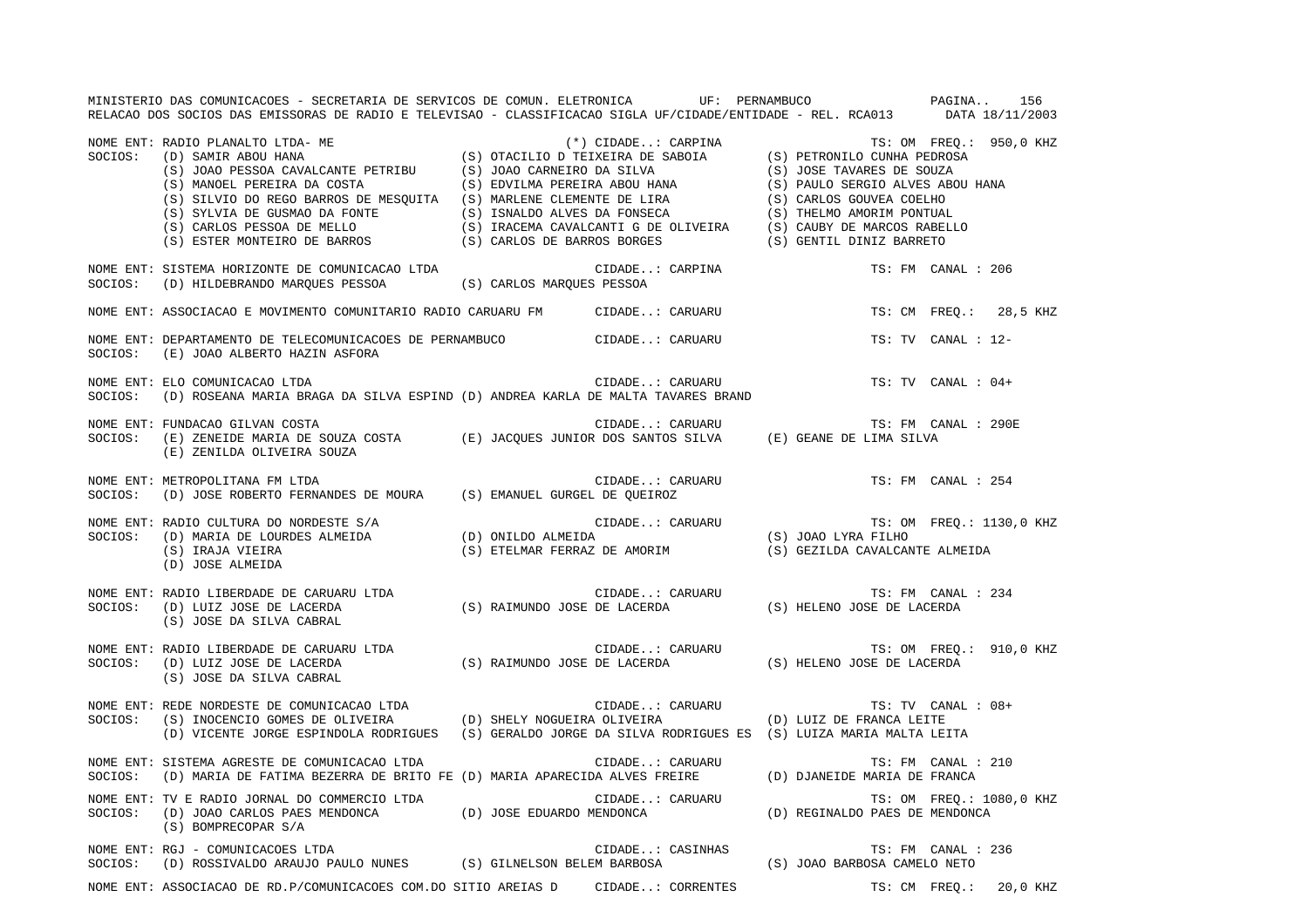NOME ENT: ASSOCIACAO DE RADIODIFUSAO DE CUMARU-PE CIDADE..: CUMARU CIDADE..: CUMARU TS: CM FREQ.: 28,5 KHZ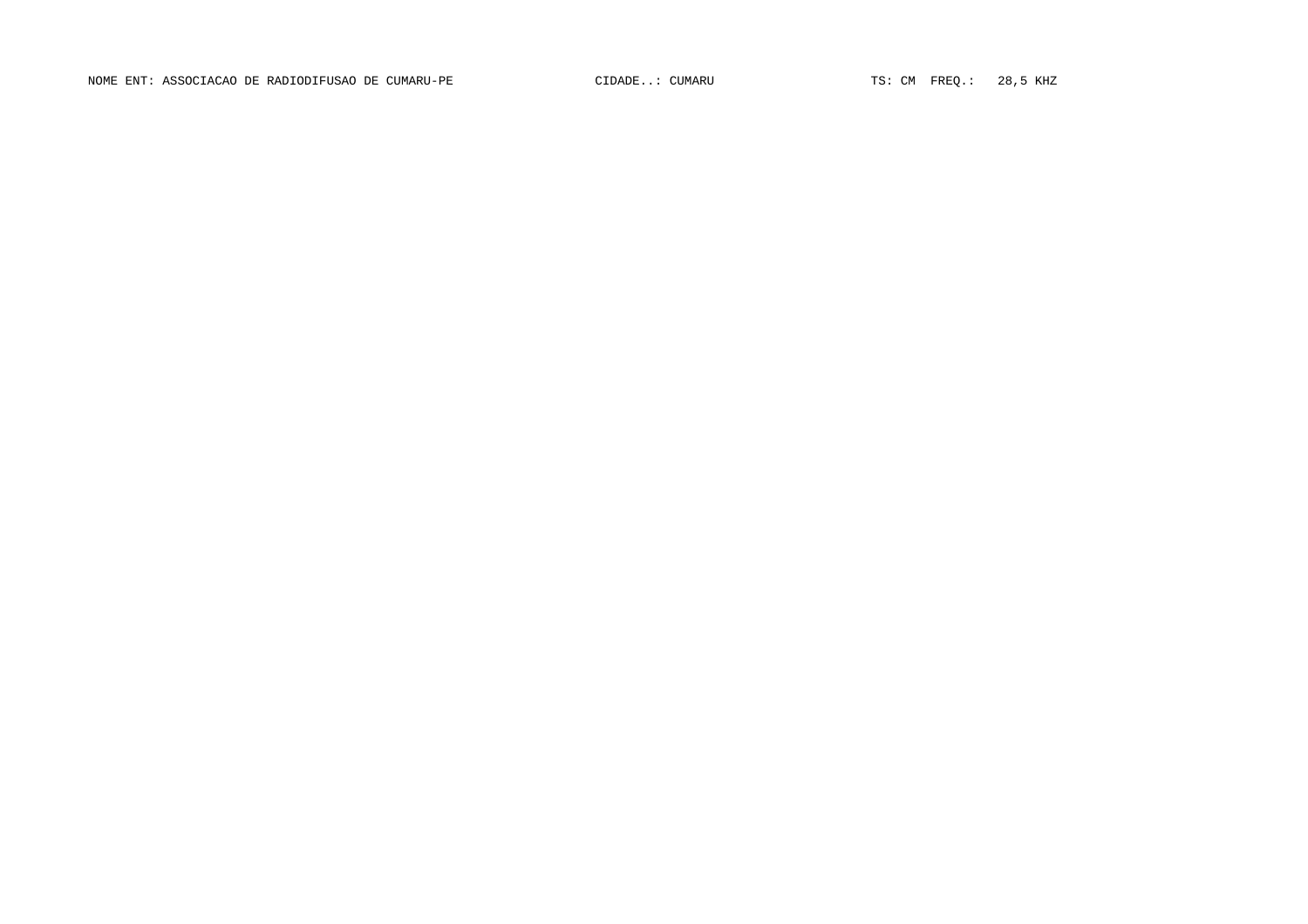|         | MINISTERIO DAS COMUNICACOES - SECRETARIA DE SERVICOS DE COMUN. ELETRONICA UF: PERNAMBUCO PAGINA 157<br>RELACAO DOS SOCIOS DAS EMISSORAS DE RADIO E TELEVISAO - CLASSIFICACAO SIGLA UF/CIDADE/ENTIDADE - REL. RCA013 DATA 18/11/2003                                                |                          |                |                             |                                                |                          |          |  |
|---------|------------------------------------------------------------------------------------------------------------------------------------------------------------------------------------------------------------------------------------------------------------------------------------|--------------------------|----------------|-----------------------------|------------------------------------------------|--------------------------|----------|--|
|         | NOME ENT: FM – RADIO VOZ DO AGRESTE LTDA<br>SOCIOS: (S) JOAO JOSE DE SOUZA (D) ADROALDO ERNANI RAMOS DE ANDRADE (D) OSCAR GILSON SOBRINHO                                                                                                                                          |                          |                |                             |                                                | TS: FM CANAL : 208       |          |  |
|         | NOME ENT: ASSOCIACAO MOVIMENTO COMUNITARIO COM RADIO LOCAL PANO CIDADE: CUSTODIA                                                                                                                                                                                                   |                          |                |                             |                                                | TS: CM FREO.:            | 20,0 KHZ |  |
|         | NOME ENT: ASSOC. COMUNIT. SOCIO CULT. E DESPOT. DE DORMENTES-AC                                                                                                                                                                                                                    |                          |                | CIDADE: DORMENTES           | TS: CM FREO.:                                  |                          | 20,0 KHZ |  |
|         | NOME ENT: ASSOCIACAO DE RADIOD. CULTURAL E COMUNIT. DANUZIA DAN                                                                                                                                                                                                                    |                          |                | CIDADE: ESCADA              | TS: CM FREO.:                                  |                          | 28,5 KHZ |  |
|         | NOME ENT: ASSOCIACAO COMUNITARIA DE COMUNICACAO E CULT. DE FEIR                                                                                                                                                                                                                    |                          |                | CIDADE: FEIRA NOVA          | TS: CM FREO.:                                  |                          | 29.0 KHZ |  |
| SOCIOS: | NOME ENT: RADIOBRAS EMPRESA BRASILEIRA DE COMUNICACAO S/A<br>(E) RUY MESSIAS DE LIMA PONTES (E) JANUARIO PROCOPIO TOLEDO (E) LUIZ OTAVIO DE CASTRO SOUZA<br>(E) HELIO ARAUJO                                                                                                       |                          |                | CIDADE: FERNANDO DE NORONHA |                                                | TS: FM CANAL : 245       |          |  |
|         | NOME ENT: RADIO FM FLORESTA LTDA<br>SOCIOS:   (D) DARIS TAVARES BARRETO FERRAZ            (S) ANA ELIZABETH FERRAZ DE SA              (S) CARLOS HENRIQUE FERRAZ DE SA                                                                                                             |                          |                |                             |                                                | TS: FM CANAL : 270       |          |  |
|         | NOME ENT: ASSOCIACAO EDUCACIONAL DE FREI MIGUELINHO                                                                                                                                                                                                                                |                          |                |                             | CIDADE: FREI MIGUELINHO TS: CM FREO.: 28,5 KHZ |                          |          |  |
|         | NOME ENT: ASSOCIACAO COMUNITARIA RADIO MONTE SINAI FM CIDADE: GARANHUNS                                                                                                                                                                                                            |                          |                |                             | TS: CM FREO.:                                  |                          | 20,0 KHZ |  |
| SOCIOS: | NOME ENT: RADIO CULTURA DO AGRESTE MERIDIONAL LTDA<br>(D) GORGE GEOVALDO DE BRITO (S) ANA CLAUDIA GOMES DE BRITO                                                                                                                                                                   |                          |                | CIDADE: GARANHUNS           |                                                | TS: OM FREQ.: 550,0 KHZ  |          |  |
| SOCIOS: | התובר של CIDADE: GARANHUNS TS: FM CANAL (E) JOSE LUCIANO DE OLIVEIRA (D) EDJENALVA SANTANA DO AMARAL (S) TULIO JOSE MAURICIO LIMA<br>(S) LUIZ DE FRANCA LEITE (S) IVO TINO DO AMARAL (S) AND MARAL (S) TULIO JOSE MAURICIO LIM<br>NOME ENT: RADIO FM SETE COLINAS LTDA             |                          |                |                             |                                                | TS: FM CANAL : 263       |          |  |
| SOCIOS: | NOME ENT: RADIO MARANO LTDA<br>(S) MARIA DA C T MACHADO DE ALBUQUERQUE (D) HELIO PAES DE LIRA                                                                                                                                                                                      |                          |                | CIDADE: GARANHUNS           | (D) CLOVIS ALVES MONTEIRO                      | TS: FM CANAL : 272       |          |  |
|         | NOME ENT: TV E RADIO JORNAL DO COMMERCIO LTDA<br>SOCIOS: (D) JOAO CARLOS PAES MENDONCA (D) JOSE EDUARDO MENDONCA<br>(S) BOMPRECOPAR S/A                                                                                                                                            |                          |                | CIDADE: GARANHUNS           | (D) REGINALDO PAES DE MENDONCA                 | TS: OM FREO.: 1210,0 KHZ |          |  |
|         | NOME ENT: ASSOCIACAO COMUNITARIA DE COMUNIC.E CULT.DE GLORIA DO CIDADE: GLORIA DO GOITA                                                                                                                                                                                            |                          |                |                             | TS: CM FREO.: 29,0 KHZ                         |                          |          |  |
|         | NOME ENT: ASSOCIACAO RADIO COMUNITARIA BOAS NOVAS                                                                                                                                                                                                                                  |                          | CIDADE: GOIANA |                             |                                                | TS: CM FREO.:            | 28,5 KHZ |  |
| SOCIOS: | UDADE: GOIANA TRI UNA TRI TRI ON FRE<br>(D) ARNAUD BATISTA NOGUEIRA NETO (D) IRACEMA NOGUEIRA RABELO (D) PAULO GERALDO RABELO<br>(S) CARLOS ALBERTO NOGUEIRA RABELO (S) LEONARDO RABELO (S) CARLOS ALBERTO NOGUEIRA RABELO (S) C<br>NOME ENT: GOIANA FM LTDA<br>(S) OSVALDO RABELO | (S) OSVALDO RABELO FILHO |                |                             |                                                | TS: OM FREQ.: 1430,0 KHZ |          |  |
| SOCIOS: | CIDADE: GOIANA (D) ARNAUD BATISTA NOGUEIRA NETO (D) IRACEMA NOGUEIRA RABELO (D) ORNAUD BATISTA NOGUEIRA RABELO (S) LEONARDO RABELO (S) OSVALDO RABELO (S) OSVALDO RABELO (S) OSVALDO RABELO (S) OSVALDO RABELO (S) OSVALDO R<br>NOME ENT: GOIANA FM LTDA                           |                          |                |                             |                                                | TS: FM CANAL : 209       |          |  |
| SOCIOS: | NOME ENT: MARAVILHA FM LTDA                                                                                                                                                                                                                                                        |                          |                |                             |                                                |                          |          |  |

NOME ENT: FUNDACAO JOAO PAULO II CIDADE..: GRAVATA TS: OM FREQ.: 1480,0 KHZ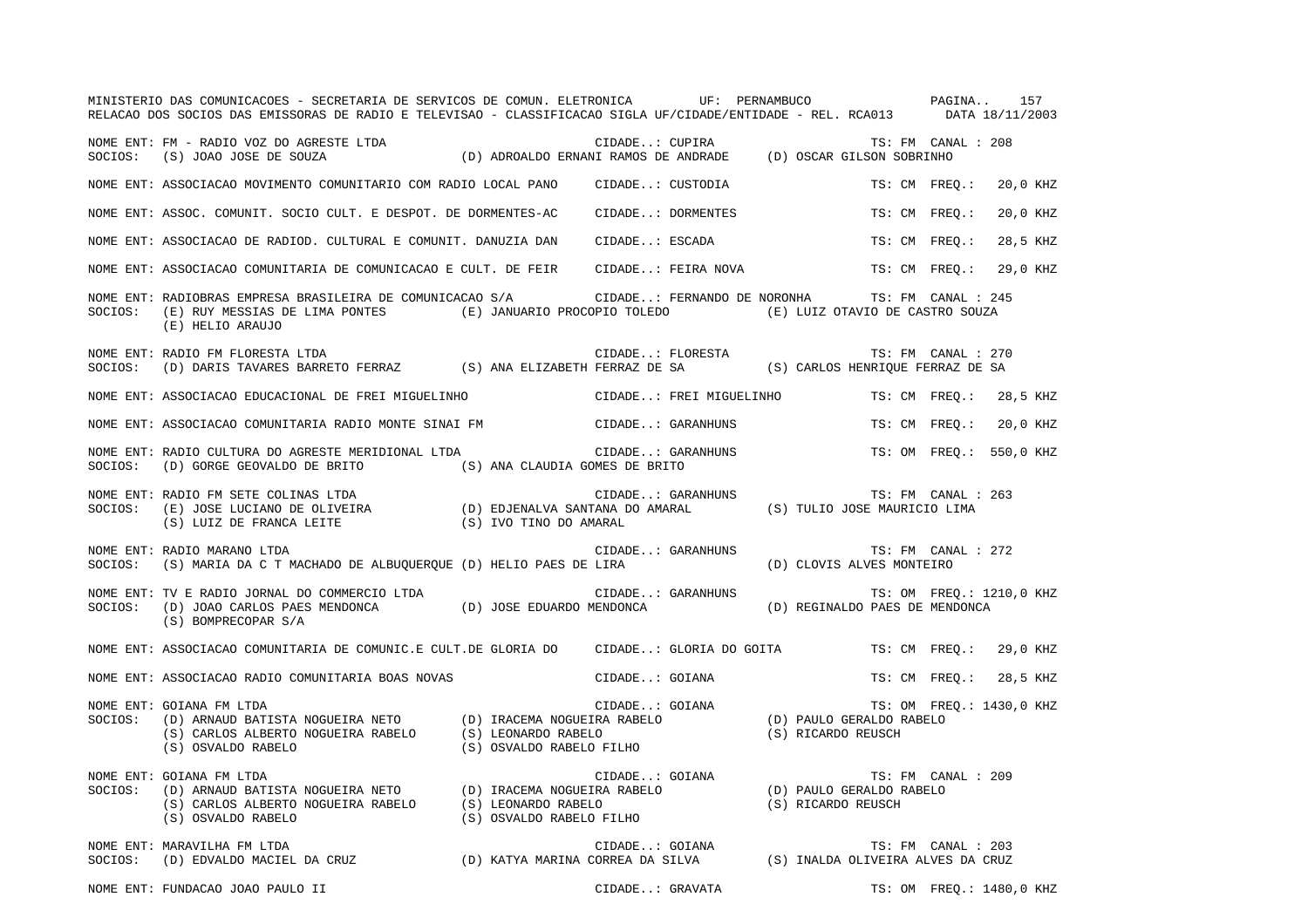SOCIOS: (E) LUZIA DE ASSIS RIBEIRO SANTIAGO (E) JOAO MILEM DABUL (E) JONAS ABIB

(E) WELLINGTON SILVA JARDIM (E) JOAO DIAS DE LIMA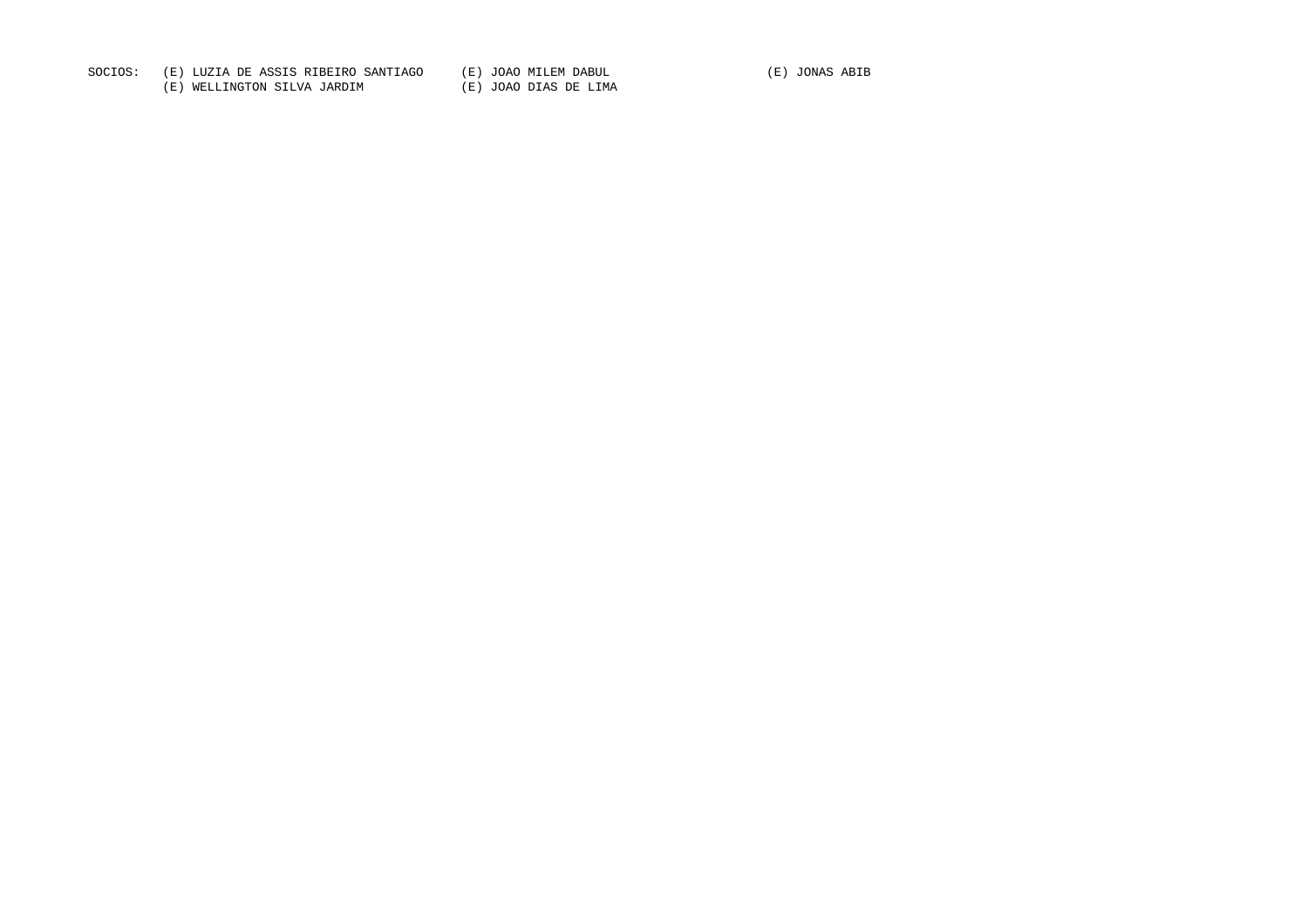|         | MINISTERIO DAS COMUNICACOES - SECRETARIA DE SERVICOS DE COMUN. ELETRONICA<br>RELACAO DOS SOCIOS DAS EMISSORAS DE RADIO E TELEVISAO - CLASSIFICACAO SIGLA UF/CIDADE/ENTIDADE - REL. RCA013                                            |                                                                  |                  | UF: PERNAMBUCO                  |                                                                                   |        | PAGINA<br>DATA 18/11/2003 | 158      |
|---------|--------------------------------------------------------------------------------------------------------------------------------------------------------------------------------------------------------------------------------------|------------------------------------------------------------------|------------------|---------------------------------|-----------------------------------------------------------------------------------|--------|---------------------------|----------|
| SOCIOS: | NOME ENT: S MACHADO GUIMARAES EMPREENDIMENTOS LTDA<br>(D) JOAO MACHADO GUIMARAES                                                                                                                                                     | (D) CORDELIA LOPES MACHADO GUIMARAES                             | CIDADE: GRAVATA  |                                 | (D) GILSON MACHADO GUIMARAES NETO                                                 |        | TS: FM CANAL : 222        |          |
|         | NOME ENT: SOCIEDADE DE DESENVOLVIMENTO COMUNITARIO DE URUCU-MIR                                                                                                                                                                      |                                                                  | CIDADE: GRAVATA  |                                 |                                                                                   |        | TS: CM FREO.:             | 28,5 KHZ |
|         | NOME ENT: ASSOCIACAO COMUNITARIA E CULTURAL DE IATI                                                                                                                                                                                  |                                                                  | CIDADE: IATI     |                                 |                                                                                   |        | TS: CM FREO.:             | 20,0 KHZ |
|         | NOME ENT: ASSOCIACAO DOS AMIGOS DO PORTAL DO ALVORADA/IBIRAJUBA                                                                                                                                                                      |                                                                  |                  | CIDADE: IBIRAJUBA               |                                                                                   | TS: CM | $\tt FREO.$ :             | 28,5 KHZ |
| SOCIOS: | NOME ENT: RADIO SATELITE LTDA<br>(D) VICENTE JORGE ESPINDOLA RODRIGUES (D) GERALDO JORGE DA SILVA RODRIGUES ES (S) LAYANA BRAGA DA SILVA ESPINDOLA ROD<br>(S) SILVIO MARCOS BARCELOS FIUZA                                           |                                                                  | CIDADE: IGARASSU |                                 |                                                                                   |        | TS: FM CANAL : 295        |          |
|         | NOME ENT: ASSOCIACAO DA RADIO COMUNITARIA IPOJUCANA                                                                                                                                                                                  |                                                                  | CIDADE: IPOJUCA  |                                 |                                                                                   |        | TS: CM FREQ.:             | 28,5 KHZ |
| SOCIOS: | NOME ENT: RADIO POCO VERDE FM LTDA<br>(D) LAUDENOR LINS<br>(D) FABIO PEREIRA RODOVALHO                                                                                                                                               | (S) LAUDENOR LINS JR.                                            | CIDADE: IPUBI    |                                 | (S) JUCIEL HORACIO DA SILVA                                                       |        | TS: FM CANAL : 258        |          |
|         | NOME ENT: ASSOCIACAO DE RADIODIFUSAO COMUNITARIA ACUREMA "FM" D                                                                                                                                                                      |                                                                  | CIDADE: ITAIBA   |                                 |                                                                                   |        | TS: CM FREO.:             | 28,5 KHZ |
|         | NOME ENT: ASSOCIACAO DE RADIODIFUSAO COMUNITARIA "VOZ DA ILHA"                                                                                                                                                                       |                                                                  |                  | CIDADE: ITAMARACA               |                                                                                   |        | TS: CM FREO.:             | 28,5 KHZ |
|         | NOME ENT: ASSOCIACAO RADIO COMUNITARIA IBIRANGA                                                                                                                                                                                      |                                                                  | CIDADE: ITAMBE   |                                 |                                                                                   |        | TS: CM FREO.:             | 28,5 KHZ |
|         | NOME ENT: RC FM - RADIO COMUNITARIA DE ITAMBE                                                                                                                                                                                        |                                                                  | CIDADE: ITAMBE   |                                 |                                                                                   | TS: CM | $FREO$ .:                 | 28,5 KHZ |
|         | NOME ENT: ASSOCIACAO DE RADIO COMUNITARIA - ARC                                                                                                                                                                                      |                                                                  | CIDADE: ITAPETIM |                                 |                                                                                   | TS: CM | $FREO.$ :                 | 28,5 KHZ |
| SOCIOS: | NOME ENT: GUARARAPES METROPOLITANA FM LTDA<br>(D) SANDRA ALENCAR FONSECA                                                                                                                                                             | (S) GERALDO JOSE DE ALMEIDA MELO                                 |                  | CIDADE: JABOATAO DOS GUARARAPES | (S) JOSE LUIZ DE ALMEIDA MELO                                                     |        | TS: FM CANAL : 276        |          |
|         | NOME ENT: O CAMISAO-ASSOCIAC.BRAS.DE PREV.A DOENCA-INFECT. E CI                                                                                                                                                                      |                                                                  |                  | CIDADE: JABOATAO DOS GUARARAPES |                                                                                   |        | TS: CM FREO.:             | 29,2 KHZ |
|         | NOME ENT: ASSOCIACAO RADIO COMUNITARIA VOZ DO POVO - ARCVP                                                                                                                                                                           |                                                                  |                  | CIDADE: JOAO ALFREDO            |                                                                                   | TS: CM | FREO.:                    | 29,0 KHZ |
|         | NOME ENT: ASSOCIACAO CULTURAL COMUNITARIA DE JUCATI                                                                                                                                                                                  |                                                                  | CIDADE: JUCATI   |                                 |                                                                                   |        | TS: CM FREO.:             | 28,5 KHZ |
|         | NOME ENT: ASSOCIACAO E MOVIMENTO COMUNITARIO RADIO LAJEDO FM                                                                                                                                                                         |                                                                  | CIDADE: LAJEDO   |                                 |                                                                                   | TS: CM | $FREO$ .:                 | 28,5 KHZ |
| SOCIOS: | NOME ENT: AGRESTE RADIODIFUSAO LTDA<br>(D) AELDA CORREIA DE SIQUEIRA (S) JOSE AGLAILSON QUERALVARES                                                                                                                                  |                                                                  | CIDADE: LIMOEIRO |                                 | (S) FERNANDO JOSE P DE ALBUQUERQUE                                                |        | TS: FM CANAL : 242        |          |
| SOCIOS: | NOME ENT: DIFUSORAS DE PERNAMBUCO LTDA<br>(S) ANDREA MOURA BEZERRA<br>(D) REGINALDO PAES DE MENDONCA<br>(S) JOEL DE ALBUQUERQUE QUEIROZ FILHO (S) MARCOS PEREZ QUEIROZ<br>(S) JOSE RANULFO DA COSTA QUEIROZ NETO (S) BOMPRECOPAR S/A | (D) JOAO CARLOS PAES MENDONCA<br>(S) JOEL DE ALBUQUERQUE QUEIROZ | CIDADE: LIMOEIRO |                                 | (D) JOSE EDUARDO MENDONCA<br>(S) GUSTAVO PEREZ QUEIROZ<br>(S) JORGE PEREZ OUEIROZ |        | TS: OM FREQ.: 660,0 KHZ   |          |
|         | NOME ENT: ASSOCIACAO CULTURAL MACAPARANA FM                                                                                                                                                                                          |                                                                  |                  | CIDADE: MACAPARANA              |                                                                                   |        | TS: CM FREO.:             | 28,5 KHZ |
|         | NOME ENT: ASSOCIACAO E MOVIMENTO COMUNITARIO RADIO MACHADOS FM                                                                                                                                                                       |                                                                  | CIDADE: MACHADOS |                                 |                                                                                   |        | TS: CM FREO.:             | 29,0 KHZ |
| SOCIOS: | NOME ENT: RADIO FM NAZARE LTDA<br>(D) PAULO DE MORAES ANDRADE LIMA (D) CLEONICE CANTARELLI DE ANDRADE LIMA (S) PAULO ROBERTO CANTARELLI A. LIMA                                                                                      |                                                                  |                  | CIDADE: NAZARE DA MATA          |                                                                                   |        | TS: FM CANAL : 216        |          |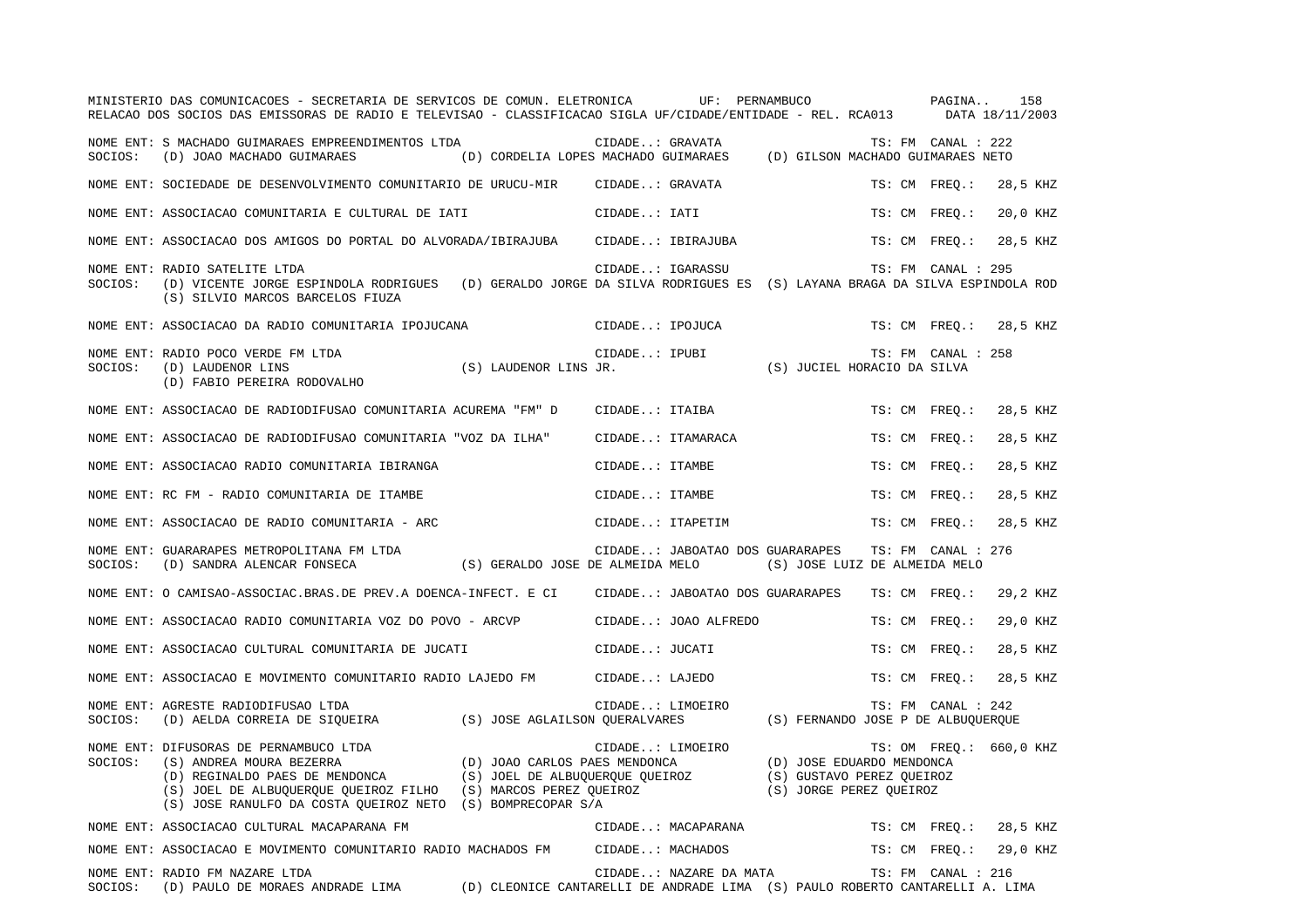NOME ENT: ASSCIACAO COMUNITARIA DO SITIO HISTORICO DE OLINDA CIDADE..: OLINDA TS: CM FREQ.: 29,2 KHZ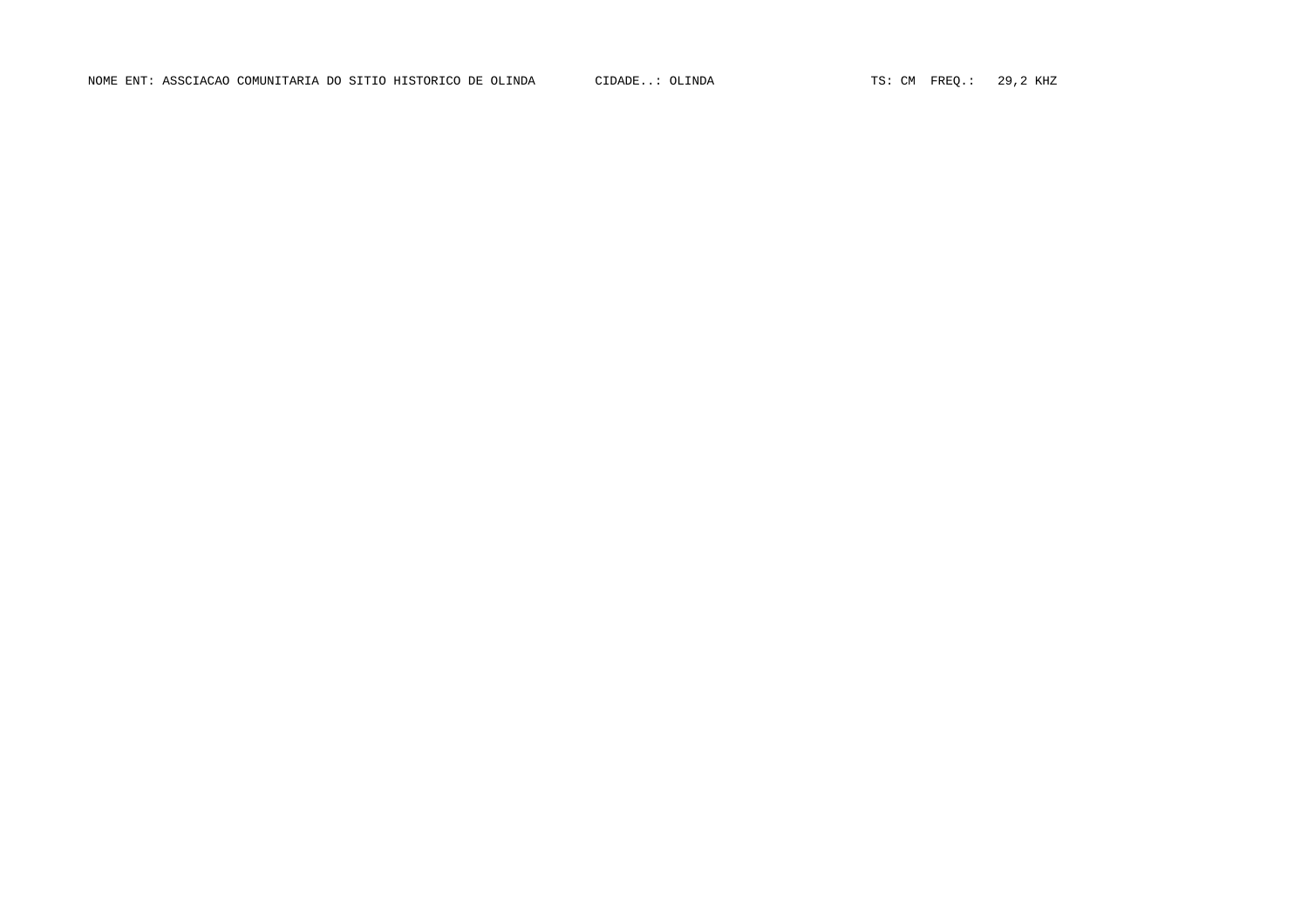|         | MINISTERIO DAS COMUNICACOES - SECRETARIA DE SERVICOS DE COMUN. ELETRONICA UF: PERNAMBUCO PAGINA 159<br>RELACAO DOS SOCIOS DAS EMISSORAS DE RADIO E TELEVISAO - CLASSIFICACAO SIGLA UF/CIDADE/ENTIDADE - REL. RCA013 DATA 18/11/2003                                                                                                |                  |                                     |                          |
|---------|------------------------------------------------------------------------------------------------------------------------------------------------------------------------------------------------------------------------------------------------------------------------------------------------------------------------------------|------------------|-------------------------------------|--------------------------|
|         | NOME ENT: DUARTE COELHO FM LTDA<br>SOCIOS: (S) OSVALDO ROBERTO CEOLA (D) ANTONIO CARLOS MARTINS DE BULHOES (S) SERGIO VON HELDE LUIZ<br>(D) RADIO CULTURA DE GRAVATAI LTDA                                                                                                                                                         |                  |                                     |                          |
| SOCIOS: | NOME ENT: FUNDACAO GILVAN COSTA<br>(E) ZENILDA OLIVEIRA SOUZA                                                                                                                                                                                                                                                                      |                  |                                     |                          |
| SOCIOS: | NOME ENT: RADIO MONUMENTO FM LTDA<br>RADIO MONUMENTO FM LTDA<br>(D) JOAO FLORENTINO SILVA (S) DJALMA LOURENCO S. FIGUEROA                                                                                                                                                                                                          |                  | CIDADE: OLINDA $TS: FM$ CANAL : 212 |                          |
|         | NOME ENT: RADIO OLINDA PERNANBUCO LTDA (D) JOAO GUIDO HENRIQUE DOS SANTOS (S) ABRAMO FLORENCIO PARMEGGIANI (S) ZULMIRO CAON (S) ZULMIRO CAON (S) ANGELO CONCEICAO QUINTA (S) ANGELO SONEGO (D) MANOEL CONCEICAO QUINTA (S) ANG                                                                                                     |                  |                                     | TS: OM FREQ.: 1030,0 KHZ |
|         | NOME ENT: VILLA DO CONDE FM LTDA<br>SOCIOS:    (D) DOMINGOS DA SILVA MOREIRA                   (D) SEBASTIAO TEIXEIRA CAVALCANTI           (S) TACIANA DE MORAIS VASCONCELLOS                                                                                                                                                      |                  |                                     |                          |
|         | NOME ENT: ASSSOCIACAO COMUNITARIA, CULTURAL E COMUNICACAO SOCIA CIDADE: OROBO                                                                                                                                                                                                                                                      |                  |                                     | TS: CM FREO.: 29,0 KHZ   |
|         | NOME ENT: ASSOCIACAO BENEFICENTE DE OURICURI - A.B.O. CIDADE: OURICURI                                                                                                                                                                                                                                                             |                  |                                     | TS: CM FREQ.: 20,0 KHZ   |
|         |                                                                                                                                                                                                                                                                                                                                    |                  |                                     | TS: OM FREQ.: 1080,0 KHZ |
|         | NOME ENT: ASSOCIACAO DE MORADORES DA COMUNIDADE SAO PEDRO-AMOPE CIDADE: PALMARES                                                                                                                                                                                                                                                   |                  |                                     | TS: CM FREQ.: 20,0 KHZ   |
|         | NOME ENT: FUNDACAO GILVAN COSTA<br>SOCIOS: (E) ZENEIDE MARIA DE SOUZA COSTA (E) JACQUES JUNIOR DOS SANTOS SILVA (E) GEANE DE LIMA SILVA<br>(E) ZENILDA OLIVEIRA SOUZA                                                                                                                                                              | CIDADE: PALMARES |                                     | TS: FM CANAL : 292E      |
| SOCIOS: | NOME ENT: RADIO CULTURA DOS PALMARES S/A<br>SOCIOS: (S) (ESD ) ALTONIA INFORMACIÓN (COLOR)<br>RADIO CULTURA DOS PALMARES S/A<br>(S) (ESP.) ANTONIO LUIS MELO DA CUNHA (S) ACACIO RODRIGUES ALVES<br>(S) ANTONIO AFONSO FERREIRA (S) CICERO FLORENCIO DE FREITAS (S) JOSE GABRIEL DE ALMEIDA<br>(S) (ESP.) LAURO FERREIRA CHAVES (S |                  |                                     | TS: OM FREQ.: 1450,0 KHZ |
|         | NOME ENT: RADIO QUILOMBO DOS PALMARES LTDA<br>SOCIOS: (D) LUIZ FERNANDO PARANHOS FERREIRA (S) JAPARANDUBA FAZENDAS REUNIDAS LTDA (D) LUIZ FERNANDO PARANHOS FERREIRA FIL<br>(D) LUIZ CLAUDIO DE SOUZA PARANHOS FERR                                                                                                                |                  |                                     |                          |
|         | NOME ENT: ASSOC. COMUN. DE COMUNICACAO E CULTURA DE PASSIRA CIDADE: PASSIRA                                                                                                                                                                                                                                                        |                  |                                     | TS: CM FREO.: 29,0 KHZ   |
|         | NOME ENT: PARAIBA TV/FM LTDA<br>SOCIOS: (D) PERONIO JOSE DE OLIVEIRA LEITE (D) MARIA DAS DORES DE OLIVEIRA PINTO                                                                                                                                                                                                                   | CIDADE: PAUDALHO |                                     | TS: FM CANAL : 246       |
|         | NOME ENT: ASSOCIACAO CULTURAL CRISTA DO PAULISTA CIDADE: PAULISTA TS: CM FREQ.: 29,2 KHZ                                                                                                                                                                                                                                           |                  |                                     |                          |
|         | NOME ENT: MARANGUAPE FM LTDA<br>NOME ENT: MARANGUAPE FM LTDA<br>SOCIOS: (S) MARILIA RUSSEL ALVES (S) SERGIO RUSSELL DE PINHO ALVES (D) LUCIANA DE MENEZES SILVA                                                                                                                                                                    |                  |                                     | TS: FM CANAL : 204       |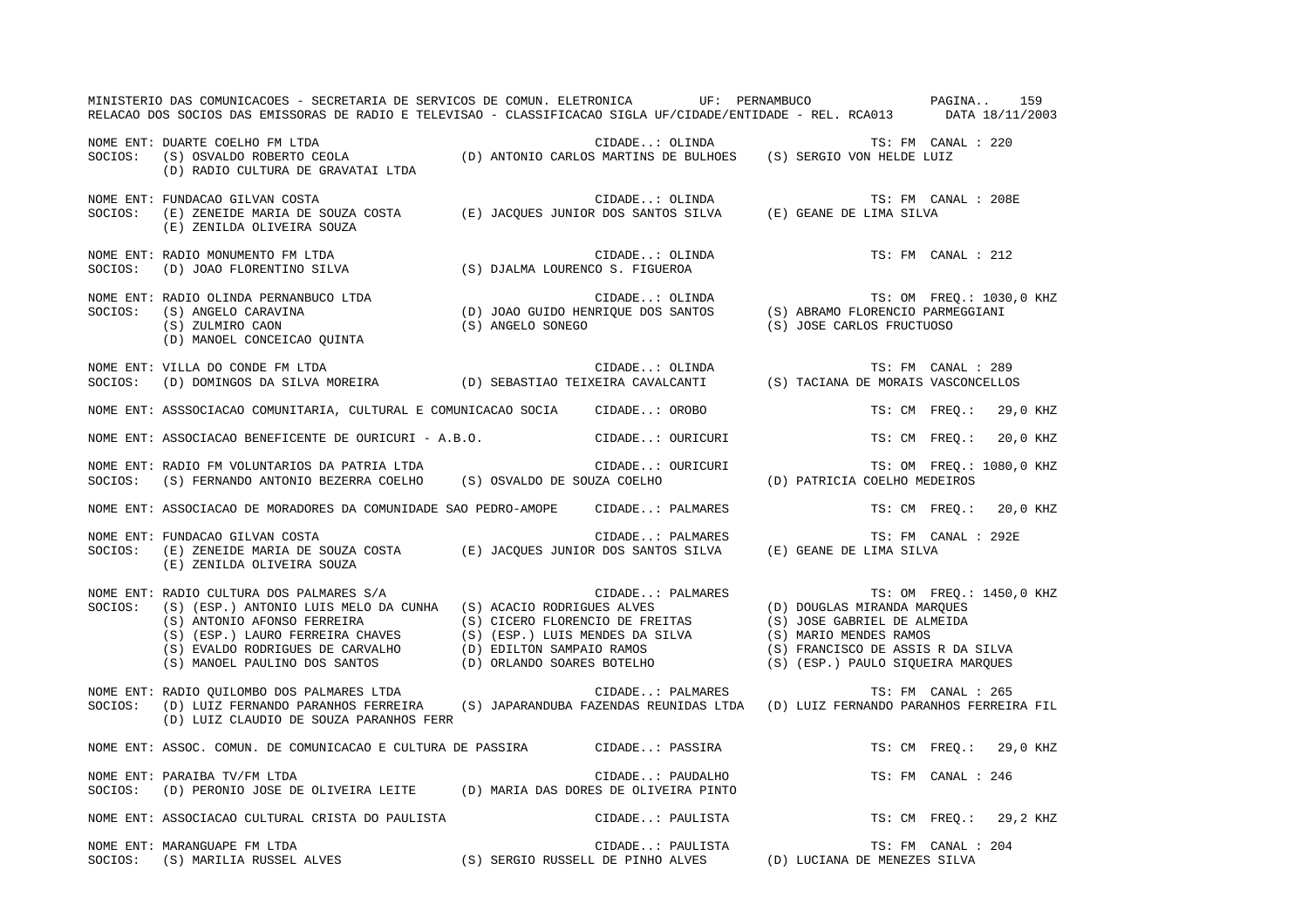MINISTERIO DAS COMUNICACOES - SECRETARIA DE SERVICOS DE COMUN. ELETRONICA UF: PERNAMBUCO PAGINA.. 160RELACAO DOS SOCIOS DAS EMISSORAS DE RADIO E TELEVISAO - CLASSIFICACAO SIGLA UF/CIDADE/ENTIDADE - REL. RCA013 DATA 18/11/2003 NOME ENT: RADIO TAMANDARE S/A CIDADE..: PAULISTA TS: OM FREQ.: 1120,0 KHZ SOCIOS: (D) LUIZ CAVALCANTI LACERDA (D) SERAFIM DE SA PEREIRA (D) LUIZ ALBERTO LACERDA (S) (ESP.) MANOEL MENDES B. DA SILVA (S) (ESP.) MATEUS VAZ DE OLIVEIRA (S) (ESP.) LEAO GONDIM DE OLIVEIRA (S) (ESP.) JOSE PESSOA DE QUEIROZ (S) (ESP.) JOSE ALBINO PIMENTEL (S) JOAO PEREIRA DOS SANTOS (S) ESTACIO VARJAL DE MELO (S) (ESP.) ANIBAL GONCALVES FERNANDES (S) (ESP.) RAIMUNDO DE MOURA FILHO (S) (ESP.) VIRGILIO TORRES DE MENEZES (S) (ESP.) FRANCISCO A. C. B. DE MELLO (S) (ESP.) SAMUEL SOARES (S) (ESP.) MANOEL CAETANO DE BRITO (S) (ESP.) ARTHUR HERMAN LUNDGREN NOME ENT: ASSOCIACAO PEDRENSE DE EVENTOS COMUNITARIOS - APEC CIDADE..: PEDRA TS: CM FREQ.: 28,5 KHZ NOME ENT: DIFUSORAS DE PERNAMBUCO LTDA CIDADE..: PESQUEIRA TS: OM FREQ.: 1390,0 KHZ SOCIOS: (S) ANDREA MOURA BEZERRA (D) JOAO CARLOS PAES MENDONCA (D) JOSE EDUARDO MENDONCA (D) REGINALDO PAES DE MENDONCA (S) JOEL DE ALBUQUERQUE QUEIROZ (S) GUSTAVO PEREZ QUEIROZ (S) JOEL DE ALBUQUERQUE QUEIROZ FILHO (S) MARCOS PEREZ QUEIROZ (S) JORGE PEREZ QUEIROZ (S) JOSE RANULFO DA COSTA QUEIROZ NETO (S) BOMPRECOPAR S/A NOME ENT: MOVIMENTO TEATRAL"ZIRIGUIDUM ART CIRCUS" CIDADE..: PESQUEIRA TS: CM FREQ.: 28,5 KHZ NOME ENT: PESQUEIRA FM LTDA CIDADE..: PESQUEIRA TS: FM CANAL : 244 SOCIOS: (D) JOSE ROBERTO FERNANDES DE MOURA (S) EMANUEL GURGEL DE QUEIROZ (S) ANTONIO TRIGUEIRO NETO NOME ENT: RADIO FELICIDADE FM LTDA CIDADE..: PETROLANDIA TS: OM FREQ.: 1450,0 KHZ SOCIOS: (D) ANA JOSEPHA CRUZ SOUZA COELHO (D) JOSE APARECIDO FERREIRA NOME ENT: FUNDACAO EMISSORA RURAL A VOZ DO SAO FRANCISCO CIDADE..: PETROLINA TS: OM FREQ.: 730,0 KHZ SOCIOS: (E) D. PAULO CARDOSO DA SILVA (E) CONEGO JOSE DE CASTRO (E) ANTONIO MALAN DE CARVALHO NOME ENT: FUNDACAO EMISSORA RURAL A VOZ DO SAO FRANCISCO CIDADE..: PETROLINA TS: OT FREQ.: 4945,0 KHZ SOCIOS: (E) D. PAULO CARDOSO DA SILVA (E) CONEGO JOSE DE CASTRO (E) ANTONIO MALAN DE CARVALHO NOME ENT: RADIO DO GRANDE RIO LTDA CIDADE..: PETROLINA TS: OM FREQ.: 680,0 KHZ SOCIOS: (D) GERALDO DE SOUZA COELHO (D) AUGUSTO DE SOUZA COELHO (D) ADALBERTO DE SOUZA COELHO NOME ENT: RADIO E TELEVISAO GRANDE RIO FM STEREO LTDA CIDADE..: PETROLINA TS: FM CANAL : 264SOCIOS: (S) OSVALDO DE SOUZA COELHO (D) PATRICIA COELHO MEDEIROS NOME ENT: RADIO E TELEVISAO GRANDE RIO FM STEREO LTDA CIDADE..: PETROLINA TS: TV CANAL : 02-SOCIOS: (S) OSVALDO DE SOUZA COELHO (D) PATRICIA COELHO MEDEIROS NOME ENT: ASSOCIACAO DOS MORADORES DA VILA BRASIL E OUTRAS ARTE CIDADE..: POMBOS TS: CM FREQ.: 28,5 KHZ NOME ENT: ASSOCIACAO CULTURAL E COMUNITARIA HEROTILDES PEREIRA CIDADE..: PRIMAVERA TS: CM FREQ.: 28,5 KHZ NOME ENT: ASSOCIACAO RADIO COMUNITARIA QUIPAPA FM CIDADE..: QUIPAPA TS: CM FREQ.: 20,0 KHZ NOME ENT: ASSOCIACAO COMUNITARIA E CULTURAL QUIXABENSE CIDADE..: QUIXABA TS: CM FREQ.: 20,0 KHZ NOME ENT: ASSOCIACAO CULTURAL E COMUNITARIA DO BAIRRO DO ZUMBI- CIDADE..: RECIFE TS: CM FREQ.: 29,2 KHZ NOME ENT: ASSOCIACAO DE RD COMUN.E CULTURAL DE CAMPO GRANDE-REC CIDADE..: RECIFE TS: CM FREQ.: 29,2 KHZ NOME ENT: FUNDACAO AIO DE EDUCACAO E ASSISTENCIA SOCIAL - FAES CIDADE..: RECIFE TS: OM FREQ.: 580,0 KHZ SOCIOS: (E) JUDITE MARIA DA SILVA (E) AILTON JOSE ALVES JUNIOR (E) ERALDO CLEMENTINO VERA CRUZ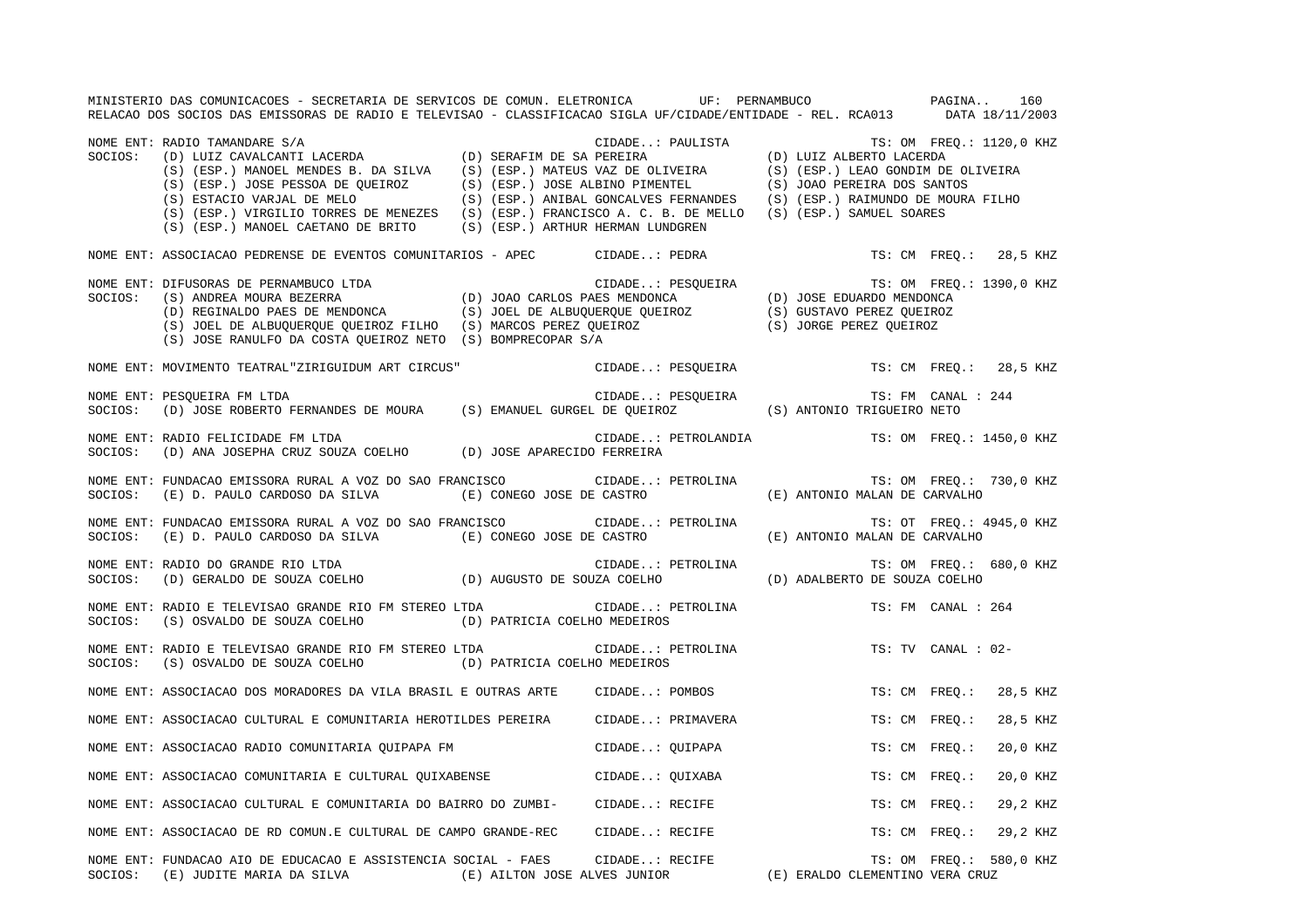|         |                                                                                                                                            | MINISTERIO DAS COMUNICACOES - SECRETARIA DE SERVICOS DE COMUN. ELETRONICA UF: PERNAMBUCO AND PAGINA 161<br>RELACAO DOS SOCIOS DAS EMISSORAS DE RADIO E TELEVISAO - CLASSIFICACAO SIGLA UF/CIDADE/ENTIDADE - REL. RCA013 DATA 18/11/2003                                                                                                                                                                                                                                                                                                                                                                                                                   |                                                               |
|---------|--------------------------------------------------------------------------------------------------------------------------------------------|-----------------------------------------------------------------------------------------------------------------------------------------------------------------------------------------------------------------------------------------------------------------------------------------------------------------------------------------------------------------------------------------------------------------------------------------------------------------------------------------------------------------------------------------------------------------------------------------------------------------------------------------------------------|---------------------------------------------------------------|
|         | (E) MARCILIO LINS REINAUX                                                                                                                  | NOME ENT: FUNDACAO EVANGELICA DE RADIODIFUSAO DE PERNAMBUCO (IDADE: RECIFE TS: FM CANAL : 264<br>SOCIOS: (E) HELIO VIDAL DE FREITAS (E) URBANO VITALINO DE MELO FILHO (E) ELY DE ALMEIDA RIBEIRO<br>(E) JAIRO DE CARVALHO PORTEL                                                                                                                                                                                                                                                                                                                                                                                                                          |                                                               |
| SOCIOS: |                                                                                                                                            | NOME ENT: IDEAL DISTRIBUIDORA DE IMAGEM E SOM LTDA (CIDADE: RECIFE ) TS: FM CANAL : 284<br>(D) EDUARDO HENRIQUE DE OLIVEIRA E SILV (D) PATRICIA GONCALVES TENORIO DE OLIVE (D) GILSON MACHADO GUIMARAES FILHO                                                                                                                                                                                                                                                                                                                                                                                                                                             |                                                               |
| SOCIOS: | NOME ENT: JMB EMPREENDIMENTOS LTDA                                                                                                         | CIDADE: RECIFE<br>(D) ESTEFANIA MARIA NAZARE M BEZERRA (S) ANDREA MOURA BEZERRA (S) ISABELA BEZERRA COUTINHO DE MELO                                                                                                                                                                                                                                                                                                                                                                                                                                                                                                                                      | TS: FM CANAL : 300                                            |
| SOCIOS: | NOME ENT: NASSAU EDITORA RADIO E TV LTDA                                                                                                   | TS:<br>(D) JOSE BERNARDINO PEREIRA DOS SANTOS (D) FERNANDO JOAO PEREIRA DOS SANTOS (D) SERGIO MACAES<br>(S) (ESP.) JOAO PEREIRA DOS SANTOS FILH (S) ANTONIO CARLOS LIMA DE NORONHA (S) JOAO PEREIRA D<br>(S) JOAO PEREIRA DOS SANTOS                                                                                                                                                                                                                                                                                                                                                                                                                      | TS: TV CANAL : 04-                                            |
| SOCIOS: | NOME ENT: RADIO BETEL LTDA                                                                                                                 |                                                                                                                                                                                                                                                                                                                                                                                                                                                                                                                                                                                                                                                           |                                                               |
|         | (S) MIGUEL VITA                                                                                                                            | NOME ENT: RADIO CAPIBARIBE DO RECIFE LTDA<br>SOCIOS: (D) ELMIRA SODRE DA MOTTA PINTO (S) JOSE PAULO ALIMONDA (D) MARIA DO CARMO PEREIRA DE SOUZA<br>(S) ROBERT ANTONY IAN SHORTO (D) ARNALDO MOREIRA PINTO (S) FRANCISCO VITA SOBR                                                                                                                                                                                                                                                                                                                                                                                                                        |                                                               |
|         |                                                                                                                                            | NOME ENT: RADIO CLUBE DE PERNAMBUCO S/A (*) CIDADE: RECIFE TS: OM FREQ.: 720,0 KHZ<br>SOCIOS: (S) CONDOMINIO ASSOCIADO (S) (ESP.) FRANCISCO A. C. B. DE MELLO (S) JOFFER AMADO DE MELO E SILVA<br>(S) (ESP.) DOMINGOS DA COSTA AZEVEDO (S) (ESP.) NEHEMIAS GUEIROS (S) (ESP.) ANTIOGENES F DE C CHAVES<br>(S) (ESP.) VICENTE DE PAULA P DA CAMARA (S) TAURINO ALEXANDRINO CASE (S) RICARDO FELIX DE OLIVEIRA FARIAS<br>CONSERVATINHO DE LUNA ALENCAR (S) JOSE PIRES DE SABOA FILHO (S) (ESP.) FERNANDO ANTONIO C B DE MELO (S) GILBERTO FRCO.RENATO A C B DE MELLO<br>(S) MARTINHO DE LUNA ALENCAR (S) ESDRA GUEIROS<br>(S) JOAO DE MEDEIROS CALMON (S) N |                                                               |
|         |                                                                                                                                            | NOME ENT: RADIO CLUBE DE PERNAMBUCO S/A<br>SOCIOS: (S) CONDOMINIO ASSOCIADO (S) (S) (ESP.) FRANCISCO A. C. B. DE MELLO (S) JOFFER AMADO DE MELO E SILVA<br>(S) (ESP.) DOMINGOS DA COSTA AZEVEDO (S) (ESP.) NEHEMIAS GUEIROS (S) (ESP.) ANTIOGENES F DE C CHAVES<br>(S) (ESP.) VICENTE DE PAULA P DA CAMARA (S) TAURINO ALEXANDRINO CASE (S) RICARDO FELIX DE OLIVEIRA FARIAS<br>(S) JOSE PIRES DE SABOA FILHO (S) (ESP.) FERNANDO ANTONIO C B DE MELO (S) GILBERTO FRCO.RENATO A C B DE MELLO<br>(S) MARTINHO DE LUNA ALENCAR (S) ESDRA GUEIROS (S) CESP.) NELSON DIMAS DE OLIVEIRA<br>(S) JOAO DE MEDEIROS CALMON                                        | TS: FM CANAL : 256                                            |
| SOCIOS: | NOME ENT: RADIO MANCHETE LTDA                                                                                                              | RADIO MANCHETE LTDA<br>(S) OSCAR BLOCH SIGELMANN<br>(S) OSCAR BLOCH SIGELMANN<br>(S) ISAAC EDUARDO HAZAN<br>(S) ISAAC EDUARDO HAZAN<br>(S) IVO SIGELMANN<br>(S) IVO SIGELMANN<br>(S) IVO SIGELMANN<br>(S) IVO SIGELMANN<br>(S) IVO SIGELMANN<br>(S                                                                                                                                                                                                                                                                                                                                                                                                        |                                                               |
| SOCIOS: | NOME ENT: RADIO TAMANDARE S/A<br>(S) ESTACIO VARJAL DE MELO<br>(S) (ESP.) VIRGILIO TORRES DE MENEZES<br>(S) (ESP.) MANOEL CAETANO DE BRITO | RADIO TAMANDARE S/A<br>(D) LUIZ CAVALCANTI LACERDA<br>(D) LUIZ CAVALCANTI LACERDA<br>(S) (ESP.) MANOEL MENDES B. DA SILVA<br>(S) (ESP.) JOSE PESSOA DE QUEIROZ<br>(S) (ESP.) JOSE ALBINO PIMENTEL<br>(S) JOAO PEREIRA DOS SANTOS<br>(S) ESTA<br>(S) (ESP.) ANIBAL GONCALVES FERNANDES<br>(S) (ESP.) FRANCISCO A. C. B. DE MELLO<br>(S) (ESP.) SAMUEL SOARES<br>(S) (ESP.) ARTHUR HERMAN LUNDGREN                                                                                                                                                                                                                                                          | TS: OM FREQ.: 890,0 KHZ<br>(S) (ESP.) RAIMUNDO DE MOURA FILHO |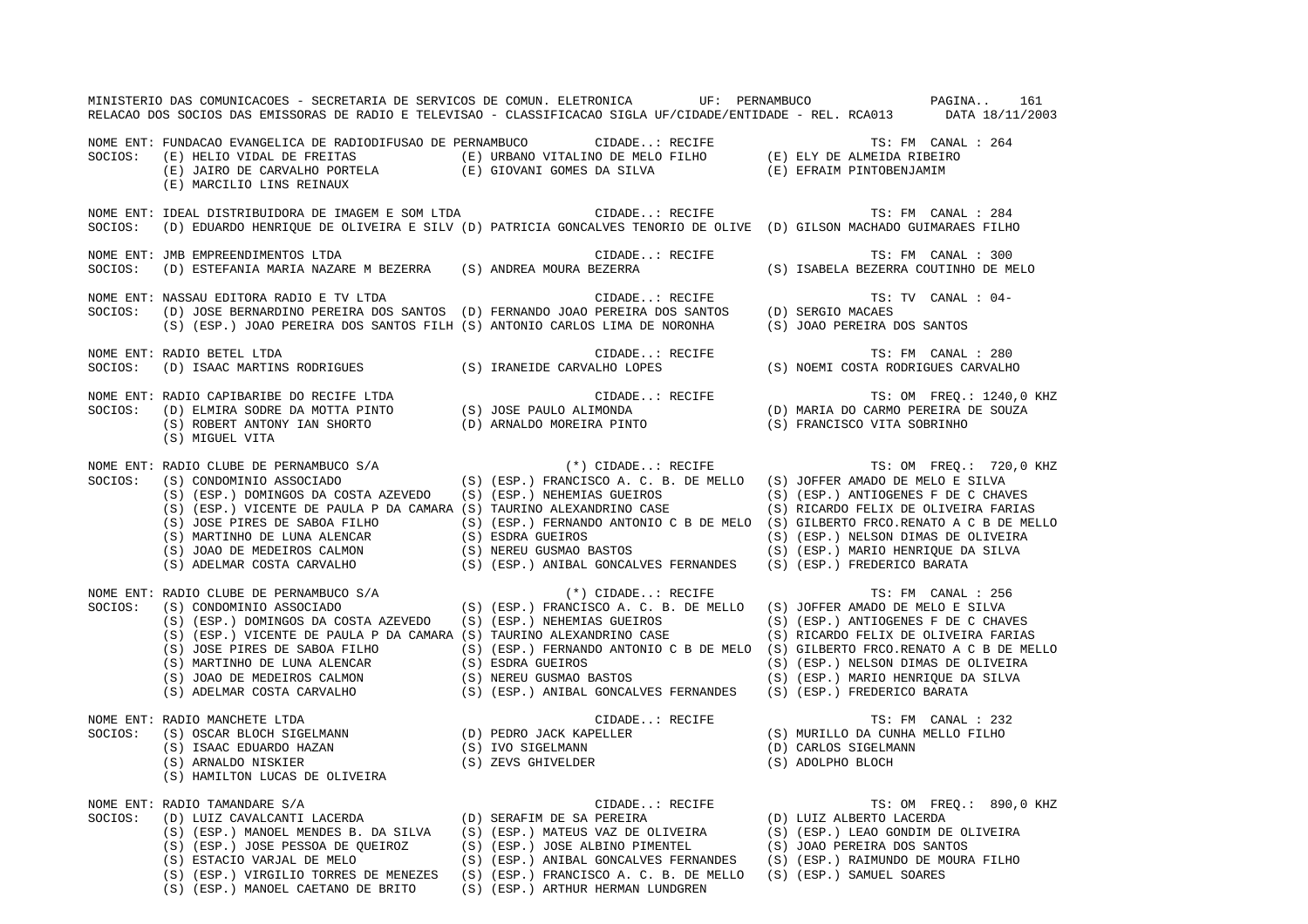|         | MINISTERIO DAS COMUNICACOES - SECRETARIA DE SERVICOS DE COMUN. ELETRONICA UF: PERNAMBUCO PAGINA<br>RELACAO DOS SOCIOS DAS EMISSORAS DE RADIO E TELEVISAO - CLASSIFICACAO SIGLA UF/CIDADE/ENTIDADE - REL. RCA013 DATA 18/11/2003                               |  |                |                          |                                |                     | 162                      |
|---------|---------------------------------------------------------------------------------------------------------------------------------------------------------------------------------------------------------------------------------------------------------------|--|----------------|--------------------------|--------------------------------|---------------------|--------------------------|
|         | NOME ENT: RADIO TRANSAMERICA DE RECIFE LTDA<br>SOCIOS: (S) ALOYSIO DE ANDRADE FARIA (D) FLAVIO MARCIO (D) ANDROIO (D) LUIZ GUILHERME CAMARGO C. DE ALBUQU                                                                                                     |  |                |                          |                                |                     |                          |
|         | NOME ENT: RADIO VENEZA LTDA<br>SOCIOS: (S) RICARDO ARAUJO PINTO (D) IZABEL CHRISTINA DE GUIMARAES PINTO (S) JOAO BOSCO ARAUJO PINTO                                                                                                                           |  |                |                          | TS: FM CANAL : 240             |                     |                          |
|         | NOME ENT: SISTEMA ASSOCIADO DE COMUNICACAO LTDA<br>SOCIOS: (S) RICARDO MASSARA<br>(S) DACIO GONCALVES PEREIRA (S) MAURICIO DE CASTILHO DINEPI                                                                                                                 |  |                |                          |                                | TS: TV CANAL : 09-  |                          |
| SOCIOS: | NOME ENT: SOC. RADIO EMISSORA CONTINENTAL DE RECIFE LTDA                                                                                                                                                                                                      |  |                |                          |                                |                     | TS: OM FREQ.: 1380,0 KHZ |
| SOCIOS: | NOME ENT: TELEVISAO VERDES MARES LTDA<br>IS: FM CANAL:<br>(S) AIRTON JOSE VIDAL QUEIROZ (S) EDSON QUEIROZ FILHO (S) MYRA ELIANE VIDAL QUEIROZ<br>(S) RENATA QUEIROZ JEREISSATTI (S) LENISE QUEIROZ ROCHA (S) PAULA QUEIROZ FROTA<br>(D) YOLANDA VIDAL QUEIROZ |  | CIDADE: RECIFE |                          |                                | TS: FM CANAL : 248  |                          |
|         | (S) BOMPRECOPAR S/A                                                                                                                                                                                                                                           |  |                |                          |                                |                     | TS: OM FREQ.: 780,0 KHZ  |
| SOCIOS: | NOME ENT: TV E RADIO JORNAL DO COMMERCIO LTDA<br>(D) JOAO CARLOS PAES MENDONCA (D) JOSE EDUARDO MENDONCA<br>(S) BOMPRECOPAR S/A                                                                                                                               |  | CIDADE: RECIFE |                          | (D) REGINALDO PAES DE MENDONCA | TS: TV CANAL : 02   |                          |
|         | NOME ENT: TV GLOBO LTDA<br>SOCIOS: (D) ROBERTO MARINHO (D) ROBERTO IRINEU MARINHO (D) JOSE ROBERTO MARINHO<br>(D) JOAO ROBERTO MARINHO                                                                                                                        |  |                |                          | TS: TV CANAL : 13              |                     |                          |
| SOCIOS: | TS: TV CANA (D) MARCELO DE CARVALHO FRAGALI (S) MARCIO GOMES DE SOUZA<br>(D) AMILCARE DALLEVO JUNIOR (D) MARCELO DE CARVALHO FRAGALI (S) MARCIO GOMES DE SOUZA<br>(S) JOSE AUGUSTO DUMONT (E) CARLOS ROBERTO DOMTAI<br>NOME ENT: TV OMEGA LTDA                |  |                |                          | TS: TV CANAL : 06              |                     |                          |
| SOCIOS: | NOME ENT: UNIVERSIDADE FEDERAL DE PERNAMBUCO<br>(E) JOSE MARIO AUSTREGESILO DA S LIMA                                                                                                                                                                         |  | CIDADE: RECIFE |                          |                                |                     | TS: OM FREQ.: 820,0 KHZ  |
| SOCIOS: | NOME ENT: UNIVERSIDADE FEDERAL DE PERNAMBUCO<br>(E) JOSE MARIO AUSTREGESILO DA S LIMA                                                                                                                                                                         |  | CIDADE: RECIFE |                          |                                | TS: FM CANAL : 260E |                          |
| SOCIOS: | NOME ENT: UNIVERSIDADE FEDERAL DE PERNAMBUCO<br>(E) JOSE MARIO AUSTREGESILO DA S LIMA                                                                                                                                                                         |  | CIDADE: RECIFE |                          |                                | TS: TV CANAL : 11 E |                          |
|         | NOME ENT: ASSOCIACAO COMUNITARIA DE RIACHO DAS ALMAS                                                                                                                                                                                                          |  |                | CIDADE: RIACHO DAS ALMAS |                                | TS: CM FREO.:       | 28,5 KHZ                 |
|         | NOME ENT: ASSOCIACAO COMUNITARIA DE RADIODIFUSAO RIBEIRAO                                                                                                                                                                                                     |  |                | CIDADE: RIBEIRAO         |                                | TS: CM FREQ.:       | 28,5 KHZ                 |
|         | NOME ENT: ACURF - ASSOCIACAO COMUNITARIA UNIDOS POR RIO FORMOSO                                                                                                                                                                                               |  |                | CIDADE: RIO FORMOSO      | TS: CM FREO.:                  |                     | 28,5 KHZ                 |
|         | NOME ENT: ASSOCIACAO DOS AMIGOS DO PORTAL DO ALVORADA SAIRE - P                                                                                                                                                                                               |  | CIDADE: SAIRE  |                          | TS: CM FREO.:                  |                     | 28,5 KHZ                 |
|         | NOME ENT: ASSOCIACAO RADIO CAMUNITARIA SALGADINHO FM                                                                                                                                                                                                          |  |                | CIDADE: SALGADINHO       |                                | TS: CM FREO.:       | 29,0 KHZ                 |
|         | NOME ENT: EXECUTIVA FM LTDA                                                                                                                                                                                                                                   |  |                | CIDADE: SALGUEIRO        |                                | TS: FM CANAL : 246  |                          |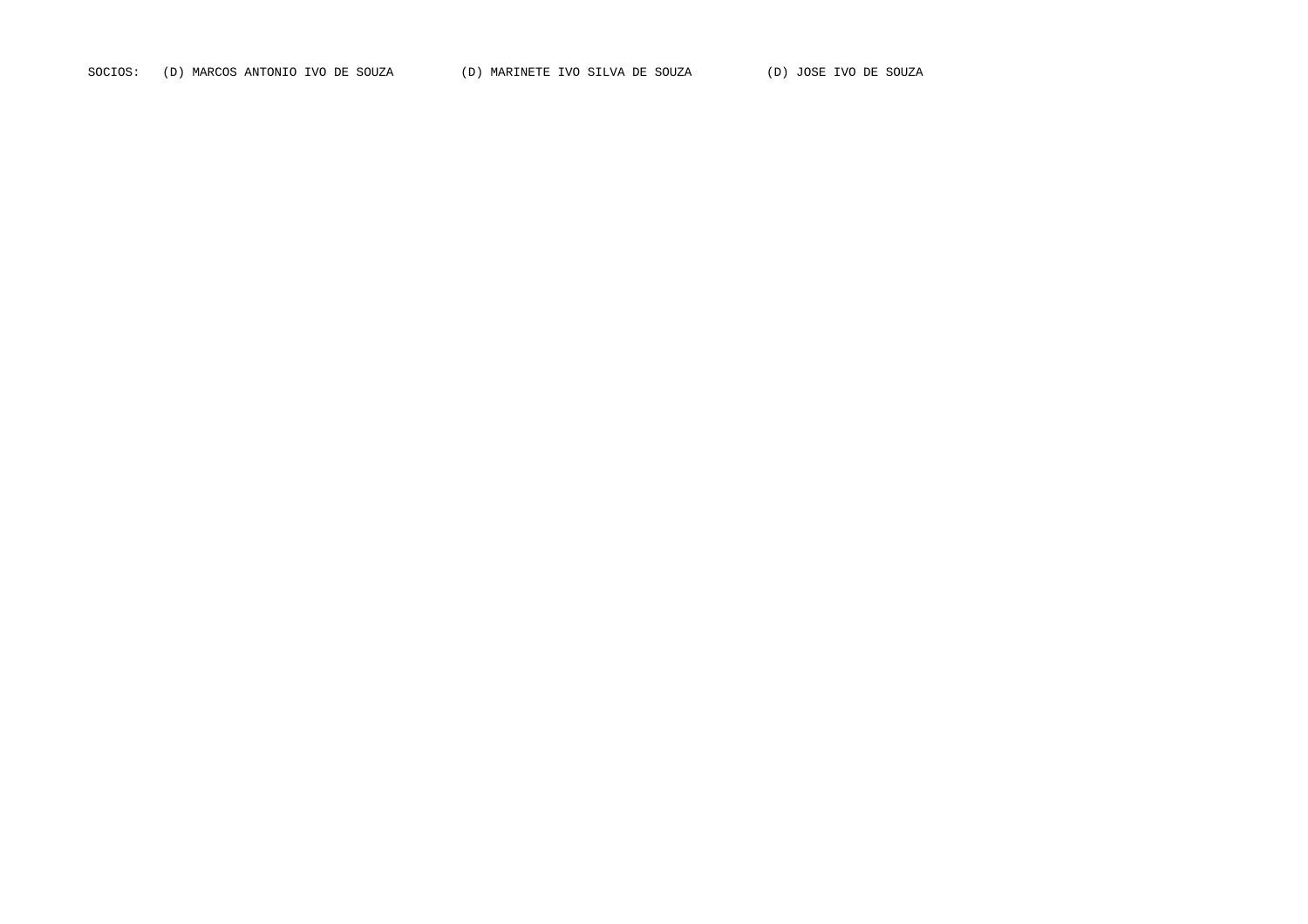MINISTERIO DAS COMUNICACOES - SECRETARIA DE SERVICOS DE COMUN. ELETRONICA UF: PERNAMBUCO PAGINA.. 163RELACAO DOS SOCIOS DAS EMISSORAS DE RADIO E TELEVISAO - CLASSIFICACAO SIGLA UF/CIDADE/ENTIDADE - REL. RCA013 DATA 18/11/2003 NOME ENT: RADIO ASA BRANCA DE SALGUEIRO LTDA CIDADE..: SALGUEIRO TS: OM FREQ.: 1570,0 KHZ SOCIOS: (D) ANTONIO JOSE DE SOUZA (D) EURICO PARENTE MUNIZ (D) JOSE TAVARES DE SA (S) PAULO CARDOSO DA SILVA (S) PEDRO MANSUETO DE LAVOR NOME ENT: RANCHO VERDE VIDA - RVV CIDADE AND SOLORO CIDADE..: SALGUEIRO TS: CM FREQ.: 28,5 KHZ NOME ENT: BENEFICENCIA INSTITUCIONAL BASICA INTEGRADA - BIBI CIDADE..: SANHARO TS: CM FREQ.: 28,5 KHZ NOME ENT: ASSOCIACAO BENEFICENTE DE SANTA CRUZ DA VENERADA CIDADE..: SANTA CRUZ TS: CM FREQ.: 20,0 KHZ NOME ENT: ASSOCIACAO COMUNITARIA 29 DE DEZEMBRO - ACVD CIDADE..: SANTA CRUZ DO CAPIBARIBE TS: CM FREQ.: 28,5 KHZ NOME ENT: CB EMPREENDIMENTOS LTDA CIDADE..: SANTA CRUZ DO CAPIBARIBE TS: FM CANAL : 270SOCIOS: (D) HENOCH COUTINHO DE MELO FILHO (D) PAULO ROGERIO BARRETO COSTA BOUWMAN NOME ENT: JMB EMPREENDIMENTOS LTDA CIDADE..: SANTA CRUZ DO CAPIBARIBE TS: OM FREQ.: 1370,0 KHZ SOCIOS: (D) ESTEFANIA MARIA NAZARE M BEZERRA (S) ANDREA MOURA BEZERRA (S) ISABELA BEZERRA COUTINHO DE MELO NOME ENT: RADIO E TELEVISAO GRANDE RIO FM STEREO LTDA CIDADE..: SANTA MARIA DA BOA VISTA TS: FM CANAL : 257 SOCIOS: (S) OSVALDO DE SOUZA COELHO (D) PATRICIA COELHO MEDEIROS NOME ENT: ASSOCIACAO DOS MORADORES DE SANTA MARIA DO CAMBUCA CIDADE..: SANTA MARIA DO CAMBUCA TS: CM FREQ.: 28,5 KHZ NOME ENT: ASSOCIACAO CULTURAL RADIO COMUNITARIA - ACRC CIDADE..: SAO JOSE DO BELMONTE TS: CM FREQ.: 28,5 KHZ NOME ENT: RADIO CULTURA DE SAO JOSE DO EGITO LTDA CIDADE..: SAO JOSE DO EGITO TS: OM FREQ.: 1320,0 KHZ SOCIOS: (S) JOSE MARCOS DE LIMA (S) MARIA MADALENA CUSPIM LIMA (D) MARCOS CESAR CRISPIM LIMA (D) LUCIANA CRISPIM MAYER RAMALHO NOME ENT: RADIO LIBERDADE COMUNITARIA FM CIDADE..: SAO JOSE DO EGITO TS: CM FREQ.: 20,0 KHZ NOME ENT: ASSOCIACAO RADIO COMUNITARIA DAMATA FM CIDADE..: SAO LOURENCO DA MATA TS: CM FREQ.: 29,2 KHZ NOME ENT: RADIO COMANCHE DE SAO LOURENCO DA MATA LTDA CIDADE..: SAO LOURENCO DA MATA TS: OM FREQ.: 1300,0 KHZ SOCIOS: (D) JOSILDO JOSE FAGUNDES (D) JOSENALDO AIRTON FAGUNDES (S) HELIO EVANGELISTA DA SILVA (S) JOSE ALDEMIR FAGUNDES NOME ENT: ASSOCIACAO DOS AGRICULTORES DO CAPIBARIBE MIRIM CIDADE..: SAO VICENTE FERRER TS: CM FREQ.: 28,5 KHZ NOME ENT: FUNDACAO OMEGA DE COMUNICACAO E ACAO SOCIAL CIDADE..: SERRA TALHADA TS: FM CANAL : 290E SOCIOS: (E) MARCUS ANDRE PEREIRA DE MOURA (E) IVANILDO VILARIM DE SOUZA JUNIOR (E) JOSE FERREIRA DA SILVA NOME ENT: RADIO A VOZ DO SERTAO LTDA CIDADE..: SERRA TALHADA TS: FM CANAL : 259SOCIOS: (D) ANA ELISA NOGUEIRA OLIVEIRA (S) INOCENCIO GOMES DE OLIVEIRA NOME ENT: RADIO A VOZ DO SERTAO LTDA CIDADE..: SERRA TALHADA TS: OM FREQ.: 1480,0 KHZ SOCIOS: (D) ANA ELISA NOGUEIRA OLIVEIRA (S) INOCENCIO GOMES DE OLIVEIRA NOME ENT: SOCIEDADE RADIO CULTURA LTDA CIDADE..: SERRA TALHADA TS: FM CANAL : 225SOCIOS: (D) OTAVIANO QUEIROZ FILHO (S) HILDO PEREIRA DE MENEZES (S) NILDO PEREIRA DE MENEZES (S) ARGEMIRO PEREIRA FILHO NOME ENT: ASSOCIACAO COMUNITARIA DOS VAQUEIROS DO ALTO SERTAO CIDADE..: SERRITA TS: CM FREQ.: 28,5 KHZ NOME ENT: FUNDACAO ASSISTENCIAL EDUC. E CULTURAL DE SALGUEIRO CIDADE..: SERTANIA TS: FM CANAL : 261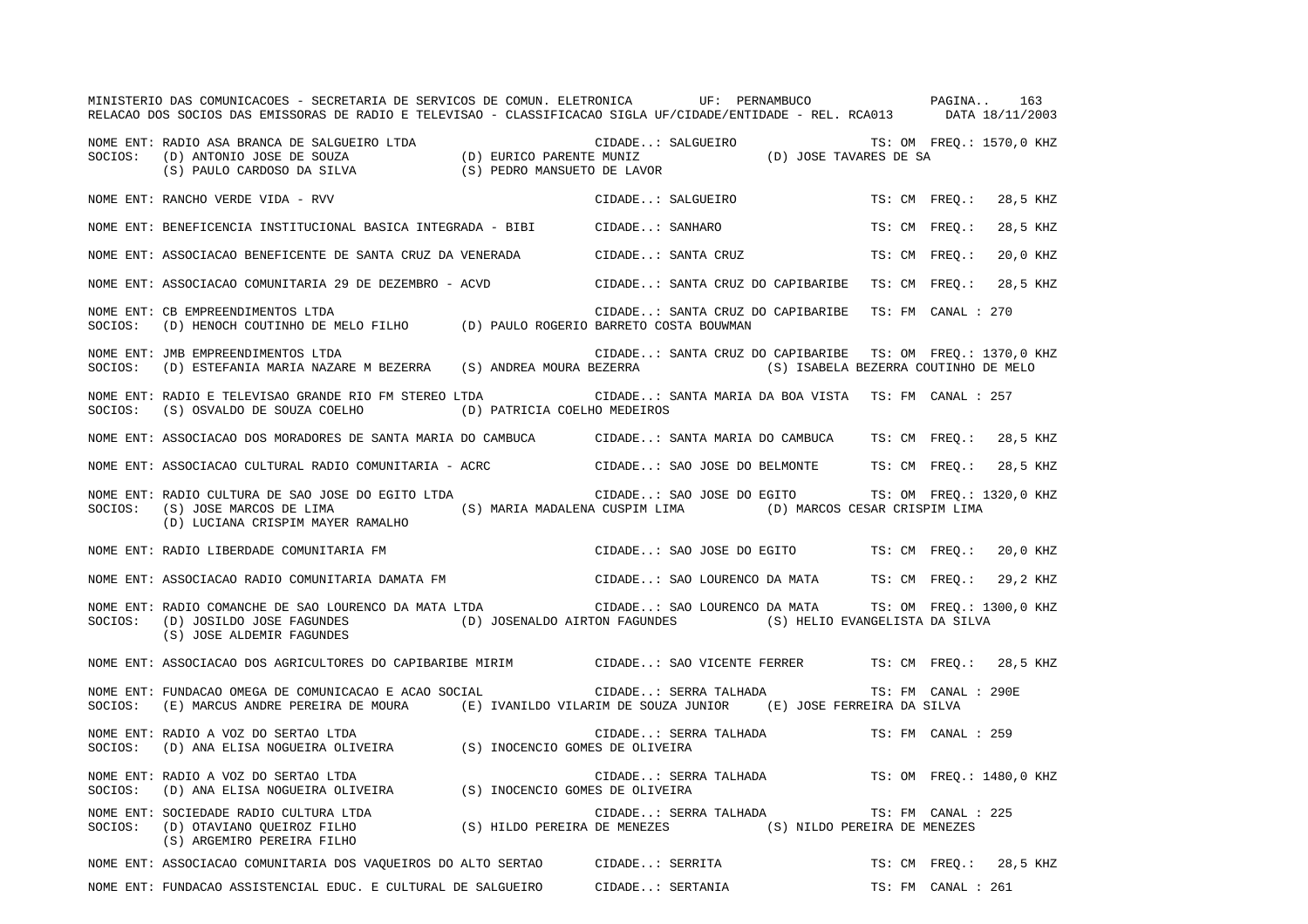SOCIOS: (E) GENNEDY MARCELO LEITE PATRIOTA (E) MARIA DO SOCORRO ALVES MENEZES PATR (E) ANDEIRSON ALVES FREIRE

(E) MARLUCE DA SILVA BARROS (E) MARIA ANUNCIADA FREIRE SOLANO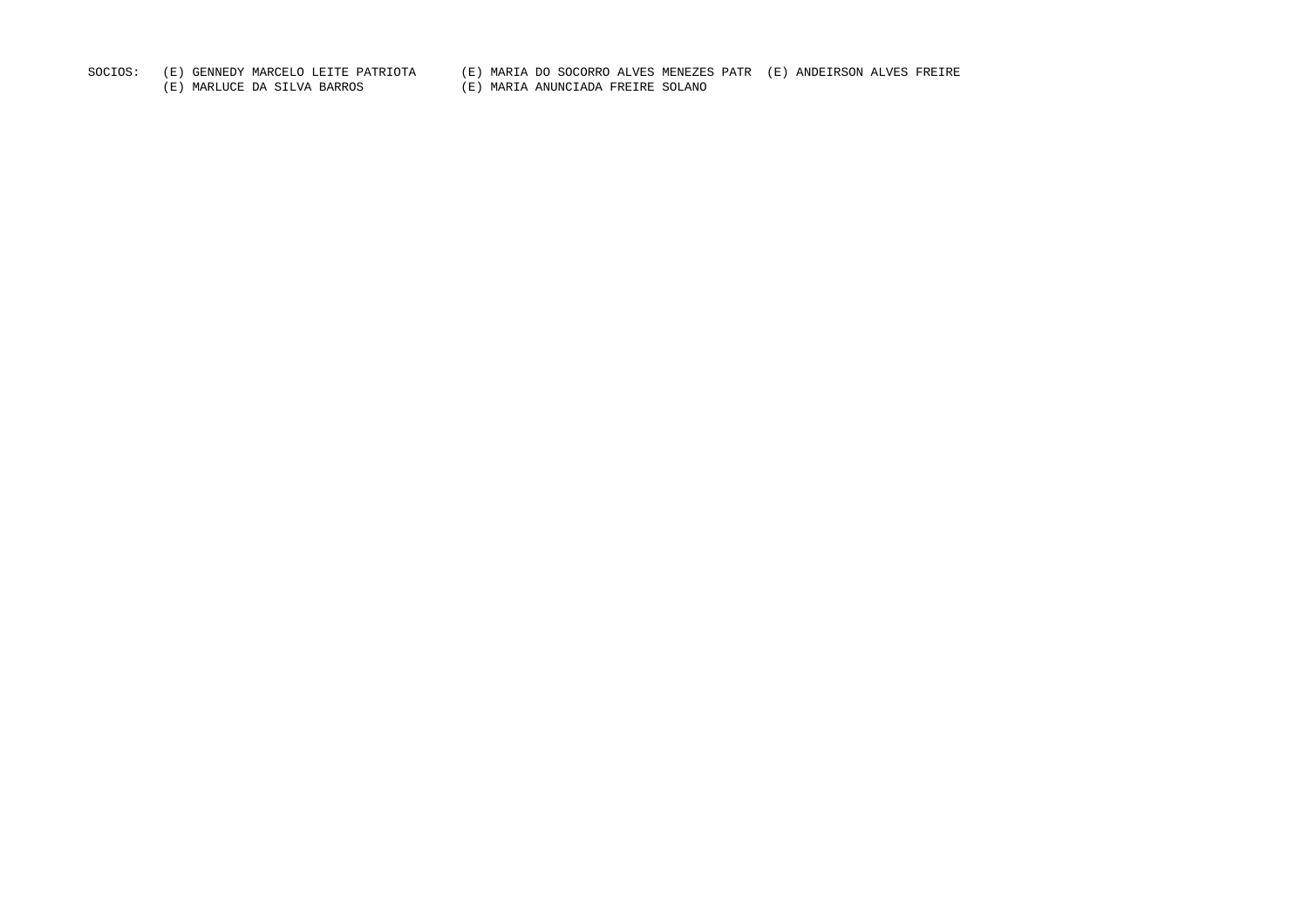|         | MINISTERIO DAS COMUNICACOES - SECRETARIA DE SERVICOS DE COMUN. ELETRONICA<br>RELACAO DOS SOCIOS DAS EMISSORAS DE RADIO E TELEVISAO - CLASSIFICACAO SIGLA UF/CIDADE/ENTIDADE - REL. RCA013 | UF: PERNAMBUCO                                                                                         |               | PAGINA<br>164<br>DATA 18/11/2003                              |
|---------|-------------------------------------------------------------------------------------------------------------------------------------------------------------------------------------------|--------------------------------------------------------------------------------------------------------|---------------|---------------------------------------------------------------|
|         | NOME ENT: ASSOCIACAO COMUNITARIA DE RADIODIF. ATIVIDADE DE SIRI CIDADE: SIRINHAEM                                                                                                         |                                                                                                        | TS: CM FREQ.: | 28,5 KHZ                                                      |
|         | NOME ENT: ASSOCIACAO COMUNITARIA SURUBINENSE DE RADIODIFUSAO CIDADE: SURUBIM                                                                                                              |                                                                                                        | TS: CM FREQ.: | 28,5 KHZ                                                      |
| SOCIOS: | NOME ENT: G.M BARBOSA EMPREENDIMENTOS LTDA<br>(D) HUMBERTO DA MOTA BARBOSA<br>(D) ZULEIDE MIRANDA FARIAS BARBOSA                                                                          | CIDADE: SURUBIM                                                                                        |               | TS: FM CANAL : 202<br>(D) MAGNOLIA MARANHAO MACHADO GUIMARAES |
| SOCIOS: | NOME ENT: RADIO SURUBIM LTDA<br>(S) LUIZ FERREIRA LIMA<br>(D) ALCIDES FERREIRA LIMA<br>(S) GILDO FERREIRA LIMA<br>(D) SIZINO FERREIRA LIMA NETO                                           | CIDADE: SURUBIM<br>(S) MOACIR PESSOA DE ARAUJO                                                         |               | TS: OM FREQ.: 1520,0 KHZ                                      |
|         | NOME ENT: ASSOCIACAO RADIO COMUNITARIA TABIRA FM                                                                                                                                          | CIDADE: TABIRA                                                                                         | TS: CM FREO.: | 20,0 KHZ                                                      |
|         | NOME ENT: ASSOCIACAO DOS MORADORES DO LOTEAMENTO ESTRELA DO MAR                                                                                                                           | CIDADE: TAMANDARE                                                                                      | TS: CM FREO.: | 28,5 KHZ                                                      |
|         | NOME ENT: ASSOCIACAO CULTURAL DE TAQUARITINGA DO NORTE                                                                                                                                    | CIDADE: TAQUARITINGA DO NORTE                                                                          | TS: CM FREQ.: | 28,5 KHZ                                                      |
|         | NOME ENT: ASSOCIACAO COMUN. DE COMUNICACAO E CULTURA DE TIMBAUB                                                                                                                           | CIDADE: TIMBAUBA                                                                                       | TS: CM FREQ.: | 28,5 KHZ                                                      |
| SOCIOS: | NOME ENT: RADIO PRINCESA SERRANA DE TIMBAUBA LTDA<br>(D) JOSE GENILSON MUNIZ DIAS<br>(S) ANTONIO ELIAS DO NASCIMENTO                                                                      | CIDADE: TIMBAUBA<br>(S) EMERCIA DO NASCIMENTO DIAS                                                     |               | TS: OM FREQ.: 1000,0 KHZ                                      |
| SOCIOS: | NOME ENT: RADIO TIMBAUBA FM LTDA<br>(D) JOAO FERREIRA LIMA FILHO (S) ENEIDA DE COSTA FERREIRA LIMA                                                                                        | CIDADE: TIMBAUBA                                                                                       |               | TS: FM CANAL : 245<br>(S) ALEXANDRE DA COSTA FERREIRA LIMA    |
|         | NOME ENT: ASSOCIACAO COMUNITARIA JOAQUIM MARIANO DA COSTA                                                                                                                                 | CIDADE: TORITAMA                                                                                       | TS: CM FREO.: | 28,5 KHZ                                                      |
|         | NOME ENT: ASSOC. COMUNIT. DE RADIODIFUSAO FM COMUNITARIA DE TRA                                                                                                                           | CIDADE: TRACUNHAEM                                                                                     | TS: CM FREO.: | 29,0 KHZ                                                      |
|         | NOME ENT: ASSOCIACAO CULTURAL DE TRIUNFO - PE                                                                                                                                             | CIDADE: TRIUNFO                                                                                        | TS: CM FREO.: | 20,0 KHZ                                                      |
|         | NOME ENT: ASSOC. DE RADIODIFUSAO COMUN. "FM" DE TUPANATINGA - P                                                                                                                           | CIDADE: TUPANATINGA                                                                                    | TS: CM FREQ.: | 28,5 KHZ                                                      |
|         | NOME ENT: ASSOCIACAO DA RADIO COMUNITARIA BOM JESUS FM                                                                                                                                    | CIDADE: TUPARETAMA                                                                                     | TS: CM FREO.: | 20,0 KHZ                                                      |
|         | NOME ENT: RADIO COMUNITARIA VENTUROSA FM                                                                                                                                                  | CIDADE: VENTUROSA                                                                                      | TS: CM FREO.: | 28,5 KHZ                                                      |
|         | NOME ENT: ASSOCIACAO DE RADIO COMUNITARIA E CULTURAL DE VERDEJA                                                                                                                           | CIDADE: VERDEJANTE                                                                                     | TS: CM FREQ.: | 28,5 KHZ                                                      |
|         | NOME ENT: ASSOCIACAO BENEFICENTE DE CHA DO PAVAO                                                                                                                                          | CIDADE: VERTENTE DO LERIO                                                                              | TS: CM FREQ.: | 28,5 KHZ                                                      |
|         | NOME ENT: ASSOCIACAO COMUNITARIA ASSISTENCIAL DE VERTENTE DO LE                                                                                                                           | CIDADE: VERTENTE DO LERIO                                                                              | TS: CM FREO.: | 28,5 KHZ                                                      |
|         | NOME ENT: ASSOC. PRO-DESENVOLVIMENTO COMUNITARIO DAS VERTENTES                                                                                                                            | CIDADE: VERTENTES                                                                                      | TS: CM FREO.: | 28,5 KHZ                                                      |
|         | NOME ENT: ASSOCIACAO CULTURAL E COMUNITARIA LUIZ MORAES                                                                                                                                   | CIDADE: VICENCIA                                                                                       | TS: CM FREQ.: | 29,0 KHZ                                                      |
|         | NOME ENT: ASS. CULT. E COMUNIT. DOS MORADORES DO CENTRO DA VITORIA                                                                                                                        | CIDADE: VITORIA DE SANTO ANTAO                                                                         | TS: CM FREQ.: | 28,5 KHZ                                                      |
| SOCIOS: | NOME ENT: FUNDACAO JOSEFA ALVARES<br>(E) NILZA ALVES DA SILVA                                                                                                                             | CIDADE: VITORIA DE SANTO ANTAO<br>(E) ALUIZIO ALVARES DOS PRAZERES (E) GERALDINA PORTO MENEZES         |               | TS: FM CANAL : 296E                                           |
| SOCIOS: | NOME ENT: RADIO CULTURAL DE VITORIA LTDA<br>(D) EDUARD GLASER GUERALVARES                                                                                                                 | CIDADE: VITORIA DE SANTO ANTAO<br>(S) JOSE AGLAILSON QUERALVARES (S) JOSE AGLAILSON GUERALVARES JUNIOR |               | TS: OM FREQ.: 1180,0 KHZ                                      |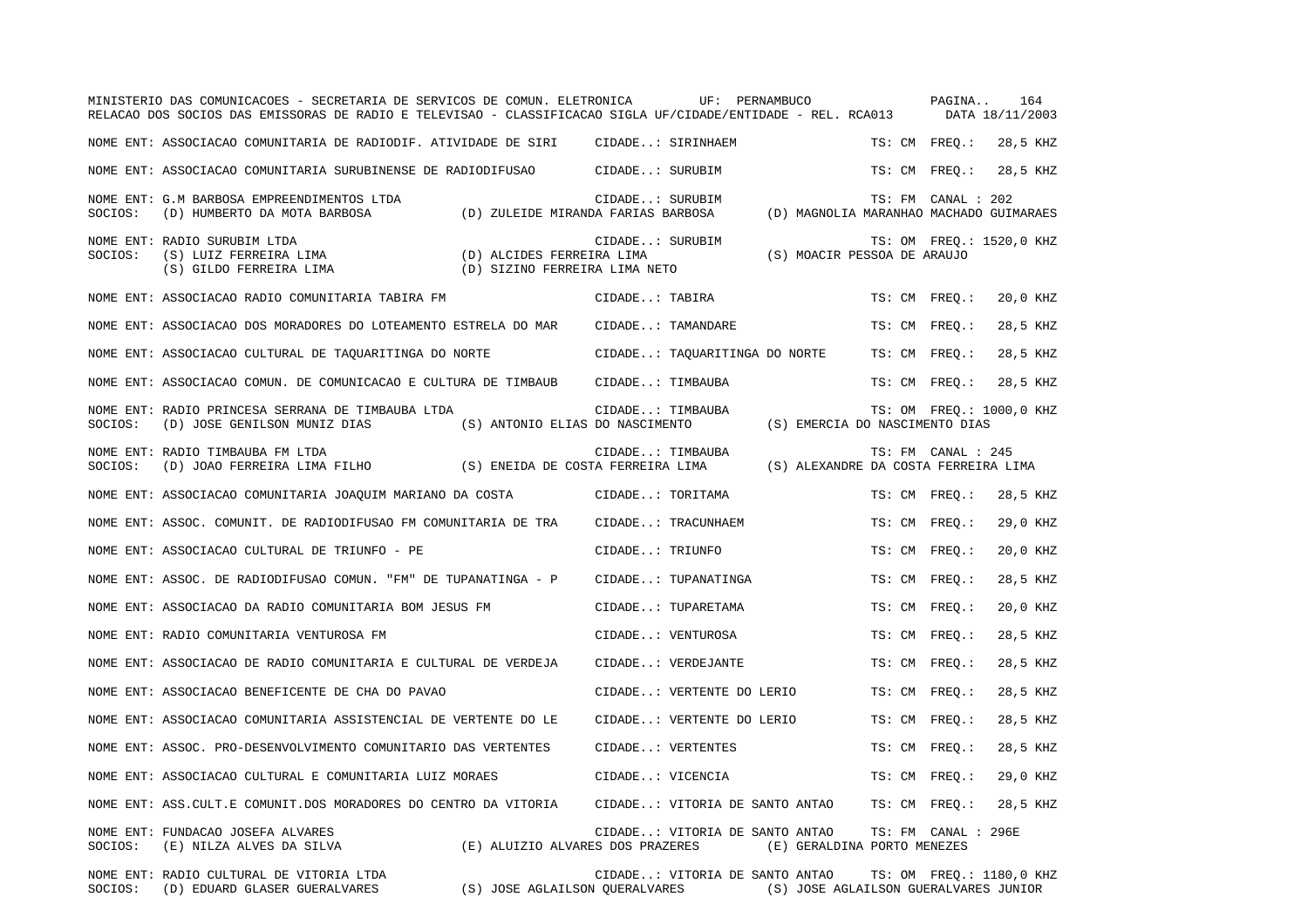(S) GUSTAVO GLASER GUERALVARES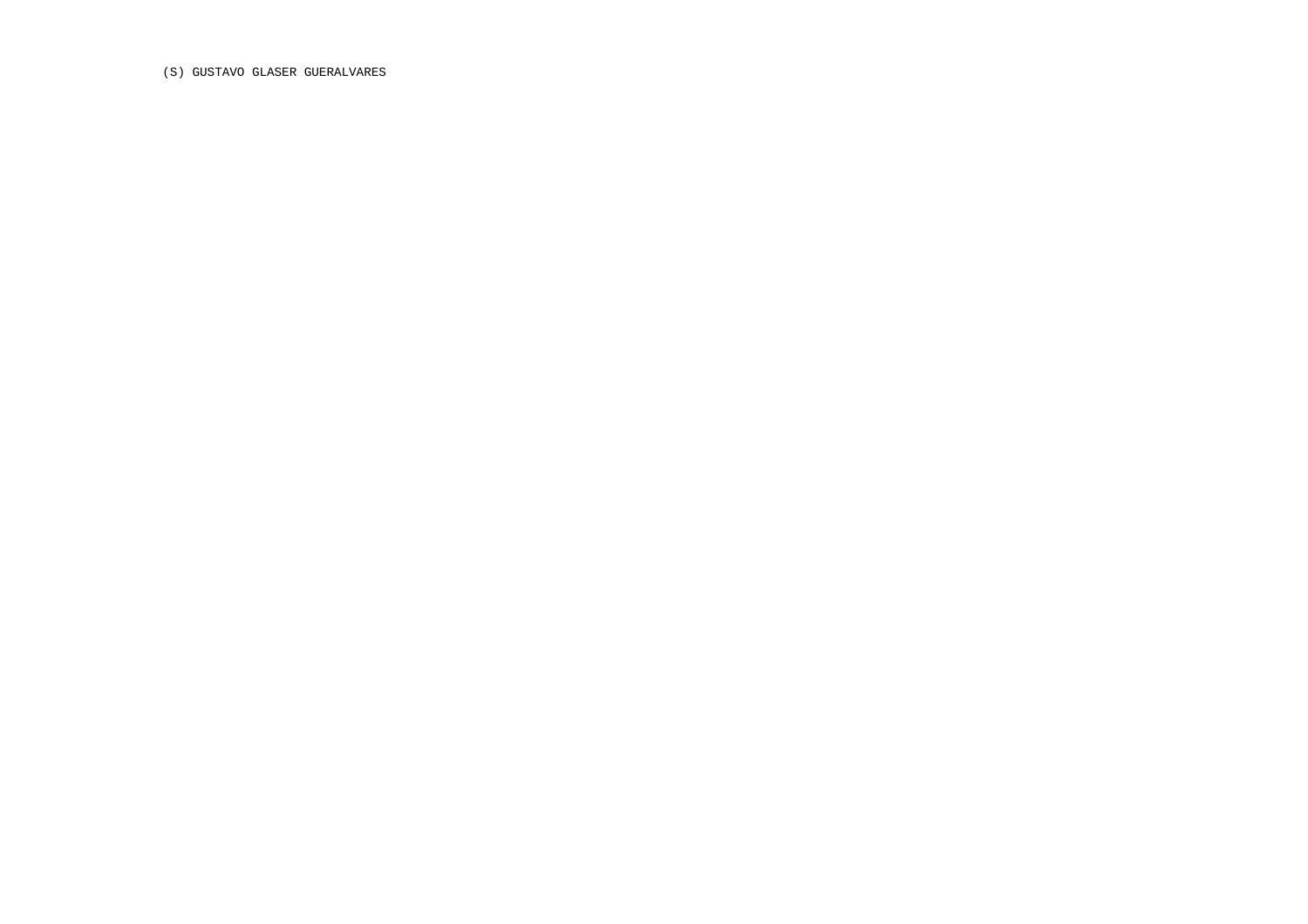MINISTERIO DAS COMUNICACOES - SECRETARIA DE SERVICOS DE COMUN. ELETRONICA UF: PERNAMBUCO PAGINA.. 165 RELACAO DOS SOCIOS DAS EMISSORAS DE RADIO E TELEVISAO - CLASSIFICACAO SIGLA UF/CIDADE/ENTIDADE - REL. RCA013 DATA 18/11/2003

(S) TALES ANTONIO MAURICIO LIMA (S) LUIZ DE FRANCA LEITE

NOME ENT: RADIO VITORIA FM LTDA<br>SOCIOS: (S) HENRIQUE JOSE QUEIROZ COSTA (D) JANDIRA CARNEIRO DE LIRA (S) MARIA DO SOCORRO DE M. BRECKENFELD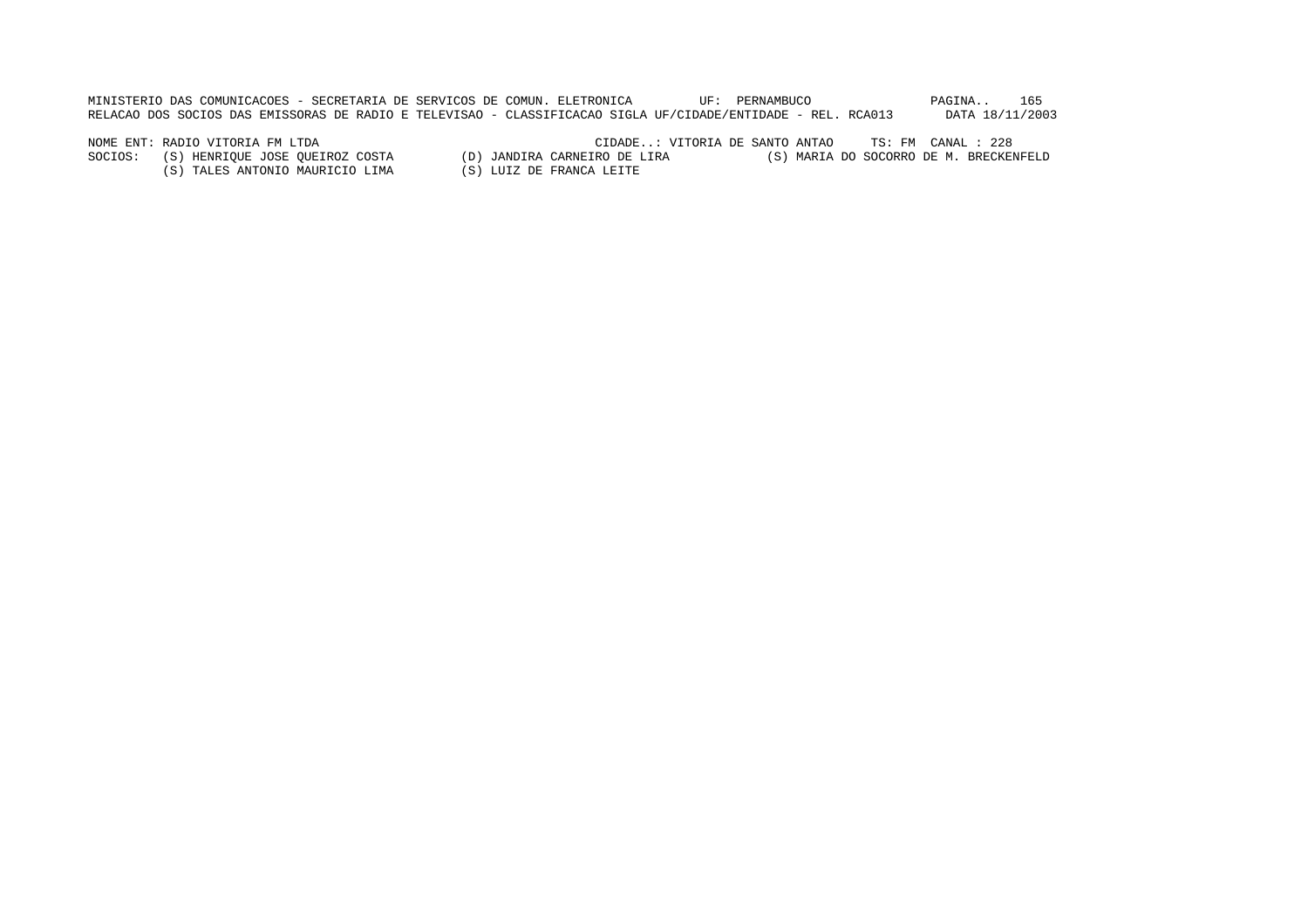|         | MINISTERIO DAS COMUNICACOES - SECRETARIA DE SERVICOS DE COMUN. ELETRONICA UF: PIAUI<br>RELACAO DOS SOCIOS DAS EMISSORAS DE RADIO E TELEVISAO - CLASSIFICACAO SIGLA UF/CIDADE/ENTIDADE - REL. RCA013 DATA 18/11/2003                                                                    |                                                   | PAGINA | 166                       |
|---------|----------------------------------------------------------------------------------------------------------------------------------------------------------------------------------------------------------------------------------------------------------------------------------------|---------------------------------------------------|--------|---------------------------|
|         | NOME ENT: RADIO PRIMEIRO DE JULHO LTDA (D) ALMIRALICE ALVES CALADO (S) GERALDO MIGUEL DE SIQUEIRA<br>SOCIOS: (S) JOSE CALADO NETO (S) JOEL CARLOS SOARES (S) ENOQUE LOPES LEAL (D) COURENTE ALVES CALADO (D) VICENTE DE PAULA DA                                                       | CIDADE: AGUA BRANCA TS: OM FREQ.: 540,0 KHZ       |        |                           |
|         | NOME ENT: ASSOCIACAO COMUNITARIA DE NOTICIAS E RADIODIFUSAO DE CIDADE: ALTOS                                                                                                                                                                                                           |                                                   |        | TS: CM FREQ.: 20,0 KHZ    |
| SOCIOS: | RADIO JOAO DE PAIVA LTDA<br>(S) PAULO BARBOSA DOS SANTOS ROCHA (S) ANTONIO DOS SANTOS ROCHA FILHO (D) FRANCISCO DE ASSIS B.DOS S. ROCHA<br>(C) PRILEPERO FAMILA DE MASTRO<br>NOME ENT: RADIO JOAO DE PAIVA LTDA<br>(S) EDILBERTO FAVELA DE MACEDO                                      |                                                   |        |                           |
| SOCIOS: | NOME ENT: RADIO SAO JOSE DOS ALTOS LTDA<br>(D) ELVIRA MENDES RAULINO DE OLIVEIRA (D) LUCIANO RAMALHO GONDIM                                                                                                                                                                            | CIDADE: ALTOS<br>HO GONDIM                        |        | TS: OM FREQ.: 1250,0 KHZ  |
| SOCIOS: | RADIO CULTURA DE AMARANTE LTDA<br>(D) AFRANIO MESSIAS ALVES NUNES (S) JOSE ALVES NUNES NETO (S) AYRISNEDE CAVALCANTE CORREIA LIMA<br>(S) EMILIA DA PAIXAO COSTA (S) JOAO DE MIRANDA PEIXOTO (S) FRANCISCO AURELIANO DE Q CAMARA<br>(S)<br>NOME ENT: RADIO CULTURA DE AMARANTE LTDA     |                                                   |        |                           |
|         | NOME ENT: ASSOC.DE DESENV.COMUNITARIO DO MUNICIPIO DE ANGICAL D CIDADE: ANGICAL DO PIAUI TS: CM FREQ.: 20,0 KHZ                                                                                                                                                                        |                                                   |        |                           |
|         | NOME ENT: RADIO CLUBE DE BARRAS LTDA<br>SOCIOS: (S) JOSE RIBAMAR PEREIRA (S) WAGNER MONTGOMERY DE CARVALHO (D) CHARLES DE MELO PIRES<br>(S) BERNARDO LUCIDIO DE CALDAS BRITO (S) JOAQUIM LUCAS FURTADO (S) PEDRO LUCAS PEREIRA                                                         |                                                   |        |                           |
|         | NOME ENT: TV ACAUA LTDA<br>SOCIOS: (D) FRANCISCO ABRAAO GOMES DE OLIVEIRA (S) RICARDO CELSO PINHEIRO (D) PAULO HENRIQUE DE ARAUJO LIMA<br>(D) LINDBERG LEITE DA CUNHA                                                                                                                  |                                                   |        | TS: OM FREQ.: 630,0 KHZ   |
|         | NOME ENT: ASSOCIACAO COMUNITARIA DE COMUNICACAO DE BARRO DURO CIDADE: BARRO DURO TS: CM FREQ.: 20,0 KHZ                                                                                                                                                                                |                                                   |        |                           |
|         | NOME ENT: RADIO VITORIA DE BATALHA LTDA<br>SOCIOS: (D) AMARO JOSE DE FREITAS MELO (S) ANTONIO MACHADO MELO (S) JOAO MESSIAS FREITAS MELO<br>(S) JOSE RODRIGUES NETO (S) ANTONIO FERRAZ BATISTA (S) JOAO MESSIAS FREITAS MELO                                                           |                                                   |        | TS: OM FREO.: 840,0 KHZ   |
|         | NOME ENT: FUNDACAO PEDRO COELHO DE RESENDE                                                                                                                                                                                                                                             | CIDADE: BOA HORA                                  |        | TS: CM FREQ.: 28,5 KHZ    |
|         | NOME ENT: FUNDACAO ROSA LEAL                                                                                                                                                                                                                                                           | CIDADE: BOCAINA                                   |        | TS: CM FREQ.:<br>29,0 KHZ |
|         | NOME ENT: RADIO CIDADE MODELO LTDA<br>SOCIOS: (D) RAIMUNDO DE BARROS ARAUJO (S) ABEL DE BARROS ARAUJO (S) ANTONIO DE BARROS ARAUJO<br>(S) JOSE NEIR DE SOUZA                                                                                                                           |                                                   |        | TS: OM FREQ.: 1160,0 KHZ  |
|         | NOME ENT: RADIO COMUNIT.BOM JESUS FM-ASBOM ACAO SOCIAL-ARCOM AS CIDADE: BOM JESUS                                                                                                                                                                                                      |                                                   |        | TS: CM FREQ.: 20,0 KHZ    |
|         | NOME ENT: RADIO CULTURA DO GURGUEIA LTDA<br>SOCIOS: (D) SIGIFROI MORENO DE SOUZA (S) ADELMAR MORENO BENVINDO (S) JESUALDO CAVALCANTE BARROS                                                                                                                                            |                                                   |        | TS: OM FREQ.: 1450,0 KHZ  |
|         | NOME ENT: ASSOC COMUNITARIA DE RADIODIFUSAO DE BOM PRINCIPIO DO CIDADE: BOM PRINCIPIO DO PIAUI TS: CM FREQ.: 20,0 KHZ                                                                                                                                                                  |                                                   |        |                           |
|         | NOME ENT: RADIO LAGOA DO BURITI DOS LOPES LTDA<br>SOCIOS: (S) JESUS ELIAS TAJRA (D) BERNARDO CORREIA LIMA FILHO (S) OTEVALDO SOARES DO NASCIMENTO<br>(D) ERICO LAGES SOARES (D) JOSE ELIAS TAJRA SOBRINHO (S) JOAQUIM NARCISO DE OLIVEIRA C FILHO<br>(S) VALDIR ARAGAO OLIVEIRA (S) JO | CIDADE: BURITI DOS LOPES TS: OM FREQ.: 1490,0 KHZ |        |                           |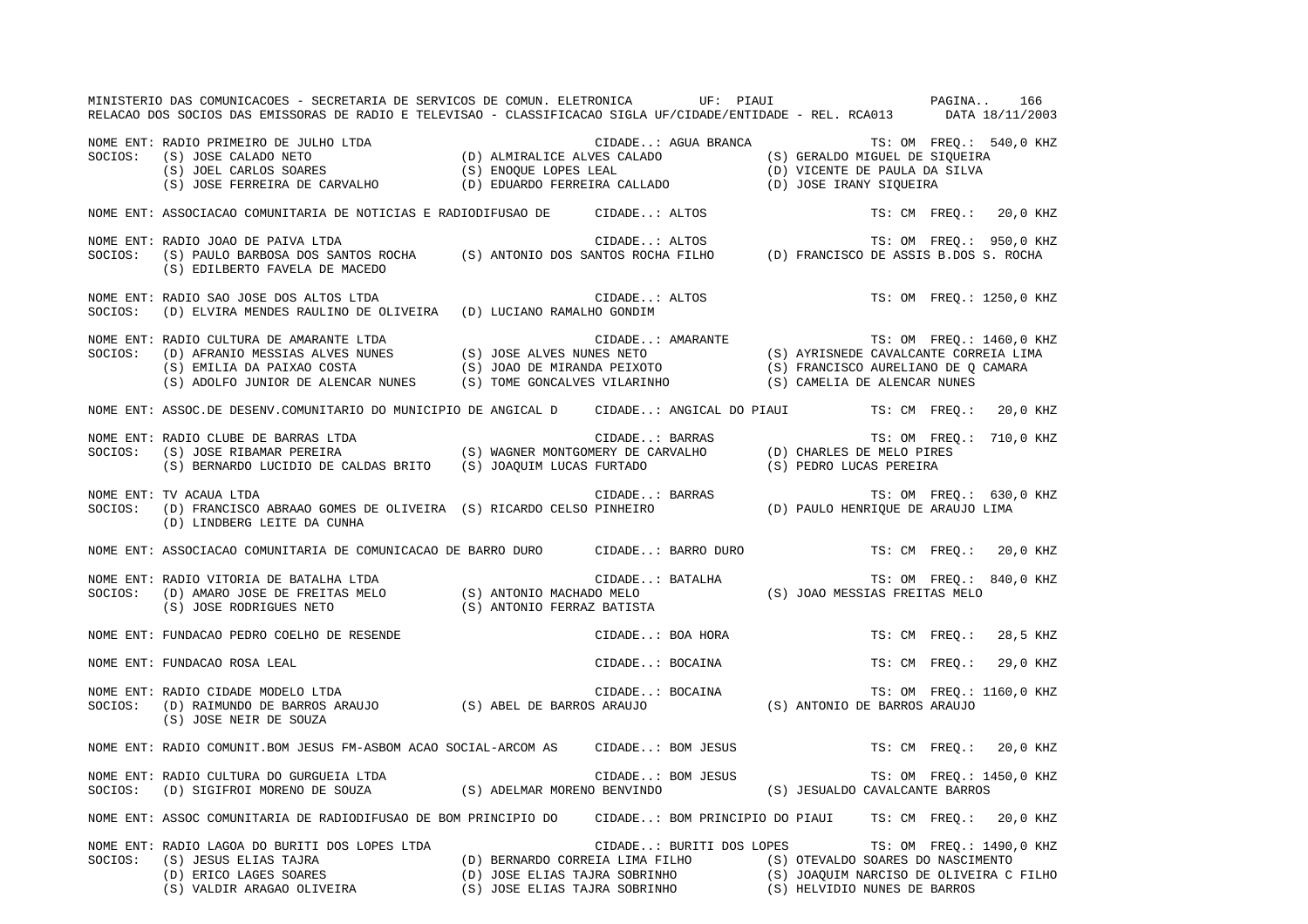NOME ENT: ASSOCIACAO DE DESENVOLVIMENTO COMUNITARIO DE CABECEIR CIDADE..: CABECEIRAS DO PIAUI TS: CM FREQ.: 20,0 KHZ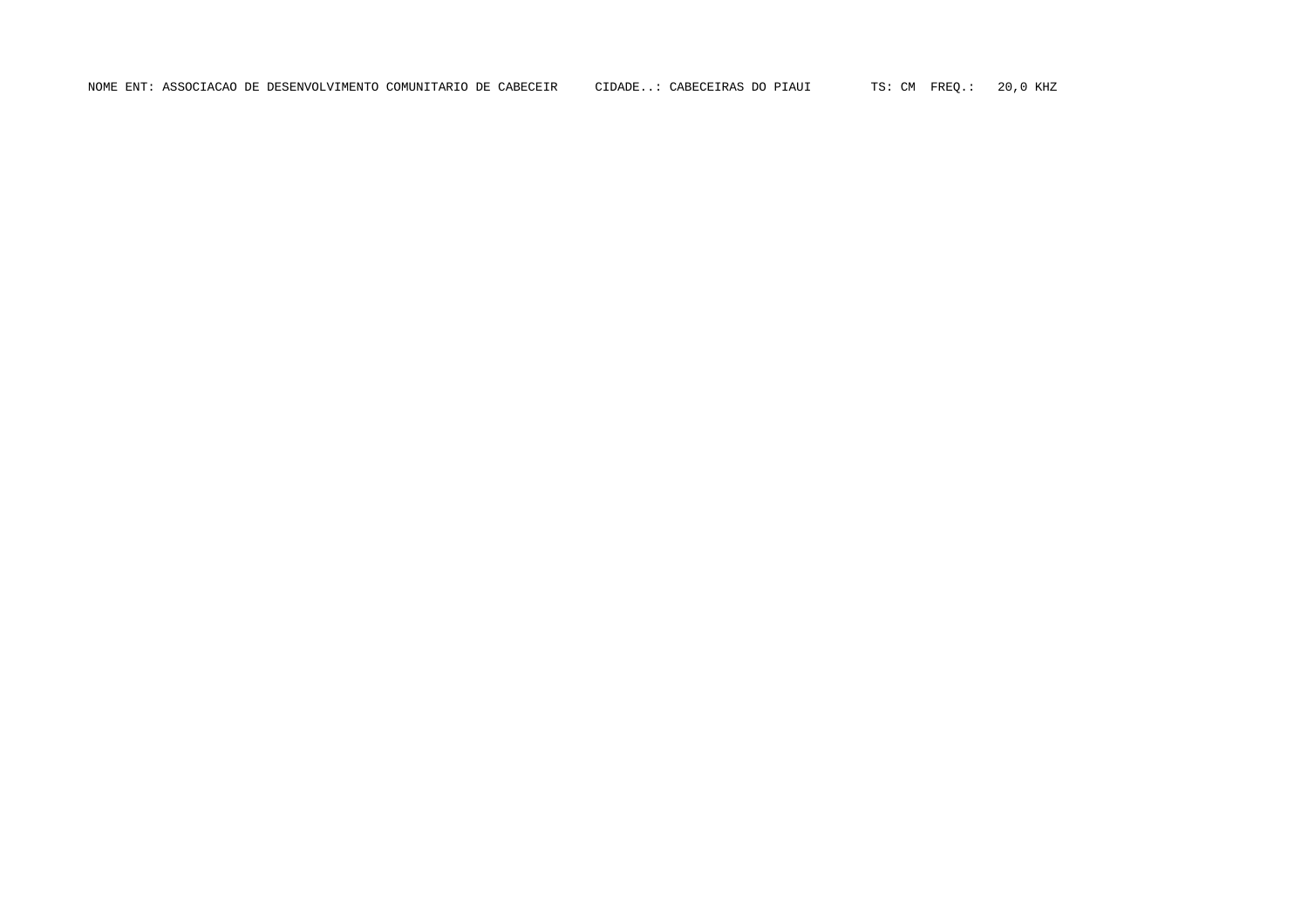MINISTERIO DAS COMUNICACOES - SECRETARIA DE SERVICOS DE COMUN. ELETRONICA UF: PIAUI PAGINA.. 167RELACAO DOS SOCIOS DAS EMISSORAS DE RADIO E TELEVISAO - CLASSIFICACAO SIGLA UF/CIDADE/ENTIDADE - REL. RCA013 DATA 18/11/2003 NOME ENT: RADIO E TELEVISAO DO PIAUI LTDA CIDADE..: CAMPO MAIOR TS: FM CANAL : 240SOCIOS: (D) IRENE MARIA FONSECA GUIMARAES (S) ELIZETE RODRIGUES DA SILVA NOME ENT: RADIO HEROIS DO JENIPAPO LTDA CIDADE..: CAMPO MAIOR TS: OM FREQ.: 750,0 KHZ SOCIOS: (D) FRANCISCO JOSE DE LIMA (D) ARLENI GOMES LORDELLO MELO (D) BERNARDETE ROSSI RIBEIRO GONCALVES (D) JOSE RIBAMAR BARBOSA NOME ENT: RADIO VERDES CAMPOS LTDA CONSERVERS CONDERNIAL CIDADE... CAMPO MAIOR CIDADE TS: FM CANAL : 275 SOCIOS: (S) FRANCISCO JOSE DE LIMA (S) MAURICIO RIBEIRO MELO (S) CEZAR RIBEIRO MELO (D) JOSE LUIZ FELIX DE ANDRADE (S) DEUSDEDIT MELO CASTELO BRANCO (D) RAIMUNDO NONATO DE ALBUQUERQUE NOME ENT: RADIO CANTOENSE LTDA CIDADE..: CANTO DO BURITI TS: OM FREQ.: 750,0 KHZ SOCIOS: (S) JOSE MARIA GONCALVES VIANA (S) ALICE MENDES MARTINS MAIA (D) ELIZANE VIANA EDUARDO PEREIRA NOME ENT: RADIO VALE DO PAJEU LTDA  $\Box$  CIDADE..: CANTO DO BURITI TS: OM FREQ.: 870,0 KHZ SOCIOS: (D) ANA LUIZA BUCAR LOBO GONCALVES (S) NILMAR VALENTE DE FIGUEIREDO (D) RAIMUNDO DE ARAUJO BARRETO (S) JOAO CALISTO LOBO (S) WALDEMAR DE CASTRO MACEDO (S) JESUALDO CAVALCANTE BARROS (S) MUSSA DE JESUS DEMES NOME ENT: ASSOCIACAO DE DESENVOLV.COMUNITARIO DE CASTELO DO PIA CIDADE..: CASTELO DO PIAUI TS: CM FREQ.: 28,5 KHZ NOME ENT: RADIO AM CIDADE DE CASTELO LTDA CIDADE..: CASTELO DO PIAUI TS: OM FREQ.: 1470,0 KHZ SOCIOS: (S) GERARDO JURACI CAMPELO LEITE (D) JOAO VICENTE DE MACEDO CLAUDINO (S) JOSE ISMAR LIMA MARTINS (S) EDWALDO FREITAS LIRA NOME ENT: RADIO FM ELDORADO LTDA  $\qquad \qquad$  CIDADE..: CORRENTE TS: FM CANAL : 248 SOCIOS: (S) TERTULIANO JOSE CAVALCANTI LUSTOSA (D) SALMON LUSTOSA CAVALCANTE FILHO NOME ENT: RADIO PROGRESSO DE CORRENTE LTDA  $\blacksquare$  CIDADE..: CORRENTE  $\blacksquare$  TS: OM FREQ.: 1510,0 KHZ SOCIOS: (D) HAMILTON PACHECO CAVALCANTE (S) MARIA DO PERPETUO S ROCHA C BARROS (S) JOAO CAVALCANTE BARROS (S) ANTONIO LEMOS DE BARROS (S) DERMIVAL ALVES BONFIM NOME ENT: FUNDACAO ALIRIO GUERRA DE MACEDO CIDADE..: CURIMATA TS: CM FREQ.: 20,0 KHZ NOME ENT: RADIO RIBEIRAO LTDA CIDADE..: DEMERVAL LOBAO TS: OM FREQ.: 840,0 KHZ SOCIOS: (S) PEDRO MENDES RIBEIRO (D) FRANCISCO LUIZ DA COSTA DE MORAES (S) DEUSDEDIT MENDES RIBEIRO NOME ENT: ASSOCIACAO DE COMUNIC.CULT.E DESPORTO DO MUNIC.DE DOM CIDADE..: DOM EXPEDITO LOPES TS: CM FREQ.: 29,0 KHZ NOME ENT: ASSOCIACAO DE COMUN.CULT.E DESPORTO DO MUN.DE ELESBAO CIDADE..: ELESBAO VELOSO TS: CM FREQ.: 20,0 KHZ NOME ENT: RADIO VALE DO COROATA LTDA CIDADE..: ELESBAO VELOSO TS: OM FREQ.: 1480,0 KHZ SOCIOS: (S) GUILHERME XAVIER DE OLIVEIRA (S) M. DA CONCEICAO M. XAVIER OLIVEIRA (S) MARGARETH MARIA SILVA COSTA (S) AGUINALDO PORTELA LEAL (D) BENONI PORTELA LEAL SOBRINHO NOME ENT: CENTRO BENEF.DE COMBATE A TUBERCUL.E MALARIA DE ESPER CIDADE..: ESPERANTINA TS: CM FREQ.: 28,5 KHZ NOME ENT: RADIO VOZ DO LONGA LTDA  $\blacksquare$  CIDADE..: ESPERANTINA TS: OM FREQ.: 1500,0 KHZ SOCIOS: (S) LUCIMAR REBELO SAMPAIO (D) ELIAS DE MEDEIROS BARROS (S) MARIA FRANCISCA DE SAMPAIO MEDEIROS NOME ENT: SISTEMA INTEGRADO DE RADIO LTDA CIDADE..: ESPERANTINA TS: FM CANAL : 246 SOCIOS: (S) ANA AMELIA GUIMARAES SAMPAIO (D) ADALBERTO MOTA MACHADO

NOME ENT: FUNDACAO PADRE HERMENEGILDO FRASCADORE CIDADE..: FLORIANO TS: OM FREQ.: 1580,0 KHZ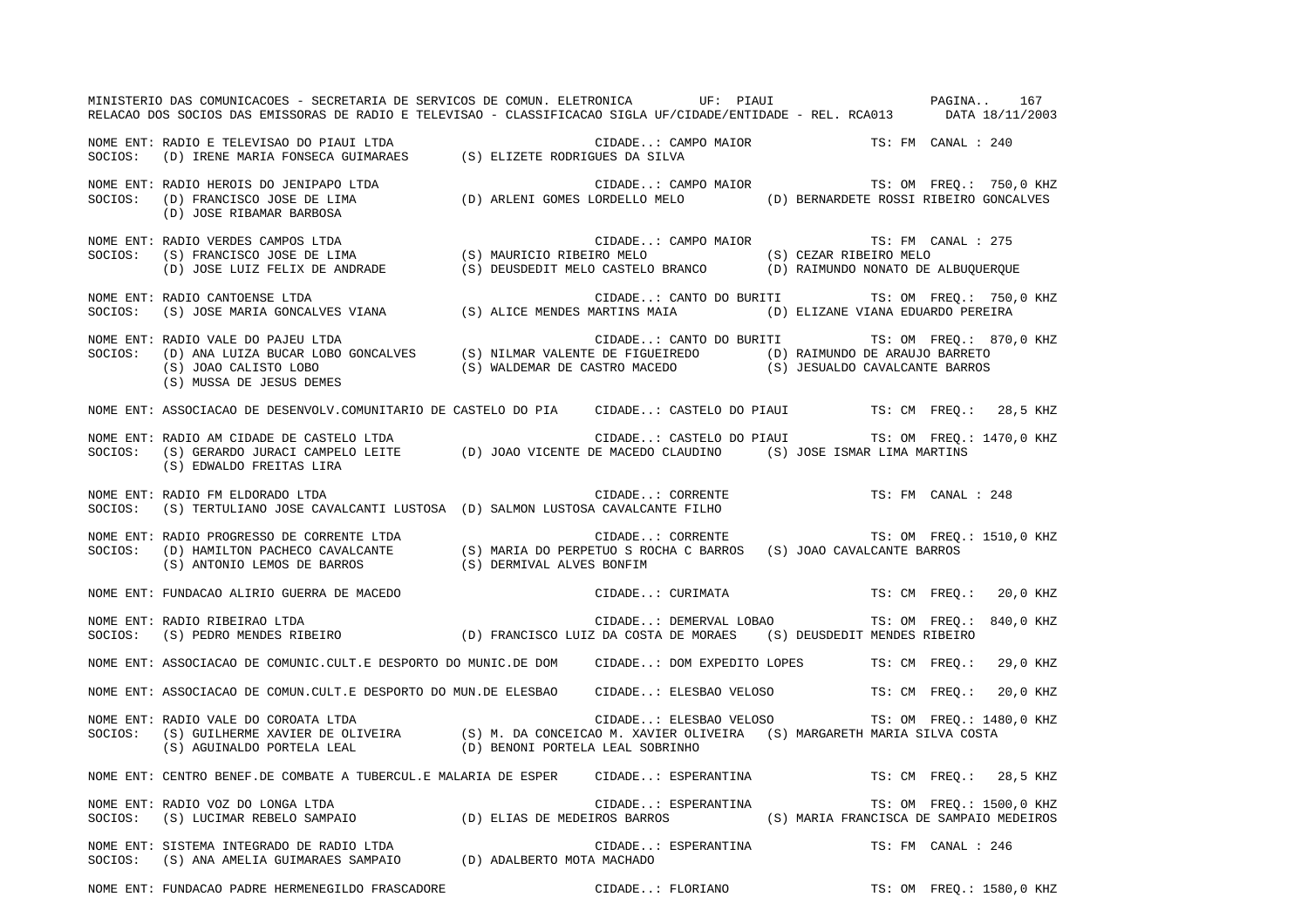SOCIOS: (E) JOAO LUCINDO NETO (E) EULALIO MIRANDA DE OLIVEIRA FILHO (E) CICERO VIEIRA DA SILVA (E) EDILSON RIBEIRO DE SOUSA (E) JAMES CARNEIRO DE SA ALENCAR (E) PEDRO PAULO FERREIRA DA SILVA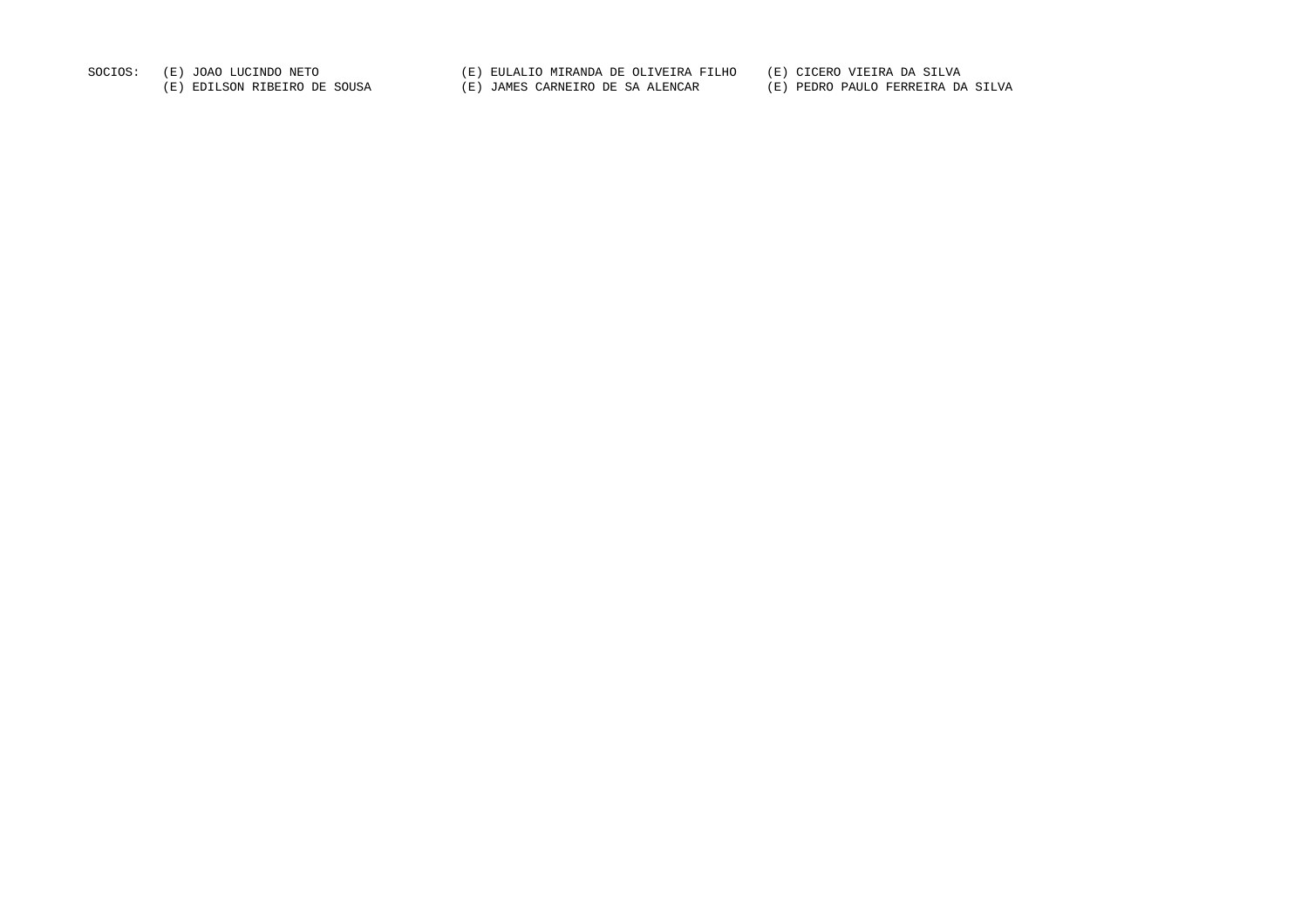MINISTERIO DAS COMUNICACOES - SECRETARIA DE SERVICOS DE COMUN. ELETRONICA UF: PIAUI PAGINA.. 168 RELACAO DOS SOCIOS DAS EMISSORAS DE RADIO E TELEVISAO - CLASSIFICACAO SIGLA UF/CIDADE/ENTIDADE - REL. RCA013 DATA 18/11/2003 NOME ENT: RADIO ALVORADA DO SUL LTDA CIDADE..: FLORIANO TS: FM CANAL : 244SOCIOS: (S) ANA LUIZA BUCAR LOBO GONCALVES (S) JOAO CALISTO LOBO (S) LENORA LOBO VALENCA (S) SILVIA BUCAR LOBO AMENO (D) ROSA MARIA BUCAR LOBO NOME ENT: RADIO FLORIANO LTDA THE SAND SERVICE SUPPOSE SERVICE SERVICE. THE SAND SERVICE SERVICE SERVICE SERVICE SERVICE SERVICE SERVICE SERVICE SERVICE SERVICE SERVICE SERVICE SERVICE SERVICE SERVICE SERVICE SERVICE SERVI SOCIOS: (S) ANTONIO ALMIR DO VALE REIS (D) JOSE ANTAO DO VALE REIS (S) MANOEL SIMPLICIO DA SILVA (S) MARLI DO VALE REIS (S) FRANCISCO ANTAO REIS FILHO (S) MARLENE DO VALE REIS NOME ENT: TELEVISAO ALVORADA DO SUL LTDA CONSTRUITION CIDADE..: FLORIANO TS: TV CANAL : 06+ SOCIOS: (S) SEGISNANDO FERREIRA DE ALENCAR (D) VALTER ALENCAR FILHO (D) JOAO CALISTO LOBO NOME ENT: RADIO FM ESPERANCA DE GUADALUPE LTDA CIDADE..: GUADALUPE TS: FM CANAL : 248SOCIOS: (S) JULIO CESAR DE CARVALHO LIMA (S) GEORGIANO FERNANDES LIMA (S) VERA LUCIA LIMA MOUSINHO (D) ALEXANDRINO MOREIRA MOUSINHO NETO NOME ENT: ASSOCIACAO CULTURAL COMUNITARIA DE ITAINOPOLIS-ACCI CIDADE..: ITAINOPOLIS TS: CM FREQ.: 28,5 KHZ NOME ENT: RADIO CANTAGALO DE JAICOS LTDA **ENTERIO EN SUBJECTE CIDADE.**.: JAICOS TS: OM FREQ.: 1400,0 KHZ SOCIOS: (S) HUMBERTO REIS DA SILVEIRA (D) GERALDO MATOS SILVEIRA (S) ANTONIO JUSSELINO MATOS SILVEIRA (S) FREDERICO OZANAM LUZ BARROS NOME ENT: FUNDACAO CIDADANIA CIDADE..: JOSE DE FREITAS TS: CM FREQ.: 20,0 KHZ NOME ENT: RADIO LIVRAMENTO LTDA CIDADE..: JOSE DE FREITAS TS: OM FREQ.: 670,0 KHZ SOCIOS: (S) ODILON CARVALHO DE ALMENDRA FREITAS (S) ROBERT DE ALMENDRA FREITAS (D) FERNANDO DE ALMENDRA FREITAS NOME ENT: RADIO VALE DO PARNAIBA LTDA CIDADE..: LUZILANDIA TS: OM FREQ.: 970,0 KHZ SOCIOS: (D) RAIMUNDO NONATO MARQUES (S) ISMAR AGUIAR MARQUES NOME ENT: ASSOCIACAO COMUNITARIA DE RAD.ALTERNATIVA DE MIGUEL A CIDADE..: MIGUEL ALVES TS: CM FREQ.: 20,0 KHZ NOME ENT: RADIO TAPUIO LTDA CIDADE..: MIGUEL ALVES TS: OM FREQ.: 650,0 KHZ SOCIOS: (S) FRANCISCO DAS CHAGAS ARAUJO (D) LUIZ ALBERTO RIBEIRO GONCALVES (S) VICENTE RIBEIRO GONCALVES JUNIOR NOME ENT: ASSOC DE DES COMUN DA COMUNICACAO E CULTURA DE MONSEN CIDADE..: MONSENHOR GIL TS: CM FREQ.: 20,0 KHZ NOME ENT: FUNDACAO LUIZ RIBEIRO DA SILVA CHANTERO EN CIDADE..: MONSENHOR GIL TS: CM FREQ.: 20,0 KHZ NOME ENT: ASSOCIACAO DE DESENV. COMUNITARIO DO MORRO DO CHAPEU CIDADE..: MORRO DO CHAPEU DO PIAUI TS: CM FREQ.: 28,5 KHZ NOME ENT: RADIO E TELEVISAO DO PIAUI LTDA CIDADE..: OEIRAS TS: FM CANAL : 287SOCIOS: (D) IRENE MARIA FONSECA GUIMARAES (S) ELIZETE RODRIGUES DA SILVA NOME ENT: RADIO PRIMEIRA CAPITAL LTDA CONTROL CONSTRUCTED CIDADE..: OEIRAS TS: OM FREQ.: 830,0 KHZ SOCIOS: (S) JUAREZ PIAUHYENSEDE FREITAS TAPETY (S) JOSE NOGUEIRA TAPETY NETO (D) MAURO EXPEDITO REIS DE F TAPETY NOME ENT: RADIO VALE DO CANINDE LTDA **ENTEREMENTE EN ENTEREMENTE CIDADE.**.: OEIRAS TS: OM FREQ.: 990,0 KHZ SOCIOS: (S) LUCIANO NUNES SANTOS (S) BENEDITO DE CARVALHO SA (S) LUIZ WALMOR BARBOSA DE CARVALHO (S) JOAO ORLANDO RIBEIRO GONCALVES (D) PAULO AGONSO REIS REGO NOME ENT: RADIO BOA ESPERANCA LTDA CIDADE..: PADRE MARCOS TS: OM FREQ.: 950,0 KHZ (S) HOMERO FERREIRA CASTELO BRANCO NETO (D) OSVALDO LUIZ DE MACEDO (S) WALTER PEREIRA SOARES (S) MARIA ROSA DE CASTRO MACEDO (D) EDSON LUIZ DE MACEDO NOME ENT: ASSOCIACAO DE RADIODIFUSAO COMUNITARIA NOVE DE JULHO CIDADE..: PALMEIRA DO PIAUI TS: CM FREQ.: 20,0 KHZ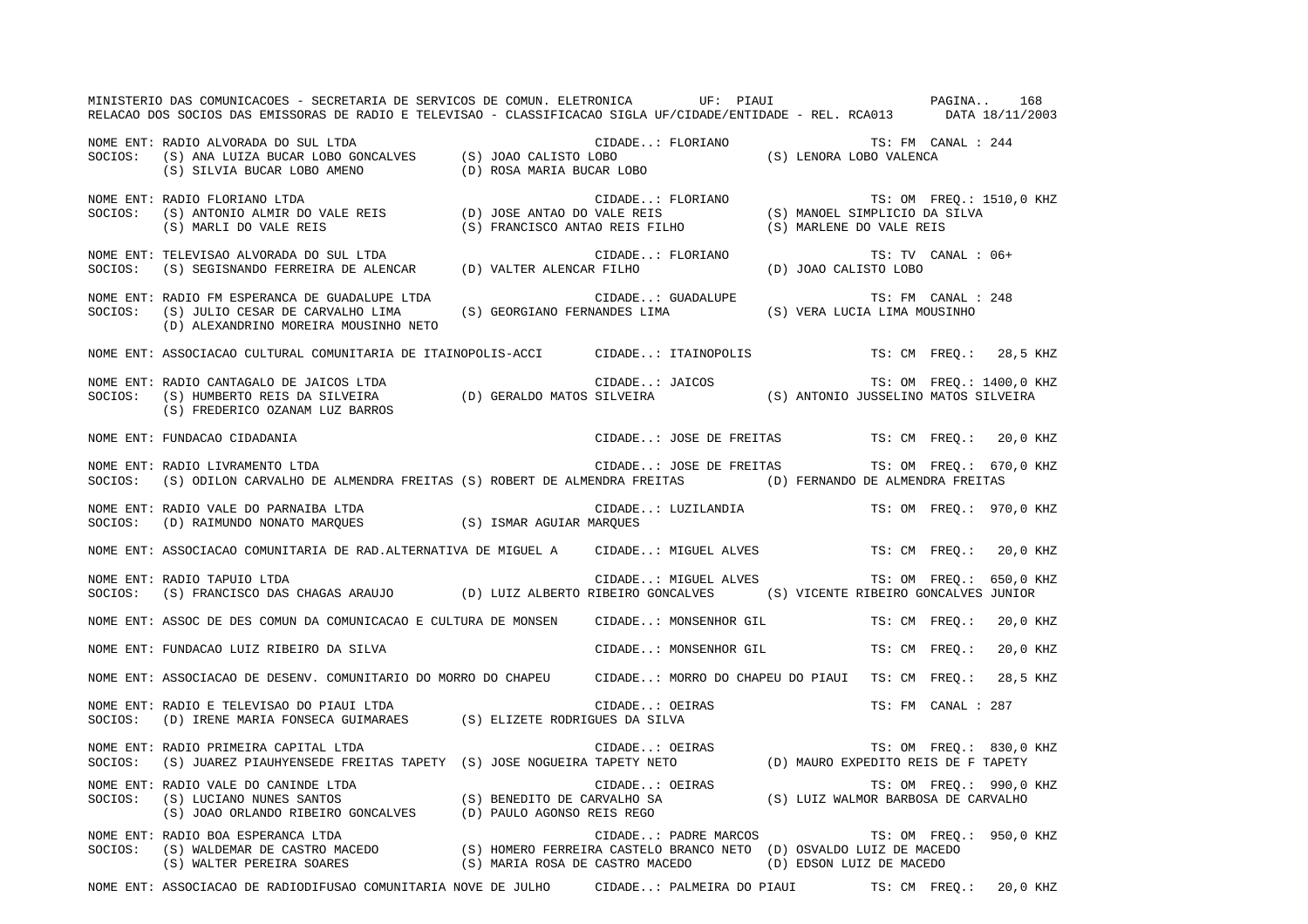NOME ENT: ASSOCIACAO DE RADIOD.COMUNIT.RIACHO DO CADOZ-ARC RIAC CIDADE..: PALMEIRAIS TS: CM FREQ.: 20,0 KHZ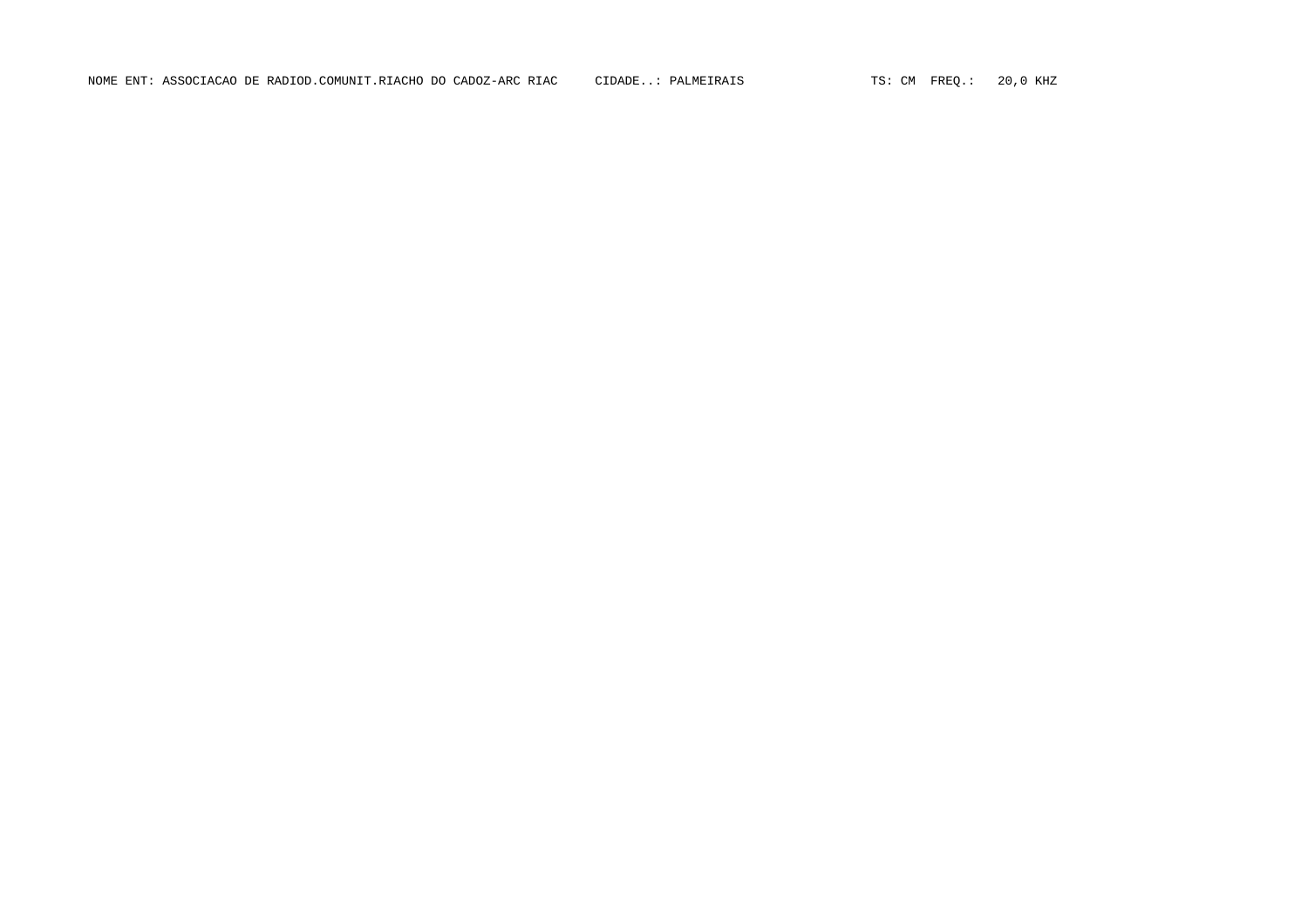|         | MINISTERIO DAS COMUNICACOES - SECRETARIA DE SERVICOS DE COMUN. ELETRONICA UF: PIAUI<br>RELACAO DOS SOCIOS DAS EMISSORAS DE RADIO E TELEVISAO - CLASSIFICACAO SIGLA UF/CIDADE/ENTIDADE - REL. RCA013 DATA 18/11/2003                                                                                                                                                                                                                                                     |                    | PAGINA<br>169                                                                                                                                                                                                                                                                                                                                                       |
|---------|-------------------------------------------------------------------------------------------------------------------------------------------------------------------------------------------------------------------------------------------------------------------------------------------------------------------------------------------------------------------------------------------------------------------------------------------------------------------------|--------------------|---------------------------------------------------------------------------------------------------------------------------------------------------------------------------------------------------------------------------------------------------------------------------------------------------------------------------------------------------------------------|
| SOCIOS: | NOME ENT: FUNDACAO 14 DE AGOSTO<br>$(E) RICARDO VIANA MAZULO$ $(E) JUCIE DA COSTA MACHADO$                                                                                                                                                                                                                                                                                                                                                                              |                    | TS: TV CANAL : 04+E                                                                                                                                                                                                                                                                                                                                                 |
|         | NOME ENT: RADIO EDUCADORA DE PARNAIBA S/A $(*)$ CI<br>SOCIOS: (S) JOSE DE ANCHIETA MORAES E SILVA (S) JOAO SILVA NETO<br>(S) ESP DE DIV AC RD EDUC DE PARNAIBA (S) (ESP.) EMILIO ARAUJO SELLIGMANN (S) ALMIR MORAES CORREIA<br>(S) SEPTIMUS DE MENDONCA CLARK<br>(S) SEPTIMUS DE MENDONCA CLARK<br>(S) CLAUDIO FRANKLIN MARQUES VERAS<br>(S) CASEMIRO NOGUEIRA NETO<br>(D) FRANCISCO DE ASSIS CAJUBA DE BRITO (S) FRANCISCO BORGES DOS SANTOS<br>(S) GASTAO NEVES RODRI |                    | (*) CIDADE: PARNAIBA $\begin{array}{ccc} 0 & \text{TS: OM} & \text{FREQ.}: & \text{Y2U} \\ \text{VA NETO} & & & \text{(S) ANTONIO JOSE DE MORAES SOUZA)} \end{array}$<br>TS: OM FREQ.: 920,0 KHZ<br>(S) ARMANDO CAJUBA DE BRITO<br>(S) CARLOS ALBERTO MARQUES CORREIA<br>(S) LUIZ BARROS SOUZA<br>(S) (ESP.) JOSE MENDONCA CLARK<br>(D) JOAO TAVARES DA SILVA FILHO |
| SOCIOS: | NOME ENT: RADIO IGARACU LTDA<br>RADIO IGARACU LTDA (D) FRANCISCO DE ASSIS DE MORAES SOUZA (D) ANTONIO JOSE DE MORAES SOUZA (S) ALEXANDRE ALVES DE OLIVEIRA (D) FRANCISCO DE ASSIS DE MORAES SOUZA (D) ANTONIO JOSE DE MORAES SOUZA                                                                                                                                                                                                                                      |                    | TS: OM FREQ.: 550,0 KHZ                                                                                                                                                                                                                                                                                                                                             |
|         | NOME ENT: REDE JHJ DE RADIODIFUSAO LTDA<br>SOCIOS: (S) JOAO TAVARES SILVA FILHO (S) JOSE DE ANCHIETA MORAES E SILVA (D) HERBERT DE MORAES E SILVA<br>(S) JOAO SILVA NETO                                                                                                                                                                                                                                                                                                | CIDADE: PARNAIBA   | TS: FM CANAL : 236                                                                                                                                                                                                                                                                                                                                                  |
| SOCIOS: | NOME ENT: RADIO INGAZEIRA DE PAULISTANA LTDA<br>(S) HUMBERTO REIS DA SILVEIRA (S) RAIMUNDO COELHO DAMASCENO NETO<br>(S) ANTONIO FERREIRA DAMASCENO                                                                                                                                                                                                                                                                                                                      | CIDADE: PAULISTANA | TS: OM FREQ.: 1470,0 KHZ<br>(D) ADELAIDE FERREIRA DAMASCENO                                                                                                                                                                                                                                                                                                         |
|         | NOME ENT: RADIO CRUZEIRO DE PEDRO II LTDA<br>SOCIOS: (S) AQUILES NOGUEIRA LIMA (S) CIRO NOGUEIRA LIMA                                                                                                                                                                                                                                                                                                                                                                   |                    | CIDADE: PEDRO II TS: OM FREQ.: 640,0 KHZ<br>(D) BERNARDO GOMES DE CASTRO                                                                                                                                                                                                                                                                                            |
|         | NOME ENT: RADIO IMPERIAL FM DE PEDRO II LTDA<br>SOCIOS: (S) GERSON ANTONIO DE ARAUJO M FILHO (D) EDNA CARVALHO MOURAO (S) DOMINGOS AUGUSTO CARVALHO MOURAO                                                                                                                                                                                                                                                                                                              | CIDADE: PEDRO II   | TS: FM CANAL : 238                                                                                                                                                                                                                                                                                                                                                  |
|         | NOME ENT: FUNDACAO SENADOR WALDEMAR DE MOURA SANTOS (CIDADE: PICOS                                                                                                                                                                                                                                                                                                                                                                                                      |                    | TS: CM FREO.: 29,2 KHZ                                                                                                                                                                                                                                                                                                                                              |
| SOCIOS: | NOME ENT: RADIO CIDADE MODELO LTDA<br>(S) JOSE NEIR DE SOUZA                                                                                                                                                                                                                                                                                                                                                                                                            |                    | TS: FM CANAL : 237                                                                                                                                                                                                                                                                                                                                                  |
|         | NOME ENT: RADIO DIFUSORA DE PICOS LTDA<br>SOCIOS: (D) ALOISIA HELENA LIMA DE BARROS (S) FRANCISCO ALMEIDA GUIMARAES (S) JOAO DE DEUS NETO<br>(S) LUZIA MOURA BARROS (S) EVERARDO BARROS DE DEUS NUNES (S) ANTONIO DE BARROS ARAUJO<br>(E) GERALDO PEREIRA DO NASCIMENTO                                                                                                                                                                                                 |                    |                                                                                                                                                                                                                                                                                                                                                                     |
| SOCIOS: | NOME ENT: RADIO GRANDE PICOS LTDA<br>(S) CARLOS LUIS NUNES DE BARROS (D) JOSE NUNES DE BARROS                                                                                                                                                                                                                                                                                                                                                                           | CIDADE: PICOS      | TS: FM CANAL : 233<br>(D) MARIA TERESINHA NUNES DE BARROS                                                                                                                                                                                                                                                                                                           |
| SOCIOS: | RADIO GRANDE PICOS LTDA (D) JOSE NUNES DE BARROS (S) CARLOS LUIS NUNES DE BARROS<br>NOME ENT: RADIO GRANDE PICOS LTDA                                                                                                                                                                                                                                                                                                                                                   |                    | TS: OM FREQ.: 850,0 KHZ<br>(D) MARIA TERESINHA NUNES DE BARROS                                                                                                                                                                                                                                                                                                      |
| SOCIOS: | NOME ENT: RADIO NORDESTE LTDA                                                                                                                                                                                                                                                                                                                                                                                                                                           |                    | TS: OM FREQ.: 1510,0 KHZ                                                                                                                                                                                                                                                                                                                                            |
|         | NOME ENT: ASSOCIACAO COMUNITARIA DE RADIO DE PIO IX CIDADE: PIO IX                                                                                                                                                                                                                                                                                                                                                                                                      |                    | TS: CM FREO.:<br>20,0 KHZ                                                                                                                                                                                                                                                                                                                                           |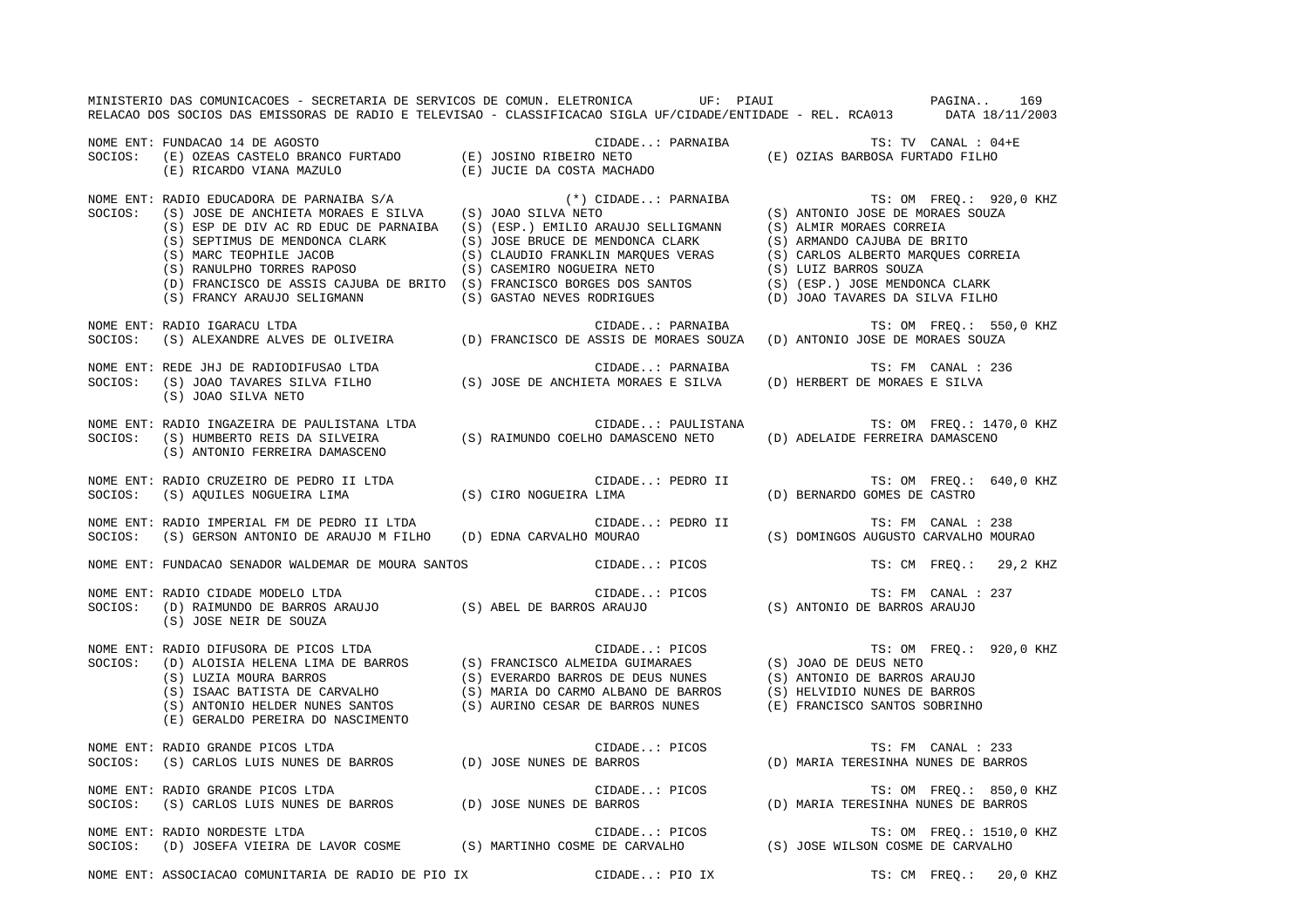NOME ENT: EMPRESA DE RADIO SETE CIDADES DE PIRACURUCA LTDA CIDADE..: PIRACURUCA TS: OM FREQ.: 940,0 KHZ SOCIOS: (S) WALDEMAR DE MORAIS MENSESES (D) FLORENCIO FERNANDES DE SOUZA (S) WALDEMAR M. CARVALHO M. FERNANDES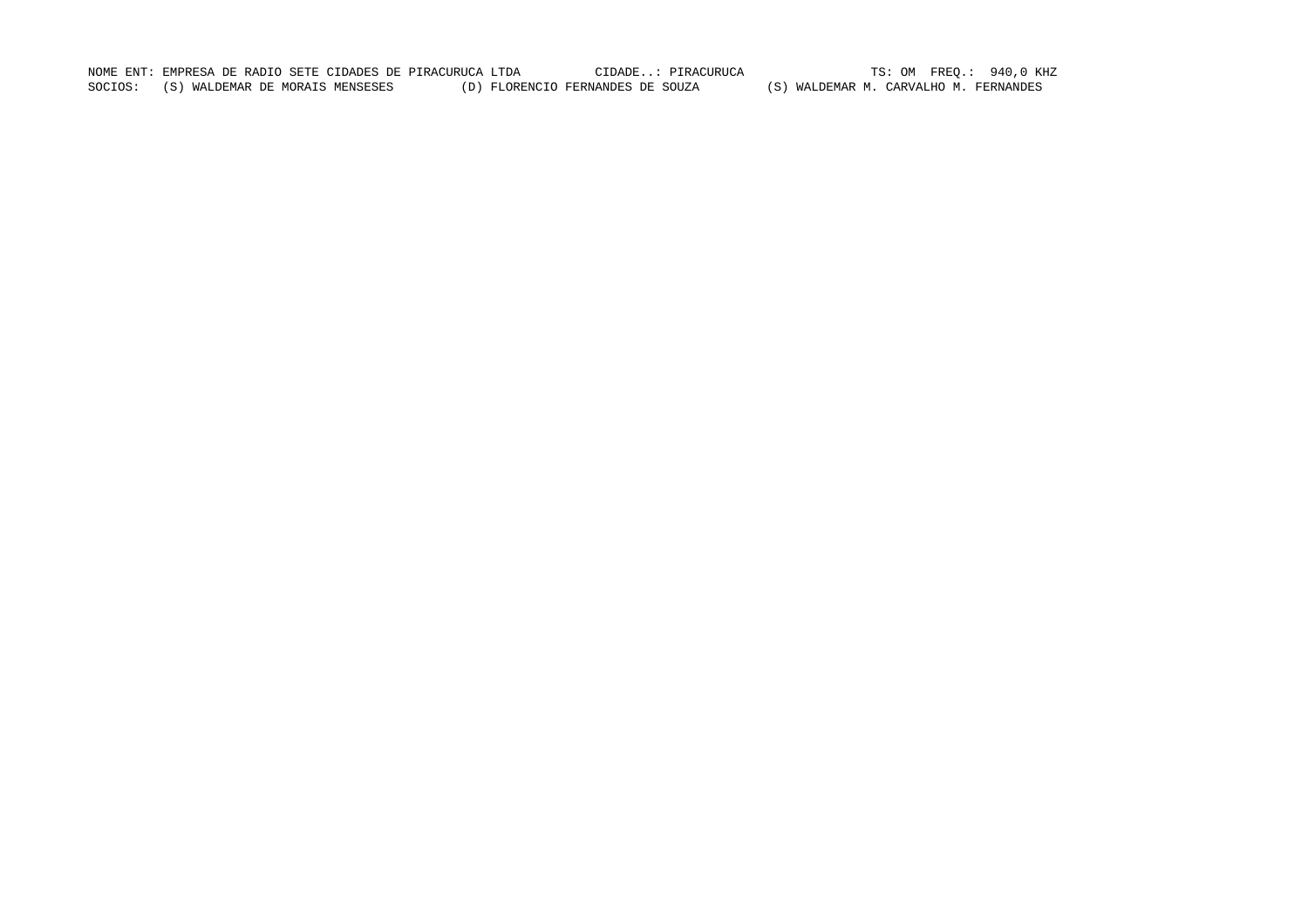MINISTERIO DAS COMUNICACOES - SECRETARIA DE SERVICOS DE COMUN. ELETRONICA UF: PIAUI PAGINA.. 170 RELACAO DOS SOCIOS DAS EMISSORAS DE RADIO E TELEVISAO - CLASSIFICACAO SIGLA UF/CIDADE/ENTIDADE - REL. RCA013 DATA 18/11/2003 NOME ENT: RADIO FM CIDADE DE PIRIPIRI LTDA CIDADE..: PIRIPIRI TS: FM CANAL : 250SOCIOS: (S) GERARDO JURACI CAMPELO LEITE (S) JOAO VICENTE DE MACEDO CLAUDINO (S) EVERALDO ALVES EVANGELISTA (D) ELDRO CESAR MENDES (D) SERGIO FERNANDO LOPES CAMPELO LEITE NOME ENT: RADIO ITAMARATY LTDA THE SERIES ON THE CIDADE..: PIRIPIRI TS: OM FREQ.: 580,0 KHZ SOCIOS: (S) JOSE LOURENCO DE ARAUJO MOURAO (S) FRANCISCO BARROS DE SOUZA (S) GERSON ANTONIO DE ARAUJO M FILHO (E) EDNA CARVALHO MOURAO NOME ENT: ASSOCIACAO DA RADIO COMUNITARIA REDENCAO FM CIDADE..: REDENCAO DO GURGUEIA TS: CM FREQ.: 20,0 KHZ NOME ENT: RADIO CACIQUE BRUENQUE DE REGENERACAO LTDA CIDADE..: REGENERACAO TS: OM FREQ.: 820,0 KHZ SOCIOS: (S) GUILHERME XAVIER DE OLIVEIRA (S) M. DA CONCEICAO M. XAVIER OLIVEIRA (S) FRANCISCO EDMILSON CAVALCANTE (S) SEBASTIAO EDILSON CAVALCANTE (S) LENILSON CAVALCANTE DE OLIVEIRA (S) MARIA NETA DE SOUSA SANTOS (D) JOSE CAVALCANTE DE OLIVEIRA JUNIOR (S) AUGUSTO CARLOS TEIXEIRA NUNES (S) ANTONIO JOSE CAVALCANTE DE OLIVEIRA NOME ENT: ASS.COMUNIT.DE RADIO DIF.ASSOCIADAS FM DA CIDADE DE F CIDADE..: SANTA FILOMENA TS: CM FREQ.: 20,0 KHZ NOME ENT: ASSOCIACAO DE RADIO COMUNITARIA DE SAO FELIX DO PIAUI CIDADE..: SAO FELIX DO PIAUI TS: CM FREQ.: 20,0 KHZ NOME ENT: ASSOCIACAO DA RADIO COMUNITARIA BOM CONSELHO CIDADE..: SAO JOAO DA FRONTEIRA TS: CM FREQ.: 28,5 KHZ NOME ENT: ASSOCIACAO COMUNITARIA DE RADIO DE SAO JOAO DO PIAUI CIDADE..: SAO JOAO DO PIAUI TS: CM FREQ.: 20,0 KHZ NOME ENT: RADIO ALVORADA DO SERTAO LTDA CIDADE..: SAO JOAO DO PIAUI TS: OM FREQ.: 710,0 KHZ SOCIOS: (S) MARIA DO AMPARO PAULO PAES LANDIM (S) PAULO HENRIQUE PAES LANDIM (D) EDISIO UTAN JOAQUIM DE SOUSA NOME ENT: RADIO PIAUI FM LTDA- ME CIDADE..: SAO JOAO DO PIAUI TS: FM CANAL : 252 SOCIOS: (S) NATALIA FERREIRA PAES LANDIM (S) PAULO HENRIQUE PAES LANDIM (D) EDISIO UTAN JOAQUIM DE SOUSA NOME ENT: RADIO VALE DO PIAUI LTDA CIDADE..: SAO JOAO DO PIAUI TS: FM CANAL : 248SOCIOS: (S) FRANCISCO DE A. SANTANA DE CARVALHO (D) JOAO SABINO COSTA PAULO (S) DAVID PAULO ALVES FILHO (S) SABINO PAULO ALVES NETO NOME ENT: ASSOCIACAO SAO JULIAOENSE DE DES.DO DESPORTO CULT. E CIDADE..: SAO JULIAO TS: CM FREQ.: 20,0 KHZ NOME ENT: RADIO TACARIJUS LTDA CIDADE..: SAO MIGUEL DO TAPUIO TS: OM FREQ.: 660,0 KHZ SOCIOS: (S) JOSE LINCOLN SOBRAL MATOS (D) LUDGERIO MARQUES DE PINHO (D) JOSE RIBAMAR OLIVEIRA (S) MARIA DO CARMO MOTA MATOS NOME ENT: RADIO COMUNITARIA PROGRESSO FM CIDADE..: SAO PEDRO DO PIAUI TS: CM FREQ.: 20,0 KHZ NOME ENT: FUNDACAO CULTURAL SUDESTE DO PIAUI CIDADE..: SAO RAIMUNDO NONATO TS: FM CANAL : 290ESOCIOS: (E) NIEDE GUIDOM (E) GABRIELA MARTINS AVILA (E) DEOLINDA RUBEM DE MACEDO (E) ARMANDO SOUTO MAIOR NOME ENT: RADIO SERRA DA CAPIVARA LTDA CIDADE..: SAO RAIMUNDO NONATO TS: OM FREQ.: 550,0 KHZ SOCIOS: (S) WALDEMAR DE CASTRO MACEDO (S) NEWTON DE CASTRO MACEDO (D) JURANDIR DE CASTRO MACEDO (S) PEDRO MACARIO DE CASTRO (S) PEDRO CLAUDIO DE MOURA REIS (S) RAIMUNDO DE MACEDO SILVA (S) ARSENIO PEREIRA DE OLIVEIRA (S) EDVALDO BELO DA SILVA (S) JOSE SIQUEIRA (D) RAIMUNDO REGIS SANTOS NOGUEIRA NOME ENT: RADIO MAFRENSE LTDA CIDADE..: SIMPLICIO MENDES TS: OM FREQ.: 790,0 KHZ SOCIOS: (S) OSVALDO MENDES DE OLIVEIRA (S) FELIPE MENDES DE OLIVEIRA (D) GILBERTO MENDES DE OLIVEIRA (S) FLORENCIO DE SOUSA MOURA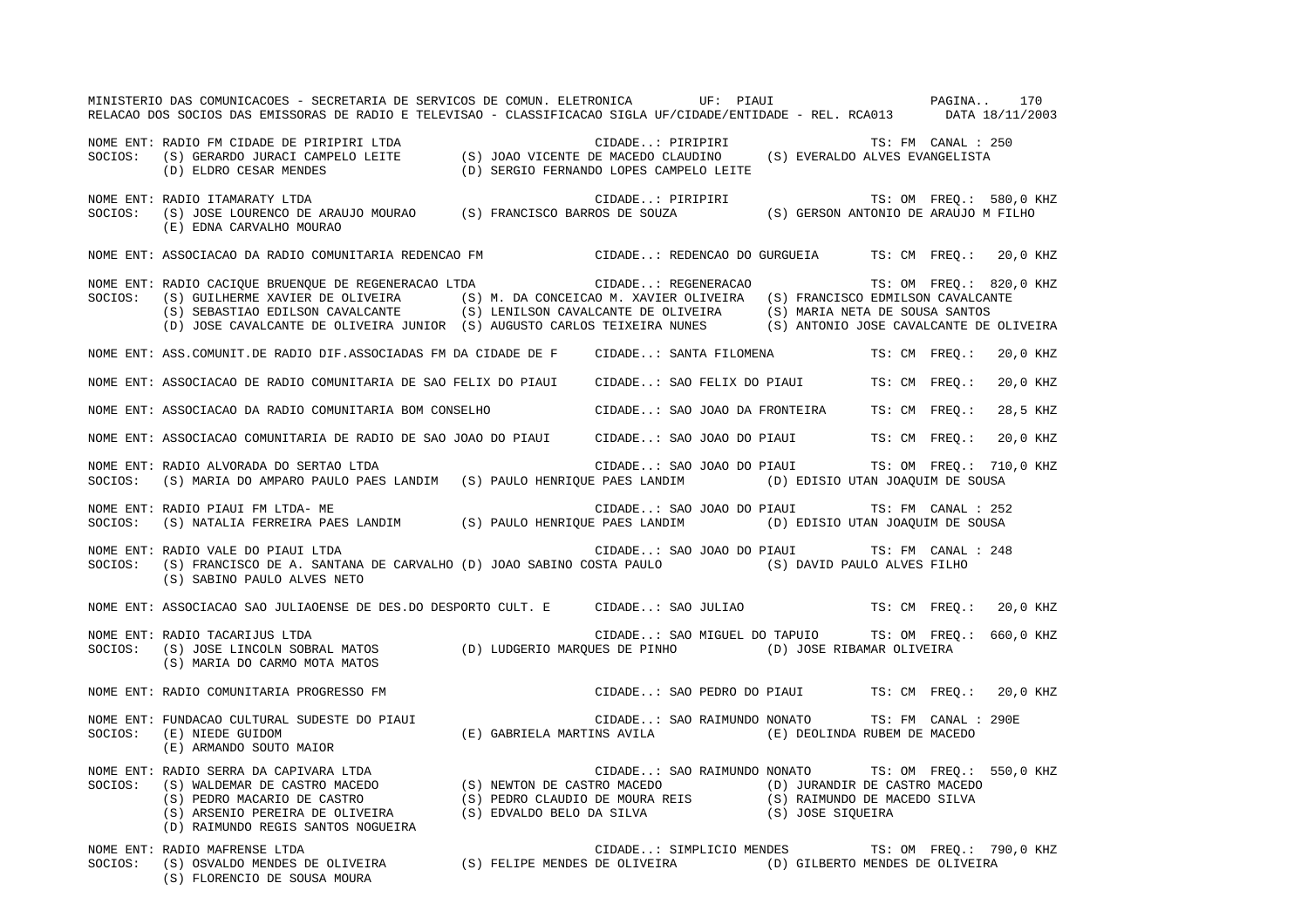NOME ENT: DIFUSORA EMPREENDIMENTOS DE COMUNICACOES LTDA CIDADE..: TERESINA TS: OM FREQ.: 1370,0 KHZ SOCIOS: (D) ANTONIO MACHADO LIMA (D) EDUARDO ARAUJO MACHADO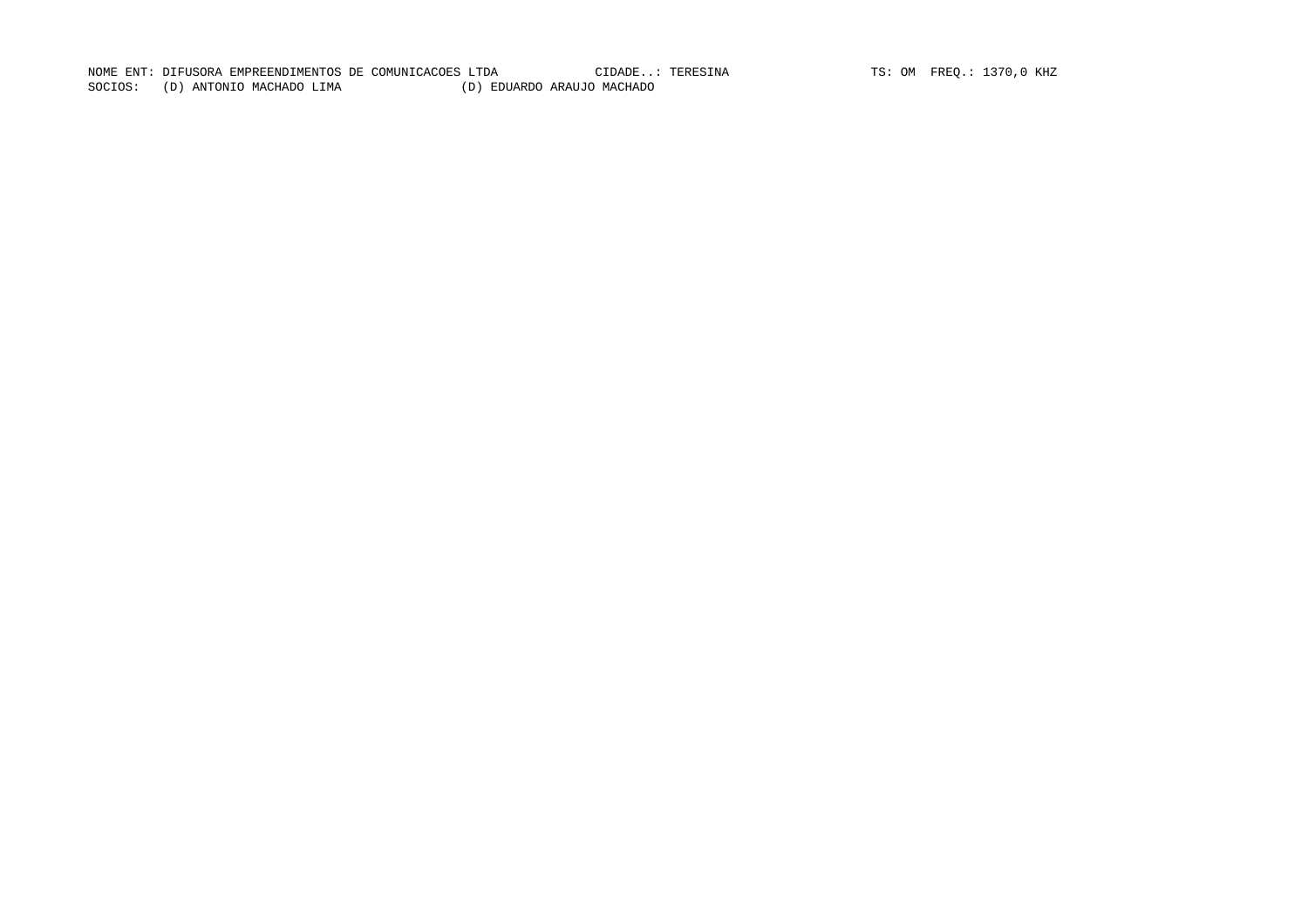|         | MINISTERIO DAS COMUNICACOES - SECRETARIA DE SERVICOS DE COMUN. ELETRONICA UF: PIAUI COMUNISTERIO DAS COMUNICACOES - SECRETARIA DE SERVICOS DE COMUN. ELETRONICA<br>RELACAO DOS SOCIOS DAS EMISSORAS DE RADIO E TELEVISAO - CLASSIFICACAO SIGLA UF/CIDADE/ENTIDADE - REL. RCA013 DATA 18/11/2003 |                                     |                                                 |
|---------|-------------------------------------------------------------------------------------------------------------------------------------------------------------------------------------------------------------------------------------------------------------------------------------------------|-------------------------------------|-------------------------------------------------|
|         | NOME ENT: FUNDACAO ANTARES RADIO E TELEVISAO CULT E EDUC DO PIA CIDADE: TERESINA TS: TV CANAL : 02 E<br>SOCIOS: (E) GRAZIANI GERVASIO FONSECA (E) MARIA DAS GRACAS DE F.S.E S. XAVIER (E) FABIO COELHO GOMES NOBREGA (E) GILBERTO DE CASTRO MOURA                                               |                                     |                                                 |
| SOCIOS: | NOME ENT: FUNDACAO ANTARES RADIO E TELEVISAO CULT E EDUC DO PIA CIDADE: TERESINA TS: OM FREQ.: 800,0 KHZ<br>(E) GRAZIANI GERVASIO FONSECA (E) MARIA DAS GRACAS DE F.S.E S. XAVIER (E) FABIO COELHO GOMES NOBREGA<br>(E) GILBERTO DE CASTRO MOURA                                                |                                     |                                                 |
|         | NOME ENT: FUNDACAO ANTONINO SILVEIRA REIS (2008) CODADE: TERESINA TS: CM FREQ.: 20,0 KHZ                                                                                                                                                                                                        |                                     |                                                 |
|         | NOME ENT: FUNDACAO CULTURAL MONSENHOR CHAVES<br>SOCIOS:   (E) EUGENIA MARIA PARENTES FORTES FERRA (E) AMALIA MARIA LAGES TELES                (E) JOSE REIS PEREIRA<br>$(\,\mathbb{E}\,)$ WILLIAM PALHA DIAS (E) FRANCISCO MIGUEL DE MORA                                                       |                                     |                                                 |
|         | NOME ENT: FUNDACAO DOM AVELAR BRANDAO VILELA<br>SOCIOS: (E) LUIS SOARES DE MELO (E) LUIZ EDUARDO DO NASCIMENTO BASTOS (E) ROSEMIRO ROBSON DA COSTA<br>(E) LISSANDRA DE ARAUJO PIRES                                                                                                             |                                     |                                                 |
|         | NOME ENT: FUNDACAO DOM AVELAR BRANDAO VILELA (E) LUIZ EDUARDO DO NASCIMENTO BASTOS (E) ROSEMIRO ROBSON DA COSTA<br>SOCIOS: (E) LUIS SOARES DE MELO (E) LUIZ EDUARDO DO NASCIMENTO BASTOS (E) ROSEMIRO ROBSON DA COSTA<br>(E) LISSAND                                                            |                                     | TS: OM FREQ.: 1150,0 KHZ                        |
|         | NOME ENT: JET RADIODIFUSAO LTDA<br>SOCIOS: (D) JOSE ELIAS TAJRA (S) ALVARO DOS SANTOS PACHECO (S) DAVID DELPHINO CORTELAZZI<br>(D) ANTONIO DIB TAJRA (S) JOSE ALVES FILHO (D) CARLOS FLAVIO HOJAIJ                                                                                              |                                     |                                                 |
|         | NOME ENT: JET RADIODIFUSAO LTDA<br>SOCIOS: (D) JOSE ELIAS TAJRA                                                                                                                                                                                                                                 |                                     |                                                 |
|         | NOME ENT: JET RADIODIFUSAO LTDA<br>SOCIOS: (D) JOSE ELIAS TAJRA                                                                                                                                                                                                                                 |                                     | TS: TV CANAL : 10                               |
|         | NOME ENT: O DIA - RADIO E TELEVISAO DO PIAUI LTDA<br>SOCIOS: (D) OCTAVIO MIRANDA (S) VALCIRA MIRANDA                                                                                                                                                                                            | CIDADE: TERESINA TS: FM CANAL : 224 |                                                 |
|         | NOME ENT: RADIO CHAPADA DO CORISCO LTDA<br>SOCIOS: (S) JOAO CALISTO LOBO (S) ATILA FREITAS LIRA (S) CIRO NOGUEIRA LIMA<br>(S) JESUALDO CAVALCANTE BARROS (S) MUSSA DE JESUS DEMES (D) JOSE NAPOLIAO FILHO<br>(S) JOAQUIM GOMES DA CO                                                            |                                     | TS: OM FREQ.: 910,0 KHZ                         |
|         | NOME ENT: RADIO CIDADE VERDE DE TERESINA LTDA<br>SOCIOS: (S) JESUS ELIAS TAJRA (D) OTEVALDO SOARES DO NASCIMENTO (D) JOSE ELIAS TAJRA SOBRINHO<br>(S) HELVIDIO NUNES DE BARROS                                                                                                                  |                                     |                                                 |
|         | NOME ENT: RADIO E TELEVISAO DO PIAUI LTDA (S) ELIZETE RODRIGUES DA SILVA SOCIOS: (D) IRENE MARIA FONSECA GUIMARAES (S) ELIZETE RODRIGUES DA SILVA                                                                                                                                               |                                     | $\verb CIDADE: TERESINA   TS: TV   CANAL : 19+$ |
|         | NOME ENT: RADIO POTY LTDA<br>SOCIOS: (S) ODILON CARVALHO DE ALMENDRA FREITAS (E) TEREZINHA DE JESUS BELCHIOR CAVALCA (S) HUGO NAPOLEAO DO REGO NETO<br>(S) ANTONIO DE ALMENDRA FREITAS NETO (S) ANA ROSA F. GUIMARAES DE SOUSA                                                                  |                                     | CIDADE: TERESINA TS: OM FREQ.: 610,0 KHZ        |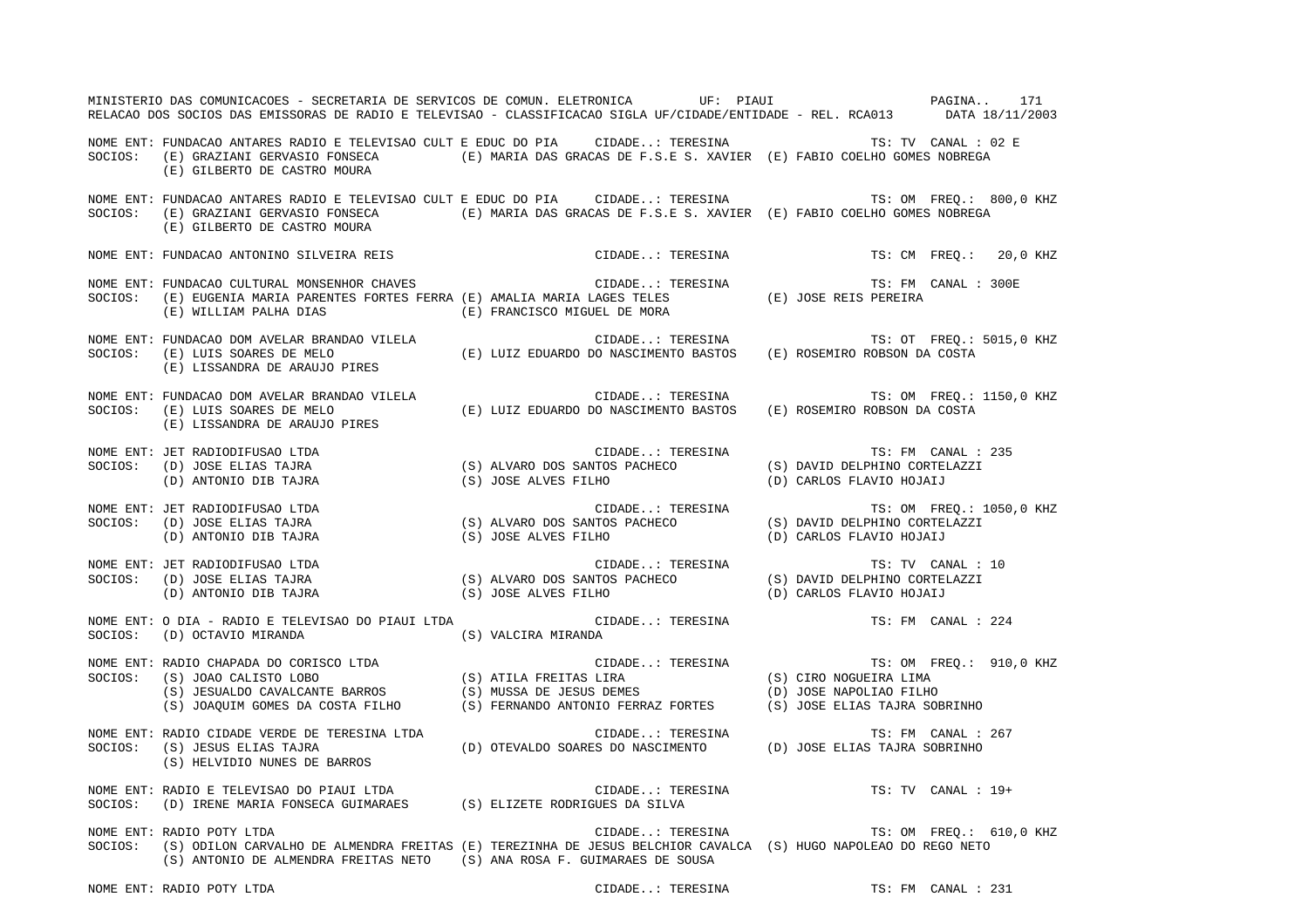- SOCIOS: (S) ODILON CARVALHO DE ALMENDRA FREITAS (E) TEREZINHA DE JESUS BELCHIOR CAVALCA (S) HUGO NAPOLEAO DO REGO NETO
	- (S) ANTONIO DE ALMENDRA FREITAS NETO (S) ANA ROSA F. GUIMARAES DE SOUSA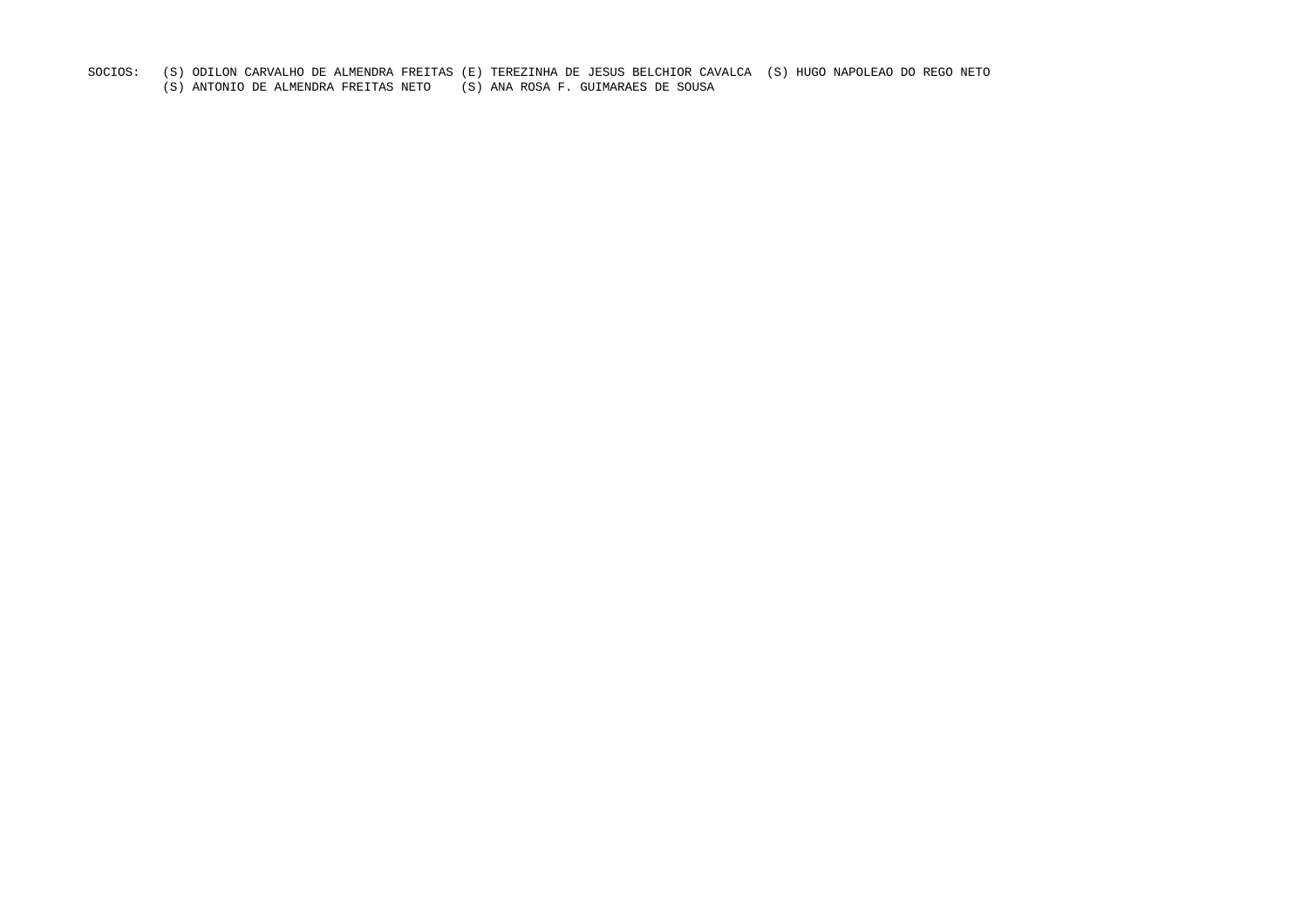|         | MINISTERIO DAS COMUNICACOES - SECRETARIA DE SERVICOS DE COMUN. ELETRONICA UF: PIAUI CHE COMUNICACOES - 172<br>RELACAO DOS SOCIOS DAS EMISSORAS DE RADIO E TELEVISAO - CLASSIFICACAO SIGLA UF/CIDADE/ENTIDADE - REL. RCA013 DATA 18/11/2003 |               |                                                   |
|---------|--------------------------------------------------------------------------------------------------------------------------------------------------------------------------------------------------------------------------------------------|---------------|---------------------------------------------------|
|         | NOME ENT: SISTEMA DE COMUNICACAO PROFESSOR VALTER ALENCAR LTDA CIDADE: TERESINA TS: FM CANAL : 256<br>SOCIOS: (D) SEGISNANDO FERREIRA DE ALENCAR (D) VALTER ALENCAR FILHO (S) ANTONIO AIRES FILHO<br>(D) TERESA MARIA FERREIRA DE          |               |                                                   |
|         | (S) JOSAFAM BONFIM MORAES REGO                                                                                                                                                                                                             |               |                                                   |
|         | NOME ENT: TELEVISAO PIONEIRA LTDA                                                                                                                                                                                                          |               |                                                   |
| SOCIOS: |                                                                                                                                                                                                                                            |               |                                                   |
|         |                                                                                                                                                                                                                                            |               | TS: OM FREQ.: 700,0 KHZ                           |
|         |                                                                                                                                                                                                                                            |               |                                                   |
|         |                                                                                                                                                                                                                                            |               |                                                   |
|         |                                                                                                                                                                                                                                            |               |                                                   |
|         |                                                                                                                                                                                                                                            |               |                                                   |
|         |                                                                                                                                                                                                                                            |               |                                                   |
|         |                                                                                                                                                                                                                                            |               |                                                   |
|         |                                                                                                                                                                                                                                            |               |                                                   |
|         |                                                                                                                                                                                                                                            |               | TS: TV CANAL : 04-                                |
|         |                                                                                                                                                                                                                                            |               |                                                   |
|         |                                                                                                                                                                                                                                            |               |                                                   |
|         |                                                                                                                                                                                                                                            |               |                                                   |
|         |                                                                                                                                                                                                                                            |               |                                                   |
|         |                                                                                                                                                                                                                                            |               |                                                   |
|         |                                                                                                                                                                                                                                            |               |                                                   |
|         | CONFIRMED AND SECISION CONFIRMED AND SELVER ALENCAR (D) VALTER ALENCAR FILHO<br>(S) JOAO FRANCA FILHO (S) TRIMINO DA SILVEIRA SOARES<br>(D) TERESA MARIA FERREIRA DE ALENCAR RE (S) ALMIR SARAIVA BARBOSA (S) ANTONIO MARREIROS DA         |               |                                                   |
|         | NOME ENT: ASSOCIACAO DE RADIODIFUSAO COMUNITARIA                                                                                                                                                                                           | CIDADE: UNIAO | TS: CM FREO.: 20,0 KHZ                            |
|         | NOME ENT: FUNDACAO JOCA MOTTA                                                                                                                                                                                                              |               | TS: FM CANAL : 293E                               |
| SOCIOS: |                                                                                                                                                                                                                                            |               |                                                   |
|         |                                                                                                                                                                                                                                            |               |                                                   |
|         | FUNDACAO JOCA MOTTA (E) MARIA DO SOCORRO REGO MOTA (E) OSCAR DE CASTRO VELOSO FILHO (E) MLADIMIR BARROS DO REGO MOTA (E) ABIMAEL SOARES DA ROCHA FILHO (E) MLADIMIR BARROS DO REGO MOTA (E) ABIMAEL SOARES DA ROCHA FILHO (E)              |               |                                                   |
|         | RADIO UNIAO LTDA CIDADE: UNIAO TS: OM FREQ.: 830<br>(D) MAURO COSTA MEDEIROS (S) JOAO FERNANDO CAMPOS SOUSA (S) PAULO HENRIQUE CAMPOS SOUSA<br>NOME ENT: RADIO UNIAO LTDA                                                                  |               | TS: OM FREQ.: 830,0 KHZ                           |
| SOCIOS: |                                                                                                                                                                                                                                            |               |                                                   |
|         | (S) FRANCISCO DE PAULA GONCALVES COSTA (S) JOSE RAIMUNDO BONA MEDEIROS                                                                                                                                                                     |               |                                                   |
|         |                                                                                                                                                                                                                                            |               |                                                   |
|         |                                                                                                                                                                                                                                            |               |                                                   |
|         |                                                                                                                                                                                                                                            |               |                                                   |
|         | NOME ENT: FUNDACAO CULTURAL DE RADIO DIFUSAO VALENCIANA CIDADE: VALENCA DO PIAUI TS: CM FREQ.: 28,5 KHZ                                                                                                                                    |               |                                                   |
|         | NOME ENT: RADIO CONFEDERACAO VALENCIANA LTDA (S) ANTONIO RUFINO SOBRINHO (S) JOAQUIM MATIAS LIMA VERDE (S) SOCIOS: (S) MARIA VANDA PAULO C. RUFINO (S) ANTONIO RUFINO SOBRINHO (S) JOAQUIM MATIAS LIMA VERDE (S) CLOVIS PORTEL             |               | CIDADE: VALENCA DO PIAUI TS: OM FREO.: 1450,0 KHZ |
|         |                                                                                                                                                                                                                                            |               |                                                   |
|         |                                                                                                                                                                                                                                            |               |                                                   |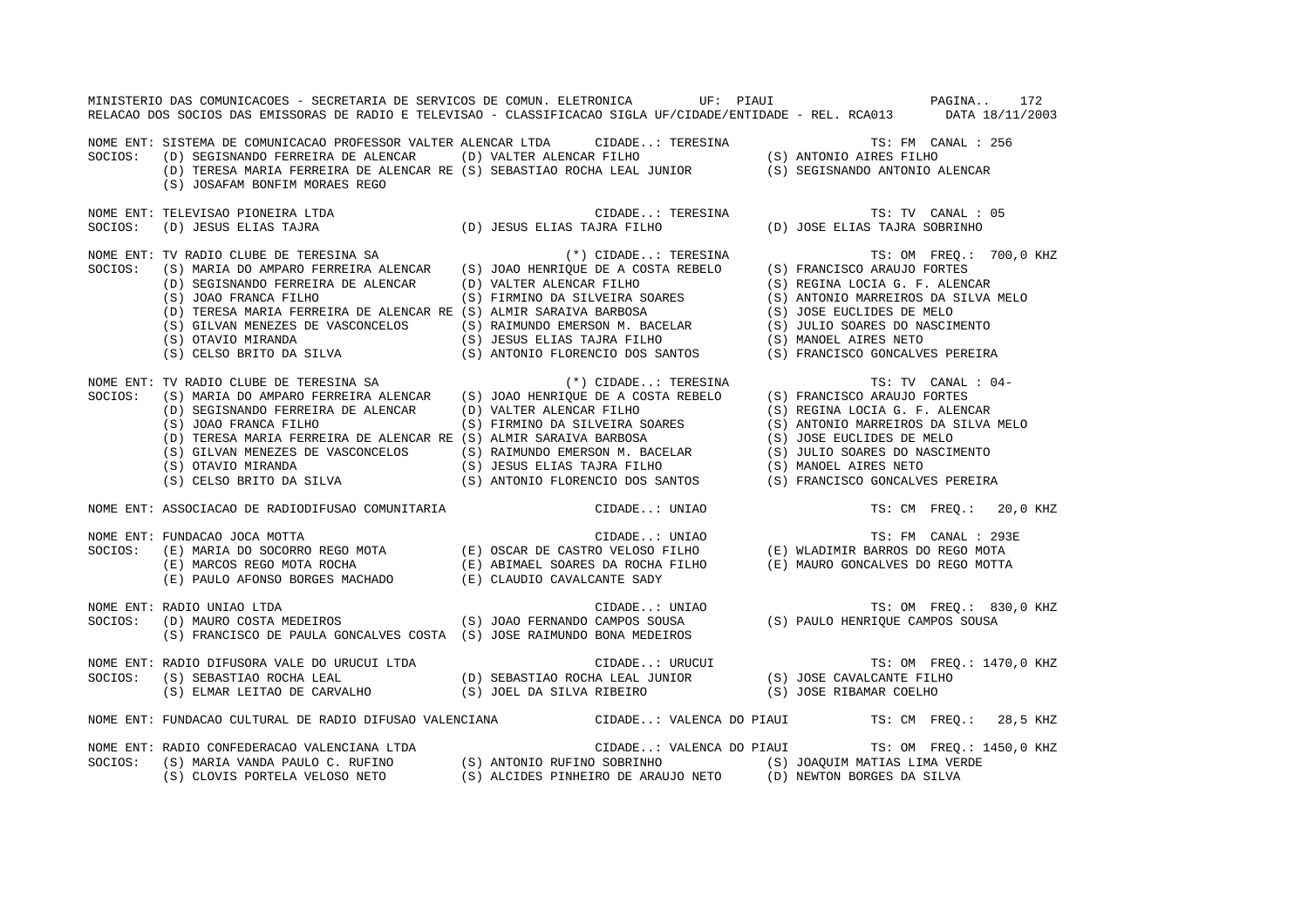|         | MINISTERIO DAS COMUNICACOES - SECRETARIA DE SERVICOS DE COMUN. ELETRONICA UF: PARANA COMUNISTERIO DAS COMUNICACOES - SECRETARIA DE SERVICOS DE COMUN. ELETRONICA<br>RELACAO DOS SOCIOS DAS EMISSORAS DE RADIO E TELEVISAO - CLASSIFICACAO SIGLA UF/CIDADE/ENTIDADE - REL. RCA013 DATA 18/11/2003 |  |                     |                                                                                  |                          |
|---------|--------------------------------------------------------------------------------------------------------------------------------------------------------------------------------------------------------------------------------------------------------------------------------------------------|--|---------------------|----------------------------------------------------------------------------------|--------------------------|
|         | NOME ENT: ACCAP - ASSOCIACAO CULTURAL COMUNITARIA DE ALTO PARAN CIDADE: ALTO PARANA TS: CM FREQ.: 29,0 KHZ                                                                                                                                                                                       |  |                     |                                                                                  |                          |
| SOCIOS: | NOME ENT: RADIO VERDE ROSA LTDA<br>(S) FATIMA FUNES CARMINATO (D) VALDERCI JOSE DA SILVA                                                                                                                                                                                                         |  | CIDADE: ALTO PARANA | TS: FM CANAL : 270                                                               |                          |
|         | NOME ENT: RADIO CHRYSTIAN LTDA<br>SOCIOS: (D) EDSON AMORIM PIRES (S) BRANCA STELA DOMINGO PIRES                                                                                                                                                                                                  |  |                     | CIDADE: ALTO PIQUIRI TS: FM CANAL : 247                                          |                          |
|         | NOME ENT: RADIO RAINHA DO OESTE DE ALTONIA LTDA<br>(S) AIDE ROCIO DUMA<br>SOCIOS: (D) ANTONIO DUMA<br>(S) INACIO ROMAO DOS SANTOS                                                                                                                                                                |  |                     | CIDADE: ALTONIA (S) FRANCISCO HILARIO DA SILVA (S) (S) RANCISCO HILARIO DA SILVA | TS: OM FREQ.: 1450,0 KHZ |
|         | NOME ENT: RADIO AMPERE LTDA<br>SOCIOS: (D) HELIO MANOEL ALVES (S) REINOLDO ANTONIO DUARTE NETZ (S) ANGELITA APARECIDA ALVES<br>(S) IRACI TERESINHA PARISOTTO LUQUINI                                                                                                                             |  |                     |                                                                                  |                          |
|         | NOME ENT: ASSOCIACAO COMUNITARIA DE DESENVOL.CULT.E ARTISTICO D  CIDADE: ANAHY                                                                                                                                                                                                                   |  |                     |                                                                                  | TS: CM FREQ.: 28,5 KHZ   |
|         |                                                                                                                                                                                                                                                                                                  |  | CIDADE: ANDIRA      |                                                                                  | TS: OM FREO.: 1590,0 KHZ |
|         | NOME ENT: RADIO PANEMA LTDA<br>SOCIOS: (D) JOSE OSWALDO VELTRINI (S) ALTAIR CESAR RAMOS DOS SANTOS (S) WANESKA JORGE IASBICK                                                                                                                                                                     |  |                     | TS: FM CANAL : 248                                                               |                          |
|         | TS: FM CANAL: 252<br>SOCIOS: (D) NELSON MANOEL DEL PADRE (D) ALOISIO SIMONI (S) RUBENS SIMONI FILHO<br>(S) RUBENS SIMONI (S) (S) CARLOS KANEGUSUKU                                                                                                                                               |  |                     |                                                                                  |                          |
|         |                                                                                                                                                                                                                                                                                                  |  |                     |                                                                                  |                          |
| SOCIOS: | (S) CARLA MARIA AGNES GIAVARINA (D) VALMOR IGNACIO GIAVARINA (S) VALMOR SANTOS GIAVARINA                                                                                                                                                                                                         |  |                     | TS: FM CANAL : 226                                                               |                          |
|         | NOME ENT: RADIO CULTURA DE APUCARANA LTDA<br>SOCIOS: (D) CINYRA WOISKI IGNACIO (S) JOAO MIGUEL IGNACIO                                                                                                                                                                                           |  | CIDADE: APUCARANA   |                                                                                  | TS: OM FREO.: 1460,0 KHZ |
|         | NOME ENT: RADIO CULTURA NOVO SOM LTDA (D) VALDERCI JOSE DA SILVA SOCIOS: (S) FATIMA FUNES CARMINATO (D) VALDERCI JOSE DA SILVA                                                                                                                                                                   |  |                     | CIDADE: APUCARANA TS: FM CANAL : 233                                             |                          |
|         | NOME ENT: RADIO DIFUSORA APUCARANA LTDA<br>SOCIOS: (S) CLIDENOR JOSE SANTOS MORAES (S) UMBERTO BASTOS SACCHELLI (D) BENEDITO CLAUDIO PINGA FOGO DE OLIV<br>(S) CLAUDIO AUGUSTO DE OLIVEIRA (S) DREYER SOARES DE OLIVEIRA (D) BENEDIT                                                             |  |                     |                                                                                  |                          |
|         | NOME ENT: TELEVISAO TIBAGI LTDA<br>SOCIOS: (S) ALTAIR LUNARDELLI PIMENTEL (S) PAULO CRUZ PIMENTEL (D) ISABEL LUNARDELLI PIMENTEL                                                                                                                                                                 |  | CIDADE: APUCARANA   | TS: TV CANAL : 11                                                                |                          |
|         | NOME ENT: FM CIDADE DOS PASSARINHOS LTDA<br>SOCIOS: (D) IRONDI MANTOVANI PUGLIESI (S) MARCIA PUGLIESI (D) CIBELE PUGLIESI<br>(S) MAITE PUGLIESI                                                                                                                                                  |  | CIDADE: ARAPONGAS   | TS: FM CANAL : 228                                                               |                          |
|         | NOME ENT: FUNDACAO CULTURAL NORTE-PARANAENSE                                                                                                                                                                                                                                                     |  | CIDADE: ARAPONGAS   | TS: FM CANAL : 244E                                                              |                          |

SOCIOS: (E) JOSE EDUARDO WIELEWICKI (E) BARBARA LAFFRANCHI (E) HELENA BEATRIZ WIELEWICKI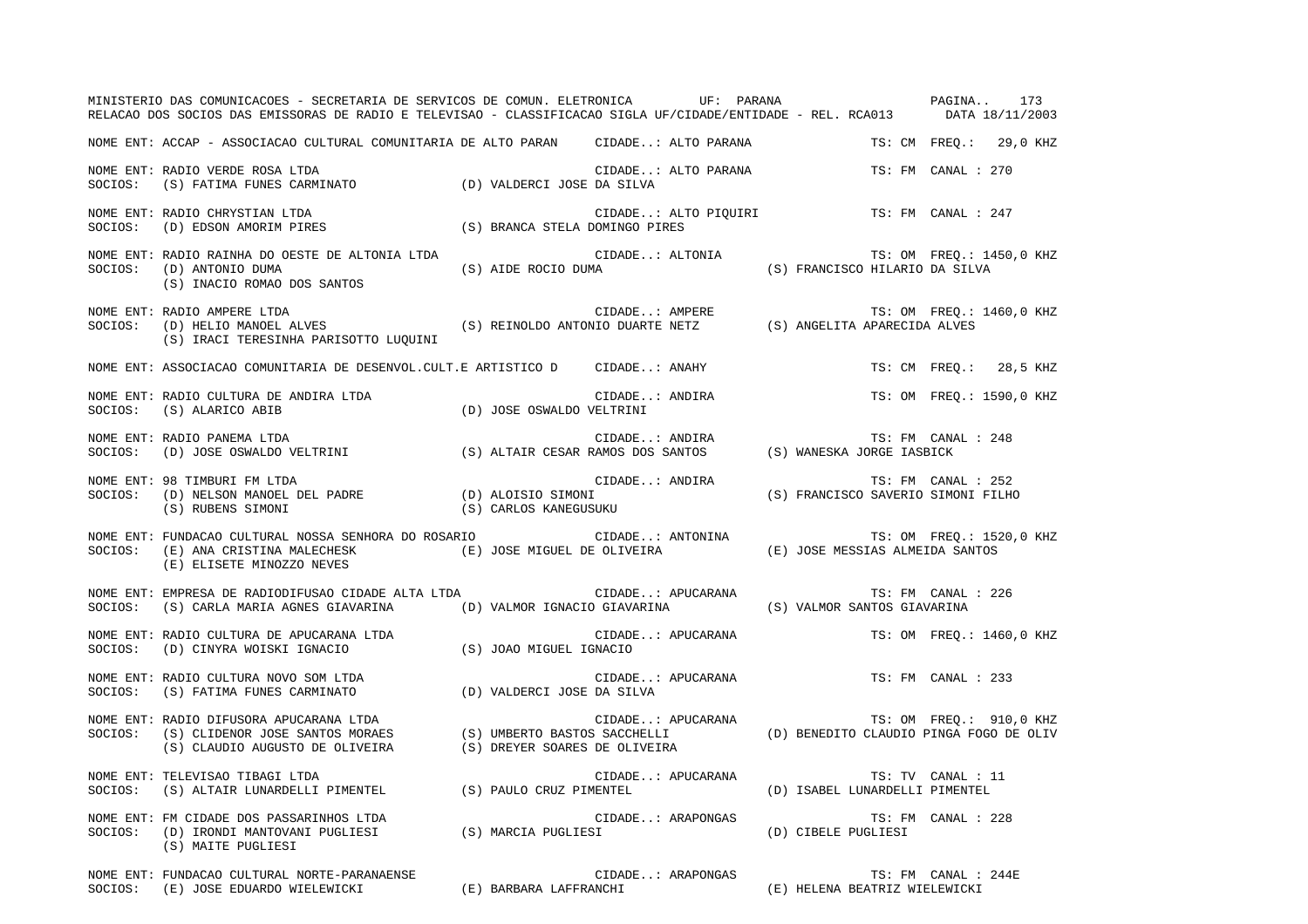(E) MARCO ANTONIO LAFFRANCHI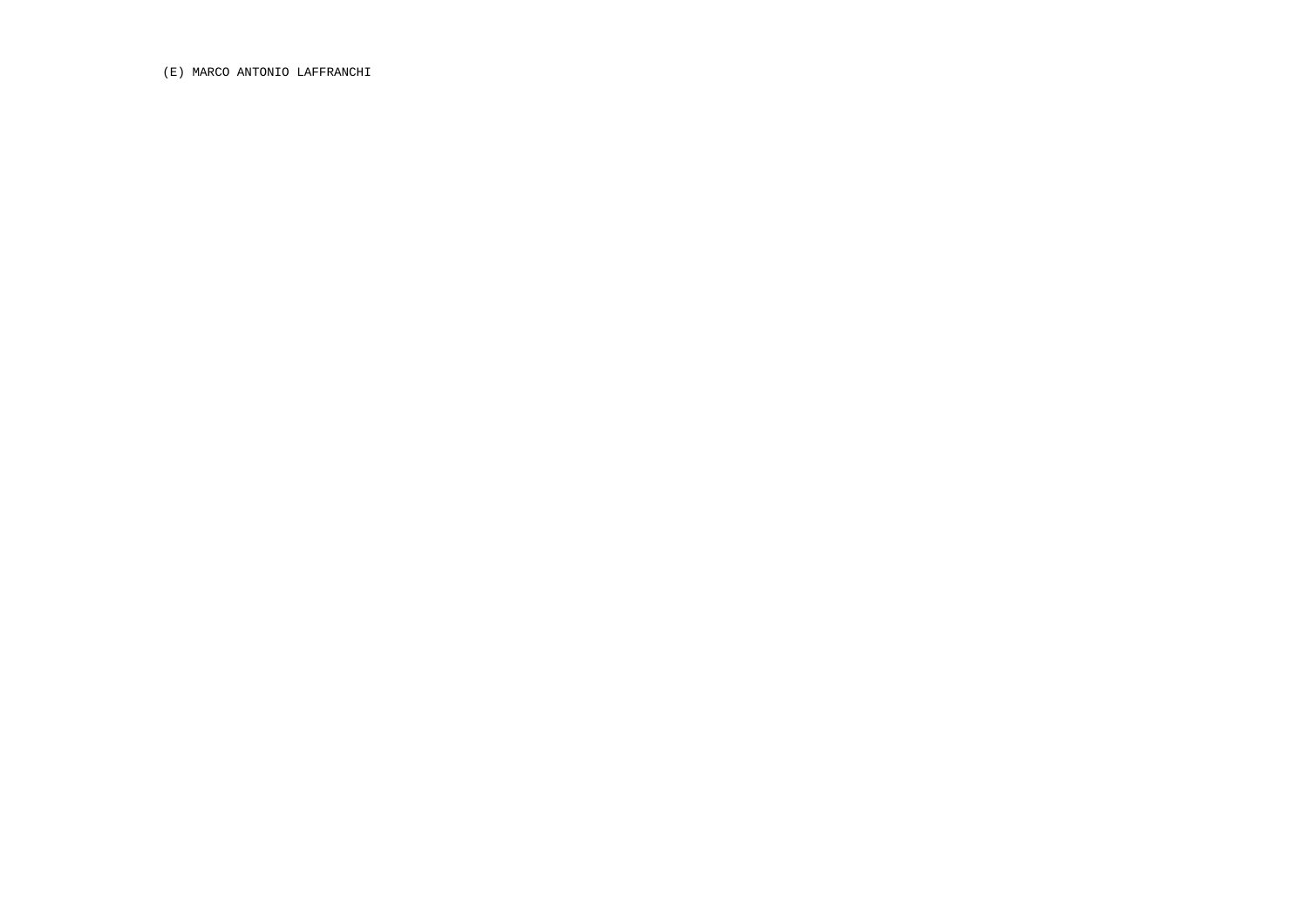MINISTERIO DAS COMUNICACOES - SECRETARIA DE SERVICOS DE COMUN. ELETRONICA UF: PARANA PAGINA.. 174 RELACAO DOS SOCIOS DAS EMISSORAS DE RADIO E TELEVISAO - CLASSIFICACAO SIGLA UF/CIDADE/ENTIDADE - REL. RCA013 DATA 18/11/2003 NOME ENT: FUNDACAO CULTURAL NORTE-PARANAENSE CIDADE..: ARAPONGAS TS: TV CANAL : 22+ESOCIOS: (E) JOSE EDUARDO WIELEWICKI (E) BARBARA LAFFRANCHI (E) HELENA BEATRIZ WIELEWICKI (E) MARCO ANTONIO LAFFRANCHI NOME ENT: RADIO ARAPONGAS LTDA  $\blacksquare$  CIDADE..: ARAPONGAS TS: OM FREQ.: 1240,0 KHZ SOCIOS: (D) BENEDITO SYDINOR PESSOA (D) VIRGINIA APPARECIDA TONI PESSOA NOME ENT: RADIO CULTURA DE ARAPONGAS LTDA  $\blacksquare$  CIDADE..: ARAPONGAS TS: OM FREQ.: 1340,0 KHZ SOCIOS: (S) IRONDI MANTOVANI PUGLIESI (S) MARCIA PUGLIESI (D) CIBELE PUGLIESI (S) MAITE PUGLIESI NOME ENT: WRT - ORGANIZACAO DE RADIODIFUSAO LTDA CIDADE..: ARAPONGAS TS: FM CANAL : 216SOCIOS: (D) WALDIR ORTENCIO PUGLIESI (S) MARCELO RICARDO FERREIRA NOME ENT: RADIO ARAPOTI LTDA  $\blacksquare$  CIDADE..: ARAPOTI TS: OM FREQ.: 1570,0 KHZ SOCIOS: (D) DANIEL PEREIRA DE AZEVEDO (D) ELIAS PASCOAL NUNES NOME ENT: FUNDACAO SAO VICENTE DE PAULO CIDADE..: ARAUCARIA TS: OM FREQ.: 830,0 KHZ SOCIOS: (E) JOSE ORLOVSKI (E) VALERIANO PEDRO KLIDZIO (E) JOAO UKACHENSKI (E) ANTONIO FIRAKOWSKI (E) MARIO JOSE GONDEK NOME ENT: FUNDACAO SARA NOSSA TERRA CIDADE..: ARAUCARIA TS: FM CANAL : 298ESOCIOS: (E) JURACI PERICO (E) PRISCILA DE BRITO RODOVALHO (E) GERALDO OSORIO DE ALCANTARA NOME ENT: REDE CURITIBANA DE RADIODIFUSAO LTDA CIDADE..: ARAUCARIA TS: FM CANAL : 211 SOCIOS: (D) EUDES MORAES (D) MARIO CELSO PETRAGLIA NOME ENT: JERONIMO T MINAMIHARA & CIA LTDA CONSTRUCTION CIDADE..: ASSAI TS: OM FREQ.: 1360,0 KHZ SOCIOS: (S) JERONIMO TAKATICA MINAMIHARA (D) MARINA KAZUKO MINAMIHARA NOME ENT: FUNDACAO EDUC. CULT. E FILANT. MARIA EFIGENIA F. CAMP CIDADE..: ASSIS CHATEAUBRIAND TS: TV CANAL : 09-E SOCIOS: (E) MARIA DE FATIMA DO AMARAL (E) GILSENO CALEFFI (E) ON SOCIOS (E) MATHEUS JOSE CABRAL CAMPOS NOME ENT: RADIO JORNAL DE ASSIS CHATEAUBRIAND LTDA CIDADE..: ASSIS CHATEAUBRIAND TS: OM FREQ.: 1470,0 KHZ SOCIOS: (S) AFONSO CARLOS ROBERTO DO PRADO (S) MOACIR MICHELETTO (D) ALAIR FONTOURA DE OLIVEIRA NOME ENT: RADIO PITIGUARA LTDA CIDADE..: ASSIS CHATEAUBRIAND TS: FM CANAL : 221 SOCIOS: (D) FERDINANDO FERNEDA NETTO (S) MOACIR MICHELETTO (D) MAURO JOSE JORDAO (S) PEDRO BONFIETTI FAVARO NOME ENT: RADIO ASTORGA BROADCASTING LTDA  $\blacksquare$  CIDADE..: ASTORGA TS: OM FREQ.: 1480,0 KHZ SOCIOS: (D) JOAO DAMAZO TREVISAN BASSAM (S) LUIZ CLAUDIO BASSAM (S) MARCELO JOSE BASSAM (S) ALESSANDRA BASSAM NOME ENT: RADIO CULTURA DE ASTORGA S C LTDA CIDADE..: ASTORGA TS: FM CANAL : 267SOCIOS: (S) LUPERCIO MUSSI (D) LUIZ PEREIRA DA SILVA NOME ENT: RADIO FM TURQUESA LTDA CONSERVERSE SON CONSERVERSE CIDADE..: ASTORGA TS: FM CANAL : 230 SOCIOS: (D) JOAO DAMAZO TREVISAN BASSAM (S) LUIZ CLAUDIO BASSAM (S) MARCELO JOSE BASSAM (S) ALESSANDRA BASSAM NOME ENT: RADIO SOCIEDADE RURAL S/C LTDA.  $\Box$  CONDEREL STORGA TS: FM CANAL : 257 SOCIOS: (D) SONIA DE AZEVEDO GOMES (S) IDEVAIR NICOLAU BALLAROTTI (S) LAVINIA POCAS WOTZASEK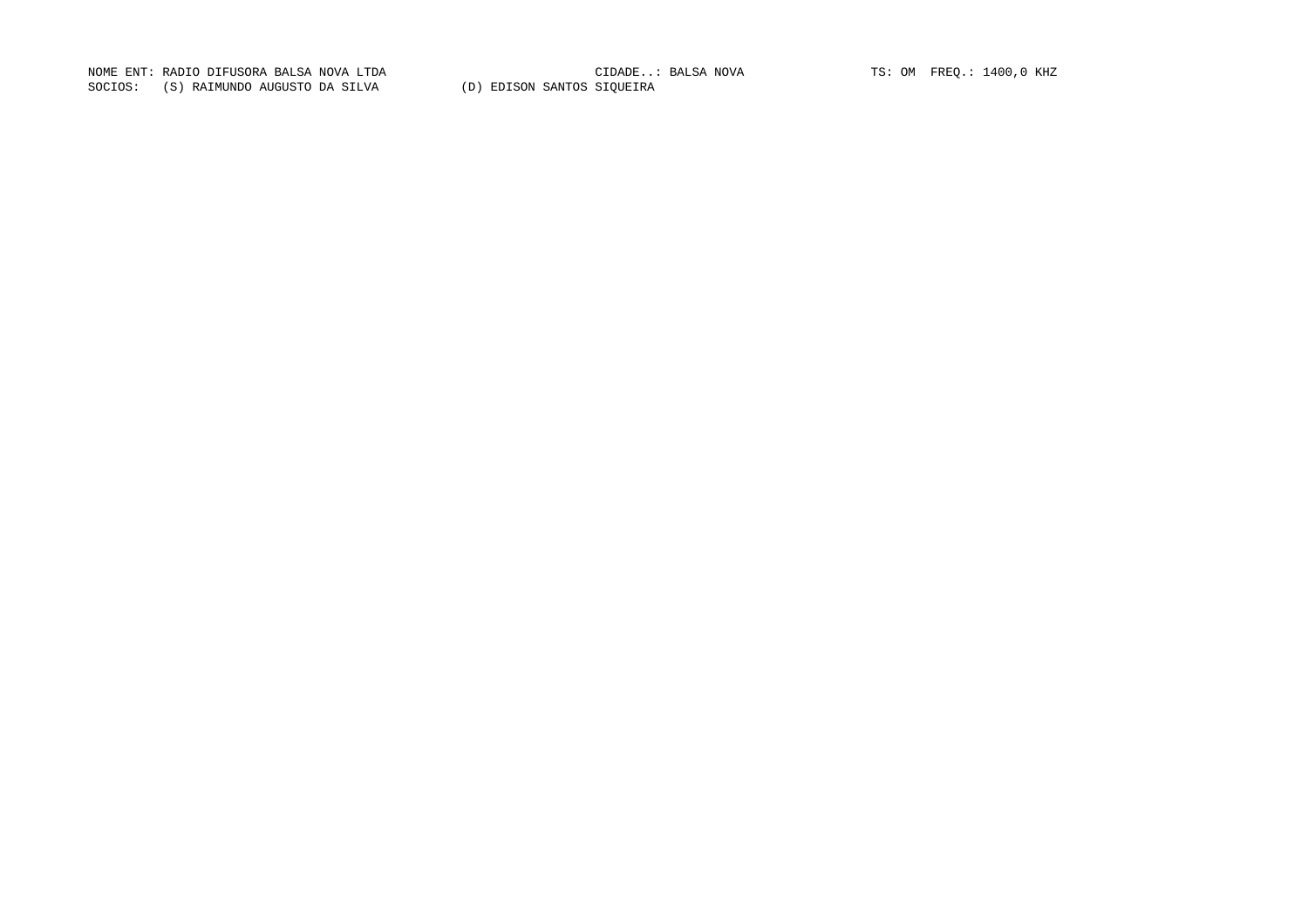MINISTERIO DAS COMUNICACOES - SECRETARIA DE SERVICOS DE COMUN. ELETRONICA UF: PARANA PAGINA.. 175RELACAO DOS SOCIOS DAS EMISSORAS DE RADIO E TELEVISAO - CLASSIFICACAO SIGLA UF/CIDADE/ENTIDADE - REL. RCA013 DATA 18/11/2003 NOME ENT: RADIO CABIUNA LTDA CIDADE..: BANDEIRANTES TS: OM FREQ.: 1450,0 KHZ SOCIOS: (S) ILTON DE SOUZA GUERRA (S) ADONINA MARLIZE GUARIDO DA SILVA (S) MARIA ROSA MOREIRA DELGADO (D) JOSE ALVES COSTA (D) ADAUTO FRANCISCO MATHEUS NOME ENT: RADIO YARA LTDA CIDADE..: BANDEIRANTES TS: FM CANAL : 204 SOCIOS: (D) CARLOTA RENSI MENEGHEL (S) SERAFIM MENEGHEL JUNIOR (S) LUIZ MENEGHEL NETO (S) KARLA MENEGHEL FERRAZ DE CAMARGO NOME ENT: RADIO FRONTEIRA OESTE LTDA CIDADE..: BARRACAO TS: FM CANAL : 232SOCIOS: (D) RICARDO DILLENBURG ZANETTE (D) EDUARDO DILLENBURG ZANETTE NOME ENT: RADIO BRASILEIRA DE BELA VISTA DO PARAISO LTDA CIDADE..: BELA VISTA DO PARAISO TS: OM FREQ.: 1570,0 KHZ SOCIOS: (S) (ESP.) VICTOR D'ANDREA (D) IMAR BORGES (S) JOSE TAVARES DA SILVA NETO (S) RUBENS BUENO NOME ENT: ASSOC.COMUN.DE DESENV.CULT.E ART.DE BOA VISTA DA APAR CIDADE..: BOA VISTA DA APARECIDA TS: CM FREQ.: 28,5 KHZ NOME ENT: SISTEMA NOVA ERA DE COMUNICACAO LTDA  $\qquad \qquad$  CIDADE..: BORRAZOPOLIS  $\qquad \qquad$  TS: OM FREQ.: 540,0 KHZ SOCIOS: (S) BENEDITO CLAUDIO PINGA FOGO DE OLIV (S) CLAUDIO AUGUSTO DE OLIVEIRA (D) DREYER SOARES DE OLIVEIRA (S) MARCOS CESAR SCACABAROSSI NOME ENT: ASSOCIACAO COMUNIT.DE DESENV.CULTU.E ARTISTICO DE BRA CIDADE..: BRAGANEY TS: CM FREQ.: 28,5 KHZ NOME ENT: MILANO FM LTDA CIDADE..: BRASILANDIA DO SUL TS: FM CANAL : 204SOCIOS: (D) AUGUSTO TEZELLI NETTO (S) MARYANGELA COURACA TEZELLI NOME ENT: ASSOCIACAO COMUNITARIA DE AMIGOS CAFELANDIA - ACAFE CIDADE..: CAFELANDIA TS: CM FREQ.: 28,5 KHZ NOME ENT: RADIO CULTURA DE CAMBARA LTDA  $\blacksquare$  CIDADE..: CAMBARA TS: OM FREQ.: 650,0 KHZ SOCIOS: (D) JULIO VIAL MARQUES (S) SONIA HELENA JUSTO MARQUES NOME ENT: RADIO DIFUSORA DE CAMBE LTDA CONSTRUITS CONDERNATION CIDADE..: CAMBE TS: OM FREQ.: 770,0 KHZ SOCIOS: (S) ELIANE MARA CESARIO PEREIRA MALUF (S) SANDRA MARCIA CESARIO PEREIRA (D) OCTAVIO CESARIO PEREIRA NETO (S) LEILA MARIA CESARIO PEREIRA (S) IVAN MALUF (D) ELAINE APARECIDA B. C. PEREIRA (S) OCTAVIO CESARIO PEREIRA JUNIOR NOME ENT: RADIO E TELEVISAO CANAL 29 DO PARANA LTDA CIDADE..: CAMBE TS: OM TREQ.: 1580,0 KHZ SOCIOS: (D) SEBASTIAO SALLES JUNIOR (S) MARIO MITSUO KIKUCHI NOME ENT: RADIO F M CIDADE DE CAMBE LTDA CONSTANTINO CIDADE... CAMBE TS: FM CANAL : 275 SOCIOS: (D) OCTAVIO CESARIO PEREIRA NETO (D) OCTAVIO CESARIO PEREIRA JUNIOR (S) TERENCE FERNANDES AARAO CARNEIRO (S) EDUARDO FERNANDES AARAO CARNEIRO NOME ENT: WRT - ORGANIZACAO DE RADIODIFUSAO LTDA CIDADE... CAMBE CIDADE...: CAMBE TS: FM CANAL : 242 SOCIOS: (D) WALDIR ORTENCIO PUGLIESI (S) MARCELO RICARDO FERREIRA NOME ENT: ASS. COMUNIT., ECOLOGICA, CULT. E ESPORTIVA DE CAMPO CIDADE..: CAMPO BONITO TS: CM FREQ.: 28,5 KHZ NOME ENT: FUNDACAO EXCLUSIVA EDUCATIVA CHANAL CIDADE..: CAMPO LARGO TS: FM CANAL : 275E SOCIOS: (E) YVONE PIMENTEL MUSSI (E) LUIS FERNANDO PIMENTEL MUSSI (E) WILLIAN HAJ MUSSI (E) LUIS CARLOS TRAVAS BRAGA NOME ENT: FUNDACAO NOSSA SENHORA DA PIEDADE CONSTRUIT CONDE..: CAMPO LARGO TS: CM FREQ.: 28,5 KHZ NOME ENT: RADIO MARUMBY LTDA CIDADE..: CAMPO LARGO TS: OM FREQ.: 730,0 KHZ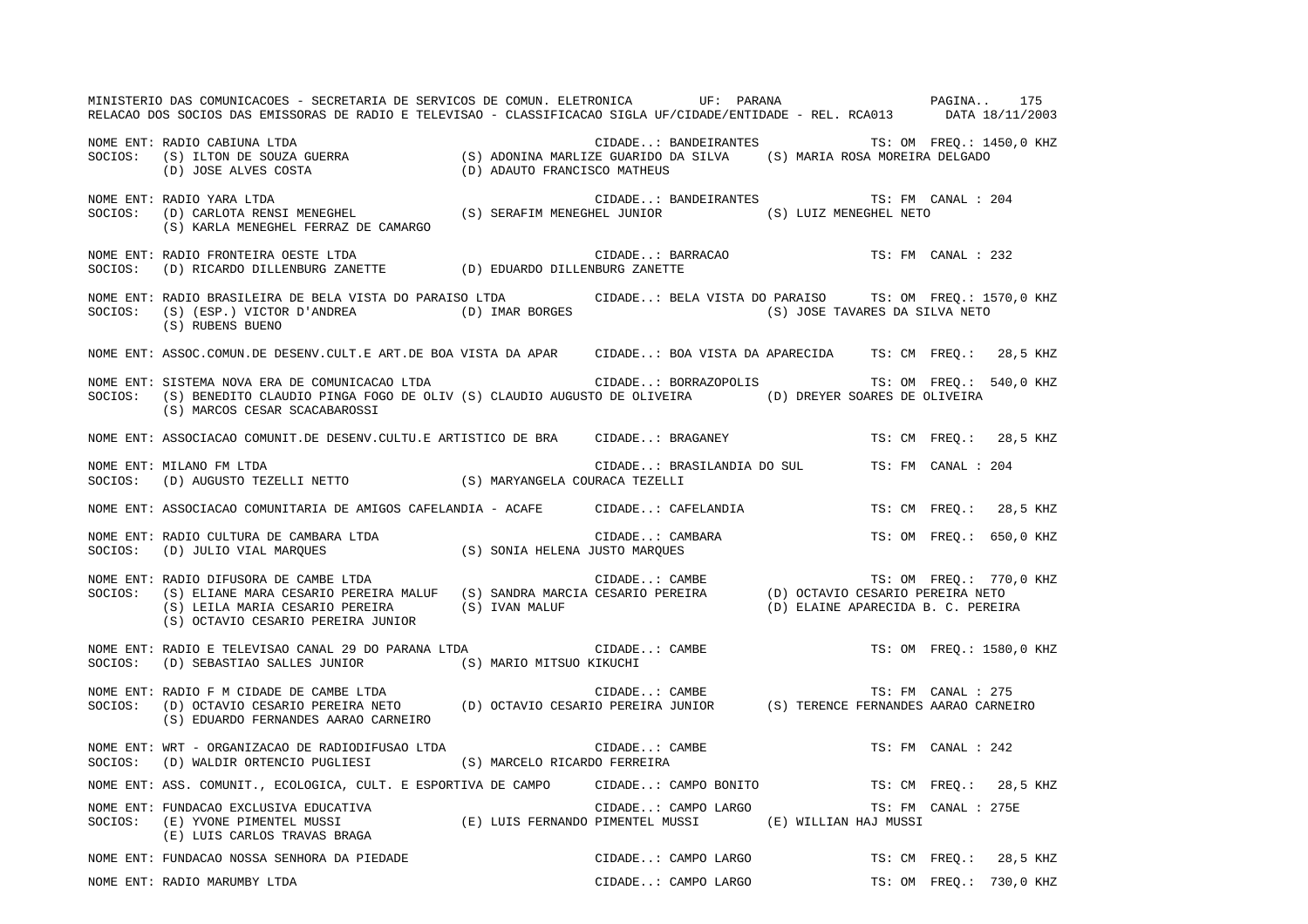SOCIOS: (D) MATHEUS IENSEN (D) DANIEL FALAVINHA IENSEN (D) PAULO FALAVINHA IENSEN

(S) VANDERLEI FALAVINHA IENSEN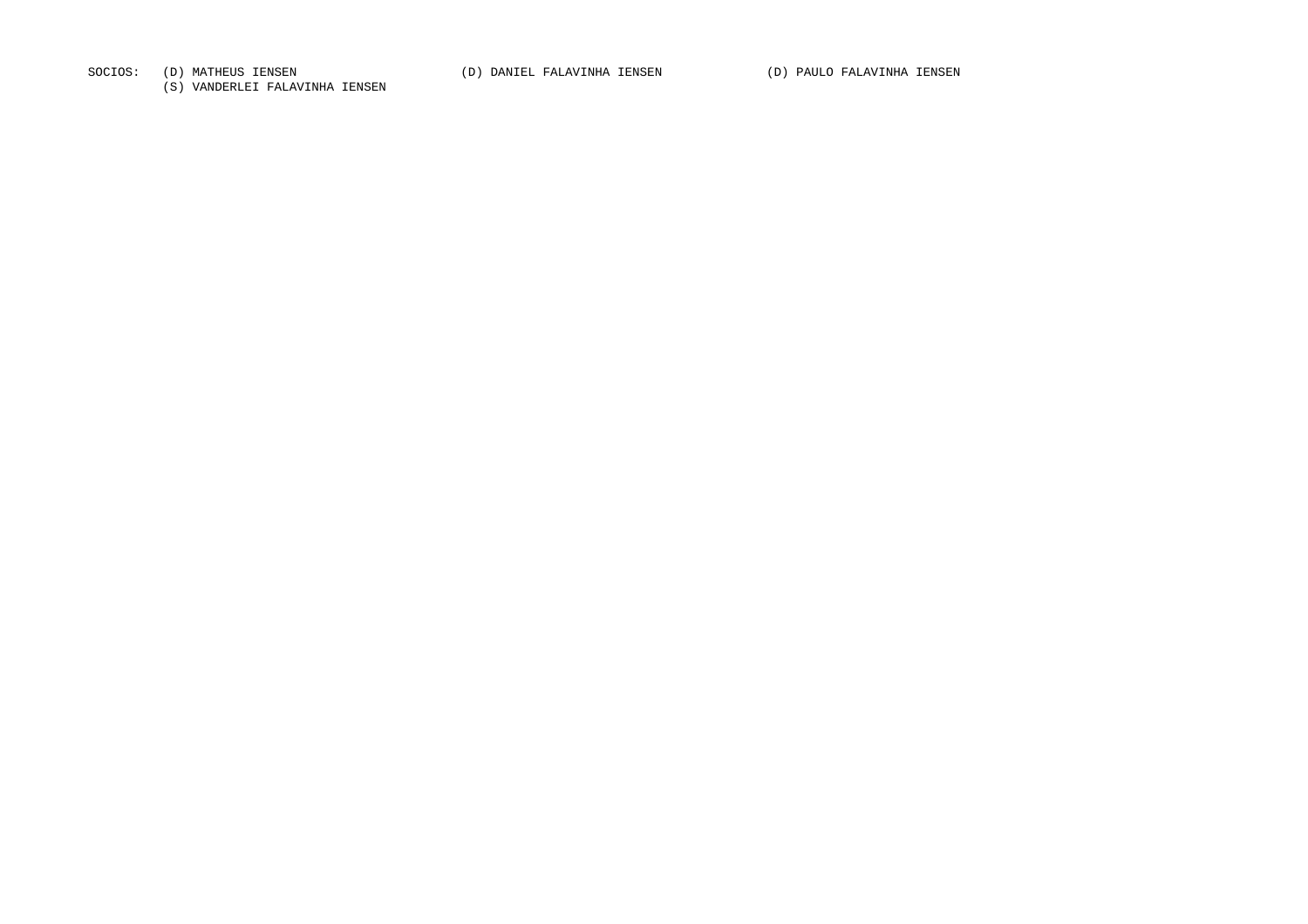|         | MINISTERIO DAS COMUNICACOES - SECRETARIA DE SERVICOS DE COMUN. ELETRONICA UF: PARANA VENTE EN PAGINA 176<br>RELACAO DOS SOCIOS DAS EMISSORAS DE RADIO E TELEVISAO - CLASSIFICACAO SIGLA UF/CIDADE/ENTIDADE - REL. RCA013 DATA 18/11/2003 |                            |                  |                                 |                                                                                                 |                     |                          |
|---------|------------------------------------------------------------------------------------------------------------------------------------------------------------------------------------------------------------------------------------------|----------------------------|------------------|---------------------------------|-------------------------------------------------------------------------------------------------|---------------------|--------------------------|
| SOCIOS: | NOME ENT: RADIO MARUMBY LTDA<br>(D) DANIEL FALAVINHA IENSEN (D) PAULO FALAVINHA IENSEN<br>(D) MATHEUS IENSEN<br>(S) VANDERLEI FALAVINHA IENSEN                                                                                           |                            |                  |                                 | CIDADE: CAMPO LARGO TS: FM CANAL : 203                                                          |                     |                          |
| SOCIOS: | NOME ENT: RADIO MENINA DO PARANA LTDA<br>(S) SOLANGE MARTINEZ MASSA (D) CARLOS ROBERTO MASSA                                                                                                                                             |                            |                  | CIDADE: CAMPO LARGO             |                                                                                                 | TS: FM CANAL : 250  |                          |
| SOCIOS: | NOME ENT: FUNDACAO WALPECAR - WALDEVINO PEREIRA DE CARVALHO         CIDADE: CAMPO MOURAO<br>(E) ADJAIME MARCELO ALVES DE CARVALHO (E) JOSE QUIEL DIAS PEREIRA (E) CLEIDYNEI APARECIDA DA SILVA CARVAL                                    |                            |                  |                                 |                                                                                                 | TS: TV CANAL : 02-E |                          |
| SOCIOS: | NOME ENT: RADIO DIFUSORA COLMEIA DE CAMPO MOURAO LTDA ME<br>(D) HOSANA AVILA TEZELLI (S) MIECIO AVILA TEZELLI                                                                                                                            |                            |                  | CIDADE: CAMPO MOURAO            |                                                                                                 |                     | TS: OM FREQ.: 850,0 KHZ  |
| SOCIOS: | NOME ENT: RADIO HUMAITA LTDA<br>$\mbox{(D) VALDETE RODRIGUES DE ALMELDA} \mbox{(S) LESSY LANNES DE ALMELDA}$                                                                                                                             |                            |                  | CIDADE: CAMPO MOURAO            |                                                                                                 |                     | TS: OM FREQ.: 730,0 KHZ  |
| SOCIOS: | NOME ENT: RADIO MUSICAL FM LTDA<br>$\mbox{(D) ELOI RICARDO COBBE BONKOSKI} \mbox{(S) CINTIA AVILA BONKKOSKI}$                                                                                                                            |                            |                  | CIDADE: CAMPO MOURAO            |                                                                                                 | TS: FM CANAL : 265  |                          |
| SOCIOS: | NOME ENT: RADIO RURAL FM LTDA<br>(D) HOSANA AVILA TEZELLI (S) MIECIO AVILA TEZELLI                                                                                                                                                       |                            |                  | CIDADE: CAMPO MOURAO            |                                                                                                 | TS: FM CANAL : 253  |                          |
|         | NOME ENT: ASSOCIACAO CULTURAL E ECOLOGICA VALE DO SOL                                                                                                                                                                                    |                            |                  | CIDADE: CANDIDO DE ABREU        |                                                                                                 |                     | TS: CM FREO.: 28,5 KHZ   |
|         | NOME ENT: RADIO CULTURA DE CANDIDO DE ABREU LTDA.<br>SOCIOS: (D) JOSE MARIA REIS                                                                                                                                                         | (S) LUCIMAR APARECIDA REIS |                  | CIDADE: CANDIDO DE ABREU        |                                                                                                 |                     | TS: OM FREO.: 710,0 KHZ  |
|         | NOME ENT: ASSOCIACAO VERDE VIDA                                                                                                                                                                                                          |                            |                  | CIDADE: CANDOI                  |                                                                                                 |                     | TS: CM FREO.: 20,0 KHZ   |
|         | NOME ENT: ASSOCIACAO COMUNITARIA DOS MORADORES DE CANTAGALO                                                                                                                                                                              |                            |                  | CIDADE: CANTAGALO               |                                                                                                 |                     | TS: CM FREQ.: 20,0 KHZ   |
| SOCIOS: | NOME ENT: RADIO CAPANEMA LTDA<br>(D) JOSE DJALMA FERREIRA DE MATTOS (D) MOISES CRUZ                                                                                                                                                      |                            | CIDADE: CAPANEMA |                                 | (S) MANOEL BONSOUSAN                                                                            |                     | TS: OM FREQ.: 1560,0 KHZ |
| SOCIOS: | NOME ENT: RADIO HAVAI LTDA<br>(S) JOSE MARCOS DE ALMEIDA FORMIGHIERI (S) WALDIR EDUARDO MARTINS FILHO (D) ROBERTO TETSUO NISHIMURA                                                                                                       |                            |                  |                                 | CIDADE: CAPITAO LEONIDAS MARQUES TS: OM FREQ.: 1590,0 KHZ                                       |                     |                          |
|         | NOME ENT: ASSOCIACAO CULTURAL E DE COMUNICACAO COMUNITARIA DE C  — CIDADE: CARAMBEI                                                                                                                                                      |                            |                  |                                 |                                                                                                 |                     | TS: CM FREO.: 20,0 KHZ   |
|         | NOME ENT: ASSOCIACAO COMUNITARIA CULTURAL ALTO ALEGRE                                                                                                                                                                                    |                            |                  | CIDADE: CASCAVEL                |                                                                                                 |                     | TS: CM FREO.: 28,5 KHZ   |
| SOCIOS: | NOME ENT: FUNDACAO CANAL VINTE E UM<br>(E) JORGE LUIZ FERNANDES GUIRADO (E) AMILTON LUSTOSA DOS SANTOS (E) NELSON PEREIRA                                                                                                                |                            |                  | CIDADE: CASCAVEL                |                                                                                                 | TS: TV CANAL : 20+E |                          |
|         | NOME ENT: RADIO CIDADE DE CASCAVEL LTDA<br>SOCIOS: (D) EDISON AUGUSTO SILIPRANDI (S) MARINES SPADA SILIPRANDI                                                                                                                            |                            |                  | CIDADE: CASCAVEL                |                                                                                                 | TS: FM CANAL : 258  |                          |
| SOCIOS: | NOME ENT: RADIO CIDADE DE CASCAVEL LTDA<br>(D) EDISON AUGUSTO SILIPRANDI (S) MARINES SPADA SILIPRANDI                                                                                                                                    |                            |                  | CIDADE: CASCAVEL<br>stillne:--- |                                                                                                 |                     | TS: OM FREO.: 1270,0 KHZ |
| SOCIOS: | NOME ENT: RADIO COLMEIA LTDA<br>(D) RENATO DA SILVA                                                                                                                                                                                      |                            |                  | CIDADE: CASCAVEL                | CIDADE: CASCAVEL TS: OM FREQ.: 6<br>(S) ODINA CORADINI DA SILVA (S) LUCIO IGNACIO BAUMGAERTNER) |                     | TS: OM FREQ.: 650,0 KHZ  |
| SOCIOS: | NOME ENT: RADIO E TELEVISAO TAROBA LTDA<br>(S) JOAO MILANEZ                                                                                                                                                                              | (D) PEDRO MUFFATO          |                  | CIDADE: CASCAVEL                | (S) HERMINIO BENTO VIEIRA                                                                       | TS: TV CANAL : 06+  |                          |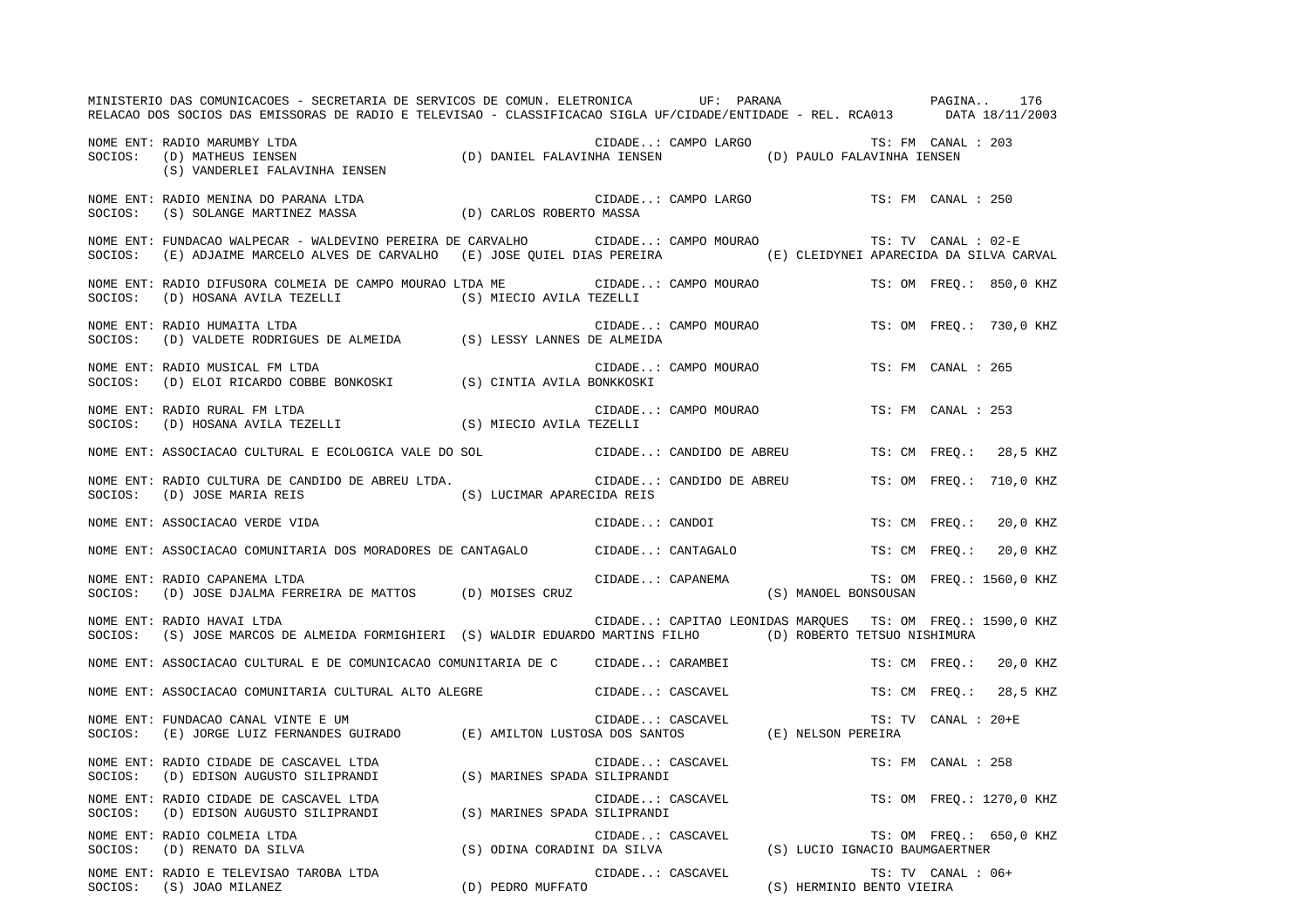(D) JORGE LUIZ FERNANDES GUIRADO (D) ROSA RENI MUFFATO (S) PEDRO MUFFATO JUNIOR

(S) DAVID GUILHERME MUFFATO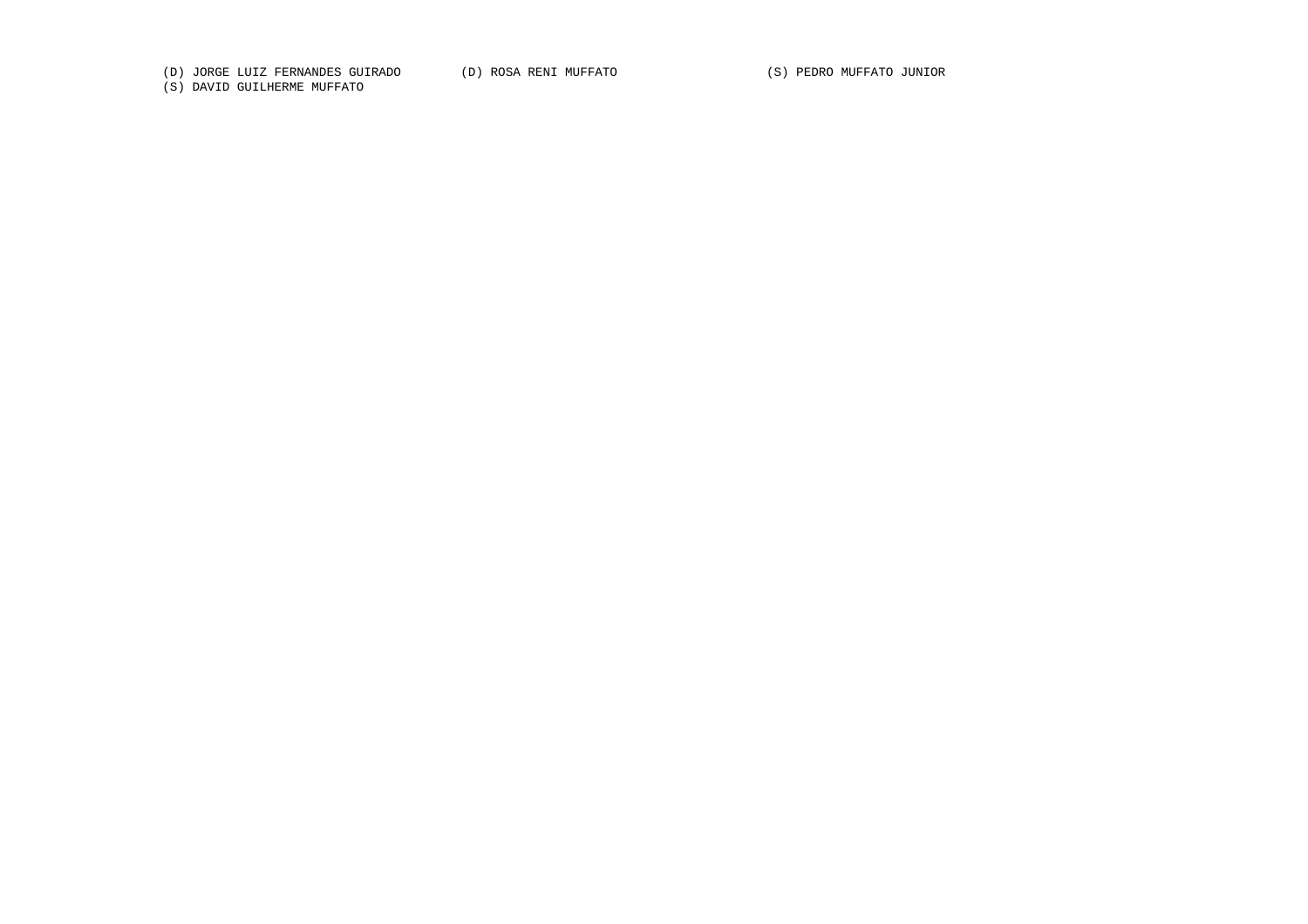MINISTERIO DAS COMUNICACOES - SECRETARIA DE SERVICOS DE COMUN. ELETRONICA UF: PARANA PAGINA.. 177RELACAO DOS SOCIOS DAS EMISSORAS DE RADIO E TELEVISAO - CLASSIFICACAO SIGLA UF/CIDADE/ENTIDADE - REL. RCA013 DATA 18/11/2003 NOME ENT: RADIO VERDES CAMPOS LTDA CONSECTED AND CIDADE... CASCAVEL TO THE TS: FM CANAL : 226 SOCIOS: (D) ARLINDO CARELLI (S) BRIAR S/A PARTICIPACAO E ADMINISTRA NOME ENT: TELECOMUNICACOES CAMPOS DOURADOS LTDA CIDADE..: CASCAVEL TS: OM FREQ.: 1340,0 KHZ SOCIOS: (S) PAULO SILAS DA ROCHA (S) VALTER CARLOS FAVERO (D) OMAR LUIZ SCANAGATTA NOME ENT: TELECOMUNICACOES DELFIM LTDA CONSUMICATION CIDADE..: CASCAVEL TS: FM CANAL : 274 SOCIOS: (S) MARCIA SETENARESKI SCANEGATTA (D) OMAR LUIZ SCANAGATTA NOME ENT: TV OESTE DO PARANA LTDA CIDADE..: CASCAVEL CASCAVEL TS: TV CANAL : 10-SOCIOS: (D) ELIZABETH LEMANSKI (D) CRISTINA MARIA CUNHA PEREIRA CAMARG (D) LUIZA MESQUITA MARINHO NOME ENT: RADIO CASTRO LTDA CIDADE..: CASTRO TS: OM FREQ.: 1130,0 KHZ SOCIOS: (D) REINALDO CARDOSO (S) (ESP.) RONIE CARDOSO (S) ALBERTO ELVINO ZAPPE (D) RICARDO NARDI CARDOSO NOME ENT: RADIO STEREO FM TELLES LTDA CONSTRUCTION CIDADE..: CASTRO TS: FM CANAL : 274 SOCIOS: (D) ALVARO TELLES (D) CEZAR TELLES (D) ELIZETE TELLES PETTER NOME ENT: ASSOCIACAO COMUNITARIA, ARTISTICA E CULTURAL CATANDUV CIDADE..: CATANDUVAS TS: CM FREQ.: 28,5 KHZ NOME ENT: RADIO EDEN LTDA CIDADE..: CENTENARIO DO SUL TS: FM CANAL : 248SOCIOS: (D) EDSON AMORIM PIRES (D) JOAO FRANCISCO DAMASCENO NOME ENT: RADIO UNIAO DE CEU AZUL LTDA CHEMONICO EN CIDADE..: CEU AZUL TS: OM FREQ.: 1510,0 KHZ SOCIOS: (D) WALTER ZIMERMANN (D) NEIDE SANTINONI ZIMERMANN NOME ENT: RADIO CHOPINZINHO LTDA CIDADE..: CHOPINZINHO TS: OM FREQ.: 780,0 KHZ SOCIOS: (D) CARLOS FRANCISCO CENCI (S) LIBORIO FORLIN (D) ERICO SCHNEIDER (S) IRONI BORDIN NOME ENT: RADIO DIFUSORA AMERICA DE CHOPINZINHO LTDA CIDADE..: CHOPINZINHO TS: OM FREQ.: 1140,0 KHZ SOCIOS: (D) AURO ALMEIDA GARCIA (S) ELIZABET CONTE MATTE NOME ENT: FUNDACAO ANTONIO BARBARA **CIDADE..: CIANORTE TRACCISCO ENTER** TS: TV CANAL : 17-E SOCIOS: (E) EDSON JOSE MARASSI (E) JOSE SAVIO SPINELI (E) MARIA ANGELA PEREIRA (E) JOSE CARLOS FERREIRA ALVES NOME ENT: FUNDACAO NOSSA SENHORA DE FATIMA CIDADE..: CIANORTE TS: OM FREQ.: 990,0 KHZ SOCIOS: (E) WILSON GALIANI (E) MIGUEL FECCHIO (E) LUCIRIO CAZOTTI (E) JOSE ARDENGHI (E) ANGELO TREVISAN NOME ENT: GUIMARAES, AGOSTINHO & CIA LTDA CONSTRUCTER CIDADE..: CIANORTE TRIMES TRIMES TRIMES TRIMES AGOSTINHO & CIA LTDA SOCIOS: (S) WAINE AGOSTINHO (D) WALBER SOUSA GUIMARAES (S) MANOEL LUIZ GARCIA NOME ENT: RADIO PORTA VOZ DE CIANORTE LTDA CIDADE..: CIANORTE TS: OM FREQ.: 780,0 KHZ SOCIOS: (S) ANTONIO PAULA DE SOUZA DA BARBARA (D) ALICE YULIE TOMIGO NOME ENT: ASSOCIACAO COMUNIT.DE DESENV.CULT.E ARTIST.DE CIDADE CIDADE..: CIDADE GAUCHA TS: CM FREQ.: 28,5 KHZ NOME ENT: RADIO PROGRESSO DE CLEVELANDIA LTDA CIDADE..: CLEVELANDIA TS: OM FREQ.: 830,0 KHZ SOCIOS: (D) EDISON ZANETTE (S) WOLMIR HUBNER (D) CLOVIS RENATO POHLMANN NOME ENT: FUNDACAO MARANATA DE COMUNICACAO SOCIAL CIDADE..: COLOMBO TES: FM CANAL : 293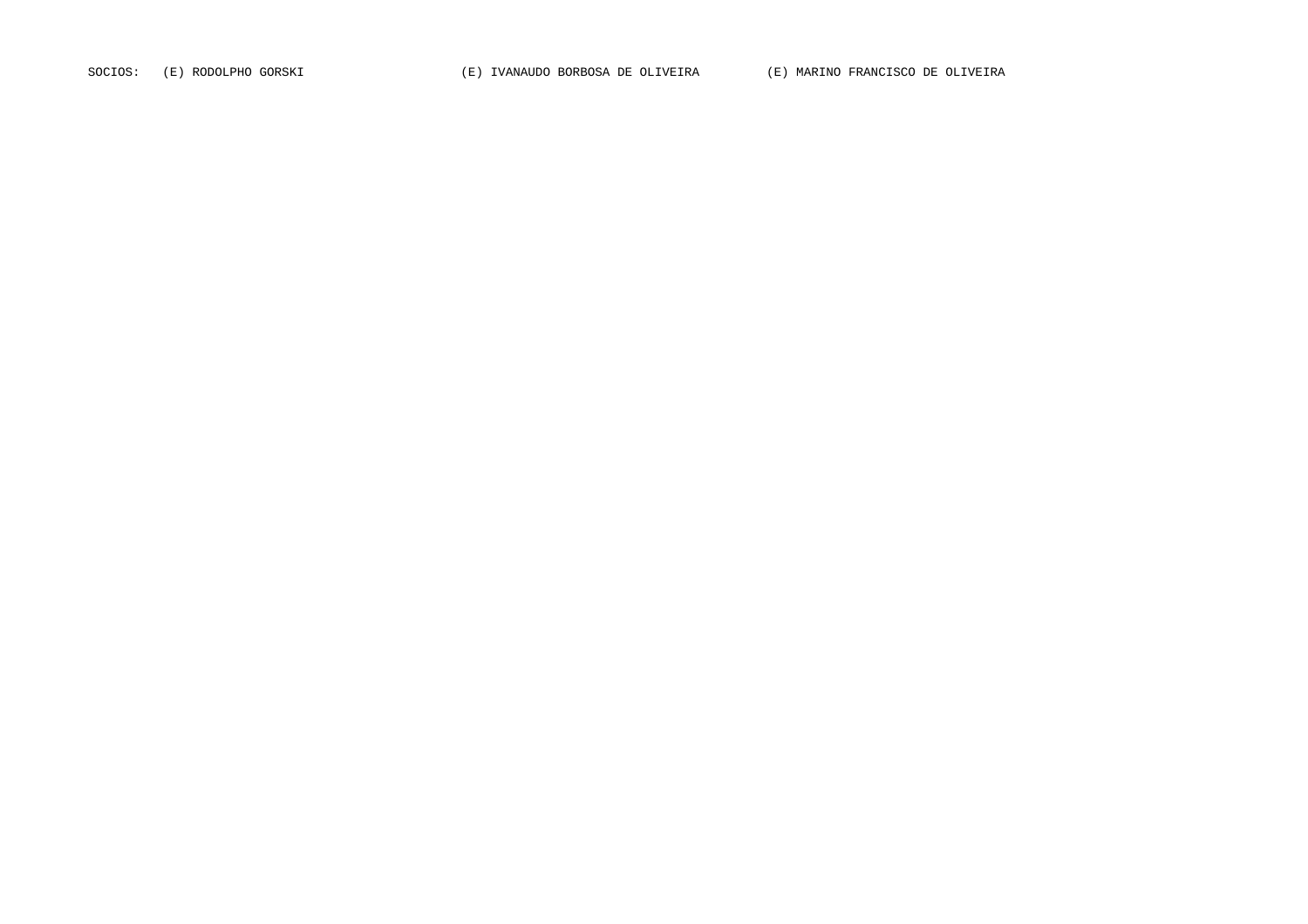|         | MINISTERIO DAS COMUNICACOES - SECRETARIA DE SERVICOS DE COMUN. ELETRONICA UF: PARANA VERENO DAS COMUNICACOES - SECRETARIA DE SERVICOS DE COMUN. ELETRONICA<br>RELACAO DOS SOCIOS DAS EMISSORAS DE RADIO E TELEVISAO - CLASSIFICACAO SIGLA UF/CIDADE/ENTIDADE - REL. RCA013 DATA 18/11/2003                                                                                                                                                                                                                 |                                                                                   |  |                     |                          |
|---------|------------------------------------------------------------------------------------------------------------------------------------------------------------------------------------------------------------------------------------------------------------------------------------------------------------------------------------------------------------------------------------------------------------------------------------------------------------------------------------------------------------|-----------------------------------------------------------------------------------|--|---------------------|--------------------------|
|         | NOME ENT: RADIO COLOMBO DO PARANA LTDA (S) MARIA CONCEICAO COBBE MEDICI (D) MARIA DO ROCIO COBBE BONKOSKI (S) ERVIN BONKOSKI (S) MARIA CONCEICAO COBBE MEDICI (D) MARIA DO ROCIO COBBE BONKOSKI                                                                                                                                                                                                                                                                                                            |                                                                                   |  |                     |                          |
|         | NOME ENT: ASSOCIACAO COMUNITARIA DE COMUNICACAO E CULTURA DE CO CIDADE: COLORADO                                                                                                                                                                                                                                                                                                                                                                                                                           |                                                                                   |  |                     | TS: CM FREO.: 28,5 KHZ   |
| SOCIOS: | NOME ENT: FM CINDERELA LTDA<br>(S) ANDRE GUILHERME PISOLATO ZANONI (D) GUSTAVO ADRIANI DIAS DE CAMPOS}                                                                                                                                                                                                                                                                                                                                                                                                     | CIDADE: COLORADO<br>ANI DIAS DE CAMPOS}                                           |  | TS: FM CANAL : 234  |                          |
| SOCIOS: | NOME ENT: FUNDACAO EDUCACIONAL E CULTURAL DE COLORADO<br>$\begin{array}{cccccccc} (E) & JOAO & ANTONIO & MANZANO & & & & (E) & BERUARDO & TORES & & & (E) & ANTONIO & AANZANO & & & (E) & BERUARDO & TORES & & & & (E) & AITONIO & CARLOS & NIRO & & & & (E) & BERUARDO & TORES & & & & (E) & ANTONIO & CARLOS & NIRO & & & & (E) & BERUARDO & TORES & & & & (E) & ANTONIO & ARLOS & NIRO & & & & (E) & BERUARDO & TORES & & & & (E) & ANTONIO & ARLOS & NIRO & & & & (E) & BERUARDO & TORRES & & & & (E)$ |                                                                                   |  | TS: TV CANAL : 33 E |                          |
|         | NOME ENT: RADIO COLORADO LTDA<br>SOCIOS:   (D) CAROLINA SCANDELAI DE ANDRADE VIDOT (S) IVETE CRISTINA SCANDELAI DE ANDRADE                                                                                                                                                                                                                                                                                                                                                                                 |                                                                                   |  |                     | TS: OM FREQ.: 1060,0 KHZ |
|         | NOME ENT: ASSOCIACAO COMUNI.DE DESENV.CULTURAL E ARTISTICO DE C CIDADE: CORBELIA                                                                                                                                                                                                                                                                                                                                                                                                                           |                                                                                   |  |                     | TS: CM FREO.: 28,5 KHZ   |
|         | NOME ENT: RADIO INTEGRACAO OESTE LTDA (D) IDALIRIO DARIVA CI SOCIOS: (D) ALCEU CARLOS PREISNER (D) IDALIRIO DARIVA                                                                                                                                                                                                                                                                                                                                                                                         | CIDADE: CORBELIA                                                                  |  |                     | TS: OM FREO.: 730,0 KHZ  |
|         |                                                                                                                                                                                                                                                                                                                                                                                                                                                                                                            | CIDADE: CORBELIA                                                                  |  | TS: FM CANAL : 268  |                          |
|         |                                                                                                                                                                                                                                                                                                                                                                                                                                                                                                            | CIDADE: CORNELIO PROCOPIO TS: OM FREQ.: 1490,0 KHZ                                |  |                     |                          |
|         | NOME ENT: RADIO EDUCADORA DE CORNELIO PROCOPIO LTDA<br>SOCIOS: (S) JOSE DELANHOL                                                                                                                                                                                                                                                                                                                                                                                                                           | CIDADE: CORNELIO PROCOPIO<br>(S) MARCELO AGENOR MANDELLO (D) JOAO CARLOS DE SOUZA |  |                     | TS: OM FREQ.: 1080,0 KHZ |
| SOCIOS: | RADIO FM 104 LTDA (S) OSWALDO TREVISAN (S) OSWALDO TREVISAN (D) DAGMAR PIMENTA HANNOUCHE<br>NOME ENT: RADIO FM 104 LTDA                                                                                                                                                                                                                                                                                                                                                                                    | CIDADE: CORNELIO PROCOPIO TS: FM CANAL : 281                                      |  |                     |                          |
|         | NOME ENT: RADIO GRAUNA LTDA<br>SOCIOS: (D) JOSE LEITE CORDEIRO (S) CLEUZA APARECIDA C DE MORAES (S) CLAUDETE APARECIDA C. CORDEIRO                                                                                                                                                                                                                                                                                                                                                                         | CIDADE: CORNELIO PROCOPIO TS: FM CANAL : 237                                      |  |                     |                          |
|         | NOME ENT: SCALA FM STEREO DE CURITIBA LTDA                                    CIDADE: CORNELIO PROCOPIO        TS: FM CANAL :<br>SOCIOS:   (D) THOMAS LARRY GILMER JUNIOR              (S) JOHN HAROLD REIMER JUNIOR         (S<br>(D) BENJAMIN PAULO LEAF                                                                                                                                                                                                                                                 | CIDADE: CORNELIO PROCOPIO                                                         |  | TS: FM CANAL : 241  |                          |
|         | NOME ENT: TV INDEPENDENCIA NORTE DO PARANA LTDA<br>SOCIOS: (D) LEONARDO PETRELLI NETO (D) GERSON DA SILVA CARDOZO                                                                                                                                                                                                                                                                                                                                                                                          | CIDADE: CORNELIO PROCOPIO TS: TV CANAL : 12+                                      |  |                     |                          |
|         | NOME ENT: RADIO VICENTE PALLOTTI LTDA $SOCIOS:$ (D) LINO BAGGIO                                                                                                                                                                                                                                                                                                                                                                                                                                            | CIDADE: CORONEL VIVIDA TS: OM FREQ.: 1090,0 KHZ                                   |  |                     |                          |
|         | NOME ENT: RADIO VOZ DO SUDOESTE LTDA (S) VALTER MUNARETO (S) CIDADE: CORONEL VIVIDA TS: OM FREQ.<br>SOCIOS: (S) ROBERTO LANG (S) VALTER MUNARETO (S) CORONEL VIVIDA (S) VANIO PANATO PREIS<br>(D) GICELIA GOULART LANG (S) GIACOMO                                                                                                                                                                                                                                                                         | CIDADE: CORONEL VIVIDA TS: OM FREQ.: 690,0 KHZ                                    |  |                     |                          |
|         | NOME ENT: RADIO DIFUSORA CRUZEIRO DO OESTE LTDA CIDADE: CRUZEIRO DO OESTE TS: OM FREQ.: 1030,0 KHZ<br>$\verb SOCIOS: (D) CLADDIO FARINAZZO MEDEIROS \qquad \qquad (D) VALTER PEREIRA DA ROCHA$                                                                                                                                                                                                                                                                                                             |                                                                                   |  |                     |                          |
|         | NOME ENT: ASSOCIACAO COMUNITARIA CULT. E ARTISTICA FOLHA DO BOQ CIDADE: CURITIBA                                                                                                                                                                                                                                                                                                                                                                                                                           |                                                                                   |  |                     | TS: CM FREO.: 28,5 KHZ   |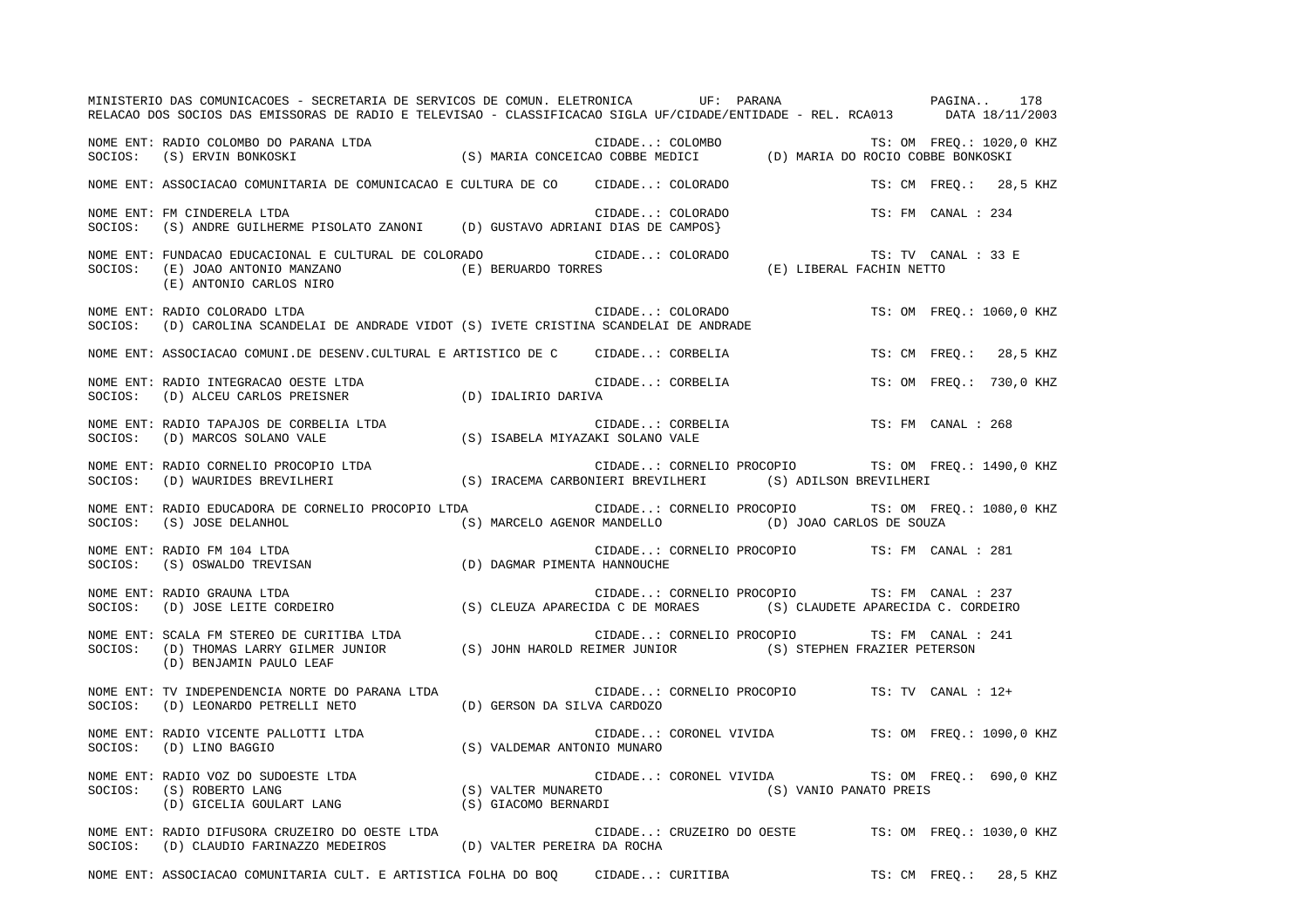NOME ENT: CENTRO DE ATENDIMENTO COMUNITARIO SAO JORGE CIDADE..: CURITIBA TS: CM FREQ.: 28,5 KHZ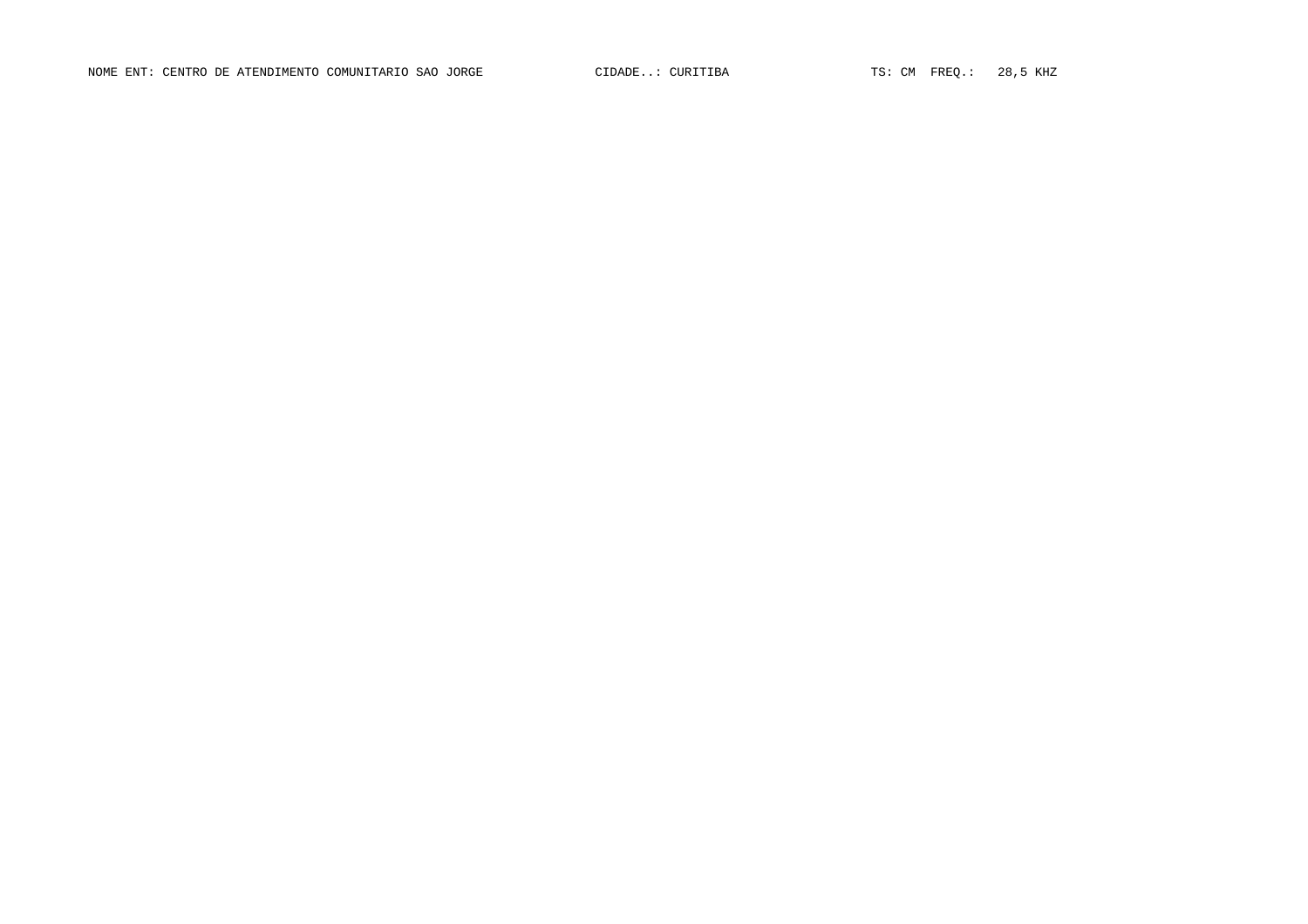|         | MINISTERIO DAS COMUNICACOES - SECRETARIA DE SERVICOS DE COMUN. ELETRONICA UF: PARANA VERENTE EN PAGINA<br>RELACAO DOS SOCIOS DAS EMISSORAS DE RADIO E TELEVISAO - CLASSIFICACAO SIGLA UF/CIDADE/ENTIDADE - REL. RCA013 DATA 18/11/2003 |                                                                                        |                                                                   | 179                      |
|---------|----------------------------------------------------------------------------------------------------------------------------------------------------------------------------------------------------------------------------------------|----------------------------------------------------------------------------------------|-------------------------------------------------------------------|--------------------------|
|         | NOME ENT: DIFUSORA OURO VERDE LTDA<br>SOCIOS: (D) LUIZ GIL DE LEAO FILHO (S) MARIA CHRISTINA DE M F DE CAMPOS (D) JOAO LYDIO SEILER BETTEGA                                                                                            |                                                                                        |                                                                   | TS: FM CANAL : 288       |
|         | NOME ENT: DIFUSORA OURO VERDE LTDA<br>SOCIOS: (D) LUIZ GIL DE LEAO FILHO (S) MARIA CHRISTINA DE M F DE CAMPOS (D) JOAO LYDIO SEILER BETTEGA                                                                                            |                                                                                        |                                                                   | TS: OM FREQ.: 590,0 KHZ  |
|         | NOME ENT: FM STUDIO 96 LTDA<br>SOCIOS: (D) JOEL MALUCELLI                                                                                                                                                                              | CIDADE: CURITIBA<br>(S) ALEXANDRE MALUCELLI                                            |                                                                   | TS: FM CANAL : 242       |
| SOCIOS: | NOME ENT: FUNDACAO CHAMPAGNAT<br>(E) LUIZ SETTI<br>(E) PEDRO ANTONIO BERNARDI                                                                                                                                                          | (E) VICENTE MICKOSZ                                                                    |                                                                   | TS: OM FREQ.: 1060,0 KHZ |
| SOCIOS: | NOME ENT: FUNDACAO CHAMPAGNAT<br>(E) LUIZ SETTI<br>(E) PEDRO ANTONIO BERNARDI                                                                                                                                                          | CIDADE: CURITIBA<br>(E) VICENTE MICKOSZ                                                | (E) JOSE CORDUN                                                   | TS: TV CANAL : 16+E      |
| SOCIOS: | NOME ENT: FUNDACAO CHAMPAGNAT<br>(E) LUIZ SETTI<br>(E) PEDRO ANTONIO BERNARDI                                                                                                                                                          | CIDADE: CURITIBA<br>(E) VICENTE MICKOSZ                                                | (E) JOSE CORDUN                                                   | TS: FM CANAL : 258E      |
| SOCIOS: | NOME ENT: FUNDACAO NOSSA SENHORA DO ROCIO<br>(E) ROBSON SCARDUA<br>(E) LUIZ AFONSO CAPRILHONE ERBANO                                                                                                                                   | CIDADE: CURITIBA<br>(E) LOURIVAL SCHEIDWEILLER<br>(E) SERGIO ROGERIO AZEVEDO JUNQUEIRA | CURITIBA TS: OC FREQ.: 9725,<br>(E) JOSE GERALDO LOPES DE NORONHA | TS: OC FREQ.: 9725,0 KHZ |
| SOCIOS: | NOME ENT: FUNDACAO NOSSA SENHORA DO ROCIO<br>(E) ROBSON SCARDUA<br>(E) LUIZ AFONSO CAPRILHONE ERBANO                                                                                                                                   | CIDADE: CURITIBA<br>(E) LOURIVAL SCHEIDWEILLER<br>(E) SERGIO ROGERIO AZEVEDO JUNQUEIRA | (E) JOSE GERALDO LOPES DE NORONHA                                 | TS: OC FREQ.: 6040,0 KHZ |
| SOCIOS: | NOME ENT: FUNDACAO NOSSA SENHORA DO ROCIO<br>(E) ROBSON SCARDUA<br>(E) LUIZ AFONSO CAPRILHONE ERBANO (E) SERGIO ROGERIO AZEVEDO JUNQUEIRA                                                                                              | CIDADE: CURITIBA<br>(E) LOURIVAL SCHEIDWEILLER                                         | (E) JOSE GERALDO LOPES DE NORONHA                                 | TS: OC FREQ.: 1935,0 KHZ |
| SOCIOS: | NOME ENT: FUNDACAO NOSSA SENHORA DO ROCIO<br>(E) ROBSON SCARDUA<br>(E) LUIZ AFONSO CAPRILHONE ERBANO (E) SERGIO ROGERIO AZEVEDO JUNQUEIRA                                                                                              | CIDADE: CURITIBA<br>(E) LOURIVAL SCHEIDWEILLER                                         | (E) JOSE GERALDO LOPES DE NORONHA                                 | TS: OM FREQ.: 1430,0 KHZ |
| SOCIOS: | NOME ENT: FUNDACAO NOSSA SENHORA DO ROCIO<br>(E) ROBSON SCARDUA<br>(E) LUIZ AFONSO CAPRILHONE ERBANO (E) SERGIO ROGERIO AZEVEDO JUNQUEIRA                                                                                              | CIDADE: CURITIBA<br>(E) LOURIVAL SCHEIDWEILLER                                         | (E) JOSE GERALDO LOPES DE NORONHA                                 | TS: FM CANAL : 268       |
| SOCIOS: | NOME ENT: LK RADIODIFUSAO LTDA<br>(S) LUIZ CARLOS MARTINS GONCALVES (D) MARIA APARECIDA DA SILVA MARTINS                                                                                                                               | CIDADE: CURITIBA                                                                       |                                                                   | TS: OM FREQ.: 550,0 KHZ  |
| SOCIOS: | NOME ENT: RADIO CAIOBA LTDA<br>(D) JULIETA KIMAK                                                                                                                                                                                       | CIDADE: CURITIBA<br>(S) MARGIT LABSCH DE LEAO                                          | 72 : URITIBA<br>(S) JOAO ELISIO FERRAZ DE CAMPOS)                 | TS: FM CANAL : 272       |
| SOCIOS: | NOME ENT: RADIO CIDADE DE CURITIBA LTDA<br>(D) WILIAM ANTONIO PINHEIRO                                                                                                                                                                 | CIDADE: CURITIBA<br>(S) EDISON LUIZ CAMARGO                                            |                                                                   | TS: OM FREO.: 670,0 KHZ  |
| SOCIOS: | NOME ENT: RADIO CONTINENTAL DE CURITIBA LTDA                                                                                                                                                                                           | CIDADE: CURITIBA                                                                       |                                                                   | TS: FM CANAL : 230       |
|         | NOME ENT: RADIO CULTURA DE CURITIBA LTDA<br>SOCIOS: (S) BENTO ILCEU CHIMELLI                                                                                                                                                           | CIDADE: CURITIBA<br>LTDA CIDAI<br>(D) REGINA MARIA KEPEL)                              |                                                                   | TS: OM FREQ.: 930,0 KHZ  |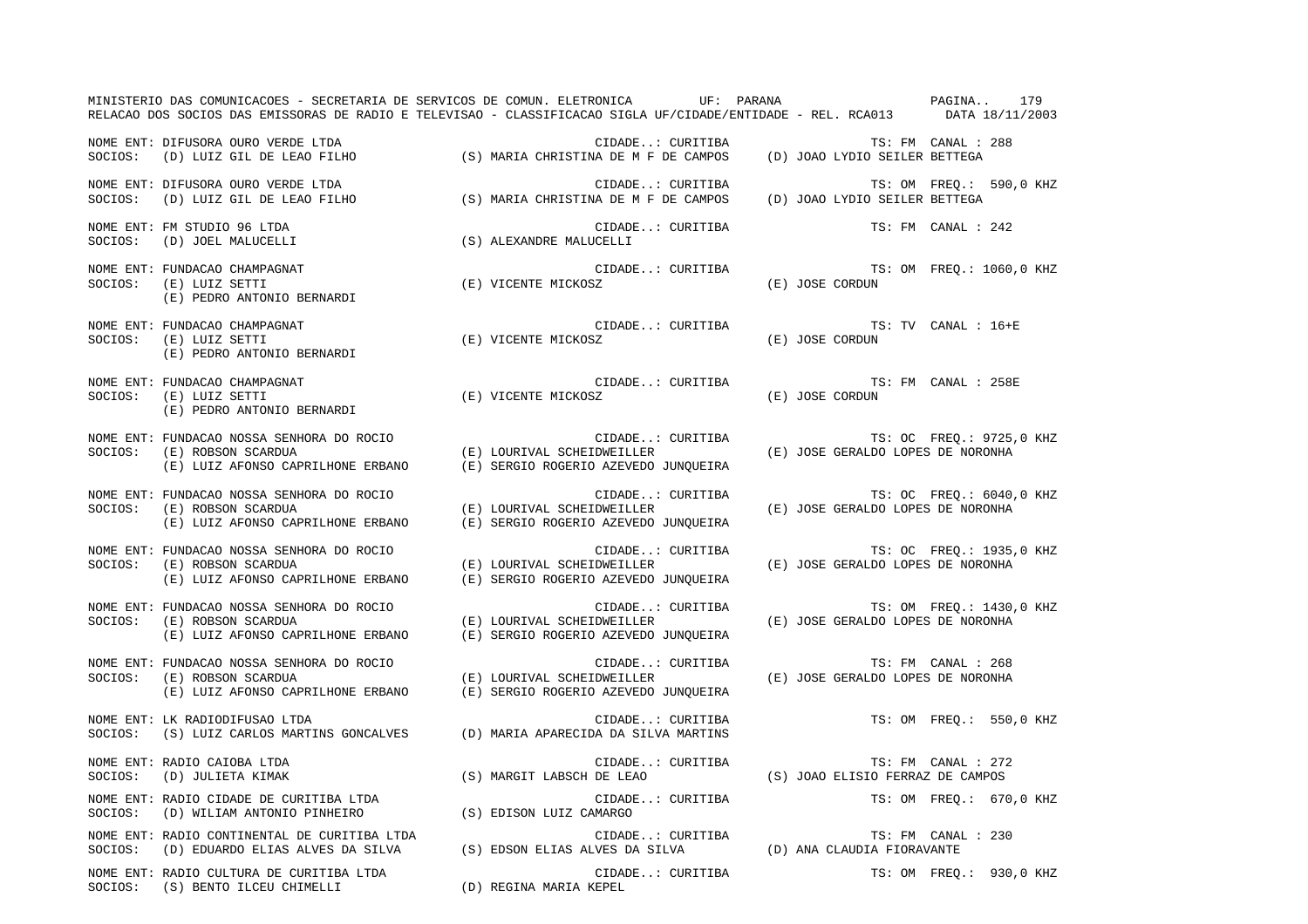NOME ENT: RADIO E TELEVISAO EDUCATIVA DO PARANA TVE CIDADE... CURITIBA TS: FM CANAL : 246E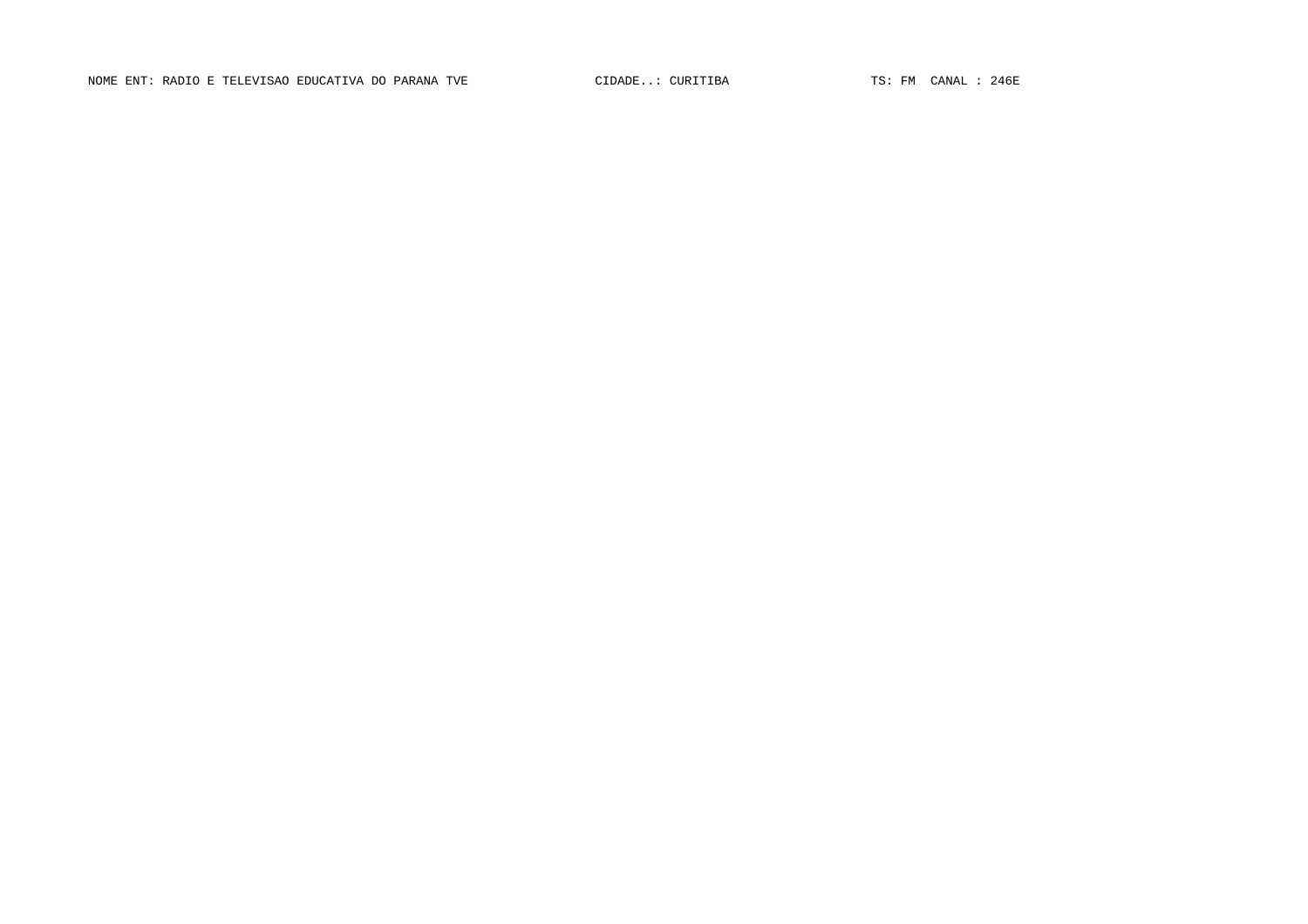|         | MINISTERIO DAS COMUNICACOES - SECRETARIA DE SERVICOS DE COMUN. ELETRONICA         UF: PARANA             PAGINA<br>RELACAO DOS SOCIOS DAS EMISSORAS DE RADIO E TELEVISAO - CLASSIFICACAO SIGLA UF/CIDADE/ENTIDADE - REL. RCA013 DATA 18/11/2003      |                                                                                                                                     |                  |                                                               |                     | 180                      |
|---------|------------------------------------------------------------------------------------------------------------------------------------------------------------------------------------------------------------------------------------------------------|-------------------------------------------------------------------------------------------------------------------------------------|------------------|---------------------------------------------------------------|---------------------|--------------------------|
|         |                                                                                                                                                                                                                                                      |                                                                                                                                     |                  |                                                               |                     | TS: OM FREO.: 630,0 KHZ  |
|         | NOME ENT: RADIO E TELEVISAO EDUCATIVA DO PARANA TVE                                                                                                                                                                                                  | CIDADE: CURITIBA                                                                                                                    |                  |                                                               | TS: TV CANAL : 09-E |                          |
|         | (S) JOAO FEDER                                                                                                                                                                                                                                       |                                                                                                                                     |                  | TS: TV CANAL : 04-<br>(E) YVONE APARECIDA LUNARDELLI PIMENTEL |                     |                          |
| SOCIOS: | NOME ENT: RADIO E TELEVISAO OM LTDA<br>$(S)$ JOSE CARLOS DE CASTRO MARTINEZ (D) FLAVIO DE CASTRO MARTINEZ                                                                                                                                            | CIDADE: CURITIBA                                                                                                                    |                  |                                                               | TS: TV CANAL : 06+  |                          |
|         |                                                                                                                                                                                                                                                      | CIDADE: CURITIBA                                                                                                                    |                  | TS: TV CANAL : 21+                                            |                     |                          |
| SOCIOS: | NOME ENT: RADIO EXCLUSIVA LTDA<br>RADIO EXCLUSIVA LTDA (S) CLEA DALVA CAMPOS FARIA (D) NELSON MARCELINO                                                                                                                                              | CIDADE: CURITIBA                                                                                                                    |                  | TS: FM CANAL : 236<br>TS: FM CA<br>(D) JOSE ELANIR DE LIMA    |                     |                          |
|         |                                                                                                                                                                                                                                                      | CIDADE: CURITIBA                                                                                                                    |                  | TS: FM CANAL : 280                                            |                     |                          |
| SOCIOS: | NOME ENT: RADIO INDEPENDENCIA DO PARANA LTDA<br>(D) ANTONIO EDUARDO DE SOUZA ALBERTINI (S) RICARDO DE CAMARGO MAIA                                                                                                                                   |                                                                                                                                     |                  |                                                               |                     | TS: OM FREO.: 1370,0 KHZ |
| SOCIOS: | NOME ENT: RADIO INTERCONTINENTAL LTDA<br>(D) FRANCISCO CUNHA PEREIRA FILHO (D) JOAO ROBERTO MARINHO                                                                                                                                                  |                                                                                                                                     | CIDADE: CURITIBA | TS: FM CANAL : 254                                            |                     |                          |
| SOCIOS: | NOME ENT: RADIO NOVAS DE PAZ LTDA<br>(D) MATHEUS IENSEN                                                                                                                                                                                              |                                                                                                                                     |                  | (D) DANIEL FALAVINHA IENSEN                                   |                     | TS: OC FREQ.: 9515,0 KHZ |
| SOCIOS: | NOME ENT: RADIO NOVAS DE PAZ LTDA<br>AADIO NOVAS DE PAZ LIDA<br>(D) MATHEUS IENSEN (D) ANIEL FALAVINHA IENSEN (D) DANIEL FALAVINHA IENSEN<br>(D) PAULO FALAVINHA IENSEN (S) VANDERLEI FALAVINHA IENSEN (D) DANIEL FALAVINHA IENSEN                   |                                                                                                                                     | CIDADE: CURITIBA |                                                               |                     | TS: OC FREQ.: 6080,0 KHZ |
|         | NOME ENT: RADIO NOVAS DE PAZ LTDA<br>SOCIOS:     (D) MATHEUS IENSEN<br>(D) PAULO FALAVINHA IENSEN                                                                                                                                                    | CIDADE: CURITIBA TS: OC FREQ.: 1725,0 KHZ<br>(S) JOAO FALAVINHA IENZE (D) DANIEL FALAVINHA IENSEN<br>(S) VANDERLEI FALAVINHA IENSEN |                  |                                                               |                     |                          |
| SOCIOS: | NOME ENT: RADIO PORTO ALEGRE DE CURITIBA LTDA<br>(D) ROGERIO WOLFF DOS SANTOS (D) MARGARIDA CARVALHO SANTOS                                                                                                                                          | CIDADE: CURITIBA                                                                                                                    |                  |                                                               |                     | TS: OM FREQ.: 1320,0 KHZ |
| SOCIOS: | RADIO RECORD DE CURITIBA LTDA (D) PAULO ROBERTO VIEIRA GUIMARAES (S) SOLANGE DE BRITTO A. GUIMARAES (S) JOAO BATISTA RAMOS DA SILVA (D) PAULO ROBERTO VIEIRA GUIMARAES (S) SOLANGE DE BRITTO A. GUIMARAES<br>NOME ENT: RADIO RECORD DE CURITIBA LTDA |                                                                                                                                     |                  |                                                               |                     | TS: OM FREQ.: 1170,0 KHZ |
|         | NOME ENT: RADIO TRANSAMERICA DE CURITIBA LTDA (D) FLAVIO MARCIO                                                                                                                                                                                      | CIDADE: CURITIBA                                                                                                                    |                  | (D) LUIZ GUILHERME CAMARGO C. DE ALBUQU                       | TS: FM CANAL : 262  |                          |
| SOCIOS: | NOME ENT: RADIO TUPI LTDA<br>(D) ERENI OLIVEIRA DE MIRANDA (D) DEBORA OLIVEIRA DE MIRANDA                                                                                                                                                            |                                                                                                                                     | CIDADE: CURITIBA |                                                               |                     | TS: OC FREO.: 6060,0 KHZ |
|         | NOME ENT: RADIO TUPI LTDA<br>SOCIOS: (D) ERENI OLIVEIRA DE MIRANDA (D) DEBORA OLIVEIRA DE MIRANDA                                                                                                                                                    | CIDADE: CURITIBA                                                                                                                    |                  |                                                               |                     | TS: OC FREQ.: 9565,0 KHZ |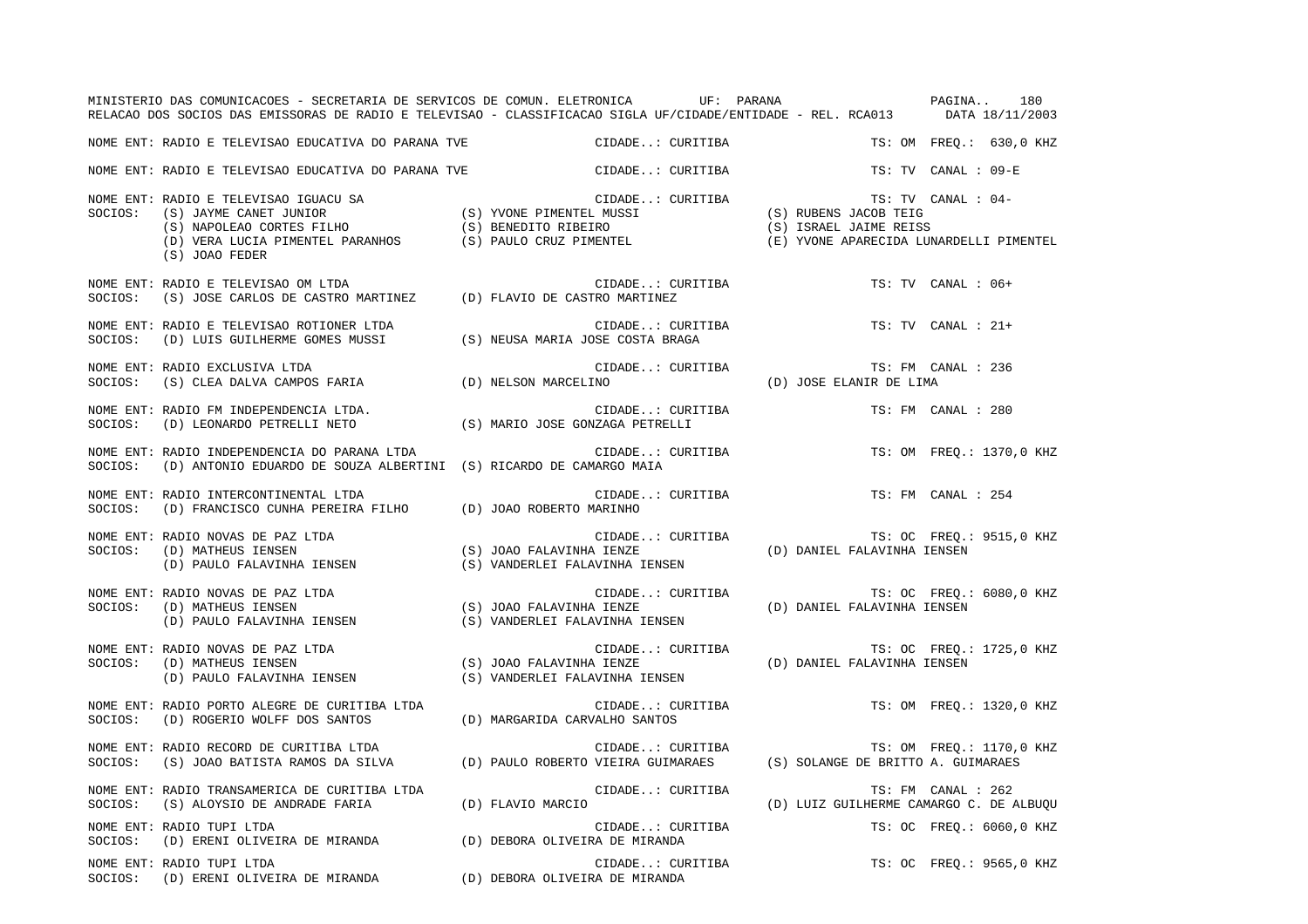NOME ENT: RADIO TUPI LTDA<br>
COSTOCAL (D) PRIME OF MERINDIAN (D) PRIOR OF HUIDING PRIMERIAL TS: OC FREQ.: 1765,0 KHZ SOCIOS: (D) ERENI OLIVEIRA DE MIRANDA (D) DEBORA OLIVEIRA DE MIRANDA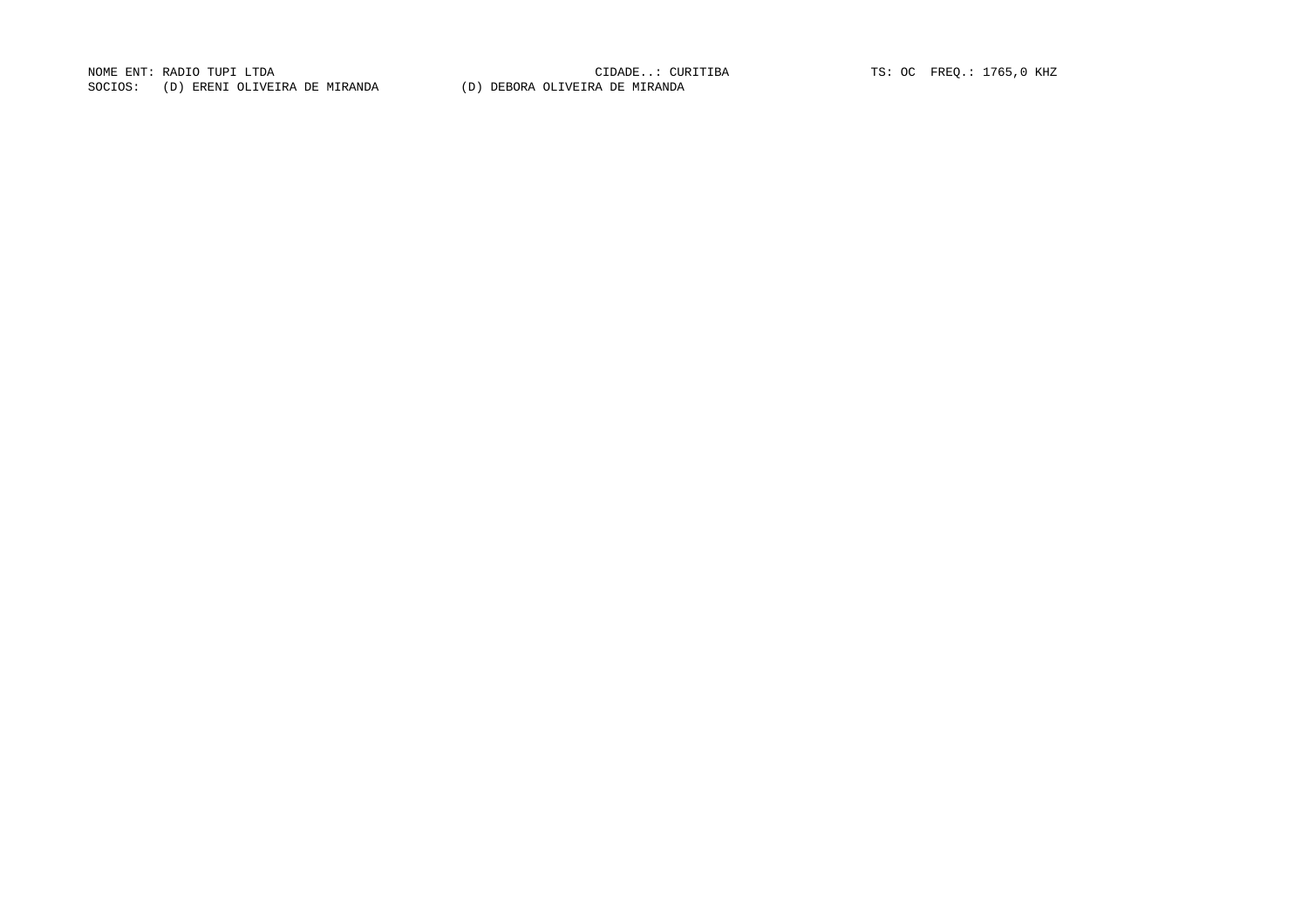|         | MINISTERIO DAS COMUNICACOES - SECRETARIA DE SERVICOS DE COMUN. ELETRONICA UF: PARANA VENES EN PAGINA 181<br>RELACAO DOS SOCIOS DAS EMISSORAS DE RADIO E TELEVISAO - CLASSIFICACAO SIGLA UF/CIDADE/ENTIDADE - REL. RCA013 DATA 18/11/2003 |                    |                                                   |                  |                                                |                    |                        |                         |
|---------|------------------------------------------------------------------------------------------------------------------------------------------------------------------------------------------------------------------------------------------|--------------------|---------------------------------------------------|------------------|------------------------------------------------|--------------------|------------------------|-------------------------|
|         | NOME ENT: RADIO TUPI LTDA<br>NUTLE ENI. KADIO IUFI LIDA<br>SOCIOS: (D) ERENI OLIVEIRA DE MIRANDA (D) DEBORA OLIVEIRA DE MIRANDA                                                                                                          |                    |                                                   |                  | CIDADE: CURITIBA TS: OM FREQ.: 1210,0 KHZ      |                    |                        |                         |
|         | NOME ENT: SCALA FM STEREO DE CURITIBA LTDA<br>SOCIOS: (D) THOMAS LARRY GILMER JUNIOR (S) JOHN HAROLD REIMER JUNIOR (S) STEPHEN FRAZIER PETERSON<br>(D) BENJAMIN PAULO LEAF                                                               |                    |                                                   |                  |                                                |                    |                        |                         |
|         | NOME ENT: SOCIEDADE CIVIL BOCA MALDITA                                                                                                                                                                                                   |                    |                                                   | CIDADE: CURITIBA |                                                |                    |                        | TS: CM FREQ.: 28,5 KHZ  |
|         | NOME ENT: SOCIEDADE RADIO EMISSORA PARANAENSE SA                                                                                                                                                                                         |                    | CIDADE: CURITIBA                                  |                  |                                                |                    | TS: TV CANAL : 12      |                         |
| SOCIOS: | NOME ENT: TELEVISAO BANDEIRANTES DO PARANA LTDA<br>(D) JOAO CARLOS SAAD                                                                                                                                                                  | (D) JOEL MALUCELLI | CIDADE: CURITIBA                                  |                  |                                                |                    | $TS: TV$ CANAL : $02+$ |                         |
| SOCIOS: | NOME ENT: TV INDEPENDENCIA S/A                                                                                                                                                                                                           |                    |                                                   |                  |                                                | TS: TV CANAL : 07- |                        |                         |
|         | NOME ENT: ASSOCIACAO DE DESENV.CULT.E ARTISTICO DE DIAMANTE D'O CIDADE: DIAMANTE D'OESTE TS: CM FREQ.: 29,0 KHZ                                                                                                                          |                    |                                                   |                  |                                                |                    |                        |                         |
|         | NOME ENT: ASSOCIACAO COMUNIT.DE DESENV.ECOL.E CULT.DE DOIS VIZI CIDADE: DOIS VIZINHOS TS: CM FREQ.: 28,5 KHZ                                                                                                                             |                    |                                                   |                  |                                                |                    |                        |                         |
|         | NOME ENT: RADIO EDUCADORA DE DOIS VIZINHOS LTDA (IDADE: DOIS VIZINHOS TS: OM FREQ.: 1300,0 KHZ<br>SOCIOS: (S) MARILDA ORBEN PAGNONCELLI (D) VALDIR LUIZ PAGNONCELLI (D) NATALICIO JOSE WESCHENFELDER                                     |                    |                                                   |                  |                                                |                    |                        |                         |
|         |                                                                                                                                                                                                                                          |                    |                                                   |                  | CIDADE: DOIS VIZINHOS TS: FM CANAL : 264       |                    |                        |                         |
|         | NOME ENT: ASSOCIACAO RADIO COMUNITARIA NOVO DIA CIDADE: FAXINAL TS: CM FREQ.: 20,0 KHZ                                                                                                                                                   |                    |                                                   |                  |                                                |                    |                        |                         |
|         | NOME ENT: RADIO CLUB DE FAXINAL LTDA<br>SOCIOS:    (S) SUELI ESTHER SILVA LINO                        (S) EDSON MIGUEL SILVA LINO                   (D) EDSON DA SILVA LINO                                                              |                    |                                                   |                  |                                                |                    |                        | TS: OM FREQ.: 790,0 KHZ |
|         | NOME ENT: ASSOCIACAO FRATERNAL E CULTURAL DE FAZENDA RIO GRANDE CIDADE: FAZENDA RIO GRANDE TS: CM FREQ.: 28,5 KHZ                                                                                                                        |                    |                                                   |                  |                                                |                    |                        |                         |
|         | NOME ENT: ASSOCIACAO COMUNITAR.DE DESENV.CULT.E ARTIST.DA SERRA CIDADE: FLOR DA SERRA DO SUL TS: CM FREQ.: 28,5 KHZ                                                                                                                      |                    |                                                   |                  |                                                |                    |                        |                         |
|         | NOME ENT: RADIO PIONEIRA DE FORMOSA LTDA<br>NOWE ENT. KADIO PIONEIRA DE FORMOSA DIDA<br>SOCIOS: (D) SONIA MARIA APARECIDA LOPER (S) ALINE JULIANA LOPER                                                                                  |                    | CIDADE: FORMOSA DO OESTE TS: OM FREQ.: 1550,0 KHZ |                  |                                                |                    |                        |                         |
|         | NOME ENT: RADIO COMUNICADORA DE FOZ DO IGUACU LTDA (IDADE: FOZ DO IGUACU TS: OM FREQ.: 1320,0 KHZ<br>SOCIOS: (S) SERGIO SPADA (S) DOBRANDINO GUSTAVO DA SILVA (D) NILTON VITORASSI (S) PAULO NOBORU YNOUE                                |                    |                                                   |                  |                                                |                    |                        |                         |
|         |                                                                                                                                                                                                                                          |                    |                                                   |                  | CIDADE: FOZ DO IGUACU TS: OC FREQ.: 6105,0 KHZ |                    |                        |                         |
|         | NOME ENT: RADIO CULTURA DE FOZ DO IGUACU LTDA $\overline{D}$ (D) JOSE CLAUDIO RORATO                                                                                                                                                     |                    |                                                   |                  | CIDADE: FOZ DO IGUACU TS: OM FREQ.: 820,0 KHZ  |                    |                        |                         |
|         | NOME ENT: RADIO FOZ-LAGO COMUNICADORA LTDA<br>SOCIOS: (D) HARRY TAKAHIDE DAIJO (D) LEONY PRADO YNOUE (S) HERMITON HENRIQUE DA SILVA<br>(S) BONIFACIO RODRIGUES DE BARROS (S) JOAO LUIZ TEIXEIRA (S) (S) HERMITON HENRIQUE DA SILVA       |                    |                                                   |                  |                                                |                    |                        | TS: OM FREQ.: 980,0 KHZ |

NOME ENT: RADIO ITAIPU LTDA CIDADE..: FOZ DO IGUACU TS: FM CANAL : 289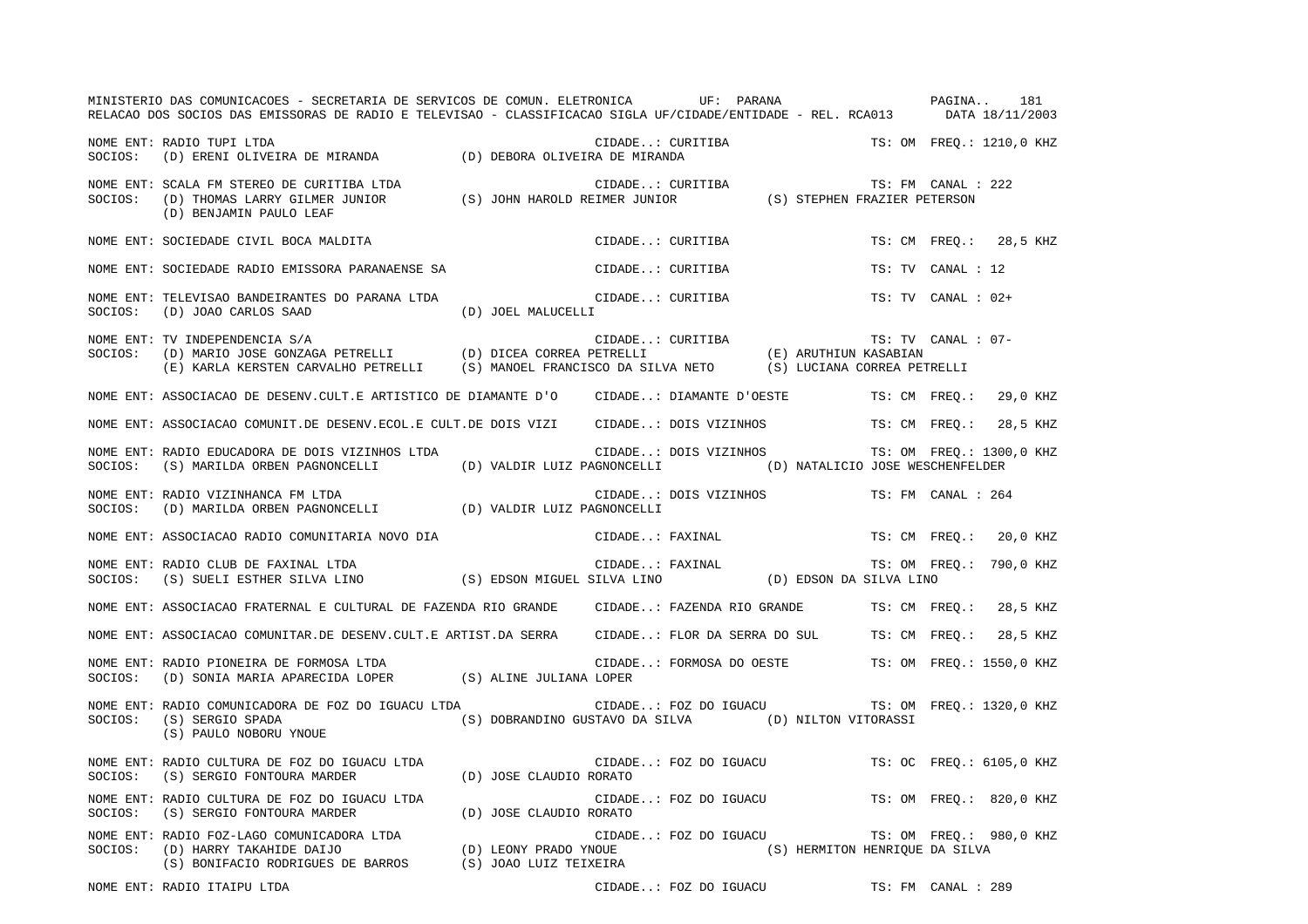SOCIOS: (D) ANTONIO SAVARIS (S) FLAVIO GHELLERE JUNIOR (S) INAUDI SAVARES

(D) ANTONINHA SAVARIS VENSON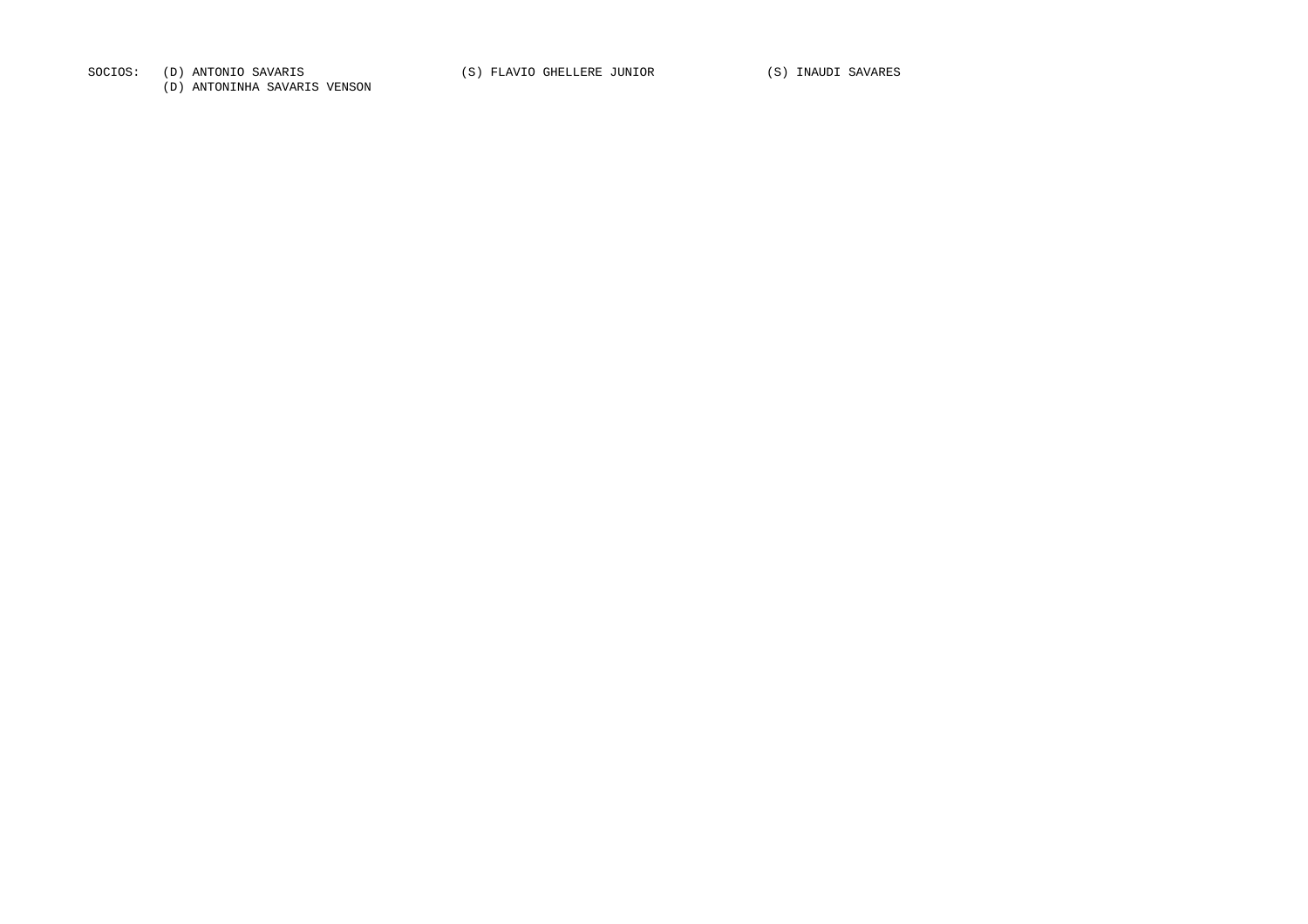|         | MINISTERIO DAS COMUNICACOES - SECRETARIA DE SERVICOS DE COMUN. ELETRONICA UF: PARANA VERENO DAS COMUNICACOES - SECRETARIA DE SERVICOS DE COMUN. ELETRONICA<br>RELACAO DOS SOCIOS DAS EMISSORAS DE RADIO E TELEVISAO - CLASSIFICACAO SIGLA UF/CIDADE/ENTIDADE - REL. RCA013 DATA 18/11/2003                                                                                            |                              |                                   |                                                                      |                          |          |  |
|---------|---------------------------------------------------------------------------------------------------------------------------------------------------------------------------------------------------------------------------------------------------------------------------------------------------------------------------------------------------------------------------------------|------------------------------|-----------------------------------|----------------------------------------------------------------------|--------------------------|----------|--|
|         | NOME ENT: RADIO TRES FRONTEIRAS LTDA (S) FABIO HAUAGGE DO PRADO (S) CIDADE<br>SOCIOS: (D) RODRIGO HAUAGGE DO PRADO (S) FABIO HAUAGGE DO PRADO                                                                                                                                                                                                                                         |                              |                                   | CIDADE: FOZ DO IGUACU TS: FM CANAL : 249                             |                          |          |  |
|         | NOME ENT: TELEVISAO NAIPI LTDA<br>SOCIOS: (D) VERA LUCIA PIMENTEL PARANHOS (S) ISABEL LUNARDELLI PIMENTEL                                                                                                                                                                                                                                                                             |                              |                                   | CIDADE: FOZ DO IGUACU TS: TV CANAL : 12-                             |                          |          |  |
|         | NOME ENT: TV CATARATAS LTDA<br>NOME ENT: TV CATARATAS LIDA<br>SOCIOS: (S) ANTONIO DOS SANTOS CIRILO (D) EDMUNDO LEMANSKI (S) PAULA MARINHO DE AZEVEDO                                                                                                                                                                                                                                 |                              |                                   | CIDADE: FOZ DO IGUACU TS: TV CANAL : 05-                             |                          |          |  |
|         | NOME ENT: ASSOCIACAO RADIO COMUNITARIA INTEGRACAO CONSTRUIDE E CIDADE: FOZ DO JORDAO TS: CM FREQ.:                                                                                                                                                                                                                                                                                    |                              |                                   |                                                                      |                          | 20,0 KHZ |  |
|         | NOME ENT: ASSOCIACAO DOS AMIGOS SOLIDARIOS DE FRANCISCO ALVES CIDADE: FRANCISCO ALVES                                                                                                                                                                                                                                                                                                 |                              |                                   |                                                                      | TS: CM FREO.:            | 20,0 KHZ |  |
|         | NOME ENT: ASSOCIACAO RADIO COMUNITARIA ANAWIN                                                                                                                                                                                                                                                                                                                                         |                              |                                   | CIDADE: FRANCISCO BELTRAO TS: CM FREO.:                              |                          | 29,2 KHZ |  |
| SOCIOS: | NOME ENT: RADIO CONTINENTAL DE FRANCISCO BELTRAO LTDA CIDADE: FRANCISCO BELTRAO TS: FM CANAL : 237<br>(S) EITOR GREGORIO CAMILOTTI (D) MOACYR LUIZ DALL'OGLIO (D) FERNANDES MARTINELLI<br>(S) MIGUEL DA SILVA (S) TULIO LUIZ ZANCHET (S) CLODOVEU JOAO FRANCIOSI<br>(S) JORGE VALENTIM CAMILOTTI (D) BOAVENTURA TEIXEIRA DA LUZ (S) ARYZON<br>(S) RADIO CONTINENTAL DE FRANCISCO BELT |                              |                                   |                                                                      |                          |          |  |
| SOCIOS: | NOME ENT: RADIO EDUCADORA DE FRANCISCO BELTRAO LTDA. 6 CIDADE: FRANCISCO BELTRAO TS: OM FREO.: 1060,0 KHZ<br>(D) MOACYR LUIZ DALL'OGLIO (D) FERNANDES MARTINELLI (S) MIGUEL DA SILVA<br>(S) TULIO LUIZ ZANCHET (S) CLODOVEU JOAO FRANCIOSI (S) JORGE VALENTIM CAMILOTTI<br>(D) BOAVENTURA TEIXEIRA DA LUZ (S) ARYZONE MENDES DE ARAUJO (S) RADIO<br>(S) TANIA MARIA PEZENTE           |                              |                                   |                                                                      |                          |          |  |
|         | NOME ENT: SOCIEDADE RADIO PRINCESA LIMITADA (D) AGUSTINHO SELESKI (D) JANDIR COMARELLA SOCIOS: (D) JOSE ALBERTO SELESKI (D) AGUSTINHO SELESKI (D) JANDIR COMARELLA                                                                                                                                                                                                                    |                              |                                   | CIDADE: FRANCISCO BELTRAO TS: OM FREQ.: 930,0 KHZ                    |                          |          |  |
| SOCIOS: | NOME ENT: SOCIEDADE RADIO PRINCESA LIMITADA<br>(D) AGUSTINHO SELESKI<br>(D) JOSE ALBERTO SELESKI                                                                                                                                                                                                                                                                                      |                              |                                   | CIDADE: FRANCISCO BELTRAO TS: FM CANAL : 286<br>(D) JANDIR COMARELLA |                          |          |  |
|         | NOME ENT: ASSOCIACAO DE MORADORES DO BAIRRO JARDIM SAO JOAO CIDADE: GENERAL CARNEIRO TS: CM FREQ.: 20,0 KHZ                                                                                                                                                                                                                                                                           |                              |                                   |                                                                      |                          |          |  |
|         | NOME ENT: ASSOC. COMUNIT. DE DESENVOL. CULTURAL E ARTISTICO DE G                                                                                                                                                                                                                                                                                                                      |                              | CIDADE: GOIOERE                   |                                                                      | TS: CM FREO.: 20,0 KHZ   |          |  |
| SOCIOS: | NOME ENT: FUNDACAO ALDEIA SOS DE GOIOERE<br>FUNDACAO ALDEIA SOS DE GOIOERE<br>(E) FRANCISCO DE ASSIS SANTIAGO (E) FANNY MAES<br>(E) ELIZABETH RAIMUNDA PACHECO                                                                                                                                                                                                                        |                              |                                   | CIDADE: GOIOERE $(E)$ FERNANDO MARINHEIRO DE OLIVEIRA                | TS: OM FREQ.: 740,0 KHZ  |          |  |
| SOCIOS: | NOME ENT: RADIO AGUAS CLARAS FM LTDA.<br>(B) HOSANA AVILA TEZELLI (S) MIECIO AVILA TEZELLI                                                                                                                                                                                                                                                                                            |                              | CIDADE: GOIOERE                   |                                                                      | TS: FM CANAL : 283       |          |  |
|         | NOME ENT: RADIO GUAIRA DE GUAIRA LTDA<br>SOCIOS: (D) ADACI SAROLI PREISNER (S) ALCEU CARLOS PREISNER JUNIOR                                                                                                                                                                                                                                                                           |                              | CIDADE: GUAIRA<br>PREIGNER IUNIOR |                                                                      | TS: OM FREQ.: 1460,0 KHZ |          |  |
| SOCIOS: | NOME ENT: RADIODIFUSORA SIRIEMA LTDA<br>CIDADE: GUAIRA TS: FM [S] TS: FM<br>(S) YVONE PIMENTEL MUSSI (D) LUIS GUILHERME GOMES MUSSI (S) WILLIAN HAJ MUSSI)                                                                                                                                                                                                                            |                              |                                   |                                                                      | TS: FM CANAL : 219       |          |  |
| SOCIOS: | NOME ENT: RADIO GUARANIACU LTDA                                                                                                                                                                                                                                                                                                                                                       |                              |                                   |                                                                      | TS: OM FREQ.: 1070,0 KHZ |          |  |
| SOCIOS: | NOME ENT: FUNDACAO NOSSA SENHORA DE BELEM<br>(E) ANTONIO WAGNER DA SILVA                                                                                                                                                                                                                                                                                                              | (E) REONALDO PEREIRA DA CRUZ | CIDADE: GUARAPUAVA                |                                                                      | TS: OM FREQ.: 560,0 KHZ  |          |  |
|         | NOME ENT: FUNDACAO NOSSA SENHORA DE BELEM                                                                                                                                                                                                                                                                                                                                             |                              | CIDADE: GUARAPUAVA                |                                                                      | TS: FM CANAL : 229       |          |  |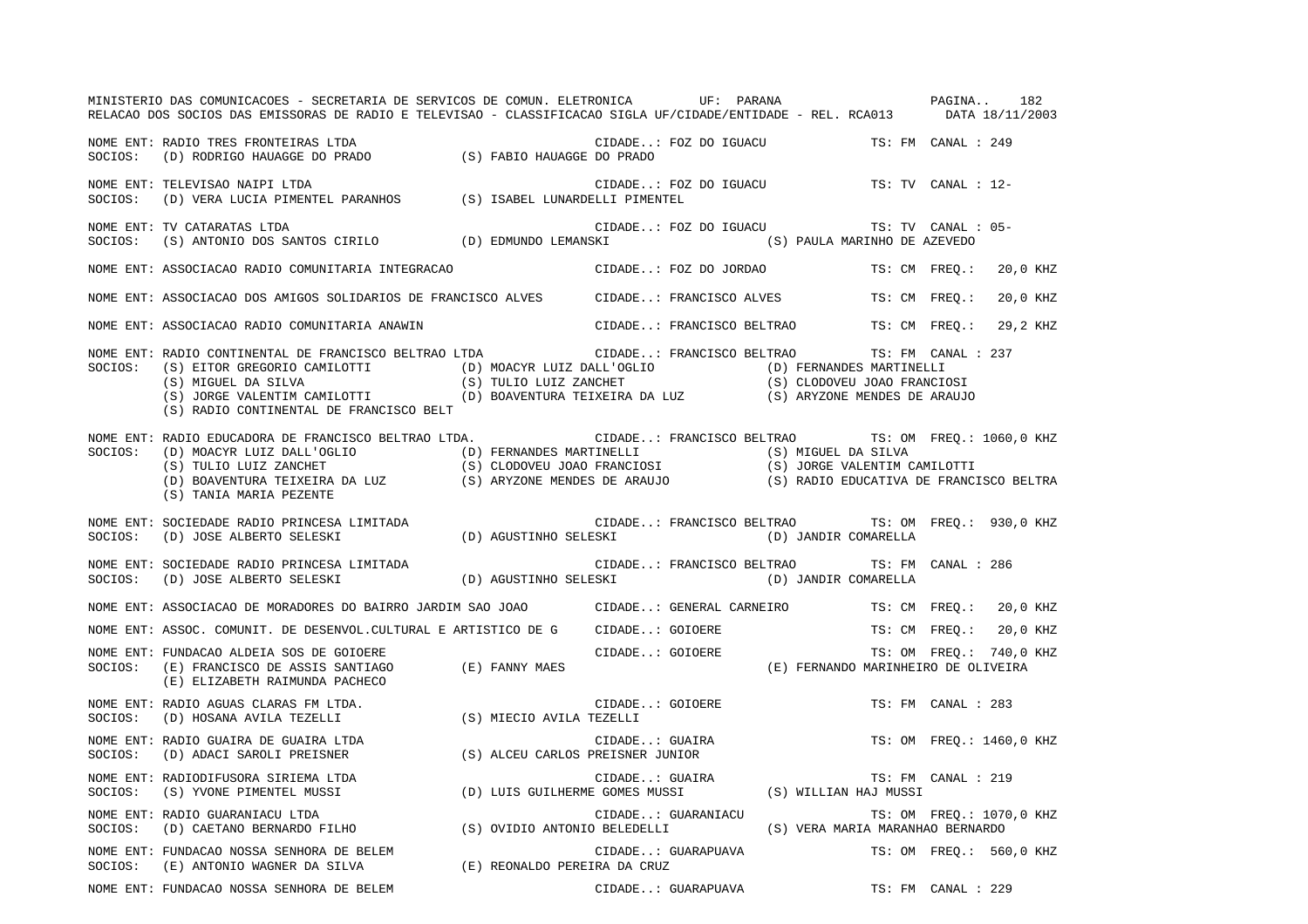SOCIOS: (E) ANTONIO WAGNER DA SILVA (E) REONALDO PEREIRA DA CRUZ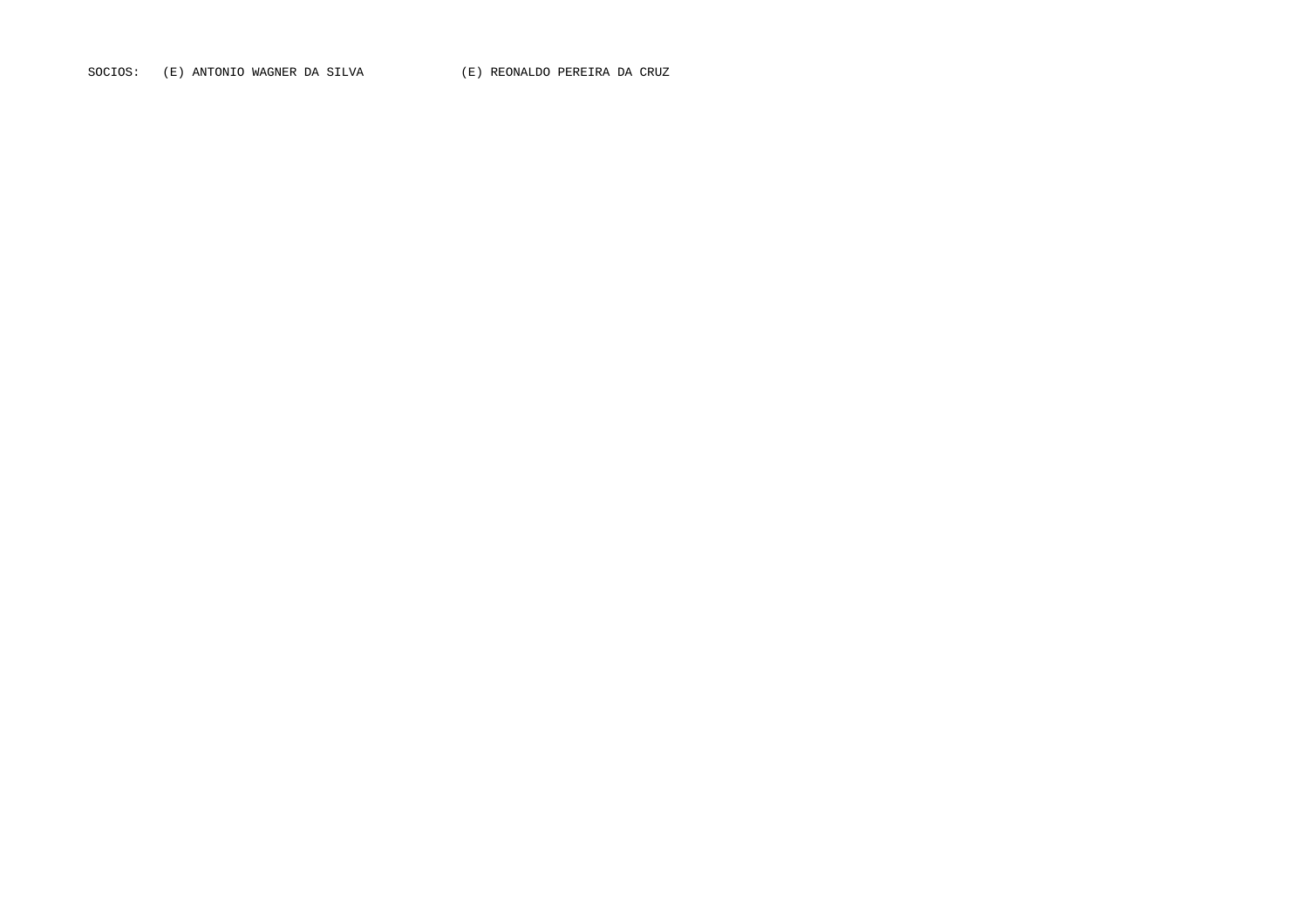|         | MINISTERIO DAS COMUNICACOES - SECRETARIA DE SERVICOS DE COMUN. ELETRONICA UF: PARANA<br>RELACAO DOS SOCIOS DAS EMISSORAS DE RADIO E TELEVISAO - CLASSIFICACAO SIGLA UF/CIDADE/ENTIDADE - REL. RCA013 DATA 18/11/2003                                                                                                          |                    |                        | PAGINA                                | 183                       |
|---------|-------------------------------------------------------------------------------------------------------------------------------------------------------------------------------------------------------------------------------------------------------------------------------------------------------------------------------|--------------------|------------------------|---------------------------------------|---------------------------|
| SOCIOS: | NOME ENT: FUNDACAO PIONEIRA DE RADIODIFUSAO EDUCATIVA DO PARANA CIDADE: GUARAPUAVA<br>(E) CARLOS ALBERTO FERREIRA GOMES (E) PAULO SERGIO SYRITIUK                                                                                                                                                                             |                    |                        | (E) CERIZE APARECIDA NASCIMENTO GOMES | TS: FM CANAL : 259E       |
|         | NOME ENT: FUNDACAO PIONEIRA DE RADIODIFUSAO EDUCATIVA DO PARANA CIDADE: GUARAPUAVA<br>SOCIOS: (E) CARLOS ALBERTO FERREIRA GOMES (E) PAULO SERGIO SYRITIUK                                                                                                                                                                     |                    |                        | (E) CERIZE APARECIDA NASCIMENTO GOMES | TS: TV CANAL : 09-E       |
|         | NOME ENT: RADIO CACIQUE DE GUARAPUAVA LTDA (S) ADRIANE APARECIDA COLMAN (S)                                                                                                                                                                                                                                                   |                    | CIDADE: GUARAPUAVA     |                                       | TS: OM FREO.: 760,0 KHZ   |
|         | NOME ENT: RADIO DIFUSORA GUARAPUAVA LTDA. (D) LUIZ ARTUR MENDES FERREIRA<br>SOCIOS: (S) ARTAGAO DE MATTOS LEAO (D) LUIZ ARTUR MENDES FERREIRA                                                                                                                                                                                 |                    | CIDADE: GUARAPUAVA     |                                       | TS: OM FREQ.: 1250,0 KHZ  |
| SOCIOS: | NOME ENT: RADIO EMISSORA ATALAIA LTDA<br>CIL CHERI BECHER DE MATTOS LEAO (S) SYLFARNER PIMPAO (D) CLERI BECHER DE MATTOS LEAO (S) SYLFARNER PIMPAO                                                                                                                                                                            |                    | CIDADE: GUARAPUAVA     |                                       | TS: OM FREQ.: 1180,0 KHZ  |
|         |                                                                                                                                                                                                                                                                                                                               |                    |                        |                                       |                           |
|         | NOME ENT: TV OESTE DO PARANA LTDA<br>SOCIOS: (D) ELIZABETH LEMANSKI (D) CRISTINA MARIA CUNHA PEREIRA CAMARG (D) LUIZA MESQUITA MARINHO                                                                                                                                                                                        |                    |                        |                                       | TS: TV CANAL : 02         |
|         | NOME ENT: ASSOCIACAO DA RADIO COMUNITARIA ALTERNATIVA FM CIDADE: GUARATUBA                                                                                                                                                                                                                                                    |                    |                        |                                       | TS: CM FREO.: 28,5 KHZ    |
| SOCIOS: | NOME ENT: ORGANIZACAO GUARATUBANA DE COMUNICACOES LTDA CIDADE: GUARATUBA<br>(S) JOSE CARLOS MIRANDA (S) LUIZ ALBERTO WECKWERTH                                                                                                                                                                                                |                    |                        | (D) NATANAEL CORREIA DE ARAUJO        | TS: OM FREQ.: 1540,0 KHZ  |
| SOCIOS: | FUNDACAO EDUCACIONAL DOM PEDRO FELIPAK (E) NEY DE CARVALHO MENDES JACOPETTI (E) HEITOR FERREIRA DOS SANTOS (E)<br>(E) ANIZIO ALVES DE SOUZA (E) NEY DE CARVALHO MENDES JACOPETTI (E) HEITOR FERREIRA DOS SANTOS (E) ADIL DA SILVA<br>NOME ENT: FUNDACAO EDUCACIONAL DOM PEDRO FELIPAK<br>(E) JOAO CRISOSTOMO DE MORAES FREIRE |                    |                        |                                       | TS: OM FREQ.: 1470,0 KHZ  |
|         | NOME ENT: ASSOCIACAO COMUNIT.DE DESENV.CULTURAL E ARTISTICO DE CIDADE: IBIPORA                                                                                                                                                                                                                                                |                    |                        |                                       | TS: CM FREO.: 20,0 KHZ    |
| SOCIOS: | NOME ENT: COLUMBIA FM LTDA<br>(D) CARLOS EDUARDO SANTA ROSA (S) DEBORA APARECIDA DE CARVALHO SANTA                                                                                                                                                                                                                            |                    | CIDADE: IBIPORA        |                                       | TS: FM CANAL : 211        |
| SOCIOS: | NOME ENT: RADIO BRASIL SUL LTDA<br>(S) HELENA BRANCALIAO MALAGUIDO                                                                                                                                                                                                                                                            |                    |                        |                                       | TS: OM FREQ.: 1290,0 KHZ  |
|         | NOME ENT: ASSOCIACAO DE RADIODIFUSAO DE INACIO MARTINS                                                                                                                                                                                                                                                                        |                    | CIDADE: INACIO MARTINS |                                       | TS: CM FREO.:<br>28,5 KHZ |
|         | NOME ENT: INSTITUTO CULTURAL IPIRANGA                                                                                                                                                                                                                                                                                         |                    | CIDADE: IPIRANGA       |                                       | 20,0 KHZ<br>TS: CM FREO.: |
|         | NOME ENT: ASSOC.DE PROTECAO A MATERNIDADE E A INFANCIA DE IPORA CIDADE: IPORA                                                                                                                                                                                                                                                 |                    |                        |                                       | TS: CM FREQ.:<br>20,0 KHZ |
| SOCIOS: | NOME ENT: RADIO CULTURA DE IPORA LTDA<br>(D) OVIDIO FURQUIM PEREIRA (D) PEDRO ELIAS FURQUIM PEREIRA (S) EDAIR SOARES                                                                                                                                                                                                          |                    | CIDADE: IPORA          |                                       | TS: OM FREQ.: 1480,0 KHZ  |
| SOCIOS: | NOME ENT: DIFUSORA CULTURAL LTDA<br>(D) ANTONIO TOTI COLACO VAZ (S) ANTONIO SANTORO NETO (S) ROMEU RIBEIRO BAPTISTA JUNIOR                                                                                                                                                                                                    |                    | CIDADE: IRATI          |                                       | TS: OM FREQ.: 950,0 KHZ   |
|         | NOME ENT: FM RADIO PEROLA DO SUL LTDA<br>SOCIOS: (S) LINDA HARMUCHE FERREIRA                                                                                                                                                                                                                                                  | (S) UADIA HARMUCHE | CIDADE: IRATI          | (D) NAGIB HARMUCHE                    | TS: FM CANAL : 295        |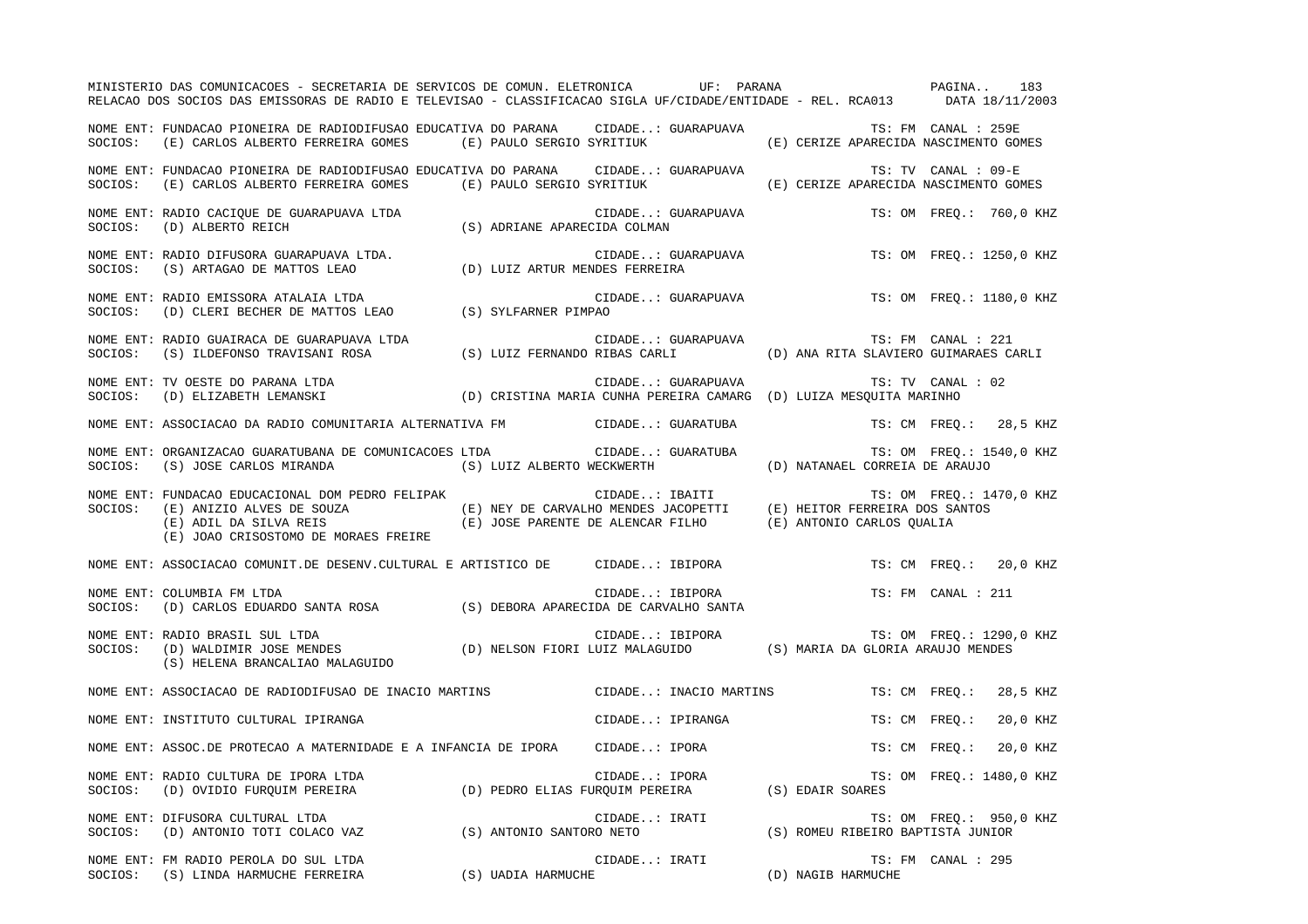|         | MINISTERIO DAS COMUNICACOES - SECRETARIA DE SERVICOS DE COMUN. ELETRONICA UF: PARANA VERENO PAGINA<br>RELACAO DOS SOCIOS DAS EMISSORAS DE RADIO E TELEVISAO - CLASSIFICACAO SIGLA UF/CIDADE/ENTIDADE - REL. RCA013 DATA 18/11/2003 |                                                      |               |                        |                                                |                    | 184                      |
|---------|------------------------------------------------------------------------------------------------------------------------------------------------------------------------------------------------------------------------------------|------------------------------------------------------|---------------|------------------------|------------------------------------------------|--------------------|--------------------------|
| SOCIOS: | NOME ENT: RADIO NAJUA DE IRATI LTDA<br>(S) LINDA HARMUCHE FERREIRA (S) UADIA HARMUCHE                                                                                                                                              |                                                      | CIDADE: IRATI |                        | TS: (<br>D) NAGIB HARMUCHE)                    |                    | TS: OM FREO.: 990,0 KHZ  |
|         | NOME ENT: SOCIEDADE EMISSORA VALE DO MEL LTDA<br>SOCIOS: (D) JULIO CEZAR LISBOA                                                                                                                                                    | (D) TANIA APARECIDA LISBOA                           |               | CIDADE: IRATI          |                                                | TS: FM CANAL : 264 |                          |
|         | NOME ENT: ASS. COMUNIT. DE DESENV. CULTURAL E ARTISTICO DE ITAG                                                                                                                                                                    |                                                      |               | CIDADE: ITAGUAJE       | TS: CM FREO.:                                  |                    | 20,0 KHZ                 |
|         | NOME ENT: ASSOCIACAO RADIO COMUNITARIA ITAIPULANDIA                                                                                                                                                                                |                                                      |               | CIDADE: ITAIPULANDIA   | TS: CM FREQ.:                                  |                    | 29,0 KHZ                 |
|         | NOME ENT: ASSOCIACAO COMUNITARIA MARIO TEIXEIRA MARINHO                                                                                                                                                                            |                                                      |               | CIDADE: ITAMBARACA     | TS: CM FREO.:                                  |                    | 29,0 KHZ                 |
|         | NOME ENT: ASSOCIACAO DE RADIODIFUSAO COMUNITARIA ITAPERUCU - AR                                                                                                                                                                    |                                                      |               | CIDADE: ITAPERUCU      | TS: CM FREO.:                                  |                    | 28,5 KHZ                 |
|         | NOME ENT: ASSOCIACAO DE DESENVOLVIMENTO COMUNITARIO DE ITAUNA D                                                                                                                                                                    |                                                      |               | CIDADE: ITAUNA DO SUL  | TS: CM FREQ.:                                  |                    | 28,5 KHZ                 |
|         | NOME ENT: ASSOCIACAO DE RADIODIFUSAO COMUNITARIA DE IVAIPORA CIDADE: IVAIPORA                                                                                                                                                      |                                                      |               |                        | TS: CM FREO.:                                  |                    | 28,5 KHZ                 |
| SOCIOS: | NOME ENT: IVAIPORA FM LTDA<br>IVALFORA TS: FM CANAI (D) VANIL OLIVEIRA DARCIM (S) ELIANE APARECIDA ROTHER (S) REGINA FISCHER PESSUTI                                                                                               |                                                      |               |                        |                                                | TS: FM CANAL : 219 |                          |
| SOCIOS: | NOME ENT: RADIO UBA LIMITADA<br>(D) LUIS CARLOS GIL<br>(S) ORLANDO PESSUTI                                                                                                                                                         |                                                      |               |                        |                                                |                    | TS: OM FREO.: 890,0 KHZ  |
|         | NOME ENT: ASS.COMUNIT.DE DESEV.CULT.E ARTIST., AMIGOS DA CID.DE CIDADE: JACAREZINHO                                                                                                                                                |                                                      |               |                        |                                                |                    | TS: CM FREQ.: 28,5 KHZ   |
| SOCIOS: | NOME ENT: FUNDACAO EDUCACIONAL MATER ECCLESIAE<br>(E) JORGE DA SILVA<br>(E) JOSE ROBERTO FERREIRA                                                                                                                                  | (E) ANTONIO CARLOS ZAKIR (E) ROSELI RONCON GUARENCHI |               | CIDADE: JACAREZINHO    |                                                |                    | TS: OM FREQ.: 1420,0 KHZ |
|         | NOME ENT: RADIO FM NORTE PIONEIRA LTDA (S) JOSE CARLOS FITTIPALDI                                                                                                                                                                  |                                                      |               | CIDADE: JACAREZINHO    |                                                | TS: FM CANAL : 208 |                          |
|         | NOME ENT: ASSOC.COMUN.DE DESENV.CULTURAL E ARTISTICO DE JAGUAPI CIDADE: JAGUAPITA                                                                                                                                                  |                                                      |               |                        |                                                |                    | TS: CM FREQ.: 29,0 KHZ   |
| SOCIOS: | NOME ENT: JAGUARIAIVA PREFEITURA MUNICIPAL<br>(E) MARCIO SCHIMIGEL<br>(E) MARIA NEURACI PINTO AYRES                                                                                                                                | (E) RENATO CORDEIRO POLIDORO (E) ANTONIO RAUSIS      |               |                        | CIDADE: JAGUARIAIVA TS: OM FREQ.: 1330,0 KHZ   |                    |                          |
|         | NOME ENT: ASSOCIACAO CULTURAL E COMUNITARIA DE JANDAIA DO SUL CIDADE: JANDAIA DO SUL TS: CM FREQ.:                                                                                                                                 |                                                      |               |                        |                                                |                    | 29,0 KHZ                 |
|         | NOME ENT: RADIO CIDADE JANDAIA LTDA (S) ANTONIO COSTENARO NETO (S) JOSE RODRIGUES BORBA (D) CLEIDE MORALES COSTENARO (S) ANTONIO COSTENARO NETO (S) JOSE RODRIGUES BORBA                                                           |                                                      |               |                        | CIDADE: JANDAIA DO SUL TS: OM FREQ.: 620,0 KHZ |                    |                          |
| SOCIOS: | NOME ENT: RADIO CIDADE JANDAIA LTDA<br>(S) AMILCAR CRISTOVAO<br>(D) CLEIDE MORALES COSTENARO                                                                                                                                       | CIDADE: J<br>(S) ANTONIO COSTENARO NETO              |               | CIDADE: JANDAIA DO SUL | TS: FM CANAL : 277<br>(S) JOSE RODRIGUES BORBA |                    |                          |
|         | NOME ENT: ASSOCIACAO DE CONVIVENCIA ART. E CULTURAL DE JANIOPOL CIDADE: JANIOPOLIS                                                                                                                                                 |                                                      |               |                        |                                                | TS: CM FREQ.:      | 20,0 KHZ                 |
|         | NOME ENT: ASSOCIACAO COMUNITARIA DE COMUNIC.CULTU.E ART.DE JATA CIDADE: JATAIZINHO                                                                                                                                                 |                                                      |               |                        |                                                | TS: CM FREQ.:      | 20,0 KHZ                 |
|         | NOME ENT: RADIO VALE VERDE LTDA<br>SOCIOS: (S) AFONSO CARLOS ROBERTO DO PRADO (D) JOSE DA COSTA                                                                                                                                    |                                                      |               | CIDADE: JESUITAS       | (S) JOAO WEILLER                               | TS: FM CANAL : 243 |                          |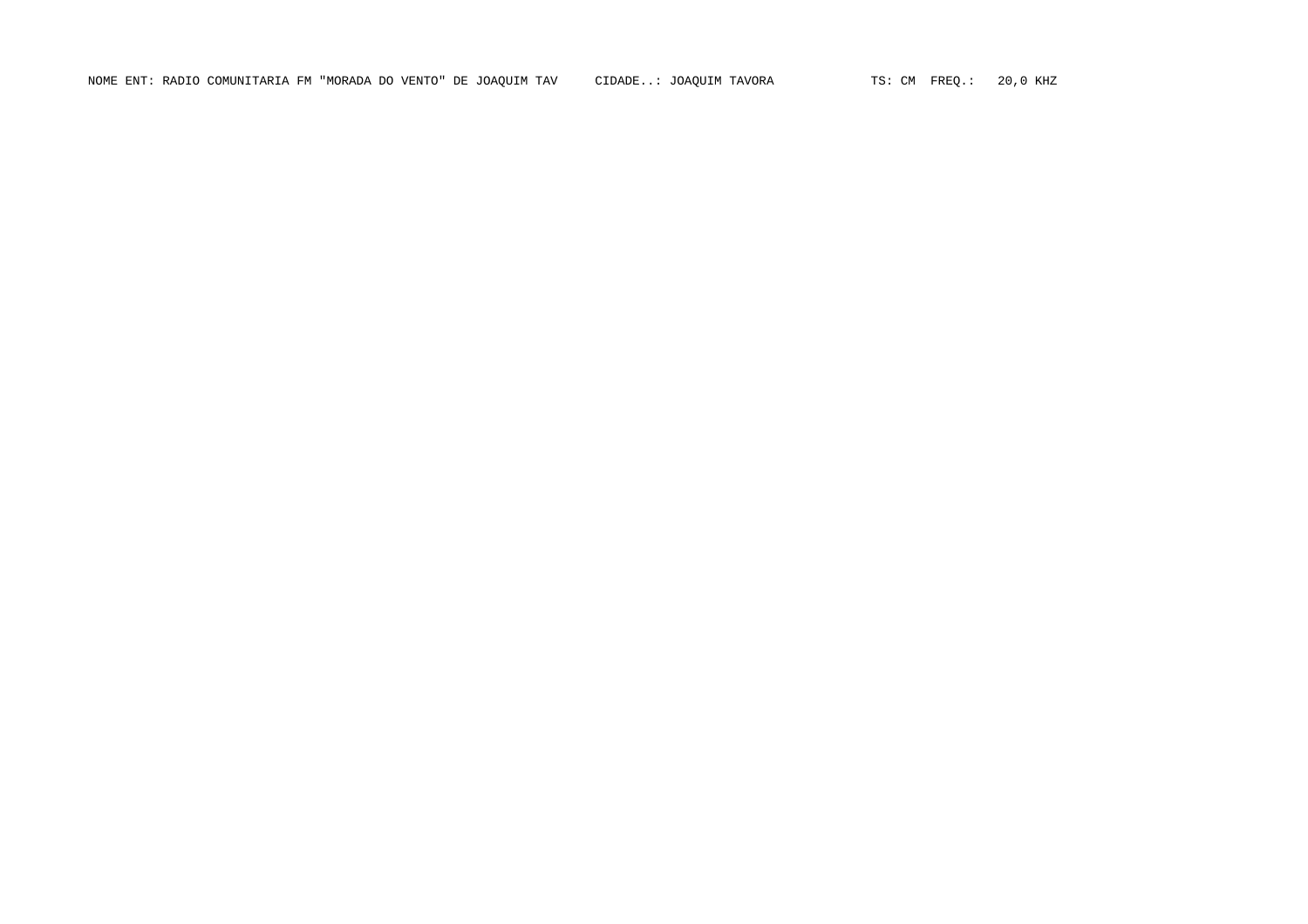|         | MINISTERIO DAS COMUNICACOES - SECRETARIA DE SERVICOS DE COMUN. ELETRONICA UF: PARANA NA EN PAGINA<br>RELACAO DOS SOCIOS DAS EMISSORAS DE RADIO E TELEVISAO - CLASSIFICACAO SIGLA UF/CIDADE/ENTIDADE - REL. RCA013 DATA 18/11/2003                                                                       |                                               |                  |                                                                                                                                                                 |                          |          | 185      |
|---------|---------------------------------------------------------------------------------------------------------------------------------------------------------------------------------------------------------------------------------------------------------------------------------------------------------|-----------------------------------------------|------------------|-----------------------------------------------------------------------------------------------------------------------------------------------------------------|--------------------------|----------|----------|
|         | NUME ENT: FUNDACAO SAO BENEDITO DA LAPA (E) SERGIO FREDERICO BAGGIO (E) JOSE ADIR CAUS DALLABONA (E) AURELIO FALARZ<br>SOCIOS: (E) AURELIO FALARZ (E) LUIZ CARLOS CASEKER<br>(E) LUIZ CARLOS CASEKER                                                                                                    |                                               |                  |                                                                                                                                                                 |                          |          |          |
|         | NOME ENT: RADIO DIMENSAO FM LTDA<br>SOCIOS: (D) INGRID KUSMA TAKAYAMA (S) PRISCILA INGRID TAKAYAMA                                                                                                                                                                                                      |                                               | CIDADE: LAPA     |                                                                                                                                                                 | TS: FM CANAL : 207       |          |          |
|         | NOME ENT: ASSOCIACAO COMUNITARIA DO MUNICIPIO DE LARANJAL - "AS CIDADE: LARANJAL                                                                                                                                                                                                                        |                                               |                  |                                                                                                                                                                 | TS: CM FREQ.: 20,0 KHZ   |          |          |
|         | NOME ENT: ASSOCIACAO COMUNITARIA SAO FRANCISCO                                                                                                                                                                                                                                                          |                                               |                  | CIDADE: LARANJEIRAS DO SUL TS: CM FREQ.: 20,0 KHZ                                                                                                               |                          |          |          |
| SOCIOS: | NOME ENT: RADIO EDUCADORA DE LARANJEIRAS DO SUL LTDA<br>(D) ANGELO MANOEL DA CUNHA (D) NECY THEREZINHA CUNHA (S) ODILON CUNHA JUNIOR                                                                                                                                                                    |                                               |                  | CIDADE: LARANJEIRAS DO SUL TS: OM FREQ.: 1120,0 KHZ                                                                                                             |                          |          |          |
|         | NOME ENT: RADIODIFUSAO CAMPO ABERTO LTDA (S) NELCI DA ROSA (IDADE: LARANJEIRAS DO SUL TS: OM FREQ.<br>SOCIOS: (S) ELEONOR ALVARO GARBIN (S) NELCI DA ROSA (D) TEOFILO PIACESKI<br>(S) VALMIR GOMES DA ROCHA LOURES (S) JODICLEY GE<br>(D) PAULO PINTO DE OLIVEIRA FILHO                                 |                                               |                  | CIDADE: LARANJEIRAS DO SUL TS: OM FREQ.: 1020,0 KHZ                                                                                                             |                          |          |          |
|         | NOME ENT: ASSOCIACAO COMUNITARIA DO MUNICIPIO DE LIDIANOPOLIS CIDADE: LIDIANOPOLIS                                                                                                                                                                                                                      |                                               |                  |                                                                                                                                                                 | TS: CM FREO.:            | 28,5 KHZ |          |
|         | NOME ENT: ASSOCIACAO COMUNITARIA DE COMUNICACAO E CULTURA DE LO CIDADE: LOANDA                                                                                                                                                                                                                          |                                               |                  |                                                                                                                                                                 | TS: CM FREO.: 28,5 KHZ   |          |          |
|         | NOME ENT: RADIO EDUCADORA DE LOANDA LTDA<br>SOCIOS: (S) ODILON DE OLIVEIRA LIMA (S) UGO ROBERTO ACCORSI (D) ROMEU DA SILVA (S) DANIO MUNHOZ GIMENEZ : 1460, (<br>(D) ROMEU DA SILVA (S) MARIO (S) JOSE CARLOS ACCORSI MOTTA (S) MA<br>(S) FANY DE SOUZA LIMA                                            |                                               |                  | (S) BALTAZAR WALTER SOARES DA COSTA                                                                                                                             | TS: OM FREQ.: 1460,0 KHZ |          |          |
|         | NOME ENT: ASSOCIACAO DE PROTECAO A MATERNIDADE E A INFANCIA DE CIDADE: LOBATO                                                                                                                                                                                                                           |                                               |                  |                                                                                                                                                                 | TS: CM FREQ.: 29,0 KHZ   |          |          |
|         | NOME ENT: ASSOCIACAO RADIO COMUNITARIA DINAMICA DE LONDRINA CIDADE: LONDRINA                                                                                                                                                                                                                            |                                               |                  |                                                                                                                                                                 | TS: CM FREO.:            | 20,0 KHZ |          |
|         | NOME ENT: ASSOCIACAO RADIO COMUNITARIA PIONEIRA DE LONDRINA CIDADE: LONDRINA                                                                                                                                                                                                                            |                                               |                  |                                                                                                                                                                 | TS: CM FREQ.:            |          | 20,0 KHZ |
| SOCIOS: | r UNDACAO MATER ET MAGISTRA DE LONDRINA (E) MARIO QUILICI (E) DILERMANDO LUIZ COZATTI (E) MARIO QUILICI (E) ANTONIO GEROTTO (E) HIRAM CORREA (E) HIRAM CORREA (E) LUIZ GONZAGA PICCOLI (E) JUVENAL ZONTA (E) SUVENAL ZONTA (E)<br>NOME ENT: FUNDACAO MATER ET MAGISTRA DE LONDRINA<br>(E) JUVENAL ZONTA |                                               |                  | (E) NIVALDO LUIZ PESSINATTI                                                                                                                                     | TS: OM FREQ.: 970,0 KHZ  |          |          |
| SOCIOS: | NOME ENT: FUNDACAO MATER ET MAGISTRA DE LONDRINA<br>(E) DILERMANDO LUIZ COZATTI (E) MARIO QUILICI<br>(E) HIRAM CORREA<br>(E) JUVENAL ZONTA                                                                                                                                                              | (E) MARIO QUILICI<br>(E) LUIZ GONZAGA PICCOLI |                  | $\begin{tabular}{ll} CIDADE. : LONDRINA & \begin{tabular}{ll} T S : O1 \\ \end{tabular} \\ (E) ANTONIO GEROTTO \\ \end{tabular}$<br>(E) NIVALDO LUIZ PESSINATTI | TS: OT FREQ.: 4865,0 KHZ |          |          |
|         | NOME ENT: RADIO ATALAIA DE LONDRINA LTDA<br>SOCIOS: (S) JOAO BATISTA RAMOS DA SILVA (D) PAULO ROBERTO VIEIRA GUIMARAES (S) RADIO RECORD DE CURITIBA LTDA                                                                                                                                                |                                               |                  |                                                                                                                                                                 |                          |          |          |
| SOCIOS: | NOME ENT: RADIO CAFE LONDRINA LTDA                                                                                                                                                                                                                                                                      |                                               | CIDADE: LONDRINA |                                                                                                                                                                 | TS: FM CANAL : 288       |          |          |
| SOCIOS: | (D) MARISE SHIRLEY BORGES COSTA (S) MARCO AURELIO BORGES COSTA (D) NARISE SHIRLEY BORGES COSTA (S) MARCO AURELIO BORGES COSTA (D) TO A CIDADE: LONDRINA (S) JOAO MILANEZ (S) JOAO MILANEZ (S) ANTONIO CARLOS STRADIOTTO MACA<br>NOME ENT: RADIO CRUZEIRO DO SUL DE LONDRINA LTDA                        |                                               |                  |                                                                                                                                                                 | TS: OM FREQ.: 1400,0 KHZ |          |          |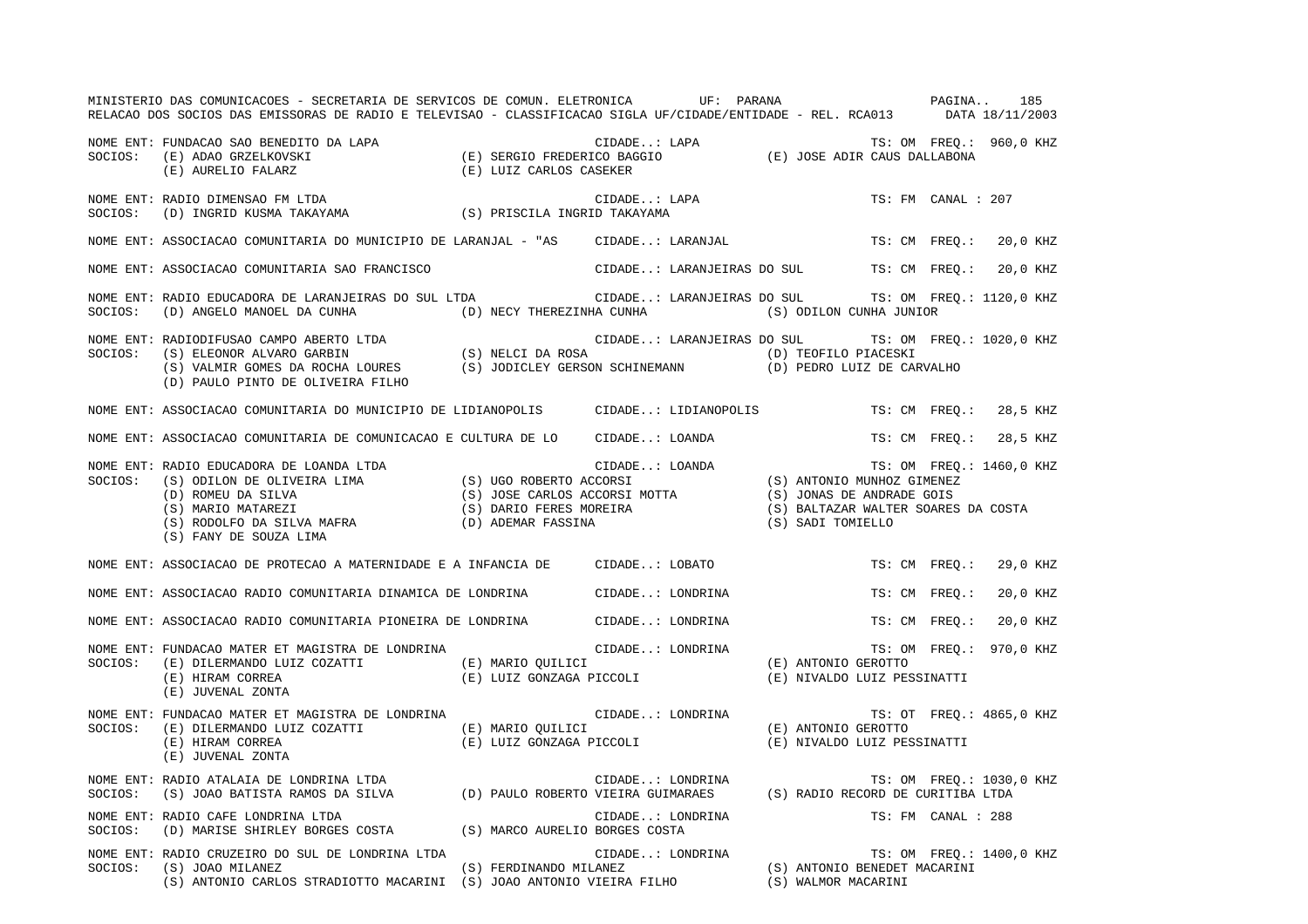(S) JOSE EDUARDO DE ANDRADE VIEIRA (S) SOC. MERCANTIL DE ADM. E EMPREENDIM (S) CELSO ANTONIO FRADE

(D) MARIA LUCIA DA SILVA LOPES (D) SUELI DE FATIMA IRIA TIRAPELLI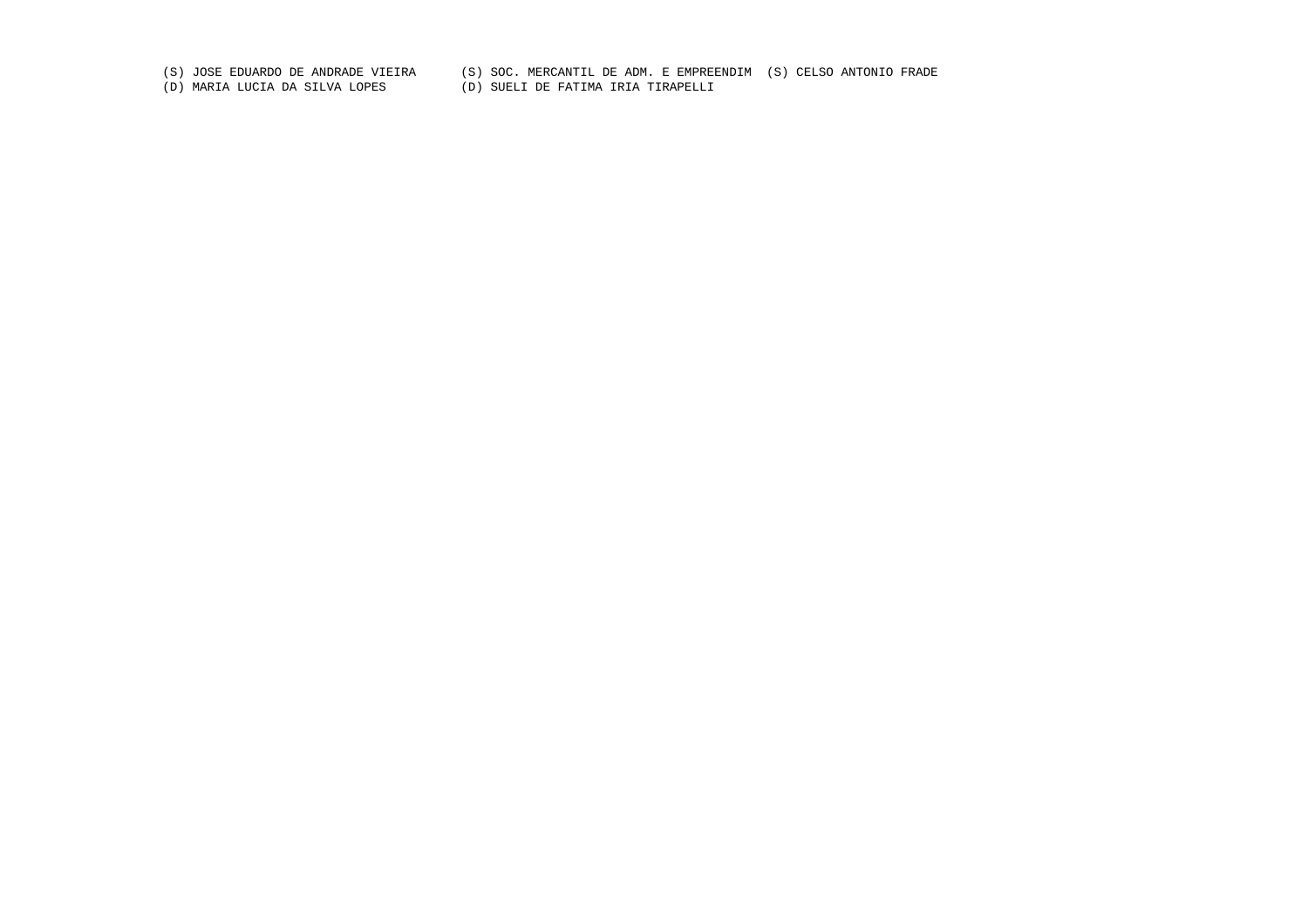|         | MINISTERIO DAS COMUNICACOES - SECRETARIA DE SERVICOS DE COMUN. ELETRONICA UF: PARANA COMUNICACIÓNA 186<br>RELACAO DOS SOCIOS DAS EMISSORAS DE RADIO E TELEVISAO - CLASSIFICACAO SIGLA UF/CIDADE/ENTIDADE - REL. RCA013 DATA 18/11/2003                                                                                                                                                                                                                                                                      |                                                     |  |                          |
|---------|-------------------------------------------------------------------------------------------------------------------------------------------------------------------------------------------------------------------------------------------------------------------------------------------------------------------------------------------------------------------------------------------------------------------------------------------------------------------------------------------------------------|-----------------------------------------------------|--|--------------------------|
|         | NOME ENT: RADIO DIFUSORA DE LONDRINA LTDA<br>SOCIOS: (D) ALECIO MIRANDA LEAL                                                                                                                                                                                                                                                                                                                                                                                                                                | CIDADE: LONDRINA<br>(S) SALINE ATIE RAMOS           |  | TS: OM FREQ.: 690,0 KHZ  |
|         | NOME ENT: RADIO DIFUSORA DE LONDRINA LTDA<br>SOCIOS: (D) ALECIO MIRANDA LEAL                                                                                                                                                                                                                                                                                                                                                                                                                                | CIDADE: LONDRINA<br>(S) SALINE ATIE RAMOS           |  | TS: OT FREQ.: 4815,0 KHZ |
|         | NOME ENT: RADIO E TELEVISAO OM LTDA<br>SOCIOS: (S) JOSE CARLOS DE CASTRO MARTINEZ (D) FLAVIO DE CASTRO MARTINEZ                                                                                                                                                                                                                                                                                                                                                                                             | CIDADE: LONDRINA                                    |  | TS: TV CANAL : 07+       |
|         | NOME ENT: RADIO FM FOLHA LTDA<br>SOCIOS: (S) JOSE EDUARDO DE ANDRADE VIEIRA (D) ADRIANA LACERDA VIEIRA (S) BANCO BAMERINDUS DO BRASIL S/A<br>(D) HUMBERTO GRACA NETO                                                                                                                                                                                                                                                                                                                                        |                                                     |  |                          |
|         |                                                                                                                                                                                                                                                                                                                                                                                                                                                                                                             |                                                     |  | TS: FM CANAL : 283       |
|         | $\begin{array}{lllllllllllll} {\small \textsf{NOME ENT: RADDI O}} & {\small \textsf{LONDRINA}} & {\small \textsf{TS: OM} & {\small \textsf{TS: OM} \\ \textsf{SOCIOS:} & \textsf{(D) RALL PEDRO DAL COL} & \textsf{(S) PALMYRA DEL FRATE DONA} & \textsf{(S) ANTONIO VENDRAM} \\ \textsf{(D) WANDA CLARO DAL COL} & \textsf{(S) JOAO CARLOS DAL COL} & \textsf{(S) JOAO SCHOBINER NETO} & \textsf{(D) PEDRO DAL COL NETO} \\ \textsf{(S) JOAO CARLOS DAL COL} & \textsf{(S) JOAO SCHOBINER NETO} & \textsf$ |                                                     |  | TS: OM FREQ.: 560,0 KHZ  |
|         | NOME ENT: RADIO PAIOUERE LTDA - EPP<br>SOCIOS: (D) JOAO BAPTISTA FARIA (S) DIRCE DE SOUZA FARIA                                                                                                                                                                                                                                                                                                                                                                                                             | CIDADE: LONDRINA                                    |  | TS: OM FREO.: 1110,0 KHZ |
|         | NOME ENT: RADIO TABAJARA DE LONDRINA LTDA<br>SOCIOS: (D) AMARILDO LOPES DOS SANTOS (D) AMAURY TIPARELLI (D) (D) OMITILDES DUTRA DA SILVA<br>(D) AUREO LOPES DOS SANTOS                                                                                                                                                                                                                                                                                                                                      |                                                     |  | TS: OM FREQ.: 830,0 KHZ  |
|         | NOME ENT: RADIO TUPI DE LONDRINA LTDA<br>SOCIOS:    (D) ERENI OLIVEIRA DE MIRANDA                          (D) DEBORA OLIVEIRA DE MIRANDA                                                                                                                                                                                                                                                                                                                                                                   |                                                     |  | TS: OM FREO.: 640,0 KHZ  |
|         | NOME ENT: RADIONORTE LTDA<br>SOCIOS: (S) MILTON TEIXEIRA                                                                                                                                                                                                                                                                                                                                                                                                                                                    | CIDADE: LONDRINA<br>(D) MARCELO COLLADO CARMONA     |  | TS: OM FREQ.: 1160,0 KHZ |
|         | NOME ENT: SISTEMA PARANAENSE DE COMUNICACAO LTDA<br>SOCIOS: (D) RICARDO SPINOSA                                                                                                                                                                                                                                                                                                                                                                                                                             | CIDADE: LONDRINA<br>(D) JUDITE DA CONCEICAO SPINOSA |  | TS: FM CANAL : 255       |
|         | (S) LECUPE PARTICIPACOES S/A (S) ROBERTO PINHEIRO DA SILVA (S) MARIANO LEMANSKI<br>(S) EDUARDO SANTOS DE ANDRADE                                                                                                                                                                                                                                                                                                                                                                                            |                                                     |  |                          |
|         | NOME ENT: TELEVISAO CIDADE LTDA<br>SOCIOS: (D) YVONE APARECIDA LUNARDELLI PIMENTEL (S) DANIEL PIMENTEL SLAVIERO                                                                                                                                                                                                                                                                                                                                                                                             | CIDADE: LONDRINA                                    |  | TS: TV CANAL : 05        |
| SOCIOS: | TELEVISAO LONDRINA LTDA<br>(S) JOAO MILANEZ<br>(S) HERMINIO BENTO VIEIRA<br>(S) HERMINIO BENTO VIEIRA<br>(S) ANTONIO BENEDET MACARINI<br>(S) ANTONIO BENEDET MACARINI<br>(S) ANTONIO BENEDET MACARINI<br>(D) JORGE LUIZ FERMANDES GUIRADO<br>(<br>NOME ENT: TELEVISAO LONDRINA LTDA<br>(D) AMILTON LUSTOSA DOS SANTOS (D) NELSON PEREIRA                                                                                                                                                                    |                                                     |  |                          |
|         | NOME ENT: UNIVERSIDADE ESTADUAL DE LONDRINA<br>(E) SAMIRA PRIOLI JAYME<br>SOCIOS: (E) CLEBER TOFFOLI                                                                                                                                                                                                                                                                                                                                                                                                        | CIDADE: LONDRINA                                    |  | TS: FM CANAL : 300E      |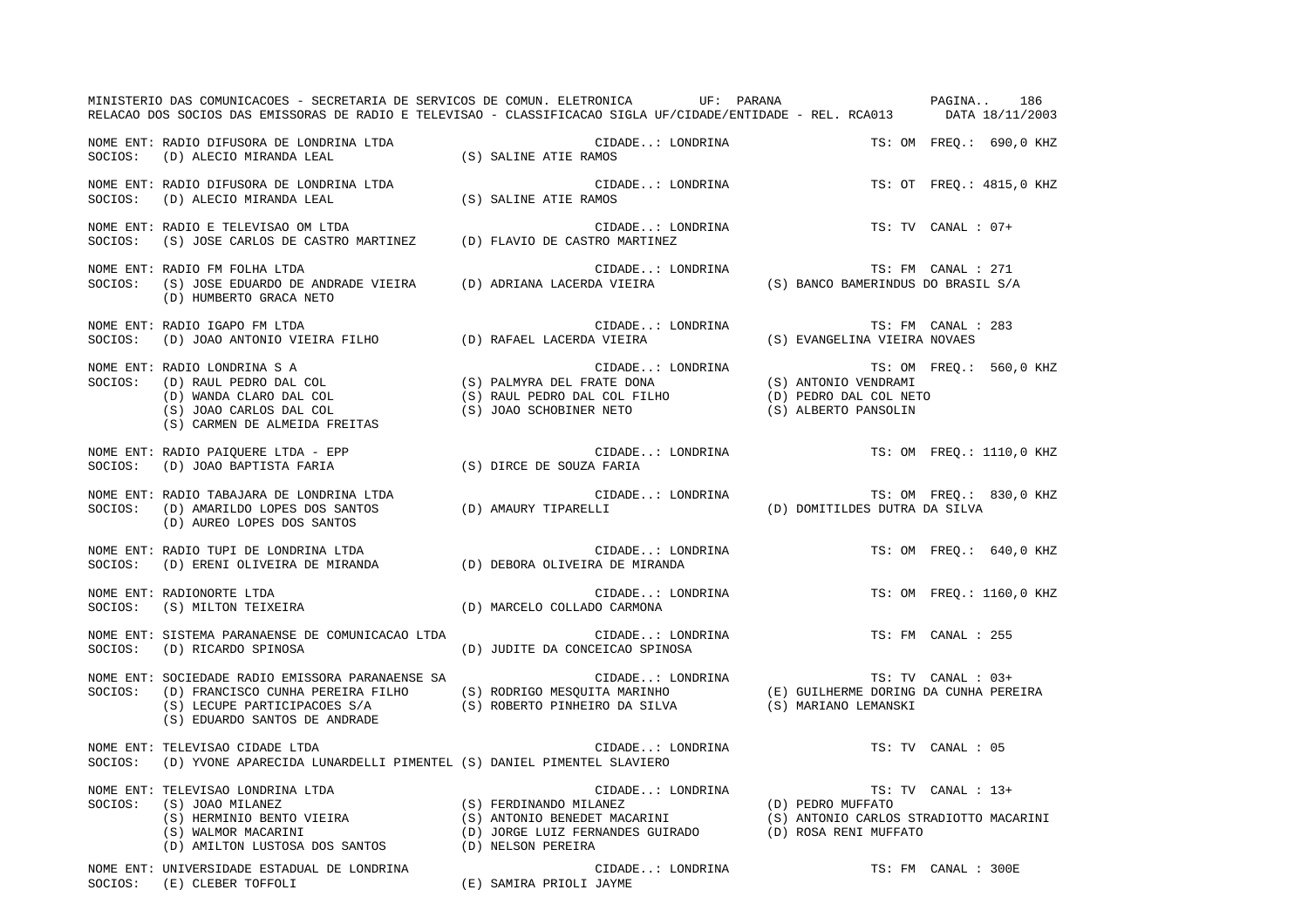NOME ENT: ASSOCIACAO DE APOIO A COMUNIDADE DE LUNARDELLI CIDADE..: LUNARDELLI TS: CM FREQ.: 28,5 KHZ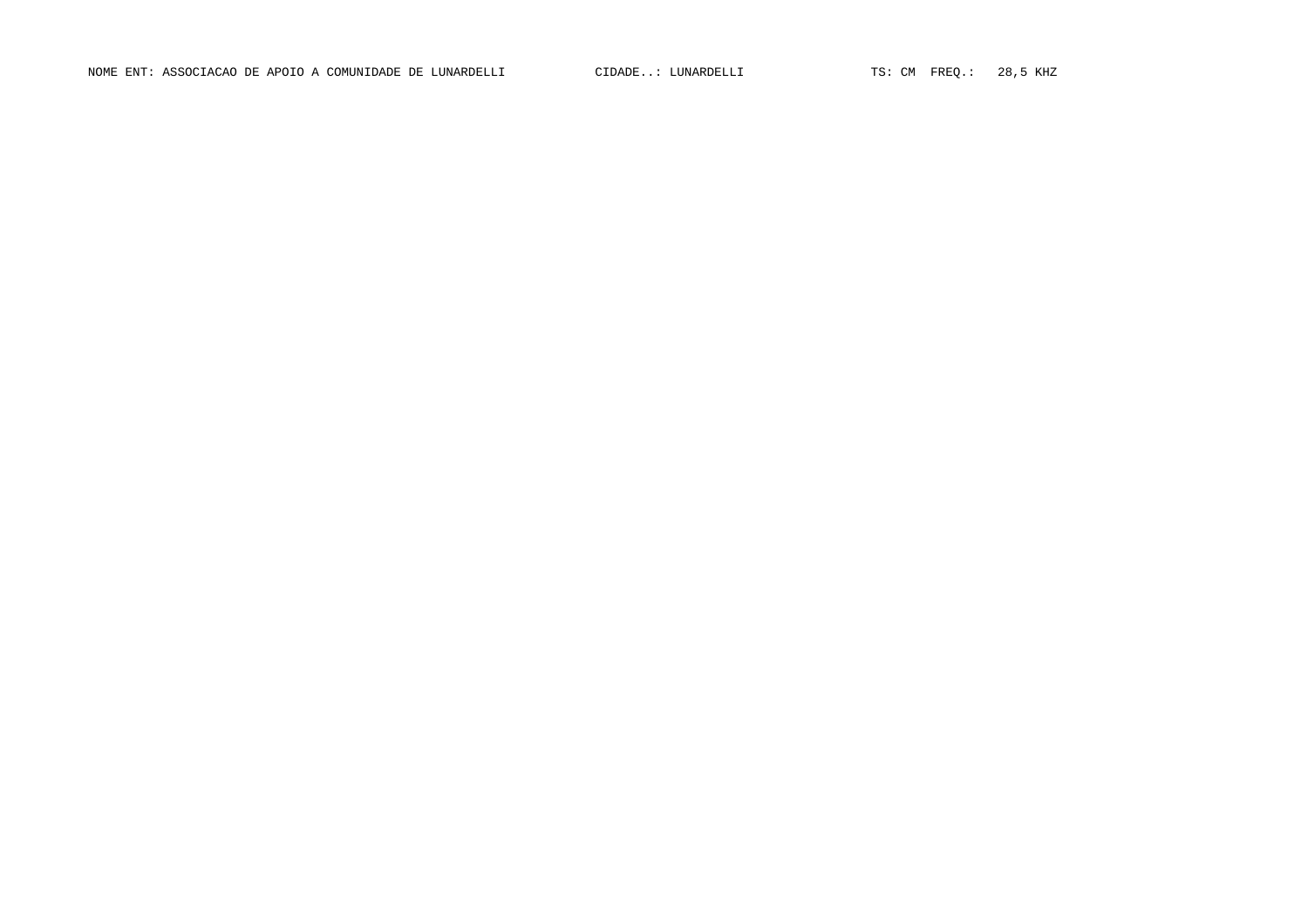|         | MINISTERIO DAS COMUNICACOES - SECRETARIA DE SERVICOS DE COMUN. ELETRONICA UF: PARANA VERENTE EN PAGINA<br>RELACAO DOS SOCIOS DAS EMISSORAS DE RADIO E TELEVISAO - CLASSIFICACAO SIGLA UF/CIDADE/ENTIDADE - REL. RCA013 DATA 18/11/2003                                                                                                                                                                                                                                                                                                      |                                                                                                              |                                 |                                                         |                    | 187                      |
|---------|---------------------------------------------------------------------------------------------------------------------------------------------------------------------------------------------------------------------------------------------------------------------------------------------------------------------------------------------------------------------------------------------------------------------------------------------------------------------------------------------------------------------------------------------|--------------------------------------------------------------------------------------------------------------|---------------------------------|---------------------------------------------------------|--------------------|--------------------------|
|         | $\begin{minipage}{.4\linewidth} \textbf{NOWLEDB} & \textbf{MALLET LIDA} \\ \textbf{SOCIOS:} & \textbf{(S)} & \textbf{CESAR LOYOLA FLENIK} \end{minipage} \qquad \qquad \begin{minipage}{.4\linewidth} \begin{minipage}{.4\linewidth} \begin{minipage}{.4\linewidth} \end{minipage} \begin{minipage}{.4\linewidth} \end{minipage} \begin{minipage}{.4\linewidth} \end{minipage} \begin{minipage}{.4\linewidth} \begin{minipage}{.4\linewidth} \end{minipage} \begin{minipage}{.4\linewidth} \end{minipage} \begin{minipage}{.4\linewidth} \$ |                                                                                                              | CIDADE: MALLET                  |                                                         |                    | TS: OM FREO.: 1560,0 KHZ |
|         | NOME ENT: ASSOCIACAO COMUNITARIA DE DESENV. CULTURAL E ART. DE MA CIDADE: MAMBORE                                                                                                                                                                                                                                                                                                                                                                                                                                                           |                                                                                                              |                                 |                                                         | TS: CM FREO.:      | 20,0 KHZ                 |
|         | NOME ENT: ASSOCIACAO CULTURAL DOS AMIGOS DE MANDAGUACU CIDADE: MANDAGUACU                                                                                                                                                                                                                                                                                                                                                                                                                                                                   |                                                                                                              |                                 |                                                         | TS: CM FREO.:      | 29,0 KHZ                 |
|         | NOME ENT: FUNDACAO CULTURAL NOSSA SENHORA DA GLORIA DE MARINGA CIDADE: MANDAGUACU<br>SOCIOS: (E) MANOEL SILVA FILHO (E) MARCOS AURELIO RAMALHO LEITE (E) LEOMAR ANTONIO MONTAGNA (E) ISRAEL ZAGO                                                                                                                                                                                                                                                                                                                                            |                                                                                                              |                                 |                                                         |                    | TS: OM FREQ.: 1170,0 KHZ |
|         | NOME ENT: ASSOCIACAO DE AMIGOS MORADORES DE MANDAGUARI                        CIDADE: MANDAGUARI                                                                                                                                                                                                                                                                                                                                                                                                                                            |                                                                                                              |                                 |                                                         |                    | TS: CM FREO.: 29,0 KHZ   |
|         | SOCIOS: (S) ANA GLAUCE CASTELO B. P. BARBOSA (S) GLAUCE FRUJUELO C.BRANCO P. PEREIRA (S) ANNA CHRISTINA C. BRANCO PEREIRA<br>(D) CYLLENEO PESSOA PEREIRA JUNIOR                                                                                                                                                                                                                                                                                                                                                                             |                                                                                                              |                                 |                                                         |                    | TS: OM FREO.: 1270,0 KHZ |
|         | NOME ENT: SOCIEDADE MANDAGUARI DE RADIODIFUSAO S/C LTDA CIDADE: MANDAGUARI<br>SOCIOS: (D) SONIA DE AZEVEDO GOMES (S) IDEVAIR NICOLAU BALLAROTTI (S) LAVINIA POCAS WOTZASEK                                                                                                                                                                                                                                                                                                                                                                  |                                                                                                              |                                 |                                                         | TS: FM CANAL : 263 |                          |
|         | NOME ENT: REDE ANDRADE DE COMUNICACAO LTDA (D) JOSE CAMPOS DE ANDRADE FILHO<br>SOCIOS: (D) ALICE CAMPOS DE ANDRADE LIMA (D) JOSE CAMPOS DE ANDRADE FILHO                                                                                                                                                                                                                                                                                                                                                                                    |                                                                                                              | CIDADE: MANDIRITUBA             |                                                         |                    | TS: OM FREQ.: 790,0 KHZ  |
|         | NOME ENT: RADIO COMUNITARIA ALAGADOS FM                                                                                                                                                                                                                                                                                                                                                                                                                                                                                                     |                                                                                                              | CIDADE: MANGUEIRINHA            |                                                         |                    | TS: CM FREQ.: 20,0 KHZ   |
|         | NOME ENT: SOCIEDADE DE COMUNICACAO MANGUEIRINHA LTDA<br>SOCIOS: (S) MANOEL APARECIDO DE ALMEIDA (S) ALTAMIRO RICARDO DA SILVA JUNIOR (S) PEDRO PAZIO<br>$(\,S\,)$ BRUNO CARLOS DE AGUIAR (D) MARIA BEATRIZ DE AGUIAR                                                                                                                                                                                                                                                                                                                        |                                                                                                              | CIDADE: MANGUEIRINHA            |                                                         |                    | TS: OM FREQ.: 1500,0 KHZ |
|         | NOME ENT: RADIO DIFUSORA DO PARANA LTDA<br>SOCIOS: (D) ALCIDES WALDOW (S) DILCEU JOAO SPERAFICO                                                                                                                                                                                                                                                                                                                                                                                                                                             |                                                                                                              | CIDADE: MARECHAL CANDIDO RONDON |                                                         | TS: FM CANAL : 236 |                          |
|         | NOME ENT: RADIO DIFUSORA DO PARANA LTDA<br>SOCIOS: (D) ALCIDES WALDOW (S) DILCEU JOAO SPERAFICO                                                                                                                                                                                                                                                                                                                                                                                                                                             |                                                                                                              |                                 | CIDADE: MARECHAL CANDIDO RONDON TS: OM FREQ.: 970,0 KHZ |                    |                          |
|         | NOME ENT: RADIO EDUCADORA MARECHAL LTDA<br>SOCIOS: (S) WERNER WANDERER<br>(S) KLAUS DIETER WANDERER                                                                                                                                                                                                                                                                                                                                                                                                                                         | (S) DIRCEU DA CRUZ VIANNA (D) MARIA ELISABETH WANDERER                                                       |                                 | CIDADE: MARECHAL CANDIDO RONDON TS: OM FREQ.: 630,0 KHZ |                    |                          |
|         |                                                                                                                                                                                                                                                                                                                                                                                                                                                                                                                                             |                                                                                                              |                                 | CIDADE: MARECHAL CANDIDO RONDON TS: FM CANAL : 231      |                    |                          |
|         | NOME ENT: ASSOCIACAO COMUNIT.DE DESENV.CULT.E ART.DE MARIALVA-P CIDADE: MARIALVA                                                                                                                                                                                                                                                                                                                                                                                                                                                            |                                                                                                              |                                 |                                                         |                    | TS: CM FREO.: 29,0 KHZ   |
| SOCIOS: | NOME ENT: FUNDACAO MARANATA DE COMUNICACAO SOCIAL<br>(E) RODOLPHO GORSKI                                                                                                                                                                                                                                                                                                                                                                                                                                                                    | IAL CIDADE: MARIALVA TS: FM CANAL : 285<br>(E) IVANAUDO BORBOSA DE OLIVEIRA (E) MARINO FRANCISCO DE OLIVEIRA |                                 |                                                         | TS: FM CANAL : 285 |                          |
|         | NOME ENT: RADIO CULTURA DE MARIALVA LTDA.<br>SOCIOS: (S) SAMUEL SILVEIRA<br>COCIOS: (S) JOAQUIM DUTRA<br>(S) REGINALDO NUNES FERREIRA                                                                                                                                                                                                                                                                                                                                                                                                       |                                                                                                              | CIDADE: MARIALVA                | (S) CARLOS PIOVEZAN FILHO                               | TS: FM CANAL : 273 |                          |
|         | NOME ENT: RADIO INGAMAR LTDA<br>SOCIOS: (D) JOAO CELSO MARTINI (D) DIVA PELEGRINO MARTINI                                                                                                                                                                                                                                                                                                                                                                                                                                                   |                                                                                                              | CIDADE: MARIALVA                |                                                         |                    | TS: OM FREO.: 1130,0 KHZ |
|         | NOME ENT: ASSOCIACAO DE COMUNIC.RADCOM CRISTAL DE MARILANDIA DO CIDADE: MARILANDIA DO SUL                                                                                                                                                                                                                                                                                                                                                                                                                                                   |                                                                                                              |                                 |                                                         | TS: CM FREQ.:      | 28,5 KHZ                 |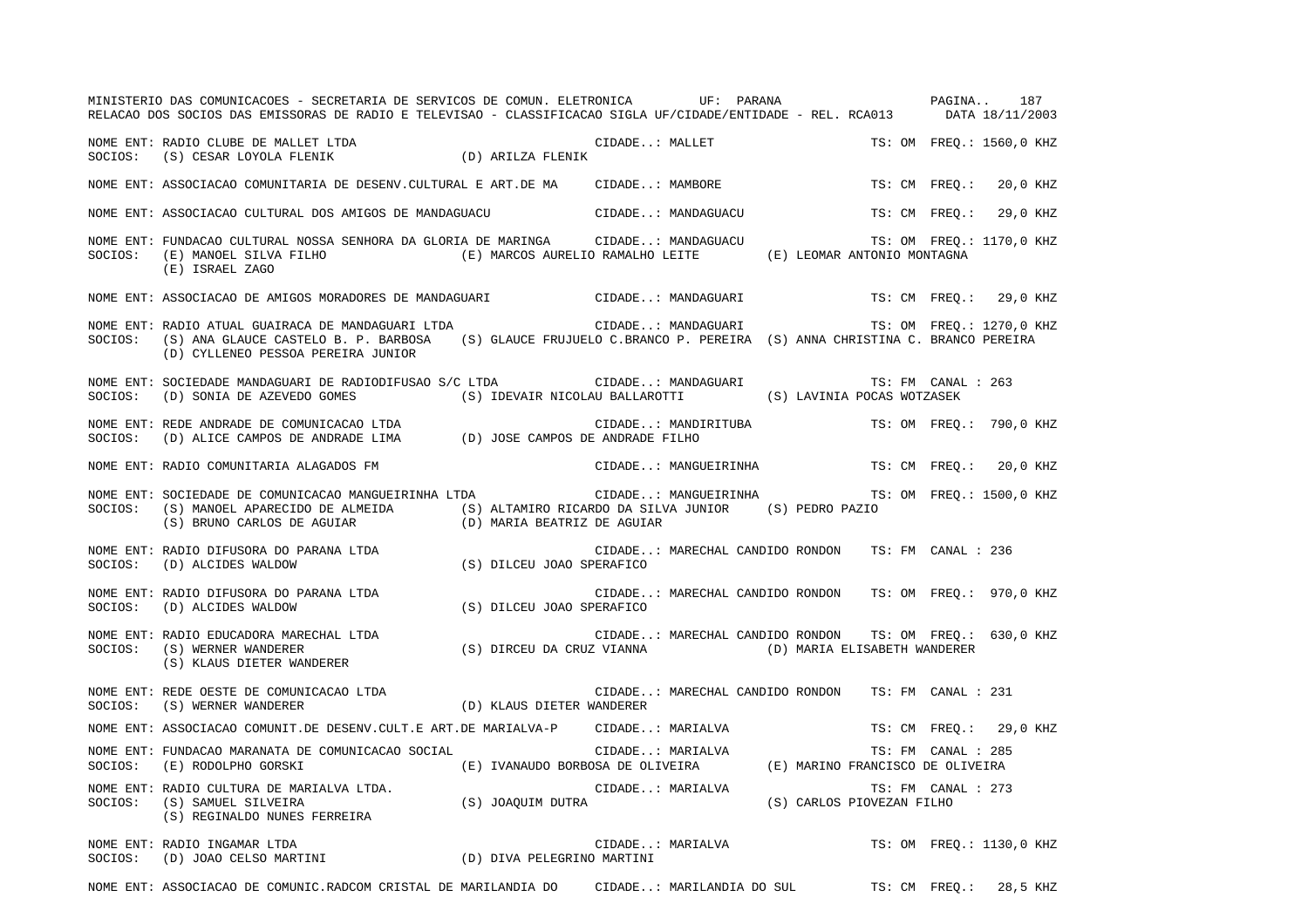NOME ENT: ASSOCIACAO COMUNITARIA DE APOIO A MARILUZ CIDADE... MARILUZ TS: CM FREQ.: 20,0 KHZ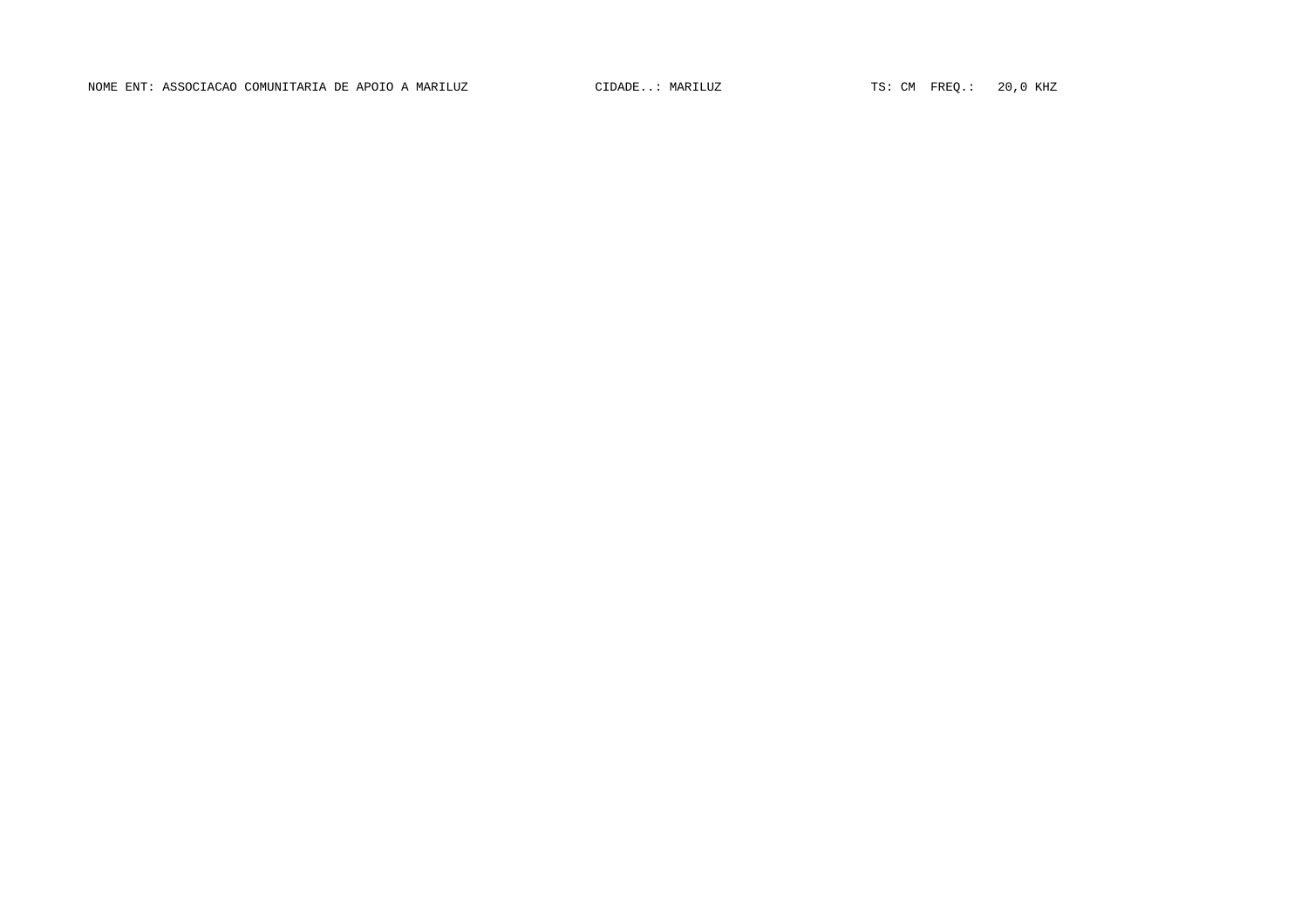|         | MINISTERIO DAS COMUNICACOES - SECRETARIA DE SERVICOS DE COMUN. ELETRONICA UF: PARANA NA SAGINA<br>RELACAO DOS SOCIOS DAS EMISSORAS DE RADIO E TELEVISAO - CLASSIFICACAO SIGLA UF/CIDADE/ENTIDADE - REL. RCA013 DATA 18/11/2003                                                                                                |                                                                                                                               |                       | 188                      |
|---------|-------------------------------------------------------------------------------------------------------------------------------------------------------------------------------------------------------------------------------------------------------------------------------------------------------------------------------|-------------------------------------------------------------------------------------------------------------------------------|-----------------------|--------------------------|
|         | NOME ENT: ASSOCIACAO COMUNINT.CULTURAL E EDUCACIONAL MANDACARU- CIDADE: MARINGA                                                                                                                                                                                                                                               |                                                                                                                               |                       | TS: CM FREQ.: 29,0 KHZ   |
|         | NOME ENT: ASSOCIACAO DE COMUNI.COM.DE DESENV.CULT.E ART.DO JD.A CIDADE: MARINGA                                                                                                                                                                                                                                               |                                                                                                                               |                       | TS: CM FREO.: 29,0 KHZ   |
|         | NOME ENT: FREQUENCIAL EMPREENDIMENTOS DE COMUNICACAO LTDA<br>SOCIOS: (S) RICARDO JOSE MAGALHAES BARROS (S) TEREZINHA DE JESUS DIAS (D) BENEDITO CLAUDIO PINGA FOGO DE OLIV                                                                                                                                                    |                                                                                                                               |                       |                          |
|         | NOME ENT: FUNDACAO CESUMAR<br>SOCIOS: (E) WILSON DE MATOS SILVA (E) CLAUDIO FERDINANDI                                                                                                                                                                                                                                        | CIDADE: MARINGA (E) ROSEMARY DE OLIVEIRA KENDRICK E SIL (E) ROSEMARY DE OLIVEIRA KENDRICK E SIL                               |                       |                          |
|         | NOME ENT: FUNDACAO CULTURAL NOSSA SENHORA DE LOURDES DE MARINGA CIDADE: MARINGA<br>SOCIOS: (E) ANGELO BANKI                                                                                                                                                                                                                   |                                                                                                                               |                       | TS: TV CANAL : 31 E      |
|         | NOME ENT: FUNDACAO UNIVERSIDADE ESTADUAL DE MARINGA (CIDADE: MARINGA<br>SOCIOS: (E) EDUARDO FERNANDO MONTAGNARI (E) ELEUTERIO VASELAI                                                                                                                                                                                         |                                                                                                                               |                       | TS: FM CANAL : 295E      |
|         | NOME ENT: NOVA FREQUENCIA LTDA<br>SOCIOS: (S) GILBERTO BRAZ PALMA (D) SERGIO DE JESUS OLIVEIRA (S) LILIAN CRISTINA DE OLIVEIRA                                                                                                                                                                                                |                                                                                                                               |                       |                          |
|         | NOME ENT: RADIO ATALAIA DE MARINGA LTDA - ME $\qquad$ CIDADE: MARISOCIOS: (S) JOSE ALVES DOS SANTOS (D) EUNICE CALEARE DOS SANTOS                                                                                                                                                                                             | CIDADE: MARINGA TS: OM FREQ.: 1310,0 KHZ                                                                                      |                       |                          |
|         | NOME ENT: RADIO CIDADE CANCAO FM LTDA<br>SOCIOS: (S) VILDAIR MERCES ALVES SCHIAVONI (D) ADELCIO SCHIAVONI (E) ADHEMAR SCHIAVONE JUNIOR<br>(E) FERNANDO SERGIO DE CAMPOS SCHIAVONE                                                                                                                                             |                                                                                                                               |                       | TS: FM CANAL : 250       |
| SOCIOS: | CIDADE.<br>(D) FRANKLIN VIEIRA DA SILVA (S) EDITORA CENTRAL LTDA<br>(D) JOSUE TADASHI ENDO (D) PATGRICIA RODRIGUES V<br>NOME ENT: RADIO CULTURA DE MARINGA LTDA                                                                                                                                                               | CIDADE: MARINGA (D) MICHAEL VIEIRA DA SILVA<br>AL LTDA (D) MICHAEL VIEIRA DA SILVA<br>(D) PATGRICIA RODRIGUES VIEIRA DA SILVA |                       |                          |
| SOCIOS: | NOME ENT: RADIO MARINGA FM LTDA<br>(D) MARCOS ROCHA MAGALHAES BARROS (D) NEIDA ROCHA BARROS                                                                                                                                                                                                                                   | CIDADE: MARINGA                                                                                                               | TS: FM CANAL : 246    |                          |
|         |                                                                                                                                                                                                                                                                                                                               |                                                                                                                               |                       | TS: FM CANAL : 260       |
| SOCIOS: | NOME ENT: TELEVISAO CULTURA DE MARINGA LIMITADA<br>(D) EDMUNDO LEMANSKI (S) JAIME LUIZ COELHO<br>(D) PAULO DAUDT MARINHO                                                                                                                                                                                                      | CIDADE: MARINGA TS: TV<br>COELHO (S) PAULO CONSTANTINO                                                                        |                       | TS: TV CANAL : 08        |
| SOCIOS: | NOME ENT: TELEVISAO ICARAI LTDA                                                                                                                                                                                                                                                                                               |                                                                                                                               |                       | TS: TV CANAL : 06+       |
|         | NOME ENT: TV INDEPENDENCIA NORTE DO PARANA LTDA<br>$\texttt{SOCIOS:} \hspace{0.5cm} (\texttt{D}) \hspace{0.1cm} \texttt{LEONARDO PETERELLI} \hspace{0.1cm} \texttt{NETO} \hspace{1.5cm} (\texttt{D}) \hspace{0.1cm} \texttt{GERSON} \hspace{0.1cm} \texttt{DA} \hspace{0.1cm} \texttt{SILVA} \hspace{0.1cm} \texttt{CARDOZO}$ | CIDADE: MARINGA                                                                                                               |                       | TS: TV CANAL : 13-       |
|         | NOME ENT: ASSOCIACAO EQUIPE CANAL 8                                                                                                                                                                                                                                                                                           | CIDADE: MARIOPOLIS                                                                                                            |                       | TS: CM FREQ.: 28,5 KHZ   |
| SOCIOS: | NOME ENT: RADIO CRISTAL LTDA<br>CIDADE: MARMELEIR)<br>(D) AIRTON JOSE SELESKI (D) ACUSTINHO SELESKI<br>(D) AGUSTINHO SELESKI<br>(S) JOSE ALBERTO SELESKI                                                                                                                                                                      | CIDADE: MARMELEIRO                                                                                                            | (D) ADIR JOEL SELESKI | TS: OM FREQ.: 1550,0 KHZ |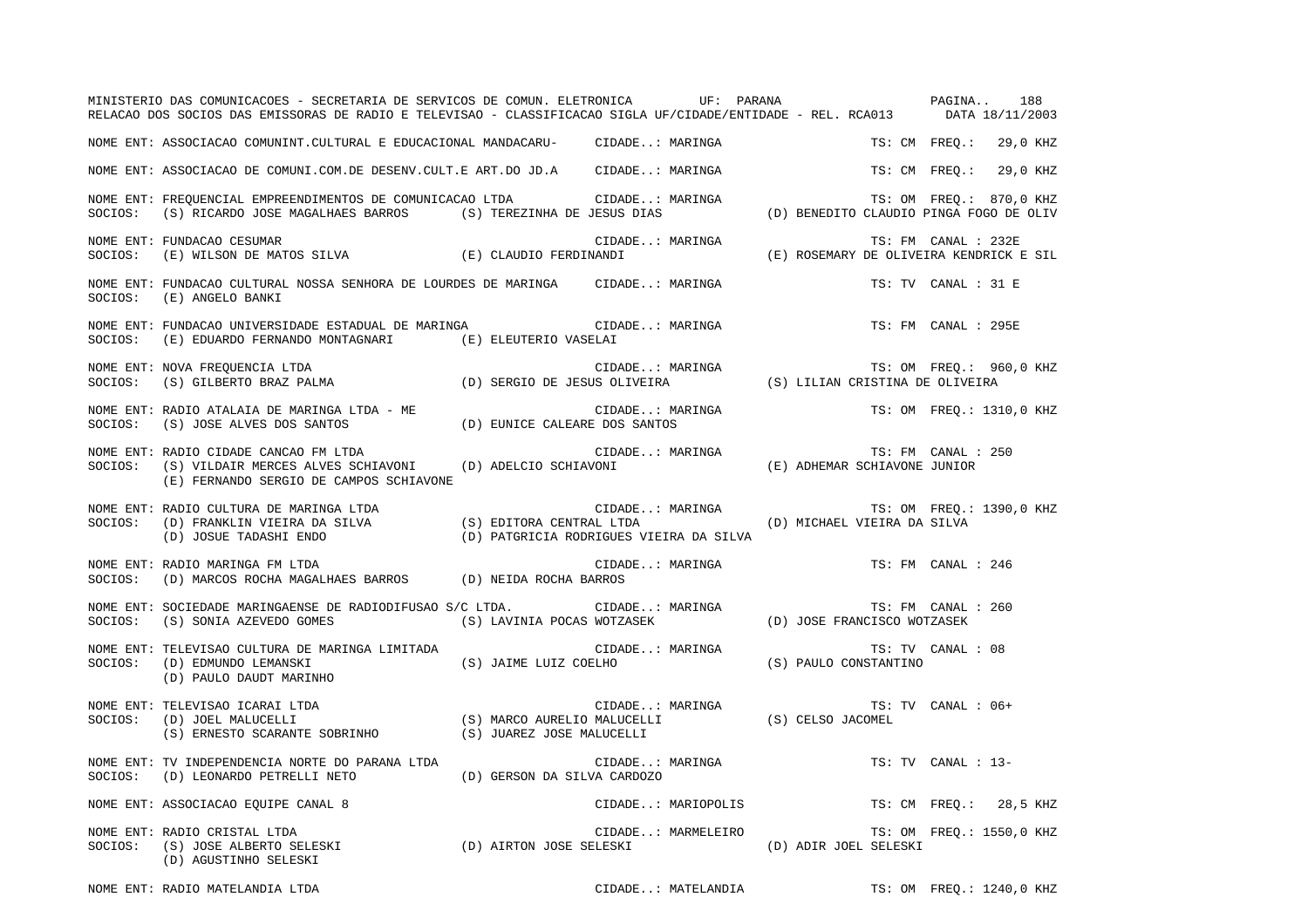SOCIOS: (D) SERGIO LUIZ CADINI (S) MARISETE ORO SERAFINI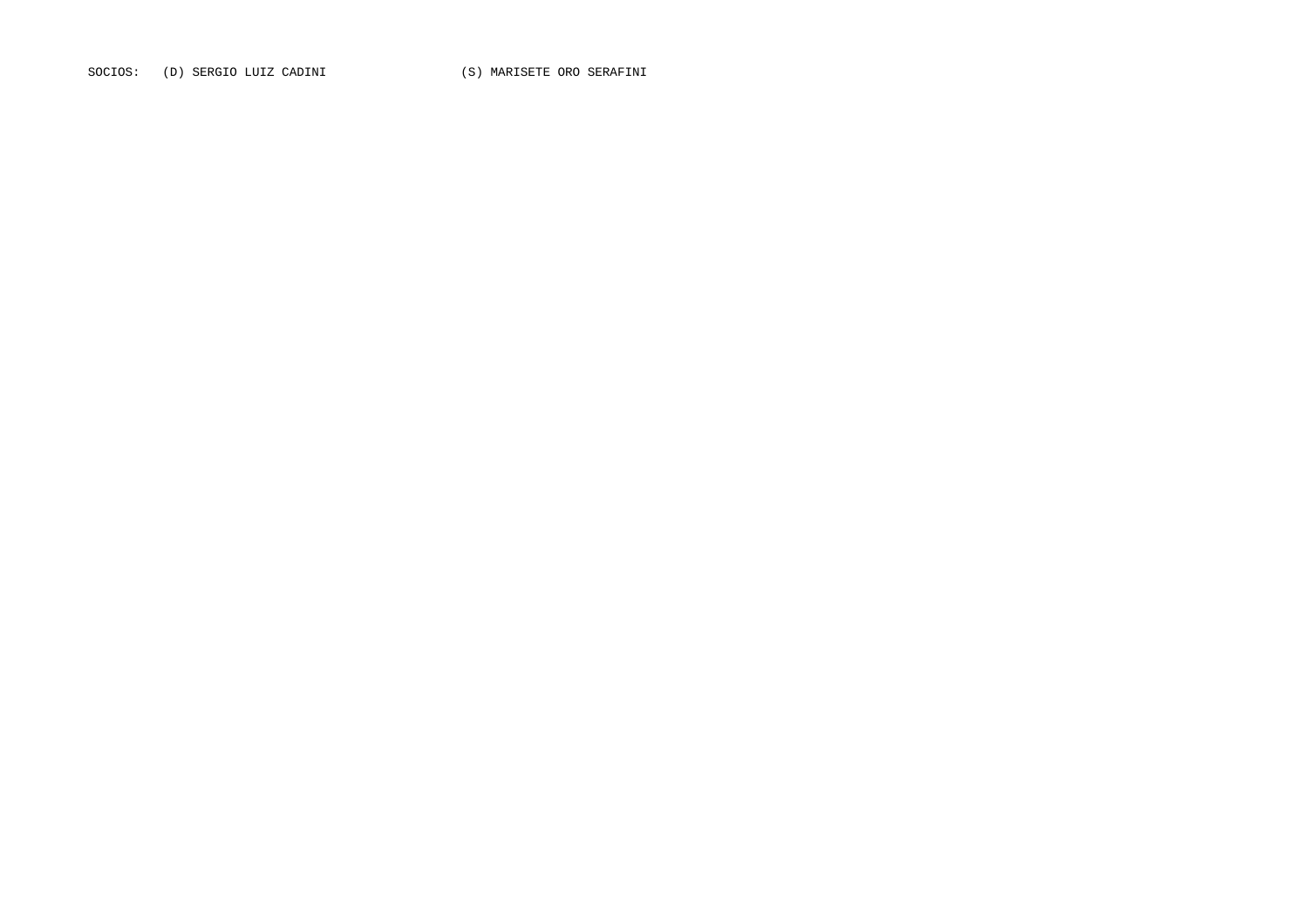|         | MINISTERIO DAS COMUNICACOES - SECRETARIA DE SERVICOS DE COMUN. ELETRONICA UF: PARANA<br>RELACAO DOS SOCIOS DAS EMISSORAS DE RADIO E TELEVISAO - CLASSIFICACAO SIGLA UF/CIDADE/ENTIDADE - REL. RCA013 DATA 18/11/2003 |                                         |                  |                        | PAGINA                    |                    | 189                      |
|---------|----------------------------------------------------------------------------------------------------------------------------------------------------------------------------------------------------------------------|-----------------------------------------|------------------|------------------------|---------------------------|--------------------|--------------------------|
| SOCIOS: | NOME ENT: RADIO CAMPOS DOURADOS FM LTDA.<br>(D) MARGARETE CAOVILLA DE VASCONCELOS (S) AORDILHO CAOVILLA                                                                                                              |                                         |                  | CIDADE: MEDIANEIRA     | (S) ELIANE SALETE CALDART | TS: FM CANAL : 260 |                          |
|         | NOME ENT: RADIO INDEPENDENCIA DE MEDIANEIRA LTDA<br>SOCIOS: (D) MOACIR JOSE HANZEN                                                                                                                                   | (S) TCHARLES HENRIQUE HANZEN            |                  | CIDADE: MEDIANEIRA     |                           |                    | TS: OM FREO.: 1020,0 KHZ |
|         | NOME ENT: RADIO INTEGRACAO CIDADE DE MEDIANEIRA FM LTDA CIDADE: MEDIANEIRA<br>SOCIOS: (D) ANTONIO ISMAEL DE VASCONCELOS (S) JULIANA DE VASCONCELOS                                                                   |                                         |                  |                        |                           | TS: FM CANAL : 284 |                          |
|         | NOME ENT: RADIO FM VALE DO NOROESTE LTDA (D) ZORAIDE RUIZ GUIMARAES                                                                                                                                                  |                                         |                  | CIDADE: MOREIRA SALES  |                           | TS: FM CANAL : 235 |                          |
|         | NOME ENT: ASSOCIACAO DO NUCLEO COMUNITARIO DA VILA SIMONE CIDADE: NOVA AURORA                                                                                                                                        |                                         |                  |                        |                           |                    | TS: CM FREO.: 28,5 KHZ   |
| SOCIOS: | NOME ENT: RADIO CLUB DE NOVA AURORA LTDA<br>(D) LOURDES DE OLIVEIRA                                                                                                                                                  | CIDADE<br>S) CRISTIANE DE OLIVEIRA) (S) |                  | CIDADE: NOVA AURORA    |                           |                    | TS: OM FREO.: 1570,0 KHZ |
|         | NOME ENT: ASSOCIACAO SAGRADO CORACAO DE JESUS                                                                                                                                                                        |                                         |                  | CIDADE: NOVA ESPERANCA |                           |                    | TS: CM FREQ.: 29,0 KHZ   |
| SOCIOS: | NOME ENT: RADIO FM ESPERANCA LTDA<br>(S) FATIMA FUNES CARMINATO (D) VALDERCI JOSE DA SILVA                                                                                                                           |                                         |                  | CIDADE: NOVA ESPERANCA |                           | TS: FM CANAL : 227 |                          |
| SOCIOS: | NOME ENT: RADIO SOCIEDADE NOVA ESPERANCA LTDA<br>(S) JOSE AUGUSTO DE SOUZA MOREIRA (D) FELIPE GARCEZ JARDIM                                                                                                          |                                         |                  | CIDADE: NOVA ESPERANCA |                           |                    | TS: OM FREO.: 670,0 KHZ  |
|         | NOME ENT: ASS. COMUNIT. CULTURAL DE NOVA LARANJEIRAS DE RADIODI      CIDADE: NOVA LARANJEIRAS                                                                                                                        |                                         |                  |                        |                           | TS: CM FREO.:      | 20,0 KHZ                 |
|         | NOME ENT: ASSOCIACAO COMUNITARIA PORTAL DO PARANA                                                                                                                                                                    |                                         |                  | CIDADE: NOVA LONDRINA  |                           | TS: CM FREO.:      | 28,5 KHZ                 |
|         | NOME ENT: RADIO PONTAL DE NOVA LONDRINA LTDA (D) NELSON BONO MAYOR (D) ALCIDES ROMULO TROIAN (D) NELSON BONO MAYOR (S) SILVESTRE DRESCH (S) ARLINDO ADELINO TROIAN (S) OLIVIER GRENDENE                              |                                         |                  |                        |                           |                    | TS: OM FREO.: 1190,0 KHZ |
|         | NOME ENT: ASS.COMUN. DE DEDESENV. CULT. E ARTISTICO DE NOVA OLI                                                                                                                                                      |                                         |                  | CIDADE: NOVA OLIMPIA   |                           | TS: CM FREQ.:      | 20,0 KHZ                 |
|         | NOME ENT: RADIO PLACAR LTDA<br>SOCIOS: (D) ALVARO LICINIO DE OLIVEIRA MATTOS (S) ANTONIO CEZAR DE OLIVEIRA FARIAS                                                                                                    |                                         |                  | CIDADE: ORTIGUEIRA     |                           |                    | TS: OM FREO.: 740,0 KHZ  |
|         | NOME ENT: ARCOV-ASSOCIACAO RADIOFONICA CULTURAL DE OURO VERDE D CIDADE: OURO VERDE DO OESTE                                                                                                                          |                                         |                  |                        |                           | TS: CM FREO.:      | 29,0 KHZ                 |
| SOCIOS: | NOME ENT: RADIO JORNAL FM LTDA<br>(D) CARLOS ALEXANDRE ROCHA BARROS (S) ANDREA ROCHA BARROS                                                                                                                          |                                         | CIDADE: PAICANDU |                        |                           | TS: FM CANAL : 238 |                          |
|         | NOME ENT: ASSOCIACAO COMUNITARIA DE PALMAS                                                                                                                                                                           |                                         | CIDADE: PALMAS   |                        |                           |                    | TS: CM FREQ.: 28,5 KHZ   |
| SOCIOS: | NOME ENT: RADIO CLUB DE PALMAS LTDA<br>(S) MARIO ALGACYR VENTURIN                                                                                                                                                    | (D) JOSE BENITO SARTORI                 | CIDADE: PALMAS   |                        |                           |                    | TS: OM FREQ.: 1050,0 KHZ |
| SOCIOS: | NOME ENT: RADIO CLUB DE PALMAS LTDA<br>(S) MARIO ALGACYR VENTURIN                                                                                                                                                    | (D) JOSE BENITO SARTORI                 | CIDADE: PALMAS   |                        |                           | TS: FM CANAL : 243 |                          |
| SOCIOS: | NOME ENT: FUNDACAO NOSSA SENHORA IMACULADA CONCEICAO<br>(E) EUCLIDES ALVES DE PAULA FILHO (E) ALDERICO VIANTE<br>(E) ANTONIO FABRIS                                                                                  |                                         | CIDADE: PALMEIRA |                        | (E) IZIDIO RIGONI         |                    | TS: OM FREQ.: 1550,0 KHZ |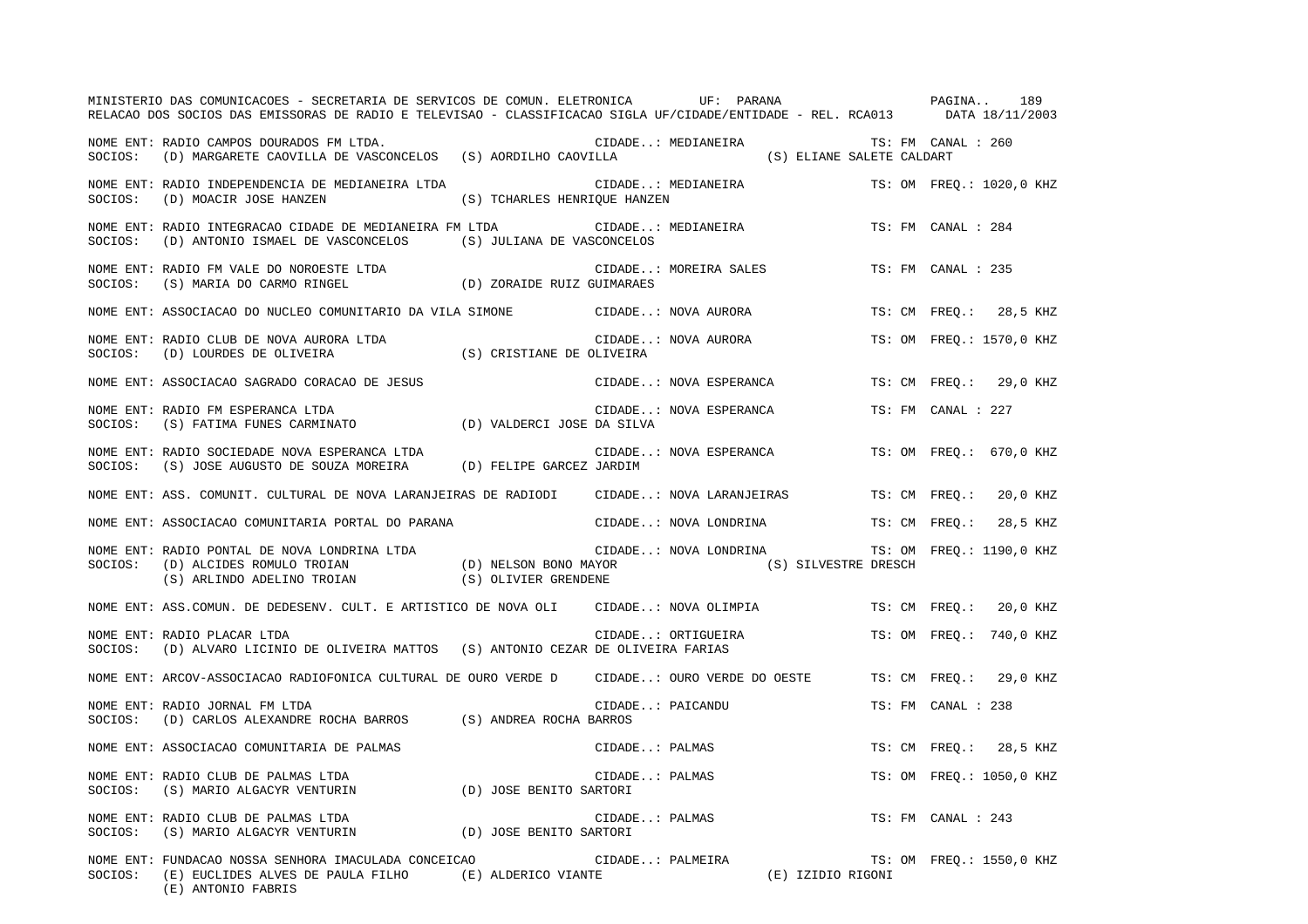|         | MINISTERIO DAS COMUNICACOES - SECRETARIA DE SERVICOS DE COMUN. ELETRONICA UF: PARANA VERENTE DAGINA<br>RELACAO DOS SOCIOS DAS EMISSORAS DE RADIO E TELEVISAO - CLASSIFICACAO SIGLA UF/CIDADE/ENTIDADE - REL. RCA013 DATA 18/11/2003                                  |                   |                                                                                                                                                                                |                    | 190                      |
|---------|----------------------------------------------------------------------------------------------------------------------------------------------------------------------------------------------------------------------------------------------------------------------|-------------------|--------------------------------------------------------------------------------------------------------------------------------------------------------------------------------|--------------------|--------------------------|
|         | NOME ENT: TROPICAL RADIODIFUSAO S/C LTDA (D) MARCO ANTONIO SARKIS SAMARA (S) JAIR MENDES MARTINS<br>SOCIOS: (D) MARCIO LUIZ MARTINS (D) MARCO ANTONIO SARKIS SAMARA (S) JAIR MENDES MARTINS                                                                          |                   |                                                                                                                                                                                | TS: FM CANAL : 226 |                          |
|         | TS: OM FREQ.: 1190,<br>NOME ENT: RADIODIFUSAO CIDADE DE PALMITAL LTDA ME CIDADE: PALMITAL (S) JODICLEY GERSON SCHINEMANN                                                                                                                                             |                   |                                                                                                                                                                                |                    | TS: OM FREQ.: 1190,0 KHZ |
|         | NOME ENT: RADIO CONTINENTAL LTDA<br>SOCIOS: (D) OSVALDO RONY KRAMES (S) NILO BARBIERI                                                                                                                                                                                |                   | CIDADE: PALOTINA $(\texttt{S}) \ \texttt{CAROLINA} \ \texttt{KRAMES}$                                                                                                          |                    | TS: OM FREQ.: 570,0 KHZ  |
|         | NOME ENT: RADIO CULTURA PALOTINENSE LTDA<br>SOCIOS: (S) ALCEU CARLOS PREISNER                                                                                                                                                                                        |                   | CIDADE: PALOTINA<br>(D) ALCEU CARLOS PREISNER JUNIOR                                                                                                                           |                    | TS: OM FREQ.: 1520,0 KHZ |
|         | NOME ENT: RADIO GRAUNA DE PALOTINA LTDA<br>SOCIOS: (S) OSVALDO RONY KRAMES                                                                                                                                                                                           | (S) NILO BARBIERI | $\begin{minipage}{.4\linewidth} \texttt{CIDADE: PALOTINA} & \texttt{TS: FN} \\ \texttt{(D) CAROLINA KRAMES} & \texttt{(\texttt{D})} & \texttt{CAROLINA KRAMES} \end{minipage}$ |                    | TS: FM CANAL : 228       |
|         | NOME ENT: ASSOCIACAO PE. LINO BEAL                                                                                                                                                                                                                                   |                   | CIDADE: PARANACITY                                                                                                                                                             |                    | TS: CM FREQ.: 28,5 KHZ   |
|         | NOME ENT: MILANO FM LTDA<br>$\verb SOCIOS: (D) AUGUSTO TEZELLI NETTO   (S) MARYANGELA COURACA TEZELLI\\$                                                                                                                                                             |                   | CIDADE: PARANACITY                                                                                                                                                             |                    | TS: FM CANAL : 201       |
|         | NOME ENT: FUNDACAO REDENTORISTA DE COMUNICACOES SOCIAIS (IDADE: PARANAGUA                                                                                                                                                                                            |                   |                                                                                                                                                                                |                    | TS: OM FREQ.: 1460,0 KHZ |
|         | NOME ENT: PORTO DE CIMA RADIO E TELEVISAO LTDA<br>$\texttt{SOCIOS:} \hspace{0.5cm} (\texttt{D}) \hspace{0.1cm} \texttt{ALEXANDRE} \hspace{0.1cm} \texttt{MALUCELLI} \hspace{1.5cm} (\texttt{D}) \hspace{0.1cm} \texttt{CRISTIANO} \hspace{0.1cm} \texttt{MALUCELLI}$ |                   | CIDADE: PARANAGUA                                                                                                                                                              |                    | TS: OM FREQ.: 1570,0 KHZ |
|         | NOME ENT: RADIO FM ILHA DO MEL LTDA<br>SOCIOS: (S) ERENITA BORGIAS LINHARES (D) JOSE FRANCISCO SOARES LINHARES                                                                                                                                                       |                   | CIDADE: PARANAGUA                                                                                                                                                              |                    | TS: FM CANAL : 212       |
|         | NOME ENT: RADIODIFUSAO LITORAL SUL LTDA<br>SOCIOS: (D) SERGIO VIEIRA BIANCO (S) MARIANA MERCEDES VIEIRA BIANCO                                                                                                                                                       |                   | CIDADE: PARANAGUA                                                                                                                                                              |                    | TS: FM CANAL : 240       |
|         | NOME ENT: TVCI-TV COMUNICACOES INTERATIVAS LTDA                                                                                                                                                                                                                      |                   | CIDADE: PARANAGUA                                                                                                                                                              |                    | $TS: TV$ CANAL : $07+$   |
| SOCIOS: | NOME ENT: RADIO CAIUA LTDA.<br>(D) EPHRAIM MARQUES MACHADO (S) TEREZINHA MORI MACHADO (D) HANIZERET MORI MACHADO                                                                                                                                                     |                   | CIDADE: PARANAVAI                                                                                                                                                              |                    | TS: FM CANAL : 231       |
| SOCIOS: | NOME ENT: RADIO CULTURA NORTE PARANAENSE LTDA<br>(S) LAURO MACHADO (S) MILTON MASAYOSHI KATO (S) RAIMUNDO MANIVA LAGO (S) JOSE PAULO DA SILVA BRAGA (D) CARLOS MITSUYKI NAKAMURA                                                                                     |                   | CIDADE: PARANAVAI                                                                                                                                                              |                    | TS: OM FREQ.: 1080,0 KHZ |
|         | NOME ENT: RADIO E TELEVISAO IMAGEM LTDA<br>SOCIOS: (D) FLAVIA DAUDT MARINHO (S) FRANCISCO CUNHA PEREIRA NETO (D) MARCO ANTONIO BROGLIO LEMANSKI<br>(D) ANTONIO JOSE SERRA DOS SANTOS (D) JOSE HAWILLA (D) FREDERICO AUGUSTO ANDRAD                                   |                   |                                                                                                                                                                                |                    |                          |
|         | NOME ENT: RADIO FM CIDADE PARANAVAI LTDA<br>SOCIOS: (S) CLARI PONTELLO DAL PRA (S) CARMEN TEREZINHA DAL PRA (D) CLORI DIONISIO DAL PRA                                                                                                                               |                   | CIDADE: PARANAVAI                                                                                                                                                              |                    | TS: FM CANAL : 264       |
|         | NOME ENT: RADIO PARANAVAI LTDA<br>SOCIOS: (D) CARLOS RAMOS DE ARAUJO (S) GRAZIELLA FERRAZ ZANZARINI                                                                                                                                                                  |                   | CIDADE: PARANAVAI                                                                                                                                                              |                    | TS: OM FREQ.: 1250,0 KHZ |
|         | NOME ENT: FUNDACAO CULTURAL CELINAUTA<br>SOCIOS: (E) VENDELINO HILLESHEIM (E) NELSON RABELO (E) (E) LINDOLFO SCHMITZ                                                                                                                                                 |                   | CIDADE: PATO BRANCO                                                                                                                                                            |                    | TS: OM FREQ.: 1010,0 KHZ |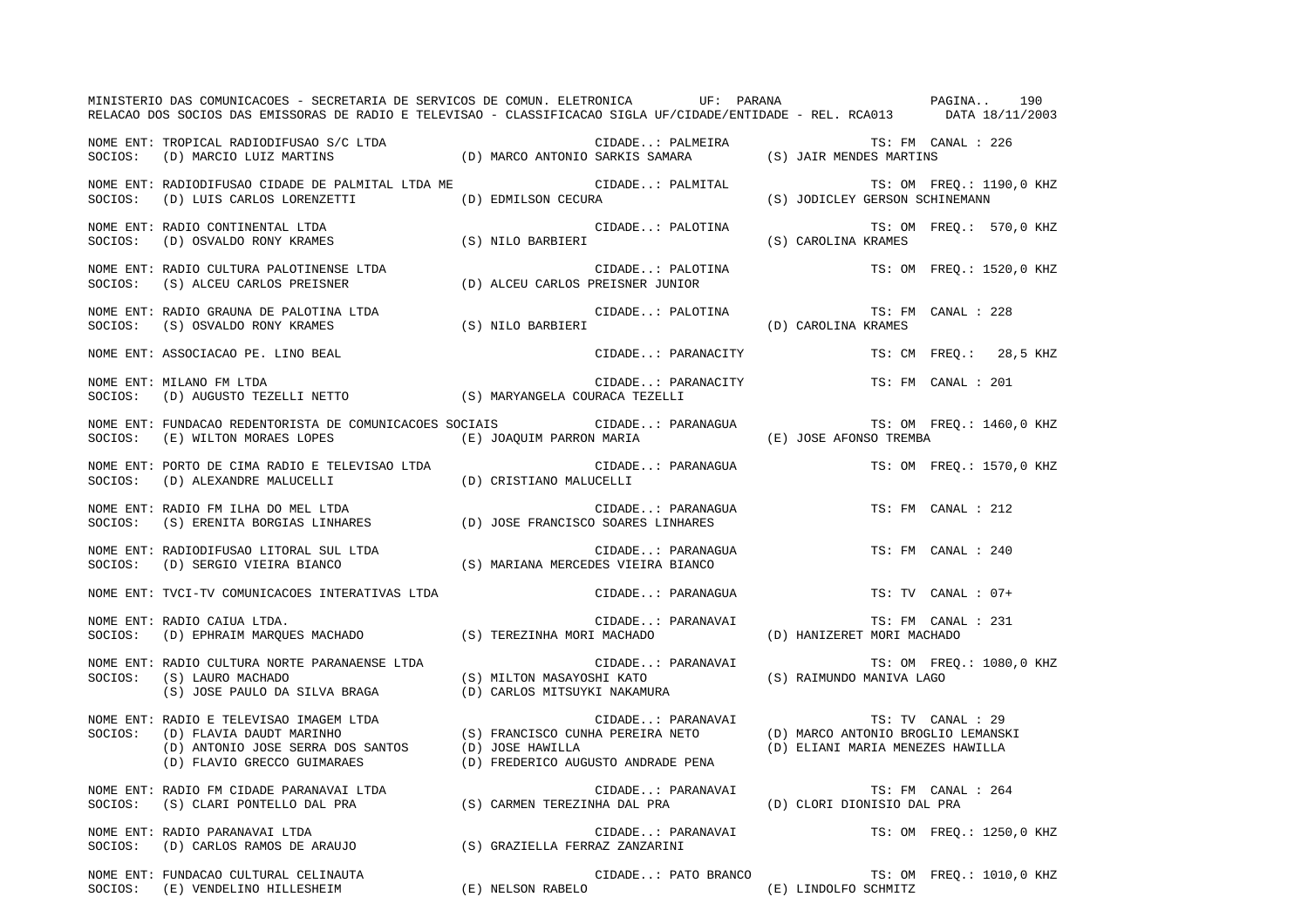(E) JOAO BOSCO BARBOSA DE SOUSA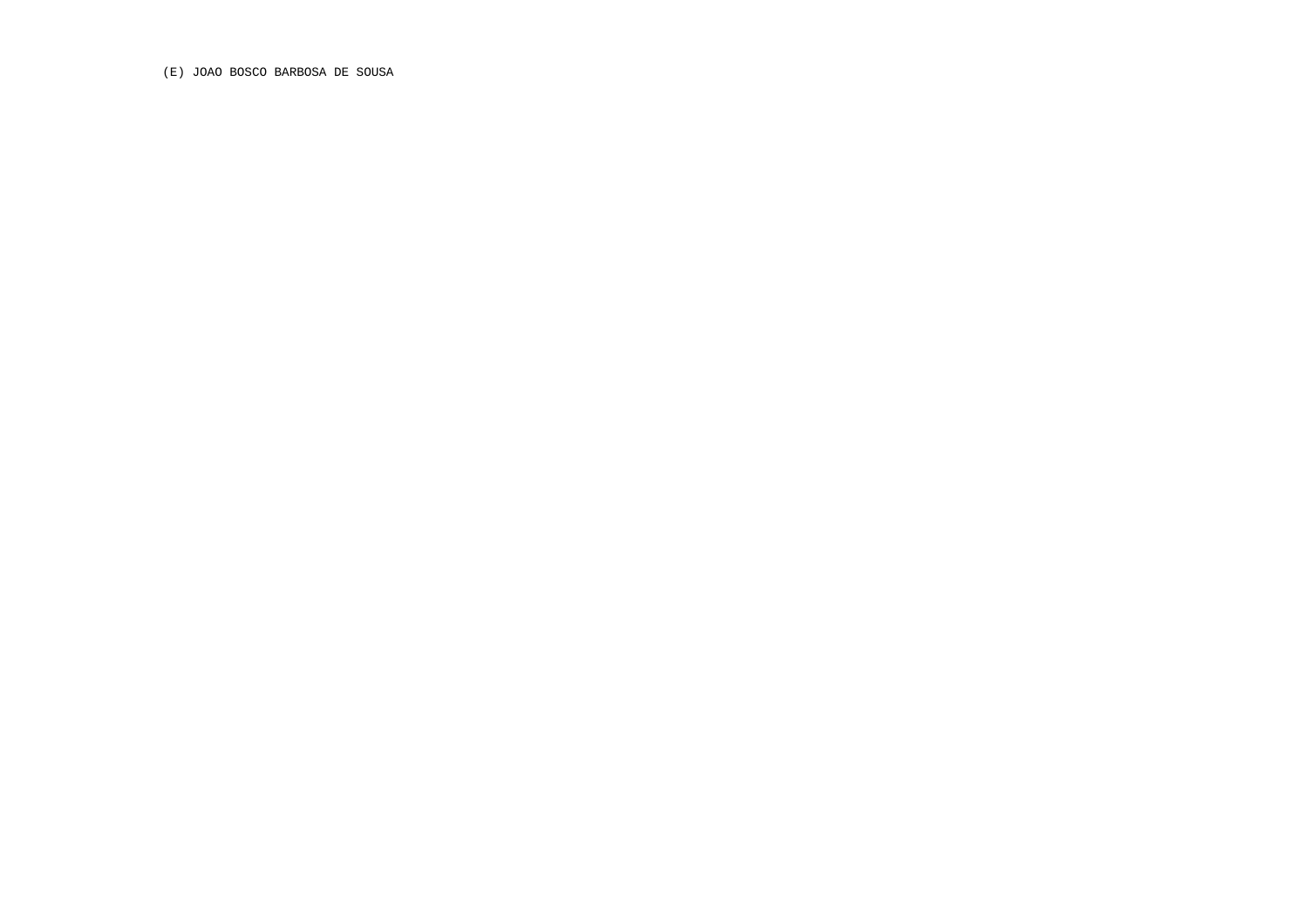MINISTERIO DAS COMUNICACOES - SECRETARIA DE SERVICOS DE COMUN. ELETRONICA UF: PARANA PAGINA.. 191 RELACAO DOS SOCIOS DAS EMISSORAS DE RADIO E TELEVISAO - CLASSIFICACAO SIGLA UF/CIDADE/ENTIDADE - REL. RCA013 DATA 18/11/2003 NOME ENT: FUNDACAO CULTURAL CELINAUTA CIDADE..: PATO BRANCO TS: TV CANAL : 07+SOCIOS: (E) VENDELINO HILLESHEIM (E) NELSON RABELO (E) LINDOLFO SCHMITZ (E) JOAO BOSCO BARBOSA DE SOUSA NOME ENT: FUNDACAO CULTURAL CELINAUTA CONSERVATIVATIVES CIDADE..: PATO BRANCO TS: FM CANAL : 248 SOCIOS: (E) VENDELINO HILLESHEIM (E) NELSON RABELO (E) LINDOLFO SCHMITZ (E) JOAO BOSCO BARBOSA DE SOUSA NOME ENT: RADIO CIDADE PATO BRANCO LTDA. CIDADE..: PATO BRANCO TS: OM FREQ.: 1360,0 KHZ SOCIOS: (D) CLOVIS SANTO PADOAN (S) LUIZ EDGAR RIEKEHR NOME ENT: RADIO DIFUSORA ELITE LTDA CONSTRUITE AND SOLUADE..: PATO BRANCO TS: FM CANAL : 224 SOCIOS: (D) LAUDI CARLOS VEDANA (S) LIRIS GUZELA VEDANA (S) LAUR CARLOS GUZELA VEDANA (S) LAUDIANE MONICA GUZELA VEDANA NOME ENT: RADIO ITAPUA DE PATO BRANCO LTDA CIDADE..: PATO BRANCO TS: OM FREQ.: 890,0 KHZ SOCIOS: (D) LUIZ FERNANDO GUERRA (S) RICARDO AUGUSTO GUERRA NOME ENT: ASSOCIACAO CULTURAL DE PEROLA CIDADE..: PEROLA TS: CM FREQ.: 20,0 KHZ NOME ENT: RADIO FM JOIA LTDA. CIDADE..: PEROLA TS: FM CANAL : 296SOCIOS: (D) MICHEL SILVERIO DA SILVA (S) ELIZIARIA DA SILVA (S) CEZAR AUGUSTO DIONIZIO PAULINO NOME ENT: ASS.COMUNIT. DE DESENVOLV. CULTURAL E ARTISTICO DE PE CIDADE..: PEROLA D'OESTE TS: CM FREQ.: 28,5 KHZ NOME ENT: ASSOCIACAO AMIGOS DE PINHAIS TRANSMENTE CIDADE..: PINHAIS TRANSMENTER TRANSMENTER TRANSMENTER 28,5 KHZ NOME ENT: RADIO BROTAS LTDA  $\blacksquare$  CIDADE..: PIRAI DO SUL TS: OM FREQ.: 1480,0 KHZ SOCIOS: (D) MARZI MILLEO SCORSIM (S) LEOMAR DE OLIVEIRA SCORSIM NOME ENT: RADIO CONTINENTAL DE CURITIBA LTDA  $\blacksquare$  CIDADE..: PIRAQUARA TS: OM FREQ.: 1270,0 KHZ SOCIOS: (D) EDUARDO ELIAS ALVES DA SILVA (S) EDSON ELIAS ALVES DA SILVA (D) ANA CLAUDIA FIORAVANTE NOME ENT: RADIO AURIVERDE DE PITANGA LTDA TELA TRANSA CIDADE..: PITANGA TS: OM FREQ.: 580,0 KHZ SOCIOS: (D) REINALDO PETRECHEN (S) JOAO GONCALVES PADILHA (S) ONINO GONCALVES PADILHA (S) JOSE PAULO DE SOUZA SIQUEIRA NOME ENT: RADIO POEMA DE PITANGA LTDA TERRA CIDADE..: PITANGA TS: OM FREQ.: 680,0 KHZ SOCIOS: (D) ANIBAL KHURY JUNIOR (D) CLEON COSME COSTA NOME ENT: ASSOCIACAO COMUNITARIA DE RADIODIFUSAO DE PLANALTINA CIDADE..: PLANALTINA DO PARANA TS: CM FREQ.: 28,5 KHZ NOME ENT: ASSOCIACAO CULTURAL E ECOLOGICA DE PLANALTO - ACEP CIDADE..: PLANALTO TS: CM FREQ.: 28,5 KHZ NOME ENT: FUNDACAO EDUCACIONAL DE PONTA GROSSA CIDADE..: PONTA GROSSA TS: TV CANAL : 58-ESOCIOS: (E) LURDES THOMAZ (E) JOSE EDILSON PEREIRA DOS SANTOS NOME ENT: FUNDACAO SANT'ANA CIDADE..: PONTA GROSSA TS: OM FREQ.: 900,0 KHZ SOCIOS: (E) HELCIO DE OLIVEIRA LADEIRA (E) LUCIANO WOSIACK (E) MURILO SEBASTIAO RAMOS KRIGER (E) FRANCISCO CARLOS BACK (E) THAIS CRISTINA URBANO NOME ENT: RADIO CENTRAL DO PARANA LTDA CIDADE..: PONTA GROSSA TS: OM FREQ.: 1460,0 KHZ SOCIOS: (D) IRAJA VARGAS DE OLIVEIRA (S) ALESSANDRO VARGAS DE OLIVEIRA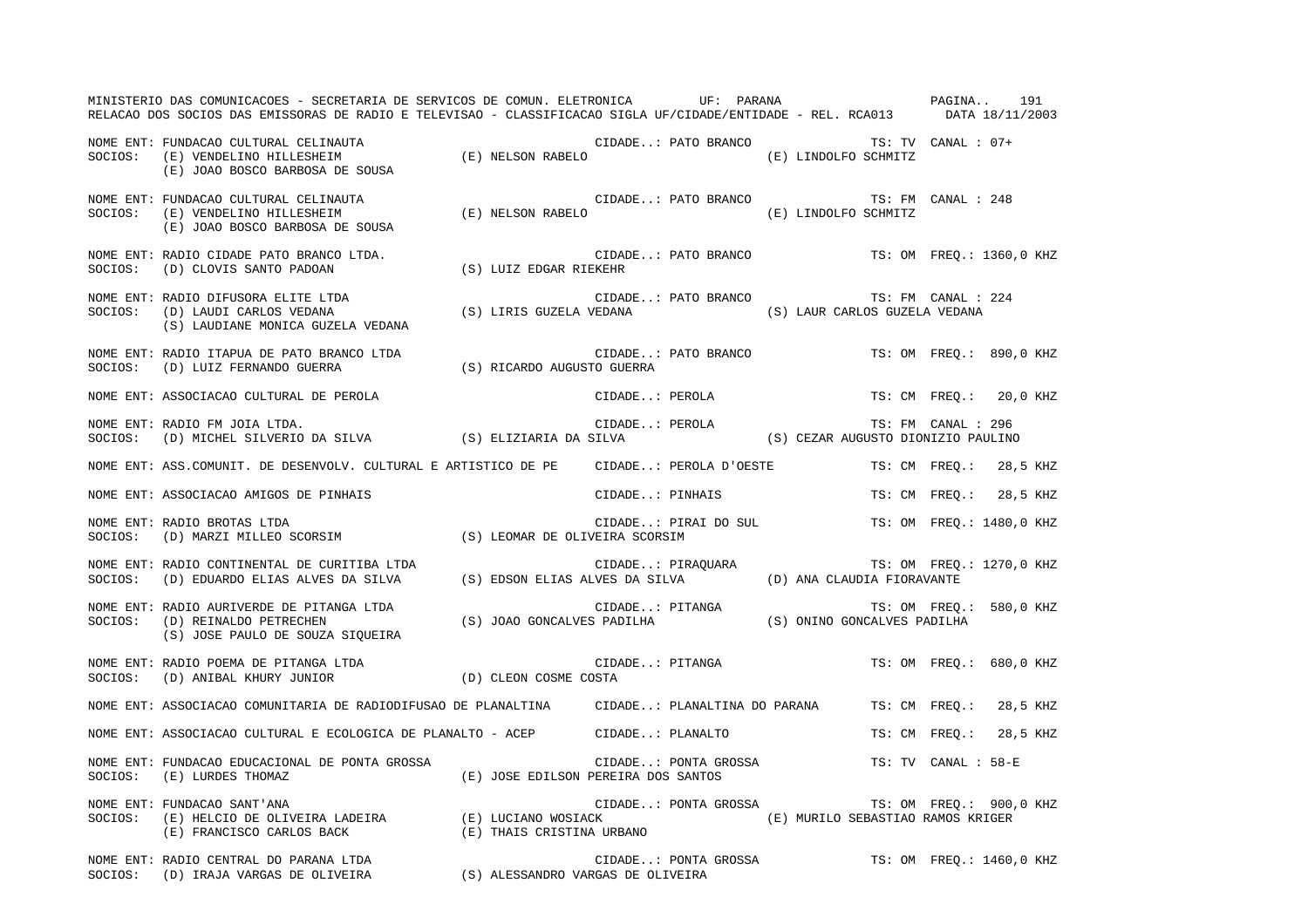NOME ENT: RADIO CLUBE PONTAGROSSENSE LTDA CIDADE..: PONTA GROSSA TS: OM FREQ.: 1080,0 KHZ SOCIOS: (D) ANA CECILIA PERNETTA ALMEIDA (S) HENRIQUE DO REGO ALMEIDA FILHO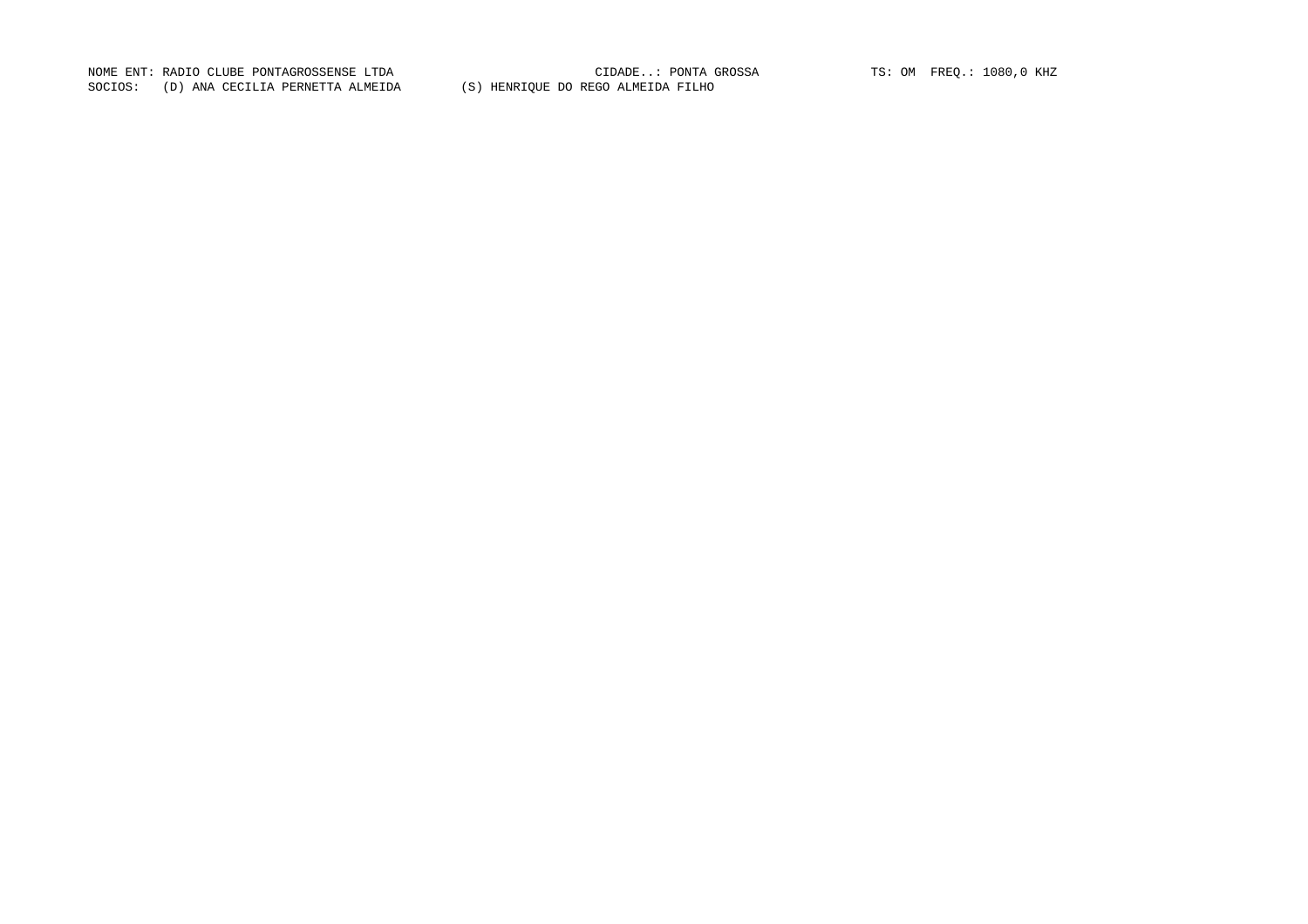MINISTERIO DAS COMUNICACOES - SECRETARIA DE SERVICOS DE COMUN. ELETRONICA UF: PARANA PAGINA.. 192RELACAO DOS SOCIOS DAS EMISSORAS DE RADIO E TELEVISAO - CLASSIFICACAO SIGLA UF/CIDADE/ENTIDADE - REL. RCA013 DATA 18/11/2003 NOME ENT: RADIO DIFUSORA DE PONTA GROSSA LTDA CIDADE..: PONTA GROSSA TS: OM FREQ.: 690,0 KHZ SOCIOS: (D) REGINA HELENA AZEVEDO PINA (D) ANDRESSA AZEVEDO PINA NOME ENT: RADIO LAGOA DOURADA LTDA.  $\qquad \qquad \qquad \qquad \qquad \qquad \qquad \qquad \qquad \qquad \qquad \text{CIDADE..:}$  PONTA GROSSA TS: FM CANAL : 247 SOCIOS: (D) NIVIA SAMARA (D) LUCILA MARTINS (S) MARCIO LUIZ MARTINS NOME ENT: RADIO NILSON DE OLIVEIRA LTDA CIDADE..: PONTA GROSSA TS: FM CANAL : 257SOCIOS: (D) NILSON PAULINO DE OLIVEIRA (D) MARIA LUIZA DA CONCEICAO C. DE OLIV NOME ENT: RADIO VILA VELHA LTDA CIDADE..: PONTA GROSSA TS: FM CANAL : 234SOCIOS: (S) MAURICIO QUINTINO ROSA (S) IRACI QUINTINO ROSA (S) IRACI TRAVISANI ROSA (D) ERONDINA QUINTINO ROSA NOME ENT: SOCIEDADE PITANGUI DE COMUNICACAO LTDA CIDADE..: PONTA GROSSA TS: OM FREQ.: 1300,0 KHZ SOCIOS: (D) ALICE CAMPOS DE ANDRADE LIMA (D) JOSE CAMPOS DE ANDRADE FILHO NOME ENT: TV ESPLANADA DO PARANA LTDA CONTRANA CIDADE..: PONTA GROSSA TS: TV CANAL : 07 SOCIOS: (D) PAULO DAUDT MARINHO (S) FRANCISCO CUNHA PEREIRA NETO (D) MARCO ANTONIO BROGLIO LEMANSKI NOME ENT: RADIO BROTENSE LTDA CIDADE..: PORECATU TS: OM FREQ.: 1210,0 KHZ SOCIOS: (D) JORGE RUDNEY ATALLA (D) JORGE EDNEY ATALLA (D) JORGE SIDNEY ATALLA NOME ENT: RADIO PRANCHITA FM LTDA CIDADE..: PRANCHITA TS: FM CANAL : 295SOCIOS: (D) RICARDO DILLENBURG ZANETTE (D) EDUARDO DILLENBURG ZANETTE (D) EDSON BLUME BERGHAHN NOME ENT: ASS.COMUNIT.DE DESENV.CULT.E ARTIST. DE PRESID. CASTE CIDADE..: PRESIDENTE CASTELO BRANCO TS: CM FREQ.: 29,0 KHZ NOME ENT: ASS. DE DESENV. SOCIAL, ECONOMICO E CULTURAL DE PRUDE CIDADE..: PRUDENTOPOLIS TS: CM FREQ.: 28,5 KHZ NOME ENT: RADIO COPAS VERDES DE PRUDENTOPOLIS LTDA CIDADE..: PRUDENTOPOLIS TS: FM CANAL : 267 SOCIOS: (D) DIONIZIO OPUCHKEVITCH (D) NELSON DAL SANTOS (S) ORESTES CEMBALISTA (S) MARIANO MACHULA (S) MERON ELIZIO TERNOUSKI (S) MARKIANO ANTONIO (S) OSVELDO JOSE TERNOUSKI (S) JOAO TECHY FILHO (S) LADEMIRO GEREI NOME ENT: RADIO ESPERANCA PRUDENTOPOLIS LTDA. CIDADE..: PRUDENTOPOLIS TS: OM FREQ.: 810,0 KHZ SOCIOS: (S) VILSON SANTINI (S) WALDIR THOME (D) VILSON SANTINI NOME ENT: ASSOCIACAO COMUNITARIA CULTURAL 03 DE NOVEMBRO CIDADE..: QUATRO PONTES TS: CM FREQ.: 29,2 KHZ NOME ENT: FUNDACAO CULTURAL DE QUEDAS DO IGUACU CIDADE..: QUEDAS DO IGUACU TS: FM CANAL : 223E SOCIOS: (E) SERAFIM PEREIRA DA SILVA (E) JAIR FONTANELLA (E) EDSON JUCEMAR HOFFMANN PRADO NOME ENT: RADIO INTERNACIONAL LTDA CIDADE..: QUEDAS DO IGUACU TS: OM FREQ.: 1520,0 KHZ SOCIOS: (D) ROGERIO UILSON ROMANCINI (S) MARIA TEREZA CANONICA NOME ENT: ASSOCIACAO CULTURAL E COMUNITARIA DE QUERENCIA DO NOR CIDADE..: QUERENCIA DO NORTE TS: CM FREQ.: 28,5 KHZ NOME ENT: ASSOCIACAO COMUNITARIA DE DESENV.CULT.E ARTIS.DE QUIT CIDADE..: QUITANDINHA TS: CM FREQ.: 28,5 KHZ NOME ENT: RADIO CLUBE DE REALEZA LTDA  $\Box$  CIDADE..: REALEZA TS: OM FREQ.: 1030,0 KHZ SOCIOS: (D) JULIETA MATIODA SELESKI (D) SADI JOSE DE MARCO NOME ENT: RADIO ALVORADA DO SUL LTDA  $\Box$  CIDADE..: REBOUCAS TS: OM FREQ.: 850,0 KHZ SOCIOS: (D) MARIANGELA SARRAFF PERUSSOLO (S) MARCELO SARRAFF PERUSSOLO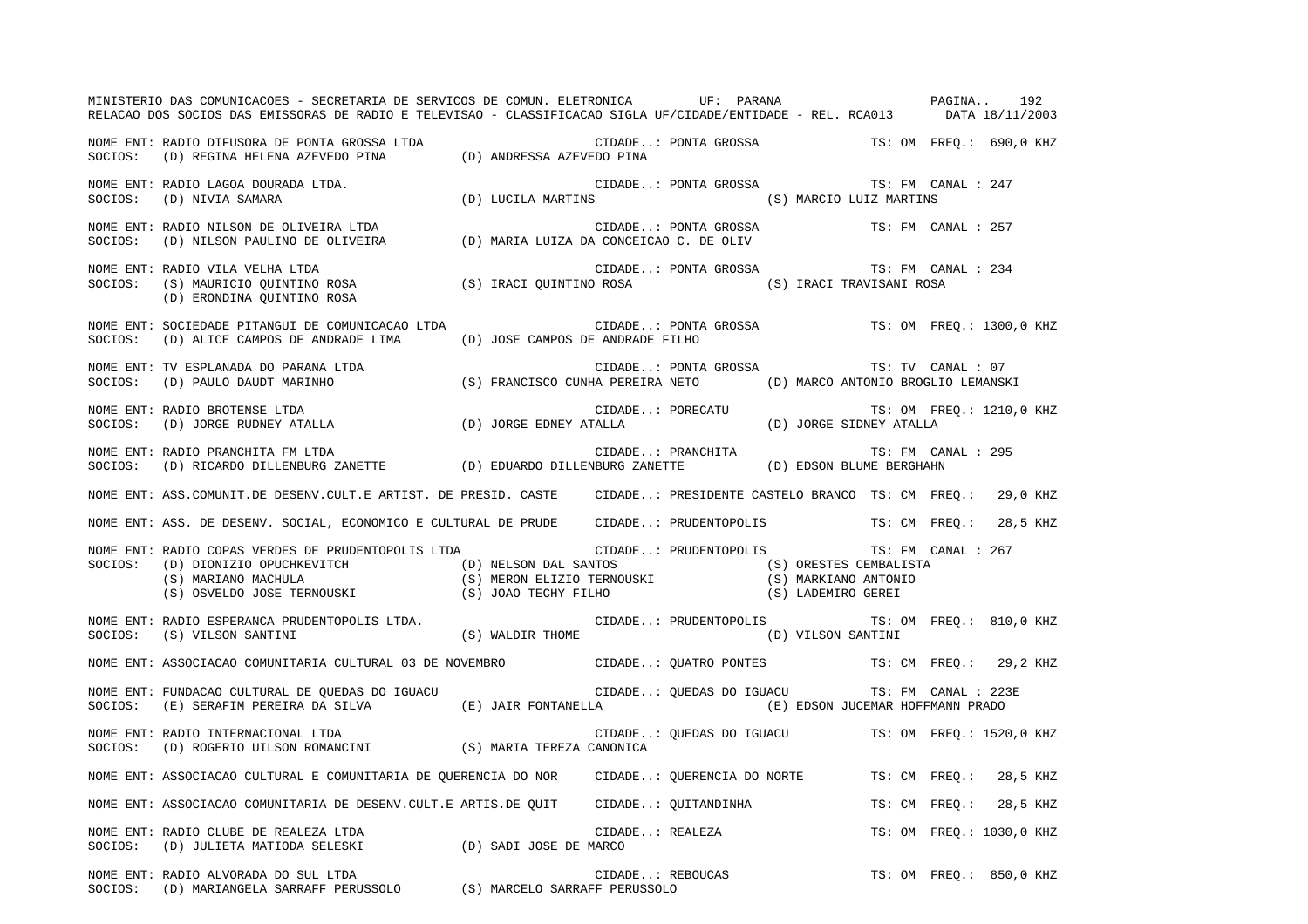NOME ENT: ASSOCIACAO COMUNITARIA CULTURAL E ARTISTICO DE RENASC CIDADE..: RENASCENCA TS: CM FREQ.: 29,2 KHZ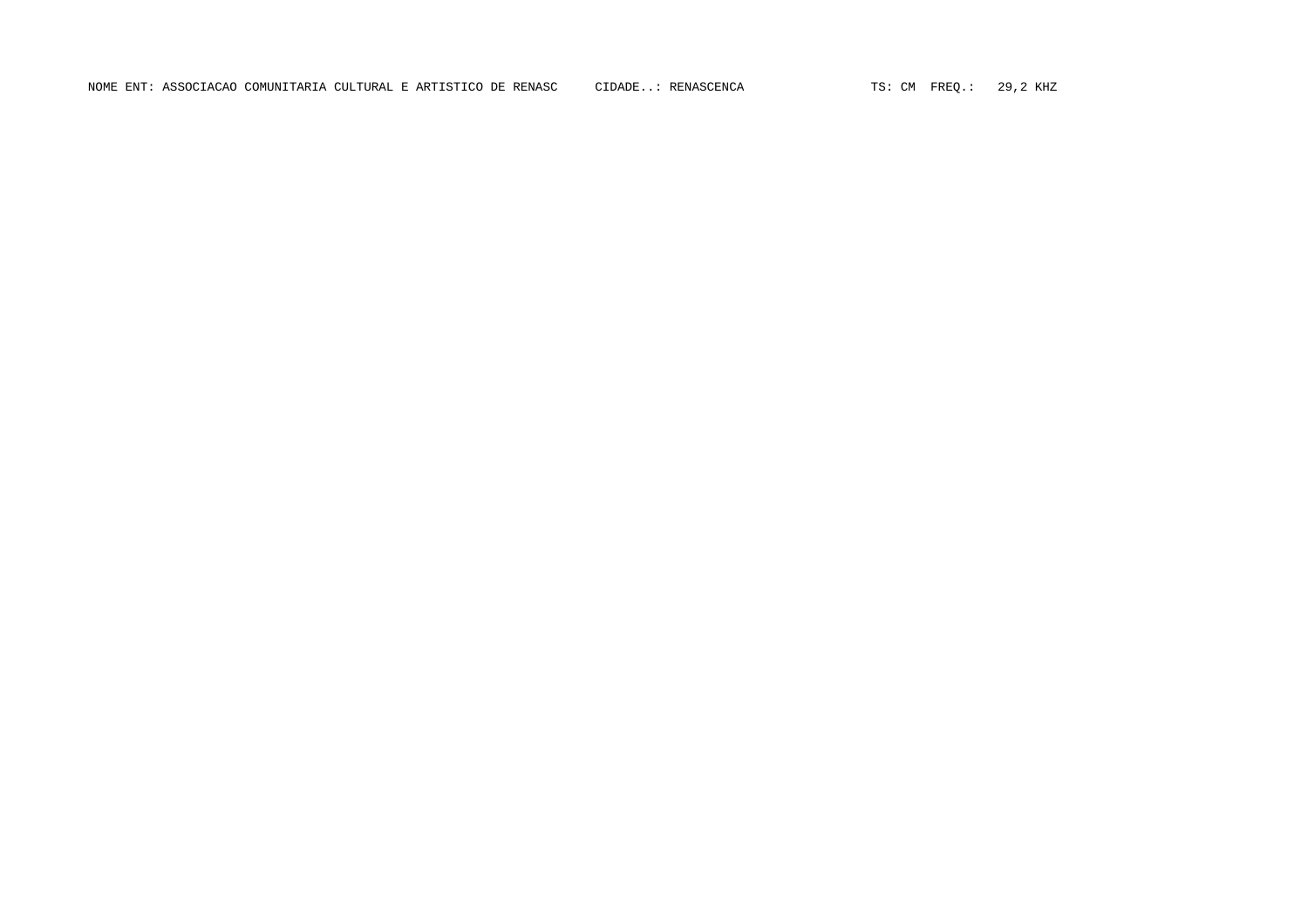|         | MINISTERIO DAS COMUNICACOES - SECRETARIA DE SERVICOS DE COMUN. ELETRONICA UF: PARANA<br>RELACAO DOS SOCIOS DAS EMISSORAS DE RADIO E TELEVISAO - CLASSIFICACAO SIGLA UF/CIDADE/ENTIDADE - REL. RCA013 DATA 18/11/2003                                       |                                 |                                                                  |  | PAGINA                                                    |  |                          | 193      |
|---------|------------------------------------------------------------------------------------------------------------------------------------------------------------------------------------------------------------------------------------------------------------|---------------------------------|------------------------------------------------------------------|--|-----------------------------------------------------------|--|--------------------------|----------|
|         | NOME ENT: ASSOCIACAO DOS MORADORES DA VILA GAVIOLI DE RIBEIRAO CIDADE: RIBEIRAO CLARO TS: CM FREQ.: 28,5 KHZ                                                                                                                                               |                                 |                                                                  |  |                                                           |  |                          |          |
| SOCIOS: | NOME ENT: RADIO CULTURA SERPIN LTDA<br>RADIO CULTURA SERPIN LTDA<br>(S) IRINEU DOS SANTOS LOPES (S) PAULO DOS SANTOS LOPES<br>(S) CARLOS ROBERTO LOPES DA SILVA (S) JOSE MAURO LOPES                                                                       |                                 | CIDADE: RIBEIRAO DO PINHAL TS: OM FREQ.: 1560,0 KHZ              |  | (D) LUIZ CARLOS LOPES<br>(S) JOAO MARCOS LOPES            |  |                          |          |
|         | NOME ENT: ASSOCIACAO COM.DE DESENV.CULT.E ART.DE RIO BONITO DO CIDADE: RIO BONITO DO IGUACU TS: CM FREQ.: 20,0 KHZ                                                                                                                                         |                                 |                                                                  |  |                                                           |  |                          |          |
|         | NOME ENT: ASSOCIACAO O BOM SAMARITANO A.B.S.                                                                                                                                                                                                               |                                 | CIDADE: RIO BRANCO DO SUL TS: CM FREQ.:                          |  |                                                           |  |                          | 28,5 KHZ |
|         | NOME ENT: RADIO DIFUSORA DE RIO NEGRO LTDA<br>SOCIOS:  (D) ALVARO DE AQUINO                           (D) HELENA SANCHES DE AQUINO               (D) FATIMA MARIA DE AQUINO KRATKOSKI                                                                      |                                 |                                                                  |  |                                                           |  | TS: OM FREQ.: 1340,0 KHZ |          |
|         | NOME ENT: ASSOCIACAO DE COMUNICACAO COMUNITARIA DE ROLANDIA CIDADE: ROLANDIA                                                                                                                                                                               |                                 |                                                                  |  |                                                           |  | TS: CM FREO.: 29,2 KHZ   |          |
| SOCIOS: | NOME ENT: RADIO CULTURA DE ROLANDIA LTDA<br>CIDADE: ROLANDIA LTDA<br>(S) SANTO DA SILVA<br>(D) FLORISBERTO ALBERTO BERGER<br>(S) EURIDES MOURA<br>(S) EVALDO ULINSKI                                                                                       |                                 | CIDADE: ROLANDIA                                                 |  | DE: ROLANDIA TS: OM FREQ.:<br>(S) ANTONIO BENEDITO DAGUER |  | TS: OM FREQ.: 930,0 KHZ  |          |
|         | NOME ENT: ASSOCIACAO COMUNITARIA DE DESENVOLVIME. CULTURAL DE R CIDADE: RONCADOR                                                                                                                                                                           |                                 |                                                                  |  |                                                           |  | TS: CM FREO.: 20,0 KHZ   |          |
| SOCIOS: | NOME ENT: RADIO PRINCESA DE RONCADOR LTDA<br>. CIDADE (D) KASSIMELIA PUPIO PONTARA (S) ANTONIO HELIO CARDIA:<br>(D) KASSIMELIA PUPIO PONTARA (S) ANTONIO HELIO CARDIA                                                                                      |                                 | CIDADE: RONCADOR                                                 |  |                                                           |  | TS: OM FREQ.: 820,0 KHZ  |          |
|         | NOME ENT: ASSOCIACAO DE DEFESA E EDUCACAO DO MEIO AMBIENTE CIDADE: SALTO DO LONTRA                                                                                                                                                                         |                                 |                                                                  |  |                                                           |  | TS: CM FREO.:            | 28,5 KHZ |
| SOCIOS: | NOME ENT: RADIO INDEPENDENCIA DE SALTO DO LONTRA LTDA<br>(S) JOAO MARIA                                                                                                                                                                                    | (D) ONORINO MARIA               | CIDADE: SALTO DO LONTRA                                          |  |                                                           |  | TS: OM FREQ.: 1390,0 KHZ |          |
|         | NOME ENT: ASSOCIACAO CULTURAL E COMUNIT.DE SANTA CRUZ DE MONTE                                                                                                                                                                                             |                                 | CIDADE: SANTA CRUZ DE MONTE CASTE TS: CM FREO.:                  |  |                                                           |  |                          | 28,5 KHZ |
|         | NOME ENT: ASSOCIACAO COMUNIT.DE DESEN.CULT. E ARTISTICO DE SANT CIDADE: SANTA FE                                                                                                                                                                           |                                 |                                                                  |  |                                                           |  | TS: CM FREO.:            | 29,0 KHZ |
|         | NOME ENT: THOMAZELLA, PAVAN & CIA LTDA (D) LUCIO MAURO PAVAN CIDADE: SANTA FE<br>SOCIOS: (D) JOAO THOMAZELLA (D) COORSE (D) COORD AVAN<br>(S) FLAVIO JACO DA SILVA SANTOS                                                                                  |                                 | $\verb"CIDADE":\texttt{SANTA FE} \tag{S}\texttt{BIAGI CALVARIO}$ |  |                                                           |  | TS: FM CANAL : 276       |          |
|         | NOME ENT: ACADEMIA CULTURAL DE SANTA HELENA - ACULT - STH/PR         CIDADE: SANTA HELENA                                                                                                                                                                  |                                 |                                                                  |  |                                                           |  | TS: CM FREO.: 28,5 KHZ   |          |
| SOCIOS: | NOME ENT: RADIO GRANDE LAGO LTDA<br>RADIO GRANDE LAGO LTDA<br>(D) NAUDE PEDRO PRATES (S) WERNER WANDERER (S) TEREZINHA PETRONILA ALLEGRETTI<br>(S) ELI SALETE DE OLIVEIRA (S) DANIEL FELICIANO DA SILVA (S) GENARO MOACIR PRATES<br>(D) NAUDE PEDRO PRATES |                                 | CIDADE: SANTA HELENA                                             |  |                                                           |  | TS: OM FREQ.: 580,0 KHZ  |          |
| SOCIOS: | NOME ENT: IVAI EMISSORA FM LTDA<br>(D) CLEMENTE APARECIDO DE SOUZA (D) CARLOS ALBERTO DIAS FELIPE                                                                                                                                                          |                                 | CIDADE: SANTA ISABEL DO IVAI TS: FM CANAL : 268                  |  |                                                           |  |                          |          |
| SOCIOS: | NOME ENT: RADIO DANUBIO AZUL LTDA<br>(D) CESTILIO JOSE MIOTTO (S) DAVIDE ESUPERIO FONTANA (S) RICARDO GENTIL MARCON<br>(D) EVANDRO MOISES BOCCHI                                                                                                           |                                 | CIDADE: SANTA IZABEL DO OESTE TS: OM FREQ.: 1250,0 KHZ           |  |                                                           |  |                          |          |
|         | NOME ENT: ASSOCIACAO CULTURAL DE SANTA MARIANA                                                                                                                                                                                                             |                                 | CIDADE: SANTA MARIANA                                            |  |                                                           |  | TS: CM FREQ.: 20,0 KHZ   |          |
|         | NOME ENT: RADIO DIFUSORA PLATINENSE LTDA<br>SOCIOS: (D) DOROTHEA MARQUES GUIMARAES                                                                                                                                                                         | (S) ALEXANDRE MARQUES GUIMARAES | CIDADE: SANTO ANTONIO DA PLATINA TS: OM FREO.: 1050,0 KHZ        |  |                                                           |  |                          |          |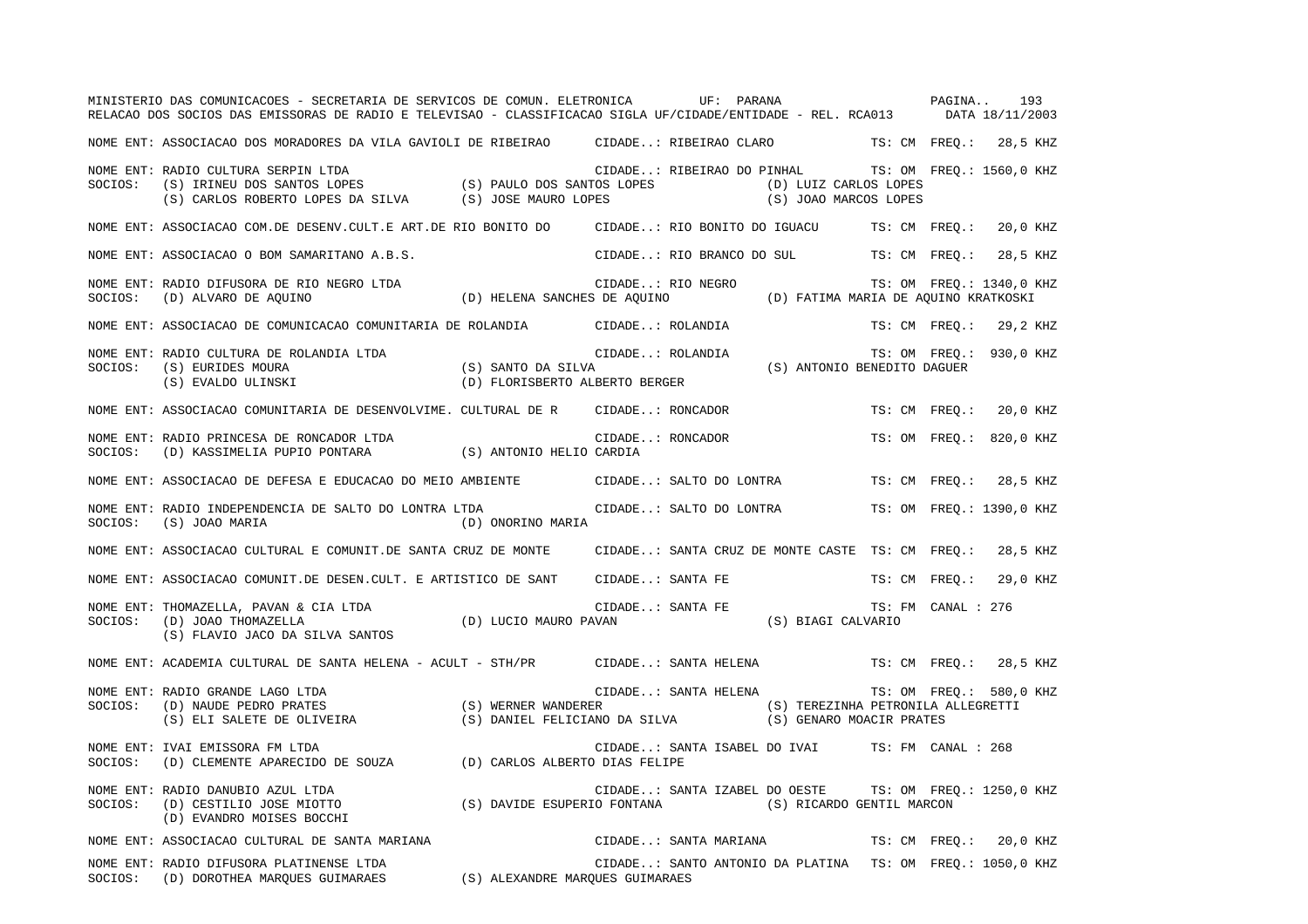SOCIOS: (S) DOROTHEA MARQUES GUIMARAES (D) ALEXANDRE MARQUES GUIMARAES

NOME ENT: RADIO FM VALE DO SOL LTDA CIDADE..: SANTO ANTONIO DA PLATINA TS: FM CANAL : 263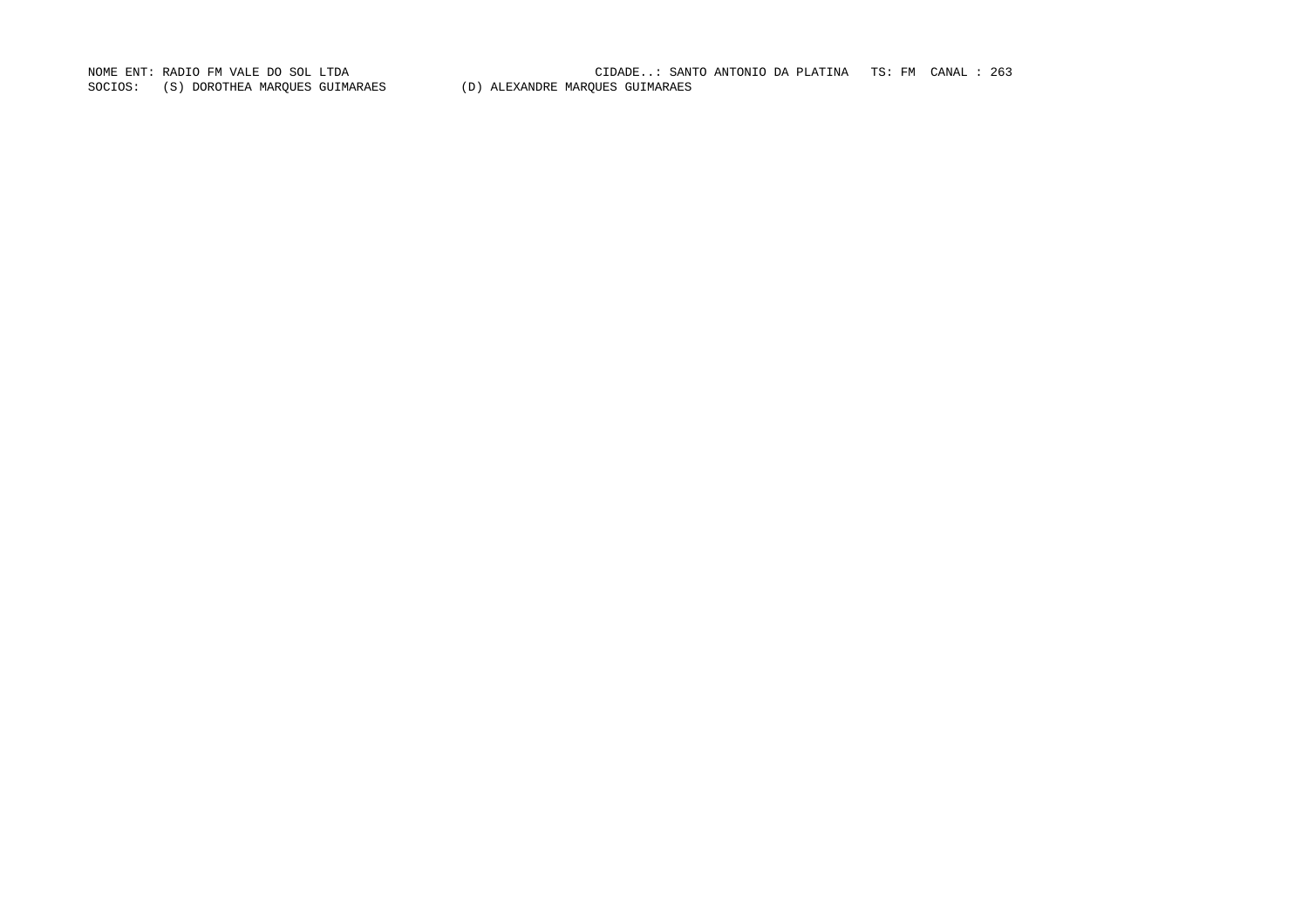|         | MINISTERIO DAS COMUNICACOES - SECRETARIA DE SERVICOS DE COMUN. ELETRONICA        UF: PARANA               PAGINA<br>RELACAO DOS SOCIOS DAS EMISSORAS DE RADIO E TELEVISAO - CLASSIFICACAO SIGLA UF/CIDADE/ENTIDADE - REL. RCA013 DATA 18/11/2003                                                 |  |                 |                                                                                       |  | 194                      |
|---------|--------------------------------------------------------------------------------------------------------------------------------------------------------------------------------------------------------------------------------------------------------------------------------------------------|--|-----------------|---------------------------------------------------------------------------------------|--|--------------------------|
|         | . TIDADE: SANTO ANTONIO DU SUDUCENTRE RIOS LTDA<br>SOCIOS: (D) ZELIRIO PERON FERRARI (S) UBIRAJARA PEDRO COUTINHO CORREA (S) PEDRO MILANI<br>(D) IRONI PERON FERRARI (S) SADY BILIBIO (S) (S) IDAIR PERON F                                                                                      |  |                 | CIDADE: SANTO ANTONIO DO SUDOESTE TS: OM FREQ.: 1420,0 KHZ<br>(S) IDAIR PERON FERRARI |  |                          |
|         | NOME ENT: ASSOCIACAO CULTURAL E COMUNITARIA DE SANTO INACIO CIDADE: SANTO INACIO TS: CM FREQ.: 20,0 KHZ                                                                                                                                                                                          |  |                 |                                                                                       |  |                          |
|         | NOME ENT: RADIO SAO JOAO DO SUDOESTE DO PARANA LTDA (S) ADIR JOEL SELESKI (S) ADIR JORO (S) JANDIR COMARELLA<br>SOCIOS: (S) AIRTON JOSE SELESKI (D) JULIETA MATIODA SELESKI (D) NELIO AGOSTINHO MOOS (S) JANDIR COMARELLA<br>(D) ANN                                                             |  |                 |                                                                                       |  |                          |
| SOCIOS: | NOME ENT: RADIO EDUCADORA LTDA<br>RADIO EDUCADORA LTDA<br>(D) ODILIO BALBINOTTI (S) IVAINE PAIOLA BALBINOTTI                                                                                                                                                                                     |  |                 | CIDADE: SAO JOAO DO IVAI TS: OM FREQ.: 1180,0 KHZ                                     |  |                          |
|         | NOME ENT: ASSOCIACAO DE DESENV.CULT.E ART.DA COMUN.DE SAO JOAO CIDADE: SAO JOAO DO TRIUNFO TS: CM FREQ.: 20,0 KHZ                                                                                                                                                                                |  |                 |                                                                                       |  |                          |
| SOCIOS: | NOME ENT: RADIO DIFUSORA DE SAO JORGE D'OESTE LTDA<br>(D) ELIANE FATIMA CORTI BASSO (S) EGIDIO VERONESE                                                                                                                                                                                          |  |                 | CIDADE: SAO JORGE D'OESTE TS: OM FREQ.: 1490,0 KHZ                                    |  |                          |
|         | NOME ENT: FUNDACAO HOSPITALAR DO TRABALHADOR RURAL DE S.JORGE D CIDADE: SAO JORGE DO IVAI TS: CM FREQ.: 29,0 KHZ                                                                                                                                                                                 |  |                 |                                                                                       |  |                          |
|         | NOME ENT: ASSOCIACAO CULTURAL E EDUCATIVA DE SAO JOSE DAS PALME CIDADE: SAO JOSE DAS PALMEIRAS TS: CM FREQ.: 29,0 KHZ                                                                                                                                                                            |  |                 |                                                                                       |  |                          |
|         | NOME ENT: FUND. DA UNIV. FED. DO PARANA P/ DESENV. DA CIENCIA,. CIDADE: SAO JOSE DOS PINHAIS TS: FM CANAL : 233E<br>SOCIOS: (E) MARIO PORTUGAL PEDERNEIRAS (E) WALDIR ANTONIO DA SILVA (E) MARCOS LUIZ DE PAULA SOUZA                                                                            |  |                 |                                                                                       |  |                          |
|         | NOME ENT: RADIO ELDORADO DO PARANA LTDA<br>SOCIOS:    (S) CARLOS ROBERTO MASSA                          (D) SOLANGE MARTINEZ MASSA                                                                                                                                                               |  |                 | CIDADE: SAO JOSE DOS PINHAIS TS: OM FREQ.: 1120,0 KHZ                                 |  |                          |
|         |                                                                                                                                                                                                                                                                                                  |  |                 | CIDADE: SAO JOSE DOS PINHAIS TS: FM CANAL : 217                                       |  |                          |
| SOCIOS: | NOME ENT: RADIO CULTURA SUL FM LTDA<br>(S) ADRIANA ROSANA MOREIRA CRUZ (D) JOSE CARLOS PEROTTONI                                                                                                                                                                                                 |  |                 | CIDADE: SAO MATEUS DO SUL TS: FM CANAL : 253                                          |  |                          |
| SOCIOS: | NOME ENT: SUL PARANA RADIODIFUSAO LTDA<br>CIDADE: SAO MATEUS DO SOLLETS: OM FREQ.: 1030,0 K<br>(S) WALDIR EDUARDO MARTINS FILHO (S) ANTONIO DOS SANTOS CIRILO (S) LUIZ ROBERTO NOGUEIRA SOARES<br>(S) EDISON CARLOS SCHRAMM (D) GERSON ARY DO AMARAL FERREIRA (S) FRANCISC<br>(S) JOSE FALKOVSKI |  |                 | CIDADE: SAO MATEUS DO SUL TS: OM FREQ.: 1030,0 KHZ                                    |  |                          |
|         | NOME ENT: ASSOCIACAO DE DEF.DO PATRIM.PUBLICO DE SAO MIGUEL DO CIDADE: SAO MIGUEL DO IGUACU TS: CM FREQ.: 29,0 KHZ                                                                                                                                                                               |  |                 |                                                                                       |  |                          |
|         | NOME ENT: RADIO JORNAL SAO MIGUEL LTDA<br>SOCIOS: (D) NOELI TEREZINHA SCHERER BISSOLOTTI (S) GELCI BISSOLOTTI DOS SANTOS                                                                                                                                                                         |  |                 | CIDADE: SAO MIGUEL DO IGUACU TS: OM FREQ.: 1400,0 KHZ                                 |  |                          |
|         | NOME ENT: ASSOCIACAO CULTURAL DE SAO SEBASTIAO DA AMOREIRA CIDADE: SAO SEBASTIAO DA AMOREIRA TS: CM FREQ.: 20,0 KHZ                                                                                                                                                                              |  |                 |                                                                                       |  |                          |
|         |                                                                                                                                                                                                                                                                                                  |  | CIDADE: SARANDI |                                                                                       |  | TS: OM FREO.: 1450,0 KHZ |
|         | NOME ENT: ASS. COMUNIT. DE DESENV. ECOLOGICO E CULT. DE SAUDADE CIDADE: SAUDADE DO IGUACU TS: CM FREQ.: 20,0 KHZ                                                                                                                                                                                 |  |                 |                                                                                       |  |                          |
|         | NOME ENT: ASSOCIACAO DA RADIO COMUNITARIA DE SERTANOPOLIS CIDADE: SERTANOPOLIS                                                                                                                                                                                                                   |  |                 | TS: CM FREO.: 20,0 KHZ                                                                |  |                          |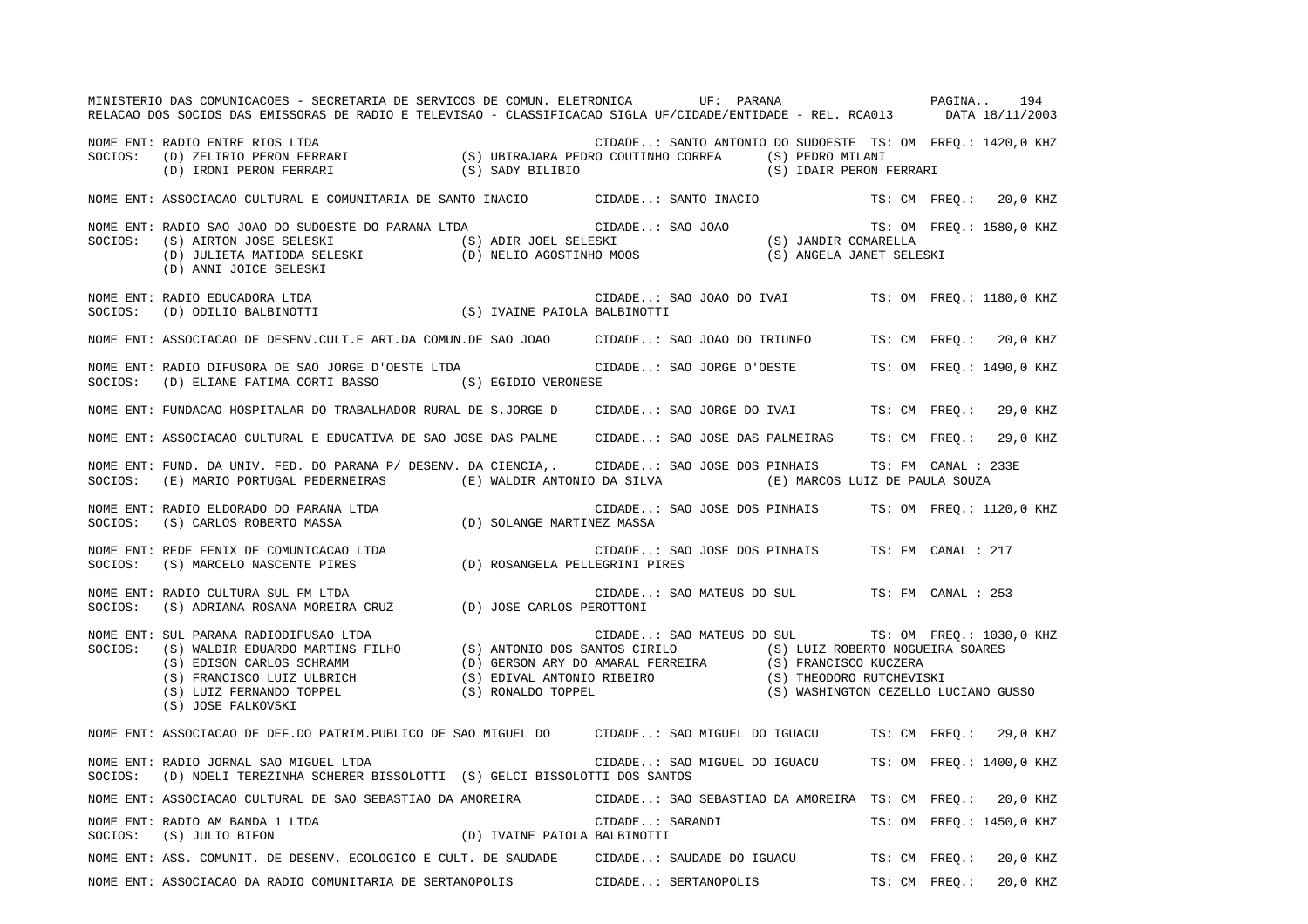NOME ENT: ASSOCIACAO MOV.SOCIAL,ART.E CULT.RADIO COM.ALTERNATIV CIDADE..: SIQUEIRA CAMPOS TS: CM FREQ.: 20,0 KHZ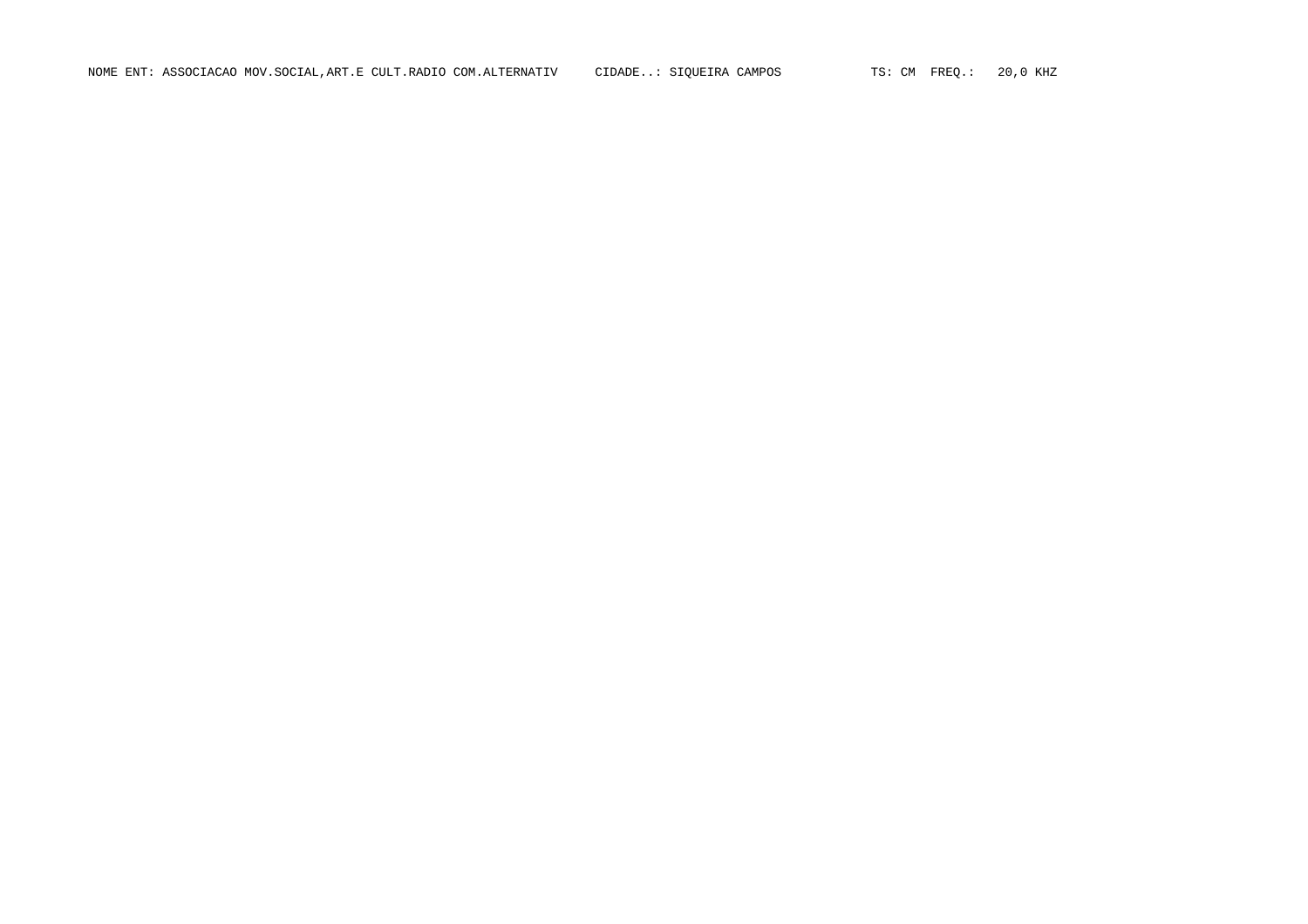|         | MINISTERIO DAS COMUNICACOES - SECRETARIA DE SERVICOS DE COMUN. ELETRONICA UF: PARANA VERETA E PAGINA<br>RELACAO DOS SOCIOS DAS EMISSORAS DE RADIO E TELEVISAO - CLASSIFICACAO SIGLA UF/CIDADE/ENTIDADE - REL. RCA013 DATA 18/11/2003 |                                                    |                 |                             |                                     |                     | 195                      |
|---------|--------------------------------------------------------------------------------------------------------------------------------------------------------------------------------------------------------------------------------------|----------------------------------------------------|-----------------|-----------------------------|-------------------------------------|---------------------|--------------------------|
|         | NOME ENT: FUNDACAO CULTURAL SAO FRANCISCO DE ASSIS (CIDADE: SIQUEIRA CAMPOS TS: OM FREQ.: 1380,0 KHZ<br>SOCIOS: (E) DANILO BIASI                                                                                                     | (E) PEDRO NOGUEIRA BARBOZA (E) JORGE DUDU DA SILVA |                 |                             |                                     |                     |                          |
|         | NOME ENT: ASSOCIACAO COMUNIT. CULTURAL E ARTISTICA AMIGOS DE TA CIDADE: TAMARANA                                                                                                                                                     |                                                    |                 |                             |                                     | TS: CM FREO.:       | 20,0 KHZ                 |
|         | NOME ENT: ASSOCIACAO CULTURAL E ARTISTICA DE TAPIRA                                                                                                                                                                                  |                                                    | CIDADE: TAPIRA  |                             |                                     | TS: CM FREO.:       | 28,5 KHZ                 |
|         | NOME ENT: ASSOCIACAO E MOVIMENTO COMUNITARIO VALE DO TIBAGI - A CIDADE: TELEMACO BORBA                                                                                                                                               |                                                    |                 |                             |                                     | TS: CM FREO.:       | 20,0 KHZ                 |
|         | NOME ENT: RADIO E TELEVISAO CANAL 29 DO PARANA LTDA<br>SOCIOS: (D) SEBASTIAO SALLES JUNIOR (S) MARIO MITSUO KIKUCHI                                                                                                                  |                                                    |                 | CIDADE: TELEMACO BORBA      |                                     |                     | TS: OM FREO.: 1230,0 KHZ |
|         |                                                                                                                                                                                                                                      |                                                    |                 | CIDADE: TELEMACO BORBA      |                                     | TS: FM CANAL : 225  |                          |
|         | NOME ENT: RADIO SOCIEDADE MONTE ALEGRE LTDA (D) ROBERTO ALFREDO PIETROBELLI MONGRUE SOCIOS: (D) MARCIO LUIZ MARTINS (D) ROBERTO ALFREDO PIETROBELLI MONGRUE                                                                          |                                                    |                 | CIDADE: TELEMACO BORBA      |                                     |                     | TS: OM FREO.: 700,0 KHZ  |
|         | NOME ENT: ASSOCIACAO COMUNIT.DE DESENV.CULTURAL E ARTIST.DE TER CIDADE: TERRA BOA                                                                                                                                                    |                                                    |                 |                             |                                     | TS: CM FREO.:       | 28,5 KHZ                 |
|         | NOME ENT: RADIO COMUNITARIA TERRA FM                                                                                                                                                                                                 |                                                    |                 | CIDADE: TERRA RICA          |                                     | TS: CM FREO.:       | 28,5 KHZ                 |
| SOCIOS: | NOME ENT: SOCIEDADE DE RADIODIFUSAO PADRE EDUARDO LTDA<br>(S) MOACYR UBIRAJARA DA CUNHA (S) CLAUDIO DOMINGOS SOLETTI (S) JOAO GARCIA)<br>(S) CARLOS GERLACH (S) NELSON MAIOR (D) UMBERTO FERF                                        |                                                    |                 | CIDADE: TERRA RICA          | (D) UMBERTO FERRAZ                  |                     | TS: OM FREQ.: 1520,0 KHZ |
|         | NOME ENT: ASSOCIACAO COMUNITARIA AMIGOS DE TERRA ROXA - ACATE CIDADE: TERRA ROXA                                                                                                                                                     |                                                    |                 |                             |                                     |                     | TS: CM FREO.: 20,0 KHZ   |
| SOCIOS: | NOME ENT: RADIO FRONTEIRA D'OESTE LTDA<br>(D) DANIELLE CALUDIA PADOVANI (D) MICHELLE FLAVIA PADOVANI DE RESENDE                                                                                                                      |                                                    |                 | CIDADE: TERRA ROXA DO OESTE |                                     |                     | TS: OM FREQ.: 1400,0 KHZ |
| SOCIOS: | NOME ENT: RADIO ITAI DE RIO CLARO LTDA<br>CIDADE.<br>(D) ADAO DE MOURA BORGES (S) JOSE RINALDO DA SILVA                                                                                                                              |                                                    | CIDADE: TIBAGI  |                             |                                     |                     | TS: OM FREQ.: 1550,0 KHZ |
| SOCIOS: | NOME ENT: FUND.PARA O DESENV.CIENTIFICO E TECNOLOGICO DE TOLEDO CIDADE: TOLEDO<br>(E) ERNELDO SCHALLENBERGER (E) SELMA ALVES DE MATTOS                                                                                               |                                                    |                 |                             |                                     | TS: FM CANAL : 285E |                          |
| SOCIOS: | NOME ENT: RADIO GUACU DE TOLEDO LTDA<br>RADIO GUACU DE TOLEDO LTDA (D) AVELINO CAMPAGNOLO (D) INEZ LUIZA CAMPAGNOLO                                                                                                                  |                                                    | CIDADE: TOLEDO  |                             |                                     |                     | TS: OM FREQ.: 1180,0 KHZ |
| SOCIOS: | NOME ENT: RADIO MUNDIAL FM DE TOLEDO LTDA<br>(D) MARCOS SOLANO VALE                                                                                                                                                                  | (S) SELMA MYAZAKI SOLANO VALE                      | CIDADE: TOLEDO  |                             |                                     | TS: FM CANAL : 214  |                          |
| SOCIOS: | NOME ENT: RADIO TV INDEPENDENCIA SUDOESTE LTDA<br>(D) DICEA CORREA PETRELLI<br>(D) JANETTE APARECIDA AFONSO SCAFURO                                                                                                                  | (D) MARCELO DA SILVA                               | CIDADE: TOLEDO  |                             | (D) KARLA KERSTEN CARVALHO PETRELLI | TS: TV CANAL : 07   |                          |
| SOCIOS: | NOME ENT: RADIO UNIAO DE TOLEDO LTDA<br>(D) JOSE MARCOS DE ALMEIDA FORMIGHIERI (S) WALDIR EDUARDO MARTINS FILHO                                                                                                                      |                                                    | CIDADE: TOLEDO  |                             |                                     |                     | TS: OM FREQ.: 900,0 KHZ  |
| SOCIOS: | NOME ENT: REDE INTEGRACAO DE COMUNICACAO LTDA<br>(S) LOURIVAL NEVES<br>(S) ITACIR ANTONIO SPERAFICO<br>(S) ALDACIR RICHARDI NEVES                                                                                                    |                                                    | CIDADE: TOLEDO  |                             | (D) LOURIVAL NEVES JUNIOR           |                     | TS: OM FREQ.: 1380,0 KHZ |
|         | NOME ENT: ASS. COMUNIT. DE COMUNIC. E CULTURA DE TUNEIRAS DO OE                                                                                                                                                                      |                                                    |                 | CIDADE: TUNEIRAS DO OESTE   |                                     |                     | TS: CM FREQ.: 20,0 KHZ   |
|         | NOME ENT: RADIO CLUBE DE UBIRATA LTDA                                                                                                                                                                                                |                                                    | CIDADE: UBIRATA |                             |                                     |                     | TS: OM FREO.: 1110,0 KHZ |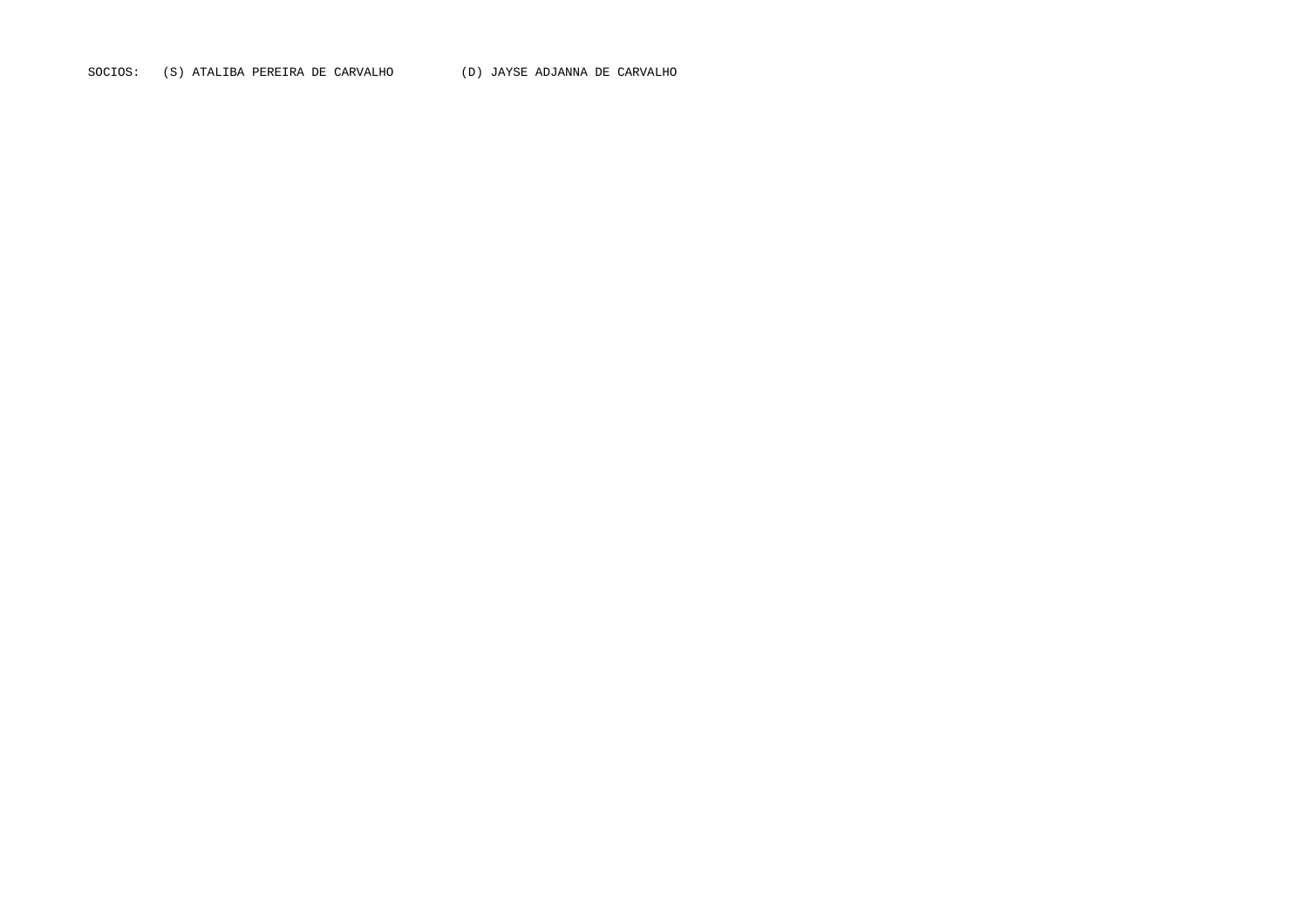|         | MINISTERIO DAS COMUNICACOES - SECRETARIA DE SERVICOS DE COMUN. ELETRONICA UF: PARANA VERENO DAS COMUNICACOES - SECRETARIA DE SERVICOS DE COMUN. ELETRONICA<br>RELACAO DOS SOCIOS DAS EMISSORAS DE RADIO E TELEVISAO - CLASSIFICACAO SIGLA UF/CIDADE/ENTIDADE - REL. RCA013 DATA 18/11/2003 |                                                                     |                  |                                             |                                                                    |
|---------|--------------------------------------------------------------------------------------------------------------------------------------------------------------------------------------------------------------------------------------------------------------------------------------------|---------------------------------------------------------------------|------------------|---------------------------------------------|--------------------------------------------------------------------|
|         |                                                                                                                                                                                                                                                                                            |                                                                     |                  |                                             | CIDADE: UBIRATA $\qquad$ TS: OM FREQ.: 1450,0 KHZ DE AMORIM NOVAES |
|         | NOME ENT: RADIO FM CIDADE UBIRATA LTDA<br>SOCIOS: (D) FRANCOIS BARBOSA DINIZ (D) FABIO BARBOSA DINIZ (S) FERNANDO BARBOSA DINIZ                                                                                                                                                            |                                                                     |                  |                                             | TS: FM CANAL : 276                                                 |
|         | NOME ENT: ASS. DE MORADORES "RADIO COMUNITARIA SENTINELA DAS AG CIDADE: UMUARAMA                                                                                                                                                                                                           |                                                                     |                  |                                             | TS: CM FREO.: 20,0 KHZ                                             |
|         | NOME ENT: ASSOCIACAO NOVO MILENIO                                                                                                                                                                                                                                                          |                                                                     | CIDADE: UMUARAMA |                                             | TS: CM FREQ.: 20,0 KHZ                                             |
| SOCIOS: | FUNDACAO CANDIDO GARCIA<br>(E) CANDIDO GARCIA (E) CANDIDO GARCIA<br>(E) CANDIDO GARCIA (E) ODETHE ALVES DE OLIVEIRA<br>(E) ODETHE ALVES DE OLIVEIRA<br>NOME ENT: FUNDACAO CANDIDO GARCIA<br>(E) CANDIDO GARCIA                                                                             |                                                                     |                  |                                             | TS: FM CANAL : 299E                                                |
| SOCIOS: | NOME ENT: RADIO ALINE LTDA<br>RADIO ALINE LTDA UTDA CIDADE: UMUARAMA TS: FM CANAL : 22<br>(S) REGINA MARIA MAGALHAES DOS SANTOS (S) JOAQUIM DOS SANTOS FILHO (S) ANDREA MAGALHAES DOS SANTOS<br>(S) OSVALDO LUIZ MAGALHAES DOS SANTOS (D) HELIO APARECIDO PIRES                            |                                                                     |                  |                                             | TS: FM CANAL : 229                                                 |
|         | NOTE ENI ABULO BIANCA LIDA (D) BRANCA STELA DOMINGO PIRES<br>SOCIOS: (D) EDSON AMORIM PIRES (D) BRANCA STELA DOMINGO PIRES                                                                                                                                                                 |                                                                     | CIDADE: UMUARAMA |                                             | TS: FM CANAL : 223                                                 |
|         | NOME ENT: RADIO CULTURA DE UMUARAMA LTDA<br>SOCIOS: (D) MARCIA APARECIDA MORI (S) IRINEU FERNANDO DE OLIVEIRA                                                                                                                                                                              |                                                                     | CIDADE: UMUARAMA |                                             | TS: OM FREQ.: 1420,0 KHZ                                           |
|         | NOME ENT: RADIO EDUCADORA INCONFIDENCIA DE UMUARAMA LTDA. CIDADE: UMUARAMA<br>SOCIOS: (S) NELSON GARCIA (D) MARIA JOSE CERANTO GARCIA                                                                                                                                                      |                                                                     |                  |                                             | TS: OM FREQ.: 1330,0 KHZ                                           |
|         | NOME ENT: RADIO FM ILUSTRADA LTDA (D) ILIDIO COELHO CIDADE:<br>SOCIOS: (S) MARIA HIRATA COELHO (D) ILIDIO COELHO SOBRINHO                                                                                                                                                                  |                                                                     | CIDADE: UMUARAMA |                                             | TS: FM CANAL : 263                                                 |
|         | NOME ENT: FM VERDE VALE LTDA<br>SOCIOS: (D) MARIO EMILIO DA SILVA (S) LENO TONIAL                                                                                                                                                                                                          |                                                                     |                  | CIDADE: UNIAO DA VITORIA TS: FM CANAL : 231 |                                                                    |
|         | NOME ENT: FUNDACAO SAGRADO CORACAO DE JESUS DE UNIAO DA VITORIA CIDADE: UNIAO DA VITORIA TS: OM FREQ.: 1480,0 KHZ                                                                                                                                                                          |                                                                     |                  |                                             |                                                                    |
|         | NOME ENT: RADIO DIFUSORA UNIAO LTDA<br>SOCIOS: (S) JORGE RICARDO MALLON (D) DIVAIR DALMAS                                                                                                                                                                                                  |                                                                     |                  |                                             | CIDADE: UNIAO DA VITORIA TS: OM FREQ.: 1070,0 KHZ                  |
|         | NOME ENT: RADIO FM 95 STEREO LTDA (S) JOAO CARLOS COAS CONSUMIDE: UNIAO DA VITORIA TS: FM SOCIOS: (S) JOAO CARLOS COAS (S) CARLOS ALBERTO COAS (D) OSMAIR SEVERINO SCHROH                                                                                                                  |                                                                     |                  |                                             | TS: FM CANAL : 252                                                 |
|         | NOME ENT: ASSOCIACAO COMUNITARIA DE DESENV. CULT. E ARTISTICO D CIDADE: URAI                                                                                                                                                                                                               |                                                                     |                  |                                             | TS: CM FREQ.: 20,0 KHZ                                             |
|         | NOME ENT: ASSOCIACAO CULTURAL E EDUCATIVA DE VERA CRUZ DO OESTE CIDADE: VERA CRUZ DO OESTE TS: CM FREQ.:                                                                                                                                                                                   |                                                                     |                  |                                             | 29,0 KHZ                                                           |
|         | NOME ENT: RADIO VALE DO IGUACU DO VERE LTDA<br>SOCIOS: (S) ANTONIO SEGUNDO ALBERTI (D) OLIVIO EXPEDITO PASTRO (S) ALTAIR ANTONIO SUZZIN<br>(D) ADMAR JOSE MENEGOLLA (S) SERGIO COLONHESE                                                                                                   |                                                                     |                  |                                             | TS: OM FREQ.: 1530,0 KHZ                                           |
|         | NOME ENT: FUNDACAO EDUCACIONAL DOM PEDRO FELIPAK<br>SOCIOS: (E) ANIZIO ALVES DE SOUZA                                                                                                                                                                                                      | (E) NEY DE CARVALHO MENDES JACOPETTI (E) HEITOR FERREIRA DOS SANTOS |                  |                                             | CIDADE: WENCESLAU BRAZ TS: OM FREQ.: 1510,0 KHZ                    |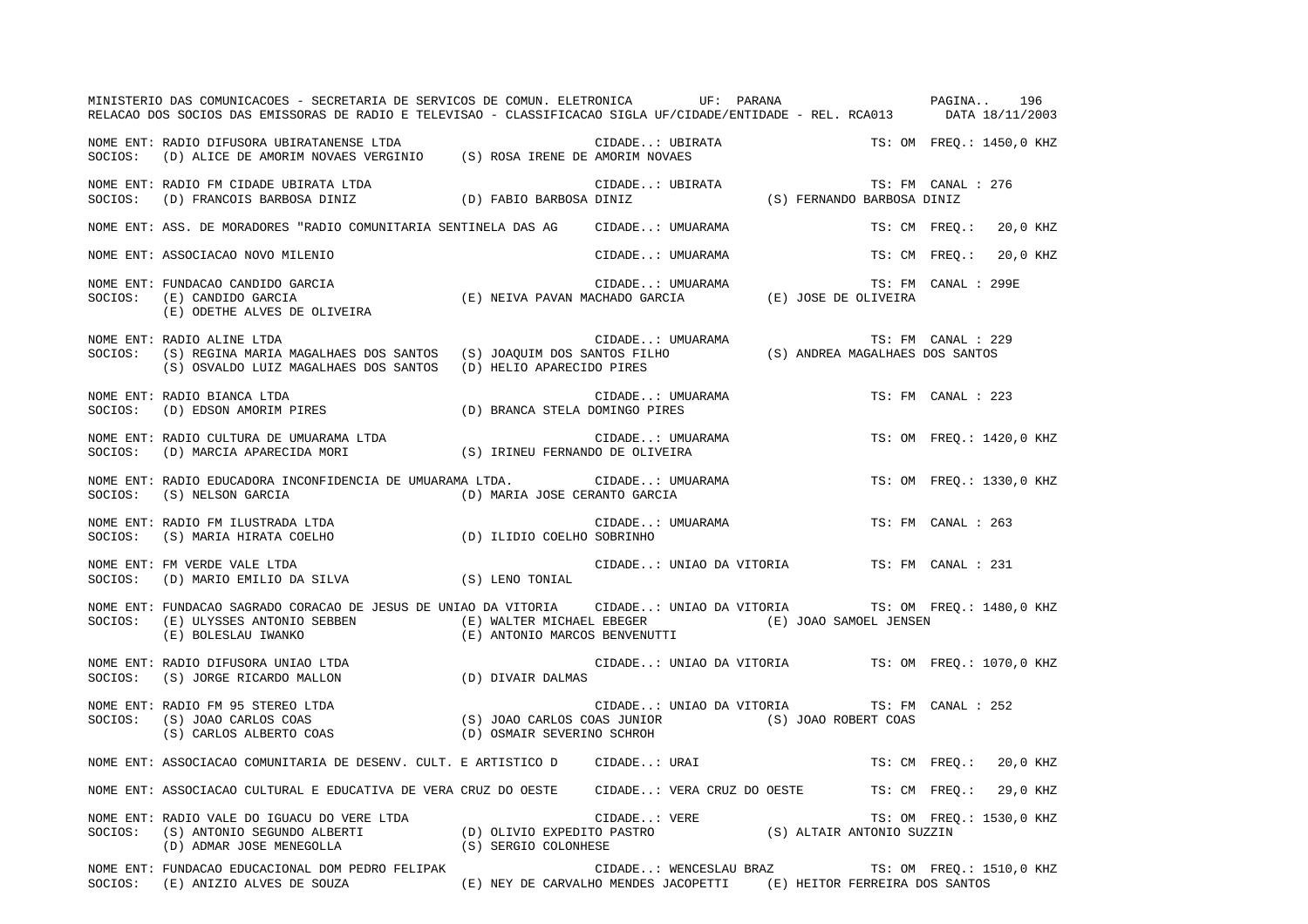(E) ADIL DA SILVA REIS (E) JOSE PARENTE DE ALENCAR FILHO (E) ANTONIO CARLOS QUALIA

(E) JOAO CRISOSTOMO DE MORAES FREIRE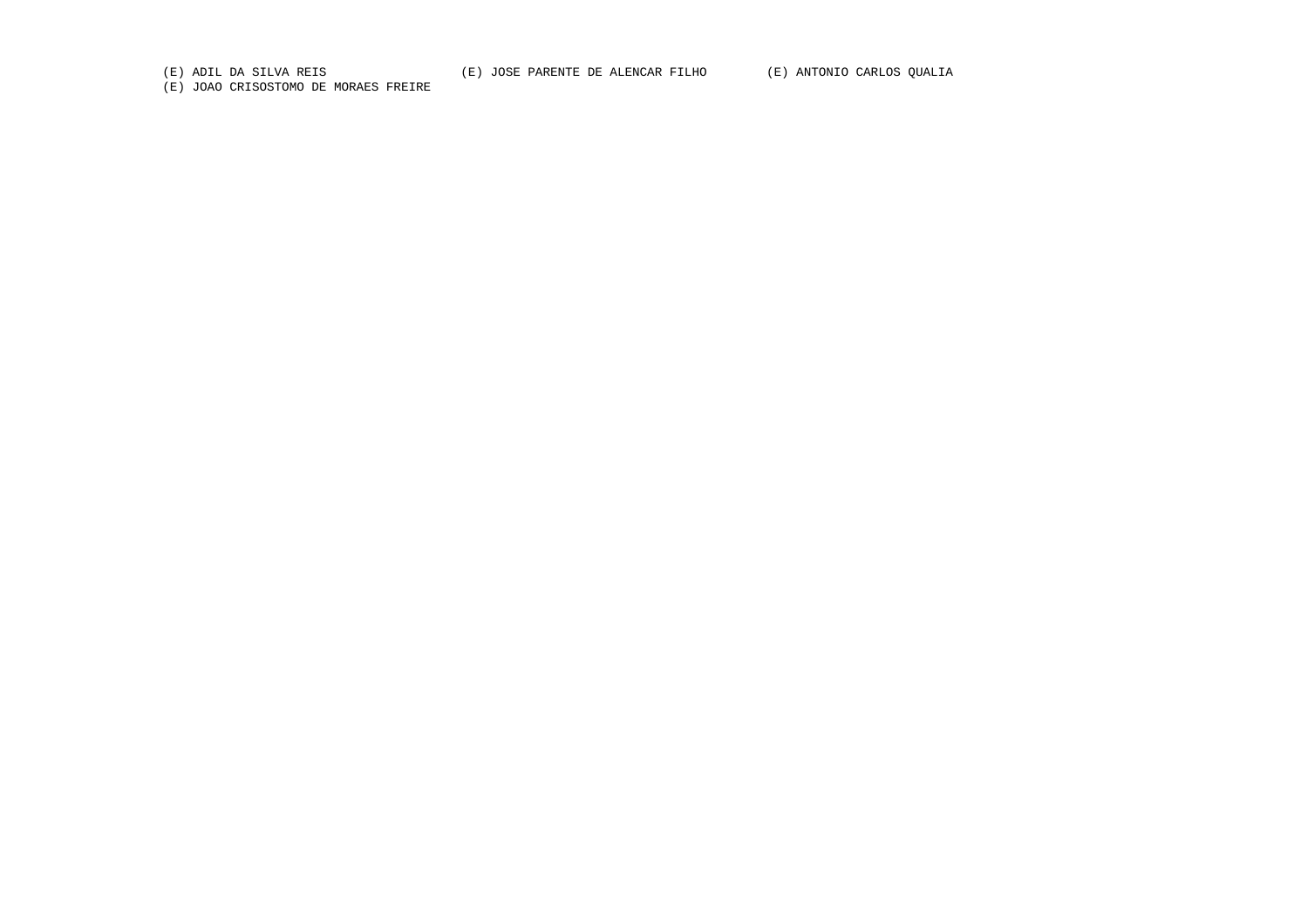MINISTERIO DAS COMUNICACOES - SECRETARIA DE SERVICOS DE COMUN. ELETRONICA UF: PARANA PAGINA.. 197RELACAO DOS SOCIOS DAS EMISSORAS DE RADIO E TELEVISAO - CLASSIFICACAO SIGLA UF/CIDADE/ENTIDADE - REL. RCA013 DATA 18/11/2003

NOME ENT: FUNDACAO EDUCACIONAL DOM PEDRO FELIPAK CIDADE..: WENCESLAU BRAZ TS: FM CANAL : 239

SOCIOS: (E) ANIZIO ALVES DE SOUZA (E) NEY DE CARVALHO MENDES JACOPETTI (E) HEITOR FERREIRA DOS SANTOS

- 
- (E) ADIL DA SILVA REIS (E) JOSE PARENTE DE ALENCAR FILHO (E) ANTONIO CARLOS QUALIA
	- (E) JOAO CRISOSTOMO DE MORAES FREIRE
- 
-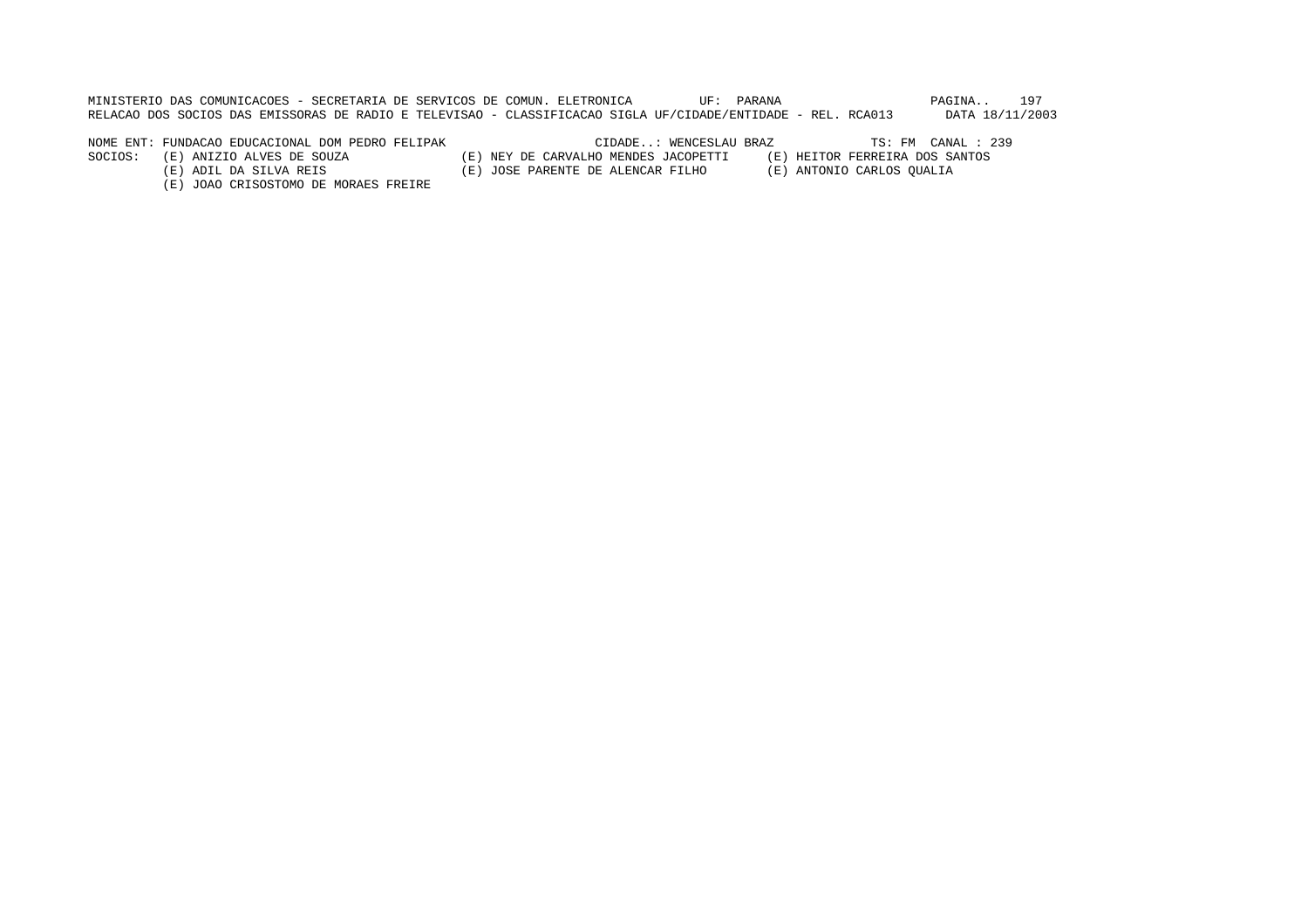|         | MINISTERIO DAS COMUNICACOES - SECRETARIA DE SERVICOS DE COMUN. ELETRONICA UF: RIO DE JANEIRO PAGINA 198<br>RELACAO DOS SOCIOS DAS EMISSORAS DE RADIO E TELEVISAO - CLASSIFICACAO SIGLA UF/CIDADE/ENTIDADE - REL. RCA013 DATA 18/11/2003 |                                                                 |                        |                                               |               |                     |                          |
|---------|-----------------------------------------------------------------------------------------------------------------------------------------------------------------------------------------------------------------------------------------|-----------------------------------------------------------------|------------------------|-----------------------------------------------|---------------|---------------------|--------------------------|
|         | NOME ENT: COMUNIDADE UNIDA DE JACUECANGA                                                                                                                                                                                                |                                                                 |                        | CIDADE: ANGRA DOS REIS TS: CM FREQ.: 20,0 KHZ |               |                     |                          |
| SOCIOS: | NOME ENT: FUNDACAO SARA NOSSA TERRA<br>(E) JURACI PERICO                                                                                                                                                                                | (E) PRISCILA DE BRITO RODOVALHO (E) GERALDO OSORIO DE ALCANTARA | CIDADE: ANGRA DOS REIS |                                               |               | TS: FM CANAL : 290E |                          |
| SOCIOS: | NOME ENT: RADIO ANGRA LTDA<br>(D) JOAO CARLOS RABELLO                                                                                                                                                                                   | (S) DALIZANIA LIMA DE MELO                                      |                        | CIDADE: ANGRA DOS REIS                        |               |                     | TS: OM FREQ.: 1050,0 KHZ |
| SOCIOS: | NOME ENT: RADIO COSTA AZUL FM LTDA<br>(D) JOSE GUILHERME ORNELAS DE SOUZA (D) FERNANDO NORONHA SCHARDONG                                                                                                                                |                                                                 |                        | CIDADE: ANGRA DOS REIS                        |               | TS: FM CANAL : 226  |                          |
| SOCIOS: | NOME ENT: SERRA E MAR TRANSMISSOES LTDA<br>(D) EDUARDO RABINOVITCH                                                                                                                                                                      | (D) ANA PAULA QUINTELLA ABREU DE ARAGAO (D) NAUM ROBERTO RYFER  | CIDADE: ANGRA DOS REIS |                                               |               | TS: FM CANAL : 266  |                          |
|         | NOME ENT: ASSOCIACAO AMBIENTALISTA DE PRAIA SECA                                                                                                                                                                                        |                                                                 | CIDADE: ARARUAMA       |                                               |               |                     | TS: CM FREQ.: 28,5 KHZ   |
| SOCIOS: | RADIO COSTA DO SOL LTDA CIDADE: ARARUAMA TS: OM FREQ.<br>(D) MANOEL DIAMANTINO DA COSTA (S) NEUZA MENDES DIAMANTINO DA COSTA (S) JOSE FERNANDO DA COSTA<br>NOME ENT: RADIO COSTA DO SOL LTDA                                            |                                                                 |                        |                                               |               |                     | TS: OM FREQ.: 560,0 KHZ  |
|         | NOME ENT: ASSOCIACAO DE RADIO COMUNITARIA DE AREAL FM                                                                                                                                                                                   |                                                                 | CIDADE: AREAL          |                                               | TS: CM FREO.: |                     | 23,0 KHZ                 |
|         | NOME ENT: ASSOCIACAO COMUNITARIA DE RADIODIFUSAO DA ARMACAO DE CIDADE: ARMACAO DOS BUZIOS                                                                                                                                               |                                                                 |                        |                                               | TS: CM FREO.: |                     | 20,0 KHZ                 |
|         | NOME ENT: ASSOCIACAO DOS MORADORES DA ESTRADA DA SAPATA                                                                                                                                                                                 |                                                                 |                        | CIDADE: ARMACAO DOS BUZIOS                    | TS: CM FREQ.: |                     | 20,0 KHZ                 |
| SOCIOS: | NOME ENT: LITORAL RADIODIFUSAO LTDA<br>(D) BARBARA RAMOS ARISTON (S) FABIO RAMOS ARISTON                                                                                                                                                |                                                                 |                        | CIDADE: ARRAIAL DO CABO                       |               | TS: FM CANAL : 233  |                          |
|         | NOME ENT: RADIO ARRAIAL DO CABO FM S/C LTDA<br>SOCIOS: (D) HELOISA DE CERQUEIRA MARTINS (S) KATHIA MATTOS KOZLOWSKI                                                                                                                     |                                                                 |                        | CIDADE: ARRAIAL DO CABO                       |               | TS: FM CANAL : 249  |                          |
| SOCIOS: | NOME ENT: RADIO DIFUSORA VALE DO PARAIBA LTDA<br>(D) NORIVAL GARCIA DA SILVA                                                                                                                                                            | (S) ARMINDA NERY DA SILVA                                       |                        | CIDADE: BARRA DO PIRAI                        |               |                     | TS: OM FREO.: 1470,0 KHZ |
| SOCIOS: | NOME ENT: SISTEMA TRANSRIO DE COMUNICACAO LTDA<br>(D) JOSE AUGUSTO GUIMARAES                                                                                                                                                            | (D) ILTAMIR HONORIO ABREU                                       |                        | CIDADE: BARRA DO PIRAI                        |               | TS: FM CANAL : 210  |                          |
| SOCIOS: | NOME ENT: SOCIEDADE BARRENSE DE RADIODIFUSAO LTDA<br>(D) ENY THEODORO NADER                                                                                                                                                             | (S) CARLOS FREDERICO THEODORO NADER                             |                        | CIDADE: BARRA DO PIRAI                        |               | TS: FM CANAL : 257  |                          |
| SOCIOS: | NOME ENT: RADIO DO COMERCIO LTDA<br>(S) HILTON ALEXANDRE ALVES DA SILVA (D) ILDEU NODGE ALVES DA SILVA (S) SEBASTIAO JOSE ALVES DA SILVA                                                                                                |                                                                 | CIDADE: BARRA MANSA    |                                               |               |                     | TS: OM FREQ.: 1450,0 KHZ |
| SOCIOS: | NOME ENT: RADIO SUL FLUMINENSE LTDA<br>(D) ENY THEODORO NADER                                                                                                                                                                           | (D) PEDRO JOSE NADER NETO                                       | CIDADE: BARRA MANSA    |                                               |               | TS: FM CANAL : 241  |                          |
| SOCIOS: | NOME ENT: RADIO SUL FLUMINENSE LTDA<br>(D) ENY THEODORO NADER (D) PEDRO JOSE NADER NETO                                                                                                                                                 |                                                                 | CIDADE: BARRA MANSA    |                                               |               |                     | TS: OM FREQ.: 1390,0 KHZ |
| SOCIOS: | NOME ENT: SOCIEDADE DE TELEVISAO SUL FLUMINENSE LTDA<br>(D) ENY THEODORO NADER                                                                                                                                                          | (D) PEDRO JOSE NADER NETO                                       | CIDADE: BARRA MANSA    |                                               |               | TS: TV CANAL : 08   |                          |
|         | NOME ENT: SOCIEDADE SUL FLUMINENSE DE RADIODIFUSAO LTDA<br>SOCIOS: (D) THOMAZ THEODORO NADER (S) MARIA LUCIA MAGALHAES NADER (S) DJALZA GLORIA PIRES NADER                                                                              |                                                                 | CIDADE: BARRA MANSA    |                                               |               | TS: FM CANAL : 281  |                          |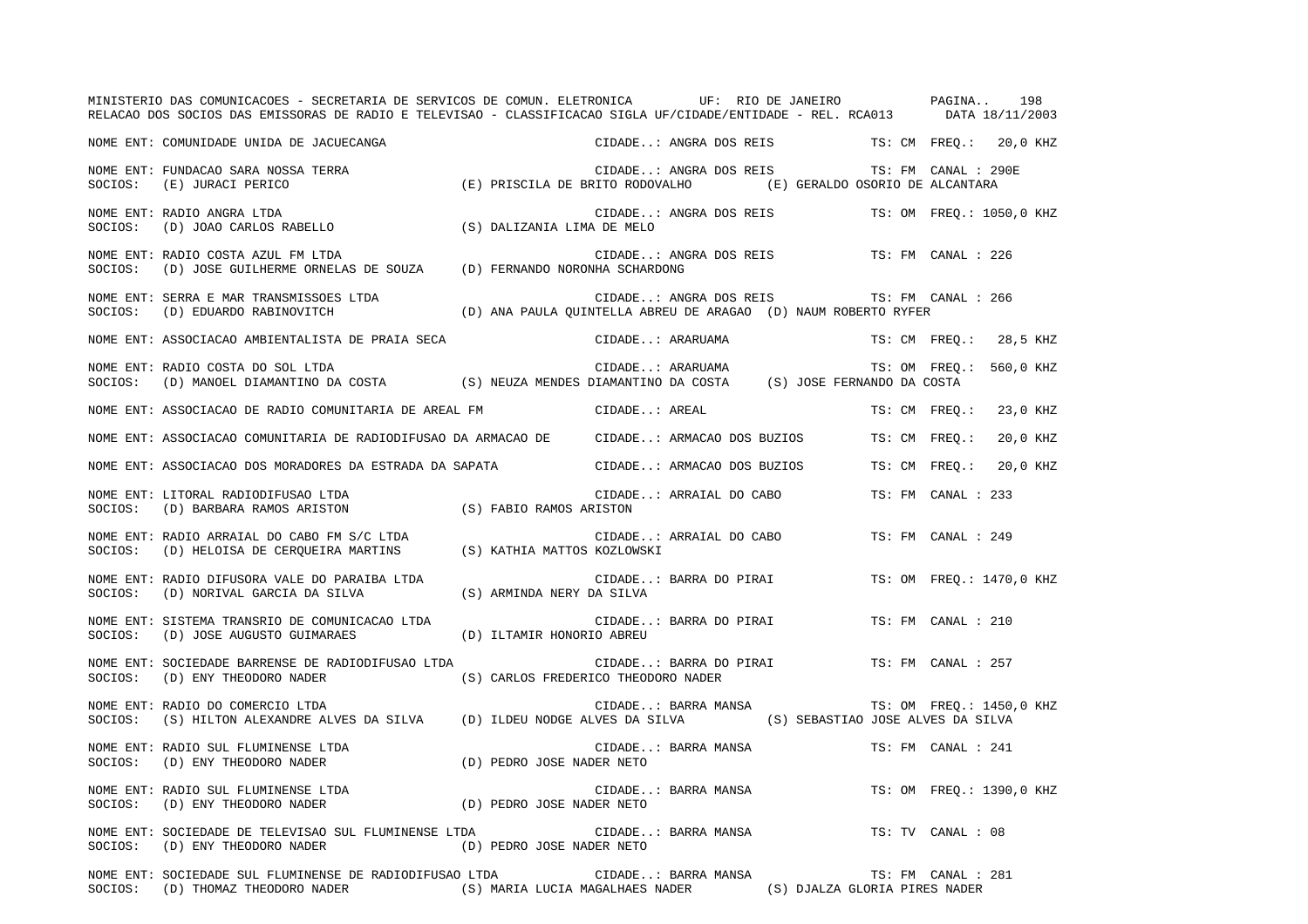|         | MINISTERIO DAS COMUNICACOES - SECRETARIA DE SERVICOS DE COMUN. ELETRONICA UF: RIO DE JANEIRO PAGINA 199<br>RELACAO DOS SOCIOS DAS EMISSORAS DE RADIO E TELEVISAO - CLASSIFICACAO SIGLA UF/CIDADE/ENTIDADE - REL. RCA013 DATA 18/11/2003        |                                                        |  |                    |                          |
|---------|------------------------------------------------------------------------------------------------------------------------------------------------------------------------------------------------------------------------------------------------|--------------------------------------------------------|--|--------------------|--------------------------|
|         | NOME ENT: RADIO DIFUSORA DO VALE DO ITABAPOANA LIMITADA CIDADE: BOM JESUS DO ITABAPOANA TS: OM FREQ.: 1570,0 KHZ<br>SOCIOS: (S) JOSE ANTONIO DE ALMEIDA RANGEL (S) CARLOS BORGES GARCIA (S) JOSE CABRAL DE MELO<br>(D) EDELYR PEREIRA CAMPOS   |                                                        |  |                    |                          |
|         | NOME ENT: CENTRO CULTURAL NOSSA SENHORA DA ASSUNCAO                         CIDADE CABO FRIO                                                                                                                                                   |                                                        |  |                    | TS: CM FREQ.: 20,0 KHZ   |
|         | NOME ENT: EMPREENDIMENTO DE RADIODIFUSAO REGIAO DOS LAGOS LTDA CIDADE: CABO FRIO<br>SOCIOS: (D) ILTAMIR HONORIO ABREU (D) WALLACE SALGADO DE OLIVEIRA                                                                                          |                                                        |  | TS: FM CANAL : 273 |                          |
|         |                                                                                                                                                                                                                                                |                                                        |  | TS: TV CANAL : 08+ |                          |
| SOCIOS: | NOME ENT: FUND. CULTURAL DE RADIODIFUSO EDUCATIVA DA REGIAO DOS CIDADE: CABO FRIO TS: FM CANAL : 290E<br>(E) MARCO ANTONIO MOTTA NUNES (E) MARIO CAMPOS DA SILVEIRA                                                                            |                                                        |  |                    |                          |
| SOCIOS: | NOME ENT: RADIO CABO FRIO LTDA<br>RADIO CABO FRIO LIDA CIDADE: CABO FRIO TS: OM FREQ.: 1530,0<br>(S) PAULO MACHADO MASSA (D) RICARDO MACHADO MASSA (D) CAMILO DE LELLIS MACHADO MASSA                                                          | CIDADE: CABO FRIO                                      |  |                    | TS: OM FREQ.: 1530,0 KHZ |
| SOCIOS: | NOME ENT: RADIO SUCESSO FM LTDA                                                                                                                                                                                                                |                                                        |  |                    |                          |
|         |                                                                                                                                                                                                                                                | CIDADE: CACHOEIRAS DE MACACU TS: FM CANAL : 218        |  |                    |                          |
|         | NOME ENT: ASSOCIACAO COMUNITARIA DE RADIO SAO JOAO DO PARAISO F CIDADE: CAMBUCI TES CM TREQ.: 28,5 KHZ                                                                                                                                         |                                                        |  |                    |                          |
|         | NOME ENT: ASSOCIACAO COMUNITARIA BENEFICENTE BRILHANTE CIDADE: CAMPOS DOS GOYTACAZES TS: CM FREQ.: 20,0 KHZ                                                                                                                                    |                                                        |  |                    |                          |
|         | NOME ENT: ASSOCIACAO COMUNITARIA RADIO SAO THOME                                                                                                                                                                                               | CIDADE: CAMPOS DOS GOYTACAZES TS: CM FREQ.: 20,0 KHZ   |  |                    |                          |
|         | NOME ENT: CAMPOS DIFUSORA LTDA<br>SOCIOS: (S) JOSE ANTONIO BARBOSA LEMOS (D) CHARLES SOUZA BARBOSA LEMOS (D) FREDERICO SOUZA BARBOSA LEMOS                                                                                                     | CIDADE: CAMPOS DOS GOYTACAZES TS: OM FREQ.: 850,0 KHZ  |  |                    |                          |
|         | NOME ENT: EMISSORA CONTINENTAL DE CAMPOS LTDA<br>SOCIOS: (D) DIVA DOS SANTOS A. CARDOSO BARBOSA (D) ALUYSIO ABREU CARDOSO BARBOSA (S) CHRISTIANO ABREU BARBOSA                                                                                 | CIDADE: CAMPOS DOS GOYTACAZES TS: OM FREQ.: 1270,0 KHZ |  |                    |                          |
|         | NOME ENT: FUNDACAO CULTURAL SAUDE DE CAMPOS (2009) CODADE: CAMPOS DOS GOYTACAZES TS: CM FREQ.: 20,0 KHZ                                                                                                                                        |                                                        |  |                    |                          |
|         | NOME ENT: FUNDACAO GENEBRA SOLDANI AFONSO DE COMUNICACAO SOCIAL CIDADE: CAMPOS DOS GOYTACAZES TS: FM CANAL : 241<br>SOCIOS: (E) GUSTAVO ROBERTO SCHUMANN (E) JEAN OLIVEIRA DOURADO (E) HERMES DEMARCHE<br>(E) CARLOS ALBERTO DE M. M. DA SILVA |                                                        |  |                    |                          |
|         | NOME ENT: LITORAL RADIODIFUSAO LTDA<br>SOCIOS:   (D) BARBARA RAMOS ARISTON                           (S) FABIO RAMOS ARISTON                                                                                                                   |                                                        |  |                    |                          |
|         | NOME ENT: NOVA CAMPOS LTDA<br>SOCIOS: (D) THEREZINHA BARRETO PEREIRA (D) JOSE RIBEIRO PEREIRA FILHO                                                                                                                                            | CIDADE: CAMPOS DOS GOYTACAZES TS: FM CANAL : 246       |  |                    |                          |
|         | (D) DARIO ANTONIO VICENTE                                                                                                                                                                                                                      | CIDADE: CAMPOS DOS GOYTACAZES TS: OM FREQ.: 1110,0 KHZ |  |                    |                          |

NOME ENT: RADIO EDUCADORA GOITACA LTDA CIDADE..: CAMPOS DOS GOYTACAZES TS: OM FREQ.: 1020,0 KHZ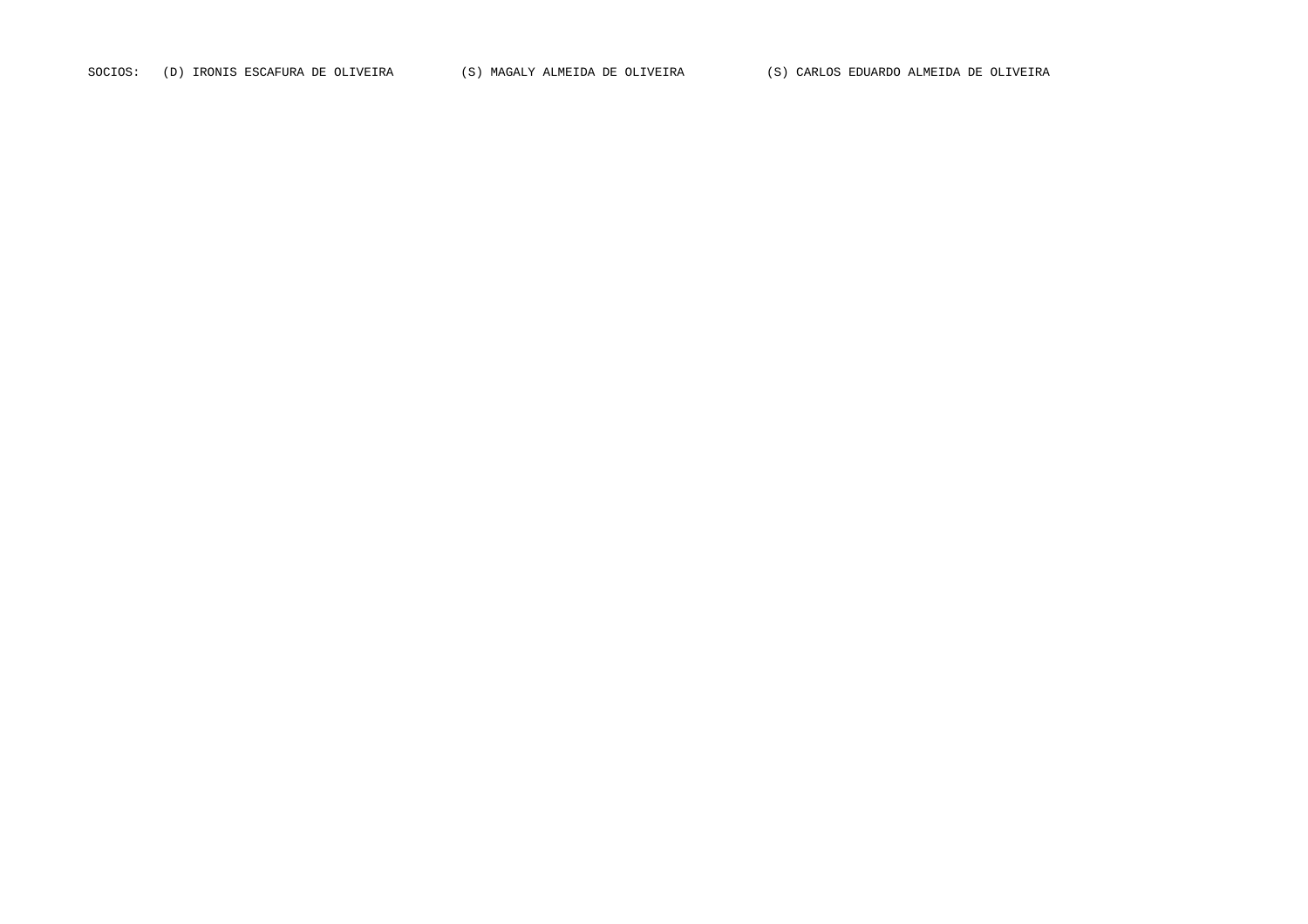|         | MINISTERIO DAS COMUNICACOES - SECRETARIA DE SERVICOS DE COMUN. ELETRONICA UF: RIO DE JANEIRO PAGINA<br>RELACAO DOS SOCIOS DAS EMISSORAS DE RADIO E TELEVISAO - CLASSIFICACAO SIGLA UF/CIDADE/ENTIDADE - REL. RCA013 DATA 18/11/2003                                         |  |                               |  |                                                        |                          | 200 |  |
|---------|-----------------------------------------------------------------------------------------------------------------------------------------------------------------------------------------------------------------------------------------------------------------------------|--|-------------------------------|--|--------------------------------------------------------|--------------------------|-----|--|
| SOCIOS: | NOME ENT: RADIO JORNAL FLUMINENSE DE CAMPOS LTDA<br>(D) JOSE CELIO LOPES (S) GERSON DA SILVA CARDOZO (D) ROMUALDO PANCEIRO DA SILVA (S) DJALMA BEZERRA DE ARAUJO (S) EDUARDO BENEDITO LOPES (S) MARCELO DA SILVA<br>(D) JOSE CELIO LOPES                                    |  |                               |  | CIDADE: CAMPOS DOS GOYTACAZES TS: TV CANAL : 12        |                          |     |  |
| SOCIOS: | NOME ENT: RADIO JORNAL FLUMINENSE DE CAMPOS LTDA<br>(D) JOSE CELIO LOPES (S) GERSON DA SILVA CARDOZO (D) ROMUALDO PANCEIRO DA SILVA<br>(S) DJALMA BEZERRA DE ARAUJO (S) EDUARDO BENEDITO LOPES (S) MARCELO DA SILVA                                                         |  | CIDADE: CAMPOS DOS GOYTACAZES |  | TS: FM CANAL : 206                                     |                          |     |  |
| SOCIOS: | NOME ENT: RADIO JORNAL FLUMINENSE DE CAMPOS LTDA<br>(D) JOSE CELIO LOPES (S) GERSON DA SILVA CARDOZO (D) ROMUALDO PANCEIRO DA SILVA (S) DJALMA BEZERRA DE ARAUJO (S) EDUARDO BENEDITO LOPES (S) MARCELO DA SILVA                                                            |  |                               |  | CIDADE: CAMPOS DOS GOYTACAZES TS: OM FREQ.: 1470,0 KHZ |                          |     |  |
|         | NOME ENT: RADIO RECORD DE CAMPOS LTDA<br>SOCIOS:   (D) ALFREDO PAULO FILHO                           (S) JULIO CESAR LIMA DE FREITAS           (S) RENATO COSTA CARDOSO<br>(D) LUIZ CLAUDIO DA SILVA COSTA                                                                  |  |                               |  | CIDADE: CAMPOS DOS GOYTACAZES TS: OM FREQ.: 1070,0 KHZ |                          |     |  |
| SOCIOS: | NOME ENT: TV PLANICIE LTDA<br>(S) CARLOS CARDOSO TINOCO (D) CARLA CARNEIRO DA SILVA TINOCO (D) DIVA DOS SANTOS ABREU CARDOSO BARBO<br>(S) IDILBERTO SIQUEIRA GOMES (S) DANIELA VIEGAS DENYS (S) PAULO HENRIQUE VIANA                                                        |  |                               |  | CIDADE: CAMPOS DOS GOYTACAZES TS: TV CANAL : 08-       |                          |     |  |
|         | NOME ENT: ASSOCIACAO ANUCIACAO                                                                                                                                                                                                                                              |  | CIDADE: CANTAGALO             |  | TS: CM FREQ.: 29,0 KHZ                                 |                          |     |  |
|         | NOME ENT: RADIO MUSICAL DE CANTAGALO LTDA<br>SOCIOS: (S) ALEXANDRE JOSE DOS SANTOS (S) SORAYA ALENCAR DOS SANTOS (D) ALEXANDRE JOSE DOS SANTOS FILHO                                                                                                                        |  |                               |  |                                                        | TS: OM FREQ.: 890,0 KHZ  |     |  |
|         | NOME ENT: RADIO LITORAL DE CASIMIRO DE ABREU LTDA<br>SOCIOS: (D) LEIA OLIVEIRA DE MIRANDA SORA (S) SERGIO SORA                                                                                                                                                              |  |                               |  | CIDADE: CASIMIRO DE ABREU TS: OM FREQ.: 1250,0 KHZ     |                          |     |  |
|         | NOME ENT: FUNDACAO RADIO POPULAR FLUMINENSE<br>SOCIOS: (E) JORGE PEREIRA MOREIRA (E) LUIZ ANTONIO PENA (E) ANTONIO LEAO FERREIRA                                                                                                                                            |  |                               |  | CIDADE: CONCEICAO DE MACABU TS: OM FREQ.: 1580,0 KHZ   |                          |     |  |
|         | NOME ENT: ASSOCIACAO COMUNITARIA AMIGOS DA VIDA                                                                                                                                                                                                                             |  | CIDADE: CORDEIRO              |  |                                                        | TS: CM FREQ.: 29,0 KHZ   |     |  |
| SOCIOS: | NOME ENT: CENTRO NORTE FM STEREO LTDA<br>(D) PAULO ROBERTO ROCHA TEIXEIRA (S) JANELVIRA DE CARVALHO TEIXEIRA                                                                                                                                                                |  | CIDADE: CORDEIRO              |  |                                                        | TS: FM CANAL : 232       |     |  |
|         | NOME ENT: ASSOCIACAO CULTURAL COMUNITARIA AMIGOS DE SARACURUNA       CIDADE: DUQUE DE CAXIAS                                                                                                                                                                                |  |                               |  |                                                        | TS: CM FREQ.: 29,0 KHZ   |     |  |
|         | NOME ENT: RADIO DIFUSORA DUQUE DE CAXIAS LTDA (S) MARILENE SANTIAGO<br>SOCIOS: (D) RAYMUNDO NOBRE DE ALMEIDA (S) MARILENE SANTIAGO                                                                                                                                          |  | CIDADE: DUQUE DE CAXIAS       |  | TS: OM FREQ.: 1590,0 KHZ                               |                          |     |  |
|         | NOME ENT: FUNDACAO CIDADE HISTORICA DE ITAGUAI                                                                                                                                                                                                                              |  | CIDADE: ITAGUAI               |  |                                                        | TS: CM FREQ.: 21,6 KHZ   |     |  |
| SOCIOS: | RADIO COMUNICADORA GRANDE RIO LTDA<br>(D) CONCEICAO APARECIDA LELIS CAMPOS (S) DENISE LELLIS CAMPOS (S) RONALD GUIMARAES LEVINSOHN<br>(S) ROGER GUIMARAES LEVINSOHN (S) SERGIO D'AVILA AGUINAGA (S) ARMANDO DE JESUS CAMPOS<br>NOME ENT: RADIO COMUNICADORA GRANDE RIO LTDA |  |                               |  |                                                        | TS: OM FREQ.: 1560,0 KHZ |     |  |
|         | NOME ENT: RADIO MUSICAL FM DE ITAGUAI LTDA<br>SOCIOS: (D) MARCO ANTONIO ROSEIRO LEITE (S) JORGE CORDEIRO LETIE                                                                                                                                                              |  |                               |  |                                                        |                          |     |  |
|         | NOME ENT: ASSOCIACAO BENEFICIENTE MAO AMIGA                                                                                                                                                                                                                                 |  | CIDADE: ITALVA                |  |                                                        | TS: CM FREO.: 28,5 KHZ   |     |  |
|         | NOME ENT: FUNDACAO EDUCAIONAL E CULTURAL SANTO INACIO DE LOYOLA CIDADE: ITALVA (E) ARIDELMA CARLA LISBOA<br>SOCIOS: (E) MARCO ANTONIO SOARES (E) ALCENY MENDES MOREIRA (E) ARIDELMA CARLA LISBOA<br>(E) PAULO MARCIO VIANA DE ALME                                          |  |                               |  |                                                        | TS: OM FREQ.: 700,0 KHZ  |     |  |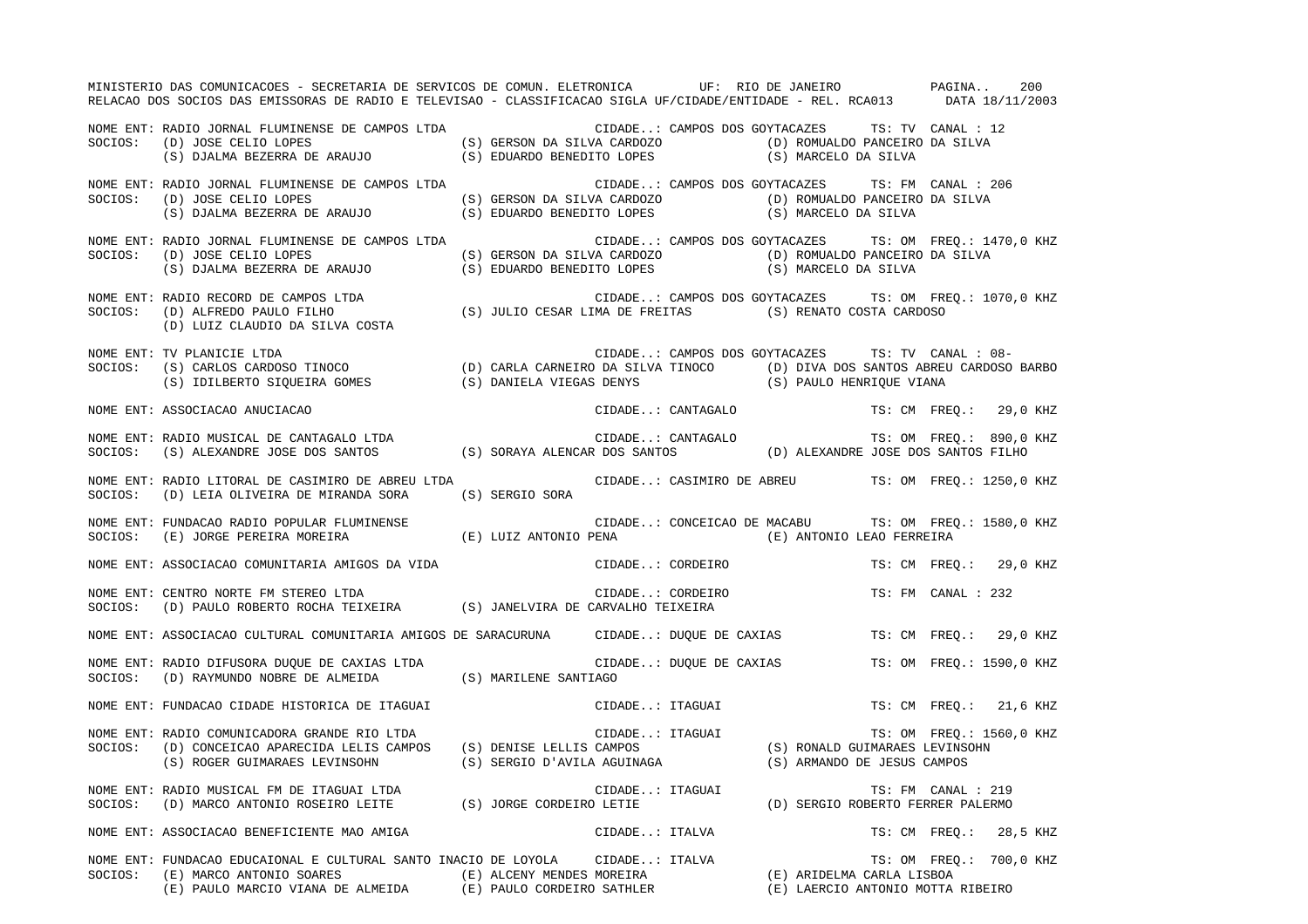(E) EDERILTON CASSIANO TOLEDO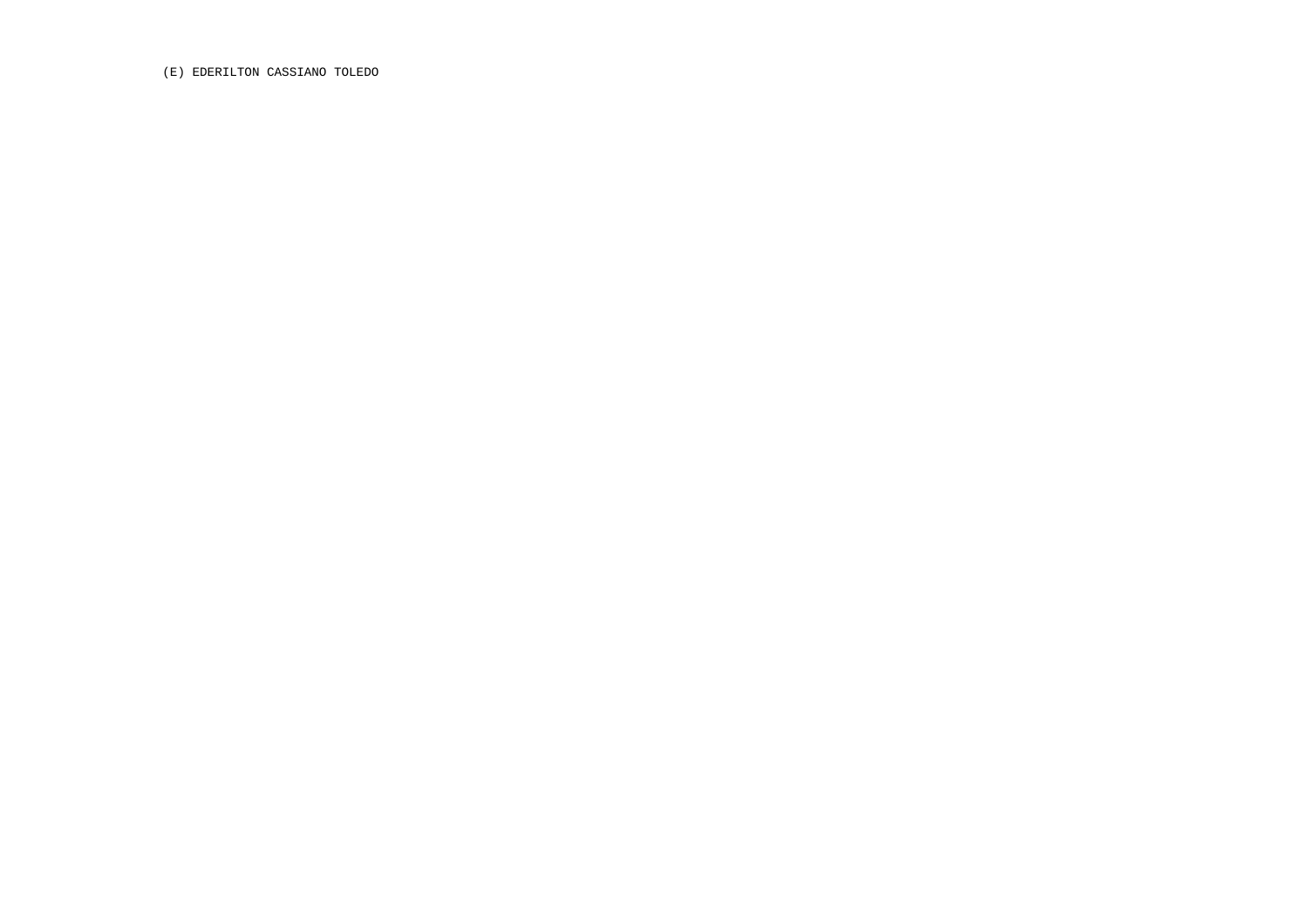|         | MINISTERIO DAS COMUNICACOES - SECRETARIA DE SERVICOS DE COMUN. ELETRONICA UF: RIO DE JANEIRO PAGINA<br>RELACAO DOS SOCIOS DAS EMISSORAS DE RADIO E TELEVISAO - CLASSIFICACAO SIGLA UF/CIDADE/ENTIDADE - REL. RCA013 DATA 18/11/2003 |                                                                                                                |                   |                        |                               |                    | 201                      |
|---------|-------------------------------------------------------------------------------------------------------------------------------------------------------------------------------------------------------------------------------------|----------------------------------------------------------------------------------------------------------------|-------------------|------------------------|-------------------------------|--------------------|--------------------------|
|         | NOME ENT: ASSOCIACAO COMUNITARIA MONTE SINAI - ACMS                                                                                                                                                                                 |                                                                                                                | CIDADE: ITAOCARA  |                        |                               |                    | TS: CM FREQ.: 20,0 KHZ   |
| SOCIOS: | NOME ENT: EMPREENDIMENTOS DE RADIODIFUSAO EMBALO LTDA<br>(S) LUIZ ALBERTO ALVES<br>(D) HELIO KIMELBLAT                                                                                                                              | (S) FRANCISCO SILVA DOUDEMNT (S) ANTONIO LESSA DE ARAUJO                                                       | CIDADE: ITAOCARA  |                        |                               | TS: FM CANAL : 210 |                          |
|         | NOME ENT: ASS.DE APOIO A ESC.DO COLEGIO ESTADUAL JOSE GARCIA DE CIDADE: ITAPERUNA                                                                                                                                                   |                                                                                                                |                   |                        |                               | TS: CM FREO.:      | 28,5 KHZ                 |
|         | NOME ENT: ASSOCIACAO COMUNITARIA RADIO FM CRISTO REDENTOR                                                                                                                                                                           |                                                                                                                |                   | CIDADE: ITAPERUNA      |                               |                    | TS: CM FREQ.: 28,5 KHZ   |
| SOCIOS: | NOME ENT: EMPRESA ITAPERUNENSE DE COMUNICACOES LTDA<br>(S) ELIAS MEIBER MACHADO                                                                                                                                                     | (S) PERICLES FERREIRA OLIVIER DE PAULA (D) JONAS PIMENTEL MACHADO                                              | CIDADE: ITAPERUNA |                        |                               | TS: FM CANAL : 273 |                          |
| SOCIOS: | NOME ENT: RADIO AVAHY FM LTDA<br>(D) MOACIR PINTO FILHO                                                                                                                                                                             | (S) JOSE RONALDO DA SILVA OLIVEIRA                                                                             | CIDADE: ITAPERUNA |                        |                               | TS: FM CANAL : 277 |                          |
| SOCIOS: | NOME ENT: RADIO ITAPERUNA LTDA<br>RADIO ITAPERUNA LTDA<br>(D) JOAO APARECIDO NAUFAL (S) ALEXANDRA ALOIR FIGUEIREDO                                                                                                                  |                                                                                                                |                   | CIDADE: ITAPERUNA      |                               |                    | TS: OM FREQ.: 1410,0 KHZ |
|         | NOME ENT: ASSOCIACAO DE APOIO A ESCOLA-COLEG.ESTADUAL ARY PARRE     CIDADE: LAJE DO MURIAE                                                                                                                                          |                                                                                                                |                   |                        |                               | TS: CM FREO.:      | 28,5 KHZ                 |
|         | NOME ENT: ASSOCIACAO COMUNITARIA DE RADIODIFUSAO DE GLICERIO CIDADE: MACAE                                                                                                                                                          |                                                                                                                |                   |                        |                               | TS: CM FREQ.:      | 20,0 KHZ                 |
|         | NOME ENT: ASSOCIACAO DE MORADORES E AMIGOS DO MORRO DE SAO JORG                                                                                                                                                                     |                                                                                                                | CIDADE: MACAE     |                        |                               | TS: CM FREO.:      | 20,0 KHZ                 |
| SOCIOS: | NOME ENT: RADIO JORNAL DE MACAE LTADA<br>(S) HAROLDO ANDRADE SILVA                                                                                                                                                                  | (D) WILSON ADRADE SILVA                                                                                        | CIDADE: MACAE     |                        | (S) NORMA DA CONCEICAO VIEIRA |                    | TS: OM FREO.: 820,0 KHZ  |
| SOCIOS: | NOME ENT: RADIO MACAE LTDA<br>(D) ELENITA QUINTELLA DE ABREU (D) LUCIANA QUINTELLA ABREU NOLASCO                                                                                                                                    |                                                                                                                | CIDADE: MACAE     |                        |                               | TS: FM CANAL : 268 |                          |
| SOCIOS: | NOME ENT: RADIO NORTE RIO FM LTDA<br>(D) EDUARDO RABINOVITCH                                                                                                                                                                        | (D) ANA PAULA QUINTELLA ABREU DE ARAGAO (D) NAUM ROBERTO RYFER                                                 | CIDADE: MACAE     |                        |                               | TS: FM CANAL : 278 |                          |
| SOCIOS: | NOME ENT: SISTEMA JABM DE COMUNICACOES LTDA<br>(S) GLAUCO MUSSI TEIXEIRA                                                                                                                                                            | (S) SYLVIO MUSSI TEIXEIRA (D) ALDO MUSSI TEIXEIRA                                                              | CIDADE: MACAE     |                        |                               | TS: FM CANAL : 237 |                          |
|         | NOME ENT: ASSOCIACAO COMUNITARIA NOVA MACUCO                                                                                                                                                                                        |                                                                                                                | CIDADE: MACUCO    |                        |                               |                    | TS: CM FREQ.: 20,0 KHZ   |
|         | NOME ENT: ASSOCIACAO CULTURAL DE RADIO COMUNITARIA DE COSTA VER CIDADE: MARICA                                                                                                                                                      |                                                                                                                |                   |                        |                               | TS: CM FREQ.:      | 29,0 KHZ                 |
| SOCIOS: | NOME ENT: SISTEMA TROPICAL DE COMUNICACAO LTDA<br>(D) ZOELZER POUBEL VIDAURRE                                                                                                                                                       | (E) HAROLDO ANDRADE SILVA                                                                                      |                   | CIDADE: MIGUEL PEREIRA | (S) ELZIMAR ABRAHAO POUBEL    |                    | TS: OM FREO.: 1060,0 KHZ |
| SOCIOS: | NOME ENT: RADIO PRINCESINHA DO NORTE LTDA<br>(D) JOSE MERCANTI                                                                                                                                                                      | CIDADE: MIRACEMA TS: OM FREQ.: 1530,0 K<br>E) ORLANDO MERCANTE DA CUNHA (S) MARIA APARECIDA MERCANTE LINHARES) |                   |                        |                               |                    | TS: OM FREQ.: 1530,0 KHZ |
| SOCIOS: | NOME ENT: RADIO ARCA LTDA<br>(D) ANTONIO ARY DE CARVALHO (E) FERNANDO MAGALHAES PORTELLA (S) ARIANE TAVARES DE CARVALHO BARROS<br>(E) RONALDO VIEIRA CARNEIRO                                                                       |                                                                                                                | CIDADE: NILOPOLIS |                        |                               | TS: FM CANAL : 212 |                          |
|         | NOME ENT: ASSOCICAO DE FORMACAO SOCIAL, CULT.E AMB.DO BARRETO-AF CIDADE: NITEROI                                                                                                                                                    |                                                                                                                |                   |                        |                               |                    | TS: CM FREO.: 29,0 KHZ   |
|         | NOME ENT: CENTRO CULTURAL SAO JUDAS TADEU                                                                                                                                                                                           |                                                                                                                | CIDADE: NITEROI   |                        |                               |                    | TS: CM FREO.: 29,0 KHZ   |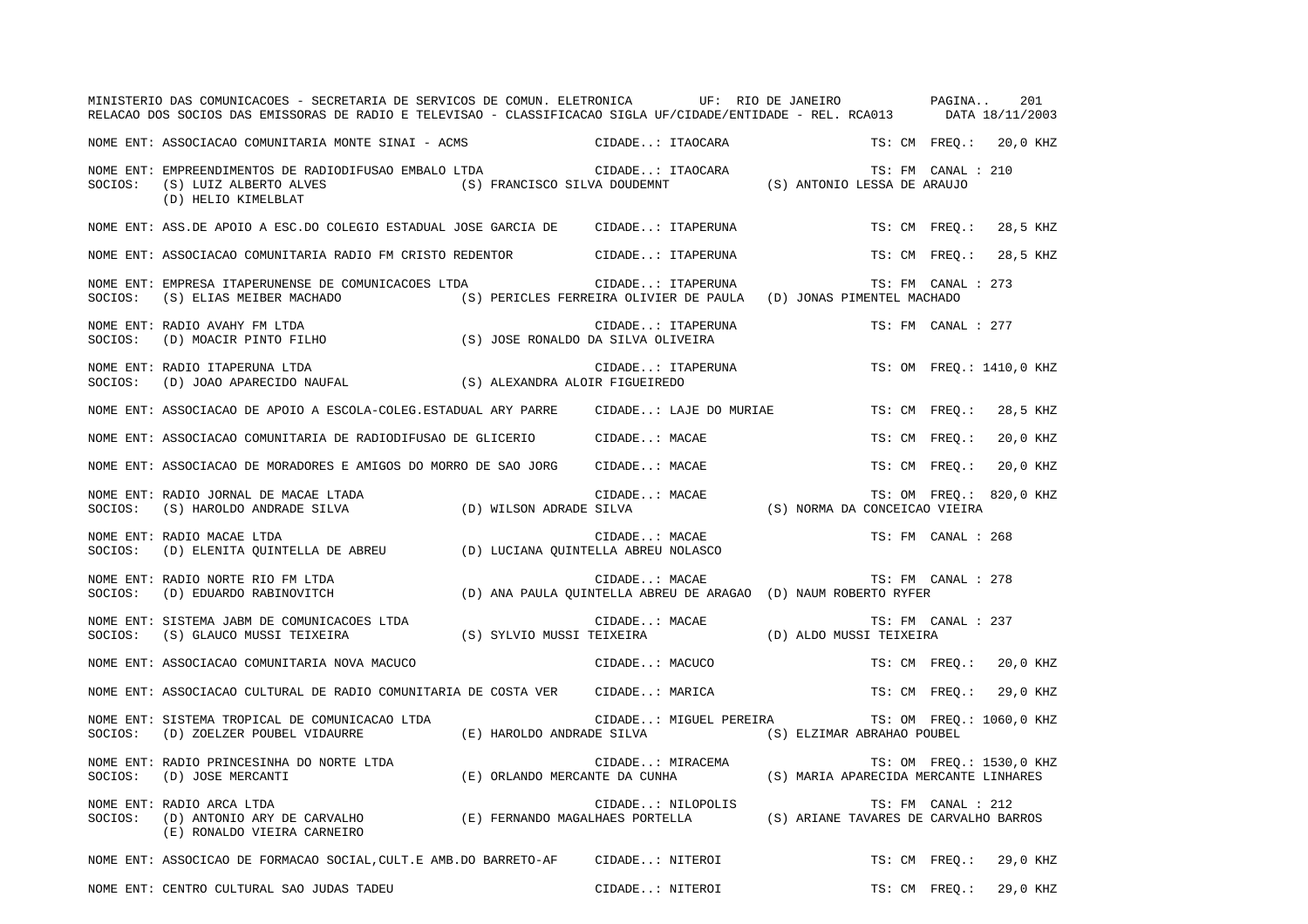|         | MINISTERIO DAS COMUNICACOES - SECRETARIA DE SERVICOS DE COMUN. ELETRONICA UF: RIO DE JANEIRO PAGINA<br>RELACAO DOS SOCIOS DAS EMISSORAS DE RADIO E TELEVISAO - CLASSIFICACAO SIGLA UF/CIDADE/ENTIDADE - REL. RCA013 DATA 18/11/2003                            |  |                 |                                                 |                         | 202 |
|---------|----------------------------------------------------------------------------------------------------------------------------------------------------------------------------------------------------------------------------------------------------------------|--|-----------------|-------------------------------------------------|-------------------------|-----|
|         | NOME ENT: EMPRESA FLUMINENSE DE COMUNICACAO LTDA<br>SOCIOS: (D) DOLORES BROCHADO TORRES (D) ALEXANDRE TORRES AMORA (D) NINA RITA TORRES                                                                                                                        |  |                 |                                                 |                         |     |
|         | NOME ENT: EMPRESA FLUMINENSE DE COMUNICACAO LTDA<br>SOCIOS:    (D) DOLORES BROCHADO TORRES                              (D) ALEXANDRE TORRES AMORA                    (D) NINA RITA TORRES                                                                     |  |                 | TS: FM CANAL : 235                              |                         |     |
|         | NOME ENT: FUNDACAO VILA REAL :<br>SOCIOS:   (E) HAMILTON LUIZ PEREIRA PITANGA         (E) FERNANDO AMALIO DA SILVA             (E) MARCIA MONTEIRO QUEIROZ DO VALLE<br>(E) GILBERTO MARTINS VELLOSO                                                            |  |                 |                                                 |                         |     |
|         | NOME ENT: RADIO CIDADE DO RIO DE JANEIRO LTDA (D) MARIO GONZALEZ FILHO SOCIOS: (D) LUCIA DO NASCIMENTO BRITO (D) MARIO GONZALEZ FILHO                                                                                                                          |  | CIDADE: NITEROI |                                                 | TS: FM CANAL : 275      |     |
| SOCIOS: | RADIO FEDERAL LTDA (S) LEONARDO BLOCH (S) LEONARDO BLOCH (S) CERA BLOCH (S) CARLOS SIGELMANN (S) CARLOS SIGELMANN (S) CARLOS SIGELMANN (S) ARNALDO DINES (S) ALEXANDRE DINES (S) ALEXANDRE DINES (S) ALEXANDER DINES (S) ALEXA<br>NOME ENT: RADIO FEDERAL LTDA |  |                 |                                                 | TS: OM FREQ.: 760,0 KHZ |     |
|         |                                                                                                                                                                                                                                                                |  |                 |                                                 |                         |     |
|         | NOME ENT: RADIO CALEDONIA LTDA<br>SOCIOS: (S) JOSE CARLOS MULLER CHAVES (S) ELVIRA MARIA DA SILVA DOMINGUES (S) EDSON CORREA DOMINGUES<br>(E) LUCIMAR ALFREDIQUE DE MENDONCA DOMI                                                                              |  |                 | CIDADE: NOVA FRIBURGO TS: FM CANAL : 211        |                         |     |
|         | NOME ENT: RADIO COMUNIDADE FRIBURGO                                                                                                                                                                                                                            |  |                 | CIDADE: NOVA FRIBURGO TS: CM FREQ.: 28,5 KHZ    |                         |     |
|         | NOME ENT: RADIO JORNAL GAZETA DE NOVA FRIBURGO LTDA CIDADE: NOVA FRIBURGO<br>SOCIOS: (D) HILDA TEIXEIRA SOARES (S) WAGNER LUIZ MENTA JUNIOR (S) IGOR LUIZ MENTA                                                                                                |  |                 |                                                 | TS: FM CANAL : 201      |     |
|         | NOME ENT: RADIO SOCIEDADE DE FRIBURGO LTDA<br>SOCIOS: (S) LEILA CHAVES DE MOURA (D) ALOYSIO CHAVES DE MOURA COURA                                                                                                                                              |  |                 |                                                 |                         |     |
|         | NOME ENT: TVSBT CANAL 3 DE NOVA FRIBURGO LTDA (E) SARA BENVINDA SOARES (S) CINTIA ABRAVANEL (E) JOAO PEDRO FASSINA (E) ROMEU PARIS FILHO (E) GUILLERME STOLIAR (E) ROMEU PARIS FILHO (E) HENRIQUE ABRAVANEL (E) RODRIGO NAVARR                                 |  |                 | CIDADE: NOVA FRIBURGO TS: TV CANAL : 03         |                         |     |
|         | NOME ENT: RADIO SOLIMOES LTDA<br>SOCIOS: (D) ZOELZER POUBEL VIDAURRE (S) RUYTER CLEVES POUBEL VIDAURRE<br>SOCIOS: (D) ZOELZER POUBEL VIDAURRE (S) RUYTER CLEVES POUBEL VIDAURRE                                                                                |  |                 |                                                 |                         |     |
|         | NOME ENT: ASSOCIACAO DE COMUNICACAO COMUNITARIA DO BAIRRO DE LA CIDADE: PARACAMBI TS: CM FREQ.: 29,0 KHZ                                                                                                                                                       |  |                 |                                                 |                         |     |
|         | NOME ENT: RADIO CLUBE VALE DO PARAIBA AM LTDA (S) DURVAL DA SILVA MONTEIRO (D) ROGERIO ONOFRE DE OLIVEIRA (D) LUIZ BATISTA DA VITORIA (S) DURVAL DA SILVA MONTEIRO (D) ROGERIO ONOFRE DE OLIVEIRA (D) LUIZ BATISTA DA VITORIA                                  |  |                 | CIDADE: PARAIBA DO SUL TS: OM FREQ.: 1540,0 KHZ |                         |     |
|         | NOME ENT: RADIO JORNAL DE PARAIBA DO SUL S/C LTDA-ME CIDADE PARAIBA DO SUL TS: FM CANAL : 265<br>SOCIOS: (D) ESMAIL TEIXEIRA DE ABREU (S) NAIR IRENE LESSA DE ABREU (S) VICTOR AUGUSTO LESSA DE ABREU                                                          |  |                 |                                                 |                         |     |
|         | NOME ENT: CONARA COMPANHIA NACIONAL DE RADIODIFUSAO LTDA M E CIDADE: PARATI<br>SOCIOS: (D) DJALMA ROBERTO CARDOSO DE ASSIS MEL (S) ANA MARIA CARDOSO DE ASSIS MELLO                                                                                            |  |                 |                                                 | TS: FM CANAL : 205      |     |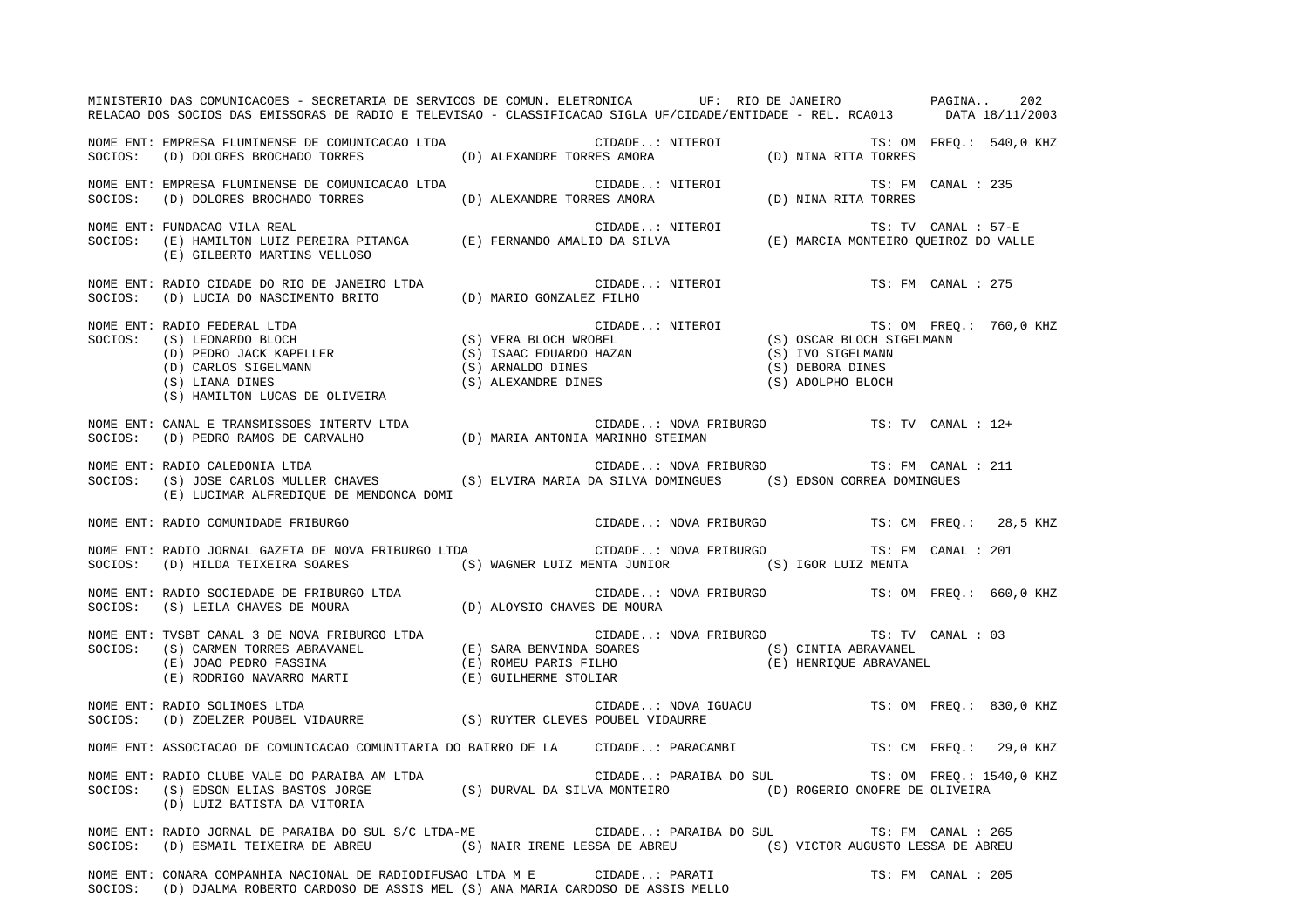NOME ENT: SOCIEDADE DE ARTE, CULTURA E DESENV.COMUNITARIO DE PA CIDADE..: PARATI TEN SOLO ESTE CM FREQ.: 20,0 KHZ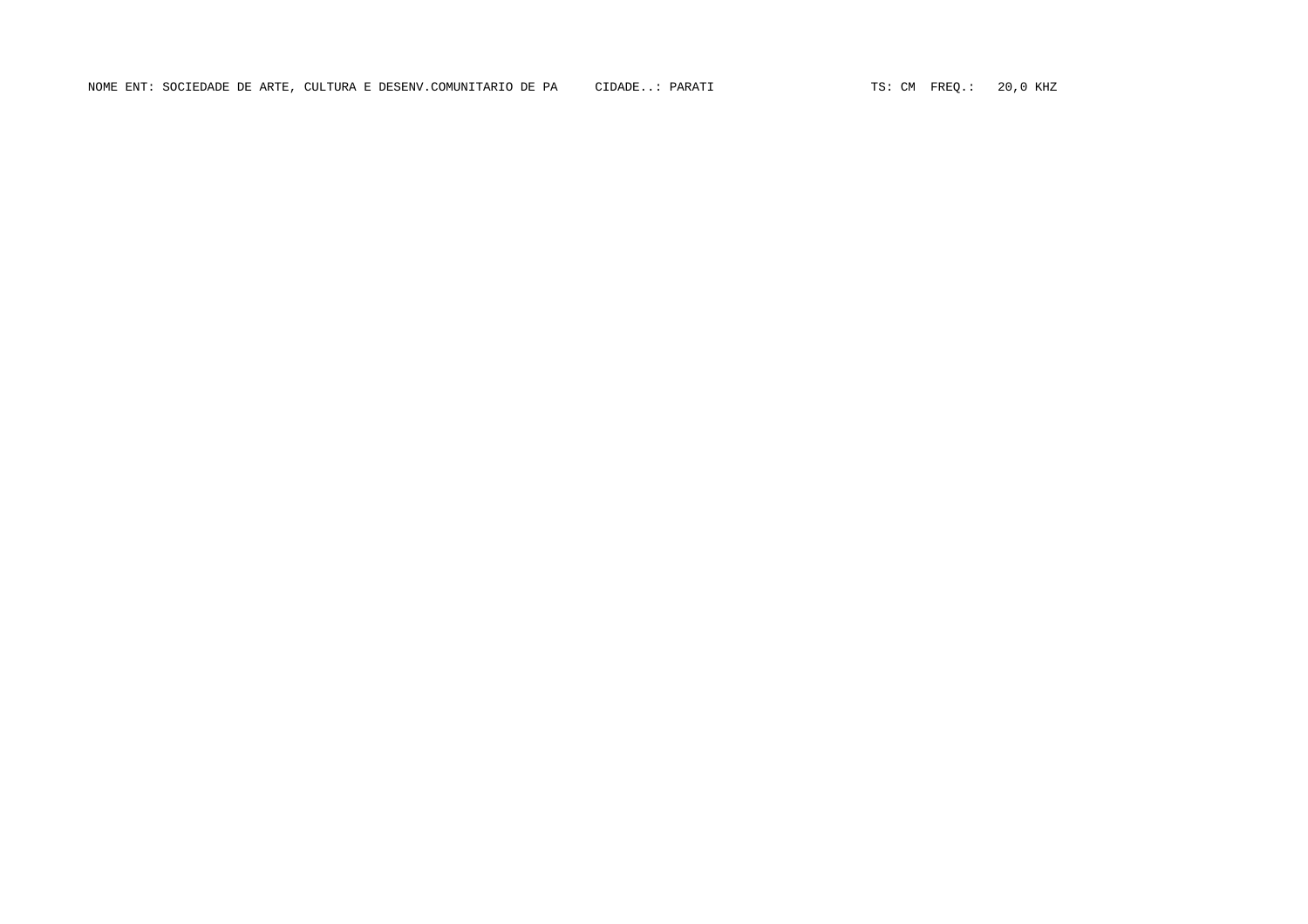|         | MINISTERIO DAS COMUNICACOES - SECRETARIA DE SERVICOS DE COMUN. ELETRONICA UF: RIO DE JANEIRO PAGINA<br>RELACAO DOS SOCIOS DAS EMISSORAS DE RADIO E TELEVISAO - CLASSIFICACAO SIGLA UF/CIDADE/ENTIDADE - REL. RCA013 DATA 18/11/2003                                                                                                                                                                                                                                                                                 |                    |                                                                                                                        | 203                       |
|---------|---------------------------------------------------------------------------------------------------------------------------------------------------------------------------------------------------------------------------------------------------------------------------------------------------------------------------------------------------------------------------------------------------------------------------------------------------------------------------------------------------------------------|--------------------|------------------------------------------------------------------------------------------------------------------------|---------------------------|
|         | NOME ENT: ACIR - ASSOCIACAO COMUNITARIA ITAIPAVA DE RADIODIFUSA CIDADE: PETROPOLIS                                                                                                                                                                                                                                                                                                                                                                                                                                  |                    |                                                                                                                        | TS: CM FREQ.: 28,8 KHZ    |
|         | NOME ENT: ASSOCIACAO COMUNITARIA RADIO ESTRADA DA SAUDADE (FM) CIDADE: PETROPOLIS                                                                                                                                                                                                                                                                                                                                                                                                                                   |                    |                                                                                                                        | TS: CM FREO.:<br>28,8 KHZ |
| SOCIOS: | NOME ENT: FUNDACAO CIDADES HISTORICAS<br>(E) SADY PAULO KAPPS<br>(E) GIL MENDES                                                                                                                                                                                                                                                                                                                                                                                                                                     | CIDADE: PETROPOLIS | S<br>S<br>S<br>(E) ROGERIA MARIA CANEDO GUIMARAES<br>(E) ROGERIA MARIA CANEDO GUIMARAES                                | TS: TV CANAL : 57-E       |
| SOCIOS: | NOME ENT: ORGANIZACAO DE EMIS INTEGRADAS DE RADIODIFUSAO<br>(S) OLIVEIRA FRANCISCO DA SILVA (D) ADIJANIRA GUEDES DA SILVA                                                                                                                                                                                                                                                                                                                                                                                           | CIDADE: PETROPOLIS |                                                                                                                        | TS: FM CANAL : 247        |
| SOCIOS: | NOME ENT: RADIO DIARIO DE PETROPOLIS LTDA<br>(D) JOSE CARNEIRO DIAS (D) PAULO ANTONIO CARNEIRO DIAS                                                                                                                                                                                                                                                                                                                                                                                                                 | CIDADE: PETROPOLIS |                                                                                                                        | TS: FM CANAL : 216        |
| SOCIOS: | NOME ENT: RADIO DIFUSORA BOAS NOVAS LTDA<br>(D) IZAIAS DE SOUZA MACIEL (S) JACYRA GOMES MACIEL                                                                                                                                                                                                                                                                                                                                                                                                                      | CIDADE: PETROPOLIS | (S) HESIO CESAR DE SOUZA MACIEL                                                                                        | TS: OM FREQ.: 1320,0 KHZ  |
| SOCIOS: | NOME ENT: RADIO IMPERIAL DE PETROPOLIS LTDA<br>(S) SYLVIO CARVALHO DA SILVA (D) FRANCISCO DE ORLEANS E BRAGANCA                                                                                                                                                                                                                                                                                                                                                                                                     | CIDADE: PETROPOLIS | (S) FRANCISCO THEODORO P.DE O.E BRAGANC                                                                                | TS: OM FREQ.: 1550,0 KHZ  |
| SOCIOS: | NOME ENT: RADIO PETROPOLIS FM LTDA<br>(S) CLAUDIA MARIA DIZ ZVEITER (S) LUIZ ZVEITER                                                                                                                                                                                                                                                                                                                                                                                                                                | CIDADE: PETROPOLIS | (D) RAFAEL DIZ ZVEITER                                                                                                 | TS: FM CANAL : 296        |
| SOCIOS: | NOME ENT: RADIO TRIBUNA DE PETROPOLIS LTDA<br>(S) SYLVIO CARVALHO DA SILVA (D) FRANCISCO DE ORLEANS E BRAGANCA<br>(S) HELMUT LAUTERJUNG                                                                                                                                                                                                                                                                                                                                                                             | CIDADE: PETROPOLIS | (S) PEDRO CARLOS DE B. O. E BRAGANCA<br>(S) AFONSO DE B. DE ORLEANS E BRAGANCA (S) FRANCISCO THEODORO P.DE O.E BRAGANC | TS: FM CANAL : 203        |
|         | NOME ENT: UNIVERSIDADE CATOLICA DE PETROPOLIS                                                                                                                                                                                                                                                                                                                                                                                                                                                                       | CIDADE: PETROPOLIS |                                                                                                                        | TS: FM CANAL : 292E       |
|         | NOME ENT: ENTIDADE CULTURAL E BENEFICENTE DE PIRAI                                                                                                                                                                                                                                                                                                                                                                                                                                                                  | CIDADE: PIRAI      |                                                                                                                        | TS: CM FREO.: 29,0 KHZ    |
| SOCIOS: | NOME ENT: FM SUDOESTE RADIODIFUSORA LTDA<br>(D) ZUELZER POUBEL VIDAURRE FILHO (S) ROSEMERI DE SOUSA FERNANDES                                                                                                                                                                                                                                                                                                                                                                                                       | CIDADE: PIRAI      |                                                                                                                        | TS: FM CANAL : 245        |
|         | NOME ENT: NUCLEO DE APOIO RADIO COMUNITARIA "COLONIA"                                                                                                                                                                                                                                                                                                                                                                                                                                                               | CIDADE: PORTO REAL |                                                                                                                        | TS: CM FREQ.: 28,5 KHZ    |
| SOCIOS: | NOME ENT: FUNDACAO DE IRMAOS BENEFICENTES CRISTAOS<br>(E) JOAO NUNES DOS SANTOS (E) ISABEL PINTO PACHECO KIFER                                                                                                                                                                                                                                                                                                                                                                                                      | CIDADE: QUEIMADOS  | (E) WELLINGTON LEITE PIRES                                                                                             | TS: FM CANAL : 297E       |
|         | NOME ENT: ASSOCIACAO COMUNITARIA A VOZ DE OUISSAMA                                                                                                                                                                                                                                                                                                                                                                                                                                                                  | CIDADE: QUISSAMA   | TS: CM FREO.:                                                                                                          | 20,0 KHZ                  |
|         | NOME ENT: ASSOCIACAO DE RADIODIFUSAO COMUNITARIA DE VISCONDE DE CIDADE: RESENDE                                                                                                                                                                                                                                                                                                                                                                                                                                     |                    | TS: CM FREO.:                                                                                                          | 20,0 KHZ                  |
| SOCIOS: | NOME ENT: RADIO AGULHAS NEGRAS DE RESENDE LTDA<br>RADIO AGULHAS NEGRAS DE RESENDE LTDA (S) ESNESTO DE OLIVEIRA (S) ANTONIO SIQUEIRA (S) ANTONIO SIQUEIRA (S) ESNESTO DE OLIVEIRA (S) ANTONIO MOURA (S) HONORIO DE ALMEIDA PAIVA (S) ANTONIO LOBO JUNIOR (S) DARIO DIAS ALVES (S)<br>(S) ARMANDO R DANTAS FILHO<br>(S) JOAO DOS SANTOS VIANA (S) LUIZ CLETO DA ROCHA<br>(S) OSWALDO DUARTE (S) OSWALDO DUARTE (S) PEDRO BRAILE NETO<br>(D) MARIA ANTONIETA TARQUINIO MONTEIRO (D) LUIZ EDUARDO TARQUINIO MONTEIRO DA |                    | (S) FRANKLIN PEREIRA<br>(S) MOREL ALVES DE ALMEIDA<br>(S) JOSE FERREIRA GOMES                                          | TS: OM FREQ.: 640,0 KHZ   |
|         | NOME ENT: RADIO DIFUSORA PORTO REAL LTDA<br>SOCIOS: (D) RENATO MENEZES MONTEIRO DA COSTA (D) LUIZ EDUARDO TAROUINIO M DA COSTA (S) MARIA ANTONIETA T MONTEIRO DA COSTA                                                                                                                                                                                                                                                                                                                                              | CIDADE: RESENDE    |                                                                                                                        | TS: FM CANAL : 230        |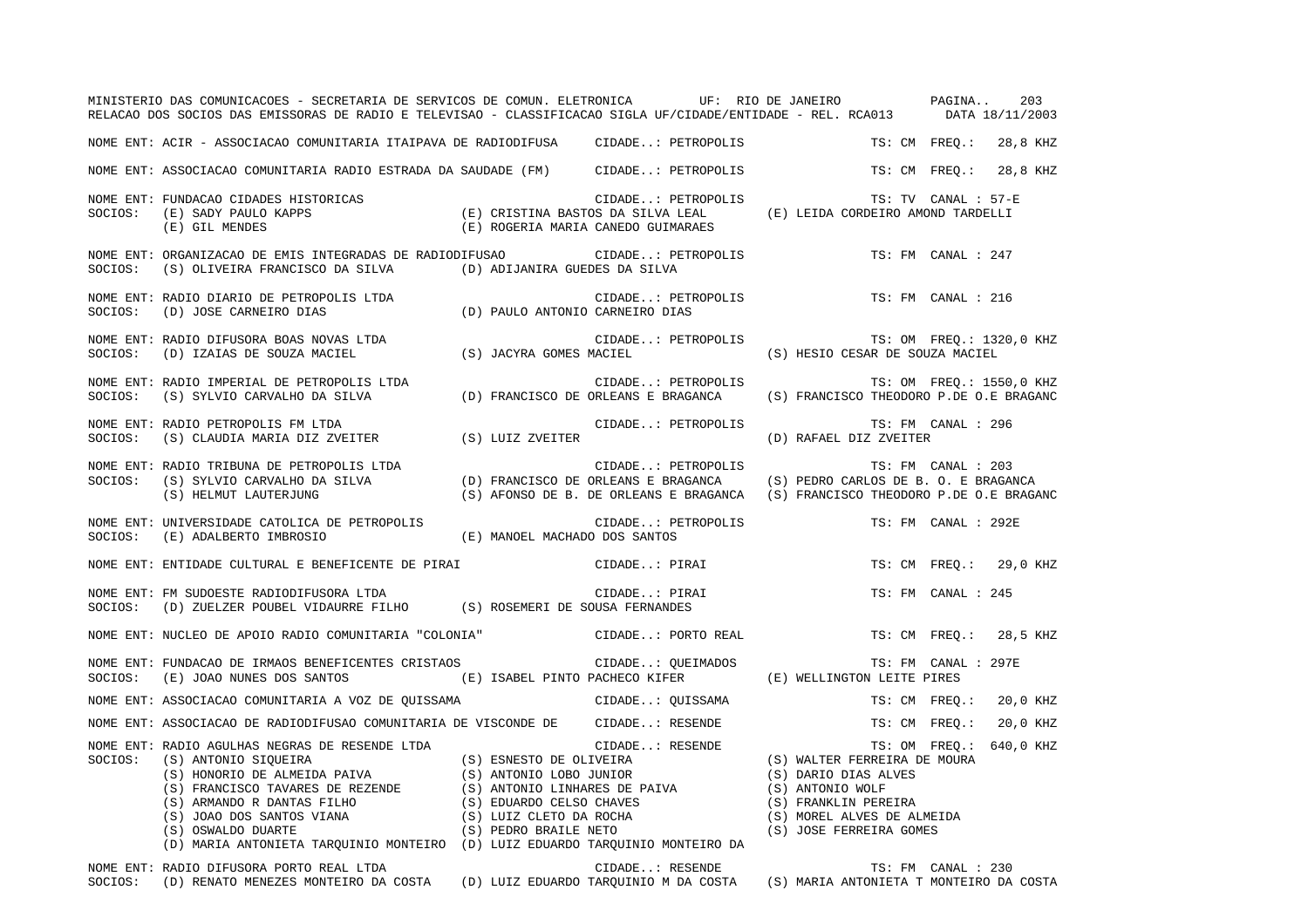(S) AFONSO CELSO EZEQUIEL MONTELLI (S) SERGIO BERNARDELLI (S) JOSE MARCO PINESCHI

(S) ABELARDO GALVAO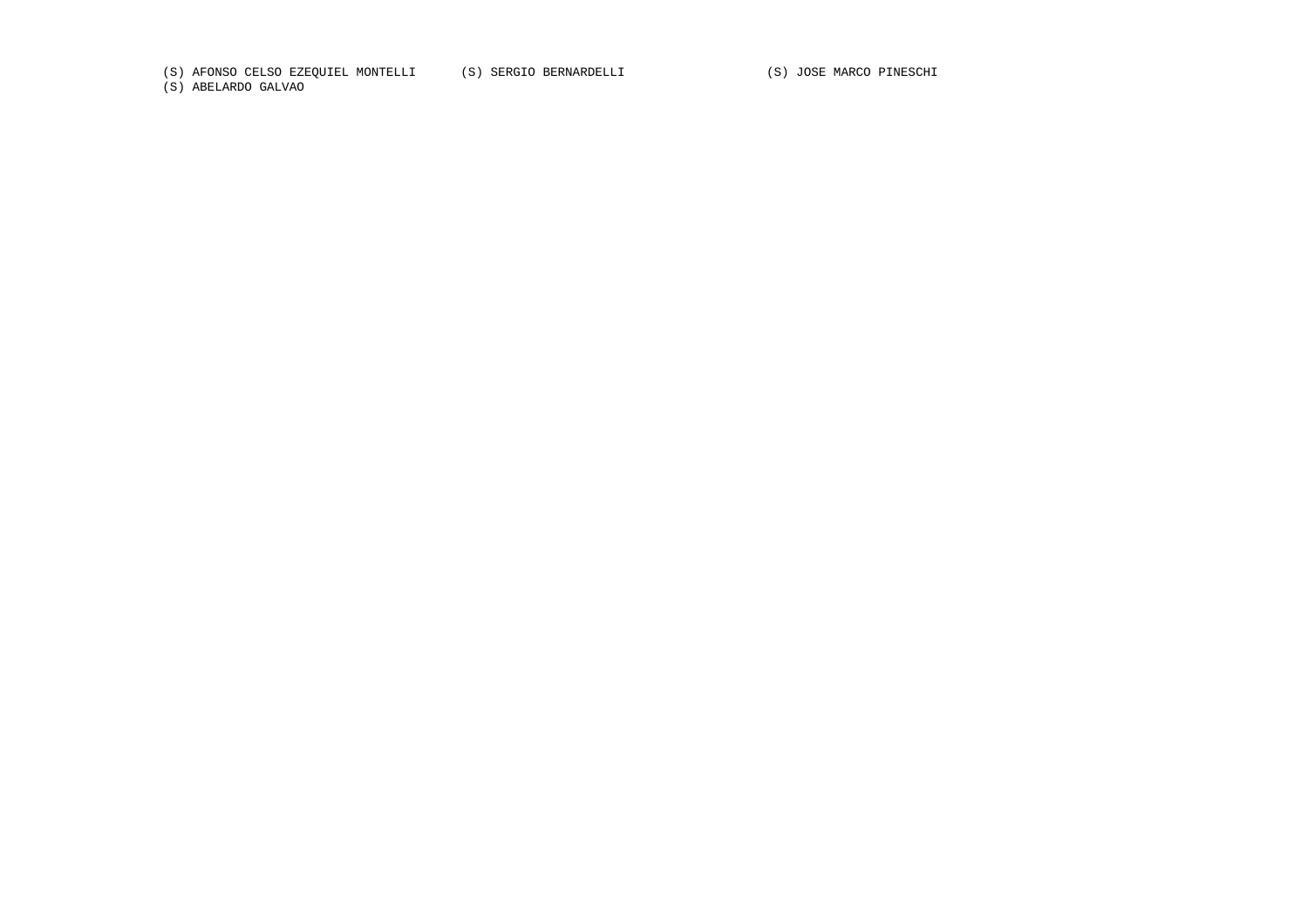MINISTERIO DAS COMUNICACOES - SECRETARIA DE SERVICOS DE COMUN. ELETRONICA UF: RIO DE JANEIRO PAGINA.. 204 RELACAO DOS SOCIOS DAS EMISSORAS DE RADIO E TELEVISAO - CLASSIFICACAO SIGLA UF/CIDADE/ENTIDADE - REL. RCA013 DATA 18/11/2003 NOME ENT: RADIO ZE LTDA CIDADE..: RESENDE TS: FM CANAL : 213SOCIOS: (D) BERTALDO SOUZA SOARES (S) BERTALDO MAIA SOARES NOME ENT: SISTEMA RESENDENSE DE COMUNICACAO LTDA  $\qquad \qquad$  CIDADE..: RESENDE  $\qquad \qquad$  TS: OM FREQ.: 1590,0 KHZ SOCIOS: (D) LUIZ DE OLIVEIRA FONTES (S) PAULO ROBERTO BRAVO DA FONSECA NOME ENT: TV RIO SUL LTDA.<br>SOCIOS: (D) ARNALDO DAVID CEZAR COELHO (D) MARIA ANTONIA MARINHO STEIMAN (S) RABBIT ADMINISTRACAO E PARTICIPACOE NOME ENT: RADIO HIT PARADE LTDA ME CIDADE..: RIO BONITO TS: FM CANAL : 215SOCIOS: (D) WALLACE SALGADO DE OLIVEIRA (D) WELLINGTON SALGADO DE OLIVEIRA (D) JEFFERSON SALGADO DE OLIVEIRA (D) EVERTON SILVEIRA MACHADO NOME ENT: RADIO JORNAL RIO BONITO LTDA CIDADE..: RIO BONITO TS: OM FREQ.: 1340,0 KHZ SOCIOS: (D) MILTON SOLDANI AFONSO (D) BENJAMIM CARVALHO DA SILVA (S) PAULO C. CARVALHO DA SILVA AFONSO NOME ENT: ASSOCIACAO DE RADIODIFUSAO COMUNITARIA VISTA ALEGRE CIDADE..: RIO DE JANEIRO TS: CM FREQ.: 29,0 KHZ NOME ENT: FUNDACAO CRISTA ESPIRITA CULTURAL PAULO DE TARSO CIDADE..: RIO DE JANEIRO TS: OM FREQ.: 1400,0 KHZ SOCIOS: (E) JADIEL JOAO BATISTA DE OLIVEIRA (E) GERSON SIMOES MONTEIRO (E) ADAYLA GOMES BARBOSA (E) ANTONIO CELENTE VIDEIRA (E) NEWTON DE OLIVEIRA LEAL (E) MARIA JOSE GOMES DA SILVA (E) EMIL DARIO FRAMBACK (E) GILSON ALVES DE LIMA NOME ENT: FUNDACAO RADIO EDUCATIVA SAO SEBASTIAO CIDADE..: RIO DE JANEIRO TS: FM CANAL : 300ESOCIOS: (E) DENISE LELLIS CAMPOS (E) ARMANDO DE JESUS CAMPOS (E) ISABEL CRISTINA GOIABEIRA RAMOS NOME ENT: FUNDACAO VENEZA DE RADIO E TV EDUCATIVA CIDADE..: RIO DE JANEIRO TS: TV CANAL : 26+ESOCIOS: (E) MANOEL ANTONIO BERNARDI COSTA (E) ALESSANDRA BARBOZA DA COSTA (E) JULIANA BARBOZA COSTA NOME ENT: RADIO ALVORADA FREQUENCIA MODULADA LTDA CIDADE..: RIO DE JANEIRO TS: FM CANAL : 239 SOCIOS: (D) GILBERTO DE ANDRADE FARIA JUNIOR (D) CLEMENTE DE FARIA NOME ENT: RADIO CONTEMPORANEA LTDA CIDADE..: RIO DE JANEIRO TS: OM FREQ.: 990,0 KHZ SOCIOS: (S) HONORILTON GONCALVES DA COSTA (D) MARCELO DA SILVA NOME ENT: RADIO DIFUSORA CARIOCA LTDA CIDADE..: RIO DE JANEIRO TS: OM FREQ.: 710,0 KHZ SOCIOS: (D) HONORIO DALBOSCO (S) ANGELO CARAVINA (D) JOAO GUIDO HENRIQUE DOS SANTOS (S) ABRAMO FLORENCIO PARMEGGIANI (S) ANGELO SONEGO (S) ELBIO RODRIGUES DIAS (S) MARIO MANCINI NOME ENT: RADIO E TELEVISAO BANDEIRANTES DO RIO DE JANEIRO LTDA CIDADE..: RIO DE JANEIRO TS: TV CANAL : 07+SOCIOS: (S) MARIA HELENA MENDES DE BARROS SAAD (E) PAULO SAAD JAFET (D) JOAO CARLOS SAAD (D) JOAO JORGE SAAD NOME ENT: RADIO E TELEVISAO BANDEIRANTES DO RIO DE JANEIRO LTDA CIDADE..: RIO DE JANEIRO TS: OM FREQ.: 1360,0 KHZ SOCIOS: (S) MARIA HELENA MENDES DE BARROS SAAD (E) PAULO SAAD JAFET (D) JOAO CARLOS SAAD (D) JOAO JORGE SAAD NOME ENT: RADIO GLOBO ELDORADO LTDA CIDADE..: RIO DE JANEIRO TS: FM CANAL : 251SOCIOS: (D) JOAO ROBERTO MARINHO (S) RONALDO TOSTES MASCARENHAS NOME ENT: RADIO GLOBO ELDORADO LTDA CIDADE..: RIO DE JANEIRO TS: OM FREQ.: 1180,0 KHZ SOCIOS: (D) JOAO ROBERTO MARINHO (S) RONALDO TOSTES MASCARENHAS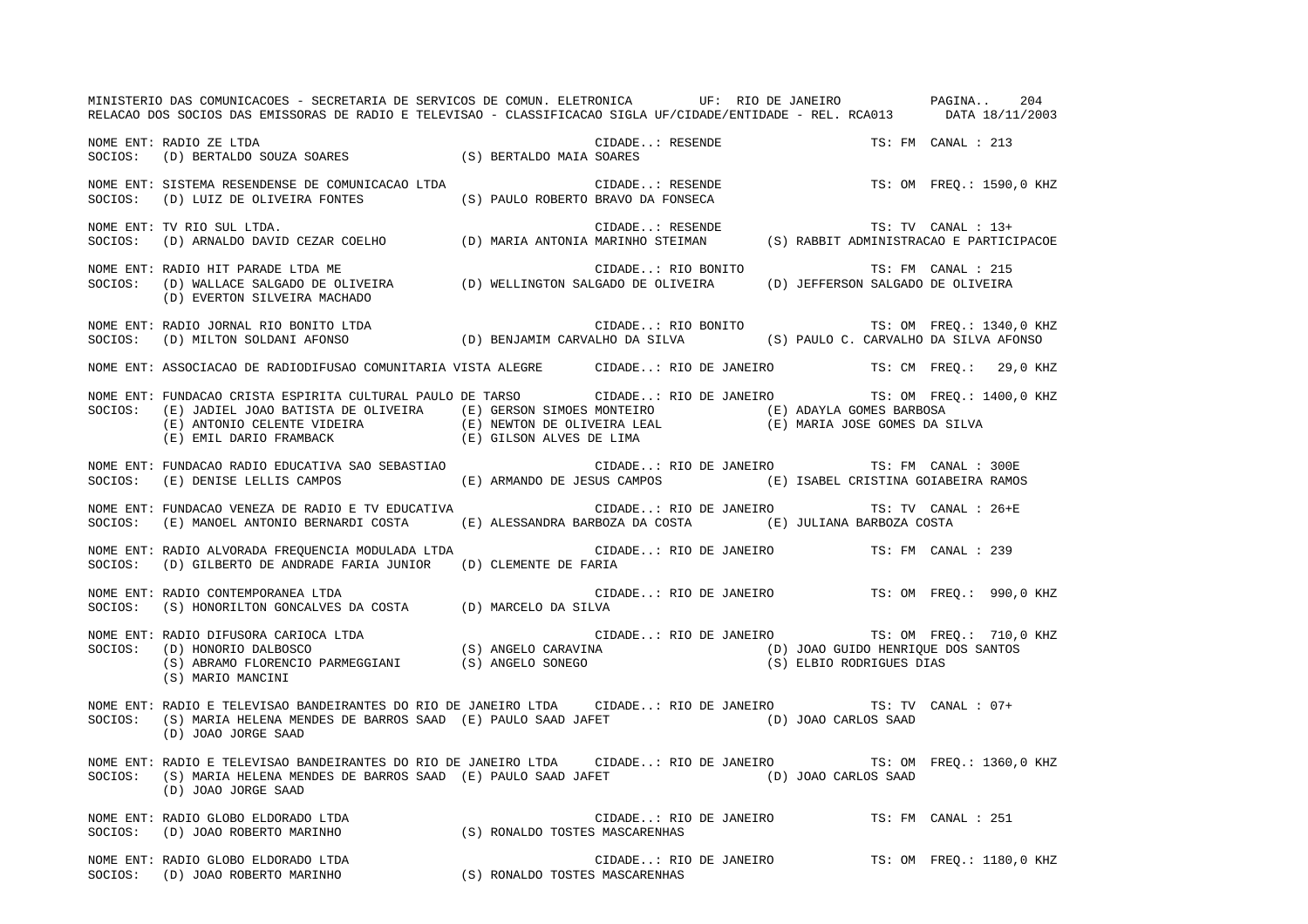MINISTERIO DAS COMUNICACOES - SECRETARIA DE SERVICOS DE COMUN. ELETRONICA UF: RIO DE JANEIRO PAGINA.. 205RELACAO DOS SOCIOS DAS EMISSORAS DE RADIO E TELEVISAO - CLASSIFICACAO SIGLA UF/CIDADE/ENTIDADE - REL. RCA013 DATA 18/11/2003 NOME ENT: RADIO GLOBO S/A CIDADE..: RIO DE JANEIRO TS: OC FREQ.: 6030,0 KHZ SOCIOS: (D) ROBERTO MARINHO (S) HILDA MARINHO (S) JAYME LEAO PERES (S) JOAO REZENDE TOSTES (S) AUGUSTO PAIVA MUNIZ COELHO (S) MONICA HIME BAPTISTA (S) MERVYN GEORGE WALTER HIME (S) ROGERIO MARINHO (S) HELENA VELHO DA SILVA VASCONCELOS (E) LUIZ EDUARDO VELHO DA SILVA VASCONC (E) MARCOS DE CARVALHO LIBRETTI (E) ANTONIO CARLOS GUERINO NOME ENT: RADIO GLOBO S/A<br>
SOCIOS: (D) ROBERTO MARINHO (S) HILDA MARINHO (S) JANEIRO TS: OC FREQ.: 1805,0 KHZ<br>
(S) JOAO REZENDE TOSTES (S) AUGUSTO PAIVA MUNIZ COELHO (S) MONICA HIME BAPTISTA<br>
(S) MERIVAN GEODOR WALERD TIME SOCIOS: (D) ROBERTO MARINHO (S) HILDA MARINHO (S) JAYME LEAO PERES (S) AUGUSTO PAIVA MUNIZ COELHO (S) MONICA HIME BAPTISTA (S) MERVYN GEORGE WALTER HIME (S) ROGERIO MARINHO (S) HELENA VELHO DA SILVA VASCONCELOS (E) LUIZ EDUARDO VELHO DA SILVA VASCONC (E) MARCOS DE CARVALHO LIBRETTI (E) ANTONIO CARLOS GUERINO NOME ENT: RADIO GLOBO S/A CIDADE..: RIO DE JANEIRO TS: OM FREQ.: 1220,0 KHZ SOCIOS: (D) ROBERTO MARINHO (S) HILDA MARINHO (S) HILDA MARINHO (S) JAYME LEAO PERES<br>(S) JOAO REZENDE TOSTES (S) AUGUSTO PAIVA MUNIZ COELHO (S) MONICA HIME BAPT (S) JOAO REZENDE TOSTES (S) AUGUSTO PAIVA MUNIZ COELHO (S) MONICA HIME BAPTISTA<br>(S) MERVYN GEORGE WALTER HIME (S) ROGERIO MARINHO (S) HELENA VELHO DA SILVA<br>(R) HELENA VELHO DA SILVA (S) ROGERIO MARINHO (S) HELENA VELHO DA SILVA VASCONCELOS (E) LUIZ EDUARDO VELHO DA SILVA VASCONC (E) MARCOS DE CARVALHO LIBRETTI (E) ANTONIO CARLOS GUERINO NOME ENT: RADIO GLOBO S/A CIDADE..: RIO DE JANEIRO TS: FM CANAL : 223 SOCIOS: (D) ROBERTO MARINHO (S) SOCIOS: (D) ROBERTO MARINHO (S) SOCIOS: (S) JOAO REZENDE TOSTES (S) AUGUSTO PAIVA MUNIZ COELHO (S) MONICA HIME BAPT. (S) AUGUSTO PAIVA MUNIZ COELHO  $(S)$  MONICA HIME BAPTISTA (S) MERVYN GEORGE WALTER HIME (S) ROGERIO MARINHO (S) HELENA VELHO DA SILVA VASCONCELOS (E) LUIZ EDUARDO VELHO DA SILVA VASCONC (E) MARCOS DE CARVALHO LIBRETTI (E) ANTONIO CARLOS GUERINO NOME ENT: RADIO IMPRENSA S/A CIDADE..: RIO DE JANEIRO TS: FM CANAL : 271 SOCIOS: (D) PAULO KHOURY (S) PAULO FIGUEIREDO (S) ADALBERTO FONTOURA DE BARROS (S) (ESP.) MILTON BARCELOS (S) HELENA GUILHERMINA DE BARROS (S) (ESP.) PAULO MENDONCA DE OLIVEIR A (S) ALCYR PAULA FREITAS COELHO (S) (ESP.) LUIZ FERREIRA GUIMARAES (S) RUTH GUIMARAES CARVALHO (S) AYLTON FERREIRA COELHO (D) EUNICE KHOURY CORREIA DE ARAUJO (D) SIMON MICHEL KHOURY (S) NADIR MICHEL KHOURY (S) ELISABETH KHOURY RAPOSO NOME ENT: RADIO JORNAL DO BRASIL LTDA CIDADE..: RIO DE JANEIRO TS: OM FREQ.: 940,0 KHZ SOCIOS: (S) OLIVEIRA FRANCISCO DA SILVA (D) ADJANIRA GUEDES DA SILVA NOME ENT: RADIO LITE FM LTDA CIDADE..: RIO DE JANEIRO TS: FM CANAL : 279SOCIOS: (S) ROSA MARIA ESPERANCA G MAIA ROSA (D) PAULO ROBERTO MAIA ROSA NOME ENT: RADIO MONTE DA GAVEA LTDA CIDADE..: RIO DE JANEIRO TS: FM CANAL : 259SOCIOS: (D) LUCIA DO NASCIMENTO BRITO (D) MARIO GONZALEZ FILHO NOME ENT: RADIO MUNDIAL SOCIEDADE ANONIMA CIDADE..: RIO DE JANEIRO TS: OM FREQ.: 860,0 KHZ SOCIOS: (D) ROBERTO IRINEU MARINHO (S) MANUEL MARTINS TEIXEIRA PINTO (S) JORGE GERALDO DO ESPIRITO SANTO (S) (ESP.) RUTH DE CASTRO SOARES CALDAS (S) DALTON DIAS DOS SANTOS (S) JOSE AMERICO PEREIRA DOS SANTOS BUE (E) RUBENS JORGE DE CAMPOS FILHO NOME ENT: RADIO MUNDO JOVEM LTDA CIDADE..: RIO DE JANEIRO TS: FM CANAL : 227SOCIOS: (S) AROLDE DE OLIVEIRA (D) YVELISE ASSIS VIEIRA DE OLIVEIRA NOME ENT: RADIO O DIA FM LTDA CIDADE..: RIO DE JANEIRO TS: FM CANAL : 263SOCIOS: (D) ANTONIO ARY DE CARVALHO (E) FERNANDO MAGALHAES PORTELLA (S) ARIANE TAVARES DE CARVALHO BARROS (E) RONALDO VIEIRA CARNEIRO NOME ENT: RADIO RELOGIO FEDERAL LTDA CIDADE..: RIO DE JANEIRO TS: OM FREQ.: 580,0 KHZ SOCIOS: (D) MARCO ANTONIO DE ARAUJO (D) MARTA RIBEIRO MCALISTER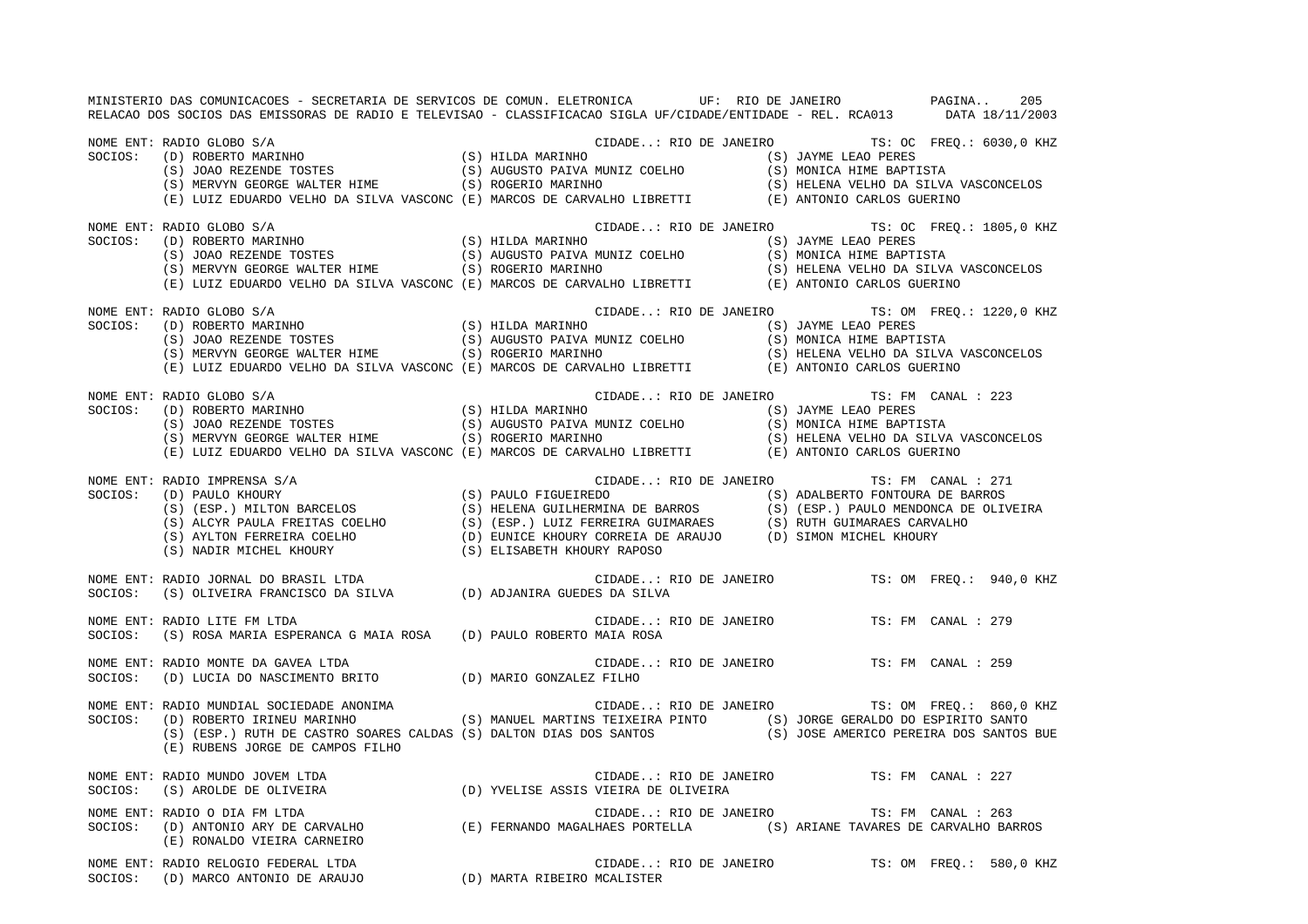NOME ENT: RADIO RELOGIO FEDERAL LTDA<br>SOCIOS: (D) MARCO ANTONIO DE ARAUJO (D) MARTA RIBEIRO MCALISTER

NOME ENT: RADIO RELOGIO FEDERAL LTDA CIDADE..: RIO DE JANEIRO TS: OT FREQ.: 4905,0 KHZ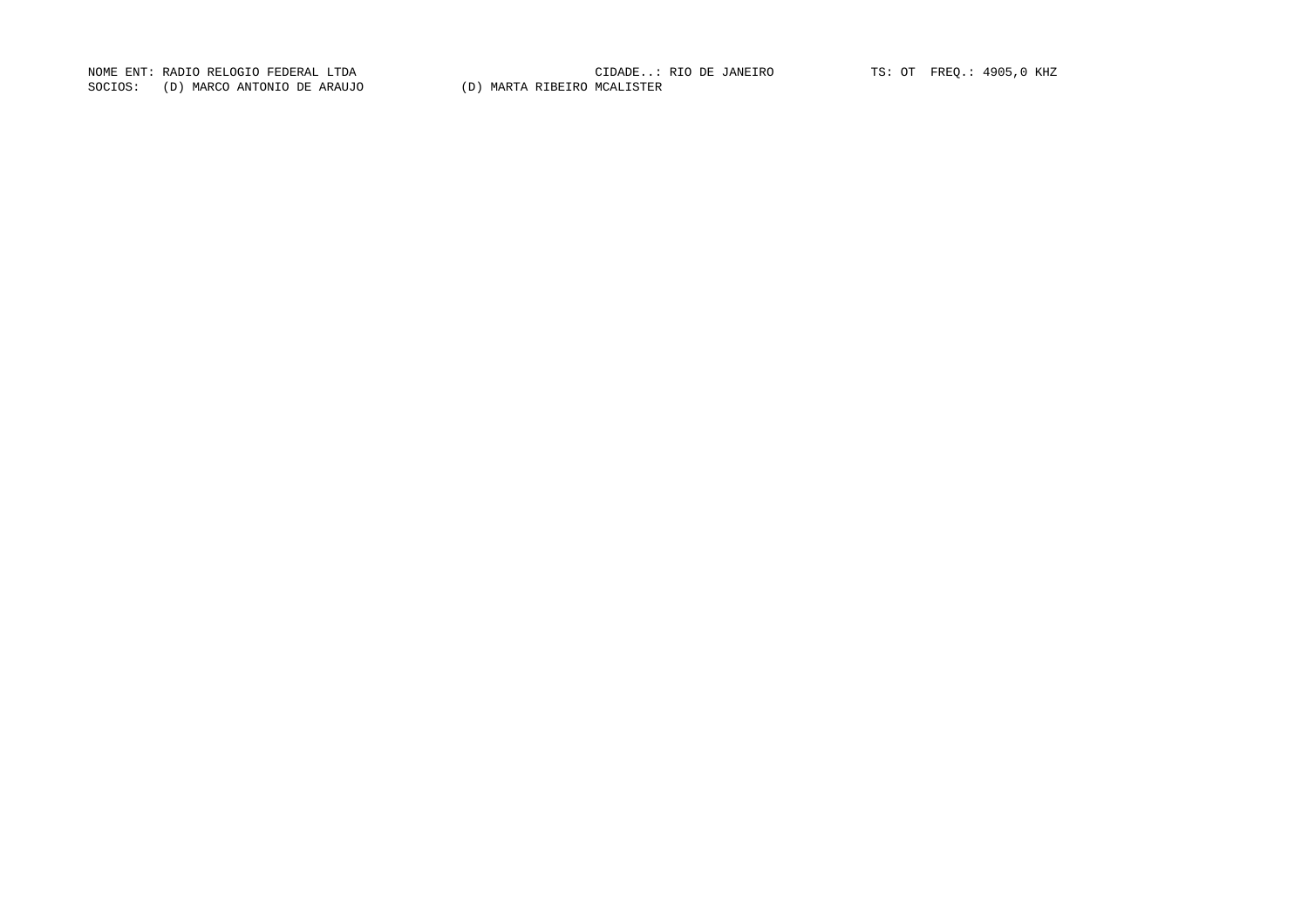MINISTERIO DAS COMUNICACOES - SECRETARIA DE SERVICOS DE COMUN. ELETRONICA UF: RIO DE JANEIRO PAGINA.. 206 RELACAO DOS SOCIOS DAS EMISSORAS DE RADIO E TELEVISAO - CLASSIFICACAO SIGLA UF/CIDADE/ENTIDADE - REL. RCA013 DATA 18/11/2003 NOME ENT: RADIO RIO 1.440 S/A CIDADE..: RIO DE JANEIRO TS: OM FREQ.: 1440,0 KHZ SOCIOS: (S) HENRIQUETA DE OLIVEIRA ALVES (S) SYLVIO SA LUZES (S) FRANCISCO BUARQUE ALVES (S) LINDOLPHO FERREIRA MARTINS (S) JOAO LUIZ ANESI (S) MANOEL CARAMES DE BEIRES L GOUVEIA (S) EDMUNDO PERRY (S) HOMERO ARAUJO BRUCE (S) SILVANO OCTAVIO FERNANDES DE BRITTO (S) YOLANDA ROLLEMBERG HENRIQUES (S) HENRIQUE BAPTISTA NETTO (S) LINDBERG FRANCISCO DE PAULA (S) MERCEDES DE LOURDES PEREIRA (S) REGINA SILVA PEREIRA (S) AMIRA NEGRAO (S) ALBERTO JESUS DA SILVA (D) MUCIO ATHAYDE (E) STAEL MARIA ATHAYDE NOME ENT: RADIO ROQUETE PINTO CIDADE..: RIO DE JANEIRO TS: FM CANAL : 231E SOCIOS: (E) JORGE COUTINHO NOME ENT: RADIO ROQUETE PINTO CIDADE..: RIO DE JANEIRO TS: OM FREQ.: 630,0 KHZ SOCIOS: (E) JORGE COUTINHO NOME ENT: RADIO TRANSAMERICA DE SAO PAULO LTDA CIDADE..: RIO DE JANEIRO TS: FM CANAL : 267 SOCIOS: (S) ALOYSIO DE ANDRADE FARIA (D) FLAVIO MARCIO (D) LUIZ GUILHERME CAMARGO C. DE ALBUQU NOME ENT: RADIO UNIVERSITARIA METROPOLITANA LTDA CIDADE..: RIO DE JANEIRO TS: OM FREQ.: 1030,0 KHZ SOCIOS: (S) YOSHIMI MORIZONO (D) MARCIO TOMIO MORIZONO NOME ENT: RADIO UNIVERSITARIA METROPOLITANA LTDA CIDADE..: RIO DE JANEIRO TS: OC FREQ.: 6070,0 KHZ SOCIOS: (S) YOSHIMI MORIZONO (D) MARCIO TOMIO MORIZONO NOME ENT: RADIOBRAS EMPRESA BRASILEIRA DE COMUNICACAO S/A CIDADE..: RIO DE JANEIRO TS: FM CANAL : 255E SOCIOS: (E) RUY MESSIAS DE LIMA PONTES (E) JANUARIO PROCOPIO TOLEDO (E) LUIZ OTAVIO DE CASTRO SOUZA (E) HELIO ARAUJO NOME ENT: RADIOBRAS EMPRESA BRASILEIRA DE COMUNICACAO S/A CIDADE..: RIO DE JANEIRO TS: TV CANAL : 02 E SOCIOS: (E) RUY MESSIAS DE LIMA PONTES (E) JANUARIO PROCOPIO TOLEDO (E) LUIZ OTAVIO DE CASTRO SOUZA (E) HELIO ARAUJO NOME ENT: RADIOBRAS EMPRESA BRASILEIRA DE COMUNICACAO S/A CIDADE..: RIO DE JANEIRO TS: OC FREQ.: 9705,0 KHZ SOCIOS: (E) RUY MESSIAS DE LIMA PONTES (E) JANUARIO PROCOPIO TOLEDO (E) LUIZ OTAVIO DE CASTRO SOUZA (E) HELIO ARAUJO NOME ENT: RADIOBRAS EMPRESA BRASILEIRA DE COMUNICACAO S/A CIDADE..: RIO DE JANEIRO TS: OM FREQ.: 800,0 KHZ SOCIOS: (E) RUY MESSIAS DE LIMA PONTES (E) JANUARIO PROCOPIO TOLEDO (E) LUIZ OTAVIO DE CASTRO SOUZA (E) HELIO ARAUJO NOME ENT: RADIOBRAS EMPRESA BRASILEIRA DE COMUNICACAO S/A CIDADE..: RIO DE JANEIRO TS: OC FREQ.: 9600,0 KHZ SOCIOS: (E) RUY MESSIAS DE LIMA PONTES (E) JANUARIO PROCOPIO TOLEDO (E) LUIZ OTAVIO DE CASTRO SOUZA (E) HELIO ARAUJO NOME ENT: RADIOBRAS EMPRESA BRASILEIRA DE COMUNICACAO S/A CIDADE..: RIO DE JANEIRO TS: OC FREQ.: 7875,0 KHZ SOCIOS: (E) RUY MESSIAS DE LIMA PONTES (E) JANUARIO PROCOPIO TOLEDO (E) LUIZ OTAVIO DE CASTRO SOUZA (E) HELIO ARAUJO NOME ENT: RADIOBRAS EMPRESA BRASILEIRA DE COMUNICACAO S/A CIDADE..: RIO DE JANEIRO TS: OM FREQ.: 1130,0 KHZ SOCIOS: (E) RUY MESSIAS DE LIMA PONTES (E) JANUARIO PROCOPIO TOLEDO (E) LUIZ OTAVIO DE CASTRO SOUZA (E) HELIO ARAUJO NOME ENT: REDE CENTRAL DE COMUNICACAO LTDA CIDADE..: RIO DE JANEIRO TS: FM CANAL : 207

SOCIOS: (S) ORESTES QUERCIA (D) ALAIDE CRISTINA B. ULSON QUERCIA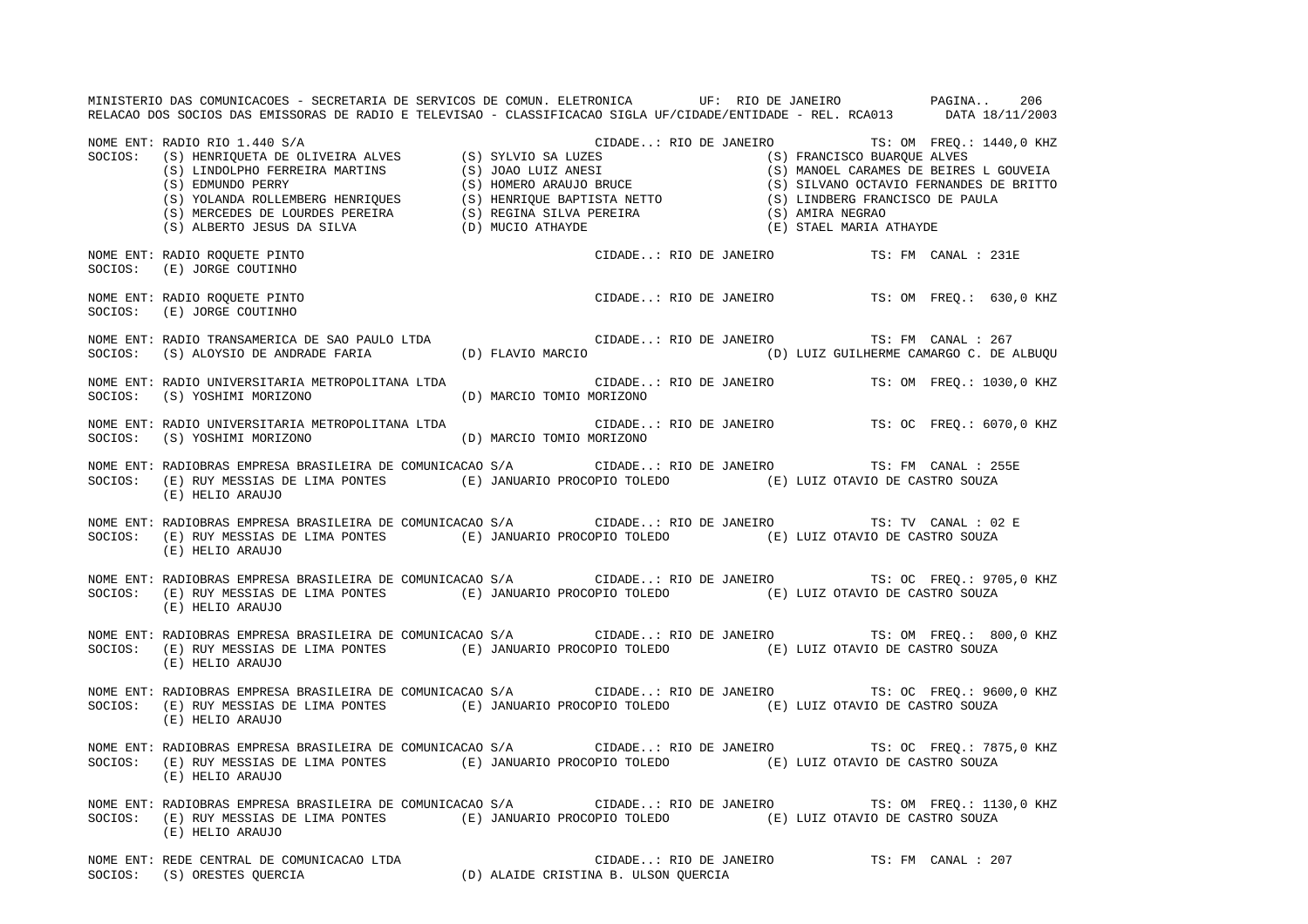MINISTERIO DAS COMUNICACOES - SECRETARIA DE SERVICOS DE COMUN. ELETRONICA UF: RIO DE JANEIRO PAGINA.. 207 RELACAO DOS SOCIOS DAS EMISSORAS DE RADIO E TELEVISAO - CLASSIFICACAO SIGLA UF/CIDADE/ENTIDADE - REL. RCA013 DATA 18/11/2003 NOME ENT: S/A RADIO TUPI CIDADE..: RIO DE JANEIRO TS: OM FREQ.: 1280,0 KHZ SOCIOS: (E) JOSE LUIZ AROMATIS (E) ALFREDO RAIMUNDO FILHO (S) MARTINHO DE LUNA ALENCAR (S) (ESP.) LEAO GONDIM DE OLIVEIRA (S) ALFREDO FRANCISCO SEVERIANO JUSTO (S) AMANDO DE OLIVEIRA MELO (S) AMERICO RENE GIANETTI (S) BELARMINO AUSTREGESILO DE ATHAYDE (S) CARLOS EIRAS (S) (ESP.) FREDERICO BARATA (S) PAULO CESAR DE ANDRADE (S) SERGIO ARMANDO FRAZAO (S) TEOFILO DE BARROS FILHO (E) IBANOR JOSE TARTAROTTI (S) CONDOMINIO ASSOCIADO (S) (ESP.) FRANCISCO A. C. B. DE MELLO NOME ENT: S/A RADIO TUPI CIDADE..: RIO DE JANEIRO TS: FM CANAL : 243 SOCIOS: (E) JOSE LUIZ AROMATIS (E) ALFREDO RAIMUNDO FILHO (S) MARTINHO DE LUNA ALENCAR (S) (ESP.) LEAO GONDIM DE OLIVEIRA (S) ALFREDO FRANCISCO SEVERIANO JUSTO (S) AMANDO DE OLIVEIRA MELO (S) AMERICO RENE GIANETTI (S) BELARMINO AUSTREGESILO DE ATHAYDE (S) CARLOS EIRAS (S) (ESP.) FREDERICO BARATA (S) PAULO CESAR DE ANDRADE (S) SERGIO ARMANDO FRAZAO (S) TEOFILO DE BARROS FILHO (E) IBANOR JOSE TARTAROTTI (S) CONDOMINIO ASSOCIADO (S) (ESP.) FRANCISCO A. C. B. DE MELLO NOME ENT: SISTEMA TRANSRIO DE COMUNICACAO LTDA CIDADE..: RIO DE JANEIRO TS: FM CANAL : 286SOCIOS: (D) JOSE AUGUSTO GUIMARAES (D) ILTAMIR HONORIO ABREU NOME ENT: SOCIEDADE RADIO EMISSORA METROPOLITANA LTDA CIDADE..: RIO DE JANEIRO TS: OM FREQ.: 1090,0 KHZ SOCIOS: (D) NORMA BEZERRA DE MELLO B C DA CUNHA (S) RICARDO BERARDO MASSET (S) PAULO BERARDO MASSET NOME ENT: TELEVISAO RECORD DO RIO DE JANEIRO LTDA CIDADE..: RIO DE JANEIRO TS: TV CANAL : 13SOCIOS: (S) CARLOS ALBERTO RODRIGUES PINTO (D) HONORILTON GONCALVES DA COSTA NOME ENT: TELEVISAO VERDES MARES LTDA CIDADE..: RIO DE JANEIRO TS: OM FREQ.: 900,0 KHZ SOCIOS: (S) AIRTON JOSE VIDAL QUEIROZ (S) EDSON QUEIROZ FILHO (S) MYRA ELIANE VIDAL QUEIROZ (S) RENATA QUEIROZ JEREISSATTI (S) LENISE QUEIROZ ROCHA (S) PAULA QUEIROZ FROTA (D) YOLANDA VIDAL QUEIROZ NOME ENT: TV CORCOVADO S/A CIDADE..: RIO DE JANEIRO TS: TV CANAL : 09 SOCIOS: (S) JOSE CARLOS DE CASTRO MARTINEZ (S) FLAVIO DE CASTRO MARTINEZ (E) OSCAR MARTINEZ NETO (E) MONICA FERREIRA MARTINEZ (E) LUIZ RONDON T. DE MAGALHAES FILHO (E) ANDRE TAKEO IKEDA (E) INACIO LONGO NOME ENT: TV GLOBO LTDA CIDADE..: RIO DE JANEIRO TS: TV CANAL : 04- SOCIOS: (D) ROBERTO MARINHO (D) ROBERTO IRINEU MARINHO (D) JOSE ROBERTO MARINHO (D) JOAO ROBERTO MARINHO NOME ENT: TV OMEGA LTDA CIDADE..: RIO DE JANEIRO TS: TV CANAL : 06 SOCIOS: (D) AMILCARE DALLEVO JUNIOR (D) MARCELO DE CARVALHO FRAGALI (S) MARCIO GOMES DE SOUZA (S) JOSE AUGUSTO DUMONT (E) CARLOS ROBERTO DONTAL NOME ENT: TVSBT CANAL 11 DO RIO DE JANEIRO LTDA CIDADE..: RIO DE JANEIRO TS: TV CANAL : 11+SOCIOS: (S) SENOR ABRAVANEL (E) LUIZ SEBASTIAO SANDOVAL (E) SARA BENVINDA SOARES (D) HENRIQUE ABRAVANEL (E) ALFONSO AURIN PALACIM JUNIOR (E) JOSE ROBERTO HACHICH MALUF (E) JULIO CESAR CASARES (E) JOSE ROBERTO DOS SANTOS MACIEL NOME ENT: RADIO COMUNITARIA MADALENA - FM CIDADE..: SANTA MARIA MADALENA TS: CM FREQ.: 20,0 KHZ NOME ENT: ASSOCIACAO COMUNITARIA DE RD.EDUCACAO E CULTURA DE PA CIDADE..: SANTO ANTONIO DE PADUA TS: CM FREQ.: 29,0 KHZ NOME ENT: RADIO FELIZ DE SANTO ANTONIO DE PADUA LTDA CIDADE..: SANTO ANTONIO DE PADUA TS: OM FREQ.: 1450,0 KHZ SOCIOS: (D) CAROLINA PINESI (D) SAULO FONSECA PADILHA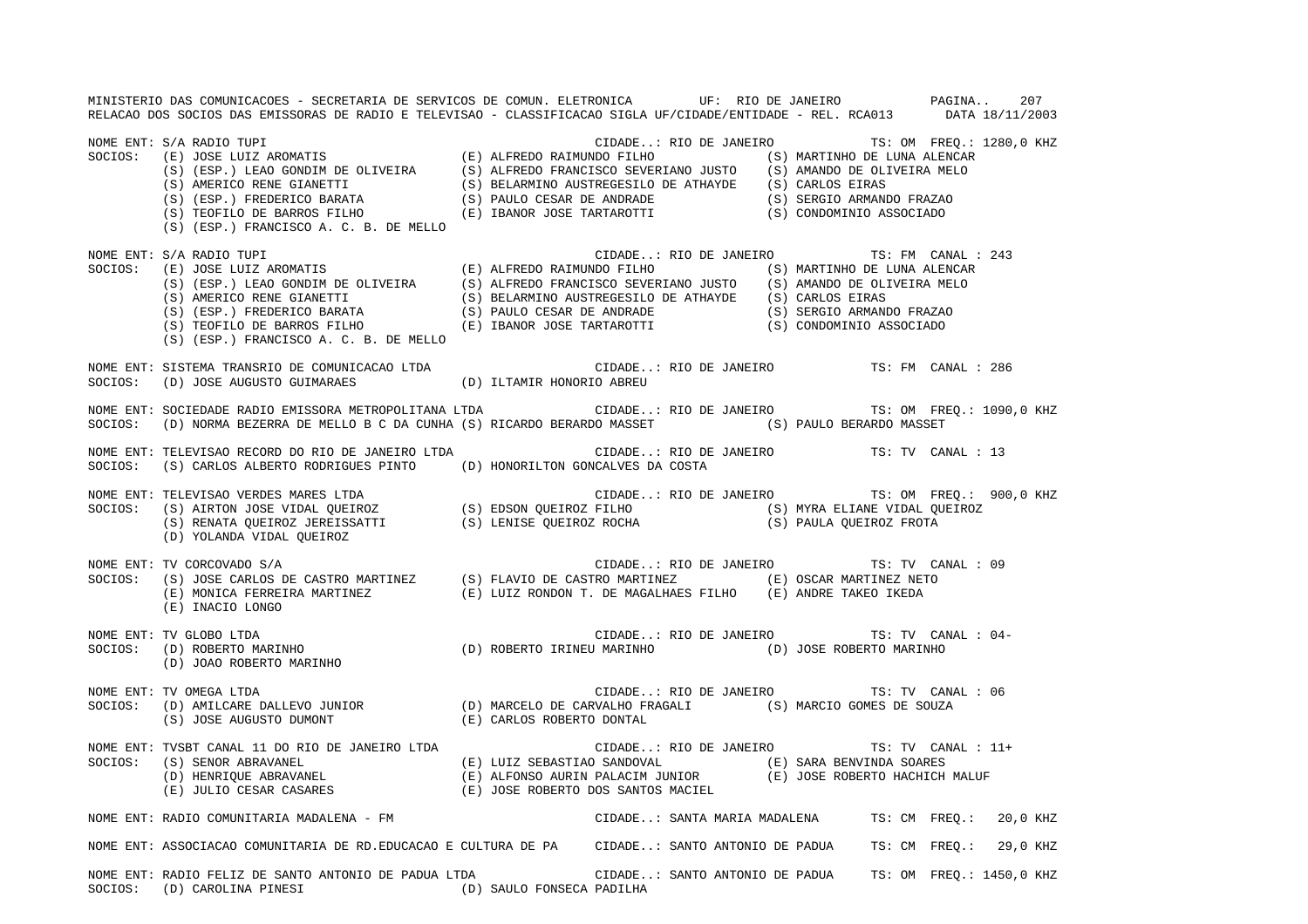MINISTERIO DAS COMUNICACOES - SECRETARIA DE SERVICOS DE COMUN. ELETRONICA UF: RIO DE JANEIRO PAGINA.. 208RELACAO DOS SOCIOS DAS EMISSORAS DE RADIO E TELEVISAO - CLASSIFICACAO SIGLA UF/CIDADE/ENTIDADE - REL. RCA013 DATA 18/11/2003 NOME ENT: RADIO RITMO LTDA CIDADE..: SANTO ANTONIO DE PADUA TS: FM CANAL : 284SOCIOS: (S) YVELISE ASSIS VIEIRA DE OLIVEIRA (S) GEORGES GERBAULD (S) JOSE RIBEIRO AREAS (D) MANSUR JOSE MANSUR (D) MICHEL JOSE MANSUR NOME ENT: RADIO DIFUSORA COROADOS LTDA CIDADE..: SAO FIDELIS TS: OM FREQ.: 1310,0 KHZ SOCIOS: (S) AMARY DE ALMEIDA REIS (S) JOSE CUSTODIO DE OLIVEIRA FILHO (D) JOSE CRISTOVAO AMARAL NOME ENT: RADIO DIFUSORA COROADOS LTDA CORONE CONSERVATION CIDADE..: SAO FIDELIS TS: FM CANAL : 230 SOCIOS: (S) AMARY DE ALMEIDA REIS (S) JOSE CUSTODIO DE OLIVEIRA FILHO (D) JOSE CRISTOVAO AMARAL NOME ENT: ASSOCIACAO COMUNITARIA DE COMUNICACAO E CULTURA ALIAN CIDADE..: SAO GONCALO TS: CM FREQ.: 29,0 KHZ NOME ENT: CENTRO PRO-MELHORAMENTOS DO MORRO DO CASTRO CIDADE..: SAO GONCALO TS: CM FREQ.: 29,0 KHZ NOME ENT: FUND.CULT.EDUC.E DE RADIOD.CATEDRAL SAO SEBASTIAO DO CIDADE..: SAO GONCALO TS: FM CANAL : 294 SOCIOS: (E) ADIONEL CARLOS DA CUNHA (E) CANDIDO FELICIANO DA PONTE NETO (E) ANTONIO PASSOS COSTA DE OLIVEIRA NOME ENT: FUND.CULT.EDUC.E DE RADIOD.CATEDRAL SAO SEBASTIAO DO CIDADE..: SAO GONCALO TS: FM CANAL : 294SOCIOS: (E) ADIONEL CARLOS DA CUNHA (E) CANDIDO FELICIANO DA PONTE NETO (E) ANTONIO PASSOS COSTA DE OLIVEIRA NOME ENT: FUNDACAO EDUCATIVA DE RADIODIFUSAO FUTURA CIDADE..: SAO GONCALO TS: TV CANAL : 18 ESOCIOS: (E) JOSE ROBERTO MARINHO (E) PEDRO RAMOS DE CARVALHO NOME ENT: FUNDACAO UNIVERSO CIDADE..: SAO GONCALO TS: TV CANAL : 32+ESOCIOS: (E) WALLACE SALGADO DE OLIVEIRA (E) JEFFERSON SALGADO DE OLIVEIRA (E) EVERTON SILVEIRA MACHADO NOME ENT: RADIO COMUNICADORA FM LTDA CIDADE..: SAO GONCALO TS: FM CANAL : 283 SOCIOS: (D) CONCEICAO APARECIDA LELIS CAMPOS (S) DENISE LELLIS CAMPOS (S) ARMANDO DE JESUS CAMPOS NOME ENT: RADIO COPACABANA LTDA  $\blacksquare$  CIDADE..: SAO GONCALO TS: OM FREQ.: 680,0 KHZ SOCIOS: (S) ESTER EUNICE RANGEL BEZERRA (S) EDIR MACEDO BEZERRA (D) MARCELO DA SILVA NOME ENT: ASSOCIACAO COMUNITARIA A VOZ DE SAO JOAO DA BARRA CIDADE..: SAO JOAO DA BARRA TS: CM FREQ.: 20,0 KHZ NOME ENT: RDB-RADIO DIFUSAO BRASILEIRA LTDA CIDADE..: SAO JOAO DE MERITI TS: OM FREQ.: 1520,0 KHZ SOCIOS: (D) ALTOMIRES SOTERO CUNHA (S) KESIA PINHEIRO DA SILVA NOME ENT: ASSOCIACAO COM.E ESCOLA DE RADIO SAO JOSE DO V.DO RIO CIDADE..: SAO JOSE DO VALE DO RIO P TS: CM FREQ.: 28,5 KHZ NOME ENT: ASSOCIACAO VIDA DE PROMOCAO SOCIAL CIDADE..: SAO PEDRO DA ALDEIA TS: CM FREQ.: 20,0 KHZ NOME ENT: RADIO SUDOESTE FM LTDA CIDADE..: SAO PEDRO DA ALDEIA TS: FM CANAL : 245SOCIOS: (S) ANA MARIA MATTOS FERNANDES (D) JOSE PAULO ANTUNES FERNANDES NOME ENT: RADIO SERRA MAR LTDA CIDADE... SAQUAREMA TS: FM CANAL : 221 SOCIOS: (S) EDSON CORREA DOMINGUES (S) CARLOS EDUARDO DA SILVA DOMINGUES (E) LUCIMAR ALFREDIQUE DE MENDONCA DOMI NOME ENT: RADIO ATIVA LTDA  $\sim$  CIDADE..: TERESOPOLIS TS: OM FREQ.: 1580,0 KHZ SOCIOS: (D) WALTER SYLVIO FONTOURA (D) CARLOS ALBERTO MOTA RAMOS NOME ENT: RADIO SERRANA LTDA CIDADE..: TERESOPOLIS TS: FM CANAL : 214SOCIOS: (S) MILTON SOLDANI AFONSO (D) BENJAMIM CARVALHO DA SILVA (S) PAULO CESAR CARVALHO DA SILVA NOME ENT: RADIO TERESOPOLIS LTDA THE SOLO ENTRANGER CIDADE..: TERESOPOLIS TS: OM FREQ.: 1510,0 KHZ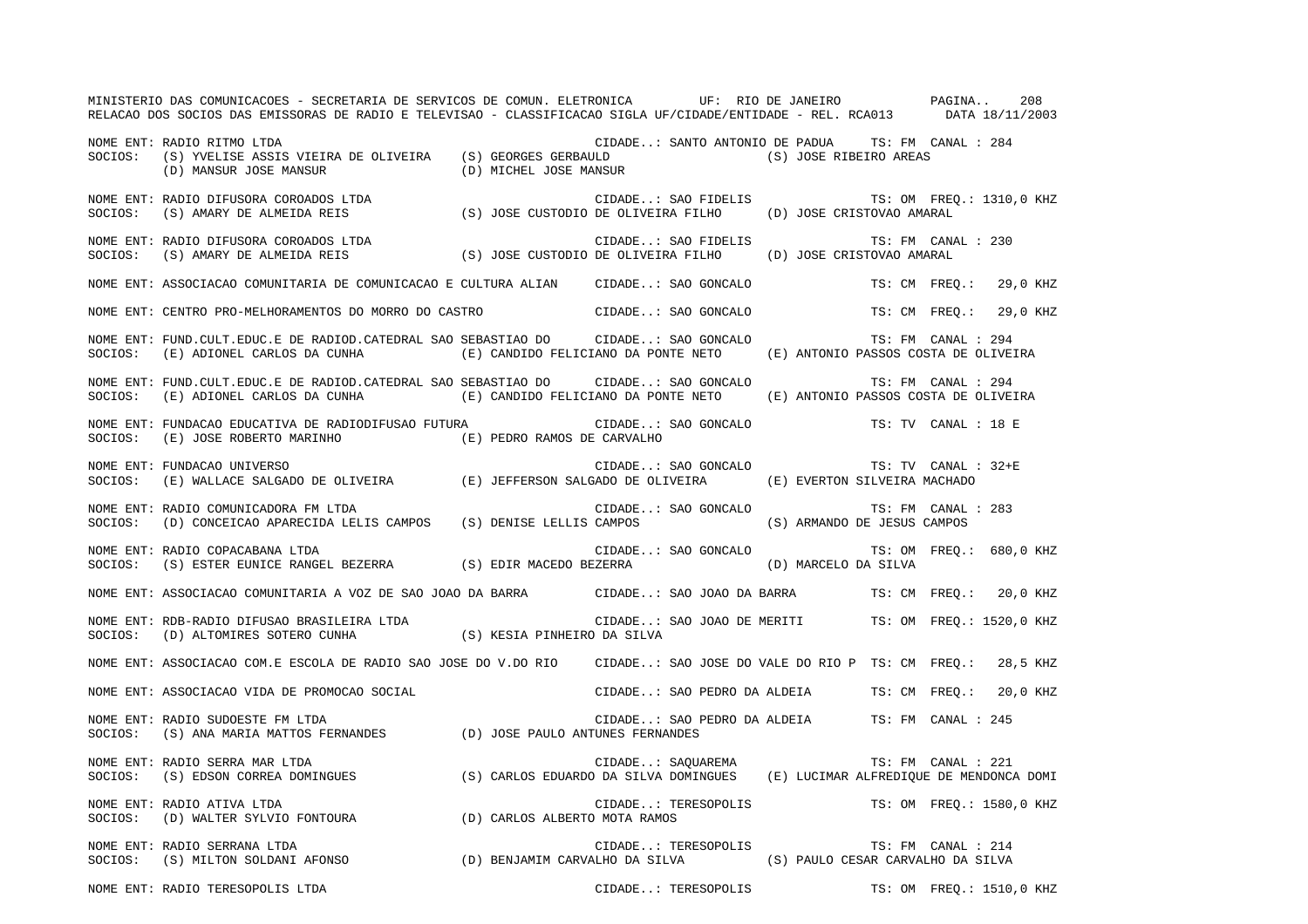SOCIOS: (D) GILDA MARIA LOPES LEITE (S) VIVIANE LOPES DE SOUZA (S) ELOY GONCALVES DECARLO FERREIRA

(S) ROBERTO CORREA DE SA E B.FURTADO (S) SERGIO ROBERTO RIBEIRO GONCALVES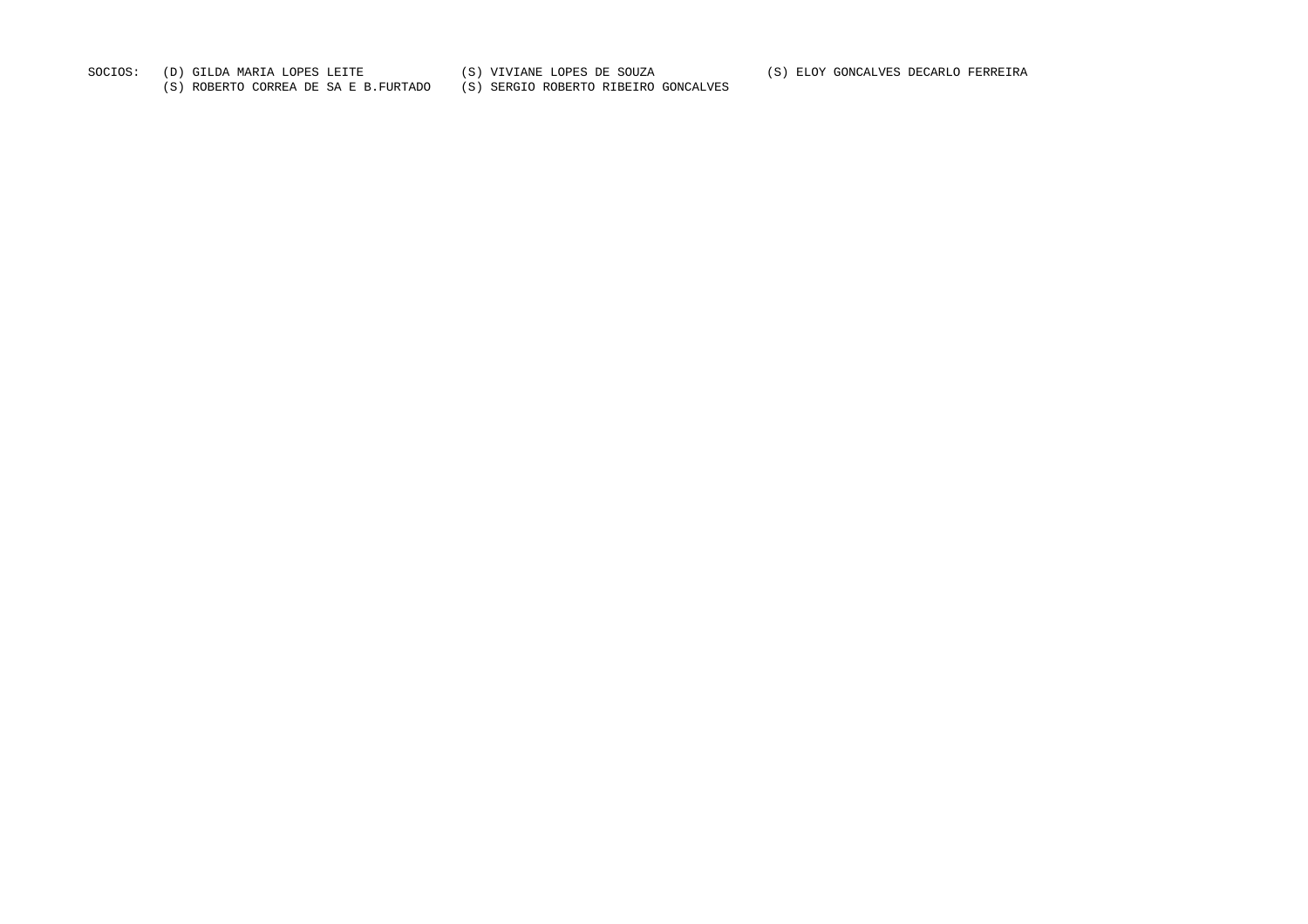|         | MINISTERIO DAS COMUNICACOES - SECRETARIA DE SERVICOS DE COMUN. ELETRONICA     UF: RIO DE JANEIRO       PAGINA<br>RELACAO DOS SOCIOS DAS EMISSORAS DE RADIO E TELEVISAO - CLASSIFICACAO SIGLA UF/CIDADE/ENTIDADE - REL. RCA013 DATA 18/11/2003                                         |                                              |                          | 209 |
|---------|---------------------------------------------------------------------------------------------------------------------------------------------------------------------------------------------------------------------------------------------------------------------------------------|----------------------------------------------|--------------------------|-----|
|         | NOME ENT: REAL RADIODIFUSAO LTDA<br>SOCIOS:    (D) FABIO RAMOS ARISTON                                (D) ALEXANDRE ANTUNES DE ANDRADE                                                                                                                                                | CIDADE: TERESOPOLIS TS: FM CANAL : 229       |                          |     |
|         | NOME ENT: RADIO COMUNITARIA ANTENA JOVEM FM                                                                                                                                                                                                                                           | CIDADE: TRAJANO DE MORAIS                    | TS: CM FREO.: 20,0 KHZ   |     |
|         | NOME ENT: ASSOCIACAO COMUNITARIA CANTAGALENSE DE RADIO DIFUSAO CIDADE: TRES RIOS                                                                                                                                                                                                      |                                              | TS: CM FREO.: 28,5 KHZ   |     |
| SOCIOS: | NOME ENT: RADIO AGORA FM LTDA                                                                                                                                                                                                                                                         | CIDADE: TRES RIOS<br>SANTOS LAVINAS          | TS: FM CANAL : 297       |     |
| SOCIOS: | NOME ENT: RADIO MATOZINHO FM LTDA                                                                                                                                                                                                                                                     | CIDADE: TRES RIOS                            | TS: FM CANAL : 209       |     |
| SOCIOS: | RADIO TRES RIOS LTDA (S) LEONOR BASTOS JORGE (S) CINARA MARIA B J A DO NASCIMENTO<br>(S) MARIA APARECIDA DOS ANJOS (S) DANTE CALDAS MARTINS (D) EDSON JORGE (S) MARIA APARECIDA DOS ANJOS (S) DANTE CALDAS MARTINS (D) EDSON JORG<br>NOME ENT: RADIO TRES RIOS LTDA                   |                                              | TS: OM FREQ.: 1150,0 KHZ |     |
| SOCIOS: | NOME ENT: SOCIEDADE REGIONAL DE RADIODIFUSAO LTDA-EPP<br>(D) ALBERTO DOS SANTOS LAVINAS (S) ROSSANA DOS SANTOS LAVINAS                                                                                                                                                                | CIDADE: TRES RIOS                            | TS: FM CANAL : 225       |     |
|         |                                                                                                                                                                                                                                                                                       | CIDADE: VALENCA<br>TARVALHO DA SILVA         | TS: FM CANAL : 273       |     |
|         | NOME ENT: RADIO COMUNITARIA NOVA CIDADE                                                                                                                                                                                                                                               | CIDADE: VALENCA                              | TS: CM FREQ.: 28,5 KHZ   |     |
| SOCIOS: | RADIO CULTURA DE VALENCA LTDA $(D)$ LUIS FELIPE CAMELO DE FREITAS $(S)$ FILMA MIRANDA MEDEIROS<br>NOME ENT: RADIO CULTURA DE VALENCA LTDA                                                                                                                                             | CIDADE: VALENCA                              | TS: OM FREO.: 1570,0 KHZ |     |
| SOCIOS: | NOME ENT: SISTEMA CENTRO SUL DE COMUNICACOES LTDA<br>(S) WALLAGE TADEU DE VASCONCELLOS LEAL (D) ENY THEODORO NADER                                                                                                                                                                    | CIDADE: VASSOURAS                            | TS: FM CANAL : 288       |     |
|         | NOME ENT: ASSOCIACAO CULTURA CEM                                                                                                                                                                                                                                                      | CIDADE: VOLTA REDONDA TS: CM FREQ.: 28,5 KHZ |                          |     |
| SOCIOS: | ASSOCIACAO CULTURA CEM (CIDAD CIDAD CIDAD CIDAD EMPRESA SF DE RADIODIFUSAO LTDA (D) ENY THEODORO NADER (S) PEDRO JOSE NADER NETO<br>NOME ENT: EMPRESA SF DE RADIODIFUSAO LTDA                                                                                                         | CIDADE: VOLTA REDONDA                        | TS: FM CANAL : 277       |     |
| SOCIOS: | NOME ENT: RADIO ENERGIA LTDA<br>(D) EDSON ALBERTASSI                                                                                                                                                                                                                                  |                                              | TS: FM CANAL : 202       |     |
| SOCIOS: | NOME ENT: SOCIEDADE STEREOSUL DE RADIODIFUSAO LTDA<br>(D) LUIZ EDUARDO TARQUINIO MONTEIRO DA (D) ELIZABETH TARQUINIO MONTEIRO DA COS (S) LUIZ ALBERTO CARVALHO FONSECA<br>(S) MARIA ANGELICA ANCEDE MONTEIRO DA C (S) JOAO MARCOS PINESCHI (S) SERGIO BERNARDELLI<br>(S) CARLOS RIBAS | CIDADE: VOLTA REDONDA TS: FM CANAL : 268     |                          |     |
| SOCIOS: | (D) LUIZ EDUARDO TARQUINIO MONTEIRO DA (D) ELIZABETH TARQUINIO MONTEIRO DA COS (S) LUIZ ALBERTO CARVALHO FONSECA<br>(S) MARIA ANGELICA ANCEDE MONTEIRO DA C (S) JOAO MARCOS PINESCHI (S) SERGIO BERNARDELLI<br>(S) CARLOS RIBAS                                                       |                                              |                          |     |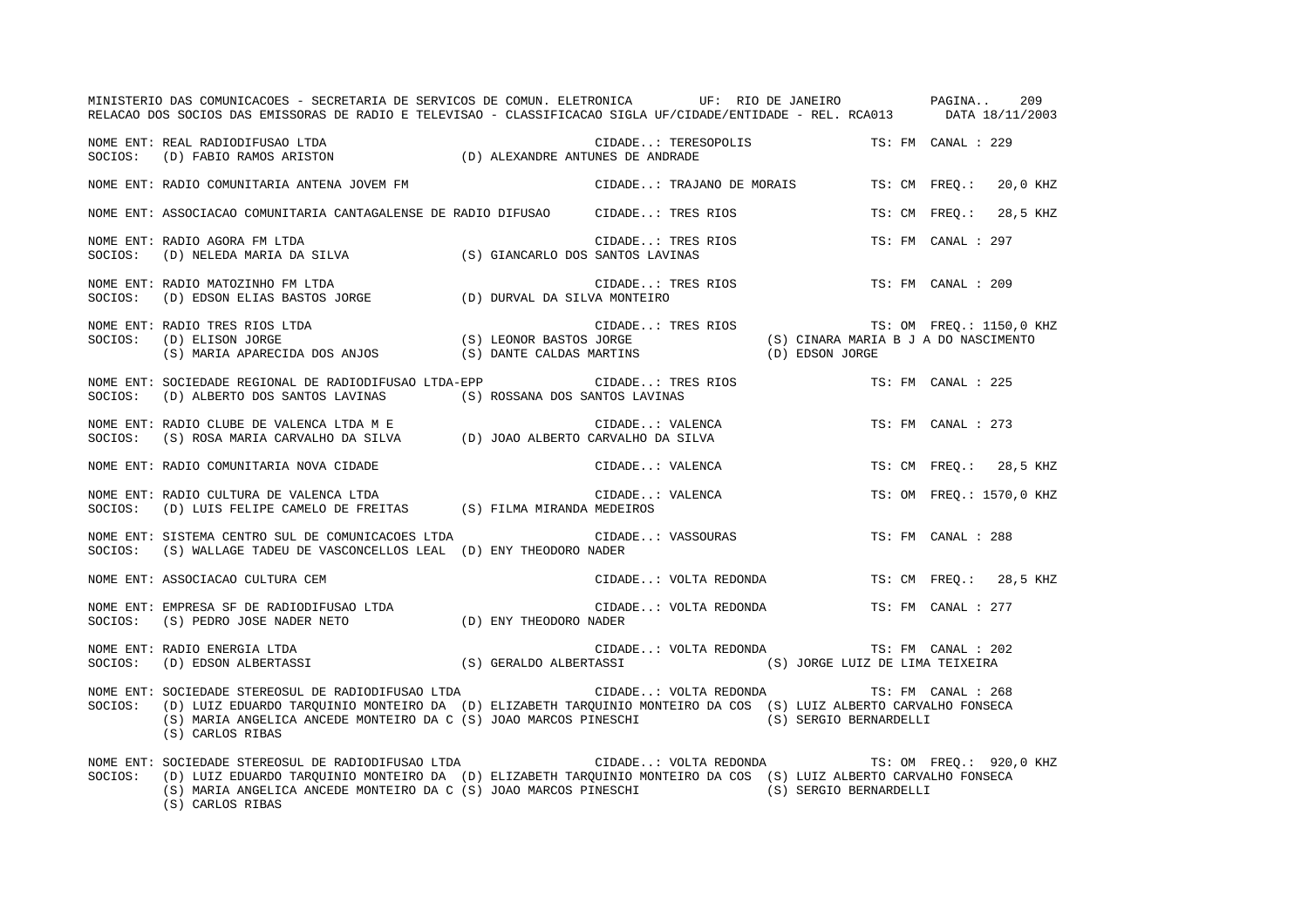|         | MINISTERIO DAS COMUNICACOES - SECRETARIA DE SERVICOS DE COMUN. ELETRONICA UF: RIO GRANDE DO NORTE PAGINA<br>RELACAO DOS SOCIOS DAS EMISSORAS DE RADIO E TELEVISAO - CLASSIFICACAO SIGLA UF/CIDADE/ENTIDADE - REL. RCA013 DATA 18/11/2003                                                                                                     |                                               |                     | 210                      |
|---------|----------------------------------------------------------------------------------------------------------------------------------------------------------------------------------------------------------------------------------------------------------------------------------------------------------------------------------------------|-----------------------------------------------|---------------------|--------------------------|
|         | NOME ENT: ASSOCIACAO ASSISTENCIAL CULTURAL PADRE DEOCLIDES CIDADE: ACARI                                                                                                                                                                                                                                                                     |                                               |                     | TS: CM FREO.: 20,0 KHZ   |
|         | NOME ENT: ASSOCIACAO COMUNITARIA DE COMUNICACAO E CULTURA DE AS CIDADE: ACU                                                                                                                                                                                                                                                                  |                                               |                     | TS: CM FREQ.: 28,5 KHZ   |
| SOCIOS: | RADIO PRINCESA DO VALE LTDA<br>(D) MILTON MARQUES DE MEDEIROS (D) FRANCISCO CANINDE DOS SANTOS (S) EDGARD BORGES MONTENEGRO<br>(S) OLAVO LACERDA MONTENEGRO (S) PEDRO CICERO DE OLIVEIRA (D) JOAO LEONIDAS DE MEDEIROS JUNIOR<br>(S)<br>NOME ENT: RADIO PRINCESA DO VALE LTDA<br>(S) FIRMINO SIMPLICIO DE MEDEIROS (S) ODILIA MARIA DA CUNHA |                                               |                     | TS: OM FREQ.: 1480,0 KHZ |
|         | NOME ENT: ASSOCIACAO DA RADIO COMUNITARIA CIDADANIA FM CIDADE: ALEXANDRIA                                                                                                                                                                                                                                                                    |                                               |                     | TS: CM FREO.: 28,5 KHZ   |
|         | NOME ENT: MOSSORO RADIO SOCIEDADE LTDA<br>SOCIOS: (S) JERONIMO VINGT ROSADO MAIA (S) JOAO NEWTON DA ESCOSSIA (S) JOSE AUGUSTO RODRIGUES<br>(E) ANTONIO SOARES DE SOUZA LUZ (S) JERONIMO DIX-HUIT ROSADO MAIA (S) ISAURA ARUZA DE G                                                                                                           |                                               |                     |                          |
|         | NOME ENT: ASSOCIACAO COM.P/O DESE.DO ALTO DO RODRIGUES E FM OUR CIDADE: ALTO DO RODRIGUES TS: CM FREO.: 28,5 KHZ                                                                                                                                                                                                                             |                                               |                     |                          |
|         | NOME ENT: CENTRO DE DESENVOLVIMENTO COMUNITARIO DE ANGICOS CIDADE: ANGICOS                                                                                                                                                                                                                                                                   |                                               | TS: CM FREQ.:       | 28,5 KHZ                 |
|         | NOME ENT: ASSOCIACAO COMUNITARIA DE COMUNICACAO E CULTURA DE AP      CIDADE: APODI                                                                                                                                                                                                                                                           |                                               |                     | TS: CM FREQ.: 20,0 KHZ   |
| SOCIOS: | EMISSORA VALE DO APODI LTDA<br>(S) NEY LOPES DE SOUZA JUNIOR (D) MANOEL GONCALVES RIBEIRO NETO (S) KALINA BRITO BEZERRA<br>NOME ENT: EMISSORA VALE DO APODI LTDA                                                                                                                                                                             |                                               |                     | TS: OM FREQ.: 1030,0 KHZ |
| SOCIOS: | NOME ENT: RADIO FM COSTA BRANCA LTDA<br>FADIO FM COSTA BRANCA LTDA (D) FRANCISCO FERNANDES DA COSTA (D) VIVALDO GONCALVES CABRAL<br>(D) FRANCISCO JOSE DE SOUZA (D) FRANCISCO FERNANDES DA COSTA (D) VIVALDO GONCALVES CABRAL<br>(S) FRANCISCA ZELINDA DE SOUZA OLIVEIRA (S) AGNESE IAKARA GONCALVES DE AMORIM                               | CIDADE: AREIA BRANCA                          | TS: FM CANAL : 282  |                          |
|         | NOME ENT: RADIO GAZETA DO OESTE LTDA<br>SOCIOS: (D) FRANCISCO DE ASSIS QUEIROZ SILVA (S) OLIMPIO RODRIGUES DE SOUZA (S) MARIA EMILIA LOPES PEREIRA                                                                                                                                                                                           | CIDADE: AREIA BRANCA TS: OM FREQ.: 1550,0 KHZ |                     |                          |
|         | NOME ENT: ASSOCIACAO COMUNITARIA DE RADIODIFUSAO DE CAMPO GRAND                                                                                                                                                                                                                                                                              | CIDADE: AUGUSTO SEVERO                        |                     | TS: CM FREQ.: 20,0 KHZ   |
|         | NOME ENT: ASSOCIACAO COMUNITARIA DOS TRABALHADORES DE BOA SAUDE CIDADE: BOA SAUDE                                                                                                                                                                                                                                                            |                                               | TS: CM FREQ.:       | 20,0 KHZ                 |
|         | NOME ENT: CLUBE DE MAES E IDOSOS LINDALVA GOMES                                                                                                                                                                                                                                                                                              | CIDADE: BOM JESUS                             | TS: CM FREO.:       | 20,0 KHZ                 |
|         | NOME ENT: FUNDACAO E CULTURA DO DESENVOLVIMENTO DE BREJINHO-RN- CIDADE: BREJINHO                                                                                                                                                                                                                                                             |                                               | TS: CM FREO.:       | 20,0 KHZ                 |
| SOCIOS: | NOME ENT: FUNDACAO EDUCACIONAL SANTANA<br>rUNDACAO EDUCACIONAL SANTANA (E) JOAO AGRIPINO DANTAS (E) AUSONIO TERCIO DE ARAUJO (E) JOAO AGRIPINO DANTAS (E)<br>(E) AUSONIO TERCIO DE ARAUJO (E) JOAO AGRIPINO DANTAS (E) ANTENOR SALVINO DE ARAUJO (E) AUSONIO DE ARAUJO (E)                                                                   |                                               | TS: FM CANAL : 240  |                          |
| SOCIOS: | FUNDACAO EDUCACIONAL SANTANA (E) JOAO AGRIPINO DANTAS (E) CIDADE: CAICO (E) AUSONIO TERCIO DE ARAUJO (E) JOAO AGRIPINO DANTAS (E) ANTENOR SALVINO DE ARAUJO (E) AUSONIO DE ARAUJO (E) JAIME VIEIRA ROCHA<br>NOME ENT: FUNDACAO EDUCACIONAL SANTANA                                                                                           |                                               |                     | TS: OM FREQ.: 830,0 KHZ  |
|         | NOME ENT: FUNDACAO SERIDO CENTRAL (E) TARCISIO NOBREGA DE MELO (E) JOSE GREGORIO DA COSTA SOCIOS: (E) MARIA BETANIA FERNANDES MARANHAO (E) TARCISIO NOBREGA DE MELO (E) JOSE GREGORIO DA COSTA                                                                                                                                               |                                               | TS: FM CANAL : 292E |                          |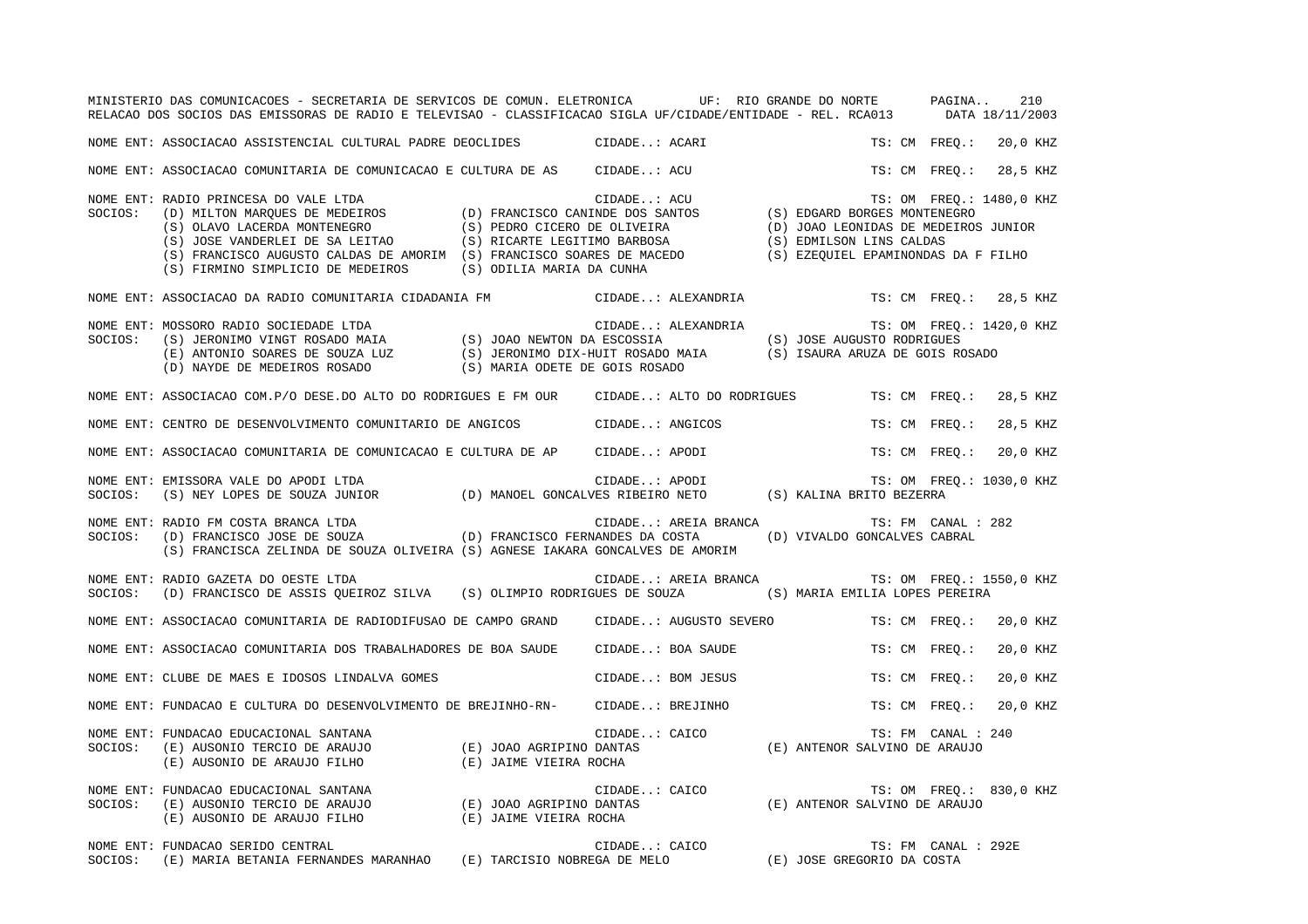|         | MINISTERIO DAS COMUNICACOES - SECRETARIA DE SERVICOS DE COMUN. ELETRONICA UF: RIO GRANDE DO NORTE PAGINA<br>RELACAO DOS SOCIOS DAS EMISSORAS DE RADIO E TELEVISAO - CLASSIFICACAO SIGLA UF/CIDADE/ENTIDADE - REL. RCA013 DATA 18/11/2003                                                               |                                                    |                     |                                                 |                     |               | 211                      |
|---------|--------------------------------------------------------------------------------------------------------------------------------------------------------------------------------------------------------------------------------------------------------------------------------------------------------|----------------------------------------------------|---------------------|-------------------------------------------------|---------------------|---------------|--------------------------|
| SOCIOS: | RADIO A VOZ DO SERIDO LTDA<br>(S) DINARTE DE MEDEIROS MARIZ (S) VIGOLVINO WANDERLEY MARIZ (S) VIVALDO SILVINO DA COSTA<br>(S) TARCISIO COSTA (S) IRANI ARAUJO (S) JOAO BOSCO DA COSTA<br>(S) ROGER (S) JOAO BOSCO DA COSTA (S) JOAO<br>NOME ENT: RADIO A VOZ DO SERIDO LTDA<br>(D) FELIPE CATALAO MAIA |                                                    |                     |                                                 |                     |               |                          |
|         | NOME ENT: SISTEMA POTIGUAR DE INFORMACAO LTDA<br>SOCIOS: (S) RONALD GURGEL                                                                                                                                                                                                                             | CIDADE: CAICO<br>(D) MARIA ELITA ROCHA DE OLIVEIRA |                     |                                                 |                     |               | TS: OM FREQ.: 1290,0 KHZ |
|         | NOME ENT: ASSOCIACAO RADIO COMUNITARIA DE CAMPO REDONDO/RN CIDADE: CAMPO REDONDO TS: CM FREQ.: 20,0 KHZ                                                                                                                                                                                                |                                                    |                     |                                                 |                     |               |                          |
|         | NOME ENT: ASSOCIACAO COMUNITARIA MARIA DOS SANTOS DE CASTRO (CIDADE: CANGUARETAMA TS: CM FREQ.: 28,5 KHZ                                                                                                                                                                                               |                                                    |                     |                                                 |                     |               |                          |
|         | NOME ENT: CENTENARIO COMUNICACAO LTDA<br>SOCIOS: (D) SILVIO TORQUERO FERNANDES (D) FRITS EMERSON TORQUATRO (D) ELIAS FERNANDES NETO<br>(D) FRANCISCO SOUZA DE FREITAS REGO                                                                                                                             |                                                    |                     |                                                 |                     |               | TS: OM FREQ.: 1510,0 KHZ |
|         | NOME ENT: FUNDACAO ELIZABETE ELITA DE LIMA                                                                                                                                                                                                                                                             |                                                    | CIDADE: CARAUBAS    |                                                 |                     |               | TS: CM FREQ.: 20,0 KHZ   |
|         | NOME ENT: ASSOCIACAO DE DESENVOLV. COMUNITARIO DE CARNAUBA DOS CIDADE: CARNAUBA DOS DANTAS TS: CM FREQ.: 20,0 KHZ                                                                                                                                                                                      |                                                    |                     |                                                 |                     |               |                          |
|         | NOME ENT: FUNDACAO CULTURAL EDUCACIONAL DE RADIO<br>SOCIOS: (E) ENILTON BATISTA DA TRINDADE (E) RENATA DA CAMARA MELO TRINDADE (E) GERALDO JOSE DA CAMARA FERREIRA DE                                                                                                                                  |                                                    | CIDADE: CEARA-MIRIM |                                                 | TS: FM CANAL : 290E |               |                          |
|         | NOME ENT: RADIO NOVOS TEMPOS LTDA<br>SOCIOS: (D) ANTONIO FERREIRA DE MELO NETO (S) GUSTAVO CAMARA FERREIRA DE MELO (S) PEDRO FERREIRA DE MELO NETO                                                                                                                                                     |                                                    |                     | CIDADE: CEARA-MIRIM TS: OM FREQ.: 1580,0 KHZ    |                     |               |                          |
|         | NOME ENT: ASSOC. COMUNIT. PELO MEIO AMBIENTE, CULTURA E COMUNIC CIDADE: CERRO CORA                                                                                                                                                                                                                     |                                                    |                     |                                                 |                     |               | TS: CM FREQ.: 20,0 KHZ   |
|         | NOME ENT: ASSOCIACAO ASSISTENCIAL CULTURAL IRMA ELIZA CIDADE: CORONEL EZEQUIEL TS: CM FREQ.: 20,0 KHZ                                                                                                                                                                                                  |                                                    |                     |                                                 |                     |               |                          |
|         | NOME ENT: ASSOCIACAO COMUNITARIA DE COMUNICACAO E CULT.DE CURRA CIDADE: CURRAIS NOVOS TS: CM FREQ.: 20,0 KHZ                                                                                                                                                                                           |                                                    |                     |                                                 |                     |               |                          |
|         | NOME ENT: RADIO CURRAIS NOVOS LTDA<br>SOCIOS: (S) MARIO MOACYR PORTO<br>(S) CLEONICE SALUSTINO GALVAO (S) WENSCESLINA SALUSTINO DUTRA<br>(S) ANANILIA SALUSTINO SOARES (D) PAULO ROBERTO SALUSTINO DUTRA (S) BERTILDE BARRETO DE CAR                                                                   |                                                    |                     | CIDADE: CURRAIS NOVOS TS: OM FREQ.: 920,0 KHZ   |                     |               |                          |
|         | NOME ENT: RADIO OURO BRANCO LTDA<br>SOCIOS: (S) JOSE AGRIPINO MAIA (S) HAROLDO DE SA BEZERRA (D) JOSE BEZERRA DE ARAUJO JUNIOR                                                                                                                                                                         |                                                    |                     | CIDADE: CURRAIS NOVOS TS: OM FREQ.: 1360,0 KHZ  |                     |               |                          |
|         | NOME ENT: RADIO SERTANEJA FM LTDA<br>SOCIOS: (S) CARLOS ALBERTO DE SOUSA (D) MIRIAM GARCIA DE ARAUJO SOUSA                                                                                                                                                                                             |                                                    |                     | CIDADE: CURRAIS NOVOS TS: FM CANAL : 236        |                     |               |                          |
|         | NOME ENT: ASSOCIACAO RADIO COMUNITARIA DE EXTREMOZ                                                                                                                                                                                                                                                     |                                                    | CIDADE: EXTREMOZ    |                                                 |                     |               | TS: CM FREQ.: 20,0 KHZ   |
|         | NOME ENT: ASSOCIACAO DE DESENVOLVIMENTO COMUNITARIO FELIPENSE CIDADE: FELIPE GUERRA                                                                                                                                                                                                                    |                                                    |                     |                                                 |                     | TS: CM FREO.: | 20,0 KHZ                 |
|         | NOME ENT: COMUNIDADE AMIGA DE RADIODIFUSAO FLORANIA - CARFLOR CIDADE: FLORANIA                                                                                                                                                                                                                         |                                                    |                     |                                                 |                     | TS: CM FREO.: | 20,0 KHZ                 |
|         | NOME ENT: ASSOCIACAO DE DESENVOLV.E INTEGRACAO SOCIAL FRUTUOSEN CIDADE: FRUTUOSO GOMES TS: CM FREQ.:                                                                                                                                                                                                   |                                                    |                     |                                                 |                     |               | 28,5 KHZ                 |
|         | NOME ENT: ASSOCIACAO COMUNITARIA CULTURAL DIXSEPTIENSE                                                                                                                                                                                                                                                 |                                                    |                     | CIDADE: GOVERNADOR DIX-SEPT ROSAD TS: CM FREO.: |                     |               | 28,5 KHZ                 |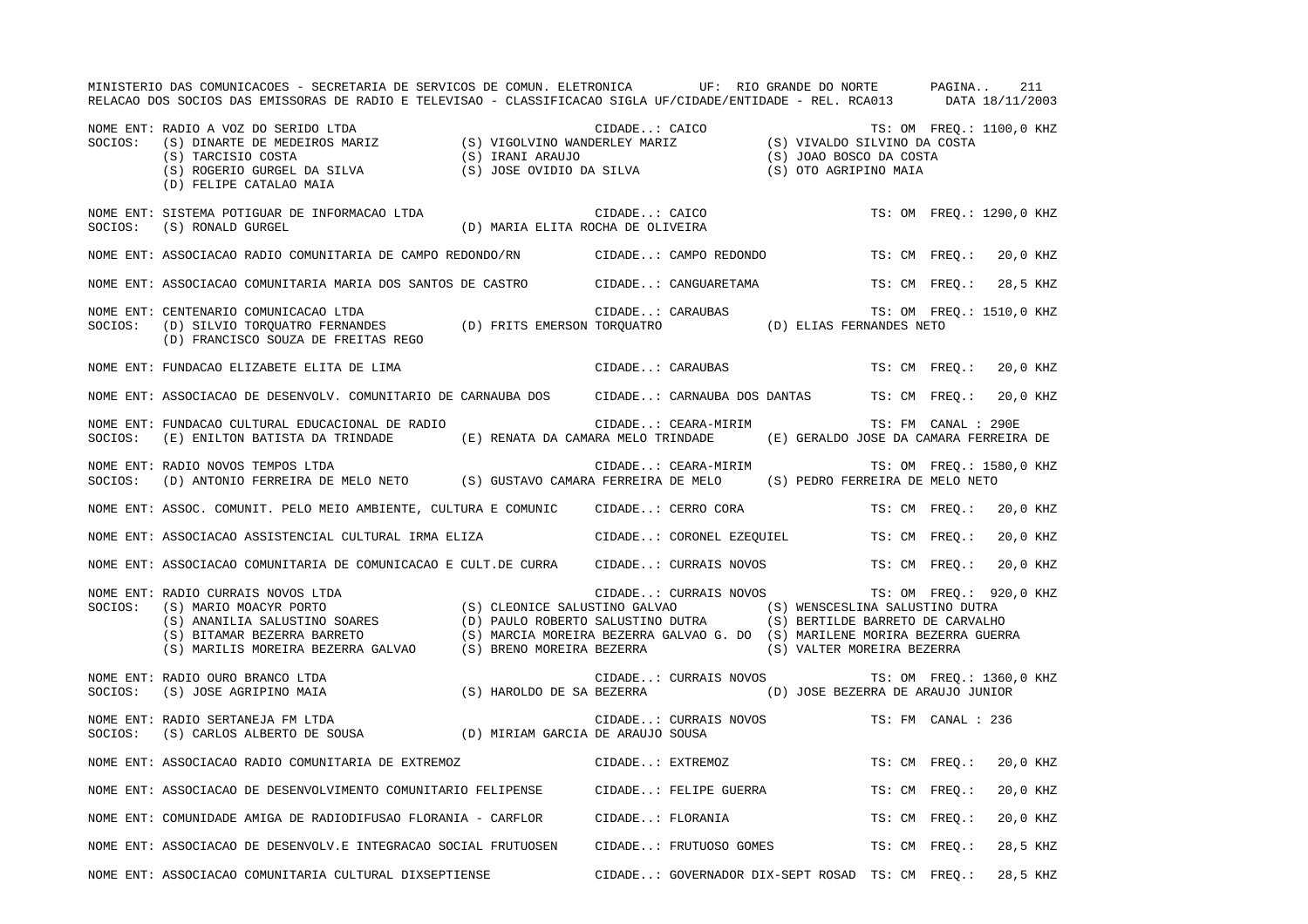NOME ENT: ASSOCIACAO COMUNITARIA MARANATA CIDADE..: GUAMARE TS: CM FREQ.: 20,0 KHZ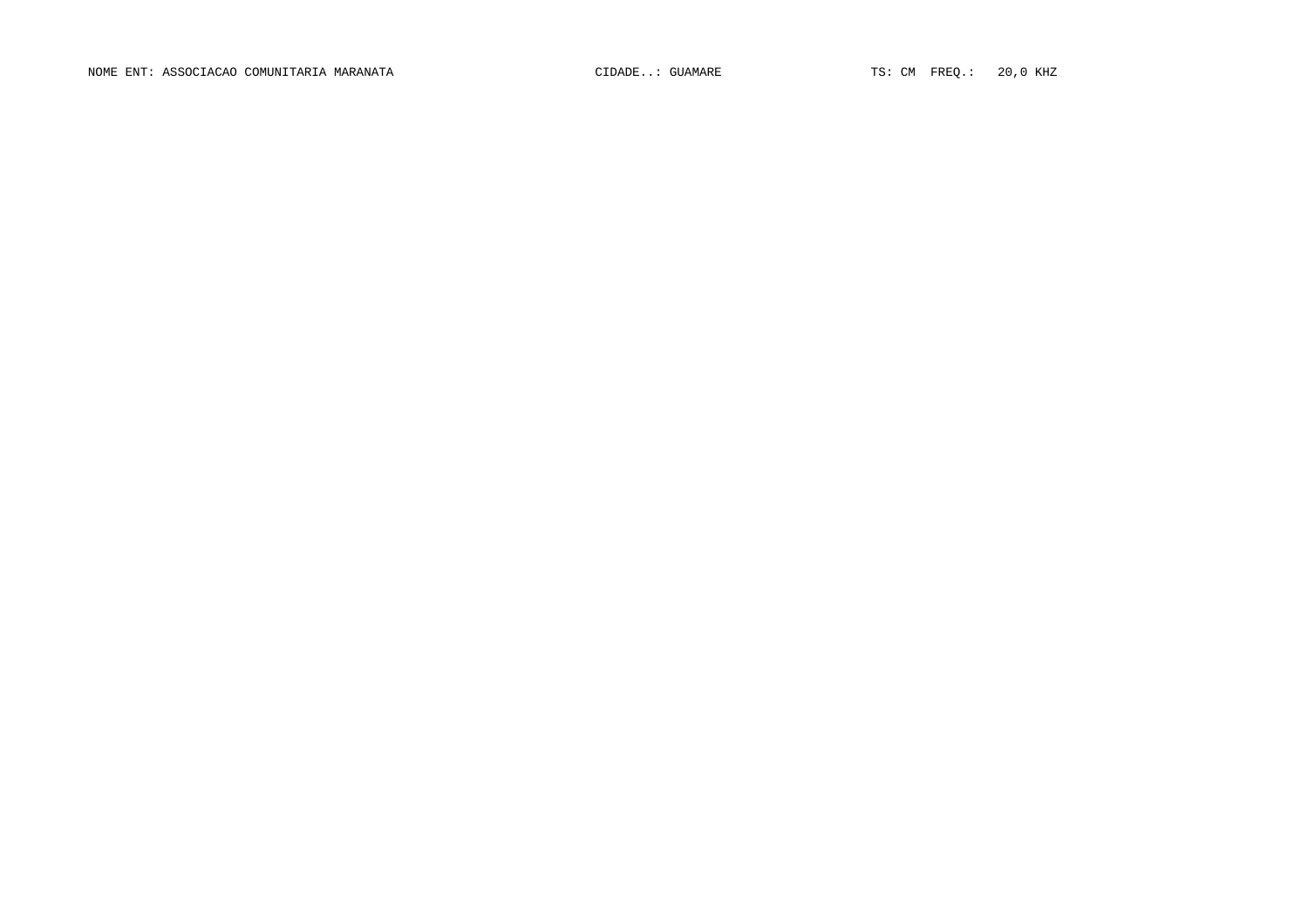|         | MINISTERIO DAS COMUNICACOES - SECRETARIA DE SERVICOS DE COMUN. ELETRONICA UF: RIO GRANDE DO NORTE PAGINA<br>RELACAO DOS SOCIOS DAS EMISSORAS DE RADIO E TELEVISAO - CLASSIFICACAO SIGLA UF/CIDADE/ENTIDADE - REL. RCA013       |                 |                      |                          |                                                   |               |                     | 212<br>DATA 18/11/2003   |
|---------|--------------------------------------------------------------------------------------------------------------------------------------------------------------------------------------------------------------------------------|-----------------|----------------------|--------------------------|---------------------------------------------------|---------------|---------------------|--------------------------|
|         | NOME ENT: ASSOCIACAO DESENVOLVIMENTO COMUNITARIO ARAPUA IPANGUA                                                                                                                                                                |                 |                      | CIDADE: IPANGUACU        |                                                   |               | TS: CM FREO.:       | 28,5 KHZ                 |
|         | NOME ENT: ASSOCIACAO COMUNITARIA, CULTURAL E ARTISTICA ITAJAENS (CIDADE: ITAJA                                                                                                                                                 |                 |                      |                          |                                                   | TS: CM FREO.: |                     | 28,5 KHZ                 |
|         | NOME ENT: CENTRO SOCIAL JOSE PAULINO                                                                                                                                                                                           |                 |                      | CIDADE: JACANA           |                                                   | TS: CM FREO.: |                     | 20,0 KHZ                 |
| SOCIOS: | NOME ENT: RADIO JARDIM DO SERIDO LTDA                                                                                                                                                                                          |                 |                      |                          | CIDADE: JARDIM DO SERIDO TS: OM FREQ.: 1150,0 KHZ |               |                     |                          |
|         | NOME ENT: ASS. COMUNIT. DE DESENVOLV. SOCIO-CULTURAL DE JOAO CA                                                                                                                                                                |                 |                      | CIDADE: JOAO CAMARA      |                                                   |               |                     | TS: CM FREQ.: 20,0 KHZ   |
| SOCIOS: | NOME ENT: RADIO BAIXAVERDE LTDA<br>(S) HENRIQUE EDUARDO L. ALVES (S) WOLBER LOPES PINHEIRO JUNIOR (E) VALTER MIRANDA DE PAULO                                                                                                  |                 | CIDADE: JOAO CAMARA  |                          |                                                   |               |                     | TS: OM FREQ.: 1540,0 KHZ |
|         | NOME ENT: ASSOCIACAO "GEOVANA TARGINO"                                                                                                                                                                                         |                 | CIDADE: LAGOA D'ANTA |                          |                                                   | TS: CM FREO.: |                     | 20,0 KHZ                 |
|         | NOME ENT: ASSOCIACAO COMUNITARIA DE COMUN E CULTURA DE LAGOA DE                                                                                                                                                                |                 |                      | CIDADE: LAGOA DE PEDRAS  |                                                   | TS: CM FREO.: |                     | 20,0 KHZ                 |
|         | NOME ENT: UNIAO CAXEIRAL DE LAJES                                                                                                                                                                                              |                 | CIDADE: LAJES        |                          |                                                   | TS: CM FREQ.: |                     | 20,0 KHZ                 |
|         | NOME ENT: ASSOCIACAO DE DESENVOLVIMENTO COMUNITARIO DE LUCRECIA                                                                                                                                                                |                 | CIDADE: LUCRECIA     |                          |                                                   | TS: CM FREQ.: |                     | 28,5 KHZ                 |
|         | NOME ENT: ASSOCIACAO GRUPO MUTIRAO                                                                                                                                                                                             |                 | CIDADE: LUIS GOMES   |                          |                                                   | TS: CM FREO.: |                     | 28,5 KHZ                 |
|         | NOME ENT: ASSOCIACAO DE DESENV.COMUNIT.DAS CAMPINAS-MACAIBA-RN- CIDADE: MACAIBA                                                                                                                                                |                 |                      |                          |                                                   | TS: CM FREO.: |                     | 20,0 KHZ                 |
| SOCIOS: | NOME ENT: RADIO CULTURA DE MACAIBA LTDA<br>(S) CARLOS ALBERTO DE SOUSA (D) MIRIAM GARCIA DE ARAUJO SOUSA                                                                                                                       |                 | CIDADE: MACAIBA      |                          |                                                   |               | TS: FM CANAL : 240  |                          |
| SOCIOS: | NOME ENT: ALAGAMAR RADIO SOCIEDADE<br>DE (D) ANA SILVIA T MAIA VIDAL<br>(S) JOAO PENHA FILHO                                                                                                                                   |                 | CIDADE: MACAU        |                          | S) ALEXANDRE CATALAO MAIA                         |               |                     | TS: OM FREQ.: 1520,0 KHZ |
| SOCIOS: | NOME ENT: W.H.Z. EMPRESA JORNALISTICA E DE RADIODIFUSAO LTDA<br>(D) THALES DE NAVARRO VILAR (D) MARCO ANTONIO CHAVES PINHEIRO LOPES (D) CELESTE MARIA DE MENEZES SOUZA                                                         |                 | CIDADE: MACAU        |                          |                                                   |               | TS: FM CANAL : 235  |                          |
|         | NOME ENT: ASSOCIACAO COMUNITARIA VIEIRENSE - A.C.V.                                                                                                                                                                            |                 |                      | CIDADE: MARCELINO VIEIRA |                                                   |               |                     | TS: CM FREQ.: 28,5 KHZ   |
| SOCIOS: | NOME ENT: FUNDACAO "VIDA"<br>(E) ELIZAETE MARIA DO NASCIMENTO SILVA (E) JANILDES LEITE DE AMORIM TEIXEIRA (E) ERIAN LEITE FERNANDES                                                                                            |                 | CIDADE: MARTINS      |                          |                                                   |               | TS: FM CANAL : 300E |                          |
|         | NOME ENT: ASSOCIACAO RD.COM.DE MONTE ALEGRE-UM BEM DA COMUNID.8 CIDADE: MONTE ALEGRE                                                                                                                                           |                 |                      |                          |                                                   |               |                     | TS: CM FREO.: 20,0 KHZ   |
| SOCIOS: | NOME ENT: ABOLICAO FM LTDA<br>(E) MANOEL GONCALVES RIBEIRO NETO (S) ABIGAIL DE ANDRADE SOUZA (D) KATIA MARIA BRITO BEZERRA PINHEIRO                                                                                            |                 | CIDADE: MOSSORO      |                          |                                                   |               | TS: FM CANAL : 239  |                          |
| SOCIOS: | NOME ENT: FUNDACAO SANTA LUZIA DE MOSSORO<br>(E) JOSE FREIRE DE OLIVEIRA NETO (E) MILTON MARQUES DE MEDEIROS (E) MARIA DO CARMO FERNANDES<br>(E) AMERICO VESPUCIO SIMONETTI (E) ANTONIO PAULA DA SILVA                         |                 | CIDADE: MOSSORO      |                          |                                                   |               |                     | TS: OM FREQ.: 990,0 KHZ  |
|         | NOME ENT: FUNDACAO SOCIO-EDUCAT.DO RIO GRANDE DO NORTE<br>$\texttt{SOCIOS:} \hspace{0.5cm} (\texttt{E}) \hspace{0.5cm} \texttt{SATIRO CAVALCANTI DANTAS} \hspace{1.5cm} (\texttt{E}) \hspace{0.5cm} \texttt{RAIMUNDA ALMELDA}$ | CIDADE: MOSSORO |                      |                          |                                                   |               | TS: FM CANAL : 286E |                          |

NOME ENT: FUNDACAO VINGT ROSADO CIDADE..: MOSSORO TS: TV CANAL : 07+E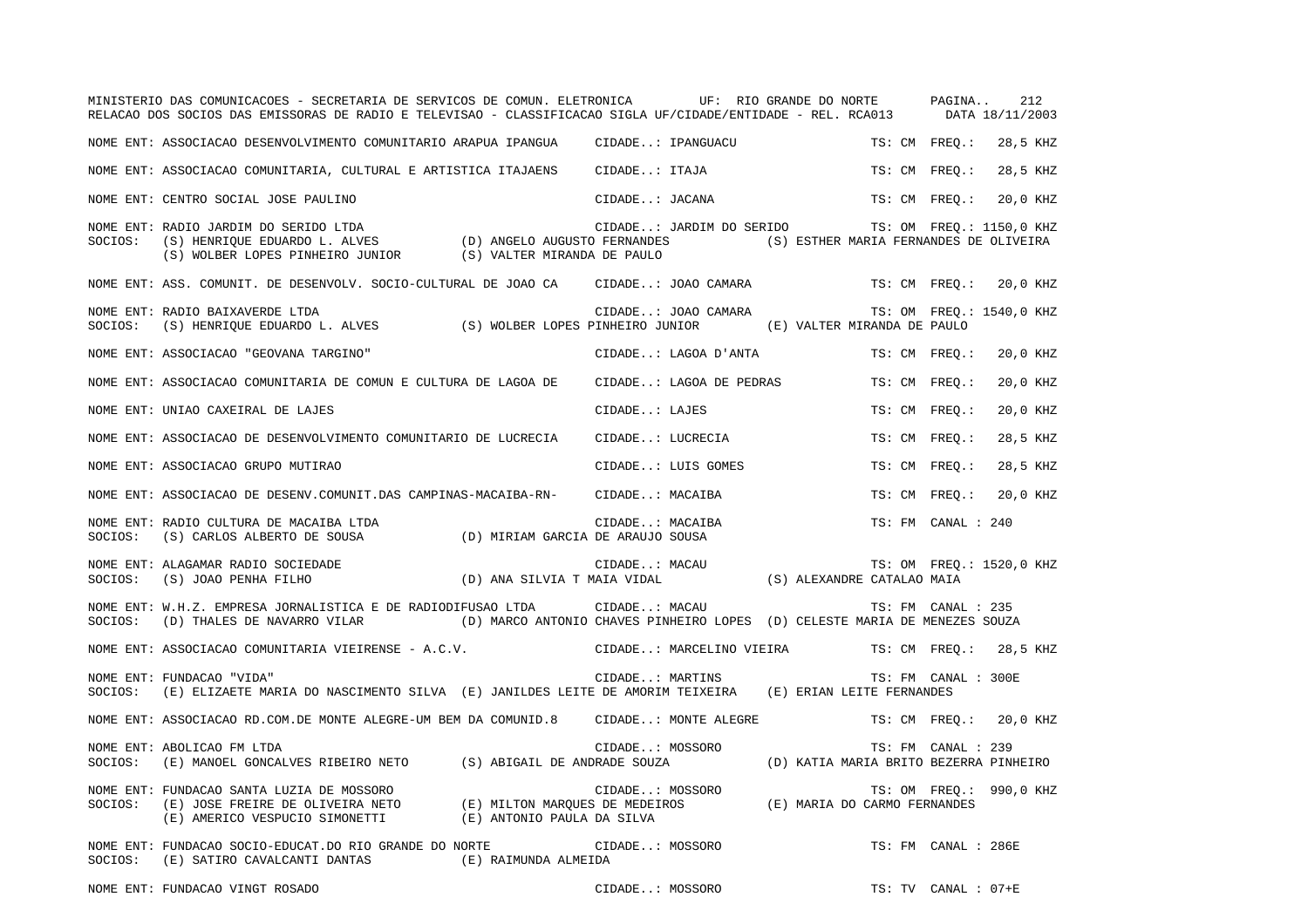## SOCIOS: (E) FRANCISCO DE ANDRADE SILVA FILHO (E) MARIA NATALIA BEZERRA DA COSTA (E) MARIA JOSE COSTA ALMEIDA

(E) VALNEY MOREIRA DA COSTA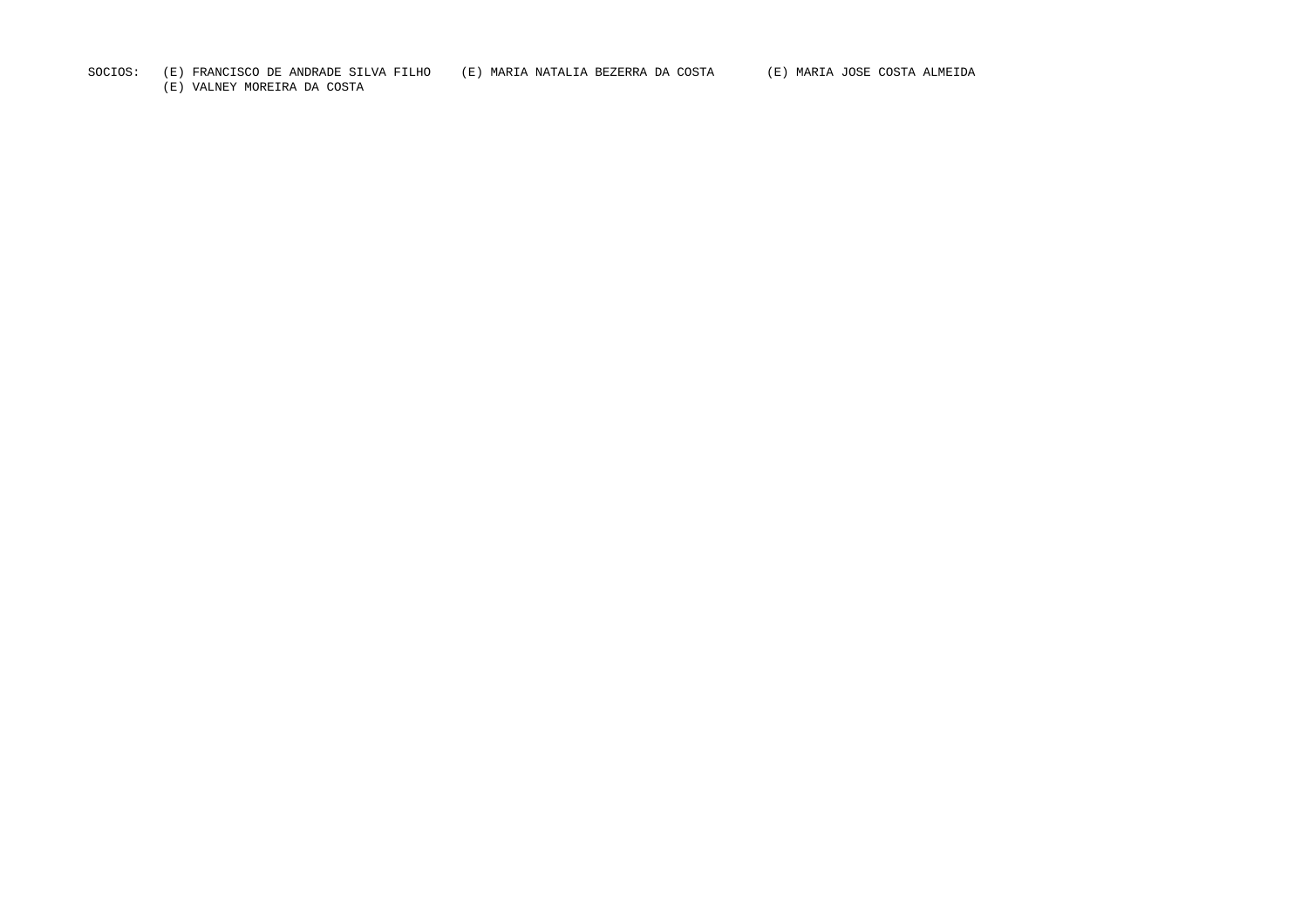MINISTERIO DAS COMUNICACOES - SECRETARIA DE SERVICOS DE COMUN. ELETRONICA UF: RIO GRANDE DO NORTE PAGINA.. 213 RELACAO DOS SOCIOS DAS EMISSORAS DE RADIO E TELEVISAO - CLASSIFICACAO SIGLA UF/CIDADE/ENTIDADE - REL. RCA013 DATA 18/11/2003 NOME ENT: MOSSORO RADIO SOCIEDADE LTDA CIDADE..: MOSSORO TS: OM FREQ.: 1060,0 KHZ SOCIOS: (S) JERONIMO VINGT ROSADO MAIA (S) JOAO NEWTON DA ESCOSSIA (S) JOSE AUGUSTO RODRIGUES (E) ANTONIO SOARES DE SOUZA LUZ (S) JERONIMO DIX-HUIT ROSADO MAIA (S) ISAURA ARUZA DE GOIS ROSADO (D) NAYDE DE MEDEIROS ROSADO (S) MARIA ODETE DE GOIS ROSADO NOME ENT: RADIO DIFUSORA DE MOSSORO SA (\*) CIDADE..: MOSSORO TS: OM FREQ.: 1170,0 KHZ SOCIOS: (D) ALUIZIO ALVES (S) JOSE NOGUEIRA DO MONTE (S) BRUNO NOGUEIRA FREIRE (S) FRANCISCO DUARTE FILHO (S) EZEQUIEL FERNANDES DE SOUZA (S) PEDRO FERNANDES RIBEIRO (S) HENRIQUE EDUARDO L. ALVES (S) GERONIMO VINGT MAIA (S) MARIA NELY DE NORONHA COSTA (S) HUMBERTO DE ARAGAO MENDES (S) RAIMUNDO JOVINO DE OLIVEIRA (S) JOSE MARTINS FERNANDES (S) SEBASTIAO FERNANDES GURGEL (S) FRANCISCO XAVIER DE QUEIROZ (S) OSCAR XAVIER FERNANDES (S) ADALGISA DE SOUSA ROSADO (S) MACRINE DE QUEIROZ PINTO (S) ANTONIO DE ARAUJO COSTA FILHO (S) (ESP.)JERONIMO DIX-NEUF ROSADO MAIA (S) OSMIDIO JOVINO DE OLIVEIRA (S) LAURO DO MONTE ROCHA NOME ENT: RADIO LIBERTADORA MOSSOROENSE LTDA CIDADE..: MOSSORO TES: OM FREQ.: 1430,0 KHZ SOCIOS: (D) HUGO FREIRE PINTO (S) JOSE AGRIPINO MAIA (S) TARCISIO DE VASCONCELOS MAIA NOME ENT: RADIO RESISTENCIA DE MOSSORO LTDA CIDADE..: MOSSORO TS: FM CANAL : 229SOCIOS: (S) JERONIMO VINGT ROSADO MAIA (D) DIRAN RAMOS DO AMARAL (S) LAIRE ROSADO FILHO (S) MARIA LUCIA FERNANDES R. DO AMARAL (S) SANDRA MARIA DA ESCOSSIA ROSADO (D) MARIA L. B. DA ESCOSSIA ROSADO NOME ENT: ASSOCIACAO DE AMIGOS DA ZONA NORTE CIDADE..: NATAL TS: CM FREQ.: 20,0 KHZ NOME ENT: ASSOCIACAO RADIO COMUNITARIA SANT'ANA FM CIDADE..: NATAL TS: CM FREQ.: 20,0 KHZ NOME ENT: CABUGINET COMUNICACOES LTDA CIDADE..: NATAL CIDADE..: NATAL TS: TV CANAL : 17 SOCIOS: (S) CLEMENCEAU ALVES (D) LUCIA DE FATIMA ALVES OTHON (S) MARIA ELIZABETE FONSECA ALVES DE AN NOME ENT: FM NORDESTE LTDA CIDADE..: NATAL TS: FM CANAL : 255 SOCIOS: (D) FELINTO RODRIGUES NETO (S) FELINTO RODRIGUES FILHO (S) ADRIANA SIQUEIRA FELINTO NOME ENT: FUNDACAO NORTE RIO GRANDENSE DE PESQUISA E CULTURA CIDADE..: NATAL TS: FM CANAL : 205E SOCIOS: (E) UILAME UMBELINO GOMES (E) CARLOS MAURICIO PANDOLPHI (E) JOSIMEY COSTA DA SILVA NOME ENT: FUNDACAO PAZ NA TERRA CIDADE..: NATAL TS: OM FREQ.: 1090,0 KHZ SOCIOS: (E) JOAO WILSON MENDES DE MELO (E) AGNELO DANTAS BARRETO (E) HEITOR DE ARAUJO SALES (E) JOAO HUMBERTO DE VASCONCELOS (E) FRANCISCO DAS CHAGAS TEIXEIRA DE AR (E) JOSE BEZERRA DE ARAUJO NOME ENT: MINISTERIO DA EDUCACAO CIDADE..: NATAL TS: TV CANAL : 05 ESOCIOS: (E) CARLOS AUGUSTO LYRA MARTINS (E) FLORIANO CALDAS DE OLIVEIRA (E) BENILTON FERNANDES DE LYRA (E) RONALDO DE ANDRADE MARTINS NOME ENT: RADIO CABUGY LTDA CIDADE..: NATAL TS: OM FREQ.: 640,0 KHZ SOCIOS: (S) CELINA APARECIDA NUNES ALVES (S) LAURO ARRUDA CAMARA (S) ALUIZIO ALVES (D) RICARDO LUIZ DE VASCONCELOS ALVES NOME ENT: RADIO ELDORADO DE NATAL LTDA  $\Box$  CIDADE..: NATAL  $\Box$  TS: OM FREQ.: 1330,0 KHZ SOCIOS: (S) FERNANDO ANTONIO DA CAMARA FREIRE (S) CICERO TONY EDSON BATISTA DA SILVA (D) FRANCISCO BATISTA DA SILVA (S) LUIZ BATISTA DA SILVA NOME ENT: RADIO FM CIDADE DO SOL LTDA CIDADE..: NATAL TS: FM CANAL : 232SOCIOS: (D) HAROLDO CAVALCANTI DE AZEVEDO (D) ALINIO CUNHA DE AZEVEDO

NOME ENT: RADIO NATAL REIS MAGOS LTDA CIDADE..: NATAL TS: FM CANAL : 244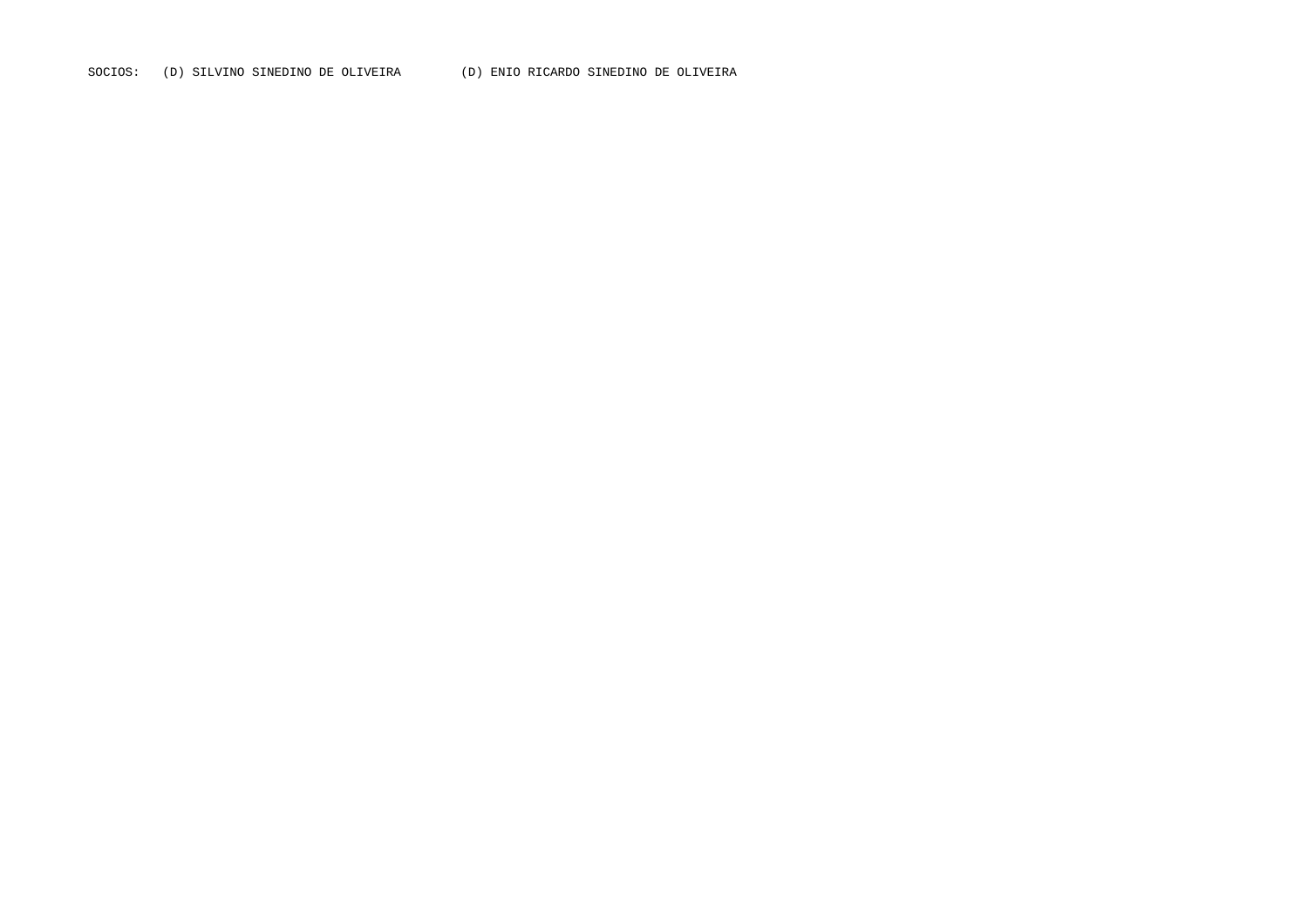MINISTERIO DAS COMUNICACOES - SECRETARIA DE SERVICOS DE COMUN. ELETRONICA UF: RIO GRANDE DO NORTE PAGINA.. 214 RELACAO DOS SOCIOS DAS EMISSORAS DE RADIO E TELEVISAO - CLASSIFICACAO SIGLA UF/CIDADE/ENTIDADE - REL. RCA013 DATA 18/11/2003 NOME ENT: RADIO NORDESTE LTDA CIDADE..: NATAL TS: OM FREQ.: 900,0 KHZ SOCIOS: (D) FELINTO RODRIGUES NETO (D) JOAO FELINTO FILHO (S) FELINTO RODRIGUES FILHO NOME ENT: RADIO PARAISO FM LTDA CIDADE..: NATAL CIDADE..: NATAL TS: FM CANAL : 275 SOCIOS: (S) GERSON DA SILVA CARDOZO (S) SIDNEI MARQUES (D) GILMAR TEIXEIRA ROSAS NOME ENT: RADIO POTI S A (\*) CIDADE..: NATAL TS: OM FREQ.: 1270,0 KHZ SOCIOS: (S) CONDOMINIO ASSOCIADO (S) (ESP.) FRANCISCO A. C. B. DE MELLO (S) (ESP.) FERNANDO ANTONIO C B DE MELO (S) JOAO DE MEDEIROS CALMON (S) MARIA DA ENCARNACAO DE ALMEIDA VARE (S) ELIANE CID VARELA BARROSO (S) ELISABETE CID VARELA MADEIRA (S) (ESP.) LEAO GONDIM DE OLIVEIRA (S) MARTINHO DE LUNA ALENCAR (S) JOSE CAVALCANTI MELO (S) FRANCISCO JOSE CHATEAUBRIAND (S) ANTONIO BASILIO DE AZEVEDO (S) GENTIL FERREIRA DE SOUZA (S) OTACILIO DOS SANTOS COLARES (S) RAPHAEL FERNANDES GURJAO (S) JOAO BEZERRA DE MELO (S) MARCOLINO ESMERALDO DE SOUZA DANTAS (S) JOSE GENTIL DE ARAUJO AGUIAR (S) JOAO BATISTA LEANDRO (S) LUIZ ANTONIO F S DOS SANTOS LIMA (S) ANA BEZERRA DE MELO NOME ENT: RADIO TRAIRY LIMITADA CIDADE..: NATAL TS: OM FREQ.: 1190,0 KHZ SOCIOS: (S) TARCISIO DE VASCONCELOS MAIA (S) MOACYR MAIA (S) CARLOS JUSSIER TRINDADE DOS SANTOS (S) PEDRO CATALAO FILHO (S) JOSE NILSON DE SA (S) JOAO OLYMPIO FILHO (S) GERALDO JOSE DA CAMARA F DE MELO (S) EZEQUIEL JOSE FERREIRA DE SOUZA (S) AUGUSTO CARLOS GARCIA DE VIVEIROS (S) KLEBER DE CARVALHO BEZERRA (S) HELIO NELSON (S) MANOEL DE MEDEIROS BRITO (E) JOSERESA TAVARES MAIA NOME ENT: SISTEMA ASSOCIADO DE COMUNICACAO LTDA CIDADE..: NATAL TS: FM CANAL : 250SOCIOS: (S) RICARDO MASSARA (D) CLAUDIO RENATO CHAVES BASTOS (D) FREDERICO NOGUEIRA E SILVA (S) DACIO GONCALVES PEREIRA (S) MAURICIO DE CASTILHO DINEPI NOME ENT: TELEVISAO CABUGI LTDA CIDADE...: NATAL CIDADE...: NATAL TS: TV CANAL : 11-SOCIOS: (S) CELINA APARECIDA NUNES ALVES (S) ALUIZIO ALVES (S) HENRIQUE EDUARDO L. ALVES (S) JOSE GOBAT ALVES (D) ALUIZIO ALVES FILHO (S) GARIBALDI ALVES FILHO (S) ISMAEL WANDERLEY G. FILHO (S) RICARDO LUIZ DE VASCONCELOS ALVES (S) JOSE ROBERTO ALVES CAVALCANTI (S) HENRIQUE JOSE LIRA ALVES (D) FRANCISCO DE ASSIS ALVES DE ANDRADE (S) MANOEL ALVES NETO NOME ENT: TELEVISAO NOVOS TEMPOS LTDA CONSTRUIDA CIDADE..: NATAL CONSTRUIDATI TS: TV CANAL : 03 SOCIOS: (S) GUSTAVO CAMARA FERREIRA DE MELO (D) PEDRO FERREIRA DE MELO NETO (D) RANYLSON FONSECA MACHADO NOME ENT: TROPICAL COMUNICACAO LTDA  $\qquad \qquad$  CIDADE..: NATAL  $\qquad$ TS: FM CANAL : 280 SOCIOS: (S) JOSE AGRIPINO MAIA (D) TARCISIO DE VASCONCELOS MAIA (S) ANA SILVIA TAVARES MAIA (S) OTO AGRIPINO MAIA NOME ENT: TROPICAL COMUNICACAO LTDA CONTROL COMUNICACAO LTDA CIDADE..: NATAL CONTROL COMUNICACAO LTDA CANAL : 08 SOCIOS: (S) JOSE AGRIPINO MAIA (D) TARCISIO DE VASCONCELOS MAIA (S) ANA SILVIA TAVARES MAIA (S) OTO AGRIPINO MAIA NOME ENT: TV PONTA NEGRA LTDA CIDADE..: NATAL TS: TV CANAL : 13+SOCIOS: (S) LUIZ MARIA ALVES (S) MAETERLINCK REGO MENDES (S) MARIA LECY ARAUJO DE SA (S) CARLOS ALBERTO DE SOUSA (D) MIRIAM GARCIA DE ARAUJO SOUSA NOME ENT: ASSOCIACAO DE DIFUSAO COMUNITARIA DE NISIA FLORESTA CIDADE..: NISIA FLORESTA TS: CM FREQ.: 20,0 KHZ NOME ENT: AGRESTE COMUNICACOES LTDA CIDADE..: NOVA CRUZ TS: FM CANAL : 298 SOCIOS: (D) CID ARRUDA CAMARA (S) DEBORA KATIA MEDEIROS DE MORAIS DUA NOME ENT: RADIO CURIMATAU DE NOVA CRUZ LTDA CANTELA CIDADE..: NOVA CRUZ TS: OM FREQ.: 1530,0 KHZ SOCIOS: (S) JOAO PAULO DA SILVA (D) SEVERINO AUGUSTO DE MORAIS (S) JOAO PEIXOTO MARIANO (S) OTO AGRIPINO MAIA (D) FELIPE CATALAO MAIA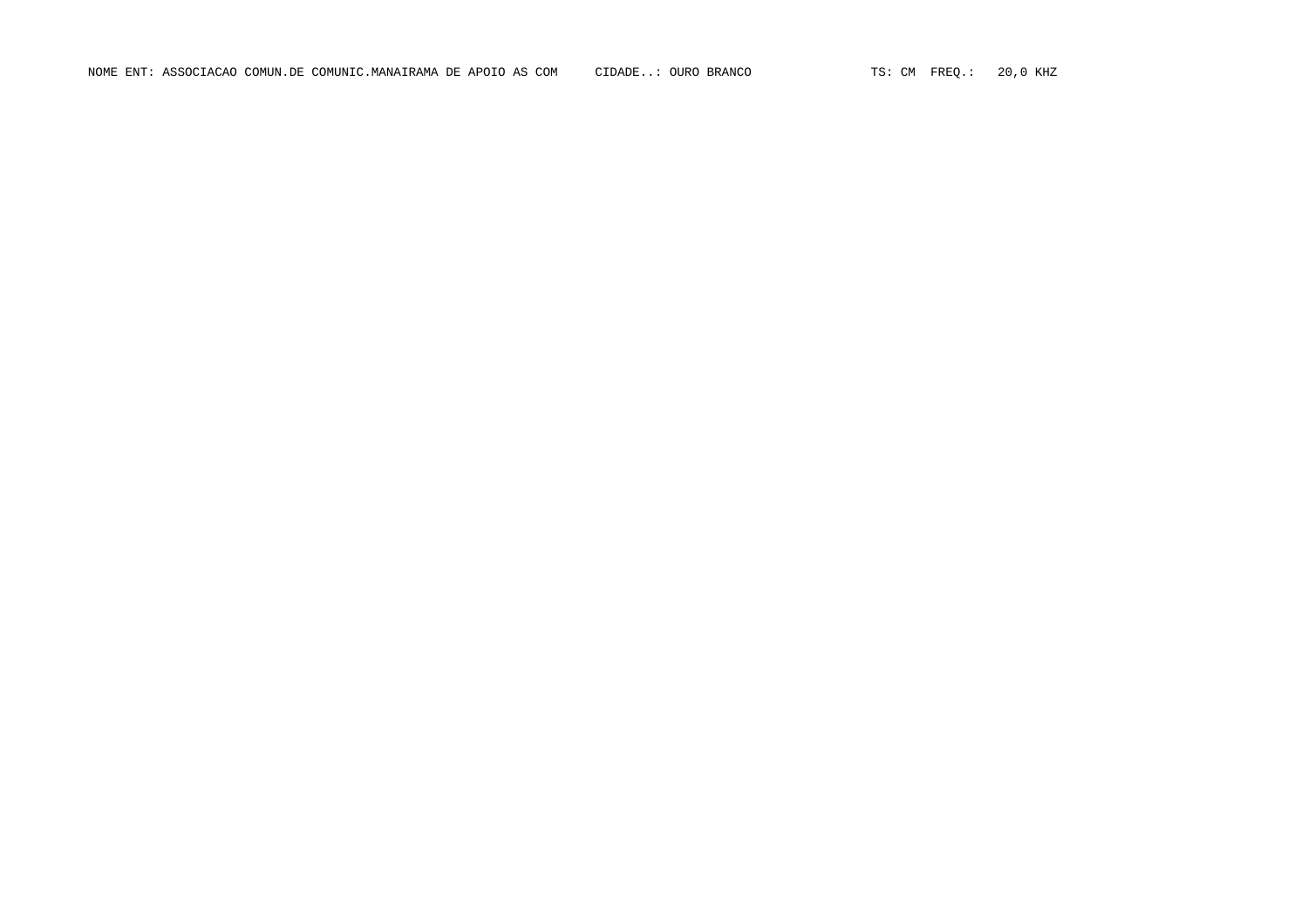|         | MINISTERIO DAS COMUNICACOES - SECRETARIA DE SERVICOS DE COMUN. ELETRONICA UF: RIO GRANDE DO NORTE PAGINA<br>RELACAO DOS SOCIOS DAS EMISSORAS DE RADIO E TELEVISAO - CLASSIFICACAO SIGLA UF/CIDADE/ENTIDADE - REL. RCA013 DATA 18/11/2003                                                                               |                              |              |                                                 |                        |                          | 215      |
|---------|------------------------------------------------------------------------------------------------------------------------------------------------------------------------------------------------------------------------------------------------------------------------------------------------------------------------|------------------------------|--------------|-------------------------------------------------|------------------------|--------------------------|----------|
| SOCIOS: | RADIO AM DE PARELHAS LTDA (D) SERGIO ROBERTO DE MEDEIROS FREIRE (S) JESSE PINTO FREQ.: 1470,0 KH:<br>(S) JESSE PINTO FREIRE FILHO (D) SERGIO ROBERTO DE MEDEIROS FREIRE (S) FERNANDO ANTONIO DA CAMARA FREIRE)<br>NOME ENT: RADIO AM DE PARELHAS LTDA<br>(S) NELSON HERMOGENES DE MEDEIROS FREIR (S) JOSE PINTO FREIRE |                              |              |                                                 |                        | TS: OM FREO.: 1470,0 KHZ |          |
|         | NOME ENT: FUNDACAO MARIO NEGOCIO                                                                                                                                                                                                                                                                                       |                              |              | CIDADE: PARNAMIRIM                              |                        | TS: CM FREQ.: 20,0 KHZ   |          |
| SOCIOS: | NOME ENT: RADIO FM TRAMPOLIM DA VITORIA LTDA<br>(S) AGNELO ALVES<br>$(\,S\,)$ CARLOS EDUARDO NUNES ALVES (D) JOSE LUIZ NUNES ALVES                                                                                                                                                                                     | (S) HENRIQUE JOSE LIRA ALVES |              | CIDADE: PARNAMIRIM                              | (S) AGNELO ALVES FILHO | TS: FM CANAL : 284       |          |
|         | NOME ENT: SOCIEDADE EDUCADORA PATUENSE                                                                                                                                                                                                                                                                                 |                              | CIDADE: PATU |                                                 |                        | TS: CM FREQ.: 20,0 KHZ   |          |
| SOCIOS: | NOME ENT: RADIO CULTURA DO OESTE LTDA<br>(D) ANA SILVIA T MAIA VIDAL<br>(D) ELIAS FERNANDES NETO                                                                                                                                                                                                                       |                              |              | CIDADE: PAU DOS FERROS TS: OM FREQ.: 1560,0 KHZ |                        |                          |          |
| SOCIOS: | NOME ENT: FUNDACAO DONATILE COSTA<br>(E) DULCIENE SUELY BEZERRA ALMEIDA (E) JOSE QUIRINO DA SILVA (E) OSIMAR COSTA CALDAS                                                                                                                                                                                              |                              |              | CIDADE: PEDRO AVELINO                           |                        | TS: FM CANAL : 211E      |          |
|         | NOME ENT: ASSOCIACAO RADIO FM COMUNITARIA CIDADE PROGRESSO CIDADE: PENDENCIAS                                                                                                                                                                                                                                          |                              |              |                                                 |                        | TS: CM FREQ.:            | 28,5 KHZ |
|         | NOME ENT: ASSOCIACAO BENEF.ARTIST.E COMUNIT.ANA NUNES DO REGO-A CIDADE: PORTALEGRE                                                                                                                                                                                                                                     |                              |              |                                                 |                        | TS: CM FREO.:            | 28,5 KHZ |
|         | NOME ENT: ASSOCIACAO COMUNITARIA PITITINGA                                                                                                                                                                                                                                                                             |                              |              | CIDADE: RIO DO FOGO                             |                        | TS: CM FREO.:            | 20,0 KHZ |
|         | NOME ENT: ASSOCIACAO CULTURAL, ESPORTIVA RODOLFENSE - ACERF CIDADE: RODOLFO FERNANDES                                                                                                                                                                                                                                  |                              |              |                                                 |                        | TS: CM FREQ.:            | 28,5 KHZ |
|         | NOME ENT: ASS.RADIO COMUNIT. FM STA RITA - UM BEM DA COMUNID. 99                                                                                                                                                                                                                                                       |                              |              | CIDADE: SANTA CRUZ                              |                        | TS: CM FREO.:            | 20,0 KHZ |
| SOCIOS: | NOME ENT: RADIO SANTA CRUZ AM LTDA<br>(D) MARIA ELIZABETH FREIRE ALVES (S) ANITA LOUISE CATALAO MAIA (D) FRANCISCO AVELINO DA SILVA                                                                                                                                                                                    |                              |              | CIDADE: SANTA CRUZ                              |                        | TS: OM FREQ.: 1410,0 KHZ |          |
|         | NOME ENT: ASSOCIACAO COMUNITARIA DE COMUNICACAO E CULTU.DE SANT                                                                                                                                                                                                                                                        |                              |              | CIDADE: SANTA MARIA                             |                        | TS: CM FREQ.:            | 20,0 KHZ |
|         | NOME ENT: ASSOCIACAO DE PROT.E ASSIST.A MATERN,A INF.E AO MEIO                                                                                                                                                                                                                                                         |                              |              | CIDADE: SANTANA DO MATOS                        |                        | TS: CM FREO.:            | 28,5 KHZ |
|         | NOME ENT: ASS. COMUNIT. DE COMUNIC. E CULT. DA CIDADE DE SANTO AN                                                                                                                                                                                                                                                      |                              |              | CIDADE: SANTO ANTONIO TS: CM FREQ.:             |                        |                          | 20,0 KHZ |
| SOCIOS: | NOME ENT: RADIO AGRESTE LTDA<br>(D) JANETE MESQUITA DE FARIA (S) ROBINSON MESQUITA DE FARIA (D) FABIO SALUSTINO MESQUITA DE FARIA                                                                                                                                                                                      |                              |              | CIDADE: SANTO ANTONIO                           |                        | TS: OM FREQ.: 1460,0 KHZ |          |
|         | NOME ENT: ASSOCIACAO COMUNITARIA PRINCESA DO TRAIRI                                                                                                                                                                                                                                                                    |                              |              | CIDADE: SAO BENTO DO TRAIRI                     |                        | TS: CM FREQ.:            | 20,0 KHZ |
|         | NOME ENT: FUNDACAO JOSE RIBAMAR LUNGUINHO DE DESENVOLVIMENTO CIDADE: SAO FRANCISCO DO OESTE                                                                                                                                                                                                                            |                              |              |                                                 |                        | TS: CM FREO.:            | 28,5 KHZ |
|         | NOME ENT: ASSOCIACAO COMUNITARIA DE COMUNICACAO DO JARDIM AMARA                                                                                                                                                                                                                                                        |                              |              | CIDADE: SAO GONCALO DO AMARANTE                 |                        | TS: CM FREO.:            | 20,0 KHZ |
|         | NOME ENT: ASSOCIACAO COMUNITARIA DE COMUN.E CULT.DE SAO JOSE DE                                                                                                                                                                                                                                                        |                              |              | CIDADE: SAO JOSE DE MIPIBU                      |                        | TS: CM FREQ.:            | 20,0 KHZ |
|         | NOME ENT: ASSOCIACAO RADIO COMUNITARIA MATUTAO FM (ARC MATUTAO                                                                                                                                                                                                                                                         |                              |              | CIDADE: SAO JOSE DO CAMPESTRE                   |                        | TS: CM FREQ.:            | 20,0 KHZ |
|         | NOME ENT: CENTRO SOCIAL PRESIDENTE TANCREDO NEVES                                                                                                                                                                                                                                                                      |                              |              | CIDADE: SAO MIGUEL                              |                        | TS: CM FREO.:            | 28,5 KHZ |
|         | NOME ENT: SISTEMA POTIGUAR DE INFORMACAO LTDA<br>SOCIOS: (S) RONALD GURGEL<br>(D) MARIA ELITA ROCHA DE OLIVEIRA                                                                                                                                                                                                        |                              |              | CIDADE: SAO MIGUEL                              |                        | TS: OM FREQ.: 1370,0 KHZ |          |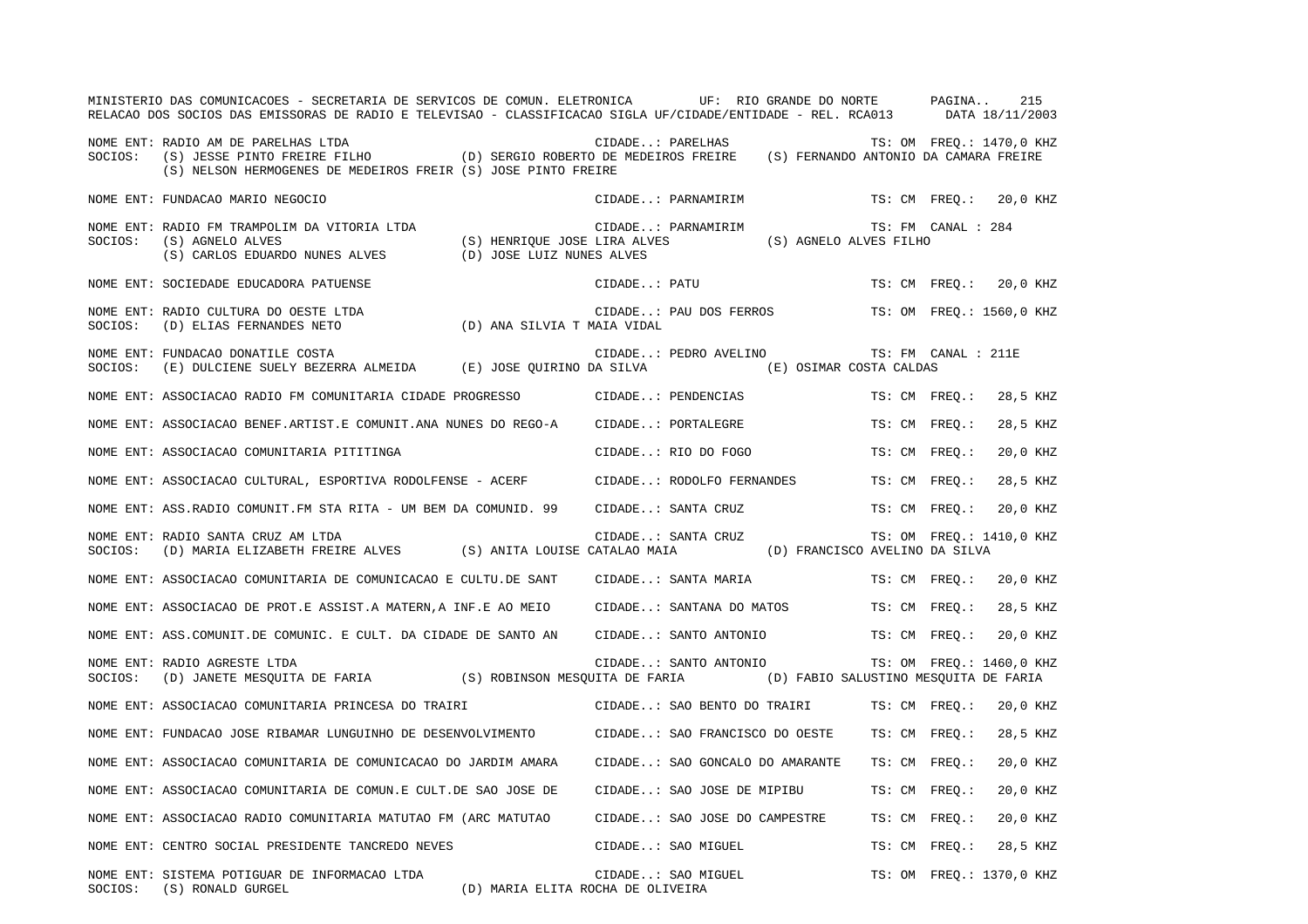|         | MINISTERIO DAS COMUNICACOES - SECRETARIA DE SERVICOS DE COMUN. ELETRONICA          UF:  RIO GRANDE DO NORTE<br>RELACAO DOS SOCIOS DAS EMISSORAS DE RADIO E TELEVISAO - CLASSIFICACAO SIGLA UF/CIDADE/ENTIDADE - REL. RCA013 DATA 18/11/2003 |                |                                                       |               | PAGINA 216               |
|---------|---------------------------------------------------------------------------------------------------------------------------------------------------------------------------------------------------------------------------------------------|----------------|-------------------------------------------------------|---------------|--------------------------|
| SOCIOS: | NOME ENT: RADIO VALE DO POTENGI LTDA<br>(D) HAROLDO RIBEIRO DE LARA ANDRADE (S) THALES DE NAVARRO VILAR (D) RICARDO RIBEIRO DE LARA ANDRADE<br>(S) JOSE MARTINS DA SILVA                                                                    |                | CIDADE: SAO PAULO DO POTENGI TS: OM FREQ.: 1210,0 KHZ |               |                          |
|         | NOME ENT: ASSOCIACAO COMUNITARIA DE COMUNICACAO E CULTURA DE SA CIDADE: SAO TOME                                                                                                                                                            |                |                                                       | TS: CM FREO.: | 20,0 KHZ                 |
|         | NOME ENT: FUND. OBRA ASSISTENCIAL PARA INTEGR. SOCIAL DA COMUNI                                                                                                                                                                             |                | CIDADE: SAO VICENTE                                   | TS: CM FREO.: | 20,0 KHZ                 |
|         | NOME ENT: ASSOCIACAO COMUNIT.DE COMUNICACAO E CULT.DE SERVERIAN                                                                                                                                                                             |                | CIDADE: SEVERIANO MELO                                | TS: CM FREO.: | 28,5 KHZ                 |
|         | NOME ENT: ASSSOCIACAO COMUNITARIA ESTRELA DO NORTE                                                                                                                                                                                          |                | CIDADE: TAIPU                                         | TS: CM FREO.: | 20,0 KHZ                 |
|         | NOME ENT: ASSOCIACAO RD.COMUNIT.FM TANGARA-UM BEM A SERV.DA COM                                                                                                                                                                             |                | CIDADE: TANGARA                                       | TS: CM FREO.: | 20,0 KHZ                 |
|         | NOME ENT: ASSOCIACAO COMUNITARIA DE COMUNIC DO MUN DE T. DOS BA CIDADE: TIMBAUBA DOS BATISTAS TS: CM FREO.:                                                                                                                                 |                |                                                       |               | 20,0 KHZ                 |
|         | NOME ENT: SISTEMA MATOGRANDE DE RADIO E COMUNICACAO LTDA                      CIDADE: TOUROS<br>SOCIOS: (S) JOSE ADECIO COSTA (S) JOSE ADECIO COSTA FILHO (D) LAECIO TEODORO DE ALMEIDA                                                     |                |                                                       |               | TS: OM FREO.: 1390,0 KHZ |
|         | NOME ENT: ASSOCIACAO COMUNITARIA DE COMUNIC.DO MUNICIPIO DE UPA CIDADE: UPANEMA                                                                                                                                                             |                |                                                       | TS: CM FREQ.: | 28,5 KHZ                 |
|         | NOME ENT: ASSOCIACAO COMUNITARIA PARA O DESENVOLVIMENTO DE VICO                                                                                                                                                                             | CIDADE: VICOSA |                                                       | TS: CM FREO.: | 28,5 KHZ                 |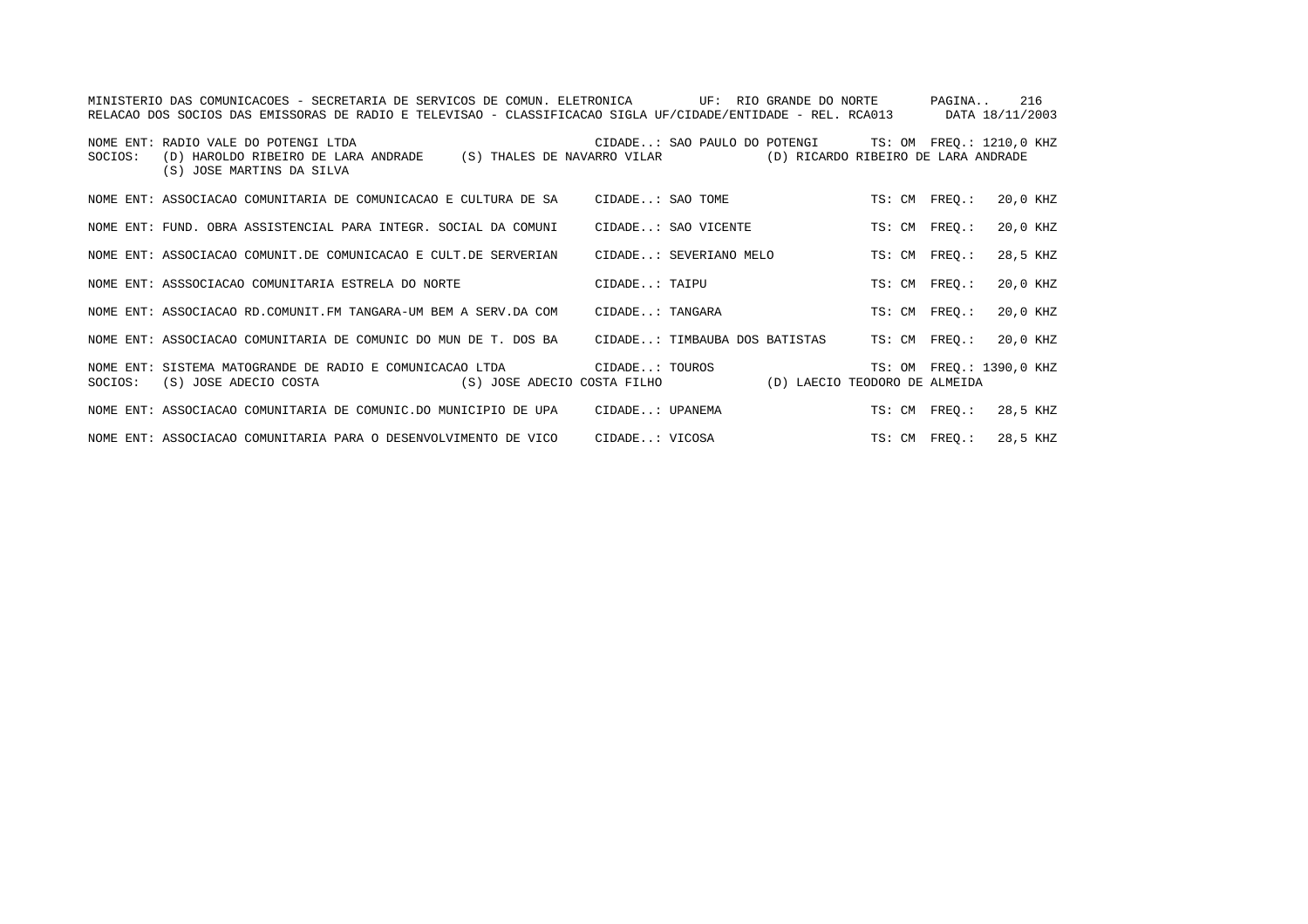|         | MINISTERIO DAS COMUNICACOES - SECRETARIA DE SERVICOS DE COMUN. ELETRONICA UF: RONDONIA<br>RELACAO DOS SOCIOS DAS EMISSORAS DE RADIO E TELEVISAO - CLASSIFICACAO SIGLA UF/CIDADE/ENTIDADE - REL. RCA013 DATA 18/11/2003 |                           |                                                                                               |                                                           |               | PAGINA             | 217                      |
|---------|------------------------------------------------------------------------------------------------------------------------------------------------------------------------------------------------------------------------|---------------------------|-----------------------------------------------------------------------------------------------|-----------------------------------------------------------|---------------|--------------------|--------------------------|
|         | NOME ENT: SOCIEDADE BENEFICENTE SAO JUDAS TADEU                                                                                                                                                                        |                           |                                                                                               | CIDADE: ALTA FLORESTA D'OESTE                             | TS: CM FREO.: |                    | 28,5 KHZ                 |
|         | NOME ENT: ASSOCIACAO RADIO COMUNITARIA EDUCATIVA VERDE AMAZONIA CIDADE: ARIOUEMES                                                                                                                                      |                           |                                                                                               |                                                           |               | TS: CM FREO.:      | 20,0 KHZ                 |
| SOCIOS: | NOME ENT: RADIO ARIQUEMES LTDA<br>(S) JOSE MARCIO LONDE RAPOSO (D) JOAO MENDONCA DE AMORIM FILHO (D) LERSON WERNO SAPIRAS<br>(S) FRANCISCO DE S D DE AZEVEDO                                                           |                           | CIDADE: ARIQUEMES                                                                             |                                                           |               |                    | TS: OM FREQ.: 850,0 KHZ  |
| SOCIOS: | NOME ENT: RADIO COLINA DO MACHADINHO LTDA<br>(S) ODACIR SOARES RODRIGUES                                                                                                                                               |                           | CIDADE: ARIOUEMES<br>(S) ODALEA SADECK SOARES RODRIGUES (D) CRISTIANE SADECK SOARES RODRIGUES |                                                           |               |                    | TS: OM FREO.: 1030,0 KHZ |
| SOCIOS: | NOME ENT: RADIO PLANICIE DE ARIQUEMES LTDA<br>(D) GISELE MARIA PALHANO MAIOLINO FURTA (S) MARIA MAIOLINO VOLPE                                                                                                         |                           | CIDADE: ARIQUEMES                                                                             |                                                           |               | TS: FM CANAL : 222 |                          |
|         | NOME ENT: COMEV - RADIO COMUNITARIA CULTURA FM                                                                                                                                                                         |                           | CIDADE: CABIXI                                                                                |                                                           |               |                    | TS: CM FREQ.: 28,5 KHZ   |
|         | NOME ENT: ASSOCIACAO COMUNITARIA SAMAUMA                                                                                                                                                                               |                           | CIDADE: CACOAL                                                                                |                                                           |               | TS: CM FREQ.:      | 28,5 KHZ                 |
| SOCIOS: | NOME ENT: RADIO CLUBE DE CACOAL LTDA<br>(S) WALDIVINO MARTINS DE OLIVEIRA (D) ROMULO VILLAR FURTADO<br>(S) ADRIANA GOMES FURTADO ANDREOLI                                                                              |                           | CIDADE: CACOAL                                                                                | .0AL<br>(S) RITA ISABEL GOMES FURTADO                     |               | TS: FM CANAL : 212 |                          |
| SOCIOS: | NOME ENT: RADIO SOCIEDADE RONDONIA LTDA<br>(S) ODACIR SOARES RODRIGUES (S) FRANCISCO JOSE SADECK<br>(D) CRISTIANE SADECK SOARES RODRIGUES                                                                              |                           | CIDADE: CACOAL                                                                                | CACOAL (D) ODALEA SADECK SOARES RODRIGUES                 |               |                    | TS: OM FREQ.: 1470,0 KHZ |
| SOCIOS: | NOME ENT: TV ALLAMANDA LTDA<br>(S) LECIO MARTINS                                                                                                                                                                       |                           | CIDADE: CACOAL<br>(E) ADENIR FERNANDES FILHO                                                  | (S) ROMULO VILLAR FURTADO                                 |               | TS: TV CANAL : 09+ |                          |
|         | NOME ENT: ASSOCIACAO COMUNITARIA DO BAIRRO NOVO HORIZONTE CIDADE: CANDEIAS DO JAMARI TS: CM FREO.: 29,2 KHZ                                                                                                            |                           |                                                                                               |                                                           |               |                    |                          |
| SOCIOS: | NOME ENT: RADIO E TV MAIRA LTDA<br>(S) EUDES MARQUES LUSTOSA (D) MARIA DAS GRACAS COSTA LUSTOSA                                                                                                                        |                           |                                                                                               | CIDADE: CANDEIAS DO JAMARI<br>(S) MURILLO MARQUES LUSTOSA |               | TS: FM CANAL : 236 |                          |
|         | NOME ENT: ASSOCIACAO COMUNITARIA EDUCATIVA CIDADE FM DE CHUPING                                                                                                                                                        |                           | CIDADE: CHUPINGUAIA                                                                           |                                                           |               | TS: CM FREO.:      | 20,0 KHZ                 |
|         | NOME ENT: ASCOCOL - ASSOCIACAO COMUNITARIA DE COLORADO DO OESTE CIDADE: COLORADO DO OESTE                                                                                                                              |                           |                                                                                               |                                                           | TS: CM FREO.: |                    | 29,0 KHZ                 |
| SOCIOS: | NOME ENT: RADIO AMAZONIA DE COLORADO DO OESTE LTDA<br>(D) RITA ISABEL GOMES FURTADO (S) ADRIANA GOMES FURTADO ANDREOLI                                                                                                 |                           |                                                                                               | CIDADE: COLORADO DO OESTE                                 |               | TS: FM CANAL : 231 |                          |
|         | NOME ENT: ASSOCIACAO DA RADIO COMUNITARIA EDUCATIVA CRISTAL FM       CIDADE: CORUMBIARA                                                                                                                                |                           |                                                                                               |                                                           | TS: CM FREO.: |                    | 28,5 KHZ                 |
|         | NOME ENT: ASSOCIACAO COM.ROMIPORA DE ESPIGAO D'OESTE, P/A PRES.                                                                                                                                                        |                           | CIDADE: ESPIGAO D'OESTE                                                                       |                                                           |               | TS: CM FREQ.:      | 20,0 KHZ                 |
| SOCIOS: | NOME ENT: RADIO SOCIEDADE ESPIGAO LTDA<br>(D) ANTONIO GABIATTI                                                                                                                                                         | (S) TARCISO GABIATTI      |                                                                                               | CIDADE: ESPIGAO D'OESTE                                   |               |                    | TS: OM FREO.: 1570,0 KHZ |
| SOCIOS: | NOME ENT: AMAZONIA CABO LTDA<br>(D) PHELIPPE DAOU JUNIOR                                                                                                                                                               |                           | CIDADE: GUAJARA-MIRIM<br>(S) CLAUDIA MARIA DAOU PAIXAO E SILVA (S) ELY FREITAS PAIXAO E SILVA |                                                           |               | TS: FM CANAL : 229 |                          |
| SOCIOS: | NOME ENT: EMPRESA DE RADIODIFUSAO GUAPORE LTDA<br>(S) ODACIR SOARES RODRIGUES<br>(D) CRISTIANE SADECK SOARES RODRIGUES                                                                                                 | (S) RUTH MEGUME MORIMOTTO | CIDADE: GUAJARA-MIRIM                                                                         | (D) ODALEA SADECK SOARES RODRIGUES                        |               | TS: FM CANAL : 210 |                          |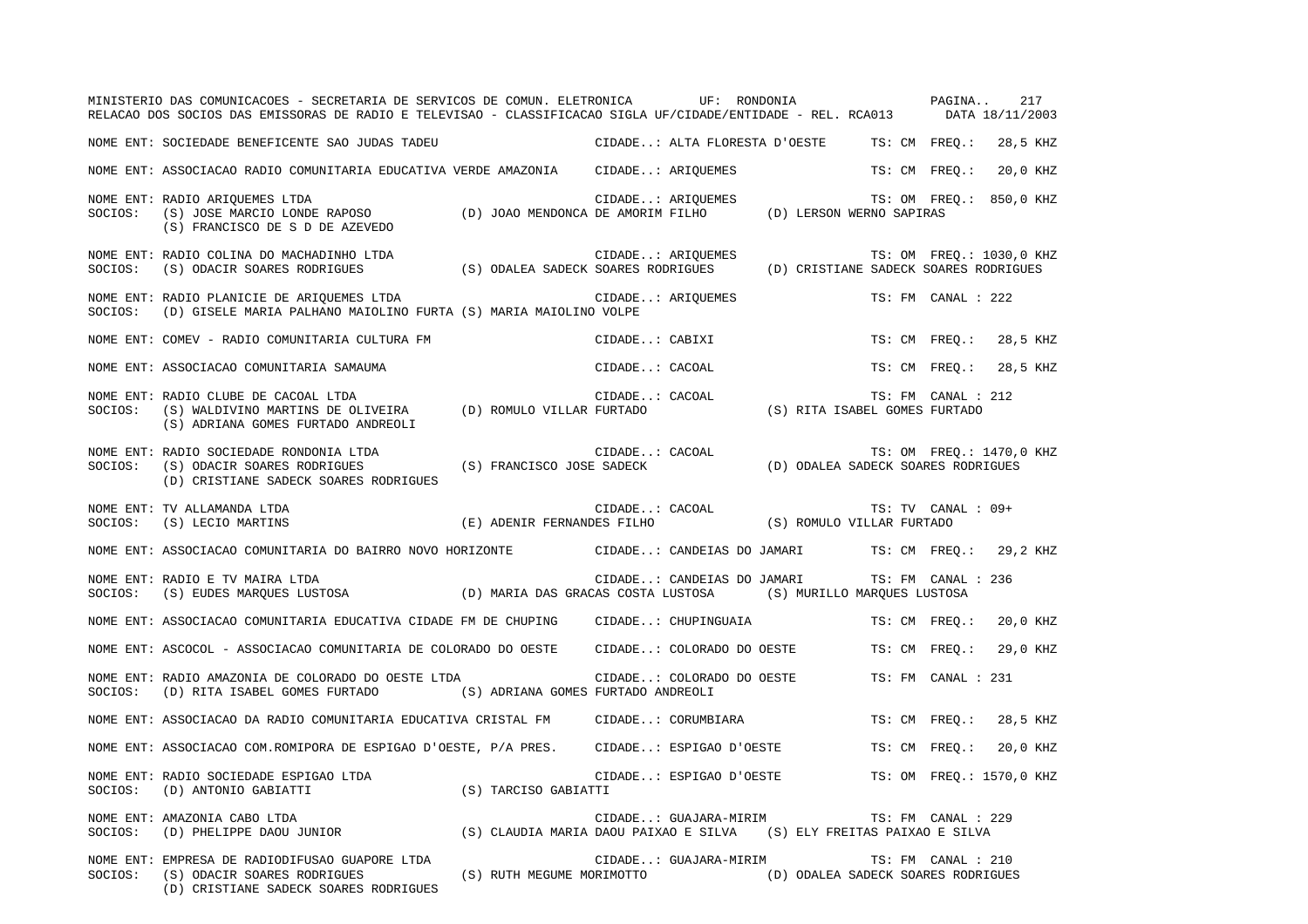MINISTERIO DAS COMUNICACOES - SECRETARIA DE SERVICOS DE COMUN. ELETRONICA UF: RONDONIA PAGINA.. 218 RELACAO DOS SOCIOS DAS EMISSORAS DE RADIO E TELEVISAO - CLASSIFICACAO SIGLA UF/CIDADE/ENTIDADE - REL. RCA013 DATA 18/11/2003 NOME ENT: FUNDACAO DOM REY CIDADE..: GUAJARA-MIRIM TS: OM FREQ.: 1260,0 KHZ SOCIOS: (E) LUIZ GOMES DE ARRUDA (E) ISIDORO JOSE MORO (E) CLOTILDE CAMPANHA GOMES (E) EDMUNDO DA SILVA NOME ENT: FUNDACAO DOM REY CIDADE..: GUAJARA-MIRIM TS: OT FREQ.: 3375,0 KHZ SOCIOS: (E) LUIZ GOMES DE ARRUDA (E) ISIDORO JOSE MORO (E) CLOTILDE CAMPANHA GOMES (E) EDMUNDO DA SILVA NOME ENT: ASSOCIACAO DE RADIO E DIFUSAO COMUNIT. INTERATIVA JAR CIDADE..: JARU TS: CM FREQ.: 29,0 KHZ NOME ENT: EMPRESA DE RADIODIFUSAO NOVA FRONTEIRA LTDA CIDADE..: JARU TS: FM CANAL : 235SOCIOS: (S) ASSIS CANUTO (S) JOSE DE ABREU BIANCO (S) CARLOS ANTONIO DOS REIS (S) SILVERNANI CESAR DOS SANTOS (D) SALVANDIR DE MACEDO UCHOA NOME ENT: RADIO NEQUEM LTDA CIDADE... JARU CIDADE... JARU TS: FM CANAL : 216 SOCIOS: (S) FRANCISCO MARTINS DE QUEIROZ (D) PAULO ROBERTO PINTO NOME ENT: RADIO VERDE LTDA CIDADE..: JARU TS: OM FREQ.: 1240,0 KHZ SOCIOS: (D) ADENIR FERNANDES FILHO (S) ANTONIETA GRAZIANO FORCIONE NOME ENT: SOCIEDADE JARU DE RADIO E TELEVISAO LTDA CIDADE... JARU TS: FM CANAL : 231 SOCIOS: (D) HUGO MACIEL GRANGEIRO (D) ADRIANA ANDREIA DE SOUZA SALVADOR F NOME ENT: ASSOCIACAO COMUNITARIA JI-PARANAENSE - ASCOJIPA CIDADE..: JI-PARANA TS: CM FREQ.: 28,5 KHZ NOME ENT: EMPRESA DE RADIODIFUSAO MORIMOTO LTDA  $CIDADE..: JI-PARANA$  TS: OT FREQ.: 5025,0 KHZ SOCIOS: (D) MOTOKO KONDO MORIMOTO (S) ANTONIO MORIMOTO (D) RUTH MEGUME MORIMOTTO NOME ENT: EMPRESA DE RADIODIFUSAO MORIMOTO LTDA CIDADE..: JI-PARANA TS: OM FREQ.: 1130,0 KHZ SOCIOS: (D) MOTOKO KONDO MORIMOTO (S) ANTONIO MORIMOTO (D) RUTH MEGUME MORIMOTTO NOME ENT: RADIO ALVORADA DE RONDONIA LTDA CIDADE..: JI-PARANA TS: OM FREQ.: 900,0 KHZ SOCIOS: (D) TATHIANA TOSCHI FERNANDES CORDEIRO (S) JACKELINE TOSCHI FERNANDES NOME ENT: RADIO TUCUMA LTDA CIDADE..: JI-PARANA TS: OM FREQ.: 1200,0 KHZ SOCIOS: (S) LECIO MARTINS (D) DALVA MARIA MAGALHAES DE TOLEDO (S) ALBERTO CESAR LOYOLA BRANCO NOME ENT: RONDOVISAO RONDONIA RADIO E TELEVISAO LTDA CIDADE..: JI-PARANA TS: FM CANAL : 229 SOCIOS: (S) LECIO MARTINS (S) FRANCISCO MARTINS DE QUEIROZ (D) PAULO ROBERTO PINTO NOME ENT: SISTEMA ITAPIREMA DE COMUNICACOES LTDA  $\qquad \qquad$  CIDADE..: JI-PARANA  $\qquad \qquad$ TS: OM FREQ.: 1390,0 KHZ SOCIOS: (D) LEILA VIANA PEREIRA (S) MIRIA VIANA DE OLIVEIRA (S) VICENTE FELIZARI FILHO NOME ENT: ASSOCIACAO DOS COMUNIC.EM EDUC.AMBIENTAL DE RONDONIA- CIDADE..: MACHADINHO D'OESTE TS: CM FREQ.: 20,0 KHZ NOME ENT: ROBI - RADIO E COMUNICACOES LTDA CIDADE..: MACHADINHO D'OESTE TS: FM CANAL : 250SOCIOS: (D) UBIRAJARA VIANEY FERNANDES DE BRITO (S) ROSIVAL RIBEIRO DOS REIS NOME ENT: ASSOCIACAO COMUNITARIA MIRANTENSE (ASCOM) CIDADE..: MIRANTE DA SERRA TS: CM FREQ.: 20,0 KHZ NOME ENT: ASSOCIACAO COMUNITARIA ESPERANCA E PAZ - ASCEPAZ CIDADE..: OURO PRETO DO OESTE TS: CM FREQ.: 28,5 KHZ NOME ENT: RADIO PLANALTO DE OURO PRETO LTDA CIDADE..: OURO PRETO DO OESTE TS: FM CANAL : 218SOCIOS: (S) ODACIR SOARES RODRIGUES (D) ODALEA SADECK SOARES RODRIGUES (D) CRISTIANE SADECK SOARES RODRIGUES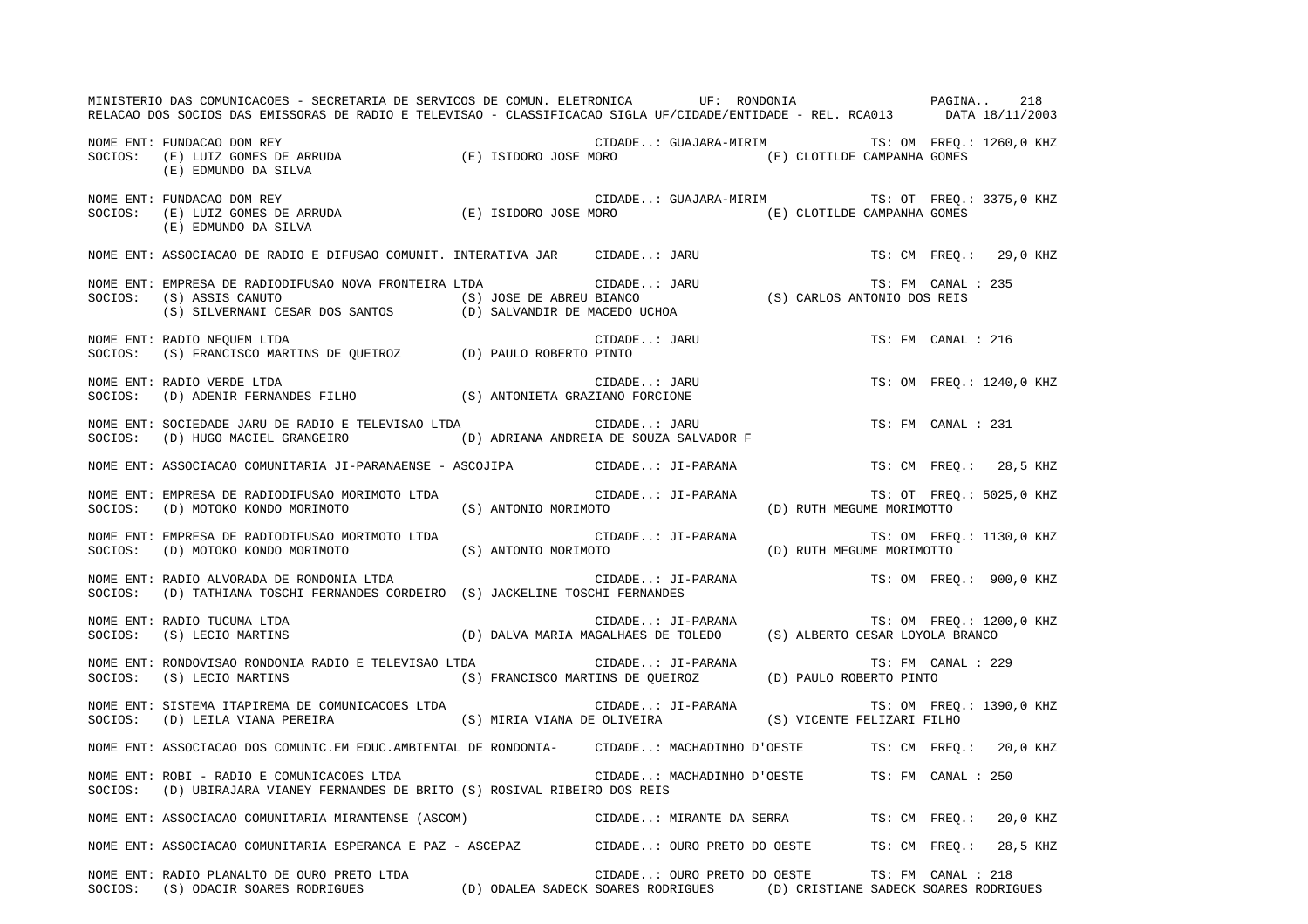NOME ENT: ASSOCIACAO COMUNITARIA DE RADIO FM DE PIMENTA BUENO CIDADE..: PIMENTA BUENO TS: CM FREQ.: 20,0 KHZ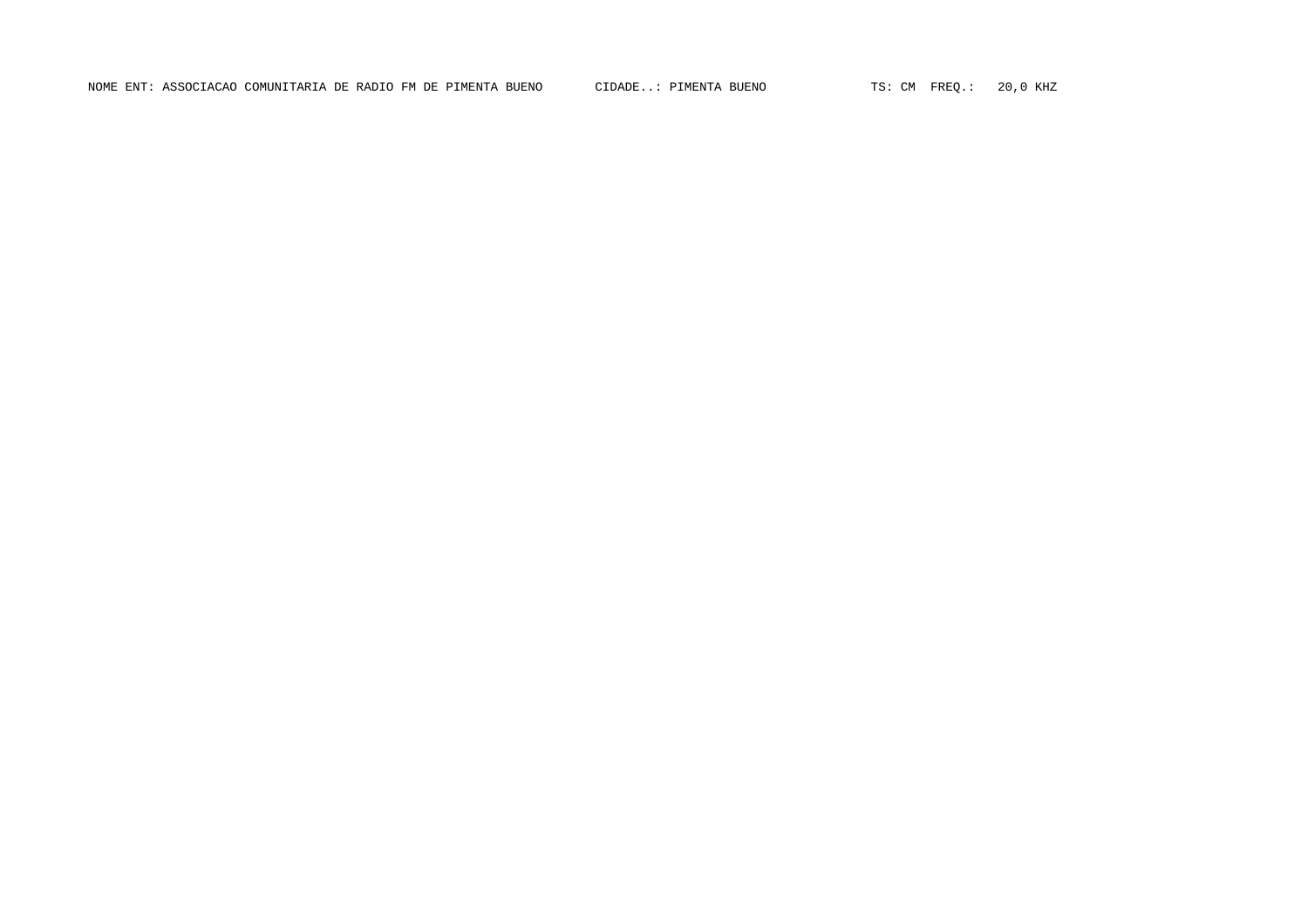MINISTERIO DAS COMUNICACOES - SECRETARIA DE SERVICOS DE COMUN. ELETRONICA UF: RONDONIA PAGINA.. 219RELACAO DOS SOCIOS DAS EMISSORAS DE RADIO E TELEVISAO - CLASSIFICACAO SIGLA UF/CIDADE/ENTIDADE - REL. RCA013 DATA 18/11/2003 NOME ENT: RADIO CLUBE DE PIMENTA BUENO LTDA CIDADE..: PIMENTA BUENO TS: FM CANAL : 228SOCIOS: (D) RITA ISABEL GOMES FURTADO (S) ADRIANA GOMES FURTADO ANDREOLI NOME ENT: RADIO SOCIEDADE RONDONIA LTDA CIDADE..: PIMENTA BUENO TS: OM FREQ.: 1480,0 KHZ SOCIOS: (S) ODACIR SOARES RODRIGUES (S) FRANCISCO JOSE SADECK (D) ODALEA SADECK SOARES RODRIGUES (D) CRISTIANE SADECK SOARES RODRIGUES NOME ENT: SISTEMA TROPICAL RONDONIENSE DE COMUNICACOES LTDA CIDADE..: PIMENTA BUENO TS: TV CANAL : 10-SOCIOS: (S) ALBERTO CESAR LOYOLA BRANCO (D) SERGIO MOACIR FRAGA (S) JOAO LUIZ DE SOUZA LOPES (S) MAXIMILIANO TILLMANN NOME ENT: AMAZONIA CABO LTDA CIDADE..: PORTO VELHO TS: TV CANAL : 22SOCIOS: (D) PHELIPPE DAOU JUNIOR (S) CLAUDIA MARIA DAOU PAIXAO E SILVA (S) ELY FREITAS PAIXAO E SILVA NOME ENT: RADIO COMUNITARIA TRANSAMAZONICA FM CIDADE..: PORTO VELHO TS: CM FREQ.: 29,0 KHZ NOME ENT: RADIO E TELEVISAO ELDORADO DO BRASIL LTDA  $\Box$  CIDADE..: PORTO VELHO TS: OM FREQ.: 660,0 KHZ SOCIOS: (D) MARIO CALIXTO FILHO (S) MARGARIDA DO CARMO CRUZ (S) MARLY CALCULAKIS RIVA CALIXTO (S) HELY CALIXTO CRUZ (S) EURIPEDES CLAITON RODRIGUES CAMPOS (S) MAURICIO CALIXTO DA CRUZ NOME ENT: RADIO FRONTEIRA LTDA CIDADE..: PORTO VELHO TS: FM CANAL : 231SOCIOS: (D) GISELE MARIA PALHANO MAIOLINO FURTA (S) ROSANA MARIA MAIOLINO VOLPE NOME ENT: RADIO SOCIEDADE RONDONIA LTDA CIDADE..: PORTO VELHO TS: FM CANAL : 227SOCIOS: (S) ODACIR SOARES RODRIGUES (S) FRANCISCO JOSE SADECK (D) ODALEA SADECK SOARES RODRIGUES (D) CRISTIANE SADECK SOARES RODRIGUES NOME ENT: RADIO TV DO AMAZONAS LTDA CIDADE..: PORTO VELHO TS: TV CANAL : 04 SOCIOS: (S) PHELIPPE DAOU (S) JOAQUIM MARGARIDO (D) MILTON DE MAGALHAES CORDEIRO (D) NIVELLE DAOU JUNIOR (S) ALUIZIO JOSE DAOU (S) MAGDALENA ARCE DAOU (S) MARIA EDY SEREJO CORDEIRO (S) DEA RIBEIRO MARGARIDO NOME ENT: RADIOBRAS EMPRESA BRASILEIRA DE COMUNICACAO S/A CIDADE..: PORTO VELHO TS: OM FREQ.: 840,0 KHZ SOCIOS: (E) RUY MESSIAS DE LIMA PONTES (E) JANUARIO PROCOPIO TOLEDO (E) LUIZ OTAVIO DE CASTRO SOUZA (E) HELIO ARAUJO NOME ENT: RADIOBRAS EMPRESA BRASILEIRA DE COMUNICACAO S/A CIDADE..: PORTO VELHO TS: OT FREQ.: 4945,0 KHZ SOCIOS: (E) RUY MESSIAS DE LIMA PONTES (E) JANUARIO PROCOPIO TOLEDO (E) LUIZ OTAVIO DE CASTRO SOUZA (E) HELIO ARAUJO NOME ENT: RBN - REDE BRASIL NORTE DE TELEVISAO LTDA CIDADE..: PORTO VELHO TS: TV CANAL : 06 SOCIOS: (E) WALDEREZ DE PAULA SIMOES (D) ICLE BARAUNA PINHEIRO (D) PETRONIO AUGUSTO PINHEIRO (D) OSMAR ALVES PACIFICO (D) RENATO DE PAULA SIMOES NOME ENT: RBN - REDE BRASIL NORTE DE TELEVISAO LTDA CIDADE..: PORTO VELHO TS: FM CANAL : 245SOCIOS: (E) WALDEREZ DE PAULA SIMOES (D) ICLE BARAUNA PINHEIRO (D) PETRONIO AUGUSTO PINHEIRO (D) OSMAR ALVES PACIFICO (D) RENATO DE PAULA SIMOES NOME ENT: REDE SANMORI DE RADIO E TELEVISAO LTDA CIDADE..: PORTO VELHO TS: OM FREQ.: 1310,0 KHZ SOCIOS: (D) ANTONIO MORIMOTO (D) ANTONIO GARCIA SANTA ANA NOME ENT: REDE VITORIA REGIA DE RADIO LTDA CIDADE..: PORTO VELHO TS: FM CANAL : 283 SOCIOS: (D) AUTA DE OLIVEIRA ALVES (S) HENRIQUE MARTINS DA SILVA (S) MARIA ELIZABETH ROCHA DE SOUZA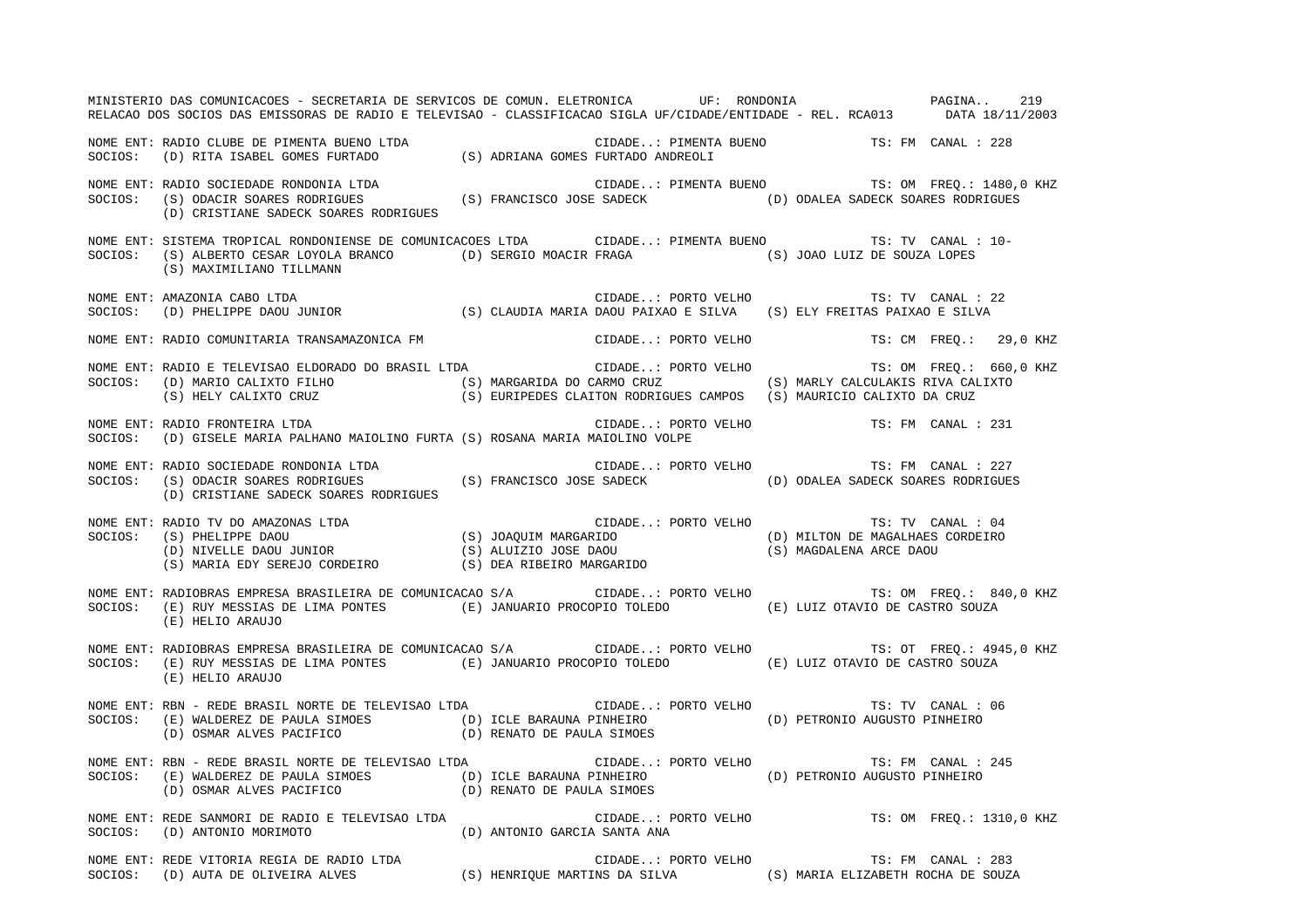NOME ENT: SISTEMA MERIDIONAL DE COMUNICACAO LTDA CIDADE..: PORTO VELHO TS: TV CANAL : 13 SOCIOS: (D) ROMULO VILLAR FURTADO (S) RITA ISABEL GOMES FURTADO (S) ADRIANA GOMES FURTADO ANDREOLI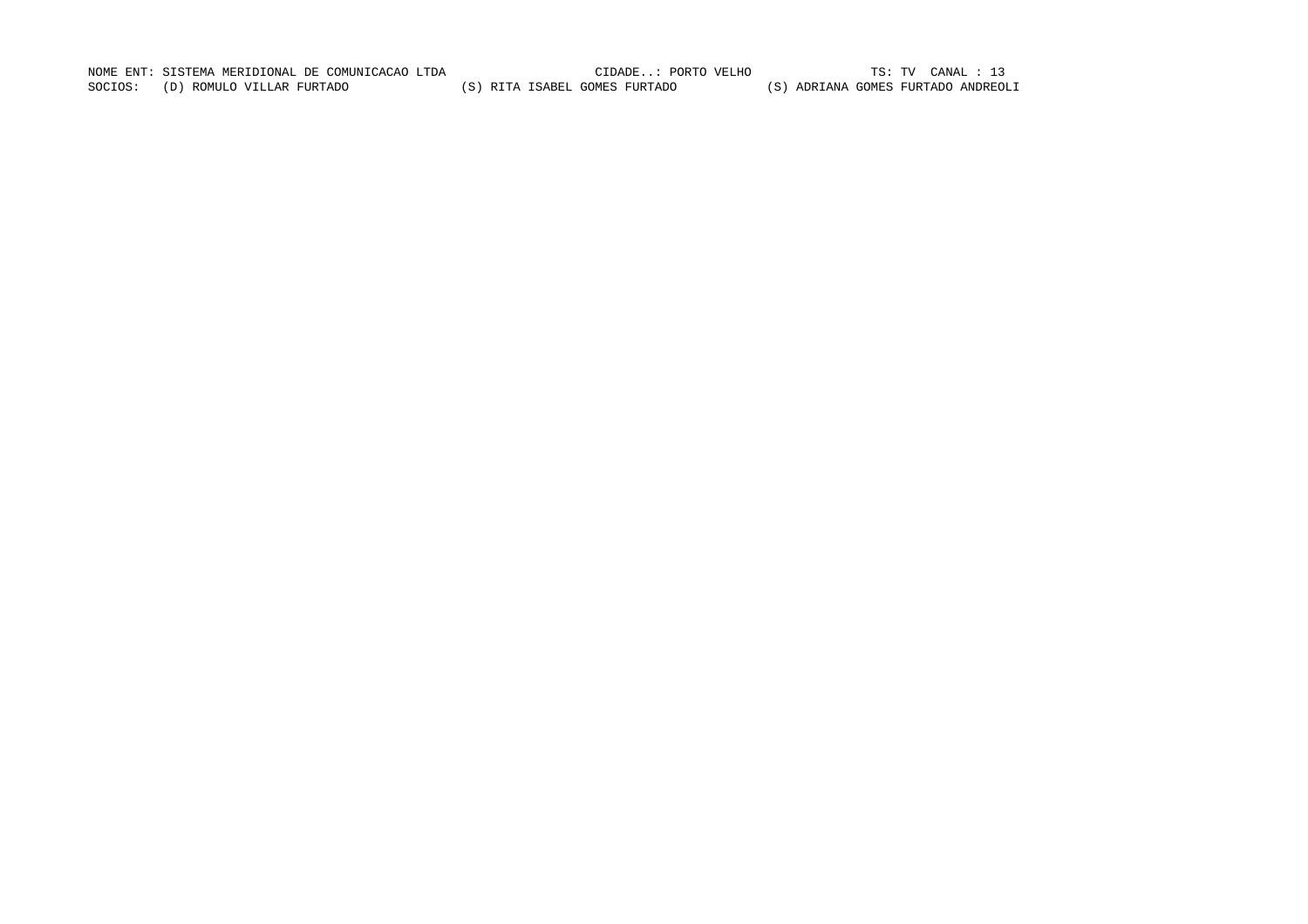MINISTERIO DAS COMUNICACOES - SECRETARIA DE SERVICOS DE COMUN. ELETRONICA UF: RONDONIA PAGINA.. 220RELACAO DOS SOCIOS DAS EMISSORAS DE RADIO E TELEVISAO - CLASSIFICACAO SIGLA UF/CIDADE/ENTIDADE - REL. RCA013 DATA 18/11/2003 NOME ENT: SOCIEDADE DE CULTURA RADIO CAIARI LTDA CIDADE..: PORTO VELHO TS: OT FREQ.: 4785,0 KHZ SOCIOS: (S) JOSE WARCKEN (S) JOSE OTACILIO LEITE (D) MOACYR GRECHI NOME ENT: SOCIEDADE DE CULTURA RADIO CAIARI LTDA CIDADE..: PORTO VELHO TS: OM FREQ.: 1430,0 KHZ SOCIOS: (S) JOSE WARCKEN (S) JOSE OTACILIO LEITE (D) MOACYR GRECHI NOME ENT: SOCIEDADE DE CULTURA RADIO PARECIS LTDA CIDADE..: PORTO VELHO TS: FM CANAL : 251 SOCIOS: (D) ELTON LEONI (S) EVERTON LLEONI NOME ENT: ASSOCIACAO COMUNITARIA UNIAO DE RADIODIFUSAO CIDADE..: PRESIDENTE MEDICI TS: CM FREQ.: 20,0 KHZ NOME ENT: EMPRESA DE RADIODIFUSAO NOVA FRONTEIRA LTDA CIDADE..: PRESIDENTE MEDICI TS: FM CANAL : 224SOCIOS: (S) ASSIS CANUTO (S) JOSE DE ABREU BIANCO (S) CARLOS ANTONIO DOS REIS (S) SILVERNANI CESAR DOS SANTOS (D) SALVANDIR DE MACEDO UCHOA NOME ENT: RADIO SOCIEDADE RONDONIA LTDA CIDADE..: PRESIDENTE MEDICI TS: FM CANAL : 220SOCIOS: (S) ODACIR SOARES RODRIGUES (S) FRANCISCO JOSE SADECK (D) ODALEA SADECK SOARES RODRIGUES (D) CRISTIANE SADECK SOARES RODRIGUES NOME ENT: ASSOCIACAO COM.REGIONAL DA MATA P/O DESENV.SOCIAL,CUT CIDADE..: ROLIM DE MOURA TS: CM FREQ.: 28,5 KHZ NOME ENT: FUNDACAO EDUCATIVA PADRE EZEQUIEL RAMIM CIDADE..: ROLIM DE MOURA TS: FM CANAL : 233E SOCIOS: (E) LOURIVAL ANTONIO VENTUROSO (E) FRANCELINO CARLOS CORTEZ NOME ENT: RADIO AMARELA LTDA CIDADE..: ROLIM DE MOURA TS: OT FREQ.: 4775,0 KHZ SOCIOS: (D) ADENIR FERNANDES FILHO (S) PAULO ROBERTO PINTO NOME ENT: RADIO CLUBE DE ROLIM DE MOURA LTDA CIDADE..: ROLIM DE MOURA TS: FM CANAL : 226SOCIOS: (S) ODACIR SOARES RODRIGUES (D) ODALEA SADECK SOARES RODRIGUES (S) CRISTIANE SADECK SOARES RODRIGUES NOME ENT: RADIO EDUCADORA DE ROLIM DE MOURA LTDA CIDADE..: ROLIM DE MOURA TS: OM FREQ.: 1020,0 KHZ SOCIOS: (S) PAULO ROBERTO PINTO (D) ROMULO VILLAR FURTADO NOME ENT: ASSOCIACAO COMUNITARIA DE SANTA LUZIA CIDADE..: SANTA LUZIA D'OESTE TS: CM FREQ.: 28,5 KHZ NOME ENT: ASSOCIACAO COMUNITARIA VERDES MATAS - ACOVERMA CIDADE..: SAO MIGUEL DO GUAPORE TS: CM FREQ.: 20,0 KHZ NOME ENT: EMPRESA DE RADIODIFUSAO MORIMOTO LTDA CIDADE..: VILHENA TS: OM FREQ.: 1450,0 KHZ SOCIOS: (D) MOTOKO KONDO MORIMOTO (S) ANTONIO MORIMOTO (D) RUTH MEGUME MORIMOTTO NOME ENT: RADIO CLUBE CIDADE DE VILHENA LTDA CIDADE..: VILHENA TS: FM CANAL : 235NOME ENT: RADIO PLANALTO DE VILHENA LTDA CIDADE..: VILHENA TS: OM FREQ.: 890,0 KHZ SOCIOS: (S) REDITARIO CASSOL (S) IVO NARCISO CASSOL (D) IVONE MEZZOMO CASSOL (S) ELGA BERGAMIM CASSOL (S) CESAR CASSOL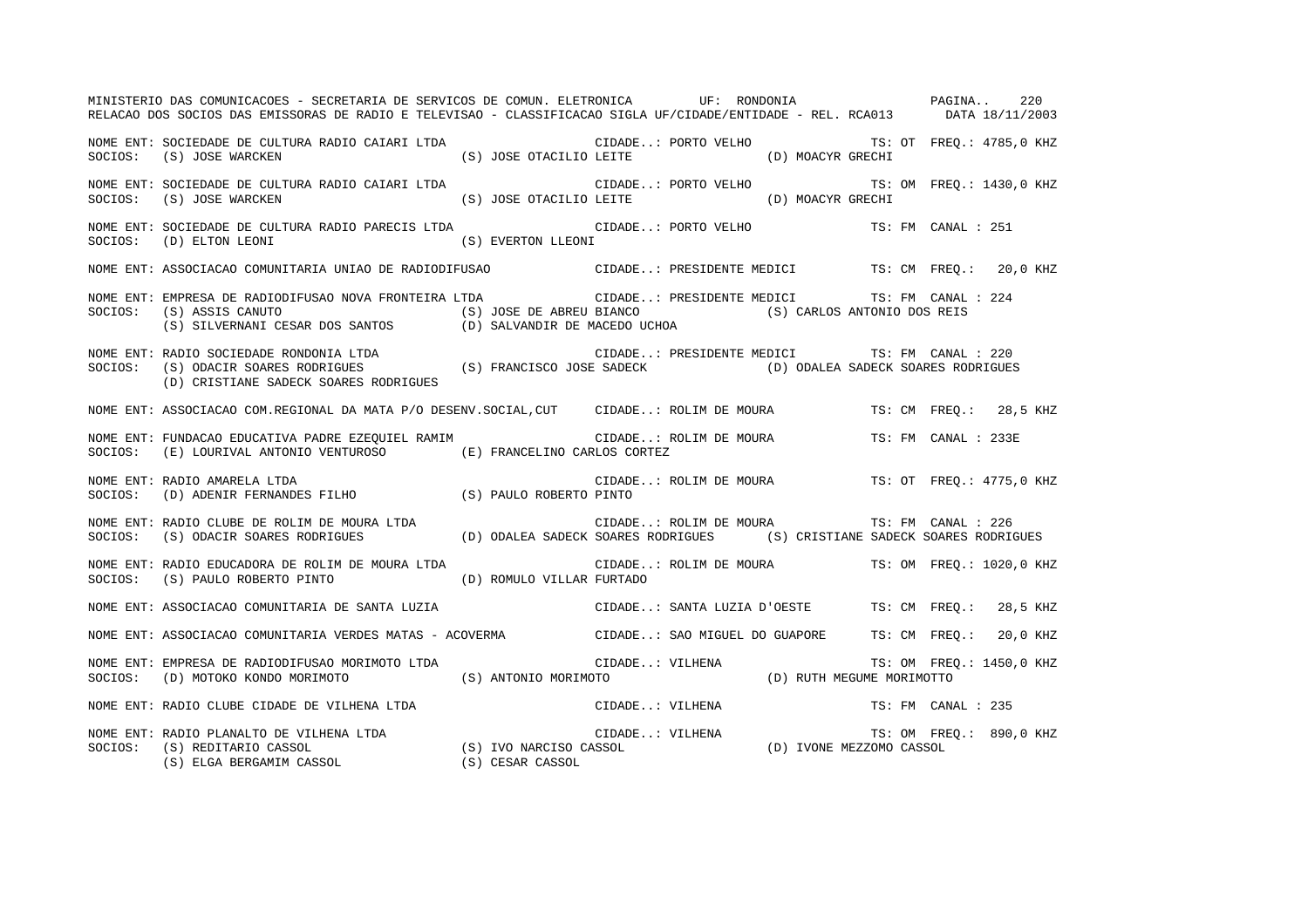|         | MINISTERIO DAS COMUNICACOES - SECRETARIA DE SERVICOS DE COMUN. ELETRONICA UP: RORAIMA ANDENA PAGINA<br>RELACAO DOS SOCIOS DAS EMISSORAS DE RADIO E TELEVISAO - CLASSIFICACAO SIGLA UF/CIDADE/ENTIDADE - REL. RCA013 DATA 18/11/2003          |                                              |                                  | 221                      |
|---------|----------------------------------------------------------------------------------------------------------------------------------------------------------------------------------------------------------------------------------------------|----------------------------------------------|----------------------------------|--------------------------|
|         | NOME ENT: LHM COMUNICACAO LTDA<br>SOCIOS: (D) MARIA APARECIDA MOREIRA DE OLANDA (S) JOSE ANTONIO DE CASTRO NETO (S) TERESA CRISTINA NOGUEIRA PAIM                                                                                            | CIDADE: ALTO ALEGRE TS: OM FREQ.: 1450,0 KHZ |                                  |                          |
| SOCIOS: | NOME ENT: EDITORA BOA VISTA LTDA<br>EDIIORA BOA VISIA LIDA<br>(D) GETULIO ALBERTO DE SOUZA CRUZ (D) MARIA DE NAZARE ARAUJO DE SOUZA CRU                                                                                                      | CIDADE: BOA VISTA TS: OM FREQ.: 1020,0 KHZ   |                                  |                          |
|         | NOME ENT: EMPRESA CARACARAI DE COMUNICACAO LTDA CONSTRESSE DE CIDADE: BOA VISTA TES EN TES FM CANAL : 235<br>SOCIOS: (S) JOSE ANTONIO DE CASTRO NETO (D) NILCILENE MACIAL DE ARAUJO (S) MARIA HELENA VERONESE RODRIGUES                      |                                              |                                  |                          |
| SOCIOS: | NOME ENT: FUNDACAO EDUCATIVA CULTURAL JOSE ALLAMANO CIDADE: BOA VISTA<br>(E) VITELIO PASA                                                                                                                                                    | (E) AUDIR DA COSTA LIMA                      | (E) LENIR RODRIGUES SANTOS VERAS | TS: FM CANAL : 300E      |
|         | NOME ENT: RADIO TV DO AMAZONAS LTDA<br>SOCIOS: (S) PHELIPPE DAOU<br>(D) MILTON DE MAGALHAES CORDEIRO<br>(D) MILTON DE MAGALHAES CORDEIRO<br>(S) MARIA EDY SEREJO CORDEIRO<br>(S) DEA RIBEIRO MARGARIDO<br>(S) MAGDALENA ARCE DAOU<br>(S) MAG |                                              |                                  |                          |
|         | NOME ENT: RADIOBRAS EMPRESA BRASILEIRA DE COMUNICACAO S/A CIDADE: BOA VISTA TS: OM FREQ.: 590,0 KHZ<br>SOCIOS: (E) RUY MESSIAS DE LIMA PONTES (E) JANUARIO PROCOPIO TOLEDO (E) LUIZ OTAVIO DE CASTRO SOUZA<br>(E) HELIO ARAUJO               |                                              |                                  |                          |
|         | NOME ENT: RADIOBRAS EMPRESA BRASILEIRA DE COMUNICACAO S/A CIDADE: BOA VISTA TS: OT FREQ.: 487<br>SOCIOS: (E) RUY MESSIAS DE LIMA PONTES (E) JANUARIO PROCOPIO TOLEDO (E) LUIZ OTAVIO DE CASTRO SOUZA<br>(E) HELIO ARAUJO                     |                                              |                                  | TS: OT FREQ.: 4875,0 KHZ |
|         | NOME ENT: REDE TROPICAL DE COMUNICACAO LTDA<br>SOCIOS: (S) GEILDA MONTEIRO CAVALCANTI (S) LUCIANO DE SOUZA CASTRO (D) LIONETE MARIA COUTINHO REIS                                                                                            |                                              |                                  | TS: FM CANAL : 231       |
|         | NOME ENT: REDE TROPICAL DE COMUNICACAO LTDA<br>SOCIOS: (S) GEILDA MONTEIRO CAVALCANTI (S) LUCIANO DE SOUZA CASTRO (D) LIONETE MARIA COUTINHO REIS                                                                                            |                                              |                                  |                          |
| SOCIOS: | SOCIEDADE RADIO EQUATORIAL LTDA<br>(D) RAIMUNDO DE CASTRO BARROS (S) GETULIO MAGALHAES MARTINS (S) JUAN SRAGOWICZ<br>NOME ENT: SOCIEDADE RADIO EQUATORIAL LTDA                                                                               |                                              |                                  | TS: FM CANAL : 227       |
| SOCIOS: | EDITORA BOA VISTA LTDA<br>(D) GETULIO ALBERTO DE SOUZA CRUZ (D) MARIA DE NAZARE ARAUJO DE SOUZA CRU<br>NOME ENT: EDITORA BOA VISTA LTDA                                                                                                      |                                              |                                  | TS: OM FREO.: 1470,0 KHZ |
| SOCIOS: | (S) JOSE ANTONIO DE CASTRO NETO (D) NILCILENE MACIAL DE ARAUJO (S) MARIA HELENA VERONESE RODRIGUES                                                                                                                                           |                                              |                                  |                          |
|         | NOME ENT: RADIO RORAIMA LTDA<br>SOCIOS: (D) FRANCISCO SEVERINO NETO (S) LUIZ BARBOSA ALVES                                                                                                                                                   | CIDADE: CARACARAI TS: OM FREQ.: 1390,0 KHZ   |                                  |                          |
|         | NOME ENT: ASSOCIACAO DA RADIO COMUNITARIA DE IRACEMA - RR CIDADE: IRACEMA                                                                                                                                                                    |                                              |                                  | TS: CM FREO.: 20,0 KHZ   |
|         | NOME ENT: ASSOCIACAO RADIO COMUNITARIA MUCAJAI                                                                                                                                                                                               | CIDADE: MUCAJAI                              | TS: CM FREQ.:                    | 29,0 KHZ                 |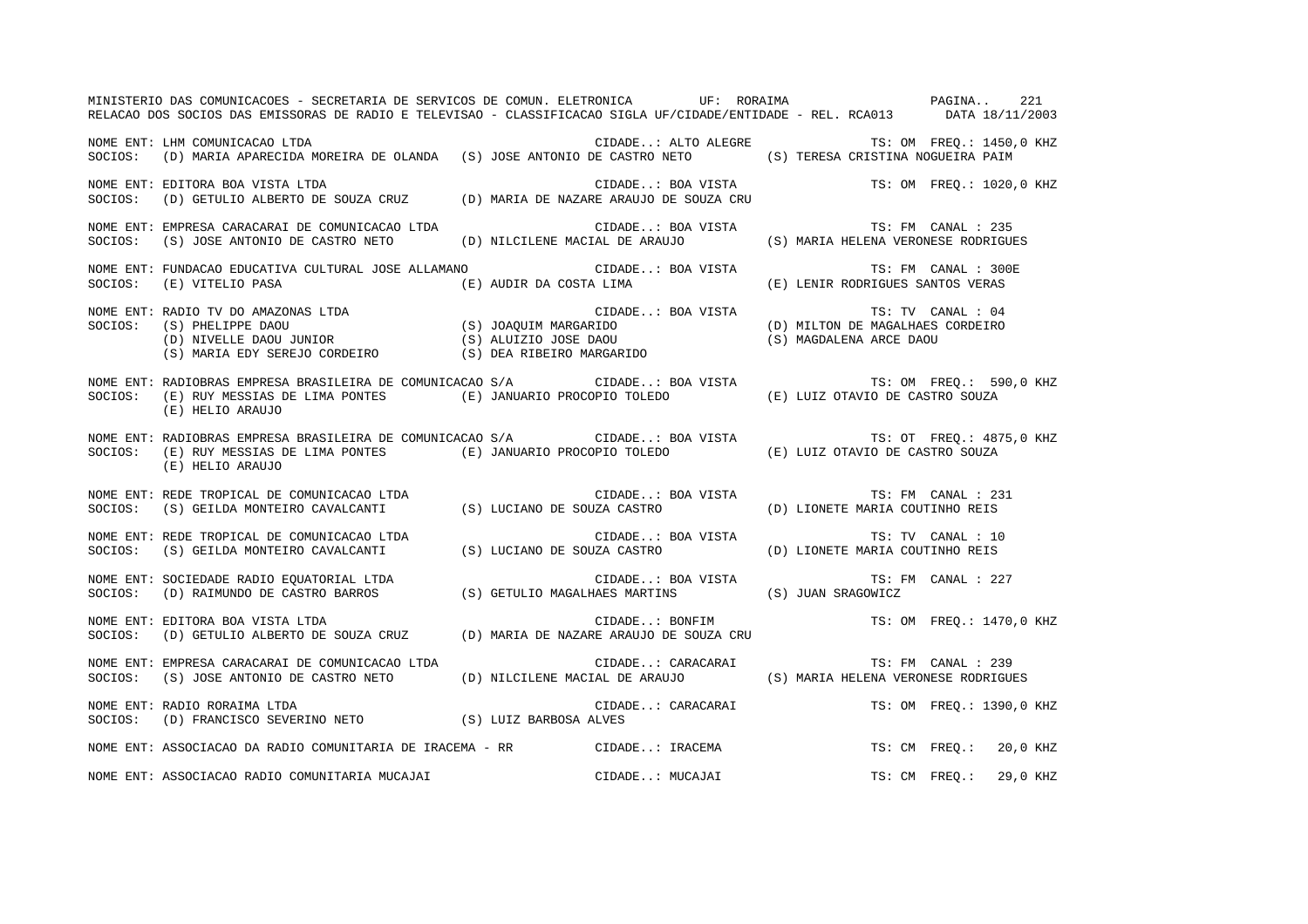|         | MINISTERIO DAS COMUNICACOES - SECRETARIA DE SERVICOS DE COMUN. ELETRONICA UF: RIO GRANDE DO SUL PAGINA<br>RELACAO DOS SOCIOS DAS EMISSORAS DE RADIO E TELEVISAO - CLASSIFICACAO SIGLA UF/CIDADE/ENTIDADE - REL. RCA013 DATA 18/11/2003                                         |              |                       |                                                                                                       | 222                      |
|---------|--------------------------------------------------------------------------------------------------------------------------------------------------------------------------------------------------------------------------------------------------------------------------------|--------------|-----------------------|-------------------------------------------------------------------------------------------------------|--------------------------|
|         | CIDADE: AGUDO TS: OM FREQ.: 1350,0 KHZ<br>(S) OSMAR GERMANO MULLER (D) SERGIO LUIZ TESSELE<br>NOME ENT: RADIO AGUDO LTDA<br>SOCIOS: (D) LEO PACHALY                                                                                                                            |              |                       |                                                                                                       |                          |
|         | NOME ENT: ASSOCIACAO CULTURAL RADIO COMUNITARIA DE AJURICABA-AC      CIDADE: AJURICABA                                                                                                                                                                                         |              |                       |                                                                                                       | TS: CM FREQ.: 28,5 KHZ   |
|         | NOME ENT: ASSOCIACAO RADIO COMUNITARIA SENTINELA DO ALEGRETE CIDADE: ALEGRETE                                                                                                                                                                                                  |              |                       |                                                                                                       | TS: CM FREO.: 28,5 KHZ   |
| SOCIOS: | EMISSORAS REUNIDAS LTDA<br>(S) FREDERICO ARNALDO PERO BALLVE (D) DELLIS SOARES DE ARAUJO (S) EDUARDO FALCON ESKENAZI<br>(S) NANCI MARTINS VIAMONTE (E) MARIA INES R. PROENCA FERNANDES (S) NELSON LUIZ PROENCA FERNANDES<br>NOME ENT: EMISSORAS REUNIDAS LTDA                  |              |                       |                                                                                                       | TS: OM FREO.: 590,0 KHZ  |
|         | NOME ENT: RADIO CULTURA DE ALEGRETE LTDA (D) CLAUDIO ZAPPE<br>SOCIOS: (D) ALCIDES HENRIQUE ZAPPE (D) CLAUDIO ZAPPE (D) INITIA DE COUSA DINPE<br>(D) VALDIR DE SOUZA PENEDO                                                                                                     |              | CIDADE: ALEGRETE      | TS: FM CANAL : 290<br>(S) ALCY VARGAS CHEUICHE                                                        |                          |
|         | NOME ENT: RADIO MINUANO DE ALEGRETE LTDA<br>SOCIOS: (D) DANIEL DUARTE SILVEIRA (D) MABEL NAIR ELEZEIRE SILVEIRA (S) CINTIA SILVEIRA GARGARO<br>(S) DANIEL ELEZEIRE SILVEIRA (S) KATIA SILVEIRA PONTER                                                                          |              |                       | TS: FM CANAL : 248                                                                                    |                          |
| SOCIOS: | NOME ENT: SOCIEDADE RADIO DIFUSORA ALEGRETENSE LTDA                                                                                                                                                                                                                            |              |                       |                                                                                                       | TS: OM FREO.: 1370,0 KHZ |
|         | NOME ENT: ASSOCIACAO CRISTAL DE RADIODIFUSAO COMUNITARIA CIDADE: AMETISTA DO SUL TS: CM FREO.: 20,0 KHZ                                                                                                                                                                        |              |                       |                                                                                                       |                          |
|         | NOME ENT: ASSOCIACAO COMUNITARIA CLOVIS MANICA CIDADE: ANTONIO PRADO TS: CM FREQ.:                                                                                                                                                                                             |              |                       |                                                                                                       | 28,5 KHZ                 |
| SOCIOS: | NOME ENT: RADIO SOLARIS LTDA<br>KADIO SOLAKIS LIDA<br>(D) LAUREANO ANTONIO FORTUNA (D) MARLOVA ZULIAN (S) MARIA TERESA ZANELLA FORTUNA                                                                                                                                         |              |                       | CIDADE: ANTONIO PRADO TS: OM FREQ.: 1110,0 KHZ                                                        |                          |
| SOCIOS: | FUNDACAO CULTURAL DE ARATIBA<br>(E) ANTONIO VITORIO CORSO TAMAGNO (E) ESTEVAN KFIECINSKI (E) ANGELO BIAZI FOLLADOR (E) ITACIR ATILIO MADALOZZO<br>(E) JULIO GRANZOTTO SOBRINHO (E) JOAO CARLOS LOURAU (E) ELISEU FELLINI<br>(E) ELIS<br>NOME ENT: FUNDACAO CULTURAL DE ARATIBA |              |                       |                                                                                                       | TS: OM FREQ.: 900,0 KHZ  |
|         | NOME ENT: ASSOCIACAO COMUNITARIA TUPANCY                                                                                                                                                                                                                                       |              | CIDADE: ARROIO DO SAL |                                                                                                       | TS: CM FREO.: 28,5 KHZ   |
|         | NOME ENT: CENTRO DE INCENTIVO, DIVULGACAO E APOIO COMUNITARIO-C CIDADE: ARROIO GRANDE                                                                                                                                                                                          |              |                       | TS: CM FREQ.:                                                                                         | 28,5 KHZ                 |
|         | NOME ENT: RADIO DIFUSORA FRONTEIRA LTDA (D) DEBORA DE MATTOS SARAIVA SOCIOS: (D) JOAO CARLOS SARAIVA                                                                                                                                                                           |              |                       | $\verb"CIDADE": RRROIO \text{ GRANDE} \hspace{2.0cm} \verb"TS": OM \text{ FREQ.:} 1580,0 \text{ KHZ}$ |                          |
| SOCIOS: | NOME ENT: RADIO CULTURA DE ARVOREZINHA LTDA<br>(D) ANICETO PASTORIO PAGANIN (S) ANACELIE PAGANIN (S) MACIA TOMASINI PAGANIN<br>(S) CARLA TOMASINI PAGANIN                                                                                                                      |              | CIDADE: ARVOREZINHA   |                                                                                                       | TS: OM FREQ.: 1450,0 KHZ |
|         | (S) CARLA TOMASINI PAGANIN                                                                                                                                                                                                                                                     |              |                       | TS: FM CANAL : 222                                                                                    |                          |
|         | NOME ENT: ASS. COMUNIT. CADEADO P/O DESENVOLV. CULTURAL E ARTIS CIDADE: AUGUSTO PESTANA TS: CM FREQ.: 28,5 KHZ                                                                                                                                                                 |              |                       |                                                                                                       |                          |
|         | NOME ENT: RADIO CLUBE DE BAGE LTDA<br>NOME ENT: RADIO CLUBE DE BAGE LTDA<br>SOCIOS:    (D) ARISTIDES KUCERA                               (D) MARIO NOGUEIRA LOPES                      (S) EDUARDO TEIXEIRA                                                                   | CIDADE: BAGE |                       |                                                                                                       | TS: OM FREO.: 1590,0 KHZ |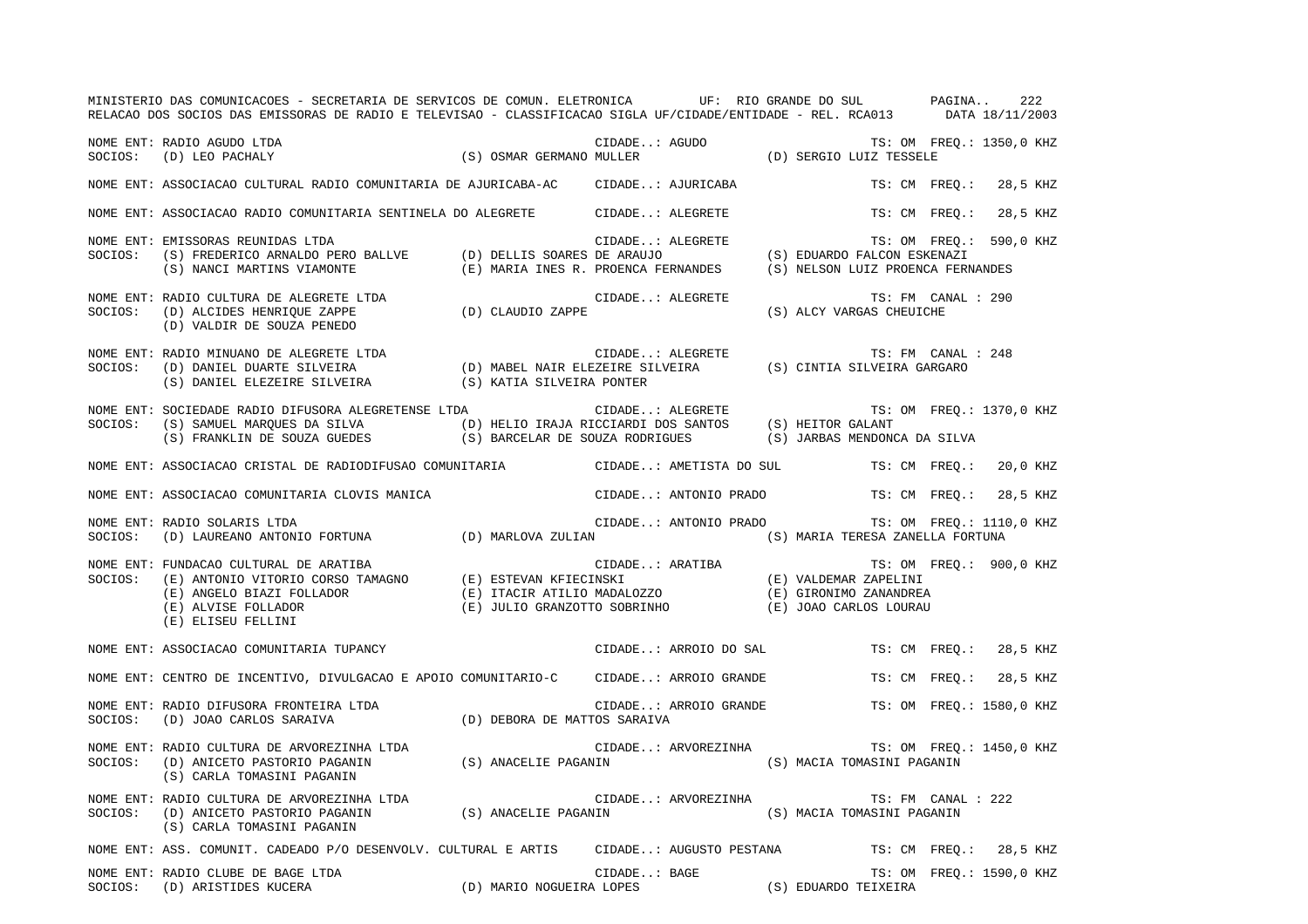(S) FRANCISCO BIDONI DA COSTA (S) NEY MACHADO COSTA (S) VILMAR MONTEIRO

(S) JONIO TAVARES FERREIRA SALLES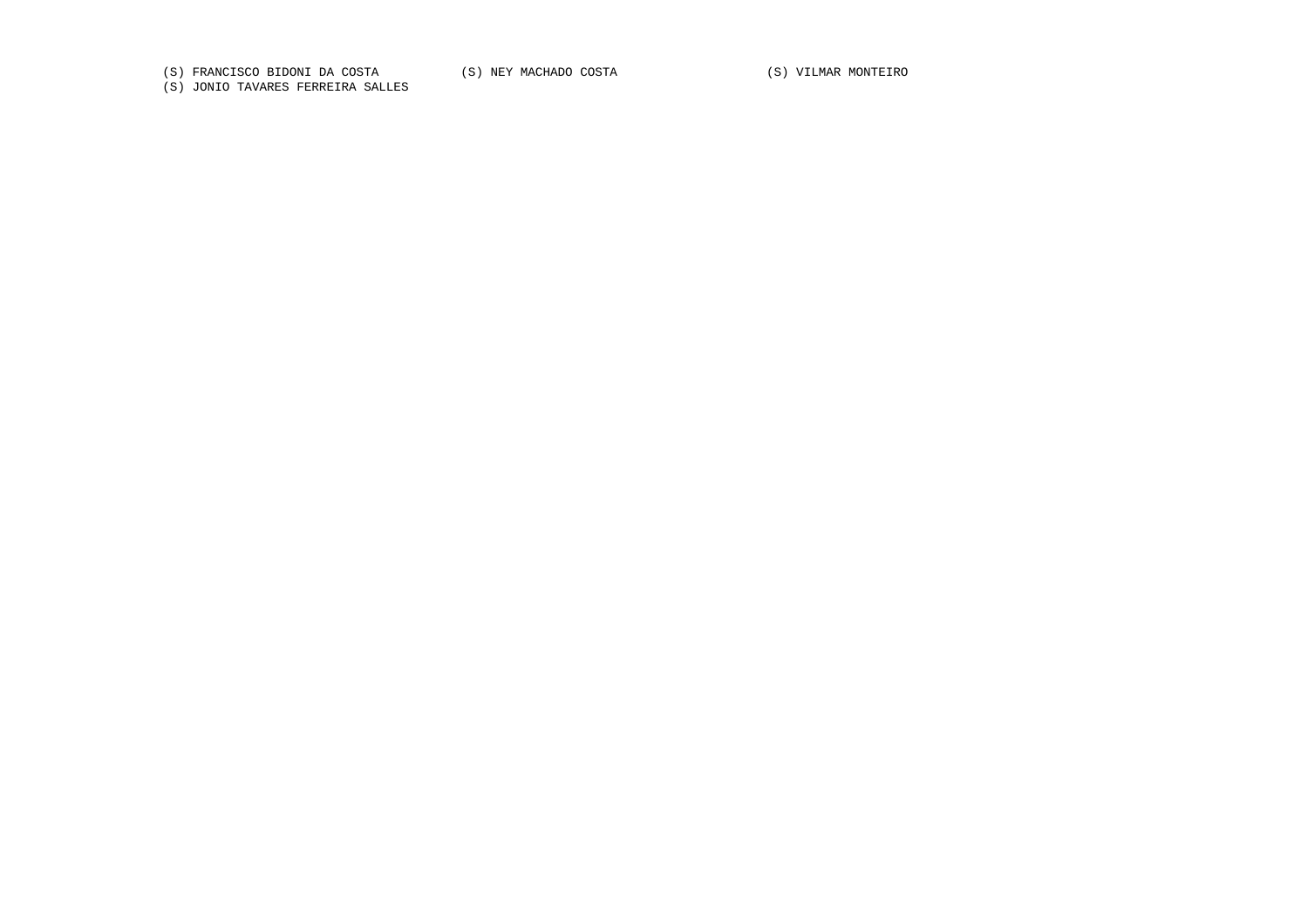|         | MINISTERIO DAS COMUNICACOES - SECRETARIA DE SERVICOS DE COMUN. ELETRONICA UF: RIO GRANDE DO SUL PAGINA<br>RELACAO DOS SOCIOS DAS EMISSORAS DE RADIO E TELEVISAO - CLASSIFICACAO SIGLA UF/CIDADE/ENTIDADE - REL. RCA013 DATA 18/11/2003                                                       |  |                   |                                                                                                         |  |                          | 223 |
|---------|----------------------------------------------------------------------------------------------------------------------------------------------------------------------------------------------------------------------------------------------------------------------------------------------|--|-------------------|---------------------------------------------------------------------------------------------------------|--|--------------------------|-----|
|         | NOME ENT: RADIO FM PAMPA BAGE LTDA<br>SOCIOS: (D) PEDRO ABDALLAH KALIL (D) GARDIA KARAM KALIL (D) GARDIA (D) NICHELE KARAM KALIL                                                                                                                                                             |  |                   |                                                                                                         |  |                          |     |
|         |                                                                                                                                                                                                                                                                                              |  |                   | TS: OM FREO.: 1170,0 KHZ                                                                                |  |                          |     |
|         | NOME ENT: RADIO SOCIEDADE DIFUSORA A VOZ DE BAGE LTDA CIDADE BAGE<br>SOCIOS: (S) CAIO ROAT POESTER                                                                                                                                                                                           |  |                   | TS: FM CANAL : 259                                                                                      |  |                          |     |
| SOCIOS: | SOCIEDADE DIFUSORA RADIO CULTURA LTDA<br>(D) ELIDA DA CRUZ DIAS<br>(S) MARIA LUIZA DIAS MACEDO (S) (ESP.) CANDIDO MONTI<br>(S) HELIO SCHRAM<br>(S) SARITA CARNEIRO MAGALHAES<br>(S) ARNO ZIMMER<br>(S) ANDOMIRO ANTONIO SALIMEN (S) ZILDA<br>NOME ENT: SOCIEDADE DIFUSORA RADIO CULTURA LTDA |  |                   | TS: OM FREQ.: 1460,0 KHZ                                                                                |  |                          |     |
|         | TS: TV CANAL: 06+<br>SOCIOS: (D) ARACELY DOS SANTOS MENEZES (S) ANTONIO FERNANDO OLIVEIRA FERREIRA (D) JOAO HENRIQUE BIANCULLI GALLO<br>(S) PEDRO MARTINS JARDIM (S) DJALMA PIMENTEL MAURENT (D) TOOR PERRO OS TUTTO (S) CEDRO MARTI                                                         |  |                   |                                                                                                         |  |                          |     |
|         | $\begin{minipage}[c]{0.9\linewidth} \textbf{NOTE} & \textbf{ENT: LAGOA RADIODIFUSAO LTDA} & \textbf{CIDADE. : BARRA DO F} \\ \textbf{SOCIOS:} & \textbf{(D) OTAVIO DUMIT GADRET} & \textbf{(S) FERNANDA ALVAREZ GADRET MAGALHAES)} \end{minipage}$                                           |  |                   | $\verb"CIDADE":: BARRA DO RIBEIRO \hspace{1.5cm} TS: FM \hspace{1.5cm} CANAL: 281$                      |  |                          |     |
|         | NOME ENT: ASSOCIACAO COMUNITARIA DE BARROS CASSAL - ASCOBAC CIDADE: BARROS CASSAL TS: CM FREQ.: 28,5 KHZ                                                                                                                                                                                     |  |                   |                                                                                                         |  |                          |     |
|         | NOME ENT: FUNDACAO UNIVERSIDADE DE CAXIAS DO SUL<br>SOCIOS: (E) RUY PAULETTI                                                                                                                                                                                                                 |  |                   | CIDADE: BENTO GONCALVES TS: FM CANAL : 210E<br>(E) LUIZ ANTONIO RIZZON (E) PAULO RENATO MARQUES CANCIAN |  |                          |     |
|         |                                                                                                                                                                                                                                                                                              |  |                   | CIDADE: BENTO GONCALVES TS: OM FREQ.: 890,0 KHZ                                                         |  |                          |     |
|         | NOME ENT: RADIO DIFUSORA BENTO GONCALVES LTDA<br>SOCIOS: (S) DARCYR POZZA (S) JANETE TERESINHA POZZA (D) FABIO PICCOLI RAMOS<br>NOME ENT: RADIO RAINHA FM LTDA (S) ANDREA CAPRARA (IDADE: BENTO GONCALVES TS: FM CA<br>SOCIOS: (D)                                                           |  |                   | CIDADE: BENTO GONCALVES TS: FM CANAL : 215                                                              |  |                          |     |
|         | NOME ENT: RADIO SERRANA DE BENTO GONCALVES LTDA<br>SOCIOS: (S) CARLOS JOSE PERIZZOLO                                                                                                                                                                                                         |  |                   | CIDADE: BENTO GONCALVES TS: FM CANAL : 223<br>(S) DORVALINA POZZA (D) ALFREDO COUSANDIER FILHO          |  |                          |     |
|         | NOME ENT: RADIO SERRANA DE BENTO GONCALVES LTDA<br>SOCIOS: (S) CARLOS JOSE PERIZZOLO (S) DORVALINA POZZA (D) ALFREDO COUSANDIER FILHO                                                                                                                                                        |  |                   | CIDADE: BENTO GONCALVES TS: OM FREQ.: 1070,0 KHZ                                                        |  |                          |     |
|         | NOME ENT: SOCIEDADE CARNAVALESCA 25 HORAS                                                                                                                                                                                                                                                    |  |                   | CIDADE: BOA VISTA DAS MISSOES TS: CM FREQ.: 20,0 KHZ                                                    |  |                          |     |
| SOCIOS: | NOME ENT: PREFEITURA MUNICIPAL DE BOM JESUS<br>(E) MAURO FRANCISCONI BITENCOURTT                                                                                                                                                                                                             |  | CIDADE: BOM JESUS |                                                                                                         |  | TS: OM FREO.: 1240,0 KHZ |     |
|         | NOME ENT: SOBRAL – SOCIEDADE BUTIAENSE DE RADIODIFUSAO LTDA<br>SOCIOS: (D) ANTONIO CORREA (S) ASSIS BRASIL DE ALMEIDA LEITE (S) DARCI RONALDO KUNZLER<br>(D) FRANCISCO GARCIA (D) FREDERICO ANTONIO ASSMANN (S) JOSE CARLOS MENEZE                                                           |  |                   | (S) JOSE CARLOS MENEZES DA SILVEIRA                                                                     |  | TS: OM FREQ.: 1140,0 KHZ |     |
|         | NOME ENT: RADIO CACAPAVA LTDA<br>NOME ENT: RADIO CACAPAVA LTDA<br>SOCIOS:    (D) JOAO BALTEZAN FERREIRA                       (S) FABIANE MENDONCA FERREIRA                                                                                                                                  |  |                   | CIDADE: CACAPAVA DO SUL TS: OM FREQ.: 1070,0 KHZ                                                        |  |                          |     |

NOME ENT: SOCIEDADE RADIO CULTURA CACEQUIENSE LTDA CIDADE..: CACEQUI CIDADE..: CACEQUI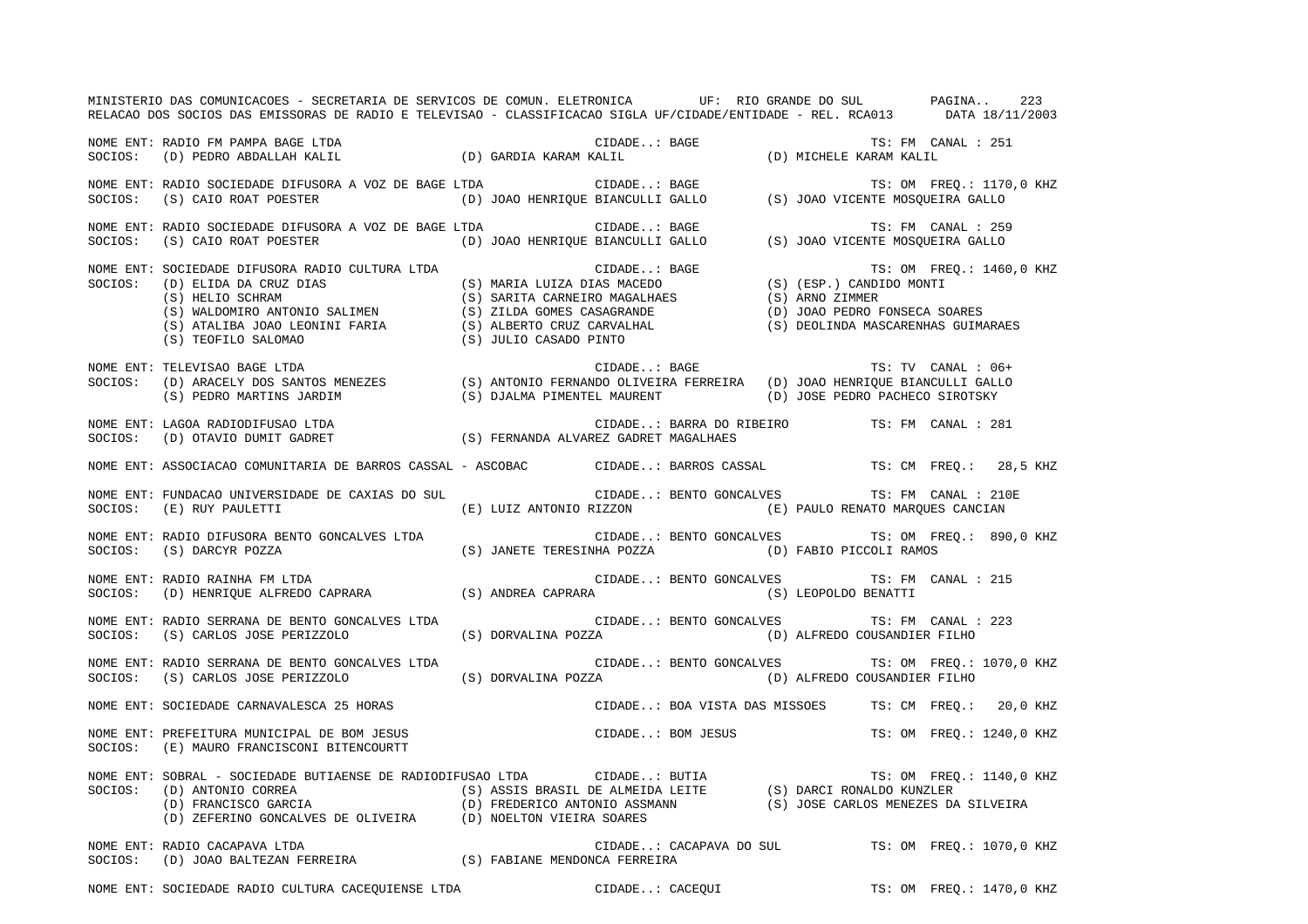SOCIOS: (D) VALMOR DORNELLES POLTOSI (D) DAVI GARCIA (D) ON EN MELLA (S) NEIVA TEREZINHA DURGANTE POLTOSI

(S) MARILZA PEREIRA GARCIA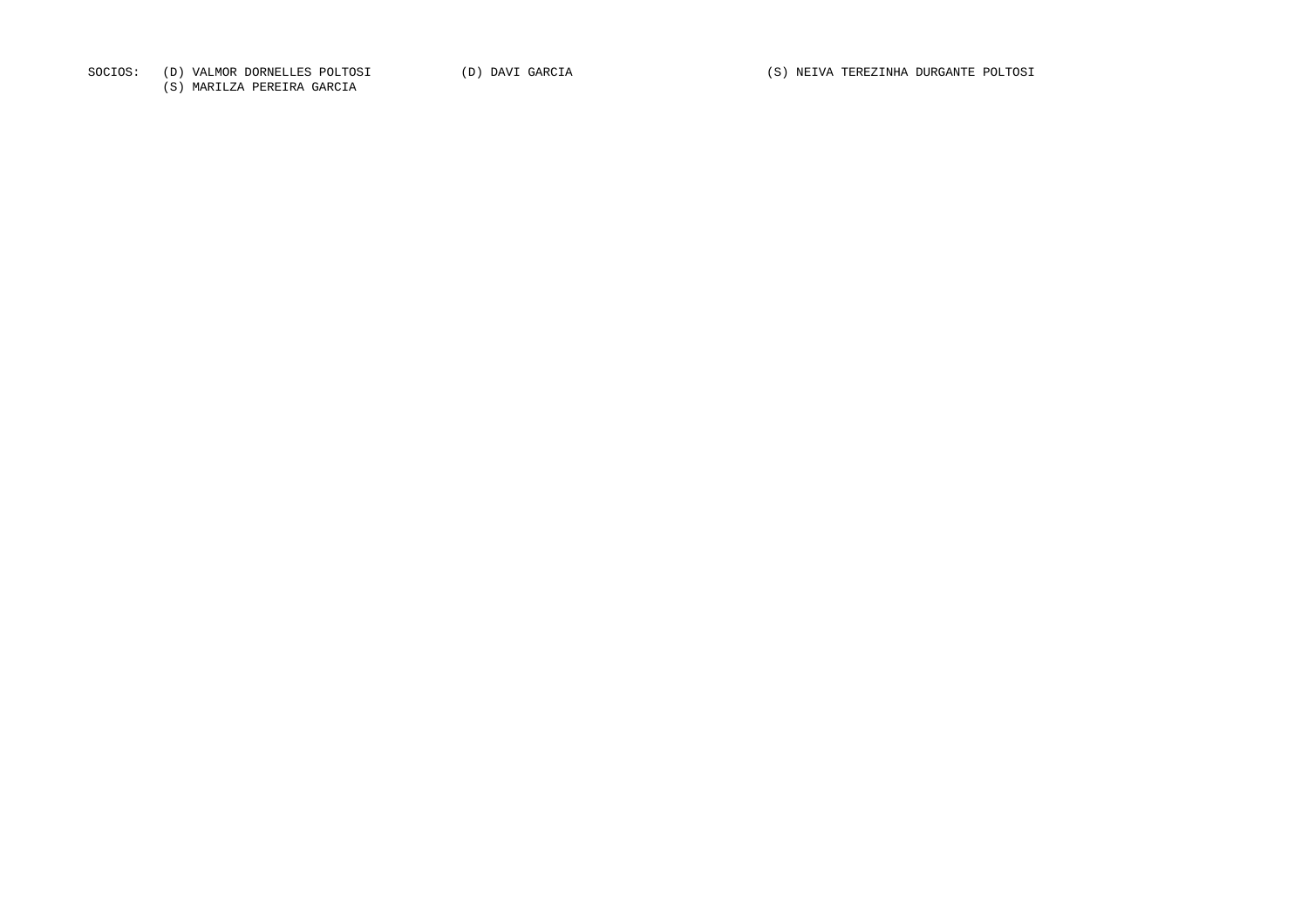MINISTERIO DAS COMUNICACOES - SECRETARIA DE SERVICOS DE COMUN. ELETRONICA UF: RIO GRANDE DO SUL PAGINA.. 224 RELACAO DOS SOCIOS DAS EMISSORAS DE RADIO E TELEVISAO - CLASSIFICACAO SIGLA UF/CIDADE/ENTIDADE - REL. RCA013 DATA 18/11/2003 NOME ENT: ASSOCIACAO RADIO VIDA CIDADE..: CACHOEIRA DO SUL TS: CM FREQ.: 28,5 KHZ NOME ENT: RADIO EMISSORA BOTUCARAI LTDA CIDADE..: CACHOEIRA DO SUL TS: FM CANAL : 243 SOCIOS: (D) IDELCI PEDROSO DA SILVEIRA (D) JOSE LUIZ CANTERA MENNA BARRETO (S) LAURO GEHRKE NOME ENT: RADIO EMISSORA FANDANGO LTDA CIDADE..: CACHOEIRA DO SUL TS: FM CANAL : 273 SOCIOS: (D) CECILIA GERMANOS (D) PEDRO CHAFIK GERMANO NOME ENT: RADIO EMISSORA FANDANGO LTDA CIDADE..: CACHOEIRA DO SUL TS: OM FREQ.: 1260,0 KHZ SOCIOS: (D) CECILIA GERMANOS (D) PEDRO CHAFIK GERMANO NOME ENT: RADIO MERIDIONAL LTDA CIDADE..: CACHOEIRA DO SUL TS: OM FREQ.: 1090,0 KHZ SOCIOS: (S) ARNALDO BALLVE NETO (S) PEDRO DE LOS SANTOS (D) RICARDO DE MATTOS CONCEICAO NOME ENT: RADIO VALE DO JACUI LTDA CIDADE..: CACHOEIRA DO SUL TS: OM FREQ.: 1520,0 KHZ SOCIOS: (S) ROGERIO EMILIO ALBARNAZ GERMANO (D) LUIZ PAULO ROSEK GERMANO NOME ENT: TELEVISAO CACHOEIRA DO SUL LTDA CIDADE..: CACHOEIRA DO SUL TS: TV CANAL : 11SOCIOS: (D) LUIZ ANTONIO CURY GALEBE (S) MARIA CRISTINA RODRIGUES DOS SANTOS NOME ENT: FUNDACAO NAVEGANTES DE PORTO LUCENA CONSTANTE CIDADE..: CAIBATE TS: OM FREQ.: 1440,0 KHZ SOCIOS: (E) JOAO ADELE MARTINELLI (E) ANTONIO TULIO MONTINI (E) ALTAIR BARBIERI (E) ISAC SADI BOSCHETTI NOME ENT: SISTEMA MERIDIONAL DE RADIODIFUSAO LTDA CONNERTE CIDADE..: CAMAQUA TS: FM CANAL : 254 SOCIOS: (D) JOAO BALTEZAN FERREIRA (S) LUCIANE MENDONCA FERREIRA NOME ENT: SOCIEDADE RADIO CAMAQUENSE LTDA  $\blacksquare$  CIDADE..: CAMAQUA TS: OM FREQ.: 1060,0 KHZ SOCIOS: (S) VITOR HUGO FERLAUTO (D) JOAO BALTEZAN FERREIRA (D) LUCIANE MENDONCA FERREIRA NOME ENT: FUNDACAO NAVEGANTES DE PORTO LUCENA CIDADE..: CAMPINA DAS MISSOES TS: FM CANAL : 213 SOCIOS: (E) JOAO ADELE MARTINELLI (E) ANTONIO TULIO MONTINI (E) ALTAIR BARBIERI (E) ISAC SADI BOSCHETTI NOME ENT: RADIO CAMPINAS DO SUL LTDA CIDADE..: CAMPINAS DO SUL TS: OM FREQ.: 1460,0 KHZ SOCIOS: (S) VALDIR CALEGARI (S) GILSON MARINI (S) EGON KISSMAN (D) GLADEMIR VASSALI NOME ENT: ASSOCIACAO AMIGOS DE CAMPO BOM CIDADE..: CAMPO BOM TS: CM FREQ.: 29,0 KHZ NOME ENT: GRUPO EDITORIAL SINOS SA SARED ENTRANGERED SOM CIDADE..: CAMPO BOM TS: OM FREQ.: 1470,0 KHZ SOCIOS: (S) CLAUDIO ENNIO STRASSBURGER (S) ERNANI REUTER (D) MARIO ALBERTO DE PAULA GUSMAO (D) PAULO SERGIO GUSMAO (E) JOSE ANTONIO DE PAULA GUSMAO (E) JOAO FREDERICO EGGLER GUSMAO (E) FERNANDO ALBERTO GUSMAO (S) OUTROS 51 ACIONISTAS NOME ENT: RADIO VALE DO SINOS LTDA CIDADE..: CAMPO BOM TS: FM CANAL : 204SOCIOS: (D) NOE CARDOSO (S) BERTOLDO LAUER FILHO NOME ENT: RADIO PRINCESA DO JACUI LTDA CIDADE..: CANDELARIA TS: OM FREQ.: 760,0 KHZ SOCIOS: (D) ZAIDA JAYME JARROS (D) DELMAR JAYME JARROS (S) MARLI RIBEIRO JARROS NOME ENT: RADIO TRIANGULO FM LTDA CIDADE..: CANDELARIA TS: FM CANAL : 282 SOCIOS: (D) EDWINO ADOLFO TISCHLER (D) CELSO PEDRO CASSOL FILHO (D) MARLI STEINHAUS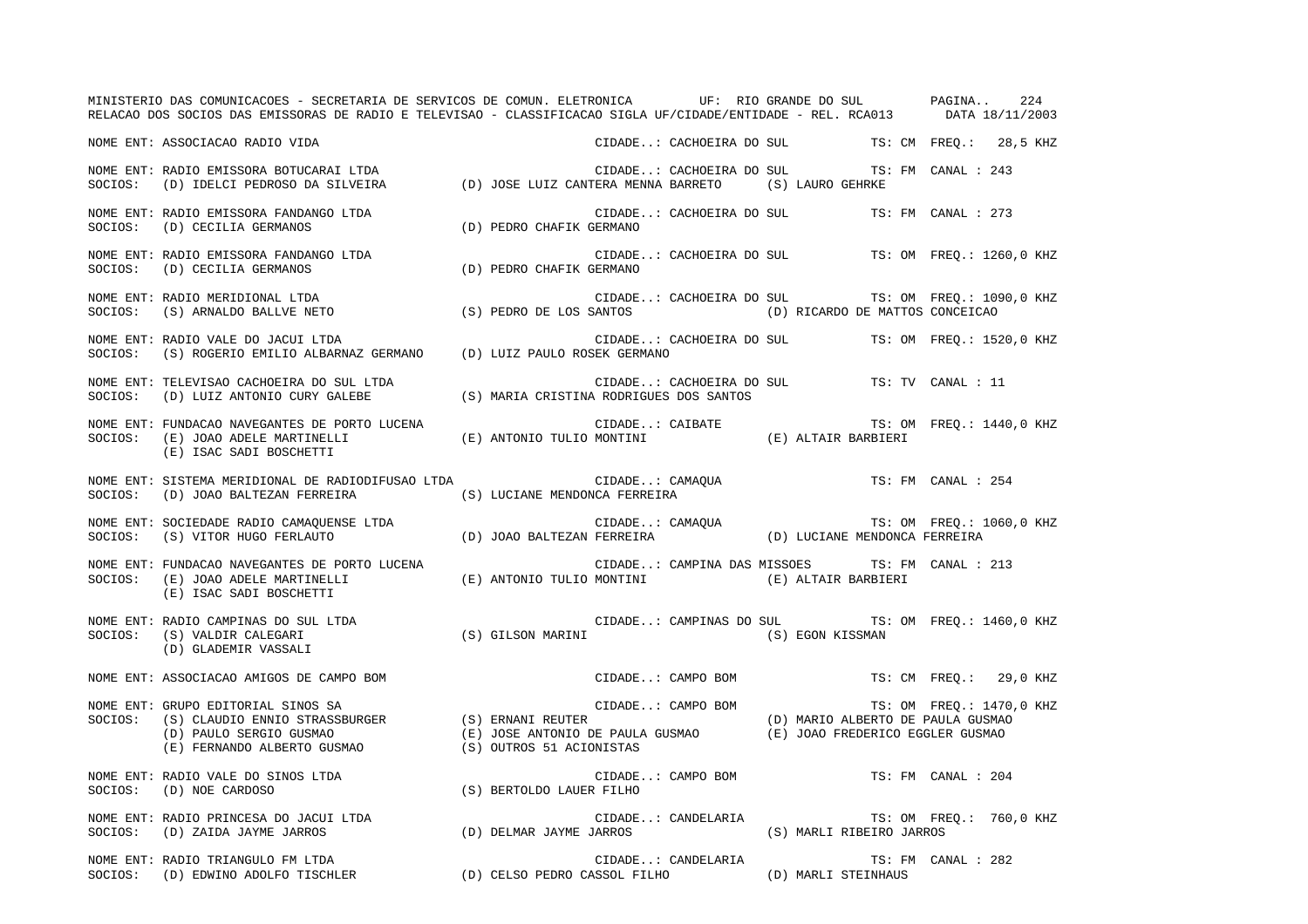MINISTERIO DAS COMUNICACOES - SECRETARIA DE SERVICOS DE COMUN. ELETRONICA UF: RIO GRANDE DO SUL PAGINA.. 225 RELACAO DOS SOCIOS DAS EMISSORAS DE RADIO E TELEVISAO - CLASSIFICACAO SIGLA UF/CIDADE/ENTIDADE - REL. RCA013 DATA 18/11/2003 NOME ENT: RADIO CLUBE DE CANELA LTDA CIDADE..: CANELA TS: OM FREQ.: 1320,0 KHZ SOCIOS: (D) PEDRO RAYMUNDO DIAS (S) RUY VIANNA ROCHA (S) CARLOS ADYR SELBACH (S) CODY ALBUQUERQUE LOPES DE SOUZA (S) MARIA JOANA CARNIEL (S) LITO GUIDO HUYER NOME ENT: RADIO CLUBE DE CANELA LTDA CIDADE..: CANELA TS: FM CANAL : 203TS: FM CANAL : 203 SOCIOS: (D) PEDRO RAYMUNDO DIAS (S) RUY VIANNA ROCHA (S) CARLOS ADYR SELBACH (S) CODY ALBUQUERQUE LOPES DE SOUZA (S) MARIA JOANA CARNIEL (S) LITO GUIDO HUYER NOME ENT: SOCIEDADE CANGUCUENSE DE RADIO LTDA (\*) CIDADE..: CANGUCU TS: OM FREQ.: 1490,0 KHZ SOCIOS: (S) (ESP.) JOAO DE DEUS NUNES (S) MARIA JUDITH MENEGOTTO LOREA (S) ANTONIO GOTTINARI RODEGHIERO (S) ARNALDO TAROUCO DIAS (S) EGIDIO SOARES DE CAMARGO (D) GERALDO HENRIQUE LOREA (D) MARIO EDMUNDO LOREA (S) HENRIQUE RENATO LOREA (S) LEDA DE OLIVEIRA LOREA (S) MARITZA MOURGUES LOREA (S) RIST GARCIA SIMEONI LOREA (S) ALICE FLORA LOREA (S) CECILIA CAROLINA LOREA MATTAR (S) DIRCEU DA ROCHA NUNES (S) FILEMON DOS SANTOS GOULART (S) ERNESTO MANKE (S) JOSE AMARAL DA SILVEIRA (D) JOSE ELI CHALART CAMARGO (S) JAIME SANTOS DE CAMPOS (S) OLAVO AMARAL DA SILVEIRA (S) FRANCISCO DUTRA DE FARIAS NOME ENT: SOCIEDADE DIFUSORA RADIO CULTURA LTDA CIDADE..: CANGUCU TS: OM FREQ.: 1030,0 KHZ SOCIOS: (D) ELIDA DA CRUZ DIAS (S) MARIA LUIZA DIAS MACEDO (S) (ESP.) CANDIDO MONTI (S) HELIO SCHRAM (S) SARITA CARNEIRO MAGALHAES (S) ARNO ZIMMER (S) WALDOMIRO ANTONIO SALIMEN (S) ZILDA GOMES CASAGRANDE (D) JOAO PEDRO FONSECA SOARES (S) ATALIBA JOAO LEONINI FARIA (S) ALBERTO CRUZ CARVALHAL (S) DEOLINDA MASCARENHAS GUIMARAES (S) TEOFILO SALOMAO (S) JULIO CASADO PINTO NOME ENT: RADIO E TELEVISAO FELUSP LTDA CIDADE..: CANOAS TS: FM CANAL : 296 SOCIOS: (S) RUBEN EUGEN BECKER (S) PEDRO MENEGAT (D) LEANDRO EUGEN BECKER NOME ENT: RADIO EDUCADORA LTDA  $\blacksquare$  CIDADE..: CANOAS TS: OM FREQ.: 1340,0 KHZ SOCIOS: (D) FERNANDO ERNESTO SOUZA CORREA (D) JAYME SIROTSKY NOME ENT: RADIO REAL LTDA  $\Box$  CIDADE..: CANOAS TS: OM FREQ.: 540,0 KHZ SOCIOS: (S) IDELMA GUATEMI CASTRO (D) AMABILIO JOAQUIM LOPES CASTRO (D) MIGUEL VETTORELLO NOME ENT: SUPER RADIODIFUSAO LTDA **CIDADE.**.: CANOAS TS: OM FREQ.: 1020,0 KHZ SOCIOS: (D) OTAVIO DUMIT GADRET (S) RAFAEL ALVAREZ GADRET (S) FERNANDA ALVAREZ GADRET MAGALHAES NOME ENT: ASSOCIACAO RADIO COMUNITARIA DE CAPAO DA CANOA - ARCC CIDADE..: CAPAO DA CANOA TS: CM FREQ.: 29,0 KHZ NOME ENT: EMPRESA CAPONENSE DE RADIODIFUSAO AM LTDA CIDADE..: CAPAO DA CANOA TS: OM FREQ.: 1310,0 KHZ SOCIOS: (D) ELMAR RICARDO WAGNER (D) ANTONIO D'AMICO (S) MARIZA TEREZA D'AMICO NOME ENT: SOCIEDADE ZONA SUL DE COMUNICACOES LTDA CIDADE..: CAPAO DO LEAO TS: OM FREQ.: 1550,0 KHZ SOCIOS: (S) JOSE RENATO AMARAL (D) JOAO MIGUEL ARCANJO COLPO DURGANTE (S) PAULO ZOIA DE LIMA NOME ENT: FUNDACAO UNIVERSIDADE DE PASSO FUNDO CIDADE..: CARAZINHO TS: FM CANAL : 213ESOCIOS: (E) PAULO ADIL FERENCI (E) ROSA MARIA LOCATELLI KALIL (E) LUIZ CARLOS MANZATO (E) ADROALDO BASEGGIO MALLMANN (E) JOCARLY PATROCINIO DE SOUZA NOME ENT: RADIO E TELEVISAO GAZETA DE CARAZINHO LTDA  $\qquad$  CIDADE..: CARAZINHO TS: OM FREQ.: 670,0 KHZ SOCIOS: (D) IRON LOURO BALDO ALBUQUERQUE (S) RUBENS CLAUDIO SETTI (S) IONARA ALBUQUERQUE AZEVEDO (S) KARINE VARGAS ALBUQUERQUE (S) THAISE VARGAS ALBUQUERQUE (S) IRION VARGAS ALBUQUERQUE NOME ENT: RADIO E TELEVISAO GAZETA DE CARAZINHO LTDA CIDADE..: CARAZINHO TS: FM CANAL : 262SOCIOS: (D) IRON LOURO BALDO ALBUQUERQUE (S) RUBENS CLAUDIO SETTI (S) IONARA ALBUQUERQUE AZEVEDO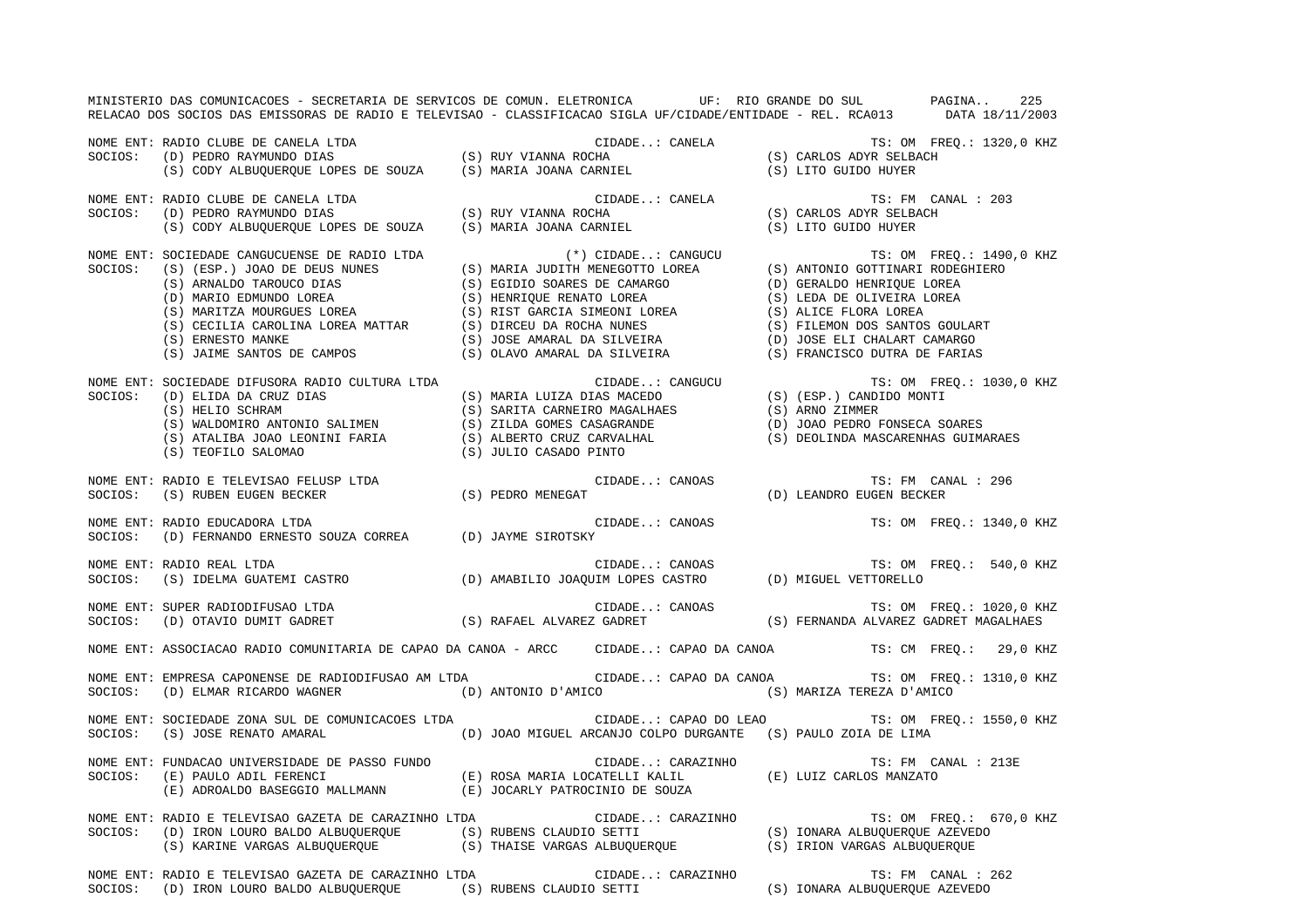(S) KARINE VARGAS ALBUQUERQUE (S) THAISE VARGAS ALBUQUERQUE (S) IRION VARGAS ALBUQUERQUE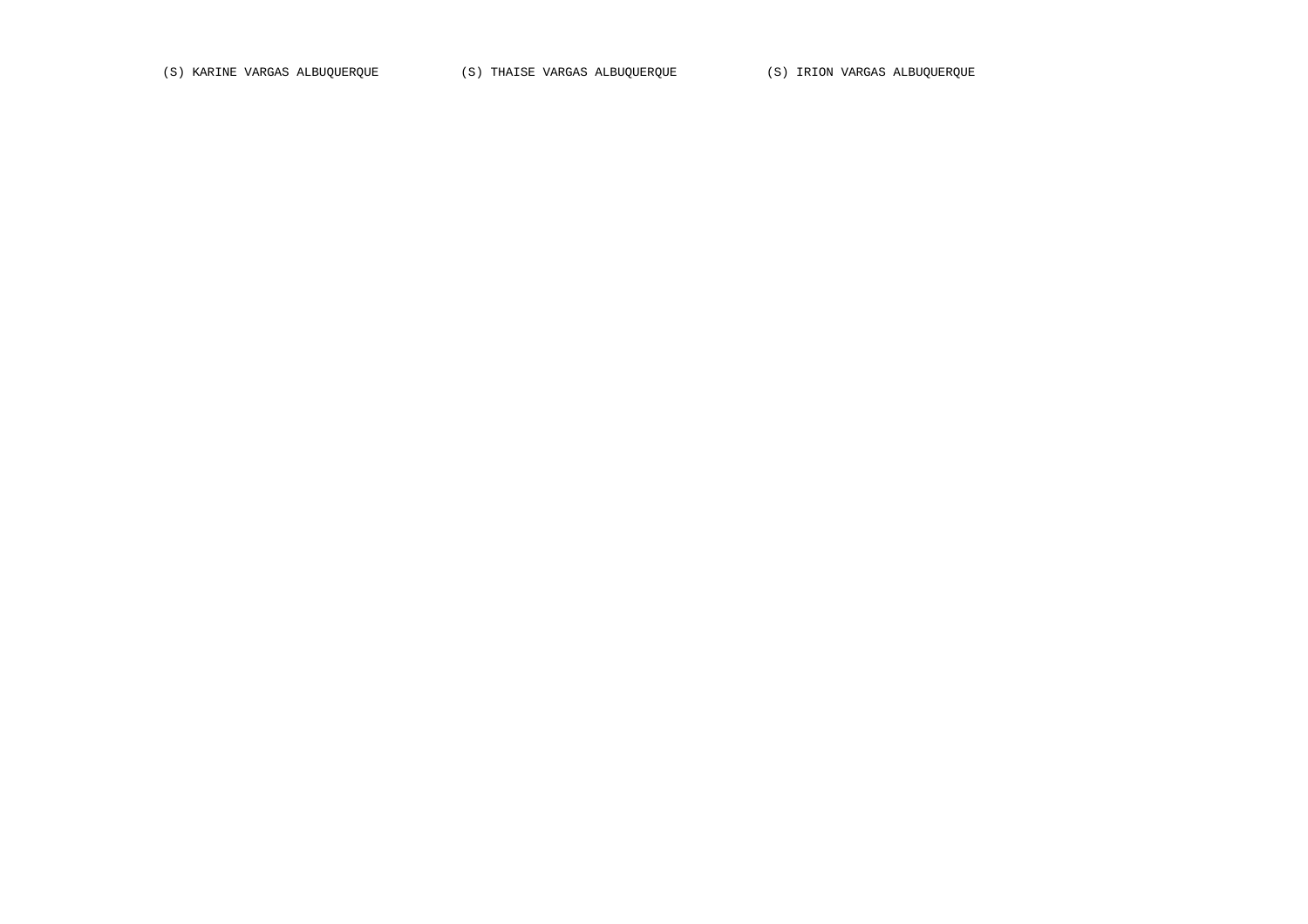MINISTERIO DAS COMUNICACOES - SECRETARIA DE SERVICOS DE COMUN. ELETRONICA UF: RIO GRANDE DO SUL PAGINA.. 226RELACAO DOS SOCIOS DAS EMISSORAS DE RADIO E TELEVISAO - CLASSIFICACAO SIGLA UF/CIDADE/ENTIDADE - REL. RCA013 DATA 18/11/2003 NOME ENT: SOCIEDADE RADIO SINUELO LTDA CIDADE..: CARAZINHO TS: OM FREQ.: 780,0 KHZ SOCIOS: (S) CEDRIC GEORGE O'MAY (S) EDITH NEUJAHR (S) LUCY PROENCA MONCAY (E) JOSE BENIGNO PROENCA NOME ENT: SOCIEDADE RADIO SINUELO LTDA CIDADE...: CARAZINHO TS: FM CANAL : 232 SOCIOS: (S) CEDRIC GEORGE O'MAY (S) EDITH NEUJAHR (S) LUCY PROENCA MONCAY (E) JOSE BENIGNO PROENCA NOME ENT: TELEVISAO NORTE DO RGS LTDA CIDADE..: CARAZINHO TS: TV CANAL : 09-SOCIOS: (S) RICARDO REUSCH (D) RAFAEL ALVARES GADRET NOME ENT: UNIAO DAS ASSOCIACOES COM.E DE MORAD.DE CARAZINHO-UAC CIDADE..: CARAZINHO TS: CM FREQ.: 29,2 KHZ NOME ENT: RADIO ESTACAO FM LTDA CIDADE..: CARLOS BARBOSA TS: FM CANAL : 208SOCIOS: (D) GUSTAVO KANNENBERG (D) IRANI CHIES NOME ENT: RADIODIFUSAO AGUAS CLARAS LTDA CONSTRUITE CATUIPE TS: OM FREQ.: 1250,0 KHZ SOCIOS: (D) WILMAR JOSE SCHIAVO (S) CONSTANTINO DEMENIGHI (S) ANTONIO SPEROTTO (S) LUIZ FIORIM MENEGON NOME ENT: ASSOCIACAO COMUNITARIA PRO-CAMPUS COMENCERED CIDADE..: CAXIAS DO SUL TS: CM FREQ.: 21,9 KHZ NOME ENT: FUNDACAO CULTURAL RIOGRANDENSE CIDADE..: CAXIAS DO SUL TS: FM CANAL : 253SOCIOS: (E) CLEMENTINO DOTTI (E) JAIME JOAO BETTEGA (E) JACOB RAUL HOFFMANN NOME ENT: FUNDACAO CULTURAL RIOGRANDENSE CONSERVERSE CIDADE..: CAXIAS DO SUL TS: OM FREQ.: 560,0 KHZ SOCIOS: (E) CLEMENTINO DOTTI (E) JAIME JOAO BETTEGA (E) JACOB RAUL HOFFMANN NOME ENT: FUNDACAO MAE DE DEUS CIDADE..: CAXIAS DO SUL TS: FM CANAL : 300E SOCIOS: (E) MOSART ROQUE LONGHI (E) IVAN ANTONIO FURLAN (E) RTO FRANCO (E) AGOSTINHO PONTATTI NETO NOME ENT: FUNDACAO UNIVERSIDADE DE CAXIAS DO SUL CIDADE..: CAXIAS DO SUL TS: FM CANAL : 293ESOCIOS: (E) RUY PAULETTI (E) LUIZ ANTONIO RIZZON (E) PAULO RENATO MARQUES CANCIAN NOME ENT: MIL E DEZ RADIODIFUSAO LIMITADA CIDADE..: CAXIAS DO SUL TS: OM FREQ.: 1010,0 KHZ SOCIOS: (S) GUSTAVO DAMBROS MICHIELON (D) GUILHERME DAMBROS TRICHES NOME ENT: RADIO ATLANTIDA FM DE CAXIAS DO SUL LTDA CIDADE..: CAXIAS DO SUL TS: FM CANAL : 289SOCIOS: (D) JAYME SIROTSKY (D) SERGIO SIROTSKY NOME ENT: RADIO DIFUSORA CAXIENSE LTDA CONSERVERSE CANNO CIDADE..: CAXIAS DO SUL TS: OM FREQ.: 1250,0 KHZ SOCIOS: (S) CLAUDIA BENTO ALVES (D) HELENA JOANA BENTO ALVES (D) RAUL BENTO ALVES (S) NESTOR JOSE GOLLO (S) JOSE FIORINO ANGELI (S) FABIO BENTO ALVES (S) FLAVIA BENTO ALVES NOME ENT: RADIO TV CAXIAS SA CIDADE..: CAXIAS DO SUL TS: TV CANAL : 08 SOCIOS: (S) JOSE PEDRO PACHECO SIROTSKY (S) MARCELO SIROTSKY (E) GERALDO BARBOSA CORREA (E) IONE PACHECO SIROTSKY NOME ENT: TRIDIO RADIODIFUSAO LIMITADA CIDADE..: CAXIAS DO SUL TS: FM CANAL : 228SOCIOS: (D) PAULO ROBERTO LISBOA TRICHES (D) CELIA DAMBROS TRICHES NOME ENT: TRIDIO RADIODIFUSAO LIMITADA CIDADE..: CAXIAS DO SUL TS: OM FREQ.: 930,0 KHZ SOCIOS: (D) PAULO ROBERTO LISBOA TRICHES (D) CELIA DAMBROS TRICHES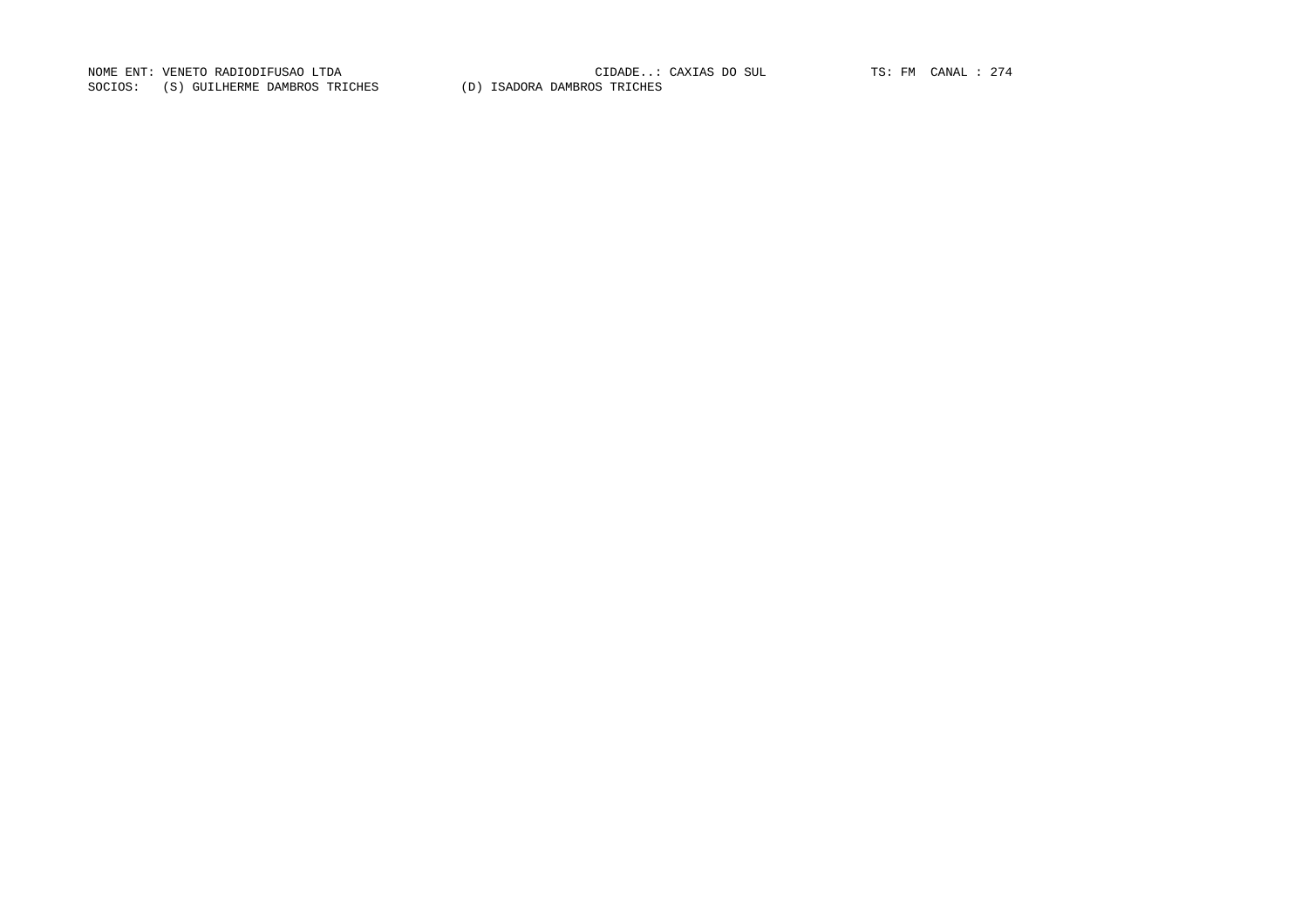MINISTERIO DAS COMUNICACOES - SECRETARIA DE SERVICOS DE COMUN. ELETRONICA UF: RIO GRANDE DO SUL PAGINA.. 227RELACAO DOS SOCIOS DAS EMISSORAS DE RADIO E TELEVISAO - CLASSIFICACAO SIGLA UF/CIDADE/ENTIDADE - REL. RCA013 DATA 18/11/2003 NOME ENT: RADIO SOCIEDADE CERRO AZUL LTDA CIDADE..: CERRO LARGO TS: OM FREQ.: 1190,0 KHZ SOCIOS: (D) JOAO PIO FLACH (S) CYRO BERWANGER (S) MARIA ALICIA FLACH BERWANGER (S) TEREZINHA BERNADETE BARD NOME ENT: RADIO SOCIEDADE CERRO AZUL LTDA CIDADE..: CERRO LARGO TS: FM CANAL : 290 SOCIOS: (D) JOAO PIO FLACH (S) CYRO BERWANGER (S) MARIA ALICIA FLACH BERWANGER (S) TEREZINHA BERNADETE BARD NOME ENT: RADIO SIMPATIA LTDA  $\Box$  CIDADE..: CHAPADA TS: OM FREQ.: 1500,0 KHZ SOCIOS: (D) ELOY MILTON SCHEIBE (D) JOSE PAULO LEDUR (S) JOAO AQUILES LEDUR NOME ENT: RADIO CHARQUEADAS FM LTDA CIDADE..: CHARQUEADAS TS: FM CANAL : 238 SOCIOS: (D) GERSON DE BARROS GALVAO FILHO (D) OTELMO ALBINO DREBES (D) GERALDO JOSE THEISEN NOME ENT: RADIO CIRANDA DE CHIAPETTA LTDA CONSTRUITO DE CIDADE..: CHIAPETTA TS: FM CANAL : 220 SOCIOS: (D) LUCIA DE FATIMA MARODIN (D) PEDRO VALMOR MARODIN NOME ENT: ASSOCIACAO COMUNITARIA CONDORENSE CONDORENSE CIDADE..: CONDOR TS: CM FREQ.: 28,5 KHZ NOME ENT: ASOCIACAO DE COMUNIC.COMUNIT.EDUCATIVA CULTURAL CONST CIDADE..: CONSTANTINA TS: CM FREQ.: 28,5 KHZ NOME ENT: RADIO ATLANTICA DE CONSTANTINA LTDA CIDADE..: CONSTANTINA TS: OM FREQ.: 1390,0 KHZ SOCIOS: (D) JOAO CARLOS MARTINI (D) ELIEZER JOSE BRESSAN (S) HERMETO ANTONIO ARAUJO E SILVA (S) ELISIO BRESSAN (S) PEDRO VALDIR LARGO NOME ENT: ASSOCIACAO CULTURAL E COMUNITARIA - RADIO DO POVO CIDADE..: CORONEL BICACO TS: CM FREQ.: 20,0 KHZ NOME ENT: RADIO GUARITA LIMITADA CIDADE..: CORONEL BICACO TS: OM FREQ.: 1430,0 KHZ SOCIOS: (D) DUILIO PARANHOS (S) NEI EUCLIDES VIEIRA NOME ENT: RADIO METROPOLE DE CRISSIUMAL LTDA TOS CIDADE..: CRISSIUMAL TS: OM FREQ.: 1070,0 KHZ SOCIOS: (D) ANTONIO AUGUSTO BORGES (S) LUIZ MARCELINO PEREIRA BORGES (S) ATHOS PEREIRA BORGES NOME ENT: EMISSORA CENTRO-OESTE LTDA  $\Box$  CIDADE..: CRUZ ALTA TS: OM FREQ.: 1140,0 KHZ SOCIOS: (D) ALVARO FELIPE PILAU (D) MARIA DOLORES KERKHOFF PILAU (D) NEWTON CESAR PILAU NOME ENT: RADIO FATIMA FM DE CRUZ ALTA LTDA  $\qquad \qquad$  CIDADE..: CRUZ ALTA TS: FM CANAL : 286 SOCIOS: (S) LINNEU FERNANDO PILAU (D) DEZELINA BORDIGNON PILAU (D) IVALINO BULLE (S) JOAO SIDNEY AMARAL DA SILVA SEXTO NOME ENT: SOC DE RADIODIFUSAO INDEPENDENTE DE CRUZ ALTA LTDA CIDADE..: CRUZ ALTA TS: OM FREQ.: 830,0 KHZ SOCIOS: (S) JOSE WESTPHALEN CORREA (S) DERLY ARAUJO DE OLIVEIRA (S) KAREN REGINA PILAU<br>(S) SUANI PILAU (S) (S) TAIS MARIA PILAU FUCILINI (D) RIOGRANDINO PORTES DE ABREU (S) SUANI PILAU (S) TAIS MARIA PILAU FUCILINI (D) RIOGRANDINO PORTES DE ABREU (S) MARIA ALDINA ZAGO (S) TEOLIDES ANTONELO (S) RODRIGO DE ABREU (S) CAROLINA DE ABREU NOME ENT: SOCIEDADE DE RADIO DIFUSAO DIARIO SERRANO LTDA CIDADE..: CRUZ ALTA TS: FM CANAL : 255 SOCIOS: (D) RIOGRANDINO PORTES DE ABREU (S) ALEXANDRE PATRICIO VOLTOLINI (S) ALCIDES CAMARGO (S) ROMACY NICOLI BASTOS (S) UTA ELIZABETH KAHMANN DE ABREU NOME ENT: TELEVISAO CRUZ ALTA LTDA CIDADE..: CRUZ ALTA TS: TRUZ ALTA TS: TV CANAL : 03+ SOCIOS: (D) CARLOS EDUARDO SCHNEIDER MELZER (S) JOAO RAMOS DA CUNHA LOPES (S) FLODOARDO DA CRUZ NETTO (S) OSCAR CAINO FINSTER (S) WALDEMAR BRUNO FINSTER (S) WALTER WERNER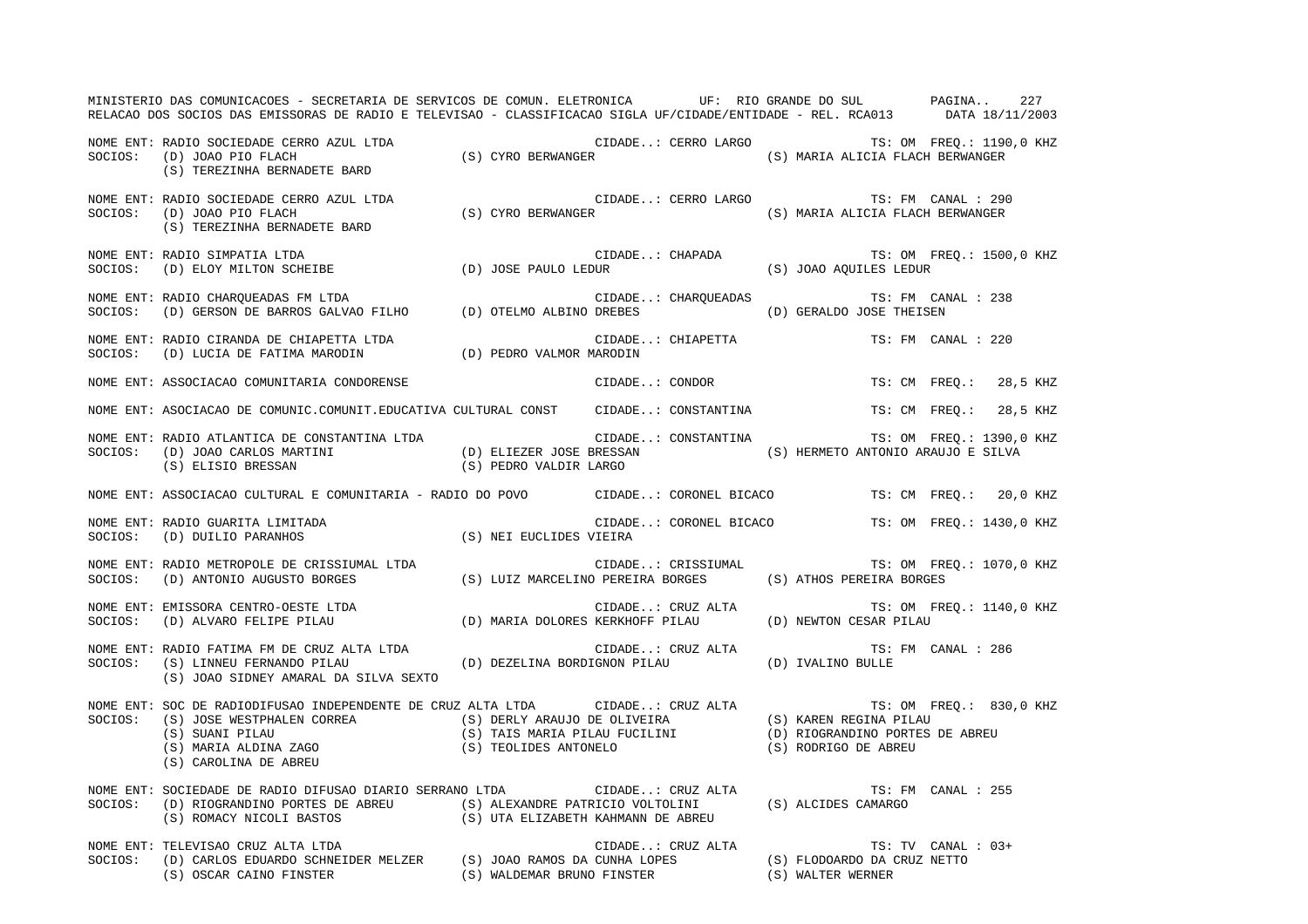SOCIOS: (D) MARIALDO CHIES (D) SARA ELISA LANZER KANNENBERG

NOME ENT: RADIO CRUZEIRO FM LTDA CIDADE..: CRUZEIRO DO SUL TS: FM CANAL : 219CIDADE..: CRUZEIRO DO SUL TS: FM CANAL : 219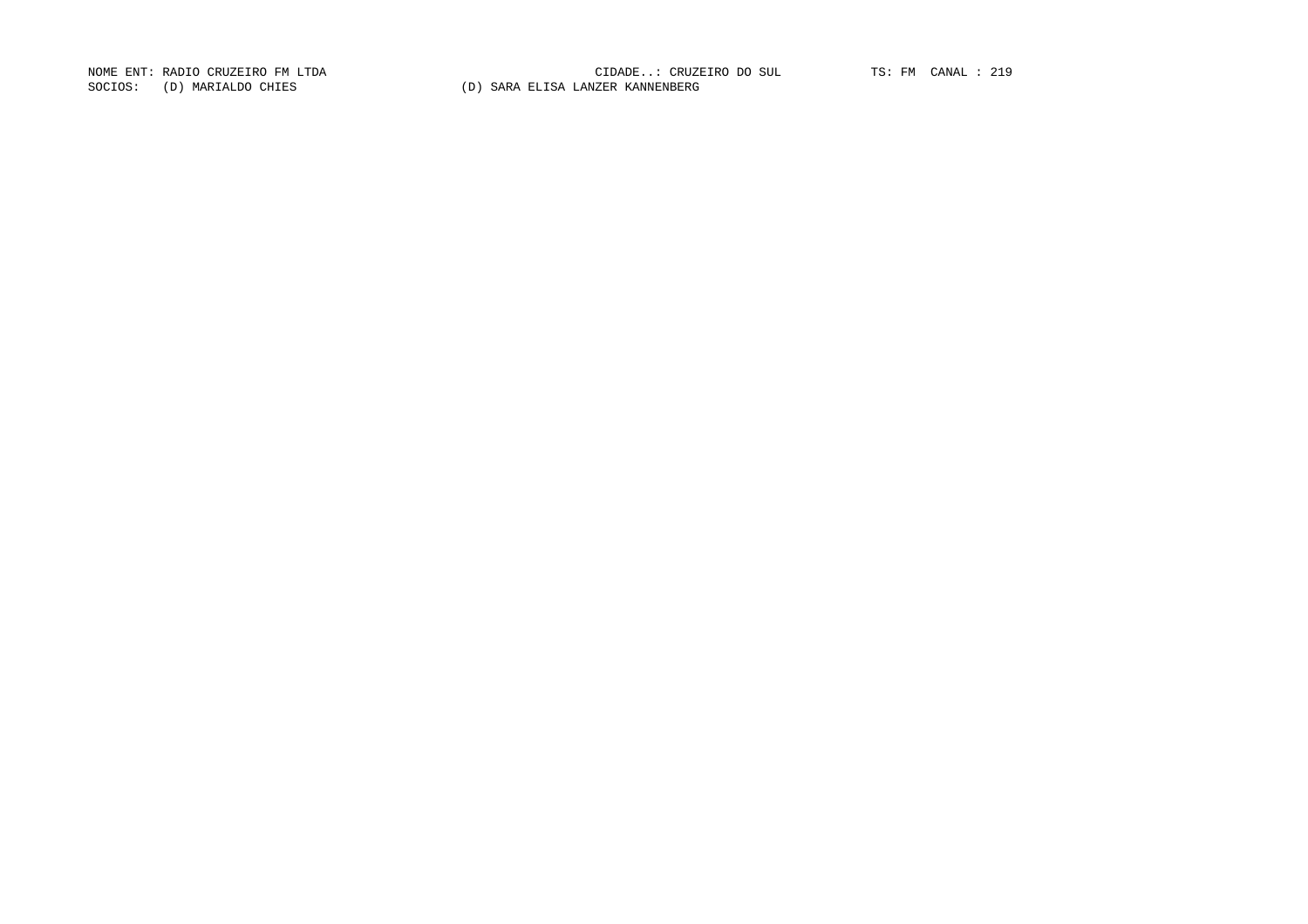|         | MINISTERIO DAS COMUNICACOES - SECRETARIA DE SERVICOS DE COMUN. ELETRONICA UF: RIO GRANDE DO SUL PAGINA<br>RELACAO DOS SOCIOS DAS EMISSORAS DE RADIO E TELEVISAO - CLASSIFICACAO SIGLA UF/CIDADE/ENTIDADE - REL. RCA013 DATA 18/11/2003                                                               |                                                                                                               |                          | 228                       |
|---------|------------------------------------------------------------------------------------------------------------------------------------------------------------------------------------------------------------------------------------------------------------------------------------------------------|---------------------------------------------------------------------------------------------------------------|--------------------------|---------------------------|
|         | NOME ENT: RADIODIFUSAO BROTO DA SERRA LTDA (D) EDEMILSON JOSE ORO (D) CANABARRO (S) SEVERINO BRESOLIN (D) EDEMILSON JOSE ORO (D) IRACEMA SGANZERLA VANZELA                                                                                                                                           | CIDADE: DAVID CANABARRO TS: FM CANAL : 297                                                                    |                          |                           |
|         | NOME ENT: ASSOCIACAO COMUNITARIA PE. CONSTANTINO ZAJKOWSKI CIDADE: DOM FELICIANO TS: CM FREQ.: 28,5 KHZ                                                                                                                                                                                              |                                                                                                               |                          |                           |
|         | NOME ENT: RADIO SANTANENSE FM STEREO LTDA<br>SOCIOS: (S) VERA MARIA MORAES DE MENEZES (D) VILMAR VILA DE MENEZES                                                                                                                                                                                     | CIDADE: DOM PEDRITO                                                                                           |                          | TS: FM CANAL : 246        |
| SOCIOS: | FRADIO UPACARAI LTDA (S) ALBERTO DUARTE FERNANDES (S) AMERICO GARCEZ VIEIRA<br>(S) ANTONIO SEABRA LOUZADA (S) ALBERTO DUARTE FERNANDES (S) AMERICO GARCEZ VIEIRA<br>(S) ELORIBAL DE OLIVEIRA JARDIM (S) SYRIO LEMOS DA SILVA (S) O<br>NOME ENT: RADIO UPACARAI LTDA<br>(S) RIVADAVIA VICENTE Y SILVA |                                                                                                               |                          |                           |
|         | NOME ENT: SOCIEDADE PEDRITENSE DE RADIO LTDA<br>SOCIOS: (D) PASCOAL MARCELO BRAND (D) PASCOAL ANTONIO GONCALVES BRANDE (S) LUIZ CARLOS CACERES GOULART<br>(S) JOSE AUSTOTELES SILVA SILVEIRA                                                                                                         |                                                                                                               |                          |                           |
|         | NOME ENT: ASSOCIACAO COMUNITARIA DE ELDORADO DO SUL CIDADE: ELDORADO DO SUL TS: CM FREQ.: 28,5 KHZ                                                                                                                                                                                                   |                                                                                                               |                          |                           |
|         |                                                                                                                                                                                                                                                                                                      | CIDADE: ENCANTADO                                                                                             | TS: OM FREQ.: 1580,0 KHZ |                           |
|         | SOCIOS: (D) ANTONIO ALBERTO LUCCA (D) EGIDE IGNEZ BERTOZZI BRATTI                                                                                                                                                                                                                                    |                                                                                                               |                          |                           |
|         | NOME ENT: ASSOCIACAO CULTURAL ENCRUZILHADENSE                                                                                                                                                                                                                                                        | CIDADE: ENCRUZILHADA DO SUL TS: CM FREQ.: 20,0 KHZ                                                            |                          |                           |
|         | NOME ENT: RADIO ENCRUZILHADENSE LTDA<br>SOCIOS: (S) ADAO FREITAS FONSECA (S) ALMEDORINO CASSEP AZAMBUJA (S) ATOTO CARLOS MESQUITA PEREIRA<br>(S) ARNILDO PERUSA (S) CLAUDIO WALTER VIEGAS<br>(S) ARNILDO PERUSA (S) CLAUDIO PEREIRA                                                                  | (*) CIDADE: ENCRUZILHADA DO SUL TS: OM FREO.: 1230,0 KHZ                                                      |                          |                           |
|         | NOME ENT: ASSOCIACAO COMUNITARIA ENTRE-IJUIS - ASSOCEI CIDADE: ENTRE-IJUIS                                                                                                                                                                                                                           |                                                                                                               |                          | TS: CM FREO.: 29,0 KHZ    |
|         | NOME ENT: FUNDACAO COOPERHABIC PARA A EDUCACAO E ASSISTENCIA SO CIDADE: ERECHIM                                                                                                                                                                                                                      |                                                                                                               |                          | 29,0 KHZ<br>TS: CM FREQ.: |
|         | NOME ENT: RADIO DIFUSAO SUL RIOGRANDENSE LTDA (D) AMALIN CHALELA FAES<br>SOCIOS: (D) CLAUDIO ARMANDO FAES (D) AMALIN CHALELA FAES<br>(S) SIMONE RIBEIRO CHALELA (S) LUCIANA RIBEIRO CHALELA                                                                                                          | CIDADE: ERECHIM TS: FM CANAL : 235<br>ELA FAES                           (D) EUNICE TEREZINHA RIBEIRO CHALELA |                          |                           |
|         |                                                                                                                                                                                                                                                                                                      |                                                                                                               |                          | TS: OM FREQ.: 650,0 KHZ   |
|         | NOME ENT: SOCIEDADE RADIO SAO JOSE LTDA<br>SOCIOS: (S) ANTONIO VITORIO CORSO TAMAGNO (D) GIRONIMO ZANANDREA (S) OIRCEU BALESTRIN                                                                                                                                                                     |                                                                                                               | TS: FM CANAL : 284       |                           |
|         | NOME ENT: SOCIEDADE RADIO SINUELO LTDA<br>SOCIOS: (S) CEDRIC GEORGE O'MAY (S) EDITH NEUJAHR (S) EDITH (S) LUCY PROENCA MONCAY                                                                                                                                                                        |                                                                                                               |                          |                           |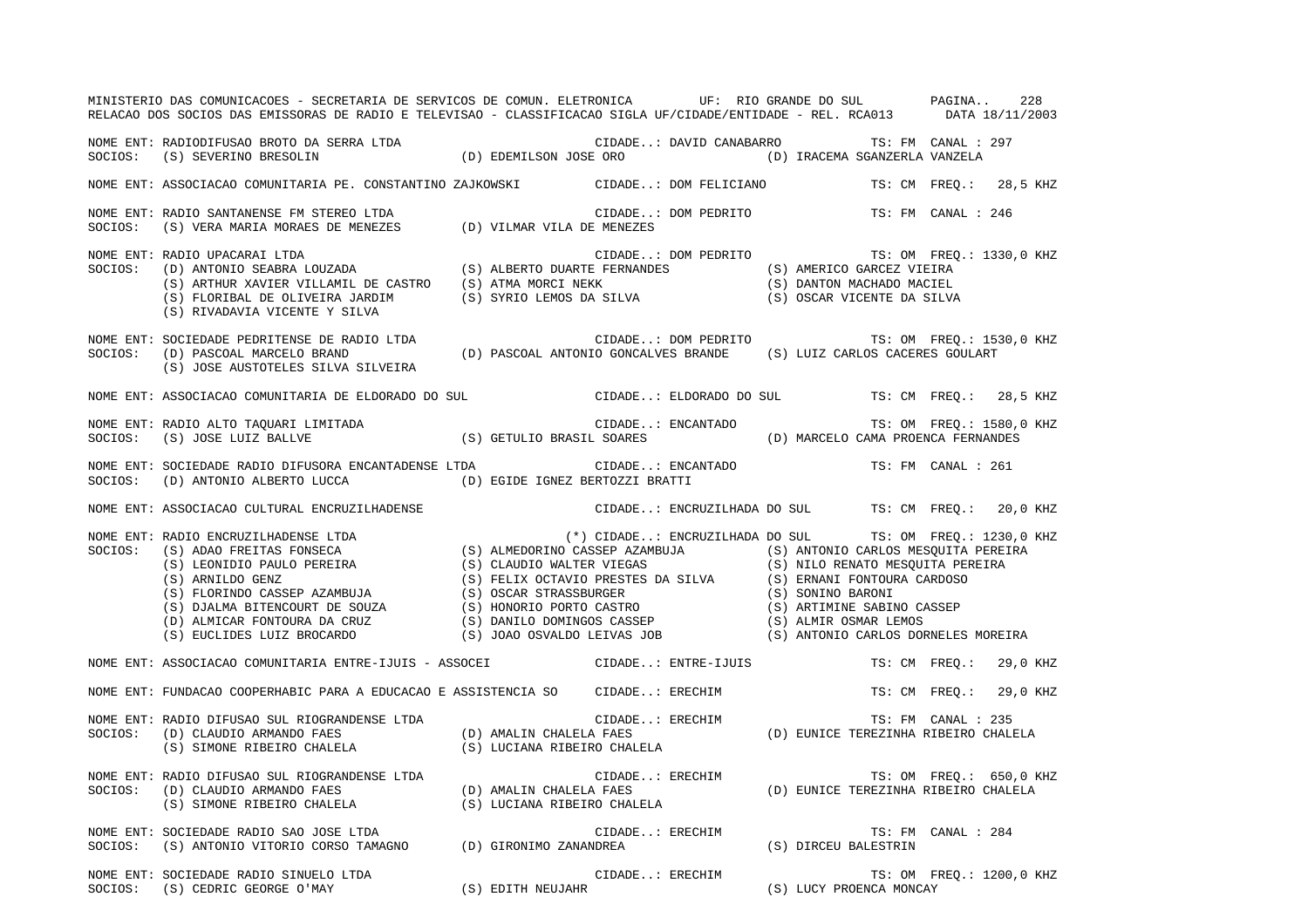(E) JOSE BENIGNO PROENCA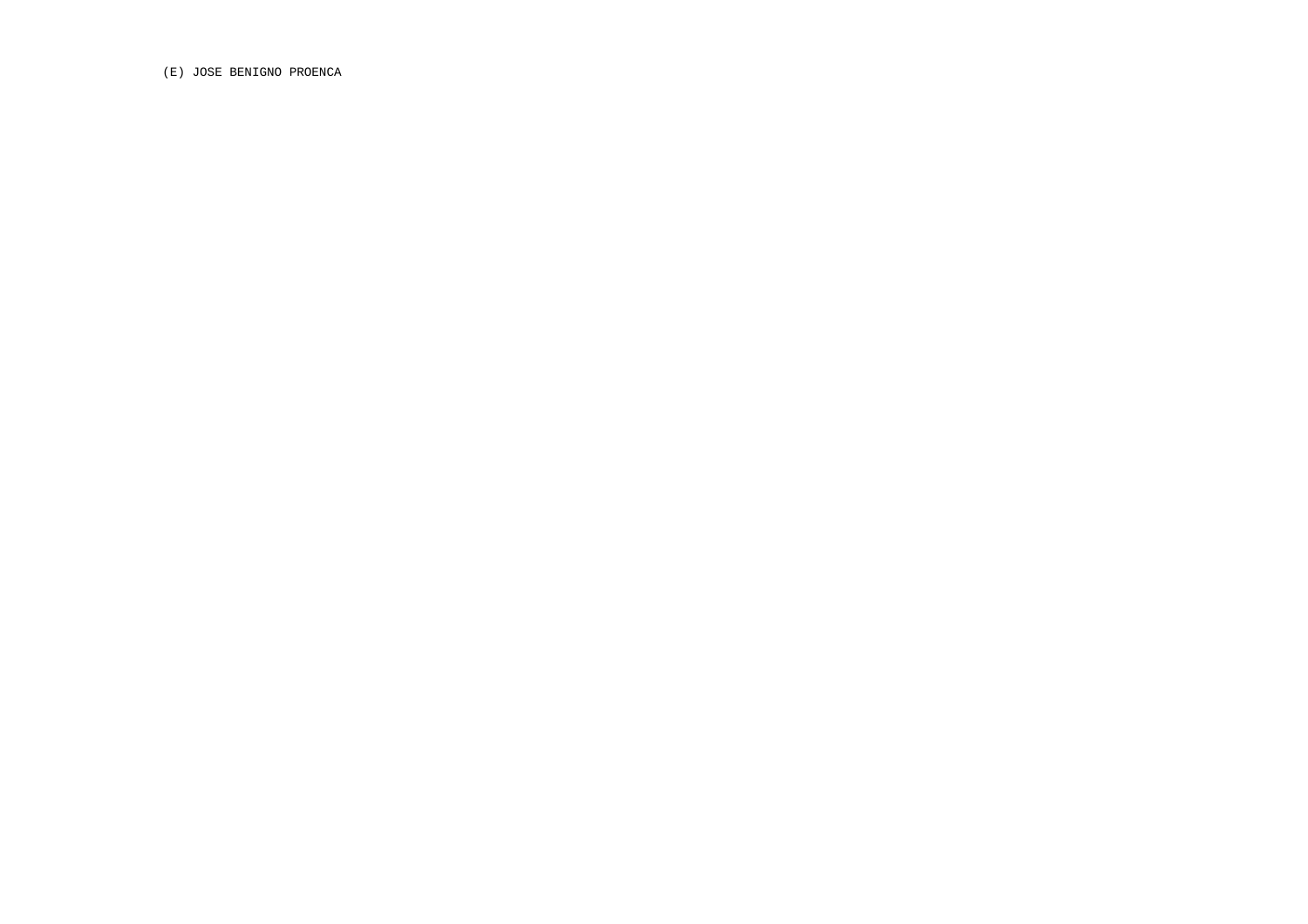| MINISTERIO DAS COMUNICACOES - SECRETARIA DE SERVICOS DE COMUN. ELETRONICA UF: RIO GRANDE DO SUL PAGINA 229<br>RELACAO DOS SOCIOS DAS EMISSORAS DE RADIO E TELEVISAO - CLASSIFICACAO SIGLA UF/CIDADE/ENTIDADE - REL. RCA013 DATA 18/11/2003 |  |                         |  |                                                                                                                                |                     |                          |
|--------------------------------------------------------------------------------------------------------------------------------------------------------------------------------------------------------------------------------------------|--|-------------------------|--|--------------------------------------------------------------------------------------------------------------------------------|---------------------|--------------------------|
|                                                                                                                                                                                                                                            |  |                         |  | TS: TV CANAL : 02-                                                                                                             |                     |                          |
|                                                                                                                                                                                                                                            |  |                         |  |                                                                                                                                |                     | TS: CM FREQ.: 20,0 KHZ   |
| NOME ENT: RADIO PLANETARIO LTDA<br>SOCIOS: (D) REMO JOSE FASSIONI (S) PAULO JOSE CESAR P. DE MEDEIROS (S) LUIZ CARLOS NEVES DE ALMEIDA                                                                                                     |  |                         |  |                                                                                                                                |                     | TS: OM FREQ.: 1290,0 KHZ |
| NOME ENT: RADIO SOCIEDADE ESPUMOSO FM LTDA<br>SOCIOS: (S) REMO JOSE FASSIONI (S) PAULO JOSE CESAR P. DE MEDEIROS (D) LUIZ CARLOS NEVES DE ALMEIDA                                                                                          |  |                         |  | TS: FM CANAL : 237                                                                                                             |                     |                          |
| NOME ENT: ASSOCIACAO RADIO COMUNITARIA ESTANCIA VELHA - AERCOM CIDADE: ESTANCIA VELHA TS: CM FREQ.: 29,0 KHZ                                                                                                                               |  |                         |  |                                                                                                                                |                     |                          |
| NOME ENT: FUNDACAO JOSE DE PAIVA NETTO<br>SOCIOS:    (E) JOSE DE PAIVA NETTO                         (E) GERDEILSON BOTELHO                      (E) RENATO VIANA DE SOUZA<br>(E) MARCELO JORGE BERTOLIN                   (E) CELSO       |  |                         |  |                                                                                                                                |                     | TS: OM FREQ.: 1300,0 KHZ |
| NOME ENT: RADIO TRANSCONTINENTAL LTDA<br>SOCIOS: (D) MARCUS VINICIUS DA SILVA VIEIRA (S) ANTONIO CARLOS MARTINS DE BULHOES (S) RADIO CULTURA DE GRAVATAI LTDA                                                                              |  |                         |  |                                                                                                                                |                     |                          |
| NOME ENT: RADIO ALTO TAQUARI LIMITADA<br>SOCIOS: (S) JOSE LUIZ BALLVE                                                                                                                                                                      |  |                         |  | TS: OM FREQ.: 820,0 KHZ<br>CIDADE: ESTRELA TS: OM FREQ.: 820,0<br>S) GETULIO BRASIL SOARES (D) MARCELO CAMA PROENCA FERNANDES) |                     |                          |
|                                                                                                                                                                                                                                            |  |                         |  | TS: FM CANAL : 275                                                                                                             |                     |                          |
| NOME ENT: RADIO CENTRAL LTDA<br>SOCIOS: (E) CARLOS DOMINGOS PICCOLI (S) EDUARDO DE ARAUJO CORBELLINI (S) FABIO PICCOLI RAMOS<br>(S) VERA LUCIA RACHELLE COLOMBO                                                                            |  |                         |  | CIDADE: FARROUPILHA TS: FM CANAL : 233                                                                                         |                     |                          |
| NOME ENT: RADIO MIRIAM LTDA<br>SOCIOS: (S) ENIO TARASCONI (D) ALCINDO DOMINGOS TRUBIAM (D) MARIO BENVENUTO PEDROTTI                                                                                                                        |  |                         |  | CIDADE: FARROUPILHA TS: OM FREQ.: 1160,0 KHZ                                                                                   |                     |                          |
| NOME ENT: RADIO PUBLICIDADE MAGGI-PLAN LTDA<br>195 FM CANAL : 265<br>SOCIOS: (D) SENIZIO LUIZ PORTOLAN (S) JERONIMO DIOGO PORTOLAN (S) LUCIA CRISTINA PORTOLAN<br>(D) MARIA PORTOLAN (S) ROGERIO JATIR PORTOLAN (S) RODRIGO JOSE PORTOLAN  |  |                         |  | CIDADE: FARROUPILHA TS: FM CANAL : 265                                                                                         |                     |                          |
| NOME ENT: RADIO SAO ROQUE LTDA (S) MIRIAM SILVANA ZAGO CERVO (D) ROBERTO CERVO (S) MIRIAM SILVANA ZAGO CERVO                                                                                                                               |  |                         |  | CIDADE: FAXINAL DO SOTURNO TS: OM FREQ.: 1480,0 KHZ                                                                            |                     |                          |
| NOME ENT: RADIO VALE FELIZ LTDA<br>SOCIOS: (S) ARACY ROQUE BRAUN (S) CESAR LUIZ ASSMANN (S) COVIS JOSE ASSMANN (S) GABRIEL STEINER (S) GABRIEL STEINER (S) JOAO NESTOR RAUBER (S) JOAO NESTOR RAUBER (S) ARACY ROQUE BRAUN (S) J           |  |                         |  |                                                                                                                                |                     |                          |
| NOME ENT: ASSOCIACAO RADIO COMUNITARIA NOVA TRENTO                                                                                                                                                                                         |  |                         |  | CIDADE: FLORES DA CUNHA TS: CM FREQ.: 28,5 KHZ                                                                                 |                     |                          |
| NOME ENT: FUNDACAO CULTURAL VALE VENETO<br>SOCIOS: (E) ANTONIO LUIZ PICCOLI (E) DARCI DANI<br>(E) OLIR SCHIAVENIN                                                                                                                          |  | CIDADE: FLORES DA CUNHA |  | (E) CLAUDEMIR FORTUNATTI                                                                                                       | TS: FM CANAL : 206E |                          |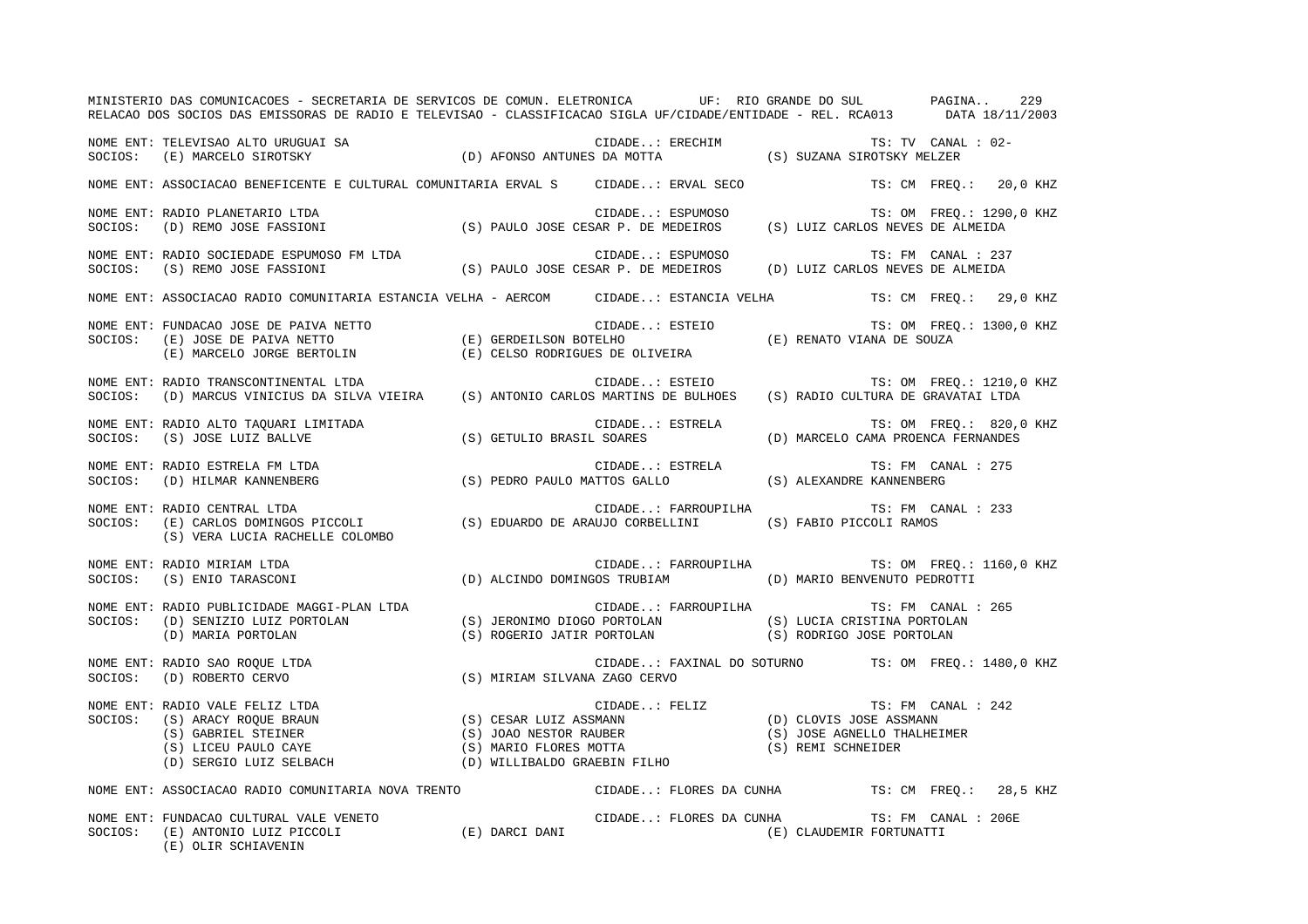MINISTERIO DAS COMUNICACOES - SECRETARIA DE SERVICOS DE COMUN. ELETRONICA UF: RIO GRANDE DO SUL PAGINA.. 230 RELACAO DOS SOCIOS DAS EMISSORAS DE RADIO E TELEVISAO - CLASSIFICACAO SIGLA UF/CIDADE/ENTIDADE - REL. RCA013 DATA 18/11/2003 NOME ENT: SISTEMA DE COMUNICACAO ITALIA VIVA SA (\*) CIDADE..: FLORES DA CUNHA TS: OM FREQ.: 1370,0 KHZ SOCIOS: (D) LOURENCO DARCY CASTELLAN (S) DECIO JOSE CASTELLAN (S) ANGELO CORRADI (S) SERGIO CARPEGGIANI (S) RAUL ANSELMO RANDON (S) RICARDO CARPEGGIANI (S) HONORINO TOIGO (D) DARCY JOSE TOIGO (S) EUCLIDES ANTONIO SMIDERLE (S) IRANY CARPEGGIANI (S) ANTONIO ALVISE MIORANZZA (S) SERGIO ANTONIO CORRADI (S) PAULO ROBERTO CORRADI (S) CATIA REGINA CORRADI (S) VALDEMAR ARMANDO FELISBET (S) DORVALINO CARPEGGIANI (S) ALBERTO MURARO (S) GILBERTO LUIZ PEDRON (S) FRANCISCO STEDILE (S) ZILA LIBERA CARPEGGIANI VANELLI (S) ADEMAR CARPEGGIANI NOME ENT: CONSELHO DE DESENVOLVIM.COMUNIT.DE FONTOURA XAVIER-CO CIDADE..: FONTOURA XAVIER TS: CM FREQ.: 20,0 KHZ NOME ENT: RADIO LUZ E ALEGRIA LTDA CIDADE..: FREDERICO WESTPHALEN TS: FM CANAL : 240SOCIOS: (D) BRUNO MALDANER (D) EUCLIDES ARGENTA (S) TERESA DE CESARO ARGENTA NOME ENT: RADIO LUZ E ALEGRIA LTDA CIDADE..: FREDERICO WESTPHALEN TS: OM FREQ.: 1160,0 KHZ SOCIOS: (D) BRUNO MALDANER (D) EUCLIDES ARGENTA (S) TERESA DE CESARO ARGENTA NOME ENT: FUNDACAO CULTURAL DA SERRA CIDADE..: GARIBALDI SARIBALDI TS: OM FREQ.: 1410,0 KHZ SOCIOS: (E) OSEBIO BORGHETTI (E) EDILIO JOSE SOLIMAN (E) JACOB RAUL HOFFMANN NOME ENT: FUNDACAO CULTURAL DA SERRA CIDADE..: GARIBALDI TS: FM CANAL : 201SOCIOS: (E) OSEBIO BORGHETTI (E) EDILIO JOSE SOLIMAN (E) JACOB RAUL HOFFMANN NOME ENT: RADIO GAURAMA LTDA THE SAN AND TRIO GAURAMA CIDADE..: GAURAMA TRIO TRIO GAURAMA TS: OM FREQ.: 1260,0 KHZ SOCIOS: (S) CLAUDIO ARMANDO FAES (S) IDYLLIO SEGUNDO BADALOTTI (S) EUNICE TEREZINHA RIBEIRO CHALELA (D) SIMONE RIBEIRO CHALELA (S) LUCIANA RIBEIRO CHALELA (S) EDSON GODINHO FILHO (S) ENIO GODINHO NOME ENT: RADIO SIDERAL LTDA CIDADE..: GETULIO VARGAS TS: OM FREQ.: 700,0 KHZ SOCIOS: (S) CLAUSIA GONCALVES ZAPPE (S) ARIZOLI DE BEM (S) WILSON CARLOS CIROLINI (S) MILTON MEDEIROS GHAN (S) CARMELITA SIMOES COZER (S) CARLOS NOSKOSKI (E) JUSSARA RENE ENRICONE NOME ENT: RADIO GIRUA LTDA CIDADE..: GIRUA TS: OM FREQ.: 1090,0 KHZ SOCIOS: (S) LUIZ VALDIR ANDRES (D) RICARDO PILAU (D) DARCI LEOPOLDO UHRI (D) JOSE ANTUNES DE OLIVEIRA (S) EDINO PACHOAL TOSETTO (S) EGON SCHERER (D) ALCIDES CARLOS FARIAS LONDERO NOME ENT: RADIO MAUA LTDA CIDADE..: GIRUA TS: FM CANAL : 281SOCIOS: (S) ANTONIO CARLOS BORGES (S) CANDIDO GIORDANI (S) EGON ROEBER MULLER (S) RUBEN LEO HAASE (D) ROBERTO ANTONIO DONADEL NOME ENT: RADIO CRUZEIRO FM LTDA CONSERVED SON RESERVED BY CIDADE..: GLORINHA CONSERVED TS: FM CANAL : 210 SOCIOS: (D) MARIALDO CHIES (D) SARA ELISA LANZER KANNENBERG NOME ENT: RADIO EXCELSIOR DO RIO GRANDE DO SUL LTDA  $\Box$  CIDADE..: GRAMADO TS: OM FREQ.: 1440,0 KHZ SOCIOS: (D) IDELMA GUATEMI CASTRO (D) AMABILIO JOAQUIM LOPES CASTRO (S) MIGUEL VETTORELLO NOME ENT: RADIO GRAMADO FM LTDA CIDADE..: GRAMADO TS: FM CANAL : 237 SOCIOS: (D) MARTHA INGEBORG KANNENBERG (S) HORST ERNST VOLK (S) PAULO ROBERTO VOLK NOME ENT: ASSOCIACAO COMUNITARIA DE COMUNICACAO E CULT. DE GRAM CIDADE..: GRAMADO XAVIER TS: CM FREQ.: 28,5 KHZ NOME ENT: ASSOCIACAO CULTURAL DE RADIODIFUSAO DO BAIRRO DA COHA CIDADE..: GRAVATAI TS: CM FREQ.: 20,0 KHZ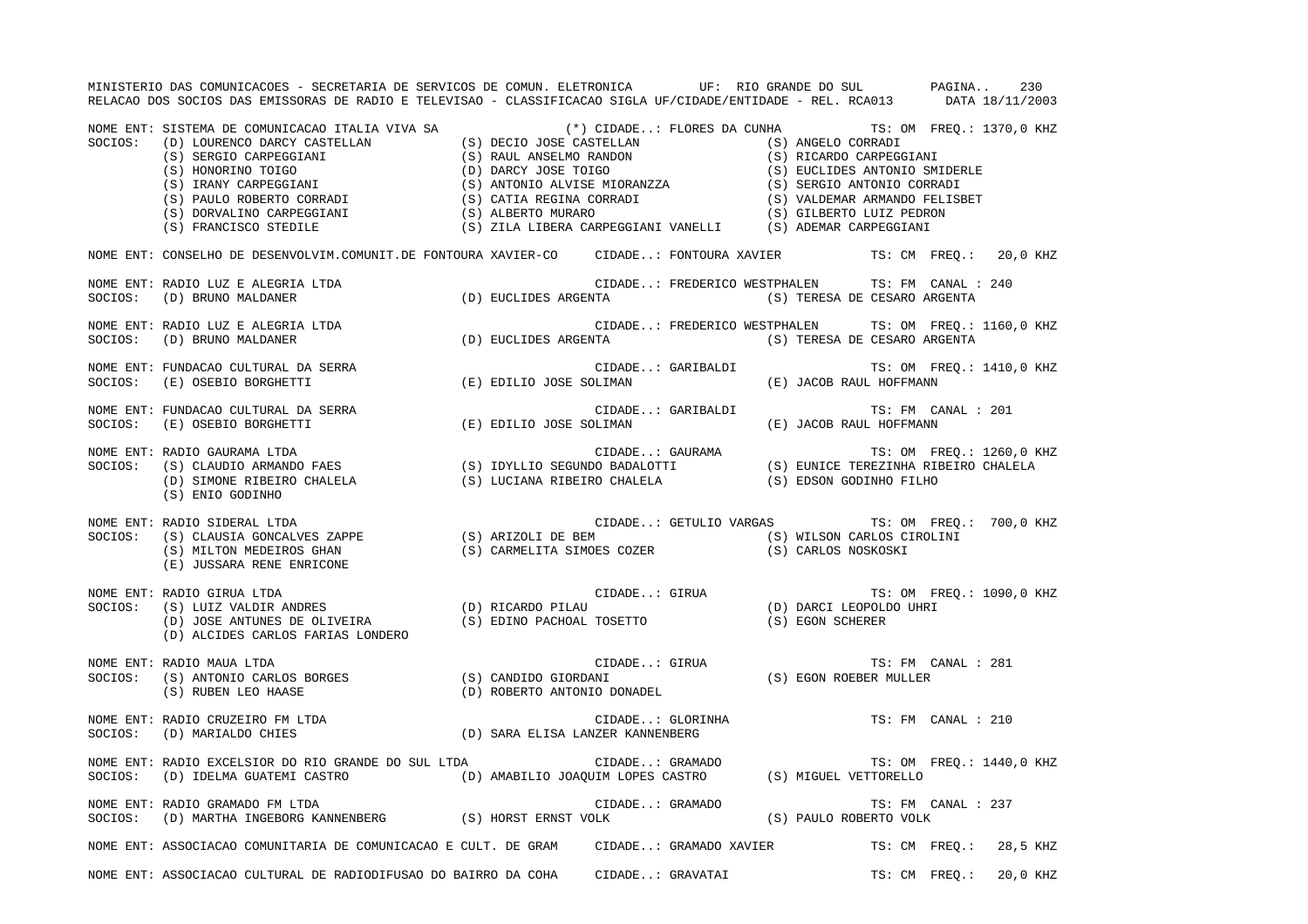|         | MINISTERIO DAS COMUNICACOES - SECRETARIA DE SERVICOS DE COMUN. ELETRONICA UF: RIO GRANDE DO SUL PAGINA<br>RELACAO DOS SOCIOS DAS EMISSORAS DE RADIO E TELEVISAO - CLASSIFICACAO SIGLA UF/CIDADE/ENTIDADE - REL. RCA013 DATA 18/11/2003                                                                                                                                                                                                                                                                           |  |                                                                                                          |                           |                          | 231 |
|---------|------------------------------------------------------------------------------------------------------------------------------------------------------------------------------------------------------------------------------------------------------------------------------------------------------------------------------------------------------------------------------------------------------------------------------------------------------------------------------------------------------------------|--|----------------------------------------------------------------------------------------------------------|---------------------------|--------------------------|-----|
|         | NOME ENT: RADIO CULTURA DE GRAVATAI LTDA<br>SOCIOS: (S) ALBA MARIA SILVA DA COSTA (S) VANDERVAL LIMA DOS SANTOS (E) GERSON DA SILVA CARDOZO<br>(S) ANTONIO CARLOS MARTINS DE BULHOES (S) JOSE ROBERTO MAUZER (S) JOAO MENDES DE JE<br>(S) RADIO CULTURA DE GRAVATAI LTDA                                                                                                                                                                                                                                         |  |                                                                                                          |                           |                          |     |
| SOCIOS: | RADIO VALE DO GRAVATAI LTDA<br>(D) REINALDO JOSE RAMME (D) ANTONIO VALDOMIRO O DE BARROS<br>(S) CESAR AUGUSTO DE SOUZA LIED (S) CARLOS ANTONIO BORGES DE ABREU (D) ANTONIO VALDOMIRO O DE BARROS<br>(S) ULMERINDO ALBINO FERREIRA (S<br>NOME ENT: RADIO VALE DO GRAVATAI LTDA                                                                                                                                                                                                                                    |  |                                                                                                          |                           |                          |     |
|         | $\begin{minipage}{.4\linewidth} \texttt{NOWLEDA} & \texttt{SUCIDADE} \texttt{.} & \texttt{CIDADE} \texttt{.} \\ \texttt{SOCIOS:} & \texttt{(D)} & \texttt{OTAVIO} & \texttt{DUMIT} & \texttt{GADREF} \end{minipage} \begin{minipage}{.45\linewidth} \begin{minipage}{.45\linewidth} \begin{minipage}{.45\linewidth} \end{minipage} \begin{minipage}{.45\linewidth} \end{minipage} \begin{minipage}{.45\linewidth} \begin{minipage}{.45\linewidth} \end{minipage} \begin{minipage}{.45\linewidth} \end{minipage}$ |  | CIDADE: GUAIBA                                                                                           |                           | TS: FM CANAL : 244       |     |
| SOCIOS: | NOME ENT: RADIO EDUCADORA DE GUAIBA LTDA<br>RADIO EDUCADORA DE GUAIBA LTDA                                 CIDADE: GUAIBA                   TS: FM CANAL : 217<br>(D) TELMO JAIME TARTAROTTI               (S) VALESCA BLANCHARDI TATAROTTI       (S) WILSON RICARDO BLANCH                                                                                                                                                                                                                                      |  |                                                                                                          |                           |                          |     |
| SOCIOS: | NOME ENT: RADIO ITAI LTDA<br>(D) ERENI OLIVEIRA DE MIRANDA (D) DEBORA OLIVEIRA DE MIRANDA ALMEIDA                                                                                                                                                                                                                                                                                                                                                                                                                |  | CIDADE: GUAIBA                                                                                           |                           | TS: OM FREO.: 880,0 KHZ  |     |
| SOCIOS: | NOME ENT: LIBERAL COMUNICACAO LTDA<br>(S) JANAINA CAMPOS SPILLER (S) ALINE CAMPOS SPILLER                                                                                                                                                                                                                                                                                                                                                                                                                        |  | CIDADE: GUAPORE                                                                                          | (D) OTAVIO CAMPOS SPILLER | TS: FM CANAL : 271       |     |
|         | NOME ENT: RADIO AURORA LTDA<br>round during the term of the clubble GUAPORE<br>SOCIOS: (S) FIORINDO JOAO GHIGGI (S) ANTONIO GERALDO DALLA COSTA (S) AGOSTINHO FELIX DALPIAN<br>(D) ALCIDES ANGONESE                                                                                                                                                                                                                                                                                                              |  | CIDADE: GUAPORE                                                                                          |                           | TS: OM FREQ.: 1350,0 KHZ |     |
|         | NOME ENT: RADIO INTEGRACAO FM LTDA<br>SOCIOS: (D) JOAO CARLOS MOCCELIN (S) FERNANDO ELIAS MOCCELIN                                                                                                                                                                                                                                                                                                                                                                                                               |  | CIDADE: GUAPORE TS: FM CANAL : 258                                                                       |                           |                          |     |
|         | NOME ENT: ASS.COMUNIT.DOM ZYGMUND FELINSKI, P/O DESENV.SOC.CULT. CIDADE: GUARANI DAS MISSOES TS: CM FREQ.: 28,5 KHZ                                                                                                                                                                                                                                                                                                                                                                                              |  |                                                                                                          |                           |                          |     |
| SOCIOS: | NOME ENT: RADIO GUARAMANO LTDA<br>(D) NELSI ODIL JABLONSKI GONCALVES (D) CILON KARKOW                                                                                                                                                                                                                                                                                                                                                                                                                            |  | CIDADE: GUARANI DAS MISSOES                                                                              | (D) JERONIMO JASKULSKI    | TS: OM FREO.: 1480,0 KHZ |     |
|         | NOME ENT: EMISSORAS SUL BRASILEIRAS LTDA<br>SOCIOS: (D) LOY NEWTON PILAU                                                                                                                                                                                                                                                                                                                                                                                                                                         |  | CIDADE: HORIZONTINA<br>(D) LINNEU FERNANDO PILAU (D) LUIZ CEZAR PILAU                                    |                           | TS: OM FREQ.: 1270,0 KHZ |     |
|         | NOME ENT: RADIO ALTO URUGUAI LTDA<br>SOCIOS:    (D) DERLI ALMEIDA DE QUEIROZ                   (D) LUIZ CARLOS SANDRI                                                                                                                                                                                                                                                                                                                                                                                            |  | CIDADE: HUMAITA (D) SADY MANJABOSCO SANDRI                                                               |                           | TS: OM FREQ.: 970,0 KHZ  |     |
|         | NOME ENT: EMISSORAS PIONEIRAS DA UNIAO LTDA<br>SOCIOS: (S) JANIO VITAL STEFANELLO<br>(D) SAULO ASSIS STEFANELLO (S) AUGUSTO DELMAR STEFANELLO                                                                                                                                                                                                                                                                                                                                                                    |  | CIDADE: IBIRUBA TS: OM FREQ.: 1240,0<br>(D) GARCIA MORENO STEFANELLO (D) VANIA MARIA STEFANELLO NOGUEIRA |                           | TS: OM FREQ.: 1240,0 KHZ |     |
|         | NOME ENT: EMISSORAS PIONEIRAS DA UNIAO LTDA<br>SOCIOS: (S) JANIO VITAL STEFANELLO (D) GARCIA MORENO STEFANELLO (D) VANIA MARIA STEFANELLO NOGUEIRA<br>(D) SAULO ASSIS STEFANELLO (S) AUGUSTO DELMAR STEFANELLO (D) VANIA MARIA STEFA                                                                                                                                                                                                                                                                             |  |                                                                                                          |                           |                          |     |
|         | NOME ENT: RADIO CBS LTDA<br>SOCIOS: (D) CARLOS CELESTINO PEUKERT (S) ARCILIO CAVALLI                                                                                                                                                                                                                                                                                                                                                                                                                             |  | CIDADE: IBIRUBA                                                                                          |                           | TS: FM CANAL : 226       |     |
|         | NOME ENT: ATIVA RADIODIFUSAO LTDA<br>(D) MARLENE MARIA WAGNER<br>SOCIOS: (D) VALERIO ISNAR WAGNER                                                                                                                                                                                                                                                                                                                                                                                                                |  | CIDADE: IGREJINHA                                                                                        |                           | TS: FM CANAL : 250       |     |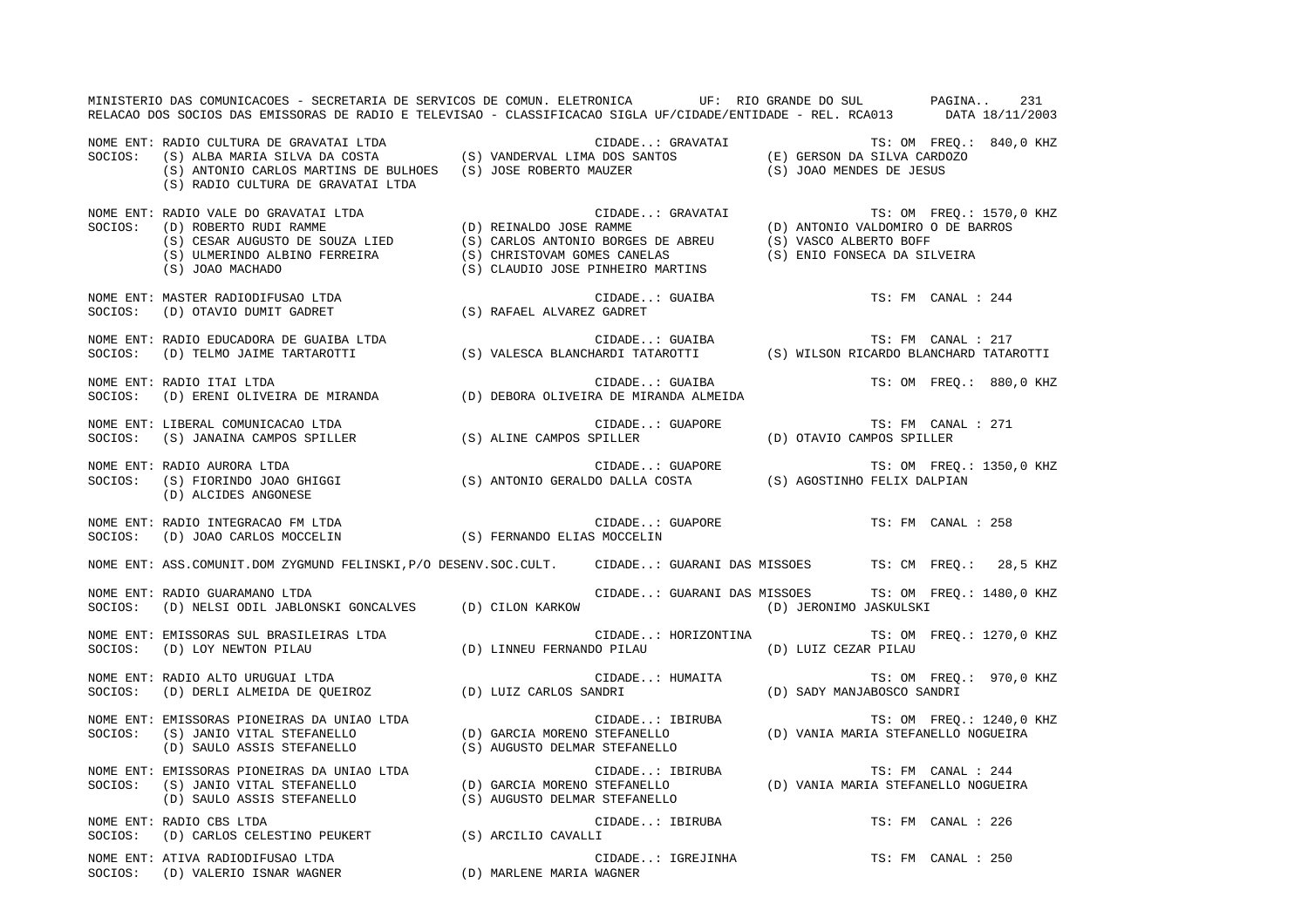NOME ENT: RADIO IGREJINHA FM LTDA CIDADE..: IGREJINHA TS: FM CANAL : 254SOCIOS: (S) AGNES KRUPP (D) JORDANA KRUPP KERSCHNER

CIDADE..: IGREJINHA TS: FM CANAL : 254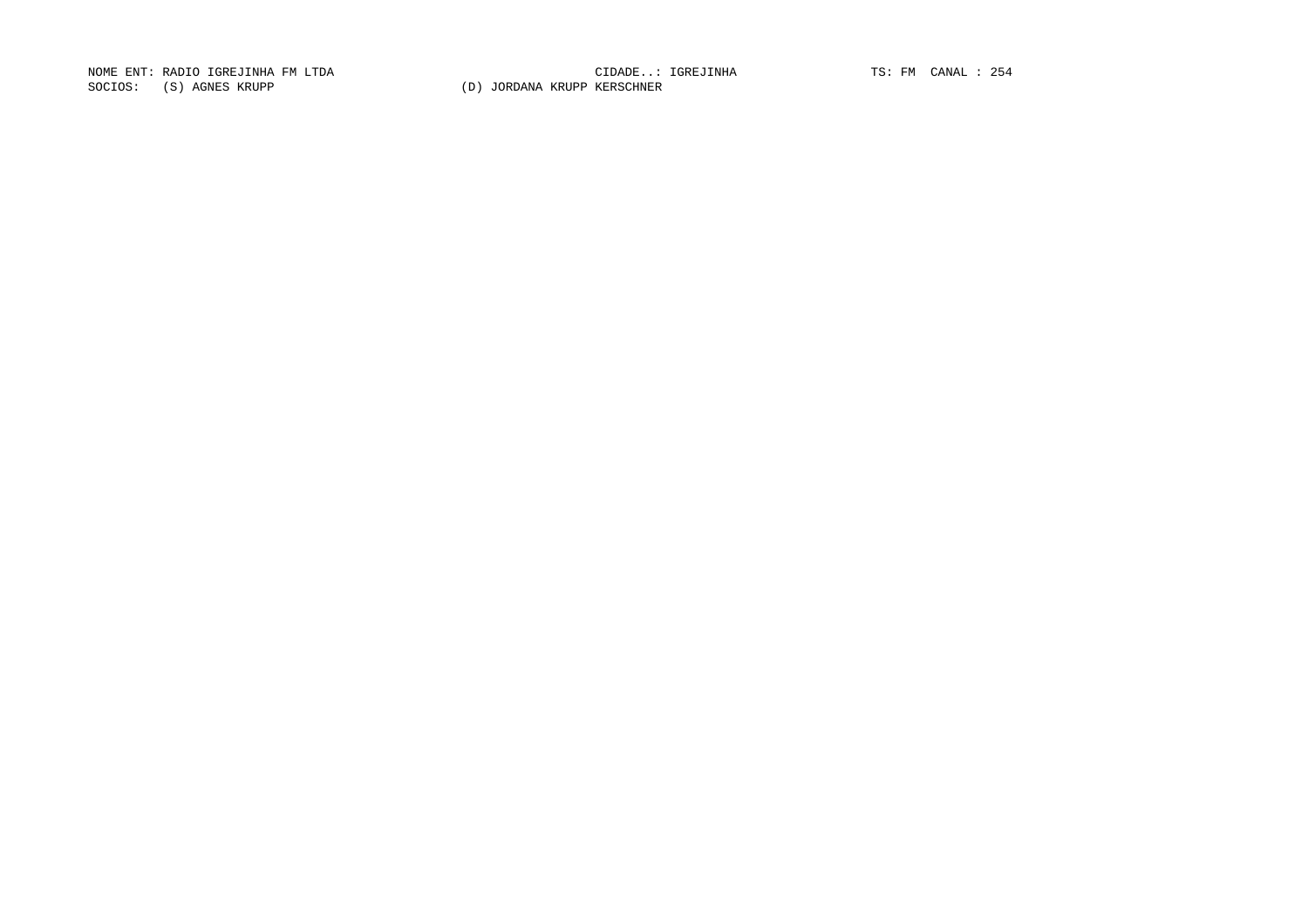|         | MINISTERIO DAS COMUNICACOES - SECRETARIA DE SERVICOS DE COMUN. ELETRONICA UF: RIO GRANDE DO SUL PAGINA 232<br>RELACAO DOS SOCIOS DAS EMISSORAS DE RADIO E TELEVISAO - CLASSIFICACAO SIGLA UF/CIDADE/ENTIDADE - REL. RCA013 DATA 18/11/2003 |  |                |                  |                                                                                                                                                                                                                        |                          |  |
|---------|--------------------------------------------------------------------------------------------------------------------------------------------------------------------------------------------------------------------------------------------|--|----------------|------------------|------------------------------------------------------------------------------------------------------------------------------------------------------------------------------------------------------------------------|--------------------------|--|
|         | NOME ENT: FUND INTEG DESENV EDUCACAO NOROESTE DO ESTADO CIDADE: IJUI<br>$\verb SOCIOS: (E) WALTER FRANTZ  (E) LIDIA INES ALLEBRANDT  (E) MULBERANDT  (E) MULTER F RANTZ  (E) MUDIA INES ALLEBRANDT  (E) MULTER F RANTZ  (E) MUDI R.$       |  |                |                  |                                                                                                                                                                                                                        | TS: FM CANAL : 295E      |  |
|         | NOME ENT: FUNDACAO FRATERNIDADE<br>SOCIOS: (E) REINALDO IGNACIO ADAMS (E) TITO GERMANO VOLKMER (E) OSMAR DUARTE GARCIA<br>(E) MIRIAM CELINA PEDRINI SIQUEIRA (E) ADRIANA ANDROVANDI (E) CERMANO (E) REINALDO HECK                          |  |                |                  |                                                                                                                                                                                                                        | TS: FM CANAL : 248       |  |
| SOCIOS: | NOME ENT: RADIO GLOBO IJUI LTDA<br>$(S)$ EDMUNDO HENRIQUE POCHMANN $(D)$ HARRY RAYER                                                                                                                                                       |  |                |                  | CIDADE: IJUI $\begin{array}{cccccc} \texttt{(D)} & \texttt{VALUE} & \texttt{S} & \texttt{S} & \texttt{S} & \texttt{S} \\ \texttt{(D)} & \texttt{VALUE} & \texttt{GOMES} & \texttt{DE} & \texttt{OLIVEIRA} \end{array}$ | TS: OM FREQ.: 1370,0 KHZ |  |
|         | NOME ENT: RADIO PROGRESSO DE IJUI LTDA (S) ADMAR LOURENCO BURNANN (S) ANTONIO BRESSOLIN (S) ADELAIDE LUCCA KNEBEL (S) ADMAR LOURENCO BURNANN (S) ANTONIO BRESSOLIN<br>(S) GUILHERME SEIDLER FILHO (S) HARALD ROHERS (S) LAIS FOG           |  |                |                  |                                                                                                                                                                                                                        | TS: OM FREQ.: 690,0 KHZ  |  |
| SOCIOS: | NOME ENT: RADIO REPORTER LTDA<br>(D) MATHILDE SALETE MANICA (D) SILVIO EUGENIO MANICA NETO                                                                                                                                                 |  | CIDADE: IJUI   |                  |                                                                                                                                                                                                                        | TS: FM CANAL : 268       |  |
| SOCIOS: | NOME ENT: RADIO REPORTER LTDA<br>(D) MATHILDE SALETE MANICA (D) SILVIO EUGENIO MANICA NETO                                                                                                                                                 |  | CIDADE: IJUI   |                  |                                                                                                                                                                                                                        | TS: OM FREQ.: 1030,0 KHZ |  |
|         | NOME ENT: ASSOCIACAO COMUNITARIA RADIO GOLFINHO FM                                                                                                                                                                                         |  | CIDADE: IMBE   |                  |                                                                                                                                                                                                                        | TS: CM FREQ.: 29,0 KHZ   |  |
|         | NOME ENT: ASSOCIACAO COMUNITARIA DE DESENVOLV.CULTURAL E ARTIST CIDADE: IPE                                                                                                                                                                |  |                |                  |                                                                                                                                                                                                                        | TS: CM FREQ.: 28,5 KHZ   |  |
|         |                                                                                                                                                                                                                                            |  |                |                  |                                                                                                                                                                                                                        | TS: OM FREQ.: 1080,0 KHZ |  |
|         | NOME ENT: ASSOCIACAO CULTURAL RADIO LIBERDADE FM - RADIOLIBER CIDADE: ITAQUI                                                                                                                                                               |  |                |                  |                                                                                                                                                                                                                        | TS: CM FREQ.: 20,0 KHZ   |  |
| SOCIOS: | NOME ENT: RADIO CRUZEIRO DO SUL DE ITAQUI LTDA<br>(S) RADIO CRUZEIRO DE SUL ITAQUI LTDA (S) LOLI FLORES SILVA<br>(D) DIRCEU JOSE QUARTIERO (D) MARIBEL CATARINA PORTELA QUARTIERO                                                          |  |                |                  | CIDADE: ITAQUI TS: OM FREQ.:<br>SILVA (S) MOGGAR BEHEREGARAY SILVA                                                                                                                                                     | TS: OM FREQ.: 1110,0 KHZ |  |
| SOCIOS: | NOME ENT: RADIO PITANGUEIRA LTDA<br>RADIO PITANGUEIRA LIDA<br>(D) PEDRO MONTEIRO LOPES (D) JOSE HUMBERTO NAIMAYER BRACCINI                                                                                                                 |  | CIDADE: ITAQUI |                  |                                                                                                                                                                                                                        | TS: FM CANAL : 231       |  |
| SOCIOS: | NOME ENT: RADIO PITANGUEIRA LTDA<br>CIDADE: ITAQUI<br>(D) JOSE HUMBERTO NAIMAYER BRACCINI<br>(D) PEDRO MONTEIRO LOPES                                                                                                                      |  |                |                  |                                                                                                                                                                                                                        | TS: OM FREQ.: 1170,0 KHZ |  |
| SOCIOS: | NOME ENT: RADIO FELICIDADE FM LTDA<br>(D) MARTHA INGEBORG KANNENBERG (D) HILMAR KANNENBERG                                                                                                                                                 |  | CIDADE: IVOTI  |                  | LS. IVUIL (D) ALEXANDRE KANNENBERG                                                                                                                                                                                     | TS: FM CANAL : 212       |  |
|         | NOME ENT: ASSOCIACAO COMUNITARIA P/O DESENV.CULTURAL TRES MARTI CIDADE: JABOTICABA                                                                                                                                                         |  |                |                  |                                                                                                                                                                                                                        | TS: CM FREO.: 20,0 KHZ   |  |
| SOCIOS: | NOME ENT: SOCIEDADE INTEGRACAO MERIDIONAL DE RADIODIFUSAO LTDA CIDADE: JAGUARAO<br>(S) JOAO BALTEZAN FERREIRA (S) JOAO MIGUEL ARCANJO COLPO DURGANTE (D) JOAO ALBERTO DUTRA SILVEIRA<br>(E) ALEXANDRE RIBAS (S) LUCIANE MENDONCA FERREIRA  |  |                |                  |                                                                                                                                                                                                                        | TS: FM CANAL : 225       |  |
|         | NOME ENT: SOCIEDADE RADIO CULTURA DE JAGUARAO LTDA<br>SOCIOS: (D) JOAO BALTEZAN FERREIRA (S) OSVALDINA BARBOSA SILVEIRA (S) PAULO JOAQUIM FAGUNDES DE AZEVEDO                                                                              |  |                | CIDADE: JAGUARAO |                                                                                                                                                                                                                        | TS: OM FREQ.: 1110,0 KHZ |  |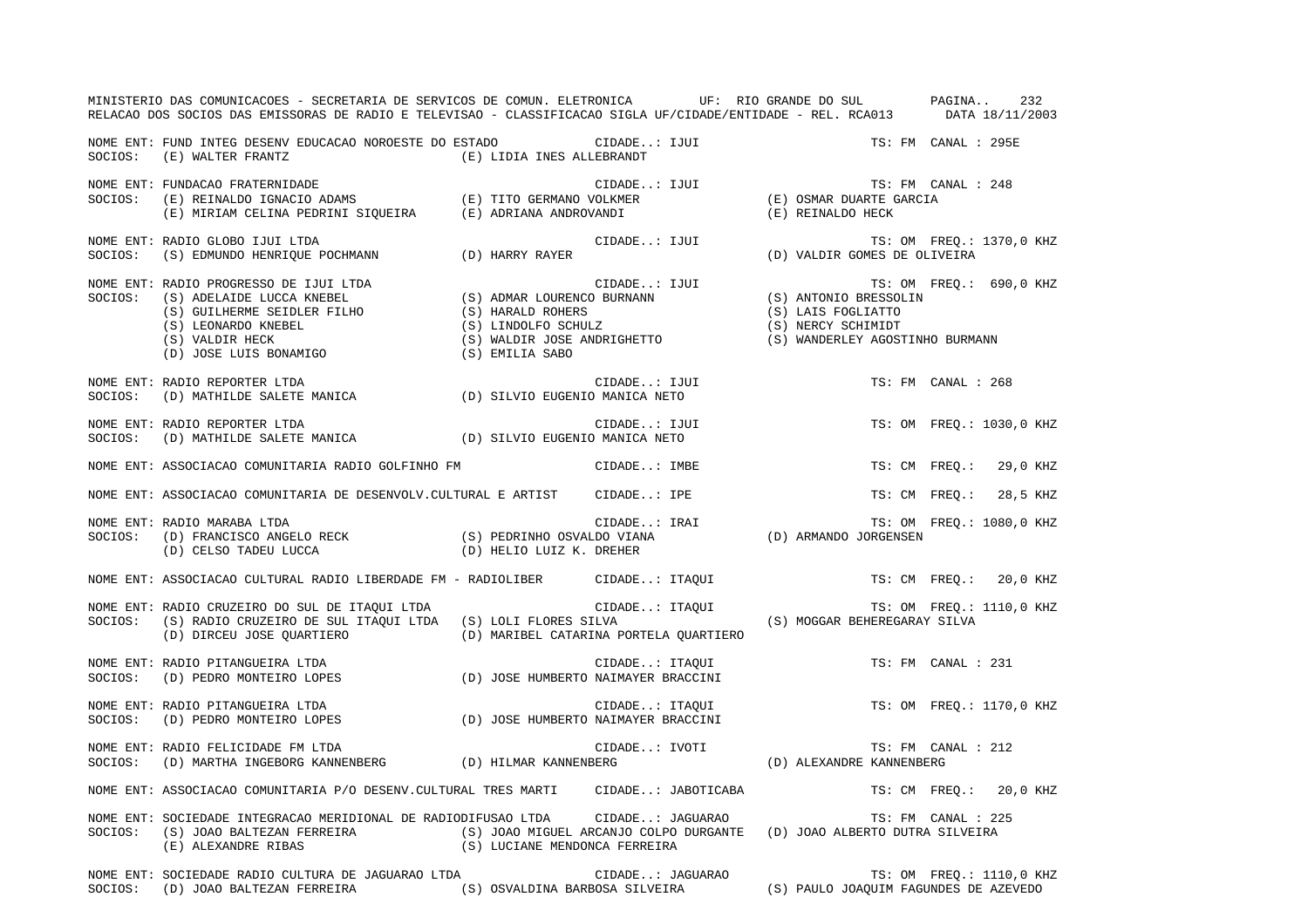(S) ANYSIO DE SOUZA REZEN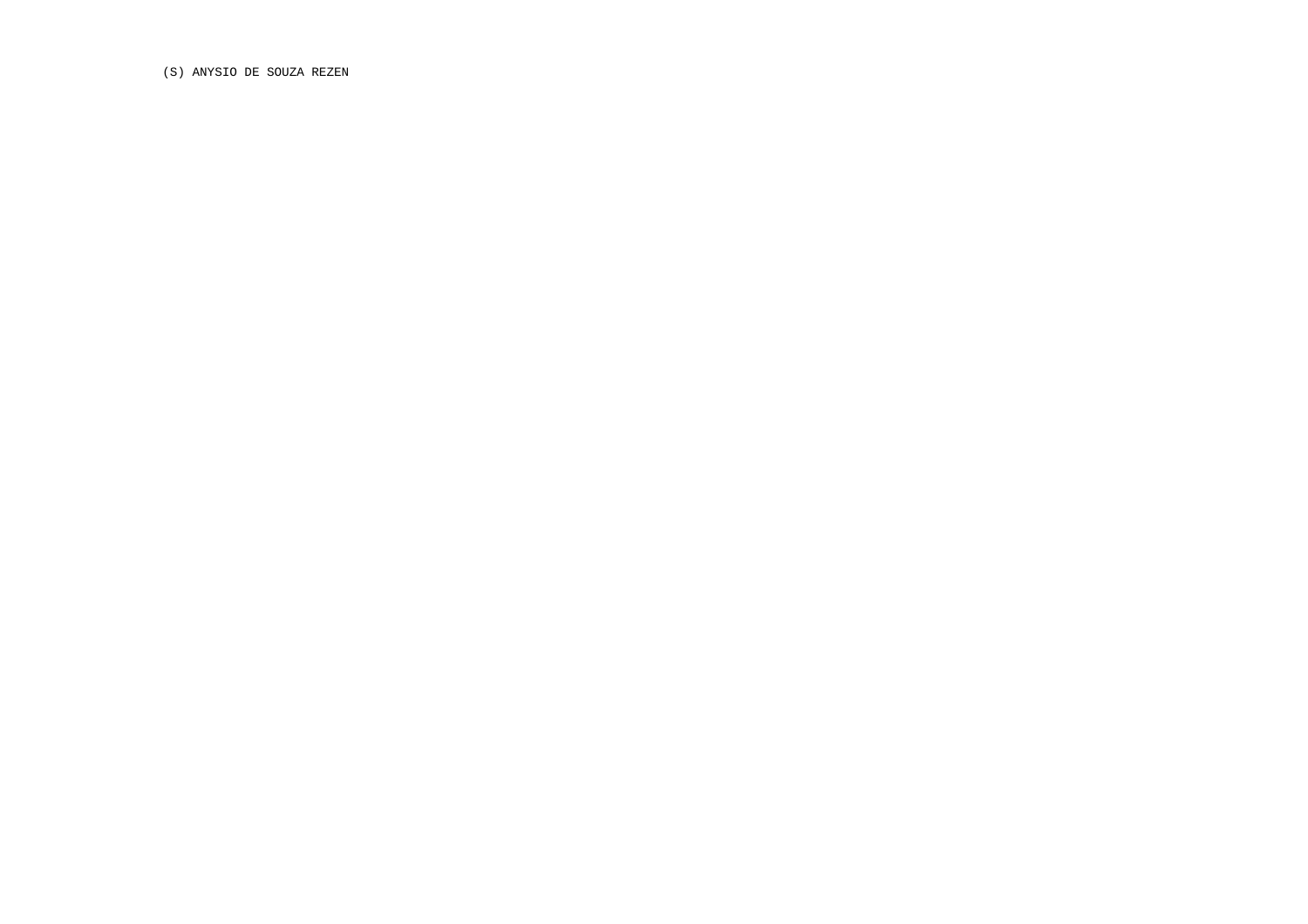MINISTERIO DAS COMUNICACOES - SECRETARIA DE SERVICOS DE COMUN. ELETRONICA UF: RIO GRANDE DO SUL PAGINA.. 233RELACAO DOS SOCIOS DAS EMISSORAS DE RADIO E TELEVISAO - CLASSIFICACAO SIGLA UF/CIDADE/ENTIDADE - REL. RCA013 DATA 18/11/2003 NOME ENT: RADIO JAGUARI LTDA CIDADE..: JAGUARI TS: OM FREQ.: 1160,0 KHZ SOCIOS: (D) SILVIO BOLZAN BERTONCHELI (S) ANDREA S CORTIANA (S) ACELINO ANTONIO GUERRA (S) MIRIAM MARCHIORI FLORES NOME ENT: RADIO 14 DE JULHO LTDA CIDADE..: JULIO DE CASTILHOS TS: OM FREQ.: 1420,0 KHZ SOCIOS: (D) SERGIO ROBERTO BARCELOS (D) ARGEU ARALDO MARIO DA ROSA (S) PAULO ROSA WAIRICH NOME ENT: REDE ITAPUA DE RADIOS LTDA CIDADE..: JULIO DE CASTILHOS TS: FM CANAL : 276 SOCIOS: (D) LUIZ CARLOS RUBIN (S) MILTON JOAO RUBIN (S) RENAN JOSE APPEL BARICHELLO NOME ENT: FUNDACAO EDUCATIVA NORDESTE CIDADE..: LAGOA VERMELHA TS: OM FREQ.: 630,0 KHZ SOCIOS: (E) OSEBIO BORGHETTI (E) MOACIR PEDRO MOLON (E) ALCEU FERRONATO NOME ENT: RADIO INDEPENDENTE LTDA CIDADE..: LAJEADO TS: FM CANAL : 279SOCIOS: (S) ADILES PRETTO DE MARCHI (S) ANTONIO FORNARI (S) EUNICE FLUCK RITTER (S) JOAO JORGE HEXSEL (D) JOAO PEDRO MULLER (S) (ESP.) SILVIO ORLANDINI (S) GELSON OLAVO DALMER (D) WILSON INACIO FELDENS NOME ENT: RADIO INDEPENDENTE LTDA CIDADE..: LAJEADO TS: OM FREQ.: 950,0 KHZ SOCIOS: (S) ADILES PRETTO DE MARCHI (S) ANTONIO FORNARI (S) CARLOS EMILIO TRIERWEILER (S) EUNICE FLUCK RITTER (S) JOAO JORGE HEXSEL (D) JOAO PEDRO MULLER (S) (ESP.) SILVIO ORLANDINI (S) GELSON OLAVO DALMER (D) WILSON INACIO FELDENS NOME ENT: UNIAO DAS ASSOC. DE MORADORES DOS BAIRROS DE LAJEADO CIDADE..: LAJEADO TS: CM FREQ.: 29,2 KHZ NOME ENT: RADIO PEPITA FM LTDA CIDADE..: LAVRAS DO SUL TS: FM CANAL : 209 SOCIOS: (S) BRENO LUCHSINGER BULCAO (D) NEZIO FREITAS DE LABARY (S) CLAUDIO TEIXEIRA BULCAO (D) ITALO BAYARD LA-ROCCA TEIXEIRA (S) BEY DE SOUZA KLUWE NOME ENT: ASSOCIACAO DE COMUNICACAO COMUNITARIA RADIO IBICUI FM CIDADE..: MANOEL VIANA TS: CM FREQ.: 28,5 KHZ NOME ENT: FUNDACAO EDUCACIONAL UNIAO DA SERRA CIDADE..: MARAU TS: FM CANAL : 234SOCIOS: (E) ALDO COLOMBO (E) JAIME JOAO BETTEGA (E) JURANDI FERNANDO FRIPP SOBRINHO NOME ENT: FUNDACAO EDUCACIONAL UNIAO DA SERRA CIDADE..: MARAU TS: OM FREQ.: 1360,0 KHZ SOCIOS: (E) ALDO COLOMBO (E) JAIME JOAO BETTEGA (E) JURANDI FERNANDO FRIPP SOBRINHO NOME ENT: RADIO MARAU FM LTDA  $\Box$  CIDADE..: MARAU TS: FM CANAL : 229 SOCIOS: (D) CARLITO SILVESTRE (D) ANTONIO ROSO (D) JANE REGINA KNEPPER DA S. RODRIGUES NOME ENT: RADIO MARCELINO RAMOS LTDA CIDADE..: MARCELINO RAMOS TS: OM FREQ.: 1090,0 KHZ SOCIOS: (D) HEDWIG ILSE SCHELLE BASSO (D) NOEMI MARIA BASSO (S) JORGE NOBERTO SCHELLE NOME ENT: ASSOCIACAO COMUNITARIA RADIO MONTE CASTELO FM CIDADE..: MARIANO MORO TS: CM FREQ.: 29,0 KHZ NOME ENT: ASSOCIACAO DE MORADORES DA SEDE DE MARQUES DE SOUZA CIDADE..: MARQUES DE SOUZA TS: CM FREQ.: 29,0 KHZ NOME ENT: ASSOCIACAO DE RADIODIFUSAO COMUNITARIA MATENSE - ARCO CIDADE..: MATA TS: CM FREQ.: 20,0 KHZ NOME ENT: ASS.COMUNIT.DE DESENV.CULT.E ARTIST.DE MAXIMILIANO DE CIDADE..: MAXIMILIANO DE ALMEIDA TS: CM FREQ.: 28,5 KHZ NOME ENT: RADIO FM MIRAGUAI LTDA CIDADE..: MIRAGUAI TS: FM CANAL : 274 SOCIOS: (D) ARISOLI CORREA GUERRA (S) MARCELINO LORENZON (S) OLNEI ABEGG HERMES (S) ROLEMBERG BELCHOR DOS SANTOS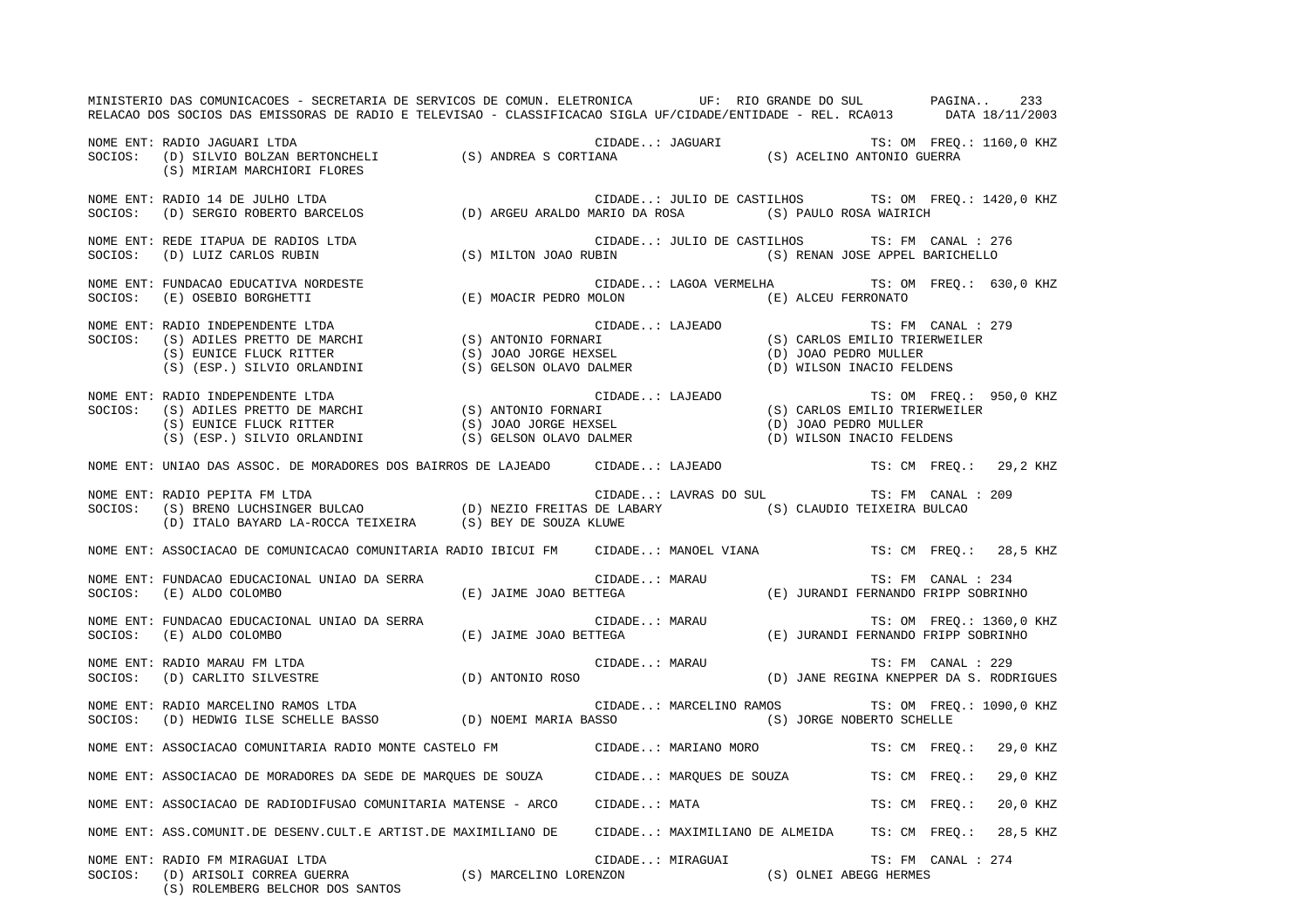MINISTERIO DAS COMUNICACOES - SECRETARIA DE SERVICOS DE COMUN. ELETRONICA UF: RIO GRANDE DO SUL PAGINA.. 234 RELACAO DOS SOCIOS DAS EMISSORAS DE RADIO E TELEVISAO - CLASSIFICACAO SIGLA UF/CIDADE/ENTIDADE - REL. RCA013 DATA 18/11/2003 NOME ENT: FUNDACAO MUNICIPAL DE ARTES DE MONTENEGRO CIDADE..: MONTENEGRO TS: TV CANAL : 53+ESOCIOS: (E) ADRIANO ALVES DE OLIVEIRA (E) AUREA MARIZE DOS SANTOS NOVA (E) MARCOS MULLER (E) UBIRAJARA BRASIL DAL BELLO (E) NORMELIA JULIANI FALLER (E) MARCIA HELENA DA SILVA SCHULLER NOME ENT: RADIO AMERICA DO RIO GRANDE DO SUL LTDA CIDADE..: MONTENEGRO TS: OM FREQ.: 1270,0 KHZ SOCIOS: (D) IDELMA GUATEMI CASTRO (D) AMABILIO JOAQUIM LOPES CASTRO (S) MIGUEL VETTORELLO NOME ENT: RADIO AMERICA DO RIO GRANDE DO SUL LTDA  $\qquad \qquad \qquad \qquad \qquad \qquad \qquad \qquad \qquad \qquad \text{CIDADE.}:$  MONTENEGRO TS: FM CANAL : 294 SOCIOS: (D) IDELMA GUATEMI CASTRO (D) AMABILIO JOAQUIM LOPES CASTRO (S) MIGUEL VETTORELLO NOME ENT: RADIO CULTURA DO VALE LTDA CONSTRUITION CIDADE..: MONTENEGRO TRI TS: FM CANAL : 214 SOCIOS: (D) LIESELOTTE JAHN (S) PAULO ARLEI LOMPA (S) NEWTON SCARPINI NOME ENT: ASSOCIACAO COMUNITARIA CULTURAL DE MORRO REDONDO CIDADE..: MORRO REDONDO TS: CM FREQ.: 20,0 KHZ NOME ENT: RADIO MOSTARDAS LTDA  $\blacksquare$  (IDADE..: MOSTARDAS TS: OM FREQ.: 1460,0 KHZ SOCIOS: (D) JOSE ELENIO BOER DRI (S) DORLI SIMON (D) CICERO MACHADO SARAIVA NOME ENT: RADIO CERES LTDA  $\blacksquare$  CIDADE..: NÃO-ME-TOQUE TS: OM FREQ.: 1440,0 KHZ SOCIOS: (S) ADELAR CUNHA (S) JULIO GRAEEFF RICZANACK (D) IRENE CLACI SODRE (S) LUIZ RUBIN (S) DANTE RICZANECK NOME ENT: RADIO NONOAI LTDA **ENTICIPA ENTERGADA ENTERGADA ENTERGADA ENTERGADA EN ENGLIS** O KHZ SOCIOS: (D) FIORELO GENTIL BARBIERO (D) ENYR DALL'MAGRO (D) JOSE RECK (S) JOSE LUIZ DE MOURA (S) ANTONIO FRANCISCO RUBIM NOME ENT: ASSOCIACAO CULT.RADIO COMUNIDADE NOVA BRESCIA-FM-RADI CIDADE..: NOVA BRESCIA TS: CM FREQ.: 29,0 KHZ NOME ENT: ASSOCIACAO RD.COM.NOVA ESPERANCA FM,CULT.E COMUNICAC. CIDADE..: NOVA ESPERANCA DO SUL TS: CM FREQ.: 20,0 KHZ NOME ENT: ASSOCIACAO CULTURAL NOVA PALMA CIDADE..: NOVA PALMA TS: CM FREQ.: 29,0 KHZ NOME ENT: RADIO IMPERIAL FM LTDA CIDADE..: NOVA PETROPOLIS TS: FM CANAL : 283SOCIOS: (D) EUGENIO SPIER (D) URSULA RITTER SPIER NOME ENT: RADIO SOCIEDADE COROADOS LTDA COROANE COROANE CIDADE..: NOVA PRATA TS: FM CANAL : 277 SOCIOS: (D) ARLINDO PALUDO (D) ALTIR JOSE FERRO NOME ENT: 3ADIO PRATA S/A (\*) CIDADE..: NOVA PRATA TS: OM FREQ.: 1230,0 KHZ SOCIOS: (S) MARIA DOLORES CHERUBINI (D) NAGIB STELLA ELIAS (S) LODOVICO ANTONIO BETTIN (S) ARLINDO PALUDO (S) ORVALINO TULIO ZAMIN (S) (S) (ESP.) ADOLFO ELZO CERRI<br>(S) ERGY ANTONIO LAZZAROTTO (S) VERCINIO MANEREDI (S) ALCIDES ERNESTO CORADIN (S) ERCY ANTONIO LAZZAROTTO (S) VERGINIO MANFREDI (S) ALCIDES ERNESTO CORADIN (S) OSCAR JOSE MEDEFF (S) JOAO CARLOS SCHMITT (S) JOSE MENEGUZZO (S) OSCAR JOSE NEDEFF (S) JOAO CARLOS SCHMITT (S) ARNO CLEMENTE TARASCONI (S) NELSON TODESCHINI (S) ARDUINO LAZZARI (S) SILVIO LUIZ CHIOCHETTA (S) ANTONIO JOAO FOSSATTI (S) LUIZ V. BRANDINI (S) ABERLINO CLAUDINO PERIN (S) ALDO NICOLAU ELY (S) ADAO BAZILIO PERIN NOME ENT: FUNDACAO PADRE URBANO THIESEN CIDADE..: NOVO HAMBURGO TS: FM CANAL : 277E SOCIOS: (E) PEDRO GILBERTO GOMES (E) VIRGILIO ADAMI (E) PAULO MUCCILLO TORINO (E) LICEO PIOVESAN NOME ENT: FUNDACAO SINODAL DE COMUNICACAO CONTRESSERITA DE CIDADE..: NOVO HAMBURGO TS: FM CANAL : 287 SOCIOS: (E) MAURO PEDRO KRAEMER (E) JAIR KKRUMMENAUER (E) IVAR ANELIO ULLRICH (E) PAULO ROBERTO DA SILVA (E) VILMAR JAIR ZORN (E) WILMAR SCHULLER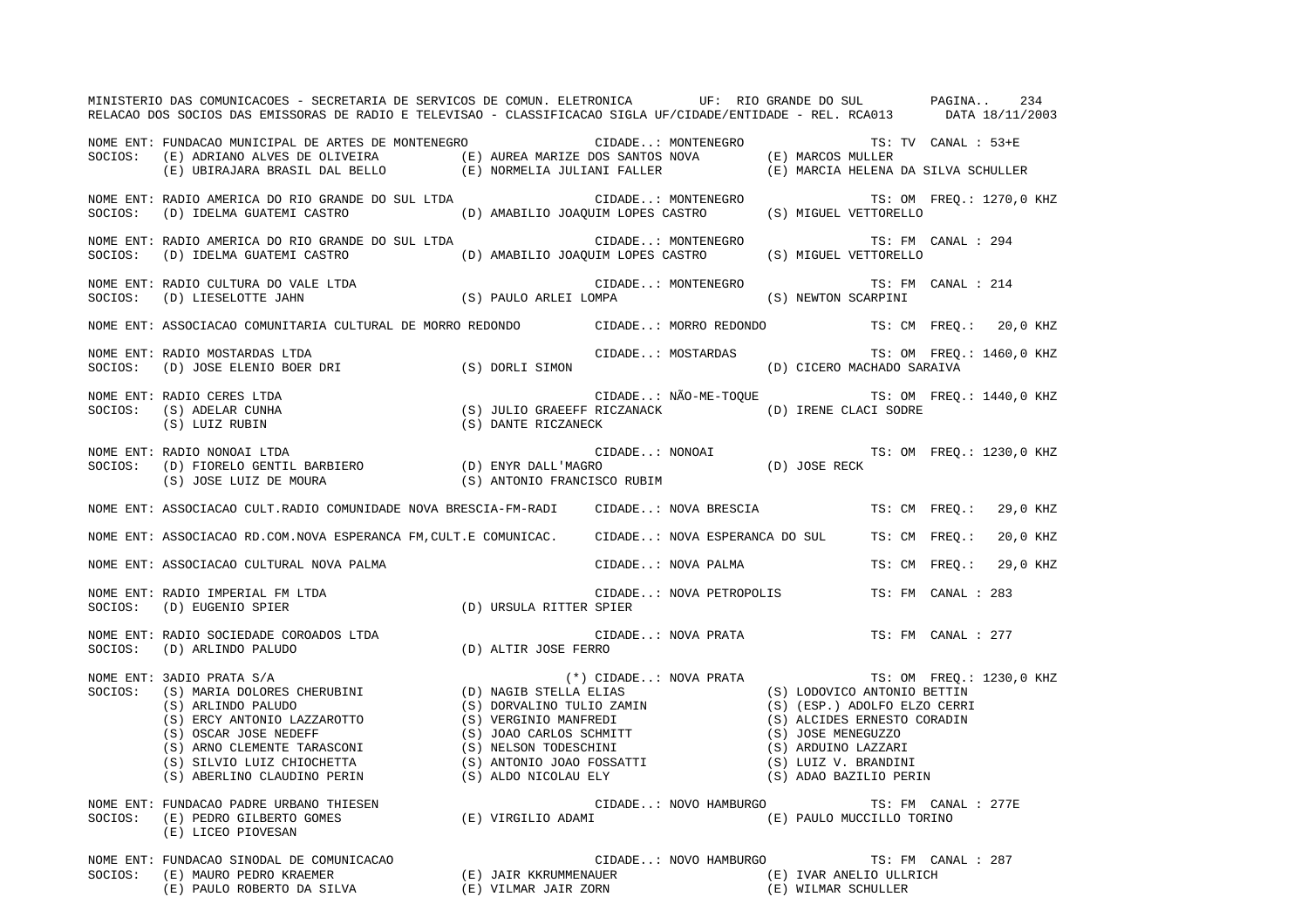|         | MINISTERIO DAS COMUNICACOES - SECRETARIA DE SERVICOS DE COMUN. ELETRONICA UF: RIO GRANDE DO SUL PAGINA<br>RELACAO DOS SOCIOS DAS EMISSORAS DE RADIO E TELEVISAO - CLASSIFICACAO SIGLA UF/CIDADE/ENTIDADE - REL. RCA013 DATA 18/11/2003                                                  |  |                                                  |  |  |                    | 235                                                   |  |
|---------|-----------------------------------------------------------------------------------------------------------------------------------------------------------------------------------------------------------------------------------------------------------------------------------------|--|--------------------------------------------------|--|--|--------------------|-------------------------------------------------------|--|
|         | NOME ENT: RADIO PROGRESSO LIMITADA<br>SOCIOS: (S) ESTELLA RENITA SCHERER (S) CLAUDIA HELENA BALVE PRATES (S) ERONY NICOLAO SCHERER<br>(D) MARIA LUIZA CAMA PROENCA FERNANDES                                                                                                            |  |                                                  |  |  |                    |                                                       |  |
| SOCIOS: | NOME ENT: UNIVERSIDADE DO VALE DO RIO DOS SINOS - UNISINOS CIDADE: NOVO HAMBURGO(MORRO DOIS TS: TV CANAL : 30 E<br>(E) ALOYSIO BOHNEN                                                                                                                                                   |  |                                                  |  |  |                    |                                                       |  |
|         | NOME ENT: RADIO LITORAL LTDA (S) JOAO CARLOS WENDER<br>SOCIOS: (D) PAULO CESAR NOTARI (S) JOAO CARLOS WENDER                                                                                                                                                                            |  | CIDADE: OSORIO                                   |  |  | TS: FM CANAL : 276 |                                                       |  |
|         | NOME ENT: RADIO OSORIO LTDA<br>SOCIOS: (S) CLAUDIO ZAPPE (D) PEDRO EDIR DAMBROS FARIAS (S) ORLANDINA TERESA DE PAULA                                                                                                                                                                    |  |                                                  |  |  |                    | TS: OM FREQ.: 750,0 KHZ                               |  |
|         | NOME ENT: ASSOCIACAO PALMARENSE RADIO COMUNITARIA CIDADE: PALMARES DO SUL TS: CM FREQ.: 28,5 KHZ                                                                                                                                                                                        |  |                                                  |  |  |                    |                                                       |  |
|         | NOME ENT: ASSOCIACAO COMUNITARIA PADRE LANDEL DE MOURA CIDADE: PALMEIRA DAS MISSOES TS: CM FREO.: 20,0 KHZ                                                                                                                                                                              |  |                                                  |  |  |                    |                                                       |  |
|         | NOME ENT: FUNDACAO UNIVERSIDADE DE PASSO FUNDO<br>(E) PAULO ADIL FERENCI (E) ROSA MARIA LOCATELLI KALIL (E) LUIZ CARLOS MANZATO (E) ADROALDO BASEGGIO MALLMANN (E) JOCARLY PATROCINIO DE SOUZA<br>SOCIOS: (E) PAULO ADIL FERENCI                                                        |  | CIDADE: PALMEIRA DAS MISSOES TS: FM CANAL : 292E |  |  |                    |                                                       |  |
|         | NUME ENT: RADIO DIFUSORA DAS MISSOES LTDA<br>SOCIOS: (S) RUBENS ARDENGHI (D) WILSON SCHNEIDER ARDENGHI                                                                                                                                                                                  |  | CIDADE: PALMEIRA DAS MISSOES TS: FM CANAL : 224  |  |  |                    |                                                       |  |
|         | NOME ENT: RADIO DIFUSORA DAS MISSOES LTDA (D) WILSON SCHNEIDER ARDENGHI (S) RUBENS ARDENGHI (D) WILSON SCHNEIDER ARDENGHI                                                                                                                                                               |  |                                                  |  |  |                    | CIDADE: PALMEIRA DAS MISSOES TS: OM FREQ.: 1580,0 KHZ |  |
|         | NOME ENT: SOCIEDADE RADIO PALMEIRA LTDA<br>SOCIOS: (D) DAVID FIGUEIREDO MARTINS (S) ALARICO LEITE DO AMARAL (S) JOSE BENONI LIMA DO AMARAL                                                                                                                                              |  |                                                  |  |  |                    | CIDADE: PALMEIRA DAS MISSOES TS: OM FREQ.: 740,0 KHZ  |  |
| SOCIOS: | NOME ENT: SOCIEDADE RADIO PALMEIRA LTDA<br>(D) DAVID FIGUEIREDO MARTINS (S) ALARICO LEITE DO AMARAL (S) JOSE BENONI LIMA DO AMARAL                                                                                                                                                      |  | CIDADE: PALMEIRA DAS MISSOES TS: FM CANAL : 269  |  |  |                    |                                                       |  |
|         | NOME ENT: CHIRU COMUNICACOES LTDA<br>SOCIOS: (S) VERCIDINO ALBARELLO (S) ROSELI MARIA LOCATELLI ALBARELLO (D) SELVINO ALBARELLO                                                                                                                                                         |  | CIDADE: PALMITINHO                               |  |  |                    | TS: OM FREQ.: 1380,0 KHZ                              |  |
|         | NOME ENT: EMISSORAS SUL BRASILEIRAS LTDA<br>SOCIOS: (D) LOY NEWTON PILAU (D) LINNEU FERNANDO PILAU (D) LUIZ CEZAR PILAU                                                                                                                                                                 |  |                                                  |  |  |                    |                                                       |  |
|         | NOME ENT: FUNDACAO DE ACAO CULT, EDUCACIONAL E SOCIAL DE PANAMBI CIDADE: PANAMBI                                                                                                                                                                                                        |  |                                                  |  |  |                    | TS: CM FREQ.: 28,5 KHZ                                |  |
|         | NOME ENT: RADIO PANAMBI FM LTDA                                                                                                                                                                                                                                                         |  | CIDADE: PANAMBI                                  |  |  | TS: FM CANAL : 278 |                                                       |  |
|         | NOME ENT: KADIO PANAMBI FM LTDA<br>NOME ENT: ASSOCIACAO AMIGOS DA CULTURA CONSTANTE CIDADE: PARAI TS: CM FREQ.: 29,0 KHZ                                                                                                                                                                |  |                                                  |  |  |                    |                                                       |  |
|         | NOME ENT: EMPRESA JORNALISTICA DIARIO DA MANHA LTDA<br>SOCIOS: (D) DYOGENES AUILDO MARTINS PINTO (D) PERICLES MARTINS PINTO (S) LUCILIA LIMA FONTOURA<br>(S) CLELIA FONTOURA MARTINS PINTO                                                                                              |  | CIDADE: PASSO FUNDO                              |  |  | TS: FM CANAL : 254 |                                                       |  |
|         | NOME ENT: FUNDACAO CULTURAL PLANALTO DE PASSO FUNDO (CIDADE: PASSO FUNDO TS: FM CANAL : 290<br>$\verb SCIOS: (E) URBANO JOSE ALLGAYER   (E) RAIMUNDO DAMIN   (E) AMICLETO JOAO ZAFFARE   (E) ELYDO ALCIDES GUARESCHI   (E) OTAVIO JOSE KLEIN   (E) DARCI DOMINGOS TREVISO   (E) CHULOS$ |  |                                                  |  |  |                    |                                                       |  |

NOME ENT: FUNDACAO CULTURAL PLANALTO DE PASSO FUNDO CIDADE..: PASSO FUNDO TS: OM FREQ.: 730,0 KHZ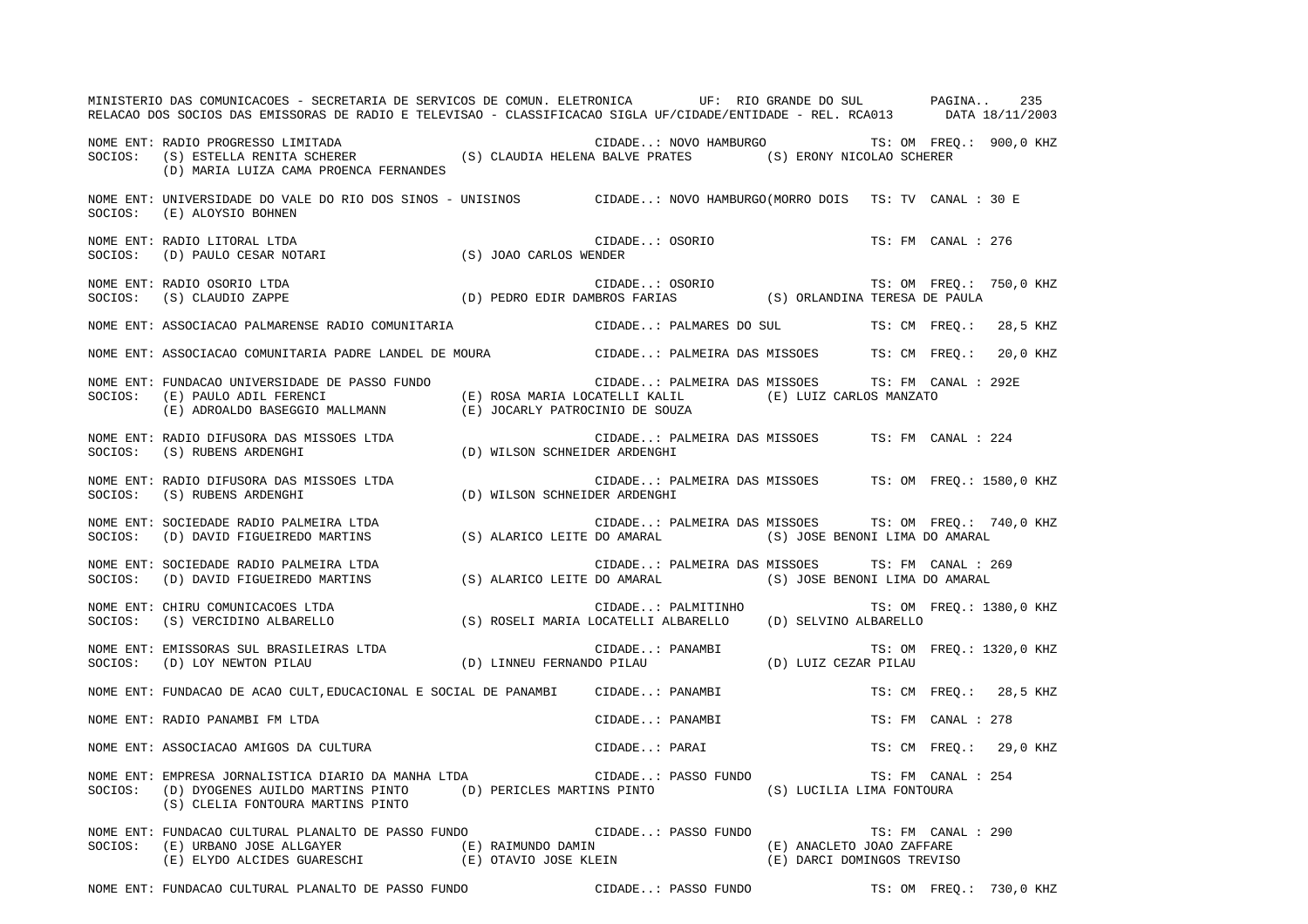SOCIOS: (E) URBANO JOSE ALLGAYER (E) RAIMUNDO DAMIN (E) ANACLETO JOAO ZAFFARE

(E) ELYDO ALCIDES GUARESCHI (E) OTAVIO JOSE KLEIN (E) DARCI DOMINGOS TREVISO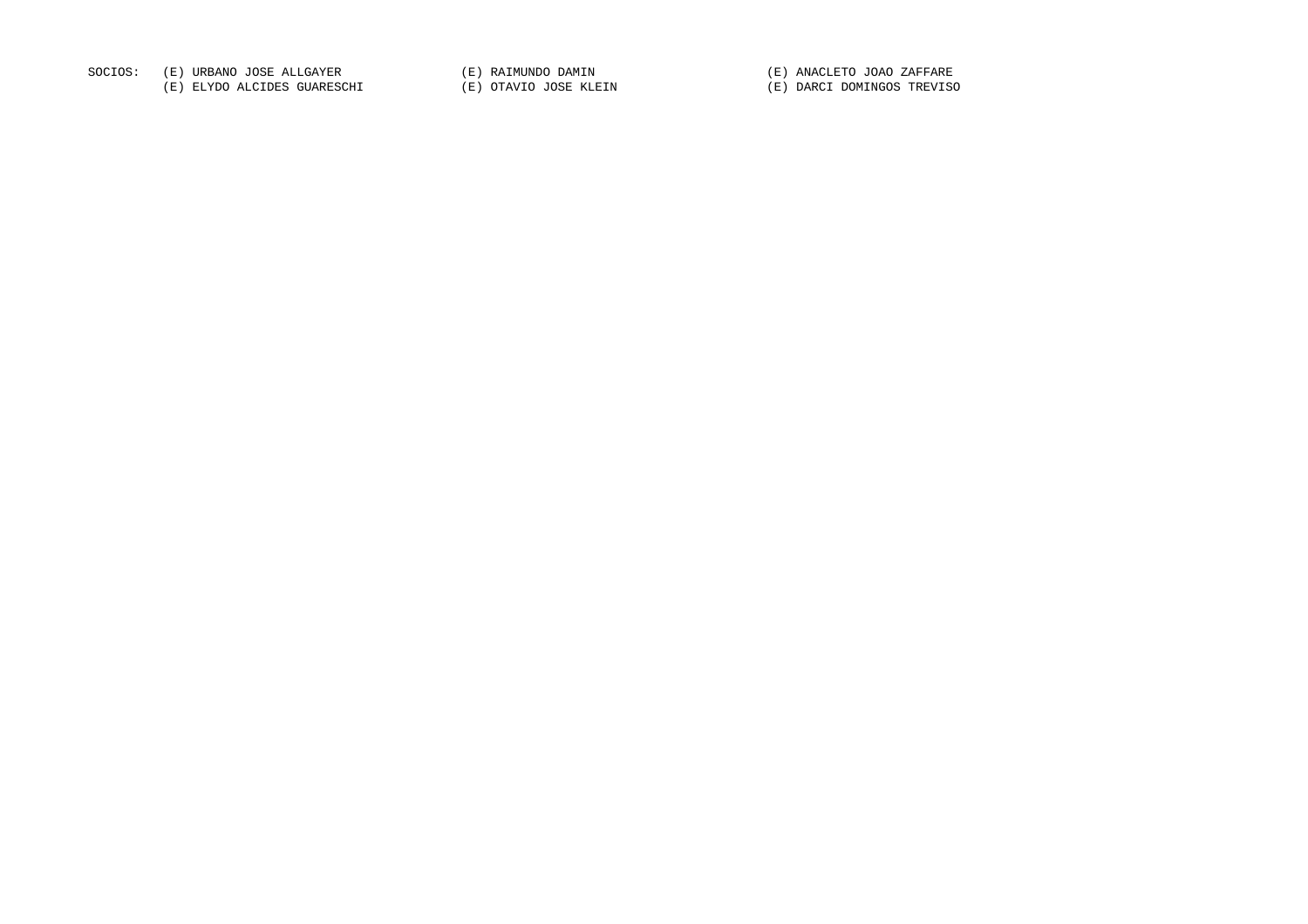MINISTERIO DAS COMUNICACOES - SECRETARIA DE SERVICOS DE COMUN. ELETRONICA UF: RIO GRANDE DO SUL PAGINA.. 236 RELACAO DOS SOCIOS DAS EMISSORAS DE RADIO E TELEVISAO - CLASSIFICACAO SIGLA UF/CIDADE/ENTIDADE - REL. RCA013 DATA 18/11/2003 NOME ENT: FUNDACAO UNIVERSIDADE DE PASSO FUNDO CIDADE..: PASSO FUNDO TS: TV CANAL : 04+ESOCIOS: (E) PAULO ADIL FERENCI (E) ROSA MARIA LOCATELLI KALIL (E) LUIZ CARLOS MANZATO (E) ADROALDO BASEGGIO MALLMANN (E) JOCARLY PATROCINIO DE SOUZA NOME ENT: RADIO ALTO DA SERRA LTDA CIDADE..: PASSO FUNDO TS: OM FREQ.: 570,0 KHZ SOCIOS: (S) ARNALDO BALLVE NETO (S) LUIZ BARTHOLOMAY (S) DULCE BRAGA BALLVE (D) MARCELO CAMA PROENCA FERNANDES NOME ENT: RADIO ATLANTIDA FM DE PASSO FUNDO LTDA CIDADE..: PASSO FUNDO TS: FM CANAL : 246 SOCIOS: (D) FERNANDO ERNESTO SOUZA CORREA (D) JAYME SIROTSKY (D) IONE PACHECO SIROTSKY NOME ENT: RADIO E TV UMBU LTDA CIDADE..: PASSO FUNDO TS: TV CANAL : 07-SOCIOS: (D) CARLOS EDUARDO SCHNEIDER MELZER (S) SONIA SIROTSKY DVOSKIN NOME ENT: RADIO UIRAPURU LTDA CIDADE..: PASSO FUNDO TS: OM FREQ.: 1170,0 KHZ SOCIOS: (D) BRUNO EDMUNDO MARKUS (S) THADEU ANNONI NEDEFF (ESPOLIO) (D) JERONIMO DE PAIVA FRAGOMENI NOME ENT: RADIO UIRAPURU LTDA CIDADE..: PASSO FUNDO TS: FM CANAL : 273 SOCIOS: (D) BRUNO EDMUNDO MARKUS (S) THADEU ANNONI NEDEFF (ESPOLIO) (D) JERONIMO DE PAIVA FRAGOMENI NOME ENT: RADIO CLUBE PEDRO OSORIO LTDA CIDADE..: PEDRO OSORIO TS: OM FREQ.: 990,0 KHZ SOCIOS: (D) PEDRO PAULO SIMON (S) JOSE ELY CAMARGO (S) MILTON COMASSETO (S) SENTARO NAGANO (S) LUELZIO DIAS CAMARGO (S) WANDERLEY RIBEIRO (S) TANCREDO LOPES (S) RONALD SPIERINS (E) MARIA DO HORTO NAGANO NOME ENT: ANDROMEDA RADIODIFUSAO LTDA CIDADE..: PELOTAS TS: FM CANAL : 227 SOCIOS: (D) OTAVIO DUMIT GADRET (S) RAFAEL ALVAREZ GADRET NOME ENT: ASSOCIACAO COMUNITARIA DA VILA SANTA RITA DE CASSIA CIDADE..: PELOTAS TS: CM FREQ.: 28,5 KHZ NOME ENT: ASSOCIACAO COMUNITARIA FARROUPILHA - ASCOFAR CIDADE..: PELOTAS TS: CM FREQ.: 28,5 KHZ NOME ENT: EMISSORAS RIOGRANDENSES LTDA **External CIDADE.**.: PELOTAS TS: OM FREQ.: 1250,0 KHZ SOCIOS: (S) GERALDO HENRIQUE LOREA (D) HENRIQUE RENATO LOREA (S) LEDA DE OLIVEIRA LOREA (S) MARITZA MOURGUES LOREA (S) RIST GARCIA SIMEONI LOREA (S) CECILIA CAROLINA LOREA MATTAR (D) JORGE LUIS FERREIRA MALHAO (S) ANA LUIZA LOREA MALHAO NOME ENT: FUNDACAO CULTURAL PRINCESA DO SUL CIDADE..: PELOTAS TS: FM CANAL : 233SOCIOS: (E) JACOB LEO POERSCH (E) GUERINO GONZATTO (E) ALENCAR MELLO PROENCA (E) ALCIDES ROBERTO LOPES RIBEIRO NOME ENT: RADIO ATLANTIDA FM DE PELOTAS LTDA CONSTRUITION CIDADE..: PELOTAS TS: FM CANAL : 237 SOCIOS: (D) CARLOS EDUARDO SCHNEIDER MELZER (S) FERNANDO ERNESTO SOUZA CORREA (S) JAYME SIROTSKY NOME ENT: REDE COMUNITARIA DE COMUNICACOES DE PELOTAS LTDA CIDADE..: PELOTAS TS: FM CANAL : 241 SOCIOS: (S) CARLOS HENRIQUE CARRATO (D) ROBERTO ROSS NETTO (S) NERCI RODRIGUES CARDOSO NOME ENT: SA RADIO PELOTENSE (\*) CIDADE..: PELOTAS TS: OM FREQ.: 620,0 KHZ SOCIOS: (S) LIZATE LEONARDI MACHADO (S) ELIZABETH FONSECA DE GOZ (D) JOSE LUIZ MACHADO DA FONSECA (D) PAULO ROBERTO MACHADO DA FONSECA (S) ELVERIDES DE ALMEIDA CORREA (S) JOSE R LEITE REIS (S) JOSE CARLOS LEITE REIS (S) LUIZ RENATO LEITE REIS (S) MARILIA SICA LAMAS (S) FRANCISCO GODALBERTO DA VARA (S) MARIA YEDA C A ARAUJO (S) PEDRO DA SILVA TAVARES (S) EDES SILVA CORREA (S) PAULO ASSUMPCAO OSORIO (S) JOAQUIM DOS SANTOS DUVAL (S) JOSE OTTONI XAVIER (S) ADOLFO FETTER (S) CARMEM OSTILIA VIOLA CORREA (S) ELVERIDES VIOLA CORREA (S) DORA LOURENCO DA COSTA (S) FRANCISCO LOPES URRUTIGARAY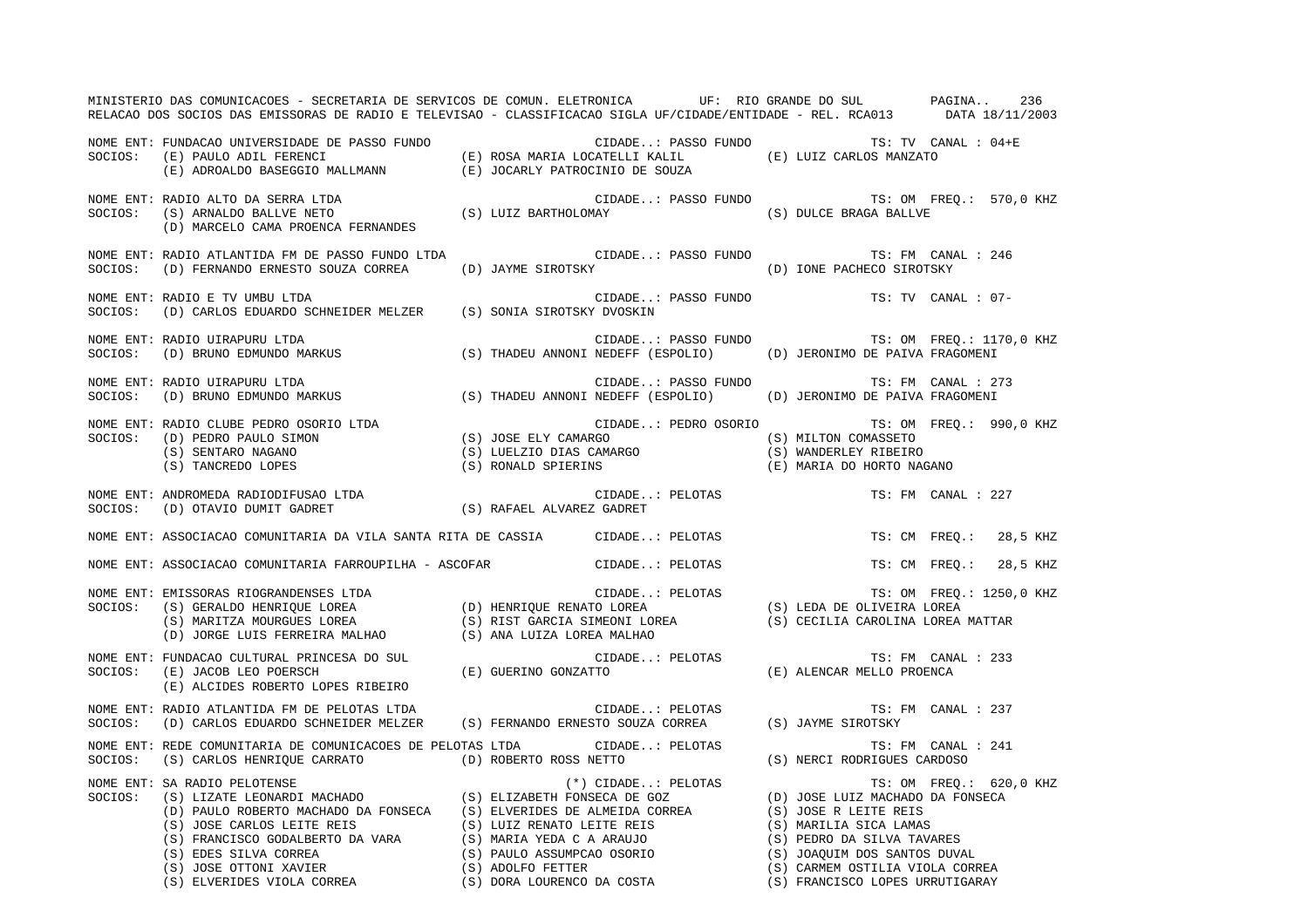NOME ENT: SISTEMA NATIVA DE COMUNICACOES LTDA CIDADE..: PELOTAS TS: TV CANAL : 18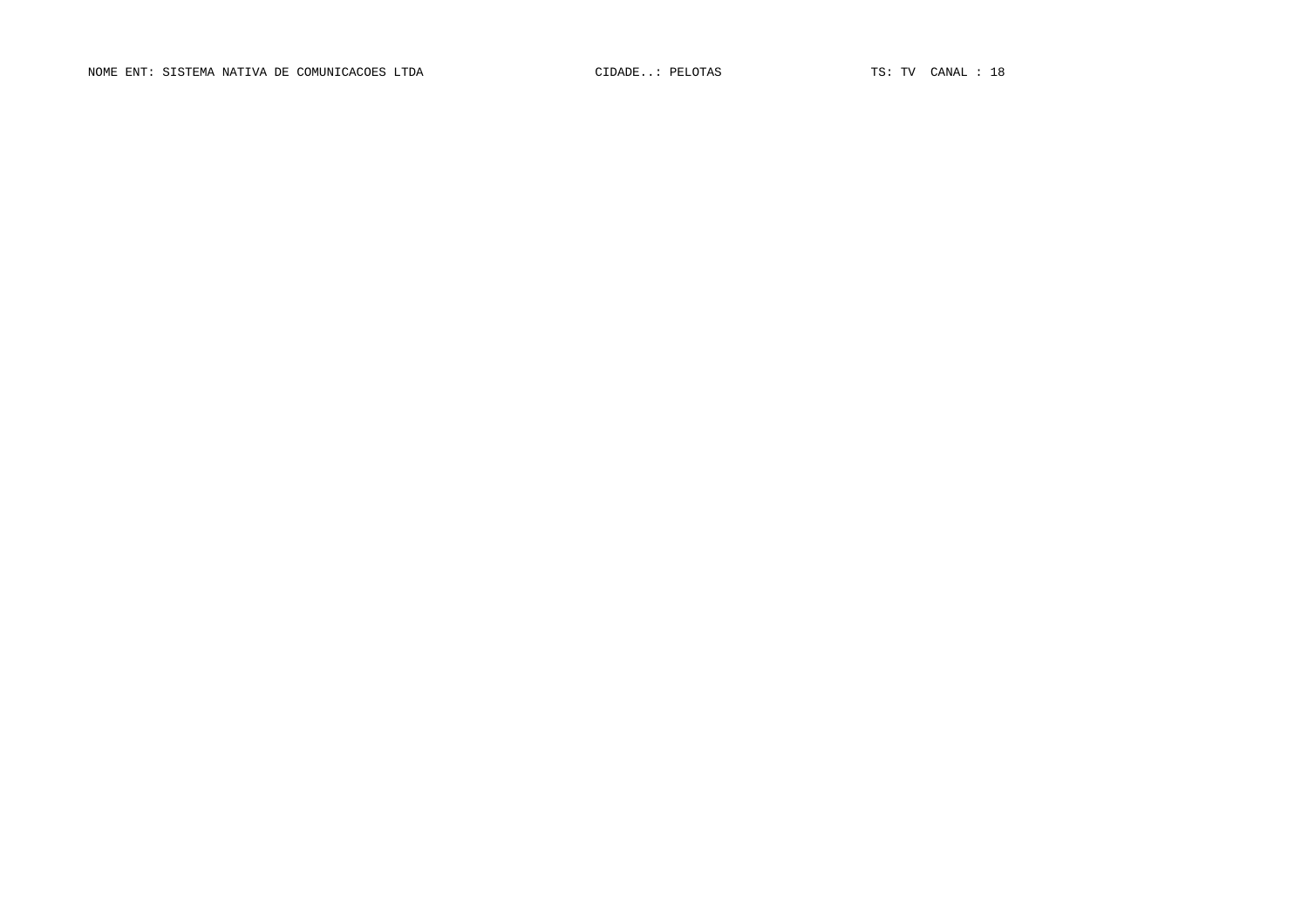|         | MINISTERIO DAS COMUNICACOES - SECRETARIA DE SERVICOS DE COMUN. ELETRONICA UF: RIO GRANDE DO SUL PAGINA 237<br>RELACAO DOS SOCIOS DAS EMISSORAS DE RADIO E TELEVISAO - CLASSIFICACAO SIGLA UF/CIDADE/ENTIDADE - REL. RCA013 DATA 18/11/2003                                                                                                                              |                              |                                                                          |                                                                                  |                          |
|---------|-------------------------------------------------------------------------------------------------------------------------------------------------------------------------------------------------------------------------------------------------------------------------------------------------------------------------------------------------------------------------|------------------------------|--------------------------------------------------------------------------|----------------------------------------------------------------------------------|--------------------------|
| SOCIOS: | SOCIEDADE DIFUSORA RADIO CULTURA LTDA<br>(D) ELIDA DA CRUZ DIAS<br>(S) MARIA LUIZA DIAS<br>(S) MARIA LUIZA DIAS<br>(S) MARIA LUIZA DIAS<br>(S) (ESP.) CANDIDO MONTI<br>(S) ATALIBA JOAO LEONINI FARIA<br>(S) ZILDA GOMES CASAGRANDE<br>(S) ATA<br>NOME ENT: SOCIEDADE DIFUSORA RADIO CULTURA LTDA                                                                       |                              |                                                                          |                                                                                  |                          |
| SOCIOS: | NOME ENT: TELEVISAO TUIUTI SA<br>(E) IONE PACHECO SIROTSKY                                                                                                                                                                                                                                                                                                              |                              |                                                                          |                                                                                  | TS: TV CANAL : 04+       |
|         | NOME ENT: TV PAMPA ZONA SUL LTDA<br>SOCIOS: (D) OTAVIO DUMIT GADRET                                                                                                                                                                                                                                                                                                     | (S) CHRISTINA ALVAREZ GADRET | CIDADE: PELOTAS                                                          |                                                                                  | $TS: TV$ CANAL : $13+$   |
|         | NOME ENT: UNIVERSIDADE CATOLICA DE PELOTAS<br>SOCIOS: (E) JOSE MAROUES DA CUNHA                                                                                                                                                                                                                                                                                         |                              | CIDADE: PELOTAS                                                          |                                                                                  | TS: OM FREQ.: 1160,0 KHZ |
|         | NOME ENT: UNIVERSIDADE FEDERAL DE PELOTAS<br>SOCIOS: (E) JOAO MANUEL DOS SANTOS CUNHA                                                                                                                                                                                                                                                                                   |                              | CIDADE: PELOTAS                                                          |                                                                                  | TS: FM CANAL : 300E      |
|         | NOME ENT: ZONA SUL RADIODIFUSAO LTDA<br>SOCIOS:    (S) DAISY DOS SANTOS RODRIGUES                (D) REJANE RODRIGUES PALUDO                                                                                                                                                                                                                                            |                              |                                                                          | TS: FM CANAL : 260<br>(S) JANE REGINA KNEPPER DA SILVA RODRIG                    |                          |
|         | NOME ENT: SOCIEDADE RADIO BOECY FM LTDA<br>SOCIOS: (S) ENIO VIANA SILVEIRA (S) SOMERCINDO ORTIZ DE TUNES (D) ILDOMAR DE VASCONCELOS JOANOL                                                                                                                                                                                                                              |                              |                                                                          |                                                                                  |                          |
|         | NOME ENT: SOCIEDADE RADIO AMETISTA LTDA<br>SOCIOS: (S) ARTEMIO ANTONIO TIBOLA (S) DENIS ZABELLA<br>(D) GENUIR SALVAO (S) JAIME ANTONIO BRIDI<br>(D) MARIO BASSO (D) MOACIR ZILIO<br>(S) ZYNDIA ROSA S. DE ASPIAZU (S) OTACILIO VANZIN<br>                                                                                                                               |                              | CIDADE: PLANALTO TS: OM FREQ.: 760,0 KHZ<br>A (S) FRANCISCO NATAL SIGNOR | (S) IDILIO ZAMIN<br>(S) JODDY LUVIA SILES DE ASPIAZU<br>(S) SILVIO DE SOUZA LEAL |                          |
|         | NOME ENT: ASSOCIACAO DE MORADORES DO SERRA VERDE                                                                                                                                                                                                                                                                                                                        |                              | CIDADE: PORTO ALEGRE TS: CM FREQ.: 20,0 KHZ                              |                                                                                  |                          |
|         | NOME ENT: DIGITAL RADIODIFUSAO LTDA<br>SOCIOS: (D) FERNANDA ALVAREZ GADRET MAGALHAES (D) ALEXANDRE ALVAREZ GADRET                                                                                                                                                                                                                                                       |                              | CIDADE: PORTO ALEGRE                                                     |                                                                                  | TS: FM CANAL : 252       |
|         | NOME ENT: EMPRESA PORTOALEGRENSE DE COMUNICACAO LTDA CIDADE: PORTO ALEGRE TS: TV CANAL : 04-<br>$\texttt{SOCIOS:} \hspace{0.5cm} \texttt{(D)} \hspace{0.5cm} \texttt{OTAVIO} \hspace{0.5cm} \texttt{UUMIT} \hspace{0.5cm} \texttt{GADRET} \hspace{1.5cm} \texttt{(S)} \hspace{0.5cm} \texttt{ALEXANDRE} \hspace{0.5cm} \texttt{ALVAREZ} \hspace{0.5cm} \texttt{GADRET}$ |                              |                                                                          |                                                                                  |                          |
| SOCIOS: | NOME ENT: FUNDACAO CULTURAL PIRATINI RADIO E TELEVISAO CIDADE: PORTO ALEGRE<br>$\hbox{ (E) SERGIO DIAS ROTTA} \hbox{ (E) GLAUCO FONSECA}$                                                                                                                                                                                                                               |                              |                                                                          |                                                                                  | TS: TV CANAL : 07 E      |
| SOCIOS: | NOME ENT: FUNDACAO CULTURAL PIRATINI RADIO E TELEVISAO CIDADE: PORTO ALEGRE TS: FM CANAL : 299E<br>$\hbox{(E)} \begin{tabular}{l} SERCISE 1 & SERCISE 2 & SCLAUCO \end{tabular}$                                                                                                                                                                                        |                              |                                                                          |                                                                                  |                          |
|         | NOME ENT: FUNDACAO JOSE DE PAIVA NETTO<br>NOME ENT: FUNDACAO JOSE DE PAIVA NETTO<br>SOCIOS: (E) JOSE DE PAIVA NETTO (E) GERDEILSON BOTELHO (E) CORTO ALEGRE<br>(E) RENATO VIANA DE SOUZA (E) MARCELO JORGE BERTOLIN (E) CELSO RODRIGUES DE OLIVEIRA                                                                                                                     |                              | CIDADE: PORTO ALEGRE TS: OC FREQ.: 9550,0 KHZ                            |                                                                                  |                          |
|         | NOME ENT: FUNDACAO JOSE DE PAIVA NETTO (E) GERDEILSON BOTELHO (E) CIDADE: PORTO ALEGRE (E) RENATO VIANA DE SOUZA<br>SOCIOS: (E) JOSE DE PAIVA NETTO (E) (E) GERDEILSON BOTELHO (E) (E) CELSO RODRIGUES DE OLIVEIRA                                                                                                                                                      |                              | CIDADE: PORTO ALEGRE TS: OC FREQ.: 1895,0 KHZ                            |                                                                                  |                          |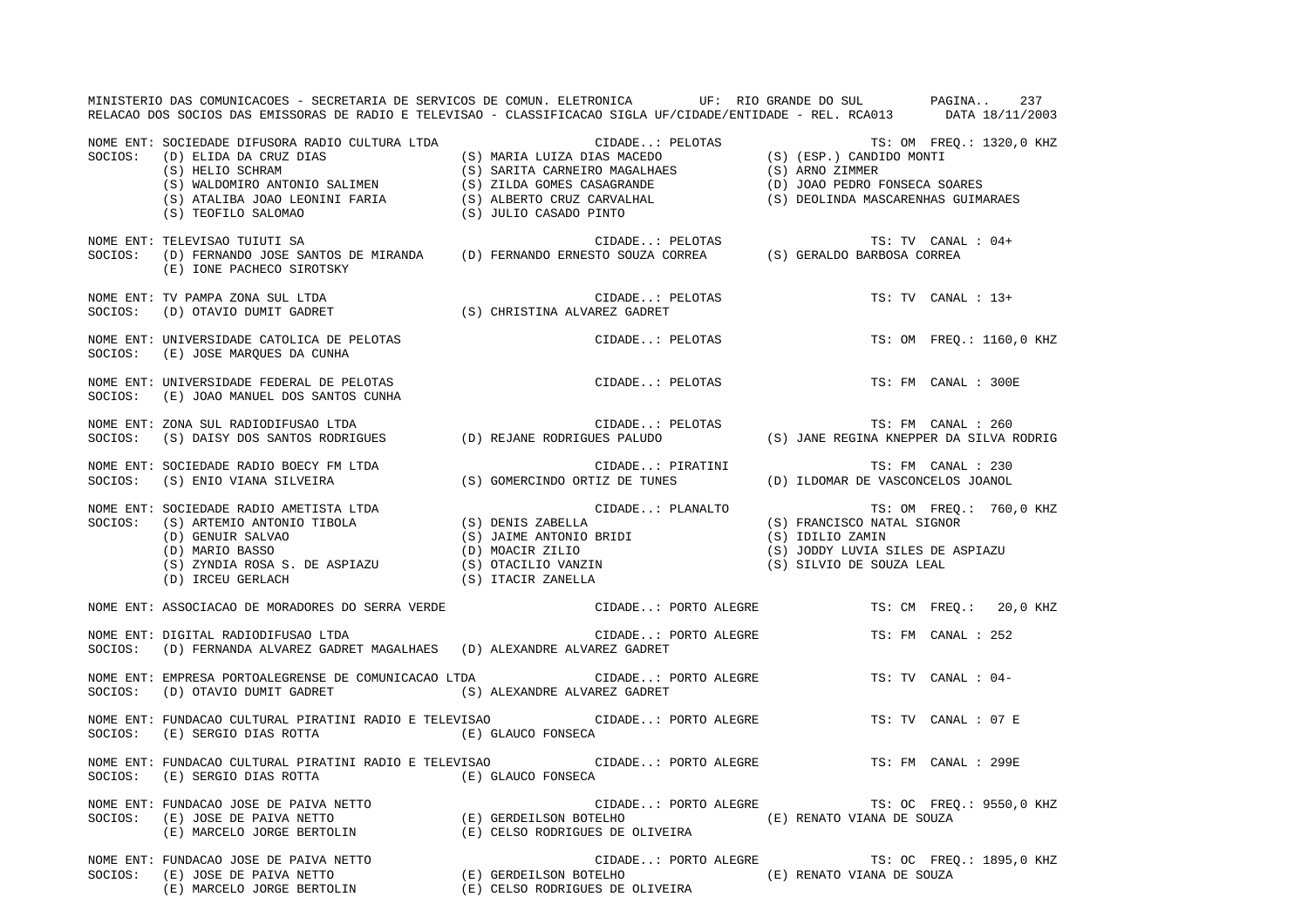MINISTERIO DAS COMUNICACOES - SECRETARIA DE SERVICOS DE COMUN. ELETRONICA UF: RIO GRANDE DO SUL PAGINA.. 238 RELACAO DOS SOCIOS DAS EMISSORAS DE RADIO E TELEVISAO - CLASSIFICACAO SIGLA UF/CIDADE/ENTIDADE - REL. RCA013 DATA 18/11/2003 NOME ENT: FUNDACAO JOSE DE PAIVA NETTO CIDADE..: PORTO ALEGRE TS: OC FREQ.: 6160,0 KHZ SOCIOS: (E) JOSE DE PAIVA NETTO (E) GERDEILSON BOTELHO (E) RENATO VIANA DE SOUZA (E) MARCELO JORGE BERTOLIN (E) CELSO RODRIGUES DE OLIVEIRA NOME ENT: FUNDACAO PASTORAL INTER MIRIFICA CIDADE..: PORTO ALEGRE TS: FM CANAL : 292E SOCIOS: (E) SERGIO LUIZ DIEDER (E) ARMANDO NUNES BALDINI (E) CARLOS EDUARDO ACCIOLY DURGANTE (E) ALFREDO AUGUSTO FERNANDES HOFMESTER (E) CIRO PAULI NOME ENT: NORTE SUL RADIODIFUSAO LTDA CIDADE..: PORTO ALEGRE TS: FM CANAL : 248SOCIOS: (D) OTAVIO DUMIT GADRET (S) CHRISTINA ALVAREZ GADRET NOME ENT: NORTE SUL RADIODIFUSAO LTDA CIDADE..: PORTO ALEGRE TS: OM FREQ.: 970,0 KHZ SOCIOS: (D) OTAVIO DUMIT GADRET (S) CHRISTINA ALVAREZ GADRET NOME ENT: PORTAL RADIODIFUSAO LTDA CIDADE..: PORTO ALEGRE TS: OM FREQ.: 780,0 KHZ SOCIOS: (D) RAFAEL ALVAREZ GADRET (D) FERNANDA ALVAREZ GADRET MAGALHAES NOME ENT: RADIO ATLANTIDA FM DE PORTO ALEGRE LTDA CIDADE..: PORTO ALEGRE TS: FM CANAL : 231 SOCIOS: (D) CARLOS EDUARDO SCHNEIDER MELZER (S) FERNANDO ERNESTO SOUZA CORREA (S) JAYME SIROTSKY NOME ENT: RADIO E TELEVISAO BANDEIRANTES LTDA CIDADE..: PORTO ALEGRE TS: FM CANAL : 257SOCIOS: (S) MARIA HELENA MENDES DE BARROS SAAD (D) JOAO CARLOS SAAD (S) JOAO JORGE SAAD (D) MARISA DE BARROS SAAD (S) AUTILIO DE SOUZA OLIVEIRA NOME ENT: RADIO E TV PORTOVISAO LTDA  $\sim$  CIDADE..: PORTO ALEGRE TS: OM FREQ.: 640,0 KHZ SOCIOS: (D) SALOMAO ESPER SALOMAO (D) RICARDO DE BARROS SAAD NOME ENT: RADIO E TV PORTOVISAO LTDA CIDADE..: PORTO ALEGRE TS: FM CANAL : 235SOCIOS: (D) SALOMAO ESPER SALOMAO (D) RICARDO DE BARROS SAAD NOME ENT: RADIO E TV PORTOVISAO LTDA CIDADE..: PORTO ALEGRE TS: TV CANAL : 10 SOCIOS: (D) SALOMAO ESPER SALOMAO (D) RICARDO DE BARROS SAAD NOME ENT: RADIO ESPERANCA LTDA CIDADE..: PORTO ALEGRE TS: OM FREQ.: 1390,0 KHZ SOCIOS: (D) ANTONIO FIDELIS MARIN (S) MARCELO MARIN (S) ROSANA MARIN NOME ENT: RADIO GAUCHA SA CIDADE..: PORTO ALEGRE TS: OM FREQ.: 600,0 KHZ SOCIOS: (S) (ESP.) LUIZ CARVALHO BASTOS (S) OTTO NILO HASELOF (S) HARRY HERBERT KLEY (D) CARLOS EDUARDO SCHNEIDER MELZER (D) FERNANDO ERNESTO SOUZA CORREA (E) GERALDO BARBOSA CORREA (D) JAYME SIROTSKY (D) NELSON PACHECO SIROTSKY (S) JOSE PEDRO SIROTSKI (E) AFONSO ANTUNES DA MOTTA (S) SUZANA SIROTSKY MELZER (S) SONIA SIROTSKY DVOSKIN (S) ARTHUR LEITE HERTZ (S) GERALDO LEITE HERTZ (S) ISABEL LEITE HERTZ NOME ENT: RADIO GAUCHA SA **CIDADE..: PORTO ALEGRE** TS: OC FREQ.: 6020,0 KHZ SOCIOS: (S) (ESP.) LUIZ CARVALHO BASTOS (S) OTTO NILO HASELOF (S) HARRY HERBERT KLEY (D) CARLOS EDUARDO SCHNEIDER MELZER (D) FERNANDO ERNESTO SOUZA CORREA (E) GERALDO BARBOSA CORREA (D) JAYME SIROTSKY (D) NELSON PACHECO SIROTSKY (S) JOSE PEDRO SIROTSKI (E) AFONSO ANTUNES DA MOTTA (S) SUZANA SIROTSKY MELZER (S) SONIA SIROTSKY DVOSKIN (S) ARTHUR LEITE HERTZ (S) GERALDO LEITE HERTZ (S) ISABEL LEITE HERTZ NOME ENT: RADIO GAUCHA SA **SAN ANGLE 1998** CIDADE..: PORTO ALEGRE TS: OC FREQ.: 1915,0 KHZ SOCIOS: (S) (ESP.) LUIZ CARVALHO BASTOS (S) OTTO NILO HASELOF (S) HARRY HERBERT KLEY (D) CARLOS EDUARDO SCHNEIDER MELZER (D) FERNANDO ERNESTO SOUZA CORREA (E) GERALDO BARBOSA CORREA (D) JAYME SIROTSKY (D) NELSON PACHECO SIROTSKY (S) JOSE PEDRO SIROTSKI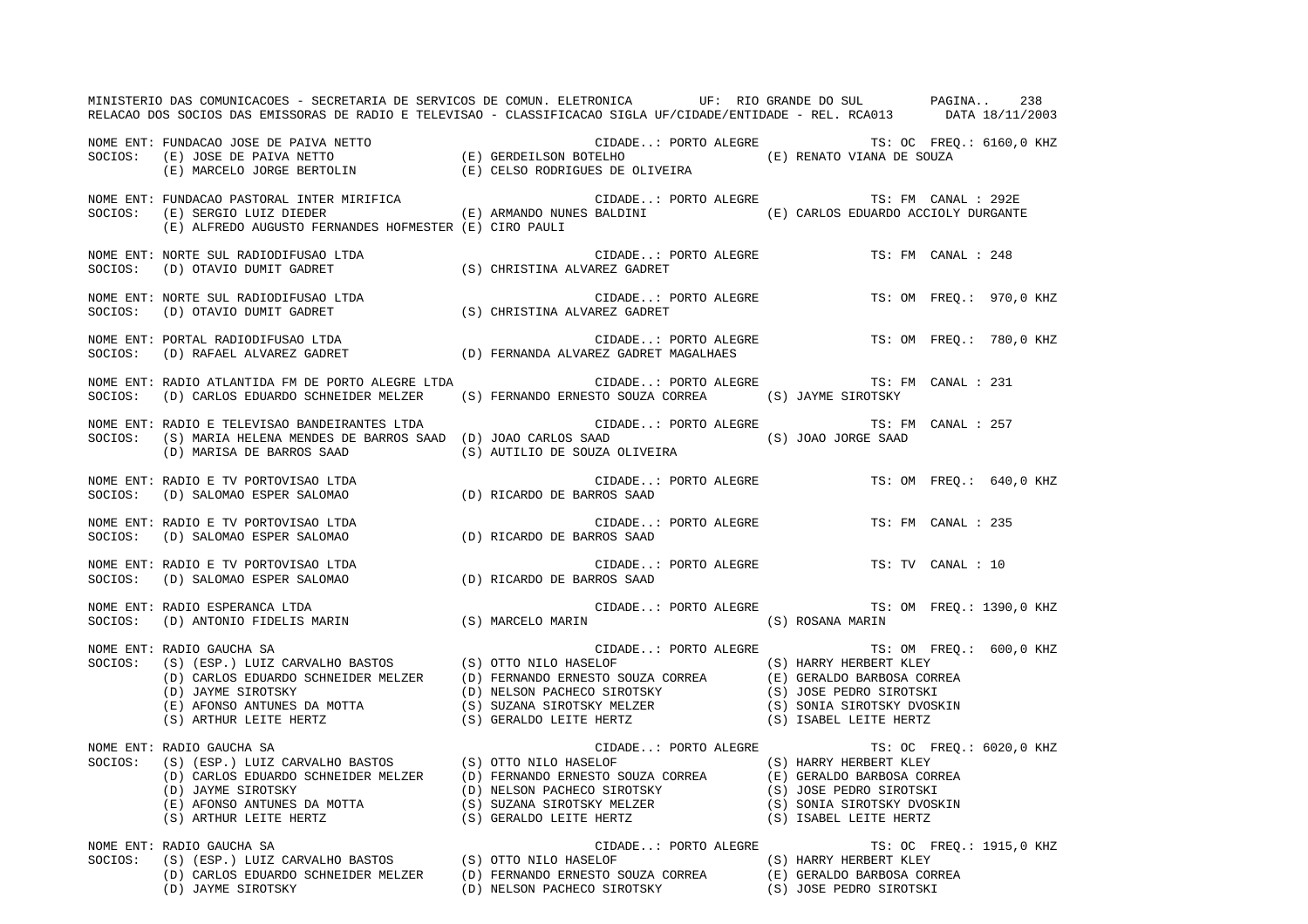(E) AFONSO ANTUNES DA MOTTA (S) SUZANA SIROTSKY MELZER (S) SONIA SIROTSKY DVOSKIN (S) ARTHUR LEITE HERTZ (S) GERALDO LEITE HERTZ (S) ISABEL LEITE HERTZ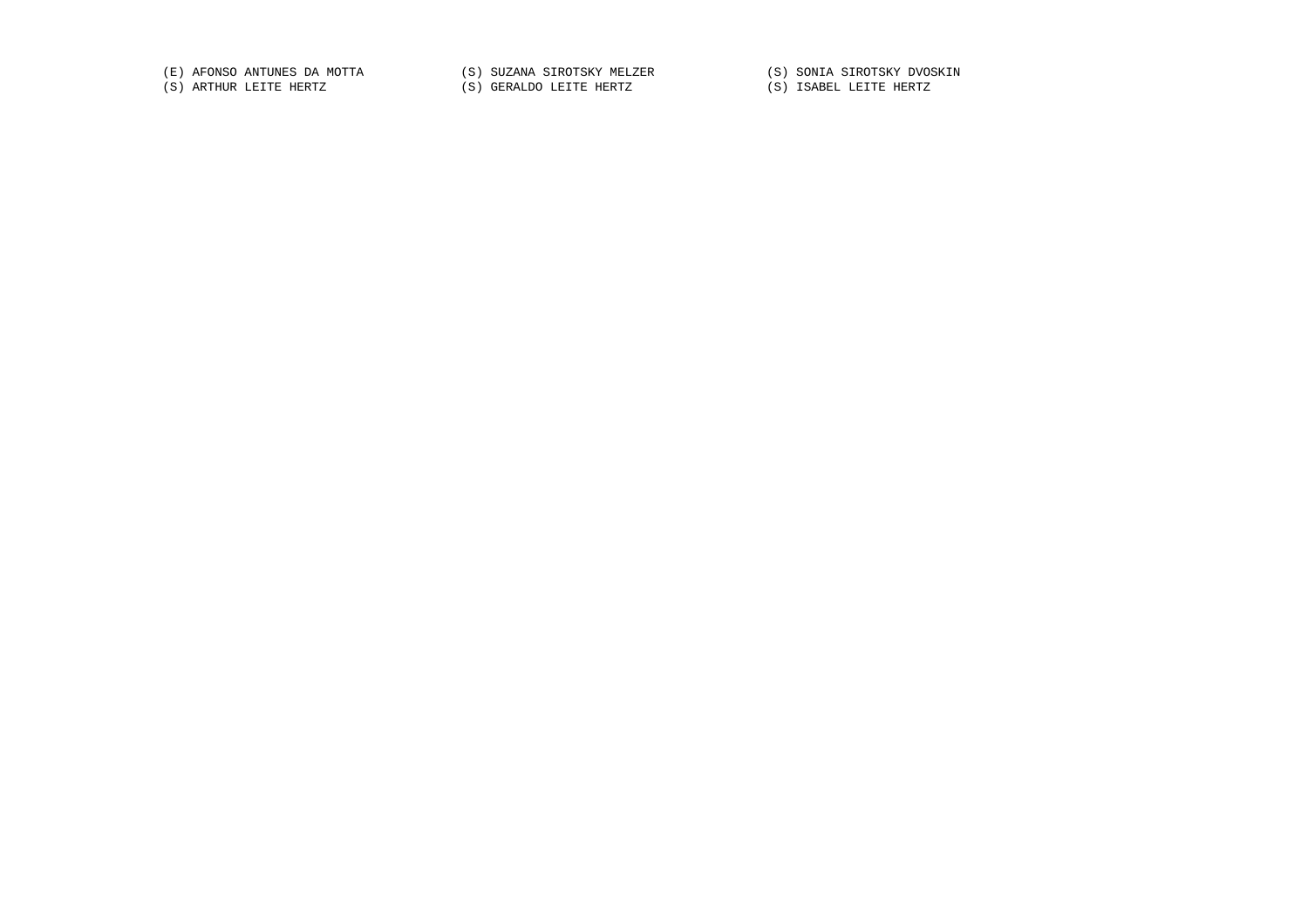MINISTERIO DAS COMUNICACOES - SECRETARIA DE SERVICOS DE COMUN. ELETRONICA UF: RIO GRANDE DO SUL PAGINA.. 239 RELACAO DOS SOCIOS DAS EMISSORAS DE RADIO E TELEVISAO - CLASSIFICACAO SIGLA UF/CIDADE/ENTIDADE - REL. RCA013 DATA 18/11/2003 NOME ENT: RADIO GUAIBA LTDA CONSTRUITED AND SERVICE CIDADE..: PORTO ALEGRE TS: FM CANAL : 267 SOCIOS: (S) PAULO ALBERTO PASQUALINI (S) PAULO CALDAS MILANO (S) ADRIANO ROCHA SOARES (S) LILA MILANO BERGALO (D) RENATO BASTOS RIBEIRO (S) FRANCISCO ANTONIO KESSLER CALDAS (S) LUIZ CALDAS MILANO (E) CLEONICE AUGUSTA MERLIN RIBEIRO (E) CARLOS ALBERTO BASTOS RIBEIRO NOME ENT: RADIO GUAIBA LTDA CIDADE..: PORTO ALEGRE TS: OM FREQ.: 720,0 KHZ SOCIOS: (S) PAULO ALBERTO PASQUALINI (S) PAULO CALDAS MILANO (S) ADRIANO ROCHA SOARES (S) LILA MILANO BERGALO (D) RENATO BASTOS RIBEIRO (S) FRANCISCO ANTONIO KESSLER CALDAS (S) LUIZ CALDAS MILANO (E) CLEONICE AUGUSTA MERLIN RIBEIRO (E) CARLOS ALBERTO BASTOS RIBEIRO NOME ENT: RADIO GUAIBA LTDA CIDADE..: PORTO ALEGRE TS: OC FREQ.: 6000,0 KHZ SOCIOS: (S) PAULO ALBERTO PASQUALINI (S) PAULO CALDAS MILANO (S) ADRIANO ROCHA SOARES (S) LILA MILANO BERGALO (D) RENATO BASTOS RIBEIRO (S) FRANCISCO ANTONIO KESSLER CALDAS (S) LUIZ CALDAS MILANO (E) CLEONICE AUGUSTA MERLIN RIBEIRO (E) CARLOS ALBERTO BASTOS RIBEIRO NOME ENT: RADIO GUAIBA LTDA CIDADE..: PORTO ALEGRE TS: OC FREQ.: 1785,0 KHZ SOCIOS: (S) PAULO ALBERTO PASQUALINI (S) PAULO CALDAS MILANO (S) ADRIANO ROCHA SOARES (S) LILA MILANO BERGALO (D) RENATO BASTOS RIBEIRO (S) FRANCISCO ANTONIO KESSLER CALDAS (S) LUIZ CALDAS MILANO (E) CLEONICE AUGUSTA MERLIN RIBEIRO (E) CARLOS ALBERTO BASTOS RIBEIRO NOME ENT: RADIO ITAPEMA FM DE PORTO ALEGRE LTDA CIDADE..: PORTO ALEGRE TS: FM CANAL : 272SOCIOS: (D) MARCELO SIROTSKY (D) NELSON PACHECO SIROTSKY NOME ENT: RADIO PIONEIRA STEREO LTDA CIDADE..: PORTO ALEGRE TS: OM FREQ.: 1120,0 KHZ SOCIOS: (D) CARLOS EDUARDO SCHNEIDER MELZER (D) MARCELO SIROTSKY NOME ENT: RADIO PIONEIRA STEREO LTDA CIDADE..: PORTO ALEGRE TS: FM CANAL : 221 SOCIOS: (D) CARLOS EDUARDO SCHNEIDER MELZER (D) MARCELO SIROTSKY NOME ENT: RADIO PORTO ALEGRE FM LTDA CIDADE..: PORTO ALEGRE TS: FM CANAL : 207SOCIOS: (D) ORLANDO NEGRAO JUNIOR (S) MAURICIO NEGRAO NOME ENT: RADIO UNIVERSITARIA METROPOLITANA LTDA CIDADE..: PORTO ALEGRE TS: FM CANAL : 263SOCIOS: (S) YOSHIMI MORIZONO (D) MARCIO TOMIO MORIZONO NOME ENT: REDE POPULAR DE COMUNICACOES LTDA  $\Box$  CIDADE..: PORTO ALEGRE  $\Box$  TS: OM FREQ.: 680,0 KHZ SOCIOS: (D) JOSE PEDRO PACHECO SIROTSKY (D) SERGIO SIROTSKY NOME ENT: TELEVISAO GAUCHA SA CHORO ENTERE TELEVISAO GAUCHA SA CHORO ENTEREMENTE TELEVISAO GAUCHA SA TS: TV CANAL : 12 SOCIOS: (S) (ESP.) LUIZ CARVALHO BASTOS (S) OTTO NILO HASELOF (S) HARRY HERBERT KLEY (E) CARLOS EDUARDO SCHNEIDER MELZER (E) FERNANDO ERNESTO SOUZA CORREA (S) JAYME SIROTSKY (D) NELSON PACHECO SIROTSKY (S) JOAO CARLOS SILVEIRO (E) AFONSO ANTUNES DA MOTTA (S) ARTHUR LEITE HERTZ (S) GERALDO LEITE HERTZ (S) ISABEL LEITE HERTZ NOME ENT: TELEVISAO GUAIBA LTDA **CIDADE.**.: PORTO ALEGRE TS: TV CANAL : 02+ SOCIOS: (D) SELVINO MARIANO ZILIOTO (D) RENATO BASTOS RIBEIRO (D) CLEONICE AUGUSTA MERLIN RIBEIRO (S) SERGIO MORAES NOME ENT: TVSBT CANAL 5 DE PORTO ALEGRE S/A CIDADE..: PORTO ALEGRE TS: TV CANAL : 05 SOCIOS: (E) LUIZ SEBASTIAO SANDOVAL (E) HENRIQUE ABRAVANEL (E) ALFONSO AURIN PALACIM JUNIOR (E) JOSE ROBERTO HACHICH MALUF (E) IVAN DANIEL (S) CARMEM TORRES ABRAVANEL (E) JOSE ROBERTO HACHICH MALUF (E) IVAN DANIEL (S) CARMEM TORRES ABRAVANEL (S) CINTIA ABRAVANEL (S) CONSERES (E) JOSE ROBERTO DOS SANTOS MACIEL NOME ENT: UNIVERSIDADE FEDERAL DO RIO GRANDE DO SUL CIDADE..: PORTO ALEGRE TS: OM FREQ.: 1080,0 KHZ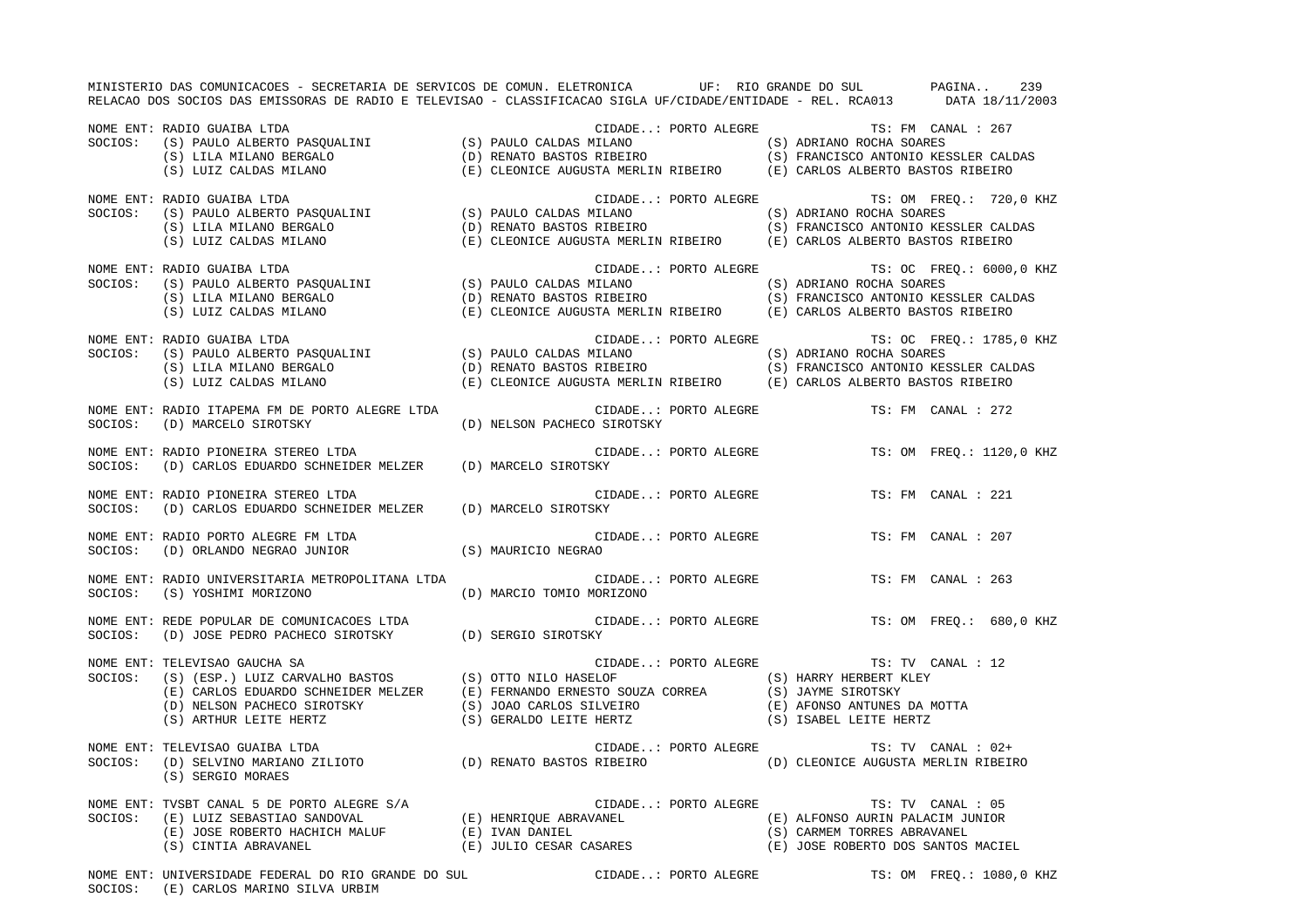|         | MINISTERIO DAS COMUNICACOES - SECRETARIA DE SERVICOS DE COMUN. ELETRONICA UF: RIO GRANDE DO SUL PAGINA<br>RELACAO DOS SOCIOS DAS EMISSORAS DE RADIO E TELEVISAO - CLASSIFICACAO SIGLA UF/CIDADE/ENTIDADE - REL. RCA013 DATA 18/11/2003                                     |                                               |                                                |                           |               |                          | 240      |
|---------|----------------------------------------------------------------------------------------------------------------------------------------------------------------------------------------------------------------------------------------------------------------------------|-----------------------------------------------|------------------------------------------------|---------------------------|---------------|--------------------------|----------|
|         | NOME ENT: UNIVERSIDADE LUTERANA DO BRASIL (E) PEDRO MENEGAT (E) CIDADE: PORTO ALEGRE<br>SOCIOS: (E) RUBEN EUGEN BECKER (E) PEDRO MENEGAT (E) (E) ORTO ALEGRE (E) LEANDRO EUGENIO BECKER                                                                                    |                                               | CIDADE: PORTO ALEGRE TS: TV CANAL : 48 E       |                           |               |                          |          |
|         | NOME ENT: FUNDACAO NAVEGANTES DE PORTO LUCENA (E) ANTONIO TULIO MONTINI (E) ALTAIR BARBIERI SOCIOS: (E) JOAO ADELE MARTINELLI (E) ANTONIO TULIO MONTINI (E) ALTAIR BARBIERI<br>(E) ISAC SADI BOSCHETTI                                                                     | CIDADE: PORTO LUCENA TS: OM FREQ.: 1360,0 KHZ |                                                |                           |               |                          |          |
|         | NOME ENT: ASSOCIACAO CULTURAL COMUNITARIA AUXILIADORA DE PROGRE CIDADE: PROGRESSO                                                                                                                                                                                          |                                               |                                                |                           |               | TS: CM FREQ.: 29,0 KHZ   |          |
| SOCIOS: | RADIO QUARAI LTDA TE: OM FI CIDADE: QUARAI TE: OM TE: OM FI (D) LUIZ PACHECO PRATES<br>(D) LUIZ PACHECO PRATES (D) IZAR TEIXEIRA LAMB (S) ESTEVAM BUENO CUETO (D) JORGE JAPIR<br>NOME ENT: RADIO OUARAI LTDA<br>(D) JORGE JAPUR                                            |                                               |                                                |                           |               | TS: OM FREQ.: 1540,0 KHZ |          |
| SOCIOS: | NOME ENT: RADIO SALAMANCA FM LTDA                                                                                                                                                                                                                                          |                                               |                                                |                           |               | TS: FM CANAL : 267       |          |
|         | NOME ENT: ASSOCIACAO COMUNITARIA FAROL DO SABER                                                                                                                                                                                                                            |                                               | CIDADE: RESTINGA SECA                          |                           |               | TS: CM FREQ.: 28,5 KHZ   |          |
| SOCIOS: | NOME ENT: SOCIEDADE RADIO INTEGRACAO LTDA<br>SUCIEDADE RENALO INTEGRACAO LTDA (S) ERNI RUDI ROHDE (S) ALCIDES HENRIQUE ZAPPE (S) ERNI RUDI ROHDE (S) CELITO NIVIO ROHDE (S) GAUDENCIO DA COSTA (S) ERCILIO EDMAR ROHDE (S) ORILSON CARLOS CIROLINI (S) TALITO EMILIO ROHDE |                                               | CIDADE: RESTINGA SECA TS: OM FREO.: 1310,0 KHZ |                           |               |                          |          |
|         | NOME ENT: ASSOCIACAO COMUNITARIA E ASSISTENCIAL MANJE (CIDADE: RIO GRANDE                                                                                                                                                                                                  |                                               |                                                |                           | TS: CM FREO.: |                          | 28,5 KHZ |
|         | NOME ENT: ASSOCIACAO COMUNITARIA SHALOM                                                                                                                                                                                                                                    |                                               | CIDADE: RIO GRANDE                             |                           | TS: CM FREO.: |                          | 28,5 KHZ |
| SOCIOS: | NOME ENT: FUNDACAO DE RADIODIFUSAO EDUCATIVA DO RIO GRANDE (IDADE: RIO GRANDE<br>(E) BLASCO IBANES DA CUNHA TORRES (E) FLAVIO DE FIGUEIREDO                                                                                                                                |                                               |                                                |                           |               | TS: FM CANAL : 294E      |          |
| SOCIOS: | NOME ENT: RADIO CASSINO DE RIO GRANDE LTDA<br>(D) LUIZ CARLOS DA SILVA CARVALHO (S) MARIA AUGUSTA VOIGT CARVALHO                                                                                                                                                           |                                               | CIDADE: RIO GRANDE                             |                           |               | TS: OM FREO.: 1450,0 KHZ |          |
| SOCIOS: | NOME ENT: RADIO OCEANO DO RIO GRANDE LTDA<br>KADIO OCEANO DO RIO GRANDE LTDA<br>(D) HELENA SANTOS DE ALBUQUERQUE (D) RENATO GATTI DE ALBUQUERQUE                                                                                                                           |                                               | CIDADE: RIO GRANDE                             |                           |               | TS: FM CANAL : 246       |          |
| SOCIOS: | NOME ENT: REDE POPULAR DE COMUNICACOES LTDA<br>(D) JOSE PEDRO PACHECO SIROTSKY (D) SERGIO SIROTSKY                                                                                                                                                                         |                                               | CIDADE: RIO GRANDE                             |                           |               | TS: FM CANAL : 271       |          |
|         | NOME ENT: SOCIEDADE EMISSORAS MINUANO LTDA<br>SOCIOS: (D) LIZETE LEONARDO MACHADO (S) JOSE LUIZ MACHADO DA FONSECA (S) PAULO ROBERTO MACHADO DA FONSECA<br>(S) ELIZABETH FONSECA DE GOZ                                                                                    |                                               |                                                |                           |               | TS: OM FREQ.: 1410,0 KHZ |          |
| SOCIOS: | NOME ENT: SOCIEDADE RADIO CULTURA RIO GRANDINA LTDA CIDADE: RIO GRANDE TS: OM FREQ.: 740,0 KHZ<br>$\qquad \qquad \text{(D) WANDA PINTADO LEITE} \qquad \qquad \text{(D) CLAUDIO OMAR MORALES HAUBMAN}$                                                                     |                                               |                                                |                           |               |                          |          |
|         | NOME ENT: TELEVISAO RIO GRANDE SA                                                                                                                                                                                                                                          |                                               | CIDADE: RIO GRANDE                             | (S) IONE PACHECO SIROTSKY |               | TS: TV CANAL : 09        |          |
|         |                                                                                                                                                                                                                                                                            |                                               | CIDADE: RIO GRANDE                             |                           |               | TS: FM CANAL : 223       |          |
|         |                                                                                                                                                                                                                                                                            |                                               |                                                |                           |               |                          |          |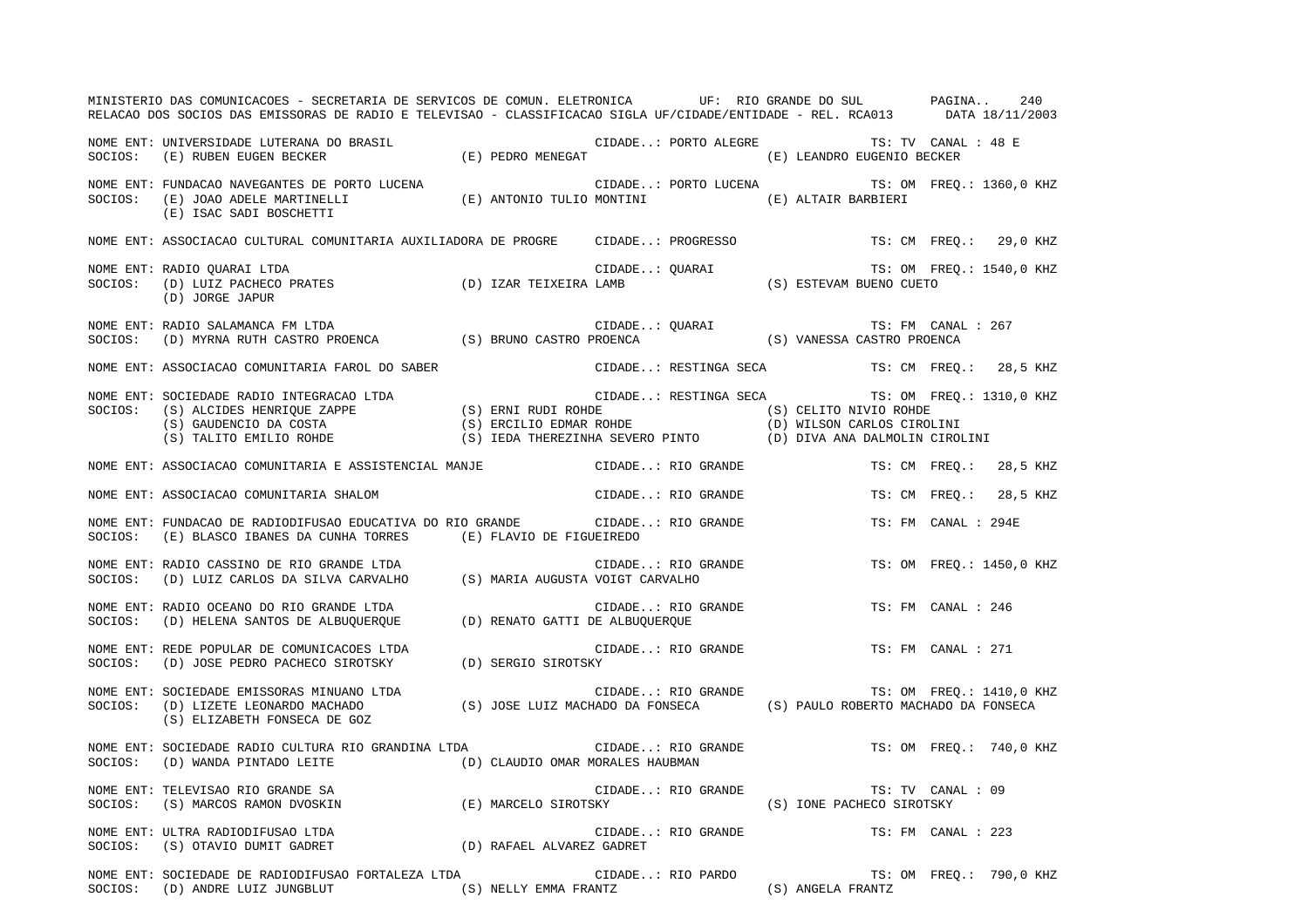MINISTERIO DAS COMUNICACOES - SECRETARIA DE SERVICOS DE COMUN. ELETRONICA UF: RIO GRANDE DO SUL PAGINA.. 241 RELACAO DOS SOCIOS DAS EMISSORAS DE RADIO E TELEVISAO - CLASSIFICACAO SIGLA UF/CIDADE/ENTIDADE - REL. RCA013 DATA 18/11/2003 NOME ENT: RADIO MEDIO URUGUAI LTDA CIDADE..: RODEIO BONITO TS: FM CANAL : 207SOCIOS: (S) ALTIVO ROSSATO TURA (D) MILTON DIAS DOS SANTOS (S) ALDENY TEREZINHA SAVARIS (S) ELIO ANTONIO TRES (S) HELIO LUIZ WELTER (S) IVAN CARLOS BRAGANTE (S) JOAQUIM ANTONIO TASCHETTO (S) PEDRO POSSAMAI (S) SADY JOSE ACCADROLLI (S) VALDIR PEDRO RUBINI (D) ARISTIDES LUIZ FRES NOME ENT: RADIO MARAJA LTDA (\*) CIDADE..: ROSARIO DO SUL TS: OM FREQ.: 660,0 KHZ SOCIOS: (D) NADYR MEDINA MONTE (D) RAMAO ACOSTA CARBONELL (D) MARIO ORTIZ DE VASCONCELLOS (S) IOLYTA DE OLIVEIRA ARAUJO (D) JOAO ALVES OSORIO (S) SATURNINO MORAES (S) CECY VELLE MACHADO MENEZES (S) MARIA LUIZA MONTE DA SILVA (S) FRANCISCO BRAGA DE MENEZES (S) RITA LINHARES CANESTRINI (S) WILCEU QUINTEIRO DO NASCIMENTO (D) JOAO ANTONIO ARIGONY (S) JOAO PEDRO MELICH PACHECO DE CAMPOS (S) NAIRO MOLINA ACOSTA (S) JOSE ELI CHALART CAMARGO (S) IRMA CANESTRINI PINTO (S) MARTA ARAUJO DA SILVA (S) JULIO CARLOS ARAUJO DA SILVA (S) ADAO DOS REIS LIMA (S) JAYME DE BERMUDES RAMIS (S) JORGE ENEAS DA SILVA NOME ENT: ASSOCIACAO DE AMIGOS MORADORES DO BAIRRO CENTRO - AMI CIDADE..: SALTO DO JACUI TS: CM FREQ.: 20,0 KHZ NOME ENT: RADIO SANANDUVA LTDA (\*) CIDADE..: SANANDUVA TS: FM CANAL : 249<br>
SOCIOS: (S) AMALIA TEREZINHA BASSO (S) MARI STELLA CAMAZZATO BELIN (S) ZELCY LURDES LEITE CARON<br>
(D) ITAMAR JACOB BELIN (S) AMERICO CARBONERA<br>
(S) (S) MARI STELLA CAMAZZATO BELIN (S) ZELCY LURDES LEITE CARON (D) WALDEMAR MENON (D) ITAMAR JACOB BELIN (S) AMERICO CARBONERA (S) GENTIL ROSSET (S) MARCELO DE HOLLEBEM CAMOZZATO (S) NELSON JOAO BOARETTO (S) MARIO ITALICO TUMELERO (S) VALDO BIANCHI (S) ETHU PEREIRA DE AGUIAR (S) CEZAR ROBERTO ANTONIETTI (S) NORBERTO DIVINO MIOTTO (S) EGON FRIEDRICH (S) RAUL JOSE RAYMUNDI (S) CARLOS LUIZ VALERIO (S) NERI ANTUNES TALAMINI (S) DOMINGOS BENETTI (S) RAULINDO ANTONIO GRANZZOTTO (S) LUIZ FRANCISCO RAYMUNDI NOME ENT: RADIO SANANDUVA LTDA (\*) CIDADE..: SANANDUVA TS: OM FREQ.: 990,0 KHZ SOCIOS: (S) AMALIA TEREZINHA BASSO (S) MARI STELLA CAMAZZATO BELIN (S) ZELCY LURDES LEITE CARON (D) WALDEMAR MENON (D) ITAMAR JACOB BELIN (S) AMERICO CARBONERA (S) GENTIL ROSSET (S) MARCELO DE HOLLEBEM CAMOZZATO (S) NELSON JOAO BOARETTO (S) MARIO ITALICO TUMELERO (S) VALDO BIANCHI (S) ETHU PEREIRA DE AGUIAR (S) CEZAR ROBERTO ANTONIETTI (S) NORBERTO DIVINO MIOTTO (S) EGON FRIEDRICH (S) RAUL JOSE RAYMUNDI (S) CARLOS LUIZ VALERIO (S) NERI ANTUNES TALAMINI (S) DOMINGOS BENETTI (S) RAULINDO ANTONIO GRANZZOTTO (S) LUIZ FRANCISCO RAYMUNDI NOME ENT: RADIO BLAU NUNES LTDA CIDADE..: SANTA BARBARA DO SUL TS: OM FREQ.: 1210,0 KHZ SOCIOS: (D) BRUNO BURTET (D) MARIO ROBERTO UTZIG (D) OLIVIO POLIDORO PINTO (D) EWALDO HERTER NOME ENT: RADIO SOBRADO LTDA CIDADE..: SANTA BARBARA DO SUL TS: FM CANAL : 208 SOCIOS: (D) JOSE ANTONIO DUMONCEL (D) ROSE MARIA DA ROSA DUMONCEL (S) ANIVALDO PEREIRA AMARAL (S) LEO UTTEICH NOME ENT: EMISSORAS REUNIDAS LTDA CIDADE..: SANTA CRUZ DO SUL TS: OM FREQ.: 550,0 KHZ SOCIOS: (S) FREDERICO ARNALDO PERO BALLVE (D) DELLIS SOARES DE ARAUJO (S) EDUARDO FALCON ESKENAZI (S) NANCI MARTINS VIAMONTE (E) MARIA INES R. PROENCA FERNANDES (S) NELSON LUIZ PROENCA FERNANDES NOME ENT: GAZETA COMUNICACOES LTDA CIDADE..: SANTA CRUZ DO SUL TS: OM FREQ.: 1180,0 KHZ SOCIOS: (D) ANDRE LUIZ JUNGBLUT (S) NELLY EMMA FRANTZ (S) ANGELA FRANTZ NOME ENT: GAZETA COMUNICACOES LTDA CIDADE..: SANTA CRUZ DO SUL TS: FM CANAL : 269SOCIOS: (D) ANDRE LUIZ JUNGBLUT (S) NELLY EMMA FRANTZ (S) ANGELA FRANTZ NOME ENT: RADIO ATLANTIDA FM DE SANTA CRUZ LTDA CIDADE..: SANTA CRUZ DO SUL TS: FM CANAL : 227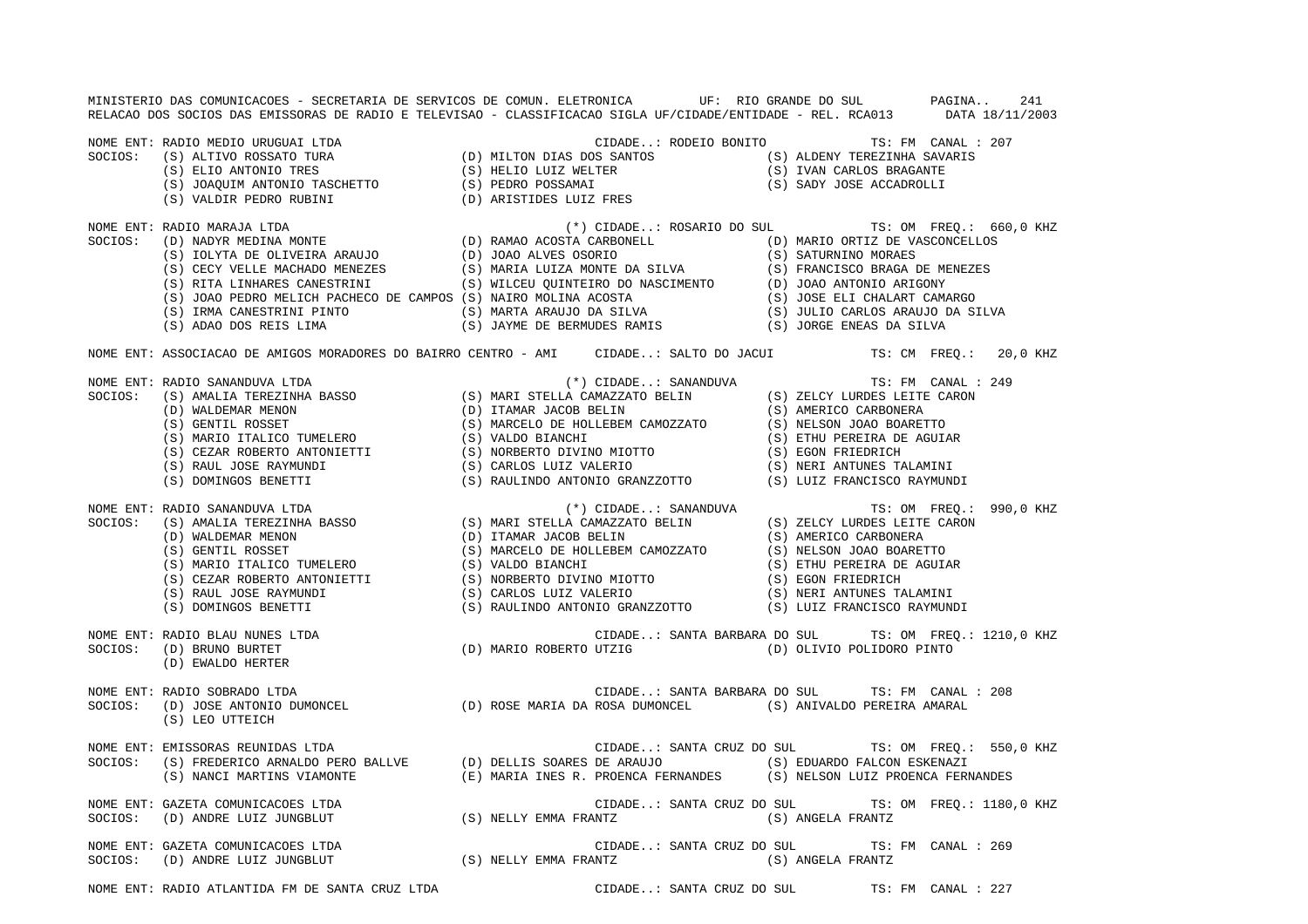SOCIOS: (D) CARLOS EDUARDO SCHNEIDER MELZER (D) JOSE PEDRO PACHECO SIROTSKY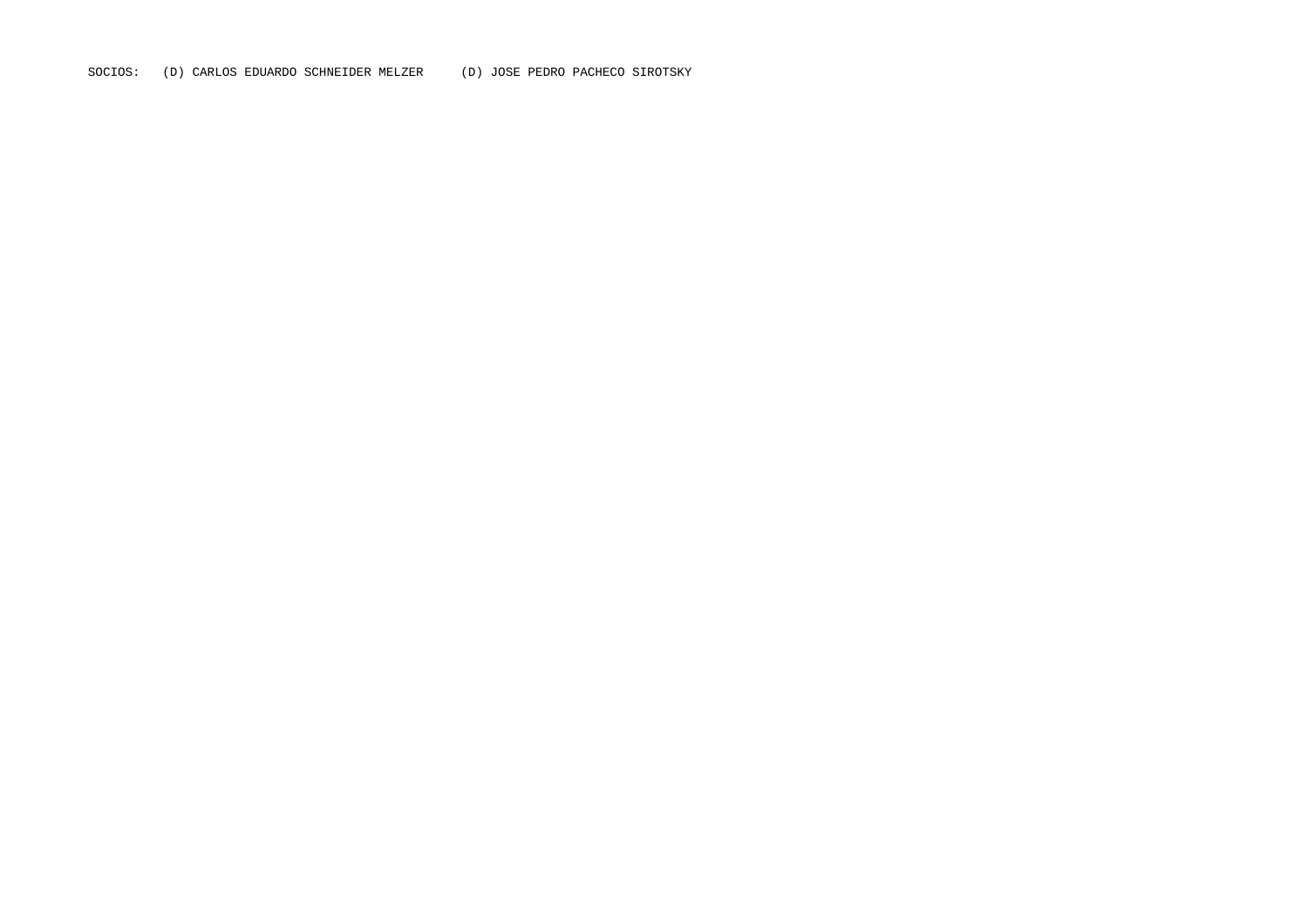|         | MINISTERIO DAS COMUNICACOES - SECRETARIA DE SERVICOS DE COMUN. ELETRONICA UP: RIO GRANDE DO SUL PAGINA<br>RELACAO DOS SOCIOS DAS EMISSORAS DE RADIO E TELEVISAO - CLASSIFICACAO SIGLA UF/CIDADE/ENTIDADE - REL. RCA013 DATA 18/11/2003                                                                                                                                                                                              |                     |                                                                          | 242                      |
|---------|-------------------------------------------------------------------------------------------------------------------------------------------------------------------------------------------------------------------------------------------------------------------------------------------------------------------------------------------------------------------------------------------------------------------------------------|---------------------|--------------------------------------------------------------------------|--------------------------|
|         | NOME ENT: RBS TV SANTA CRUZ LTDA<br>SOCIOS: (D) FERNANDO ERNESTO SOUZA CORREA (S) MARCELO SIROTSKY (D) SERGIO SIROTSKY                                                                                                                                                                                                                                                                                                              |                     |                                                                          |                          |
|         | NOME ENT: ASS. CULT.DE DIVULG.COMUNIT.DA VILA TROPICAL E R.SULD CIDADE: SANTA MARIA TS: CM FREQ.: 29,2 KHZ                                                                                                                                                                                                                                                                                                                          |                     |                                                                          |                          |
|         | NOME ENT: EMPRESA DE RADIODIFUSAO DE GRANDI LTDA                                                                                                                                                                                                                                                                                                                                                                                    | CIDADE: SANTA MARIA |                                                                          | TS: FM CANAL : 289       |
| SOCIOS: | NOME ENT: FUNDACAO SISTEMA RTM DE RADIO E TELEVISAO<br>$\verb (E) JOSE EDUARDO DIAS  C) JOSE CARLOS DOS SANTOS  DOS SANTOS  DASERGIO PAULO DA SILVA E.$                                                                                                                                                                                                                                                                             |                     | CIDADE: SANTA MARIA TS: OC FREQ.: 5965,0 KHZ                             |                          |
| SOCIOS: | NOME ENT: FUNDACAO SISTEMA RTM DE RADIO E TELEVISAO<br>(E) JOSE EDUARDO DIAS (E) JOSE CARLOS DOS SANTOS (E) SERGIO PAULO DA SILVA                                                                                                                                                                                                                                                                                                   |                     | CIDADE: SANTA MARIA                                                      | TS: OC FREQ.: 1735,0 KHZ |
| SOCIOS: | NOME ENT: FUNDACAO SISTEMA RTM DE RADIO E TELEVISAO<br>(E) JOSE EDUARDO DIAS (E) JOSE CARLOS DOS SANTOS (E) SERGIO PAULO DA SILVA                                                                                                                                                                                                                                                                                                   |                     | CIDADE: SANTA MARIA                                                      | TS: OC FREQ.: 9530,0 KHZ |
|         |                                                                                                                                                                                                                                                                                                                                                                                                                                     |                     |                                                                          | TS: FM CANAL : 258       |
| SOCIOS: | NOME ENT: RADIO ATLANTIDA FM DE SANTA MARIA LTDA<br>(D) JOSE PEDRO PACHECO SIROTSKY (D) NELSON PACHECO SIROTSKY                                                                                                                                                                                                                                                                                                                     |                     | CIDADE: SANTA MARIA (TS: FM CANAL : 232)                                 |                          |
|         | $\begin{array}{lllllllllllllll} \textsc{nonne} & \textsc{tr}: & \textsc{RADIO} & \textsc{CIDADE} \dots & \textsc{SANTA} & \textsc{MARIA} & \textsc{TS}: & \textsc{FM} & \textsc{CANAL}: & 228 \\ \textsc{SOCIOS:} & (S) & \textsc{GREGO} & \textsc{MACEDO COELHO} & (S) & \textsc{RUI RMOS} & (S) & \textsc{ERASMO DALL'ASTA} & (S) & \textsc{BRASTLOMAL} \textsc{CECIM FLHO} & (S) & \textsc{BALVADOR} & (S) & \textsc{RALU} & (S$ |                     | CIDADE: SANTA MARIA (TS: FM CANAL : 228                                  |                          |
| SOCIOS: | NOME ENT: RADIO GUARATHAN S/A<br>(S) NADIR PINTO DE SOUZA                                                                                                                                                                                                                                                                                                                                                                           |                     |                                                                          |                          |
| SOCIOS: | NOME ENT: RADIO IMEMBUI S/A                                                                                                                                                                                                                                                                                                                                                                                                         |                     | $(*)$ CIDADE: SANTA MARIA TS: OM FREQ.: 960,0 KHZ                        |                          |
| SOCIOS: | NOME ENT: RADIO MEDIANEIRA LTDA                                                                                                                                                                                                                                                                                                                                                                                                     |                     | CIDADE: SANTA MARIA TS: OM FREQ.: 1130,0 KHZ<br>(S) JOSE IVO LORSCHEITER |                          |
| SOCIOS: | NOME ENT: RADIO PAMPA CENTRO LTDA                                                                                                                                                                                                                                                                                                                                                                                                   | CIDADE: SANTA MARIA | TS: FM CANAL : 284                                                       |                          |
|         | NOME ENT: RADIO SANTUARIO LTDA<br>SOCIOS:   (D) ATAYDE PEDRO BUSANELLO                   (D) OLINTO CREMONESE                    (S) EREBANY EDU VARGAS DE PADUA                                                                                                                                                                                                                                                                    |                     |                                                                          | TS: FM CANAL : 265       |
|         | NOME ENT: SOCIEDADE RADIO SANTAMARIENSE LTDA<br>SOCIOS: (S) HUMBERTO AUDINO ASTEGGIANO UGALDE (S) NELLY UGALDE RIBAS (S) DOMINGOS ASTEGGIANO UGALDE                                                                                                                                                                                                                                                                                 | CIDADE: SANTA MARIA |                                                                          | TS: OM FREQ.: 630,0 KHZ  |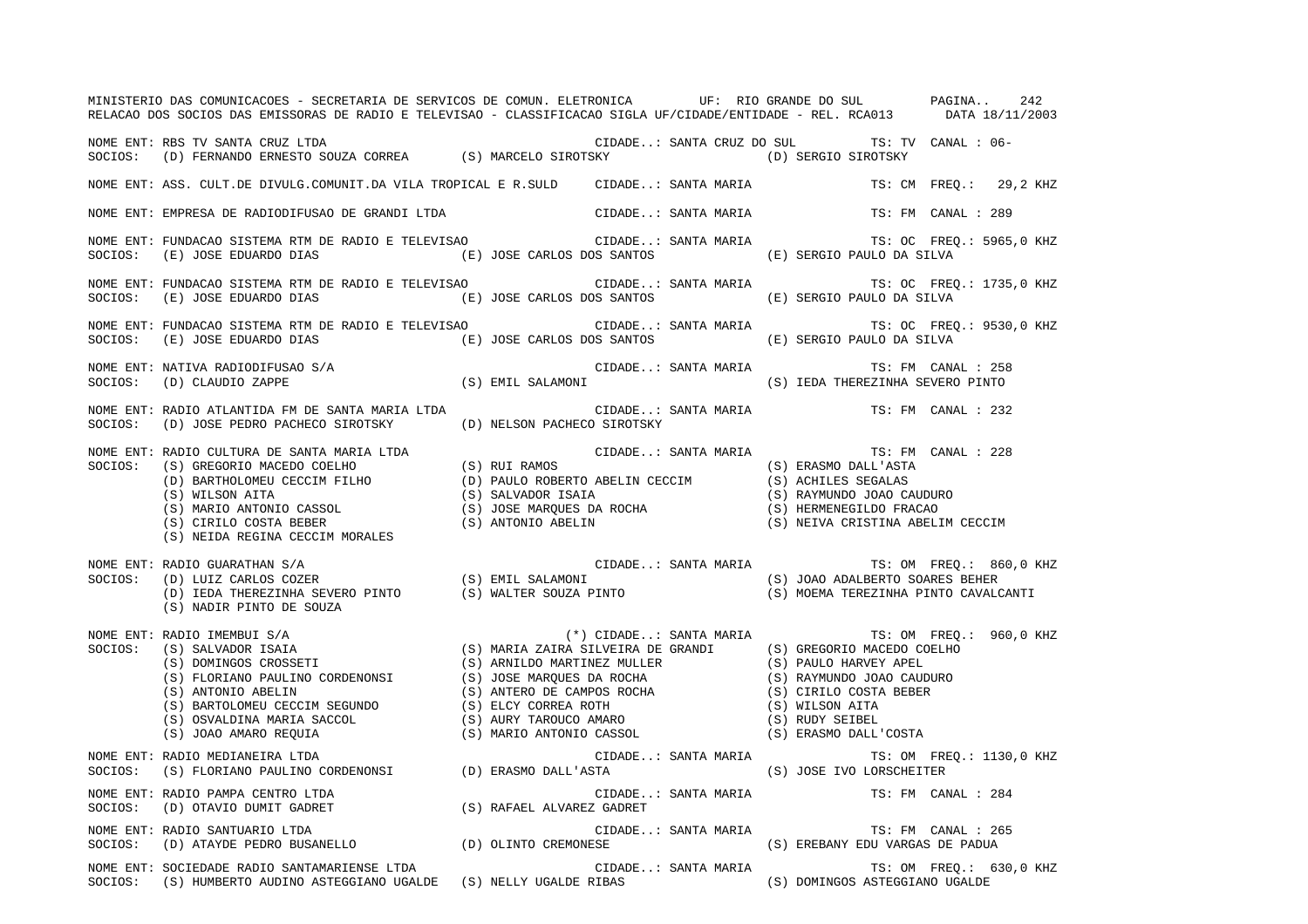(S) CIRO ASTEGGIANO DE UGALDE (S) ROBERTO ASTEGGIANO UGALDE (S) LETICIA UGALDE BIAWASCHI

(D) MARIA ZAIRA SILVEIRA DE GRANDI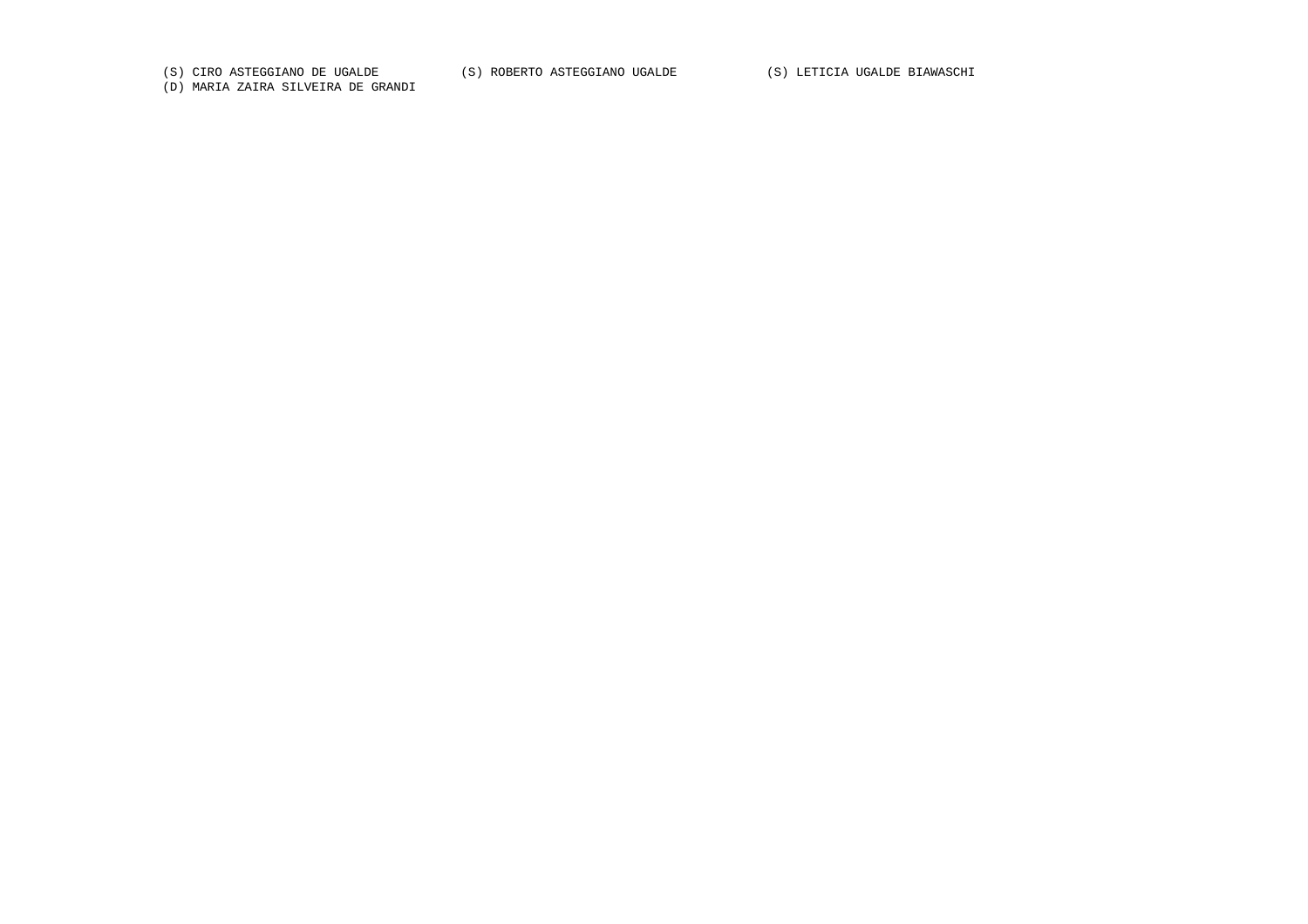MINISTERIO DAS COMUNICACOES - SECRETARIA DE SERVICOS DE COMUN. ELETRONICA UF: RIO GRANDE DO SUL PAGINA.. 243 RELACAO DOS SOCIOS DAS EMISSORAS DE RADIO E TELEVISAO - CLASSIFICACAO SIGLA UF/CIDADE/ENTIDADE - REL. RCA013 DATA 18/11/2003 NOME ENT: TELEVISAO IMEMBUI SA (\*) CIDADE..: SANTA MARIA TS: TV CANAL : 12+ SOCIOS: (S) SALVADOR ISAIA (S) JOSE MARIANO DA ROCHA FILHO (S) EDITH CECHELA ISAIA (S) ANTONIO ABELIN (S) JOSE MARQUES DA ROCHA (S) FLORIANO KRUEL DE LEMOS (S) ERNESTO MEZZOMO (S) DINARTE CANABARRO C FILHO (S) IZIDORO AGOSTINHO GAI (S) JOAQUIM SILVEIRA DA ROCHA (S) LEOPOLDO HUGO STAMM (S) LUIZ VICTOR SARTORI (S) PEDRO CESAR SACOL (S) RAIMUNDO JOAO CAUDURO (S) RIOGRANDINO PEDRO DENARDIM (S) TEOBALDO HEINFLOT (S) THOMAS VIEIRA CASTRO (S) ULYSSES MACEDO FABRICIO (S) WALDOMIRO AUGUSTO AITA (D) JAYME SIROTSKY (S) WILSON AITA NOME ENT: TV SANTA MARIA LTDA CIDADE..: SANTA MARIA TS: TV CANAL : 04SOCIOS: (D) FERNANDA ALVAREZ GADRET MAGALHAES (D) ALEXANDRE ALVAREZ GADRET NOME ENT: UNIVERSIDADE FEDERAL DE SANTA MARIA CIDADE..: SANTA MARIA TS: OM FREQ.: 800,0 KHZ SOCIOS: (E) CESAR HAMILTON SACOOL DOS SANTOS NOME ENT: EMPRESA JORNALISTICA NOROESTE LTDA CIDADE..: SANTA ROSA TS: FM CANAL : 249SOCIOS: (D) CLAUDETE HINTZ MALLMANN (D) SERGIO AMBROS MALLMANN NOME ENT: EMPRESA JORNALISTICA NOROESTE LTDA CIDADE..: SANTA ROSA TS: OM FREQ.: 890,0 KHZ SOCIOS: (D) CLAUDETE HINTZ MALLMANN (D) SERGIO AMBROS MALLMANN NOME ENT: FUNDACAO EDUCACIONAL MACHADO DE ASSIS CIDADE..: SANTA ROSA TS: FM CANAL : 292ESOCIOS: (E) SAUL DANTE LIBERALI (E) JUSCELINO FRANCISCO GONCALVES (E) ILMO JOSE JUNGES (E) ARCELINO ZAMIN (E) DANIEL FROSI (E) PEDRO CARPENEDO NOME ENT: RADIO LIDERSON LTDA CIDADE..: SANTA ROSA TS: FM CANAL : 299 SOCIOS: (D) ROBERTO ANTONIO DONADEL (S) DALTRY CARDOSO TEIXEIRA (S) ANACLETO LUIZ GIOVELLI (S) MARILENE DONADEL KROTH NOME ENT: RADIO SANTA ROSA LTDA CIDADE..: SANTA ROSA TS: OM FREQ.: 1410,0 KHZ SOCIOS: (S) MARIA DONADEL (S) CLADIS MARIA DONADEL WALLAU (D) ROBERTO ANTONIO DONADEL NOME ENT: RBS TV SANTA ROSA LTDA CIDADE..: SANTA ROSA TS: TV CANAL : 06+SOCIOS: (D) GERALDO BARBOSA CORREA (S) MILENE SIROTSKY (S) NARA BIRMANN SIROTSKY NOME ENT: ASSOCIACAO COMUNITARIA NELSON RIBEIRO CIDADE..: SANTA VITORIA DO PALMAR TS: CM FREQ.: 20,0 KHZ NOME ENT: SOCIEDADE RADIO CULTURA DE JAGUARAO LTDA CIDADE..: SANTA VITORIA DO PALMAR TS: OM FREQ.: 670,0 KHZ SOCIOS: (D) JOAO BALTEZAN FERREIRA (S) OSVALDINA BARBOSA SILVEIRA (S) PAULO JOAQUIM FAGUNDES DE AZEVEDO (S) ANYSIO DE SOUZA REZEN NOME ENT: CLUBE DO LIVRO CORIOLANO CASTRO CIDADE..: SANTANA DA BOA VISTA TS: CM FREQ.: 20,0 KHZ NOME ENT: L.A. PEREIRA E OLIVEIRA LTDA- ME CIDADE..: SANTANA DO LIVRAMENTO TS: FM CANAL : 241SOCIOS: (D) LUIZ ALBERTO ALVES PEREIRA (E) SERGIO SOUZA DOS SANTOS (S) ILZA MARIA DE OLIVEIRA PEREIRA NOME ENT: RADIO GRUPO CONESUL CIDADE..: SANTANA DO LIVRAMENTO TS: CM FREQ.: 20,0 KHZ NOME ENT: RADIO INTEGRACAO SUL LTDA CIDADE..: SANTANA DO LIVRAMENTO TS: FM CANAL : 226SOCIOS: (D) CLAUDIO ZAPPE (D) VALDIR DE SOUZA PENEDO NOME ENT: RADIO MARATAN LTDA CIDADE..: SANTANA DO LIVRAMENTO TS: OM FREQ.: 1300,0 KHZ SOCIOS: (D) JOSE ANTONIO MOREIRA D'AVILA JUNIOR (S) LUIS EDUARDO DE LA ROSA D'AVILA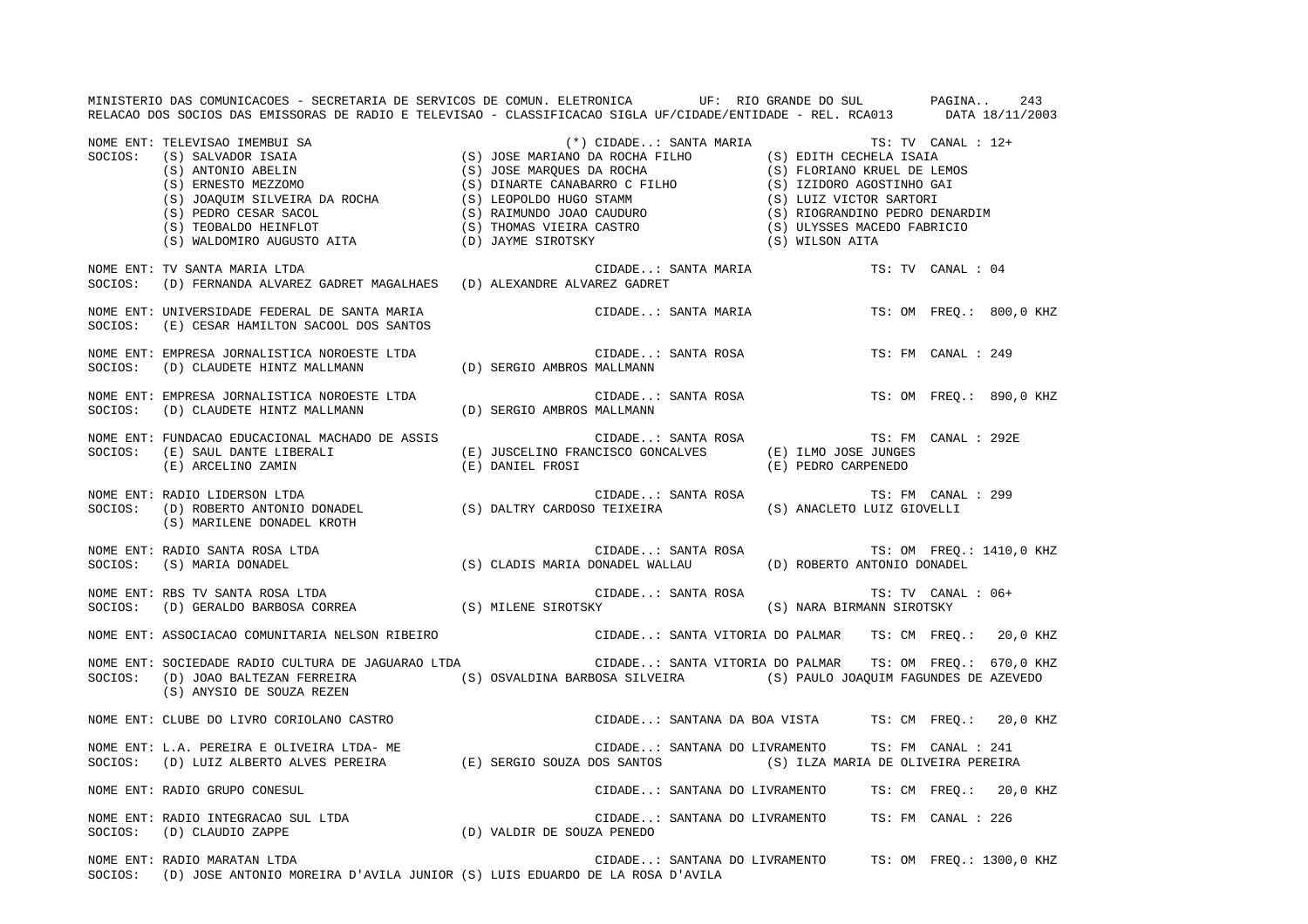SOCIOS: (S) VERA MARIA MORAES DE MENEZES (D) VILMAR VILA DE MENEZES

NOME ENT: RADIO SANTANENSE FM STEREO LTDA CIDADE..: SANTANA DO LIVRAMENTO TS: FM CANAL : 249CIDADE..: SANTANA DO LIVRAMENTO TS: FM CANAL : 249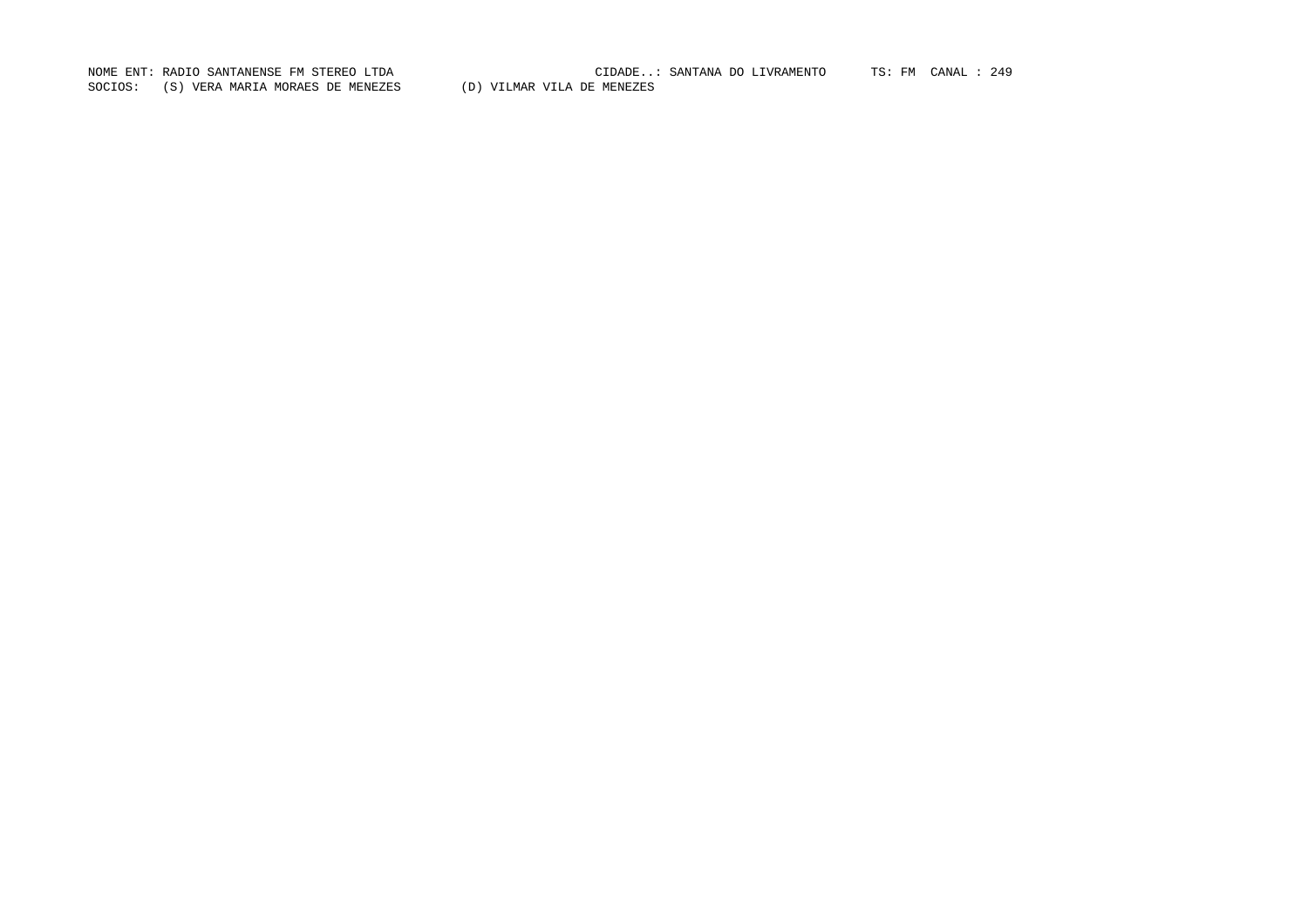|         | MINISTERIO DAS COMUNICACOES - SECRETARIA DE SERVICOS DE COMUN. ELETRONICA UF: RIO GRANDE DO SUL PAGINA<br>RELACAO DOS SOCIOS DAS EMISSORAS DE RADIO E TELEVISAO - CLASSIFICACAO SIGLA UF/CIDADE/ENTIDADE - REL. RCA013 DATA 18/11/2003                                                                                                                                                                                                              |                                                                                           | 244                                                                          |
|---------|-----------------------------------------------------------------------------------------------------------------------------------------------------------------------------------------------------------------------------------------------------------------------------------------------------------------------------------------------------------------------------------------------------------------------------------------------------|-------------------------------------------------------------------------------------------|------------------------------------------------------------------------------|
| SOCIOS: | NOME ENT: REDE COMUNITARIA DE COMUNICACOES DE SANTANA DO LIVRAM CIDADE: SANTANA DO LIVRAMENTO TS: FM CANAL : 237<br>(D) ADAO CAMARGO DE MACEDO $(S)$ EDY ILHA VAZ                                                                                                                                                                                                                                                                                   |                                                                                           |                                                                              |
| SOCIOS: | NOME ENT: SOCIEDADE DIFUSORA RADIO CULTURA LTDA                                                                                                                                                                                                                                                                                                                                                                                                     | CIDADE: SANTANA DO LIVRAMENTO TS: OM FREQ.: 1380,0 KHZ                                    |                                                                              |
| SOCIOS: | NOME ENT: RADIO IGUACU LTDA                                                                                                                                                                                                                                                                                                                                                                                                                         |                                                                                           |                                                                              |
| SOCIOS: | NOME ENT: RADIO SANTIAGO LTDA<br>(S) ILIONI MARIA DE OLIVEIRA SEVERO (D) CLARA EDA PERONIO                                                                                                                                                                                                                                                                                                                                                          | CIDADE: SANTIAGO                                                                          | TS: OM FREQ.: 1230,0 KHZ                                                     |
| SOCIOS: | NOME ENT: RADIO VERDES PAMPAS DE SANTIAGO LTDA<br>(D) ANTONIO LUIZ COCENTINO                                                                                                                                                                                                                                                                                                                                                                        | CIDADE: SANTIAGO<br>(D) ANA LUCIA DE OLIVEIRA COCENTINO (S) ANTONIO LUIZ COCENTINO JUNIOR | TS: FM CANAL : 271                                                           |
| SOCIOS: | NOME ENT: FUNDACAO MISSIONEIRA DE RADIODIFUSAO EDUCATIVA<br>(E) ANTONIO ALBERTO GOMES TOSCANI (E) IVO DOMINGOS PAVARISI                                                                                                                                                                                                                                                                                                                             | CIDADE: SANTO ANGELO                                                                      | TS: FM CANAL : 293E                                                          |
| SOCIOS: | NOME ENT: RADIO NOVOS HORIZONTES LTDA<br>(D) SERGIO LUIZ TONETTO (D) ENIO TONETTO REIS (S) SERGIO LUIZ TONETTO JUNIOR<br>(S) MICHELE TONETTO                                                                                                                                                                                                                                                                                                        | CIDADE: SANTO ANGELO                                                                      | TS: FM CANAL : 284                                                           |
|         |                                                                                                                                                                                                                                                                                                                                                                                                                                                     |                                                                                           | (*) CIDADE: SANTO ANGELO TS: OM FREQ.: 930,0 KHZ                             |
|         | $\begin{array}{lllllllllllllllllll} \textsc{nonle} & \textsc{ENT: RADIO} & \textsc{SEP: FIM} & \textsc{CINAL}: & \textsc{SANTO} & \textsc{NGELO} & \textsc{TS: FM} & \textsc{CINAL}: & \textsc{SOTOS:} & \textsc{S. ROD} & \textsc{S. NTO} & \textsc{NGELO} & \textsc{TS: FM} & \textsc{CINAL}: & \textsc{S. NGOUE} & \textsc{AURL}: & \textsc{S. NGOUE} & \textsc{AURL}: & \textsc{S. NUCB} & \textsc{NDEES} & \textsc{S. NCELO} & \textsc{RINCES$ |                                                                                           | TS: FM CANAL : 233                                                           |
|         |                                                                                                                                                                                                                                                                                                                                                                                                                                                     |                                                                                           | CIDADE: SANTO ANGELO TS: OM FREQ.: 540,0 KHZ<br>(S) CLAUDIO WILMAR SCHROEDER |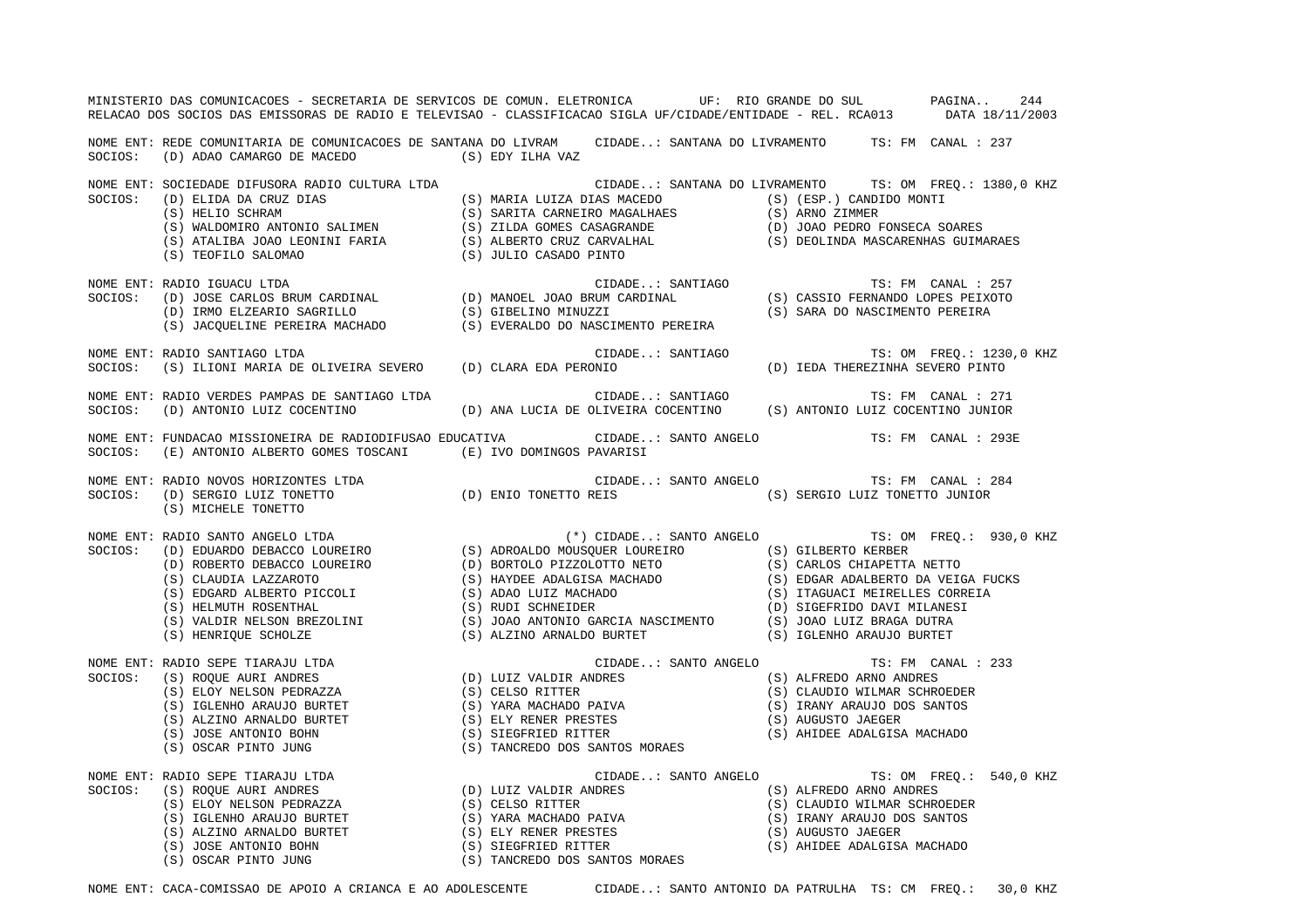MINISTERIO DAS COMUNICACOES - SECRETARIA DE SERVICOS DE COMUN. ELETRONICA UF: RIO GRANDE DO SUL PAGINA.. 245RELACAO DOS SOCIOS DAS EMISSORAS DE RADIO E TELEVISAO - CLASSIFICACAO SIGLA UF/CIDADE/ENTIDADE - REL. RCA013 DATA 18/11/2003 NOME ENT: SOCIEDADE DE RADIODIFUSAO ITAPUI LTDA (\*) CIDADE..: SANTO ANTONIO DA PATRULHA TS: OM FREQ.: 1170,0 KHZ SOCIOS: (S) DJAMO SOARES DE MORAES (S) HERMOGENES GOMES DA SILVEIRA (S) FLAVIO ANTONIO DUTRA (S) HENRIQUE MACHADO RAMOS (S) JOAO ALBERTO DE MORAES BENFICA (S) JOAO WALMIR MARQUES (S) JORGE PEDRO NEHME (S) JOSE LEVY DE ASSIS PEIXOTO (S) JURANDY SOARES DE MORAES (S) JULIO BRUNELLI (S) MARCAL DOS SANTOS SOUZA (S) ADROALDO GOMES DE OLIVEIRA (D) NELCY ADAO DE SOUZA (S) NEWTON CATTANI DE BARROS (S) PEDRO JOSE MOACYR RANGEL (S) ANDRE FAMER (S) TEREZINHA FRAGA CARDOSO (S) URIM FERREIRA DE CASTILHOS (S) VICTOR SERGIO PEREIRA DA ROSA (S) WALTOR GOMES DE OLIVEIRA (S) ZELY MAIRA DE MORAES FERNANDES NOME ENT: ASSOCIACAO CULTURAL DA RADIO COMUNIDADE FM NOVO TEMPO CIDADE..: SANTO ANTONIO DAS MISSOES TS: CM FREQ.: 28,5 KHZ NOME ENT: ASSOCIACAO CULT.RADIO COMUNITARIA PEROLA FM DE SANTO CIDADE..: SANTO AUGUSTO TS: CM FREQ.: 28,5 KHZ NOME ENT: RADIO QUERENCIA DE SANTO AUGUSTO LTDA CIDADE..: SANTO AUGUSTO TS: OM FREQ.: 1120,0 KHZ SOCIOS: (D) ALMIR ANTONIO SANTI (D) JOSE SPERUTTO (D) LUCIA DE FATIMA MARODIN (D) GILBERTO ELIAS GOERGEN (S) JORGE ALBERTO SPEROTTO (S) CARLOS ANTONIO IVANOVITH DEPIERE (S) SINIBALDO NATAL POLO (S) DARCY MANJABOSCO NOME ENT: RADIO REGIONAL LTDA CIDADE..: SANTO CRISTO TS: OM FREQ.: 1300,0 KHZ SOCIOS: (S) LUIZ JOSE BRAUN (S) ARNO GUNTHER SEIBERT (S) LAURINDO JOAO BRAUN (S) GASPAR CLAUDIO SEIBERT (S) LEO AFONSO BRAUN (D) CELSO DE WALLAU (D) CLADIS MARIA DONADEL WALLAU (D) ROBERTO ANTONIO DONADEL NOME ENT: ASSOCIACAO CULTURAL UNIAO COMUNITARIA ZONA SUL CIDADE..: SAO BORJA TS: CM FREQ.: 20,0 KHZ NOME ENT: EMPRESA SAO BORJENSE DE COMUNICACOES LTDA CIDADE..: SAO BORJA TS: FM CANAL : 246 SOCIOS: (D) ROQUE AURI ANDRES (S) ALFREDO ARNO ANDRES (S) BERNARDINO LOPES FERREIRA (S) TIMOTEO MARIENSE ESCOBAR NOME ENT: EMPRESA SAO BORJENSE DE COMUNICACOES LTDA CIDADE..: SAO BORJA TS: OM FREQ.: 1260,0 KHZ SOCIOS: (D) ROQUE AURI ANDRES (S) ALFREDO ARNO ANDRES (S) BERNARDINO LOPES FERREIRA (S) TIMOTEO MARIENSE ESCOBAR NOME ENT: ASSOCIACAO DE COMUNICACAO COMUNITARIA SENTINELA PAMPE CIDADE..: SAO FRANCISCO DE ASSIS TS: CM FREQ.: 28,5 KHZ NOME ENT: RADIODIFUSAO ASSISENSE LTDA CIDADE..: SAO FRANCISCO DE ASSIS TS: OM FREQ.: 1490,0 KHZ SOCIOS: (D) VALMOR DORNELLES POLTOSI (S) DAVI GARCIA (S) NEIVA TEREZINHA DURGANTE POLTOSI NOME ENT: RADIO ITAIMBE FM LTDA CIDADE..: SAO FRANCISCO DE PAULA TS: FM CANAL : 280 SOCIOS: (D) DECIO ANTONIO COLLA (S) CHARICLIA GESTSOS COLLA (D) LUIZ POMPEU VIEIRA CASTELO COSTA (D) CARLOS ANTONIO MARTINS STAHNKE (S) PLINIO MONTEIRO GUIMARAES (S) WALTER IGNACIO ZINI (S) PAULO GERSON ANTUNES DE OLIVEIRA NOME ENT: ASSOCIACAO BRASIL COMUNITARIO CIDADE..: SAO GABRIEL TS: CM FREQ.: 20,0 KHZ NOME ENT: RADIO EMISSORA BATOVI LTDA **ENTERNO ENTERNO EN SUBADE.**.: SAO GABRIEL TS: OM FREQ.: 700,0 KHZ SOCIOS: (D) NISSIO ESKENAZI (D) ISABELA MORAES TREVISAN (S) LUIZ DENEY TAVARES BITENCOURT (S) PAULO GILBERTO HOER (S) VITOR HUGO RIES (S) JACQUES ESKENAZI NETO NOME ENT: RADIO QUERENCIA FM LTDA CONSERVERSE CIDADE..: SAO GABRIEL TS: FM CANAL : 252 SOCIOS: (D) VILMAR VILA DE MENEZES (D) ALEX WINTER QUARTIERI (D) ALZENIR OLIVEIRA QUARTIERI NOME ENT: RADIO SAO GABRIEL LTDA THE SAO GABRIEL SAO GABRIEL TS: OM FREQ.: 580,0 KHZ SOCIOS: (S) IVONNY BEHREEND (S) JORGE HENRIQUE ROSTAND PRATES (D) MARCELO CAMA PROENCA FERNANDES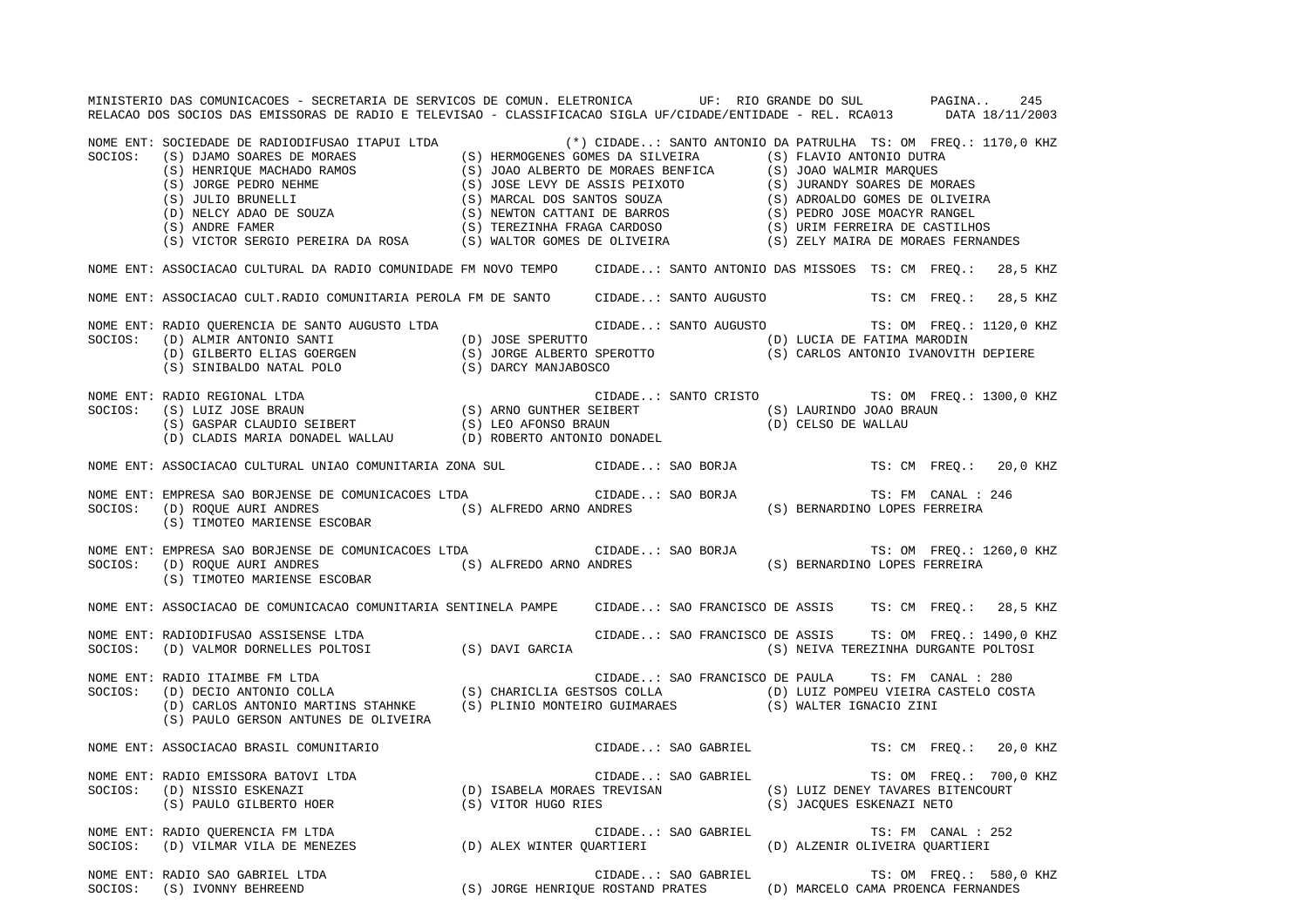MINISTERIO DAS COMUNICACOES - SECRETARIA DE SERVICOS DE COMUN. ELETRONICA UF: RIO GRANDE DO SUL PAGINA.. 246RELACAO DOS SOCIOS DAS EMISSORAS DE RADIO E TELEVISAO - CLASSIFICACAO SIGLA UF/CIDADE/ENTIDADE - REL. RCA013 DATA 18/11/2003 NOME ENT: RADIO SAO JERONIMO LTDA (D) RAFIK GERMANO CIDADE..: SAO JERONIMO TS: OM FREQ.: 1240,0 KHZ<br>SOCIOS: (S) EMILIO ATHANASIO (D) RAFIK GERMANO (S) GERSON DE BARROS GALVAO FILHO (D) RAFIK GERMANO (S) GERSON DE BARROS GALVAO FILHO (S) OTILIO DREBES (S) OTELMO ALBINO DREBES (S) JOSE FERNANDO LORANDI ATHANASIO NOME ENT: ASSOCIACAO COMUNITARIA URTIGAO CIDADE..: SAO JOAO DA URTIGA TS: CM FREQ.: 28,5 KHZ NOME ENT: RADIO EDUCADORA DE SAO JOAO DA URTIGA LTDA CIDADE..: SAO JOAO DA URTIGA TS: OM FREQ.: 1400,0 KHZ SOCIOS: (D) JOCELEI LUIZ CONSALTER FLORES (S) MOACIR PIVOTTO (D) ODEMAR CONSALTER SCHENATTO (S) ODUVALDO DOMINGOS CONSALTER SCHENAT (S) OLIMAR SCHENATTO NOME ENT: SOCIEDADE RADIO DIFUSAO COMUNITARIA FM DE SAO JOSE DO CIDADE..: SAO JOSE DO NORTE TS: CM FREQ.: 28,5 KHZ NOME ENT: ASSOCIACAO ARAUCARIA DE COMUNICACAO CIDADE..: SAO JOSE DO OURO TS: CM FREQ.: 28,5 KHZ NOME ENT: RADIO OURENSE LTDA CIDADE..: SAO JOSE DO OURO TS: OM FREQ.: 1560,0 KHZ SOCIOS: (D) LUIZ ARNILDO MANFREDI REFOSCO (S) OLIVO COSTELLA (S) ATILIO EGIDIO BATAGLIN (S) LUIZ ALBERTO SILVEIRA ROPKE (S) JOAO CARLOS TONIAL (S) SERGIO ANTONIO ZAPAROLI (S) DARCI GELAIN RISSON (S) NELSON BERGAMO NOME ENT: ASSOCIACAO RADIO COMUNITARIA FEITORIA FM CIDADE..: SAO LEOPOLDO TS: CM FREQ.: 20,0 KHZ NOME ENT: FUNDACAO ISAEC DE COMUNICACAO CIDADE..: SAO LEOPOLDO TS: FM CANAL : 225SOCIOS: (E) HANNY TAESCHENER HOPFER (E) NELSON ARNALDO POLENZ NOME ENT: RADIO PROGRESSO LIMITADA CIDADE..: SAO LEOPOLDO TS: OM FREQ.: 1530,0 KHZ SOCIOS: (S) ESTELLA RENITA SCHERER (S) CLAUDIA HELENA BALVE PRATES (S) ERONY NICOLAO SCHERER (D) MARIA LUIZA CAMA PROENCA FERNANDES NOME ENT: EMISSORAS RIOGRANDENSES LTDA CIDADE..: SAO LOURENCO DO SUL TS: OM FREQ.: 1190,0 KHZ SOCIOS: (S) GERALDO HENRIQUE LOREA (D) HENRIQUE RENATO LOREA (S) LEDA DE OLIVEIRA LOREA (S) MARITZA MOURGUES LOREA (S) RIST GARCIA SIMEONI LOREA (S) CECILIA CAROLINA LOREA MATTAR (D) JORGE LUIS FERREIRA MALHAO (S) ANA LUIZA LOREA MALHAO NOME ENT: REDE LAGOA DE COMUNICACOES LTDA ME CIDADE..: SAO LOURENCO DO SUL TS: FM CANAL : 282SOCIOS: (D) LUIZ FELIPE FROMMING DE MELLO (S) MARIA HELENA FROMMING DE MELLO NOME ENT: ASSOCIACAO COMUNITARIA CULTURAL AMIGOS DE SAO LUIZ GO CIDADE..: SAO LUIZ GONZAGA TS: CM FREQ.: 28,5 KHZ NOME ENT: RADIO CENTRAL MISSIONEIRA LTDA CIDADE..: SAO LUIZ GONZAGA TS: FM CANAL : 247SOCIOS: (D) RENATO BASTOS GUIMARAES FILHO (S) EDLA BITTENCOURT REGINATO (D) ESMELINDA ROSANE SCHEUER GUIMARAES NOME ENT: RADIO MISSIONEIRA SETE POVOS LIMITADA CIDADE..: SAO LUIZ GONZAGA TS: OM FREQ.: 1010,0 KHZ SOCIOS: (D) ALFREDO LUIZ LOCATELLI CAVALLI (D) MILTON ROCKEMBACH (D) JULIANO FERNANDES CAVALLI NOME ENT: RADIO SAO LUIZ LTDA CIDADE..: SAO LUIZ GONZAGA TS: OM FREQ.: 1060,0 KHZ SOCIOS: (D) ALCIDES HENRIQUE ZAPPE (D) CLAUDIO ZAPPE (D) IEDA THEREZINHA SEVERO PINTO NOME ENT: RADIO DIPLOMATA LTDA  $\blacksquare$  CIDADE..: SAO MARCOS TS: OM FREQ.: 1330,0 KHZ SOCIOS: (D) NELSON TOMIELLO (S) ROBERTO ARENHART PESSINI (S) ELISA ARENHART PESSINI (S) LIZETE PESSINI PEZZI (S) SUZANA ARENHART PESSINI NOME ENT: ASS. DE MOVIM. DE DESENV. SOCIAL E RADIOCOM DE S.PEDR CIDADE..: SAO PEDRO DO BUTIA TS: CM FREQ.: 28,5 KHZ NOME ENT: ASSOCIACAO DE COMUNIC.COMUN.EDUCAT.E CULT.INTEGR.VALE CIDADE..: SAO PEDRO DO SUL TS: CM FREQ.: 29,2 KHZ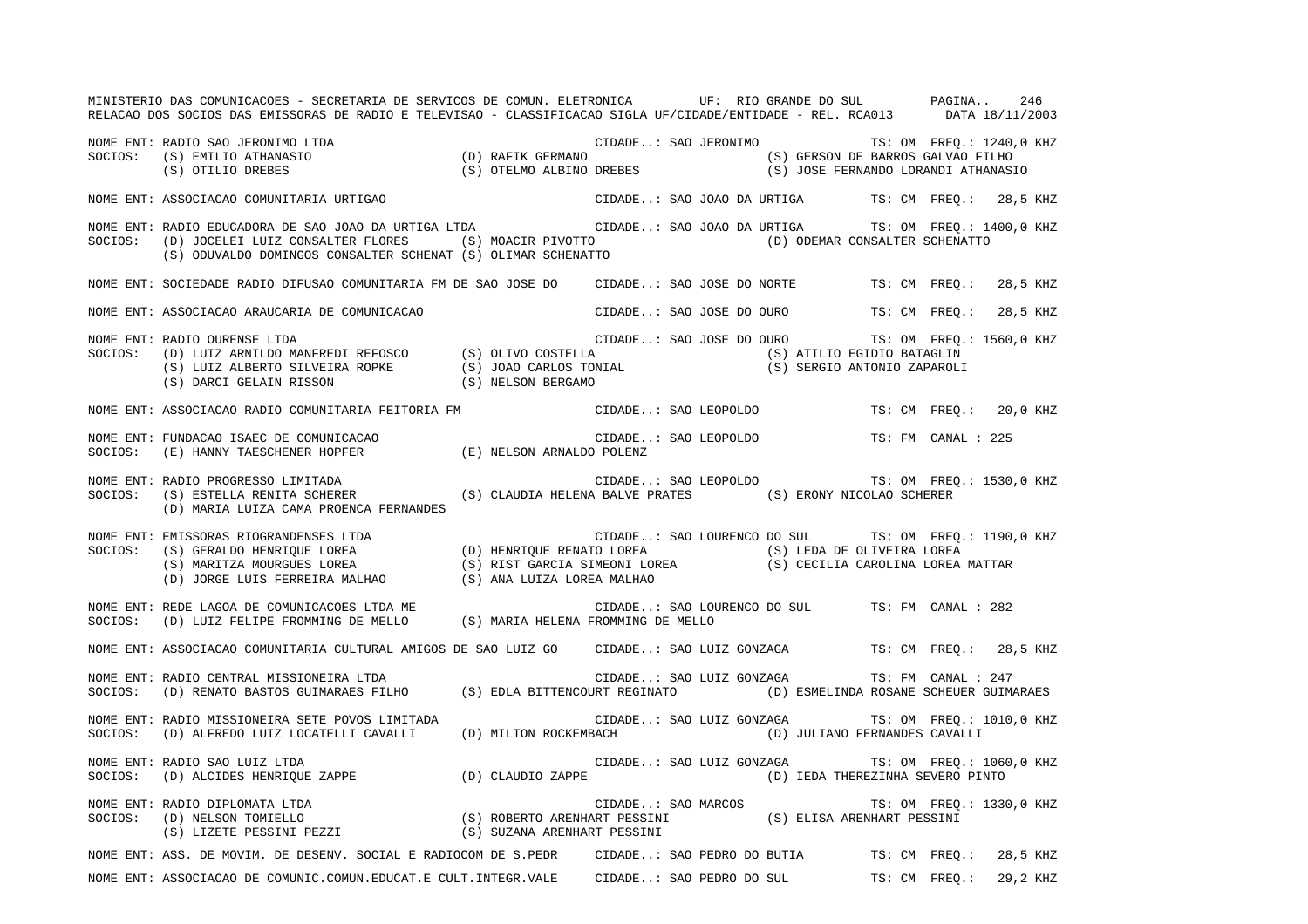NOME ENT: PREFEITURA MUNICIPAL DE SAO PEDRO DO SUL CIDADE..: SAO PEDRO DO SUL TS: OM FREQ.: 900,0 KHZ SOCIOS: (E) LUIZ CARLOS ALMEIDA STRAUSS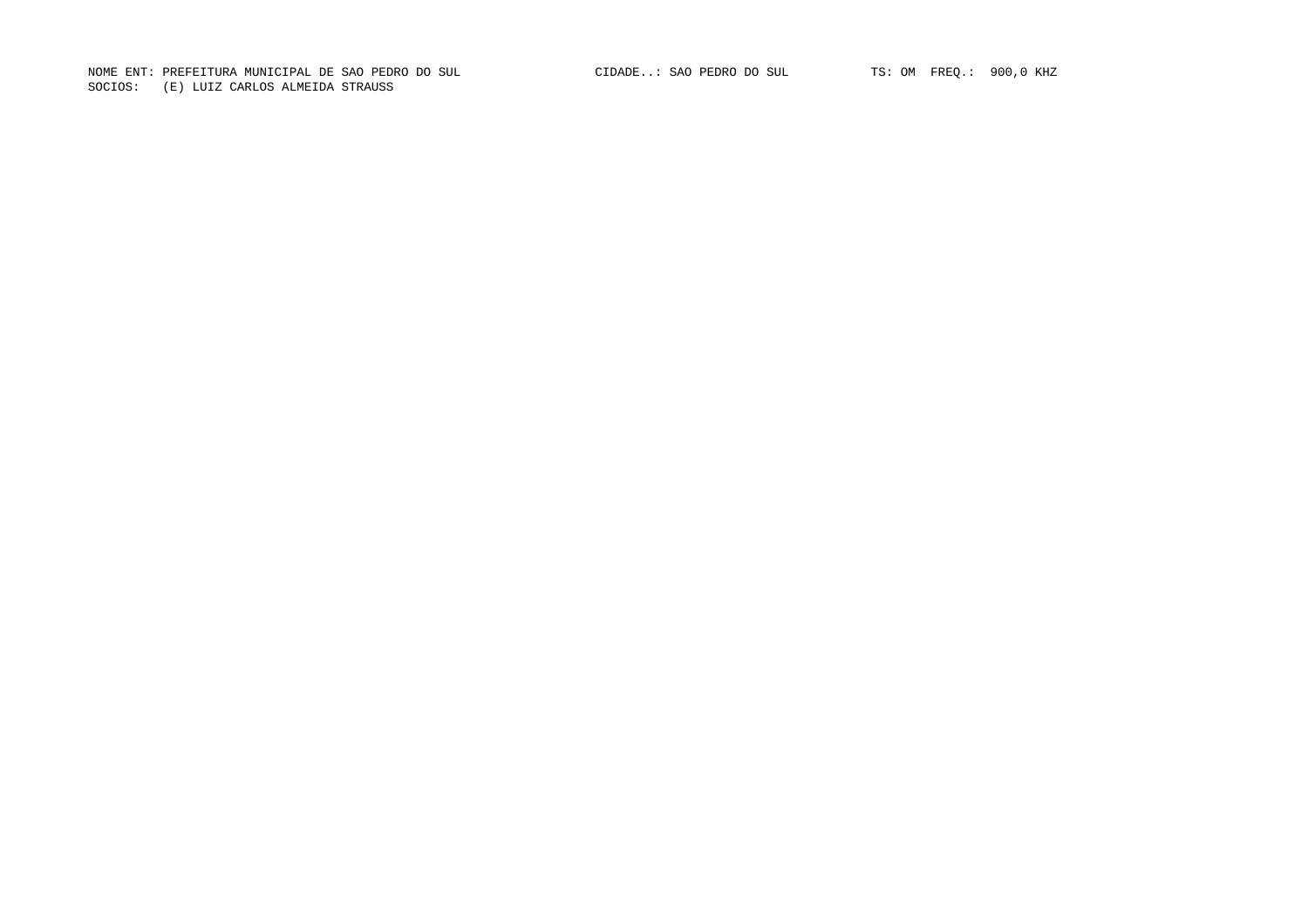MINISTERIO DAS COMUNICACOES - SECRETARIA DE SERVICOS DE COMUN. ELETRONICA UF: RIO GRANDE DO SUL PAGINA.. 247 RELACAO DOS SOCIOS DAS EMISSORAS DE RADIO E TELEVISAO - CLASSIFICACAO SIGLA UF/CIDADE/ENTIDADE - REL. RCA013 DATA 18/11/2003 NOME ENT: COMUNIDADE SAO SEBASTIAO DE AMPARO SOCIAL CIDADE..: SAO SEBASTIAO DO CAI TS: CM FREQ.: 29,0 KHZ NOME ENT: FUNDACAO COTRISEL CIDADE..: SAO SEPE TS: OM FREQ.: 1200,0 KHZ SOCIOS: (E) JOSE TRAJANO TRINDADE DOS SANTOS (E) JOSE PAULO KRAEMER SALERNO (E) CARI BOLZAN MORAES (E) CLAUDENIR ALVES AIRES DOS SANTOS (E) VALDEMAR GONCALVES DOS SANTOS (E) RONI SHERER SIMOES (E) TARCISIO POZZATI (E) ROBERTO RICARDO ROCKEMBACH (E) JOSE LUIZ FURLAN ROSO (E) IVO SCHIMITDT LUDTKE (E) JOAO ALBERTO CARLOS POSSER (E) JOSE ALCIDES CIROLINI (E) ZELZO ANTONIO BRUM DE MORAES NOME ENT: ASSOCIACAO RADIO COMUNITARIA HARMONIA FM CIDADE..: SAPIRANGA TS: CM FREQ.: 29,0 KHZ NOME ENT: FUNDACAO MARANATA DE COMUNICACAO SOCIAL CIDADE..: SAPIRANGA TS: FM CANAL : 260SOCIOS: (E) RODOLPHO GORSKI (E) IVANAUDO BORBOSA DE OLIVEIRA (E) MARINO FRANCISCO DE OLIVEIRA NOME ENT: ASSOCIACAO TECNICO EDUCACIONAL EQUIPE CIDADE..: SAPUCAIA DO SUL TS: CM FREQ.: 20,0 KHZ NOME ENT: EMISSORA SARANDIENSE LTDA **ENTEREMIS EN ENTEREMISTE EN ENGLISHEDE.**.: SARANDI TS: OM FREQ.: 1310,0 KHZ SOCIOS: (S) ANTONINHO CENTENARO (S) GENOIR PIETA (D) BRUNO BUSATTA (S) HEITOR DI DOMENICO NOME ENT: RADIO SOCIEDADE SEBERI LTDA CIDADE..: SEBERI TS: OM FREQ.: 880,0 KHZ SOCIOS: (D) FIDENCIO FABIO FABRIS (S) FREDERICO JOAO GERUTTI (S) ELPIDIO BONFANTI (S) GILBERTO JOAO DALLA VALLE (S) MARCELINO GALVAO BUENO SOBRINHO (S) VILSON RENATO LORENCETTI (S) ZILIO JOAO TIZZIANI (S) GENEROSO LEITE (S) IONE ERNESTA NARDIN (D) JOAO CARLOS LORENCETTI NOME ENT: ASSOCIACAO DE DESENV. COMUNIT. E CULT. DE SEN. SALGAD CIDADE..: SENADOR SALGADO FILHO TS: CM FREQ.: 28,5 KHZ NOME ENT: EMISSORA SANTUARIO SERAFINENSE LTDA CIDADE..: SERAFINA CORREA TS: OM FREQ.: 1190,0 KHZ SOCIOS: (S) OLIVO ANTONIO BALDI (S) CELITO PERCISI (S) ELIZEU CANALE (D) ALBINO MATEI NOME ENT: MIRIAM RADIODIFUSAO LTDA CIDADE..: SERAFINA CORREA TS: FM CANAL : 285SOCIOS: (D) PAULO JOSE MASSOLINI (D) ENIO LUIZ MASSOLINI (S) DOLORES BOFF MASSOLINI NOME ENT: ASSOCIACAO CULT.COMUN.AMIGOS DE SEVERIANO DE ALMEIDA( CIDADE..: SEVERIANO DE ALMEIDA TS: CM FREQ.: 29,0 KHZ NOME ENT: RADIO SOCIEDADE SOBRADINHO LTDA **CIDADE.**.: SOBRADINHO TS: OM FREQ.: 1110,0 KHZ SOCIOS: (D) BENNO REIS (D) OSVALDO GERVASIO LAZZARI (S) ALBINO CASARINI NOME ENT: RADIO SOCIEDADE SOBRADINHO LTDA CIDADE..: SOBRADINHO TS: FM CANAL : 247SOCIOS: (D) BENNO REIS (D) OSVALDO GERVASIO LAZZARI (S) ALBINO CASARINI NOME ENT: RADIO UMBU FM LTDA CIDADE..: SOBRADINHO TS: FM CANAL : 251SOCIOS: (S) ANDRE LUIZ JUNGBLUT (D) ERNANI ALOISIO ISER (S) PAULO ROBERTO TREIB NOME ENT: EMISSORAS SOLEDADENSE DE RADIODIFUSAO LTDA CIDADE..: SOLEDADE TS: OM FREQ.: 1550,0 KHZ SOCIOS: (S) LILIANA MARIA PIEREZAN MORAES DA SI (S) EDUARDO BORTOLINI (D) MARLENE TEREZINHA LODI DEITOS (D) AVELINO MORAES DA SILVA NOME ENT: FUNDACAO EDUCATIVA NORDESTE THE SOLEDADE..: SOLEDADE..: SOLEDADE TS: OM FREQ.: 1060,0 KHZ SOCIOS: (E) OSEBIO BORGHETTI (E) MOACIR PEDRO MOLON (E) ALCEU FERRONATO NOME ENT: FUNDACAO EDUCATIVA NORDESTE CHE CHE CIDADE..: SOLEDADE CIDADE CIDADE TS: FM CANAL : 256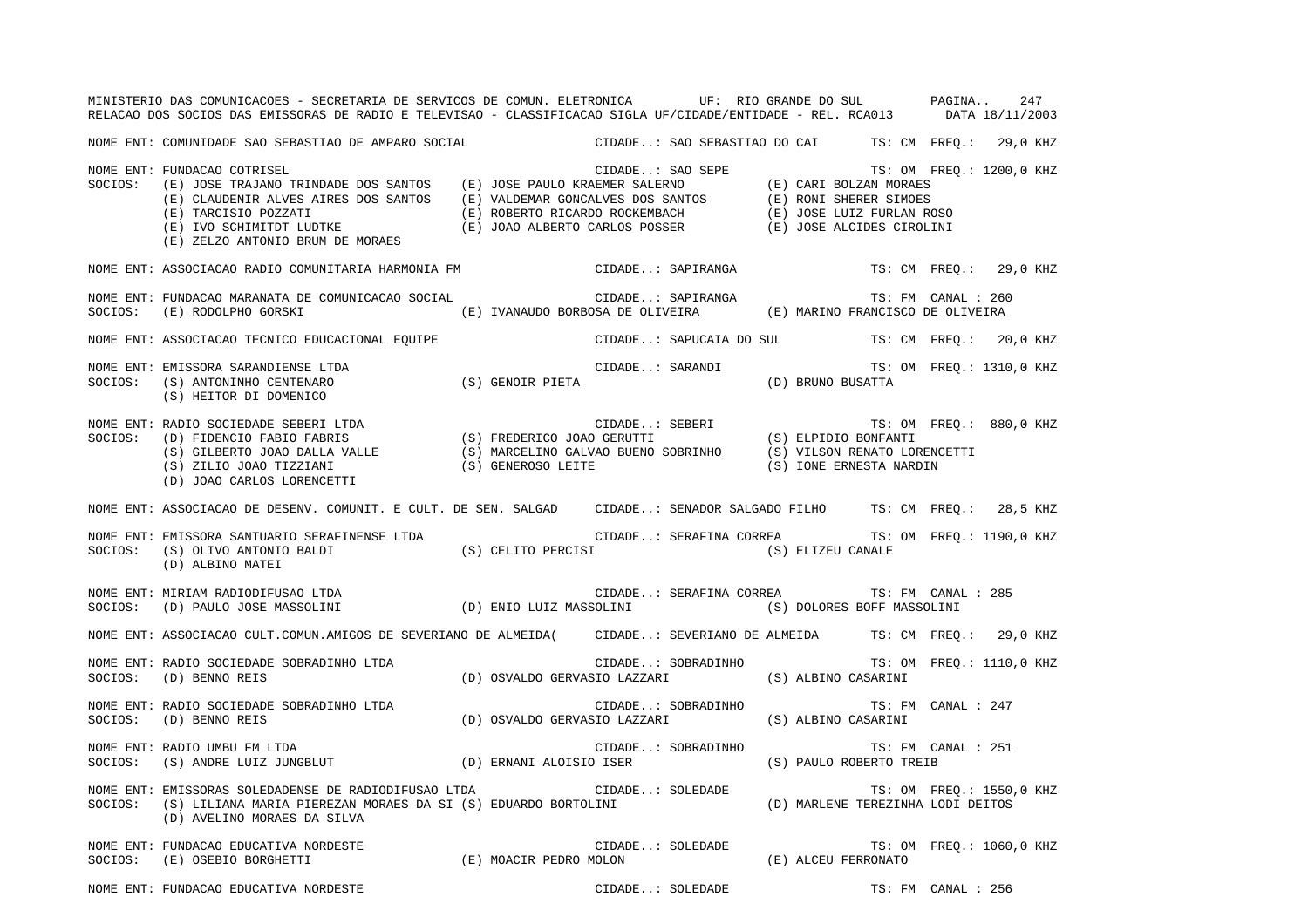SOCIOS: (E) OSEBIO BORGHETTI (E) MOACIR PEDRO MOLON (E) ALCEU FERRONATO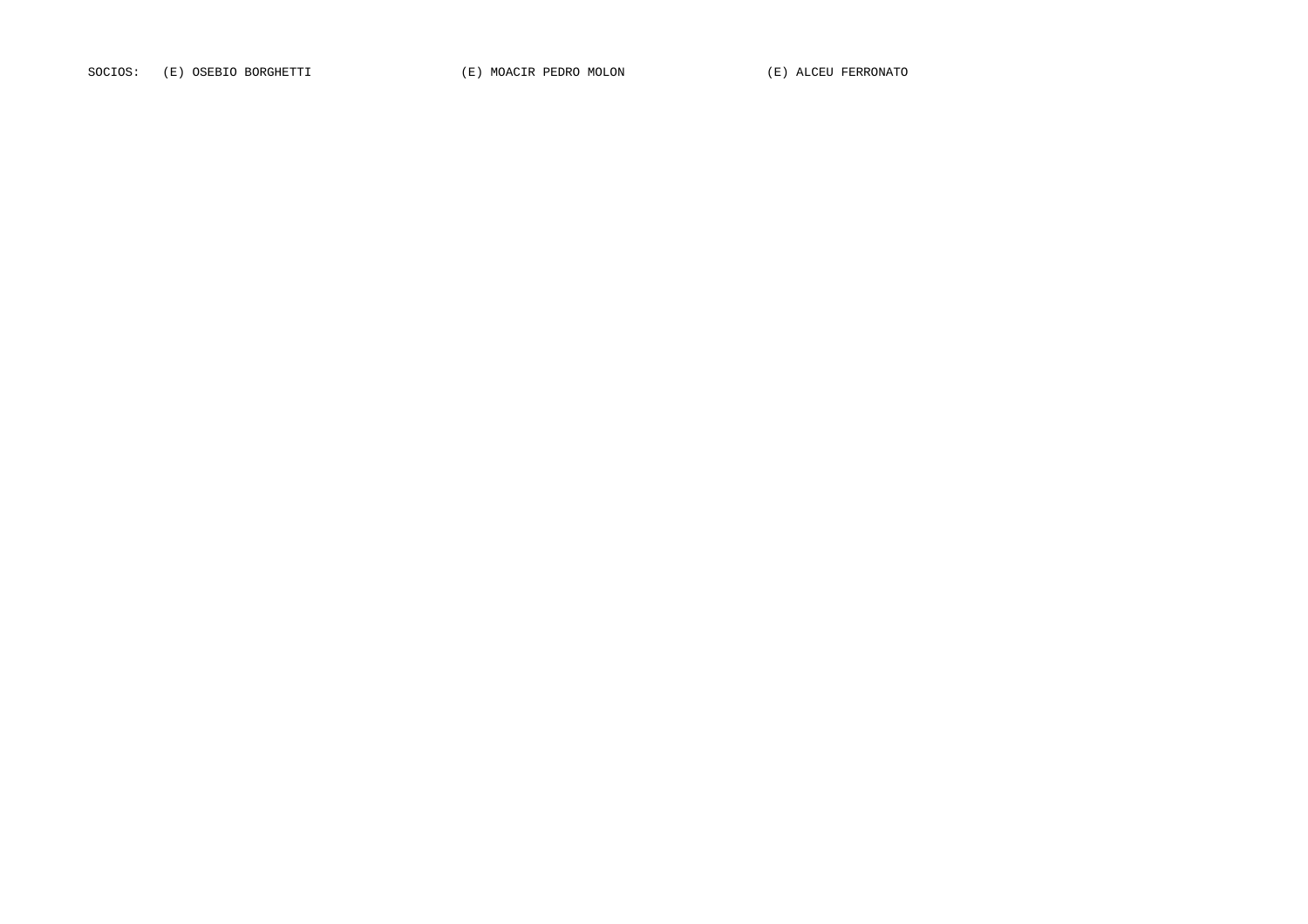|         | MINISTERIO DAS COMUNICACOES - SECRETARIA DE SERVICOS DE COMUN. ELETRONICA UP: RIO GRANDE DO SUL PAGINA<br>RELACAO DOS SOCIOS DAS EMISSORAS DE RADIO E TELEVISAO - CLASSIFICACAO SIGLA UF/CIDADE/ENTIDADE - REL. RCA013 DATA 18/11/2003                                                                                                                                                                                                                                   |                                                                              |  |                                                |                    | 248                      |
|---------|--------------------------------------------------------------------------------------------------------------------------------------------------------------------------------------------------------------------------------------------------------------------------------------------------------------------------------------------------------------------------------------------------------------------------------------------------------------------------|------------------------------------------------------------------------------|--|------------------------------------------------|--------------------|--------------------------|
|         | $\begin{tabular}{lllllllllll} \textsc{None} \textsc{ENT}: \textsc{RADIO} \textsc{FM} \textsc{SEMHOR} \textsc{DOS} \textsc{CAMINHOS} \textsc{LTDA} & \textsc{CD)} \textsc{MOACIR} \textsc{GARDELIN} \\ \textsc{S0CIOS}: \textsc{(S)} \textsc{JOAO} \textsc{CADORE} & \textsc{(D)} \textsc{MOACIR} \textsc{GARDELIN} \end{tabular}$                                                                                                                                        | CIDADE: TAPEJARA TS: FM CANAL : 264<br>D) MOACIR GARDELIN (D) VOLTAIRE ROMAN |  |                                                |                    |                          |
|         | NOME ENT: RADIO TAPEJARA LTDA<br>SOCIOS: (S) ALCEU BASSO (S) FRANCISCO LUIZ MORETTI (D) JOHNNY DORVAL ZOPPAS<br>(S) SANTO ANTONIO MORETI (D) SILVINO BERNARDO LAMB (S) VITALINO CALEGARI<br>(S) SANTO ANTONIO MORETI (D) SILVINO BER<br>(S) DEMETRIO HONORIO VALDIVIA GONZALES (S) ADAIR JOAO CALEGARI                                                                                                                                                                   |                                                                              |  |                                                |                    |                          |
|         | NOME ENT: EMISSORAS TAPERENSE DE RADIODIFUSAO LTDA<br>SOCIOS: (S) ARLI LUIZ HENRICH (S) OSVALDO HENRICH FILHO (D) PAULO ALBERTO SIMON<br>(D) PAULO ALBERTO SIMON<br>(D) PAULO CELSO MORAES DA SILVA                                                                                                                                                                                                                                                                      |                                                                              |  |                                                |                    |                          |
|         | NOME ENT: RADIO CULTURA TAPERENSE LTDA<br>SOCIOS: (S) JANIO VITAL STEFANELLO (D) VANIA MARIA STEFANELLO NOGUEIRA (D) SAULO ASSIS STEFANELLO<br>(S) AUGUSTO DELMAR STEFANELLO (D) GARCIA MORENO STEFANELLO                                                                                                                                                                                                                                                                |                                                                              |  |                                                |                    |                          |
| SOCIOS: | $\begin{tabular}{lllllllllllllllllllll} \textsc{RADIO} & \textsc{TAPENSE} & \textsc{S/S}& \textsc{S/N} & \textsc{S/S}& \textsc{S/N} & \textsc{S/N} & \textsc{S/N} & \textsc{S/N} & \textsc{S/N} & \textsc{S/N} & \textsc{S/N} & \textsc{S/N} & \textsc{S/N} & \textsc{S/N} & \textsc{S/N} & \textsc{S/N} & \textsc{S/N} & \textsc{S/N} & \textsc{S/N} & \textsc{S/N} & \textsc{S/N} & \textsc{S/N} & \textsc{S/N} & \textsc{S/N} & \text$<br>NOME ENT: RADIO TAPENSE S/A |                                                                              |  |                                                |                    | TS: OM FREO.: 1420,0 KHZ |
|         | NOME ENT: ASSOCIACAO DE COMUNICACAO COMUNITARIA TAQUARENSE               CIDADE: TAQUARA                                                                                                                                                                                                                                                                                                                                                                                 |                                                                              |  |                                                |                    | TS: CM FREQ.: 29,0 KHZ   |
| SOCIOS: | NOME ENT: RADIO TAQUARA LTDA<br>(S) INGE DIENSTMANN                                                                                                                                                                                                                                                                                                                                                                                                                      | CIDADE: TAQUARA<br>(D) OLAVO CARLOS WAGNER                                   |  |                                                |                    | TS: OM FREQ.: 1490,0 KHZ |
| SOCIOS: | NOME ENT: SOCIEDADE RADIODIFUSAO PARANHANA LTDA<br>(D) OLAVO CARLOS WAGNER                                                                                                                                                                                                                                                                                                                                                                                               | CIDADE: TAQUARA<br>(S) INGE DIENSTMAN                                        |  |                                                | TS: FM CANAL : 216 |                          |
|         |                                                                                                                                                                                                                                                                                                                                                                                                                                                                          |                                                                              |  |                                                |                    | TS: OM FREQ.: 1560,0 KHZ |
| SOCIOS: | NOME ENT: FUNDACAO FRATERNIDADE                                                                                                                                                                                                                                                                                                                                                                                                                                          |                                                                              |  |                                                | TS: FM CANAL : 255 |                          |
| SOCIOS: | NOME ENT: SOCIEDADE TAVARENSE DE COMUNICACOES LTDA<br>(D) ARI ALFREDO COSTA (S) FLAVIO ADAIR ANTIQUEIRA                                                                                                                                                                                                                                                                                                                                                                  | CIDADE: TAVARES                                                              |  |                                                | TS: FM CANAL : 286 |                          |
|         | NOME ENT: ASSOCIACAO DO DESENVOLVIMENTO COMUNITARIO                                                                                                                                                                                                                                                                                                                                                                                                                      |                                                                              |  | CIDADE: TENENTE PORTELA TS: CM FREQ.: 20,0 KHZ |                    |                          |
| SOCIOS: | NOME ENT: RADIO MUNICIPAL DE TENENTE PORTELA<br>(E) LUCIO ADALBERTO MOTTA                                                                                                                                                                                                                                                                                                                                                                                                | CIDADE: TENENTE PORTELA TS: OM FREQ.: 620,0 KHZ                              |  |                                                |                    |                          |
| SOCIOS: | NOME ENT: RADIO PROVINCIA FM LTDA<br>(S) JORDANES JOSE FORNARI (S) JOAO VIANEI FORNARI                                                                                                                                                                                                                                                                                                                                                                                   | CIDADE: TENENTE PORTELA                                                      |  | (D) JALMO ANTONIO FORNARI                      | TS: FM CANAL : 264 |                          |
| SOCIOS: | NOME ENT: EMPRESA DE RADIODIFUSAO TEUTONIA LTDA<br>EMPRESA DE RADIODIFUSAO TEUTONIA LTDA (S) LEDA BEATRIZ FOLLMER (S) TEUTONIA (S) IVONE TEREZINHA VILLA (D) JOEL PAULO DA COSTA (S) SUELI NEIVA SCHNEIDER                                                                                                                                                                                                                                                               |                                                                              |  |                                                | TS: FM CANAL : 202 |                          |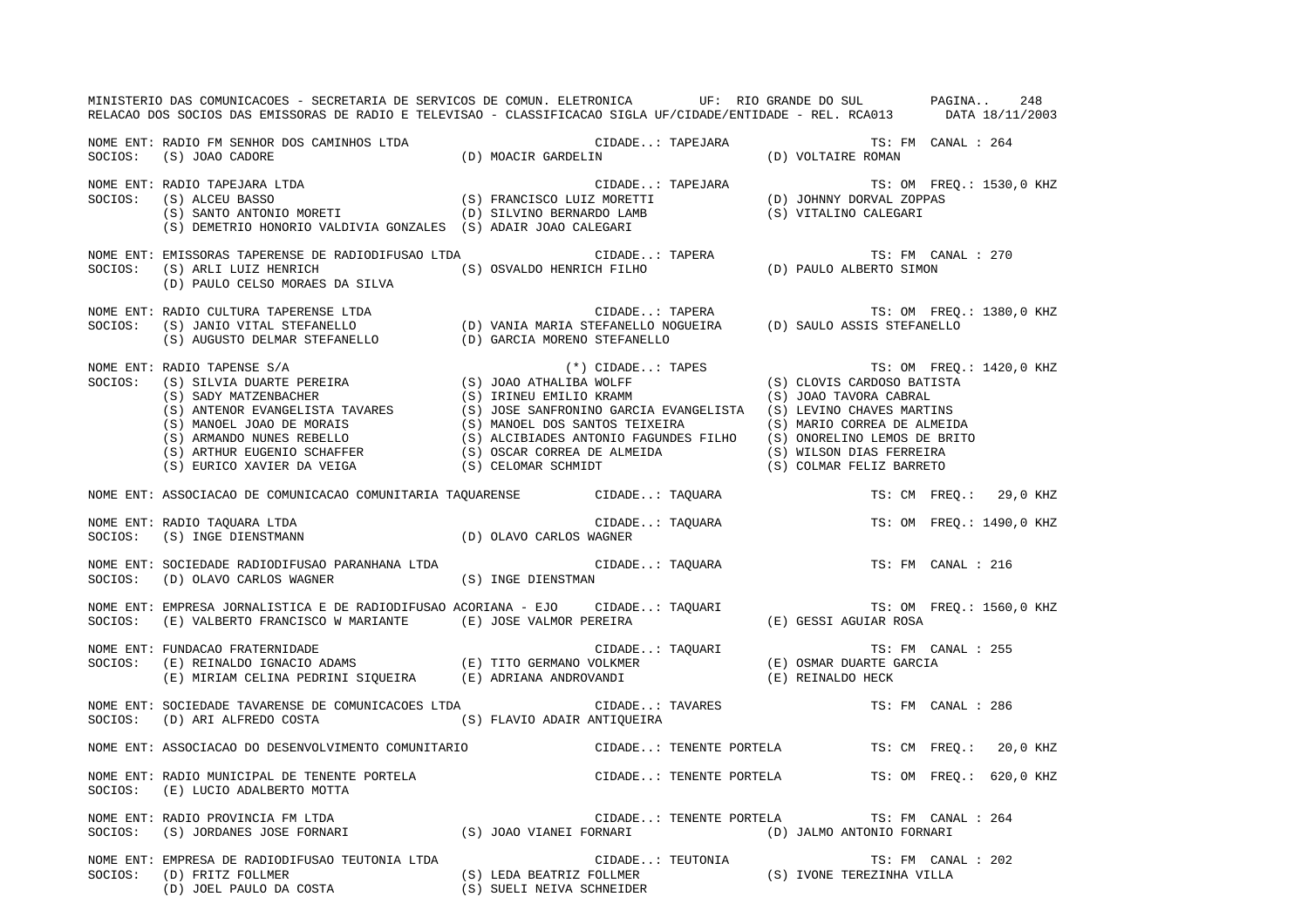|         | MINISTERIO DAS COMUNICACOES - SECRETARIA DE SERVICOS DE COMUN. ELETRONICA UF: RIO GRANDE DO SUL PAGINA<br>RELACAO DOS SOCIOS DAS EMISSORAS DE RADIO E TELEVISAO - CLASSIFICACAO SIGLA UF/CIDADE/ENTIDADE - REL. RCA013 DATA 18/11/2003 |                             |                |                      |                                                                                                               | 249                      |
|---------|----------------------------------------------------------------------------------------------------------------------------------------------------------------------------------------------------------------------------------------|-----------------------------|----------------|----------------------|---------------------------------------------------------------------------------------------------------------|--------------------------|
|         | NOME ENT: EMPRESA RADIOFONICA OURO BRANCO LTDA<br>SOCIOS: (D) SILVIO BRUNE                                                                                                                                                             |                             |                |                      | $\verb CIDADE: TEUTONIA \qquad TS: FM \qquad CANAL: 245(S) VALUE INACIO SCHARDONG \qquad (S) ARNO VON MUHLEN$ |                          |
|         | CIDADE: TORRES TS: OM FREQ.:<br>(D) ALCINDO DOMINGOS TRUBIAM (D) MARIO BENVENUTO PEDROTTI<br>NOME ENT: RADIO MIRIAM LTDA<br>SOCIOS: (S) ENIO TARASCONI                                                                                 |                             |                |                      |                                                                                                               | TS: OM FREO.: 1380,0 KHZ |
|         | NOME ENT: SPS RADIO E PUBLICIDADE LTDA<br>SOCIOS: (S) SEBASTIAO DE ASSIS PEREIRA (D) DIRLENIS TEIXEIRA DA SILVA                                                                                                                        |                             | CIDADE: TORRES |                      | TS: FM CANAL : 234                                                                                            |                          |
| SOCIOS: | NOME ENT: RADIO ATLANTIDA FM DE TRAMANDAI LTDA<br>(S) MARCELO SIROTSKY                                                                                                                                                                 | (D) GERALDO BARBOSA CORREA  |                | CIDADE: TRAMANDAI    | TS: FM CANAL : 284<br>(D) NELSON PACHECO SIROTSKY                                                             |                          |
| SOCIOS: | NOME ENT: RADIO ITARAMA FM LTDA<br>(S) ELOI BRAZ SESSIM<br>(D) NESTOR WAGNER LIMA HUDSON                                                                                                                                               |                             |                | CIDADE: TRAMANDAI    | TS: FM CANAL : 246<br>(S) CUSTODIA DA SILVA SESSIM (D) LEO EDISON ROSA MIRANDA                                |                          |
|         | NOME ENT: RADIO TRAMANDAI LTDA<br>(S) RUBENS DIAS PINTO<br>SOCIOS: (D) ELOI BRAZ SESSIM                                                                                                                                                |                             |                |                      | CIDADE: TRAMANDAI TS: OM FREQ.: 920,0 KHZ<br>(S) GERALDO DOMINGUES                                            |                          |
| SOCIOS: | NOME ENT: RADIO CIDADE CANCAO LTDA<br>(D) ROBERTO ANTONIO DONADEL (S) OLIVIO JOSE CASAL (S) ERICO FELDMANN<br>(S) LUIZ ANTONIO MATANA SACILOTO                                                                                         |                             |                |                      | CIDADE: TRES DE MAIO TS: FM CANAL : 272                                                                       |                          |
| SOCIOS: | NOME ENT: RADIO COLONIAL LTDA<br>(B) BRUNO ROGERIO DOCKHORN (S) LUIZ CONDENONSI (S) THEO KUNO DOCKORN<br>(S) ERICH ERVIN KETTMER (S) EDIBALDO STIEGLMEIER (D) ANA CRISTINA DOCK                                                        |                             |                | CIDADE: TRES DE MAIO | (D) ANA CRISTINA DOCKHORN                                                                                     | TS: OM FREQ.: 1460,0 KHZ |
| SOCIOS: | NOME ENT: RADIO ALTO URUGUAI LTDA<br>RADIO ALTO URUGUAI LTDA<br>(D) DERLI ALMEIDA DE QUEIROZ                 (D) LUIZ CARLOS SANDRI                                                                                                    |                             |                | CIDADE: TRES PASSOS  | TS: FM CANAL : 223<br>(D) SADY MANJABOSCO SANDRI                                                              |                          |
| SOCIOS: | NOME ENT: RADIO DIFUSORA TRES PASSOS LTDA<br>(S) JOSE ARLINDO KUNZLER                                                                                                                                                                  | (S) CELIA VARGAS DE SOUZA   |                | CIDADE: TRES PASSOS  | (D) BENNO ADELAR BREITENBACH                                                                                  | TS: OM FREQ.: 1350,0 KHZ |
| SOCIOS: | NOME ENT: SISTEMA SYRIA DE COMUNICACOES LTDA<br>(D) SYRIA KUNTZ BATSCHKE                                                                                                                                                               |                             |                | CIDADE: TUCUNDUVA    | TS: FM CANAL : 212<br>(S) HUMBERTO ROMEU BATSCHKE (S) IGOR FERDINANDO BATSCHKE                                |                          |
|         | NOME ENT: ASSOCIACAO CULTURAL "RAUL BOPP"                                                                                                                                                                                              |                             |                | CIDADE: TUPANCIRETA  |                                                                                                               | TS: CM FREQ.: 28,5 KHZ   |
|         | NOME ENT: RADIO FM CLUBE UM LTDA<br>SOCIOS: (S) AMELIA ROSA GHISLENE PURETZ (S) TERESINHA GHISLENI (D) MIGUEL PURETEZ NETO                                                                                                             |                             |                | CIDADE: TUPANCIRETA  | TS: FM CANAL : 223                                                                                            |                          |
|         | NOME ENT: RADIO SOCIEDADE TUPANCIRETA LTDA<br>SOCIOS: (D) MIGUEL PURETZ FILHO                                                                                                                                                          |                             |                |                      | CIDADE: TUPANCIRETA TS: OM FREQ.: 990,0 KHZ<br>(D) AMELIA ROSA GHISLENE PURETZ (S) TERESINHA GHISLENI         |                          |
|         | NOME ENT: RADIO MAUA LTDA<br>SOCIOS: (S) ANTONIO CARLOS BORGES (S) CANDIDO GIORDANI (S) CONDECT (S) EGON ROEBER MULLER<br>SOCIOS: (S) ANTONIO CARLOS BORGES (D) ROBERTO ANTONIO DONADEL (S) EGON ROEBER MULLER<br>(S) RUBEN LEO HAASE  | (D) ROBERTO ANTONIO DONADEL |                | CIDADE: TUPARENDI    | TS: FM CANAL : 219                                                                                            |                          |
|         | NOME ENT: ASSOCIACAO E MOVIMENTO COMUNITARIO RADIO ELSHADDAY                                                                                                                                                                           |                             |                | CIDADE: URUGUAIANA   |                                                                                                               | TS: CM FREQ.: 28,5 KHZ   |
| SOCIOS: | NOME ENT: RADIO CHARRUA LTDA<br>(D) EDINE MATTE COBELLI (S) JOAO RENE COBELLI (S) ALBERTO LHAMBY<br>(S) ALBERTO LHAMBY                                                                                                                 |                             |                | CIDADE: URUGUAIANA   | (S) MARIO DINO CANTISANI PAPALEO                                                                              | TS: OM FREQ.: 1140,0 KHZ |

NOME ENT: RADIO CHARRUA LTDA CIDADE..: URUGUAIANA TS: FM CANAL : 249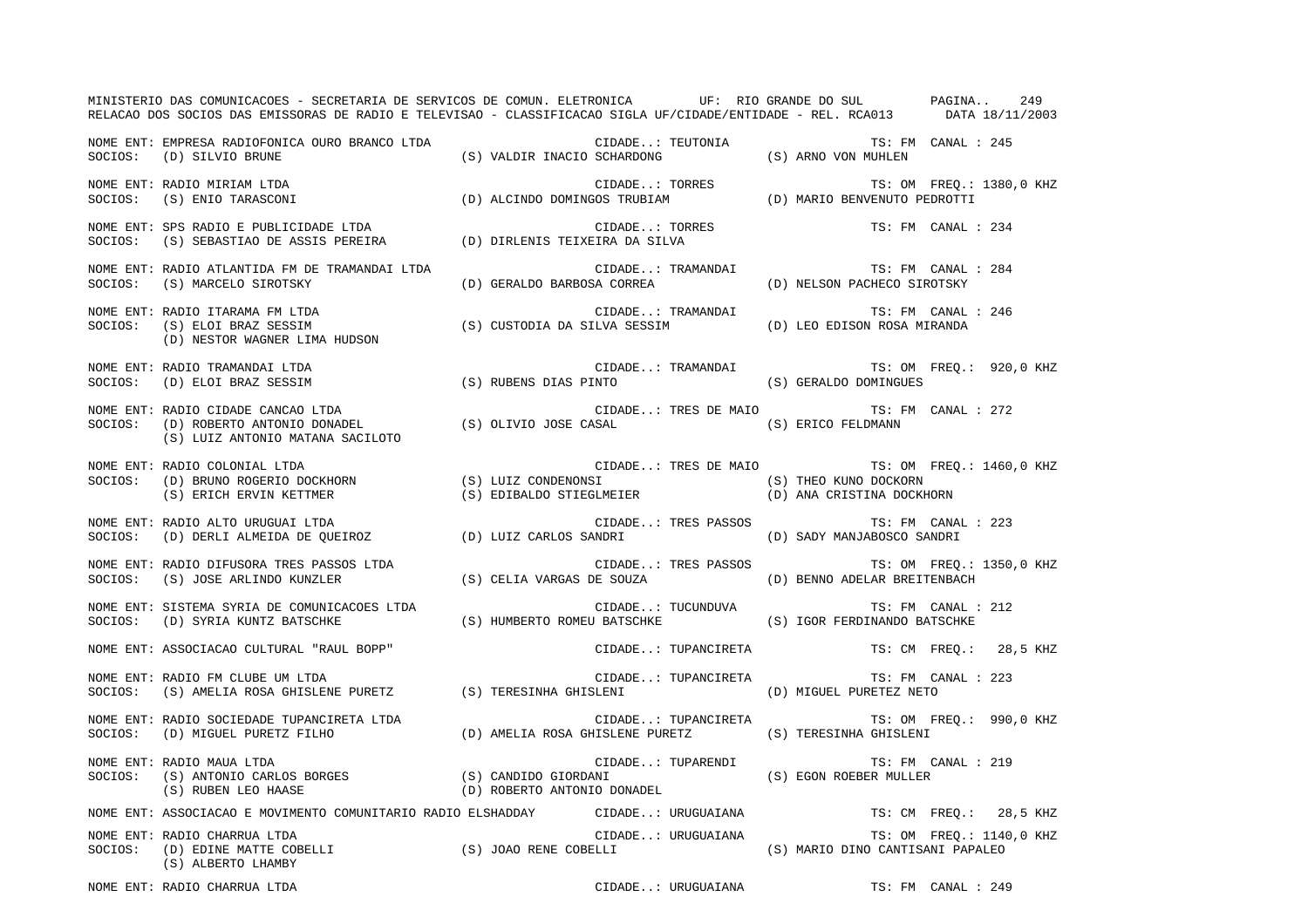SOCIOS: (D) EDINE MATTE COBELLI (S) JOAO RENE COBELLI (S) MARIO DINO CANTISANI PAPALEO

(S) ALBERTO LHAMBY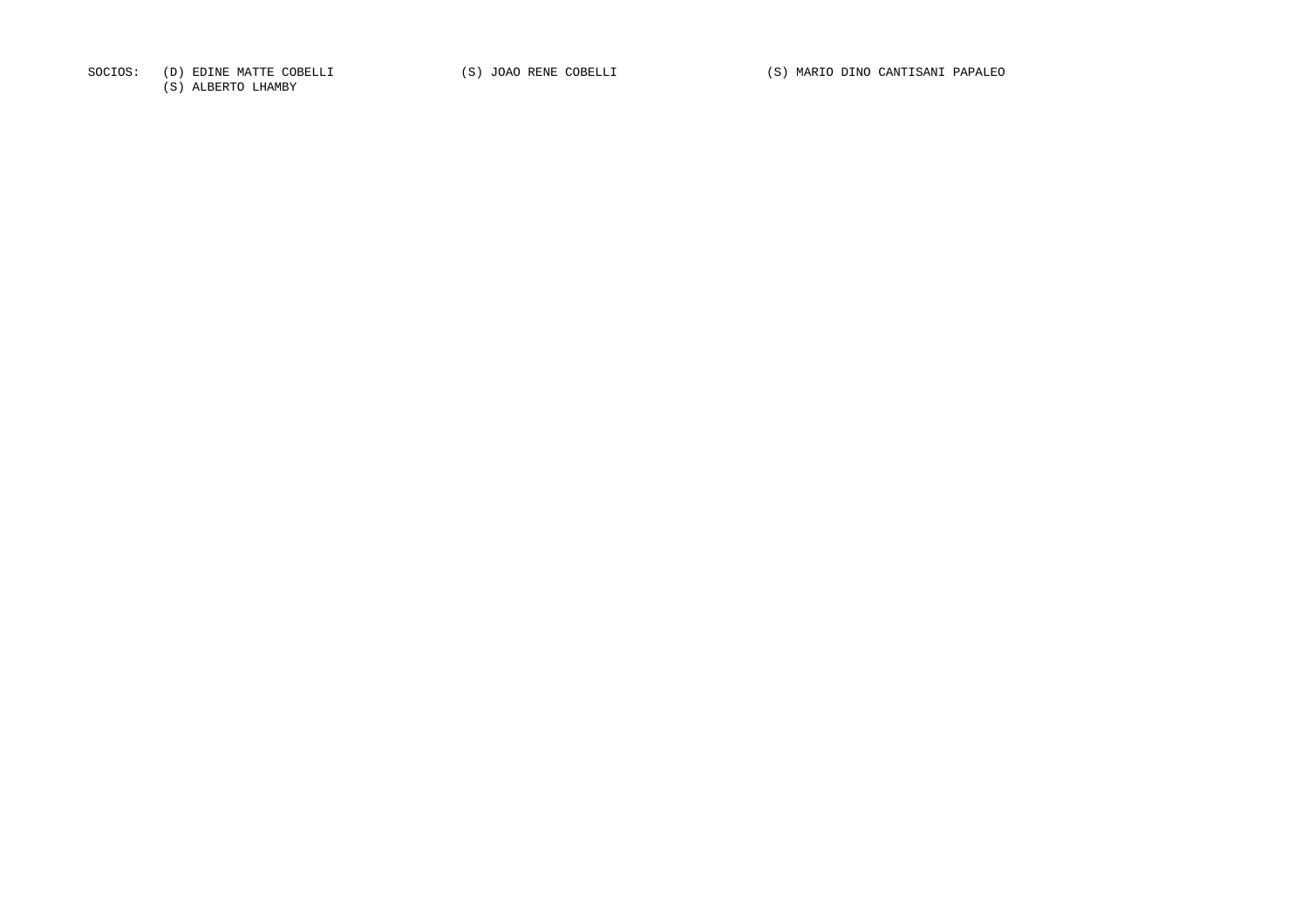|         | MINISTERIO DAS COMUNICACOES - SECRETARIA DE SERVICOS DE COMUN. ELETRONICA UF: RIO GRANDE DO SUL PAGINA<br>RELACAO DOS SOCIOS DAS EMISSORAS DE RADIO E TELEVISAO - CLASSIFICACAO SIGLA UF/CIDADE/ENTIDADE - REL. RCA013 DATA 18/11/2003                                    |                         |                    |                                                |                     | 250                     |
|---------|---------------------------------------------------------------------------------------------------------------------------------------------------------------------------------------------------------------------------------------------------------------------------|-------------------------|--------------------|------------------------------------------------|---------------------|-------------------------|
|         | SOCIOS: (S) ARTHUR MACHADO RAMOS (S) JOSE VICENTE SANTURIO RAMOS (D) WILY SANTURIO RAMOS<br>(D) EDSON ROBERTO CORREA PEREIRA (S) JOSE VICENTE SANTURIO RAMOS (D) WILY SANTURIO RAMOS                                                                                      |                         |                    |                                                |                     |                         |
|         | NOME ENT: RADIO PAMPEANA LTDA<br>SOCIOS: (D) PAULO ANTONIO MENDEZ SANT'ANA (S) THIAGO CAMERANESE SANT'ANA (S) CAROLINA CAMERANESE SANT'ANA                                                                                                                                |                         | CIDADE: URUGUAIANA |                                                | TS: FM CANAL : 245  |                         |
| SOCIOS: | NOME ENT: RADIO SAO MIGUEL LTDA<br>(D) ROQUE DANIEL PINTO BERMUDEZ (D) FRANCISCO DE ASSIS P. BERMUDEZ                                                                                                                                                                     |                         | CIDADE: URUGUAIANA |                                                |                     | TS: OM FREO.: 880,0 KHZ |
| SOCIOS: | NOME ENT: TELEVISAO URUGUAIANA LTDA<br>(B) NELSON PACHECO SIROTSKY (D) SERGIO SIROTSKY                                                                                                                                                                                    |                         | CIDADE: URUGUAIANA |                                                | TS: TV CANAL : 13-  |                         |
| SOCIOS: | NOME ENT: FUNDACAO CULTURAL RIOGRANDENSE<br>(E) CLEMENTINO DOTTI                                                                                                                                                                                                          | (E) JAIME JOAO BETTEGA  | CIDADE: VACARIA    | (E) JACOB RAUL HOFFMANN                        |                     | TS: OM FREQ.: 580,0 KHZ |
|         | NOME ENT: FUNDACAO CULTURAL RIOGRANDENSE (E) JAIME JOAO BETTEGA CIDADE: VACARIA SOCIOS: (E) CLEMENTINO DOTTI (E) JAIME JOAO BETTEGA                                                                                                                                       |                         | CIDADE: VACARIA    | (E) JACOB RAUL HOFFMANN                        | TS: FM CANAL : 268  |                         |
| SOCIOS: | NOME ENT: FUNDACAO UNIVERSIDADE DE CAXIAS DO SUL<br>(E) RUY PAULETTI                                                                                                                                                                                                      | (E) LUIZ ANTONIO RIZZON | CIDADE: VACARIA    | (E) PAULO RENATO MARQUES CANCIAN               | TS: FM CANAL : 291E |                         |
| SOCIOS: | NOME ENT: RADIO ESMERALDA LTDA<br>(D) LUIZ GERALDO BENETON (D) MARCELO BENETON                                                                                                                                                                                            |                         | CIDADE: VACARIA    | (D) DANIEL BENETON                             | TS: FM CANAL : 226  |                         |
|         | NOME ENT: RADIO ESMERALDA LTDA<br>SOCIOS: (D) LUIZ GERALDO BENETON (D) MARCELO BENETON (D) MARCELO BENETON (D) OANIEL BENETON                                                                                                                                             |                         | CIDADE: VACARIA    |                                                |                     | TS: OM FREQ.: 660,0 KHZ |
|         | NOME ENT: RADIO VENANCIO AIRES LTDA<br>SOCIOS: (D) GILMAR JOAO UHRY (D) LOIVA REGINA UHRY (S) ILOCADIA UHRY (S) ILOCADIA UHRY (S) VANDERLEI ROBERTO UHRY (S) ROGERIO CARLOS UHRY (S)                                                                                      |                         |                    | CIDADE: VENANCIO AIRES TS: FM CANAL : 286      |                     |                         |
|         | NOME ENT: RADIO VENANCIO AIRES LTDA<br>SOCIOS: (D) GILMAR JOAO UHRY (D) LOIVA REGINA UHRY (S) VENANCIO AIRES TS:<br>(S) VANDERLEI ROBERTO UHRY (S) ROGERIO CARLOS UHRY (S) ILOCADIA UHRY                                                                                  |                         |                    | CIDADE: VENANCIO AIRES TS: OM FREQ.: 910,0 KHZ |                     |                         |
|         | NOME ENT: ASSOCIACAO PRO-DESENVOLVIMENTO DE VERA CRUZ (CIDADE: VERA CRUZ                                                                                                                                                                                                  |                         |                    |                                                |                     | TS: CM FREO.: 29,0 KHZ  |
|         | NOME ENT: CONSELHO COMUNITARIO DE RADIODIFUSAO DE VERANOPOLIS-C CIDADE: VERANOPOLIS                                                                                                                                                                                       |                         |                    |                                                |                     | TS: CM FREQ.: 29,0 KHZ  |
|         | NOME ENT: FUNDACAO EDUCACIONAL UNIAO DA SERRA<br>SOCIOS: (E) ALDO COLOMBO (E) JAIME JOAO BETTEGA (E) JURANDI FERNANDO FRIPP SOBRINHO                                                                                                                                      |                         |                    | CIDADE: VERANOPOLIS TS: OM FREQ.: 1480,0 KHZ   |                     |                         |
|         | NOME ENT: RADIO COMUNIDADE PRINCESA DOS VALES FM LTDA CIDADE: VERANOPOLIS TS: FM CANAL : 241<br>SOCIOS: (S) IRINEU SIVIERO (S) RAUL SIVIERO (S) ELCIO SIVIERO (D) VALTER SIVIERO (D) VALTER SIVIERO (S) ANTONIO TELMO DE TONI (D) PEDRO SIVIERO (S) ADELIA FRIZON SIVIERO |                         |                    |                                                |                     |                         |
|         | NOME ENT: ASSOCIACAO COMUNITARIA DE VESPASIANO CORREA CIDADE: VESPASIANO CORREA                                                                                                                                                                                           |                         |                    |                                                |                     | TS: CM FREO.: 29,0 KHZ  |
|         | NOME ENT: ASSOCIACAO PRO-RADIODIFUSAO COMUNITARIA                                                                                                                                                                                                                         |                         | CIDADE: VIAMAO     |                                                | TS: CM FREO.:       | 20,0 KHZ                |
|         | NOME ENT: RADIO LIBERDADE DO RIO GRANDE DO SUL LTDA CIDADE: VIAMAO<br>SOCIOS: (D) TELMO JAIME TARTAROTTI (S) SUZETE HEMANN TARTAROTTI                                                                                                                                     |                         |                    |                                                | TS: FM CANAL : 240  |                         |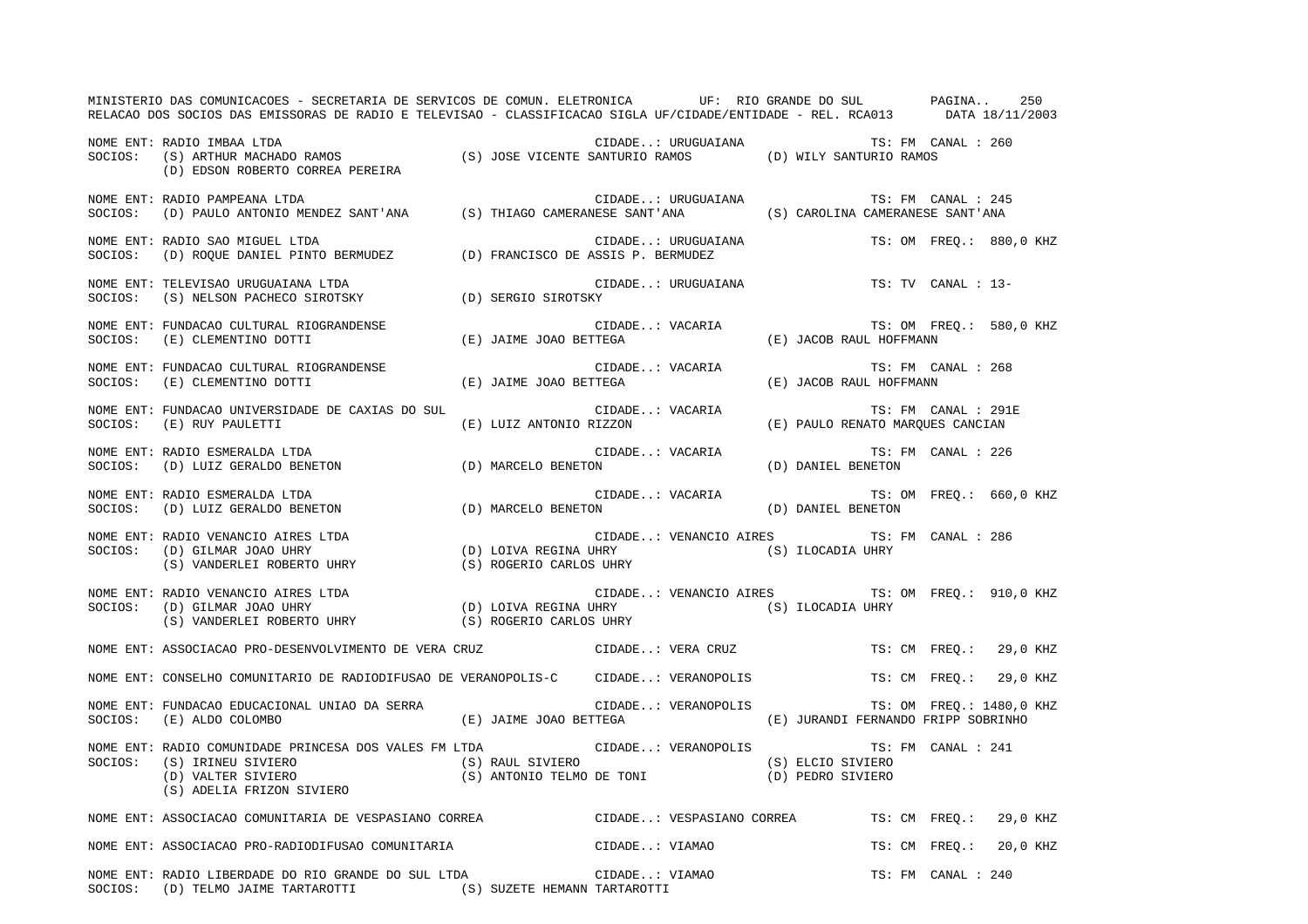NOME ENT: ASSOCIACAO COMUNITARIA CULTURAL PAMPIANA - ACCP CIDADE..: VILA NOVA DO SUL TS: CM FREQ.: 20,0 KHZ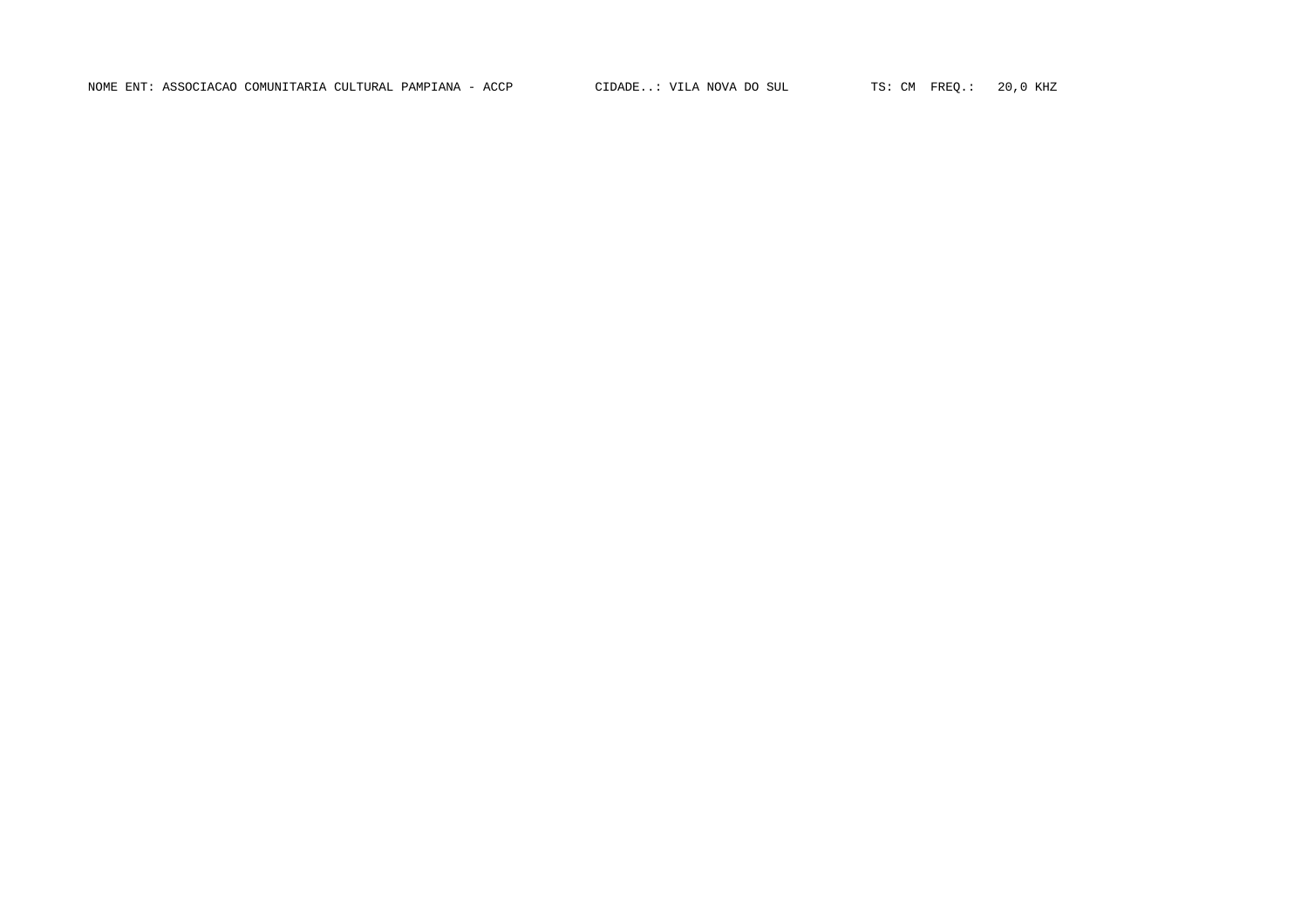|         | MINISTERIO DAS COMUNICACOES - SECRETARIA DE SERVICOS DE COMUN. ELETRONICA UF: SANTA CATARINA ANDERGINA<br>RELACAO DOS SOCIOS DAS EMISSORAS DE RADIO E TELEVISAO - CLASSIFICACAO SIGLA UF/CIDADE/ENTIDADE - REL. RCA013 DATA 18/11/2003                                 |                  |                                   |                                                                                        |                          | 251      |  |
|---------|------------------------------------------------------------------------------------------------------------------------------------------------------------------------------------------------------------------------------------------------------------------------|------------------|-----------------------------------|----------------------------------------------------------------------------------------|--------------------------|----------|--|
|         | CIDADE: ABELARDO LUZ TS: OM FREQ<br>SOCIOS: (D) ORIDES DALBEN (S) ALDOINO GOLDONI (S) ALDOINO GOLDONI (S) ALDIR ANTONIO GOLDONI<br>(S) ALBINO SGARBOSSA (S) ADELAR FRANCISCO PASTOK                                                                                    |                  |                                   | CIDADE: ABELARDO LUZ TS: OM FREQ.: 910,0 KHZ                                           |                          |          |  |
|         | NOME ENT: ASSOCIACAO COMUNITARIA DE APOIO AS ENTIDADES DE AGROL (CIDADE: AGROLANDIA                                                                                                                                                                                    |                  |                                   |                                                                                        | TS: CM FREO.: 29,0 KHZ   |          |  |
|         | NOME ENT: ASSOCIACAO COMUNIT.E CULT.NASCENTE DO VALE DE ALFREDO CIDADE: ALFREDO WAGNER                                                                                                                                                                                 |                  |                                   |                                                                                        | TS: CM FREQ.:            | 28,5 KHZ |  |
|         | NOME ENT: ASSOCIACAO COMUNITARIA DE ARAQUARI                                                                                                                                                                                                                           |                  | CIDADE: ARAQUARI                  |                                                                                        | TS: CM FREO.: 20,0 KHZ   |          |  |
| SOCIOS: | NOME ENT: RADIO ARARANGUA LTDA<br>$\text{(D)} \ \ \text{ZENOBIA} \ \ \text{PELEGRIN} \ \ \text{STOPASSOLI} \qquad \qquad \text{(D)} \ \ \text{EVALDO} \ \ \text{BUSSOLO} \ \ \text{STOPASSOLI}$                                                                        |                  | CIDADE: ARARANGUA<br>2 STOPASSOLI |                                                                                        | TS: OM FREO.: 1290,0 KHZ |          |  |
| SOCIOS: | NOME ENT: RADIO ARARANGUA LTDA<br>(D) ZENOBIA PELEGRIN STOPASSOLI (D) EVALDO BUSSOLO STOPASSOLI                                                                                                                                                                        |                  | CIDADE: ARARANGUA                 |                                                                                        | TS: FM CANAL : 223       |          |  |
|         | NOME ENT: SISTEMA INTERATIVA DE COMUNICACAO LTDA<br>SOCIOS: (D) AIRES JOAQUIM DE MEDEIROS FILHO (S) DAGOBERTO ARNS                                                                                                                                                     |                  | CIDADE: ARARANGUA                 | (S) ESTELITA DA SILVA DE MEDEIROS                                                      | TS: FM CANAL : 206       |          |  |
|         | NOME ENT: ASSOCIACAO CULTURAL DE ARMAZEM                                                                                                                                                                                                                               |                  | CIDADE: ARMAZEM                   |                                                                                        | TS: CM FREQ.: 28,5 KHZ   |          |  |
|         | NOME ENT: ASSOCIACAO COMUNITARIA ECOLOGICA DO RIO CAMBORIU - AC CIDADE: BALNEARIO CAMBORIU TS: CM FREO.: 29,0 KHZ                                                                                                                                                      |                  |                                   |                                                                                        |                          |          |  |
| SOCIOS: | NOME ENT: FUNDACAO DE RADIODIFUSAO RODESINDO PAVAN<br>(E) MARIA BERNADETE PAVAN (E) LUIZ CARLOS CHEDID<br>(E) HILDO NOVAES (E) IUIZ CARLOS CHEDID (E) (E) VITOR ANTONIO PINTO<br>(E) JOSE HENRIQUE MORAES ROSA (E) GILMAR EDSON KOEDDERMAN (E) OSMAR SOUZA NUNES FILHO |                  |                                   | CIDADE: BALNEARIO CAMBORIU TS: TV CANAL : 11-E                                         |                          |          |  |
| SOCIOS: | NOME ENT: RADIO CAMBORIU LTDA<br>(D) OSVALDO RODRIGUES MARTINS (S) PAULO LEDRA BRANDAO<br>(S) ROBERTO LIPPMANN                                                                                                                                                         |                  |                                   | CIDADE: BALNEARIO CAMBORIU TS: OM FREQ.: 1290,0 KHZ                                    |                          |          |  |
|         | NOME ENT: RADIO MENINA DO ATLANTICO FM LTDA<br>SOCIOS: (D) NARBAL ANDRADE DE SOUZA (D) ARLETE BUZZI                                                                                                                                                                    |                  |                                   | CIDADE: BALNEARIO CAMBORIU TS: FM CANAL : 263<br>(S) CLARICE MARGARIDA BUSATO DE SOUZA |                          |          |  |
| SOCIOS: | NOME ENT: RADIO 99 FM LTDA<br>(D) CARLOS ALBERTO SPINELLI (D) HONORATO SALVATI                                                                                                                                                                                         |                  |                                   | CIDADE: BALNEARIO CAMBORIU TS: FM CANAL : 259                                          |                          |          |  |
|         |                                                                                                                                                                                                                                                                        |                  |                                   | CIDADE: BARRA VELHA TS: FM CANAL : 239<br>(D) SAMIR MATTAR                             |                          |          |  |
|         | NOME ENT: ASSOCIACAO BIGUACUENSE DE RADIODIFUSAO COMUNITARIA -       CIDADE: BIGUACU                                                                                                                                                                                   |                  |                                   |                                                                                        | TS: CM FREO.: 28,5 KHZ   |          |  |
| SOCIOS: | NOME ENT: EMPRESA BLUMENAUENSE DE COMUNICACAO LTDA<br>(D) LUIZ SACKL JUNIOR (D) FRANCISCO SACKL NETTO (D) WALDEMAR SACKL                                                                                                                                               | CIDADE: BLUMENAU |                                   |                                                                                        | TS: OM FREO.: 1260,0 KHZ |          |  |
|         | NOME ENT: FUNDACAO LUTERANA DE COMUNICACAO<br>SOCIOS: (E) FRED ZIMMERMANN (E) HANS FUHRMANN NETO                                                                                                                                                                       | CIDADE: BLUMENAU |                                   | (E) VALMOR WEINGARTNER                                                                 | TS: FM CANAL : 243       |          |  |
|         | NOME ENT: FUNDACAO UNIVERSIDADE REGIONAL DE BLUMENAU<br>(E) RUI RIZZO<br>SOCIOS: (E) EGON JOSE SCHRAMM                                                                                                                                                                 | CIDADE: BLUMENAU |                                   | (E) VICTOR FERNANDO SASSE                                                              | TS: TV CANAL : 13-E      |          |  |
|         | NOME ENT: FUNDACAO UNIVERSIDADE REGIONAL DE BLUMENAU<br>(E) RUI RIZZO<br>SOCIOS: (E) EGON JOSE SCHRAMM                                                                                                                                                                 | CIDADE: BLUMENAU |                                   | (E) VICTOR FERNANDO SASSE                                                              | TS: FM CANAL : 296E      |          |  |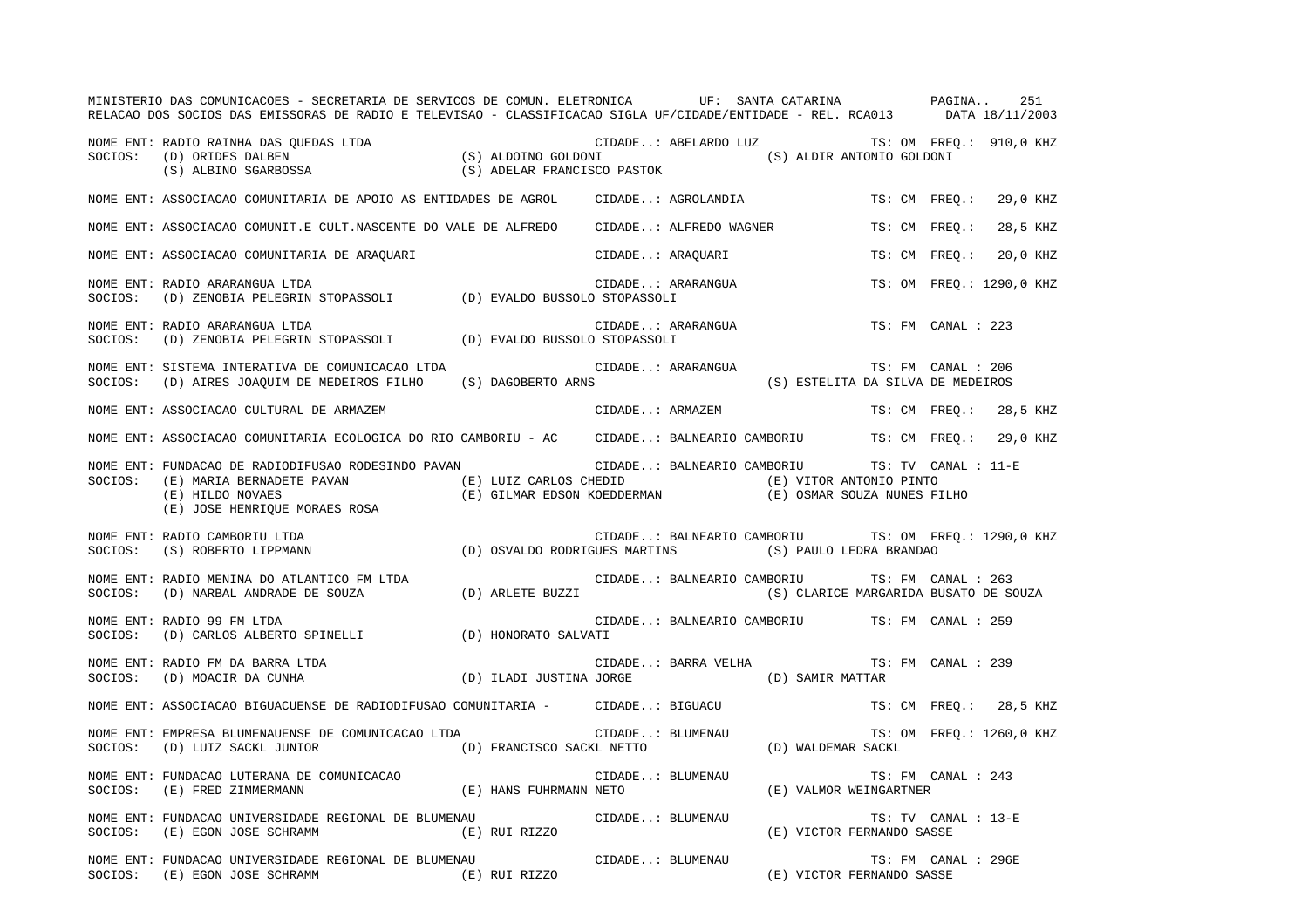NOME ENT: RADIO ATLANTIDA FM DE BLUMENAU LTDA CIDADE..: BLUMENAU TS: FM CANAL : 274SOCIOS: (D) CARLOS EDUARDO SCHNEIDER MELZER (D) MARCOS RAMON DVOSKIN (D) NELSON PACHECO SIROTSKY

TS: FM CANAL : 274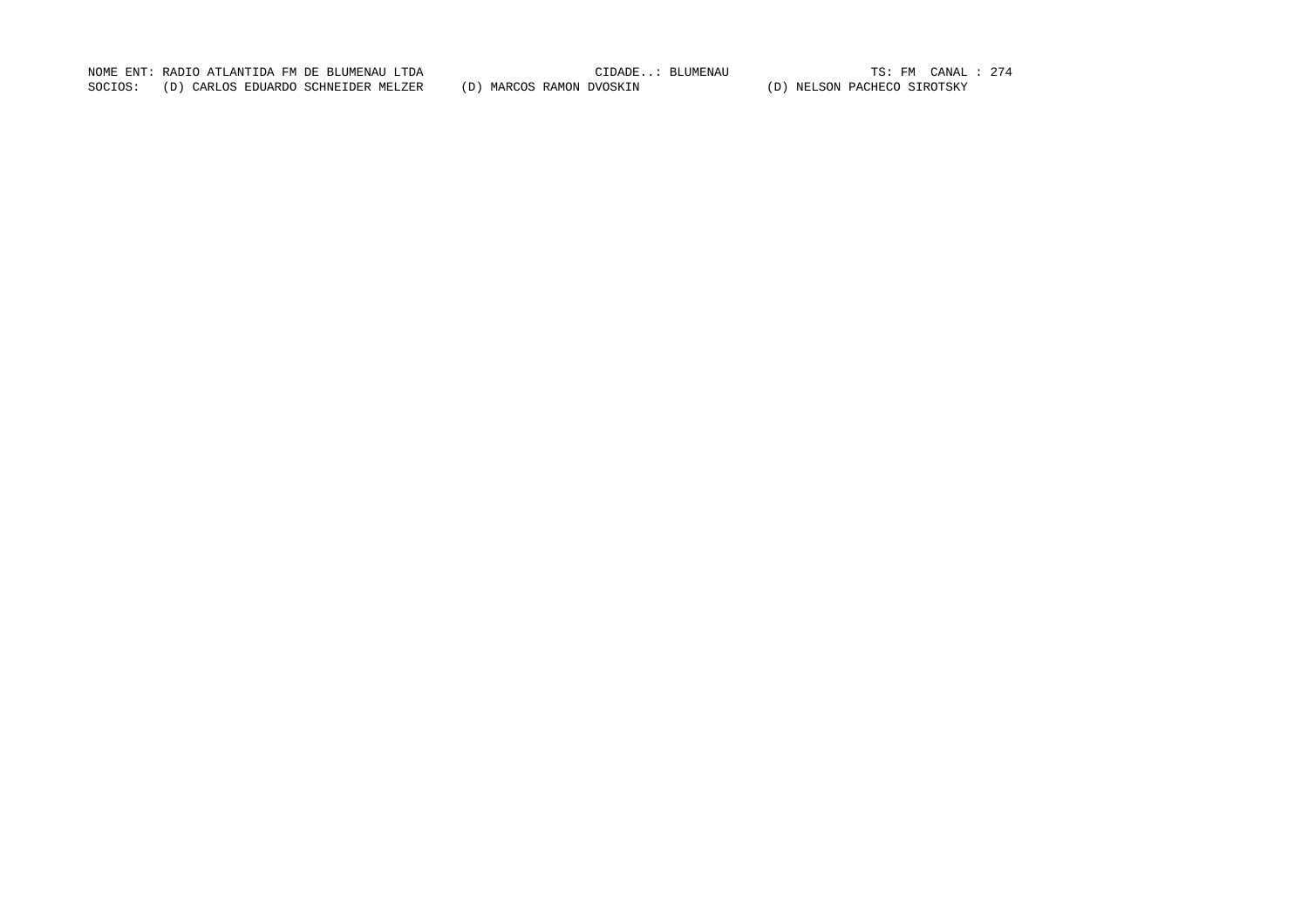|         | MINISTERIO DAS COMUNICACOES - SECRETARIA DE SERVICOS DE COMUN. ELETRONICA UF: SANTA CATARINA NA PAGINA<br>RELACAO DOS SOCIOS DAS EMISSORAS DE RADIO E TELEVISAO - CLASSIFICACAO SIGLA UF/CIDADE/ENTIDADE - REL. RCA013 DATA 18/11/2003 |                                                     |                        |                    | 252                      |
|---------|----------------------------------------------------------------------------------------------------------------------------------------------------------------------------------------------------------------------------------------|-----------------------------------------------------|------------------------|--------------------|--------------------------|
|         | NOME ENT: RADIO CLUBE DE BLUMENAU LTDA<br>SOCIOS:   (D) MARIO EUGENIO BENDER                           (D) VANESSA ANDREA BINDER                      (S) JULIANO ROBERTO BINDER                                                       |                                                     |                        |                    |                          |
|         | NOME ENT: RADIO GLOBO CATARINENSE LTDA<br>SOCIOS: (D) ANTONIO JOSE BUERI                                                                                                                                                               | (D) JANIR CONINK BUERI                              | CIDADE: BLUMENAU       |                    | TS: OM FREQ.: 1160,0 KHZ |
|         | NOME ENT: RADIO MENINA TROPICAL FM LTDA<br>SOCIOS: (D) FLAVIO JOSE DE ALMEIDA COELHO (S) ADERBAL DE ALMEIDA COELHO                                                                                                                     |                                                     | CIDADE: BLUMENAU       | TS: FM CANAL : 248 |                          |
|         | NOWE ENT: RADIO NEREU RAMOS LTDA<br>SOCIOS: (D) EVELASIO VIEIRA (S) EVELASIO PAULO VIEIRA (S) RICARDO LUPNOW (S) SUBLARIO PAULO VIEIRA (S) EVELASIO PAULO VIEIRA (S) RICARDO LUPNOW (S) OSMAR CUNHA (S) PAULO BERNARDO BECKHAUSE       |                                                     |                        |                    |                          |
| SOCIOS: | NOME ENT: REDE FRONTEIRA DE COMUNICACAO LTDA<br>(D) CARLOS ALBERTO FLORES ROSS (S) MARIA FATIMA ROSS                                                                                                                                   |                                                     | CIDADE: BLUMENAU       |                    | TS: OM FREO.: 820,0 KHZ  |
| SOCIOS: | NOME ENT: REDE FRONTEIRA DE COMUNICACAO LTDA<br>(D) CARLOS ALBERTO FLORES ROSS (S) MARIA FATIMA ROSS                                                                                                                                   |                                                     | CIDADE: BLUMENAU       | TS: FM CANAL : 240 |                          |
| SOCIOS: | NOME ENT: SOCIEDADE ECONOMICA DE COMUNICACAO LTDA<br>(D) VERGENOR MATTHIES                                                                                                                                                             | CIDADE: BLUMENAU<br>(S) CYNTHIA REGINA SCHMIDT MELO |                        | TS: FM CANAL : 278 |                          |
|         | NOME ENT: STUDIO RADIODIFUSAO LTDA<br>SOCIOS: (D) MARIA CRISTINA LIBERATO VIEIRA (D) EVELASIO PAULO VIEIRA                                                                                                                             |                                                     | CIDADE: BLUMENAU       | TS: FM CANAL : 213 |                          |
|         | NOME ENT: TV COLIGADAS DE SANTA CATARINA SA<br>SOCIOS: (S) FERNANDO ERNESTO SOUZA CORREA (S) CARLOS CID RENAUX (S) INGO WOLFGANG HERING<br>(S) VILBERTO OLIVEIRA SCHURMMANN (S) ERNESTO STODIECK JUNIOR (S) PAULO FRITZSCHE<br>(S) B   |                                                     |                        | TS: TV CANAL : 03- |                          |
|         | NOME ENT: ASSOCIACAO COMUNITARIA DE COMUNIC. E CULTURA PORTAL D      CIDADE: BOM RETIRO                                                                                                                                                |                                                     |                        |                    | TS: CM FREO.: 28,5 KHZ   |
|         | NOME ENT: ASSOCIACAO DOS AMIGOS DA PRAIA DE MARISCAL                                                                                                                                                                                   | CIDADE: BOMBINHAS                                   |                        | TS: CM FREQ.:      | 28,5 KHZ                 |
|         | NOME ENT: ACB - ASSOCIACAO COMUNITARIA BRACONORTENSE               CIDADE: BRACO DO NORTE         TS: CM FREQ.:  28,5 KHZ                                                                                                              |                                                     |                        |                    |                          |
|         | NOME ENT: RADIO VERDE VALE LTDA<br>SOCIOS: (D) MARIO SCHLICKMANN (D) MAGNO SCHLICKMANN (D) (D) MELITO SCHLICKMANN                                                                                                                      |                                                     | CIDADE: BRACO DO NORTE |                    | TS: OM FREQ.: 1050,0 KHZ |
|         | NOME ENT: CS COMUNICACAO LTDA<br>SOCIOS:    (S) CESAR ANTONIO DE SOUZA                      (D) CESAR SOUZA JUNIOR                                                                                                                     |                                                     | CIDADE: BRUSQUE        | TS: FM CANAL : 299 |                          |
|         | NOME ENT: RADIO DIPLOMATA DE BRUSQUE LTDA<br>SOCIOS:    (D) MARISE WESTPHAL HARTKE                         (S) LIESELOTTE KAESTNER                        (S) ROLF KAESTNER                                                            |                                                     |                        | TS: FM CANAL : 287 |                          |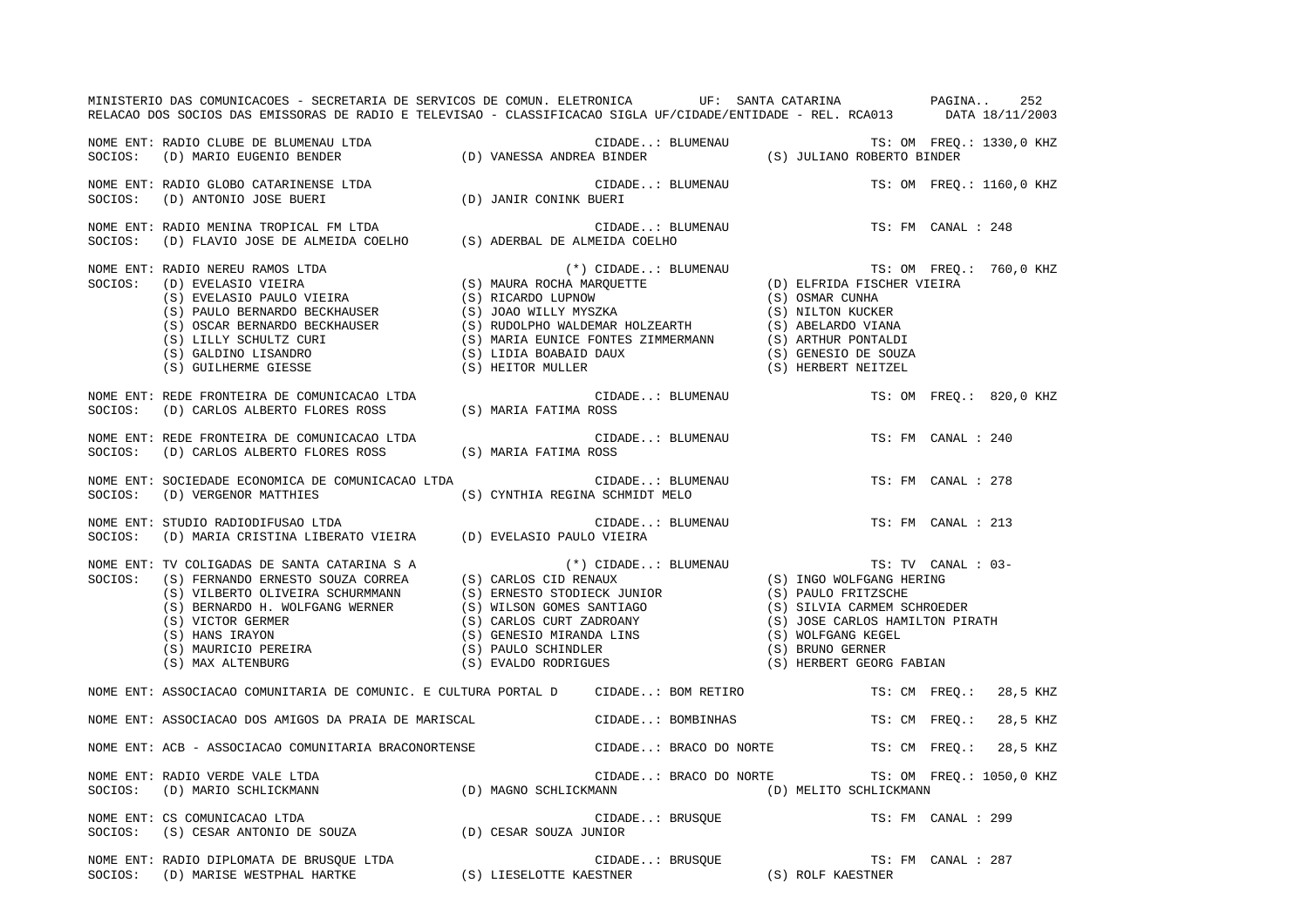NOME ENT: REDE ATLANTICO SUL DE RADIODIFUSAO LTDA CIDADE..: BRUSQUE TS: OM FREQ.: 850,0 KHZ SOCIOS: (D) ALDO ANTONIO FACHINELLO (S) CARMEN BEATRIZ FACHINELLO (S) MARCELO TSCHA FACHINELLO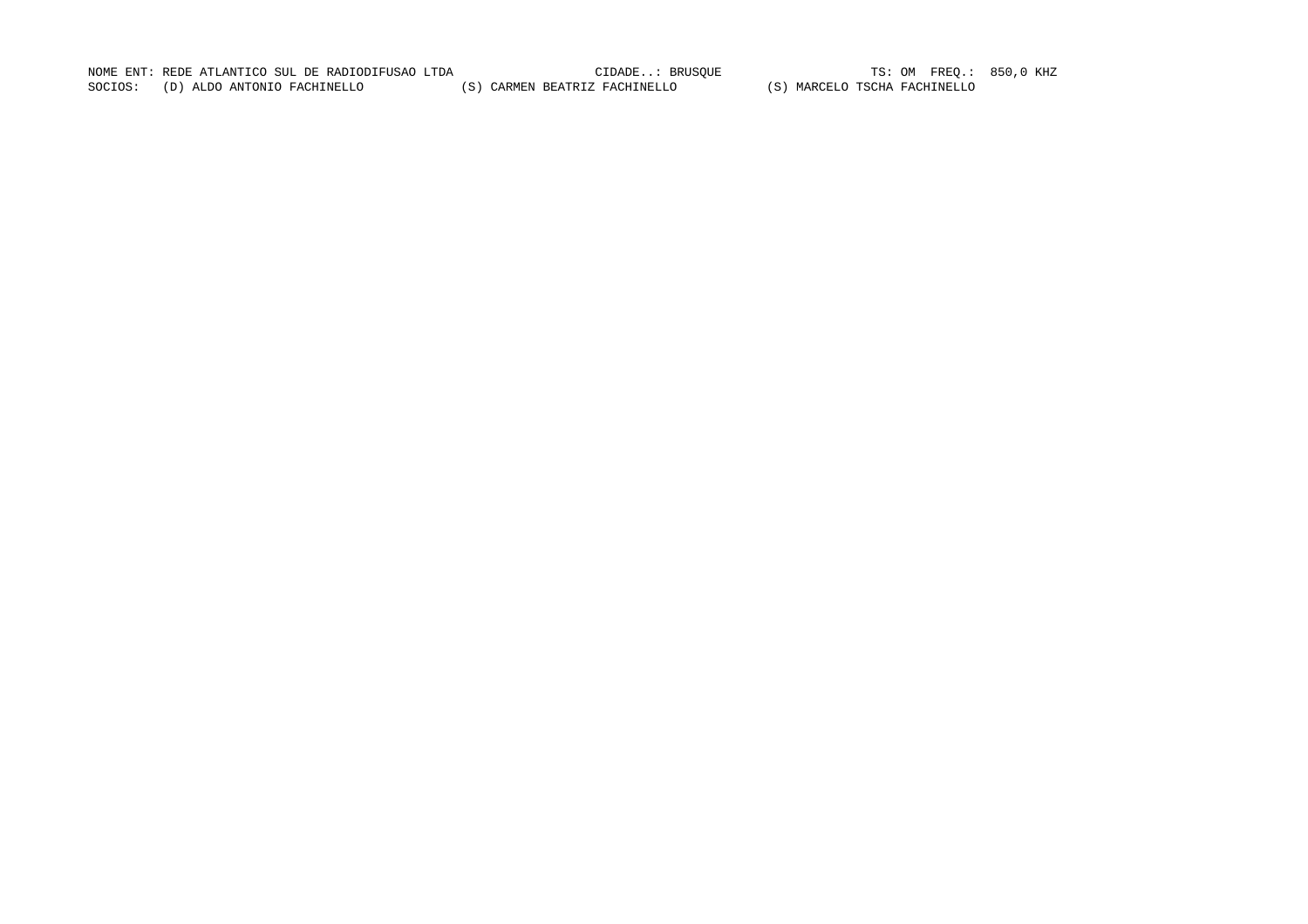|         | MINISTERIO DAS COMUNICACOES - SECRETARIA DE SERVICOS DE COMUN. ELETRONICA UF: SANTA CATARINA PAGINA<br>RELACAO DOS SOCIOS DAS EMISSORAS DE RADIO E TELEVISAO - CLASSIFICACAO SIGLA UF/CIDADE/ENTIDADE - REL. RCA013 DATA 18/11/2003                                                                                                                                                                                                                                                                      |                   |                   |                                                            |                    | 253      |  |
|---------|----------------------------------------------------------------------------------------------------------------------------------------------------------------------------------------------------------------------------------------------------------------------------------------------------------------------------------------------------------------------------------------------------------------------------------------------------------------------------------------------------------|-------------------|-------------------|------------------------------------------------------------|--------------------|----------|--|
|         | $\texttt{SOCIOS:} \hspace{0.5cm} \texttt{(D)} \hspace{0.5cm} \texttt{DENISE MACHADO ROZA} \hspace{1.5cm} \texttt{(S)} \hspace{0.5cm} \texttt{CIRO MARCHAL ROZA}$                                                                                                                                                                                                                                                                                                                                         |                   |                   | TS: OM FREQ.: 970,0 KHZ                                    |                    |          |  |
|         | NOME ENT: RADIO CACADOR LTDA<br>SOCIOS: (D) GABRIEL BOGONI (D) SAUL BRANDALISE NETO                                                                                                                                                                                                                                                                                                                                                                                                                      |                   | CIDADE: CACADOR   |                                                            | TS: FM CANAL : 225 |          |  |
|         | NOME ENT: RADIO CACANJURE LTDA<br>SOCIOS: (D) SAUL BRANDALISE NETO (S) FLAVIA BRANDALISE KUCINSKI (S) LEONARDO BRANDALISE KUCINSKI<br>(S) MARIANA BRANDALISE DE ANDRADE                                                                                                                                                                                                                                                                                                                                  |                   |                   | TS: OM FREQ.: 1110,0 KHZ                                   |                    |          |  |
| SOCIOS: | NOME ENT: RADIO CAIBI LTDA<br>$\begin{tabular}{lllllllllllllllll} \multicolumn{3}{c}{\textbf{RADIO} & \multicolumn{3}{c}{\textbf{CABI}} & \multicolumn{3}{c}{\textbf{CADADE}}\dots & \multicolumn{3}{c}{\textbf{CABI}} & \multicolumn{3}{c}{\textbf{TS: OM} & \textbf{FReg}}\\ \multicolumn{3}{c}{\textbf{(S)} & \textbf{IRACI} & \textbf{BATIONINHO} & \textbf{FAZOLO} & \textbf{(S)} & \textbf{DANIEL JOSE} & \textbf{GANDOLFI} & \textbf{(S)} & \textbf{DOMINGOS} & \textbf{MARIO TURCATO}\\ \multic$ |                   |                   | TS: OM FREQ.: 1480,0 KHZ                                   |                    |          |  |
|         | NOME ENT: ASSOCIACAO E MOVIMENTO COMUNITARIO RADIO PAZ NO VALLE CIDADE: CAMBORIU                                                                                                                                                                                                                                                                                                                                                                                                                         |                   |                   | TS: CM FREO.:                                              |                    | 29,0 KHZ |  |
|         | NOME ENT: ASSOCIACAO DE COMUNICACAO COMUNITARIA DE CAMPO ALEGRE CIDADE: CAMPO ALEGRE TS: CM FREO.:                                                                                                                                                                                                                                                                                                                                                                                                       |                   |                   |                                                            |                    | 28,5 KHZ |  |
|         | NOME ENT: RADIO ATALAIA LTDA<br>SOCIOS: (S) MARIA REGINA MENEGUZZE BALDISSERA (D) MILENA CARMEN BALDISSERA (S) SANDRA MARA GUZELA                                                                                                                                                                                                                                                                                                                                                                        |                   | CIDADE: CAMPO ERE | TS: OM FREQ.: 850,0 KHZ                                    |                    |          |  |
|         | NOME ENT: RADIO CULTURA DE CAMPOS NOVOS LTDA (D) REDOVINO RIZZARDO (S) JOAQUIM ROQUE FILIPPIN<br>SOCIOS: (D) IVO ANTONIO PRETTO (S) AUGUSTINO SOPELSA (D) REDOVINO RIZZARDO (S) JOAQUIM ROQUE FILIPPIN                                                                                                                                                                                                                                                                                                   |                   |                   | CIDADE: CAMPOS NOVOS TS: OM FREQ.: 1420,0 KHZ              |                    |          |  |
|         | NOME ENT: ASSOCIACAO COMUNITARIA E CULTURAL SANTA CRUZ DE CANOI CIDADE: CANOINHAS TS: CM FREQ.: 20,0 KHZ                                                                                                                                                                                                                                                                                                                                                                                                 |                   |                   |                                                            |                    |          |  |
|         | NOME ENT: FUNDACAO EXPANSAO CULTURAL RADIO E TV CANOINHAS CIDADE: CANOINHAS TS: FM CANAL :<br>SOCIOS: (E) JULIANA GOMES FUCK (E) MARIANA WRUBLEVISKI (E) CLEONICE ZAZISKI GOMES<br>(E) CELSO MENDES CAIADO (E) LUIS CESAR FUCK                                                                                                                                                                                                                                                                           |                   |                   | TS: FM CANAL : 251E                                        |                    |          |  |
|         | NOME ENT: FUNDACAO UNIVERSIDADE DO CONTESTADO (E) LUIZ CLAUDIO FOSSATI (E) MARIA HELENA JENZURA MOSKWYN (E) JOAO ROSA MULLER (E) LUIZ CLAUDIO FOSSATI (E) MARIA HELENA JENZURA MOSKWYN                                                                                                                                                                                                                                                                                                                   | CIDADE: CANOINHAS |                   | TS: FM CANAL : 220E                                        |                    |          |  |
|         | NOME ENT: RADIO CLUBE DE CANOINHAS LTDA (S) HELOISA INES DIAS SOCIOS: (D) ALBARO DIAS DE MORAES (S) HELOISA INES DIAS                                                                                                                                                                                                                                                                                                                                                                                    |                   |                   | CIDADE: CANOINHAS TS: OM FREQ.: 890,0 KHZ                  |                    |          |  |
|         | NOME ENT: RADIO PANTERA FM LTDA<br>SOCIOS: (D) IRMGARD SIEDSCHLAG BRANDALISE (S) SAUL BRANDALISE NETO                                                                                                                                                                                                                                                                                                                                                                                                    |                   | CIDADE: CANOINHAS | TS: FM CANAL : 286                                         |                    |          |  |
|         | NOME ENT: RADIO BARRIGA VERDE CAPINZAL LTDA<br>SOCIOS: (D) FLAVIO BRANDALISE (S) VALERIA BRANDALISE BONATO (S) ALTAIR ANTONIO ZANCHET<br>(S) ALTAIR ANTONIO ZANCHET<br>(S) VERDE VALE INVEST. E PART. LTDA                                                                                                                                                                                                                                                                                               |                   |                   |                                                            |                    |          |  |
|         | TS: OM FRE (S) ADEMAR BARACELLI (D) ADEMIR PEDRO BELOTTO (S) ADEMAR BARACELLI (D) IUIZINHO MARAFON (S) IVONIR LUIZ MAESTRI (S) NADILCE DAMBROS (S) SALETE MARIA FOPPA RANONE ENT: A CIDADE AFII THE SECTION (S) NADILCE DAMBRO                                                                                                                                                                                                                                                                           |                   |                   | TS: OM FREO.: 1540,0 KHZ<br>(S) SALETE MARIA FOPPA BARETTA |                    |          |  |
|         | NOME ENT: A CIDADE AZUL FM RADIODIFUSAO LTDA (S) PEDRO BITTENCOURT NETO (S) JACOPO TEIXEIRA TASSO<br>SOCIOS: (D) EPITACIO BITTENCOURT SOBRINHO (S) PEDRO BITTENCOURT NETO (S) JACOPO TEIXEIRA TASSO<br>(S) ANGELO ANTONIO ZABOTI                                                                                                                                                                                                                                                                         |                   |                   | TS: FM CANAL : 273                                         |                    |          |  |
|         | NOME ENT: ASSOCIACAO DE RADIODIFUSAO COMUNITARIA DE CAPIVARI DE                                                                                                                                                                                                                                                                                                                                                                                                                                          |                   |                   | CIDADE: CAPIVARI DE BAIXO TS: CM FREO.: 28,5 KHZ           |                    |          |  |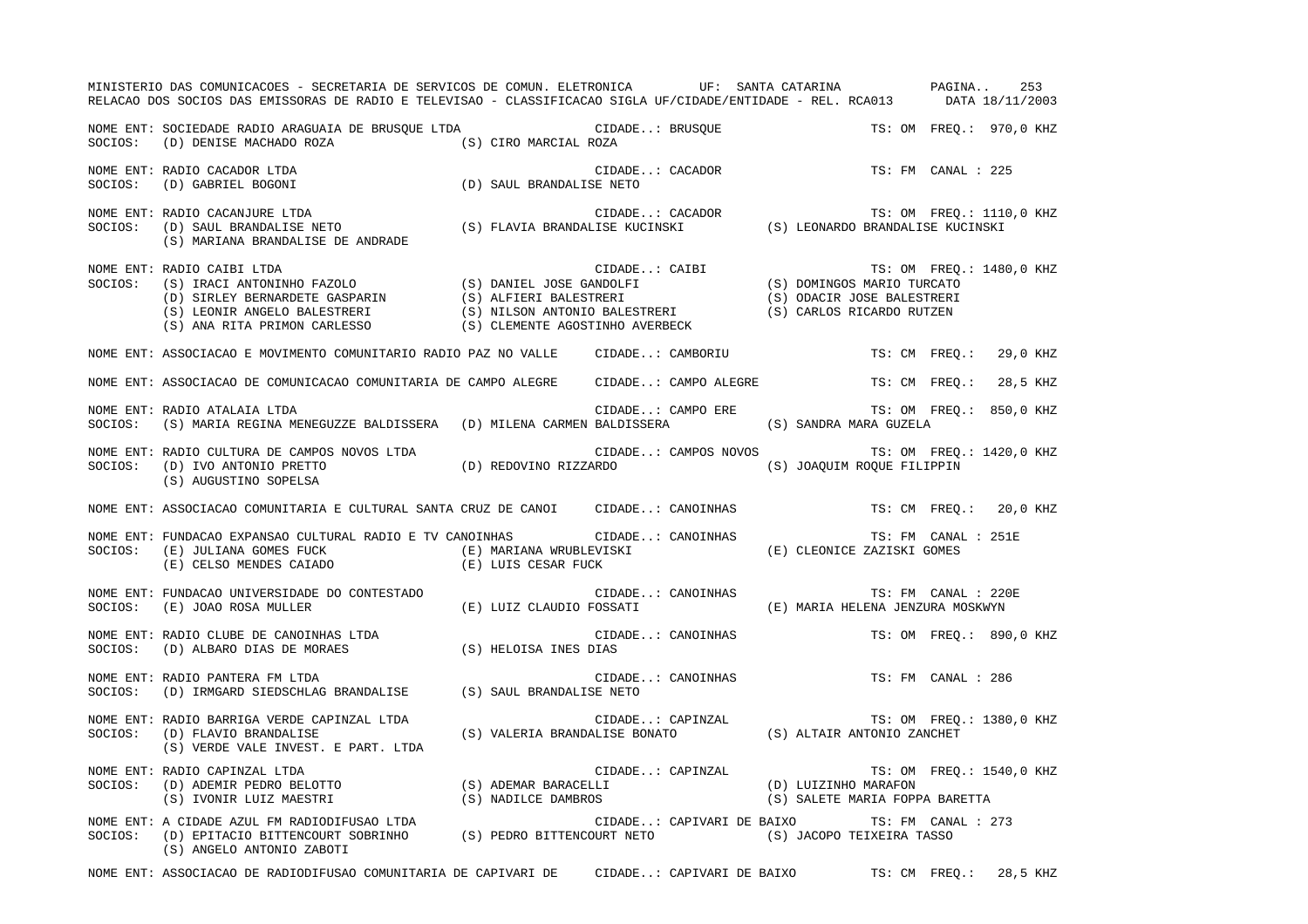NOME ENT: FM CATANDUVAS - ASSOCIACAO COMUNITARIA RADIO FM CATAN CIDADE..: CATANDUVAS TS: CM FREQ.: 28,5 KHZ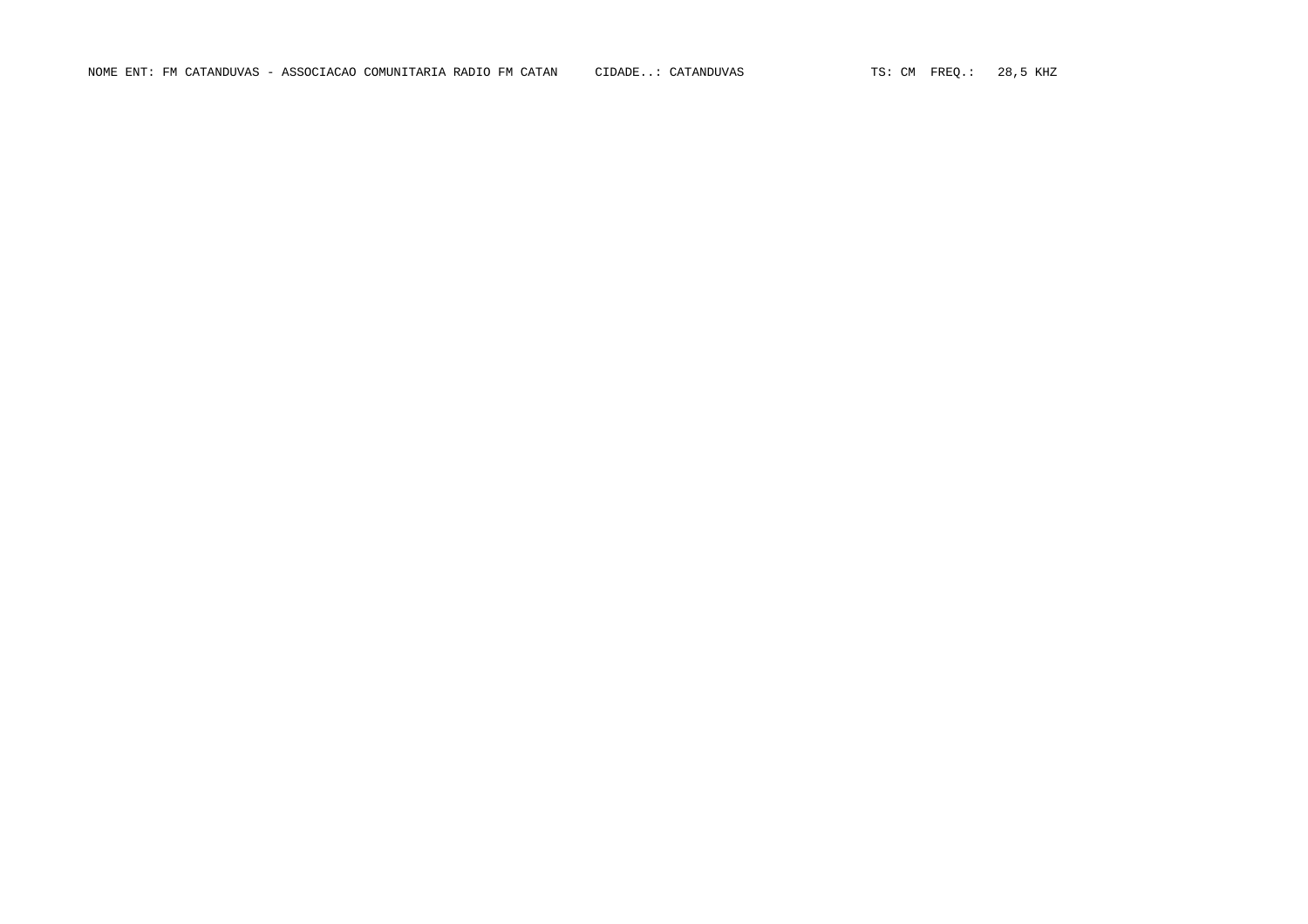|         | MINISTERIO DAS COMUNICACOES - SECRETARIA DE SERVICOS DE COMUN. ELETRONICA UF: SANTA CATARINA ANDERGINA 254<br>RELACAO DOS SOCIOS DAS EMISSORAS DE RADIO E TELEVISAO - CLASSIFICACAO SIGLA UF/CIDADE/ENTIDADE - REL. RCA013 DATA 18/11/2003                                                                                                                                                                                                                                                         |  |                 |                  |                                                                                                                                                                                                                                                                                                                                                                                                                                                                                                                                                         |                         |
|---------|----------------------------------------------------------------------------------------------------------------------------------------------------------------------------------------------------------------------------------------------------------------------------------------------------------------------------------------------------------------------------------------------------------------------------------------------------------------------------------------------------|--|-----------------|------------------|---------------------------------------------------------------------------------------------------------------------------------------------------------------------------------------------------------------------------------------------------------------------------------------------------------------------------------------------------------------------------------------------------------------------------------------------------------------------------------------------------------------------------------------------------------|-------------------------|
|         | NOME ENT: ASSOCIACAO CULTURAL E COMUNITARIA DE CELSO RAMOS CIDADE: CELSO RAMOS TS: CM FREQ.: 28,5 KHZ                                                                                                                                                                                                                                                                                                                                                                                              |  |                 |                  |                                                                                                                                                                                                                                                                                                                                                                                                                                                                                                                                                         |                         |
|         | NOME ENT: RADIO SOCIEDADE OESTE CATARINENSE LTDA<br>SOCIOS: (D) JOSE FRANCISCO MULLER BOHNER<br>SOCIOS: (S) JOAO AUGUSTO MULLER BOHNER (S) DEICE MARIA BOHNER CONCATTO<br>SOCIOS: (S) JOAO AUGUSTO MULLER BOHNER (S) DEICE MARIA BOHNER CONCATTO                                                                                                                                                                                                                                                   |  | CIDADE: CHAPECO |                  | TS: FM CANAL : 296                                                                                                                                                                                                                                                                                                                                                                                                                                                                                                                                      |                         |
|         | NOME ENT: RADIO SOCIEDADE OESTE CATARINENSE LTDA<br>SOCIOS: (D) JOSE FRANCISCO MULLER BOHNER (D) AMILTON MARTINS LISBOA (S) VERA MARIA MULLER BOHNER HOFFMANN<br>(S) JOAO AUGUSTO MULLER BOHNER (S) DEICE MARIA BOHNER CONCATTO                                                                                                                                                                                                                                                                    |  |                 |                  |                                                                                                                                                                                                                                                                                                                                                                                                                                                                                                                                                         |                         |
|         | NOME ENT: RADIODIFUSAO INDIO CONDA LTDA<br>SOCIOS:   (S) DECIO LUIZ MULLER BOHNER                     (D) ALFREDO LANG                                                                                                                                                                                                                                                                                                                                                                             |  |                 |                  | $\begin{minipage}{.4\linewidth} \texttt{CIDADE.}: \texttt{CHAPECO} \end{minipage} \begin{minipage}{.4\linewidth} \begin{minipage}{.4\linewidth} \begin{minipage}{.4\linewidth} \texttt{CIDADE.}: \texttt{UM} \end{minipage} \begin{minipage}{.4\linewidth} \begin{minipage}{.4\linewidth} \begin{minipage}{.4\linewidth} \begin{minipage}{.4\linewidth} \texttt{CIDADE.}: \texttt{UM} \end{minipage} \end{minipage} \begin{minipage}{.4\linewidth} \begin{minipage}{.4\linewidth} \begin{minipage}{.4\linewidth} \begin{minipage}{.4\linewidth} \begin$ | TS: OM FREO.: 610,0 KHZ |
|         | NOME ENT: RADIODIFUSAO INDIO CONDA LTDA<br>SOCIOS:   (S) DECIO LUIZ MULLER BOHNER                 (D) ALFREDO LANG                                                                                                                                                                                                                                                                                                                                                                                 |  |                 |                  | $\verb"CIDADE":\hspace{0.1cm} \verb"CHAPECO" \hspace{0.2cm} \hspace{0.2cm} \verb"TS":\hspace{0.1cm} FM" \hspace{0.2cm} \vspace{0.2cm}$<br>TS: FM CANAL : 227                                                                                                                                                                                                                                                                                                                                                                                            |                         |
| SOCIOS: | NOME ENT: RBS-EMP CATARINENSE DE COMUNICACOES LTDA CIDA CIDADE: CHAPECO<br>(D) CARLOS EDUARDO SCHNEIDER MELZER (D) NELSON PACHECO SIROTSKY                                                                                                                                                                                                                                                                                                                                                         |  |                 |                  | TS: FM CANAL : 257                                                                                                                                                                                                                                                                                                                                                                                                                                                                                                                                      |                         |
| SOCIOS: | $\begin{tabular}{lllllllllllllllllll} \textsc{TELEVISAO CHAPECO} & S/A & (*) CIDADE.: & CHAPECO & TS: TV CANAL & (S) JOSE PEDRO PACHECO SIROTSKY & (S) ALOYSIO GENTIL COSTA & (S) WALTER OSLI KOERICH & (S) ANTONIO OBET KOERICH & (S) NATHALLA ALVES SCHMDT & (S) JACQUES SCHNINGSEN & (S) ODETE RAMALHO & (S) LOTE RAMALHO & (S) LIUDN FRANCISCO CAMPOS & (S) ADMAR GONZAGA & (S) GOUES UINO SCHAPPO & (S) LIUDO FRANCISCO CAMPOS & (S) AEMANDO LULZ GONZAGA$<br>NOME ENT: TELEVISAO CHAPECO S/A |  |                 |                  | TS: TV CANAL : 12<br>(S) ALDO SEVERIANO DE OLIVEIRA                                                                                                                                                                                                                                                                                                                                                                                                                                                                                                     |                         |
|         | -NOME ENT: TV O ESTADO LTDA<br>SOCIOS:   (D) MARIO JOSE GONZAGA PETRELLI              (S) DICEA CORREA PETRELLI                 (S) JANETTE APARECIDA AFONSO SCAFURO                                                                                                                                                                                                                                                                                                                               |  |                 |                  |                                                                                                                                                                                                                                                                                                                                                                                                                                                                                                                                                         |                         |
|         | CIDADE: CONCORDIA TS: OM FREQ.: 750,0 KHZ<br>SOCIOS: (S) MAURICIO ROQUE CASAGRANDE (D) ADELMO FRANQUELIN CASAGRANDE (S) SELVINO GERVASIO CASAGRANDE<br>(S) SONIA TEREZINHA CARVALHO JASPER (S) LIDIANE ZONTA                                                                                                                                                                                                                                                                                       |  |                 |                  |                                                                                                                                                                                                                                                                                                                                                                                                                                                                                                                                                         |                         |
|         | NOME ENT: RADIO CONCORDIA FM LTDA<br>SOCIOS: (D) JAIRO ELIZIARIO VARGAS DO PRADO (S) FIORELO RUVIARO                                                                                                                                                                                                                                                                                                                                                                                               |  |                 |                  | CIDADE: CONCORDIA TS: FM CANAL : 288                                                                                                                                                                                                                                                                                                                                                                                                                                                                                                                    |                         |
|         | (S) DULCE TEREZINHA STRINGHINI                                                                                                                                                                                                                                                                                                                                                                                                                                                                     |  |                 |                  |                                                                                                                                                                                                                                                                                                                                                                                                                                                                                                                                                         | TS: OM FREQ.: 840,0 KHZ |
|         | NOME ENT: RADIO RURAL DE CONCORDIA LTDA<br>SOCIOS:   (D) NELSO BONISSONI<br>(S) DULCE TEREZINHA STRINGHINI                                                                                                                                                                                                                                                                                                                                                                                         |  |                 |                  | TS: I<br>CIDADE: CONCORDIA (D) NAURO JOSE JASPER (D) RABIO ZONTA<br>TS: FM CANAL : 242                                                                                                                                                                                                                                                                                                                                                                                                                                                                  |                         |
|         | NOME ENT: SOCIEDADE RADIO CONTINENTAL LTDA (D) EUCLIDES NARDINO<br>SOCIOS: (S) VALDIR BAZZI (D) EUCLIDES NARDINO                                                                                                                                                                                                                                                                                                                                                                                   |  |                 |                  | CIDADE: CORONEL FREITAS TS: OM FREQ.: 1020,0 KHZ                                                                                                                                                                                                                                                                                                                                                                                                                                                                                                        |                         |
|         | NOME ENT: ASSOCIACAO COMUNITARIA NOVO TEMPO                                                                                                                                                                                                                                                                                                                                                                                                                                                        |  |                 |                  | CIDADE: CORREIA PINTO TS: CM FREQ.: 20,0 KHZ                                                                                                                                                                                                                                                                                                                                                                                                                                                                                                            |                         |
|         | NOME ENT: RADIO CIDADE FM DE CRICIUMA LTDA<br>SOCIOS:   (D) JOSE PEDRO PACHECO SIROTSKY             (D) MARCELO SIROTSKY                    (S) GERALDO BARBOSA CORREA                                                                                                                                                                                                                                                                                                                             |  |                 | CIDADE: CRICIUMA | TS: FM CANAL : 247                                                                                                                                                                                                                                                                                                                                                                                                                                                                                                                                      |                         |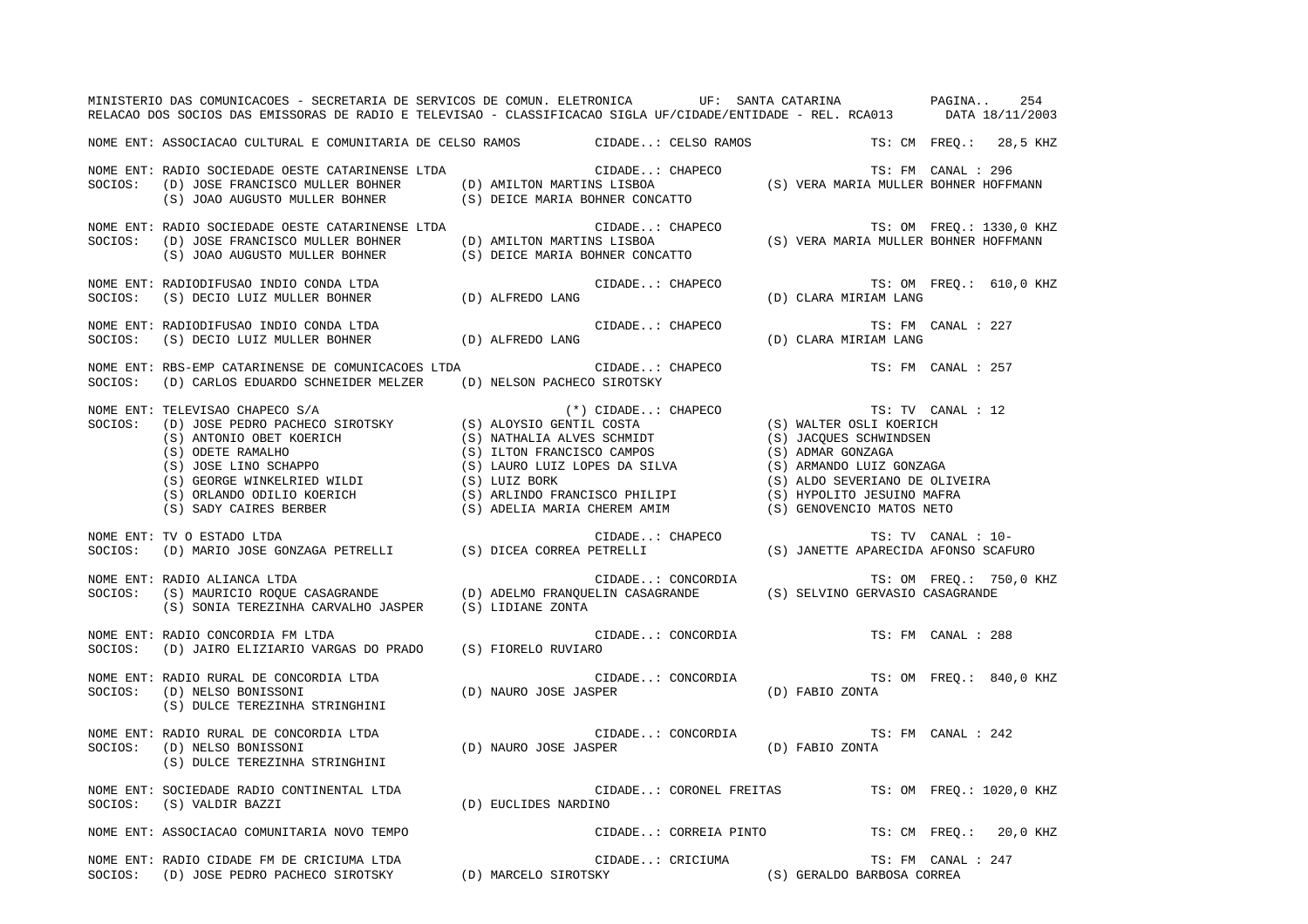NOME ENT: RADIO SOM MAIOR FM LTDA<br>SOCIOS: (S) KARIM MORGANA DE FREITAS ARNS (S) ANDRE MARCELO BORGES DE FREITAS (D) ALVARO ROBERTO DE FREITAS ARNS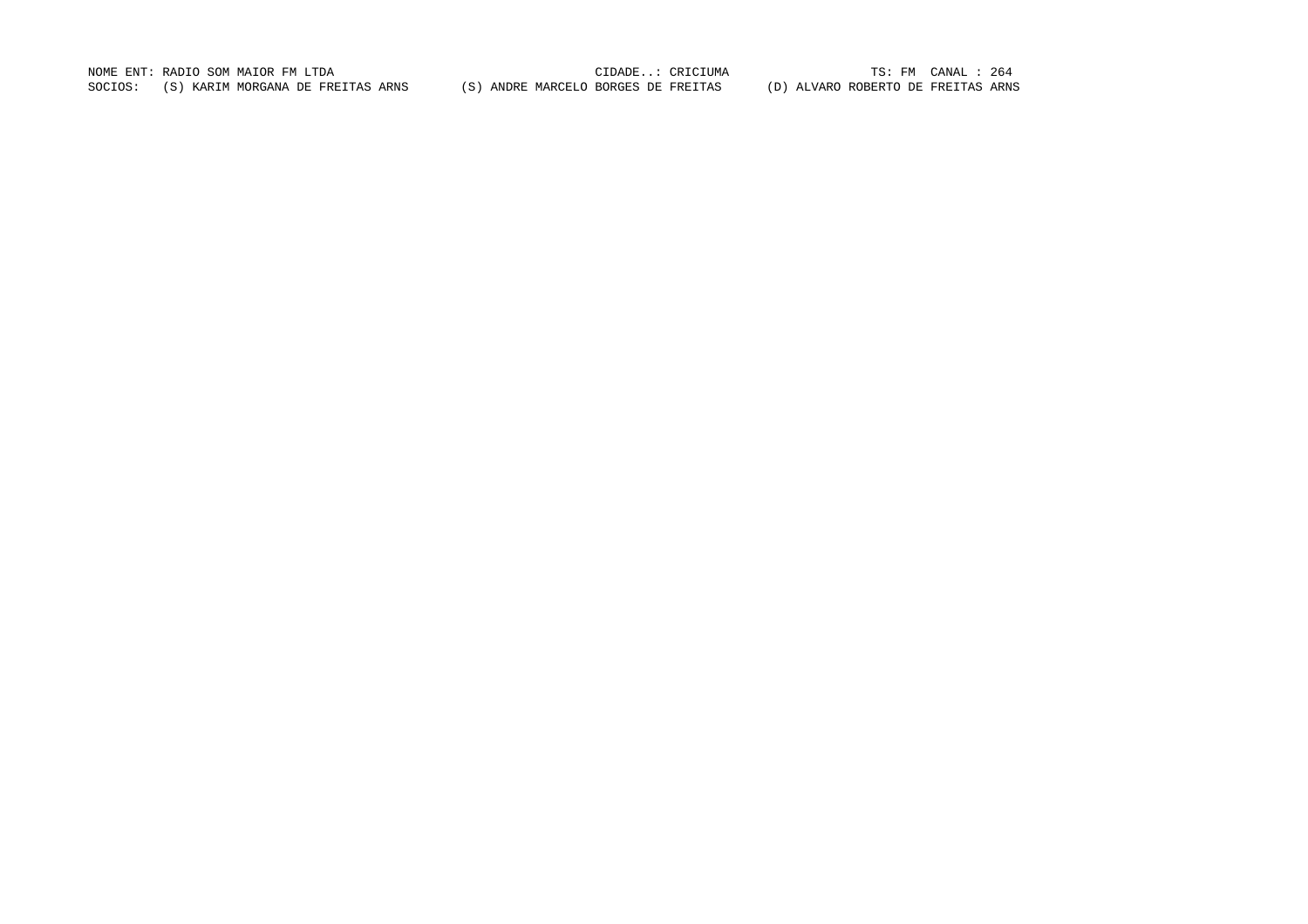|         | MINISTERIO DAS COMUNICACOES - SECRETARIA DE SERVICOS DE COMUN. ELETRONICA UF: SANTA CATARINA PAGINA 255<br>RELACAO DOS SOCIOS DAS EMISSORAS DE RADIO E TELEVISAO - CLASSIFICACAO SIGLA UF/CIDADE/ENTIDADE - REL. RCA013 DATA 18/11/2003                                                                |                                   |                       |                                          |                                                |
|---------|--------------------------------------------------------------------------------------------------------------------------------------------------------------------------------------------------------------------------------------------------------------------------------------------------------|-----------------------------------|-----------------------|------------------------------------------|------------------------------------------------|
|         | NOME ENT: RBS TV CRICIUMA LTDA<br>SOCIOS: (D) CARLOS EDUARDO SCHNEIDER MELZER (S) GERALDO BARBOSA CORREA (D) JAYME SIROTSKY                                                                                                                                                                            |                                   |                       |                                          |                                                |
|         | NOME ENT: SOCIEDADE RADIO DIFUSORA ELDORADO CATARINENSE LTDA       CIDADE: CRICIUMA                         TS: OM FREQ.:  570,0 KHZ<br>SOCIOS:   (E) MIGUEL MEDEIROS ESMERALDINO         (S) KARIM MORGANA DE FREITAS ARNS                                                                            |                                   |                       |                                          |                                                |
|         | NOME ENT: SOCIEDADE RADIO HULHA NEGRA DE CRICIUMA LTDA CIDADE: CRICIUMA TS: OM FREQ.: 1450,0<br>SOCIOS: (S) WALCIR BURIGO (D) ALVARO ROBERTO DE FREITAS ARNS (D) JOAO PAULO BORGES DE FREITAS                                                                                                          |                                   |                       |                                          | TS: OM FREQ.: 1450,0 KHZ                       |
|         | NOME ENT: RADIO IRACEMA LTDA<br>SOCIOS:   (D) RICARDO DILLENBURG ZANETTE               (D) EDUARDO DILLENBURG ZANETTE                                                                                                                                                                                  |                                   |                       |                                          | CIDADE: CUNHA PORA TS: OM FREQ.: 1240,0 KHZ    |
|         | NOME ENT: FUNDACAO FREI ROGERIO (E) NOLVI DALA COSTA (E) CURITIBANOS TS: OM FREQ.: 1140,0 KHZ<br>SOCIOS: (E) VIGILIO TAMBOSI (E) NOLVI DALA COSTA (E) POLYCARPO SCHNEIDER<br>(E) MOACIR ANTONIO LONGO                                                                                                  |                                   |                       |                                          |                                                |
|         | (E) MOACIR ANTONIO LONGO                                                                                                                                                                                                                                                                               |                                   |                       |                                          |                                                |
|         |                                                                                                                                                                                                                                                                                                        |                                   |                       |                                          |                                                |
|         | NOME ENT: RADIO PROGRESSO DE DESCANSO LTDA<br>E DESCANSO LTDA (D) ROBERTO CARLOS BASSO (S) NEUTO FAUSTO DE CONTO (D) VALDIR BASSO (D) VALDIR BASSO (D) VITORIO BASSO (D) VITORIO BASSO (D) VALDIR BASSO (D) VALDIR BASSO (D) VITORIO BASSO (D) VITORIO BASSO (D) VALDIR BASS<br>SOCIOS: (D) JOSE BASSO |                                   |                       |                                          | TS: OM FREQ.: 590,0 KHZ                        |
|         | NOME ENT: SISTEMA 103 DE RADIOS LTDA<br>SOCIOS: (D) WOLMIR HUBNER                                                                                                                                                                                                                                      | CIDADE<br>S) MARIA HELENA HUBNER) |                       | CIDADE: DESCANSO TS: FM CANAL : 279      |                                                |
|         | NOME ENT: RADIO FRONTEIRA OESTE LTDA<br>SOCIOS:   (D) RICARDO DILLENBURG ZANETTE             (D) EDUARDO DILLENBURG ZANETTE                                                                                                                                                                            |                                   |                       |                                          |                                                |
|         | NOME ENT: DIARIO DA MANHA LTDA<br>SOCIOS: (D) MARCELO SIROTSKY                                                                                                                                                                                                                                         | (D) NELSON PACHECO SIROTSKY       |                       |                                          | CIDADE: FLORIANOPOLIS TS: OM FREQ.: 740,0 KHZ  |
|         | NOME ENT: DIFUSORA GOMES LTDA<br>CIDADE.<br>IVONE DA SILVA GOMES) (S) IVONE DA SILVA GOMES)<br>SOCIOS: (D) ARNO GOMES                                                                                                                                                                                  |                                   |                       |                                          | CIDADE: FLORIANOPOLIS TS: OM FREQ.: 1060,0 KHZ |
|         | (S) VERDE VALE INVEST. E PART. LTDA                                                                                                                                                                                                                                                                    |                                   |                       | CIDADE: FLORIANOPOLIS TS: TV CANAL : 09  |                                                |
|         | NOME ENT: FUNDACAO MARANATA DE COMUNICACAO SOCIAL<br>SOCIOS: (E) RODOLPHO GORSKI (E) IVANAUDO BORBOSA DE OLIVEIRA (E) MARINO FRANCISCO DE OLIVEIRA                                                                                                                                                     |                                   |                       | CIDADE: FLORIANOPOLIS TS: FM CANAL : 245 |                                                |
| SOCIOS: | (E) MARIO CESAR MORAES                                                                                                                                                                                                                                                                                 | (E) ANGENOR RODRIGUES             |                       | (E) ANTONIO FELISBERTO PINHEIRO          |                                                |
| SOCIOS: | (D) JOSE PEDRO PACHECO SIROTSKY (D) FERNANDO ERNESTO SOUZA CORREA (D) JAYME SIROTSKY                                                                                                                                                                                                                   |                                   |                       |                                          |                                                |
| SOCIOS: | NOME ENT: RADIO BARRIGA VERDE LTDA<br>(D) SAUL BRANDALISE JUNIOR                                                                                                                                                                                                                                       | (D) (ESP.) SAUL BRANDALISE        | CIDADE: FLORIANOPOLIS | (D) FLAVIO BRANDALISE                    | TS: FM CANAL : 241                             |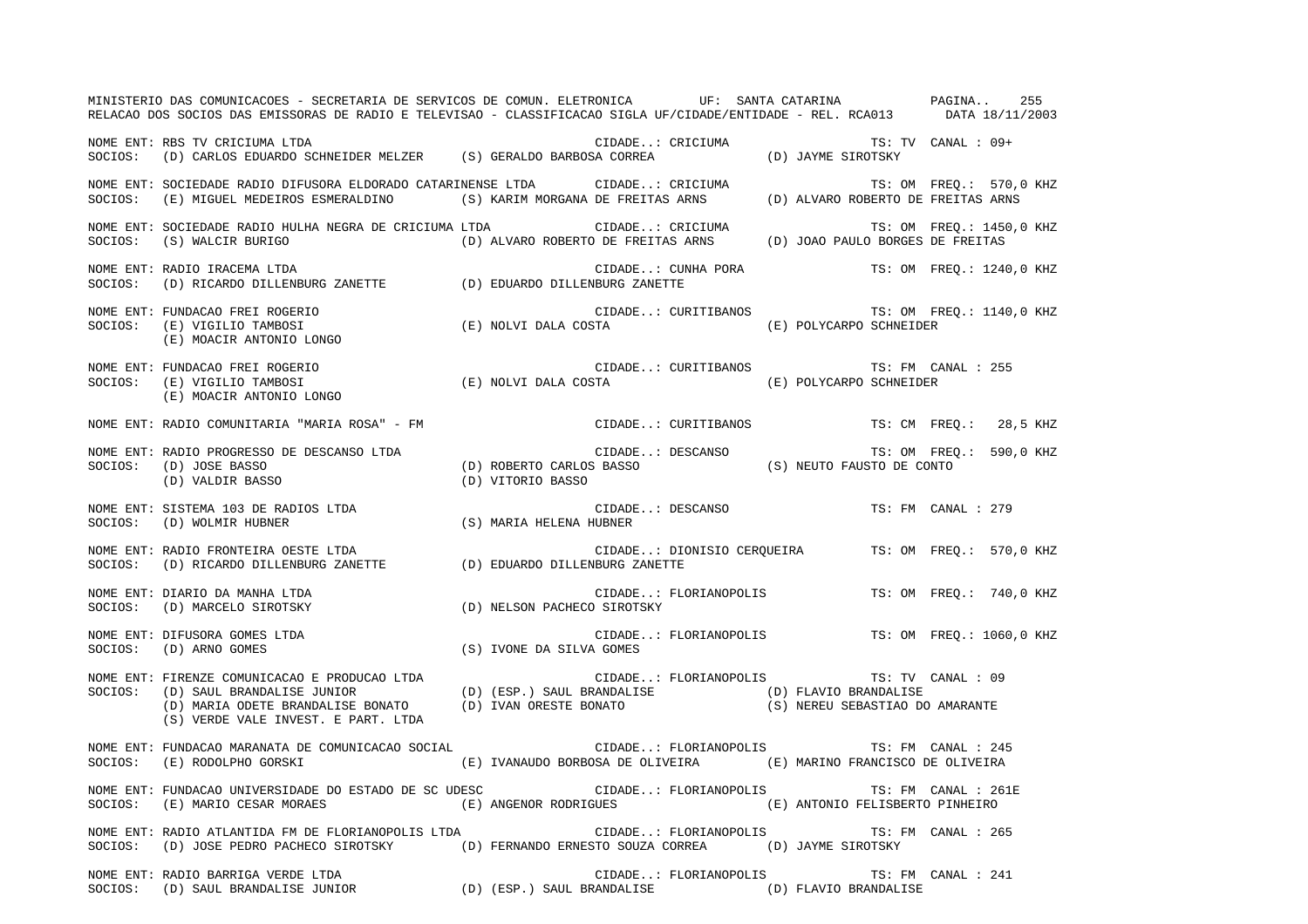(D) MARIA ODETE BRANDALISE BONATO (S) IVAN ORESTE BONATO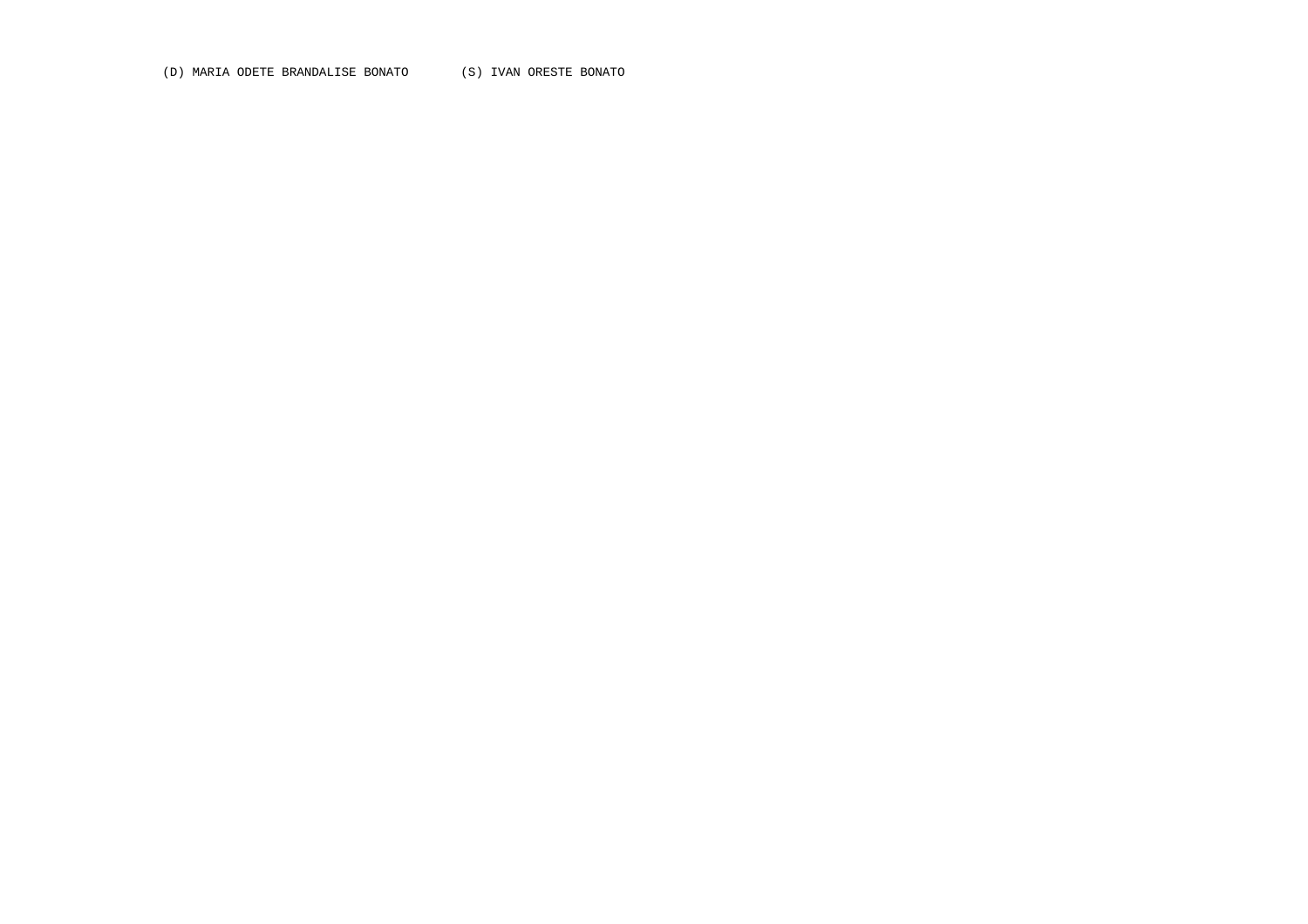| MINISTERIO DAS COMUNICACOES - SECRETARIA DE SERVICOS DE COMUN. ELETRONICA   UF: SANTA CATARINA     PAGINA 256<br>RELACAO DOS SOCIOS DAS EMISSORAS DE RADIO E TELEVISAO - CLASSIFICACAO SIGLA UF/CIDADE/ENTIDADE - REL. RCA013 DATA 18/11/2003                                                                                                                                                                        |                                                                                                    |                                                |
|----------------------------------------------------------------------------------------------------------------------------------------------------------------------------------------------------------------------------------------------------------------------------------------------------------------------------------------------------------------------------------------------------------------------|----------------------------------------------------------------------------------------------------|------------------------------------------------|
| NOME ENT: RADIO CANOINHAS LTDA<br>SOCIOS: (D) HELOISA HELENA DE CARVALHO C LIMA (D) AROLDO CARVALHO CRUZ LIMA (D) RITA DE CASSIA CARVALHO CRUZ LIMA                                                                                                                                                                                                                                                                  | CIDADE: FLORIANOPOLIS TS: FM CANAL : 269                                                           |                                                |
| NOME ENT: RADIO CANOINHAS LTDA<br>SOCIOS: (D) HELOISA HELENA DE CARVALHO C LIMA (D) AROLDO CARVALHO CRUZ LIMA (D) RITA DE CASSIA CARVALHO CRUZ LIMA                                                                                                                                                                                                                                                                  | CIDADE: FLORIANOPOLIS TS: OM FREQ.: 890,0 KHZ                                                      |                                                |
| NOME ENT: RADIO CULTURA AM LTDA<br>SOCIOS: (S) CESARIO ROGERIO (E) ADRIANA BORGES DE FREITAS VITORIA (D) ANDRE MARCELO BORGES DE FREITAS                                                                                                                                                                                                                                                                             |                                                                                                    | CIDADE: FLORIANOPOLIS TS: OM FREQ.: 1110,0 KHZ |
| NOME ENT: RADIO ITAPEMA FM DE FLORIANOPOLIS LTDA<br>SOCIOS: (D) MARCELO SIROTSKY                                                                                                                                                                                                                                                                                                                                     | CIDADE: FLORIANOPOLIS TS: FM CANAL : 229<br>(D) NELSON PACHECO SIROTSKY                            |                                                |
| NOME ENT: RADIO MARUMBY LTDA<br>NOME ENT: RADIO MARUMBY LTDA<br>SOCIOS: (D) MATHEUS IENSEN                         (D) DANIEL FALAVINHA IENSEN             (D) PAULO FALAVINHA IENSEN<br>(S) VANDERLEI FALAVINHA IENSEN                                                                                                                                                                                              |                                                                                                    | CIDADE: FLORIANOPOLIS TS: OC FREQ.: 9665,0 KHZ |
| NOME ENT: RADIO MARUMBY LTDA<br>SOCIOS: (D) MATHEUS IENSEN<br>(S) VANDERLEI FALAVINHA IENSEN                                                                                                                                                                                                                                                                                                                         | CIDADE: FLORIANOPOLIS TS: OC FREQ.: 1750<br>(D) DANIEL FALAVINHA IENSEN (D) PAULO FALAVINHA IENSEN | CIDADE: FLORIANOPOLIS TS: OC FREQ.: 1750,0 KHZ |
| NOME ENT: RBS TV DE FLORIANOPOLIS SA CIDADE: FLORIANOPOLIS TS: TV CANAL : 12-<br>SOCIOS: (S) CARLOS EDUARDO SCHNEIDER MELZER (S) JOSE PEDRO PACHECO SIROTSKY (S) FERNANDO ERNESTO SOUZA CORREA<br>(E) GERALDO BARBOSA CORREA (S) J                                                                                                                                                                                   |                                                                                                    |                                                |
| $\begin{tabular}{lllllllllllllllllll@{NOME&ENT: SOCIEDADE RADIO GUARUJA LTDA&CIDADE: FLORIANOPOLIS&TS: FM CANAL: 221\\ SOCIOS: & (S) IRINEU COMELLI JUNIOR & (D) ACT BERNO. & (S) JOAQUIM FIUZA RAMOS & (S) JOAQUIM FIUZA RAMOS & (S) JOAQUIM FIUZA RAMOS & (S) JOAQUIM FIUZA RAMOS & (S) JOAQUIM FIUZA RAMOS & (S) JOAQUIM FIUZA RAMOS & (S) JOAOLA. & (S) JOAOLA. & (S) JOAOLA. & (S) JOAOLA. & (S) JOAOLA. & (S)$ |                                                                                                    |                                                |
|                                                                                                                                                                                                                                                                                                                                                                                                                      |                                                                                                    | CIDADE: FLORIANOPOLIS TS: OC FREQ.: 5980,0 KHZ |
|                                                                                                                                                                                                                                                                                                                                                                                                                      |                                                                                                    | CIDADE: FLORIANOPOLIS TS: OM FREQ.: 1420,0 KHZ |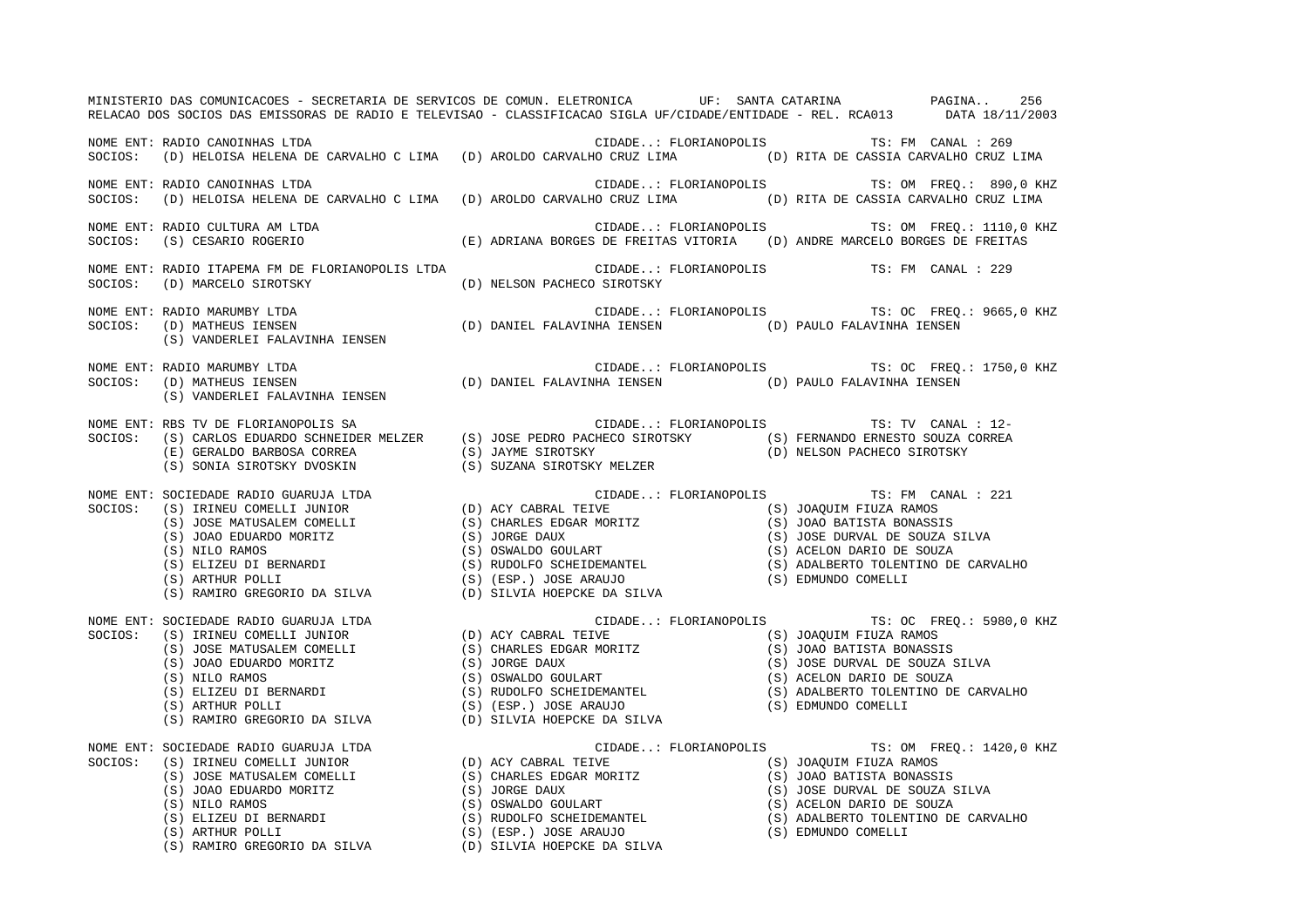|         | MINISTERIO DAS COMUNICACOES - SECRETARIA DE SERVICOS DE COMUN. ELETRONICA UF: SANTA CATARINA NA PAGINA<br>RELACAO DOS SOCIOS DAS EMISSORAS DE RADIO E TELEVISAO - CLASSIFICACAO SIGLA UF/CIDADE/ENTIDADE - REL. RCA013 DATA 18/11/2003                                                            |                |                    |                                                 | 257                      |
|---------|---------------------------------------------------------------------------------------------------------------------------------------------------------------------------------------------------------------------------------------------------------------------------------------------------|----------------|--------------------|-------------------------------------------------|--------------------------|
|         |                                                                                                                                                                                                                                                                                                   |                |                    | (*) CIDADE: FLORIANOPOLIS TS: TV CANAL : 06-    |                          |
|         | NOME ENT: TV O ESTADO FLORIANOPOLIS LTDA<br>SOCIOS: (S) LEONARDO PETRELLI NETO (S) MARIO JOSE GONZAGA PETRELLI (D) MARCELLO CORREA PETRELLI<br>(S) RIC - CONSULTORIA EM TELECOMUNICACO                                                                                                            |                |                    |                                                 |                          |
| SOCIOS: | NOME ENT: RADIO FRAIBURGO LTDA<br>(D) EVANILDA STEFANES FREY (S) ELVITO COLDEBELLA                                                                                                                                                                                                                |                | CIDADE: FRAIBURGO  |                                                 | TS: OM FREQ.: 710,0 KHZ  |
|         | NOME ENT: RADIO COMUNITARIA GAROPABENSE FM DE COMUNICACOES CIDADE: GAROPABA                                                                                                                                                                                                                       |                |                    |                                                 | TS: CM FREQ.: 28,5 KHZ   |
|         | NOME ENT: ASSOCIACAO MINISTRO SERGIO MOTTA DE COUNIC.CULT.E ACA CIDADE: GARUVA                                                                                                                                                                                                                    |                |                    |                                                 | TS: CM FREQ.: 28,5 KHZ   |
|         | NOME ENT: RADIO ATIVA FM LTDA<br>$\texttt{SOCIOS:} \hspace{0.5cm} \texttt{(D)} \hspace{0.1cm} \texttt{EDUARDO} \hspace{0.1cm} \texttt{ZILINSKY} \hspace{1.5cm} \texttt{(D)} \hspace{0.1cm} \texttt{ANDREONE} \hspace{0.1cm} \texttt{SANTOS} \hspace{0.1cm} \texttt{CORDEIRO}$                     | CIDADE: GASPAR |                    | TS: FM CANAL : 209                              |                          |
|         | NOME ENT: RADIO SENTINELA DO VALE LTDA- ME<br>SOCIOS: (D) ALCIDES MORASTONI (D) LEOPOLDO MIGLIOLI (S) BENVINDO MIGLIOLI                                                                                                                                                                           |                |                    |                                                 |                          |
|         | NOME ENT: RADIO RAIO DE LUZ LTDA (D) MARIA HELENA HUBNER<br>SOCIOS: (D) WOLMIR HUBNER (D) MARIA HELENA HUBNER                                                                                                                                                                                     |                | CIDADE: GUARACIABA | TS: FM CANAL : 263                              |                          |
|         | NOME ENT: ASSOCIACAO DE RD.COMUNIT.E DEF.E DO MEIO AMB.PRO GUAR CIDADE: GUARAMIRIM                                                                                                                                                                                                                |                |                    |                                                 | TS: CM FREQ.: 28,5 KHZ   |
|         | NOME ENT: ASSOCIACAO RADIO COMUNITARIA FM UNIDOS DO HERVAL (CIDADE: HERVAL D'OESTE TS: CM FREQ.:                                                                                                                                                                                                  |                |                    |                                                 | 28,5 KHZ                 |
| SOCIOS: | NOME ENT: RADIO LIDER DO VALE LTDA<br>RADIO LIDER DO VALE LTDA<br>(S) SAUL BRANDALISE JUNIOR (S) NELSON PEDRINI (S) SEZEFREDO EDGAR SILVA<br>(S) ADEMIO HOFFELDER (S) MINTON LASKE (S) TLAVIO BRANDALISE<br>(D) IVAN ORESTE BONATO (S) NILSO RAMELLA (S) DARCI MENDES<br>(D) RODRIGO LINEU BONATO |                |                    | CIDADE: HERVAL D'OESTE TS: OM FREQ.: 1470,0 KHZ |                          |
|         | NOME ENT: RADIO BELOS VALES LTDA<br>SOCIOS: (S) MONOEL MARCHETTI IND. E COM. LTDA (S) GENESIO AYRES MARCHETTI (D) IVANOR TAFAREL<br>(E) FABIO AYRES MARCHETTI                                                                                                                                     |                |                    |                                                 |                          |
|         | NOME ENT: RADIO DIFUSORA DE ICARA LTDA<br>SOCIOS:    (D) NELSON ANGELO GUIDO                                  (S) CLARICE MARIA CASCAES GUIDI               (S) NEREU GUIDI                                                                                                                       |                |                    |                                                 | TS: OM FREQ.: 910,0 KHZ  |
| SOCIOS: | NOME ENT: RADIO DIFUSORA 26 DE ABRIL DE IMARUI LTDA<br>(D) EPITACIO BITTENCOURT SOBRINHO (S) EPITACIO BITTENCOURT                                                                                                                                                                                 |                | CIDADE: IMARUI     |                                                 | TS: OM FREQ.: 1480,0 KHZ |
|         | NOME ENT: RADIO DIFUSORA DE IMBITUBA S/A<br>SOCIOS: (S) RODOLFO DAGER<br>(S) PAULO HOBOLD<br>(S) CIRIACO DE AGUIAR<br>(S) CIRIACO DE AGUIAR<br>(S) CIRIACO DE AGUIAR<br>(S) CIRIACO DE AGUIAR<br>(S) CIRIACO DE AGUIAR<br>(S) CORLOS ALBERTO D                                                    |                |                    |                                                 | TS: OM FREQ.: 1520,0 KHZ |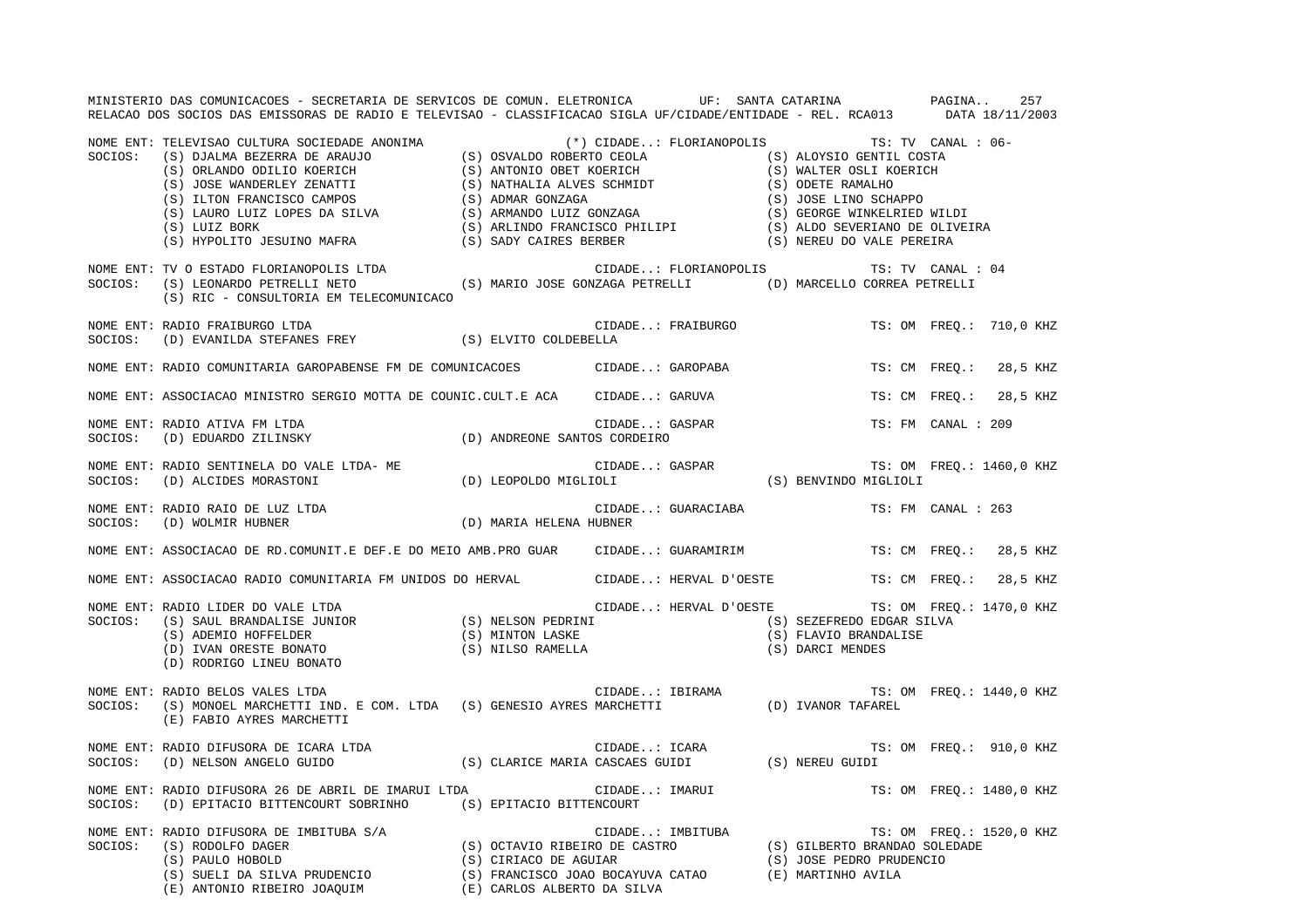NOME ENT: ASSOCIACAO COMUNITARIA DE DIFUSAO CULTURAL DE INDAIAL CIDADE..: INDAIAL TS: CM FREQ.: 29,0 KHZ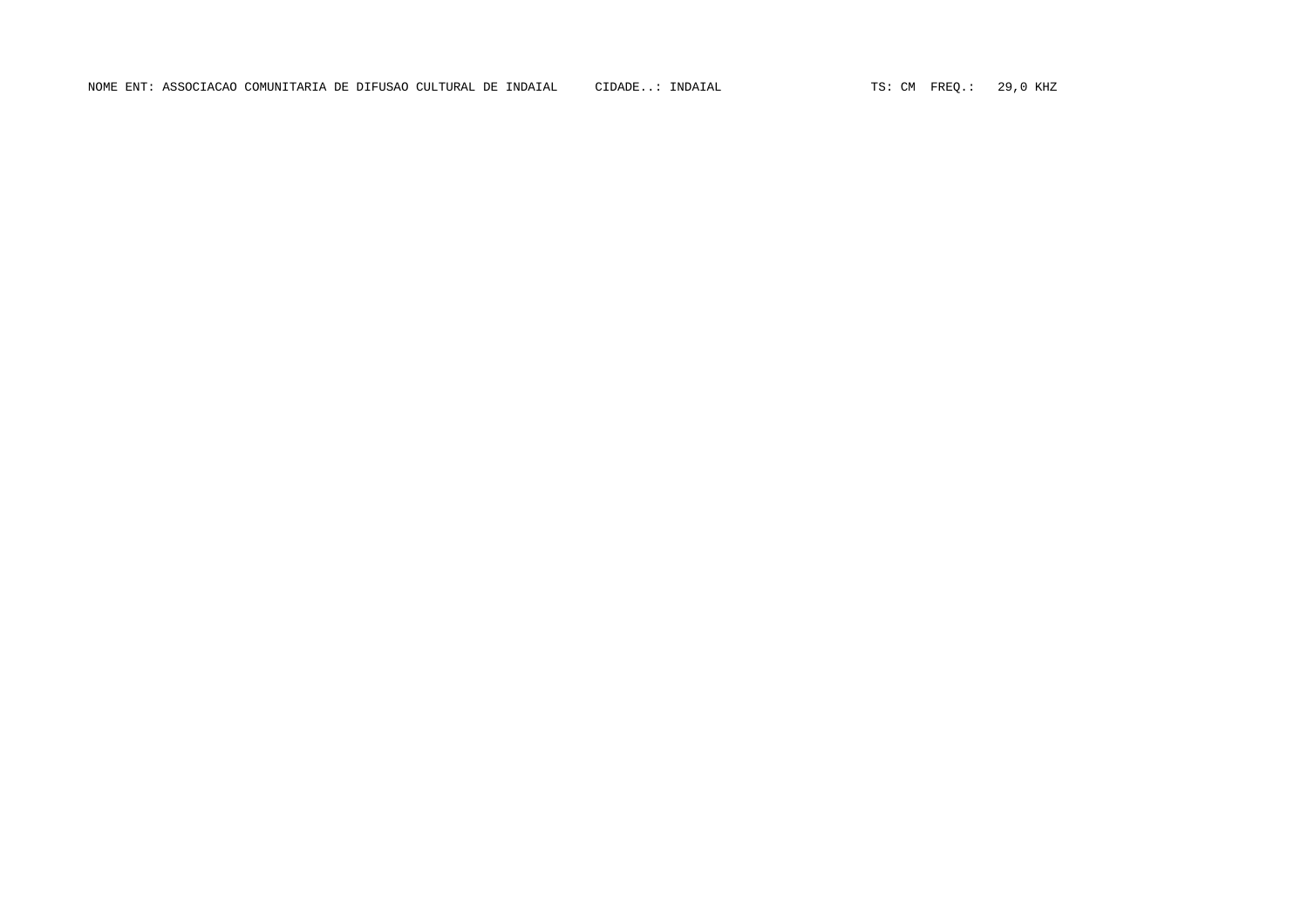|         | MINISTERIO DAS COMUNICACOES - SECRETARIA DE SERVICOS DE COMUN. ELETRONICA   UF: SANTA CATARINA     PAGINA 258<br>RELACAO DOS SOCIOS DAS EMISSORAS DE RADIO E TELEVISAO - CLASSIFICACAO SIGLA UF/CIDADE/ENTIDADE - REL. RCA013 DATA 18/11/2003                                                                                                                                        |                    |                     |                          |
|---------|--------------------------------------------------------------------------------------------------------------------------------------------------------------------------------------------------------------------------------------------------------------------------------------------------------------------------------------------------------------------------------------|--------------------|---------------------|--------------------------|
|         | NOME ENT: RADIO CLUBE DE INDAIAL LTDA<br>IAL LTDA (D) JOANA LAEMEL<br>SOCIOS: (D) AROLDO LAEMEL                                                                                                                                                                                                                                                                                      | CIDADE: INDAIAL    |                     | TS: OM FREQ.: 1080,0 KHZ |
|         | NOME ENT: ASSOCIACAO COMUNITARIA RADIO FM PEQUENO VALE-FM PEQUE     CIDADE: IPUMIRIM                                                                                                                                                                                                                                                                                                 |                    |                     | TS: CM FREQ.: 28,5 KHZ   |
|         | NOME ENT: SOCIEDADE RADIO COMUNITARIA A VOZ DO CONTESTADO - FM CIDADE: IRANI                                                                                                                                                                                                                                                                                                         |                    |                     | TS: CM FREQ.: 28,5 KHZ   |
|         | NOME ENT: RADIO CIDADE DE ITAIOPOLIS LTDA<br>ON ARTENIR WERNER (S) ARTENIR WERNER<br>SOCIOS: (S) MOACIR BERTOLI                                                                                                                                                                                                                                                                      | CIDADE: ITAIOPOLIS | (E) IZABEL SCNEIDER | TS: OM FREQ.: 1380,0 KHZ |
|         | NOME ENT: ABRIGO LUZ DO AMANHA                                                                                                                                                                                                                                                                                                                                                       | CIDADE: ITAJAI     |                     | TS: CM FREQ.: 29,0 KHZ   |
|         | NOME ENT: EMPRESA DE COMUNICACAO INTERNACIONAL LTDA (CIDADE: ITAJAI<br>SOCIOS: (D) NELSON FANTIN<br>(S) LUCIANO DA SILVA                                                                                                                                                                                                                                                             |                    |                     | TS: FM CANAL : 271       |
|         | NOME ENT: FUNDACAO CULTURAL E EDUCACIONAL DE ITAJAI (E) SANDRA MARIA BERNARDES DA CUNHA (E) JANE MARA BERNARDES DA CUNHA<br>SOCIOS: (E) JOSE CARLOS FRANCELINO (E) SANDRA MARIA BERNARDES DA CUNHA (E) JANE MARA BERNARDES DA CUN<br>(E) ANASTACIO BERNARDES                                                                                                                         |                    |                     |                          |
|         | NOME ENT: FUNDACAO CULTURAL E EDUCACIONAL DE ITAJAI (CIDADE: ITAJAI<br>(E) ANASTACIO BERNARDES                                                                                                                                                                                                                                                                                       |                    |                     | TS: FM CANAL : 294E      |
| SOCIOS: | FUNDACAO UNIVERSIDADE DO VALE DO ITAJAI (E) RENATO ANDRE WOHLKE (E) HELIO FLORIANO DOS SANTOS (E) RENATO ANDRE WOHLKE (E) SENEDITO GALATTO                                                                                                                                                                                                                                           |                    |                     | TS: FM CANAL : 235E      |
|         | NOME ENT: OSCONI - OBRAS SOCIAIS E CULTURAIS CONCEICAO DE ITAJA      CIDADE: ITAJAI                                                                                                                                                                                                                                                                                                  |                    |                     | TS: CM FREQ.: 29,0 KHZ   |
|         | NOME ENT: RADIO DIFUSORA ITAJAI LTDA<br>SOCIOS: (D) ALFREDO FOES<br>(S) (RSP.) IRINEU BORNHAUSEN<br>(S) (ESP.) ARNO URIARTE<br>(S) (ESP.) ARNO URIARTE<br>(S) (ESP.) MARIO URIARTE<br>(S) (ESP.) MARIO URIARTE<br>(S) (ESP.) MARIO URIARTE<br>                                                                                                                                       |                    |                     | TS: OM FREQ.: 1530,0 KHZ |
|         | NOME ENT: RADIO ITAPOA LTDA<br>CII (D) HONORATO SALVATI (D) CONTROL (S) CORLOS ALBERTO SPINELLI (D) CONORATO SALVATI                                                                                                                                                                                                                                                                 | CIDADE: ITAJAI     |                     | TS: FM CANAL : 231       |
|         | (S) FLAVIO ROSA                                                                                                                                                                                                                                                                                                                                                                      |                    |                     |                          |
|         | (S) FLAVIO ROSA                                                                                                                                                                                                                                                                                                                                                                      |                    |                     |                          |
|         | NOME ENT: TV VALE DO ITAJAI LTDA<br>SOCIOS: (S) CARLOS ALBERTO RODRIGUES PINTO (D) HONORILTON GONCALVES DA COSTA                                                                                                                                                                                                                                                                     | CIDADE: ITAJAI     |                     | TS: TV CANAL : 10        |
| SOCIOS: | NOME ENT: RADIO ITAPIRANGA LTDA<br>RADIO ITAPIRANGA LTDA (D) ADEMAR PEDRO BALDISSERA (S) ALBANO STUELP (D) ELZA ADELE GUERRA GOBBI (D) ADEMAR PEDRO BALDISSERA (S) ALBANO STUELP (D) ELZA ADELE GUERRA GOBBI (C) ELZA ADELE GUERRA GOBBI (P) ELZA ADELE GUERRA GO<br>(S) ARTHUR GOERCK (S) EDMUNDO KLEIN<br>(S) GILBERTO JOSE GOERCK (S) HUGO FRANCISCO HECK<br>(S) RUDI BRAZ GOERCK |                    | (S) LEOPOLDO MELTZ  | TS: OM FREQ.: 990,0 KHZ  |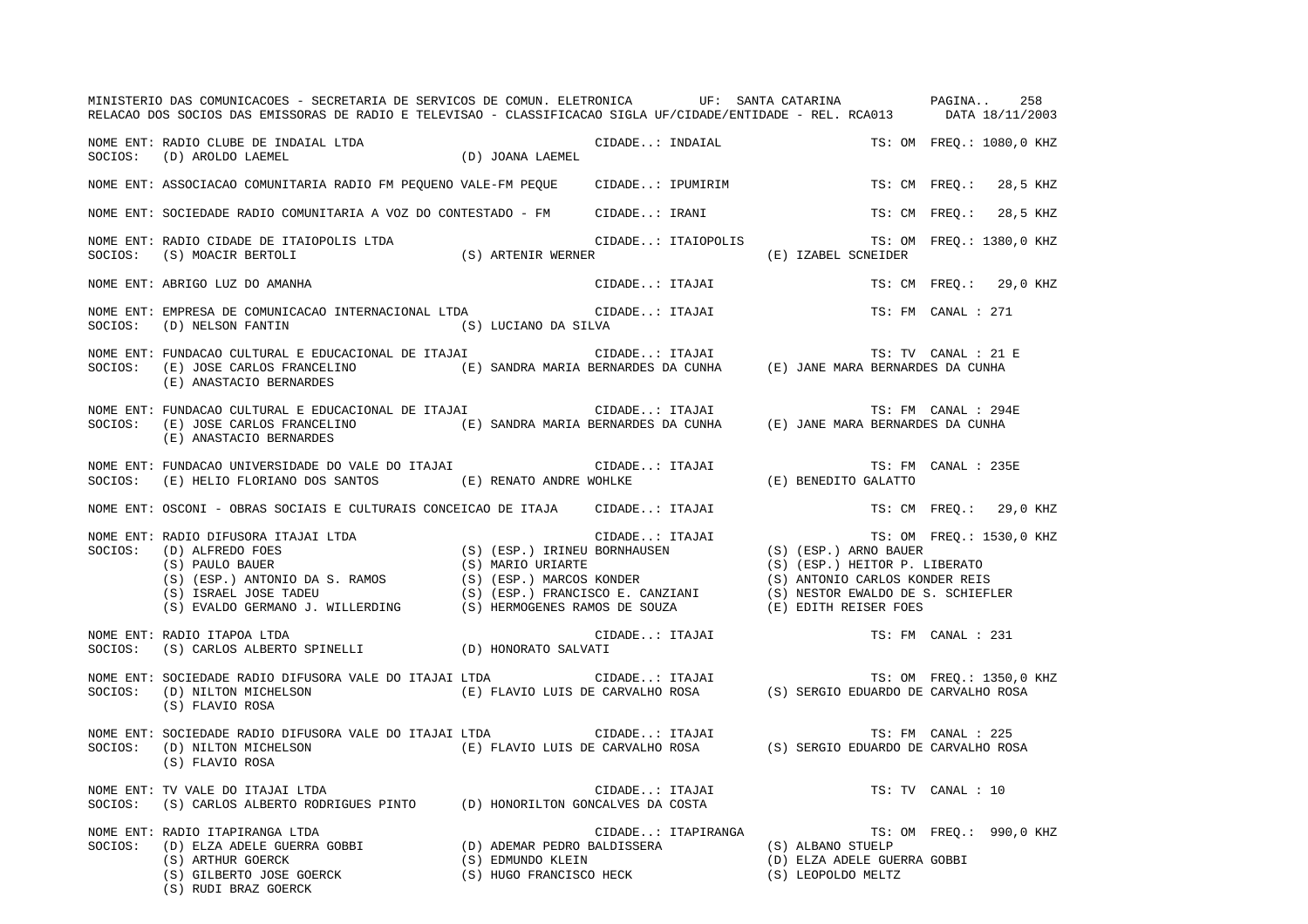NOME ENT: ASSOCIACAO CULTURAL E COMUNITARIA DE ITAPOA  $\qquad$  CIDADE..: ITAPOA  $\qquad$  TS: CM FREQ.: 20,0 KHZ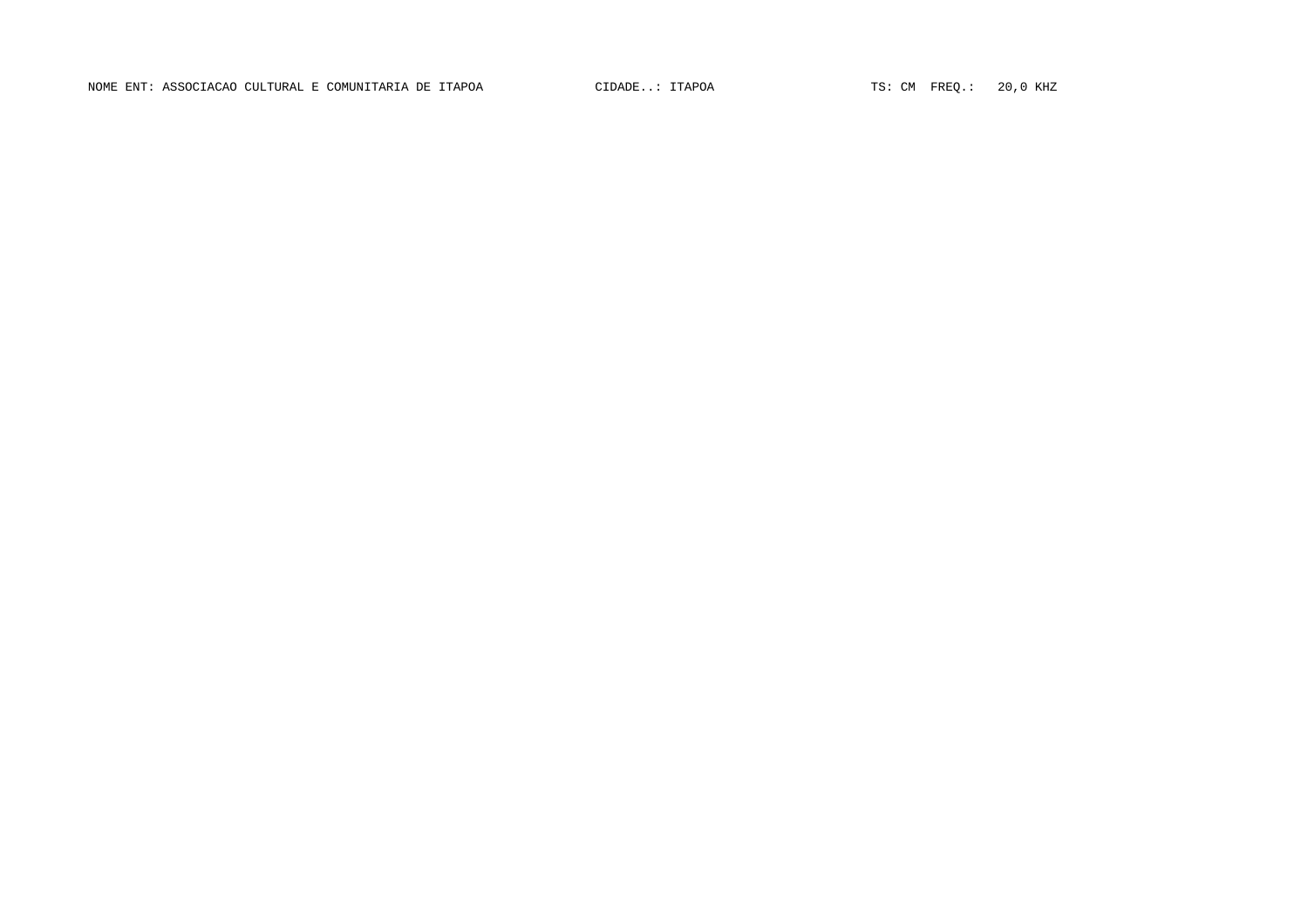|         | MINISTERIO DAS COMUNICACOES - SECRETARIA DE SERVICOS DE COMUN. ELETRONICA UF: SANTA CATARINA AND PAGINA<br>RELACAO DOS SOCIOS DAS EMISSORAS DE RADIO E TELEVISAO - CLASSIFICACAO SIGLA UF/CIDADE/ENTIDADE - REL. RCA013 DATA 18/11/2003                                                                                                                                                                                                                     |                          |                         |                                                 |                               |                        | 259 |
|---------|-------------------------------------------------------------------------------------------------------------------------------------------------------------------------------------------------------------------------------------------------------------------------------------------------------------------------------------------------------------------------------------------------------------------------------------------------------------|--------------------------|-------------------------|-------------------------------------------------|-------------------------------|------------------------|-----|
|         | NOME ENT: RADIO ITUPORANGA LTDA<br>NOME ENT: RADIO ITUPORANGA LTDA (D) SOLANGE GANDOLFI MACIEL (S) ARY VANDRESEN SOCIOS: (S) GERVASIO JOSE MACIEL<br>(D) JOSANE MARA MACIEL BECKER                                                                                                                                                                                                                                                                          |                          |                         | CIDADE: ITUPORANGA TS: OM FREQ.: 1310,0 KHZ     |                               |                        |     |
|         | NOME ENT: ASSOCIACAO RADIO COMUNITARIA JABORA                                                                                                                                                                                                                                                                                                                                                                                                               |                          | CIDADE: JABORA          |                                                 |                               | TS: CM FREQ.: 28,5 KHZ |     |
|         | NOME ENT: RADIO INTEGRACAO FM LTDA (S) MARLENE ANTONELI BRISTOT (D) ALDOIR PAGANI BRISTOT (S) MARLENE ANTONELI BRISTOT                                                                                                                                                                                                                                                                                                                                      |                          | CIDADE: JACINTO MACHADO |                                                 |                               | TS: FM CANAL : 219     |     |
|         | NOME ENT: ASSOCIACAO DE RADIODIFUSAO COMUNITARIA DE JAGUARUNA         CIDADE: JAGUARUNA                                                                                                                                                                                                                                                                                                                                                                     |                          |                         |                                                 |                               | TS: CM FREO.: 28,5 KHZ |     |
|         | NOME ENT: RADIO BRASIL NOVO LTDA<br>SOCIOS: (S) MARLENE VASEL MAURER (D) CARLOS ALBERTO REALI (S) LIBERACI MARIA REALI                                                                                                                                                                                                                                                                                                                                      |                          |                         | CIDADE: JARAGUA DO SUL TS: OM FREQ.: 780,0 KHZ  |                               |                        |     |
|         | NOME ENT: RADIO JARAGUA LTDA<br>(D) ARYBERTO LEO BARTUSCHECK<br>SOCIOS: (D) WANDER WEEGE                                                                                                                                                                                                                                                                                                                                                                    |                          |                         | CIDADE: JARAGUA DO SUL TS: OM FREQ.: 1010,0 KHZ |                               |                        |     |
|         | NOME ENT: REDE DE COMUNICACOES PEROLA DO VALE LIMITADA CIDADE: JARAGUA DO SUL<br>SOCIOS: (D) ARYBERTO LEO BARTUSCHECK (D) JOSE WODZINSKY (D) OSE WODZINSKY (D) WALDENIR LUIZ FREIBERGER                                                                                                                                                                                                                                                                     |                          |                         |                                                 |                               | TS: FM CANAL : 256     |     |
|         | NOME ENT: RADIO SOCIEDADE CATARINENSE LTDA (D) MARIA ODETE BRANDALISE BONATO (S) ELEJALDE F. BRANDALISE (S) VALERIA BRANDALISE BONATO (S) CIDADE: JOACABA (D) MARIA ODETE BRANDALISE BONATO (S) ELEJALDE F. BRANDALISE (S) V                                                                                                                                                                                                                                |                          |                         |                                                 |                               | TS: FM CANAL : 247     |     |
|         | NOME ENT: RADIO SOCIEDADE CATARINENSE LTDA<br>SOCIOS: (S) ALBINO BIAGGIO SGANZERLA (D) MARIA ODETE BRANDALISE BONATO (S) ELEJALDE F. BRANDALISE<br>(S) VALERIA BRANDALISE BONATO                                                                                                                                                                                                                                                                            | (S) RODRIGO LINEU BONATO |                         |                                                 |                               |                        |     |
|         | NOME ENT: RADIO TRANSOESTE LTDA<br>(E) JOAO CELSO BORDIN<br>SOCIOS: (S) FLAVIO BRANDALISE                                                                                                                                                                                                                                                                                                                                                                   |                          | CIDADE: JOACABA         | (D) IVAN ORESTE BONATO                          |                               | TS: FM CANAL : 222     |     |
|         | NOME ENT: TELEVISAO JOACABA LTDA<br>SOCIOS: (D) SAUL BRANDALISE JUNIOR (D) MARIA ODETE BRANDALISE BONATO (S) VALERIA BRANDALISE BONATO<br>(S) RODRIGO LINEU BONATO (S) VERDE VALE INV. E PARTIC. LTDA (S) IVAN ORESTE BONATO                                                                                                                                                                                                                                |                          |                         |                                                 |                               | TS: TV CANAL : 06+     |     |
|         | NOME ENT: ASSOCIACAO CULT., EDUCACIONAL E RD.COMUNIT.DE PIRABEI CIDADE: JOINVILLE                                                                                                                                                                                                                                                                                                                                                                           |                          |                         |                                                 |                               | TS: CM FREO.: 20,0 KHZ |     |
|         | NOME ENT: ASSOCIACAO RADIO COMUNITARIA UNIAO SUL                                                                                                                                                                                                                                                                                                                                                                                                            |                          | CIDADE: JOINVILLE       |                                                 |                               | TS: CM FREO.: 20.0 KHZ |     |
|         | $\begin{tabular}{lllllllllllllllllll} & & & & & & (*) & \texttt{CIDADE.}: & \texttt{JOINVILLE} & & & & \texttt{TS: TV} & \texttt{CANA} \\ \texttt{SOCIOS}: & & & & & (D) & NELSON PACHECO SIROTSKY & & & (S) & \texttt{JOAO HANSEN JUNIOR} & & & (S) & \texttt{CUPT ALVINO MONICH} \\ & & & & & (S) & \texttt{NORERTO CUBAS DA SILVA} & & & (S) & \texttt{HARALD NIELSON} & & & (S) & \texttt{OSVALDO MOREIRA DOLFT} \\ & & & & (S) & \texttt{ADOLFO MAYER$ |                          |                         |                                                 | (S) FLAVIO ROQUE NUNO LENZI   | TS: TV CANAL : 05      |     |
|         | NOME ENT: COLINHALFIN EMPRESA DE RADIO DIFUSAO LTDA<br>SOCIOS: (D) MARIA LUIZA LOYOLA COLIN (D) JURACY RIBEIRO                                                                                                                                                                                                                                                                                                                                              |                          | CIDADE: JOINVILLE       |                                                 | (D) MARIA TEREZA LOYOLA COLIN | TS: FM CANAL : 208     |     |
| SOCIOS: | NOME ENT: CV - RADIO E TELEVISAO LTDA<br>(D) MARCO ANTONIO BEZERRA CAMPOS (D) FRANCISCO TOSTA VALIM FILHO                                                                                                                                                                                                                                                                                                                                                   |                          | CIDADE: JOINVILLE       |                                                 |                               | TS: FM CANAL : 237     |     |
|         | NOME ENT: FUNDACAO CULTURAL E EDUCACIONAL DE ITAJAI                                                                                                                                                                                                                                                                                                                                                                                                         |                          | CIDADE: JOINVILLE       |                                                 |                               | TS: TV CANAL : 11 E    |     |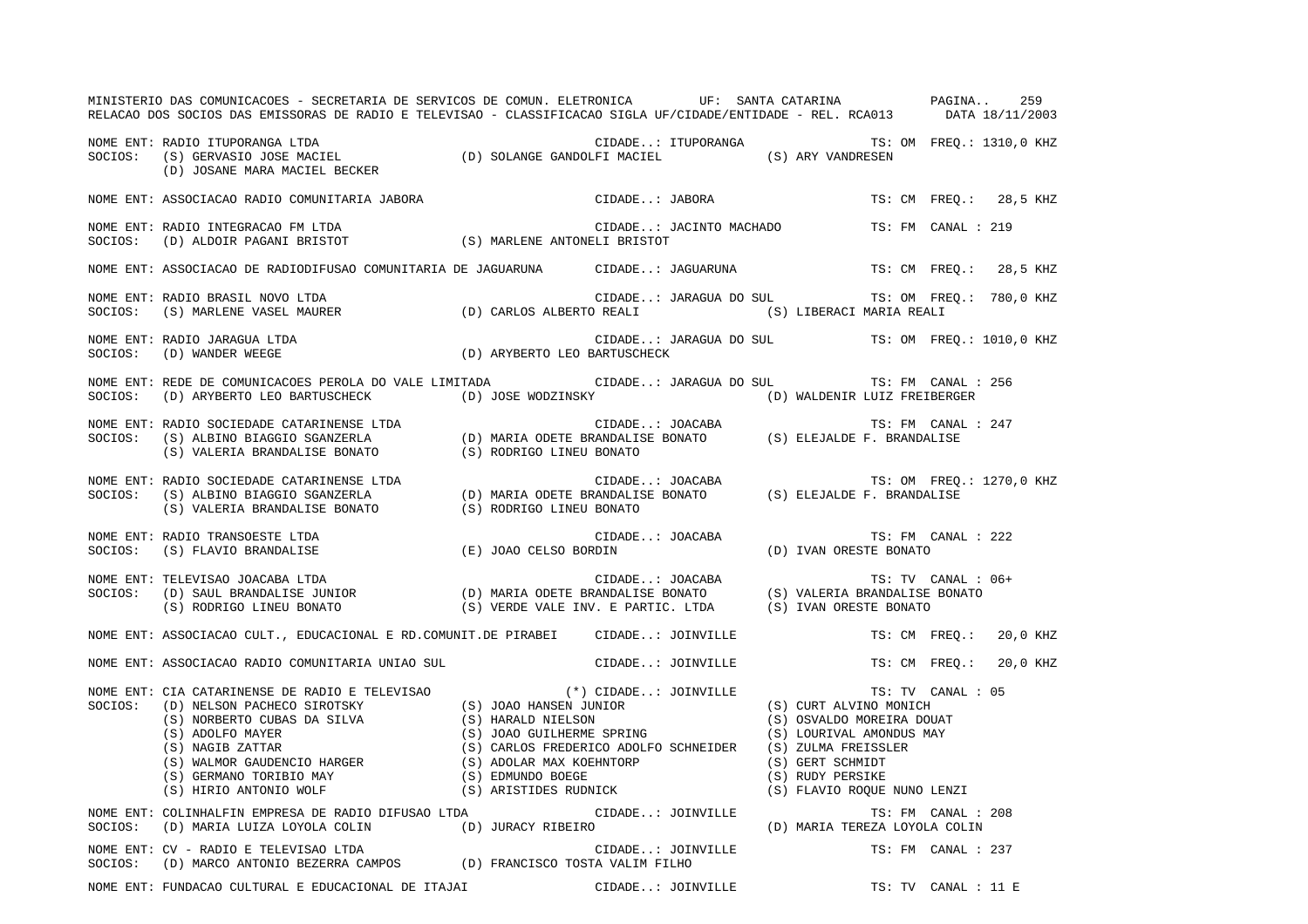(E) ANASTACIO BERNARDES

SOCIOS: (E) JOSE CARLOS FRANCELINO (E) SANDRA MARIA BERNARDES DA CUNHA (E) JANE MARA BERNARDES DA CUNHA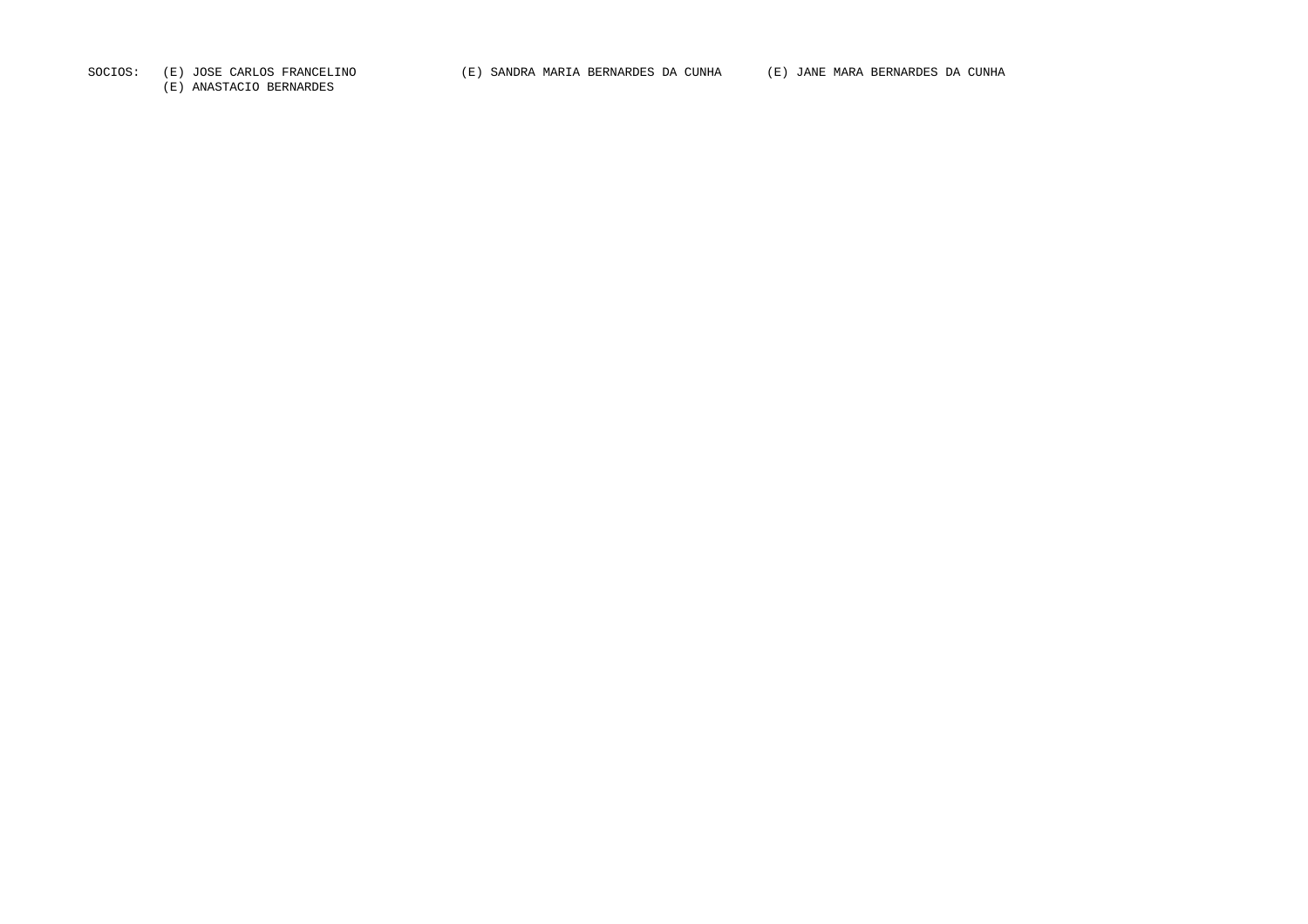|         | MINISTERIO DAS COMUNICACOES - SECRETARIA DE SERVICOS DE COMUN. ELETRONICA UF: SANTA CATARINA NA PAGINA<br>RELACAO DOS SOCIOS DAS EMISSORAS DE RADIO E TELEVISAO - CLASSIFICACAO SIGLA UF/CIDADE/ENTIDADE - REL. RCA013 DATA 18/11/2003 |                                            |                                                                                                                                                                                                                                                      |                                                              | 260                      |
|---------|----------------------------------------------------------------------------------------------------------------------------------------------------------------------------------------------------------------------------------------|--------------------------------------------|------------------------------------------------------------------------------------------------------------------------------------------------------------------------------------------------------------------------------------------------------|--------------------------------------------------------------|--------------------------|
| SOCIOS: | NOME ENT: FUNDACAO UNIVERSIDADE DO ESTADO DE SC UDESC (CIDADE: JOINVILLE<br>(E) MARIO CESAR MORAES                                                                                                                                     | (E) ANGENOR RODRIGUES                      |                                                                                                                                                                                                                                                      | (E) ANTONIO FELISBERTO PINHEIRO                              | TS: FM CANAL : 220E      |
| SOCIOS: | NOME ENT: RADIO COLON LTDA<br>(D) EDISON OTTO ZADROZNY STORRER (D) MARIA LUIZA LOYOLA COLIN                                                                                                                                            |                                            | CIDADE: JOINVILLE                                                                                                                                                                                                                                    | TS: OM FREQ.: 1090,0 KHZ<br>(D) ROSE MARIE COLIN STORRER     |                          |
| SOCIOS: | NOME ENT: RADIO CULTURA DE JOINVILLE LTDA<br>(S) HELGA SCHMIDT<br>$(S)$ HEECH SCHILLET (B) RUBENS MELO<br>(S) FERNANDO DE ALMEIDA SCHMIDT (D) RUBENS MELO                                                                              | $(S)$ ALBANO SCHMIDT                       | CIDADE: JOINVILLE                                                                                                                                                                                                                                    | (S) RODRIGO DE ALMEIDA SCHMIDT                               | TS: FM CANAL : 216       |
| SOCIOS: | NOME ENT: RADIO CULTURA DE JOINVILLE LTDA<br>(S) HELGA SCHMIDT<br>(S) FERNANDO DE ALMEIDA SCHMIDT                                                                                                                                      | C<br>(S) ALBANO SCHMIDT<br>(D) RUBENS MELO | CIDADE: JOINVILLE                                                                                                                                                                                                                                    | (S) RODRIGO DE ALMEIDA SCHMIDT                               | TS: OM FREQ.: 1250,0 KHZ |
| SOCIOS: | NOME ENT: RADIO DIFUSORA DE JOINVILLE LTDA<br>RADIO DIFUSORA DE JOINVILLE LTDA<br>(S) RODRIGO DE ALMEIDA SCHMIDT (E) JOSE MATUSALEM COMELLI<br>(S) ERICA COLIN SCHLEMM<br>(S) ERICA COLIN SCHLEMM                                      |                                            |                                                                                                                                                                                                                                                      | (S) OSVALDO MOREIRA DOUAT                                    | TS: OM FREQ.: 1480,0 KHZ |
| SOCIOS: | NOME ENT: RADIO ELDORADO FM DE JOINVILLE LTDA<br>(D) CARLOS EDUARDO SCHNEIDER MELZER (D) MARCELO SIROTSKY                                                                                                                              |                                            | CIDADE: JOINVILLE                                                                                                                                                                                                                                    | (D) GERALDO BARBOSA CORREA                                   | TS: FM CANAL : 282       |
| SOCIOS: | NOME ENT: RADIO FLORESTA NEGRA LTDA<br>(D) ANTONIO SEBASTIAO PEIXER (D) MARIA NILZA PEIXER                                                                                                                                             |                                            | CIDADE: JOINVILLE                                                                                                                                                                                                                                    | (D) MARCO ANTONIO PEIXER                                     | TS: FM CANAL : 276       |
| SOCIOS: | NOME ENT: RADIO FLORESTA VERDE AM DE JOINVILLE LTDA<br>(S) HELMUT ANTON SCHAARSCHMIDT<br>(S) ALVARO ROBERTO DE FREITAS ARNS                                                                                                            |                                            | CIDADE: JOINVILLE<br>(E) ANTONIO SEBASTIAO PEIXER                                                                                                                                                                                                    | (E) MARCO ANTONIO PEIXER                                     | TS: OM FREQ.: 1590,0 KHZ |
|         | NOME ENT: TV CIDADE DOS PRINCIPES S/C LTDA<br>SOCIOS: (S) DICEA CORREA PETRELLI (S) MARCELLO CORREA PETRELLI<br>(S) ICURITI PEREIRA DA SILVA (D) PAULO NEY ALMEIDA                                                                     |                                            | CIDADE: JOINVILLE                                                                                                                                                                                                                                    | (D) MARINES HEINECKE<br>(S) JANETTE APARECIDA AFONSO SCAFURO | TS: TV CANAL : 08        |
|         | NOME ENT: ASSOCIACAO COMUNITARIA DE COMUNICACAO E CULTURA CIDADE: LAGES                                                                                                                                                                |                                            |                                                                                                                                                                                                                                                      |                                                              | TS: CM FREQ.: 29,0 KHZ   |
|         | NOME ENT: ASSOCIACAO E MOVIMENTO COMUNITARIO RADIO PAZ SERRANA                                                                                                                                                                         |                                            | CIDADE: LAGES                                                                                                                                                                                                                                        |                                                              | TS: CM FREQ.: 29,0 KHZ   |
| SOCIOS: | NOME ENT: CACIMBA COMUNICACOES LTDA<br>(S) MARIA ODETE BRANDALISE BONATO (D) RITA DE CASSIA RIBEIRO AMARAL<br>(S) MARLI LEONOR NODARI BRANDALISE                                                                                       |                                            | CIDADE: LAGES                                                                                                                                                                                                                                        | TS: FM CANAL : 23<br>(D) ADILSON PEREIRA DE OLIVEIRA         | TS: FM CANAL : 232       |
| SOCIOS: | NOME ENT: FUNDACAO UNIVERSIDADE DO ESTADO DE SC UDESC<br>(E) MARIO CESAR MORAES                                                                                                                                                        | (E) ANGENOR RODRIGUES                      | CIDADE: LAGES                                                                                                                                                                                                                                        | (E) ANTONIO FELISBERTO PINHEIRO                              | TS: FM CANAL : 295E      |
| SOCIOS: | NOME ENT: JPB EMPRESA JORNALISTICA LTDA                                                                                                                                                                                                |                                            | CIDADE: LAGES                                                                                                                                                                                                                                        | (S) SCYLLA ANTUNES BAGGIO                                    | TS: OM FREQ.: 1180,0 KHZ |
| SOCIOS: | NOME ENT: JPB EMPRESA JORNALISTICA LTDA<br>: JPB EMPRESA JORNALISTICA LTDA<br>(D) JOSE PASCHOAL BAGGIO                                                                                                                                 |                                            | CIDADE: LAGES<br>(D) PAULO ROBERTO ANTUNES BAGGIO                                                                                                                                                                                                    | (S) SCYLLA ANTUNES BAGGIO                                    | TS: FM CANAL : 270       |
| SOCIOS: | NOME ENT: RADIO ARAUCARIA LTDA<br>(D) ADILSON PEREIRA DE OLIVEIRA (S) IVAN CESAR RANZOLIN<br>(D) MARIA ANGELICA RIBEIRO COLOMBO                                                                                                        |                                            | CIDADE: LAGES<br>and a straight of the state.<br>The contract of the state of the state of the state of the state of the state of the state of the state of the<br>The state of the state of the state of the state of the state of the state of the | (S) JOAO RAIMUNDO COLOMBO                                    | TS: OM FREQ.: 1390,0 KHZ |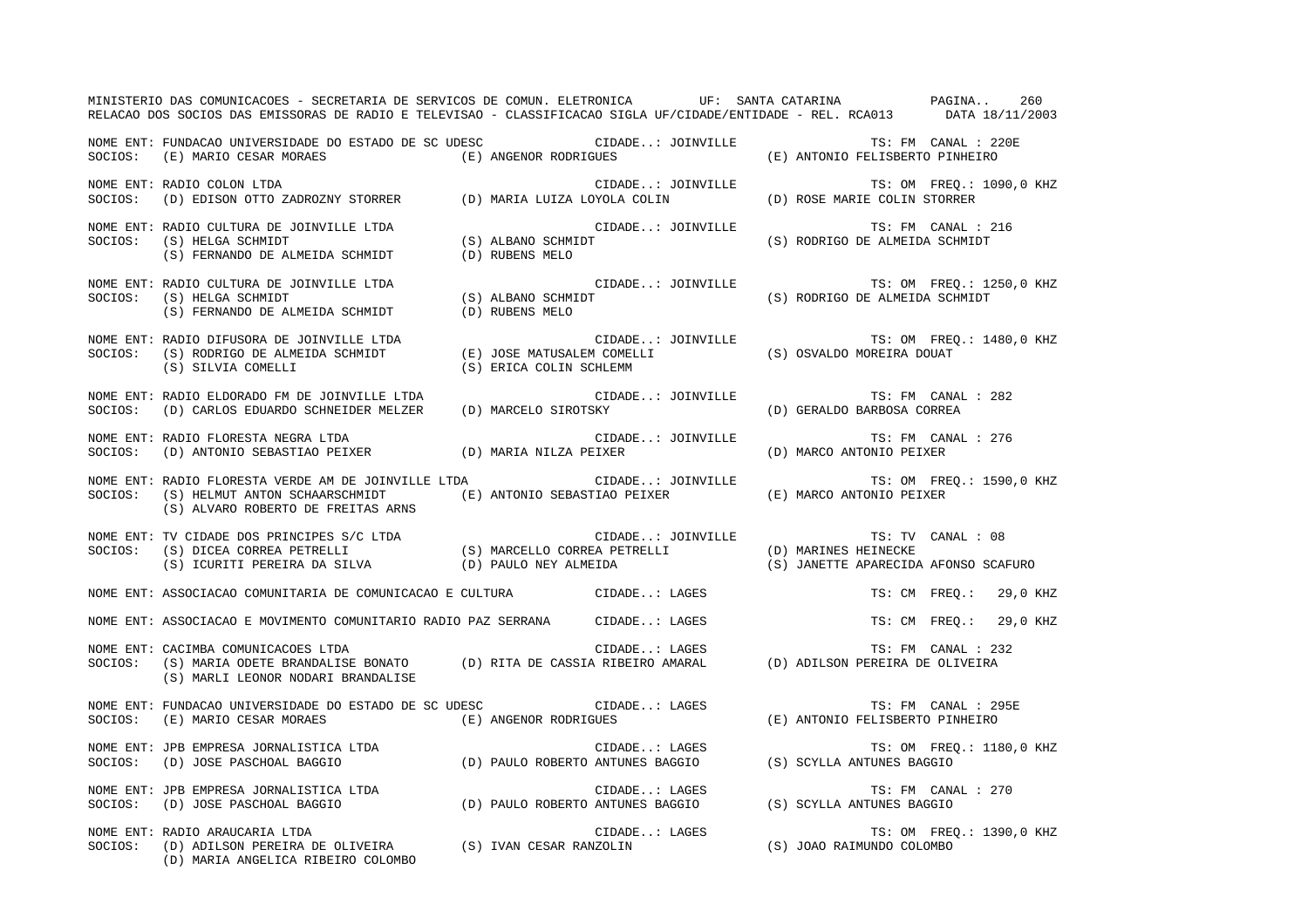MINISTERIO DAS COMUNICACOES - SECRETARIA DE SERVICOS DE COMUN. ELETRONICA UF: SANTA CATARINA PAGINA.. 261 RELACAO DOS SOCIOS DAS EMISSORAS DE RADIO E TELEVISAO - CLASSIFICACAO SIGLA UF/CIDADE/ENTIDADE - REL. RCA013 DATA 18/11/2003 NOME ENT: RADIO CLUBE DE LAGES LTDA CIDADE..: LAGES TS: OM FREQ.: 690,0 KHZ SOCIOS: (D) ROBERTO ROGERIO DO AMARAL (S) (ESP.) SAUL BRANDALISE (S) IVAN ORESTE BONATO (S) WERNER HOESCHL (S) AGNELO DE CASTRO ARRUDA (D) ILSE DA SILVA MACHADO AMARAL<br>
(S) WILMA MACHADO CARRILHO (S) JOAO JOSE THEODORO DA COSTA NETO (S) MARIA CHRISTINA DE A. SCHWEIT)<br>
(S) ELIZIARIO DE CAMARGO BRANCO (S) JAYME (S) JOAO JOSE THEODORO DA COSTA NETO (S) MARIA CHRISTINA DE A. SCHWEITZER (S) JAYME BARBOSA VARELA (S) JOSE ARLINDO GERENTE (S) OSNI TOLENTINO DA SILVA (S) ANTONIO RAMOS LISBOA (S) CIRILO ANTUNES PEREIRA (S) GERSON VIEIRA LUCENA (S) JOSE PINTO SOMBRA (S) PLINIO BRANCO SCHMIDT NOME ENT: RADIO PRINCESA LTDA CIDADE..: LAGES TS: FM CANAL : 239SOCIOS: (D) MARCOS RAMON DVOSKIN (D) JOSE PEDRO PACHECO SIROTSKY NOME ENT: RADIO PRINCESA LTDA CIDADE..: LAGES TS: OM FREQ.: 1030,0 KHZ SOCIOS: (D) MARCOS RAMON DVOSKIN (D) JOSE PEDRO PACHECO SIROTSKY NOME ENT: TELEVISAO LAGES LTDA CIDADE...: LAGES TS: TV CANAL : 10-SOCIOS: (D) ROBERTO ROGERIO DO AMARAL (S) FLAVIO BRANDALISE (D) RITA DE CASSIA RIBEIRO AMARAL (S) PREGENTINO LUIZ PARIZZI (S) DIMAS ALCIDES RIBEIRO (S) CESAR AUGUSTO DALL'ASTA (S) LUIZ AGNELLO ARRUDA GEVAERD (S) MANOEL CORREA (S) ELEJALDE FORMIGUIERI BRANDALISE NOME ENT: RADIO DIFUSORA DE LAGUNA SOCIEDADE LTDA CIDADE... LAGUNA TS: OM FREQ.: 1160,0 KHZ SOCIOS: (D) LINTO SALVARO (D) SANDRA REGINA SALVARO LAZZARIN NOME ENT: RADIO GARIBALDI LTDA - ME THA SAN SANTO CIDADE..: LAGUNA TS: OM FREQ.: 1270,0 KHZ SOCIOS: (D) ADDA ZILA DA ROSA TASSO (S) MARIA TURQUEZA DA ROSA TASSO (D) JACOPO TEIXEIRA TASSO NOME ENT: ASSOCIACAO COMUNITARIA CLUBE DO MACHADINHO DE RADIODI CIDADE..: LAURO MULLER TS: CM FREQ.: 28,5 KHZ NOME ENT: RADIO CIDADE FM DE LAURO MULLER LTDA CIDADE..: LAURO MULLER TS: FM CANAL : 288SOCIOS: (D) GIL LOSSO (S) ELIETE MARIA DA SILVA LOSSO (S) ZENIR SOUZA LOSSO (S) FIL IVO LOSSO (D) KARINA DA SILVA LOSSO NOME ENT: RADIO SOCIEDADE CRUZ DE MALTA LTDA CIDADE..: LAURO MULLER TS: OM FREQ.: 830,0 KHZ SOCIOS: (D) GIL LOSSO (S) ZENIR SOUZA LOSSO (S) GIL IVO LOSSO NOME ENT: ASSOCIACAO PELO DESENV.COM.DOS MEIOS DE COMUNIC.DE LE CIDADE..: LEBON REGIS TS: CM FREQ.: 28,5 KHZ NOME ENT: FUNDACAO JOAO XXIII CIDADE..: MAFRA TS: FM CANAL : 283 SOCIOS: (E) JOSE JARBAS GUGELMIN (E) EUZEBIO SPISLA (E) GERALDO VALENGA (E) GREGORIO WARMELING (E) LOURIVAL SPAUTZ (E) DORVALINO ALVES DA SILVA (E) ANTONIO ARTEN (E) TITO LAMARE SCHULTZ NOME ENT: FUNDACAO JOAO XXIII CIDADE..: MAFRA TS: OM FREQ.: 1240,0 KHZ SOCIOS: (E) JOSE JARBAS GUGELMIN (E) EUZEBIO SPISLA (E) GERALDO VALENGA (E) GREGORIO WARMELING (E) LOURIVAL SPAUTZ (E) DORVALINO ALVES DA SILVA (E) ANTONIO ARTEN (E) TITO LAMARE SCHULTZ NOME ENT: RADIO PLANALTO DE MAJOR VIEIRA LTDA CIDADE..: MAJOR VIEIRA TS: OM FREQ.: 1190,0 KHZ SOCIOS: (D) ERCILIA FILHA GADOTTI (D) LIA IRENE FONTANA PROHMANN DE CARVA NOME ENT: RADIO DIFUSORA MARAVILHA LTDA CIDADE..: MARAVILHA TS: OM FREQ.: 1440,0 KHZ SOCIOS: (S) NELSON SEHNEM (D) IVO ROMAN (S) ELOY JOSE RANZI (D) JULMIR VICCARI NOME ENT: RADIO FM 103 LTDA CIDADE..: MARAVILHA TS: FM CANAL : 222

SOCIOS: (D) WOLMIR HUBNER (S) MARIA HELENA HUBNER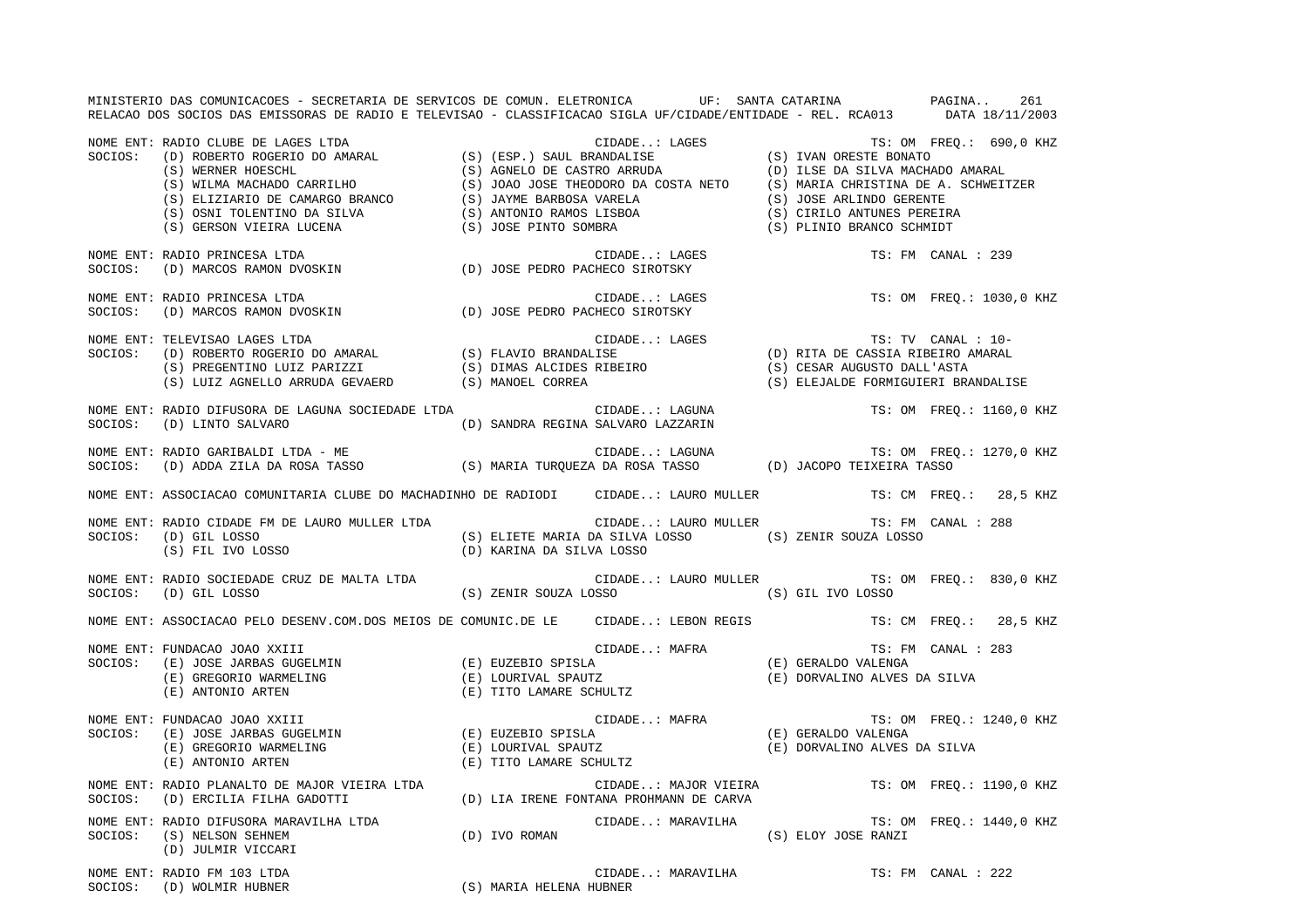NOME ENT: ASSOCIACAO RADIO COMUNITARIA ESPACO ABERTO DE MASSARA CIDADE..: MASSARANDUBA TS: CM FREQ.: 29,0 KHZ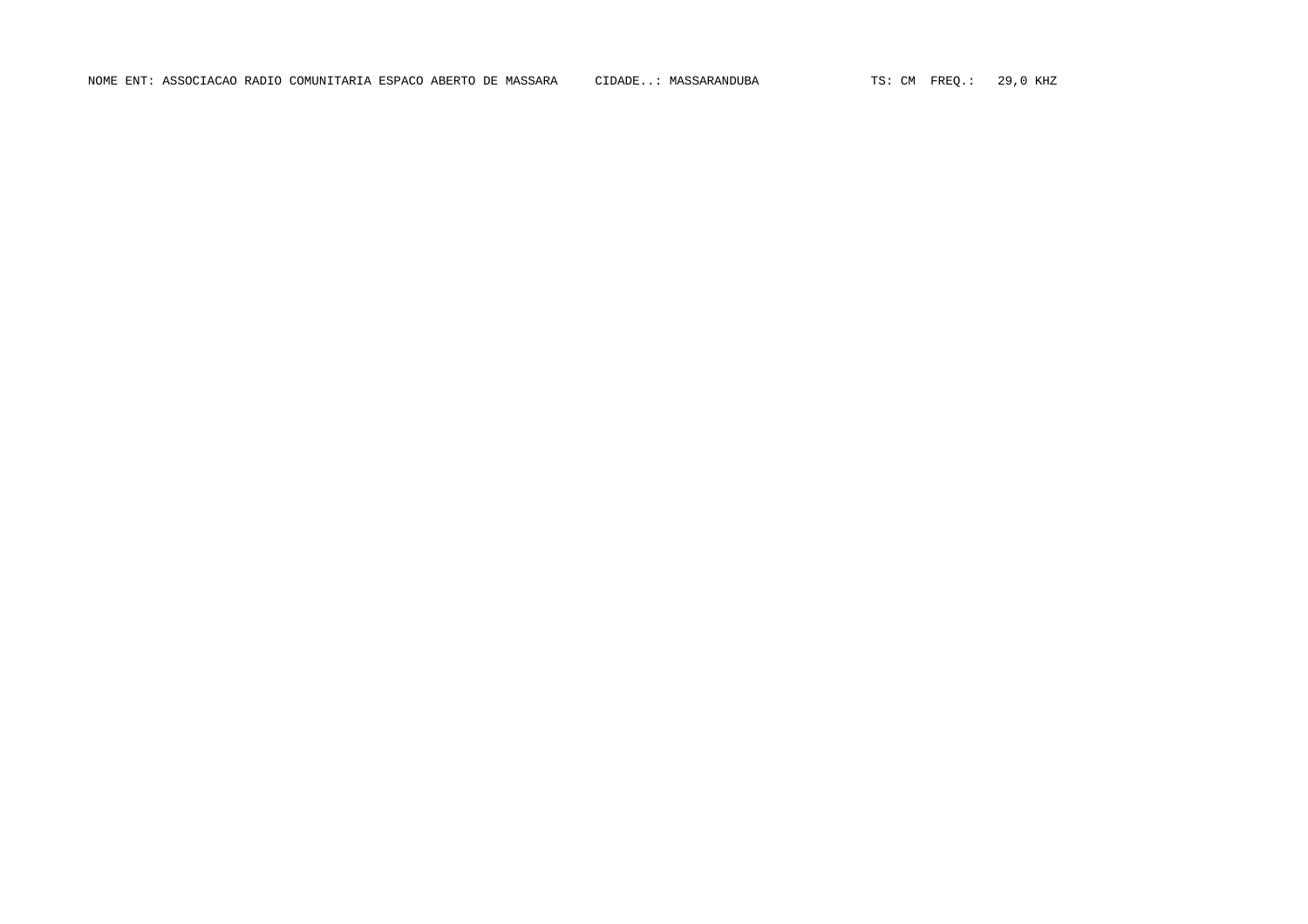|         | MINISTERIO DAS COMUNICACOES - SECRETARIA DE SERVICOS DE COMUN. ELETRONICA UF: SANTA CATARINA PAGINA<br>RELACAO DOS SOCIOS DAS EMISSORAS DE RADIO E TELEVISAO - CLASSIFICACAO SIGLA UF/CIDADE/ENTIDADE - REL. RCA013 DATA 18/11/2003                                                                                                                                                                                                                                                                                                                    |                                                                                                                                            |                       |                                                                                    | 262                      |
|---------|--------------------------------------------------------------------------------------------------------------------------------------------------------------------------------------------------------------------------------------------------------------------------------------------------------------------------------------------------------------------------------------------------------------------------------------------------------------------------------------------------------------------------------------------------------|--------------------------------------------------------------------------------------------------------------------------------------------|-----------------------|------------------------------------------------------------------------------------|--------------------------|
|         | NOME ENT: ASSOCIACAO COMUNITARIA E CULTURAL DE MIRIM DOCE CIDADE: MIRIM DOCE                                                                                                                                                                                                                                                                                                                                                                                                                                                                           |                                                                                                                                            |                       |                                                                                    | TS: CM FREQ.: 29,0 KHZ   |
| SOCIOS: | TS: ON CIDADE: MODELO TS: ON CIDADE MODELO TS: ON CIDADE (S) ROBERTO LANG (S) ROBERTO LANG (D) EDISON ZANETTE (S) JANDIRA WERLANG (D) EDEMAR LEOPOLDO SCHLOSSER<br>NOME ENT: RADIO MODELO LTDA                                                                                                                                                                                                                                                                                                                                                         |                                                                                                                                            |                       |                                                                                    | TS: OM FREQ.: 1570,0 KHZ |
|         | NOME ENT: RADIO PORTO FELIZ LTDA<br>SOCIOS: (S) HARRI LEO DREGER<br>(D) ERICA KNORR                                                                                                                                                                                                                                                                                                                                                                                                                                                                    | CIDADE: MONDAI TS: OM FREQ.: 1530,0 KHZ<br>(S) HENRIQUE DEISS (S) SELMA DEISS (S) SELMA DEISS<br>(S) MARIA BARBARA UTZIG (S) EDUARDO UTZIG |                       |                                                                                    |                          |
|         | NOME ENT: SOCIEDADE RADIO FUMACENSE LTDA<br>SOCIOS: (D) AUGUSTO CESAR CANCELLER (S) HAMILTOM CEZAR CONCILIER (S) JOSE ADELOR LESSA                                                                                                                                                                                                                                                                                                                                                                                                                     |                                                                                                                                            |                       | CIDADE: MORRO DA FUMACA TS: FM CANAL : 242                                         |                          |
|         | NOME ENT: RADIO COMUNITARIA NOVA ERECHIM FM                                                                                                                                                                                                                                                                                                                                                                                                                                                                                                            |                                                                                                                                            | CIDADE: NOVA ERECHIM  |                                                                                    | TS: CM FREQ.: 28,5 KHZ   |
|         | NOME ENT: FUNDACAO RADIO FM LUZ E VIDA<br>SOCIOS: (E) LUCIANO MONTEGUTI (E) NILTON LOLLI<br>(E) E. VALMOR DELLA GUSTINA (E) LUIZ RICARDO VERAN (E) MARIO JOSE ANTONIO SALVADOR                                                                                                                                                                                                                                                                                                                                                                         |                                                                                                                                            |                       | TS: FM CANAL : 292                                                                 |                          |
|         | NOME ENT: RADIO SOCIEDADE CRUZ DE MALTA LTDA<br>SOCIOS: (D) GIL LOSSO                                                                                                                                                                                                                                                                                                                                                                                                                                                                                  | CIDADE: ORLEANS TS: OM FREQ.: 960,0 KHZ (S) ZENIR SOUZA LOSSO (S) GIL IVO LOSSO                                                            |                       |                                                                                    |                          |
|         | NOME ENT: ASSOCIACAO COMUNITARIA DE COMUNICACAO CULT.DE OTACILI CIDADE: OTACILIO COSTA TS: CM FREQ.: 29,0 KHZ                                                                                                                                                                                                                                                                                                                                                                                                                                          |                                                                                                                                            |                       |                                                                                    |                          |
|         | NOME ENT: ASS. DE DIFUSAO COMUNIT. PREFEITO LUIZ GONZAGA BONISS                                                                                                                                                                                                                                                                                                                                                                                                                                                                                        |                                                                                                                                            | CIDADE: OURO          | TS: CM FREO.:                                                                      | 28,5 KHZ                 |
|         | NOME ENT: ACAO SOCIAL SAO FRANCISCO DE ASSIS                                                                                                                                                                                                                                                                                                                                                                                                                                                                                                           |                                                                                                                                            | CIDADE: PALHOCA       | TS: CM FREO.:                                                                      | 28,5 KHZ                 |
|         | NOME ENT: RADIO ENTRE RIOS LTDA ME<br>SOCIOS: (S) OGUIDIO PEITER (D) PEDRO PEITER<br>(D) MARIA ROSALIA PEITER (D)                                                                                                                                                                                                                                                                                                                                                                                                                                      |                                                                                                                                            |                       | CIDADE: PALMITOS $\texttt{TS: OM} \ \ \texttt{FREQ.:} \ \ 1400,0 \ \ \texttt{KHZ}$ |                          |
|         | NOME ENT: RADIO BEBEDOURO FM LTDA<br>NOME ENT: RADIO BEBEDOURO FM LTDA<br>SOCIOS: (S) PLINIO ANTONIO BOLSONI (D) OSMAR BRESCIANI (S) NELSI CAVICHIOLI<br>(S) DENIZ PANIZZI (S) ANTONIO ABILIO MANTOVANI (S) DENIZ PANIZZI                                                                                                                                                                                                                                                                                                                              |                                                                                                                                            | CIDADE: PASSOS MAIA   | TS: FM CANAL : 208                                                                 |                          |
| SOCIOS: | NOME ENT: RADIO CENTRO OESTE DE PINHALZINHO LTDA<br>$(\texttt{S}) \texttt{VALERIO} \texttt{BRAIN} \tag{S} \texttt{(S)} \texttt{JOSE WOLSCHICK} \texttt{NETO} \tag{S} \texttt{(S)} \texttt{DARCI} \texttt{FIORINI} \tag{D)} \texttt{ELMO ZANCHET} \texttt{(D)} \texttt{ELMO ZANCHET} \texttt{(E)} \texttt{(D)} \texttt{(D)} \texttt{(D)} \texttt{(D)} \texttt{(D)} \texttt{(E)} \texttt{(D)} \texttt{(E)} \texttt{(D)} \texttt{(D)} \texttt{(E)} \texttt{(E)} \texttt{(D)} \texttt{(D)} \texttt{(D)} \texttt{(D)} \texttt{(D$<br>(S) DARCY JOSE WERLANG |                                                                                                                                            |                       | CIDADE: PINHALZINHO TS: OM FREQ.: 1510,0 KHZ                                       |                          |
|         | NOME ENT: RADIO COMUNITARIA PINHALZINHO FM                                                                                                                                                                                                                                                                                                                                                                                                                                                                                                             |                                                                                                                                            |                       | CIDADE: PINHALZINHO TS: CM FREO.: 28,5 KHZ                                         |                          |
| SOCIOS: | RADIO POMERODE LTDA<br>(D) SIGFRIED LANGE (D) VOLIRAD LAEMMEL (S) ALIDOR KOCH (S) ADEMAR BUETTGEN<br>(S) GABRIELA LAIS KNAESEI. (S) JORGE BUTTGEN (S) SERVINO GAEDTKE<br>(S) GABRIELA LAIS KNAESEI.<br>NOME ENT: RADIO POMERODE LTDA<br>(S) GABRIELA LAIS KNAESEL                                                                                                                                                                                                                                                                                      |                                                                                                                                            |                       |                                                                                    |                          |
|         | NOME ENT: ASSOC. COMUN. DA PONTE P/DESENV. SOCIAL, CULT. E ARTI CIDADE: PONTE SERRADA TS: CM FREQ.: 28,5 KHZ                                                                                                                                                                                                                                                                                                                                                                                                                                           |                                                                                                                                            |                       |                                                                                    |                          |
|         | NOME ENT: RADIO NAMBA LTDA<br>NOME ENT: RADIO NAMBA LTDA<br>SOCIOS: (S) NESTOR ZANATTA (S)<br>(D) ANTONINHO ROSSI (S) NESTOR 20031 (S) NERTA (D) ANTONINHO ROSSI (S) NERTA (S) ANELSI CEZAR DANIELLI                                                                                                                                                                                                                                                                                                                                                   |                                                                                                                                            | CIDADE: PONTE SERRADA |                                                                                    | TS: OM FREQ.: 1410,0 KHZ |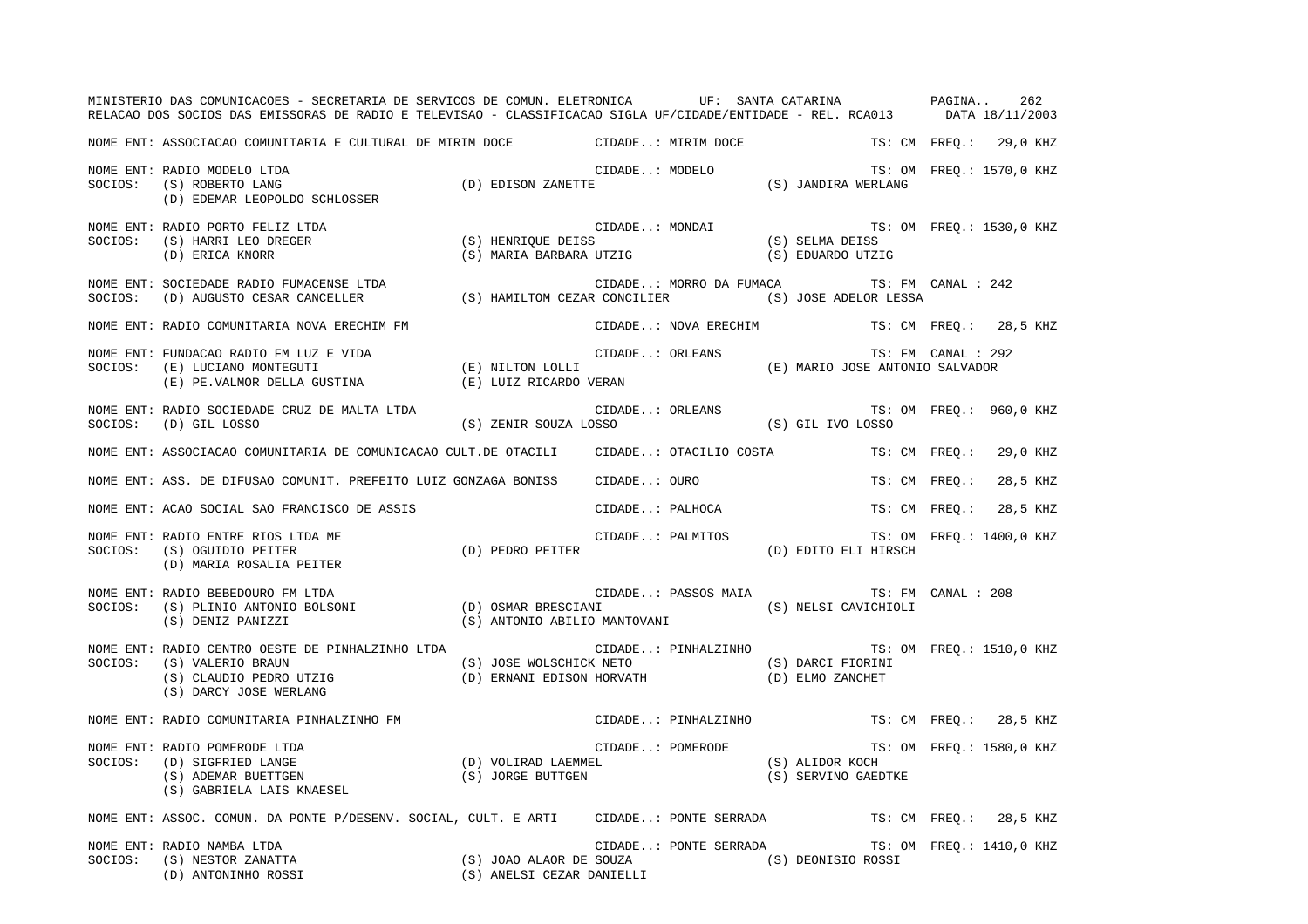NOME ENT: INTERVOX TRANSMISSOES E SISTEMAS LTDA CIDADE..: PORTO BELO TS: FM CANAL : 295CIDADE..: PORTO BELO TS: FM CANAL : 295 SOCIOS: (D) JOAO CARLOS PRYTOLUK (D) ROGER DOS SANTOS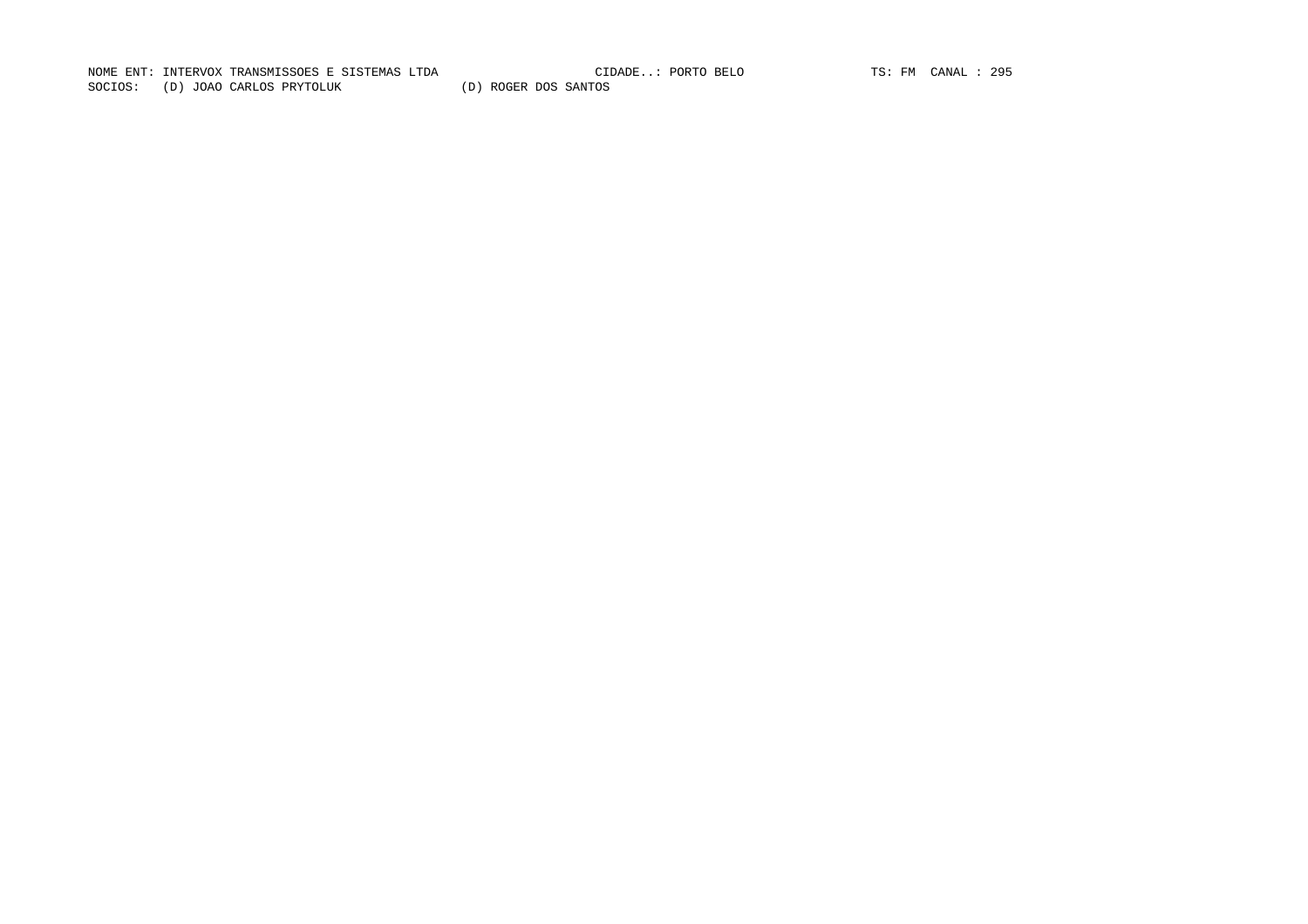|         | MINISTERIO DAS COMUNICACOES - SECRETARIA DE SERVICOS DE COMUN. ELETRONICA UF: SANTA CATARINA PAGINA<br>RELACAO DOS SOCIOS DAS EMISSORAS DE RADIO E TELEVISAO - CLASSIFICACAO SIGLA UF/CIDADE/ENTIDADE - REL. RCA013 DATA 18/11/2003        |                           |                          |                                                     |                     | 263                      |  |
|---------|--------------------------------------------------------------------------------------------------------------------------------------------------------------------------------------------------------------------------------------------|---------------------------|--------------------------|-----------------------------------------------------|---------------------|--------------------------|--|
|         | NOME ENT: RADIO DIFUSORA COLMEIA DE PORTO UNIAO LTDA ME CIDADE: PORTO UNIAO TS: OM FREQ.: 1230,0 KHZ<br>SOCIOS: (D) JOAO CARLOS COAS (S) MARION WANDA DECOMAIN COAS (S) GERSON COAS                                                        |                           |                          |                                                     |                     |                          |  |
|         |                                                                                                                                                                                                                                            |                           |                          | CIDADE: PORTO UNIAO TS: FM CANAL : 237              |                     |                          |  |
|         | NOME ENT: FUNDACAO CULTURAL E EDUCACIONAL PE.HERMENEGILDO BORTO CIDADE: RIO DAS ANTAS TS: CM FREO.: 28,5 KHZ                                                                                                                               |                           |                          |                                                     |                     |                          |  |
|         | NOME ENT: FUNDACAO EDUCACIONAL DO ALTO VALE DO ITAJAI - FEDAVI CIDADE: RIO DO SUL<br>SOCIOS: (E) JAIME JOAO PASQUALINI (E) OSVALDIR ROQUE WAGN (E) INGOBERT PISKE                                                                          |                           |                          |                                                     | TS: FM CANAL : 294E |                          |  |
|         | NOME ENT: FUNDACAO OSNY JOSE GONCALVES (E) REJANE GONCALVES LOBATO<br>SOCIOS: (E) RUBENS GONCALVES (E) REJANE GONCALVES LOBATO                                                                                                             |                           | CIDADE: RIO DO SUL       |                                                     | TS: TV CANAL : 07-E |                          |  |
| SOCIOS: | NOME ENT: RADIO DIFUSORA ALTO VALE LTDA<br>LE LTDA CIDADE.<br>(D) MARISE OHF DE ANDRADE)<br>(D) EDISON DE ANDRADE                                                                                                                          |                           | CIDADE: RIO DO SUL       |                                                     | TS: FM CANAL : 235  |                          |  |
| SOCIOS: | NOME ENT: RADIO DIFUSORA ALTO VALE LTDA<br>(D) EDISON DE ANDRADE                                                                                                                                                                           | (D) MARISE OHF DE ANDRADE | CIDADE: RIO DO SUL       |                                                     |                     | TS: OM FREO.: 620,0 KHZ  |  |
|         | NOME ENT: RADIO MIRADOR LTDA<br>SOCIOS: (D) IOLANDA WEISE GONCALVES (D) RENE GONCALVES (D) RENE GONCALVES (D) RUBENS GONCALVES<br>(D) REJANE GONCALVES LOBATO (S) RONALDO GONCALVES (D) RUBENS GONCALVES                                   |                           |                          |                                                     | TS: FM CANAL : 227  |                          |  |
|         | NOME ENT: RADIO MIRADOR LTDA<br>SOCIOS: (D) IOLANDA WEISE GONCALVES (D) RENEE GONCALVES (D) RENEE GONCALVES (D) RUBENS GONCALVES (D) REJANE GONCALVES (D) REJANE CONCALVES (D) REJANE CONCALVES (D) REJANE CONCALVES (S) RONALDO GONCALVES |                           |                          | CIDADE: RIO DO SUL TS: OM FREQ.: 540,0 KHZ          |                     |                          |  |
|         |                                                                                                                                                                                                                                            |                           |                          | CIDADE: RIO NEGRINHO TS: OM FREQ.: 1570,0 KHZ       |                     |                          |  |
|         | NOME ENT: ASSOCIACAO CULTURAL SALTO VELOSO                                                                                                                                                                                                 |                           |                          | CIDADE: SALTO VELOSO TS: CM FREQ.: 28,5 KHZ         |                     |                          |  |
|         | NOME ENT: RADIO ALVORADA DE SANTA CECILIA LTDA<br>SOCIOS: (S) ARY CORREA RAMOS (D) ROBERTO ROGERIO DO AMARAL (S) ARTENIR WERNER (S) TEREZINHA JULIA RAMOS                                                                                  |                           |                          | CIDADE: SANTA CECILIA TS: OM FREQ.: 1300,0 KHZ      |                     |                          |  |
|         | NOME ENT: ASSOCIACAO DE DIFUSAO COMUNITARIA "VALE DAS TERMAS" CIDADE: SANTO AMARO DA IMPERATRIZ TS: CM FREQ.: 28,5 KHZ                                                                                                                     |                           |                          |                                                     |                     |                          |  |
|         | ENT: RADIO SAO BENTO LTDA (S) VITORINA SILVA DE LIMA (S) FRANCISCO PAULO KAESEMODEL (D) JOAO DE LIMA (S) VITORINA SILVA DE LIMA (S) FRANCISCO PAULO KAESEMODEL                                                                             |                           |                          | CIDADE: SAO BENTO DO SUL TS: OM FREQ.: 1450,0 KHZ   |                     |                          |  |
|         | NOME ENT: SISTEMA PLANALTO DE RADIODIFUSAO LTDA<br>SOCIOS: (S) JOAO ALVEAR FAGUNDES (S) IZAN HUSMANN (D) MARIA DA CONCEI¦AO TURECK                                                                                                         |                           | CIDADE: SAO BENTO DO SUL | TS: FM CANAL : 205                                  |                     |                          |  |
|         | NOME ENT: RADIO SAO CARLOS LTDA<br>SOCIOS: (D) MARIO LUIZ RAUBER (S) CLAUDIO ALBERTO CAMPOS (S) DARCI SCHMITZ                                                                                                                              |                           |                          |                                                     |                     | TS: OM FREQ.: 1110,0 KHZ |  |
|         | NOME ENT: RADIO CLUBE SAO DOMINGOS LIMITADA (S) DOMINGOS BIGOLIN (D) CLADI ANTONIO CITRON BORTOLI<br>SOCIOS: (D) VALENTIM BIGOLIN (S) FABIO BIFOLIN (S) RICARDO BIGOLIN (S) RICARDO BIGOLIN (S) RESOLIN (S) FABIO BIFOLIN                  |                           |                          |                                                     |                     | TS: OM FREQ.: 1190,0 KHZ |  |
|         | NOME ENT: ASSOCIACAO COMUNITARIA BETEL FM                                                                                                                                                                                                  |                           |                          | CIDADE: SAO FRANCISCO DO SUL TS: CM FREQ.: 20,0 KHZ |                     |                          |  |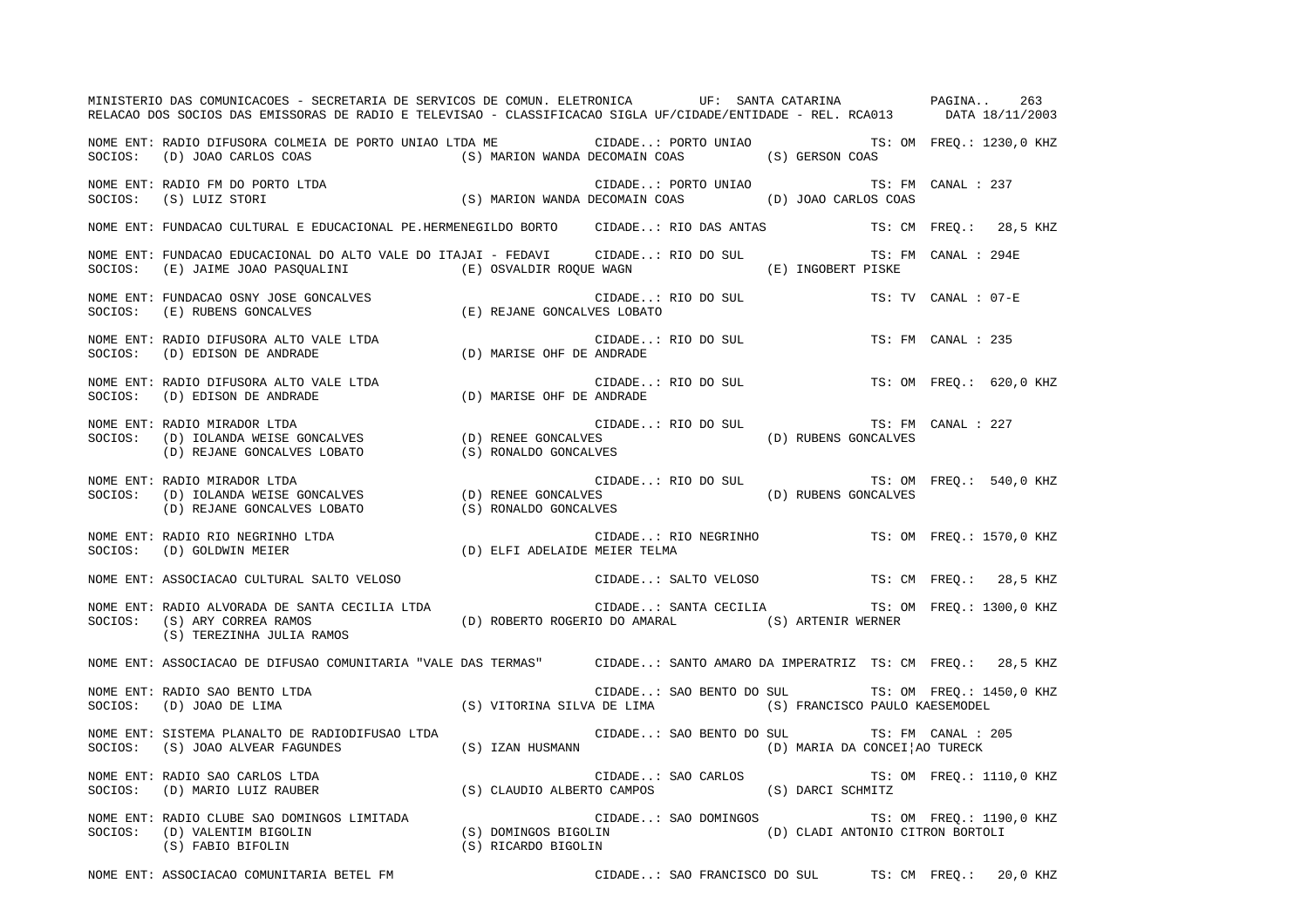SOCIOS: (D) ANTONIO JOSE BUERI (D) JANIR CONINK BUERI

NOME ENT: RADIO DIFUSORA SAO FRANCISCO LTDA CIDADE..: SAO FRANCISCO DO SUL TS: OM FREQ.: 870,0 KHZ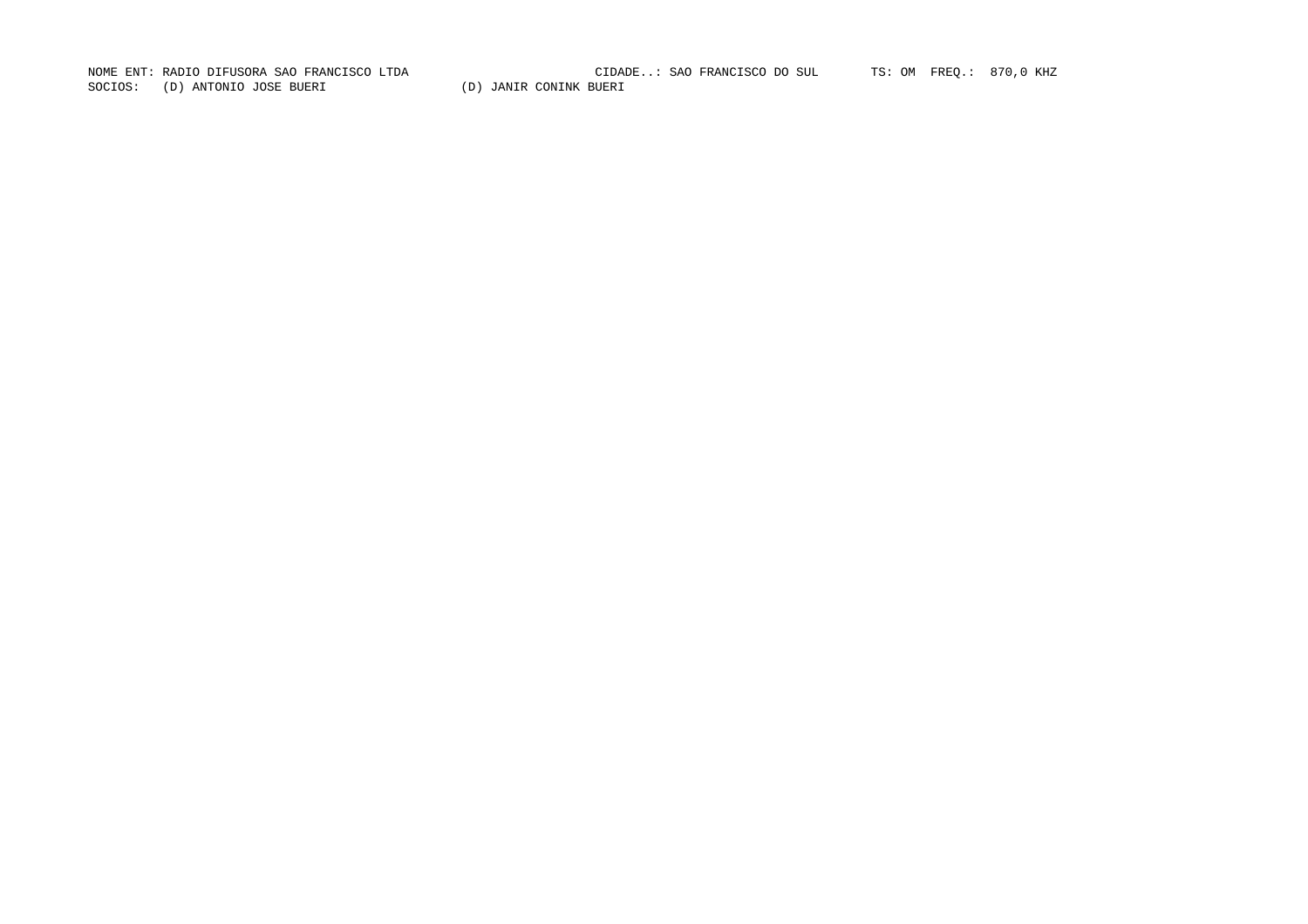|         | MINISTERIO DAS COMUNICACOES - SECRETARIA DE SERVICOS DE COMUN. ELETRONICA UF: SANTA CATARINA NA PAGINA<br>RELACAO DOS SOCIOS DAS EMISSORAS DE RADIO E TELEVISAO - CLASSIFICACAO SIGLA UF/CIDADE/ENTIDADE - REL. RCA013 DATA 18/11/2003                             |  |                  |  |                                                                                     |                    | 264                      |  |
|---------|--------------------------------------------------------------------------------------------------------------------------------------------------------------------------------------------------------------------------------------------------------------------|--|------------------|--|-------------------------------------------------------------------------------------|--------------------|--------------------------|--|
|         | NOME ENT: RADIO CLUBE SAO JOAO BATISTA LTDA (S) LUCAS MORESCO ECCEL (D) SILVIO ECCEL (D) SILVIO ECCEL (S) LUCAS MORESCO ECCEL                                                                                                                                      |  |                  |  |                                                                                     |                    |                          |  |
|         | NOME ENT: RADIO DIFUSORA SAO JOAQUIM LTDA<br>SOCIOS: (S) SUSANA SCOSS BIANCHINI (S) LUIZ DE MATTOS LIMA (S) TEREZINHA BRUGGMANN BECLER<br>(S) JOAO CARLOS DE SOUZA PALMA (D) FLAVIO RODRIGUES MARTINS (S) MARIA HELENA RIBEIRO<br>(S<br>(S) RENATO PINTO DE ARRUDA |  |                  |  | CIDADE: SAO JOAQUIM TS: OM FREQ.: 1530,0 KHZ                                        |                    |                          |  |
|         | NOME ENT: ASSOCIACAO DE PAIS E PROFESSORES                                                                                                                                                                                                                         |  | CIDADE: SAO JOSE |  |                                                                                     |                    | TS: CM FREQ.: 28,5 KHZ   |  |
| SOCIOS: | NOME ENT: RADIO CONTINENTAL FM LTDA<br>(S) VANDERVAL LIMA DOS SANTOS (S) MARCELO DA SILVA<br>(S) VANDERVAL LIMA DOS SANTOS (S) MARCELO DA SILVA<br>(S) ANTONIO CARLOS MARTINS DE BULHOES (D) JOSE ROBERTO MAUZER                                                   |  | CIDADE: SAO JOSE |  | (S) OSVALDO ROBERTO CEOLA<br>(S) RADIO CULTURA DE GRAVATAI LTDA                     | TS: FM CANAL : 257 |                          |  |
|         | NOME ENT: RADIO GUARAREMA LTDA<br>SOCIOS: (S) ANDRE MARCELO BORGES DE FREITAS (S) ALVARO ROBERTO DE FREITAS ARNS (E) MAURO CESAR BASILIO                                                                                                                           |  |                  |  |                                                                                     |                    | TS: OM FREQ.: 1230,0 KHZ |  |
|         | NOME ENT: RADIO JORNAL A VERDADE LTDA<br>SOCIOS: (D) JOSE MATUSALEM COMELLI (D) EDMUNDO COMELLI (D) COMELLI (SAO JOSE (S) OSMAR ANTONIO SCHLINDWEIN                                                                                                                |  |                  |  |                                                                                     |                    | TS: OM FREO.: 1470,0 KHZ |  |
|         | NOME ENT: RADIO INTEGRACAO DO OESTE LTDA (S) ARMANDO ROSA (S) OCEDADE: SAO JOSE DO CEDRO TS: OM FREQ.: 1180,0<br>SOCIOS: (S) JOSE LARIO ZIMMER (S) LAURENTINO ROCKENBACH (D) CHATEAUBRIAND FENIANOS NEME<br>(S) JOSE ODALSI LINK                                   |  |                  |  | CIDADE: SAO JOSE DO CEDRO TS: OM FREQ.: 1180,0 KHZ                                  |                    |                          |  |
|         | NOME ENT: ASSOCIACAO CULTURAL E COMUNITARIA DE SAO JOSE DO CERR CIDADE: SAO JOSE DO CERRITO TS: CM FREQ.: 20,0 KHZ                                                                                                                                                 |  |                  |  |                                                                                     |                    |                          |  |
|         | NOME ENT: RADIO DOZE DE MAIO LTDA<br>NOME ENT: RADIO DOZE DE MAIO LTDA<br>SOCIOS: (D) JOAO FERRARESE (D) (D) CIRIO HIPPLER (D) CORIO (SAU LOURENCO DU UESIE 15. U<br>(S) CLERIS SALETE WINK FERRARESE                                                              |  |                  |  | CIDADE: SAO LOURENCO DO OESTE TS: OM FREQ.: 630,0 KHZ                               |                    |                          |  |
|         | NOME ENT: RADIO CIDADE LTDA<br>SOCIOS: (D) ELSA ROSA CESCA BALDISSERA (S) IOLANDA ZENI BALDISSERA (S) ITACIR BALDISSERA (D) ELSA ROSA CESCA BALDISSERA                                                                                                             |  |                  |  |                                                                                     |                    |                          |  |
|         | NOME ENT: SOCIEDADE RADIO PEPERI LTDA<br>SOCIOS: (D) ADEMAR PEDRO BALDISSERA (S) MIGUEL ANGELO GOBBEI (S) RINEU GRANSOTTO<br>(S) ROMEU GRANZOTTO (S) DARCI IZE (D) ADILSON JOAO BALDISSERA<br>(S) AIRTON FRANCISCO BALDISSERA                                      |  |                  |  | CIDADE: SAO MIGUEL DO OESTE TS: FM CANAL : 285                                      |                    |                          |  |
| SOCIOS: | NOME ENT: SOCIEDADE RADIO PEPERI LTDA<br>SOCIEDADE RADIO PEPERI LTDA<br>(D) ADEMAR PEDRO BALDISSERA (S) MIGUEL ANGELO GOBBEI (S) RINEU GRANSOTTO<br>(S) ROMEU GRANZOTTO (S) DARCI IZE (D) ADILSON JOAO BAL<br>(S) AIRTON FRANCISCO BALDISSERA                      |  |                  |  | CIDADE: SAO MIGUEL DO OESTE TS: OM FREQ.: 1370,0 KHZ<br>(D) ADILSON JOAO BALDISSERA |                    |                          |  |
|         | DE SEARA LTDA (S) AURELIO NARDI (S) CIDADE: SEARA (S) RUDI PETRY<br>(S) AURELIO NARDI (S) (S) RUDI PETRY (S) VALDEMAR BORDIGNON (D) VALDIR ANTONIO IEISBICK<br>NOME ENT: RADIO BELOS MONTES DE SEARA LTDA<br>SOCIOS: (S) ADIMAR FARINA<br>(S) SADI TUMELERO        |  |                  |  |                                                                                     |                    |                          |  |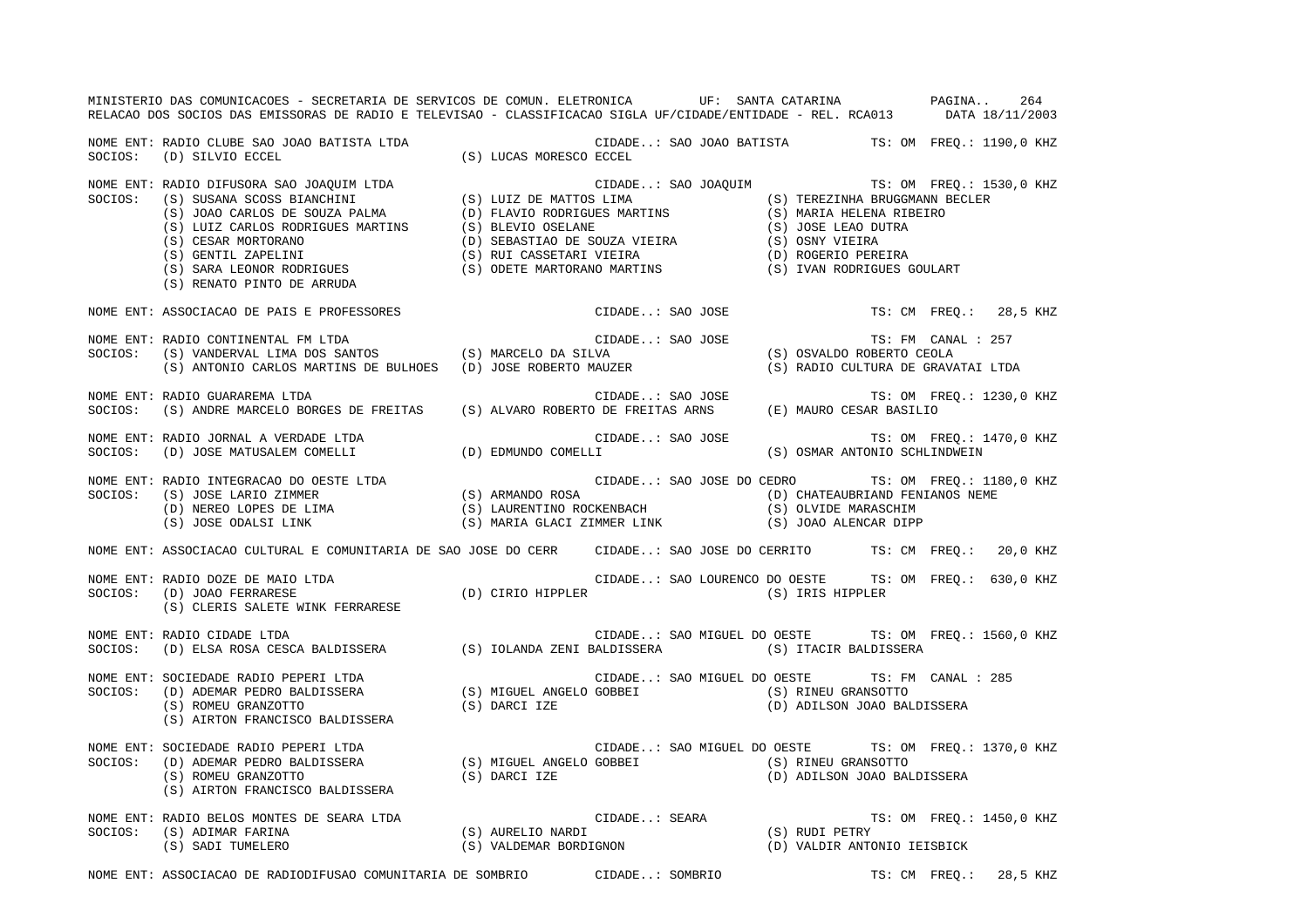NOME ENT: MAMPITUBA FM STEREO LTDA CIDADE..: SOMBRIO TS: FM CANAL : 258TS: FM CANAL : 258 SOCIOS: (D) ALDOIR PAGANI BRISTOT (S) LEODEGAR DA CUNHA TISCOSKI (S) MARLENE ANTONELI BRISTOT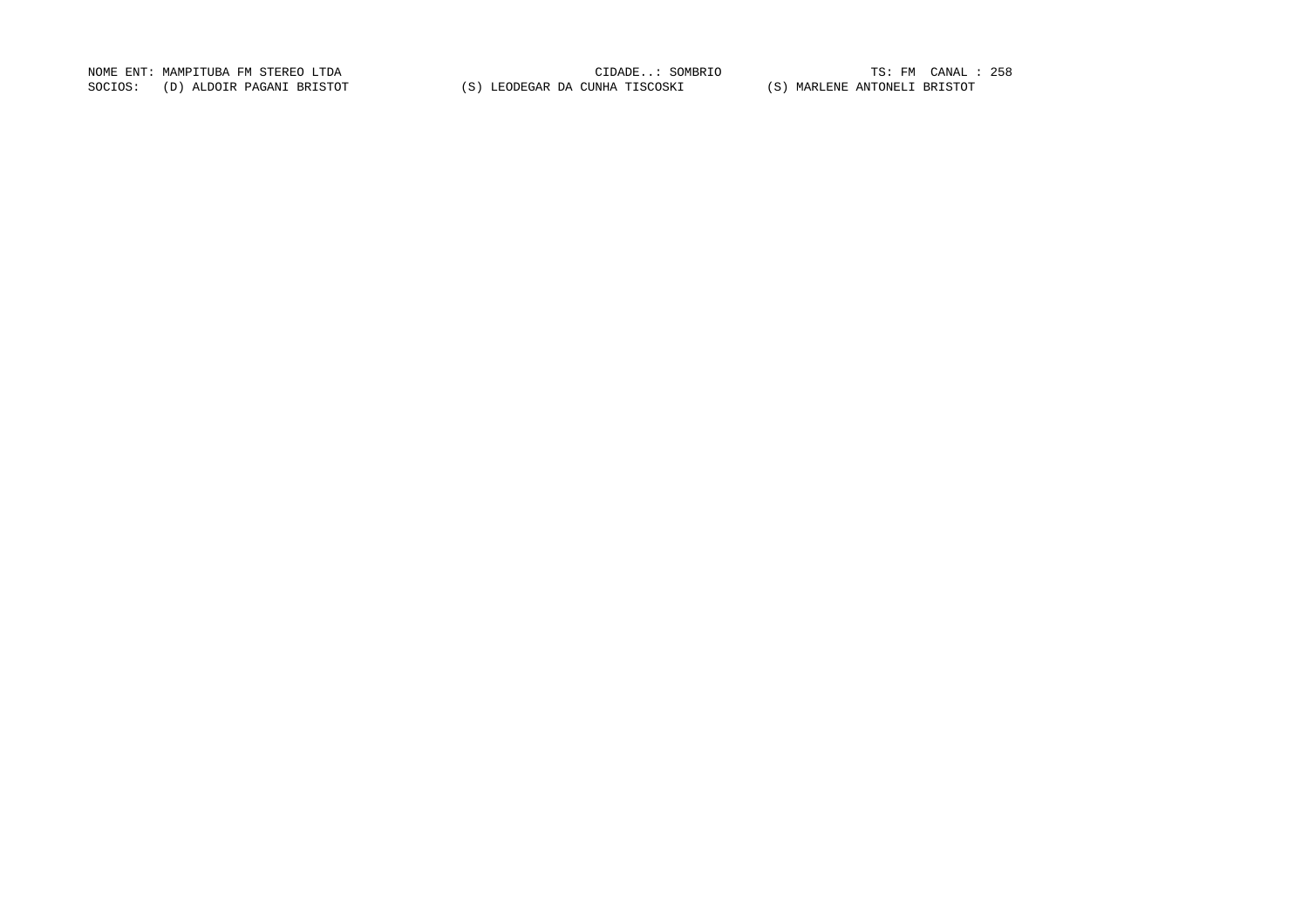|         | MINISTERIO DAS COMUNICACOES - SECRETARIA DE SERVICOS DE COMUN. ELETRONICA UF: SANTA CATARINA ANTENTA DAGINA<br>RELACAO DOS SOCIOS DAS EMISSORAS DE RADIO E TELEVISAO - CLASSIFICACAO SIGLA UF/CIDADE/ENTIDADE - REL. RCA013 |                                                     |                                                                                      |                                       | 265<br>DATA 18/11/2003    |
|---------|-----------------------------------------------------------------------------------------------------------------------------------------------------------------------------------------------------------------------------|-----------------------------------------------------|--------------------------------------------------------------------------------------|---------------------------------------|---------------------------|
| SOCIOS: | NOME ENT: RADIO SOMBRIO FM LTDA<br>(D) CARLOS VAGNER DOS SANTOS AMORIM (S) VAGNER MARGUTI AMORIM                                                                                                                            |                                                     | CIDADE: SOMBRIO                                                                      |                                       | TS: FM CANAL : 275        |
|         | NOME ENT: ASSOCIACAO TAIOENSE DE CULTURA E RADIODIFUSAO COMUNIT (CIDADE: TAIO                                                                                                                                               |                                                     |                                                                                      |                                       | TS: CM FREO.:<br>29,0 KHZ |
| SOCIOS: | NOME ENT: RADIO EDUCADORA DE TAIO LTDA<br>(D) CACILDA HOSANG<br>(D) CELIO KELLERMANN                                                                                                                                        |                                                     | CIDADE: TAIO<br>(D) MARCIA HOSANG KELLERMANN (S) MAURICIO HOSANG<br>(S) OSNI HOSANG  |                                       | TS: OM FREQ.: 1510,0 KHZ  |
| SOCIOS: | NOME ENT: REDE SERRANA DE RADIODIFUSAO LTDA<br>(S) MOACIR BERTOLI                                                                                                                                                           | (D) ARNOLDO WERNER NETO                             | CIDADE: TAIO                                                                         | (S) ARTENIR WERNER                    | TS: FM CANAL : 284        |
|         | NOME ENT: ASSOCIACAO CULT.COM.E RD. DE TIJUCAS-SC-ACCRT, BAIRRO CIDADE: TIJUCAS                                                                                                                                             |                                                     |                                                                                      |                                       | TS: CM FREQ.: 28,5 KHZ    |
| SOCIOS: | NOME ENT: RADIO CLUBE TIJUCAS LTDA<br>(S) EDUARDO RAMOS GOMES<br>(D) CESAR BASTOS GOMES                                                                                                                                     | (S) VALERIO GOMES NETO<br>(D) PAULO BASTOS GOMES    | CIDADE: TIJUCAS                                                                      | (S) CESAR GOMES JUNIOR                | TS: OM FREO.: 950,0 KHZ   |
| SOCIOS: | NOME ENT: RADIO CULTURA DE TIMBO LTDA<br>(D) JETER REINERT SOBRINHO                                                                                                                                                         |                                                     | CIDADE: TIMBO<br>CIDADE IIMBO<br>S) ESPOLIO DE DEDIERGO WOLTER (S) WALTRAUT BENECKE) |                                       | TS: OM FREO.: 1520,0 KHZ  |
| SOCIOS: | NOME ENT: RADIO TIMBO LTDA<br>(S) UNIRIO NESTOR DALPIAZ<br>(D) DIMAS LUIZ FELIPPI (S) TARCISIO GIRARDI<br>(S) TARCISIO GIRARDI<br>(S) LOURIVAL BORCHARDT                                                                    |                                                     | CIDADE: TIMBO TS<br>CIR GIRARDI (S) EVANDRO LOES                                     | (S) TIBERIO VALCANAIA                 | TS: FM CANAL : 224        |
|         | NOME ENT: ASS.COMUNIT.CULT. PELA DEMOCRATIZ.DOS MEIOS DE COMUNI CIDADE: TIMBO GRANDE                                                                                                                                        |                                                     |                                                                                      | TS: CM FREO.:                         | 28,5 KHZ                  |
|         | NOME ENT: ASSOCIACAO CULTURAL E COMUNITARIA AMIGOS DE TREZE TIL                                                                                                                                                             |                                                     | CIDADE: TREZE TILIAS                                                                 | TS: CM FREO.:                         | 28,5 KHZ                  |
|         | NOME ENT: ASSOCIACAO TUBARONENSE DE DIFUSAO COMUNITARIA                                                                                                                                                                     |                                                     | CIDADE: TUBARAO                                                                      | TS: CM FREO.:                         | 28,5 KHZ                  |
| SOCIOS: | NOME ENT: FUNDACAO UNIVERSIDADE DO SUL DE SANTA CATARINA - UNIS      CIDADE: TUBARAO<br>(E) GERSON LUIZ JONER DA SILVEIRA<br>(E) EDGAR AUGUSTO LANZER                                                                       | (E) SEBASTIAO SALESIO HERDT<br>(E) WILSON SCHUELTER |                                                                                      | TERRITOR NAZARENO SOARES              | $TS: TV$ CANAL : $04+E$   |
| SOCIOS: | NOME ENT: JK SANTA CATARINA EMPRESA DE COMUNICACOES LTDA<br>(S) ESTENER SORATTO DA SILVA (D) CLOVIS DO CARMO SILVA E ROGERIO                                                                                                |                                                     | CIDADE: TUBARAO                                                                      |                                       | TS: OM FREO.: 1210,0 KHZ  |
| SOCIOS: | NOME ENT: RADIO CIDADE FM DE TUBARAO LTDA<br>(D) ZENIR SOUZA LOSSO                                                                                                                                                          | (S) KARINA DA SILVA LOSSO                           | CIDADE: TUBARAO                                                                      |                                       | TS: FM CANAL : 279        |
| SOCIOS: | NOME ENT: REDE TABAJARA AM DE COMUNICACOES LTDA<br>(D) TULIO ZUMBLICK                                                                                                                                                       | (D) VERA LUCIA GHIZONI ZUMBLICK                     | CIDADE: TUBARAO                                                                      |                                       | TS: OM FREQ.: 1090,0 KHZ  |
| SOCIOS: | NOME ENT: REDE TABAJARA FM DE COMUNICACOES LTDA<br>(D) TULIO ZUMBLICK                                                                                                                                                       | (D) VERA LUCIA GHIZONI ZUMBLICK                     | CIDADE: TUBARAO                                                                      |                                       | TS: FM CANAL : 255        |
| SOCIOS: | NOME ENT: SOCIEDADE RADIO TUBA LTDA EPP<br>(D) RAIMUNDO GHIZONI                                                                                                                                                             | (S) ANTONIO DAMIANI                                 | CIDADE: TUBARAO                                                                      | (S) NEVIO CAPELER                     | TS: OM FREO.: 730,0 KHZ   |
| SOCIOS: | NOME ENT: RADIO IMIGRANTES DE TURVO LTDA<br>(S) NEREU MARIO MILANEZ<br>(S) MOACIR MARIO ROVARIS                                                                                                                             |                                                     | CIDADE: TURVO<br>(D) HUMBERTO RONALDO GRECHI<br>(D) NELSON CECCONI                   | (S) ARI PESSI<br>(S) VINICIUS MARAGNO | TS: OM FREQ.: 1550,0 KHZ  |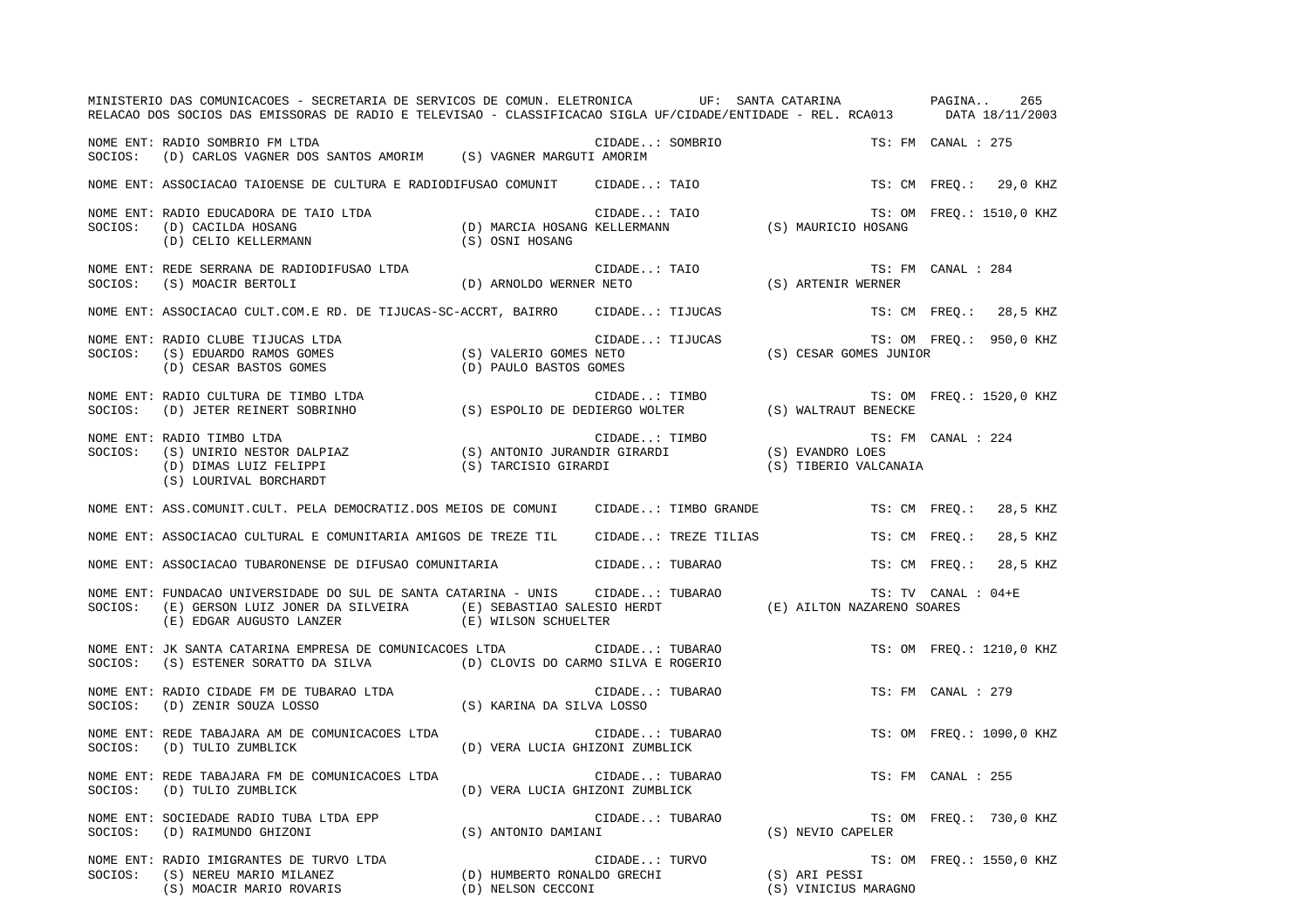|         | MINISTERIO DAS COMUNICACOES - SECRETARIA DE SERVICOS DE COMUN. ELETRONICA UF: SANTA CATARINA PAGINA 266<br>RELACAO DOS SOCIOS DAS EMISSORAS DE RADIO E TELEVISAO - CLASSIFICACAO SIGLA UF/CIDADE/ENTIDADE - REL. RCA013 DATA 18/11/2003 |  |                                                                        |  |                         |
|---------|-----------------------------------------------------------------------------------------------------------------------------------------------------------------------------------------------------------------------------------------|--|------------------------------------------------------------------------|--|-------------------------|
|         | NOME ENT: RADIO URUBICI LTDA<br>SOCIOS: (D) RITA DE CASSIA RIBEIRO AMARAL (D) ANGELO JOAO HEINZEN (S) ANTONIO ZILLI<br>(S) CELIO FRANCISCO SGROTT (S) JOSE CARLOS BROERING (S) MANOEL CORREA NETTO                                      |  |                                                                        |  |                         |
|         | NOME ENT: ASSOCIACAO DE RADIODIFUSAO COMUNITARIA DE URUSSANGA CIDADE: URUSSANGA TS: CM FREQ.: 28,5 KHZ                                                                                                                                  |  |                                                                        |  |                         |
|         | NUME ENT: FUNDACAO MARCONI (E) IAHIR MENEGHEL (E) JOUNE .: URUSSANGA TS: OM FREQ.: 780,0 KHZ<br>SOCIOS: (E) IDA BEZ BATTI (E) OSMAR NUNES (E) OSMAR NUNES (E) DANIEL SPRICIGO (E) DANIEL SOCIOS: (E) RAULINO VOLPATO<br>(E) HUMBERTO    |  |                                                                        |  |                         |
|         | NOME ENT: RADIO VALE DO CONTESTADO LTDA<br>SOCIOS: (D) CARMEM ELIZABETH DEGENHARDT (D) NELIEGE PAGNUSSAT DE SOUZA (S) NEUSA REGINA RUBINI ZAGO                                                                                          |  |                                                                        |  |                         |
| SOCIOS: | NOME ENT: RADIO VIDEIRA LTDA                                                                                                                                                                                                            |  |                                                                        |  | TS: OM FREQ.: 790,0 KHZ |
| SOCIOS: | NOME ENT: RADIO VIDEIRA LTDA<br>$(S)$ LEONARDO BRANDALISE KUCINSKI $(S)$ MARIANA BRANDALISE DE ANDRADE                                                                                                                                  |  |                                                                        |  |                         |
|         | NOME ENT: RADIO DIFUSORA DE XANXERE LTDA<br>SOCIOS:   (D) HELIO DA SILVA WINCKLER                    (D) NELCI GEHLEN WINCKLER                                                                                                          |  |                                                                        |  |                         |
|         |                                                                                                                                                                                                                                         |  |                                                                        |  |                         |
|         | NOME ENT: RADIO PRINCESA DO OESTE LTDA<br>SOCIOS:   (D) ALCYDES BORTOLUZZI                          (S) LIDIA SALUTI BORTOLUZZI              (D) TEREZINHA DE LIMA DAGORT                                                               |  |                                                                        |  |                         |
| SOCIOS: | TELEVISAO XANXERE LTDA<br>(S) CARLOS ALBERTO RODRIGUES PINTO (S) ANTONIO JOSE MONTEIRO F. DE QUEIROZ (S) MARCELO NASCENTE PIRES<br>NOME ENT: TELEVISAO XANXERE LTDA<br>(D) HONORILTON GONCALVES DA COSTA (S) RADIO RECORD S/A           |  | CIDADE: XANXERE TS: TV CANAL : 03                                      |  |                         |
|         | NOME ENT: RADIO CULTURA DE XAXIM LTDA<br>SOCIOS: (D) JOSE CORREIA DE AMORIM (D) ALBERTO GUILHERME LUNARDI (S) ELIANA LUZIA LUNARDI DE AMORIM<br>(S) AVELINO LUNARDI (S) AVELINO LUNARDI (S) (S) LUIZ ANTONIO LUNARDI                    |  |                                                                        |  |                         |
|         | NOME ENT: SISTEMA XAXIM DE RADIODIFUSAO LTDA<br>(D) LIRIO DAGORT<br>SOCIOS: (S) ARI JOSE LOCATELLI<br>(S) LEANDRO JUSCELINO LOCATELLI                                                                                                   |  | CIDADE: XAXIM TS: FM CANAL : 238<br>D) LIRIO DAGORT (S) JANDIR NARDINO |  |                         |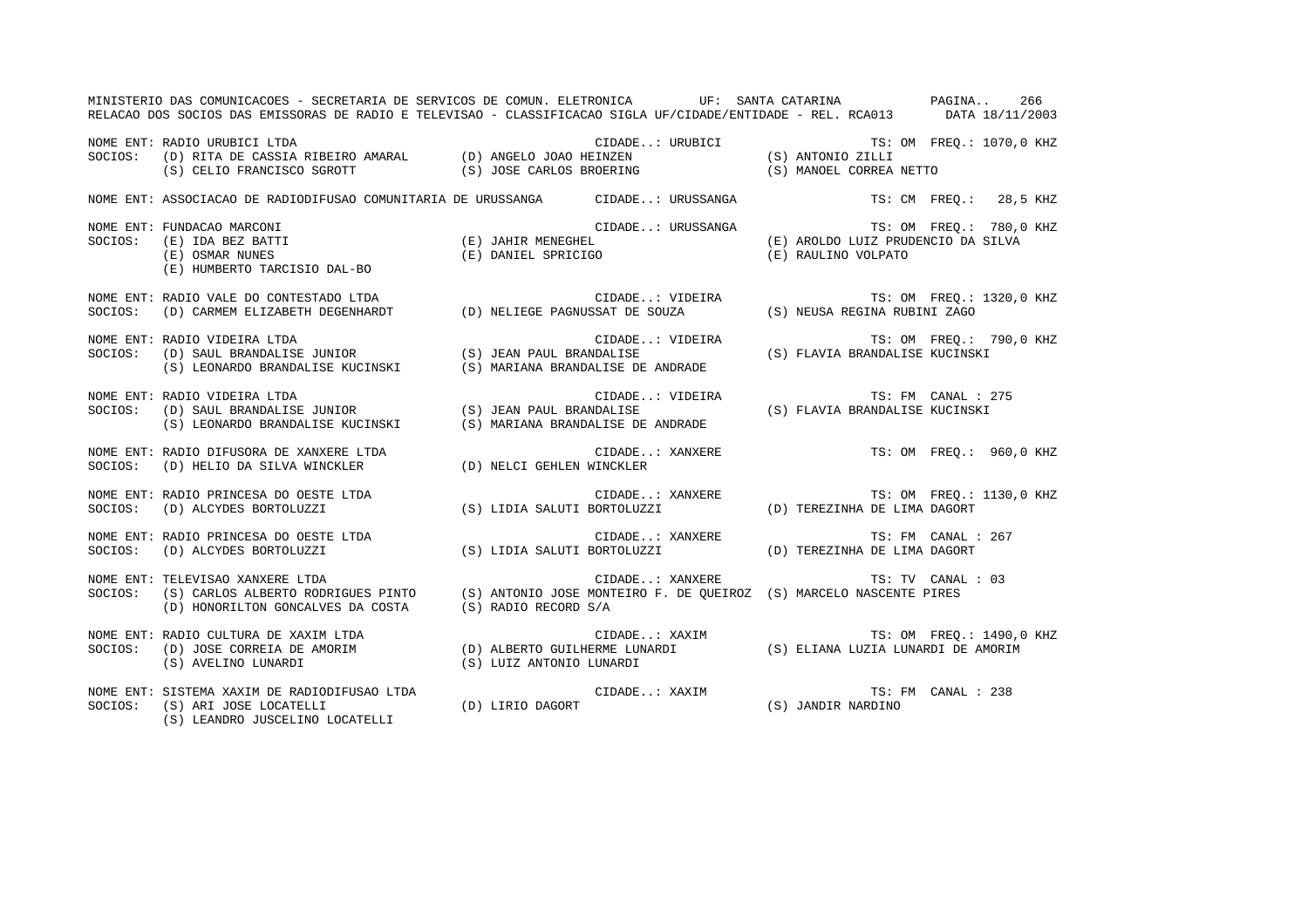|         | MINISTERIO DAS COMUNICACOES - SECRETARIA DE SERVICOS DE COMUN. ELETRONICA UF: SERGIPE NA SERGIPE PAGINA<br>RELACAO DOS SOCIOS DAS EMISSORAS DE RADIO E TELEVISAO - CLASSIFICACAO SIGLA UF/CIDADE/ENTIDADE - REL. RCA013 DATA 18/11/2003 |                                                                                                                                                                                                                       |                                                                 | 267                     |
|---------|-----------------------------------------------------------------------------------------------------------------------------------------------------------------------------------------------------------------------------------------|-----------------------------------------------------------------------------------------------------------------------------------------------------------------------------------------------------------------------|-----------------------------------------------------------------|-------------------------|
|         | NOME ENT: ASSOCIACAO DE RADIOD.COMUNT.BEM AVENTURADO JOSE DE AN CIDADE: ARACAJU                                                                                                                                                         |                                                                                                                                                                                                                       |                                                                 | TS: CM FREQ.: 29,0 KHZ  |
| SOCIOS: | NOME ENT: EMPRESA SERGIPANA DE RADIODIFUSAO LTDA                                                                                                                                                                                        |                                                                                                                                                                                                                       |                                                                 | TS: FM CANAL : 276      |
| SOCIOS: | NOME ENT: FUNDACAO APERIPE DE SERGIPE<br>(E) JOSE GEOVACI CORREIA DOS SANTOS (E) GERALDO SANTANA DE MORAES                                                                                                                              | CIDADE: ARACAJU                                                                                                                                                                                                       |                                                                 | TS: OM FREQ.: 630,0 KHZ |
| SOCIOS: | NOME ENT: FUNDACAO APERIPE DE SERGIPE<br>(E) JOSE GEOVACI CORREIA DOS SANTOS (E) GERALDO SANTANA DE MORAES                                                                                                                              | CIDADE: ARACAJU                                                                                                                                                                                                       |                                                                 | TS: TV CANAL : 02+E     |
| SOCIOS: | NOME ENT: FUNDACAO APERIPE DE SERGIPE<br>FUNDACAO AFERIFE DE SERGIFE<br>(E) JOSE GEOVACI CORREIA DOS SANTOS (E) GERALDO SANTANA DE MORAES                                                                                               | CIDADE: ARACAJU<br>JA DE MODATO                                                                                                                                                                                       |                                                                 | TS: FM CANAL : 285E     |
|         |                                                                                                                                                                                                                                         |                                                                                                                                                                                                                       |                                                                 | TS: FM CANAL : 246E     |
| SOCIOS: | NOME ENT: FUNDACAO JOAO PAULO II<br>(E) WELLINGTON SILVA JARDIM (E) JOAO DIAS DE LIMA                                                                                                                                                   | CIDADE: ARACAJU (E) JONAS ABIB                                                                                                                                                                                        | TS: TV CANAL : 13-                                              |                         |
|         | NOME ENT: RADIO ATALAIA DE SERGIPE LTDA<br>SOCIOS: (D) WALTER DO PRADO FRANCO SOBRINHO (S) AUGUSTO DO PRADO FRANCO (S) MARIA VIRGINIA LEITE FRANCO                                                                                      |                                                                                                                                                                                                                       |                                                                 |                         |
|         |                                                                                                                                                                                                                                         | $(*)$ CIDADE: ARACAJU $$\tt TS:\; OM$$ FREQ.: $670\, ,0$$ KHZ $\_UMBY$ BARRETO $\qquad \qquad \qquad$ $\qquad \qquad$ $\qquad \qquad$ $\qquad \qquad$ $\qquad \qquad$ $\qquad \qquad$ $\qquad \qquad$ $\qquad \qquad$ |                                                                 |                         |
|         | NOME ENT: RADIO E TELEVISAO ARACAJU LTDA<br>SOCIOS: (S) JOAO ALVES FILHO (D) MARIA DO CARMO NASCIMENTO ALVES                                                                                                                            | CIDADE: ARACAJU                                                                                                                                                                                                       |                                                                 | TS: FM CANAL : 251      |
| SOCIOS: | NOME ENT: RADIO FM ARACAJU LTDA<br>(D) DANUSA SILVA MENEZES<br>(S) JOSE CARLOS SILVA                                                                                                                                                    | CIDADE: ARACAJU                                                                                                                                                                                                       |                                                                 | TS: FM CANAL : 204      |
|         | NOME ENT: RADIO JORNAL DE SERGIPE LTDA<br>SOCIOS: (S) JOAO ALVES FILHO (E) MARIA DO CARMO NASCIMENTO ALVES (S) JOSE ROLLEMBERG LEITE<br>(S) ARNALDO ROLLEMBERG GARCEZ (S) MANOEL CONDE SOBRAL<br>(S) SEBASTIAO CELSO DE CAR<br>(S) SES  |                                                                                                                                                                                                                       | (S) SEBASTIAO CELSO DE CARVALHO<br>(S) ROGER TORRES DE OLIVEIRA | TS: OM FREQ.: 540,0 KHZ |
|         | NOME ENT: RADIO LIBERDADE DE SERGIPE FM LTDA<br>SOCIOS: (S) ANGELICA MARIA DE CAMPOS ROLLEMBERG (D) ANTONIO VALENCA ROLLEMBERG NETO (D) FRANCISCO DE CAMPOS ROLLEMBERG                                                                  |                                                                                                                                                                                                                       |                                                                 |                         |
|         | NOME ENT: RADIO LIBERDADE DE SERGIPE LTDA<br>SOCIOS: (S) ANGELICA MARIA DE CAMPOS ROLLEMBERG (D) ANTONIO VALENCA ROLLEMBERG NETO (S) FRANCISCO DE CAMPOS ROLLEMBERG                                                                     |                                                                                                                                                                                                                       |                                                                 | TS: OM FREO.: 930,0 KHZ |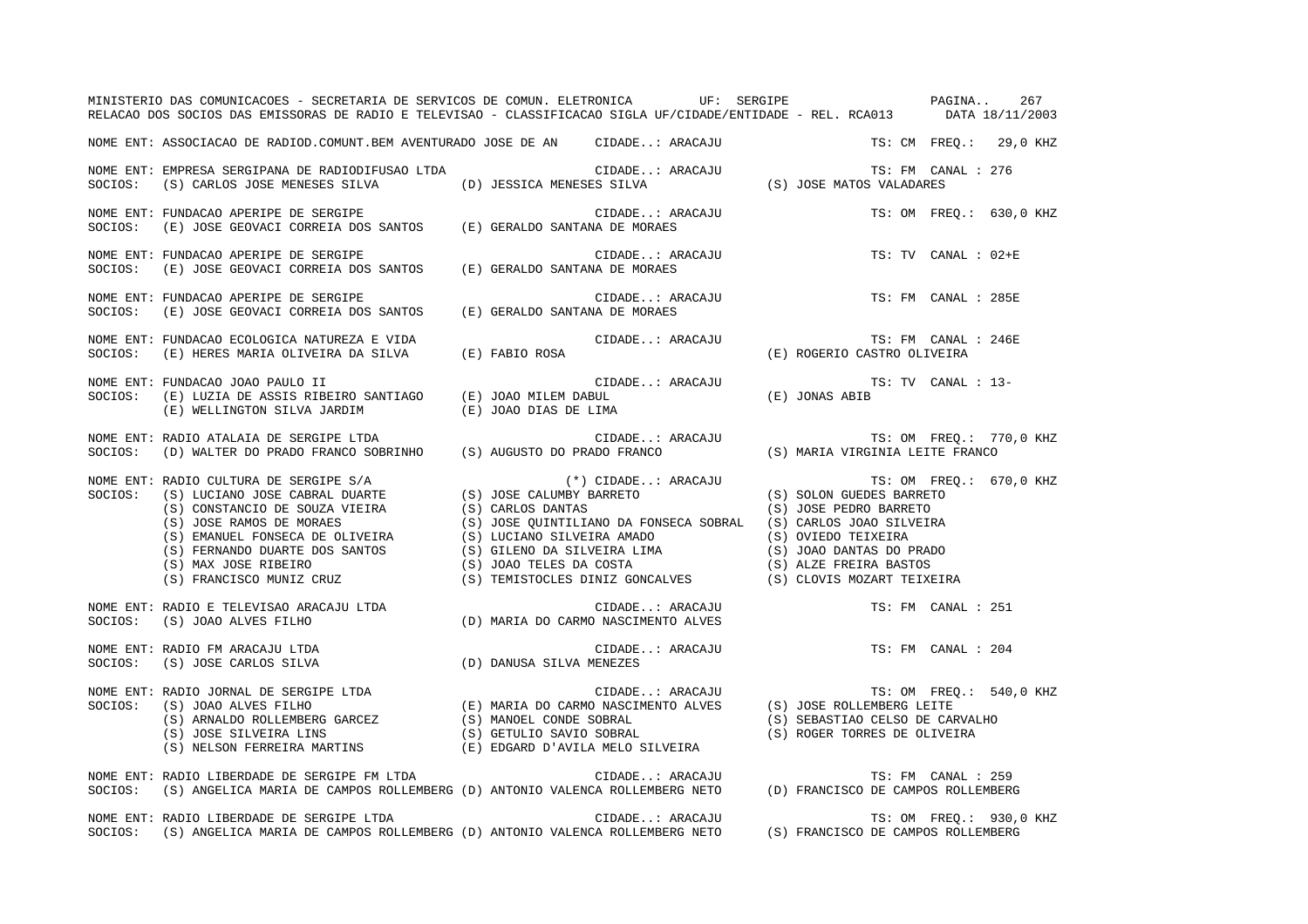MINISTERIO DAS COMUNICACOES - SECRETARIA DE SERVICOS DE COMUN. ELETRONICA UF: SERGIPE PAGINA.. 268RELACAO DOS SOCIOS DAS EMISSORAS DE RADIO E TELEVISAO - CLASSIFICACAO SIGLA UF/CIDADE/ENTIDADE - REL. RCA013 DATA 18/11/2003

NOME ENT: RADIO TELEVISAO DE SERGIPE SA (\*) CIDADE..: ARACAJU TS: TV CANAL : 04- SOCIOS: (D) AUGUSTO CESAR LEITE FRANCO (S) ALBANO DO PRADO PIMENTEL FRANCO (S) OSVALDO LEITE FRANCO<br>(S) PAULO AUGUSTO DE VASCONCELOS (S) LUCIANO VIEIRA DO NASCIMENTO (S) MANOEL AUGUSTO SANTAR)<br>(S) PAULO AUGUSTO DE VASCONCE (S) PAULO AUGUSTO DE VASCONCELOS (S) LUCIANO VIEIRA DO NASCIMENTO (S) MANOEL AUGUSTO SANTANA (S) PAULO EMIDIO SILVA (S) VALTENO ALVES DE MENEZES (S) FERNANDO XAVIER DE OLIVEIRA (S) JOAO OLIVEIRA LIMA (S) GEONISIO CURVELLO DE MENDONCA (S) JOSINO JOSE DE ALMEIDA (S) LION RODRIGUES SCHUSTER (S) JOSE PRATA GOES (S) ROBERTO QUINTINIANO R FONSECA (S) ANTONIO CARLOS MENEZES (S) IRINEU SILVA FONTES (S) DOMINGOS ALVES DOS ANJOS (S) JOAO VIEIRA DOS SANTOS (S) EDMUNDO CORTEZ CONCEICAO (S) JOSE DOS SANTOS NOME ENT: RADIO TELEVISAO DE SERGIPE SA (\*) CIDADE..: ARACAJU TS: FM CANAL : 240 SOCIOS: (D) AUGUSTO CESAR LEITE FRANCO (S) ALBANO DO PRADO PIMENTEL FRANCO (S) OSVALDO LEITE FRANCO (S) PAULO AUGUSTO DE VASCONCELOS (S) LUCIANO VIEIRA DO NASCIMENTO (S) MANOEL AUGUSTO SANTANA (S) PAULO EMIDIO SILVA (S) VALTENO ALVES DE MENEZES (S) FERNANDO XAVIER DE OLIVEIRA (S) JOAO OLIVEIRA LIMA (S) GEONISIO CURVELLO DE MENDONCA (S) JOSINO JOSE DE ALMEIDA (S) LION RODRIGUES SCHUSTER (S) JOSE PRATA GOES (S) ROBERTO QUINTINIANO R FONSECA (S) ANTONIO CARLOS MENEZES (S) IRINEU SILVA FONTES (S) DOMINGOS ALVES DOS ANJOS (S) JOSE PRATA GOES (S) (S) CONCERTO QUINTIN(S) ANTONIO CARLOS MENEZES (S) IRINEU SILVA FONTES (S) CONCEICAO (S) DOMINGOS ALVES (S) JOAO VIEIRA DOS SANTOS (S) EDMUNDO CORTEZ CONCEICAO (S) JOSE DOS SANTOS NOME ENT: TELEVISAO ATALAIA LTDA CIDADE..: ARACAJU TS: FM CANAL : 228 SOCIOS: (D) WALTER DO PRADO FRANCO SOBRINHO (S) AUGUSTO DO PRADO FRANCO (S) MARIA VIRGINIA LEITE FRANCO NOME ENT: TELEVISAO ATALAIA LTDA CIDADE..: ARACAJU TS: TV CANAL : 08SOCIOS: (D) WALTER DO PRADO FRANCO SOBRINHO (S) AUGUSTO DO PRADO FRANCO (S) MARIA VIRGINIA LEITE FRANCO NOME ENT: RADIO FM DA ILHA LTDA CIDADE..: BARRA DOS COQUEIROS TS: FM CANAL : 208 SOCIOS: (S) RICARDO AUGUSTO FERREIRA RIBEIRO (D) JOSE RAYMUNDO RIBEIRO JUNIOR (S) VERONICA BARBOSA LIMA RIBEIRO (S) ANA CLEIDE FERREIRA RIBEIRO NOME ENT: ASSOCIACAO COMUNITARIA SOCIO-CULTURAL HERMES FONTES CIDADE..: BOQUIM TS: CM FREQ.: 28,5 KHZ NOME ENT: EMPRESA BOQUINHENSE DE COMUNICACOES LTDA CIDADE..: BOQUIM TS: FM CANAL : 238 SOCIOS: (D) JOSE EDNIRSON DA FONSECA (S) JOSE CLEONANCIO DA FONSECA (S) JOSE DJALMA SOARES FONSECA (S) VENANCIO FONSECA FILHO NOME ENT: RADIO XINGO LTDA CIDADE..: CANINDE DE SAO FRANCISCO TS: FM CANAL : 254SOCIOS: (S) LUIZ EDUARDO DE OLIVEIRA COSTA (S) ELIANE DE MOURA MORAIS (D) PAULO COSTA NETO (S) JOSE LEO DE CARVALHO FILHO (S) JORGE LUIZ CARVALHO SANTOS NOME ENT: RADIO CARMOPOLIS LTDA CIDADE..: CARMOPOLIS CIDADE... CARMOPOLIS TS: FM CANAL : 232 SOCIOS: (S) ANGELICA MARIA DE CAMPOS ROLLEMBERG (D) ANTONIO VALENCA ROLLEMBERG NETO (D) FRANCISCO DE CAMPOS ROLLEMBERG (S) THEOTONIO NARCIZO DA CRUZ NETO NOME ENT: FUNDACAO DE EDUCACAO E CULTURA CIDADE..: ESTANCIA TS: OM FREQ.: 1250,0 KHZ SOCIOS: (E) JORGE PRADO LEITE NOME ENT: RADIO ABAIS DE ESTANCIA LTDA CIDADE..: ESTANCIA TS: OM FREQ.: 1450,0 KHZ SOCIOS: (S) VALTER CARDOSO COSTA (D) MARIA JULIA PENALVA COSTA (D) BENEDITO BARRETO DO NASCIMENTO NOME ENT: RADIO JORNAL DE ESTANCIA LTDA CIDADE..: ESTANCIA TS: FM CANAL : 268SOCIOS: (D) MARIA DO CARMO NASCIMENTO ALVES (S) ETELVINA FRANCISCA SANTOS APOLONIO (S) VALMIR OLIVEIRA ARAUJO NOME ENT: RADIO EDUCADORA DE FREI PAULO LTDA CIDADE..: FREI PAULO TS: OM FREQ.: 1440,0 KHZ SOCIOS: (S) JOSE ARINALDO DE OLIVEIRA (D) DUCELINA MODESTO DE OLIVEIRA (S) ADERBALDO OLIVEIRA (S) JOSE ARINALDO DE OLIVEIRA FILHO (S) JOSE PAULO NUNES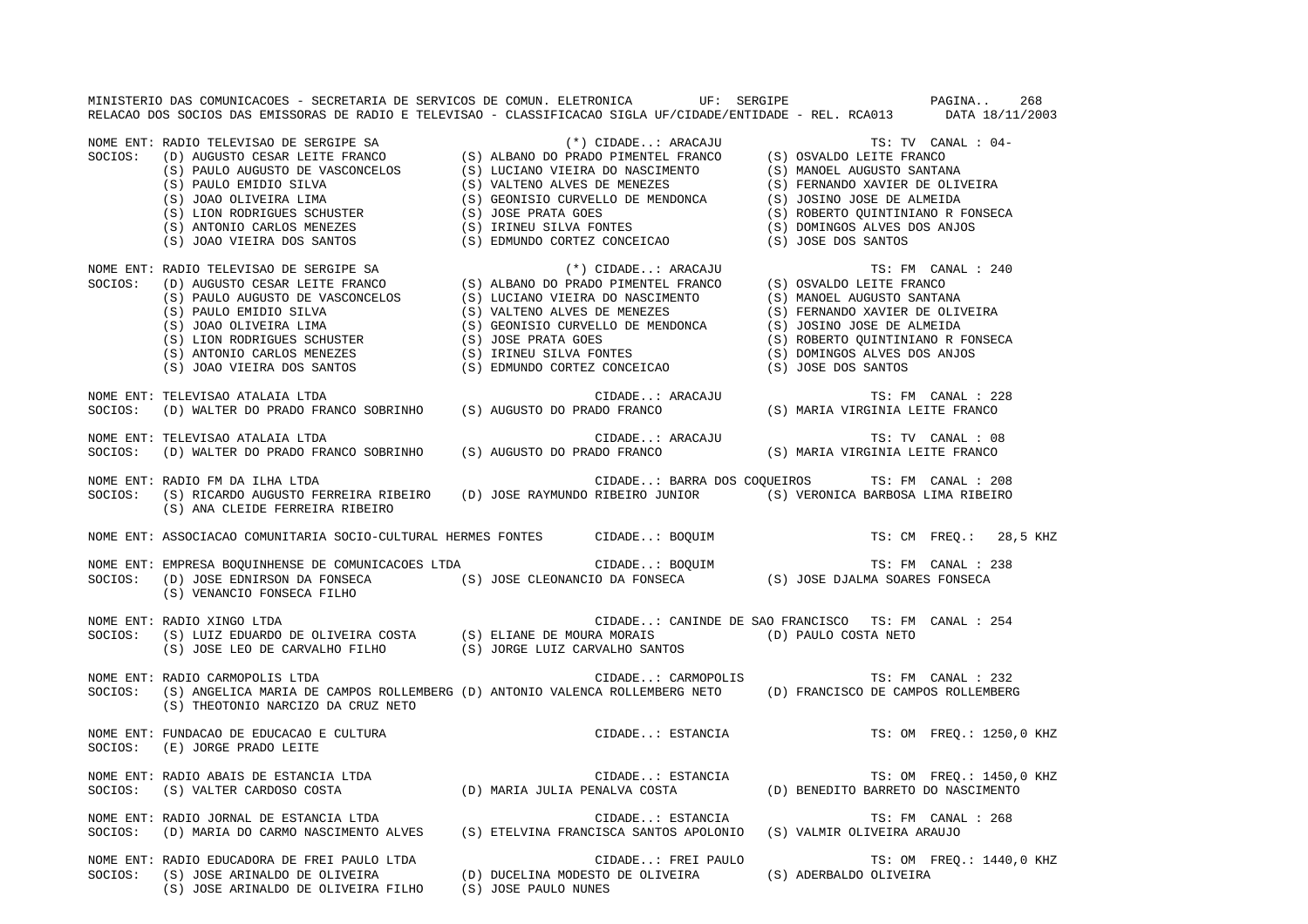MINISTERIO DAS COMUNICACOES - SECRETARIA DE SERVICOS DE COMUN. ELETRONICA UF: SERGIPE PAGINA.. 269RELACAO DOS SOCIOS DAS EMISSORAS DE RADIO E TELEVISAO - CLASSIFICACAO SIGLA UF/CIDADE/ENTIDADE - REL. RCA013 DATA 18/11/2003 NOME ENT: RADIO FM ITABAIANA LTDA CIDADE..: ITABAIANA TS: FM CANAL : 226SOCIOS: (D) JOSE MACHADO (S) JOSE MILTON MACHADO (S) MARIA JOSE TAVARES DOS SANTOS MACHA (S) MARIO TAVARES COSTA (S) ANTONIO DE OLIVEIRA NOME ENT: RADIO FM PRINCESA LTDA CONSERVERSE ENTRANIES OF CIDADE..: ITABAIANA CONSERVERSE TS: FM CANAL : 257 SOCIOS: (D) TANIA MARIA ANDRADE DA COSTA (S) MARIA DO CARMO MONTEIRO COSTA NOME ENT: RADIO PRINCESA DA SERRA LTDA CIDADE..: ITABAIANA TS: OM FREQ.: 830,0 KHZ SOCIOS: (S) JOSE QUEIROZ DA COSTA (S) ORMEIL CAMARA DE OLIVEIRA (S) MOZART FONSECA DE OLIVEIRA (S) JOSE ARAUJO TAVARES (S) ENIVALDO ARAUJO (D) CARMEN MONTEIRO DA COSTA ELIAS NOME ENT: RADIO VOZ DE ITABAIANA LTDA CIDADE..: ITABAIANA TS: OM FREQ.: 1370,0 KHZ SOCIOS: (D) SANDRA HELENA DOS REIS MENDONCA (D) JOAO GERMANO DA TRINDADE (S) JOSE GILTON PINTO GARCIA (S) JOSE TELES DE MENDONCA NOME ENT: RADIO ELDORADO DE LAGARTO LTDA CIDADE..: LAGARTO TS: FM CANAL : 264SOCIOS: (S) JOSE RAYMUNDO RIBEIRO (S) EDLA TAVARES FERREIRA (D) RICARDO AUGUSTO FERREIRA RIBEIRO NOME ENT: RADIO FM APARECIDA DO NORDESTE LTDA CONSTRUIDADE..: LAGARTO TRI TS: FM CANAL : 234 SOCIOS: (S) ARTUR DE OLIVEIRA REIS (D) ANTONIO DE OLIVEIRA REIS (S) JERONIMO DE OLIVEIRA REIS NOME ENT: RADIO PROGRESSO LTDA CIDADE..: LAGARTO TS: OM FREQ.: 750,0 KHZ SOCIOS: (S) HERNANI ROMERO LIBORIO (S) WANDERLAN TEIXEIRA DE ALMEIDA (S) ALOISIO NATAL DA FONSECA (S) ENIO GALLETTO (D) JOSE CORREA SOBRINHO (S) ARTUR DE OLIVEIRA REIS NOME ENT: ASSOCIACAO DOS MORADORES DA BARRA DO BOI CIDADE..: NOSSA SENHORA DA GLORIA TS: CM FREQ.: 28,5 KHZ NOME ENT: ASSOCIACAO COMUNITARIA IMACULADA CONCEICAO - ACIC CIDADE..: PROPRIA TS: CM FREQ.: 28,5 KHZ NOME ENT: RADIO JORNAL DE PROPRIA LTDA CIDADE..: PROPRIA TS: FM CANAL : 275SOCIOS: (S) JOAO ALVES FILHO (D) MARIA DO CARMO NASCIMENTO ALVES (S) ANA MARIA DO NASCIMENTO ALVES NOME ENT: CENTRO COMUNITARIO JOSE BATALHA DE GOIS - CECBGOIS CIDADE..: SAO CRISTOVAO TS: CM FREQ.: 29,2 KHZ NOME ENT: EMPRESA SERGIPANA DE RADIODIFUSAO LTDA CIDADE..: SIMAO DIAS TS: FM CANAL : 282SOCIOS: (S) CARLOS JOSE MENESES SILVA (D) JESSICA MENESES SILVA (S) JOSE MATOS VALADARES NOME ENT: RADIO ATALAIA DE SERGIPE LTDA  $\qquad \qquad$  CIDADE..: SIMAO DIAS  $\qquad \qquad$  TS: OM FREQ.: 1480,0 KHZ SOCIOS: (D) WALTER DO PRADO FRANCO SOBRINHO (S) AUGUSTO DO PRADO FRANCO (S) MARIA VIRGINIA LEITE FRANCO NOME ENT: RADIO IMPERATRIZ DOS CAMPOS LTDA CIDADE..: TOBIAS BARRETO TS: OM FREQ.: 1520,0 KHZ SOCIOS: (D) ROBERTO ALVES (S) LUIZ ALVES DE OLIVEIRA FILHO (S) JOSE EVERALDO DE OLIVEIRA (S) MANOEL MESSIAS GOIS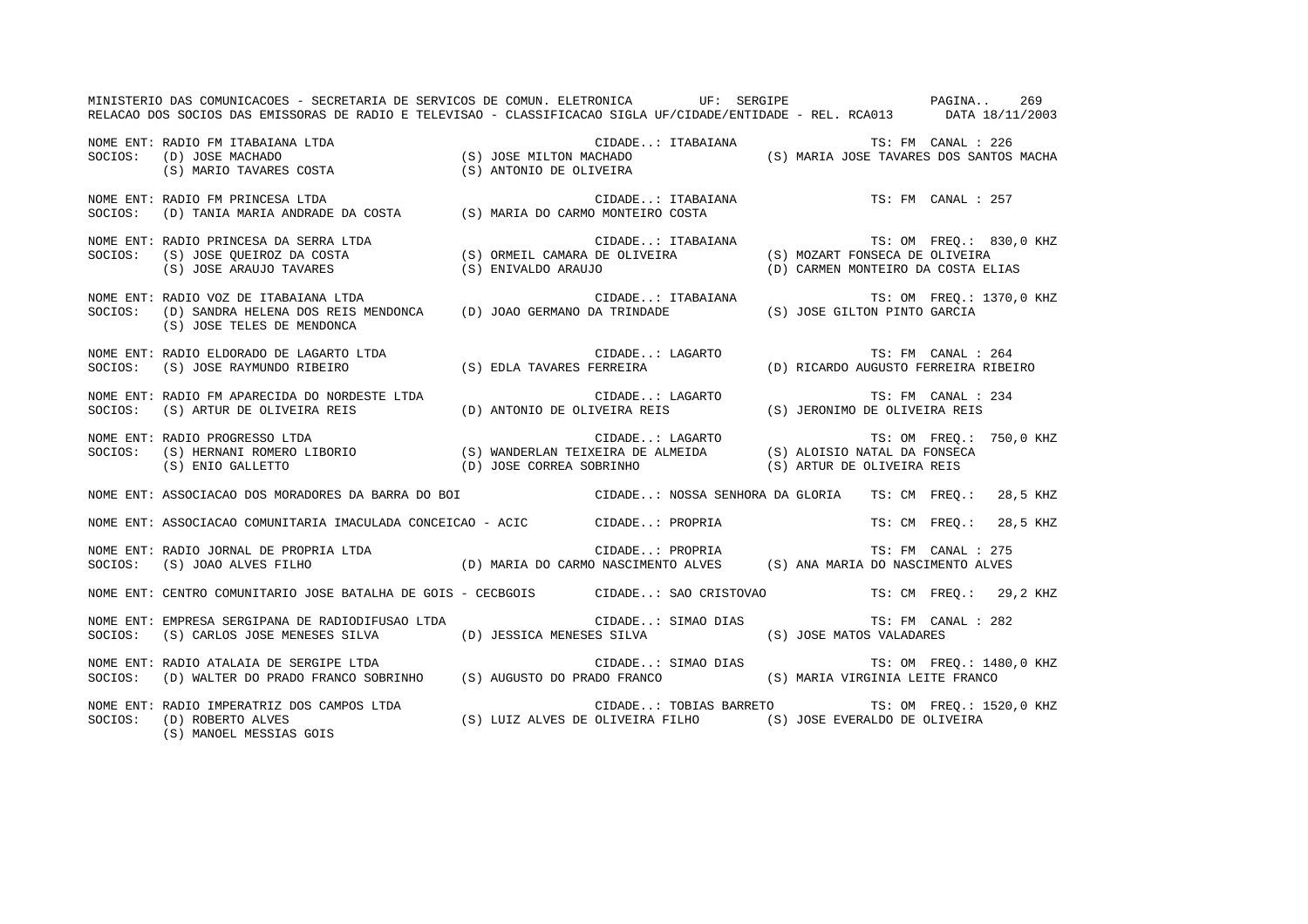|         | MINISTERIO DAS COMUNICACOES - SECRETARIA DE SERVICOS DE COMUN. ELETRONICA UF: SAO PAULO PAGINA. 270<br>RELACAO DOS SOCIOS DAS EMISSORAS DE RADIO E TELEVISAO - CLASSIFICACAO SIGLA UF/CIDADE/ENTIDADE - REL. RCA013 DATA 18/11/2003                                                                                |  |                          |                                                            |                    |                          |
|---------|--------------------------------------------------------------------------------------------------------------------------------------------------------------------------------------------------------------------------------------------------------------------------------------------------------------------|--|--------------------------|------------------------------------------------------------|--------------------|--------------------------|
|         | NOME ENT: PREFEITURA MUNICIPAL DE ADAMANTINA (E) RUBENS GALDINO DA SILVA (E) NUNO ANTONIO PARANHOS VASQUES<br>SOCIOS: (E) GILSON JOAO PARISOTO (E) RUBENS GALDINO DA SILVA (E) NUNO ANTONIO PARANHOS VASQUES<br>(E) RODRIGO DANIEL SANCHES                                                                         |  |                          | CIDADE: ADAMANTINA TS: FM CANAL : 257E                     |                    |                          |
|         | NOME ENT: RADIO BRASIL DE ADAMANTINA LTDA (D) MATILDE DE OLIVEIRA NERY (C) JONAS RONASSA (D) MATILDE DE OLIVEIRA NERY                                                                                                                                                                                              |  | CIDADE: ADAMANTINA       |                                                            |                    | TS: OM FREQ.: 790,0 KHZ  |
|         | NOME ENT: RADIO FM NOVA PAULISTA LTDA (S) JOSE MARIO TOFFOLI                                                                                                                                                                                                                                                       |  | CIDADE: ADAMANTINA       |                                                            | TS: FM CANAL : 229 |                          |
|         | NOME ENT: RADIO JOIA DE ADAMANTINA LTDA (D) JOSE MARIO TOFFOLI<br>SOCIOS: (S) JONAS BONASSA (D) JOSE MARIO TOFFOLI                                                                                                                                                                                                 |  | CIDADE: ADAMANTINA       |                                                            |                    | TS: OM FREQ.: 930,0 KHZ  |
|         |                                                                                                                                                                                                                                                                                                                    |  | CIDADE: AGUAI            |                                                            | TS: FM CANAL : 278 |                          |
| SOCIOS: | NOME ENT: RADIO PRATA FM LTDA<br>(D) GILBERTO PADUANELLI DOS REIS (S) MARGARETH PASCOA DOS REIS                                                                                                                                                                                                                    |  |                          | CIDADE: AGUAS DA PRATA TS: FM CANAL : 285                  |                    |                          |
| SOCIOS: | NOME ENT: SOCIEDADE MOGIANA DE RADIODIFUSAO LTDA<br>(S) ENIO OLIVEIRA DE ABREU SAMPAIO (S) OCTAVIANO FRITTOLI (D) CARLOS AUGUSTO SARAIVA DE ABREU SAM                                                                                                                                                              |  | CIDADE: AGUAS DE LINDOIA |                                                            | TS: FM CANAL : 210 |                          |
|         | NOME ENT: ASSOCIACAO CULTURAL COMUNITARIA DA ESTANCIA CIDADE: AGUAS DE SANTA BARBARA TS: CM FREQ.: 20,0 KHZ                                                                                                                                                                                                        |  |                          |                                                            |                    |                          |
|         | NOME ENT: RADIO FM ESTANCIA LTDA<br>SOCIOS: (S) FRANCISCO JOSE FALCAO DE ANDRADE (D) CHRISTINA FERRAZ S. C. DE ANDRADE (D) LUIZ GONZAGA HERCOTON<br>(S) IARA FLORIO HERCOTON (S) LEANDRO FLORIO HERCOTON                                                                                                           |  |                          | CIDADE: AGUAS DE SAO PEDRO TS: FM CANAL : 224              |                    |                          |
|         | NOME ENT: ASSOCIACAO RADIO COMUNITARIA DO 3º MILENIO DE AGUDOS CIDADE: AGUDOS                                                                                                                                                                                                                                      |  |                          |                                                            |                    | TS: CM FREQ.: 20,0 KHZ   |
|         | NOME ENT: L C RADIO EMISSORAS LTDA<br>SOCIOS: (D) CARLOS ALBERTO COLESANTI (D) LUIZ ARNALDO CASALI                                                                                                                                                                                                                 |  | CIDADE: AGUDOS           |                                                            |                    | TS: OM FREQ.: 930,0 KHZ  |
|         | NOME ENT: SOCIEDADE RADIO CLUBE ALTINOPOLIS LTDA<br>SOCIOS: (S) ADNOR CARVALHO BUISCHI (S) NAUDE VICENTINI DA COSTA (S) JOSE FRAGA PEREIRA DA SILVA<br>(D) MAURO MATSUO (S) LOSE (S) HEITOR LIMA ZUCCOLOTTO (S) JOSMARA BIANCO MOL<br>(S) PIO ANTUNES DE FIGUEIREDO JUNIOR (S) MARIA LUIZA ZUCCOLOTTO ELIAS DE ASS |  |                          |                                                            |                    |                          |
|         | NOME ENT: ASSOCIACAO COMUNITARIA DE AMPARO SOCIAL                                                                                                                                                                                                                                                                  |  | CIDADE: ALVARES MACHADO  |                                                            |                    | TS: CM FREQ.: 28,5 KHZ   |
|         | NOME ENT: RADIO AZUL CELESTE LTDA<br>NOME ENT: RADIO AZUL CELESTE LTDA<br>SOCIOS: (D) PAULO HENRIQUE BRANCATI (D) VANIRA DRAGO BRANCATI                                                                                                                                                                            |  | CIDADE: AMERICANA        |                                                            |                    | TS: OM FREQ.: 1440,0 KHZ |
|         | NOME ENT: RADIO CLUBE DE AMERICANA LTDA<br>SOCIOS: (D) EDILBERTO DE PAULA RIBEIRO (S) GERALDO PINHANELLI                                                                                                                                                                                                           |  | CIDADE: AMERICANA        |                                                            |                    | TS: OM FREO.: 580,0 KHZ  |
|         | NOME ENT: RADIO NOTICIAS DE AMERICANA LTDA<br>SOCIOS: (D) EDILBERTO DE PAULA RIBEIRO (S) GERALDO PINHANELLI                                                                                                                                                                                                        |  | CIDADE: AMERICANA        |                                                            | TS: FM CANAL : 205 |                          |
|         | NOME ENT: RADIO VOX 90 LTDA<br>(D) MARLON CLEBER DE FREITAS<br>SOCIOS: (S) GIUSEPPE LEO                                                                                                                                                                                                                            |  | CIDADE: AMERICANA        |                                                            | TS: FM CANAL : 212 |                          |
|         | NOME ENT: TV CARIOBA COMUNICACOES LTDA<br>SOCIOS: (S) JOSE CARLOS DE CASTRO MARTINEZ                                                                                                                                                                                                                               |  | CIDADE: AMERICANA        | (S) FLAVIO DE CASTRO MARTINEZ (D) MONICA FERREIRA MARTINEZ | TS: TV CANAL : 52+ |                          |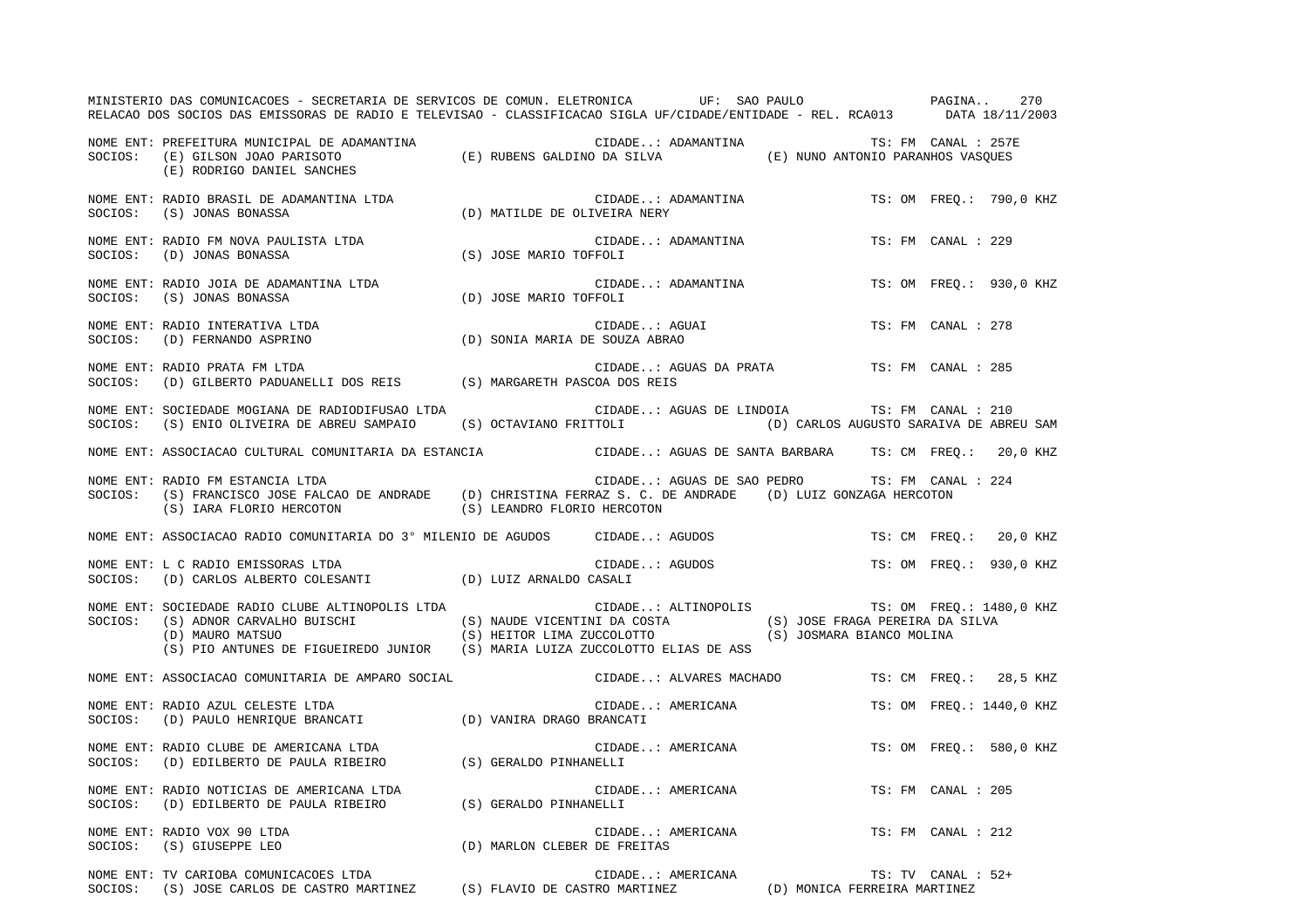NOME ENT: ASSOCIACAO COMUNITARIA DE AMERICO DE CAMPOS CIDADE..: AMERICO DE CAMPOS TS: CM FREQ.: 20,0 KHZ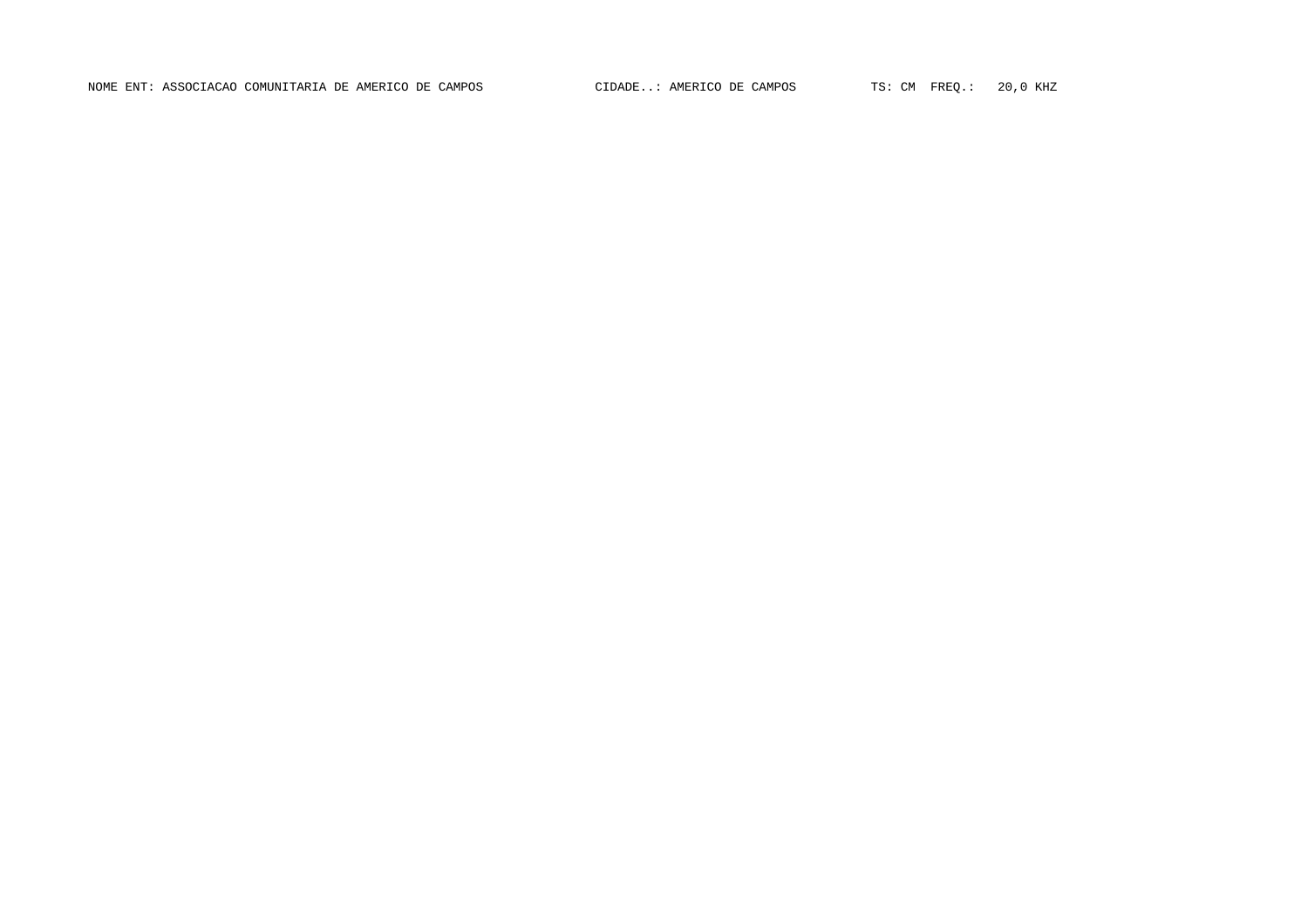|         | MINISTERIO DAS COMUNICACOES - SECRETARIA DE SERVICOS DE COMUN. ELETRONICA UF: SAO PAULO PAGINA<br>RELACAO DOS SOCIOS DAS EMISSORAS DE RADIO E TELEVISAO - CLASSIFICACAO SIGLA UF/CIDADE/ENTIDADE - REL. RCA013 DATA 18/11/2003                                                                                          |  |                                                                           |                          | 271                      |
|---------|-------------------------------------------------------------------------------------------------------------------------------------------------------------------------------------------------------------------------------------------------------------------------------------------------------------------------|--|---------------------------------------------------------------------------|--------------------------|--------------------------|
|         | NOME ENT: ASS. AMPARENSE PARA O DESENVOLVIMENTO CULTURAL E SOCI CIDADE: AMPARO                                                                                                                                                                                                                                          |  |                                                                           |                          | TS: CM FREQ.: 29,0 KHZ   |
| SOCIOS: | NOME ENT: EMISSORAS SERRANAS LIMITADA<br>(D) ELMIR KALIL ABI CHEDID (S) MARCO ANTONIO NASSIF ABI CHEDID                                                                                                                                                                                                                 |  | CIDADE: AMPARO                                                            | TS: FM CANAL : 207       |                          |
| SOCIOS: | NOME ENT: PREFEITURA MUNICIPAL DE AMPARO<br>(E) JOSE LUIZ MAZA                                                                                                                                                                                                                                                          |  | CIDADE: AMPARO<br>(E) FERNANDO ANTONIO PANHAN (E) NIVALDO JOSE CALIMAN    | TS: FM CANAL : 275E      |                          |
| SOCIOS: | NOME ENT: RADIO CIDADE DAS AGUAS LTDA<br>(D) JOSE CARLOS DE CAMARGO CAMPOS (D) MARIA LUCIA CAMPOS BUENO                                                                                                                                                                                                                 |  | CIDADE: AMPARO                                                            | TS: FM CANAL : 267       |                          |
| SOCIOS: | NOME ENT: RADIO DIFUSORA DE AMPARO LTDA<br>(D) JOSE CARLOS DE CAMARGO CAMPOS (D) MARIA LUCIA CAMPOS BUENO                                                                                                                                                                                                               |  | CIDADE: AMPARO                                                            |                          | TS: OM FREO.: 1580,0 KHZ |
|         |                                                                                                                                                                                                                                                                                                                         |  |                                                                           | TS: FM CANAL : 238       |                          |
|         | NOME ENT: RADIO NOVA AMPARO LTDA<br>SOCIOS: (S) MARCELO FERREIRA (D) GILBERTO FERREIRA JUNIOR (S) GILBERTO FERREIRA<br>COCIOS: (S) MARCELO FERREIRA                                                                                                                                                                     |  |                                                                           | TS: FM CANAL : 259       |                          |
|         | NOME ENT: ASSOCIACAO MOVIMENTO COMUNITARIO RADIO NOSSA TERRA FM CIDADE: ANALANDIA                                                                                                                                                                                                                                       |  |                                                                           |                          | TS: CM FREQ.: 29,0 KHZ   |
|         | NOME ENT: ASSOCIACAO DE DESENVOLVIMENTO ARTIST.CULT.E SOCIAL ME CIDADE: ANDRADINA                                                                                                                                                                                                                                       |  |                                                                           | TS: CM FREO.:            | 20,0 KHZ                 |
| SOCIOS: | NOME ENT: FUNDACAO CULTURAL NIVALDO FRANCO BUENO<br>(E) ADELIZ REGINA FERNANDES DA ROCHA (E) CAROLINA EMATNE RANGEL ROCHA (E) MARCIO FERNANDES ROCHA<br>(E) MARCELO FERNANDES ROCHA                                                                                                                                     |  | CIDADE: ANDRADINA                                                         | TS: TV CANAL : 17+E      |                          |
| SOCIOS: | NOME ENT: RADIO ANDRADINA LTDA<br>(S) WASHINGTON ANTONIO GALDINO DA COSTA (D) ADELIZ REGINA FERNANDES DA ROCHA                                                                                                                                                                                                          |  | CIDADE: ANDRADINA TS: OM FREQ.: 650,0 KHZ                                 |                          |                          |
| SOCIOS: | NOME ENT: RADIO CIDADE ANDRADINA LTDA<br>$(\texttt{S}) \texttt{ ADELIZ REGINA FERNANDES DA ROCK} \hspace{0.5cm} (\texttt{S}) \texttt{ JORGE DE FARIA MALULY} \hspace{1.5cm} (\texttt{D}) \texttt{ NIVALDO BUENO FRANCO DA ROCK}$<br>(S) VERA REGINA SAUMA MALULY (S) MARCIO FERNANDES ROCHA (S) MARCELO FERNANDES ROCHA |  | CIDADE: ANDRADINA                                                         | TS: FM CANAL : 250       |                          |
|         | NOME ENT: RADIO URUBUPUNGA LTDA<br>SOCIOS: (D) NIVALDO BUENO FRANCO DA ROCHA (S) CAROLINA EMATNE RANGEL ROCHA                                                                                                                                                                                                           |  | CIDADE: ANDRADINA TS: OM FREQ.: 760,0 KHZ                                 |                          |                          |
|         | NOME ENT: ASSOCIACAO COMUNITARIA BOM RETIRO DA ESPERANCA CIDADE: ANGATUBA                                                                                                                                                                                                                                               |  |                                                                           |                          | TS: CM FREO.: 29,0 KHZ   |
|         | NOME ENT: FUNDACAO NOSSA SENHORA APARECIDA (E) ANTONIO CESAR MOREIRA MIGUEL (E) CARLOS DA SILVA (E) JOAO BATISTA DE ALMEIDA (E) JALMIR CARLOS HEREDIA (E) CARLOS DA SILVA (E) JOAO BATISTA DE ALMEIDA (E) JALMIR CARLOS HEREDI                                                                                          |  |                                                                           |                          | TS: OM FREQ.: 820,0 KHZ  |
|         | NOME ENT: FUNDACAO NOSSA SENHORA APARECIDA (E) ANTONIO CESAR MOREIRA MIGUEL (E) CARLOS DA SILVA (E) JOAO BATISTA DE ALMEIDA (E) JALMIR CARLOS HEREDIA (E) CARLOS DA SILVA                                                                                                                                               |  |                                                                           | TS: OC FREQ.: 6135,0 KHZ |                          |
|         | NOME ENT: FUNDACAO NOSSA SENHORA APARECIDA (E) ANTONIO CESAR MOREIRA MIGUEL (E) CARLOS DA SILVA (E) JOAO BATISTA DE ALMEIDA (E) JALMIR CARLOS HEREDIA (E) CARLOS DA SILVA (E) JOAO BATISTA DE ALMEIDA (E) JALMIR CARLOS HEREDI                                                                                          |  |                                                                           |                          | TS: OC FREO.: 9630,0 KHZ |
|         | NOME ENT: FUNDACAO NOSSA SENHORA APARECIDA<br>SOCIOS: (E) LEO ARLINDO LORSCHEIDER                                                                                                                                                                                                                                       |  | CIDADE: APARECIDA<br>(E) ANTONIO CESAR MOREIRA MIGUEL (E) CARLOS DA SILVA |                          | TS: OC FREQ.: 1855,0 KHZ |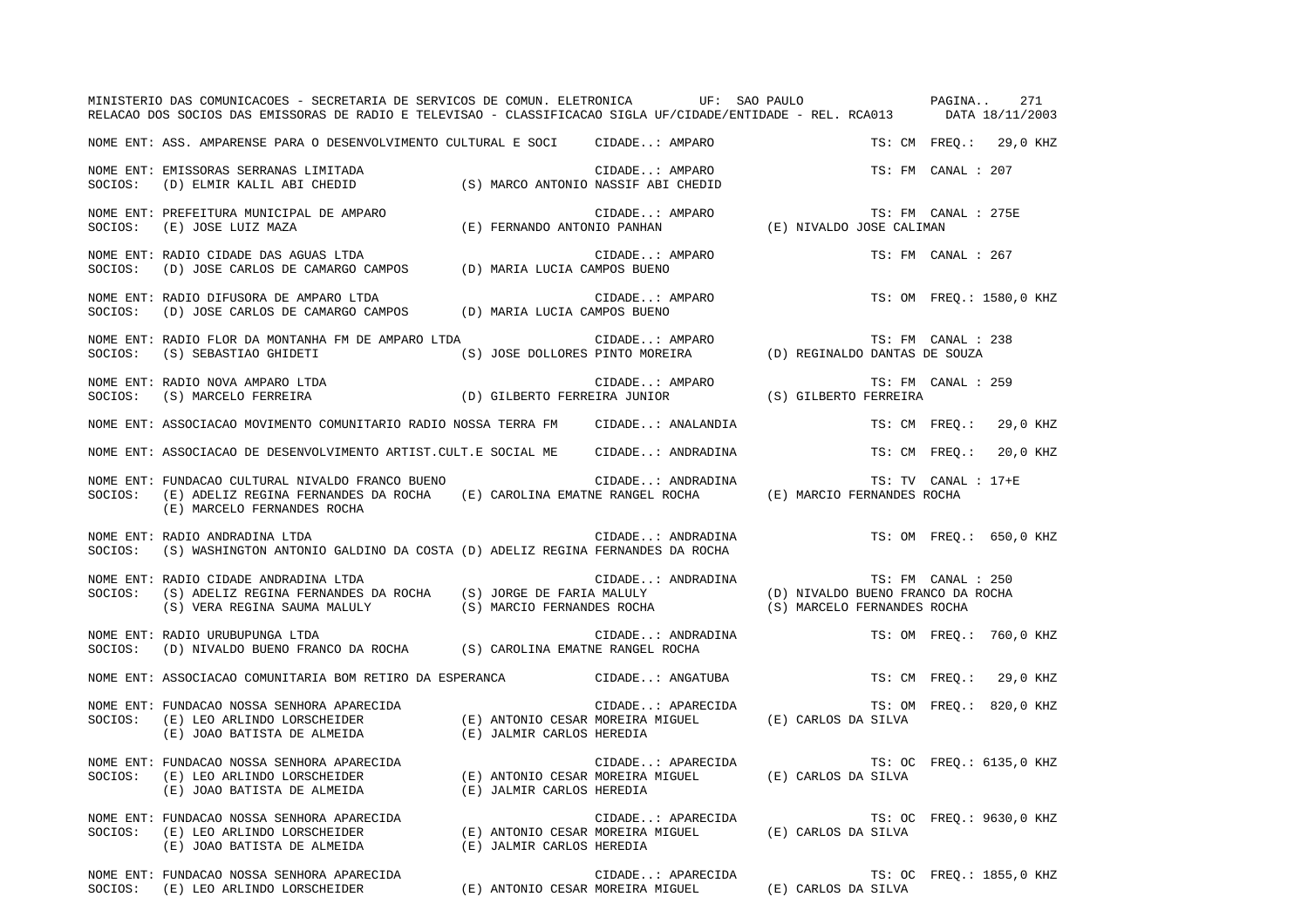(E) JOAO BATISTA DE ALMEIDA (E) JALMIR CARLOS HEREDIA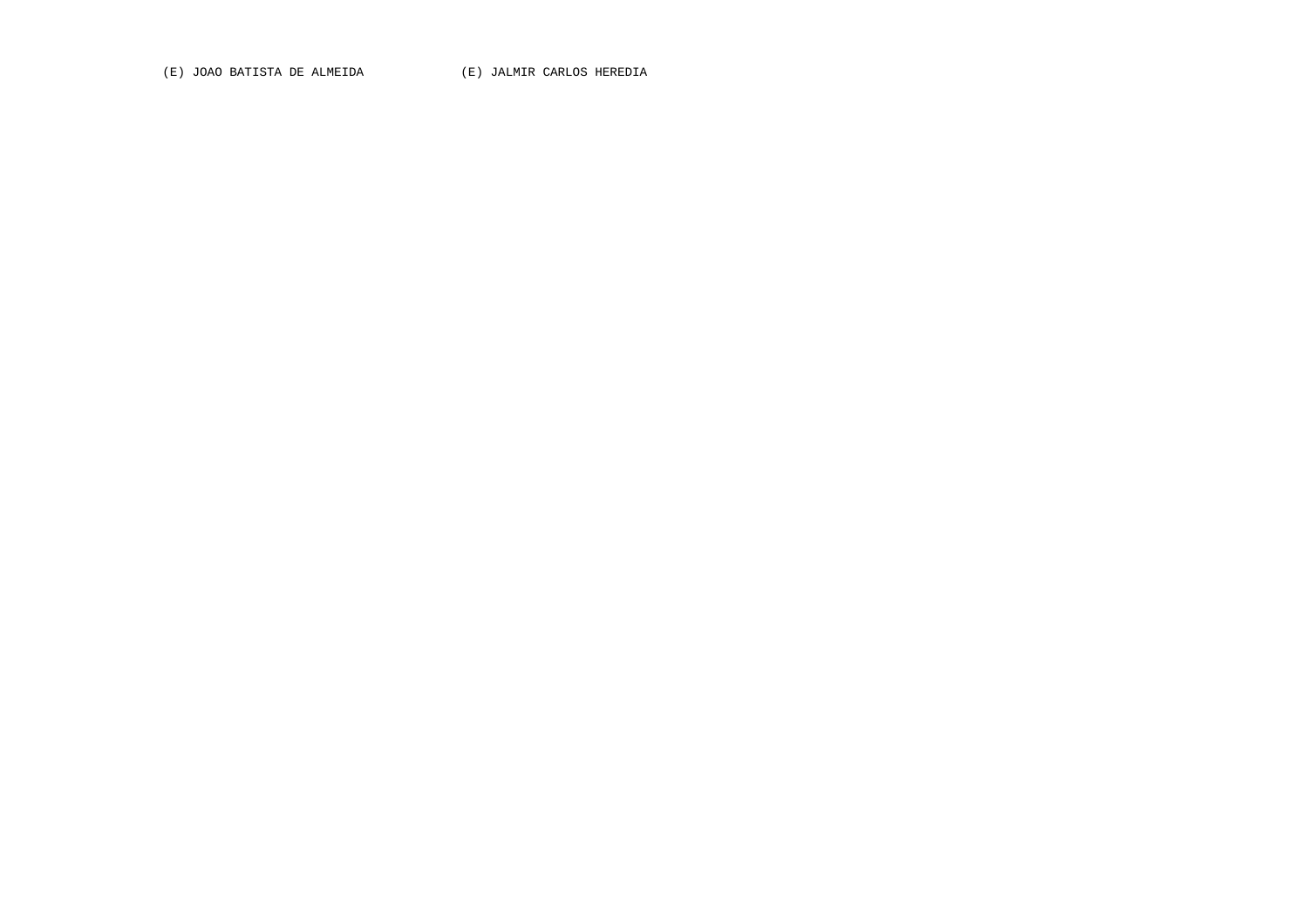MINISTERIO DAS COMUNICACOES - SECRETARIA DE SERVICOS DE COMUN. ELETRONICA UF: SAO PAULO PAGINA.. 272RELACAO DOS SOCIOS DAS EMISSORAS DE RADIO E TELEVISAO - CLASSIFICACAO SIGLA UF/CIDADE/ENTIDADE - REL. RCA013 DATA 18/11/2003 NOME ENT: FUNDACAO NOSSA SENHORA APARECIDA CIDADE..: APARECIDA TS: FM CANAL : 215SOCIOS: (E) LEO ARLINDO LORSCHEIDER (E) ANTONIO CESAR MOREIRA MIGUEL (E) CARLOS DA SILVA (E) JOAO BATISTA DE ALMEIDA (E) JALMIR CARLOS HEREDIA NOME ENT: FUNDACAO NOSSA SENHORA APARECIDA CIDADE..: APARECIDA TS: TV CANAL : 59-ETS: TV CANAL : 59-E SOCIOS: (E) LEO ARLINDO LORSCHEIDER (E) ANTONIO CESAR MOREIRA MIGUEL (E) CARLOS DA SILVA (E) JOAO BATISTA DE ALMEIDA (E) JALMIR CARLOS HEREDIA NOME ENT: FUNDACAO NOSSA SENHORA APARECIDA CIDADE..: APARECIDA TS: OT FREQ.: 5035,0 KHZ SOCIOS: (E) LEO ARLINDO LORSCHEIDER (E) ANTONIO CESAR MOREIRA MIGUEL (E) CARLOS DA SILVA (E) JOAO BATISTA DE ALMEIDA (E) JALMIR CARLOS HEREDIA NOME ENT: RADIO MONUMENTAL DE APARECIDA LTDA CIDADE..: APARECIDA TS: OM FREQ.: 1080,0 KHZ SOCIOS: (D) LUIS CARLOS DE MENDONCA (D) BENEDITO RAIMUNDO DA CRUZ NOME ENT: ASSOCIACAO COMUNITARIA E CULTURAL DE APARECIDA D'OEST CIDADE..: APARECIDA D'OESTE TS: CM FREQ.: 29,0 KHZ NOME ENT: RADIO CIDADE DE APIAI LTDA  $\blacksquare$  CIDADE..: APIAI TS: OM FREQ.: 1500,0 KHZ SOCIOS: (D) MARIO ALBERTO EMIRANDETTI (S) NILTON PASSOCA TOLEDO SILVA (S) NILMA APARECIDA DE ARAUJO SILVA (S) VALTER LUIZ DE ARAUJO NOME ENT: RADIO CIDADE ARACATUBA LTDA CIDADE..: ARACATUBA TS: FM CANAL : 242SOCIOS: (S) ADELIZ REGINA FERNANDES DA ROCHA (D) NIVALDO BUENO FRANCO DA ROCHA (S) MARCIO FERNANDES ROCHA (S) MARCELO FERNANDES ROCHA NOME ENT: RADIO CULTURA DE ARACATUBA LTDA CIDADE..: ARACATUBA TS: FM CANAL : 238 SOCIOS: (D) GLADYS MAV FARES DE CAMPOS (D) NICOLAU FARES DE CAMPOS (D) MARTHA FARES DE CAMPOS NOME ENT: RADIO CULTURA DE ARACATUBA LTDA CIDADE..: ARACATUBA TS: OM FREQ.: 1340,0 KHZ SOCIOS: (D) GLADYS MAV FARES DE CAMPOS (D) NICOLAU FARES DE CAMPOS (D) MARTHA FARES DE CAMPOS NOME ENT: RADIO DIFUSORA DE ARACATUBA LTDA CIDADE..: ARACATUBA TS: OM FREQ.: 1210,0 KHZ SOCIOS: (D) JOSE CARLOS SANCHES HERNANDES (D) ORLANDO SACCAON (S) MARIA LUCIA SACCAON HERNANDES NOME ENT: RADIO LUZ LTDA CIDADE..: ARACATUBA TS: OM FREQ.: 1110,0 KHZ SOCIOS: (D) OSCAR LUIZ PICONEZ (D) STELA CONCEICAO BERTHOLO PICONEZ (S) DINART PENA NOME ENT: SISTEMA ARACA DE COMUNICACAO LTDA CONTRA CIDADE..: ARACATUBA CIDADE... CANAL TS: TV CANAL : 07+ SOCIOS: (S) JORGE MALULY NETTO (S) CARMEN TORRES ABRAVANEL (S) SARA BENVINDA SOARES (D) PAULO MARCOS GUGLIELMI NOME ENT: ASSOCIACAO COMUNITARIA AMIGOS DO MEIO AMBIENTE DE ARA CIDADE..: ARAMINA TS: CM FREQ.: 29,0 KHZ NOME ENT: ASSOCIACAO COMUNITARIA CENTRAL DE ARARAQUARA CIDADE..: ARARAQUARA TS: CM FREQ.: 28,5 KHZ NOME ENT: EMPRESA PAULISTA DE RADIO S/C LTDA CIDADE..: ARARAQUARA TS: FM CANAL : 239 SOCIOS: (D) ANTONIO CARLOS COUTINHO NOGUEIRA (S) VANDERLICE VIEIRA JAYME DE MELO NOME ENT: FUNDACAO UNIVERSITARIA DE RADIO E TELEVISAO CIDADE..: ARARAQUARA TS: FM CANAL : 261E SOCIOS: (E) LUIZ FELIPE CABRAL MAURO (E) JOAQUIM PINTO MACHADO JUNIOR (E) FERNANDO SOARES MAURO (E) SAVERIO CARLOS CALDERAZZO NOME ENT: RADIO CULTURA ARARAQUARA LTDA CIDADE..: ARARAQUARA TS: OT FREQ.: 3365,0 KHZ SOCIOS: (D) MARIA AGNES MONTORO (S) MARIA AMALIA MONTORO NOME ENT: RADIO CULTURA ARARAQUARA LTDA CIDADE..: ARARAQUARA TS: OM FREQ.: 790,0 KHZ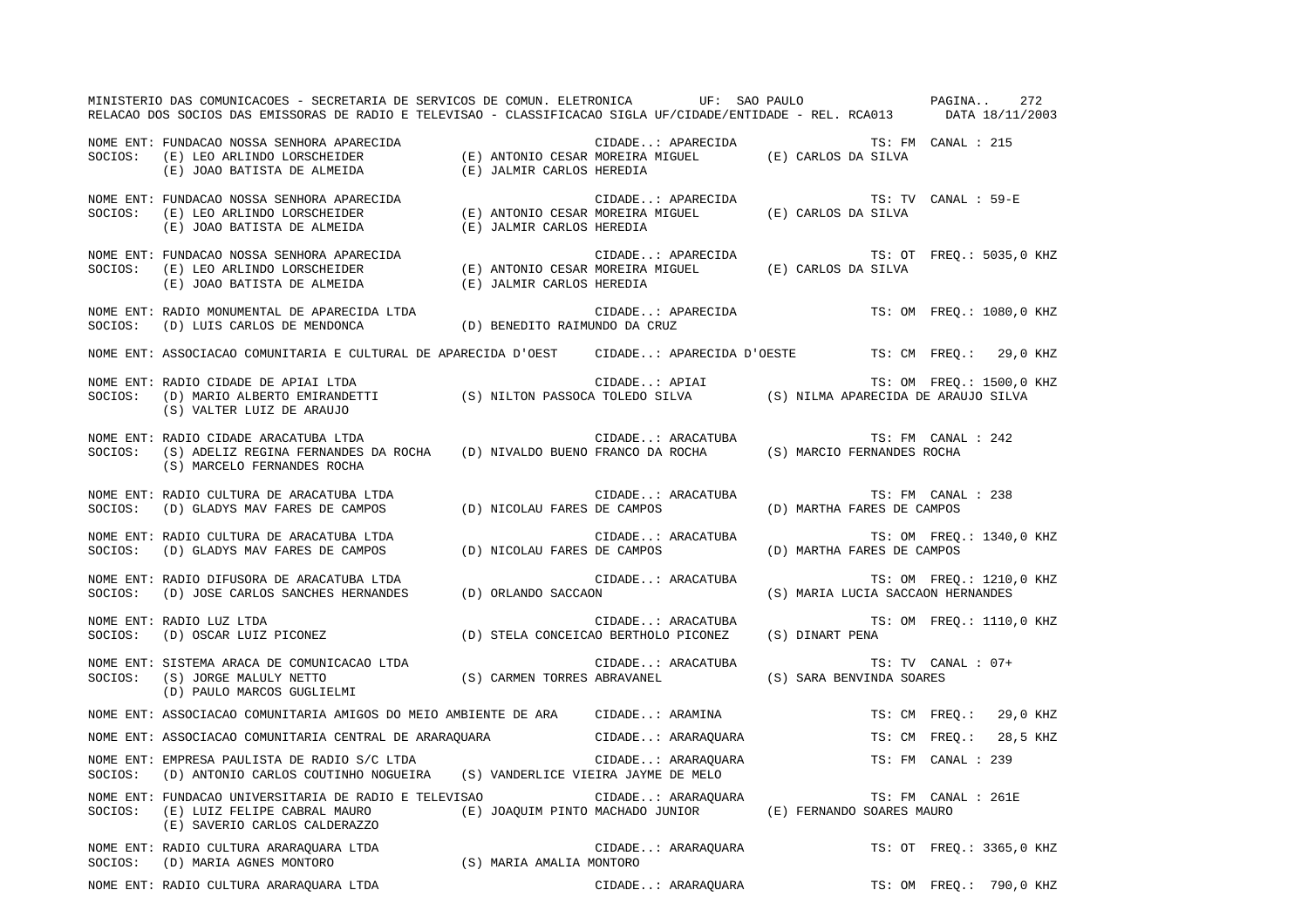SOCIOS: (D) MARIA AGNES MONTORO (S) MARIA AMALIA MONTORO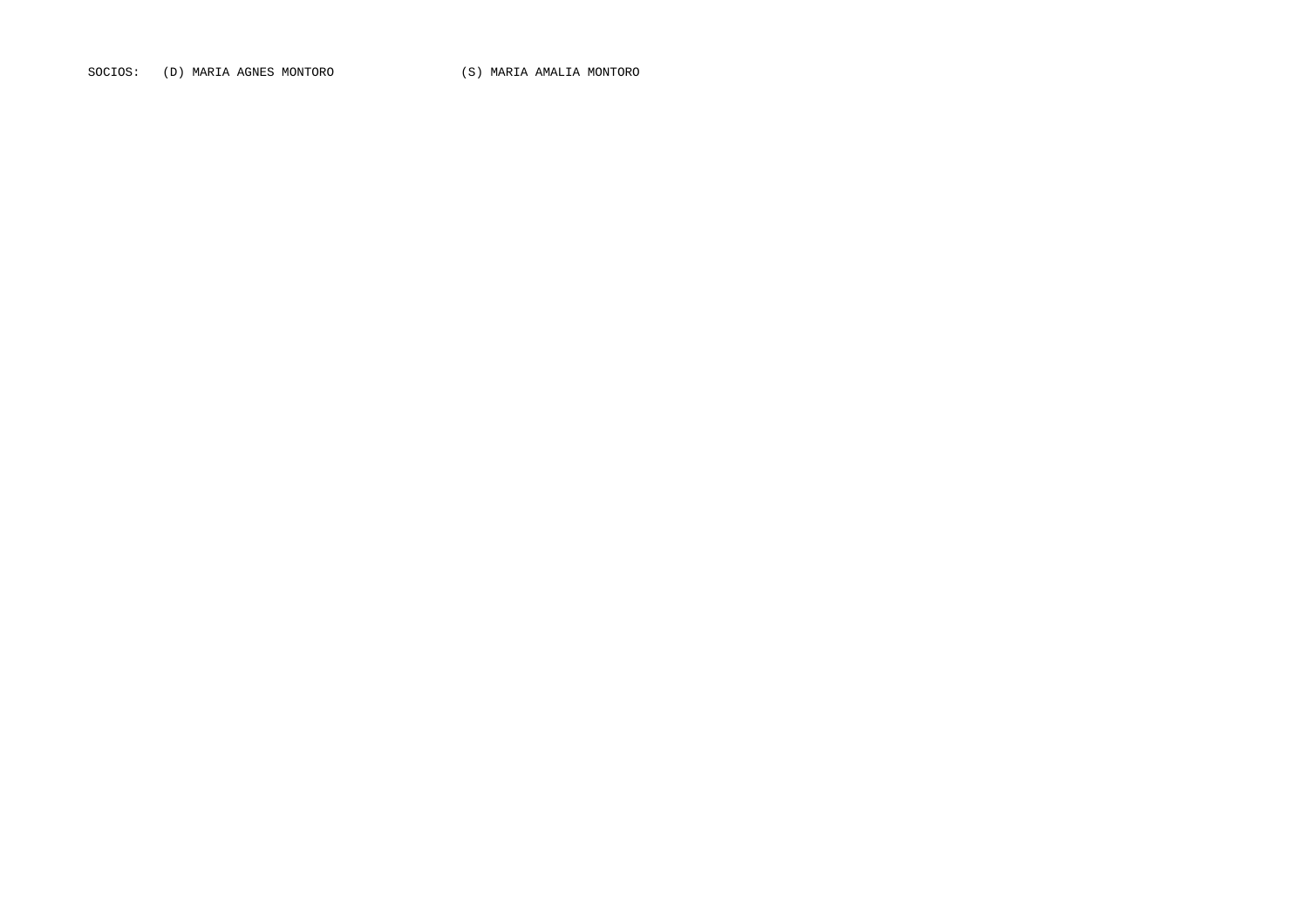|         | MINISTERIO DAS COMUNICACOES - SECRETARIA DE SERVICOS DE COMUN. ELETRONICA UF: SAO PAULO PAGINA<br>RELACAO DOS SOCIOS DAS EMISSORAS DE RADIO E TELEVISAO - CLASSIFICACAO SIGLA UF/CIDADE/ENTIDADE - REL. RCA013 DATA 18/11/2003                                                                                                                                                                                                                                                          |                              |                                       | 273                      |
|---------|-----------------------------------------------------------------------------------------------------------------------------------------------------------------------------------------------------------------------------------------------------------------------------------------------------------------------------------------------------------------------------------------------------------------------------------------------------------------------------------------|------------------------------|---------------------------------------|--------------------------|
|         |                                                                                                                                                                                                                                                                                                                                                                                                                                                                                         |                              |                                       |                          |
|         | NOME ENT: RADIO JORNAL DE SAO PAULO LTDA<br>SOCIOS: (D) MARCIA DE BARROS SAAD                                                                                                                                                                                                                                                                                                                                                                                                           | (D) MARIA LEONOR BARROS SAAD | CIDADE: ARARAQUARA TS: FM CANAL : 220 |                          |
|         | NUME ENT: RADIO MORADA DO SOL LTDA<br>SOCIOS: (D) ROBERTO MONTORO (S) MARIA IGNES MOLINA MONTORO (D) ANTONIO BRUNO MONTORO<br>ATOMO TITLE AND ROBERTO MONTORO                                                                                                                                                                                                                                                                                                                           |                              |                                       |                          |
|         |                                                                                                                                                                                                                                                                                                                                                                                                                                                                                         |                              |                                       |                          |
|         | NOME ENT: RADIO MORADA DO SOL LTDA<br>SOCIOS: (D) ROBERTO MONTORO (S) MARIA IGNES MOLINA MONTORO (D) ANTONIO BRUNO MONTORO<br>NOME ENT: REDE MULHER DE TELEVISAO LTDA<br>SOCIOS: (S) SIDNEI MARQUES (D) ROMUALDO PANCEIRO DA SILVA (<br>(S) APARECIDO DOS REIS JUNIOR (S) RADIO CULTURA DE GRAVATAI LTDA                                                                                                                                                                                |                              |                                       |                          |
|         | NOME ENT: FUND. EDUC. E C. DO SIST. DE RADIOD. "CIDADE DAS ARVO CIDADE: ARARAS TS: FM CANAL : 299E<br>SOCIOS: (E) BENEDITO TADEU DA ROSA (E) JOSE MARIO PAVAN (E) COLLANDO DENARDI (E) ORLANDO DENARDI (E) WALDEMAR JOSE BAPTIS                                                                                                                                                                                                                                                         |                              |                                       |                          |
|         | $\begin{tabular}{lllllllll} \multicolumn{2}{c  l}{{\small \texttt{SOCIOS}}}&{{\small \texttt{CUCALUM VIOLA}}&{{\small \texttt{CULUVRAL DE ARARAS}}&{{\small \texttt{CIDADE}}$\smallskip{.1cm}}&{\small \texttt{ARARAS}}&{\small \texttt{TS: TV C}}&{\small \texttt{CUCU}}&{\small \texttt{CUCU}}&{\small \texttt{CUCU} &{\small \texttt{CUCU}}&{\small \texttt{CUCU}}&{\small \texttt{CUCU}}&{\small \texttt{CUCU}}&{\small \texttt{CUCU}}&{\small \texttt{CUCU}}&{\small \texttt{CUCU$ |                              |                                       | TS: TV CANAL : 51 E      |
|         | NOME ENT: RADIO CENTENARIO DE ARARAS LTDA<br>SOCIOS:    (D) DURVALINO BROCANELI                               (S) SANTINA BUFFOLIN BROCANELI                                                                                                                                                                                                                                                                                                                                            |                              | CIDADE: ARARAS                        | TS: FM CANAL : 214       |
|         | NOME ENT: RADIO CIDADE DAS ARVORES LTDA<br>SOCIOS: (D) MARILDA GENTILE FACHINI (D) MARCELO COELHO FACHINI                                                                                                                                                                                                                                                                                                                                                                               |                              | CIDADE: ARARAS                        | TS: OM FREO.: 1500,0 KHZ |
|         | NOME ENT: RADIO CLUBE ARARENSE LTDA<br>SOCIOS:    (D) JOAO FRANCHOZZA                                (D) MARIA TEREZINHA CAMARGO                    (D) JOAO MARCELO FRANCHOZZA<br>(D) FERNANDA ELIZABETH FRANCHOZZA CARLO (D) MEIRE TEREZINHA FRANCHOZZA M. BARCE                                                                                                                                                                                                                      |                              |                                       |                          |
| SOCIOS: | NOME ENT: RADIO FRATERNIDADE LTDA<br>RADIO FRATERNIDADE LTDA<br>(S) MARILDA GENTILE FACHINI (D) MARCELO COELHO FACHINI (S) MARCELO GENTILE FACHINI<br>(S) MAURICIO GENTILE FACHINI (S) MAURO GENTILE FACHINI (S) MARINA GENTILE FACHINI                                                                                                                                                                                                                                                 |                              |                                       | TS: FM CANAL : 250       |
| SOCIOS: | $\begin{tabular}{lllllllllll} \texttt{SAC SISTEMA RARENSE DE COMUNICACAO LIDA} & CIDADE. : ARARAS & TS: \\ \texttt{(D) PEDRO ELISEU SOBRINHO} & & & & \texttt{(D) ORLANDO ZANIBONI JUNIOR} & & & \texttt{(S) NELSON SALOME} \end{tabular}$<br>NOME ENT: SAC SISTEMA ARARENSE DE COMUNICACAO LTDA                                                                                                                                                                                        |                              |                                       | TS: FM CANAL : 281       |
|         | NOME ENT: ASS.ASSISTENCIAL E EDUCAT.COMUNIDADE SOLIDARIA SHALON CIDADE: AREIOPOLIS                                                                                                                                                                                                                                                                                                                                                                                                      |                              |                                       | TS: CM FREO.: 20,0 KHZ   |
| SOCIOS: | NOME ENT: RADIO SEMANARIO FOLHA DE ARTUR NOGUEIRA LTDA CIDADE: ARTUR NOGUEIRA TS: FM CANAL : 297<br>(D) FATIMA APARECIDA DE OLIVEIRA (D) CLEIDE VOERI                                                                                                                                                                                                                                                                                                                                   |                              |                                       |                          |
|         | NOME ENT: KISS TELECOMUNICACOES LTDA<br>SOCIOS: (D) PAULO MASCI DE ABREU (S) RAUL ROTHSCHILD DE ABREU (S) CINTIA ROTHSCHILD DE ABREU<br>(D) THEREZINHA DE OLIVEIRA ABREU                                                                                                                                                                                                                                                                                                                |                              |                                       | TS: FM CANAL : 271       |
|         | NOME ENT: OMEGA RADIO DIFUSAO S/C LTDA<br>SOCIOS:    (D) CARLOS IVAN SIQUEIRA                          (S) EURIDICE APPARECIDA REIS SIQUEIRA                                                                                                                                                                                                                                                                                                                                            |                              |                                       | TS: FM CANAL : 295       |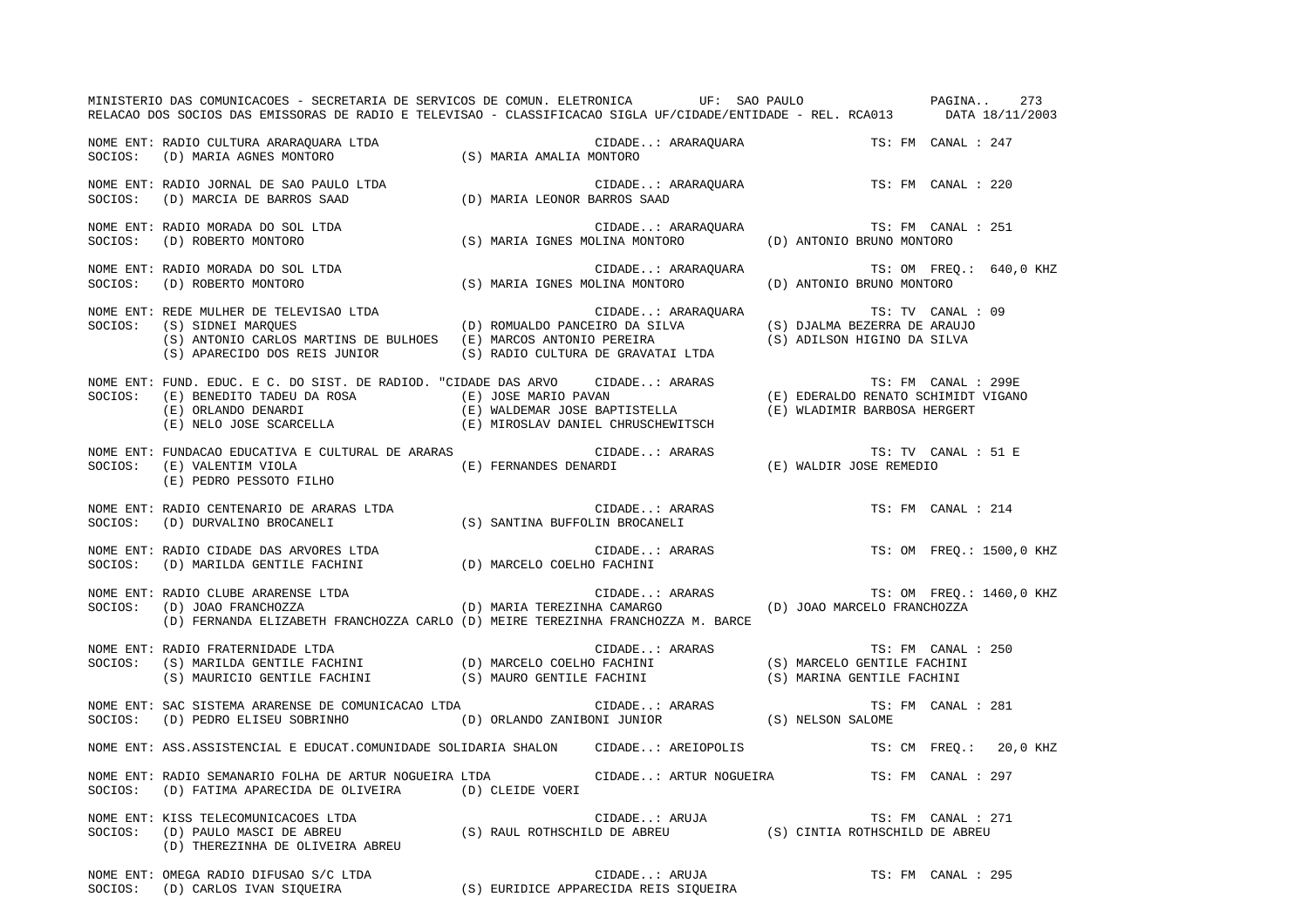NOME ENT: ASSOCIACAO COMUNITARIA RADIO CIDADE DE ASSIS FM CIDADE..: ASSIS TO TES: CM FREQ.: 30,0 KHZ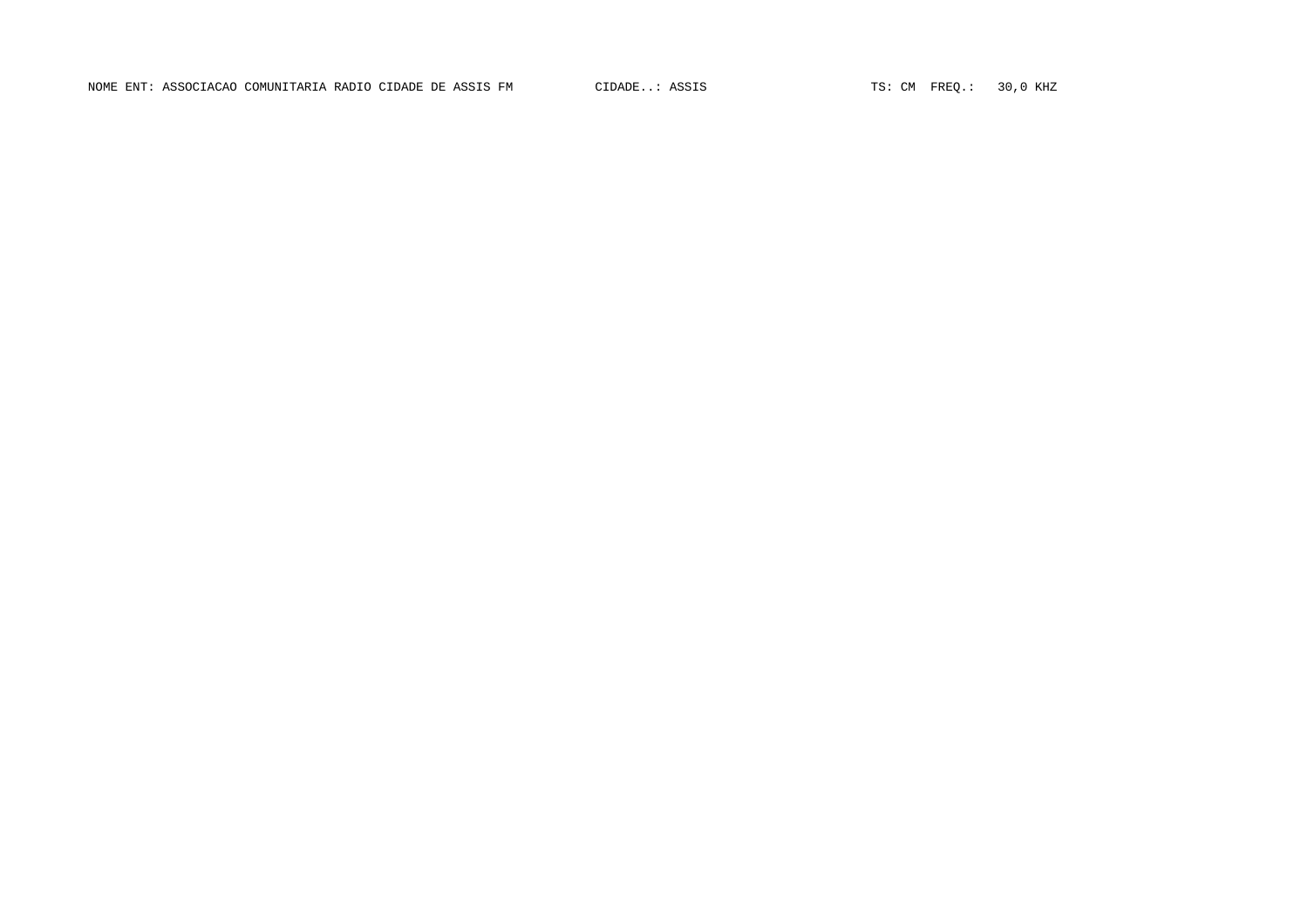|         | MINISTERIO DAS COMUNICACOES - SECRETARIA DE SERVICOS DE COMUN. ELETRONICA UF: SAO PAULO PAGINA. 274<br>RELACAO DOS SOCIOS DAS EMISSORAS DE RADIO E TELEVISAO - CLASSIFICACAO SIGLA UF/CIDADE/ENTIDADE - REL. RCA013 DATA 18/11/2003 |                                 |               |                   |                                           |                          |  |
|---------|-------------------------------------------------------------------------------------------------------------------------------------------------------------------------------------------------------------------------------------|---------------------------------|---------------|-------------------|-------------------------------------------|--------------------------|--|
|         | NOME ENT: FUNDACAO EDUCACIONAL DO MUNICIPIO DE ASSIS (CIDADE: ASSIS<br>SOCIOS: (E) JOAO IZOMAR MANFIO (E) VALDEREZ DE FATIMA BOTELHO IRENO (E) MONICA DA SILVA                                                                      |                                 |               |                   |                                           | TS: FM CANAL : 290E      |  |
|         | NOME ENT: RADIO ANTENA JOVEM LTDA<br>SOCIOS: (D) DANIEL GOMES DIAS                                                                                                                                                                  | (D) VILZA ANTUNES CORONADO DIAS | CIDADE: ASSIS |                   |                                           | TS: FM CANAL : 235       |  |
|         | NOME ENT: RADIO CULTURA DE ASSIS LTDA<br>SOCIOS: (D) ANTONIO JOSE DE CAMARGO (S) ANNA AMELIA FERREIRA DE CAMARGO                                                                                                                    |                                 |               | CIDADE: ASSIS     |                                           | TS: OM FREQ.: 1020,0 KHZ |  |
|         | NOME ENT: RADIO CULTURA DE ASSIS LTDA<br>SOCIOS: (D) ANTONIO JOSE DE CAMARGO                                                                                                                                                        |                                 | CIDADE: ASSIS |                   | TS: FM CANAL : 261                        |                          |  |
|         | NOME ENT: RADIO DIFUSORA DE ASSIS LTDA<br>SOCIOS: (S) HELIO CESAR ROSAS (S) EGYDIO COELHO DA SILVA (D) ALVARO TEIXEIRA DE CARVALHO<br>(S) HELIO CESAR PERINE ROSAS (S) ABILIO NOGUEIRA DUARTE                                       |                                 |               |                   |                                           |                          |  |
|         | NOME ENT: FUNDACAO SAO FRANCISCO DE ASSIS (E) VICENTE PAULA GOMES (E) CIDADE: ASSIS(TARUMA) TS: FM CANAL : 22<br>SOCIOS: (E) JOSE CARLOS D'ANGELO (E) VICENTE PAULA GOMES (E) FLORIANO DE OLIVEIRA GARCEZ<br>(E) JOAO BATISTA POLO  |                                 |               |                   | CIDADE: ASSIS(TARUMA) TS: FM CANAL : 221E |                          |  |
|         |                                                                                                                                                                                                                                     |                                 |               |                   | TS: FM CANAL : 296E                       |                          |  |
|         | NOME ENT: RADIO DELTA LTDA<br>SOCIOS:   (D) PAULO MASCI DE ABREU                          (S) TAIS ROTHSCHILD DE ABREU                (S) CINTIA ROTHSCHILD DE ABREU<br>(D) THEREZINHA DE OLIVEIRA ABREU                            |                                 |               |                   |                                           |                          |  |
|         | NOME ENT: RADIO TECNICA DE ATIBAIA LTDA<br>NOTE EN1: NADIO IECNICA DE AIIDAIA DIDA<br>SOCIOS: (D) MARILIS REGINATO ABI CHEDID (S) JESUS ADIB ABI CHEDID                                                                             |                                 |               | CIDADE: ATIBAIA   | TS: OM FREQ.: 1480,0 KHZ                  |                          |  |
|         | NOME ENT: RADIO AURIFLAMA DE COMUNICACAO LTDA<br>SOCIOS: (D) JOSE CARLOS SANCHES HERNANDES (S) MARIA LUCIA SACCAON HERNANDES                                                                                                        |                                 |               | CIDADE: AURIFLAMA |                                           | TS: OM FREO.: 1550,0 KHZ |  |
|         | NOME ENT: ASSOCIACAO COMUNITARIA CULTURAL DE AVANHANDAVA                  CIDADE: AVANHANDAVA                                                                                                                                       |                                 |               |                   |                                           | TS: CM FREQ.: 28,5 KHZ   |  |
|         | NOME ENT: ASSOCIACAO PRO-CIDADANIA AVAREENSE                                                                                                                                                                                        |                                 | CIDADE: AVARE |                   |                                           | TS: CM FREQ.: 28,5 KHZ   |  |
|         | CIDADE: AVARE TS: OM FREQ.: 1570,0 KHZ<br>(D) CLOVIS GONCALVES GUERRA (D) SAMI JUBRAN<br>NOME ENT: RADIO AVARE LTDA<br>SOCIOS: (D) NAUFAL IGNATIOS<br>(D) MARILIA PIRES DE ALMEIDA WARD                                             |                                 |               |                   |                                           |                          |  |
|         | NOME ENT: RADIO PANORAMA LTDA<br>SOCIOS: (S) EDERALDO RAMOS PADREDI (S) FERDINAND RAMOS PADREDI (S) GERALDO QUARTUCCI<br>(S) ARMANDO PADREDI (D) THAIS SCHIAVO (S) ERIKA SCHIAVO                                                    |                                 |               |                   |                                           | TS: FM CANAL : 254       |  |
|         | NOME ENT: RADIO PAULISTA DE AVARE LTDA (S) HELIO CRUZ PIMENTEL SOCIOS: (S) ANTONIO SALIM CURIATI (S) HELIO CRUZ PIMENTEL                                                                                                            |                                 | CIDADE: AVARE |                   | (D) ANTONIO SALIM CURIATI JUNIOR          | TS: FM CANAL : 258       |  |
| SOCIOS: | NOME ENT: REDE PAULISOM DE RADIODIFUSAO LIMITADA                                                                                                                                                                                    |                                 |               |                   |                                           |                          |  |
|         | NOME ENT: SISTEMA SUL DE RADIODIFUSAO LTDA<br>SOCIOS: (S) MARIA CRISTINA BURITI PAGANINI (S) PRIMO PAGANINI NETO (S) ANTONIO CARLOS CAMPOS MACHADO<br>(S) JOSE CLAUDIO MENDONCA (D) MARIA HELENA MENDONCA DE MOURA (S) MARIA BURITI |                                 |               |                   |                                           |                          |  |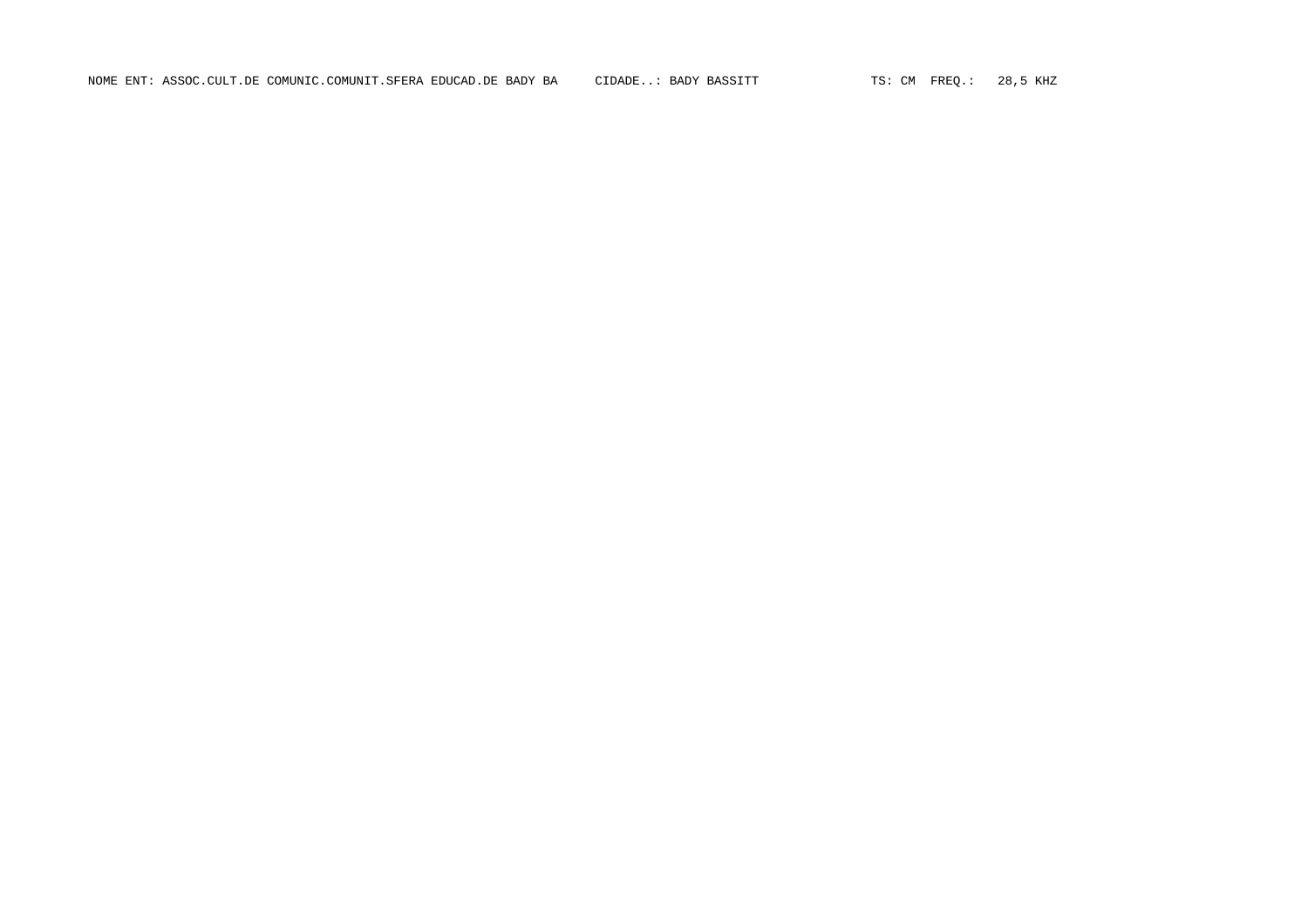|         | MINISTERIO DAS COMUNICACOES - SECRETARIA DE SERVICOS DE COMUN. ELETRONICA UF: SAO PAULO<br>RELACAO DOS SOCIOS DAS EMISSORAS DE RADIO E TELEVISAO - CLASSIFICACAO SIGLA UF/CIDADE/ENTIDADE - REL. RCA013 DATA 18/11/2003 |                                         |                  |                           |                                |               | PAGINA              | 275                      |
|---------|-------------------------------------------------------------------------------------------------------------------------------------------------------------------------------------------------------------------------|-----------------------------------------|------------------|---------------------------|--------------------------------|---------------|---------------------|--------------------------|
|         | NOME ENT: ASSOCIACAO COMUNITARIA CULTURAL DE BALSAMO                                                                                                                                                                    |                                         | CIDADE: BALSAMO  |                           |                                |               |                     | TS: CM FREO.: 20,0 KHZ   |
| SOCIOS: | NOME ENT: RADIO DIFUSORA RHEMA LTDA<br>(D) IZILDINHA APARECIDA GALLO RODRIGUES (D) RAIMUNDO RIOS DE OLIVEIRA                                                                                                            |                                         |                  | CIDADE: BARAO DE ANTONINA |                                |               | TS: FM CANAL : 270  |                          |
|         | NOME ENT: ASSOSSIACAO CULTURAL E DE PROMOCAO SOCIAL LUDWIG ZANK                                                                                                                                                         |                                         | CIDADE: BARIRI   |                           |                                |               | TS: CM FREO.:       | 20,0 KHZ                 |
| SOCIOS: | NOME ENT: BARIRI RADIO CLUBE LTDA<br>(D) LUCIA DE OLIVEIRA CASEIRO (D) NEWTON FRASCHETTI                                                                                                                                |                                         | CIDADE: BARIRI   |                           |                                |               |                     | TS: OM FREO.: 570,0 KHZ  |
| SOCIOS: | NOME ENT: RADIO CULTURA DE BARIRI LTDA<br>(D) MARIA CECILIA BELLUZZO NAVEGA (D) ORLANDO BELLUZZO NETO                                                                                                                   |                                         | CIDADE: BARIRI   |                           |                                |               |                     | TS: OM FREO.: 740,0 KHZ  |
| SOCIOS: | NOME ENT: 91 - UM COMUNICACAO STEREO LTDA<br>(D) ORLANDO BELLUZZO NETO                                                                                                                                                  | (D) ORLANDO KRONKA BELLUZZO             | CIDADE: BARIRI   |                           |                                |               | TS: FM CANAL : 216  |                          |
| SOCIOS: | NOME ENT: RADIO EMISSORA DA BARRA LTDA<br>(D) JOSE FERNANDO CASQUEL MONTI (D) MARCOS ROBERTO CASQUEL MONTI                                                                                                              |                                         |                  | CIDADE: BARRA BONITA      |                                |               |                     | TS: OM FREO.: 1030,0 KHZ |
| SOCIOS: | NOME ENT: RADIO EMISSORA DA BARRA LTDA<br>(D) JOSE FERNANDO CASQUEL MONTI (D) MARCOS ROBERTO CASQUEL MONTI                                                                                                              |                                         |                  | CIDADE: BARRA BONITA      |                                |               | TS: FM CANAL : 249  |                          |
| SOCIOS: | NOME ENT: RADIO NOVO SOM DE BARRA BONITA LTDA<br>(D) AURELIO SAFFI                                                                                                                                                      | (D) MARIO CESAR SAFFI                   |                  | CIDADE: BARRA BONITA      | (S) MARIA HERMINIA GATTO SAFFI |               | TS: FM CANAL : 206  |                          |
|         | NOME ENT: ASSOCIACAO COMUNITARIA DE COMUNICACAO DE BARRETOS CIDADE: BARRETOS                                                                                                                                            |                                         |                  |                           |                                |               |                     | TS: CM FREO.: 29,2 KHZ   |
| SOCIOS: | NOME ENT: FUNDACAO DE EDUCACAO E TELECOMUNICACAO DE BARRETOS<br>(E) MARIA LUIZA PAIVA E SILVA LELIS (E) JOAO DE LUCA                                                                                                    |                                         |                  | CIDADE: BARRETOS          | (E) VICENTE EURIPEDES DE LICA  |               | TS: TV CANAL : 31+E |                          |
| SOCIOS: | NOME ENT: JORNAL DE BARRETOS COMUNICACOES LTDA<br>(D) ABDALA REZEK                                                                                                                                                      | (D) RAZE REZEK                          |                  | CIDADE: BARRETOS          |                                |               | TS: FM CANAL : 261  |                          |
| SOCIOS: | NOME ENT: RADIO BARRETOS LTDA<br>(D) LUIZ ANTONIO MONTEIRO DE BARROS                                                                                                                                                    | (D) MARCIA GUARITA S. MONTEIRO DE BARRO |                  | CIDADE: BARRETOS          |                                |               |                     | TS: OM FREO.: 1140,0 KHZ |
| SOCIOS: | NOME ENT: RADIO INDEPENDENTE DE BARRETOS LTDA<br>(D) JOAO MONTEIRO DE BARROS NETO                                                                                                                                       | (S) LARA MELO MONTEIRO DE BARROS        | CIDADE: BARRETOS |                           |                                |               | TS: FM CANAL : 237  |                          |
| SOCIOS: | NOME ENT: RADIO INDEPENDENTE DE BARRETOS LTDA<br>(D) JOAO MONTEIRO DE BARROS NETO                                                                                                                                       | (S) LARA MELO MONTEIRO DE BARROS        |                  | CIDADE: BARRETOS          |                                |               |                     | TS: OM FREQ.: 1010,0 KHZ |
| SOCIOS: | NOME ENT: RADIO JORNAL DE BARRETOS OM LTDA<br>(D) ZENE REZEK                                                                                                                                                            | (S) AMIRE REZEK                         |                  | CIDADE: BARRETOS          | (S) LEILA REZEK                |               |                     | TS: OM FREO.: 1070,0 KHZ |
| SOCIOS: | NOME ENT: SISTEMA BARRETENSE DE COMUNICACAO E CULTURA LTDA<br>(D) LUIZ ANTONIO MONTEIRO DE BARROS (D) MARCIA GUARITA S. MONTEIRO DE BARRO                                                                               |                                         | CIDADE: BARRETOS |                           |                                |               | TS: FM CANAL : 268  |                          |
|         | NOME ENT: ASSOCIACAO COMUNITARIA DE DIFUSAO CULTURAL BETO ABACA                                                                                                                                                         |                                         | CIDADE: BARRINHA |                           |                                | TS: CM FREQ.: |                     | 20,0 KHZ                 |
|         | NOME ENT: ASSOCIACAO COMUNITARIA E CULTURAL DE BASTOS                                                                                                                                                                   |                                         | CIDADE: BASTOS   |                           |                                | TS: CM FREO.: |                     | 29,0 KHZ                 |
| SOCIOS: | NOME ENT: ORGANIZACAO KIMURA DE RADIODIFUSAO LTDA<br>(D) TAKEO KIMURA<br>(S) EDJARBAS MALUF HERNANDES                                                                                                                   |                                         | CIDADE: BASTOS   |                           |                                |               |                     | TS: OM FREO.: 1470,0 KHZ |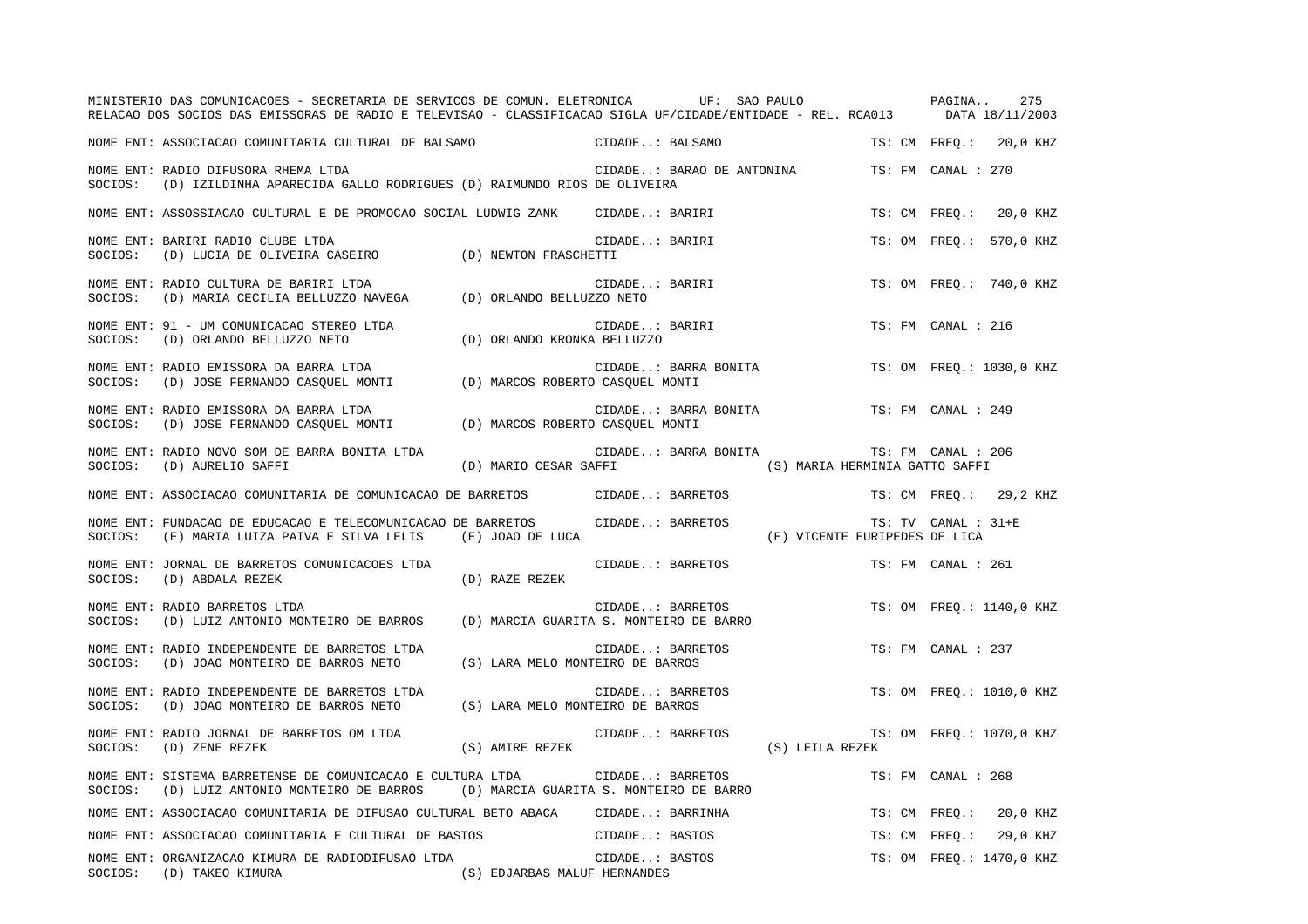NOME ENT: RADIO CIDADE DE BASTOS LTDA CIDADE..: BASTOS TS: FM CANAL : 218SOCIOS: (D) CARLOS MARQUES PEREIRA (D) ADEMAR PINHEIRO SANCHES

CIDADE..: BASTOS TS: FM CANAL : 218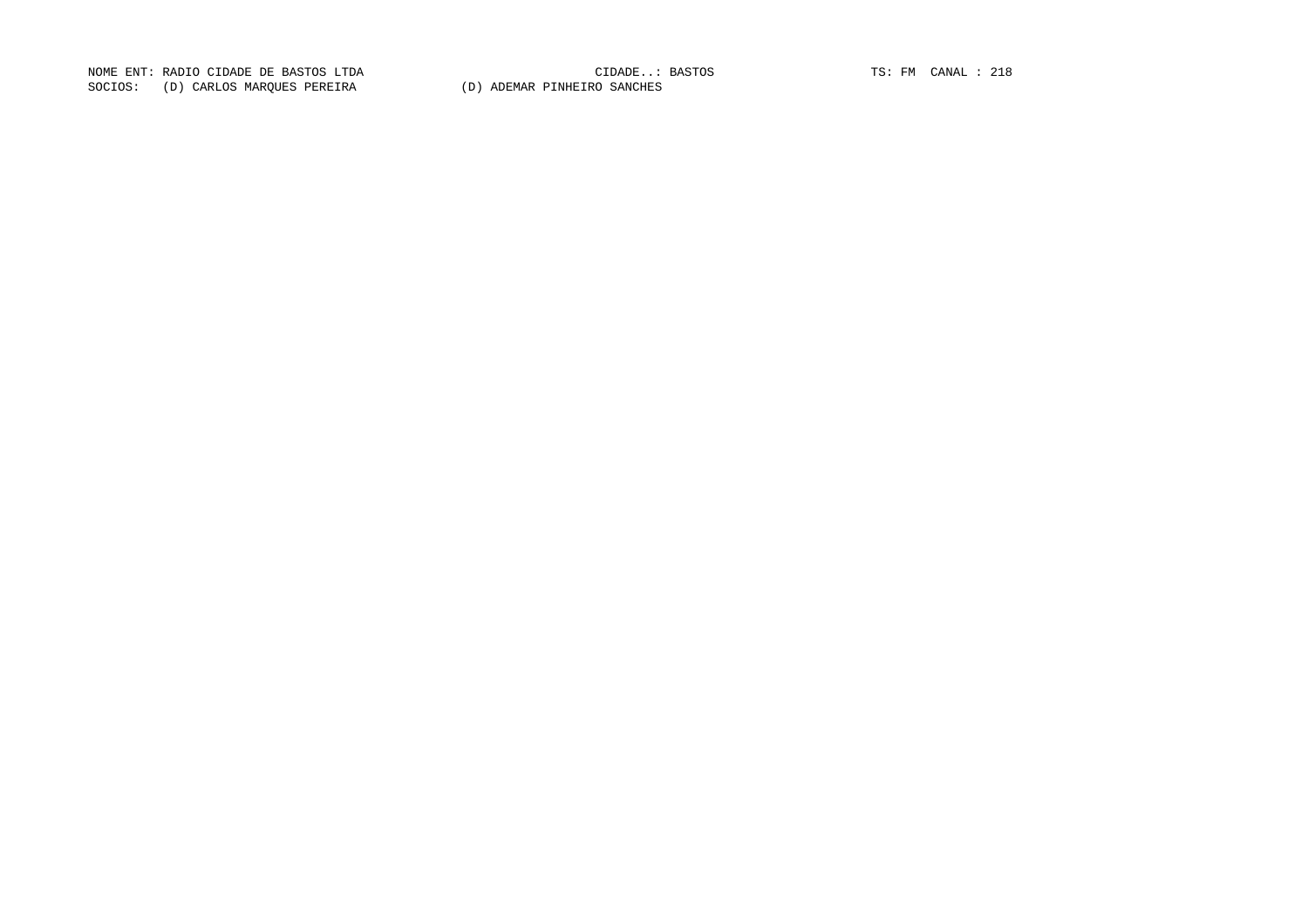|         | MINISTERIO DAS COMUNICACOES - SECRETARIA DE SERVICOS DE COMUN. ELETRONICA UF: SAO PAULO PAUDO PAGINA<br>RELACAO DOS SOCIOS DAS EMISSORAS DE RADIO E TELEVISAO - CLASSIFICACAO SIGLA UF/CIDADE/ENTIDADE - REL. RCA013 DATA 18/11/2003                                                                                  |                                   |                                                                                            |                           |                     | 276                      |
|---------|-----------------------------------------------------------------------------------------------------------------------------------------------------------------------------------------------------------------------------------------------------------------------------------------------------------------------|-----------------------------------|--------------------------------------------------------------------------------------------|---------------------------|---------------------|--------------------------|
|         | NOME ENT: ASSOCIACAO BATATAENSE CULTURAL - ABC                                                                                                                                                                                                                                                                        |                                   | CIDADE: BATATAIS                                                                           |                           |                     | TS: CM FREQ.: 28,5 KHZ   |
|         | NOME ENT: RADIO E TELEVISAO EDUCADORA MUSICA E CULTURA LTDA             CIDADE: BATATAIS<br>SOCIOS: (D) CARLOS HENRIQUE CANDIDO ALVES (D) ANTONIO CANTIDIO ALVES NETO                                                                                                                                                 |                                   |                                                                                            |                           | TS: FM CANAL : 272  |                          |
| SOCIOS: | NOME ENT: SOCIEDADE RADIO DIFUSORA BATATAIS LTDA<br>(D) JOAO FERNANDES MOLINA                                                                                                                                                                                                                                         |                                   | CIDADE: BATATAIS<br>(D) JOAO CESAR PAULO EXPEDITO CANGUSSU (S) RACHEL MARIZA BIANCO MOLINA |                           |                     | TS: OM FREQ.: 1080,0 KHZ |
| SOCIOS: | NOME ENT: BAURU RADIO CLUBE LTDA<br>(D) MARCIA DE BARROS SAAD (D) MARISA DE BARROS SAAD                                                                                                                                                                                                                               |                                   | CIDADE: BAURU                                                                              |                           |                     | TS: OM FREQ.: 1160,0 KHZ |
|         | NOME ENT: FUNDACAO PREVE<br>$\texttt{SOCIOS:} \hspace{0.5cm} (\texttt{E}) \hspace{0.5cm} \texttt{JOSE EDUARDO MARGUES} \hspace{1.5cm} (\texttt{E}) \hspace{0.5cm} \texttt{LUIS CARLOS PADOAN}$                                                                                                                        |                                   | CIDADE: BAURU                                                                              | (E) LUIZ ANTONIO GRACIANO | TS: TV CANAL : 56 E |                          |
|         |                                                                                                                                                                                                                                                                                                                       |                                   |                                                                                            | (E) LUCIANA LOPES ALVES   | TS: FM CANAL : 274E |                          |
|         | NOME ENT: RADIO AURI VERDE DE BAURU LTDA (D) JAIR OSVALDO DARE SOCIOS: (D) AIRTON ANTONIO DARE<br>(S) RAMIRO FERREIRA JUNIOR                                                                                                                                                                                          |                                   | CIDADE: BAURU (S) SEZI INOUE                                                               | TS: OM FREQ.: 760,0 KHZ   |                     |                          |
| SOCIOS: | NOME ENT: RADIO COMUNICACAO FM STEREO LTDA<br>RADIO COMUNICACAO FM STEREO LTDA<br>(D) MARIA ODILIA CARVALHO SIMONETTI (S) PAULO SERGIO SIMONETTI (S) ON MARIA ODILIA CARVALHO SIMONETTI (S) PAULO SERGIO SIMONETTI (S) ON MARIA (S) SYLVIO CARLOS SIMONETTI<br>(S) JOAO SIMONETTI NETO                                | (D) ALCEU RODRIGUES DE SOUZA      | CIDADE: BAURU                                                                              |                           | TS: FM CANAL : 233  |                          |
| SOCIOS: | NOME ENT: RADIO E TELEVISAO CAMPESTRE LTDA<br>(D) SAMIR RAZUK                                                                                                                                                                                                                                                         | (S) JOAMAR JAQUETTI               | CIDADE: BAURU                                                                              |                           | TS: FM CANAL : 279  |                          |
|         | NOME ENT: RADIO JORNAL CIDADE BAURU LTDA<br>SOCIOS: (S) ALCIDES FRANCISCATO                                                                                                                                                                                                                                           |                                   | CIDADE: BAURU<br>(D) ERICO DE OLIVEIRA BRAGA (D) RENATO DELICATO ZAIDEM                    |                           | TS: FM CANAL : 245  |                          |
|         | NOME ENT: RADIO 710 DE BAURU LTDA<br>SOCIOS: (D) JOSE NELSON DE CARVALHO (S) MARIA DO CARMO DE JESUS CARVALHO                                                                                                                                                                                                         |                                   | CIDADE: BAURU                                                                              |                           |                     | TS: OM FREQ.: 710,0 KHZ  |
| SOCIOS: | CIDADE: BAURU TS: TV CANAL : 02<br>(S) FLAVIA DAUDT MARINHO (S) SANTOS (S) ROBERTO PINHEIRO DA SILVA (S) PLUS INVESTIMENTOS E PARTICIPACOES<br>(E) ANTONIO JOSE SERRA DOS SANTOS (D) JOSE HAWILLA (S) ELIANI MARIA MENEZES HAWIL<br>NOME ENT: TV BAURU S/A<br>(S) PAULO FRANK COELHO DA ROCHA (S) LUIS CARLOS NAVARRO |                                   |                                                                                            |                           |                     |                          |
| SOCIOS: | NOME ENT: TV RECORD DE BAURU LTDA<br>(S) MARCELO DA SILVA                                                                                                                                                                                                                                                             |                                   | CIDADE: BAURU TS: TV CI<br>(D) MANOEL FRANCISCO DA SILVA NETO (D) JOSE ROBERTO MAUZER)     |                           | TS: TV CANAL : 04-  |                          |
| SOCIOS: | NOME ENT: UNIVERSIDADE ESTADUAL PAULISTA JULIO DE MESQUITA FILH CIDADE: BAURU<br>(E) MURILO CESAR SOARES                                                                                                                                                                                                              |                                   |                                                                                            |                           | TS: FM CANAL : 289E |                          |
|         | NOME ENT: ASSOCIACAO COMUNITARIA CAMINHO SEGURO DE BEBEDOURO CIDADE: BEBEDOURO                                                                                                                                                                                                                                        |                                   |                                                                                            |                           |                     | TS: CM FREQ.: 30,0 KHZ   |
| SOCIOS: | NOME ENT: RADIO BEBEDOURO LTDA<br>(D) HELY SIMOES                                                                                                                                                                                                                                                                     | (S) EUNICE COLOMBIA SOTERO SIMOES | CIDADE: BEBEDOURO                                                                          |                           |                     | TS: OM FREO.: 690,0 KHZ  |
| SOCIOS: | NOME ENT: RADIO IGUATEMI FREQUENCIA MODULADA STEREO LTDA<br>(D) SERGIO SESSA STAMATO (D) ROBERTO ALVES DE OLIVEIRA (D) JOSE CARLOS BAPTISTA DO CARMO<br>(S) CONCEICAO ELOISA GONCALVES GARRIDO                                                                                                                        |                                   | CIDADE: BEBEDOURO                                                                          |                           | TS: FM CANAL : 234  |                          |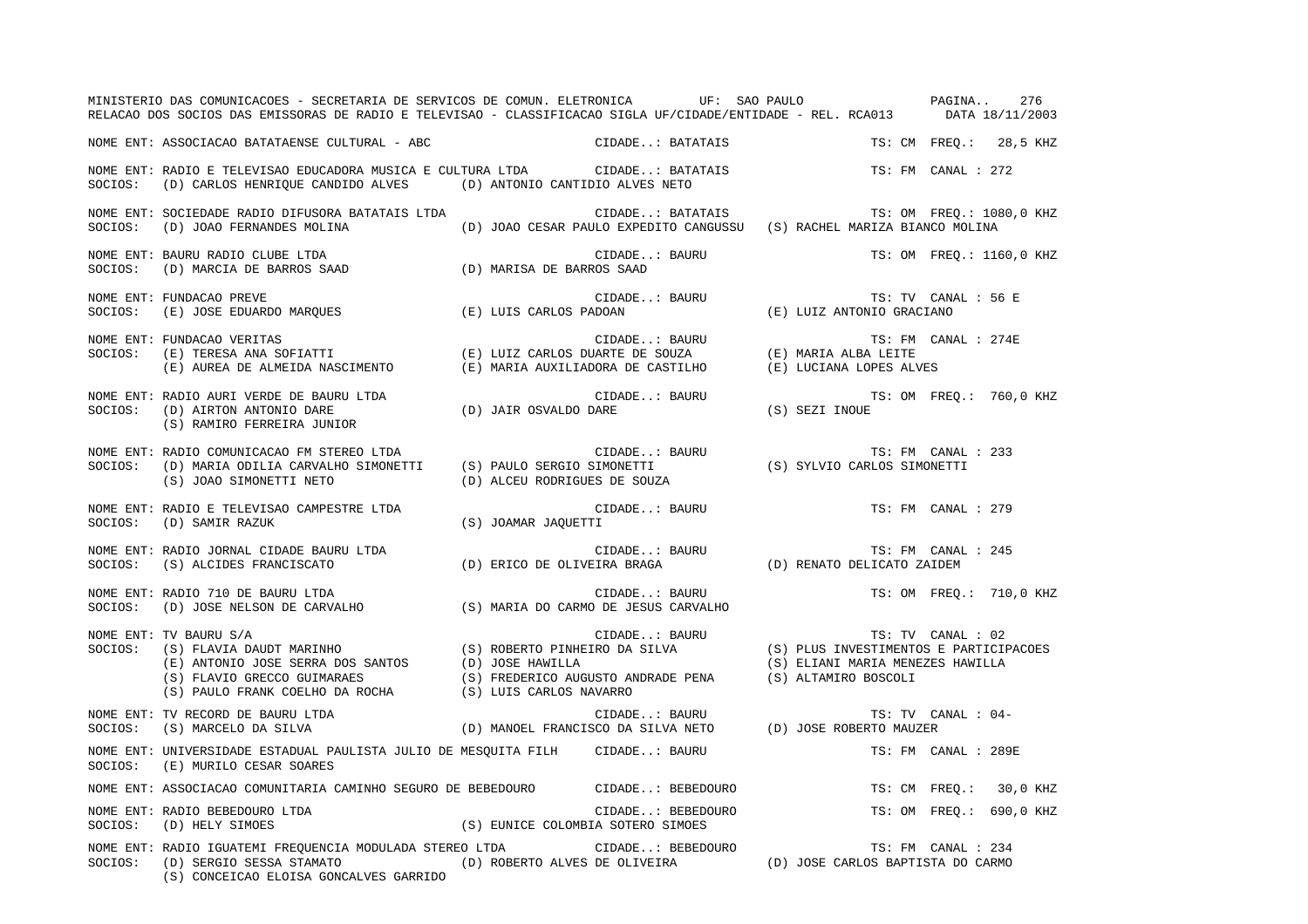NOME ENT: RADIO NOVA BEBEDOURO LTDA CIDADE..: BEBEDOURO TS: OM FREQ.: 1180,0 KHZ SOCIOS: (S) JORGE MALULY NETTO (D) HELIO DE ALMEIDA BASTOS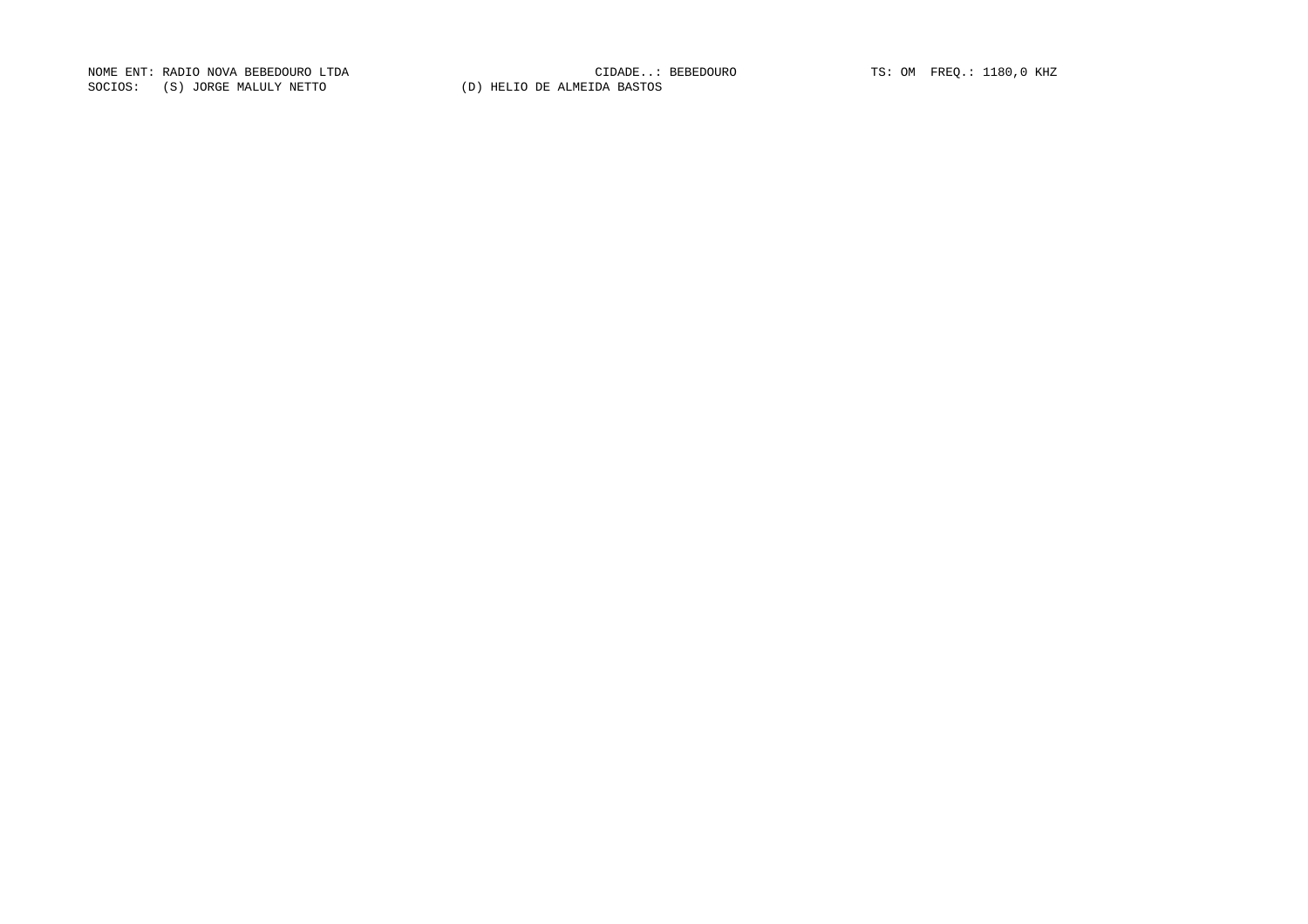|         | MINISTERIO DAS COMUNICACOES - SECRETARIA DE SERVICOS DE COMUN. ELETRONICA UF: SAO PAULO PAGINA<br>RELACAO DOS SOCIOS DAS EMISSORAS DE RADIO E TELEVISAO - CLASSIFICACAO SIGLA UF/CIDADE/ENTIDADE - REL. RCA013 DATA 18/11/2003                                                                                                                                                                                                                                          |                                   |                  |                                                  |                                                                                                                                                                                  |  |                    | 277                      |
|---------|-------------------------------------------------------------------------------------------------------------------------------------------------------------------------------------------------------------------------------------------------------------------------------------------------------------------------------------------------------------------------------------------------------------------------------------------------------------------------|-----------------------------------|------------------|--------------------------------------------------|----------------------------------------------------------------------------------------------------------------------------------------------------------------------------------|--|--------------------|--------------------------|
|         | NOME ENT: ASSOCIACAO COM.RD.NOVA FM DE BERNARDINO DE CAMPOS-ACR CIDADE: BERNARDINO DE CAMPOS                                                                                                                                                                                                                                                                                                                                                                            |                                   |                  |                                                  |                                                                                                                                                                                  |  | TS: CM FREO.:      | 28,5 KHZ                 |
| SOCIOS: | NOME ENT: SOCIEDADE RADIO CLUBE DE BILAC LTDA<br>(S) SIDNEY DA SILVA MENDONCA (D) LAURO LOPES DA SILVA                                                                                                                                                                                                                                                                                                                                                                  |                                   | CIDADE: BILAC    |                                                  |                                                                                                                                                                                  |  |                    | TS: OM FREO.: 1480,0 KHZ |
| SOCIOS: | NOME ENT: RADIO CLUBE DE BIRIGUI LTDA<br>(S) WANDERLEY LIBERIO TELLES (D) WALDECIR JOSE SABIONI                                                                                                                                                                                                                                                                                                                                                                         |                                   |                  | CIDADE: BIRIGUI<br>D) PAULO ROBERTO SABIONI      |                                                                                                                                                                                  |  |                    | TS: OM FREQ.: 850,0 KHZ  |
| SOCIOS: | NOME ENT: RADIO STEREO PEROLA DE BIRIGUI FM LTDA ME<br>(S) CARLOS GOMES BARCA                                                                                                                                                                                                                                                                                                                                                                                           | (D) ANA MARIA BOGAES GARCIA BARCA |                  | CIDADE: BIRIGUI                                  |                                                                                                                                                                                  |  | TS: FM CANAL : 255 |                          |
| SOCIOS: | NOME ENT: RADIO TROPICAL FM LTDA<br>(D) WALDECIR JOSE SABIONI (S) ZENAIDE APARECIDA BOSCHINI SABIONI                                                                                                                                                                                                                                                                                                                                                                    |                                   | CIDADE: BIRIGUI  |                                                  |                                                                                                                                                                                  |  | TS: FM CANAL : 214 |                          |
| SOCIOS: | NOME ENT: RADIO UIRAPURU LTDA<br>(D) LEONARDO SABIONI                                                                                                                                                                                                                                                                                                                                                                                                                   | (S) THEO MARIO NARDIM             | CIDADE: BIRIGUI  |                                                  |                                                                                                                                                                                  |  |                    | TS: OM FREO.: 540,0 KHZ  |
|         | NOME ENT: ASSOCIACAO ASSISTENCIAL S.SEBASTIAO DE BOA ESPERANCA                                                                                                                                                                                                                                                                                                                                                                                                          |                                   |                  | CIDADE: BOA ESPERANCA DO SUL                     |                                                                                                                                                                                  |  | TS: CM FREQ.:      | 28,5 KHZ                 |
|         | NOME ENT: ASSOCIACAO COMUNITARIA DE APOIO AS ENTIDADES DE BOCAI                                                                                                                                                                                                                                                                                                                                                                                                         |                                   | CIDADE: BOCAINA  |                                                  |                                                                                                                                                                                  |  | TS: CM FREO.:      | 28,5 KHZ                 |
|         | NOME ENT: ASSOCIACAO CULTURAL IDEAL                                                                                                                                                                                                                                                                                                                                                                                                                                     |                                   |                  | CIDADE: BOITUVA                                  |                                                                                                                                                                                  |  | TS: CM FREO.:      | 28,5 KHZ                 |
| SOCIOS: | NOME ENT: FM CORISCO LTDA<br>FM CORISCO LIDA (D) JOSE ERNESTO FREITAS DE CAMARGO (D) JOAO CARLOS FREITAS DE CAMARGO (D) JOSE DE CAMARGO (D)<br>(D) DENISE DE FREITAS CAMARGO (D) RENATA FREITAS DE CAMARGO (D) JOAO CARLOS FREITAS DE CAMARGO (D) DENISE DE FR                                                                                                                                                                                                          |                                   | CIDADE: BOITUVA  |                                                  |                                                                                                                                                                                  |  | TS: FM CANAL : 280 |                          |
|         | NOME ENT: REDE PAULISOM DE RADIODIFUSAO LIMITADA<br>SOCIOS: (D) LUIZ FLAVIO GOMES RICCO (S) OLIMPIO DE ANDRADE                                                                                                                                                                                                                                                                                                                                                          | CIDADE: BOITUVA                   |                  |                                                  | (S) RAFAEL GIANOTTI                                                                                                                                                              |  |                    | TS: OM FREQ.: 1490,0 KHZ |
|         | NOME ENT: ASSOCIACAO COMUNIT.BENEFICENTE, CULT.E SOCIAL BORBORE CIDADE: BORBOREMA                                                                                                                                                                                                                                                                                                                                                                                       |                                   |                  |                                                  |                                                                                                                                                                                  |  |                    | TS: CM FREO.: 28,5 KHZ   |
| SOCIOS: | NOME ENT: FM CULTURA ESTEREOFONICA DE BOTUCATU LTDA<br>(D) NEDER ANTONIO<br>(S) SUELY BARBOSA LACERDA                                                                                                                                                                                                                                                                                                                                                                   |                                   |                  | CIDADE: BOTUCATU                                 |                                                                                                                                                                                  |  | TS: FM CANAL : 226 |                          |
| SOCIOS: | NOME ENT: RADIO CLUBE DE BOTUCATU LTDA<br>(D) RODRIGO VALENTIM PLESE DE OLIVEIRA (S) JOSE RODOLPHO PLESE DE OLIVEIRA NEV                                                                                                                                                                                                                                                                                                                                                |                                   |                  | CIDADE: BOTUCATU                                 |                                                                                                                                                                                  |  | TS: FM CANAL : 278 |                          |
|         | $\begin{tabular}{lllllllllllllllllllll} & & & & & & & & & \\ \hline \text{SOCIOS}: & (S) PLINIO PAGANINI & & & & & (D) DOMINGOS PAGANINI \\ & (D) ELCO PLACIDO PAGANINI & & & & (D) COXOIO PAGANINI \\ & (S) RAPHAEL JOAO RAPHAEL & & & (S) (ESP.) MARIA JOSE VIEIRA MARTINS \\ & (S) JOSE GIACOIA SOBRINHO & & & (S) JAYME CASSETARI \\ & (S) CARMINE THADEI & & & (S) LOURIVAL DE OLIVEIRA PINTO \\ & & (S) ARLETE MONTEIRO LIGUORI & & & (S) JAYME DE ALMEIDA PINTO$ |                                   |                  |                                                  | (S) OCTACILIO PAGANINI<br>(S) ATTILIO PADOVAN<br>(S) JOSE DE CARVALHO SOBRINHO<br>(S) JOSEPPE CORULLI<br>(S) JOAO LUMINA JUNIOR<br>(S) JOSE MELHADO CAMPOS<br>(S) BRUNO BECHELLI |  |                    | TS: OM FREQ.: 1540,0 KHZ |
| SOCIOS: | NOME ENT: RADIO MUNICIPALISTA DE BOTUCATU LTDA<br>(S) EMILIO PEDUTTI NETO                                                                                                                                                                                                                                                                                                                                                                                               | (S) JORGE JOSE PEDUTTI            | CIDADE: BOTUCATU |                                                  | (D) EMILIO PEDUTTI FILHO                                                                                                                                                         |  |                    | TS: OM FREQ.: 1240,0 KHZ |
| SOCIOS: | NOME ENT: RADIO PIONEIRA DE BOTUCATU FM STEREO LTDA<br>(D) RENATO ALVES ACHOA<br>(D) JORGE ESTEFANO GERMANO                                                                                                                                                                                                                                                                                                                                                             | (S) VANESSA ACHOA LOPES           | CIDADE: BOTUCATU |                                                  | (S) MARCOS ANTONIO ALVES ACHOA                                                                                                                                                   |  | TS: FM CANAL : 255 |                          |
|         | NOME ENT: ASSOCIACAO CULTURAL "O CAMINHO"                                                                                                                                                                                                                                                                                                                                                                                                                               |                                   |                  | CIDADE: BRAGANCA PAULISTA TS: CM FREO.: 29,0 KHZ |                                                                                                                                                                                  |  |                    |                          |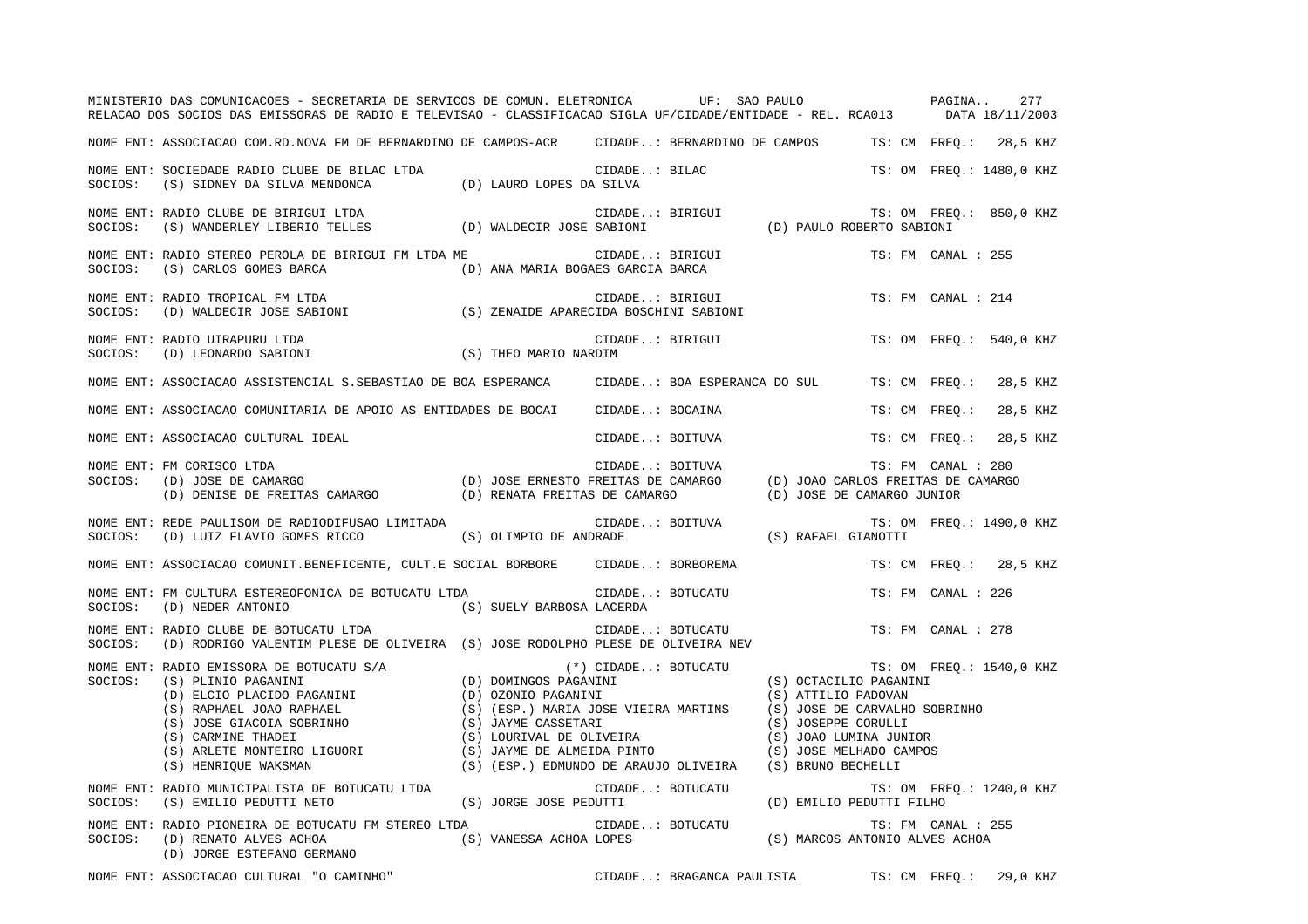SOCIOS: (D) ELMIR KALIL ABI CHEDID (S) EDMIR JOSE ABI CHEDID

NOME ENT: EMISSORAS INTERIORANAS LTDA CIDADE..: BRAGANCA PAULISTA TS: FM CANAL : 271CIDADE..: BRAGANCA PAULISTA TS: FM CANAL : 271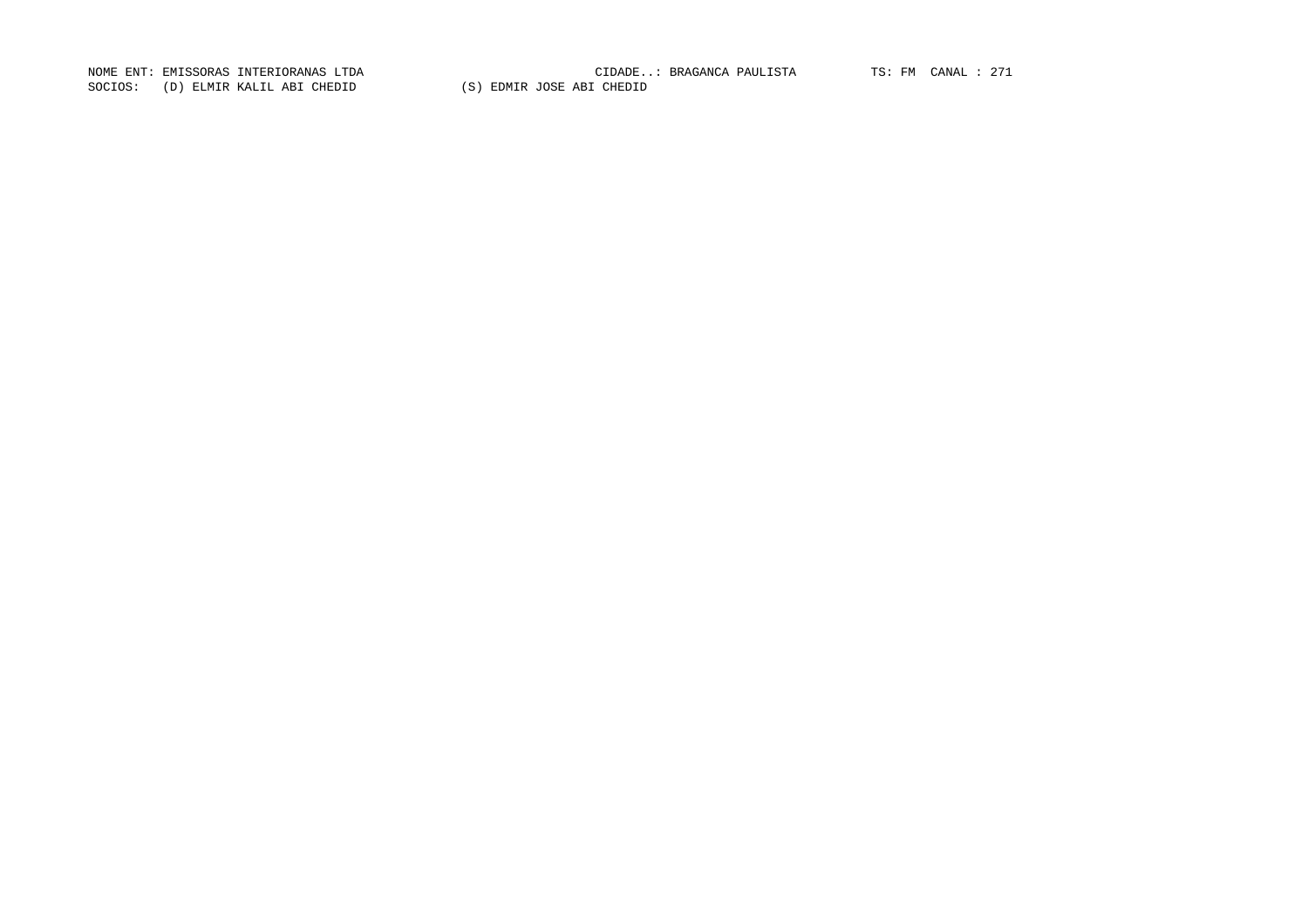|         | MINISTERIO DAS COMUNICACOES - SECRETARIA DE SERVICOS DE COMUN. ELETRONICA         UF: SAO PAULO         PAGINA<br>RELACAO DOS SOCIOS DAS EMISSORAS DE RADIO E TELEVISAO - CLASSIFICACAO SIGLA UF/CIDADE/ENTIDADE - REL. RCA013 DATA 18/11/2003                           |                  |  |                                                                       |                          |                    | 278                      |
|---------|--------------------------------------------------------------------------------------------------------------------------------------------------------------------------------------------------------------------------------------------------------------------------|------------------|--|-----------------------------------------------------------------------|--------------------------|--------------------|--------------------------|
|         | NOME ENT: FUNDACAO BRAGANTINA DE RADIO E TELEVISAO EDUCATIVA CIDADE: BRAGANCA PAULISTA TS: TV CANAL : 39 E<br>SOCIOS: (E) CARLOS EDUARDO GONCALVES (E) JACINTHO SOARES SOUZA LIMA                                                                                        |                  |  |                                                                       |                          |                    |                          |
|         | SOCIOS: (D) ROSA MARIA FERRINI BARREIRA (D) MARIA C LACALLE DE LIMA                                                                                                                                                                                                      |                  |  |                                                                       |                          |                    |                          |
|         |                                                                                                                                                                                                                                                                          |                  |  |                                                                       |                          |                    |                          |
|         |                                                                                                                                                                                                                                                                          |                  |  |                                                                       | TS: OM FREQ.: 1180,0 KHZ |                    |                          |
|         | NOME ENT: ASS.COMUNIT.SAO DOMINGOS P/O DESENV.SOC.,CULT.E ARTIS      CIDADE: BURITAMA                                                                                                                                                                                    |                  |  |                                                                       |                          |                    | TS: CM FREQ.: 28,5 KHZ   |
|         | NOME ENT: RADIO DIFUSORA TORRE FORTE LTDA<br>SOCIOS: (D) CRISTINA GALLO RODRIGUES DE OLIVEIR (S) SUELI RAMALDES DE OLIVEIRA                                                                                                                                              | CIDADE: BURITAMA |  |                                                                       |                          |                    | TS: OM FREQ.: 1520,0 KHZ |
|         | NOME ENT: ASSOCIACAO COMUNITARIA AMIGOS DO MEIO AMBIENTE CIDADE: BURITIZAL                                                                                                                                                                                               |                  |  |                                                                       |                          |                    | TS: CM FREO.: 28,5 KHZ   |
|         | NOME ENT: ASSOCIACAO NOVA CABREUVA EDUCACIO., CULT.E COMUNICACAO CIDADE: CABREUVA                                                                                                                                                                                        |                  |  |                                                                       |                          |                    | TS: CM FREO.: 22,0 KHZ   |
|         | SOCIOS: (D) JOSE RUBENS BISMARA JUNIOR (S) ESMIR VAZ PRADO                                                                                                                                                                                                               |                  |  |                                                                       |                          |                    | TS: OM FREO.: 1590,0 KHZ |
|         | NOME ENT: RADIO CAPITAL DO VALE LTDA (S) MARCELO MOREIRA<br>SOCIOS: (D) MARCIA ALVES DA SIVA (S) MARCELO MOREIRA                                                                                                                                                         |                  |  | CIDADE: CACAPAVA                                                      |                          | TS: FM CANAL : 202 |                          |
|         | NOME ENT: RADIO EMISSORA DO GRANDE VALE LTDA.-EPP <b>1996 CIDADE</b> CACAPAVA 1997 TS: OM FREQ.: 1250,0 KHZ<br>SOCIOS: (S) JOSE AUGUSTO DE SOUZA MOREIRA (D) FELIPE GARCEZ JARDIM                                                                                        |                  |  |                                                                       |                          |                    |                          |
|         | NOME ENT: ASS. COMUNITARIA DE CACHOEIRA PAULISTA DE RADIODIFUSA (CIDADE: CACHOEIRA PAULISTA TS: CM FREQ.: 29,0 KHZ                                                                                                                                                       |                  |  |                                                                       |                          |                    |                          |
| SOCIOS: | NOME ENT: FUNDACAO JOAO PAULO II<br>(E) LUZIA DE ASSIS RIBEIRO SANTIAGO (E) JOAO MILEM DABUL (E) JONAS ABIB<br>(E) WELLINGTON SILVA JARDIM (E) JOAO DIAS DE LIMA (E) JONAS ABIB                                                                                          |                  |  | CIDADE: CACHOEIRA PAULISTA TS: OM FREQ.: 1020,0 KHZ                   |                          |                    |                          |
| SOCIOS: | FUNDACAO JOAO PAULO II (E) JOAO MILEM DABUL (E) CACHOEIRA PAULISTA T<br>(E) LUZIA DE ASSIS RIBEIRO SANTIAGO (E) JOAO MILEM DABUL (E) (E) JONAS ABIB<br>(E) WELLINGTON SILVA JARDIM (E) JOAO DIAS DE LIMA<br>FUNDACAO JOAO PAULO II (<br>NOME ENT: FUNDACAO JOAO PAULO II |                  |  | CIDADE: CACHOEIRA PAULISTA TS: OT FREQ.: 4825,0 KHZ                   |                          |                    |                          |
| SOCIOS: | NOME ENT: FUNDACAO JOAO PAULO II<br>E) LUZIA DE ASSIS RIBEIRO SANTIAGO (E) JOAO MILEM DABUL (E) OCONOLINA PAULISIA (E) JONAS ABIB<br>(E) WELLINGTON SILVA JARDIM (E) JOAO DIAS DE LIMA                                                                                   |                  |  | CIDADE: CACHOEIRA PAULISTA TS: TV CANAL : 35+E                        |                          |                    |                          |
| SOCIOS: | NOME ENT: FUNDACAO JOAO PAULO II<br>(E) LUZIA DE ASSIS RIBEIRO SANTIAGO (E) JOAO MILEM DABUL (E) JONAS ABIB<br>(E) WELLINGTON SILVA JARDIM (E) JOAO DIAS DE LIMA (E) JONAS ABIB                                                                                          |                  |  | CIDADE: CACHOEIRA PAULISTA TS: FM CANAL : 242E                        |                          |                    |                          |
| SOCIOS: | NOME ENT: FUNDACAO JOAO PAULO II<br>(E) LUZIA DE ASSIS RIBEIRO SANTIAGO (E) JOAO MILEM DABUL (E) JOAO (E) JOAO (E)<br>$(\mathbb{E})$ WELLINGTON SILVA JARDIM $(\mathbb{E})$ JOAO DIAS DE LIMA                                                                            |                  |  | CIDADE: CACHOEIRA PAULISTA TS: OC FREQ.: 6105,0 KHZ                   |                          |                    |                          |
|         | NOME ENT: FUNDACAO JOAO PAULO II<br>SOCIOS: (E) LUZIA DE ASSIS RIBEIRO SANTIAGO (E) JOAO MILEM DABUL<br>(E) WELLINGTON SILVA JARDIM (E) JOAO DIAS DE LIMA                                                                                                                |                  |  | CIDADE: CACHOEIRA PAULISTA TS: OC FREQ.: 9675,0 KHZ<br>(E) JONAS ABIB |                          |                    |                          |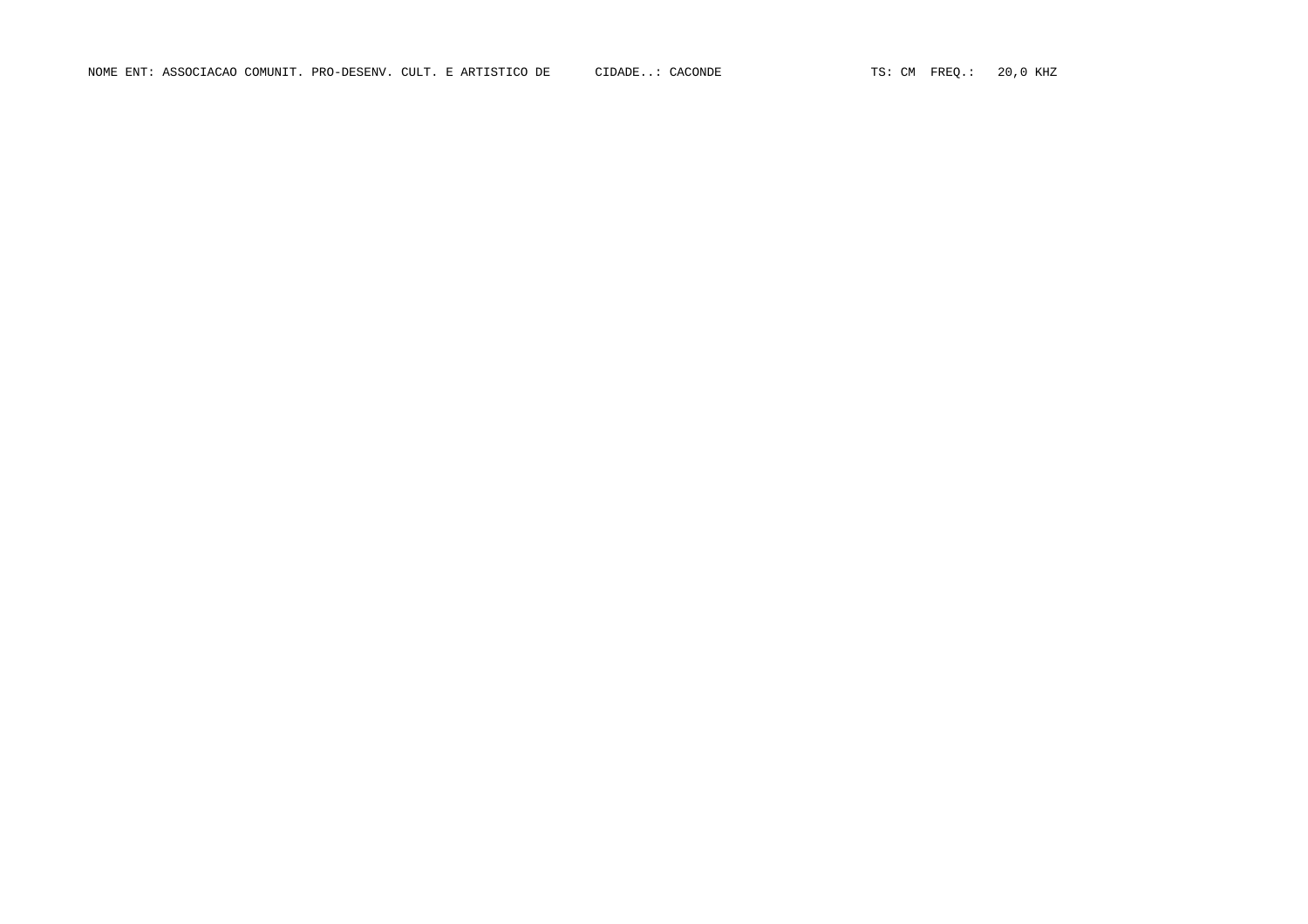|         | MINISTERIO DAS COMUNICACOES - SECRETARIA DE SERVICOS DE COMUN. ELETRONICA UF: SAO PAULO<br>RELACAO DOS SOCIOS DAS EMISSORAS DE RADIO E TELEVISAO - CLASSIFICACAO SIGLA UF/CIDADE/ENTIDADE - REL. RCA013 |                                         |                  |                           | PAGINA              | 279<br>DATA 18/11/2003   |
|---------|---------------------------------------------------------------------------------------------------------------------------------------------------------------------------------------------------------|-----------------------------------------|------------------|---------------------------|---------------------|--------------------------|
|         | NOME ENT: ASSOCIACAO "CLAMOR DOS POBRES"                                                                                                                                                                |                                         | CIDADE: CAIABU   |                           | TS: CM FREO.:       | 28,5 KHZ                 |
|         | NOME ENT: ASSOCIACAO "ANCILLA DOMINI DE AMPARO SOCIAL E CRISTAO      CIDADE: CAIUA                                                                                                                      |                                         |                  |                           | TS: CM FREO.:       | 28,5 KHZ                 |
|         | NOME ENT: ASSOCIACAO COMUNITARIA DE COMUNICACAO DE CAJOBI                                                                                                                                               |                                         | CIDADE: CAJOBI   |                           | TS: CM FREO.:       | 28,5 KHZ                 |
| SOCIOS: | NOME ENT: RADIO FM JARDIM DE CAJOBI LTDA<br>(D) JOAO CARLOS ROSA NETTO                                                                                                                                  | (S) EDSON ROSA                          | CIDADE: CAJOBI   |                           | TS: FM CANAL : 242  |                          |
| SOCIOS: | NOME ENT: RADIO CULTURA DE CAJURU LTDA<br>(D) JOSE ROSA DA SILVA                                                                                                                                        | (S) MARIA AMELIA ROSA DA SILVA          | CIDADE: CAJURU   |                           |                     | TS: OM FREQ.: 1440,0 KHZ |
|         | NOME ENT: ASS.DE COMUNICACAO E RADIO COMUNIT.DO BAIRRO DO SAO B                                                                                                                                         |                                         | CIDADE: CAMPINAS |                           |                     | TS: CM FREQ.: 29,0 KHZ   |
|         | NOME ENT: ASSOCIACAO DE COMUNICACAO COM.DO JD.CRISTINA-CAMPINAS CIDADE: CAMPINAS                                                                                                                        |                                         |                  |                           | TS: CM FREO.:       | 29,0 KHZ                 |
| SOCIOS: | NOME ENT: EMPRESA PAULISTA DE TELEVISAO S/A<br>(D) JOSE BONIFACIO COUTINHO N FILHO (S) JOSE BONIFACIO COUTINHO NOGUEIRA (D) RODRIGO MESQUITA MARINHO<br>(S) C. N. EMPREENDIMENTOS E PARTICIPACO         |                                         | CIDADE: CAMPINAS |                           | TS: TV CANAL : 12+  |                          |
| SOCIOS: | NOME ENT: FUNDACAO SECULO VINTE E UM<br>(E) WALTER REGINA<br>(E) JOVENTINA TECILLA                                                                                                                      | (E) CECILIA RODRIGUES VIANNA            | CIDADE: CAMPINAS | (E) MARIO FLAVIO LEONARDO | TS: TV CANAL : 53-E |                          |
| SOCIOS: | NOME ENT: PREFEITURA MUNICIPAL DE CAMPINAS<br>(E) IVETE CARDOSO DO CARMO ROLDAO                                                                                                                         |                                         | CIDADE: CAMPINAS |                           | TS: FM CANAL : 270E |                          |
| SOCIOS: | NOME ENT: RADIO BRASIL SOCIEDADE LTDA - EPP<br>(D) SYNESIO PEDROSO JUNIOR                                                                                                                               | (D) MARCELO PEDROSO                     | CIDADE: CAMPINAS | (D) RALFO PEDROSO         |                     | TS: OT FREO.: 4785,0 KHZ |
| SOCIOS: | NOME ENT: RADIO CIDADE DE CAMPINAS LTDA<br>(D) ODILON GARCIA NASCIMENTO FILHO                                                                                                                           | (D) MARIA HELENA DE A B G NASCIMENTO    | CIDADE: CAMPINAS |                           | TS: FM CANAL : 223  |                          |
| SOCIOS: | NOME ENT: RADIO CULTURA DE CAMPINAS LTDA<br>(D) ABEL PEDROSO                                                                                                                                            | (D) PAULO ROBERTO RUSSO PEDROSO         | CIDADE: CAMPINAS | (S) ZILDA RUSSO PEDROSO   |                     | TS: OM FREO.: 1390,0 KHZ |
| SOCIOS: | NOME ENT: RADIO CULTURA DE CAMPINAS LTDA<br>(D) ABEL PEDROSO                                                                                                                                            | (D) PAULO ROBERTO RUSSO PEDROSO         | CIDADE: CAMPINAS | (S) ZILDA RUSSO PEDROSO   | TS: FM CANAL : 256  |                          |
| SOCIOS: | NOME ENT: RADIO EDUCADORA DE CAMPINAS LTDA<br>(S) SALOMAO ESPER SALOMAO                                                                                                                                 | (D) JOAO CARLOS SAAD                    | CIDADE: CAMPINAS |                           | TS: FM CANAL : 219  |                          |
| SOCIOS: | NOME ENT: RADIO EDUCADORA DE CAMPINAS LTDA<br>(S) SALOMAO ESPER SALOMAO                                                                                                                                 | (D) JOAO CARLOS SAAD                    | CIDADE: CAMPINAS |                           |                     | TS: OM FREO.: 1170,0 KHZ |
| SOCIOS: | NOME ENT: RADIO EDUCADORA DE CAMPINAS LTDA<br>(S) SALOMAO ESPER SALOMAO                                                                                                                                 | (D) JOAO CARLOS SAAD                    | CIDADE: CAMPINAS |                           | TS: TV CANAL : 04-  |                          |
| SOCIOS: | NOME ENT: RADIO JEQUITIBA LTDA<br>(D) NATAL GALE                                                                                                                                                        | (S) MARIA INEZ DE CARVALHO GERVINO GALE | CIDADE: CAMPINAS |                           |                     | TS: OM FREO.: 1230,0 KHZ |
| SOCIOS: | NOME ENT: RADIO MORENA STEREO LTDA<br>(D) NATAL GALE                                                                                                                                                    | (S) MARIA INEZ DE CARVALHO GERVINO GALE | CIDADE: CAMPINAS |                           | TS: FM CANAL : 262  |                          |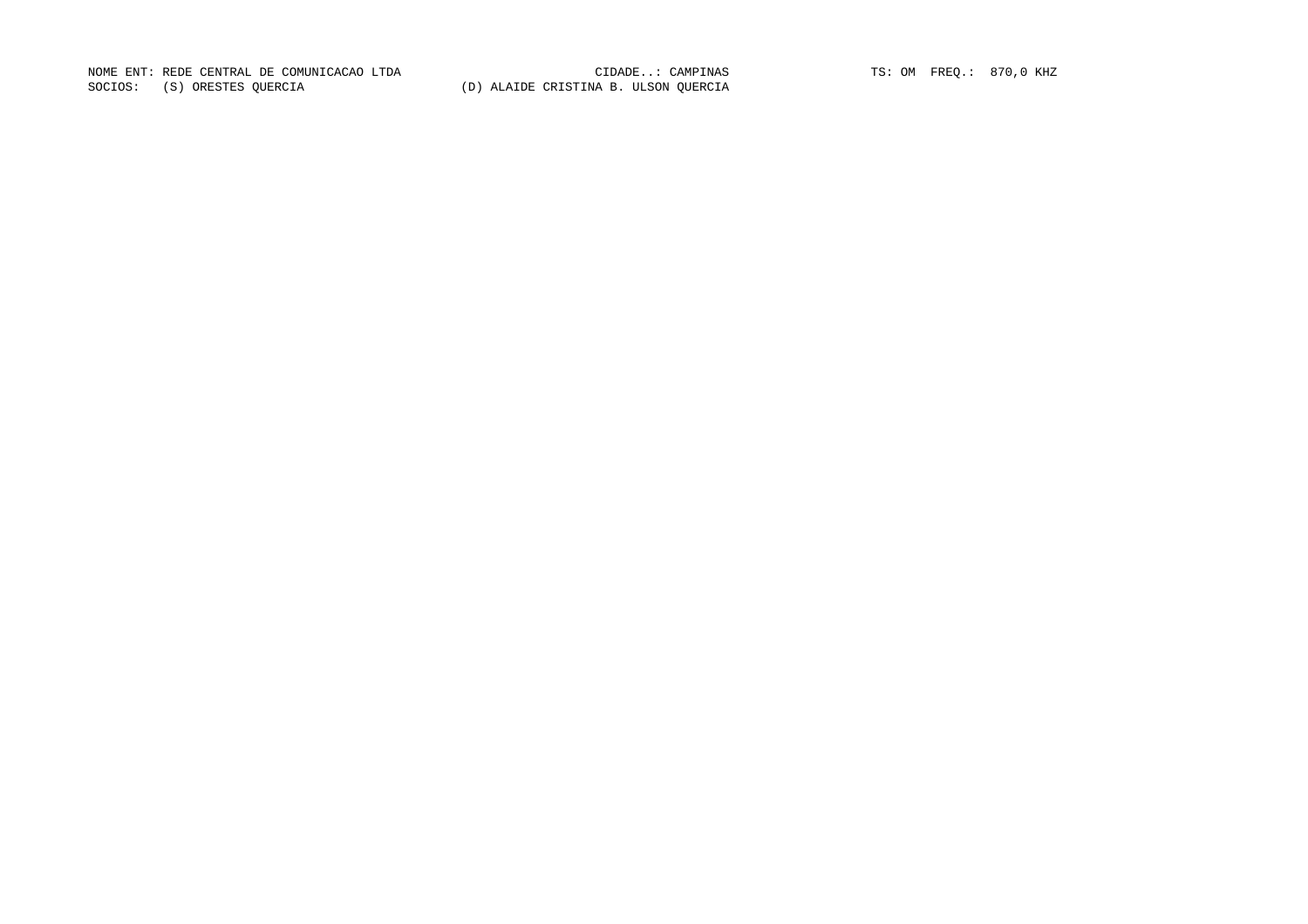|         | MINISTERIO DAS COMUNICACOES - SECRETARIA DE SERVICOS DE COMUN. ELETRONICA UF: SAO PAULO PAGINA<br>RELACAO DOS SOCIOS DAS EMISSORAS DE RADIO E TELEVISAO - CLASSIFICACAO SIGLA UF/CIDADE/ENTIDADE - REL. RCA013 DATA 18/11/2003 |                       |                          |                                          |                    | 280                      |
|---------|--------------------------------------------------------------------------------------------------------------------------------------------------------------------------------------------------------------------------------|-----------------------|--------------------------|------------------------------------------|--------------------|--------------------------|
|         | NOME ENT: REDE CENTRAL DE COMUNICACAO LTDA (D) ALAIDE CRISTINA B. ULSON QUERCIA (S) ORESTES QUERCIA<br>SOCIOS: (S) ORESTES QUERCIA (D) ALAIDE CRISTINA B. ULSON QUERCIA                                                        |                       |                          |                                          |                    |                          |
|         | (S) RODRIGO OCTAVIO ULSON QUERCIA                                                                                                                                                                                              |                       |                          |                                          |                    |                          |
| SOCIOS: | NOME ENT: RADIO BANDEIRANTES DE CAMPOS DO JORDAO LTDA CIDADE: CAMPOS DO JORDAO TS: FM CANAL : 275<br>(D) JOAO CARLOS SAAD (D) JOAO JORGE SAAD                                                                                  |                       |                          |                                          |                    |                          |
| SOCIOS: | NOME ENT: RADIO EMISSORA DE CAMPOS DO JORDAO LTDA<br>(D) JOAO CARLOS SAAD (D) JOAO JORGE SAAD                                                                                                                                  |                       | CIDADE: CAMPOS DO JORDAO |                                          |                    | TS: OM FREO.: 1340,0 KHZ |
|         | NOME ENT: ASSOCIACAO COM.CIDADA PROM.EDUC, CULT, ART, ESPORT E COM CIDADE: CANANEIA                                                                                                                                            |                       |                          |                                          |                    | TS: CM FREQ.: 20,0 KHZ   |
|         | NOME ENT: ASSOCIACAO NOSSA SENHORA DAS DORES DE CANDIDO MOTA CIDADE: CANDIDO MOTA TS: CM FREQ.: 20,0 KHZ                                                                                                                       |                       |                          |                                          |                    |                          |
|         | NOME ENT: RADIO A VOZ DO VALE PARANAPANEMA LTDA<br>SOCIOS: (D) JOSE ANTONIO DE OLIVEIRA (S) MARIA DE FATIMA PEREIRA OLIVEIRA (S) JOSE ANTONIO PEREIRA                                                                          |                       | CIDADE: CANDIDO MOTA     |                                          | TS: FM CANAL : 277 |                          |
|         | $\begin{minipage}{.3\linewidth} \texttt{NOWLEDA} & \texttt{NDAD} & \texttt{CIDADE} \\ \texttt{SOCIOS:} & \texttt{(D)} \texttt{CLEBER GIALUUSI} & \texttt{(D)} \texttt{LEDA MARTA PERINI ROSAS} \end{minipage}$                 |                       | CIDADE: CANDIDO MOTA     |                                          | TS: FM CANAL : 286 |                          |
|         | $\begin{tabular}{lllllllll} \hline \texttt{NOME ENT: ABR COMUNICACOES DE RADIO E TV LTDA} & & & & & & & & \\ \hline \texttt{SOCIOS:} & (S) CRISTINE ABRAO & & & & & & \\ \hline \end{tabular}$                                 |                       |                          | CIDADE: CAPAO BONITO TS: FM CANAL : 214  |                    |                          |
|         | NOME ENT: RADIO CACIQUE DE CAPAO BONITO LTDA<br>SOCIOS: (D) SILAS BAPTISTA DA SILVEIRA (D) JOSE CARLOS TALLARICO (D) ROBERTO SAKAE YAO                                                                                         |                       |                          |                                          |                    |                          |
|         | NOME ENT: ASSOCIACAO CULTURAL COMUNITARIA POPULAR FM DE CAPELA CIDADE: CAPELA DO ALTO                                                                                                                                          |                       |                          |                                          |                    | TS: CM FREO.: 28,5 KHZ   |
|         | NOME ENT: GREMIO DO PROJETO CULTURAL E CRIATIVO ALTERNATIVA CIDADE: CAPIVARI                                                                                                                                                   |                       |                          |                                          |                    | TS: CM FREQ.: 29,2 KHZ   |
|         | NOME ENT: SOCIEDADE DE RADIODIFUSAO CAPIVARI LTDA (CIDADE: CAPIVARI CONTOCI<br>SOCIOS: (S) MARIO MASCHIETTO (D) CARLOS ALBERTO MASCHIETTO                                                                                      |                       |                          |                                          | TS: FM CANAL : 254 |                          |
|         |                                                                                                                                                                                                                                |                       |                          |                                          |                    | TS: OM FREO.: 1550,0 KHZ |
|         | NOME ENT: ASSOCIACAO COMUNITARIA CARAGUATATUBA<br>NOME ENT: RADIO AREIA BRANCA LTDA                                                                                                                                            |                       |                          |                                          |                    |                          |
|         | NOME ENT: RADIO AREIA BRANCA LTDA<br>NOME ENT: RADIO AREIA BRANCA LTDA<br>SOCIOS: (D) MARCO ANTONIO ABRAHAO (S) MARIA AUREA DINIZ BETCER                                                                                       |                       |                          | CIDADE: CARAGUATATUBA TS: FM CANAL : 208 |                    |                          |
|         | NOME ENT: RADIO EMISSORAS DO LITORAL PAULISTA LTDA<br>SOCIOS: (S) ROBERTO VIEIRA ESPINDOLA (D) MARILENE LONGO (S) PAULO ROBERTO FAIVICHENCO ESPINDOLA                                                                          | CIDADE: CARAGUATATUBA |                          |                                          |                    | TS: OM FREQ.: 670,0 KHZ  |
|         | NOME ENT: RADIO ALVORADA DE CARDOSO LTDA (D) OSVALDO TRIDAPALI SOCIOS: (D) JOAO CARLOS FERREIRA (D) OSVALDO TRIDAPALI                                                                                                          |                       | CIDADE: CARDOSO<br>PALI  |                                          |                    | TS: OM FREO.: 1080,0 KHZ |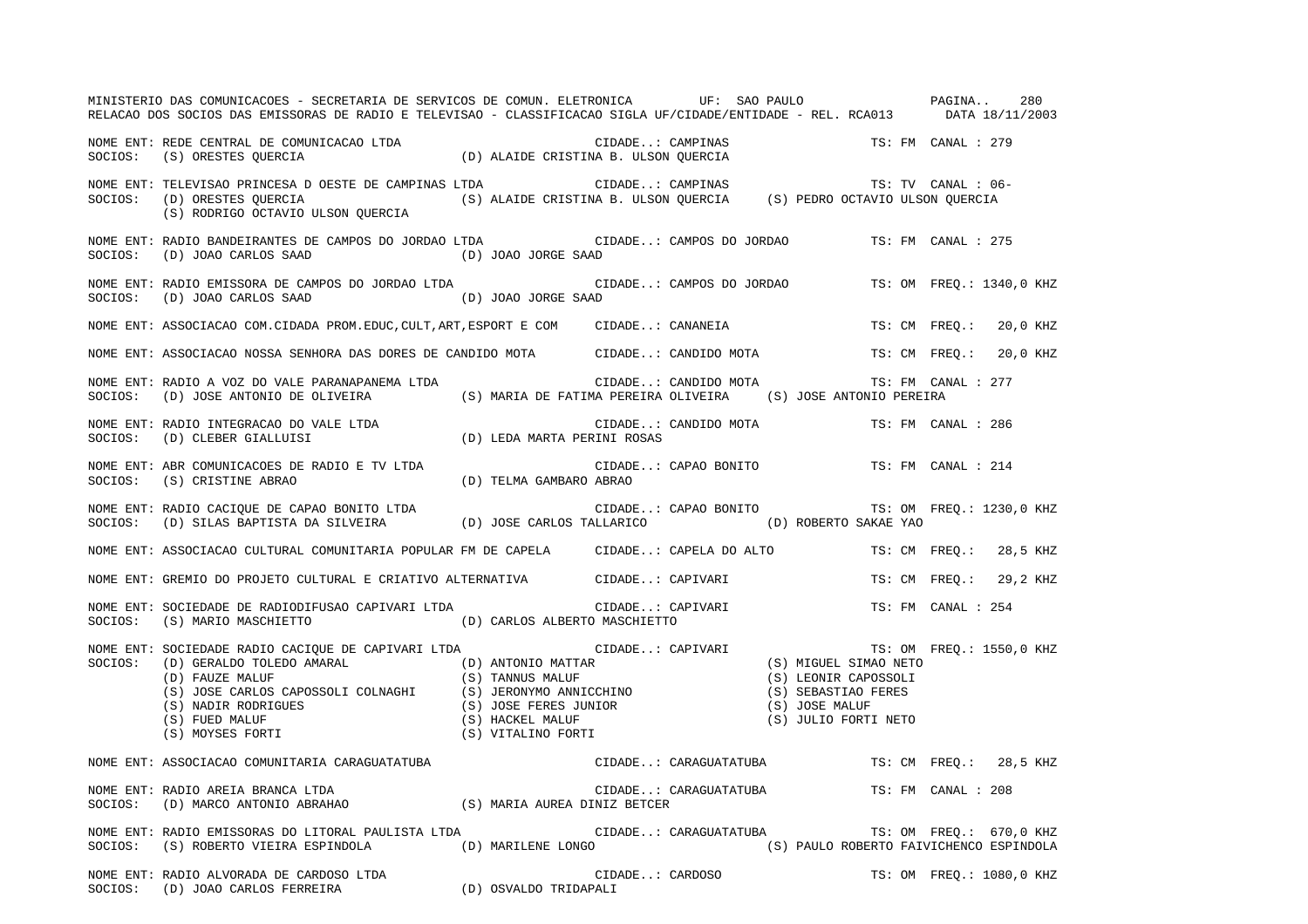|         | MINISTERIO DAS COMUNICACOES - SECRETARIA DE SERVICOS DE COMUN. ELETRONICA UF: SAO PAULO PAGINA<br>RELACAO DOS SOCIOS DAS EMISSORAS DE RADIO E TELEVISAO - CLASSIFICACAO SIGLA UF/CIDADE/ENTIDADE - REL. RCA013 DATA 18/11/2003                                                                                   |                                 |                                               |  |                    | 281                     |
|---------|------------------------------------------------------------------------------------------------------------------------------------------------------------------------------------------------------------------------------------------------------------------------------------------------------------------|---------------------------------|-----------------------------------------------|--|--------------------|-------------------------|
|         | NOME ENT: FUNDACAO PADRE DONIZETTI (E) ON CIDADE: CASA BRANCA (E) RENATO ARTAMENDI<br>SOCIOS: (E) DADEUS GRINGS (E) JOSE (E) JOSE MARIO RIBEIRO (E) CASA BRANCA (E) RENATO ARTAMENDI<br>(E) JOSE CARLOS BINI (E) JOSE ROBERTO BOZZ                                                                               |                                 | CIDADE: CASA BRANCA TS: OM FREQ.: 720,0 KHZ   |  |                    |                         |
|         | NOME ENT: ASSOCIACAO COMUNITARIA NOVA ACAO DE CASTILHO                                                                                                                                                                                                                                                           |                                 | CIDADE: CASTILHO                              |  |                    | TS: CM FREO.: 20,0 KHZ  |
| SOCIOS: | NOME ENT: EMISSORA A VOZ DE CATANDUVA LTDA<br>(D) RODRIGO FERREIRA DE CAMARGO GABAS                                                                                                                                                                                                                              |                                 |                                               |  | TS: FM CANAL : 235 |                         |
| SOCIOS: | NOME ENT: EMISSORA A VOZ DE CATANDUVA LTDA<br>(S) WARLEY FERREIRA AGUDO ROMAO (S) MAURICIO FERREIRA AGUDO ROMAO (S) LARA FERREIRA AGUDO ROMAO<br>(D) RODRIGO FERREIRA DE CAMARGO GABAS                                                                                                                           |                                 | CIDADE: CATANDUVA                             |  |                    | TS: OM FREQ.: 610,0 KHZ |
| SOCIOS: | NOME ENT: RADIO DIFUSORA DE CATANDUVA LTDA<br>(D) MARINA FERREIRA DE CAMARGO GABAS                                                                                                                                                                                                                               | (D) WARLEY FERREIRA AGUDO ROMAO | $\texttt{CIDADE}$ . : $\texttt{CATANDUVA}$    |  |                    | TS: OM FREO.: 680,0 KHZ |
|         | NOME ENT: RADIO ONDAS VERDES DE CATANDUVA LTDA<br>SOCIOS: (D) MARINA FERREIRA DE CAMARGO GABAS (D) MARLY MAGATTI FERREIRA                                                                                                                                                                                        |                                 | CIDADE: CATANDUVA                             |  | TS: FM CANAL : 224 |                         |
|         | NOME ENT: ASSOCIACAO CULTURAL COMUNITARIA CERQUEIRENSE CIDADE: CERQUEIRA CESAR                                                                                                                                                                                                                                   |                                 |                                               |  | TS: CM FREQ.:      | 20,0 KHZ                |
|         | NOME ENT: ASSOCIACAO CULTURAL E COMUNITARIA DE CESARIO LANGE (CIDADE: CESARIO LANGE                                                                                                                                                                                                                              |                                 |                                               |  | TS: CM FREQ.:      | 28,5 KHZ                |
| SOCIOS: | NOME ENT: ORGANIZACAO RADIODIFUSAO DE CESARIO LANGE LTDA<br>(S) LUIZ GONZAGA VIEIRA DE CAMARGO (D) MARIA JOSE PINTO VIEIRA DE CAMARGO                                                                                                                                                                            |                                 | CIDADE: CESARIO LANGE                         |  | TS: FM CANAL : 244 |                         |
|         | NOME ENT: ASSOCIACAO COMUNITARIA DE COMUNICACOES DE COLINA                                                                                                                                                                                                                                                       |                                 | CIDADE: COLINA                                |  |                    | TS: CM FREO.: 29,0 KHZ  |
|         | NUME ENT: RADIO BARRETOS LTDA<br>SOCIOS: (D) LUIZ ANTONIO MONTEIRO DE BARROS (D) MARCIA GUARITA S. MONTEIRO DE BARRO                                                                                                                                                                                             |                                 |                                               |  | TS: FM CANAL : 286 |                         |
|         | NOME ENT: MORADA DOS RIO S/C LTDA<br>SOCIOS: (D) SELMA APARECIDA CORREA DE SOUZA (D) MARCIO AMAURI PERIN                                                                                                                                                                                                         |                                 | CIDADE: CONCHAL                               |  | TS: FM CANAL : 255 |                         |
|         | NOME ENT: ASSOCIACAO MOVIMENTO COMUNITARIO RADIO PEROLA FM - AM CIDADE: CONCHAS                                                                                                                                                                                                                                  |                                 |                                               |  |                    | TS: CM FREO.: 20,0 KHZ  |
| SOCIOS: | NOME ENT: RADIO INDEPENDENCIA DE CORDEIROPOLIS LTDA<br>(S) ELIAS ABRAHAO SAAD (S) IVAIR CABRINI (D) WANDERLINO FERREIRA<br>(S) JOSE VITOR LUCKE                                                                                                                                                                  |                                 | CIDADE: CORDEIROPOLIS TS: FM CANAL : 283      |  |                    |                         |
|         | NOME ENT: ASSOCIACAO COMUNITARIA RAINHA DA PAZ<br>NOME ENT: FLASH FM RADIODIFUSAO LTDA                                                                                                                                                                                                                           |                                 | CIDADE: CORONEL MACEDO TS: CM FREQ.: 20,0 KHZ |  |                    |                         |
|         | NOME ENT: FLASH FM RADIODIFUSAO LTDA<br>$\texttt{SOCIOS:} \hspace{0.5cm} \texttt{(D)} \hspace{0.1cm} \texttt{SORAYA PAULUCCI} \hspace{0.1cm} \texttt{MILAN} \hspace{1.5cm} \texttt{(S)} \hspace{0.1cm} \texttt{RAFAEL} \hspace{0.1cm} \texttt{MILAN}$                                                            |                                 | CIDADE: COSMOPOLIS                            |  | TS: FM CANAL : 300 |                         |
|         | NOME ENT: SISTEMA SAO PAULO DE COMUNICACAO E EMPREENDIMENTOS LT CIDADE: COTIA (D) JOAO CARLOS FREITAS DE CAMARGO<br>SOCIOS: (D) JOSE DE CAMARGO (D) JOSE ERNESTO FREITAS DE CAMARGO (D) JOAO CARLOS FREITAS DE CAMARGO<br>(D) DENISE DE FREITAS CAMARGO (D) RENATA FREITAS DE CAMARGO (D) JOSE DE CAMARGO JUNIOR |                                 |                                               |  |                    | TS: OM FREQ.: 920,0 KHZ |
|         | NOME ENT: ASSOCIACAO DE RADIODIFUSAO COMUNITARIA CRAVINHOS FM CIDADE: CRAVINHOS                                                                                                                                                                                                                                  |                                 |                                               |  |                    | TS: CM FREQ.: 20,0 KHZ  |
|         |                                                                                                                                                                                                                                                                                                                  |                                 |                                               |  |                    |                         |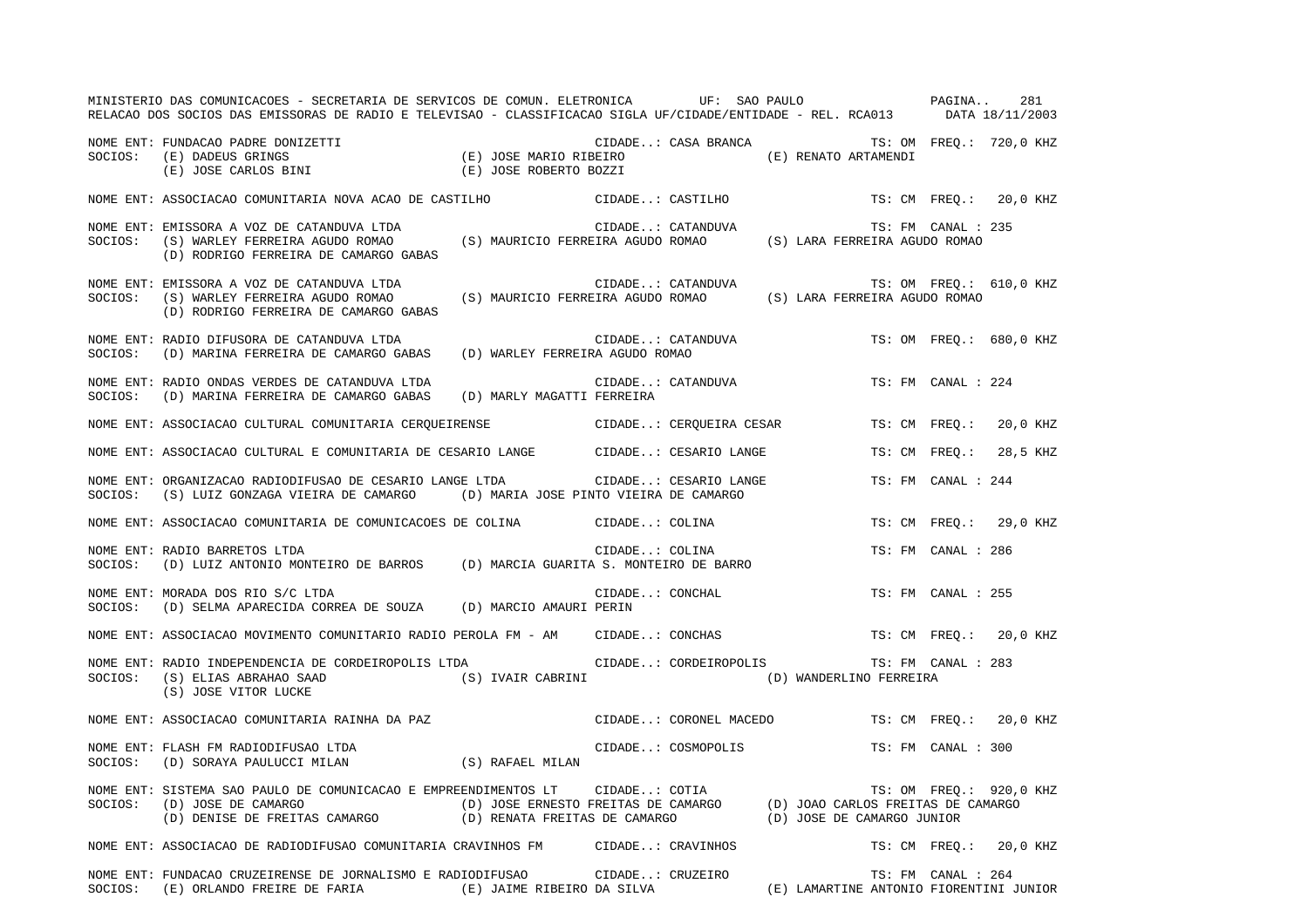(E) BENEDICTO LUIZ GUIMARAES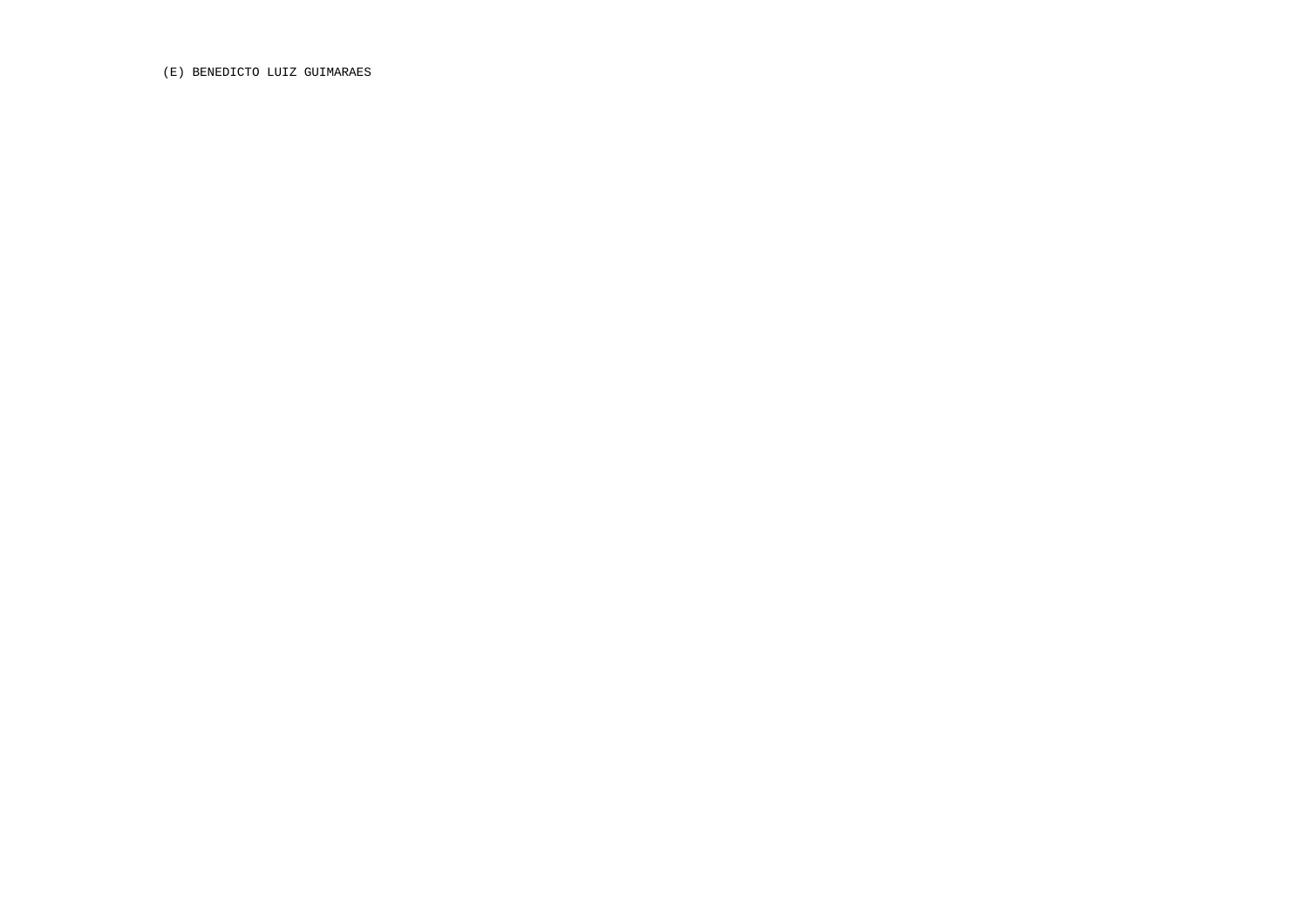| MINISTERIO DAS COMUNICACOES - SECRETARIA DE SERVICOS DE COMUN. ELETRONICA UF: SAO PAULO PAGINA<br>RELACAO DOS SOCIOS DAS EMISSORAS DE RADIO E TELEVISAO - CLASSIFICACAO SIGLA UF/CIDADE/ENTIDADE - REL. RCA013 DATA 18/11/2003                 |                        |                                             |  |                     | 282                      |  |
|------------------------------------------------------------------------------------------------------------------------------------------------------------------------------------------------------------------------------------------------|------------------------|---------------------------------------------|--|---------------------|--------------------------|--|
| NOME ENT: FUNDACAO CRUZEIRENSE DE JORNALISMO E RADIODIFUSAO CIDADE: CRUZEIRO TS: OM FREQ.: 550,0 KHZ<br>SOCIOS: (E) ORLANDO FREIRE DE FARIA (E) JAIME RIBEIRO DA SILVA (E) LAMARTINE ANTONIO FIORENTINI JUNIOR<br>(E) BENEDICTO LUIZ GUIMARAES |                        |                                             |  |                     |                          |  |
| NOME ENT: RADIO CRUZEIRO LTDA<br>SOCIOS: (S) CARLOS CESAR FERNANDES (D) HEBER PEREIRA GOMES LAMEIRO                                                                                                                                            |                        | CIDADE: CRUZEIRO                            |  |                     | TS: OM FREQ.: 720,0 KHZ  |  |
| NOME ENT: EMPRESA DE COMUNICACAO SERRA DO MAR LTDA<br>SOCIOS: (D) ALVARO ALEXANDRE PEDREIRA BOECHAT (D) REGINA OTSUJI                                                                                                                          |                        | CIDADE: CUBATAO                             |  | TS: FM CANAL : 279  |                          |  |
| NOME ENT: FUNDACAO TV EDUCATIVA UNIVERSIDADE CATOLICA DE SANTOS<br>SOCIOS: (E) DAVID PICAO<br>(E) RAUL FINOCCHIO                                                                                                                               |                        |                                             |  | TS: TV CANAL : 40-E |                          |  |
| NOME ENT: RADIO ALVORADA FREQUENCIA MODULADA LTDA<br>SOCIOS: (D) GILBERTO DE ANDRADE FARIA JUNIOR (D) CLEMENTE DE FARIA                                                                                                                        |                        | CIDADE: CUBATAO                             |  | TS: FM CANAL : 259  |                          |  |
| NOME ENT: ASSOCIACAO EDUCATIVA E COMUNITARIA SERRANA DE CUNHA                                                                                                                                                                                  |                        | CIDADE: CUNHA                               |  |                     | TS: CM FREQ.: 28,5 KHZ   |  |
| NOME ENT: APE - ASSOCIACAO PAZ EDUCACIONAL                                                                                                                                                                                                     |                        | CIDADE: DESCALVADO                          |  |                     | TS: CM FREQ.: 28,5 KHZ   |  |
| NOME ENT: RADIO OITO DE SETEMBRO LTDA<br>CIDADE: (S) ZELIA DOS SANTOS GASPAR<br>SOCIOS: (D) PEDRO GASPAR                                                                                                                                       |                        | CIDADE: DESCALVADO TS: OT FREQ.: 2490,0 KHZ |  |                     |                          |  |
| TS: FM CANAL : CIDADE: DIADEMA TS: FM CANAL :<br>SOCIOS: (D) JOSE DE CAMARGO (D) JOAO CARLOS FREITAS DE CAMARGO (D) DENISE DE FREITAS CAMARGO<br>(D) JOSE DE CAMARGO JUNIOR                                                                    |                        |                                             |  | TS: FM CANAL : 237  |                          |  |
| NOME ENT: RADIO SP-1 LTDA<br>SOCIOS: (D) FERNANDO LUIZ VIEIRA DE MELLO (D) ANTONIO CAMARGO DEL FIOL (D) JOAO CARLOS DI GENIO<br>(E) FERNANDO DI GENIO BARBOSA                                                                                  |                        |                                             |  | TS: FM CANAL : 292  |                          |  |
| NOME ENT: ASSOCIACAO COMUNIT.RADIO, JORNAL E TELEVISAO VERDE VA CIDADE: DIVINOLANDIA TS: CM FREQ.: 20,0 KHZ                                                                                                                                    |                        |                                             |  |                     |                          |  |
| NOME ENT: RADIO CULTURA DE DOIS CORREGOS LTDA<br>SOCIOS: (D) ANTONIO JOAO DE CAMARGO JUNIOR (D) JOSE EDUARDO MENDES CAMARGO                                                                                                                    |                        | CIDADE: DOIS CORREGOS                       |  |                     | TS: OM FREQ.: 990,0 KHZ  |  |
| NOME ENT: SINTONIA SISTEMA FM STEREOSOM LTDA<br>SOCIOS: (D) ANTONIO RENAN FERRO (S) AGUIDA MARIA GARRO FERRO                                                                                                                                   |                        | CIDADE: DOIS CORREGOS                       |  | TS: FM CANAL : 253  |                          |  |
| NOME ENT: ASSOCIACAO COMUNITARIA DOURADO                                                                                                                                                                                                       |                        | CIDADE: DOURADO                             |  |                     | TS: CM FREQ.: 28,5 KHZ   |  |
| NOME ENT: RADIO LIBERAL FM LTDA<br>SOCIOS: (S) THEREZINHA SOARES SANTOS (S) MARIA BEATRIZ SOARES SANTOS STEFANO (D) MARIA GIZELLE SOARES SANTOS PALMA                                                                                          |                        |                                             |  |                     |                          |  |
| NOME ENT: RADIO NOVA DRACENA LTDA<br>SOCIOS: (S) THEREZINHA SOARES SANTOS (S) MARIA BEATRIZ SOARES SANTOS STEFANO (D) MARIA GIZELLE SOARES SANTOS PALMA                                                                                        |                        | CIDADE: DRACENA                             |  |                     | TS: OM FREQ.: 1490,0 KHZ |  |
| NOME ENT: RADIO REGIONAL DE DRACENA LTDA<br>SOCIOS: (S) PAULO TAHARA                                                                                                                                                                           | (D) LUIZA JUNCO TAHARA | CIDADE: DRACENA                             |  |                     | TS: OM FREQ.: 1360,0 KHZ |  |
| NOME ENT: ASSOCIACAO CIDADANIA ECHAPORA (ACE)                                                                                                                                                                                                  |                        | CIDADE: ECHAPORA                            |  |                     | TS: CM FREQ.: 29,0 KHZ   |  |
| NOME ENT: ASS. CULT., RECREATIVA E DESPORTIVA "ACRED - ELIAS F CIDADE: ELIAS FAUSTO TS: CM FREQ.: 29,0 KHZ                                                                                                                                     |                        |                                             |  |                     |                          |  |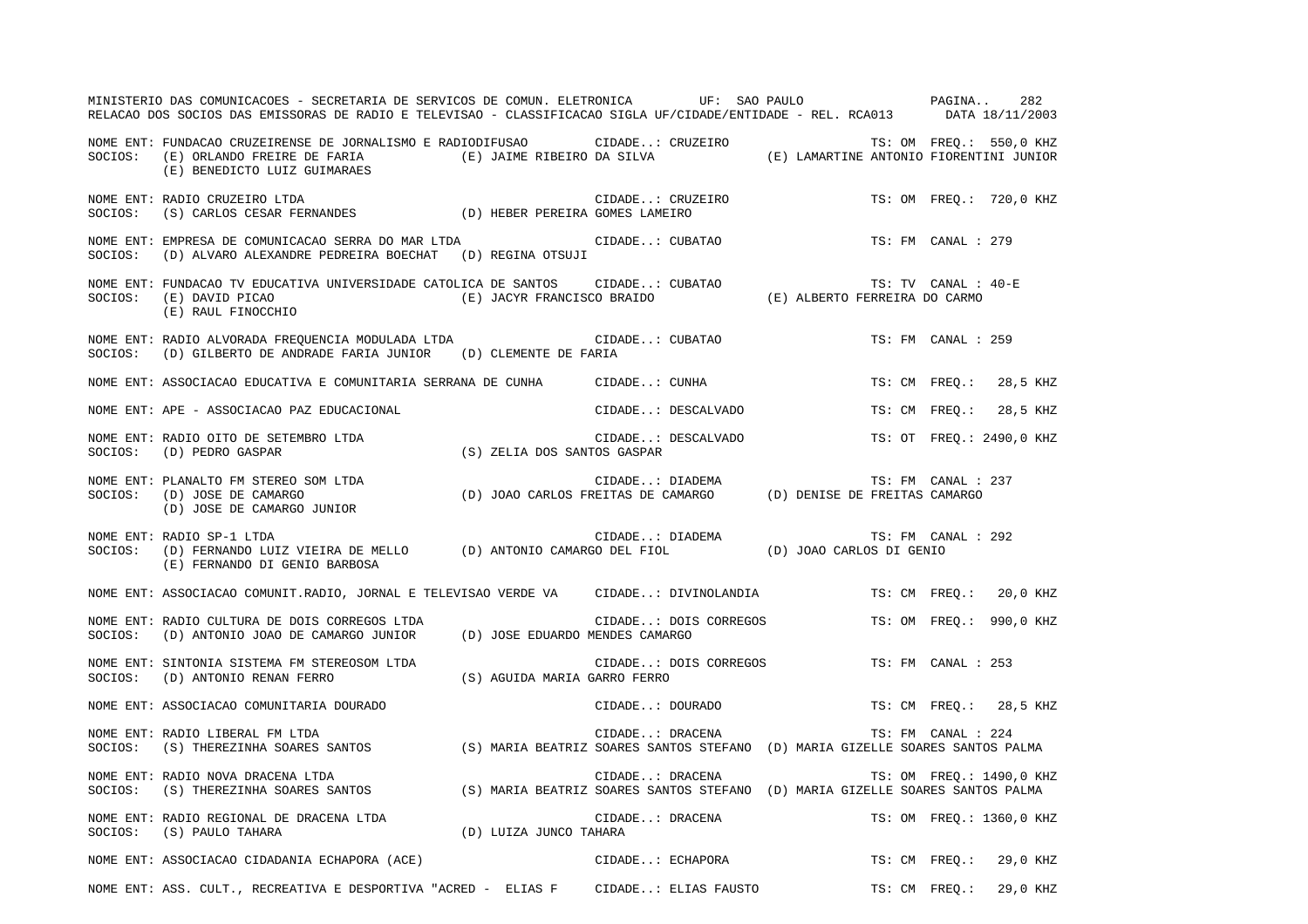NOME ENT: ASSOCIACAO E MOVIMENTO COMUNITARIO CULTURAL DINAMICA CIDADE..: ENGENHEIRO COELHO TS: CM FREQ.: 28,5 KHZ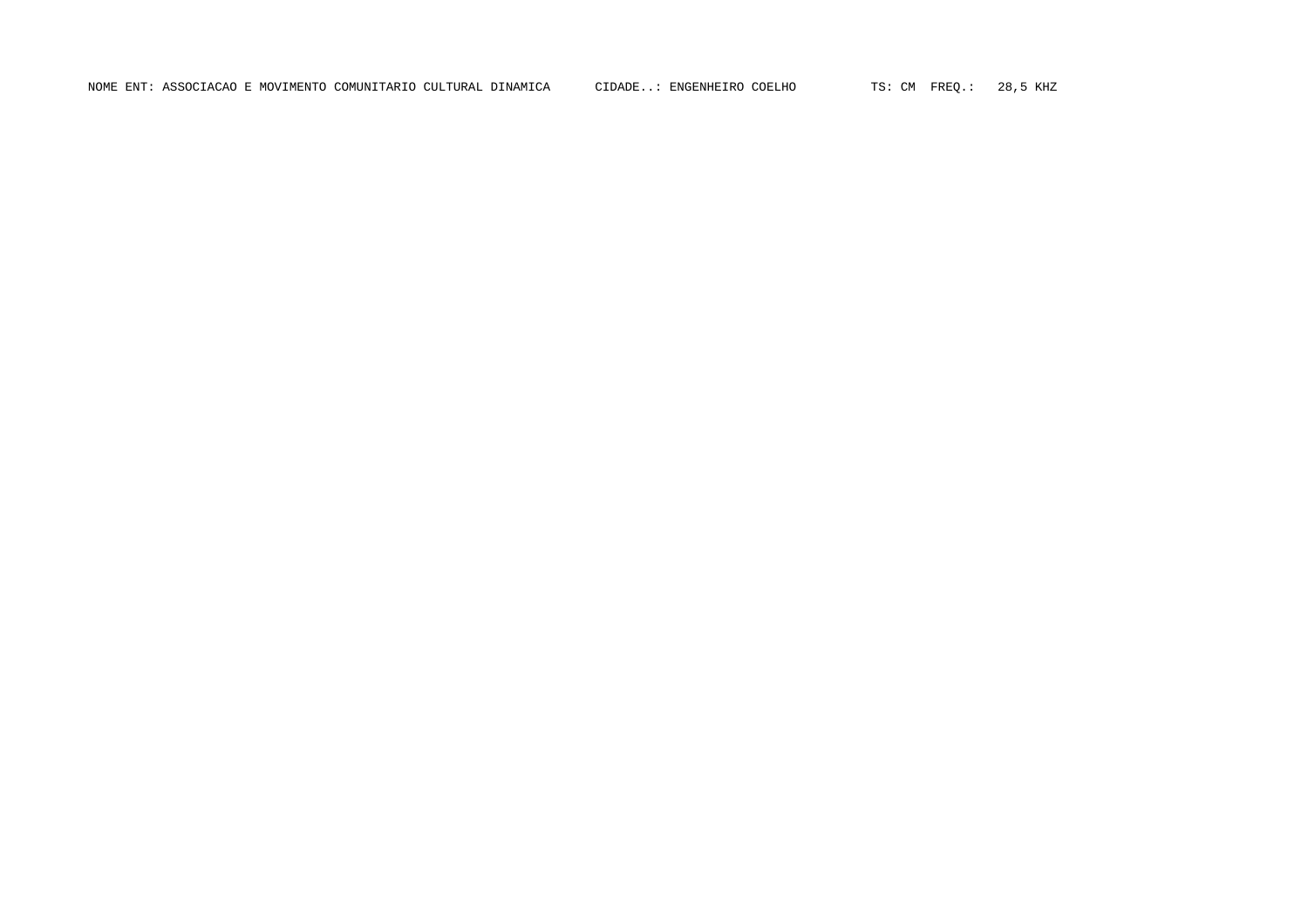MINISTERIO DAS COMUNICACOES - SECRETARIA DE SERVICOS DE COMUN. ELETRONICA UF: SAO PAULO PAGINA.. 283RELACAO DOS SOCIOS DAS EMISSORAS DE RADIO E TELEVISAO - CLASSIFICACAO SIGLA UF/CIDADE/ENTIDADE - REL. RCA013 DATA 18/11/2003 NOME ENT: PINHAL RADIO CLUBE LTDA CIDADE..: ESPIRITO SANTO DO PINHAL TS: OM FREQ.: 1520,0 KHZ SOCIOS: (S) JOSE VICENTE SALES (D) DAVILSON SALES (S) DOMINGOS ANTONIO BIASOLI SALES NOME ENT: RADIO FM RAINHA DAS SERRAS LTDA CIDADE..: ESPIRITO SANTO DO PINHAL TS: FM CANAL : 201 SOCIOS: (S) ENIO OLIVEIRA DE ABREU SAMPAIO (S) PAULO NATHANAEL PEREIRA DE SOUZA (S) IRENE GALVAO DE SOUZA (D) CARLOS AUGUSTO SARAIVA DE ABREU SAM NOME ENT: RADIODIFUSAO MOGIANA PAULISTA LTDA CIDADE..: ESPIRITO SANTO DO PINHAL TS: FM CANAL : 274 SOCIOS: (S) SERGIO LUIS N. DE OLIVEIRA ANDRADE (D) WILSON ROMAO (D) LENIZE GATTO RIZZATTI SALES NOME ENT: ASSOCIACAO DE CULTU.E DO MEIO AMB.DE ESPIRITO SANTO D CIDADE..: ESPIRITO SANTO DO TURVO TS: CM FREQ.: 28,5 KHZ NOME ENT: RADIO ALVORADA DE ESTRELA D'OESTE LTDA CIDADE..: ESTRELA D'OESTE TS: OM FREQ.: 970,0 KHZ SOCIOS: (S) ETIVALDO GOMES (D) PEDRO CALUZ DA SILVA NOME ENT: ASSOCIACAO COMUNITARIA EDUCACAO AMBIENTAL DE FARTURA CIDADE..: FARTURA TS: CM FREQ.: 20,0 KHZ NOME ENT: RADIO A VOZ DO VALE LTDA CIDADE..: FARTURA TS: FM CANAL : 217SOCIOS: (S) OSMAN PROCOPIO DA SILVA (D) JOSE APARECIDO HERGESSE NOME ENT: FUNDACAO EDUCATIVA DE URANIA CIDADE..: FERNANDOPOLIS TS: FM CANAL : 290ESOCIOS: (E) MARCOS CESAR MAIN (E) ANTONIO DONIZETE DA SILVA (E) ELAINE FABIANA SELEGUIM MAIN (E) MARISELI CENIR MAIN (E) ELIANA CRISTINA SELEGUIM NOME ENT: FUNDACAO NOSSA SENHORA APARECIDA CIDADE..: FERNANDOPOLIS TS: OM FREQ.: 1490,0 KHZ SOCIOS: (E) LEO ARLINDO LORSCHEIDER (E) ANTONIO CESAR MOREIRA MIGUEL (E) CARLOS DA SILVA (E) JOAO BATISTA DE ALMEIDA (E) JALMIR CARLOS HEREDIA NOME ENT: RADIO AGUAS QUENTES DE FERNANDOPOLIS LTDA CIDADE..: FERNANDOPOLIS TS: OM FREQ.: 1360,0 KHZ SOCIOS: (S) ROGERIO SOUZA RIBEIRO (D) ALAERTI VIDALI (D) PAULO ALVES DE LIMA (S) NELSON DE OLIVEIRA NOME ENT: RADIO CULTURA DE FERNANDOPOLIS LTDA CIDADE..: FERNANDOPOLIS TS: FM CANAL : 213SOCIOS: (D) JORGE SPOSITO RIBEIRO (S) ROGERIO SOUZA RIBEIRO NOME ENT: RADIO DIFUSORA DE FERNANDOPOLIS LTDA CIDADE..: FERNANDOPOLIS TS: OM FREQ.: 1160,0 KHZ SOCIOS: (D) ALENCAR SCANDIUZI (D) DARCI CONSTANCIO DE ARAUJO NOME ENT: RADIO JORNAL FM FERNANDOPOLIS LTDA CIDADE..: FERNANDOPOLIS TS: FM CANAL : 260SOCIOS: (D) ALENCAR SCANDIUZI (D) DARCI CONSTANCIO DE ARAUJO NOME ENT: ASSOCIACAO LOCAL DE OBRAS ASSISTECIAIS CIDADE..: FERRAZ DE VASCONCELOS TS: CM FREQ.: 21,9 KHZ NOME ENT: HERRERA GRILLO PUBLICIDADE S/C LTDA CIDADE..: FLORIDA PAULISTA TS: FM CANAL : 201 SOCIOS: (D) MARLENE APARECIDA HERRERA DE SOUZA (D) LOURDES TROIANO ALVES DE LIMA NOME ENT: FUNDACAO CULTURAL UNIVERSIDADE DE FRANCA CIDADE..: FRANCA TS: FM CANAL : 290E SOCIOS: (E) CLAUDIO GALDIANO CURY (E) CLOVIS EDUARDO PINTO LUDOVICE (E) CARLOS ALBERTO POGETTI (E) NILTON COLMANETTI NOME ENT: RADIO DIFUSORA DE FRANCA LTDA  $\blacksquare$  CIDADE..: FRANCA TS: OM FREQ.: 1030,0 KHZ SOCIOS: (S) NOEMI PUCCI PIERI (D) RUY PIERI NOME ENT: RADIO FRANCA DO IMPERADOR LTDA  $\Box$  CIDADE..: FRANCA TS: OM FREQ.: 920,0 KHZ SOCIOS: (D) AGOSTINHO GALGANI DA SILVA (S) JOSE FRANCISCO DA SILVA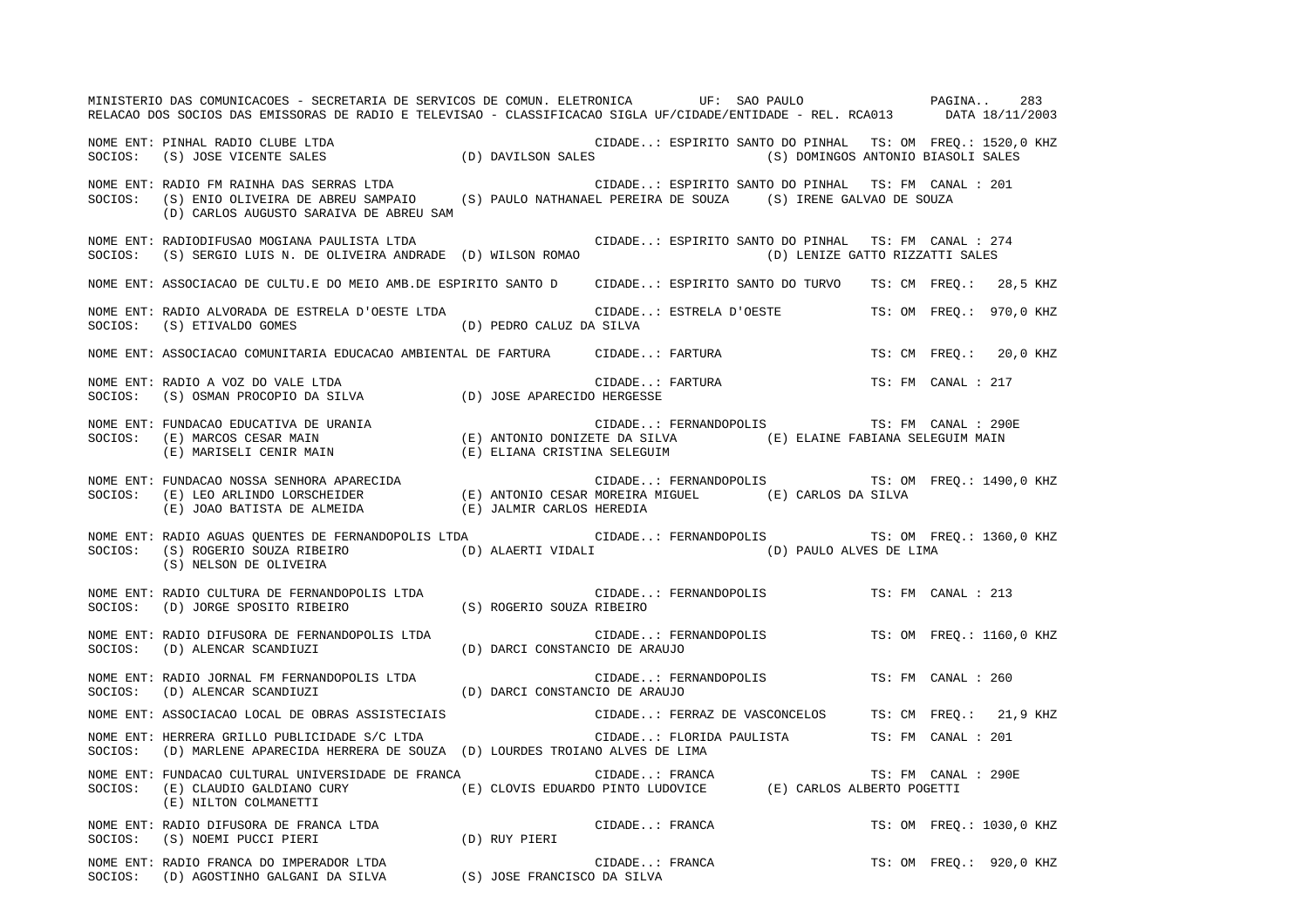NOME ENT: RADIO HERTZ DE FRANCA LTDA CIDADE..: FRANCA TS: FM CANAL : 243 SOCIOS: (D) SIDNEI FRANCO DA ROCHA (D) DIVA APARECIDA FALEIROS F. DA ROCHA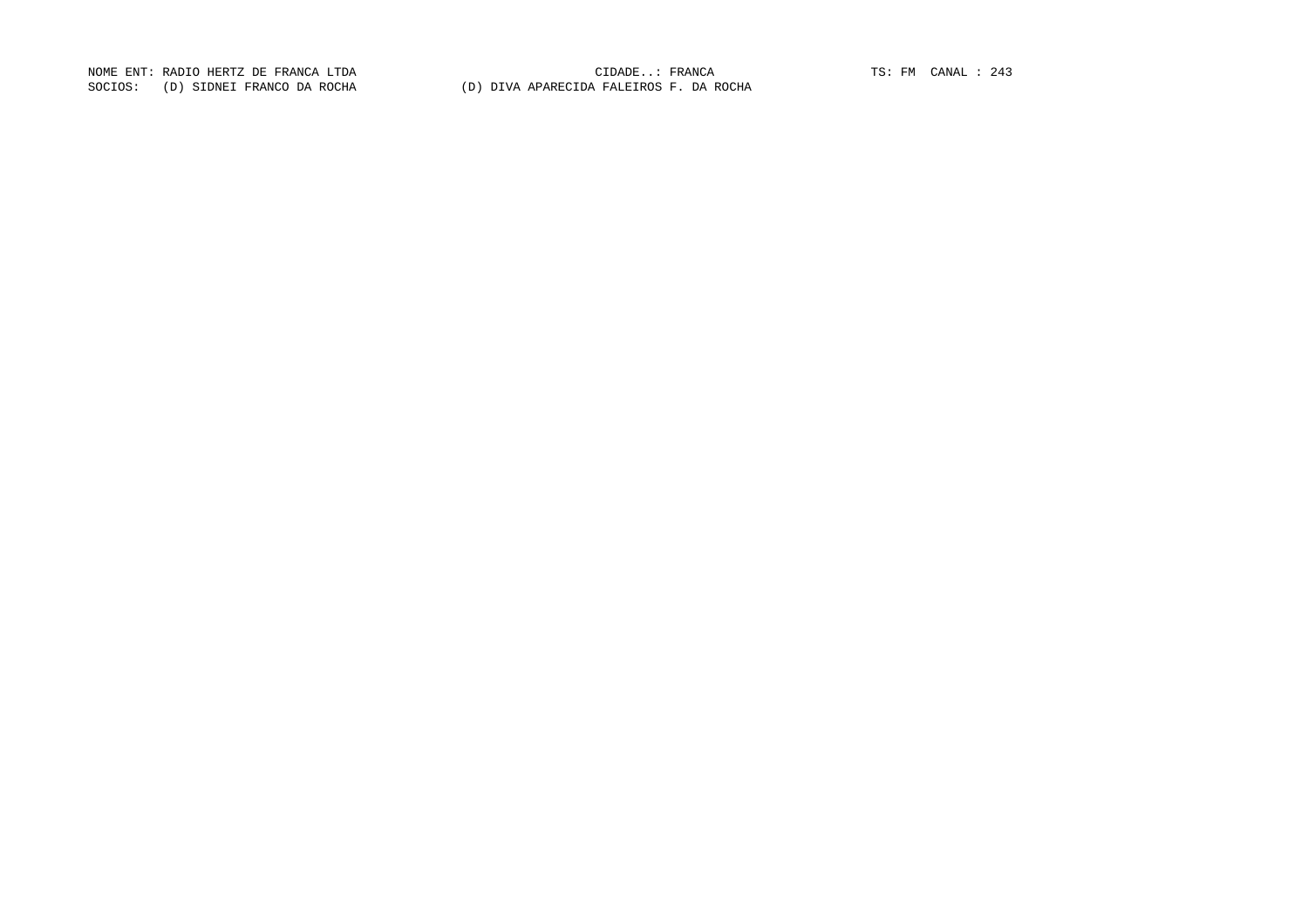MINISTERIO DAS COMUNICACOES - SECRETARIA DE SERVICOS DE COMUN. ELETRONICA UF: SAO PAULO PAGINA.. 284RELACAO DOS SOCIOS DAS EMISSORAS DE RADIO E TELEVISAO - CLASSIFICACAO SIGLA UF/CIDADE/ENTIDADE - REL. RCA013 DATA 18/11/2003 NOME ENT: RADIO HERTZ DE FRANCA LTDA CIDADE..: FRANCA TS: OM FREQ.: 970,0 KHZ SOCIOS: (D) SIDNEI FRANCO DA ROCHA (D) DIVA APARECIDA FALEIROS F. DA ROCHA NOME ENT: RADIO TRES COLINAS LTDA CIDADE..: FRANCA TS: FM CANAL : 239 SOCIOS: (D) SEBASTIAO CAMPANARO (S) VERA MARIA FLORENTINO CAMPANARO NOME ENT: RADIO UNIAO DE FRANCA LTDA CIDADE..: FRANCA TS: FM CANAL : 252SOCIOS: (S) ZELIA MARIA NEVES PRESOTTO (D) ANGELO PRESOTTO NETO NOME ENT: TV RECORD DE FRANCA S/A CIDADE..: FRANCA TS: TV CANAL : 04 SOCIOS: (E) DERMEVAL GONCALVES (S) MARCELO BEZERRA CRIVELLA (S) SYLVIA JANE HODGE CRIVELLA (E) DARLAN DE AVILA LIMA (S) RADIO E TELEVISAO RECORD S/A (E) CLODOMIR DOS SANTOS MATOS NOME ENT: FUNDACAO ASSISTENCIAL, EDUCACIONAL E CULTURAL AUDIO CIDADE..: FRANCISCO MORATO TS: TV CANAL : 52+E SOCIOS: (E) PEDRO LIRUSSI (E) LEANDRO DE ALMEIDA LIRUSSI (E) PATRICIA CARLA DE ALMEIDA LEITE (E) JACQUELINE BATISTA MACHADO RODRIGUE (E) MIRIAM REGINA DE ALMEIDA LIRUSSI (E) ANTONIO FERNANDO ALVES NOME ENT: ASSOCIACAO CULTURAL COMUNITARIA ESTACAO DE FRANCO DA CIDADE..: FRANCO DA ROCHA TS: CM FREQ.: 21,9 KHZ NOME ENT: RADIO E TELEVISAO CAMPESTRE LTDA CONSTRETE ON THE CIDADE..: GARCA TS: FM CANAL : 283 SOCIOS: (D) SAMIR RAZUK (S) JOAMAR JAQUETTI NOME ENT: RADIO EMISSORAS DO CENTRO OESTE PAULISTA LTDA CIDADE..: GARCA TSI TSI FM CANAL : 273 SOCIOS: (D) ANTONIO MARANGAO (S) OLGA MARIA LOUREIRO MORATO MARANGAO (D) PATRICIA MORATO MARANGAO NOME ENT: RADIO EMISSORAS DO CENTRO OESTE PAULISTA LTDA CIDADE..: GARCA TS: OM FREQ.: 670,0 KHZ SOCIOS: (D) ANTONIO MARANGAO (S) OLGA MARIA LOUREIRO MORATO MARANGAO (D) PATRICIA MORATO MARANGAO NOME ENT: SOCIEDADE RADIO UNIVERSITARIA DE GARCA LTDA  $\blacksquare$  CIDADE..: GARCA TS: OM FREQ.: 1060,0 KHZ SOCIOS: (D) JOSE ABRAO BASSO (D) REJANE OLIVEIRA GOMES BASSO NOME ENT: ASS.COMUNIT.DE RADIO E DESENV.SOC.DE G.PEIXOTO - ACOR CIDADE..: GAVIAO PEIXOTO TS: CM FREQ.: 28,5 KHZ NOME ENT: ASSOCIACAO DE DESENVOLV. ARTISTICO, CULTURAL E SOCIAL CIDADE..: GENERAL SALGADO TS: CM FREQ.: 28,5 KHZ NOME ENT: ASSOCIACAO COMUNITARIA TERRA DE GETULINA  $\blacksquare$  CIDADE..: GETULINA TS: CM FREQ.: 28,5 KHZ NOME ENT: ASSOCIACAO COMUNITARIA RENASCER DE GUAIMBE COMUNITARIA CIDADE..: GUAIMBE TS: CM FREQ.: 28,5 KHZ NOME ENT: ASSOCIACAO CULTURAL DONA MARIA VERGENTINA CIDADE..: GUAIRA TS: CM FREQ.: 28,5 KHZ NOME ENT: RADIO CULTURA DE GUAIRA LTDA  $\Box$  CIDADE..: GUAIRA TS: OM FREQ.: 1470,0 KHZ SOCIOS: (D) ALFREDO TRISTAO SAMPAIO (D) ALFREDO CARLOS BRAGA SAMPAIO (S) CICERO BRAGA SAMPAIO (S) ROSANGELA BRAGA SAMPAIO NOME ENT: RADIO CULTURA DE GUAIRA LTDA CIDADE..: GUAIRA TS: FM CANAL : 211SOCIOS: (D) ALFREDO TRISTAO SAMPAIO (D) ALFREDO CARLOS BRAGA SAMPAIO (S) CICERO BRAGA SAMPAIO (S) ROSANGELA BRAGA SAMPAIO NOME ENT: ASSOCIACAO CULTURAL E EDUCADORA DE COMUNICACAO COMUNI CIDADE..: GUAPIACU TS: CM FREQ.: 28,5 KHZ NOME ENT: SOCIEDADE AMIGOS DE GUAPIARA - SAG CIDADE..: GUAPIARA TS: CM FREQ.: 20,0 KHZ NOME ENT: ASSOCIACAO GUARAENSE DE PROMOCAO E DIVULGACAO CULTURA CIDADE..: GUARA TS: CM FREQ.: 29,0 KHZ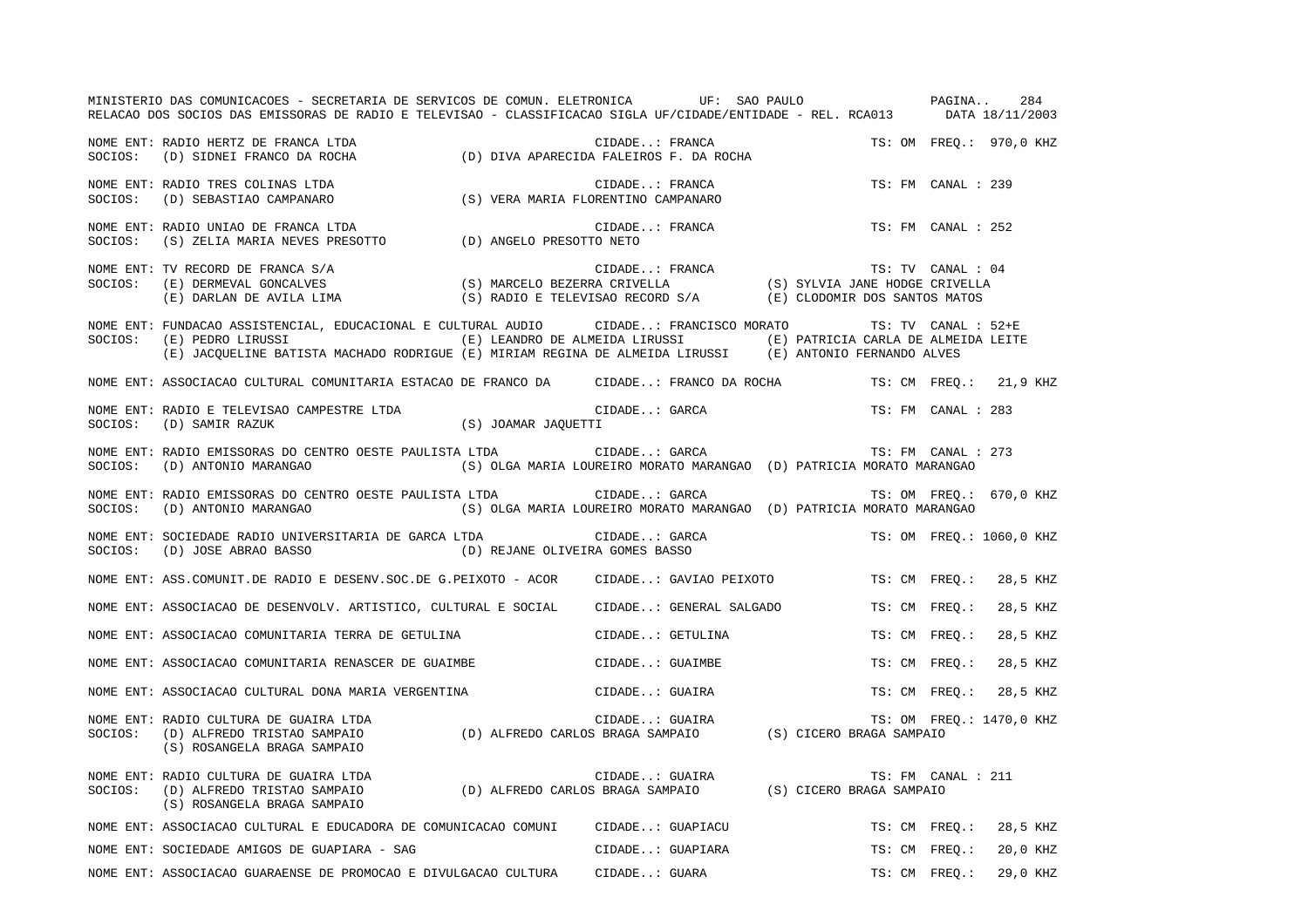NOME ENT: RADIO DIFUSORA GUARARAPES LTDA CIDADE..: GUARARAPES TS: OM FREQ.: 1450,0 KHZ SOCIOS: (D) ANTONIO APPARECIDO SIMOES (S) CLEMENTINA MAZUCCO SIMOES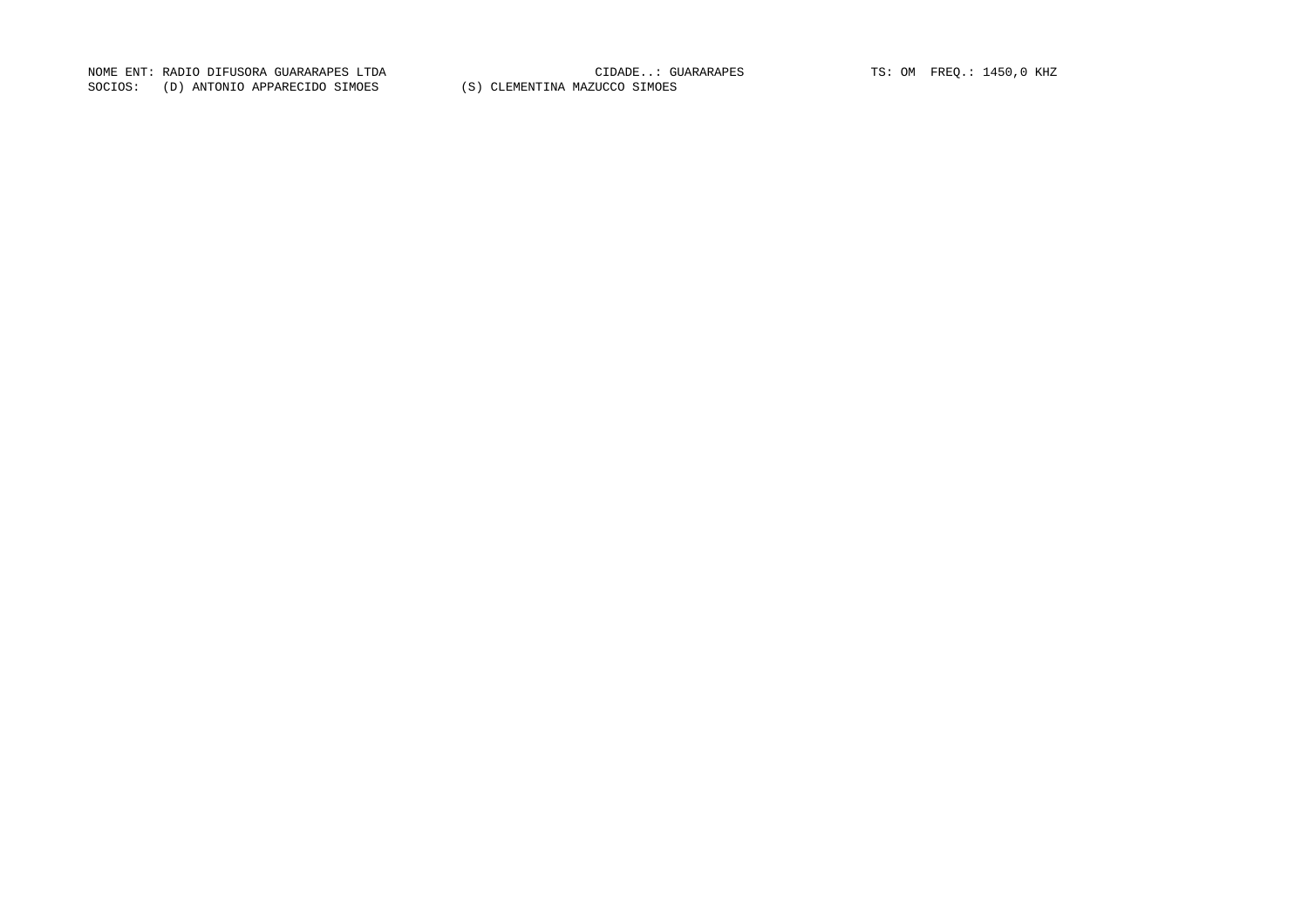|         | MINISTERIO DAS COMUNICACOES - SECRETARIA DE SERVICOS DE COMUN. ELETRONICA UF: SAO PAULO PAGINA 285<br>RELACAO DOS SOCIOS DAS EMISSORAS DE RADIO E TELEVISAO - CLASSIFICACAO SIGLA UF/CIDADE/ENTIDADE - REL. RCA013 DATA 18/11/2003 |                                               |                    |                          |
|---------|------------------------------------------------------------------------------------------------------------------------------------------------------------------------------------------------------------------------------------|-----------------------------------------------|--------------------|--------------------------|
|         | NOME ENT: ASSOCIACAO CULTURAL COMUNITARIA NOSSA SENHORA DA ESCA CIDADE: GUARAREMA TS: CM FREQ.: 29,0 KHZ                                                                                                                           |                                               |                    |                          |
|         | NOME ENT: ASSOCIACAO COM.P/O DESENV.SOCIAL, CULT.E ART.DE GUARAT CIDADE: GUARATINGUETA TS: CM FREQ.: 21,9 KHZ                                                                                                                      |                                               |                    |                          |
|         | NOME ENT: RADIO GUARATINGUETA FM STEREO LTDA (S) STLLA MARIA LOBO SCHLICHTING SANNIN SOCIOS: (D) JOSE LUIZ MARCONDES SANNINI (S) STLLA MARIA LOBO SCHLICHTING SANNIN                                                               | CIDADE: GUARATINGUETA TS: FM CANAL : 246      |                    |                          |
|         |                                                                                                                                                                                                                                    | CIDADE: GUARATINGUETA TS: FM CANAL : 256      |                    |                          |
| SOCIOS: | NOME ENT: SOCIEDADE RADIO CLUBE DE GUARATINGUETA LTDA<br>(D) JOSE LUIZ MARCONDES SANNINI (S) STLLA MARIA LOBO SCHLICHTING SANNIN                                                                                                   | CIDADE: GUARATINGUETA TS: OM FREQ.: 690,0 KHZ |                    |                          |
|         | NOME ENT: SOCIEDADE RADIO LIBERDADE LTDA<br>SOCIOS: (D) SEME DE NEME JORGE (D) FRANCISCA APARECIDA AMOROSO JORGE (D) BENEDITO ANTONIO AMOROSO JORGE<br>(D) JOSE GERALDO AMOROSO JORGE                                              | CIDADE: GUARATINGUETA TS: OM FREQ.: 610,0 KHZ |                    |                          |
|         | NOME ENT: ASSOCIACAO COMUNITARIA ALUISIO DE ALMEIDA CIDADE: GUAREI                                                                                                                                                                 |                                               |                    | TS: CM FREO.: 29,0 KHZ   |
|         |                                                                                                                                                                                                                                    | CIDADE: GUARIBA                               |                    | TS: FM CANAL : 287       |
|         | NOME ENT: EMPRESA DE COMUNICACAO TRANSCONTINENTAL LTDA<br>SOCIOS: (D) LUCYENNE PRIETO CUOGHI (D) SERGIO HENRIQUE CUOGHI                                                                                                            | CIDADE: GUARUJA TS: FM CANAL : 232            |                    |                          |
|         |                                                                                                                                                                                                                                    |                                               |                    |                          |
|         | NOME ENT: RADIO GUARUJA PAULISTA LTDA<br>SOCIOS: (D) ORIVALDO RAMPAZO (S) JOVANIR BATISTA RAMPAZO (D) ORIVALDO ROVANI RAMPAZO<br>(D) EVANDRO RAMPAZO (D) ELIANE SIMONE RAMPAZO (S) ANDREA APARECIDA RAMPAZO                        |                                               |                    | TS: OM FREQ.: 1550,0 KHZ |
|         | NOME ENT: FUNDACAO ESPIRITA ANDRE LUIZ<br>SOCIOS:   (E) EURIPEDES RODRIGUES DOS REIS          (E) ONOFRE ASTINFERO BAPTISTA             (E) IRINEA FRANCISCA DE LIMA TERRA<br>(E) LUZIA MARGARETH PUMMER CARVALHO                  |                                               |                    |                          |
|         | NOME ENT: S/C MAIS COMUNICACAO LTDA<br>SOCIOS: (D) PAULO MASCI DE ABREU (S) LUCI ROTHSCHILD DE ABREU (S) TAIS ROTHSCHILD DE ABREU<br>(D) THEREZINHA DE OLIVEIRA ABREU                                                              |                                               |                    | TS: OT FREQ.: 3325,0 KHZ |
|         | NOME ENT: S/C MAIS COMUNICACAO LTDA<br>SOCIOS: (D) PAULO MASCI DE ABREU (S) LUCI ROTHSCHILD DE ABREU (S) TAIS ROTHSCHILD DE ABREU<br>(D) THEREZINHA DE OLIVEIRA ABREU                                                              |                                               |                    | TS: FM CANAL : 281       |
| SOCIOS: | NOME ENT: SISTEMA CUMBICA DE RADIODIFUSAO LTDA CONSTANDO CIDADE: GUARULHOS<br>(D) GENI BERNARDETE COYADO (D) JOAO LUIZ QUIM                                                                                                        |                                               | (S) DIOMAR PEREIRA | TS: OM FREQ.: 1500,0 KHZ |
|         | NOME ENT: ASSOCIACAO BENEF.CULT.DE COMUNICACAO EDUCADORA CAMPO CIDADE: IACANGA                                                                                                                                                     |                                               |                    | TS: CM FREQ.: 28,5 KHZ   |
|         | NOME ENT: D B C COMUNICACOES S/C LTDA<br>SOCIOS: (D) ANTONIO WALTER FRUJUELLE (D) JOAO CARLOS FIOCHI JUNIOR                                                                                                                        | CIDADE: IBATE<br>------ --------              |                    | TS: FM CANAL : 292       |
|         | NOME ENT: REDE REGIONAL LTDA<br>SOCIOS: (S) JOAO OTAVIO DAGNONE DE MELO (D) VANDERLICE VIEIRA JAYME DE MELO                                                                                                                        | CIDADE: IBATE<br>EIRA JAYME DE MELO           |                    | TS: FM CANAL : 245       |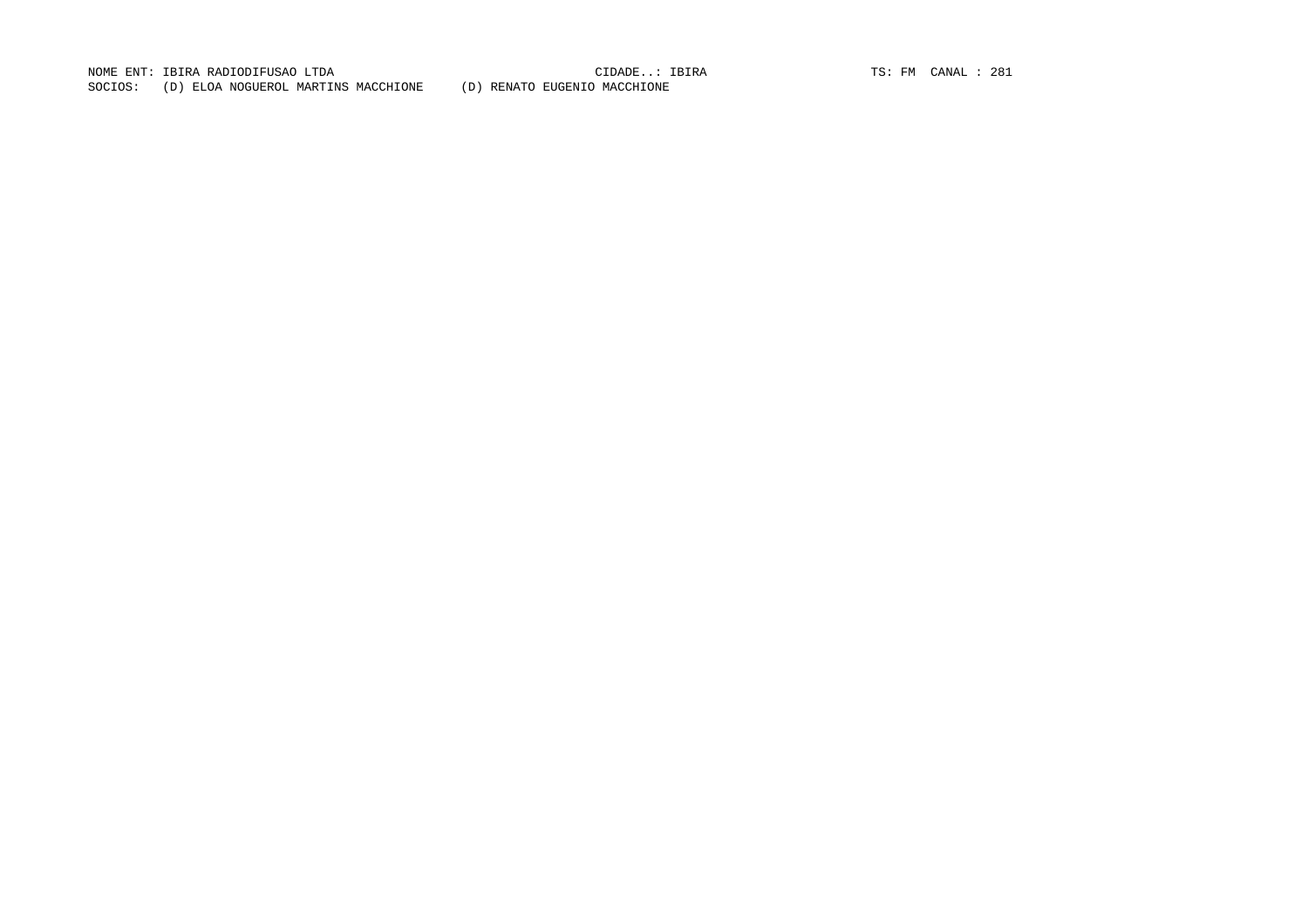|         | MINISTERIO DAS COMUNICACOES - SECRETARIA DE SERVICOS DE COMUN. ELETRONICA UF: SAO PAULO<br>RELACAO DOS SOCIOS DAS EMISSORAS DE RADIO E TELEVISAO - CLASSIFICACAO SIGLA UF/CIDADE/ENTIDADE - REL. RCA013 DATA 18/11/2003                                                     |                                                         |                  |                                      | PAGINA                                                                                              |                    | 286                      |
|---------|-----------------------------------------------------------------------------------------------------------------------------------------------------------------------------------------------------------------------------------------------------------------------------|---------------------------------------------------------|------------------|--------------------------------------|-----------------------------------------------------------------------------------------------------|--------------------|--------------------------|
|         | NOME ENT: SOCIEDADE RADIO IBITINGA LTDA (S) MARIA APARECIDA DA SILVA ROSA SOCIOS: (D) ROQUE DE ROSA (S) MARIA APARECIDA DA SILVA ROSA                                                                                                                                       |                                                         |                  | CIDADE: IBITINGA<br>da da stiva rosa |                                                                                                     |                    | TS: OM FREO.: 1110,0 KHZ |
|         | NOME ENT: SOCIEDADE RADIO METEOROLOGIA PAULISTA LTDA<br>SOCIOS: (D) ROQUE DE ROSA                                                                                                                                                                                           | (S) MARIA APARECIDA DA SILVA ROSA                       |                  | CIDADE: IBITINGA                     |                                                                                                     |                    | TS: OT FREO.: 4845,0 KHZ |
|         | (D) RONI ALDO DE ROSA                                                                                                                                                                                                                                                       |                                                         | CIDADE: IBITINGA |                                      | TS: FM C<br>(D) RONEI AURO DE ROSA                                                                  | TS: FM CANAL : 257 |                          |
| SOCIOS: | NOME ENT: SISTEMA EXCELSIOR DE COMUNICACAO LTDA<br>(D) ALDO ZOTTARELLI JUNIOR                                                                                                                                                                                               | CIDADE: IBIUNA<br>(S) SANDRA MARIA PROCHNOW ZOTTARELLI) |                  |                                      |                                                                                                     |                    | TS: OM FREQ.: 1350,0 KHZ |
|         | NOME ENT: ASSOCIACAO MENSAGEIROS DA PAZ DE IEPE                                                                                                                                                                                                                             |                                                         | CIDADE: IEPE     |                                      |                                                                                                     |                    | TS: CM FREO.: 28,5 KHZ   |
| SOCIOS: | NOME ENT: RADIO CANOA GRANDE LTDA<br>LDA CIDADE: IGARACU I<br>(D) ARMANDO PERICO<br>(S) LUIZ PERICO<br>(D) FRANCISCO PERICO<br>(S) ALCIDES PERICO                                                                                                                           |                                                         |                  |                                      | CIDADE: IGARACU DO TIETE TS: OM FREQ.: 1340,0 KHZ<br>(S) JOSE APARECIDO PERICO<br>(S) ALBINO PERICO |                    |                          |
|         | NOME ENT: SEMPRE VIVA-MOV. ECOLOGICO E AMBIENTAL DE IGARACU DO CIDADE: IGARACU DO TIETE                                                                                                                                                                                     |                                                         |                  |                                      |                                                                                                     |                    | TS: CM FREQ.: 20,0 KHZ   |
|         | NOME ENT: ASSOCIACAO COMUNITARIA DE IGARAPAVA                                                                                                                                                                                                                               |                                                         |                  | CIDADE: IGARAPAVA                    |                                                                                                     | TS: CM FREO.:      | 29,0 KHZ                 |
|         |                                                                                                                                                                                                                                                                             |                                                         |                  | CIDADE: IGARAPAVA                    |                                                                                                     | TS: FM CANAL : 215 |                          |
| SOCIOS: | NOME ENT: RADIO SHOW DE IGARAPAVA LTDA<br>RADIO SHOW DE IGARAPAVA LTDA<br>(D) CLAUDIO HENRIQUE TENUTO ROSSI (D) LUIZ FELIPE BALEIA TENUTO ROSSI (D) MARCO FLAVIO TENUTO ROSSI<br>(D) JOAO ROLANDO TENUTO ROSSI (D) PAULO LUCIANO TENUTO ROSSI (D) MARCO FLAVIO TENUTO ROSSI |                                                         |                  |                                      |                                                                                                     |                    | TS: OM FREO.: 1560,0 KHZ |
|         | NOME ENT: ASSOCIACAO CULTURAL, ESPORTIVA E TURISTICA DE IGARATA (CIDADE: IGARATA                                                                                                                                                                                            |                                                         |                  |                                      |                                                                                                     | TS: CM FREO.:      | 21,9 KHZ                 |
|         | NOME ENT: ASSOCIACAO COMUNITARIA CULTURAL E EDUCATIVA DE IGUAPE CIDADE: IGUAPE                                                                                                                                                                                              |                                                         |                  |                                      |                                                                                                     | TS: CM FREQ.:      | 20,0 KHZ                 |
|         | NOME ENT: ASSOCIACAO BENEFICENTE E CULTURAL DE ILHA COMPRIDA CIDADE: ILHA COMPRIDA                                                                                                                                                                                          |                                                         |                  |                                      |                                                                                                     | TS: CM FREO.:      | 20,0 KHZ                 |
| SOCIOS: | NOME ENT: ANTENA UM RADIODIFUSAO LTDA<br>(D) ORLANDO NEGRAO JUNIOR (S) AMIRA NEGRAO                                                                                                                                                                                         |                                                         |                  | CIDADE: INDAIATUBA                   |                                                                                                     | TS: FM CANAL : 298 |                          |
|         | NOME ENT: RADIO JORNAL DE INDAIATUBA LTDA LTDA CIDADE: INDAIATUBA TS: OM F.<br>SOCIOS: (D) ANTONIO REGINALDO GEISS (D) JOSE COSTA DE MESQUITA (S) ALDO JOSE FONTELLI<br>(S) ANTONIO MARIA V PRADO (D) JOSE DE ARIMATEIA VIRGINELLI                                          |                                                         |                  |                                      |                                                                                                     |                    | TS: OM FREO.: 1470,0 KHZ |
| SOCIOS: | NOME ENT: RADIO MODELO FM LTDA<br>(S) LEOSMAR GONZALES MARTINEZ (S) MAMCY MARIA CERAVOLO APRA                                                                                                                                                                               |                                                         |                  | CIDADE: INDAIATUBA                   | (D) JOSE IVO GONCALVES ROCHA                                                                        | TS: FM CANAL : 204 |                          |
|         | NOME ENT: ASSOCIACAO A SERVICO DA ESPERANCA                                                                                                                                                                                                                                 |                                                         |                  | CIDADE: INDIANA                      |                                                                                                     | TS: CM FREQ.:      | 29,0 KHZ                 |
|         | NOME ENT: ASSOCIACAO COMUNITARIA AMIGOS DE INDIAPORA CIDADE: INDIAPORA                                                                                                                                                                                                      |                                                         |                  |                                      |                                                                                                     | TS: CM FREO.:      | 20,0 KHZ                 |
|         | NOME ENT: ASSOCIACAO MOVIMENTO COMUNITARIO RADIO REGIONAL ITAMA                                                                                                                                                                                                             |                                                         | CIDADE: IPAUSSU  |                                      |                                                                                                     | TS: CM FREO.:      | 28,5 KHZ                 |
|         | NOME ENT: ASSOCIACAO DE RADIO COMUNITARIA YPER FM                                                                                                                                                                                                                           |                                                         | CIDADE: IPERO    |                                      |                                                                                                     | TS: CM FREO.:      | 28,5 KHZ                 |
|         | NOME ENT: ASSOCIACAO E MOVIMENTO COMUNITARIO CULTURAL DE IRACEM                                                                                                                                                                                                             |                                                         |                  | CIDADE: IRACEMAPOLIS                 |                                                                                                     | TS: CM FREO.:      | 29.2 KHZ                 |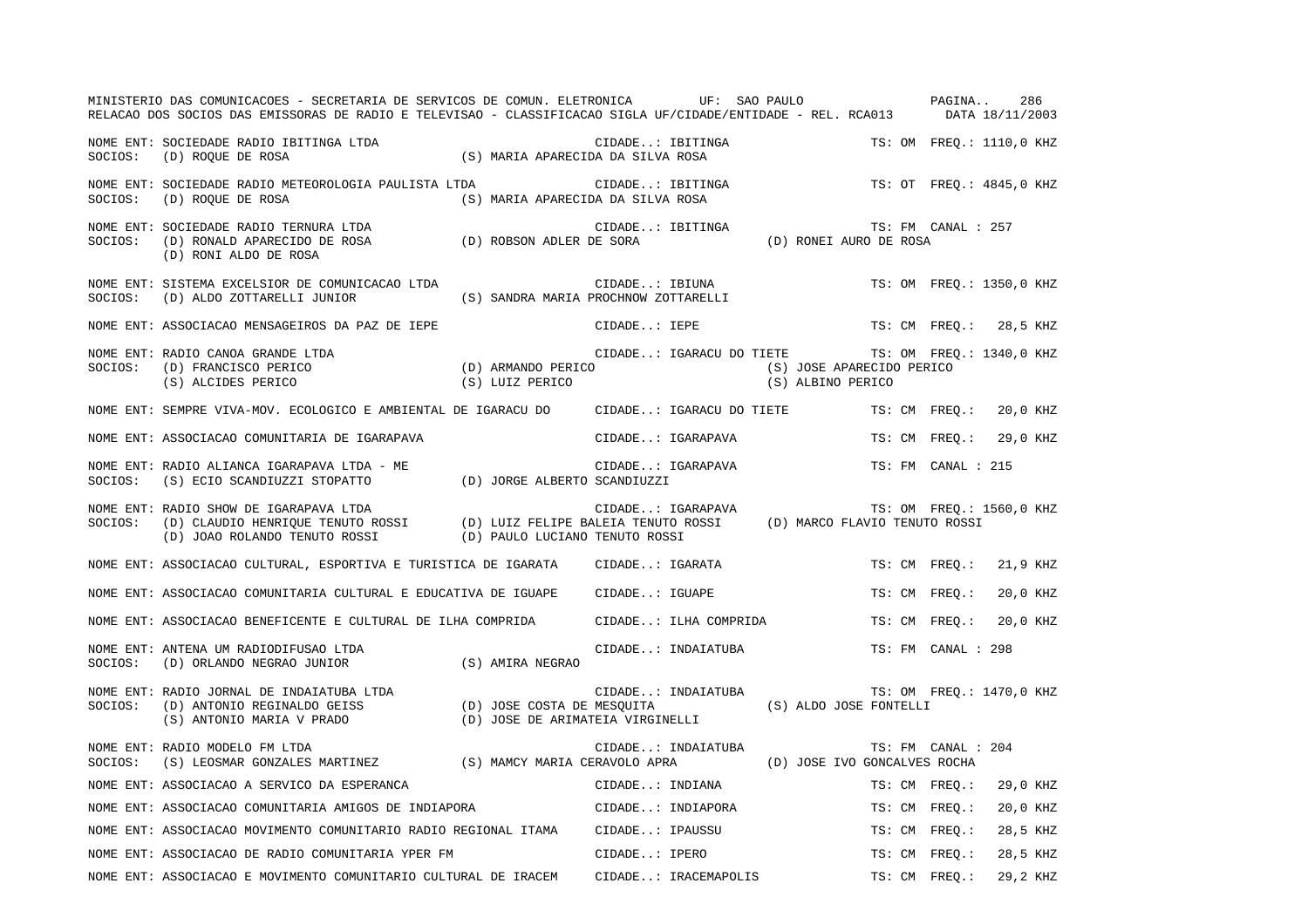NOME ENT: OBRAS SOCIAIS DOM BOSCO CIDADE..: IRAPUA TS: CM FREQ.: 20,0 KHZ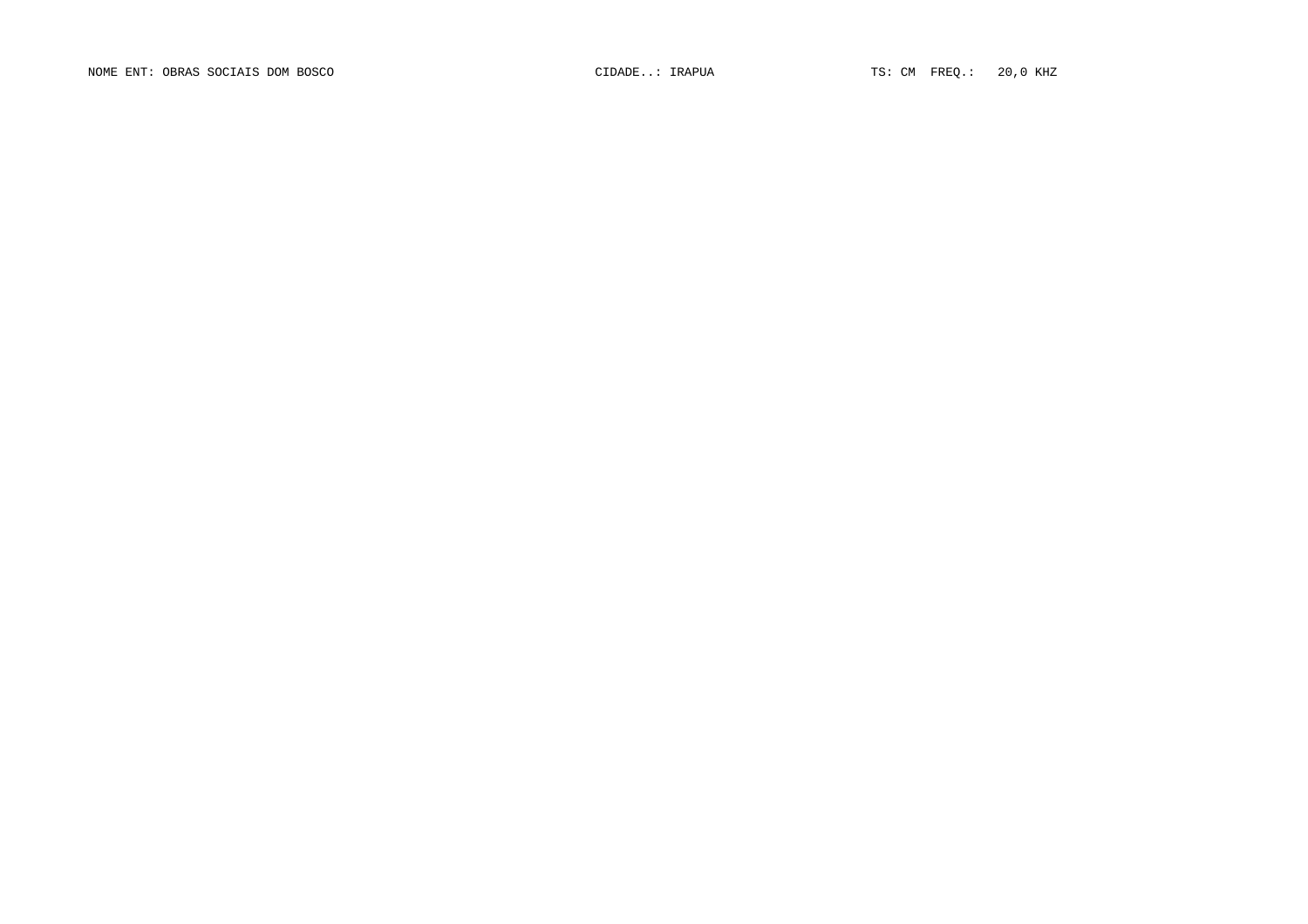|         | MINISTERIO DAS COMUNICACOES - SECRETARIA DE SERVICOS DE COMUN. ELETRONICA UF: SAO PAULO<br>RELACAO DOS SOCIOS DAS EMISSORAS DE RADIO E TELEVISAO - CLASSIFICACAO SIGLA UF/CIDADE/ENTIDADE - REL. RCA013 DATA 18/11/2003 |                                                 |                  |                 |                                                                       | PAGINA             | 287                      |
|---------|-------------------------------------------------------------------------------------------------------------------------------------------------------------------------------------------------------------------------|-------------------------------------------------|------------------|-----------------|-----------------------------------------------------------------------|--------------------|--------------------------|
|         | NOME ENT: ASSOCIACAO E MOVIMENT.COMUNIT.RD.RAINHA DA PAZ FM DE CIDADE: IRAPURU                                                                                                                                          |                                                 |                  |                 |                                                                       |                    | TS: CM FREQ.: 28,5 KHZ   |
| SOCIOS: | NOME ENT: KMR - TELECOMUNICACOES LTDA<br>(D) MARCOS ARMANDO DOS REIS                                                                                                                                                    | (S) GLEDIS CRISTINA DE CASTILHO                 | CIDADE: ITAI     |                 |                                                                       | TS: FM CANAL : 238 |                          |
|         | NOME ENT: ASSOCIACAO BENEFICENTE CULTURAL DE COMUNIC.COMUNIT.DE CIDADE: ITAJOBI                                                                                                                                         |                                                 |                  |                 |                                                                       |                    | TS: CM FREQ.: 28,5 KHZ   |
| SOCIOS: | NOME ENT: FENIX RADIODIFUSAO LTDA<br>$\text{(D) AFONSO MACCHIONE NETO} \\ \text{(D) ELOA NOGUEROL MARTINS MACCHIONE}$                                                                                                   |                                                 | CIDADE: ITAJOBI  |                 |                                                                       | TS: FM CANAL : 218 |                          |
| SOCIOS: | NOME ENT: RADIO ANCHIETA LTDA<br>(D) PAULO ALVES CORREA                                                                                                                                                                 | (D) MARCELO SIQUEIRA BUENO                      | CIDADE: ITANHAEM |                 |                                                                       |                    | TS: OM FREQ.: 1390,0 KHZ |
| SOCIOS: | NOME ENT: RADIO FM ILHA DO SOL S/C LTDA<br>(D) LUPERCIO MUSSI                                                                                                                                                           | (D) CLAUDIO DE GRACA MUSSI                      | CIDADE: ITANHAEM |                 |                                                                       | TS: FM CANAL : 251 |                          |
| SOCIOS: | NOME ENT: VIP RADIO E TELEVISAO LTDA<br>(D) JOAO ELIAS SOBRAL                                                                                                                                                           | (S) PAULO SERGIO BORGES                         | CIDADE: ITANHAEM |                 |                                                                       | TS: FM CANAL : 215 |                          |
| SOCIOS: | NOME ENT: RADIO MUSICAL DE SAO PAULO LTDA<br>(D) CARLOS ALBERTO COLESANTI (D) LUIZ ARNALDO CASALI<br>(S) JOAO PAULO DE ARRUDA FILHO                                                                                     |                                                 |                  |                 | CIDADE: ITAPECERICA DA SERRA TS: FM CANAL : 289<br>(S) ALVARO ALMEIDA |                    |                          |
| SOCIOS: | NOME ENT: RADIO TROPICAL DE ITAPECERICA DA SERRA LTDA.ME CIDADE: ITAPECERICA DA SERRA TS: FM CANAL : 300<br>(D) CYRO MENDES DE AGUIAR                                                                                   | (D) RITA CATARINA SEIXAS DE AGUIAR              |                  |                 |                                                                       |                    |                          |
| SOCIOS: | NOME ENT: NOVO INTERIOR COMUNICACOES LTDA<br>(S) MYRIAM NIVEA DE ANDRADE ORTOLAN (S) REDE INTERATIVA DE COMUNICACOES LTD (E) PAULO FRANK COELHO DA ROCHA                                                                |                                                 |                  |                 | CIDADE: ITAPETININGA                                                  | TS: TV CANAL : 08- |                          |
|         | NOME ENT: RADIO CLUBE DE ITAPETININGA LTDA<br>SOCIOS: (D) FRANCISCO CARLOS SILVA JANEZ                                                                                                                                  | (S) FRANCISCO ANTONIO BRISOLA GIRIBONI          |                  |                 | CIDADE: ITAPETININGA                                                  |                    | TS: OM FREO.: 900,0 KHZ  |
|         | NOME ENT: RADIO DIFUSORA DE ITAPETININGA LTDA<br>SOCIOS: (D) FELIPPE DANIEL HERNANDES                                                                                                                                   | (S) LUCIANO HERNANDES                           |                  |                 | CIDADE: ITAPETININGA                                                  | TS: FM CANAL : 268 |                          |
|         | NOME ENT: SUPER DIFUSORA AM LTDA<br>CIDADE<br>S) TELMA GAMBARO ABRAO<br>SOCIOS: (D) CRISTINE ABRAO                                                                                                                      |                                                 |                  |                 | CIDADE: ITAPETININGA                                                  |                    | TS: OM FREQ.: 970,0 KHZ  |
|         | NOME ENT: RADIO CLUBE DE ITAPEVA LTDA<br>SOCIOS: (D) PAULO ROBERTO SILVEIRA SILVA (S) TEREZINHA DE JESUS M VASCONCELOS                                                                                                  |                                                 | CIDADE: ITAPEVA  |                 |                                                                       |                    | TS: OM FREQ.: 570,0 KHZ  |
| SOCIOS: | NOME ENT: RADIO FM CAPITAL DOS MINERIOS LTDA<br>(D) PAULO ROBERTO SILVEIRA SILVA (S) TEREZINHA DE JESUS M VASCONCELOS                                                                                                   |                                                 | CIDADE: ITAPEVA  |                 |                                                                       | TS: FM CANAL : 228 |                          |
| SOCIOS: | NOME ENT: SISTEMA ATUAL DE RADIODIFUSAO LTDA<br>(S) JOSE MASCI DE ABREU                                                                                                                                                 | (D) MARIA CRISTINA HELLMEISTER DE ABREU         | CIDADE: ITAPEVI  |                 |                                                                       |                    | TS: OM FREO.: 1370,0 KHZ |
|         | NOME ENT: ASSOCIACAO E MOVIMENTO COMUNITARIO RADIO NOVO CANTICO CIDADE: ITAPIRA                                                                                                                                         |                                                 |                  |                 |                                                                       |                    | TS: CM FREQ.: 28,5 KHZ   |
| SOCIOS: | NOME ENT: RADIO CLUBE DE ITAPIRA LTDA<br>(D) LUIZ ANTONIO DA FONSECA (D) LUIZ NORBERTO FONSECA FILHO                                                                                                                    |                                                 |                  | CIDADE: ITAPIRA |                                                                       |                    | TS: OM FREQ.: 930,0 KHZ  |
|         | NOME ENT: RADIO CLUBE DE ITAPIRA LTDA<br>SOCIOS: (D) LUIZ ANTONIO DA FONSECA                                                                                                                                            | CIDADE: ITAL<br>D) LUIZ NORBERTO FONSECA FILHO) | CIDADE: ITAPIRA  |                 |                                                                       | TS: FM CANAL : 216 |                          |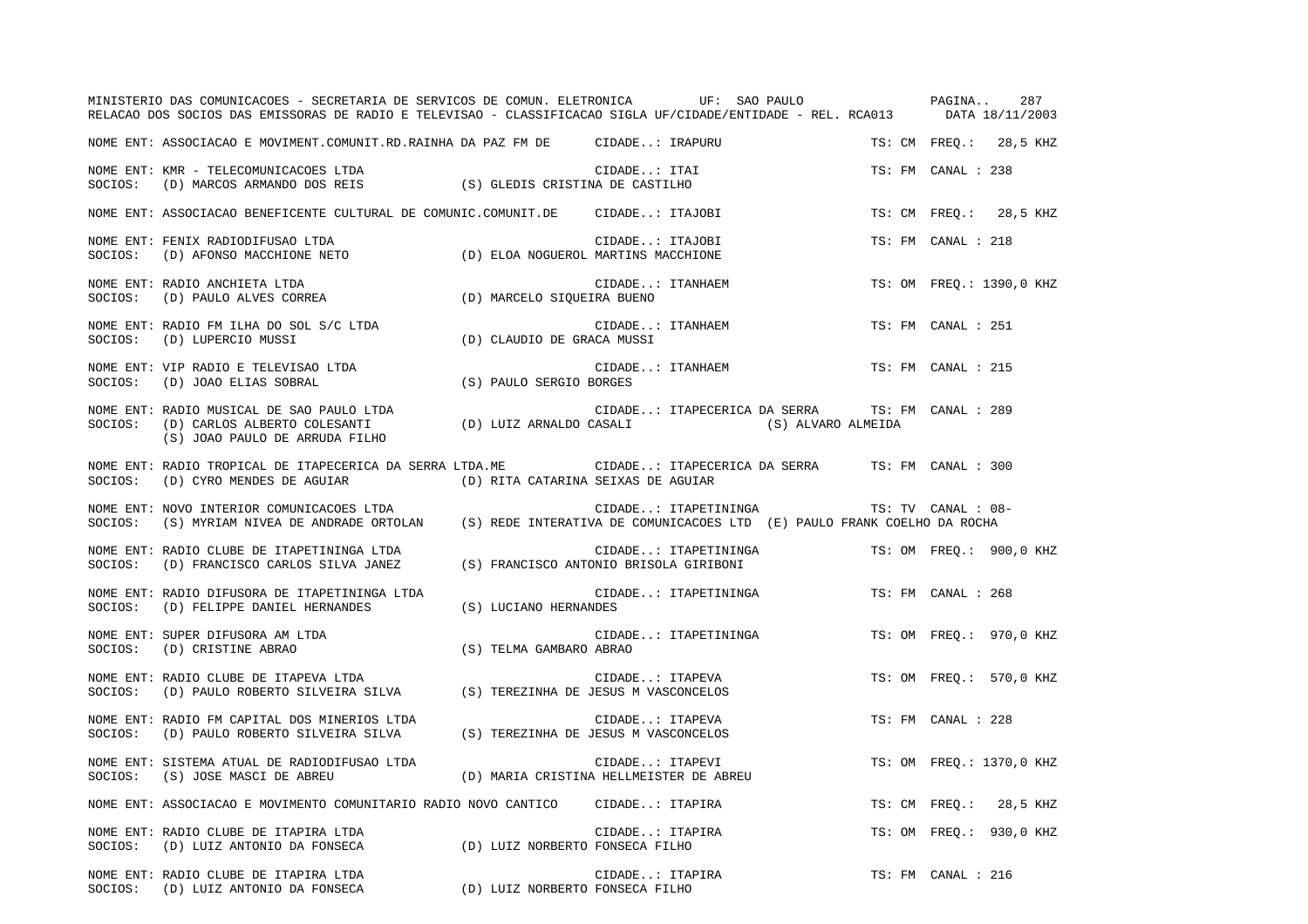|         | MINISTERIO DAS COMUNICACOES - SECRETARIA DE SERVICOS DE COMUN. ELETRONICA UF: SAO PAULO ANDIO PAGINA                                                                                                                                 |                  |                   |  |                                         | 288                      |
|---------|--------------------------------------------------------------------------------------------------------------------------------------------------------------------------------------------------------------------------------------|------------------|-------------------|--|-----------------------------------------|--------------------------|
|         | RELACAO DOS SOCIOS DAS EMISSORAS DE RADIO E TELEVISAO - CLASSIFICACAO SIGLA UF/CIDADE/ENTIDADE - REL. RCA013 DATA 18/11/2003                                                                                                         |                  |                   |  |                                         |                          |
|         |                                                                                                                                                                                                                                      |                  |                   |  |                                         |                          |
|         |                                                                                                                                                                                                                                      |                  |                   |  |                                         |                          |
|         | (E) FERNANDO CARLOS ALEXANDRINO                                                                                                                                                                                                      |                  |                   |  |                                         |                          |
|         |                                                                                                                                                                                                                                      |                  |                   |  |                                         | TS: OM FREQ.: 1310,0 KHZ |
|         |                                                                                                                                                                                                                                      |                  |                   |  |                                         |                          |
|         |                                                                                                                                                                                                                                      |                  |                   |  |                                         |                          |
|         |                                                                                                                                                                                                                                      |                  |                   |  |                                         |                          |
|         |                                                                                                                                                                                                                                      |                  |                   |  |                                         |                          |
|         |                                                                                                                                                                                                                                      |                  |                   |  |                                         |                          |
|         |                                                                                                                                                                                                                                      |                  |                   |  |                                         |                          |
|         |                                                                                                                                                                                                                                      |                  |                   |  |                                         |                          |
|         |                                                                                                                                                                                                                                      |                  |                   |  |                                         | TS: OM FREQ.: 1580,0 KHZ |
|         |                                                                                                                                                                                                                                      |                  |                   |  |                                         |                          |
|         | NOME ENT: RADIO ITAPORANGA LTDA<br>SOCIOS: (D) ALERCIO DIAS (D) ARNOLDO KRUBNIKI (D) ACIR PIMENTA<br>(S) JOSE GON ALVES PRESTES (D) JURACI PEREIRA DE OLIVEIRA (S) PEDRO FERRAZ                                                      |                  |                   |  |                                         |                          |
|         | NOME ENT: FUNDACAO FAFIT DE RADIO E TV EDUCATIVA (E) JOSE CAVAZOTTI SOBRINHO (E) JOSE MARIA APARECIDO DE ALMEIDA<br>SOCIOS: (E) ANTONIO FELIX RODRIGUES (E) JOSE CAVAZOTTI SOBRINHO (E) JOSE MARIA APARECIDO DE ALMEIDA<br>(E) DILER |                  |                   |  |                                         |                          |
|         |                                                                                                                                                                                                                                      |                  |                   |  |                                         |                          |
|         |                                                                                                                                                                                                                                      |                  |                   |  |                                         |                          |
|         | NOME ENT: RADIO CLUBE DE ITARARE LTDA<br>SOCIOS:    (D) GUMERCINDO FERREIRA DOS SANTOS        (S) JURANDIR RODRIGUES DE SOUZA             (S) JOSE ORLANDO FERREIRA                                                                  |                  |                   |  |                                         | TS: OM FREQ.: 1550,0 KHZ |
|         |                                                                                                                                                                                                                                      |                  |                   |  |                                         |                          |
|         | NOME ENT: RADIO FM STEREO CRUZEIRO DO SUL LTDA                                                                                                                                                                                       |                  | CIDADE: ITARARE   |  | TS: FM CANAL : 232                      |                          |
| SOCIOS: | (D) JOAO JORGE FADEL                                                                                                                                                                                                                 | (S) NELSON RIBAS |                   |  |                                         |                          |
|         | NOME ENT: ASSOCIACAO COMUNITARIA PADRE MAXIMINO<br>NOME ENT: CENTRAL DE RADIO E NOTICIAS DE ITATIBA LIMITADA (IDADE: ITATIBA (S) ROBERTA MASSARETTI (D) MANOEL ROBERTO MASSARETTI (D) MANOEL ROBERTO MASSARETTI (D) MANOEL ROBE      |                  |                   |  |                                         |                          |
|         |                                                                                                                                                                                                                                      |                  |                   |  |                                         |                          |
|         | (S) MARIA ANTONIETTA DE A. FRANCO MASSA                                                                                                                                                                                              |                  |                   |  |                                         |                          |
|         | NOME ENT: FUNDACAO LOGOS - EDICOES, JORNALISMO E RADIODIFUSAO CIDADE: ITATIBA                                                                                                                                                        |                  |                   |  | TS: FM CANAL : 244E                     |                          |
|         | SOCIOS: (E) ALCIDES ALVES DOS SANTOS RODRIGUES (E) IZILDINHA APARECIDA GALLO RODRIGUES (E) WILSON NUNES OLIVEIRA<br>(E) CRISTINA GALLO RODRIGUES DE OLIVEIR                                                                          |                  |                   |  |                                         |                          |
|         |                                                                                                                                                                                                                                      |                  |                   |  |                                         |                          |
|         |                                                                                                                                                                                                                                      |                  |                   |  |                                         |                          |
|         | NOME ENT: ASSOCIACAO PROMOCIONAL DA PAROQUIA DE ITIRAPINA CIDADE: ITIRAPINA TS: CM FREQ.: 29,0 KHZ                                                                                                                                   |                  |                   |  |                                         |                          |
|         |                                                                                                                                                                                                                                      |                  | CIDADE: ITIRAPINA |  | TS: FM CANAL : 277                      |                          |
|         | NOME ENT: RADIO FM CIDADE ITIRAPINA LTDA (S) AMAURI GOBBO<br>SOCIOS: (S) MARCO ANTONIO FERNANDES (S) AMAURI GOBBO                                                                                                                    |                  |                   |  | (D) SONIA MARIA REIS MACHADO TOLEDO PIZ |                          |
|         | NOME ENT: RADIO CIDADE DE CAMPINAS LTDA                                                                                                                                                                                              |                  | CIDADE: ITU       |  | TS: FM CANAL : 248                      |                          |
| SOCIOS: | (D) ODILON GARCIA NASCIMENTO FILHO (D) MARIA HELENA DE A B G NASCIMENTO                                                                                                                                                              |                  |                   |  |                                         |                          |
|         |                                                                                                                                                                                                                                      |                  |                   |  |                                         |                          |
|         | NOME ENT: RADIO CIDADE DE ITU LTDA<br>SOCIOS: (D) HORACIO BICUDO (D) LUIZ ANTONIO MAZZUCCO (D) CRISTOVAO GALVAO RODRIGUES DE ARRUD                                                                                                   |                  |                   |  |                                         |                          |
|         | NOME ENT: RADIO EMISSORA CONVENCAO DE ITU S/C LTDA                                                                                                                                                                                   |                  | CIDADE: ITU       |  |                                         | TS: OM FREQ.: 670,0 KHZ  |
| SOCIOS: | (D) HORLIMAR PIRES DE ALMEIDA (D) GLORIA MARIA RITA GIANETTI DE ALMEI (D) FABIO AUGUSTO PIRES DE ALMEIDA                                                                                                                             |                  |                   |  |                                         |                          |
|         | (S) LUCIA ZILAH PIRES DE ALMEIDA MAGALH (S) SONIA EMILIA PIRES DE ALMEIDA GENEB (S) HORLIMAR PIRES DE ALMEIDA JUNIOR                                                                                                                 |                  |                   |  |                                         |                          |
|         |                                                                                                                                                                                                                                      |                  |                   |  |                                         |                          |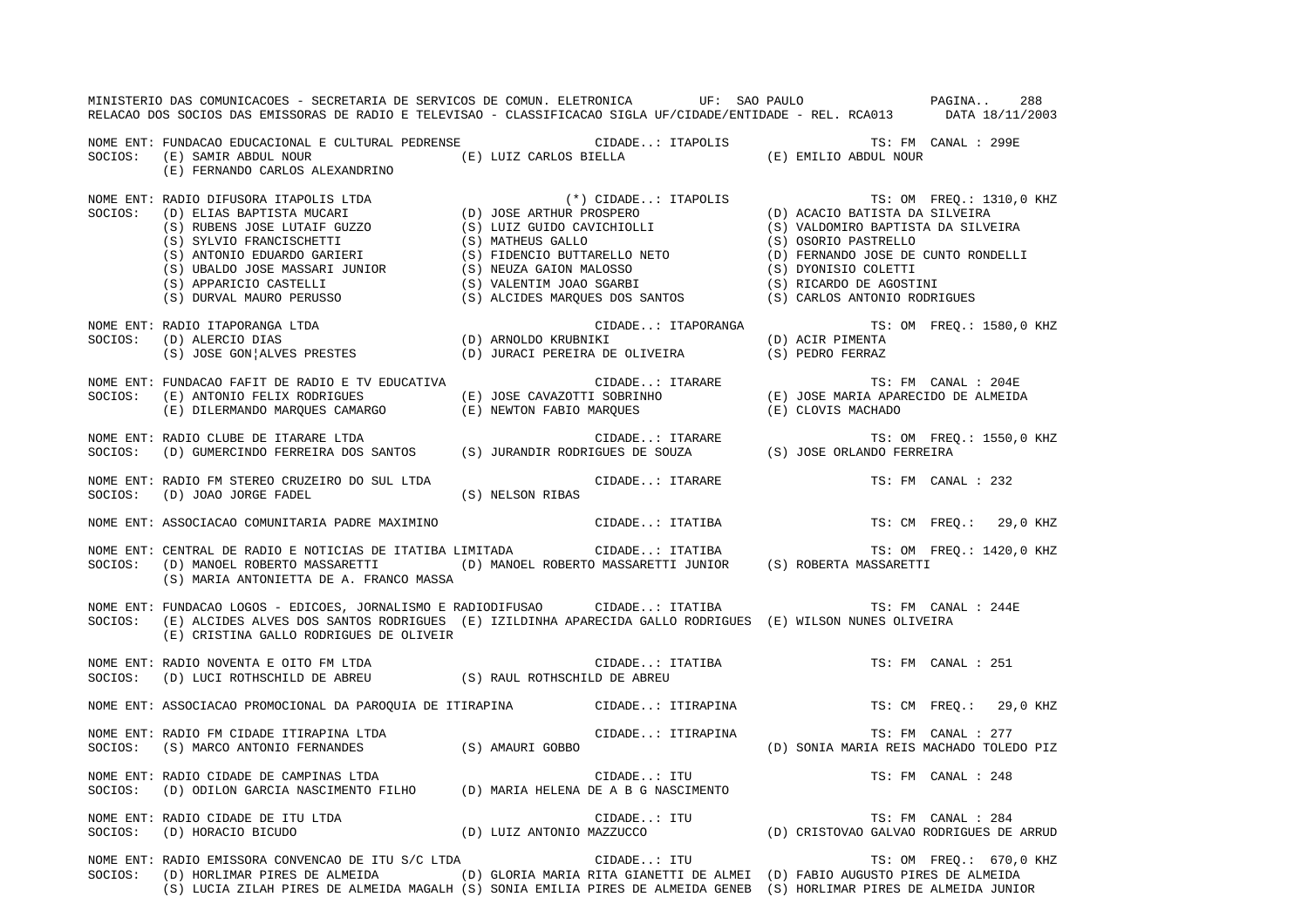NOME ENT: ACCS - ASSOCIACAO CULTURAL E COMUNICACAO SOCIAL CIDADE..: ITUPEVA TS: CM FREQ.: 29,0 KHZ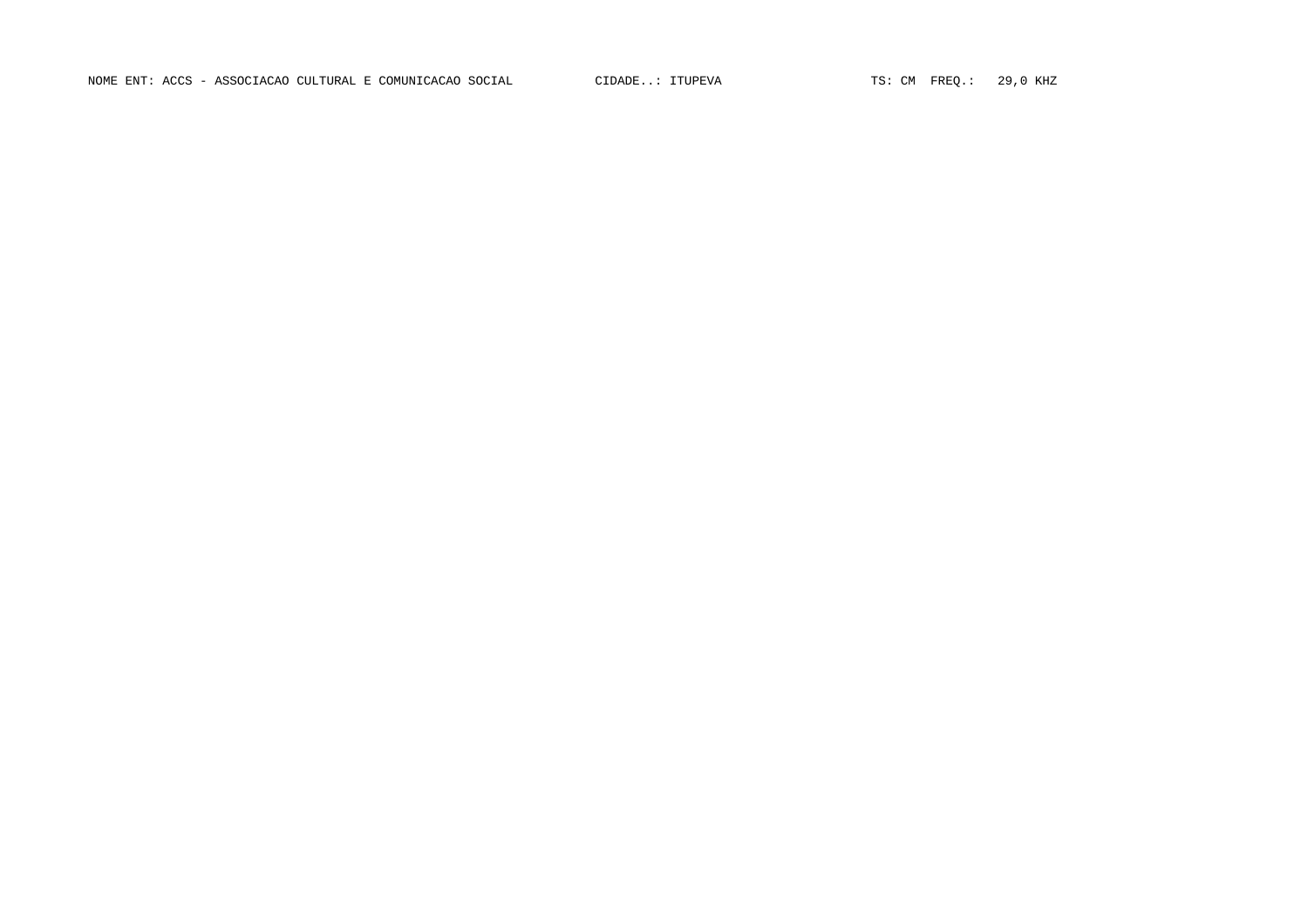|         | MINISTERIO DAS COMUNICACOES - SECRETARIA DE SERVICOS DE COMUN. ELETRONICA UF: SAO PAULO PAGINA<br>RELACAO DOS SOCIOS DAS EMISSORAS DE RADIO E TELEVISAO - CLASSIFICACAO SIGLA UF/CIDADE/ENTIDADE - REL. RCA013 DATA 18/11/2003 |                                                     |                                                                                                                        |                               | 289                      |
|---------|--------------------------------------------------------------------------------------------------------------------------------------------------------------------------------------------------------------------------------|-----------------------------------------------------|------------------------------------------------------------------------------------------------------------------------|-------------------------------|--------------------------|
|         | NOME ENT: ASSOCIACAO COMUNITARIA DO CARMO                                                                                                                                                                                      |                                                     | CIDADE: ITUVERAVA                                                                                                      |                               | TS: CM FREQ.: 29,0 KHZ   |
| SOCIOS: | NOME ENT: EMPRESA DE RADIODIFUSAO CULTURA LTDA<br>(D) CHADE REZEK NETO                                                                                                                                                         | (D) ANDRE LUIZ REZEK                                | CIDADE: ITUVERAVA                                                                                                      |                               | TS: OM FREO.: 1450,0 KHZ |
| SOCIOS: | NOME ENT: RADIO FM ITUVERAVA LTDA<br>(S) PAULO ROBERTO HENRIQUE DOS SANTOS (S) ODAIR HENRIQUE DOS SANTOS (D) RENATO EMIDIO LMENDONCA FREITAS DE<br>(S) JOSE ADRIANO SICCA                                                      |                                                     | CIDADE: ITUVERAVA                                                                                                      |                               | TS: FM CANAL : 232       |
| SOCIOS: | NOME ENT: STEREO RADIO FM DE ITUVERAVA LTDA<br>(D) JOSE ANGELO SICCA FILHO (S) NORIVAL MENDONCA FREITAS DE MATTOS                                                                                                              |                                                     | CIDADE: ITUVERAVA                                                                                                      |                               | TS: FM CANAL : 283       |
|         | NOME ENT: ASSOCIACAO FILANTROPICA DE RADIODIFUSAO COMUNITARIA CIDADE: JABOTICABAL                                                                                                                                              |                                                     |                                                                                                                        |                               | TS: CM FREQ.: 30,0 KHZ   |
| SOCIOS: | NOME ENT: RADIO JABOTICABAL LTDA<br>(D) JOSE VICENTE DIAS LEME (S) CARLOS ANTONIO STEFANI ASSONI                                                                                                                               |                                                     | CIDADE: JABOTICABAL                                                                                                    | (D) HELDER STEFANI ASSONI     | TS: FM CANAL : 269       |
| SOCIOS: | NOME ENT: SISTEMA ATHENAS PAULISTA DE RADIODIFUSAO LTDA<br>(D) GUILHERME CANDELORO ZELI                                                                                                                                        |                                                     | CIDADE: JABOTICABAL<br>(D) CARLOS ROBERTO BERCHIELLI                                                                   | (S) ELDINO ZELI               | TS: OM FREO.: 1510,0 KHZ |
| SOCIOS: | NOME ENT: SISTEMA EVANGELIZADOR DE RADIO DIFUSAO LTDA<br>(E) LUIZ EUGENIO PERES<br>(E) JOSE LANZA NETO                                                                                                                         | (E) JOSE FELIPE NETO<br>(E) JOAO FRANCISCO DA SILVA | CIDADE: JABOTICABAL                                                                                                    | (E) ANTONIO CARLOS MOLENA     | TS: OM FREO.: 1210,0 KHZ |
| SOCIOS: | NOME ENT: RADIO CLUBE DE JACAREI LTDA<br>(D) NELSON WESTRUPP                                                                                                                                                                   | (D) JOSE VIEIRA PINTO                               | CIDADE: JACAREI (D) MOACIR SILVA<br>PINTO (D) MOACIR SILVA                                                             |                               | TS: OM FREO.: 1470,0 KHZ |
| SOCIOS: | NOME ENT: RADIO MUSICAL FM S/C LIMITADA<br>(D) EDSON GOULART                                                                                                                                                                   | (D) JOSE CARLOS COELHO                              | CIDADE: JACAREI                                                                                                        |                               | TS: FM CANAL : 232       |
| SOCIOS: | NOME ENT: RADIO 8 A FM DE JACAREI LTDA<br>(D) JOSE JOTA PEREIRA                                                                                                                                                                | (D) DIRCE APARECIDA PEREIRA                         | CIDADE: JACAREI                                                                                                        |                               | TS: FM CANAL : 263       |
|         | NOME ENT: ASSOCIACAO CULTURAL E COMUNITARIA DE JAGUARIUNA CIDADE: JAGUARIUNA                                                                                                                                                   |                                                     |                                                                                                                        |                               | TS: CM FREO.: 29,0 KHZ   |
| SOCIOS: | NOME ENT: PREFEITURA MUNICIPAL DE JAGUARIUNA<br>(E) MARIA DO CARMO PAOLIELLO MACHADO DE (E) LAERCIO JOSE GOTHARDO                                                                                                              |                                                     | CIDADE: JAGUARIUNA                                                                                                     |                               | TS: FM CANAL : 233E      |
|         | NOME ENT: ASSOCIACAO COMUNITARIA "MORIAH"                                                                                                                                                                                      |                                                     | CIDADE: JALES                                                                                                          |                               | TS: CM FREO.: 29,0 KHZ   |
| SOCIOS: | NOME ENT: RADIO ASSUNCAO DE JALES SOCIEDADE LTDA<br>(D) LUIZ DEMETRIO VALENTINI                                                                                                                                                |                                                     |                                                                                                                        |                               | TS: OM FREQ.: 740,0 KHZ  |
| SOCIOS: | NOME ENT: RADIO ASSUNCAO DE JALES SOCIEDADE LTDA<br>(D) LUIZ DEMETRIO VALENTINI                                                                                                                                                |                                                     | CIDADE: JALES<br>S) VALENTIM FELIPE STEFANONI                                                                          | (S) ANTONIO DE JESUS SARDINHA | TS: FM CANAL : 278       |
| SOCIOS: | NOME ENT: RADIO CULTURA DE JALES SOCIEDADE LTDA<br>(D) WANDERLEY GARCIA<br>(S) ALEXANDRE CANHADA GARCIA                                                                                                                        | (S) JOAO LUIZ CANHADA GARCIA                        | CIDADE: JALES TS: OM FREQ.<br>(S) ALEXANDRINA CANHADA FILHO (S) WANDERLEY GARCIA FILHO                                 |                               | TS: OM FREO.: 1020,0 KHZ |
| SOCIOS: | NOME ENT: RADIO CULTURA DE JALES SOCIEDADE LTDA<br>(D) WANDERLEY GARCIA<br>(S) ALEXANDRE CANHADA GARCIA                                                                                                                        |                                                     | CIDADE: JALES TS: FM CANAI<br>(S) ALEXANDRINA CANHADA FILHO (S) WANDERLEY GARCIA FILHO<br>(S) JOAO LUIZ CANHADA GARCIA |                               | TS: FM CANAL : 272       |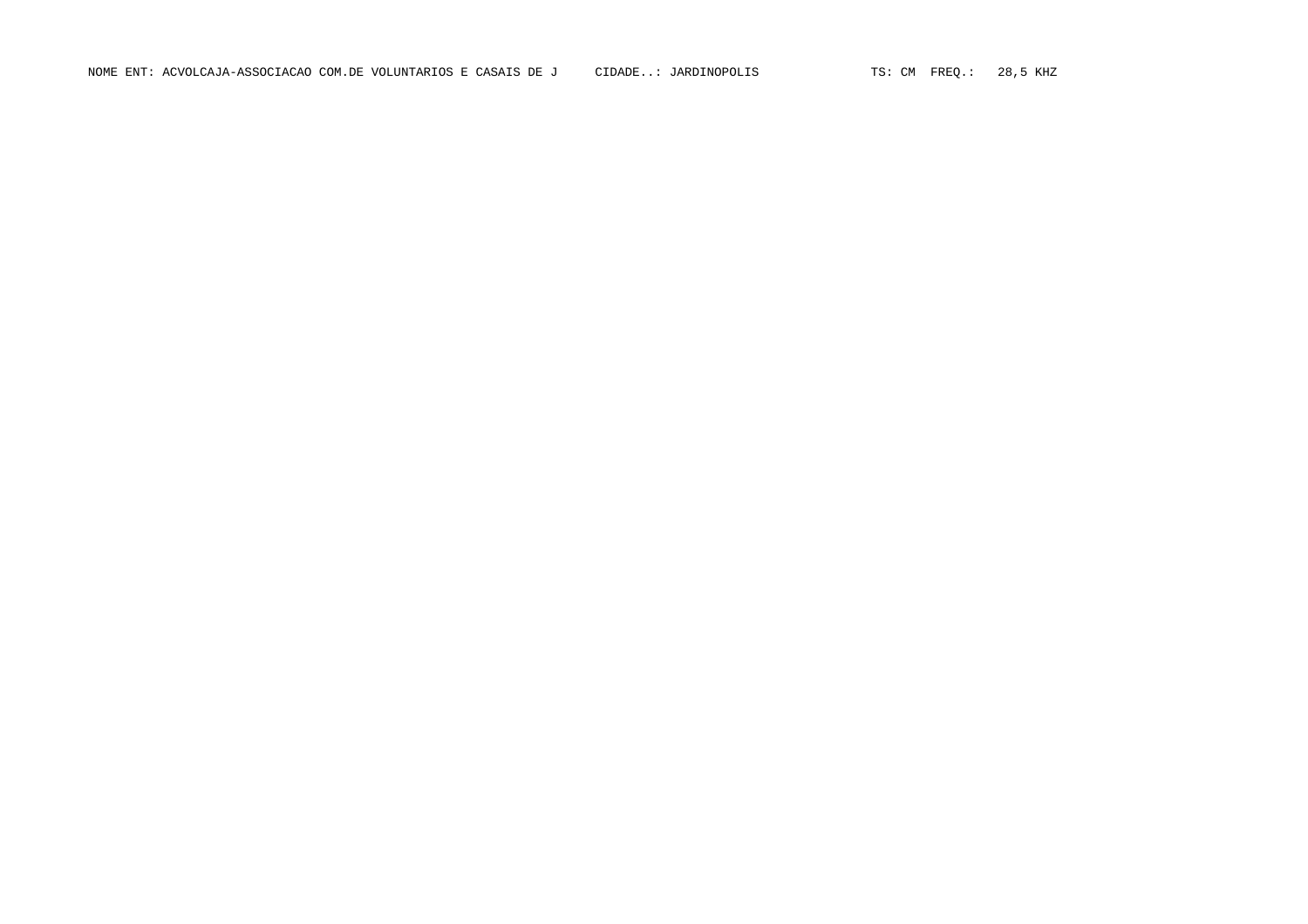| MINISTERIO DAS COMUNICACOES - SECRETARIA DE SERVICOS DE COMUN. ELETRONICA UF: SAO PAULO PAGINA 290<br>RELACAO DOS SOCIOS DAS EMISSORAS DE RADIO E TELEVISAO - CLASSIFICACAO SIGLA UF/CIDADE/ENTIDADE - REL. RCA013 DATA 18/11/2003                             |                                  |                                               |                          |
|----------------------------------------------------------------------------------------------------------------------------------------------------------------------------------------------------------------------------------------------------------------|----------------------------------|-----------------------------------------------|--------------------------|
| NOME ENT: RADIO AM SHOW LTDA<br>SOCIOS: (D) CLAUDIO HENRIQUE TENUTO ROSSI (S) LUIZ FELIPE BALEIA TENUTO ROSSI (S) MARCO FLAVIO TENUTO ROSSI<br>(S) JOAO ROLANDO TENUTO ROSSI (S) PAULO LUCIANO TENUTO ROSSI (S) MARCO FLAVIO TENUTO                            |                                  | CIDADE: JARDINOPOLIS TS: OM FREQ.: 1050,0 KHZ |                          |
| NOME ENT: RADIO JARDINOPOLIS COMUNICACOES S/C LTDA CIDADE: JARDINOPOLIS TS: FM CANAL : 245<br>SOCIOS: (D) JOAO ZANGRANDI NETO (S) MARCIO SESTARI                                                                                                               |                                  |                                               |                          |
| NOME ENT: ENERGIA FM DE JAU LTDA<br>SOCIOS: (S) RICARDO CATEB CURY (S) ELIAS SAMARA NETO (S) OSE ANTONIO PEREIRA CONSTANTINO<br>(S) LUIZ FERNANDO PEREIRA CONSTANTINO (D) ANTONIO BADIH CHEHIN (E) LUCIA HELENA CUSTODIO Z. BARIZZA<br>(E) JASIEL MORAES DUQUE |                                  |                                               |                          |
| NOME ENT: RADIO ITAIPU DE MARILIA LTDA<br>SOCIOS: (D) ULYSSES NEWTON FERREIRA JUNIOR (S) LUCIANA GOMES FERREIRA SANTOS                                                                                                                                         |                                  | CIDADE: JAU                                   | TS: FM CANAL : 266       |
| NOME ENT: RADIO JAUENSE LTDA<br>SOCIOS: (D) ULYSSES NEWTON FERREIRA JUNIOR (S) FABIO AUGUSTO DOS SANTOS                                                                                                                                                        |                                  | CIDADE: JAU                                   | TS: OM FREQ.: 820,0 KHZ  |
| NOME ENT: RADIO PIRATININGA DE JAU LTDA<br>SOCIOS: (D) WALDEMAR BAUAB                                                                                                                                                                                          | (D) MARIA CECILIA DE LUCIO BAUAB | CIDADE: JAU                                   | TS: OM FREQ.: 1070,0 KHZ |
|                                                                                                                                                                                                                                                                |                                  |                                               | TS: FM CANAL : 243       |
| NOME ENT: TV STUDIOS DE JAU S/A<br>SOCIOS: (E) LUIZ SEBASTIAO SANDOVAL (S) CARMEM TORRES ABRAVANEL (S) CINTIA ABRAVANEL<br>(E) AARAO OLIVEIRA REIS (E) JOSE ROBERTO DOS SANTOS MACIEL (E) ROMEU PARIS FILHO<br>(E) GUILHERME STOLIAR                           |                                  |                                               | TS: TV CANAL : 12-       |
| NOME ENT: ASSOCIACAO CULTURAL COMUNITARIA JOANOPOLENSE CIDADE: JOANOPOLIS TS: CM FREQ.: 28,5 KHZ                                                                                                                                                               |                                  |                                               |                          |
| NOME ENT: RADIO VALE DO RIO TIETE LTDA<br>SOCIOS:   (D) JOSE ABUD VICTAR FILHO                    (S) WALTER XAVIER DOS SANTOS          (S) JAMIL SUFAHIA                                                                                                      |                                  |                                               |                          |
| NOME ENT: FM MUNDIAL LTDA<br>SOCIOS: (D) LUCI ROTHSCHILD DE ABREU (S) TAIS ROTHSCHILD DE ABREU (S) CINTIA ROTHSCHILD DE ABREU                                                                                                                                  |                                  |                                               |                          |
| NOME ENT: FUNDACAO EVANGELICA TRINDADE<br>SOCIOS:   (E) GERALDO TENUTA FILHO                   (E) FELIPPE DANIEL HERNANDES            (E) ADILSON PINHEIRO<br>(E) MARCELO SOARES MONTEIRO                                                                     |                                  |                                               |                          |
| NOME ENT: RADIO CIDADE JUNDIAI LTDA<br>NUME ENI. KADIO CIDADE JUNDIAI LIDA<br>SOCIOS: (D) PERICLES BARRANQUEIROS (S) LUIZA MARIA ESCUDERO BARRANQUEIROS                                                                                                        |                                  | CIDADE: JUNDIAI                               | TS: OM FREQ.: 730,0 KHZ  |
| NOME ENT: RADIO DIFUSORA JUNDIAIENSE LTDA<br>SOCIOS: (D) TOBIAS MUZAIEL (D) TOBIAS MUZAIEL (D) MARLY FRANCO MUZAIEL (D) TOBIAS MUZAIEL JUNIOR<br>(E) SUELI NANO FRANCO MUZAIEL                                                                                 |                                  |                                               |                          |
| NOME ENT: RADIO SANTOS DUMONT LTDA<br>SOCIOS: (D) CLAUDINE BARRANQUEIROS (D) LIDIA VINCI BARRANQUEIROS                                                                                                                                                         |                                  | CIDADE: JUNDIAI                               | TS: FM CANAL : 282       |
| NOME ENT: RADIO 105 FM LTDA<br>SOCIOS: (D) CAROLINA PINESI                                                                                                                                                                                                     |                                  | CIDADE: JUNDIAI<br>(S) SERGIO RICARDO PINESI  | TS: FM CANAL : 286       |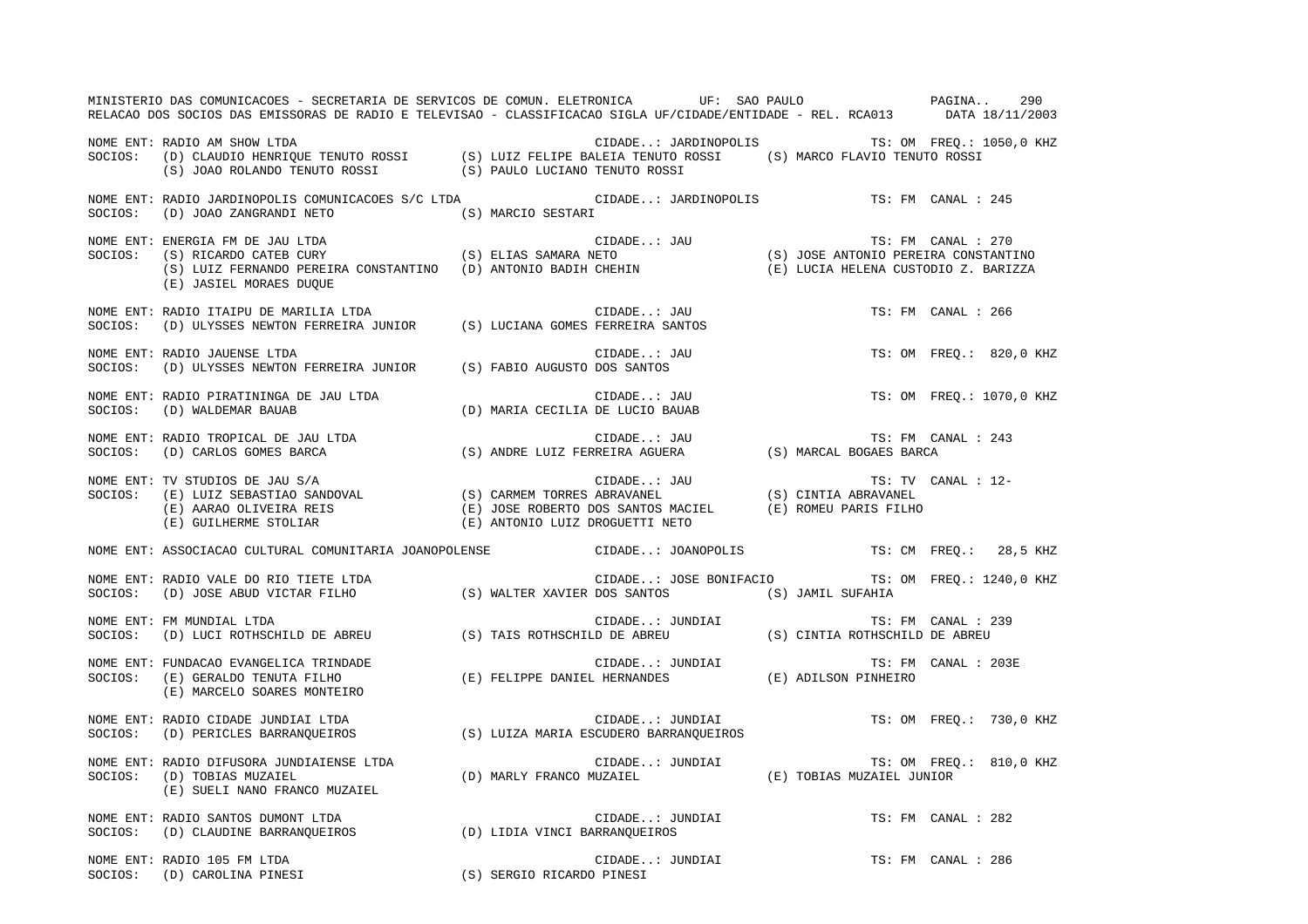NOME ENT: ASSOCIACAO COMUNITARIA DE RADIODIFUSAO DE JUNQUEIROPO CIDADE..: JUNQUEIROPOLIS TS: CM FREQ.: 28,5 KHZ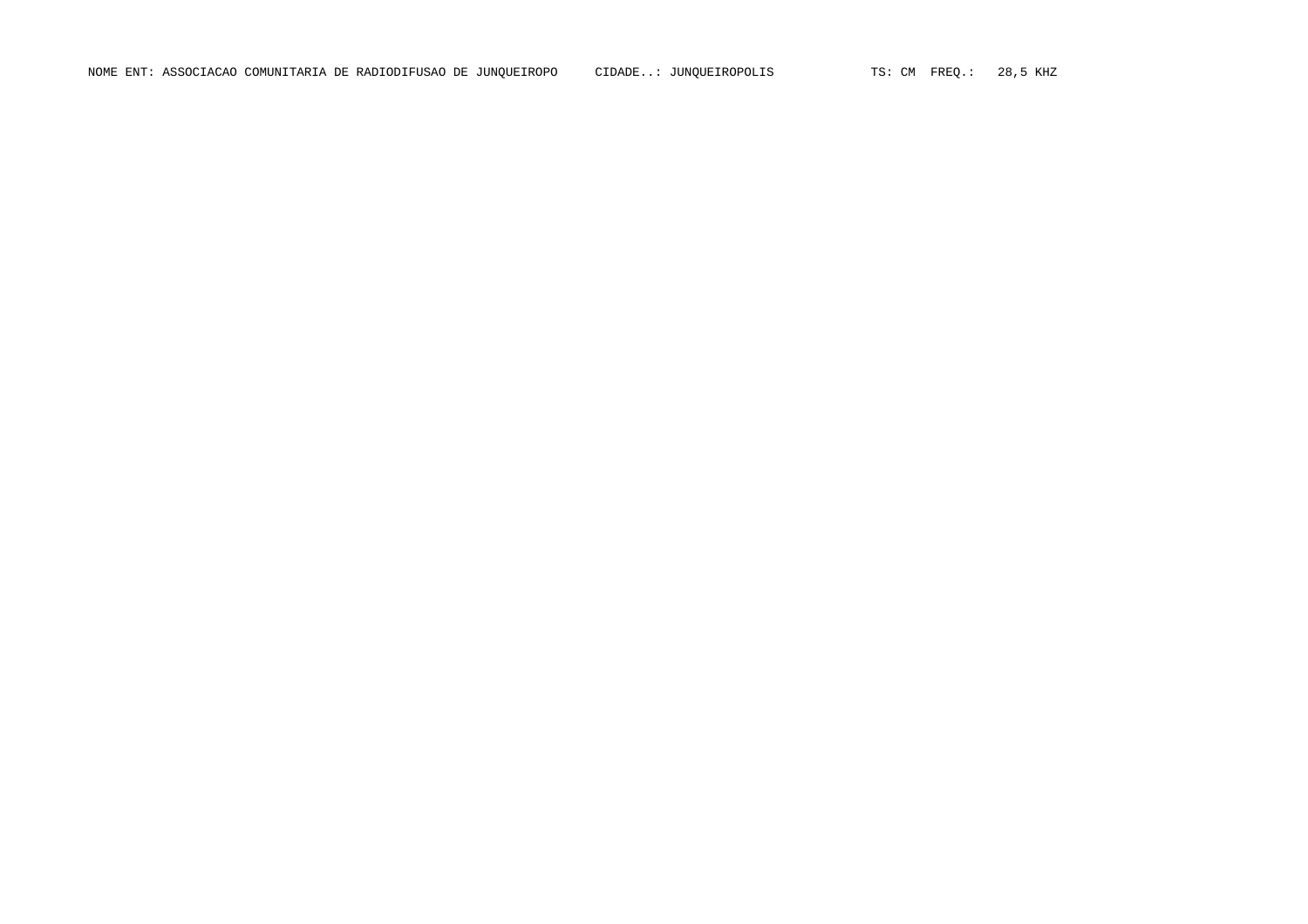|         | MINISTERIO DAS COMUNICACOES - SECRETARIA DE SERVICOS DE COMUN. ELETRONICA UF: SAO PAULO PAGINA<br>RELACAO DOS SOCIOS DAS EMISSORAS DE RADIO E TELEVISAO - CLASSIFICACAO SIGLA UF/CIDADE/ENTIDADE - REL. RCA013 DATA 18/11/2003                  |                                                        |                          |  |                               |                          | 291      |
|---------|-------------------------------------------------------------------------------------------------------------------------------------------------------------------------------------------------------------------------------------------------|--------------------------------------------------------|--------------------------|--|-------------------------------|--------------------------|----------|
| SOCIOS: | NOME ENT: RADIO JUNQUEIROPOLIS LTDA                                                                                                                                                                                                             | CIDADE: JUNQUEIROPOLIS TS: OM FREQ.: 1570,0 KHZ        |                          |  |                               |                          |          |
|         | NOME ENT: ASSOCIACAO COMUNITARIA ATIVIDADE DE JUQUIA (CIDADE: JUQUIA                                                                                                                                                                            |                                                        |                          |  |                               | TS: CM FREO.: 20,0 KHZ   |          |
|         | NOME ENT: ASSOCIACAO COMUNITARIA, EDUCATIVA, CULTURAL E ARTISTI     CIDADE: LARANJAL PAULISTA                                                                                                                                                   |                                                        |                          |  |                               | TS: CM FREQ.:            | 28,5 KHZ |
|         | NOME ENT: ASSOCIACAO CULTURAL SOCIAL E ARTISTICO DA CIDADE DE LOTIDADE: LAVINIA                                                                                                                                                                 |                                                        |                          |  |                               | TS: CM FREO.:            | 28,5 KHZ |
| SOCIOS: | NOME ENT: RADIO CULTURA DE LEME LTDA<br>(D) KAMAL TAUFIC NACIF (S) NEUZA MARADEI TAUFIC                                                                                                                                                         |                                                        | CIDADE: LEME             |  |                               | TS: OM FREO.: 1540,0 KHZ |          |
|         | NOME ENT: RADIO CULTURA DE LEME LTDA<br>SOCIOS: (D) KAMAL TAUFIC NACIF (S) NEUZA MARADEI TAUFIC                                                                                                                                                 |                                                        | CIDADE: LEME             |  |                               | TS: FM CANAL : 218       |          |
|         | NOME ENT: RADIO LEME STEREOSOM LTDA<br>SOCIOS: (S) ORLANDO ZANIBONI JUNIOR (D) MARIA INES ADOLFO ZANIBONI                                                                                                                                       |                                                        | CIDADE: LEME             |  |                               | TS: FM CANAL : 242       |          |
|         | NOME ENT: ASSOCIACAO CULTURAL DE LENCOIS PAULISTA                                                                                                                                                                                               |                                                        | CIDADE: LENCOIS PAULISTA |  |                               | TS: CM FREO.: 20,0 KHZ   |          |
| SOCIOS: | NOME ENT: RADIO NOVA FM LENCOIS LTDA<br>(D) SILVIA AMELIA CAMPANARI LORENZETTI (D) EDSON AIELLO CONEGLIAN                                                                                                                                       |                                                        | CIDADE: LENCOIS PAULISTA |  |                               | TS: FM CANAL : 211       |          |
| SOCIOS: | NOME ENT: SOCIEDADE RADIO DIFUSORA DE LENCOIS PAULISTA LTDA CIDADE: LENCOIS PAULISTA<br>(D) JOAO CARLOS LORENZETTI (S) JOSE ARTHUR CAMPANARI LORENZETTI                                                                                         |                                                        |                          |  |                               | TS: OM FREO.: 1010,0 KHZ |          |
|         | NOME ENT: ASSOCIACAO E MOVIMENTO COMUNITARIO CULTURAL FORTALEZA CIDADE: LIMEIRA                                                                                                                                                                 |                                                        |                          |  |                               | TS: CM FREO.: 29,2 KHZ   |          |
| SOCIOS: | NOME ENT: FUNDACAO NOSSA SENHORA DAS DORES<br>TS: FM) (E) SEBASTIAO APARECIDO DONADELLI (E) JOAO GUILHERME BONIN (E) ANTONIO JOSE BULL<br>E) ANTONIO LUIS FERNANDES (E) JONAS SPAGNOL (E) (E) ANTONIO LUIS FERNANDES (E) ANTONIO LUIS FERNANDES |                                                        |                          |  | (E) REYNALDO FERREIRA DE MELO | TS: FM CANAL : 278E      |          |
| SOCIOS: | NOME ENT: FUNDACAO ORLANDO ZOVICO<br>(E) MARINEZ BORTOLAN ZOVICO (E) EDUARDO ZOVICO<br>(E) ORLANDO JOSE ZOVICO                                                                                                                                  |                                                        | CIDADE: LIMEIRA          |  |                               | TS: TV CANAL : 39 E      |          |
| SOCIOS: | NOME ENT: RADIO EDUCADORA DE LIMEIRA LTDA<br>TS: OM FREQ (S) RENATO GUIMARAES JUNIOR (D) NADIR ARCARO BORTOLAN (S) BRUNO ARCARO BORTOLAN (S) ARIA ARCARO BORTOLAN (S) ARIA ARCARO BORTOLAN (S) CAIO ARCARO BORTOLAN                             |                                                        |                          |  |                               | TS: OM FREQ.: 1020,0 KHZ |          |
| SOCIOS: | RADIO EDUCADORA DE LIMEIRA LTDA<br>(D) NADIR ARCARO BORTOLAN (S) BRUNO ARCARO BORTOLAN<br>(S) BRUNO ARCARO BORTOLAN<br>(S) BRUNO ARCARO BORTOLAN<br>NOME ENT: RADIO EDUCADORA DE LIMEIRA LTDA<br>(S) MARIA ARCARO BORTOLAN                      | (S) CAIO ARCARO BORTOLAN                               |                          |  |                               |                          |          |
|         | NOME ENT: RADIO ESTEREOSOM DE LIMEIRA LTDA<br>SOCIOS: (D) FRANCISCO ALTIMARI<br>(S) MARIA ARCARO BORTOLAN                                                                                                                                       | (D) NADIR ARCARO BORTOLAN<br>(S) BRUNO ARCARO BORTOLAN | CIDADE: LIMEIRA          |  | (D) CAIO ARCARO BORTOLAN      | TS: FM CANAL : 260       |          |
|         | NOME ENT: RADIO JORNAL DO POVO LTDA<br>SOCIOS: (D) ORLANDO JOSE ZOVICO                                                                                                                                                                          | (D) MARINEZ BORTOLAN ZOVICO (S) JOSE LUIZ SOARES       | CIDADE: LIMEIRA          |  |                               | TS: FM CANAL : 264       |          |
|         | NOME ENT: RADIO JORNAL DO POVO LTDA<br>SOCIOS:    (D) ORLANDO JOSE ZOVICO                              (D) MARINEZ BORTOLAN ZOVICO                  (S) JOSE LUIZ SOARES                                                                        |                                                        |                          |  |                               | TS: OM FREO.: 770,0 KHZ  |          |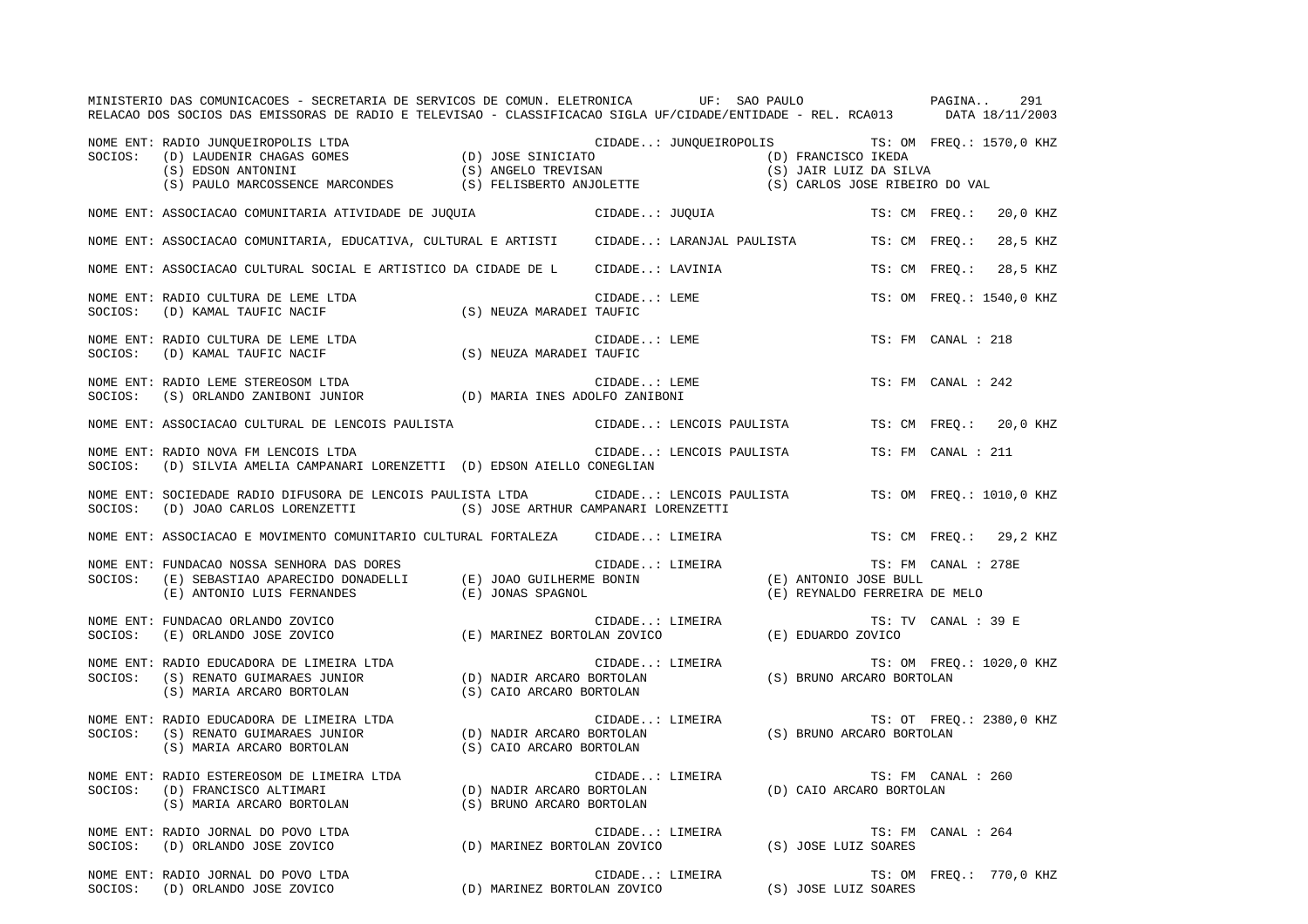|         | MINISTERIO DAS COMUNICACOES - SECRETARIA DE SERVICOS DE COMUN. ELETRONICA UF: SAO PAULO PAGINA<br>RELACAO DOS SOCIOS DAS EMISSORAS DE RADIO E TELEVISAO - CLASSIFICACAO SIGLA UF/CIDADE/ENTIDADE - REL. RCA013 DATA 18/11/2003                                                                                                                                                                                                                                                                                        |  |              |                                       |                                                                                                |                     | 292                      |
|---------|-----------------------------------------------------------------------------------------------------------------------------------------------------------------------------------------------------------------------------------------------------------------------------------------------------------------------------------------------------------------------------------------------------------------------------------------------------------------------------------------------------------------------|--|--------------|---------------------------------------|------------------------------------------------------------------------------------------------|---------------------|--------------------------|
|         | NOME ENT: REDE FAMILIA DE COMUNICACAO S/C LTDA<br>SOCIOS: (S) PAULO ROBERTO VIEIRA GUIMARAES (S) HONORILTON GONCALVES DA COSTA (S) ROMUALDO PANCEIRO DA SILVA<br>(S) TV RECORD DE FRANCA S/A (E) AILDO RODRIGUES FERREIRA (E) DERMEV                                                                                                                                                                                                                                                                                  |  |              |                                       |                                                                                                | TS: TV CANAL : 11-  |                          |
|         | NOME ENT: LINS RADIO CLUBE LTDA<br>SOCIOS: (S) ALEXANDRA FERNANDES DA ROCHA (D) NIVALDO BUENO FRANCO DA ROCHA                                                                                                                                                                                                                                                                                                                                                                                                         |  |              |                                       |                                                                                                | TS: FM CANAL : 276  |                          |
|         | NOME ENT: LINS RADIO CLUBE LTDA<br>NOME ENT: LINS RADIO CLUBE LTDA<br>SOCIOS: (S) ALEXANDRA FERNANDES DA ROCHA (D) NIVALDO BUENO FRANCO DA ROCHA                                                                                                                                                                                                                                                                                                                                                                      |  | CIDADE: LINS |                                       |                                                                                                |                     | TS: OM FREO.: 1030,0 KHZ |
| SOCIOS: | NOME ENT: RADIO ALVORADA DE LINS LTDA<br>(D) CILMAR MACHADO DOS SANTOS (S) SONIA SILVA SANTOS                                                                                                                                                                                                                                                                                                                                                                                                                         |  | CIDADE: LINS |                                       |                                                                                                |                     | TS: OM FREQ.: 1080,0 KHZ |
|         | $\begin{minipage}{.4\linewidth} \begin{tabular}{lcccc} \textsc{None} \textsc{ENT}: \textsc{RADIO} \textsc{REGENCIA} \textsc{FM} \textsc{LTDA} \end{tabular} & \begin{tabular}{lcccc} \textsc{CID} \end{tabular} & \begin{tabular}{lcccc} \textsc{CID} \end{tabular} & \begin{tabular}{lcccc} \textsc{CID} \end{tabular} & \begin{tabular}{lcccc} \textsc{CID} \end{tabular} & \begin{tabular}{lcccc} \textsc{CID} \end{tabular} & \begin{tabular}{lcccc} \textsc{CID} \end{tabular} & \begin{tabular}{lcccc} \textsc$ |  |              | $\texttt{CIDADE} \dots \texttt{LINS}$ |                                                                                                | TS: FM CANAL : 296  |                          |
|         |                                                                                                                                                                                                                                                                                                                                                                                                                                                                                                                       |  | CIDADE: LINS |                                       |                                                                                                | TS: FM CANAL : 236  |                          |
|         | NOME ENT: SOCIEDADE ITAIPU DE RADIODIFUSAO LTDA<br>SOCIOS: (D) GENILSON SENCHE<br>(D) ANA ELIZA ASSIS LEMOS SENCHE                                                                                                                                                                                                                                                                                                                                                                                                    |  | CIDADE: LINS |                                       |                                                                                                | TS: FM CANAL : 264  |                          |
|         |                                                                                                                                                                                                                                                                                                                                                                                                                                                                                                                       |  |              | CIDADE: LORENA                        |                                                                                                |                     | TS: OM FREO.: 1460,0 KHZ |
|         | (S) MARILDE GONCALVES DE SOUZA                                                                                                                                                                                                                                                                                                                                                                                                                                                                                        |  |              |                                       |                                                                                                |                     |                          |
|         | NOME ENT: ASSOCIACAO COMUNITARIA DE LOUVEIRA - ACL                                                                                                                                                                                                                                                                                                                                                                                                                                                                    |  |              | CIDADE: LOUVEIRA                      |                                                                                                |                     | TS: CM FREQ.: 29,0 KHZ   |
|         | NOME ENT: FUNDACAO RENASCER<br>SOCIOS: (E) SONIA HADDAD MORAES HERNANDES (E) JOSE ANTONIO BRUNO (E) JEFFERSON ROCHA FELIX<br>SOCIOS: (E) SONIA HADDAD MORAES HERNANDES (E) JOSE ANTONIO BRUNO (E) MIGUEL CARLOS IESCA RODRIGUES                                                                                                                                                                                                                                                                                       |  |              |                                       | CIDADE: LOUVEIRA (E) JEFFERSON ROCHA FELIX<br>A (E) JEFFERSON ROCHA FELIX<br>A PERSCA RODRIGUE | TS: FM CANAL : 242E |                          |
|         | NOME ENT: RADIO INDEPENDENCIA FM LUCELIA LTDA<br>SOCIOS: (D) MAURILEI APARECIDO PINTO (S) STELA MARIA DUTRA PINTO                                                                                                                                                                                                                                                                                                                                                                                                     |  |              | CIDADE: LUCELIA                       |                                                                                                | TS: FM CANAL : 209  |                          |
|         | NOME ENT: SOCIEDADE RADIO DIFUSORA LUCELIA LIMITADA<br>SOCIOS: (D) MAURILEI APARECIDO PINTO (S) STELA MARIA DUTRA PINTO                                                                                                                                                                                                                                                                                                                                                                                               |  |              | CIDADE: LUCELIA                       |                                                                                                |                     | TS: OM FREQ.: 1400,0 KHZ |
|         | NOME ENT: SOCIEDADE AMIGA DOS MORADORES DA VILA NOVA                                                                                                                                                                                                                                                                                                                                                                                                                                                                  |  |              | CIDADE: MACATUBA                      |                                                                                                |                     | TS: CM FREQ.: 20,0 KHZ   |
|         | NOME ENT: ASSOCIACAO COMUNITARIA SAIDE KASSIS (CIDADE: MACAUBAL                                                                                                                                                                                                                                                                                                                                                                                                                                                       |  |              |                                       |                                                                                                | TS: CM FREQ.:       | 20,0 KHZ                 |
|         | NOME ENT: ASSOCIACAO MONSENHOR MARCILIO GENONI DE MARACAI (CIDADE: MARACAI                                                                                                                                                                                                                                                                                                                                                                                                                                            |  |              |                                       |                                                                                                | TS: CM FREQ.:       | 20,0 KHZ                 |
|         | NOME ENT: ASSOCIACAO BENEF. CULT.DE COMUNIC.COMUNITARIA DE MARA     CIDADE: MARAPOAMA                                                                                                                                                                                                                                                                                                                                                                                                                                 |  |              |                                       |                                                                                                |                     | TS: CM FREQ.: 28,5 KHZ   |
| SOCIOS: | NOME ENT: RADIO CLUBE DE MARILIA LTDA<br>(D) ULYSSES NEWTON FERREIRA JUNIOR (S) FABIO AUGUSTO DOS SANTOS                                                                                                                                                                                                                                                                                                                                                                                                              |  |              | CIDADE: MARILIA<br>DOS SANTOS         |                                                                                                |                     | TS: OT FREO.: 3235,0 KHZ |
|         | NOME ENT: RADIO CLUBE DE MARILIA LTDA<br>SOCIOS: (D) ULYSSES NEWTON FERREIRA JUNIOR (S) FABIO AUGUSTO DOS SANTOS                                                                                                                                                                                                                                                                                                                                                                                                      |  |              | CIDADE: MARILIA                       |                                                                                                |                     | TS: OM FREO.: 1090,0 KHZ |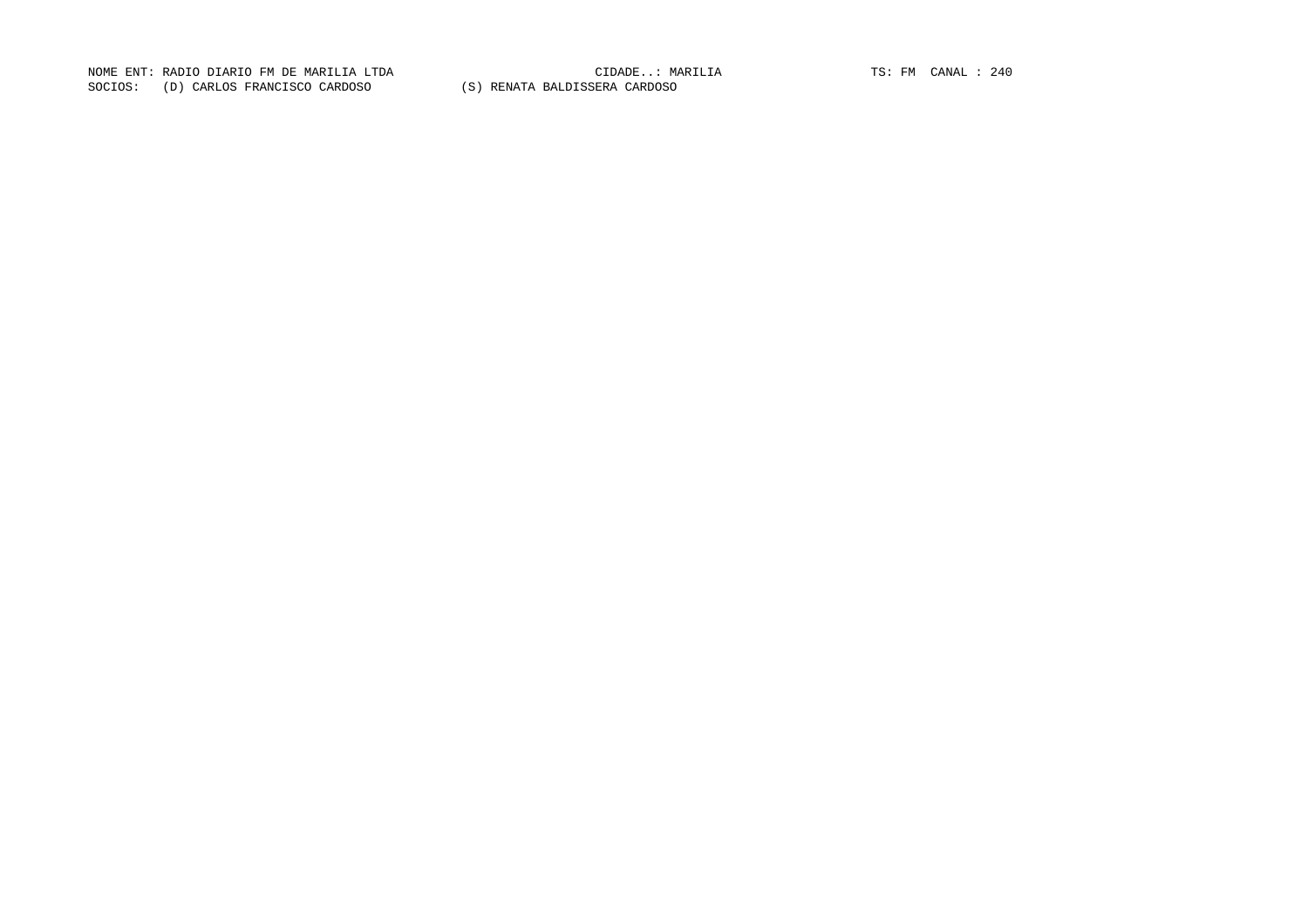|         | MINISTERIO DAS COMUNICACOES - SECRETARIA DE SERVICOS DE COMUN. ELETRONICA UF: SAO PAULO PAGINA<br>RELACAO DOS SOCIOS DAS EMISSORAS DE RADIO E TELEVISAO - CLASSIFICACAO SIGLA UF/CIDADE/ENTIDADE - REL. RCA013 DATA 18/11/2003 |                              |                                                                         | 293                      |
|---------|--------------------------------------------------------------------------------------------------------------------------------------------------------------------------------------------------------------------------------|------------------------------|-------------------------------------------------------------------------|--------------------------|
|         | NOME ENT: RADIO DIRCEU DE MARILIA LTDA<br>SOCIOS: (D) CARLOS FRANCISCO CARDOSO (S) RENATA BALDISSERA CARDOSO                                                                                                                   |                              | CIDADE: MARILIA                                                         | TS: OM FREQ.: 730,0 KHZ  |
|         | NOME ENT: RADIO ITAIPU DE MARILIA LTDA<br>NOME ENT: KADIO ITAIPO DE MARILIA LTDA<br>SOCIOS: (D) ULYSSES NEWTON FERREIRA JUNIOR (S) LUCIANA GOMES FERREIRA SANTOS                                                               |                              | CIDADE: MARILIA                                                         | TS: FM CANAL : 259       |
|         | NOME ENT: RADIO PARANDA LTDA<br>SOCIOS: (D) RONALDO DE MARTINHO                                                                                                                                                                | (D) LUIZ FERNANDO CALLAGE    | CIDADE: MARILIA                                                         | TS: FM CANAL : 225       |
|         | NOME ENT: RADIO TUIUTI LTDA<br>SOCIOS: (D) NEUSA BERTUCCHE                                                                                                                                                                     | (S) MILTON ALVES FERREIRA    | CIDADE: MARTINOPOLIS                                                    | TS: OM FREO.: 1010,0 KHZ |
|         | NOME ENT: ASSOCIACAO SAO JOSE OPERARIO                                                                                                                                                                                         |                              | CIDADE: MATAO                                                           | TS: CM FREQ.: 28,5 KHZ   |
|         | NOME ENT: RADIO NOTICIAS BRASILEIRAS LTDA<br>$\verb SOCIOS:   (S) CAROLINA PINESI   (D) BENEDITO JOSE FERNANDES   (E) ROLINA PINES   (E) R0$                                                                                   |                              | CIDADE: MATAO                                                           | TS: OM FREO.: 890,0 KHZ  |
|         | NOME ENT: RADIO SAUDADES FM LTDA<br>SOCIOS: (D) THEODORO CLEMENTE MARISCHEN (S) MARTA CRISTINA MARCHESAN MARISCHEN                                                                                                             |                              | CIDADE: MATAO                                                           | TS: FM CANAL : 215       |
|         | (E) LUIZ RICCI                                                                                                                                                                                                                 | (E) BELISARIO ELIAS DE SOUZA |                                                                         | TS: OM FREQ.: 1490,0 KHZ |
|         | NOME ENT: ASSOCIACAO COMUNIT. DE DESENV. ART. E CULT. DE MESOPO CIDADE: MESOPOLIS                                                                                                                                              |                              |                                                                         | TS: CM FREO.: 29,0 KHZ   |
|         | NOME ENT: ASSOCIACAO PRESTADORA DE SERVICOS A COMUNIDAD.MIGUELO CIDADE: MIGUELOPOLIS TS: CM FREQ.: 20,0 KHZ                                                                                                                    |                              |                                                                         |                          |
| SOCIOS: | NOME ENT: RADIO VALE DO RIO GRANDE LTDA<br>(D) ROMEU BARBOSA DE FREITAS (D) ATILIO DONIZETI RAGAZANI (D) RENATO SERGIO BARBOSA FREITAS                                                                                         |                              | CIDADE: MIGUELOPOLIS                                                    | TS: OM FREQ.: 1500,0 KHZ |
|         | NOME ENT: ASSOCIACAO COMUNIT.DE COMUNIC.E CULT.DE MINEIROS DO T CIDADE: MINEIROS DO TIETE TS: CM FREQ.: 28,5 KHZ                                                                                                               |                              |                                                                         |                          |
| SOCIOS: | NOME ENT: RADIO CLUBE DE MIRANDOPOLIS LTDA<br>(S) EURIDICE FRAZILLI                                                                                                                                                            | (D) JORGE DE FARIA MALULY    | CIDADE: MIRANDOPOLIS TS: OM FREQ.: 590,0 KHZ                            |                          |
|         | NOME ENT: EMISSORAS DIARIO DA REGIAO LTDA<br>SOCIOS: (D) NORBERTO BUZZINI<br>(S) DEBORA CASTRO BUZZINI                                                                                                                         | (S) LUCIANA CASTRO BUZZINI   | CIDADE: MIRASSOL<br>(S) NEUZA CASTRO BUZZINI (S) FABIANO CASTRO BUZZINI | TS: FM CANAL : 210       |
|         | NOME ENT: RADIO DIFUSORA DE MIRASSOL LTDA<br>SOCIOS: (D) LOURIVAL LOFRANO                                                                                                                                                      |                              | CIDADE: MIRASSOL<br>(S) JUSSARA FERNANDES DA SILVA LOFRANO              | TS: OM FREO.: 630,0 KHZ  |
|         | NOME ENT: RADIO STUDIO 1 FM LTDA<br>SOCIOS: (D) VILMAR APARECIDO PARREIRA (D) MARIA CRISTINA MARDEGAN CURTI                                                                                                                    |                              | CIDADE: MIRASSOL                                                        | TS: FM CANAL : 246       |
|         | NOME ENT: ASSOCIACAO DE COMUNICACAO COMUN.CULT.ESPERANCA E VIDA CIDADE: MOCOCA                                                                                                                                                 |                              |                                                                         | TS: CM FREO.: 20,0 KHZ   |
| SOCIOS: | NOME ENT: RADIO CLUBE DE MOCOCA LTDA<br>(D) JEFERSON LUIZ DE FREITAS (D) JANE TORRES DE FREITAS                                                                                                                                |                              | CIDADE: MOCOCA                                                          | TS: OM FREQ.: 1160,0 KHZ |
|         | NOME ENT: RADIO CLUBE DE MOCOCA LTDA<br>NOME ENI. KADIO CLOBE DE MOCOCA LIDA<br>SOCIOS: (D) JEFERSON LUIZ DE FREITAS (D) JANE TORRES DE FREITAS                                                                                |                              | CIDADE: MOCOCA                                                          | TS: FM CANAL : 227       |
|         | NOME ENT: ASSOCIACAO COMUNITARIA MARTINHO PRADO JUNIOR CIDADE: MOGI GUACU TS: CM FREQ.:                                                                                                                                        |                              |                                                                         | 29,2 KHZ                 |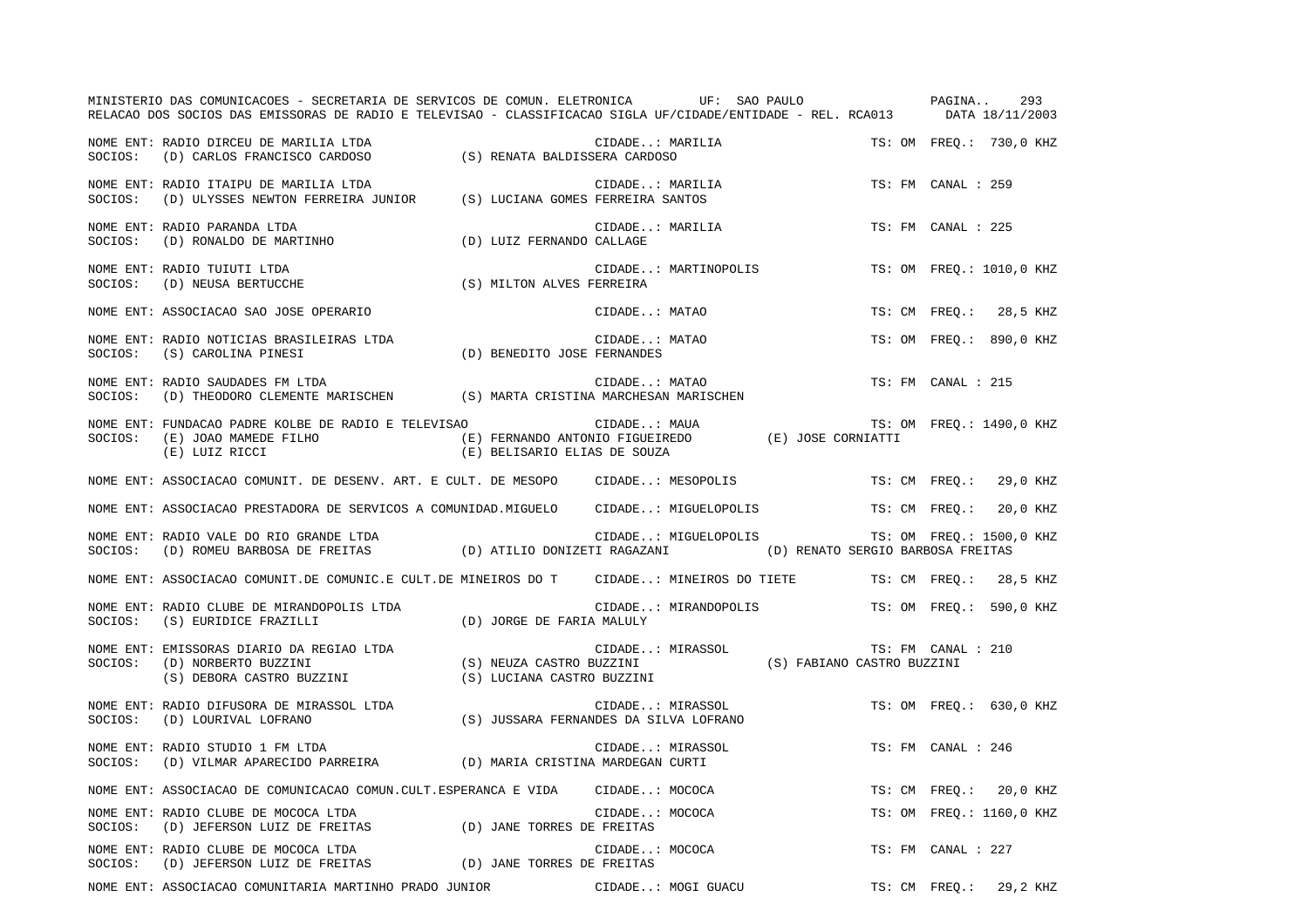NOME ENT: ASSOCIACAO COMUNITARIA MUNDO MELHOR CONTROL CIDADE..: MOGI GUACU TS: CM FREQ.: 29,2 KHZ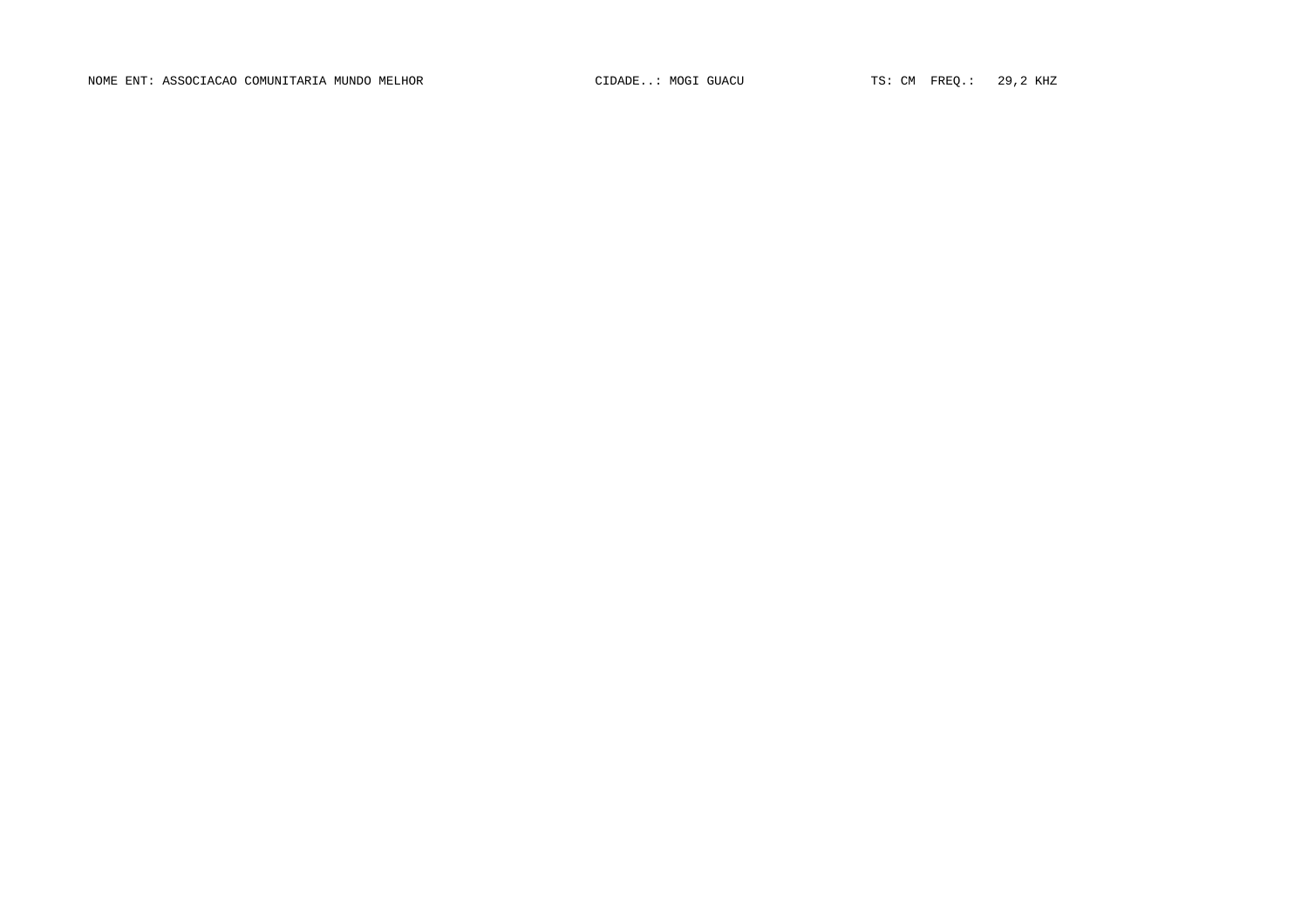MINISTERIO DAS COMUNICACOES - SECRETARIA DE SERVICOS DE COMUN. ELETRONICA UF: SAO PAULO PAGINA.. 294RELACAO DOS SOCIOS DAS EMISSORAS DE RADIO E TELEVISAO - CLASSIFICACAO SIGLA UF/CIDADE/ENTIDADE - REL. RCA013 DATA 18/11/2003 NOME ENT: RADIO DIFUSORA DE MOGI GUACU LTDA CIDADE..: MOGI GUACU TS: OM FREQ.: 1380,0 KHZ SOCIOS: (D) ANTONIO CARLOS DE ABREU SAMPAIO (S) ENIO OLIVEIRA DE ABREU SAMPAIO (S) JOAO GERALDO GONCALVES CYRINO NOME ENT: RADIO E TV VALE DO MOGI GUACU LTDA CIDADE..: MOGI GUACU TS: FM CANAL : 237 SOCIOS: (D) WALTER CAVEANHA (D) MARIO VEDOVELLO FILHO (D) ELIAS FERNANDES DE CARVALHO NOME ENT: RADIO FM CIDADE DE MOJI-GUACU LTDA CIDADE..: MOGI GUACU TS: FM CANAL : 257SOCIOS: (D) IVETE MARIA BUENO (S) ALEXANDRE PASSOS BUENO NOME ENT: RADIO CRUZ DE MALTA LTDA CIDADE..: MOJI DAS CRUZES TS: FM CANAL : 203SOCIOS: (D) MANOEL PEDRO RODRIGUES FILHO (S) MAURICIO MARQUEZINI NOME ENT: RADIO E TELEVISAO DIARIO DE MOGI LTDA CIDADE..: MOJI DAS CRUZES TS: TV CANAL : 38+ SOCIOS: (D) FLAVIA DAUDT MARINHO (D) TULIO DA SAN BIAGIO (S) SPARTACO DA SAN BIAGIO NOME ENT: RADIO IGUATEMI LTDA CIDADE..: MOJI DAS CRUZES TS: OM FREQ.: 1520,0 KHZ SOCIOS: (D) PAULO MASCI DE ABREU (D) LUCI ROTHSCHILD DE ABREU (S) RAUL ROTHSCHILD DE ABREU (S) TAIS ROTHSCHILD DE ABREU NOME ENT: RADIO METROPOLITANA PAULISTA LTDA CONSTRUIT CIDADE..: MOJI DAS CRUZES TS: FM CANAL : 221 SOCIOS: (S) JAYR MARIANO SANZONE (D) SILVIO SANZONE (E) AMIRAH SABA NOME ENT: RADIO METROPOLITANA PAULISTA LTDA CONSTRUINE CIDADE..: MOJI DAS CRUZES TS: OM FREQ.: 1070,0 KHZ SOCIOS: (S) JAYR MARIANO SANZONE (D) SILVIO SANZONE (E) AMIRAH SABA NOME ENT: RADIO TRANSCONTINENTAL LTDA CIDADE..: MOJI DAS CRUZES TS: FM CANAL : 284 SOCIOS: (D) WALDEMAR MIGUEL SCAVONE (D) CID LUIZ DE SOUZA JARDIM NOME ENT: ASSOCIACAO CULTURAL COMUNITARIA NOVA MISSAO CIDADE..: MOJI-MIRIM TS: CM FREQ.: 28,5 KHZ NOME ENT: RADIO CHAMONIX LTDA CIDADE..: MOJI-MIRIM TS: OM FREQ.: 610,0 KHZ SOCIOS: (D) MARIA LUCIA FERARINI DE A SAMPAIO (S) FABIO DE ABREU SAMPAIO NOME ENT: RADIO CIDADE DE MOJI MIRIM LTDA CIDADE..: MOJI-MIRIM TS: FM CANAL : 230SOCIOS: (S) MARIA LUCIA FERARINI DE A SAMPAIO (D) FERNANDO OLIVEIRA DE ABREU SAMPAIO NOME ENT: RADIO CULTURA DE MOGI MIRIM LTDA CIDADE..: MOJI-MIRIM TS: OM FREQ.: 1110,0 KHZ SOCIOS: (D) FERNANDO OLIVEIRA DE ABREU SAMPAIO (S) ENIO OLIVEIRA DE ABREU SAMPAIO (S) JOAO GERALDO GONCALVES CYRINO (S) INEZILLA DE LURDES PACINI MANSUR NOME ENT: CULTURA FM RADIODIFUSAO LTDA CONSERVERSION CIDADE..: MONTE ALTO TS: FM CANAL : 265 SOCIOS: (D) LAERTE ULIAN (D) ANTONIO AFFONSO DE ANDRE NOME ENT: ENERGIA FM DE MONTE ALTO LTDA CIDADE..: MONTE ALTO TS: FM CANAL : 256SOCIOS: (D) LENILZE VERA SOARES BOTTAN (S) JOSE RICARDO NOVELLI NOME ENT: RADIO CULTURA DE MONTE ALTO LTDA  $\blacksquare$  CIDADE..: MONTE ALTO  $\blacksquare$  TS: OM FREQ.: 1090,0 KHZ SOCIOS: (D) LAERTE ULIAN (D) ANTONIO AFFONSO DE ANDRE NOME ENT: ASSOCIACAO COMUNITARIA CULTURAL DE MONTE APRAZIVEL CIDADE..: MONTE APRAZIVEL TS: CM FREQ.: 20,0 KHZ NOME ENT: FUNDACAO NOSSA SENHORA APARECIDA CIDADE..: MONTE APRAZIVEL TS: OM FREQ.: 780,0 KHZ SOCIOS: (E) LEO ARLINDO LORSCHEIDER (E) ANTONIO CESAR MOREIRA MIGUEL (E) CARLOS DA SILVA (E) JOAO BATISTA DE ALMEIDA (E) JALMIR CARLOS HEREDIA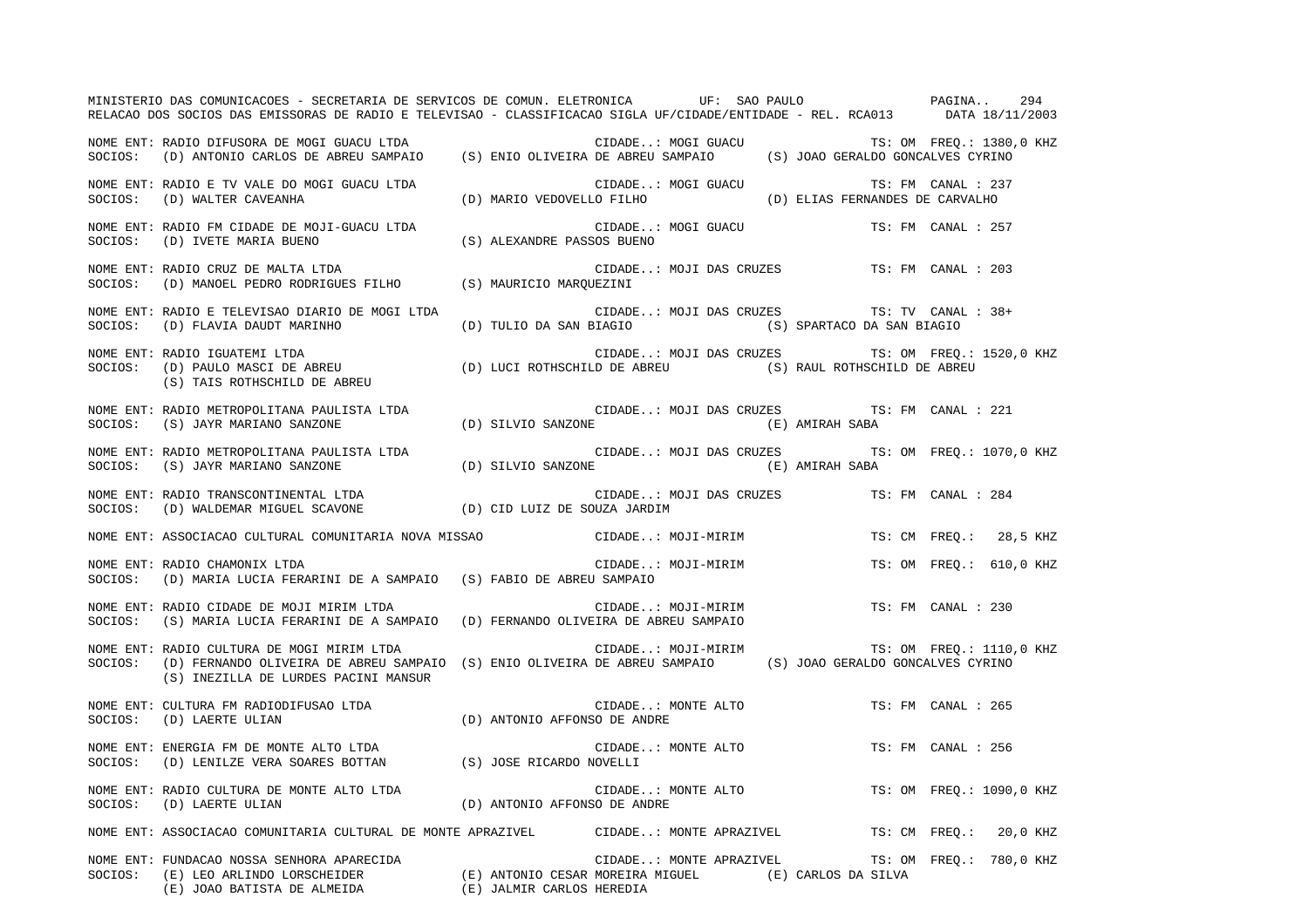NOME ENT: ASSOCIACAO COM.P/CIDADAN.E DESENV.SOCIAL DE MONTE AZU CIDADE..: MONTE AZUL PAULISTA TS: CM FREQ.: 28,5 KHZ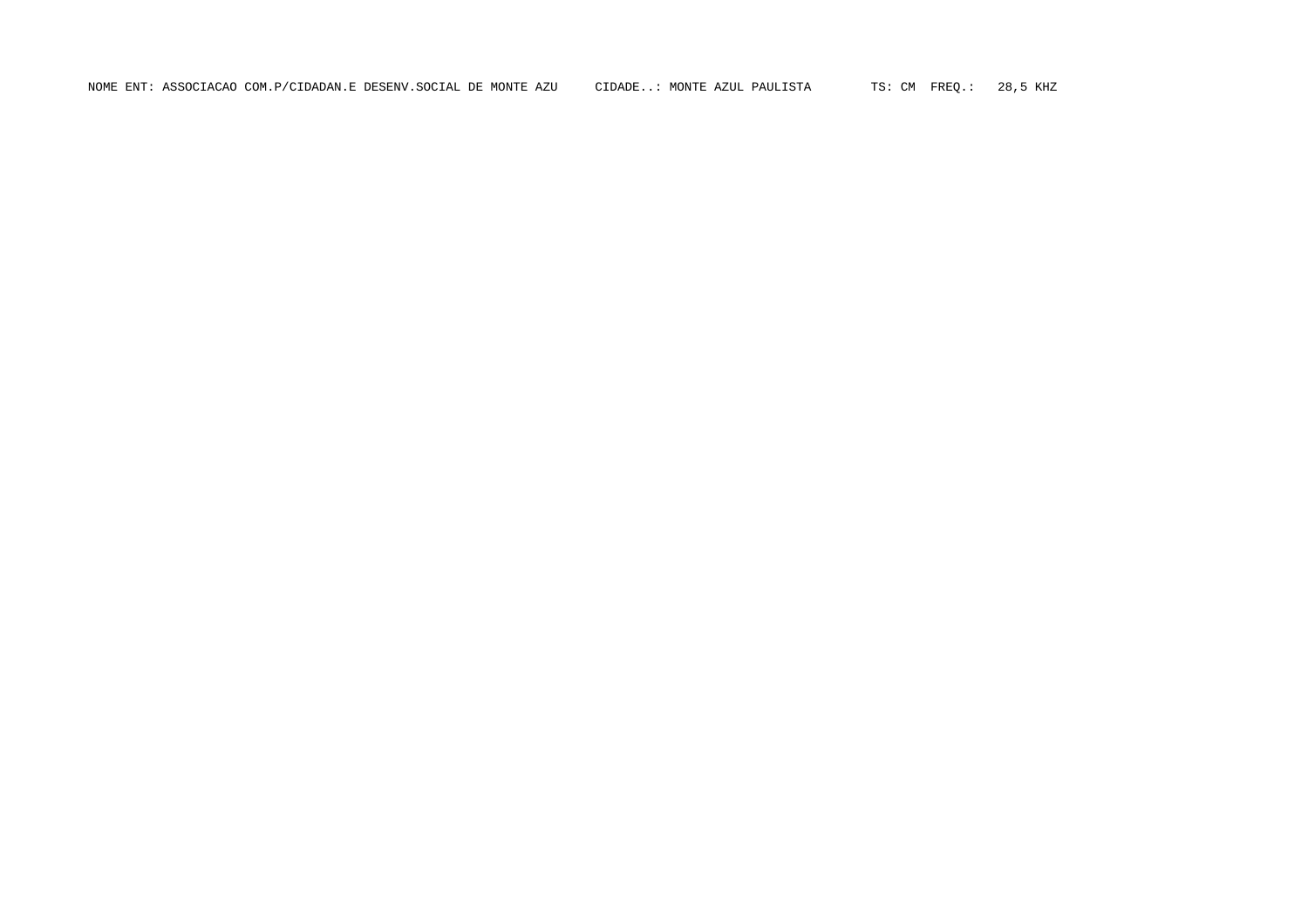|         | MINISTERIO DAS COMUNICACOES - SECRETARIA DE SERVICOS DE COMUN. ELETRONICA UF: SAO PAULO PAGINA<br>RELACAO DOS SOCIOS DAS EMISSORAS DE RADIO E TELEVISAO - CLASSIFICACAO SIGLA UF/CIDADE/ENTIDADE - REL. RCA013 DATA 18/11/2003      |                                                          | 295                                                                              |
|---------|-------------------------------------------------------------------------------------------------------------------------------------------------------------------------------------------------------------------------------------|----------------------------------------------------------|----------------------------------------------------------------------------------|
|         | NOME ENT: RADIO PRINCESA MONTE AZUL LTDA (D) AMAGUIR DE MORAES ALVES MEIRA (D)                                                                                                                                                      |                                                          | CIDADE: MONTE AZUL PAULISTA TS: OM FREQ.: 910,0 KHZ                              |
|         | NOME ENT: ASSOCIACAO CULTURAL E COMUNITARIA DE MONTE CASTELO CIDADE: MONTE CASTELO                                                                                                                                                  |                                                          | TS: CM FREO.:<br>20,0 KHZ                                                        |
|         | NOME ENT: ASSOCIACAO CULTURAL E COMUNITARIA PRIMA                                                                                                                                                                                   | CIDADE: MONTE MOR                                        | TS: CM FREO.:<br>29,0 KHZ                                                        |
|         | NOME ENT: ASSOCIACAO COMUNIT., CULT. E EDUCADORA DE RAD.DE MORR CIDADE: MORRO AGUDO                                                                                                                                                 |                                                          | TS: CM FREO.:<br>28,5 KHZ                                                        |
| SOCIOS: | NOME ENT: RADIO REPUBLICA DE MORRO AGUDO LTDA<br>(S) HUMBERTO MENDES DA SILVEIRA<br>(D) SERGIO LUIZ FIATIKOSKI                                                                                                                      | CIDADE: MORRO AGUDO<br>(S) NELIO JOSE RIBEIRO            | TS: OM FREQ.: 1380,0 KHZ<br>(D) PAULO ROBERTO FIATIKOSKI                         |
|         | NOME ENT: ASSOCIACAO DE DESENV.ARTISTICO, CULTURAL E SOCIAL ATI CIDADE: MURUTINGA DO SUL TS: CM FREQ.:                                                                                                                              |                                                          | 20,0 KHZ                                                                         |
|         | NOME ENT: RADIO JORNAL DE NHANDEARA LTDA<br>SOCIOS: (S) MARIA DO CARMO DE JESUS CARVALHO (D) JAIME ANTUNES DE ALMEIDA (S) JAYME AUGUSTO ANTUNES NETTO<br>(S) JOARY CARLOS ANTUNES                                                   |                                                          | TS: OM FREQ.: 570,0 KHZ                                                          |
|         | NOME ENT: ASSOCIACAO COM.CULT, ART, DESP.E DE COMUNIC. SOCIAL NOVA CIDADE: NOVA CAMPINA                                                                                                                                             |                                                          | TS: CM FREO.:<br>20,0 KHZ                                                        |
|         | NOME ENT: ASSOC. ITAQUERE DE COMUNICACAO COMUNITARIA DE NOVA EU CIDADE: NOVA EUROPA                                                                                                                                                 |                                                          | TS: CM FREO.:<br>20,0 KHZ                                                        |
|         | NOME ENT: ASSOCIACAO COMUNITARIA DA COMUNICACAO DE NOVA GRANADA                                                                                                                                                                     | CIDADE: NOVA GRANADA                                     | TS: CM FREO.:<br>20,0 KHZ                                                        |
| SOCIOS: | NOME ENT: RADIO DIFUSORA RHEMA LTDA<br>(D) IZILDINHA APARECIDA GALLO RODRIGUES (D) RAIMUNDO RIOS DE OLIVEIRA                                                                                                                        | CIDADE: NOVA GRANADA                                     | TS: FM CANAL : 206                                                               |
| SOCIOS: | NOME ENT: FUNDACAO CULTURAL DE RADIODIFUSAO ARTHUR DE SOUZA VAL CIDADE: NOVA ODESSA<br>(E) EDMAR RIBEIRO MARTINS (E) WILSON SARLI<br>(E) BRENO HENRIQUE MARQUAT (E) URIAS PIRES CHAGAS<br>(E) IRINEU ROSALES (E) ADEMIR DE OLIVEIRA |                                                          | TS: OM FREQ.: 830,0 KHZ<br>(E) PAULO SERGIO STINA<br>(E) ELIZEO CAMILIO DA SILVA |
| SOCIOS: | NOME ENT: FUNDACAO RADIO E TV EDUCATIVA ESPERANCA<br>(E) ALFREDO DO RIO<br>(E) OSVALDO LOTTO<br>(E) EUCLIDES AMARAL                                                                                                                 | (E) GERALDO JOSE JANNUZZI (E) JOSE GERALDO COSSARI       | CIDADE: NOVO HORIZONTE TS: FM CANAL : 288E                                       |
| SOCIOS: | NOME ENT: SOCIEDADE RADIO NOVO HORIZONTE LTDA<br>(D) MARINA FERREIRA DE CAMARGO GABAS (D) MARLY MAGATTI FERREIRA (S) RODRIGO FERREIRA DE CAMARGO GABAS<br>(S) MARA FERREIRA DE CAMARGO GABAS                                        | CIDADE: NOVO HORIZONTE                                   | TS: OM FREQ.: 870,0 KHZ                                                          |
|         | NOME ENT: ASSOCIACAO COM.DE CULT.LAZER E ENTRET.DA ESTANCIA CLI CIDADE: NUPORANGA                                                                                                                                                   |                                                          | TS: CM FREQ.:<br>28,5 KHZ                                                        |
| SOCIOS: | NOME ENT: EMPRESA DE RADIODIFUSAO OLIMPIA STEREO LTDA<br>(D) ALFREDO BAIOCHI NETTO (D) WILSON ZANGEROLAMI<br>(D) SYLVIA ZANGIROLAMI (D) EURIDES ZANGIROLAMI                                                                         | CIDADE: OLIMPIA                                          | TS: FM CANAL : 240<br>(D) IVO ZANGIROLAMI<br>(S) NIVALDO MAUAD                   |
|         | NOME ENT: RADIO MENINA DE OLIMPIA LTDA                                                                                                                                                                                              | CIDADE: OLIMPIA<br>(S) MARIA REGINA BRUNIERA DE SOUZA    | TS: FM CANAL : 227E                                                              |
|         | NOME ENT: RADIO MENINA LTDA<br>SOCIOS: (D) JORGE DE SOUSA                                                                                                                                                                           | CIDADE: OLIMPIA<br>(D) SILVIO ROBERTO BIBI MATHIAS NETTO | TS: OM FREO.: 720,0 KHZ                                                          |
|         | NOME ENT: SISTEMA NOVA DIFUSORA LTDA                                                                                                                                                                                                | CIDADE: OLIMPIA                                          | TS: OM FREQ.: 1490,0 KHZ                                                         |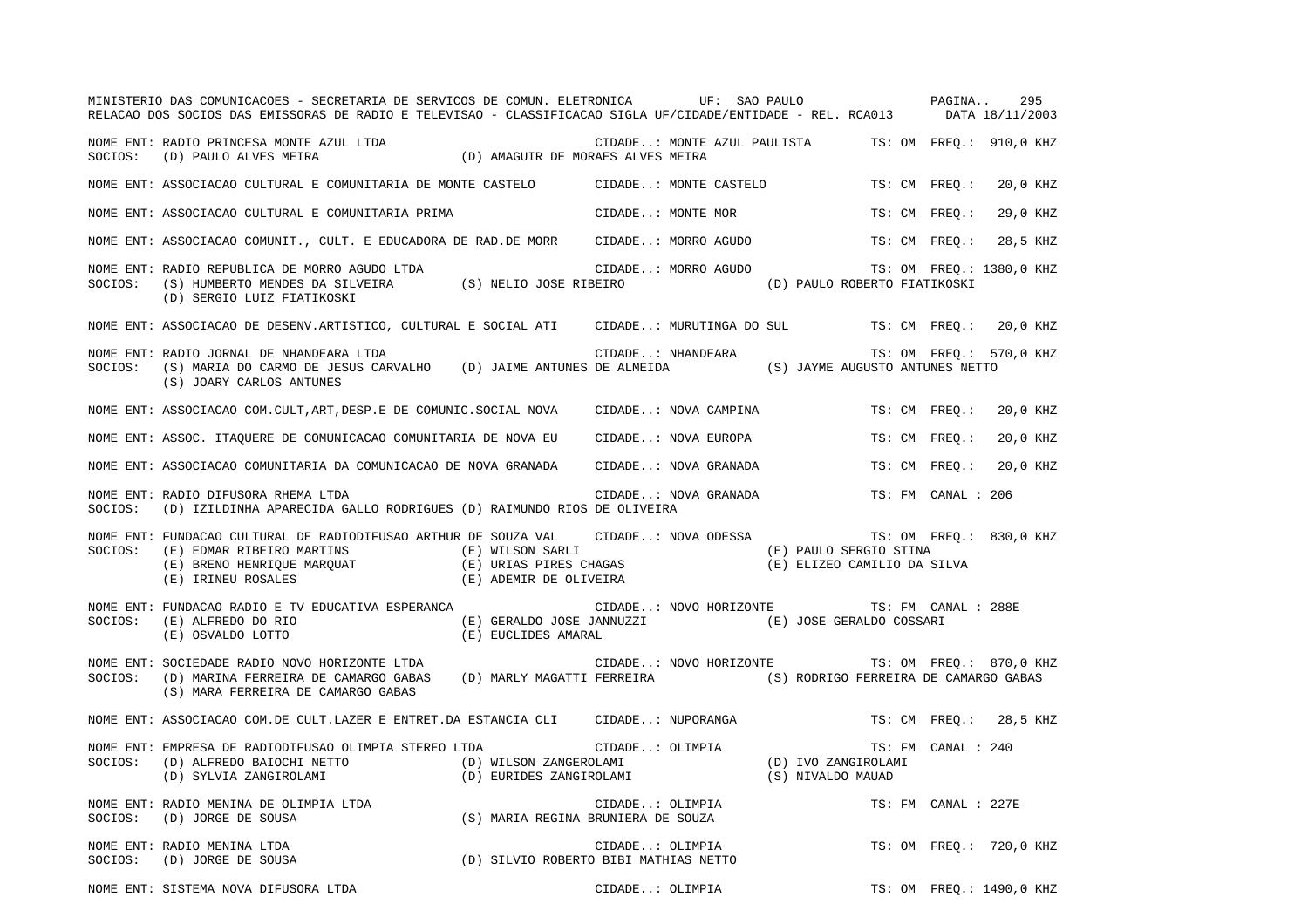SOCIOS: (D) ALFREDO BAIOCHI NETTO (D) WILSON ZANGEROLAMI (D) IVO ZANGIROLAMI

(D) SYLVIA ZANGIROLAMI (D) EURIDES ZANGIROLAMI (S) NIVALDO MAUAD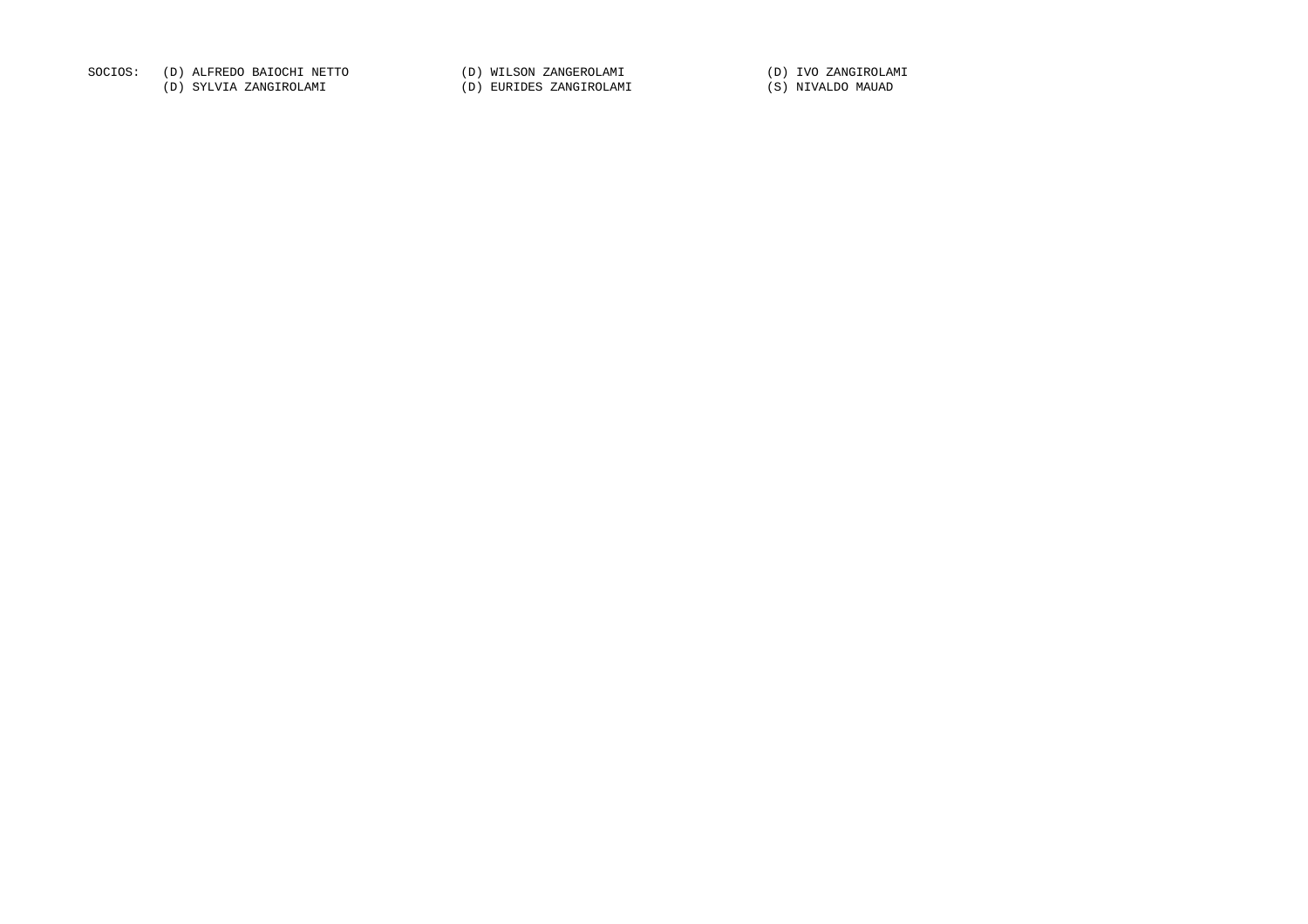|         | MINISTERIO DAS COMUNICACOES - SECRETARIA DE SERVICOS DE COMUN. ELETRONICA UF: SAO PAULO ANDE PAGINA<br>RELACAO DOS SOCIOS DAS EMISSORAS DE RADIO E TELEVISAO - CLASSIFICACAO SIGLA UF/CIDADE/ENTIDADE - REL. RCA013 DATA 18/11/2003                                                                                                                                                                |                      | 296                                                                                                      |
|---------|----------------------------------------------------------------------------------------------------------------------------------------------------------------------------------------------------------------------------------------------------------------------------------------------------------------------------------------------------------------------------------------------------|----------------------|----------------------------------------------------------------------------------------------------------|
|         | NOME ENT: STUDIO CEM FM STEREO LTDA $\begin{array}{lllllllllll} \textsc{S} & \textsc{S} & \textsc{S} & \textsc{S} & \textsc{S} & \textsc{S} & \textsc{S} & \textsc{S} & \textsc{S} & \textsc{S} & \textsc{S} & \textsc{S} & \textsc{S} & \textsc{S} & \textsc{S} & \textsc{S} & \textsc{S} & \textsc{S} & \textsc{S} & \textsc{S} & \textsc{S} & \textsc{S} & \textsc{S} & \textsc{S} & \textsc{S$ |                      | TS: FM CANAL : 265                                                                                       |
|         | NOME ENT: ASSOCIACAO COMUNITARIA DE DESENV.CULT.E ARTIST.DE ORL CIDADE: ORLANDIA                                                                                                                                                                                                                                                                                                                   |                      | TS: CM FREQ.: 28,5 KHZ                                                                                   |
| SOCIOS: | NOME ENT: ORLANDIA RADIO CLUBE LTDA<br>C (D) CHESTER ANTONIO MARTINS<br>(D) CHESTER ANTONIO MARTINS (S) SHEILA MARTINS<br>(S) KATIA MARTINS (S) TANIA MARTINS                                                                                                                                                                                                                                      | CIDADE: ORLANDIA     | : ORLANDIA (S) SANDRA MARTINS (S) SANDRA MARTINS                                                         |
| SOCIOS: | NOME ENT: RADIO LIDERSOM FM LTDA<br>(D) JOAO FERNANDES MOLINA (S) RACHEL MARIZA BIANCO MOLINA                                                                                                                                                                                                                                                                                                      | CIDADE: ORLANDIA     | TS: FM CANAL : 208                                                                                       |
| SOCIOS: | NOME ENT: ALPHA FM LTDA                                                                                                                                                                                                                                                                                                                                                                            |                      |                                                                                                          |
| SOCIOS: | FUNDACAO DE FATIMA<br>(E) MANOEL ANTONIO BERNARDI COSTA (E) ALESSANDRA BARBOZA DA COSTA (E) JULIANA BARBOZA COSTA<br>NOME ENT: FUNDACAO DE FATIMA                                                                                                                                                                                                                                                  |                      | TS: TV CANAL : 48 E                                                                                      |
| SOCIOS: | NOME ENT: RADIO DIFUSORA OESTE LTDA                                                                                                                                                                                                                                                                                                                                                                |                      | TS: OM FREQ.: 1540,0 KHZ                                                                                 |
| SOCIOS: | NOME ENT: RADIO IGUATEMI LTDA<br>(S) TAIS ROTHSCHILD DE ABREU                                                                                                                                                                                                                                                                                                                                      |                      | TS: OT FREQ.: 4975,0 KHZ                                                                                 |
| SOCIOS: | NOME ENT: RADIO TUPI AM LTDA<br>RADIO TUPI AM LTDA<br>(S) PAULO MASCI DE ABREU (D) LUCI ROTHSCHILD DE ABREU (S) RAUL ROTHSCHILD DE ABREU<br>(S) TAIS ROTHSCHILD DE ABREU (S) CINTIA ROTHSCHILD DE ABREU (S) THEREZINHA DE OLIVEIRA ABREU                                                                                                                                                           |                      | TS: OM FREQ.: 1330,0 KHZ                                                                                 |
| SOCIOS: | NOME ENT: REDE AUTONOMISTA DE RADIO DIFUSAO LTDA<br>(D) JOSE DE CAMARGO<br>(D) JOSE DE CAMARGO JUNIOR                                                                                                                                                                                                                                                                                              |                      | ADIO DIFUSAO LTDA (D) JOAO CARLOS FREITAS DE CAMARGO (D) DENISE DE FREITAS CAMARGO<br>TS: FM CANAL : 206 |
| SOCIOS: | NOME ENT: SOCIEDADE RADIO CLUBE DE OSVALDO CRUZ LTDA CIDADE: OSVALDO CRUZ TS: OM FREQ.: 750,0 KHZ<br>(S) SILVIA ELISA BORINI RODRIGUES (D) ALVARO LUIZ BORINI (S) ANTONIO CARLOS VIEIRA BORINI                                                                                                                                                                                                     |                      |                                                                                                          |
| SOCIOS: | NOME ENT: SOCIEDADE RADIO CLUBE DE OSVALDO CRUZ LTDA<br>(S) SILVIA ELISA BORINI RODRIGUES (D) ALVARO LUIZ BORINI (S) ANTONIO CARLOS VIEIRA BORINI                                                                                                                                                                                                                                                  | CIDADE: OSVALDO CRUZ | TS: FM CANAL : 247                                                                                       |
| SOCIOS: | NOME ENT: DIVISA FM STEREO DE OURINHOS LTDA<br>(D) ALFREDO CARLOS BRAGA SAMPAIO (D) CICERO BRAGA SAMPAIO                                                                                                                                                                                                                                                                                           | CIDADE: OURINHOS     | TS: FM CANAL : 227                                                                                       |
|         | NOME ENT: FUND. CULT. E COMUNITARIA MISSOES DE VIDA DE OURINHOS CIDADE: OURINHOS<br>SOCIOS: (E) INACIO JOSE BARBOSA FILHO (E) SILVIA ALVES DA ROCHA (E) GUADALUPE MATTOS FLORENTINA                                                                                                                                                                                                                |                      | TS: FM CANAL : 291E                                                                                      |
| SOCIOS: | NOME ENT: RADIO CLUBE DE OURINHOS LTDA<br>(D) ULYSSES NEWTON FERREIRA JUNIOR (S) FABIO AUGUSTO DOS SANTOS                                                                                                                                                                                                                                                                                          | CIDADE: OURINHOS     | TS: OM FREO.: 820,0 KHZ                                                                                  |
| SOCIOS: | NOME ENT: RADIO ITAIPU DE OURINHOS LTDA                                                                                                                                                                                                                                                                                                                                                            | CIDADE: OURINHOS     | TS: FM CANAL : 223                                                                                       |
| SOCIOS: | NOME ENT: RADIO SENTINELA DE OURINHOS LTDA<br>(D) ALFREDO CARLOS BRAGA SAMPAIO (D) CICERO BRAGA SAMPAIO                                                                                                                                                                                                                                                                                            | CIDADE: OURINHOS     | TS: OM FREQ.: 720,0 KHZ<br>(D) ROSANGELA BRAGA SAMPAIO                                                   |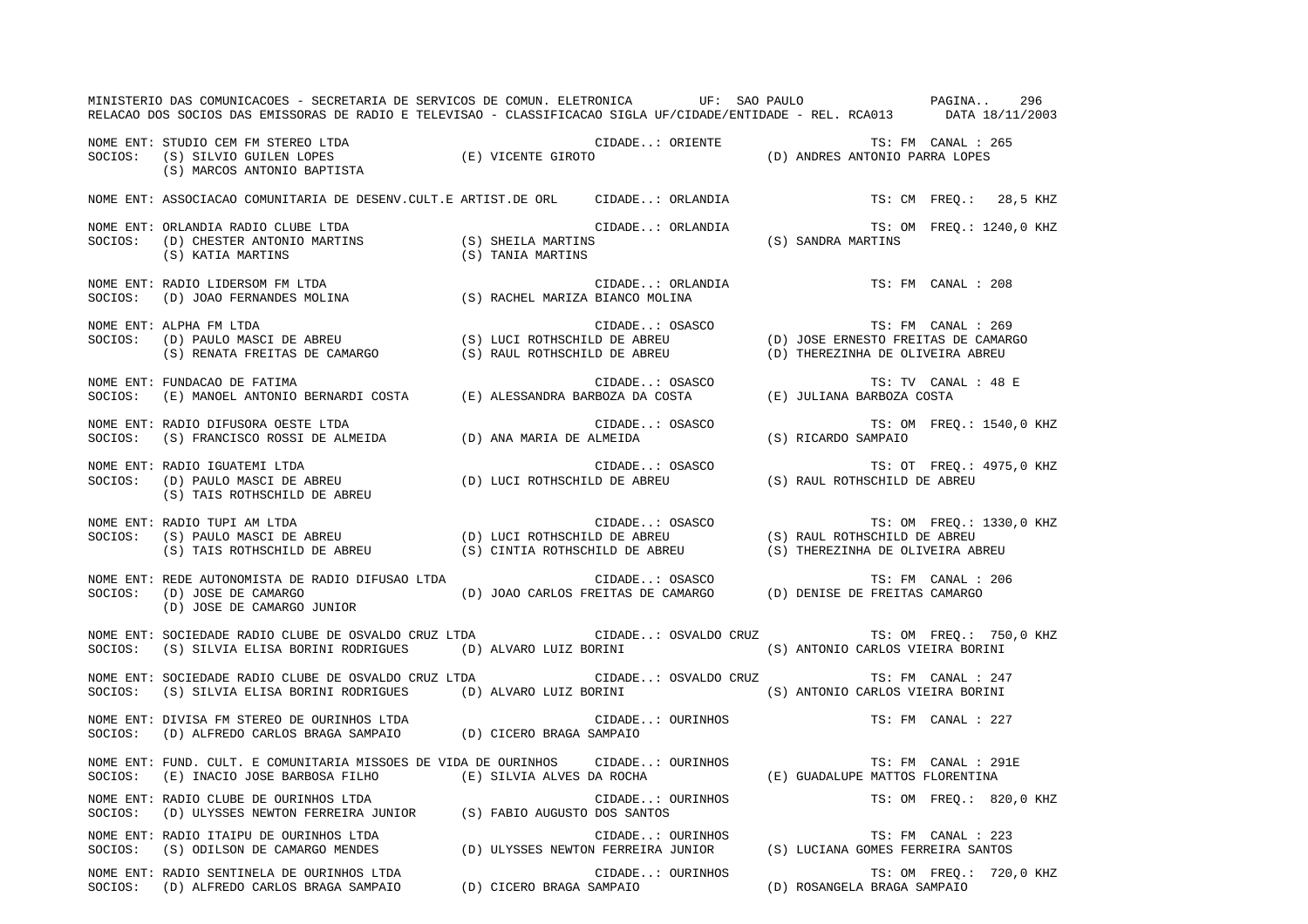NOME ENT: ASSOCIACAO DE DIFUSAO COMUNITARIA OURO VERDE CIDADE..: OURO VERDE TS: CM FREQ.: 20,0 KHZ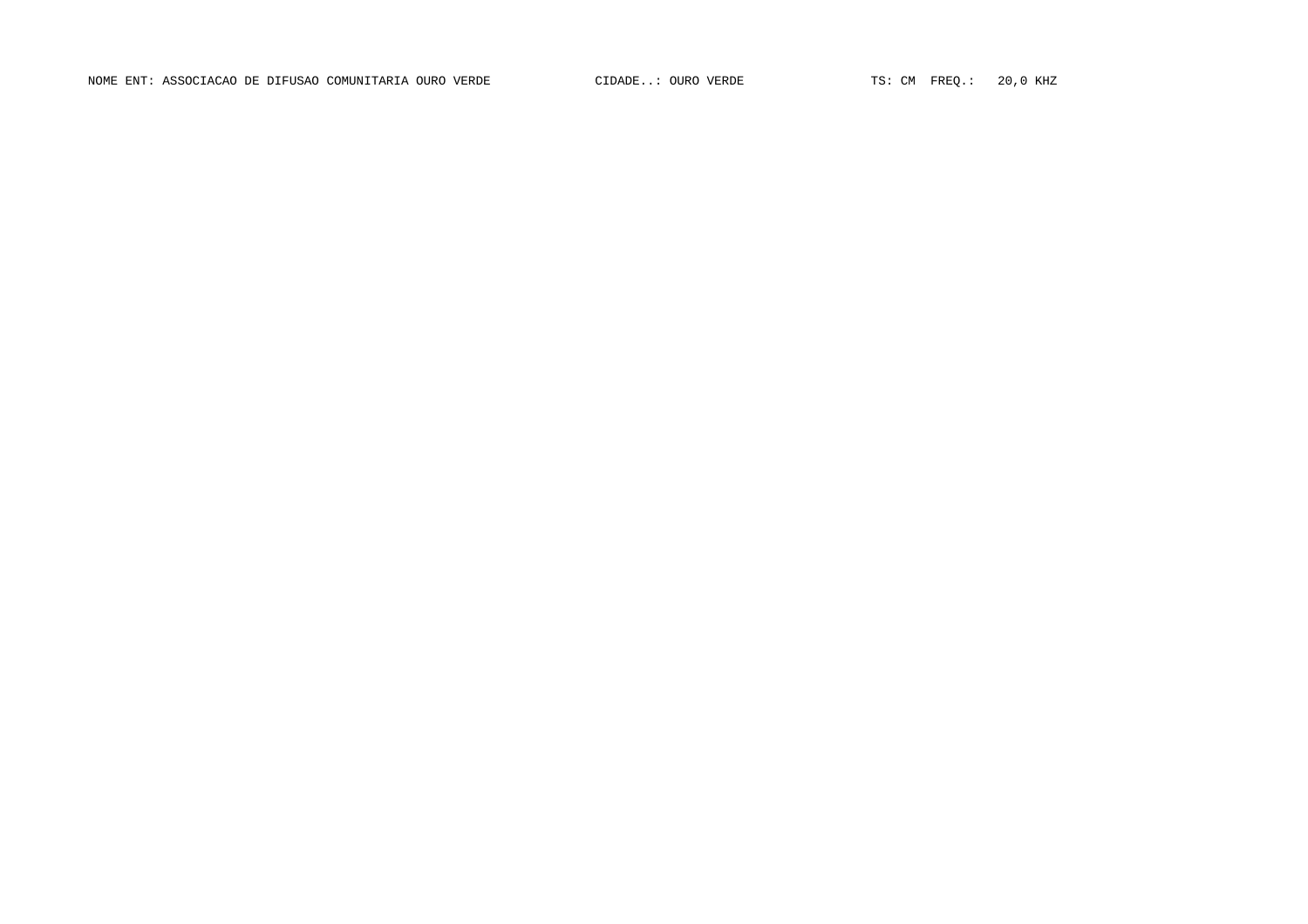|         | MINISTERIO DAS COMUNICACOES - SECRETARIA DE SERVICOS DE COMUN. ELETRONICA UF: SAO PAULO<br>RELACAO DOS SOCIOS DAS EMISSORAS DE RADIO E TELEVISAO - CLASSIFICACAO SIGLA UF/CIDADE/ENTIDADE - REL. RCA013 DATA 18/11/2003                                              |                             |                  |                          |                                                     | PAGINA             | 297                      |
|---------|----------------------------------------------------------------------------------------------------------------------------------------------------------------------------------------------------------------------------------------------------------------------|-----------------------------|------------------|--------------------------|-----------------------------------------------------|--------------------|--------------------------|
|         | NOME ENT: ASSOCIACAO DOS MORADORES DO BAIRRO ESPLANADA DE PACAE                                                                                                                                                                                                      |                             | CIDADE: PACAEMBU |                          |                                                     | TS: CM FREO.:      | 28,5 KHZ                 |
|         | NOME ENT: ASSOCIACAO DE DESENV.ARTISTICO, CUTURAL E SOCIAL - PA CIDADE: PALESTINA                                                                                                                                                                                    |                             |                  |                          |                                                     | TS: CM FREQ.:      | 20,0 KHZ                 |
|         | NOME ENT: ASSOCIACAO DE DESENVOLVIMENTO ARTISTICO, CULTURAL E S                                                                                                                                                                                                      |                             |                  | CIDADE: PALMEIRA D'OESTE |                                                     | TS: CM FREQ.:      | 29,0 KHZ                 |
|         | NOME ENT: ASSOCIACAO COMUNITARIA PALMITAL EM ACAO                                                                                                                                                                                                                    |                             |                  | CIDADE: PALMITAL         |                                                     | TS: CM FREQ.:      | 29,2 KHZ                 |
| SOCIOS: | NOME ENT: SOM LIDER RADIO REGIONAL LTDA<br>(D) CARMEN MACHADO NEGRAO                                                                                                                                                                                                 | (S) JOAO GILBERTO GUIMARAES | CIDADE: PALMITAL |                          | (S) ANTONIO EDUARDO NEGRAO                          | TS: OM FREO.:      | 580,0 KHZ                |
|         | NOME ENT: ASS.DE DIFUSAO CULT.E COMUNIT.EBENEZER DA EST.TURIST. CIDADE: PARAGUACU PAULISTA TS: CM FREQ.:                                                                                                                                                             |                             |                  |                          |                                                     |                    | 29,0 KHZ                 |
| SOCIOS: | NOME ENT: RADIO CLUBE MARCONI LTDA<br>(D) OSWALDO MASSUO MARUBAYASCHI (S) LUIZ YOSHINOBU MARUBAYASCHI (D) MITSUO MARUBAYASHI                                                                                                                                         |                             |                  |                          | CIDADE: PARAGUACU PAULISTA TS: OM FREQ.: 1190,0 KHZ |                    |                          |
| SOCIOS: | NOME ENT: RADIO PARAGUACU PAULISTA FM LTDA<br>(D) CARLOS UBIRATAN GARMS                                                                                                                                                                                              | (D) EVANDRO CESAR GARMS     |                  |                          | CIDADE: PARAGUACU PAULISTA<br>(S) YARA GARMS CAVLAK | TS: FM CANAL : 243 |                          |
|         | NOME ENT: FUNDACAO EDUCACIONAL RADIO E TV NATUREZA DE PARANAPAN                                                                                                                                                                                                      |                             |                  | CIDADE: PARANAPANEMA     |                                                     | TS: CM FREO.:      | 20,0 KHZ                 |
|         | NOME ENT: ASSOCIACAO RADIO COMUNITARIA DE PARAPUA, DO MUNICIPIO CIDADE: PARAPUA                                                                                                                                                                                      |                             |                  |                          |                                                     | TS: CM FREO.:      | 20,0 KHZ                 |
|         | NOME ENT: ASSOCIACAO MOVIMENTO RADIO COMUNITARIO PAIXAO FM CIDADE: PARDINHO                                                                                                                                                                                          |                             |                  |                          |                                                     | TS: CM FREO.:      | 20,0 KHZ                 |
|         | NOME ENT: ASSOCIACAO RADIO COMUNITARIA ILHA FM                                                                                                                                                                                                                       | CIDADE: PARIQUERA-ACU       |                  |                          |                                                     | TS: CM FREO.:      | 20,0 KHZ                 |
| SOCIOS: | NOME ENT: SISTEMA DE COMUNICACOES PATROCINIO PAULISTA S/C LTDA      CIDADE: PATROCINIO PAULISTA<br>(S) VITOR ANTONIO DOS SANTOS (S) PURCINA CANDIDO FARIA DE MELO FALEI (D) MARIA AUXILIADORA FERREIRA BARBOSA                                                       |                             |                  |                          |                                                     | TS: FM CANAL : 299 |                          |
|         | NOME ENT: ASSOCIACAO COMUNITARIA DE COMUNICACAO E CULTURA DE PA CIDADE: PAULINIA                                                                                                                                                                                     |                             |                  |                          |                                                     |                    | TS: CM FREQ.: 29,0 KHZ   |
| SOCIOS: | NOME ENT: EMISSORA DO PLANALTO LTDA<br>EMISSORA DO PLANALTO LTDA (S) REGIANA MARGARIDA PAVAN (S) RAULINIA (S) PAULO ROBERTO PAVAN (S) RONALDO MIRANDA SILVA (S) REGIANA MARGARIDA PAVAN (S) PAULO ROBERTO PAVAN (S) RONALDO MIRANDA SILVA (S) GELLINGTON MASOTTI (S) |                             |                  |                          |                                                     |                    | TS: OM FREQ.: 1090,0 KHZ |
|         | NOME ENT: ASSOCIACAO COMUNITARIA AMIGOS DE PAULO DE FARIA CIDADE: PAULO DE FARIA                                                                                                                                                                                     |                             |                  |                          |                                                     |                    | TS: CM FREO.: 20,0 KHZ   |
| SOCIOS: | NOME ENT: RADIO CULTURA PEDERNEIRAS LTDA<br>(D) CELSO CARLOS AL-HAJ                                                                                                                                                                                                  | (S) EDVALDO AL-HAJ          |                  | CIDADE: PEDERNEIRAS      |                                                     |                    | TS: OM FREQ.: 1550,0 KHZ |
| SOCIOS: | NOME ENT: REDE ASSOCIADA DE RADIODIFUSAO LTDA<br>(D) CELSO CARLOS AL-HAJ                                                                                                                                                                                             | (D) EDVALDO AL-HAJ          |                  | CIDADE: PEDERNEIRAS      |                                                     | TS: FM CANAL : 202 |                          |
|         | NOME ENT: ASSOCIACAO CULTURAL COMUNITARIA DE PEDREIRA                                                                                                                                                                                                                |                             | CIDADE: PEDREIRA |                          |                                                     |                    | TS: CM FREO.: 29,0 KHZ   |
| SOCIOS: | NOME ENT: RADIO CIDADE DE PEDREIRA LTDA<br>(S) FABIO MONTEIRO DE BARROS FILHO (D) EPIFANIO ATAIDE DOS REIS                                                                                                                                                           |                             | CIDADE: PEDREIRA |                          |                                                     |                    | TS: OM FREO.: 1560,0 KHZ |
|         | NOME ENT: ASSOCIACAO COMUNITARIA CULTURAL DE PEDRINHAS PAULISTA CIDADE: PEDRINHAS PAULISTA                                                                                                                                                                           |                             |                  |                          |                                                     |                    | TS: CM FREQ.: 20,0 KHZ   |
|         | NOME ENT: ASS. COMUN. PENAPOLENSE P/O DESENV. SOCIAL, CULT. E AR                                                                                                                                                                                                     |                             |                  | CIDADE: PENAPOLIS        |                                                     | TS: CM FREO.:      | 30,0 KHZ                 |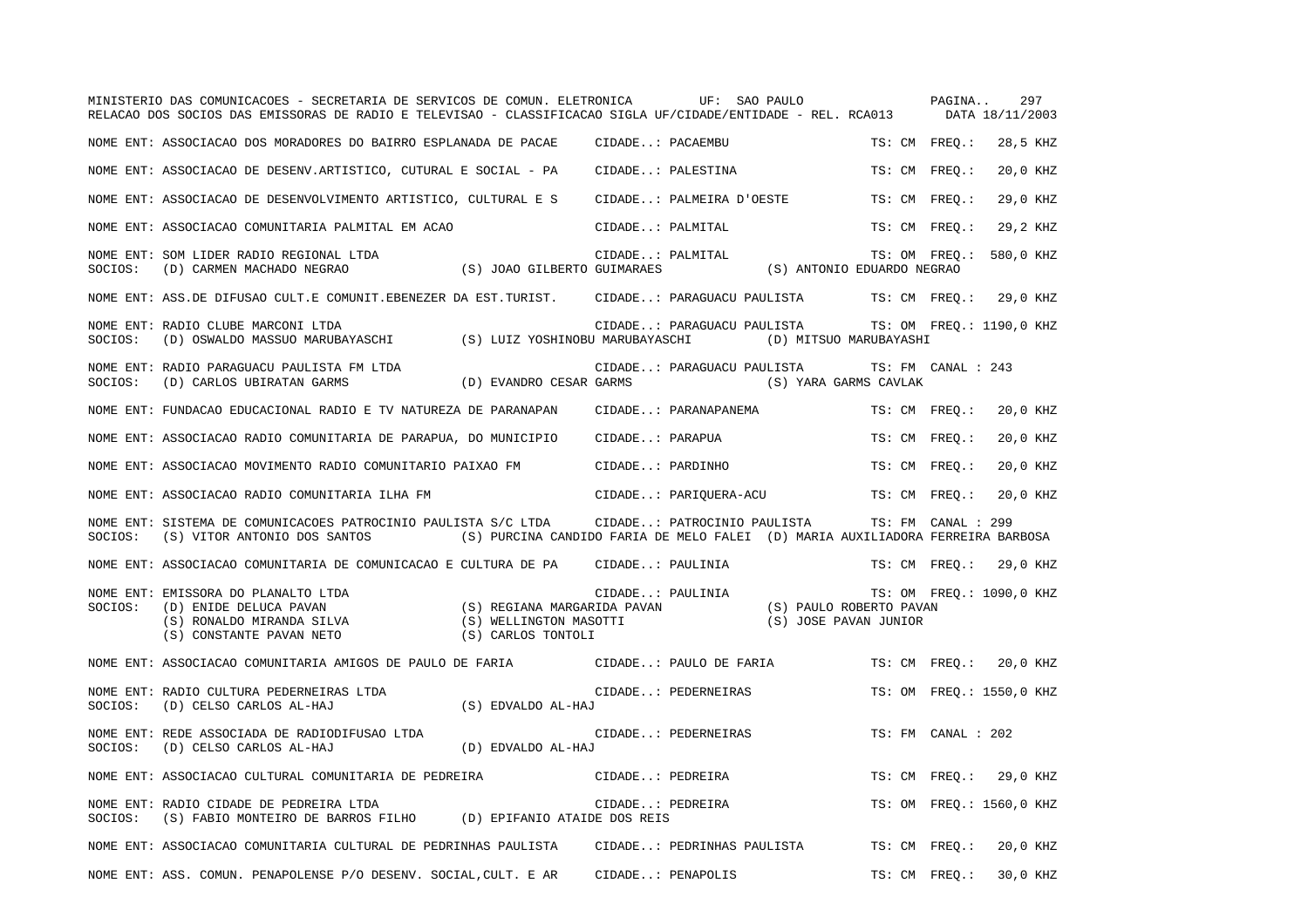NOME ENT: ORGANIZACAO DE RADIODIFUSAO PENAPOLIS LTDA CIDADE..: PENAPOLIS TS: FM CANAL : 228TS: FM CANAL : 228 SOCIOS: (D) ELPIDIO NORY (S) WALTER BERNARDES NORY (S) ANA LUIZA BERNARDES NORY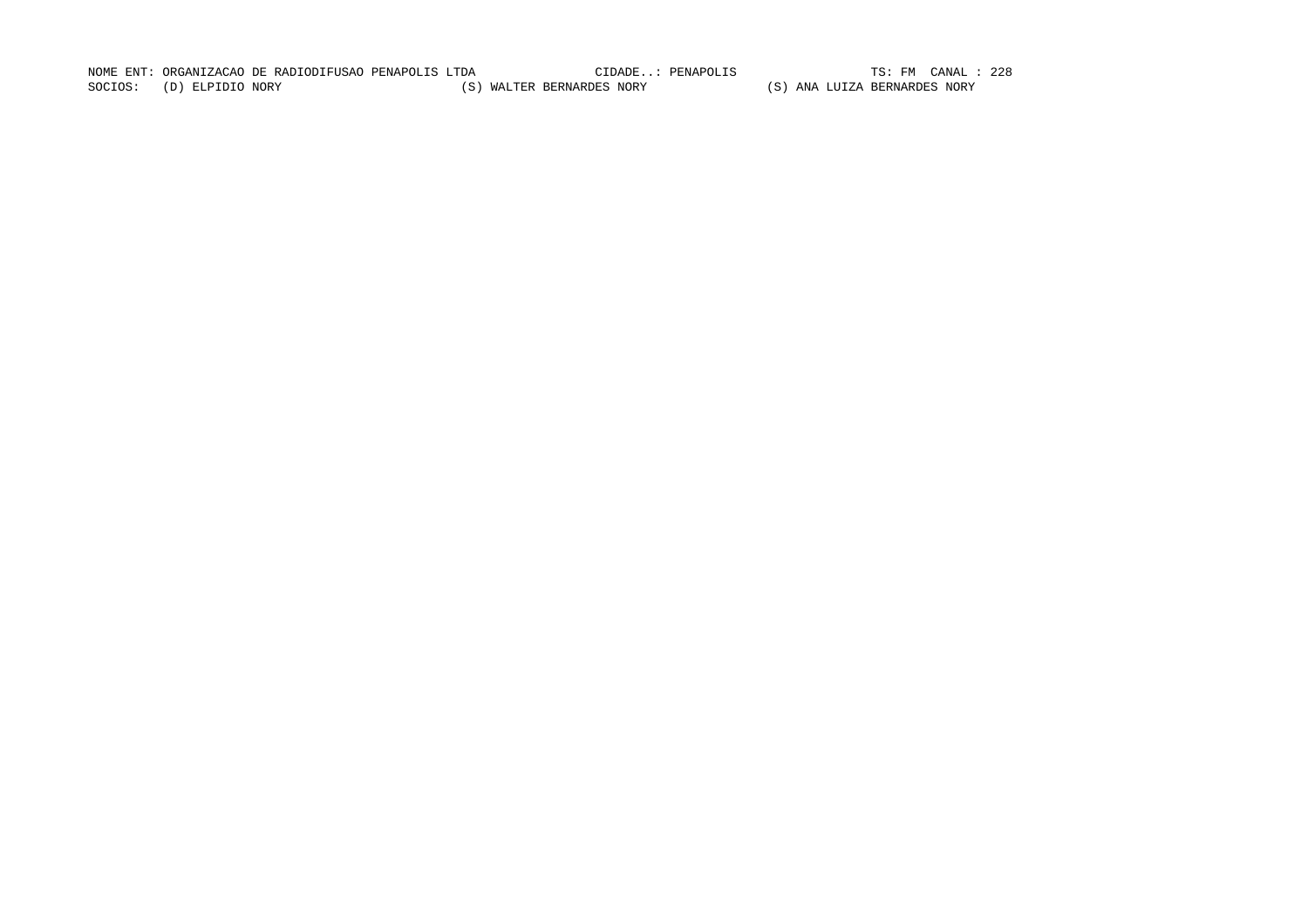|         | MINISTERIO DAS COMUNICACOES - SECRETARIA DE SERVICOS DE COMUN. ELETRONICA UF: SAO PAULO PAGINA<br>RELACAO DOS SOCIOS DAS EMISSORAS DE RADIO E TELEVISAO - CLASSIFICACAO SIGLA UF/CIDADE/ENTIDADE - REL. RCA013 DATA 18/11/2003                                                 |  |                   |                                                 |                    | 298                     |
|---------|--------------------------------------------------------------------------------------------------------------------------------------------------------------------------------------------------------------------------------------------------------------------------------|--|-------------------|-------------------------------------------------|--------------------|-------------------------|
|         | NOME ENT: RADIO DIFUSORA DE PENAPOLIS LTDA<br>SOCIOS: (D) SEBASTIAO MUNIZ DE QUIEROZ (D) SUELI MARIA BURANELLO DE QUIEROZ                                                                                                                                                      |  |                   |                                                 |                    | TS: OM FREO.: 820,0 KHZ |
|         | NOME ENT: RADIO ICATU LTDA<br>NOWE ENT. KADIO ICATO LIDA<br>SOCIOS: (D) LEONOR DE ABREU SODRE EGREJA (D) MARISTELA SIANI EGREJA                                                                                                                                                |  | CIDADE: PENAPOLIS |                                                 |                    | TS: OM FREO.: 920,0 KHZ |
|         | NOME ENT: RADIO PEREIRA BARRETO LTDA<br>SOCIOS: (D) FAUZI KASSIN (S) NORMANDO LOPES (S) SOCIOS: (D) FAUZI KASSIN (S) SOCIOS: (D) FAUZI KASSIN                                                                                                                                  |  |                   | CIDADE: PEREIRA BARRETO TS: OM FREQ.: 690,0 KHZ |                    |                         |
|         |                                                                                                                                                                                                                                                                                |  |                   | CIDADE: PEREIRA BARRETO TS: FM CANAL : 246      |                    |                         |
|         | NOME ENT: ASSOCIACAO COMUNIT.BENEF.NOSSA S. DA CONCEICAO-RAD.MI CIDADE: PEREIRAS                                                                                                                                                                                               |  |                   |                                                 | TS: CM FREQ.:      | 20,0 KHZ                |
|         | NOME ENT: ASSOCIACAO E MOVIMENTO COMUNITARIO CULT.BENEFICENTE S  CIDADE: PERUIBE                                                                                                                                                                                               |  |                   |                                                 | TS: CM FREO.:      | 20,0 KHZ                |
|         | NOME ENT: RADIO PERUIBE FM STEREO LTDA (D) CLAUDIO DE GRACA MUSSI SOCIOS: (S) EDEMILSON ZANETTI (D) CLAUDIO DE GRACA MUSSI                                                                                                                                                     |  | CIDADE: PERUIBE   |                                                 | TS: FM CANAL : 271 |                         |
|         | NOME ENT: ASSOCIACAO COMUNITARIA EDUCATIVA DE PIEDADE <b>ELO ENTERA EN SUBADE</b> CIDADE: PIEDADE                                                                                                                                                                              |  |                   |                                                 |                    | TS: CM FREQ.: 29,0 KHZ  |
|         | NOME ENT: ASSOCIACAO DE APOIO AO CIDADAO CARENTE - A.A.C.C. CIDADE: PINDAMONHANGABA TS: CM FREQ.:                                                                                                                                                                              |  |                   |                                                 |                    | 28,5 KHZ                |
| SOCIOS: | NOME ENT: FUND SETORIAL DE RADIODIFUSAO EDUC DE SONS E IMAGENS CIDADE: PINDAMONHANGABA TS: TV CANAL : 15-E<br>$\textbf{(E)} \text{ LUIZ CARLOS GROSSO ALVES} \qquad \qquad \textbf{(E)} \text{ LIA MARGARETH B. MOREIRA ALVES} \qquad \textbf{(E)} \text{ LUIZA GROSSO ALVES}$ |  |                   |                                                 |                    |                         |
|         | NOME ENT: FUNDACAO BOM JESUS DE RADIO E TELEVISAO CIDADE: PINDAMONHANGABA TS: FM CANAL : 296E<br>SOCIOS: (E) ANA ROSA MARCONDES LERARIO (E) JANIO ARDITO LERARIO (E) VITO ARDITO LERARIO FILHO<br>(E) JOAO CARLOS RIBEIRO SALGADO                                              |  |                   |                                                 |                    |                         |
| SOCIOS: | NOME ENT: RADIO DIFUSORA TAUBATE LTDA<br>(D) EMILIO AMADEI BERINGHS NETO (D) MARINA MIRANDA BERINGHS (D) MARCELO MIRANDA AMADEI BERINGHS<br>(D) RICARDO MIRANDA BERINGHS                                                                                                       |  |                   | CIDADE: PINDAMONHANGABA TS: FM CANAL : 260      |                    |                         |
|         | NOME ENT: RADIO DIFUSORA TAUBATE LTDA<br>SOCIOS: (D) EMILIO AMADEI BERINGHS NETO (D) MARINA MIRANDA BERINGHS (D) MARCELO MIRANDA AMADEI BERINGHS<br>(D) RICARDO MIRANDA BERINGHS                                                                                               |  |                   |                                                 |                    |                         |
|         | NOME ENT: RADIO PINDAMONHANGABA LTDA<br>SOCIOS: (D) SONIA APARECIDA GRIN SANTO (S) LUCIANA MARIA SANTO (S) KARINA GRIN SANTO                                                                                                                                                   |  |                   | CIDADE: PINDAMONHANGABA TS: FM CANAL : 233      |                    |                         |
|         | NOME ENT: ASS.COMUNIT.P/O DESENVOLV. ARTISTICO E CULTURAL DE PI CIDADE: PIQUETE                                                                                                                                                                                                |  |                   |                                                 |                    | TS: CM FREQ.: 30,0 KHZ  |
|         | SOCIOS: (D) FATIMA REGINA MOREIRA DE CAMPOS AND (D) FLAVIA CRISTINA MOREIRA DE CAMPOS A                                                                                                                                                                                        |  |                   |                                                 | TS: FM CANAL : 294 |                         |
|         | NOME ENT: INST. DE ENSINO PROFISSIONALIZANTE STO. ANTONIO DA CA CIDADE: PIRACAIA                                                                                                                                                                                               |  |                   |                                                 |                    | TS: CM FREO.: 29,0 KHZ  |
|         | NOME ENT: RADIO JOVEM PIRA LTDA<br>SOCIOS: (D) JOSE CARLOS FARAH (S) JOSE CARLOS LORENZONI FARAH (S) LUIZ CARLOS DE CAMPOS PEREIRA DA SI<br>(S) MARIA PATRICIA LORENZONI FARAH (S) PRISCILA LORENZONE FARAH (S) LUIZ CARLOS DE CAMPO                                           |  |                   |                                                 |                    |                         |
|         | NOME ENT: ASSOCIACAO COMUNITARIA DE COMUNIC.E CULTURA AMIGOS DO CIDADE: PIRACICABA                                                                                                                                                                                             |  |                   |                                                 | TS: CM FREQ.:      | 21,5 KHZ                |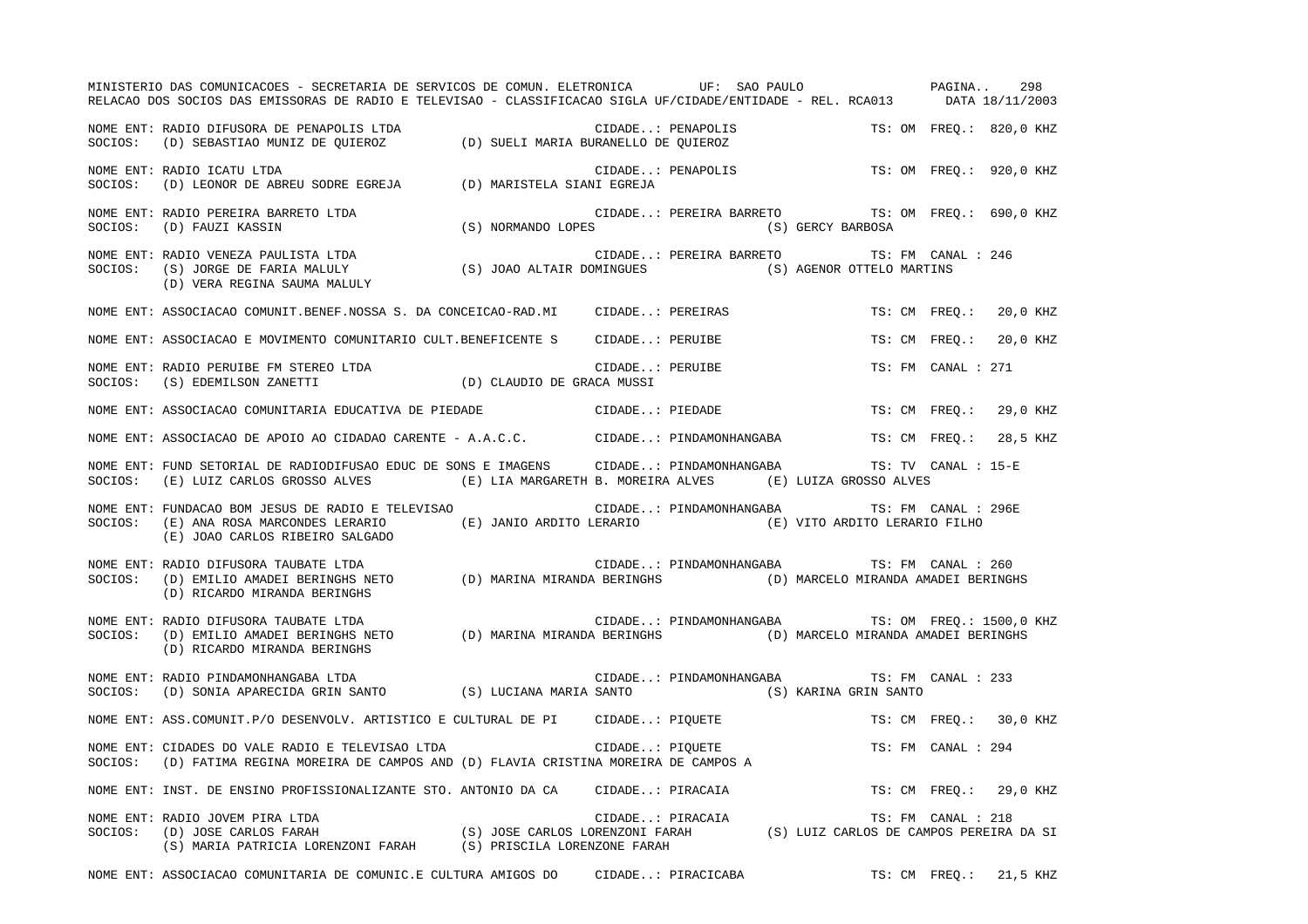|         | MINISTERIO DAS COMUNICACOES - SECRETARIA DE SERVICOS DE COMUN. ELETRONICA UF: SAO PAULO PAGINA<br>RELACAO DOS SOCIOS DAS EMISSORAS DE RADIO E TELEVISAO - CLASSIFICACAO SIGLA UF/CIDADE/ENTIDADE - REL. RCA013 DATA 18/11/2003                                                                              |                                                                                          |                                                            | 299                      |
|---------|-------------------------------------------------------------------------------------------------------------------------------------------------------------------------------------------------------------------------------------------------------------------------------------------------------------|------------------------------------------------------------------------------------------|------------------------------------------------------------|--------------------------|
|         | NOME ENT: PREFEITURA MUNICIPAL DE PIRACICABA (E) CRISTIANE BUSO SANCHES<br>SOCIOS: (E) MARCELO BONGAGNA (E) CRISTIANE BUSO SANCHES                                                                                                                                                                          | CIDADE: PIRACICABA                                                                       | TS: FM CANAL : 290E<br>(E) NORBERTO AUGUSTO REZENDE JUNIOR |                          |
|         | NOME ENT: RADIO DIFUSORA DE PIRACICABA S/A (D) MARIA CONCEICAO PIPPA SOAVE (S) CARMEM APARECIDA PIPPA TOMAZELLA<br>SOCIOS: (D) MARIA THEREZINHA PIPPA ROCHELLE (D) MARIA CONCEICAO PIPPA SOAVE (S) CARMEM APARECIDA PIPPA TOMAZEL                                                                           |                                                                                          |                                                            |                          |
|         | NOME ENT: RADIO DIFUSORA DE PIRACICABA S/A CIDADE: PIRACICABA TS: OM FREQ.: 650,0 K<br>SOCIOS: (D) MARIA THEREZINHA PIPPA ROCHELLE (D) MARIA CONCEICAO PIPPA SOAVE (S) CARMEM APARECIDA PIPPA TOMAZELLA<br>(S) LUIZ GONZAGA HERCOT                                                                          |                                                                                          |                                                            | TS: OM FREQ.: 650,0 KHZ  |
| SOCIOS: | NOME ENT: RADIO EDUCADORA DE PIRACICABA LTDA<br>(S) ANNA MARIA MEIRELLES DE MATTOS (S) JAIRO RIBEIRO DE MATTOS (S) ANA CRISTINA M. DE MATTOS MARCONDES<br>(S) ANA MARIA MEIRELLES DE MATTOS (D) JAIRO MEIRELLES RIBEIRO DE MATTOS (D) ANA TERESA MEIRELLES DE MATTOS                                        | CIDADE: PIRACICABA                                                                       |                                                            | TS: OM FREQ.: 1060,0 KHZ |
| SOCIOS: | NOME ENT: RADIO EDUCADORA DE PIRACICABA LTDA<br>S) ANNA MARIA MEIRELLES DE MATTOS (S) JAIRO RIBEIRO DE MATTOS (S) ANA CRISTINA M. DE MATTOS MARCONDES<br>(S) ANA MARIA MEIRELLES DE MATTOS (D) JAIRO MEIRELLES RIBEIRO DE MATTOS (D) ANA TERESA MEIRELLES DE MATTOS                                         | CIDADE: PIRACICABA                                                                       |                                                            | TS: FM CANAL : 276       |
|         | $\begin{minipage}{0.9\linewidth} \begin{tabular}{lcccccc} \texttt{NOWLEDM} & \texttt{SISTEMA JORNAL DE RADIO LTDA} & \texttt{CIDAB} & \texttt{CIDADE} \\ \texttt{SOCIOS:} & \texttt{(D)} & \texttt{NARINEZ BORTOLAN ZOVICO} & \texttt{(D)} & \texttt{MARINEZ BORTOLAN ZOVICO} \end{tabular} \end{minipage}$ | CIDADE: PIRACICABA TS: OM FREQ.: 910,0 KHZ                                               |                                                            |                          |
|         | NOME ENT: SISTEMA JORNAL DE RADIO LTDA<br>SOCIOS: (D) ORLANDO JOSE ZOVICO (D) MARINEZ BORTOLAN ZOVICO                                                                                                                                                                                                       |                                                                                          |                                                            | TS: FM CANAL : 246       |
|         | NOME ENT: ASSOCIACAO COMUNITARIA MATER DEI DE PIRAJU CIDADE: PIRAJU                                                                                                                                                                                                                                         |                                                                                          |                                                            | TS: CM FREO.: 29,0 KHZ   |
|         | NOME ENT: RADIO PARANAPANEMA LTDA<br>SOCIOS: (D) JOSE RAIMUNDO PEREIRA DOS SANTOS (S) AIDA DE DEUS VENANCIO DOS SANTOS                                                                                                                                                                                      | CIDADE: PIRAJU                                                                           |                                                            | TS: OM FREQ.: 610,0 KHZ  |
|         | NOME ENT: RADIO PIRATININGA DE PIRAJU LTDA<br>$\texttt{SOCIOS:} \hspace{5mm} \texttt{(D)} \hspace{2mm} \texttt{NELSON} \hspace{2mm} \texttt{PAULA} \hspace{2mm} \texttt{METRA} \hspace{2cm} \texttt{(D)} \hspace{2mm} \texttt{ALAOR} \hspace{2mm} \texttt{LETTE}$                                           | CIDADE: PIRAJU                                                                           |                                                            | TS: OM FREQ.: 680,0 KHZ  |
|         | NOME ENT: ASSOCIACAO CULTURAL COMUNITARIA DE PIRAJUI (CIDADE: PIRAJUI                                                                                                                                                                                                                                       |                                                                                          |                                                            | TS: CM FREQ.: 29,0 KHZ   |
|         | NOME ENT: RADIO PIRAJUI LTDA<br>SOCIOS: (D) JOSE ERALDO GERMANO DA SILVA (S) ALDARI FAZION                                                                                                                                                                                                                  | CIDADE: PIRAJUI                                                                          |                                                            | TS: OM FREQ.: 1260,0 KHZ |
|         | NOME ENT: ASSOCIACAO COMUNITARIA DE COMUNICACAO E CULTURA PIRAN CIDADE: PIRANGI                                                                                                                                                                                                                             |                                                                                          |                                                            | TS: CM FREQ.: 29,0 KHZ   |
|         | NOME ENT: ASSOCIACAO COMUNITARIA DE PIRAPOZINHO - NOVO MILENIO CIDADE: PIRAPOZINHO TS: CM FREQ.: 28,5 KHZ                                                                                                                                                                                                   |                                                                                          |                                                            |                          |
|         | NOME ENT: FUNDACAO CULTURAL "PADRE LUIZ BARTHOLOMEU" CIDADE: PIRASSUNUNGA<br>SOCIOS: (E) SAMUEL BENTO SILVA (E) ROQUE DIAULAS DE CAMARGO (E) ISABEL TERESA SCARANELLI VINCE                                                                                                                                 |                                                                                          |                                                            | TS: TV CANAL : 58-E      |
|         | NOME ENT: FUNDACAO EDUCATIVA JOAO PAULO II DE PIRASSUNUNGA - SP CIDADE: PIRASSUNUNGA TS: CM FREQ.: 28,5 KHZ                                                                                                                                                                                                 |                                                                                          |                                                            |                          |
|         | NOME ENT: ORGANIZACAO DE RADIODIFUSAO TREVISAN LTDA<br>SOCIOS: (D) WALDIR TREVISAN (S) MARIA JOSE BRUNO TREVISAN (D) WELSON TREVISAN                                                                                                                                                                        | CIDADE: PIRASSUNUNGA                                                                     |                                                            | TS: FM CANAL : 211       |
|         | NOME ENT: RADIO DIFUSORA DE PIRASSUNUNGA LTDA<br>SOCIOS: (D) JOSE CARLOS ELMOR                                                                                                                                                                                                                              | CIDADE: PIRASSUNUNGA<br>(S) DALVA FRANCO DA SILVEIRA ELMOR (S) HUGO ROLANDO ARANA PESSOA |                                                            | TS: FM CANAL : 228       |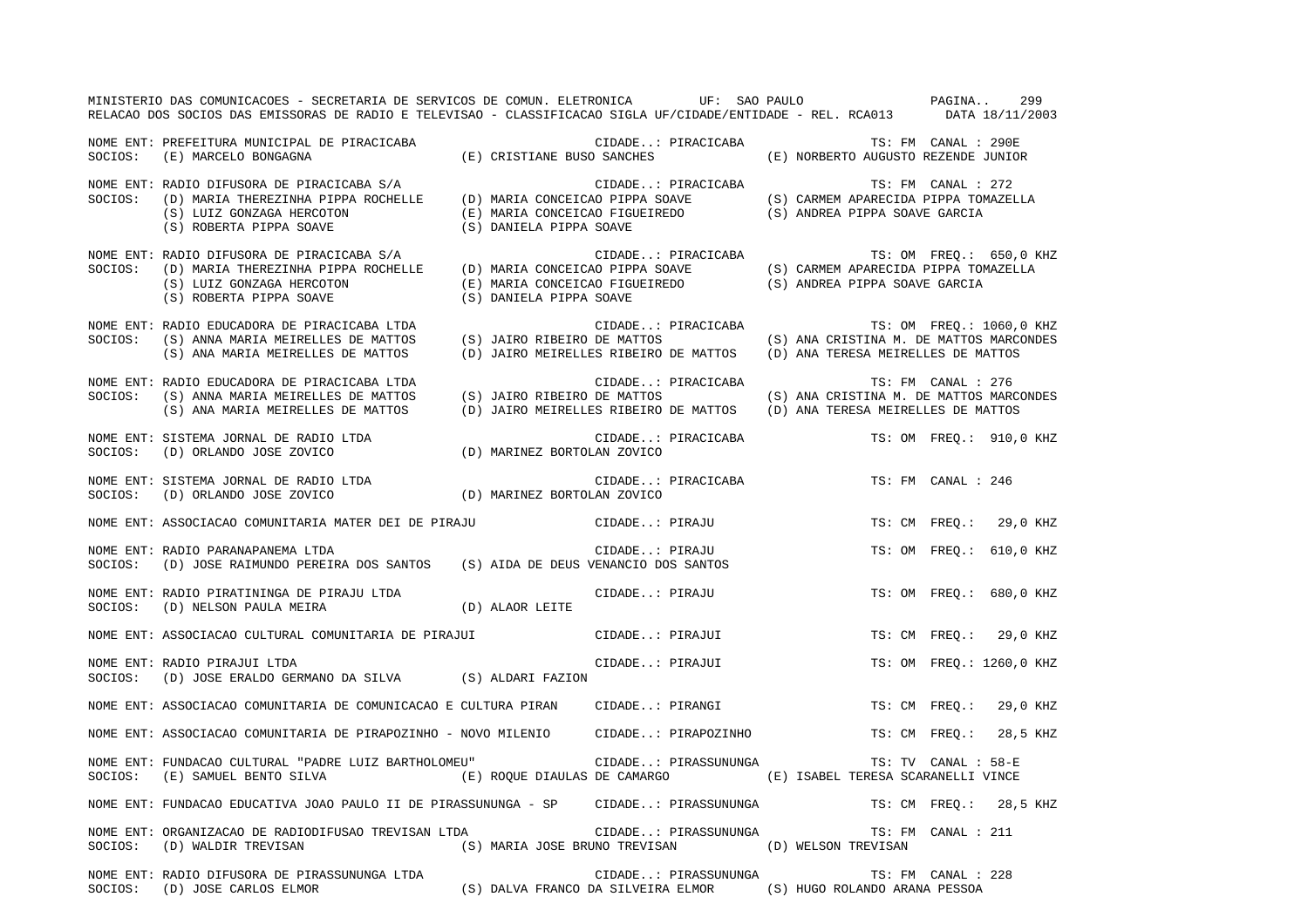(S) SANDRA ELMOR DE ARANA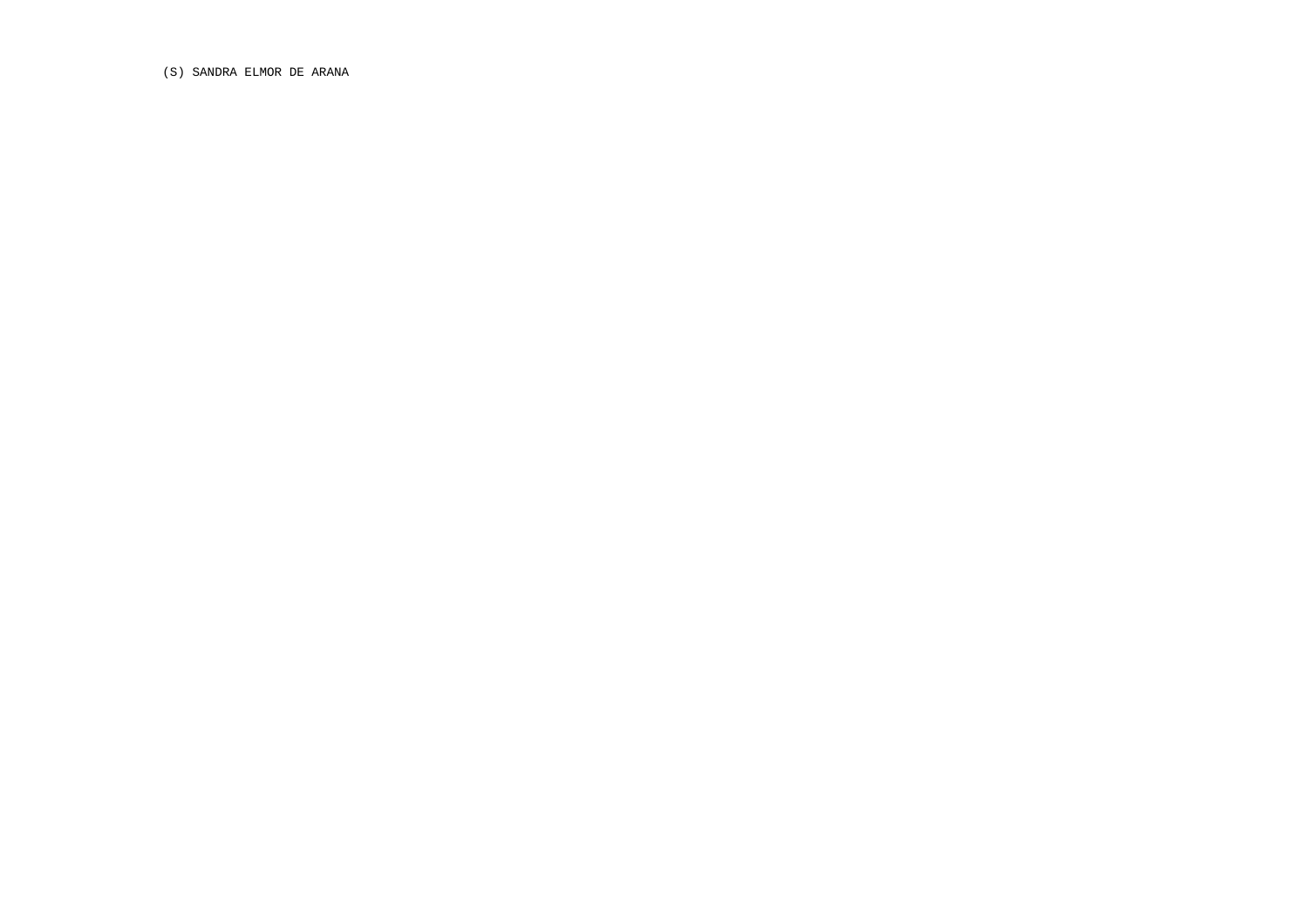|         | MINISTERIO DAS COMUNICACOES - SECRETARIA DE SERVICOS DE COMUN. ELETRONICA UF: SAO PAULO PAGINA<br>RELACAO DOS SOCIOS DAS EMISSORAS DE RADIO E TELEVISAO - CLASSIFICACAO SIGLA UF/CIDADE/ENTIDADE - REL. RCA013 DATA 18/11/2003                                                                                                                                                                                                                                                                                                                                        |                                            |                |                                                           |               |                     | 300                      |
|---------|-----------------------------------------------------------------------------------------------------------------------------------------------------------------------------------------------------------------------------------------------------------------------------------------------------------------------------------------------------------------------------------------------------------------------------------------------------------------------------------------------------------------------------------------------------------------------|--------------------------------------------|----------------|-----------------------------------------------------------|---------------|---------------------|--------------------------|
|         | (S) SANDRA ELMOR DE ARANA                                                                                                                                                                                                                                                                                                                                                                                                                                                                                                                                             |                                            |                | CIDADE: PIRASSUNUNGA TS: OM FREQ.: 1320,0 KHZ             |               |                     |                          |
|         | NOME ENT: 90 FM STEREO LTDA<br>SOCIOS: (D) ROBERTO DONIZETI BRAGAGNOLLO (S) DARCY FRANCO DA SILVEIRA (S) JOSE FRANCO DA SILVEIRA                                                                                                                                                                                                                                                                                                                                                                                                                                      |                                            |                | CIDADE: PIRASSUNUNGA                                      |               | TS: FM CANAL : 234  |                          |
|         | NOME ENT: ASSOCIACAO RADIO COMUNITARIA 2000 FM                                                                                                                                                                                                                                                                                                                                                                                                                                                                                                                        |                                            |                | CIDADE: PITANGUEIRAS                                      |               | TS: CM FREO.:       | 20,0 KHZ                 |
|         | NOME ENT: ASSOCIACAO DE CULTURA E COMUNICACAO CIDADE DA PAZ CIDADE: POLONI                                                                                                                                                                                                                                                                                                                                                                                                                                                                                            |                                            |                |                                                           | TS: CM FREQ.: |                     | 20,0 KHZ                 |
|         | NOME ENT: ASSOCIACAO COMUNITARIA DE COMUNICACAO E CULTURA DE PO CIDADE: POMPEIA                                                                                                                                                                                                                                                                                                                                                                                                                                                                                       |                                            |                |                                                           |               |                     | TS: CM FREO.: 28,5 KHZ   |
| SOCIOS: | (S) MARA SILVIA SURIANO BORINI CASTRO (D) MARCO ANTONIO FERREIRA DE CASTRO<br>ASSOCIACAO COMUNITARIA DE CONSUMIDADE DE CONSUMIDATION DE CONSUMIDATION DE CONSUMIDATION DE CONSUMIDATION DE C<br>NOME ENT: RADIO CENTRAL DE POMPEIA LTDA                                                                                                                                                                                                                                                                                                                               |                                            |                |                                                           |               |                     | TS: OM FREQ.: 1540,0 KHZ |
|         | NOME ENT: ASSOCIACAO COMUNITARIA DE CULTURA, LAZER E COMUNIC.DE CIDADE: PONTAL                                                                                                                                                                                                                                                                                                                                                                                                                                                                                        |                                            |                |                                                           |               |                     | TS: CM FREO.: 20,0 KHZ   |
|         | NOME ENT: RADIO PONTAL FM LTDA<br>A CI<br>(S) NEDIR COLOMBO<br>SOCIOS: (D) NERI COLOMBO                                                                                                                                                                                                                                                                                                                                                                                                                                                                               |                                            | CIDADE: PONTAL | (S) JULIO PEDRO COLOMBO                                   |               | TS: FM CANAL : 282  |                          |
|         | NOME ENT: ASS.COMUNIT.EDUCAT.CULT.E ARTIST.CONFORME A CONST.VIG CIDADE: PORANGABA                                                                                                                                                                                                                                                                                                                                                                                                                                                                                     |                                            |                |                                                           |               |                     | TS: CM FREO.: 28,5 KHZ   |
|         | NOME ENT: RADIO EMISSORA PORTOFELICENSE LTDA (*) CIDADE: PORTO FELIZ TS: OM FREQ.: 1120,0<br>SOCIOS: (S) MAURO SERGIO MOTTA (D) OSWALDO TEIXEIRA LOPES (S) ROMEU CASTELUCCI<br>(S) GILBERTO SAMPAIO TORRES (S) CELIO PRADO (S) D<br>(S) GLADYS LOURDES MARTELLI CASTELUCCI (S) PHILOMENA MARIA LABRONICI ANGELIERI (S) LAZARA GRILO<br>S) LUCIA ELISA ALBIEIRO BOSCOLO (S) ALICE DE MORELI BOM MARTELLI (S) HENRIETTE THEREZINHA CIETTO FERNAND (S) PAULO SERGIO BARBOSA (S) LOURDES MIETTO LISBOA (S) HORLIMAR PIRES DE ALMEIDA (S) PEDRO BONINI (S) VISTOR PREVITAL |                                            |                | (*) CIDADE: PORTO FELIZ $\qquad$ TS: OM FREQ.: 1120,0 KHZ |               |                     |                          |
|         | NOME ENT: ASSOCIACAO DE COMUNICACAO COMUNITARIA VIDA NOVA CIDADE: PORTO FERREIRA TS: CM FREQ.: 28,5 KHZ                                                                                                                                                                                                                                                                                                                                                                                                                                                               |                                            |                |                                                           |               |                     |                          |
| SOCIOS: | NOME ENT: FUND. EDUC. DE RADIOD. PROFESSOR LOURENCO FILHO CIDADE: PORTO FERREIRA TS: FM CANAL : 206E<br>(E) ROBERTO PAULO VALERIANI IGNATIOS (E) JOSE WANDERLEY KLEIN (E) MARA ROSANGELA VICENTE DA SILVA                                                                                                                                                                                                                                                                                                                                                             |                                            |                |                                                           |               |                     |                          |
|         | NOME ENT: RADIO FERREIRENSE LTDA<br>SOCIOS: (S) DORIVAL BRAGA (S) ANDRE LUIS BELINI (D) JOSE GUSTAVO BRAGA COLUCI                                                                                                                                                                                                                                                                                                                                                                                                                                                     |                                            |                | CIDADE: PORTO FERREIRA TS: FM CANAL : 295                 |               |                     |                          |
|         | NOME ENT: RADIO PRIMAVERA LTDA<br>SOCIOS: (D) ROBERTO PAULO VALERIANI IGNATIOS (D) JOSE KLEIN SOBRINHO                                                                                                                                                                                                                                                                                                                                                                                                                                                                |                                            |                | CIDADE: PORTO FERREIRA TS: OM FREQ.: 1470,0 KHZ           |               |                     |                          |
|         | NOME ENT: ASSOCIACAO COMUNITARIA DE RADIO CULTURAL CURUMIN CIDADE: POTIRENDABA                                                                                                                                                                                                                                                                                                                                                                                                                                                                                        |                                            |                |                                                           |               |                     | TS: CM FREO.: 28,5 KHZ   |
|         | NOME ENT: ASSOCIACAO PRADOPOLENSE DE APOIO A EDUC. E CULT. - AP CIDADE: PRADOPOLIS                                                                                                                                                                                                                                                                                                                                                                                                                                                                                    |                                            |                |                                                           | TS: CM FREQ.: |                     | 20,0 KHZ                 |
|         | NOME ENT: FUNDACAO EDUCACIONAL E CULTURAL DE PRAIA GRANDE<br>COCIOCIONAL DE PRAIA DE PROPERTE DE CULTURAL DE PRAIA GRANDE<br>SOCIOS: (E) JOSE ROBERTO DE FREITAS (E) MARIA CRISTINA ROSSI PAULA (E) ADMAR MARTINS DE OLIVEIRA<br>(E) SALVADOR FRANJOSO (E) FRANCISCO JOSE DE SOUZA                                                                                                                                                                                                                                                                                    |                                            |                |                                                           |               | TS: FM CANAL : 242E |                          |
|         | NOME ENT: SOCIEDADE DE ASSISTENCIA E OCUPACAO AO MENOR - PROAME CIDADE: PRESIDENTE ALVES TS: CM FREQ.:                                                                                                                                                                                                                                                                                                                                                                                                                                                                |                                            |                |                                                           |               |                     | 29,0 KHZ                 |
|         | NOME ENT: ASSOCIACAO O BOM PASTOR DE AMPARO SOCIAL                                                                                                                                                                                                                                                                                                                                                                                                                                                                                                                    | CIDADE: PRESIDENTE BERNARDES TS: CM FREQ.: |                |                                                           |               |                     | 28,5 KHZ                 |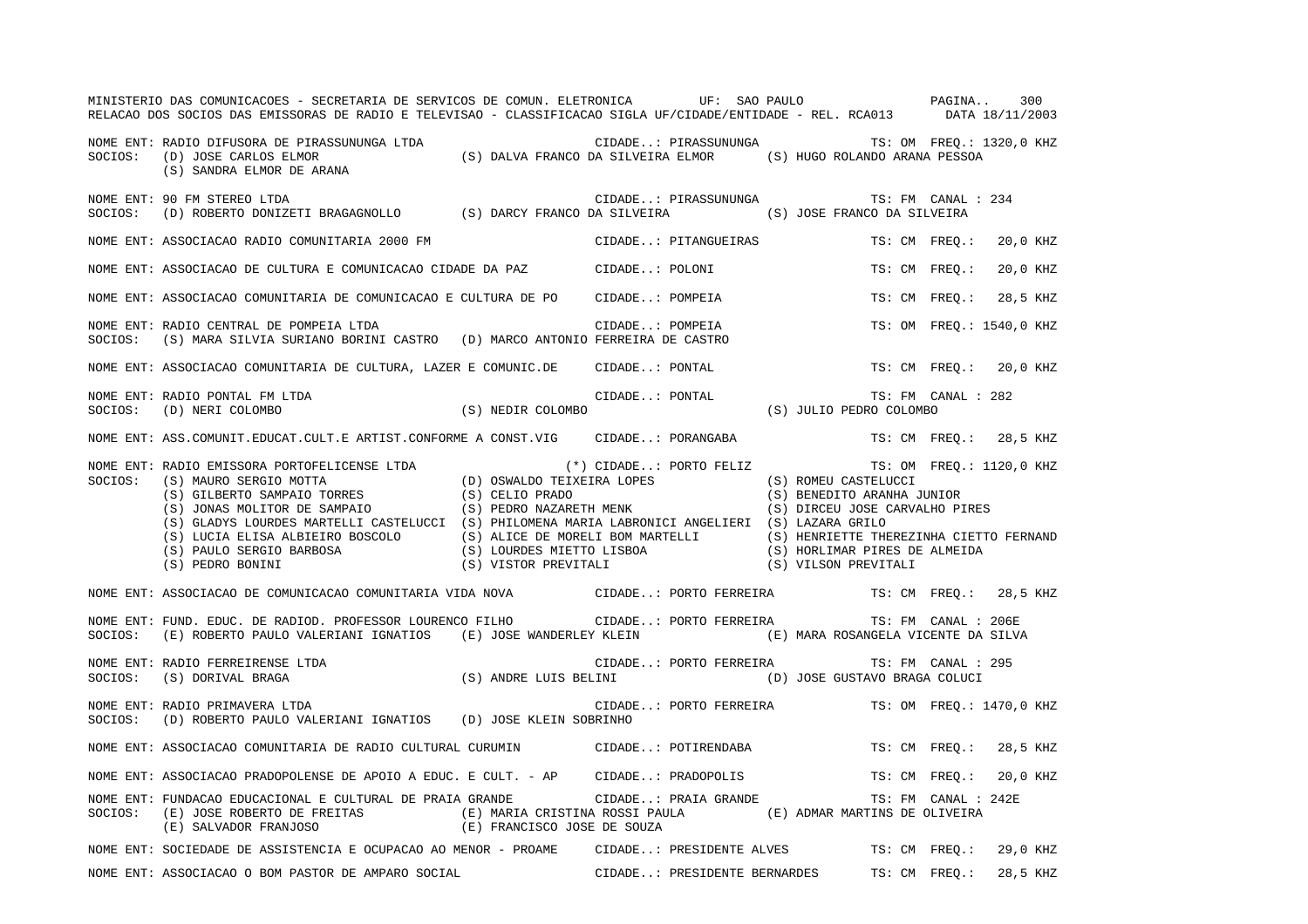SOCIOS: (D) ARIOVALDO BRIGIDA RIBEIRO (D) ENIO JOSE LOPES MARTINS

NOME ENT: RADIO VALE DO RIO PARANA LTDA CIDADE..: PRESIDENTE EPITACIO TS: OM FREQ.: 1560,0 KHZ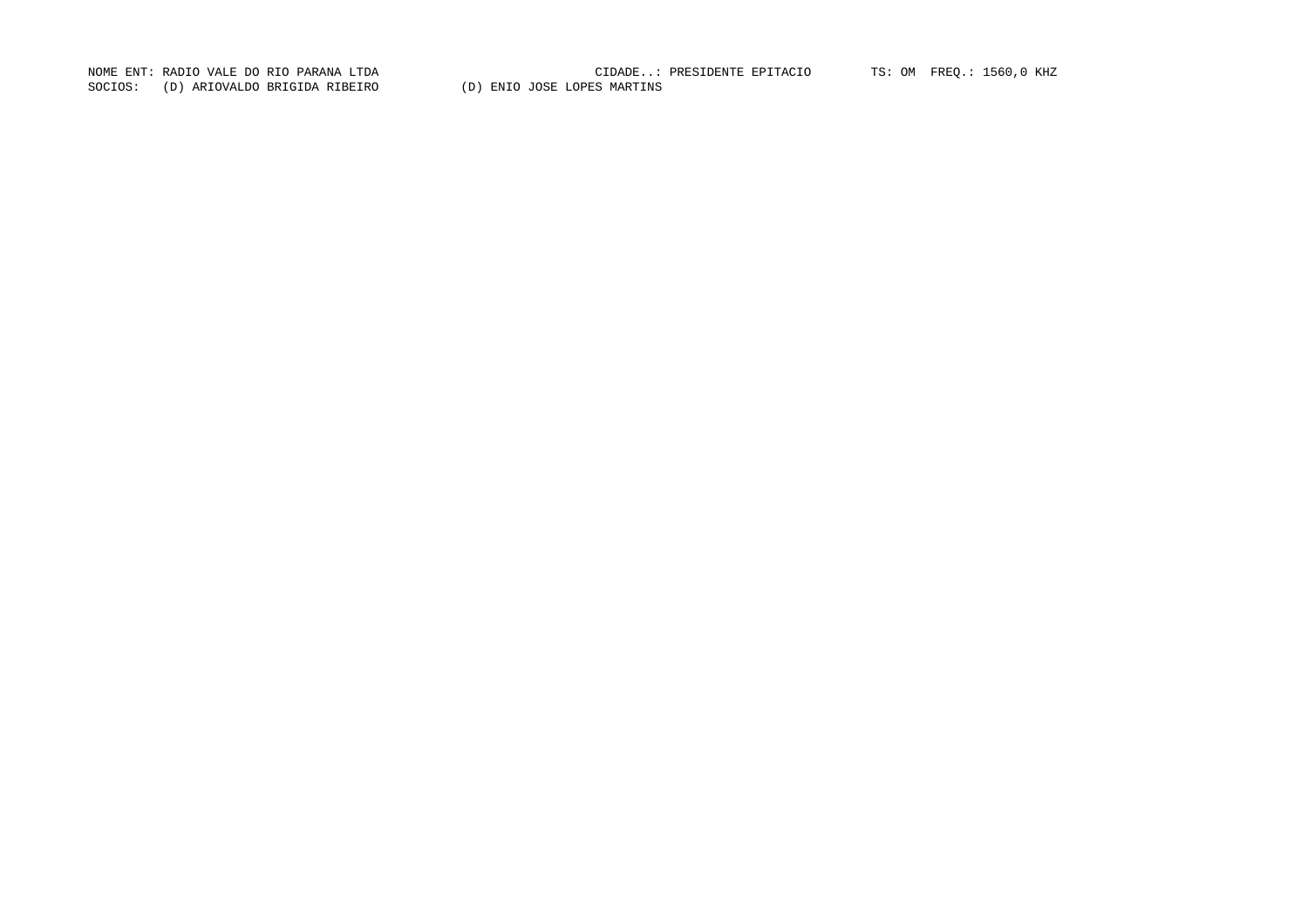MINISTERIO DAS COMUNICACOES - SECRETARIA DE SERVICOS DE COMUN. ELETRONICA UF: SAO PAULO PAGINA.. 301RELACAO DOS SOCIOS DAS EMISSORAS DE RADIO E TELEVISAO - CLASSIFICACAO SIGLA UF/CIDADE/ENTIDADE - REL. RCA013 DATA 18/11/2003 NOME ENT: ASSOCIACAO COMUNIT.EDUCACIONAL, CULT.E BENEFICENTE MA CIDADE..: PRESIDENTE PRUDENTE TS: CM FREQ.: 28,5 KHZ NOME ENT: FUNDACAO AGRIPINO LIMA CIDADE..: PRESIDENTE PRUDENTE TS: TV CANAL : 02+ETS: TV CANAL : 02+E SOCIOS: (E) MARIA ROSA DOS SANTOS MALAMAO (E) MARIA INES BARISON PEREIRA (E) RITA DE CASSIA RAMBALDO (E) WALDELY SEBASTIAO DE OLIVEIRA NEGRA (E) CLEUSA ESTEVAM DE PAULA (E) MARCOS GERALDO APARECIDO VOLPATO NOME ENT: RADIO CIDADE DE PRESIDENTE PRUDENTE LTDA CIDADE..: PRESIDENTE PRUDENTE TS: OM FREQ.: 630,0 KHZ SOCIOS: (D) FATIMA FUNES CARMINATO (D) VALDERCI JOSE DA SILVA (S) OTAVIO DA SILVA NOME ENT: RADIO COMERCIAL DE PRESIDENTE PRUDENTE LTDA CIDADE..: PRESIDENTE PRUDENTE TS: FM CANAL : 251SOCIOS: (D) ERNESTO COQUEMALA SOBRINHO (D) NILTON MESCOLOTI NOME ENT: RADIO COMERCIAL DE PRESIDENTE PRUDENTE LTDA CIDADE..: PRESIDENTE PRUDENTE TS: OM FREQ.: 1440,0 KHZ SOCIOS: (D) ERNESTO COQUEMALA SOBRINHO (D) NILTON MESCOLOTI NOME ENT: RADIO DIARIO DE PRESIDENTE PRUDENTE LTDA CIDADE..: PRESIDENTE PRUDENTE TS: OM FREQ.: 1380,0 KHZ SOCIOS: (S) PAULO CESAR DE OLIVEIRA LIMA (D) LUCIANE CAPELASSO DE OLIVEIRA LIMA NOME ENT: RADIO DIFUSORA DE PRESIDENTE PRUDENTE LTDA CIDADE..: PRESIDENTE PRUDENTE TS: OM FREQ.: 900,0 KHZ SOCIOS: (D) ULYSSES NEWTON FERREIRA JUNIOR (S) FABIO AUGUSTO DOS SANTOS NOME ENT: RADIO DIFUSORA DE PRESIDENTE PRUDENTE LTDA CIDADE..: PRESIDENTE PRUDENTE TS: OT FREQ.: 5045,0 KHZ SOCIOS: (D) ULYSSES NEWTON FERREIRA JUNIOR (S) FABIO AUGUSTO DOS SANTOS NOME ENT: RADIO PRESIDENTE PRUDENTE LTDA CIDADE..: PRESIDENTE PRUDENTE TS: FM CANAL : 266 SOCIOS: (D) THEREZINHA DE LOURDES RANGEL CAMPOS (D) MARIA CRISTINA ARRUDA CAMPOS BOLCIO (D) MARIA SILVIA ARRUDA CAMPOS GOMES (D) MARIA TEREZA RANGEL ARRUDA CAMPOS NOME ENT: RADIO PRESIDENTE PRUDENTE LTDA CIDADE..: PRESIDENTE PRUDENTE TS: OM FREQ.: 1070,0 KHZ SOCIOS: (D) THEREZINHA DE LOURDES RANGEL CAMPOS (D) MARIA CRISTINA ARRUDA CAMPOS BOLCIO (D) MARIA SILVIA ARRUDA CAMPOS GOMES (D) MARIA TEREZA RANGEL ARRUDA CAMPOS NOME ENT: TELEVISAO BANDEIRANTES DE PRESIDENTE PRUDENTE LTDA CIDADE..: PRESIDENTE PRUDENTE TS: TV CANAL : 10+SOCIOS: (D) MARIA LEONOR BARROS SAAD (D) MARCIA DE BARROS SAAD NOME ENT: TV FRONTEIRA PAULISTA LTDA CIDADE..: PRESIDENTE PRUDENTE TS: TV CANAL : 13+ SOCIOS: (S) PAULO CESAR DE OLIVEIRA LIMA (D) PAULA MARINHO DE AZEVEDO (D) LUCIANE CAPELASSO DE OLIVEIRA LIMA NOME ENT: UNIVERSIDADE DO OESTE PAULISTA-UNOESTE CIDADE..: PRESIDENTE PRUDENTE TS: FM CANAL : 220ENOME ENT: RADIO JOVEM SOM DE PRESIDENTE VENCESLAU LTDA CIDADE..: PRESIDENTE VENCESLAU TS: FM CANAL : 236SOCIOS: (S) ARNOLDO EMILIO PLATZECK (S) GEORGE HENRIQUE PLATZECK (D) BRUNO LUIZ LEONARDI (S) GUILHERME PLATZECK NETO (S) GILBERTO PLATZECK (S) GUNTHER PLATZECK NOME ENT: RADIO PRESIDENTE VENCESLAU LTDA CIDADE..: PRESIDENTE VENCESLAU TS: OM FREQ.: 610,0 KHZ SOCIOS: (S) ARNOLDO EMILIO PLATZECK (S) GEORGE HENRIQUE PLATZECK (S) GUILHERME PLATZECK NETO (D) GILBERTO PLATZECK (S) GUNTHER PLATZECK (S) MARIA LUISA CAMARGO PLATZECK SORIAN (S) MARIA CRISTINA CAMARGO PLATZECK ABE (D) MARIA LUCIA CAMARGO PLATZECK NOME ENT: RADIO CULTURA DE PROMISSAO SOCIEDADE LTDA CIDADE..: PROMISSAO TS: OM FREQ.: 1390,0 KHZ SOCIOS: (D) IVO FERREIRA GRAMA (S) AUREA REGINA SANTINHO G. TAKAMATSU NOME ENT: ASSOCIACAO SANTO ANTONIO DE QUATA  $\qquad \qquad$  CIDADE..: QUATA  $\qquad \qquad$  TS: CM FREQ.: 28,5 KHZ NOME ENT: ASSOCIACAO COMUNITARIA "CAMINHO DO SOL" CIDADE..: OUELUZ TS: CM FREQ.: 28,5 KHZ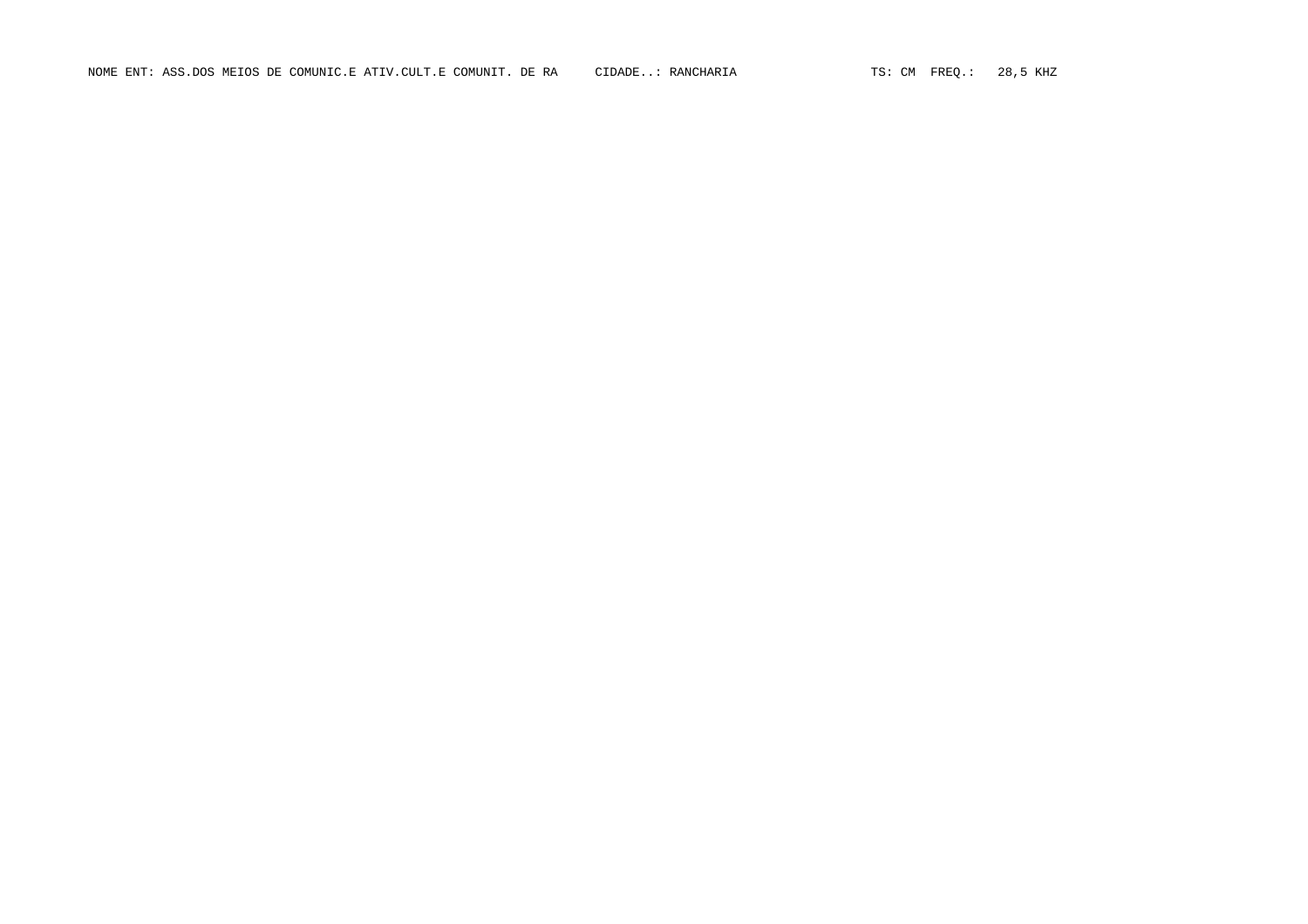|         | MINISTERIO DAS COMUNICACOES - SECRETARIA DE SERVICOS DE COMUN. ELETRONICA UF: SAO PAULO<br>RELACAO DOS SOCIOS DAS EMISSORAS DE RADIO E TELEVISAO - CLASSIFICACAO SIGLA UF/CIDADE/ENTIDADE - REL. RCA013 DATA 18/11/2003 |                                                           |                         |  |                                                                                  | PAGINA             | 302                      |
|---------|-------------------------------------------------------------------------------------------------------------------------------------------------------------------------------------------------------------------------|-----------------------------------------------------------|-------------------------|--|----------------------------------------------------------------------------------|--------------------|--------------------------|
| SOCIOS: | NOME ENT: SOCIEDADE RADIO DIFUSORA DE RANCHARIA LTDA<br>(D) HALLEM COLOMBO PEREIRA (S) MIRIAM VIEIRA PEREIRA                                                                                                            |                                                           | CIDADE: RANCHARIA       |  |                                                                                  |                    | TS: OM FREO.: 1230,0 KHZ |
|         | NOME ENT: ASSOCIACAO "NOVA ALIANCA: CAMINHO, VERDADE E VIDA"                                                                                                                                                            |                                                           | CIDADE: REGENTE FEIJO   |  |                                                                                  | TS: CM FREO.:      | 28,5 KHZ                 |
| SOCIOS: | NOME ENT: EMPRESA PAULISTA DE RADIODIFUSAO LTDA<br>(S) MARIA SUELY PERINI ROSAS                                                                                                                                         | (D) JOAO ALBERTO CONCILIO RIBEIRO                         | CIDADE: REGENTE FEIJO   |  |                                                                                  |                    | TS: OM FREO.: 1330,0 KHZ |
|         | NOME ENT: ASSOCIACAO BENEF.CULT.COMUNITARIA EDUCADORA RAINHA DO                                                                                                                                                         |                                                           | CIDADE: REGINOPOLIS     |  |                                                                                  | TS: CM FREQ.:      | 28,5 KHZ                 |
|         | NOME ENT: ASS.COMUNIT.DE DESENV.SOC.CULT.E ARTIST."AMIGA"DE REG                                                                                                                                                         |                                                           | CIDADE: REGISTRO        |  |                                                                                  | TS: CM FREO.:      | 20,0 KHZ                 |
|         | NOME ENT: RADIO DIFUSORA DE IGUAPE LTDA                                                                                                                                                                                 |                                                           | CIDADE: REGISTRO        |  |                                                                                  |                    | TS: OM FREQ.: 750,0 KHZ  |
| SOCIOS: | NOME ENT: RADIO NOVA REGISTRO RADIODIFUSAO LTDA<br>(D) JOAO CHRISTIANO RIBEIRO                                                                                                                                          | (S) JOEL CAMPOS FERNANDES                                 | CIDADE: REGISTRO        |  | (S) ELZBIETA WACHAWA SWIRSKA RIBEIRO                                             | TS: FM CANAL : 256 |                          |
| SOCIOS: | NOME ENT: REGISTRO EMISSORAS REGIONAIS DE RADIODIFUSAO LTDA<br>(D) VALTER LUIZ SPEZIO PEREIRA (D) HENRIQUE ANDRADE MARTINS                                                                                              |                                                           | CIDADE: REGISTRO        |  |                                                                                  |                    | TS: OM FREQ.: 1140,0 KHZ |
|         | NOME ENT: ASSOCIACAO DOS MORADORES DA COMUNIDADE DE RESTINGA - CIDADE: RESTINGA                                                                                                                                         |                                                           |                         |  |                                                                                  | TS: CM FREO.:      | 29,2 KHZ                 |
|         | NOME ENT: ASS.CATOLICA, CULT.E DE PROMOCAO SOCIAL PE. CASSIMIRO                                                                                                                                                         |                                                           | CIDADE: RIBEIRAO BONITO |  |                                                                                  | TS: CM FREQ.:      | 28,5 KHZ                 |
|         | NOME ENT: ASSOCIACAO SOCIO-CULTURAL RIBEIRAO BRANCO                                                                                                                                                                     |                                                           | CIDADE: RIBEIRAO BRANCO |  |                                                                                  | TS: CM FREO.:      | 20,0 KHZ                 |
|         | NOME ENT: ASSOCIACAO CULTURAL COMUNITARIA SERRANA                                                                                                                                                                       |                                                           | CIDADE: RIBEIRAO PIRES  |  |                                                                                  | TS: CM FREO.:      | 22,3 KHZ                 |
| SOCIOS: | NOME ENT: DIFUSORA MOGIANA COMUNICACAO LTDA<br>(D) JOSMARA BIANCO MOLINA                                                                                                                                                | (S) MAXIMO DUARTE                                         | CIDADE: RIBEIRAO PRETO  |  |                                                                                  | TS: FM CANAL : 217 |                          |
| SOCIOS: | NOME ENT: EBC - EMPRESA BAURUENSE DE COMUNICACAO LTDA<br>(D) CLAUDIA DE CONTI DARE                                                                                                                                      | (D) MARLI BERBEL DARE                                     |                         |  | CIDADE: RIBEIRAO PRETO TS: OM FREQ.: 1420,0 KHZ<br>(D) PAOLA DE CONTI DARE BRAGA |                    |                          |
| SOCIOS: | NOME ENT: EMPRESA PAULISTA DE TELEVISAO S/A<br>(D) JOSE BONIFACIO COUTINHO N FILHO (S) JOSE BONIFACIO COUTINHO NOGUEIRA (D) RODRIGO MESQUITA MARINHO<br>(S) C. N. EMPREENDIMENTOS E PARTICIPACO                         |                                                           | CIDADE: RIBEIRAO PRETO  |  |                                                                                  | TS: TV CANAL : 07+ |                          |
| SOCIOS: | NOME ENT: FM MELODY DE RIBEIRAO PRETO LTDA<br>(D) IRACEMA ARANHA PIZANI<br>(S) MARCIA HELENA MILANEZ VILLELA                                                                                                            | (D) ELIZABETH BORGES PIZANI                               | CIDADE: RIBEIRAO PRETO  |  | (D) CLEUZA VITORIA POIANI PEDRO BOM                                              | TS: FM CANAL : 231 |                          |
| SOCIOS: | NOME ENT: LIDER RADIO E TELEVISAO LTDA<br>(D) JAIR EDISON SANZONE                                                                                                                                                       | (S) SANDRA MARIA SANZONE                                  | CIDADE: RIBEIRAO PRETO  |  |                                                                                  | TS: FM CANAL : 278 |                          |
| SOCIOS: | NOME ENT: O DIARIO RADIO E TELEVISAO LTDA<br>(S) MARCELINO ROMANO MACHADO                                                                                                                                               | (D) LILIA MARCIA SANCHES MACHADO                          | CIDADE: RIBEIRAO PRETO  |  |                                                                                  | TS: FM CANAL : 259 |                          |
| SOCIOS: | NOME ENT: RADIO CULTURA DE RIBEIRAO PRETO LTDA<br>(D) ALICIA MARIA BONINI RIBEIRO                                                                                                                                       | (S) CAROLINA BONINI RIBEIRO                               | CIDADE: RIBEIRAO PRETO  |  |                                                                                  |                    | TS: OM FREO.: 1330,0 KHZ |
|         | NOME ENT: RADIO INDEPENDENCIA DE RIBEIRAO PRETO LTDA<br>SOCIOS: (D) LUIZ ANTONIO PASSINI ROSSI                                                                                                                          | (D) JUSTINIANO VICENTE SEIXAS (D) ANTONIO DE BARROS RAMOS | CIDADE: RIBEIRAO PRETO  |  |                                                                                  | TS: FM CANAL : 226 |                          |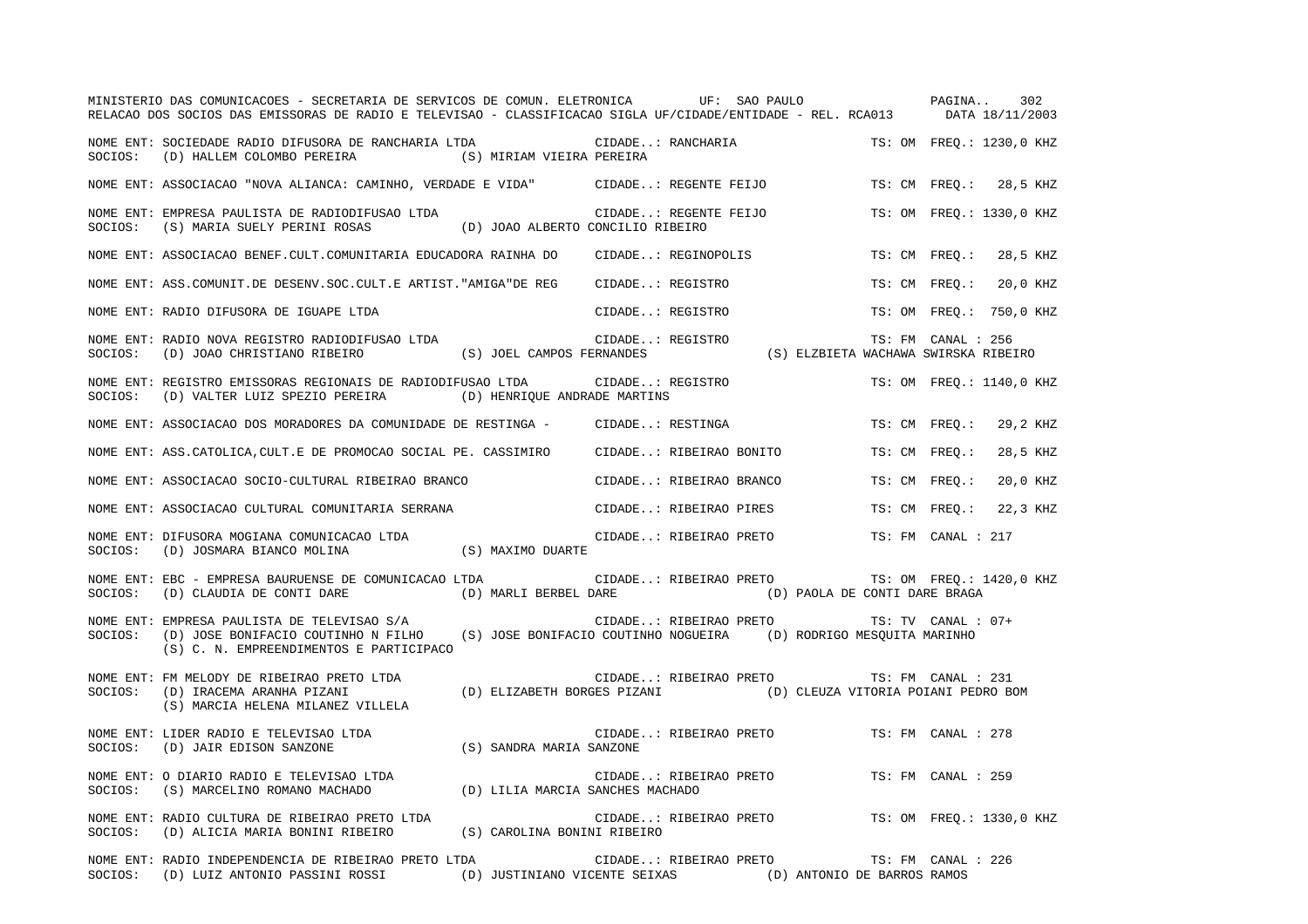NOME ENT: RADIO REGIONAL COMUNICACAO LTDA CIDADE..: RIBEIRAO PRETO TS: FM CANAL : 213SOCIOS: (D) JOAO FERNANDES MOLINA (S) RACHEL MARIZA BIANCO MOLINA

CIDADE..: RIBEIRAO PRETO TS: FM CANAL : 213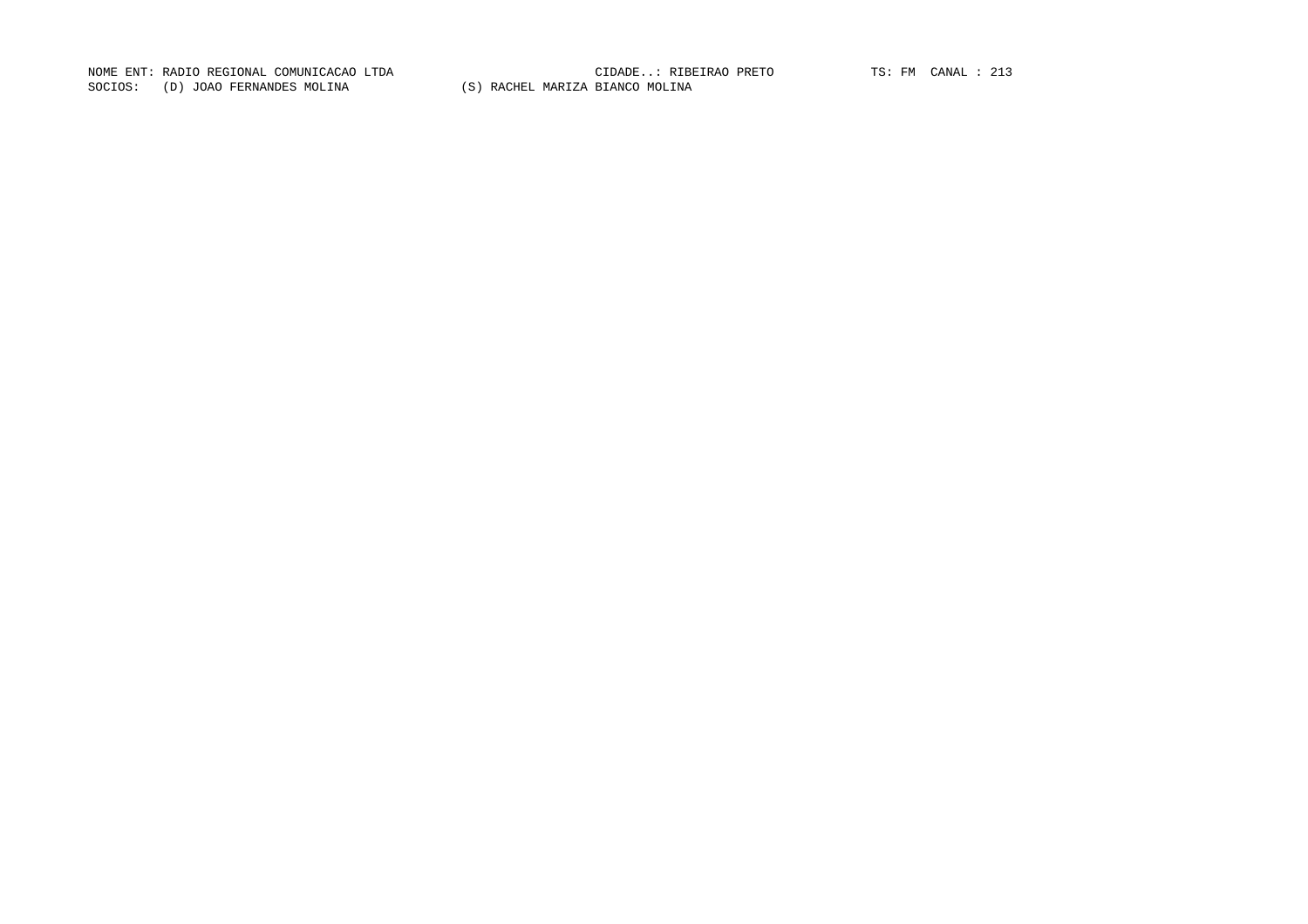MINISTERIO DAS COMUNICACOES - SECRETARIA DE SERVICOS DE COMUN. ELETRONICA UF: SAO PAULO PAGINA.. 303RELACAO DOS SOCIOS DAS EMISSORAS DE RADIO E TELEVISAO - CLASSIFICACAO SIGLA UF/CIDADE/ENTIDADE - REL. RCA013 DATA 18/11/2003 NOME ENT: RADIO RENASCENCA LTDA CIDADE..: RIBEIRAO PRETO TS: OM FREQ.: 750,0 KHZ SOCIOS: (S) WALDEMAR CARAUCI SOBRINHO (D) ELMARA LUCIA DE OLIVEIRA BONINI COR NOME ENT: RADIO RIBEIRAO PRETO LTDA CIDADE..: RIBEIRAO PRETO TS: OM FREQ.: 590,0 KHZ SOCIOS: (S) EDILAH DE FARIA LACERDA BIAGI (D) NICOLAU DINAMARCO SPINELLI (D) JOSE FAVARO JUNIOR NOME ENT: RADIO RIBEIRAO PRETO LTDA CIDADE..: RIBEIRAO PRETO TS: OT FREQ.: 3205,0 KHZ SOCIOS: (S) EDILAH DE FARIA LACERDA BIAGI (D) NICOLAU DINAMARCO SPINELLI (D) JOSE FAVARO JUNIOR NOME ENT: SISTEMA CLUBE DE COMUNICACAO LTDA  $\blacksquare$  CIDADE..: RIBEIRAO PRETO TS: OC FREQ.: 5415,0 KHZ SOCIOS: (D) JOSE INACIO GENNARI PIZANI (D) PAULO DE TARSO GENNARI PIZANI (D) DEMETRIO LUIZ PEDRO BOM (D) JOSE ROBERTO VILLELA NOME ENT: SISTEMA CLUBE DE COMUNICACAO LTDA CIDADE..: RIBEIRAO PRETO TS: TV CANAL : 17SOCIOS: (D) JOSE INACIO GENNARI PIZANI (D) PAULO DE TARSO GENNARI PIZANI (D) DEMETRIO LUIZ PEDRO BOM (D) JOSE ROBERTO VILLELA NOME ENT: SISTEMA CLUBE DE COMUNICACAO LTDA CIDADE..: RIBEIRAO PRETO TS: FM CANAL : 263SOCIOS: (D) JOSE INACIO GENNARI PIZANI (D) PAULO DE TARSO GENNARI PIZANI (D) DEMETRIO LUIZ PEDRO BOM (D) JOSE ROBERTO VILLELA NOME ENT: SISTEMA CLUBE DE COMUNICACAO LTDA CIDADE..: RIBEIRAO PRETO TS: OM FREQ.: 660,0 KHZ SOCIOS: (D) JOSE INACIO GENNARI PIZANI (D) PAULO DE TARSO GENNARI PIZANI (D) DEMETRIO LUIZ PEDRO BOM (D) JOSE ROBERTO VILLELA NOME ENT: SISTEMA THATHI DE COMUNICACAO S/CLTDA  $\qquad \qquad$  CIDADE..: RIBEIRAO PRETO  $\qquad \qquad$  TS: OM FREQ.: 1270,0 KHZ SOCIOS: (D) CHAIM ZAHER (S) ADRIANA BAPTISTON CEFALI ZAHER NOME ENT: SOCIEDADE AMIGA PRO DEFICIENTES CARENTES CIDADE..: RIBEIRAO PRETO TS: CM FREQ.: 20,0 KHZ NOME ENT: SOCIEDADE DISTRIBUIDORA DE PAO AOS POBRES CIDADE..: RIBEIRAO PRETO TS: CM FREQ.: 20,0 KHZ NOME ENT: STUDIO FM STEREO LTDA CIDADE..: RIBEIRAO PRETO TS: FM CANAL : 222SOCIOS: (D) KEYNES DOTTO (D) KELLER DOTTO (D) DAISY MENDONCA DOTTO (D) KATIA DOTTO DUARTE NOME ENT: TV STUDIOS DE RIBEIRAO PRETO S/C LTDA CIDADE..: RIBEIRAO PRETO TS: TV CANAL : 05 SOCIOS: (S) HENRIQUE ABRAVANEL (E) ALFONSO AURIN PALACIM JUNIOR (S) BEATRIZ ABRAVANEL (E) AARAO OLIVEIRA REIS (E) JULIO CESAR CASARES NOME ENT: UNIVERSIDADE DE SAO PAULO CIDADE..: RIBEIRAO PRETO TS: FM CANAL : 300ESOCIOS: (E) LIGIA MARIA TRIGO DE SOUZA NOME ENT: ASSOCIACAO COMUNITARIA AMIGOS DO MEIO AMBIENTE DE RIF CIDADE..: RIFAINA TS: CM FREQ.: 28,5 KHZ NOME ENT: SOCIEDADE RADIO RURAL DE RINOPOLIS LTDA CIDADE..: RINOPOLIS TS: OM FREQ.: 1510,0 KHZ SOCIOS: (D) BELMIRO BORINI (D) EDUARDO BORINI (D) SILVIA ELISA BORINI RODRIGUES (S) JOSE EDUARDO DE ANDRADE (S) TADASHI SEIKE NOME ENT: ASSOCIACAO RIOCLARENCE DOS COLECIONADORES DE DISCOS D CIDADE..: RIO CLARO TS: CM FREQ.: 30,0 KHZ NOME ENT: RADIO EDUCACAO E CULTURA DE RIO CLARO LTDA  $\blacksquare$  CIDADE..: RIO CLARO TS: OM FREQ.: 1140,0 KHZ SOCIOS: (D) MARINEZ BORTOLAN ZOVICO (D) EDUARDO ZOVICO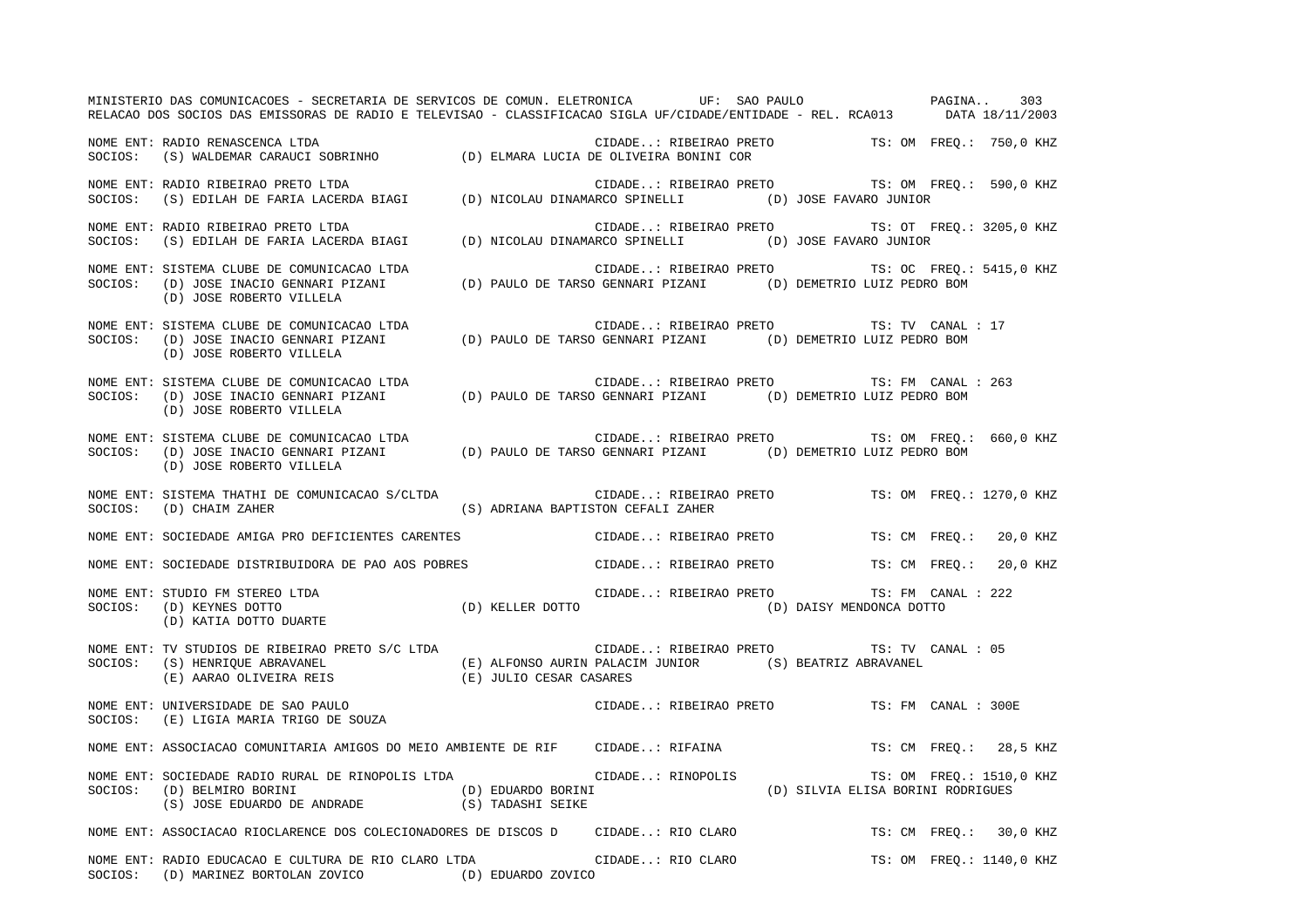CIDADE..: RIO CLARO  $TS: FM$  CANAL : 236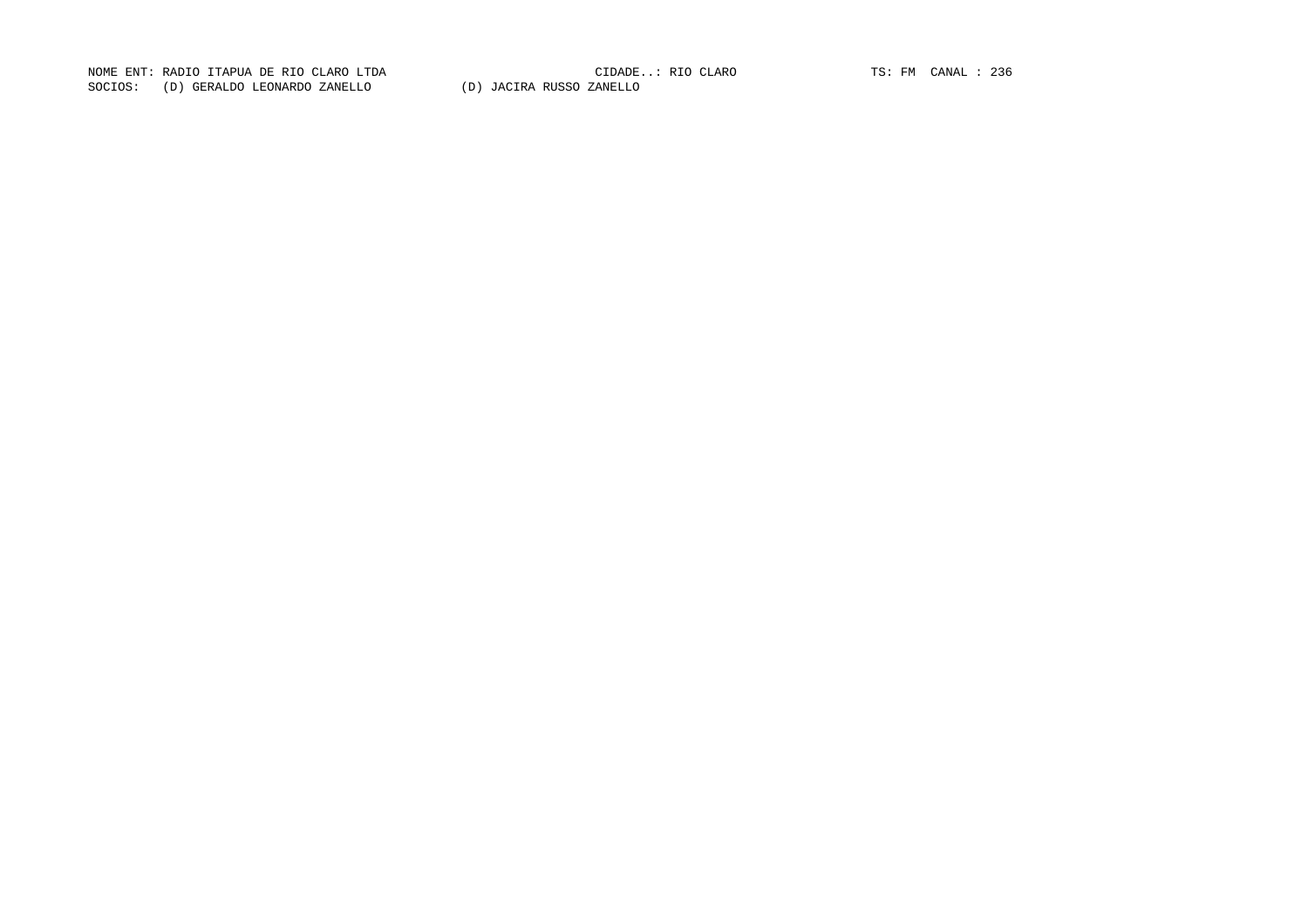|         | MINISTERIO DAS COMUNICACOES - SECRETARIA DE SERVICOS DE COMUN. ELETRONICA UF: SAO PAULO PAGINA<br>RELACAO DOS SOCIOS DAS EMISSORAS DE RADIO E TELEVISAO - CLASSIFICACAO SIGLA UF/CIDADE/ENTIDADE - REL. RCA013 DATA 18/11/2003                                                                                                                                                                                                                                                                         |                                  |                                  |                                                                                  |                    | 304                      |
|---------|--------------------------------------------------------------------------------------------------------------------------------------------------------------------------------------------------------------------------------------------------------------------------------------------------------------------------------------------------------------------------------------------------------------------------------------------------------------------------------------------------------|----------------------------------|----------------------------------|----------------------------------------------------------------------------------|--------------------|--------------------------|
| SOCIOS: | NOME ENT: RADIO JORNAL DE RIO CLARO LIMITADA<br>(D) ORLANDO JOSE ZOVICO                                                                                                                                                                                                                                                                                                                                                                                                                                | UDADI<br>D) RICARDO JOSE ZOVICO) | CIDADE: RIO CLARO                |                                                                                  |                    | TS: OM FREO.: 850,0 KHZ  |
| SOCIOS: | NOME ENT: RADIO JORNAL DE RIO CLARO LIMITADA<br>(D) ORLANDO JOSE ZOVICO                                                                                                                                                                                                                                                                                                                                                                                                                                | (D) RICARDO JOSE ZOVICO          | CIDADE: RIO CLARO                |                                                                                  | TS: FM CANAL : 232 |                          |
| SOCIOS: | NOME ENT: SISTEMA EXCELSIOR DE COMUNICACAO LTDA<br>$\qquad \qquad \text{(D) ALDO ZOTTARELLI JUNIOR} \qquad \qquad \text{(S) SANDRA MARIA PROCHNOW ZOTTARELLI}\\$                                                                                                                                                                                                                                                                                                                                       |                                  | CIDADE: RIO CLARO                |                                                                                  |                    | TS: OM FREQ.: 1410,0 KHZ |
|         | NOME ENT: ASSOCIACAO CULTURAL COMUNITARIA RIO GRANDE DA SERRA CIDADE: RIO GRANDE DA SERRA                                                                                                                                                                                                                                                                                                                                                                                                              |                                  |                                  |                                                                                  | TS: CM FREO.:      | 22,3 KHZ                 |
|         | NOME ENT: ASSOCIACAO COMUNITARIA DE COMUNICACAO E CULTURA SANT' CIDADE: ROSEIRA                                                                                                                                                                                                                                                                                                                                                                                                                        |                                  |                                  |                                                                                  | TS: CM FREQ.:      | 28,5 KHZ                 |
|         | NOME ENT: ASSOCIACAO CULTURAL COMUNIT.DOS MORADORES DE SALES OL CIDADE: SALES OLIVEIRA                                                                                                                                                                                                                                                                                                                                                                                                                 |                                  |                                  |                                                                                  | TS: CM FREQ.:      | 28,5 KHZ                 |
|         | NOME ENT: DIARIO DE SUZANO RADIODIFUSAO LTDA<br>SOCIOS: (D) AMADEU GUARU JOSE DE MORAES (D) OCTAVIO THADEU DE MORAES (D) CARLOS ALBERTO DE MORAES<br>(D) SONIA APARECIDA MORAES DA SILVA (D) SOLANGE MARIA DE MORAES FREITAS (D) AUG                                                                                                                                                                                                                                                                   |                                  | CIDADE: SALESOPOLIS              |                                                                                  |                    |                          |
|         | NOME ENT: ASSOCIACAO CULTURAL COMUNITARIA GRUPO AMIGOS CIDADE: SALTO                                                                                                                                                                                                                                                                                                                                                                                                                                   |                                  |                                  |                                                                                  |                    | TS: CM FREQ.: 29,0 KHZ   |
| SOCIOS: | NOME ENT: RADIO PIONEIRA LTDA<br>(D) LUIZ ANTONIO MAZZUCCO (S) MARILENE GALVAO RODRIGUES DE ARRUDA                                                                                                                                                                                                                                                                                                                                                                                                     |                                  | CIDADE: SALTO                    |                                                                                  | TS: FM CANAL : 215 |                          |
| SOCIOS: | NOME ENT: RADIO VALE DO TIETE DE SALTO LTDA<br>(S) JOSE CARLOS TONIN (S) FLAVIO TONIN<br>(D) DOMINGOS BENEDETTI NETTO                                                                                                                                                                                                                                                                                                                                                                                  |                                  |                                  | CIDADE: SALTO $\qquad$ TS: OM FREQ.: 1510,0 KHZ<br>(S) PILZIO MUNCIATTO DI LELLI |                    |                          |
|         | NOME ENT: ASSOCIACAO COMUNITARIA DE RADIOD.ESPERANCA DO VALE-AC CIDADE: SALTO GRANDE                                                                                                                                                                                                                                                                                                                                                                                                                   |                                  |                                  |                                                                                  | TS: CM FREO.:      | 28,5 KHZ                 |
|         | NOME ENT: ASSOCIACAO DE DESENV.ARTIST.CULT.E SOCIAL DE SANTA AL                                                                                                                                                                                                                                                                                                                                                                                                                                        |                                  | CIDADE: SANTA ALBERTINA          |                                                                                  | TS: CM FREO.:      | 29,0 KHZ                 |
|         | NOME ENT: ASSOCIACAO COMUNITARIA ANUNCIACAO DE SANTA BARBARA D' CIDADE: SANTA BARBARA D'OESTE TS: CM FREQ.:                                                                                                                                                                                                                                                                                                                                                                                            |                                  |                                  |                                                                                  |                    | 28,5 KHZ                 |
| SOCIOS: | NOME ENT: BRASIL EMISSORAS ALIADAS SOCIEDADE LTDA<br>$(\verb S ) FRANCISCO\; AUGUSTO\; D' ELBOUX \qquad \qquad (\verb S ) NATALE\; GIACOMIN \qquad \qquad (\verb S ) ANTONIO\; CARLOS\; DELBOUX \qquad \qquad (\verb S ) PAULO\; CESAR\; D' ELBOUX \qquad \qquad (\verb S ) JOSE\; MAURILIO\; D' ELBOUX \qquad \qquad (\verb S ) ANTONIO\; CARLOS\; DELBOUX \qquad \qquad (\verb S ) ANTONIO\; CARLOS\; DELBOUX \qquad \qquad (\verb S ) ANTONIO\; CARLOS\; DELBOUX \qquad \qquad (\verb S ) ANTONIO\$ |                                  |                                  | CIDADE: SANTA BARBARA D'OESTE TS: OM FREQ.: 690,0 KHZ                            |                    |                          |
| SOCIOS: | NOME ENT: PREFEITURA MUNICIPAL DE SANTA BARBARA D'OESTE<br>(E) FRANCISCO AUGUSTO D'ELBOUX (E) PEDRO MILTON FURLAN (E) MARIA RITA PEREIRA DA CUNHA LARGUEZ<br>(E) SUELI TORRES (E) INEZ DANIEL MANZATO (E) PAULO ROGERIO PASSOS CHAM                                                                                                                                                                                                                                                                    |                                  |                                  | CIDADE: SANTA BARBARA D'OESTE TS: FM CANAL : 240E                                |                    |                          |
|         | NOME ENT: RADIODIFUSAO LUZES DA RIBALTA LTDA<br>SOCIOS: (S) JOSE MARIA DE ARAUJO JUNIOR (S) VALDOMIRO DE CARVALHO (D) WANDERLEY PINHANELLI                                                                                                                                                                                                                                                                                                                                                             |                                  |                                  | CIDADE: SANTA BARBARA D'OESTE TS: OM FREQ.: 1360,0 KHZ                           |                    |                          |
|         | NOME ENT: ASSOCIACAO CULTURAL E EDUCATIVA DE RADIODIFUSAO COMUN CIDADE: SANTA BRANCA                                                                                                                                                                                                                                                                                                                                                                                                                   |                                  |                                  |                                                                                  |                    | TS: CM FREO.: 29,2 KHZ   |
|         | NOME ENT: SOCIEDADE AMIGOS DE SANTA CRUZ DA CONCEICAO                                                                                                                                                                                                                                                                                                                                                                                                                                                  |                                  | CIDADE: SANTA CRUZ DA CONCEICAO  |                                                                                  | TS: CM FREO.:      | 28,5 KHZ                 |
|         | NOME ENT: ASSOCIACAO EDUCATIVA DE RADIODIFUSAO SANTA CRUZ CIDADE: SANTA CRUZ DAS PALMEIRAS                                                                                                                                                                                                                                                                                                                                                                                                             |                                  |                                  |                                                                                  | TS: CM FREO.:      | 20,0 KHZ                 |
| SOCIOS: | NOME ENT: RADIO 31 DE MARCO LTDA<br>RADIO 31 DE MARCO LTDA<br>(D) IRANY BASTON (S) MANOEL CARLOS DA SILVA (S) LEONEL BRAZ BASTON<br>(S) ANTONIO APARECIDO BASTON (S) JOAQUIM MENDES RAMOS NETO                                                                                                                                                                                                                                                                                                         |                                  | CIDADE: SANTA CRUZ DAS PALMEIRAS |                                                                                  |                    | TS: OM FREQ.: 1190,0 KHZ |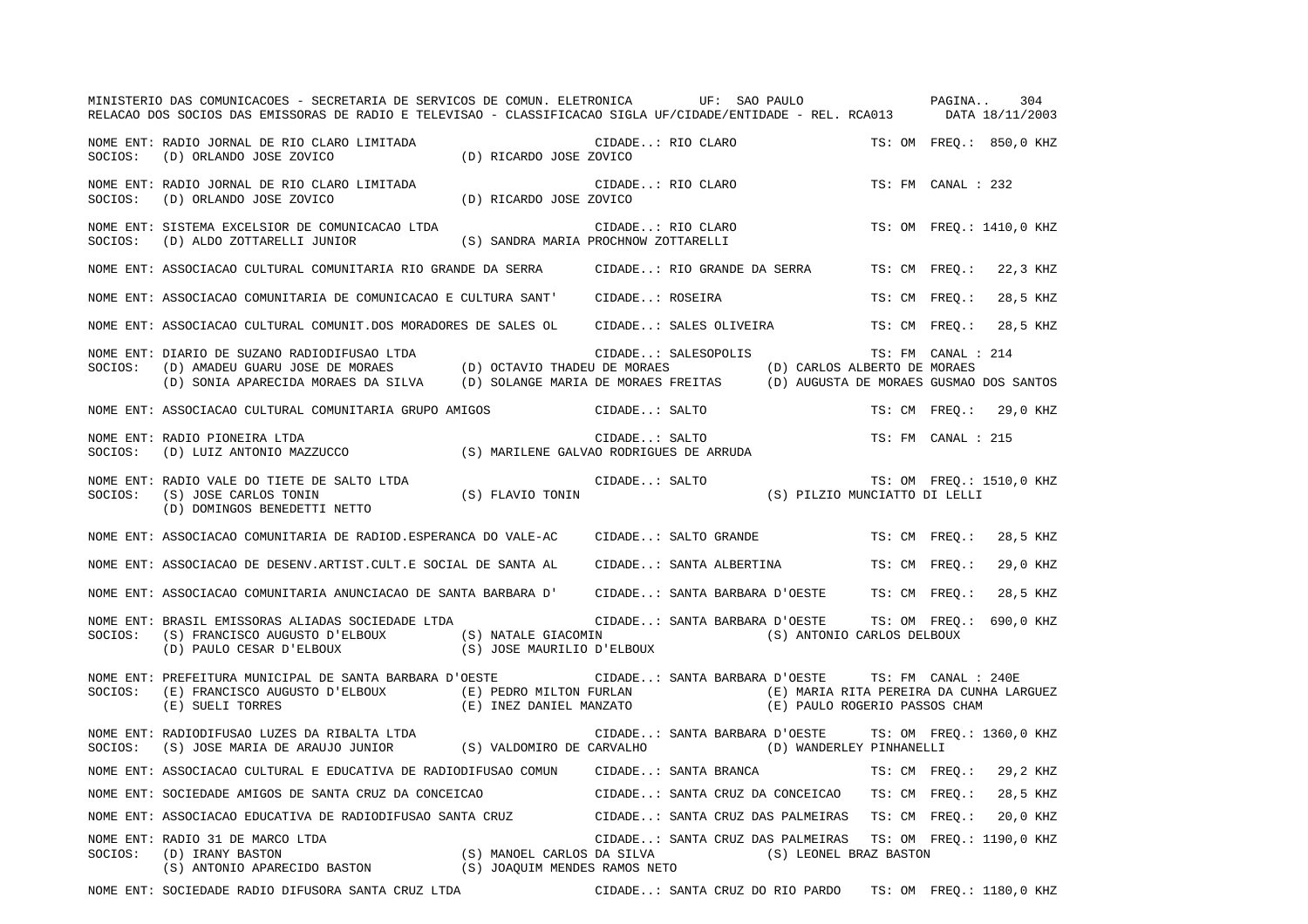SOCIOS: (D) AMERQUIZ JULIO FERREIRA (S) CLOVIS GONCALVES GUERRA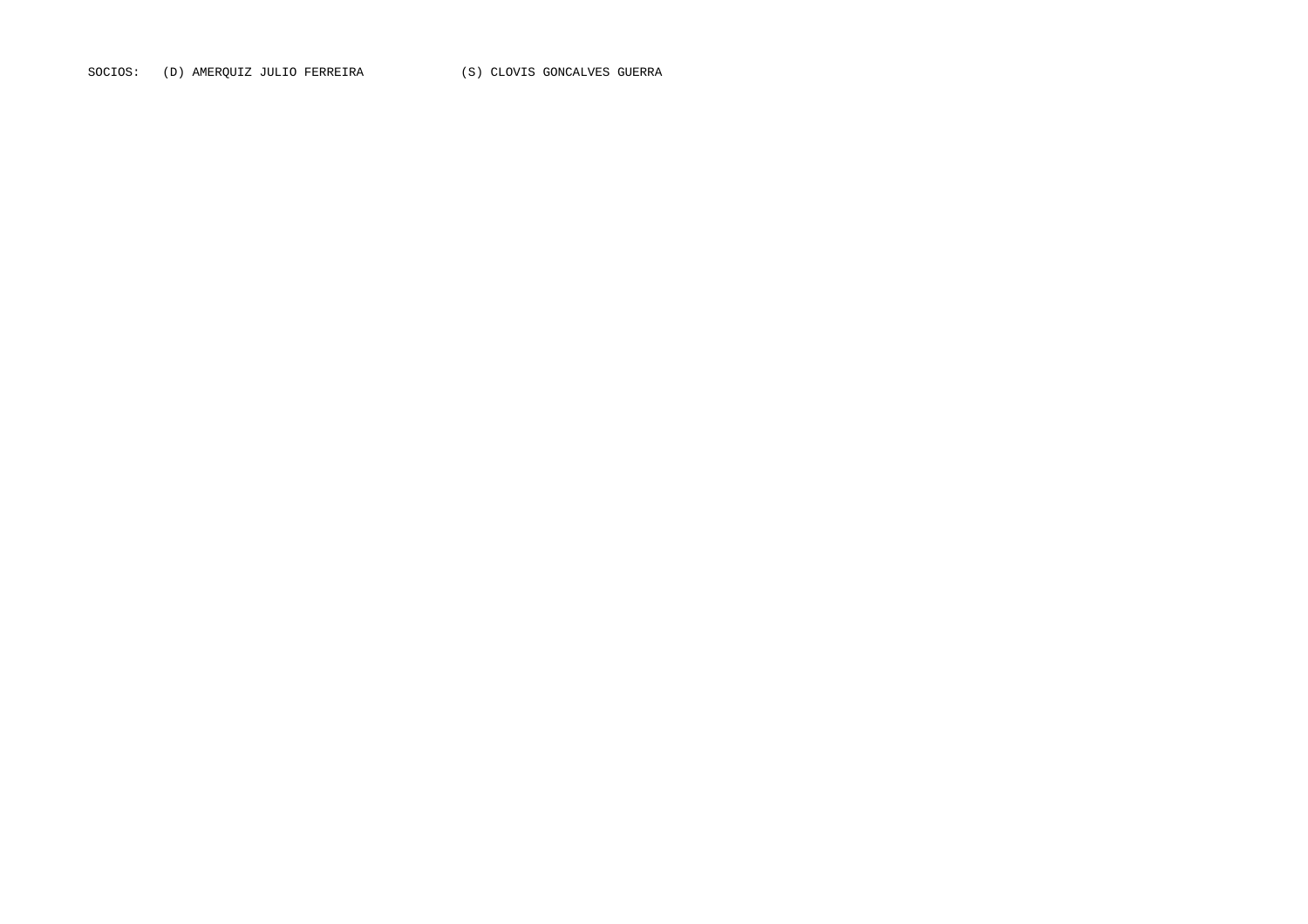|         | MINISTERIO DAS COMUNICACOES - SECRETARIA DE SERVICOS DE COMUN. ELETRONICA UF: SAO PAULO PAGINA<br>RELACAO DOS SOCIOS DAS EMISSORAS DE RADIO E TELEVISAO - CLASSIFICACAO SIGLA UF/CIDADE/ENTIDADE - REL. RCA013 DATA 18/11/2003                                                                                                                                                                                                                                                 |  |                         |                                                            |               |                    | 305                     |
|---------|--------------------------------------------------------------------------------------------------------------------------------------------------------------------------------------------------------------------------------------------------------------------------------------------------------------------------------------------------------------------------------------------------------------------------------------------------------------------------------|--|-------------------------|------------------------------------------------------------|---------------|--------------------|-------------------------|
|         | NOME ENT: ASSOCIACAO CIDADE CIDADA SANTAFESSULENSE, CULT.E COM. CIDADE: SANTA FE DO SUL TS: CM FREQ.:                                                                                                                                                                                                                                                                                                                                                                          |  |                         |                                                            |               |                    | 29,0 KHZ                |
| SOCIOS: | NOME ENT: RADIO DINAMICA DE SANTA FE LIMITADA<br>(D) HELENA COELHO RUBINHO (S) ARLINDO SUTTO JUNIOR                                                                                                                                                                                                                                                                                                                                                                            |  |                         | CIDADE: SANTA FE DO SUL                                    |               |                    | TS: OM FREO.: 930,0 KHZ |
| SOCIOS: | NOME ENT: RADIO DINAMICA DE SANTA FE LIMITADA<br>(D) HELENA COELHO RUBINHO (S) ARLINDO SUTTO JUNIOR                                                                                                                                                                                                                                                                                                                                                                            |  | CIDADE: SANTA FE DO SUL |                                                            |               | TS: FM CANAL : 284 |                         |
|         | NOME ENT: ASSOCIACAO COMUNITARIA CONEXAO 4 FM                                                                                                                                                                                                                                                                                                                                                                                                                                  |  | CIDADE: SANTA GERTRUDES |                                                            |               |                    | TS: CM FREO.: 30,0 KHZ  |
|         | NOME ENT: RADIO MUNDIAL DE SAO PAULO LTDA<br>SOCIOS: (D) LUCI ROTHSCHILD DE ABREU (S) RAUL ROTHSCHILD DE ABREU (S) TAIS ROTHSCHILD DE ABREU                                                                                                                                                                                                                                                                                                                                    |  |                         | CIDADE: SANTA ISABEL TS: OM FREQ.: 660,0 KHZ               |               |                    |                         |
|         | NOME ENT: REDE ASSOCIADA DE DIFUSAO LTDA<br>SOCIOS: (D) JOSE MARIA MARIN (D) MARIA DO CARMO JAQUETTI (D) MARCUS VINICIUS MARIN                                                                                                                                                                                                                                                                                                                                                 |  |                         |                                                            |               |                    | TS: OM FREO.: 560,0 KHZ |
|         | NOME ENT: ASSOCIACAO CULTURAL "WALDOMIRO DE FREITAS SANT'ANNA" CIDADE: SANTA RITA DO PASSA OUATR TS: CM FREO.: 28,5 KHZ                                                                                                                                                                                                                                                                                                                                                        |  |                         |                                                            |               |                    |                         |
| SOCIOS: | NOME ENT: FUNDACAO CULTURAL PROFESSORA ASTROGILDA MARIANO DAMAS CIDADE: SANTA RITA DO PASSA QUATR TS: FM CANAL : 262E<br>(E) DECIO DA SILVA (E) FRINEIA MARTINS PIO ZORZI (E) CESAR AUGUSTO DE OLIVEIRA ALVES (E) OSMAR JUNIOR ALEXANDRE (E) APARECIDO DONIZETTI DA SILVA                                                                                                                                                                                                      |  |                         |                                                            |               |                    |                         |
|         | $\begin{minipage}{0.9\textwidth} \begin{minipage}{0.9\textwidth} \begin{itemize} \texttt{RADIO} & \texttt{ZEQUINHA} \texttt{DE} & \texttt{ABERU} \texttt{LTDA} \end{itemize} & \begin{itemize} \texttt{SINR} \texttt{A}\texttt{NTONIA} & \texttt{GOLVEA} \texttt{BARTONI} \end{itemize} \end{minipage} \begin{minipage}{0.9\textwidth} \begin{itemize} \texttt{SONRA} \texttt{A}\texttt{NTONIA} \texttt{GOLVEA} \texttt{BARTONI} \end{itemize} \end{minipage} \begin{minipage$ |  |                         | CIDADE: SANTA RITA DO PASSA QUATR TS: OM FREQ.: 1570,0 KHZ |               |                    |                         |
|         | NOME ENT: ASSOCIACAO COMUNITARIA E CULTURAL SANTANA DE PARNAIBA      CIDADE: SANTANA DE PARNAIBA                                                                                                                                                                                                                                                                                                                                                                               |  |                         |                                                            | TS: CM FREO.: |                    | 21,9 KHZ                |
|         | NOME ENT: ASSOCIACAO DE PROMOCAO HUMANA E CIDADANIA CIDADE: SANTO ANASTACIO                                                                                                                                                                                                                                                                                                                                                                                                    |  |                         |                                                            | TS: CM FREO.: |                    | 28,5 KHZ                |
|         | NOME ENT: RADIO CULTURA DE SANTO ANASTACIO LTDA<br>SOCIOS: (D) JOSE ANTONIO DE LIMA (D) JOAO MANOEL FERNANDES PISMEL                                                                                                                                                                                                                                                                                                                                                           |  |                         | CIDADE: SANTO ANASTACIO TS: OM FREQ.: 1300,0 KHZ           |               |                    |                         |
| SOCIOS: | NOME ENT: ENERGIA 97 FM LTDA<br>(D) LUIZ FERNANDO PEREIRA CONSTANTINO                                                                                                                                                                                                                                                                                                                                                                                                          |  |                         | CIDADE: SANTO ANDRE                                        |               |                    |                         |
|         | (E) JOSE AUGUSTO NARS                                                                                                                                                                                                                                                                                                                                                                                                                                                          |  |                         | CIDADE: SANTO ANDRE TS: OM FREQ.: 740,0 KHZ                |               |                    |                         |
| SOCIOS: | NOME ENT: RADIO EMISSORA ABC LTDA                                                                                                                                                                                                                                                                                                                                                                                                                                              |  |                         | CIDADE: SANTO ANDRE TS: OM FREQ.: 1570,0 KHZ               |               |                    |                         |
| SOCIOS: | NOME ENT: RADIO 99 FM STEREO LTDA<br>(S) JOAO BATISTA RAMOS DA SILVA (D) PAULO ROBERTO VIEIRA GUIMARAES (S) RADIO E TELEVISAO RECORD S/A                                                                                                                                                                                                                                                                                                                                       |  | CIDADE: SANTO ANDRE     |                                                            |               | TS: FM CANAL : 257 |                         |
|         | NOME ENT: SERCOM BRASILIA COMUNICACAO LTDA (D) MARCIA GUIMARAES DE AZEREDO SOCIOS: (S) CELSO BELLEZ WAMBURG (D) MARCIA GUIMARAES DE AZEREDO                                                                                                                                                                                                                                                                                                                                    |  |                         | CIDADE: SANTO ANTONIO DA ALEGRIA TS: FM CANAL : 284        |               |                    |                         |
|         | NOME ENT: ASS.COMUNIT.P/INTEGRACAO CULT.E DESENV.DE STO.ANT.DE CIDADE: SANTO ANTONIO DE POSSE                                                                                                                                                                                                                                                                                                                                                                                  |  |                         |                                                            |               |                    | TS: CM FREO.: 28,5 KHZ  |
|         | NOME ENT: RADIO SANTO ANTONIO DE POSSE STEREO SOM LTDA CIDADE: SANTO ANTONIO DE POSSE<br>$\texttt{SOCIOS:} \qquad \texttt{(S)} \ \ \texttt{TIMOTEO} \ \ \texttt{ARTEN} \qquad \qquad \texttt{(D)} \ \ \texttt{LOURDES} \ \ \texttt{APARECIDA} \ \ \texttt{GODOY} \ \ \texttt{ARTEN}$                                                                                                                                                                                           |  |                         |                                                            |               | TS: FM CANAL : 243 |                         |
|         | NOME ENT: ASSOCIACAO CULTURAL ARACANGUAENSE DE DIFUSAO COMUNITA                                                                                                                                                                                                                                                                                                                                                                                                                |  |                         | CIDADE: SANTO ANTONIO DO ARACANGU TS: CM FREO.:            |               |                    | 28,5 KHZ                |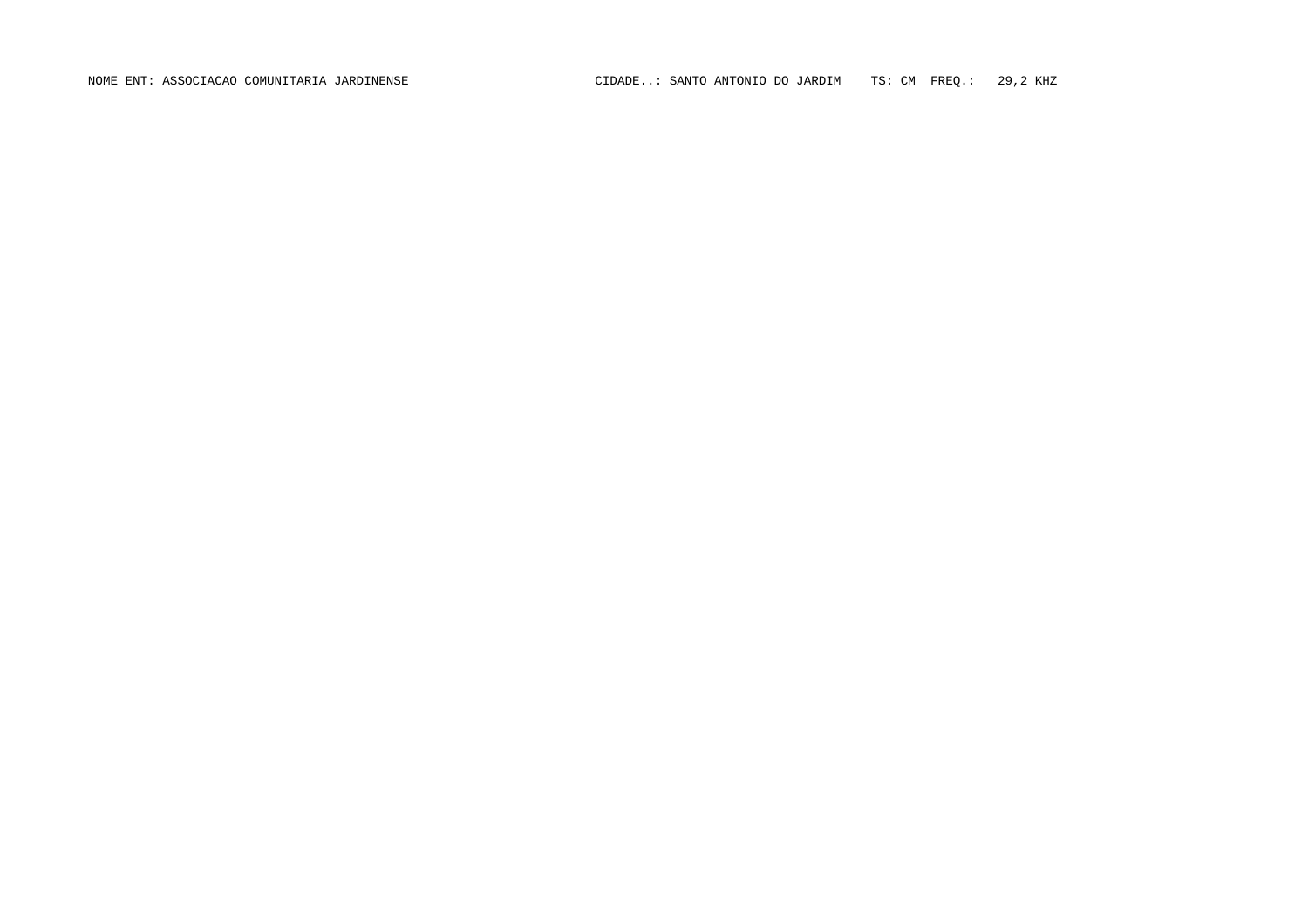|         | MINISTERIO DAS COMUNICACOES - SECRETARIA DE SERVICOS DE COMUN. ELETRONICA UF: SAO PAULO PAGINA<br>RELACAO DOS SOCIOS DAS EMISSORAS DE RADIO E TELEVISAO - CLASSIFICACAO SIGLA UF/CIDADE/ENTIDADE - REL. RCA013 DATA 18/11/2003                     |                                                                                                     |                |                                                           |                                            |                     | 306                      |
|---------|----------------------------------------------------------------------------------------------------------------------------------------------------------------------------------------------------------------------------------------------------|-----------------------------------------------------------------------------------------------------|----------------|-----------------------------------------------------------|--------------------------------------------|---------------------|--------------------------|
|         | NOME ENT: ASSOCIACAO CULTURAL DE SANTO ANTONIO DO PINHAL (CIDADE: SANTO ANTONIO DO PINHAL TS: CM FREQ.: 28,5 KHZ                                                                                                                                   |                                                                                                     |                |                                                           |                                            |                     |                          |
| SOCIOS: | NOME ENT: CBS COMUNICACOES BRASIL SAT LTDA<br>TS: OM FREQ.: 650 [1] AT LTDA CIDADE: SANTOS<br>S) CINTIA ROTHSCHILD DE ABREU (D) THEREZINHA DE OLIVEIRA ABREU)<br>(D) PAULO MASCI DE ABREU                                                          |                                                                                                     | CIDADE: SANTOS |                                                           |                                            |                     | TS: OM FREQ.: 650,0 KHZ  |
| SOCIOS: | NOME ENT: EMPRESA DE COMUNICACAO PRM LTDA<br>(S) PAULO ROBERTO GOMES MANSUR (D) GILBERTO GOMES MANSUR                                                                                                                                              |                                                                                                     | CIDADE: SANTOS |                                                           | (D) MARCO AURELIO VIEIRA                   | TS: TV CANAL : 46+  |                          |
|         | NOME ENT: RADIO A TRIBUNA DE SANTOS LTDA<br>SOCIOS: (D) ROBERTO MARIO SANTINI (D) ROBERTO CLEMENTE SANTINI (D) REGINA CLEMENTE SANTINI<br>(D) MARCOS CLEMENTE SANTINI (D) RENATA SANTINI CYPRIANO (D) FLAVIA SANTINI STOCKLER                      |                                                                                                     |                |                                                           |                                            | TS: FM CANAL : 288  |                          |
| SOCIOS: | NOME ENT: RADIO ATLANTICA AM LTDA<br>(D) JOSE MANOEL FERREIRA GONCALVES (S) SYLVIA MARIA SOLLITTO DE OLIVEIRA                                                                                                                                      |                                                                                                     |                | CIDADE: SANTOS                                            |                                            |                     | TS: OM FREQ.: 590,0 KHZ  |
| SOCIOS: | NOME ENT: RADIO CULTURA FM SANTOS LTDA<br>(S) PAULO ROBERTO GOMES MANSUR (D) GILBERTO GOMES MANSUR                                                                                                                                                 |                                                                                                     | CIDADE: SANTOS |                                                           |                                            | TS: FM CANAL : 294  |                          |
| SOCIOS: | NOME ENT: RADIO DIFUSORA CACIQUE LTDA<br>(D) PAULO SERGIO VERISSIMO MENDES (D) ALEX VERISSIMO MENDES                                                                                                                                               |                                                                                                     |                | CIDADE: SANTOS                                            |                                            |                     | TS: OM FREQ.: 1510,0 KHZ |
| SOCIOS: | TS: FM CANAL (D) ORIVALDO RAMPAZO<br>(D) ORIVALDO RAMPAZO (S) JOVANIR BATISTA RAMPAZO (D) ORIVALDO ROVANI RAMPAZO<br>(D) EVANDRO RAMPAZO (D) ELIANE SIMONE RAMPAZO (S) ANDPEA ARAPAZO (D) EVANDRO RAMPAZO<br>NOME ENT: RADIO GUARUJA PAULISTA LTDA |                                                                                                     |                |                                                           | (S) ANDREA APARECIDA RAMPAZO               | TS: FM CANAL : 283  |                          |
|         | NOME ENT: RADIO METROPOLITANA SANTISTA LTDA<br>SOCIOS: (D) GERSON DA SILVA CARDOZO (S) SIDNEI MARQUES<br>(S) ANTONIO CARLOS MARTINS DE BULHOES (D) RADIO CULTURA DE GRAVATAI LTDA                                                                  |                                                                                                     |                | CIDADE: SANTOS TS: OM FREQ<br>S (S) OSVALDO ROBERTO CEOLA |                                            |                     | TS: OM FREQ.: 1240,0 KHZ |
| SOCIOS: | NOME ENT: RADIO SANTOS LTDA<br>(D) HILDEBRANDO MARTINS PINTO (D) SINESIO BERNARDO<br>(D) JOSE GERSON MARTINS PINTO                                                                                                                                 |                                                                                                     | CIDADE: SANTOS |                                                           | (D) PAULO SERGIO VERISSIMO MENDES          | TS: FM CANAL : 236  |                          |
| SOCIOS: | NOME ENT: SAT SISTEMA A TRIBUNA DE COMUNICACAO-SANTOS LTDA CIDADE: SANTOS<br>(D) ROBERTO MARIO SANTINI (S) ROBERTO CLEMENTE SANTINI (S) REGINA CLEMENTE SANTINI (D) PAULA MARINHO DE AZEVEDO (S) MARCOS CLEMENTE SANTINI                           |                                                                                                     |                |                                                           |                                            | TS: TV CANAL : 18+  |                          |
|         | NOME ENT: SOCIEDADE RADIO UNIVERSAL LTDA<br>SOCIOS:   (D) FERNANDO LUIZ VIEIRA DE MELLO         (D) ANTONIO CAMARGO DEL FIOL                (D) JOAO CARLOS DI GENIO<br>(E) FERNANDO DI GENIO BARBOSA                                              |                                                                                                     |                |                                                           |                                            |                     |                          |
| SOCIOS: | NOME ENT: TV DO POVO LTDA<br>(S) ALAIDE CRISTINA B. ULSON QUERCIA (S) PEDRO OCTAVIO ULSON QUERCIA<br>(D) ORESTES OUERCIA<br>(S) RODRIGO OCTAVIO ULSON QUERCIA                                                                                      |                                                                                                     |                | CIDADE: SANTOS                                            |                                            | TS: TV CANAL : 12   |                          |
| SOCIOS: | NOME ENT: TV MAR LTDA<br>(D) FLAVIO HENRIQUE CUOGHI (D) LUCYENNE PRIETO CUOGHI                                                                                                                                                                     |                                                                                                     | CIDADE: SANTOS |                                                           | TS: TV CANAL<br>(D) SERGIO HENRIQUE CUOGHI | TS: TV CANAL : 08+  |                          |
| SOCIOS: | NOME ENT: UNIVERSIDADE SANTA CECILIA - UNISANTA<br>(E) MARCELO PIRILO TEIXEIRA<br>(E) NILZA MARIA PIRILO TEIXEIRA                                                                                                                                  | UNISANTA (E) LUCIA MARIA TEIXEIRA FURLANI (E) ACCIDIDE: SANTOS (E) TEIXEIRA CEOLLIA PIRILO TEIXEIRA |                |                                                           |                                            | TS: FM CANAL : 299E |                          |
| SOCIOS: | NOME ENT: RADIO UNIVERSO LTDA<br>(D) LEIA OLIVEIRA DE MIRANDA SORA (S) DAVID MARTINS DE MIRANDA                                                                                                                                                    |                                                                                                     |                | CIDADE: SAO BERNARDO DO CAMPO TS: OM FREQ.: 1300,0 KHZ    |                                            |                     |                          |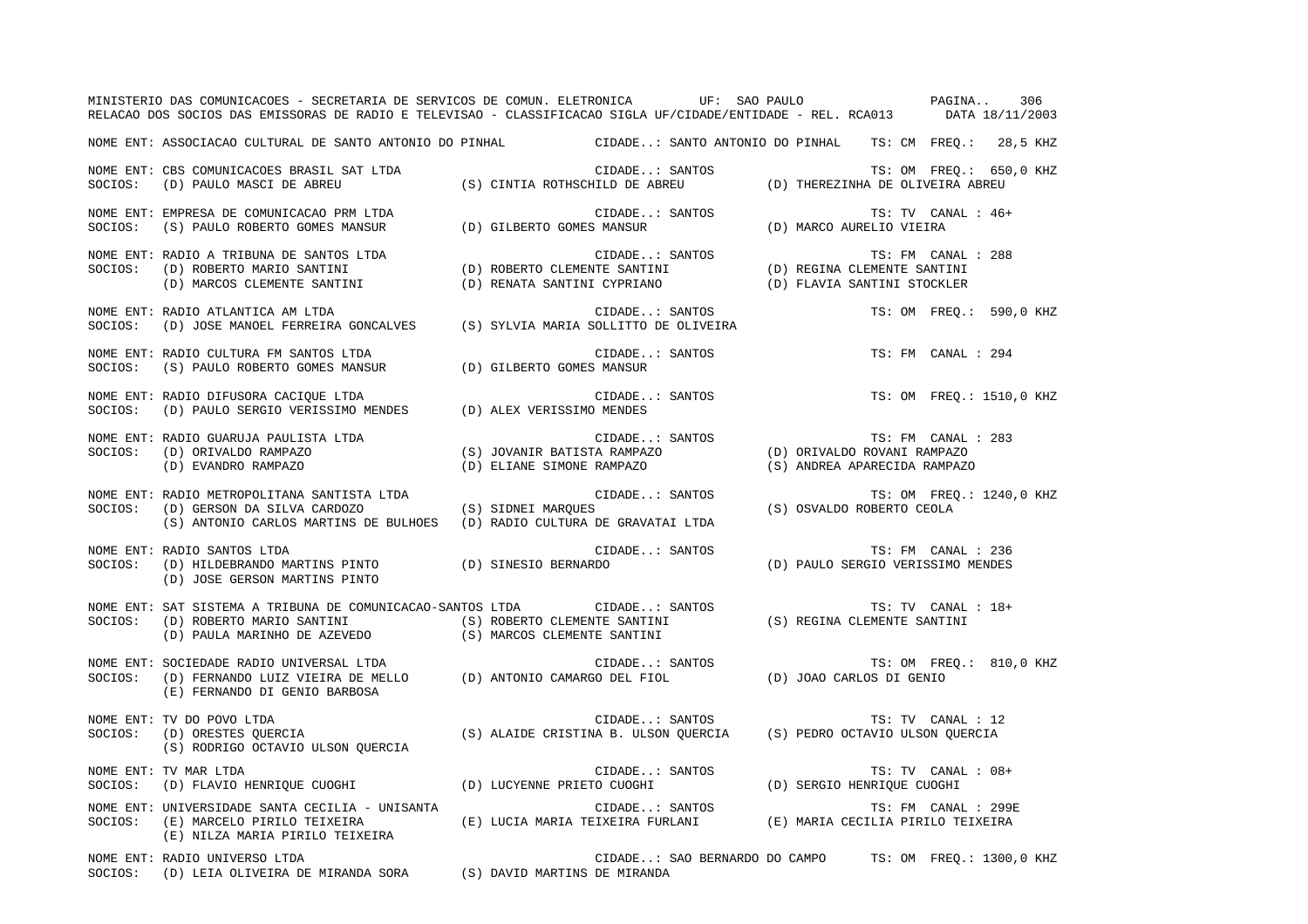SOCIOS: (D) PAULO MASCI DE ABREU (S) TAIS ROTHSCHILD DE ABREU

NOME ENT: RADIO DIFUSORA DO BRASIL LTDA CIDADE..: SAO CAETANO DO SUL TS: OM FREQ.: 1150,0 KHZ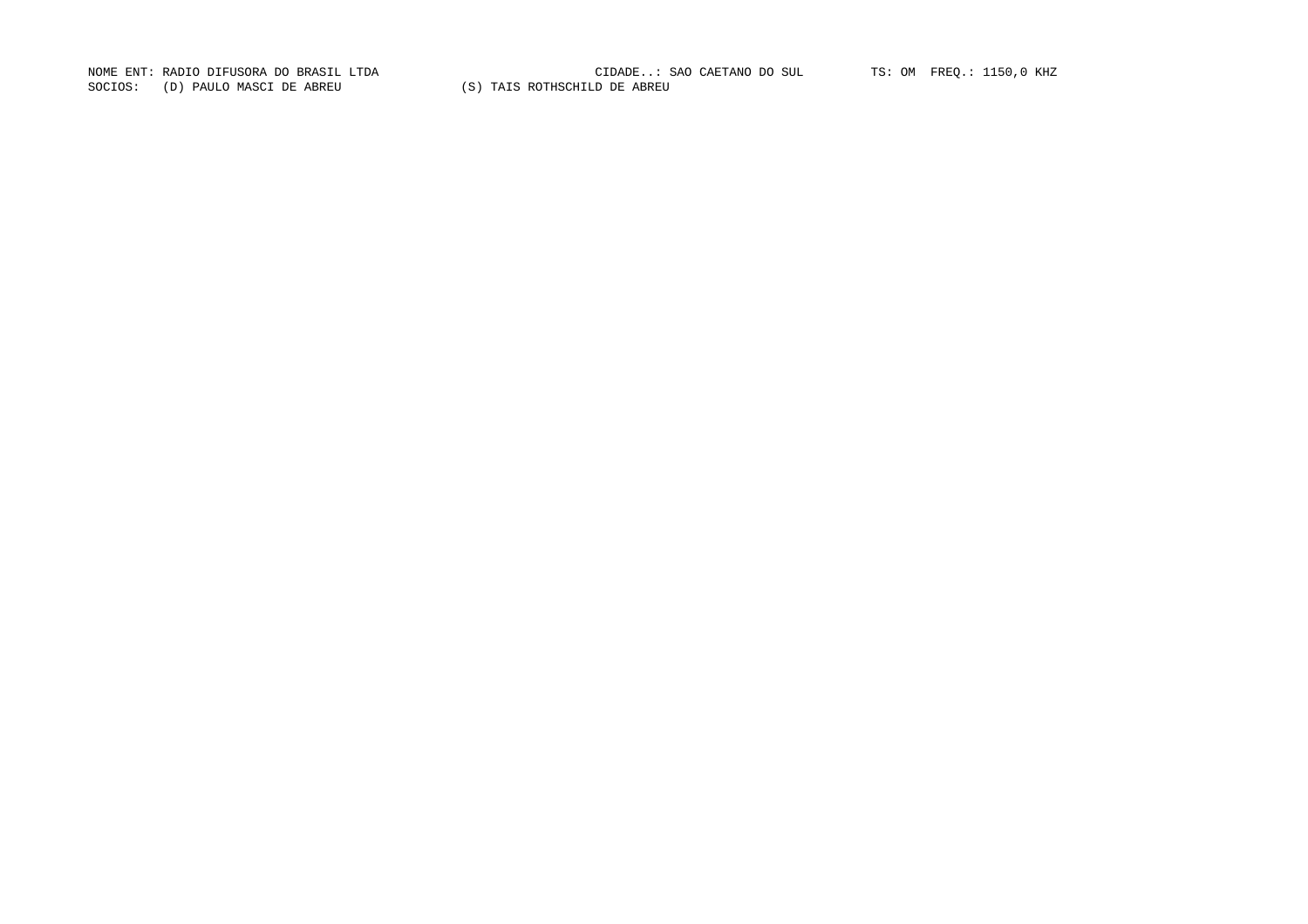|         | MINISTERIO DAS COMUNICACOES - SECRETARIA DE SERVICOS DE COMUN. ELETRONICA UF: SAO PAULO PAGINA. 307<br>RELACAO DOS SOCIOS DAS EMISSORAS DE RADIO E TELEVISAO - CLASSIFICACAO SIGLA UF/CIDADE/ENTIDADE - REL. RCA013 DATA 18/11/2003                                                            |                          |                                                  |  |  |                            |                          |          |
|---------|------------------------------------------------------------------------------------------------------------------------------------------------------------------------------------------------------------------------------------------------------------------------------------------------|--------------------------|--------------------------------------------------|--|--|----------------------------|--------------------------|----------|
|         | NOME ENT: ASSOCIACAO DE RADIDIFUSAO COMUNITARIA CIDADE DO CLIMA CIDADE: SAO CARLOS                                                                                                                                                                                                             |                          |                                                  |  |  |                            | TS: CM FREO.: 30,0 KHZ   |          |
|         | NOME ENT: CENTRAL SAO CARLOS DE COMUNICACAO LTDA<br>SOCIOS: (S) JOAO OTAVIO DAGNONE DE MELO (S) MARCOS ANTONIO PIERRI (D) VANDERLICE VIEIRA JAYME DE MELO                                                                                                                                      |                          |                                                  |  |  |                            |                          |          |
|         | NOME ENT: EMPRESA PIONEIRA DE TELEVISAO LTDA<br>SOCIOS: (S) ANTONIO CARLOS COUTINHO NOGUEIRA (D) SERGIO LUIZ COUTINHO NOGUEIRA (S) PAULO DAUDT MARINHO<br>(E) JOSE FRANCISCO RAFAEL DE GOES (E) ALEX SANDRO NUNES DE MAGALHAES (E) ARNALDO DE ALMEIDA AMAZONAS<br>(E) MARCOS CESARIO FRATESCHI |                          |                                                  |  |  |                            |                          |          |
|         | NOME ENT: FUNDACAO THEODORETO SOUTO<br>SOCIOS: (E) DAGOBERTO DARIO MORI (E) MARCIO JOSE ROSSIT (E) ROBERTO CESAR MARAGNO                                                                                                                                                                       |                          |                                                  |  |  |                            |                          |          |
|         | NOME ENT: INTERSOM EMISSORAS DE FREQUENCIA MODULADA LTDA (CIDADE: SAO CARLOS TS: FM CANAL : 280<br>SOCIOS: (D) GERSON EDSON TOLEDO PIZA (S) MARIA BEATRIZ MACHADO TOLEDO PIZA                                                                                                                  |                          |                                                  |  |  |                            |                          |          |
|         | NOME ENT: RADIO PROGRESSO DE SAO CARLOS LTDA<br>SOCIOS: (D) JOSE INACIO GENNARI PIZANI (D) PAULO DE TARSO GENNARI PIZANI (D) DEMETRIO LUIZ PEDRO BOM<br>(D) JOSE ROBERTO VILLELA                                                                                                               |                          |                                                  |  |  |                            | TS: FM CANAL : 284       |          |
|         | NOME ENT: RADIO PROGRESSO DE SAO CARLOS LTDA<br>SOCIOS: (D) JOSE INACIO GENNARI PIZANI (D) PAULO DE TARSO GENNARI PIZANI (D) DEMETRIO LUIZ PEDRO BOM<br>(D) JOSE ROBERTO VILLELA                                                                                                               |                          |                                                  |  |  |                            | TS: OM FREQ.: 1400,0 KHZ |          |
|         | NOME ENT: RADIO SAO CARLOS LTDA.ME (D) SYLVIA IVONNE KEPPE ROSSI (S) EDSON EDSEL ROSSI (S) GISTO ROSSI (S) LELLAN MARILENA KEPPE ROSSI (S) LELLAN MARILENA KEPPE ROSSI (S) LELLAN MARILENA KEPPE ROSSI (S) LELLAN MARILENA KEP                                                                 |                          |                                                  |  |  |                            | TS: OM FREQ.: 1450,0 KHZ |          |
|         |                                                                                                                                                                                                                                                                                                |                          |                                                  |  |  |                            | TS: OT FREQ.: 2420,0 KHZ |          |
|         | NOME ENT: ASSOCIACAO COMUNIT.CULTURAL DE COMUNICACAO ESPERANCA CIDADE: SAO JOAO DA BOA VISTA TS: CM FREQ.: 20,0 KHZ                                                                                                                                                                            |                          |                                                  |  |  |                            |                          |          |
|         | NOME ENT: RADIO DO LESTE PAULISTA LTDA<br>SOCIOS: (D) EDUARDO COIMBRA PIRAJA MARTINS (S) SELMA APARECIDA FONSECA PIRAJA MART                                                                                                                                                                   |                          | CIDADE: SAO JOAO DA BOA VISTA TS: FM CANAL : 240 |  |  |                            |                          |          |
|         | NOME ENT: RADIO MIRANTE LTDA<br>SOCIOS: (S) MARIA JOSE COIMBRA PIRAJA MARTINS (D) GILBERTO COIMBRA PIRAJA MARTINS (S) CARLA BALESTRIM MARQUES DOURADO PIR                                                                                                                                      |                          | CIDADE: SAO JOAO DA BOA VISTA TS: FM CANAL : 221 |  |  |                            |                          |          |
| SOCIOS: | NOME ENT: RADIO PIRATININGA DE SAO JOAO DA BOA VISTA LTDA CIDADE: SAO JOAO DA BOA VISTA TS: OM FREQ.: 970,0 KHZ<br>(S) ABRAMO LUCARELLI (S) WILSON MIGUEL CASTELLAN (D) OSCAR MAURICIO CASTELLAN (D) VITOR HUGO LUCARELLI                                                                      |                          |                                                  |  |  |                            |                          |          |
|         | NOME ENT: RADIO SAO JOAQUIM LTDA<br>SOCIOS:   (D) JOAO FERNANDES MOLINA                      (S) RACHEL MARIZA BIANCO MOLINA                                                                                                                                                                   |                          |                                                  |  |  |                            |                          |          |
|         | NOME ENT: INSTITUTO SAO JOSE DO BARREIRO DE CULTURA                                                                                                                                                                                                                                            |                          | CIDADE: SAO JOSE DO BARREIRO                     |  |  |                            | TS: CM FREQ.:            | 20,0 KHZ |
|         | NOME ENT: ASSOCIACAO COMUNIT.DE COMUNICACAO E CULTURA VALE DO R                                                                                                                                                                                                                                |                          | CIDADE: SAO JOSE DO RIO PARDO                    |  |  |                            | TS: CM FREQ.:            | 20,0 KHZ |
|         | NOME ENT: ASSOCIACAO COMUNITARIA RADIO E TELEVISAO DOM BONIFACI                                                                                                                                                                                                                                |                          | CIDADE: SAO JOSE DO RIO PARDO                    |  |  |                            | TS: CM FREQ.:            | 20,0 KHZ |
| SOCIOS: | NOME ENT: RADIO DIFUSORA SAO JOSE DO RIO PARDO LTDA<br>(D) VERA LUCIA GONCALVES TORRES                                                                                                                                                                                                         | (D) LUPERCIO TORRES NETO | CIDADE: SAO JOSE DO RIO PARDO                    |  |  | (D) LEOPOLDO POGGIO TORRES | TS: FM CANAL : 204       |          |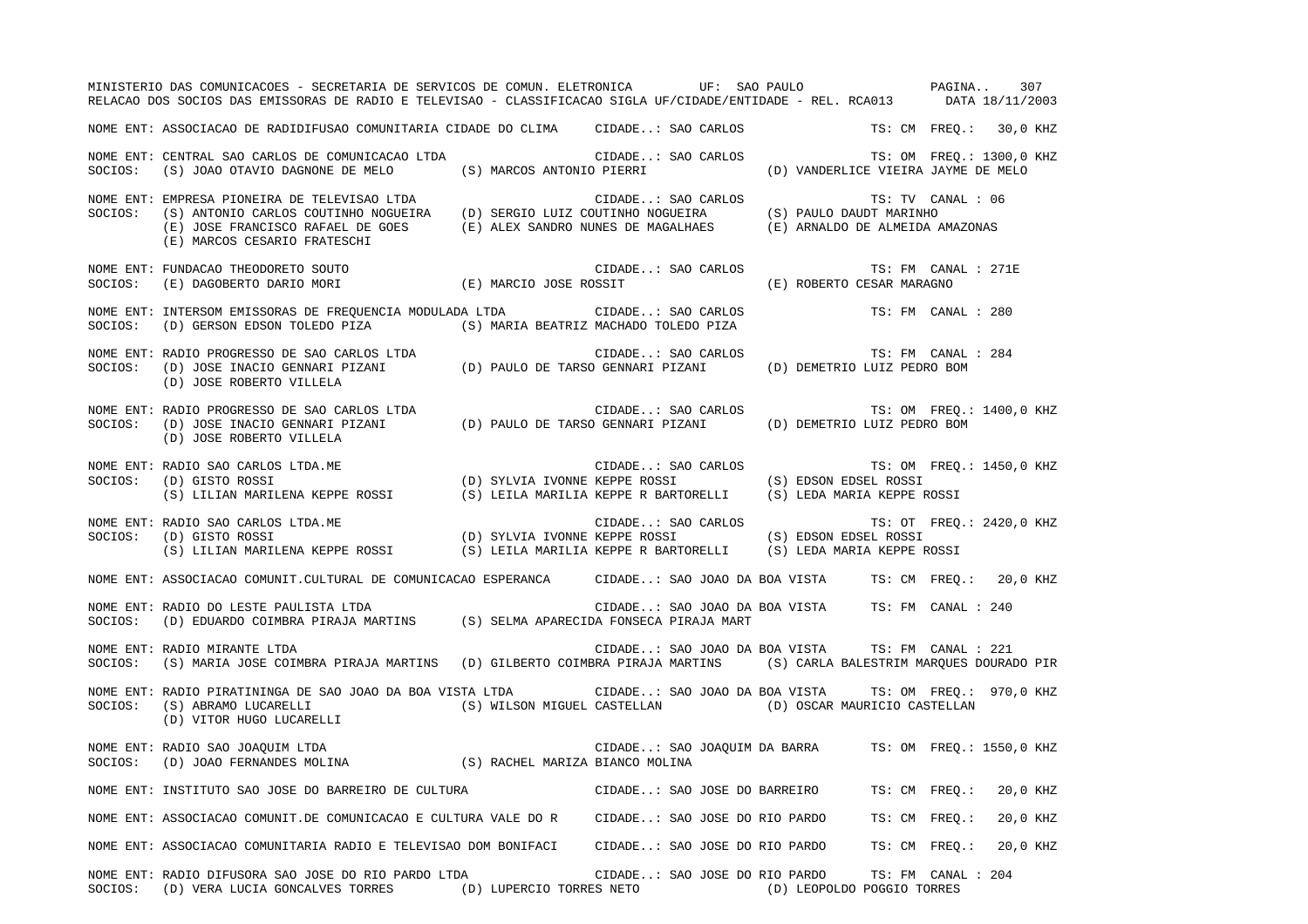MINISTERIO DAS COMUNICACOES - SECRETARIA DE SERVICOS DE COMUN. ELETRONICA UF: SAO PAULO PAGINA.. 308RELACAO DOS SOCIOS DAS EMISSORAS DE RADIO E TELEVISAO - CLASSIFICACAO SIGLA UF/CIDADE/ENTIDADE - REL. RCA013 DATA 18/11/2003 NOME ENT: RADIO DIFUSORA SAO JOSE DO RIO PARDO LTDA CIDADE..: SAO JOSE DO RIO PARDO TS: OM FREQ.: 1290,0 KHZ SOCIOS: (D) VERA LUCIA GONCALVES TORRES (D) LUPERCIO TORRES NETO (D) LEOPOLDO POGGIO TORRES NOME ENT: RADIO NOTICIA LTDA CIDADE..: SAO JOSE DO RIO PARDO TS: FM CANAL : 224TS: FM CANAL : 224 SOCIOS: (D) EUCLYDES MAZZER (D) MARCIO JOSE MAZZER (D) CESAR AUGUSTO MAZZER NOME ENT: ASSOCIACAO COMUNITARIA SAO JOSE CIDADE..: SAO JOSE DO RIO PRETO TS: CM FREQ.: 28,5 KHZ NOME ENT: FUNDACAO CULTURAL DE RADIODIFUSAO ARTHUR DE SOUZA VAL CIDADE..: SAO JOSE DO RIO PRETO TS: OM FREQ.: 1290,0 KHZ SOCIOS: (E) EDMAR RIBEIRO MARTINS (E) WILSON SARLI (E) PAULO SERGIO STINA (E) BRENO HENRIQUE MARQUAT (E) URIAS PIRES CHAGAS (E) ELIZEO CAMILIO DA SILVA (E) IRINEU ROSALES (E) ADEMIR DE OLIVEIRA NOME ENT: LIDER RADIO E TELEVISAO LTDA CIDADE..: SAO JOSE DO RIO PRETO TS: OM FREQ.: 1400,0 KHZ SOCIOS: (D) JAIR EDISON SANZONE (S) SANDRA MARIA SANZONE NOME ENT: LIDER RADIO E TELEVISAO LTDA CIDADE..: SAO JOSE DO RIO PRETO TS: FM CANAL : 252SOCIOS: (D) JAIR EDISON SANZONE (S) SANDRA MARIA SANZONE NOME ENT: PREFEITURA MUNICIPAL DE SAO JOSE DO RIO PRETO CIDADE..: SAO JOSE DO RIO PRETO TS: FM CANAL : 294ESOCIOS: (E) ALBERTO LECONI NOME ENT: RADIO BRASIL NOVO LTDA CIDADE..: SAO JOSE DO RIO PRETO TS: FM CANAL : 271SOCIOS: (S) THEREZA CLIMENE MARASSI DE ALMEIDA (S) CRISTIANE ISABELA DE ALMEIDA (D) LUIZ HOMERO DE ALMEIDA NOME ENT: RADIO BRASIL NOVO LTDA CIDADE..: SAO JOSE DO RIO PRETO TS: OM FREQ.: 900,0 KHZ SOCIOS: (S) THEREZA CLIMENE MARASSI DE ALMEIDA (S) CRISTIANE ISABELA DE ALMEIDA (D) LUIZ HOMERO DE ALMEIDA NOME ENT: RADIO CENTRO-AMERICA LTDA CIDADE..: SAO JOSE DO RIO PRETO TS: OM FREQ.: 810,0 KHZ SOCIOS: (D) AUGUSTO CEZAR CASSEB (D) LUIZ CARLOS CASSEB (S) JOSE ABDALA CASSEB NOME ENT: RIRP - RADIO INDEPENDENCIA RIO PRETO FM LTDA CIDADE..: SAO JOSE DO RIO PRETO TS: FM CANAL : 262SOCIOS: (D) PEDRO CASTILHO GONZALES (S) MARIA DE LOURDES FRIGERIO CASTILHO NOME ENT: SISTEMA IMAGEM DE COMUNICACAO LTDA CIDADE..: SAO JOSE DO RIO PRETO TS: FM CANAL : 258SOCIOS: (D) ORLANDO SACCAON (S) MARIA LUCIA SACCAON HERNANDES (S) LUIS CARLOS ARAUJO DOS SANTOS NOME ENT: TELEVISAO INDEPENDENTE DE SAO JOSE DO RIO PRETO LTDA CIDADE..: SAO JOSE DO RIO PRETO TS: TV CANAL : 11+SOCIOS: (D) JOAO MONTEIRO DE BARROS FILHO (D) JOAO MONTEIRO DE BARROS NETO (D) LUIZ ANTONIO MONTEIRO DE BARROS NOME ENT: TV RECORD DE RIO PRETO S/A CIDADE..: SAO JOSE DO RIO PRETO TS: TV CANAL : 07 SOCIOS: (S) ESTER EUNICE RANGEL BEZERRA (S) EDIR MACEDO BEZERRA (E) SIDNEI MARQUES (E) DJALMA BEZERRA DE ARAUJO (E) MARCOS ANTONIO PEREIRA (S) RADIO E TELEVISAO RECORD S/A NOME ENT: TV SAO JOSE DO RIO PRETO S/A CIDADE..: SAO JOSE DO RIO PRETO TS: TV CANAL : 02- SOCIOS: (S) FLAVIA DAUDT MARINHO (S) ROBERTO PINHEIRO DA SILVA (S) PLUS INVESTIMENTOS E PARTICIPACOES (E) ANTONIO JOSE SERRA DOS SANTOS (D) JOSE HAWILLA (S) ELIANI MARIA MENEZES HAWILLA (S) FLAVIO GRECCO GUIMARAES (S) FREDERICO AUGUSTO ANDRADE PENA (S) ALTAMIRO BOSCOLI (S) PAULO FRANK COELHO DA ROCHA (S) LUIS CARLOS NAVARRO NOME ENT: ENERGIA FM DE SAO JOSE DOS CAMPOS LTDA CIDADE..: SAO JOSE DOS CAMPOS TS: FM CANAL : 218 SOCIOS: (S) RICARDO CATEB CURY (S) JOSE ANTONIO PEREIRA CONSTANTINO (S) LUIZ FERNANDO PEREIRA CONSTANTINO (D) ANTONIO BADIH CHEHIN (S) LUIZ SERGIO ABU-KESSM

NOME ENT: FUNDACAO JOSE DE PAIVA NETTO CIDADE..: SAO JOSE DOS CAMPOS TS: TV CANAL : 11-E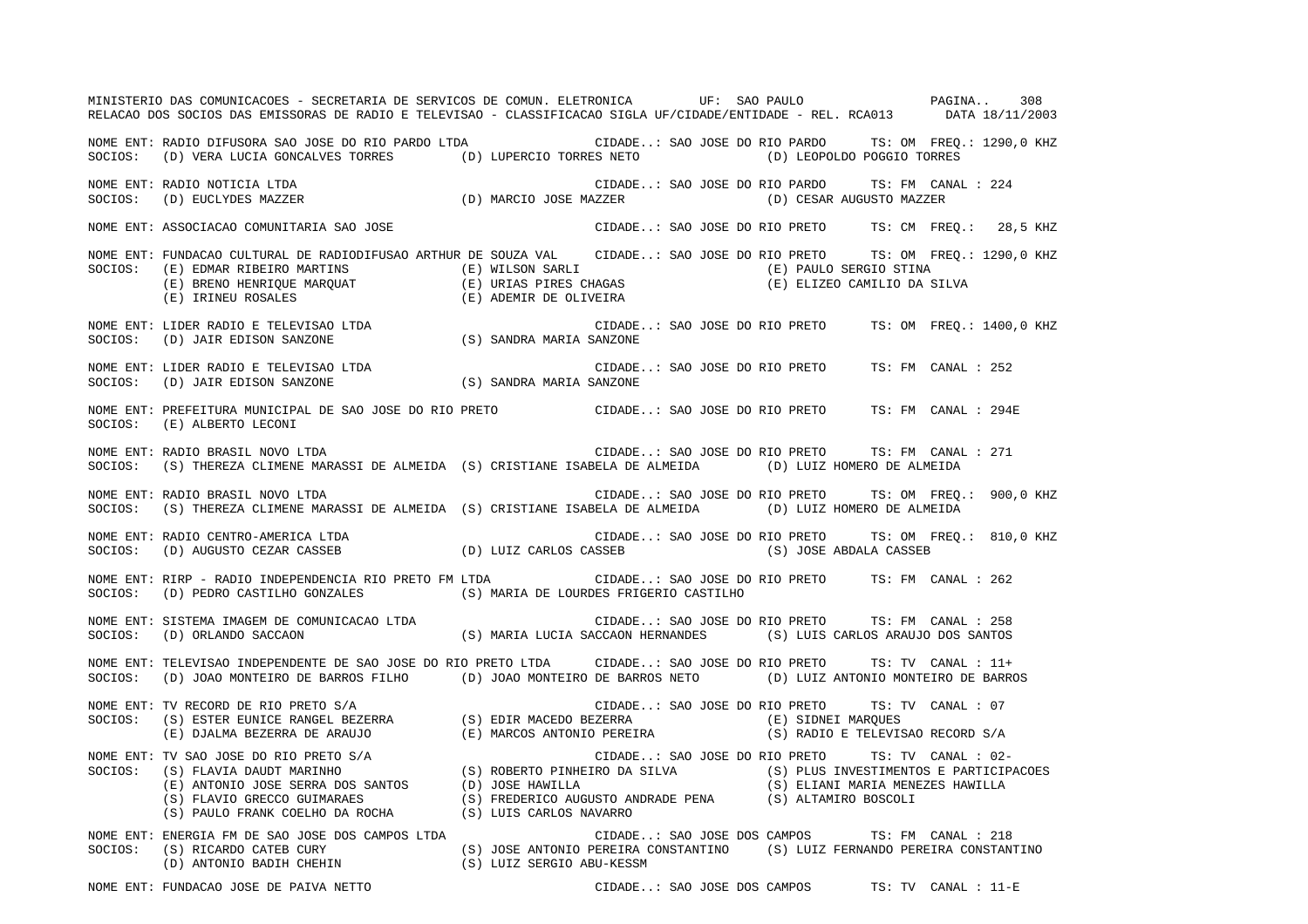SOCIOS: (E) JOSE DE PAIVA NETTO (E) GERDEILSON BOTELHO (E) RENATO VIANA DE SOUZA

(E) MARCELO JORGE BERTOLIN (E) CELSO RODRIGUES DE OLIVEIRA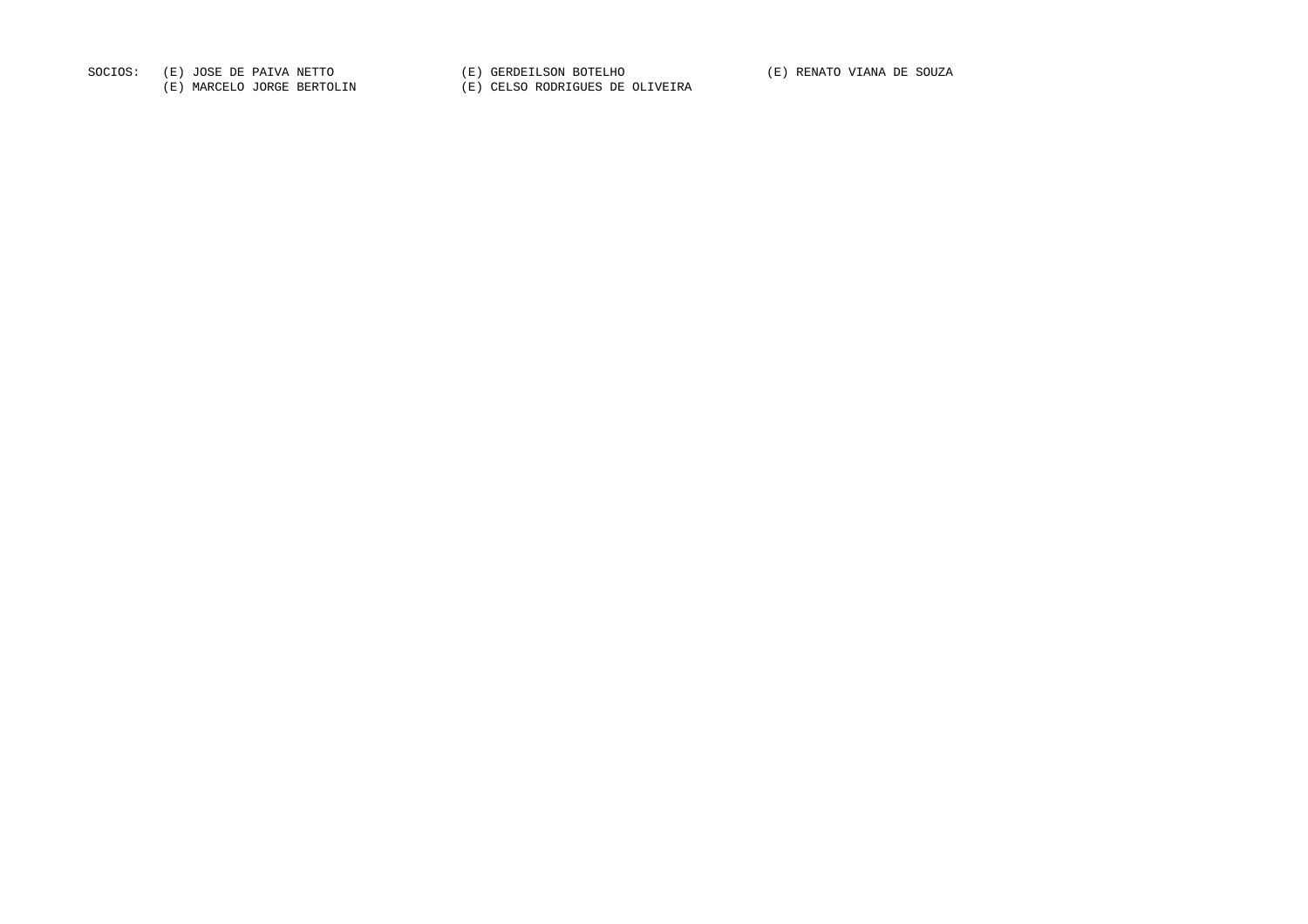MINISTERIO DAS COMUNICACOES - SECRETARIA DE SERVICOS DE COMUN. ELETRONICA UF: SAO PAULO PAGINA.. 309RELACAO DOS SOCIOS DAS EMISSORAS DE RADIO E TELEVISAO - CLASSIFICACAO SIGLA UF/CIDADE/ENTIDADE - REL. RCA013 DATA 18/11/2003 NOME ENT: FUNDACAO LOGOS - EDICOES, JORNALISMO E RADIODIFUSAO CIDADE..: SAO JOSE DOS CAMPOS TS: FM CANAL : 290E SOCIOS: (E) ALCIDES ALVES DOS SANTOS RODRIGUES (E) IZILDINHA APARECIDA GALLO RODRIGUES (E) WILSON NUNES OLIVEIRA (E) CRISTINA GALLO RODRIGUES DE OLIVEIR NOME ENT: RADIO DIFUSORA TAUBATE LTDA CIDADE..: SAO JOSE DOS CAMPOS TS: FM CANAL : 211 SOCIOS: (D) EMILIO AMADEI BERINGHS NETO (D) MARINA MIRANDA BERINGHS (D) MARCELO MIRANDA AMADEI BERINGHS (D) RICARDO MIRANDA BERINGHS NOME ENT: RADIO E TELEVISAO METROPOLITANA LTDA CIDADE..: SAO JOSE DOS CAMPOS TS: OM FREQ.: 1290,0 KHZ SOCIOS: (S) JAYR MARIANO SANZONE (D) SILVIO SANZONE (S) JAIR EDISON SANZONE (E) AMIRAH SABA NOME ENT: RADIO GOSPEL LTDA CIDADE..: SAO JOSE DOS CAMPOS TS: FM CANAL : 243SOCIOS: (S) REDE GOSPEL DE RADIODIFUSAO E TELEV (S) GEDALVA LUCENA SILVA APOLINARIO (S) CARLOS ALBERTO EUGENIO APOLINARIO (D) CLAUDIO CESAR SILVA APOLINARIO NOME ENT: RADIO PIRATININGA DE SAO JOSE DOS CAMPOS LTDA CIDADE..: SAO JOSE DOS CAMPOS TS: OM FREQ.: 750,0 KHZ SOCIOS: (D) SEME DE NEME JORGE (D) FRANCISCA APARECIDA AMOROSO JORGE (D) BENEDITO ANTONIO AMOROSO JORGE (D) JOSE GERALDO AMOROSO JORGE NOME ENT: RADIO PIRATININGA DE SAO JOSE DOS CAMPOS LTDA CIDADE..: SAO JOSE DOS CAMPOS TS: FM CANAL : 259SOCIOS: (D) SEME DE NEME JORGE (D) FRANCISCA APARECIDA AMOROSO JORGE (D) BENEDITO ANTONIO AMOROSO JORGE (D) JOSE GERALDO AMOROSO JORGE NOME ENT: SOCIEDADE RADIO CLUBE DE SAO JOSE DOS CAMPOS LTDA CIDADE..: SAO JOSE DOS CAMPOS TS: OM FREQ.: 1120,0 KHZ SOCIOS: (D) JOAO JORGE SAAD (D) RICARDO DE BARROS SAAD NOME ENT: SOCIEDADE RADIO CLUBE DE SAO JOSE DOS CAMPOS LTDA CIDADE..: SAO JOSE DOS CAMPOS TS: FM CANAL : 248SOCIOS: (D) JOAO JORGE SAAD (D) RICARDO DE BARROS SAAD NOME ENT: SOMPUR VALE DO PARAIBA RADIODIFUSAO LTDA CIDADE..: SAO JOSE DOS CAMPOS TS: FM CANAL : 280 SOCIOS: (D) DECIO PEREIRA DE MATOS (S) NELLY BEZERRA LANDIM MATOS NOME ENT: TV VALE DO PARAIBA LTDA CIDADE..: SAO JOSE DOS CAMPOS TS: TV CANAL : 17SOCIOS: (D) ROBERTO IRINEU MARINHO (S) PEDRO RAMOS DE CARVALHO NOME ENT: ASS. CULT. PARA DIFUSAO DAS TRADICOES E HABITOS LUIZE CIDADE..: SAO LUIS DO PARAITINGA TS: CM FREQ.: 29,0 KHZ NOME ENT: ASSOCIACAO CULT.ART.E SOCIAL DE INTEGRACAO COM.DE SAO CIDADE..: SAO MANUEL TS: CM FREQ.: 20,0 KHZ NOME ENT: RADIO CLUBE DE SAO MANUEL LTDA **ENTERNATION CLUBE CONSTANTEL CON ANUEL** TS: OM FREQ.: 1510,0 KHZ SOCIOS: (S) ANTONIO DALL' ACQUA (S) LINO JOSE SAGLIETTI (D) DANIEL DE OLIVEIRA NEVES FILHO (D) LILIANA JULIETA GERZELY DA SILVA MO NOME ENT: RADIO NOVA SAO MANUEL LTDA  $\Box$  CIDADE..: SAO MANUEL  $\Box$  TS: OM FREQ.: 1420,0 KHZ SOCIOS: (D) PAULO RENE DE BARROS (D) JOSE ANTONIO DI SANTIS (S) LUIZ CARLOS BARROS NOME ENT: MOVIMENTO JOVEM DE ASSISTENCIA SOCIAL DE SAO MIGUEL A CIDADE..: SAO MIGUEL ARCANJO TS: CM FREQ.: 28,5 KHZ NOME ENT: ABRIL RADIODIFUSAO S/A CIDADE..: SAO PAULO TS: TV CANAL : 32 SOCIOS: (S) THOMAZ SOUTO CORRA NETTO (D) ROBERT CIVITA (D) JOSE AUGUSTO PINTO MOREIRA (E) ANTONIO VALDEMIR PEREIRA RAMOS (S) ATIVIC PARTICIPACOES LTDA (E) OPHIR CORREA DE TOLEDO FILHO (E) CARLOS ROBERTO BERLINCK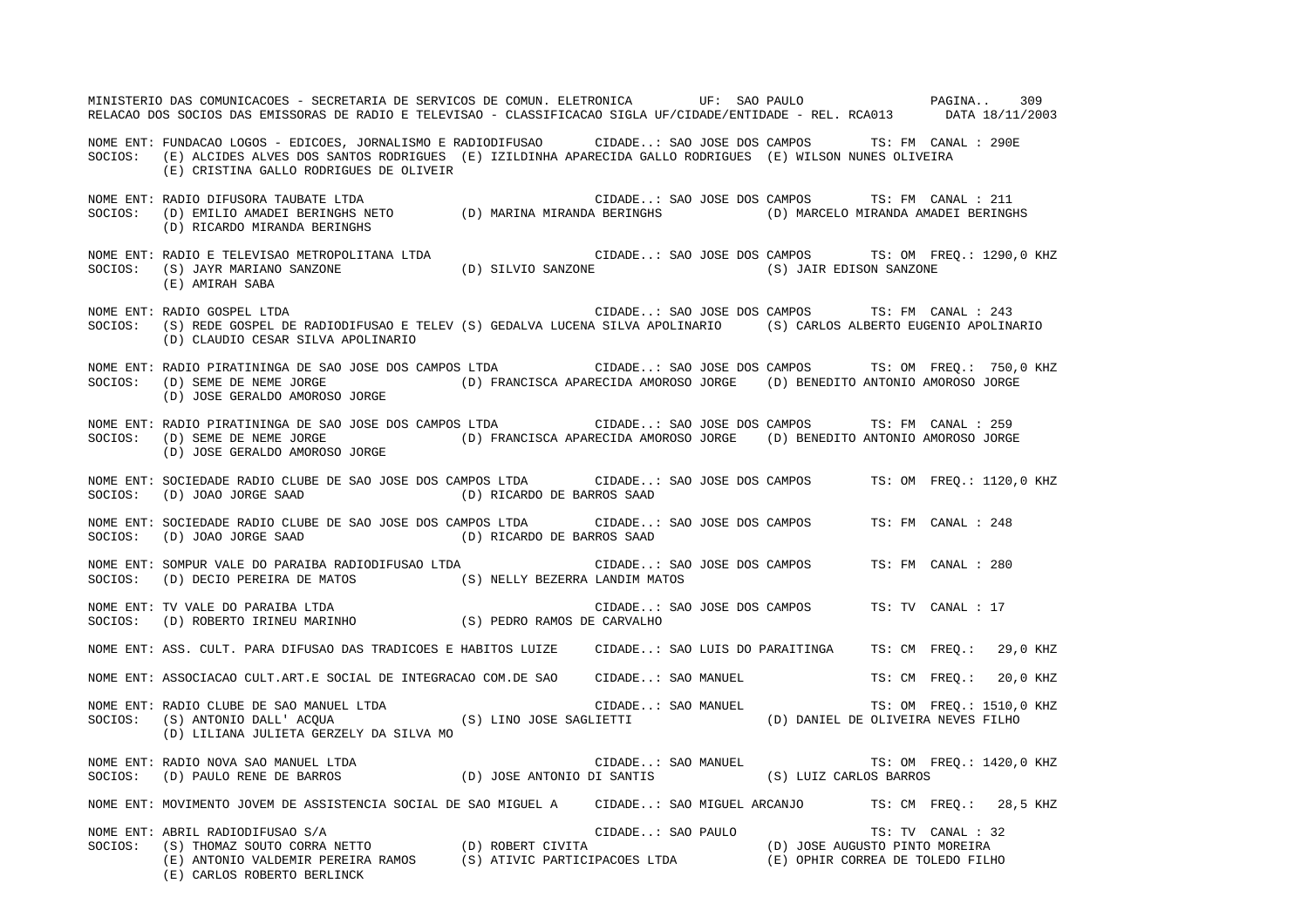NOME ENT: ANTENA UM RADIODIFUSAO LTDA CIDADE..: SAO PAULO TS: FM CANAL : 234 NOME ENT: ANTENA UM RADIODIFUSAO LTDA<br>SOCIOS: (D) ORLANDO NEGRAO JUNIOR (S) AMIRA NEGRAO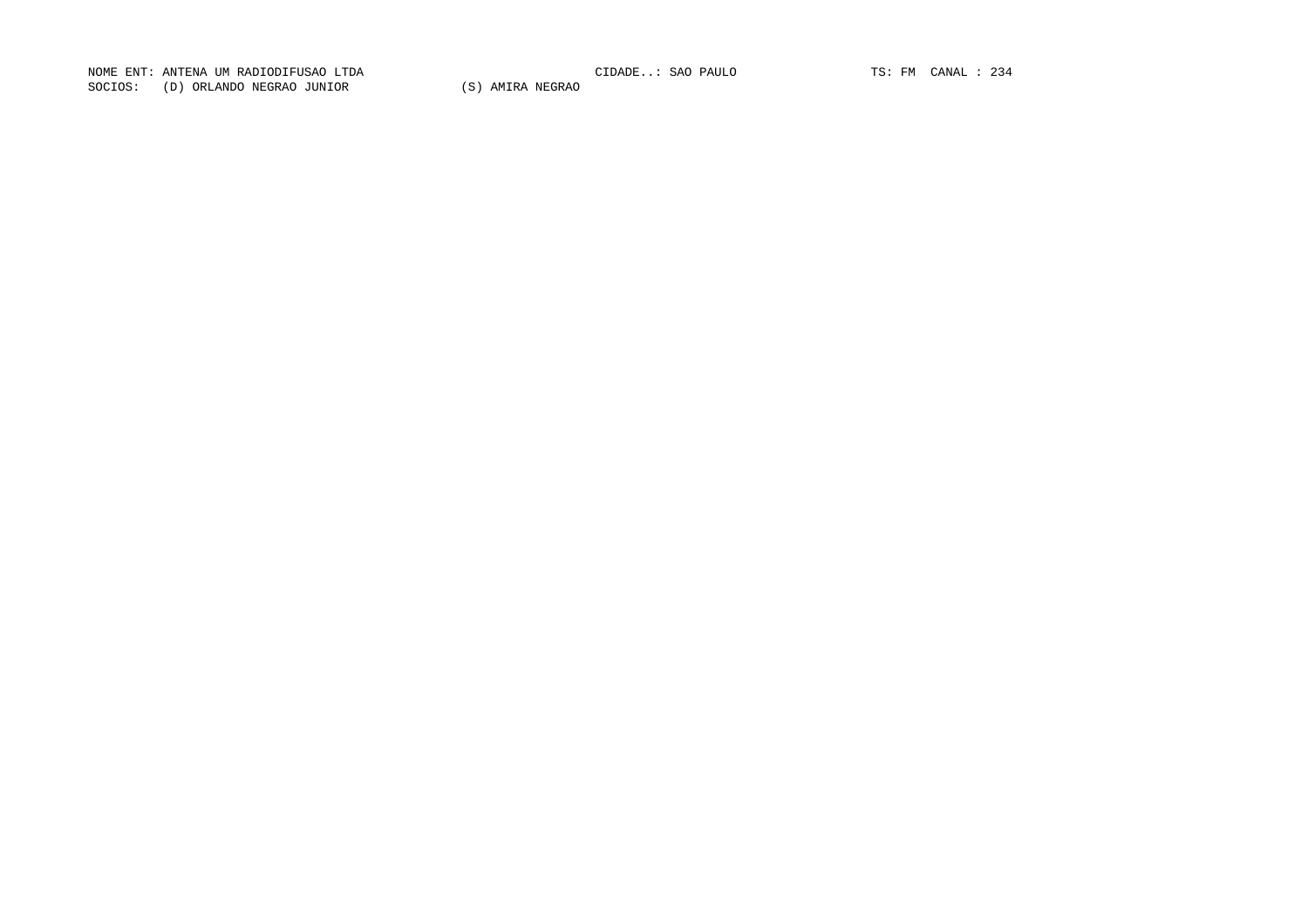| MINISTERIO DAS COMUNICACOES - SECRETARIA DE SERVICOS DE COMUN. ELETRONICA UF: SAO PAULO PAGINA. 210<br>RELACAO DOS SOCIOS DAS EMISSORAS DE RADIO E TELEVISAO - CLASSIFICACAO SIGLA UF/CIDADE/ENTIDADE - REL. RCA013 DATA 18/11/2003                                          |                                                                                                          |                                                            |
|------------------------------------------------------------------------------------------------------------------------------------------------------------------------------------------------------------------------------------------------------------------------------|----------------------------------------------------------------------------------------------------------|------------------------------------------------------------|
| NOME ENT: CANAL BRASILEIRO DA INFORMACAO CBI LTDA CIDADE: SAO PAULO<br>SOCIOS: (D) JOAO CARLOS DI GENIO (E) FLAVIO GUILHERME CORREA RATHSAM (S) HAMILTON LUCAS DE OLIVEIRA                                                                                                   |                                                                                                          | TS: TV CANAL : 16                                          |
| NOME ENT: FUNDACAO BRASIL 2000<br>NOTE EN I FUNDACAO BRASILIZUUU (E) OLGA ANDRES GARCIA MOREJON (E) FLORIANO ADALBERTO RODRIGUES<br>SOCIOS: (E) GABRIEL MARIO RODRIGUES (E) OLGA ANDRES GARCIA MOREJON (E) FLORIANO ADALBERTO RODRIGUES<br>(E) LUIZ AUGUSTO RIBEIRO TEIXEIRA | CIDADE: SAO PAULO                                                                                        | TS: FM CANAL : 297E                                        |
| NOME ENT: FUNDACAO CASPER LIBERO<br>SOCIOS: (E) PAULO CAMARDA                                                                                                                                                                                                                | CIDADE: SAO PAULO TS: OC FREQ.: 5955,0 KHZ<br>(E) LEONARDO PLACUCCI FILHO (E) ULYSSES VASCONCELLOS DINIZ |                                                            |
| NOME ENT: FUNDACAO CASPER LIBERO (E) LEONARDO PLACUCCI FILHO (E) ULYSSES VASCONCELLOS DINIZ<br>SOCIOS: (E) PAULO CAMARDA (E) CAMARO (E) LEONARDO PLACUCCI FILHO (E) ULYSSES VASCONCELLOS DINIZ                                                                               |                                                                                                          | CIDADE: SAO PAULO TS: OC FREQ.: 9685,0 KHZ                 |
| NOME ENT: FUNDACAO CASPER LIBERO (E) LEONARDO PLACUCCI FILHO (E) ULYSSES VASCONCELLOS DINIZ<br>SOCIOS: (E) PAULO CAMARDA (E) CAMARO (E) LEONARDO PLACUCCI FILHO (E) ULYSSES VASCONCELLOS DINIZ                                                                               |                                                                                                          | CIDADE: SAO PAULO TS: OC FREQ.: 5325,0 KHZ                 |
| SOCIOS: (E) PAULO CAMARDA<br>NOME ENTERNATION CAMARDA                                                                                                                                                                                                                        | CIDADE: SAO PAULO<br>(E) LEONARDO PLACUCCI FILHO                                                         | TS: TV CANAL : 11<br>(E) ULYSSES VASCONCELLOS DINIZ        |
| NOME ENT: FUNDACAO CASPER LIBERO<br>SOCIOS: (E) PAULO CAMARDA                                                                                                                                                                                                                | (E) LEONARDO PLACUCCI FILHO (E) ULYSSES VASCONCELLOS DINIZ                                               | CIDADE: SAO PAULO TS: OM FREQ.: 890,0 KHZ                  |
| NOME ENT: FUNDACAO CASPER LIBERO<br>SOCIOS: (E) PAULO CAMARDA (E) LEONARDO PLACUCCI FILHO (E) ULYSSES VASCONCELLOS DINIZ                                                                                                                                                     |                                                                                                          | TS: FM CANAL : 201                                         |
| NOME ENT: FUNDACAO EVANGELICA TRINDADE<br>SOCIOS: (E) GERALDO TENUTA FILHO<br>(E) MARCELO SOARES MONTEIRO                                                                                                                                                                    | CIDADE: SAO PAULO<br>CIDADE: SAO PAULO (E) ADILSON PINHEIRO<br>(E) ADILSON PINHEIRO (E)                  | TS: TV CANAL : 53+E                                        |
| NOME ENT: FUNDACAO METROPOLITANA PAULISTA<br>SOCIOS: (E) DARIO BENEDITO BEVILACQUA (E) ARNALDO BELTRAMI (E) AURY AFFONSO HUMMES<br>(E) JOSE PEDRO DOS SANTOS (E) JOSE RODOLPHO PERAZZOLO (E) JOAO JULIO FARIAS JUNIOR                                                        |                                                                                                          |                                                            |
| NOME ENT: FUNDACAO METROPOLITANA PAULISTA (E) AULISTA (E) OC EREQ.: SAO PAULO (E) AURY AFFONSO HUMMES<br>SOCIOS: (E) DARIO BENEDITO BEVILACQUA (E) ARNALDO BELTRAMI (E) AURY AFFONSO HUMMES<br>(E) JOSE PEDRO DOS SANTOS (E) JOSE RO                                         |                                                                                                          | TS: OC FREQ.: 9820,0 KHZ                                   |
| NOME ENT: FUNDACAO PADRE ANCHIETA (E) ORDERO (E) JOSE MUNHOZ (E) ORDERO (E) MANOEL LUIZ LUCIANO VIEIRA (E) SOCIOS: (E) MARCOS ANTONIO TAVARES COELHO FILHO (E) WALTER DA SILVA SILVEIRA (E) PAULO CESAR MARTINS BARRETO                                                      |                                                                                                          | TS: TV CANAL : 02-E                                        |
| NOME ENT: FUNDACAO PADRE ANCHIETA (E) OOSE MUNHOZ CIDADE: SAO PAULO<br>SOCIOS: (E) JORGE DA CUNHA LIMA (E) JOSE MUNHOZ<br>(E) MARCOS ANTONIO TAVARES COELHO FILHO (E) WALTER DA SILVA SILVEIRA (E) PAULO CESAR MARTINS BARRETO                                               |                                                                                                          | TS: FM CANAL : 277E<br>(E) MANOEL LUIZ LUCIANO VIEIRA      |
| NOME ENT: FUNDACAO PADRE ANCHIETA<br>000109: (E) JOSE MUNHOZ<br>(E) MARCOS ANTONIO TAVARES COELHO FILHO (E) WALTER DA SILVA SILVEIRA (E) PAULO CESAR MARTINS BARRETO                                                                                                         | CIDADE: SAO PAULO                                                                                        | TS: OM FREQ.: 1200,0 KHZ<br>(E) MANOEL LUIZ LUCIANO VIEIRA |
| NOME ENT: FUNDACAO PADRE ANCHIETA<br>NOME ENT: FUNDACAO PADRE ANCHIETA (E) JOSE MUNHOZ (E) CIDADE: SAO PAULO<br>SOCIOS: (E) JORGE DA CUNHA LIMA (E) MANORE (E) JOSE MUNHOZ (E) MANORE LUIZ LUCIANO VIEIRA<br>(E) MARCOS ANTONIO TAVARES COELHO FILHO (E) WALTER DA SILV      | CIDADE: SAO PAULO                                                                                        | TS: OC FREQ.: 7815,0 KHZ                                   |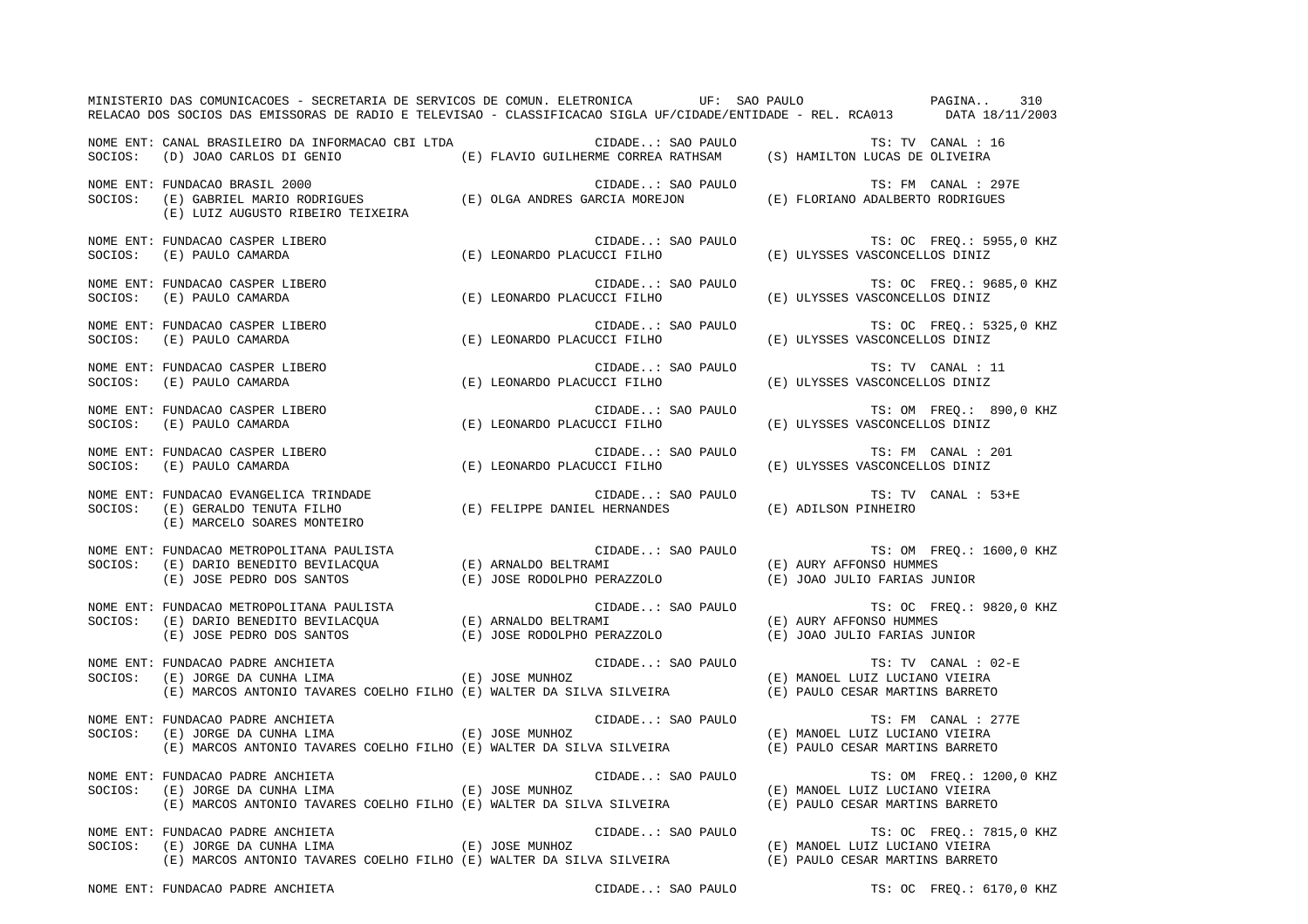| SOCIOS: | (E) JORGE DA CUNHA LIMA                                              | (E) JOSE MUNHOZ | (E) MANOEL LUIZ LUCIANO VIEIRA  |
|---------|----------------------------------------------------------------------|-----------------|---------------------------------|
|         | (E) MARCOS ANTONIO TAVARES COELHO FILHO (E) WALTER DA SILVA SILVEIRA |                 | (E) PAULO CESAR MARTINS BARRETO |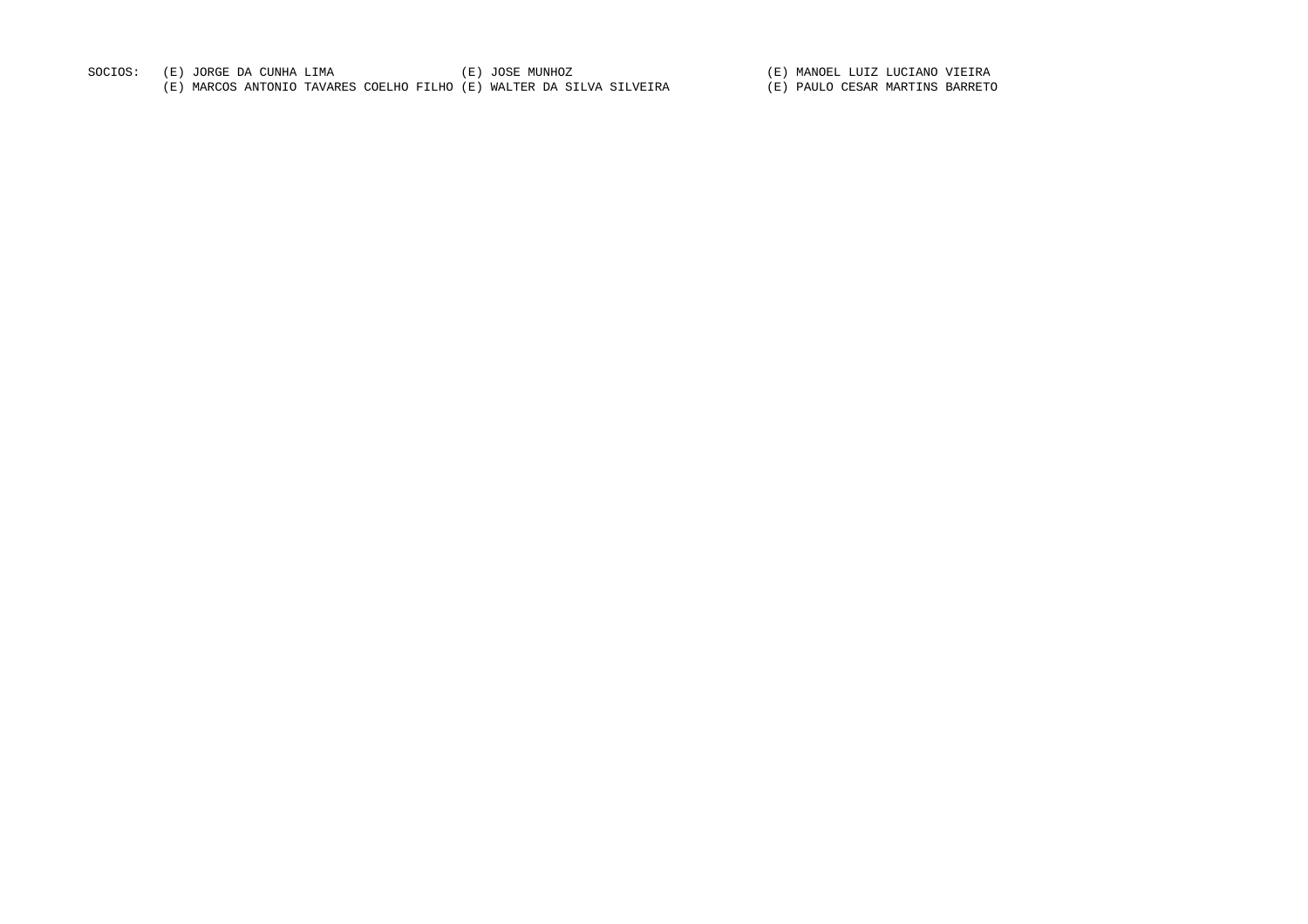|         | MINISTERIO DAS COMUNICACOES - SECRETARIA DE SERVICOS DE COMUN. ELETRONICA UF: SAO PAULO NA ANOREA PAGINA<br>RELACAO DOS SOCIOS DAS EMISSORAS DE RADIO E TELEVISAO - CLASSIFICACAO SIGLA UF/CIDADE/ENTIDADE - REL. RCA013 DATA 18/11/2003                                                                                                                                                                                       |                                                                                                                                                                                                                                                                                                                                                                                                                                                                     | 311                                                                                                                                           |
|---------|--------------------------------------------------------------------------------------------------------------------------------------------------------------------------------------------------------------------------------------------------------------------------------------------------------------------------------------------------------------------------------------------------------------------------------|---------------------------------------------------------------------------------------------------------------------------------------------------------------------------------------------------------------------------------------------------------------------------------------------------------------------------------------------------------------------------------------------------------------------------------------------------------------------|-----------------------------------------------------------------------------------------------------------------------------------------------|
| SOCIOS: | FUNDACAO PADRE ANCHIETA (E) JOSE MUNHOZ (E) JOSE (E) MANOEL LUIZ LUCIANO VIEIRA<br>(E) JORGE DA CUNHA LIMA (E) (E) JOSE MUNHOZ (E) MANOEL LUIZ LUCIANO VIEIRA<br>(E) MARCOS ANTONIO TAVARES COELHO FILHO (E) WALTER DA SILVA SILVEIR<br>NOME ENT: FUNDACAO PADRE ANCHIETA                                                                                                                                                      |                                                                                                                                                                                                                                                                                                                                                                                                                                                                     |                                                                                                                                               |
| SOCIOS: | NOME ENT: RADIO AMERICA S/A<br>$\begin{tabular}{lllllllllllllllllll@{RADIO}} \textbf{AMERICA} & S/A & \textbf{CLIALL. SAU FAULU} \\ \textbf{(D) ANGELO SONEGO} & (S) HERMINIO LUCIO CANELA & (S) MARIA DE LOURDES BELEM \\ \textbf{(S) LIDOVINA ANTONIA POTRICH} & (S) BRUNO CAVALCANTI FEDER & (S) ANTONIO CARLOS DELBOUX \\ \textbf{(D) MANOEL CONCEICAO QUINTA} & (S) JOSE BORTOLINI & (S) ARNO BRUSTOLIN \\ \end{tabular}$ | CIDADE: SAO PAULO                                                                                                                                                                                                                                                                                                                                                                                                                                                   | TS: OM FREQ.: 1410,0 KHZ                                                                                                                      |
| SOCIOS: | NOME ENT: RADIO E TELEVISAO BANDEIRANTES LTDA<br>(S) MARIA HELENA MENDES DE BARROS SAAD (D) JOAO CARLOS SAAD<br>(D) MARISA DE BARROS SAAD                                                                                                                                                                                                                                                                                      | CIDADE: SAO PAULO<br>(S) AUTILIO DE SOUZA OLIVEIRA                                                                                                                                                                                                                                                                                                                                                                                                                  | TS: OC FREQ.: 6090,0 KHZ<br>(S) JOAO JORGE SAAD                                                                                               |
| SOCIOS: | NOME ENT: RADIO E TELEVISAO BANDEIRANTES LTDA<br>(S) MARIA HELENA MENDES DE BARROS SAAD (D) JOAO CARLOS SAAD<br>(D) MARISA DE BARROS SAAD                                                                                                                                                                                                                                                                                      | (S) AUTILIO DE SOUZA OLIVEIRA                                                                                                                                                                                                                                                                                                                                                                                                                                       | $\verb"CIDADE":\verb" SAO PAULO" \qquad \verb"TS":\verb" OC" FREQ":\verb"1925,0 KHZ\nSABD" \qquad \verb;(S) JOAO JORGE SABD" \label{eq:2.10}$ |
| SOCIOS: | NOME ENT: RADIO E TELEVISAO BANDEIRANTES LTDA<br>(S) MARIA HELENA MENDES DE BARROS SAAD (D) JOAO CARLOS SAAD<br>(D) MARISA DE BARROS SAAD                                                                                                                                                                                                                                                                                      | CIDADE: SAO PAULO<br>(S) AUTILIO DE SOUZA OLIVEIRA                                                                                                                                                                                                                                                                                                                                                                                                                  | TS: OC FREO.: 9645,0 KHZ<br>(S) JOAO JORGE SAAD                                                                                               |
| SOCIOS: | NOME ENT: RADIO E TELEVISAO BANDEIRANTES LTDA<br>(S) MARIA HELENA MENDES DE BARROS SAAD (D) JOAO CARLOS SAAD<br>(D) MARISA DE BARROS SAAD                                                                                                                                                                                                                                                                                      | (S) AUTILIO DE SOUZA OLIVEIRA                                                                                                                                                                                                                                                                                                                                                                                                                                       | CIDADE: SAO PAULO TS: OM FREQ.: 840,0 KHZ<br>(S) JOAO JORGE SAAD                                                                              |
| SOCIOS: | NOME ENT: RADIO E TELEVISAO BANDEIRANTES LTDA<br>(S) MARIA HELENA MENDES DE BARROS SAAD (D) JOAO CARLOS SAAD<br>(D) MARISA DE BARROS SAAD                                                                                                                                                                                                                                                                                      | $\verb CIDADE: SAO PAULO  \qquad TS: TV \text{ CANAL}: 13- \text{JOAO CARLOS SAAD}$ $\verb .3-0AO JORGE SAAD  \qquad \verb .5  \qquad \verb .5  \qquad \verb .5  \qquad \verb .5  \qquad \verb .5  \qquad \verb .5  \qquad \verb .5  \qquad \verb .5  \qquad \verb .5  \qquad \verb .5  \qquad \verb .5  \qquad \verb .5  \qquad \verb .5  \qquad \verb .5  \qquad \verb .5  \qquad \verb .5  \qquad \verb .5  \qquad \verb .5  \$<br>(S) AUTILIO DE SOUZA OLIVEIRA |                                                                                                                                               |
| SOCIOS: | NOME ENT: RADIO E TELEVISAO BANDEIRANTES LTDA<br>(S) MARIA HELENA MENDES DE BARROS SAAD (D) JOAO CARLOS SAAD<br>(D) MARISA DE BARROS SAAD                                                                                                                                                                                                                                                                                      | CIDADE: SAO PAULO<br>(S) AUTILIO DE SOUZA OLIVEIRA                                                                                                                                                                                                                                                                                                                                                                                                                  | TS: FM CANAL : 241<br>(S) JOAO JORGE SAAD                                                                                                     |
|         | (E) MARCOS ANTONIO PEREIRA (E) ADILSON HIGINO DA SILVA                                                                                                                                                                                                                                                                                                                                                                         | CIDADE: SAO PAULO                                                                                                                                                                                                                                                                                                                                                                                                                                                   | TS: TV CANAL : 07<br>(E) ANTONIO CARLOS MARTINS DE BULHOES<br>(E) DENNIS BENAGLIA MUNHOZ                                                      |
|         | NOME ENT: RADIO E TELEVISAO RECORD S.A<br>SOCIOS: (E) DERMEVAL GONCALVES (E) HONORILITON GONCALVES (E) HONORILITON GONCALVES (E) DJALMA BEZERRA DE ARAUJO<br>(E) ANTONIO PEREIRA (E) ADILSON HIGINO DA SILVA (E) DENNIS BENAGLIA M                                                                                                                                                                                             |                                                                                                                                                                                                                                                                                                                                                                                                                                                                     | TS: OM FREQ.: 1000,0 KHZ<br>(E) ANTONIO CARLOS MARTINS DE BULHOES<br>(E) DENNIS BENAGLIA MUNHOZ                                               |
|         | NOME ENT: RADIO E TELEVISAO RECORD S.A<br>SOCIOS: (E) DERMEVAL GONCALVES (E) ANGELES (E) DIALMA BEZERRA DE ARAUJO<br>(E) HONORILTON GONCALVES DA COSTA (E) DJALMA BEZERRA DE ARAUJO (E) ANTONIO CARLOS MARTINS DE BULHO<br>(E) ADILS                                                                                                                                                                                           |                                                                                                                                                                                                                                                                                                                                                                                                                                                                     | TS: OC FREQ.: 6150,0 KHZ<br>(E) ANTONIO CARLOS MARTINS DE BULHOES                                                                             |
|         | NOME ENT: RADIO E TELEVISAO RECORD S.A<br>SOCIOS: (E) DERMEVAL GONCALVES (S) ESTER EUNICE RANGEL BEZERRA (E) ANTONIO CARLOS MARTINS DE BULHOES<br>(E) HONORILTON GONCALVES DA COSTA (E) DJALMA BEZERRA DE ARAUJO (E) ANTONIO CARLO                                                                                                                                                                                             |                                                                                                                                                                                                                                                                                                                                                                                                                                                                     | TS: OC FREQ.: 9505,0 KHZ                                                                                                                      |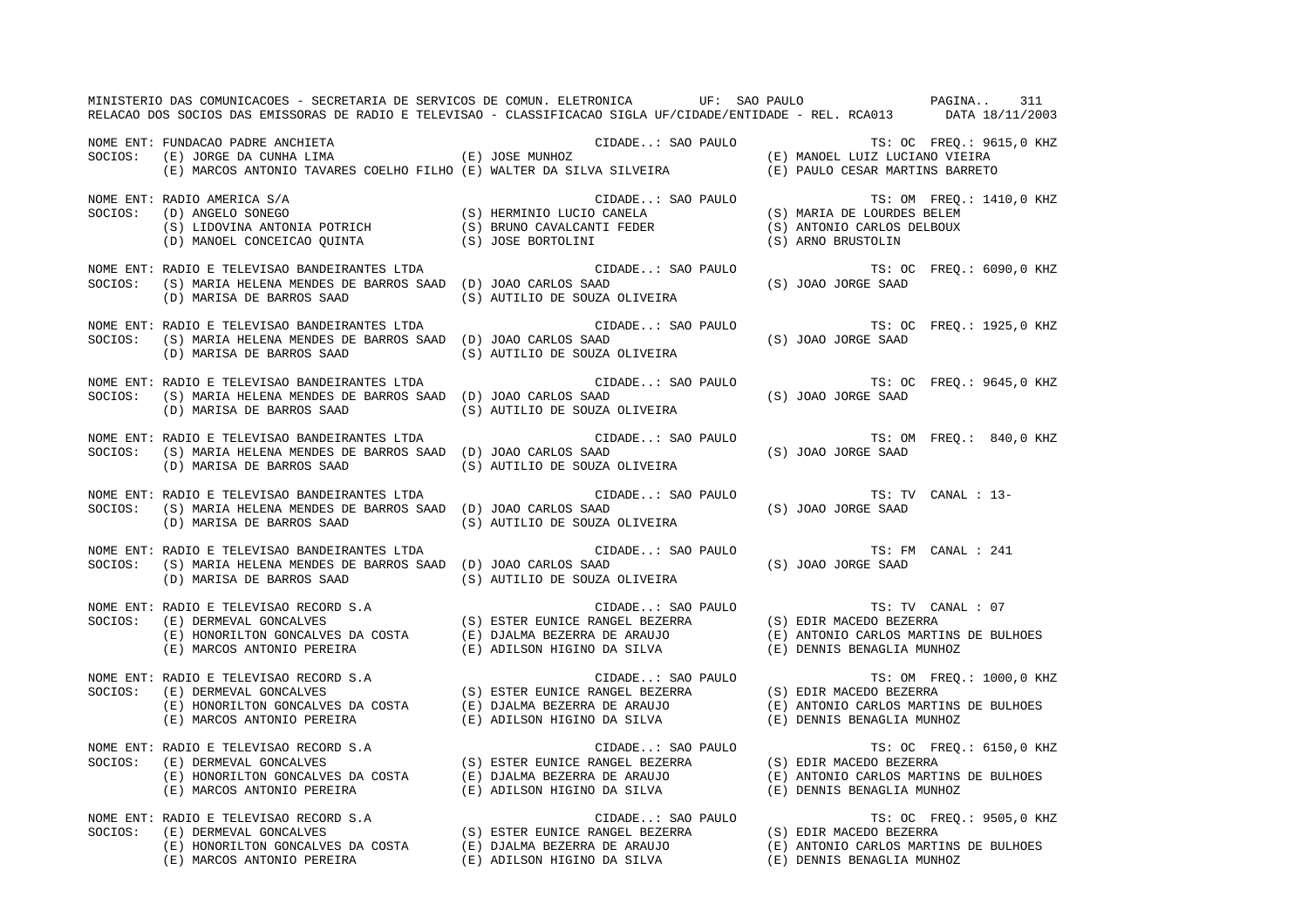|         |                                                                                                                                                                                                                                                                                            | MINISTERIO DAS COMUNICACOES - SECRETARIA DE SERVICOS DE COMUN. ELETRONICA UF: SAO PAULO<br>RELACAO DOS SOCIOS DAS EMISSORAS DE RADIO E TELEVISAO - CLASSIFICACAO SIGLA UF/CIDADE/ENTIDADE - REL. RCA013 DATA 18/11/2003                                                                | $PAGINA.$ .<br>312                                                                                                                                                                                                                          |
|---------|--------------------------------------------------------------------------------------------------------------------------------------------------------------------------------------------------------------------------------------------------------------------------------------------|----------------------------------------------------------------------------------------------------------------------------------------------------------------------------------------------------------------------------------------------------------------------------------------|---------------------------------------------------------------------------------------------------------------------------------------------------------------------------------------------------------------------------------------------|
| SOCIOS: | NOME ENT: RADIO E TELEVISAO RECORD S.A<br>(E) DERMEVAL GONCALVES<br>(E) DERMEVAL GONCALVES DA COSTA (E) DJALMA BEZERRA DE ARAUJO<br>(E) HONORILTON GONCALVES DA COSTA (E) DJALMA BEZERRA DE ARAUJO<br>(E) MARCOS ANTONIO PEREIRA                                                           | CIDADE: SAO PAULO<br>CIDADE SAO 1<br>S) ESTER EUNICE RANGEL BEZERRA)<br>(E) ADILSON HIGINO DA SILVA                                                                                                                                                                                    | TS: OC FREQ.: 1965,0 KHZ<br>(S) EDIR MACEDO BEZERRA<br>(E) ANTONIO CARLOS MARTINS DE BULHOES<br>(E) DENNIS BENAGLIA MUNHOZ                                                                                                                  |
| SOCIOS: | NOME ENT: RADIO E TELEVISAO RECORD S.A<br>(E) DERMEVAL GONCALVES<br>(E) HONORILTON GONCALVES DA COSTA<br>(E) MARCOS ANTONIO PEREIRA                                                                                                                                                        | CIDADE: SAO PAULO<br>(S) ESTER EUNICE RANGEL BEZERRA<br>(E) DJALMA BEZERRA DE ARAUJO<br>(E) ADILSON HIGINO DA SILVA                                                                                                                                                                    | TS: OC FREQ.: 5135,0 KHZ<br>(S) EDIR MACEDO BEZERRA<br>(E) ANTONIO CARLOS MARTINS DE BULHOES<br>(E) DENNIS BENAGLIA MUNHOZ                                                                                                                  |
| SOCIOS: | NOME ENT: RADIO ELDORADO LTDA<br>(S) PATRICIA MARIA MESQUITA<br>(S) FERNAO LARA MESQUITA<br>(S) FERNAO LARA MESQUITA<br>(S) FRANCISCO MESQUITA NETO<br>(S) MARIA LUIZA MESQUITA BRITTO<br>(E) JOSE APARECIDO LANZANA<br>(E) JOSE APARECIDO LANZANA<br>(S) MARIA DE NAZARETH MESQUITA PEREZ | CIDADE: SAO PAULO<br>(S) MARINA CERQUEIRA CESAR DE MESQUITA<br>(S) RODRIGO LARA MESOUITA<br>(S) ANA MARIA CRISSIUMA MESQUITA<br>(S) ROBERTO CRISSIUMA MESQUITA<br>(S) ANA ALICE MESQUITA DE SALES OLIVEIR<br>(S) JULIO CESAR FERREIRA DE MESQUITA                                      | TS: OM FREQ.: 700,0 KHZ<br>(S) RUY MESQUITA FILHO<br>(S) JOAO LARA MESOUITA<br>(S) FERNANDO CRISSIUMA MESQUITA<br>(S) MARIA CECILIA VIEIRA DE CARVALHO ME<br>(S) IZABEL THEREZA MESQUITA COUTINHO<br>(E) PAULO DE TARSO NASCIMENTO NOGUEIRA |
| SOCIOS: | NOME ENT: RADIO ELDORADO LTDA<br>(S) PATRICIA MARIA MESQUITA<br>(S) FERNAO LARA MESQUITA<br>(S) FRANCISCO MESQUITA NETO<br>(S) MARIA LUIZA MESQUITA BRITTO<br>(E) JOSE APARECIDO LANZANA<br>(S) MARIA DE NAZARETH MESQUITA PEREZ                                                           | CIDADE: SAO PAULO<br>(S) MARINA CERQUEIRA CESAR DE MESQUITA<br>(S) RODRIGO LARA MESQUITA<br>(S) ANA MARIA CRISSIUMA MESQUITA<br>(S) ROBERTO CRISSIUMA MESQUITA<br>(S) ANA ALICE MESQUITA DE SALES OLIVEIR (S) IZABEL THEREZA MESQUITA COUTINHO<br>(S) JULIO CESAR FERREIRA DE MESQUITA | TS: FM CANAL : 225<br>(S) RUY MESQUITA FILHO<br>(S) JOAO LARA MESQUITA<br>(S) FERNANDO CRISSIUMA MESQUITA<br>(S) MARIA CECILIA VIEIRA DE CARVALHO ME<br>(E) PAULO DE TARSO NASCIMENTO NOGUEIRA                                              |
| SOCIOS: | NOME ENT: RADIO EXCELSIOR LTDA<br>(D) ROBERTO MARINHO                                                                                                                                                                                                                                      | CIDADE: SAO PAULO<br>(D) PEDRO RAMOS DE CARVALHO                                                                                                                                                                                                                                       | TS: FM CANAL : 213                                                                                                                                                                                                                          |
| SOCIOS: | NOME ENT: RADIO EXCELSIOR LTDA<br>(D) ROBERTO MARINHO                                                                                                                                                                                                                                      | CIDADE: SAO PAULO<br>(D) PEDRO RAMOS DE CARVALHO                                                                                                                                                                                                                                       | TS: OM FREO.: 780,0 KHZ                                                                                                                                                                                                                     |
| SOCIOS: | NOME ENT: RADIO GLOBO DE SAO PAULO LTDA<br>(D) JOAO ROBERTO MARINHO                                                                                                                                                                                                                        | CIDADE: SAO PAULO<br>(S) RODRIGO MESQUITA MARINHO                                                                                                                                                                                                                                      | TS: OM FREQ.: 1100,0 KHZ                                                                                                                                                                                                                    |
| SOCIOS: | NOME ENT: RADIO GLOBO DE SAO PAULO LTDA<br>(D) JOAO ROBERTO MARINHO                                                                                                                                                                                                                        | CIDADE: SAO PAULO<br>(S) RODRIGO MESQUITA MARINHO                                                                                                                                                                                                                                      | TS: OC FREQ.: 6120,0 KHZ                                                                                                                                                                                                                    |
| SOCIOS: | NOME ENT: RADIO GLOBO DE SAO PAULO LTDA<br>(D) JOAO ROBERTO MARINHO                                                                                                                                                                                                                        | CIDADE: SAO PAULO<br>(S) RODRIGO MESQUITA MARINHO                                                                                                                                                                                                                                      | TS: OC FREQ.: 9585,0 KHZ                                                                                                                                                                                                                    |
| SOCIOS: | NOME ENT: RADIO IMPRENSA S/A<br>RADIO IMPRENSA S/A<br>(D) PAULO KHOURY<br>(S) (ESP.) MILTON BARCELOS<br>(S) ALCYR PAULA FREITAS COELHO<br>(S) AYLTON FERREIRA COELHO<br>(S) NADIR MICHEL KHOURY                                                                                            | CIDADE: SAO PAULO<br>(S) PAULO FIGUEIREDO<br>(S) HELENA GUILHERMINA DE BARROS<br>(S) (ESP.) LUIZ FERREIRA GUIMARAES<br>(D) EUNICE KHOURY CORREIA DE ARAUJO<br>(S) ELISABETH KHOURY RAPOSO                                                                                              | TS: FM CANAL : 273<br>(S) ADALBERTO FONTOURA DE BARROS<br>(S) (ESP.) PAULO MENDONCA DE OLIVEIRA<br>(S) RUTH GUIMARAES CARVALHO<br>(D) SIMON MICHEL KHOURY                                                                                   |
| SOCIOS: | NOME ENT: RADIO MENSAGEM LTDA<br>(D) SILVIO SANZONE                                                                                                                                                                                                                                        | CIDADE: SAO PAULO<br>(D) AMIRAH SABA                                                                                                                                                                                                                                                   | TS: FM CANAL : 253                                                                                                                                                                                                                          |
| SOCIOS: | NOME ENT: RADIO MULHER LIMITADA<br>(D) ROBERTO MONTORO                                                                                                                                                                                                                                     | CIDADE: SAO PAULO<br>(D) MARIA IGNES MOLINA MONTORO                                                                                                                                                                                                                                    | TS: OM FREO.: 1260,0 KHZ<br>(D) ANTONIO BRUNO MONTORO                                                                                                                                                                                       |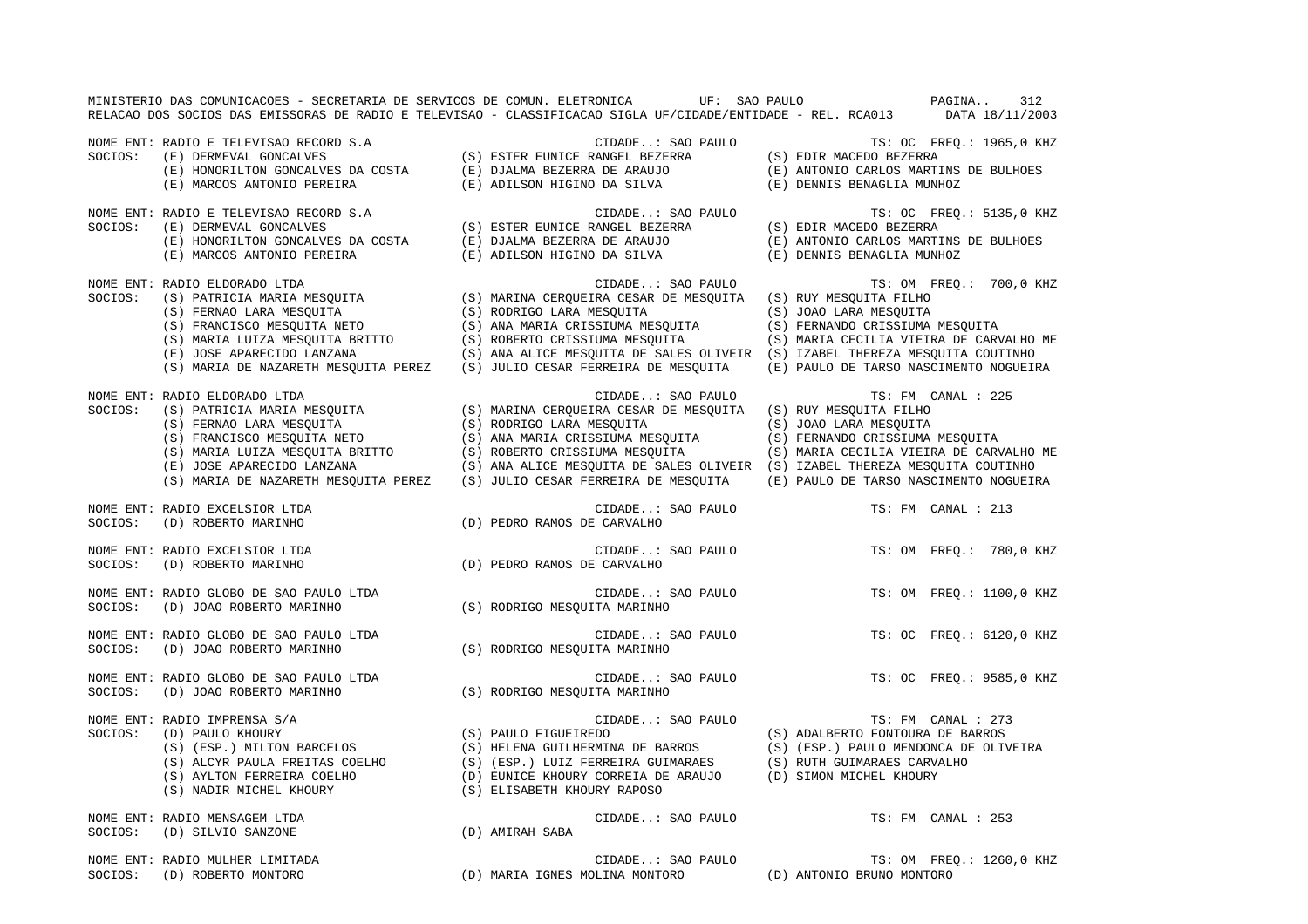NOME ENT: RADIO NOVO MUNDO LTDA CIDADE..: SAO PAULO TS: OM FREQ.: 1040,0 KHZ SOCIOS: (S) EDEVALDO ALVES DA SILVA (S) ARNOLD FIORAVANTE (D) LABIBI ELIAS ALVES DA SILVA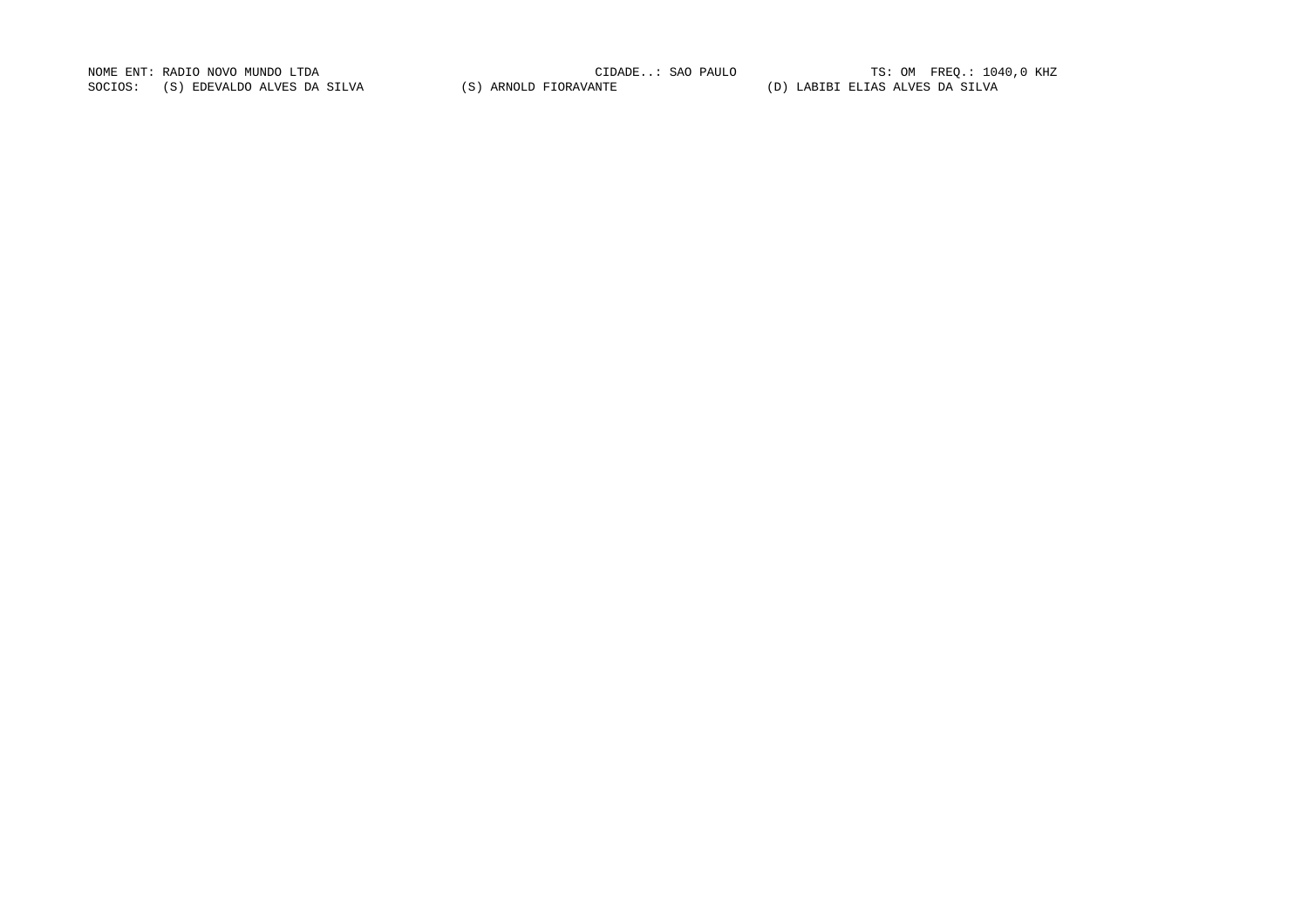MINISTERIO DAS COMUNICACOES - SECRETARIA DE SERVICOS DE COMUN. ELETRONICA UF: SAO PAULO PAGINA.. 313RELACAO DOS SOCIOS DAS EMISSORAS DE RADIO E TELEVISAO - CLASSIFICACAO SIGLA UF/CIDADE/ENTIDADE - REL. RCA013 DATA 18/11/2003 NOME ENT: RADIO PANAMERICANA S A CIDADE..: SAO PAULO TS: FM CANAL : 265SOCIOS: (D) MARIA HELENA CARVALHO REGO (E) JOSE CARLOS PEREIRA DA SILVA (E) MARCELO MAINARDI (S) MARGARIDA L S DE CARVALHO (S) FERNANDO L VIEIRA DE MELLO (S) EDUARDO D LEOPOLDO E SILVA (D) ANTONIO A A CARVALHO FILHO (D) MARCELO L S DE CARVALHO (S) MARIA CRISTINA GAMA DUARTE (S) EM TESOURARIA (D) ANTONIO A A DE CARVALHO (D) MARIA FERNANDA L. E S. DE C. FERNAN (S) MARIA SILVIA L. E S. DE C. MAINARDI NOME ENT: RADIO PANAMERICANA S A CIDADE..: SAO PAULO TS: OM FREQ.: 620,0 KHZ SOCIOS: (D) MARIA HELENA CARVALHO REGO (E) JOSE CARLOS PEREIRA DA SILVA (E) MARCELO MAINARDI (S) MARGARIDA L S DE CARVALHO (S) FERNANDO L VIEIRA DE MELLO (S) EDUARDO D LEOPOLDO E SILVA (D) ANTONIO A A CARVALHO FILHO (D) MARCELO L S DE CARVALHO (S) MARIA CRISTINA GAMA DUARTE (S) EM TESOURARIA (D) ANTONIO A A DE CARVALHO (D) MARIA FERNANDA L. E S. DE C. FERNAN (S) MARIA SILVIA L. E S. DE C. MAINARDI NOME ENT: RADIO SAO PAULO LTDA CIDADE..: SAO PAULO TS: OM FREQ.: 960,0 KHZ SOCIOS: (D) MARCELO DA SILVA (D) MANOEL FRANCISCO DA SILVA NETO NOME ENT: RADIO SOCIEDADE MARCONI LTDA CONSERVERSION CIDADE..: SAO PAULO TS: FM CANAL : 223 SOCIOS: (D) PAULO MASCI DE ABREU (S) THEREZINHA DE OLIVEIRA ABREU NOME ENT: RADIO TRANSAMERICA DE SAO PAULO LTDA CIDADE..: SAO PAULO TS: FM CANAL : 261SOCIOS: (S) ALOYSIO DE ANDRADE FARIA (D) FLAVIO MARCIO (D) LUIZ GUILHERME CAMARGO C. DE ALBUQU NOME ENT: REDE CENTRAL DE COMUNICACAO LTDA CIDADE..: SAO PAULO TS: FM CANAL : 209SOCIOS: (S) ORESTES QUERCIA (D) ALAIDE CRISTINA B. ULSON QUERCIA NOME ENT: REDE CENTRAL DE RADIO E TELEVISAO LTDA CIDADE..: SAO PAULO TS: FM CANAL : 217 SOCIOS: (D) ALAIDE CRISTINA B. ULSON QUERCIA (S) PEDRO OCTAVIO ULSON QUERCIA (S) RODRIGO OCTAVIO ULSON QUERCIA NOME ENT: REDE 21 COMUNICACOES LTDA CIDADE..: SAO PAULO TS: TV CANAL : 21SOCIOS: (D) MARIA LEONOR BARROS SAAD (D) LUCIANO DO VALLE NOME ENT: SOMPUR SAO PAULO RADIODIFUSAO LTDA CIDADE..: SAO PAULO TS: FM CANAL : 245SOCIOS: (D) DECIO PEREIRA DE MATOS (D) NELLY BEZERRA LANDIM MATOS NOME ENT: TV GLOBO LTDA CIDADE..: SAO PAULO TS: TV CANAL : 05 SOCIOS: (D) ROBERTO MARINHO (D) ROBERTO IRINEU MARINHO (D) JOSE ROBERTO MARINHO (D) JOAO ROBERTO MARINHO NOME ENT: TV OMEGA LTDA CIDADE..: SAO PAULO TS: TV CANAL : 09+ SOCIOS: (D) AMILCARE DALLEVO JUNIOR (D) MARCELO DE CARVALHO FRAGALI (S) MARCIO GOMES DE SOUZA (S) JOSE AUGUSTO DUMONT (E) CARLOS ROBERTO DONTAL NOME ENT: TVSBT CANAL 4 DE SAO PAULO S/A<br>
CIDADE..: SAO PAULO TRI TV CANAL : 04+ SOCIOS: (S) SENOR ABRAVANEL (E) LUIZ SEBASTIAO SANDOVAL (D) HENRIQUE ABRAVANEL (S) SENOR ABRAVANEL<br>(E) ALFONSO AURIN PALACIM JUNIOR (E) JOSE ROBERTO HACHICH MALUF (S) SBC - SISTEMA BRASILEIRO DE COMUN.<br>(E) ---- במרכז המייחס שירידי של המחמור המוצרת מעולם (E) GUILHERME STOLIAR (E) JOSE ROBERTO DOS SANTOS MACIEL (E) RODRIGO NAVARRO MARTI (E) GUILHERME STOLIAR NOME ENT: UNIVERSIDADE DE SAO PAULO CIDADE..: SAO PAULO TS: FM CANAL : 229ESOCIOS: (E) LIGIA MARIA TRIGO DE SOUZA NOME ENT: ASSOCIACAO COM.DE ARTE, CULT.E INF.DE SAO PEDRO (ACAR CIDADE..: SAO PEDRO TS: CM FREQ.: 29,2 KHZ NOME ENT: RADIO A VOZ DE SAO PEDRO LTDA CIDADE..: SAO PEDRO TS: FM CANAL : 287SOCIOS: (D) ANTONIETA ROSALINA DA C. LOSSO PEDR (D) LOURENCO JORGE TAYAR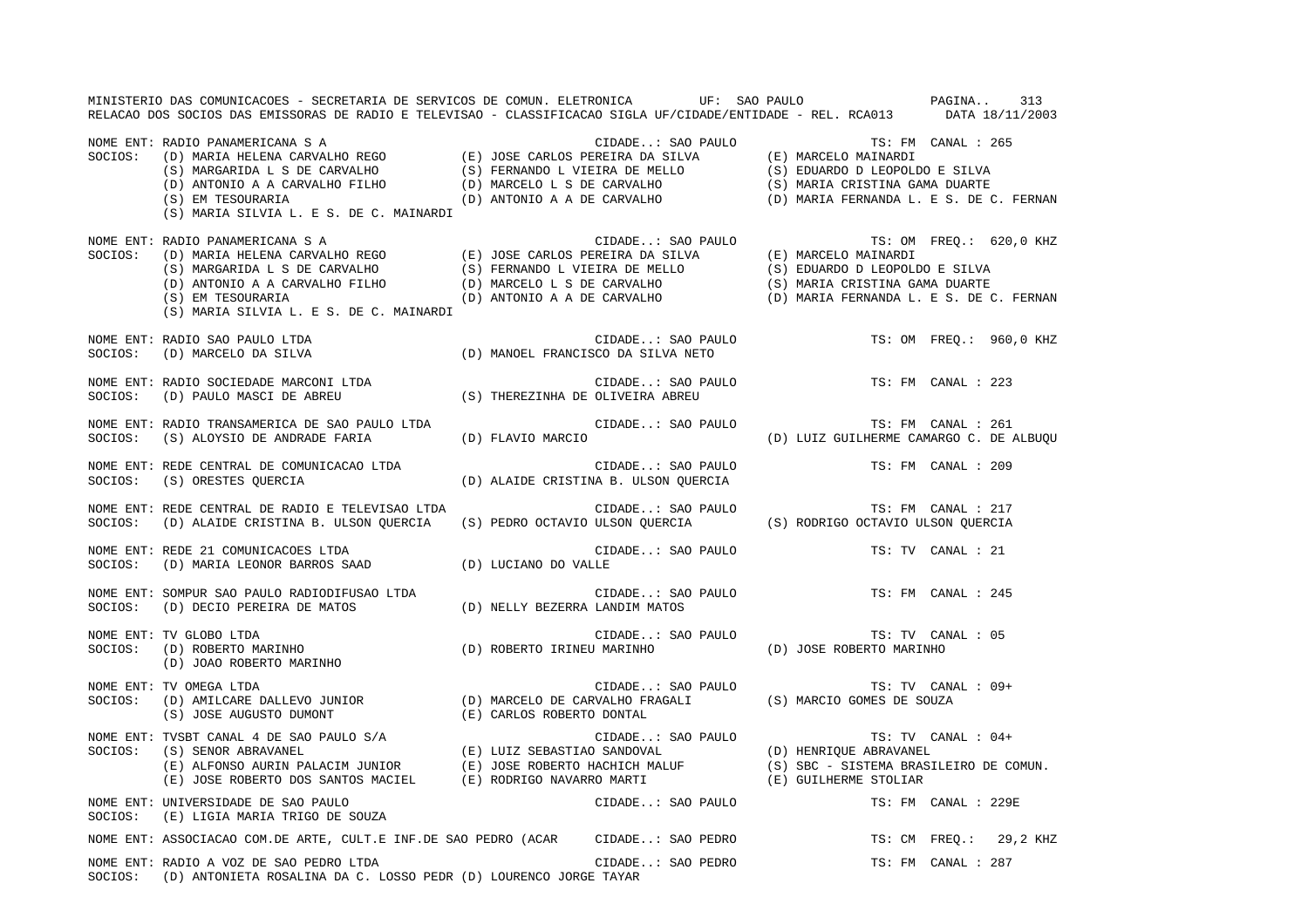NOME ENT: L C RADIO EMISSORAS LTDA<br>
CONTO CIDADE..: SAO ROQUE TS: OM FREQ.: 1430,0 KHZ NOME ENT: L C RADIO EMISSORAS LTDA<br>SOCIOS: (D) CARLOS ALBERTO COLESANTI (D) LUIZ ARNALDO CASALI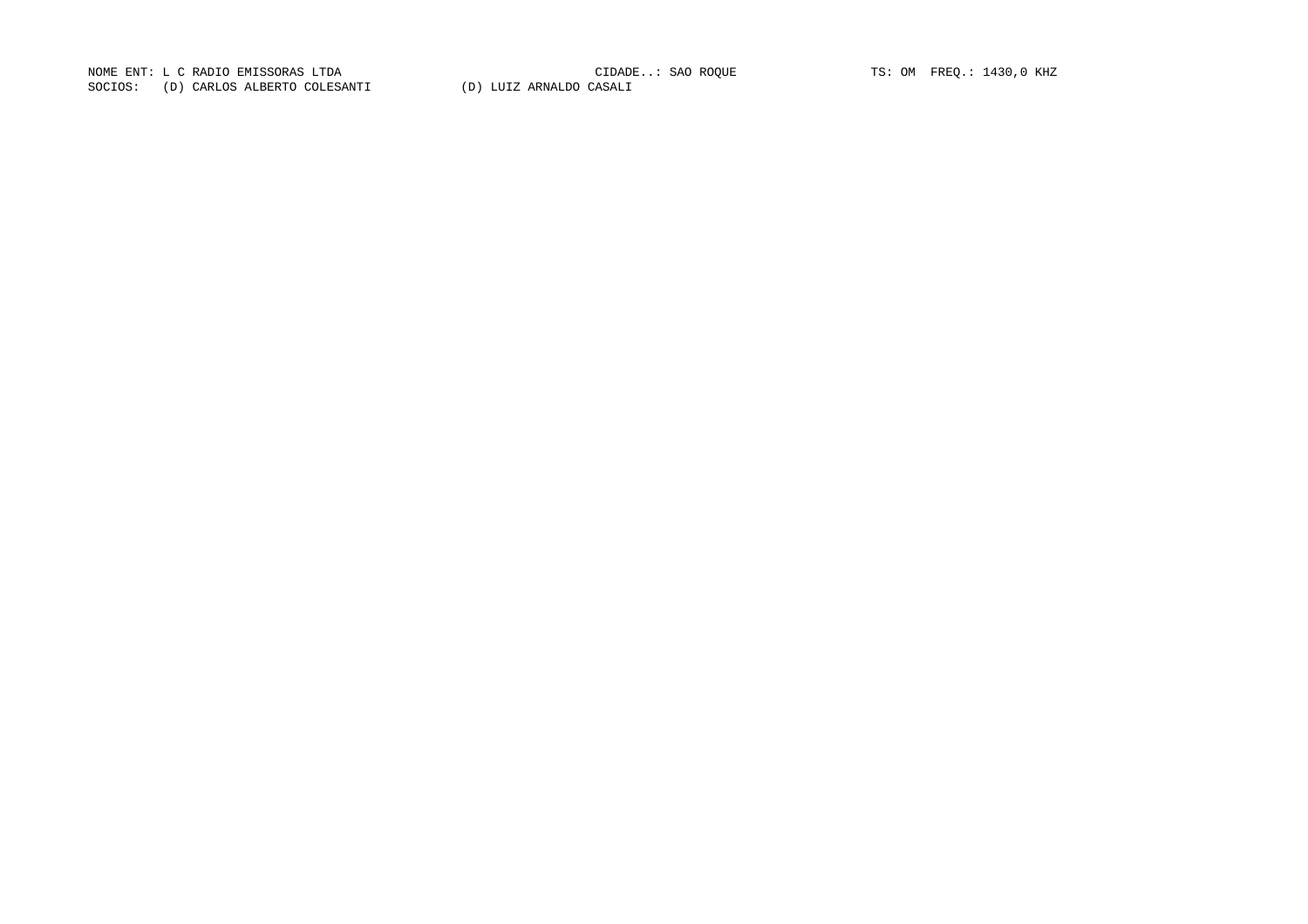MINISTERIO DAS COMUNICACOES - SECRETARIA DE SERVICOS DE COMUN. ELETRONICA UF: SAO PAULO PAGINA.. 314RELACAO DOS SOCIOS DAS EMISSORAS DE RADIO E TELEVISAO - CLASSIFICACAO SIGLA UF/CIDADE/ENTIDADE - REL. RCA013 DATA 18/11/2003 NOME ENT: RADIO BEIRA MAR DE SAO SEBASTIAO LTDA CIDADE..: SAO SEBASTIAO TS: FM CANAL : 274SOCIOS: (S) FLAVIO GOMES SCHERMANN (ESPOLIO) (E) CLEYDE REIS SCHERMANN (S) LUIZ DE GONZAGA ERTHAL RISI NOME ENT: RADIO LITORAL NORTE LTDA CIDADE..: SAO SEBASTIAO TS: FM CANAL : 238 SOCIOS: (D) ROBERTO MONTORO FILHO (D) ANTONIO BRUNO MONTORO JUNIOR NOME ENT: ASSOCIACAO COMUNITARIA RADIO, JORNAL E TELEVISAO GRAM CIDADE..: SAO SEBASTIAO DA GRAMA TS: CM FREQ.: 29,0 KHZ NOME ENT: ASSOCIACAO CULTURAL COMUNITARIA SIMONENSE CIDADE..: SAO SIMAO TS: CM FREQ.: 20,0 KHZ NOME ENT: RADIO LITORAL S/C LTDA CONSERVED SOME CIDADE..: SAO VICENTE TS: FM CANAL : 220 SOCIOS: (D) LUPERCIO MUSSI (D) MYRNA SAGUIR MUSSI (D) CLAUDIO DE GRACA MUSSI NOME ENT: SOCIEDADE RADIO CULTURA SAO VICENTE LTDA CIDADE..: SAO VICENTE TS: OM FREQ.: 930,0 KHZ SOCIOS: (D) MARIA GOMES MANSUR (S) PAULO ROBERTO GOMES MANSUR (D) GILBERTO GOMES MANSUR (D) NEUSA MANSUR ILSE NOME ENT: UNIVERSIDADE SANTA CECILIA - UNISANTA COMPRESSERITA CIDADE..: SAO VICENTE TS: TV CANAL : 52+E SOCIOS: (E) MARCELO PIRILO TEIXEIRA (E) LUCIA MARIA TEIXEIRA FURLANI (E) MARIA CECILIA PIRILO TEIXEIRA (E) NILZA MARIA PIRILO TEIXEIRA NOME ENT: HERRERA GRILLO PUBLICIDADE S/C LTDA CONSTRUIDADE CIDADE..: SARUTAIA TS: FM CANAL : 299 SOCIOS: (D) MARLENE APARECIDA HERRERA DE SOUZA (D) LOURDES TROIANO ALVES DE LIMA NOME ENT: ASSOCIACAO COMUNITARIA SERRAZULENSE CIDADE..: SERRA AZUL TS: CM FREQ.: 20,0 KHZ NOME ENT: ASSOCIACAO COMUNITARIA DE DEFESA DO MEIO AMBIENTE - A CIDADE..: SERRA NEGRA TS: CM FREQ.: 28,5 KHZ NOME ENT: RADIO TRANSMISSORA DE SERRA NEGRA LTDA CIDADE..: SERRA NEGRA TS: OM FREQ.: 1430,0 KHZ SOCIOS: (D) MARILIS REGINATO ABI CHEDID (S) JESUS ADIB ABI CHEDID (S) DONATO ANDRE PERUFFO ALBERTINI NOME ENT: ASSOCIACAO COMUNIT.DE CULT.LAZER E ENTRETENIMENTO DE CIDADE..: SERRANA TS: CM FREQ.: 20,0 KHZ NOME ENT: ASSOCIACAO CULTURAL COMUNITARIA DO ALTO DO GINASIO CIDADE..: SERTAOZINHO TS: CM FREQ.: 28,5 KHZ NOME ENT: FUNDACAO RADIO EDUCATIVA OSWALDO CRUZ CIDADE..: SERTAOZINHO TS: FM CANAL : 241E SOCIOS: (E) NILSON CURTI (E) GLEICO GARCIA FERREIRA DE CAMARGO (E) TANIA REGINA TORRACA DE CARVALHO NOME ENT: O DIARIO RADIO E TELEVISAO LTDA CIDADE..: SERTAOZINHO TS: FM CANAL : 249SOCIOS: (S) MARCELINO ROMANO MACHADO (D) LILIA MARCIA SANCHES MACHADO NOME ENT: RADIO EDUCACAO E CULTURA DE SERTAOZINHO LTDA  $\blacksquare$  CIDADE..: SERTAOZINHO TS: OM FREQ.: 550,0 KHZ SOCIOS: (D) NILSON CURTI (S) MIRIAM RUTH DA SILVEIRA CURTI NOME ENT: RADIO NOSSA SENHORA DO SOCORRO LTDA  $\Box$  CIDADE..: SOCORRO TS: OM FREQ.: 1570,0 KHZ SOCIOS: (S) KARIN STAMER JANIKIAN (D) ANA MARLI MAZOLINI DE OLIVEIRA SANT (S) MAURICIO DE OLIVEIRA SANTOS NOME ENT: ASSOCIACAO E RADIO COMUNITARIA SUPER CIDADE..: SOROCABA TS: CM FREQ.: 29,0 KHZ NOME ENT: FUNDACAO CULTURAL CRUZEIRO DO SUL CIDADE..: SOROCABA TS: FM CANAL : 222ESOCIOS: (E) OTTO WEY NETTO (E) LAURI POLES (E) FRANCISCO ANTONIO PINTO (E) JOSE ROBERTO ALVES (E) LUIZ CARLOS SIMOES MAIA (E) WLAMYR GUSMAO (E) JOSE ANTONIO MATIELLO NOME ENT: FUNDACAO ESPIRITA ANDRE LUIZ THE SOROCABA TS: OM FREQ.: 1080,0 KHZ

SOCIOS: (E) EURIPEDES RODRIGUES DOS REIS (E) ONOFRE ASTINFERO BAPTISTA (E) IRINEA FRANCISCA DE LIMA TERRA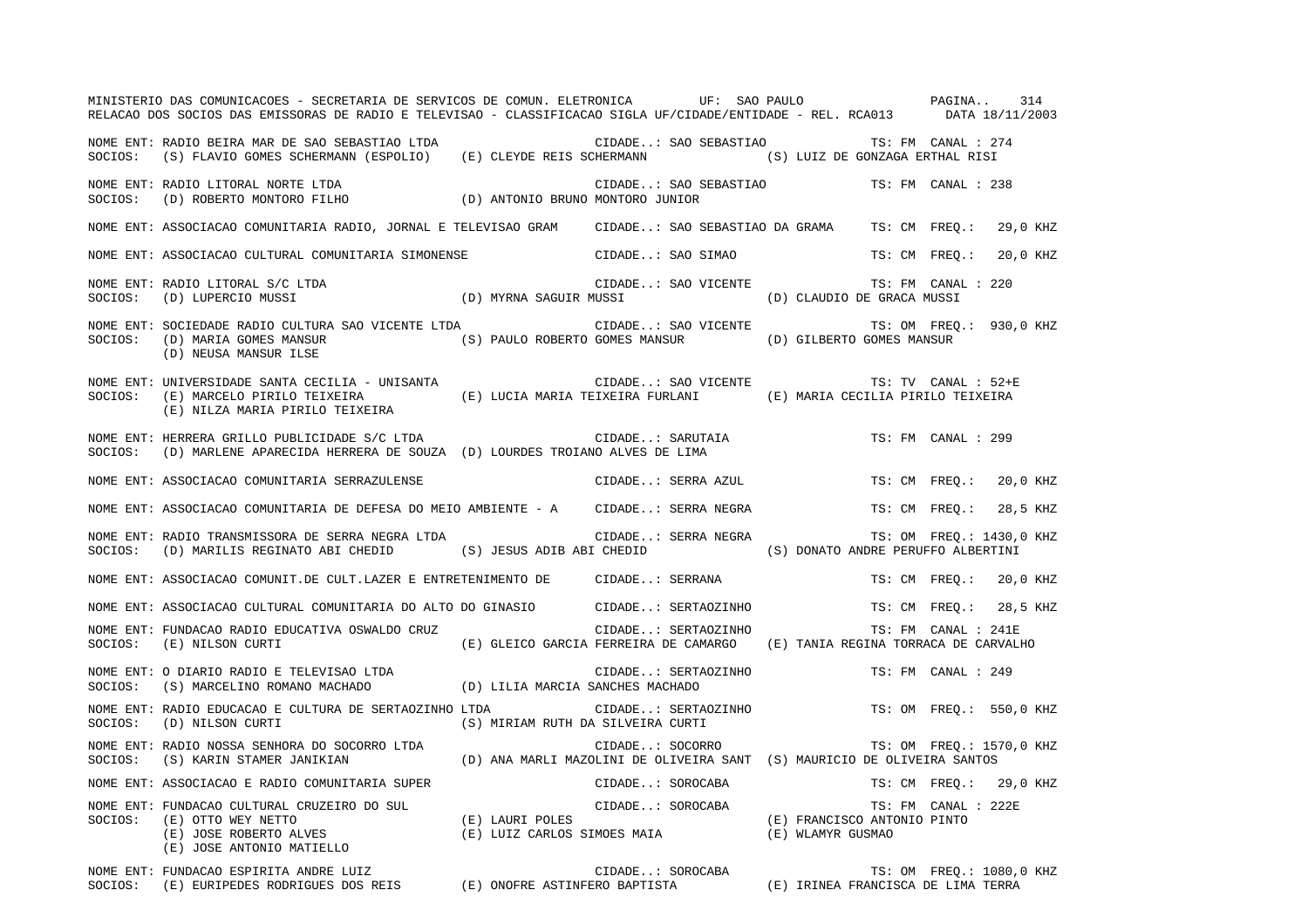(E) LUZIA MARGARETH PUMMER CARVALHO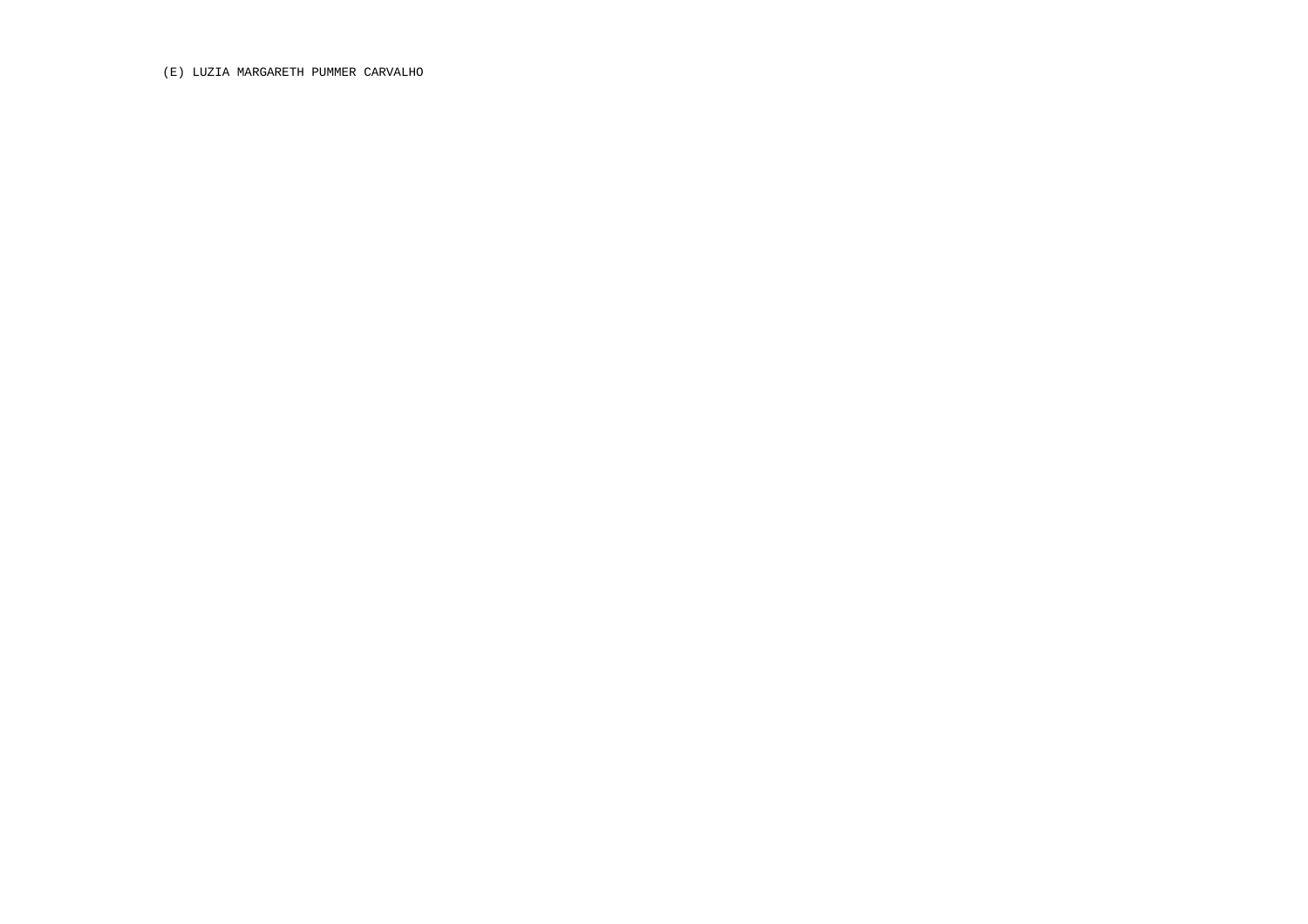|         | MINISTERIO DAS COMUNICACOES - SECRETARIA DE SERVICOS DE COMUN. ELETRONICA UF: SAO PAULO PAGINA<br>RELACAO DOS SOCIOS DAS EMISSORAS DE RADIO E TELEVISAO - CLASSIFICACAO SIGLA UF/CIDADE/ENTIDADE - REL. RCA013 DATA 18/11/2003                                                                                                                          |                         |                                             |                                                                     |                          | 315      |
|---------|---------------------------------------------------------------------------------------------------------------------------------------------------------------------------------------------------------------------------------------------------------------------------------------------------------------------------------------------------------|-------------------------|---------------------------------------------|---------------------------------------------------------------------|--------------------------|----------|
|         | NOME ENT: RADIO CACIQUE DE SOROCABA LTDA<br>SOCIOS: (D) ORLANDO BISMARA (D) JOSE RUBENS BISMARA (D) ORLANDO BISMARA (D) OSE RUBENS BISMARA                                                                                                                                                                                                              |                         | CIDADE: SOROCABA                            | (S) ORLANDO ANTONIO BISMARA                                         | TS: FM CANAL : 243       |          |
|         | NOME ENT: RADIO CACIQUE DE SOROCABA LTDA<br>SOCIOS: (D) ORLANDO BISMARA                                                                                                                                                                                                                                                                                 |                         | CIDADE: SOROCABA<br>(D) JOSE RUBENS BISMARA | TS: OT FREQ.: 2470,0 KHZ<br>(S) ORLANDO ANTONIO BISMARA             |                          |          |
|         | NOME ENT: RADIO EMISSORA VANGUARDA LTDA<br>right bin the bin the TS: OM FREQ.:<br>SOCIOS: (D) CECILIA FERREIRA PAVLOVSKY (D) MARIA APARECIDA FERREIRA PAVLOVSKY (D) TANIA FERREIRA PAVLOVSKY                                                                                                                                                            |                         | CIDADE: SOROCABA                            | TS: OM FREQ.: 1210,0 KHZ                                            |                          |          |
|         | NOME ENT: RADIO EMISSORA VANGUARDA LTDA<br>NUME ENI RADIO EMISSURA VANGUARDA LIDA<br>SOCIOS: (D) CECILIA FERREIRA PAVLOVSKY (D) MARIA APARECIDA FERREIRA PAVLOVSKY                                                                                                                                                                                      |                         | CIDADE: SOROCABA                            | (D) TANIA FERREIRA PAVLOVSKY                                        | TS: FM CANAL : 235       |          |
| SOCIOS: | NOME ENT: RADIO IGUATEMI LTDA<br>(D) PAULO MASCI DE ABREU (D) LUCI ROTHSCHILD DE ABREU<br>(S) TAIS ROTHSCHILD DE ABREU                                                                                                                                                                                                                                  |                         | CIDADE: SOROCABA                            | TS: FM CANAL : 263<br>(S) RAUL ROTHSCHILD DE ABREU                  |                          |          |
| SOCIOS: | NOME ENT: RADIO METROPOLITANA LTDA<br>(D) SILVIO SANZONE                                                                                                                                                                                                                                                                                                | (S) JAIR EDISON SANZONE | CIDADE: SOROCABA                            | (D) AMIRAH SABA                                                     | TS: FM CANAL : 259       |          |
| SOCIOS: | NOME ENT: SISTEMA MERIDIONAL DE RADIODIFUSAO LTDA<br>(S) JOSE THEODORO MENDES (D) JOSE THEODORO MENDES JUNIOR                                                                                                                                                                                                                                           |                         | CIDADE: SOROCABA                            | (S) JOSE MENDES JUNIOR                                              | TS: FM CANAL : 274       |          |
| SOCIOS: | NOME ENT: TELEVISAO SOROCABA LTDA<br>TELEVISAO SOROCABA LTDA<br>(S) CECILIA FERREIRA PAVLOVSKY (D) SARA BENVINDA SOARES<br>(D) TANIA FERREIRA PAVLOVSKY (S) BEATRIZ ABRAVANEL                                                                                                                                                                           |                         | CIDADE: SOROCABA                            | (D) MARIA APARECIDA FERREIRA PAVLOVSKY<br>(E) RODRIGO NAVARRO MARTI | TS: TV CANAL : 36-       |          |
| SOCIOS: | NOME ENT: TV ALIANCA PAULISTA S/A<br>TV ALIANCA PAULISTA S/A<br>(S) JOAO ROBERTO MARINHO (D) STEFANO DE MENEZES HAWILLA (E) JOSE GERALDO DE GOES<br>(S) RENATA MENEZES HAWILLA (S) LUCRECIA IZABEL DE LIMA LAPORTA (S) SERGIO EDUARDO HIRS CASSEB<br>(S) JOSE FRANCISCO R<br>(S) ALEX SANDRO NUNES DE MAGALHAES (S) BONANZA INVESTIMENTOS E PARTICIPACO |                         |                                             |                                                                     |                          |          |
|         | NOME ENT: ASSOCIACAO DE COMUNI.COM.CULT.DO JARDIM DAS PALMEIRAS CIDADE: SUMARE                                                                                                                                                                                                                                                                          |                         |                                             |                                                                     | TS: CM FREQ.: 21,6 KHZ   |          |
| SOCIOS: | NOME ENT: RADIO NOVA SUMARE LTDA<br>(D) JOAO SMANIO FRANCESCHINI (D) JULIANA FRANCA FRANCESCHINI SZWERYD                                                                                                                                                                                                                                                |                         | CIDADE: SUMARE                              |                                                                     | TS: OM FREO.: 540,0 KHZ  |          |
| SOCIOS: | NOME ENT: RADIO PROGRESSO LTDA<br>(D) SILVIO SANZONE (S) SILVIO SANZONE SEGUNDO                                                                                                                                                                                                                                                                         |                         | CIDADE: SUMARE                              |                                                                     | TS: FM CANAL : 288       |          |
|         | NOME ENT: ASSOCIACAO COMUNITARIA PARA O DESENVOLVIMENTO DE TABA CIDADE: TABAPUA                                                                                                                                                                                                                                                                         |                         |                                             |                                                                     | TS: CM FREO.:            | 28,5 KHZ |
|         | NOME ENT: ASSOCIACAO COMUNITARIA, CULTURAL E BENEFICENTE - CENT CIDADE: TABATINGA                                                                                                                                                                                                                                                                       |                         |                                             |                                                                     | TS: CM FREQ.:            | 28,5 KHZ |
|         | NOME ENT: ASSOCIACAO A SERVICO DA VIDA E DA VERDADE                                                                                                                                                                                                                                                                                                     |                         | CIDADE: TACIBA                              |                                                                     | TS: CM FREO.:            | 28,5 KHZ |
|         | NOME ENT: ASSOCIACAO DE RADIODIFUSAO COMUNITARIA DE TAIUVA                                                                                                                                                                                                                                                                                              |                         | CIDADE: TAIUVA                              |                                                                     | TS: CM FREQ.:            | 29,2 KHZ |
| SOCIOS: | NOME ENT: FUNDACAO PADRE DONIZETTI<br>FUNDACAO PADRE DONIZETTI (E) CIDAD (E) DADEUS GRINGS (E) JOSE MARIO RIBEIRO (E) JOSE CARLOS BINI (E) JOSE ROBERTO BOZZI<br>(E) DADEUS GRINGS                                                                                                                                                                      |                         | CIDADE: TAMBAU                              | TS: OM<br>E) RENATO ARTAMENDI)                                      | TS: OM FREO.: 1550,0 KHZ |          |
|         | NOME ENT: SOCIEDADE DOS ECOLOGISTAS DE TAMBAU                                                                                                                                                                                                                                                                                                           |                         | CIDADE: TAMBAU                              |                                                                     | TS: CM FREO.: 20,0 KHZ   |          |
|         | NOME ENT: RADIO CLUBE DE TANABI LTDA                                                                                                                                                                                                                                                                                                                    |                         | CIDADE: TANABI                              |                                                                     | TS: OM FREQ.: 1570,0 KHZ |          |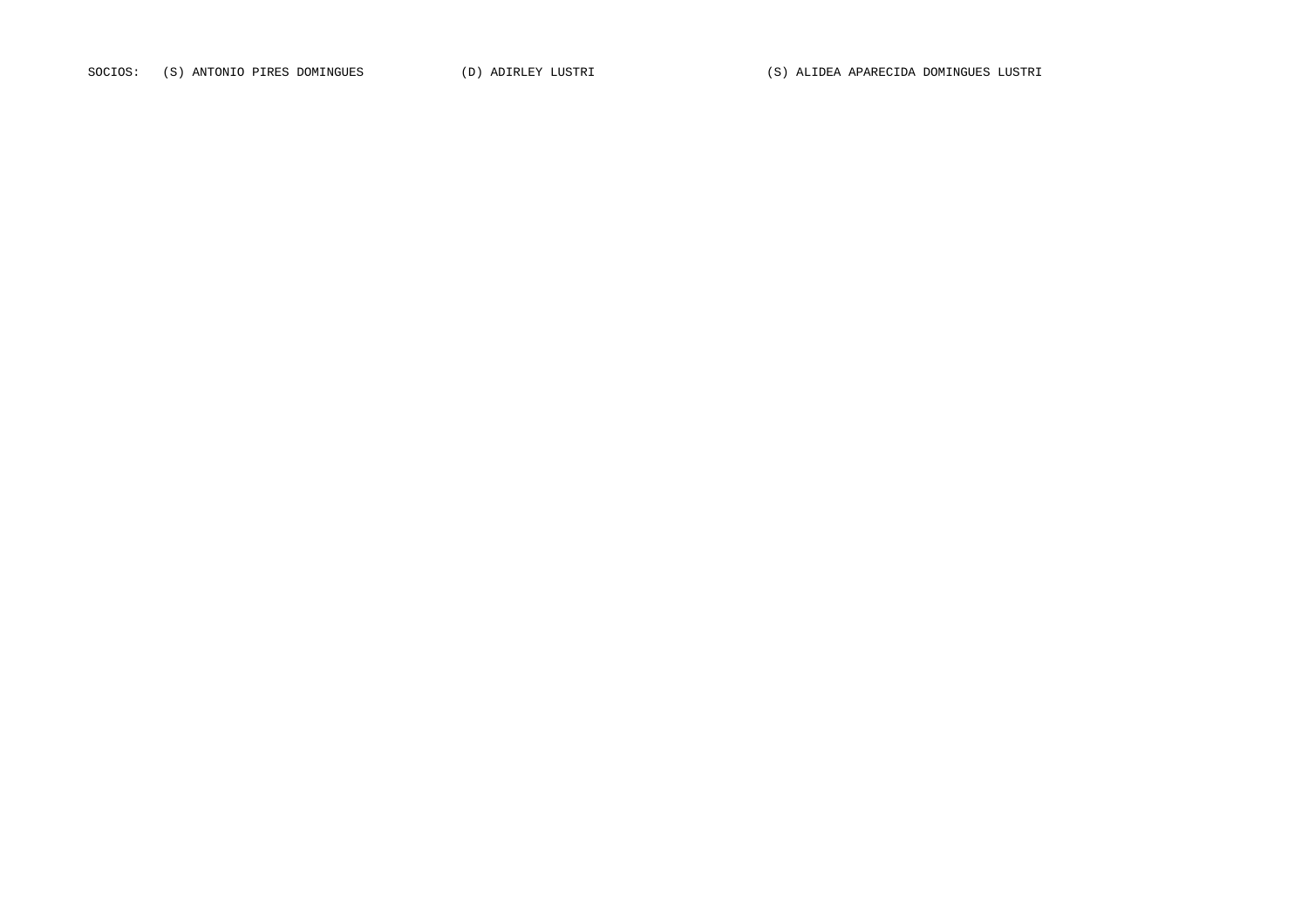|         | MINISTERIO DAS COMUNICACOES - SECRETARIA DE SERVICOS DE COMUN. ELETRONICA           UF:  SAO PAULO<br>RELACAO DOS SOCIOS DAS EMISSORAS DE RADIO E TELEVISAO - CLASSIFICACAO SIGLA UF/CIDADE/ENTIDADE - REL. RCA013                                                                                                                                                                                                                                                                                                                                                                                                                                          |                                  |                 |                      |                                                                                                                  | PAGINA              | 316<br>DATA 18/11/2003   |
|---------|-------------------------------------------------------------------------------------------------------------------------------------------------------------------------------------------------------------------------------------------------------------------------------------------------------------------------------------------------------------------------------------------------------------------------------------------------------------------------------------------------------------------------------------------------------------------------------------------------------------------------------------------------------------|----------------------------------|-----------------|----------------------|------------------------------------------------------------------------------------------------------------------|---------------------|--------------------------|
|         | NOME ENT: ASSOCIACAO MOVIMENTO COMUNITAR.E RADIO "SAO PEDRO" FM CIDADE: TAQUARITINGA                                                                                                                                                                                                                                                                                                                                                                                                                                                                                                                                                                        |                                  |                 |                      |                                                                                                                  |                     | TS: CM FREO.: 28,5 KHZ   |
| SOCIOS: | NOME ENT: RADIO CANAL UM FM LTDA<br>(S) PATRICIA GRACIELA MARSICO (D) RICARDO MARSICO                                                                                                                                                                                                                                                                                                                                                                                                                                                                                                                                                                       |                                  |                 | CIDADE: TAQUARITINGA |                                                                                                                  | TS: FM CANAL : 229  |                          |
| SOCIOS: | rapio CIDADE: TAQUARITINGA (D) SERGIO ZCHLOBACH SALVAGNI (S) MARIA ZILDA SALVAGNI TAUNAY GUIMARA<br>NOME ENT: RADIO CLUBE IMPERIAL LTDA. - EPP                                                                                                                                                                                                                                                                                                                                                                                                                                                                                                              |                                  |                 |                      |                                                                                                                  |                     | TS: OM FREQ.: 1120,0 KHZ |
| SOCIOS: | NOME ENT: RADIO TAQUARA BRANCA LTDA<br>RADIO TAQUARA BRANCA LTDA<br>(D) VITORIO ANSELMO (S) DO (S) DIMAS EDUARDO RAMALHO (S) CLAUDIO PAULO PLETTI<br>(S) CLAUDIO TADEU RAZARIO SOBRAL (S) JOSE ROBERTO NUNES DA SILVA (S) PEDRO PAULO PLETTI                                                                                                                                                                                                                                                                                                                                                                                                                |                                  |                 | CIDADE: TAQUARITINGA | TS: FM CANAL : 207                                                                                               |                     |                          |
|         | NOME ENT: ASSOCIACAO COMUNITARIA PONTUAL                                                                                                                                                                                                                                                                                                                                                                                                                                                                                                                                                                                                                    |                                  |                 | CIDADE: TAQUARITUBA  |                                                                                                                  |                     | TS: CM FREO.: 20,0 KHZ   |
| SOCIOS: | NOME ENT: RADIO REGIONAL DE TAOUARITUBA LTDA<br>(S) ANTONIO HENRIQUE B. CUNHA BUENO (S) PEDRO JOSE DE ALMEIDA (S) ITAVICO DOGNANI<br>(S) FRANCISCO RODRIGUES (S) PAULO FERRAZ DE OLIVEIRA (S) ERSO DOGNANI<br>$\hbox{(S) FRANCISCO RODRIGUES} \hbox{(S) PAULO FERRAZ DE OLIVEIRZ} \\ \hbox{(D) LOURENCO CUSTODIO} \hbox{(E) MANGEL BENEDDITO RAMOS} \hbox{(E) OILUERZ} \hbox{(E) NANGEL SUSDDITO} \\ \hbox{(E) NANGEL SUSDDITO} \hbox{(E) NANGEL SUSDDITO} \hbox{(E) NANGEL SUSDDITO} \hbox{(E) NANGEL SUSDDITO} \hbox{(E) NANGEL SUSDDITO} \hbox{(E) NANGEL SUSDDITO} \hbox{(E) NANGEL SUSDDITO} \hbox{(E) NANGEL SUSDDITO} \hbox{(E) NANGEL SUSDDITO} \h$ |                                  |                 |                      | CIDADE: TAQUARITUBA TS: OM FREQ.: 1190,0 KHZ                                                                     |                     |                          |
|         | NOME ENT: ASSOCIACAO COMUNITARIA DE TARABAI                                                                                                                                                                                                                                                                                                                                                                                                                                                                                                                                                                                                                 |                                  |                 | CIDADE: TARABAI      |                                                                                                                  | TS: CM FREQ.:       | 28,5 KHZ                 |
|         | NOME ENT: ASSOCIACAO COMUNITARIA DO CENTRO RURAL DE TARUMA - AC CIDADE: TARUMA                                                                                                                                                                                                                                                                                                                                                                                                                                                                                                                                                                              |                                  |                 |                      |                                                                                                                  | TS: CM FREO.:       | 20,0 KHZ                 |
| SOCIOS: | NOME ENT: CAM-ARGO FUNDACAO DE RADIO E TELEVISAO<br>(E) ACASSIL JOSE DE OLIVEIRA CAMARGO                                                                                                                                                                                                                                                                                                                                                                                                                                                                                                                                                                    |                                  | CIDADE: TATUI   |                      | (E) ACASSIL JOSE DE OLIVEIRA CAMARGO JU (E) EUNICE ROSSI DE OLIVEIRA CAMARGO                                     | TS: FM CANAL : 297E |                          |
| SOCIOS: | NOME ENT: RADIO CIDADE TERNURA LTDA<br>(S) LUIZ GONZAGA VIEIRA DE CAMARGO (D) MARIA JOSE PINTO VIEIRA DE CAMARGO (D) ALEXANDRA VIEIRA DE CAMARGO TELES<br>(D) JULIANA MARIA VIEIRA DE CAMARGO                                                                                                                                                                                                                                                                                                                                                                                                                                                               |                                  | CIDADE: TATUI   |                      |                                                                                                                  | TS: FM CANAL : 230  |                          |
| SOCIOS: | NOME ENT: RADIO NOTICIAS DE TATUI LTDA<br>(S) CAROLINA PINESI                                                                                                                                                                                                                                                                                                                                                                                                                                                                                                                                                                                               |                                  |                 |                      | CIDADE: TATUI TS: OM FREQ.: 1530,0 KHZ CIDADE: TATUI TS: OM FREQ.: 1530,0 KHZ (S) LUIZ GONZAGA VIEIRA DE CAMARGO |                     | TS: OM FREQ.: 1530,0 KHZ |
|         | NOME ENT: ASSOCIACAO E MOVIM.COMUNITARIO RD.LIBERDADE COMUNITAR CIDADE: TAUBATE                                                                                                                                                                                                                                                                                                                                                                                                                                                                                                                                                                             |                                  |                 |                      |                                                                                                                  |                     | TS: CM FREQ.: 28,5 KHZ   |
| SOCIOS: | NOME ENT: FUNDACAO DOM JOSE ANTONIO DO COUTO<br>(E) HUGO BERTONAZZI<br>(E) PAULO FERNANDO DE MORAES SANTOS                                                                                                                                                                                                                                                                                                                                                                                                                                                                                                                                                  | (E) MARLON MUCIO CORREA SILVEIRA |                 | CIDADE: TAUBATE      | (E) HERNANI BENEDITO MONTEIRO GIANNICO (E) AMADEU PELOGGIA FILHO                                                 |                     | TS: OM FREO.: 790,0 KHZ  |
| SOCIOS: | NOME ENT: RADIO CACIOUE DE TAUBATE LTDA<br>(D) ULYSSES NEWTON FERREIRA JUNIOR (S) FABIO AUGUSTO DOS SANTOS                                                                                                                                                                                                                                                                                                                                                                                                                                                                                                                                                  |                                  |                 | CIDADE: TAUBATE      |                                                                                                                  |                     | TS: OM FREO.: 1160,0 KHZ |
| SOCIOS: | NOME ENT: RADIO DIFUSORA TAUBATE LTDA<br>(D) EMILIO AMADEI BERINGHS NETO (D) MARINA MIRANDA BERINGHS<br>(D) RICARDO MIRANDA BERINGHS                                                                                                                                                                                                                                                                                                                                                                                                                                                                                                                        |                                  |                 |                      | CIDADE: TAUBATE TS: OM FREQ.: 570,0<br>A BERINGHS (D) MARCELO MIRANDA AMADEI BERINGHS                            |                     | TS: OM FREQ.: 570,0 KHZ  |
| SOCIOS: | NOME ENT: RADIO DIFUSORA TAUBATE LTDA<br>(D) EMILIO AMADEI BERINGHS NETO (D) MARINA MIRANDA BERINGHS<br>(D) RICARDO MIRANDA BERINGHS                                                                                                                                                                                                                                                                                                                                                                                                                                                                                                                        |                                  |                 | CIDADE: TAUBATE      | TS: OT FREQ.: 4925,0<br>D) MARCELO MIRANDA AMADEI BERINGHS (D)                                                   |                     | TS: OT FREQ.: 4925,0 KHZ |
| SOCIOS: | NOME ENT: RADIO E TELEVISAO TAUBATE LTDA<br>(S) MARCIA DE BARROS SAAD                                                                                                                                                                                                                                                                                                                                                                                                                                                                                                                                                                                       | (D) RICARDO DE BARROS SAAD       | CIDADE: TAUBATE |                      |                                                                                                                  | TS: TV CANAL : 06+  |                          |
| SOCIOS: | NOME ENT: RADIO LIDER DO VALE LTDA<br>RADIO LIDER DO VALE LTDA<br>(D) JAIR EDISON SANZONE                                                                                                                                                                                                                                                                                                                                                                                                                                                                                                                                                                   | (S) AMIRAH SABA                  | CIDADE: TAUBATE |                      |                                                                                                                  | TS: FM CANAL : 270  |                          |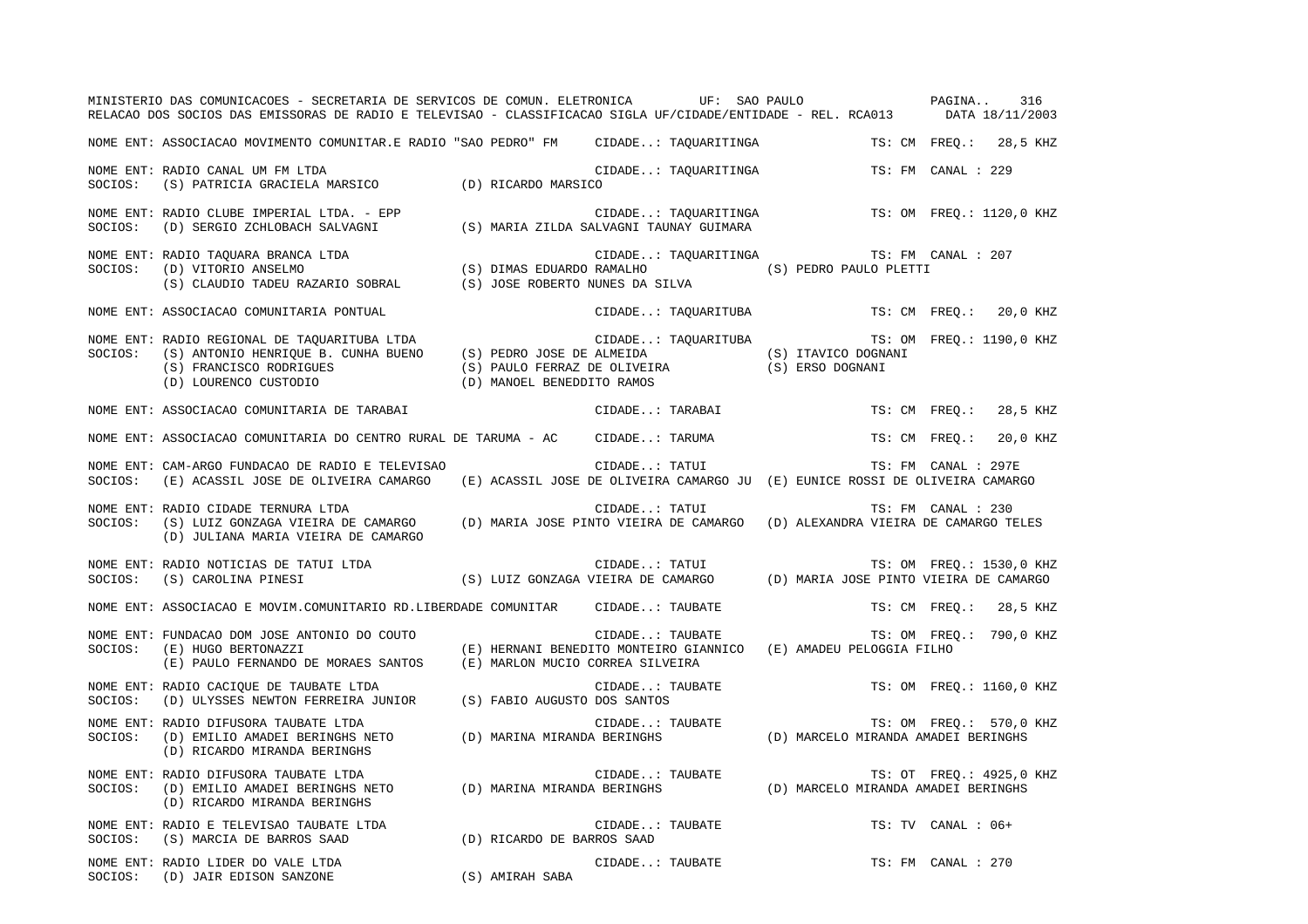NOME ENT: REDE INTEGRIDADE DE RADIODIFUSAO LTDA CIDA CIDADE...: TAUBATE TS: FM CANAL : 228 SOCIOS: (D) CELESTINO SIMAO (S) GARY WAYNE PARKER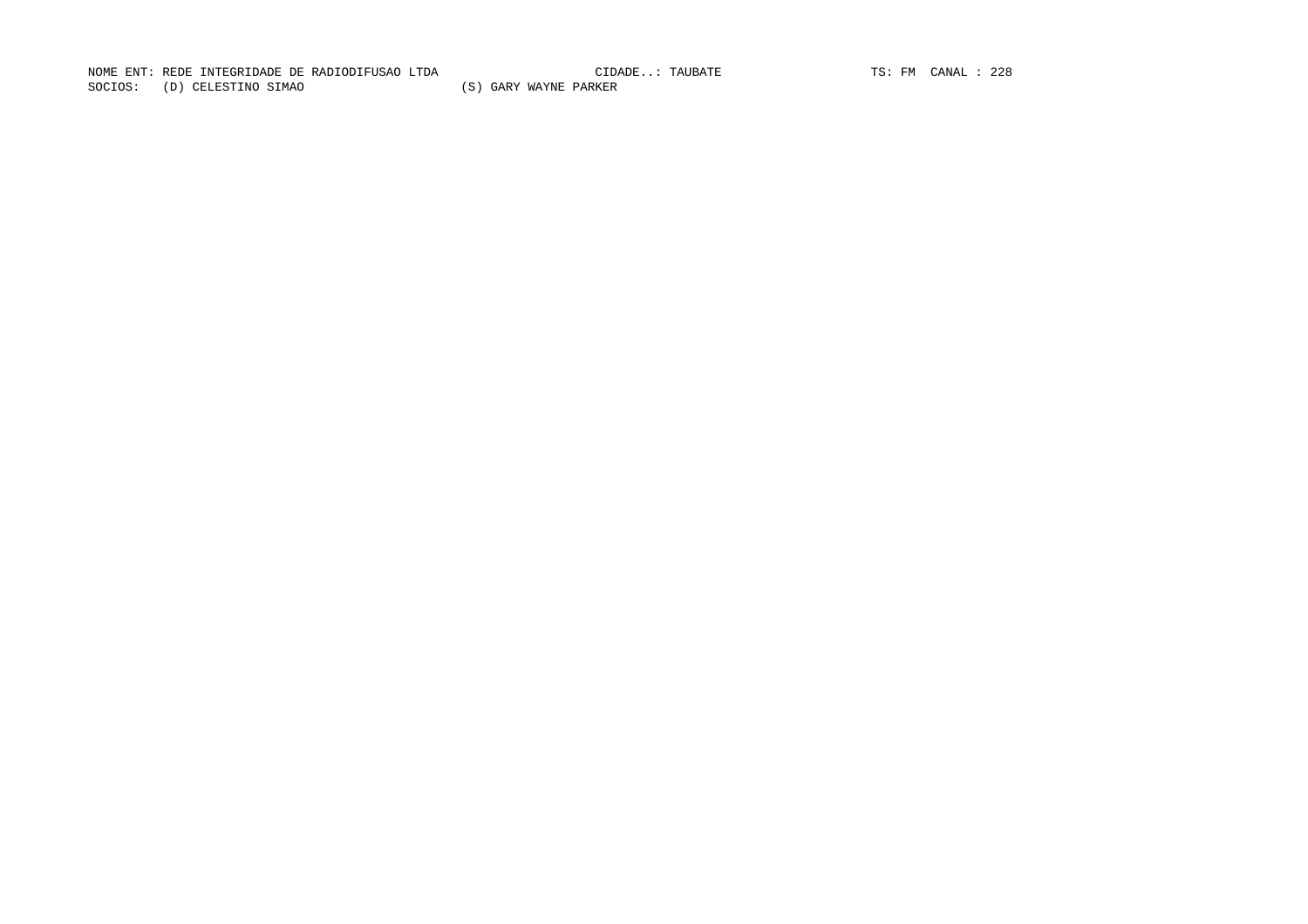|         | MINISTERIO DAS COMUNICACOES - SECRETARIA DE SERVICOS DE COMUN. ELETRONICA UF: SAO PAULO<br>RELACAO DOS SOCIOS DAS EMISSORAS DE RADIO E TELEVISAO - CLASSIFICACAO SIGLA UF/CIDADE/ENTIDADE - REL. RCA013 DATA 18/11/2003            |                                                  |                      |                    | PAGINA 317               |
|---------|------------------------------------------------------------------------------------------------------------------------------------------------------------------------------------------------------------------------------------|--------------------------------------------------|----------------------|--------------------|--------------------------|
|         | $\qquad \qquad \text{(D) MARCO AURELIO FENERICH} \qquad \qquad \text{(S) ANTONIO FRANCISCO FENERICH} \\$                                                                                                                           |                                                  |                      | TS: FM CANAL : 252 |                          |
|         | NOME ENT: TV TAUBATE LTDA<br>SOCIOS: (S) MARIA ANTONIA MARINHO STEIMAN (S) JOSE BONIFACIO DE OLIVEIRA SOBRINHO (D) ROBERTO BUZZONI DE OLIVEIRA<br>(E) REGINA HELENA BRASIL DE OLIVEIRA OR                                          | CIDADE: TAUBATE $TS: TV$ CANAL : 03-             |                      |                    |                          |
| SOCIOS: | NOME ENT: UNIVERSIDADE DE TAUBATE                                                                                                                                                                                                  |                                                  |                      |                    |                          |
|         | NOME ENT: ASS.COMUNIT.CIDADA DE PROMOCAO EDUCAC.CULT.ATIST.ESPO CIDADE: TEODORO SAMPAIO TS: CM FREQ.: 20,0 KHZ                                                                                                                     |                                                  |                      |                    |                          |
|         | NOME ENT: RADIO UNIVERSAL LTDA<br>SOCIOS: (S) FIDELCINO MACENO COSTA                                                                                                                                                               | CIDADE: TEODORO SAMPAIO TS: OM FREQ.: 1530,0 KHZ | (D) ALEXANDRE NEMETH |                    |                          |
|         | NOME ENT: ASSOCIACAO BENEF.DE DIFUSAO CULT.E COM.BETEL DE TERRA CIDADE: TERRA ROXA TS: CM FREQ.: 28,5 KHZ                                                                                                                          |                                                  |                      |                    |                          |
|         | NOME ENT: NOVA RADIO REGIONAL LTDA (S) UBIRAJARA JOSE PASQUOTTO (S) UBIRAJARA JOSE PASQUOTTO                                                                                                                                       | CIDADE: TIETE<br>E PASQUOTTO                     |                      | TS: FM CANAL : 208 |                          |
|         | NOME ENT: ASSOCIACAO BENEFICENTE COMUNITARIA E SOCIAL AJUDA FRA CIDADE: TORRINHA                                                                                                                                                   |                                                  |                      |                    | TS: CM FREO.: 29,0 KHZ   |
|         | ctDADE: TREMEMBE TS: FM CANAL . 233<br>SOCIOS: (S) RICARDO CATEB CURY (S) JOSE ANTONIO PEREIRA CONSTANTINO (S) LUIZ FERNANDO PEREIRA CONSTANTINO<br>(D) ANTONIO BADIH CHEHIN (S) LUIZ SERGIO ABU-KESSM                             | CIDADE: TREMEMBE                                 |                      |                    |                          |
|         | NOME ENT: ASSOCIACAO CULTURAL DE TRES FRONTEIRAS - ACTF CIDADE: TRES FRONTEIRAS TS: CM FREQ.: 29,0 KHZ                                                                                                                             |                                                  |                      |                    |                          |
| SOCIOS: | NOME ENT: RADIO CLUBE DE TUPA LTDA<br>TS: OM FREQ.:<br>(D) ULYSSES NEWTON FERREIRA JUNIOR (E) JOSE MARQUES BEATO (S) FABIO AUGUSTO DOS SANTOS                                                                                      |                                                  |                      |                    | TS: OM FREQ.: 1320,0 KHZ |
|         | NOME ENT: RADIO PAULISTA DE TUPA LTDA<br>SOCIOS: (D) ALEXANDRE ANNENBERG NETTO (S) JOSE CARLOS SANCHES HERNANDES (S) KEMAL IGNATIUS<br>(D) LAURA PORTUGAL GOUVEA LUQUES (S) JOAO APARECIDO CARDOSO                                 |                                                  |                      | TS: FM CANAL : 230 |                          |
| SOCIOS: | NOME ENT: RADIO TUPA LTDA<br>(D) JOSE ANANIAS NETO (S) JUAN JOSE FONSECA AGUDO                                                                                                                                                     | CIDADE: TUPA<br>SECA AGUDO                       |                      | TS: FM CANAL : 249 |                          |
|         | NOME ENT: RADIO TUPA LTDA<br>SOCIOS: (D) JOSE ANANIAS NETO<br>SOCIOS: (D) JOSE ANANIAS NETO (S) JUAN JOSE FONSECA AGUDO                                                                                                            | CIDADE: TUPA<br>SECA AGUDO                       |                      |                    | TS: OM FREQ.: 1130,0 KHZ |
|         | NOME ENT: ASSOCIACAO DE DESENV.ARTIST.CULT. E SOCIAL DE TUPI PA CIDADE: TUPI PAULISTA                                                                                                                                              |                                                  |                      |                    | TS: CM FREO.: 20,0 KHZ   |
|         | NOME ENT: DIFUSORAS ALIADAS DA ALTA PAULISTA LTDA<br>$\texttt{SOCIOS:} \hspace{0.5cm} \texttt{(D)} \hspace{0.5cm} \texttt{PAULO TAHARA} \hspace{1.5cm} \texttt{(D)} \hspace{0.5cm} \texttt{LUIZA JUNCO TAHARA}$                    | CIDADE: TUPI PAULISTA                            |                      |                    | TS: OM FREQ.: 1530,0 KHZ |
|         | NOME ENT: ASSOCIACAO COMUNITARIA CULTURAL GAIVOTA                                                                                                                                                                                  |                                                  |                      |                    |                          |
|         | NOME ENT: ASSOCIACAO COMUNITARIA CULTURAL GAIVOTA (SIDADE: UBATUBA TS: CM FREQ.: 28,5 KHZ<br>NOME ENT: RADIO COSTA AZUL LTDA<br>SOCIOS: (D) BENEDITO GOIS FILHO (S) BENEDICTO LOURENCO ANDRADE JUNIOR (S) NELIA CRISTINA DE CARVAL |                                                  |                      |                    |                          |
|         | CIDADE: UBATUBA [S] CELT CHANN (ESPOLIO) (S) CELITA GOMES SCHERMANN (S) CIDADE: UBATUBA [S] SUZANA GOMES SCHERMANN (ESPOLIO) (S) CELITA GOMES SCHERMANN (S) SUZANA GOMES SCHERMANN (E) CLEYDE REIS SCHERMANN                       |                                                  |                      | TS: FM CANAL : 268 |                          |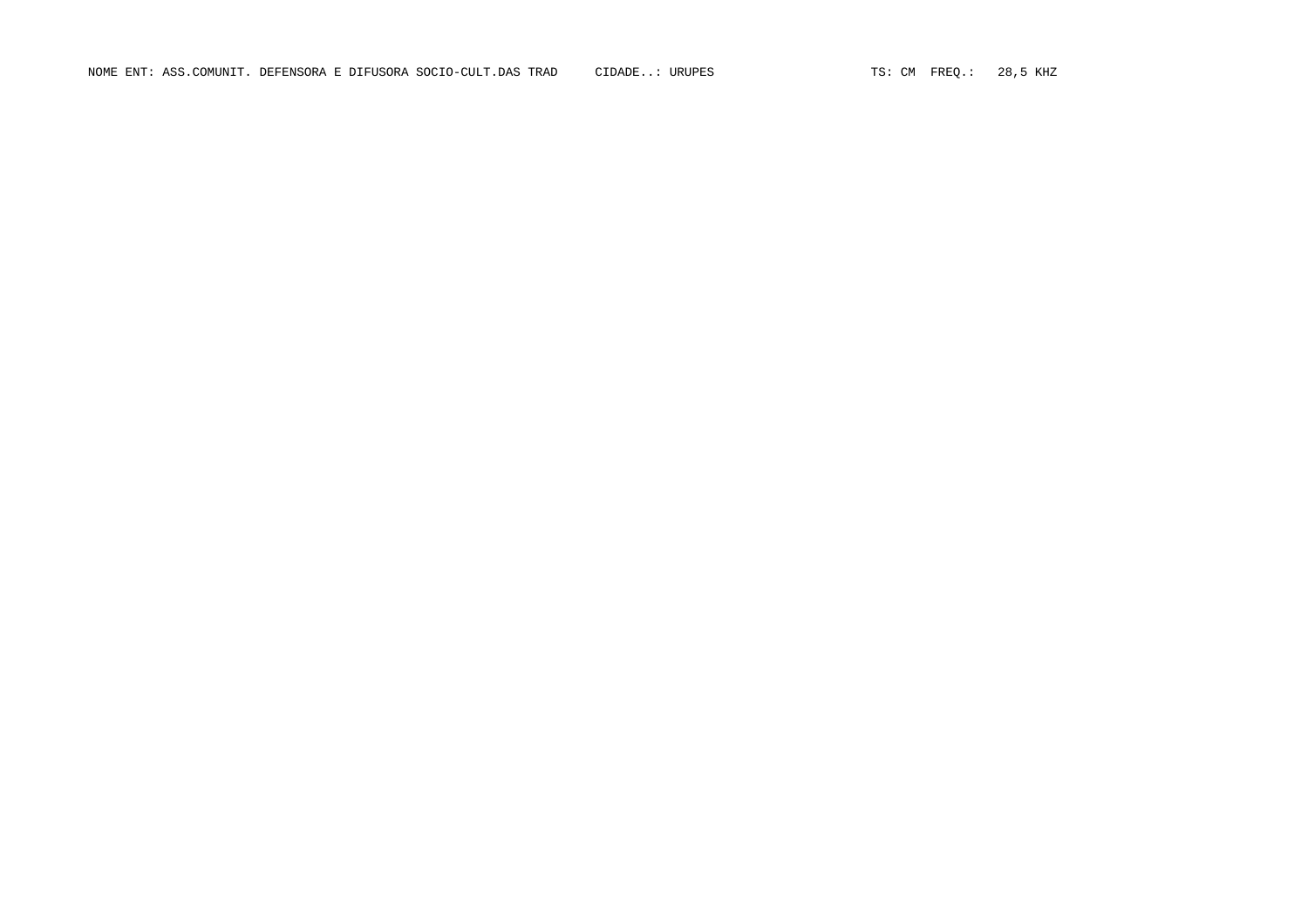|         | MINISTERIO DAS COMUNICACOES - SECRETARIA DE SERVICOS DE COMUN. ELETRONICA UF: SAO PAULO PAGINA<br>RELACAO DOS SOCIOS DAS EMISSORAS DE RADIO E TELEVISAO - CLASSIFICACAO SIGLA UF/CIDADE/ENTIDADE - REL. RCA013 DATA 18/11/2003                                                            |                                                        |                    |                     |                                              |                     |                    | 318                      |
|---------|-------------------------------------------------------------------------------------------------------------------------------------------------------------------------------------------------------------------------------------------------------------------------------------------|--------------------------------------------------------|--------------------|---------------------|----------------------------------------------|---------------------|--------------------|--------------------------|
|         | NOME ENT: ASSOCIACAO DE DESENVOLVIMENTO ARTISTICO,CULT.E SOCIAL CIDADE: VALENTIM GENTIL TS: CM FREQ.: 20,0 KHZ                                                                                                                                                                            |                                                        |                    |                     |                                              |                     |                    |                          |
|         | NOME ENT: ASSOCIACAO COMUNITARIA DE COMUNICACAO E CULTURA DE VA CIDADE: VALINHOS                                                                                                                                                                                                          |                                                        |                    |                     |                                              | TS: CM FREO.:       |                    | 29,0 KHZ                 |
|         | NOME ENT: RADIO BRASIL SOCIEDADE LTDA - EPP<br>SOCIOS:    (D) SYNESIO PEDROSO JUNIOR                      (D) MARCELO PEDROSO                                                                                                                                                             |                                                        |                    |                     | CIDADE: VALINHOS TS:<br>SO (D) RALFO PEDROSO |                     |                    | TS: OM FREQ.: 1270,0 KHZ |
| SOCIOS: | NOME ENT: RADIO LASER LTDA<br>(D) ODILON GARCIA NASCIMENTO FILHO (D) MARIA HELENA DE A B G NASCIMENTO                                                                                                                                                                                     |                                                        | CIDADE: VALINHOS   |                     |                                              |                     | TS: FM CANAL : 227 |                          |
|         | NOME ENT: ASSOCIACAO MAMMA BIANCA                                                                                                                                                                                                                                                         |                                                        |                    | CIDADE: VALPARAISO  |                                              |                     |                    | TS: CM FREO.: 28,5 KHZ   |
| SOCIOS: | NOME ENT: RADIO VALPARAISO LTDA<br>RADIO VALPARAISO LTDA (D) JOSE ALVES PINHO FILHO (S) MARIA HELENA CARVALHO PINHO                                                                                                                                                                       |                                                        |                    | CIDADE: VALPARAISO  |                                              |                     |                    | TS: OM FREO.: 1560,0 KHZ |
| SOCIOS: | NOME ENT: RADIO IMPRENSA FM DE VARGEM GRANDE DO SUL LTDA CIDADE: VARGEM GRANDE DO SUL<br>(D) PAULO SERGIO RIBEIRO (S) CELSO LUIS RIBEIRO                                                                                                                                                  |                                                        |                    |                     |                                              | TS: FM CANAL : 268  |                    |                          |
| SOCIOS: | NOME ENT: SOCIEDADE RADIO CULTURA VARGEM GRANDE DO SUL LTDA CIDADE: VARGEM GRANDE DO SUL TS: OM FREQ.: 1490,0 KHZ<br>$\left(\,\mathrm{D}\,\right)$ RUDNEY FRACARO $\left(\,\mathrm{S}\,\right)$ MARIA ALBERTINA MULLER FRACARO                                                            |                                                        |                    |                     |                                              |                     |                    |                          |
|         | (E) MARIO PETRIN                                                                                                                                                                                                                                                                          |                                                        |                    |                     | CIDADE: VARZEA PAULISTA TS: TV CANAL : 14+E  |                     |                    |                          |
| SOCIOS: | NOME ENT: RADIO CLUBE DE VERA CRUZ LTDA<br>(S) JOSE ABELARDO GUIMARAES CAMARINHA (D) WILSON NOVAES MATOS                                                                                                                                                                                  |                                                        |                    | CIDADE: VERA CRUZ   |                                              |                     |                    | TS: OM FREO.: 950,0 KHZ  |
|         | NOME ENT: ASSOCIACAO COMUNIT.DE DESENV.CULT.E ART.DO BAIRRO DA CIDADE: VINHEDO                                                                                                                                                                                                            |                                                        |                    |                     |                                              |                     |                    | TS: CM FREO.: 29,0 KHZ   |
| SOCIOS: | NOME ENT: RADIO STEREO PLANALTO DE VINHEDO LTDA<br>(D) NILZA MARIA CARBONARI FERRAGUT (S) JONAS FERRAGUT                                                                                                                                                                                  |                                                        | CIDADE: VINHEDO    |                     |                                              |                     | TS: FM CANAL : 231 |                          |
|         | NOME ENT: ASSOCIACAO COMUNITARIA FAMILIA DE VIRADOURO (CIDADE: VIRADOURO                                                                                                                                                                                                                  |                                                        |                    |                     |                                              |                     |                    | TS: CM FREO.: 29,0 KHZ   |
| SOCIOS: | NOME ENT: A MELHOR RADIODIFUSAO LTDA<br>LTDA CIDAI<br>S) PATRICIA SLIVAK LU) (S)<br>(D) JOSE ABRAO FILHO                                                                                                                                                                                  |                                                        | CIDADE: VOTORANTIM |                     |                                              |                     | TS: FM CANAL : 202 |                          |
|         | NOME ENT: ASSOCIACAO E RADIO FM COMUNITARIA TROPICAL                                                                                                                                                                                                                                      |                                                        |                    | CIDADE: VOTORANTIM  |                                              |                     |                    | TS: CM FREQ.: 29,0 KHZ   |
| SOCIOS: | NOME ENT: RADIO CACIQUE DE SOROCABA LTDA<br>SOCIOS: (D) ORLANDO BISMARA<br>(D) ORLANDO BISMARA                                                                                                                                                                                            | (D) JOSE RUBENS BISMARA                                | CIDADE: VOTORANTIM |                     | (S) ORLANDO ANTONIO BISMARA                  |                     |                    | TS: OM FREQ.: 1160,0 KHZ |
| SOCIOS: | NOME ENT: SISTEMA MERIDIONAL DE RADIODIFUSAO LTDA<br>(S) JOSE THEODORO MENDES                                                                                                                                                                                                             | (D) JOSE THEODORO MENDES JUNIOR (S) JOSE MENDES JUNIOR | CIDADE: VOTORANTIM |                     |                                              |                     |                    | TS: OM FREQ.: 1520,0 KHZ |
|         | NOME ENT: SISTEMA REGIONAL DE RADIODIFUSAO LTDA<br>SOCIOS: (D) BENEDICTO PAGLIATO (D) LUIZ PAGLIATO                                                                                                                                                                                       |                                                        | CIDADE: VOTORANTIM |                     |                                              | TS: FM CANAL : 216  |                    |                          |
|         | NOME ENT: ASSOCIACAO DE MIDIA COMUNITARIA CIDADE DAS BRISAS (CIDADE: VOTUPORANGA                                                                                                                                                                                                          |                                                        |                    |                     |                                              |                     |                    | TS: CM FREQ.: 20,0 KHZ   |
| SOCIOS: | NOME ENT: FUNDACAO RADIO EDUCACIONAL DE VOTUPORANGA<br>(E) MARCOS GARCIA LARAYA (E) DIOGO MENDES VICENTINI (E) CELSO LUIZ ALVES DOS SANTOS<br>(E) JOSE AFONSO ROCHA (E) DONIZETE APARECIDO FONSECA (E) JOAO EDSON RODRIGUES AGOSTINHO<br>(E) JOSE JESUS FERREIRA (E) ROGERIO DE SA FERRAZ |                                                        |                    | CIDADE: VOTUPORANGA |                                              | TS: FM CANAL : 243E |                    |                          |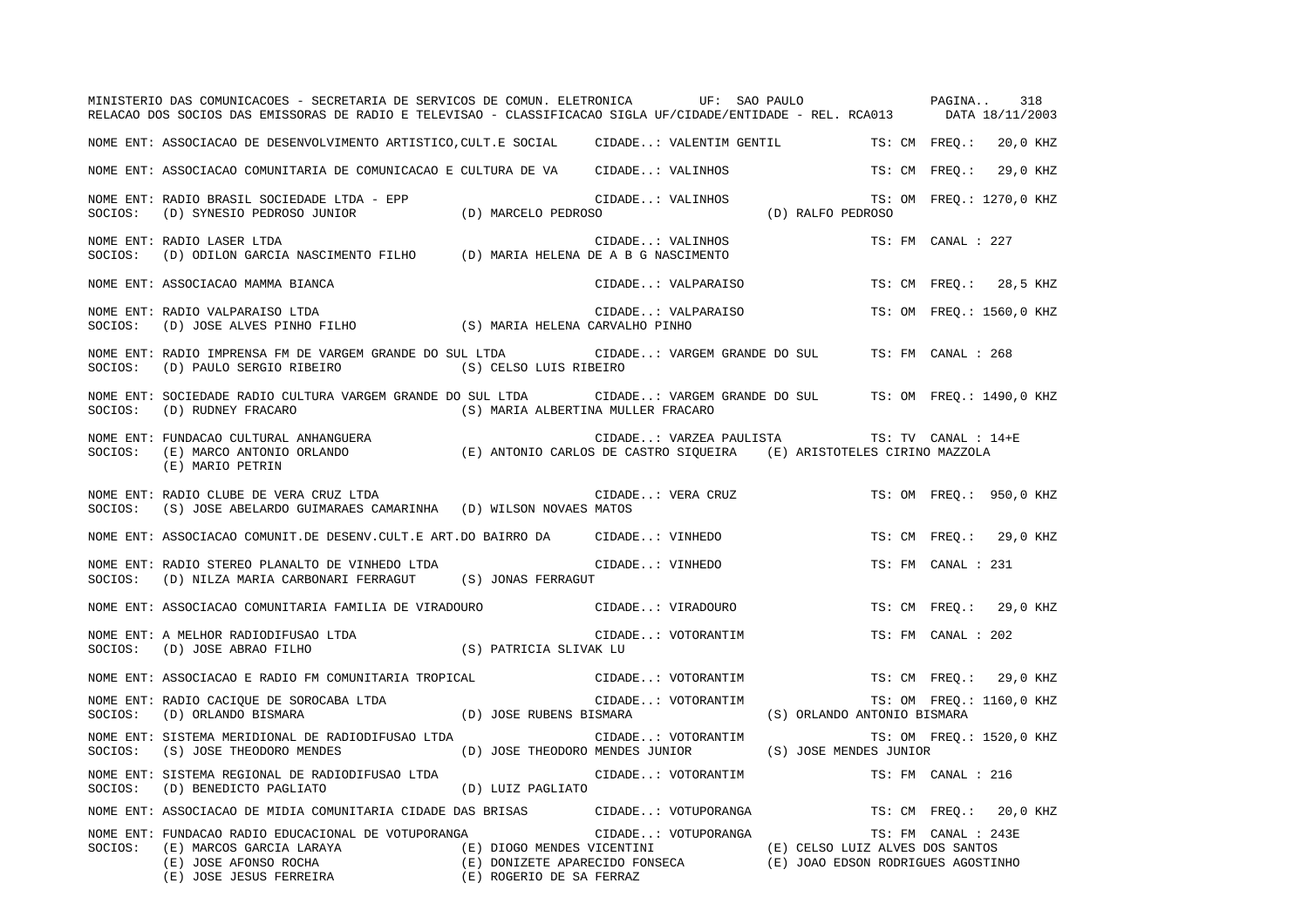NOME ENT: RADIO CIDADE AM DE VOTUPORANGA LTDA CIDADE..: VOTUPORANGA TS: OM FREQ.: 1190,0 KHZ SOCIOS: (D) JOAO CARLOS FERREIRA (D) OSVALDO TRIDAPALI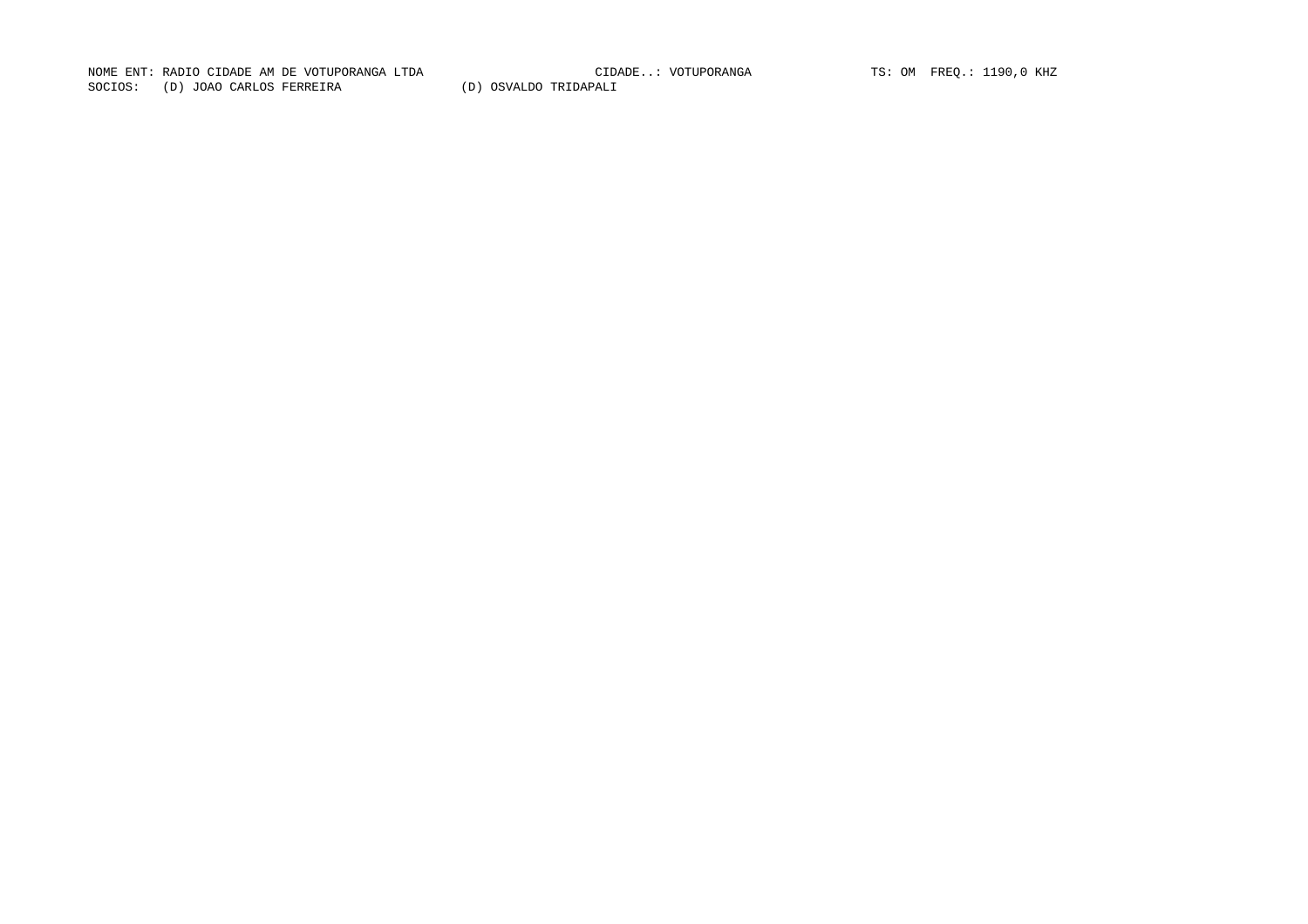| MINISTERIO DAS COMUNICACOES - SECRETARIA DE SERVICOS DE COMUN. ELETRONICA |  |                                                                                                              | UF: SAO PAULO | PAGINA |                 |
|---------------------------------------------------------------------------|--|--------------------------------------------------------------------------------------------------------------|---------------|--------|-----------------|
|                                                                           |  | RELACAO DOS SOCIOS DAS EMISSORAS DE RADIO E TELEVISAO - CLASSIFICACAO SIGLA UF/CIDADE/ENTIDADE - REL. RCA013 |               |        | DATA 18/11/2003 |

NOME ENT: RADIO CLUBE DE VOTUPORANGA LTDA CIDADE..: VOTUPORANGA TS: FM CANAL : 221CIDADE..: VOTUPORANGA TS: FM CANAL : 221 SOCIOS: (D) NELSON CAMARGO (D) DIMAS LIEVANA DE CAMARGO (S) ANNA LIEVANA CAMARGO

NOME ENT: RADIO LIDER DE VOTUPORANGA LTDA CIDADE..: VOTUPORANGA TS: OM FREQ.: 830,0 KHZ SOCIOS: (D) TEOTONIO LUIZ TRIDAPALI (D) CLODOALDO CARDINALLITRIDAPALI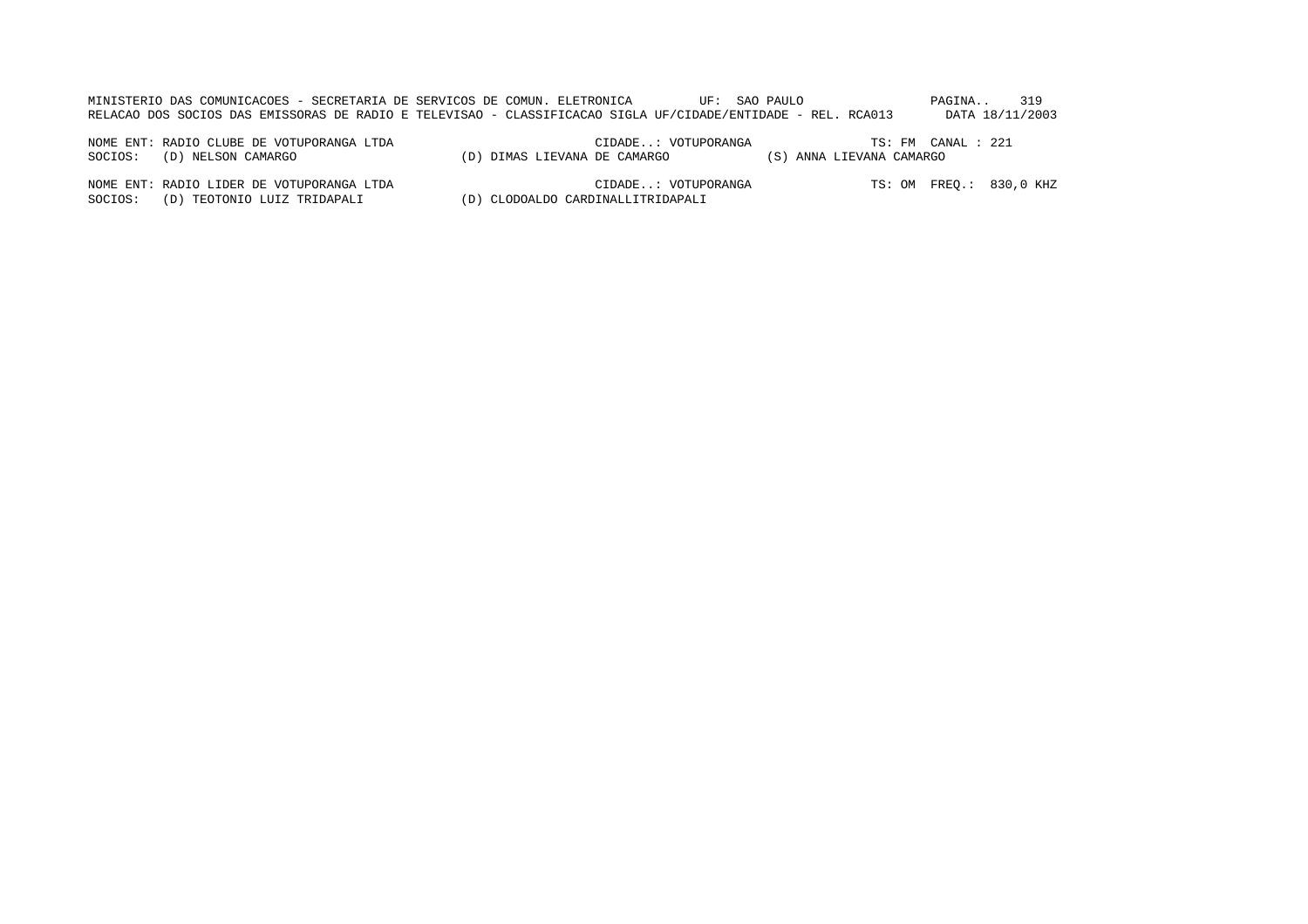|         | MINISTERIO DAS COMUNICACOES - SECRETARIA DE SERVICOS DE COMUN. ELETRONICA UF: TOCANTINS PAGINA<br>RELACAO DOS SOCIOS DAS EMISSORAS DE RADIO E TELEVISAO - CLASSIFICACAO SIGLA UF/CIDADE/ENTIDADE - REL. RCA013 DATA 18/11/2003 |                                                 |                |                                                            |                                                 | 320                      |
|---------|--------------------------------------------------------------------------------------------------------------------------------------------------------------------------------------------------------------------------------|-------------------------------------------------|----------------|------------------------------------------------------------|-------------------------------------------------|--------------------------|
|         | NOME ENT: ASSOCIACAO COMUNITARIA ALIANCA DO TOCANTINS                                                                                                                                                                          |                                                 |                | CIDADE: ALIANCA DO TOCANTINS TS: CM FREO.: 28,5 KHZ        |                                                 |                          |
|         | NOME ENT: ASSOCIACAO COMUNITARIA DE ANANAS                                                                                                                                                                                     |                                                 | CIDADE: ANANAS |                                                            | TS: CM FREO.:                                   | 20,0 KHZ                 |
| SOCIOS: | NOME ENT: SISTEMA DE COMUNICACAO RIO BONITO LTDA<br>(D) MARIA DAS GRACAS PAES GIRON (D) GERALDO DIAS MOTA                                                                                                                      |                                                 |                | CIDADE: ARAGUACEMA                                         | TS: FM CANAL : 285                              |                          |
|         | NOME ENT: ASS.COMUNIT. DE DIFUSAO E CONCIENTIZACAO ECOLOGICA DE CIDADE: ARAGUAINA                                                                                                                                              |                                                 |                |                                                            |                                                 | TS: CM FREQ.: 28,5 KHZ   |
|         | NOME ENT: BOA SORTE RADIO E TELEVISAO LTDA (S) JOSE NASCIMENTO CAIXETA SOCIOS: (D) BENEDITO VICENTE FERREIRA (S) JOSE NASCIMENTO CAIXETA                                                                                       |                                                 |                | CIDADE: ARAGUAINA                                          | TS: FM CANAL : 249<br>(S) DIRCE INACIO FERREIRA |                          |
|         | NOME ENT: BOA SORTE RADIO E TELEVISAO LTDA (S) JOSE NASCIMENTO CAIXETA SOCIOS: (D) BENEDITO VICENTE FERREIRA (S) JOSE NASCIMENTO CAIXETA                                                                                       |                                                 |                | CIDADE: ARAGUAINA                                          | TS: TV CANAL: 07+<br>(S) DIRCE INACIO FERREIRA  |                          |
|         | (E) JOSE CARLOS GOMES                                                                                                                                                                                                          | (E) MANOEL CARMO SANTOS                         |                | (E) GEOVA SILVA LIMA                                       | TS: FM CANAL : 243E                             |                          |
| SOCIOS: | NOME ENT: KYNO FILMES PRODUCOES CINEMATOGRAFICAS LTDA<br>(D) JOCELLIN FLEURY DE AMORIM (D) RODRIGO SANT'ANNA FLEURY                                                                                                            |                                                 |                | CIDADE: ARAGUAINA                                          | TS: FM CANAL : 234                              |                          |
| SOCIOS: | NOME ENT: RADIO ARAGUAIA LTDA<br>(S) MARCOS TADEU CAMARA<br>(S) FERNANDO CAMARA<br>(D) TASSO JOSE DA CAMARA                                                                                                                    |                                                 |                | CIDADE: ARAGUAINA (D) JAIME CAMARA JUNIOR<br>CAMARA JUNIOR |                                                 | TS: OT FREQ.: 4905,0 KHZ |
| SOCIOS: | NOME ENT: RADIO ARAGUAIA LTDA<br>(S) FERNANDO CAMARA<br>(D) TASSO JOSE DA CAMARA                                                                                                                                               | (S) MARCOS TADEU CAMARA (D) JAIME CAMARA JUNIOR |                | CIDADE: ARAGUAINA                                          |                                                 | TS: OM FREQ.: 870,0 KHZ  |
| SOCIOS: | NOME ENT: RADIO SOM JUVENTUDE LTDA<br>(S) FERNANDO CAMARA<br>(D) TASSO JOSE DA CAMARA                                                                                                                                          | (S) MARCOS TADEU CAMARA                         |                | CIDADE: ARAGUAINA                                          | TS: FM CANAL : 259<br>(D) JAIME CAMARA JUNIOR   |                          |
| SOCIOS: | NOME ENT: TELEVISAO ANHANGUERA DE ARAGUAINA LTDA<br>(S) MARIA ALICE RORIZ CAMARA (S) FERNANDO CAMARA<br>(S) JAIME CAMARA JUNIOR (S) TASSO JOSE DA CAMARA                                                                       |                                                 |                | CIDADE: ARAGUAINA<br>(D) MARCOS TADEU CAMARA               | TS: TV CANAL : 11                               |                          |
| SOCIOS: | NOME ENT: KYNO FILMES PRODUCOES CINEMATOGRAFICAS LTDA<br>(D) JOCELLIN FLEURY DE AMORIM (D) RODRIGO SANT'ANNA FLEURY                                                                                                            |                                                 |                | CIDADE: ARAGUATINS                                         |                                                 | TS: OM FREQ.: 930,0 KHZ  |
| SOCIOS: | NOME ENT: RAJA - RADIO JORNAL DE ARAPOEMA LTDA-ME<br>(S) JOSE LAFAIETE DE MORAIS<br>(D) BALTAZAR RODRIGUES                                                                                                                     |                                                 |                | CIDADE: ARAPOEMA                                           | TS: FM CANAL : 226                              |                          |
|         | NOME ENT: ASSOC. DE MORADORES DA COMUNIDADE NOSSA SENHORA DE FA CIDADE: BABACULANDIA                                                                                                                                           |                                                 |                |                                                            |                                                 | TS: CM FREQ.: 28,5 KHZ   |
|         | NOME ENT: ASSOCIACAO EVANGELICA DOULOS                                                                                                                                                                                         |                                                 |                | CIDADE: COLINAS DO TOCANTINS TS: CM FREQ.:                 |                                                 | 20,0 KHZ                 |
| SOCIOS: | NOME ENT: RADIO SIQUEIRA CAMPOS LTDA<br>(S) WEIMAR CANGUCU BARROSO DE QUEIROZ (D) WALNIBIA APARECIDA NASCIMENTO LOBO                                                                                                           |                                                 |                | CIDADE: COLINAS DO TOCANTINS TS: OM FREQ.: 780,0 KHZ       |                                                 |                          |
|         | NOME ENT: ASSOCIACAO COMUNITARIA BENEFICENTE SANTO ANTONIO CIDADE: COUTO DE MAGALHAES TS: CM FREQ.: 20,0 KHZ                                                                                                                   |                                                 |                |                                                            |                                                 |                          |
|         | NOME ENT: RADIO CRISTAL LTDA<br>SOCIOS: (S) JORGE FLORENTINO C. DE SOUZA (S) RAISSA FLORENTINO C. DE SOUZA (D) GRACIOMARIO DE OUEIROZ                                                                                          |                                                 |                | CIDADE: CRISTALANDIA                                       |                                                 | TS: OM FREO.: 1520,0 KHZ |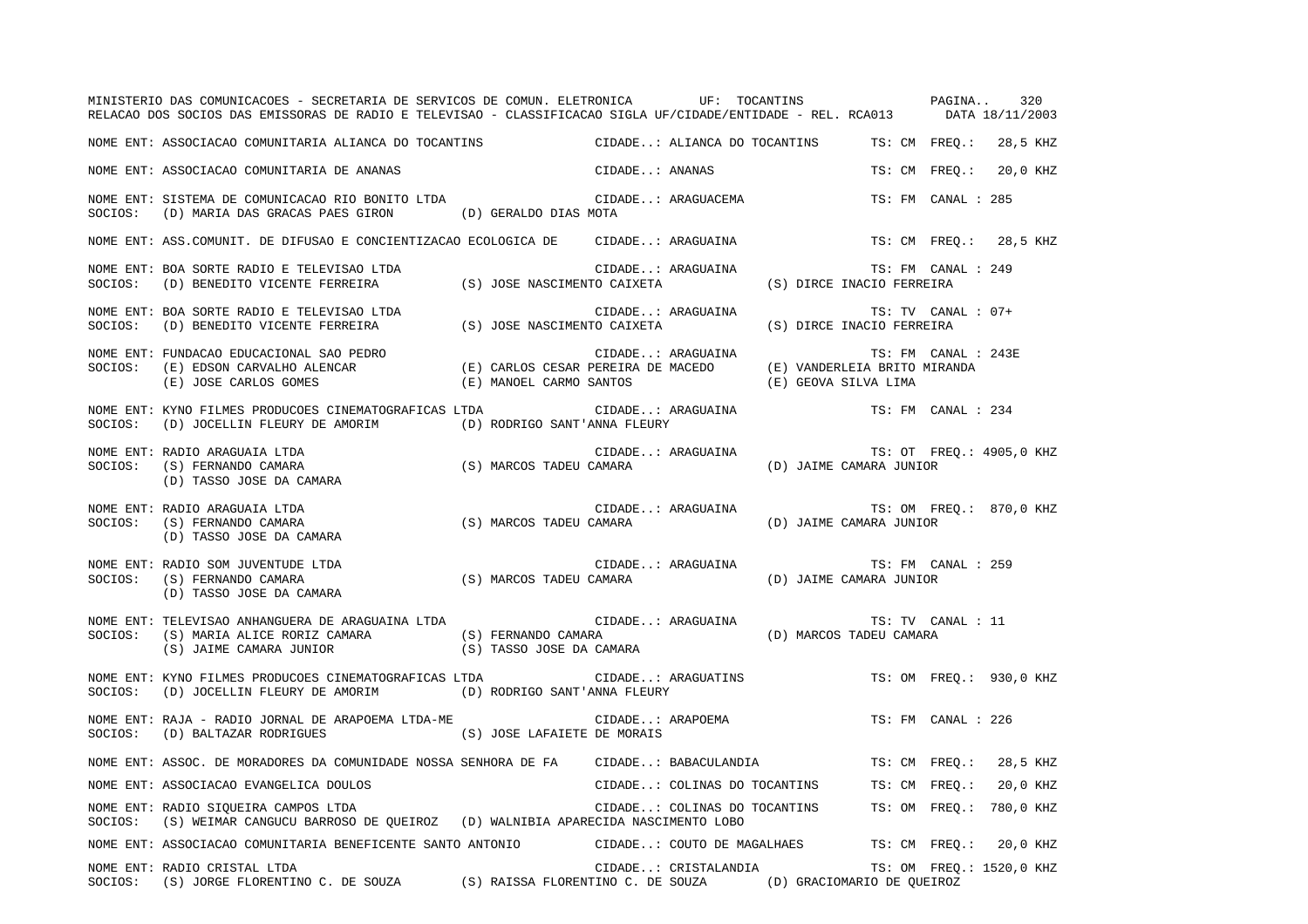(D) WILMA APARECIDA LOBO DE QUEIROZ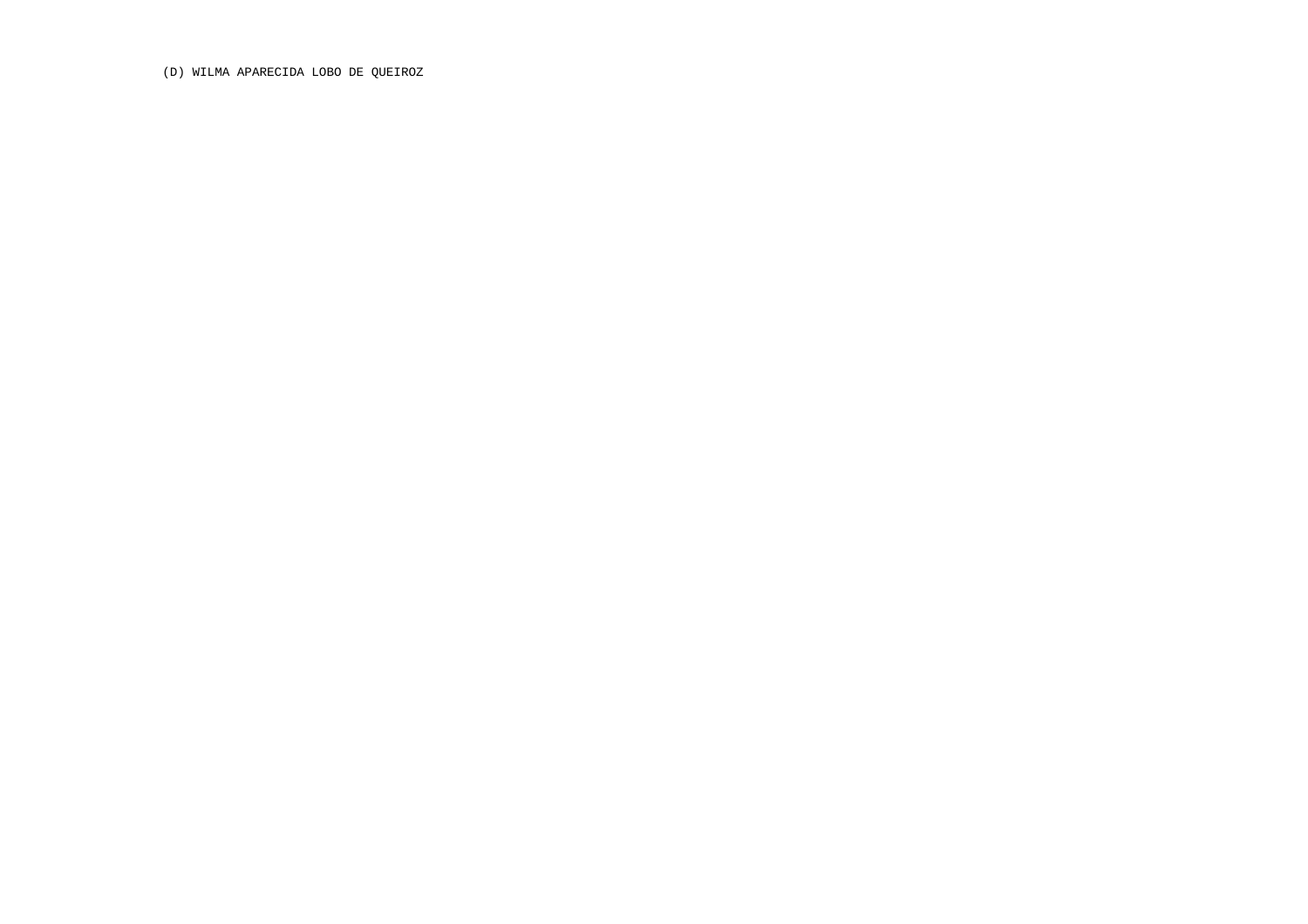|         | MINISTERIO DAS COMUNICACOES - SECRETARIA DE SERVICOS DE COMUN. ELETRONICA UF: TOCANTINS PAGINA<br>RELACAO DOS SOCIOS DAS EMISSORAS DE RADIO E TELEVISAO - CLASSIFICACAO SIGLA UF/CIDADE/ENTIDADE - REL. RCA013 DATA 18/11/2003 |                                                                             |                |                                                        |  |  |                     | 321                      |
|---------|--------------------------------------------------------------------------------------------------------------------------------------------------------------------------------------------------------------------------------|-----------------------------------------------------------------------------|----------------|--------------------------------------------------------|--|--|---------------------|--------------------------|
|         | NOME ENT: ASSOCIACAO COMUNITARIA DIANOPOLINA DE RADIODIFUSAO           CIDADE: DIANOPOLIS                                                                                                                                      |                                                                             |                |                                                        |  |  |                     | TS: CM FREO.: 28,5 KHZ   |
| SOCIOS: | NOME ENT: RBN - REDE BRASIL NORTE DE COMUNICACAO LTDA<br>(D) ALESSANDRO DE ASSIS GOMES (D) ANTONIO ELOISIO DE SOUZA                                                                                                            | CIDADE: DIANOPOLIS                                                          |                |                                                        |  |  |                     | TS: OM FREO.: 1570,0 KHZ |
| SOCIOS: | NOME ENT: RBN - REDE BRASIL NORTE DE COMUNICACAO LTDA<br>(D) ALESSANDRO DE ASSIS GOMES                                                                                                                                         | (D) ANTONIO ELOISIO DE SOUZA                                                |                | CIDADE: DIANOPOLIS                                     |  |  | TS: FM CANAL : 212  |                          |
| SOCIOS: | NOME ENT: SOCIEDADE DE RADIODIFUSAO GUARAI LTDA<br>(S) CARLOS DA SILVEIRA BUENO                                                                                                                                                | RAI LTDA (S) ATEVALDO DE SOUZA SANTIAGO (D) WILMA APARECIDA LOBO DE QUEIROZ |                |                                                        |  |  |                     | TS: OM FREQ.: 1400,0 KHZ |
|         | NOME ENT: BOA SORTE RADIO E TELEVISAO LTDA<br>SOCIOS: (D) BENEDITO VICENTE FERREIRA (S) JOSE NASCIMENTO CAIXETA (S) DIRCE INACIO FERREIRA                                                                                      |                                                                             |                |                                                        |  |  | TS: FM CANAL : 250  |                          |
| SOCIOS: | NOME ENT: KYNO FILMES PRODUCOES CINEMATOGRAFICAS LTDA<br>(D) JOCELLIN FLEURY DE AMORIM (D) RODRIGO SANT'ANNA FLEURY                                                                                                            |                                                                             |                | CIDADE: GURUPI                                         |  |  | TS: FM CANAL : 271  |                          |
|         | (S) TASSO JOSE DA CAMARA                                                                                                                                                                                                       |                                                                             |                |                                                        |  |  | TS: FM CANAL : 244  |                          |
|         | NOME ENT: SISTEMA DE COMUNICACAO RIO BONITO LTDA<br>SOCIOS: (D) MARIA DAS GRACAS PAES GIRON (D) GERALDO DIAS MOTA                                                                                                              |                                                                             |                | CIDADE: GURUPI                                         |  |  |                     | TS: OM FREO.: 1570,0 KHZ |
|         | NOME ENT: TELEVISAO RIO FORMOSO LTDA<br>SOCIOS: (S) OTAVIO EMANUEL ROCHA FERREIRA LIMA (D) JAIME CAMARA JUNIOR                                                                                                                 |                                                                             |                | CIDADE: GURUPI                                         |  |  | TS: TV CANAL : 11   |                          |
|         | NOME ENT: RADIO CULTURA MIRACEMA DO NORTE LTDA<br>SOCIOS: (D) WARNER MACEDO CAMARGO PIRES (S) FREDEIROCO SODRE DOS SANTOS                                                                                                      |                                                                             |                | CIDADE: MIRACEMA DO TOCANTINS TS: OM FREQ.: 1480,0 KHZ |  |  |                     |                          |
|         | NOME ENT: ASSOCIACAO COMUNITARIA DOS AMIGOS DE MONTE DO CARMO CIDADE: MONTE DO CARMO                                                                                                                                           |                                                                             |                |                                                        |  |  | TS: CM FREQ.:       | 20,0 KHZ                 |
|         | NOME ENT: ASSOCIACAO DE MORADORES DE NOVA ROSALANDIA                         CIDADE: NOVA ROSALANDIA                                                                                                                           |                                                                             |                |                                                        |  |  | TS: CM FREQ.:       | 28,5 KHZ                 |
| SOCIOS: | NOME ENT: FUNDACAO JOAO PAULO II<br>(E) LUZIA DE ASSIS RIBEIRO SANTIAGO (E) JOAO MILEM DABUL $(E)$ WELLINGTON SILVA JARDIM (E) JOAO DIAS DE LIMA                                                                               |                                                                             | CIDADE: PALMAS | ן<br>JONAS ABIB (E) JONAS ABIB                         |  |  |                     | TS: OM FREO.: 690,0 KHZ  |
| SOCIOS: | NOME ENT: FUNDACAO UNIVERSIDADE DO TOCANTINS - UNITINS CONSTRUIDADE: PALMAS<br>(E) OSVALDO DELLA GIUSTINA                                                                                                                      |                                                                             |                |                                                        |  |  | TS: FM CANAL : 241E |                          |
| SOCIOS: | NOME ENT: FUNDACAO UNIVERSIDADE DO TOCANTINS - UNITINS<br>(E) OSVALDO DELLA GIUSTINA                                                                                                                                           |                                                                             | CIDADE: PALMAS |                                                        |  |  | TS: TV CANAL : 13 E |                          |
| SOCIOS: | NOME ENT: SISTEMA DE COMUNICACAO RIO BONITO LTDA<br>(D) MARIA DAS GRACAS PAES GIRON (D) GERALDO DIAS MOTA                                                                                                                      |                                                                             | CIDADE: PALMAS |                                                        |  |  |                     | TS: OM FREO.: 960,0 KHZ  |
| SOCIOS: | NOME ENT: SISTEMA GOIANO DE TELECOMUNICACAO LTDA<br>(S) RIVAS REZENDE DA COSTA (D) RONALDO DE BARROS BARRETO                                                                                                                   |                                                                             | CIDADE: PALMAS |                                                        |  |  | TS: TV CANAL : 11+  |                          |
|         | NOME ENT: SOCIEDADE VALE DO ARAGUAIA DE COMUNICACAO LTDA CIDADE: PALMAS<br>SOCIOS: (D) RONALDO DE BARROS BARRETO (S) JOSE EUSTAQUIO BARBOSA                                                                                    |                                                                             |                |                                                        |  |  | TS: FM CANAL : 284  |                          |
|         | NOME ENT: ASSOCIACAO DE DIFUSAO COMUNITARIA PALMEIROPOLIS - TO CIDADE: PALMEIROPOLIS TS: CM FREO.: 20,0 KHZ                                                                                                                    |                                                                             |                |                                                        |  |  |                     |                          |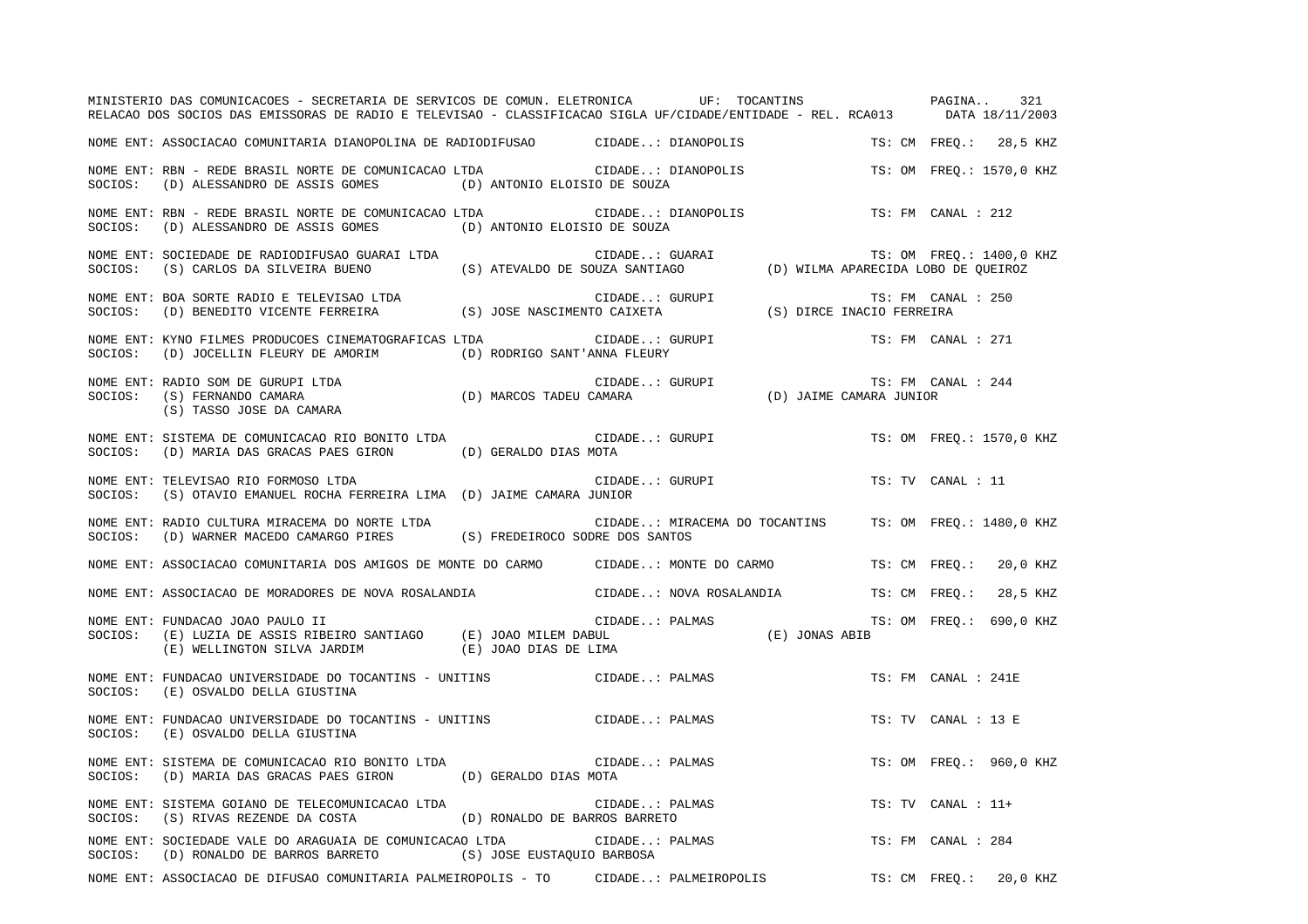NOME ENT: ASSOCIACAO DA CIDADANIA E DOS DIREITOS HUMANOS ACDH CIDADE..: PARAISO DO TOCANTINS TS: CM FREQ.: 28,5 KHZ